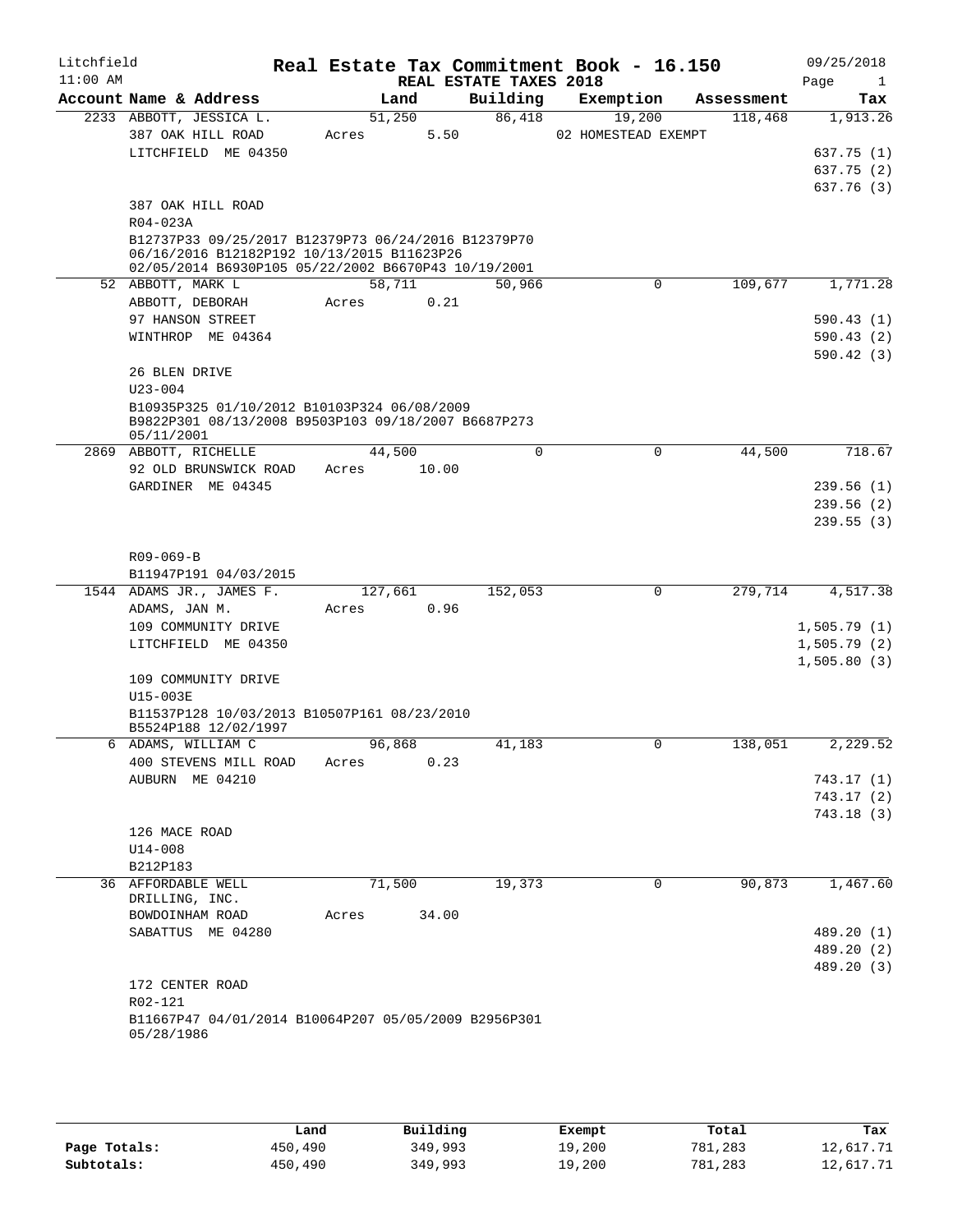| Litchfield<br>$11:00$ AM |                                            | Real Estate Tax Commitment Book - 16.150 |                                    |                     |            | 09/25/2018                    |
|--------------------------|--------------------------------------------|------------------------------------------|------------------------------------|---------------------|------------|-------------------------------|
|                          | Account Name & Address                     | Land                                     | REAL ESTATE TAXES 2018<br>Building | Exemption           | Assessment | $\overline{2}$<br>Page<br>Tax |
|                          | 1229 AFFORDABLE WELL<br>DRILLING, INC.     | 13,500                                   | $\mathbf 0$                        | $\Omega$            | 13,500     | 218.02                        |
|                          | 28 BOWDOINHAM ROAD                         | 6.00<br>Acres                            |                                    |                     |            |                               |
|                          | SABATTUS ME 04280                          |                                          |                                    |                     |            | 72.67(1)                      |
|                          |                                            |                                          |                                    |                     |            | 72.67(2)                      |
|                          |                                            |                                          |                                    |                     |            | 72.68(3)                      |
|                          | RICHMOND ROAD                              |                                          |                                    |                     |            |                               |
|                          | R02-067                                    |                                          |                                    |                     |            |                               |
|                          | B10258P278 10/22/2009 B2185P291 02/07/1979 |                                          |                                    |                     |            |                               |
|                          | 1018 AHEARN, TIMOTHY & LINDA               | 131,455                                  | 87,627                             | 19,200              | 199,882    | 3,228.09                      |
|                          | 115 EASY STREET                            | 0.86<br>Acres                            |                                    | 02 HOMESTEAD EXEMPT |            |                               |
|                          | LITCHFIELD ME 04350                        |                                          |                                    |                     |            | 1,076.03(1)                   |
|                          |                                            |                                          |                                    |                     |            | 1,076.03(2)                   |
|                          |                                            |                                          |                                    |                     |            | 1,076.03(3)                   |
|                          | 115 EASY STREET                            |                                          |                                    |                     |            |                               |
|                          | U09-017                                    |                                          |                                    |                     |            |                               |
|                          | B5122P268 05/07/1996<br>7 AKERS, STEPHEN   | 41,875                                   | 48,640                             | 19,200              | 71,315     | 1,151.74                      |
|                          | 79 FERRIN ROAD                             | 1.75<br>Acres                            |                                    | 02 HOMESTEAD EXEMPT |            |                               |
|                          | LITCHFIELD ME 04350                        |                                          |                                    |                     |            | 383.91 (1)                    |
|                          |                                            |                                          |                                    |                     |            | 383.91 (2)                    |
|                          |                                            |                                          |                                    |                     |            | 383.92 (3)                    |
|                          | 79 FERRIN ROAD                             |                                          |                                    |                     |            |                               |
|                          | R03-108B                                   |                                          |                                    |                     |            |                               |
|                          | B3951P41                                   |                                          |                                    |                     |            |                               |
|                          | 2236 ALBERT, ANDRE P.                      | 45,600                                   | 99,694                             | 19,200              | 126,094    | 2,036.42                      |
|                          | 256 BUKER ROAD                             | 3.24<br>Acres                            |                                    | 02 HOMESTEAD EXEMPT |            |                               |
|                          | LITCHFIELD ME 04350                        |                                          |                                    |                     |            | 678.81(1)                     |
|                          |                                            |                                          |                                    |                     |            | 678.81(2)                     |
|                          |                                            |                                          |                                    |                     |            | 678.80(3)                     |
|                          | 256 BUKER ROAD                             |                                          |                                    |                     |            |                               |
|                          | $R05 - 009 - 3$                            |                                          |                                    |                     |            |                               |
|                          | B7767P342 12/02/2003                       |                                          |                                    |                     |            |                               |
|                          | 9 ALBERT, DONALD G                         | 411,113                                  | 35,664                             | 0                   | 446,777    | 7,215.45                      |
|                          | ALBERT, MARY R                             | 32.00<br>Acres                           |                                    |                     |            |                               |
|                          | P O BOX 720                                |                                          |                                    |                     |            | 2,405.15(1)                   |
|                          | NORWICH VT 05055                           |                                          |                                    |                     |            | 2,405.15(2)                   |
|                          |                                            |                                          |                                    |                     |            | 2,405.15(3)                   |
|                          | 115 GREENACRES DRIVE                       |                                          |                                    |                     |            |                               |
|                          | R14-016<br>B2786P278 04/08/1985            |                                          |                                    |                     |            |                               |
|                          | 2033 ALBERT, MAURICE KEVIN                 | 42,775                                   | 65,124                             | 19,200              | 88,699     | 1,432.49                      |
|                          | ALBERT HOPE ELIZABETH                      | 2.11<br>Acres                            |                                    | 02 HOMESTEAD EXEMPT |            |                               |
|                          | PO BOX 66                                  |                                          |                                    |                     |            | 477.50(1)                     |
|                          | LITCHFIELD ME 04350                        |                                          |                                    |                     |            | 477.50 (2)                    |
|                          |                                            |                                          |                                    |                     |            | 477.49 (3)                    |
|                          | 1112 LEWISTON ROAD                         |                                          |                                    |                     |            |                               |
|                          | R13-013D                                   |                                          |                                    |                     |            |                               |
|                          | B5392P256 05/20/1996                       |                                          |                                    |                     |            |                               |
|                          | 2695 ALBERT, MICHAEL N                     | 42,650                                   | 145,618                            | 0                   | 188,268    | 3,040.53                      |
|                          | ALBERT, HEATHER E                          | 2.06<br>Acres                            |                                    |                     |            |                               |
|                          | 27 TUSCANY LANE                            |                                          |                                    |                     |            | 1,013.51(1)                   |
|                          | LITCHFIELD ME 04350                        |                                          |                                    |                     |            | 1,013.51(2)                   |
|                          |                                            |                                          |                                    |                     |            | 1,013.51(3)                   |
|                          | 27 TUSCANY LANE                            |                                          |                                    |                     |            |                               |
|                          | R07-030D                                   |                                          |                                    |                     |            |                               |
|                          | B9495P92 09/11/2007                        |                                          |                                    |                     |            |                               |
|                          |                                            |                                          |                                    |                     |            |                               |
|                          | Land                                       | Building                                 |                                    | Exempt              | Total      | Tax                           |
| Page Totals:             | 728,968                                    | 482,367                                  |                                    | 76,800              | 1,134,535  | 18,322.74                     |
| Subtotals:               | 1,179,458                                  | 832,360                                  |                                    | 96,000              | 1,915,818  | 30,940.45                     |
|                          |                                            |                                          |                                    |                     |            |                               |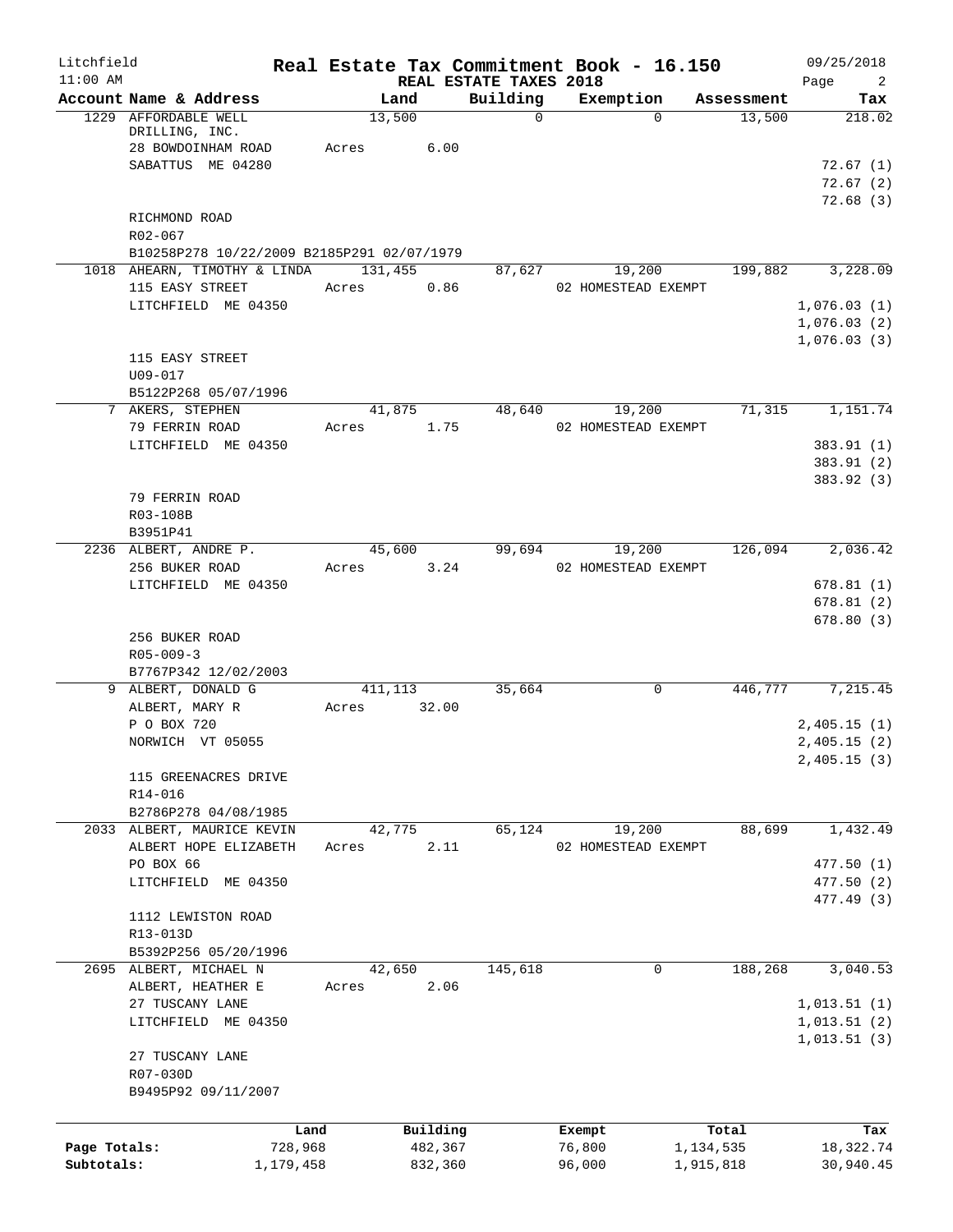| Litchfield |                                                          |       |        |                        | Real Estate Tax Commitment Book - 16.150 |            | 09/25/2018                      |
|------------|----------------------------------------------------------|-------|--------|------------------------|------------------------------------------|------------|---------------------------------|
| $11:00$ AM |                                                          |       |        | REAL ESTATE TAXES 2018 |                                          |            | Page<br>$\overline{\mathbf{3}}$ |
|            | Account Name & Address                                   |       | Land   | Building               | Exemption                                | Assessment | Tax                             |
|            | 2566 ALBERT, TED S                                       |       | 49,001 | 24,000                 | $\Omega$                                 | 73,001     | 1,178.97                        |
|            | ALBERT, LOREEN                                           | Acres | 10.00  |                        |                                          |            |                                 |
|            | P O BOX 132                                              |       |        |                        |                                          |            | 392.99 (1)                      |
|            | LITCHFIELD ME 04350                                      |       |        |                        |                                          |            | 392.99(2)                       |
|            |                                                          |       |        |                        |                                          |            | 392.99 (3)                      |
|            | 1160 LEWISTON ROAD                                       |       |        |                        |                                          |            |                                 |
|            | R13-013E                                                 |       |        |                        |                                          |            |                                 |
|            | B8510P1 07/22/2005                                       |       |        |                        |                                          |            |                                 |
|            | 2107 ALBIS, JOHN F., JR                                  |       | 48,750 | 105,686                | 0                                        | 154,436    | 2,494.14                        |
|            | MUNN, ANNETTE M                                          | Acres | 4.50   |                        |                                          |            |                                 |
|            | 586 PLAINS ROAD                                          |       |        |                        |                                          |            | 831.38 (1)                      |
|            | LITCHFIELD ME 04350                                      |       |        |                        |                                          |            | 831.38 (2)                      |
|            |                                                          |       |        |                        |                                          |            | 831.38 (3)                      |
|            | 586 PLAINS ROAD<br>R08-010A                              |       |        |                        |                                          |            |                                 |
|            | 2887 ALDERMAN -NOWELL,                                   |       | 52,130 | $\Omega$               | 0                                        | 52,130     | 841.90                          |
|            | PAMELA T.                                                |       |        |                        |                                          |            |                                 |
|            | PO BOX 199                                               | Acres | 19.84  |                        |                                          |            |                                 |
|            | TEMPLE NH 03084                                          |       |        |                        |                                          |            | 280.63(1)                       |
|            |                                                          |       |        |                        |                                          |            | 280.63(2)                       |
|            |                                                          |       |        |                        |                                          |            | 280.64(3)                       |
|            | PINE TREE ROAD                                           |       |        |                        |                                          |            |                                 |
|            | R07-001-02                                               |       |        |                        |                                          |            |                                 |
|            | B12224P242 02/11/2016 B12224P240 02/11/2016              |       |        |                        |                                          |            |                                 |
|            | 2888 ALDERMAN, DAVID M.                                  |       | 53,840 | $\Omega$               | 0                                        | 53,840     | 869.52                          |
|            | 783 AUGUSTA ROAD                                         | Acres | 22.68  |                        |                                          |            |                                 |
|            | JEFFERSON ME 04348                                       |       |        |                        |                                          |            | 289.84 (1)                      |
|            |                                                          |       |        |                        |                                          |            | 289.84(2)                       |
|            |                                                          |       |        |                        |                                          |            | 289.84(3)                       |
|            | OFF PINE TREE ROAD                                       |       |        |                        |                                          |            |                                 |
|            | $R07 - 001 - 03$                                         |       |        |                        |                                          |            |                                 |
|            | B12224P240 02/11/2016                                    |       |        |                        |                                          |            |                                 |
|            | 13 ALDERMAN, GEORGE C.                                   |       | 64,843 | 82,092                 | 19,200                                   | 127,735    | 2,062.92                        |
|            | 403 PINE TREE ROAD                                       | Acres | 20.79  |                        | 02 HOMESTEAD EXEMPT                      |            |                                 |
|            | LITCHFIELD ME 04350                                      |       |        |                        |                                          |            | 687.64 (1)                      |
|            |                                                          |       |        |                        |                                          |            | 687.64 (2)                      |
|            |                                                          |       |        |                        |                                          |            | 687.64 (3)                      |
|            | 403 PINE TREE ROAD                                       |       |        |                        |                                          |            |                                 |
|            | R07-001-01                                               |       |        |                        |                                          |            |                                 |
|            | B12224P246 02/11/2016 B12224P240 02/11/2016<br>B1664P295 |       |        |                        |                                          |            |                                 |
|            | 17 ALEXANDER, JOHN A &<br>JULIE                          |       | 41,500 | 29,090                 | 19,200                                   | 51,390     | 829.95                          |
|            | 232 STEVENSTOWN ROAD                                     | Acres | 1.60   |                        | 02 HOMESTEAD EXEMPT                      |            |                                 |
|            | LITCHFIELD ME 04350                                      |       |        |                        |                                          |            | 276.65(1)                       |
|            |                                                          |       |        |                        |                                          |            | 276.65(2)                       |
|            |                                                          |       |        |                        |                                          |            | 276.65(3)                       |
|            | 232 STEVENSTOWN ROAD                                     |       |        |                        |                                          |            |                                 |
|            | R10-018B                                                 |       |        |                        |                                          |            |                                 |
|            | B6912P54                                                 |       |        |                        |                                          |            |                                 |

|              | Land      | Building  | Exempt  | Total     | Tax        |
|--------------|-----------|-----------|---------|-----------|------------|
| Page Totals: | 310,064   | 240,868   | 38,400  | 512,532   | 8,277.40   |
| Subtotals:   | 1,489,522 | 1,073,228 | 134,400 | 2,428,350 | 39, 217.85 |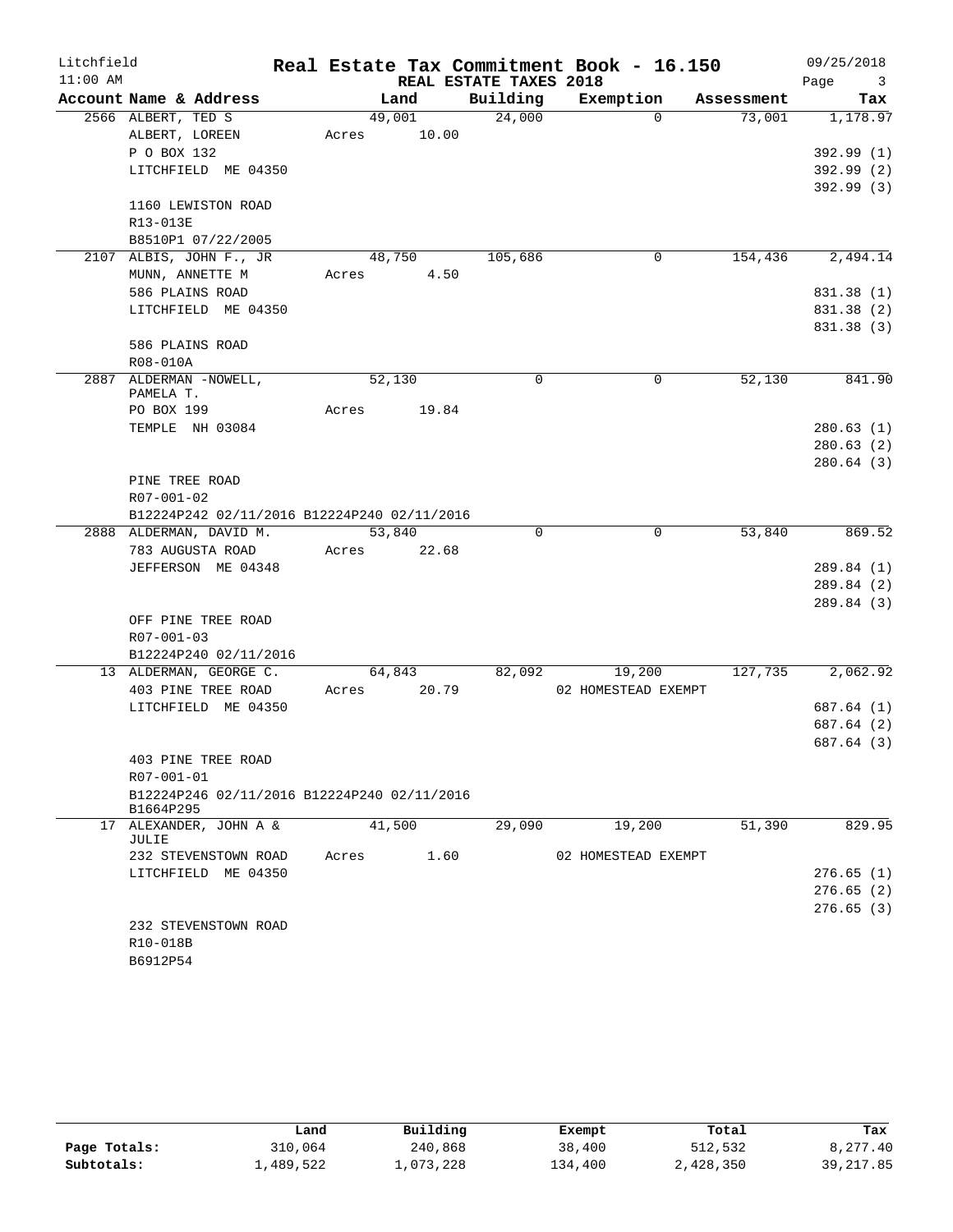| Litchfield |                                                                    |         |       |                        | Real Estate Tax Commitment Book - 16.150 |            | 09/25/2018             |
|------------|--------------------------------------------------------------------|---------|-------|------------------------|------------------------------------------|------------|------------------------|
| $11:00$ AM |                                                                    |         |       | REAL ESTATE TAXES 2018 |                                          |            | Page<br>$\overline{4}$ |
|            | Account Name & Address                                             | Land    |       | Building               | Exemption                                | Assessment | Tax                    |
|            | 20 ALLEN CAROLINE, ALLEN<br>RICHARD ET AL                          | 213,575 |       | 86,230                 | $\Omega$                                 | 299,805    | 4,841.85               |
|            | SEE DEED FOR ADDITIONAL Acres 1.31<br><b>OWNERS</b>                |         |       |                        |                                          |            |                        |
|            | P O BOX 335                                                        |         |       |                        |                                          |            | 1,613.95(1)            |
|            | 13 MAPLE STREET                                                    |         |       |                        |                                          |            | 1,613.95(2)            |
|            | MONMOUTH ME 04259                                                  |         |       |                        |                                          |            | 1,613.95(3)            |
|            | 25 RUSSELL DRIVE                                                   |         |       |                        |                                          |            |                        |
|            | $U27-002A$                                                         |         |       |                        |                                          |            |                        |
|            | B12471P219 11/08/2016 B12471P217 11/08/2016                        |         |       |                        |                                          |            |                        |
|            | 935 ALLEN, DIANA J.                                                | 44,236  |       | 97,334                 | 0                                        | 141,570    | 2,286.36               |
|            | 114 WHIPPOORWILL ROAD                                              | Acres   | 6.50  |                        |                                          |            |                        |
|            | LITCHFIELD ME 04350                                                |         |       |                        |                                          |            | 762.12(1)              |
|            |                                                                    |         |       |                        |                                          |            | 762.12(2)              |
|            |                                                                    |         |       |                        |                                          |            | 762.12(3)              |
|            | 114 WHIPPOORWILL ROAD                                              |         |       |                        |                                          |            |                        |
|            | $U23 - 031$                                                        |         |       |                        |                                          |            |                        |
|            | B12420P74 09/24/2016 B2820P299                                     |         |       |                        |                                          |            |                        |
|            | 23 ALLEN, LOIS JEAN                                                | 57,250  |       | 192,714                | 19,200                                   | 230,764    | 3,726.84               |
|            | ALLEN RODNEY R                                                     | Acres   | 14.00 |                        | 02 HOMESTEAD EXEMPT                      |            |                        |
|            | 106 HARDSCRABBLE ROAD                                              |         |       |                        |                                          |            | 1, 242.28(1)           |
|            | LITCHFIELD ME 04350                                                |         |       |                        |                                          |            | 1, 242.28(2)           |
|            | 106 HARDSCRABBLE ROAD                                              |         |       |                        |                                          |            | 1, 242.28(3)           |
|            | $U22 - 011$                                                        |         |       |                        |                                          |            |                        |
|            | B2665P349 03/29/1984 B1124P492 08/02/1958                          |         |       |                        |                                          |            |                        |
|            | 770 ALONZO, LINDA J.                                               | 128,425 |       | 30,782                 | 0                                        | 159,207    | 2,571.19               |
|            | 29 ALDERBROOK LANE                                                 | Acres   | 1.93  |                        |                                          |            |                        |
|            | YARMOUTH ME 04096                                                  |         |       |                        |                                          |            | 857.06(1)              |
|            |                                                                    |         |       |                        |                                          |            | 857.06 (2)             |
|            |                                                                    |         |       |                        |                                          |            | 857.07 (3)             |
|            | 40 RUSTIC DRIVE                                                    |         |       |                        |                                          |            |                        |
|            | U27-006                                                            |         |       |                        |                                          |            |                        |
|            | B11689P63 05/12/2014 B11688P136 05/14/2014 B7311P200<br>02/04/2003 |         |       |                        |                                          |            |                        |
|            | 1366 AMATO HEIDI                                                   | 32,118  |       | 18,165                 | 0                                        | 50,283     | 812.07                 |
|            | 365 LINCOLN STREET                                                 | Acres   | 0.23  |                        |                                          |            |                        |
|            | STOUGHTON MA 02072                                                 |         |       |                        |                                          |            | 270.69(1)              |
|            |                                                                    |         |       |                        |                                          |            | 270.69(2)              |
|            |                                                                    |         |       |                        |                                          |            | 270.69(3)              |
|            | 51 PENNEY LANE                                                     |         |       |                        |                                          |            |                        |
|            | R09-007                                                            |         |       |                        |                                          |            |                        |
|            | B11689P258 01/27/2014 B9358P226 02/20/2007                         |         |       |                        |                                          |            |                        |
|            | 1163 AMERO-DANIEL, MONIQUE                                         | 41,525  |       | 112,531                | $\Omega$                                 | 154,056    | 2,488.00               |
|            | J.                                                                 |         |       |                        |                                          |            |                        |
|            | AMERO-DANIEL, MEGAN J.                                             | Acres   | 2.17  |                        |                                          |            |                        |
|            | 32 PLEASANT POND LANE                                              |         |       |                        |                                          |            | 829.33 (1)             |
|            | LITCHFIELD ME 04350                                                |         |       |                        |                                          |            | 829.33(2)              |
|            |                                                                    |         |       |                        |                                          |            | 829.34 (3)             |
|            | 32 PLEASANT POND LANE                                              |         |       |                        |                                          |            |                        |
|            | U01-003A<br>B11888P151 01/02/2015 B11888P148 01/02/2015 B9786P76   |         |       |                        |                                          |            |                        |
|            | 07/09/2008 B9055P281 09/01/2006 B8229P56 12/06/2004                |         |       |                        |                                          |            |                        |
|            | B7097P187 10/08/2002 B2535P77                                      |         |       |                        |                                          |            |                        |

|              | Land      | Building  | Exempt  | Total     | Tax       |
|--------------|-----------|-----------|---------|-----------|-----------|
| Page Totals: | 517,129   | 537,756   | 19,200  | ⊥,035,685 | 16,726.31 |
| Subtotals:   | 2,006,651 | 1,610,984 | 153,600 | 3,464,035 | 55,944.16 |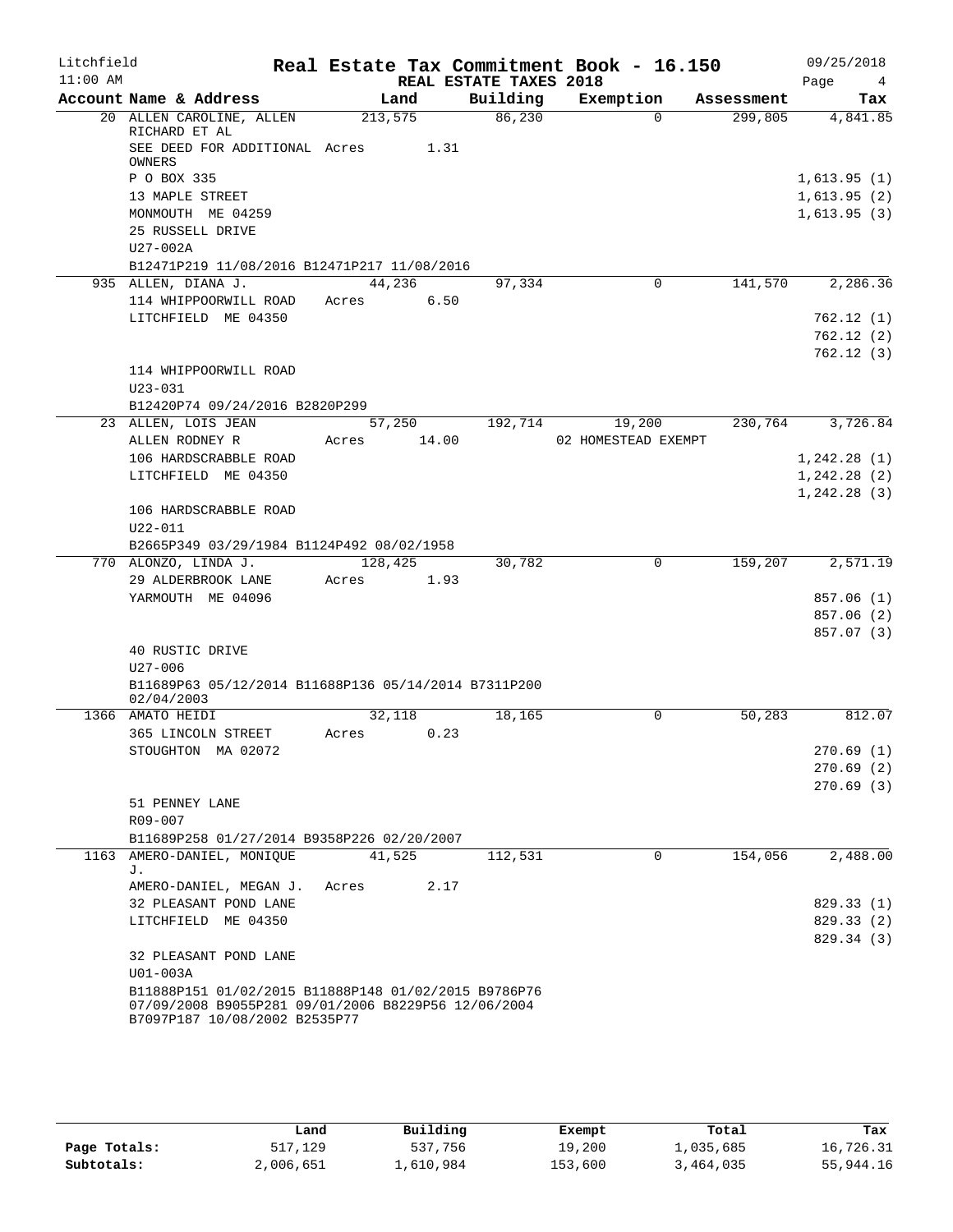| Litchfield   |                                             |           |           |                                    | Real Estate Tax Commitment Book - 16.150 |            | 09/25/2018       |
|--------------|---------------------------------------------|-----------|-----------|------------------------------------|------------------------------------------|------------|------------------|
| $11:00$ AM   | Account Name & Address                      |           | Land      | REAL ESTATE TAXES 2018<br>Building | Exemption                                | Assessment | Page<br>5<br>Tax |
|              | 25 AMES, DOUGLAS & MAE                      |           | 41,500    | 86,163                             | 19,200                                   | 108,463    | 1,751.68         |
|              | 404 RICHMOND ROAD                           | Acres     | 1.60      |                                    | 02 HOMESTEAD EXEMPT                      |            |                  |
|              | LITCHFIELD ME 04350                         |           |           |                                    |                                          |            | 583.89 (1)       |
|              |                                             |           |           |                                    |                                          |            | 583.89 (2)       |
|              |                                             |           |           |                                    |                                          |            | 583.90 (3)       |
|              | 404 RICHMOND ROAD                           |           |           |                                    |                                          |            |                  |
|              | $R03 - 121 - 1$                             |           |           |                                    |                                          |            |                  |
|              | B5030P240                                   |           |           |                                    |                                          |            |                  |
|              | 1604 AMES, DOUGLAS & MAE                    |           | 62,600    | 11,576                             | 0                                        | 74,176     | 1,197.94         |
|              | 404 RICHMOND ROAD                           | Acres     | 45.00     |                                    |                                          |            |                  |
|              | LITCHFIELD ME 04350                         |           |           |                                    |                                          |            | 399.31(1)        |
|              |                                             |           |           |                                    |                                          |            | 399.31(2)        |
|              |                                             |           |           |                                    |                                          |            | 399.32 (3)       |
|              | 373 PLAINS ROAD                             |           |           |                                    |                                          |            |                  |
|              | R07-034                                     |           |           |                                    |                                          |            |                  |
|              | B4933P33                                    |           |           |                                    |                                          |            |                  |
|              | 26 AMES, ELMER R                            |           | 68,850    | 110,782                            | 24,960                                   | 154,672    | 2,497.95         |
|              | c/o Alicia Johnson                          | Acres     | 28.70     |                                    | 03 VETERANS EXEMPT                       |            |                  |
|              | 461 POND ROAD                               |           |           |                                    | 02 HOMESTEAD EXEMPT                      |            | 832.65 (1)       |
|              | WALES ME 04280                              |           |           |                                    |                                          |            | 832.65 (2)       |
|              |                                             |           |           |                                    |                                          |            | 832.65(3)        |
|              | 482 RICHMOND ROAD                           |           |           |                                    |                                          |            |                  |
|              | R03-121                                     |           |           |                                    |                                          |            |                  |
|              | B998P159                                    |           |           |                                    |                                          |            |                  |
| 27           | AMES, JENNIFER                              |           | 50,000    | 41,137                             | $\mathsf{O}$                             | 91,137     | 1,471.86         |
|              | 214 SMALL ROAD                              | Acres     | 5.00      |                                    |                                          |            |                  |
|              | LITCHFIELD ME 04350                         |           |           |                                    |                                          |            | 490.62 (1)       |
|              |                                             |           |           |                                    |                                          |            | 490.62 (2)       |
|              |                                             |           |           |                                    |                                          |            | 490.62 (3)       |
|              | 214 SMALL ROAD                              |           |           |                                    |                                          |            |                  |
|              | R01-011A                                    |           |           |                                    |                                          |            |                  |
|              | B12100P277 07/31/2015 B10618P225 12/14/2010 |           |           |                                    |                                          |            |                  |
|              | B2252P284<br>2814 AMES, RICKY ALLEN         |           | 9,000     | $\mathbf 0$                        | 0                                        | 9,000      | 145.35           |
|              | 935 GOLDPAN ROAD                            | Acres     | 3.60      |                                    |                                          |            |                  |
|              | FAIRBANKS AK 99712                          |           |           |                                    |                                          |            | 48.45(1)         |
|              |                                             |           |           |                                    |                                          |            | 48.45(2)         |
|              |                                             |           |           |                                    |                                          |            | 48.45 (3)        |
|              | OFF LYNN LANE                               |           |           |                                    |                                          |            |                  |
|              | R06-061A-7                                  |           |           |                                    |                                          |            |                  |
|              | B10741P184 05/27/2011                       |           |           |                                    |                                          |            |                  |
|              | 381 AMES, RICKY ALLEN                       |           | 52,100    | 165,947                            | 19,200                                   | 198,847    | 3, 211.38        |
|              | 61 LYNN LANE                                | Acres     | 7.00      |                                    | 02 HOMESTEAD EXEMPT                      |            |                  |
|              | LITCHFIELD ME 04350                         |           |           |                                    |                                          |            | 1,070.46(1)      |
|              |                                             |           |           |                                    |                                          |            | 1,070.46(2)      |
|              |                                             |           |           |                                    |                                          |            | 1,070.46(3)      |
|              | 61 LYNN LANE                                |           |           |                                    |                                          |            |                  |
|              | R06-061A-3                                  |           |           |                                    |                                          |            |                  |
|              | 28 AMOS, GREGORY D.                         |           | 50,804    | 43,532                             | $\mathbf 0$                              | 94,336     | 1,523.53         |
|              | AMOS, STACEY D.                             | Acres     | 0.19      |                                    |                                          |            |                  |
|              | 59 PATTEN ROAD                              |           |           |                                    |                                          |            | 507.84(1)        |
|              | GREENE ME 04236                             |           |           |                                    |                                          |            | 507.84(2)        |
|              |                                             |           |           |                                    |                                          |            | 507.85(3)        |
|              | 114 JIMMY POND LANE                         |           |           |                                    |                                          |            |                  |
|              | $U08 - 004$                                 |           |           |                                    |                                          |            |                  |
|              | B11739P23 07/14/2014 B3009P161              |           |           |                                    |                                          |            |                  |
|              |                                             |           |           |                                    |                                          |            |                  |
|              |                                             |           |           |                                    |                                          |            |                  |
|              |                                             | Land      | Building  |                                    | Exempt                                   | Total      | Tax              |
| Page Totals: |                                             | 334,854   | 459,137   |                                    | 63,360                                   | 730,631    | 11,799.69        |
| Subtotals:   |                                             | 2,341,505 | 2,070,121 |                                    | 216,960                                  | 4,194,666  | 67,743.85        |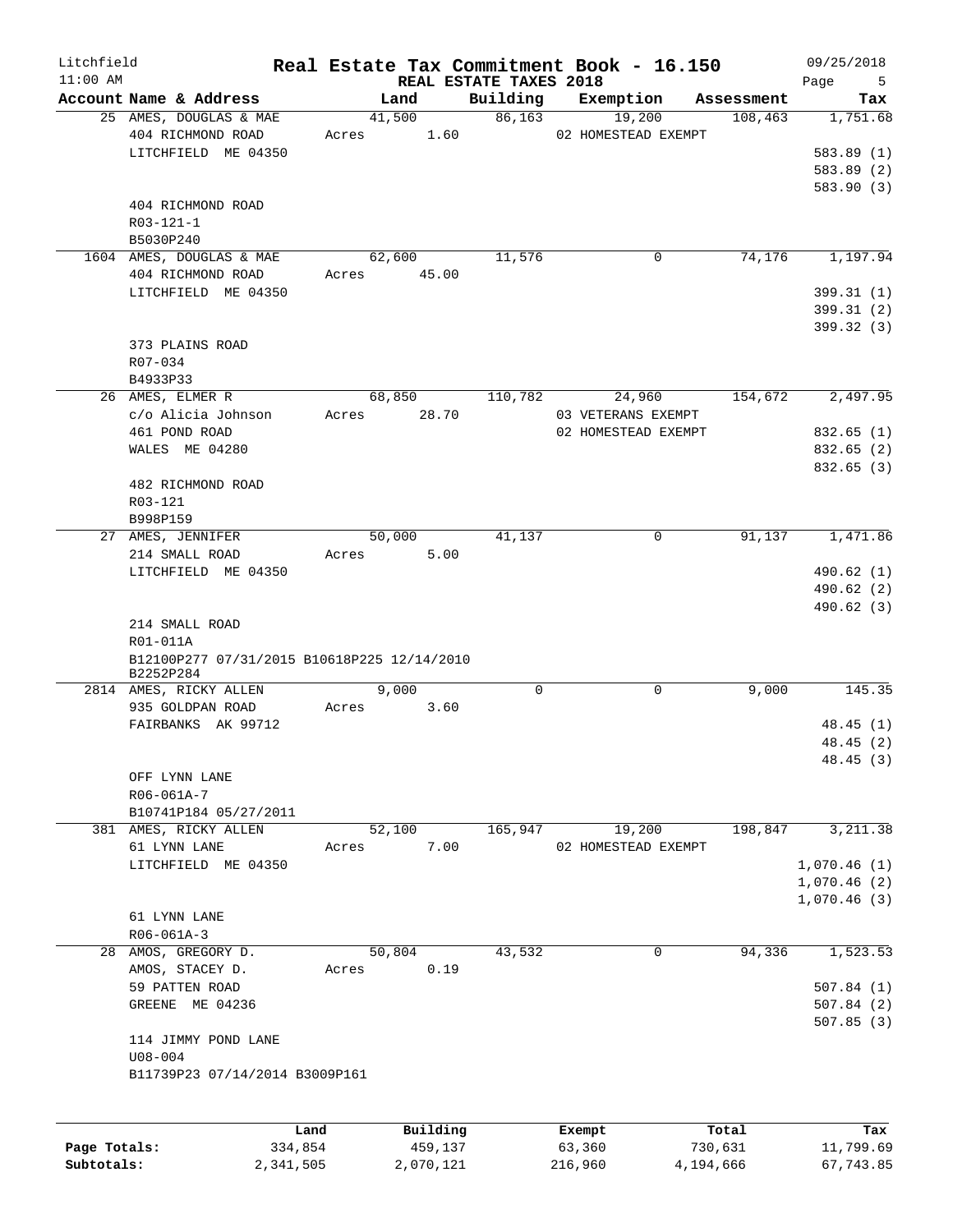| Litchfield<br>$11:00$ AM |                      |                                                                                                    |       |         | REAL ESTATE TAXES 2018 | Real Estate Tax Commitment Book - 16.150 |            | 09/25/2018<br>Page<br>- 6 |
|--------------------------|----------------------|----------------------------------------------------------------------------------------------------|-------|---------|------------------------|------------------------------------------|------------|---------------------------|
|                          |                      | Account Name & Address                                                                             |       | Land    | Building               | Exemption                                | Assessment | Tax                       |
|                          |                      | 1395 ANAIR SANDRA B                                                                                |       | 53,270  | 89,071                 | 19,200                                   | 123,141    | 1,988.73                  |
|                          |                      | ANAIR CHARLES L                                                                                    | Acres | 7.00    |                        | 02 HOMESTEAD EXEMPT                      |            |                           |
|                          |                      | 471 HUNTINGTON HILL                                                                                |       |         |                        |                                          |            | 662.91(1)                 |
|                          | ROAD                 | LITCHFIELD ME 04350                                                                                |       |         |                        |                                          |            | 662.91 (2)                |
|                          |                      |                                                                                                    |       |         |                        |                                          |            | 662.91(3)                 |
|                          | ROAD                 | 471 HUNTINGTON HILL                                                                                |       |         |                        |                                          |            |                           |
|                          | $R04 - 005$          |                                                                                                    |       |         |                        |                                          |            |                           |
|                          |                      | B9448P151 08/01/2007 B9013P275 08/07/2006 B1275P338                                                |       |         |                        |                                          |            |                           |
|                          |                      | 2589 ANDERSON JULIE                                                                                |       | 74,470  | 187,752                | 19,200                                   | 243,022    | 3,924.81                  |
|                          |                      | 257 STEVENSTOWN ROAD                                                                               | Acres | 39.94   |                        | 02 HOMESTEAD EXEMPT                      |            |                           |
|                          |                      | LITCHFIELD ME 04350                                                                                |       |         |                        |                                          |            | 1,308.27(1)               |
|                          |                      |                                                                                                    |       |         |                        |                                          |            | 1,308.27(2)               |
|                          |                      |                                                                                                    |       |         |                        |                                          |            | 1,308.27(3)               |
|                          |                      | 257 STEVENSTOWN ROAD                                                                               |       |         |                        |                                          |            |                           |
|                          | R10-012              | B7466P80 07/17/2003                                                                                |       |         |                        |                                          |            |                           |
|                          |                      | 30 ANDERSON, CLYDE W.                                                                              |       | 64,520  | 20,598                 | $\mathbf 0$                              | 85,118     | 1,374.66                  |
|                          |                      | 19 HOLLAND LANE                                                                                    | Acres | 0.59    |                        |                                          |            |                           |
|                          |                      | DURHAM ME 04222                                                                                    |       |         |                        |                                          |            | 458.22 (1)                |
|                          |                      |                                                                                                    |       |         |                        |                                          |            | 458.22 (2)                |
|                          |                      |                                                                                                    |       |         |                        |                                          |            | 458.22(3)                 |
|                          |                      | 15 OSPREY LANE                                                                                     |       |         |                        |                                          |            |                           |
|                          | $U03 - 007$          |                                                                                                    |       |         |                        |                                          |            |                           |
|                          |                      | B12879P89 03/28/2018 B1476P375                                                                     |       |         |                        |                                          |            |                           |
|                          |                      | 2289 ANDERSON, JOAN A.                                                                             |       | 118,625 | 3,776                  | $\mathbf 0$                              | 122,401    | 1,976.78                  |
|                          | TURCOTTE             | DAMON, MACEE & JASON                                                                               | Acres | 1.41    |                        |                                          |            |                           |
|                          |                      | 160 PINKHAM BROOK ROAD                                                                             |       |         |                        |                                          |            | 658.93(1)                 |
|                          |                      | DURHAM ME 04222                                                                                    |       |         |                        |                                          |            | 658.93 (2)                |
|                          |                      |                                                                                                    |       |         |                        |                                          |            | 658.92(3)                 |
|                          |                      | 81 SAND POND LANE                                                                                  |       |         |                        |                                          |            |                           |
|                          | $U12 - 013$          |                                                                                                    |       |         |                        |                                          |            |                           |
|                          | 11/04/2001           | B12800P291 11/08/2017 B12210P74 12/10/2015<br>B10941P229 01/17/2012 B10676P209 02/25/2011 B7131P97 |       |         |                        |                                          |            |                           |
|                          |                      | 1295 ANDERSON, JULIE                                                                               |       | 48,900  | 0                      | 0                                        | 48,900     | 789.73                    |
|                          |                      | 257 STEVENS TOWN ROAD                                                                              | Acres | 17.40   |                        |                                          |            |                           |
|                          |                      | LITCHFIELD ME 04350                                                                                |       |         |                        |                                          |            | 263.24(1)                 |
|                          |                      |                                                                                                    |       |         |                        |                                          |            | 263.24(2)                 |
|                          |                      |                                                                                                    |       |         |                        |                                          |            | 263.25(3)                 |
|                          | <b>EXTENSION</b>     | LUNT'S HILL ROAD                                                                                   |       |         |                        |                                          |            |                           |
|                          | R10-014              |                                                                                                    |       |         |                        |                                          |            |                           |
|                          | 01/20/1995           | B12546P314 03/03/2017 B12319P211 06/08/2016 B4842P99                                               |       |         |                        |                                          |            |                           |
|                          |                      | 2394 ANDERSON, JULIE                                                                               |       | 28,250  | 0                      | $\mathbf 0$                              | 28,250     | 456.24                    |
|                          |                      | 257 STEVENSTOWN ROAD                                                                               | Acres | 1.10    |                        |                                          |            |                           |
|                          |                      | LITCHFIELD ME 04350                                                                                |       |         |                        |                                          |            | 152.08(1)                 |
|                          |                      |                                                                                                    |       |         |                        |                                          |            | 152.08(2)                 |
|                          |                      |                                                                                                    |       |         |                        |                                          |            | 152.08(3)                 |
|                          |                      | STEVENSTOWN ROAD                                                                                   |       |         |                        |                                          |            |                           |
|                          | R <sub>10</sub> -013 |                                                                                                    |       |         |                        |                                          |            |                           |
|                          |                      | B7466P80 06/17/2003                                                                                |       |         |                        |                                          |            |                           |
|                          |                      |                                                                                                    |       |         |                        |                                          |            |                           |

|              | Land      | Building  | Exempt  | Total     | Tax       |
|--------------|-----------|-----------|---------|-----------|-----------|
| Page Totals: | 388,035   | 301,197   | 38,400  | 650,832   | 10,510.95 |
| Subtotals:   | 2,729,540 | 2,371,318 | 255,360 | 4,845,498 | 78,254.80 |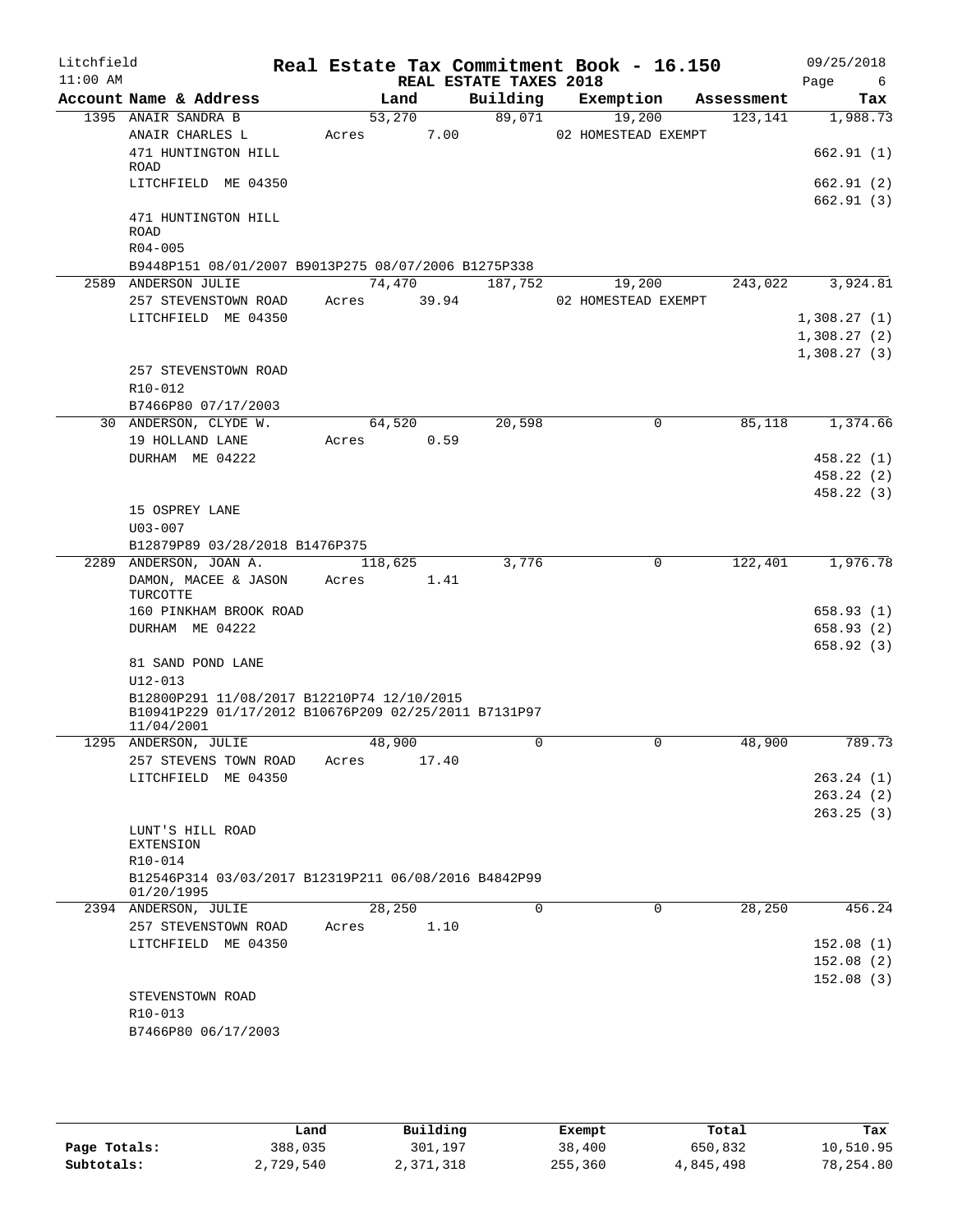| Litchfield |                                                                 |         |      |                        | Real Estate Tax Commitment Book - 16.150 |            | 09/25/2018  |
|------------|-----------------------------------------------------------------|---------|------|------------------------|------------------------------------------|------------|-------------|
| $11:00$ AM |                                                                 |         |      | REAL ESTATE TAXES 2018 |                                          |            | Page<br>7   |
|            | Account Name & Address                                          | Land    |      | Building               | Exemption                                | Assessment | Tax         |
|            | 1024 ANDERSON, JULIE E.                                         | 11,200  |      | 0                      | $\Omega$                                 | 11,200     | 180.88      |
|            | 257 STEVENSTOWN ROAD                                            | Acres   | 0.80 |                        |                                          |            |             |
|            | LITCHFIELD ME 04350                                             |         |      |                        |                                          |            | 60.29(1)    |
|            |                                                                 |         |      |                        |                                          |            | 60.29(2)    |
|            |                                                                 |         |      |                        |                                          |            | 60.30(3)    |
|            | STEVENSTOWN ROAD                                                |         |      |                        |                                          |            |             |
|            | R09-075                                                         |         |      |                        |                                          |            |             |
|            | B7466P80 06/07/2003                                             |         |      |                        |                                          |            |             |
|            | 552 ANDERSON, RANDALL                                           | 112,940 |      | 115,222                | $\mathbf 0$                              | 228,162    | 3,684.82    |
|            | 42 EASY STREET                                                  | Acres   | 0.48 |                        |                                          |            |             |
|            | LITCHFIELD ME 04350                                             |         |      |                        |                                          |            | 1,228.27(1) |
|            |                                                                 |         |      |                        |                                          |            | 1,228.27(2) |
|            |                                                                 |         |      |                        |                                          |            | 1,228.28(3) |
|            | 42 EASY STREET                                                  |         |      |                        |                                          |            |             |
|            | $U09 - 001$                                                     |         |      |                        |                                          |            |             |
|            | B7628P226 06/16/2003<br>1276 ANDREWS DEBRA                      | 42,200  |      | 153,759                |                                          | 176,759    | 2,854.66    |
|            |                                                                 |         |      |                        | 19,200                                   |            |             |
|            | ANNESE ROBERT<br>1750 HALLOWELL ROAD                            | Acres   | 2.44 |                        | 02 HOMESTEAD EXEMPT                      |            | 951.55(1)   |
|            | LITCHFIELD ME 04350                                             |         |      |                        |                                          |            | 951.55(2)   |
|            |                                                                 |         |      |                        |                                          |            | 951.56(3)   |
|            | 1750 HALLOWELL ROAD                                             |         |      |                        |                                          |            |             |
|            | $R12 - 010 - 4$                                                 |         |      |                        |                                          |            |             |
|            | B9098P164 10/03/2006 B9040P295 08/23/2006 B5924P5               |         |      |                        |                                          |            |             |
|            | 04/19/1999                                                      |         |      |                        |                                          |            |             |
|            | 32 ANGELIDES, PAUL N                                            | 67,025  |      | 43,999                 | $\mathbf 0$                              | 111,024    | 1,793.04    |
|            | ANGELIDES SHARON A                                              | Acres   | 0.25 |                        |                                          |            |             |
|            | 58 DOW AVENUE                                                   |         |      |                        |                                          |            | 597.68(1)   |
|            | LEWISTON ME 04240                                               |         |      |                        |                                          |            | 597.68(2)   |
|            |                                                                 |         |      |                        |                                          |            | 597.68(3)   |
|            | 164 JIMMY POND LANE                                             |         |      |                        |                                          |            |             |
|            | $U08 - 014$                                                     |         |      |                        |                                          |            |             |
|            | B3809P318 10/03/1990                                            |         |      |                        |                                          |            |             |
|            | 830 ARBOUR JO MARIE                                             | 43,250  |      | 97,864                 | 19,200                                   | 121,914    | 1,968.91    |
|            | 5 JOHN TARR ROAD                                                | Acres   | 2.30 |                        | 02 HOMESTEAD EXEMPT                      |            |             |
|            | LITCHFIELD ME 04350                                             |         |      |                        |                                          |            | 656.30(1)   |
|            |                                                                 |         |      |                        |                                          |            | 656.30(2)   |
|            |                                                                 |         |      |                        |                                          |            | 656.31 (3)  |
|            | 5 JOHN TARR ROAD                                                |         |      |                        |                                          |            |             |
|            | R01-030A<br>B9812P219 08/04/2008 B8787P138 02/03/2006 B4440P237 |         |      |                        |                                          |            |             |
|            | 851 ARMSTRONG, ALLEN E &                                        | 57,875  |      | 33,207                 | $\overline{0}$                           | 91,082     | 1,470.97    |
|            | ELISSA M.C.                                                     |         |      |                        |                                          |            |             |
|            | 105 SPRUCE STREET                                               | Acres   | 1.90 |                        |                                          |            |             |
|            | PORTLAND ME 04102                                               |         |      |                        |                                          |            | 490.32 (1)  |
|            |                                                                 |         |      |                        |                                          |            | 490.32 (2)  |
|            |                                                                 |         |      |                        |                                          |            | 490.33 (3)  |
|            | 73 STREAM DRIVE                                                 |         |      |                        |                                          |            |             |
|            | R13-011                                                         |         |      |                        |                                          |            |             |
|            | B10208P31 09/10/2009 B7484P314 06/30/2003                       |         |      |                        |                                          |            |             |

|              | Land      | Building  | Exempt  | Total     | Tax       |
|--------------|-----------|-----------|---------|-----------|-----------|
| Page Totals: | 334,490   | 444,051   | 38,400  | 740,141   | 11,953.28 |
| Subtotals:   | 3,064,030 | 2,815,369 | 293,760 | 5,585,639 | 90,208.08 |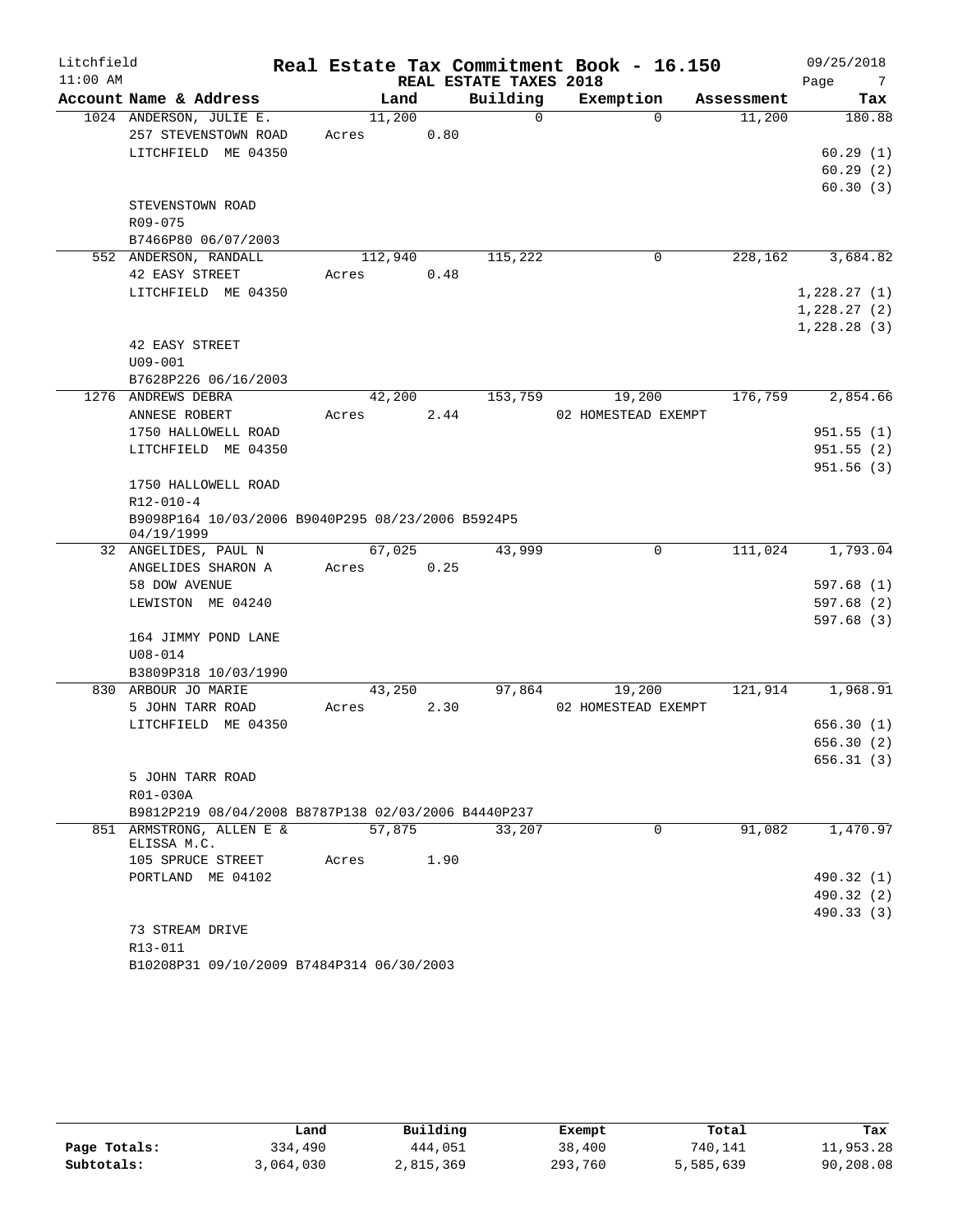| Litchfield<br>$11:00$ AM |                                         |           | Real Estate Tax Commitment Book - 16.150             |                                    |                     |                     |            | 09/25/2018                    |
|--------------------------|-----------------------------------------|-----------|------------------------------------------------------|------------------------------------|---------------------|---------------------|------------|-------------------------------|
|                          | Account Name & Address                  |           | Land                                                 | REAL ESTATE TAXES 2018<br>Building | Exemption           |                     | Assessment | Page<br>8 <sup>8</sup><br>Tax |
|                          | 482 ARMSTRONG, ALLEN E &                |           | 10,020                                               | $\Omega$                           |                     | $\Omega$            | 10,020     | 161.82                        |
|                          | ELISSA M.C.                             |           |                                                      |                                    |                     |                     |            |                               |
|                          | 105 SPRUCE STREET                       |           | 0.90<br>Acres                                        |                                    |                     |                     |            |                               |
|                          | PORTLAND ME 04102                       |           |                                                      |                                    |                     |                     |            | 53.94(1)                      |
|                          |                                         |           |                                                      |                                    |                     |                     |            | 53.94(2)<br>53.94(3)          |
|                          | STREAM DRIVE                            |           |                                                      |                                    |                     |                     |            |                               |
|                          | R13-010                                 |           |                                                      |                                    |                     |                     |            |                               |
|                          |                                         |           | B10208P31 09/10/2009 B7484P314 05/19/1999            |                                    |                     |                     |            |                               |
|                          | 35 ARONSON JR, JOHN                     |           | 82,000                                               | 146,737                            |                     | 24,960              | 203,777    | 3,291.00                      |
|                          | ARONSON JOANNE H                        |           | Acres<br>29.00                                       |                                    | 14 WW2 Vet NonRes   |                     |            |                               |
|                          | 112 LIBBY ROAD                          |           |                                                      |                                    | 02 HOMESTEAD EXEMPT |                     |            | 1,097.00(1)                   |
|                          | LITCHFIELD ME 04350                     |           |                                                      |                                    |                     |                     |            | 1,097.00(2)                   |
|                          | 112 LIBBY ROAD                          |           |                                                      |                                    |                     |                     |            | 1,097.00(3)                   |
|                          | R06-014                                 |           |                                                      |                                    |                     |                     |            |                               |
|                          | B4091P190                               |           |                                                      |                                    |                     |                     |            |                               |
|                          | 646 ARONSON, CRAIG W                    |           | 74,433                                               | 98,874                             |                     | 0                   | 173,307    | 2,798.91                      |
|                          | 148 LIBBY ROAD                          |           | Acres 59.00                                          |                                    |                     |                     |            |                               |
|                          | LITCHFIELD ME 04350                     |           |                                                      |                                    |                     |                     |            | 932.97 (1)                    |
|                          |                                         |           |                                                      |                                    |                     |                     |            | 932.97 (2)                    |
|                          |                                         |           |                                                      |                                    |                     |                     |            | 932.97 (3)                    |
|                          | 148 LIBBY ROAD                          |           |                                                      |                                    |                     |                     |            |                               |
|                          | R06-015                                 |           | B10956P186 02/07/2012 B8100P256 09/01/2004 B1515P444 |                                    |                     |                     |            |                               |
|                          | 34 ARONSON, MICHELE                     |           | 45,550                                               | 137,640                            |                     | 19,200              | 163,990    | 2,648.44                      |
|                          | 124 LIBBY ROAD                          |           | Acres<br>3.22                                        |                                    | 02 HOMESTEAD EXEMPT |                     |            |                               |
|                          | LITCHFIELD ME 04350                     |           |                                                      |                                    |                     |                     |            | 882.81 (1)                    |
|                          |                                         |           |                                                      |                                    |                     |                     |            | 882.81 (2)                    |
|                          |                                         |           |                                                      |                                    |                     |                     |            | 882.82 (3)                    |
|                          | 124 LIBBY ROAD                          |           |                                                      |                                    |                     |                     |            |                               |
|                          | R06-014C                                |           |                                                      |                                    |                     |                     |            |                               |
|                          |                                         |           | B11247P9 11/09/2012 B4447P214 07/27/1993             |                                    |                     |                     |            |                               |
|                          | 37 ARSENAULT, DALE R                    |           | 91,100                                               | 118,330                            |                     | 19,200              | 190,230    | 3,072.21                      |
|                          | 18 PELICAN DRIVE<br>LITCHFIELD ME 04350 |           | 2.40<br>Acres                                        |                                    | 02 HOMESTEAD EXEMPT |                     |            | 1,024.07(1)                   |
|                          |                                         |           |                                                      |                                    |                     |                     |            | 1,024.07(2)                   |
|                          |                                         |           |                                                      |                                    |                     |                     |            | 1,024.07(3)                   |
|                          | 18 PELICAN DRIVE                        |           |                                                      |                                    |                     |                     |            |                               |
|                          | U24-018A                                |           |                                                      |                                    |                     |                     |            |                               |
|                          | B11958P61 03/06/2015 B3547P124          |           |                                                      |                                    |                     |                     |            |                               |
|                          | 40 ARSENAULT, TONY L                    |           | 98,850                                               | 57,851                             |                     | 19,200              | 137,501    | 2,220.64                      |
|                          | 210 RIDLEY LANE                         |           | 18.00<br>Acres                                       |                                    |                     | 02 HOMESTEAD EXEMPT |            |                               |
|                          | LITCHFIELD ME 04350                     |           |                                                      |                                    |                     |                     |            | 740.21(1)                     |
|                          |                                         |           |                                                      |                                    |                     |                     |            | 740.21(2)<br>740.22(3)        |
|                          | 210 RIDLEY LANE                         |           |                                                      |                                    |                     |                     |            |                               |
|                          | R04-011                                 |           |                                                      |                                    |                     |                     |            |                               |
|                          | B4563P132                               |           |                                                      |                                    |                     |                     |            |                               |
|                          | 41 ARTHUR, AERIEL                       |           | 17,862                                               | 12,245                             |                     | 0                   | 30,107     | 486.23                        |
|                          | ALLARD MARY                             |           | 0.07<br>Acres                                        |                                    |                     |                     |            |                               |
|                          | 115 TRANSIT STREET                      |           |                                                      |                                    |                     |                     |            | 162.08(1)                     |
|                          | WARWICK RI 02889                        |           |                                                      |                                    |                     |                     |            | 162.08(2)                     |
|                          |                                         |           |                                                      |                                    |                     |                     |            | 162.07(3)                     |
|                          | 535 PEACEPIPE DRIVE                     |           |                                                      |                                    |                     |                     |            |                               |
|                          | $U28 - 073$                             |           |                                                      |                                    |                     |                     |            |                               |
|                          | B7388P179 04/12/2003                    |           |                                                      |                                    |                     |                     |            |                               |
|                          |                                         | Land      | Building                                             |                                    | Exempt              |                     | Total      | Tax                           |
| Page Totals:             |                                         | 419,815   | 571,677                                              |                                    | 82,560              |                     | 908,932    | 14,679.25                     |
| Subtotals:               |                                         | 3,483,845 | 3,387,046                                            |                                    | 376,320             |                     | 6,494,571  | 104,887.33                    |
|                          |                                         |           |                                                      |                                    |                     |                     |            |                               |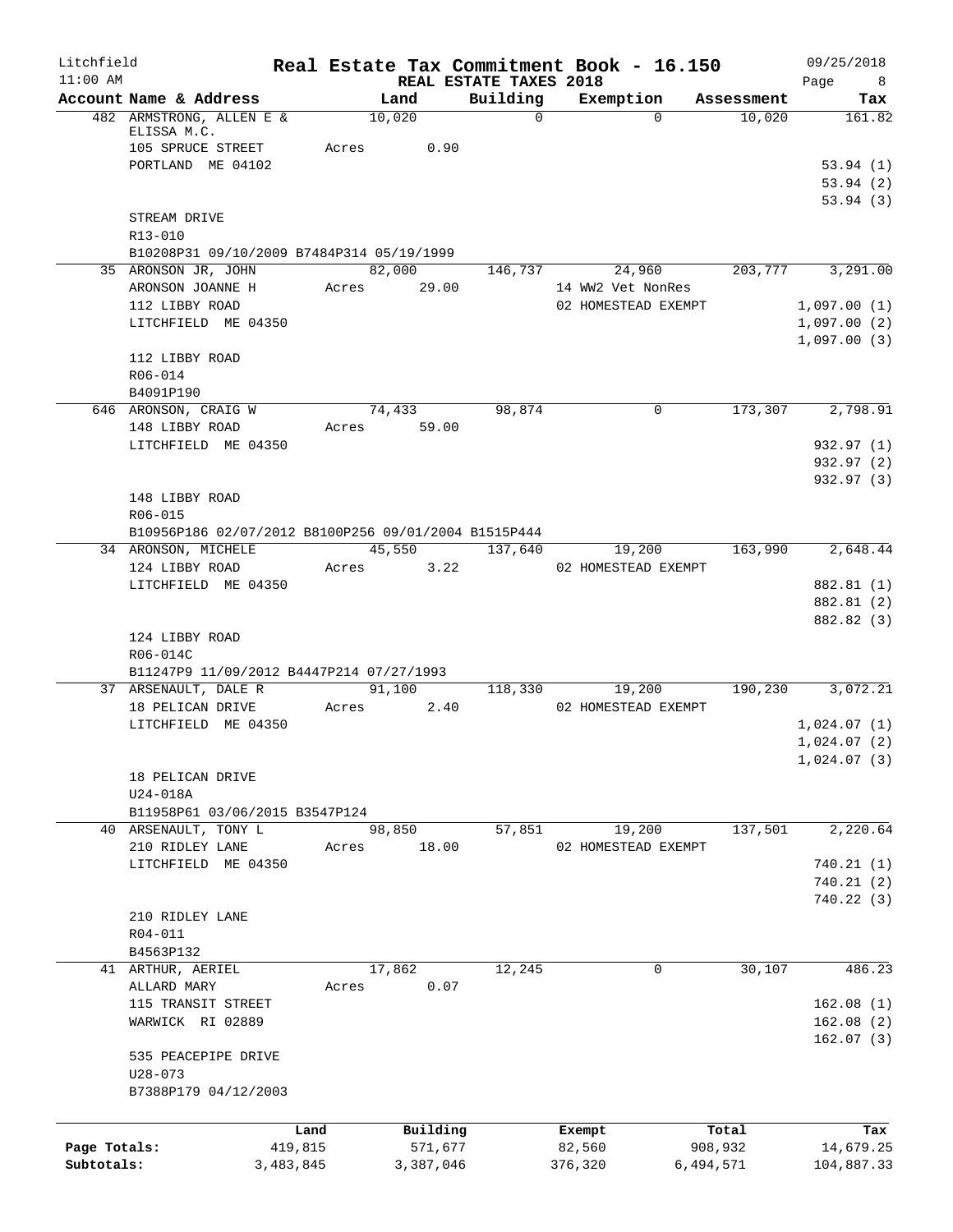| Litchfield   |                                                     |           |       |                  |                        | Real Estate Tax Commitment Book - 16.150 |                      | 09/25/2018    |
|--------------|-----------------------------------------------------|-----------|-------|------------------|------------------------|------------------------------------------|----------------------|---------------|
| $11:00$ AM   |                                                     |           |       |                  | REAL ESTATE TAXES 2018 |                                          |                      | Page<br>9     |
|              | Account Name & Address<br>2006 ARTHUR, PAT & SANDY  |           |       | Land<br>$\Omega$ | Building<br>10,443     | Exemption<br>$\Omega$                    | Assessment<br>10,443 | Tax<br>168.65 |
|              | 817 ALLEN POND ROAD                                 |           |       |                  |                        |                                          |                      |               |
|              | GREENE ME 04236                                     |           |       |                  |                        |                                          |                      | 56.22(1)      |
|              |                                                     |           |       |                  |                        |                                          |                      | 56.22(2)      |
|              |                                                     |           |       |                  |                        |                                          |                      | 56.21(3)      |
|              | 10 ELM LANE                                         |           |       |                  |                        |                                          |                      |               |
|              | R03-073-ON-4                                        |           |       |                  |                        |                                          |                      |               |
|              | 551 ASHCROFT, BETH                                  |           |       | 55,890           | 244,439                | 0                                        | 300,329              | 4,850.31      |
|              | ASHCROFT, STEPHEN P                                 |           | Acres | 10.79            |                        |                                          |                      |               |
|              | P O BOX 224                                         |           |       |                  |                        |                                          |                      | 1,616.77(1)   |
|              | LITCHFIELD ME 04350                                 |           |       |                  |                        |                                          |                      | 1,616.77(2)   |
|              |                                                     |           |       |                  |                        |                                          |                      | 1,616.77(3)   |
|              | 41 COMMUNITY DRIVE                                  |           |       |                  |                        |                                          |                      |               |
|              | U16-005A                                            |           |       |                  |                        |                                          |                      |               |
|              | B12291P122 05/10/2016 B10955P346 02/06/2012         |           |       |                  |                        |                                          |                      |               |
|              | B6035P250 08/24/1999 B2838P324 08/02/1985           |           |       |                  |                        |                                          |                      |               |
|              | 43 ASHLEY ARTHUR W JR                               |           |       | 41,162           | 0                      | $\mathsf{O}$                             | 41,162               | 664.77        |
|              | PO BOX 97                                           |           | Acres | 44.00            |                        |                                          |                      |               |
|              | ISLESBORO ME 04848                                  |           |       |                  |                        |                                          |                      | 221.59(1)     |
|              |                                                     |           |       |                  |                        |                                          |                      | 221.59(2)     |
|              |                                                     |           |       |                  |                        |                                          |                      | 221.59(3)     |
|              | SCHOOL HOUSE LANE                                   |           |       |                  |                        |                                          |                      |               |
|              | R03-108                                             |           |       |                  |                        |                                          |                      |               |
|              | B3335P36                                            |           |       |                  |                        |                                          |                      |               |
|              | 2147 ASSELIN, JAMES &                               |           |       | 63,200           | 18,498                 | 19,200                                   | 62,498               | 1,009.34      |
|              | LORRAINE                                            |           |       |                  |                        |                                          |                      |               |
|              | 836 DEAD RIVER ROAD                                 |           | Acres | 18.60            |                        | 02 HOMESTEAD EXEMPT                      |                      |               |
|              | LITCHFIELD ME 04350                                 |           |       |                  |                        |                                          |                      | 336.45(1)     |
|              |                                                     |           |       |                  |                        |                                          |                      | 336.45(2)     |
|              |                                                     |           |       |                  |                        |                                          |                      | 336.44(3)     |
|              | 836 DEAD RIVER ROAD                                 |           |       |                  |                        |                                          |                      |               |
|              | R01-049                                             |           |       |                  |                        |                                          |                      |               |
|              | B11793P283 09/11/2014                               |           |       |                  |                        |                                          |                      |               |
|              | 44 ASSELIN, LISA                                    |           |       | 41,200           | 31,111                 | 0                                        | 72,311               | 1,167.82      |
|              | ASSELIN, MICHELLE                                   |           | Acres | 0.90             |                        |                                          |                      |               |
|              | 23 EASY STREET                                      |           |       |                  |                        |                                          |                      | 389.27 (1)    |
|              | LITCHFIELD ME 04350                                 |           |       |                  |                        |                                          |                      | 389.27 (2)    |
|              |                                                     |           |       |                  |                        |                                          |                      | 389.28 (3)    |
|              | 23 EASY STREET                                      |           |       |                  |                        |                                          |                      |               |
|              | $U10 - 015$                                         |           |       |                  |                        |                                          |                      |               |
|              | B12353P238 06/24/2016 B1840P335<br>47 ASTON, MARK A |           |       | 40,250           | 54,688                 | 19,200                                   | 75,738               | 1,223.17      |
|              | HUTCHINS, MARILYN A.                                |           | Acres | 1.10             |                        | 02 HOMESTEAD EXEMPT                      |                      |               |
|              | 44 RICHMOND ROAD                                    |           |       |                  |                        |                                          |                      | 407.72 (1)    |
|              | LITCHFIELD ME 04350                                 |           |       |                  |                        |                                          |                      | 407.72 (2)    |
|              |                                                     |           |       |                  |                        |                                          |                      | 407.73 (3)    |
|              | 44 RICHMOND ROAD                                    |           |       |                  |                        |                                          |                      |               |
|              | R03-068A                                            |           |       |                  |                        |                                          |                      |               |
|              | B11369P119 04/24/2013 B3551P342 05/24/1989          |           |       |                  |                        |                                          |                      |               |
|              | 48 AUCOIN, KATHY A                                  |           |       | 95,920           | 134,248                | 19,200                                   | 210,968              | 3,407.13      |
|              | AUCOIN, STEVEN                                      |           | Acres | 130.60           |                        | 02 HOMESTEAD EXEMPT                      |                      |               |
|              | 233 OAKHILL ROAD                                    |           |       |                  |                        |                                          |                      | 1, 135.71(1)  |
|              | LITCHFIELD ME 04350                                 |           |       |                  |                        |                                          |                      | 1, 135.71(2)  |
|              |                                                     |           |       |                  |                        |                                          |                      | 1, 135.71(3)  |
|              | 233 OAK HILL ROAD                                   |           |       |                  |                        |                                          |                      |               |
|              | $R04 - 029$                                         |           |       |                  |                        |                                          |                      |               |
|              | B2102P334                                           |           |       |                  |                        |                                          |                      |               |
|              |                                                     |           |       |                  |                        |                                          |                      |               |
|              |                                                     |           |       |                  |                        |                                          |                      |               |
|              |                                                     | Land      |       | Building         |                        | Exempt                                   | Total                | Tax           |
| Page Totals: |                                                     | 337,622   |       | 493,427          |                        | 57,600                                   | 773,449              | 12,491.19     |
| Subtotals:   |                                                     | 3,821,467 |       | 3,880,473        |                        | 433,920                                  | 7,268,020            | 117,378.52    |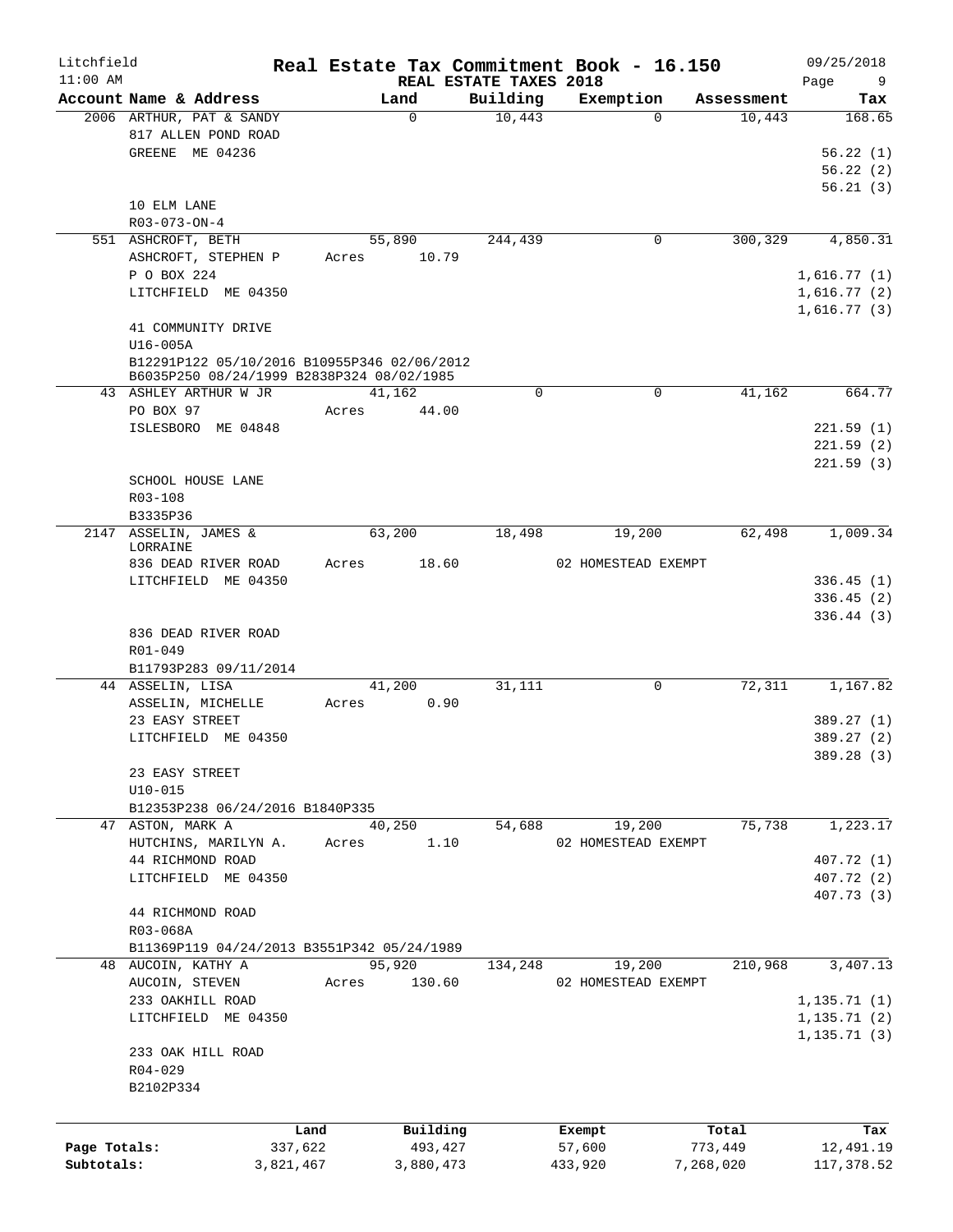| Litchfield   |                                                           |                 |                      |                        | Real Estate Tax Commitment Book - 16.150 |                        | 09/25/2018               |
|--------------|-----------------------------------------------------------|-----------------|----------------------|------------------------|------------------------------------------|------------------------|--------------------------|
| $11:00$ AM   |                                                           |                 |                      | REAL ESTATE TAXES 2018 |                                          |                        | Page<br>10               |
|              | Account Name & Address<br>50 AUCOIN, STEVEN               | Land<br>176,206 |                      | Building<br>35,828     | Exemption<br>$\Omega$                    | Assessment<br>212,034  | Tax<br>3,424.35          |
|              | AUCOIN KATHY                                              | Acres           | 0.91                 |                        |                                          |                        |                          |
|              | 233 OAKHILL ROAD                                          |                 |                      |                        |                                          |                        | 1, 141.45(1)             |
|              | LITCHFIELD ME 04350                                       |                 |                      |                        |                                          |                        | 1, 141.45(2)             |
|              |                                                           |                 |                      |                        |                                          |                        | 1, 141.45(3)             |
|              | 63 WOODBURY DRIVE                                         |                 |                      |                        |                                          |                        |                          |
|              | $U25 - 018$                                               |                 |                      |                        |                                          |                        |                          |
|              | B4194P187 08/05/1992                                      |                 |                      |                        |                                          |                        |                          |
|              | 49 AUCOIN, STEVEN P                                       | 97,550          |                      | 29,245                 | 0                                        | 126,795                | 2,047.74                 |
|              | 233 OAK HILL ROAD                                         | Acres           | 2.42                 |                        |                                          |                        |                          |
|              | LITCHFIELD ME 04350                                       |                 |                      |                        |                                          |                        | 682.58 (1)               |
|              |                                                           |                 |                      |                        |                                          |                        | 682.58 (2)               |
|              |                                                           |                 |                      |                        |                                          |                        | 682.58 (3)               |
|              | 11 OAK HILL ROAD                                          |                 |                      |                        |                                          |                        |                          |
|              | R05-036                                                   |                 |                      |                        |                                          |                        |                          |
|              | B2765P298 01/12/1985                                      |                 |                      |                        |                                          |                        |                          |
|              | 51 AUGER, LAWRENCE J                                      | 88,355          |                      | 59,143                 | 0                                        | 147,498                | 2,382.09                 |
|              | AUGER, CAROL E                                            | Acres           | 0.30                 |                        |                                          |                        |                          |
|              | 53 BURKE ST                                               |                 |                      |                        |                                          |                        | 794.03(1)                |
|              | FARMINGDALE ME 04344                                      |                 |                      |                        |                                          |                        | 794.03 (2)               |
|              |                                                           |                 |                      |                        |                                          |                        | 794.03(3)                |
|              | 8 HERON DRIVE                                             |                 |                      |                        |                                          |                        |                          |
|              | $U24 - 008$                                               |                 |                      |                        |                                          |                        |                          |
|              | B2151P108 09/29/1978                                      |                 |                      |                        |                                          |                        |                          |
|              | 325 AUSTIN, CYNTHIA J                                     | 176,248         |                      | 46,760                 | 0                                        | 223,008                | 3,601.58                 |
|              | 12 DAVID STREET                                           | Acres           | 0.53                 |                        |                                          |                        |                          |
|              | LISBON FALLS ME 04252                                     |                 |                      |                        |                                          |                        | 1, 200.53(1)             |
|              |                                                           |                 |                      |                        |                                          |                        | 1, 200.53(2)             |
|              |                                                           |                 |                      |                        |                                          |                        | 1, 200.52(3)             |
|              | 283 PEACEPIPE DRIVE                                       |                 |                      |                        |                                          |                        |                          |
|              | $U29 - 017$<br>B10192P219 08/25/2009 B7051P112 09/05/2002 |                 |                      |                        |                                          |                        |                          |
|              | 54 AUSTIN, NANCY                                          | 118,386         |                      | 146,889                | 0                                        | 265,275                | 4,284.19                 |
|              | 9435 117TH STREET                                         | Acres           | 0.71                 |                        |                                          |                        |                          |
|              | SEMINOLE FL 33772-2715                                    |                 |                      |                        |                                          |                        | 1,428.06(1)              |
|              |                                                           |                 |                      |                        |                                          |                        | 1,428.06(2)              |
|              |                                                           |                 |                      |                        |                                          |                        | 1,428.07(3)              |
|              | 144 MANCHESTER LANE                                       |                 |                      |                        |                                          |                        |                          |
|              | $U11 - 051$                                               |                 |                      |                        |                                          |                        |                          |
|              | B3573P66                                                  |                 |                      |                        |                                          |                        |                          |
|              | 861 AVERILL, AUSTIN W.                                    | 43,750          |                      | 67,027                 | $\mathbf 0$                              | 110,777                | 1,789.05                 |
|              | 139 MIDDLE ROAD                                           | Acres           | 2.50                 |                        |                                          |                        |                          |
|              | SABATTUS ME 04280                                         |                 |                      |                        |                                          |                        | 596.35(1)                |
|              |                                                           |                 |                      |                        |                                          |                        | 596.35(2)                |
|              |                                                           |                 |                      |                        |                                          |                        | 596.35(3)                |
|              | 1329 WEST ROAD                                            |                 |                      |                        |                                          |                        |                          |
|              | R03-028A                                                  |                 |                      |                        |                                          |                        |                          |
|              | B12649P176 06/26/2017 B8364P214 03/17/2005 B7840P163      |                 |                      |                        |                                          |                        |                          |
|              | 02/25/2004                                                |                 |                      |                        |                                          |                        |                          |
|              | 55 AVERILL, DOUGLAS B                                     | 40,000          |                      | 116,980                | 19,200                                   | 137,780                | 2,225.15                 |
|              | 189 NECK ROAD                                             | Acres           | 1.00                 |                        | 02 HOMESTEAD EXEMPT                      |                        |                          |
|              | LITCHFIELD ME 04350                                       |                 |                      |                        |                                          |                        | 741.72 (1)               |
|              |                                                           |                 |                      |                        |                                          |                        | 741.72 (2)               |
|              |                                                           |                 |                      |                        |                                          |                        | 741.71 (3)               |
|              | 189 NECK ROAD                                             |                 |                      |                        |                                          |                        |                          |
|              | R14-033A<br>B3595P271                                     |                 |                      |                        |                                          |                        |                          |
|              |                                                           |                 |                      |                        |                                          |                        |                          |
|              |                                                           |                 |                      |                        |                                          |                        |                          |
| Page Totals: | Land<br>740,495                                           |                 | Building             |                        | Exempt                                   | Total                  | Tax                      |
| Subtotals:   | 4,561,962                                                 |                 | 501,872<br>4,382,345 |                        | 19,200<br>453,120                        | 1,223,167<br>8,491,187 | 19,754.15<br>137, 132.67 |
|              |                                                           |                 |                      |                        |                                          |                        |                          |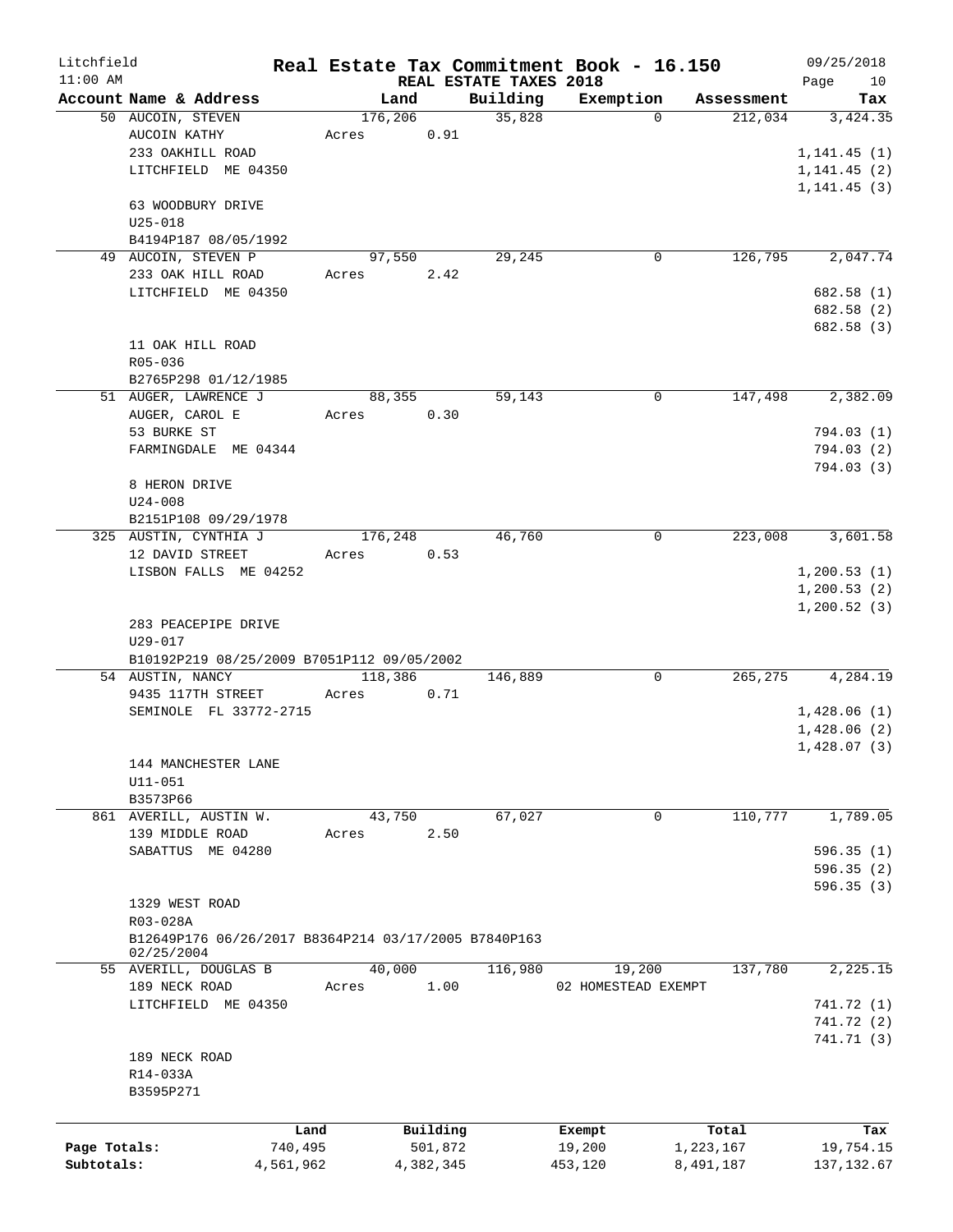| Litchfield |                   |                                                     |       |                |                        | Real Estate Tax Commitment Book - 16.150 |            | 09/25/2018                 |
|------------|-------------------|-----------------------------------------------------|-------|----------------|------------------------|------------------------------------------|------------|----------------------------|
| $11:00$ AM |                   |                                                     |       |                | REAL ESTATE TAXES 2018 |                                          |            | Page<br>11                 |
|            |                   | Account Name & Address                              |       | Land           | Building               | Exemption<br>$\Omega$                    | Assessment | Tax                        |
|            |                   | 2507 AVERILL, DOUGLASS<br>AVERILL, JONATHAN         | Acres | 19,000<br>0.25 | 15,774                 |                                          | 34,774     | 561.60                     |
|            | 189 NECK ROAD     |                                                     |       |                |                        |                                          |            | 187.20(1)                  |
|            |                   | LITCHFIELD ME 04350                                 |       |                |                        |                                          |            | 187.20(2)                  |
|            |                   |                                                     |       |                |                        |                                          |            | 187.20(3)                  |
|            | 164 NECK ROAD     |                                                     |       |                |                        |                                          |            |                            |
|            | R14-015           |                                                     |       |                |                        |                                          |            |                            |
|            |                   | B12207P96 01/14/2016 B12186P163 07/28/2015          |       |                |                        |                                          |            |                            |
|            |                   | B12156P250 11/05/2015 B11887P76 B11635P127          |       |                |                        |                                          |            |                            |
|            |                   | 02/04/2014 B9896P117 10/30/2008 B9345P69 05/10/2007 |       |                |                        |                                          |            |                            |
|            |                   | B8574P219 08/31/2005                                |       | 30,775         | 0                      | 0                                        | 30,775     | 497.02                     |
|            |                   | 2785 AVERILL, TERRY & LINDA                         |       |                |                        |                                          |            |                            |
|            | 163 NECK ROAD     |                                                     | Acres | 2.11           |                        |                                          |            |                            |
|            |                   | LITCHFIELD ME 04350                                 |       |                |                        |                                          |            | 165.67(1)                  |
|            |                   |                                                     |       |                |                        |                                          |            | 165.67(2)                  |
|            | NECK ROAD         |                                                     |       |                |                        |                                          |            | 165.68(3)                  |
|            |                   |                                                     |       |                |                        |                                          |            |                            |
|            | R14-017C          | B11434P339 06/14/2013 B1201P227 05/16/1960          |       |                |                        |                                          |            |                            |
|            |                   | 1102 AVERILL, TERRY B                               |       | 82,200         | 71,069                 | 0                                        | 153,269    | 2,475.29                   |
|            |                   | AVERILL, LINDA M                                    | Acres | 11.08          |                        |                                          |            |                            |
|            | 183 NECK ROAD     |                                                     |       |                |                        |                                          |            | 825.10(1)                  |
|            |                   | LITCHFIELD ME 04350                                 |       |                |                        |                                          |            | 825.10(2)                  |
|            |                   |                                                     |       |                |                        |                                          |            | 825.09 (3)                 |
|            | 163 NECK ROAD     |                                                     |       |                |                        |                                          |            |                            |
|            | R14-034           |                                                     |       |                |                        |                                          |            |                            |
|            |                   | B10752P310 05/13/2011 B6054P32 09/09/1999 B1196P292 |       |                |                        |                                          |            |                            |
|            | 09/20/1952        |                                                     |       |                |                        |                                          |            |                            |
|            |                   | 57 AVERILL, TERRY B                                 |       | 62,852         | 114,194                | 24,960                                   | 152,086    | 2,456.19                   |
|            | 183 NECK ROAD     |                                                     | Acres | 20.00          |                        | 02 HOMESTEAD EXEMPT                      |            |                            |
|            |                   | LITCHFIELD ME 04350                                 |       |                |                        | 03 VETERANS EXEMPT                       |            | 818.73(1)                  |
|            |                   |                                                     |       |                |                        |                                          |            | 818.73 (2)                 |
|            |                   |                                                     |       |                |                        |                                          |            | 818.73(3)                  |
|            | 183 NECK ROAD     |                                                     |       |                |                        |                                          |            |                            |
|            | R14-033           |                                                     |       |                |                        |                                          |            |                            |
|            | B1477P525         |                                                     |       |                |                        |                                          |            |                            |
|            | 188 AVIGNON, EDDY |                                                     |       | 245,475        | 194,831                | 0                                        | 440,306    | 7,110.94                   |
|            |                   | 322 BLUE HILL AVENUE                                |       | Acres 4.35     |                        |                                          |            |                            |
|            |                   | MILTON MA 02186                                     |       |                |                        |                                          |            | 2,370.31(1)<br>2,370.31(2) |
|            |                   |                                                     |       |                |                        |                                          |            | 2,370.32(3)                |
|            |                   | 96 WOODLAND LANE                                    |       |                |                        |                                          |            |                            |
|            | R11-042C          |                                                     |       |                |                        |                                          |            |                            |
|            |                   | B6692P181 11/13/2001                                |       |                |                        |                                          |            |                            |
|            |                   | 58 AVIS, EDWARD LIVING                              |       | 64,350         | 201,501                | 19,200                                   | 246,651    | 3,983.41                   |
|            | TRUST             |                                                     |       |                |                        |                                          |            |                            |
|            | TRUSTEES          | AVIS CHERYL, EDWARD,                                | Acres | 21.64          |                        | 02 HOMESTEAD EXEMPT                      |            |                            |
|            |                   | 252 UPPER POND ROAD                                 |       |                |                        |                                          |            | 1,327.80(1)                |
|            |                   | LITCHFIELD ME 04350                                 |       |                |                        |                                          |            | 1,327.80(2)                |
|            |                   |                                                     |       |                |                        |                                          |            | 1,327.81(3)                |
|            |                   | 252 UPPER POND ROAD                                 |       |                |                        |                                          |            |                            |
|            | R01-018A          |                                                     |       |                |                        |                                          |            |                            |
|            |                   | B8649P93 10/19/2005 B2679P153                       |       |                |                        |                                          |            |                            |
|            |                   |                                                     |       |                |                        |                                          |            |                            |

|              | Land      | Building  | Exempt  | Total     | Tax        |
|--------------|-----------|-----------|---------|-----------|------------|
| Page Totals: | 504,652   | 597,369   | 44,160  | 1,057,861 | 17,084.45  |
| Subtotals:   | 5,066,614 | 4,979,714 | 497,280 | 9,549,048 | 154,217.12 |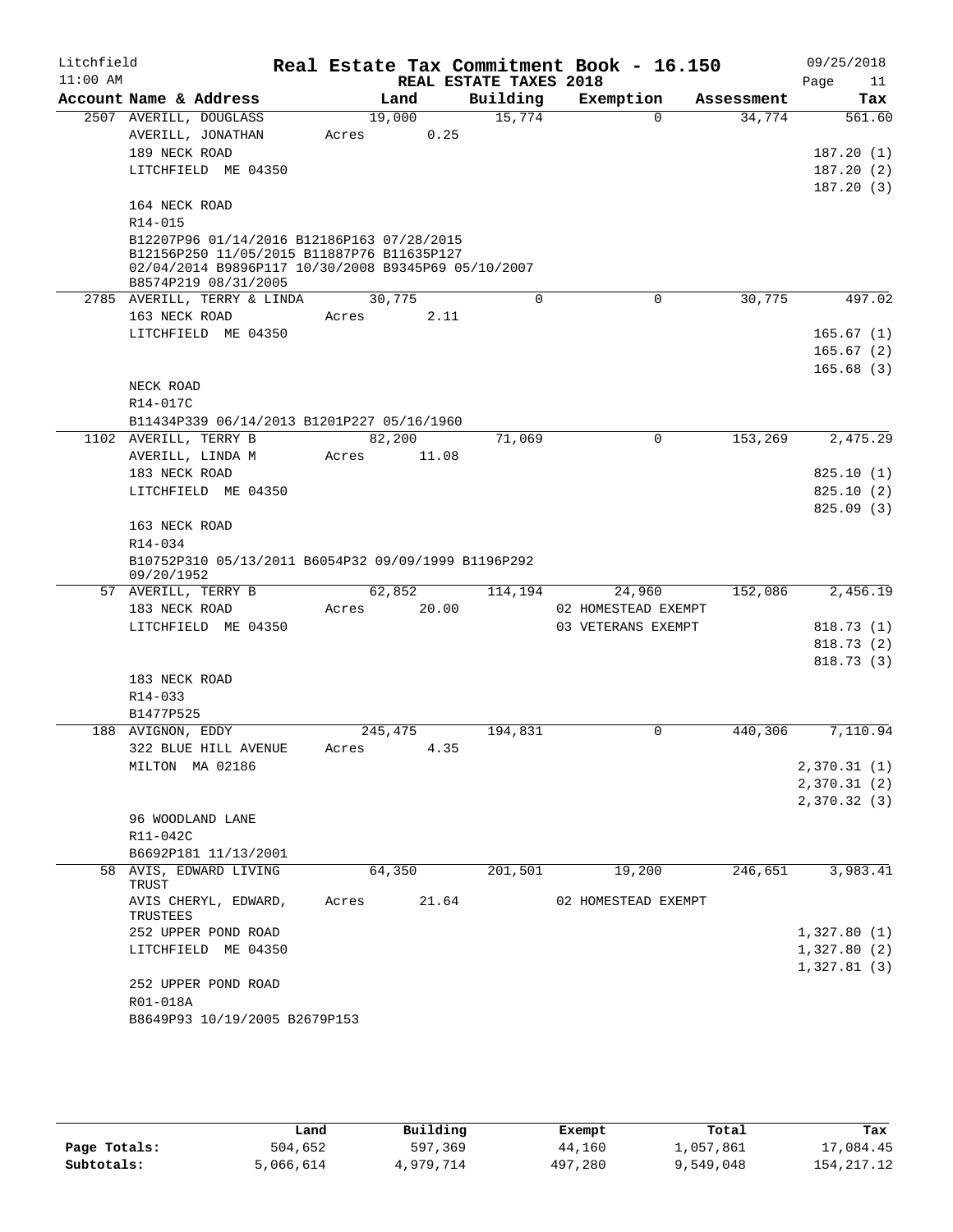| Litchfield |                                 | Real Estate Tax Commitment Book - 16.150 | 09/25/2018 |          |           |            |             |
|------------|---------------------------------|------------------------------------------|------------|----------|-----------|------------|-------------|
| $11:00$ AM |                                 | REAL ESTATE TAXES 2018                   | 12<br>Page |          |           |            |             |
|            | Account Name & Address          | Land                                     |            | Building | Exemption | Assessment | Tax         |
| 59         | AVIS, EDWARD LIVING<br>TRUST    | 34,400                                   |            | 0        | $\Omega$  | 34,400     | 555.56      |
|            | AVIS CHERYL, TRUSTEE            | Acres                                    | 3.56       |          |           |            |             |
|            | 252 UPPER POND ROAD             |                                          |            |          |           |            | 185.19(1)   |
|            | LITCHFIELD<br>ME 04350          |                                          |            |          |           |            | 185.19(2)   |
|            |                                 |                                          |            |          |           |            | 185.18(3)   |
|            | UPPER POND ROAD                 |                                          |            |          |           |            |             |
|            | R01-016                         |                                          |            |          |           |            |             |
|            | B8649P93 10/14/2005 B2679P153   |                                          |            |          |           |            |             |
| 60         | AWALT TRUST, HUGH &<br>MARJORIE | 189,175                                  |            | 66,379   | $\Omega$  | 255,554    | 4,127.20    |
|            | C/O PETE MCLAUGHLIN             | Acres                                    | 2.27       |          |           |            |             |
|            | 13400 MCRINES ROAD              |                                          |            |          |           |            | 1,375.73(1) |
|            | OK 73013<br>EDMOND              |                                          |            |          |           |            | 1,375.73(2) |
|            |                                 |                                          |            |          |           |            | 1,375.74(3) |
|            | 64 STEVENS DRIVE                |                                          |            |          |           |            |             |
|            | $U27 - 003$                     |                                          |            |          |           |            |             |
|            |                                 |                                          |            |          |           |            |             |

B5459P89

|              | Land      | Building  | Exempt  | Total     | Tax        |
|--------------|-----------|-----------|---------|-----------|------------|
| Page Totals: | 223,575   | 66,379    |         | 289,954   | 4,682.76   |
| Subtotals:   | 5,290,189 | 5,046,093 | 497,280 | 9,839,002 | 158,899.88 |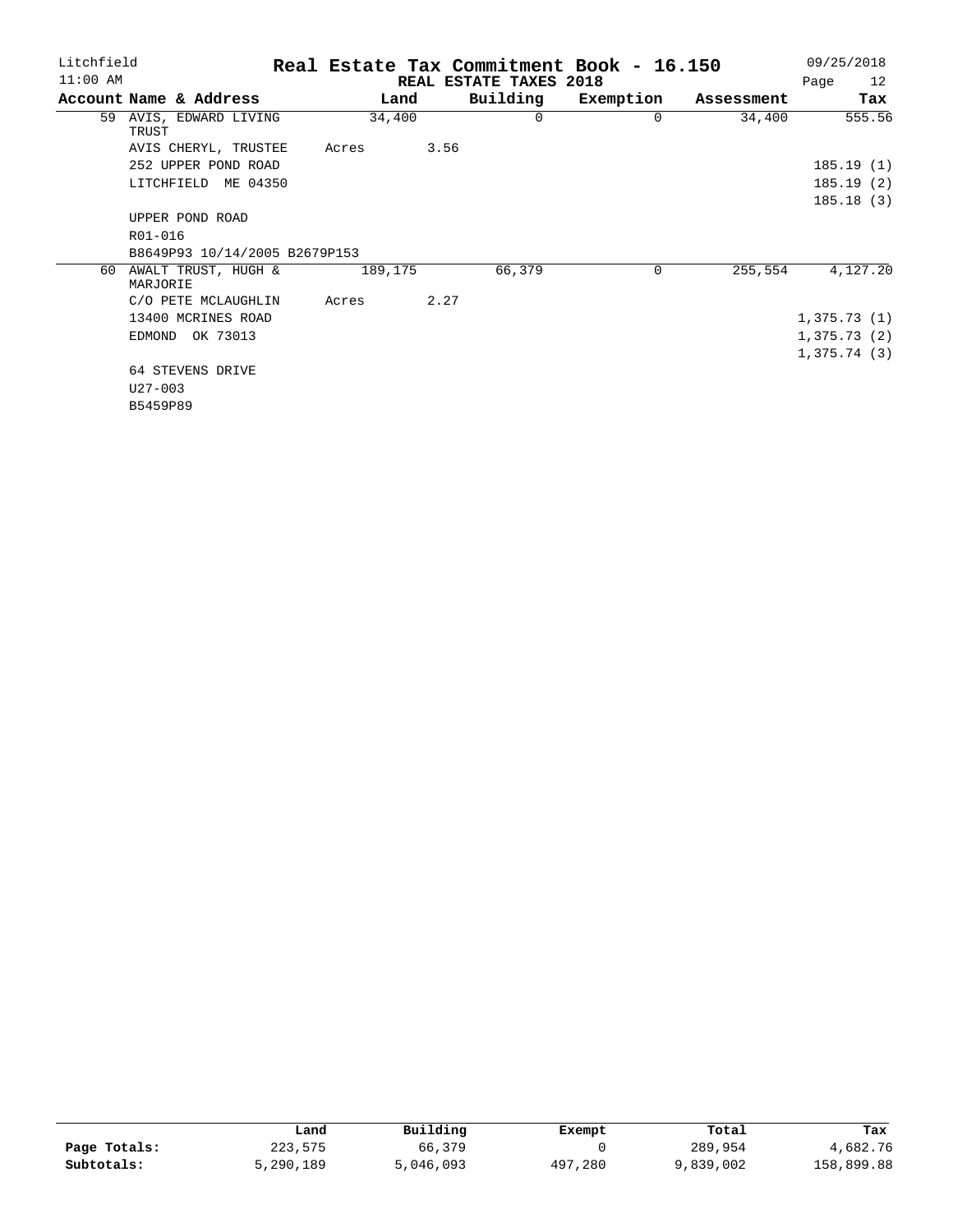| Litchfield<br>$11:00$ AM |                                                                  |            |        | REAL ESTATE TAXES 2018 | Real Estate Tax Commitment Book - 16.150 |         | 09/25/2018       |
|--------------------------|------------------------------------------------------------------|------------|--------|------------------------|------------------------------------------|---------|------------------|
|                          | Account Name & Address                                           |            | Land   |                        | Building Exemption Assessment            |         | Page 13<br>Tax   |
|                          | 62 BABCOCK, DAWN                                                 |            | 42,250 |                        | 40,491<br>24,960                         | 57,781  | 933.16           |
|                          | BABCOCK, GERALD, HEIRS Acres 1.90<br>OF:                         |            |        |                        | 02 HOMESTEAD EXEMPT                      |         |                  |
|                          | P O BOX 487                                                      |            |        |                        | 12 WW2 Vet Res.                          |         | 311.05(1)        |
|                          | GARDINER ME 04345                                                |            |        |                        |                                          |         | 311.05(2)        |
|                          |                                                                  |            |        |                        |                                          |         | 311.06(3)        |
|                          | 1142 PLAINS ROAD                                                 |            |        |                        |                                          |         |                  |
|                          | $R09 - 055$                                                      |            |        |                        |                                          |         |                  |
|                          | B1350P149                                                        |            |        |                        |                                          |         |                  |
|                          | 465 BABICKI, ANNMARIE                                            |            | 40,000 |                        | 79,123<br>19,200                         |         | 99,923 1,613.76  |
|                          | 2517 HALLOWELL ROAD                                              | Acres 1.00 |        |                        | 02 HOMESTEAD EXEMPT                      |         |                  |
|                          | LITCHFIELD ME 04350                                              |            |        |                        |                                          |         | 537.92 (1)       |
|                          |                                                                  |            |        |                        |                                          |         | 537.92(2)        |
|                          |                                                                  |            |        |                        |                                          |         | 537.92(3)        |
|                          | 2517 HALLOWELL ROAD                                              |            |        |                        |                                          |         |                  |
|                          | R06-005                                                          |            |        |                        |                                          |         |                  |
|                          | B4751P160 B99P382 09/13/1999                                     |            |        |                        |                                          |         |                  |
|                          | 2658 BABINE, DANIEL F JR                                         | 70,000     |        | 53,238                 | $\mathbf 0$                              |         | 123,238 1,990.29 |
|                          | 6 STATE STREET                                                   | Acres 1.00 |        |                        |                                          |         |                  |
|                          | WILMINGTON MA 01887                                              |            |        |                        |                                          |         | 663.43(1)        |
|                          |                                                                  |            |        |                        |                                          |         | 663.43(2)        |
|                          |                                                                  |            |        |                        |                                          |         | 663.43(3)        |
|                          | 28 LINTONIA DRIVE                                                |            |        |                        |                                          |         |                  |
|                          | $U13 - 013 - 12$                                                 |            |        |                        |                                          |         |                  |
|                          | B10359P228 03/12/2010                                            |            |        |                        |                                          |         |                  |
|                          | 1537 BAILEY HEIDI E M                                            |            | 46,750 | 470                    | $\overline{0}$                           | 47,220  | 762.60           |
|                          | 234 PINE TREE RD                                                 | Acres 3.70 |        |                        |                                          |         |                  |
|                          | LITCHFIELD ME 04350                                              |            |        |                        |                                          |         | 254.20(1)        |
|                          |                                                                  |            |        |                        |                                          |         | 254.20(2)        |
|                          |                                                                  |            |        |                        |                                          |         | 254.20(3)        |
|                          | 234 PINE TREE ROAD                                               |            |        |                        |                                          |         |                  |
|                          | R10-032                                                          |            |        |                        |                                          |         |                  |
|                          | B9878P344 10/02/2008 B7075P287 09/19/2002<br>66 BAILEY, DANIEL R |            | 59,950 |                        | 169,741 19,200                           |         | 210,491 3,399.43 |
|                          | 14 BAILEY LANE                                                   | Acres      | 0.40   |                        | 02 HOMESTEAD EXEMPT                      |         |                  |
|                          | LITCHFIELD ME 04350                                              |            |        |                        |                                          |         | 1, 133.14(1)     |
|                          |                                                                  |            |        |                        |                                          |         | 1, 133.14(2)     |
|                          |                                                                  |            |        |                        |                                          |         | 1, 133.15(3)     |
|                          | 14 BAILEY LANE                                                   |            |        |                        |                                          |         |                  |
|                          | $U03 - 002$                                                      |            |        |                        |                                          |         |                  |
|                          | B7230P333 01/15/2003 B5832P253 12/31/1998                        |            |        |                        |                                          |         |                  |
|                          | 1567 BAILEY, GLEN A.                                             | 126,375    |        | 158,029                | 0                                        | 284,404 | 4,593.12         |
|                          | 62 PINEY SHORES DR                                               | Acres      | 1.11   |                        |                                          |         |                  |
|                          | LITCHFIELD ME                                                    |            |        |                        |                                          |         | 1,531.04(1)      |
|                          | 04350-3865                                                       |            |        |                        |                                          |         |                  |
|                          |                                                                  |            |        |                        |                                          |         | 1,531.04(2)      |
|                          |                                                                  |            |        |                        |                                          |         | 1,531.04(3)      |
|                          | 62 PINEY SHORES DRIVE                                            |            |        |                        |                                          |         |                  |
|                          | $U13 - 027$                                                      |            |        |                        |                                          |         |                  |

B11436P38 06/28/2013 B2284P329 04/09/1980

|              | Land      | Building  | Exempt  | Total      | Tax        |
|--------------|-----------|-----------|---------|------------|------------|
| Page Totals: | 385,325   | 501,092   | 63,360  | 823,057    | 13,292.36  |
| Subtotals:   | 5,675,514 | 5,547,185 | 560,640 | 10,662,059 | 172,192.24 |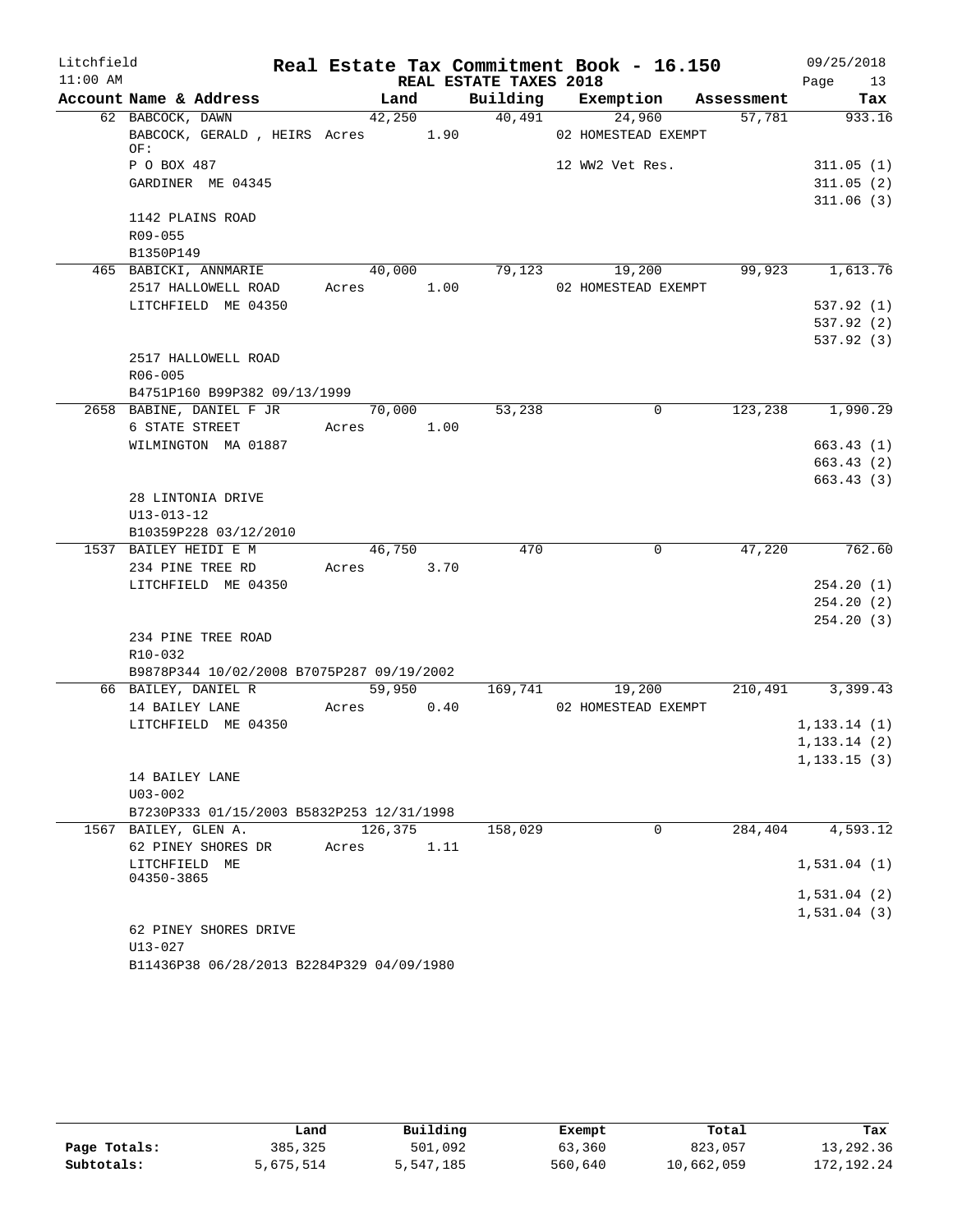| Litchfield<br>$11:00$ AM |                                                                                                              |       |                     | REAL ESTATE TAXES 2018 | Real Estate Tax Commitment Book - 16.150 |                  | 09/25/2018<br>14<br>Page                  |
|--------------------------|--------------------------------------------------------------------------------------------------------------|-------|---------------------|------------------------|------------------------------------------|------------------|-------------------------------------------|
|                          | Account Name & Address                                                                                       |       | Land                | Building               | Exemption                                | Assessment       | Tax                                       |
|                          | 2348 BAILEY, JAMES L.                                                                                        |       | 40,000              | 53,608                 | 19,200                                   | 74,408           | 1,201.69                                  |
|                          | 17 ARQUETTE LANE<br>LITCHFIELD ME 04350                                                                      | Acres | 1.00                |                        | 02 HOMESTEAD EXEMPT                      |                  | 400.56(1)<br>400.56(2)<br>400.57(3)       |
|                          | 17 ARQUETTE LANE<br>R02-121C<br>B11288P90 B11181P204 08/15/2012 B11181P201<br>08/15/2012 B7750P35 11/25/2003 |       |                     |                        |                                          |                  |                                           |
|                          | 67 BAILEY, JON H                                                                                             |       | 57,500              | 89,440                 | $\mathbf{0}$                             | 146,940          | 2,373.08                                  |
|                          | P O BOX 184<br>PROSPECT HARBOR ME                                                                            | Acres | 11.00               |                        |                                          |                  | 791.03(1)                                 |
|                          | 04669                                                                                                        |       |                     |                        |                                          |                  | 791.03(2)<br>791.02(3)                    |
|                          | 1731 HALLOWELL ROAD<br>R12-005A<br>B2118P350                                                                 |       |                     |                        |                                          |                  |                                           |
|                          | 1932 BAILEY, KAREN E.<br>PARKER, ELLEN M.                                                                    | Acres | 109,900<br>3.90     | 93,338                 | 0                                        | 203,238          | 3,282.29                                  |
|                          | 739 HIGH STREET<br>BATH ME 04530                                                                             |       |                     |                        |                                          |                  | 1,094.10(1)<br>1,094.10(2)<br>1,094.09(3) |
|                          | 153 WHIPPOORWILL ROAD<br>$U23 - 021$                                                                         |       |                     |                        |                                          |                  |                                           |
|                          | B12821P279 01/12/2018 B3955P213 07/26/1991<br>330 BAILEY, KAREN E.                                           |       | 1,927               | $\Omega$               | $\Omega$                                 | 1,927            | 31.12                                     |
|                          | PARKER, ELLEN M.                                                                                             | Acres | 2.37                |                        |                                          |                  |                                           |
|                          | 739 HIGH STREET<br>BATH ME 04530                                                                             |       |                     |                        |                                          |                  | 10.37(1)<br>10.37(2)                      |
|                          | WHIPPOORWILL ROAD<br>$U23 - 020$                                                                             |       |                     |                        |                                          |                  | 10.38(3)                                  |
|                          | B12821P279 01/12/2018 B3955P213 07/26/1991                                                                   |       |                     |                        |                                          |                  |                                           |
|                          | 70 BAKER BERTHA<br>1095 PLAINS ROAD                                                                          | Acres | 162,400<br>6.40     | 13,385                 | 24,960<br>03 VETERANS EXEMPT             | 150,825          | 2,435.82                                  |
|                          | LITCHFIELD ME 04350                                                                                          |       |                     |                        | 02 HOMESTEAD EXEMPT                      |                  | 811.94 (1)<br>811.94 (2)                  |
|                          | 1095 PLAINS ROAD                                                                                             |       |                     |                        |                                          |                  | 811.94 (3)                                |
|                          | $U07 - 001$<br>B1427P73 09/02/1966                                                                           |       |                     |                        |                                          |                  |                                           |
|                          | 68 BAKER, EVELYN G.<br>3 STICKNEY TERRACE #130 Acres                                                         |       | 35,750<br>4.10      | $\Omega$               | 0                                        | 35,750           | 577.36                                    |
|                          | HALLOWELL ME 04347                                                                                           |       |                     |                        |                                          |                  | 192.45(1)                                 |
|                          |                                                                                                              |       |                     |                        |                                          |                  | 192.45(2)                                 |
|                          | DENNIS HILL ROAD<br>R13-039                                                                                  |       |                     |                        |                                          |                  | 192.46(3)                                 |
|                          | B11054P228 05/22/2012 B1663P196 06/22/2004<br>694 BALDWIN SAMANTHA J                                         |       | 47,975              | 75,751                 | 19,200                                   | 104,526          | 1,688.09                                  |
|                          | 23 GORDON LANE                                                                                               | Acres | 4.19                |                        | 02 HOMESTEAD EXEMPT                      |                  |                                           |
|                          | LITCHFIELD ME 04350                                                                                          |       |                     |                        |                                          |                  | 562.70(1)                                 |
|                          |                                                                                                              |       |                     |                        |                                          |                  | 562.70(2)<br>562.69(3)                    |
|                          | 23 GORDON LANE<br>R09-017A                                                                                   |       |                     |                        |                                          |                  |                                           |
|                          | B11727P134 06/26/2014 B8132P51 09/20/2004                                                                    |       |                     |                        |                                          |                  |                                           |
| Page Totals:             | Land<br>455,452                                                                                              |       | Building<br>325,522 |                        | Exempt<br>63,360                         | Total<br>717,614 | Tax<br>11,589.45                          |
| Subtotals:               | 6,130,966                                                                                                    |       | 5,872,707           |                        | 624,000                                  | 11,379,673       | 183,781.69                                |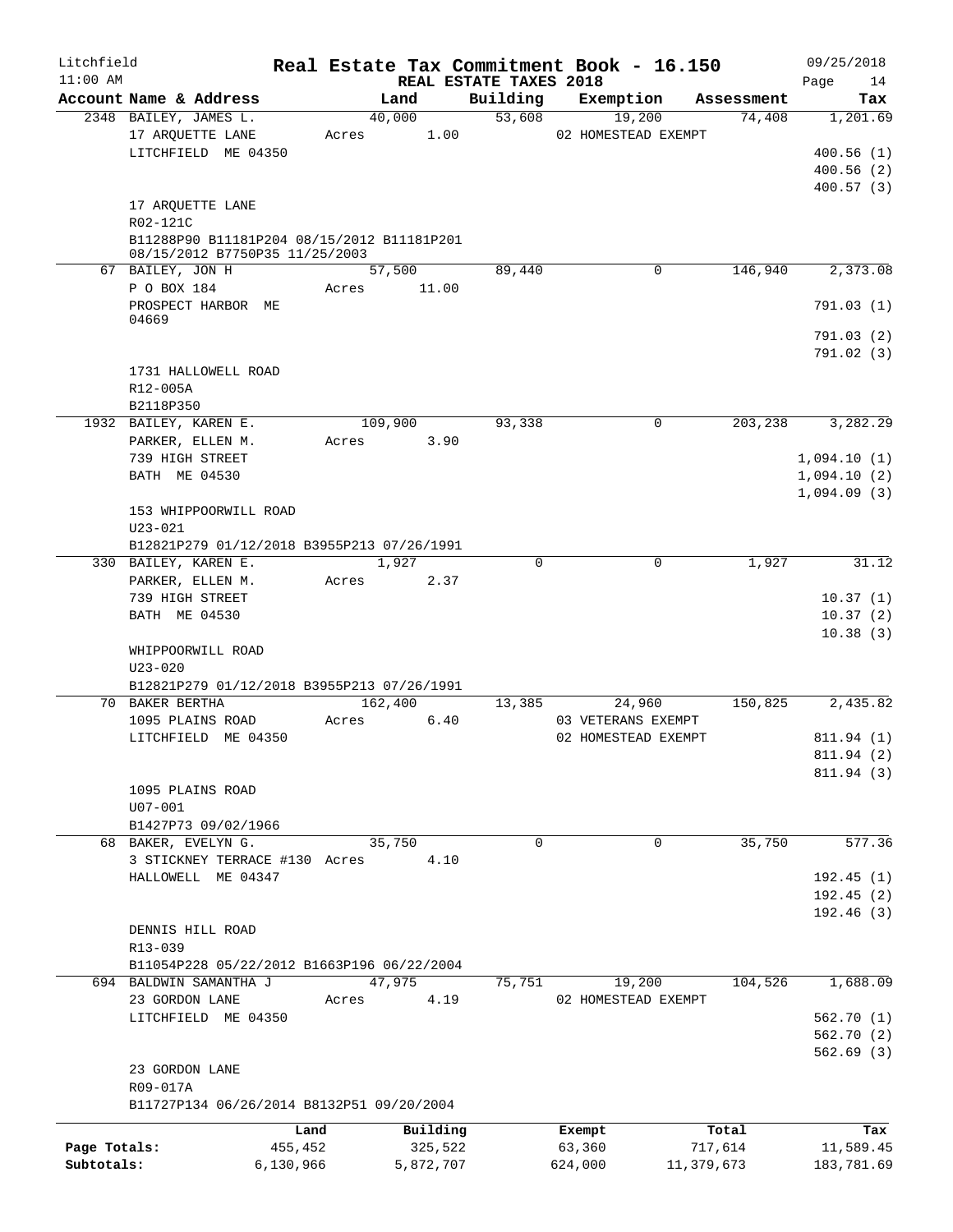| Litchfield<br>$11:00$ AM |                                                                                                                                                                        |                 |       | REAL ESTATE TAXES 2018 | Real Estate Tax Commitment Book - 16.150 |            | 09/25/2018<br>Page<br>15 |
|--------------------------|------------------------------------------------------------------------------------------------------------------------------------------------------------------------|-----------------|-------|------------------------|------------------------------------------|------------|--------------------------|
|                          | Account Name & Address                                                                                                                                                 | Land            |       | Building               | Exemption                                | Assessment | Tax                      |
|                          | 918 BALESTRA, CHRISTOPHER<br>D.                                                                                                                                        | 41,750          |       | 86,041                 | $\Omega$                                 | 127,791    | 2,063.82                 |
|                          | JOSEPH, TONI A.<br>79A HARPSWELL ROAD                                                                                                                                  | Acres           | 1.70  |                        |                                          |            | 687.94 (1)               |
|                          | BRUNSWICK ME 04011                                                                                                                                                     |                 |       |                        |                                          |            | 687.94 (2)<br>687.94 (3) |
|                          | 24 NECK ROAD<br>$U20 - 017$                                                                                                                                            |                 |       |                        |                                          |            |                          |
|                          | B12091P234 08/27/2015 B11335P163 03/22/2013<br>B11136P195 08/15/2012 B11060P204 05/29/2012<br>B11060P202 05/29/2012 B4964P227 05/24/2004                               |                 |       |                        |                                          |            |                          |
|                          | 324 BANK OF AMERICA, N.A.<br>7105 CORPORATE DRIVE                                                                                                                      | 41,725<br>Acres | 1.69  | 149,948                | $\mathbf 0$                              | 191,673    | 3,095.52                 |
|                          | PLANO TX 75024                                                                                                                                                         |                 |       |                        |                                          |            | 1,031.84(1)              |
|                          |                                                                                                                                                                        |                 |       |                        |                                          |            | 1,031.84(2)              |
|                          |                                                                                                                                                                        |                 |       |                        |                                          |            | 1,031.84(3)              |
|                          | 218 RICHMOND ROAD<br>$R03 - 095$                                                                                                                                       |                 |       |                        |                                          |            |                          |
|                          | B11617P148 10/10/2013 B11413P87 04/30/2013<br>B11394P162 05/03/2013 B11336P124 04/09/2012 B9419P73<br>07/11/2007 B8995P65 07/06/2006 B8758P285 11/09/2005<br>B6286P158 |                 |       |                        |                                          |            |                          |
|                          | 1917 BANTON, CARLTON J.                                                                                                                                                | 40,420          |       | 78,742                 | 0                                        | 119,162    | 1,924.47                 |
|                          | BANTON, BOBBIE JEAN                                                                                                                                                    | Acres           | 1.42  |                        |                                          |            |                          |
|                          | 102 OAKHILL ROAD                                                                                                                                                       |                 |       |                        |                                          |            | 641.49 (1)               |
|                          | LITCHFIELD ME 04350                                                                                                                                                    |                 |       |                        |                                          |            | 641.49 (2)               |
|                          |                                                                                                                                                                        |                 |       |                        |                                          |            | 641.49 (3)               |
|                          | 102 OAK HILL ROAD                                                                                                                                                      |                 |       |                        |                                          |            |                          |
|                          | R05-011                                                                                                                                                                |                 |       |                        |                                          |            |                          |
|                          | B6116P277 06/28/2004                                                                                                                                                   |                 |       |                        |                                          |            |                          |
|                          | 1487 BARBEAU, PENNI L.<br>560 GARDINER ROAD                                                                                                                            | 75,700<br>Acres | 42.40 | 104,130                | 0                                        | 179,830    | 2,904.25                 |
|                          | DRESDEN ME 04342                                                                                                                                                       |                 |       |                        |                                          |            | 968.08(1)                |
|                          |                                                                                                                                                                        |                 |       |                        |                                          |            | 968.08 (2)               |
|                          |                                                                                                                                                                        |                 |       |                        |                                          |            | 968.09(3)                |
|                          | 42 PATRIOTS LANE                                                                                                                                                       |                 |       |                        |                                          |            |                          |
|                          | R03-005B                                                                                                                                                               |                 |       |                        |                                          |            |                          |
|                          | B12430P118 09/30/2016 B11737P214 07/07/2014<br>B11724P48 06/30/2014 B10185P145 08/17/2009 B6347P208<br>04/18/2003                                                      |                 |       |                        |                                          |            |                          |
|                          | 957 BARD, BRANDON L.                                                                                                                                                   | 58,480          |       | 94,999                 | 19,200                                   | 134,279    | 2,168.61                 |
|                          | 2478 HALLOWELL ROAD                                                                                                                                                    | Acres 11.98     |       |                        | 02 HOMESTEAD EXEMPT                      |            |                          |
|                          | LITCHFIELD ME 04350                                                                                                                                                    |                 |       |                        |                                          |            | 722.87 (1)               |
|                          |                                                                                                                                                                        |                 |       |                        |                                          |            | 722.87(2)                |
|                          |                                                                                                                                                                        |                 |       |                        |                                          |            | 722.87(3)                |
|                          | 2478 HALLOWELL ROAD                                                                                                                                                    |                 |       |                        |                                          |            |                          |
|                          | R06-068<br>B11436P56 06/28/2013 B11368P164 04/29/2013 B9223P45                                                                                                         |                 |       |                        |                                          |            |                          |
|                          | 01/17/2007 B1518P860                                                                                                                                                   |                 |       |                        |                                          |            |                          |
|                          | 5 BARNETT JEFFREY R                                                                                                                                                    | 42,900          |       | 141,232                | 19,200                                   | 164,932    | 2,663.65                 |
|                          | BARNETT CARRIE A                                                                                                                                                       | Acres           | 2.16  |                        | 02 HOMESTEAD EXEMPT                      |            |                          |
|                          | 57 HUNTINGTON HILL ROAD                                                                                                                                                |                 |       |                        |                                          |            | 887.88 (1)               |
|                          | LITCHFIELD ME 04350                                                                                                                                                    |                 |       |                        |                                          |            | 887.88 (2)               |
|                          |                                                                                                                                                                        |                 |       |                        |                                          |            | 887.89 (3)               |
|                          | 57 HUNTINGTON HILL ROAD<br>R11-042D                                                                                                                                    |                 |       |                        |                                          |            |                          |
|                          | B9917P251 11/26/2008 B5217P170 06/02/1996                                                                                                                              |                 |       |                        |                                          |            |                          |
|                          |                                                                                                                                                                        |                 |       |                        |                                          |            |                          |
|                          |                                                                                                                                                                        |                 |       |                        |                                          |            |                          |
|                          |                                                                                                                                                                        |                 |       |                        |                                          |            |                          |

|              | Land      | Building  | Exempt  | Total      | Tax        |
|--------------|-----------|-----------|---------|------------|------------|
| Page Totals: | 300,975   | 655,092   | 38,400  | 917,667    | 14,820.32  |
| Subtotals:   | 6,431,941 | 6,527,799 | 662,400 | 12,297,340 | 198,602.01 |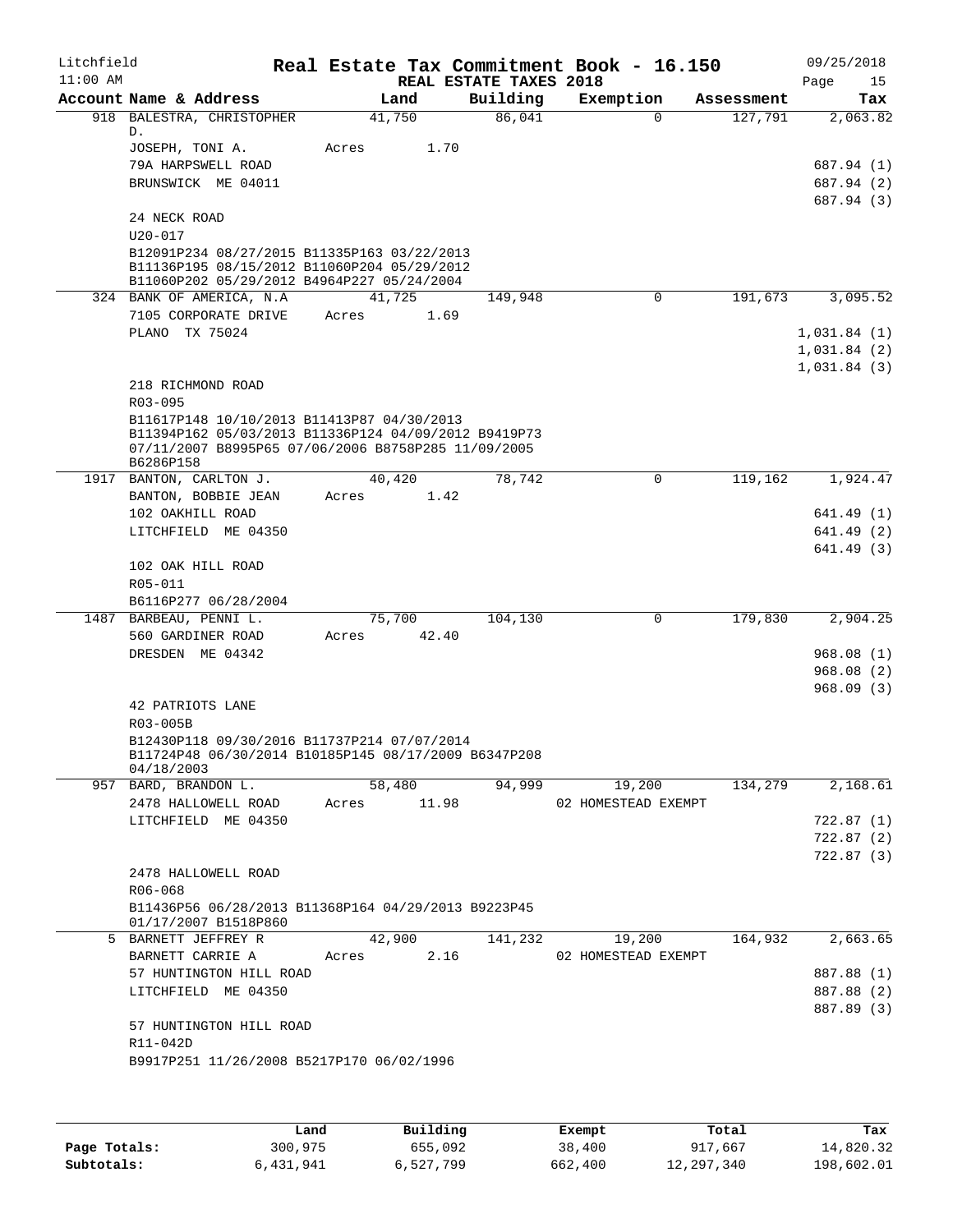| Litchfield<br>$11:00$ AM |                                                      |           |               | REAL ESTATE TAXES 2018 | Real Estate Tax Commitment Book - 16.150 |            | 09/25/2018<br>Page<br>16 |
|--------------------------|------------------------------------------------------|-----------|---------------|------------------------|------------------------------------------|------------|--------------------------|
|                          | Account Name & Address                               |           | Land          | Building               | Exemption                                | Assessment | Tax                      |
|                          | 76 BARRETT, CANDACE                                  |           | 45,825        | 12,344                 | $\Omega$                                 | 58,169     | 939.43                   |
|                          | 18 HEWEY ST                                          | Acres     | 3.50          |                        |                                          |            |                          |
|                          | LISBON FALLS ME 04252                                |           |               |                        |                                          |            | 313.14(1)                |
|                          |                                                      |           |               |                        |                                          |            | 313.14(2)                |
|                          |                                                      |           |               |                        |                                          |            | 313.15(3)                |
|                          | 2061 HALLOWELL ROAD                                  |           |               |                        |                                          |            |                          |
|                          | R11-027                                              |           |               |                        |                                          |            |                          |
|                          | B4160P200 06/18/1992                                 |           |               |                        |                                          |            |                          |
|                          | 2278 BARRETT, JENNIFER                               |           | 0             | 11,968                 | 11,968                                   | 0          | 0.00                     |
|                          | 93 PLAINS ROAD                                       |           |               |                        | 02 HOMESTEAD EXEMPT                      |            |                          |
|                          | LITCHFIELD ME 04350                                  |           |               |                        |                                          |            |                          |
|                          |                                                      |           |               |                        |                                          |            |                          |
|                          |                                                      |           |               |                        |                                          |            |                          |
|                          | 93 PLAINS ROAD                                       |           |               |                        |                                          |            |                          |
|                          | R06-061-ON                                           |           |               |                        |                                          |            |                          |
|                          | 77 BARRETT, PETER A                                  |           | 75,340        | 91,516                 | 19,200                                   | 147,656    | 2,384.64                 |
|                          | BARRETT VIRGINIA R                                   |           | 6.84<br>Acres |                        | 02 HOMESTEAD EXEMPT                      |            |                          |
|                          | 97 PLAINS ROAD                                       |           |               |                        |                                          |            | 794.88 (1)               |
|                          | LITCHFIELD ME 04350                                  |           |               |                        |                                          |            | 794.88 (2)               |
|                          |                                                      |           |               |                        |                                          |            | 794.88 (3)               |
|                          | 97 PLAINS ROAD                                       |           |               |                        |                                          |            |                          |
|                          | R06-061                                              |           |               |                        |                                          |            |                          |
|                          | B9351P198 05/10/2007 B3413P121                       |           |               |                        |                                          |            |                          |
|                          | 86 BARRY, DENNIS R.                                  |           | 54,980        | 277,452                | 0                                        | 332,432    | 5,368.78                 |
|                          | 216 WATER ST.                                        | Acres     | 8.48          |                        |                                          |            |                          |
|                          | RANDOLPH ME 04346                                    |           |               |                        |                                          |            | 1,789.59(1)              |
|                          |                                                      |           |               |                        |                                          |            | 1,789.59(2)              |
|                          |                                                      |           |               |                        |                                          |            | 1,789.60(3)              |
|                          | 15 CEDAR GROVE LANE                                  |           |               |                        |                                          |            |                          |
|                          | R05-027                                              |           |               |                        |                                          |            |                          |
|                          | B12575P223 04/05/2017 B8886P202 04/29/2006 B6884P182 |           |               |                        |                                          |            |                          |
|                          | 04/19/2002                                           |           |               |                        |                                          |            |                          |
|                          | 1555 BARSTIS ROBERT J                                |           | 66,425        | 296,434                | $\mathbf 0$                              | 362,859    | 5,860.17                 |
|                          | BARSTIS KAREN B                                      | Acres     | 23.85         |                        |                                          |            |                          |
|                          | 499 STEVENSTOWN ROAD                                 |           |               |                        |                                          |            | 1,953.39(1)              |
|                          | LITCHFIELD ME 04350                                  |           |               |                        |                                          |            | 1,953.39(2)              |
|                          |                                                      |           |               |                        |                                          |            | 1,953.39(3)              |
|                          | 147 UPPER POND ROAD                                  |           |               |                        |                                          |            |                          |
|                          | R07-024                                              |           |               |                        |                                          |            |                          |
|                          | B9887P87 10/28/2008 B8683P343 11/08/2005 B4927P31    |           |               |                        |                                          |            |                          |
| 779                      | BARSTIS, ROBERT J. &                                 |           | 82,560        | 124,939                | 24,960                                   | 182,539    | 2,948.00                 |
|                          | <b>KAREN B</b><br>499 STEVENSTOWN ROAD               |           | 99.00         |                        |                                          |            |                          |
|                          |                                                      | Acres     |               |                        | 02 HOMESTEAD EXEMPT                      |            |                          |
|                          | LITCHFIELD ME 04350                                  |           |               |                        | 03 VETERANS EXEMPT                       |            | 982.67(1)                |
|                          |                                                      |           |               |                        |                                          |            | 982.67(2)                |
|                          |                                                      |           |               |                        |                                          |            | 982.66(3)                |
|                          | 499 STEVENSTOWN ROAD                                 |           |               |                        |                                          |            |                          |
|                          | R07-023                                              |           |               |                        |                                          |            |                          |
|                          | B5506P69 11/24/1997                                  |           |               |                        |                                          |            |                          |
|                          | 83 BARTLETT, CHERYL                                  |           | 40,000        | 0                      | $\mathbf 0$                              | 40,000     | 646.00                   |
|                          | P.O. BOX 107                                         | Acres     | 1.00          |                        |                                          |            |                          |
|                          | WINDSOR ME 04363                                     |           |               |                        |                                          |            | 215.33(1)                |
|                          |                                                      |           |               |                        |                                          |            | 215.33(2)                |
|                          |                                                      |           |               |                        |                                          |            | 215.34(3)                |
|                          | HUNTINGTON HILL ROAD                                 |           |               |                        |                                          |            |                          |
|                          | R03-125A                                             |           |               |                        |                                          |            |                          |
|                          | B2930P149                                            |           |               |                        |                                          |            |                          |
|                          |                                                      |           |               |                        |                                          |            |                          |
|                          |                                                      | Land      | Building      |                        | Exempt                                   | Total      | Tax                      |
| Page Totals:             |                                                      | 365,130   | 814,653       |                        | 56,128                                   | 1,123,655  | 18, 147.02               |
| Subtotals:               |                                                      | 6,797,071 | 7,342,452     |                        | 718,528                                  | 13,420,995 | 216,749.03               |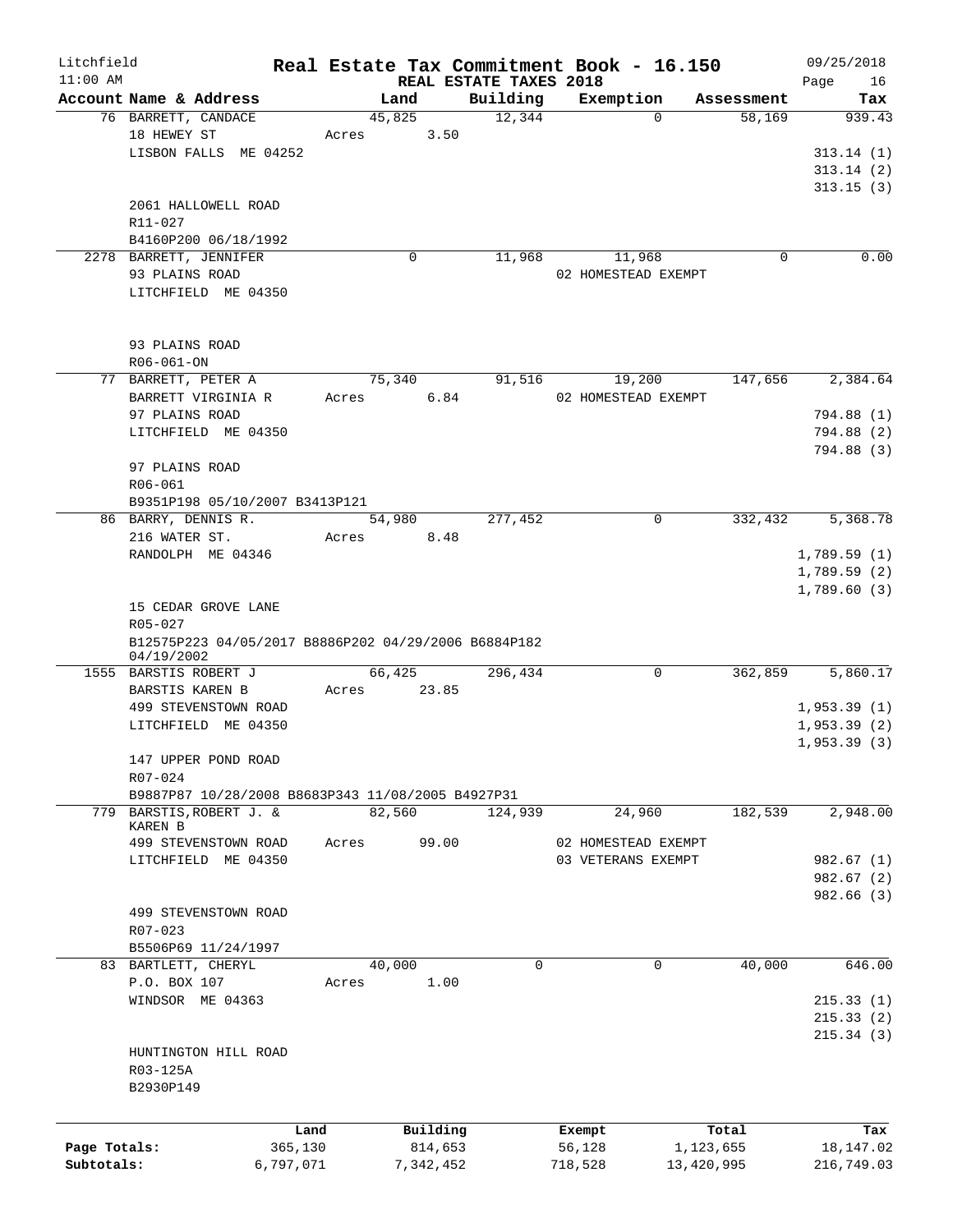| $11:00$ AM<br>REAL ESTATE TAXES 2018<br>Page<br>Building Exemption Assessment<br>Account Name & Address<br>Land<br>40,450<br>66,319<br>19,200<br>81 BARTLETT, DONALD<br>87,569<br>02 HOMESTEAD EXEMPT<br>Acres 1.18<br>242 MAXWELL ROAD<br>LITCHFIELD ME 04350<br>242 MAXWELL ROAD<br>R03-052<br>B1969P165<br>84 BATES, ALICE<br>55,500<br>89,444 19,200<br>125,744<br>Acres 9.00<br>23 ELLIE LANE<br>02 HOMESTEAD EXEMPT<br>LITCHFIELD ME 04350<br>23 ELLIE LANE<br>R07-019<br>B11000P175 03/29/2012 B3499P304<br>2841 BATES, MEREDITH L.<br>42,500<br>5,857 19,200<br>29,157<br>Acres 2.00<br>14 ELLIE LANE<br>02 HOMESTEAD EXEMPT<br>LITCHFIELD ME 04350<br>14 ELLIE LANE<br>R07-019B<br>B12588P173 04/25/2017 B12580P17 04/18/2017<br>B12511P103 01/05/2016 B11589P149 12/13/2013<br>151,645<br>2777 BEACHES - PEACE PIPE 151,645<br>$\Omega$<br>0<br>SHORES<br>(SEE FILE FOR OWNERSHIP Acres 0.68<br>OF PROPERTY)<br>%: MICHAEL KANE<br>471 PEACE PIPE DRIVE<br>Litchfield ME 04350<br>PEACEPIPE DRIVE<br>$U28 - 091$<br>B10691P39 03/18/2011<br>870 BEAL NANCY<br>2.99<br>BEAL CARL W<br>03 VETERANS EXEMPT<br>Acres<br>15 ABBY LANE<br>LITCHFIELD ME 04350<br>15 ABBY LANE<br>$U04 - 002A - 3$<br>B9130P79 10/24/2006 B5521P171 02/12/1997<br>88 BEAL, ADAM J.<br>45,198<br>0<br>153,219<br>108,021<br>812 PLAINS ROAD<br>4.78<br>Acres<br>LITCHFIELD ME 04350<br>812 PLAINS ROAD<br>R08-016<br>B12790P202 11/30/2017 B2192P157 | Litchfield |  |  | Real Estate Tax Commitment Book - 16.150 | 09/25/2018 |
|----------------------------------------------------------------------------------------------------------------------------------------------------------------------------------------------------------------------------------------------------------------------------------------------------------------------------------------------------------------------------------------------------------------------------------------------------------------------------------------------------------------------------------------------------------------------------------------------------------------------------------------------------------------------------------------------------------------------------------------------------------------------------------------------------------------------------------------------------------------------------------------------------------------------------------------------------------------------------------------------------------------------------------------------------------------------------------------------------------------------------------------------------------------------------------------------------------------------------------------------------------------------------------------------------------------------------------------------------------------------------------------------------------------------------------------|------------|--|--|------------------------------------------|------------|
| 1,414.24                                                                                                                                                                                                                                                                                                                                                                                                                                                                                                                                                                                                                                                                                                                                                                                                                                                                                                                                                                                                                                                                                                                                                                                                                                                                                                                                                                                                                               |            |  |  |                                          | 17         |
| 471.41(1)<br>471.41(2)<br>471.42 (3)<br>2,030.77<br>676.92(1)<br>676.92(2)<br>676.93(3)<br>470.89<br>156.96(1)<br>156.96(2)<br>156.97(3)<br>2,449.07<br>816.36(1)<br>816.36(2)<br>816.35(3)<br>121,475 132,429 24,960 228,944 3,697.45<br>02 HOMESTEAD EXEMPT 1,232.48 (1)<br>1,232.48(2)<br>$1, 232.49$ (3)<br>2,474.49<br>824.83 (1)<br>824.83 (2)<br>824.83 (3)                                                                                                                                                                                                                                                                                                                                                                                                                                                                                                                                                                                                                                                                                                                                                                                                                                                                                                                                                                                                                                                                     |            |  |  |                                          | Tax        |
|                                                                                                                                                                                                                                                                                                                                                                                                                                                                                                                                                                                                                                                                                                                                                                                                                                                                                                                                                                                                                                                                                                                                                                                                                                                                                                                                                                                                                                        |            |  |  |                                          |            |
|                                                                                                                                                                                                                                                                                                                                                                                                                                                                                                                                                                                                                                                                                                                                                                                                                                                                                                                                                                                                                                                                                                                                                                                                                                                                                                                                                                                                                                        |            |  |  |                                          |            |
|                                                                                                                                                                                                                                                                                                                                                                                                                                                                                                                                                                                                                                                                                                                                                                                                                                                                                                                                                                                                                                                                                                                                                                                                                                                                                                                                                                                                                                        |            |  |  |                                          |            |
|                                                                                                                                                                                                                                                                                                                                                                                                                                                                                                                                                                                                                                                                                                                                                                                                                                                                                                                                                                                                                                                                                                                                                                                                                                                                                                                                                                                                                                        |            |  |  |                                          |            |
|                                                                                                                                                                                                                                                                                                                                                                                                                                                                                                                                                                                                                                                                                                                                                                                                                                                                                                                                                                                                                                                                                                                                                                                                                                                                                                                                                                                                                                        |            |  |  |                                          |            |
|                                                                                                                                                                                                                                                                                                                                                                                                                                                                                                                                                                                                                                                                                                                                                                                                                                                                                                                                                                                                                                                                                                                                                                                                                                                                                                                                                                                                                                        |            |  |  |                                          |            |
|                                                                                                                                                                                                                                                                                                                                                                                                                                                                                                                                                                                                                                                                                                                                                                                                                                                                                                                                                                                                                                                                                                                                                                                                                                                                                                                                                                                                                                        |            |  |  |                                          |            |
|                                                                                                                                                                                                                                                                                                                                                                                                                                                                                                                                                                                                                                                                                                                                                                                                                                                                                                                                                                                                                                                                                                                                                                                                                                                                                                                                                                                                                                        |            |  |  |                                          |            |
|                                                                                                                                                                                                                                                                                                                                                                                                                                                                                                                                                                                                                                                                                                                                                                                                                                                                                                                                                                                                                                                                                                                                                                                                                                                                                                                                                                                                                                        |            |  |  |                                          |            |
|                                                                                                                                                                                                                                                                                                                                                                                                                                                                                                                                                                                                                                                                                                                                                                                                                                                                                                                                                                                                                                                                                                                                                                                                                                                                                                                                                                                                                                        |            |  |  |                                          |            |
|                                                                                                                                                                                                                                                                                                                                                                                                                                                                                                                                                                                                                                                                                                                                                                                                                                                                                                                                                                                                                                                                                                                                                                                                                                                                                                                                                                                                                                        |            |  |  |                                          |            |
|                                                                                                                                                                                                                                                                                                                                                                                                                                                                                                                                                                                                                                                                                                                                                                                                                                                                                                                                                                                                                                                                                                                                                                                                                                                                                                                                                                                                                                        |            |  |  |                                          |            |
|                                                                                                                                                                                                                                                                                                                                                                                                                                                                                                                                                                                                                                                                                                                                                                                                                                                                                                                                                                                                                                                                                                                                                                                                                                                                                                                                                                                                                                        |            |  |  |                                          |            |
|                                                                                                                                                                                                                                                                                                                                                                                                                                                                                                                                                                                                                                                                                                                                                                                                                                                                                                                                                                                                                                                                                                                                                                                                                                                                                                                                                                                                                                        |            |  |  |                                          |            |
|                                                                                                                                                                                                                                                                                                                                                                                                                                                                                                                                                                                                                                                                                                                                                                                                                                                                                                                                                                                                                                                                                                                                                                                                                                                                                                                                                                                                                                        |            |  |  |                                          |            |
|                                                                                                                                                                                                                                                                                                                                                                                                                                                                                                                                                                                                                                                                                                                                                                                                                                                                                                                                                                                                                                                                                                                                                                                                                                                                                                                                                                                                                                        |            |  |  |                                          |            |
|                                                                                                                                                                                                                                                                                                                                                                                                                                                                                                                                                                                                                                                                                                                                                                                                                                                                                                                                                                                                                                                                                                                                                                                                                                                                                                                                                                                                                                        |            |  |  |                                          |            |
|                                                                                                                                                                                                                                                                                                                                                                                                                                                                                                                                                                                                                                                                                                                                                                                                                                                                                                                                                                                                                                                                                                                                                                                                                                                                                                                                                                                                                                        |            |  |  |                                          |            |
|                                                                                                                                                                                                                                                                                                                                                                                                                                                                                                                                                                                                                                                                                                                                                                                                                                                                                                                                                                                                                                                                                                                                                                                                                                                                                                                                                                                                                                        |            |  |  |                                          |            |
|                                                                                                                                                                                                                                                                                                                                                                                                                                                                                                                                                                                                                                                                                                                                                                                                                                                                                                                                                                                                                                                                                                                                                                                                                                                                                                                                                                                                                                        |            |  |  |                                          |            |
|                                                                                                                                                                                                                                                                                                                                                                                                                                                                                                                                                                                                                                                                                                                                                                                                                                                                                                                                                                                                                                                                                                                                                                                                                                                                                                                                                                                                                                        |            |  |  |                                          |            |
|                                                                                                                                                                                                                                                                                                                                                                                                                                                                                                                                                                                                                                                                                                                                                                                                                                                                                                                                                                                                                                                                                                                                                                                                                                                                                                                                                                                                                                        |            |  |  |                                          |            |
|                                                                                                                                                                                                                                                                                                                                                                                                                                                                                                                                                                                                                                                                                                                                                                                                                                                                                                                                                                                                                                                                                                                                                                                                                                                                                                                                                                                                                                        |            |  |  |                                          |            |
|                                                                                                                                                                                                                                                                                                                                                                                                                                                                                                                                                                                                                                                                                                                                                                                                                                                                                                                                                                                                                                                                                                                                                                                                                                                                                                                                                                                                                                        |            |  |  |                                          |            |
|                                                                                                                                                                                                                                                                                                                                                                                                                                                                                                                                                                                                                                                                                                                                                                                                                                                                                                                                                                                                                                                                                                                                                                                                                                                                                                                                                                                                                                        |            |  |  |                                          |            |
|                                                                                                                                                                                                                                                                                                                                                                                                                                                                                                                                                                                                                                                                                                                                                                                                                                                                                                                                                                                                                                                                                                                                                                                                                                                                                                                                                                                                                                        |            |  |  |                                          |            |
|                                                                                                                                                                                                                                                                                                                                                                                                                                                                                                                                                                                                                                                                                                                                                                                                                                                                                                                                                                                                                                                                                                                                                                                                                                                                                                                                                                                                                                        |            |  |  |                                          |            |
|                                                                                                                                                                                                                                                                                                                                                                                                                                                                                                                                                                                                                                                                                                                                                                                                                                                                                                                                                                                                                                                                                                                                                                                                                                                                                                                                                                                                                                        |            |  |  |                                          |            |
|                                                                                                                                                                                                                                                                                                                                                                                                                                                                                                                                                                                                                                                                                                                                                                                                                                                                                                                                                                                                                                                                                                                                                                                                                                                                                                                                                                                                                                        |            |  |  |                                          |            |
|                                                                                                                                                                                                                                                                                                                                                                                                                                                                                                                                                                                                                                                                                                                                                                                                                                                                                                                                                                                                                                                                                                                                                                                                                                                                                                                                                                                                                                        |            |  |  |                                          |            |
|                                                                                                                                                                                                                                                                                                                                                                                                                                                                                                                                                                                                                                                                                                                                                                                                                                                                                                                                                                                                                                                                                                                                                                                                                                                                                                                                                                                                                                        |            |  |  |                                          |            |
|                                                                                                                                                                                                                                                                                                                                                                                                                                                                                                                                                                                                                                                                                                                                                                                                                                                                                                                                                                                                                                                                                                                                                                                                                                                                                                                                                                                                                                        |            |  |  |                                          |            |
|                                                                                                                                                                                                                                                                                                                                                                                                                                                                                                                                                                                                                                                                                                                                                                                                                                                                                                                                                                                                                                                                                                                                                                                                                                                                                                                                                                                                                                        |            |  |  |                                          |            |
|                                                                                                                                                                                                                                                                                                                                                                                                                                                                                                                                                                                                                                                                                                                                                                                                                                                                                                                                                                                                                                                                                                                                                                                                                                                                                                                                                                                                                                        |            |  |  |                                          |            |
|                                                                                                                                                                                                                                                                                                                                                                                                                                                                                                                                                                                                                                                                                                                                                                                                                                                                                                                                                                                                                                                                                                                                                                                                                                                                                                                                                                                                                                        |            |  |  |                                          |            |
|                                                                                                                                                                                                                                                                                                                                                                                                                                                                                                                                                                                                                                                                                                                                                                                                                                                                                                                                                                                                                                                                                                                                                                                                                                                                                                                                                                                                                                        |            |  |  |                                          |            |
|                                                                                                                                                                                                                                                                                                                                                                                                                                                                                                                                                                                                                                                                                                                                                                                                                                                                                                                                                                                                                                                                                                                                                                                                                                                                                                                                                                                                                                        |            |  |  |                                          |            |
|                                                                                                                                                                                                                                                                                                                                                                                                                                                                                                                                                                                                                                                                                                                                                                                                                                                                                                                                                                                                                                                                                                                                                                                                                                                                                                                                                                                                                                        |            |  |  |                                          |            |
|                                                                                                                                                                                                                                                                                                                                                                                                                                                                                                                                                                                                                                                                                                                                                                                                                                                                                                                                                                                                                                                                                                                                                                                                                                                                                                                                                                                                                                        |            |  |  |                                          |            |
|                                                                                                                                                                                                                                                                                                                                                                                                                                                                                                                                                                                                                                                                                                                                                                                                                                                                                                                                                                                                                                                                                                                                                                                                                                                                                                                                                                                                                                        |            |  |  |                                          |            |
|                                                                                                                                                                                                                                                                                                                                                                                                                                                                                                                                                                                                                                                                                                                                                                                                                                                                                                                                                                                                                                                                                                                                                                                                                                                                                                                                                                                                                                        |            |  |  |                                          |            |
|                                                                                                                                                                                                                                                                                                                                                                                                                                                                                                                                                                                                                                                                                                                                                                                                                                                                                                                                                                                                                                                                                                                                                                                                                                                                                                                                                                                                                                        |            |  |  |                                          |            |
|                                                                                                                                                                                                                                                                                                                                                                                                                                                                                                                                                                                                                                                                                                                                                                                                                                                                                                                                                                                                                                                                                                                                                                                                                                                                                                                                                                                                                                        |            |  |  |                                          |            |
|                                                                                                                                                                                                                                                                                                                                                                                                                                                                                                                                                                                                                                                                                                                                                                                                                                                                                                                                                                                                                                                                                                                                                                                                                                                                                                                                                                                                                                        |            |  |  |                                          |            |
|                                                                                                                                                                                                                                                                                                                                                                                                                                                                                                                                                                                                                                                                                                                                                                                                                                                                                                                                                                                                                                                                                                                                                                                                                                                                                                                                                                                                                                        |            |  |  |                                          |            |
|                                                                                                                                                                                                                                                                                                                                                                                                                                                                                                                                                                                                                                                                                                                                                                                                                                                                                                                                                                                                                                                                                                                                                                                                                                                                                                                                                                                                                                        |            |  |  |                                          |            |
|                                                                                                                                                                                                                                                                                                                                                                                                                                                                                                                                                                                                                                                                                                                                                                                                                                                                                                                                                                                                                                                                                                                                                                                                                                                                                                                                                                                                                                        |            |  |  |                                          |            |

|              | Land      | Building | Exempt  | Total        | Tax        |
|--------------|-----------|----------|---------|--------------|------------|
| Page Totals: | 456,768   | 402,070  | 82,560  | 776,278      | 12,536.91  |
| Subtotals:   | 7,253,839 | ,744,522 | 801,088 | 14, 197, 273 | 229,285.94 |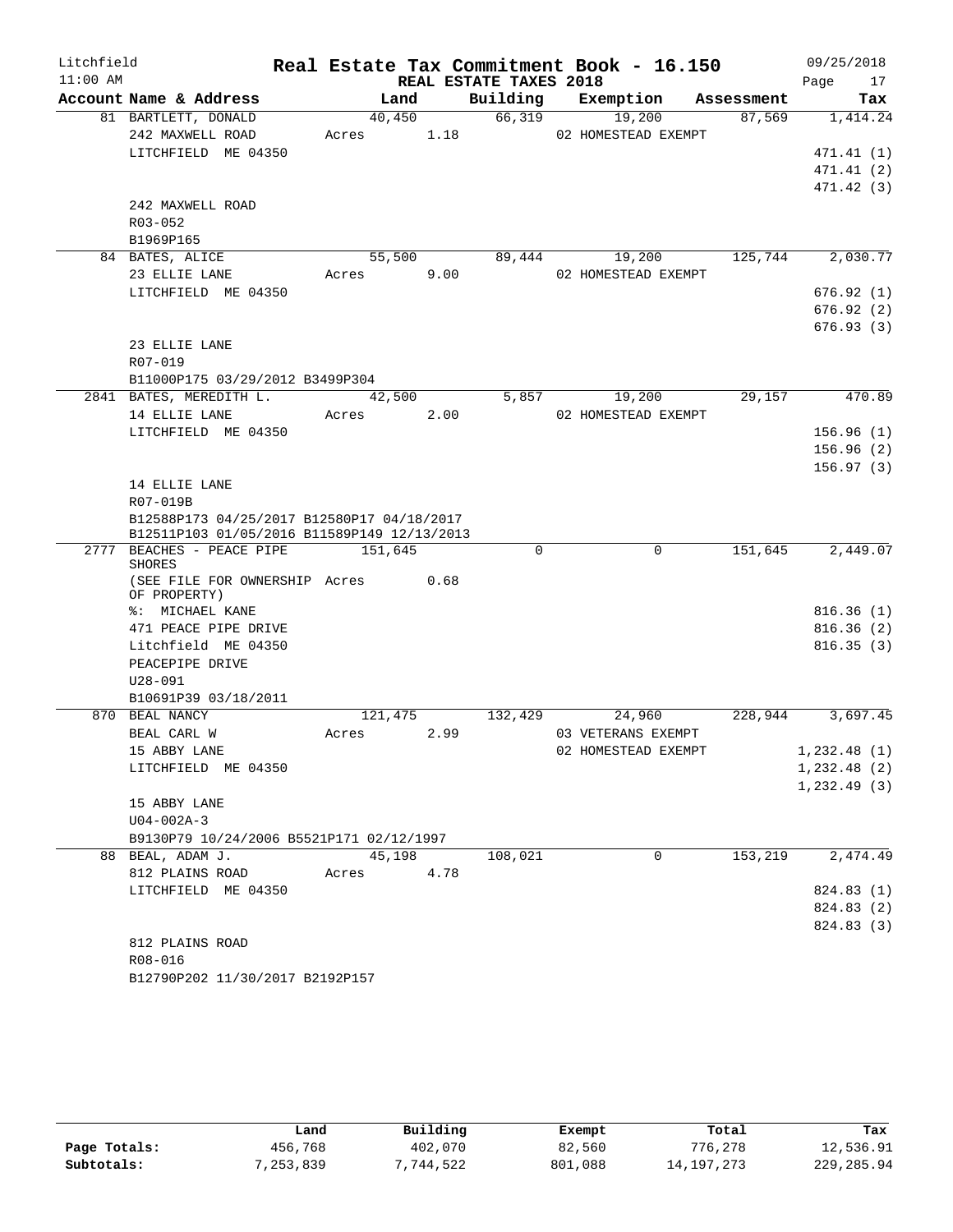| Litchfield<br>$11:00$ AM |                                                      |           |       |           |                                    | Real Estate Tax Commitment Book - 16.150 |            | 09/25/2018        |
|--------------------------|------------------------------------------------------|-----------|-------|-----------|------------------------------------|------------------------------------------|------------|-------------------|
|                          | Account Name & Address                               |           |       | Land      | REAL ESTATE TAXES 2018<br>Building | Exemption                                | Assessment | 18<br>Page<br>Tax |
|                          | 89 BEAL, ADAM J.                                     |           |       | 42,980    | 67,508                             | $\Omega$                                 | 110,488    | 1,784.38          |
|                          | 812 PLAINS ROAD                                      |           | Acres | 8.48      |                                    |                                          |            |                   |
|                          | LITCHFIELD ME 04350                                  |           |       |           |                                    |                                          |            | 594.79 (1)        |
|                          |                                                      |           |       |           |                                    |                                          |            | 594.79 (2)        |
|                          |                                                      |           |       |           |                                    |                                          |            | 594.80 (3)        |
|                          | 817 PLAINS ROAD                                      |           |       |           |                                    |                                          |            |                   |
|                          | $U03 - 001$                                          |           |       |           |                                    |                                          |            |                   |
|                          | B12798P51 12/08/2017 B12790P202 11/30/2017 B2192P157 |           |       |           |                                    |                                          |            |                   |
|                          | 87 BEAL, RICHARD L                                   |           |       | 18,485    | $\Omega$                           | 0                                        | 18,485     | 298.53            |
|                          | 812 PLAINS ROAD                                      |           | Acres | 81.00     |                                    |                                          |            |                   |
|                          | LITCHFIELD ME 04350                                  |           |       |           |                                    |                                          |            | 99.51(1)          |
|                          |                                                      |           |       |           |                                    |                                          |            | 99.51(2)          |
|                          |                                                      |           |       |           |                                    |                                          |            | 99.51(3)          |
|                          | LIBBY ROAD                                           |           |       |           |                                    |                                          |            |                   |
|                          | R05-067                                              |           |       |           |                                    |                                          |            |                   |
|                          |                                                      |           |       |           |                                    |                                          |            |                   |
|                          | B2570P83                                             |           |       |           |                                    |                                          |            |                   |
|                          | 2925 BEAL, RICHARD L.                                |           |       | 45,020    | 30,289                             | $\mathbf 0$                              | 75,309     | 1,216.24          |
|                          | 812 PLAINS ROAD                                      |           | Acres | 10.52     |                                    |                                          |            |                   |
|                          | Litchfield ME 04350                                  |           |       |           |                                    |                                          |            | 405.41(1)         |
|                          |                                                      |           |       |           |                                    |                                          |            | 405.41(2)         |
|                          |                                                      |           |       |           |                                    |                                          |            | 405.42(3)         |
|                          | PLAINS ROAD                                          |           |       |           |                                    |                                          |            |                   |
|                          | $U03 - 001 - A$                                      |           |       |           |                                    |                                          |            |                   |
|                          | B2192P157                                            |           |       |           |                                    |                                          |            |                   |
|                          | 2924 BEAL, RICHARD L.                                |           |       | 64,880    | $\mathbf 0$                        | 0                                        | 64,880     | 1,047.81          |
|                          | 812 PLAINS ROAD                                      |           | Acres | 153.00    |                                    |                                          |            |                   |
|                          | Litchfield ME 04350                                  |           |       |           |                                    |                                          |            | 349.27(1)         |
|                          |                                                      |           |       |           |                                    |                                          |            | 349.27(2)         |
|                          |                                                      |           |       |           |                                    |                                          |            | 349.27 (3)        |
|                          | PLAINS ROAD                                          |           |       |           |                                    |                                          |            |                   |
|                          | R08-016-A                                            |           |       |           |                                    |                                          |            |                   |
|                          | B2192P157                                            |           |       |           |                                    |                                          |            |                   |
|                          | 90 BEAN, FRANK R                                     |           |       | 106,540   | 59,570                             | 19,200                                   | 146,910    | 2,372.60          |
|                          | 43 DAFFODIL LANE                                     |           | Acres | 0.43      |                                    | 02 HOMESTEAD EXEMPT                      |            |                   |
|                          | LITCHFIELD ME 04350                                  |           |       |           |                                    |                                          |            | 790.87 (1)        |
|                          |                                                      |           |       |           |                                    |                                          |            | 790.87 (2)        |
|                          |                                                      |           |       |           |                                    |                                          |            | 790.86(3)         |
|                          | 43 DAFFODIL LANE                                     |           |       |           |                                    |                                          |            |                   |
|                          | $U04 - 008$                                          |           |       |           |                                    |                                          |            |                   |
|                          | B3690P40 11/30/1989                                  |           |       |           |                                    |                                          |            |                   |
|                          |                                                      |           |       | 40,050    | 63,818                             | $\mathbf 0$                              | 103,868    |                   |
| 2689                     | BEAN, JEREMY L.                                      |           |       |           |                                    |                                          |            | 1,677.47          |
|                          | 1912 HALLOWELL ROAD                                  |           | Acres | 1.02      |                                    |                                          |            |                   |
|                          | LITCHFIELD ME 04350                                  |           |       |           |                                    |                                          |            | 559.16(1)         |
|                          |                                                      |           |       |           |                                    |                                          |            | 559.16(2)         |
|                          |                                                      |           |       |           |                                    |                                          |            | 559.15(3)         |
|                          | 1912 HALLOWELL ROAD                                  |           |       |           |                                    |                                          |            |                   |
|                          | R11-009-1                                            |           |       |           |                                    |                                          |            |                   |
|                          | B12001P223 05/27/2015 B11230P126 11/15/2012 B11144P7 |           |       |           |                                    |                                          |            |                   |
|                          | 08/20/2012 B9456P70 08/08/2007 B9394P202 06/20/2007  |           |       |           |                                    |                                          |            |                   |
|                          | 761 BEAUDOIN DONALD A                                |           |       | 100,977   | 30,978                             | $\mathbf{0}$                             | 131,955    | 2,131.07          |
|                          | BEAUDOIN ELAINE M                                    |           | Acres | 0.22      |                                    |                                          |            |                   |
|                          | 987 CHURCH HILL ROAD                                 |           |       |           |                                    |                                          |            | 710.36(1)         |
|                          | VASSALBORO ME 04989                                  |           |       |           |                                    |                                          |            | 710.36(2)         |
|                          |                                                      |           |       |           |                                    |                                          |            | 710.35(3)         |
|                          | 162 ROSSER DRIVE                                     |           |       |           |                                    |                                          |            |                   |
|                          | U17-006                                              |           |       |           |                                    |                                          |            |                   |
|                          | B9907P24 11/12/2008 B1666P132                        |           |       |           |                                    |                                          |            |                   |
|                          |                                                      |           |       |           |                                    |                                          |            |                   |
|                          |                                                      | Land      |       | Building  |                                    | Exempt                                   | Total      | Tax               |
| Page Totals:             |                                                      | 418,932   |       | 252,163   |                                    | 19,200                                   | 651,895    | 10,528.10         |
| Subtotals:               |                                                      | 7,672,771 |       | 7,996,685 |                                    | 820,288                                  | 14,849,168 | 239,814.04        |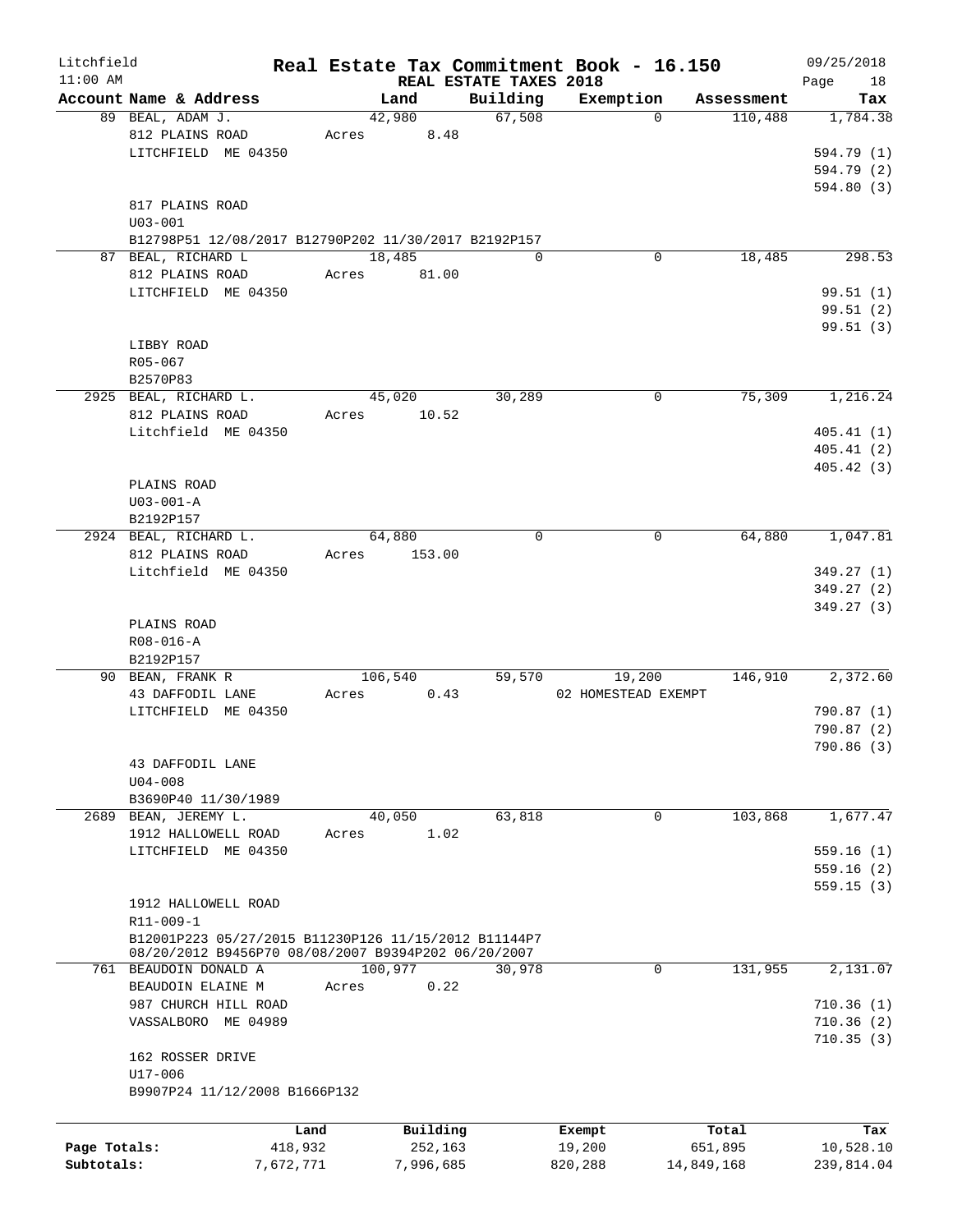| Litchfield |                                                                                          |               |                        | Real Estate Tax Commitment Book - 16.150 |            | 09/25/2018  |
|------------|------------------------------------------------------------------------------------------|---------------|------------------------|------------------------------------------|------------|-------------|
| $11:00$ AM |                                                                                          |               | REAL ESTATE TAXES 2018 |                                          |            | Page<br>19  |
|            | Account Name & Address                                                                   | Land          | Building               | Exemption                                | Assessment | Tax         |
|            | 1934 BEAUDOIN, ROGER &<br>JANICE                                                         | 63,288        | 39,774                 | $\Omega$                                 | 103,062    | 1,664.45    |
|            | 78 OLD WEBSTER ROAD                                                                      | 0.18<br>Acres |                        |                                          |            |             |
|            | LEWISTON ME 04240                                                                        |               |                        |                                          |            | 554.82(1)   |
|            |                                                                                          |               |                        |                                          |            | 554.82 (2)  |
|            |                                                                                          |               |                        |                                          |            | 554.81(3)   |
|            | 8 SUNSET LANE                                                                            |               |                        |                                          |            |             |
|            | $U12 - 005$                                                                              |               |                        |                                          |            |             |
|            | B5201P190 08/19/1996<br>2174 BEAULE, MARK D.                                             | 40,275        | 75,801                 | 19,200                                   | 96,876     | 1,564.55    |
|            | 79 WHIPPOORWILL ROAD                                                                     | 1.11<br>Acres |                        | 02 HOMESTEAD EXEMPT                      |            |             |
|            | LITCHFIELD ME 04350                                                                      |               |                        |                                          |            | 521.52(1)   |
|            |                                                                                          |               |                        |                                          |            | 521.52(2)   |
|            |                                                                                          |               |                        |                                          |            | 521.51(3)   |
|            | 79 WHIPPOORWILL ROAD                                                                     |               |                        |                                          |            |             |
|            | $U21 - 020$                                                                              |               |                        |                                          |            |             |
|            | B7834P293 02/09/2004                                                                     |               |                        |                                          |            |             |
|            | 891 BEAULIEU, ADAM                                                                       | 35,940        | 40,421                 | 24,960                                   | 51,401     | 830.13      |
|            | 70 JIMMY POND LANE                                                                       | Acres<br>0.90 |                        | 02 HOMESTEAD EXEMPT                      |            |             |
|            | LITCHFIELD ME 04350                                                                      |               |                        | 14 WW2 Vet NonRes                        |            | 276.71(1)   |
|            |                                                                                          |               |                        |                                          |            | 276.71 (2)  |
|            |                                                                                          |               |                        |                                          |            | 276.71(3)   |
|            | 70 JIMMY POND LANE                                                                       |               |                        |                                          |            |             |
|            | $R04 - 049$                                                                              |               |                        |                                          |            |             |
|            | B12161P219 11/10/2015 B6086P298 10/27/1999 B3759P96<br>B3188P106 07/07/1987              |               |                        |                                          |            |             |
|            | 12 BEAULIEU, GERALD                                                                      | 45,500        | 86,578                 | $\mathbf 0$                              | 132,078    | 2,133.06    |
|            | 329 STEVENSTOWN ROAD                                                                     | 3.20<br>Acres |                        |                                          |            |             |
|            | LITCHFIELD ME 04350                                                                      |               |                        |                                          |            | 711.02(1)   |
|            |                                                                                          |               |                        |                                          |            | 711.02(2)   |
|            |                                                                                          |               |                        |                                          |            | 711.02(3)   |
|            | 329 STEVENSTOWN ROAD                                                                     |               |                        |                                          |            |             |
|            | R10-008                                                                                  |               |                        |                                          |            |             |
|            | B11135P54 07/09/2012 B10447P123 06/17/2010<br>B10447P121 06/17/2010 B6861P145 03/27/2002 |               |                        |                                          |            |             |
|            | 548 BEAULIEU, LEANN L.                                                                   | 38,150        | 16,767                 | $\Omega$                                 | 54,917     | 886.91      |
|            | 1479 LEWISTON ROAD                                                                       | Acres<br>1.22 |                        |                                          |            |             |
|            | LITCHFIELD ME 04350                                                                      |               |                        |                                          |            | 295.64 (1)  |
|            |                                                                                          |               |                        |                                          |            | 295.64 (2)  |
|            | 1479 LEWISTON ROAD                                                                       |               |                        |                                          |            | 295.63(3)   |
|            | $U16 - 021$                                                                              |               |                        |                                          |            |             |
|            | B11909P216 02/09/2015 B11306P23 01/30/2013 B11306P21                                     |               |                        |                                          |            |             |
|            | 11/20/2012 B6361P222 12/01/2000                                                          |               |                        |                                          |            |             |
|            | 95 BEAULIEU, MARGARET H                                                                  | 284,150       | 97,845                 | 24,960                                   | 357,035    | 5,766.12    |
|            | BEAULIEU, PERLEY R.                                                                      | 5.85<br>Acres |                        | 03 VETERANS EXEMPT                       |            |             |
|            | 6 Macintosh Lane                                                                         |               |                        | 02 HOMESTEAD EXEMPT                      |            | 1,922.04(1) |
|            | Lewiston ME 04240                                                                        |               |                        |                                          |            | 1,922.04(2) |
|            |                                                                                          |               |                        |                                          |            | 1,922.04(3) |
|            | 60 BUKER ROAD                                                                            |               |                        |                                          |            |             |
|            | R05-006                                                                                  |               |                        |                                          |            |             |
|            | B2493P214 08/05/1982                                                                     |               |                        |                                          |            |             |

|              | Land      | Building  | Exempt  | Total      | Tax        |
|--------------|-----------|-----------|---------|------------|------------|
| Page Totals: | 507,303   | 357,186   | 69,120  | 795,369    | 12,845.22  |
| Subtotals:   | 8,180,074 | 8,353,871 | 889,408 | 15,644,537 | 252,659.26 |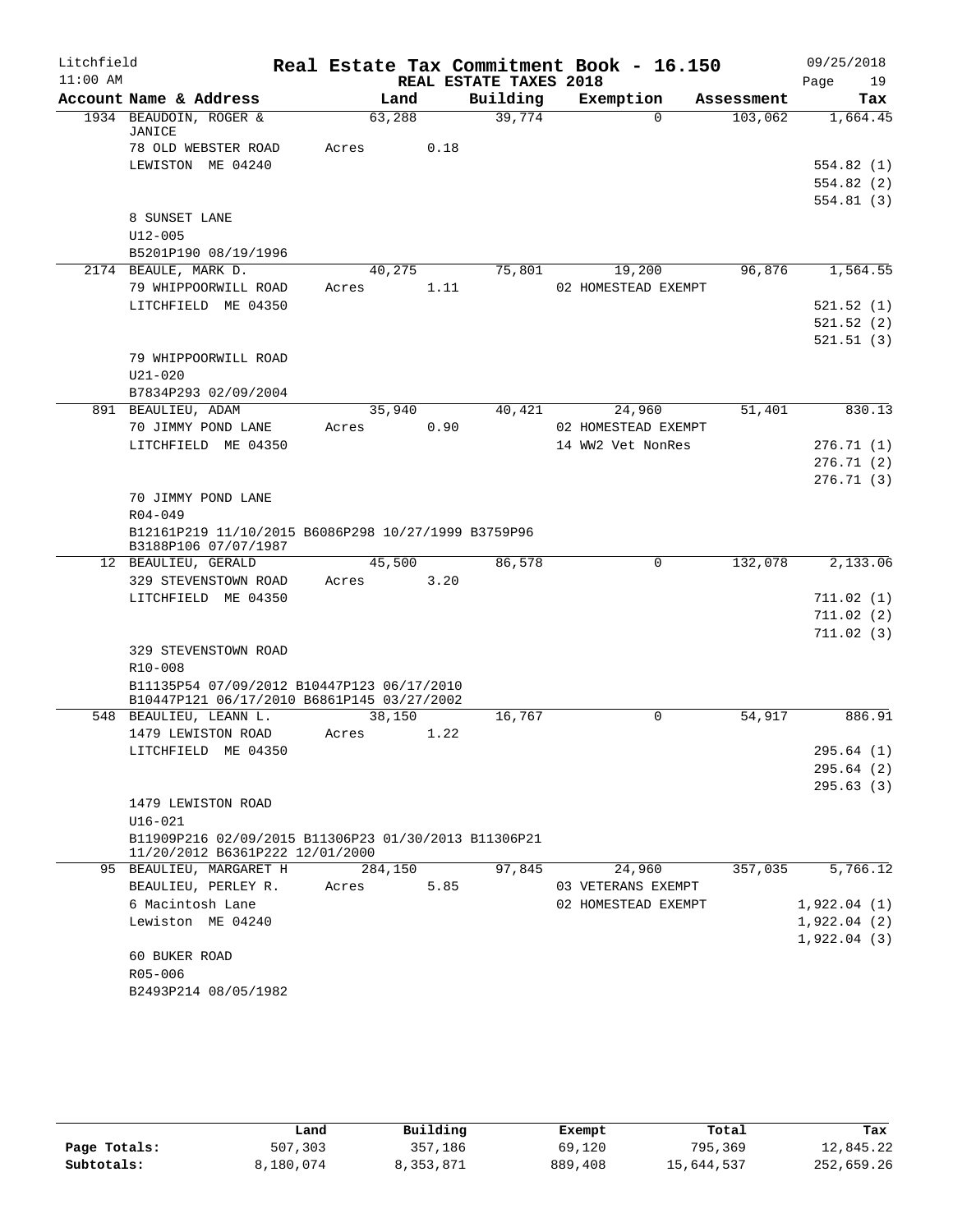| Litchfield |                                                                            |         |       |                        | Real Estate Tax Commitment Book - 16.150 |            | 09/25/2018  |
|------------|----------------------------------------------------------------------------|---------|-------|------------------------|------------------------------------------|------------|-------------|
| $11:00$ AM |                                                                            |         |       | REAL ESTATE TAXES 2018 |                                          |            | 20<br>Page  |
|            | Account Name & Address                                                     | Land    |       | Building               | Exemption                                | Assessment | Tax         |
|            | 94 BEAULIEU, MICHAEL                                                       | 28,800  |       | 104,062                | 19,200                                   | 113,662    | 1,835.64    |
|            | 88 LUNTS HILL ROAD<br>LITCHFIELD ME 04350                                  | Acres   | 0.60  |                        | 02 HOMESTEAD EXEMPT                      |            | 611.88(1)   |
|            |                                                                            |         |       |                        |                                          |            | 611.88(2)   |
|            |                                                                            |         |       |                        |                                          |            | 611.88(3)   |
|            | 88 LUNTS HILL ROAD                                                         |         |       |                        |                                          |            |             |
|            | R09-022                                                                    |         |       |                        |                                          |            |             |
|            | B12658P220 06/20/2017 B12605P317 05/16/2017<br>B4047P312 01/31/1994        |         |       |                        |                                          |            |             |
|            | 1796 BECHTEL, KURT S.                                                      | 47,980  |       | 132,721                | 19,200                                   | 161,501    | 2,608.24    |
|            | BECHTEL, DENISE C                                                          | Acres   | 0.66  |                        | 02 HOMESTEAD EXEMPT                      |            |             |
|            | 66 KENWAY DRIVE                                                            |         |       |                        |                                          |            | 869.41 (1)  |
|            | LITCHFIELD ME 04350                                                        |         |       |                        |                                          |            | 869.41 (2)  |
|            |                                                                            |         |       |                        |                                          |            | 869.42(3)   |
|            | 66 KENWAY DRIVE                                                            |         |       |                        |                                          |            |             |
|            | U22-002A                                                                   |         |       |                        |                                          |            |             |
|            | B10834P220 09/16/2011 B9993P15 02/27/2009 B7880P96<br>03/30/2004 B6999P143 |         |       |                        |                                          |            |             |
|            | 2232 BECKET ACADEMY                                                        | 45,000  |       | 220,272                | 0                                        | 265,272    | 4,284.14    |
|            | PO BOX 325                                                                 | Acres   | 3.00  |                        |                                          |            |             |
|            | OXFORD NH 03777                                                            |         |       |                        |                                          |            | 1,428.05(1) |
|            |                                                                            |         |       |                        |                                          |            | 1,428.05(2) |
|            |                                                                            |         |       |                        |                                          |            | 1,428.04(3) |
|            | 224 PINE TREE ROAD                                                         |         |       |                        |                                          |            |             |
|            | R10-031B                                                                   |         |       |                        |                                          |            |             |
|            | B6835P246 03/04/2002<br>103 BECKWITH, WALTER                               | 40,500  |       | 17,004                 | 19,200                                   | 38,304     | 618.61      |
|            | 1458 HALLOWELL ROAD                                                        | Acres   | 1.20  |                        | 02 HOMESTEAD EXEMPT                      |            |             |
|            | LITCHFIELD ME 04350                                                        |         |       |                        |                                          |            | 206.20(1)   |
|            |                                                                            |         |       |                        |                                          |            | 206.20(2)   |
|            |                                                                            |         |       |                        |                                          |            | 206.21(3)   |
|            | 1458 HALLOWELL ROAD                                                        |         |       |                        |                                          |            |             |
|            | $U20 - 026$                                                                |         |       |                        |                                          |            |             |
|            | B4142P113                                                                  |         |       |                        |                                          |            |             |
|            | 1799 BEEBE, HELEN/LUPO,                                                    | 174,693 |       | 408                    | $\mathsf{O}$                             | 175, 101   | 2,827.88    |
|            | DEBRA                                                                      |         |       |                        |                                          |            |             |
|            | LUPO, DEBRA L.                                                             | Acres   | 14.00 |                        |                                          |            |             |
|            | 31 CUMBERLAND STREET                                                       |         |       |                        |                                          |            | 942.63 (1)  |
|            | BRUNSWICK ME 04011                                                         |         |       |                        |                                          |            | 942.63 (2)  |
|            |                                                                            |         |       |                        |                                          |            | 942.62 (3)  |
|            | 172 UPPER POND ROAD                                                        |         |       |                        |                                          |            |             |
|            | $R01 - 018 - 1$<br>B6874P96                                                |         |       |                        |                                          |            |             |
|            | 104 BEGANNY II, JOHN W                                                     | 45,000  |       |                        | 142,080 19,200                           | 167,880    | 2,711.26    |
|            | 345 RICHMOND ROAD                                                          | Acres   | 3.00  |                        | 02 HOMESTEAD EXEMPT                      |            |             |
|            | LITCHFIELD ME 04350                                                        |         |       |                        |                                          |            | 903.75(1)   |
|            |                                                                            |         |       |                        |                                          |            | 903.75(2)   |
|            |                                                                            |         |       |                        |                                          |            | 903.76 (3)  |
|            | 345 RICHMOND ROAD                                                          |         |       |                        |                                          |            |             |
|            | R03-016A                                                                   |         |       |                        |                                          |            |             |
|            | B3272P193                                                                  |         |       |                        |                                          |            |             |

|              | Land      | Building  | Exempt  | Total      | Tax        |
|--------------|-----------|-----------|---------|------------|------------|
| Page Totals: | 381,973   | 616,547   | 76,800  | 921,720    | 14,885.77  |
| Subtotals:   | 8,562,047 | 8,970,418 | 966,208 | 16,566,257 | 267,545.03 |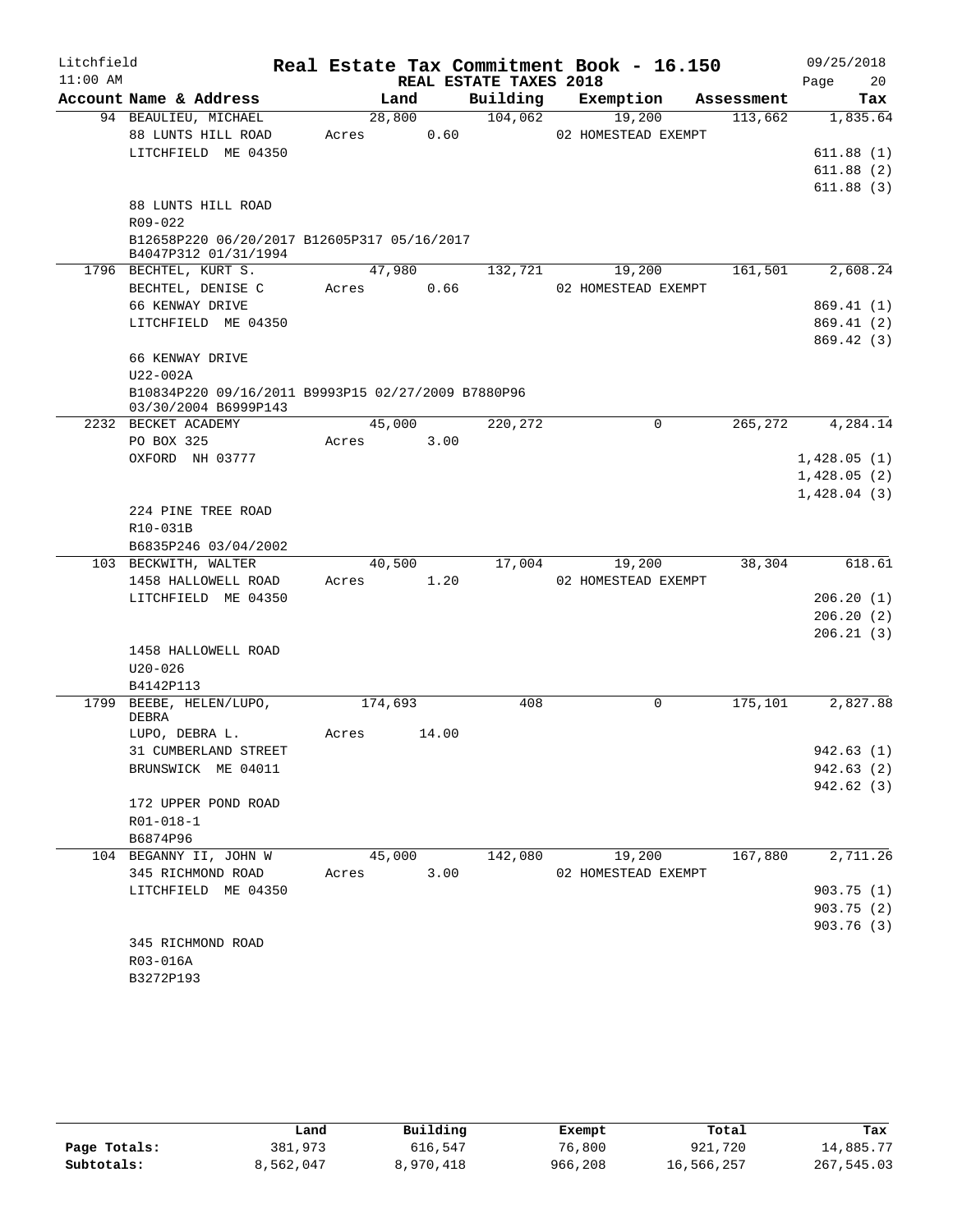| Litchfield |                                                                                                             |         |       |                        | Real Estate Tax Commitment Book - 16.150 |            | 09/25/2018  |
|------------|-------------------------------------------------------------------------------------------------------------|---------|-------|------------------------|------------------------------------------|------------|-------------|
| $11:00$ AM |                                                                                                             |         |       | REAL ESTATE TAXES 2018 |                                          |            | 21<br>Page  |
|            | Account Name & Address                                                                                      | Land    |       | Building               | Exemption                                | Assessment | Tax         |
|            | 39 BEGANNY, SABRINA T                                                                                       | 69,100  |       | 93,577                 | $\Omega$                                 | 162,677    | 2,627.23    |
|            | BEGANNY, WILLIAM J                                                                                          | Acres   | 32.00 |                        |                                          |            |             |
|            | 21 PELICAN DR                                                                                               |         |       |                        |                                          |            | 875.74 (1)  |
|            | LITCHFIELD ME 04350                                                                                         |         |       |                        |                                          |            | 875.74(2)   |
|            |                                                                                                             |         |       |                        |                                          |            | 875.75(3)   |
|            | 161 RIDLEY LANE                                                                                             |         |       |                        |                                          |            |             |
|            | R04-013                                                                                                     |         |       |                        |                                          |            |             |
|            | B9438P1 07/25/2007 B7765P103 12/10/2003                                                                     |         |       |                        |                                          |            |             |
|            | 64 BEGANNY, WILLIAM J                                                                                       | 62,778  |       | 88,664                 | 24,960                                   | 126,482    | 2,042.68    |
|            | BEGANNY, SABRINA T                                                                                          | Acres   | 0.33  |                        | 02 HOMESTEAD EXEMPT                      |            |             |
|            | 21 PELICAN DRIVE                                                                                            |         |       |                        | 03 VETERANS EXEMPT                       |            | 680.89 (1)  |
|            | LITCHFIELD ME 04350                                                                                         |         |       |                        |                                          |            | 680.89 (2)  |
|            |                                                                                                             |         |       |                        |                                          |            | 680.90 (3)  |
|            | 21 PELICAN DRIVE<br>$U24 - 019$                                                                             |         |       |                        |                                          |            |             |
|            |                                                                                                             |         |       |                        |                                          |            |             |
|            | B11958P63 04/08/2015 B11958P61 03/06/2015 B9470P106<br>08/21/2007 B8827P243 02/10/2005 B1560P349 12/08/2004 |         |       |                        |                                          |            |             |
|            | 2072 BEGGS, JOHN                                                                                            | 41,100  |       | 35,666                 | $\mathbf 0$                              | 76,766     | 1,239.77    |
|            | 1096 LITCHFIELD ROAD                                                                                        | Acres   | 2.00  |                        |                                          |            |             |
|            | BOWDOIN ME 04287-1003                                                                                       |         |       |                        |                                          |            | 413.26(1)   |
|            |                                                                                                             |         |       |                        |                                          |            | 413.26(2)   |
|            |                                                                                                             |         |       |                        |                                          |            | 413.25(3)   |
|            | 41 SAWMILL DRIVE                                                                                            |         |       |                        |                                          |            |             |
|            | R14-011C                                                                                                    |         |       |                        |                                          |            |             |
|            | B9772P325 06/25/2008 B9494P340 09/11/2007 B9376P329                                                         |         |       |                        |                                          |            |             |
|            | 04/30/2007 B8881P25 04/26/2006 B5392P28 12/17/2004                                                          |         |       |                        |                                          |            |             |
|            | 554 BEGGS, JOHN W                                                                                           | 41,100  |       | 121,343                | 19,200                                   | 143,243    | 2,313.37    |
|            | 1096 LITCHFIELD ROAD                                                                                        | Acres   | 2.00  |                        | 02 HOMESTEAD EXEMPT                      |            |             |
|            | BOWDOIN ME 04287                                                                                            |         |       |                        |                                          |            | 771.12(1)   |
|            |                                                                                                             |         |       |                        |                                          |            | 771.12(2)   |
|            | 6 FERN LANE                                                                                                 |         |       |                        |                                          |            | 771.13(3)   |
|            | R03-064                                                                                                     |         |       |                        |                                          |            |             |
|            | B10925P179 12/28/2011 B5692P297 B4917P2 06/23/1995                                                          |         |       |                        |                                          |            |             |
|            | B4565P220 08/18/1993                                                                                        |         |       |                        |                                          |            |             |
|            | 2713 BEGGS, JOHN W                                                                                          | 29,100  |       | 1,236                  | $\Omega$                                 | 30,336     | 489.93      |
|            | 1096 LITCHFIELD RD                                                                                          | Acres   | 2.00  |                        |                                          |            |             |
|            | BOWDOIN ME 04287-1003                                                                                       |         |       |                        |                                          |            | 163.31(1)   |
|            |                                                                                                             |         |       |                        |                                          |            | 163.31(2)   |
|            |                                                                                                             |         |       |                        |                                          |            | 163.31(3)   |
|            | SAWMILL DRIVE                                                                                               |         |       |                        |                                          |            |             |
|            | R14-011H                                                                                                    |         |       |                        |                                          |            |             |
|            | B9772P348 06/25/2008                                                                                        |         |       |                        |                                          |            |             |
|            | 1199 BEHNKE, WADE                                                                                           | 187,735 |       | 54,104                 | 0                                        | 241,839    | 3,905.70    |
|            | BEHNKE, AMANDA                                                                                              | Acres   | 4.55  |                        |                                          |            |             |
|            | 49 NORWAY DRIVE                                                                                             |         |       |                        |                                          |            | 1,301.90(1) |
|            | WOOLWICH ME 04579                                                                                           |         |       |                        |                                          |            | 1,301.90(2) |
|            |                                                                                                             |         |       |                        |                                          |            | 1,301.90(3) |
|            | 14 SUNSHINE FARM ROAD                                                                                       |         |       |                        |                                          |            |             |
|            | U01-013A                                                                                                    |         |       |                        |                                          |            |             |
|            | B12565P221 03/27/2017 B3718P340                                                                             |         |       |                        |                                          |            |             |

|              | Land      | Building  | Exempt    | Total      | Tax          |
|--------------|-----------|-----------|-----------|------------|--------------|
| Page Totals: | 430,913   | 394,590   | 44,160    | 781,343    | 12,618.68    |
| Subtotals:   | 8,992,960 | 9,365,008 | 1,010,368 | 17,347,600 | 280, 163. 71 |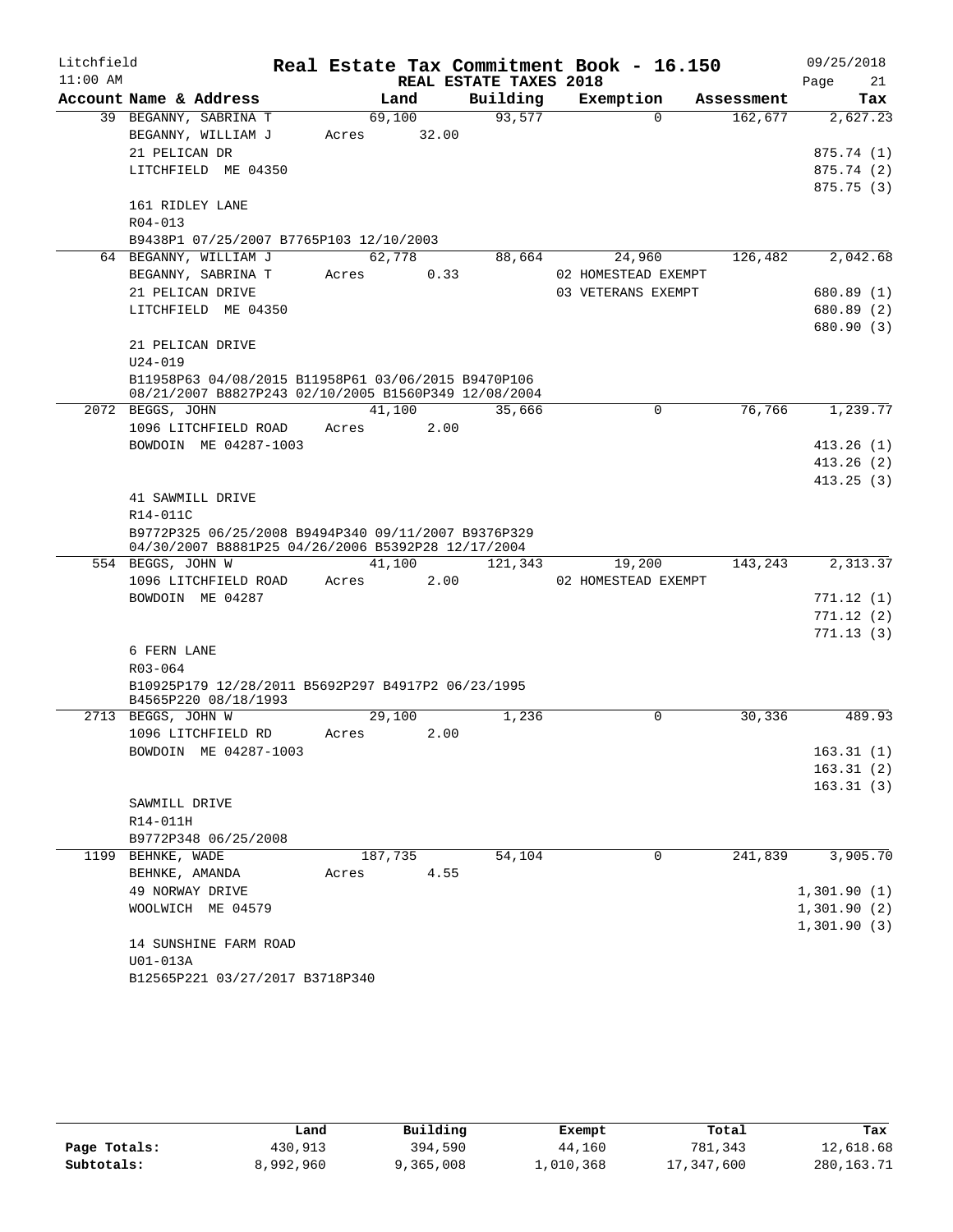| Litchfield |                                                                        |         |       |                        | Real Estate Tax Commitment Book - 16.150 |            | 09/25/2018   |
|------------|------------------------------------------------------------------------|---------|-------|------------------------|------------------------------------------|------------|--------------|
| $11:00$ AM |                                                                        |         |       | REAL ESTATE TAXES 2018 |                                          |            | 22<br>Page   |
|            | Account Name & Address                                                 | Land    |       | Building               | Exemption                                | Assessment | Tax          |
|            | 994 BELAIRE, LAURA A                                                   | 43,025  |       | 119,902                | 19,200                                   | 143,727    | 2,321.19     |
|            | BELAIRE, ROBERT A                                                      | Acres   | 2.21  |                        | 02 HOMESTEAD EXEMPT                      |            |              |
|            | 669 PLAINS ROAD                                                        |         |       |                        |                                          |            | 773.73(1)    |
|            | LITCHFIELD ME 04350                                                    |         |       |                        |                                          |            | 773.73(2)    |
|            |                                                                        |         |       |                        |                                          |            | 773.73(3)    |
|            | 669 PLAINS ROAD                                                        |         |       |                        |                                          |            |              |
|            | $U01 - 010$                                                            |         |       |                        |                                          |            |              |
|            | B8920P275 05/30/2006 B1501P119                                         |         |       |                        |                                          |            |              |
|            | 1752 BELANGER, GEORGE                                                  | 47,100  |       | $\Omega$               | $\mathbf 0$                              | 47,100     | 760.66       |
|            | 54 FISHER AVENUE                                                       | Acres   | 15.00 |                        |                                          |            |              |
|            | LEWISTON ME 04240                                                      |         |       |                        |                                          |            | 253.55(1)    |
|            |                                                                        |         |       |                        |                                          |            | 253.55(2)    |
|            |                                                                        |         |       |                        |                                          |            | 253.56(3)    |
|            | OLD LUNT'S HILL ROAD                                                   |         |       |                        |                                          |            |              |
|            | $R10 - 027$                                                            |         |       |                        |                                          |            |              |
|            | B8433P18 05/26/2005 B3084P41 12/08/1986 B1598P41<br>B750P11 07/16/1936 |         |       |                        |                                          |            |              |
|            | 1265 BELANGER, JOSEPH &                                                | 117,588 |       | 149,817                | 19,200                                   | 248,205    | 4,008.51     |
|            | JUDITH                                                                 |         |       |                        |                                          |            |              |
|            | 7 KERI LANE                                                            | Acres   | 0.68  |                        | 02 HOMESTEAD EXEMPT                      |            |              |
|            | LITCHFIELD ME 04350                                                    |         |       |                        |                                          |            | 1,336.17(1)  |
|            |                                                                        |         |       |                        |                                          |            | 1,336.17(2)  |
|            |                                                                        |         |       |                        |                                          |            | 1,336.17(3)  |
|            | 7 KERI LANE                                                            |         |       |                        |                                          |            |              |
|            | $U11 - 028$                                                            |         |       |                        |                                          |            |              |
|            | B5958P80 05/28/1999                                                    |         |       |                        |                                          |            |              |
|            | 530 BELL, GARY S.                                                      | 108,012 |       | 137,126                | 19,200                                   | 225,938    | 3,648.90     |
|            | 57 GRANT ROAD                                                          | Acres   | 0.32  |                        | 02 HOMESTEAD EXEMPT                      |            |              |
|            | LITCHFIELD ME 04350                                                    |         |       |                        |                                          |            | 1,216.30(1)  |
|            |                                                                        |         |       |                        |                                          |            | 1, 216.30(2) |
|            | 57 GRANT ROAD                                                          |         |       |                        |                                          |            | 1, 216.30(3) |
|            | $U11 - 023$                                                            |         |       |                        |                                          |            |              |
|            | B5579P211 03/15/1998                                                   |         |       |                        |                                          |            |              |
|            | 481 BELL, JOLINE A. &                                                  | 184,950 |       | 191,193                | $\mathbf 0$                              | 376,143    | 6,074.71     |
|            | LAWRENCE E.                                                            |         |       |                        |                                          |            |              |
|            | PO BOX 158                                                             | Acres   | 1.29  |                        |                                          |            |              |
|            | LITCHFIELD ME 04350                                                    |         |       |                        |                                          |            | 2,024.90 (1) |
|            |                                                                        |         |       |                        |                                          |            | 2,024.90(2)  |
|            |                                                                        |         |       |                        |                                          |            | 2,024.91(3)  |
|            | 26 WEED DRIVE                                                          |         |       |                        |                                          |            |              |
|            | U25-007                                                                |         |       |                        |                                          |            |              |
|            | B7092P56                                                               |         |       |                        |                                          |            |              |
|            | 106 BELL, LAURENCE A                                                   | 48,360  |       | 2,745                  | 0                                        | 51,105     | 825.35       |
|            | BELL LOUANNA A                                                         | Acres   | 0.48  |                        |                                          |            |              |
|            | 7 HYDE HILL BRANCH                                                     |         |       |                        |                                          |            | 275.12(1)    |
|            | WILLIAMSBURG MA 01096                                                  |         |       |                        |                                          |            | 275.12(2)    |
|            |                                                                        |         |       |                        |                                          |            | 275.11(3)    |
|            | 135 GOODWIN DRIVE                                                      |         |       |                        |                                          |            |              |
|            | R14-022                                                                |         |       |                        |                                          |            |              |
|            | B4281P243 11/21/1992                                                   |         |       |                        |                                          |            |              |

|              | Land      | Building  | Exempt    | Total      | Tax        |
|--------------|-----------|-----------|-----------|------------|------------|
| Page Totals: | 549,035   | 600,783   | 57,600    | 1,092,218  | 17,639.32  |
| Subtotals:   | 9,541,995 | 9,965,791 | ⊥,067,968 | 18,439,818 | 297,803.03 |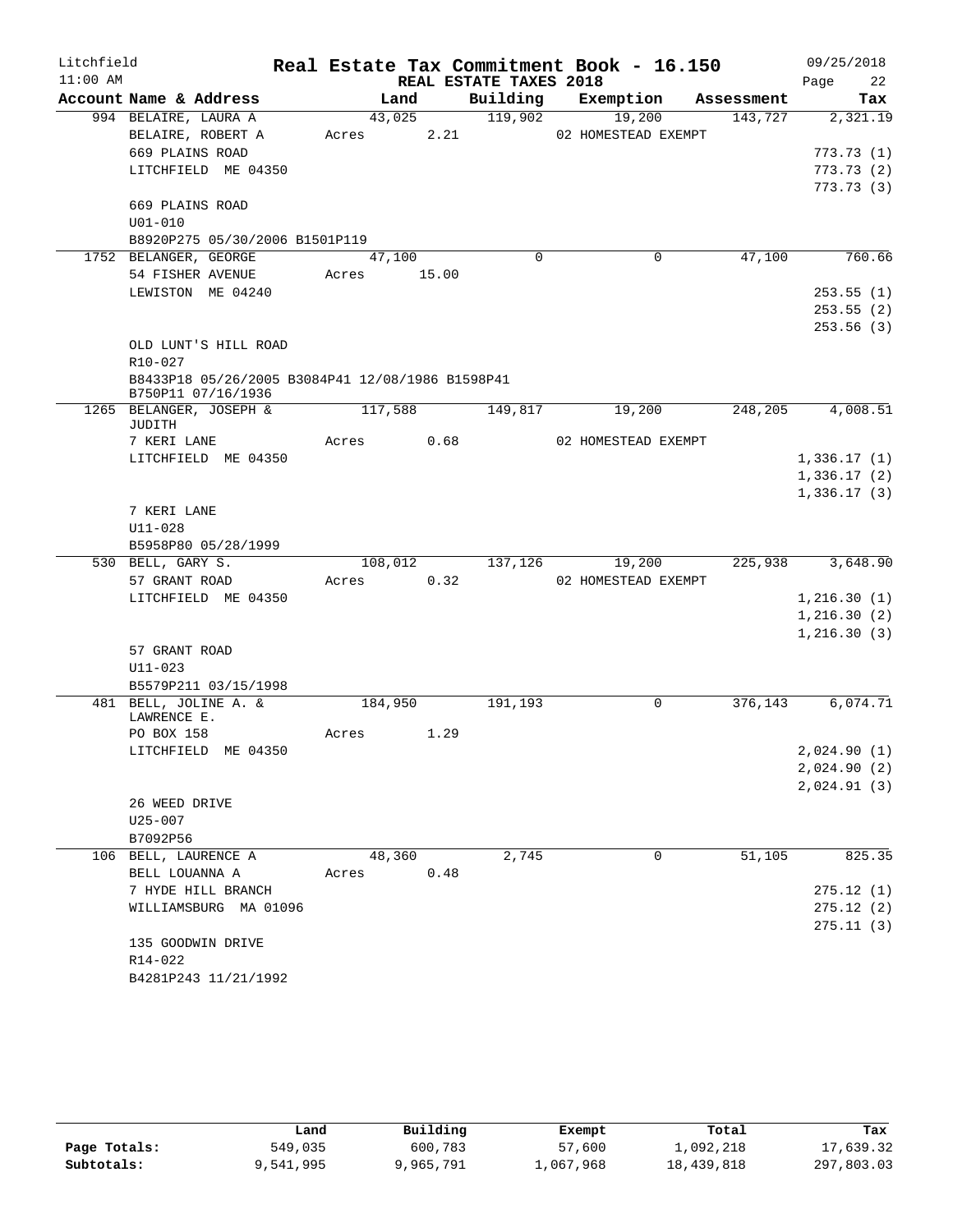| Litchfield |                                                                       |            |         |                        | Real Estate Tax Commitment Book - 16.150 |         | 09/25/2018   |
|------------|-----------------------------------------------------------------------|------------|---------|------------------------|------------------------------------------|---------|--------------|
| $11:00$ AM |                                                                       |            |         | REAL ESTATE TAXES 2018 |                                          |         | 23<br>Page   |
|            | Account Name & Address                                                |            | Land    |                        | Building Exemption Assessment            |         | Tax          |
|            | 2142 BELLER, JOANNA R                                                 |            | 40,250  | 50,600                 | 19,200                                   | 71,650  | 1,157.15     |
|            | BELLER, BRIAN K                                                       | Acres 1.10 |         |                        | 02 HOMESTEAD EXEMPT                      |         |              |
|            | 105 WHIPPOORWILL ROAD                                                 |            |         |                        |                                          |         | 385.72 (1)   |
|            | LITCHFIELD ME 04350                                                   |            |         |                        |                                          |         | 385.72 (2)   |
|            |                                                                       |            |         |                        |                                          |         | 385.71(3)    |
|            | 105 WHIPPOORWILL ROAD                                                 |            |         |                        |                                          |         |              |
|            | $U21 - 014$                                                           |            |         |                        |                                          |         |              |
|            | B9777P67 06/30/2008 B6004P262 07/21/1999<br>690 BELLMORE, BRITTANY L. |            | 40,000  | 55,528                 | 19,200                                   | 76,328  | 1,232.70     |
|            | 51 HARDSCRABBLE ROAD                                                  | Acres 1.00 |         |                        | 02 HOMESTEAD EXEMPT                      |         |              |
|            | LITCHFIELD ME 04350                                                   |            |         |                        |                                          |         | 410.90(1)    |
|            |                                                                       |            |         |                        |                                          |         | 410.90(2)    |
|            |                                                                       |            |         |                        |                                          |         | 410.90(3)    |
|            | 51 HARDSCRABBLE ROAD                                                  |            |         |                        |                                          |         |              |
|            | $U20 - 003$                                                           |            |         |                        |                                          |         |              |
|            | B12107P294 09/21/2015 B4615P208                                       |            |         |                        |                                          |         |              |
|            | 1322 BELYAEV, EDUARD                                                  |            | 170,500 | 303,454                | 19,200                                   | 454,754 | 7,344.28     |
|            | NOUJNYKH, TATIANA                                                     | Acres 9.00 |         |                        | 02 HOMESTEAD EXEMPT                      |         |              |
|            | 126 STEVENSTOWN ROAD                                                  |            |         |                        |                                          |         | 2,448.09(1)  |
|            | LITCHFIELD ME 04350                                                   |            |         |                        |                                          |         | 2,448.09(2)  |
|            |                                                                       |            |         |                        |                                          |         | 2,448.10(3)  |
|            | 126 STEVENSTOWN ROAD                                                  |            |         |                        |                                          |         |              |
|            | R13-033                                                               |            |         |                        |                                          |         |              |
|            | B11545P190 10/17/2013 B7551P183 08/04/2003                            |            |         |                        |                                          |         |              |
|            | 337 BENDELE, HANA J.                                                  |            | 42,525  | 134,086                | $\mathbf 0$                              | 176,611 | 2,852.27     |
|            | 277 MARSH ROAD                                                        | Acres 2.01 |         |                        |                                          |         |              |
|            | SABATTUS ME 04280                                                     |            |         |                        |                                          |         | 950.76(1)    |
|            |                                                                       |            |         |                        |                                          |         | 950.76 (2)   |
|            |                                                                       |            |         |                        |                                          |         | 950.75(3)    |
|            | 118 STEVENSTOWN ROAD                                                  |            |         |                        |                                          |         |              |
|            | R13-032                                                               |            |         |                        |                                          |         |              |
|            | B12754P328 10/20/2017 B9802P210 07/24/2008 B8047P172                  |            |         |                        |                                          |         |              |
|            | 07/26/2004<br>215 BENEDIX, GERTRUDE &                                 | 98,009     |         | 36,108                 | 0                                        | 134,117 | 2,165.99     |
|            | JAMES TRUSTEES                                                        |            |         |                        |                                          |         |              |
|            | FAMILY TRUST                                                          | Acres 0.24 |         |                        |                                          |         |              |
|            | PO BOX 431                                                            |            |         |                        |                                          |         | 722.00(1)    |
|            | LITCHFIELD ME 04350                                                   |            |         |                        |                                          |         | 722.00(2)    |
|            |                                                                       |            |         |                        |                                          |         | 721.99(3)    |
|            | 9 SALAMANDER DRIVE                                                    |            |         |                        |                                          |         |              |
|            | $U14 - 017$                                                           |            |         |                        |                                          |         |              |
|            | B9383P271 06/12/2007 B6359P48 01/20/6200                              |            |         |                        |                                          |         |              |
|            | 166 BENEDIX, KEVIN R                                                  | 181,401    |         | 35,423                 | 0                                        | 216,824 | 3,501.71     |
|            | 2 HEARTHSTONE PLACE                                                   | Acres      | 0.86    |                        |                                          |         |              |
|            | ANDOVER MA 01810                                                      |            |         |                        |                                          |         | 1, 167.24(1) |
|            |                                                                       |            |         |                        |                                          |         | 1, 167.24(2) |
|            |                                                                       |            |         |                        |                                          |         | 1, 167.23(3) |
|            | 164 QUACKENBUSH LANE                                                  |            |         |                        |                                          |         |              |
|            | $U11 - 052$                                                           |            |         |                        |                                          |         |              |

B9587P112 12/07/2007 B1475P338 07/19/1968

|              | Land       | Building   | Exempt    | Total      | Tax        |
|--------------|------------|------------|-----------|------------|------------|
| Page Totals: | 572,685    | 615,199    | 57,600    | 1,130,284  | 18,254.10  |
| Subtotals:   | 10,114,680 | 10,580,990 | 1,125,568 | 19,570,102 | 316,057.13 |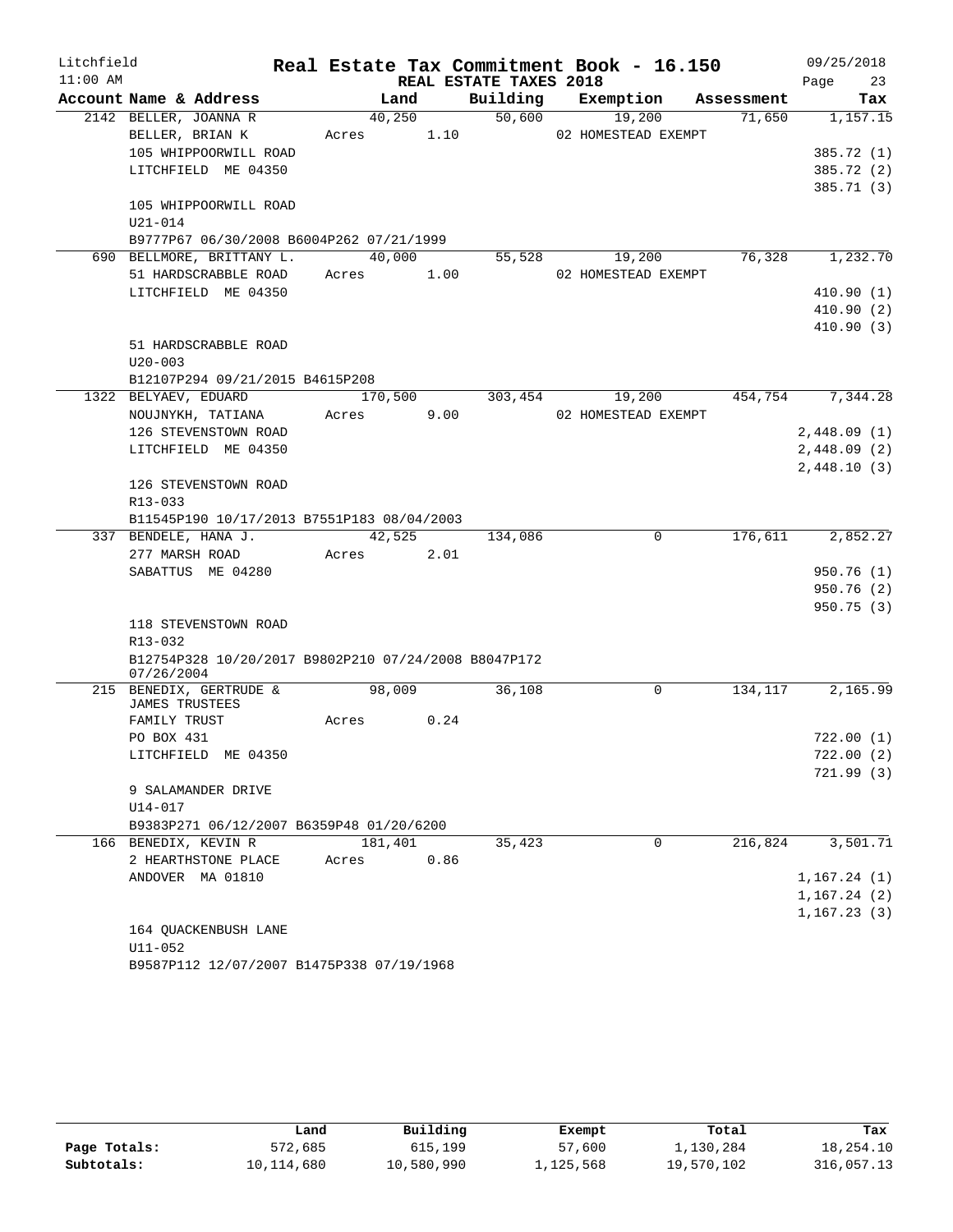| Litchfield<br>$11:00$ AM |                                                                               |             |      | REAL ESTATE TAXES 2018 | Real Estate Tax Commitment Book - 16.150 |            | 09/25/2018<br>24<br>Page |
|--------------------------|-------------------------------------------------------------------------------|-------------|------|------------------------|------------------------------------------|------------|--------------------------|
|                          | Account Name & Address                                                        | Land        |      | Building               | Exemption                                | Assessment | Tax                      |
|                          | 2407 BENNETT, KRISTOPHER E.                                                   | 41,800      |      | 153,088                | 19,200                                   | 175,688    | 2,837.36                 |
|                          | 151 WENTZELL ROAD                                                             | Acres       | 1.72 |                        | 02 HOMESTEAD EXEMPT                      |            |                          |
|                          | LITCHFIELD ME 04350                                                           |             |      |                        |                                          |            | 945.79 (1)               |
|                          |                                                                               |             |      |                        |                                          |            | 945.79 (2)               |
|                          |                                                                               |             |      |                        |                                          |            | 945.78 (3)               |
|                          | 151 WENTZELL ROAD                                                             |             |      |                        |                                          |            |                          |
|                          | R03-073B                                                                      |             |      |                        |                                          |            |                          |
|                          | B11676P86 04/08/2014 B11628P47 12/31/2013 B11624P118                          |             |      |                        |                                          |            |                          |
|                          | 12/31/2013 B11468P189 07/09/2013 B11181P187<br>09/13/2012 B6354P43 06/30/2004 |             |      |                        |                                          |            |                          |
|                          | 2420 BENNINGTON, SCOTT C                                                      | 31,750      |      | $\mathbf 0$            | 0                                        | 31,750     | 512.76                   |
|                          | BENNINGTON, PENNY A                                                           | Acres       | 2.50 |                        |                                          |            |                          |
|                          | 1443 HALLOWELL ROAD                                                           |             |      |                        |                                          |            | 170.92(1)                |
|                          | LITCHFIELD ME 04350                                                           |             |      |                        |                                          |            | 170.92(2)                |
|                          |                                                                               |             |      |                        |                                          |            | 170.92(3)                |
|                          | HALLOWELL ROAD                                                                |             |      |                        |                                          |            |                          |
|                          | $R14 - 059 - 2$                                                               |             |      |                        |                                          |            |                          |
|                          | B8036P149 07/16/2004                                                          |             |      |                        |                                          |            |                          |
|                          | 2422 BENNINGTON, SCOTT C                                                      | 30,000      |      | $\Omega$               | 0                                        | 30,000     | 484.50                   |
|                          | BENNINGTON, PENNY A                                                           | Acres       | 1.80 |                        |                                          |            |                          |
|                          | 1443 HALLOWELL ROAD                                                           |             |      |                        |                                          |            | 161.50(1)                |
|                          | LITCHFIELD ME 04350                                                           |             |      |                        |                                          |            | 161.50(2)                |
|                          |                                                                               |             |      |                        |                                          |            | 161.50(3)                |
|                          | HALLOWELL ROAD                                                                |             |      |                        |                                          |            |                          |
|                          | $R14 - 059 - 1$                                                               |             |      |                        |                                          |            |                          |
|                          | B8036P149 07/16/2004                                                          |             |      |                        |                                          |            |                          |
|                          | 926 BENNINGTON, SCOTT C &                                                     | 31,600      |      | 132,486                | 0                                        | 164,086    | 2,649.99                 |
|                          | PENNY A                                                                       |             |      |                        |                                          |            |                          |
|                          | 1443 HALLOWELL ROAD                                                           | Acres       | 0.70 |                        |                                          |            |                          |
|                          | LITCHFIELD ME 04350                                                           |             |      |                        |                                          |            | 883.33 (1)               |
|                          |                                                                               |             |      |                        |                                          |            | 883.33 (2)               |
|                          |                                                                               |             |      |                        |                                          |            | 883.33 (3)               |
|                          | 1443 HALLOWELL ROAD                                                           |             |      |                        |                                          |            |                          |
|                          | $U20 - 024$                                                                   |             |      |                        |                                          |            |                          |
|                          | B5700P195 08/10/1998                                                          |             |      |                        |                                          |            |                          |
|                          | 2705 BENOIT, BRIAN                                                            | $\mathbf 0$ |      | 6,482                  | 6,482                                    | $\Omega$   | 0.00                     |
|                          | 16 BROOKSIDE LANE                                                             |             |      |                        | 02 HOMESTEAD EXEMPT                      |            |                          |
|                          | LITCHFIELD ME 04350                                                           |             |      |                        |                                          |            |                          |
|                          |                                                                               |             |      |                        |                                          |            |                          |
|                          |                                                                               |             |      |                        |                                          |            |                          |
|                          | 16 BROOKSIDE LANE                                                             |             |      |                        |                                          |            |                          |
|                          | R03-097C-6-ON                                                                 |             |      |                        |                                          |            |                          |
|                          | 1629 BENSON, GARY E. & C.                                                     | 66,500      |      | $\Omega$               | $\Omega$                                 | 66,500     | 1,073.97                 |
|                          | ANN                                                                           |             |      |                        |                                          |            |                          |
|                          | 223 POND ROAD                                                                 | Acres       | 2.80 |                        |                                          |            |                          |
|                          | WEST GARDINER ME 04345                                                        |             |      |                        |                                          |            | 357.99(1)                |
|                          |                                                                               |             |      |                        |                                          |            | 357.99(2)                |
|                          |                                                                               |             |      |                        |                                          |            | 357.99(3)                |
|                          | BENSON LANE                                                                   |             |      |                        |                                          |            |                          |
|                          | R10-034B                                                                      |             |      |                        |                                          |            |                          |
|                          | B6058P349 09/16/1999                                                          |             |      |                        |                                          |            |                          |

|              | Land       | Building   | Exempt    | Total      | Tax        |
|--------------|------------|------------|-----------|------------|------------|
| Page Totals: | 201,650    | 292,056    | 25,682    | 468,024    | 7,558.58   |
| Subtotals:   | 10,316,330 | 10,873,046 | 1,151,250 | 20,038,126 | 323,615.71 |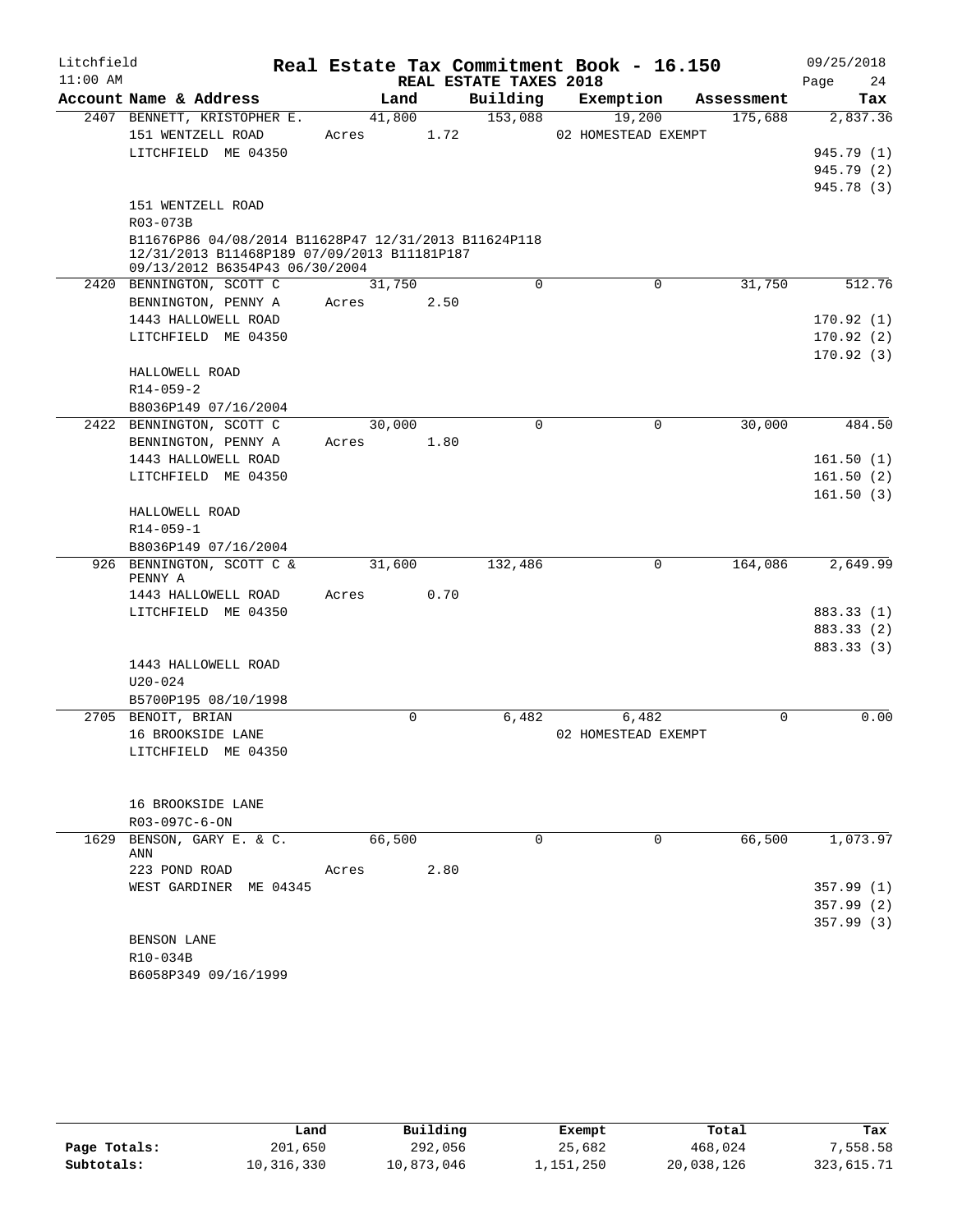| Litchfield |                                                    |         |      |                        | Real Estate Tax Commitment Book - 16.150 |            | 09/25/2018             |
|------------|----------------------------------------------------|---------|------|------------------------|------------------------------------------|------------|------------------------|
| $11:00$ AM |                                                    |         |      | REAL ESTATE TAXES 2018 |                                          |            | 25<br>Page             |
|            | Account Name & Address                             | Land    |      | Building               | Exemption                                | Assessment | Tax                    |
|            | 757 BERGERON RICHARD                               | 41,300  |      | 50,478                 | $\Omega$                                 | 91,778     | 1,482.21               |
|            | 113 ATKINS ROAD                                    | Acres   | 2.48 |                        |                                          |            |                        |
|            | JEFFERSON ME 04348                                 |         |      |                        |                                          |            | 494.07 (1)             |
|            |                                                    |         |      |                        |                                          |            | 494.07 (2)             |
|            | 1468 HALLOWELL ROAD                                |         |      |                        |                                          |            | 494.07 (3)             |
|            | $U20 - 027$                                        |         |      |                        |                                          |            |                        |
|            | B8783P104 01/31/2006 B8775P1 01/24/2006 B8506P225  |         |      |                        |                                          |            |                        |
|            | 07/07/2005 B8506P222 07/07/2005 B7159P1 11/20/2002 |         |      |                        |                                          |            |                        |
|            | 115 BERGERON, JOSEPH S. &<br>DIANE B.              | 109,608 |      | 105,217                | 19,200                                   | 195,625    | 3,159.34               |
|            | 29 KERI LANE                                       | Acres   | 0.38 |                        | 02 HOMESTEAD EXEMPT                      |            |                        |
|            | LITCHFIELD ME 04350                                |         |      |                        |                                          |            | 1,053.11(1)            |
|            |                                                    |         |      |                        |                                          |            | 1,053.11(2)            |
|            |                                                    |         |      |                        |                                          |            | 1,053.12(3)            |
|            | 29 KERI LANE                                       |         |      |                        |                                          |            |                        |
|            | $U10 - 038$                                        |         |      |                        |                                          |            |                        |
|            | B7209P20                                           |         |      |                        |                                          |            |                        |
|            | 1116 BERNIER, DANIEL J                             | 166,204 |      | 12,331                 | $\mathbf 0$                              | 178,535    | 2,883.34               |
|            | 515 PEACEPIPE DRUVE                                | Acres   | 0.44 |                        |                                          |            |                        |
|            | LITCHFIELD ME 04350                                |         |      |                        |                                          |            | 961.11(1)<br>961.11(2) |
|            |                                                    |         |      |                        |                                          |            | 961.12(3)              |
|            | 275 PEACEPIPE DRIVE                                |         |      |                        |                                          |            |                        |
|            | U29-014                                            |         |      |                        |                                          |            |                        |
|            | B7071P123 09/24/2002                               |         |      |                        |                                          |            |                        |
|            | 1201 BERNIER, DANIEL J. &                          | 100,884 |      | 14,388                 | $\mathbf 0$                              | 115,272    | 1,861.64               |
|            | SHELLEY ANN BERNIER                                |         |      |                        |                                          |            |                        |
|            | 515 PEACEPIPE DRIVE                                | Acres   | 0.24 |                        |                                          |            |                        |
|            | LITCHFIELD ME 04350                                |         |      |                        |                                          |            | 620.55(1)              |
|            |                                                    |         |      |                        |                                          |            | 620.55(2)              |
|            |                                                    |         |      |                        |                                          |            | 620.54(3)              |
|            | 515 PEACEPIPE DRIVE<br>$U28 - 064$                 |         |      |                        |                                          |            |                        |
|            | B10203P145 09/03/2009 B10203P143 09/03/2009        |         |      |                        |                                          |            |                        |
|            | B9826P181 08/18/2008 B4097P63                      |         |      |                        |                                          |            |                        |
|            | 116 BERNIER, MARION H                              | 113,724 |      | 15,086                 | 0                                        | 128,810    | 2,080.28               |
|            | C/O KATHY CORDTS                                   | Acres   | 0.14 |                        |                                          |            |                        |
|            | 77 RIVER ROAD                                      |         |      |                        |                                          |            | 693.43 (1)             |
|            | LISBON ME 04250                                    |         |      |                        |                                          |            | 693.43(2)              |
|            |                                                    |         |      |                        |                                          |            | 693.42 (3)             |
|            | 126 LEBEL LANE                                     |         |      |                        |                                          |            |                        |
|            | U11-041                                            |         |      |                        |                                          |            |                        |
|            | B3420P1                                            | 75,672  |      | 21,420                 | 0                                        | 97,092     | 1,568.04               |
|            | 117 BERNIER, MAURICE<br>52 VILLAGE ST              | Acres   | 0.42 |                        |                                          |            |                        |
|            | LISBON ME 04250                                    |         |      |                        |                                          |            | 522.68(1)              |
|            |                                                    |         |      |                        |                                          |            | 522.68(2)              |
|            |                                                    |         |      |                        |                                          |            | 522.68(3)              |
|            | 507 PEACEPIPE DRIVE                                |         |      |                        |                                          |            |                        |
|            | U28-061                                            |         |      |                        |                                          |            |                        |
|            | B3057P23                                           |         |      |                        |                                          |            |                        |

|              | Land       | Building   | Exempt    | Total      | Tax        |
|--------------|------------|------------|-----------|------------|------------|
| Page Totals: | 607,392    | 218,920    | 19,200    | 807,112    | 13,034.85  |
| Subtotals:   | 10,923,722 | 11,091,966 | 1,170,450 | 20,845,238 | 336,650.56 |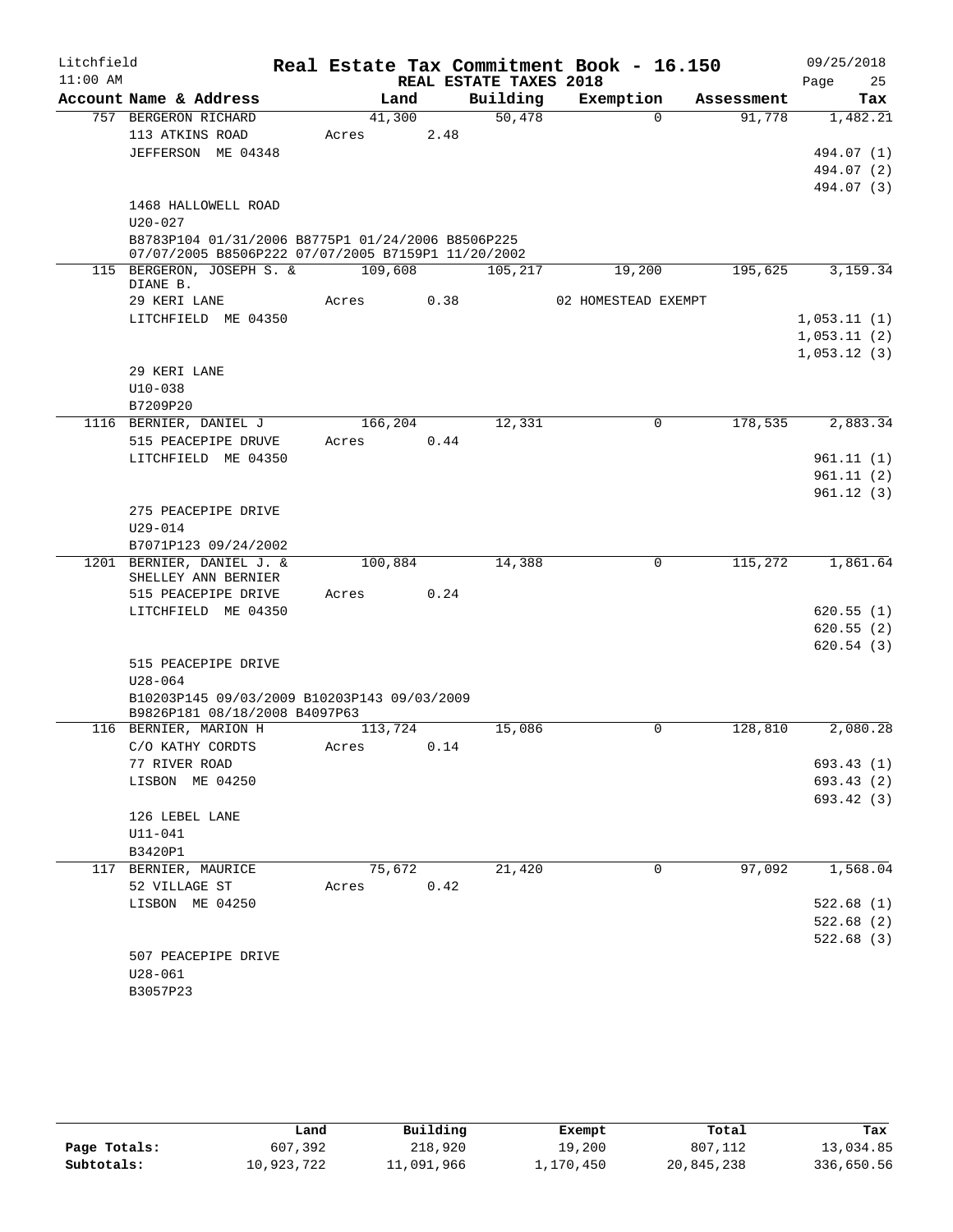| Litchfield<br>$11:00$ AM |                                                            |                         | REAL ESTATE TAXES 2018 | Real Estate Tax Commitment Book - 16.150 |            | 09/25/2018<br>26           |
|--------------------------|------------------------------------------------------------|-------------------------|------------------------|------------------------------------------|------------|----------------------------|
|                          | Account Name & Address                                     | Land                    |                        | Building Exemption                       | Assessment | Page<br>Tax                |
|                          | 118 BERNIER, MAURICE A                                     | 70,618                  | 95,316                 | $\Omega$                                 | 165,934    | 2,679.83                   |
|                          | 52 VILLAGE ST                                              | Acres 0.23              |                        |                                          |            |                            |
|                          | LISBON ME 04250                                            |                         |                        |                                          |            | 893.28 (1)                 |
|                          |                                                            |                         |                        |                                          |            | 893.28 (2)                 |
|                          |                                                            |                         |                        |                                          |            | 893.27 (3)                 |
|                          | 509 PEACEPIPE DRIVE                                        |                         |                        |                                          |            |                            |
|                          | U28-062                                                    |                         |                        |                                          |            |                            |
|                          | B4760P153                                                  |                         |                        | 0                                        | 67,643     | 1,092.43                   |
|                          | 121 BERNIER, NORMAND L.<br>BERNIER, JEANNINE B.            | 23,200<br>0.40<br>Acres | 44,443                 |                                          |            |                            |
|                          | 761 HUNTINGTON HILL                                        |                         |                        |                                          |            | 364.14 (1)                 |
|                          | ROAD                                                       |                         |                        |                                          |            |                            |
|                          | LITCHFIELD ME 04350                                        |                         |                        |                                          |            | 364.14 (2)                 |
|                          |                                                            |                         |                        |                                          |            | 364.15(3)                  |
|                          | 745 HUNTINGTON HILL                                        |                         |                        |                                          |            |                            |
|                          | ROAD                                                       |                         |                        |                                          |            |                            |
|                          | R03-124                                                    |                         |                        |                                          |            |                            |
|                          | B12319P222 06/14/2016 B2865P215<br>120 BERNIER, NORMAND L. | 83,250                  | 109,069                | 24,960                                   | 167,359    | 2,702.85                   |
|                          | BERNIER, JEANNINE B. Acres 65.00                           |                         |                        | 03 VETERANS EXEMPT                       |            |                            |
|                          | 761 HUNTINGTON HILL                                        |                         |                        | 02 HOMESTEAD EXEMPT                      |            | 900.95(1)                  |
|                          | ROAD                                                       |                         |                        |                                          |            |                            |
|                          | LITCHFIELD ME 04350                                        |                         |                        |                                          |            | 900.95(2)                  |
|                          |                                                            |                         |                        |                                          |            | 900.95(3)                  |
|                          | 761 HUNTINGTON HILL                                        |                         |                        |                                          |            |                            |
|                          | ROAD<br>R03-123                                            |                         |                        |                                          |            |                            |
|                          | B12319P222 06/14/2016 B1393P187                            |                         |                        |                                          |            |                            |
|                          | 119 BERNIER, NORMAND L.                                    | 65,000                  | 19,695                 | $\mathbf 0$                              | 84,695     | 1,367.82                   |
|                          | BERNIER, JEANNINE B.                                       | 45.00<br>Acres          |                        |                                          |            |                            |
|                          | 761 HUNTINGTON HILL                                        |                         |                        |                                          |            | 455.94(1)                  |
|                          | ROAD                                                       |                         |                        |                                          |            |                            |
|                          | LITCHFIELD ME 04350                                        |                         |                        |                                          |            | 455.94 (2)                 |
|                          |                                                            |                         |                        |                                          |            | 455.94(3)                  |
|                          | 758 HUNTINGTON HILL<br><b>ROAD</b>                         |                         |                        |                                          |            |                            |
|                          | R02-004                                                    |                         |                        |                                          |            |                            |
|                          | B12319P222 06/14/2016 B1533P217                            |                         |                        |                                          |            |                            |
|                          | 1193 BERNIER, PATRICIA A.                                  | 102,650                 | 20,902                 |                                          | 123,552    | 1,995.36                   |
|                          | BERNIER, MAURICE                                           | 0.25<br>Acres           |                        |                                          |            |                            |
|                          | 52 VILLAGE STREET                                          |                         |                        |                                          |            | 665.12(1)                  |
|                          | LISBON ME 04250                                            |                         |                        |                                          |            | 665.12(2)                  |
|                          |                                                            |                         |                        |                                          |            | 665.12(3)                  |
|                          | 517 PEACEPIPE DRIVE                                        |                         |                        |                                          |            |                            |
|                          | $U28 - 065$                                                |                         |                        |                                          |            |                            |
|                          | B11815P255 10/02/2014 B1521P569                            |                         |                        |                                          |            |                            |
|                          | 124 BERNOTAVICZ, FREDA                                     | 48,963                  | 158,494                | 19,200                                   | 188,257    | 3,040.35                   |
|                          | 23 HUFF'S MILL ROAD                                        | Acres 16.00             |                        | 02 HOMESTEAD EXEMPT                      |            |                            |
|                          | LITCHFIELD ME 04350                                        |                         |                        |                                          |            | 1,013.45(1)<br>1,013.45(2) |
|                          |                                                            |                         |                        |                                          |            | 1,013.45(3)                |
|                          | 23 HUFF'S MILL ROAD                                        |                         |                        |                                          |            |                            |
|                          | R01-032                                                    |                         |                        |                                          |            |                            |
|                          | B8417P37 04/25/2005 B7848P185 02/14/2004                   |                         |                        |                                          |            |                            |
|                          |                                                            |                         |                        |                                          |            |                            |

|              | Land         | Building   | Exempt    | Total      | Tax        |
|--------------|--------------|------------|-----------|------------|------------|
| Page Totals: | 393,681      | 447,919    | 44,160    | 797,440    | 12,878.64  |
| Subtotals:   | 11, 317, 403 | 11,539,885 | 1,214,610 | 21,642,678 | 349,529.20 |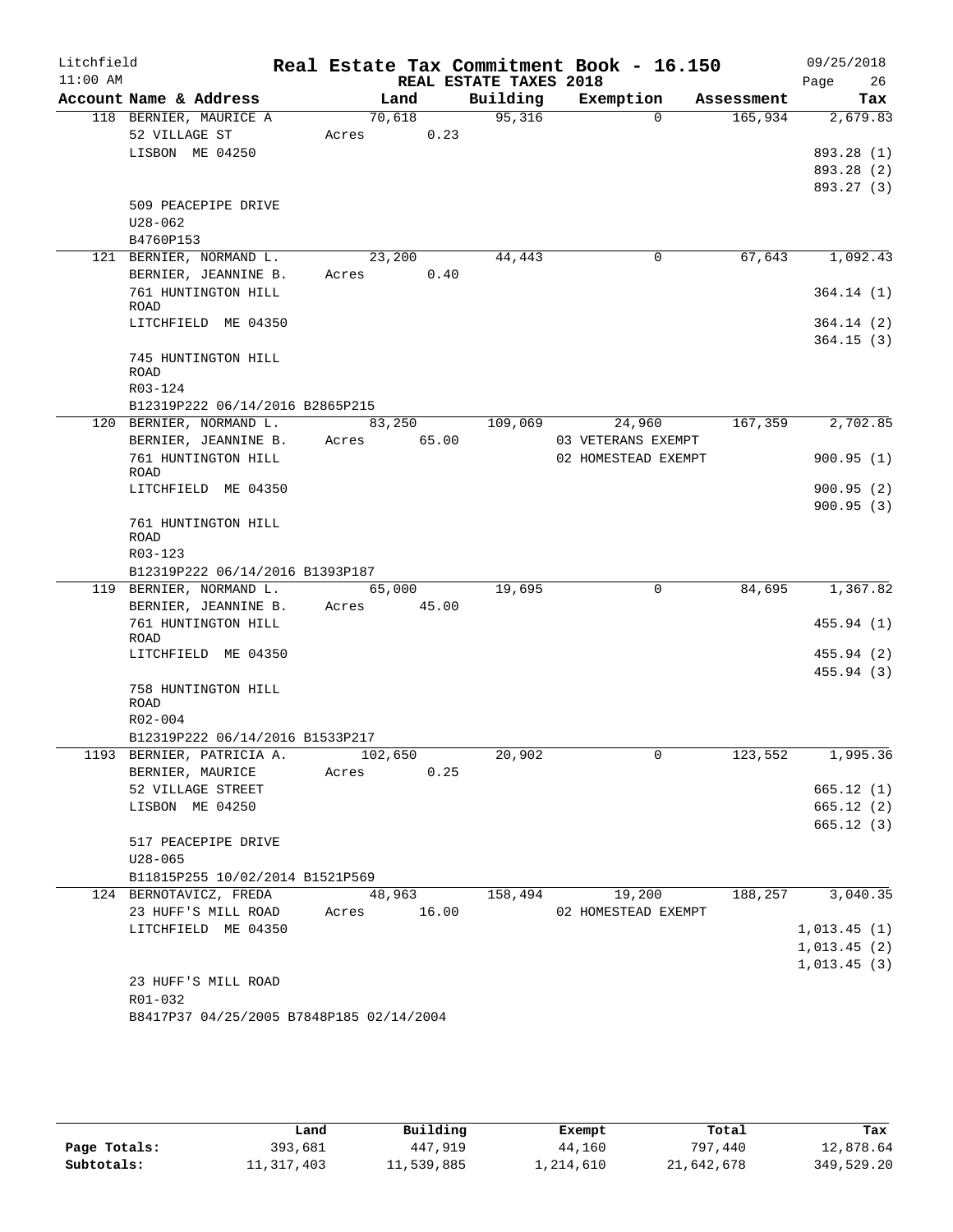| Litchfield                                                                                                   |                                        |                                                                |                                                                                                       |                                                                                                                                           |                                                                                  | 09/25/2018<br>27<br>Page                                                                                                                    |
|--------------------------------------------------------------------------------------------------------------|----------------------------------------|----------------------------------------------------------------|-------------------------------------------------------------------------------------------------------|-------------------------------------------------------------------------------------------------------------------------------------------|----------------------------------------------------------------------------------|---------------------------------------------------------------------------------------------------------------------------------------------|
| Account Name & Address                                                                                       |                                        | Land                                                           |                                                                                                       | Exemption                                                                                                                                 | Assessment                                                                       | Tax                                                                                                                                         |
| 125 BERNOTAVICZ, FREDA<br>23 HUFFS HILL ROAD<br>LITCHFIELD ME 04350                                          |                                        | 3,300                                                          | $\Omega$                                                                                              | $\Omega$                                                                                                                                  | 3,300                                                                            | 53.29<br>17.76(1)<br>17.76(2)                                                                                                               |
| DEAD RIVER ROAD<br>R01-031                                                                                   |                                        |                                                                |                                                                                                       |                                                                                                                                           |                                                                                  | 17.77(3)                                                                                                                                    |
| 2788 BERRY, DALE<br>BERRY, ROBERT                                                                            |                                        | $\Omega$                                                       | 10,348                                                                                                | 0                                                                                                                                         | 10,348                                                                           | 167.12                                                                                                                                      |
| 9 ELM LANE<br>Litchfield ME 04350                                                                            |                                        |                                                                |                                                                                                       |                                                                                                                                           |                                                                                  | 55.71(1)<br>55.71(2)<br>55.70(3)                                                                                                            |
| 9 ELM LANE<br>R03-073-ON-8                                                                                   |                                        |                                                                |                                                                                                       |                                                                                                                                           |                                                                                  |                                                                                                                                             |
| 2154 BERUBE, AMANDA LYNN<br>8 LAKEVIEW DRIVE<br>LITCHFIELD ME 04350<br>8 SOUTH LAKEVIEW DRIVE<br>$U28 - 030$ |                                        |                                                                |                                                                                                       | 19,200                                                                                                                                    |                                                                                  | 1,206.58<br>402.19(1)<br>402.19(2)<br>402.20(3)                                                                                             |
|                                                                                                              |                                        |                                                                |                                                                                                       |                                                                                                                                           |                                                                                  | 2,357.64                                                                                                                                    |
| 341 PEACPIPE DRIVE<br>LITCHFIELD ME 04350                                                                    |                                        |                                                                |                                                                                                       |                                                                                                                                           |                                                                                  | 785.88(1)<br>785.88 (2)                                                                                                                     |
| 100 GRANT ROAD<br>U11-005A                                                                                   |                                        |                                                                |                                                                                                       |                                                                                                                                           |                                                                                  | 785.88 (3)                                                                                                                                  |
| 1797 BERUBE, DANIEL W.<br>48 SAGAMORE STREET<br>DORCHESTER MA 02125                                          |                                        | 36,620                                                         | 133,526                                                                                               | 0                                                                                                                                         |                                                                                  | 2,747.86<br>915.95(1)<br>915.95(2)<br>915.96(3)                                                                                             |
| 420 PEACEPIPE DRIVE<br>U28-014                                                                               |                                        |                                                                |                                                                                                       |                                                                                                                                           |                                                                                  |                                                                                                                                             |
| 1576 BERUBE, DANIEL W.<br>56 PURGATORY DRIVE<br>LITCHFIELD ME 04350                                          |                                        | 64,556                                                         |                                                                                                       | $\Omega$                                                                                                                                  |                                                                                  | 2,341.67<br>780.56(1)<br>780.56(2)                                                                                                          |
| 56 PURGATORY DRIVE<br>$U22 - 015$                                                                            |                                        |                                                                |                                                                                                       |                                                                                                                                           |                                                                                  | 780.55(3)                                                                                                                                   |
|                                                                                                              |                                        |                                                                |                                                                                                       |                                                                                                                                           |                                                                                  | 189.73                                                                                                                                      |
| BERUBE PAULA<br>3265 DEER PARK DRIVE<br>VIRGINIA BEACH VA                                                    |                                        |                                                                |                                                                                                       |                                                                                                                                           |                                                                                  | 63.24(1)<br>63.24(2)                                                                                                                        |
|                                                                                                              | 1292 BERUBE, CURT<br>2017 BERUBE, DEAN | B8417P37 04/25/2005 B7848P185<br>B12661P13 07/14/2017 B3587P94 | Acres<br>31,240<br>Acres<br>45,100<br>Acres<br>B10358P321 03/11/2010 B4602P199<br>Acres<br>Acres<br>0 | 12.00<br>0.33<br>B9303P218 04/03/2007 B6407P154 02/20/2001<br>2.00<br>0.70<br>B11268P56 12/21/2012 B5028P289 12/01/1995<br>0.66<br>11,748 | REAL ESTATE TAXES 2018<br>Building<br>62,671<br>19,200<br>120,084<br>80,439<br>0 | Real Estate Tax Commitment Book - 16.150<br>74,711<br>02 HOMESTEAD EXEMPT<br>145,984<br>02 HOMESTEAD EXEMPT<br>170,146<br>144,995<br>11,748 |

|              | Land       | Building   | Exempt    | Total        | Tax        |
|--------------|------------|------------|-----------|--------------|------------|
| Page Totals: | 180,816    | 418,816    | 38,400    | 561,232      | 9,063.89   |
| Subtotals:   | 11,498,219 | 11,958,701 | 1,253,010 | 22, 203, 910 | 358,593.09 |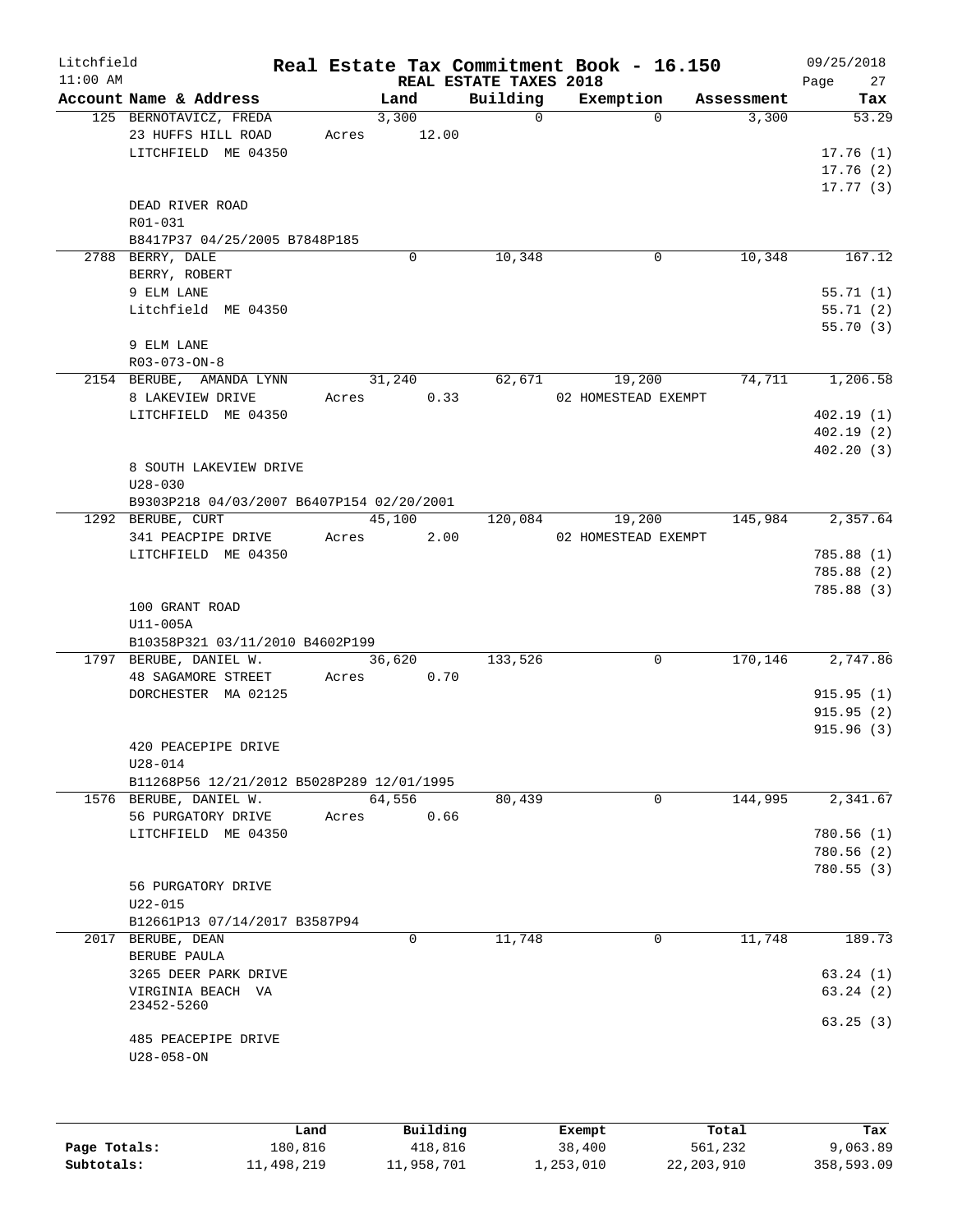| Litchfield |                                                                     |                  |       |                        | Real Estate Tax Commitment Book - 16.150 |            | 09/25/2018   |
|------------|---------------------------------------------------------------------|------------------|-------|------------------------|------------------------------------------|------------|--------------|
| $11:00$ AM |                                                                     |                  |       | REAL ESTATE TAXES 2018 |                                          |            | Page<br>28   |
|            | Account Name & Address                                              | Land             |       | Building               | Exemption                                | Assessment | Tax          |
|            | 131 BERUBE, ERNEST<br>341 PEACEPIPE DRIVE                           | 146,446<br>Acres | 0.70  | 101,743                | 19,200<br>02 HOMESTEAD EXEMPT            | 228,989    | 3,698.17     |
|            | LITCHFIELD ME 04350                                                 |                  |       |                        |                                          |            | 1, 232.72(1) |
|            |                                                                     |                  |       |                        |                                          |            | 1, 232.72(2) |
|            |                                                                     |                  |       |                        |                                          |            | 1,232.73(3)  |
|            | 341 PEACEPIPE DRIVE                                                 |                  |       |                        |                                          |            |              |
|            | $U28 - 003$                                                         |                  |       |                        |                                          |            |              |
|            | B1619P335                                                           |                  |       |                        |                                          |            |              |
|            | 214 BERUBE, MARC G                                                  | 37,850           |       | 79,641                 | 19,200                                   | 98,291     | 1,587.40     |
|            | 254 MAXWELL ROAD                                                    | Acres            | 1.10  |                        | 02 HOMESTEAD EXEMPT                      |            |              |
|            | LITCHFIELD ME 04350                                                 |                  |       |                        |                                          |            | 529.13(1)    |
|            |                                                                     |                  |       |                        |                                          |            | 529.13(2)    |
|            |                                                                     |                  |       |                        |                                          |            | 529.14(3)    |
|            | 254 MAXWELL ROAD                                                    |                  |       |                        |                                          |            |              |
|            | R03-054                                                             |                  |       |                        |                                          |            |              |
|            | B10592P348 01/26/2011 B7823P74 01/30/2004                           |                  |       |                        |                                          |            |              |
|            | 132 BERUBE, NORMAND                                                 | 99,600           |       | 155,233                | $\Omega$                                 | 254,833    | 4, 115.55    |
|            | BERUBE, LUANNE R.                                                   | Acres            | 3.16  |                        |                                          |            |              |
|            | 12 LINCOLN ROAD                                                     |                  |       |                        |                                          |            | 1,371.85(1)  |
|            | NEWTON NH 03858                                                     |                  |       |                        |                                          |            | 1,371.85(2)  |
|            |                                                                     |                  |       |                        |                                          |            | 1,371.85(3)  |
|            | 82 PURGATORY DRIVE                                                  |                  |       |                        |                                          |            |              |
|            | $U24 - 022$                                                         |                  |       |                        |                                          |            |              |
|            | B12133P162 10/13/2015 B11744P300 07/12/2014<br>B3263P239 11/06/1987 |                  |       |                        |                                          |            |              |
|            | 907 BERUBE, ROBERT B                                                | 56,650           |       | $\Omega$               | 0                                        | 56,650     | 914.90       |
|            | BERUBE, DEBRA A                                                     | Acres            | 28.30 |                        |                                          |            |              |
|            | 33 BUFFIE LANDING                                                   |                  |       |                        |                                          |            | 304.97(1)    |
|            | GREENE ME 04236                                                     |                  |       |                        |                                          |            | 304.97(2)    |
|            |                                                                     |                  |       |                        |                                          |            | 304.96(3)    |
|            | OAK HILL ROAD                                                       |                  |       |                        |                                          |            |              |
|            | $R05 - 028$                                                         |                  |       |                        |                                          |            |              |
|            | B10718P308 05/17/2010 B10418P308 05/13/2010                         |                  |       |                        |                                          |            |              |
|            | B10403P64 04/29/2010 B3356P332 05/28/1985                           |                  |       |                        |                                          |            |              |
|            | 133 BERUBE, RONALD, JOHN &<br>MARC                                  | 88,118           |       | 58,882                 | 0                                        | 147,000    | 2,374.05     |
|            | 37 HENRY ROAD                                                       | Acres            | 0.23  |                        |                                          |            |              |
|            | NO YARMOUTH ME 04097                                                |                  |       |                        |                                          |            | 791.35 (1)   |
|            |                                                                     |                  |       |                        |                                          |            | 791.35(2)    |
|            |                                                                     |                  |       |                        |                                          |            | 791.35 (3)   |
|            | 202 MACE ROAD                                                       |                  |       |                        |                                          |            |              |
|            | $U14 - 023$                                                         |                  |       |                        |                                          |            |              |
|            | B5443P151                                                           |                  |       |                        |                                          |            |              |
|            | 2235 BERUBE, SHAYNE E.                                              | 42,575           |       | 127,310                | $\Omega$                                 | 169,885    | 2,743.64     |
|            | 22 OAKHILL ROAD                                                     | Acres            | 2.03  |                        |                                          |            |              |
|            | LITCHFIELD ME 04350                                                 |                  |       |                        |                                          |            | 914.55(1)    |
|            |                                                                     |                  |       |                        |                                          |            | 914.55(2)    |
|            |                                                                     |                  |       |                        |                                          |            | 914.54(3)    |
|            | 22 OAK HILL ROAD                                                    |                  |       |                        |                                          |            |              |
|            | $R05 - 009 - 2$                                                     |                  |       |                        |                                          |            |              |

|              | Land       | Building   | Exempt    | Total      | Tax        |
|--------------|------------|------------|-----------|------------|------------|
| Page Totals: | 471,239    | 522,809    | 38,400    | 955,648    | 15,433.71  |
| Subtotals:   | 11,969,458 | 12,481,510 | ⊥,291,410 | 23,159,558 | 374,026.80 |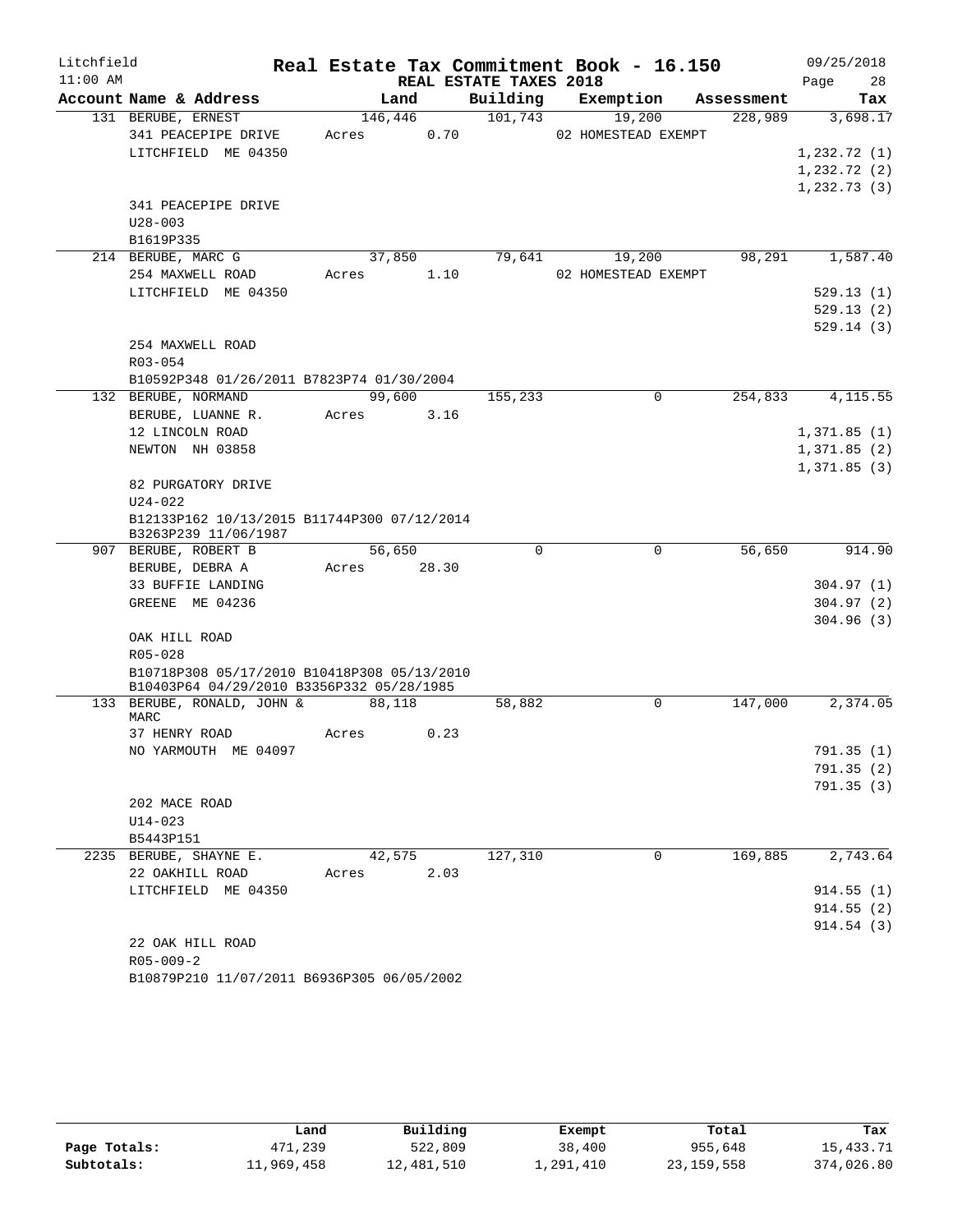| Litchfield |                                                            |         |        |                        |          | Real Estate Tax Commitment Book - 16.150 |            | 09/25/2018              |
|------------|------------------------------------------------------------|---------|--------|------------------------|----------|------------------------------------------|------------|-------------------------|
| $11:00$ AM |                                                            |         |        | REAL ESTATE TAXES 2018 |          |                                          |            | 29<br>Page              |
|            | Account Name & Address                                     |         | Land   |                        | Building | Exemption                                | Assessment | Tax                     |
|            | 908 BERUBE, TODD R.                                        |         | 48,675 |                        | 40,826   | $\Omega$                                 | 89,501     | 1,445.44                |
|            | 36 BUFFIE LANDE                                            | Acres   |        | 4.47                   |          |                                          |            |                         |
|            | GREENE ME 04236                                            |         |        |                        |          |                                          |            | 481.81 (1)              |
|            |                                                            |         |        |                        |          |                                          |            | 481.81 (2)              |
|            |                                                            |         |        |                        |          |                                          |            | 481.82 (3)              |
|            | 73 OAK HILL ROAD                                           |         |        |                        |          |                                          |            |                         |
|            | $R05 - 030$<br>B11571P267 11/20/2013 B10418P308 05/13/2010 |         |        |                        |          |                                          |            |                         |
|            | B10403P61 04/29/2010 B3356P332 05/26/1988 B2872P298        |         |        |                        |          |                                          |            |                         |
|            | 05/28/1985                                                 |         |        |                        |          |                                          |            |                         |
|            | 1773 BESSON, PAUL                                          |         | 50,325 |                        | 94,484   | 19,200                                   | 125,609    | 2,028.59                |
|            | PO BOX 81                                                  | Acres   |        | 5.13                   |          | 02 HOMESTEAD EXEMPT                      |            |                         |
|            | LITCHFIELD ME 04350                                        |         |        |                        |          |                                          |            | 676.20(1)               |
|            |                                                            |         |        |                        |          |                                          |            | 676.20(2)               |
|            |                                                            |         |        |                        |          |                                          |            | 676.19(3)               |
|            | 39 CANTY LANE                                              |         |        |                        |          |                                          |            |                         |
|            | R13-023-5                                                  |         |        |                        |          |                                          |            |                         |
|            | B6483P174                                                  |         |        |                        |          |                                          |            |                         |
|            | 1377 BETTS, HOWARD R.                                      |         | 69,022 |                        | 36,280   | $\mathbf 0$                              | 105,302    | 1,700.63                |
|            | 422 MAPLE ST<br>FARMINGDALE ME 04344                       | Acres   |        | 0.17                   |          |                                          |            |                         |
|            |                                                            |         |        |                        |          |                                          |            | 566.88(1)<br>566.88 (2) |
|            |                                                            |         |        |                        |          |                                          |            | 566.87(3)               |
|            | 18 COVE DRIVE                                              |         |        |                        |          |                                          |            |                         |
|            | $U29 - 002$                                                |         |        |                        |          |                                          |            |                         |
|            | B12740P63 09/29/2017 B4967P118                             |         |        |                        |          |                                          |            |                         |
|            | 134 BETTS, HOWARD R/BETTS                                  | 124,300 |        |                        | 35,816   | $\Omega$                                 | 160,116    | 2,585.87                |
|            | JAN L                                                      |         |        |                        |          |                                          |            |                         |
|            | MARIN ANN M/BETTS JAMES Acres                              |         |        | 0.50                   |          |                                          |            |                         |
|            | Е                                                          |         |        |                        |          |                                          |            | 861.96(1)               |
|            | C/O JAN BETTS<br>3 NORTH ROAD                              |         |        |                        |          |                                          |            | 861.96(2)               |
|            | READFIELD ME 04355                                         |         |        |                        |          |                                          |            | 861.95(3)               |
|            | 20 COVE ROAD                                               |         |        |                        |          |                                          |            |                         |
|            | $U29 - 003$                                                |         |        |                        |          |                                          |            |                         |
|            | B4191P24 07/30/1992                                        |         |        |                        |          |                                          |            |                         |
|            | 1368 BIGLEY, JONATHAN                                      | 224,074 |        |                        | 76,026   | 0                                        | 300,100    | 4,846.61                |
|            | REMLEY, MAUREEN                                            | Acres   | 43.00  |                        |          |                                          |            |                         |
|            | 24 AQUEDUCT ROAD                                           |         |        |                        |          |                                          |            | 1,615.54(1)             |
|            | DUNCANNON PA 17020                                         |         |        |                        |          |                                          |            | 1,615.54(2)             |
|            |                                                            |         |        |                        |          |                                          |            | 1,615.53(3)             |
|            | 131 REMLEY DRIVE                                           |         |        |                        |          |                                          |            |                         |
|            | R14-013                                                    |         |        |                        |          |                                          |            |                         |
|            | B12168P178 11/20/2015 B5286P153 12/31/1996                 |         |        |                        |          |                                          |            |                         |
|            | 2402 BIGLEY, JONATHAN P.                                   |         | 11,586 |                        | 0        | 0                                        | 11,586     | 187.11                  |
|            | REMLEY, MAUREEN                                            | Acres   |        | 39.00                  |          |                                          |            |                         |
|            | 24 AQUEDUCT ROAD                                           |         |        |                        |          |                                          |            | 62.37(1)                |
|            | DUNCANNON PA 17020                                         |         |        |                        |          |                                          |            | 62.37(2)                |
|            |                                                            |         |        |                        |          |                                          |            | 62.37(3)                |
|            | REMLEY DRIVE<br>R14-007                                    |         |        |                        |          |                                          |            |                         |
|            | B12787P258 11/17/2017 B12787P258 11/13/2017 B7831P45       |         |        |                        |          |                                          |            |                         |
|            | 01/26/2004                                                 |         |        |                        |          |                                          |            |                         |
|            |                                                            |         |        |                        |          |                                          |            |                         |

|              | Land       | Building   | Exempt    | Total      | Tax        |
|--------------|------------|------------|-----------|------------|------------|
| Page Totals: | 527,982    | 283,432    | 19,200    | 792,214    | 12,794.25  |
| Subtotals:   | 12,497,440 | 12,764,942 | 1,310,610 | 23,951,772 | 386,821.05 |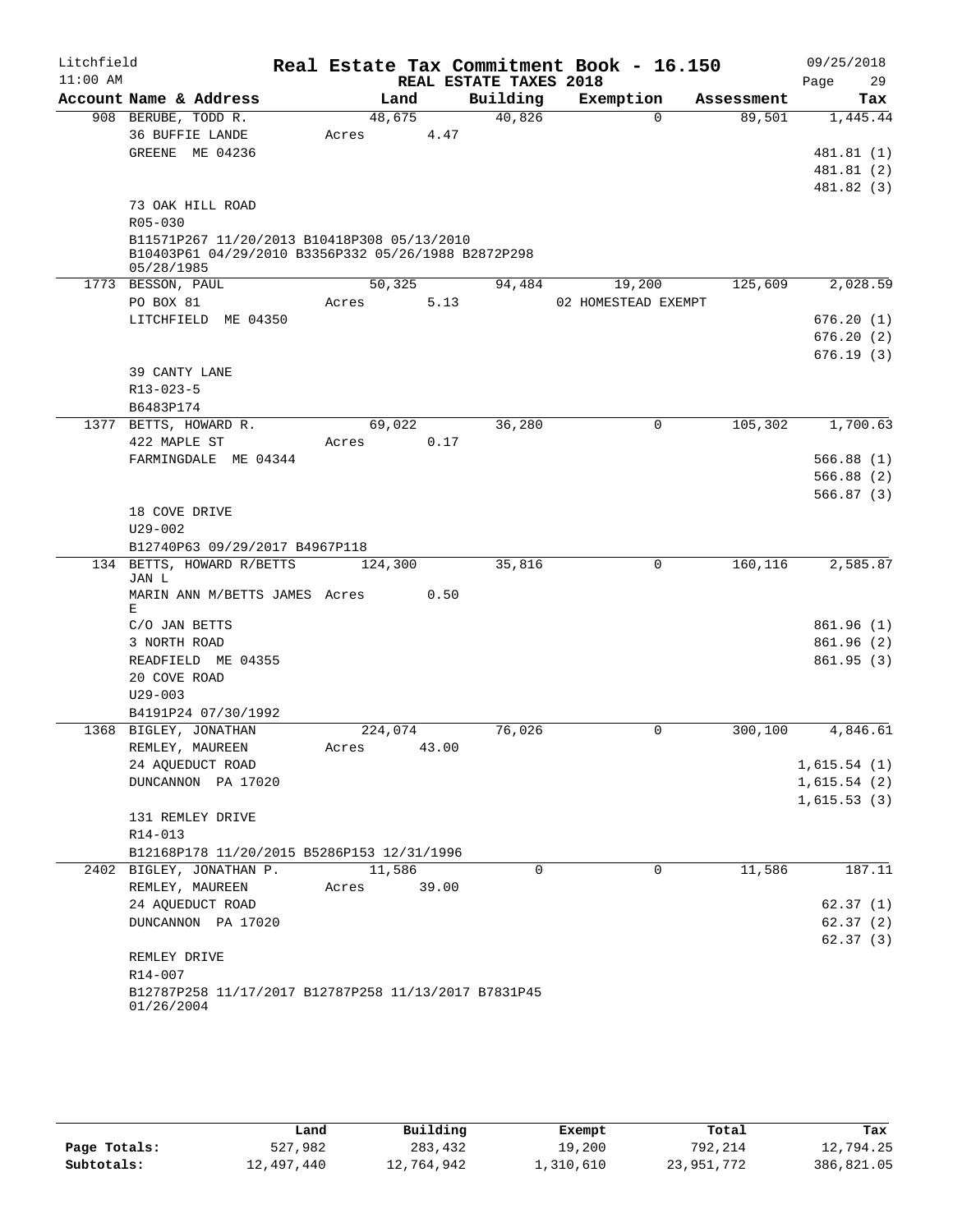| Litchfield |                                                                                          |       |            |                        | Real Estate Tax Commitment Book - 16.150 |            | 09/25/2018 |
|------------|------------------------------------------------------------------------------------------|-------|------------|------------------------|------------------------------------------|------------|------------|
| $11:00$ AM |                                                                                          |       |            | REAL ESTATE TAXES 2018 |                                          |            | 30<br>Page |
|            | Account Name & Address                                                                   |       | Land       |                        | Building Exemption                       | Assessment | Tax        |
|            | 373 BILLINGS, MARK S                                                                     |       | 46,525     | 126,917                | 19,200                                   | 154,242    | 2,491.01   |
|            | 11 SOUTH LAKEVIEW DRIVE Acres 1.77                                                       |       |            |                        | 02 HOMESTEAD EXEMPT                      |            |            |
|            | LITCHFIELD ME 04350                                                                      |       |            |                        |                                          |            | 830.34 (1) |
|            |                                                                                          |       |            |                        |                                          |            | 830.34 (2) |
|            |                                                                                          |       |            |                        |                                          |            | 830.33 (3) |
|            | 11 SOUTH LAKEVIEW DRIVE                                                                  |       |            |                        |                                          |            |            |
|            | $U28 - 026$                                                                              |       |            |                        |                                          |            |            |
|            | B12681P75 08/04/2017 B5729P327                                                           |       |            |                        |                                          |            |            |
|            | 959 BIONDELLO, MARGARET, ET                                                              |       | 55,000     | 127,151                | 24,960                                   | 157,191    | 2,538.63   |
|            | AL                                                                                       |       |            |                        |                                          |            |            |
|            | BIONDELLO NUNZIO                                                                         |       | Acres 8.50 |                        | 02 HOMESTEAD EXEMPT                      |            |            |
|            | 295 PINE TREE ROAD                                                                       |       |            |                        | 14 WW2 Vet NonRes                        |            | 846.21(1)  |
|            | LITCHFIELD ME 04350                                                                      |       |            |                        |                                          |            | 846.21(2)  |
|            | 295 PINE TREE ROAD                                                                       |       |            |                        |                                          |            | 846.21(3)  |
|            | R11-001-2                                                                                |       |            |                        |                                          |            |            |
|            | B7799P197 12/30/2003                                                                     |       |            |                        |                                          |            |            |
|            | 1345 BIRKHIMER, NANCY                                                                    |       |            |                        | 39,900 111,731 19,200                    | 132,431    | 2,138.76   |
|            | 160 PLAINS ROAD                                                                          | Acres | 2.20       |                        | 02 HOMESTEAD EXEMPT                      |            |            |
|            | LITCHFIELD ME 04350                                                                      |       |            |                        |                                          |            | 712.92(1)  |
|            |                                                                                          |       |            |                        |                                          |            | 712.92(2)  |
|            |                                                                                          |       |            |                        |                                          |            | 712.92(3)  |
|            | 160 PLAINS ROAD                                                                          |       |            |                        |                                          |            |            |
|            | R07-008                                                                                  |       |            |                        |                                          |            |            |
|            | B6825P183                                                                                |       |            |                        |                                          |            |            |
|            | 2311 BIRON, SCOTT R                                                                      |       | 38,600     | 123,969                | 19,200                                   | 143,369    | 2,315.41   |
|            | BIRON, APRIL L                                                                           |       | Acres 1.00 |                        | 02 HOMESTEAD EXEMPT                      |            |            |
|            | 12 CHAPMAN DRIVE                                                                         |       |            |                        |                                          |            | 771.80(1)  |
|            | LITCHFIELD ME 04350                                                                      |       |            |                        |                                          |            | 771.80(2)  |
|            |                                                                                          |       |            |                        |                                          |            | 771.81(3)  |
|            | 12 CHAPMAN DRIVE                                                                         |       |            |                        |                                          |            |            |
|            | $R12 - 005 - 3$                                                                          |       |            |                        |                                          |            |            |
|            | B8169P101 10/21/2004 B7470P1 10/19/2004                                                  |       |            |                        |                                          |            |            |
|            | 614 BISHOP, JR, ALLAN                                                                    |       | 51,600     | 29,757                 | $\overline{0}$                           | 81,357     | 1,313.92   |
|            | BISHOP, HELMI                                                                            | Acres | 6.50       |                        |                                          |            |            |
|            | 124 RIDLEY LANE                                                                          |       |            |                        |                                          |            | 437.97 (1) |
|            | LITCHFIELD ME 04350                                                                      |       |            |                        |                                          |            | 437.97 (2) |
|            |                                                                                          |       |            |                        |                                          |            | 437.98 (3) |
|            | 124 RIDLEY LANE                                                                          |       |            |                        |                                          |            |            |
|            | R04-014B                                                                                 |       |            |                        |                                          |            |            |
|            | B12052P29 07/24/2015 B11143P142 08/21/2012<br>B11088P104 06/29/2012 B3995P218 10/21/1991 |       |            |                        |                                          |            |            |
|            | 140 BISHOP, LEONARD L                                                                    |       | 19,000     | $\Omega$               | $\Omega$                                 | 19,000     | 306.85     |
|            | C/O JOHN GALLANT                                                                         | Acres | 14.00      |                        |                                          |            |            |
|            | 1965 MANTA BAY STREET                                                                    |       |            |                        |                                          |            | 102.28(1)  |
|            | MERRITT ISLAND FL                                                                        |       |            |                        |                                          |            | 102.28(2)  |
|            | 32952                                                                                    |       |            |                        |                                          |            |            |
|            | OFF LYNN ROAD                                                                            |       |            |                        |                                          |            | 102.29(3)  |
|            | R06-062                                                                                  |       |            |                        |                                          |            |            |
|            | B1123P371                                                                                |       |            |                        |                                          |            |            |
|            |                                                                                          |       |            |                        |                                          |            |            |

|              | Land       | Building   | Exempt    | Total      | Tax        |
|--------------|------------|------------|-----------|------------|------------|
| Page Totals: | 250,625    | 519,525    | 82,560    | 687,590    | 11,104.58  |
| Subtotals:   | 12,748,065 | 13,284,467 | 1,393,170 | 24,639,362 | 397,925.63 |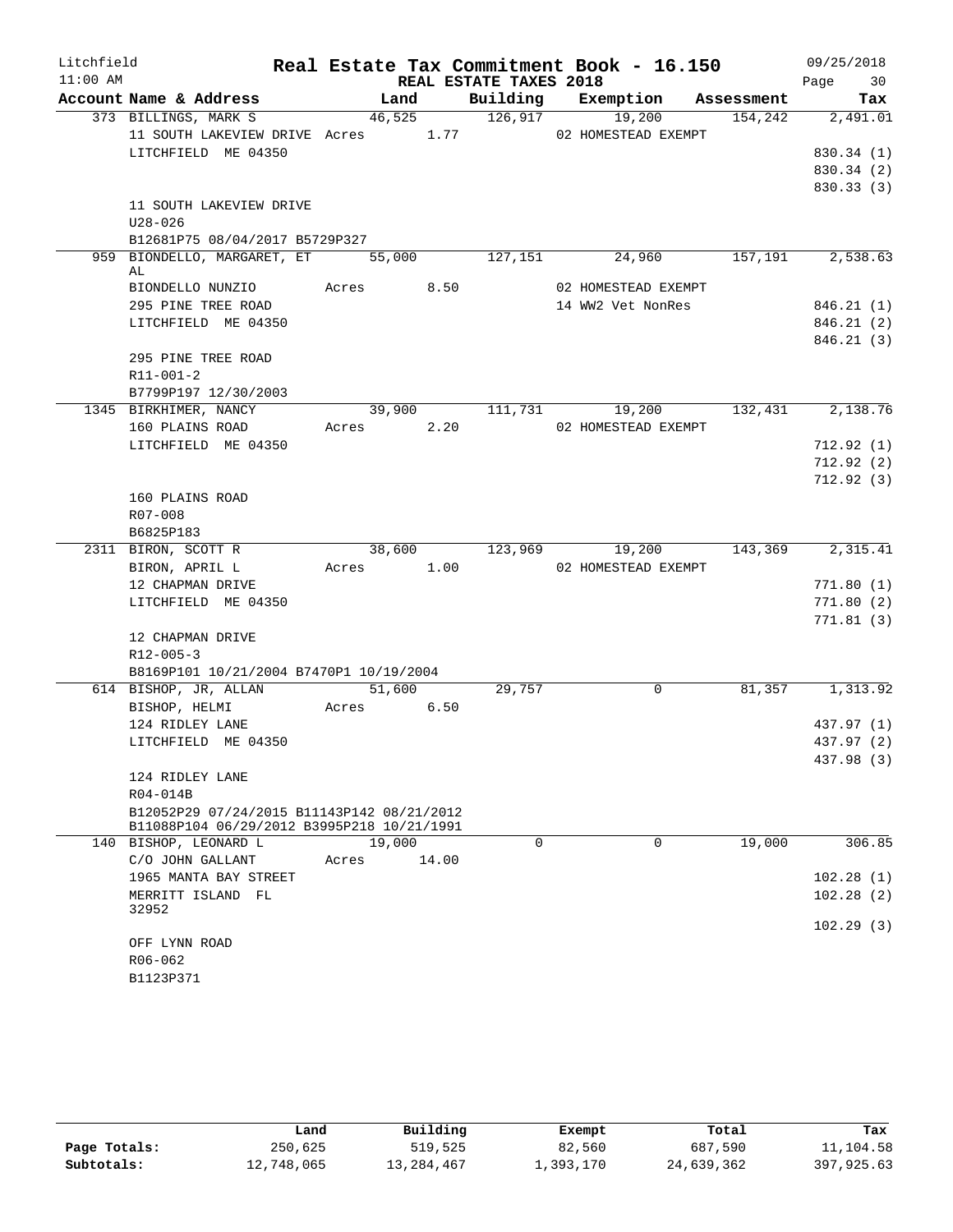| Litchfield   |                                           |       |                |                        | Real Estate Tax Commitment Book - 16.150 |                       | 09/25/2018      |
|--------------|-------------------------------------------|-------|----------------|------------------------|------------------------------------------|-----------------------|-----------------|
| $11:00$ AM   | Account Name & Address                    |       |                | REAL ESTATE TAXES 2018 |                                          |                       | Page<br>31      |
|              | 141 BISSON, JAMES                         |       | Land<br>41,250 | Building<br>115,411    | Exemption<br>$\Omega$                    | Assessment<br>156,661 | Tax<br>2,530.08 |
|              | 264 CROWLEY ROAD                          |       | 1.50<br>Acres  |                        |                                          |                       |                 |
|              | SABATTUS ME 04280-0193                    |       |                |                        |                                          |                       | 843.36 (1)      |
|              |                                           |       |                |                        |                                          |                       |                 |
|              |                                           |       |                |                        |                                          |                       | 843.36 (2)      |
|              |                                           |       |                |                        |                                          |                       | 843.36 (3)      |
|              | 879 RICHMOND ROAD                         |       |                |                        |                                          |                       |                 |
|              | $R02 - 066A$                              |       |                |                        |                                          |                       |                 |
|              | B3510P80                                  |       |                |                        |                                          |                       |                 |
|              | 146 BLACK, WILTON A                       |       | 77,924         | 119,006                | 19,200                                   | 177,730               | 2,870.34        |
|              | BLACK, CYTHIA B.                          |       | Acres 92.00    |                        | 02 HOMESTEAD EXEMPT                      |                       |                 |
|              | 2040 HALLOWELL ROAD                       |       |                |                        |                                          |                       | 956.78 (1)      |
|              | LITCHFIELD ME 04350                       |       |                |                        |                                          |                       | 956.78 (2)      |
|              |                                           |       |                |                        |                                          |                       | 956.78 (3)      |
|              | 2040 HALLOWELL ROAD                       |       |                |                        |                                          |                       |                 |
|              | $R11 - 013$                               |       |                |                        |                                          |                       |                 |
|              | B12720P32 08/03/2017 B2377P22             |       |                |                        |                                          |                       |                 |
|              | 2215 BLACK, WILTON A.                     |       | 33,000         | 5,109                  | 0                                        | 38,109                | 615.46          |
|              | BLACK, CYNTHIA B.                         | Acres | 3.00           |                        |                                          |                       |                 |
|              | 2040 HALLOWELL ROAD                       |       |                |                        |                                          |                       | 205.15(1)       |
|              | LITCHFIELD ME 04350                       |       |                |                        |                                          |                       | 205.15(2)       |
|              |                                           |       |                |                        |                                          |                       | 205.16(3)       |
|              | 2040 HALLOWELL ROAD                       |       |                |                        |                                          |                       |                 |
|              | R11-012E                                  |       |                |                        |                                          |                       |                 |
|              | B12720P32 08/03/2017 B6498P165 05/25/2001 |       |                |                        |                                          |                       |                 |
|              | 144 BLACK, WILTON A.                      |       | 40,513         | $\Omega$               | 0                                        | 40,513                | 654.28          |
|              | BLACK, CYNTHIA B.                         | Acres | 6.09           |                        |                                          |                       |                 |
|              | 2040 HALLOWELL ROAD                       |       |                |                        |                                          |                       | 218.09(1)       |
|              | LITCHFIELD ME 04350                       |       |                |                        |                                          |                       | 218.09(2)       |
|              |                                           |       |                |                        |                                          |                       | 218.10(3)       |
|              | 2040 HALLOWELL ROAD                       |       |                |                        |                                          |                       |                 |
|              | R11-012                                   |       |                |                        |                                          |                       |                 |
|              | B12720P32 08/03/2017 B6498P165            |       |                |                        |                                          |                       |                 |
|              | 2222 BLACK, WILTON A.                     |       | 14,380         | 0                      | 0                                        | 14,380                | 232.24          |
|              | BLACK, CYNTHIA B.                         | Acres | 6.88           |                        |                                          |                       |                 |
|              | 2040 HALLOWELL ROAD                       |       |                |                        |                                          |                       | 77.41(1)        |
|              | LITCHFIELD ME 04350                       |       |                |                        |                                          |                       | 77.41(2)        |
|              |                                           |       |                |                        |                                          |                       | 77.42(3)        |
|              |                                           |       |                |                        |                                          |                       |                 |
|              | HALLOWELL ROAD                            |       |                |                        |                                          |                       |                 |
|              | R11-012B                                  |       |                |                        |                                          |                       |                 |
|              | B12720P32 08/03/2017 B6495P188 05/25/2001 |       |                |                        |                                          |                       |                 |
|              | 147 BLAIR, LINDA M                        |       | 59,638         | 35,060                 | 0                                        | 94,698                | 1,529.37        |
|              | P O BOX 93                                | Acres | 13.85          |                        |                                          |                       |                 |
|              | LITCHFIELD ME 04350                       |       |                |                        |                                          |                       | 509.79(1)       |
|              |                                           |       |                |                        |                                          |                       | 509.79(2)       |
|              |                                           |       |                |                        |                                          |                       | 509.79(3)       |
|              | 914 RICHMOND ROAD                         |       |                |                        |                                          |                       |                 |
|              | R02-055A                                  |       |                |                        |                                          |                       |                 |
|              | B7487P201                                 |       |                |                        |                                          |                       |                 |
|              | 150 BLAIS JR, ROBERT R                    |       | 40,750         | 41,444                 | 19,200                                   | 62,994                | 1,017.35        |
|              | 12 PERKINS ROAD                           | Acres | 1.30           |                        | 02 HOMESTEAD EXEMPT                      |                       |                 |
|              | LITCHFIELD ME 04350                       |       |                |                        |                                          |                       | 339.12(1)       |
|              |                                           |       |                |                        |                                          |                       | 339.12 (2)      |
|              |                                           |       |                |                        |                                          |                       | 339.11(3)       |
|              | 12 PERKINS ROAD                           |       |                |                        |                                          |                       |                 |
|              | R05-049A                                  |       |                |                        |                                          |                       |                 |
|              | B4547P236                                 |       |                |                        |                                          |                       |                 |
|              |                                           |       |                |                        |                                          |                       |                 |
|              |                                           |       |                |                        |                                          |                       |                 |
|              |                                           | Land  | Building       |                        | Exempt                                   | Total                 | Tax             |
| Page Totals: | 307,455                                   |       | 316,030        |                        | 38,400                                   | 585,085               | 9,449.12        |
| Subtotals:   | 13,055,520                                |       | 13,600,497     |                        | 1,431,570                                | 25, 224, 447          | 407, 374.75     |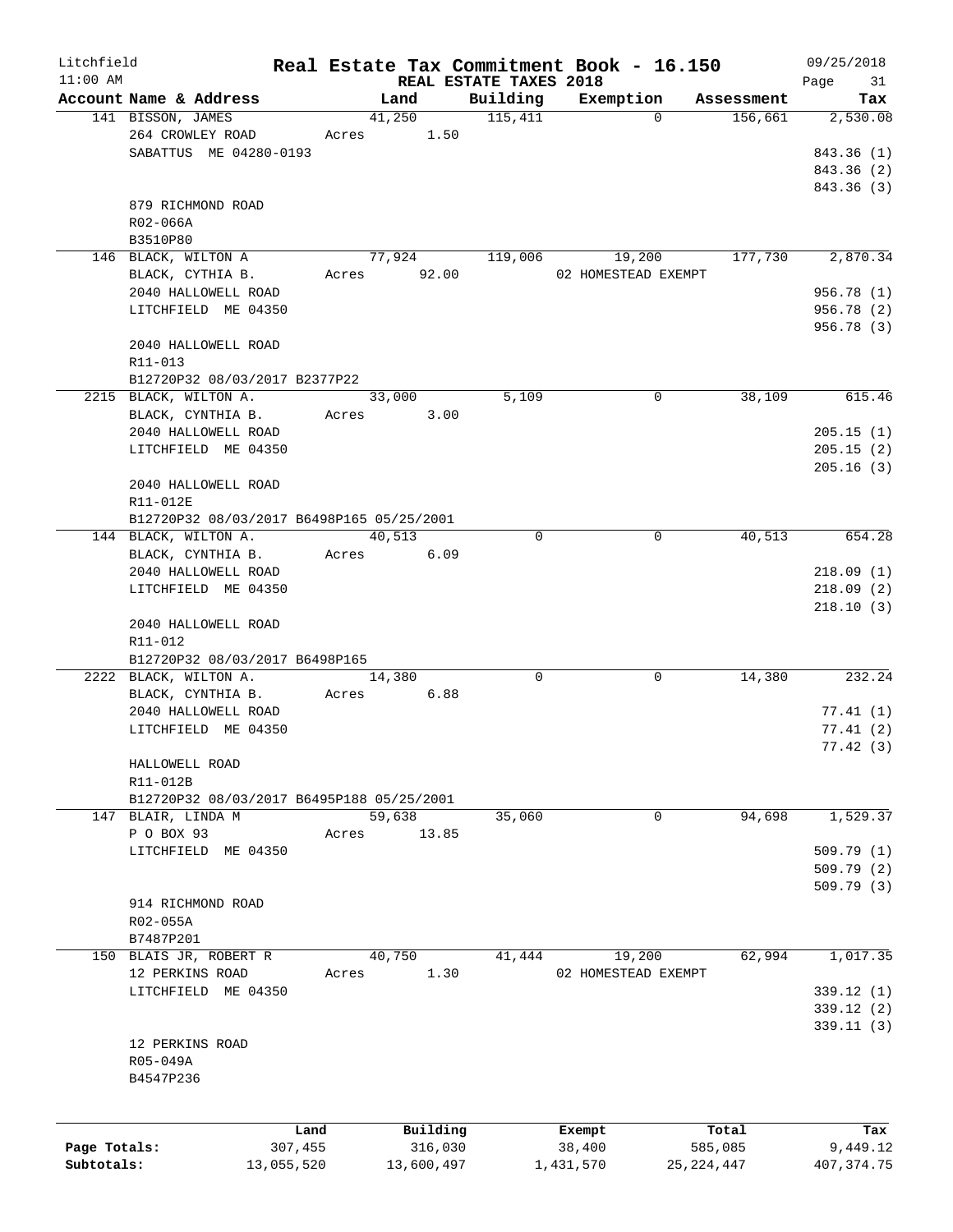| Litchfield |             |                                                     |             |         |      |                        | Real Estate Tax Commitment Book - 16.150 |            | 09/25/2018    |                          |
|------------|-------------|-----------------------------------------------------|-------------|---------|------|------------------------|------------------------------------------|------------|---------------|--------------------------|
| $11:00$ AM |             |                                                     |             |         |      | REAL ESTATE TAXES 2018 |                                          |            | Page          | 32                       |
|            |             | Account Name & Address                              |             | Land    |      | Building               | Exemption                                | Assessment |               | Tax                      |
|            |             | 149 BLAIS PAUL L                                    |             | 40,750  |      | 125,471                | 19,200                                   | 147,021    |               | 2,374.39                 |
|            |             | BLAIS SUZANNE D                                     | Acres       |         | 1.30 |                        | 02 HOMESTEAD EXEMPT                      |            |               |                          |
|            |             | 270 MAXWELL ROAD                                    |             |         |      |                        |                                          |            |               | 791.46 (1)               |
|            |             | LITCHFIELD ME 04350                                 |             |         |      |                        |                                          |            |               | 791.46(2)                |
|            |             |                                                     |             |         |      |                        |                                          |            |               | 791.47 (3)               |
|            |             | 270 MAXWELL ROAD                                    |             |         |      |                        |                                          |            |               |                          |
|            | R03-056     |                                                     |             |         |      |                        |                                          |            |               |                          |
|            |             | B9741P348 05/29/2008 B9352P225 05/15/2007 B5390P337 |             |         |      |                        |                                          |            |               |                          |
|            | 06/27/1997  |                                                     |             | 122,145 |      |                        | $\Omega$                                 | 148,968    |               | 2,405.83                 |
|            |             | 1332 BLAIS, JEFFREY A.                              |             |         | 0.34 | 26,823                 |                                          |            |               |                          |
|            |             | HORTON, MICHAEL J.<br>PO BOX 15014                  | Acres       |         |      |                        |                                          |            |               |                          |
|            |             | PORTLAND ME 04112-5149                              |             |         |      |                        |                                          |            |               | 801.94 (1)<br>801.94 (2) |
|            |             |                                                     |             |         |      |                        |                                          |            |               | 801.95(3)                |
|            |             | 118 MACE ROAD                                       |             |         |      |                        |                                          |            |               |                          |
|            | U14-007     |                                                     |             |         |      |                        |                                          |            |               |                          |
|            |             | B11067P316 06/11/2012 B9159P43 11/09/2006 B2403P332 |             |         |      |                        |                                          |            |               |                          |
|            |             | 1794 BLAIS, JOHN                                    |             | 57,650  |      | 18,946                 | 0                                        | 76,596     |               | 1,237.03                 |
|            |             | BLAIS, LAUREN                                       | Acres       |         | 0.25 |                        |                                          |            |               |                          |
|            |             | 115 BACK COVE DRIVE                                 |             |         |      |                        |                                          |            |               | 412.34(1)                |
|            |             | TURNER ME 04282                                     |             |         |      |                        |                                          |            |               | 412.34(2)                |
|            |             |                                                     |             |         |      |                        |                                          |            |               | 412.35(3)                |
|            |             | 108 JIMMY POND LANE                                 |             |         |      |                        |                                          |            |               |                          |
|            | $U08 - 002$ |                                                     |             |         |      |                        |                                          |            |               |                          |
|            |             | B12641P230 06/23/2017 B4294P248                     |             |         |      |                        |                                          |            |               |                          |
|            |             | 2768 BLAKE, BENJAMIN H                              |             | 42,670  |      | 204,147                | 19,200                                   | 227,617    |               | 3,676.01                 |
|            |             | 30 TURTLE COVE LANE                                 | Acres       |         | 4.83 |                        | 02 HOMESTEAD EXEMPT                      |            |               |                          |
|            |             | LITCHFIELD ME 04350                                 |             |         |      |                        |                                          |            | 1,225.34(1)   |                          |
|            |             |                                                     |             |         |      |                        |                                          |            | 1, 225.34 (2) |                          |
|            |             |                                                     |             |         |      |                        |                                          |            | 1,225.33(3)   |                          |
|            |             | <b>30 TURTLE COVE LANE</b>                          |             |         |      |                        |                                          |            |               |                          |
|            | R13-032C    |                                                     |             |         |      |                        |                                          |            |               |                          |
|            |             | B10710P296 04/19/2011 B10464P118 07/06/2010         |             |         |      |                        |                                          |            |               |                          |
|            |             | 2796 BLAKE, BENJAMIN H                              |             | 41,410  |      | 65,516                 | 0                                        | 106,926    |               | 1,726.85                 |
|            |             | BLAKE, JILL H                                       | Acres       |         | 6.91 |                        |                                          |            |               |                          |
|            |             | 30 TURTLE COVE LANE                                 |             |         |      |                        |                                          |            |               | 575.62(1)                |
|            |             | Litchfield ME 04350                                 |             |         |      |                        |                                          |            |               | 575.62(2)                |
|            |             |                                                     |             |         |      |                        |                                          |            |               | 575.61(3)                |
|            |             | TURTLE COVE LANE                                    |             |         |      |                        |                                          |            |               |                          |
|            | R13-032D    |                                                     |             |         |      |                        |                                          |            |               |                          |
|            |             | B10710P296 04/19/2011                               |             |         |      |                        |                                          |            |               |                          |
|            |             | 370 BLANCHETTE DENISE J                             |             | 44,752  |      | 156,548                | 19,200                                   | 182,100    |               | 2,940.91                 |
|            |             | P. O. BOX 563                                       | Acres 17.00 |         |      |                        | 02 HOMESTEAD EXEMPT                      |            |               |                          |
|            |             | SABATTUS ME 04280                                   |             |         |      |                        |                                          |            |               | 980.30 (1)               |
|            |             |                                                     |             |         |      |                        |                                          |            |               | 980.30 (2)               |
|            |             |                                                     |             |         |      |                        |                                          |            |               | 980.31 (3)               |
|            |             | 891 RICHMOND ROAD                                   |             |         |      |                        |                                          |            |               |                          |
|            | $R02 - 066$ |                                                     |             |         |      |                        |                                          |            |               |                          |

B8887P188 04/28/2006 B6419P114

|              | Land       | Building   | Exempt     | Total        | Tax        |
|--------------|------------|------------|------------|--------------|------------|
| Page Totals: | 349,377    | 597,451    | 57,600     | 889,228      | 14,361.02  |
| Subtotals:   | 13,404,897 | 14,197,948 | 489,170 ــ | 26, 113, 675 | 421,735.77 |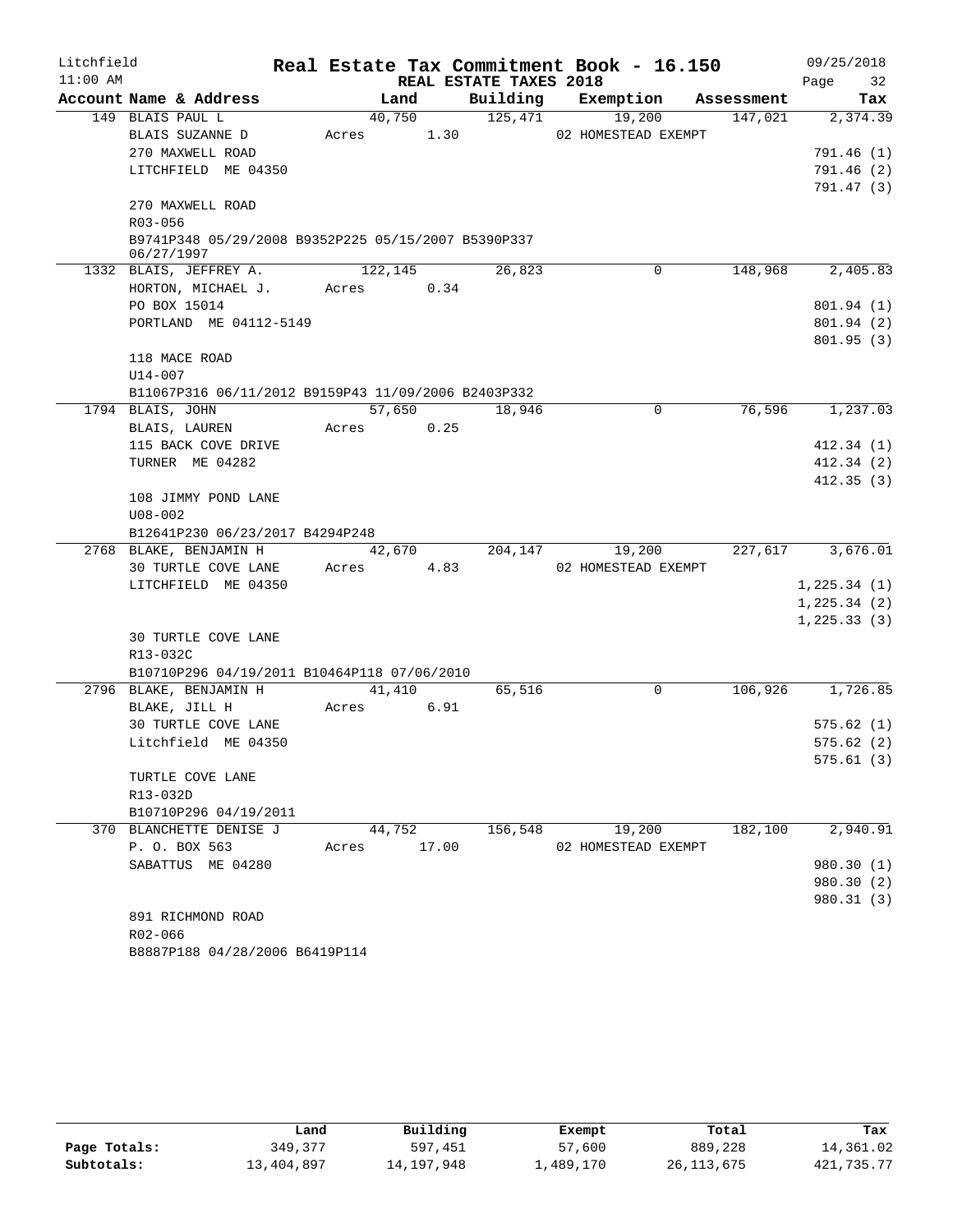| Litchfield |                                                                                                   |        |             |                                    | Real Estate Tax Commitment Book - 16.150 |            | 09/25/2018        |
|------------|---------------------------------------------------------------------------------------------------|--------|-------------|------------------------------------|------------------------------------------|------------|-------------------|
| $11:00$ AM | Account Name & Address                                                                            | Land   |             | REAL ESTATE TAXES 2018<br>Building | Exemption                                | Assessment | Page<br>33<br>Tax |
|            | 2698 BLANCHETTE, AMY L.                                                                           | 42,675 |             | 64,631                             | $\Omega$                                 | 107,306    | 1,732.99          |
|            | 14 SNYDER LANE                                                                                    | Acres  | 2.07        |                                    |                                          |            |                   |
|            | LITCHFIELD ME 04350                                                                               |        |             |                                    |                                          |            | 577.66(1)         |
|            |                                                                                                   |        |             |                                    |                                          |            | 577.66(2)         |
|            |                                                                                                   |        |             |                                    |                                          |            | 577.67(3)         |
|            | 14 SNYDER LANE                                                                                    |        |             |                                    |                                          |            |                   |
|            | R03-029D                                                                                          |        |             |                                    |                                          |            |                   |
|            | BP B12585P83 10/21/2016 B12479P187 11/04/2016                                                     |        |             |                                    |                                          |            |                   |
|            | B12210P19 01/14/2016 B12139P7 10/13/2015 B11693P257                                               |        |             |                                    |                                          |            |                   |
|            | 02/20/2014 B11333P285 03/20/2013 B9543P216                                                        |        |             |                                    |                                          |            |                   |
|            | 10/26/2007                                                                                        |        |             |                                    |                                          |            |                   |
|            | 272 BLANCHETTE, DENISE                                                                            | 45,000 |             | 45,163                             | $\mathbf 0$                              | 90,163     | 1,456.13          |
|            | PO BOX 563                                                                                        | Acres  | 3.00        |                                    |                                          |            |                   |
|            | SABATTUS ME 04280                                                                                 |        |             |                                    |                                          |            | 485.38 (1)        |
|            |                                                                                                   |        |             |                                    |                                          |            | 485.38 (2)        |
|            |                                                                                                   |        |             |                                    |                                          |            | 485.37 (3)        |
|            | 1119 RICHMOND ROAD                                                                                |        |             |                                    |                                          |            |                   |
|            | R01-061                                                                                           |        |             |                                    |                                          |            |                   |
|            | B12285P35 05/04/2016 B12147P113 10/22/2015                                                        |        |             |                                    |                                          |            |                   |
|            | B12145P153 10/22/2015 B11957P54 03/11/2015 B11640P41<br>03/04/2014 B8499P276 07/13/2005 B3399P290 |        |             |                                    |                                          |            |                   |
|            | 559 BLANCHETTE, GUY R.                                                                            | 43,500 |             | 115,063                            | $\mathbf 0$                              | 158,563    | 2,560.79          |
|            | BLANCHETTE, DEBORAH E.                                                                            | Acres  | 2.40        |                                    |                                          |            |                   |
|            | 287 ACADEMY ROAD                                                                                  |        |             |                                    |                                          |            | 853.60 (1)        |
|            | LITCHFIELD ME 04350                                                                               |        |             |                                    |                                          |            | 853.60 (2)        |
|            |                                                                                                   |        |             |                                    |                                          |            | 853.59 (3)        |
|            | 287 ACADEMY ROAD                                                                                  |        |             |                                    |                                          |            |                   |
|            | R02-098B                                                                                          |        |             |                                    |                                          |            |                   |
|            | B7540P301 07/25/2003                                                                              |        |             |                                    |                                          |            |                   |
|            | 2929 BLANCHETTE, MICHAEL                                                                          |        | $\mathbf 0$ | 11,916                             | 11,916                                   | $\Omega$   | 0.00              |
|            | 35 PORTER PARK LANE                                                                               |        |             |                                    | 02 HOMESTEAD EXEMPT                      |            |                   |
|            | Litchfield ME 04350                                                                               |        |             |                                    |                                          |            |                   |
|            |                                                                                                   |        |             |                                    |                                          |            |                   |
|            |                                                                                                   |        |             |                                    |                                          |            |                   |
|            | 35 PORTER PARK LANE                                                                               |        |             |                                    |                                          |            |                   |
|            | R01-010-ON-7                                                                                      |        |             |                                    |                                          |            |                   |
|            | 154 BLIER, AURELE                                                                                 | 40,700 |             | 32,948                             | 24,960                                   | 48,688     | 786.31            |
|            | 21 CENTER ROAD                                                                                    | Acres  | 1.28        |                                    | 03 VETERANS EXEMPT                       |            |                   |
|            | LITCHFIELD ME 04350                                                                               |        |             |                                    | 02 HOMESTEAD EXEMPT                      |            | 262.10(1)         |
|            |                                                                                                   |        |             |                                    |                                          |            | 262.10(2)         |
|            |                                                                                                   |        |             |                                    |                                          |            | 262.11(3)         |
|            | 21 CENTER ROAD                                                                                    |        |             |                                    |                                          |            |                   |
|            | R03-009                                                                                           |        |             |                                    |                                          |            |                   |
|            | B1942P286 09/16/1976                                                                              |        |             |                                    |                                          |            |                   |
|            | 956 BLISS, JENNIFER H.                                                                            | 52,740 |             | 108,803                            | 0                                        | 161,543    | 2,608.92          |
|            | BLISS, VANESSA J.                                                                                 | Acres  | 6.24        |                                    |                                          |            |                   |
|            | 2499 HALLOWELL ROAD                                                                               |        |             |                                    |                                          |            | 869.64(1)         |
|            | LITCHFIELD ME 04350                                                                               |        |             |                                    |                                          |            | 869.64(2)         |
|            |                                                                                                   |        |             |                                    |                                          |            | 869.64 (3)        |
|            | 2499 HALLOWELL ROAD                                                                               |        |             |                                    |                                          |            |                   |
|            | R06-009                                                                                           |        |             |                                    |                                          |            |                   |
|            | B12156P159 10/29/2015 B12156P157 10/29/2015                                                       |        |             |                                    |                                          |            |                   |
|            | B11594P255 12/18/2013 B6527P307 06/19/2001                                                        |        |             |                                    |                                          |            |                   |

|              | Land       | Building   | Exempt    | Total      | Tax        |
|--------------|------------|------------|-----------|------------|------------|
| Page Totals: | 224,615    | 378,524    | 36,876    | 566,263    | 9,145.14   |
| Subtotals:   | 13,629,512 | 14,576,472 | 1,526,046 | 26,679,938 | 430,880.91 |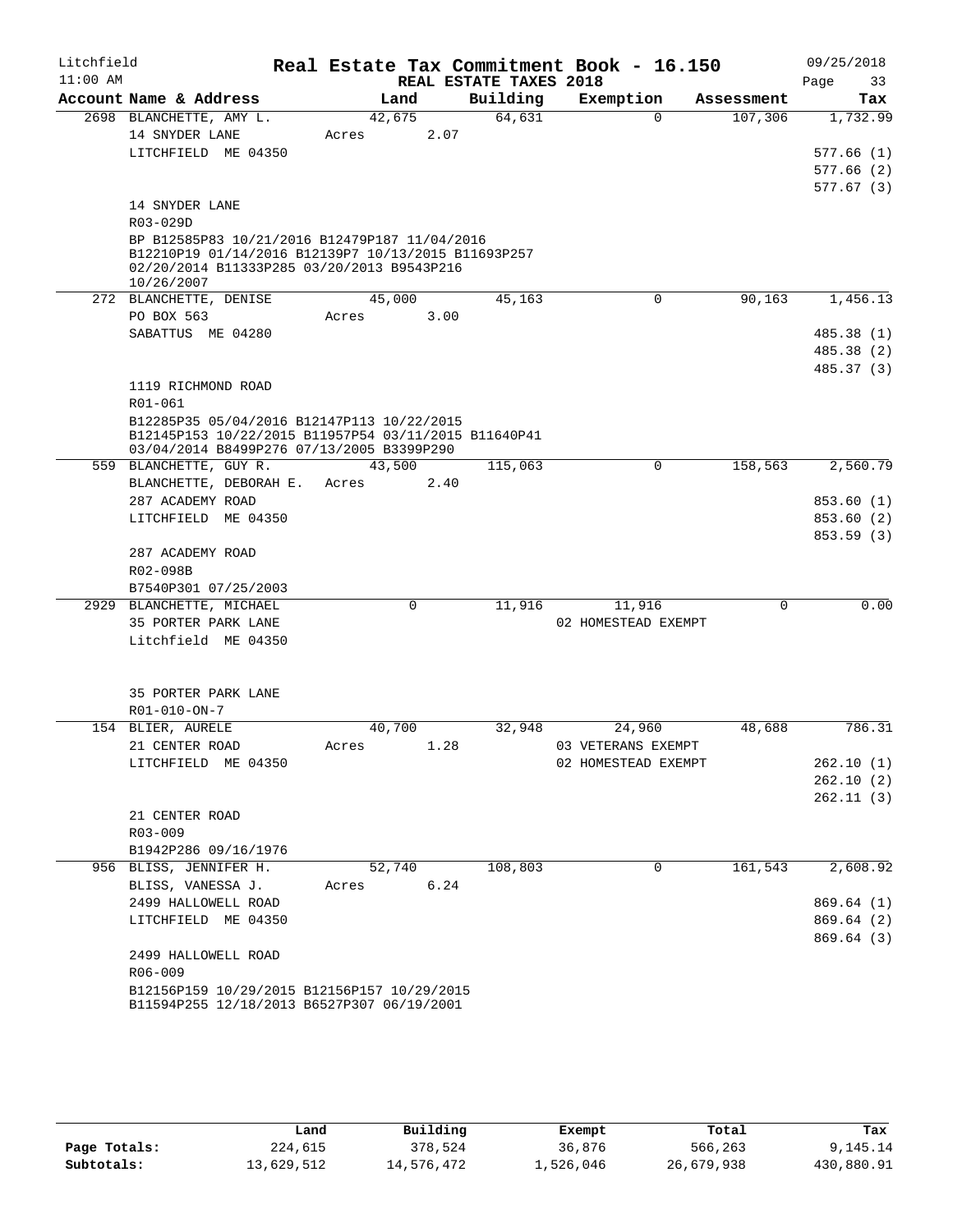| Litchfield |                                                      |       |         |                        | Real Estate Tax Commitment Book - 16.150 |            | 09/25/2018  |           |
|------------|------------------------------------------------------|-------|---------|------------------------|------------------------------------------|------------|-------------|-----------|
| $11:00$ AM |                                                      |       |         | REAL ESTATE TAXES 2018 |                                          |            | Page        | 34        |
|            | Account Name & Address                               |       | Land    | Building               | Exemption                                | Assessment |             | Tax       |
|            | 2741 BLOCHER, DAVID                                  |       | 91,537  | $\Omega$               | $\Omega$                                 | 91,537     |             | 1,478.32  |
|            | 638 OAK HILL ROAD                                    | Acres | 113.69  |                        |                                          |            |             |           |
|            | Litchfield ME 04350                                  |       |         |                        |                                          |            | 492.77 (1)  |           |
|            |                                                      |       |         |                        |                                          |            | 492.77 (2)  |           |
|            |                                                      |       |         |                        |                                          |            | 492.78 (3)  |           |
|            | OAK HILL ROAD<br>R03-078B                            |       |         |                        |                                          |            |             |           |
|            | B2903P201 01/10/1986                                 |       |         |                        |                                          |            |             |           |
|            | 155 BLOCHER, DAVID M, HELEN                          |       | 57,275  | 143,796                | 24,960                                   | 176, 111   |             | 2,844.19  |
|            | <b>B. WARREN</b>                                     |       |         |                        |                                          |            |             |           |
|            | 638 OAKHILL ROAD                                     | Acres | 5.51    |                        | 03 VETERANS EXEMPT                       |            |             |           |
|            | LITCHFIELD ME 04350                                  |       |         |                        | 02 HOMESTEAD EXEMPT                      |            | 948.06(1)   |           |
|            |                                                      |       |         |                        |                                          |            | 948.06 (2)  |           |
|            |                                                      |       |         |                        |                                          |            | 948.07 (3)  |           |
|            | 638 OAK HILL ROAD                                    |       |         |                        |                                          |            |             |           |
|            | R03-078                                              |       |         |                        |                                          |            |             |           |
|            | B10259P77 10/30/2009 B2903P201 01/10/1986 B1897P247  |       |         |                        |                                          |            |             |           |
|            | 1622 BLYTHE, MARK H                                  |       | 112,980 | 88,882                 | 19,200                                   | 182,662    |             | 2,949.99  |
|            | BLYTHE, JANET C                                      | Acres | 0.66    |                        | 02 HOMESTEAD EXEMPT                      |            |             |           |
|            | 55 WASHINGTON LANE                                   |       |         |                        |                                          |            | 983.33 (1)  |           |
|            | LITCHFIELD ME 04350                                  |       |         |                        |                                          |            | 983.33 (2)  |           |
|            |                                                      |       |         |                        |                                          |            | 983.33 (3)  |           |
|            | 55 WASHINGTON LANE<br>$U07 - 004$                    |       |         |                        |                                          |            |             |           |
|            | B10405P88 05/03/2010 B10405P68 05/03/2010 B1452P62   |       |         |                        |                                          |            |             |           |
|            | 1337 BODWELL, WILLIAM E. II                          |       | 209,290 | 40,035                 | $\Omega$                                 | 249,325    |             | 4,026.60  |
|            | 8 ARBOR AVE.                                         | Acres | 0.65    |                        |                                          |            |             |           |
|            | TOPSHAM ME 04086                                     |       |         |                        |                                          |            | 1,342.20(1) |           |
|            |                                                      |       |         |                        |                                          |            | 1,342.20(2) |           |
|            |                                                      |       |         |                        |                                          |            | 1,342.20(3) |           |
|            | 397 PEACEPIPE DRIVE                                  |       |         |                        |                                          |            |             |           |
|            | $U28 - 010$                                          |       |         |                        |                                          |            |             |           |
|            | B12015P162 06/19/2015 B2587P31 07/15/1983            |       |         |                        |                                          |            |             |           |
|            | 161 BOLDUC, WILFRED L                                |       | 46,075  | 119,500                | 24,960                                   | 140,615    |             | 2, 270.93 |
|            | 658 PLAINS ROAD                                      | Acres | 3.43    |                        | 02 HOMESTEAD EXEMPT                      |            |             |           |
|            | LITCHFIELD ME 04350                                  |       |         |                        | 03 VETERANS EXEMPT                       |            | 756.98(1)   |           |
|            |                                                      |       |         |                        |                                          |            | 756.98(2)   |           |
|            |                                                      |       |         |                        |                                          |            | 756.97 (3)  |           |
|            | 658 PLAINS ROAD                                      |       |         |                        |                                          |            |             |           |
|            | R08-011                                              |       |         |                        |                                          |            |             |           |
|            | B3119P72                                             |       |         |                        |                                          |            |             |           |
|            | 742 BOLTON-PISTOLE,<br>CHRISTINE Y.                  |       | 52,800  | 131,740                | 19,200                                   | 165,340    |             | 2,670.24  |
|            | 56 GUSTIN ROAD                                       | Acres | 6.30    |                        | 02 HOMESTEAD EXEMPT                      |            |             |           |
|            | LITCHFIELD ME 04350                                  |       |         |                        |                                          |            | 890.08 (1)  |           |
|            |                                                      |       |         |                        |                                          |            | 890.08 (2)  |           |
|            |                                                      |       |         |                        |                                          |            | 890.08 (3)  |           |
|            | 56 GUSTIN ROAD                                       |       |         |                        |                                          |            |             |           |
|            | R04-043B                                             |       |         |                        |                                          |            |             |           |
|            | B12143P138 10/22/2015 B12073P81 08/13/2015 B11892P31 |       |         |                        |                                          |            |             |           |

12/31/2014 B8615P232 09/23/2005 B6169P46 10/08/2004

|              | Land       | Building   | Exempt    | Total      | Tax          |
|--------------|------------|------------|-----------|------------|--------------|
| Page Totals: | 569,957    | 523,953    | 88,320    | 1,005,590  | 16,240.27    |
| Subtotals:   | 14,199,469 | 15,100,425 | 1,614,366 | 27,685,528 | 447, 121, 18 |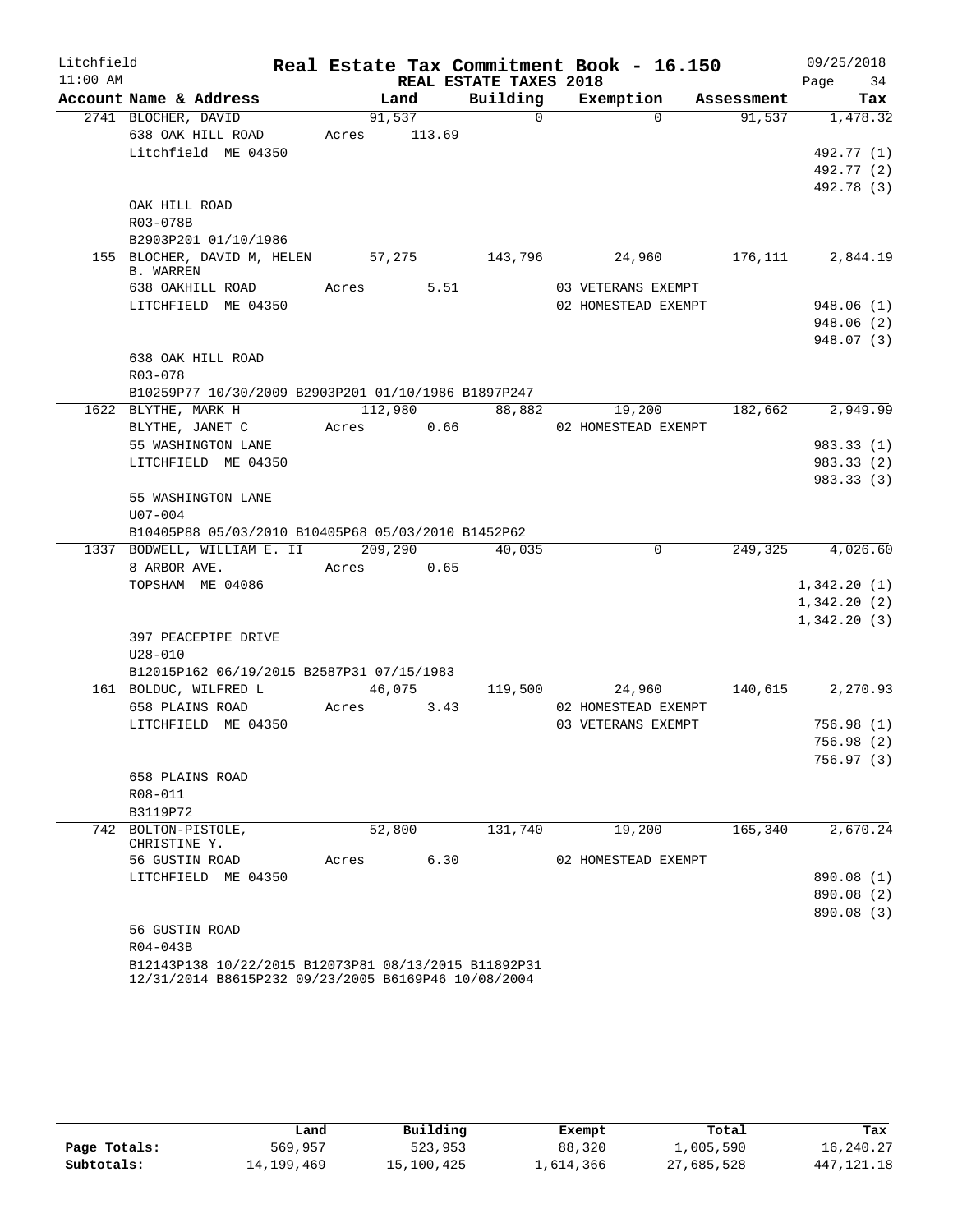| Litchfield |                                                                    |            |       |                        | Real Estate Tax Commitment Book - 16.150 |            | 09/25/2018 |
|------------|--------------------------------------------------------------------|------------|-------|------------------------|------------------------------------------|------------|------------|
| $11:00$ AM |                                                                    |            |       | REAL ESTATE TAXES 2018 |                                          |            | Page<br>35 |
|            | Account Name & Address                                             | Land       |       | Building               | Exemption                                | Assessment | Tax        |
|            | 163 BONIN, KENDALL                                                 | 40,500     |       | 60,419                 | 19,200                                   | 81,719     | 1,319.76   |
|            | 18 PLAINS ROAD<br>LITCHFIELD ME 04350                              | Acres 1.20 |       |                        | 02 HOMESTEAD EXEMPT                      |            | 439.92 (1) |
|            |                                                                    |            |       |                        |                                          |            | 439.92 (2) |
|            |                                                                    |            |       |                        |                                          |            | 439.92 (3) |
|            | 18 PLAINS ROAD                                                     |            |       |                        |                                          |            |            |
|            | $R06 - 049$                                                        |            |       |                        |                                          |            |            |
|            | B1554P629                                                          |            |       |                        |                                          |            |            |
|            | 2135 BONN, WILLIAM & ROBIN                                         | 44,375     |       | 122,397                | 30,720                                   | 136,052    | 2,197.24   |
|            | 70 BUKER ROAD                                                      | Acres      | 2.75  |                        | 02 HOMESTEAD EXEMPT                      |            |            |
|            | LITCHFIELD ME 04350                                                |            |       |                        | 14 WW2 Vet NonRes                        |            | 732.41(1)  |
|            |                                                                    |            |       |                        | 14 WW2 Vet NonRes                        |            | 732.41(2)  |
|            |                                                                    |            |       |                        |                                          |            | 732.42 (3) |
|            | 70 BUKER ROAD                                                      |            |       |                        |                                          |            |            |
|            | R05-006A                                                           |            |       |                        |                                          |            |            |
|            | B5997P184 07/06/1999                                               |            |       |                        |                                          |            |            |
|            | 1073 BONTE, COLETTE M                                              | 47,000     |       | 105,357                | 19,200                                   | 133,157    | 2,150.49   |
|            | 27 HARDSCRABBLE ROAD                                               | Acres      | 3.80  |                        | 02 HOMESTEAD EXEMPT                      |            |            |
|            | LITCHFIELD ME 04350                                                |            |       |                        |                                          |            | 716.83(1)  |
|            |                                                                    |            |       |                        |                                          |            | 716.83(2)  |
|            |                                                                    |            |       |                        |                                          |            | 716.83(3)  |
|            | 27 HARDSCRABBLE ROAD                                               |            |       |                        |                                          |            |            |
|            | $U20 - 008$                                                        |            |       |                        |                                          |            |            |
|            | B10008P217 03/12/2009 B9876P317 08/08/2008 B6363P218<br>12/06/2000 |            |       |                        |                                          |            |            |
|            | 165 BOOTHBY, GARY R                                                | 41,750     |       | 107,606                | 24,960                                   | 124,396    | 2,009.00   |
|            | 1425 HALLOWELL ROAD                                                | Acres      | 1.70  |                        | 02 HOMESTEAD EXEMPT                      |            |            |
|            | LITCHFIELD ME 04350                                                |            |       |                        | 03 VETERANS EXEMPT                       |            | 669.67(1)  |
|            |                                                                    |            |       |                        |                                          |            | 669.67(2)  |
|            |                                                                    |            |       |                        |                                          |            | 669.66 (3) |
|            | 1425 HALLOWELL ROAD                                                |            |       |                        |                                          |            |            |
|            | $R14 - 040$                                                        |            |       |                        |                                          |            |            |
|            | B3323P216                                                          |            |       |                        |                                          |            |            |
|            | 1522 BORNSTEIN MARK F                                              | 74,715     |       | 121,860                | 19,200                                   | 177,375    | 2,864.61   |
|            | 2183 HALLOWELL ROAD                                                | Acres      | 41.00 |                        | 02 HOMESTEAD EXEMPT                      |            |            |
|            | LITCHFIELD ME 04350                                                |            |       |                        |                                          |            | 954.87 (1) |
|            |                                                                    |            |       |                        |                                          |            | 954.87 (2) |
|            |                                                                    |            |       |                        |                                          |            | 954.87 (3) |
|            | 2183 HALLOWELL ROAD                                                |            |       |                        |                                          |            |            |
|            | R11-024<br>B9815P86 08/05/2008 B7108P308 10/21/2002 B7108P306      |            |       |                        |                                          |            |            |
|            | 10/21/2002                                                         |            |       |                        |                                          |            |            |
|            | 167 BOSSE NORMAND C                                                | 34,400     |       | 83,851                 | 24,960                                   | 93,291     | 1,506.65   |
|            | 440 ACADEMY ROAD                                                   | Acres      | 0.80  |                        | 02 HOMESTEAD EXEMPT                      |            |            |
|            | LITCHFIELD ME 04350                                                |            |       |                        | 03 VETERANS EXEMPT                       |            | 502.22(1)  |
|            |                                                                    |            |       |                        |                                          |            | 502.22 (2) |
|            |                                                                    |            |       |                        |                                          |            | 502.21(3)  |
|            | 440 ACADEMY ROAD                                                   |            |       |                        |                                          |            |            |
|            | R02-109                                                            |            |       |                        |                                          |            |            |
|            | B4746P101 08/15/1994                                               |            |       |                        |                                          |            |            |

|              | Land       | Building   | Exempt    | Total        | Tax        |
|--------------|------------|------------|-----------|--------------|------------|
| Page Totals: | 282,740    | 601,490    | 138,240   | 745,990      | 12,047.75  |
| Subtotals:   | 14,482,209 | 15,701,915 | 1,752,606 | 28, 431, 518 | 459,168.93 |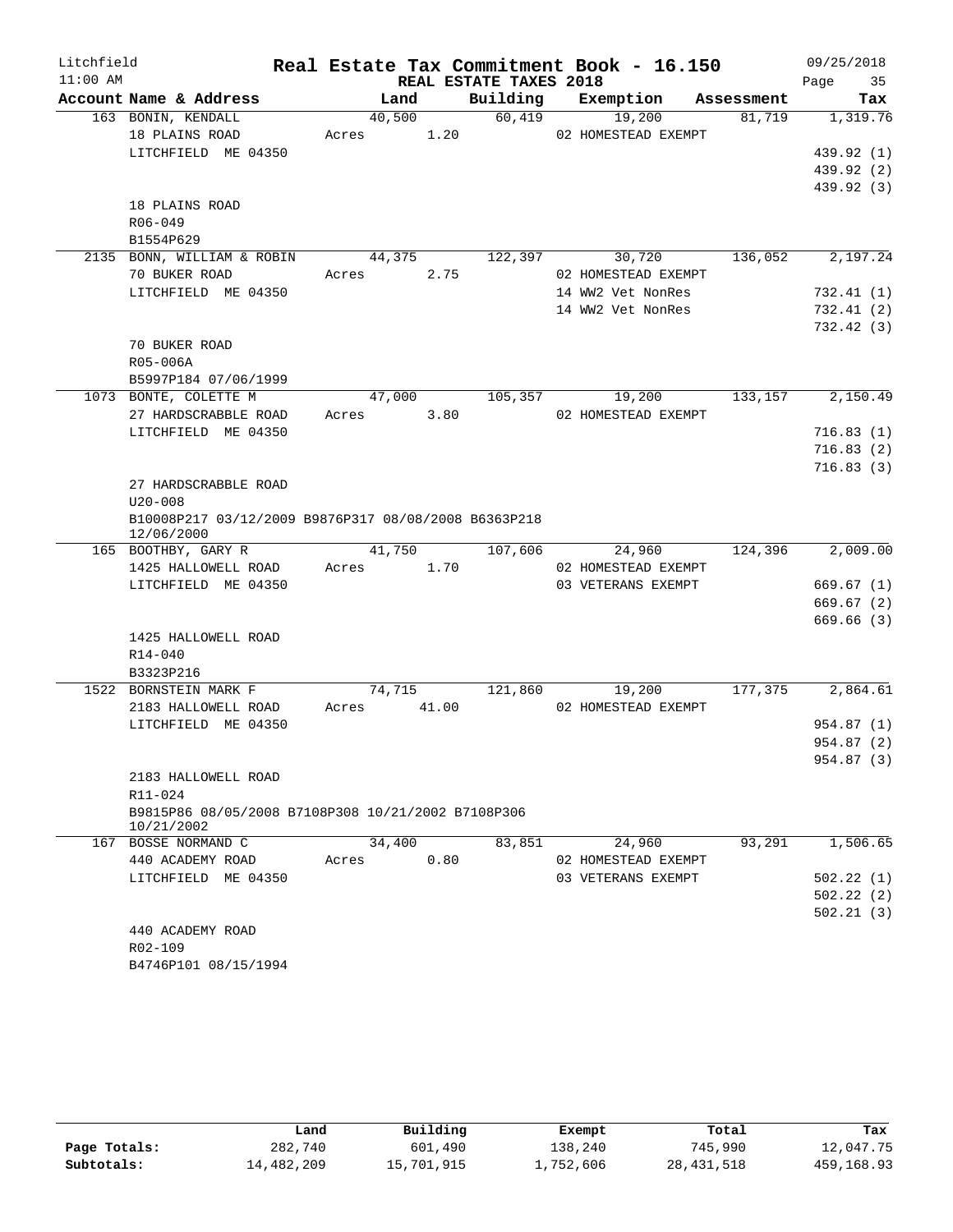| Litchfield |                                                                               |         |      |                        | Real Estate Tax Commitment Book - 16.150 |            | 09/25/2018                 |
|------------|-------------------------------------------------------------------------------|---------|------|------------------------|------------------------------------------|------------|----------------------------|
| $11:00$ AM |                                                                               |         |      | REAL ESTATE TAXES 2018 |                                          |            | Page<br>36                 |
|            | Account Name & Address                                                        | Land    |      | Building               | Exemption                                | Assessment | Tax                        |
|            | 333 BOSSE, GERARD C.                                                          | 123,450 |      | 185,763                | $\Omega$                                 | 309,213    | 4,993.79                   |
|            | BOSSE, CHRISTINE H.                                                           | Acres   | 1.17 |                        |                                          |            |                            |
|            | PO BOX 682                                                                    |         |      |                        |                                          |            | 1,664.60(1)                |
|            | SABATTUS ME 04280                                                             |         |      |                        |                                          |            | 1,664.60(2)                |
|            |                                                                               |         |      |                        |                                          |            | 1,664.59(3)                |
|            | 19 WEED DRIVE                                                                 |         |      |                        |                                          |            |                            |
|            | $U25 - 011$<br>B12412P119 08/24/2016 B12409P298 08/19/2016                    |         |      |                        |                                          |            |                            |
|            | B12409P296 08/19/2016 B12194P39 12/22/2015<br>B12127P133 10/08/2015 B5487P145 |         |      |                        |                                          |            |                            |
|            | 168 BOSTON, JEFFREY S.                                                        | 166,418 |      | 86,380                 | $\mathbf 0$                              | 252,798    | 4,082.69                   |
|            | 117 PARKWOOD DRIVE                                                            | Acres   | 0.73 |                        |                                          |            |                            |
|            | AUGUSTA ME 04330                                                              |         |      |                        |                                          |            | 1,360.90(1)                |
|            |                                                                               |         |      |                        |                                          |            | 1,360.90(2)                |
|            |                                                                               |         |      |                        |                                          |            | 1,360.89(3)                |
|            | 417 PEACEPIPE DRIVE                                                           |         |      |                        |                                          |            |                            |
|            | $U28 - 013$                                                                   |         |      |                        |                                          |            |                            |
|            | B11593P275 12/05/2013 B11593P271 12/05/2013                                   |         |      |                        |                                          |            |                            |
|            | B10694P181 03/24/2011 B8483P137 06/29/2005 B3843P6                            |         |      |                        |                                          |            |                            |
|            | 171 BOUCHARD, CARL                                                            | 40,000  |      | 52,238                 | 19,200                                   | 73,038     | 1,179.56                   |
|            | %SEC.VETS.AFFAIRS                                                             |         |      |                        |                                          |            |                            |
|            | BOUCHARD MARGARET                                                             | Acres   | 1.00 |                        | 02 HOMESTEAD EXEMPT                      |            |                            |
|            | COUNTRYWIDE HOME LOANS,<br>INC.                                               |         |      |                        |                                          |            | 393.19(1)                  |
|            | P.O. BOX 10211                                                                |         |      |                        |                                          |            | 393.19(2)                  |
|            | SIMI VALLEY, CA                                                               |         |      |                        |                                          |            | 393.18(3)                  |
|            | 91410-0211                                                                    |         |      |                        |                                          |            |                            |
|            | 51 RICHMOND ROAD                                                              |         |      |                        |                                          |            |                            |
|            | R03-060                                                                       |         |      |                        |                                          |            |                            |
|            | B11086P96 06/25/2012 B4601P135                                                |         |      |                        |                                          |            |                            |
|            | 1877 BOUCHARD, GARY J                                                         | 93,970  |      | 70,181                 | $\mathbf 0$                              | 164,151    | 2,651.04                   |
|            | MCHALE G.M.                                                                   | Acres   | 0.45 |                        |                                          |            |                            |
|            | 2305 TURNING LEAFE DR                                                         |         |      |                        |                                          |            | 883.68 (1)                 |
|            | OCEN SPRINGS MS 39564                                                         |         |      |                        |                                          |            | 883.68 (2)                 |
|            |                                                                               |         |      |                        |                                          |            | 883.68 (3)                 |
|            | 13 MEMORY LANE                                                                |         |      |                        |                                          |            |                            |
|            | $U12 - 025$                                                                   |         |      |                        |                                          |            |                            |
|            | B5657P165 06/29/1998                                                          |         |      |                        |                                          |            |                            |
|            | 1253 BOUCHARD, JENNIFER L                                                     | 50,000  |      |                        | 60,355<br>19,200                         | 91,155     | 1,472.15                   |
|            | 308 DENNIS HILL ROAD                                                          | Acres   | 5.00 |                        | 02 HOMESTEAD EXEMPT                      |            |                            |
|            | LITCHFIELD ME 04350                                                           |         |      |                        |                                          |            | 490.72 (1)                 |
|            |                                                                               |         |      |                        |                                          |            | 490.72 (2)                 |
|            |                                                                               |         |      |                        |                                          |            | 490.71 (3)                 |
|            | 308 DENNIS HILL ROAD                                                          |         |      |                        |                                          |            |                            |
|            | R13-021                                                                       |         |      |                        |                                          |            |                            |
|            | B10235P115 10/07/2009 B4402P288 05/27/1993<br>174 BOUCHARD, RAYMOND P 106,167 |         |      |                        |                                          | 318,668    | 5,146.49                   |
|            | BOUCHARD, SUSANNE M. Acres 22.64                                              |         |      | 237,461                | 24,960<br>03 VETERANS EXEMPT             |            |                            |
|            | P O BOX 332                                                                   |         |      |                        | 02 HOMESTEAD EXEMPT                      |            | 1,715.50(1)                |
|            |                                                                               |         |      |                        |                                          |            |                            |
|            | LITCHFIELD ME 04350                                                           |         |      |                        |                                          |            | 1,715.50(2)<br>1,715.49(3) |
|            | 45 PURGATORY DRIVE                                                            |         |      |                        |                                          |            |                            |
|            | R12-024                                                                       |         |      |                        |                                          |            |                            |
|            | B2586P123                                                                     |         |      |                        |                                          |            |                            |
|            |                                                                               |         |      |                        |                                          |            |                            |

|              | Land       | Building   | Exempt    | Total      | Tax        |
|--------------|------------|------------|-----------|------------|------------|
| Page Totals: | 580,005    | 692,378    | 63,360    | 1,209,023  | 19,525.72  |
| Subtotals:   | 15,062,214 | 16,394,293 | 1,815,966 | 29,640,541 | 478,694.65 |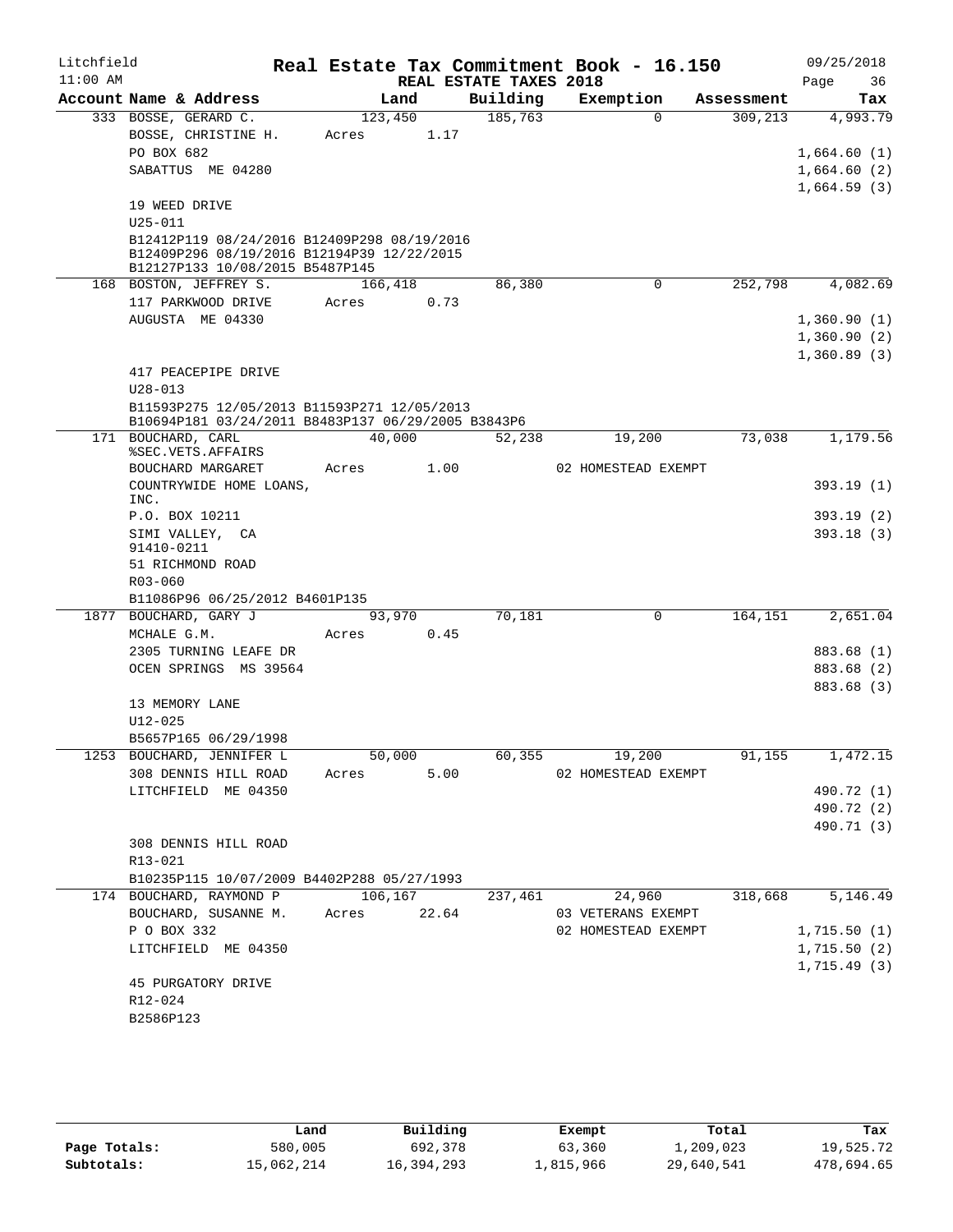| Litchfield   |                                                      |       |            |            |                                    | Real Estate Tax Commitment Book - 16.150 |            | 09/25/2018        |
|--------------|------------------------------------------------------|-------|------------|------------|------------------------------------|------------------------------------------|------------|-------------------|
| $11:00$ AM   | Account Name & Address                               |       | Land       |            | REAL ESTATE TAXES 2018<br>Building | Exemption                                | Assessment | 37<br>Page<br>Tax |
|              | 629 BOUCHARD, TROY J                                 |       | 39,100     |            | 113,539                            | 19,200                                   | 133,439    | 2,155.04          |
|              | 42 NOTTINGHAM LANE                                   |       | Acres      | 1.20       |                                    | 02 HOMESTEAD EXEMPT                      |            |                   |
|              | LITCHFIELD ME 04350                                  |       |            |            |                                    |                                          |            | 718.35(1)         |
|              |                                                      |       |            |            |                                    |                                          |            | 718.35(2)         |
|              |                                                      |       |            |            |                                    |                                          |            |                   |
|              |                                                      |       |            |            |                                    |                                          |            | 718.34(3)         |
|              | 42 NOTTINGHAM LANE                                   |       |            |            |                                    |                                          |            |                   |
|              | $R11 - 035 - 3 - A$                                  |       |            |            |                                    |                                          |            |                   |
|              | B10937P224 01/11/2012 B7754P55 12/01/2003            |       |            |            |                                    |                                          |            |                   |
|              | 2595 BOUCHER KENNETH E                               |       | 48,475     |            | 192,433                            | 0                                        | 240,908    | 3,890.66          |
|              | 487 PLAINS ROAD                                      | Acres |            | 4.39       |                                    |                                          |            |                   |
|              | LITCHFIELD ME 04350                                  |       |            |            |                                    |                                          |            | 1, 296.89(1)      |
|              |                                                      |       |            |            |                                    |                                          |            | 1, 296.89(2)      |
|              |                                                      |       |            |            |                                    |                                          |            | 1, 296.88(3)      |
|              | 487 PLAINS ROAD                                      |       |            |            |                                    |                                          |            |                   |
|              | R07-031A-4                                           |       |            |            |                                    |                                          |            |                   |
|              | B9563P105 11/13/2007                                 |       |            |            |                                    |                                          |            |                   |
|              | 176 BOUCHER, DAVID                                   |       | 42,000     |            | $\Omega$                           | $\mathbf 0$                              | 42,000     | 678.30            |
|              | 7 CHURCH STREET                                      |       | Acres 7.50 |            |                                    |                                          |            |                   |
|              | LEWISTON ME 04240                                    |       |            |            |                                    |                                          |            | 226.10(1)         |
|              |                                                      |       |            |            |                                    |                                          |            | 226.10(2)         |
|              |                                                      |       |            |            |                                    |                                          |            | 226.10(3)         |
|              | OAK HILL ROAD                                        |       |            |            |                                    |                                          |            |                   |
|              | $R04 - 023$                                          |       |            |            |                                    |                                          |            |                   |
|              | B3518P267                                            |       |            |            |                                    |                                          |            |                   |
|              | 1408 BOUCHER, GREGORY L                              |       | 40,000     |            | 100,873                            | 0                                        | 140,873    | 2,275.10          |
|              | BOUCHER, RAMONA R                                    |       | Acres      | 1.00       |                                    |                                          |            |                   |
|              | 55 RICHMOND ROAD                                     |       |            |            |                                    |                                          |            | 758.37(1)         |
|              | LITCHFIELD ME 04350                                  |       |            |            |                                    |                                          |            | 758.37(2)         |
|              |                                                      |       |            |            |                                    |                                          |            | 758.36(3)         |
|              | 55 RICHMOND ROAD                                     |       |            |            |                                    |                                          |            |                   |
|              | R03-059                                              |       |            |            |                                    |                                          |            |                   |
|              | B10987P104 03/19/2012 B9726P146 05/12/2008 B5390P335 |       |            |            |                                    |                                          |            |                   |
|              | 668 BOUCHER, KENNETH E.                              |       | 229,450    |            | 116,740                            | 0                                        | 346,190    | 5,590.97          |
|              |                                                      | Acres |            | 1.59       |                                    |                                          |            |                   |
|              | 487 PLAINS ROAD                                      |       |            |            |                                    |                                          |            |                   |
|              | LITCHFIELD ME 04350                                  |       |            |            |                                    |                                          |            | 1,863.66(1)       |
|              |                                                      |       |            |            |                                    |                                          |            | 1,863.66(2)       |
|              |                                                      |       |            |            |                                    |                                          |            | 1,863.65(3)       |
|              | 245 PEACEPIPE DRIVE                                  |       |            |            |                                    |                                          |            |                   |
|              | $U29 - 010$                                          |       |            |            |                                    |                                          |            |                   |
|              | B12593P56 04/28/2017 B6416P259 03/05/2001            |       |            |            |                                    |                                          |            |                   |
|              | 827 BOUCHER, KENNETH E.                              |       | 40,500     |            | 93,722                             | 0                                        | 134,222    | 2,167.69          |
|              | 487 PLAINS ROAD                                      | Acres |            | 1.20       |                                    |                                          |            |                   |
|              | LITCHFIELD ME 04350                                  |       |            |            |                                    |                                          |            | 722.56(1)         |
|              |                                                      |       |            |            |                                    |                                          |            | 722.56(2)         |
|              |                                                      |       |            |            |                                    |                                          |            | 722.57(3)         |
|              | 218 PLAINS ROAD                                      |       |            |            |                                    |                                          |            |                   |
|              | R07-013A                                             |       |            |            |                                    |                                          |            |                   |
|              | B11651P317 03/20/2014 B2010P162 06/20/1977           |       |            |            |                                    |                                          |            |                   |
|              | 178 BOUCHER, PAUL H AND                              |       | 43,200     |            | 0                                  | $\mathbf 0$                              | 43,200     | 697.68            |
|              | <b>JANE</b>                                          |       |            |            |                                    |                                          |            |                   |
|              | 11 EVERETT STREET                                    | Acres |            | 8.70       |                                    |                                          |            |                   |
|              | OAKLAND, ME 04963                                    |       |            |            |                                    |                                          |            | 232.56(1)         |
|              |                                                      |       |            |            |                                    |                                          |            | 232.56(2)         |
|              |                                                      |       |            |            |                                    |                                          |            | 232.56 (3)        |
|              | PINE TREE ROAD                                       |       |            |            |                                    |                                          |            |                   |
|              | $R11 - 001 - 3$                                      |       |            |            |                                    |                                          |            |                   |
|              | B3646P60                                             |       |            |            |                                    |                                          |            |                   |
|              |                                                      |       |            |            |                                    |                                          |            |                   |
|              |                                                      |       |            |            |                                    |                                          |            |                   |
|              |                                                      | Land  |            | Building   |                                    | Exempt                                   | Total      | Tax               |
| Page Totals: | 482,725                                              |       |            | 617,307    |                                    | 19,200                                   | 1,080,832  | 17,455.44         |
| Subtotals:   | 15,544,939                                           |       |            | 17,011,600 |                                    | 1,835,166                                | 30,721,373 | 496,150.09        |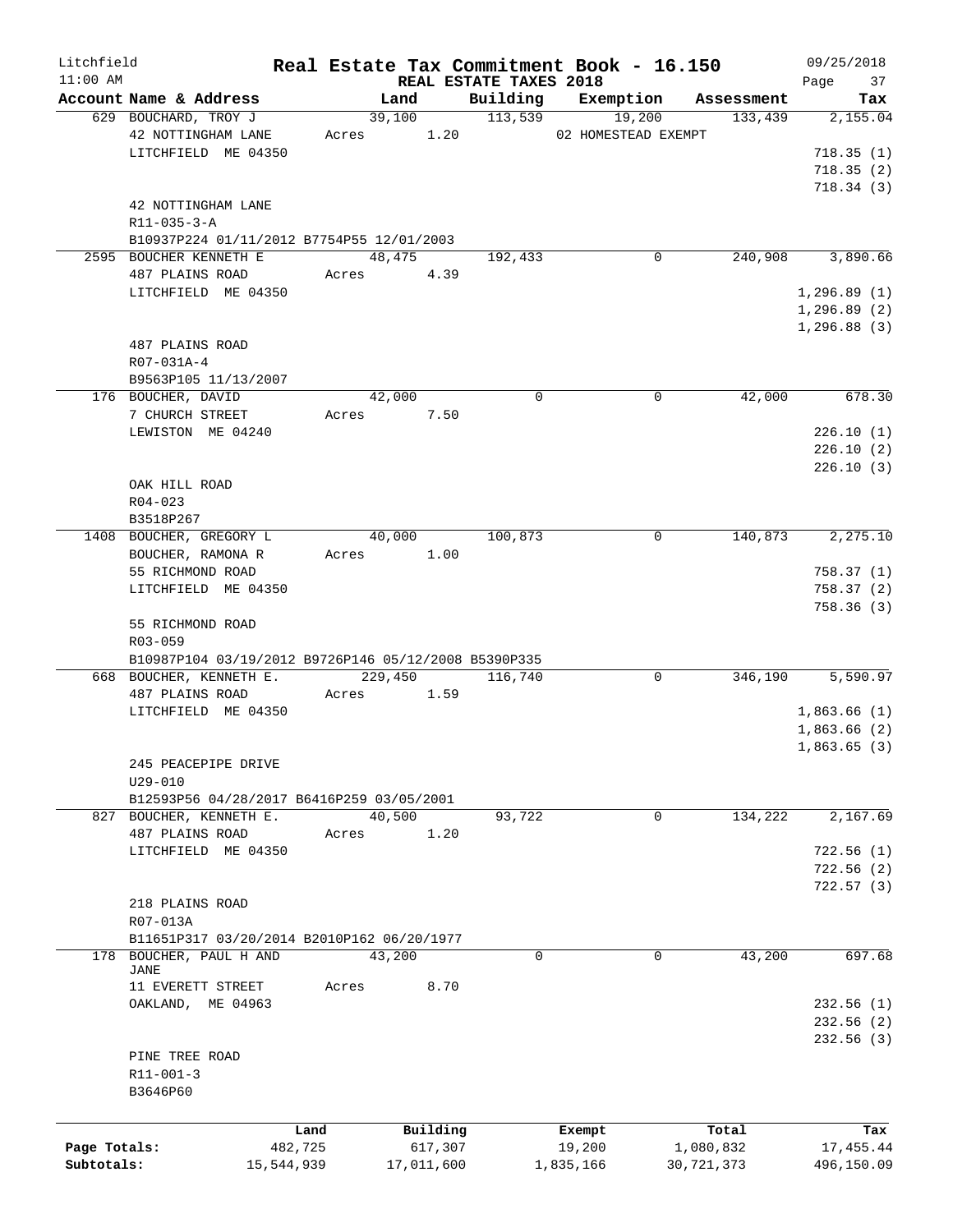| Litchfield |                                            |       |                 |                        | Real Estate Tax Commitment Book - 16.150 |            | 09/25/2018  |
|------------|--------------------------------------------|-------|-----------------|------------------------|------------------------------------------|------------|-------------|
| $11:00$ AM |                                            |       |                 | REAL ESTATE TAXES 2018 |                                          |            | 38<br>Page  |
|            | Account Name & Address                     |       | Land            | Building               | Exemption                                | Assessment | Tax         |
|            | 1433 BOUCK, KEVIN E.<br>BOUCK, KRYSTLE J.  | Acres | 64,250<br>20.00 | 122,952                | $\Omega$                                 | 187,202    | 3,023.31    |
|            | 9 FRIEND STREET                            |       |                 |                        |                                          |            | 1,007.77(1) |
|            | SALEM MA 01970                             |       |                 |                        |                                          |            | 1,007.77(2) |
|            |                                            |       |                 |                        |                                          |            | 1,007.77(3) |
|            | 121 HUNTINGTON HILL<br><b>ROAD</b>         |       |                 |                        |                                          |            |             |
|            | R11-041                                    |       |                 |                        |                                          |            |             |
|            | B1357P334                                  |       |                 |                        |                                          |            |             |
|            | 179 BOUDREAU, PAUL                         |       | 40,250          | 111,059                | 19,200                                   | 132,109    | 2,133.56    |
|            | 264 MAXWELL ROAD                           | Acres | 1.10            |                        | 02 HOMESTEAD EXEMPT                      |            |             |
|            | LITCHFIELD ME 04350                        |       |                 |                        |                                          |            | 711.19(1)   |
|            |                                            |       |                 |                        |                                          |            | 711.19(2)   |
|            |                                            |       |                 |                        |                                          |            | 711.18(3)   |
|            | 264 MAXWELL ROAD                           |       |                 |                        |                                          |            |             |
|            | R03-055                                    |       |                 |                        |                                          |            |             |
|            | B1905P276                                  |       |                 |                        |                                          |            |             |
|            | 2720 BOUFFARD RONALD                       |       | 4,300           | $\mathbf 0$            | 0                                        | 4,300      | 69.44       |
|            | BOUFFARD, LISA MARIE                       | Acres | 4.30            |                        |                                          |            |             |
|            | 289 OAK HILL ROAD                          |       |                 |                        |                                          |            | 23.15(1)    |
|            | WALES ME 04280                             |       |                 |                        |                                          |            | 23.15(2)    |
|            |                                            |       |                 |                        |                                          |            | 23.14(3)    |
|            | OAK HILL ROAD                              |       |                 |                        |                                          |            |             |
|            | R03-078A                                   |       |                 |                        |                                          |            |             |
|            | B11600P234 12/27/2013 B9865P238 09/29/2008 |       |                 |                        |                                          |            |             |
|            | 2864 BOULETTE, THOMAS                      |       | 30,850          | 0                      | $\overline{0}$                           | 30,850     | 498.23      |
|            | BOULETTE, LAURA                            | Acres | 2.14            |                        |                                          |            |             |
|            | PO BOX 225                                 |       |                 |                        |                                          |            | 166.08(1)   |
|            | LITCHFIELD ME 04350                        |       |                 |                        |                                          |            | 166.08(2)   |
|            |                                            |       |                 |                        |                                          |            | 166.07(3)   |
|            | HUNTINGTON HILL ROAD                       |       |                 |                        |                                          |            |             |
|            | R11-038-04                                 |       |                 |                        |                                          |            |             |
|            | B12663P206 07/16/2017                      |       |                 |                        |                                          |            |             |
|            | 2481 BOULEY, KAROLEE                       |       | 43,300          | 19,783                 | 0                                        | 63,083     | 1,018.79    |
|            | 39 MY WAY DRIVE                            | Acres | 2.32            |                        |                                          |            |             |
|            | LITCHFIELD ME 04350                        |       |                 |                        |                                          |            | 339.60(1)   |
|            |                                            |       |                 |                        |                                          |            | 339.60(2)   |
|            |                                            |       |                 |                        |                                          |            | 339.59(3)   |
|            | 64 MY WAY DRIVE                            |       |                 |                        |                                          |            |             |
|            | R13-008C                                   |       |                 |                        |                                          |            |             |
|            | B8683P222 11/04/2005                       |       |                 |                        |                                          |            |             |
|            | 180 BOULEY, ROGER P                        |       | 40,750          | 140,812                | 24,960                                   | 156,602    | 2,529.12    |
|            | 250 MAXWELL ROAD                           | Acres | 1.30            |                        | 02 HOMESTEAD EXEMPT                      |            |             |
|            | LITCHFIELD ME 04350                        |       |                 |                        | 03 VETERANS EXEMPT                       |            | 843.04 (1)  |
|            |                                            |       |                 |                        |                                          |            | 843.04 (2)  |
|            |                                            |       |                 |                        |                                          |            | 843.04 (3)  |
|            | 250 MAXWELL ROAD                           |       |                 |                        |                                          |            |             |
|            | R03-053                                    |       |                 |                        |                                          |            |             |
|            | B5114P116 B1909P124                        |       |                 |                        |                                          |            |             |

|              | Land       | Building   | Exempt    | Total        | Tax        |
|--------------|------------|------------|-----------|--------------|------------|
| Page Totals: | 223,700    | 394,606    | 44,160    | 574,146      | 9,272.45   |
| Subtotals:   | 15,768,639 | 17,406,206 | 1,879,326 | 31, 295, 519 | 505,422.54 |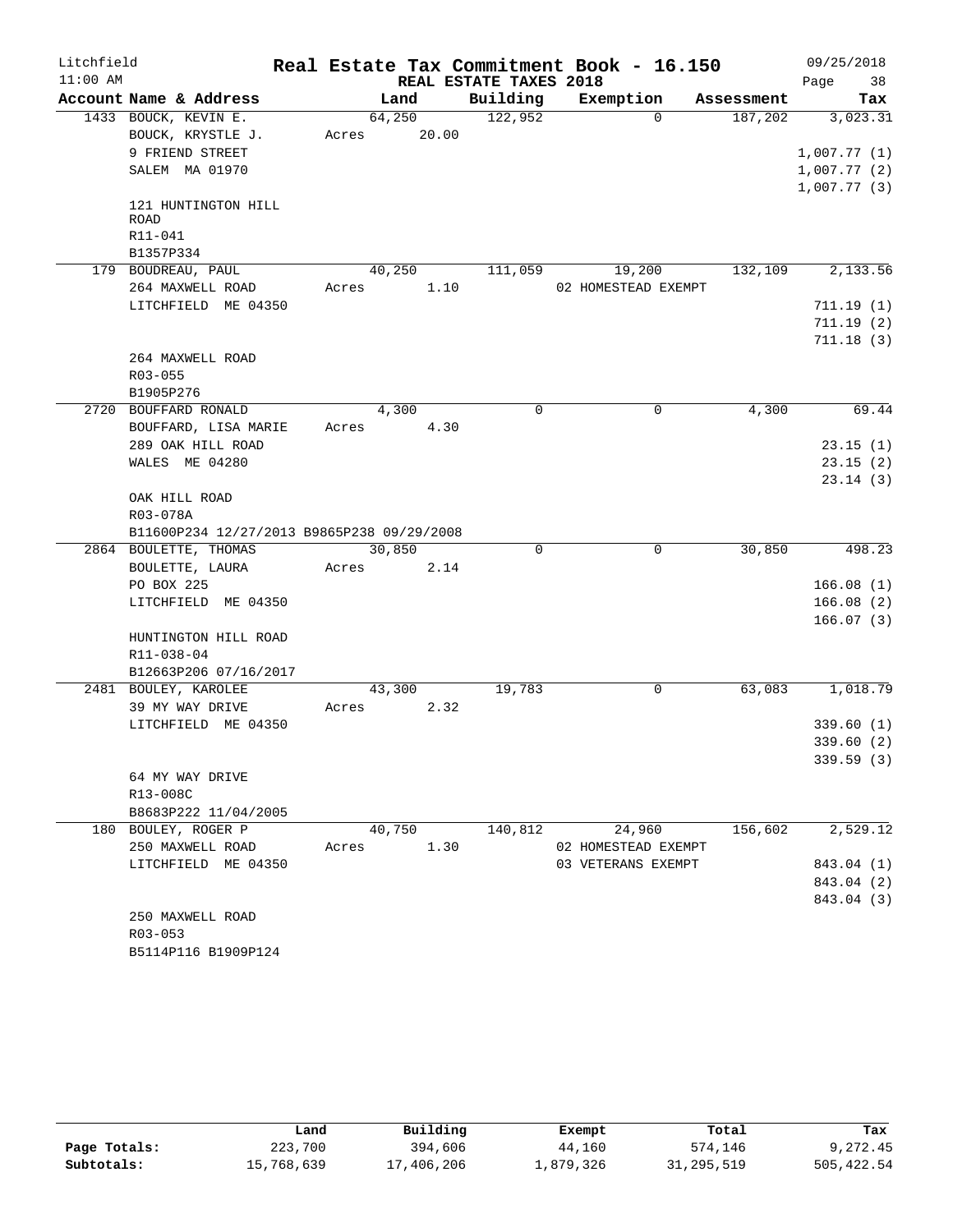| Litchfield |                                                                                        |         |      |                        | Real Estate Tax Commitment Book - 16.150 |            | 09/25/2018             |
|------------|----------------------------------------------------------------------------------------|---------|------|------------------------|------------------------------------------|------------|------------------------|
| $11:00$ AM |                                                                                        |         |      | REAL ESTATE TAXES 2018 |                                          |            | Page<br>39             |
|            | Account Name & Address                                                                 | Land    |      | Building               | Exemption                                | Assessment | Tax                    |
|            | 182 BOURGET, LAWRENCE NEAL<br>(TRUSTEE)                                                | 110,406 |      | 128,108                | $\Omega$                                 | 238,514    | 3,852.00               |
|            | 8311 BRIER CREEK                                                                       | Acres   | 0.41 |                        |                                          |            |                        |
|            | PARKWAY                                                                                |         |      |                        |                                          |            |                        |
|            | <b>SUITE 105-377</b>                                                                   |         |      |                        |                                          |            | 1,284.00(1)            |
|            | RALEIGH NC 27617                                                                       |         |      |                        |                                          |            | 1,284.00(2)            |
|            | 95 GRANT ROAD                                                                          |         |      |                        |                                          |            | 1,284.00(3)            |
|            | U11-012                                                                                |         |      |                        |                                          |            |                        |
|            | B12275P198 03/22/2016 B12270P44 03/22/2016 B8795P296<br>01/26/2006 B1448P95 03/30/1967 |         |      |                        |                                          |            |                        |
|            | 181 BOURGET, ROBERT                                                                    | 52,000  |      | 40,892                 | 19,200                                   | 73,692     | 1,190.13               |
|            | BOURGET, CYNTHIA A                                                                     | Acres   | 5.80 |                        | 02 HOMESTEAD EXEMPT                      |            |                        |
|            | 186 LIBBY ROAD                                                                         |         |      |                        |                                          |            | 396.71 (1)             |
|            | LITCHFIELD ME 04350                                                                    |         |      |                        |                                          |            | 396.71 (2)             |
|            |                                                                                        |         |      |                        |                                          |            | 396.71(3)              |
|            | 186 LIBBY ROAD                                                                         |         |      |                        |                                          |            |                        |
|            | R06-016B                                                                               |         |      |                        |                                          |            |                        |
|            | B3962P229 08/05/1991 B3923P259                                                         |         |      |                        |                                          |            |                        |
|            | 1673 BOURGET, ROGER                                                                    | 45,450  |      | 115,431                | $\mathbf 0$                              | 160,881    | 2,598.23               |
|            | 12 GRANT ROAD                                                                          | Acres   | 2.14 |                        |                                          |            |                        |
|            | LITCHFIELD ME 04350                                                                    |         |      |                        |                                          |            | 866.08 (1)             |
|            |                                                                                        |         |      |                        |                                          |            | 866.08(2)<br>866.07(3) |
|            | 12 GRANT ROAD                                                                          |         |      |                        |                                          |            |                        |
|            | $U10 - 019$                                                                            |         |      |                        |                                          |            |                        |
|            | B6549P207                                                                              |         |      |                        |                                          |            |                        |
|            | 1674 BOURGET, ROGER                                                                    | 40,320  |      | 0                      | $\mathbf 0$                              | 40,320     | 651.17                 |
|            | 12 GRANT ROAD                                                                          | Acres   | 0.20 |                        |                                          |            |                        |
|            | LITCHFIELD ME 04350                                                                    |         |      |                        |                                          |            | 217.06(1)              |
|            |                                                                                        |         |      |                        |                                          |            | 217.06(2)              |
|            |                                                                                        |         |      |                        |                                          |            | 217.05(3)              |
|            | 11 GRANT ROAD                                                                          |         |      |                        |                                          |            |                        |
|            | $U10 - 031$                                                                            |         |      |                        |                                          |            |                        |
|            | B6549P207                                                                              |         |      |                        |                                          |            |                        |
|            | 2532 BOURGOIN JAMES A                                                                  | 44,375  |      | 63,749                 | 19,200                                   | 88,924     | 1,436.12               |
|            | 13 SCHOOL LANE                                                                         | Acres   | 2.75 |                        | 02 HOMESTEAD EXEMPT                      |            |                        |
|            | LITCHFIELD ME 04350                                                                    |         |      |                        |                                          |            | 478.71 (1)             |
|            |                                                                                        |         |      |                        |                                          |            | 478.71 (2)             |
|            |                                                                                        |         |      |                        |                                          |            | 478.70 (3)             |
|            | 13 SCHOOL LANE                                                                         |         |      |                        |                                          |            |                        |
|            | R03-108C<br>B8809P103 02/16/2006 B8567P171 08/29/2005                                  |         |      |                        |                                          |            |                        |
|            | 185 BOURNAKEL, ANGELA                                                                  | 121,704 |      | 25,049                 | $\Omega$                                 | 146,753    | 2,370.06               |
|            | 10 CrystalLlane                                                                        | Acres   | 0.44 |                        |                                          |            |                        |
|            | Yarmouth ME 04096-7758                                                                 |         |      |                        |                                          |            | 790.02 (1)             |
|            |                                                                                        |         |      |                        |                                          |            | 790.02(2)              |
|            |                                                                                        |         |      |                        |                                          |            | 790.02(3)              |
|            | 14 TOWN LINE DRIVE                                                                     |         |      |                        |                                          |            |                        |
|            | $U13 - 019$                                                                            |         |      |                        |                                          |            |                        |
|            | B5143P29 06/03/1996                                                                    |         |      |                        |                                          |            |                        |

|              | Land       | Building   | Exempt    | Total      | Tax        |
|--------------|------------|------------|-----------|------------|------------|
| Page Totals: | 414,255    | 373,229    | 38,400    | 749,084    | 12,097.71  |
| Subtotals:   | 16,182,894 | 17,779,435 | 1,917,726 | 32,044,603 | 517,520.25 |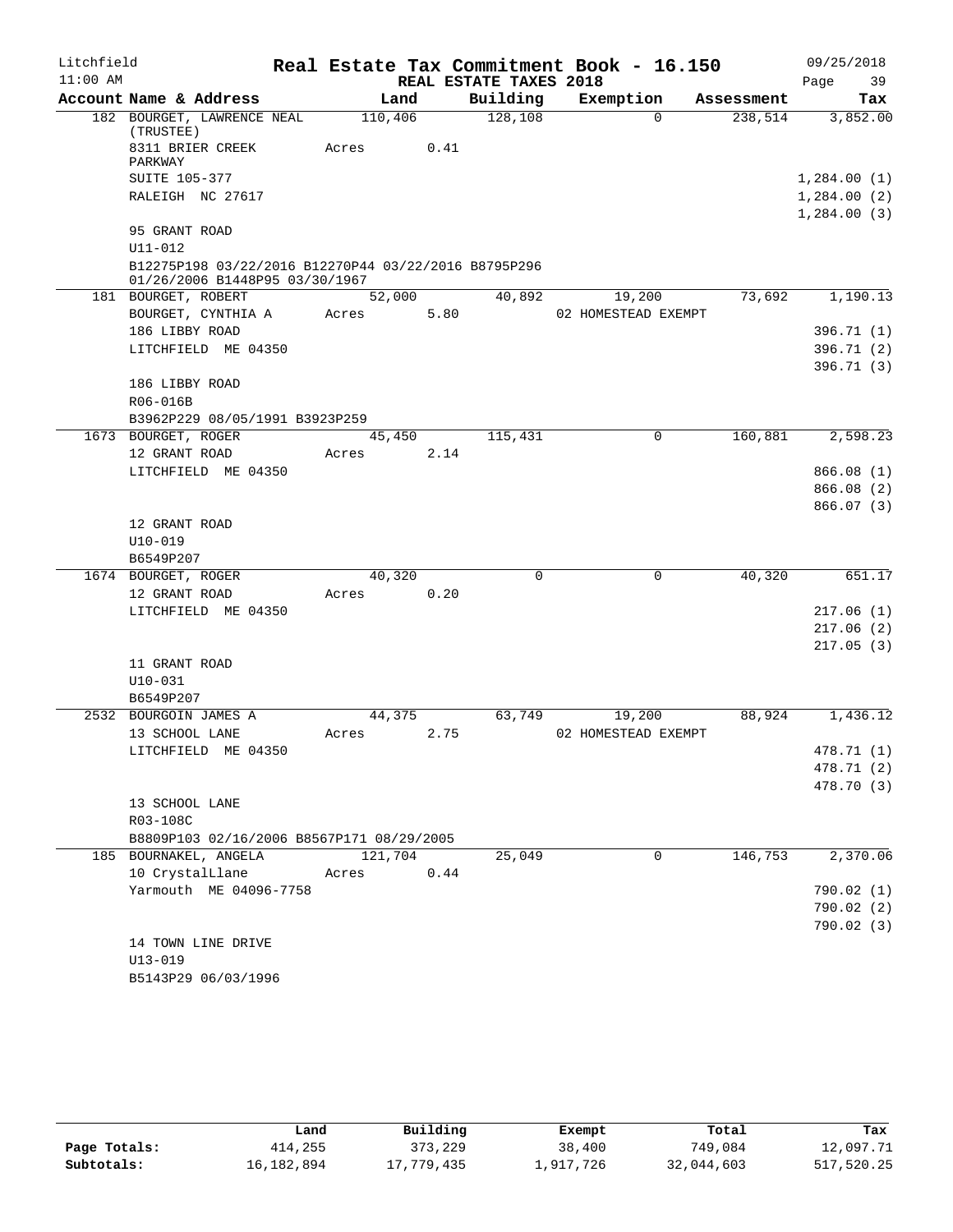| Litchfield |                                                     |         |        |                        | Real Estate Tax Commitment Book - 16.150 |            | 09/25/2018              |
|------------|-----------------------------------------------------|---------|--------|------------------------|------------------------------------------|------------|-------------------------|
| $11:00$ AM |                                                     |         |        | REAL ESTATE TAXES 2018 |                                          |            | Page<br>40              |
|            | Account Name & Address                              |         | Land   | Building               | Exemption                                | Assessment | Tax                     |
|            | 85 BOURQUE, NICHOLAS N                              |         | 28,800 | 61,005                 | 19,200                                   | 70,605     | 1,140.27                |
|            | 418 OAK HILL ROAD                                   | Acres   | 0.60   |                        | 02 HOMESTEAD EXEMPT                      |            |                         |
|            | LITCHFIELD ME 04350                                 |         |        |                        |                                          |            | 380.09(1)               |
|            |                                                     |         |        |                        |                                          |            | 380.09(2)<br>380.09 (3) |
|            | 418 OAK HILL ROAD                                   |         |        |                        |                                          |            |                         |
|            | $R04 - 038$                                         |         |        |                        |                                          |            |                         |
|            | B10303P19 12/16/2009 B10189P220 08/21/2009 B7418P89 |         |        |                        |                                          |            |                         |
|            | 05/21/2003                                          |         |        |                        |                                          |            |                         |
|            | 1238 BOUTIN, DANIEL                                 |         | 37,200 | 7,617                  | $\mathbf 0$                              | 44,817     | 723.79                  |
|            | 1023 LITCHFIELD ROAD                                | Acres   | 0.90   |                        |                                          |            |                         |
|            | SABATTUS ME 04280                                   |         |        |                        |                                          |            | 241.26(1)               |
|            |                                                     |         |        |                        |                                          |            | 241.26(2)               |
|            |                                                     |         |        |                        |                                          |            | 241.27(3)               |
|            | 205 HUNTINGTON HILL<br><b>ROAD</b>                  |         |        |                        |                                          |            |                         |
|            | R05-062                                             |         |        |                        |                                          |            |                         |
|            | B5895P347 03/17/1999                                |         |        |                        |                                          |            |                         |
|            | 190 BOUTIN, DANIEL W                                |         | 42,020 | $\Omega$               | 0                                        | 42,020     | 678.62                  |
|            | BOUTIN CATHERINE A                                  | Acres   | 8.92   |                        |                                          |            |                         |
|            | 1023 LITCHFIELD ROAD                                |         |        |                        |                                          |            | 226.21(1)               |
|            | SABATTUS ME 04280                                   |         |        |                        |                                          |            | 226.21(2)               |
|            |                                                     |         |        |                        |                                          |            | 226.20(3)               |
|            | WOODLAND LANE                                       |         |        |                        |                                          |            |                         |
|            | R11-042F                                            |         |        |                        |                                          |            |                         |
|            | B4438P308 07/15/1993                                |         |        |                        |                                          |            |                         |
|            | 191 BOWEN, DONALD E                                 |         | 57,270 | 98,043                 | 24,960                                   | 130,353    | 2,105.20                |
|            | 437 PLAINS ROAD                                     | Acres   | 10.77  |                        | 02 HOMESTEAD EXEMPT                      |            |                         |
|            | LITCHFIELD ME 04350                                 |         |        |                        | 03 VETERANS EXEMPT                       |            | 701.73(1)               |
|            |                                                     |         |        |                        |                                          |            | 701.73(2)<br>701.74(3)  |
|            | 437 PLAINS ROAD                                     |         |        |                        |                                          |            |                         |
|            | R07-032                                             |         |        |                        |                                          |            |                         |
|            | B1666P335                                           |         |        |                        |                                          |            |                         |
|            | 192 BOWEN, PHILIP C                                 |         | 19,600 | 0                      | 0                                        | 19,600     | 316.54                  |
|            | 186 DARLINGDALE AVE                                 | Acres   | 0.70   |                        |                                          |            |                         |
|            | PAWTICKET RI 02861                                  |         |        |                        |                                          |            | 105.51(1)               |
|            |                                                     |         |        |                        |                                          |            | 105.51(2)               |
|            |                                                     |         |        |                        |                                          |            | 105.52(3)               |
|            | HALLOWELL ROAD                                      |         |        |                        |                                          |            |                         |
|            | R06-075                                             |         |        |                        |                                          |            |                         |
|            | B1330P407                                           |         |        |                        |                                          |            |                         |
| 2903       | BOWER, ROBERT L. JR.                                | 265,500 |        | $\Omega$               | 0                                        | 265,500    | 4,287.83                |
|            | SIRR, GEOFFREY C. JR.                               | Acres   | 96.00  |                        |                                          |            |                         |
|            | 557 HALLOWELL<br>LITCHFIELD ROAD                    |         |        |                        |                                          |            | 1,429.28(1)             |
|            | WEST GARDINER ME 04345                              |         |        |                        |                                          |            | 1,429.28(2)             |
|            |                                                     |         |        |                        |                                          |            | 1,429.27(3)             |
|            |                                                     |         |        |                        |                                          |            |                         |
|            | R11-041A                                            |         |        |                        |                                          |            |                         |

B12831P247 01/29/2018 B1357P334

|              | Land       | Building   | Exempt    | Total      | Tax        |
|--------------|------------|------------|-----------|------------|------------|
| Page Totals: | 450,390    | 166,665    | 44,160    | 572,895    | 9,252.25   |
| Subtotals:   | 16,633,284 | 17,946,100 | 1,961,886 | 32,617,498 | 526,772.50 |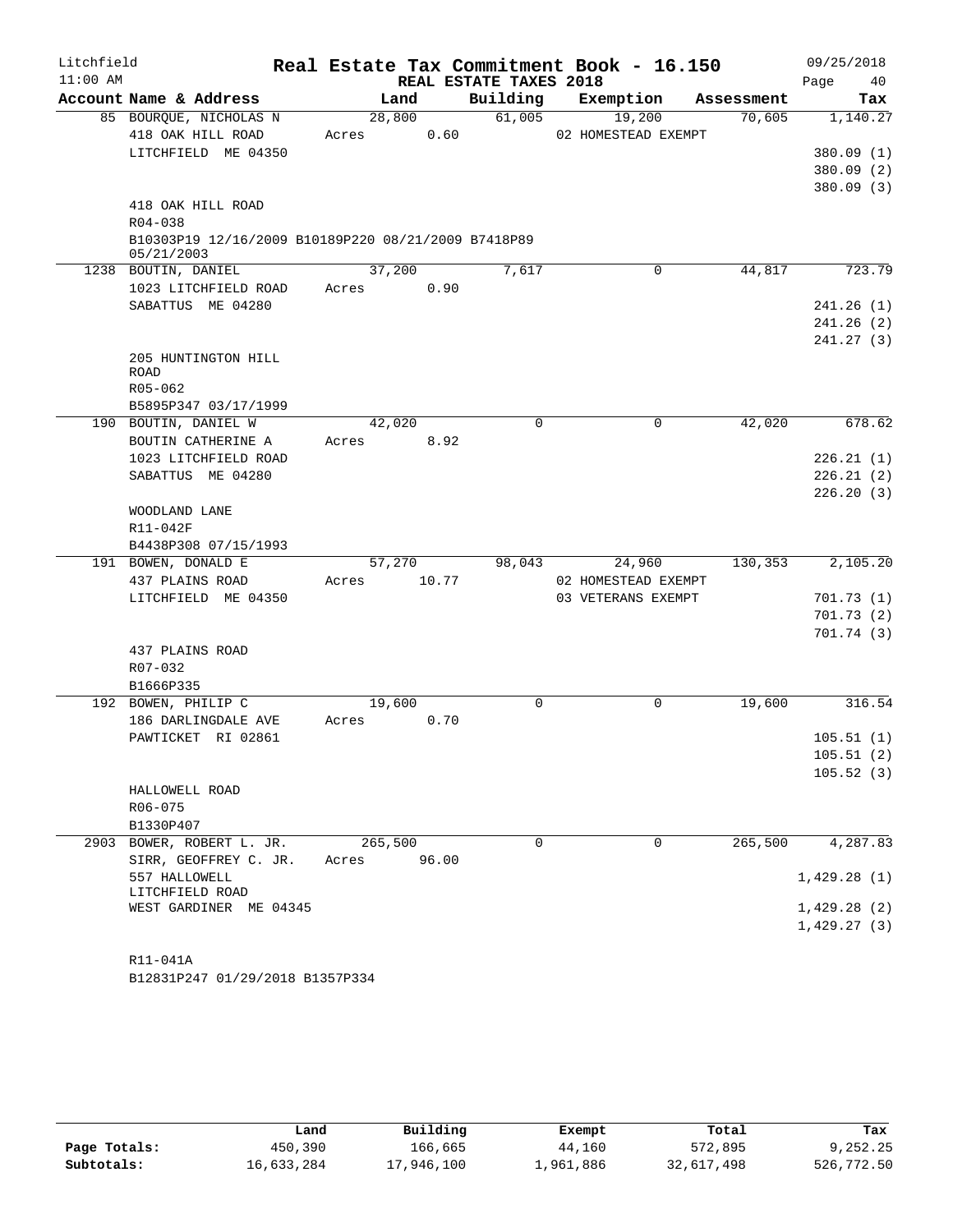| Litchfield<br>$11:00$ AM |                                                                              |         |         |       | REAL ESTATE TAXES 2018 | Real Estate Tax Commitment Book - 16.150 |            | 09/25/2018<br>Page<br>41 |
|--------------------------|------------------------------------------------------------------------------|---------|---------|-------|------------------------|------------------------------------------|------------|--------------------------|
|                          | Account Name & Address                                                       |         | Land    |       | Building               | Exemption                                | Assessment | Tax                      |
|                          | 2162 BOWERS, MATHEW L.                                                       |         | 40,700  |       | 71,128                 | $\Omega$                                 | 111,828    | 1,806.02                 |
|                          | BOWERS, KAYLA R.<br>2 CARLE STREET APT #                                     | Acres   |         | 1.84  |                        |                                          |            | 602.01(1)                |
|                          | 20                                                                           |         |         |       |                        |                                          |            |                          |
|                          | WATERVILLE ME 04901                                                          |         |         |       |                        |                                          |            | 602.01 (2)<br>602.00(3)  |
|                          | 90 THORNTON LANE<br>R06-023D-2                                               |         |         |       |                        |                                          |            |                          |
|                          | B12566P275 03/22/2017 B8499P6 07/13/2005 B7648P152<br>09/23/2003             |         |         |       |                        |                                          |            |                          |
|                          | 199 BOWLEY, CRAIG A                                                          |         | 64,655  |       | 0                      | $\mathbf 0$                              | 64,655     | 1,044.18                 |
|                          | DICLEMENTE, MICHAEL D<br>325 WEST 45TH ST. APT                               | Acres   |         | 61.58 |                        |                                          |            | 348.06 (1)               |
|                          | 905                                                                          |         |         |       |                        |                                          |            |                          |
|                          | NEW YORK NY 10036                                                            |         |         |       |                        |                                          |            | 348.06 (2)<br>348.06(3)  |
|                          | 210 LUNT'S HILL ROAD<br>$R09 - 070$                                          |         |         |       |                        |                                          |            |                          |
|                          | B11007P305 04/10/2012 B10648P58 01/20/2011 B9166P310<br>12/01/2006 B4858P165 |         |         |       |                        |                                          |            |                          |
|                          | 198 BOWLEY, CRAIG A                                                          |         | 139,185 |       | 9,054                  | 0                                        | 148,239    | 2,394.06                 |
|                          | DICLEMENTE, MICHAEL D                                                        | Acres   | 15.00   |       |                        |                                          |            |                          |
|                          | 325 W 45TH ST. #905                                                          |         |         |       |                        |                                          |            | 798.02 (1)               |
|                          | NEW YORK NY 10036                                                            |         |         |       |                        |                                          |            | 798.02 (2)               |
|                          | 210 LUNTS HILL ROAD                                                          |         |         |       |                        |                                          |            | 798.02 (3)               |
|                          | R09-026                                                                      |         |         |       |                        |                                          |            |                          |
|                          | B10648P58 01/20/2011 B9166P310 12/01/2006 B4858P165<br>02/27/1995            |         |         |       |                        |                                          |            |                          |
|                          | 1363 BOWMAN, ASHLEY N.                                                       |         | 40,000  |       | 76,799                 | 19,200                                   | 97,599     | 1,576.22                 |
|                          | 35 HARDSCRABBLE ROAD                                                         | Acres   |         | 1.00  |                        | 02 HOMESTEAD EXEMPT                      |            |                          |
|                          | LITCHFIELD ME 04350                                                          |         |         |       |                        |                                          |            | 525.41 (1)               |
|                          |                                                                              |         |         |       |                        |                                          |            | 525.41(2)                |
|                          |                                                                              |         |         |       |                        |                                          |            | 525.40(3)                |
|                          | 35 HARDSCRABBLE ROAD<br>$U20 - 007$                                          |         |         |       |                        |                                          |            |                          |
|                          | B12124P270 10/05/2015 B12075P69 08/13/2015 B9636P94                          |         |         |       |                        |                                          |            |                          |
|                          | 02/08/2008 B6886P299<br>408 BOYER, BRIAN RTRUSTEE                            | 113,780 |         |       | 159,237                | $\overline{0}$                           |            | 273,017 4,409.22         |
|                          | HORN JANIS R TRUSTEE                                                         | Acres   |         | 0.51  |                        |                                          |            |                          |
|                          | 6 COUNTRYSIDE ROAD                                                           |         |         |       |                        |                                          |            | 1,469.74(1)              |
|                          | PEPPERILL MA 01463                                                           |         |         |       |                        |                                          |            | 1,469.74(2)              |
|                          |                                                                              |         |         |       |                        |                                          |            | 1,469.74(3)              |
|                          | 50 EASY STREET                                                               |         |         |       |                        |                                          |            |                          |
|                          | $U09 - 003$                                                                  |         |         |       |                        |                                          |            |                          |
|                          | B9592P121 12/13/2007 B7784P20 12/22/2003                                     |         |         |       |                        |                                          |            |                          |
|                          | 422 BP PROPERTIES, LLC.                                                      |         | 37,200  |       | 7,809                  | 0                                        | 45,009     | 726.90                   |
|                          | 301 POND ROAD<br>SIDNEY ME 04330                                             | Acres   |         | 0.90  |                        |                                          |            | 242.30(1)                |
|                          |                                                                              |         |         |       |                        |                                          |            | 242.30 (2)               |
|                          |                                                                              |         |         |       |                        |                                          |            | 242.30 (3)               |
|                          | 112 NECK ROAD                                                                |         |         |       |                        |                                          |            |                          |
|                          | R14-012B                                                                     |         |         |       |                        |                                          |            |                          |
|                          | B11758P8 08/01/2014 B7776P157 12/18/2003                                     |         |         |       |                        |                                          |            |                          |

|              | Land       | Building   | Exempt    | Total        | Tax        |
|--------------|------------|------------|-----------|--------------|------------|
| Page Totals: | 435,520    | 324,027    | 19,200    | 740,347      | 11,956.60  |
| Subtotals:   | 17,068,804 | 18,270,127 | 1,981,086 | 33, 357, 845 | 538,729.10 |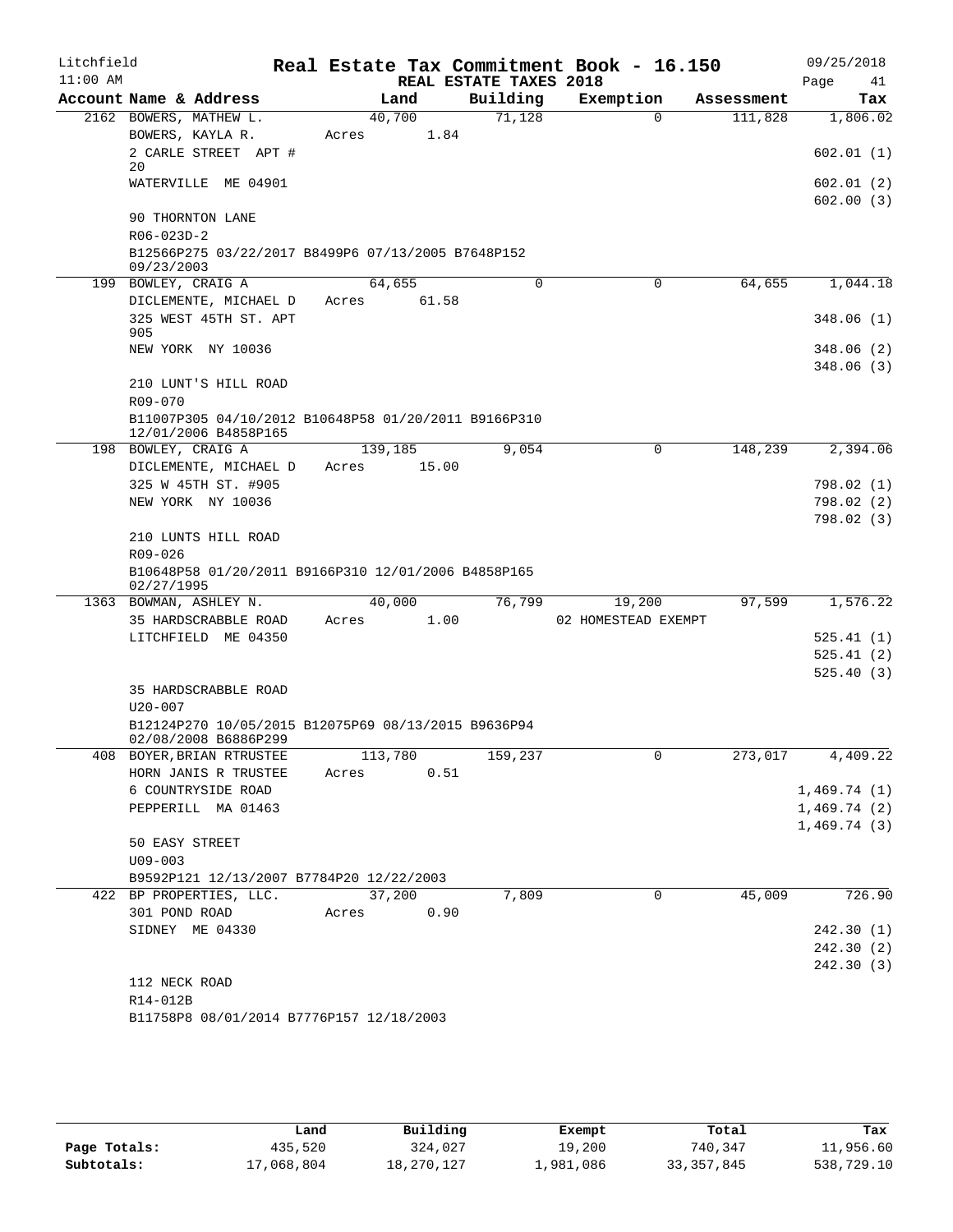| Litchfield |                                                                     |                |                        | Real Estate Tax Commitment Book - 16.150 |            | 09/25/2018  |
|------------|---------------------------------------------------------------------|----------------|------------------------|------------------------------------------|------------|-------------|
| $11:00$ AM |                                                                     |                | REAL ESTATE TAXES 2018 |                                          |            | 42<br>Page  |
|            | Account Name & Address                                              | Land           | Building               | Exemption                                | Assessment | Tax         |
|            | 561 BRACKETT, JEFFREY &<br>DIANE                                    | 61,500         | 41,455                 | 19,200                                   | 83,755     | 1,352.64    |
|            | 284 ACADEMY ROAD                                                    | Acres<br>14.00 |                        | 02 HOMESTEAD EXEMPT                      |            |             |
|            | LITCHFIELD ME 04350                                                 |                |                        |                                          |            | 450.88(1)   |
|            |                                                                     |                |                        |                                          |            | 450.88 (2)  |
|            |                                                                     |                |                        |                                          |            | 450.88 (3)  |
|            | 284 ACADEMY ROAD                                                    |                |                        |                                          |            |             |
|            | R02-101                                                             |                |                        |                                          |            |             |
|            | B5941P262 05/12/1999                                                |                |                        |                                          |            |             |
|            | 2640 BRAMLETT MATTHEW                                               | 53,470         | 90,070                 | $\mathbf{0}$                             | 143,540    | 2,318.17    |
|            | SNYDER SAMANTHA                                                     | 6.97<br>Acres  |                        |                                          |            |             |
|            | 1268 WEST ROAD                                                      |                |                        |                                          |            | 772.72(1)   |
|            | LITCHFIELD ME 04350                                                 |                |                        |                                          |            | 772.72(2)   |
|            | 1268 WEST ROAD                                                      |                |                        |                                          |            | 772.73(3)   |
|            | R03-036F                                                            |                |                        |                                          |            |             |
|            | B10830P75 09/12/2011                                                |                |                        |                                          |            |             |
|            | 208 BRANN, KENNETH                                                  | 41,425         | 64,168                 | 0                                        | 105,593    | 1,705.33    |
|            | 168 STEVENSTOWN ROAD                                                | Acres<br>1.57  |                        |                                          |            |             |
|            | LITCHFIELD ME 04350                                                 |                |                        |                                          |            | 568.44(1)   |
|            |                                                                     |                |                        |                                          |            | 568.44(2)   |
|            |                                                                     |                |                        |                                          |            | 568.45(3)   |
|            | 168 STEVENSTOWN ROAD                                                |                |                        |                                          |            |             |
|            | R10-017A                                                            |                |                        |                                          |            |             |
|            | B2757P1                                                             |                |                        |                                          |            |             |
|            | 207 BRANN, KENNETH                                                  | 33,600         | $\Omega$               | $\Omega$                                 | 33,600     | 542.64      |
|            | 151 STEVENSTOWN ROAD                                                | 15.00<br>Acres |                        |                                          |            | 180.88(1)   |
|            | LITCHFIELD ME 04350                                                 |                |                        |                                          |            | 180.88(2)   |
|            |                                                                     |                |                        |                                          |            | 180.88(3)   |
|            | STEVENSTOWN ROAD                                                    |                |                        |                                          |            |             |
|            | R10-017                                                             |                |                        |                                          |            |             |
|            | B7524P4 07/22/2003                                                  |                |                        |                                          |            |             |
|            | 206 BRANN, KENNETH                                                  | 93,800         | 125,725                | 19,200                                   | 200,325    | 3,235.25    |
|            | 151 STEVENSTOWN ROAD                                                | 97.00<br>Acres |                        | 02 HOMESTEAD EXEMPT                      |            |             |
|            | LITCHFIELD ME 04350                                                 |                |                        |                                          |            | 1,078.42(1) |
|            |                                                                     |                |                        |                                          |            | 1,078.42(2) |
|            |                                                                     |                |                        |                                          |            | 1,078.41(3) |
|            | 151 STEVENSTOWN ROAD                                                |                |                        |                                          |            |             |
|            | R10-016                                                             |                |                        |                                          |            |             |
|            | B7524P4 07/22/2003                                                  |                | 70,946                 | $\mathbf 0$                              | 190,942    |             |
|            | 755 BRAUER, GEORGE R & MARY<br>E (TRUSTEES)                         | 119,996        |                        |                                          |            | 3,083.71    |
|            | BRAUER FAMILY IRREV.<br>TRUST                                       | Acres<br>0.31  |                        |                                          |            |             |
|            | 4 GREEN MEADOW DRIVE                                                |                |                        |                                          |            | 1,027.90(1) |
|            | N. READING MA 01864                                                 |                |                        |                                          |            | 1,027.90(2) |
|            |                                                                     |                |                        |                                          |            | 1,027.91(3) |
|            | 289 PEACEPIPE DRIVE<br>U29-018                                      |                |                        |                                          |            |             |
|            | B11203P286 10/10/2012 B10566P220 10/28/2010<br>B5530P102 12/01/1997 |                |                        |                                          |            |             |

|              | Land       | Building   | Exempt    | Total        | Tax        |
|--------------|------------|------------|-----------|--------------|------------|
| Page Totals: | 403,791    | 392,364    | 38,400    | 757,755      | 12,237.74  |
| Subtotals:   | 17,472,595 | 18,662,491 | 2,019,486 | 34, 115, 600 | 550,966.84 |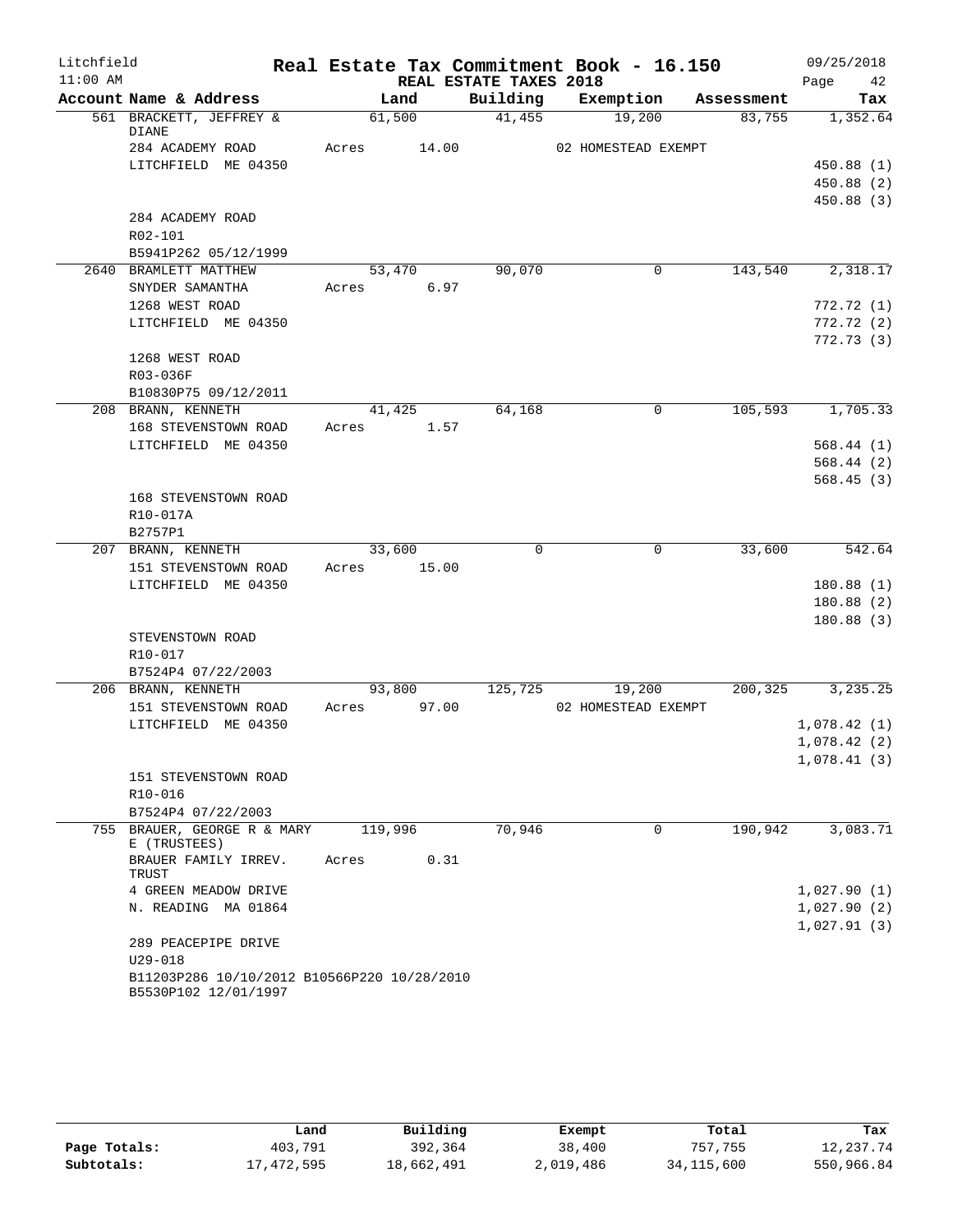| Litchfield |                                                                 |            |         |                        | Real Estate Tax Commitment Book - 16.150 |                | 09/25/2018       |
|------------|-----------------------------------------------------------------|------------|---------|------------------------|------------------------------------------|----------------|------------------|
| $11:00$ AM |                                                                 |            |         | REAL ESTATE TAXES 2018 |                                          |                | Page 43          |
|            | Account Name & Address                                          |            | Land    |                        | Building Exemption Assessment            |                | Tax              |
|            | 2351 BRAUNFELS, JENNIFER                                        |            | 38,600  | 134,786                | 19,200                                   | 154,186        | 2,490.10         |
|            | 35 TURCOTTE LANE                                                | Acres 1.00 |         |                        | 02 HOMESTEAD EXEMPT                      |                |                  |
|            | LITCHFIELD ME 04350                                             |            |         |                        |                                          |                | 830.03(1)        |
|            |                                                                 |            |         |                        |                                          |                | 830.03 (2)       |
|            | 35 TURCOTTE LANE                                                |            |         |                        |                                          |                | 830.04 (3)       |
|            | R03-072B                                                        |            |         |                        |                                          |                |                  |
|            | B8397P333 04/28/2005 B7450P277                                  |            |         |                        |                                          |                |                  |
|            | 210 BRAUNFELS, RICHARD                                          |            |         | 41,100 128,950         |                                          | 24,960 145,090 | 2,343.20         |
|            | 9 TURCOTTE LANE                                                 | Acres 2.00 |         |                        | 02 HOMESTEAD EXEMPT                      |                |                  |
|            | LITCHFIELD ME 04350                                             |            |         |                        | 14 WW2 Vet NonRes                        |                | 781.07 (1)       |
|            |                                                                 |            |         |                        |                                          |                | 781.07 (2)       |
|            |                                                                 |            |         |                        |                                          |                | 781.06 (3)       |
|            | 9 TURCOTTE LANE                                                 |            |         |                        |                                          |                |                  |
|            | R03-070                                                         |            |         |                        |                                          |                |                  |
|            | B1570P483                                                       |            |         |                        |                                          |                |                  |
|            | 92 BRAY, MATTHEW R                                              |            | 43,750  | 104,853                | $\Omega$                                 | 148,603        | 2,399.94         |
|            | 1305 WEST ROAD                                                  | Acres 2.50 |         |                        |                                          |                |                  |
|            | LITCHFIELD ME 04350                                             |            |         |                        |                                          |                | 799.98 (1)       |
|            |                                                                 |            |         |                        |                                          |                | 799.98(2)        |
|            |                                                                 |            |         |                        |                                          |                | 799.98(3)        |
|            | 1305 WEST ROAD                                                  |            |         |                        |                                          |                |                  |
|            | R03-028B                                                        |            |         |                        |                                          |                |                  |
|            | B10099P268 06/03/2009 B9917P24 11/26/2008 B9732P102             |            |         |                        |                                          |                |                  |
|            | 05/16/2008 B5530P2 12/03/1997<br>1554 BRETON, ZACHERY R. 42,350 |            |         | 74,048                 | $\overline{0}$                           |                | 116,398 1,879.83 |
|            | 64 GOULD ROAD                                                   | Acres 2.50 |         |                        |                                          |                |                  |
|            | LISBON FALLS ME 04252                                           |            |         |                        |                                          |                | 626.61(1)        |
|            |                                                                 |            |         |                        |                                          |                | 626.61(2)        |
|            |                                                                 |            |         |                        |                                          |                | 626.61(3)        |
|            | 38 TURCOTTE LANE                                                |            |         |                        |                                          |                |                  |
|            | $R03 - 069$                                                     |            |         |                        |                                          |                |                  |
|            | B12733P345 09/29/2017 B6549P117                                 |            |         |                        |                                          |                |                  |
|            | 922 BREWER, JESSICA L.                                          |            | 40,250  |                        | 31,742<br>19,200                         | 52,792         | 852.59           |
|            | 2303 HALLOWELL ROAD                                             | Acres 1.10 |         |                        | 02 HOMESTEAD EXEMPT                      |                |                  |
|            | LITCHFIELD ME 04350                                             |            |         |                        |                                          |                | 284.20 (1)       |
|            |                                                                 |            |         |                        |                                          |                | 284.20 (2)       |
|            |                                                                 |            |         |                        |                                          |                | 284.19 (3)       |
|            | 2303 HALLOWELL ROAD                                             |            |         |                        |                                          |                |                  |
|            | R06-039C                                                        |            |         |                        |                                          |                |                  |
|            | B12289P92 05/10/2016 B12285P83 04/25/2016 B6305P304             |            |         |                        |                                          |                |                  |
|            | 09/30/2000<br>318 BRIDGEO JANICE/DENNIS                         |            | 105,086 | 30,547                 | $\Omega$                                 | 135,633        | 2,190.47         |
|            | MARY ELLEN                                                      |            |         |                        |                                          |                |                  |
|            | CHURCH JEFFREY/CHURCH                                           | Acres      | 0.21    |                        |                                          |                |                  |
|            | ROBERT                                                          |            |         |                        |                                          |                |                  |
|            | 100 FAIRVIEW AVENUE                                             |            |         |                        |                                          |                | 730.16(1)        |
|            | AUGUSTA ME 04330                                                |            |         |                        |                                          |                | 730.16(2)        |
|            |                                                                 |            |         |                        |                                          |                | 730.15(3)        |
|            | 152 ROSSER DRIVE                                                |            |         |                        |                                          |                |                  |
|            | $U17 - 003$<br>B9630P60 02/01/2008 B1202P455 09/22/1960         |            |         |                        |                                          |                |                  |
|            |                                                                 |            |         |                        |                                          |                |                  |

|              | Land       | Building   | Exempt    | Total      | Tax         |
|--------------|------------|------------|-----------|------------|-------------|
| Page Totals: | 311,136    | 504,926    | 63,360    | 752,702    | 12, 156. 13 |
| Subtotals:   | 17,783,731 | 19,167,417 | 2,082,846 | 34,868,302 | 563,122.97  |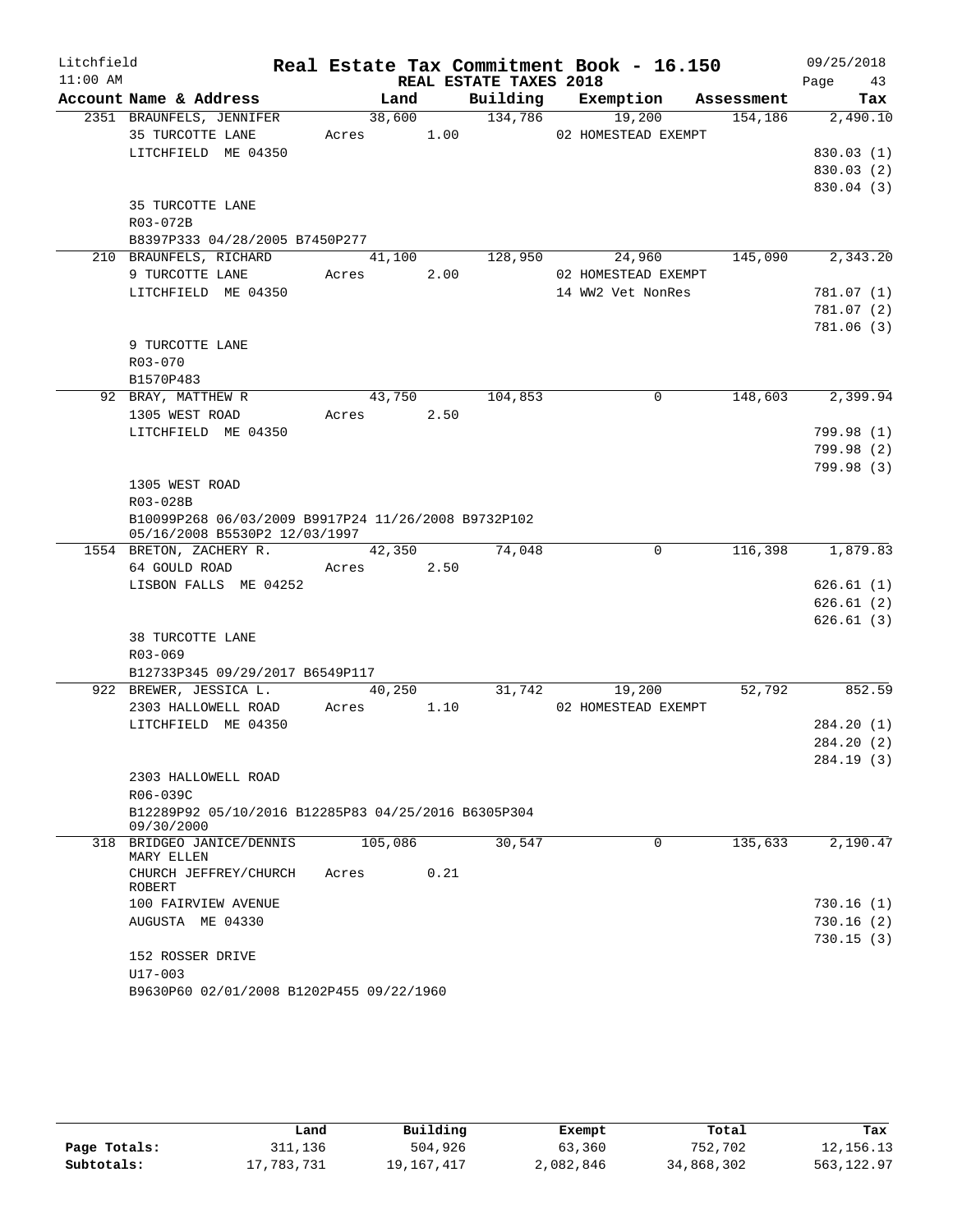| Litchfield   |                                                     | Real Estate Tax Commitment Book - 16.150 |        |            |                                    |           |                     |            | 09/25/2018        |
|--------------|-----------------------------------------------------|------------------------------------------|--------|------------|------------------------------------|-----------|---------------------|------------|-------------------|
| $11:00$ AM   | Account Name & Address                              |                                          | Land   |            | REAL ESTATE TAXES 2018<br>Building |           | Exemption           | Assessment | 44<br>Page<br>Tax |
|              | 1120 BRIGGS, JOHN & MARY                            |                                          | 42,750 |            | 161,543                            |           | 24,960              | 179,333    | 2,896.23          |
|              | 2721 HALLOWELL ROAD                                 |                                          | Acres  | 2.10       |                                    |           | 03 VETERANS EXEMPT  |            |                   |
|              | LITCHFIELD ME 04350                                 |                                          |        |            |                                    |           | 02 HOMESTEAD EXEMPT |            | 965.41(1)         |
|              |                                                     |                                          |        |            |                                    |           |                     |            | 965.41(2)         |
|              |                                                     |                                          |        |            |                                    |           |                     |            | 965.41(3)         |
|              | 2721 HALLOWELL ROAD                                 |                                          |        |            |                                    |           |                     |            |                   |
|              | R02-024A                                            |                                          |        |            |                                    |           |                     |            |                   |
|              | B11614P139 01/15/2014 B6683P75                      |                                          |        |            |                                    |           |                     |            |                   |
|              | 212 BRISSETTE, DAVID                                |                                          | 54,000 |            | 38,917                             |           | 19,200              | 73,717     | 1,190.53          |
|              | 27 BRISSETTE LANE                                   | Acres                                    |        | 4.20       |                                    |           | 02 HOMESTEAD EXEMPT |            |                   |
|              | LITCHFIELD ME 04350                                 |                                          |        |            |                                    |           |                     |            | 396.84(1)         |
|              |                                                     |                                          |        |            |                                    |           |                     |            | 396.84 (2)        |
|              |                                                     |                                          |        |            |                                    |           |                     |            | 396.85(3)         |
|              | 27 BRISSETTE LANE                                   |                                          |        |            |                                    |           |                     |            |                   |
|              | R03-047                                             |                                          |        |            |                                    |           |                     |            |                   |
|              | B8677P254 09/02/2005 B2755P79                       |                                          |        |            |                                    |           |                     |            |                   |
|              | 872 BRODERICK, JOHN & MEG                           |                                          | 43,000 |            | 93,510                             |           | 19,200              | 117,310    | 1,894.56          |
|              | 182 PLAINS ROAD                                     |                                          |        | Acres 2.20 |                                    |           | 02 HOMESTEAD EXEMPT |            |                   |
|              | LITCHFIELD ME 04350                                 |                                          |        |            |                                    |           |                     |            | 631.52(1)         |
|              |                                                     |                                          |        |            |                                    |           |                     |            | 631.52(2)         |
|              |                                                     |                                          |        |            |                                    |           |                     |            | 631.52(3)         |
|              | 182 PLAINS ROAD                                     |                                          |        |            |                                    |           |                     |            |                   |
|              | R07-011                                             |                                          |        |            |                                    |           |                     |            |                   |
|              | B6382P335 12/29/2000                                |                                          |        |            |                                    |           |                     |            |                   |
|              | 880 BROOKS, ADAM W                                  |                                          | 40,000 |            | 7,950                              |           | 19,200              | 28,750     | 464.31            |
|              | BROOKS, JAMIE                                       |                                          | Acres  | 1.00       |                                    |           | 02 HOMESTEAD EXEMPT |            |                   |
|              | 1015 RICHMOND ROAD                                  |                                          |        |            |                                    |           |                     |            | 154.77(1)         |
|              | LITCHFIELD ME 04350                                 |                                          |        |            |                                    |           |                     |            | 154.77(2)         |
|              |                                                     |                                          |        |            |                                    |           |                     |            | 154.77(3)         |
|              | 1015 RICHMOND ROAD                                  |                                          |        |            |                                    |           |                     |            |                   |
|              | R01-070B                                            |                                          |        |            |                                    |           |                     |            |                   |
|              | B11646P237 01/28/2014 B11646P235 12/20/2013         |                                          |        |            |                                    |           |                     |            |                   |
|              | B3621P184 10/07/2004                                |                                          |        |            |                                    |           |                     |            |                   |
|              | 301 BROSIOUS, CHRISTIAN                             |                                          |        | 45,100     | 86,124                             |           | $\mathsf{O}$        | 131,224    | 2,119.27          |
|              | 378 PEACEPIPE DRIVE                                 |                                          | Acres  | 1.20       |                                    |           |                     |            |                   |
|              | LITCHFIELD ME 04350                                 |                                          |        |            |                                    |           |                     |            | 706.42(1)         |
|              |                                                     |                                          |        |            |                                    |           |                     |            | 706.42(2)         |
|              |                                                     |                                          |        |            |                                    |           |                     |            | 706.43(3)         |
|              | 378 PEACEPIPE DRIVE<br>U28-009C                     |                                          |        |            |                                    |           |                     |            |                   |
|              | B11079P39 06/20/2012 B11029P46 04/10/2012 B7743P243 |                                          |        |            |                                    |           |                     |            |                   |
|              | 11/21/2003                                          |                                          |        |            |                                    |           |                     |            |                   |
|              | 2376 BROWN JULI M                                   |                                          | 42,000 |            | 22,362                             |           | $\Omega$            | 64,362     | 1,039.45          |
|              | 1207 WEST ROAD                                      | Acres                                    |        | 1.80       |                                    |           |                     |            |                   |
|              | BOWDOIN ME 04287                                    |                                          |        |            |                                    |           |                     |            | 346.48(1)         |
|              |                                                     |                                          |        |            |                                    |           |                     |            | 346.48 (2)        |
|              |                                                     |                                          |        |            |                                    |           |                     |            | 346.49 (3)        |
|              | 1207 WEST ROAD                                      |                                          |        |            |                                    |           |                     |            |                   |
|              | R03-033                                             |                                          |        |            |                                    |           |                     |            |                   |
|              | B9810P175 08/01/2008 B7677P264 09/30/2003           |                                          |        |            |                                    |           |                     |            |                   |
|              | 910 BROWN, BARBARA                                  |                                          | 25,458 |            | 51,801                             |           | $\mathbf 0$         | 77,259     | 1,247.73          |
|              | 447 CENTER AVE                                      | Acres                                    |        | 0.13       |                                    |           |                     |            |                   |
|              | WESTWOOD NJ 07675                                   |                                          |        |            |                                    |           |                     |            | 415.91(1)         |
|              |                                                     |                                          |        |            |                                    |           |                     |            | 415.91 (2)        |
|              |                                                     |                                          |        |            |                                    |           |                     |            | 415.91(3)         |
|              | 459 PEACEPIPE DRIVE                                 |                                          |        |            |                                    |           |                     |            |                   |
|              | $U28 - 052$                                         |                                          |        |            |                                    |           |                     |            |                   |
|              | B5457P327 09/01/1997                                |                                          |        |            |                                    |           |                     |            |                   |
|              |                                                     | Land                                     |        | Building   |                                    | Exempt    |                     | Total      | Tax               |
| Page Totals: |                                                     | 292,308                                  |        | 462,207    |                                    | 82,560    |                     | 671,955    | 10,852.08         |
| Subtotals:   |                                                     | 18,076,039                               |        | 19,629,624 |                                    | 2,165,406 |                     | 35,540,257 | 573,975.05        |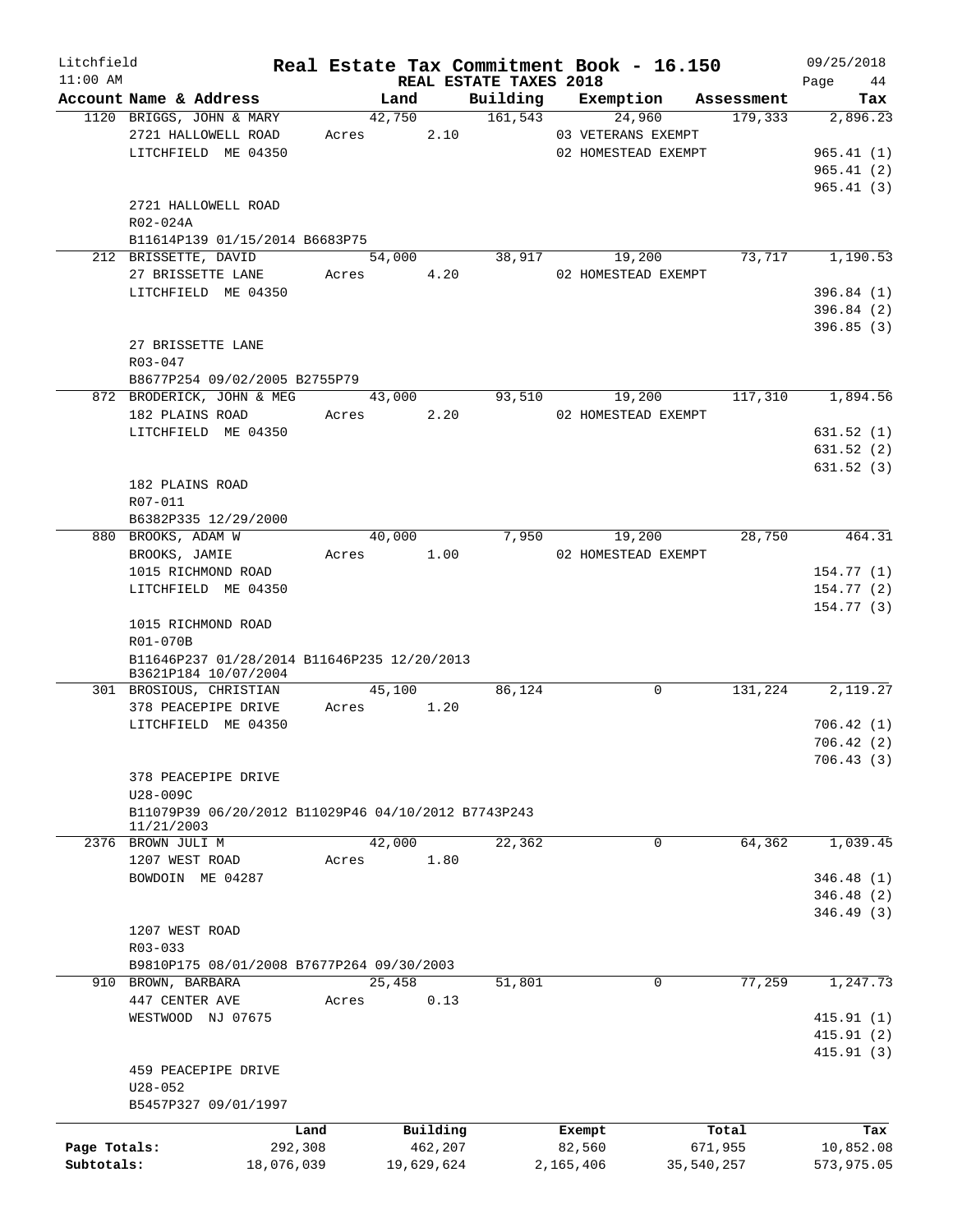| Litchfield   |                        |                                           |               |                                    | Real Estate Tax Commitment Book - 16.150 |              | 09/25/2018      |
|--------------|------------------------|-------------------------------------------|---------------|------------------------------------|------------------------------------------|--------------|-----------------|
| $11:00$ AM   | Account Name & Address |                                           | Land          | REAL ESTATE TAXES 2018<br>Building | Exemption                                | Assessment   | Page<br>45      |
|              | 218 BROWN, CALVIN E    |                                           | 53,800        | 307,485                            | 19,200                                   | 342,085      | Tax<br>5,524.67 |
|              | BROWN, GALE E          |                                           | 9.25<br>Acres |                                    | 02 HOMESTEAD EXEMPT                      |              |                 |
|              | P O BOX 1              |                                           |               |                                    |                                          |              | 1,841.56(1)     |
|              | LITCHFIELD ME 04350    |                                           |               |                                    |                                          |              | 1,841.56(2)     |
|              |                        |                                           |               |                                    |                                          |              | 1,841.55(3)     |
|              | 1423 LEWISTON ROAD     |                                           |               |                                    |                                          |              |                 |
|              | R12-013B               |                                           |               |                                    |                                          |              |                 |
|              | B3438P334 10/05/1988   |                                           |               |                                    |                                          |              |                 |
|              | 1925 BROWN, CHANCE J.  |                                           | 72,036        | 64,580                             | 0                                        | 136,616      | 2,206.35        |
|              | BROWN, CASEY E.        |                                           | Acres 51.00   |                                    |                                          |              |                 |
|              | 213 STARBIRD CORNER    |                                           |               |                                    |                                          |              | 735.45(1)       |
|              | <b>ROAD</b>            |                                           |               |                                    |                                          |              |                 |
|              | BOWDOIN ME 04287       |                                           |               |                                    |                                          |              | 735.45(2)       |
|              |                        |                                           |               |                                    |                                          |              | 735.45 (3)      |
|              | 1125 RICHMOND ROAD     |                                           |               |                                    |                                          |              |                 |
|              | R01-060                |                                           |               |                                    |                                          |              |                 |
|              |                        | B11246P44 12/05/2012 B2540P316            |               |                                    |                                          |              |                 |
|              | 2153 BROWN, DARRYL G   |                                           | 43,250        | 44,646                             | $\mathbf 0$                              | 87,896       | 1,419.52        |
|              | 971 BRUNSWICK AVE      | Acres                                     | 2.30          |                                    |                                          |              |                 |
|              | GARDINER ME 04345      |                                           |               |                                    |                                          |              | 473.17 (1)      |
|              |                        |                                           |               |                                    |                                          |              | 473.17 (2)      |
|              |                        |                                           |               |                                    |                                          |              | 473.18 (3)      |
|              | 231 LUNTS HILL ROAD    |                                           |               |                                    |                                          |              |                 |
|              | R09-069A               |                                           |               |                                    |                                          |              |                 |
|              |                        | B10172P295 08/05/2009 B6208P34 05/09/2000 |               |                                    |                                          |              |                 |
|              | 21 BROWN, DAVID        |                                           | 18,660        | 15,317                             | 0                                        | 33,977       | 548.73          |
|              | BROWN, TERESA          |                                           | 0.10<br>Acres |                                    |                                          |              |                 |
|              | 302 RIVER ROAD         |                                           |               |                                    |                                          |              | 182.91(1)       |
|              | TOPSHAM ME 04086       |                                           |               |                                    |                                          |              | 182.91(2)       |
|              |                        |                                           |               |                                    |                                          |              | 182.91(3)       |
|              | 533 PEACEPIPE DRIVE    |                                           |               |                                    |                                          |              |                 |
|              | $U28 - 072$            |                                           |               |                                    |                                          |              |                 |
|              |                        | B12639P45 06/22/2017 B3003P33             |               |                                    |                                          |              |                 |
|              | 2019 BROWN, DAVID      |                                           | 25,428        | $\mathbf 0$                        | $\mathbf 0$                              | 25,428       | 410.66          |
|              | BROWN, TERESA          | Acres                                     | 0.58          |                                    |                                          |              |                 |
|              | 302 RIVER ROAD         |                                           |               |                                    |                                          |              | 136.89(1)       |
|              | TOPSHAM ME 04086       |                                           |               |                                    |                                          |              | 136.89(2)       |
|              |                        |                                           |               |                                    |                                          |              | 136.88(3)       |
|              | PEACEPIPE DRIVE        |                                           |               |                                    |                                          |              |                 |
|              | $U28 - 082$            |                                           |               |                                    |                                          |              |                 |
|              |                        | B12639P45 06/22/2017 B1248P37             |               |                                    |                                          |              |                 |
|              | 2020 BROWN, DAVID      |                                           | 11,400        | $\Omega$                           | 0                                        | 11,400       | 184.11          |
|              | BROWN, TERESA          | Acres                                     | 0.20          |                                    |                                          |              |                 |
|              | 302 RIVER ROAD         |                                           |               |                                    |                                          |              | 61.37(1)        |
|              | TOPSHAM ME 04086       |                                           |               |                                    |                                          |              | 61.37(2)        |
|              | PEACEPIPE DRIVE        |                                           |               |                                    |                                          |              | 61.37(3)        |
|              | $U28 - 084$            |                                           |               |                                    |                                          |              |                 |
|              |                        | B12639P45 06/22/2017 B1248P37             |               |                                    |                                          |              |                 |
|              | 900 BRUDER, RAYMOND JR |                                           | 41,500        | 63,063                             | 19,200                                   | 85,363       | 1,378.61        |
|              | ESTATE OF:             |                                           |               |                                    |                                          |              |                 |
|              | BRUDER JEAN M          | Acres                                     | 1.60          |                                    | 02 HOMESTEAD EXEMPT                      |              |                 |
|              | 2078 HALLOWELL ROAD    |                                           |               |                                    |                                          |              | 459.54 (1)      |
|              | LITCHFIELD ME 04350    |                                           |               |                                    |                                          |              | 459.54 (2)      |
|              |                        |                                           |               |                                    |                                          |              | 459.53(3)       |
|              | 2078 HALLOWELL ROAD    |                                           |               |                                    |                                          |              |                 |
|              | R11-014                |                                           |               |                                    |                                          |              |                 |
|              | B6564P145              |                                           |               |                                    |                                          |              |                 |
|              |                        | Land                                      | Building      |                                    | Exempt                                   | Total        | Tax             |
| Page Totals: |                        | 266,074                                   | 495,091       |                                    | 38,400                                   | 722,765      | 11,672.65       |
| Subtotals:   |                        | 18, 342, 113                              | 20, 124, 715  |                                    | 2,203,806                                | 36, 263, 022 | 585,647.70      |
|              |                        |                                           |               |                                    |                                          |              |                 |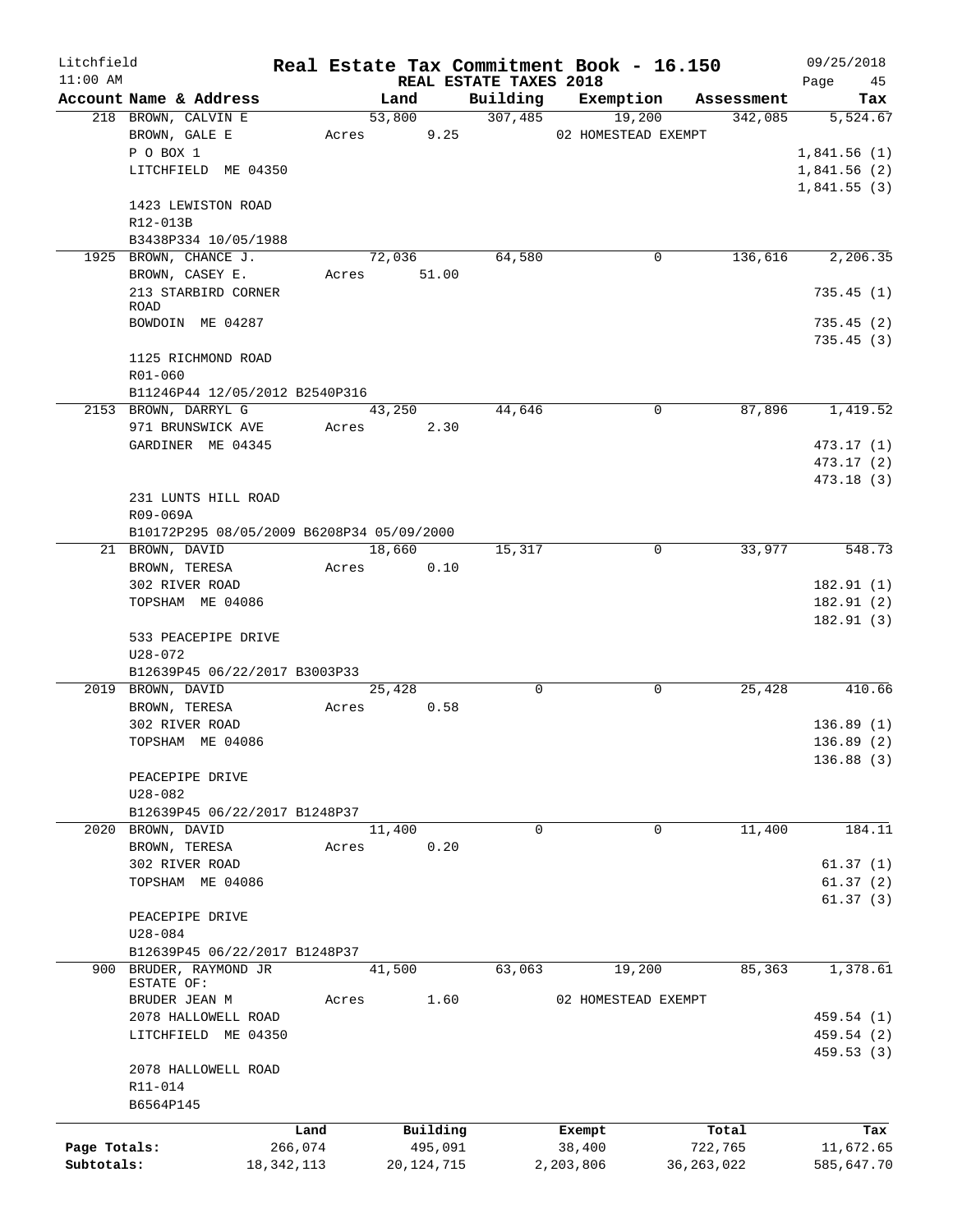| Litchfield<br>$11:00$ AM |                                            |         |            | REAL ESTATE TAXES 2018 | Real Estate Tax Commitment Book - 16.150 |            | 09/25/2018<br>Page<br>46 |
|--------------------------|--------------------------------------------|---------|------------|------------------------|------------------------------------------|------------|--------------------------|
|                          | Account Name & Address                     |         | Land       | Building               | Exemption                                | Assessment | Tax                      |
|                          | 2449 BRYANT, DANIEL                        |         | 40,650     | 97,436                 | $\Omega$                                 | 138,086    | 2,230.09                 |
|                          | SCHRADER, RONALD                           | Acres   | 1.26       |                        |                                          |            |                          |
|                          | 42 OLD MIDDLESEX ROAD                      |         |            |                        |                                          |            | 743.36(1)                |
|                          | TOPSHAM ME 04086                           |         |            |                        |                                          |            | 743.36 (2)               |
|                          |                                            |         |            |                        |                                          |            | 743.37(3)                |
|                          | 469 ACADEMY ROAD                           |         |            |                        |                                          |            |                          |
|                          | R02-078                                    |         |            |                        |                                          |            |                          |
|                          | B10064P206 05/05/2009 B8039P122 07/14/2004 |         |            |                        |                                          |            |                          |
|                          | 1093 BRYCE, ROSANNE                        |         | $\Omega$   | 15,763                 | 15,763                                   | 0          | 0.00                     |
|                          | 3 BUSH LANE                                |         |            |                        | 02 HOMESTEAD EXEMPT                      |            |                          |
|                          | LITCHFIELD ME 04350                        |         |            |                        |                                          |            |                          |
|                          |                                            |         |            |                        |                                          |            |                          |
|                          |                                            |         |            |                        |                                          |            |                          |
|                          | 3 BUSH LANE                                |         |            |                        |                                          |            |                          |
|                          | R03-006-ON-1                               |         |            |                        |                                          |            |                          |
|                          | B6354P113                                  |         |            |                        |                                          |            |                          |
|                          | 230 BUBIER SR, WALLACE E                   |         | 50,000     | 56,111                 | 24,960                                   | 81,151     | 1,310.59                 |
|                          | BUBIER SUSAN D                             | Acres   | 5.00       |                        | 03 VETERANS EXEMPT                       |            |                          |
|                          | 2243 HALLOWELL ROAD                        |         |            |                        | 02 HOMESTEAD EXEMPT                      |            | 436.86 (1)               |
|                          | LITCHFIELD ME 04350                        |         |            |                        |                                          |            | 436.86 (2)               |
|                          |                                            |         |            |                        |                                          |            | 436.87 (3)               |
|                          | 2243 HALLOWELL ROAD                        |         |            |                        |                                          |            |                          |
|                          | $R06 - 043$                                |         |            |                        |                                          |            |                          |
|                          | B9759P317 06/11/2008 B1820P190 05/29/1975  |         |            |                        |                                          |            |                          |
|                          | 787 BUCKMORE CHERYL                        |         | 44,500     | 63,341                 | 19,200                                   | 88,641     | 1,431.55                 |
|                          | 544 STEVENSTOWN ROAD                       | Acres   | 2.80       |                        | 02 HOMESTEAD EXEMPT                      |            |                          |
|                          | LITCHFIELD ME 04350                        |         |            |                        |                                          |            | 477.18 (1)               |
|                          |                                            |         |            |                        |                                          |            | 477.18(2)                |
|                          |                                            |         |            |                        |                                          |            | 477.19 (3)               |
|                          | 544 STEVENSTOWN ROAD                       |         |            |                        |                                          |            |                          |
|                          | R08-004                                    |         |            |                        |                                          |            |                          |
|                          | B11338P166 12/11/2012 B5663P191 07/02/1998 |         |            |                        |                                          |            |                          |
|                          | 231 BUCKMORE, DEBORAH                      |         | 26,000     | 88,458                 | 19,200                                   | 95,258     | 1,538.42                 |
|                          | 2782 HALLOWELL ROAD                        | Acres   | 0.50       |                        | 02 HOMESTEAD EXEMPT                      |            |                          |
|                          | LITCHFIELD ME 04350                        |         |            |                        |                                          |            | 512.81(1)                |
|                          |                                            |         |            |                        |                                          |            | 512.81(2)                |
|                          |                                            |         |            |                        |                                          |            | 512.80(3)                |
|                          | 2782 HALLOWELL ROAD                        |         |            |                        |                                          |            |                          |
|                          | R02-040                                    |         |            |                        |                                          |            |                          |
|                          | B2067P136                                  |         |            |                        |                                          |            |                          |
|                          | 232 BUDD, ELIZABETH W                      |         | 51,914     | 91,665                 | 19,200                                   | 124,379    | 2,008.72                 |
|                          | 100 UPPER POND ROAD                        | Acres   | 25.00      |                        | 02 HOMESTEAD EXEMPT                      |            |                          |
|                          | LITCHFIELD ME 04350                        |         |            |                        |                                          |            | 669.57(1)                |
|                          |                                            |         |            |                        |                                          |            | 669.57(2)                |
|                          |                                            |         |            |                        |                                          |            | 669.58(3)                |
|                          | 100 UPPER POND ROAD                        |         |            |                        |                                          |            |                          |
|                          | $R08 - 025$                                |         |            |                        |                                          |            |                          |
|                          | B4605P77                                   |         |            |                        |                                          |            |                          |
|                          | 236 BULLINER, CAROLYN R                    |         | 143,000    | 99,942                 | 0                                        | 242,942    | 3,923.51                 |
|                          | 6 CURTIS STREET                            | Acres   | 19.00      |                        |                                          |            |                          |
|                          | BRUNSWICK ME 04011                         |         |            |                        |                                          |            | 1,307.84(1)              |
|                          |                                            |         |            |                        |                                          |            | 1,307.84(2)              |
|                          |                                            |         |            |                        |                                          |            | 1,307.83(3)              |
|                          | 52 MILITARY LANE                           |         |            |                        |                                          |            |                          |
|                          | $U06 - 003$                                |         |            |                        |                                          |            |                          |
|                          | B1998P195                                  |         |            |                        |                                          |            |                          |
|                          |                                            |         |            |                        |                                          |            |                          |
|                          |                                            |         |            |                        |                                          |            |                          |
|                          |                                            | Land    | Building   |                        | Exempt                                   | Total      | Tax                      |
| Page Totals:             |                                            | 356,064 | 512,716    |                        | 98,323                                   | 770,457    | 12,442.88                |
| Subtotals:               | 18,698,177                                 |         | 20,637,431 |                        | 2,302,129<br>37,033,479                  |            | 598,090.58               |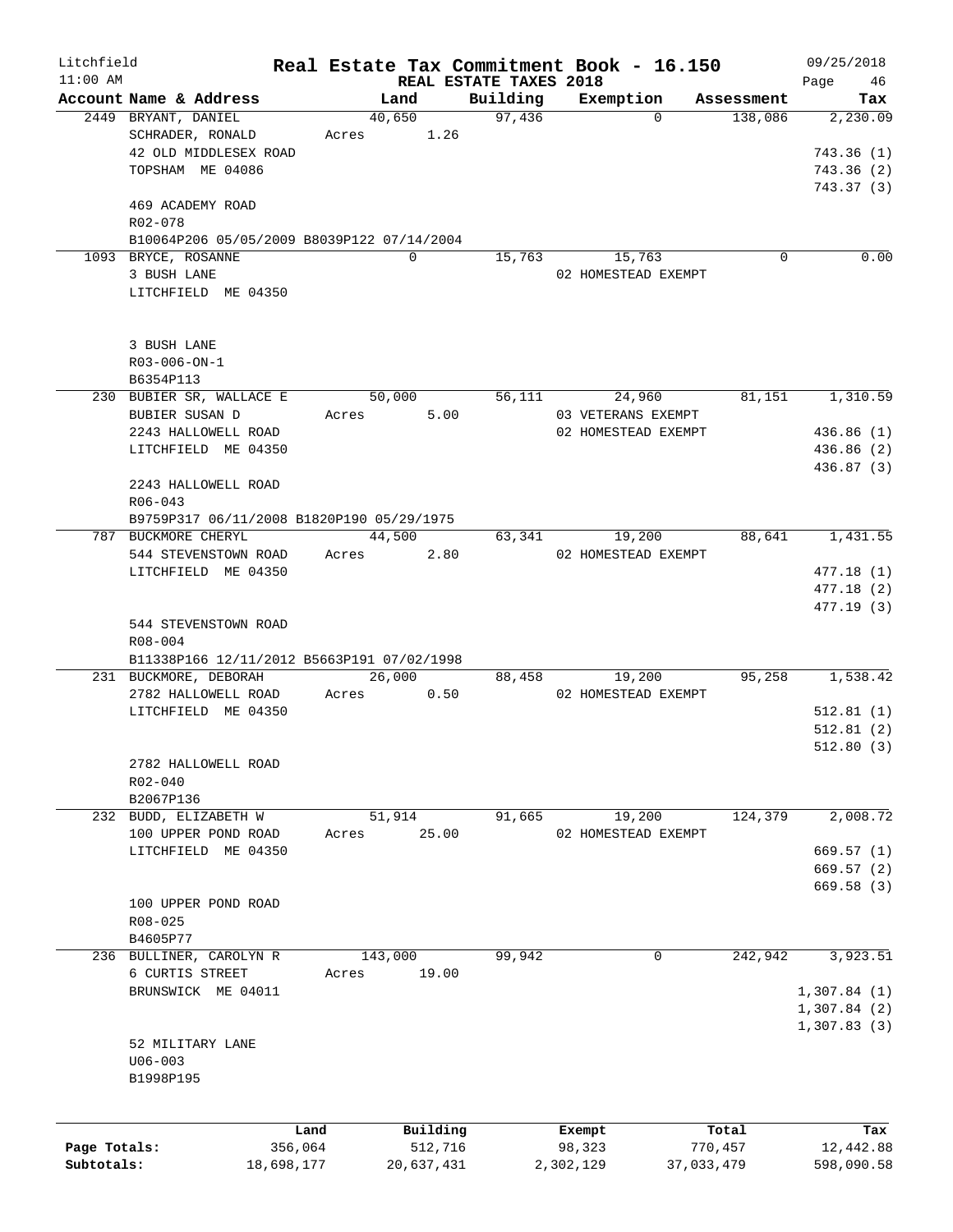| Litchfield |                                             |         |             |      | Real Estate Tax Commitment Book - 16.150 |                     |          |            | 09/25/2018   |
|------------|---------------------------------------------|---------|-------------|------|------------------------------------------|---------------------|----------|------------|--------------|
| $11:00$ AM |                                             |         |             |      | REAL ESTATE TAXES 2018                   |                     |          |            | Page<br>47   |
|            | Account Name & Address                      | Land    |             |      | Building                                 | Exemption           |          | Assessment | Tax          |
|            | 2761 BULLINER, CAROLYN R                    | 236,850 |             |      | $\Omega$                                 |                     | $\Omega$ | 236,850    | 3,825.13     |
|            | 6 CURTIS STREET                             | Acres   |             | 4.02 |                                          |                     |          |            |              |
|            | BRUNSWICK ME 04011                          |         |             |      |                                          |                     |          |            | 1, 275.04(1) |
|            |                                             |         |             |      |                                          |                     |          |            | 1, 275.04(2) |
|            |                                             |         |             |      |                                          |                     |          |            | 1, 275.05(3) |
|            | MILITARY LANE                               |         |             |      |                                          |                     |          |            |              |
|            | U05-004A                                    |         |             |      |                                          |                     |          |            |              |
|            | B10355P37 03/05/2010                        |         |             |      |                                          |                     |          |            |              |
|            | 237 BULLINER, JUDITH C.<br>(TRUSTEE)        | 105,020 |             |      | 68,162                                   |                     | 0        | 173,182    | 2,796.89     |
|            | JUDITH BULLINER TRUST                       | Acres   |             | 0.59 |                                          |                     |          |            |              |
|            | 46 SORRENTO COURT                           |         |             |      |                                          |                     |          |            | 932.30(1)    |
|            | SATELLITE BEACH FL<br>32937                 |         |             |      |                                          |                     |          |            | 932.30(2)    |
|            |                                             |         |             |      |                                          |                     |          |            | 932.29(3)    |
|            | 36 MILITARY LANE                            |         |             |      |                                          |                     |          |            |              |
|            | $U06 - 008$                                 |         |             |      |                                          |                     |          |            |              |
|            | B11146P209 08/21/2012 B7835P278 02/16/2004  |         |             |      |                                          |                     |          |            |              |
|            | 239 BUOTTE, RICHARD G.                      | 40,000  |             |      | 58,320                                   |                     | 19,200   | 79,120     | 1,277.79     |
|            | BUOTTE, DIANNE M.                           | Acres   |             | 1.00 |                                          | 02 HOMESTEAD EXEMPT |          |            |              |
|            | 72 HARDSCRABBLE ROAD                        |         |             |      |                                          |                     |          |            | 425.93(1)    |
|            | LITCHFIELD ME 04350                         |         |             |      |                                          |                     |          |            | 425.93(2)    |
|            |                                             |         |             |      |                                          |                     |          |            | 425.93(3)    |
|            | 72 HARDSCRABBLE ROAD                        |         |             |      |                                          |                     |          |            |              |
|            | $U21 - 039$                                 |         |             |      |                                          |                     |          |            |              |
|            | B12737P67 10/02/2017 B2234P238              |         |             |      |                                          |                     |          |            |              |
|            | 925 BUOTTE, RICHARD G.                      | 32,000  |             |      | $\Omega$                                 |                     | $\Omega$ | 32,000     | 516.80       |
|            | BUOTTE, DIANNE M.                           | Acres   |             | 2.60 |                                          |                     |          |            |              |
|            | 72 HARDSCRABBLE ROAD                        |         |             |      |                                          |                     |          |            | 172.27(1)    |
|            | LITCHFIELD ME 04350                         |         |             |      |                                          |                     |          |            | 172.27(2)    |
|            |                                             |         |             |      |                                          |                     |          |            | 172.26(3)    |
|            | 72 HARDSCRABBLE ROAD<br>$U21 - 040$         |         |             |      |                                          |                     |          |            |              |
|            | B12286P333 04/29/2016 B11016P242 04/23/2012 |         |             |      |                                          |                     |          |            |              |
|            | B5616P280 05/14/1998                        |         |             |      |                                          |                     |          |            |              |
|            | 2709 BUREAU LORI                            |         | $\mathbf 0$ |      | 45,173                                   |                     | $\Omega$ | 45,173     | 729.54       |
|            | P O BOX 1224                                |         |             |      |                                          |                     |          |            |              |
|            | SABATTUS ME 04280                           |         |             |      |                                          |                     |          |            | 243.18 (1)   |
|            |                                             |         |             |      |                                          |                     |          |            | 243.18(2)    |
|            |                                             |         |             |      |                                          |                     |          |            | 243.18(3)    |
|            | 15 BENSON LANE                              |         |             |      |                                          |                     |          |            |              |
|            | R10-034B-ON-2                               |         |             |      |                                          |                     |          |            |              |
|            | 241 BUREAU, THOMAS N                        | 77,625  |             |      | 285,396                                  |                     | 19,200   | 343,821    | 5,552.71     |
|            | P O BOX 56                                  | Acres   |             | 2.61 |                                          | 02 HOMESTEAD EXEMPT |          |            |              |
|            | LITCHFIELD ME 04350                         |         |             |      |                                          |                     |          |            | 1,850.90(1)  |
|            |                                             |         |             |      |                                          |                     |          |            | 1,850.90(2)  |
|            |                                             |         |             |      |                                          |                     |          |            | 1,850.91(3)  |
|            | 15 GAMAGE DRIVE                             |         |             |      |                                          |                     |          |            |              |
|            | $U18-004A$                                  |         |             |      |                                          |                     |          |            |              |

B11059P207 05/31/2012 B5963P228

|              | Land       | Building   | Exempt    | Total      | Tax        |
|--------------|------------|------------|-----------|------------|------------|
| Page Totals: | 491,495    | 457,051    | 38,400    | 910,146    | 14,698.86  |
| Subtotals:   | 19,189,672 | 21,094,482 | 2,340,529 | 37,943,625 | 612,789.44 |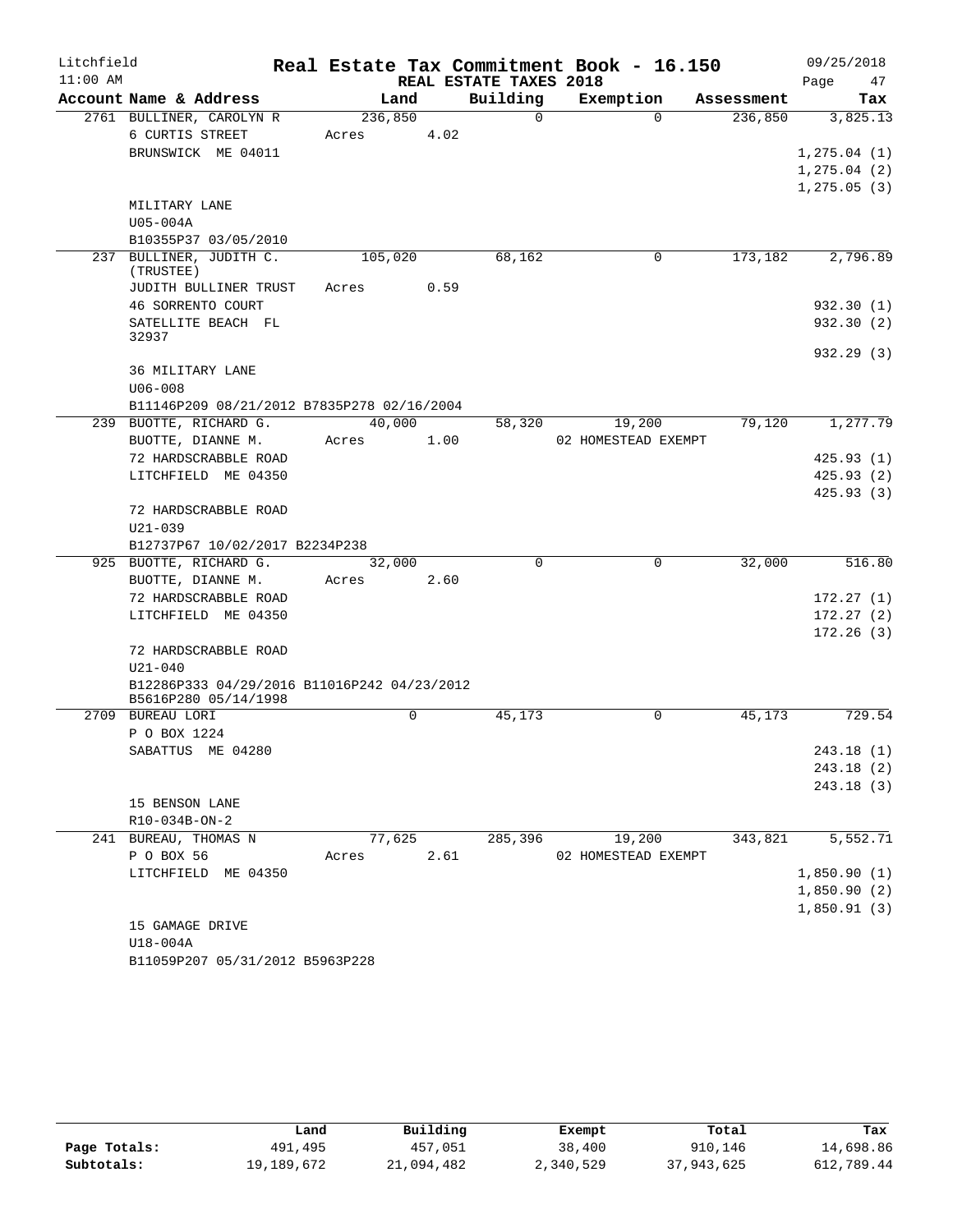| Litchfield |                                                          | Real Estate Tax Commitment Book - 16.150 |                        |                     |            | 09/25/2018              |
|------------|----------------------------------------------------------|------------------------------------------|------------------------|---------------------|------------|-------------------------|
| $11:00$ AM |                                                          |                                          | REAL ESTATE TAXES 2018 |                     |            | Page<br>48              |
|            | Account Name & Address                                   | Land                                     | Building               | Exemption           | Assessment | Tax                     |
|            | 2261 BURGESS, HOPE<br>664 HUNTINGTON HILL                | $\mathbf 0$                              | 5,104                  | $\Omega$            | 5,104      | 82.43                   |
|            | ROAD                                                     |                                          |                        |                     |            |                         |
|            | LITCHFIELD ME 04350                                      |                                          |                        |                     |            | 27.48(1)                |
|            |                                                          |                                          |                        |                     |            | 27.48(2)<br>27.47(3)    |
|            | 664 HUNTINGTON HILL                                      |                                          |                        |                     |            |                         |
|            | <b>ROAD</b>                                              |                                          |                        |                     |            |                         |
|            | R02-001-ON-2                                             |                                          |                        |                     |            |                         |
|            | B11932P61 02/23/2015                                     |                                          |                        |                     |            |                         |
|            | 696 BURGESS, KEITH E                                     | 41,250                                   | 56,245                 | 19,200              | 78,295     | 1,264.46                |
|            | 602 RICHMOND ROAD                                        | 1.50<br>Acres                            |                        | 02 HOMESTEAD EXEMPT |            |                         |
|            | LITCHFIELD ME 04350                                      |                                          |                        |                     |            | 421.49(1)               |
|            |                                                          |                                          |                        |                     |            | 421.49 (2)              |
|            |                                                          |                                          |                        |                     |            | 421.48(3)               |
|            | 602 RICHMOND ROAD                                        |                                          |                        |                     |            |                         |
|            | R02-009A                                                 |                                          |                        |                     |            |                         |
|            | B4892P10 05/01/1995                                      |                                          |                        |                     |            |                         |
|            | 82 BURGOS, CHRISTOPHER N                                 | 51,000                                   | 18,541                 | 0                   | 69,541     | 1,123.09                |
|            | C/O JACKIE DESCHAINE<br>8 FAIRVIEW DRIVE                 | Acres<br>5.40                            |                        |                     |            |                         |
|            | LISBON ME 04250                                          |                                          |                        |                     |            | 374.36(1)<br>374.36 (2) |
|            |                                                          |                                          |                        |                     |            | 374.37(3)               |
|            | 392 OAK HILL ROAD                                        |                                          |                        |                     |            |                         |
|            | R04-037C                                                 |                                          |                        |                     |            |                         |
|            | B4761P309 09/03/2004                                     |                                          |                        |                     |            |                         |
|            | 1964 BURNETT, CARIN, E.                                  | 57,500                                   | 248,221                | 19,200              | 286,521    | 4,627.31                |
|            | BURNETT, MICHAEL S.                                      | 11.00<br>Acres                           |                        | 02 HOMESTEAD EXEMPT |            |                         |
|            | 1405 HALLOWELL RD                                        |                                          |                        |                     |            | 1,542.44(1)             |
|            | LITCHFIELD ME 04350                                      |                                          |                        |                     |            | 1,542.44(2)             |
|            |                                                          |                                          |                        |                     |            | 1,542.43(3)             |
|            | 1405 HALLOWELL ROAD                                      |                                          |                        |                     |            |                         |
|            | R14-041A                                                 |                                          |                        |                     |            |                         |
|            | B12084P199 08/21/2015 B5433P217                          |                                          |                        |                     |            |                         |
|            | 385 BURNHAM, RANDALL A                                   | 86,475                                   | 35,229                 | 19,200              | 102,504    | 1,655.44                |
|            | BURNHAM CYNTHIA G                                        | 1.35<br>Acres                            |                        | 02 HOMESTEAD EXEMPT |            |                         |
|            | 101 LITTLE DRIVE                                         |                                          |                        |                     |            | 551.81(1)               |
|            | LITCHFIELD ME 04350                                      |                                          |                        |                     |            | 551.81(2)               |
|            |                                                          |                                          |                        |                     |            | 551.82 (3)              |
|            | 101 LITTLE DRIVE<br>$U24 - 013$                          |                                          |                        |                     |            |                         |
|            | B6301P312 09/15/2003                                     |                                          |                        |                     |            |                         |
|            | 1920 BURR, AMY L.                                        | 124,410                                  | 64,010                 | $\Omega$            | 188,420    | 3,042.98                |
|            | BURR, TIMOTHY D.                                         | 0.60<br>Acres                            |                        |                     |            |                         |
|            | 1028 ROBYN DRIVE                                         |                                          |                        |                     |            | 1,014.33(1)             |
|            | DANVILLE CA 94526                                        |                                          |                        |                     |            | 1,014.33(2)             |
|            |                                                          |                                          |                        |                     |            | 1,014.32(3)             |
|            | 49 PLEASANT POND LANE                                    |                                          |                        |                     |            |                         |
|            | $U01 - 005$                                              |                                          |                        |                     |            |                         |
|            | B12644P200 06/28/2017 B12644P197 06/15/2017<br>B2237P135 |                                          |                        |                     |            |                         |

|              | Land       | Building   | Exempt    | Total      | Tax        |
|--------------|------------|------------|-----------|------------|------------|
| Page Totals: | 360,635    | 427,350    | 57,600    | 730,385    | 11,795.71  |
| Subtotals:   | 19,550,307 | 21,521,832 | 2,398,129 | 38,674,010 | 624,585.15 |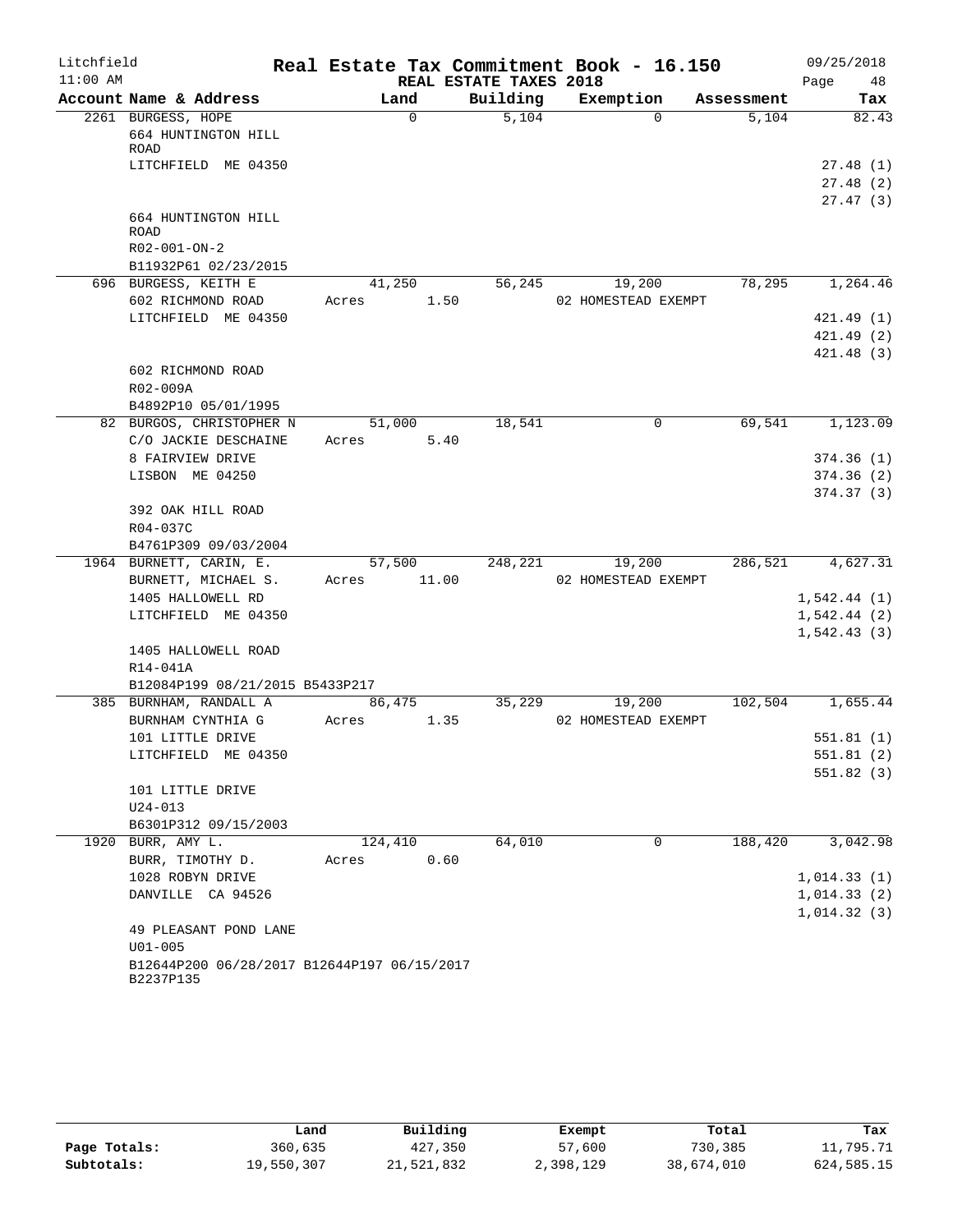| Litchfield |                                                        |       |                 |                        | Real Estate Tax Commitment Book - 16.150 |            | 09/25/2018 |
|------------|--------------------------------------------------------|-------|-----------------|------------------------|------------------------------------------|------------|------------|
| $11:00$ AM |                                                        |       |                 | REAL ESTATE TAXES 2018 |                                          |            | Page<br>49 |
|            | Account Name & Address                                 |       | Land            | Building               | Exemption                                | Assessment | Tax        |
|            | 245 BUSSEY, DAVID T<br><b>BUSSEY GRACE</b>             | Acres | 54,954<br>36.00 | 128,277                | 19,200<br>02 HOMESTEAD EXEMPT            | 164,031    | 2,649.10   |
|            | 31 OAK HILL ROAD                                       |       |                 |                        |                                          |            | 883.03 (1) |
|            | LITCHFIELD ME 04350                                    |       |                 |                        |                                          |            | 883.03 (2) |
|            |                                                        |       |                 |                        |                                          |            | 883.04 (3) |
|            | 31 OAK HILL ROAD                                       |       |                 |                        |                                          |            |            |
|            | R05-031                                                |       |                 |                        |                                          |            |            |
|            | B1802P44                                               |       |                 |                        |                                          |            |            |
|            | 247 BUSSIERE, SCOTT K                                  |       | 47,500          | 74,403                 | 19,200                                   | 102,703    | 1,658.65   |
|            | BUSSIERE SUZANNE M                                     | Acres | 4.00            |                        | 02 HOMESTEAD EXEMPT                      |            |            |
|            | 22 RICHMOND ROAD                                       |       |                 |                        |                                          |            | 552.88(1)  |
|            | LITCHFIELD ME 04350                                    |       |                 |                        |                                          |            | 552.88 (2) |
|            |                                                        |       |                 |                        |                                          |            | 552.89(3)  |
|            | 22 RICHMOND ROAD                                       |       |                 |                        |                                          |            |            |
|            | $R03 - 067$                                            |       |                 |                        |                                          |            |            |
|            | B3742P125 06/01/1990                                   |       |                 |                        |                                          |            |            |
|            | 248 BUSWELL, RICHARD M                                 |       | 56,500          | 43,717                 | 19,200                                   | 81,017     | 1,308.42   |
|            | 361 RICHMOND ROAD                                      | Acres | 10.00           |                        | 02 HOMESTEAD EXEMPT                      |            |            |
|            | LITCHFIELD ME 04350                                    |       |                 |                        |                                          |            | 436.14(1)  |
|            |                                                        |       |                 |                        |                                          |            | 436.14(2)  |
|            |                                                        |       |                 |                        |                                          |            | 436.14 (3) |
|            | 361 RICHMOND ROAD                                      |       |                 |                        |                                          |            |            |
|            | R03-016                                                |       |                 |                        |                                          |            |            |
|            | B2760P239                                              |       |                 |                        |                                          |            |            |
|            | 1260 BUTLER, ISAAC P.                                  |       | 40,000          | 62,596                 | 0                                        | 102,596    | 1,656.93   |
|            | ROBERTSON, ASHLEY A.                                   | Acres | 1.00            |                        |                                          |            |            |
|            | 317 EAST AVENUE #2                                     |       |                 |                        |                                          |            | 552.31 (1) |
|            | LEWISTON ME 04240                                      |       |                 |                        |                                          |            | 552.31(2)  |
|            |                                                        |       |                 |                        |                                          |            | 552.31(3)  |
|            | 53 NECK ROAD                                           |       |                 |                        |                                          |            |            |
|            | R14-038<br>B12637P289 06/20/2017 B12268P231 04/15/2016 |       |                 |                        |                                          |            |            |
|            | B11317P310 02/28/2013 B11122P135 08/03/2012            |       |                 |                        |                                          |            |            |
|            | B11084P77 06/22/2012 B10890P221 11/17/2011 B8958P37    |       |                 |                        |                                          |            |            |
|            | 06/22/2006 B7913P22 04/21/2004                         |       |                 |                        |                                          |            |            |
|            | 2928 BUTLER, TIM                                       |       | 3,376           | $\Omega$               | $\mathbf 0$                              | 3,376      | 54.52      |
|            | 226 OAKHILL ROAD                                       | Acres | 25.00           |                        |                                          |            |            |
|            | Litchfield ME 04350                                    |       |                 |                        |                                          |            | 18.17(1)   |
|            |                                                        |       |                 |                        |                                          |            | 18.17(2)   |
|            |                                                        |       |                 |                        |                                          |            | 18.18(3)   |
|            |                                                        |       |                 |                        |                                          |            |            |
|            | $R04 - 033$                                            |       |                 |                        |                                          |            |            |
|            | B3190P252<br>511 BUTLER, TIMOTHY                       |       | 62,833          | 65,984                 | 19,200                                   | 109,617    | 1,770.31   |
|            | 226 OAKHILL ROAD                                       | Acres | 18.11           |                        | 02 HOMESTEAD EXEMPT                      |            |            |
|            | LITCHFIELD ME 04350                                    |       |                 |                        |                                          |            | 590.10(1)  |
|            |                                                        |       |                 |                        |                                          |            | 590.10(2)  |
|            |                                                        |       |                 |                        |                                          |            | 590.11(3)  |
|            | 226 OAK HILL ROAD                                      |       |                 |                        |                                          |            |            |
|            | $R04 - 034$                                            |       |                 |                        |                                          |            |            |
|            | B8353P96 03/24/2005 B5052P118                          |       |                 |                        |                                          |            |            |

|              | Land       | Building   | Exempt    | Total        | Tax        |
|--------------|------------|------------|-----------|--------------|------------|
| Page Totals: | 265,163    | 374,977    | 76,800    | 563,340      | 9,097.93   |
| Subtotals:   | 19,815,470 | 21,896,809 | 2,474,929 | 39, 237, 350 | 633,683.08 |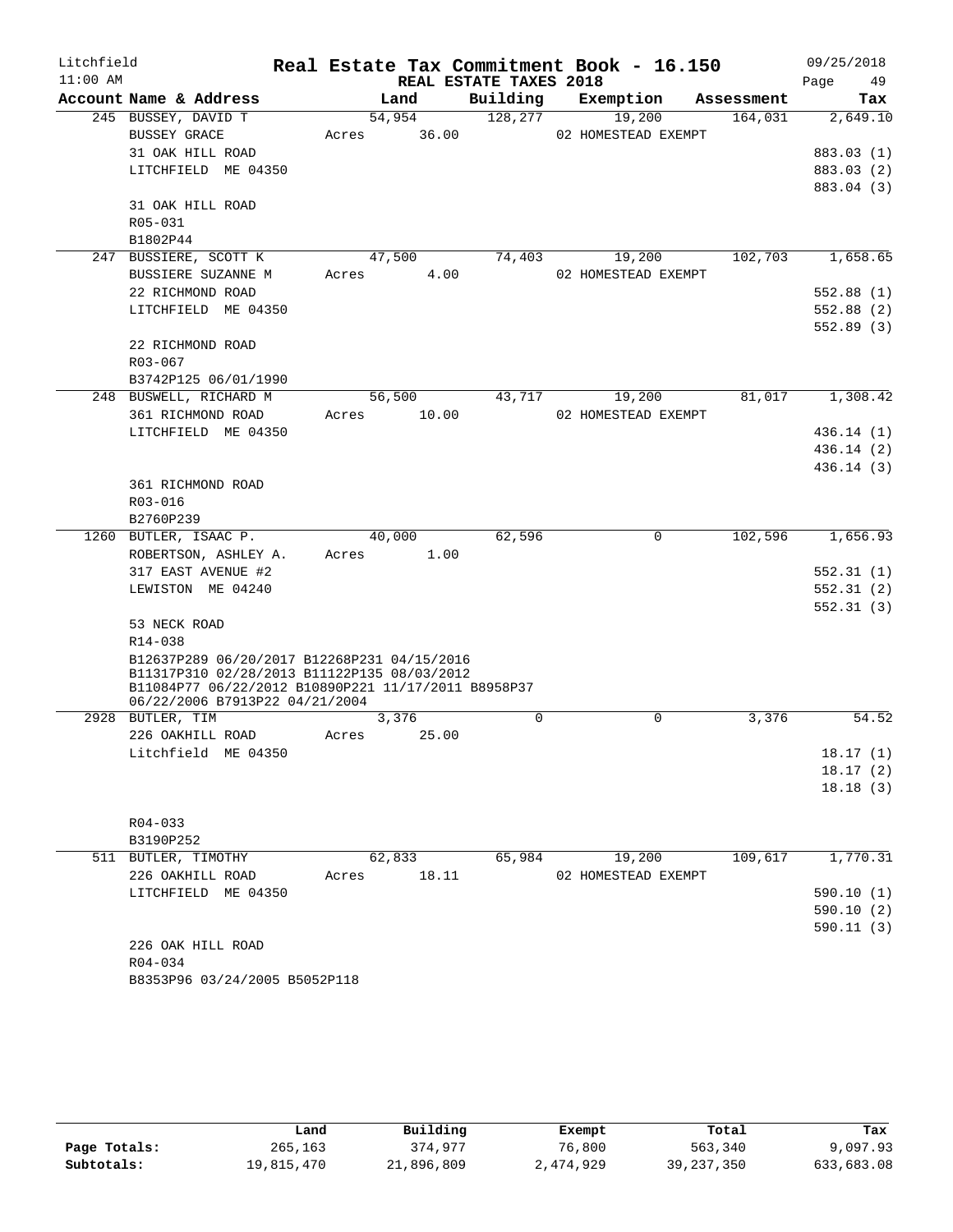| Litchfield<br>$11:00$ AM |                                                                 |         |       | REAL ESTATE TAXES 2018 | Real Estate Tax Commitment Book - 16.150 |            | 09/25/2018<br>Page<br>50 |
|--------------------------|-----------------------------------------------------------------|---------|-------|------------------------|------------------------------------------|------------|--------------------------|
|                          | Account Name & Address                                          | Land    |       | Building               | Exemption                                | Assessment | Tax                      |
|                          | 1141 BUTTERS, ROBERT A.                                         | 69,860  |       | 64,495                 | 19,200                                   | 115, 155   | 1,859.75                 |
|                          | 3339 S., 3130 E.                                                | Acres   | 7.16  |                        | 02 HOMESTEAD EXEMPT                      |            |                          |
|                          | SALT LAKE CITY UT<br>84109                                      |         |       |                        |                                          |            | 619.92(1)                |
|                          |                                                                 |         |       |                        |                                          |            | 619.92(2)                |
|                          |                                                                 |         |       |                        |                                          |            | 619.91(3)                |
|                          | 51 FOREST LANE                                                  |         |       |                        |                                          |            |                          |
|                          | R04-012<br>B11224P116 11/15/2012 B9714P19 04/30/2008 B4688P182  |         |       |                        |                                          |            |                          |
|                          | 05/23/1994                                                      |         |       |                        |                                          |            |                          |
|                          | 2759 BUTTON-MCEWAN, DONNA C.                                    | 40,000  |       | 52,098                 | 19,200                                   | 72,898     | 1,177.30                 |
|                          | 2 LUCKY DRIVE                                                   | Acres   | 1.00  |                        | 02 HOMESTEAD EXEMPT                      |            |                          |
|                          | LITCHFIELD ME 04350                                             |         |       |                        |                                          |            | 392.43(1)                |
|                          |                                                                 |         |       |                        |                                          |            | 392.43(2)                |
|                          | 2 LUCKY DRIVE                                                   |         |       |                        |                                          |            | 392.44(3)                |
|                          | U14-030A                                                        |         |       |                        |                                          |            |                          |
|                          | B12086P60 08/24/2015 B11822P341 10/09/2014                      |         |       |                        |                                          |            |                          |
|                          | B10760P347 06/22/2011                                           |         |       |                        |                                          |            |                          |
|                          | 2109 BV HOLDINGS LLC                                            | 340,600 |       | 520,930                | 0                                        | 861,530    | 13,913.71                |
|                          | 50 PORTLAND PIER<br>STE.400                                     | Acres   | 45.00 |                        |                                          |            |                          |
|                          | % CAPITAL SERVICING INC                                         |         |       |                        |                                          |            | 4,637.90(1)              |
|                          | PORTLAND ME 04101                                               |         |       |                        |                                          |            | 4,637.90(2)              |
|                          |                                                                 |         |       |                        |                                          |            | 4,637.91(3)              |
|                          | 201 NORRIS POINT ROAD                                           |         |       |                        |                                          |            |                          |
|                          | R14-001-11                                                      |         |       |                        |                                          |            |                          |
|                          | B9371P100 04/23/2007 B9270P191 03/05/2007 B5671P1<br>07/10/1998 |         |       |                        |                                          |            |                          |
|                          | 2875 BYRAS SR, GEORGE DAVID                                     | 46,830  |       | $\Omega$               | $\mathbf 0$                              | 46,830     | 756.30                   |
|                          | 1385 MALLARD DRIVE                                              | Acres   | 16.06 |                        |                                          |            |                          |
|                          | ENGLEWOOD FL 34224                                              |         |       |                        |                                          |            | 252.10 (1)               |
|                          |                                                                 |         |       |                        |                                          |            | 252.10(2)                |
|                          |                                                                 |         |       |                        |                                          |            | 252.10(3)                |
|                          | DENNIS HILL ROAD<br>R11-007F                                    |         |       |                        |                                          |            |                          |
|                          | B4238P146 09/04/1992                                            |         |       |                        |                                          |            |                          |
|                          | 2120 BYRAS, ANDREW                                              | 42,500  |       | 11,804                 | 19,200                                   | 35,104     | 566.93                   |
|                          | 25 PINE TREE ROAD                                               | Acres   | 2.00  |                        | 02 HOMESTEAD EXEMPT                      |            |                          |
|                          | LITCHFIELD ME 04350                                             |         |       |                        |                                          |            | 188.98(1)                |
|                          |                                                                 |         |       |                        |                                          |            | 188.98 (2)               |
|                          |                                                                 |         |       |                        |                                          |            | 188.97(3)                |
|                          | 25 PINE TREE ROAD                                               |         |       |                        |                                          |            |                          |
|                          | R11-007C<br>B8847P49 03/28/2006                                 |         |       |                        |                                          |            |                          |
|                          | 2078 BYRAS, G. DAVID JR.                                        | 50,000  |       | 22,315                 | 19,200                                   | 53,115     | 857.81                   |
|                          | 20 BYRAS LANE                                                   | Acres   | 5.00  |                        | 02 HOMESTEAD EXEMPT                      |            |                          |
|                          | LITCHFIELD ME 04350                                             |         |       |                        |                                          |            | 285.94(1)                |
|                          |                                                                 |         |       |                        |                                          |            | 285.94 (2)               |
|                          |                                                                 |         |       |                        |                                          |            | 285.93(3)                |
|                          | 20 BYRAS LANE                                                   |         |       |                        |                                          |            |                          |
|                          | R11-007D                                                        |         |       |                        |                                          |            |                          |
|                          | B12084P119 08/19/2015 B8847P49 03/28/2006                       |         |       |                        |                                          |            |                          |

|              | Land       | Building   | Exempt    | Total      | Tax        |
|--------------|------------|------------|-----------|------------|------------|
| Page Totals: | 589,790    | 671,642    | 76,800    | 1,184,632  | 19,131.80  |
| Subtotals:   | 20,405,260 | 22,568,451 | 2,551,729 | 40,421,982 | 652,814.88 |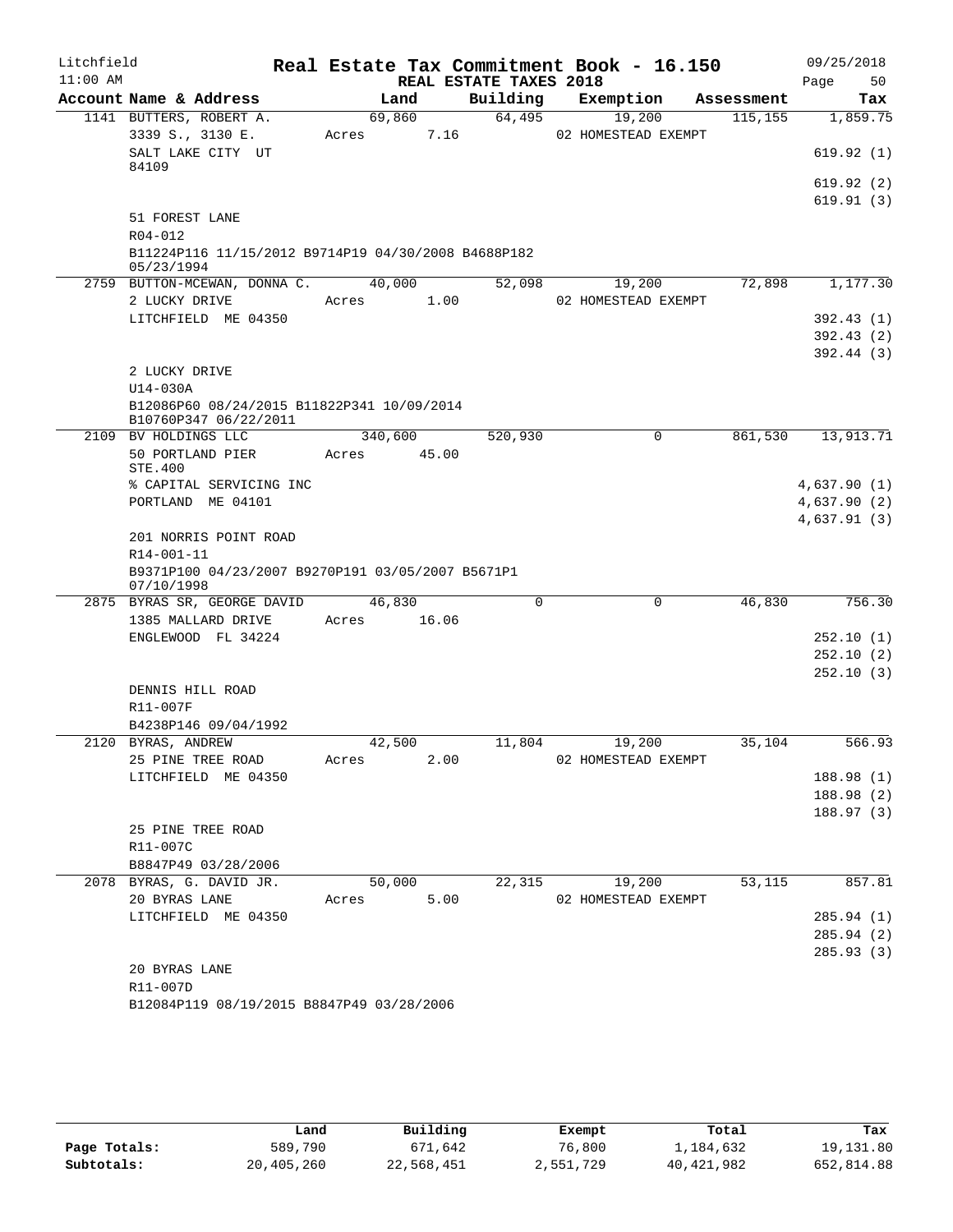| Litchfield |                                                          |        |      |                        | Real Estate Tax Commitment Book - 16.150 |            | 09/25/2018 |
|------------|----------------------------------------------------------|--------|------|------------------------|------------------------------------------|------------|------------|
| $11:00$ AM |                                                          |        |      | REAL ESTATE TAXES 2018 |                                          |            | 51<br>Page |
|            | Account Name & Address                                   | Land   |      | Building               | Exemption                                | Assessment | Tax        |
|            | 2876 BYRAS, GEORGE D. JR.                                | 31,113 |      | 20,673                 | $\Omega$                                 | 51,786     | 836.34     |
|            | BYRAS, ANDREW M.                                         | Acres  | 2.90 |                        |                                          |            |            |
|            | 20 BYRAS LANE                                            |        |      |                        |                                          |            | 278.78(1)  |
|            | LITCHFIELD ME 04350                                      |        |      |                        |                                          |            | 278.78(2)  |
|            |                                                          |        |      |                        |                                          |            | 278.78(3)  |
|            | PINE TREE ROAD                                           |        |      |                        |                                          |            |            |
|            | R11-007G                                                 |        |      |                        |                                          |            |            |
|            | B12084P121 08/19/2015                                    |        |      |                        |                                          |            |            |
| 2899       | BYRAS, MELISSA LIN                                       | 33,000 |      | $\Omega$               | $\Omega$                                 | 33,000     | 532.95     |
|            | 396 POND ROAD                                            | Acres  | 3.00 |                        |                                          |            |            |
|            | LEWISTON ME 04240                                        |        |      |                        |                                          |            | 177.65(1)  |
|            |                                                          |        |      |                        |                                          |            | 177.65(2)  |
|            |                                                          |        |      |                        |                                          |            | 177.65(3)  |
|            | LUNTS HILL ROAD                                          |        |      |                        |                                          |            |            |
|            | R09-072D                                                 |        |      |                        |                                          |            |            |
|            | B12453P152 10/12/2016                                    |        |      |                        |                                          |            |            |
|            | 361 BYRAS, THERESA M.                                    | 34,000 |      | $\Omega$               | $\Omega$                                 | 34,000     | 549.10     |
|            | 7 HASKELL CIRCLE                                         | Acres  | 3.40 |                        |                                          |            |            |
|            | TOPSHAM ME 04086                                         |        |      |                        |                                          |            | 183.03(1)  |
|            |                                                          |        |      |                        |                                          |            | 183.03(2)  |
|            |                                                          |        |      |                        |                                          |            | 183.04(3)  |
|            | LUNTS HILL ROAD                                          |        |      |                        |                                          |            |            |
|            | R09-072                                                  |        |      |                        |                                          |            |            |
|            | B12453P152 10/12/2016 B12453P149 10/12/2016<br>B5389P122 |        |      |                        |                                          |            |            |

|              | Land       | Building   | Exempt    | Total      | Tax          |
|--------------|------------|------------|-----------|------------|--------------|
| Page Totals: | 98,113     | 20,673     |           | 118,786    | 1,918.39     |
| Subtotals:   | 20,503,373 | 22,589,124 | 2,551,729 | 40,540,768 | 654, 733, 27 |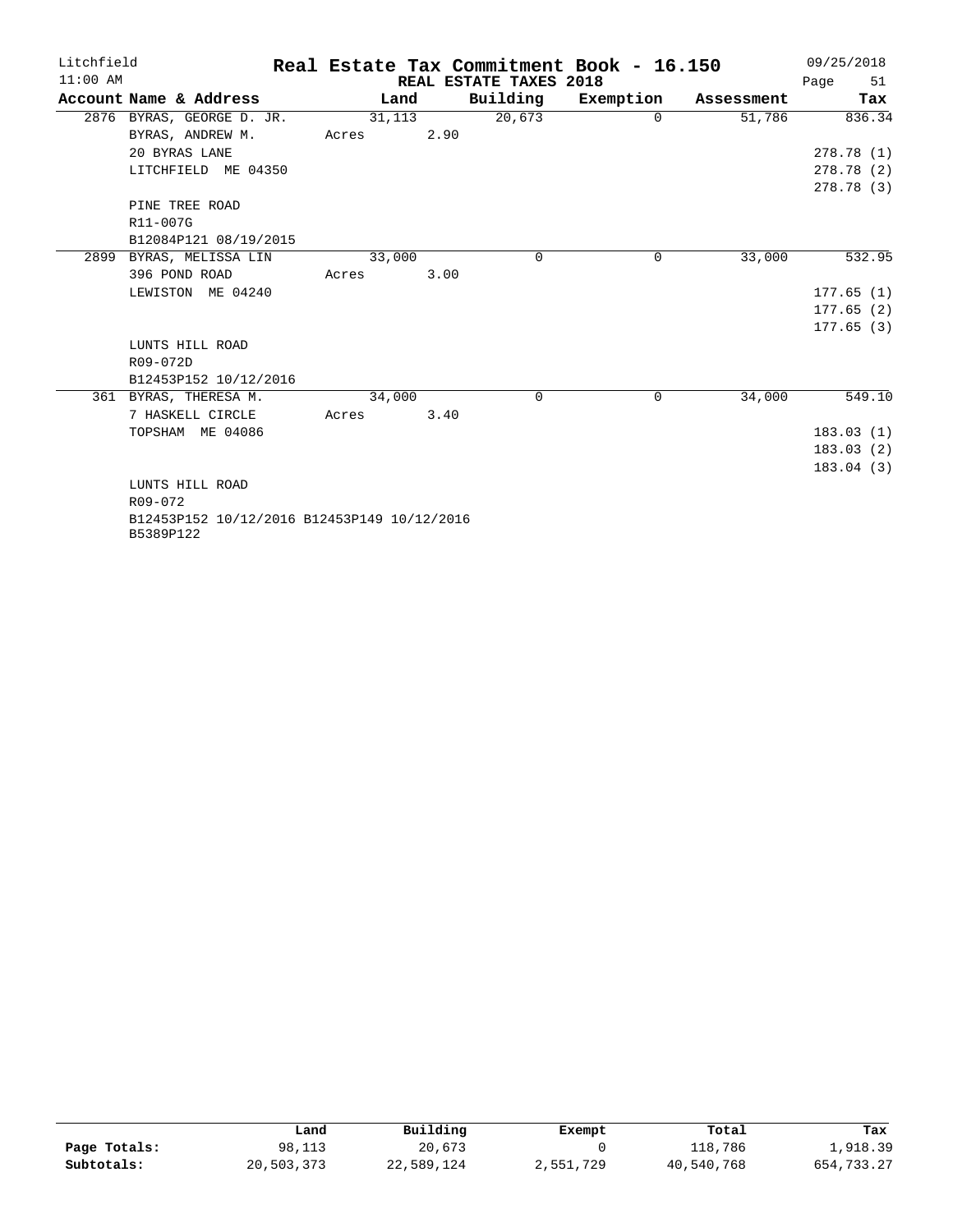| Litchfield |                                                                 |       |         |       |                        | Real Estate Tax Commitment Book - 16.150 |            | 09/25/2018    |
|------------|-----------------------------------------------------------------|-------|---------|-------|------------------------|------------------------------------------|------------|---------------|
| $11:00$ AM |                                                                 |       |         |       | REAL ESTATE TAXES 2018 |                                          |            | Page<br>52    |
|            | Account Name & Address                                          |       | Land    |       | Building               | Exemption                                | Assessment | Tax           |
|            | 1743 CABRAL, JOSEPH                                             |       | 24,788  |       | 2,023                  | $\Omega$                                 | 26,811     | 433.00        |
|            | 17 GAMAGE AVENUE                                                | Acres |         | 0.18  |                        |                                          |            |               |
|            | AUBURN ME 04210                                                 |       |         |       |                        |                                          |            | 144.33(1)     |
|            |                                                                 |       |         |       |                        |                                          |            | 144.33(2)     |
|            |                                                                 |       |         |       |                        |                                          |            | 144.34(3)     |
|            | PENNEY LANE                                                     |       |         |       |                        |                                          |            |               |
|            | R09-006<br>B10363P326 03/17/2010 B9345P124 05/05/2007 B1488P476 |       |         |       |                        |                                          |            |               |
|            | 06/25/1968                                                      |       |         |       |                        |                                          |            |               |
|            | 1029 CAILLER, ROBERT                                            |       | 92,975  |       | 33,342                 | $\Omega$                                 | 126,317    | 2,040.02      |
|            | 20 LUCIEN LANE                                                  | Acres |         | 1.30  |                        |                                          |            |               |
|            | LITCHFIELD ME 04350                                             |       |         |       |                        |                                          |            | 680.01 (1)    |
|            |                                                                 |       |         |       |                        |                                          |            | 680.01 (2)    |
|            |                                                                 |       |         |       |                        |                                          |            | 680.00 (3)    |
|            | 19 LUCIEN LANE                                                  |       |         |       |                        |                                          |            |               |
|            | $U11 - 032$                                                     |       |         |       |                        |                                          |            |               |
|            | B9674P214 03/06/2008 B5600P324 03/04/1998                       |       |         |       |                        |                                          |            |               |
|            | 251 CAILLER, ROBERT G                                           |       | 126,954 |       | 145,723                | 19,200                                   | 253,477    | 4,093.65      |
|            | CAILLER BRIDGETT L                                              | Acres |         | 0.44  |                        | 02 HOMESTEAD EXEMPT                      |            |               |
|            | 20 LUCIEN LANE                                                  |       |         |       |                        |                                          |            | 1,364.55(1)   |
|            | LITCHFIELD ME 04350                                             |       |         |       |                        |                                          |            | 1,364.55(2)   |
|            |                                                                 |       |         |       |                        |                                          |            | 1,364.55(3)   |
|            | 20 LUCIEN LANE                                                  |       |         |       |                        |                                          |            |               |
|            | U11-031<br>B9674P212 03/24/2008 B4319P148 01/18/1993            |       |         |       |                        |                                          |            |               |
|            | 2706 CAILLER, TROY R.                                           |       | 42,825  |       | 139,607                | 0                                        | 182,432    | 2,946.28      |
|            | MAZYCK, SHANNON                                                 | Acres |         | 1.09  |                        |                                          |            |               |
|            | 20 LUCIAN LANE                                                  |       |         |       |                        |                                          |            | 982.09 (1)    |
|            | LITCHFIELD ME 04350                                             |       |         |       |                        |                                          |            | 982.09 (2)    |
|            |                                                                 |       |         |       |                        |                                          |            | 982.10(3)     |
|            | 54 LEBEL LANE                                                   |       |         |       |                        |                                          |            |               |
|            | $U11 - 033$                                                     |       |         |       |                        |                                          |            |               |
|            | B12471P97 11/17/2016 B12370P6 07/26/2016 B11390P21              |       |         |       |                        |                                          |            |               |
|            | 05/18/2013 B9674P208 03/24/2008                                 |       |         |       |                        |                                          |            |               |
|            | 253 CALL ERNEST V                                               |       | 192,200 |       | 32,832                 | 0                                        | 225,032    | 3,634.27      |
|            | 15 WABON ST.                                                    | Acres |         | 10.70 |                        |                                          |            |               |
|            | AUGUSTA ME 04330                                                |       |         |       |                        |                                          |            | 1, 211.42(1)  |
|            |                                                                 |       |         |       |                        |                                          |            | 1, 211.42 (2) |
|            |                                                                 |       |         |       |                        |                                          |            | 1, 211.43(3)  |
|            | 45 SAND POND LANE                                               |       |         |       |                        |                                          |            |               |
|            | $U12 - 020$                                                     |       |         |       |                        |                                          |            |               |
|            | B8728P89 12/12/2005 B981P156<br>621 CALLAHAN, BRIAN G &         |       | 29,200  |       | 123,773                | 19,200                                   | 133,773    | 2,160.43      |
|            | SUZANNE,                                                        |       |         |       |                        |                                          |            |               |
|            | LIVING TRUST                                                    |       |         |       | Acres 0.40             | 02 HOMESTEAD EXEMPT                      |            |               |
|            | 71 EASY STREET                                                  |       |         |       |                        |                                          |            | 720.14(1)     |
|            | LITCHFIELD ME 04350                                             |       |         |       |                        |                                          |            | 720.14(2)     |
|            |                                                                 |       |         |       |                        |                                          |            | 720.15(3)     |
|            | 71 EASY STREET                                                  |       |         |       |                        |                                          |            |               |
|            | $U09 - 030$                                                     |       |         |       |                        |                                          |            |               |
|            | B6407P47 04/22/2001                                             |       |         |       |                        |                                          |            |               |

|              | Land       | Building   | Exempt    | Total      | Tax        |
|--------------|------------|------------|-----------|------------|------------|
| Page Totals: | 508,942    | 477,300    | 38,400    | 947,842    | 15,307.65  |
| Subtotals:   | 21,012,315 | 23,066,424 | 2,590,129 | 41,488,610 | 670,040.92 |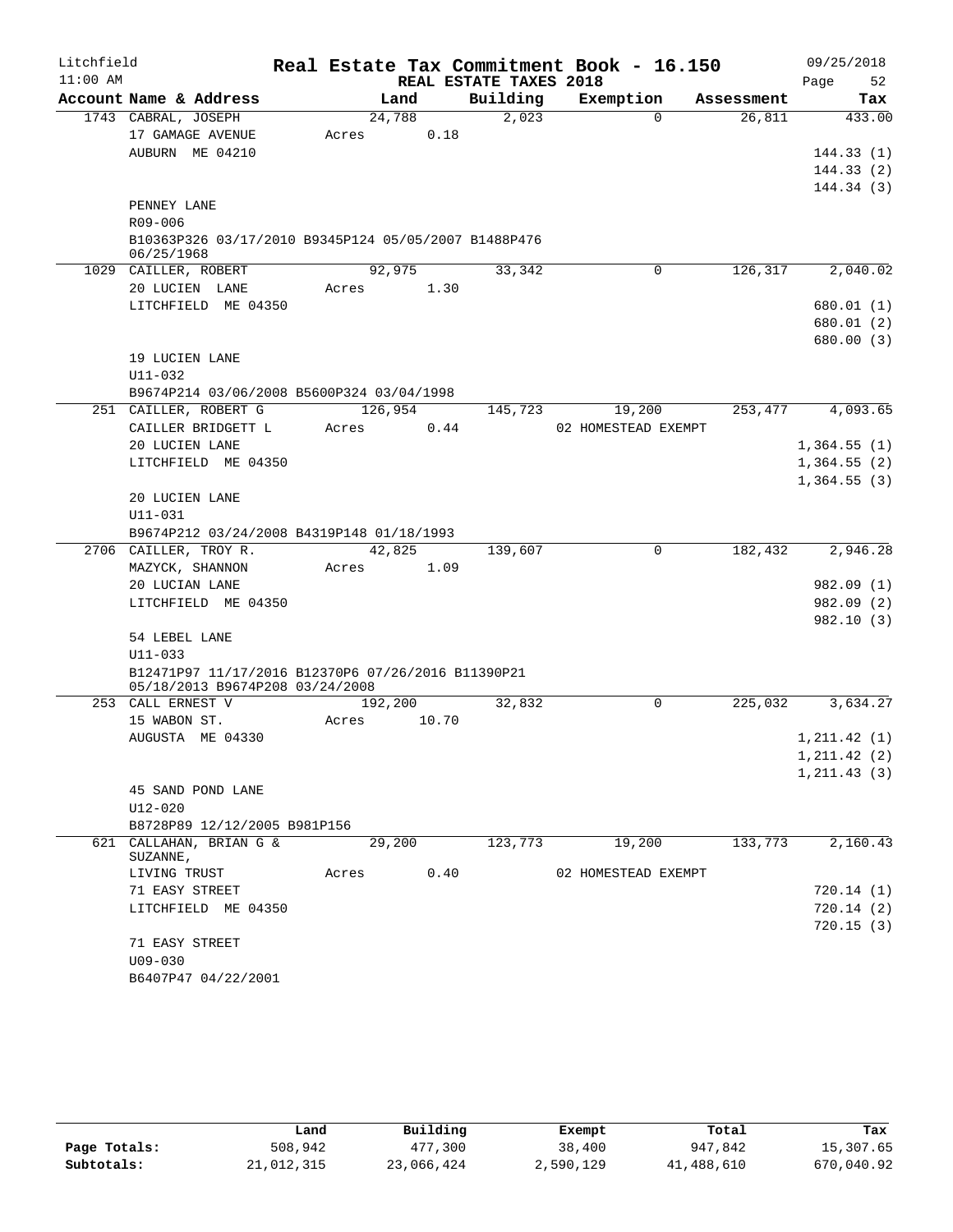| Litchfield |                                                                            |       |         |       |                        | Real Estate Tax Commitment Book - 16.150 |            |             | 09/25/2018 |
|------------|----------------------------------------------------------------------------|-------|---------|-------|------------------------|------------------------------------------|------------|-------------|------------|
| $11:00$ AM |                                                                            |       |         |       | REAL ESTATE TAXES 2018 |                                          |            | Page        | 53         |
|            | Account Name & Address                                                     |       | Land    |       | Building               | Exemption                                | Assessment |             | Tax        |
|            | 2634 CAMERON, DEREK J.                                                     |       | 42,525  |       | 114,321                | $\Omega$                                 | 156,846    |             | 2,533.06   |
|            | CAMERON, SHANNON M.                                                        | Acres |         | 2.01  |                        |                                          |            |             |            |
|            | 28 CAMERON LANE                                                            |       |         |       |                        |                                          |            |             | 844.35 (1) |
|            | BRUNSWICK ME 04011                                                         |       |         |       |                        |                                          |            |             | 844.35 (2) |
|            |                                                                            |       |         |       |                        |                                          |            |             | 844.36 (3) |
|            | 871 PLAINS ROAD                                                            |       |         |       |                        |                                          |            |             |            |
|            | U04-002C                                                                   |       |         |       |                        |                                          |            |             |            |
|            | B12736P100 09/29/2017 B9309P11 03/29/2007 B9231P65<br>01/24/2007           |       |         |       |                        |                                          |            |             |            |
|            | 255 CAMERON, MICHAEL                                                       |       | 42,500  |       | 43,992                 | 19,200                                   | 67,292     |             | 1,086.77   |
|            | 66 HARDSCRABBLE ROAD                                                       | Acres |         | 2.00  |                        | 02 HOMESTEAD EXEMPT                      |            |             |            |
|            | LITCHFIELD ME 04350                                                        |       |         |       |                        |                                          |            |             | 362.26(1)  |
|            |                                                                            |       |         |       |                        |                                          |            |             | 362.26(2)  |
|            |                                                                            |       |         |       |                        |                                          |            |             | 362.25(3)  |
|            | 66 HARDSCRABBLE ROAD                                                       |       |         |       |                        |                                          |            |             |            |
|            | U21-037                                                                    |       |         |       |                        |                                          |            |             |            |
|            | B3823P93                                                                   |       |         |       |                        |                                          |            |             |            |
|            | 2065 CAMERON, PETER R                                                      |       | 46,532  |       | 12,224                 | 19,200                                   | 39,556     |             | 638.83     |
|            | CAMERON BETTY L                                                            | Acres |         | 18.00 |                        | 02 HOMESTEAD EXEMPT                      |            |             |            |
|            | 648 STEVENSTOWN ROAD                                                       |       |         |       |                        |                                          |            |             | 212.94(1)  |
|            | LITCHFIELD ME 04350                                                        |       |         |       |                        |                                          |            |             | 212.94(2)  |
|            |                                                                            |       |         |       |                        |                                          |            |             | 212.95(3)  |
|            | 648 STEVENSTOWN ROAD                                                       |       |         |       |                        |                                          |            |             |            |
|            | R08-009A                                                                   |       |         |       |                        |                                          |            |             |            |
|            | B5502P337 11/21/1997                                                       |       |         |       |                        |                                          |            |             |            |
|            | 1704 CAMP TACOMA REALTY                                                    |       | 184,600 |       | 133,909                | $\mathbf 0$                              | 318,509    |             | 5, 143.92  |
|            | TRUST                                                                      |       |         |       |                        |                                          |            |             |            |
|            | RUTH SLOSBERG, TRUSTEE                                                     | Acres |         | 1.00  |                        |                                          |            |             |            |
|            | TOWN & COUNTRY REALTORS                                                    |       |         |       |                        |                                          |            | 1,714.64(1) |            |
|            | 2004 HALLOWELL ROAD                                                        |       |         |       |                        |                                          |            | 1,714.64(2) |            |
|            | LITCHFIELD ME 04350                                                        |       |         |       |                        |                                          |            | 1,714.64(3) |            |
|            | 24 RUSSELL DRIVE                                                           |       |         |       |                        |                                          |            |             |            |
|            | U27-002                                                                    |       |         |       |                        |                                          |            |             |            |
|            | B3600P118                                                                  |       |         |       |                        |                                          |            |             |            |
|            | 1879 CAMPBELL JOSEPH R                                                     |       | 49,350  |       | 171,420                | 19,200                                   | 201,570    |             | 3,255.36   |
|            | CAMPBELL DIANA M                                                           | Acres |         | 1.30  |                        | 02 HOMESTEAD EXEMPT                      |            |             |            |
|            | 312 PEACEPIPE DRIVE                                                        |       |         |       |                        |                                          |            | 1,085.12(1) |            |
|            | LITCHFIELD ME 04350                                                        |       |         |       |                        |                                          |            | 1,085.12(2) |            |
|            |                                                                            |       |         |       |                        |                                          |            | 1,085.12(3) |            |
|            | 312 PEACEPIPE DRIVE                                                        |       |         |       |                        |                                          |            |             |            |
|            | $U29 - 020$                                                                |       |         |       |                        |                                          |            |             |            |
|            | B9388P49 06/13/2007 B9192P311 12/21/2006 B8483P258<br>06/28/2005 B6910P333 |       |         |       |                        |                                          |            |             |            |
|            | 1880 CAMPBELL JOSEPH R                                                     |       | 112,182 |       | $\Omega$               | $\Omega$                                 | 112, 182   |             | 1,811.74   |
|            | 312 PEACEPIPE DRIVE                                                        | Acres |         | 0.27  |                        |                                          |            |             |            |
|            | LITCHFIELD ME 04350                                                        |       |         |       |                        |                                          |            |             | 603.91(1)  |
|            |                                                                            |       |         |       |                        |                                          |            |             | 603.91(2)  |
|            |                                                                            |       |         |       |                        |                                          |            |             | 603.92(3)  |
|            | PEACEPIPE DRIVE                                                            |       |         |       |                        |                                          |            |             |            |
|            | $U29 - 021$                                                                |       |         |       |                        |                                          |            |             |            |
|            |                                                                            |       |         |       |                        |                                          |            |             |            |

|  | B9388P49 06/15/2007 B8483P258 06/28/2005 B6910P333 |  |
|--|----------------------------------------------------|--|
|  |                                                    |  |

|              | Land       | Building   | Exempt    | Total      | Tax        |
|--------------|------------|------------|-----------|------------|------------|
| Page Totals: | 477,689    | 475,866    | 57,600    | 895,955    | 14,469.68  |
| Subtotals:   | 21,490,004 | 23,542,290 | 2,647,729 | 42,384,565 | 684,510.60 |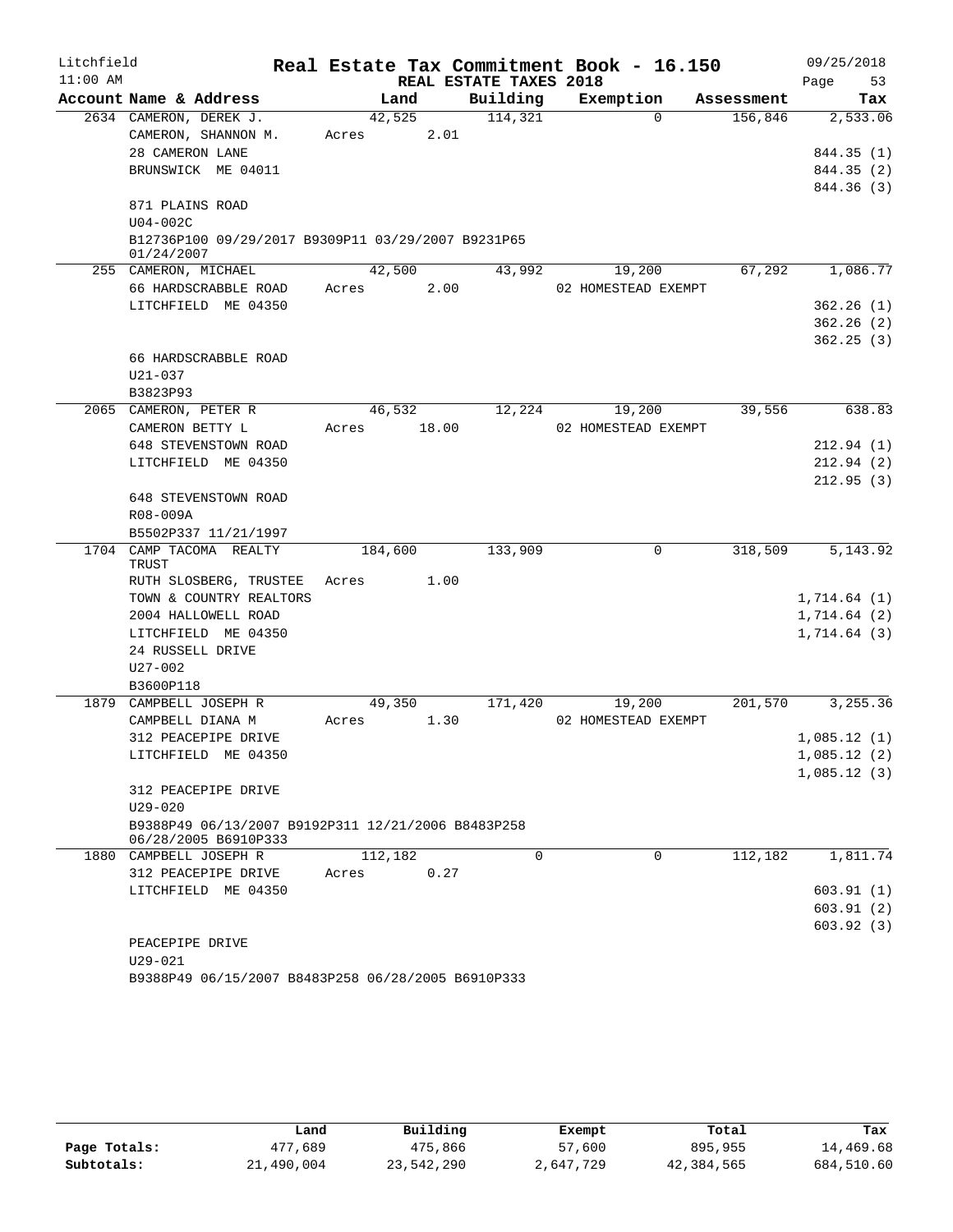| Litchfield |                                                                 |            |      |                        | Real Estate Tax Commitment Book - 16.150 |            | 09/25/2018             |
|------------|-----------------------------------------------------------------|------------|------|------------------------|------------------------------------------|------------|------------------------|
| $11:00$ AM |                                                                 |            |      | REAL ESTATE TAXES 2018 |                                          |            | 54<br>Page             |
|            | Account Name & Address                                          | Land       |      | Building               | Exemption                                | Assessment | Tax                    |
|            | 257 CAMPBELL, DEBORAH M                                         | 40,750     |      | 82,699                 | 19,200                                   | 104,249    | 1,683.62               |
|            | 639 RICHMOND ROAD                                               | Acres 1.30 |      |                        | 02 HOMESTEAD EXEMPT                      |            |                        |
|            | LITCHFIELD ME 04350                                             |            |      |                        |                                          |            | 561.21(1)              |
|            |                                                                 |            |      |                        |                                          |            | 561.21(2)              |
|            |                                                                 |            |      |                        |                                          |            | 561.20(3)              |
|            | 639 RICHMOND ROAD<br>R02-114                                    |            |      |                        |                                          |            |                        |
|            | B10252P74 10/23/2009 B10252P71 10/23/2009 B5440P333             |            |      |                        |                                          |            |                        |
|            | 264 CAMPBELL, HOWARD &                                          | 41,250     |      | 13,468                 | 0                                        | 54,718     | 883.70                 |
|            | GLADYS                                                          |            |      |                        |                                          |            |                        |
|            | 2554 HALLOWELL ROAD                                             | Acres      | 1.50 |                        |                                          |            |                        |
|            | LITCHFIELD ME 04350                                             |            |      |                        |                                          |            | 294.57(1)              |
|            |                                                                 |            |      |                        |                                          |            | 294.57(2)              |
|            |                                                                 |            |      |                        |                                          |            | 294.56(3)              |
|            | 2542 HALLOWELL ROAD                                             |            |      |                        |                                          |            |                        |
|            | $R06 - 070$                                                     |            |      |                        |                                          |            |                        |
|            | B6102P1 11/16/1999                                              |            |      |                        |                                          |            |                        |
|            | 260 CAMPBELL, HOWARD E                                          | 160,588    |      | 21,869                 | 0                                        | 182,457    | 2,946.68               |
|            | 2554 HALLOWELL ROAD                                             | Acres      | 0.68 |                        |                                          |            |                        |
|            | LITCHFIELD ME 04350                                             |            |      |                        |                                          |            | 982.23(1)<br>982.23(2) |
|            |                                                                 |            |      |                        |                                          |            | 982.22(3)              |
|            | 120 GOODWIN DRIVE                                               |            |      |                        |                                          |            |                        |
|            | R14-019                                                         |            |      |                        |                                          |            |                        |
|            | B4310P153                                                       |            |      |                        |                                          |            |                        |
|            | 259 CAMPBELL, HOWARD E                                          | 43,250     |      | 37,352                 | 19,200                                   | 61,402     | 991.64                 |
|            | CAMPBELL, GLADYS N.                                             | Acres      | 2.30 |                        | 02 HOMESTEAD EXEMPT                      |            |                        |
|            | 2554 HALLOWELL ROAD                                             |            |      |                        |                                          |            | 330.55(1)              |
|            | LITCHFIELD ME 04350                                             |            |      |                        |                                          |            | 330.55(2)              |
|            |                                                                 |            |      |                        |                                          |            | 330.54(3)              |
|            | 2554 HALLOWELL ROAD                                             |            |      |                        |                                          |            |                        |
|            | R06-071                                                         |            |      |                        |                                          |            |                        |
|            | B11673P41 04/25/2014 B977P246                                   |            |      |                        |                                          |            |                        |
|            | 258 CAMPBELL, JAMES                                             | 46,050     |      | 105,697                | 19,200                                   | 132,547    | 2,140.63               |
|            | CAMPBELL, SAMANTHA M.                                           | Acres 7.40 |      |                        | 02 HOMESTEAD EXEMPT                      |            |                        |
|            | 2454 HALLOWELL ROAD<br>LITCHFIELD ME 04350                      |            |      |                        |                                          |            | 713.54(1)<br>713.54(2) |
|            |                                                                 |            |      |                        |                                          |            | 713.55(3)              |
|            | 2454 HALLOWELL ROAD                                             |            |      |                        |                                          |            |                        |
|            | R06-067                                                         |            |      |                        |                                          |            |                        |
|            | B11779P14 08/20/2014 B6961P260                                  |            |      |                        |                                          |            |                        |
|            | 302 CAMPBELL, JENNIFER P.                                       | 54,500     |      | 93,399                 | 19,200                                   | 128,699    | 2,078.49               |
|            | 47 STEVENSTOWN ROAD                                             | Acres      | 8.00 |                        | 02 HOMESTEAD EXEMPT                      |            |                        |
|            | LITCHFIELD ME 04350                                             |            |      |                        |                                          |            | 692.83(1)              |
|            |                                                                 |            |      |                        |                                          |            | 692.83(2)              |
|            |                                                                 |            |      |                        |                                          |            | 692.83(3)              |
|            | 47 STEVENSTOWN ROAD                                             |            |      |                        |                                          |            |                        |
|            | R13-037                                                         |            |      |                        |                                          |            |                        |
|            | B11411P29 06/07/2013 B9270P11 02/14/2007 B6027P97<br>08/13/1999 |            |      |                        |                                          |            |                        |

|              | Land       | Building   | Exempt    | Total      | Tax        |
|--------------|------------|------------|-----------|------------|------------|
| Page Totals: | 386,388    | 354,484    | 76,800    | 664,072    | 10,724.76  |
| Subtotals:   | 21,876,392 | 23,896,774 | 2,724,529 | 43,048,637 | 695,235.36 |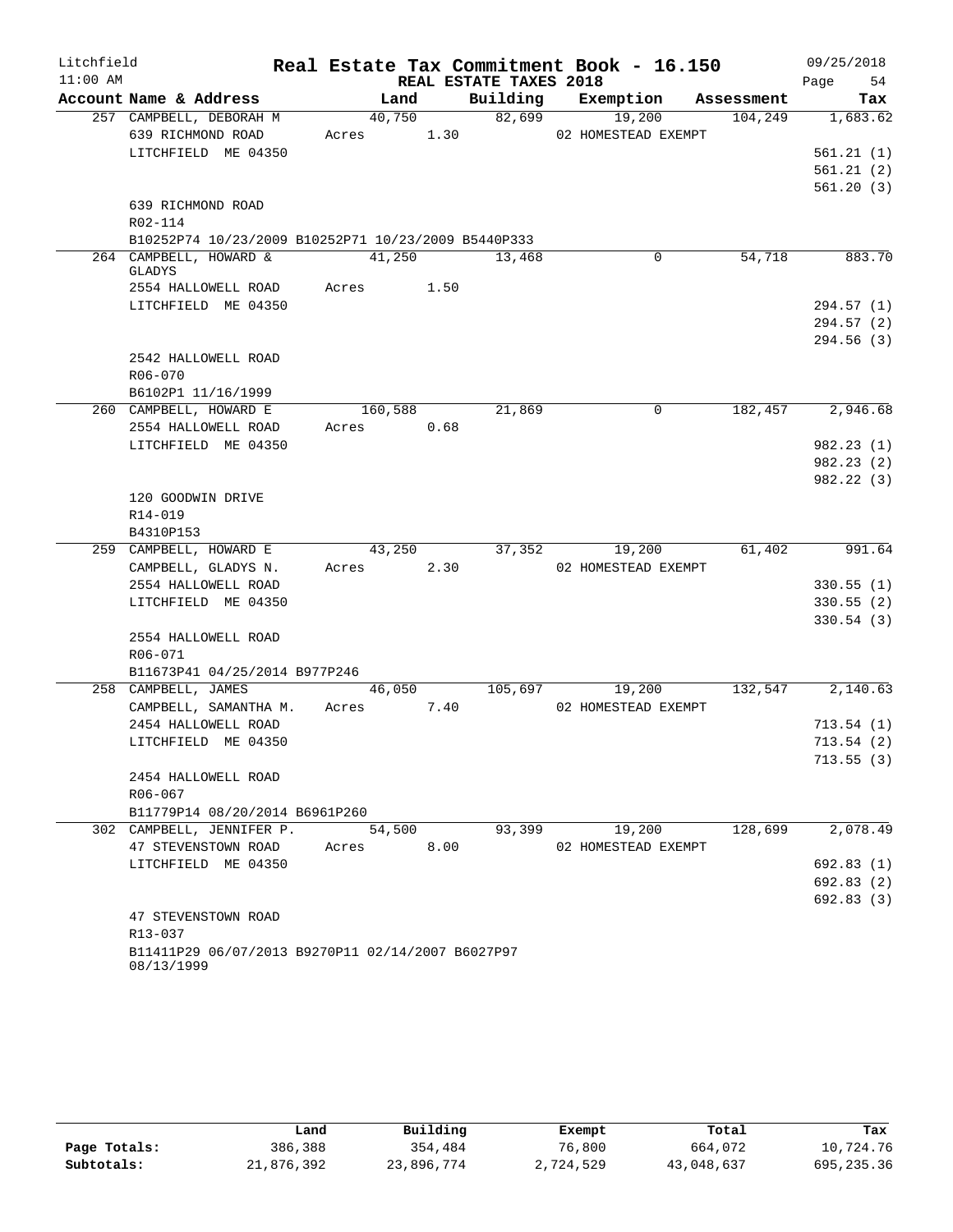| Litchfield |                                                                                                             |                 |      |                        | Real Estate Tax Commitment Book - 16.150 |            | 09/25/2018             |
|------------|-------------------------------------------------------------------------------------------------------------|-----------------|------|------------------------|------------------------------------------|------------|------------------------|
| $11:00$ AM |                                                                                                             |                 |      | REAL ESTATE TAXES 2018 |                                          |            | 55<br>Page             |
|            | Account Name & Address                                                                                      | Land            |      | Building               | Exemption                                | Assessment | Tax                    |
|            | 303 CAMPBELL, JENNIFER P.<br>47 STEVENSTOWN ROAD                                                            | 42,375<br>Acres | 1.30 | $\Omega$               | $\Omega$                                 | 42,375     | 684.36                 |
|            | LITCHFIELD ME                                                                                               |                 |      |                        |                                          |            | 228.12(1)              |
|            | 04350-4300                                                                                                  |                 |      |                        |                                          |            |                        |
|            |                                                                                                             |                 |      |                        |                                          |            | 228.12(2)              |
|            |                                                                                                             |                 |      |                        |                                          |            | 228.12(3)              |
|            | STEVENSTOWN ROAD                                                                                            |                 |      |                        |                                          |            |                        |
|            | R13-030<br>B11411P29 06/07/2013 B6027P97 08/13/1999                                                         |                 |      |                        |                                          |            |                        |
|            | 882 CAMPBELL, JOHN C.                                                                                       | 107,165         |      | 27,369                 | 0                                        | 134,534    | 2,172.72               |
|            | 120 EASY ST                                                                                                 | Acres           | 0.43 |                        |                                          |            |                        |
|            | LITCHFIELD ME 04350                                                                                         |                 |      |                        |                                          |            | 724.24(1)              |
|            |                                                                                                             |                 |      |                        |                                          |            | 724.24(2)              |
|            |                                                                                                             |                 |      |                        |                                          |            | 724.24(3)              |
|            | 120 EASY STREET                                                                                             |                 |      |                        |                                          |            |                        |
|            | $U09 - 013$                                                                                                 |                 |      |                        |                                          |            |                        |
|            | B12394P67 08/22/2016 B10245P56 10/16/2009 B8520P103<br>07/29/2005 B3775P61                                  |                 |      |                        |                                          |            |                        |
|            | 754 CAMPBELL, JOSEPH R.                                                                                     | 32,600          |      | 15,532                 | 0                                        | 48,132     | 777.33                 |
|            | CAMPBELL, DIANA M.                                                                                          | Acres           | 1.00 |                        |                                          |            |                        |
|            | 312 PEACEPIPE DRIVE                                                                                         |                 |      |                        |                                          |            | 259.11(1)              |
|            | LITCHFIELD ME 04530                                                                                         |                 |      |                        |                                          |            | 259.11(2)              |
|            |                                                                                                             |                 |      |                        |                                          |            | 259.11(3)              |
|            | 290 PEACEPIPE DRIVE                                                                                         |                 |      |                        |                                          |            |                        |
|            | $U29 - 016$                                                                                                 |                 |      |                        |                                          |            |                        |
|            | B11084P217 06/25/2012<br>438 CAMPBELL, JUSTIN R.                                                            | 64,600          |      | 91,473                 | $\mathbf 0$                              | 156,073    | 2,520.58               |
|            | CAMPBELL, ASHLEY A.                                                                                         | Acres           | 1.00 |                        |                                          |            |                        |
|            | 6 FLAHERTY LANE                                                                                             |                 |      |                        |                                          |            | 840.19 (1)             |
|            | LITCHFIELD ME 04350                                                                                         |                 |      |                        |                                          |            | 840.19 (2)             |
|            |                                                                                                             |                 |      |                        |                                          |            | 840.20 (3)             |
|            | 30 DAVIS LANE                                                                                               |                 |      |                        |                                          |            |                        |
|            | R09-014                                                                                                     |                 |      |                        |                                          |            |                        |
|            | B12707P12 08/30/2017 B11217P157 11/02/2012 B9966P146<br>02/02/2009 B9348P145 05/14/2007 B5448P71 09/08/1997 |                 |      |                        |                                          |            |                        |
|            | B3789P227                                                                                                   |                 |      |                        |                                          |            |                        |
|            | 197 CAMPBELL, JUSTIN R.                                                                                     | 89,625          |      | 0                      | 0                                        | 89,625     | 1,447.44               |
|            | CAMPBELL, ASHLEY A.                                                                                         | Acres           | 3.91 |                        |                                          |            |                        |
|            | 6 FLAHERTY DRIVE                                                                                            |                 |      |                        |                                          |            | 482.48 (1)             |
|            | LITCHFIELD ME 04355                                                                                         |                 |      |                        |                                          |            | 482.48 (2)             |
|            | LUNTS HILL ROAD                                                                                             |                 |      |                        |                                          |            | 482.48 (3)             |
|            | R09-016                                                                                                     |                 |      |                        |                                          |            |                        |
|            | B12391P271 08/22/2016 B6920P297 05/03/2002                                                                  |                 |      |                        |                                          |            |                        |
|            | 584 CAMPBELL, MATHEW S.                                                                                     | 39,100          |      | 109,882                | 0                                        | 148,982    | 2,406.06               |
|            | THUOTTE, CASSANDRA L.                                                                                       | Acres           | 1.20 |                        |                                          |            |                        |
|            | 669 LISBON STREET                                                                                           |                 |      |                        |                                          |            | 802.02(1)              |
|            | APT 4                                                                                                       |                 |      |                        |                                          |            |                        |
|            | LISBON FALLS ME 04252                                                                                       |                 |      |                        |                                          |            | 802.02(2)<br>802.02(3) |
|            | 10 PATTENWOODS LANE                                                                                         |                 |      |                        |                                          |            |                        |
|            | R01-033B-2                                                                                                  |                 |      |                        |                                          |            |                        |
|            | B11438P199 07/03/2013 B10731P327 05/17/2011                                                                 |                 |      |                        |                                          |            |                        |
|            | B7218P275 01/03/2003 B5092P178                                                                              |                 |      |                        |                                          |            |                        |

|              | Land         | Building     | Exempt    | Total      | Tax        |
|--------------|--------------|--------------|-----------|------------|------------|
| Page Totals: | 375,465      | 244,256      |           | 619,721    | 10,008.49  |
| Subtotals:   | 22, 251, 857 | 24, 141, 030 | 2,724,529 | 43,668,358 | 705,243.85 |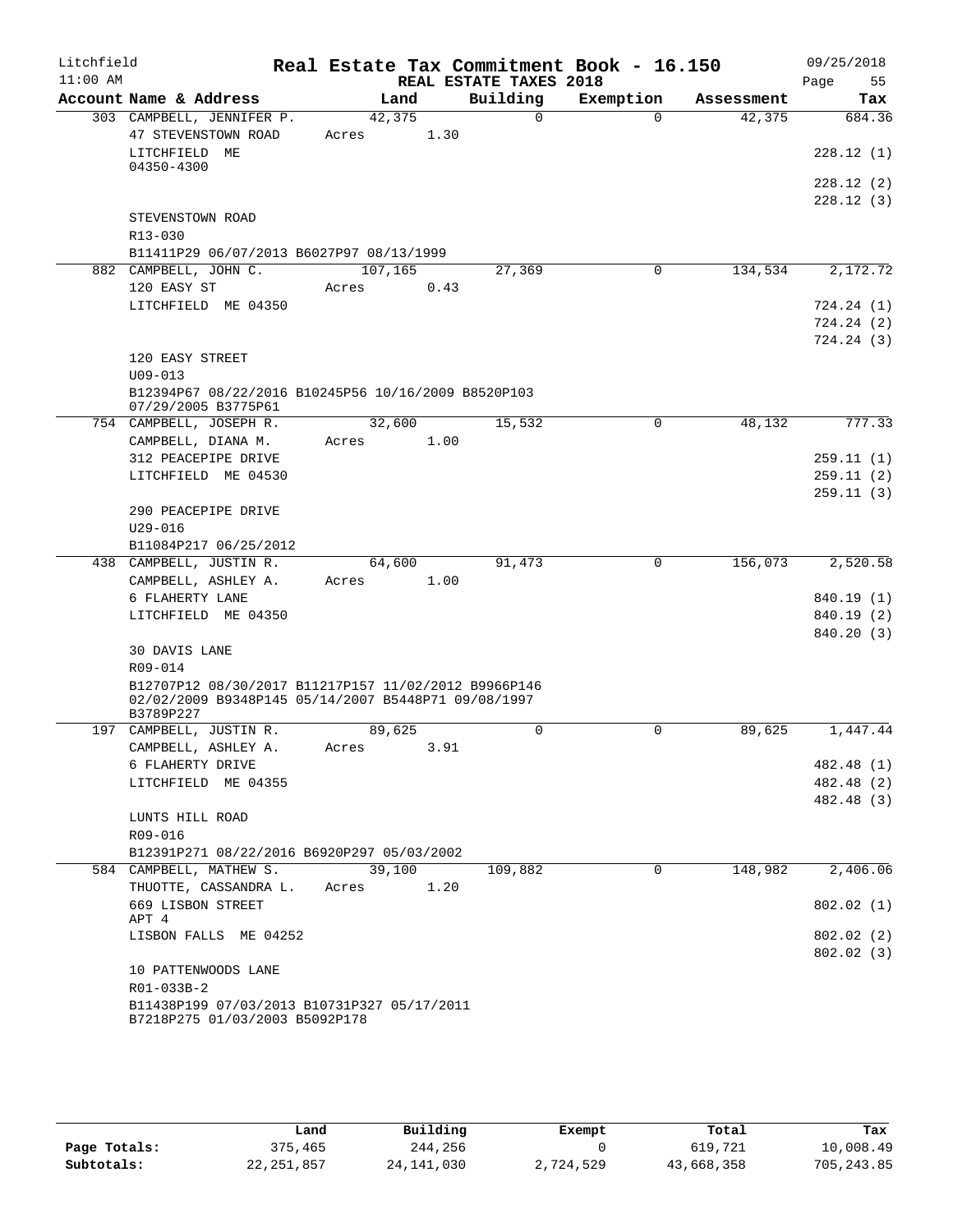| Litchfield |                                                                                       |                 |                                    | Real Estate Tax Commitment Book - 16.150 |            | 09/25/2018      |
|------------|---------------------------------------------------------------------------------------|-----------------|------------------------------------|------------------------------------------|------------|-----------------|
| $11:00$ AM | Account Name & Address                                                                | Land            | REAL ESTATE TAXES 2018<br>Building |                                          | Assessment | 56<br>Page      |
|            | 262 CAMPBELL, RALPH W                                                                 | 57,500          | 121,328                            | Exemption<br>19,200                      | 159,628    | Tax<br>2,577.99 |
|            | 639 RICHMOND ROAD                                                                     | 11.00<br>Acres  |                                    |                                          |            |                 |
|            | LITCHFIELD ME 04350                                                                   |                 |                                    | 02 HOMESTEAD EXEMPT                      |            | 859.33 (1)      |
|            |                                                                                       |                 |                                    |                                          |            | 859.33 (2)      |
|            |                                                                                       |                 |                                    |                                          |            | 859.33 (3)      |
|            | 380 RICHMOND ROAD                                                                     |                 |                                    |                                          |            |                 |
|            | R03-120                                                                               |                 |                                    |                                          |            |                 |
|            | B2683P170                                                                             |                 |                                    |                                          |            |                 |
|            | 263 CAMPBELL, THOMAS E                                                                | 107,600         | 180,993                            | 0                                        | 288,593    | 4,660.78        |
|            | 2524 HALLOWELL ROAD                                                                   | 164.00<br>Acres |                                    |                                          |            |                 |
|            | LITCHFIELD ME 04350                                                                   |                 |                                    |                                          |            | 1,553.59(1)     |
|            |                                                                                       |                 |                                    |                                          |            | 1,553.59(2)     |
|            |                                                                                       |                 |                                    |                                          |            | 1,553.60(3)     |
|            | 2524 HALLOWELL ROAD                                                                   |                 |                                    |                                          |            |                 |
|            | $R06 - 069$                                                                           |                 |                                    |                                          |            |                 |
|            | B12569P213 03/30/2017 B10780P288 07/15/2011                                           |                 |                                    |                                          |            |                 |
|            | B3520P177                                                                             |                 |                                    |                                          |            |                 |
|            | 265 CANTY, JONATHAN B.                                                                | 40,440          | $\mathbf 0$                        | $\mathbf 0$                              | 40,440     | 653.11          |
|            | 189 INDIANA ROAD                                                                      | Acres           | 9.52                               |                                          |            |                 |
|            | WEST GARDINER ME 04345                                                                |                 |                                    |                                          |            | 217.70(1)       |
|            |                                                                                       |                 |                                    |                                          |            | 217.70(2)       |
|            |                                                                                       |                 |                                    |                                          |            | 217.71(3)       |
|            | DENNIS HILL TERRACE                                                                   |                 |                                    |                                          |            |                 |
|            | R13-023                                                                               |                 |                                    |                                          |            |                 |
|            | B5655P195 06/10/1998                                                                  |                 |                                    |                                          |            |                 |
|            | 1371 CARBONNEAU, MARC F                                                               | 137,986         | 55,218                             | $\mathbf 0$                              | 193,204    | 3,120.24        |
|            | CARBONNEAU, CAROL M                                                                   | Acres           | 0.46                               |                                          |            |                 |
|            | 346 WEBBER AVE                                                                        |                 |                                    |                                          |            | 1,040.08(1)     |
|            | LEWISTON ME 04240                                                                     |                 |                                    |                                          |            | 1,040.08(2)     |
|            |                                                                                       |                 |                                    |                                          |            | 1,040.08(3)     |
|            | 67 GRANT ROAD                                                                         |                 |                                    |                                          |            |                 |
|            | $U11 - 021$                                                                           |                 |                                    |                                          |            |                 |
|            | B12844P135 01/29/2018 B10705P304 04/11/2011 B6322P20<br>10/12/2000                    |                 |                                    |                                          |            |                 |
|            | 273 CARMICHAEL, PAUL L                                                                | 67,750          | 119,403                            | 19,200                                   | 167,953    | 2,712.44        |
|            | 34 FERRIN ROAD                                                                        | Acres           | 26.50                              | 02 HOMESTEAD EXEMPT                      |            |                 |
|            | LITCHFIELD ME 04350                                                                   |                 |                                    |                                          |            | 904.15(1)       |
|            |                                                                                       |                 |                                    |                                          |            | 904.15(2)       |
|            |                                                                                       |                 |                                    |                                          |            | 904.14(3)       |
|            | 34 FERRIN ROAD                                                                        |                 |                                    |                                          |            |                 |
|            | R03-097                                                                               |                 |                                    |                                          |            |                 |
|            | B4871P75 03/28/1995                                                                   |                 |                                    |                                          |            |                 |
|            | 952 CARNEY MAGDA BOGAR,<br>TRUSTEE                                                    | 42,750          | 68,546                             | $\Omega$                                 | 111,296    | 1,797.43        |
|            | CARNEY MAGDA BOGAR<br>REV.LIVING TRUST                                                | Acres           | 2.10                               |                                          |            |                 |
|            | 125 BEVERLY AVE                                                                       |                 |                                    |                                          |            | 599.14 (1)      |
|            | NORFOLK VA 23505                                                                      |                 |                                    |                                          |            | 599.14(2)       |
|            |                                                                                       |                 |                                    |                                          |            | 599.15(3)       |
|            | 1778 HALLOWELL ROAD                                                                   |                 |                                    |                                          |            |                 |
|            | R12-011                                                                               |                 |                                    |                                          |            |                 |
|            | B9800P164 07/23/2008 B9672P176 03/28/2008 B8917P50<br>05/09/2006 B5998P226 10/31/2003 |                 |                                    |                                          |            |                 |

|              | Land       | Building   | Exempt    | Total      | Tax        |
|--------------|------------|------------|-----------|------------|------------|
| Page Totals: | 454,026    | 545,488    | 38,400    | 961,114    | 15,521.99  |
| Subtotals:   | 22,705,883 | 24,686,518 | 2,762,929 | 44,629,472 | 720,765.84 |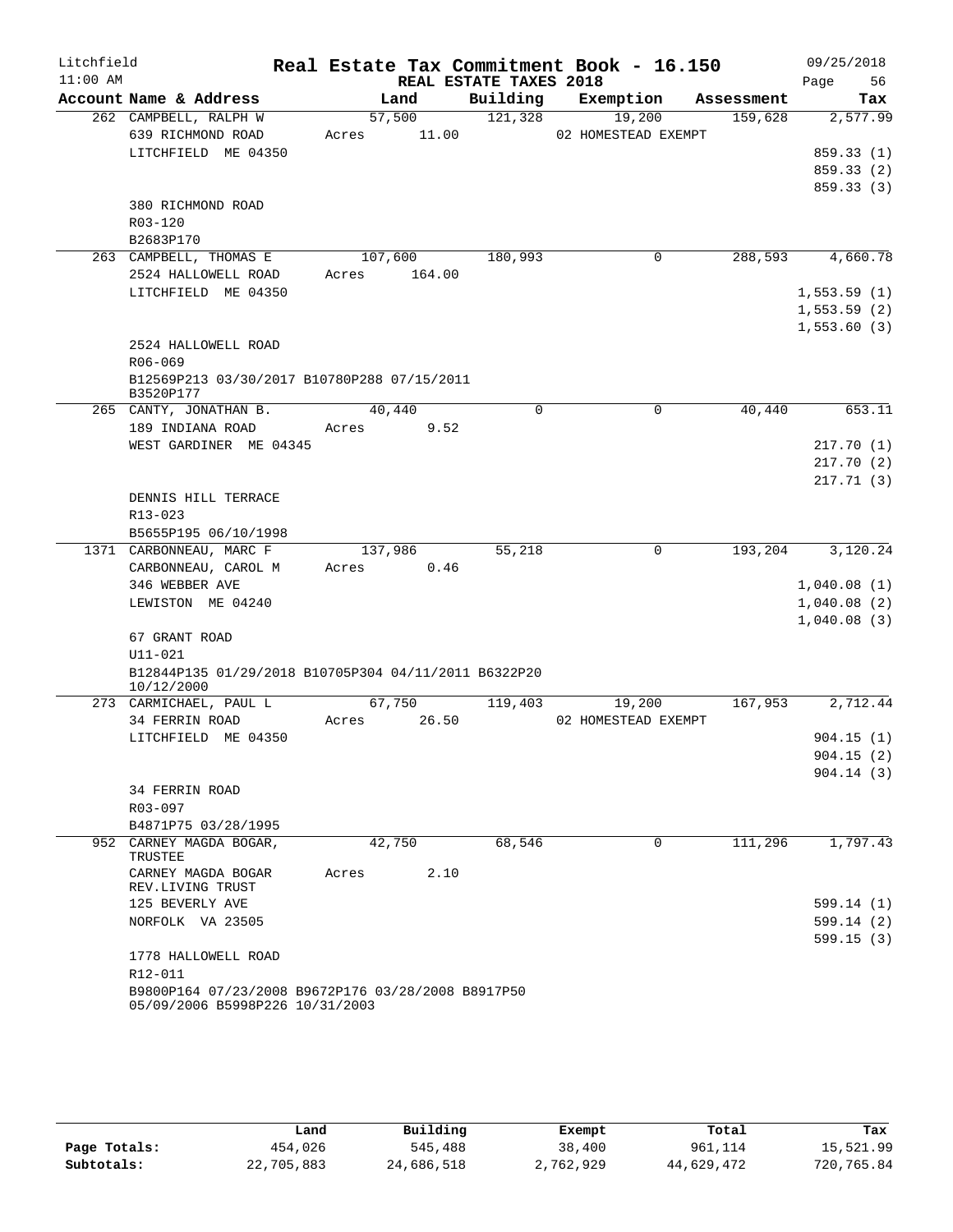| Litchfield |                                                      |       |          |                        | Real Estate Tax Commitment Book - 16.150 |            | 09/25/2018 |
|------------|------------------------------------------------------|-------|----------|------------------------|------------------------------------------|------------|------------|
| $11:00$ AM |                                                      |       |          | REAL ESTATE TAXES 2018 |                                          |            | 57<br>Page |
|            | Account Name & Address                               |       | Land     | Building               | Exemption                                | Assessment | Tax        |
|            | 1941 CARON, LINDA                                    |       | $\Omega$ | 8,535                  | 8,535                                    | $\Omega$   | 0.00       |
|            | 9 GOWELL LANE                                        |       |          |                        | 02 HOMESTEAD EXEMPT                      |            |            |
|            | LITCHFIELD ME 04350                                  |       |          |                        |                                          |            |            |
|            |                                                      |       |          |                        |                                          |            |            |
|            |                                                      |       |          |                        |                                          |            |            |
|            | 9 GOWELL LANE                                        |       |          |                        |                                          |            |            |
|            | $R04 - 046 - ON - 29$                                |       |          |                        |                                          |            |            |
|            | B10197P79 08/28/2009                                 |       |          |                        |                                          |            |            |
|            | 277 CARPENTER, ELAINE                                |       | 71,000   | 38,994                 | 24,960                                   | 85,034     | 1,373.30   |
|            | 233 PINE TREE ROAD                                   | Acres | 33.00    |                        | 02 HOMESTEAD EXEMPT                      |            |            |
|            | LITCHFIELD ME 04350                                  |       |          |                        | 12 WW2 Vet Res.                          |            | 457.77 (1) |
|            |                                                      |       |          |                        |                                          |            | 457.77 (2) |
|            |                                                      |       |          |                        |                                          |            | 457.76 (3) |
|            | 233 PINE TREE ROAD                                   |       |          |                        |                                          |            |            |
|            | R11-002                                              |       |          |                        |                                          |            |            |
|            | B1507P258                                            |       |          |                        |                                          |            |            |
|            | 278 CARPENTER, JOHN H                                |       | 41,800   | 144,228                | 19,200                                   | 166,828    | 2,694.27   |
|            | 197 PINE TREE ROAD                                   | Acres | 7.30     |                        | 02 HOMESTEAD EXEMPT                      |            |            |
|            | LITCHFIELD ME 04350                                  |       |          |                        |                                          |            | 898.09 (1) |
|            |                                                      |       |          |                        |                                          |            | 898.09 (2) |
|            |                                                      |       |          |                        |                                          |            | 898.09 (3) |
|            | 197 PINE TREE ROAD                                   |       |          |                        |                                          |            |            |
|            | R11-004                                              |       |          |                        |                                          |            |            |
|            | B4354P59 03/29/1993                                  |       |          |                        |                                          |            |            |
|            | 1807 CARPENTER, SAMUEL                               |       | 64,250   | 107,200                | $\mathbf 0$                              | 171,450    | 2,768.92   |
|            | 442 STEVENSTOWN ROAD                                 | Acres | 20.00    |                        |                                          |            |            |
|            | LITCHFIELD ME 04350                                  |       |          |                        |                                          |            | 922.97(1)  |
|            |                                                      |       |          |                        |                                          |            | 922.97 (2) |
|            |                                                      |       |          |                        |                                          |            | 922.98 (3) |
|            | 442 STEVENSTOWN ROAD                                 |       |          |                        |                                          |            |            |
|            | R09-083                                              |       |          |                        |                                          |            |            |
|            | B11829P39 10/20/2014 B4320P169 01/22/1993            |       |          |                        |                                          |            |            |
|            | 334 CARPENTIER, GEORGE                               |       | 46,044   | 97,002                 | 0                                        | 143,046    | 2,310.19   |
|            | CARPENTIER, TINA                                     | Acres | 4.97     |                        |                                          |            |            |
|            | PO BOX 505                                           |       |          |                        |                                          |            | 770.06(1)  |
|            | GARDINER ME 04345                                    |       |          |                        |                                          |            | 770.06(2)  |
|            |                                                      |       |          |                        |                                          |            | 770.07(3)  |
|            | 12 WEED DRIVE                                        |       |          |                        |                                          |            |            |
|            | U25-006A                                             |       |          |                        |                                          |            |            |
|            | B12607P119 05/18/2017 B12412P121 08/24/2016          |       |          |                        |                                          |            |            |
|            | B12412P119 08/24/2016 B12173P326 12/01/2015          |       |          |                        |                                          |            |            |
|            | B12127P133 10/08/2015 B10673P332 02/23/2011          |       |          |                        |                                          |            |            |
|            | B5487P143                                            |       |          |                        |                                          |            |            |
|            | 2051 CARR, CHARLOTTE A                               |       | 40,000   | 113,794                | $\Omega$                                 | 153,794    | 2,483.77   |
|            | 59 CITRUS RIDGE DRIVE                                | Acres | 1.00     |                        |                                          |            |            |
|            | DAVENORT FL 33837                                    |       |          |                        |                                          |            | 827.92 (1) |
|            |                                                      |       |          |                        |                                          |            | 827.92 (2) |
|            |                                                      |       |          |                        |                                          |            | 827.93(3)  |
|            | 1278 WEST ROAD                                       |       |          |                        |                                          |            |            |
|            | R03-036B                                             |       |          |                        |                                          |            |            |
|            | B10110P293 06/15/2009 B9875P259 10/07/2008 B8493P338 |       |          |                        |                                          |            |            |
|            | 06/25/2005 B6114P202                                 |       |          |                        |                                          |            |            |

|              | Land       | Building   | Exempt    | Total      | Tax        |
|--------------|------------|------------|-----------|------------|------------|
| Page Totals: | 263,094    | 509,753    | 52,695    | 720,152    | 11,630.45  |
| Subtotals:   | 22,968,977 | 25,196,271 | 2,815,624 | 45,349,624 | 732,396.29 |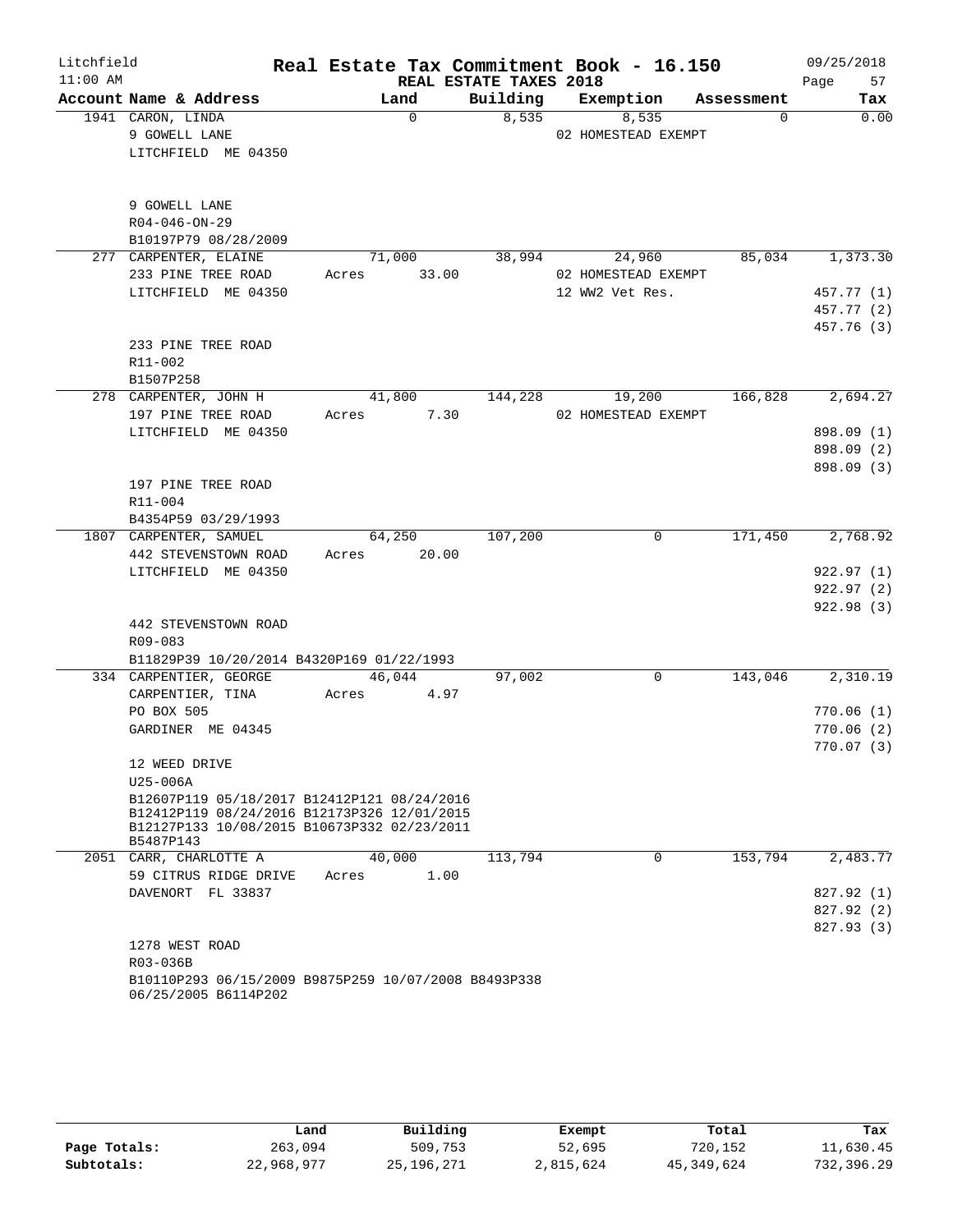| Litchfield |                                                                                                                   |         |       |                                    | Real Estate Tax Commitment Book - 16.150 |            | 09/25/2018             |
|------------|-------------------------------------------------------------------------------------------------------------------|---------|-------|------------------------------------|------------------------------------------|------------|------------------------|
| $11:00$ AM | Account Name & Address                                                                                            | Land    |       | REAL ESTATE TAXES 2018<br>Building | Exemption                                | Assessment | Page<br>58<br>Tax      |
|            | 490 CARR, RODNEY & PAULINA                                                                                        | 164,236 |       | 37,747                             | $\Omega$                                 | 201,983    | 3,262.03               |
|            | 207 SWAMP ROAD                                                                                                    | Acres   | 0.46  |                                    |                                          |            |                        |
|            | DURHAM ME 04222                                                                                                   |         |       |                                    |                                          |            | 1,087.34(1)            |
|            |                                                                                                                   |         |       |                                    |                                          |            | 1,087.34(2)            |
|            |                                                                                                                   |         |       |                                    |                                          |            | 1,087.35(3)            |
|            | 23 GRANT ROAD                                                                                                     |         |       |                                    |                                          |            |                        |
|            | $U10-027$                                                                                                         |         |       |                                    |                                          |            |                        |
|            | B6898P43                                                                                                          |         |       |                                    |                                          |            |                        |
|            | 279 CARR, TRYLLIS                                                                                                 | 43,725  |       | 107,896                            | 19,200                                   | 132,421    | 2,138.60               |
|            | 507 RICHMOND ROAD                                                                                                 | Acres   | 2.49  |                                    | 02 HOMESTEAD EXEMPT                      |            |                        |
|            | LITCHFIELD ME 04350                                                                                               |         |       |                                    |                                          |            | 712.87(1)              |
|            |                                                                                                                   |         |       |                                    |                                          |            | 712.87(2)              |
|            |                                                                                                                   |         |       |                                    |                                          |            | 712.86(3)              |
|            | 507 RICHMOND ROAD                                                                                                 |         |       |                                    |                                          |            |                        |
|            | R03-009A                                                                                                          |         |       |                                    |                                          |            |                        |
|            | B1878P345                                                                                                         |         |       |                                    |                                          |            |                        |
|            | 223 CARTONIO, ALEXANDER J.                                                                                        | 104,175 |       | 35,154                             | 0                                        | 139,329    | 2,250.16               |
|            | CARTONIO, PAMELA                                                                                                  | Acres   | 2.67  |                                    |                                          |            |                        |
|            | 26 WHISPERING PINES                                                                                               |         |       |                                    |                                          |            | 750.05(1)              |
|            | LANE                                                                                                              |         |       |                                    |                                          |            |                        |
|            | LITCHFIELD ME 04350                                                                                               |         |       |                                    |                                          |            | 750.05(2)              |
|            |                                                                                                                   |         |       |                                    |                                          |            | 750.06(3)              |
|            | 1185 PLAINS ROAD                                                                                                  |         |       |                                    |                                          |            |                        |
|            | R09-037                                                                                                           |         |       |                                    |                                          |            |                        |
|            | B12730P6 09/25/2017 B12641P204 06/13/2017 B12555P266<br>01/25/2017 B12269P145 04/13/2016 B1951P236<br>10/21/1976  |         |       |                                    |                                          |            |                        |
|            | 1423 CARTONIO, ALEXANDER                                                                                          | 40,200  |       | 68,262                             | 19,200                                   | 89,262     | $\overline{1,}$ 441.58 |
|            | JOSEPH                                                                                                            |         |       |                                    |                                          |            |                        |
|            | 230 HARDSCRABBLE ROAD                                                                                             | Acres   | 1.08  |                                    | 02 HOMESTEAD EXEMPT                      |            |                        |
|            | LITCHFIELD ME 04350                                                                                               |         |       |                                    |                                          |            | 480.53 (1)             |
|            |                                                                                                                   |         |       |                                    |                                          |            | 480.53 (2)             |
|            |                                                                                                                   |         |       |                                    |                                          |            | 480.52 (3)             |
|            | 230 HARDSCRABBLE ROAD                                                                                             |         |       |                                    |                                          |            |                        |
|            | R12-025-1                                                                                                         |         |       |                                    |                                          |            |                        |
|            | B11797P129 09/12/2014 B11778P224 08/15/2014<br>B11466P315 07/29/2013 B9206P116 12/27/2006 B7822P133<br>06/15/2004 |         |       |                                    |                                          |            |                        |
|            | 2909 CARTONIO, ANTHONY                                                                                            | 134,400 |       | 0                                  | 0                                        | 134,400    | 2,170.56               |
|            | CARTONIO, PAMELA                                                                                                  | Acres   | 21.60 |                                    |                                          |            |                        |
|            | 26 PLAINS ROAD                                                                                                    |         |       |                                    |                                          |            | 723.52(1)              |
|            | LITCHFIELD ME 04350                                                                                               |         |       |                                    |                                          |            | 723.52(2)              |
|            |                                                                                                                   |         |       |                                    |                                          |            | 723.52(3)              |
|            | POND ROAD                                                                                                         |         |       |                                    |                                          |            |                        |
|            | R09-085                                                                                                           |         |       |                                    |                                          |            |                        |
|            | B12557P99 02/24/2017                                                                                              |         |       |                                    |                                          |            |                        |
|            | 723 CARTONIO, ANTHONY J.                                                                                          | 206,725 |       | 160,356                            | 19,200                                   | 347,881    | 5,618.28               |
|            | CARTONIO, PAMELA J.                                                                                               | Acres   | 4.28  |                                    | 02 HOMESTEAD EXEMPT                      |            |                        |
|            | 26 WHISPERING PINES                                                                                               |         |       |                                    |                                          |            | 1,872.76(1)            |
|            | LANE                                                                                                              |         |       |                                    |                                          |            |                        |
|            | LITCHFIELD ME 04350                                                                                               |         |       |                                    |                                          |            | 1,872.76(2)            |
|            |                                                                                                                   |         |       |                                    |                                          |            | 1,872.76 (3)           |
|            | 26 WHISPERING PINES<br>LANE                                                                                       |         |       |                                    |                                          |            |                        |
|            | $U05 - 003$                                                                                                       |         |       |                                    |                                          |            |                        |
|            | B11838P230 10/30/2014 B5551P112 02/18/1998                                                                        |         |       |                                    |                                          |            |                        |
|            |                                                                                                                   |         |       |                                    |                                          |            |                        |
|            |                                                                                                                   |         |       |                                    |                                          |            |                        |

|              | Land       | Building   | Exempt    | Total      | Tax         |
|--------------|------------|------------|-----------|------------|-------------|
| Page Totals: | 693,461    | 409,415    | 57,600    | 1,045,276  | 16,881.21   |
| Subtotals:   | 23,662,438 | 25,605,686 | 2,873,224 | 46,394,900 | 749, 277.50 |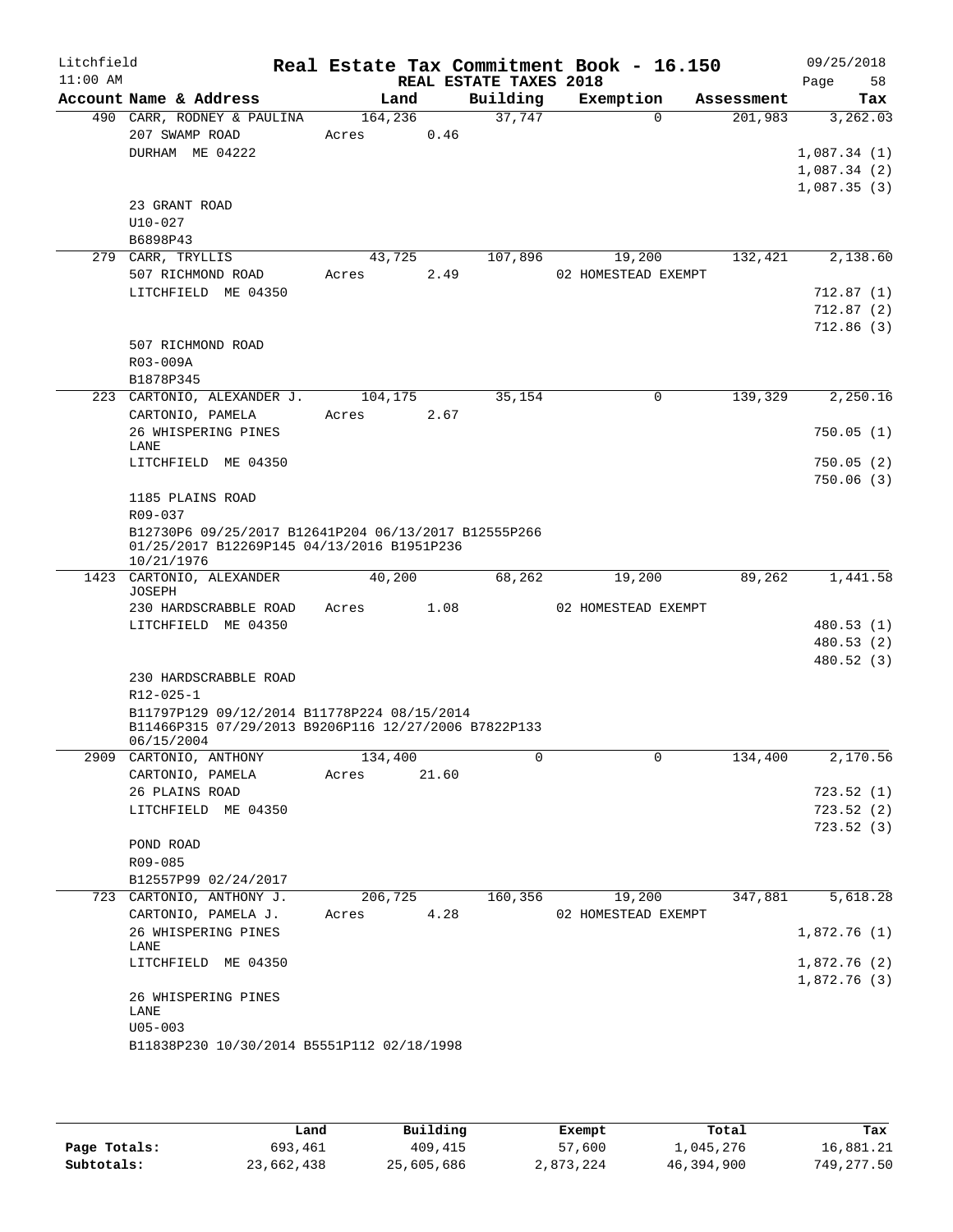| Litchfield |                                                    |         |      |                        | Real Estate Tax Commitment Book - 16.150 |            | 09/25/2018             |
|------------|----------------------------------------------------|---------|------|------------------------|------------------------------------------|------------|------------------------|
| $11:00$ AM |                                                    |         |      | REAL ESTATE TAXES 2018 |                                          |            | 59<br>Page             |
|            | Account Name & Address                             | Land    |      | Building               | Exemption                                | Assessment | Tax                    |
|            | 1122 CARTONIO, ANTHONY J.                          | 48,850  |      | 30,487                 | $\Omega$                                 | 79,337     | 1,281.29               |
|            | CARTONIO, PAMELA J.                                | Acres   | 5.50 |                        |                                          |            |                        |
|            | 26 WHISPERING PINES<br>LANE                        |         |      |                        |                                          |            | 427.10 (1)             |
|            | LITCHFIELD ME 04350                                |         |      |                        |                                          |            | 427.10 (2)             |
|            |                                                    |         |      |                        |                                          |            | 427.09(3)              |
|            | 33 WHISPERING PINES<br>LANE                        |         |      |                        |                                          |            |                        |
|            | $U05 - 002$                                        |         |      |                        |                                          |            |                        |
|            | B12364P199 07/27/2016 B12364P197 07/25/2016        |         |      |                        |                                          |            |                        |
|            | B4011P249 11/06/1991 B1951P49 B1321P160 09/20/1963 |         |      |                        |                                          |            |                        |
|            | B1287P400 01/29/1962                               |         |      |                        |                                          |            |                        |
|            | 283 CASEY, JEFFREY A                               | 49,100  |      | 118,521                | 19,200                                   | 148,421    | 2,397.00               |
|            | 17 CANTY LANE                                      | Acres   | 5.20 |                        | 02 HOMESTEAD EXEMPT                      |            |                        |
|            | LITCHFIELD ME 04350                                |         |      |                        |                                          |            | 799.00(1)<br>799.00(2) |
|            |                                                    |         |      |                        |                                          |            | 799.00 (3)             |
|            | 17 CANTY LANE                                      |         |      |                        |                                          |            |                        |
|            | R13-023-4                                          |         |      |                        |                                          |            |                        |
|            | B3922P30                                           |         |      |                        |                                          |            |                        |
|            | 523 CASKIN SR, PATRICK J                           | 43,750  |      | 140,771                | 19,200                                   | 165,321    | 2,669.93               |
|            | CASKIN JANET                                       | Acres   | 2.50 |                        | 02 HOMESTEAD EXEMPT                      |            |                        |
|            | 25 UPPER POND ROAD                                 |         |      |                        |                                          |            | 889.98 (1)             |
|            | LITCHFIELD ME 04350                                |         |      |                        |                                          |            | 889.98 (2)             |
|            |                                                    |         |      |                        |                                          |            | 889.97 (3)             |
|            | 25 UPPER POND ROAD                                 |         |      |                        |                                          |            |                        |
|            | R07-030A                                           |         |      |                        |                                          |            |                        |
|            | B5873P301 02/11/1999<br>CASKIN, PATRICK J SR       | 35,500  |      | 0                      | 0                                        | 35,500     | 573.32                 |
| 2428       | CASKIN, JANET L                                    | Acres   | 4.00 |                        |                                          |            |                        |
|            | 25 UPPER POND ROAD                                 |         |      |                        |                                          |            | 191.11(1)              |
|            | LITCHFIELD ME 04350                                |         |      |                        |                                          |            | 191.11(2)              |
|            |                                                    |         |      |                        |                                          |            | 191.10(3)              |
|            | PLAINS ROAD                                        |         |      |                        |                                          |            |                        |
|            | R07-031A-2                                         |         |      |                        |                                          |            |                        |
|            | B9653P325 03/03/2008 B8151P62 10/05/2004           |         |      |                        |                                          |            |                        |
| 2537       | CASTONGUAY ERICA M                                 | 42,875  |      | 108,793                | 0                                        | 151,668    | 2,449.44               |
|            | CASTONGUAL SCOTT N                                 | Acres   | 2.15 |                        |                                          |            |                        |
|            | 116 PINE TREE ROAD                                 |         |      |                        |                                          |            | 816.48(1)              |
|            | LITCHFIELD ME 04350                                |         |      |                        |                                          |            | 816.48(2)              |
|            | 116 PINE TREE ROAD                                 |         |      |                        |                                          |            | 816.48(3)              |
|            | R10-029C                                           |         |      |                        |                                          |            |                        |
|            | B11756P145 07/29/2014 B8120P331 09/10/2004         |         |      |                        |                                          |            |                        |
|            | 803 CASTONGUAY, DENIS R                            | 156,557 |      | 28,277                 | 0                                        | 184,834    | 2,985.07               |
|            | CASTONGUAY, NANCY L                                | Acres   | 0.27 |                        |                                          |            |                        |
|            | 1256 SABATTUS STREET                               |         |      |                        |                                          |            | 995.02 (1)             |
|            | LEWISTON ME 04240                                  |         |      |                        |                                          |            | 995.02 (2)             |
|            |                                                    |         |      |                        |                                          |            | 995.03 (3)             |
|            | 10 SALAMANDER DRIVE                                |         |      |                        |                                          |            |                        |
|            | $U14 - 016$                                        |         |      |                        |                                          |            |                        |
|            | B10885P248 11/14/2011 B1399P358 10/26/1965         |         |      |                        |                                          |            |                        |

|              | úand       | Building   | Exempt    | Total      | Tax        |
|--------------|------------|------------|-----------|------------|------------|
| Page Totals: | 376,632    | 426,849    | 38,400    | 765,081    | 12,356.05  |
| Subtotals:   | 24,039,070 | 26,032,535 | 2,911,624 | 47,159,981 | 761,633.55 |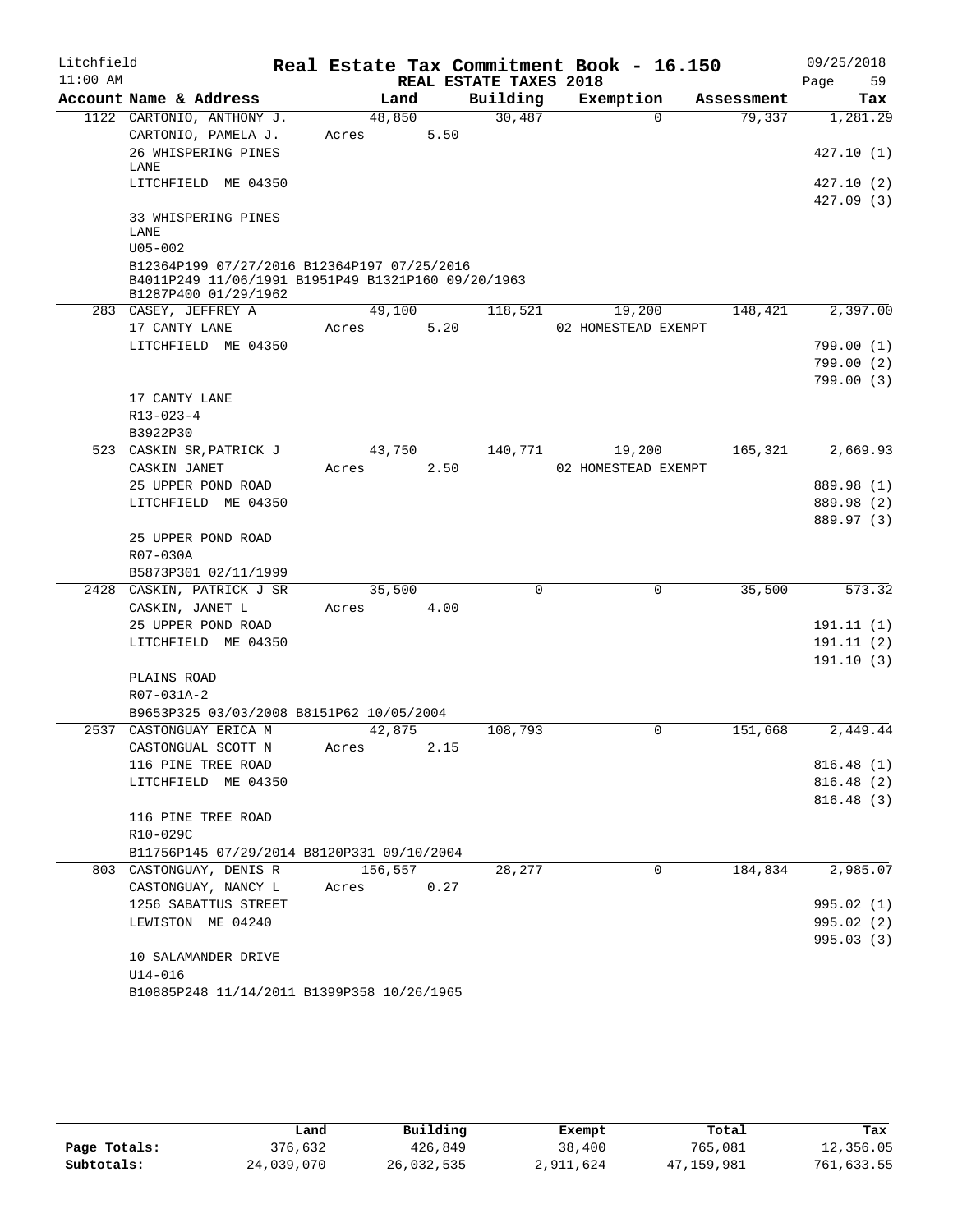| Litchfield   |                                                                                                                             |       |              | Real Estate Tax Commitment Book - 16.150 |           |                     |                       | 09/25/2018        |
|--------------|-----------------------------------------------------------------------------------------------------------------------------|-------|--------------|------------------------------------------|-----------|---------------------|-----------------------|-------------------|
| $11:00$ AM   | Account Name & Address                                                                                                      |       | Land         | REAL ESTATE TAXES 2018<br>Building       |           | Exemption           |                       | 60<br>Page<br>Tax |
|              | 1255 CASWELL, JEFFREY E                                                                                                     |       | 34,400       | 88,708                                   |           | $\Omega$            | Assessment<br>123,108 | 1,988.19          |
|              | CASWELL, MARY KATHLEEN                                                                                                      | Acres | 0.80         |                                          |           |                     |                       |                   |
|              | 409 STEVENSTOWN ROAD                                                                                                        |       |              |                                          |           |                     |                       | 662.73(1)         |
|              | LITCHFIELD ME 04350                                                                                                         |       |              |                                          |           |                     |                       | 662.73(2)         |
|              |                                                                                                                             |       |              |                                          |           |                     |                       | 662.73(3)         |
|              | 409 STEVENSTOWN ROAD                                                                                                        |       |              |                                          |           |                     |                       |                   |
|              | R <sub>10</sub> -004                                                                                                        |       |              |                                          |           |                     |                       |                   |
|              | B11917P45 02/23/2015 B10186P197 08/18/2009 B6936P310<br>06/04/2002                                                          |       |              |                                          |           |                     |                       |                   |
|              | 287 CATON, DOUGLAS                                                                                                          |       | 26,000       | 48,401                                   |           | 19,200              | 55,201                | 891.50            |
|              | 2783 HALLOWELL ROAD                                                                                                         | Acres | 0.50         |                                          |           | 02 HOMESTEAD EXEMPT |                       |                   |
|              | LITCHFIELD ME 04350                                                                                                         |       |              |                                          |           |                     |                       | 297.17(1)         |
|              |                                                                                                                             |       |              |                                          |           |                     |                       | 297.17(2)         |
|              |                                                                                                                             |       |              |                                          |           |                     |                       | 297.16(3)         |
|              | 2783 HALLOWELL ROAD                                                                                                         |       |              |                                          |           |                     |                       |                   |
|              | R02-017                                                                                                                     |       |              |                                          |           |                     |                       |                   |
|              | B5126P274 04/18/1996 B5120P146 02/05/1996                                                                                   |       |              |                                          |           |                     |                       |                   |
|              | 2192 CATON, DOUGLAS CARL                                                                                                    |       | 17,320       | 36,676                                   |           | $\mathbf 0$         | 53,996                | 872.04            |
|              | 2783 HALLOWELL ROAD                                                                                                         | Acres | 0.19         |                                          |           |                     |                       |                   |
|              | LITCHFIELD ME 04350                                                                                                         |       |              |                                          |           |                     |                       | 290.68(1)         |
|              |                                                                                                                             |       |              |                                          |           |                     |                       | 290.68(2)         |
|              |                                                                                                                             |       |              |                                          |           |                     |                       | 290.68(3)         |
|              | 2 LABBE LANE                                                                                                                |       |              |                                          |           |                     |                       |                   |
|              | R02-036                                                                                                                     |       |              |                                          |           |                     |                       |                   |
|              | B11734P164 B11862P315 11/26/2014 B11381P125<br>04/17/2013 B11365P98 02/25/2014 B11282P246<br>10/31/2012 B8632P21 09/27/2005 |       |              |                                          |           |                     |                       |                   |
|              | 1026 CAYER, JOANNE ET AL                                                                                                    |       | 85,000       | 26,799                                   |           | $\mathbf 0$         | 111,799               | 1,805.55          |
|              | CAYER, JEANETTE & PAUL                                                                                                      | Acres | 1.00         |                                          |           |                     |                       |                   |
|              | Ε.                                                                                                                          |       |              |                                          |           |                     |                       |                   |
|              | 30 CURTIS STREET                                                                                                            |       |              |                                          |           |                     |                       | 601.85(1)         |
|              | BROCTON MA 02301                                                                                                            |       |              |                                          |           |                     |                       | 601.85(2)         |
|              |                                                                                                                             |       |              |                                          |           |                     |                       | 601.85(3)         |
|              | 35 BUFFEE LANDING LANE                                                                                                      |       |              |                                          |           |                     |                       |                   |
|              | R09-021                                                                                                                     |       |              |                                          |           |                     |                       |                   |
|              | B11601P172 12/06/2013 B10311P198 12/29/2009                                                                                 |       |              |                                          |           |                     |                       |                   |
|              | B10310P238 12/28/2009 B10216P213 09/21/2009<br>B10163P165 07/27/2009 B4707P131 05/03/1994                                   |       |              |                                          |           |                     |                       |                   |
| 1910         | CENTRAL MAINE POWER                                                                                                         |       | 42,575       | 0                                        |           | $\mathbf{0}$        | 42,575                | 687.59            |
|              | c/o Avangrid Management Acres                                                                                               |       | 2.03         |                                          |           |                     |                       |                   |
|              | Company-Local Tax                                                                                                           |       |              |                                          |           |                     |                       |                   |
|              | One City Center, 5th                                                                                                        |       |              |                                          |           |                     |                       | 229.20(1)         |
|              | Floor                                                                                                                       |       |              |                                          |           |                     |                       |                   |
|              | Portland ME 04101                                                                                                           |       |              |                                          |           |                     |                       | 229.20(2)         |
|              | 68 LITTLE DRIVE                                                                                                             |       |              |                                          |           |                     |                       | 229.19(3)         |
|              | R12-027                                                                                                                     |       |              |                                          |           |                     |                       |                   |
|              | B9920P323 12/22/2008 B8665P240 10/28/2005 B7884P128                                                                         |       |              |                                          |           |                     |                       |                   |
|              | 03/25/2004                                                                                                                  |       |              |                                          |           |                     |                       |                   |
|              | 443 CENTRAL MAINE POWER                                                                                                     |       | 56,708       | $\Omega$                                 |           | $\Omega$            | 56,708                | 915.83            |
|              | c/o Avangrid Management Acres                                                                                               |       | 6.50         |                                          |           |                     |                       |                   |
|              | Company-Local Tax                                                                                                           |       |              |                                          |           |                     |                       |                   |
|              | One City Center, 5th                                                                                                        |       |              |                                          |           |                     |                       | 305.28(1)         |
|              | Floor<br>Portland ME 04101                                                                                                  |       |              |                                          |           |                     |                       | 305.28(2)         |
|              |                                                                                                                             |       |              |                                          |           |                     |                       | 305.27(3)         |
|              | 6 PEACEPIPE DRIVE                                                                                                           |       |              |                                          |           |                     |                       |                   |
|              | R14-004A                                                                                                                    |       |              |                                          |           |                     |                       |                   |
|              | B10512P262 08/27/2010 B6527P52                                                                                              |       |              |                                          |           |                     |                       |                   |
|              |                                                                                                                             |       |              |                                          |           |                     |                       |                   |
|              |                                                                                                                             |       |              |                                          |           |                     |                       |                   |
|              |                                                                                                                             | Land  | Building     |                                          | Exempt    |                     | Total                 | Tax               |
| Page Totals: | 262,003                                                                                                                     |       | 200,584      |                                          | 19,200    |                     | 443,387               | 7,160.70          |
| Subtotals:   | 24, 301, 073                                                                                                                |       | 26, 233, 119 |                                          | 2,930,824 |                     | 47,603,368            | 768,794.25        |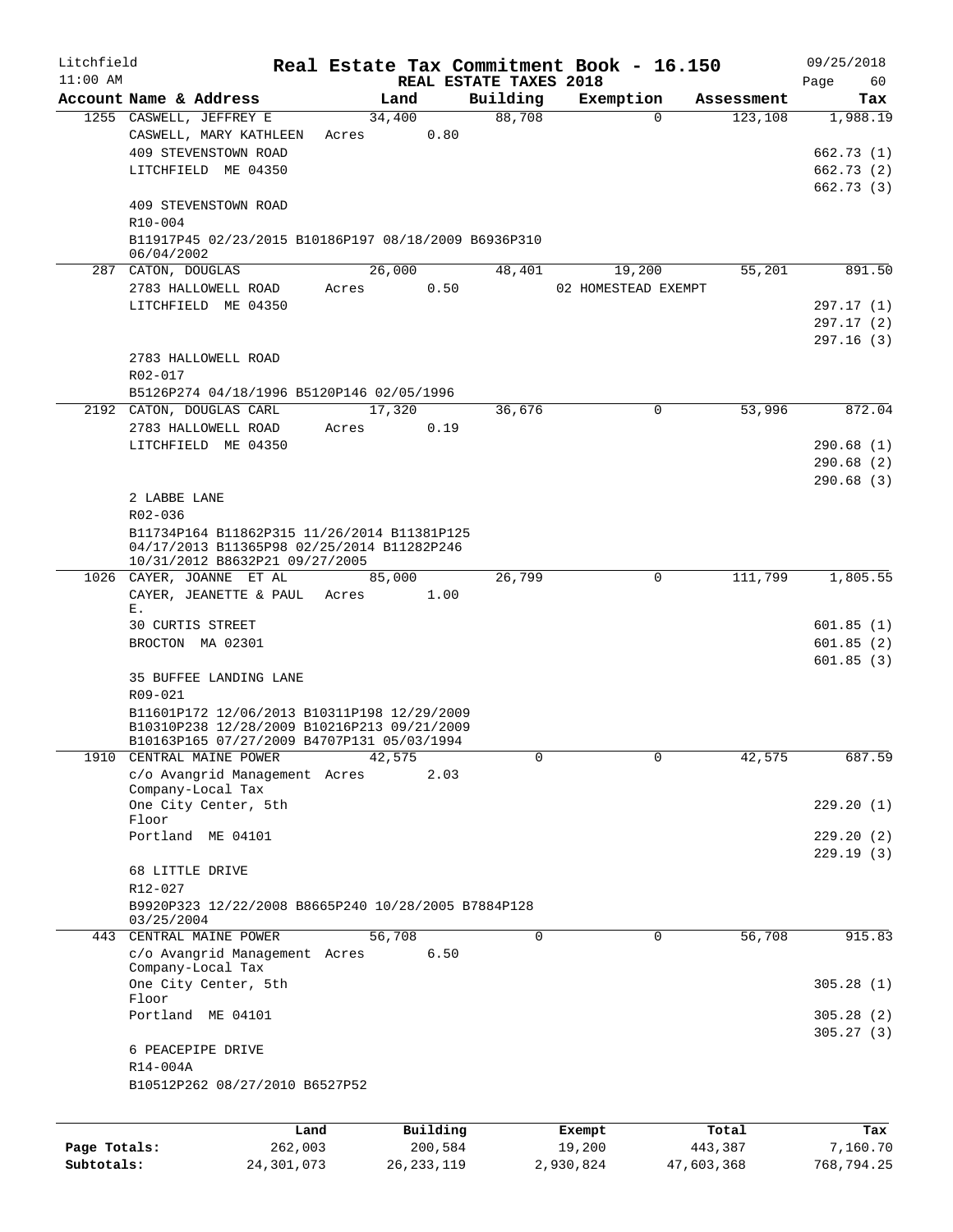| Litchfield<br>$11:00$ AM |                                                    |        |      | REAL ESTATE TAXES 2018 | Real Estate Tax Commitment Book - 16.150 |            | 09/25/2018<br>Page<br>61 |
|--------------------------|----------------------------------------------------|--------|------|------------------------|------------------------------------------|------------|--------------------------|
|                          | Account Name & Address                             | Land   |      | Building               | Exemption                                | Assessment | Tax                      |
|                          | 1700 CENTRAL MAINE POWER                           | 4,500  |      | $\Omega$               | 0                                        | 4,500      | 72.67                    |
|                          | c/o Avangrid Management Acres                      |        | 1.80 |                        |                                          |            |                          |
|                          | Company-Local Tax                                  |        |      |                        |                                          |            |                          |
|                          | One City Center, 5th<br>Floor                      |        |      |                        |                                          |            | 24.22(1)                 |
|                          | Portland ME 04101                                  |        |      |                        |                                          |            | 24.22 (2)                |
|                          |                                                    |        |      |                        |                                          |            | 24.23(3)                 |
|                          | HARDSCRABBLE ROAD                                  |        |      |                        |                                          |            |                          |
|                          | $R14 - 003$                                        |        |      |                        |                                          |            |                          |
|                          | B10512P262 08/27/2010 B2455P304                    |        |      |                        |                                          |            |                          |
| 292                      | CENTRAL MAINE POWER                                | 55,700 |      | $\mathbf 0$            | 0                                        | 55,700     | 899.55                   |
|                          | c/o Avangrid Management Acres                      |        | 0.60 |                        |                                          |            |                          |
|                          | Company-Local Tax<br>One City Center, 5th          |        |      |                        |                                          |            | 299.85(1)                |
|                          | Floor                                              |        |      |                        |                                          |            |                          |
|                          | Portland ME 04101                                  |        |      |                        |                                          |            | 299.85 (2)               |
|                          |                                                    |        |      |                        |                                          |            | 299.85(3)                |
|                          | WHIPPOORWILL ROAD                                  |        |      |                        |                                          |            |                          |
|                          | $U19 - 009$                                        |        |      |                        |                                          |            |                          |
| 2810                     | CENTRAL MAINE POWER                                | 6,720  |      | $\mathbf 0$            | $\mathbf 0$                              | 6,720      | 108.53                   |
|                          | c/o Avangrid Management Acres                      |        | 0.24 |                        |                                          |            |                          |
|                          | Company-Local Tax<br>One City Center, 5th          |        |      |                        |                                          |            | 36.18(1)                 |
|                          | Floor                                              |        |      |                        |                                          |            |                          |
|                          | Portland ME 04101                                  |        |      |                        |                                          |            | 36.18(2)                 |
|                          |                                                    |        |      |                        |                                          |            | 36.17(3)                 |
|                          | HALLOWELL ROAD                                     |        |      |                        |                                          |            |                          |
|                          | R19-029A                                           |        |      |                        |                                          |            |                          |
| 2809                     | CENTRAL MAINE POWER                                | 7,500  |      | 0                      | 0                                        | 7,500      | 121.12                   |
|                          | c/o Avangrid Management Acres<br>Company-Local Tax |        | 3.00 |                        |                                          |            |                          |
|                          | One City Center, 5th<br>Floor                      |        |      |                        |                                          |            | 40.37(1)                 |
|                          | Portland ME 04101                                  |        |      |                        |                                          |            | 40.37(2)                 |
|                          |                                                    |        |      |                        |                                          |            | 40.38(3)                 |
|                          | HALLOWELL ROAD                                     |        |      |                        |                                          |            |                          |
|                          | R14-016A                                           |        |      |                        |                                          |            |                          |
|                          | B10590P290 11/15/2010                              |        |      |                        |                                          |            |                          |
| 2783                     | CENTRAL MAINE POWER                                | 8,175  |      | $\mathbf 0$            | 0                                        | 8,175      | 132.03                   |
|                          | c/o Avangrid Management Acres                      |        | 3.27 |                        |                                          |            |                          |
|                          | Company-Local Tax<br>One City Center, 5th          |        |      |                        |                                          |            | 44.01 (1)                |
|                          | Floor                                              |        |      |                        |                                          |            |                          |
|                          | Portland ME 04101                                  |        |      |                        |                                          |            | 44.01(2)                 |
|                          |                                                    |        |      |                        |                                          |            | 44.01 (3)                |
|                          | BEAVER LANE                                        |        |      |                        |                                          |            |                          |
|                          | R14-008B                                           |        |      |                        |                                          |            |                          |
|                          | B10656P230 01/31/2011                              |        |      |                        |                                          |            |                          |
|                          | 2779 CENTRAL MAINE POWER                           | 16,250 |      | $\Omega$               | $\Omega$                                 | 16,250     | 262.44                   |
|                          | c/o Avangrid Management Acres<br>Company-Local Tax |        | 8.75 |                        |                                          |            |                          |
|                          | One City Center, 5th                               |        |      |                        |                                          |            | 87.48(1)                 |
|                          | Floor                                              |        |      |                        |                                          |            |                          |
|                          | Portland ME 04101                                  |        |      |                        |                                          |            | 87.48 (2)                |
|                          |                                                    |        |      |                        |                                          |            | 87.48 (3)                |
|                          | REMLEY DRIVE                                       |        |      |                        |                                          |            |                          |
|                          | R14-006E<br>B10531P117 09/16/2010                  |        |      |                        |                                          |            |                          |
|                          |                                                    |        |      |                        |                                          |            |                          |
|                          |                                                    |        |      |                        |                                          |            |                          |

|              | Land       | Building     | Exempt    | Total      | Tax        |
|--------------|------------|--------------|-----------|------------|------------|
| Page Totals: | 98,845     |              |           | 98,845     | 1,596.34   |
| Subtotals:   | 24,399,918 | 26, 233, 119 | 2,930,824 | 47,702,213 | 770,390.59 |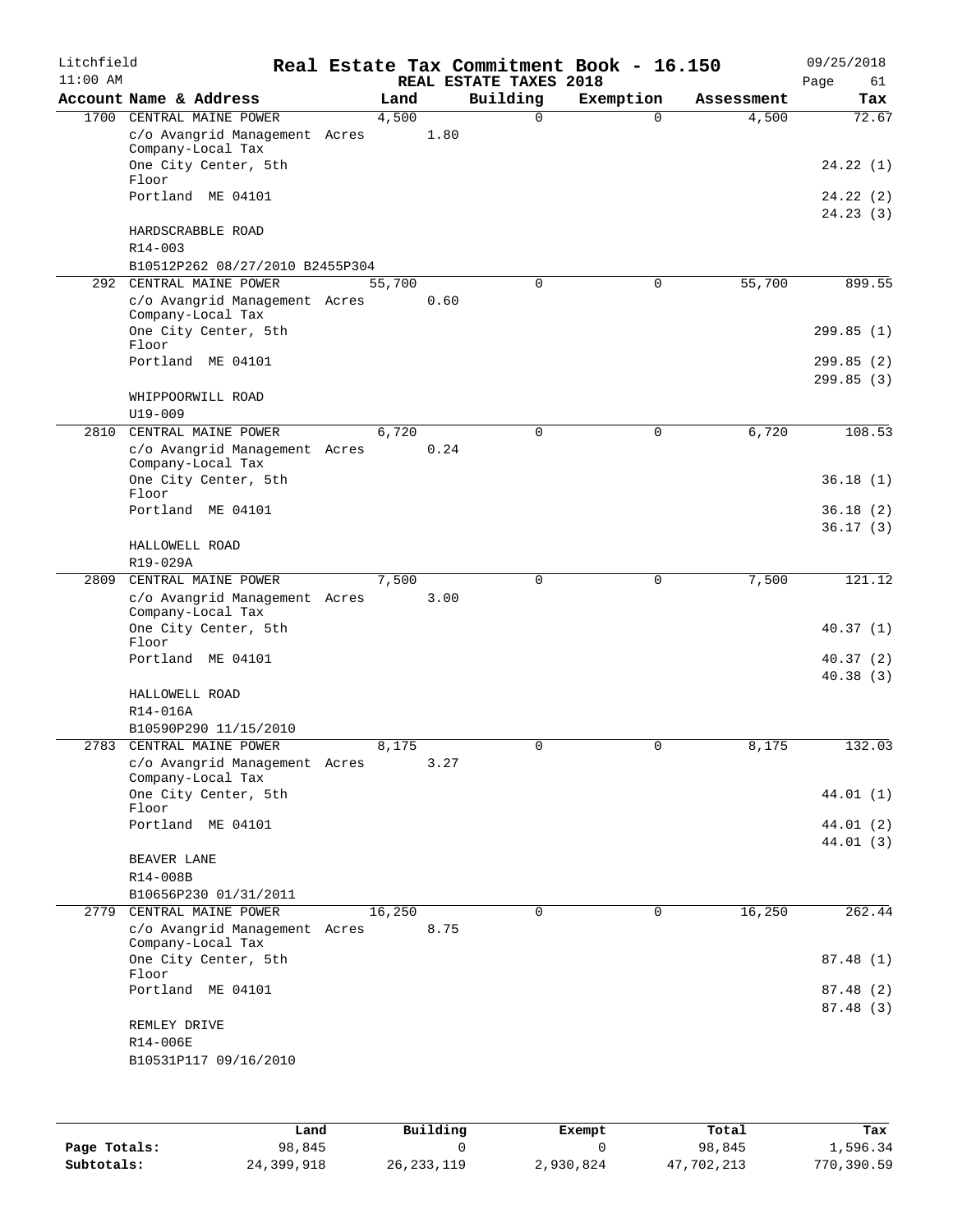| Litchfield<br>$11:00$ AM |                                                                  |            | Real Estate Tax Commitment Book - 16.150<br>REAL ESTATE TAXES 2018 |             |             | 09/25/2018             |
|--------------------------|------------------------------------------------------------------|------------|--------------------------------------------------------------------|-------------|-------------|------------------------|
|                          | Account Name & Address                                           | Land       | Building                                                           | Exemption   | Assessment  | Page<br>62<br>Tax      |
|                          | 2778 CENTRAL MAINE POWER                                         | 15,500     | 0                                                                  | $\Omega$    | 15,500      | $\overline{250.32}$    |
|                          | c/o Avangrid Management Acres<br>Company-Local Tax               |            | 8.00                                                               |             |             |                        |
|                          | One City Center, 5th<br>Floor                                    |            |                                                                    |             |             | 83.44 (1)              |
|                          | Portland ME 04101                                                |            |                                                                    |             |             | 83.44 (2)<br>83.44 (3) |
|                          | REMLEY DRIVE<br>R14-007A                                         |            |                                                                    |             |             |                        |
|                          | B10531P117 09/16/2010                                            |            |                                                                    |             |             |                        |
| 2773                     | CENTRAL MAINE POWER                                              | 18,048     | 0                                                                  | 0           | 18,048      | 291.48                 |
|                          | c/o Avangrid Management Acres<br>Company-Local Tax               |            | 10.73                                                              |             |             |                        |
|                          | One City Center, 5th<br>Floor                                    |            |                                                                    |             |             | 97.16(1)               |
|                          | Portland ME 04101                                                |            |                                                                    |             |             | 97.16(2)               |
|                          | PURGATORY DRIVE                                                  |            |                                                                    |             |             | 97.16(3)               |
|                          | $U24-022A$                                                       |            |                                                                    |             |             |                        |
|                          | B10538P307 09/24/2010<br>2772 CENTRAL MAINE POWER                | 600        | 0                                                                  | 0           | 600         | 9.69                   |
|                          | c/o Avangrid Management Acres                                    |            | 0.24                                                               |             |             |                        |
|                          | Company-Local Tax<br>One City Center, 5th                        |            |                                                                    |             |             | 3.23(1)                |
|                          | Floor                                                            |            |                                                                    |             |             |                        |
|                          | Portland ME 04101                                                |            |                                                                    |             |             | 3.23(2)<br>3.23(3)     |
|                          | NECK ROAD                                                        |            |                                                                    |             |             |                        |
|                          | R14-017B<br>B12161P192 10/04/2015 B10536P96 09/22/2010           |            |                                                                    |             |             |                        |
| 2458                     | CENTRAL MAINE POWER                                              | 61,145     | 0                                                                  | 0           | 61,145      | 987.49                 |
|                          | c/o Avangrid Management Acres<br>Company-Local Tax               |            | 15.86                                                              |             |             |                        |
|                          | One City Center, 5th<br>Floor                                    |            |                                                                    |             |             | 329.16(1)              |
|                          | Portland ME 04101                                                |            |                                                                    |             |             | 329.16(2)<br>329.17(3) |
|                          | 179 HARDSCRABBLE ROAD<br>R14-002B                                |            |                                                                    |             |             |                        |
|                          | B10396P299 04/22/2010 B2637P97 11/29/1983 B2063P48<br>08/10/1977 |            |                                                                    |             |             |                        |
|                          | 375 CENTRAL MAINE POWER                                          | 45,500     | $\Omega$                                                           | 0           | 45,500      | 734.83                 |
|                          | c/o Avangrid Management Acres<br>Company-Local Tax               |            | 3.20                                                               |             |             |                        |
|                          | One City Center, 5th<br>Floor                                    |            |                                                                    |             |             | 244.94 (1)             |
|                          | Portland ME 04101                                                |            |                                                                    |             |             | 244.94 (2)             |
|                          | 199 NECK ROAD                                                    |            |                                                                    |             |             | 244.95(3)              |
|                          | R14-031                                                          |            |                                                                    |             |             |                        |
|                          | B10526P116 09/10/2010 B4682P43                                   |            |                                                                    |             |             |                        |
| 289                      | CENTRAL MAINE POWER<br>c/o Avangrid Management                   | $\Omega$   | 6,566,200                                                          | $\mathbf 0$ | 6, 566, 200 | 106,044.13             |
|                          | Company-Local Tax<br>One City Center, 5th                        |            |                                                                    |             |             | 35, 348.05             |
|                          | Floor<br>Portland ME 04101                                       |            |                                                                    |             |             | 35, 348.04             |
|                          | VARIOUS LOCATIONS                                                |            |                                                                    |             |             | 35, 348.04             |
|                          | Land                                                             |            | Building                                                           | Exempt      | Total       | Tax                    |
| Page Totals:             | 140,793                                                          | 6,566,200  |                                                                    | 0           | 6,706,993   | 108, 317.94            |
| Subtotals:               | 24,540,711                                                       | 32,799,319 |                                                                    | 2,930,824   | 54,409,206  | 878,708.53             |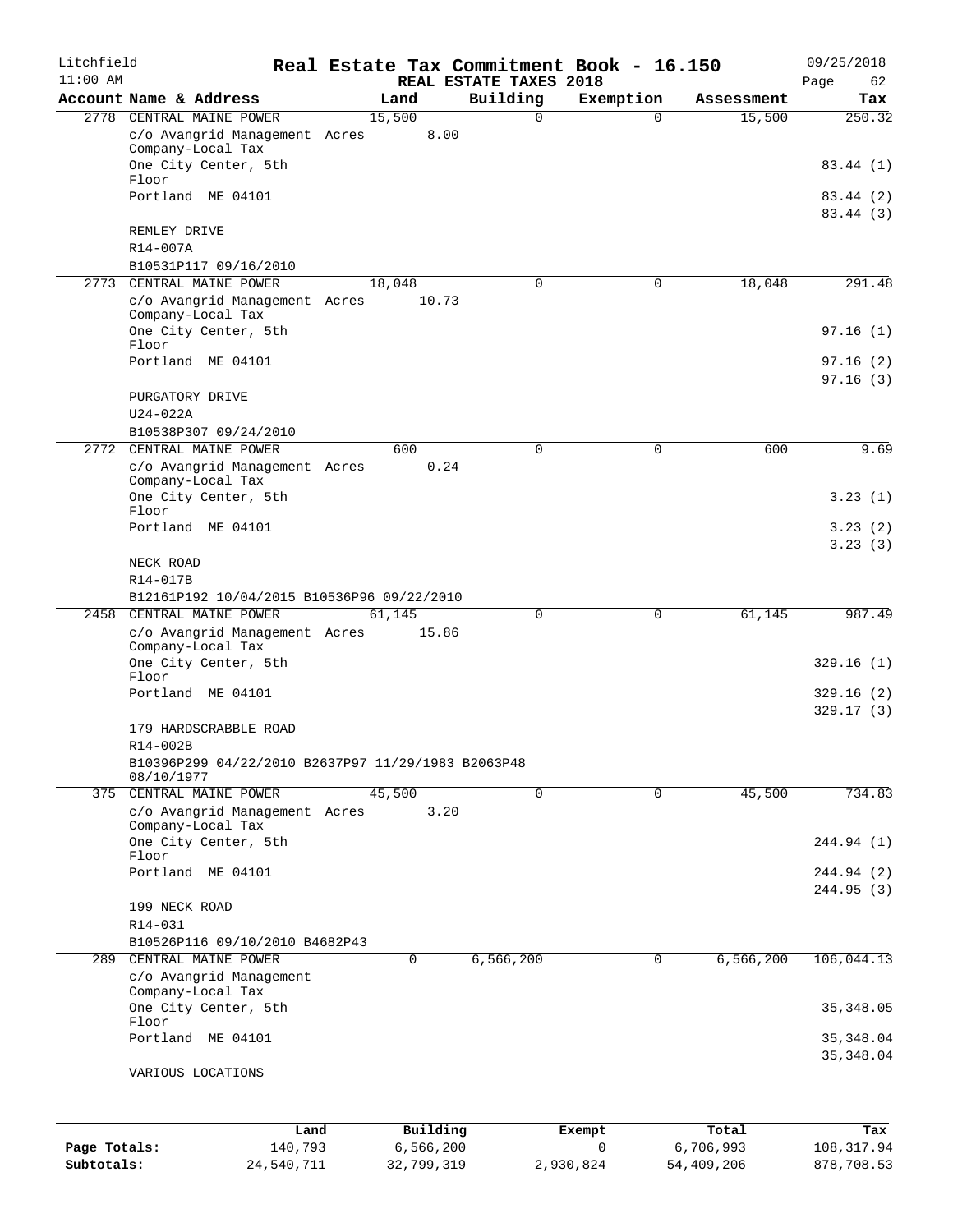| Litchfield |                                                                     |       |         |      |                        | Real Estate Tax Commitment Book - 16.150 |            | 09/25/2018             |
|------------|---------------------------------------------------------------------|-------|---------|------|------------------------|------------------------------------------|------------|------------------------|
| $11:00$ AM |                                                                     |       |         |      | REAL ESTATE TAXES 2018 |                                          |            | Page<br>63             |
|            | Account Name & Address                                              |       | Land    |      | Building               | Exemption                                | Assessment | Tax                    |
|            | 293 CENTRAL MAINE POWER<br>C/O IUMC LOCAL TAX<br>70 FARM VIEW DRIVE | Acres | 4,250   | 1.70 | $\Omega$               | $\Omega$                                 | 4,250      | 68.64<br>22.88(1)      |
|            | NEW GLOUCESTER ME<br>04260                                          |       |         |      |                        |                                          |            | 22.88(2)               |
|            | HALLOWELL ROAD                                                      |       |         |      |                        |                                          |            | 22.88(3)               |
|            | R14-060<br>B4704P287 05/27/1994                                     |       |         |      |                        |                                          |            |                        |
| 295        | CENTRAL MAINE POWER                                                 |       | 12,500  |      | $\Omega$               | $\mathbf 0$                              | 12,500     | 201.87                 |
|            | c/o Avangrid Management Acres<br>Company-Local Tax                  |       |         | 5.00 |                        |                                          |            |                        |
|            | One City Center, 5th<br>Floor                                       |       |         |      |                        |                                          |            | 67.29(1)               |
|            | Portland ME 04101                                                   |       |         |      |                        |                                          |            | 67.29(2)<br>67.29(3)   |
|            | HALLOWELL ROAD<br>$R14 - 045$                                       |       |         |      |                        |                                          |            |                        |
| 296        | CENTRAL MAINE POWER                                                 |       | 30, 250 |      | $\Omega$               | $\mathbf 0$                              | 30, 250    | 488.54                 |
|            | c/o Avangrid Management Acres<br>Company-Local Tax                  |       |         | 1.90 |                        |                                          |            |                        |
|            | One City Center, 5th<br>Floor                                       |       |         |      |                        |                                          |            | 162.85(1)              |
|            | Portland ME 04101                                                   |       |         |      |                        |                                          |            | 162.85(2)<br>162.84(3) |
|            | WHIPPOORWILL ROAD                                                   |       |         |      |                        |                                          |            |                        |
|            | $U26 - 002$<br>CENTRAL MAINE POWER                                  |       |         |      |                        |                                          |            |                        |
| 288        | c/o Avangrid Management Acres<br>Company-Local Tax                  |       | 500     | 0.20 | $\mathbf 0$            | $\mathbf 0$                              | 500        | 8.07                   |
|            | One City Center, 5th<br>Floor                                       |       |         |      |                        |                                          |            | 2.69(1)                |
|            | Portland ME 04101                                                   |       |         |      |                        |                                          |            | 2.69(2)<br>2.69(3)     |
|            | WHIPPOORWILL ROAD<br>$U24 - 004$                                    |       |         |      |                        |                                          |            |                        |
|            | 294 CENTRAL MAINE POWER                                             |       | 7,700   |      | $\Omega$               | $\mathbf 0$                              | 7,700      | 124.35                 |
|            | c/o Avangrid Management Acres<br>Company-Local Tax                  |       |         | 3.08 |                        |                                          |            |                        |
|            | One City Center, 5th<br>Floor                                       |       |         |      |                        |                                          |            | 41.45(1)               |
|            | Portland ME 04101                                                   |       |         |      |                        |                                          |            | 41.45(2)<br>41.45(3)   |
|            | WHIPPOORWILL ROAD<br>$U21 - 009$                                    |       |         |      |                        |                                          |            |                        |
|            | 291 CENTRAL MAINE POWER                                             |       | 4,250   |      | $\Omega$               | 0                                        | 4,250      | 68.64                  |
|            | c/o Avangrid Management Acres<br>Company-Local Tax                  |       |         | 1.70 |                        |                                          |            |                        |
|            | One City Center, 5th<br>Floor                                       |       |         |      |                        |                                          |            | 22.88(1)               |
|            | Portland ME 04101                                                   |       |         |      |                        |                                          |            | 22.88(2)<br>22.88(3)   |
|            | DAM ROAD<br>$U19 - 013$                                             |       |         |      |                        |                                          |            |                        |
|            | B1322P433 11/08/1963 B1322P431 07/14/1963                           |       |         |      |                        |                                          |            |                        |

|              | Land       | Building   | Exempt    | Total      | Tax        |
|--------------|------------|------------|-----------|------------|------------|
| Page Totals: | 59,450     |            |           | 59,450     | 960.11     |
| Subtotals:   | 24,600,161 | 32,799,319 | 2,930,824 | 54,468,656 | 879,668.64 |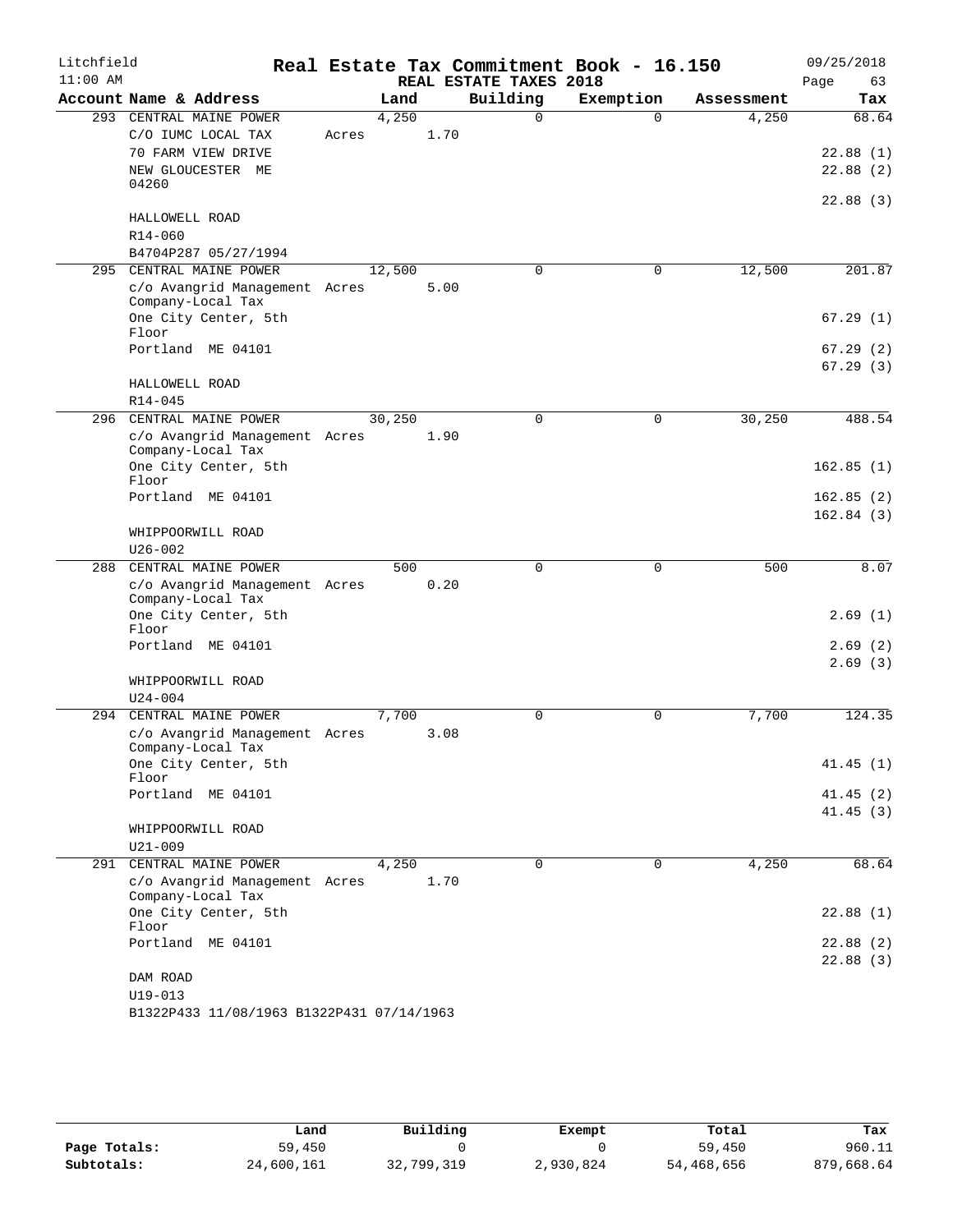| Litchfield |                                                          |                 |      |                        | Real Estate Tax Commitment Book - 16.150 |            | 09/25/2018              |
|------------|----------------------------------------------------------|-----------------|------|------------------------|------------------------------------------|------------|-------------------------|
| $11:00$ AM |                                                          |                 |      | REAL ESTATE TAXES 2018 |                                          |            | Page<br>64              |
|            | Account Name & Address                                   | Land            |      | Building               | Exemption                                | Assessment | Tax                     |
|            | 290 CENTRAL MAINE POWER<br>c/o Avangrid Management Acres | 42,500          | 8.00 | $\Omega$               | $\Omega$                                 | 42,500     | 686.37                  |
|            | Company-Local Tax<br>One City Center, 5th<br>Floor       |                 |      |                        |                                          |            | 228.79(1)               |
|            | Portland ME 04101                                        |                 |      |                        |                                          |            | 228.79 (2)<br>228.79(3) |
|            | WHIPPOORWILL ROAD<br>$U25-002A$                          |                 |      |                        |                                          |            |                         |
|            | B4751P38 06/25/1994                                      |                 |      |                        |                                          |            |                         |
|            | 2168 CHABOT, DONALD<br>CHABOT KIMBERLY                   | 43,275<br>Acres | 2.87 | 126,536                | 19,200<br>02 HOMESTEAD EXEMPT            | 150,611    | 2,432.37                |
|            | <b>45 NADEAU DREIVE</b>                                  |                 |      |                        |                                          |            | 810.79 (1)              |
|            | LITCHFIELD ME 04350                                      |                 |      |                        |                                          |            | 810.79 (2)              |
|            | <b>45 NADEAU DRIVE</b><br>R12-010A                       |                 |      |                        |                                          |            | 810.79 (3)              |
| 297        | B6302P13 09/11/2000<br>CHADBOURNE, MARK                  | 40,500          |      | 105,709                | 19,200                                   | 127,009    | 2,051.20                |
|            | 2130 HALLOWELL ROAD                                      | Acres           | 1.20 |                        | 02 HOMESTEAD EXEMPT                      |            |                         |
|            | LITCHFIELD ME 04350                                      |                 |      |                        |                                          |            | 683.73 (1)              |
|            |                                                          |                 |      |                        |                                          |            | 683.73 (2)              |
|            |                                                          |                 |      |                        |                                          |            | 683.74 (3)              |
|            | 2130 HALLOWELL ROAD                                      |                 |      |                        |                                          |            |                         |
|            | R11-019                                                  |                 |      |                        |                                          |            |                         |
|            | B2860P26                                                 |                 |      |                        |                                          |            |                         |
| 2575       | CHAPEL HOLDINGS LLC.                                     | 47,500          |      | 287,484                | $\mathbf 0$                              | 334,984    | 5,409.99                |
|            | 1635 LEWISTON ROAD BOX<br>13                             | Acres           | 4.00 |                        |                                          |            |                         |
|            | LITCHFIELD ME 04350                                      |                 |      |                        |                                          |            | 1,803.33(1)             |
|            |                                                          |                 |      |                        |                                          |            | 1,803.33(2)             |
|            | 1635 LEWISTON ROAD                                       |                 |      |                        |                                          |            | 1,803.33(3)             |
|            | $U14 - 027$                                              |                 |      |                        |                                          |            |                         |
|            | B11116P329 06/05/2012                                    |                 |      |                        |                                          |            |                         |
|            | 300 CHAPMAN, DANIEL B                                    | 167,745         |      | 15,308                 | 0                                        | 183,053    | 2,956.31                |
|            | 2 BRIDGE ST.                                             | Acres           | 0.75 |                        |                                          |            |                         |
|            | GARDINER ME 04345                                        |                 |      |                        |                                          |            | 985.44 (1)              |
|            |                                                          |                 |      |                        |                                          |            | 985.44 (2)              |
|            |                                                          |                 |      |                        |                                          |            | 985.43 (3)              |
|            | 29 WEED DRIVE                                            |                 |      |                        |                                          |            |                         |
|            | $U25 - 009$                                              |                 |      |                        |                                          |            |                         |
|            | B12409P296&298 08/19/2016 B5581P212                      |                 |      |                        |                                          |            |                         |
|            | 968 CHAPMAN, DAVID J.<br>42 FERRIN ROAD                  | 44,000<br>Acres | 2.60 | 106,244                | 0                                        | 150,244    | 2,426.44                |
|            | LITCHFIELD ME 04350                                      |                 |      |                        |                                          |            | 808.81(1)               |
|            |                                                          |                 |      |                        |                                          |            | 808.81 (2)              |
|            |                                                          |                 |      |                        |                                          |            | 808.82 (3)              |
|            | 42 FERRIN ROAD                                           |                 |      |                        |                                          |            |                         |
|            | R03-097B                                                 |                 |      |                        |                                          |            |                         |
|            | B2150P338                                                |                 |      |                        |                                          |            |                         |

|              | Land       | Building   | Exempt    | Total      | Tax        |
|--------------|------------|------------|-----------|------------|------------|
| Page Totals: | 385,520    | 641,281    | 38,400    | 988,401    | 15,962.68  |
| Subtotals:   | 24,985,681 | 33,440,600 | 2,969,224 | 55,457,057 | 895,631.32 |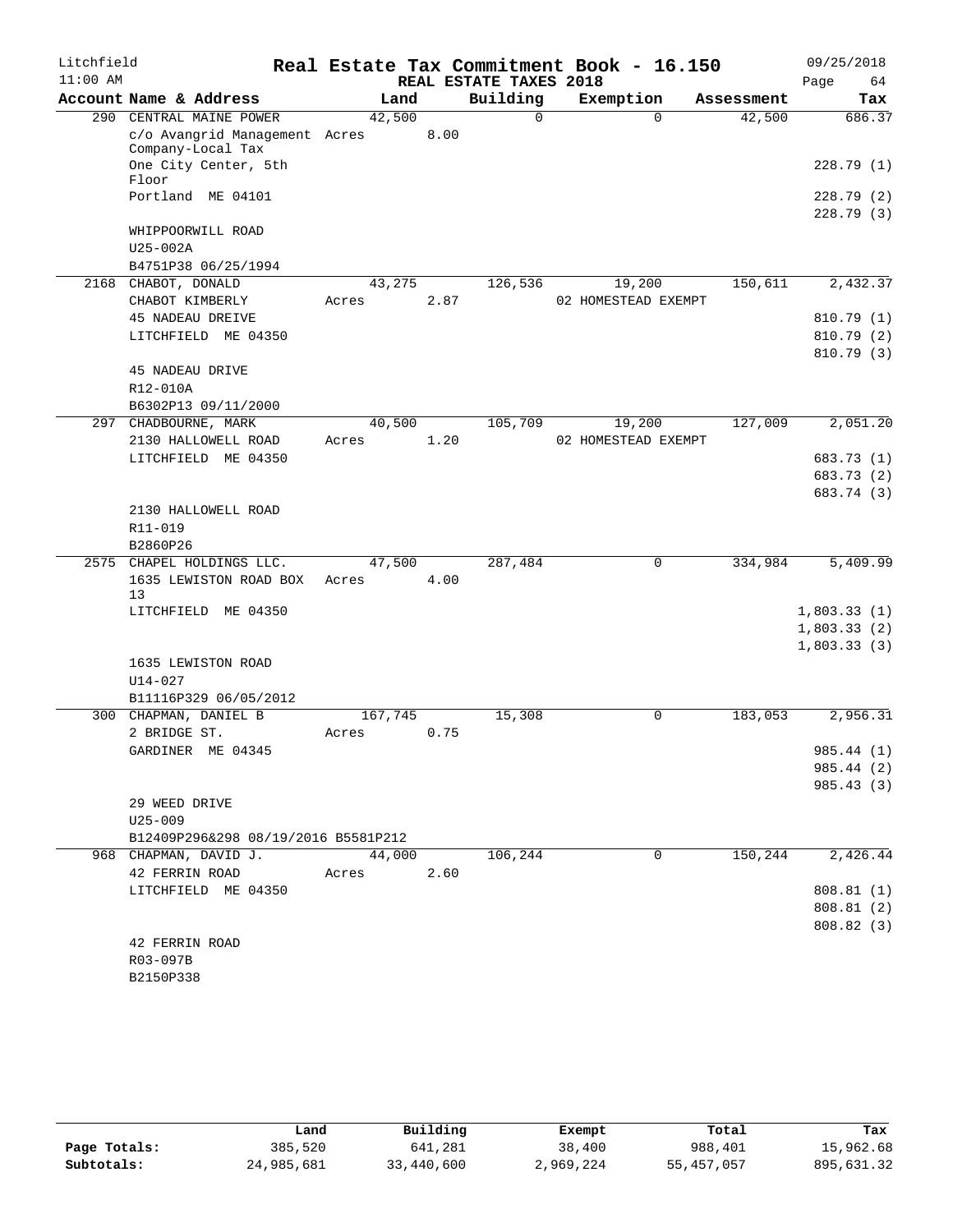| Litchfield |                                                                                            |         |       |      |                        | Real Estate Tax Commitment Book - 16.150 |             |            | 09/25/2018   |            |
|------------|--------------------------------------------------------------------------------------------|---------|-------|------|------------------------|------------------------------------------|-------------|------------|--------------|------------|
| $11:00$ AM |                                                                                            |         |       |      | REAL ESTATE TAXES 2018 |                                          |             |            | Page         | 65         |
|            | Account Name & Address                                                                     |         | Land  |      | Building               | Exemption                                |             | Assessment |              | Tax        |
|            | 747 CHAPMAN, RONALD E.                                                                     | 45,000  |       |      | 28,978                 |                                          | $\Omega$    | 73,978     |              | 1,194.74   |
|            | 42 HOWARDS END                                                                             | Acres   |       | 3.00 |                        |                                          |             |            |              |            |
|            | LITCHFIELD ME 04350                                                                        |         |       |      |                        |                                          |             |            |              | 398.25(1)  |
|            |                                                                                            |         |       |      |                        |                                          |             |            |              | 398.25(2)  |
|            |                                                                                            |         |       |      |                        |                                          |             |            |              | 398.24(3)  |
|            | 42 HOWARDS END<br>$R03 - 032$                                                              |         |       |      |                        |                                          |             |            |              |            |
|            |                                                                                            |         |       |      |                        |                                          |             |            |              |            |
|            | B11829P345 10/16/2014 B11617P103 01/17/2014<br>B11617P100 01/17/2014 B11541P204 08/23/2013 |         |       |      |                        |                                          |             |            |              |            |
|            | B10390P181 04/20/2010 B9400P50 06/25/2007 B8617P115                                        |         |       |      |                        |                                          |             |            |              |            |
|            | 09/29/2005 B6118P323 12/15/1999                                                            |         |       |      |                        |                                          |             |            |              |            |
|            | 111 CHAPUT ROD H                                                                           |         | 2,966 |      | $\mathbf 0$            |                                          | $\mathbf 0$ | 2,966      |              | 47.90      |
|            | CHAPUT CLAUDINE A                                                                          | Acres   |       | 2.35 |                        |                                          |             |            |              |            |
|            | PO BOX 65                                                                                  |         |       |      |                        |                                          |             |            |              | 15.97(1)   |
|            | LITCHFIELD ME 04350                                                                        |         |       |      |                        |                                          |             |            |              | 15.97(2)   |
|            |                                                                                            |         |       |      |                        |                                          |             |            |              | 15.96(3)   |
|            | LEWISTON ROAD                                                                              |         |       |      |                        |                                          |             |            |              |            |
|            | R11-032                                                                                    |         |       |      |                        |                                          |             |            |              |            |
|            | 2725 CHAPUT, ROD H                                                                         | 112,665 |       |      | 73,203                 |                                          | 19,200      | 166,668    |              | 2,691.69   |
|            | CHAPUT, CLAUDINE A                                                                         | Acres   | 31.38 |      |                        | 02 HOMESTEAD EXEMPT                      |             |            |              |            |
|            | PO BOX 65                                                                                  |         |       |      |                        |                                          |             |            |              | 897.23 (1) |
|            | LITCHFIELD ME 04350                                                                        |         |       |      |                        |                                          |             |            |              | 897.23 (2) |
|            | 208 MACE ROAD                                                                              |         |       |      |                        |                                          |             |            |              | 897.23 (3) |
|            | $U14 - 025$                                                                                |         |       |      |                        |                                          |             |            |              |            |
|            | B9928P282 12/11/2008                                                                       |         |       |      |                        |                                          |             |            |              |            |
|            | 1178 CHAREST ROBERT E.                                                                     | 60,538  |       |      | 37,324                 |                                          | 0           | 97,862     |              | 1,580.47   |
|            | CHAREST CONSTANCE J.                                                                       | Acres   |       | 0.18 |                        |                                          |             |            |              |            |
|            | 104 WEBBER AVENUE                                                                          |         |       |      |                        |                                          |             |            |              | 526.82(1)  |
|            | LEWISTON ME 04240                                                                          |         |       |      |                        |                                          |             |            |              | 526.82(2)  |
|            |                                                                                            |         |       |      |                        |                                          |             |            |              | 526.83(3)  |
|            | 69 GRANT ROAD                                                                              |         |       |      |                        |                                          |             |            |              |            |
|            | $U11 - 020$                                                                                |         |       |      |                        |                                          |             |            |              |            |
|            | B6889P217                                                                                  |         |       |      |                        |                                          |             |            |              |            |
|            | 960 CHAREST ROBERT L                                                                       | 172,233 |       |      | 104,881                |                                          | $\mathbf 0$ | 277,114    |              | 4,475.39   |
|            | LACHANCE AMY L                                                                             | Acres   |       | 0.38 |                        |                                          |             |            |              |            |
|            | 40 MAPLE DRIVE                                                                             |         |       |      |                        |                                          |             |            | 1,491.80(1)  |            |
|            | LITCHFIELD ME 04350                                                                        |         |       |      |                        |                                          |             |            | 1,491.80(2)  |            |
|            |                                                                                            |         |       |      |                        |                                          |             |            | 1,491.79(3)  |            |
|            | 40 MAPLE DRIVE                                                                             |         |       |      |                        |                                          |             |            |              |            |
|            | $U23 - 014$                                                                                |         |       |      |                        |                                          |             |            |              |            |
|            | B8816P115 02/27/2006 B2026P178 07/27/1977                                                  |         |       |      |                        |                                          |             |            |              |            |
|            | 2064 CHAREST, LACEY L.                                                                     | 45,000  |       |      | 183,978                |                                          | $\Omega$    | 228,978    |              | 3,697.99   |
|            | 12A FALMOUTH STREET                                                                        | Acres   |       | 3.00 |                        |                                          |             |            |              |            |
|            | BELMONT MA 02478                                                                           |         |       |      |                        |                                          |             |            | 1,232.66(1)  |            |
|            |                                                                                            |         |       |      |                        |                                          |             |            | 1,232.66(2)  |            |
|            |                                                                                            |         |       |      |                        |                                          |             |            | 1, 232.67(3) |            |
|            | 55 UPPER POND ROAD<br>R07-030B                                                             |         |       |      |                        |                                          |             |            |              |            |
|            | B12178P306 11/20/2015 B11998P281 04/02/2015                                                |         |       |      |                        |                                          |             |            |              |            |
|            | B11928P155 02/04/2015 B11299P47 02/05/2013 B9832P46                                        |         |       |      |                        |                                          |             |            |              |            |

|              | Land         | Building   | Exempt    | Total      | Tax        |
|--------------|--------------|------------|-----------|------------|------------|
| Page Totals: | 438,402      | 428,364    | 19,200    | 847,566    | 13,688.18  |
| Subtotals:   | 25, 424, 083 | 33,868,964 | 2,988,424 | 56,304,623 | 909,319.50 |

08/21/2008 B9812P113 08/04/2008 B5465P298 10/03/1997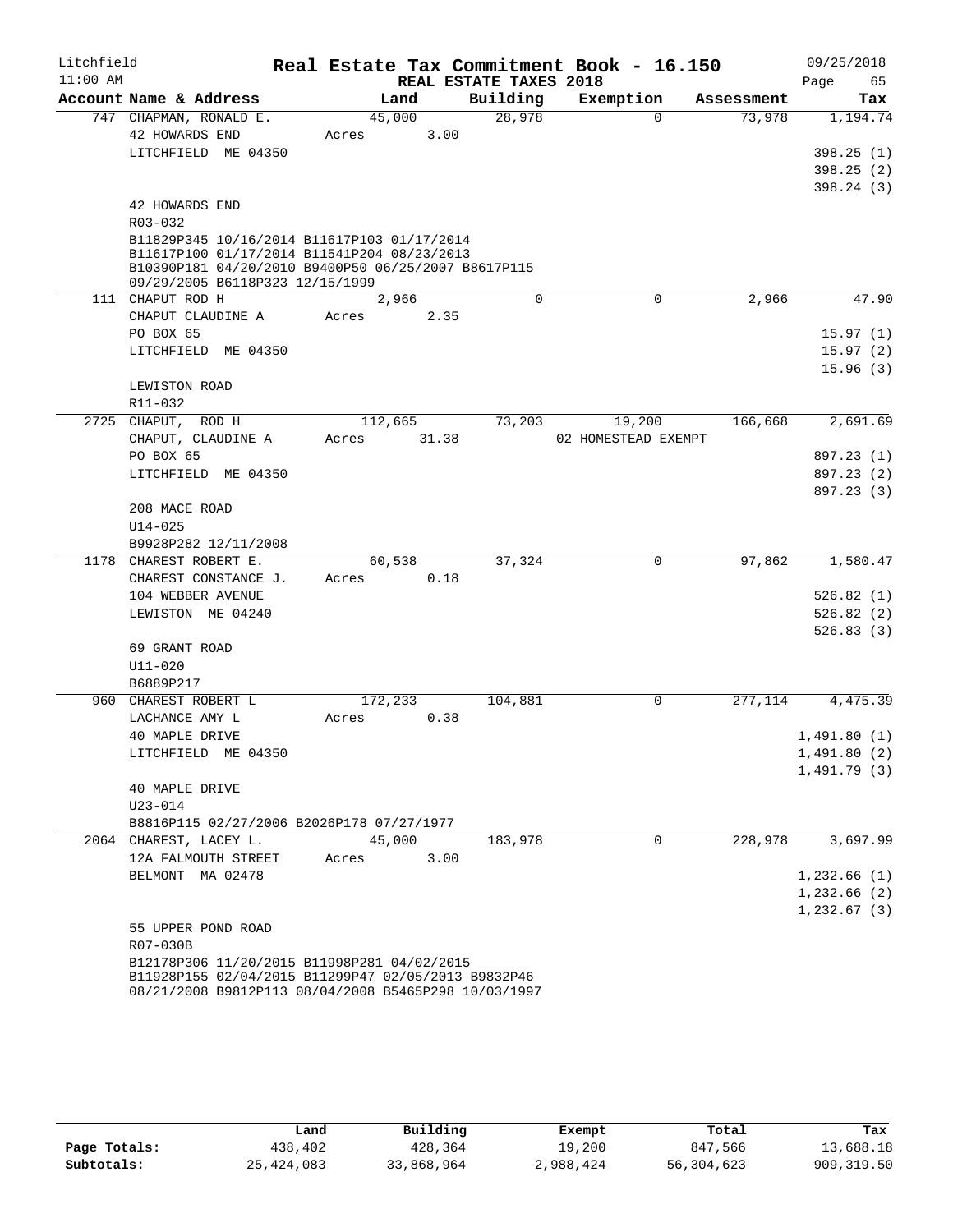| Litchfield   |                                                                  |       |              |                                    | Real Estate Tax Commitment Book - 16.150 |            | 09/25/2018        |
|--------------|------------------------------------------------------------------|-------|--------------|------------------------------------|------------------------------------------|------------|-------------------|
| $11:00$ AM   | Account Name & Address                                           |       | Land         | REAL ESTATE TAXES 2018<br>Building | Exemption                                | Assessment | 66<br>Page<br>Tax |
|              | 2601 CHARLAND, ALLISON J.                                        |       | 10,700       | $\mathbf 0$                        | $\Omega$                                 | 10,700     | 172.80            |
|              | 831 BROADWAY APT #1<br>SOUTH PORTLAND ME                         | Acres | 4.28         |                                    |                                          |            | 57.60(1)          |
|              | 04106                                                            |       |              |                                    |                                          |            | 57.60 (2)         |
|              |                                                                  |       |              |                                    |                                          |            | 57.60(3)          |
|              | DEAD RIVER ROAD<br>R01-033F                                      |       |              |                                    |                                          |            |                   |
|              | B12297P163 05/19/2016 B8385P228 03/15/2005                       |       |              |                                    |                                          |            |                   |
|              | 1138 CHARLES A. MANCHESTER,<br>III LIVING TRUST                  |       | 133,912      | 110,934                            | 19,200                                   | 225,646    | 3,644.18          |
|              | ELIZABETH J. MANCHESTER Acres 0.82<br>LIVING TRUST               |       |              |                                    | 02 HOMESTEAD EXEMPT                      |            |                   |
|              | CHARLES A. & ELIZABETH<br>J. MANCHESTER                          |       |              |                                    |                                          |            | 1, 214.73(1)      |
|              | (TRUSTEES)                                                       |       |              |                                    |                                          |            |                   |
|              | P O BOX 99                                                       |       |              |                                    |                                          |            | 1, 214.73(2)      |
|              | LITCHFIELD ME 04350<br>140 MANCHESTER LANE                       |       |              |                                    |                                          |            | 1,214.72(3)       |
|              | U11-050                                                          |       |              |                                    |                                          |            |                   |
|              | B12469P54 10/25/2016 B6339P36 01/08/2000 B3510P204<br>02/19/1989 |       |              |                                    |                                          |            |                   |
|              | 2831 CHARLES A. MANCHESTER,<br>III LIVING TRUST                  |       | 38,504       | $\Omega$                           | 0                                        | 38,504     | 621.84            |
|              | ELIZABETH J. MANCHESTER Acres<br>LIVING TRUST                    |       | 39.00        |                                    |                                          |            |                   |
|              | CHARLES A. & ELIZABETH<br>J. MANCHESTER<br>(TRUSTEES)            |       |              |                                    |                                          |            | 207.28(1)         |
|              | P O BOX 99                                                       |       |              |                                    |                                          |            | 207.28(2)         |
|              | LITCHFIELD ME 04350                                              |       |              |                                    |                                          |            | 207.28(3)         |
|              | MANCHESTER LANE<br>R05-059B                                      |       |              |                                    |                                          |            |                   |
|              | B12469P54 10/25/2016                                             |       |              |                                    |                                          |            |                   |
|              | 314 CHARRETTE, RONALD R &<br>DIANA L                             |       | 46,500       | 106, 213                           | 19,200                                   | 133,513    | 2,156.23          |
|              | 614 STEVENSTOWN ROAD                                             | Acres | 3.60         |                                    | 02 HOMESTEAD EXEMPT                      |            |                   |
|              | LITCHFIELD ME 04350                                              |       |              |                                    |                                          |            | 718.74(1)         |
|              |                                                                  |       |              |                                    |                                          |            | 718.74 (2)        |
|              |                                                                  |       |              |                                    |                                          |            | 718.75(3)         |
|              | 614 STEVENSTOWN ROAD                                             |       |              |                                    |                                          |            |                   |
|              | R08-007<br>B5808P96 11/20/1998                                   |       |              |                                    |                                          |            |                   |
|              | 307 CHASE PAULINE M                                              |       | 42,750       | 131,549                            | 19,200                                   | 155,099    | 2,504.85          |
|              | 398 ACADEMY ROAD                                                 | Acres | 2.10         |                                    | 02 HOMESTEAD EXEMPT                      |            |                   |
|              | LITCHFIELD ME 04350                                              |       |              |                                    |                                          |            | 834.95 (1)        |
|              |                                                                  |       |              |                                    |                                          |            | 834.95 (2)        |
|              |                                                                  |       |              |                                    |                                          |            | 834.95 (3)        |
|              | 398 ACADEMY ROAD                                                 |       |              |                                    |                                          |            |                   |
|              | R02-106A                                                         |       |              |                                    |                                          |            |                   |
|              | B9182P280 12/12/2006 B4647P316                                   |       |              |                                    |                                          |            |                   |
|              | 1348 CHASE, AARON & AMY                                          |       | 41,500       | 64,804                             | 19,200                                   | 87,104     | 1,406.73          |
|              | 292 AVENUE ROAD                                                  | Acres | 1.60         |                                    | 02 HOMESTEAD EXEMPT                      |            |                   |
|              | WALES ME 04280-3245                                              |       |              |                                    |                                          |            | 468.91(1)         |
|              |                                                                  |       |              |                                    |                                          |            | 468.91 (2)        |
|              |                                                                  |       |              |                                    |                                          |            | 468.91(3)         |
|              | 2772 HALLOWELL ROAD                                              |       |              |                                    |                                          |            |                   |
|              | R02-038                                                          |       |              |                                    |                                          |            |                   |
|              | B5358P247 05/15/1997                                             |       |              |                                    |                                          |            |                   |
|              |                                                                  |       |              |                                    |                                          |            |                   |
|              | Land                                                             |       | Building     |                                    | Exempt                                   | Total      | Tax               |
| Page Totals: | 313,866                                                          |       | 413,500      |                                    | 76,800                                   | 650,566    | 10,506.63         |
| Subtotals:   | 25,737,949                                                       |       | 34, 282, 464 |                                    | 3,065,224                                | 56,955,189 | 919,826.13        |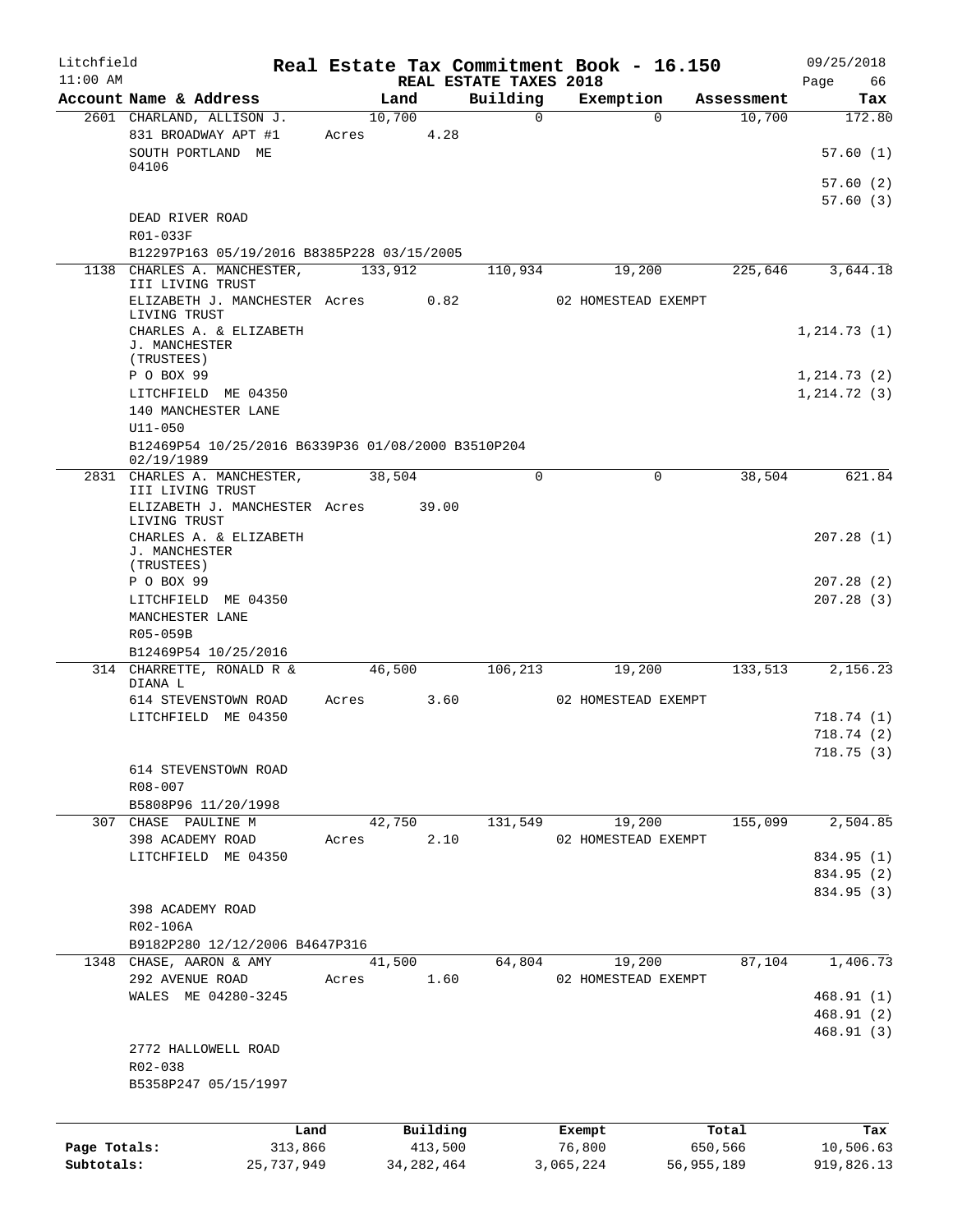| Litchfield |                                                     |         |        |                        | Real Estate Tax Commitment Book - 16.150 |            | 09/25/2018                 |
|------------|-----------------------------------------------------|---------|--------|------------------------|------------------------------------------|------------|----------------------------|
| $11:00$ AM |                                                     |         |        | REAL ESTATE TAXES 2018 |                                          |            | 67<br>Page                 |
|            | Account Name & Address                              |         | Land   | Building               | Exemption                                | Assessment | Tax                        |
|            | 304 CHASE, AARON L                                  | 28,000  |        | $\Omega$               | $\Omega$                                 | 28,000     | 452.20                     |
|            | 292 AVENUE ROAD                                     | Acres   | 1.00   |                        |                                          |            |                            |
|            | WALES ME 04280-3245                                 |         |        |                        |                                          |            | 150.73(1)                  |
|            |                                                     |         |        |                        |                                          |            | 150.73(2)                  |
|            |                                                     |         |        |                        |                                          |            | 150.74(3)                  |
|            | BREEZEMORE LANE                                     |         |        |                        |                                          |            |                            |
|            | R02-106B                                            |         |        |                        |                                          |            |                            |
|            | B4647P320                                           |         |        |                        |                                          |            |                            |
|            | 2315 CHASE, BETSY LYNN                              | 40,575  |        | 77,429                 | 19,200                                   | 98,804     | 1,595.68                   |
|            | 1 HIDEAWAY LANE                                     | Acres   | 1.23   |                        | 02 HOMESTEAD EXEMPT                      |            |                            |
|            | LITCHFIELD ME 04350                                 |         |        |                        |                                          |            | 531.89(1)                  |
|            |                                                     |         |        |                        |                                          |            | 531.89(2)                  |
|            | 1 HIDEAWAY LANE                                     |         |        |                        |                                          |            | 531.90(3)                  |
|            | R12-019C                                            |         |        |                        |                                          |            |                            |
|            | B10343P228 02/17/2010 B7071P218 09/24/2002          |         |        |                        |                                          |            |                            |
|            | 305 CHASE, DANIEL E                                 | 44,350  |        | 63,736                 | 19,200                                   | 88,886     | 1,435.51                   |
|            | 1302 WEST ROAD                                      | Acres   | 2.74   |                        | 02 HOMESTEAD EXEMPT                      |            |                            |
|            | LITCHFIELD ME 04350                                 |         |        |                        |                                          |            | 478.50(1)                  |
|            |                                                     |         |        |                        |                                          |            | 478.50(2)                  |
|            |                                                     |         |        |                        |                                          |            | 478.51(3)                  |
|            | 1302 WEST ROAD                                      |         |        |                        |                                          |            |                            |
|            | R03-038                                             |         |        |                        |                                          |            |                            |
|            | B1752P320                                           |         |        |                        |                                          |            |                            |
|            | 327 CHASE, SCOTT J.                                 | 49,350  |        | 127,601                | 19,200                                   | 157,751    | 2,547.68                   |
|            | 22 LYNN LANE                                        | Acres   | 5.30   |                        | 02 HOMESTEAD EXEMPT                      |            |                            |
|            | LITCHFIELD ME 04350                                 |         |        |                        |                                          |            | 849.23 (1)                 |
|            |                                                     |         |        |                        |                                          |            | 849.23 (2)                 |
|            |                                                     |         |        |                        |                                          |            | 849.22 (3)                 |
|            | 22 LYNN LANE                                        |         |        |                        |                                          |            |                            |
|            | R06-061A-1                                          |         |        |                        |                                          |            |                            |
|            | B11744P49 07/16/2014 B10890P216 11/17/2011 B4314P36 |         |        |                        |                                          |            |                            |
|            | 01/08/1993                                          |         |        |                        |                                          |            |                            |
|            | 652 CHASE, SIMMONE                                  | 128,750 |        | 145,044                | 19,200                                   | 254,594    | $\overline{4,111.69}$      |
|            | FISH, DALE                                          | Acres   | 2.00   |                        | 02 HOMESTEAD EXEMPT                      |            |                            |
|            | 84 WHIPPOORWILL ROAD                                |         |        |                        |                                          |            | 1,370.56(1)<br>1,370.56(2) |
|            | LITCHFIELD ME 04350                                 |         |        |                        |                                          |            |                            |
|            | 84 WHIPPOORWILL ROAD                                |         |        |                        |                                          |            | 1,370.57(3)                |
|            | U21-007                                             |         |        |                        |                                          |            |                            |
|            | B5549P228                                           |         |        |                        |                                          |            |                            |
|            | 2061 CHASSE, JESSICA                                |         | 39,350 | 84,305                 | 19,200                                   | 104,455    | 1,686.95                   |
|            | DUBE CHRISTOPHER                                    | Acres   | 1.30   |                        | 02 HOMESTEAD EXEMPT                      |            |                            |
|            | P O BOX 215                                         |         |        |                        |                                          |            | 562.32(1)                  |
|            | SABATTUS ME 04280                                   |         |        |                        |                                          |            | 562.32(2)                  |
|            |                                                     |         |        |                        |                                          |            | 562.31(3)                  |
|            | 5 FOREST LANE                                       |         |        |                        |                                          |            |                            |
|            | R04-012A                                            |         |        |                        |                                          |            |                            |
|            | B6699P163 05/06/1997                                |         |        |                        |                                          |            |                            |

|              | Land       | Building   | Exempt    | Total      | Tax        |
|--------------|------------|------------|-----------|------------|------------|
| Page Totals: | 330, 375   | 498,115    | 96,000    | 732,490    | 11,829.71  |
| Subtotals:   | 26,068,324 | 34,780,579 | 3,161,224 | 57,687,679 | 931,655.84 |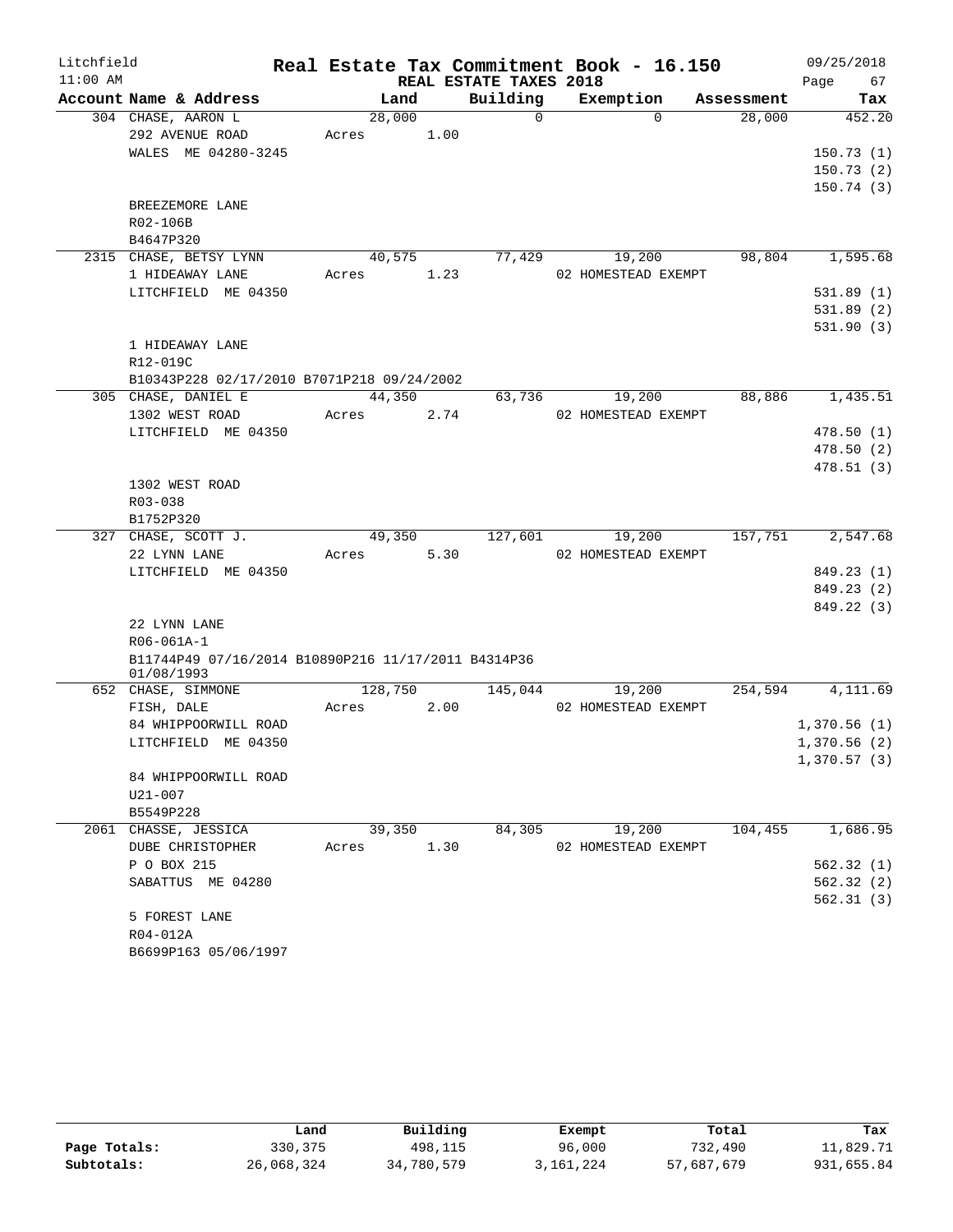| Litchfield |                                                                                                     |         |        |                        | Real Estate Tax Commitment Book - 16.150 |            | 09/25/2018  |
|------------|-----------------------------------------------------------------------------------------------------|---------|--------|------------------------|------------------------------------------|------------|-------------|
| $11:00$ AM |                                                                                                     |         |        | REAL ESTATE TAXES 2018 |                                          |            | Page<br>68  |
|            | Account Name & Address                                                                              |         | Land   | Building               | Exemption                                | Assessment | Tax         |
|            | 1512 CHECHE, MATTHEW K *<br>MICHELLE L. BEAULIEU                                                    |         | 43,000 | 217,764                | 19,200                                   | 241,564    | 3,901.26    |
|            | 2758 HALLOWELL ROAD                                                                                 | Acres   | 2.20   |                        | 02 HOMESTEAD EXEMPT                      |            |             |
|            | LITCHFIELD ME 04350                                                                                 |         |        |                        |                                          |            | 1,300.42(1) |
|            |                                                                                                     |         |        |                        |                                          |            | 1,300.42(2) |
|            |                                                                                                     |         |        |                        |                                          |            | 1,300.42(3) |
|            | 2758 HALLOWELL ROAD<br>$R02 - 037$                                                                  |         |        |                        |                                          |            |             |
|            | B10086P155 05/22/2009 B10026P69 03/30/2009 B9223P277<br>01/15/2007 B8065P340 07/30/2004             |         |        |                        |                                          |            |             |
|            | 1696 CHERRY, BETH                                                                                   |         | 43,000 | 58,177                 | 19,200                                   | 81,977     | 1,323.93    |
|            | 1434 RICHMOND ROAD                                                                                  | Acres   | 2.20   |                        | 02 HOMESTEAD EXEMPT                      |            |             |
|            | LITCHFIELD ME 04350                                                                                 |         |        |                        |                                          |            | 441.31 (1)  |
|            |                                                                                                     |         |        |                        |                                          |            | 441.31 (2)  |
|            |                                                                                                     |         |        |                        |                                          |            | 441.31 (3)  |
|            | 1434 RICHMOND ROAD                                                                                  |         |        |                        |                                          |            |             |
|            | R01-021                                                                                             |         |        |                        |                                          |            |             |
|            | B6977P108                                                                                           |         |        |                        |                                          |            |             |
|            | 1895 CHESLEY, BRUCE D.                                                                              |         | 36,354 | 116,462                | 0                                        | 152,816    | 2,467.98    |
|            | CHESLEY, DIANA L.                                                                                   | Acres   | 0.69   |                        |                                          |            |             |
|            | PO BOX 62                                                                                           |         |        |                        |                                          |            | 822.66(1)   |
|            | LITCHFIELD ME 04350                                                                                 |         |        |                        |                                          |            | 822.66(2)   |
|            |                                                                                                     |         |        |                        |                                          |            | 822.66(3)   |
|            | 398 PEACEPIPE DRIVE                                                                                 |         |        |                        |                                          |            |             |
|            | $U28 - 011$                                                                                         |         |        |                        |                                          |            |             |
|            | B11543P280 10/18/2013 B11308P141 01/28/2013<br>B11194P238 10/05/2012 B2759P188 B1325P220 03/07/2013 |         |        |                        |                                          |            |             |
|            | 2136 CHESLEY, BRUCE G                                                                               | 191,100 |        | 4,307                  | 0                                        | 195,407    | 3,155.82    |
|            | P O BOX 205                                                                                         | Acres   | 1.50   |                        |                                          |            |             |
|            | LITCHFIELD ME 04350                                                                                 |         |        |                        |                                          |            | 1,051.94(1) |
|            |                                                                                                     |         |        |                        |                                          |            | 1,051.94(2) |
|            |                                                                                                     |         |        |                        |                                          |            | 1,051.94(3) |
|            | 96 CHESLEY DRIVE                                                                                    |         |        |                        |                                          |            |             |
|            | $U15 - 016$                                                                                         |         |        |                        |                                          |            |             |
|            | B12286P210 05/09/2016 B5987P203 06/29/1999                                                          |         |        |                        |                                          |            |             |
|            | 309 CHESLEY, ROLAND G                                                                               |         | 71,542 | 107,136                | 19,200                                   | 159,478    | 2,575.57    |
|            | 1817 HALLOWELL ROAD                                                                                 | Acres   | 53.00  |                        | 02 HOMESTEAD EXEMPT                      |            |             |
|            | LITCHFIELD ME 04350                                                                                 |         |        |                        |                                          |            | 858.52 (1)  |
|            |                                                                                                     |         |        |                        |                                          |            | 858.52 (2)  |
|            |                                                                                                     |         |        |                        |                                          |            | 858.53 (3)  |
|            | 1817 HALLOWELL ROAD                                                                                 |         |        |                        |                                          |            |             |
|            | R12-001                                                                                             |         |        |                        |                                          |            |             |
|            | B1985P231                                                                                           |         |        |                        |                                          |            |             |
|            | 310 CHICOINE, LIONEL,                                                                               | 159,554 |        | 83,667                 | $\Omega$                                 | 243,221    | 3,928.02    |
|            | CHICOINE, JOAN                                                                                      |         |        |                        |                                          |            |             |
|            | CHICOINE, MAUREEN                                                                                   | Acres   | 0.78   |                        |                                          |            |             |
|            | 532 RIVER ROAD                                                                                      |         |        |                        |                                          |            | 1,309.34(1) |
|            | CHELSEA ME 04330                                                                                    |         |        |                        |                                          |            | 1,309.34(2) |
|            |                                                                                                     |         |        |                        |                                          |            | 1,309.34(3) |
|            | 351 PEACEPIPE DRIVE                                                                                 |         |        |                        |                                          |            |             |
|            | $U28 - 006$                                                                                         |         |        |                        |                                          |            |             |
|            | B11651P126 03/17/2014 B1619P333                                                                     |         |        |                        |                                          |            |             |

|              | Land       | Building   | Exempt    | Total      | Tax        |
|--------------|------------|------------|-----------|------------|------------|
| Page Totals: | 544,550    | 587,513    | 57,600    | 1,074,463  | 17,352.58  |
| Subtotals:   | 26,612,874 | 35,368,092 | 3,218,824 | 58,762,142 | 949,008.42 |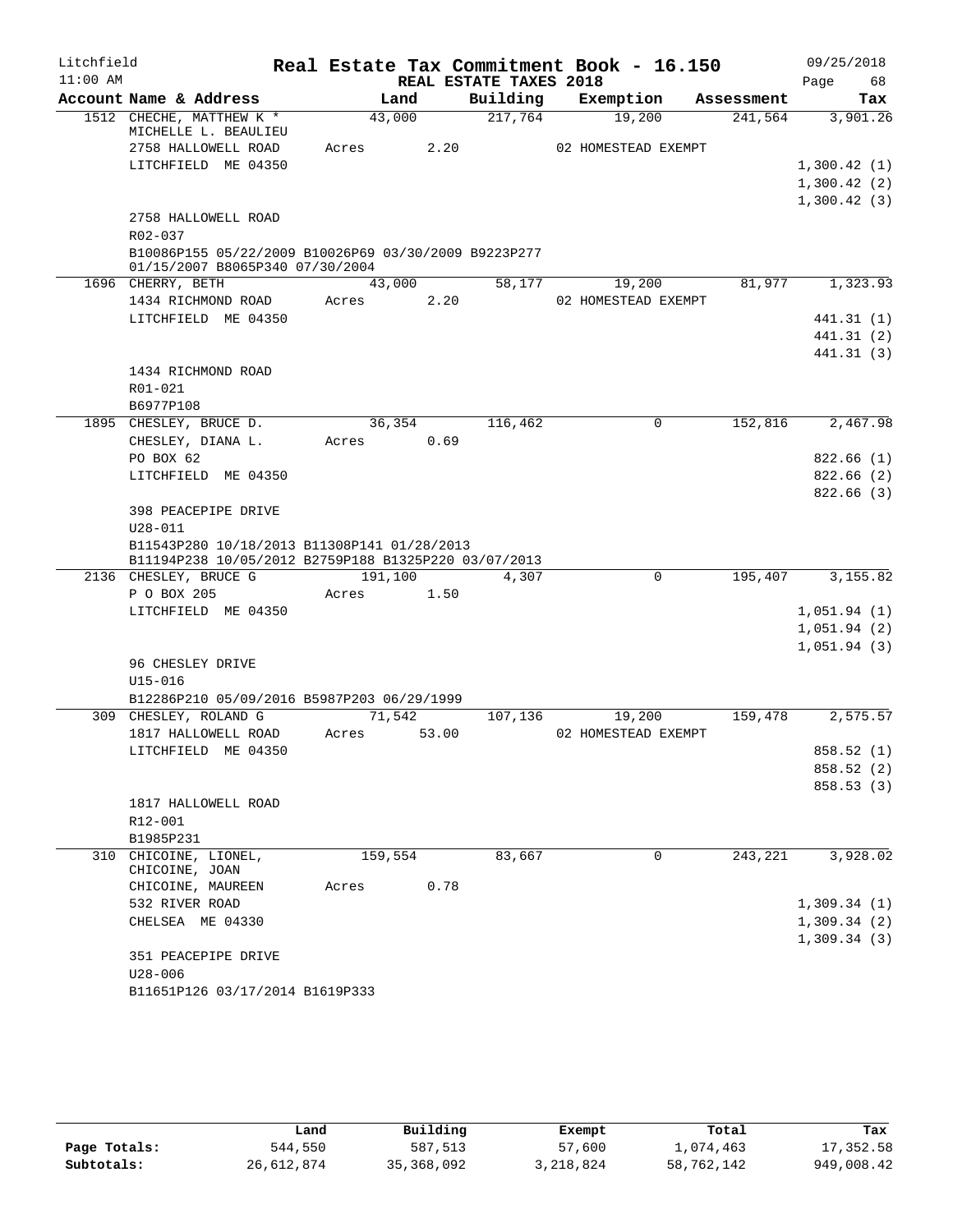| Litchfield   |                                                    |            |                |                        | Real Estate Tax Commitment Book - 16.150 |                       | 09/25/2018      |
|--------------|----------------------------------------------------|------------|----------------|------------------------|------------------------------------------|-----------------------|-----------------|
| $11:00$ AM   | Account Name & Address                             |            |                | REAL ESTATE TAXES 2018 |                                          |                       | 69<br>Page      |
|              | 1843 CHILDS BRENT M                                |            | Land<br>42,500 | 86,530                 | Building Exemption<br>19,200             | Assessment<br>109,830 | Tax<br>1,773.75 |
|              | CHILDS, JESSICA                                    |            | 2.00<br>Acres  |                        | 02 HOMESTEAD EXEMPT                      |                       |                 |
|              | 696 PLAINS ROAD                                    |            |                |                        |                                          |                       | 591.25(1)       |
|              | LITCHFIELD ME 04350                                |            |                |                        |                                          |                       | 591.25(2)       |
|              |                                                    |            |                |                        |                                          |                       | 591.25(3)       |
|              | 696 PLAINS ROAD                                    |            |                |                        |                                          |                       |                 |
|              | R08-013                                            |            |                |                        |                                          |                       |                 |
|              | B10511P128 08/26/2010 B1533P258 06/15/2004         |            |                |                        |                                          |                       |                 |
|              | 1984 CHILDS, JAMES                                 |            | $\Omega$       | 10,094                 | 10,094                                   | 0                     | 0.00            |
|              | 12 BROOKSIDE LANE                                  |            |                |                        | 02 HOMESTEAD EXEMPT                      |                       |                 |
|              | LITCHFIELD ME 04350                                |            |                |                        |                                          |                       |                 |
|              |                                                    |            |                |                        |                                          |                       |                 |
|              |                                                    |            |                |                        |                                          |                       |                 |
|              | 12 BROOKSIDE LANE                                  |            |                |                        |                                          |                       |                 |
|              | $R03 - 088E - 3$                                   |            |                |                        |                                          |                       |                 |
|              | 1195 CHILDS, RONALD                                |            | 61,950         | 163,832                | 0                                        | 225,782               | 3,646.38        |
|              | CHILDS, PATRICIA                                   |            | 5.78<br>Acres  |                        |                                          |                       |                 |
|              | 1176 PLAINS ROAD                                   |            |                |                        |                                          |                       | 1, 215.46(1)    |
|              | LITCHFIELD ME 04350                                |            |                |                        |                                          |                       | 1, 215.46(2)    |
|              |                                                    |            |                |                        |                                          |                       | 1, 215.46(3)    |
|              | 1176 PLAINS ROAD                                   |            |                |                        |                                          |                       |                 |
|              | R09-036                                            |            |                |                        |                                          |                       |                 |
|              | B10371P79 03/26/2010 B7714P327 12/11/2003          |            |                |                        |                                          |                       |                 |
|              | 311 CHILDS, WILLIAM                                |            | 47,100         |                        | 93,923<br>19,200                         | 121,823               | 1,967.44        |
|              | 394 RICHMOND ROAD                                  |            | 4.80<br>Acres  |                        | 02 HOMESTEAD EXEMPT                      |                       |                 |
|              | LITCHFIELD ME 04350                                |            |                |                        |                                          |                       | 655.81(1)       |
|              |                                                    |            |                |                        |                                          |                       | 655.81(2)       |
|              |                                                    |            |                |                        |                                          |                       | 655.82(3)       |
|              | 394 RICHMOND ROAD                                  |            |                |                        |                                          |                       |                 |
|              | $R03 - 121 - 3$                                    |            |                |                        |                                          |                       |                 |
|              | B4563P264<br>1057 CHISHOLM, NATHAN ROBERT          |            | 47,000         | 98,620                 | 0                                        | 145,620               | 2,351.76        |
|              | CHISHOLM, SARA ANN                                 |            | 3.80<br>Acres  |                        |                                          |                       |                 |
|              | 686 RICHMOND ROAD                                  |            |                |                        |                                          |                       | 783.92 (1)      |
|              | LITCHFIELD ME                                      |            |                |                        |                                          |                       | 783.92 (2)      |
|              | 04350-3946                                         |            |                |                        |                                          |                       |                 |
|              |                                                    |            |                |                        |                                          |                       | 783.92 (3)      |
|              | 686 RICHMOND ROAD                                  |            |                |                        |                                          |                       |                 |
|              | R02-045A                                           |            |                |                        |                                          |                       |                 |
|              | B11492P19 08/23/2013 B8570P216 08/25/2005 B7776P85 |            |                |                        |                                          |                       |                 |
|              | 12/15/2003                                         |            |                |                        |                                          |                       |                 |
|              | 2122 CHRISTIAN, GARY A.                            |            | 45,000         | 85,060                 | 0                                        | 130,060               | 2,100.47        |
|              | 76 NECK ROAD                                       |            | 3.00<br>Acres  |                        |                                          |                       |                 |
|              | LITCHFIELD ME 04350                                |            |                |                        |                                          |                       | 700.16(1)       |
|              |                                                    |            |                |                        |                                          |                       | 700.16(2)       |
|              | 76 NECK ROAD                                       |            |                |                        |                                          |                       | 700.15(3)       |
|              | R14-011D                                           |            |                |                        |                                          |                       |                 |
|              | B11936P304 03/20/2015 B7179P73 12/04/2002          |            |                |                        |                                          |                       |                 |
| 2212         | CHRISTMAN, PAUL M. &                               |            | 68,677         | 72,233                 | 19,200                                   | 121,710               | 1,965.62        |
|              | JANA H.                                            |            |                |                        |                                          |                       |                 |
|              | 2005 HALLOWELL ROAD                                |            | Acres<br>37.03 |                        | 02 HOMESTEAD EXEMPT                      |                       |                 |
|              | LITHCFIELD ME 04350                                |            |                |                        |                                          |                       | 655.21 (1)      |
|              |                                                    |            |                |                        |                                          |                       | 655.21 (2)      |
|              |                                                    |            |                |                        |                                          |                       | 655.20(3)       |
|              | 2005 HALLOWELL ROAD                                |            |                |                        |                                          |                       |                 |
|              | R11-029A                                           |            |                |                        |                                          |                       |                 |
|              | B6605P151 08/21/2001                               |            |                |                        |                                          |                       |                 |
|              |                                                    | Land       | Building       |                        | Exempt                                   | Total                 | Tax             |
| Page Totals: |                                                    | 312,227    | 610,292        |                        | 67,694                                   | 854,825               | 13,805.42       |
| Subtotals:   |                                                    | 26,925,101 | 35,978,384     |                        | 3,286,518                                | 59,616,967            | 962,813.84      |
|              |                                                    |            |                |                        |                                          |                       |                 |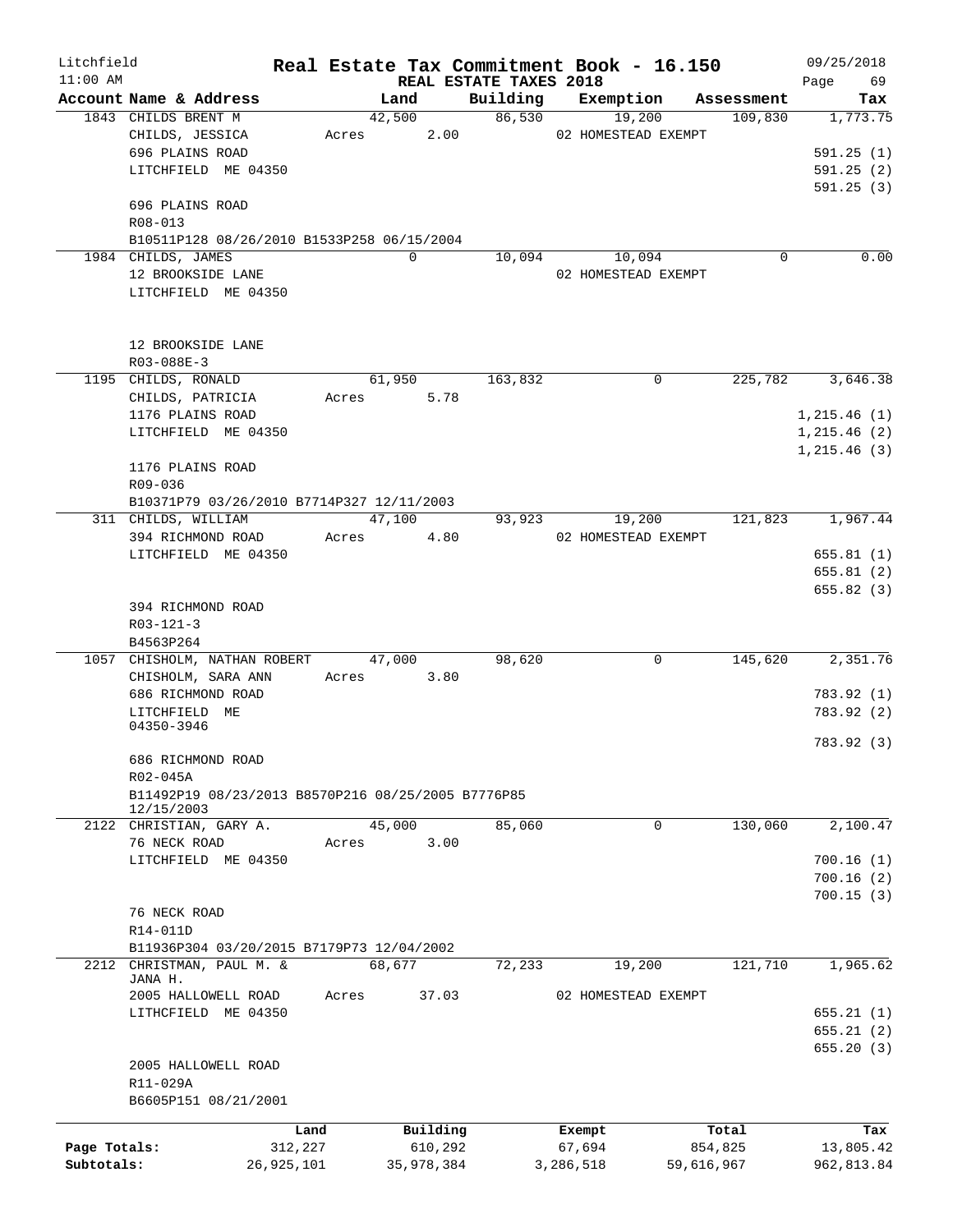| Litchfield |                                                                                    |            |      |                        | Real Estate Tax Commitment Book - 16.150 |            | 09/25/2018               |
|------------|------------------------------------------------------------------------------------|------------|------|------------------------|------------------------------------------|------------|--------------------------|
| $11:00$ AM |                                                                                    |            |      | REAL ESTATE TAXES 2018 |                                          |            | Page<br>70               |
|            | Account Name & Address                                                             | Land       |      |                        | Building Exemption                       | Assessment | Tax                      |
|            | 313 CHRISTOPH, IMMO H<br>TRUSTEE                                                   | 121,886    |      | 43,097                 | $\Omega$                                 | 164,983    | 2,664.48                 |
|            | CHRISTOPH ANNE B<br>TRUSTEE                                                        | Acres      | 0.21 |                        |                                          |            |                          |
|            | 255 MEADOW ROAD                                                                    |            |      |                        |                                          |            | 888.16 (1)               |
|            | NEW BOSTON NH 03070                                                                |            |      |                        |                                          |            | 888.16 (2)               |
|            |                                                                                    |            |      |                        |                                          |            | 888.16 (3)               |
|            | 50 TUCKER DRIVE                                                                    |            |      |                        |                                          |            |                          |
|            | $U15 - 009$                                                                        |            |      |                        |                                          |            |                          |
|            | B10670P58 02/16/2011 B9650P18 02/27/2008 B8668P22<br>10/31/2005 B5410P6 01/25/1997 |            |      |                        |                                          |            |                          |
|            | 317 CHRISTOPOULOS, WILLIAM                                                         | 27,200     |      | 128,731                | 19,200                                   | 136,731    | 2,208.21                 |
|            | & DOROTHY                                                                          |            |      |                        |                                          |            |                          |
|            | CHRISTOPOULOS, LINDA Acres 0.40                                                    |            |      |                        | 02 HOMESTEAD EXEMPT                      |            |                          |
|            | 17 EASY STREET                                                                     |            |      |                        |                                          |            | 736.07(1)                |
|            | LITCHFIELD ME 04350                                                                |            |      |                        |                                          |            | 736.07(2)                |
|            |                                                                                    |            |      |                        |                                          |            | 736.07(3)                |
|            | 17 EASY STREET                                                                     |            |      |                        |                                          |            |                          |
|            | $U10 - 016$                                                                        |            |      |                        |                                          |            |                          |
|            | B6423P45 03/02/2001 B3738P154                                                      |            |      |                        |                                          |            |                          |
|            | 1711 CLANNON, LAMARR & DAVID                                                       | 49,250     |      | 73,450                 | 19,200                                   | 103,500    | 1,671.53                 |
|            | 929 PLAINS ROAD                                                                    | Acres 4.70 |      |                        | 02 HOMESTEAD EXEMPT                      |            |                          |
|            | LITCHFIELD ME 04350                                                                |            |      |                        |                                          |            | 557.18(1)                |
|            |                                                                                    |            |      |                        |                                          |            | 557.18(2)<br>557.17(3)   |
|            | 929 PLAINS ROAD                                                                    |            |      |                        |                                          |            |                          |
|            | $U04 - 007$                                                                        |            |      |                        |                                          |            |                          |
|            | B10035P314 04/08/2009 B4101P137 07/26/2004                                         |            |      |                        |                                          |            |                          |
|            | 321 CLARK, ANDREW                                                                  | 50,000     |      | 153,521                | 19,200                                   | 184,321    | 2,976.78                 |
|            | 128 NECK ROAD                                                                      | Acres      | 5.00 |                        | 02 HOMESTEAD EXEMPT                      |            |                          |
|            | LITCHFIELD ME 04350                                                                |            |      |                        |                                          |            | 992.26(1)                |
|            |                                                                                    |            |      |                        |                                          |            | 992.26(2)                |
|            |                                                                                    |            |      |                        |                                          |            | 992.26(3)                |
|            | 128 NECK ROAD                                                                      |            |      |                        |                                          |            |                          |
|            | R14-012                                                                            |            |      |                        |                                          |            |                          |
|            | B12464P62 11/10/2016 B2730P119                                                     |            |      |                        |                                          |            |                          |
|            | 323 CLARK, FRANK L LIVING<br>TRUST                                                 | 100,102    |      | 32,056                 | 19,200                                   | 112,958    | 1,824.27                 |
|            | CLARK FRANK                                                                        | Acres      | 0.22 |                        | 02 HOMESTEAD EXEMPT                      |            |                          |
|            | L/CAMPBELLTON TRUSTEES                                                             |            |      |                        |                                          |            |                          |
|            | 27 MAPLE DR                                                                        |            |      |                        |                                          |            | 608.09(1)                |
|            | LITCHFIELD ME 04350                                                                |            |      |                        |                                          |            | 608.09(2)                |
|            |                                                                                    |            |      |                        |                                          |            | 608.09(3)                |
|            | 27 MAPLE DRIVE                                                                     |            |      |                        |                                          |            |                          |
|            | $U23 - 018$                                                                        |            |      |                        |                                          |            |                          |
|            | B5724P109                                                                          |            |      |                        |                                          |            |                          |
|            | 2839 CLARK, LEIGH ANN                                                              | 52,960     |      | 131,289                | $\mathbf 0$                              | 184,249    | 2,975.62                 |
|            | CLARK, CHRISTOPHER D.<br>P.O. BOX 279                                              | Acres      | 6.46 |                        |                                          |            | 991.87 (1)               |
|            | Litchfield ME 04350                                                                |            |      |                        |                                          |            |                          |
|            |                                                                                    |            |      |                        |                                          |            | 991.87 (2)<br>991.88 (3) |
|            | 29 ROSSER DRIVE                                                                    |            |      |                        |                                          |            |                          |
|            | R12-003B                                                                           |            |      |                        |                                          |            |                          |
|            | B11523P151 09/25/2013                                                              |            |      |                        |                                          |            |                          |
|            |                                                                                    |            |      |                        |                                          |            |                          |

|              | Land       | Building   | Exempt    | Total      | Tax          |
|--------------|------------|------------|-----------|------------|--------------|
| Page Totals: | 401,398    | 562,144    | 76,800    | 886,742    | 14,320.89    |
| Subtotals:   | 27,326,499 | 36,540,528 | 3,363,318 | 60,503,709 | 977, 134, 73 |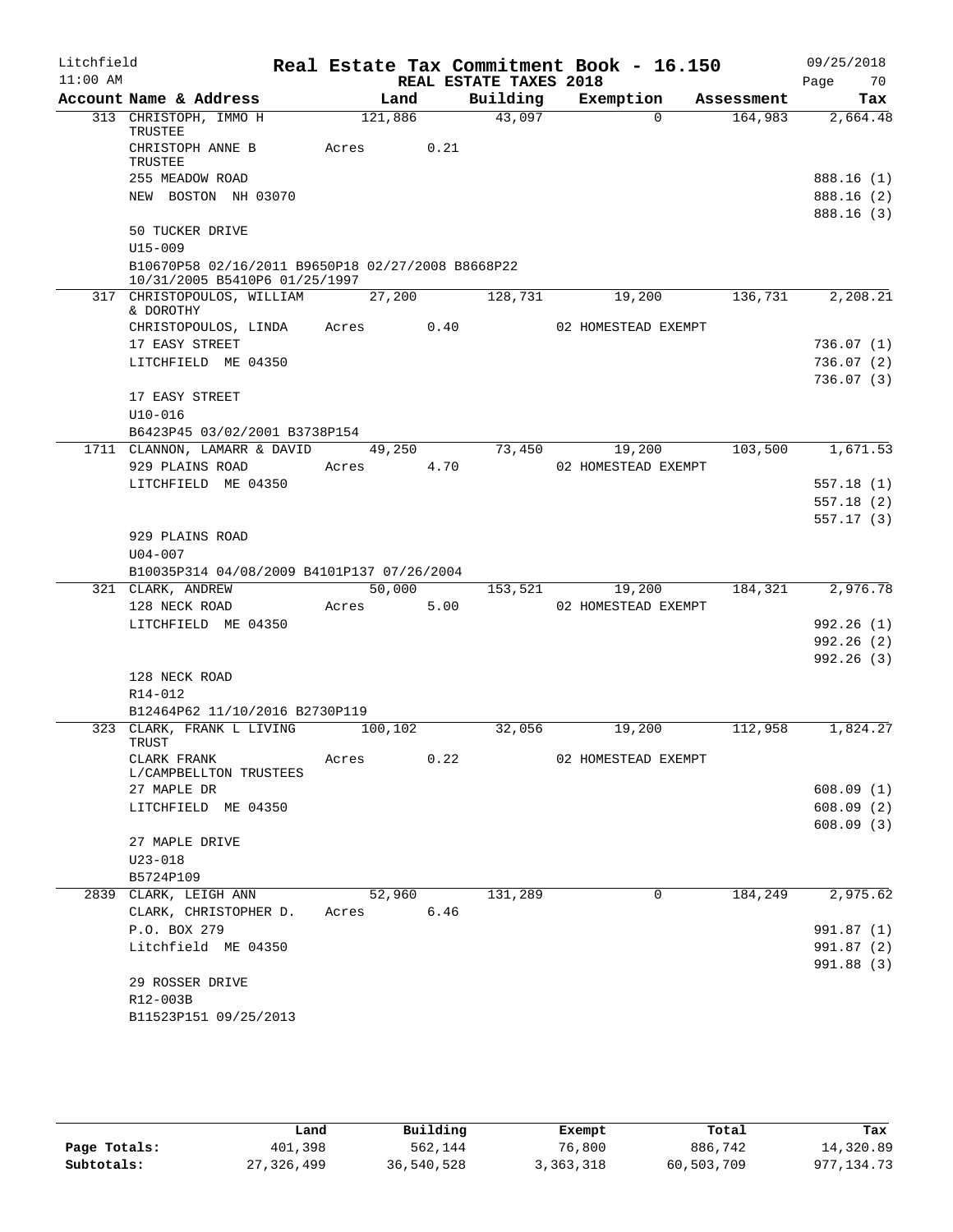| Litchfield   |                                                                                           |            |         |              |                        | Real Estate Tax Commitment Book - 16.150 |             |            | 09/25/2018      |
|--------------|-------------------------------------------------------------------------------------------|------------|---------|--------------|------------------------|------------------------------------------|-------------|------------|-----------------|
| $11:00$ AM   | Account Name & Address                                                                    |            | Land    |              | REAL ESTATE TAXES 2018 |                                          |             | Assessment | Page<br>71      |
|              | 846 CLARK, LYNN M.                                                                        |            | 65,450  |              | Building<br>80,140     | Exemption                                | $\Omega$    | 145,590    | Tax<br>2,351.28 |
|              | CLARK, VAUGHN G.                                                                          |            | Acres   | 2.90         |                        |                                          |             |            |                 |
|              | 28 WASHINGTON LANE                                                                        |            |         |              |                        |                                          |             |            | 783.76 (1)      |
|              | LITCHFIELD ME 04350                                                                       |            |         |              |                        |                                          |             |            | 783.76 (2)      |
|              |                                                                                           |            |         |              |                        |                                          |             |            | 783.76 (3)      |
|              | 28 WASHINGTON LANE<br>$U07 - 002$                                                         |            |         |              |                        |                                          |             |            |                 |
|              | B12367P64 08/01/2016 B12191P346 12/17/2015<br>B11220P289 11/08/2012 B11220P285 11/08/2012 |            |         |              |                        |                                          |             |            |                 |
|              | B5206P156 08/28/1996<br>2692 CLARKE KENNETH J                                             |            | 43,275  |              | 302,230                |                                          | $\mathbf 0$ | 345,505    | 5,579.91        |
|              | CLARKE KATHLENE E                                                                         |            | Acres   | 2.31         |                        |                                          |             |            |                 |
|              | 208 RICHMOND ROAD                                                                         |            |         |              |                        |                                          |             |            | 1,859.97(1)     |
|              | LITCHFIELD ME 04350                                                                       |            |         |              |                        |                                          |             |            | 1,859.97(2)     |
|              |                                                                                           |            |         |              |                        |                                          |             |            | 1,859.97(3)     |
|              | 208 RICHMOND ROAD<br>R03-095B                                                             |            |         |              |                        |                                          |             |            |                 |
|              | B9419P73 07/11/2007                                                                       |            |         |              |                        |                                          |             |            |                 |
|              | 1657 CLARKE, ELISA M.                                                                     |            | 60,000  |              | 90,572                 | 19,200                                   |             | 131,372    | 2,121.66        |
|              | 260 PINE TREE ROAD                                                                        |            | Acres   | 5.00         |                        | 02 HOMESTEAD EXEMPT                      |             |            |                 |
|              | LITCHFIELD ME 04350                                                                       |            |         |              |                        |                                          |             |            | 707.22(1)       |
|              |                                                                                           |            |         |              |                        |                                          |             |            | 707.22(2)       |
|              |                                                                                           |            |         |              |                        |                                          |             |            | 707.22(3)       |
|              | 260 PINE TREE ROAD                                                                        |            |         |              |                        |                                          |             |            |                 |
|              | R10-034A                                                                                  |            |         |              |                        |                                          |             |            |                 |
|              | B6402P109                                                                                 |            |         |              |                        |                                          |             |            |                 |
|              | 326 CLARY, THOMAS                                                                         |            | 40,250  |              | 116,485                | 19,200                                   |             | 137,535    | 2,221.19        |
|              | 22 PLAINS ROAD                                                                            |            | Acres   | 1.10         |                        | 02 HOMESTEAD EXEMPT                      |             |            |                 |
|              | LITCHFIELD ME 04350                                                                       |            |         |              |                        |                                          |             |            | 740.40(1)       |
|              |                                                                                           |            |         |              |                        |                                          |             |            | 740.40(2)       |
|              |                                                                                           |            |         |              |                        |                                          |             |            | 740.39(3)       |
|              | 22 PLAINS ROAD                                                                            |            |         |              |                        |                                          |             |            |                 |
|              | R06-050                                                                                   |            |         |              |                        |                                          |             |            |                 |
|              | B1544P440                                                                                 |            |         |              |                        |                                          |             |            |                 |
|              | 1104 CLAVETTE, LUKAS                                                                      |            | 46,000  |              | 0                      |                                          | 0           | 46,000     | 742.90          |
|              | CLOUTIER, CRYSTAL                                                                         |            | Acres   | 13.00        |                        |                                          |             |            |                 |
|              | 556 SABATTUS STREET                                                                       |            |         |              |                        |                                          |             |            | 247.63(1)       |
|              | SABATTUS ME 04280                                                                         |            |         |              |                        |                                          |             |            | 247.63(2)       |
|              |                                                                                           |            |         |              |                        |                                          |             |            | 247.64 (3)      |
|              | 658 STEVENSTOWN ROAD                                                                      |            |         |              |                        |                                          |             |            |                 |
|              | $R08 - 009$                                                                               |            |         |              |                        |                                          |             |            |                 |
|              | B12731P268 09/25/2017 B4177P274                                                           |            |         |              |                        |                                          |             |            |                 |
|              | 1176 CLAY, DIANE M.                                                                       |            | 111,820 |              | 113,085                | 19,200                                   |             | 205,705    | 3,322.14        |
|              | 6 EASY STREET                                                                             |            | Acres   | 0.44         |                        | 02 HOMESTEAD EXEMPT                      |             |            |                 |
|              | LITCHFIELD ME 04350                                                                       |            |         |              |                        |                                          |             |            | 1, 107.38(1)    |
|              |                                                                                           |            |         |              |                        |                                          |             |            | 1, 107.38(2)    |
|              |                                                                                           |            |         |              |                        |                                          |             |            | 1, 107.38(3)    |
|              | 6 EASY STREET                                                                             |            |         |              |                        |                                          |             |            |                 |
|              | $U10 - 004$                                                                               |            |         |              |                        |                                          |             |            |                 |
|              | B5941P344                                                                                 |            |         |              |                        |                                          |             |            |                 |
|              | 102 CLOUTIER LINDA                                                                        |            | 40,000  |              | 66,841                 | 19,200                                   |             | 87,641     | 1,415.40        |
|              | 1654 LEWISTON ROAD                                                                        |            | Acres   | 1.00         |                        | 02 HOMESTEAD EXEMPT                      |             |            |                 |
|              | LITCHFIELD ME 04350                                                                       |            |         |              |                        |                                          |             |            | 471.80 (1)      |
|              |                                                                                           |            |         |              |                        |                                          |             |            | 471.80 (2)      |
|              |                                                                                           |            |         |              |                        |                                          |             |            | 471.80 (3)      |
|              | 1654 LEWISTON ROAD                                                                        |            |         |              |                        |                                          |             |            |                 |
|              | $R11 - 035 - 3$                                                                           |            |         |              |                        |                                          |             |            |                 |
|              | B8524P156 08/01/2005 B7472P278 06/20/2003                                                 |            |         |              |                        |                                          |             |            |                 |
|              |                                                                                           | Land       |         | Building     |                        | Exempt                                   |             | Total      | Tax             |
| Page Totals: |                                                                                           | 406,795    |         | 769,353      |                        | 76,800                                   | 1,099,348   |            | 17,754.48       |
| Subtotals:   |                                                                                           | 27,733,294 |         | 37, 309, 881 |                        | 3,440,118                                | 61,603,057  |            | 994,889.21      |
|              |                                                                                           |            |         |              |                        |                                          |             |            |                 |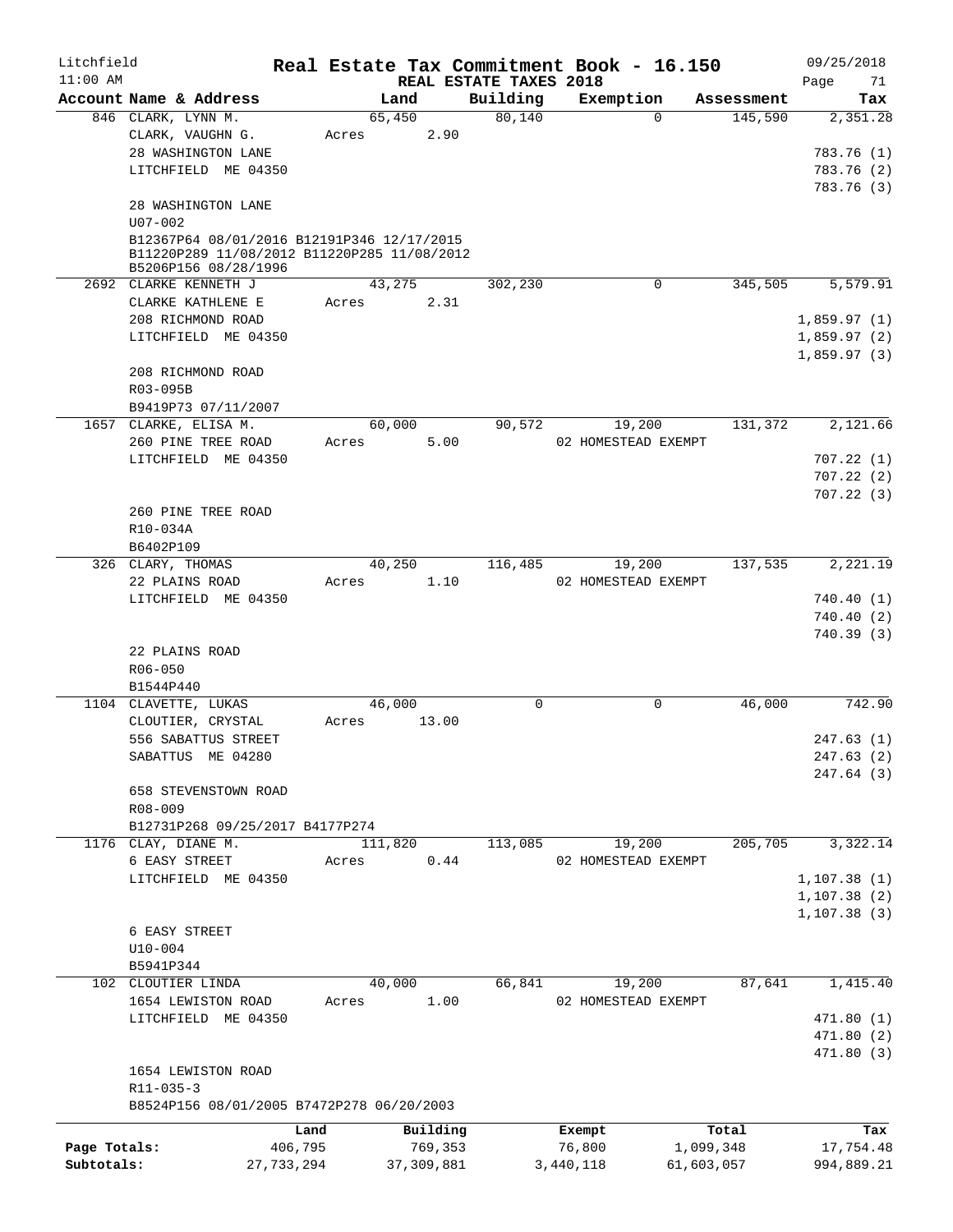| Litchfield<br>$11:00$ AM |                                                                   | Real Estate Tax Commitment Book - 16.150 |          | REAL ESTATE TAXES 2018 |                     |              |            | 09/25/2018<br>72<br>Page |
|--------------------------|-------------------------------------------------------------------|------------------------------------------|----------|------------------------|---------------------|--------------|------------|--------------------------|
|                          | Account Name & Address                                            | Land                                     |          | Building               | Exemption           |              | Assessment | Tax                      |
|                          | 2536 CLOUTIER, BENJAMIN L                                         | 42,525                                   |          | 80,891                 | 19,200              |              | 104,216    | 1,683.09                 |
|                          | CLOUTIER, LINDA J                                                 | Acres                                    | 2.01     |                        | 02 HOMESTEAD EXEMPT |              |            |                          |
|                          | 413 LUNTS HILL ROAD                                               |                                          |          |                        |                     |              |            | 561.03(1)                |
|                          | LITCHFIELD ME 04350                                               |                                          |          |                        |                     |              |            | 561.03(2)                |
|                          |                                                                   |                                          |          |                        |                     |              |            | 561.03(3)                |
|                          | 413 LUNTS HILL ROAD                                               |                                          |          |                        |                     |              |            |                          |
|                          | R09-056-14                                                        |                                          |          |                        |                     |              |            |                          |
|                          | B10587P34 11/18/2010 B9002P236 07/21/2006 B8454P307<br>05/10/2005 |                                          |          |                        |                     |              |            |                          |
|                          | 329 CLOUTIER, REGINALD                                            | 30,000                                   |          | $\Omega$               | $\mathbf 0$         |              | 30,000     | 484.50                   |
|                          | 631 LOWER STREET                                                  | Acres                                    | 1.80     |                        |                     |              |            |                          |
|                          | TURNER ME 04282                                                   |                                          |          |                        |                     |              |            | 161.50(1)                |
|                          |                                                                   |                                          |          |                        |                     |              |            | 161.50(2)                |
|                          |                                                                   |                                          |          |                        |                     |              |            | 161.50(3)                |
|                          | LEBEL LANE                                                        |                                          |          |                        |                     |              |            |                          |
|                          | R05-053B                                                          |                                          |          |                        |                     |              |            |                          |
|                          | B2185P28                                                          |                                          |          |                        |                     |              |            |                          |
|                          | 332 COATES, MEREDITH                                              | 28,080                                   |          | 72,614                 | 19,200              |              | 81,494     | 1,316.13                 |
|                          |                                                                   |                                          | 0.36     |                        |                     |              |            |                          |
|                          | P O BOX 350                                                       | Acres                                    |          |                        | 02 HOMESTEAD EXEMPT |              |            |                          |
|                          | LITCHFIELD ME 04350                                               |                                          |          |                        |                     |              |            | 438.71 (1)               |
|                          |                                                                   |                                          |          |                        |                     |              |            | 438.71 (2)               |
|                          |                                                                   |                                          |          |                        |                     |              |            | 438.71 (3)               |
|                          | 19 CHICKADEE DRIVE                                                |                                          |          |                        |                     |              |            |                          |
|                          | U17-021                                                           |                                          |          |                        |                     |              |            |                          |
|                          | B3037P130                                                         |                                          |          |                        |                     |              |            |                          |
|                          | 331 COATES, MEREDITH                                              | 45,878                                   |          | $\Omega$               | $\mathbf 0$         |              | 45,878     | 740.93                   |
|                          | P.O. BOX 350                                                      | Acres                                    | 0.08     |                        |                     |              |            |                          |
|                          | LITCHFIELD ME 04350                                               |                                          |          |                        |                     |              |            | 246.98(1)                |
|                          |                                                                   |                                          |          |                        |                     |              |            | 246.98(2)                |
|                          |                                                                   |                                          |          |                        |                     |              |            | 246.97(3)                |
|                          | CHICKADEE DRIVE                                                   |                                          |          |                        |                     |              |            |                          |
|                          | U17-022                                                           |                                          |          |                        |                     |              |            |                          |
|                          | B3037P130                                                         |                                          |          |                        |                     |              |            |                          |
|                          | 2571 CODY CHRISTOPHER J                                           | 32,775                                   |          | $\mathbf 0$            |                     | 0            | 32,775     | 529.32                   |
|                          | 19 NORRIS POIINT ROAD                                             | Acres                                    | 2.91     |                        |                     |              |            |                          |
|                          | LITCHFIELD ME 04350                                               |                                          |          |                        |                     |              |            | 176.44(1)                |
|                          |                                                                   |                                          |          |                        |                     |              |            | 176.44(2)                |
|                          |                                                                   |                                          |          |                        |                     |              |            | 176.44 (3)               |
|                          | 19 NORRIS POINT ROAD                                              |                                          |          |                        |                     |              |            |                          |
|                          | R14-001-03                                                        |                                          |          |                        |                     |              |            |                          |
|                          | B11914P131 02/17/2015 B8653P295 10/21/2005                        |                                          |          |                        |                     |              |            |                          |
|                          | 2431 CODY CHRISTOPHER J                                           | 41,725                                   |          | 104,303                | 19,200              |              | 126,828    | 2,048.27                 |
|                          | 8 NORRIS POINT ROAD                                               | Acres                                    | 2.25     |                        | 02 HOMESTEAD EXEMPT |              |            |                          |
|                          | LITCHFIELD ME 04350                                               |                                          |          |                        |                     |              |            | 682.76 (1)               |
|                          |                                                                   |                                          |          |                        |                     |              |            | 682.76 (2)               |
|                          |                                                                   |                                          |          |                        |                     |              |            | 682.75 (3)               |
|                          | 19 NORRIS POINT ROAD                                              |                                          |          |                        |                     |              |            |                          |
|                          | R14-001-02                                                        |                                          |          |                        |                     |              |            |                          |
|                          | B11914P131 02/18/2015 B8317P216 02/28/2005                        |                                          |          |                        |                     |              |            |                          |
|                          | 2866 CODY, JOSHUA P.                                              | 56,400                                   |          | 142,856                |                     | $\mathbf{0}$ | 199,256    | 3,217.98                 |
|                          | CODY, ERIKA Y.                                                    | Acres                                    | 9.90     |                        |                     |              |            |                          |
|                          | 91 NORRIS POINT ROAD                                              |                                          |          |                        |                     |              |            | 1,072.66(1)              |
|                          | LITCHFIELD ME 04350                                               |                                          |          |                        |                     |              |            | 1,072.66(2)              |
|                          |                                                                   |                                          |          |                        |                     |              |            | 1,072.66(3)              |
|                          | 91 NORRIS POINT ROAD                                              |                                          |          |                        |                     |              |            |                          |
|                          | R14-001-A                                                         |                                          |          |                        |                     |              |            |                          |
|                          | B11914P125 01/17/2015                                             |                                          |          |                        |                     |              |            |                          |
|                          |                                                                   |                                          |          |                        |                     |              |            |                          |
|                          |                                                                   |                                          |          |                        |                     |              |            |                          |
|                          | Land                                                              |                                          | Building |                        | Exempt              |              | Total      | Tax                      |
| Page Totals:             | 277,383                                                           |                                          | 400,664  |                        | 57,600              | 620,447      |            | 10,020.22                |
| Subtotals:               | 28,010,677                                                        | 37,710,545                               |          |                        | 3,497,718           | 62, 223, 504 |            | 1,004,909.43             |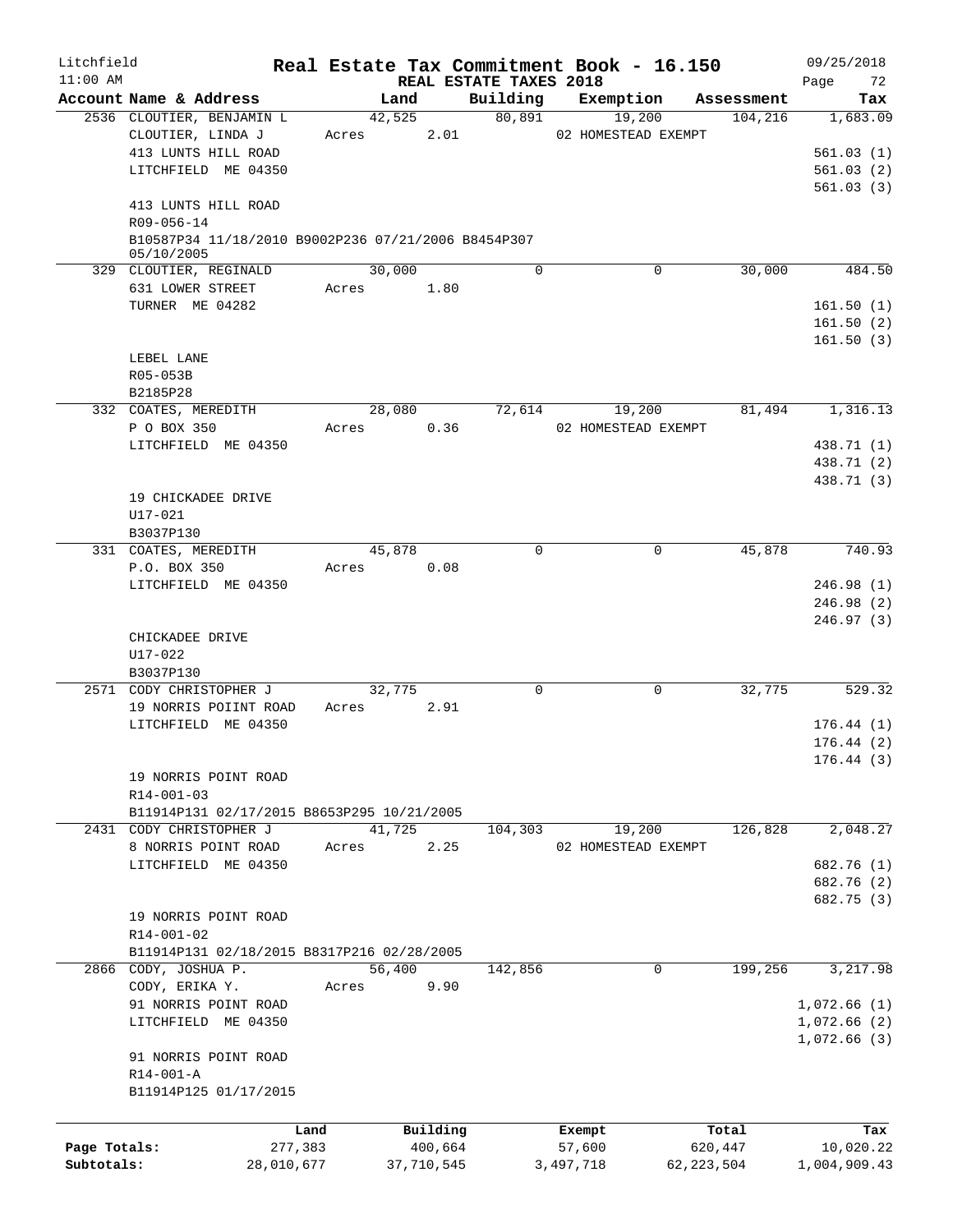| Litchfield |                                                                     |         |                |                        | Real Estate Tax Commitment Book - 16.150 |                       |      | 09/25/2018      |
|------------|---------------------------------------------------------------------|---------|----------------|------------------------|------------------------------------------|-----------------------|------|-----------------|
| $11:00$ AM | Account Name & Address                                              |         |                | REAL ESTATE TAXES 2018 |                                          |                       | Page | 73              |
|            | 2728 CODY, RICKEY J                                                 |         | Land<br>52,630 | Building<br>112,644    | Exemption<br>19,200                      | Assessment<br>146,074 |      | Tax<br>2,359.10 |
|            | CODY, LISA B                                                        | Acres   | 6.13           |                        | 02 HOMESTEAD EXEMPT                      |                       |      |                 |
|            | 27 NORRIS POINT ROAD                                                |         |                |                        |                                          |                       |      | 786.37 (1)      |
|            | LITCHFIELD ME 04350                                                 |         |                |                        |                                          |                       |      | 786.37 (2)      |
|            |                                                                     |         |                |                        |                                          |                       |      | 786.36(3)       |
|            | 27 NORRIS POINT ROAD                                                |         |                |                        |                                          |                       |      |                 |
|            | R14-001-04                                                          |         |                |                        |                                          |                       |      |                 |
|            | B11914P128 02/17/2015 B10173P60 08/05/2009<br>B10021P339 03/25/2009 |         |                |                        |                                          |                       |      |                 |
|            | 1060 COFFEY, MICHAEL P &<br>CELINA M                                | 104,657 |                | 28,915                 | $\mathbf 0$                              | 133,572               |      | 2,157.19        |
|            | 492 LITCHFIELD RD                                                   | Acres   | 0.27           |                        |                                          |                       |      |                 |
|            | BOWDOIN ME 04287                                                    |         |                |                        |                                          |                       |      | 719.06(1)       |
|            |                                                                     |         |                |                        |                                          |                       |      | 719.06(2)       |
|            |                                                                     |         |                |                        |                                          |                       |      | 719.07(3)       |
|            | 89 ROSSER DRIVE                                                     |         |                |                        |                                          |                       |      |                 |
|            | $U17 - 016$                                                         |         |                |                        |                                          |                       |      |                 |
|            | B5683P236 07/22/1998                                                |         |                |                        |                                          |                       |      |                 |
|            | 1577 COFFIN, JENNIFER                                               |         | 48,373         | $\Omega$               | $\mathbf 0$                              | 48,373                |      | 781.22          |
|            | 59 EASY ST                                                          | Acres   | 14.83          |                        |                                          |                       |      |                 |
|            | FARMINGDALE ME                                                      |         |                |                        |                                          |                       |      | 260.41(1)       |
|            | 04344-2904                                                          |         |                |                        |                                          |                       |      |                 |
|            |                                                                     |         |                |                        |                                          |                       |      | 260.41(2)       |
|            |                                                                     |         |                |                        |                                          |                       |      | 260.40(3)       |
|            | WOODLAND LANE                                                       |         |                |                        |                                          |                       |      |                 |
|            | R11-042<br>B4435P35 06/07/1993                                      |         |                |                        |                                          |                       |      |                 |
|            | 335 COLBY, RONALD                                                   |         | 41,000         | 144,147                | 19,200                                   | 165,947               |      | 2,680.04        |
|            | 435 RICHMOND ROAD                                                   | Acres   | 1.40           |                        | 02 HOMESTEAD EXEMPT                      |                       |      |                 |
|            | LITCHFIELD ME 04350                                                 |         |                |                        |                                          |                       |      | 893.35 (1)      |
|            |                                                                     |         |                |                        |                                          |                       |      | 893.35 (2)      |
|            |                                                                     |         |                |                        |                                          |                       |      | 893.34 (3)      |
|            | 435 RICHMOND ROAD                                                   |         |                |                        |                                          |                       |      |                 |
|            | R03-011                                                             |         |                |                        |                                          |                       |      |                 |
|            | B3205P320                                                           |         |                |                        |                                          |                       |      |                 |
|            | 828 COLE, JESSIE                                                    |         | 43,200         | 147,421                | 19,200                                   | 171,421               |      | 2,768.45        |
|            | 47 EASY STREET                                                      | Acres   | 0.90           |                        | 02 HOMESTEAD EXEMPT                      |                       |      |                 |
|            | LITCHFIELD ME 04350                                                 |         |                |                        |                                          |                       |      | 922.82 (1)      |
|            |                                                                     |         |                |                        |                                          |                       |      | 922.82 (2)      |
|            |                                                                     |         |                |                        |                                          |                       |      | 922.81(3)       |
|            | 47 EASY STREET                                                      |         |                |                        |                                          |                       |      |                 |
|            | U09-034                                                             |         |                |                        |                                          |                       |      |                 |
|            | B4900P172 05/15/1995                                                |         |                |                        |                                          |                       |      |                 |
|            | 346 COLLINS JR, ARTHUR                                              |         | 61,963         | 78,655                 | 19,200                                   | 121,418               |      | 1,960.90        |
|            | COLLINS, DEBORAH                                                    | Acres   | 16.95          |                        | 02 HOMESTEAD EXEMPT                      |                       |      |                 |
|            | 9 PARK AVENUE                                                       |         |                |                        |                                          |                       |      | 653.63 (1)      |
|            | LITCHFIELD ME 04350                                                 |         |                |                        |                                          |                       |      | 653.63 (2)      |
|            |                                                                     |         |                |                        |                                          |                       |      | 653.64 (3)      |
|            | 9 PARK AVENUE                                                       |         |                |                        |                                          |                       |      |                 |
|            | R01-047                                                             |         |                |                        |                                          |                       |      |                 |
|            | B11981P237 05/18/2015 B2710P96                                      |         |                |                        |                                          |                       |      |                 |

|              | Land       | Building     | Exempt    | Total      | Tax          |
|--------------|------------|--------------|-----------|------------|--------------|
| Page Totals: | 351,823    | 511,782      | 76,800    | 786,805    | 12,706.90    |
| Subtotals:   | 28,362,500 | 38, 222, 327 | 3,574,518 | 63,010,309 | 1,017,616.33 |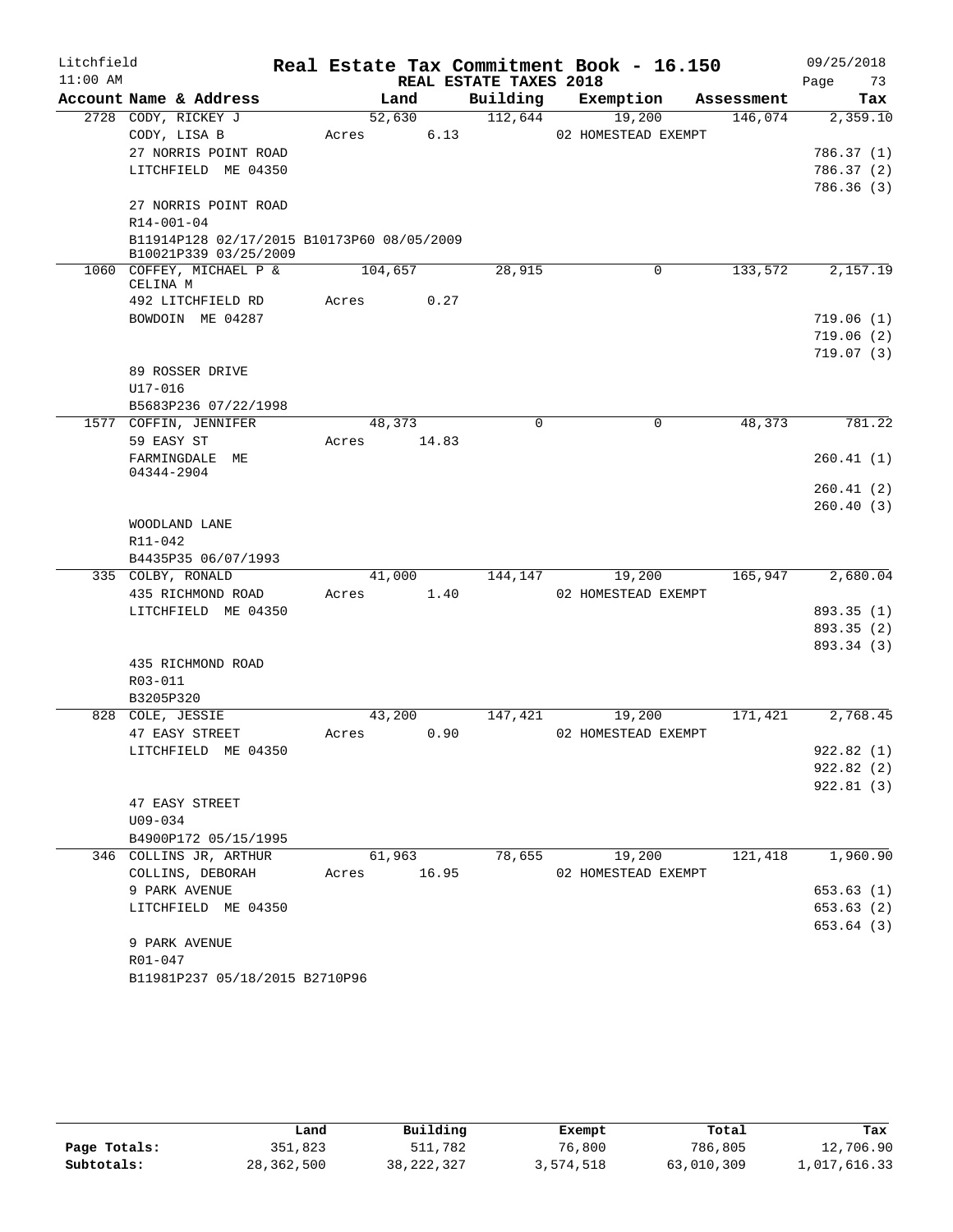| Litchfield   |                                                                   |            |             |        |            |                                    |           | Real Estate Tax Commitment Book - 16.150 |            | 09/25/2018        |
|--------------|-------------------------------------------------------------------|------------|-------------|--------|------------|------------------------------------|-----------|------------------------------------------|------------|-------------------|
| $11:00$ AM   | Account Name & Address                                            |            |             | Land   |            | REAL ESTATE TAXES 2018<br>Building |           | Exemption                                | Assessment | 74<br>Page<br>Tax |
|              | 347 COLLINS, JR, ARTHUR C.                                        |            |             | 40,500 |            | 79,746                             |           | $\Omega$                                 | 120,246    | 1,941.97          |
|              | COLLINS, DEBORAH E.                                               |            | Acres       |        | 1.20       |                                    |           |                                          |            |                   |
|              | 9 PARK AVENUE                                                     |            |             |        |            |                                    |           |                                          |            | 647.32 (1)        |
|              | LITCHFIELD ME 04350                                               |            |             |        |            |                                    |           |                                          |            | 647.32 (2)        |
|              |                                                                   |            |             |        |            |                                    |           |                                          |            | 647.33 (3)        |
|              | 55 SOUTH ADAMS ROAD                                               |            |             |        |            |                                    |           |                                          |            |                   |
|              | $R01 - 046$                                                       |            |             |        |            |                                    |           |                                          |            |                   |
|              | B12604P41 05/02/2017 B4544P237                                    |            |             |        |            |                                    |           |                                          |            |                   |
|              | 433 COLLINS, KELSEY                                               |            |             | 48,000 |            | 97,949                             |           | 0                                        | 145,949    | 2,357.08          |
|              | 340 STEVENSTOWN ROAD                                              |            | Acres       |        | 4.20       |                                    |           |                                          |            |                   |
|              | LITCHFIELD ME 04350                                               |            |             |        |            |                                    |           |                                          |            | 785.69(1)         |
|              |                                                                   |            |             |        |            |                                    |           |                                          |            | 785.69(2)         |
|              |                                                                   |            |             |        |            |                                    |           |                                          |            | 785.70 (3)        |
|              | 340 STEVENSTOWN ROAD                                              |            |             |        |            |                                    |           |                                          |            |                   |
|              | R09-078                                                           |            |             |        |            |                                    |           |                                          |            |                   |
|              | B12839P73 01/29/2018 B10973P156 02/29/2012 B5622P79<br>05/21/1998 |            |             |        |            |                                    |           |                                          |            |                   |
|              | 991 COLLINSON, JENNIFER                                           |            |             | 61,250 |            | 195,509                            |           | 19,200                                   | 237,559    | 3,836.58          |
|              | FKA JENNIFER HARTUNG                                              |            | Acres 16.00 |        |            |                                    |           | 02 HOMESTEAD EXEMPT                      |            |                   |
|              | 178 PLAINS ROAD                                                   |            |             |        |            |                                    |           |                                          |            | 1,278.86(1)       |
|              | LITCHFIELD ME 04350                                               |            |             |        |            |                                    |           |                                          |            | 1,278.86(2)       |
|              |                                                                   |            |             |        |            |                                    |           |                                          |            | 1,278.86(3)       |
|              | 178 PLAINS ROAD                                                   |            |             |        |            |                                    |           |                                          |            |                   |
|              | R07-010                                                           |            |             |        |            |                                    |           |                                          |            |                   |
|              | B11065P322 06/06/2012 B8528P241 08/03/2005 B1336P385              |            |             |        |            |                                    |           |                                          |            |                   |
|              | 2752 COLSTON, LYDIA & JAMES<br>COLSTON                            |            |             | 46,250 |            | 144,340                            |           | 0                                        | 190,590    | 3,078.03          |
|              | 87 RIDLEY LANE                                                    |            | Acres       |        | 3.50       |                                    |           |                                          |            |                   |
|              | LITCHFIELD ME 04350                                               |            |             |        |            |                                    |           |                                          |            | 1,026.01(1)       |
|              |                                                                   |            |             |        |            |                                    |           |                                          |            | 1,026.01(2)       |
|              |                                                                   |            |             |        |            |                                    |           |                                          |            | 1,026.01(3)       |
|              | 87 RIDLEY LANE                                                    |            |             |        |            |                                    |           |                                          |            |                   |
|              | R03-105M                                                          |            |             |        |            |                                    |           |                                          |            |                   |
|              | B10107P335 06/11/2009                                             |            |             |        |            |                                    |           |                                          |            |                   |
|              | 932 COMBS, DAVID M. & TAMMY                                       |            |             | 44,750 |            | 64,549                             |           | 0                                        | 109,299    | 1,765.18          |
|              | 218 STEVENSTOWN ROAD                                              |            | Acres       |        | 2.90       |                                    |           |                                          |            |                   |
|              | LITCHFIELD ME 04350                                               |            |             |        |            |                                    |           |                                          |            | 588.39 (1)        |
|              |                                                                   |            |             |        |            |                                    |           |                                          |            | 588.39 (2)        |
|              |                                                                   |            |             |        |            |                                    |           |                                          |            | 588.40 (3)        |
|              | 218 STEVENSTOWN ROAD                                              |            |             |        |            |                                    |           |                                          |            |                   |
|              | R10-018                                                           |            |             |        |            |                                    |           |                                          |            |                   |
|              | B5945P188 05/14/1998                                              |            |             |        |            |                                    |           |                                          |            |                   |
|              | 351 COMEAU JR, NORMAND                                            |            |             | 47,500 |            | 52,763                             |           | 0                                        | 100,263    | 1,619.25          |
|              | 15 RICHMOND ROAD                                                  |            | Acres       |        | 4.00       |                                    |           |                                          |            |                   |
|              | LITCHFIELD ME 04350                                               |            |             |        |            |                                    |           |                                          |            | 539.75 (1)        |
|              |                                                                   |            |             |        |            |                                    |           |                                          |            | 539.75 (2)        |
|              |                                                                   |            |             |        |            |                                    |           |                                          |            | 539.75 (3)        |
|              | 15 RICHMOND ROAD                                                  |            |             |        |            |                                    |           |                                          |            |                   |
|              | R03-063A                                                          |            |             |        |            |                                    |           |                                          |            |                   |
|              | B11652P300 03/24/2014 B3681P308                                   |            |             |        |            |                                    |           |                                          |            |                   |
|              | 1621 COMEAU RONALD M                                              |            |             | 31,600 |            | 62,019                             |           | 0                                        | 93,619     | 1,511.95          |
|              | 584 MAIN STREET                                                   |            | Acres       |        | 0.70       |                                    |           |                                          |            |                   |
|              | LEWISTON ME 04240                                                 |            |             |        |            |                                    |           |                                          |            | 503.98(1)         |
|              |                                                                   |            |             |        |            |                                    |           |                                          |            | 503.98(2)         |
|              |                                                                   |            |             |        |            |                                    |           |                                          |            | 503.99(3)         |
|              | 1878 HALLOWELL ROAD                                               |            |             |        |            |                                    |           |                                          |            |                   |
|              | U16-022B<br>B8543P71 08/12/2005 B7052P267                         |            |             |        |            |                                    |           |                                          |            |                   |
|              |                                                                   |            |             |        |            |                                    |           |                                          |            |                   |
|              |                                                                   | Land       |             |        | Building   |                                    | Exempt    |                                          | Total      | Tax               |
| Page Totals: |                                                                   | 319,850    |             |        | 696,875    |                                    | 19,200    |                                          | 997,525    | 16,110.04         |
| Subtotals:   |                                                                   | 28,682,350 |             |        | 38,919,202 |                                    | 3,593,718 |                                          | 64,007,834 | 1,033,726.37      |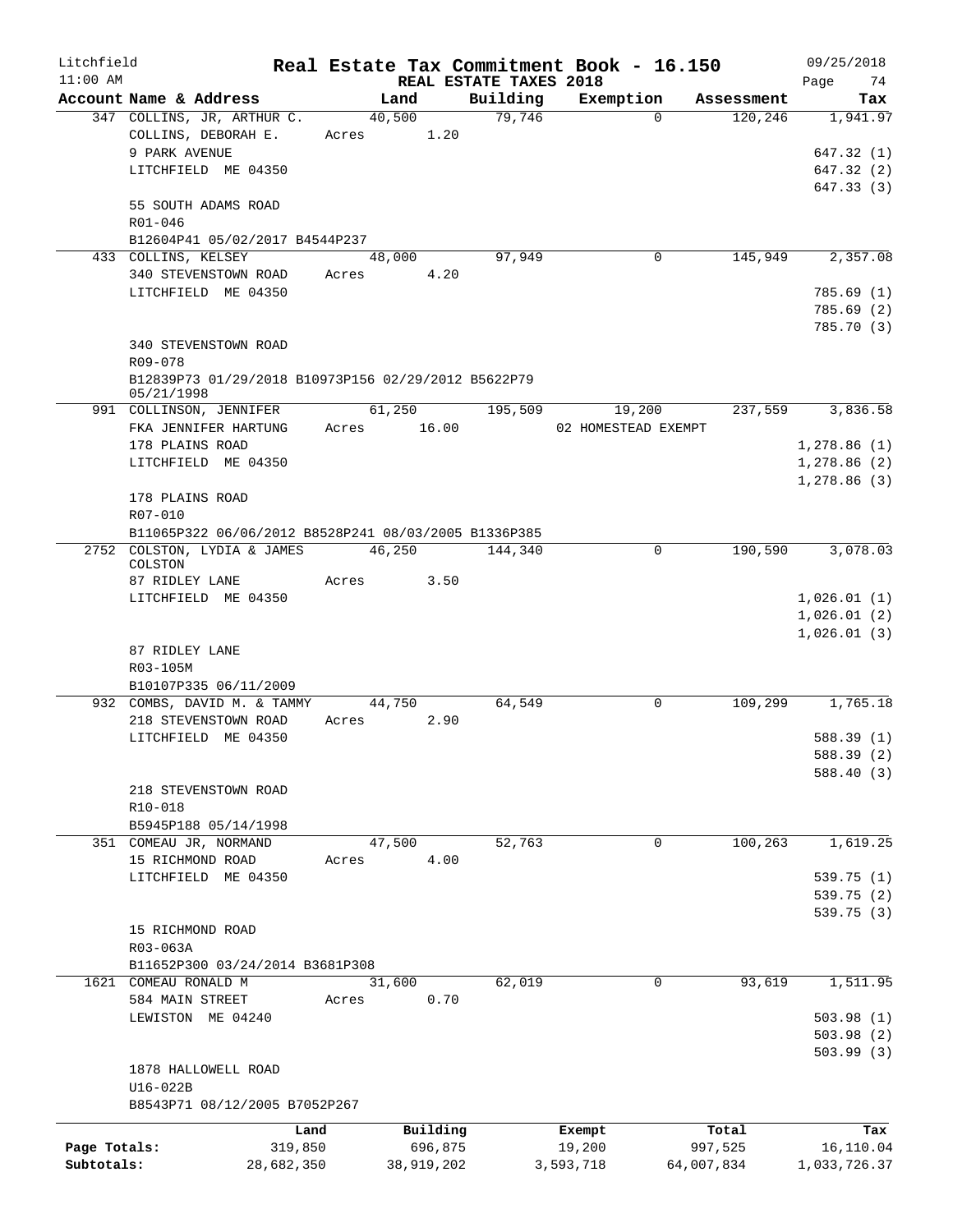| Litchfield |                                            |       |             |      |                        | Real Estate Tax Commitment Book - 16.150 |            | 09/25/2018  |    |
|------------|--------------------------------------------|-------|-------------|------|------------------------|------------------------------------------|------------|-------------|----|
| $11:00$ AM |                                            |       |             |      | REAL ESTATE TAXES 2018 |                                          |            | Page        | 75 |
|            | Account Name & Address                     |       | Land        |      | Building               | Exemption                                | Assessment | Tax         |    |
|            | 350 COMEAU RUTH                            |       | 42,500      |      | 236,630                | 19,200                                   | 259,930    | 4,197.87    |    |
|            | COMEAU NORMAND                             | Acres |             | 2.00 |                        | 02 HOMESTEAD EXEMPT                      |            |             |    |
|            | 118 OAKHILL ROAD                           |       |             |      |                        |                                          |            | 1,399.29(1) |    |
|            | LITCHFIELD ME 04350                        |       |             |      |                        |                                          |            | 1,399.29(2) |    |
|            |                                            |       |             |      |                        |                                          |            | 1,399.29(3) |    |
|            | 118 OAK HILL ROAD                          |       |             |      |                        |                                          |            |             |    |
|            | R05-020                                    |       |             |      |                        |                                          |            |             |    |
|            | B9535P230 10/19/2007 B3509P230 01/30/1989  |       |             |      |                        |                                          |            |             |    |
|            | 349 COMEAU, NORMAND                        |       | 95,740      |      | 23,514                 | 0                                        | 119,254    | 1,925.95    |    |
|            | 118 OAK HILL ROAD                          | Acres |             | 0.58 |                        |                                          |            |             |    |
|            | LITCHFIELD ME 04350                        |       |             |      |                        |                                          |            | 641.98 (1)  |    |
|            |                                            |       |             |      |                        |                                          |            | 641.98(2)   |    |
|            |                                            |       |             |      |                        |                                          |            | 641.99(3)   |    |
|            | 55 FOREST LANE                             |       |             |      |                        |                                          |            |             |    |
|            | $U08 - 021$                                |       |             |      |                        |                                          |            |             |    |
|            | B11862P62 10/31/2014 B3618P102             |       |             |      |                        |                                          |            |             |    |
|            | 2747 COMEAU, NORMAND E.                    |       | 139,440     |      | $\Omega$               | $\Omega$                                 | 139,440    | 2,251.96    |    |
|            | 118 OAK HILL ROAD                          | Acres |             | 7.44 |                        |                                          |            |             |    |
|            | LITCHFIELD ME 04350                        |       |             |      |                        |                                          |            | 750.65(1)   |    |
|            |                                            |       |             |      |                        |                                          |            | 750.65(2)   |    |
|            |                                            |       |             |      |                        |                                          |            | 750.66(3)   |    |
|            | PLAINS ROAD                                |       |             |      |                        |                                          |            |             |    |
|            | R09-038A                                   |       |             |      |                        |                                          |            |             |    |
|            | B11691P225 05/20/2014 B9789P292 07/10/2008 |       |             |      |                        |                                          |            |             |    |
|            | 2207 COMMUNITY SERVICE                     |       | $\mathbf 0$ |      | 3,451                  | 0                                        | 3,451      | 55.73       |    |
|            | TELEPHONE                                  |       |             |      |                        |                                          |            |             |    |
|            | DBA: FAIRPOINT                             |       |             |      |                        |                                          |            |             |    |
|            | COMMUNICATIONS                             |       |             |      |                        |                                          |            |             |    |
|            | ATTN: ACCTS PAYABLE                        |       |             |      |                        |                                          |            | 18.58(1)    |    |
|            | 908 WEST FRONTVIEW                         |       |             |      |                        |                                          |            | 18.58(2)    |    |
|            | DODGE CITY KS 67801                        |       |             |      |                        |                                          |            | 18.57(3)    |    |
|            | HALLOWELL ROAD                             |       |             |      |                        |                                          |            |             |    |
|            | $R06 - 036 - ON$                           |       |             |      |                        |                                          |            |             |    |
| 355        | COMMUNITY SERVICE                          |       | 2,800       |      | 59,361                 | 0                                        | 62,161     | 1,003.90    |    |
|            | TELEPHONE CO<br>DBA: FAIRPOINT             | Acres |             | 0.10 |                        |                                          |            |             |    |
|            | COMMUNICATIONS                             |       |             |      |                        |                                          |            |             |    |
|            | ATTN: ACCTS PAYABLE                        |       |             |      |                        |                                          |            | 334.63(1)   |    |
|            | 908 WEST FRONTVIEW                         |       |             |      |                        |                                          |            | 334.63 (2)  |    |
|            | DODGE CITY KS 67801                        |       |             |      |                        |                                          |            | 334.64 (3)  |    |
|            | 20 COMMUNITY DRIVE                         |       |             |      |                        |                                          |            |             |    |
|            | $U16 - 005$                                |       |             |      |                        |                                          |            |             |    |
|            | B1565P410                                  |       |             |      |                        |                                          |            |             |    |
|            | 353 COMMUNITY SERVICE,                     |       | 0           |      | 17,462                 | 0                                        | 17,462     | 282.01      |    |
|            | TELEPHONE                                  |       |             |      |                        |                                          |            |             |    |
|            | DBA: FAIRPOINT                             |       |             |      |                        |                                          |            |             |    |
|            | COMMUNICATIONS                             |       |             |      |                        |                                          |            |             |    |
|            | ATTN: ACCTS PAYABLE                        |       |             |      |                        |                                          |            | 94.00 (1)   |    |
|            | 908 WEST FRONTVIEW                         |       |             |      |                        |                                          |            | 94.00(2)    |    |
|            | DODGE CITY KS 67801                        |       |             |      |                        |                                          |            | 94.01 (3)   |    |
|            | 31 HARDSCRABBLE ROAD                       |       |             |      |                        |                                          |            |             |    |
|            | U20-008-ON                                 |       |             |      |                        |                                          |            |             |    |

|              | Land       | Building   | Exempt    | Total      | Tax          |
|--------------|------------|------------|-----------|------------|--------------|
| Page Totals: | 280,480    | 340,418    | 19,200    | 601,698    | 9,717.42     |
| Subtotals:   | 28,962,830 | 39,259,620 | 3,612,918 | 64,609,532 | 1,043,443.79 |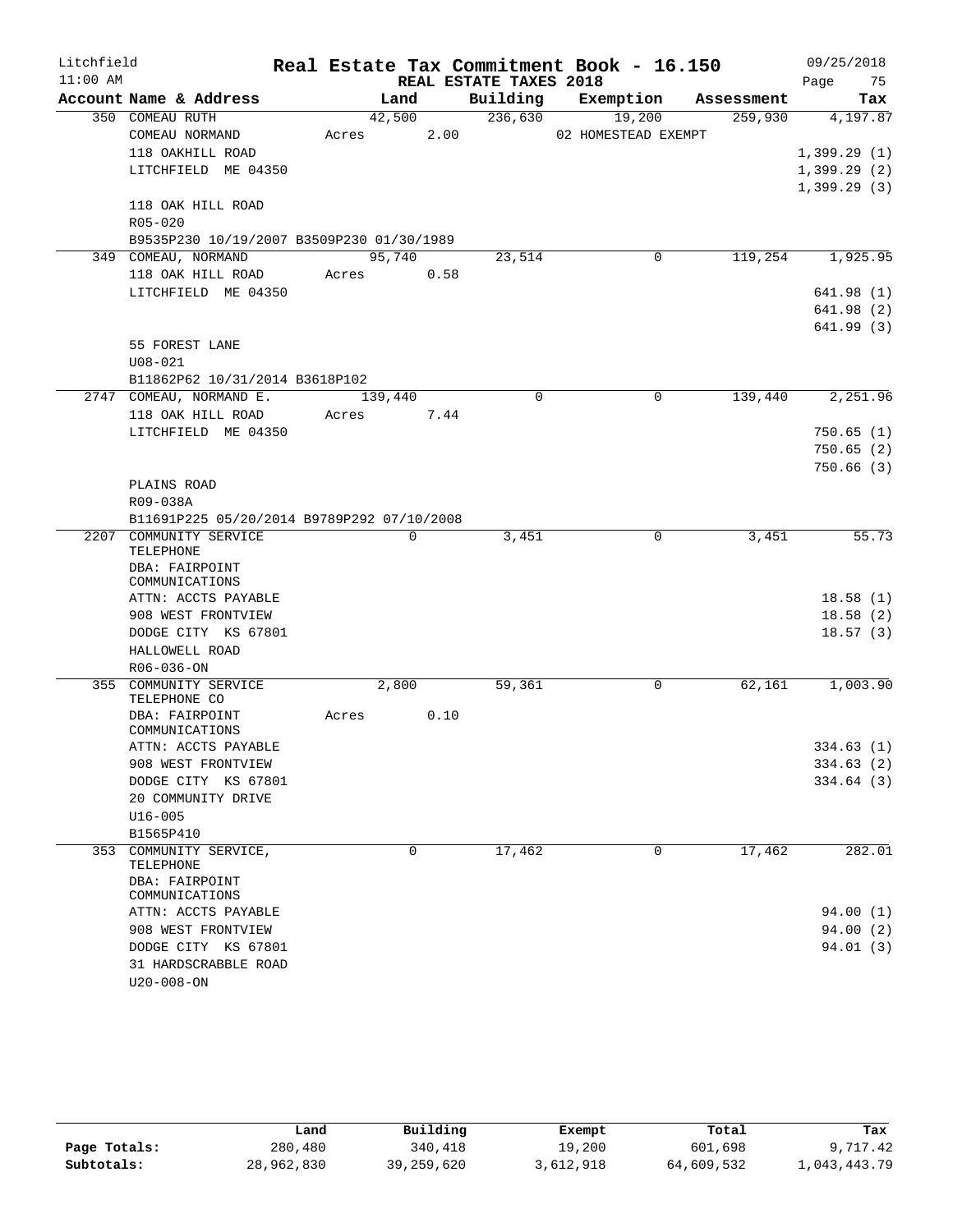| Litchfield |                                                                                        |         |          |                        | Real Estate Tax Commitment Book - 16.150 |            | 09/25/2018             |
|------------|----------------------------------------------------------------------------------------|---------|----------|------------------------|------------------------------------------|------------|------------------------|
| $11:00$ AM |                                                                                        |         |          | REAL ESTATE TAXES 2018 |                                          |            | Page<br>76             |
|            | Account Name & Address                                                                 |         | Land     | Building               | Exemption                                | Assessment | Tax                    |
|            | 354 COMMUNITY SERVICE,<br>TELEPHONE CO<br>DBA: FAIRPOINT                               |         | $\Omega$ | 24,931                 | $\Omega$                                 | 24,931     | 402.64                 |
|            | COMMUNICATIONS                                                                         |         |          |                        |                                          |            |                        |
|            | ATTN: ACCTS. PAYABLE<br>908 WEST FRONTVIEW                                             |         |          |                        |                                          |            | 134.21(1)<br>134.21(2) |
|            | DIDGE CITY KS 67801                                                                    |         |          |                        |                                          |            | 134.22(3)              |
|            | 511 RICHMOND ROAD                                                                      |         |          |                        |                                          |            |                        |
|            | R03-009-ON                                                                             |         |          |                        |                                          |            |                        |
|            | 357 CONDON, STEPHEN D                                                                  | 50,000  |          | 71,966                 | 19,200                                   | 102,766    | 1,659.67               |
|            | 160 SMALL ROAD                                                                         | Acres   | 5.00     |                        | 02 HOMESTEAD EXEMPT                      |            |                        |
|            | LITCHFIELD ME 04350                                                                    |         |          |                        |                                          |            | 553.22(1)              |
|            |                                                                                        |         |          |                        |                                          |            | 553.22(2)              |
|            |                                                                                        |         |          |                        |                                          |            | 553.23 (3)             |
|            | 160 SMALL ROAD                                                                         |         |          |                        |                                          |            |                        |
|            | R01-007                                                                                |         |          |                        |                                          |            |                        |
|            | B2626P153                                                                              |         |          |                        |                                          |            |                        |
|            | 1336 CONNOR, ANNA M. (<br>TRUSTEE)                                                     | 163,402 |          | 61,537                 | 0                                        | 224,939    | 3,632.76               |
|            | MILLER, JOSEPH J. ET AL Acres<br>(TRUSTEE)                                             |         | 0.47     |                        |                                          |            |                        |
|            | MILLER FAMILY TRUST                                                                    |         |          |                        |                                          |            | 1,210.92(1)            |
|            | 3 ADAMS COURT                                                                          |         |          |                        |                                          |            | 1,210.92(2)            |
|            | SOMMERSWORTH NH 03878                                                                  |         |          |                        |                                          |            | 1,210.92(3)            |
|            | 437 PEACEPIPE DRIVE                                                                    |         |          |                        |                                          |            |                        |
|            | $U28 - 044$                                                                            |         |          |                        |                                          |            |                        |
|            | B11568P61 10/22/2013 B7539P256 07/30/2003<br>1581 CONNORS III, JOSEPH M.               | 84,500  |          | 150,821                | 19,200                                   | 216,121    | 3,490.35               |
|            | CONNORS, OLETA J.                                                                      | Acres   | 6.00     |                        | 02 HOMESTEAD EXEMPT                      |            |                        |
|            | 388 LUNTS HILL ROAD                                                                    |         |          |                        |                                          |            | 1,163.45(1)            |
|            | LITCHFIELD ME 04350                                                                    |         |          |                        |                                          |            | 1,163.45(2)            |
|            |                                                                                        |         |          |                        |                                          |            | 1, 163.45(3)           |
|            | 388 LUNTS HILL ROAD                                                                    |         |          |                        |                                          |            |                        |
|            | R09-036A<br>B11541P104 10/16/2013 B11541P96 10/16/2013 B11325P95                       |         |          |                        |                                          |            |                        |
|            | 03/08/2013 B2572P177                                                                   |         |          |                        |                                          |            |                        |
|            | 626 CONNORS, JANE T                                                                    | 39,100  |          | 131,746                | 19,200                                   | 151,646    | 2,449.08               |
|            | 27 NOTTINGHAM LANE                                                                     | Acres   | 1.20     |                        | 02 HOMESTEAD EXEMPT                      |            |                        |
|            | LITCHFIELD ME 04350                                                                    |         |          |                        |                                          |            | 816.36(1)              |
|            |                                                                                        |         |          |                        |                                          |            | 816.36(2)              |
|            |                                                                                        |         |          |                        |                                          |            | 816.36(3)              |
|            | 27 NOTTINGHAM LANE                                                                     |         |          |                        |                                          |            |                        |
|            | R11-035-12                                                                             |         |          |                        |                                          |            |                        |
|            | B10972P85 02/28/2012 B10553P58 10/06/2010 B7981P245<br>06/02/2004 B7799P231 12/08/2003 |         |          |                        |                                          |            |                        |
|            | 360 CONROY, MICHAEL H                                                                  | 60,272  |          | 45,860                 | 0                                        | 106,132    | 1,714.03               |
|            | 192 MIDDLE ROAD                                                                        | Acres   | 0.17     |                        |                                          |            |                        |
|            | APT 302                                                                                |         |          |                        |                                          |            | 571.34(1)              |
|            | FALMOUTH ME 04105                                                                      |         |          |                        |                                          |            | 571.34(2)              |
|            | 83 HARTFORD DRIVE                                                                      |         |          |                        |                                          |            | 571.35 (3)             |
|            | U17-031                                                                                |         |          |                        |                                          |            |                        |
|            | B4793P243                                                                              |         |          |                        |                                          |            |                        |
|            |                                                                                        |         |          |                        |                                          |            |                        |

|              | Land       | Building   | Exempt    | Total      | Tax          |
|--------------|------------|------------|-----------|------------|--------------|
| Page Totals: | 397,274    | 486,861    | 57,600    | 826,535    | 13,348.53    |
| Subtotals:   | 29,360,104 | 39,746,481 | 3,670,518 | 65,436,067 | 1,056,792.32 |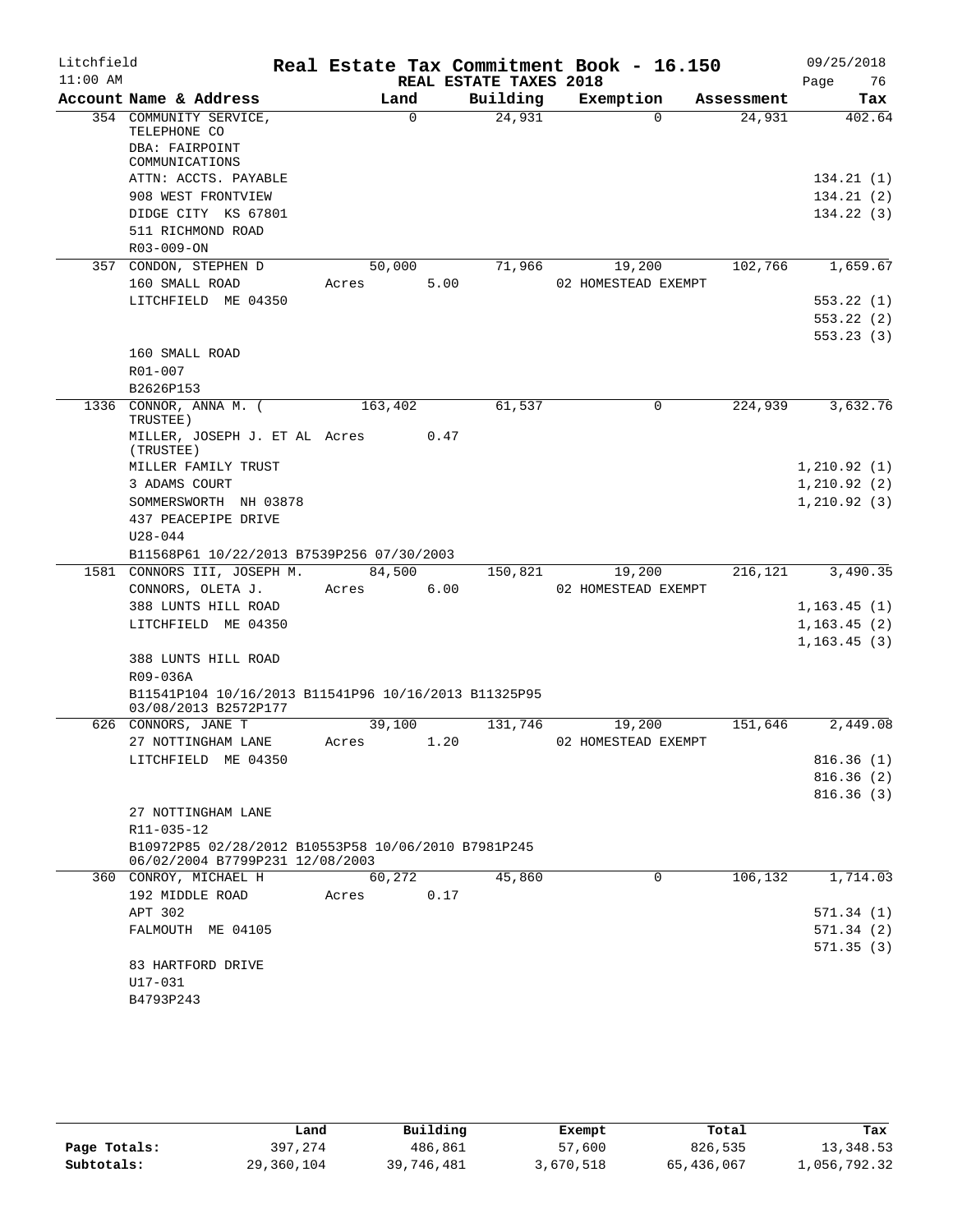| Litchfield |                                                         |         |       |                        | Real Estate Tax Commitment Book - 16.150 |            | 09/25/2018   |
|------------|---------------------------------------------------------|---------|-------|------------------------|------------------------------------------|------------|--------------|
| $11:00$ AM |                                                         |         |       | REAL ESTATE TAXES 2018 |                                          |            | Page<br>77   |
|            | Account Name & Address                                  |         | Land  | Building               | Exemption                                | Assessment | Tax          |
|            | 367 COOK JR, DALE                                       | 40,500  |       | 64,071                 | 19,200                                   | 85,371     | 1,378.74     |
|            | 236 MAXWELL ROAD                                        | Acres   | 1.20  |                        | 02 HOMESTEAD EXEMPT                      |            |              |
|            | LITCHFIELD ME 04350                                     |         |       |                        |                                          |            | 459.58 (1)   |
|            |                                                         |         |       |                        |                                          |            | 459.58 (2)   |
|            |                                                         |         |       |                        |                                          |            | 459.58(3)    |
|            | 236 MAXWELL ROAD                                        |         |       |                        |                                          |            |              |
|            | R03-051                                                 |         |       |                        |                                          |            |              |
|            | B2893P170                                               |         |       |                        |                                          |            |              |
|            | 1844 COOK, DANIEL L                                     | 80,000  |       | 80,124                 | 0                                        | 160,124    | 2,586.00     |
|            | COOK, DEBORA D<br>COLLINS-COOK                          | Acres   | 59.00 |                        |                                          |            |              |
|            | 361 STEVENSTOWN ROAD                                    |         |       |                        |                                          |            | 862.00(1)    |
|            | LITCHFIELD ME 04350                                     |         |       |                        |                                          |            | 862.00(2)    |
|            |                                                         |         |       |                        |                                          |            | 862.00(3)    |
|            | <b>361 STEVENSTOWN ROAD</b>                             |         |       |                        |                                          |            |              |
|            | R10-007                                                 |         |       |                        |                                          |            |              |
|            | B10737P147 05/24/2011 B10478P315 07/21/2010             |         |       |                        |                                          |            |              |
|            | B2697P114                                               |         |       |                        |                                          |            |              |
|            | 442 COOK, THOMAS C.                                     | 45,000  |       | 33,239                 | 0                                        | 78,239     | 1,263.56     |
|            | 89 S ADAMS ROAD                                         | Acres   | 3.00  |                        |                                          |            |              |
|            | LITCHFIELD ME 04350                                     |         |       |                        |                                          |            | 421.19(1)    |
|            |                                                         |         |       |                        |                                          |            | 421.19(2)    |
|            |                                                         |         |       |                        |                                          |            | 421.18(3)    |
|            | 89 SOUTH ADAMS ROAD                                     |         |       |                        |                                          |            |              |
|            | R01-044A                                                |         |       |                        |                                          |            |              |
|            | B11950P163 04/06/2015 B5039P18                          |         |       |                        |                                          |            |              |
|            | 369 COOLEDGE, CHERYL Y                                  | 126,100 |       | 110,628                | 19,200                                   | 217,528    | 3,513.08     |
|            | LIVING TRUST                                            |         |       |                        |                                          |            |              |
|            | COOLEDGE CHERYL TRUSTEE Acres                           |         | 1.00  |                        | 02 HOMESTEAD EXEMPT                      |            |              |
|            | 48 ISLAND LANE                                          |         |       |                        |                                          |            | 1, 171.03(1) |
|            | LITCHFIELD ME 04350                                     |         |       |                        |                                          |            | 1, 171.03(2) |
|            |                                                         |         |       |                        |                                          |            | 1, 171.02(3) |
|            | 48 ISLAND LANE                                          |         |       |                        |                                          |            |              |
|            | $U25 - 004$<br>B9614P71 01/18/2008 B3724P292 07/16/1998 |         |       |                        |                                          |            |              |
|            | 633 CORBETT, DAVID                                      | 20,400  |       | 74,215                 | $\mathbf 0$                              | 94,615     | 1,528.03     |
|            | 2776 HALLOWELL ROAD                                     | Acres   | 0.30  |                        |                                          |            |              |
|            | LITCHFIELD ME 04350                                     |         |       |                        |                                          |            | 509.34(1)    |
|            |                                                         |         |       |                        |                                          |            | 509.34(2)    |
|            |                                                         |         |       |                        |                                          |            | 509.35(3)    |
|            | 2776 HALLOWELL ROAD                                     |         |       |                        |                                          |            |              |
|            | R02-039                                                 |         |       |                        |                                          |            |              |
|            | B7122P116 12/07/2004                                    |         |       |                        |                                          |            |              |
|            | 1440 CORMIER, BRENDA                                    |         | 0     | 13,468                 | 13,468                                   | 0          | 0.00         |
|            | 103 GUSTIN ROAD                                         |         |       |                        | 02 HOMESTEAD EXEMPT                      |            |              |
|            | LITCHFIELD ME 04350                                     |         |       |                        |                                          |            |              |
|            |                                                         |         |       |                        |                                          |            |              |
|            | 103 GUSTIN ROAD                                         |         |       |                        |                                          |            |              |
|            | $R03-080-ON-2$                                          |         |       |                        |                                          |            |              |
|            | B10859P66 10/14/2011                                    |         |       |                        |                                          |            |              |
|            |                                                         |         |       |                        |                                          |            |              |

|              | Land       | Building   | Exempt    | Total      | Tax          |
|--------------|------------|------------|-----------|------------|--------------|
| Page Totals: | 312,000    | 375,745    | 51,868    | 635,877    | 10,269.41    |
| Subtotals:   | 29,672,104 | 40,122,226 | 3,722,386 | 66,071,944 | 1,067,061.73 |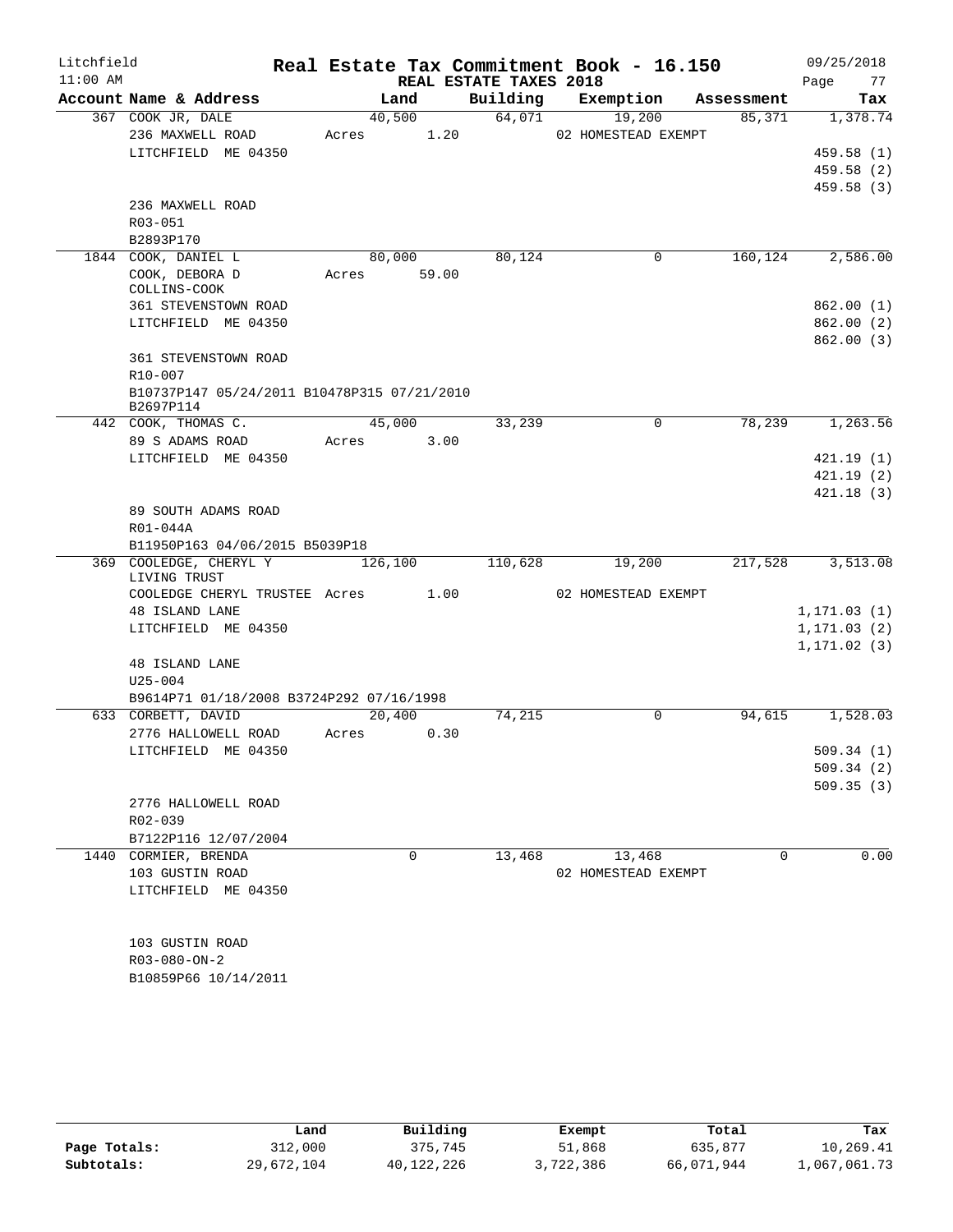| Litchfield |                                                                                         |         |      |                        | Real Estate Tax Commitment Book - 16.150 |            | 09/25/2018  |
|------------|-----------------------------------------------------------------------------------------|---------|------|------------------------|------------------------------------------|------------|-------------|
| $11:00$ AM |                                                                                         |         |      | REAL ESTATE TAXES 2018 |                                          |            | Page<br>78  |
|            | Account Name & Address                                                                  | Land    |      | Building               | Exemption                                | Assessment | Tax         |
|            | 1236 COSTANZO, VINCENT J                                                                | 52,500  |      | 34,862                 | 19,200                                   | 68,162     | 1,100.82    |
|            | COSTANZO, LYNDA G                                                                       | Acres   | 6.00 |                        | 02 HOMESTEAD EXEMPT                      |            |             |
|            | 46 BUKER ROAD                                                                           |         |      |                        |                                          |            | 366.94(1)   |
|            | LITCHFIELD ME 04350                                                                     |         |      |                        |                                          |            | 366.94(2)   |
|            | <b>46 BUKER ROAD</b>                                                                    |         |      |                        |                                          |            | 366.94(3)   |
|            | R05-005                                                                                 |         |      |                        |                                          |            |             |
|            | B10574P71 10/28/2010 B1695P103 12/04/1973 B1675P323                                     |         |      |                        |                                          |            |             |
|            | 08/13/1975                                                                              |         |      |                        |                                          |            |             |
|            | 718 COSTELLO SANDRA, DIANE<br>MILLIKEN                                                  | 64,496  |      | 9,338                  | $\Omega$                                 | 73,834     | 1,192.42    |
|            | COSTELLO, SCOTT,<br>CYNTHIA FOXE                                                        | Acres   | 0.31 |                        |                                          |            |             |
|            | 8 EAST AVENUE                                                                           |         |      |                        |                                          |            | 397.47(1)   |
|            | LISBON FALLS ME 04252                                                                   |         |      |                        |                                          |            | 397.47(2)   |
|            |                                                                                         |         |      |                        |                                          |            | 397.48(3)   |
|            | <b>60 FOREST LANE</b>                                                                   |         |      |                        |                                          |            |             |
|            | $U08 - 017$                                                                             |         |      |                        |                                          |            |             |
|            | B8971P41 05/26/2006 B2300P249                                                           |         |      |                        |                                          |            |             |
|            | 1097 COSTON, DONALD V. &<br>SONJA                                                       | 150,114 |      | 102,972                | 24,960                                   | 228,126    | 3,684.23    |
|            | 305 PEACEPIPE DRIVE                                                                     | Acres   | 0.54 |                        | 03 VETERANS EXEMPT                       |            |             |
|            | LITCHFIELD ME 04350                                                                     |         |      |                        | 02 HOMESTEAD EXEMPT                      |            | 1,228.08(1) |
|            |                                                                                         |         |      |                        |                                          |            | 1,228.08(2) |
|            |                                                                                         |         |      |                        |                                          |            | 1,228.07(3) |
|            | 305 PEACEPIPE DRIVE                                                                     |         |      |                        |                                          |            |             |
|            | $U29 - 019$                                                                             |         |      |                        |                                          |            |             |
|            | B6108P60 11/09/1999                                                                     |         |      |                        |                                          |            |             |
|            | 372 COTE, BERTRAND                                                                      | 167,232 |      | 220,374                | 0                                        | 387,606    | 6,259.84    |
|            | COTE LINDA                                                                              | Acres   | 0.77 |                        |                                          |            |             |
|            | P O BOX 2002                                                                            |         |      |                        |                                          |            | 2,086.61(1) |
|            | LEWISTON ME 04241                                                                       |         |      |                        |                                          |            | 2,086.61(2) |
|            |                                                                                         |         |      |                        |                                          |            | 2,086.62(3) |
|            | 19 SIMARD DRIVE<br>$U26 - 008$                                                          |         |      |                        |                                          |            |             |
|            | B3574P112 07/07/1989                                                                    |         |      |                        |                                          |            |             |
|            | 919 COULOMBE, CECILA                                                                    | 46,350  |      | 147,927                | 19,200                                   | 175,077    | 2,827.49    |
|            | 18 ISABELLA LANE                                                                        | Acres   | 3.54 |                        | 02 HOMESTEAD EXEMPT                      |            |             |
|            | LITCHFIELD ME 04350                                                                     |         |      |                        |                                          |            | 942.50 (1)  |
|            |                                                                                         |         |      |                        |                                          |            | 942.50(2)   |
|            |                                                                                         |         |      |                        |                                          |            | 942.49 (3)  |
|            | 18 ISABELLA LANE                                                                        |         |      |                        |                                          |            |             |
|            | R10-011A                                                                                |         |      |                        |                                          |            |             |
|            | B10212P237 09/15/2009 B10212P230 09/15/2009<br>B9740P258 05/28/2008 B6637P10 09/25/2001 |         |      |                        |                                          |            |             |
|            | 2726 COULOMBE, MARK A                                                                   | 55,900  |      | 46,615                 | 19,200                                   | 83,315     | 1,345.54    |
|            | 31 ISABELLA LANE                                                                        | Acres   | 9.40 |                        | 02 HOMESTEAD EXEMPT                      |            |             |
|            | LITCHFIELD ME 04350                                                                     |         |      |                        |                                          |            | 448.51 (1)  |
|            |                                                                                         |         |      |                        |                                          |            | 448.51 (2)  |
|            |                                                                                         |         |      |                        |                                          |            | 448.52 (3)  |
|            | 31 ISABELLA LANE                                                                        |         |      |                        |                                          |            |             |
|            | R10-011B                                                                                |         |      |                        |                                          |            |             |
|            | B10212P235 09/15/2009 B9740P260 05/28/2008                                              |         |      |                        |                                          |            |             |

|              | Land       | Building   | Exempt    | Total      | Tax          |
|--------------|------------|------------|-----------|------------|--------------|
| Page Totals: | 536,592    | 562,088    | 82,560    | 1,016,120  | 16,410.34    |
| Subtotals:   | 30,208,696 | 40,684,314 | 3,804,946 | 67,088,064 | 1,083,472.07 |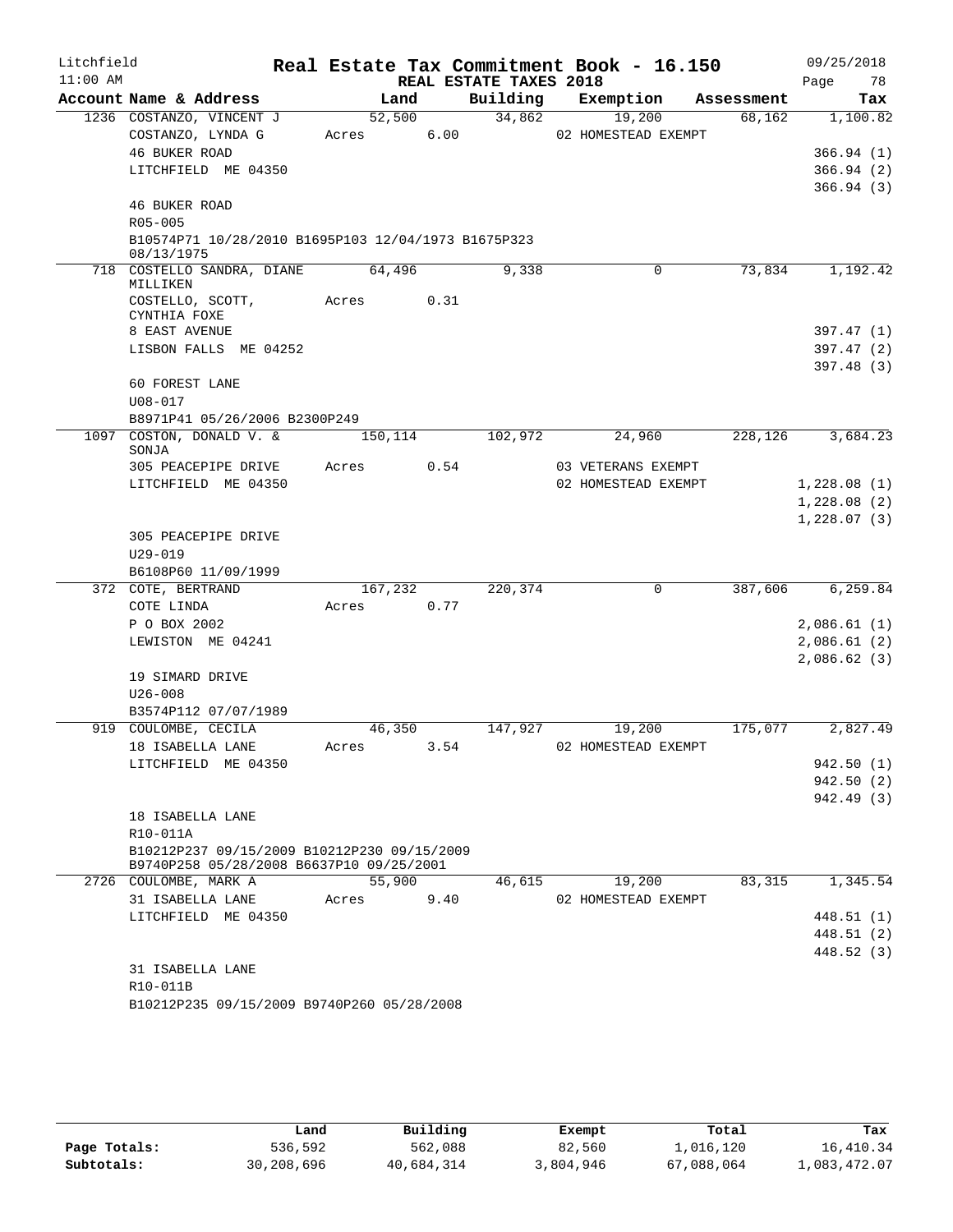| Litchfield                 |                                                                     |                       |         |                       |                                    | Real Estate Tax Commitment Book - 16.150 |                         |            | 09/25/2018                |
|----------------------------|---------------------------------------------------------------------|-----------------------|---------|-----------------------|------------------------------------|------------------------------------------|-------------------------|------------|---------------------------|
| $11:00$ AM                 | Account Name & Address                                              |                       | Land    |                       | REAL ESTATE TAXES 2018<br>Building | Exemption                                |                         | Assessment | Page<br>79<br>Tax         |
|                            | 758 COUNTS CATHY L                                                  |                       | 45,940  |                       | 25,759                             |                                          | $\Omega$                | 71,699     | 1,157.94                  |
|                            | 6 CHARLES AVE<br>OLD ORCHARD BEACH ME                               |                       | Acres   | 0.90                  |                                    |                                          |                         |            | 385.98 (1)                |
|                            | 04064                                                               |                       |         |                       |                                    |                                          |                         |            |                           |
|                            |                                                                     |                       |         |                       |                                    |                                          |                         |            | 385.98 (2)<br>385.98 (3)  |
|                            | 451 PEACEPIPE DRIVE                                                 |                       |         |                       |                                    |                                          |                         |            |                           |
|                            | $U28 - 054$                                                         |                       |         |                       |                                    |                                          |                         |            |                           |
|                            | B9915P190 11/24/2008 B9915P188 11/24/2008 B6947P279                 |                       |         |                       |                                    |                                          |                         |            |                           |
|                            | 06/15/2002<br>379 COUTURE, GILES N                                  |                       | 178,700 |                       | 100,441                            |                                          | 0                       | 279,141    | 4,508.13                  |
|                            | COUTURE, DEBORAH                                                    |                       | Acres   | 1.04                  |                                    |                                          |                         |            |                           |
|                            | 700 SPRING CAVERN AVE                                               |                       |         |                       |                                    |                                          |                         |            | 1,502.71(1)               |
|                            | ORANGE FL 32763                                                     |                       |         |                       |                                    |                                          |                         |            | 1,502.71(2)               |
|                            |                                                                     |                       |         |                       |                                    |                                          |                         |            | 1,502.71(3)               |
|                            | 124 CHESLEY DRIVE                                                   |                       |         |                       |                                    |                                          |                         |            |                           |
|                            | $U15 - 013$                                                         |                       |         |                       |                                    |                                          |                         |            |                           |
|                            | B8323P123 09/18/2004 B3323P138 08/30/2004<br>382 COUTURIER, MONIQUE |                       | 178,900 |                       | 193,883                            |                                          | 0                       | 372,783    | 6,020.45                  |
|                            | PO BOX 407                                                          |                       | Acres   | 1.12                  |                                    |                                          |                         |            |                           |
|                            | LITCHFIELD ME 04243                                                 |                       |         |                       |                                    |                                          |                         |            | 2,006.82(1)               |
|                            |                                                                     |                       |         |                       |                                    |                                          |                         |            | 2,006.82(2)               |
|                            |                                                                     |                       |         |                       |                                    |                                          |                         |            | 2,006.81(3)               |
|                            | 3 PICKEREL DRIVE                                                    |                       |         |                       |                                    |                                          |                         |            |                           |
|                            | $U13 - 007$                                                         |                       |         |                       |                                    |                                          |                         |            |                           |
|                            | B11372P224 04/25/2013 B5095P5 03/15/1996<br>655 COWAN, DAVID J      |                       | 43,500  |                       | 149,211                            | 19,200                                   |                         | 173,511    | 2,802.20                  |
|                            | COWAN, JANICE P                                                     |                       | Acres   | 2.40                  |                                    | 02 HOMESTEAD EXEMPT                      |                         |            |                           |
|                            | PO BOX 294                                                          |                       |         |                       |                                    |                                          |                         |            | 934.07 (1)                |
|                            | LITCHFIELD ME 04350                                                 |                       |         |                       |                                    |                                          |                         |            | 934.07 (2)                |
|                            |                                                                     |                       |         |                       |                                    |                                          |                         |            | 934.06 (3)                |
|                            | 10 WOODLAND LANE                                                    |                       |         |                       |                                    |                                          |                         |            |                           |
|                            | R11-042B                                                            |                       |         |                       |                                    |                                          |                         |            |                           |
|                            | B4761P159 09/01/2004<br>1131 COX, BRANDON J.                        |                       | 41,700  |                       | 73,362                             |                                          | 0                       | 115,062    | 1,858.25                  |
|                            | 5 OLD COUNTY ROAD                                                   |                       | Acres   | 1.60                  |                                    |                                          |                         |            |                           |
|                            | SABATTUS ME 04280                                                   |                       |         |                       |                                    |                                          |                         |            | 619.42(1)                 |
|                            |                                                                     |                       |         |                       |                                    |                                          |                         |            | 619.42(2)                 |
|                            |                                                                     |                       |         |                       |                                    |                                          |                         |            | 619.41(3)                 |
|                            | 64 GRANT ROAD                                                       |                       |         |                       |                                    |                                          |                         |            |                           |
|                            | $U11 - 001$<br>B11307P1 01/31/2013 B8845P1 03/24/2006 B4714P13      |                       |         |                       |                                    |                                          |                         |            |                           |
|                            | 1913 COX, KIMBERLY E.                                               |                       | 40,175  |                       | 20,438                             |                                          | 0                       | 60,613     | 978.90                    |
|                            | 16 AUSTIN LANE                                                      |                       | Acres   | 1.07                  |                                    |                                          |                         |            |                           |
|                            | SOUTH CHINA ME 04358                                                |                       |         |                       |                                    |                                          |                         |            | 326.30(1)                 |
|                            |                                                                     |                       |         |                       |                                    |                                          |                         |            | 326.30(2)                 |
|                            |                                                                     |                       |         |                       |                                    |                                          |                         |            | 326.30(3)                 |
|                            | 226 HARDSCRABBLE ROAD                                               |                       |         |                       |                                    |                                          |                         |            |                           |
|                            | R12-025-2<br>B11958P95 04/16/2015 B4838P171 09/17/2004              |                       |         |                       |                                    |                                          |                         |            |                           |
|                            | 2189 CRAFT DANIEL                                                   |                       | 57,875  |                       | 88,794                             | 19,200                                   |                         | 127,469    | 2,058.62                  |
|                            | CRAFT VERONICA                                                      |                       | Acres   | 11.50                 |                                    | 02 HOMESTEAD EXEMPT                      |                         |            |                           |
|                            | P O BOX 39                                                          |                       |         |                       |                                    |                                          |                         |            | 686.21(1)                 |
|                            | LITCHFIELD ME 04350                                                 |                       |         |                       |                                    |                                          |                         |            | 686.21(2)                 |
|                            |                                                                     |                       |         |                       |                                    |                                          |                         |            | 686.20 (3)                |
|                            | 8 WABENAKI LANE                                                     |                       |         |                       |                                    |                                          |                         |            |                           |
|                            | R12-017<br>B6500P3 05/21/2001                                       |                       |         |                       |                                    |                                          |                         |            |                           |
|                            |                                                                     |                       |         |                       |                                    |                                          |                         |            |                           |
|                            |                                                                     | Land                  |         | Building              |                                    | Exempt                                   |                         | Total      | Tax                       |
| Page Totals:<br>Subtotals: |                                                                     | 586,790<br>30,795,486 |         | 651,888<br>41,336,202 |                                    | 38,400<br>3,843,346                      | 1,200,278<br>68,288,342 |            | 19,384.49<br>1,102,856.56 |
|                            |                                                                     |                       |         |                       |                                    |                                          |                         |            |                           |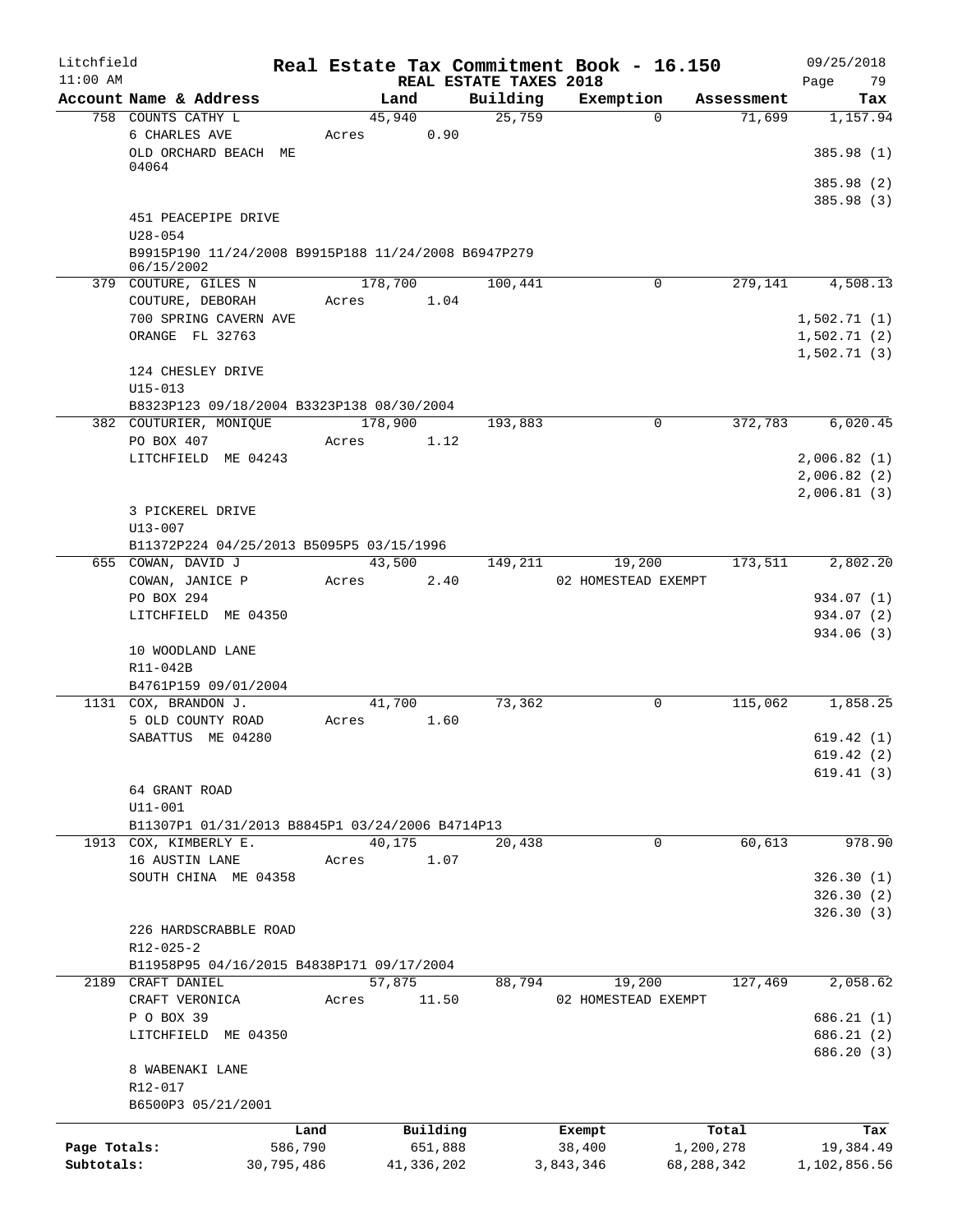| Litchfield   |                                           |       |             |                                    | Real Estate Tax Commitment Book - 16.150 |            | 09/25/2018        |
|--------------|-------------------------------------------|-------|-------------|------------------------------------|------------------------------------------|------------|-------------------|
| $11:00$ AM   | Account Name & Address                    |       | Land        | REAL ESTATE TAXES 2018<br>Building | Exemption                                | Assessment | Page<br>80<br>Tax |
|              | 2442 CRAFT STEPHEN                        |       | 40,075      | 132, 119                           | 23,040                                   | 149,154    | 2,408.84          |
|              | CRAFT STELLA                              | Acres | 1.03        |                                    | 02 HOMESTEAD EXEMPT                      |            |                   |
|              | PO BOX 436                                |       |             |                                    | 30 Blind Exemption                       |            | 802.95(1)         |
|              | LITCHFIELD ME 04350                       |       |             |                                    |                                          |            | 802.95(2)         |
|              |                                           |       |             |                                    |                                          |            | 802.94(3)         |
|              | 23 WABENAKI LANE                          |       |             |                                    |                                          |            |                   |
|              | R12-017B                                  |       |             |                                    |                                          |            |                   |
|              | B7953P240 05/06/2004                      |       |             |                                    |                                          |            |                   |
|              | 1010 CRAIG CHLOERIVA N                    |       | 49,200      | 96,732                             | 0                                        | 145,932    | 2,356.80          |
|              | CRAIG JEFFREY S                           | Acres | 4.68        |                                    |                                          |            |                   |
|              | 54 LIBBY ROAD                             |       |             |                                    |                                          |            | 785.60(1)         |
|              | LITCHFIELD ME 04350                       |       |             |                                    |                                          |            | 785.60(2)         |
|              |                                           |       |             |                                    |                                          |            | 785.60(3)         |
|              | 54 LIBBY ROAD                             |       |             |                                    |                                          |            |                   |
|              | R06-011                                   |       |             |                                    |                                          |            |                   |
|              | B9010P295 07/31/2006 B6608P327 08/31/2001 |       |             |                                    |                                          |            |                   |
|              | 975 CRAY LUCILLE M.                       |       | 42,000      | 145,985                            | 19,200                                   | 168,785    | 2,725.88          |
|              | 1690 HALLOWELL ROAD.                      | Acres | 1.80        |                                    | 02 HOMESTEAD EXEMPT                      |            |                   |
|              | LITCHFIELD ME 04350                       |       |             |                                    |                                          |            | 908.63(1)         |
|              |                                           |       |             |                                    |                                          |            | 908.63(2)         |
|              |                                           |       |             |                                    |                                          |            | 908.62(3)         |
|              | 1690 HALLOWELL ROAD                       |       |             |                                    |                                          |            |                   |
|              | R12-008C                                  |       |             |                                    |                                          |            |                   |
|              | B9529P70 10/11/2007 B6914P339 05/17/2002  |       |             |                                    |                                          |            |                   |
|              | 387 CREHORE BENJAMIN F IV                 |       | 52,250      | $\Omega$                           | 0                                        | 52,250     | 843.84            |
|              | 9830 BOAT YARD ROAD                       | Acres | 20.00       |                                    |                                          |            |                   |
|              | WESTPORT ISLAND ME                        |       |             |                                    |                                          |            | 281.28(1)         |
|              | 04578                                     |       |             |                                    |                                          |            |                   |
|              |                                           |       |             |                                    |                                          |            | 281.28(2)         |
|              |                                           |       |             |                                    |                                          |            | 281.28(3)         |
|              | HALLOWELL ROAD                            |       |             |                                    |                                          |            |                   |
|              | R12-008B                                  |       |             |                                    |                                          |            |                   |
|              | B9465P98 08/16/2007 B5284P131 07/18/1996  |       |             |                                    |                                          |            |                   |
|              | 1950 CRESSEY, FREDERICK                   |       | $\mathbf 0$ | 10,773                             | 0                                        | 10,773     | 173.98            |
|              | 7 MACWHINNIE LANE                         |       |             |                                    |                                          |            |                   |
|              | LITCHFIELD ME 04350                       |       |             |                                    |                                          |            | 57.99(1)          |
|              |                                           |       |             |                                    |                                          |            | 57.99(2)          |
|              |                                           |       |             |                                    |                                          |            | 58.00 (3)         |
|              | 7 MACWHINNIE LANE                         |       |             |                                    |                                          |            |                   |
|              | R02-052-ON                                |       |             |                                    |                                          |            |                   |
|              | 929 CROCKER DAVID M                       |       | 770         | $\Omega$                           | 0                                        | 770        | 12.44             |
|              | GILLIARD DESMOND                          | Acres | 0.11        |                                    |                                          |            |                   |
|              | 13 HARDSCRABBLE ROAD                      |       |             |                                    |                                          |            | 4.15(1)           |
|              | LITCHFIELD ME 04350                       |       |             |                                    |                                          |            | 4.15(2)           |
|              |                                           |       |             |                                    |                                          |            | 4.14(3)           |
|              | 13 HARDSCRABBLE ROAD                      |       |             |                                    |                                          |            |                   |
|              | $U20 - 001$                               |       |             |                                    |                                          |            |                   |
|              | B6133P210                                 |       |             |                                    |                                          |            |                   |
|              | 2241 CROCKER, WILLIAM W.                  |       | 126,800     | 242,363                            | 24,960                                   | 344,203    | 5,558.88          |
|              | CROCKER DOLLIE L.                         | Acres | 2.00        |                                    | 03 VETERANS EXEMPT                       |            |                   |
|              | 1079 PLAINS ROAD                          |       |             |                                    | 02 HOMESTEAD EXEMPT                      |            | 1,852.96(1)       |
|              | LITCHFIELD ME 04350                       |       |             |                                    |                                          |            | 1,852.96(2)       |
|              |                                           |       |             |                                    |                                          |            | 1,852.96(3)       |
|              | 1079 PLAINS ROAD                          |       |             |                                    |                                          |            |                   |
|              | U07-001A                                  |       |             |                                    |                                          |            |                   |
|              | B6511P250 06/13/2001                      |       |             |                                    |                                          |            |                   |
|              |                                           |       |             |                                    |                                          |            |                   |
|              |                                           |       |             |                                    |                                          |            |                   |
|              |                                           | Land  | Building    |                                    | Exempt                                   | Total      | Tax               |
| Page Totals: | 311,095                                   |       | 627,972     |                                    | 67,200                                   | 871,867    | 14,080.66         |
| Subtotals:   | 31,106,581                                |       | 41,964,174  |                                    | 3,910,546                                | 69,160,209 | 1, 116, 937. 22   |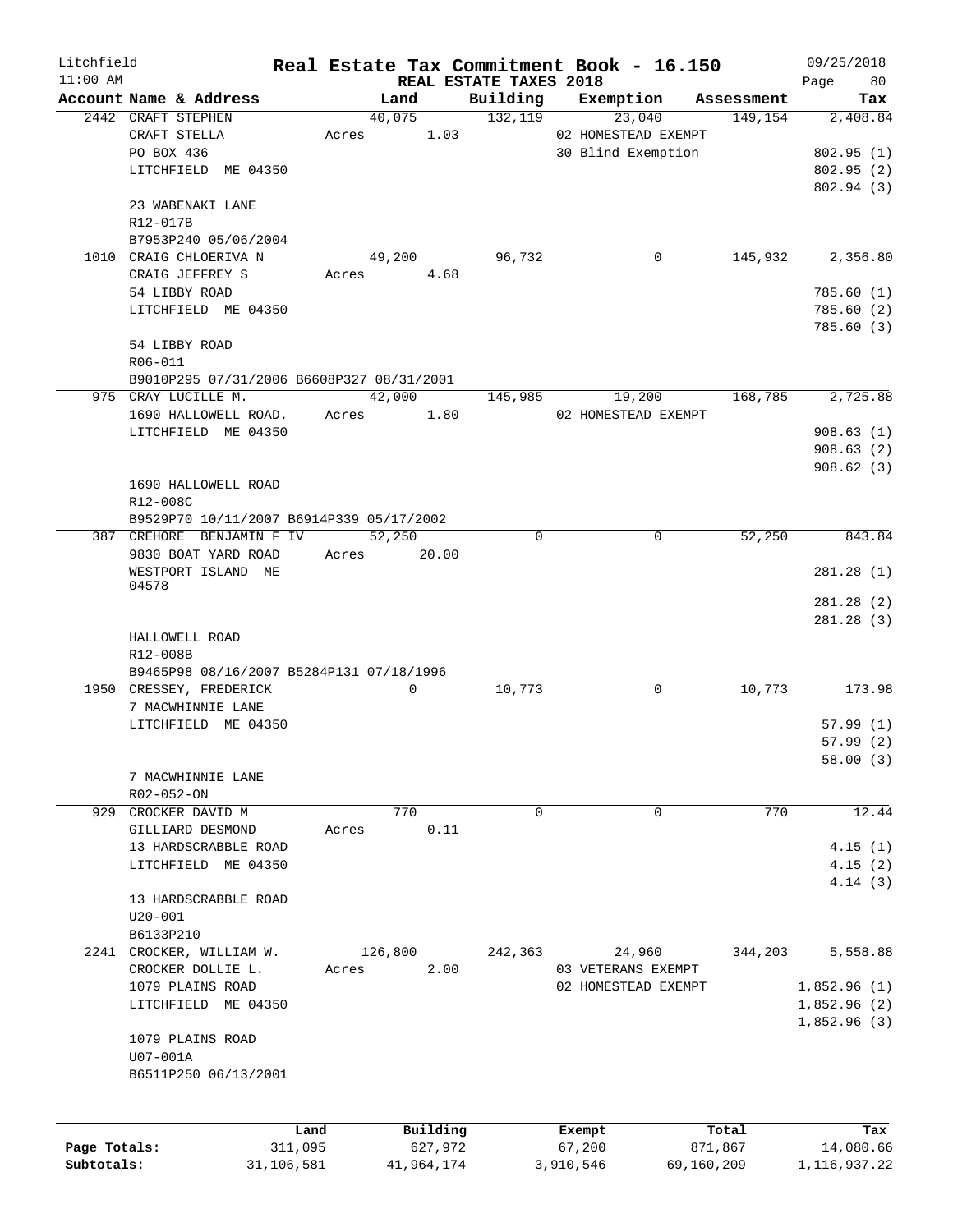| Litchfield |                                                                          |       |        |                        | Real Estate Tax Commitment Book - 16.150 |            | 09/25/2018      |
|------------|--------------------------------------------------------------------------|-------|--------|------------------------|------------------------------------------|------------|-----------------|
| $11:00$ AM |                                                                          |       |        | REAL ESTATE TAXES 2018 |                                          |            | 81<br>Page      |
|            | Account Name & Address                                                   |       | Land   | Building               | Exemption                                | Assessment | Tax             |
|            | 928 CROOKER DAVID M                                                      |       | 40,869 | 45,415                 | $\Omega$                                 | 86,284     | 1,393.49        |
|            | GILLIARD DESMOND                                                         | Acres | 1.13   |                        |                                          |            |                 |
|            | 13 HARDSCRABBLE ROAD                                                     |       |        |                        |                                          |            | 464.50(1)       |
|            | LITCHFIELD ME 04350                                                      |       |        |                        |                                          |            | 464.50(2)       |
|            |                                                                          |       |        |                        |                                          |            | 464.49 (3)      |
|            | 13 HARDSCRABBLE ROAD                                                     |       |        |                        |                                          |            |                 |
|            | $U20 - 009$<br>B9017P272 08/04/2006 B8890P321 05/02/2006 B6133P210       |       |        |                        |                                          |            |                 |
|            | 05/24/2004                                                               |       |        |                        |                                          |            |                 |
|            | 2134 CROSBY, LORRIE                                                      |       | 40,250 | 51,563                 | 19,200                                   |            | 72,613 1,172.70 |
|            | 75 WHIPPOORWILL ROAD                                                     | Acres | 1.10   |                        | 02 HOMESTEAD EXEMPT                      |            |                 |
|            | LITCHFIELD ME 04350                                                      |       |        |                        |                                          |            | 390.90(1)       |
|            |                                                                          |       |        |                        |                                          |            | 390.90 (2)      |
|            |                                                                          |       |        |                        |                                          |            | 390.90(3)       |
|            | 75 WHIPPOORWILL ROAD                                                     |       |        |                        |                                          |            |                 |
|            | $U21 - 021$                                                              |       |        |                        |                                          |            |                 |
|            | B6046P177 08/31/1999                                                     |       |        |                        |                                          |            |                 |
|            | 1314 CROSS SUSAN E                                                       |       | 45,500 | 126,435                | 19,200                                   | 152,735    | 2,466.67        |
|            | RUSSELL KENNETH S                                                        | Acres | 3.20   |                        | 02 HOMESTEAD EXEMPT                      |            |                 |
|            | 52 HARDSCRABBLE ROAD                                                     |       |        |                        |                                          |            | 822.22 (1)      |
|            | LITCHFIELD ME 04350                                                      |       |        |                        |                                          |            | 822.22 (2)      |
|            |                                                                          |       |        |                        |                                          |            | 822.23(3)       |
|            | 52 HARDSCRABBLE ROAD                                                     |       |        |                        |                                          |            |                 |
|            | $U21 - 036$                                                              |       |        |                        |                                          |            |                 |
|            | B9848P118 09/02/2008 B7827P78 12/04/2003<br>1668 CROWELL, MARK W & BETSY |       |        |                        | 0                                        | 156,097    | 2,520.97        |
|            | EМ                                                                       |       | 43,500 | 112,597                |                                          |            |                 |
|            | 15 JOHN TARR ROAD                                                        | Acres | 2.40   |                        |                                          |            |                 |
|            | LITCHFIELD ME 04350                                                      |       |        |                        |                                          |            | 840.32 (1)      |
|            |                                                                          |       |        |                        |                                          |            | 840.32 (2)      |
|            |                                                                          |       |        |                        |                                          |            | 840.33 (3)      |
|            | 15 JOHN TARR ROAD                                                        |       |        |                        |                                          |            |                 |
|            | R01-030                                                                  |       |        |                        |                                          |            |                 |
|            | B5722P22 08/26/1998                                                      |       |        |                        |                                          |            |                 |
|            | 2446 CROWLEY SEAN LEWIS                                                  |       | 38,875 | 100,600                | 19,200                                   | 120,275    | 1,942.44        |
|            | BREWER CANDICE MAE                                                       | Acres | 1.11   |                        | 02 HOMESTEAD EXEMPT                      |            |                 |
|            | P.O. BOX 22                                                              |       |        |                        |                                          |            | 647.48 (1)      |
|            | LITCHFIELD ME 04350                                                      |       |        |                        |                                          |            | 647.48(2)       |
|            |                                                                          |       |        |                        |                                          |            | 647.48 (3)      |
|            | 15 MARISSA LANE<br>$R11 - 023 - 3$                                       |       |        |                        |                                          |            |                 |
|            | B9929P306 12/15/2008 B9811P205 08/04/2008 B8342P95                       |       |        |                        |                                          |            |                 |
|            | 03/18/2005                                                               |       |        |                        |                                          |            |                 |
|            | 470 CROWLEY, MICHAEL S                                                   |       | 41,750 | 70,071                 | $\Omega$                                 | 111,821    | 1,805.91        |
|            | 315 RICHMOND ROAD                                                        | Acres | 1.70   |                        |                                          |            |                 |
|            | LITCHFIELD ME 04350                                                      |       |        |                        |                                          |            | 601.97(1)       |
|            |                                                                          |       |        |                        |                                          |            | 601.97(2)       |
|            |                                                                          |       |        |                        |                                          |            | 601.97(3)       |
|            | 315 RICHMOND ROAD                                                        |       |        |                        |                                          |            |                 |
|            | R03-019                                                                  |       |        |                        |                                          |            |                 |
|            | B10649P299 01/21/2011 B10250P188 10/22/2009                              |       |        |                        |                                          |            |                 |
|            | B1588P547 07/06/1972                                                     |       |        |                        |                                          |            |                 |

|              | Land         | Building   | Exempt    | Total      | Tax          |
|--------------|--------------|------------|-----------|------------|--------------|
| Page Totals: | 250,744      | 506,681    | 57,600    | 699,825    | 11,302.18    |
| Subtotals:   | 31, 357, 325 | 42,470,855 | 3,968,146 | 69,860,034 | 1,128,239.40 |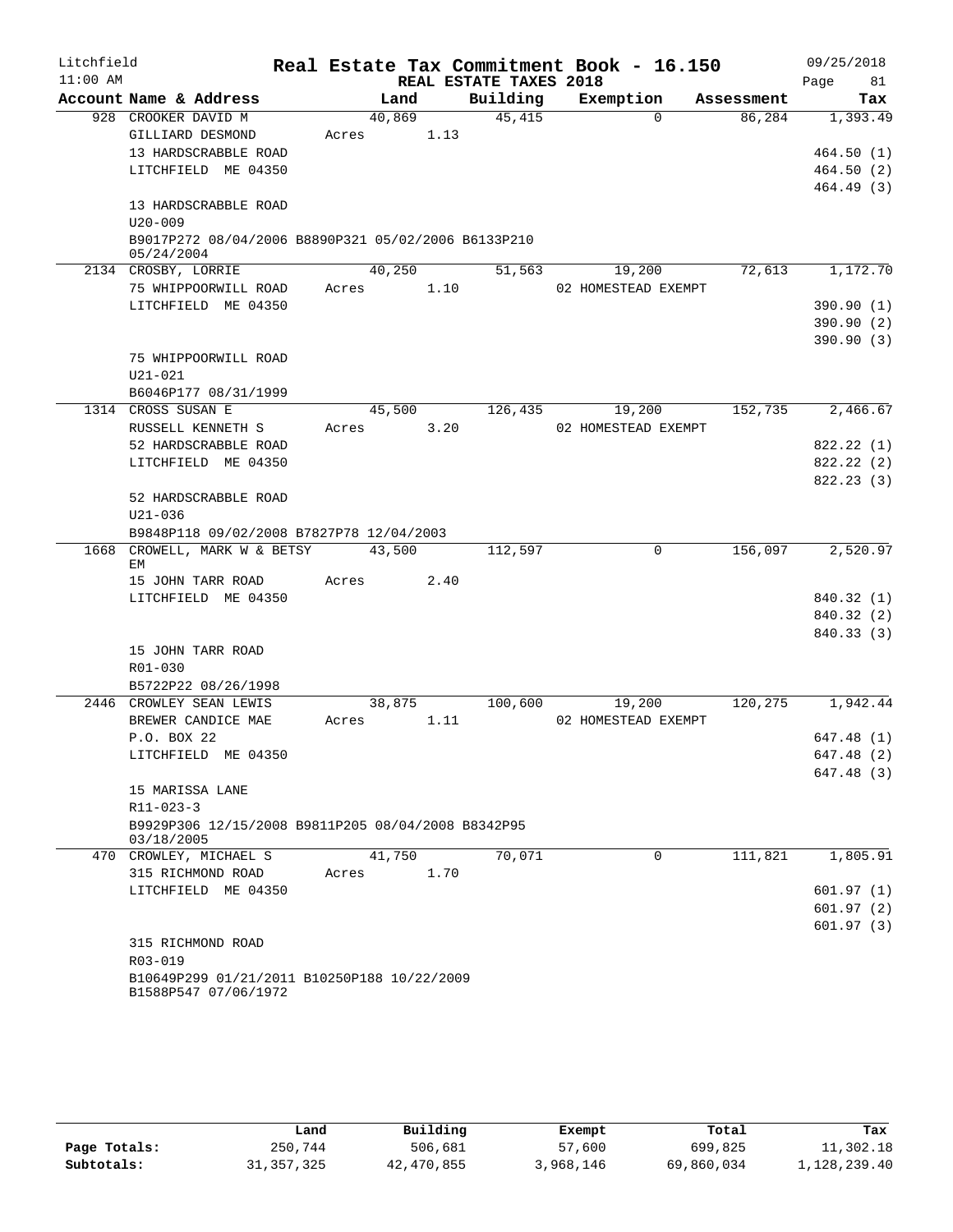| Litchfield<br>$11:00$ AM |                                                                                          |            |                 |                                    | Real Estate Tax Commitment Book - 16.150 |             | 09/25/2018                   |
|--------------------------|------------------------------------------------------------------------------------------|------------|-----------------|------------------------------------|------------------------------------------|-------------|------------------------------|
|                          | Account Name & Address                                                                   |            | Land            | REAL ESTATE TAXES 2018<br>Building | Exemption                                | Assessment  | Page<br>82<br>Tax            |
|                          | 2076 CROWLEY, THOMAS                                                                     |            | $\mathbf 0$     | 10,311                             | 10,311                                   | $\mathbf 0$ | 0.00                         |
|                          | PO BOX 27                                                                                |            |                 |                                    | 02 HOMESTEAD EXEMPT                      |             |                              |
|                          | LITCHFIELD ME 04350                                                                      |            |                 |                                    |                                          |             |                              |
|                          |                                                                                          |            |                 |                                    |                                          |             |                              |
|                          | 10 CLINTON LANE                                                                          |            |                 |                                    |                                          |             |                              |
|                          | R02-103-ON-10                                                                            |            |                 |                                    |                                          |             |                              |
|                          | 105 CRYSTAL POINT, LLC<br>92 EUCLID AVE                                                  | Acres      | 104,120<br>0.74 | 34,537                             | 0                                        | 138,657     | 2,239.31                     |
|                          | PORTLAND ME 04103                                                                        |            |                 |                                    |                                          |             | 746.44(1)                    |
|                          |                                                                                          |            |                 |                                    |                                          |             | 746.44 (2)                   |
|                          |                                                                                          |            |                 |                                    |                                          |             | 746.43(3)                    |
|                          | 61 CRYSTAL LANE<br>$U04 - 003$                                                           |            |                 |                                    |                                          |             |                              |
|                          | B12067P320 08/07/2015 B4132P320                                                          |            |                 |                                    |                                          |             |                              |
|                          | 246 CULLEN M. LYNN                                                                       |            | 126,350         | 124,457                            | $\mathbf 0$                              | 250,807     | 4,050.53                     |
|                          | CULLEN DAVID M                                                                           | Acres      | 1.10            |                                    |                                          |             |                              |
|                          | 4 HERSEY ROAD                                                                            |            |                 |                                    |                                          |             | 1,350.18(1)                  |
|                          | BURLINGTON MA 01803                                                                      |            |                 |                                    |                                          |             | 1,350.18(2)<br>1,350.17(3)   |
|                          | 99 GRANT ROAD                                                                            |            |                 |                                    |                                          |             |                              |
|                          | $U11 - 010$                                                                              |            |                 |                                    |                                          |             |                              |
|                          | B9509P299 09/25/2007 B5654P130 06/25/1998                                                |            |                 |                                    |                                          |             |                              |
|                          | 496 CULLEN, RICHARD A                                                                    |            | 42,600          | 175,208                            | 0                                        | 217,808     | 3,517.60                     |
|                          | CULLEN, LAREN R                                                                          | Acres      | 1.00            |                                    |                                          |             |                              |
|                          | 80 GRANT ROAD<br>LITCHFIELD ME 04350                                                     |            |                 |                                    |                                          |             | 1, 172.53(1)<br>1, 172.53(2) |
|                          |                                                                                          |            |                 |                                    |                                          |             | 1, 172.54(3)                 |
|                          | 80 GRANT ROAD                                                                            |            |                 |                                    |                                          |             |                              |
|                          | $U11 - 003$                                                                              |            |                 |                                    |                                          |             |                              |
|                          | B10456P162 06/28/2010 B10444P203 06/15/2010<br>B6323P328 10/13/2000 B1638P166 05/18/1973 |            |                 |                                    |                                          |             |                              |
|                          | 396 CUMMINGS, DAVID                                                                      |            | 5,880           | 0                                  | $\mathbf 0$                              | 5,880       | 94.96                        |
|                          | 1838 HALLOWELL ROAD                                                                      | Acres      | 15.00           |                                    |                                          |             |                              |
|                          | LITCHFIELD ME 04350                                                                      |            |                 |                                    |                                          |             | 31.65(1)                     |
|                          |                                                                                          |            |                 |                                    |                                          |             | 31.65(2)                     |
|                          | 1838 HALLOWELL ROAD                                                                      |            |                 |                                    |                                          |             | 31.66(3)                     |
|                          | R12-018                                                                                  |            |                 |                                    |                                          |             |                              |
|                          | B2734P285                                                                                |            |                 |                                    |                                          |             |                              |
|                          | 2892 CUMMINGS, DAVID                                                                     |            | 29,100          | 0                                  | 0                                        | 29,100      | 469.96                       |
|                          | 15 CUMMINGS DRIVE                                                                        | Acres      | 2.00            |                                    |                                          |             |                              |
|                          | Litchfield ME 04350                                                                      |            |                 |                                    |                                          |             | 156.65(1)                    |
|                          |                                                                                          |            |                 |                                    |                                          |             | 156.65(2)<br>156.66(3)       |
|                          | CHESLEY DRIVE                                                                            |            |                 |                                    |                                          |             |                              |
|                          | U15-016-001                                                                              |            |                 |                                    |                                          |             |                              |
|                          | B12286P210 05/09/2016                                                                    |            |                 |                                    |                                          |             |                              |
|                          | 395 CUMMINGS, DAVID                                                                      |            | 67,620          | 78,609                             | 0                                        | 146,229     | 2,361.60                     |
|                          | CUMMINGS ROBIN                                                                           | Acres      | 33.00           |                                    |                                          |             |                              |
|                          | 1838 HALLOWELL ROAD<br>LITCHFIELD ME 04350                                               |            |                 |                                    |                                          |             | 787.20(1)<br>787.20(2)       |
|                          |                                                                                          |            |                 |                                    |                                          |             | 787.20(3)                    |
|                          | 1838 HALLOWELL ROAD                                                                      |            |                 |                                    |                                          |             |                              |
|                          | R12-013                                                                                  |            |                 |                                    |                                          |             |                              |
|                          | B2734P285                                                                                |            |                 |                                    |                                          |             |                              |
|                          |                                                                                          |            |                 |                                    |                                          |             |                              |
|                          |                                                                                          | Land       | Building        |                                    | Exempt                                   | Total       | Tax                          |
| Page Totals:             |                                                                                          | 375,670    | 423,122         |                                    | 10,311                                   | 788,481     | 12,733.96                    |
| Subtotals:               |                                                                                          | 31,732,995 | 42,893,977      |                                    | 3,978,457                                | 70,648,515  | 1,140,973.36                 |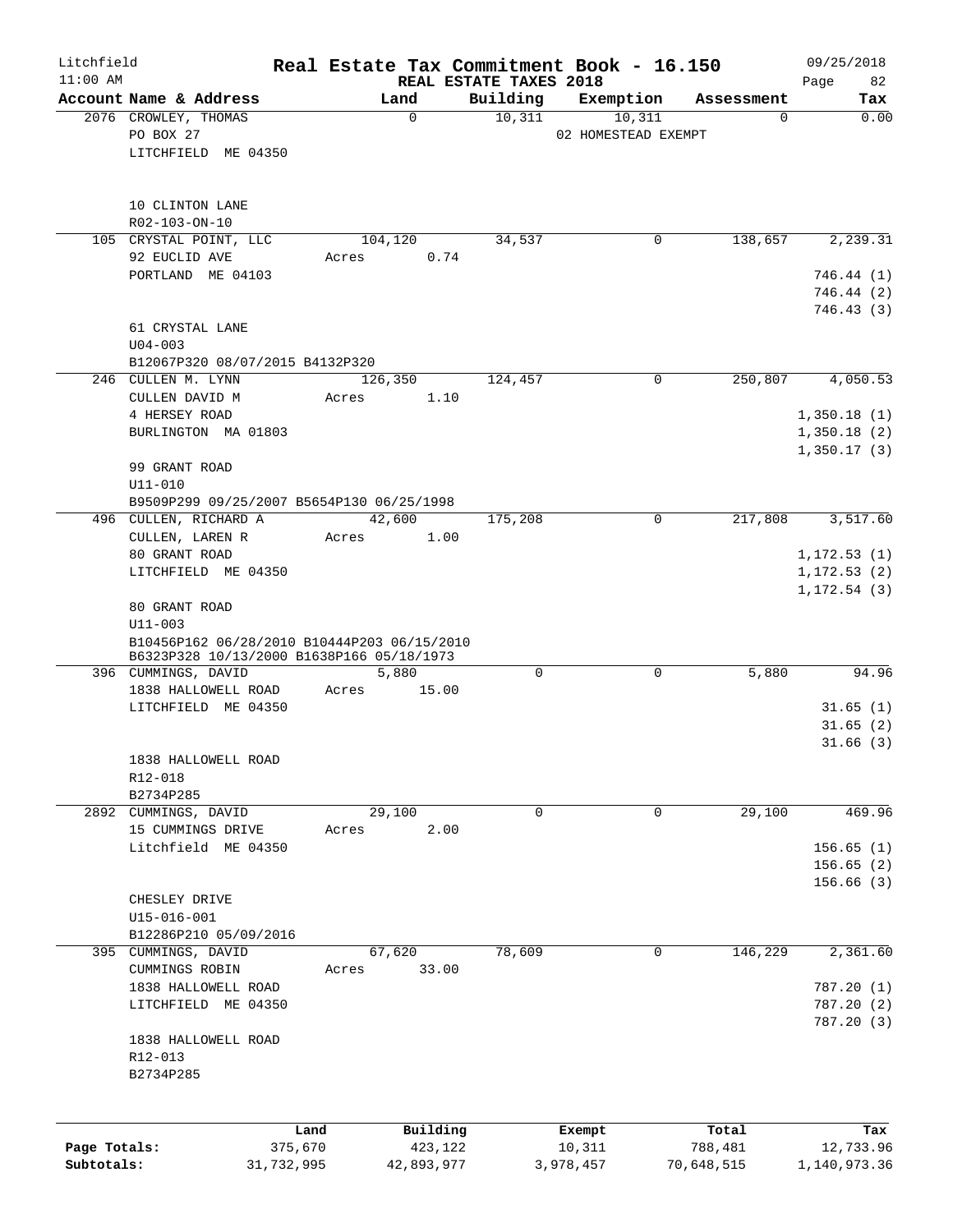| Litchfield |                                                                                       |                 |      |                        | Real Estate Tax Commitment Book - 16.150 |            | 09/25/2018                  |
|------------|---------------------------------------------------------------------------------------|-----------------|------|------------------------|------------------------------------------|------------|-----------------------------|
| $11:00$ AM | Account Name & Address                                                                |                 |      | REAL ESTATE TAXES 2018 |                                          |            | Page<br>83                  |
|            |                                                                                       | Land            |      | Building               | Exemption<br>$\Omega$                    | Assessment | Tax                         |
|            | 1965 CUMMINGS, JR., DAVID E<br>CUMMINGS, SHARON M.<br>15 CUMMINGS LANE                | 40,000<br>Acres | 1.00 | 193,067                |                                          | 233,067    | 3,764.03<br>1,254.68(1)     |
|            | LITCHFIELD ME 04350<br>15 CUMMINGS DRIVE                                              |                 |      |                        |                                          |            | 1,254.68(2)<br>1, 254.67(3) |
|            | R12-013C                                                                              |                 |      |                        |                                          |            |                             |
|            | B12394P70 08/24/2016 B11498P244 08/29/2013 B5087P79<br>05/15/1996                     |                 |      |                        |                                          |            |                             |
|            | 397 CUMMINGS, ROBIN                                                                   | 175,825         |      | 32,823                 | 0                                        | 208,648    | 3,369.67                    |
|            | CUMMINGS SR., DAVID E.                                                                | Acres           | 2.29 |                        |                                          |            |                             |
|            | 1838 HALLOWELL ROAD                                                                   |                 |      |                        |                                          |            | 1, 123.22(1)                |
|            | LITCHFIELD ME 04350                                                                   |                 |      |                        |                                          |            | 1, 123.22(2)                |
|            | 116 CHESLEY DRIVE                                                                     |                 |      |                        |                                          |            | 1, 123.23(3)                |
|            | $U15 - 012$                                                                           |                 |      |                        |                                          |            |                             |
|            | B11498P242 08/29/2013 B11498P242 B3363P275<br>07/06/1988                              |                 |      |                        |                                          |            |                             |
|            | 1528 CUNAN, KRISTIN E                                                                 | 43,000          |      | 224,872                | $\mathbf 0$                              | 267,872    | 4,326.13                    |
|            | CHOUINARD, MICHAEL M                                                                  | Acres           | 2.20 |                        |                                          |            |                             |
|            | 1795 HALLOWELL ROAD                                                                   |                 |      |                        |                                          |            | 1,442.04(1)                 |
|            | LITCHFIELD ME<br>04350-0336                                                           |                 |      |                        |                                          |            | 1,442.04(2)                 |
|            | 1795 HALLOWELL ROAD<br>R12-003<br>B10021P77 03/24/2009 B8652P234 10/13/2005 B2874P310 |                 |      |                        |                                          |            | 1,442.05(3)                 |
|            | 2172 CUNNINGHAM, MICHAEL W.                                                           | 45,725          |      | 77,569                 | 19,200                                   | 104,094    | 1,681.12                    |
|            | P. O. BOX 285                                                                         | Acres           | 3.85 |                        | 02 HOMESTEAD EXEMPT                      |            |                             |
|            | LITCHFIELD ME 04350                                                                   |                 |      |                        |                                          |            | 560.37(1)                   |
|            |                                                                                       |                 |      |                        |                                          |            | 560.37(2)                   |
|            |                                                                                       |                 |      |                        |                                          |            | 560.38(3)                   |
|            | 48 RIDLEY LANE                                                                        |                 |      |                        |                                          |            |                             |
|            | R03-104B                                                                              |                 |      |                        |                                          |            |                             |
|            | B6389P115                                                                             |                 |      | 36,425                 |                                          |            |                             |
|            | 859 CURIT, STEVEN L.<br>2582 HALLOWELL ROAD                                           | 40,500<br>Acres | 1.20 |                        | 19,200<br>02 HOMESTEAD EXEMPT            | 57,725     | 932.26                      |
|            | LITCHFIELD ME 04350                                                                   |                 |      |                        |                                          |            | 310.75(1)                   |
|            |                                                                                       |                 |      |                        |                                          |            | 310.75(2)                   |
|            |                                                                                       |                 |      |                        |                                          |            | 310.76(3)                   |
|            | 2582 HALLOWELL ROAD                                                                   |                 |      |                        |                                          |            |                             |
|            | R06-074                                                                               |                 |      |                        |                                          |            |                             |
|            | B4935P14                                                                              |                 |      |                        |                                          |            |                             |
|            | 399 CURTIN VENISE (TRUSTEE)                                                           | 180,030         |      | 113,349                | 0                                        | 293, 379   | 4,738.07                    |
|            | VENISE B. CURTIN TRUST                                                                | Acres           | 0.80 |                        |                                          |            |                             |
|            | 36 JUDSON STREET                                                                      |                 |      |                        |                                          |            | 1,579.36(1)                 |
|            | HAVERILL MA 01830                                                                     |                 |      |                        |                                          |            | 1,579.36(2)<br>1, 579.35(3) |
|            | 19 KERI LANE                                                                          |                 |      |                        |                                          |            |                             |
|            | $U11 - 025$                                                                           |                 |      |                        |                                          |            |                             |
|            | B12205P109 12/31/2015 B3598P334 08/01/1989                                            |                 |      |                        |                                          |            |                             |

|              | Land         | Building   | Exempt    | Total      | Tax          |
|--------------|--------------|------------|-----------|------------|--------------|
| Page Totals: | 525,080      | 678,105    | 38,400    | 1,164,785  | 18,811.28    |
| Subtotals:   | 32, 258, 075 | 43,572,082 | 4,016,857 | 71,813,300 | 1,159,784.64 |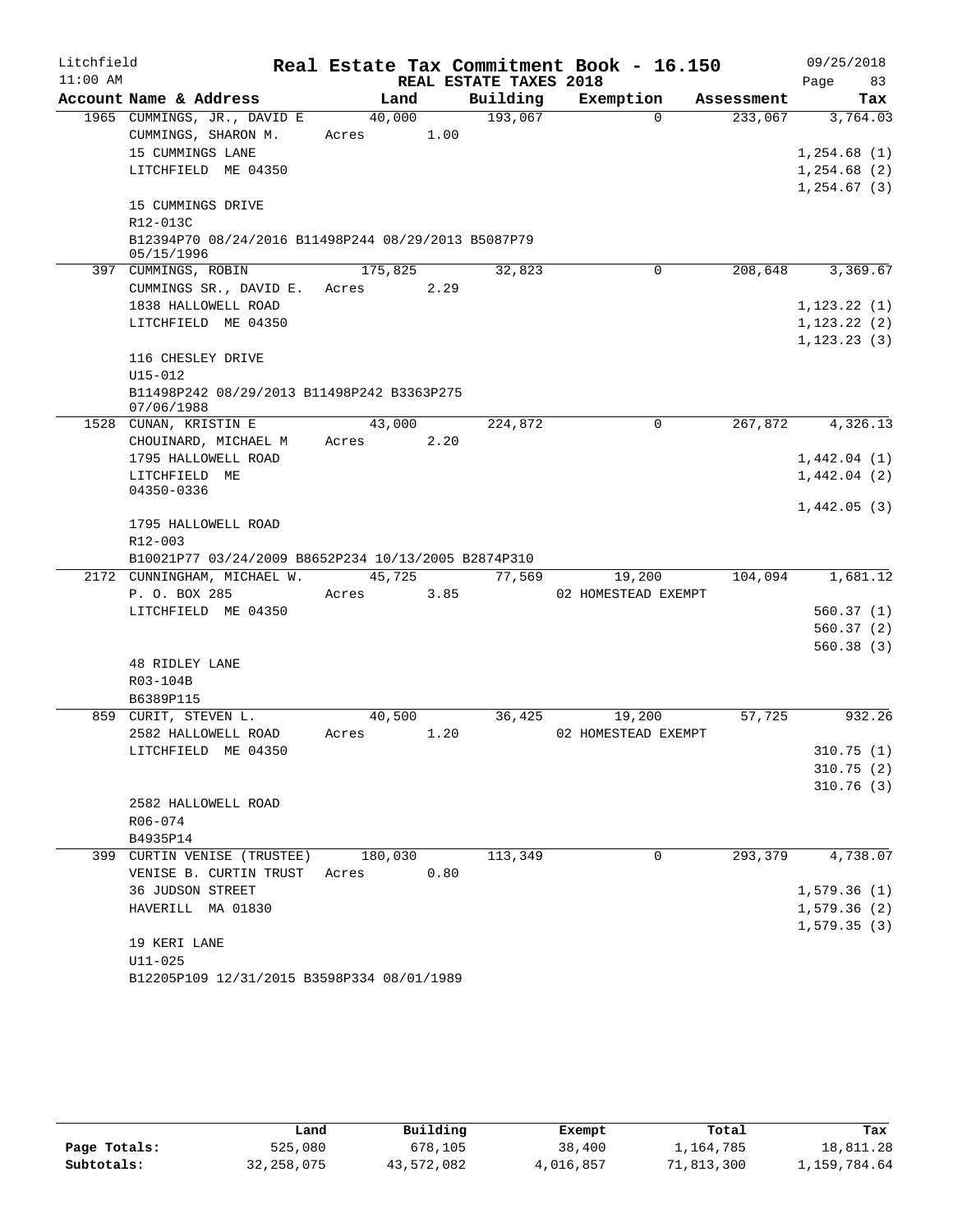| Litchfield |                                                                  |         |      |                        | Real Estate Tax Commitment Book - 16.150 |            | 09/25/2018             |
|------------|------------------------------------------------------------------|---------|------|------------------------|------------------------------------------|------------|------------------------|
| $11:00$ AM |                                                                  |         |      | REAL ESTATE TAXES 2018 |                                          |            | 84<br>Page             |
|            | Account Name & Address                                           |         | Land | Building               | Exemption                                | Assessment | Tax                    |
|            | 2637 CURTIN VENISE (TRUSTEE)                                     | 57,798  |      | $\Omega$               | $\Omega$                                 | 57,798     | 933.44                 |
|            | VENISE B. CURTIN TRUST                                           | Acres   | 1.96 |                        |                                          |            |                        |
|            | <b>36 JUDSON STREET</b>                                          |         |      |                        |                                          |            | 311.15(1)              |
|            | HAVERILL MA 01830                                                |         |      |                        |                                          |            | 311.15(2)              |
|            | LEBEL LANE                                                       |         |      |                        |                                          |            | 311.14(3)              |
|            | U11-024                                                          |         |      |                        |                                          |            |                        |
|            | B12205P109 12/31/2015 B12205P107 12/31/2015 B4524P9              |         |      |                        |                                          |            |                        |
|            | 10/19/1993                                                       |         |      |                        |                                          |            |                        |
|            | 618 CUSTER DEVIN                                                 | 39,100  |      | 162,380                | 0                                        | 201,480    | 3, 253.90              |
|            | CUSTER A STEPHEN aka<br>ANTHONY S                                | Acres   | 1.20 |                        |                                          |            |                        |
|            | 37 NOTTINGHAM LANE                                               |         |      |                        |                                          |            | 1,084.63(1)            |
|            | LITCHFIELD ME 04350                                              |         |      |                        |                                          |            | 1,084.63(2)            |
|            |                                                                  |         |      |                        |                                          |            | 1,084.64(3)            |
|            | 37 NOTTINGHAM LANE                                               |         |      |                        |                                          |            |                        |
|            | R11-035-11                                                       |         |      |                        |                                          |            |                        |
|            | B9163P125 11/22/2006 B8380P22 04/12/2005 B7902P173<br>04/13/2004 |         |      |                        |                                          |            |                        |
|            | 400 CUTCHEN, TAMARA                                              | 164,200 |      | 48,713                 | $\Omega$                                 | 212,913    | 3,438.54               |
|            | CUTCHEN, BRYAN                                                   | Acres   | 0.65 |                        |                                          |            |                        |
|            | 926 N. KEMPER ST                                                 |         |      |                        |                                          |            | 1,146.18(1)            |
|            | ALEXANDRIA VA 22304                                              |         |      |                        |                                          |            | 1,146.18(2)            |
|            |                                                                  |         |      |                        |                                          |            | 1, 146.18(3)           |
|            | 14 CHICKADEE DRIVE                                               |         |      |                        |                                          |            |                        |
|            | U17-019                                                          |         |      |                        |                                          |            |                        |
|            | B2872P209 10/22/1985                                             |         |      |                        |                                          |            |                        |
|            | 2290 CUTLIFFE, RICHARD                                           | 40,000  |      | 91,703                 | 19,200                                   | 112,503    | 1,816.92               |
|            | CUTLIFFE, MARIANNE                                               | Acres   | 1.00 |                        | 02 HOMESTEAD EXEMPT                      |            |                        |
|            | 5 DORMAN LANE                                                    |         |      |                        |                                          |            | 605.64(1)              |
|            | LITCHFIELD ME 04350                                              |         |      |                        |                                          |            | 605.64(2)<br>605.64(3) |
|            | 5 DORMAN LANE                                                    |         |      |                        |                                          |            |                        |
|            | $U04 - 002A - 2$                                                 |         |      |                        |                                          |            |                        |
|            | B7230P19 01/15/2003                                              |         |      |                        |                                          |            |                        |
|            | 937 CUTLIFFE, RICHARD &                                          | 110,700 |      | 61,471                 | 24,960                                   | 147,211    | 2,377.46               |
|            | <b>CHERYL</b>                                                    |         |      |                        |                                          |            |                        |
|            | 30 EASY STREET                                                   | Acres   | 0.40 |                        | 02 HOMESTEAD EXEMPT                      |            |                        |
|            | LITCHFIELD ME 04350                                              |         |      |                        | 03 VETERANS EXEMPT                       |            | 792.49 (1)             |
|            |                                                                  |         |      |                        |                                          |            | 792.49 (2)             |
|            |                                                                  |         |      |                        |                                          |            | 792.48 (3)             |
|            | 30 EASY STREET                                                   |         |      |                        |                                          |            |                        |
|            | $U10 - 009$                                                      |         |      |                        |                                          |            |                        |
|            | B5234P198 10/04/1996                                             |         |      |                        |                                          |            |                        |
|            | 276 CYR, DONALD A                                                | 190,325 |      | 53,841                 | 0                                        | 244,166    | 3,943.28               |
|            | CYR, KAREN J                                                     | Acres   | 2.54 |                        |                                          |            |                        |
|            | 14 MURCH ROAD                                                    |         |      |                        |                                          |            | 1,314.43(1)            |
|            | FREEPORT NE 04032-6734                                           |         |      |                        |                                          |            | 1,314.43(2)            |
|            | 60 RUSTIC DRIVE                                                  |         |      |                        |                                          |            | 1,314.42(3)            |
|            | $U27 - 010$                                                      |         |      |                        |                                          |            |                        |
|            | B2423P1 05/30/2003                                               |         |      |                        |                                          |            |                        |

|              | Land       | Building   | Exempt    | Total      | Tax          |
|--------------|------------|------------|-----------|------------|--------------|
| Page Totals: | 602,123    | 418,108    | 44,160    | 976,071    | 15,763.54    |
| Subtotals:   | 32,860,198 | 43,990,190 | 4,061,017 | 72,789,371 | 1,175,548.18 |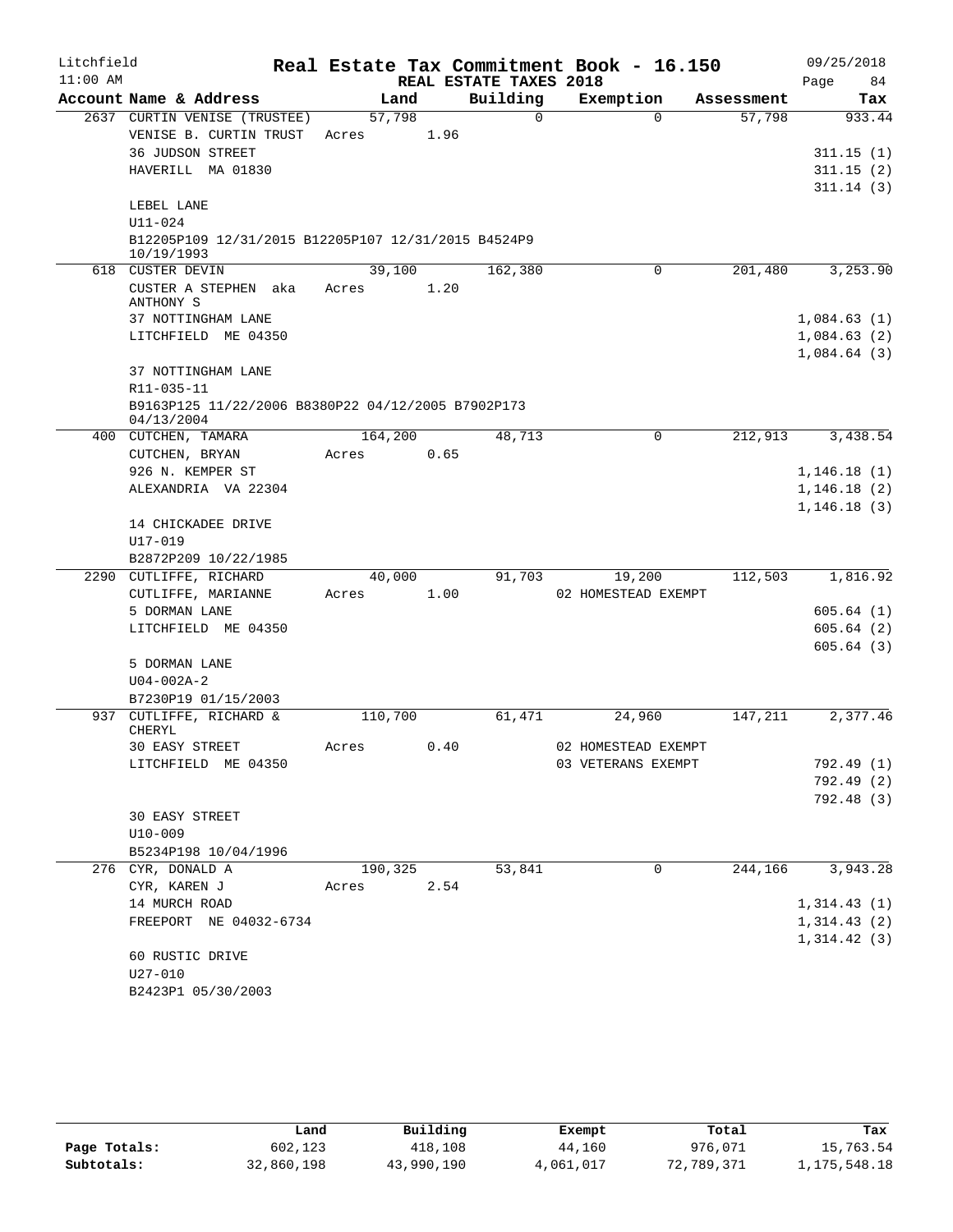| Litchfield             |       |         | Real Estate Tax Commitment Book - 16.150 |           |            | 09/25/2018  |
|------------------------|-------|---------|------------------------------------------|-----------|------------|-------------|
| $11:00$ AM             |       |         | REAL ESTATE TAXES 2018                   |           |            | 85<br>Page  |
| Account Name & Address |       | Land    | Building                                 | Exemption | Assessment | Tax         |
| 404<br>CYR, LEO E      |       | 117,655 | 127,798                                  |           | 245,453    | 3,964.07    |
| 125 ROSEDALE ST        | Acres |         | 0.80                                     |           |            |             |
| ME 04240<br>LEWISTON   |       |         |                                          |           |            | 1,321.36(1) |
|                        |       |         |                                          |           |            | 1,321.36(2) |
|                        |       |         |                                          |           |            | 1,321.35(3) |
| 152 JIMMY POND LANE    |       |         |                                          |           |            |             |
| $U08 - 012$            |       |         |                                          |           |            |             |
| B3664P86               |       |         |                                          |           |            |             |

|              | Land       | Building   | Exempt    | Total      | Tax          |
|--------------|------------|------------|-----------|------------|--------------|
| Page Totals: | 117,655    | 127,798    |           | 245,453    | 3,964.07     |
| Subtotals:   | 32,977,853 | 44,117,988 | 4,061,017 | 73,034,824 | 1,179,512.25 |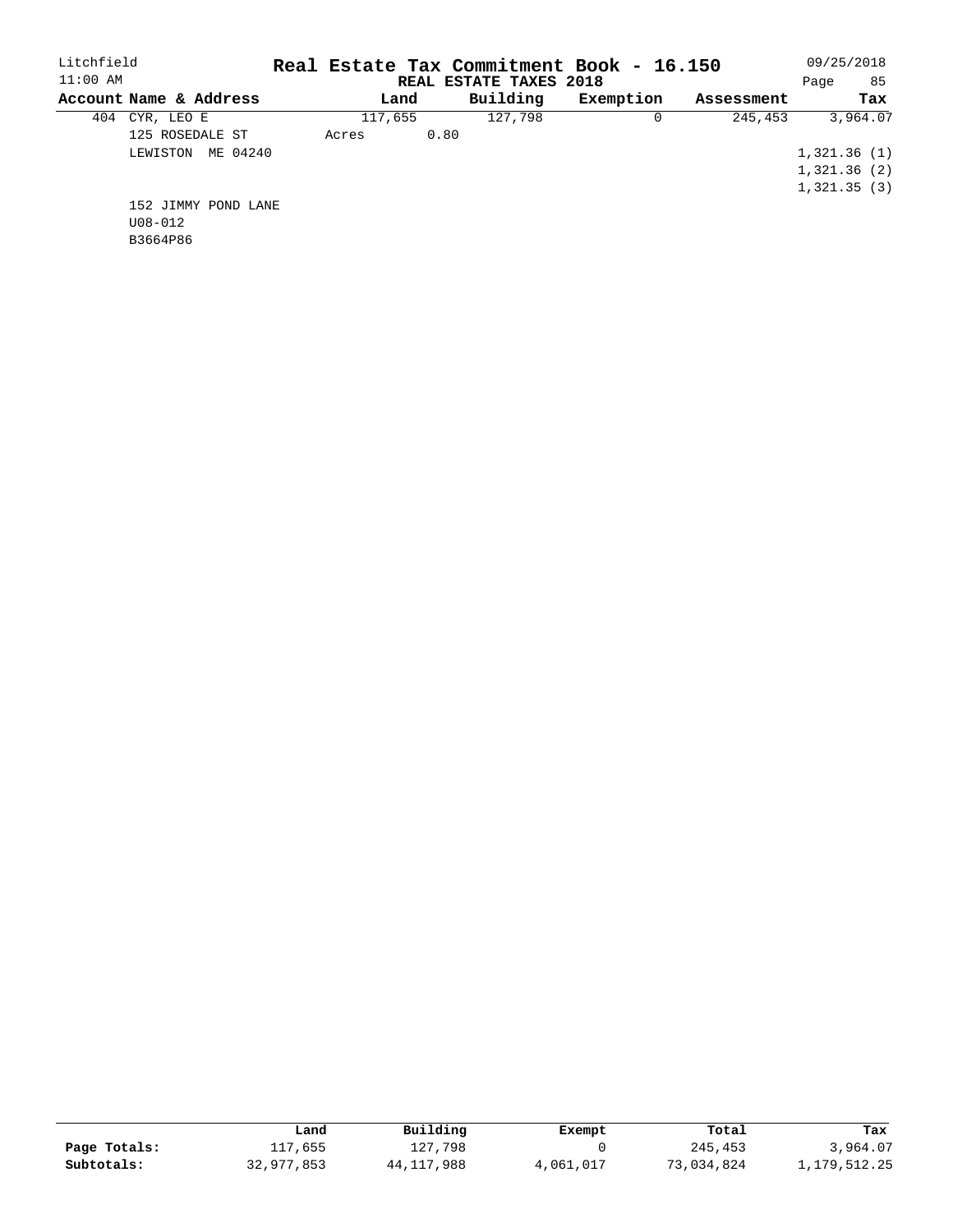| Litchfield |                                                                                           |       |                      |                        | Real Estate Tax Commitment Book - 16.150 |            | 09/25/2018  |
|------------|-------------------------------------------------------------------------------------------|-------|----------------------|------------------------|------------------------------------------|------------|-------------|
| $11:00$ AM | Account Name & Address                                                                    |       |                      | REAL ESTATE TAXES 2018 |                                          |            | Page 86     |
|            |                                                                                           |       | Land                 | Building               | Exemption                                | Assessment | Tax         |
|            | 2355 D A C PARTNERSHIP<br>GARABEDIAN DIANE<br>GENERAL PARTNER                             |       | 25,200<br>Acres 0.90 | $\Omega$               | $\Omega$                                 | 25,200     | 406.98      |
|            | P.O. BOX 410                                                                              |       |                      |                        |                                          |            | 135.66 (1)  |
|            | LITCHFIELD ME 04350                                                                       |       |                      |                        |                                          |            | 135.66(2)   |
|            |                                                                                           |       |                      |                        |                                          |            | 135.66(3)   |
|            | 35 NORTH ADAMS ROAD                                                                       |       |                      |                        |                                          |            |             |
|            | R01-061A                                                                                  |       |                      |                        |                                          |            |             |
|            | B8480P1 07/01/2005 B7704P250 10/27/2003                                                   |       |                      |                        |                                          |            |             |
|            | 1283 D A C PARTNERSHIP                                                                    |       | 94,500               | 91,648                 | $\mathbf 0$                              | 186,148    | 3,006.29    |
|            | P O BOX 410                                                                               | Acres | 101.00               |                        |                                          |            |             |
|            | LITCHFIELD ME 04350                                                                       |       |                      |                        |                                          |            | 1,002.10(1) |
|            |                                                                                           |       |                      |                        |                                          |            | 1,002.10(2) |
|            |                                                                                           |       |                      |                        |                                          |            | 1,002.09(3) |
|            | 35 NORTH ADAMS ROAD                                                                       |       |                      |                        |                                          |            |             |
|            | R01-068                                                                                   |       |                      |                        |                                          |            |             |
|            | B8480P1 07/01/2005 B7014P23 09/08/2002                                                    |       |                      |                        |                                          |            |             |
|            | 407 DAGGETT, JOHN L                                                                       |       | 42,500               | 136,287                | 19,200                                   | 159,587    | 2,577.33    |
|            | 1467 LEWISTON ROAD                                                                        |       | Acres 2.00           |                        | 02 HOMESTEAD EXEMPT                      |            |             |
|            | LITCHFIELD ME 04350                                                                       |       |                      |                        |                                          |            | 859.11 (1)  |
|            |                                                                                           |       |                      |                        |                                          |            | 859.11 (2)  |
|            |                                                                                           |       |                      |                        |                                          |            | 859.11(3)   |
|            | 1467 LEWISTON ROAD<br>R12-014                                                             |       |                      |                        |                                          |            |             |
|            | B2631P246                                                                                 |       |                      |                        |                                          |            |             |
|            | 1412 DAIGLE, JAMES R                                                                      |       | 34,400               |                        | 84,084 19,200                            | 99,284     | 1,603.44    |
|            | DAIGLE LISA                                                                               | Acres |                      | 0.80                   | 02 HOMESTEAD EXEMPT                      |            |             |
|            | 523 OAKHILL ROAD                                                                          |       |                      |                        |                                          |            | 534.48(1)   |
|            | LITCHFIELD ME 04350                                                                       |       |                      |                        |                                          |            | 534.48(2)   |
|            |                                                                                           |       |                      |                        |                                          |            | 534.48(3)   |
|            | 523 OAK HILL ROAD                                                                         |       |                      |                        |                                          |            |             |
|            | R04-016                                                                                   |       |                      |                        |                                          |            |             |
|            | B8931P233 06/01/2006 B5534P29                                                             |       |                      |                        |                                          |            |             |
|            | 2252 DAIGLE, JOEY D.                                                                      |       | 40,425               | 83,356                 | 0                                        | 123,781    | 1,999.06    |
|            | 40 ACADIAN LANE                                                                           | Acres | 1.17                 |                        |                                          |            |             |
|            | BUXTON ME 04093                                                                           |       |                      |                        |                                          |            | 666.35(1)   |
|            |                                                                                           |       |                      |                        |                                          |            | 666.35(2)   |
|            |                                                                                           |       |                      |                        |                                          |            | 666.36(3)   |
|            | 551 RICHMOND ROAD                                                                         |       |                      |                        |                                          |            |             |
|            | R02-116A                                                                                  |       |                      |                        |                                          |            |             |
|            | B11874P253 12/12/2014 B11682P272 04/28/2014                                               |       |                      |                        |                                          |            |             |
|            | B11665P137 10/03/2013 B11641P182 11/15/2013<br>B10099P215 06/03/2009 B6496P177 06/01/2001 |       |                      |                        |                                          |            |             |
|            | 1715 DAIGLE, RON                                                                          |       | $\Omega$             | 35,849                 | $\Omega$                                 | 35,849     | 578.96      |
|            | 144 WENTZELL ROAD                                                                         |       |                      |                        |                                          |            |             |
|            | LITCHFIELD ME 04350                                                                       |       |                      |                        |                                          |            | 192.99(1)   |
|            |                                                                                           |       |                      |                        |                                          |            | 192.99 (2)  |
|            |                                                                                           |       |                      |                        |                                          |            | 192.98(3)   |
|            | 144 WENTZELL ROAD                                                                         |       |                      |                        |                                          |            |             |
|            | R03-090-ON-1                                                                              |       |                      |                        |                                          |            |             |

|              | Land         | Building   | Exempt    | Total      | Tax          |
|--------------|--------------|------------|-----------|------------|--------------|
| Page Totals: | 237,025      | 431,224    | 38,400    | 629,849    | 10,172.06    |
| Subtotals:   | 33, 214, 878 | 44,549,212 | 4,099,417 | 73,664,673 | 1,189,684.31 |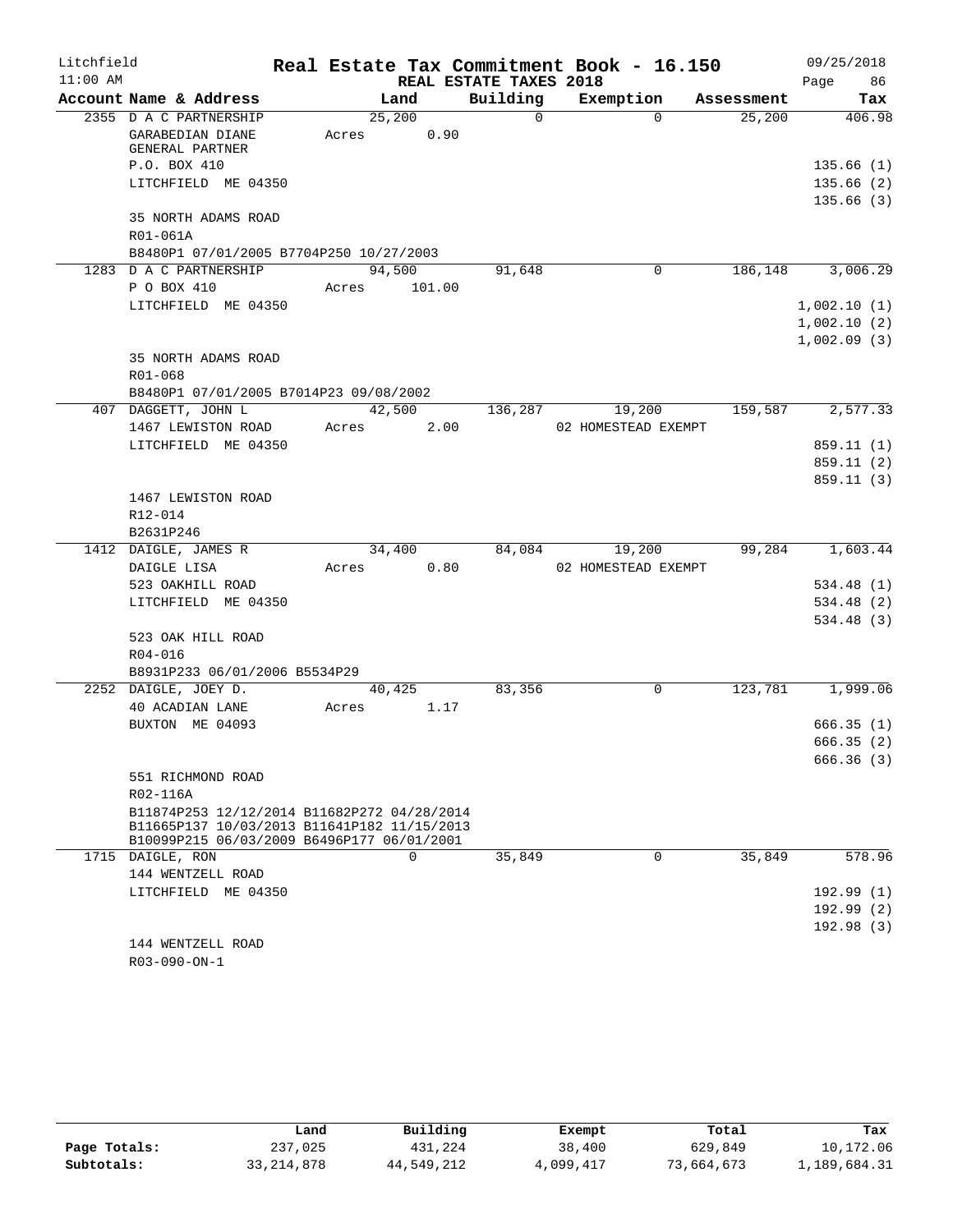| Litchfield |                                           |            |        |                        | Real Estate Tax Commitment Book - 16.150 |            | 09/25/2018        |
|------------|-------------------------------------------|------------|--------|------------------------|------------------------------------------|------------|-------------------|
| $11:00$ AM | Account Name & Address                    |            | Land   | REAL ESTATE TAXES 2018 | Building Exemption                       | Assessment | 87<br>Page<br>Tax |
|            | 1422 DALESSANDRIS, GARY P                 | 41,250     |        | 109,539                | $\Omega$                                 | 150,789    | 2,435.24          |
|            | JR.&TRACY A                               |            |        |                        |                                          |            |                   |
|            | 1253 WEST ROAD                            | Acres 1.50 |        |                        |                                          |            |                   |
|            | LITCHFIELD ME 04350                       |            |        |                        |                                          |            | 811.75(1)         |
|            |                                           |            |        |                        |                                          |            | 811.75(2)         |
|            |                                           |            |        |                        |                                          |            | 811.74 (3)        |
|            | 1258 WEST ROAD                            |            |        |                        |                                          |            |                   |
|            | $R03 - 030$                               |            |        |                        |                                          |            |                   |
|            | B6675P20 09/19/1994                       |            |        |                        |                                          |            |                   |
|            | 1175 DALEY, JOSEPH A.                     |            | 40,000 | 68,962                 | $\overline{0}$                           | 108,962    | 1,759.74          |
|            | DALEY, KAYLANNA L.                        | Acres 1.00 |        |                        |                                          |            |                   |
|            | 9 PINCREST                                |            |        |                        |                                          |            | 586.58(1)         |
|            | SABATTUS ME 04280                         |            |        |                        |                                          |            | 586.58 (2)        |
|            |                                           |            |        |                        |                                          |            | 586.58(3)         |
|            | 43 HARDSCRABBLE ROAD                      |            |        |                        |                                          |            |                   |
|            | $U20 - 005$                               |            |        |                        |                                          |            |                   |
|            | B12154P124 11/04/2015 B1782P54            |            |        |                        |                                          |            |                   |
|            | 897 DALLAIRE, DODIE R.                    | 42,500     |        | 47,148                 | 0                                        | 89,648     | 1,447.82          |
|            | 1554 RICHMOND RD                          | Acres 2.00 |        |                        |                                          |            |                   |
|            | LITCHFIELD ME 04350                       |            |        |                        |                                          |            | 482.61(1)         |
|            |                                           |            |        |                        |                                          |            | 482.61(2)         |
|            |                                           |            |        |                        |                                          |            | 482.60 (3)        |
|            | 1554 RICHMOND ROAD                        |            |        |                        |                                          |            |                   |
|            | R01-027A                                  |            |        |                        |                                          |            |                   |
|            | B12317P81 06/08/2016 B2434P213 11/05/1981 |            |        |                        |                                          |            |                   |
|            | 896 D'ALLESSANDRIS, HENRY 90,000          |            |        | 43,225                 | $\Omega$                                 | 133,225    | 2,151.58          |
|            | <b>JOSEPH</b>                             |            |        |                        |                                          |            |                   |
|            | PERRY, EDWARD MARTIN                      | Acres      | 1.00   |                        |                                          |            |                   |
|            | 25 CUMBERLAND STREET                      |            |        |                        |                                          |            | 717.19(1)         |
|            | BRUNSWICK ME 04011                        |            |        |                        |                                          |            | 717.19(2)         |
|            |                                           |            |        |                        |                                          |            | 717.20(3)         |
|            | 11 TROUT LANE                             |            |        |                        |                                          |            |                   |
|            | R09-025                                   |            |        |                        |                                          |            |                   |
|            | B11833P83 10/24/2014 B2248P293            |            |        |                        |                                          |            |                   |
|            | 412 DALY, H JEAN K. TRUST                 | 43,000     |        | $\Omega$               | 0                                        | 43,000     | 694.45            |
|            | JEAN AND JOHN DALY                        | Acres      | 18.00  |                        |                                          |            |                   |
|            | TRUSTEES                                  |            |        |                        |                                          |            |                   |
|            | 19 STOVERS OCEAN AVE                      |            |        |                        |                                          |            | 231.48(1)         |
|            | HARPSWELL ME 04079                        |            |        |                        |                                          |            | 231.48(2)         |
|            |                                           |            |        |                        |                                          |            | 231.49(3)         |
|            | SMALL ROAD                                |            |        |                        |                                          |            |                   |
|            | R01-005                                   |            |        |                        |                                          |            |                   |
|            | B9800P185 07/23/2008 B1515P129            |            |        |                        |                                          |            |                   |
|            | 411 DALY, H JEAN K.TRUST                  | 42,300     |        | $\Omega$               | $\Omega$                                 | 42,300     | 683.14            |
|            | DALY JOHN T TRUSTEE                       | Acres      | 7.80   |                        |                                          |            |                   |
|            | 19 STOVERS OCEAN AVE                      |            |        |                        |                                          |            | 227.71(1)         |
|            | HARPSWELL ME 04079                        |            |        |                        |                                          |            | 227.71(2)         |
|            |                                           |            |        |                        |                                          |            | 227.72(3)         |
|            | PLAINS ROAD                               |            |        |                        |                                          |            |                   |
|            | R06-066                                   |            |        |                        |                                          |            |                   |
|            | B9800P183 07/23/2008 B3911P255            |            |        |                        |                                          |            |                   |

|              | Land       | Building   | Exempt    | Total      | Tax          |
|--------------|------------|------------|-----------|------------|--------------|
| Page Totals: | 299,050    | 268,874    |           | 567,924    | 9,171.97     |
| Subtotals:   | 33,513,928 | 44,818,086 | 4,099,417 | 74,232,597 | 1,198,856.28 |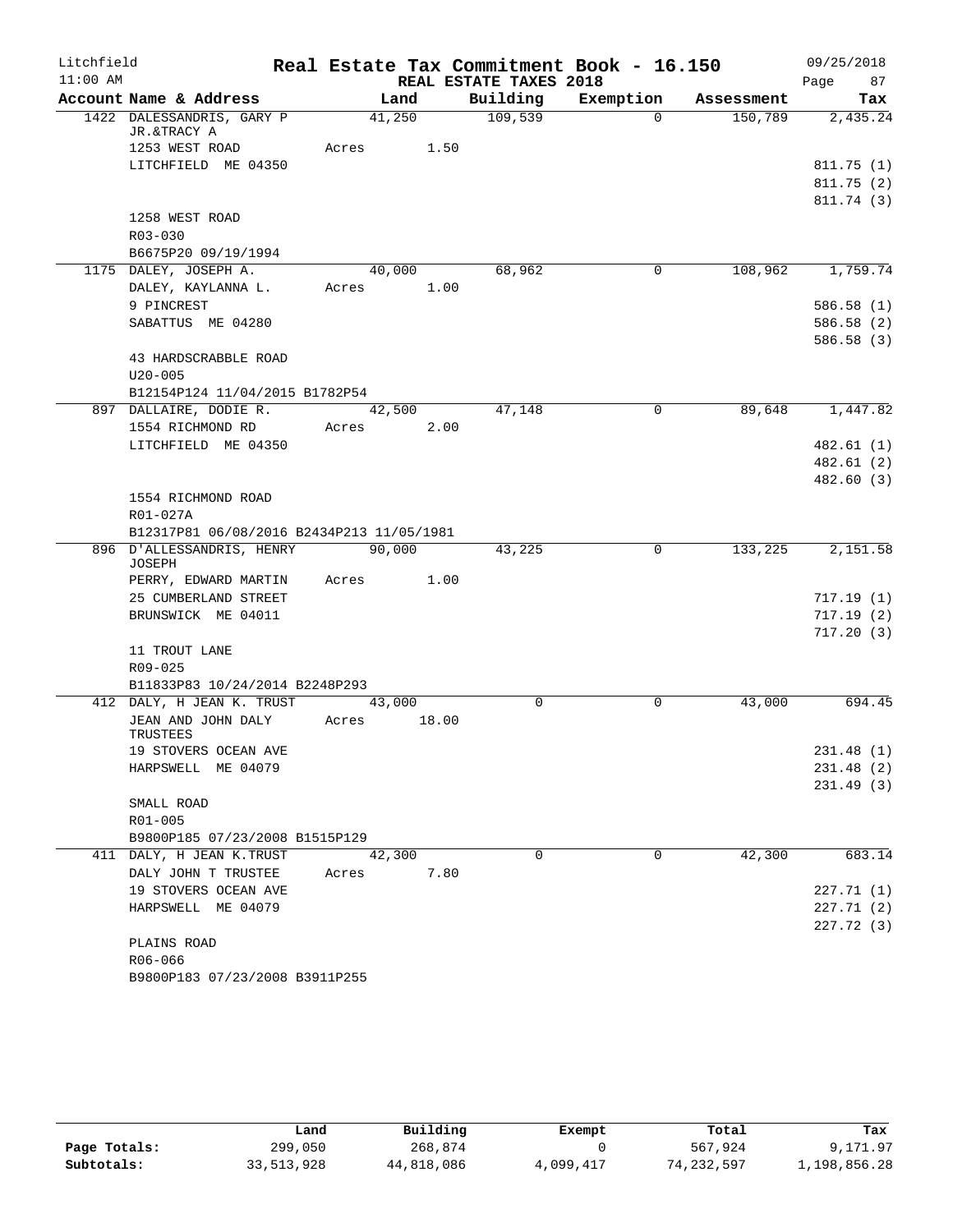| Litchfield   |                                                                                          |         |            |                                    | Real Estate Tax Commitment Book - 16.150 |             |            | 09/25/2018        |
|--------------|------------------------------------------------------------------------------------------|---------|------------|------------------------------------|------------------------------------------|-------------|------------|-------------------|
| $11:00$ AM   | Account Name & Address                                                                   | Land    |            | REAL ESTATE TAXES 2018<br>Building | Exemption                                |             | Assessment | 88<br>Page<br>Tax |
|              | 1548 DAMBERG, GRETCHEN                                                                   | 42,500  |            | 69,880                             | 19,200                                   |             | 93,180     | 1,504.86          |
|              | 94 RICHMOND RD                                                                           | Acres   | 2.00       |                                    | 02 HOMESTEAD EXEMPT                      |             |            |                   |
|              | LITCHFIELD ME 04350                                                                      |         |            |                                    |                                          |             |            | 501.62(1)         |
|              |                                                                                          |         |            |                                    |                                          |             |            | 501.62(2)         |
|              |                                                                                          |         |            |                                    |                                          |             |            |                   |
|              |                                                                                          |         |            |                                    |                                          |             |            | 501.62(3)         |
|              | 94 RICHMOND ROAD                                                                         |         |            |                                    |                                          |             |            |                   |
|              | R03-072A                                                                                 |         |            |                                    |                                          |             |            |                   |
|              | B10176P327 08/18/2009 B10169P342 08/03/2009<br>B8981P313 06/19/2006 B8045P204 07/21/2004 |         |            |                                    |                                          |             |            |                   |
|              | 1769 DAN, CINDY                                                                          | 40,725  |            | 27,461                             |                                          | $\mathbf 0$ | 68,186     | 1,101.20          |
|              | PO BOX 207                                                                               | Acres   | 1.29       |                                    |                                          |             |            |                   |
|              | MINOT ME 04258                                                                           |         |            |                                    |                                          |             |            | 367.07(1)         |
|              |                                                                                          |         |            |                                    |                                          |             |            | 367.07(2)         |
|              |                                                                                          |         |            |                                    |                                          |             |            | 367.06(3)         |
|              | 4 BUTTERFLY DRIVE                                                                        |         |            |                                    |                                          |             |            |                   |
|              |                                                                                          |         |            |                                    |                                          |             |            |                   |
|              | $R12 - 025 - 3$                                                                          |         |            |                                    |                                          |             |            |                   |
|              | B8865P138 04/13/2006 B6982P212                                                           |         |            |                                    |                                          |             |            |                   |
|              | 1737 DANA,. MICHAEL & JANET                                                              | 87,320  |            | 21,734                             |                                          | 0           | 109,054    | 1,761.22          |
|              | 32 HURRICANE RIDGE                                                                       | Acres   | 0.20       |                                    |                                          |             |            |                   |
|              | HARPSWELL ME 04079                                                                       |         |            |                                    |                                          |             |            | 587.07(1)         |
|              |                                                                                          |         |            |                                    |                                          |             |            | 587.07(2)         |
|              |                                                                                          |         |            |                                    |                                          |             |            | 587.08 (3)        |
|              | 206 MACE ROAD                                                                            |         |            |                                    |                                          |             |            |                   |
|              | U14-024                                                                                  |         |            |                                    |                                          |             |            |                   |
|              | B5496P32                                                                                 |         |            |                                    |                                          |             |            |                   |
|              | 2723 DANFORTH ALTON L                                                                    | 42,500  |            | 33,528                             | 19,200                                   |             | 56,828     | 917.77            |
|              | PO BOX 134                                                                               | Acres   | 2.00       |                                    | 02 HOMESTEAD EXEMPT                      |             |            |                   |
|              | LITCHFIELD ME 04350                                                                      |         |            |                                    |                                          |             |            | 305.92(1)         |
|              |                                                                                          |         |            |                                    |                                          |             |            | 305.92(2)         |
|              |                                                                                          |         |            |                                    |                                          |             |            | 305.93(3)         |
|              | 6 CAT LANE                                                                               |         |            |                                    |                                          |             |            |                   |
|              | R11-015F                                                                                 |         |            |                                    |                                          |             |            |                   |
|              | B9972P333 02/09/2009                                                                     |         |            |                                    |                                          |             |            |                   |
|              | 416 DANFORTH CAMP TRUST                                                                  | 169,600 |            | 20,662                             |                                          | 0           | 190,262    | 3,072.73          |
|              | C/O STEVE DANFORTH                                                                       | Acres   | 1.20       |                                    |                                          |             |            |                   |
|              | 347 COBBOSSEE ROAD                                                                       |         |            |                                    |                                          |             |            | 1,024.24(1)       |
|              | MONMOUTH ME 04259                                                                        |         |            |                                    |                                          |             |            | 1,024.24(2)       |
|              |                                                                                          |         |            |                                    |                                          |             |            | 1,024.25(3)       |
|              | 125 GOODWIN DRIVE                                                                        |         |            |                                    |                                          |             |            |                   |
|              | $R14 - 020$                                                                              |         |            |                                    |                                          |             |            |                   |
|              | B12111P295 09/18/2015                                                                    |         |            |                                    |                                          |             |            |                   |
|              | 2570 DANFORTH GEORGE L                                                                   | 30,750  |            | 0                                  |                                          | 0           | 30,750     | 496.61            |
|              | P O BOX 92                                                                               | Acres   | 2.10       |                                    |                                          |             |            |                   |
|              | LITCHFIELD ME 04350                                                                      |         |            |                                    |                                          |             |            | 165.54(1)         |
|              |                                                                                          |         |            |                                    |                                          |             |            | 165.54(2)         |
|              |                                                                                          |         |            |                                    |                                          |             |            | 165.53(3)         |
|              | 106 NECK ROAD                                                                            |         |            |                                    |                                          |             |            |                   |
|              | R14-012D                                                                                 |         |            |                                    |                                          |             |            |                   |
|              | B7978P42 06/07/2004                                                                      |         |            |                                    |                                          |             |            |                   |
|              | 904 DANFORTH, ARNOLD                                                                     | 162,184 |            | 84,770                             | 19,200                                   |             | 227,754    | 3,678.23          |
|              |                                                                                          |         | 0.74       |                                    |                                          |             |            |                   |
|              | PO BOX 3384                                                                              | Acres   |            |                                    | 02 HOMESTEAD EXEMPT                      |             |            |                   |
|              | PORTLAND ME 04104                                                                        |         |            |                                    |                                          |             |            | 1,226.08(1)       |
|              |                                                                                          |         |            |                                    |                                          |             |            | 1,226.08(2)       |
|              |                                                                                          |         |            |                                    |                                          |             |            | 1,226.07(3)       |
|              | 15 CLARA DRIVE                                                                           |         |            |                                    |                                          |             |            |                   |
|              | R14-018                                                                                  |         |            |                                    |                                          |             |            |                   |
|              | B6289P322 09/01/2000                                                                     |         |            |                                    |                                          |             |            |                   |
|              |                                                                                          |         |            |                                    |                                          |             |            |                   |
|              |                                                                                          | Land    | Building   |                                    | Exempt                                   |             | Total      | Tax               |
| Page Totals: | 575,579                                                                                  |         | 258,035    |                                    | 57,600                                   |             | 776,014    | 12,532.62         |
| Subtotals:   | 34,089,507                                                                               |         | 45,076,121 |                                    | 4,157,017                                | 75,008,611  |            | 1,211,388.90      |
|              |                                                                                          |         |            |                                    |                                          |             |            |                   |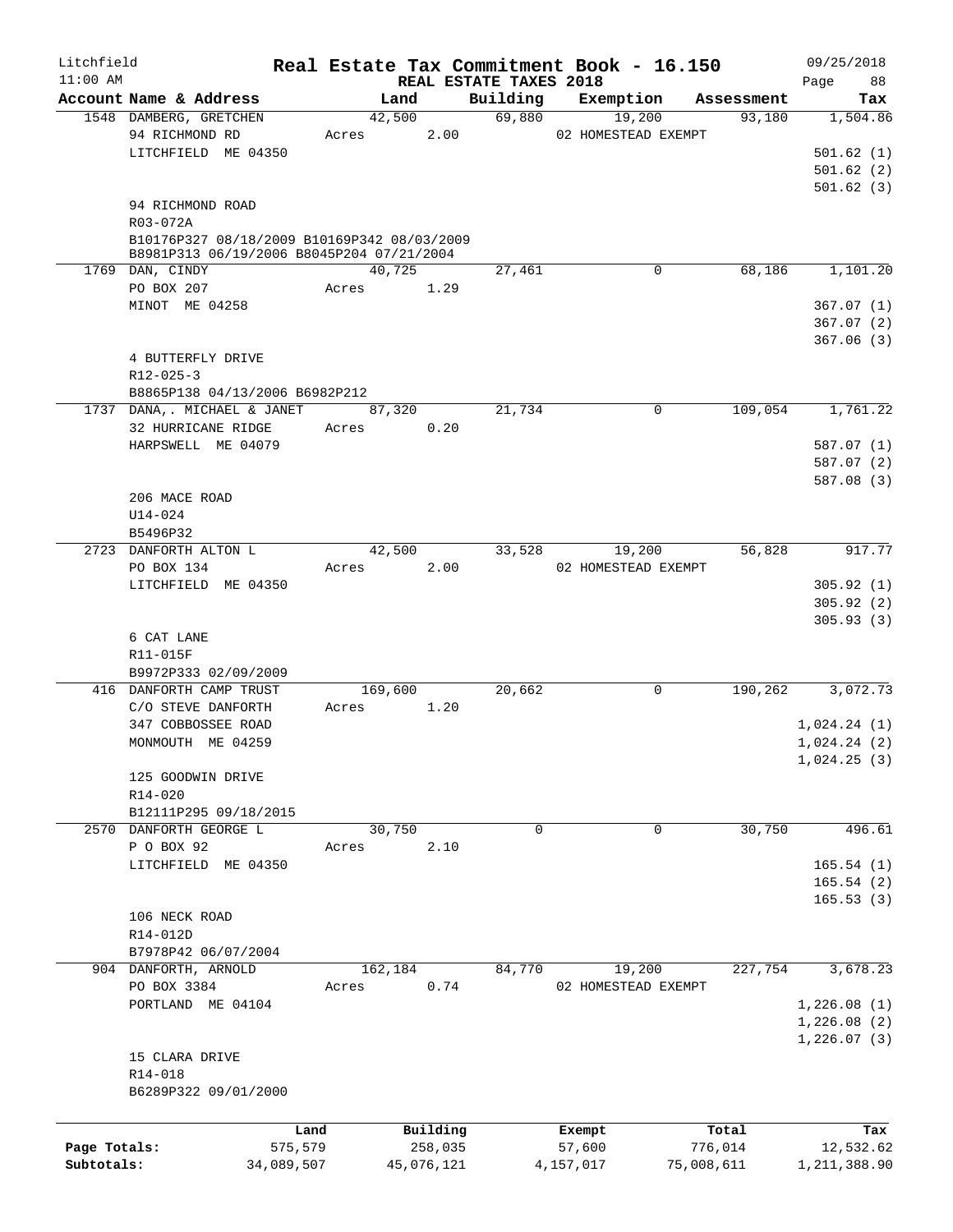|              |                                                      |         |               |                        | Real Estate Tax Commitment Book - 16.150 |            | 09/25/2018   |
|--------------|------------------------------------------------------|---------|---------------|------------------------|------------------------------------------|------------|--------------|
| $11:00$ AM   |                                                      |         |               | REAL ESTATE TAXES 2018 |                                          |            | 89<br>Page   |
|              | Account Name & Address                               |         | Land          | Building               | Exemption                                | Assessment | Tax          |
|              | 417 DANFORTH, GEORGE L                               |         | 42,750        |                        | 63,788<br>19,200                         | 87,338     | 1,410.51     |
|              | DANFORTH JANICE B                                    |         | 2.10<br>Acres |                        | 02 HOMESTEAD EXEMPT                      |            |              |
|              | 106 NECK ROAD                                        |         |               |                        |                                          |            | 470.17 (1)   |
|              | LITCHFIELD ME 04350                                  |         |               |                        |                                          |            | 470.17(2)    |
|              |                                                      |         |               |                        |                                          |            | 470.17 (3)   |
|              | 106 NECK ROAD                                        |         |               |                        |                                          |            |              |
|              | R14-012C                                             |         |               |                        |                                          |            |              |
|              | B12726P245 09/21/2017 B9161P182 11/09/2006           |         |               |                        |                                          |            |              |
|              | 420 DANFORTH, JAY                                    |         | 42,500        | 111,269                | 19,200                                   | 134,569    | 2,173.29     |
|              | 60 NECK ROAD                                         |         | 2.00<br>Acres |                        | 02 HOMESTEAD EXEMPT                      |            |              |
|              | LITCHFIELD ME 04350                                  |         |               |                        |                                          |            | 724.43 (1)   |
|              |                                                      |         |               |                        |                                          |            | 724.43 (2)   |
|              |                                                      |         |               |                        |                                          |            | 724.43 (3)   |
|              | 60 NECK ROAD                                         |         |               |                        |                                          |            |              |
|              | R14-011B                                             |         |               |                        |                                          |            |              |
|              | B3602P204 08/23/1989                                 |         |               |                        |                                          |            |              |
|              | 421 DANFORTH, JOYCE                                  |         | 0             | 14,690                 | 14,690                                   | 0          | 0.00         |
|              | BOURGOIN RENA                                        |         |               |                        | 02 HOMESTEAD EXEMPT                      |            |              |
|              | 12 JEFFREY LANE                                      |         |               |                        |                                          |            |              |
|              |                                                      |         |               |                        |                                          |            |              |
|              | LITCHFIELD ME 04350                                  |         |               |                        |                                          |            |              |
|              |                                                      |         |               |                        |                                          |            |              |
|              | 10 JEFFREY LANE                                      |         |               |                        |                                          |            |              |
|              | R01-010-ON-10                                        |         |               |                        |                                          |            |              |
|              | 418 DANFORTH, KATELYN E.                             |         | 55,625        | 15,223                 | 0                                        | 70,848     | 1,144.20     |
|              | 95 FERRIN ROAD                                       |         | Acres<br>3.25 |                        |                                          |            |              |
|              | LITCHFIELD ME 04350                                  |         |               |                        |                                          |            | 381.40 (1)   |
|              |                                                      |         |               |                        |                                          |            | 381.40 (2)   |
|              |                                                      |         |               |                        |                                          |            | 381.40(3)    |
|              | 95 FERRIN ROAD                                       |         |               |                        |                                          |            |              |
|              | R03-108A                                             |         |               |                        |                                          |            |              |
|              | B12331P244 06/08/2016 B8383P321 04/25/2005 B2739P303 |         |               |                        |                                          |            |              |
|              | 1162 DANIEL RICHARD D                                |         | 99,325        | 96,179                 | 0                                        | 195,504    | 3,157.39     |
|              | DANIEL HEIDI J                                       | Acres   | 3.93          |                        |                                          |            |              |
|              | 1010 BRUNSWICK AVENUE                                |         |               |                        |                                          |            | 1,052.46(1)  |
|              | GARDINER ME 04345                                    |         |               |                        |                                          |            | 1,052.46(2)  |
|              |                                                      |         |               |                        |                                          |            | 1,052.47(3)  |
|              | 35 PLEASANT POND LANE                                |         |               |                        |                                          |            |              |
|              | $U01 - 003$                                          |         |               |                        |                                          |            |              |
|              | B9617P200 01/16/2008 B8229P56 12/03/2004 B1963P113   |         |               |                        |                                          |            |              |
|              | 873 DARLING, DANNY                                   |         | 40,125        | 79,863                 | $\mathbf 0$                              | 119,988    | 1,937.81     |
|              |                                                      |         |               |                        |                                          |            |              |
|              | DARLING, LINDA                                       | Acres   | 1.05          |                        |                                          |            |              |
|              | 170 PLAINS ROAD                                      |         |               |                        |                                          |            | 645.94 (1)   |
|              | LITCHFIELD ME 04350                                  |         |               |                        |                                          |            | 645.94 (2)   |
|              |                                                      |         |               |                        |                                          |            | 645.93(3)    |
|              | 170 PLAINS ROAD                                      |         |               |                        |                                          |            |              |
|              | R07-009                                              |         |               |                        |                                          |            |              |
|              | B10719P245 05/02/2011 B9510P154 09/26/2007 B9510P153 |         |               |                        |                                          |            |              |
|              | 09/26/2007 B1679P169 09/26/1973                      |         |               |                        |                                          |            |              |
|              | 425 DARVILLE, LINDA                                  |         | 51,100        | 129,960                | 19,200                                   | 161,860    | 2,614.04     |
|              | 1502 RICHMOND ROAD                                   | Acres   | 7.00          |                        | 02 HOMESTEAD EXEMPT                      |            |              |
|              | LITCHFIELD ME 04350                                  |         |               |                        |                                          |            | 871.35(1)    |
|              |                                                      |         |               |                        |                                          |            | 871.35(2)    |
|              |                                                      |         |               |                        |                                          |            | 871.34 (3)   |
|              | 1502 RICHMOND ROAD                                   |         |               |                        |                                          |            |              |
|              | R01-025A                                             |         |               |                        |                                          |            |              |
|              | B4321P181                                            |         |               |                        |                                          |            |              |
|              |                                                      |         |               |                        |                                          |            |              |
|              |                                                      |         |               |                        |                                          |            |              |
|              |                                                      | Land    | Building      |                        | Exempt                                   | Total      | Tax          |
| Page Totals: |                                                      | 331,425 | 510,972       |                        | 72,290                                   | 770,107    | 12,437.24    |
| Subtotals:   | 34,420,932                                           |         | 45,587,093    |                        | 4,229,307                                | 75,778,718 | 1,223,826.14 |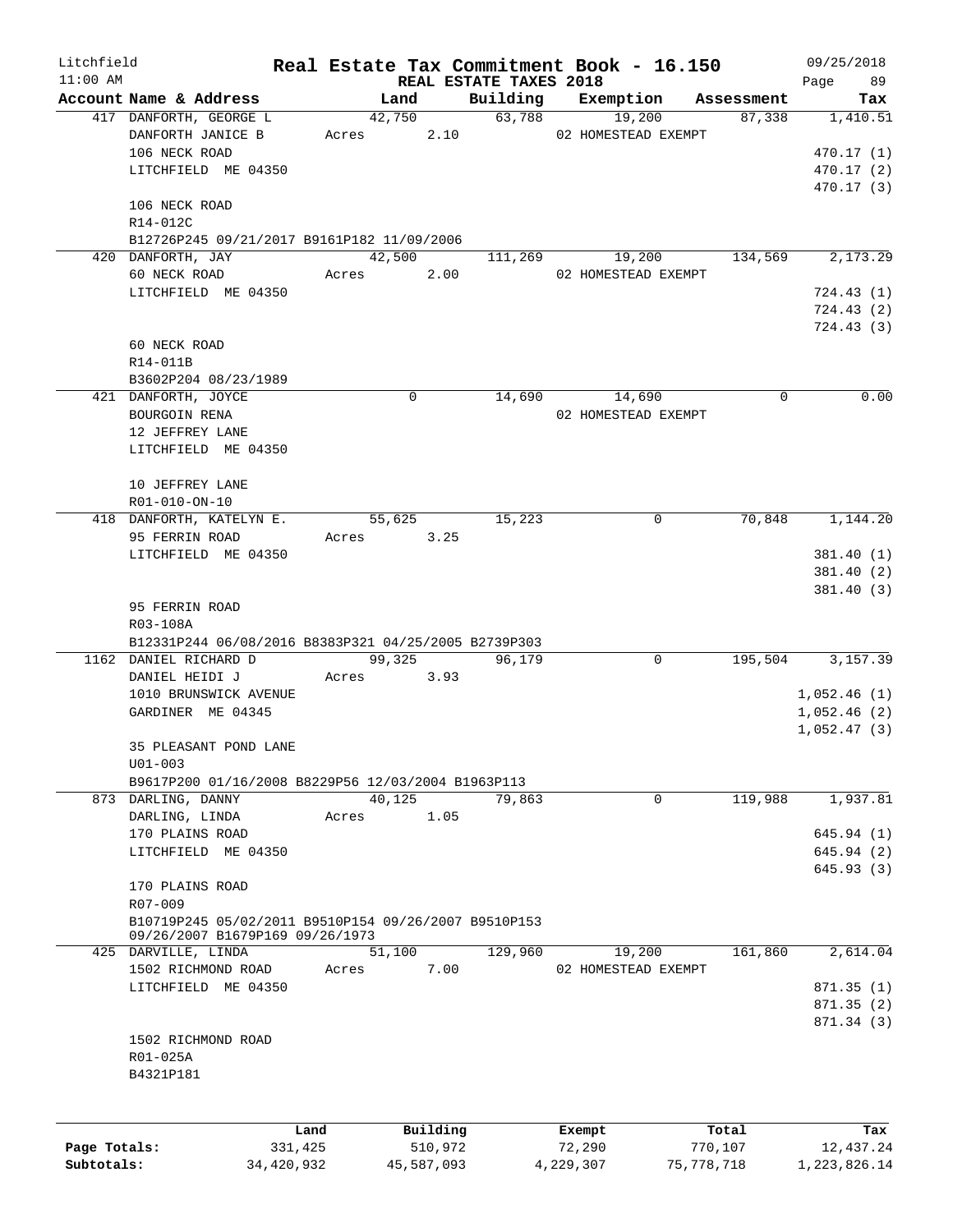| Litchfield   |                                                      |            |              |                                    | Real Estate Tax Commitment Book - 16.150 |            | 09/25/2018        |
|--------------|------------------------------------------------------|------------|--------------|------------------------------------|------------------------------------------|------------|-------------------|
| $11:00$ AM   | Account Name & Address                               |            | Land         | REAL ESTATE TAXES 2018<br>Building | Exemption                                | Assessment | 90<br>Page<br>Tax |
|              | 2054 DAVIDSON JUDY M                                 |            | 40,825       | 116,958                            | 19,200                                   | 138,583    | 2,238.12          |
|              | 239 DENNIS HILL ROAD                                 | Acres      | 1.33         |                                    | 02 HOMESTEAD EXEMPT                      |            |                   |
|              | LITCHFIELD ME 04350                                  |            |              |                                    |                                          |            | 746.04(1)         |
|              |                                                      |            |              |                                    |                                          |            |                   |
|              |                                                      |            |              |                                    |                                          |            | 746.04(2)         |
|              |                                                      |            |              |                                    |                                          |            | 746.04(3)         |
|              | 239 DENNIS HILL ROAD                                 |            |              |                                    |                                          |            |                   |
|              | R13-042C                                             |            |              |                                    |                                          |            |                   |
|              | B11690P242 05/12/2014 B5347P170 04/16/1997           |            |              |                                    |                                          |            |                   |
|              | 308 DAVIN, ERIC                                      |            | $\mathbf 0$  | 4,412                              | 0                                        | 4,412      | 71.25             |
|              | 30 CLINTON LANE                                      |            |              |                                    |                                          |            |                   |
|              | LITCHFIELD ME 04350                                  |            |              |                                    |                                          |            | 23.75(1)          |
|              |                                                      |            |              |                                    |                                          |            | 23.75(2)          |
|              |                                                      |            |              |                                    |                                          |            | 23.75(3)          |
|              | 30 CLINTON LANE                                      |            |              |                                    |                                          |            |                   |
|              | R02-103-ON-7                                         |            |              |                                    |                                          |            |                   |
|              | 428 DAVIN, TIMOTHY E                                 |            | 41,125       | 32,821                             | 19,200                                   | 54,746     | 884.15            |
|              | 267 BUKER ROAD                                       | Acres      | 1.45         |                                    | 02 HOMESTEAD EXEMPT                      |            |                   |
|              | LITCHFIELD ME 04350                                  |            |              |                                    |                                          |            | 294.72 (1)        |
|              |                                                      |            |              |                                    |                                          |            | 294.72 (2)        |
|              |                                                      |            |              |                                    |                                          |            | 294.71 (3)        |
|              | 267 BUKER ROAD                                       |            |              |                                    |                                          |            |                   |
|              | $R05 - 052 - 1$                                      |            |              |                                    |                                          |            |                   |
|              | B4695P198                                            |            |              |                                    |                                          |            |                   |
|              | 2254 DAVIS DAWSON                                    |            | 42,500       | 108,592                            | 0                                        | 151,092    | 2,440.14          |
|              |                                                      |            | 2.00         |                                    |                                          |            |                   |
|              | 14 SANTA LANE                                        | Acres      |              |                                    |                                          |            |                   |
|              | LITCHFIELD ME 04350                                  |            |              |                                    |                                          |            | 813.38 (1)        |
|              |                                                      |            |              |                                    |                                          |            | 813.38 (2)        |
|              |                                                      |            |              |                                    |                                          |            | 813.38 (3)        |
|              | 14 SANTA LANE                                        |            |              |                                    |                                          |            |                   |
|              | R03-096D                                             |            |              |                                    |                                          |            |                   |
|              | B10712P348 04/21/2011 B8904P179 05/12/2006 B6500P106 |            |              |                                    |                                          |            |                   |
|              | 898 DAVIS, CAROL, M.                                 |            | 120,950      | 64,417                             | 0                                        | 185,367    | 2,993.68          |
|              | JOHNSTON, HELEN (LIFE                                | Acres      | 15.60        |                                    |                                          |            |                   |
|              | ESTATE)                                              |            |              |                                    |                                          |            |                   |
|              | 31 BASS LANE                                         |            |              |                                    |                                          |            | 997.89 (1)        |
|              | LITCHFIELD ME 04350                                  |            |              |                                    |                                          |            | 997.89 (2)        |
|              |                                                      |            |              |                                    |                                          |            | 997.90 (3)        |
|              | 31 BASS LANE                                         |            |              |                                    |                                          |            |                   |
|              | R09-030                                              |            |              |                                    |                                          |            |                   |
|              | B12329P317 06/22/2016 B1162P364                      |            |              |                                    |                                          |            |                   |
|              | 435 DAVIS, JOHN L                                    |            | 100,380      | 445                                | 0                                        | 100,825    | 1,628.32          |
|              | P O BOX 94                                           | Acres      | 0.46         |                                    |                                          |            |                   |
|              | TOPSHAM ME 04086                                     |            |              |                                    |                                          |            | 542.77 (1)        |
|              |                                                      |            |              |                                    |                                          |            | 542.77 (2)        |
|              |                                                      |            |              |                                    |                                          |            | 542.78 (3)        |
|              | 26 EASY STREET                                       |            |              |                                    |                                          |            |                   |
|              | $U10 - 008$                                          |            |              |                                    |                                          |            |                   |
|              | B1701P151                                            |            |              |                                    |                                          |            |                   |
|              | 434 DAVIS, JOHN L                                    |            | 29,200       | $\mathbf 0$                        | 0                                        | 29,200     | 471.58            |
|              | P O BOX 94                                           | Acres      | 0.90         |                                    |                                          |            |                   |
|              | TOPSHAM ME 04086                                     |            |              |                                    |                                          |            | 157.19(1)         |
|              |                                                      |            |              |                                    |                                          |            | 157.19(2)         |
|              |                                                      |            |              |                                    |                                          |            |                   |
|              |                                                      |            |              |                                    |                                          |            | 157.20(3)         |
|              | EASY STREET                                          |            |              |                                    |                                          |            |                   |
|              | $U10 - 014$                                          |            |              |                                    |                                          |            |                   |
|              | B1521P701                                            |            |              |                                    |                                          |            |                   |
|              |                                                      |            |              |                                    |                                          |            |                   |
|              |                                                      |            |              |                                    |                                          |            |                   |
|              |                                                      | Land       | Building     |                                    | Exempt                                   | Total      | Tax               |
| Page Totals: |                                                      | 374,980    | 327,645      |                                    | 38,400                                   | 664,225    | 10,727.24         |
| Subtotals:   |                                                      | 34,795,912 | 45, 914, 738 |                                    | 4,267,707                                | 76,442,943 | 1,234,553.38      |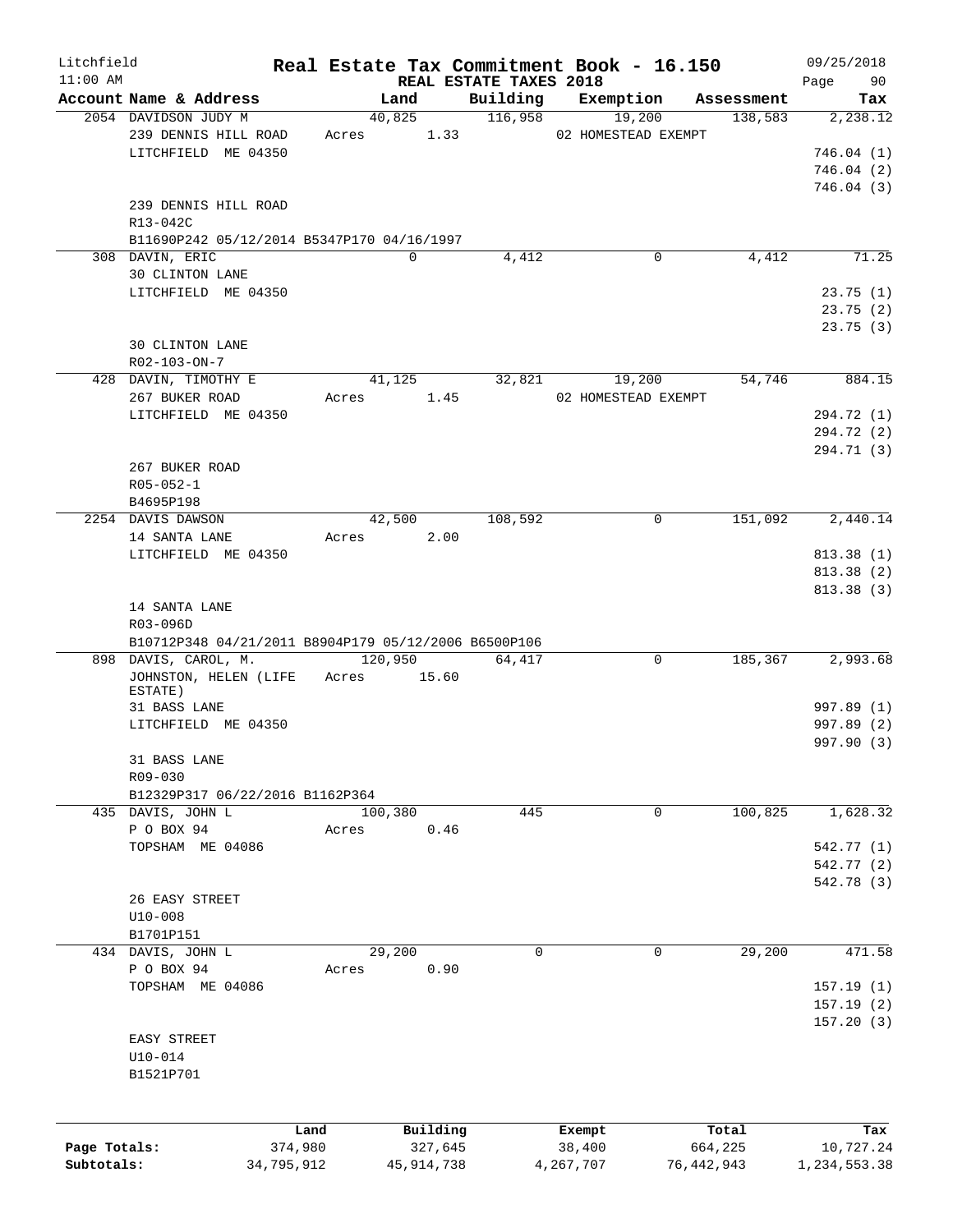| Litchfield |                                                                                       |         |       |                        | Real Estate Tax Commitment Book - 16.150 |            | 09/25/2018  |
|------------|---------------------------------------------------------------------------------------|---------|-------|------------------------|------------------------------------------|------------|-------------|
| $11:00$ AM |                                                                                       |         |       | REAL ESTATE TAXES 2018 |                                          |            | 91<br>Page  |
|            | Account Name & Address                                                                | Land    |       | Building               | Exemption                                | Assessment | Tax         |
|            | 2563 DAVIS, KEITH B.                                                                  | 42,650  |       | 96,759                 | 19,200                                   | 120,209    | 1,941.38    |
|            | TURBERVILLE, EDNA MARIE Acres                                                         |         | 2.06  |                        | 02 HOMESTEAD EXEMPT                      |            |             |
|            | 277 STEVENSTOWN ROAD                                                                  |         |       |                        |                                          |            | 647.13(1)   |
|            | LITCHFIELD ME 04350                                                                   |         |       |                        |                                          |            | 647.13(2)   |
|            |                                                                                       |         |       |                        |                                          |            | 647.12(3)   |
|            | 277 STEVENSTOWN ROAD                                                                  |         |       |                        |                                          |            |             |
|            | R10-012A                                                                              |         |       |                        |                                          |            |             |
|            | B12114P193 09/17/2015 B9886P13 10/20/2008 B9630P136<br>02/01/2008 B8581P46 08/31/2005 |         |       |                        |                                          |            |             |
|            | 409 DAVIS, PATRICIA                                                                   | 43,600  |       | 68,545                 | 19,200                                   | 92,945     | 1,501.06    |
|            | 13 POTTERS BROOK LANE                                                                 | Acres   | 2.44  |                        | 02 HOMESTEAD EXEMPT                      |            |             |
|            | LITCHFIELD ME 04350                                                                   |         |       |                        |                                          |            | 500.35(1)   |
|            |                                                                                       |         |       |                        |                                          |            | 500.35(2)   |
|            |                                                                                       |         |       |                        |                                          |            | 500.36(3)   |
|            | 13 POTTERS BROOK LANE                                                                 |         |       |                        |                                          |            |             |
|            | R08-008                                                                               |         |       |                        |                                          |            |             |
|            | B6772P336 01/04/2002                                                                  |         |       |                        |                                          |            |             |
|            | 284 DAY, DIANE L.                                                                     | 177,200 |       | 185,244                | 0                                        | 362,444    | 5,853.47    |
|            | JASPER, SUSAN L.                                                                      | Acres   | 0.90  |                        |                                          |            |             |
|            | 76 EASY STREET                                                                        |         |       |                        |                                          |            | 1,951.16(1) |
|            | LITCHFIELD ME 04350                                                                   |         |       |                        |                                          |            | 1,951.16(2) |
|            |                                                                                       |         |       |                        |                                          |            | 1,951.15(3) |
|            | 76 EASY STREET                                                                        |         |       |                        |                                          |            |             |
|            | $U09 - 008$                                                                           |         |       |                        |                                          |            |             |
|            | B11297P151 02/04/2013 B5775P96                                                        |         |       |                        |                                          |            |             |
|            | 1192 DAY, STEPHEN A.                                                                  | 46,850  |       | 73,125                 | 19,200                                   | 100,775    | 1,627.52    |
|            | 61 NORTH EVERGREEN                                                                    | Acres   | 5.10  |                        | 02 HOMESTEAD EXEMPT                      |            |             |
|            | DRIVE                                                                                 |         |       |                        |                                          |            |             |
|            | LITCHFIELD ME 04350                                                                   |         |       |                        |                                          |            | 542.51(1)   |
|            |                                                                                       |         |       |                        |                                          |            | 542.51(2)   |
|            |                                                                                       |         |       |                        |                                          |            | 542.50(3)   |
|            | 61 NORTH EVERGREEN<br>DRIVE                                                           |         |       |                        |                                          |            |             |
|            | $U29 - 024 - 1$                                                                       |         |       |                        |                                          |            |             |
|            | B7530P139 05/11/2003                                                                  |         |       |                        |                                          |            |             |
|            | 2522 DAYEN LINDA                                                                      | 37,466  |       | 0                      | $\Omega$                                 | 37,466     | 605.08      |
|            | 26 ANDREWS ROAD                                                                       | Acres   | 15.06 |                        |                                          |            |             |
|            | BRYANT POND ME 04219                                                                  |         |       |                        |                                          |            | 201.69(1)   |
|            |                                                                                       |         |       |                        |                                          |            | 201.69(2)   |
|            |                                                                                       |         |       |                        |                                          |            | 201.70(3)   |
|            | HALLOWELL ROAD                                                                        |         |       |                        |                                          |            |             |
|            | R14-042                                                                               |         |       |                        |                                          |            |             |
|            | B5770P283 10/27/1998                                                                  |         |       |                        |                                          |            |             |
|            | 604 DAYEN, STEPHEN                                                                    | 48,595  |       | $\Omega$               | $\Omega$                                 | 48,595     | 784.81      |
|            | 26 ANDREWS ROAD                                                                       | Acres   | 33.00 |                        |                                          |            |             |
|            | BRYANT POND ME 04219                                                                  |         |       |                        |                                          |            | 261.60(1)   |
|            |                                                                                       |         |       |                        |                                          |            | 261.60(2)   |
|            |                                                                                       |         |       |                        |                                          |            | 261.61(3)   |
|            | HALLOWELL ROAD                                                                        |         |       |                        |                                          |            |             |
|            | R14-041                                                                               |         |       |                        |                                          |            |             |
|            | B5770P285 10/27/1998                                                                  |         |       |                        |                                          |            |             |

|              | Land       | Building   | Exempt    | Total          | Tax          |
|--------------|------------|------------|-----------|----------------|--------------|
| Page Totals: | 396,361    | 423,673    | 57,600    | 762,434        | 12,313.32    |
| Subtotals:   | 35,192,273 | 46,338,411 | 4,325,307 | ,205,377<br>77 | 1,246,866.70 |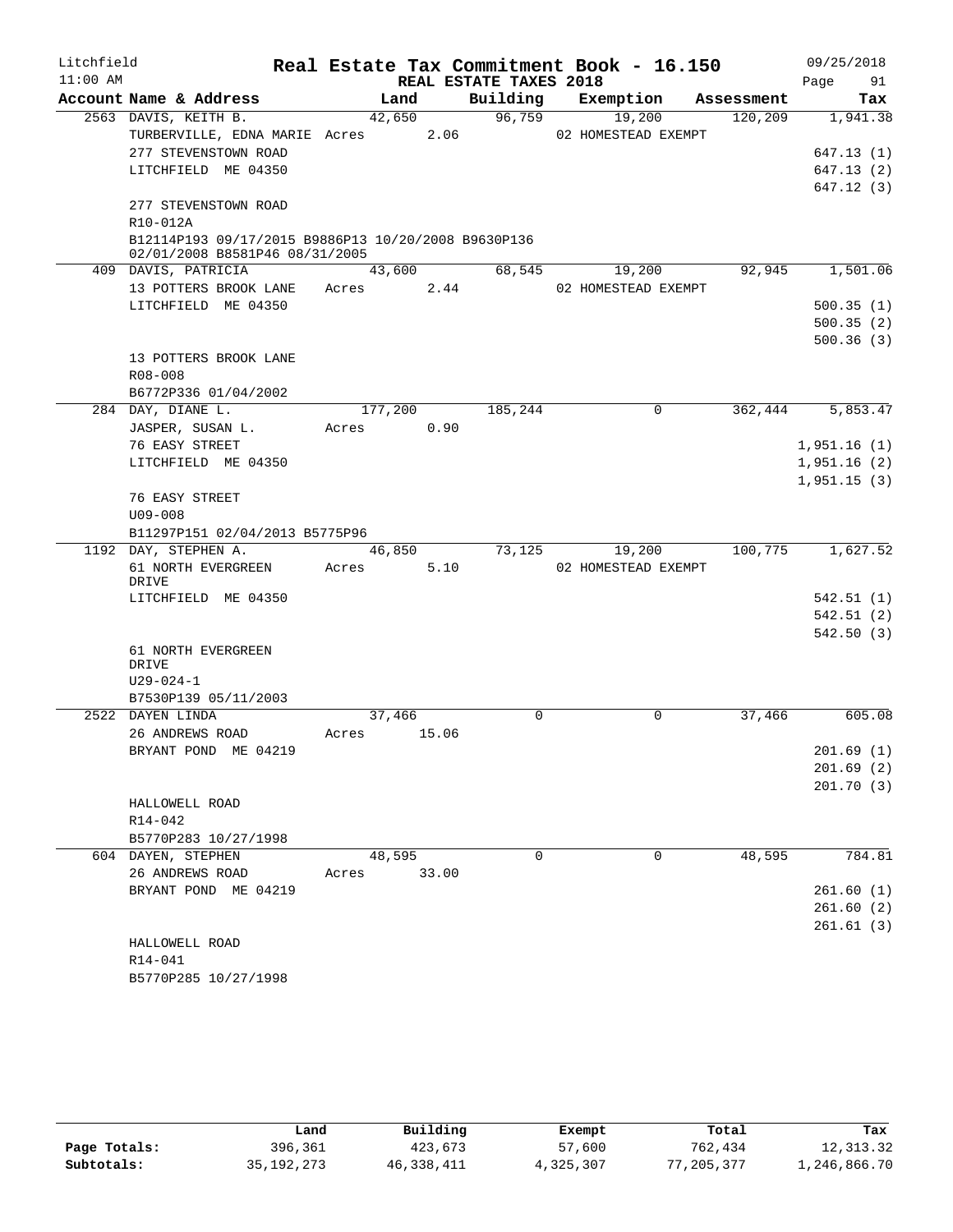| Litchfield   |                                                     |            |         |            |                        | Real Estate Tax Commitment Book - 16.150 |            | 09/25/2018   |
|--------------|-----------------------------------------------------|------------|---------|------------|------------------------|------------------------------------------|------------|--------------|
| $11:00$ AM   |                                                     |            |         |            | REAL ESTATE TAXES 2018 |                                          |            | Page<br>92   |
|              | Account Name & Address                              |            | Land    |            | Building               | Exemption                                | Assessment | Tax          |
|              | 440 DEANS, ROBERT L                                 |            | 41,425  |            | 117,261                | 19,200                                   | 139,486    | 2,252.70     |
|              | DEANS JANET A                                       | Acres      |         | 1.57       |                        | 02 HOMESTEAD EXEMPT                      |            |              |
|              | 61 HARDSCRABBLE ROAD                                |            |         |            |                        |                                          |            | 750.90(1)    |
|              | LITCHFIELD ME 04350                                 |            |         |            |                        |                                          |            | 750.90(2)    |
|              |                                                     |            |         |            |                        |                                          |            | 750.90(3)    |
|              | 61 HARDSCRABBLE ROAD                                |            |         |            |                        |                                          |            |              |
|              | $U21 - 043$                                         |            |         |            |                        |                                          |            |              |
|              | B4446P113 07/26/1993                                |            |         |            |                        |                                          |            |              |
|              | 441 DEBLOIS, WILFRID S                              |            | 116,881 |            | 146,691                | 0                                        | 263,572    | 4,256.69     |
|              | 119 MONTELLO ST                                     | Acres      |         | 0.16       |                        |                                          |            |              |
|              | LEWISTON ME 04240                                   |            |         |            |                        |                                          |            | 1,418.90(1)  |
|              |                                                     |            |         |            |                        |                                          |            | 1,418.90(2)  |
|              |                                                     |            |         |            |                        |                                          |            | 1,418.89(3)  |
|              | 16 TOWN LINE DRIVE                                  |            |         |            |                        |                                          |            |              |
|              | U13-019A                                            |            |         |            |                        |                                          |            |              |
|              | B4344P51                                            |            |         |            |                        |                                          |            |              |
|              | 446 DELANEY, NANCY HALL                             |            | 40,000  |            | 84,791                 | 19,200                                   | 105,591    | 1,705.29     |
|              | 1163 RICHMOND ROAD                                  | Acres      |         | 1.00       |                        | 02 HOMESTEAD EXEMPT                      |            |              |
|              | LITCHFIELD ME 04350                                 |            |         |            |                        |                                          |            | 568.43(1)    |
|              |                                                     |            |         |            |                        |                                          |            | 568.43(2)    |
|              |                                                     |            |         |            |                        |                                          |            | 568.43(3)    |
|              | 1163 RICHMOND ROAD                                  |            |         |            |                        |                                          |            |              |
|              | R01-059                                             |            |         |            |                        |                                          |            |              |
|              | B2758P312                                           |            |         |            |                        |                                          |            |              |
|              | 763 DELESKEY BRUCE                                  |            | 42,220  |            | 29,323                 | 0                                        | 71,543     | 1,155.42     |
|              | DELESKEY AUDREY                                     | Acres      |         | 7.72       |                        |                                          |            |              |
|              | 151 SO. PLEASANT STREET                             |            |         |            |                        |                                          |            | 385.14(1)    |
|              | BRADFORD MA 01835                                   |            |         |            |                        |                                          |            | 385.14 (2)   |
|              |                                                     |            |         |            |                        |                                          |            | 385.14(3)    |
|              | 44 LITTLE DRIVE                                     |            |         |            |                        |                                          |            |              |
|              | R12-023                                             |            |         |            |                        |                                          |            |              |
|              | B8668P342 10/31/2005 B1174P80                       |            |         |            |                        |                                          |            |              |
|              | 127 DELESKEY, AUDREY                                |            | 96,958  |            | 19,547                 | 0                                        | 116,505    | 1,881.56     |
|              | DELESKEY, BRUCE                                     | Acres      |         | 0.13       |                        |                                          |            |              |
|              | 161 SOUTH PLEASANT                                  |            |         |            |                        |                                          |            | 627.19 (1)   |
|              | STREET                                              |            |         |            |                        |                                          |            |              |
|              | BRADFORD MA 01835                                   |            |         |            |                        |                                          |            | 627.19(2)    |
|              |                                                     |            |         |            |                        |                                          |            | 627.18(3)    |
|              | 202 WHIPPOORWILL ROAD                               |            |         |            |                        |                                          |            |              |
|              | $U24 - 005$                                         |            |         |            |                        |                                          |            |              |
|              | B12746P236 10/05/2017 B9608P99 01/03/2008 B1342P202 |            |         |            |                        |                                          |            |              |
|              | 2301 DELESKEY, BRIAN P                              |            | 29,475  |            | $\Omega$               | $\Omega$                                 | 29,475     | 476.02       |
|              | DELESKEY, CHRISTINE J                               | Acres      |         | 2.15       |                        |                                          |            |              |
|              | 3 OUAIL ROAD                                        |            |         |            |                        |                                          |            | 158.67(1)    |
|              | PEABODY MA 01960                                    |            |         |            |                        |                                          |            | 158.67(2)    |
|              |                                                     |            |         |            |                        |                                          |            | 158.68(3)    |
|              | 1 WOODPECKER DRIVE                                  |            |         |            |                        |                                          |            |              |
|              | $R14 - 010 - 1$                                     |            |         |            |                        |                                          |            |              |
|              | B10482P58 07/26/2010 B5432P238 08/18/1997           |            |         |            |                        |                                          |            |              |
|              | 447 DELESKEY, BRUCE S                               |            | 18,840  |            | 76,919                 | 0                                        | 95,759     | 1,546.51     |
|              | DELESKEY AUDREY A                                   | Acres      |         | 0.03       |                        |                                          |            |              |
|              | 151 SOUTH PLEASANT<br>STREET                        |            |         |            |                        |                                          |            | 515.50(1)    |
|              | BRADFORD MA 01835                                   |            |         |            |                        |                                          |            | 515.50(2)    |
|              |                                                     |            |         |            |                        |                                          |            | 515.51(3)    |
|              | 6 HERON DRIVE                                       |            |         |            |                        |                                          |            |              |
|              | $U24 - 006$                                         |            |         |            |                        |                                          |            |              |
|              | B8574P154 08/17/2005 B3809P47                       |            |         |            |                        |                                          |            |              |
|              |                                                     |            |         |            |                        |                                          |            |              |
|              |                                                     | Land       |         | Building   |                        | Exempt                                   | Total      | Tax          |
| Page Totals: |                                                     | 385,799    |         | 474,532    |                        | 38,400                                   | 821,931    | 13,274.19    |
| Subtotals:   |                                                     | 35,578,072 |         | 46,812,943 |                        | 4,363,707                                | 78,027,308 | 1,260,140.89 |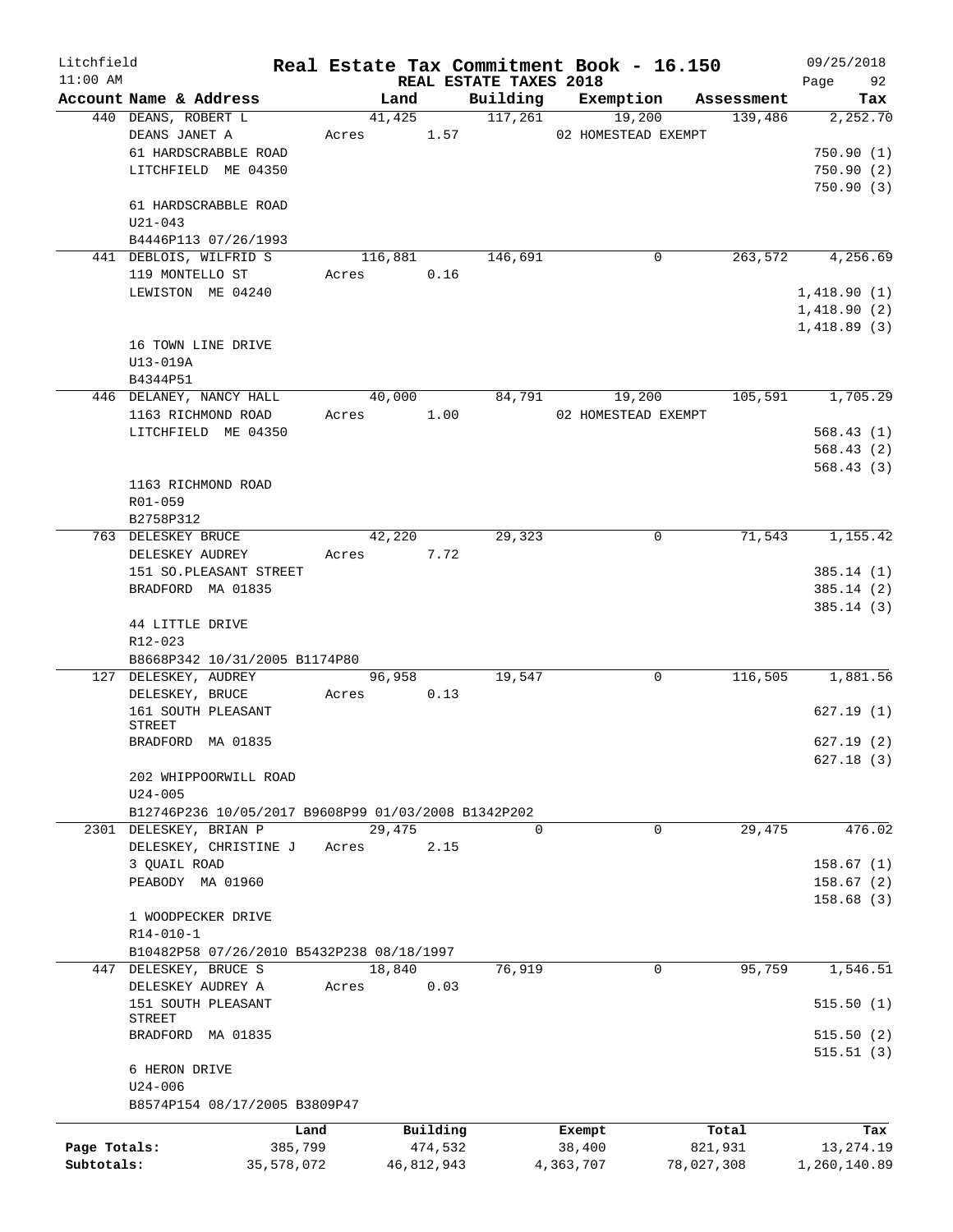| Litchfield<br>$11:00$ AM |                                                                                         |         |          | REAL ESTATE TAXES 2018 | Real Estate Tax Commitment Book - 16.150 |            | 09/25/2018<br>Page<br>93 |
|--------------------------|-----------------------------------------------------------------------------------------|---------|----------|------------------------|------------------------------------------|------------|--------------------------|
|                          | Account Name & Address                                                                  | Land    |          | Building               | Exemption                                | Assessment | Tax                      |
|                          | 448 DEMATTEIS, H DONALD                                                                 | 109,580 |          | 202,020                | $\Omega$                                 | 311,600    | 5,032.34                 |
|                          | 20 EASY STREET                                                                          | Acres   | 0.36     |                        |                                          |            |                          |
|                          | LITCHFIELD ME 04350                                                                     |         |          |                        |                                          |            | 1,677.45(1)              |
|                          |                                                                                         |         |          |                        |                                          |            | 1,677.45(2)              |
|                          |                                                                                         |         |          |                        |                                          |            | 1,677.44(3)              |
|                          | 20 EASY STREET                                                                          |         |          |                        |                                          |            |                          |
|                          | $U10 - 006$                                                                             |         |          |                        |                                          |            |                          |
|                          | B3300P15 01/28/1988                                                                     |         |          |                        |                                          |            |                          |
|                          | 2104 DEMERS, GUY                                                                        | 46,750  |          | 156,665                | 0                                        | 203,415    | 3,285.15                 |
|                          | DEMERS PATTY                                                                            | Acres   | 3.70     |                        |                                          |            |                          |
|                          | 36 HILLTOP LANE                                                                         |         |          |                        |                                          |            | 1,095.05(1)              |
|                          | 199 PINE TREE ROAD                                                                      |         |          |                        |                                          |            | 1,095.05(2)              |
|                          | LITCHFIELD ME 04350                                                                     |         |          |                        |                                          |            | 1,095.05(3)              |
|                          | 36 HILLTOP LANE                                                                         |         |          |                        |                                          |            |                          |
|                          | R11-003B-1                                                                              |         |          |                        |                                          |            |                          |
|                          | B5606P175 04/30/1998                                                                    |         |          |                        |                                          |            |                          |
|                          | 450 DEMERS, LAURETTA A.                                                                 | 143,725 |          | 30,647                 | 0                                        | 174,372    | 2,816.11                 |
|                          | 15 PINELAND ST                                                                          | Acres   | 4.80     |                        |                                          |            |                          |
|                          | LEWISTON ME 04240                                                                       |         |          |                        |                                          |            | 938.70 (1)               |
|                          |                                                                                         |         |          |                        |                                          |            | 938.70 (2)               |
|                          |                                                                                         |         |          |                        |                                          |            | 938.71 (3)               |
|                          | 128 JIMMY POND LANE                                                                     |         |          |                        |                                          |            |                          |
|                          | $U08 - 008$                                                                             |         |          |                        |                                          |            |                          |
|                          | B11147P217 08/27/2012 B3835P94                                                          |         |          |                        |                                          |            |                          |
|                          | 449 DEMERS, LAURETTA A.                                                                 | 143,485 |          | $\Omega$               | 0                                        | 143,485    | 2,317.28                 |
|                          | 15 PINELAND ST                                                                          | Acres   | 23.10    |                        |                                          |            |                          |
|                          | LEWISTON ME 04240                                                                       |         |          |                        |                                          |            | 772.43(1)                |
|                          |                                                                                         |         |          |                        |                                          |            | 772.43(2)                |
|                          |                                                                                         |         |          |                        |                                          |            | 772.42(3)                |
|                          | JIMMY POND                                                                              |         |          |                        |                                          |            |                          |
|                          | R04-014                                                                                 |         |          |                        |                                          |            |                          |
|                          | B11147P217 08/27/2012 B4499P286 09/23/1993                                              |         |          |                        |                                          |            |                          |
|                          | 452 DENNIS, JAMES M.                                                                    | 9,800   |          | 0                      | 0                                        | 9,800      | 158.27                   |
|                          | 90 AIRPORT ROAD                                                                         | Acres   | 25.00    |                        |                                          |            |                          |
|                          | KEENE VALLEY NY 12943                                                                   |         |          |                        |                                          |            | 52.76(1)                 |
|                          |                                                                                         |         |          |                        |                                          |            | 52.76(2)                 |
|                          |                                                                                         |         |          |                        |                                          |            | 52.75(3)                 |
|                          | DENNIS HILL ROAD                                                                        |         |          |                        |                                          |            |                          |
|                          | R13-018                                                                                 |         |          |                        |                                          |            |                          |
|                          | B11790P223 08/27/2014 B1253P475                                                         |         |          |                        |                                          |            |                          |
|                          | 2920 DENNISON, RONALD E.                                                                | 46,500  |          | 95,616                 | 0                                        | 142,116    | 2,295.17                 |
|                          | DENNISON, CHELSEA J.                                                                    | Acres   | 3.60     |                        |                                          |            |                          |
|                          | 11 MONROE LANE                                                                          |         |          |                        |                                          |            | 765.06(1)                |
|                          | TOPSHAM ME 04086                                                                        |         |          |                        |                                          |            | 765.06(2)                |
|                          |                                                                                         |         |          |                        |                                          |            | 765.05(3)                |
|                          | 141 WENTZELL ROAD                                                                       |         |          |                        |                                          |            |                          |
|                          | R03-073F                                                                                |         |          |                        |                                          |            |                          |
|                          | B12723P57 09/13/2017                                                                    |         |          |                        |                                          |            |                          |
|                          |                                                                                         |         |          |                        |                                          |            | 4,539.67                 |
|                          | 457 DEPUY, LAUREL A                                                                     | 180,100 |          | 120,194                | 19,200                                   | 281,094    |                          |
|                          | 141 COMMUNITY DRIVE<br>LITCHFIELD ME 04350                                              | Acres   | 1.60     |                        | 02 HOMESTEAD EXEMPT                      |            |                          |
|                          |                                                                                         |         |          |                        |                                          |            | 1, 513.22(1)             |
|                          |                                                                                         |         |          |                        |                                          |            | 1, 513.22(2)             |
|                          |                                                                                         |         |          |                        |                                          |            | 1, 513.23(3)             |
|                          | 141 COMMUNITY DRIVE                                                                     |         |          |                        |                                          |            |                          |
|                          | U15-003F                                                                                |         |          |                        |                                          |            |                          |
|                          | B11200P174 10/11/2012 B11200P172 10/11/2012 B4196P13<br>08/05/1992 B3905P282 05/04/1991 |         |          |                        |                                          |            |                          |
|                          |                                                                                         |         |          |                        |                                          |            |                          |
|                          |                                                                                         | Land    | Building |                        | Exempt                                   | Total      | Tax                      |
| Page Totals:             | 679,940                                                                                 |         | 605,142  |                        | 19,200                                   | 1,265,882  | 20,443.99                |
|                          |                                                                                         |         |          |                        |                                          |            |                          |

**Subtotals:** 36,258,012 47,418,085 4,382,907 79,293,190 1,280,584.88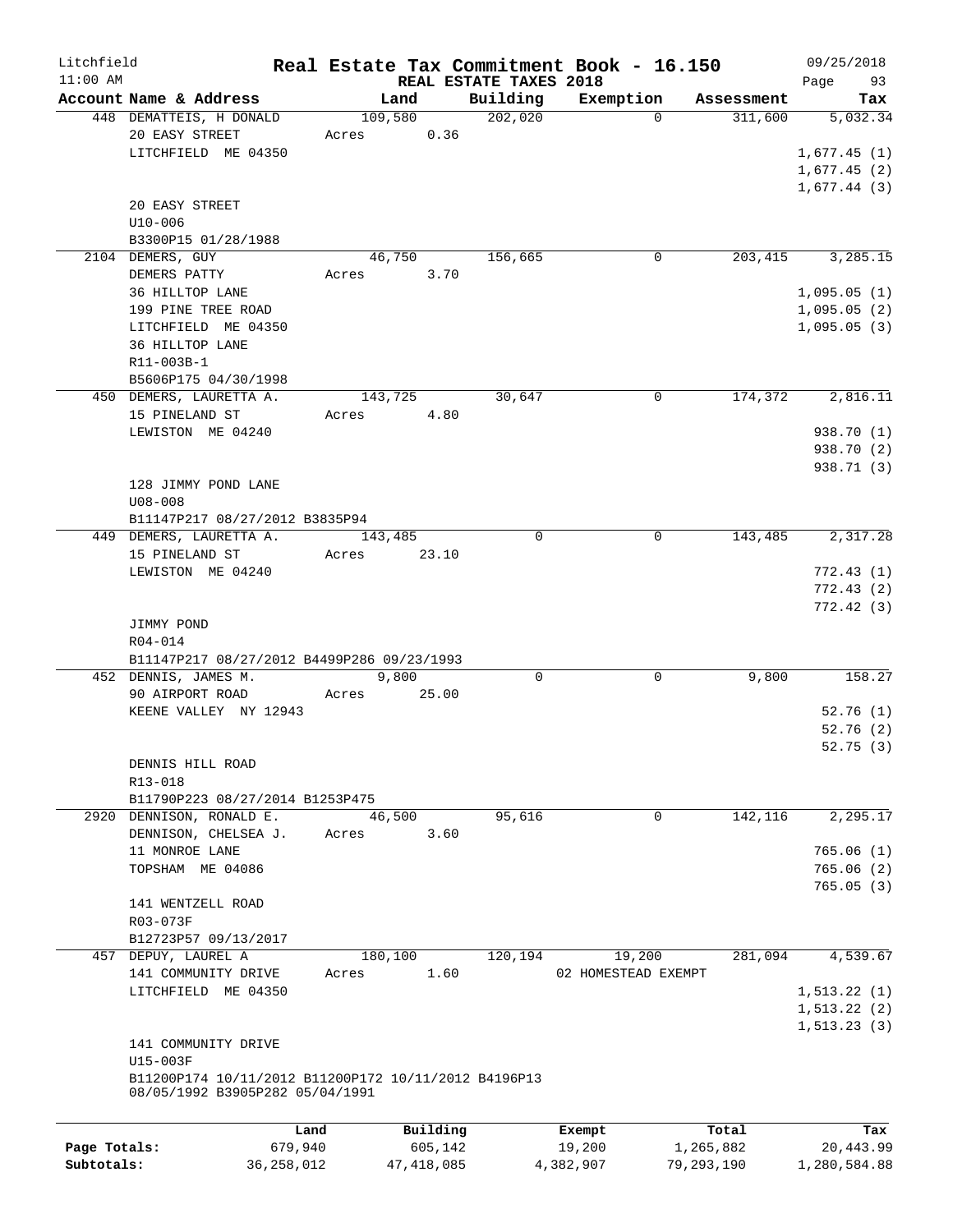| Litchfield |                                             |            |       |                        | Real Estate Tax Commitment Book - 16.150 |            | 09/25/2018               |
|------------|---------------------------------------------|------------|-------|------------------------|------------------------------------------|------------|--------------------------|
| $11:00$ AM |                                             |            |       | REAL ESTATE TAXES 2018 |                                          |            | 94<br>Page               |
|            | Account Name & Address                      |            | Land  | Building               | Exemption                                | Assessment | Tax                      |
|            | 405 DERRICO, MICHAEL                        | 108,544    |       | 42,516                 | $\Omega$                                 | 151,060    | 2,439.62                 |
|            | 34 OAKWOOD AVENUE                           | Acres      | 0.34  |                        |                                          |            |                          |
|            | SAUGUS MA 01906                             |            |       |                        |                                          |            | 813.21(1)                |
|            |                                             |            |       |                        |                                          |            | 813.21(2)                |
|            |                                             |            |       |                        |                                          |            | 813.20(3)                |
|            | 65 SAND POND LANE                           |            |       |                        |                                          |            |                          |
|            | U12-017                                     |            |       |                        |                                          |            |                          |
|            | B3862P337                                   |            |       |                        |                                          |            |                          |
|            | 2823 DESCHENE, DARLENE A.                   | 30,550     |       | $\mathbf 0$            | 0                                        | 30,550     | 493.38                   |
|            | DESCHENE, AMBER                             | Acres 2.02 |       |                        |                                          |            |                          |
|            | 412 RICHMOND ROAD                           |            |       |                        |                                          |            | 164.46(1)                |
|            | Litchfield ME 04350                         |            |       |                        |                                          |            | 164.46(2)                |
|            |                                             |            |       |                        |                                          |            | 164.46(3)                |
|            |                                             |            |       |                        |                                          |            |                          |
|            | R03-121C                                    |            |       |                        |                                          |            |                          |
|            | B11277P224 01/11/2013                       |            |       |                        |                                          |            |                          |
|            | 459 DESCHENE, JOHN A                        | 40,750     | 1.30  | 102,317                | 24,960                                   | 118,107    | 1,907.43                 |
|            | DESCHENE, DARLENE S.                        | Acres      |       |                        | 02 HOMESTEAD EXEMPT                      |            |                          |
|            | 412 RICHMOND ROAD<br>LITCHFIELD ME 04350    |            |       |                        | 12 WW2 Vet Res.                          |            | 635.81(1)                |
|            |                                             |            |       |                        |                                          |            | 635.81(2)                |
|            | 412 RICHMOND ROAD                           |            |       |                        |                                          |            | 635.81(3)                |
|            | R03-121A                                    |            |       |                        |                                          |            |                          |
|            | B11277P226 01/11/2013 B2683P168             |            |       |                        |                                          |            |                          |
|            | 458 DESCHENE, RENE                          | 14,700     |       | $\mathbf 0$            | $\mathbf 0$                              | 14,700     | 237.40                   |
|            | DECHENE, DONALD                             | Acres      | 19.60 |                        |                                          |            |                          |
|            | PAUL DESCHENE                               |            |       |                        |                                          |            | 79.13(1)                 |
|            | 36 HIGH STREET                              |            |       |                        |                                          |            | 79.13(2)                 |
|            | SABATTUS ME 04280                           |            |       |                        |                                          |            | 79.14(3)                 |
|            | OFF WEST ROAD                               |            |       |                        |                                          |            |                          |
|            | R03-046C                                    |            |       |                        |                                          |            |                          |
|            | B12795P291 10/31/2017 B12790P289 10/31/2017 |            |       |                        |                                          |            |                          |
|            | B1497P748                                   |            |       |                        |                                          |            |                          |
|            | 15 DESCHENES, PAUL &                        | 143,700    |       | 40,453                 | $\mathbf 0$                              | 184,153    | 2,974.07                 |
|            | CYNTHIA                                     |            |       |                        |                                          |            |                          |
|            | 335 WEBBER AVENUE                           | Acres      | 2.94  |                        |                                          |            |                          |
|            | LEWISTON ME 04240                           |            |       |                        |                                          |            | 991.36 (1)<br>991.36 (2) |
|            |                                             |            |       |                        |                                          |            |                          |
|            | 785 PLAINS ROAD                             |            |       |                        |                                          |            | 991.35(3)                |
|            | $U02 - 010$                                 |            |       |                        |                                          |            |                          |
|            | B5378P292                                   |            |       |                        |                                          |            |                          |
|            | 461 DESJARDINS, ARMAND &                    | 106,416    |       | 27,699                 | $\mathbf 0$                              | 134,115    | 2,165.96                 |
|            | JOLINE                                      |            |       |                        |                                          |            |                          |
|            | 12 BLACKSTRAP ROAD                          | Acres      | 0.26  |                        |                                          |            |                          |
|            | CUMBERLAND ME 04021                         |            |       |                        |                                          |            | 721.99(1)                |
|            |                                             |            |       |                        |                                          |            | 721.99(2)                |
|            |                                             |            |       |                        |                                          |            | 721.98(3)                |
|            | 16 SUNSET LANE                              |            |       |                        |                                          |            |                          |
|            | U12-009                                     |            |       |                        |                                          |            |                          |
|            | B6620P106                                   |            |       |                        |                                          |            |                          |

|              | Land       | Building   | Exempt    | Total      | Tax          |
|--------------|------------|------------|-----------|------------|--------------|
| Page Totals: | 444,660    | 212,985    | 24,960    | 632,685    | 10,217.86    |
| Subtotals:   | 36,702,672 | 47,631,070 | 4,407,867 | 79,925,875 | 1,290,802.74 |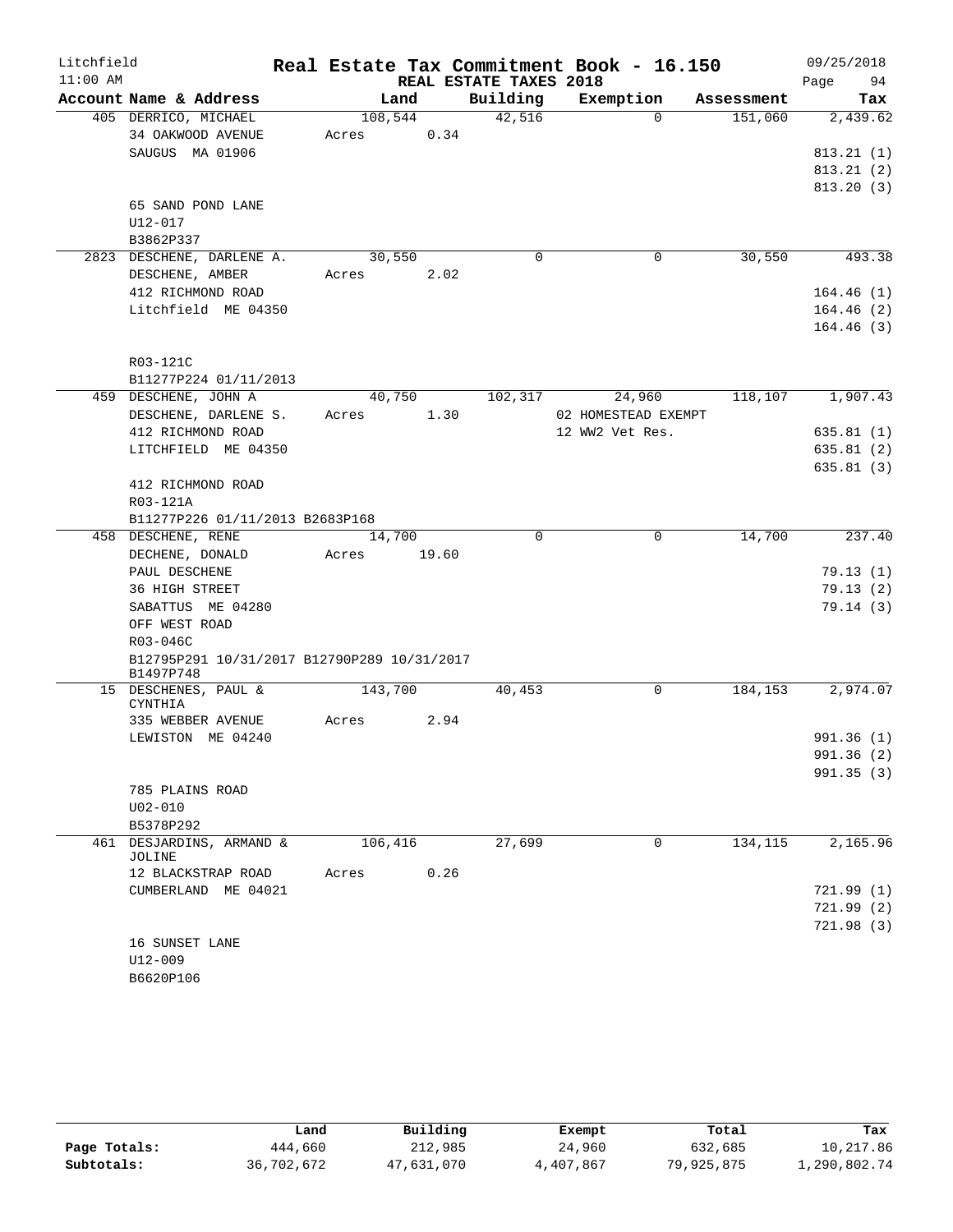| Litchfield |                                                    |        |       |                        | Real Estate Tax Commitment Book - 16.150 |            | 09/25/2018  |
|------------|----------------------------------------------------|--------|-------|------------------------|------------------------------------------|------------|-------------|
| $11:00$ AM |                                                    |        |       | REAL ESTATE TAXES 2018 |                                          |            | 95<br>Page  |
|            | Account Name & Address                             | Land   |       | Building               | Exemption                                | Assessment | Tax         |
|            | 2714 DESMARAIS, JASON                              | 45,375 |       | 223,004                | $\Omega$                                 | 268,379    | 4,334.32    |
|            | 934 RICHMOND ROAD                                  | Acres  | 3.15  |                        |                                          |            |             |
|            | LITCHFIELD ME 04350                                |        |       |                        |                                          |            | 1,444.77(1) |
|            |                                                    |        |       |                        |                                          |            | 1,444.77(2) |
|            |                                                    |        |       |                        |                                          |            | 1,444.78(3) |
|            | 934 RICHMOND ROAD                                  |        |       |                        |                                          |            |             |
|            | R02-055C<br>B9744P166 05/30/2008                   |        |       |                        |                                          |            |             |
|            | 2854 DESMARAIS, TROY R.                            | 45,000 |       | 82,007                 | 0                                        | 127,007    | 2,051.16    |
|            | DESMARAIS, JENNY L.                                | Acres  | 3.00  |                        |                                          |            |             |
|            | 25 LAURETTES LANE                                  |        |       |                        |                                          |            | 683.72 (1)  |
|            | LITCHFIELD ME 04350                                |        |       |                        |                                          |            | 683.72 (2)  |
|            |                                                    |        |       |                        |                                          |            | 683.72 (3)  |
|            | 25 LAURETTE LANE                                   |        |       |                        |                                          |            |             |
|            | R02-055D                                           |        |       |                        |                                          |            |             |
|            | B12332P10 06/24/2016 B11722P96 06/24/2014          |        |       |                        |                                          |            |             |
|            | 463 DESPRES, JEROME                                | 44,600 |       | 76,292                 | 24,960                                   | 95,932     | 1,549.30    |
|            | DESPRES, LOUISE                                    | Acres  | 1.80  |                        | 02 HOMESTEAD EXEMPT                      |            |             |
|            | 24 LEBEL LANE                                      |        |       |                        | 12 WW2 Vet Res.                          |            | 516.43(1)   |
|            | LITCHFIELD ME 04350                                |        |       |                        |                                          |            | 516.43(2)   |
|            |                                                    |        |       |                        |                                          |            | 516.44(3)   |
|            | 24 LEBEL LANE                                      |        |       |                        |                                          |            |             |
|            | $U10-036$                                          |        |       |                        |                                          |            |             |
|            | B1597P418 09/25/1972                               |        |       |                        |                                          |            |             |
|            | 464 DESROCHERS, RAYMOND J                          | 40,750 |       | 62,870                 | 19,200                                   | 84,420     | 1,363.38    |
|            | P O BOX 95                                         | Acres  | 1.30  |                        | 02 HOMESTEAD EXEMPT                      |            |             |
|            | SABATTUS ME 04280                                  |        |       |                        |                                          |            | 454.46 (1)  |
|            |                                                    |        |       |                        |                                          |            | 454.46 (2)  |
|            |                                                    |        |       |                        |                                          |            | 454.46 (3)  |
|            | 222 MAXWELL ROAD                                   |        |       |                        |                                          |            |             |
|            | R03-049                                            |        |       |                        |                                          |            |             |
|            | B3400P188<br>967 DESROSIER, JOHN                   | 84,803 |       | 246,139                | 19,200                                   | 311,742    | 5,034.63    |
|            | DESROSIER LINDA                                    | Acres  | 84.94 |                        | 02 HOMESTEAD EXEMPT                      |            |             |
|            | 340 OAKHILL ROAD                                   |        |       |                        |                                          |            | 1,678.21(1) |
|            | LITCHFIELD ME                                      |        |       |                        |                                          |            | 1,678.21(2) |
|            | 04350-9537                                         |        |       |                        |                                          |            |             |
|            |                                                    |        |       |                        |                                          |            | 1,678.21(3) |
|            | 340 OAK HILL ROAD                                  |        |       |                        |                                          |            |             |
|            | R04-037                                            |        |       |                        |                                          |            |             |
|            | B5016P191                                          |        |       |                        |                                          |            |             |
|            | 1172 DESROSIER, PAUL                               | 30,200 |       | 13,172                 | 0                                        | 43,372     | 700.46      |
|            | 2570 HALLOWELL ROAD                                | Acres  | 0.65  |                        |                                          |            |             |
|            | LITCHFIELD ME 04350                                |        |       |                        |                                          |            | 233.49(1)   |
|            |                                                    |        |       |                        |                                          |            | 233.49(2)   |
|            |                                                    |        |       |                        |                                          |            | 233.48 (3)  |
|            | 2570 HALLOWELL ROAD                                |        |       |                        |                                          |            |             |
|            | R06-073                                            |        |       |                        |                                          |            |             |
|            | B10087P198 05/26/2009 B9999P12 03/04/2009 B9034P58 |        |       |                        |                                          |            |             |

08/18/2006 B2451P154 02/08/1982 B1922P351 07/02/1976

|              | Land       | Building   | Exempt    | Total      | Tax          |
|--------------|------------|------------|-----------|------------|--------------|
| Page Totals: | 290,728    | 703,484    | 63,360    | 930,852    | 15,033.25    |
| Subtotals:   | 36,993,400 | 48,334,554 | 4,471,227 | 80,856,727 | 1,305,835.99 |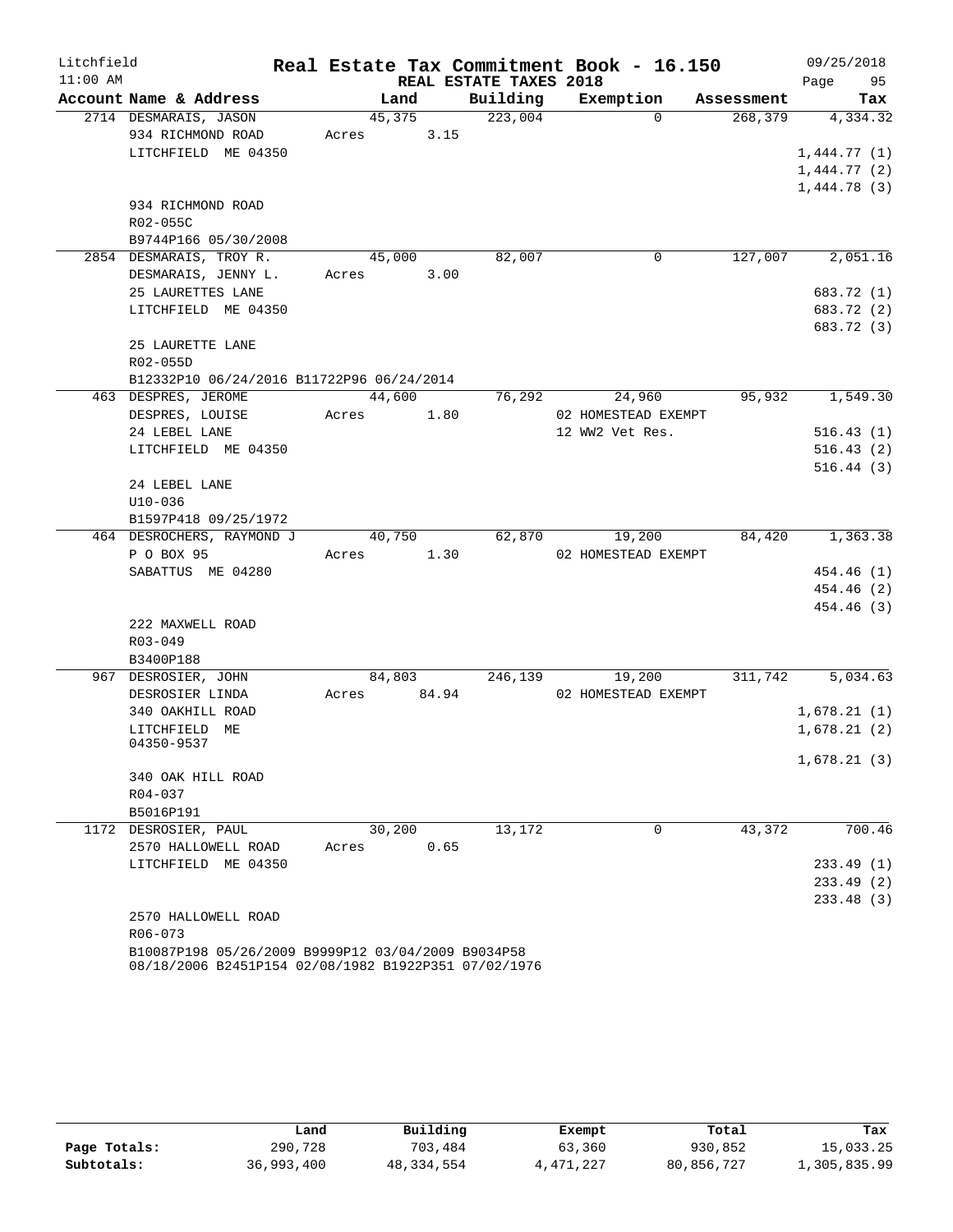| Litchfield |                                                                    |         |                |                        | Real Estate Tax Commitment Book - 16.150 |                       | 09/25/2018                 |
|------------|--------------------------------------------------------------------|---------|----------------|------------------------|------------------------------------------|-----------------------|----------------------------|
| $11:00$ AM |                                                                    |         |                | REAL ESTATE TAXES 2018 |                                          |                       | Page<br>96                 |
|            | Account Name & Address<br>980 DEUTSCHE BANK NATIONAL               |         | Land<br>42,500 | Building<br>74,600     | Exemption<br>$\Omega$                    | Assessment<br>117,100 | Tax<br>1,891.16            |
|            | TRUST CO.<br>C/O OCWEN LOAN                                        | Acres   | 2.00           |                        |                                          |                       |                            |
|            | SERVICING, LLC.<br>1661 WORTHINGTON ROAD,                          |         |                |                        |                                          |                       | 630.39(1)                  |
|            | SUITE 100                                                          |         |                |                        |                                          |                       |                            |
|            | WEST PALM BEACH FL<br>33409                                        |         |                |                        |                                          |                       | 630.39(2)                  |
|            | 85 LIBBY ROAD                                                      |         |                |                        |                                          |                       | 630.38(3)                  |
|            | R06-033<br>B12502P149 12/14/2016 B12207P193 01/13/2016             |         |                |                        |                                          |                       |                            |
|            | B11228P306 11/20/2012 B10927P99 12/29/2011 B5922P227<br>03/03/1999 |         |                |                        |                                          |                       |                            |
|            | 547 DEVITO, FRANCESCO C.                                           |         | 38,880         | 64,365                 | $\mathbf 0$                              | 103,245               | 1,667.41                   |
|            | DEVITO, KAYLA H.                                                   |         | Acres 0.96     |                        |                                          |                       |                            |
|            | 22 JOHN DEERE LANE<br>BUXTON ME 04093                              |         |                |                        |                                          |                       | 555.80(1)<br>555.80(2)     |
|            |                                                                    |         |                |                        |                                          |                       | 555.81(3)                  |
|            | 29 NECK ROAD                                                       |         |                |                        |                                          |                       |                            |
|            | $U20 - 021$                                                        |         |                |                        |                                          |                       |                            |
|            | B12674P345 07/27/2017 B9406P205 06/29/2007 B2297P93<br>03/30/1980  |         |                |                        |                                          |                       |                            |
|            | 281 DEWITT, CYNTHIA                                                |         | 502,920        | 27,136                 | 19,200                                   | 510,856               | 8,250.32                   |
|            | P.O.BOX 36                                                         | Acres   | 32.00          |                        | 02 HOMESTEAD EXEMPT                      |                       |                            |
|            | LITCHFIELD ME 04350                                                |         |                |                        |                                          |                       | 2,750.11(1)<br>2,750.11(2) |
|            |                                                                    |         |                |                        |                                          |                       | 2,750.10(3)                |
|            | 1617 HALLOWELL ROAD                                                |         |                |                        |                                          |                       |                            |
|            | $U18 - 018$                                                        |         |                |                        |                                          |                       |                            |
|            | B12292P104 05/12/2016 B6154P123 02/23/2000                         |         |                |                        |                                          |                       |                            |
|            | 657 DEWITT, CYNTHIA C<br>1595 HALLOWELL ROAD                       | Acres   | 44,200<br>2.68 | 102,249                | $\mathsf{O}$                             | 146,449               | 2,365.15                   |
|            | LITCHFIELD ME 04350                                                |         |                |                        |                                          |                       | 788.38 (1)                 |
|            |                                                                    |         |                |                        |                                          |                       | 788.38 (2)                 |
|            |                                                                    |         |                |                        |                                          |                       | 788.39 (3)                 |
|            | 1730 HALLOWELL ROAD                                                |         |                |                        |                                          |                       |                            |
|            | R12-009                                                            |         |                |                        |                                          |                       |                            |
|            | B10334P272 02/02/2010 B2218P342<br>471 DEWITT, PETER G.            | 237,920 |                | 69,484                 | 0                                        | 307,404               | 4,964.57                   |
|            | 86 QUINCY DRIVE                                                    | Acres   | 13.90          |                        |                                          |                       |                            |
|            | GORHAM ME 04038                                                    |         |                |                        |                                          |                       | 1,654.86(1)                |
|            |                                                                    |         |                |                        |                                          |                       | 1,654.86(2)                |
|            |                                                                    |         |                |                        |                                          |                       | 1,654.85(3)                |
|            | 1595 HALLOWELL ROAD                                                |         |                |                        |                                          |                       |                            |
|            | U19-001                                                            |         |                |                        |                                          |                       |                            |
|            | B2458P290<br>1739 DILLINGHAM, MARY-JANE                            |         | 53,020         | 210,443                | 19,200                                   | 244,263               | 3,944.85                   |
|            | PO BOX 338                                                         | Acres   | 6.52           |                        | 02 HOMESTEAD EXEMPT                      |                       |                            |
|            | LITCHFIELD ME 04350                                                |         |                |                        |                                          |                       | 1,314.95(1)                |
|            |                                                                    |         |                |                        |                                          |                       | 1,314.95(2)                |
|            |                                                                    |         |                |                        |                                          |                       | 1,314.95(3)                |
|            | 1843 HALLOWELL ROAD                                                |         |                |                        |                                          |                       |                            |
|            | R12-001A<br>B7478P57 01/29/2004                                    |         |                |                        |                                          |                       |                            |
|            |                                                                    |         |                |                        |                                          |                       |                            |

|              | Land       | Building   | Exempt    | Total      | Tax          |
|--------------|------------|------------|-----------|------------|--------------|
| Page Totals: | 919,440    | 548,277    | 38,400    | 1,429,317  | 23,083.46    |
| Subtotals:   | 37,912,840 | 48,882,831 | 4,509,627 | 82,286,044 | 1,328,919.45 |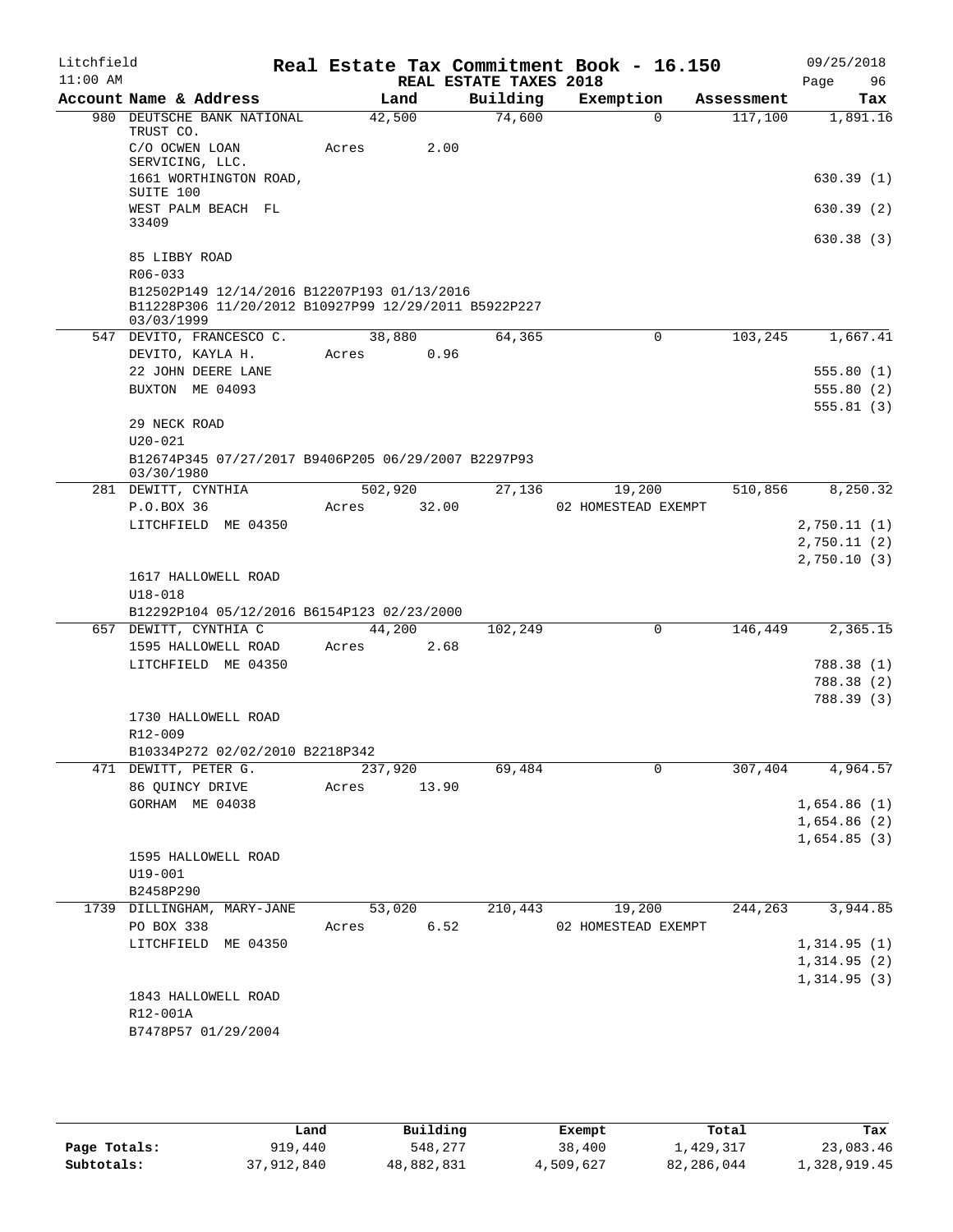| Litchfield |                                          |                 |                        | Real Estate Tax Commitment Book - 16.150 |            | 09/25/2018  |
|------------|------------------------------------------|-----------------|------------------------|------------------------------------------|------------|-------------|
| $11:00$ AM |                                          |                 | REAL ESTATE TAXES 2018 |                                          |            | 97<br>Page  |
|            | Account Name & Address                   | Land            | Building               | Exemption                                | Assessment | Tax         |
|            | 2363 DILLINGHAM, SARAH E                 | 40,400          | 90,624                 | 19,200                                   | 111,824    | 1,805.96    |
|            | P.O. BOX 299                             | Acres           | 1.16                   | 02 HOMESTEAD EXEMPT                      |            |             |
|            | LITCHFIELD ME 04350                      |                 |                        |                                          |            | 601.99(1)   |
|            |                                          |                 |                        |                                          |            | 601.99(2)   |
|            |                                          |                 |                        |                                          |            | 601.98(3)   |
|            | 1845 HALLOWELL ROAD<br>R12-001B          |                 |                        |                                          |            |             |
|            | B7864P190 03/17/2004                     |                 |                        |                                          |            |             |
|            | 479 DIMONE, DONALD                       | 223, 123        | 209,546                | 0                                        | 432,669    | 6,987.60    |
|            | 1065 LABELLE TERRACE NW Acres            | 23.85           |                        |                                          |            |             |
|            | PORT CHARLOTTE FL                        |                 |                        |                                          |            | 2,329.20(1) |
|            | 33948                                    |                 |                        |                                          |            |             |
|            |                                          |                 |                        |                                          |            | 2,329.20(2) |
|            |                                          |                 |                        |                                          |            | 2,329.20(3) |
|            | 410 DENNIS HILL ROAD                     |                 |                        |                                          |            |             |
|            | R13-024                                  |                 |                        |                                          |            |             |
|            | B1772P10                                 |                 |                        |                                          |            |             |
|            | 2599 DINAN, EILEEN G                     | 43,025          | 84,385                 | 0                                        | 127,410    | 2,057.67    |
|            | DINAN, ROBERT H                          | Acres           | 2.21                   |                                          |            |             |
|            | P O BOX 130                              |                 |                        |                                          |            | 685.89 (1)  |
|            | LITCHFIELD ME 04350                      |                 |                        |                                          |            | 685.89 (2)  |
|            |                                          |                 |                        |                                          |            | 685.89 (3)  |
|            | 593 STEVENSTOWN ROAD                     |                 |                        |                                          |            |             |
|            | R07-022C                                 |                 |                        |                                          |            |             |
|            | B10716P91 04/26/2011 B8866P40 04/13/2006 |                 |                        |                                          |            |             |
|            | 480 DINEEN, DAVID F                      | 128,366         | 34,949                 | $\Omega$                                 | 163,315    | 2,637.54    |
|            | DINEEN, NANCY C                          | Acres           | 0.51                   |                                          |            |             |
|            | 369 HIGHLAND AVE                         |                 |                        |                                          |            | 879.18 (1)  |
|            | GARDINER ME 04345                        |                 |                        |                                          |            | 879.18 (2)  |
|            |                                          |                 |                        |                                          |            | 879.18 (3)  |
|            | 87 LEBEL LANE                            |                 |                        |                                          |            |             |
|            | $U11 - 044$                              |                 |                        |                                          |            |             |
|            | B1668P323 08/28/1973                     |                 |                        |                                          |            |             |
|            | 1044 DINWIDDIE, BRYAN S.                 | 42,250<br>Acres | 90,546                 | 19,200                                   | 113,596    | 1,834.58    |
|            | DINWIDDIE STACEY L                       |                 | 1.90                   | 02 HOMESTEAD EXEMPT                      |            | 611.53(1)   |
|            | 172 LIBBY ROAD<br>LITCHFIELD ME 04350    |                 |                        |                                          |            | 611.53(2)   |
|            |                                          |                 |                        |                                          |            | 611.52(3)   |
|            | 172 LIBBY ROAD                           |                 |                        |                                          |            |             |
|            | R06-016A                                 |                 |                        |                                          |            |             |
|            | B7058P76 08/30/2002                      |                 |                        |                                          |            |             |
|            | 485 DIPRIMA, ELIZABETH R                 | 47,038          | $\Omega$               | 0                                        | 47,038     | 759.66      |
|            | 3631 N RIVER RD                          | 22.00<br>Acres  |                        |                                          |            |             |
|            | GAINESVILLE GA 30506                     |                 |                        |                                          |            | 253.22(1)   |
|            |                                          |                 |                        |                                          |            | 253.22(2)   |
|            |                                          |                 |                        |                                          |            | 253.22(3)   |
|            | PLAINS ROAD                              |                 |                        |                                          |            |             |
|            | R08-012                                  |                 |                        |                                          |            |             |
|            | B4328P262                                |                 |                        |                                          |            |             |

|              | Land       | Building   | Exempt    | Total      | Tax          |
|--------------|------------|------------|-----------|------------|--------------|
| Page Totals: | 524,202    | 510,050    | 38,400    | 995,852    | 16,083.01    |
| Subtotals:   | 38,437,042 | 49,392,881 | 4,548,027 | 83,281,896 | 1,345,002.46 |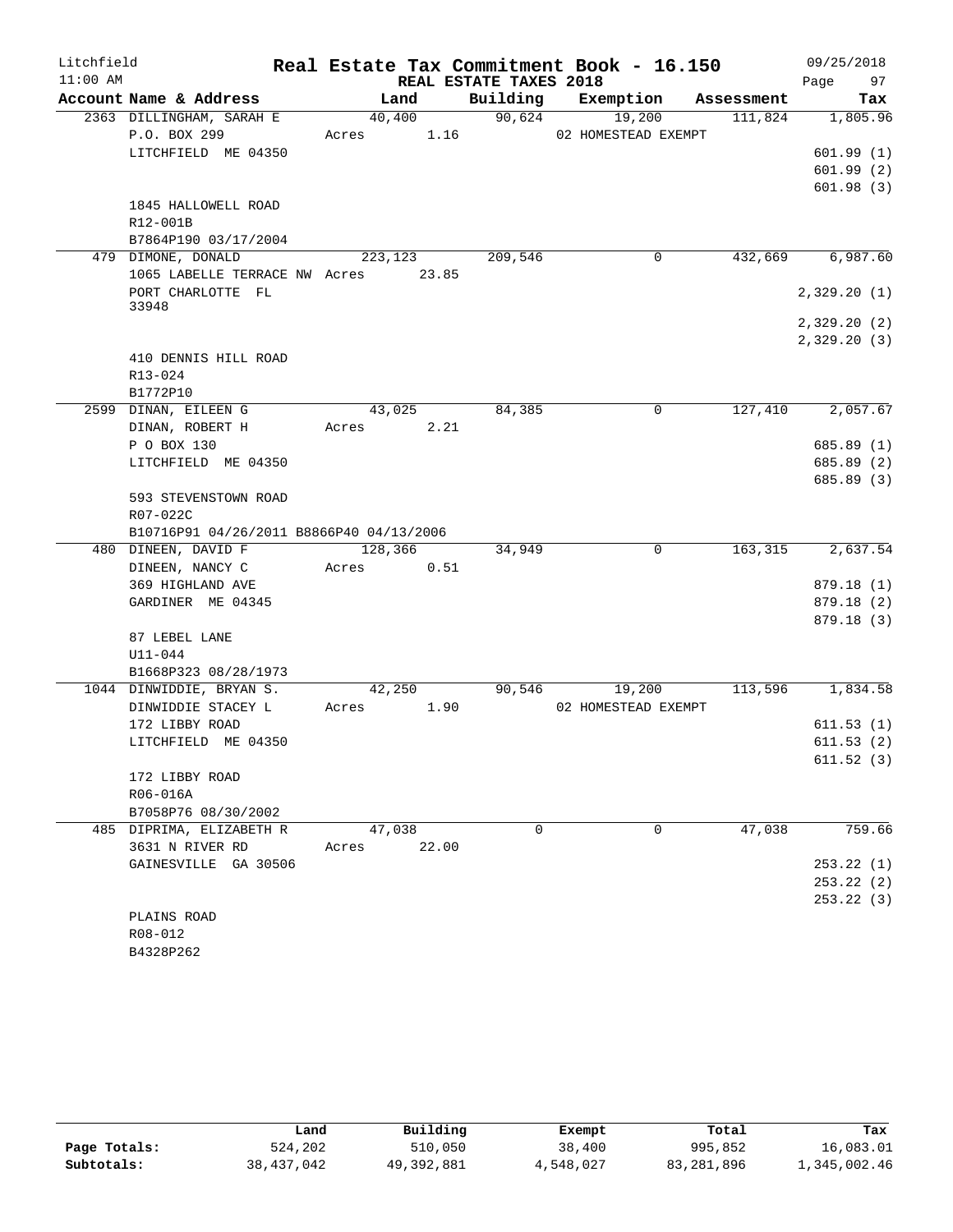| Litchfield |                       |                                                                       |       |         |       |                        | Real Estate Tax Commitment Book - 16.150 |            | 09/25/2018                 |
|------------|-----------------------|-----------------------------------------------------------------------|-------|---------|-------|------------------------|------------------------------------------|------------|----------------------------|
| $11:00$ AM |                       |                                                                       |       |         |       | REAL ESTATE TAXES 2018 |                                          |            | Page<br>98                 |
|            |                       | Account Name & Address                                                |       | Land    |       | Building               | Exemption                                | Assessment | Tax                        |
|            | (TRUSTEE)             | 2378 DIXON JOHN P (TRUSTEE)<br>DIXON JOANNE L                         | Acres | 237,600 | 2.50  | 283,102                | $\Omega$                                 | 520,702    | 8,409.34                   |
|            | 21146-2328            | 612 BROWNSTONE DR<br>SEVERNA PARK MD                                  |       |         |       |                        |                                          |            | 2,803.11(1)<br>2,803.11(2) |
|            |                       |                                                                       |       |         |       |                        |                                          |            | 2,803.12(3)                |
|            | R05-007               | 112 BUKER ROAD                                                        |       |         |       |                        |                                          |            |                            |
|            | 07/01/2003            | B12476P268 09/29/2016 B8626P85 09/28/2005 B7492P70                    |       |         |       |                        |                                          |            |                            |
|            |                       | 591 DOBSON, RALPH V.                                                  |       | 63,770  |       | 133,112                | 0                                        | 196,882    | 3,179.64                   |
|            |                       | LATHAM, DONNA L.                                                      | Acres |         | 19.36 |                        |                                          |            |                            |
|            |                       | 73 SO. ADAMS ROAD                                                     |       |         |       |                        |                                          |            | 1,059.88(1)                |
|            |                       | LITCHFIELD ME 04350                                                   |       |         |       |                        |                                          |            | 1,059.88(2)<br>1,059.88(3) |
|            |                       | 73 SOUTH ADAMS ROAD                                                   |       |         |       |                        |                                          |            |                            |
|            | R01-044               |                                                                       |       |         |       |                        |                                          |            |                            |
|            |                       | B12284P42 05/02/2016 B7494P96 06/30/2003<br>1943 DODGE SHARON ST.JEAN |       | 47,200  |       | $\Omega$               | $\Omega$                                 | 47,200     | 762.28                     |
|            | MICHAEL<br>PO BOX 354 |                                                                       | Acres |         | 45.00 |                        |                                          |            |                            |
|            |                       | EAST WINTHROP ME 04343                                                |       |         |       |                        |                                          |            | 254.09(1)                  |
|            |                       |                                                                       |       |         |       |                        |                                          |            | 254.09(2)                  |
|            |                       |                                                                       |       |         |       |                        |                                          |            | 254.10(3)                  |
|            |                       | OFF STEVENSTOWN ROAD                                                  |       |         |       |                        |                                          |            |                            |
|            | R09-063               |                                                                       |       |         |       |                        |                                          |            |                            |
|            |                       | B8637P180 10/11/2005                                                  |       |         |       |                        |                                          |            |                            |
|            |                       | 238 DODGE, CHANCE A.                                                  |       | 98,100  |       | 190,357                | 19,200                                   | 269,257    | 4,348.50                   |
|            |                       | 70 KENWAY DRIVE                                                       | Acres |         | 1.04  |                        | 02 HOMESTEAD EXEMPT                      |            |                            |
|            |                       | LITCHFIELD ME 04350                                                   |       |         |       |                        |                                          |            | 1,449.50(1)                |
|            |                       |                                                                       |       |         |       |                        |                                          |            | 1,449.50(2)                |
|            |                       |                                                                       |       |         |       |                        |                                          |            | 1,449.50(3)                |
|            |                       | 70 KENWAY DRIVE                                                       |       |         |       |                        |                                          |            |                            |
|            | $U22 - 003$           |                                                                       |       |         |       |                        |                                          |            |                            |
|            |                       | B9327P224 04/25/2007 B9257P215 02/15/2007 B6384P247                   |       |         |       |                        |                                          |            |                            |
|            | 01/12/2001            |                                                                       |       |         |       |                        |                                          |            |                            |
|            |                       | 2592 DOIRON, JESSE                                                    |       | 19,044  |       | $\mathbf 0$            | 0                                        | 19,044     | 307.56                     |
|            |                       | 18 THORNE AVENUE                                                      | Acres |         | 0.34  |                        |                                          |            |                            |
|            |                       | LEWISTON ME 04240                                                     |       |         |       |                        |                                          |            | 102.52(1)                  |
|            |                       |                                                                       |       |         |       |                        |                                          |            | 102.52(2)                  |
|            |                       |                                                                       |       |         |       |                        |                                          |            | 102.52(3)                  |
|            | $U28 - 022$           | NORTH LAKEVIEW DRIVE                                                  |       |         |       |                        |                                          |            |                            |
|            |                       | B12872P149 03/30/2018 B12024P213 06/29/2015<br>B6044P256 09/10/1999   |       |         |       |                        |                                          |            |                            |
|            |                       | 508 DOIRON, JESSE                                                     |       | 31,044  |       | 120,805                | $\Omega$                                 | 151,849    | 2,452.36                   |
|            |                       | 18 THORNE AVENUE                                                      | Acres |         | 0.34  |                        |                                          |            |                            |
|            |                       | LEWISTON ME 04240                                                     |       |         |       |                        |                                          |            | 817.45 (1)                 |
|            |                       |                                                                       |       |         |       |                        |                                          |            | 817.45(2)                  |
|            |                       |                                                                       |       |         |       |                        |                                          |            | 817.46(3)                  |
|            |                       | 25 NORTH LAKEVIEW DRIVE                                               |       |         |       |                        |                                          |            |                            |
|            | U28-023A              |                                                                       |       |         |       |                        |                                          |            |                            |
|            |                       | B12872P149 03/30/2018 B12024P213 06/29/2015<br>B6044P256 09/10/1999   |       |         |       |                        |                                          |            |                            |
|            |                       |                                                                       |       |         |       |                        |                                          |            |                            |

|              | Land       | Building   | Exempt    | Total      | Tax          |
|--------------|------------|------------|-----------|------------|--------------|
| Page Totals: | 496,758    | 727,376    | 19,200    | l,204,934  | 19,459.68    |
| Subtotals:   | 38,933,800 | 50,120,257 | 4,567,227 | 84,486,830 | 1,364,462.14 |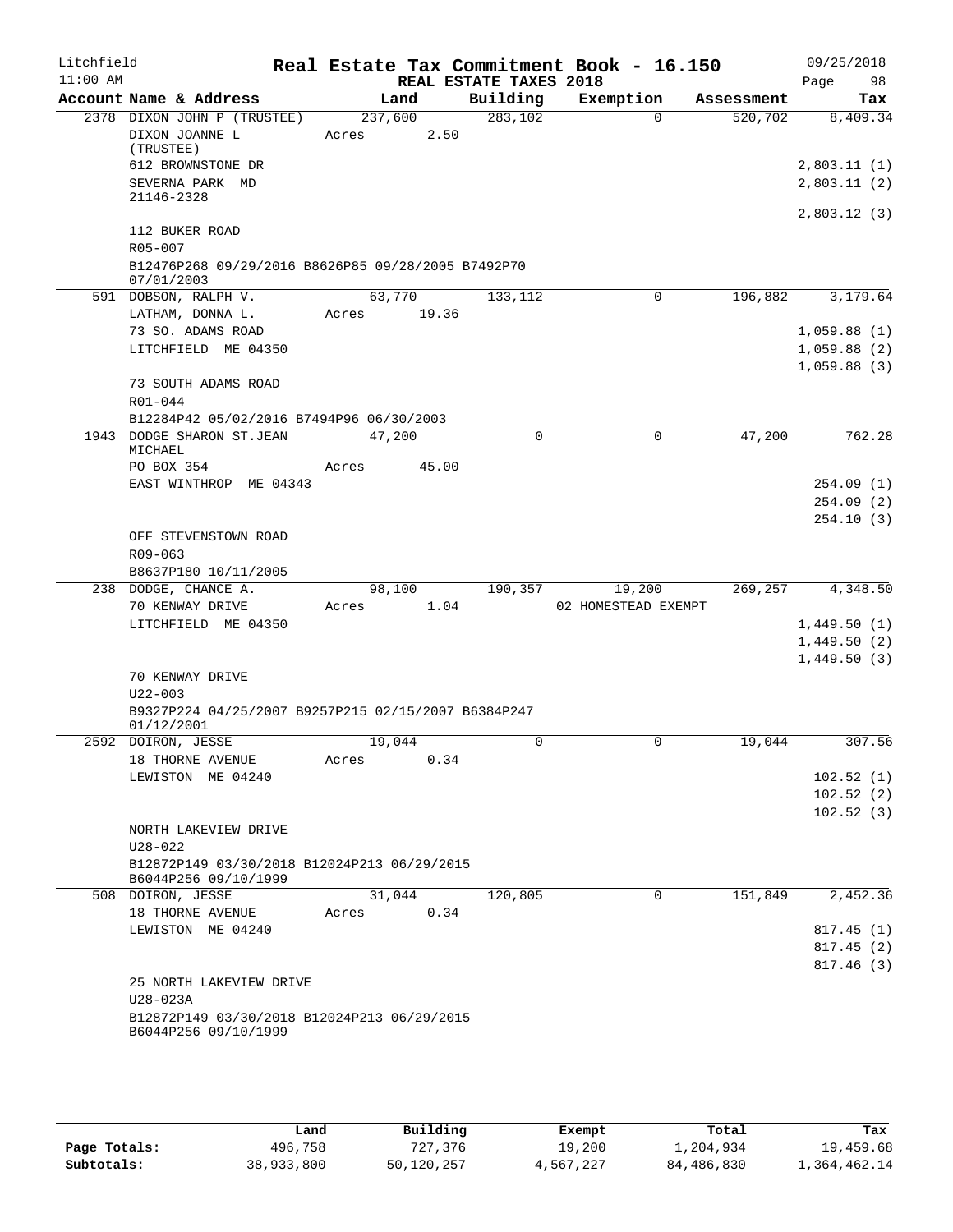| Litchfield   |                                                     |       |                        |                    | Real Estate Tax Commitment Book - 16.150 |                       | 09/25/2018             |
|--------------|-----------------------------------------------------|-------|------------------------|--------------------|------------------------------------------|-----------------------|------------------------|
| $11:00$ AM   |                                                     |       | REAL ESTATE TAXES 2018 |                    |                                          |                       | Page<br>99             |
|              | Account Name & Address<br>631 DONAHUE, MILDRED N.   |       | Land<br>110,420        | Building<br>57,843 | Exemption<br>$\Omega$                    | Assessment<br>168,263 | Tax<br>2,717.45        |
|              | 38 EASY STREET                                      |       | 0.39                   |                    |                                          |                       |                        |
|              | LITCHFIELD ME 04350                                 | Acres |                        |                    |                                          |                       | 905.82(1)              |
|              |                                                     |       |                        |                    |                                          |                       |                        |
|              |                                                     |       |                        |                    |                                          |                       | 905.82(2)<br>905.81(3) |
|              |                                                     |       |                        |                    |                                          |                       |                        |
|              | 38 EASY STREET                                      |       |                        |                    |                                          |                       |                        |
|              | $U10 - 011$                                         |       |                        |                    |                                          |                       |                        |
|              | B9312P157 04/11/2007 B7660P25 09/26/2003            |       |                        | $\mathbf 0$        |                                          |                       |                        |
|              | 177 DONEGAN DENNIS                                  |       | 54,950                 |                    | 0                                        | 54,950                | 887.44                 |
|              | P O BOX 3856                                        | Acres | 24.90                  |                    |                                          |                       |                        |
|              | CARTERSVILLE GA 30120                               |       |                        |                    |                                          |                       | 295.81(1)              |
|              |                                                     |       |                        |                    |                                          |                       | 295.81(2)              |
|              |                                                     |       |                        |                    |                                          |                       | 295.82(3)              |
|              | OFF MAINE TURNPIKE                                  |       |                        |                    |                                          |                       |                        |
|              | R02-057                                             |       |                        |                    |                                          |                       |                        |
|              | B8747P289 12/28/2005 B1696P166                      |       |                        |                    |                                          |                       |                        |
|              | 2300 DONLEY, JOHN L.                                |       | 40,475                 | 131,218            | 19,200                                   | 152,493               | 2,462.76               |
|              | DONLEY, CHRISTINE M.                                | Acres | 1.75                   |                    | 02 HOMESTEAD EXEMPT                      |                       |                        |
|              | 23 WOODPECKER DRIVE                                 |       |                        |                    |                                          |                       | 820.92 (1)             |
|              | LITCHFIELD ME 04350                                 |       |                        |                    |                                          |                       | 820.92(2)              |
|              |                                                     |       |                        |                    |                                          |                       | 820.92(3)              |
|              | 23 WOODPECKER DRIVE                                 |       |                        |                    |                                          |                       |                        |
|              | $R14 - 010 - 4$                                     |       |                        |                    |                                          |                       |                        |
|              | B11693P278 05/22/2014 B10826P159 09/06/2011         |       |                        |                    |                                          |                       |                        |
|              | B5432P238 08/18/1997                                |       |                        |                    |                                          |                       |                        |
|              | 2225 DONOVAN, TIMOTHY J                             |       | 45,600                 | 121,803            | 19,200                                   | 148,203               | 2,393.48               |
|              | DONOVAN, MAUREEN                                    | Acres | 3.24                   |                    | 02 HOMESTEAD EXEMPT                      |                       |                        |
|              | 79 LEBEL LANE                                       |       |                        |                    |                                          |                       | 797.83(1)              |
|              | LITCHFIELD ME 04350                                 |       |                        |                    |                                          |                       | 797.83(2)              |
|              |                                                     |       |                        |                    |                                          |                       | 797.82 (3)             |
|              | 41 DENNIS HILL ROAD                                 |       |                        |                    |                                          |                       |                        |
|              | $R11 - 008 - 4$                                     |       |                        |                    |                                          |                       |                        |
|              | B10727P109 05/11/2011 B7237P261 01/16/2003          |       |                        |                    |                                          |                       |                        |
|              | 492 DONOVAN, TIMOTHY J                              |       | 123,594                | 45,838             | 19,200                                   | 150,232               | 2,426.25               |
|              | DONOVAN, MAUREEN                                    | Acres | 0.59                   |                    | 02 HOMESTEAD EXEMPT                      |                       |                        |
|              | 79 LEBEL LANE                                       |       |                        |                    |                                          |                       | 808.75(1)              |
|              | LITCHFIELD ME 04350                                 |       |                        |                    |                                          |                       | 808.75(2)              |
|              |                                                     |       |                        |                    |                                          |                       | 808.75 (3)             |
|              | 79 LEBEL LANE                                       |       |                        |                    |                                          |                       |                        |
|              | $U11 - 045$                                         |       |                        |                    |                                          |                       |                        |
|              | B1927P299 07/27/1976                                |       |                        |                    |                                          |                       |                        |
|              | 2436 DOOEN ANDREW A                                 |       | 39,100                 | 62,406             | 19,200                                   | 82,306                | 1,329.24               |
|              | 47 RIDLEY ROAD                                      | Acres | 1.20                   |                    | 02 HOMESTEAD EXEMPT                      |                       |                        |
|              | LITCHFIELD ME 04350                                 |       |                        |                    |                                          |                       | 443.08 (1)             |
|              |                                                     |       |                        |                    |                                          |                       | 443.08 (2)             |
|              |                                                     |       |                        |                    |                                          |                       | 443.08 (3)             |
|              | 47 RIDLEY LANE                                      |       |                        |                    |                                          |                       |                        |
|              | R03-105G                                            |       |                        |                    |                                          |                       |                        |
|              | B8200P190 09/03/2004                                |       |                        |                    |                                          |                       |                        |
|              | 2149 DORMAN, PETER J                                |       | 50,675                 | 121,502            | 19,200                                   | 152,977               | 2,470.58               |
|              | DORMAN, MICHELLE L                                  | Acres | 3.43                   |                    | 02 HOMESTEAD EXEMPT                      |                       |                        |
|              | 11 DORMAN LANE                                      |       |                        |                    |                                          |                       | 823.53(1)              |
|              | LITCHFIELD ME 04350                                 |       |                        |                    |                                          |                       | 823.53 (2)             |
|              |                                                     |       |                        |                    |                                          |                       | 823.52 (3)             |
|              | 11 DORMAN LANE                                      |       |                        |                    |                                          |                       |                        |
|              | $U04 - 002A - 1$                                    |       |                        |                    |                                          |                       |                        |
|              | B9239P303 01/26/2007 B7371P248 04/21/2003 B6407P276 |       |                        |                    |                                          |                       |                        |
|              | 02/16/2001                                          |       |                        |                    |                                          |                       |                        |
|              |                                                     | Land  | Building               |                    | Exempt                                   | Total                 | Tax                    |
| Page Totals: | 464,814                                             |       | 540,610                |                    | 96,000                                   | 909,424               | 14,687.20              |
| Subtotals:   | 39,398,614                                          |       | 50,660,867             |                    | 4,663,227                                | 85,396,254            | 1,379,149.34           |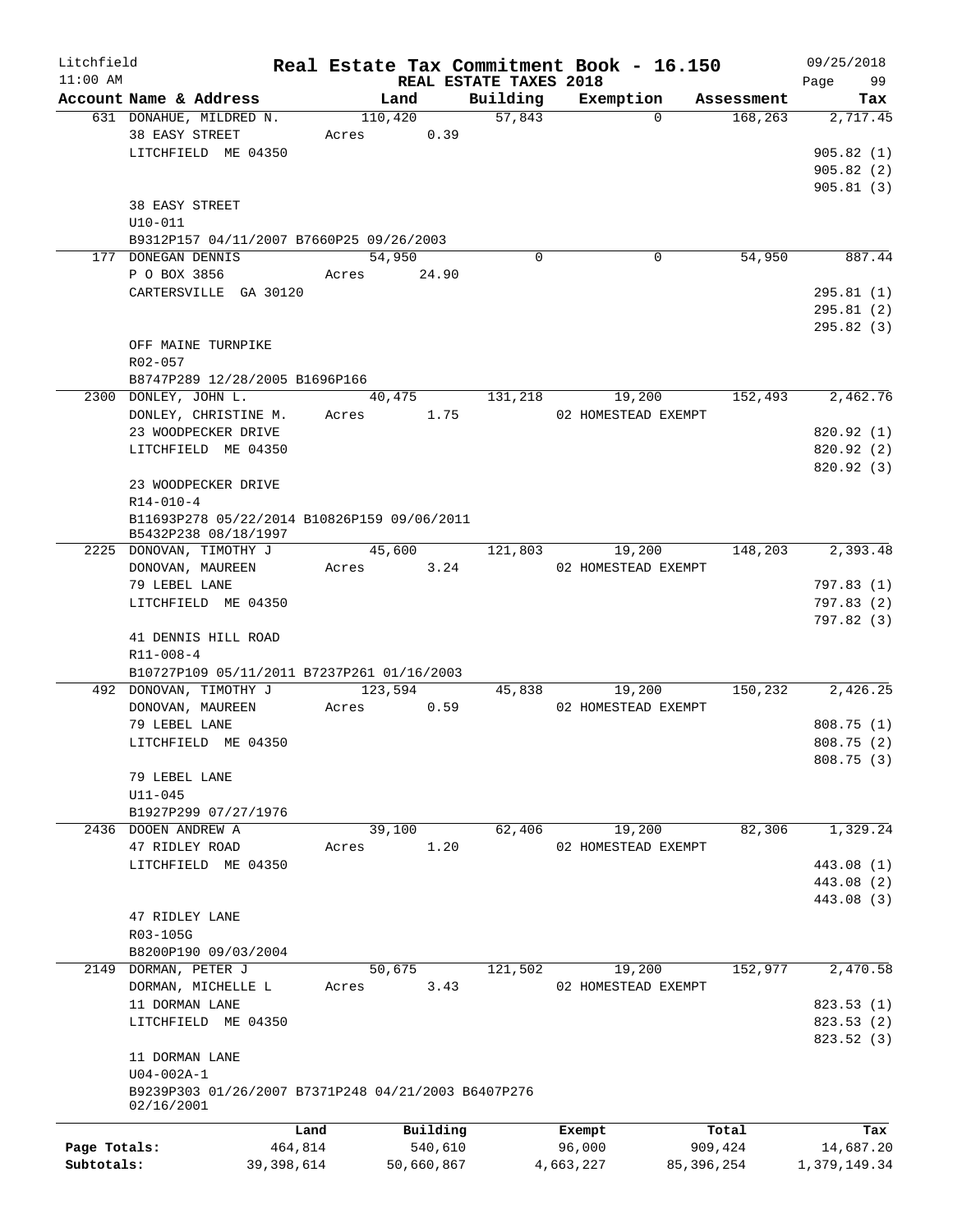| Litchfield |                                                  |         |          |                        | Real Estate Tax Commitment Book - 16.150 |            | 09/25/2018             |
|------------|--------------------------------------------------|---------|----------|------------------------|------------------------------------------|------------|------------------------|
| $11:00$ AM |                                                  |         |          | REAL ESTATE TAXES 2018 |                                          |            | 100<br>Page            |
|            | Account Name & Address                           |         | Land     | Building               | Exemption                                | Assessment | Tax                    |
|            | 494 DOROGI, LOUIS                                | 79,025  |          | 22,212                 | $\Omega$                                 | 101,237    | 1,634.98               |
|            | DOROGI MARY                                      | Acres   | 0.25     |                        |                                          |            |                        |
|            | 9 GOLDENEYE DRIVE                                |         |          |                        |                                          |            | 544.99 (1)             |
|            | TOPSHAM ME 04086                                 |         |          |                        |                                          |            | 544.99 (2)             |
|            |                                                  |         |          |                        |                                          |            | 545.00(3)              |
|            | 7 MEMORY LANE                                    |         |          |                        |                                          |            |                        |
|            | U12-027                                          |         |          |                        |                                          |            |                        |
|            | B7732P193 11/05/2003                             |         |          |                        |                                          |            |                        |
|            | 497 DOTY, AULTMAN                                | 108,000 |          | 44,766                 | 0                                        | 152,766    | 2,467.17               |
|            | 428 WOODSIDE RD                                  | Acres   | 1.20     |                        |                                          |            |                        |
|            | BRUNSWICK ME                                     |         |          |                        |                                          |            | 822.39 (1)             |
|            | 04011-7434                                       |         |          |                        |                                          |            |                        |
|            |                                                  |         |          |                        |                                          |            | 822.39 (2)             |
|            |                                                  |         |          |                        |                                          |            | 822.39 (3)             |
|            | 40 MILITARY LANE                                 |         |          |                        |                                          |            |                        |
|            | U06-006                                          |         |          |                        |                                          |            |                        |
|            | B4333P336                                        |         |          |                        |                                          |            |                        |
|            | 110 DOUCETTE, LYNNE D.                           | 45,500  |          | 99,443                 | 0                                        | 144,943    | 2,340.83               |
|            | 74 FERRIN ROAD                                   | Acres   | 3.20     |                        |                                          |            |                        |
|            | LITCHFIELD ME 04350                              |         |          |                        |                                          |            | 780.28(1)              |
|            |                                                  |         |          |                        |                                          |            | 780.28(2)<br>780.27(3) |
|            |                                                  |         |          |                        |                                          |            |                        |
|            | 74 FERRIN ROAD                                   |         |          |                        |                                          |            |                        |
|            | R03-099                                          |         |          |                        |                                          |            |                        |
|            | B7907P267 03/15/2004<br>1881 DOUGHTY, BRITTANY D | 41,250  |          | 75,059                 | 0                                        | 116,309    | 1,878.39               |
|            | BURNHAM, ADAM D                                  | Acres   | 1.50     |                        |                                          |            |                        |
|            | 188 RICHMOND ROAD                                |         |          |                        |                                          |            | 626.13(1)              |
|            | LITCHFIELD ME 04350                              |         |          |                        |                                          |            | 626.13(2)              |
|            |                                                  |         |          |                        |                                          |            | 626.13(3)              |
|            | 188 RICHMOND ROAD                                |         |          |                        |                                          |            |                        |
|            | R03-092                                          |         |          |                        |                                          |            |                        |
|            | B10448P154 06/18/2010 B7776P250 12/17/2003       |         |          |                        |                                          |            |                        |
|            | 499 DOUGLASS, GERTRUDE                           | 47,500  |          | 66,721                 | 0                                        | 114,221    | 1,844.67               |
|            | L(HEIRS OF)                                      |         |          |                        |                                          |            |                        |
|            | 896 PLAINS ROAD                                  | Acres   | 4.00     |                        |                                          |            |                        |
|            | LITCHFIELD ME 04350                              |         |          |                        |                                          |            | 614.89(1)              |
|            |                                                  |         |          |                        |                                          |            | 614.89(2)              |
|            |                                                  |         |          |                        |                                          |            | 614.89 (3)             |
|            | 896 PLAINS ROAD                                  |         |          |                        |                                          |            |                        |
|            | $R09 - 041$                                      |         |          |                        |                                          |            |                        |
|            | B1938P310                                        |         |          |                        |                                          |            |                        |
| 468        | DOUGLASS,                                        |         | $\Omega$ | 12,423                 | 0                                        | 12,423     | 200.63                 |
|            | GERTRUDE (HEIRS OF)                              |         |          |                        |                                          |            |                        |
|            | 896 PLAINS ROAD                                  |         |          |                        |                                          |            |                        |
|            | LITCHFIELD ME 04350                              |         |          |                        |                                          |            | 66.88(1)               |
|            |                                                  |         |          |                        |                                          |            | 66.88(2)               |
|            |                                                  |         |          |                        |                                          |            | 66.87(3)               |
|            | 888 PLAINS ROAD                                  |         |          |                        |                                          |            |                        |
|            | R09-041-ON                                       |         |          |                        |                                          |            |                        |
|            | B9765P348 06/18/2008                             |         |          |                        |                                          |            |                        |

|              | Land       | Building   | Exempt    | Total      | Tax          |
|--------------|------------|------------|-----------|------------|--------------|
| Page Totals: | 321,275    | 320,624    |           | 641,899    | 10,366.67    |
| Subtotals:   | 39,719,889 | 50,981,491 | 4,663,227 | 86,038,153 | 1,389,516.01 |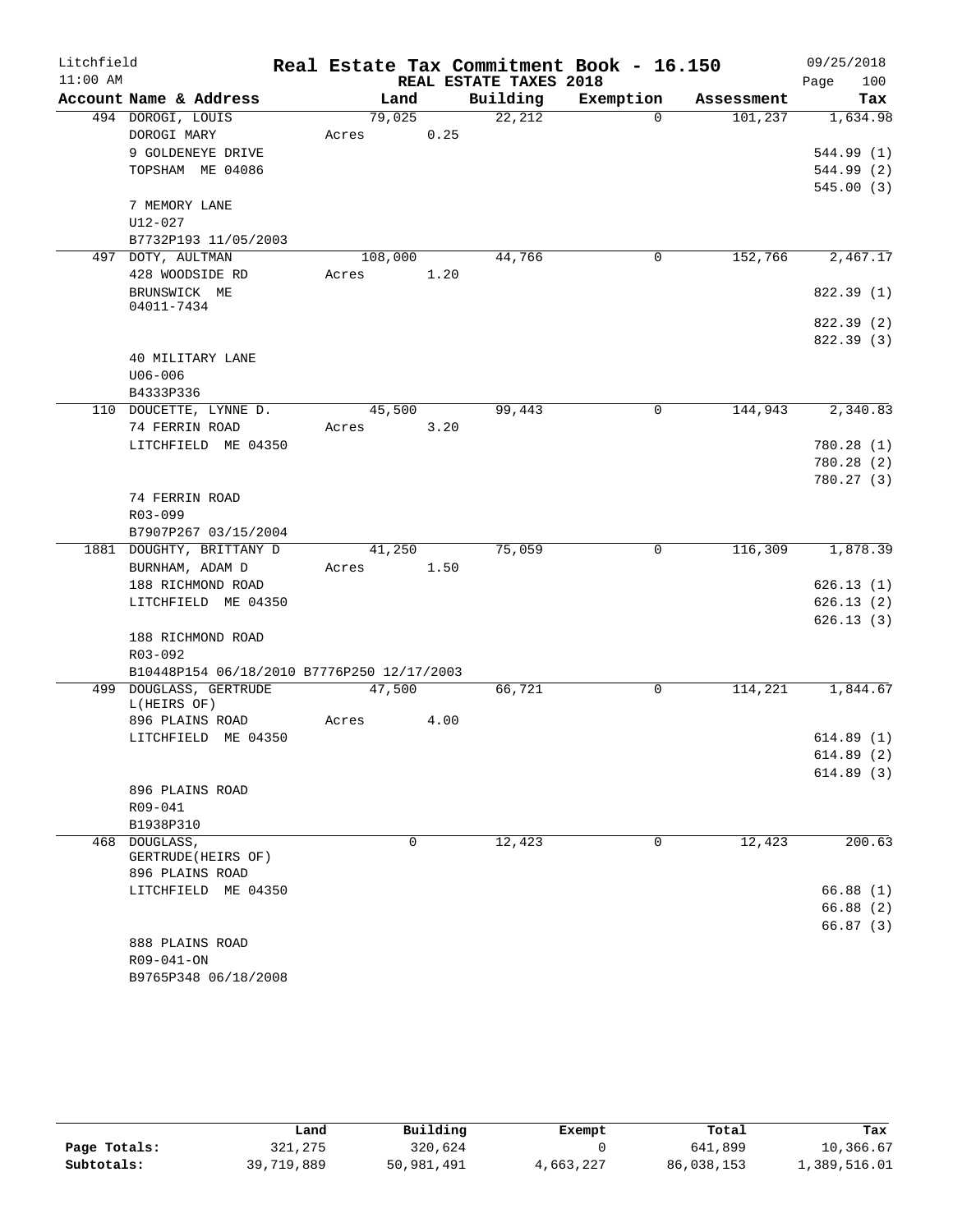| Litchfield |                                            |       |          |                        | Real Estate Tax Commitment Book - 16.150 |            | 09/25/2018  |
|------------|--------------------------------------------|-------|----------|------------------------|------------------------------------------|------------|-------------|
| $11:00$ AM |                                            |       |          | REAL ESTATE TAXES 2018 |                                          |            | Page<br>101 |
|            | Account Name & Address                     |       | Land     | Building               | Exemption                                | Assessment | Tax         |
|            | 2927 DOYLE, BRUCE                          |       | 3,376    | $\mathbf 0$            | $\Omega$                                 | 3,376      | 54.52       |
|            | 31 DOYLE STREET                            | Acres | 25.00    |                        |                                          |            |             |
|            | LITCHFIELD ME 04350                        |       |          |                        |                                          |            | 18.17(1)    |
|            |                                            |       |          |                        |                                          |            | 18.17(2)    |
|            |                                            |       |          |                        |                                          |            | 18.18(3)    |
|            |                                            |       |          |                        |                                          |            |             |
|            | R04-033<br>B3190P252                       |       |          |                        |                                          |            |             |
|            | 503 DOYLE, BRUCE                           |       | 35,250   | $\mathbf 0$            | $\mathbf 0$                              | 35,250     | 569.29      |
|            | 31 DOYLE STREET                            | Acres | 1.50     |                        |                                          |            |             |
|            | LITCHFIELD ME 04350                        |       |          |                        |                                          |            | 189.76 (1)  |
|            |                                            |       |          |                        |                                          |            | 189.76 (2)  |
|            |                                            |       |          |                        |                                          |            | 189.77 (3)  |
|            | <b>DOYLE STREET</b>                        |       |          |                        |                                          |            |             |
|            | $U09 - 026$                                |       |          |                        |                                          |            |             |
|            |                                            |       |          |                        |                                          |            |             |
|            | B11264P119 11/09/2012 B2816P84             |       |          |                        |                                          |            |             |
|            | 1002 DOYLE, BRUCE & LORAINE                |       | 87,320   | 27,953                 | $\mathbf 0$                              | 115,273    | 1,861.66    |
|            | 31 DOYLE STREET                            | Acres | 0.20     |                        |                                          |            |             |
|            | LITCHFIELD ME 04350                        |       |          |                        |                                          |            | 620.55(1)   |
|            |                                            |       |          |                        |                                          |            | 620.55(2)   |
|            |                                            |       |          |                        |                                          |            | 620.56 (3)  |
|            | 192 MACE ROAD                              |       |          |                        |                                          |            |             |
|            | $U14 - 021$                                |       |          |                        |                                          |            |             |
|            | B4999P192                                  |       |          |                        |                                          |            |             |
|            | 505 DOYLE, BRUCE G                         |       | 54,500   | 231,476                | 19,200                                   | 266,776    | 4,308.43    |
|            | 31 DOYLE STREET                            | Acres | 8.00     |                        | 02 HOMESTEAD EXEMPT                      |            |             |
|            | LITCHFIELD ME 04350                        |       |          |                        |                                          |            | 1,436.14(1) |
|            |                                            |       |          |                        |                                          |            | 1,436.14(2) |
|            |                                            |       |          |                        |                                          |            | 1,436.15(3) |
|            | 31 DOYLE STREET                            |       |          |                        |                                          |            |             |
|            | $R05 - 008$                                |       |          |                        |                                          |            |             |
|            | B2816P60                                   |       |          |                        |                                          |            |             |
|            | 506 DOYLE, DEANNA MAY                      |       | 42,100   | 163,104                | 19,200                                   | 186,004    | 3,003.96    |
|            | DOYLE, KEVIN M                             | Acres | 2.40     |                        | 02 HOMESTEAD EXEMPT                      |            |             |
|            |                                            |       |          |                        |                                          |            |             |
|            | 82 COMMUNITY DRIVE                         |       |          |                        |                                          |            | 1,001.32(1) |
|            | LITCHFIELD ME 04350                        |       |          |                        |                                          |            | 1,001.32(2) |
|            |                                            |       |          |                        |                                          |            | 1,001.32(3) |
|            | 82 COMMUNITY DRIVE                         |       |          |                        |                                          |            |             |
|            | U15-003C                                   |       |          |                        |                                          |            |             |
|            | B3767P219 07/20/1990                       |       |          |                        |                                          |            |             |
|            | 743 DOYLE, DECLAN RYAN                     |       | 49,978   | 0                      | 0                                        | 49,978     | 807.14      |
|            | 32 COMMUNITY DRIVE                         | Acres | 16.97    |                        |                                          |            |             |
|            | LITCHFIELD ME 04350                        |       |          |                        |                                          |            | 269.05(1)   |
|            |                                            |       |          |                        |                                          |            | 269.05(2)   |
|            |                                            |       |          |                        |                                          |            | 269.04(3)   |
|            | 40 COMMUNITY DRIVE                         |       |          |                        |                                          |            |             |
|            | U15-003B                                   |       |          |                        |                                          |            |             |
|            | B12669P150 07/17/2017 B3770P223 07/26/1990 |       |          |                        |                                          |            |             |
|            | 510 DREW, DAVID W.                         |       | 110,938  | 101,133                | 19,200                                   | 192,871    | 3, 114.87   |
|            | 77 GRANT ROAD                              | Acres | 0.43     |                        | 02 HOMESTEAD EXEMPT                      |            |             |
|            | LITCHFIELD ME 04350                        |       |          |                        |                                          |            | 1,038.29(1) |
|            |                                            |       |          |                        |                                          |            | 1,038.29(2) |
|            |                                            |       |          |                        |                                          |            |             |
|            |                                            |       |          |                        |                                          |            | 1,038.29(3) |
|            | 77 GRANT ROAD                              |       |          |                        |                                          |            |             |
|            | U11-017                                    |       |          |                        |                                          |            |             |
|            | B10524P316 09/09/2010 B1736P208            |       |          |                        |                                          |            |             |
|            |                                            |       |          |                        |                                          |            |             |
|            |                                            | Land  | Building |                        | Exempt                                   | Total      | Tax         |
|            |                                            |       |          |                        |                                          |            |             |

|              | ⊥ano       | Building   | Exempt    | тосат      | rax.         |
|--------------|------------|------------|-----------|------------|--------------|
| Page Totals: | 383,462    | 523,666    | 57,600    | 849,528    | 13,719.87    |
| Subtotals:   | 40,103,351 | 51,505,157 | 4,720,827 | 86,887,681 | 1,403,235.88 |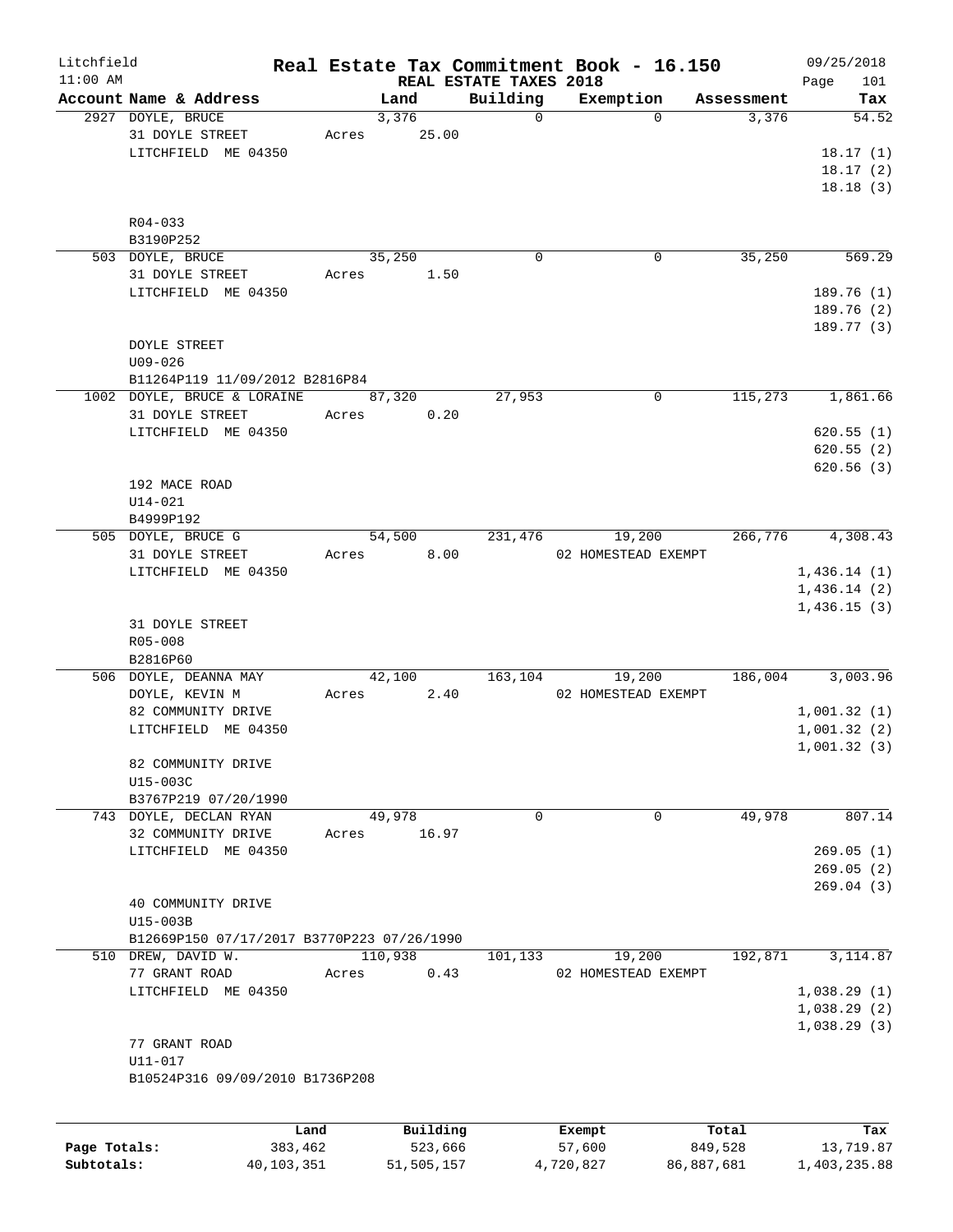| Litchfield<br>$11:00$ AM |                                                                            |                  |        | REAL ESTATE TAXES 2018 | Real Estate Tax Commitment Book - 16.150 |            | 09/25/2018<br>Page<br>102                 |
|--------------------------|----------------------------------------------------------------------------|------------------|--------|------------------------|------------------------------------------|------------|-------------------------------------------|
|                          | Account Name & Address                                                     |                  | Land   | Building               | Exemption                                | Assessment | Tax                                       |
|                          | 2631 DUBE GLEN E.<br>P O BOX 819<br>SABATTUS ME 04280                      | 107,580<br>Acres | 7.08   | 14,084                 | $\Omega$                                 | 121,664    | 1,964.87<br>654.96 (1)<br>654.96 (2)      |
|                          | BROOKSIDE LANE<br>R03-088E-1<br>B10385P25 04/09/2010 B9054P350 09/06/2006  |                  |        |                        |                                          |            | 654.95(3)                                 |
|                          | 2625 DUBE GLEN E                                                           |                  | 28,025 | 0                      | 0                                        | 28,025     | 452.60                                    |
|                          | P O BOX 819                                                                | Acres            | 1.01   |                        |                                          |            |                                           |
|                          | SABATTUS ME 04280                                                          |                  |        |                        |                                          |            | 150.87(1)<br>150.87(2)<br>150.86(3)       |
|                          | OVERLOOK DRIVE<br>$R12 - 022 - 8$<br>B8169P283 10/21/2004                  |                  |        |                        |                                          |            |                                           |
|                          | 2710 DUBE GLEN E                                                           |                  | 54,365 | 0                      | $\mathbf 0$                              | 54,365     | 877.99                                    |
|                          | PO BOX 819                                                                 | Acres            | 23.73  |                        |                                          |            |                                           |
|                          | SABATTUS ME 04280                                                          |                  |        |                        |                                          |            | 292.66(1)                                 |
|                          |                                                                            |                  |        |                        |                                          |            | 292.66(2)                                 |
|                          |                                                                            |                  |        |                        |                                          |            | 292.67(3)                                 |
|                          | OFF WHIPPORWILL ROAD                                                       |                  |        |                        |                                          |            |                                           |
|                          | R12-022                                                                    |                  |        |                        |                                          |            |                                           |
|                          | B8169P283 10/19/2004                                                       |                  |        |                        |                                          |            |                                           |
|                          | 2080 DUBE, GLEN                                                            | 200,760          |        | 0                      | $\mathsf{O}$                             | 200,760    | 3, 242.27                                 |
|                          | P O BOX 819                                                                | Acres            | 32.52  |                        |                                          |            |                                           |
|                          | SABATTUS ME 04280                                                          |                  |        |                        |                                          |            | 1,080.76(1)<br>1,080.76(2)<br>1,080.75(3) |
|                          | WENTZELL ROAD                                                              |                  |        |                        |                                          |            |                                           |
|                          | R03-097C                                                                   |                  |        |                        |                                          |            |                                           |
|                          | B10385P25 04/09/2010 B9045P137 08/30/2006 B9034P259<br>06/08/2006 B5344P83 |                  |        |                        |                                          |            |                                           |
|                          | 2735 DUBE, GLEN                                                            |                  | 0      | 13,194                 | 0                                        | 13,194     | 213.08                                    |
|                          | P O BOX 819<br>SABATTUS ME 04280                                           |                  |        |                        |                                          |            | 71.03(1)                                  |
|                          |                                                                            |                  |        |                        |                                          |            | 71.03(2)                                  |
|                          |                                                                            |                  |        |                        |                                          |            | 71.02(3)                                  |
|                          | LEMAY LANE                                                                 |                  |        |                        |                                          |            |                                           |
|                          | R03-097C-7-ON                                                              |                  |        |                        |                                          |            |                                           |
|                          | 2763 DUBE, GLEN                                                            |                  | 12,000 | 15,368                 | 0                                        | 27,368     | 441.99                                    |
|                          | P O BOX 819                                                                |                  |        |                        |                                          |            |                                           |
|                          | SABATTUS ME 04280                                                          |                  |        |                        |                                          |            | 147.33(1)                                 |
|                          |                                                                            |                  |        |                        |                                          |            | 147.33 (2)                                |
|                          |                                                                            |                  |        |                        |                                          |            | 147.33(3)                                 |
|                          | <b>36 BROOKSIDE LANE</b>                                                   |                  |        |                        |                                          |            |                                           |
|                          | R03-097C-10                                                                |                  |        |                        |                                          |            |                                           |
|                          | 2736 DUBE, GLEN                                                            |                  | 0      | 11,259                 | 0                                        | 11,259     | 181.83                                    |
|                          | P O BOX 819                                                                |                  |        |                        |                                          |            |                                           |
|                          | SABATTUS ME 04280                                                          |                  |        |                        |                                          |            | 60.61(1)                                  |
|                          |                                                                            |                  |        |                        |                                          |            | 60.61(2)                                  |
|                          |                                                                            |                  |        |                        |                                          |            | 60.61(3)                                  |
|                          | 33 BROOKSIDE LANE                                                          |                  |        |                        |                                          |            |                                           |
|                          | R03-097C-9-ON                                                              |                  |        |                        |                                          |            |                                           |

|              | Land       | Building   | Exempt    | Total      | Tax          |
|--------------|------------|------------|-----------|------------|--------------|
| Page Totals: | 402,730    | 53,905     |           | 456,635    | .374.63      |
| Subtotals:   | 40,506,081 | 51,559,062 | 4,720,827 | 87,344,316 | .,410,610.51 |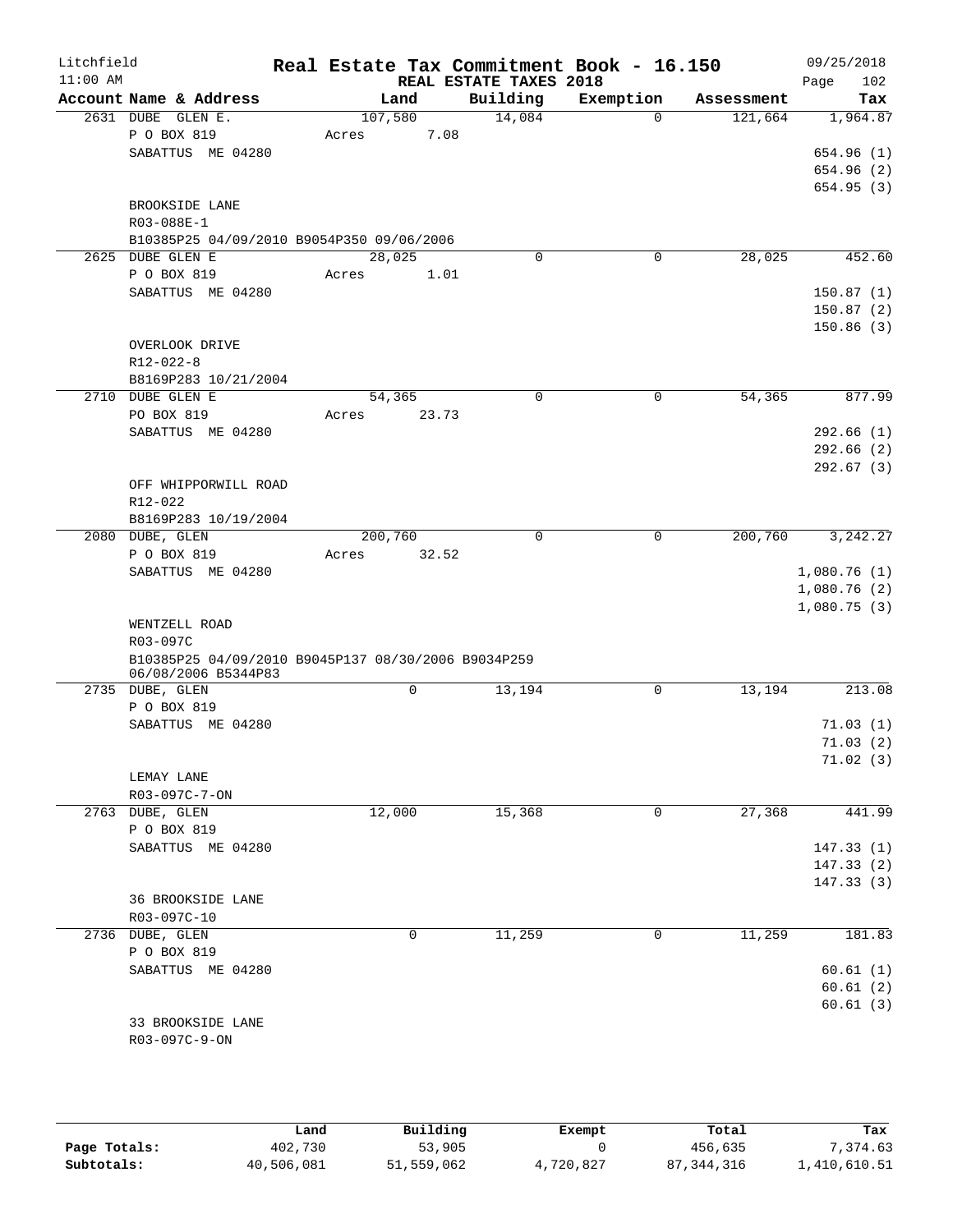| Litchfield |                                             |       |                        |          | Real Estate Tax Commitment Book - 16.150 |            | 09/25/2018   |
|------------|---------------------------------------------|-------|------------------------|----------|------------------------------------------|------------|--------------|
| $11:00$ AM |                                             |       | REAL ESTATE TAXES 2018 |          |                                          |            | Page<br>103  |
|            | Account Name & Address                      |       | Land                   | Building | Exemption                                | Assessment | Tax          |
|            | 2762 DUBE, GLEN                             |       | $\mathbf 0$            | 15,054   | 0                                        | 15,054     | 243.12       |
|            | P O BOX 819                                 |       |                        |          |                                          |            |              |
|            | SABATTUS ME 04280                           |       |                        |          |                                          |            | 81.04(1)     |
|            |                                             |       |                        |          |                                          |            | 81.04(2)     |
|            |                                             |       |                        |          |                                          |            | 81.04(3)     |
|            | BROOKSIDE LANE                              |       |                        |          |                                          |            |              |
|            | R03-097C-8-ON                               |       |                        |          |                                          |            |              |
|            | 2624 DUBE, GLEN E.                          |       | 28,850                 | 0        | 0                                        | 28,850     | 465.93       |
|            | P O BOX 819                                 | Acres | 1.34                   |          |                                          |            |              |
|            | SABATTUS ME 04280                           |       |                        |          |                                          |            | 155.31(1)    |
|            |                                             |       |                        |          |                                          |            | 155.31(2)    |
|            |                                             |       |                        |          |                                          |            | 155.31(3)    |
|            | 31 OVERLOOK DRIVE                           |       |                        |          |                                          |            |              |
|            | R12-022-7                                   |       |                        |          |                                          |            |              |
|            | B12854P270 03/23/2018 B10321P276 01/13/2010 |       |                        |          |                                          |            |              |
|            | B8169P283 10/21/2004                        |       |                        |          |                                          |            |              |
|            | 221 DUBE, GLENN                             |       | 0                      | 16,852   | 0                                        | 16,852     | 272.16       |
|            | P.O. BOX 819                                |       |                        |          |                                          |            |              |
|            | SABATTUS ME 04280                           |       |                        |          |                                          |            | 90.72(1)     |
|            |                                             |       |                        |          |                                          |            | 90.72 (2)    |
|            |                                             |       |                        |          |                                          |            | 90.72(3)     |
|            | 18 LEMAY LANE                               |       |                        |          |                                          |            |              |
|            | R03-088A-ON-1                               |       |                        |          |                                          |            |              |
|            | 966 DUBOIS, PAULINE                         |       | 131,707                | 75,429   | $\mathbf 0$                              | 207,136    | 3, 345.25    |
|            | <b>48 MEADOW LANE</b>                       | Acres | 0.52                   |          |                                          |            |              |
|            | AUBURN ME 04210                             |       |                        |          |                                          |            | 1, 115.08(1) |
|            |                                             |       |                        |          |                                          |            | 1, 115.08(2) |
|            |                                             |       |                        |          |                                          |            | 1, 115.09(3) |
|            | 41 BLEN DRIVE                               |       |                        |          |                                          |            |              |
|            | $U23 - 005$                                 |       |                        |          |                                          |            |              |
|            | B7308P318 03/14/2003                        |       |                        |          |                                          |            |              |
|            | 517 DUCHARME, ALBERT                        |       | 45,250                 | 40,757   | 19,200                                   | 66,807     | 1,078.93     |
|            | DUCHARME, NANCY A                           | Acres | 3.10                   |          | 02 HOMESTEAD EXEMPT                      |            |              |
|            | 307 RICHMOND ROAD                           |       |                        |          |                                          |            | 359.64(1)    |
|            | LITCHFIELD ME 04350                         |       |                        |          |                                          |            | 359.64(2)    |
|            |                                             |       |                        |          |                                          |            | 359.65(3)    |
|            | 307 RICHMOND ROAD                           |       |                        |          |                                          |            |              |
|            | R03-020                                     |       |                        |          |                                          |            |              |
|            | B10556P337 10/12/2010 B10540P264 09/27/2010 |       |                        |          |                                          |            |              |
|            | B1531P316                                   |       |                        |          |                                          |            |              |
|            | 682 DUGGINS JOHN R                          |       | 88,400                 | 44,168   | 19,200                                   | 113,368    | 1,830.89     |
|            | DUGGINS CORIE L                             | Acres | 123.70                 |          | 02 HOMESTEAD EXEMPT                      |            |              |
|            | 1235 LEWISTON ROAD                          |       |                        |          |                                          |            | 610.30(1)    |
|            | LITCHFIELD ME 04350                         |       |                        |          |                                          |            | 610.30(2)    |
|            |                                             |       |                        |          |                                          |            | 610.29(3)    |
|            | 1235 LEWISTON ROAD                          |       |                        |          |                                          |            |              |
|            | $R13 - 004$                                 |       |                        |          |                                          |            |              |
|            | B8827P32 03/06/2006 B6125P274               |       |                        |          |                                          |            |              |
|            | 1983 DULAC SONYA                            |       | 0                      | 10,133   | 10,133                                   | 0          | 0.00         |
|            | 13 BROOKSIDE LANE                           |       |                        |          | 02 HOMESTEAD EXEMPT                      |            |              |
|            | LITCHFIELD ME 04350                         |       |                        |          |                                          |            |              |
|            |                                             |       |                        |          |                                          |            |              |
|            |                                             |       |                        |          |                                          |            |              |
|            | 13 BROOKSIDE LANE                           |       |                        |          |                                          |            |              |
|            |                                             |       |                        |          |                                          |            |              |
|            | R03-097C-4-ON                               |       |                        |          |                                          |            |              |
|            | B9034P259 06/08/2006 B8596P92 09/14/2005    |       |                        |          |                                          |            |              |
|            |                                             |       |                        |          |                                          |            |              |
|            |                                             |       |                        |          |                                          |            |              |
|            |                                             | Land  | Building               |          | Exempt                                   | Total      | Tax          |

|              | ------     | ---------  | --------  | -----      | ----         |
|--------------|------------|------------|-----------|------------|--------------|
| Page Totals: | 294,207    | 202,393    | 48,533    | 448,067    | 7,236.28     |
| Subtotals:   | 40,800,288 | 51,761,455 | 4,769,360 | 87,792,383 | 1,417,846.79 |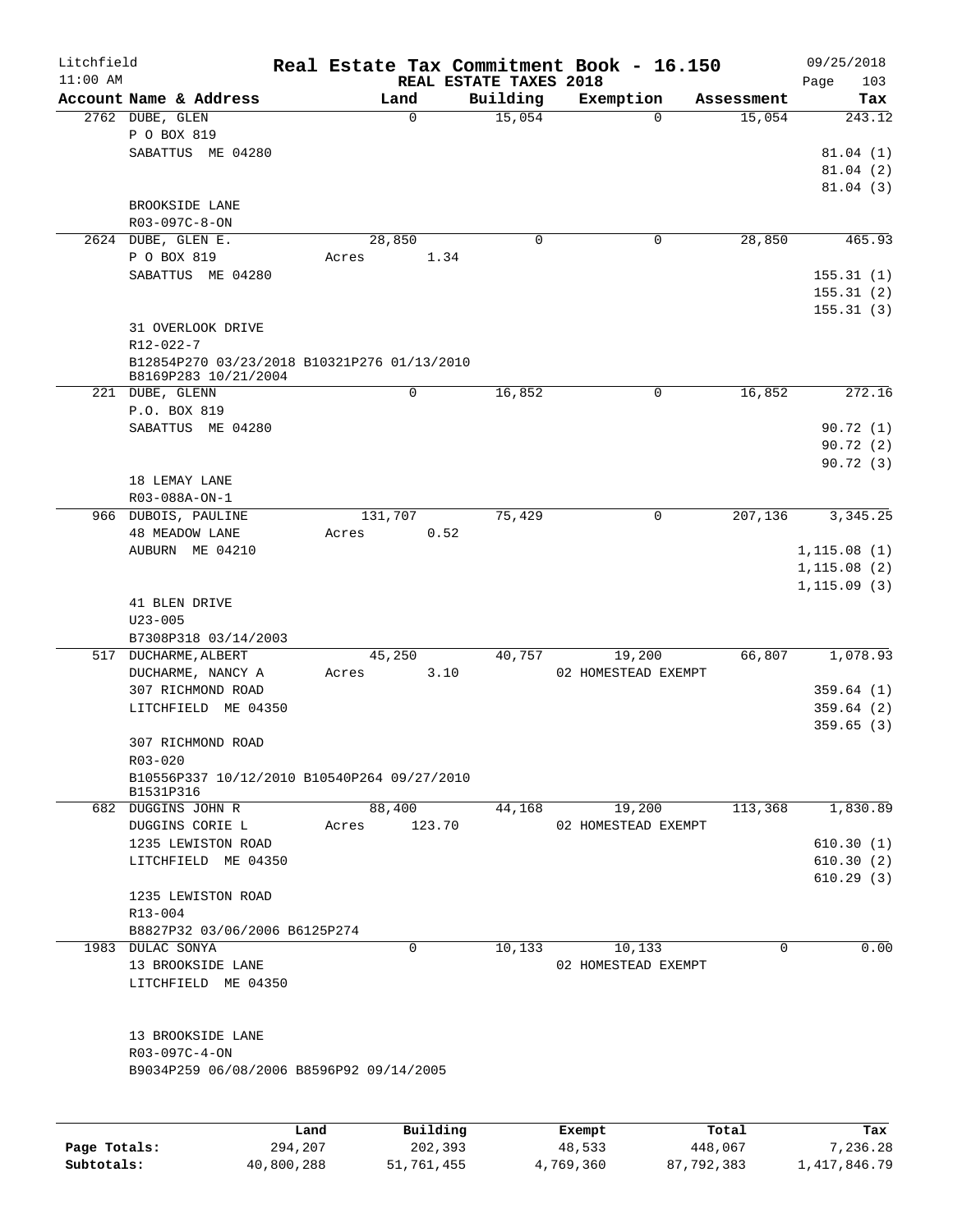| Litchfield |                                                      |            |      |                        | Real Estate Tax Commitment Book - 16.150 |            | 09/25/2018             |
|------------|------------------------------------------------------|------------|------|------------------------|------------------------------------------|------------|------------------------|
| $11:00$ AM |                                                      |            |      | REAL ESTATE TAXES 2018 |                                          |            | Page<br>104            |
|            | Account Name & Address                               | Land       |      | Building               | Exemption                                | Assessment | Tax                    |
|            | 1928 DUMAIS, RAYMOND L.                              | 43,150     |      | 154,897                | $\Omega$                                 | 198,047    | 3,198.46               |
|            | KING, JENNIFER L.                                    | Acres      | 2.82 |                        |                                          |            |                        |
|            | 68 RIDLEY LANE                                       |            |      |                        |                                          |            | 1,066.15(1)            |
|            | LITCHFIELD ME<br>04350-3516                          |            |      |                        |                                          |            | 1,066.15(2)            |
|            |                                                      |            |      |                        |                                          |            | 1,066.16(3)            |
|            | 68 RIDLEY LANE                                       |            |      |                        |                                          |            |                        |
|            | R03-104A                                             |            |      |                        |                                          |            |                        |
|            | B11383P259 04/24/2013 B10857P63 10/12/2011 B7517P294 |            |      |                        |                                          |            |                        |
|            | 07/19/1996                                           |            |      |                        |                                          |            |                        |
|            | 2459 DUMAIS, VINCENT &<br>VERONICA                   | 45,000     |      | 146,079                | 19,200                                   | 171,879    | 2,775.85               |
|            | 45 STONE LANE                                        | Acres      | 3.00 |                        | 02 HOMESTEAD EXEMPT                      |            |                        |
|            | Litchfield ME 04350                                  |            |      |                        |                                          |            | 925.28(1)              |
|            |                                                      |            |      |                        |                                          |            | 925.28(2)              |
|            |                                                      |            |      |                        |                                          |            | 925.29(3)              |
|            | <b>45 STONE LANE</b>                                 |            |      |                        |                                          |            |                        |
|            | R05-066C                                             |            |      |                        |                                          |            |                        |
|            | B8360P117 03/31/2005                                 |            |      |                        |                                          |            |                        |
|            | 1391 DUMONT, JAMES E.                                | 60,538     |      | 31,463                 | $\mathbf 0$                              | 92,001     | 1,485.82               |
|            | DUMONT, LYNN L.                                      | Acres      | 0.18 |                        |                                          |            |                        |
|            | 46 SPRING DRIVE                                      |            |      |                        |                                          |            | 495.27 (1)             |
|            | BOWDOIN ME 04287                                     |            |      |                        |                                          |            | 495.27 (2)             |
|            |                                                      |            |      |                        |                                          |            | 495.28 (3)             |
|            | 9 PICKEREL DRIVE                                     |            |      |                        |                                          |            |                        |
|            | $U13 - 004$                                          |            |      |                        |                                          |            |                        |
|            | B12415P2212 09/19/2016 B7896P33 03/29/2004           |            |      |                        |                                          |            |                        |
|            | 524 DUNLAP, MARY                                     | 46,250     |      | 66,582                 | 19,200                                   | 93,632     | 1,512.16               |
|            | 849 PLAINS ROAD                                      | Acres 3.50 |      |                        | 02 HOMESTEAD EXEMPT                      |            |                        |
|            | LITCHFIELD ME 04350                                  |            |      |                        |                                          |            | 504.05(1)              |
|            |                                                      |            |      |                        |                                          |            | 504.05(2)              |
|            |                                                      |            |      |                        |                                          |            | 504.06(3)              |
|            | 849 PLAINS ROAD                                      |            |      |                        |                                          |            |                        |
|            | U03-016A<br>B3336P212                                |            |      |                        |                                          |            |                        |
|            | 2194 DUNLAP, MARY                                    | 33,425     |      | $\Omega$               | $\Omega$                                 | 33,425     | 539.81                 |
|            | 849 PLAINS ROAD                                      | Acres      | 3.17 |                        |                                          |            |                        |
|            | LITCHFIELD, ME 04350                                 |            |      |                        |                                          |            | 179.94 (1)             |
|            |                                                      |            |      |                        |                                          |            | 179.94(2)              |
|            |                                                      |            |      |                        |                                          |            | 179.93(3)              |
|            | PLAINS ROAD                                          |            |      |                        |                                          |            |                        |
|            | U03-016E                                             |            |      |                        |                                          |            |                        |
|            | B6506P138 08/08/2001                                 |            |      |                        |                                          |            |                        |
|            | 18 DUNN FAMILY REALTY                                | 33,980     |      | 41,544                 | 0                                        | 75,524     | 1,219.71               |
|            | TRUST                                                |            |      |                        |                                          |            |                        |
|            | DUNN JOHN L JR/SHIRLEY                               | Acres      | 0.30 |                        |                                          |            |                        |
|            | A, TRUSTEES<br>120 PINE TREE ROAD                    |            |      |                        |                                          |            |                        |
|            | LITCHFIELD ME 04350                                  |            |      |                        |                                          |            | 406.57(1)<br>406.57(2) |
|            |                                                      |            |      |                        |                                          |            | 406.57(3)              |
|            | 39 PENNEY LANE                                       |            |      |                        |                                          |            |                        |
|            | R09-013                                              |            |      |                        |                                          |            |                        |
|            | B8586P257 09/09/2005 B5324P150                       |            |      |                        |                                          |            |                        |

|              | Land       | Building     | Exempt    | Total      | Tax          |
|--------------|------------|--------------|-----------|------------|--------------|
| Page Totals: | 262,343    | 440,565      | 38,400    | 664,508    | 10,731.81    |
| Subtotals:   | 41,062,631 | 52, 202, 020 | 4,807,760 | 88,456,891 | 1,428,578.60 |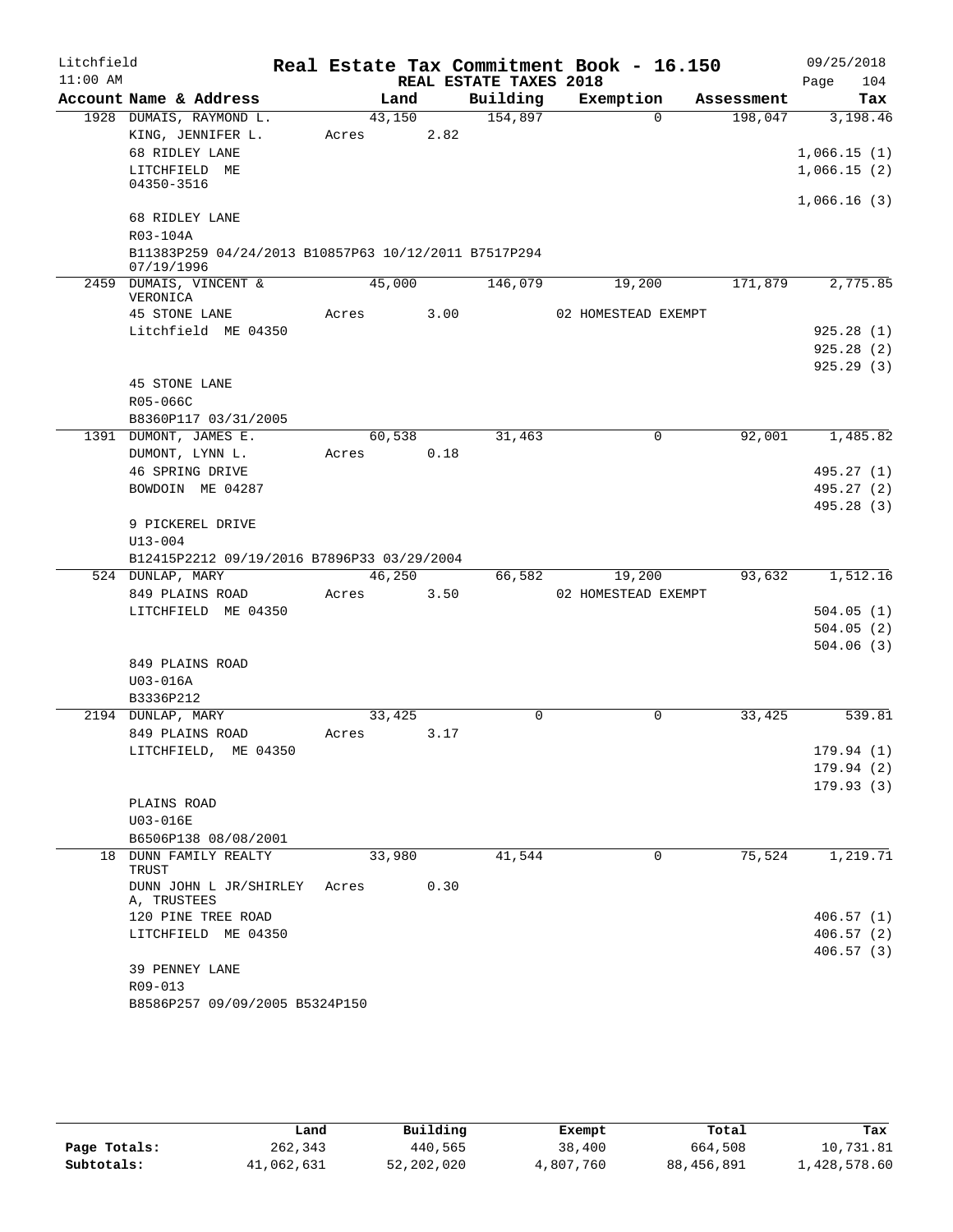| Litchfield<br>$11:00$ AM |                                                                                                     |        |                                    | Real Estate Tax Commitment Book - 16.150 |            | 09/25/2018         |
|--------------------------|-----------------------------------------------------------------------------------------------------|--------|------------------------------------|------------------------------------------|------------|--------------------|
|                          | Account Name & Address                                                                              | Land   | REAL ESTATE TAXES 2018<br>Building | Exemption                                | Assessment | 105<br>Page<br>Tax |
|                          | 2119 DUNN, CHRISTOPHER                                                                              | 41,775 | 143,642                            | $\Omega$                                 | 185,417    | 2,994.48           |
|                          | THOMAS                                                                                              |        |                                    |                                          |            |                    |
|                          | DUNN, CHANTEL MARIE                                                                                 | Acres  | 1.71                               |                                          |            |                    |
|                          | 56 BROADVIEW AVENUE,<br>UNIT 10                                                                     |        |                                    |                                          |            | 998.16 (1)         |
|                          | AUBURN ME 04210-8710                                                                                |        |                                    |                                          |            | 998.16 (2)         |
|                          |                                                                                                     |        |                                    |                                          |            | 998.16(3)          |
|                          | 5 MANCHESTER LANE                                                                                   |        |                                    |                                          |            |                    |
|                          | R05-061A                                                                                            |        |                                    |                                          |            |                    |
|                          | B12461P168 11/04/2016 B11804P251 09/19/2014<br>B10783P195 07/19/2011 B8643P186 10/07/2005 B5737P141 |        |                                    |                                          |            |                    |
|                          | 2088 DUNN, JOHN L JR &                                                                              | 41,325 | 121,586                            | 19,200                                   | 143,711    | 2,320.93           |
|                          | SHIRLEY A                                                                                           |        |                                    |                                          |            |                    |
|                          | 120 PINE TREE ROAD<br>LITCHFIELD ME 04350                                                           | Acres  | 1.53                               | 02 HOMESTEAD EXEMPT                      |            | 773.64(1)          |
|                          |                                                                                                     |        |                                    |                                          |            | 773.64(2)          |
|                          |                                                                                                     |        |                                    |                                          |            | 773.65(3)          |
|                          | 120 PINE TREE ROAD                                                                                  |        |                                    |                                          |            |                    |
|                          | R10-029B-1                                                                                          |        |                                    |                                          |            |                    |
|                          | B8586P257 08/17/2005 B6621P170 09/11/2001                                                           |        |                                    |                                          |            |                    |
|                          | 2106 DUNN, RONALD & IRENE                                                                           | 0      | 10,767                             | 10,767                                   | 0          | 0.00               |
|                          | 10 BUFFEE LANDING LANE                                                                              |        |                                    | 02 HOMESTEAD EXEMPT                      |            |                    |
|                          | LITCHFIELD ME 04350                                                                                 |        |                                    |                                          |            |                    |
|                          |                                                                                                     |        |                                    |                                          |            |                    |
|                          | 10 BUFFEE LANDING LANE                                                                              |        |                                    |                                          |            |                    |
|                          | R09-019-ON-2                                                                                        |        |                                    |                                          |            |                    |
|                          | 1243 DUNSON, HOLLY RENEE                                                                            | 42,625 | 109,566                            | 19,200                                   | 132,991    | 2,147.80           |
|                          | 248 STEVENSTOWN ROAD                                                                                | Acres  | 2.05                               | 02 HOMESTEAD EXEMPT                      |            |                    |
|                          | LITCHFIELD ME 04350                                                                                 |        |                                    |                                          |            | 715.93(1)          |
|                          |                                                                                                     |        |                                    |                                          |            | 715.93(2)          |
|                          |                                                                                                     |        |                                    |                                          |            | 715.94(3)          |
|                          | 248 STEVENSTOWN ROAD                                                                                |        |                                    |                                          |            |                    |
|                          | $R10 - 019$<br>B12217P260 01/29/2016 B9421P172 07/12/2007 B9340P341                                 |        |                                    |                                          |            |                    |
|                          | 05/02/2007 B8442P269 06/07/2005 B7565P214 08/12/2003                                                |        |                                    |                                          |            |                    |
|                          | 2306 DUPAL, TYLER                                                                                   | 41,000 | 149,226                            | 19,200                                   | 171,026    | 2,762.07           |
|                          | 10 LUCKY DRIVE                                                                                      | Acres  | 1.40                               | 02 HOMESTEAD EXEMPT                      |            |                    |
|                          | LITCHFIELD ME 04350                                                                                 |        |                                    |                                          |            | 920.69(1)          |
|                          |                                                                                                     |        |                                    |                                          |            | 920.69(2)          |
|                          |                                                                                                     |        |                                    |                                          |            | 920.69(3)          |
|                          | 10 LUCKY DRIVE                                                                                      |        |                                    |                                          |            |                    |
|                          | $U14 - 030$<br>B12255P91 03/31/2016 B7071P135 02/22/2005                                            |        |                                    |                                          |            |                    |
|                          | 528 DURGIN, ROBERT                                                                                  | 32,000 | 18,549                             | 19,200                                   | 31,349     | 506.29             |
|                          | 52 FERRIN ROAD                                                                                      | Acres  | 0.80                               | 02 HOMESTEAD EXEMPT                      |            |                    |
|                          | LITCHFIELD ME 04350                                                                                 |        |                                    |                                          |            | 168.76(1)          |
|                          |                                                                                                     |        |                                    |                                          |            | 168.76(2)          |
|                          |                                                                                                     |        |                                    |                                          |            | 168.77(3)          |
|                          | 52 FERRIN ROAD                                                                                      |        |                                    |                                          |            |                    |
|                          | $R03 - 097 - 1 - A$                                                                                 |        |                                    |                                          |            |                    |
|                          | B12371P53 07/05/2016 B4082P296                                                                      |        |                                    |                                          |            |                    |

|              | Land       | Building   | Exempt    | Total        | Tax          |
|--------------|------------|------------|-----------|--------------|--------------|
| Page Totals: | 198,725    | 553,336    | 87,567    | 664,494      | 10,731.57    |
| Subtotals:   | 41,261,356 | 52,755,356 | 4,895,327 | 89, 121, 385 | 1,439,310.17 |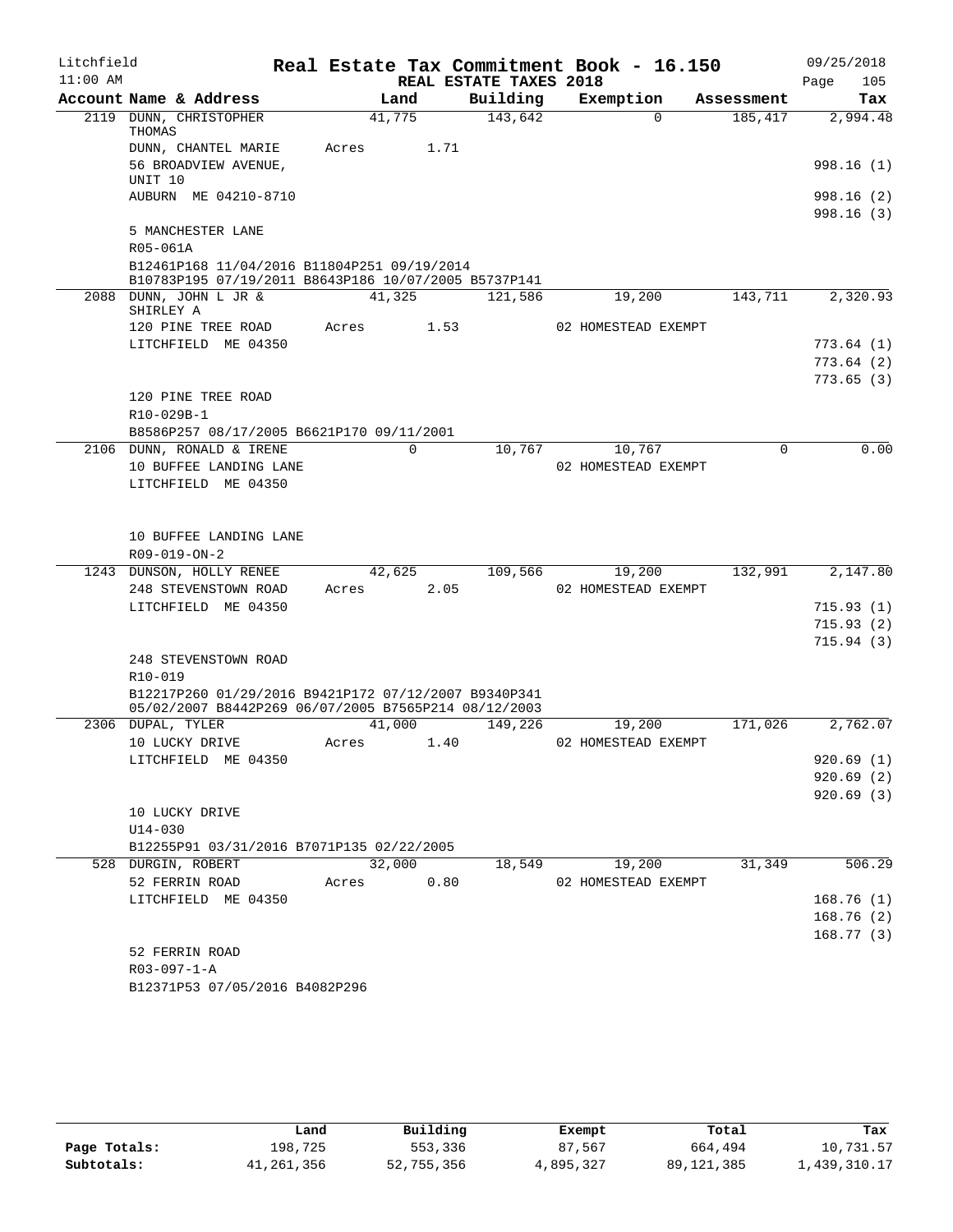| Litchfield |                                                                          |                 |      |                        | Real Estate Tax Commitment Book - 16.150 |            | 09/25/2018             |
|------------|--------------------------------------------------------------------------|-----------------|------|------------------------|------------------------------------------|------------|------------------------|
| $11:00$ AM |                                                                          |                 |      | REAL ESTATE TAXES 2018 |                                          |            | 106<br>Page            |
|            | Account Name & Address                                                   | Land            |      | Building               | Exemption                                | Assessment | Tax                    |
|            | 2435 DURKEE SELENA J<br>NADEAU LAWRENCE R II                             | 49,075<br>Acres | 5.19 | 139,212                | 19,200<br>02 HOMESTEAD EXEMPT            | 169,087    | 2,730.76               |
|            | 110 MY WAY DRIVE                                                         |                 |      |                        |                                          |            | 910.25(1)              |
|            | LITCHFIELD ME 04350                                                      |                 |      |                        |                                          |            | 910.25(2)              |
|            |                                                                          |                 |      |                        |                                          |            | 910.26(3)              |
|            | 110 MY WAY DRIVE<br>R13-008B<br>B9325P28 04/19/2007 B8175P236 10/26/2004 |                 |      |                        |                                          |            |                        |
|            | 529 DUVAL, MARGARET K                                                    | 41,250          |      | 156,353                | 19,200                                   | 178,403    | 2,881.21               |
|            | 741 PLAINS ROAD                                                          | Acres           | 1.50 |                        | 02 HOMESTEAD EXEMPT                      |            |                        |
|            | LITCHFIELD ME 04350                                                      |                 |      |                        |                                          |            | 960.40(1)              |
|            |                                                                          |                 |      |                        |                                          |            | 960.40(2)              |
|            |                                                                          |                 |      |                        |                                          |            | 960.41(3)              |
|            | 741 PLAINS ROAD                                                          |                 |      |                        |                                          |            |                        |
|            | U02-002A                                                                 |                 |      |                        |                                          |            |                        |
|            | B4855P316 03/22/2004                                                     |                 |      |                        |                                          |            |                        |
|            | 1692 DWELLEY, SUSAN                                                      | 43,000          |      | 79,417                 | 19,200                                   | 103,217    | 1,666.95               |
|            | 2302 HALLOWELL ROAD                                                      | Acres           | 2.20 |                        | 02 HOMESTEAD EXEMPT                      |            |                        |
|            | LITCHFIELD ME 04350                                                      |                 |      |                        |                                          |            | 555.65(1)              |
|            |                                                                          |                 |      |                        |                                          |            | 555.65(2)<br>555.65(3) |
|            | 2302 HALLOWELL ROAD                                                      |                 |      |                        |                                          |            |                        |
|            | $R06 - 046$                                                              |                 |      |                        |                                          |            |                        |
|            | B7194P81                                                                 |                 |      |                        |                                          |            |                        |
|            | 531 DWYER, NORRIS                                                        | 31,970          |      | $\mathbf 0$            | $\mathbf 0$                              | 31,970     | 516.32                 |
|            | 490 WEST ROAD                                                            | Acres           | 0.45 |                        |                                          |            |                        |
|            | BOWDOIN ME 04287                                                         |                 |      |                        |                                          |            | 172.11(1)              |
|            |                                                                          |                 |      |                        |                                          |            | 172.11(2)              |
|            |                                                                          |                 |      |                        |                                          |            | 172.10(3)              |
|            | DOYLE STREET                                                             |                 |      |                        |                                          |            |                        |
|            | $U09 - 021$                                                              |                 |      |                        |                                          |            |                        |
|            | B5160P774 09/10/1971                                                     |                 |      |                        |                                          |            |                        |
|            | 153 DWYER, NORRIS J.                                                     | 142,578         |      | 61,129                 | 0                                        | 203,707    | 3,289.87               |
|            | DWYER, CHERYL L.                                                         | Acres           | 0.83 |                        |                                          |            |                        |
|            | 490 WEST ROAD                                                            |                 |      |                        |                                          |            | 1,096.62(1)            |
|            | BOWDOIN ME 04287                                                         |                 |      |                        |                                          |            | 1,096.62(2)            |
|            | 16 BLEN DRIVE                                                            |                 |      |                        |                                          |            | 1,096.63(3)            |
|            | $U23 - 002$                                                              |                 |      |                        |                                          |            |                        |
|            | B12810P208 12/22/2017 B7993P19 06/15/2004                                |                 |      |                        |                                          |            |                        |
|            | 2286 DYER, WALFORD                                                       | 116,350         |      | 102,172                | 24,960                                   | 193,562    | 3,126.03               |
|            | 1184 PLAINS ROAD                                                         | Acres           | 2.10 |                        | 03 VETERANS EXEMPT                       |            |                        |
|            | LITCHFIELD ME 04350                                                      |                 |      |                        | 02 HOMESTEAD EXEMPT                      |            | 1,042.01(1)            |
|            |                                                                          |                 |      |                        |                                          |            | 1,042.01(2)            |
|            | 1184 PLAINS ROAD                                                         |                 |      |                        |                                          |            | 1,042.01(3)            |
|            | R09-036C                                                                 |                 |      |                        |                                          |            |                        |
|            | B7316P1 03/08/2003                                                       |                 |      |                        |                                          |            |                        |
|            |                                                                          |                 |      |                        |                                          |            |                        |

|              | Land       | Building     | Exempt    | Total      | Tax          |
|--------------|------------|--------------|-----------|------------|--------------|
| Page Totals: | 424,223    | 538,283      | 82,560    | 879,946    | 14, 211, 14  |
| Subtotals:   | 41,685,579 | 53, 293, 639 | 4,977,887 | 90,001,331 | 1,453,521.31 |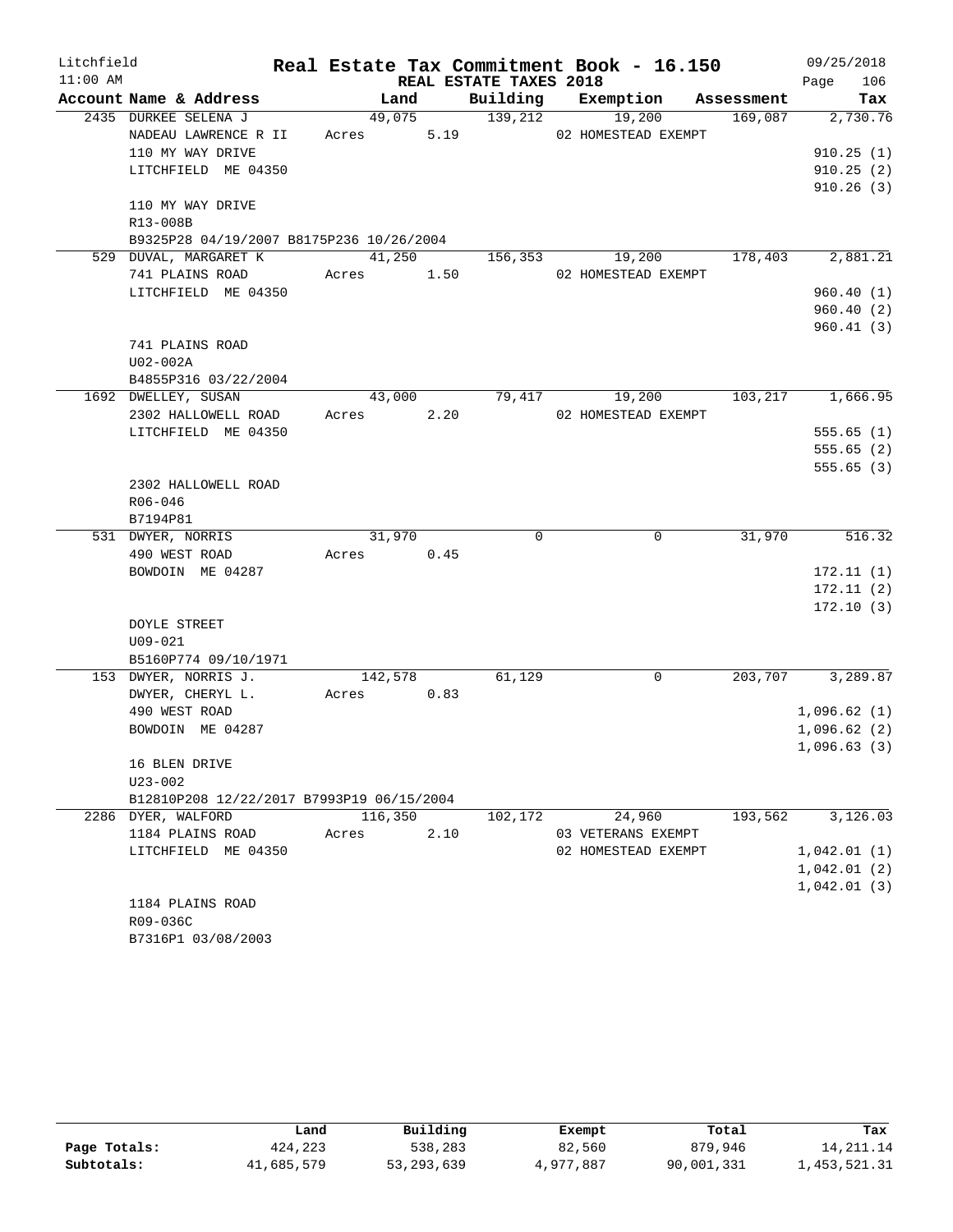| Litchfield<br>$11:00$ AM |                              |       | REAL ESTATE TAXES 2018 |          | Real Estate Tax Commitment Book - 16.150 |            | 09/25/2018             |
|--------------------------|------------------------------|-------|------------------------|----------|------------------------------------------|------------|------------------------|
|                          | Account Name & Address       |       | Land                   | Building | Exemption                                | Assessment | 107<br>Page<br>Tax     |
|                          | 534 EAGLES, JACQUELINE       |       | 72,700                 | 130,412  | 19,200                                   | 183,912    | 2,970.18               |
|                          | P O BOX 362                  | Acres | 80.00                  |          | 02 HOMESTEAD EXEMPT                      |            |                        |
|                          | LITCHFIELD ME 04350          |       |                        |          |                                          |            | 990.06(1)              |
|                          |                              |       |                        |          |                                          |            | 990.06 (2)             |
|                          |                              |       |                        |          |                                          |            | 990.06(3)              |
|                          | 373 RICHMOND ROAD            |       |                        |          |                                          |            |                        |
|                          | $R03 - 015$                  |       |                        |          |                                          |            |                        |
|                          | B1787P270                    |       |                        |          |                                          |            |                        |
|                          | 536 EARLEY, CHARLES          |       | 97,666                 | 46,577   | 0                                        | 144,243    | 2,329.52               |
|                          | EARLEY GLORIA T.             | Acres | 0.26                   |          |                                          |            |                        |
|                          | 2 DOW AVENUE                 |       |                        |          |                                          |            | 776.51(1)              |
|                          | ATKINSON NH 03811            |       |                        |          |                                          |            | 776.51(2)              |
|                          |                              |       |                        |          |                                          |            | 776.50(3)              |
|                          | 41 GAMAGE DRIVE              |       |                        |          |                                          |            |                        |
|                          | $U18 - 009$                  |       |                        |          |                                          |            |                        |
|                          | B8836P5 03/08/2006 B4034P238 |       |                        |          |                                          |            |                        |
|                          | 543 EATON REX                |       | 64,000                 | $\Omega$ | $\mathbf 0$                              | 64,000     | 1,033.60               |
|                          | EATON ANN                    | Acres | 43.00                  |          |                                          |            |                        |
|                          | 1203 RICHMOND ROAD           |       |                        |          |                                          |            | 344.53(1)              |
|                          | LITCHFIELD ME 04350          |       |                        |          |                                          |            | 344.53(2)              |
|                          |                              |       |                        |          |                                          |            | 344.54(3)              |
|                          | RICHMOND ROAD                |       |                        |          |                                          |            |                        |
|                          | R01-054                      |       |                        |          |                                          |            |                        |
|                          | B7482P50 06/24/2003          |       |                        |          |                                          |            |                        |
|                          | 537 EATON, GARY              |       | 51,750                 | 91,557   | 19,200                                   | 124,107    | 2,004.33               |
|                          | 1222 RICHMOND ROAD           | Acres | 5.70                   |          | 02 HOMESTEAD EXEMPT                      |            |                        |
|                          | LITCHFIELD ME 04350          |       |                        |          |                                          |            | 668.11(1)              |
|                          |                              |       |                        |          |                                          |            | 668.11(2)<br>668.11(3) |
|                          | 1222 RICHMOND ROAD           |       |                        |          |                                          |            |                        |
|                          | R01-013A                     |       |                        |          |                                          |            |                        |
|                          | B3343P267                    |       |                        |          |                                          |            |                        |
|                          | 542 EATON, GARY              |       | 31,690                 | 0        | 0                                        | 31,690     | 511.79                 |
|                          | 1222 RICHMOND ROAD           | Acres | 34.00                  |          |                                          |            |                        |
|                          | LITCHFIELD ME 04350          |       |                        |          |                                          |            | 170.60(1)              |
|                          |                              |       |                        |          |                                          |            | 170.60(2)              |
|                          |                              |       |                        |          |                                          |            | 170.59(3)              |
|                          | 1222 RICHMOND ROAD           |       |                        |          |                                          |            |                        |
|                          | R01-013                      |       |                        |          |                                          |            |                        |
|                          | B7482P48 06/24/2003          |       |                        |          |                                          |            |                        |
|                          | 538 EATON, MICHAEL J         |       | 42,750                 | 115,082  | 19,200                                   | 138,632    | 2,238.91               |
|                          | 1403 RICHMOND ROAD           | Acres | 2.10                   |          | 02 HOMESTEAD EXEMPT                      |            |                        |
|                          | LITCHFIELD ME 04350          |       |                        |          |                                          |            | 746.30(1)              |
|                          |                              |       |                        |          |                                          |            | 746.30(2)              |
|                          |                              |       |                        |          |                                          |            | 746.31(3)              |
|                          | 1403 RICHMOND ROAD           |       |                        |          |                                          |            |                        |
|                          | R01-051A                     |       |                        |          |                                          |            |                        |
|                          | B5491P100                    |       |                        |          |                                          |            |                        |
|                          | 2870 EATON, NATHAN A.        |       | 53,500                 | 171,785  | 0                                        | 225,285    | 3,638.35               |
|                          | EATON, DANIELLE J.           | Acres | 7.00                   |          |                                          |            |                        |
|                          | 1223 RICHMOND ROAD           |       |                        |          |                                          |            | 1, 212.78(1)           |
|                          | LITCHFIELD ME 04350          |       |                        |          |                                          |            | 1,212.78(2)            |
|                          |                              |       |                        |          |                                          |            | 1, 212.79(3)           |
|                          |                              |       |                        |          |                                          |            |                        |
|                          | R01-054B                     |       |                        |          |                                          |            |                        |
|                          | B11979P47 05/12/2015         |       |                        |          |                                          |            |                        |
|                          |                              |       |                        |          |                                          |            |                        |
|                          |                              |       |                        |          |                                          |            |                        |
|                          |                              | Land  | Building               |          | Exempt                                   | Total      | Tax                    |
| Page Totals:             | 414,056                      |       | 555,413                |          | 57,600                                   | 911,869    | 14,726.68              |

**Subtotals:** 42,099,635 53,849,052 5,035,487 90,913,200 1,468,247.99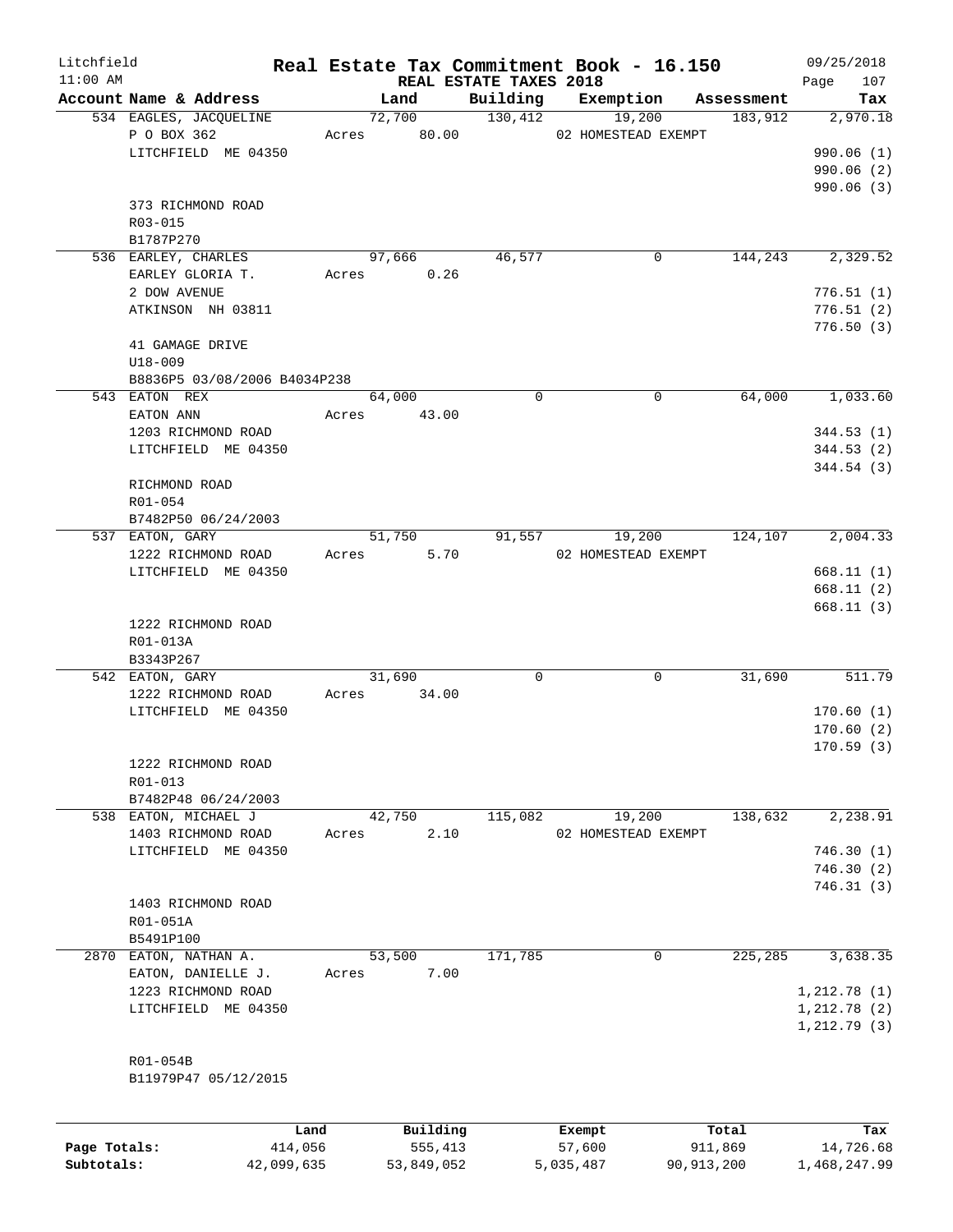| Litchfield |                                    |         |      |                        | Real Estate Tax Commitment Book - 16.150 |            | 09/25/2018             |
|------------|------------------------------------|---------|------|------------------------|------------------------------------------|------------|------------------------|
| $11:00$ AM |                                    |         |      | REAL ESTATE TAXES 2018 |                                          |            | 108<br>Page            |
|            | Account Name & Address             |         | Land | Building               | Exemption                                | Assessment | Tax                    |
|            | 539 EATON, REX                     | 50,000  |      | 172,568                | 19,200                                   | 203, 368   | 3, 284.39              |
|            | 1203 RICHMOND ROAD                 | Acres   | 5.00 |                        | 02 HOMESTEAD EXEMPT                      |            |                        |
|            | LITCHFIELD ME 04350                |         |      |                        |                                          |            | 1,094.80(1)            |
|            |                                    |         |      |                        |                                          |            | 1,094.80(2)            |
|            |                                    |         |      |                        |                                          |            | 1,094.79(3)            |
|            | 1203 RICHMOND ROAD                 |         |      |                        |                                          |            |                        |
|            | R01-055                            |         |      |                        |                                          |            |                        |
|            | B2757P314                          |         |      |                        |                                          |            |                        |
|            | 840 EATON, REX E.                  | 50,000  |      | 93,746                 | 0                                        | 143,746    | 2,321.50               |
|            | EATON, ANN G.                      | Acres   | 5.00 |                        |                                          |            |                        |
|            | 1203 RICHMOND ROAD                 |         |      |                        |                                          |            | 773.83(1)              |
|            | LITCHFIELD ME 04350                |         |      |                        |                                          |            | 773.83(2)              |
|            |                                    |         |      |                        |                                          |            | 773.84 (3)             |
|            | 1590 LEWISTON ROAD                 |         |      |                        |                                          |            |                        |
|            | R11-033                            |         |      |                        |                                          |            |                        |
|            | B11651P140 03/15/2014 B1953P234    |         |      |                        |                                          |            |                        |
|            | 540 EATON, RODNEY                  | 50,000  |      | 95,480                 | 19,200                                   | 126,280    | 2,039.42               |
|            | 1206 RICHMOND ROAD                 | Acres   | 5.00 |                        | 02 HOMESTEAD EXEMPT                      |            |                        |
|            | LITCHFIELD ME 04350                |         |      |                        |                                          |            | 679.81(1)              |
|            |                                    |         |      |                        |                                          |            | 679.81(2)              |
|            |                                    |         |      |                        |                                          |            | 679.80(3)              |
|            | 1206 RICHMOND ROAD                 |         |      |                        |                                          |            |                        |
|            | $R01 - 013 - 2$                    |         |      |                        |                                          |            |                        |
|            | B2757P313                          |         |      |                        |                                          |            |                        |
|            | 2573 EDGECOMB MATTHEW R            | 42,950  |      | 86,631                 | 0                                        | 129,581    | 2,092.73               |
|            | P O BOX 334                        | Acres   | 2.18 |                        |                                          |            |                        |
|            | LITCHFIELD ME 04350                |         |      |                        |                                          |            | 697.58 (1)             |
|            |                                    |         |      |                        |                                          |            | 697.58 (2)             |
|            |                                    |         |      |                        |                                          |            | 697.57 (3)             |
|            | LEWISTON ROAD                      |         |      |                        |                                          |            |                        |
|            | U13-002B                           |         |      |                        |                                          |            |                        |
|            | B8842P132 03/24/2006               |         |      |                        |                                          |            |                        |
|            | 546 EDGECOMB, ALAN F               | 181,250 |      | 226,582                | 0                                        | 407,832    | 6,586.49               |
|            | EDGECOMB JUDITH M                  | Acres   | 5.10 |                        |                                          |            |                        |
|            | P O BOX 216                        |         |      |                        |                                          |            | 2,195.50(1)            |
|            | LITCHFIELD ME 04350                |         |      |                        |                                          |            | 2,195.50(2)            |
|            |                                    |         |      |                        |                                          |            | 2, 195.49(3)           |
|            | 1735 LEWISTON ROAD                 |         |      |                        |                                          |            |                        |
|            | U13-002A                           |         |      |                        |                                          |            |                        |
|            | B1553P413 07/03/1971               |         |      |                        |                                          |            |                        |
| 641        | EDUCATIONAL MEDIA<br>BROADCASTING  |         | 0    | 21,799                 | 0                                        | 21,799     | 352.05                 |
|            | EDUCATIONAL MEDIA<br>FOUNDATION    |         |      |                        |                                          |            |                        |
|            | 5700 WEST OAKS<br><b>BOULEVARD</b> |         |      |                        |                                          |            | 117.35(1)              |
|            | ROCKLIN CA 95765                   |         |      |                        |                                          |            | 117.35(2)<br>117.35(3) |
|            | 620 OAK HILL ROAD                  |         |      |                        |                                          |            |                        |
|            | R03-078-ON                         |         |      |                        |                                          |            |                        |
|            | B2757P148                          |         |      |                        |                                          |            |                        |

|              | Land       | Building     | Exempt    | Total      | Tax          |
|--------------|------------|--------------|-----------|------------|--------------|
| Page Totals: | 374,200    | 696,806      | 38,400    | 1,032,606  | 16,676.58    |
| Subtotals:   | 42,473,835 | 54, 545, 858 | 5,073,887 | 91,945,806 | 1,484,924.57 |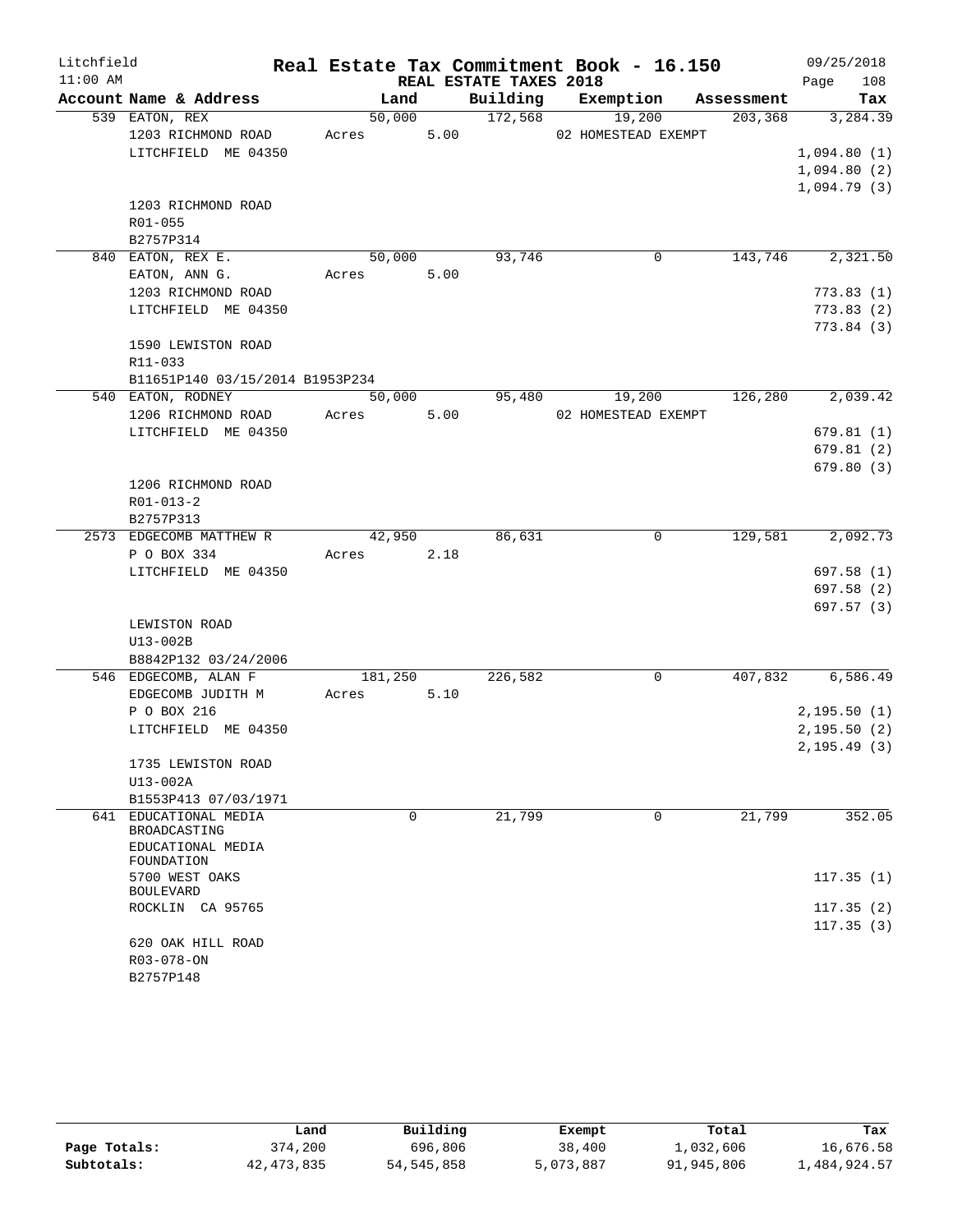| Litchfield<br>$11:00$ AM |                                                     |         |       |                                    | Real Estate Tax Commitment Book - 16.150 |            | 09/25/2018            |
|--------------------------|-----------------------------------------------------|---------|-------|------------------------------------|------------------------------------------|------------|-----------------------|
|                          | Account Name & Address                              | Land    |       | REAL ESTATE TAXES 2018<br>Building | Exemption                                | Assessment | Page<br>109<br>Tax    |
|                          | 549 EHRMANN, GEORGE N                               | 65,326  |       | 44,118                             | $\Omega$                                 | 109,444    | 1,767.52              |
|                          | 13 JENNIFER LANE                                    | Acres   | 0.36  |                                    |                                          |            |                       |
|                          | RYE BROOK NY 10573                                  |         |       |                                    |                                          |            | 589.17(1)             |
|                          |                                                     |         |       |                                    |                                          |            | 589.17(2)             |
|                          |                                                     |         |       |                                    |                                          |            | 589.18(3)             |
|                          | 11 PICKEREL DRIVE                                   |         |       |                                    |                                          |            |                       |
|                          | $U13 - 003$                                         |         |       |                                    |                                          |            |                       |
|                          | B1434P72                                            |         |       |                                    |                                          |            |                       |
|                          | 550 ELLIOTT JR, ROBERT                              | 110,980 |       | 149,933                            | 19,200                                   | 241,713    | 3,903.66              |
|                          | 12 EASY STREET                                      | Acres   | 0.41  |                                    | 02 HOMESTEAD EXEMPT                      |            |                       |
|                          | LITCHFIELD ME 04350                                 |         |       |                                    |                                          |            | 1,301.22(1)           |
|                          |                                                     |         |       |                                    |                                          |            | 1,301.22(2)           |
|                          |                                                     |         |       |                                    |                                          |            | 1,301.22(3)           |
|                          | 12 EASY STREET                                      |         |       |                                    |                                          |            |                       |
|                          | $U10 - 005$<br>B11543P346 10/09/2013 B7132P245      |         |       |                                    |                                          |            |                       |
|                          | 555 ELWELL SR, RANLEIGH                             | 44,750  |       | 75,481                             | $\Omega$                                 | 120, 231   | 1,941.73              |
|                          | 1087 LITCHFIELD ROAD                                | Acres   | 2.90  |                                    |                                          |            |                       |
|                          | BOWDOIN ME 04287                                    |         |       |                                    |                                          |            | 647.24 (1)            |
|                          |                                                     |         |       |                                    |                                          |            | 647.24 (2)            |
|                          |                                                     |         |       |                                    |                                          |            | 647.25(3)             |
|                          | 502 RICHMOND ROAD                                   |         |       |                                    |                                          |            |                       |
|                          | R03-122                                             |         |       |                                    |                                          |            |                       |
|                          | B2839P319                                           |         |       |                                    |                                          |            |                       |
|                          | 2018 ELWELL, CLAUDIA A.                             | 40,000  |       | 68,712                             | 19,200                                   | 89,512     | $1,445.\overline{62}$ |
|                          | 135 WHIPPOORWILL ROAD                               | Acres   | 1.00  |                                    | 02 HOMESTEAD EXEMPT                      |            |                       |
|                          | LITCHFIELD ME 04350                                 |         |       |                                    |                                          |            | 481.87 (1)            |
|                          |                                                     |         |       |                                    |                                          |            | 481.87 (2)            |
|                          |                                                     |         |       |                                    |                                          |            | 481.88 (3)            |
|                          | 135 WHIPPOORWILL ROAD<br>$U23 - 027A$               |         |       |                                    |                                          |            |                       |
|                          | B12236P87 02/26/2016 B10414P303 05/12/2010          |         |       |                                    |                                          |            |                       |
|                          | B10280P136 11/24/2009 B9975P184 02/10/2009 B6875P70 |         |       |                                    |                                          |            |                       |
|                          | 04/09/2002 B6402P205 02/08/2001                     |         |       |                                    |                                          |            |                       |
|                          | 1991 EMERSON, KENNETH                               |         | 0     | 6,218                              | 6,218                                    | 0          | 0.00                  |
|                          | 10 REAGAN LANE                                      |         |       |                                    | 02 HOMESTEAD EXEMPT                      |            |                       |
|                          | LITCHFIELD ME 04350                                 |         |       |                                    |                                          |            |                       |
|                          |                                                     |         |       |                                    |                                          |            |                       |
|                          | 10 REAGAN LANE                                      |         |       |                                    |                                          |            |                       |
|                          | $R03 - 006 - ON - 12$                               |         |       |                                    |                                          |            |                       |
|                          | 2857 EMERSON, PRISCILLA                             | 9,576   |       | $\Omega$                           | $\Omega$                                 | 9,576      | 154.65                |
|                          | ESTES                                               |         |       |                                    |                                          |            |                       |
|                          | 17 TOPSHAM CROSSING                                 | Acres   | 38.00 |                                    |                                          |            |                       |
|                          | TOPSHAM ME 04086                                    |         |       |                                    |                                          |            | 51.55(1)              |
|                          |                                                     |         |       |                                    |                                          |            | 51.55(2)              |
|                          |                                                     |         |       |                                    |                                          |            | 51.55(3)              |
|                          | RICHMOND ROAD                                       |         |       |                                    |                                          |            |                       |
|                          | R01-025B                                            |         |       |                                    |                                          |            |                       |
|                          | B7557P79                                            |         |       |                                    |                                          |            |                       |

|              | Land       | Building   | Exempt    | Total      | Tax          |  |
|--------------|------------|------------|-----------|------------|--------------|--|
| Page Totals: | 270,632    | 344,462    | 44,618    | 570,476    | 9,213.18     |  |
| Subtotals:   | 42,744,467 | 54,890,320 | 5,118,505 | 92,516,282 | l,494,137.75 |  |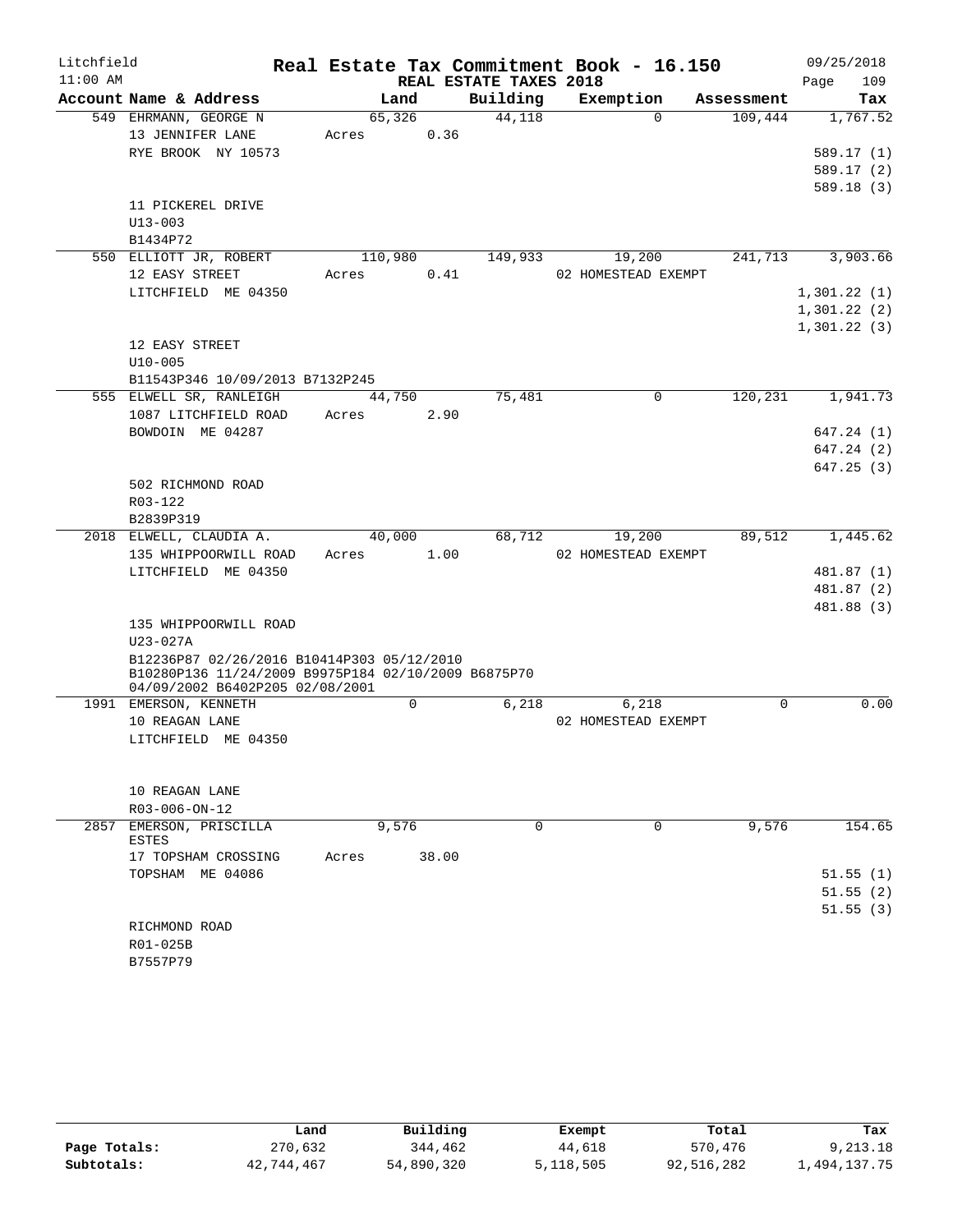| Litchfield |                                                          |                |                        | Real Estate Tax Commitment Book - 16.150 |            | 09/25/2018                 |
|------------|----------------------------------------------------------|----------------|------------------------|------------------------------------------|------------|----------------------------|
| $11:00$ AM |                                                          |                | REAL ESTATE TAXES 2018 |                                          |            | 110<br>Page                |
|            | Account Name & Address                                   | Land           | Building               | Exemption                                | Assessment | Tax                        |
|            | 984 EMERSON, PRISCILLA<br>ESTES                          | 10,500         | $\Omega$               | $\Omega$                                 | 10,500     | 169.58                     |
|            | 17 TOPSHAM CROSSING                                      | 21.00<br>Acres |                        |                                          |            |                            |
|            | TOPSHAM ME 04086                                         |                |                        |                                          |            | 56.53(1)                   |
|            |                                                          |                |                        |                                          |            | 56.53(2)                   |
|            |                                                          |                |                        |                                          |            | 56.52(3)                   |
|            | RICHMOND ROAD                                            |                |                        |                                          |            |                            |
|            | R01-028                                                  |                |                        |                                          |            |                            |
|            | B7557P79 07/18/2003                                      |                |                        |                                          |            |                            |
|            | 855 EMMONS, BRENDA                                       | 53,250         | 33,426                 | 19,200                                   | 67,476     | 1,089.74                   |
|            | EMMONS, BRENDA                                           | 1.50<br>Acres  |                        | 02 HOMESTEAD EXEMPT                      |            |                            |
|            | 1388 HALLOWELL ROAD                                      |                |                        |                                          |            | 363.25(1)                  |
|            | LITCHFIELD ME 04350                                      |                |                        |                                          |            | 363.25(2)                  |
|            |                                                          |                |                        |                                          |            | 363.24(3)                  |
|            | 1388 HALLOWELL ROAD                                      |                |                        |                                          |            |                            |
|            | R14-053                                                  |                |                        |                                          |            |                            |
|            | B7530P103 07/01/2003                                     |                |                        |                                          |            |                            |
|            | 1876 EMOND, DIANE K.                                     | 42,875         | 63,939                 | 19,200                                   | 87,614     | 1,414.97                   |
|            | CHASE DEBRA A                                            | 2.15<br>Acres  |                        | 02 HOMESTEAD EXEMPT                      |            |                            |
|            | 722 DEAD RIVER ROAD                                      |                |                        |                                          |            | 471.66(1)                  |
|            | LITCHFIELD ME 04350                                      |                |                        |                                          |            | 471.66(2)                  |
|            |                                                          |                |                        |                                          |            | 471.65(3)                  |
|            | 722 DEAD RIVER ROAD                                      |                |                        |                                          |            |                            |
|            | R01-033A                                                 |                |                        |                                          |            |                            |
|            | B8447P186 06/06/2005 B6164P158 03/08/2000                |                |                        |                                          |            |                            |
|            | 1764 ENGELBERT, JAMES F.                                 | 69,268         | 121,603                | $\Omega$                                 | 190,871    | 3,082.57                   |
|            | 7 AUTUMN STREET                                          | 56.00<br>Acres |                        |                                          |            |                            |
|            | LISBON FALLS ME 04252                                    |                |                        |                                          |            | 1,027.52(1)                |
|            |                                                          |                |                        |                                          |            | 1,027.52(2)<br>1,027.53(3) |
|            | 111 LIBBY ROAD                                           |                |                        |                                          |            |                            |
|            | R06-033A                                                 |                |                        |                                          |            |                            |
|            | B12769P174 11/03/2017 B11160P13 09/07/2012 B9586P77      |                |                        |                                          |            |                            |
|            | 12/06/2007 B3395P147 07/14/1988                          |                |                        |                                          |            |                            |
|            | 557 ENGLAND, NICHOLE                                     | 38,272         | 4,315                  | 0                                        | 42,587     | 687.78                     |
|            | ENGLAND, NATHAN                                          | Acres<br>0.17  |                        |                                          |            |                            |
|            | P.O. BOX 254                                             |                |                        |                                          |            | 229.26(1)                  |
|            | 19 FISH ROAD                                             |                |                        |                                          |            | 229.26 (2)                 |
|            | BOWDOINHAM ME 04008                                      |                |                        |                                          |            | 229.26(3)                  |
|            | 62 FOREST LANE                                           |                |                        |                                          |            |                            |
|            | $U08 - 018$                                              |                |                        |                                          |            |                            |
|            | B11693P263 08/17/2012 B11571P285 08/10/2012<br>B6247P108 |                |                        |                                          |            |                            |
|            | 1686 EQUITY TRUST COMPANY                                | 40,400         | 34,247                 | 0                                        | 74,647     | 1,205.55                   |
|            | CUSTODIAN, FBO AARON<br>CHASE IRA                        | 0.80<br>Acres  |                        |                                          |            |                            |
|            | 292 AVENUE ROAD                                          |                |                        |                                          |            | 401.85(1)                  |
|            | WALES ME 04280                                           |                |                        |                                          |            | 401.85(2)                  |
|            |                                                          |                |                        |                                          |            | 401.85(3)                  |
|            | 65 EASY STREET                                           |                |                        |                                          |            |                            |
|            | $U09 - 031$                                              |                |                        |                                          |            |                            |
|            | B12360P12 07/22/2016 B1948P295 03/25/1976 B1786P205      |                |                        |                                          |            |                            |

|              | Land       | Building     | Exempt    | Total      | Tax          |
|--------------|------------|--------------|-----------|------------|--------------|
| Page Totals: | 254,565    | 257,530      | 38,400    | 473,695    | 7,650.19     |
| Subtotals:   | 42,999,032 | 55, 147, 850 | 5,156,905 | 92,989,977 | 1,501,787.94 |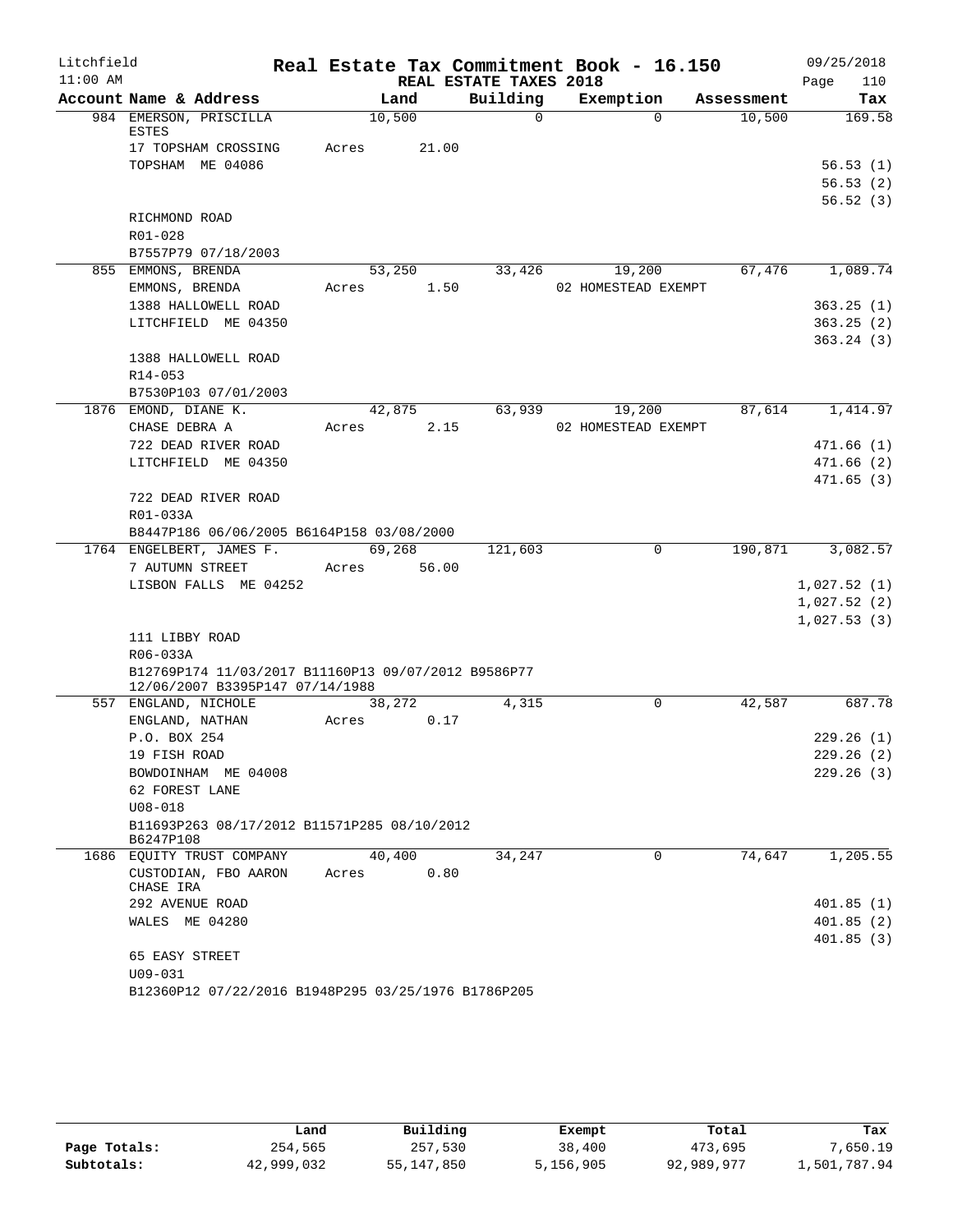| Litchfield<br>$11:00$ AM |                                                                   |        |      | REAL ESTATE TAXES 2018 | Real Estate Tax Commitment Book - 16.150 |            | 09/25/2018         |
|--------------------------|-------------------------------------------------------------------|--------|------|------------------------|------------------------------------------|------------|--------------------|
|                          | Account Name & Address                                            | Land   |      | Building               | Exemption                                | Assessment | Page<br>111<br>Tax |
|                          | 558 ERSKINE, MARY                                                 | 61,602 |      | 80,003                 | $\Omega$                                 | 141,605    | 2,286.92           |
|                          | 35 PINE HAVEN TERR                                                | Acres  | 0.22 |                        |                                          |            |                    |
|                          | SOUTH PORTLAND ME                                                 |        |      |                        |                                          |            | 762.31 (1)         |
|                          | 04106                                                             |        |      |                        |                                          |            |                    |
|                          |                                                                   |        |      |                        |                                          |            | 762.31 (2)         |
|                          |                                                                   |        |      |                        |                                          |            | 762.30(3)          |
|                          | 42 OLD LODGE ROAD                                                 |        |      |                        |                                          |            |                    |
|                          | $U13 - 010$                                                       |        |      |                        |                                          |            |                    |
|                          | B4490P325                                                         |        |      |                        |                                          |            |                    |
|                          | 1996 ESMAN. ARTHUR JR.                                            | 40,150 |      | 48,151                 | 19,200                                   | 69,101     | 1,115.98           |
|                          | TABONE LINDA                                                      | Acres  | 1.06 |                        | 02 HOMESTEAD EXEMPT                      |            |                    |
|                          | 70 NORRIS POINT ROAD                                              |        |      |                        |                                          |            | 371.99(1)          |
|                          | LITCHFIELD ME 04350                                               |        |      |                        |                                          |            | 371.99(2)          |
|                          |                                                                   |        |      |                        |                                          |            | 372.00(3)          |
|                          | 70 NORRIS POINT ROAD                                              |        |      |                        |                                          |            |                    |
|                          | R14-001-10                                                        |        |      |                        |                                          |            |                    |
|                          | B9134P209 10/20/2006                                              |        |      |                        |                                          |            |                    |
|                          | 2163 ESTABROOK, BARRY                                             | 41,250 |      | 74,896                 | 0                                        | 116,146    | 1,875.76           |
|                          | 14 BUKER ROAD                                                     | Acres  | 1.50 |                        |                                          |            |                    |
|                          | LITCHFIELD ME 04350                                               |        |      |                        |                                          |            | 625.25(1)          |
|                          |                                                                   |        |      |                        |                                          |            | 625.25(2)          |
|                          |                                                                   |        |      |                        |                                          |            | 625.26(3)          |
|                          | 14 BUKER ROAD                                                     |        |      |                        |                                          |            |                    |
|                          | R05-002A                                                          |        |      |                        |                                          |            |                    |
|                          | B10876P271 11/03/2011 B8319P62 02/17/2005 B6294P228<br>09/07/2000 |        |      |                        |                                          |            |                    |
|                          | 2732 ESTABROOK, BARRY B.                                          | 0      |      | 10,602                 | 10,602                                   | 0          | 0.00               |
|                          | 371 HUNTINGTON HILL                                               |        |      |                        | 02 HOMESTEAD EXEMPT                      |            |                    |
|                          | ROAD                                                              |        |      |                        |                                          |            |                    |
|                          | LITCHFIELD ME 04350                                               |        |      |                        |                                          |            |                    |
|                          |                                                                   |        |      |                        |                                          |            |                    |
|                          |                                                                   |        |      |                        |                                          |            |                    |
|                          | 371 HUNTINGTON HILL<br><b>ROAD</b>                                |        |      |                        |                                          |            |                    |
|                          | R05-002-ON                                                        |        |      |                        |                                          |            |                    |
|                          | B12450P273 09/26/2016                                             |        |      |                        |                                          |            |                    |
|                          | 598 ESTABROOK, GEORGE                                             | 41,750 |      | 0                      | 0                                        | 41,750     | 674.26             |
|                          | 20 BUKER ROAD                                                     | Acres  | 1.70 |                        |                                          |            |                    |
|                          | LITCHFIELD ME 04350                                               |        |      |                        |                                          |            | 224.75(1)          |
|                          |                                                                   |        |      |                        |                                          |            | 224.75(2)          |
|                          |                                                                   |        |      |                        |                                          |            | 224.76(3)          |
|                          | 24 BUKER ROAD                                                     |        |      |                        |                                          |            |                    |
|                          | $R05 - 003$                                                       |        |      |                        |                                          |            |                    |
|                          | B5809P282                                                         |        |      |                        |                                          |            |                    |
|                          | 562 ESTABROOK, KEITH H                                            | 59,000 |      | 108,655                | 19,200                                   | 148,455    | 2,397.55           |
|                          | 67 CENTER ROAD                                                    | Acres  | 8.60 |                        | 02 HOMESTEAD EXEMPT                      |            |                    |
|                          | LITCHFIELD ME 04350                                               |        |      |                        |                                          |            | 799.18 (1)         |
|                          |                                                                   |        |      |                        |                                          |            | 799.18(2)          |
|                          |                                                                   |        |      |                        |                                          |            | 799.19(3)          |
|                          | 67 CENTER ROAD                                                    |        |      |                        |                                          |            |                    |
|                          | R03-007                                                           |        |      |                        |                                          |            |                    |
|                          | B2394P292 06/17/1981                                              |        |      |                        |                                          |            |                    |
|                          |                                                                   |        |      |                        |                                          |            |                    |

|              | Land         | Building   | Exempt    | Total      | Tax          |
|--------------|--------------|------------|-----------|------------|--------------|
| Page Totals: | 243,752      | 322,307    | 49,002    | 517,057    | 8,350.47     |
| Subtotals:   | 43, 242, 784 | 55,470,157 | 5,205,907 | 93,507,034 | 1,510,138.41 |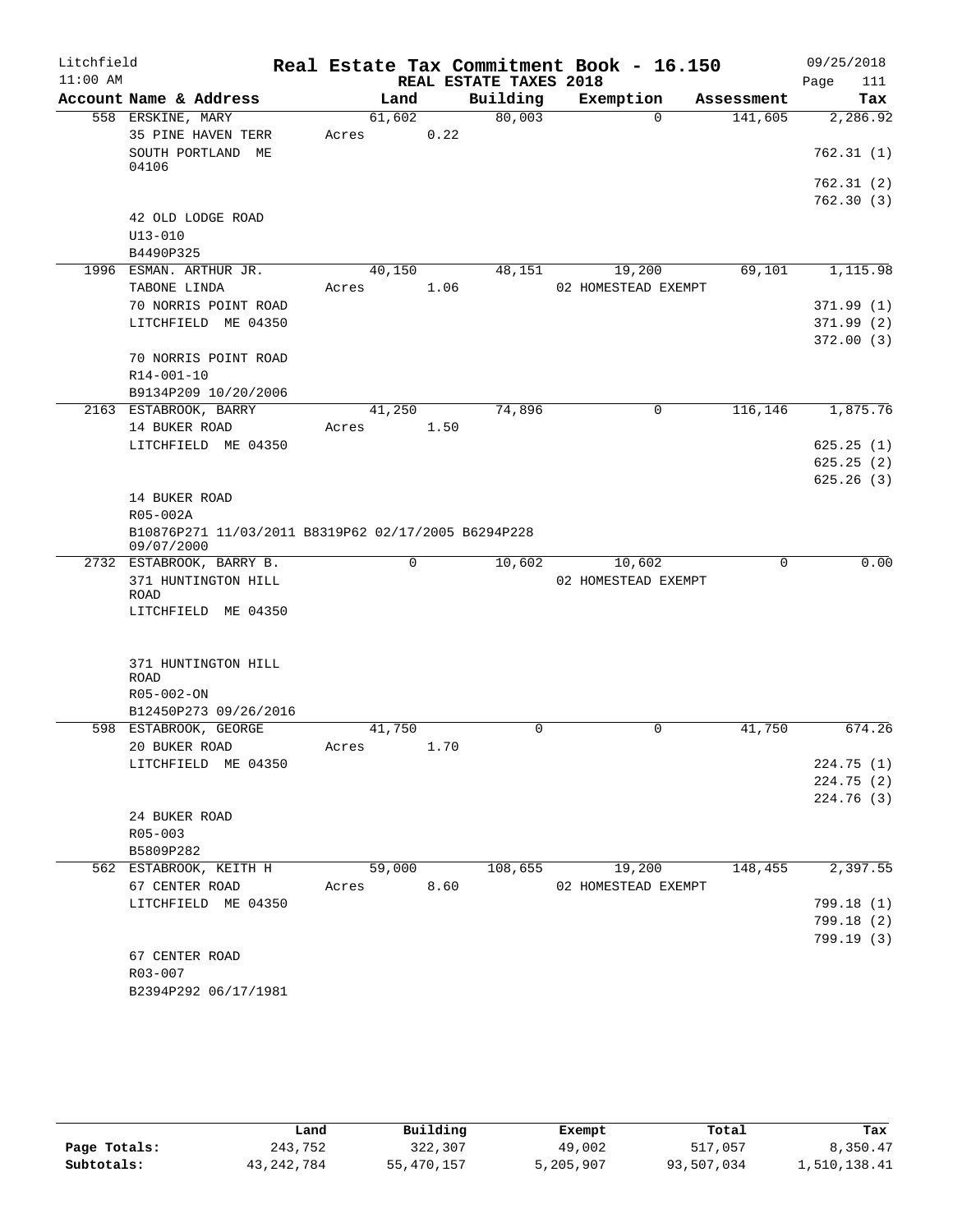| Litchfield |                                                      |        |      |                        | Real Estate Tax Commitment Book - 16.150 |            | 09/25/2018  |
|------------|------------------------------------------------------|--------|------|------------------------|------------------------------------------|------------|-------------|
| $11:00$ AM |                                                      |        |      | REAL ESTATE TAXES 2018 |                                          |            | 112<br>Page |
|            | Account Name & Address                               | Land   |      | Building               | Exemption                                | Assessment | Tax         |
|            | 563 ESTABROOK, MARGARET                              | 69,500 |      | 7,299                  | 19,200                                   | 57,599     | 930.22      |
|            | 20 BUKER ROAD                                        | Acres  | 1.60 |                        | 02 HOMESTEAD EXEMPT                      |            |             |
|            | LITCHFIELD ME 04350                                  |        |      |                        |                                          |            | 310.07(1)   |
|            |                                                      |        |      |                        |                                          |            | 310.07(2)   |
|            |                                                      |        |      |                        |                                          |            | 310.08(3)   |
|            | 20 BUKER ROAD                                        |        |      |                        |                                          |            |             |
|            | R05-002                                              |        |      |                        |                                          |            |             |
|            | B1958P197                                            |        |      |                        |                                          |            |             |
|            | 565 ESTES, STEPHEN P                                 | 69,378 |      | 2,536                  | $\mathbf 0$                              | 71,914     | 1,161.41    |
|            | ESTES DEBRA L                                        | Acres  | 0.08 |                        |                                          |            |             |
|            | 3 FRANKLIN STREET                                    |        |      |                        |                                          |            | 387.14 (1)  |
|            | LISBON ME 04250                                      |        |      |                        |                                          |            | 387.14(2)   |
|            |                                                      |        |      |                        |                                          |            | 387.13(3)   |
|            | 59 WOODBURY DRIVE                                    |        |      |                        |                                          |            |             |
|            | $U25 - 019$                                          |        |      |                        |                                          |            |             |
|            | B4422P1 06/24/1993                                   |        |      |                        |                                          |            |             |
|            | 2328 EVANS, RONALD                                   | 45,000 |      | 95,039                 | 24,960                                   | 115,079    | 1,858.53    |
|            | EVANS ESTHER                                         | Acres  | 3.00 |                        | 03 VETERANS EXEMPT                       |            |             |
|            | 8 NORRIS POINT ROAD                                  |        |      |                        | 02 HOMESTEAD EXEMPT                      |            | 619.51(1)   |
|            | LITCHFIELD ME 04350                                  |        |      |                        |                                          |            | 619.51(2)   |
|            |                                                      |        |      |                        |                                          |            | 619.51(3)   |
|            | 8 NORRIS POINT ROAD                                  |        |      |                        |                                          |            |             |
|            | R14-001-12                                           |        |      |                        |                                          |            |             |
|            | 186 EVANS, RONALD                                    | 40,100 |      | 18,913                 | 0                                        | 59,013     | 953.06      |
|            | 225 HARDSCRABBLE ROAD                                | Acres  | 1.04 |                        |                                          |            |             |
|            | LITCHFIELD ME 04350                                  |        |      |                        |                                          |            | 317.69(1)   |
|            |                                                      |        |      |                        |                                          |            | 317.69(2)   |
|            |                                                      |        |      |                        |                                          |            | 317.68(3)   |
|            | 77 NORRIS POINT ROAD                                 |        |      |                        |                                          |            |             |
|            | $R14 - 001 - 8$                                      |        |      |                        |                                          |            |             |
|            | 567 EVANS, RONALD & ESTHER                           | 42,400 |      | 17,915                 | 0                                        | 60,315     | 974.09      |
|            | 225 HARDSCRABBLE ROAD                                | Acres  | 1.96 |                        |                                          |            |             |
|            | LITCHFIELD ME 04350                                  |        |      |                        |                                          |            | 324.70(1)   |
|            |                                                      |        |      |                        |                                          |            | 324.70 (2)  |
|            |                                                      |        |      |                        |                                          |            | 324.69(3)   |
|            | 85 NORRIS POINT ROAD                                 |        |      |                        |                                          |            |             |
|            | $R14 - 001 - 9$                                      |        |      |                        |                                          |            |             |
|            | 569 EWALD, DIANE B                                   | 24,394 |      | 73,503                 | 0                                        | 97,897     | 1, 581.04   |
|            | FINTA, THOMAS                                        | Acres  | 0.09 |                        |                                          |            |             |
|            | 49 YANKEE PEDDLER PATH                               |        |      |                        |                                          |            | 527.01(1)   |
|            | MADISON CT 06443                                     |        |      |                        |                                          |            | 527.01(2)   |
|            |                                                      |        |      |                        |                                          |            | 527.02(3)   |
|            | 455 PEACEPIPE DRIVE                                  |        |      |                        |                                          |            |             |
|            | $U28 - 053$                                          |        |      |                        |                                          |            |             |
|            | B10683P213 03/08/2011 B8521P183 08/01/2005 B4076P160 |        |      |                        |                                          |            |             |
|            | 01/02/1992                                           |        |      |                        |                                          |            |             |

|              | Land       | Building   | Exempt    | Total      | Tax          |
|--------------|------------|------------|-----------|------------|--------------|
| Page Totals: | 290,772    | 215,205    | 44,160    | 461,817    | , 458.35     |
| Subtotals:   | 43,533,556 | 55,685,362 | 5,250,067 | 93,968,851 | 1,517,596.76 |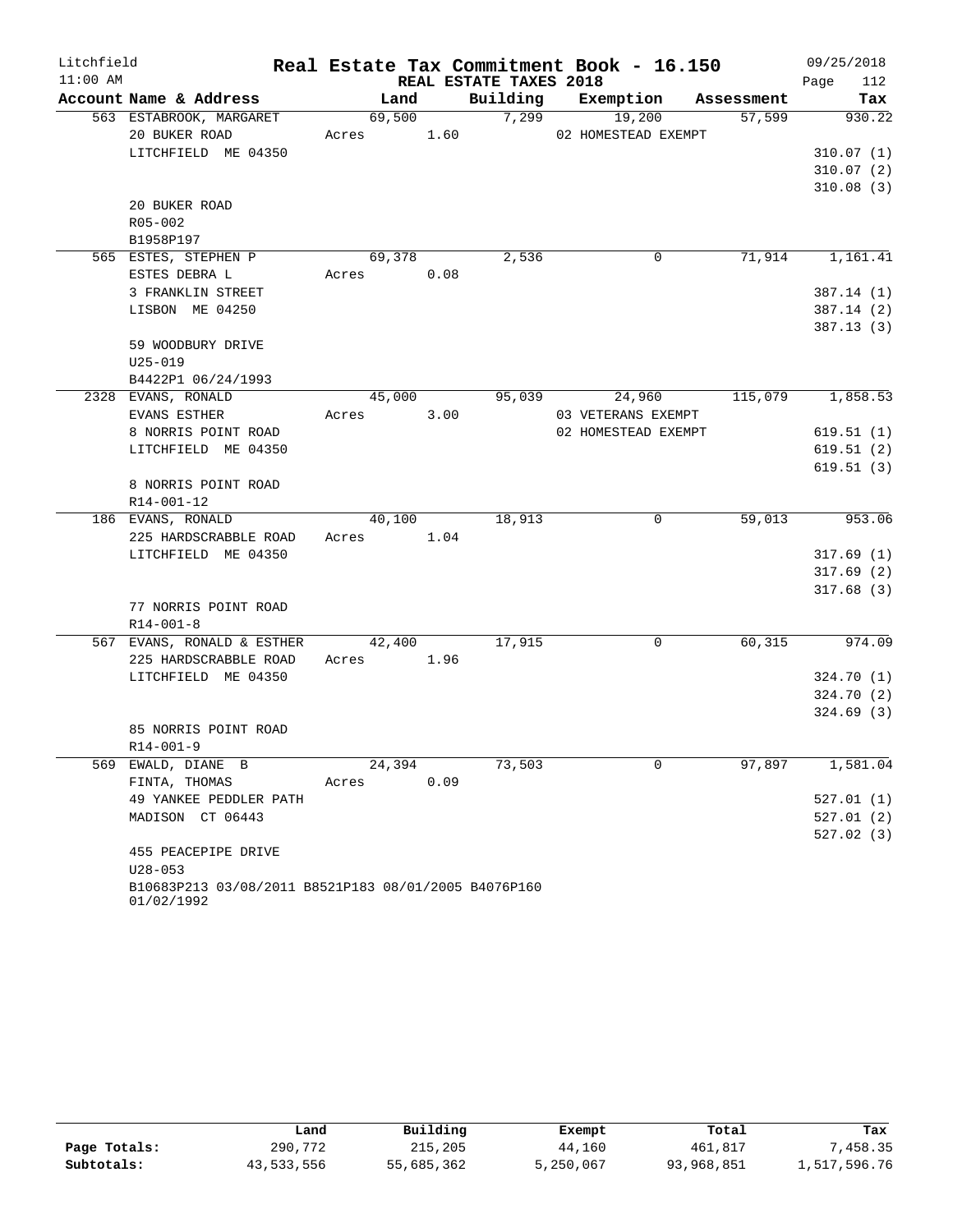| Litchfield<br>$11:00$ AM |                                                            | Real Estate Tax Commitment Book - 16.150 | REAL ESTATE TAXES 2018 |                     |            | 09/25/2018<br>Page<br>113           |
|--------------------------|------------------------------------------------------------|------------------------------------------|------------------------|---------------------|------------|-------------------------------------|
|                          | Account Name & Address                                     | Land                                     | Building               | Exemption           | Assessment | Tax                                 |
|                          | 571 FAIR JR , THOMAS<br>525 HUNTINGTON HILL<br>ROAD        | 61,785<br>40.00<br>Acres                 | $\Omega$               | $\Omega$            | 61,785     | 997.83                              |
|                          | LITCHFIELD ME 04350                                        |                                          |                        |                     |            | 332.61(1)<br>332.61(2)<br>332.61(3) |
|                          | HUNTINGTON HILL ROAD<br>R06-028<br>B12286P301 05/05/2016   |                                          |                        |                     |            |                                     |
|                          | 2894 FAIR JR, THOMAS JR.                                   | 63,735                                   | $\Omega$               | 0                   | 63,735     | 1,029.32                            |
|                          | 559 HUNTINGTON HILL<br><b>ROAD</b>                         | 42.47<br>Acres                           |                        |                     |            |                                     |
|                          | Litchfield ME 04350                                        |                                          |                        |                     |            | 343.11(1)                           |
|                          |                                                            |                                          |                        |                     |            | 343.11(2)<br>343.10(3)              |
|                          | HUNTINGTON HILL ROAD<br>$R04 - 003 - D$                    |                                          |                        |                     |            |                                     |
|                          | B12286P301 05/05/2016                                      |                                          |                        |                     |            |                                     |
|                          | 572 FAIR JR, THOMAS W                                      | 44,400                                   | 109,755                | 19,200              | 134,955    | 2,179.52                            |
|                          | 559 HUNTINGTON HILL<br>ROAD                                | 2.76<br>Acres                            |                        | 02 HOMESTEAD EXEMPT |            |                                     |
|                          | LITCHFIELD ME 04350                                        |                                          |                        |                     |            | 726.51(1)                           |
|                          |                                                            |                                          |                        |                     |            | 726.51(2)                           |
|                          | 559 HUNTINGTON HILL<br><b>ROAD</b><br>R04-003A             |                                          |                        |                     |            | 726.50(3)                           |
|                          | B4773P191                                                  |                                          |                        |                     |            |                                     |
|                          | 570 FAIR JR., THOMAS W (<br>TRUSTEE)                       | 42,500                                   | 127,814                | 0                   | 170, 314   | 2,750.57                            |
|                          | KENNETH E. FAIR TRUST<br>559 HUNTINGTON HILL<br>ROAD       | 2.00<br>Acres                            |                        |                     |            | 916.86(1)                           |
|                          | LITCHFIELD ME 04350                                        |                                          |                        |                     |            | 916.86(2)<br>916.85(3)              |
|                          | 525 HUNTINGTON HILL<br><b>ROAD</b>                         |                                          |                        |                     |            |                                     |
|                          | $R04 - 003$                                                |                                          |                        |                     |            |                                     |
|                          | B12286P299 05/05/2016 B1704P134<br>74 FAIRFIELD, JAMES C.  |                                          | 53,100 155,668         | 19,200              | 189,568    |                                     |
|                          | FAIRFIELD, MICHELLE A. Acres 2.80<br>12 NORTH EVERGREEN DR |                                          |                        | 02 HOMESTEAD EXEMPT |            | 3,061.52<br>1,020.51(1)             |
|                          | LITCHFIELD ME 04350                                        |                                          |                        |                     |            | 1,020.51(2)                         |
|                          |                                                            |                                          |                        |                     |            | 1,020.50(3)                         |
|                          | 12 NORTH EVERGREEN<br>DRIVE<br>$U29 - 023$                 |                                          |                        |                     |            |                                     |
|                          | B12414P266 09/16/2016 B5296P123                            |                                          |                        |                     |            |                                     |
|                          | 2245 FALLON, THOMAS                                        | 42,500                                   | 29,713                 | 19,200              | 53,013     | 856.16                              |
|                          | FALLON KATHERLEEN                                          | Acres 2.00                               |                        | 02 HOMESTEAD EXEMPT |            |                                     |
|                          | 1151 RICHMOND ROAD                                         |                                          |                        |                     |            | 285.39(1)                           |
|                          | LITCHFIELD ME 04350                                        |                                          |                        |                     |            | 285.39 (2)                          |
|                          |                                                            |                                          |                        |                     |            | 285.38 (3)                          |
|                          | 1151 RICHMOND ROAD<br>R01-060B                             |                                          |                        |                     |            |                                     |
|                          | B6637P244 09/24/2001                                       |                                          |                        |                     |            |                                     |
|                          |                                                            |                                          |                        |                     |            |                                     |

|              | Land       | Building   | Exempt    | Total      | Tax          |
|--------------|------------|------------|-----------|------------|--------------|
| Page Totals: | 308,020    | 422,950    | 57,600    | 673,370    | 10,874.92    |
| Subtotals:   | 43,841,576 | 56,108,312 | 5,307,667 | 94,642,221 | 1,528,471.68 |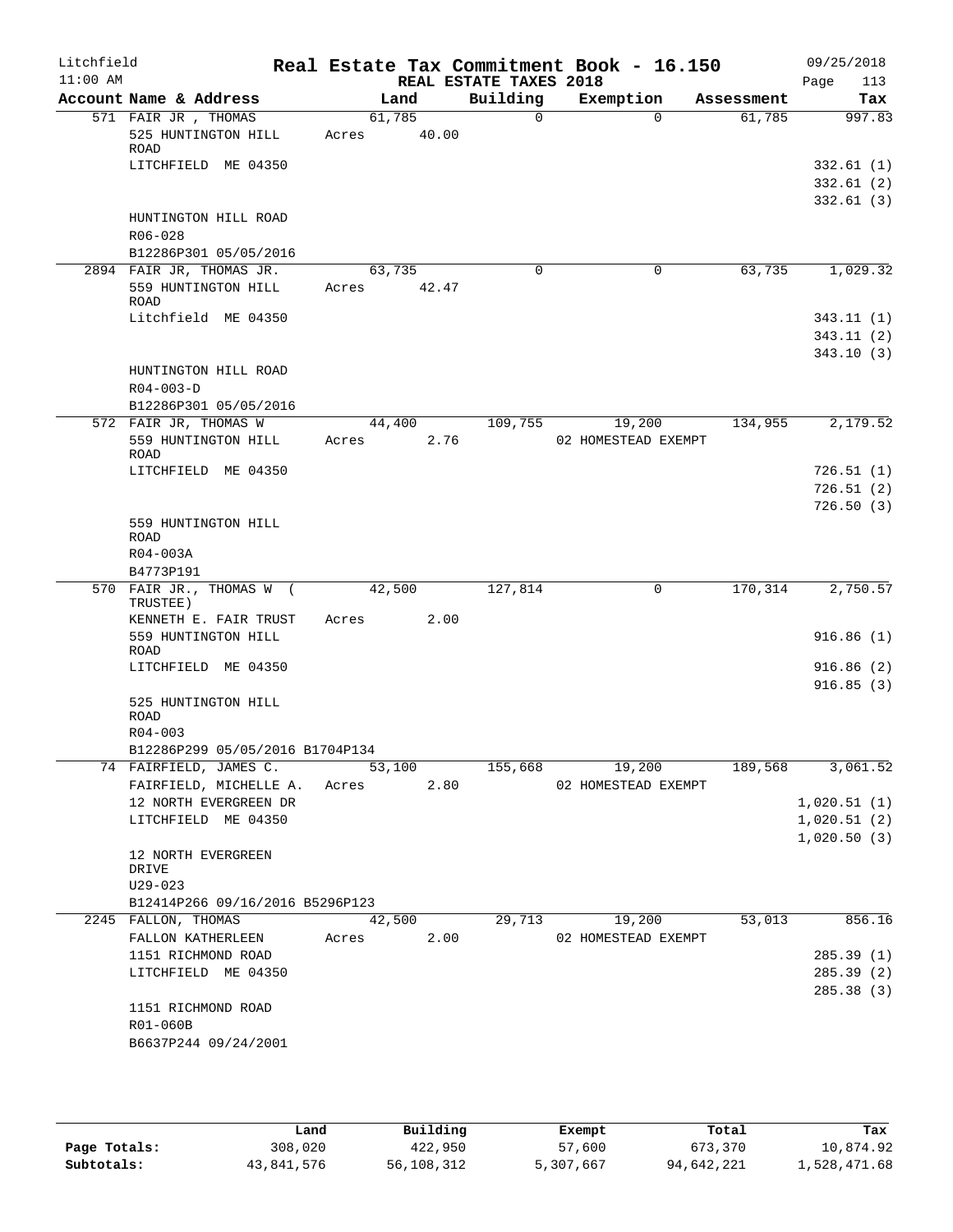| Litchfield |                                                                                                                                           |                  |      |                        | Real Estate Tax Commitment Book - 16.150 |            | 09/25/2018                                         |
|------------|-------------------------------------------------------------------------------------------------------------------------------------------|------------------|------|------------------------|------------------------------------------|------------|----------------------------------------------------|
| $11:00$ AM |                                                                                                                                           |                  |      | REAL ESTATE TAXES 2018 |                                          |            | Page<br>114                                        |
|            | Account Name & Address                                                                                                                    | Land             |      | Building               | Exemption                                | Assessment | Tax                                                |
|            | 573 FANT, REBECCA (TRUSTEE)<br>FANT ROBERT (TRUSTEE)<br>FANT FAMILY TRUST<br>207 PLANTATION DRIVE<br>PENDELTON SC 29670<br>28 OSPREY LANE | 58,800<br>Acres  | 0.30 | 40,350                 | $\Omega$                                 | 99,150     | 1,601.27<br>533.76(1)<br>533.76 (2)<br>533.75(3)   |
|            | $U03 - 011$                                                                                                                               |                  |      |                        |                                          |            |                                                    |
|            | B11301P90 01/31/2013 B6033P344 08/23/1999                                                                                                 |                  |      |                        |                                          |            |                                                    |
|            | 577 FARR, CLIFFORD<br>14 OAK STREET<br>TOPSHAM ME 04086                                                                                   | 102,284<br>Acres | 0.24 | 62,403                 | 0                                        | 164,687    | 2,659.70<br>886.57 (1)<br>886.57 (2)<br>886.56 (3) |
|            | 22 SUNSET LANE<br>U12-010<br>B2283P277                                                                                                    |                  |      |                        |                                          |            |                                                    |
|            | 579 FARRINGTON, JAMES C                                                                                                                   | 196,475          |      | 230,681                | 0                                        | 427,156    | 6,898.57                                           |
|            | P O BOX 334<br>GARDINER ME 04345                                                                                                          | Acres            | 1.85 |                        |                                          |            | 2, 299.52(1)<br>2, 299.52(2)                       |
|            | 75 PINEY SHORES DRIVE<br>$U13 - 025$<br>B3276P270                                                                                         |                  |      |                        |                                          |            | 2, 299.53(3)                                       |
|            | 826 FELLOWS GARY                                                                                                                          | 41,000           |      | 66,518                 | 0                                        | 107,518    | 1,736.42                                           |
|            | 2564 HALLOWELL ROAD<br>LITCHFIELD ME 04350                                                                                                | Acres            | 1.40 |                        |                                          |            | 578.81(1)<br>578.81(2)<br>578.80(3)                |
|            | 2564 HALLOWELL ROAD<br>R06-072<br>B9558P139 11/07/2007 B9293P284 02/22/2007 B8481P85<br>06/22/2005 B7721P109 11/03/2003                   |                  |      |                        |                                          |            |                                                    |
|            | 1979 FENNELL, LINDA                                                                                                                       | 0                |      | 10,094                 | 10,094                                   | 0          | 0.00                                               |
|            | 7 BUSH LANE<br>LITCHFIELD ME 04350                                                                                                        |                  |      |                        | 02 HOMESTEAD EXEMPT                      |            |                                                    |
|            | 7 BUSH LANE<br>$R03 - 006 - ON - 2$<br>B10295P181 12/18/2009                                                                              |                  |      |                        |                                          |            |                                                    |
|            | 1272 FENTON, FREDERICK W. &                                                                                                               | 182,320          |      | 115,927                | 0                                        | 298,247    | 4,816.69                                           |
|            | MAUREEN T.<br>1041 LEWISTON ROAD<br>TOPSHAM ME 04086                                                                                      | Acres            | 0.44 |                        |                                          |            | 1,605.56(1)<br>1,605.56(2)<br>1,605.57(3)          |
|            | 144 BUKER ROAD<br>$U10-001$                                                                                                               |                  |      |                        |                                          |            |                                                    |
|            | B11097P39 07/12/2012 B4383P185 10/12/2004                                                                                                 |                  |      |                        |                                          |            |                                                    |

|              | Land       | Building   | Exempt    | Total      | Tax          |
|--------------|------------|------------|-----------|------------|--------------|
| Page Totals: | 580,879    | 525,973    | 10.094    | 1,096,758  | 17,712.65    |
| Subtotals:   | 44,422,455 | 56,634,285 | 5,317,761 | 95,738,979 | 1,546,184.33 |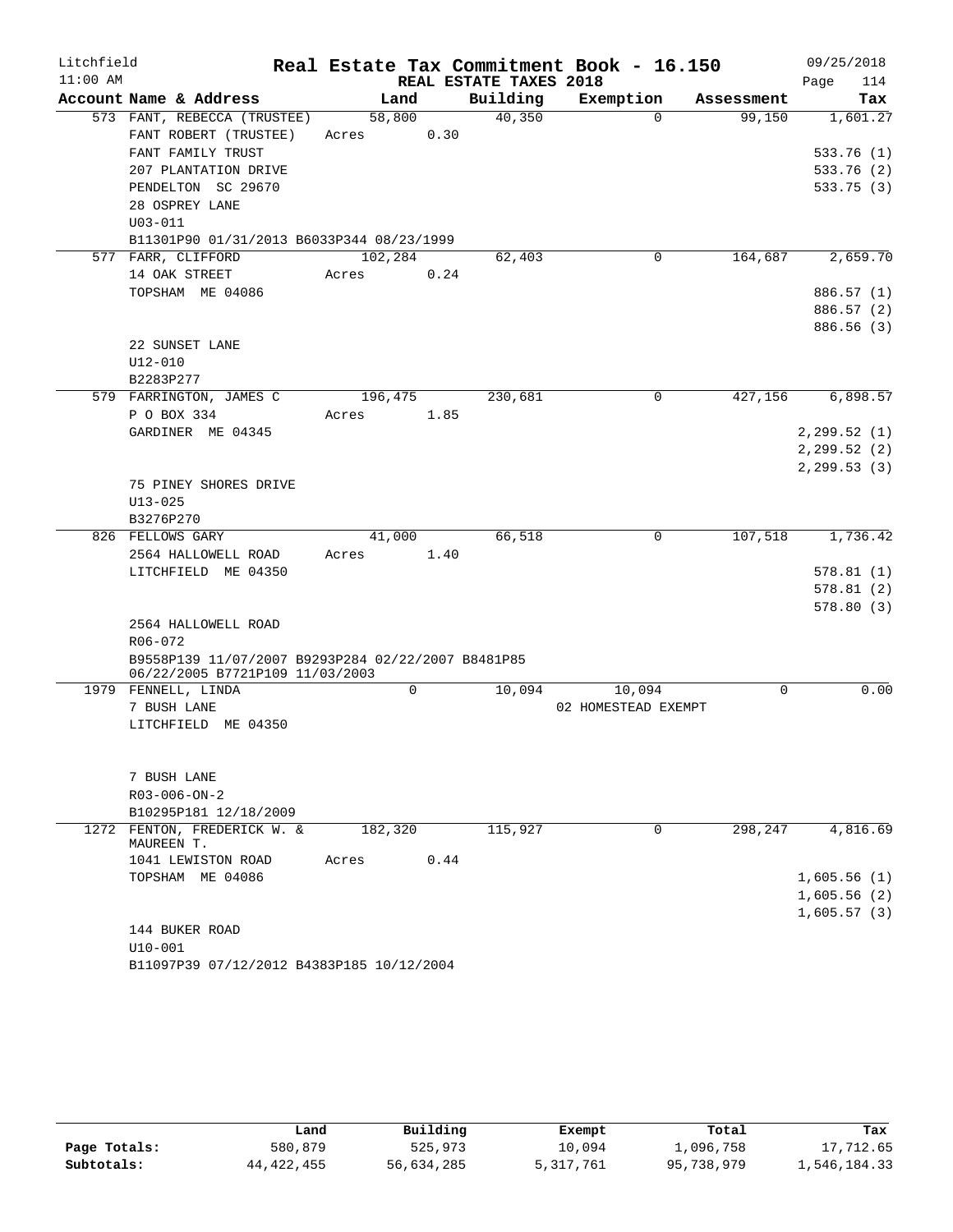| Litchfield<br>$11:00$ AM |                                                                                |             |        | REAL ESTATE TAXES 2018 | Real Estate Tax Commitment Book - 16.150 |            | 09/25/2018<br>115<br>Page |
|--------------------------|--------------------------------------------------------------------------------|-------------|--------|------------------------|------------------------------------------|------------|---------------------------|
|                          | Account Name & Address                                                         |             | Land   | Building               | Exemption                                | Assessment | Tax                       |
|                          | 686 FERGUSON, AMANDA M.                                                        |             | 40,600 | 84,160                 | 19,200                                   | 105,560    | 1,704.79                  |
|                          | BOWDEN, JEFFREY T.                                                             | Acres       | 1.80   |                        | 02 HOMESTEAD EXEMPT                      |            |                           |
|                          | 17 MAPLE STREET                                                                |             |        |                        |                                          |            | 568.26(1)                 |
|                          | MECHANIC FALLS ME                                                              |             |        |                        |                                          |            | 568.26(2)                 |
|                          | 04256                                                                          |             |        |                        |                                          |            |                           |
|                          |                                                                                |             |        |                        |                                          |            | 568.27(3)                 |
|                          | 19 DEER RUN LANE                                                               |             |        |                        |                                          |            |                           |
|                          | R03-040A-5                                                                     |             |        |                        |                                          |            |                           |
|                          | B12043P273 07/16/2015 B11024P58 04/25/2012                                     |             |        |                        |                                          |            |                           |
|                          | B10397P160 04/23/2010 B9044P61 08/25/2006 B4857P304                            |             |        |                        |                                          |            |                           |
|                          | 02/23/1995                                                                     |             | 64,268 | 124,000                | 19,200                                   | 169,068    | 2,730.45                  |
|                          | 786 FICKETT THEA L                                                             |             |        |                        |                                          |            |                           |
|                          | 520 STEVENSTOWN ROAD                                                           | Acres 55.90 |        |                        | 02 HOMESTEAD EXEMPT                      |            |                           |
|                          | LITCHFIELD ME 04350                                                            |             |        |                        |                                          |            | 910.15(1)                 |
|                          |                                                                                |             |        |                        |                                          |            | 910.15(2)                 |
|                          |                                                                                |             |        |                        |                                          |            | 910.15(3)                 |
|                          | 520 STEVENSTOWN ROAD                                                           |             |        |                        |                                          |            |                           |
|                          | $R08 - 003$                                                                    |             |        |                        |                                          |            |                           |
|                          | B8549P57 08/15/2005 B5785P260 11/12/1998                                       |             |        |                        |                                          |            |                           |
|                          | 581 FIELD, PETER M.                                                            |             | 98,138 | 42,371                 | $\Omega$                                 | 140,509    | 2,269.22                  |
|                          | WESTON, MICHAEL R.                                                             | Acres       | 1.65   |                        |                                          |            |                           |
|                          | 65 WOODLAND DRIVE                                                              |             |        |                        |                                          |            | 756.41(1)                 |
|                          | W. GARDINER ME 04345                                                           |             |        |                        |                                          |            | 756.41(2)                 |
|                          |                                                                                |             |        |                        |                                          |            | 756.40(3)                 |
|                          | 40 PURGATORY DRIVE                                                             |             |        |                        |                                          |            |                           |
|                          | U22-014                                                                        |             |        |                        |                                          |            |                           |
|                          | B12868P264 03/27/2018 B12725P255 08/28/2017<br>B12721P167 08/28/2017 B1100P149 |             |        |                        |                                          |            |                           |
|                          | 194 FIELD, STANFORD P                                                          |             | 42,550 | 127,402                | 19,200                                   | 150,752    | 2,434.64                  |
|                          | FURROW, ELLEN E                                                                | Acres       | 2.02   |                        | 02 HOMESTEAD EXEMPT                      |            |                           |
|                          | 58 LUNTS HILL ROAD                                                             |             |        |                        |                                          |            | 811.55(1)                 |
|                          | LITCHFIELD ME 04350                                                            |             |        |                        |                                          |            | 811.55(2)                 |
|                          |                                                                                |             |        |                        |                                          |            | 811.54(3)                 |
|                          | 58 LUNTS HILL ROAD                                                             |             |        |                        |                                          |            |                           |
|                          | R09-015                                                                        |             |        |                        |                                          |            |                           |
|                          | B10578P140 11/01/2010 B3262P194 10/29/1987                                     |             |        |                        |                                          |            |                           |
|                          | 75 FINAMORE, CYNTHIA B.                                                        |             | 30.256 | 26,312                 | 0                                        | 56,568     | 913.57                    |
|                          | 344 BEETLE ROAD                                                                | Acres       | 0.16   |                        |                                          |            |                           |
|                          | RICHMOND ME 04357                                                              |             |        |                        |                                          |            | 304.52(1)                 |
|                          |                                                                                |             |        |                        |                                          |            | 304.52(2)                 |
|                          |                                                                                |             |        |                        |                                          |            | 304.53(3)                 |
|                          | <b>45 PENNEY LANE</b>                                                          |             |        |                        |                                          |            |                           |
|                          | R09-010                                                                        |             |        |                        |                                          |            |                           |
|                          | B4643P315                                                                      |             |        |                        |                                          |            |                           |
|                          | 2409 FINLEY DAVID A                                                            |             | 40,475 | 89,286                 | 19,200                                   | 110,561    | 1,785.56                  |
|                          | 65 FINLEY LANE                                                                 | Acres       | 1.19   |                        | 02 HOMESTEAD EXEMPT                      |            |                           |
|                          | LITCHFIELD ME 04350                                                            |             |        |                        |                                          |            | 595.19(1)                 |
|                          |                                                                                |             |        |                        |                                          |            | 595.19(2)                 |
|                          |                                                                                |             |        |                        |                                          |            | 595.18(3)                 |
|                          | 65 FINLEY LANE                                                                 |             |        |                        |                                          |            |                           |
|                          | R04-050A                                                                       |             |        |                        |                                          |            |                           |
|                          | B10713P275 04/22/2011 B10708P77 04/14/2011 B7916P135                           |             |        |                        |                                          |            |                           |
|                          | 04/21/2004                                                                     |             |        |                        |                                          |            |                           |
|                          |                                                                                |             |        |                        |                                          |            |                           |

|              | Land       | Building   | Exempt    | Total      | Tax          |
|--------------|------------|------------|-----------|------------|--------------|
| Page Totals: | 316,287    | 493,531    | 76,800    | 733,018    | 11,838.23    |
| Subtotals:   | 44,738,742 | 57,127,816 | 5,394,561 | 96,471,997 | 1,558,022.56 |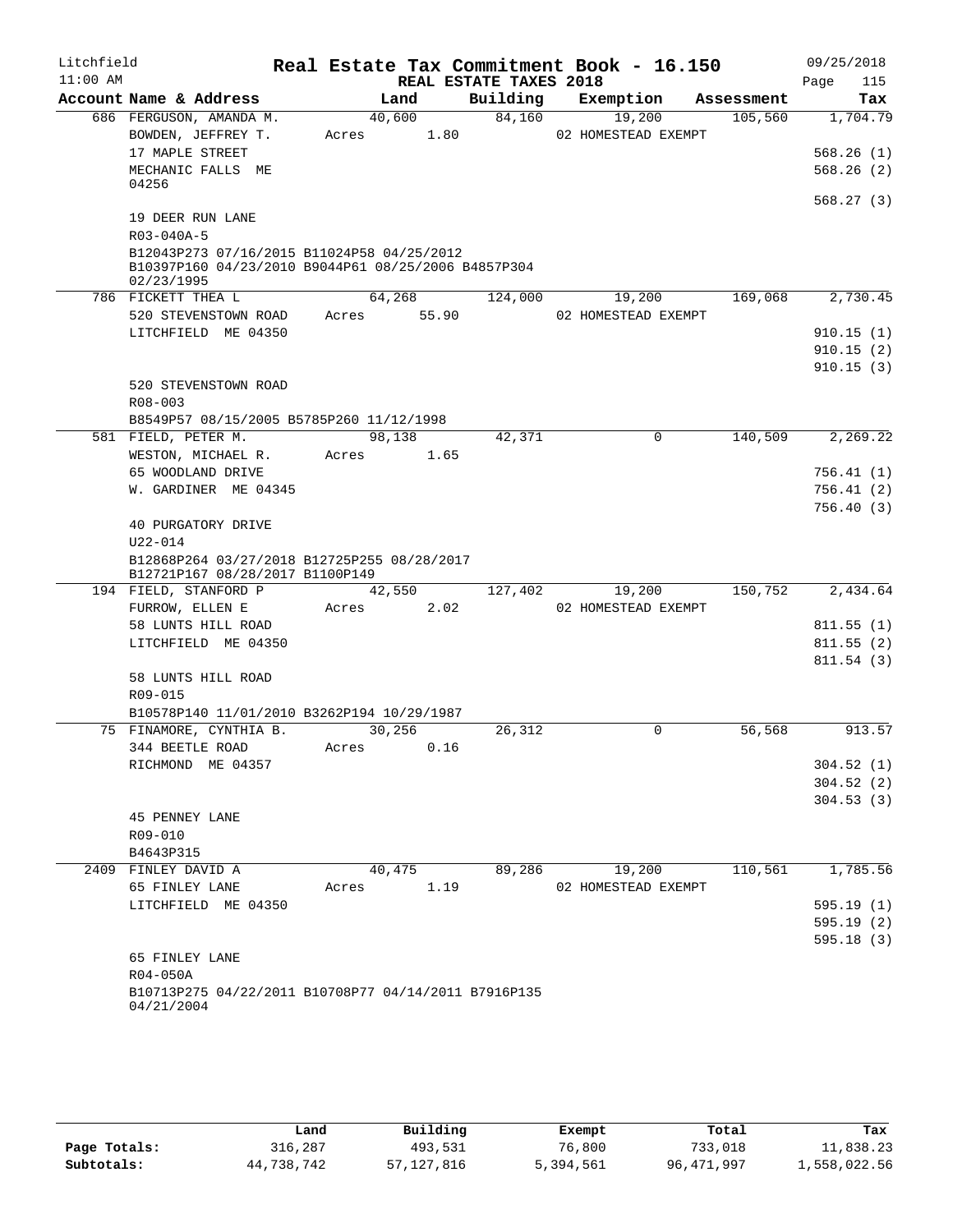| Litchfield |                                                     |                 |                        | Real Estate Tax Commitment Book - 16.150 |            | 09/25/2018             |
|------------|-----------------------------------------------------|-----------------|------------------------|------------------------------------------|------------|------------------------|
| $11:00$ AM |                                                     |                 | REAL ESTATE TAXES 2018 |                                          |            | 116<br>Page            |
|            | Account Name & Address                              | Land            | Building               | Exemption                                | Assessment | Tax                    |
|            | 2704 FINLEY KYLE                                    | 41,100          | 17,853                 | $\Omega$                                 | 58,953     | 952.09                 |
|            | 33 FINLEY LANE                                      | Acres           | 2.00                   |                                          |            |                        |
|            | LITCHFIELD ME 04350                                 |                 |                        |                                          |            | 317.36(1)              |
|            |                                                     |                 |                        |                                          |            | 317.36(2)              |
|            |                                                     |                 |                        |                                          |            | 317.37(3)              |
|            | FINLEY LANE                                         |                 |                        |                                          |            |                        |
|            | R04-050B                                            |                 |                        |                                          |            |                        |
|            | B9570P241 11/21/2007<br>1372 FINLEY, DAVID A.       | 40,250          | 19,029                 | 19,200                                   | 40,079     | 647.28                 |
|            | 2108 HALLOWELL ROAD                                 | Acres           | 1.10                   | 02 HOMESTEAD EXEMPT                      |            |                        |
|            | LITCHFIELD ME 04350                                 |                 |                        |                                          |            | 215.76(1)              |
|            |                                                     |                 |                        |                                          |            | 215.76(2)              |
|            |                                                     |                 |                        |                                          |            | 215.76(3)              |
|            | 2108 HALLOWELL ROAD                                 |                 |                        |                                          |            |                        |
|            | R11-017                                             |                 |                        |                                          |            |                        |
|            | B10022P202 03/26/2009 B9738P206 05/27/2008 B7290P28 |                 |                        |                                          |            |                        |
|            | 02/24/2003                                          |                 |                        |                                          |            |                        |
|            | 2848 FINLEY, LYNAE                                  | 41,100          | 17,040                 | 0                                        | 58,140     | 938.96                 |
|            | 58 MICHAEL LANE                                     | Acres           | 2.00                   |                                          |            |                        |
|            | Litchfield ME 04350                                 |                 |                        |                                          |            | 312.99(1)              |
|            |                                                     |                 |                        |                                          |            | 312.99(2)              |
|            |                                                     |                 |                        |                                          |            | 312.98(3)              |
|            | 27 FINLEY LANE                                      |                 |                        |                                          |            |                        |
|            | R04-050D                                            |                 |                        |                                          |            |                        |
|            | B11645P59 11/20/2013                                |                 |                        | $\mathbf{0}$                             | 141,994    | 2, 293.20              |
|            | 588 FINLEY, MARTIN S JR.<br>21 FINLEY LANE          | 68,360<br>Acres | 73,634<br>52.20        |                                          |            |                        |
|            | LITCHFIELD ME 04350                                 |                 |                        |                                          |            | 764.40(1)              |
|            |                                                     |                 |                        |                                          |            | 764.40(2)              |
|            |                                                     |                 |                        |                                          |            | 764.40(3)              |
|            | 21 FINLEY LANE                                      |                 |                        |                                          |            |                        |
|            | $R04 - 050$                                         |                 |                        |                                          |            |                        |
|            | B9279P222 03/14/2007 B2634P74 11/23/1983            |                 |                        |                                          |            |                        |
|            | 2269 FINLEY, PAUL M                                 | 53,270          | 35,011                 | 0                                        | 88,281     | 1,425.74               |
|            | 33 FINLEY LANE                                      | Acres           | 8.17                   |                                          |            |                        |
|            | LITCHFIELD ME 04350                                 |                 |                        |                                          |            | 475.25(1)              |
|            |                                                     |                 |                        |                                          |            | 475.25(2)              |
|            |                                                     |                 |                        |                                          |            | 475.24(3)              |
|            | 33 FINLEY LANE                                      |                 |                        |                                          |            |                        |
|            | R04-050C                                            |                 |                        |                                          |            |                        |
|            | B10169P332 08/03/2009                               |                 |                        |                                          |            |                        |
|            | 812 FISCHER, CHRISTOPHER D.                         | 53,550          | 109,259                | $\mathbf{0}$                             | 162,809    | 2,629.37               |
|            | P.O. BOX 211                                        | Acres           | 12.00                  |                                          |            |                        |
|            | LITCHFIELD ME 04350                                 |                 |                        |                                          |            | 876.46(1)              |
|            |                                                     |                 |                        |                                          |            | 876.46(2)<br>876.45(3) |
|            | 1385 RICHMOND ROAD                                  |                 |                        |                                          |            |                        |
|            | R01-052                                             |                 |                        |                                          |            |                        |
|            | B12488P187 11/28/2016 B11266P191 12/21/2012         |                 |                        |                                          |            |                        |
|            | B4500P127                                           |                 |                        |                                          |            |                        |

|              | Land       | Building   | Exempt    | Total      | Tax          |
|--------------|------------|------------|-----------|------------|--------------|
| Page Totals: | 297,630    | 271,826    | 19,200    | 550,256    | 8,886.64     |
| Subtotals:   | 45,036,372 | 57,399,642 | 5,413,761 | 97,022,253 | 1,566,909.20 |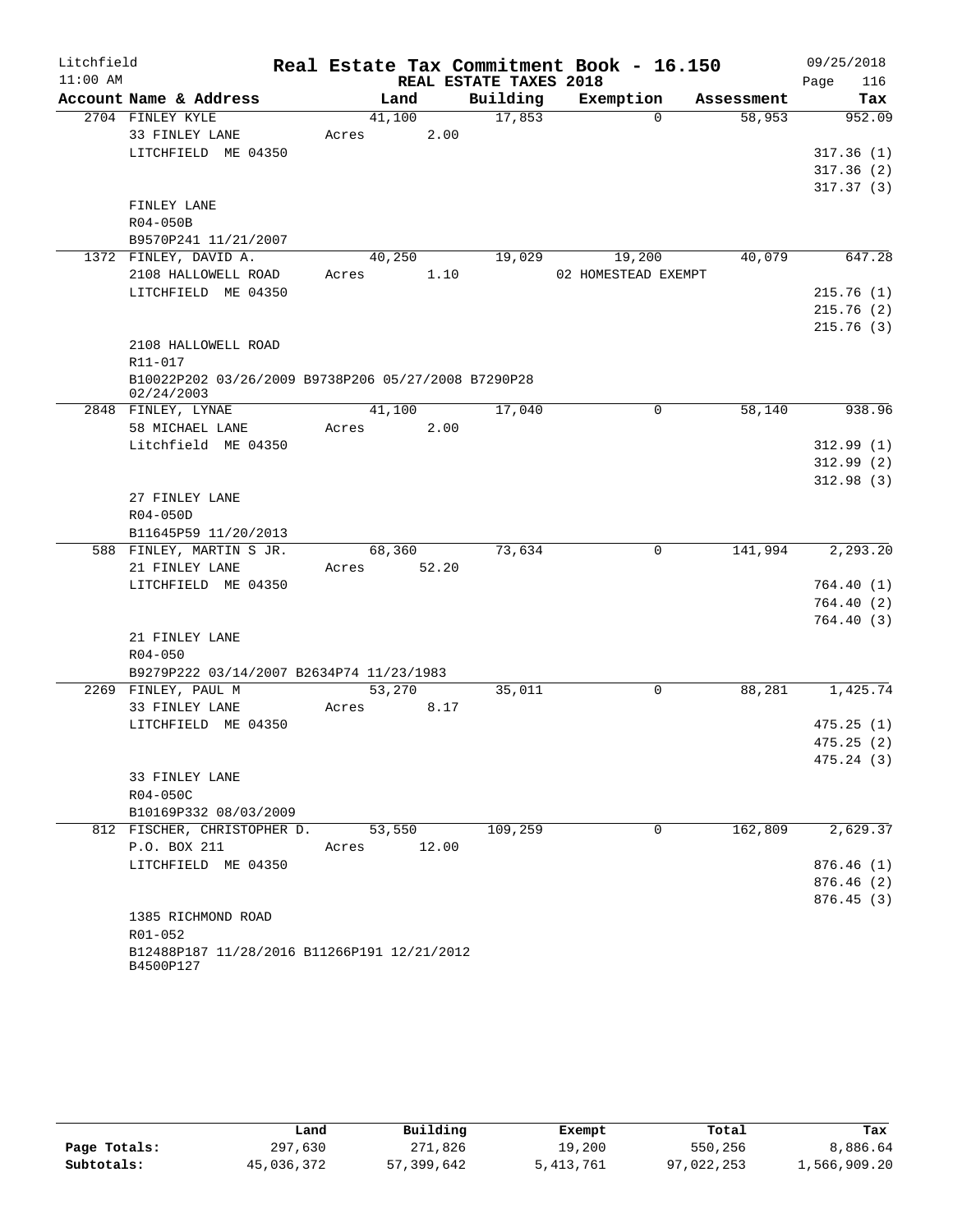| Litchfield |                                            |             |        |                        | Real Estate Tax Commitment Book - 16.150 |            | 09/25/2018  |
|------------|--------------------------------------------|-------------|--------|------------------------|------------------------------------------|------------|-------------|
| $11:00$ AM |                                            |             |        | REAL ESTATE TAXES 2018 |                                          |            | 117<br>Page |
|            | Account Name & Address                     |             | Land   | Building               | Exemption                                | Assessment | Tax         |
|            | 594 FITZGERALD JAMES                       | 46,850      |        | 1,867                  | $\Omega$                                 | 48.717     | 786.78      |
|            | P O BOX 219                                | Acres       | 5.10   |                        |                                          |            |             |
|            | LITCHFIELD ME 04350                        |             |        |                        |                                          |            | 262.26(1)   |
|            |                                            |             |        |                        |                                          |            | 262.26(2)   |
|            |                                            |             |        |                        |                                          |            | 262.26(3)   |
|            | 45 NORTH EVERGREEN<br>DRIVE                |             |        |                        |                                          |            |             |
|            | $U29 - 024 - 2$                            |             |        |                        |                                          |            |             |
|            | B8431P313 05/31/2005 B3252P166             |             |        |                        |                                          |            |             |
|            | 2410 FITZGERALD JOHN DAVID                 | 39,225      |        | 651                    | $\mathbf 0$                              | 39,876     | 644.00      |
|            | FITZGERALD LYNN MARIE                      | Acres 1.25  |        |                        |                                          |            |             |
|            | 13 EMERSON WAY                             |             |        |                        |                                          |            | 214.67(1)   |
|            | SALEM NH 03079                             |             |        |                        |                                          |            | 214.67(2)   |
|            |                                            |             |        |                        |                                          |            | 214.66(3)   |
|            | COMMUNITY DRIVE                            |             |        |                        |                                          |            |             |
|            | U15-003G                                   |             |        |                        |                                          |            |             |
|            | B7984P177 06/04/2004                       |             |        |                        |                                          |            |             |
|            | 501 FITZGERALD, PETER A                    |             | 74,350 | 83,071                 | 19,200                                   | 138,221    | 2,232.27    |
|            | 2720 HALLOWELL ROAD                        | Acres 39.70 |        |                        | 02 HOMESTEAD EXEMPT                      |            |             |
|            | LITCHFIELD ME 04350                        |             |        |                        |                                          |            | 744.09 (1)  |
|            |                                            |             |        |                        |                                          |            | 744.09(2)   |
|            |                                            |             |        |                        |                                          |            | 744.09(3)   |
|            | 2720 HALLOWELL ROAD                        |             |        |                        |                                          |            |             |
|            | R02-033                                    |             |        |                        |                                          |            |             |
|            | B12161P246 10/26/2015 B7344P338 09/21/2004 |             |        |                        |                                          |            |             |
|            | 596 FITZMAURICE, ROBERT L                  | 59,960      |        | 58,288                 | 24,960                                   | 93,288     | 1,506.60    |
|            | 195 WHIPPOORWILL ROAD                      | Acres 16.00 |        |                        | 03 VETERANS EXEMPT                       |            |             |
|            | LITCHFIELD ME 04350                        |             |        |                        | 02 HOMESTEAD EXEMPT                      |            | 502.20(1)   |
|            |                                            |             |        |                        |                                          |            | 502.20(2)   |
|            |                                            |             |        |                        |                                          |            | 502.20(3)   |
|            | 195 WHIPPOORWILL ROAD                      |             |        |                        |                                          |            |             |
|            | $U24 - 016$                                |             |        |                        |                                          |            |             |
|            | B2243P161                                  |             |        |                        |                                          |            |             |
|            | 597 FITZMAURICE, ROBERT L                  | 20,510      |        | 0                      | 0                                        | 20,510     | 331.24      |
|            | 195 WHIPPOORWILL ROAD                      | Acres       | 0.43   |                        |                                          |            |             |
|            | LITCHFIELD ME 04350                        |             |        |                        |                                          |            | 110.41(1)   |
|            |                                            |             |        |                        |                                          |            | 110.41(2)   |
|            |                                            |             |        |                        |                                          |            | 110.42(3)   |
|            | WHIPPOORWILL ROAD                          |             |        |                        |                                          |            |             |
|            | $U24 - 003$                                |             |        |                        |                                          |            |             |
|            | B2243P161<br>595 FITZMAURICE, ROBERT L     | 38,750      |        | $\Omega$               | 0                                        | 38,750     | 625.81      |
|            | 195 WHIPPOORWILL ROAD                      | Acres       | 5.30   |                        |                                          |            |             |
|            | LITCHFIELD ME 04350                        |             |        |                        |                                          |            | 208.60(1)   |
|            |                                            |             |        |                        |                                          |            | 208.60(2)   |
|            |                                            |             |        |                        |                                          |            | 208.61(3)   |
|            | HERON DRIVE                                |             |        |                        |                                          |            |             |
|            | $U24 - 011$                                |             |        |                        |                                          |            |             |
|            | B2243P161                                  |             |        |                        |                                          |            |             |

|              | Land         | Building     | Exempt    | Total      | Tax          |
|--------------|--------------|--------------|-----------|------------|--------------|
| Page Totals: | 279,645      | 143,877      | 44,160    | 379,362    | 6,126.70     |
| Subtotals:   | 45, 316, 017 | 57, 543, 519 | 5,457,921 | 97,401,615 | 1,573,035.90 |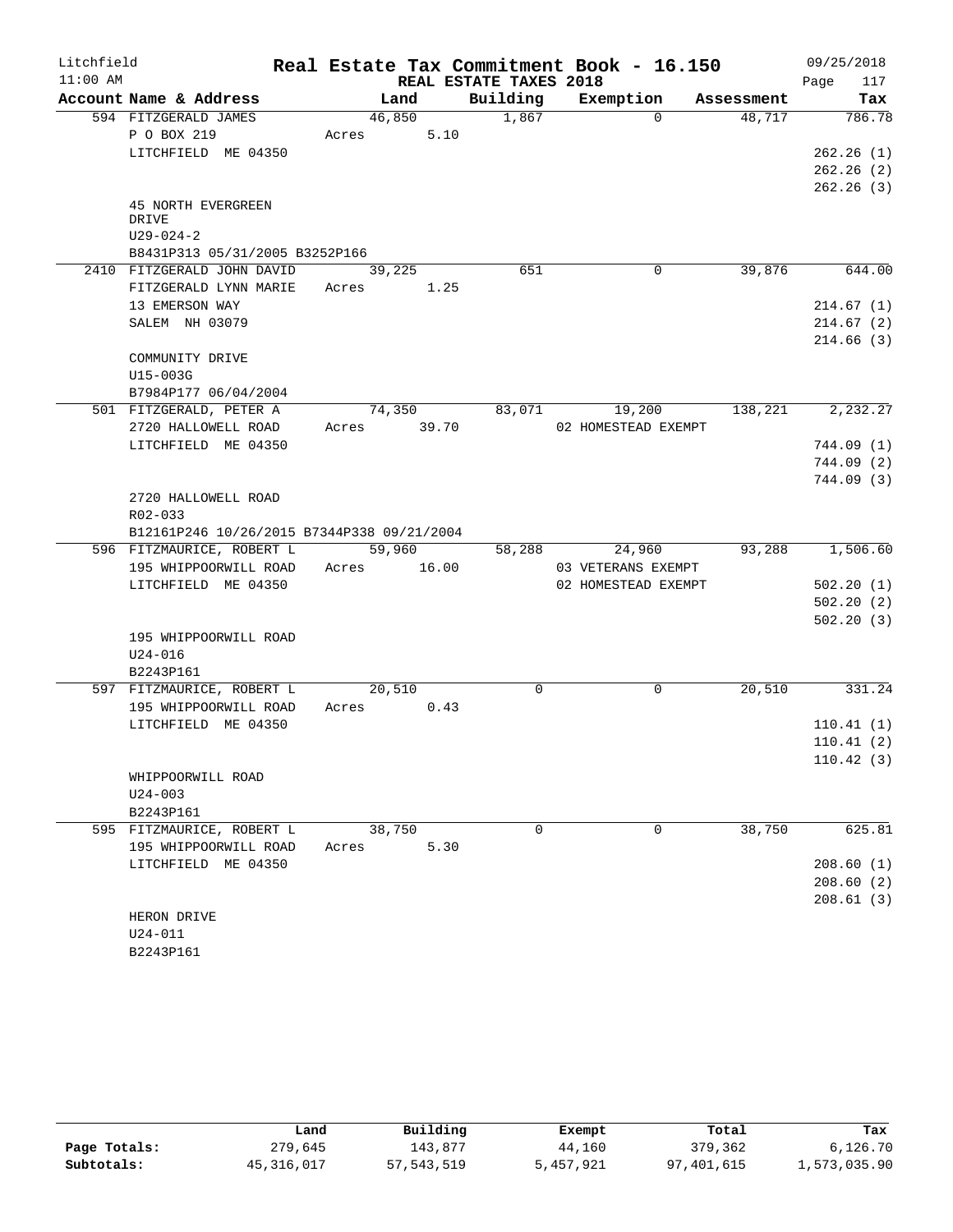| Litchfield |                                                                    |         |        |                        | Real Estate Tax Commitment Book - 16.150 |                    | 09/25/2018  |
|------------|--------------------------------------------------------------------|---------|--------|------------------------|------------------------------------------|--------------------|-------------|
| $11:00$ AM |                                                                    |         |        | REAL ESTATE TAXES 2018 |                                          |                    | Page<br>118 |
|            | Account Name & Address                                             |         | Land   | Building               | Exemption                                | Assessment         | Tax         |
|            | 1890 FITZPATRICK JAMES E/<br>SHEILA A                              |         | 25,990 | 48,304                 |                                          | 74,294<br>$\Omega$ | 1,199.85    |
|            | FITZPARTICK WARREN                                                 | Acres   | 0.15   |                        |                                          |                    |             |
|            | P/LYNDA                                                            |         |        |                        |                                          |                    |             |
|            | 91 MAUREEN DRIVE                                                   |         |        |                        |                                          |                    | 399.95 (1)  |
|            | TEWKSBURY MA 01876                                                 |         |        |                        |                                          |                    | 399.95(2)   |
|            |                                                                    |         |        |                        |                                          |                    | 399.95(3)   |
|            | 513 PEACEPIPE DRIVE                                                |         |        |                        |                                          |                    |             |
|            | $U28 - 087$<br>B9598P287 12/20/2007 B9598P284 12/20/2007 B2655P183 |         |        |                        |                                          |                    |             |
|            | 10/14/1983                                                         |         |        |                        |                                          |                    |             |
|            | 600 FLAHERTY DIANA E                                               |         | 43,500 | 86,794                 | 19,200                                   | 111,094            | 1,794.17    |
|            | FLAHERTY MOSES E JR                                                | Acres   | 2.40   |                        | 02 HOMESTEAD EXEMPT                      |                    |             |
|            | 83 HARDSCRABBLE ROAD                                               |         |        |                        |                                          |                    | 598.06 (1)  |
|            | LITCHFIELD ME 04350                                                |         |        |                        |                                          |                    | 598.06(2)   |
|            |                                                                    |         |        |                        |                                          |                    | 598.05(3)   |
|            | 83 HARDSCRABBLE ROAD                                               |         |        |                        |                                          |                    |             |
|            | R14-009A                                                           |         |        |                        |                                          |                    |             |
|            | B3818P262 10/22/1990 B3750P77 06/14/1990                           |         |        |                        |                                          |                    |             |
|            | 2753 FLAHERTY, PETER J &<br>KERRY A. FLAHERTY                      |         | 53,933 | 71,786                 | 19,200                                   | 106,519            | 1,720.28    |
|            | 56 SCHOOL LANE                                                     | Acres   | 7.70   |                        | 02 HOMESTEAD EXEMPT                      |                    |             |
|            | LITCHFIELD ME 04350                                                |         |        |                        |                                          |                    | 573.43(1)   |
|            |                                                                    |         |        |                        |                                          |                    | 573.43(2)   |
|            |                                                                    |         |        |                        |                                          |                    | 573.42(3)   |
|            | 36 SCHOOL LANE<br>R03-105N                                         |         |        |                        |                                          |                    |             |
|            | B10342P22 02/16/2010                                               |         |        |                        |                                          |                    |             |
|            | 2293 FLAHERTY, WILLARD                                             |         | 36,436 | $\Omega$               |                                          | 36,436<br>0        | 588.44      |
|            | 74 HIGH STREET                                                     | Acres   | 16.20  |                        |                                          |                    |             |
|            | SABATTUS ME 04280                                                  |         |        |                        |                                          |                    | 196.15(1)   |
|            |                                                                    |         |        |                        |                                          |                    | 196.15(2)   |
|            |                                                                    |         |        |                        |                                          |                    | 196.14(3)   |
|            | FLAHERTY LANE                                                      |         |        |                        |                                          |                    |             |
|            | R03-105F                                                           |         |        |                        |                                          |                    |             |
|            | B10801P250 08/09/2011 B7344P334 03/26/2003                         |         |        |                        |                                          |                    |             |
|            | 601 FLEMING, BETSY R TRUST                                         | 200,175 |        | 58,824                 |                                          | 0<br>258,999       | 4,182.83    |
|            | HENDERSON JANET/FLEMING Acres<br>MICHAELTRUSTEES                   |         | 1.98   |                        |                                          |                    |             |
|            | P O BOX 151                                                        |         |        |                        |                                          |                    | 1,394.28(1) |
|            | LITCHFIELD ME 04350                                                |         |        |                        |                                          |                    | 1,394.28(2) |
|            |                                                                    |         |        |                        |                                          |                    | 1,394.27(3) |
|            | 51 SAND POND LANE                                                  |         |        |                        |                                          |                    |             |
|            | U12-018                                                            |         |        |                        |                                          |                    |             |
|            | B5292P92 01/10/1997                                                |         |        |                        |                                          |                    |             |
|            | 1536 FLEMING, JAMES F                                              |         | 27,200 | 117,288                |                                          | 0<br>144,488       | 2,333.48    |
|            | FLEMING, REBECCA H                                                 | Acres   | 0.40   |                        |                                          |                    |             |
|            | 496 DEPOT STREET                                                   |         |        |                        |                                          |                    | 777.83 (1)  |
|            | SOUTH EASTON MA 02375                                              |         |        |                        |                                          |                    | 777.83 (2)  |
|            |                                                                    |         |        |                        |                                          |                    | 777.82 (3)  |
|            | 41 EASY STREET<br>$U10 - 012$                                      |         |        |                        |                                          |                    |             |
|            | B10420P54 05/18/2010 B6784P306 01/23/2002                          |         |        |                        |                                          |                    |             |
|            |                                                                    |         |        |                        |                                          |                    |             |

|              | Land       | Building   | Exempt    | Total        | Tax          |
|--------------|------------|------------|-----------|--------------|--------------|
| Page Totals: | 387,234    | 382,996    | 38,400    | 731,830      | 11,819.05    |
| Subtotals:   | 45,703,251 | 57,926,515 | 5,496,321 | 98, 133, 445 | 1,584,854.95 |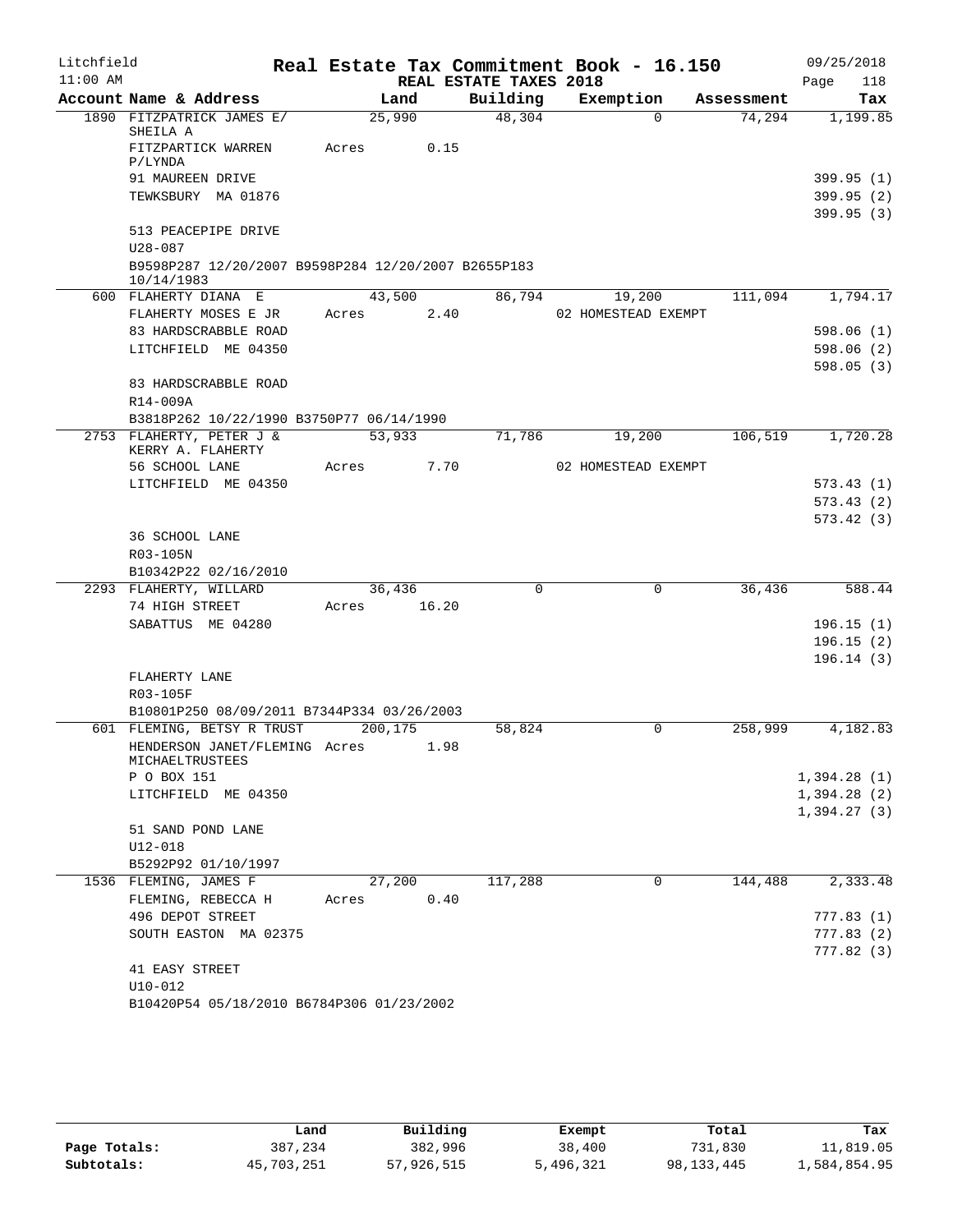| Litchfield |                                                                  |         |        |                        | Real Estate Tax Commitment Book - 16.150 |            | 09/25/2018    |
|------------|------------------------------------------------------------------|---------|--------|------------------------|------------------------------------------|------------|---------------|
| $11:00$ AM |                                                                  |         |        | REAL ESTATE TAXES 2018 |                                          |            | Page<br>119   |
|            | Account Name & Address                                           |         | Land   | Building               | Exemption                                | Assessment | Tax           |
|            | 1824 FLETCHER RHONDA MAY                                         | 210,025 |        | 230,948                | 19,200                                   | 421,773    | 6,811.63      |
|            | PO BOX 505                                                       | Acres   | 3.07   |                        | 02 HOMESTEAD EXEMPT                      |            |               |
|            | HALLOWELL ME 04347                                               |         |        |                        |                                          |            | 2, 270.54(1)  |
|            |                                                                  |         |        |                        |                                          |            | 2, 270.54 (2) |
|            |                                                                  |         |        |                        |                                          |            | 2, 270.55(3)  |
|            | 18 HERON DRIVE                                                   |         |        |                        |                                          |            |               |
|            | $U24 - 010$                                                      |         |        |                        |                                          |            |               |
|            | B3853P165                                                        |         |        |                        |                                          |            |               |
|            | 729 FLETCHER, CHRISTINE                                          | 62,024  |        | 190,392                | $\mathbf 0$                              | 252, 416   | 4,076.52      |
|            | ANNA                                                             |         |        |                        |                                          |            |               |
|            | NAGLE, RICHARD WATERMAN Acres 45.50<br>III                       |         |        |                        |                                          |            |               |
|            | 358 STEVENSTOWN ROAD                                             |         |        |                        |                                          |            | 1,358.84(1)   |
|            | LITCHFIELD ME 04350                                              |         |        |                        |                                          |            | 1,358.84(2)   |
|            |                                                                  |         |        |                        |                                          |            | 1,358.84(3)   |
|            | 358 STEVENSTOWN ROAD                                             |         |        |                        |                                          |            |               |
|            | R09-079                                                          |         |        |                        |                                          |            |               |
|            | B10827P205 09/07/2011 B6862P16 07/10/1995                        |         |        |                        |                                          |            |               |
|            | 675 FLETCHER, KIMBERLY A.                                        | 90,225  |        | 62,753                 | 19,200                                   | 133,778    | 2,160.51      |
|            | FLETCHER, THOMAS P.                                              | Acres   | 1.09   |                        | 02 HOMESTEAD EXEMPT                      |            |               |
|            | 680 A RIVER ROAD                                                 |         |        |                        |                                          |            | 720.17 (1)    |
|            | TOPSHAM ME 04086                                                 |         |        |                        |                                          |            | 720.17(2)     |
|            |                                                                  |         |        |                        |                                          |            | 720.17(3)     |
|            | 1362 HALLOWELL ROAD                                              |         |        |                        |                                          |            |               |
|            | $R14 - 048$                                                      |         |        |                        |                                          |            |               |
|            | B12023P148 06/26/2015 B8919P48 05/26/2006 B8564P41               |         |        |                        |                                          |            |               |
|            | 08/25/2005 B7339P171 04/04/2003                                  |         |        |                        |                                          |            |               |
|            | 592 FLETCHER, THOMAS                                             |         | 48,894 | 17,138                 | $\mathbf 0$                              | 66,032     | 1,066.42      |
|            | 680A RIVER ROAD                                                  | Acres   | 56.00  |                        |                                          |            |               |
|            | TOPSHAM ME 04086                                                 |         |        |                        |                                          |            | 355.47(1)     |
|            |                                                                  |         |        |                        |                                          |            | 355.47(2)     |
|            |                                                                  |         |        |                        |                                          |            | 355.48(3)     |
|            | SOUTH ADAMS ROAD                                                 |         |        |                        |                                          |            |               |
|            | $R01 - 040$                                                      |         |        |                        |                                          |            |               |
|            | B7067P298 09/13/2002                                             |         |        |                        |                                          |            |               |
|            | 663 FOLEY, MARY JO                                               |         | 39,250 | 51,794                 | 19,200                                   | 71,844     | 1,160.28      |
|            | 269 LUNTS HILL ROAD                                              | Acres   | 3.10   |                        | 02 HOMESTEAD EXEMPT                      |            |               |
|            | LITCHFIELD ME 04350                                              |         |        |                        |                                          |            | 386.76 (1)    |
|            |                                                                  |         |        |                        |                                          |            | 386.76 (2)    |
|            |                                                                  |         |        |                        |                                          |            | 386.76 (3)    |
|            | 269 LUNTS HILL ROAD                                              |         |        |                        |                                          |            |               |
|            | R09-068                                                          |         |        |                        |                                          |            |               |
|            | B9073P159 09/15/2006 B6996P3                                     |         |        |                        |                                          |            |               |
|            | 1327 FONTAINE BRENDA A                                           | 138,483 |        | 114,232                | $\Omega$                                 | 252,715    | 4,081.35      |
|            | 52 WATER EDGE DRIVE                                              | Acres   | 0.38   |                        |                                          |            |               |
|            | LEWISTON ME 04240                                                |         |        |                        |                                          |            | 1,360.45(1)   |
|            |                                                                  |         |        |                        |                                          |            | 1,360.45(2)   |
|            |                                                                  |         |        |                        |                                          |            | 1,360.45(3)   |
|            | 1 BLEN DRIVE                                                     |         |        |                        |                                          |            |               |
|            | $U23 - 010$                                                      |         |        |                        |                                          |            |               |
|            | B11515P246 08/12/2013 B8605P97 09/19/2005 B5900P14<br>03/17/1999 |         |        |                        |                                          |            |               |

|              | Land         | Building   | Exempt    | Total        | Tax          |
|--------------|--------------|------------|-----------|--------------|--------------|
| Page Totals: | 588,901      | 667,257    | 57,600    | 1,198,558    | 19,356.71    |
| Subtotals:   | 46, 292, 152 | 58,593,772 | 5,553,921 | 99, 332, 003 | 1,604,211.66 |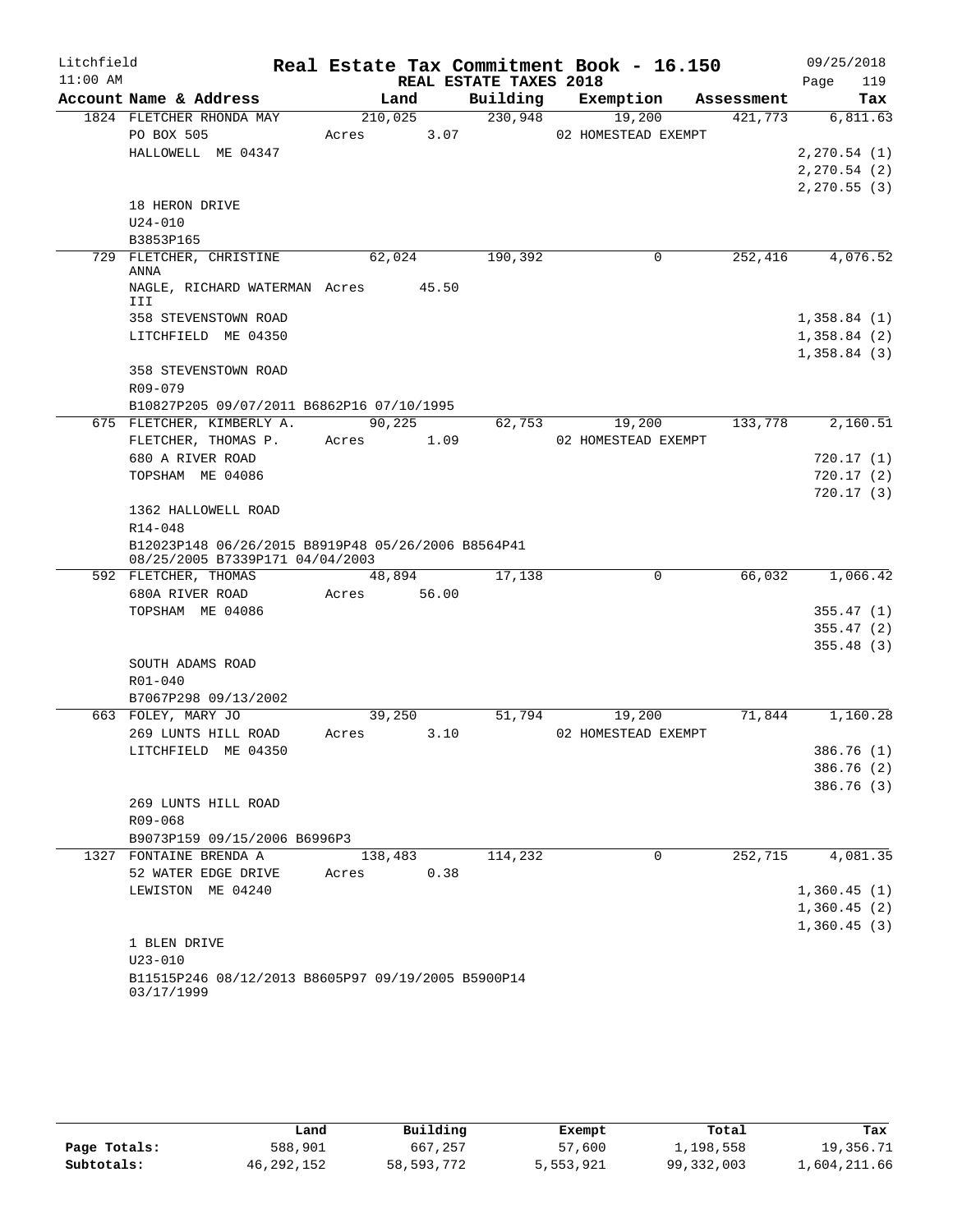| Litchfield |                                                                    |         |        |                        | Real Estate Tax Commitment Book - 16.150 |            | 09/25/2018              |
|------------|--------------------------------------------------------------------|---------|--------|------------------------|------------------------------------------|------------|-------------------------|
| $11:00$ AM |                                                                    |         |        | REAL ESTATE TAXES 2018 |                                          |            | 120<br>Page             |
|            | Account Name & Address                                             |         | Land   | Building               | Exemption                                | Assessment | Tax                     |
|            | 1325 FONTAINE BRENDA A                                             |         | 13,300 | 392                    | $\Omega$                                 | 13,692     | 221.13                  |
|            | 52 WATER EDGE DRIVE                                                | Acres   | 0.50   |                        |                                          |            |                         |
|            | LEWISTON ME 04240                                                  |         |        |                        |                                          |            | 73.71(1)                |
|            |                                                                    |         |        |                        |                                          |            | 73.71(2)                |
|            | 6 BLEN DRIVE                                                       |         |        |                        |                                          |            | 73.71(3)                |
|            | $U23 - 011$                                                        |         |        |                        |                                          |            |                         |
|            | B11515P246 08/12/2013 B8605P97 09/19/2005 B5900P14                 |         |        |                        |                                          |            |                         |
|            | 03/17/1999                                                         |         |        |                        |                                          |            |                         |
|            | 607 FONTES, ANTHONY O. JR.                                         |         | 44,469 | 132,550                | 19,200                                   | 157,819    | 2,548.78                |
|            | FONTES, LINA A.                                                    | Acres   | 10.00  |                        | 02 HOMESTEAD EXEMPT                      |            |                         |
|            | 1372 HALLOWELL ROAD                                                |         |        |                        |                                          |            | 849.59 (1)              |
|            | LITCHFIELD ME 04350                                                |         |        |                        |                                          |            | 849.59 (2)              |
|            |                                                                    |         |        |                        |                                          |            | 849.60 (3)              |
|            | 1372 HALLOWELL ROAD                                                |         |        |                        |                                          |            |                         |
|            | R14-052                                                            |         |        |                        |                                          |            |                         |
|            | B12402P44 08/30/2016 B1678P181                                     |         |        |                        |                                          |            |                         |
|            | 2588 FORD AARON M                                                  |         | 42,000 | 145,684                | 19,200                                   | 168,484    | 2,721.02                |
|            | 135 WENTZEL ROAD                                                   | Acres   | 1.80   |                        | 02 HOMESTEAD EXEMPT                      |            |                         |
|            | LTCHFIELD ME 04350                                                 |         |        |                        |                                          |            | 907.01 (1)<br>907.01(2) |
|            |                                                                    |         |        |                        |                                          |            | 907.00(3)               |
|            | 135 WENTZELL ROAD                                                  |         |        |                        |                                          |            |                         |
|            | R03-073D                                                           |         |        |                        |                                          |            |                         |
|            | B9596P85 12/18/2007 B9071P343 09/11/2006                           |         |        |                        |                                          |            |                         |
|            | 1553 FORD, LAURIE ANN                                              |         | 40,600 | 143,235                | 19,200                                   | 164,635    | 2,658.86                |
|            | FORD, ROBERT K.                                                    | Acres   | 1.80   |                        | 02 HOMESTEAD EXEMPT                      |            |                         |
|            | 97 LITTLE DRIVE                                                    |         |        |                        |                                          |            | 886.29 (1)              |
|            | LITCHFIELD ME 04350                                                |         |        |                        |                                          |            | 886.29 (2)              |
|            |                                                                    |         |        |                        |                                          |            | 886.28 (3)              |
|            | 97 LITTLE DRIVE                                                    |         |        |                        |                                          |            |                         |
|            | $U24 - 014$                                                        |         |        |                        |                                          |            |                         |
|            | B12017P179 06/19/2015 B8385P51 04/22/2005 B5984P141                |         |        |                        |                                          |            |                         |
|            | 10/06/1999<br>184 FORD, MICHELE                                    | 107,690 |        | 80,528                 | 19,200                                   | 169,018    | 2,729.64                |
|            | 114 EASY STREET                                                    | Acres   | 0.73   |                        | 02 HOMESTEAD EXEMPT                      |            |                         |
|            | LITCHFIELD ME 04350                                                |         |        |                        |                                          |            | 909.88(1)               |
|            |                                                                    |         |        |                        |                                          |            | 909.88 (2)              |
|            |                                                                    |         |        |                        |                                          |            | 909.88(3)               |
|            | 114 EASY STREET                                                    |         |        |                        |                                          |            |                         |
|            | $U09 - 012$                                                        |         |        |                        |                                          |            |                         |
|            | B10749P154 06/09/2011 B6352P138 11/27/2000 B1581P569<br>07/02/1968 |         |        |                        |                                          |            |                         |
|            | 2430 FOREN CARON S                                                 |         | 41,425 | 85,464                 | 19,200                                   | 107,689    | 1,739.18                |
|            | 42 GETCH-HILL LANE                                                 | Acres   | 2.13   |                        | 02 HOMESTEAD EXEMPT                      |            |                         |
|            | LITCHFIELD ME 04350                                                |         |        |                        |                                          |            | 579.73 (1)              |
|            |                                                                    |         |        |                        |                                          |            | 579.73(2)               |
|            |                                                                    |         |        |                        |                                          |            | 579.72 (3)              |
|            | 42 GETCH-HILL LANE                                                 |         |        |                        |                                          |            |                         |
|            | R11-015E                                                           |         |        |                        |                                          |            |                         |
|            | B8212P166 11/18/2004                                               |         |        |                        |                                          |            |                         |
|            |                                                                    |         |        |                        |                                          |            |                         |

|              | Land       | Building     | Exempt    | Total       | Tax          |
|--------------|------------|--------------|-----------|-------------|--------------|
| Page Totals: | 289,484    | 587,853      | 96,000    | 781,337     | 12,618.61    |
| Subtotals:   | 46,581,636 | 59, 181, 625 | 5,649,921 | 100,113,340 | 1,616,830.27 |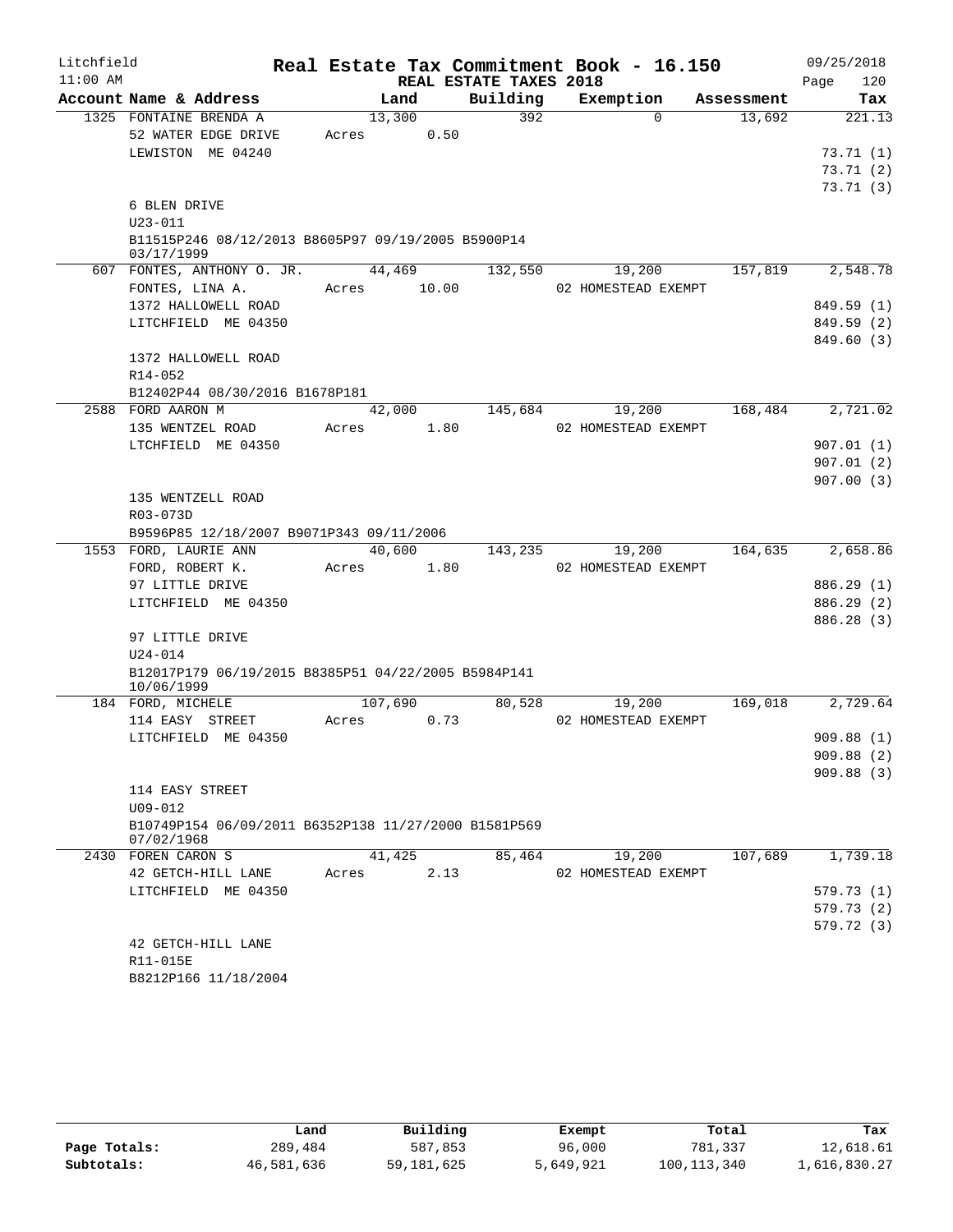| Litchfield |                                                                     |             |      |                        | Real Estate Tax Commitment Book - 16.150 |            | 09/25/2018   |
|------------|---------------------------------------------------------------------|-------------|------|------------------------|------------------------------------------|------------|--------------|
| $11:00$ AM |                                                                     |             |      | REAL ESTATE TAXES 2018 |                                          |            | 121<br>Page  |
|            | Account Name & Address                                              | Land        |      | Building               | Exemption                                | Assessment | Tax          |
|            | 669 FORSYTHE, RANDALL A.                                            | 16,500      |      | $\mathbf 0$            | $\Omega$                                 | 16,500     | 266.47       |
|            | 419 DENNIS HILL ROAD                                                | Acres       | 3.00 |                        |                                          |            |              |
|            | LITCHFIELD ME 04350                                                 |             |      |                        |                                          |            | 88.82 (1)    |
|            |                                                                     |             |      |                        |                                          |            | 88.82 (2)    |
|            |                                                                     |             |      |                        |                                          |            | 88.83 (3)    |
|            | ISLAND                                                              |             |      |                        |                                          |            |              |
|            | R13-027                                                             |             |      |                        |                                          |            |              |
|            | B11981P23 05/15/2015 B7348P218 03/29/1999                           |             |      |                        |                                          |            |              |
|            | 69 FORSYTHE, RANDALL A.                                             | 150,750     |      | 130,941                | 0                                        | 281,691    | 4,549.31     |
|            | 419 DENNIS HILL ROAD                                                | Acres       | 3.30 |                        |                                          |            |              |
|            | LITCHFIELD ME 04350                                                 |             |      |                        |                                          |            | 1, 516.44(1) |
|            |                                                                     |             |      |                        |                                          |            | 1,516.44(2)  |
|            |                                                                     |             |      |                        |                                          |            | 1, 516.43(3) |
|            | 419 DENNIS HILL ROAD                                                |             |      |                        |                                          |            |              |
|            | R13-028                                                             |             |      |                        |                                          |            |              |
|            | B11791P310 09/05/2014 B11054P228 05/22/2012<br>B8007P344 06/25/2004 |             |      |                        |                                          |            |              |
|            | 2921 FORTIER, DAWN                                                  | 36,692      |      | 0                      | 0                                        | 36,692     | 592.58       |
|            | FORTIER, KEATH                                                      | Acres 19.70 |      |                        |                                          |            |              |
|            | 410 TALERICO ROAD                                                   |             |      |                        |                                          |            | 197.53(1)    |
|            | GHENT NY 12075                                                      |             |      |                        |                                          |            | 197.53(2)    |
|            |                                                                     |             |      |                        |                                          |            | 197.52(3)    |
|            | LIBBY ROAD                                                          |             |      |                        |                                          |            |              |
|            | R06-033A-1                                                          |             |      |                        |                                          |            |              |
|            | B12736P204 09/29/2017                                               |             |      |                        |                                          |            |              |
|            | 568 FORTIN, DANIEL                                                  | 220,650     |      | 193,216                | 19,200                                   | 394,666    | 6,373.86     |
|            | FORTIN MARTHA                                                       | Acres       | 2.95 |                        | 02 HOMESTEAD EXEMPT                      |            |              |
|            | 1461 SABATTUS STREET                                                |             |      |                        |                                          |            | 2,124.62(1)  |
|            | LEWISTON ME 04240                                                   |             |      |                        |                                          |            | 2,124.62(2)  |
|            |                                                                     |             |      |                        |                                          |            | 2,124.62(3)  |
|            | 230 WHIPPOORWILL ROAD                                               |             |      |                        |                                          |            |              |
|            | $U25 - 002 - 1$                                                     |             |      |                        |                                          |            |              |
|            | B8754P192 12/30/2005 B6181P92                                       |             |      |                        |                                          |            |              |
|            | 1805 FORTIN, DANIEL & RENEE                                         | 59,005      |      | 39,249                 | 0                                        | 98,254     | 1,586.80     |
|            | 694 WEBSTER STREET                                                  | Acres       | 0.46 |                        |                                          |            |              |
|            | LEWISTON ME 04240                                                   |             |      |                        |                                          |            | 528.93(1)    |
|            |                                                                     |             |      |                        |                                          |            | 528.93(2)    |
|            |                                                                     |             |      |                        |                                          |            | 528.94(3)    |
|            | 13 OSPREY LANE                                                      |             |      |                        |                                          |            |              |
|            | $U03 - 006$                                                         |             |      |                        |                                          |            |              |
|            | B6621P151 09/10/2001                                                |             |      |                        |                                          |            |              |
|            | 1320 FORTIN, NANCY G                                                | 46,850      |      | $\Omega$               | $\Omega$                                 | 46,850     | 756.63       |
|            | GIBBS PETER J                                                       | Acres       | 5.10 |                        |                                          |            |              |
|            | 307 LANGDON ROAD                                                    |             |      |                        |                                          |            | 252.21(1)    |
|            | RICHMOND ME 04357                                                   |             |      |                        |                                          |            | 252.21(2)    |
|            |                                                                     |             |      |                        |                                          |            | 252.21(3)    |
|            | NORTH EVERGREEN DRIVE                                               |             |      |                        |                                          |            |              |
|            | $U29 - 024 - 4$                                                     |             |      |                        |                                          |            |              |
|            | B7052P302 03/08/2004                                                |             |      |                        |                                          |            |              |

|              | Land       | Building   | Exempt    | Total       | Tax          |
|--------------|------------|------------|-----------|-------------|--------------|
| Page Totals: | 530,447    | 363,406    | 19,200    | 874,653     | 14, 125.65   |
| Subtotals:   | 47,112,083 | 59,545,031 | 5,669,121 | 100,987,993 | 1,630,955.92 |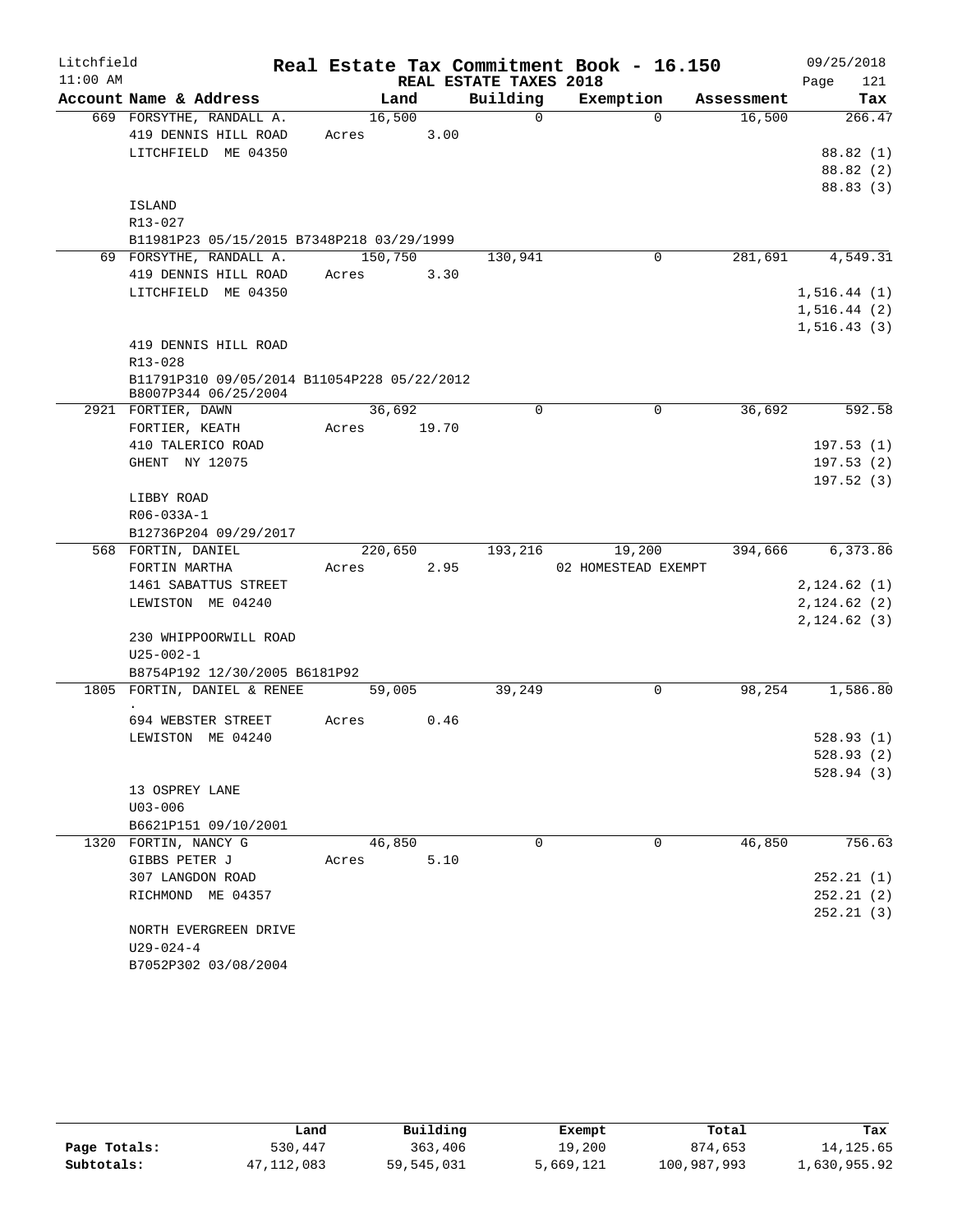| Litchfield   |                                                                     |       |            | Real Estate Tax Commitment Book - 16.150 |           |                     |            | 09/25/2018                  |
|--------------|---------------------------------------------------------------------|-------|------------|------------------------------------------|-----------|---------------------|------------|-----------------------------|
| $11:00$ AM   | Account Name & Address                                              |       | Land       | REAL ESTATE TAXES 2018<br>Building       |           | Exemption           | Assessment | 122<br>Page<br>Tax          |
|              | 630 FOSTER REALTY ASSOC,                                            |       | 42,570     | $\Omega$                                 |           | $\Omega$            | 42,570     | 687.51                      |
|              | C/O RICHARD FOSTER                                                  | Acres | 8.07       |                                          |           |                     |            |                             |
|              | 495 HUNTINGTON HILL<br>ROAD                                         |       |            |                                          |           |                     |            | 229.17(1)                   |
|              | LITCHFIELD ME 04350                                                 |       |            |                                          |           |                     |            | 229.17(2)<br>229.17(3)      |
|              | HUNTINGTON HILL ROAD                                                |       |            |                                          |           |                     |            |                             |
|              | R11-035                                                             |       |            |                                          |           |                     |            |                             |
|              | B4379P277<br>678 FOSTER, JOSEPH H.                                  |       | 82,280     | 144,778                                  |           | 19,200              | 207,858    | 3,356.91                    |
|              | FOSTER, JENNIFER R.                                                 | Acres | 71.60      |                                          |           | 02 HOMESTEAD EXEMPT |            |                             |
|              | 329 LUNTS HILL ROAD                                                 |       |            |                                          |           |                     |            | 1, 118.97(1)                |
|              | LITCHFIELD ME 04350                                                 |       |            |                                          |           |                     |            | 1,118.97(2)<br>1, 118.97(3) |
|              | 329 LUNT'S HILL ROAD                                                |       |            |                                          |           |                     |            |                             |
|              | R09-067                                                             |       |            |                                          |           |                     |            |                             |
|              | B11960P195 04/17/2015 B3652P248 10/23/1989<br>2700 FOSTER, ROBERT C |       | 41,345     | $\mathbf 0$                              |           | $\mathbf 0$         | 41,345     | 667.72                      |
|              | FOSTER, JUDITH C                                                    | Acres | 8.89       |                                          |           |                     |            |                             |
|              | 132 HUNTER ROAD                                                     |       |            |                                          |           |                     |            | 222.57(1)                   |
|              | FREEPORT ME 04032                                                   |       |            |                                          |           |                     |            | 222.57(2)                   |
|              |                                                                     |       |            |                                          |           |                     |            | 222.58(3)                   |
|              | ROUTE 126                                                           |       |            |                                          |           |                     |            |                             |
|              | R13-013F                                                            |       |            |                                          |           |                     |            |                             |
|              | B9578P257 11/29/2007                                                |       |            |                                          |           |                     |            |                             |
|              | 615 FOSTER, ROSEMARY                                                |       | 112,695    | 42,201                                   |           | 19,200              | 135,696    | 2,191.49                    |
|              | 56 WHIPPOORWILL ROAD                                                | Acres | 0.69       |                                          |           | 02 HOMESTEAD EXEMPT |            |                             |
|              | LITCHFIELD ME 04350                                                 |       |            |                                          |           |                     |            | 730.50(1)<br>730.50(2)      |
|              |                                                                     |       |            |                                          |           |                     |            | 730.49(3)                   |
|              | 56 WHIPPOORWILL ROAD                                                |       |            |                                          |           |                     |            |                             |
|              | $U21 - 002$                                                         |       |            |                                          |           |                     |            |                             |
|              | B2022P106                                                           |       |            |                                          |           |                     |            |                             |
|              | 1725 FOURNIER THOMAS                                                |       | 66,780     | 38,329                                   |           | 0                   | 105,109    | 1,697.51                    |
|              | FOURNIER NORMAND                                                    | Acres | 0.51       |                                          |           |                     |            |                             |
|              | P O BOX 571                                                         |       |            |                                          |           |                     |            | 565.84(1)                   |
|              | SABATTUS ME 04280                                                   |       |            |                                          |           |                     |            | 565.84(2)                   |
|              | 61 WARREN LANE                                                      |       |            |                                          |           |                     |            | 565.83 (3)                  |
|              | $U03 - 014$                                                         |       |            |                                          |           |                     |            |                             |
|              | B8529P179 07/27/2005 B2971P179                                      |       |            |                                          |           |                     |            |                             |
|              | 1591 FOURNIER, ANITA SIMARD                                         |       | 106,563    | 40,285                                   |           | 0                   | 146,848    | 2,371.60                    |
|              | 10 HEATHWOOD LANE                                                   | Acres | 0.43       |                                          |           |                     |            |                             |
|              | LEWISTON ME 04240                                                   |       |            |                                          |           |                     |            | 790.53(1)                   |
|              |                                                                     |       |            |                                          |           |                     |            | 790.53 (2)                  |
|              |                                                                     |       |            |                                          |           |                     |            | 790.54 (3)                  |
|              | 25 SIMARD DRIVE                                                     |       |            |                                          |           |                     |            |                             |
|              | $U26 - 006$<br>B2574P200                                            |       |            |                                          |           |                     |            |                             |
|              | 2224 FOURNIER, DAVID &                                              |       | 45,700     | 145,826                                  |           | 0                   | 191,526    | 3,093.14                    |
|              | JOLINE                                                              |       |            |                                          |           |                     |            |                             |
|              | 4 LAASE AVE                                                         | Acres | 3.28       |                                          |           |                     |            |                             |
|              | LEWISTON ME 04240                                                   |       |            |                                          |           |                     |            | 1,031.05(1)                 |
|              |                                                                     |       |            |                                          |           |                     |            | 1,031.05(2)                 |
|              |                                                                     |       |            |                                          |           |                     |            | 1,031.04(3)                 |
|              | 77 DENNIS HILL ROAD<br>R11-008-1                                    |       |            |                                          |           |                     |            |                             |
|              | B6604P146 08/21/2001                                                |       |            |                                          |           |                     |            |                             |
|              |                                                                     | Land  | Building   |                                          | Exempt    |                     | Total      | Tax                         |
| Page Totals: | 497,933                                                             |       | 411,419    |                                          | 38,400    |                     | 870,952    | 14,065.88                   |
| Subtotals:   | 47,610,016                                                          |       | 59,956,450 |                                          | 5,707,521 | 101,858,945         |            | 1,645,021.80                |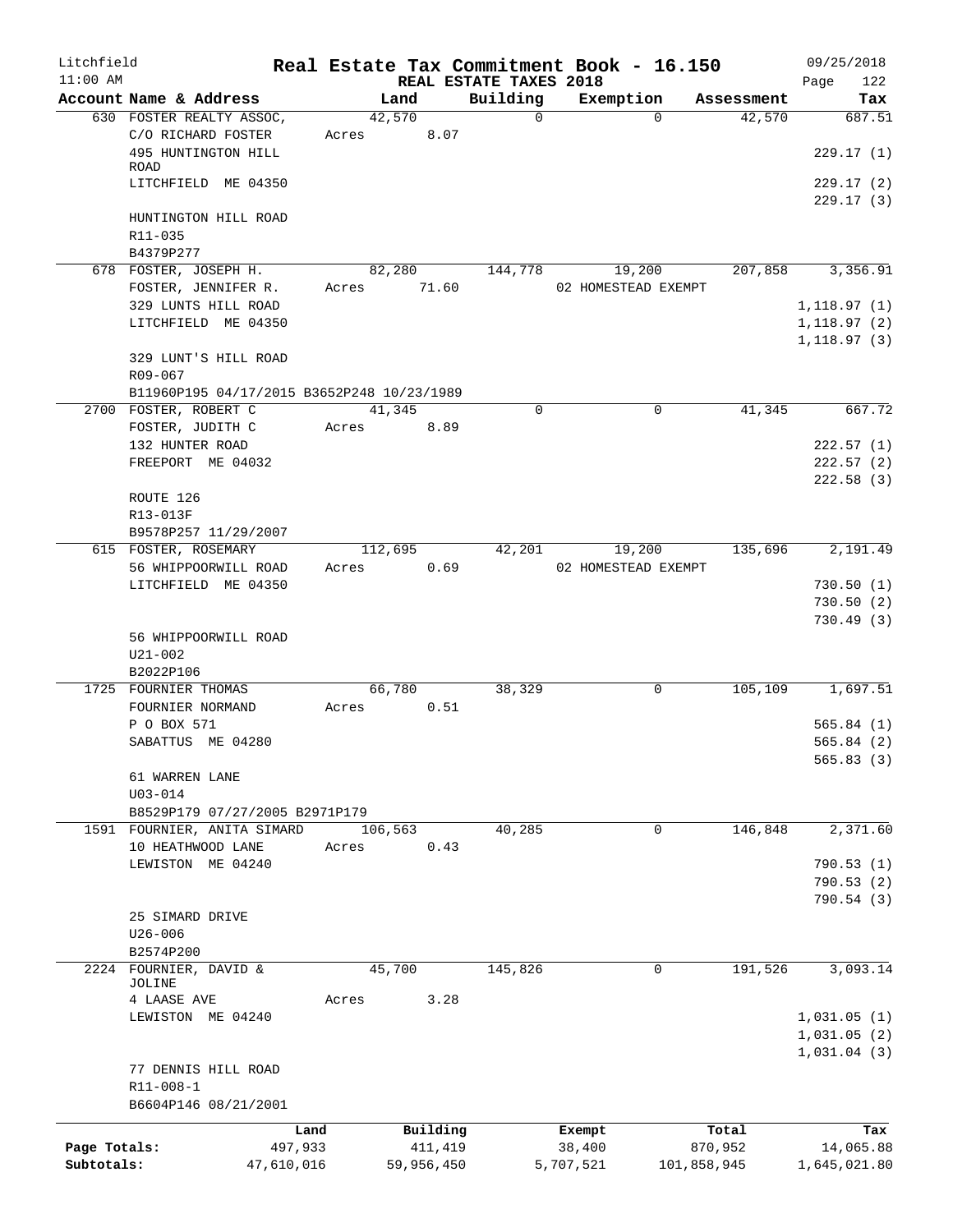| Litchfield |                                                                                         |         |       |                        | Real Estate Tax Commitment Book - 16.150 |            | 09/25/2018  |
|------------|-----------------------------------------------------------------------------------------|---------|-------|------------------------|------------------------------------------|------------|-------------|
| $11:00$ AM |                                                                                         |         |       | REAL ESTATE TAXES 2018 |                                          |            | 123<br>Page |
|            | Account Name & Address                                                                  | Land    |       | Building               | Exemption                                | Assessment | Tax         |
|            | 1709 FOURNIER, GERALD & ANN                                                             | 40, 252 |       | 73,724                 | $\Omega$                                 | 113,976    | 1,840.71    |
|            | 284 LITCHFIELD ROAD                                                                     | Acres   | 0.22  |                        |                                          |            |             |
|            | WALES ME 04280                                                                          |         |       |                        |                                          |            | 613.57(1)   |
|            |                                                                                         |         |       |                        |                                          |            | 613.57(2)   |
|            |                                                                                         |         |       |                        |                                          |            | 613.57(3)   |
|            | 43 PENNEY LANE                                                                          |         |       |                        |                                          |            |             |
|            | R09-011                                                                                 |         |       |                        |                                          |            |             |
|            | B12450P264 10/25/2016 B12450P262 10/25/2016 B5992P14<br>07/29/1994                      |         |       |                        |                                          |            |             |
|            | 196 FRANCINE, PIERRE S.                                                                 | 41,750  |       | 92,959                 | 0                                        | 134,709    | 2,175.55    |
|            | 67 WHIPPOORWILL ROAD                                                                    | Acres   | 1.70  |                        |                                          |            |             |
|            | LITCHFIELD ME 04350                                                                     |         |       |                        |                                          |            | 725.18(1)   |
|            |                                                                                         |         |       |                        |                                          |            | 725.18(2)   |
|            |                                                                                         |         |       |                        |                                          |            | 725.19(3)   |
|            | 67 WHIPPOORWILL ROAD                                                                    |         |       |                        |                                          |            |             |
|            | $U21 - 023$                                                                             |         |       |                        |                                          |            |             |
|            | B12072P235 08/12/2015 B9672P41 03/19/2008 B8120P274                                     |         |       |                        |                                          |            |             |
|            | 09/10/2004 B3542P32                                                                     |         |       |                        |                                          |            |             |
|            | 342 FRANCISCO, LORI R.                                                                  | 52,500  |       | 130,621                | 19,200                                   | 163,921    | 2,647.32    |
|            | 296 BUKER ROAD                                                                          | Acres   | 6.00  |                        | 02 HOMESTEAD EXEMPT                      |            |             |
|            | LITCHFIELD ME 04350                                                                     |         |       |                        |                                          |            | 882.44 (1)  |
|            |                                                                                         |         |       |                        |                                          |            | 882.44 (2)  |
|            |                                                                                         |         |       |                        |                                          |            | 882.44 (3)  |
|            | 296 BUKER ROAD                                                                          |         |       |                        |                                          |            |             |
|            | R05-036B                                                                                |         |       |                        |                                          |            |             |
|            | B6083P67 10/21/1999<br>634 FRASER SHERI CRANSTON                                        | 51,160  |       | 137,002                | 19,200                                   | 168,962    | 2,728.74    |
|            | FRASER PAUL W                                                                           | Acres   | 6.06  |                        | 02 HOMESTEAD EXEMPT                      |            |             |
|            | 352 DENNIS HILL ROAD                                                                    |         |       |                        |                                          |            | 909.58(1)   |
|            | LITCHFIELD ME 04350                                                                     |         |       |                        |                                          |            | 909.58(2)   |
|            |                                                                                         |         |       |                        |                                          |            | 909.58(3)   |
|            | 352 DENNIS HILL ROAD                                                                    |         |       |                        |                                          |            |             |
|            | R13-023-2                                                                               |         |       |                        |                                          |            |             |
|            | B4301P266 12/22/1992                                                                    |         |       |                        |                                          |            |             |
|            | 266 FRASER, TRAVIS J.                                                                   | 42,949  |       | 0                      | $\mathbf 0$                              | 42,949     | 693.63      |
|            | FRASER, MICHELLE A.                                                                     | Acres   | 11.27 |                        |                                          |            |             |
|            | 1484 RICHMOND ROAD                                                                      |         |       |                        |                                          |            | 231.21(1)   |
|            | LITCHFIELD ME 04350                                                                     |         |       |                        |                                          |            | 231.21(2)   |
|            |                                                                                         |         |       |                        |                                          |            | 231.21(3)   |
|            | WILDWOOD ESTATES DRIVE                                                                  |         |       |                        |                                          |            |             |
|            | $R01 - 023 - 4$                                                                         |         |       |                        |                                          |            |             |
|            | B12565P227 03/20/2017 B3280P160                                                         |         |       |                        |                                          |            |             |
|            | 2895 FRASER, TRAVIS J.                                                                  | 30,525  |       | $\Omega$               | $\Omega$                                 | 30,525     | 492.98      |
|            | FRASER, MICHELLE A.                                                                     | Acres   | 2.01  |                        |                                          |            |             |
|            | 1484 RICHMOND ROAD                                                                      |         |       |                        |                                          |            | 164.33(1)   |
|            | LITCHFIELD ME 04350                                                                     |         |       |                        |                                          |            | 164.33(2)   |
|            |                                                                                         |         |       |                        |                                          |            | 164.32(3)   |
|            | 1484 RICHMOND ROAD                                                                      |         |       |                        |                                          |            |             |
|            | R01-024B                                                                                |         |       |                        |                                          |            |             |
|            | B12740P300 09/27/2017 B12385P272 08/17/2016<br>B9232P118 01/25/2007 B5128P40 05/15/1996 |         |       |                        |                                          |            |             |

|              | Land       | Building   | Exempt    | Total       | Tax          |
|--------------|------------|------------|-----------|-------------|--------------|
| Page Totals: | 259,136    | 434,306    | 38,400    | 655,042     | 10,578.93    |
| Subtotals:   | 47,869,152 | 60,390,756 | 5,745,921 | 102,513,987 | 1,655,600.73 |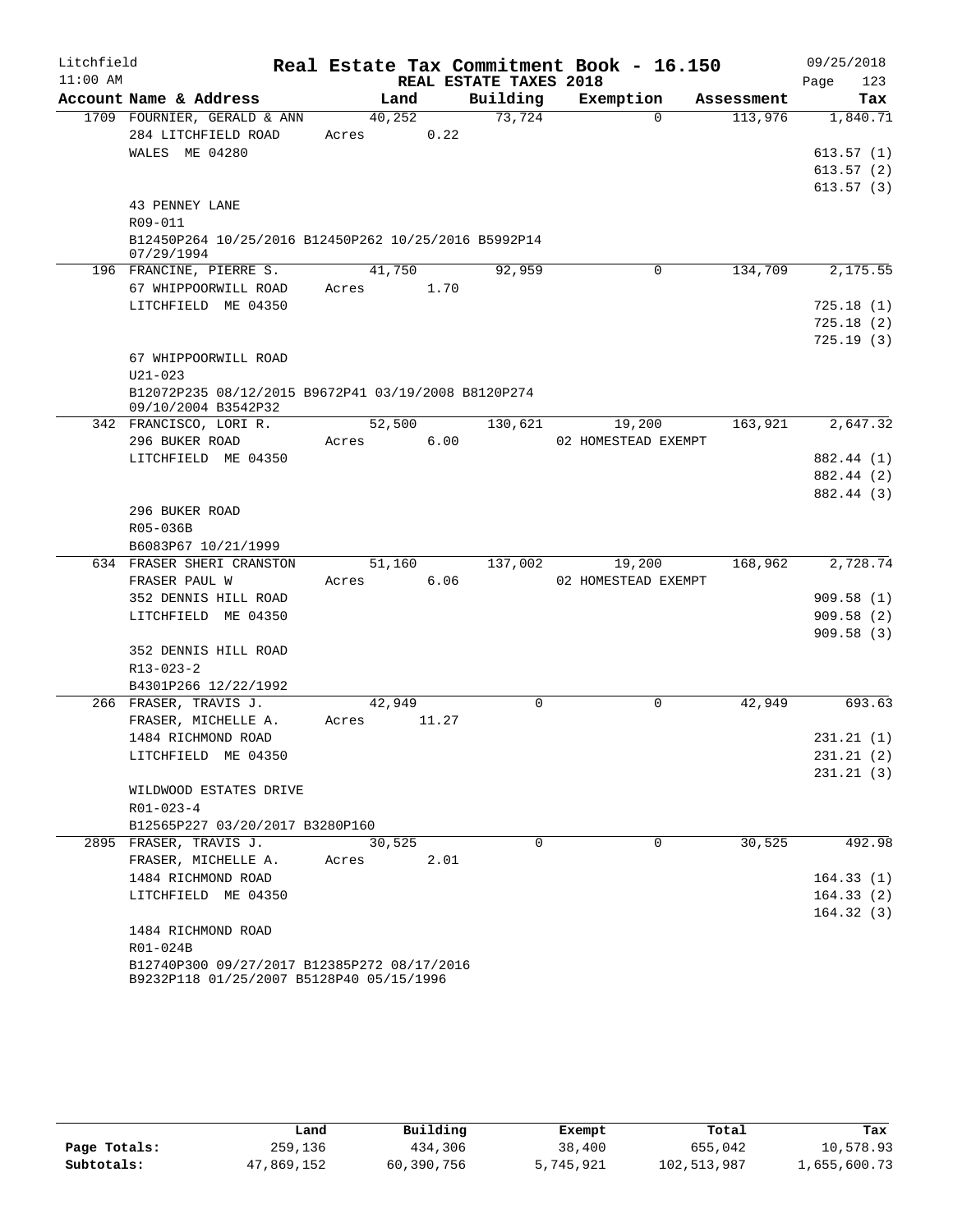| Litchfield   |                                                      |         |            |                                    | Real Estate Tax Commitment Book - 16.150 |             | 09/25/2018    |
|--------------|------------------------------------------------------|---------|------------|------------------------------------|------------------------------------------|-------------|---------------|
| $11:00$ AM   | Account Name & Address                               |         | Land       | REAL ESTATE TAXES 2018<br>Building | Exemption                                | Assessment  | Page<br>124   |
|              | 267 FRASER, TRAVIS J.                                |         | 40,125     | 0                                  | $\Omega$                                 | 40,125      | Tax<br>648.02 |
|              | FRASER, MICHELLE A.                                  | Acres   | 5.85       |                                    |                                          |             |               |
|              | 1484 RICHMOND ROAD                                   |         |            |                                    |                                          |             | 216.01(1)     |
|              | LITCHFIELD ME 04350                                  |         |            |                                    |                                          |             | 216.01(2)     |
|              |                                                      |         |            |                                    |                                          |             | 216.00(3)     |
|              | WILDWOOD ESTATE DRIVE                                |         |            |                                    |                                          |             |               |
|              | $R01 - 023 - 2$                                      |         |            |                                    |                                          |             |               |
|              | B12565P227 03/20/2017 B3280P160                      |         |            |                                    |                                          |             |               |
|              | 270 FRASER, TRAVIS J.                                |         | 38,575     | 0                                  | 0                                        | 38,575      | 622.99        |
|              | FRASER, MICHELLE A.                                  | Acres   | 5.23       |                                    |                                          |             |               |
|              | 1484 RICHMOND ROAD                                   |         |            |                                    |                                          |             | 207.66(1)     |
|              | LITCHFIELD ME 04350                                  |         |            |                                    |                                          |             | 207.66(2)     |
|              |                                                      |         |            |                                    |                                          |             |               |
|              |                                                      |         |            |                                    |                                          |             | 207.67(3)     |
|              | WILDWOOD ESTATES DRIVE                               |         |            |                                    |                                          |             |               |
|              | $R01 - 023 - 5$                                      |         |            |                                    |                                          |             |               |
|              | B12565P227 03/20/2017 B3280P160                      |         |            |                                    |                                          |             |               |
|              | 269 FRASER, TRAVIS J.                                |         | 45,305     | 0                                  | $\mathbf 0$                              | 45,305      | 731.68        |
|              | FRASER, MICHELLE A.                                  | Acres   | 12.38      |                                    |                                          |             |               |
|              | 1484 RICHMOND ROAD                                   |         |            |                                    |                                          |             | 243.89 (1)    |
|              | LITCHFIELD ME 04350                                  |         |            |                                    |                                          |             | 243.89(2)     |
|              |                                                      |         |            |                                    |                                          |             | 243.90(3)     |
|              | WILDWOOD ESTATES DRIVE                               |         |            |                                    |                                          |             |               |
|              | $R01 - 023 - 3$                                      |         |            |                                    |                                          |             |               |
|              | B12565P227 03/20/2017 B3280P160                      |         |            |                                    |                                          |             |               |
|              | 544 FRASER, TRAVIS J.                                |         | 59,128     | 143,436                            | 0                                        | 202,564     | 3, 271.41     |
|              | FRASER, MICHELLE A.                                  | Acres   | 13.17      |                                    |                                          |             |               |
|              | 1484 RICHMOND ROAD                                   |         |            |                                    |                                          |             | 1,090.47(1)   |
|              | LITCHFIELD ME 04350                                  |         |            |                                    |                                          |             | 1,090.47(2)   |
|              |                                                      |         |            |                                    |                                          |             | 1,090.47(3)   |
|              | 1484 RICHMOND ROAD                                   |         |            |                                    |                                          |             |               |
|              | R01-024                                              |         |            |                                    |                                          |             |               |
|              | B12301P0342 05/20/2016 B9232P118 01/25/2007 B5128P40 |         |            |                                    |                                          |             |               |
|              | 05/15/1996                                           |         |            |                                    |                                          |             |               |
|              | 268 FRASER, TRAVIS J.                                |         | 5,450      | 0                                  | 0                                        | 5,450       | 88.02         |
|              | FRASER, MICHELLE A.                                  | Acres   | 10.90      |                                    |                                          |             |               |
|              | 1484 RICHMOND ROAD                                   |         |            |                                    |                                          |             | 29.34(1)      |
|              | LITCHFIELD ME 04350                                  |         |            |                                    |                                          |             | 29.34(2)      |
|              |                                                      |         |            |                                    |                                          |             | 29.34(3)      |
|              | WILDWOOD ESTATES DRIVE                               |         |            |                                    |                                          |             |               |
|              | $R01 - 023 - 1$                                      |         |            |                                    |                                          |             |               |
|              | B12565P227 03/20/2017 B3280P160                      |         |            |                                    |                                          |             |               |
|              | 635 FRATESCHI, NELMO A                               |         | 107,480    | 37,049                             | 0                                        | 144,529     | 2,334.14      |
|              | P.O. BOX 442                                         | Acres   | 0.30       |                                    |                                          |             |               |
|              | LITCHFIELD ME 04350                                  |         |            |                                    |                                          |             | 778.05(1)     |
|              |                                                      |         |            |                                    |                                          |             | 778.05(2)     |
|              |                                                      |         |            |                                    |                                          |             | 778.04 (3)    |
|              | 61 GRANT ROAD                                        |         |            |                                    |                                          |             |               |
|              | $U11 - 022$                                          |         |            |                                    |                                          |             |               |
|              | B1555P556                                            |         |            |                                    |                                          |             |               |
|              | 636 FRECHETTE SR, ANDRE                              |         | 114,340    | 91,409                             | 0                                        | 205,749     | 3,322.85      |
|              | FRECHETTE, BARBARA                                   | Acres   | 0.53       |                                    |                                          |             |               |
|              | 3508 SE HYDE CIRCLE                                  |         |            |                                    |                                          |             | 1, 107.62(1)  |
|              | PORT ST LUCIE FL 34984                               |         |            |                                    |                                          |             | 1, 107.62(2)  |
|              |                                                      |         |            |                                    |                                          |             | 1, 107.61(3)  |
|              | 56 EASY STREET                                       |         |            |                                    |                                          |             |               |
|              | $U09 - 004$                                          |         |            |                                    |                                          |             |               |
|              | B7669P256 06/02/2003                                 |         |            |                                    |                                          |             |               |
|              |                                                      |         |            |                                    |                                          |             |               |
|              |                                                      | Land    | Building   |                                    | Exempt                                   | Total       | Tax           |
| Page Totals: |                                                      | 410,403 | 271,894    |                                    | $\mathsf{O}$                             | 682,297     | 11,019.11     |
| Subtotals:   | 48, 279, 555                                         |         | 60,662,650 |                                    | 5,745,921                                | 103,196,284 | 1,666,619.84  |
|              |                                                      |         |            |                                    |                                          |             |               |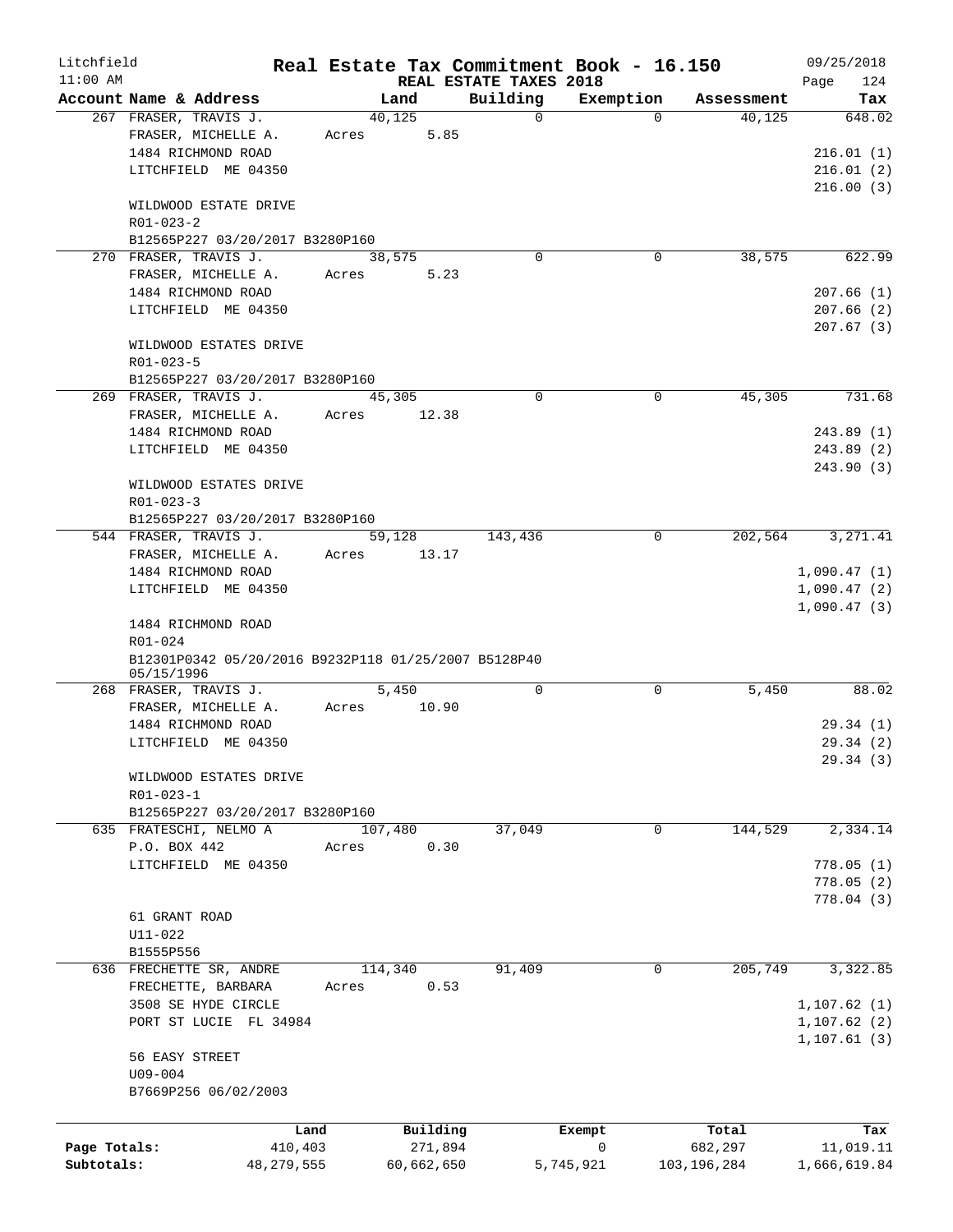| Litchfield |                                             |         |       |                        | Real Estate Tax Commitment Book - 16.150 |            | 09/25/2018   |
|------------|---------------------------------------------|---------|-------|------------------------|------------------------------------------|------------|--------------|
| $11:00$ AM |                                             |         |       | REAL ESTATE TAXES 2018 |                                          |            | 125<br>Page  |
|            | Account Name & Address                      |         | Land  | Building               | Exemption                                | Assessment | Tax          |
|            | 2748 FREEMAN, JOSEPH W                      | 116,725 |       | 278,364                | $\Omega$                                 | 395,089    | 6,380.69     |
|            | 163 HYLES DRIVE                             | Acres   | 2.43  |                        |                                          |            |              |
|            | LITCHFIELD ME 04350                         |         |       |                        |                                          |            | 2,126.90(1)  |
|            |                                             |         |       |                        |                                          |            | 2,126.90(2)  |
|            |                                             |         |       |                        |                                          |            | 2, 126.89(3) |
|            | 163 HYLES DRIVE<br>R13-006A                 |         |       |                        |                                          |            |              |
|            | B10260P279 11/02/2009                       |         |       |                        |                                          |            |              |
|            | 1070 FREEMAN, JOSEPH W &                    | 110,000 |       | 105,644                | 19,200                                   | 196,444    | 3,172.57     |
|            | JUDITH FREEMAN                              |         |       |                        |                                          |            |              |
|            | 163 HYLES DRIVE                             | Acres   | 40.57 |                        | 02 HOMESTEAD EXEMPT                      |            |              |
|            | LITCHFIELD ME 04350                         |         |       |                        |                                          |            | 1,057.52(1)  |
|            |                                             |         |       |                        |                                          |            | 1,057.52(2)  |
|            |                                             |         |       |                        |                                          |            | 1,057.53(3)  |
|            | 163 HYLES DRIVE                             |         |       |                        |                                          |            |              |
|            | R13-006                                     |         |       |                        |                                          |            |              |
|            | B10260P279 11/02/2009 B10260P279 10/29/2009 |         |       |                        |                                          |            |              |
|            | B5547P257 02/04/1998                        |         |       |                        |                                          |            |              |
|            | 341 FRENCH FRED W III                       | 57,000  |       | 173,774                | $\mathbf 0$                              | 230,774    | 3,727.00     |
|            | ELDRIDGE KORYANNE E                         | Acres   | 3.00  |                        |                                          |            |              |
|            | 8 MORNING DOVE LANE                         |         |       |                        |                                          |            | 1,242.33(1)  |
|            | LITCHFIELD ME 04350                         |         |       |                        |                                          |            | 1, 242.33(2) |
|            |                                             |         |       |                        |                                          |            | 1, 242.34(3) |
|            | 8 MORNING DOVE DRIVE<br>R12-008A            |         |       |                        |                                          |            |              |
|            | B9726P1 05/12/2008 B7441P301 06/04/2003     |         |       |                        |                                          |            |              |
|            | 1740 FRENCH'S REAL ESTATE,                  | 41,500  |       | 234,953                | 0                                        | 276,453    | 4,464.72     |
|            | LLC.                                        |         |       |                        |                                          |            |              |
|            | 8 MORNING DOVE DRIVE                        | Acres   | 1.60  |                        |                                          |            |              |
|            | LITCHFIELD ME 04350                         |         |       |                        |                                          |            | 1,488.24(1)  |
|            |                                             |         |       |                        |                                          |            | 1,488.24(2)  |
|            |                                             |         |       |                        |                                          |            | 1,488.24(3)  |
|            | 1908 HALLOWELL ROAD                         |         |       |                        |                                          |            |              |
|            | $U16 - 001$                                 |         |       |                        |                                          |            |              |
|            | B12530P304 01/25/2017 B6949P129             |         |       |                        |                                          |            |              |
|            | 2086 FROST, DARREN M.                       | 32,000  |       | $\Omega$               | $\Omega$                                 | 32,000     | 516.80       |
|            | 138 OLD WINTHROP RD,<br>APT. #9             | Acres   | 2.60  |                        |                                          |            |              |
|            | AUGUSTA ME 04330                            |         |       |                        |                                          |            | 172.27(1)    |
|            |                                             |         |       |                        |                                          |            | 172.27(2)    |
|            |                                             |         |       |                        |                                          |            | 172.26(3)    |
|            | 69 NECK ROAD                                |         |       |                        |                                          |            |              |
|            | R14-037B                                    |         |       |                        |                                          |            |              |
|            | B10849P188 10/04/2011 B5857P15 02/02/1999   |         |       |                        |                                          |            |              |
|            | 235 FULTON, KATHERINE R                     | 202,000 |       | 87,709                 | 19,200                                   | 270,509    | 4,368.72     |
|            | FULTON RICKY C                              | Acres   | 1.36  |                        | 02 HOMESTEAD EXEMPT                      |            |              |
|            | 17 GRANT STREET                             |         |       |                        |                                          |            | 1,456.24(1)  |
|            | LITCHFIELD ME 04350                         |         |       |                        |                                          |            | 1,456.24(2)  |
|            |                                             |         |       |                        |                                          |            | 1,456.24(3)  |
|            | 17 GRANT ROAD                               |         |       |                        |                                          |            |              |
|            | $U10-028$                                   |         |       |                        |                                          |            |              |
|            | B6452P330 04/26/2001                        |         |       |                        |                                          |            |              |

|              | Land       | Building   | Exempt    | Total       | Tax          |  |
|--------------|------------|------------|-----------|-------------|--------------|--|
| Page Totals: | 559,225    | 880,444    | 38,400    | 1,401,269   | 22,630.50    |  |
| Subtotals:   | 48,838,780 | 61,543,094 | 5,784,321 | 104,597,553 | 1,689,250.34 |  |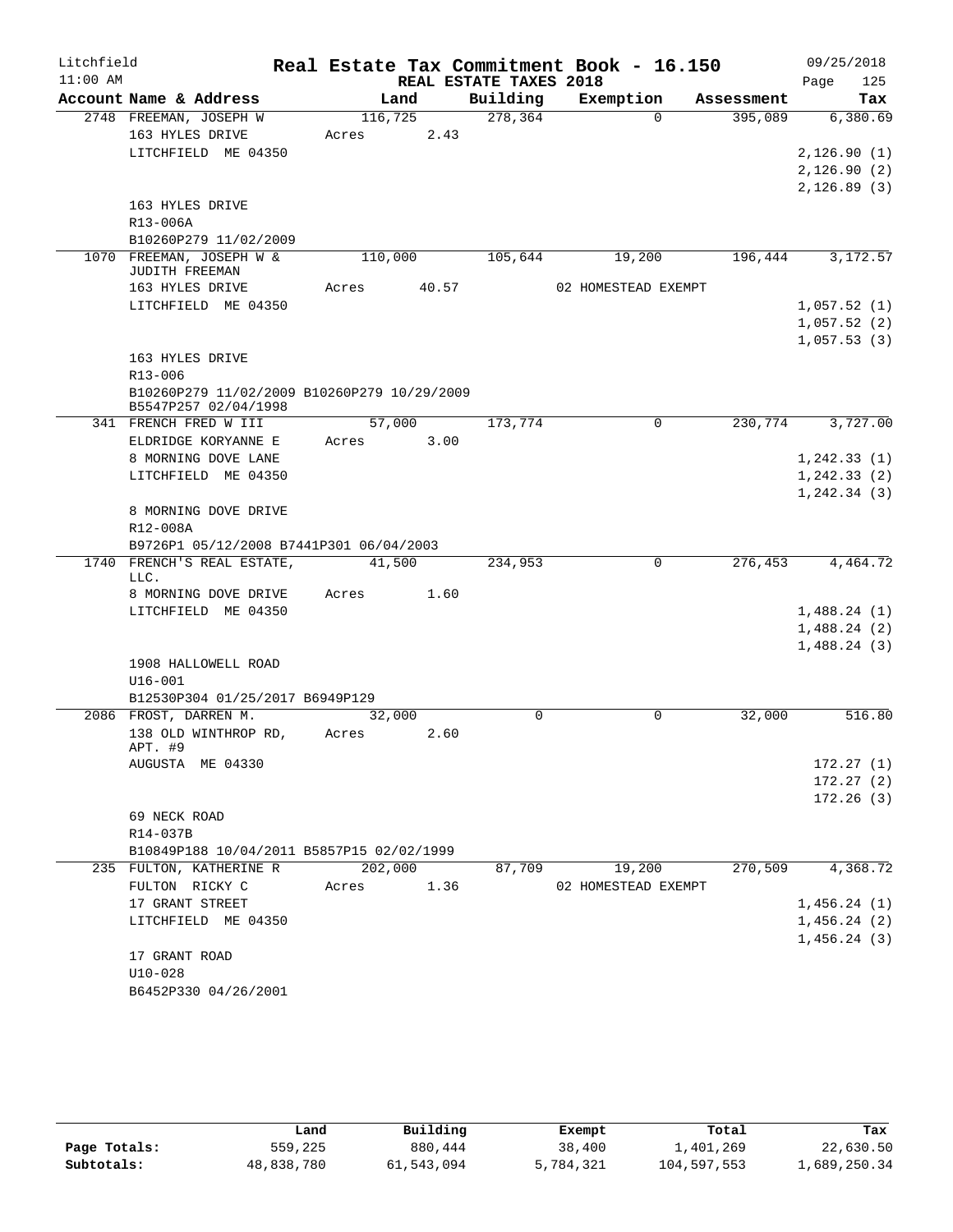| Litchfield |                                  |         | Real Estate Tax Commitment Book - 16.150 |                        |                     |            |             |  |
|------------|----------------------------------|---------|------------------------------------------|------------------------|---------------------|------------|-------------|--|
| $11:00$ AM |                                  |         |                                          | REAL ESTATE TAXES 2018 |                     |            | 126<br>Page |  |
|            | Account Name & Address           |         | Land                                     | Building               | Exemption           | Assessment | Tax         |  |
|            | 2636 FURBISH RANDALL M           |         | 0                                        | 15,748                 | 15,748              | 0          | 0.00        |  |
|            | 2703 HALLOWELL ROAD              |         |                                          |                        | 02 HOMESTEAD EXEMPT |            |             |  |
|            | LITCHFIELD ME 04350              |         |                                          |                        | 03 VETERANS EXEMPT  |            |             |  |
|            | 2703 HALLOWELL ROAD              |         |                                          |                        |                     |            |             |  |
|            | R02-027-ON                       |         |                                          |                        |                     |            |             |  |
| 2922       | FURGUSON, DENAE A.               | 30,700  |                                          | $\Omega$               | 0                   | 30,700     | 495.80      |  |
|            | SPENSER, JEFFREY S.&<br>MARY K.  | Acres   | 2.08                                     |                        |                     |            |             |  |
|            | 39 LAKESIDE ESTATE<br>DRIVE      |         |                                          |                        |                     |            | 165.27(1)   |  |
|            | MONMOUTH ME 04259                |         |                                          |                        |                     |            | 165.27(2)   |  |
|            |                                  |         |                                          |                        |                     |            | 165.26(3)   |  |
|            | STEVENSTOWN ROAD                 |         |                                          |                        |                     |            |             |  |
|            | R13-32E                          |         |                                          |                        |                     |            |             |  |
|            | B12755P221 10/19/2017            |         |                                          |                        |                     |            |             |  |
| 643        | FURTH, DONALD & MARY<br>TRUSTEES | 232,880 |                                          | 43,687                 | 0                   | 276,567    | 4,466.56    |  |
|            | 1350 N WESTERN AVE.APT<br>106    | Acres   | 5.00                                     |                        |                     |            |             |  |
|            | LAKE FOREST IL<br>60045-1238     |         |                                          |                        |                     |            | 1,488.85(1) |  |
|            |                                  |         |                                          |                        |                     |            | 1,488.85(2) |  |
|            |                                  |         |                                          |                        |                     |            | 1,488.86(3) |  |
|            | 795 PLAINS ROAD                  |         |                                          |                        |                     |            |             |  |
|            | $U02 - 011$                      |         |                                          |                        |                     |            |             |  |
|            | B5203P334 05/16/1996             |         |                                          |                        |                     |            |             |  |

|              | Land       | Building   | Exempt    | Total       | Tax          |
|--------------|------------|------------|-----------|-------------|--------------|
| Page Totals: | 263,580    | 59,435     | 15,748    | 307,267     | 4,962.36     |
| Subtotals:   | 49,102,360 | 61,602,529 | 5,800,069 | 104,904,820 | 1,694,212.70 |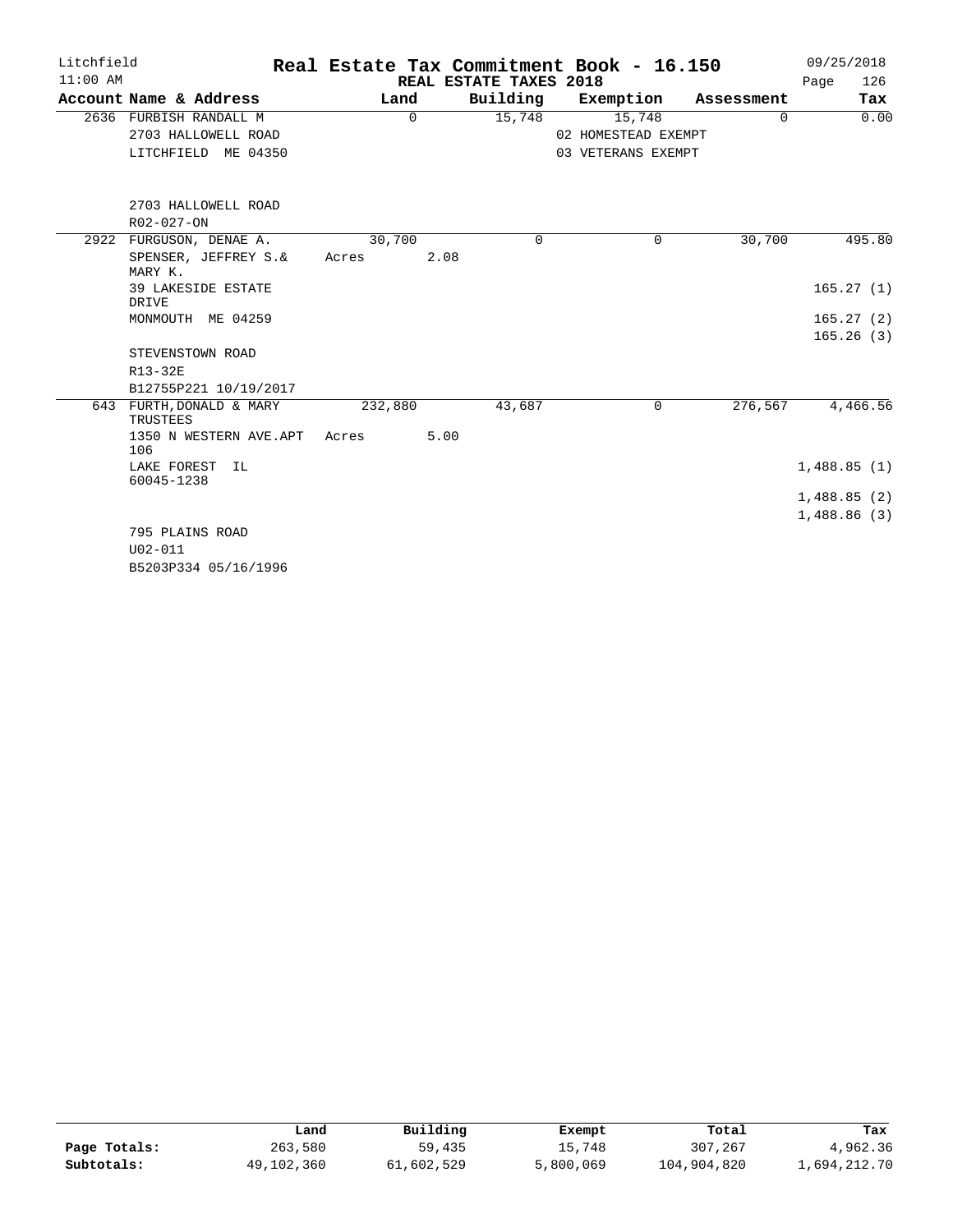| Litchfield   |                                                     |            |               |                        | Real Estate Tax Commitment Book - 16.150 |             | 09/25/2018                 |
|--------------|-----------------------------------------------------|------------|---------------|------------------------|------------------------------------------|-------------|----------------------------|
| $11:00$ AM   |                                                     |            |               | REAL ESTATE TAXES 2018 |                                          |             | 127<br>Page                |
|              | Account Name & Address                              |            | Land          | Building               | Exemption                                | Assessment  | Tax                        |
|              | 906 GADBERRY, GREGORY D.                            |            | 109,566       | 124, 475               | 19,200                                   | 214,841     | 3,469.68                   |
|              | GADBERRY, SUSAN B.                                  | Acres      | 0.51          |                        | 02 HOMESTEAD EXEMPT                      |             |                            |
|              | 557 PEACEPIPE DRIVE                                 |            |               |                        |                                          |             | 1,156.56(1)                |
|              | LITCHFIELD ME 04350                                 |            |               |                        |                                          |             | 1,156.56(2)<br>1,156.56(3) |
|              | 557 PEACEPIPE DRIVE                                 |            |               |                        |                                          |             |                            |
|              | $U28 - 079$                                         |            |               |                        |                                          |             |                            |
|              | B11551P260 10/25/2013 B5441P8 08/01/1997            |            |               |                        |                                          |             |                            |
|              | 1815 GAGE, ERIC                                     |            | 61,295        | 80,754                 | 19,200                                   | 122,849     | 1,984.01                   |
|              | GAGE, BETHANY                                       |            | Acres 40.00   |                        | 02 HOMESTEAD EXEMPT                      |             |                            |
|              | 2549 HALLOWELL ROAD                                 |            |               |                        |                                          |             | 661.34(1)                  |
|              | LITCHFIELD ME 04350                                 |            |               |                        |                                          |             | 661.34(2)                  |
|              |                                                     |            |               |                        |                                          |             | 661.33(3)                  |
|              | 2549 HALLOWELL ROAD                                 |            |               |                        |                                          |             |                            |
|              | $R06 - 003$                                         |            |               |                        |                                          |             |                            |
|              | B12052P104 07/24/2015 B11272P50 12/26/2012 B3653P94 |            |               |                        |                                          |             |                            |
|              | 648 GAGNE, DANIEL R                                 |            | 13,500        | 29,923                 | 0                                        | 43,423      | 701.28                     |
|              | 181 RICHMOND ROAD                                   |            | Acres 0.60    |                        |                                          |             |                            |
|              | LITCHFIELD ME 04350                                 |            |               |                        |                                          |             | 233.76(1)                  |
|              |                                                     |            |               |                        |                                          |             | 233.76 (2)                 |
|              |                                                     |            |               |                        |                                          |             | 233.76 (3)                 |
|              | 630 RICHMOND ROAD                                   |            |               |                        |                                          |             |                            |
|              | R02-013A                                            |            |               |                        |                                          |             |                            |
|              | B3975P98                                            |            |               |                        |                                          |             |                            |
|              | 647 GAGNE, DANIEL R                                 |            | 43,750        | 190,358                | 19,200                                   | 214,908     | 3,470.76                   |
|              | 181 RICHMOND ROAD                                   |            | 2.50<br>Acres |                        | 02 HOMESTEAD EXEMPT                      |             |                            |
|              | LITCHFIELD ME 04350                                 |            |               |                        |                                          |             | 1, 156.92(1)               |
|              |                                                     |            |               |                        |                                          |             | 1, 156.92(2)               |
|              |                                                     |            |               |                        |                                          |             | 1, 156.92(3)               |
|              | 181 RICHMOND ROAD                                   |            |               |                        |                                          |             |                            |
|              | R03-042                                             |            |               |                        |                                          |             |                            |
|              | B2038P160                                           |            |               |                        |                                          |             |                            |
|              | 2902 GAGNE, JAKE R.                                 |            | 575           | 0                      | 0                                        | 575         | 9.29                       |
|              | 251 OAK HILL ROAD                                   | Acres      | 1.15          |                        |                                          |             |                            |
|              | WALES ME 04280                                      |            |               |                        |                                          |             | 3.10(1)                    |
|              |                                                     |            |               |                        |                                          |             | 3.10(2)                    |
|              |                                                     |            |               |                        |                                          |             | 3.09(3)                    |
|              | OFF OAK HILL ROAD                                   |            |               |                        |                                          |             |                            |
|              | R03-129                                             |            |               |                        |                                          |             |                            |
|              | B9007P192 10/01/2014                                |            |               |                        |                                          |             |                            |
|              | 1364 GAGNON SIMONNE                                 |            | 45,000        | 194,040                | 19,200                                   | 219,840     | 3,550.42                   |
|              | 257 BUKER ROAD                                      | Acres      | 3.00          |                        | 02 HOMESTEAD EXEMPT                      |             |                            |
|              | LITCHFIELD ME 04350                                 |            |               |                        |                                          |             | 1,183.47(1)                |
|              |                                                     |            |               |                        |                                          |             | 1,183.47(2)                |
|              |                                                     |            |               |                        |                                          |             | 1,183.48(3)                |
|              | 257 BUKER ROAD                                      |            |               |                        |                                          |             |                            |
|              | $R05 - 052 - 2$                                     |            |               |                        |                                          |             |                            |
|              | B2674P246                                           |            |               |                        |                                          |             |                            |
| 1207         | GAGNON, GARY                                        |            | 42,250        | 13,109                 | 19,200                                   | 36,159      | 583.97                     |
|              | GAGNON SANDRA                                       | Acres      | 1.90          |                        | 02 HOMESTEAD EXEMPT                      |             |                            |
|              | 1245 WEST ROAD                                      |            |               |                        |                                          |             | 194.66 (1)                 |
|              | LITCHFIELD ME 04350                                 |            |               |                        |                                          |             | 194.66(2)                  |
|              |                                                     |            |               |                        |                                          |             | 194.65(3)                  |
|              | 1245 WEST ROAD                                      |            |               |                        |                                          |             |                            |
|              | R03-031                                             |            |               |                        |                                          |             |                            |
|              | B6414P212 02/23/2001                                |            |               |                        |                                          |             |                            |
|              |                                                     |            |               |                        |                                          |             |                            |
|              |                                                     | Land       | Building      |                        | Exempt                                   | Total       | Tax                        |
| Page Totals: |                                                     | 315,936    | 632,659       |                        | 96,000                                   | 852,595     | 13,769.41                  |
| Subtotals:   |                                                     | 49,418,296 | 62, 235, 188  |                        | 5,896,069                                | 105,757,415 | 1,707,982.11               |
|              |                                                     |            |               |                        |                                          |             |                            |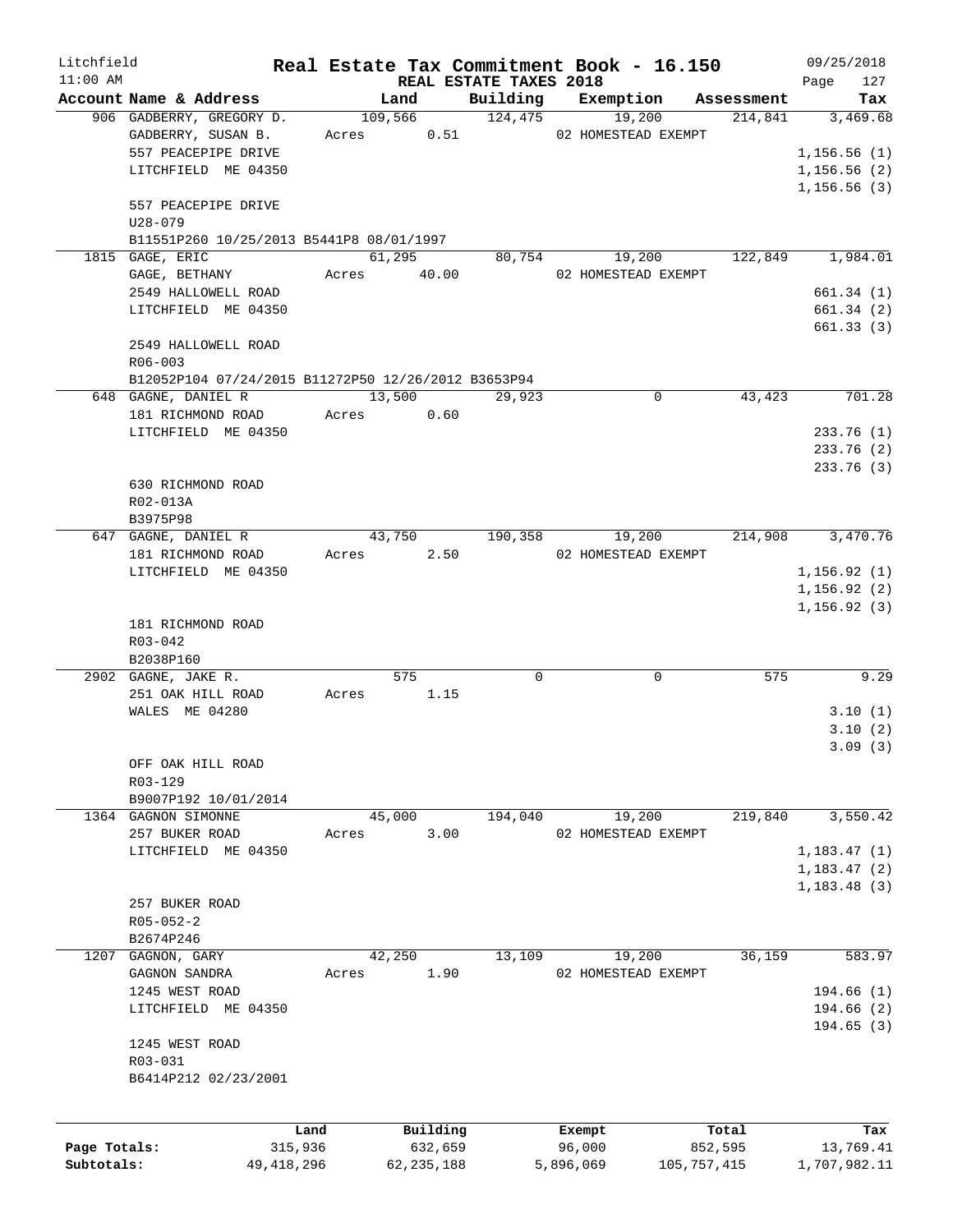| Litchfield |                                                 |            |      |                        | Real Estate Tax Commitment Book - 16.150 |         | 09/25/2018       |
|------------|-------------------------------------------------|------------|------|------------------------|------------------------------------------|---------|------------------|
| $11:00$ AM |                                                 |            |      | REAL ESTATE TAXES 2018 |                                          |         | 128<br>Page      |
|            | Account Name & Address                          | Land       |      |                        | Building Exemption Assessment            |         | Tax              |
|            | 651 GAGNON, PATRICK B &<br>SUSAN L.             | 164,740    |      | 81,083                 | 19,200                                   | 226,623 | 3,659.96         |
|            | 10 DOYLE STREET                                 | Acres 0.83 |      |                        | 02 HOMESTEAD EXEMPT                      |         |                  |
|            | LITCHFIELD ME 04350                             |            |      |                        |                                          |         | 1,219.99(1)      |
|            |                                                 |            |      |                        |                                          |         | 1, 219.99(2)     |
|            |                                                 |            |      |                        |                                          |         | 1,219.98(3)      |
|            | 10 DOYLE STREET                                 |            |      |                        |                                          |         |                  |
|            | $U09 - 020$                                     |            |      |                        |                                          |         |                  |
|            | B6798P103                                       |            |      |                        |                                          |         |                  |
|            | 1583 GALGOVITCH, SHAWN R                        |            |      |                        | 41,250 178,002 19,200                    |         | 200,052 3,230.84 |
|            | GALGOVITCH, KIMBERLY A Acres 1.50               |            |      |                        | 02 HOMESTEAD EXEMPT                      |         |                  |
|            | 90 WHIPPOORWILL ROAD                            |            |      |                        |                                          |         | 1,076.95(1)      |
|            | LITCHFIELD ME 04350                             |            |      |                        |                                          |         | 1,076.95(2)      |
|            |                                                 |            |      |                        |                                          |         | 1,076.94(3)      |
|            | 90 WHIPPOORWILL ROAD                            |            |      |                        |                                          |         |                  |
|            | $U21 - 010$                                     |            |      |                        |                                          |         |                  |
|            | B10408P350 05/05/2010 B5617P220 05/14/1998      |            |      |                        |                                          |         |                  |
|            | 113 GALLAGHER, PAUL &                           | 40,000     |      | 100,307                | $\mathbf{0}$                             |         | 140,307 2,265.96 |
|            | HEDGPATH CAROL                                  | Acres 1.00 |      |                        |                                          |         |                  |
|            | 6 CHAPMAN DRIVE                                 |            |      |                        |                                          |         | 755.32(1)        |
|            | LITCHFIELD ME 04350                             |            |      |                        |                                          |         | 755.32(2)        |
|            |                                                 |            |      |                        |                                          |         | 755.32(3)        |
|            | 6 CHAPMAN DRIVE                                 |            |      |                        |                                          |         |                  |
|            | R12-004                                         |            |      |                        |                                          |         |                  |
|            | B6271P334 07/28/2000<br>1239 GALLANT, TIMOTHY E | 41,350     |      |                        | 82,327 19,200                            | 104,477 | 1,687.30         |
|            | P.O.BOX 455                                     | Acres 2.10 |      |                        | 02 HOMESTEAD EXEMPT                      |         |                  |
|            | LITCHFIELD ME 04350                             |            |      |                        |                                          |         | 562.43(1)        |
|            |                                                 |            |      |                        |                                          |         | 562.43(2)        |
|            |                                                 |            |      |                        |                                          |         | 562.44(3)        |
|            | 125 MACE ROAD                                   |            |      |                        |                                          |         |                  |
|            | $U14 - 009$                                     |            |      |                        |                                          |         |                  |
|            | B9406P192 06/19/2007 B6999P49 07/29/2002        |            |      |                        |                                          |         |                  |
|            | 1520 GALLOTTO FAMILY 2017                       | 162,920    |      | 43,987                 | 0                                        | 206,907 | 3,341.55         |
|            | REVOCABLE TRUST                                 |            |      |                        |                                          |         |                  |
|            | GALLOTTO, AMEDEO &                              | Acres 0.39 |      |                        |                                          |         |                  |
|            | CAROLYN A. (TRUSTEES)<br>42 SHARON ROAD         |            |      |                        |                                          |         | 1,113.85(1)      |
|            | WINDHAM NH 03087                                |            |      |                        |                                          |         | 1, 113.85(2)     |
|            |                                                 |            |      |                        |                                          |         | 1, 113.85(3)     |
|            | 32 MAPLE DRIVE                                  |            |      |                        |                                          |         |                  |
|            | $U23 - 013$                                     |            |      |                        |                                          |         |                  |
|            | B12705P331 08/21/2017 B7669P160 09/18/2003      |            |      |                        |                                          |         |                  |
|            | 656 GAMACHE JR, JOSEPH R                        | 112,100    |      | 100,645                | $\mathbf 0$                              | 212,745 | 3,435.83         |
|            | C/O JOSEPH GAMACHE SR                           | Acres      | 0.45 |                        |                                          |         |                  |
|            | 119 EASY STREET                                 |            |      |                        |                                          |         | 1, 145.28(1)     |
|            | LITCHFIELD ME 04350                             |            |      |                        |                                          |         | 1, 145.28(2)     |
|            |                                                 |            |      |                        |                                          |         | 1, 145.27(3)     |
|            | 119 EASY STREET                                 |            |      |                        |                                          |         |                  |
|            | U09-016                                         |            |      |                        |                                          |         |                  |
|            | B4477P227                                       |            |      |                        |                                          |         |                  |

|              | Land       | Building   | Exempt    | Total       | Tax          |  |
|--------------|------------|------------|-----------|-------------|--------------|--|
| Page Totals: | 562,360    | 586,351    | 57,600    | 1,091,111   | 17,621.44    |  |
| Subtotals:   | 49,980,656 | 62,821,539 | 5,953,669 | 106,848,526 | 1,725,603.55 |  |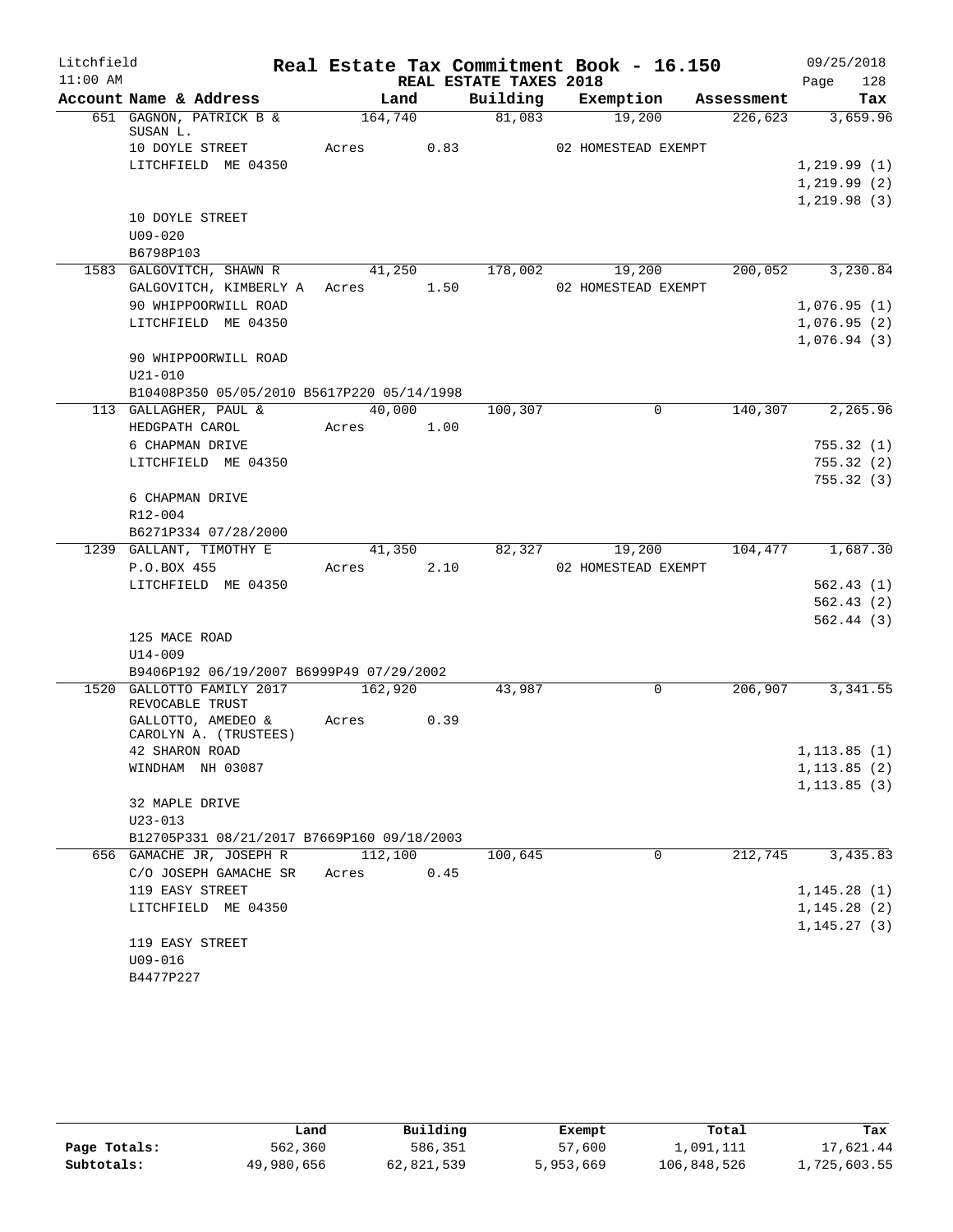| Litchfield |                                                                                     |                  |                 |                        | Real Estate Tax Commitment Book - 16.150 |            | 09/25/2018                 |
|------------|-------------------------------------------------------------------------------------|------------------|-----------------|------------------------|------------------------------------------|------------|----------------------------|
| $11:00$ AM |                                                                                     |                  |                 | REAL ESTATE TAXES 2018 |                                          |            | 129<br>Page                |
|            | Account Name & Address                                                              |                  | Land            | Building               | Exemption                                | Assessment | Tax                        |
|            | 659 GAMAGE, DALE & RHONDA<br>538 SUTHERLAND POND<br><b>ROAD</b>                     | 140,365<br>Acres | 0.40            | 53,392                 | $\Omega$                                 | 193,757    | 3,129.18                   |
|            | SABATTUS, ME 04280                                                                  |                  |                 |                        |                                          |            | 1,043.06(1)<br>1,043.06(2) |
|            | 22 PERCH DRIVE<br>$U18 - 002$<br>B11041P38 05/13/2012 B9702P51 04/17/2008 B6308P145 |                  |                 |                        |                                          |            | 1,043.06(3)                |
|            | 02/02/1999<br>368 GAMAGE, NELSON                                                    | 37,200           |                 | 67,349                 | 0                                        | 104,549    | 1,688.47                   |
|            | GAMAGE, MARY LOU                                                                    | Acres            | 0.90            |                        |                                          |            |                            |
|            | 15 PERCH DRIVE                                                                      |                  |                 |                        |                                          |            | 562.82(1)                  |
|            | LITCHFIELD ME 04350                                                                 |                  |                 |                        |                                          |            | 562.82(2)                  |
|            |                                                                                     |                  |                 |                        |                                          |            | 562.83(3)                  |
|            | 91 WHIPPOORWILL ROAD                                                                |                  |                 |                        |                                          |            |                            |
|            | $U21 - 016$                                                                         |                  |                 |                        |                                          |            |                            |
|            | B12121P230 10/02/2015 B7041P272 08/30/2002                                          |                  |                 |                        |                                          |            |                            |
|            | 660 GAMMON, FREDERICK T                                                             | 48,600           |                 | 13,686                 | 19,200                                   | 43,086     | 695.84                     |
|            | 6 CANTY LANE                                                                        | Acres            | 5.00            |                        | 02 HOMESTEAD EXEMPT                      |            |                            |
|            | LITCHFIELD ME 04350                                                                 |                  |                 |                        |                                          |            | 231.95(1)                  |
|            |                                                                                     |                  |                 |                        |                                          |            | 231.95(2)                  |
|            |                                                                                     |                  |                 |                        |                                          |            | 231.94(3)                  |
|            | 6 CANTY LANE                                                                        |                  |                 |                        |                                          |            |                            |
|            | $R13 - 023 - 3$<br>B10705P303 04/11/2011 B10689P249 03/17/2011                      |                  |                 |                        |                                          |            |                            |
|            | B6404P147 02/16/2001                                                                |                  |                 |                        |                                          |            |                            |
|            | 2246 GARAND MICHELLE                                                                |                  | 42,525          | 90,427                 | 0                                        | 132,952    | 2,147.17                   |
|            | 121 SO ADAMS ROAD                                                                   | Acres            | 2.01            |                        |                                          |            |                            |
|            | LITCHFIELD ME 04350                                                                 |                  |                 |                        |                                          |            | 715.72(1)                  |
|            |                                                                                     |                  |                 |                        |                                          |            | 715.72(2)                  |
|            |                                                                                     |                  |                 |                        |                                          |            | 715.73(3)                  |
|            | 121 SOUTH ADAMS ROAD                                                                |                  |                 |                        |                                          |            |                            |
|            | R01-042A                                                                            |                  |                 |                        |                                          |            |                            |
|            | B8662P76 10/27/2005 B6671P63                                                        |                  |                 |                        |                                          |            |                            |
|            | 2341 GARDNER, DAVID & SUSAN<br>25 BIRDHOUSE LANE                                    |                  | 42,130<br>19.98 | 68,334                 | 24,960<br>12 WW2 Vet Res.                | 85,504     | 1,380.89                   |
|            | LITCHFIELD ME 04350                                                                 | Acres            |                 |                        | 02 HOMESTEAD EXEMPT                      |            | 460.30(1)                  |
|            |                                                                                     |                  |                 |                        |                                          |            | 460.30 (2)                 |
|            |                                                                                     |                  |                 |                        |                                          |            | 460.29(3)                  |
|            | 25 BIRDHOUSE LANE                                                                   |                  |                 |                        |                                          |            |                            |
|            | R07-033A                                                                            |                  |                 |                        |                                          |            |                            |
|            | B11387P93 05/16/2013 B11067P311 06/05/2012                                          |                  |                 |                        |                                          |            |                            |
|            | B11067P308 06/02/2012 B7551P205 08/04/2003                                          |                  |                 |                        |                                          |            |                            |
|            | 1763 GARDNER, DOUGLASS                                                              | 59,906           |                 | 24,239                 | 0                                        | 84,145     | 1,358.94                   |
|            | GARDNER, LESLIE                                                                     | Acres            | 0.16            |                        |                                          |            |                            |
|            | 19 WOODFIELD ROAD                                                                   |                  |                 |                        |                                          |            | 452.98 (1)                 |
|            | PORTLAND ME 04102                                                                   |                  |                 |                        |                                          |            | 452.98 (2)                 |
|            | 105 ROSSER DRIVE                                                                    |                  |                 |                        |                                          |            | 452.98 (3)                 |
|            | U17-011                                                                             |                  |                 |                        |                                          |            |                            |
|            | B12143P337 10/20/2015 B9679P166 03/28/2008 B8997P306                                |                  |                 |                        |                                          |            |                            |
|            | B2419P339                                                                           |                  |                 |                        |                                          |            |                            |
|            |                                                                                     |                  |                 |                        |                                          |            |                            |

|              | Land       | Building   | Exempt    | Total       | Tax          |
|--------------|------------|------------|-----------|-------------|--------------|
| Page Totals: | 370,726    | 317,427    | 44,160    | 643,993     | 10,400.49    |
| Subtotals:   | 50,351,382 | 63,138,966 | 5,997,829 | 107,492,519 | 1,736,004.04 |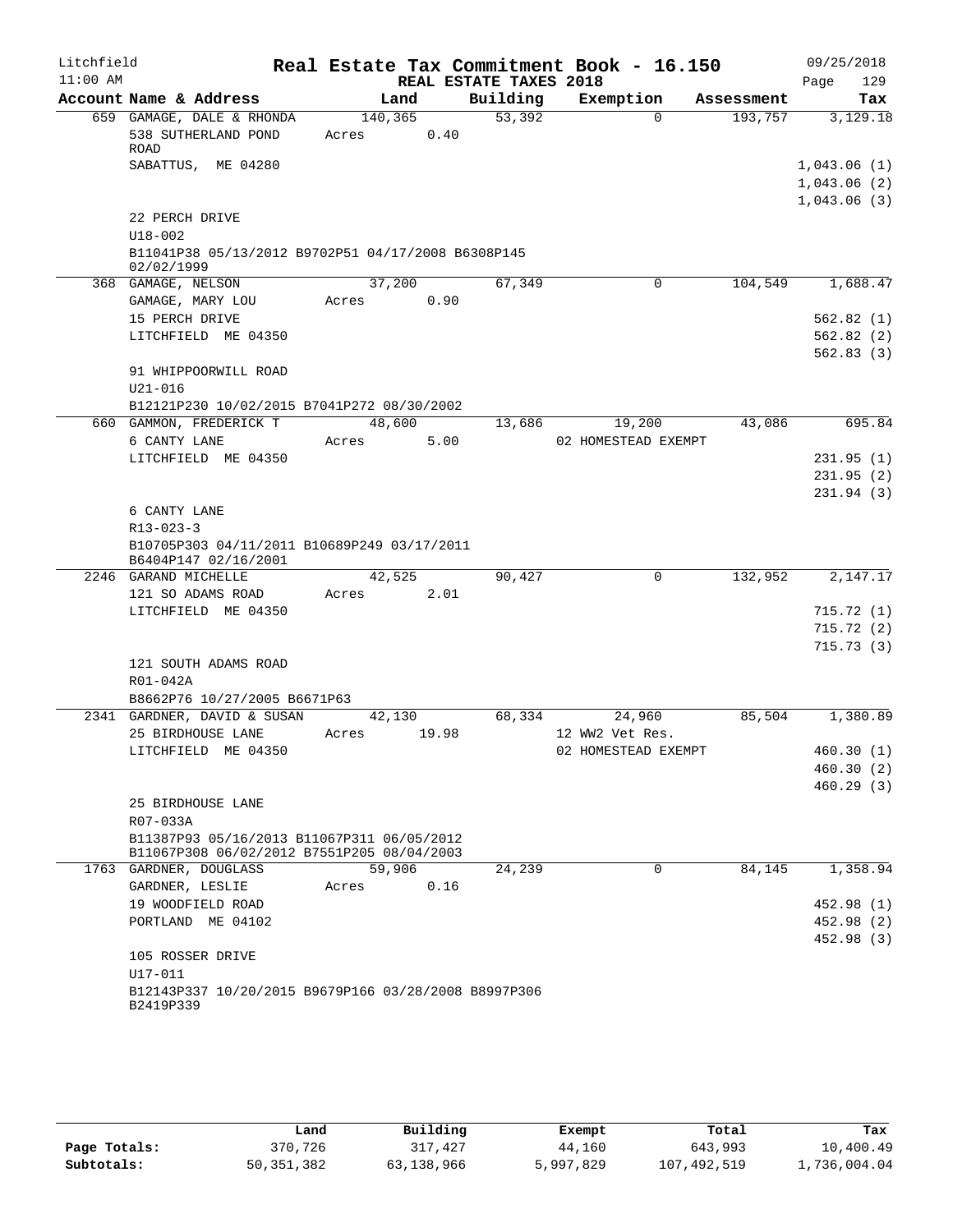| Litchfield<br>$11:00$ AM |                                                                                                                                                            |                  |                | REAL ESTATE TAXES 2018 | Real Estate Tax Commitment Book - 16.150 |            | 09/25/2018<br>130<br>Page                          |
|--------------------------|------------------------------------------------------------------------------------------------------------------------------------------------------------|------------------|----------------|------------------------|------------------------------------------|------------|----------------------------------------------------|
|                          | Account Name & Address                                                                                                                                     |                  | Land           | Building               | Exemption                                | Assessment | Tax                                                |
|                          | 2103 GARDNER, RYAN P<br>GARDNER KERRY A<br>137 PINE TREE ROAD<br>LITCHFIELD ME 04350                                                                       | Acres            | 44,225<br>2.69 | 117,220                | 19,200<br>02 HOMESTEAD EXEMPT            | 142,245    | 2, 297.26<br>765.75(1)<br>765.75(2)<br>765.76(3)   |
|                          | 137 PINE TREE ROAD<br>R11-005E<br>B9990P54 02/25/2009 B5615P212 05/01/1998                                                                                 |                  |                |                        |                                          |            |                                                    |
|                          | 1971 GARLAND ADAM<br>37 PORTER PARK LANE<br>LITCHFIELD ME 04350                                                                                            |                  | $\Omega$       | 10,094                 | 10,094<br>02 HOMESTEAD EXEMPT            | 0          | 0.00                                               |
|                          | 37 PORTER PARK LANE<br>R01-010-ON-8                                                                                                                        |                  |                |                        |                                          |            |                                                    |
|                          | 1546 GARLAND JEROME<br>GARLAND JOHN<br>47 ORCHARD CIRCLE<br>HALIFAX MA 02338<br>OFF HALLOWELL ROAD<br>R13-007<br>B9121P245 10/24/2006 B1436P125 01/23/1967 | 109,585<br>Acres | 8.30           | $\Omega$               | $\Omega$                                 | 109,585    | 1,769.80<br>589.93 (1)<br>589.93 (2)<br>589.94 (3) |
|                          | 29 GARRITY, TIM<br>GARRITY LAURIE<br>PO BOX 388<br>GREENE ME 04236-0388<br>150 JIMMY POND LANE                                                             | Acres            | 57,268<br>0.23 | 114,687                | 0                                        | 171,955    | 2,777.07<br>925.69(1)<br>925.69(2)<br>925.69(3)    |
|                          | $U08 - 010$<br>B5461P329 09/01/1997<br>2791 GARRITY, TIMOTHY                                                                                               |                  | 30,775         | $\Omega$               | 0                                        | 30,775     | 497.02                                             |
|                          | PO BOX 388<br>GREENE ME 04236-0388<br>JIMMY POND LANE<br>U08-010A                                                                                          | Acres            | 2.67           |                        |                                          |            | 165.67(1)<br>165.67(2)<br>165.68(3)                |
|                          | B10566P188 10/20/2010                                                                                                                                      |                  |                |                        |                                          |            |                                                    |
|                          | 2379 GARTLEY, WILLIAM<br>GARTLEY PAMELA<br>P.O. BOX 103<br>LITCHFIELD ME 04350<br>MACE ROAD<br>U14-029<br>B7517P71 07/17/2003                              | Acres            | 52,750<br>7.65 | 29,448                 | $\mathbf 0$                              | 82,198     | 1,327.50<br>442.50 (1)<br>442.50 (2)<br>442.50 (3) |
|                          | 665 GARTLEY, WILLIAM E                                                                                                                                     |                  | 84,275         | 107,681                | 19,200                                   | 172,756    | 2,790.01                                           |
|                          | GARTLEY PAMELA A<br>PO BOX 103<br>LITCHFIELD ME 04350<br>180 MACE ROAD<br>$U14 - 018$<br>B9349P132 05/14/2007 B7517P17 B5521P331                           | Acres            | 0.25           |                        | 02 HOMESTEAD EXEMPT                      |            | 930.00 (1)<br>930.00 (2)<br>930.01 (3)             |

|              | Land       | Building   | Exempt    | Total       | Tax          |
|--------------|------------|------------|-----------|-------------|--------------|
| Page Totals: | 378,878    | 379,130    | 48,494    | 709,514     | 11,458.66    |
| Subtotals:   | 50,730,260 | 63,518,096 | 6,046,323 | 108,202,033 | 1,747,462.70 |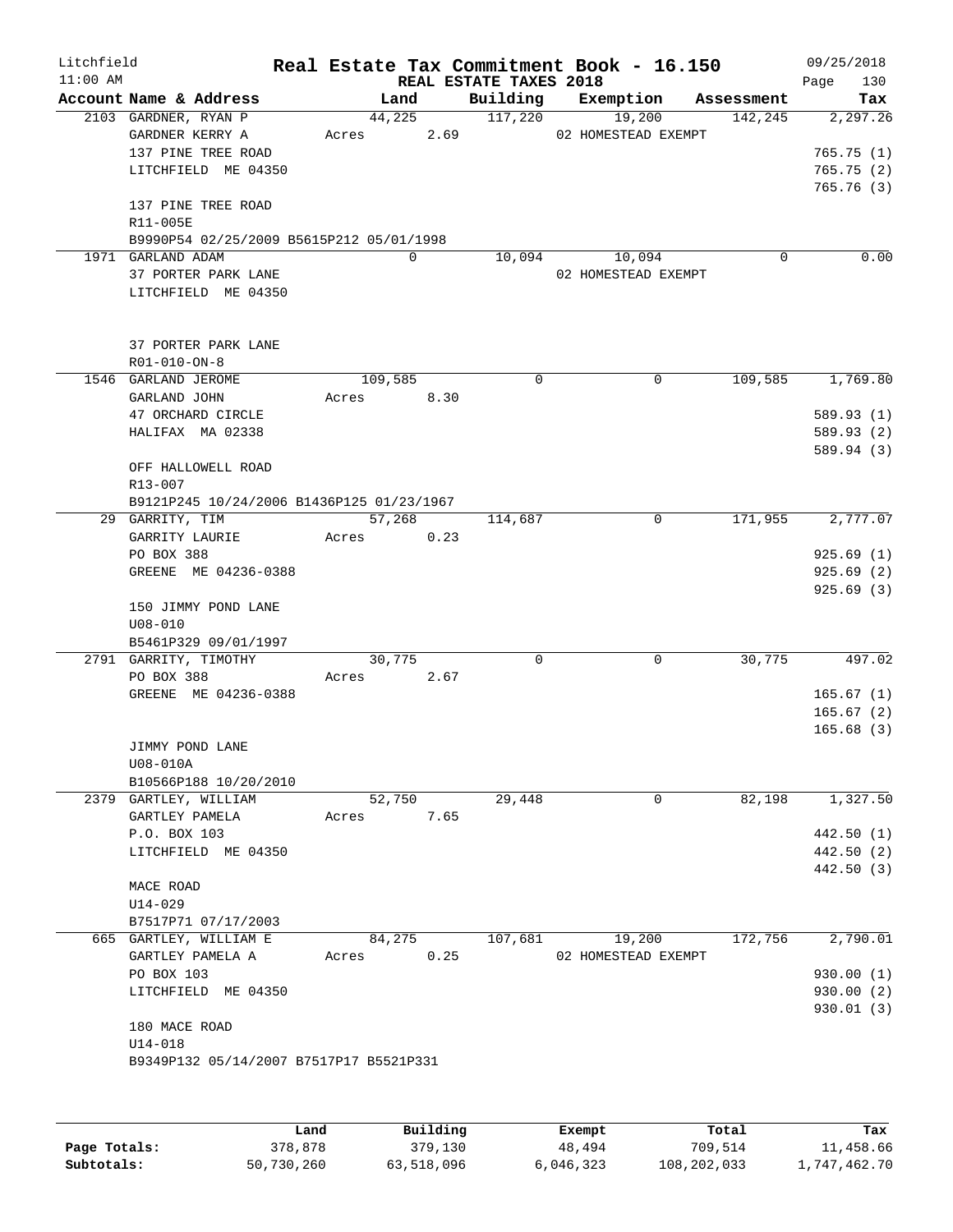| Litchfield |                                                                |       |        |       |                        | Real Estate Tax Commitment Book - 16.150 |            | 09/25/2018               |
|------------|----------------------------------------------------------------|-------|--------|-------|------------------------|------------------------------------------|------------|--------------------------|
| $11:00$ AM |                                                                |       |        |       | REAL ESTATE TAXES 2018 |                                          |            | Page<br>131              |
|            | Account Name & Address                                         |       | Land   |       | Building               | Exemption                                | Assessment | Tax                      |
|            | 1557 GARTLEY, WILLIAM E. &<br>PAMELA(1/2 INT)                  |       | 83,454 |       | 24,339                 | $\Omega$                                 | 107,793    | 1,740.86                 |
|            | GARTLEY, CARL F. & AMY<br>R.(1/4 INT)                          | Acres |        | 0.19  |                        |                                          |            |                          |
|            | GARTLEY, WILLIAM B. &<br>CAROLE (1/4 INT)                      |       |        |       |                        |                                          |            | 580.29(1)                |
|            | P.O. BOX 103                                                   |       |        |       |                        |                                          |            | 580.29 (2)               |
|            | LITCHFIELD ME 04350                                            |       |        |       |                        |                                          |            | 580.28(3)                |
|            | 6 SALAMANDER DRIVE                                             |       |        |       |                        |                                          |            |                          |
|            | $U14 - 015$                                                    |       |        |       |                        |                                          |            |                          |
|            | B11093P63 06/18/2012 B2858P81                                  |       |        |       |                        |                                          |            |                          |
|            | 1842 GATCOMB, LANCE E.                                         |       | 70,150 |       | 51,257                 | 0                                        | 121,407    | 1,960.72                 |
|            | GATCOMB, II LANCE E                                            | Acres |        | 31.30 |                        |                                          |            |                          |
|            | 479 STEVENSTOWN ROAD<br>LITCHFIELD ME 04350                    |       |        |       |                        |                                          |            | 653.57 (1)               |
|            |                                                                |       |        |       |                        |                                          |            | 653.57 (2)<br>653.58 (3) |
|            | 688 PLAINS ROAD                                                |       |        |       |                        |                                          |            |                          |
|            | R08-014A                                                       |       |        |       |                        |                                          |            |                          |
|            | B12524P306 01/23/2017 B6374P46 12/06/2000                      |       |        |       |                        |                                          |            |                          |
|            | 2882 GATCOMB, LILY K.                                          |       | 17,064 |       | 0                      | $\Omega$                                 | 17,064     | 275.58                   |
|            | FKA-MEEHAN, LILLY<br>KRISTIN                                   |       |        |       |                        |                                          |            |                          |
|            | GATCOMB, II LANCE E.                                           | Acres |        | 54.00 |                        |                                          |            |                          |
|            | 688 PLAINS ROAD                                                |       |        |       |                        |                                          |            | 91.86(1)                 |
|            | Litchfield ME 04350                                            |       |        |       |                        |                                          |            | 91.86(2)                 |
|            |                                                                |       |        |       |                        |                                          |            | 91.86(3)                 |
|            | R09-059                                                        |       |        |       |                        |                                          |            |                          |
|            | B12524P308 01/23/2017 B12222P239 02/08/2016                    |       |        |       |                        |                                          |            |                          |
|            | 670 GATES, RICHARD O                                           |       | 57,000 |       | 198,345                | 19,200                                   | 236,145    | 3,813.74                 |
|            | 401 DENNIS HILL ROAD                                           | Acres |        | 10.50 |                        | 02 HOMESTEAD EXEMPT                      |            |                          |
|            | LITCHFIELD ME 04350                                            |       |        |       |                        |                                          |            | 1,271.25(1)              |
|            |                                                                |       |        |       |                        |                                          |            | 1, 271.25 (2)            |
|            |                                                                |       |        |       |                        |                                          |            | 1, 271.24(3)             |
|            | 401 DENNIS HILL ROAD                                           |       |        |       |                        |                                          |            |                          |
|            | R13-039A                                                       |       |        |       |                        |                                          |            |                          |
|            | B7348P218 03/22/1999                                           |       |        |       |                        |                                          |            |                          |
|            | 1780 GAUTHIER JOEY R                                           |       | 44,375 |       | 129,427                | 0                                        | 173,802    | 2,806.90                 |
|            | GRARD DANIELLE M                                               | Acres |        | 2.75  |                        |                                          |            |                          |
|            | 575 HUNTINGTON HILL<br>ROAD                                    |       |        |       |                        |                                          |            | 935.63(1)                |
|            | LITCHFIELD ME 04350                                            |       |        |       |                        |                                          |            | 935.63(2)                |
|            |                                                                |       |        |       |                        |                                          |            | 935.64 (3)               |
|            | 575 HUNTINGTON HILL                                            |       |        |       |                        |                                          |            |                          |
|            | ROAD                                                           |       |        |       |                        |                                          |            |                          |
|            | R04-002                                                        |       |        |       |                        |                                          |            |                          |
|            | B8591P110 09/02/2005 B1470P495<br>2764 GAUTHIER SR., DANIEL S. |       | 50,250 |       | 90,279                 | 0                                        | 140,529    | 2,269.54                 |
|            | 12 FERRIN ROAD                                                 | Acres |        | 5.10  |                        |                                          |            |                          |
|            | LITCHFIELD ME 04350                                            |       |        |       |                        |                                          |            | 756.51 (1)               |
|            |                                                                |       |        |       |                        |                                          |            | 756.51 (2)               |
|            |                                                                |       |        |       |                        |                                          |            | 756.52 (3)               |
|            | 12 FERRIN ROAD                                                 |       |        |       |                        |                                          |            |                          |
|            | R03-096E                                                       |       |        |       |                        |                                          |            |                          |
|            | B11440P22 07/02/2013 B9533P37                                  |       |        |       |                        |                                          |            |                          |

|              | Land       | Building   | Exempt    | Total       | Tax          |
|--------------|------------|------------|-----------|-------------|--------------|
| Page Totals: | 322,293    | 493,647    | 19,200    | 796,740     | 12,867.34    |
| Subtotals:   | 51,052,553 | 64,011,743 | 6,065,523 | 108,998,773 | 1,760,330.04 |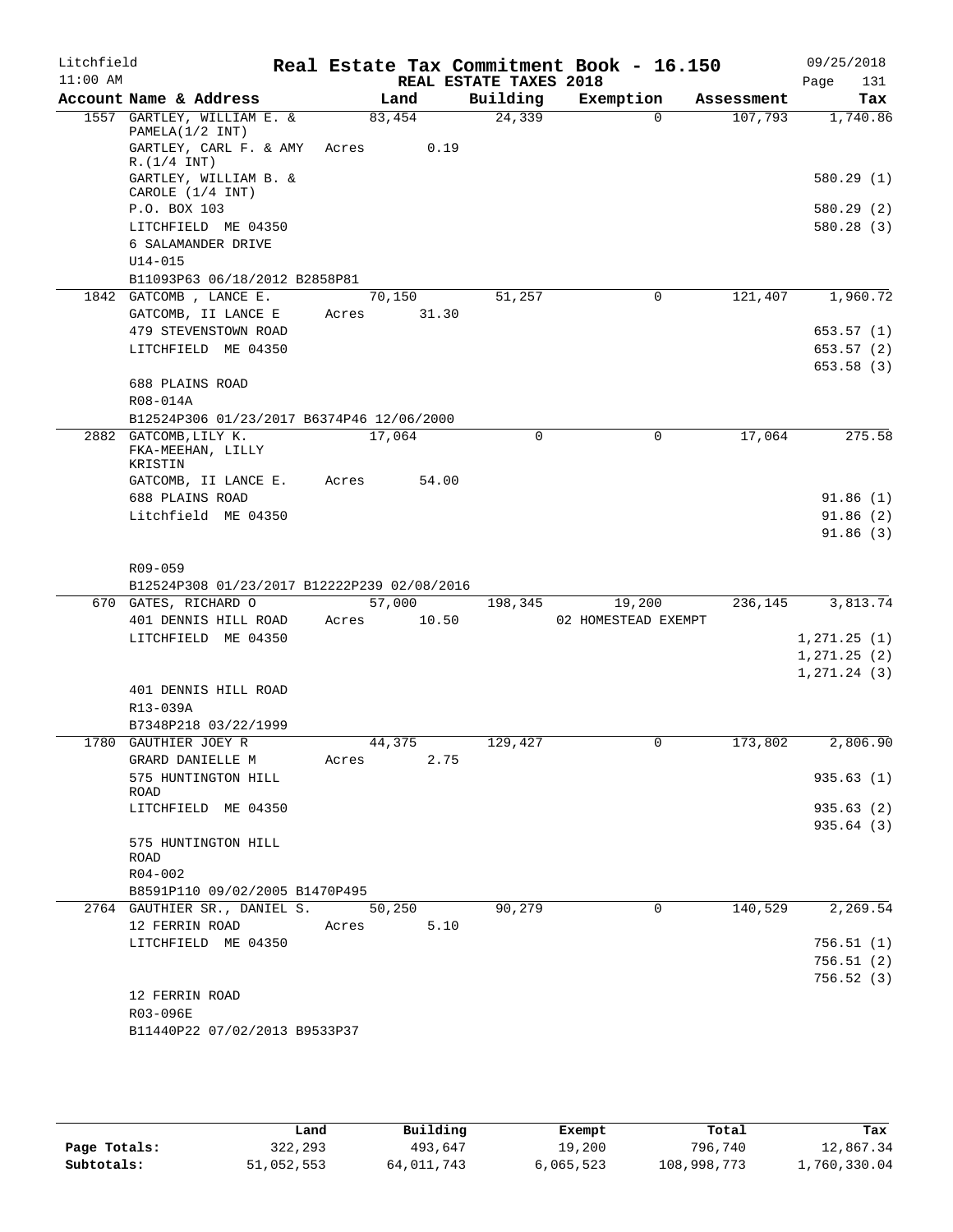| Litchfield   |                                                                     |         |            |                                    | Real Estate Tax Commitment Book - 16.150 |             | 09/25/2018         |
|--------------|---------------------------------------------------------------------|---------|------------|------------------------------------|------------------------------------------|-------------|--------------------|
| $11:00$ AM   | Account Name & Address                                              |         | Land       | REAL ESTATE TAXES 2018<br>Building | Exemption                                | Assessment  | Page<br>132<br>Tax |
|              | 19 GAUTHIER, AMANDA                                                 |         | 42,900     | 248,256                            | 19,200                                   | 271,956     | 4,392.09           |
|              | LIGUORI, JOSEPH                                                     | Acres   | 2.16       |                                    | 02 HOMESTEAD EXEMPT                      |             |                    |
|              | 321 DENNIS HILL ROAD                                                |         |            |                                    |                                          |             | 1,464.03(1)        |
|              | LITCHFIELD ME 04350                                                 |         |            |                                    |                                          |             | 1,464.03(2)        |
|              |                                                                     |         |            |                                    |                                          |             | 1,464.03(3)        |
|              | 321 DENNIS HILL ROAD                                                |         |            |                                    |                                          |             |                    |
|              | R13-041A                                                            |         |            |                                    |                                          |             |                    |
|              | B7630P104 07/21/2004                                                |         |            |                                    |                                          |             |                    |
|              | 1999 GAUTHIER, DANIEL S. SR                                         |         | 0          | 8,316                              | 0                                        | 8,316       | 134.30             |
|              | 12 ELM LANE                                                         |         |            |                                    |                                          |             |                    |
|              | LITCHFIELD ME 04350                                                 |         |            |                                    |                                          |             | 44.77 (1)          |
|              |                                                                     |         |            |                                    |                                          |             | 44.77 (2)          |
|              |                                                                     |         |            |                                    |                                          |             | 44.76 (3)          |
|              | 12 ELM LANE<br>R03-073-ON-9                                         |         |            |                                    |                                          |             |                    |
|              | 2546 GAUTHIER, JOEY R.                                              |         | 23,125     | $\Omega$                           | $\Omega$                                 | 23,125      | 373.47             |
|              | GAUTHIER, DANIELLE M.                                               | Acres   | 23.25      |                                    |                                          |             |                    |
|              | GERARD                                                              |         |            |                                    |                                          |             |                    |
|              | 575 HUNTINGTON HILL                                                 |         |            |                                    |                                          |             | 124.49(1)          |
|              | ROAD                                                                |         |            |                                    |                                          |             |                    |
|              | LITCHFIELD ME 04350                                                 |         |            |                                    |                                          |             | 124.49(2)          |
|              |                                                                     |         |            |                                    |                                          |             | 124.49(3)          |
|              | HUNTINGTON HILL ROAD                                                |         |            |                                    |                                          |             |                    |
|              | $R04-002A$                                                          |         |            |                                    |                                          |             |                    |
|              | B11836P36 10/27/2014 B8591P110 09/02/2005                           |         |            |                                    |                                          |             |                    |
|              | 2833 GAUTHIER, JOHN<br>33 MOUNTAIN ROAD                             |         | 0          | 7,033                              | $\mathbf 0$                              | 7,033       | 113.58             |
|              | SABATTUS ME 04280-4129                                              |         |            |                                    |                                          |             | 37.86(1)           |
|              |                                                                     |         |            |                                    |                                          |             | 37.86(2)           |
|              |                                                                     |         |            |                                    |                                          |             | 37.86(3)           |
|              | 29 LOCH SLOY LANE                                                   |         |            |                                    |                                          |             |                    |
|              | R02-083B-ON                                                         |         |            |                                    |                                          |             |                    |
|              | 2782 GAUTHIER, JOHN W                                               |         | 52,933     | 17,388                             | 0                                        | 70,321      | 1,135.68           |
|              | PO BOX 1172                                                         | Acres   | 12.91      |                                    |                                          |             |                    |
|              | LEWISTON ME 04240                                                   |         |            |                                    |                                          |             | 378.56(1)          |
|              |                                                                     |         |            |                                    |                                          |             | 378.56(2)          |
|              |                                                                     |         |            |                                    |                                          |             | 378.56(3)          |
|              | NORTH GREENLEAF WOODS                                               |         |            |                                    |                                          |             |                    |
|              | LANE                                                                |         |            |                                    |                                          |             |                    |
|              | R02-081A                                                            |         |            |                                    |                                          |             |                    |
|              | B10174P21 08/16/2009 B7397P195 05/05/2003<br>2226 GAUVIN, DARRAH J. |         | 46,275     | 200,782                            | 19,200                                   | 227,857     | 3,679.89           |
|              | 75 DENNIS HILL ROAD                                                 | Acres   | 3.51       |                                    | 02 HOMESTEAD EXEMPT                      |             |                    |
|              | LITCHFIELD ME 04350                                                 |         |            |                                    |                                          |             | 1,226.63(1)        |
|              |                                                                     |         |            |                                    |                                          |             | 1,226.63(2)        |
|              |                                                                     |         |            |                                    |                                          |             | 1, 226.63(3)       |
|              | 75 DENNIS HILL ROAD                                                 |         |            |                                    |                                          |             |                    |
|              | $R11 - 008 - 2$                                                     |         |            |                                    |                                          |             |                    |
|              | B12124P123 10/05/2015 B9420P37 07/11/2007 B6677P205                 |         |            |                                    |                                          |             |                    |
|              | 10/29/2001                                                          |         |            |                                    |                                          |             |                    |
|              | 362 GAYTON, RANDOLPH E.                                             |         | 45,500     | 134,797                            | 24,960                                   | 155,337     | 2,508.69           |
|              | 139 PLEASANT STREET                                                 | Acres   | 3.20       |                                    | 02 HOMESTEAD EXEMPT                      |             |                    |
|              | AUBURN ME 04210                                                     |         |            |                                    | 03 VETERANS EXEMPT                       |             | 836.23 (1)         |
|              |                                                                     |         |            |                                    |                                          |             | 836.23 (2)         |
|              |                                                                     |         |            |                                    |                                          |             | 836.23 (3)         |
|              | 227 DENNIS HILL ROAD                                                |         |            |                                    |                                          |             |                    |
|              | R13-042B                                                            |         |            |                                    |                                          |             |                    |
|              | B11296P296 02/01/2013 B5389P122                                     |         |            |                                    |                                          |             |                    |
|              |                                                                     | Land    | Building   |                                    | Exempt                                   | Total       | Tax                |
| Page Totals: |                                                                     | 210,733 | 616,572    |                                    | 63,360                                   | 763,945     | 12,337.70          |
| Subtotals:   | 51, 263, 286                                                        |         | 64,628,315 |                                    | 6,128,883                                | 109,762,718 | 1,772,667.74       |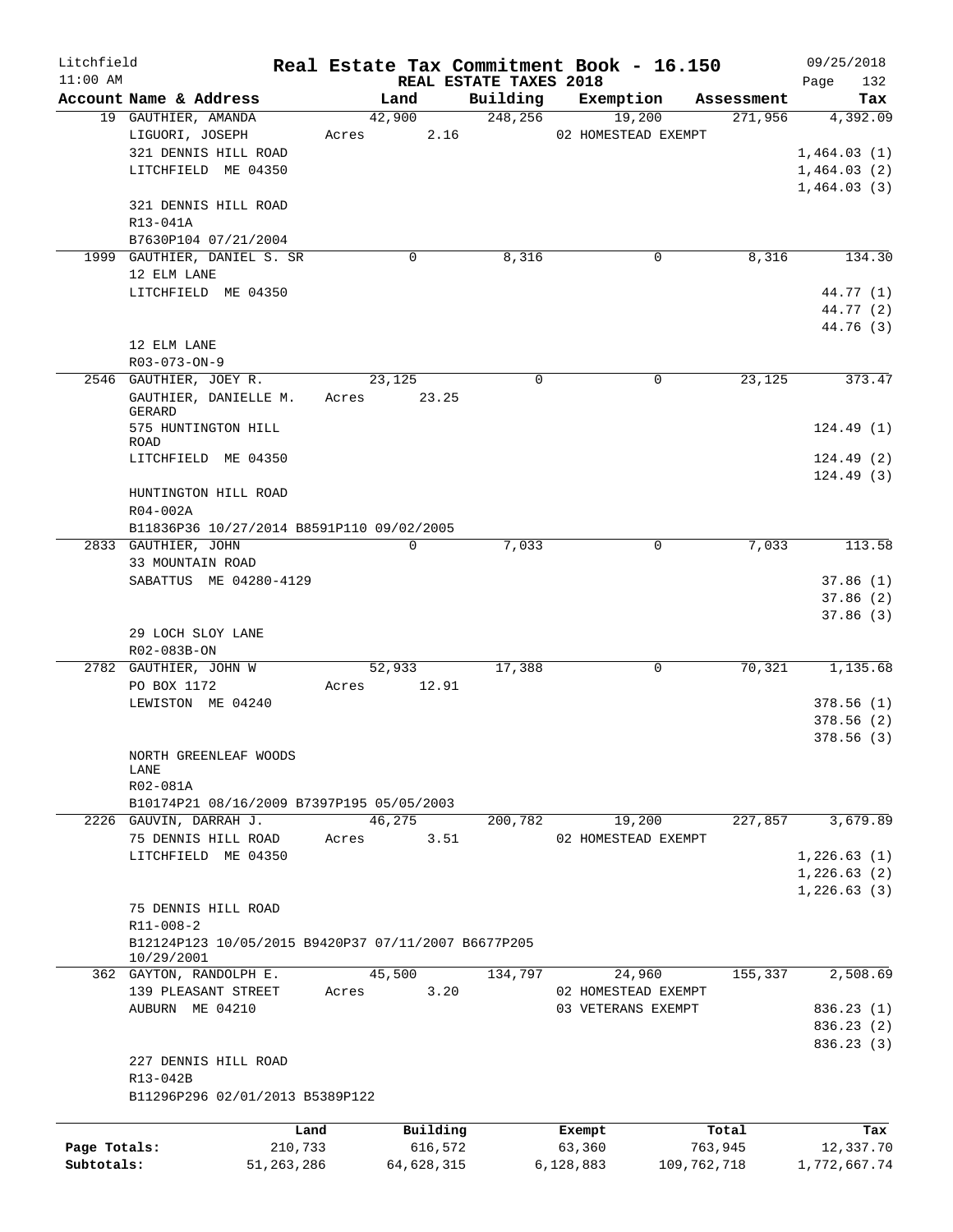| Litchfield |                                                                                                     |       |                 |                        | Real Estate Tax Commitment Book - 16.150 |            | 09/25/2018             |
|------------|-----------------------------------------------------------------------------------------------------|-------|-----------------|------------------------|------------------------------------------|------------|------------------------|
| $11:00$ AM |                                                                                                     |       |                 | REAL ESTATE TAXES 2018 |                                          |            | Page<br>133            |
|            | Account Name & Address                                                                              |       | Land            | Building               | Exemption                                | Assessment | Tax                    |
|            | 2217 GEARY, JOHN<br>82 Mile Creek Rd                                                                | Acres | 59,428<br>14.00 | 127,779                | $\Omega$                                 | 187,207    | 3,023.39               |
|            | Old Lyme CT 06371                                                                                   |       |                 |                        |                                          |            | 1,007.80(1)            |
|            |                                                                                                     |       |                 |                        |                                          |            | 1,007.80(2)            |
|            |                                                                                                     |       |                 |                        |                                          |            | 1,007.79(3)            |
|            | 2079 HALLOWELL ROAD                                                                                 |       |                 |                        |                                          |            |                        |
|            | R11-027C                                                                                            |       |                 |                        |                                          |            |                        |
|            | B10543P37 09/28/2010 B10290P108 12/03/2009 B6530P60                                                 |       |                 |                        |                                          |            |                        |
|            | 06/25/2001                                                                                          |       |                 |                        |                                          |            |                        |
|            | 209 GENDREAU, TOM S.                                                                                |       | 31,600          | 90,006                 | 19,200                                   | 102,406    | 1,653.86               |
|            | 249 NECK ROAD                                                                                       | Acres | 0.70            |                        | 02 HOMESTEAD EXEMPT                      |            |                        |
|            | LITCHFIELD ME 04350                                                                                 |       |                 |                        |                                          |            | 551.29(1)              |
|            |                                                                                                     |       |                 |                        |                                          |            | 551.29(2)<br>551.28(3) |
|            | 249 NECK ROAD                                                                                       |       |                 |                        |                                          |            |                        |
|            | R14-027                                                                                             |       |                 |                        |                                          |            |                        |
|            | B11650P130 03/21/2014 B6543P272 08/27/1999                                                          |       |                 |                        |                                          |            |                        |
|            | 1671 GENDRON, DEREK                                                                                 |       | 42,625          | 198,516                | $\mathbf 0$                              | 241,141    | 3,894.43               |
|            | MEADER, JAMIE RAE                                                                                   | Acres | 2.05            |                        |                                          |            |                        |
|            | 24 AMHERST STREET                                                                                   |       |                 |                        |                                          |            | 1,298.14(1)            |
|            | AUBURN ME 04210                                                                                     |       |                 |                        |                                          |            | 1, 298.14(2)           |
|            |                                                                                                     |       |                 |                        |                                          |            | 1,298.15(3)            |
|            | 37 WARREN LANE                                                                                      |       |                 |                        |                                          |            |                        |
|            | $U03 - 016D$                                                                                        |       |                 |                        |                                          |            |                        |
|            | B11873P195 12/12/2014 B10423P277 05/21/2010<br>B10341P128 01/11/2010 B9927P182 12/10/2008 B9898P214 |       |                 |                        |                                          |            |                        |
|            | 09/16/2008 B9025P231 08/14/2006 B4128P256                                                           |       |                 |                        |                                          |            |                        |
|            | 815 GENDRON, STEVEN N                                                                               |       | 46,000          | 93,011                 | 0                                        | 139,011    | 2,245.03               |
|            | ZUPANCIC, TORI C.                                                                                   | Acres | 3.40            |                        |                                          |            |                        |
|            | 102 NECK ROAD                                                                                       |       |                 |                        |                                          |            | 748.34(1)              |
|            | LITCHFIELD ME 04350                                                                                 |       |                 |                        |                                          |            | 748.34(2)              |
|            |                                                                                                     |       |                 |                        |                                          |            | 748.35(3)              |
|            | 102 NECK ROAD                                                                                       |       |                 |                        |                                          |            |                        |
|            | R14-012A                                                                                            |       |                 |                        |                                          |            |                        |
|            | B11614P262 01/23/2014 B7442P36 05/30/2003<br>1946 GEORGE A. NEALE, JR.                              |       | 56,954          | 79,506                 | 0                                        | 136,460    | 2,203.83               |
|            | REVOCABLE TRUST                                                                                     |       |                 |                        |                                          |            |                        |
|            | NEALE, GEORGE A., JR & Acres<br>LINDA D. (TRUSTEES)                                                 |       | 0.19            |                        |                                          |            |                        |
|            | 749 H LONGHILL ROAD                                                                                 |       |                 |                        |                                          |            | 734.61 (1)             |
|            | MIDDLETOWN CT 06457                                                                                 |       |                 |                        |                                          |            | 734.61(2)              |
|            |                                                                                                     |       |                 |                        |                                          |            | 734.61(3)              |
|            | 527 PEACEPIPE DRIVE                                                                                 |       |                 |                        |                                          |            |                        |
|            | $U28 - 069$                                                                                         |       |                 |                        |                                          |            |                        |
|            | B12444P69 09/26/2016 B12444P67 09/26/2016 B9179P59<br>12/08/2006 B4058P1 03/01/1992                 |       |                 |                        |                                          |            |                        |
|            | 2642 GERMANI JAMES                                                                                  |       | 42,250          | 132,382                | 0                                        | 174,632    | 2,820.31               |
|            | GERMANI JACEY B                                                                                     | Acres | 2.66            |                        |                                          |            |                        |
|            | 54 WATERFIELD ROAD                                                                                  |       |                 |                        |                                          |            | 940.10 (1)             |
|            | OSTERVILLE MA 02655                                                                                 |       |                 |                        |                                          |            | 940.10(2)              |
|            |                                                                                                     |       |                 |                        |                                          |            | 940.11(3)              |
|            | 22 TURTLE COVE LANE                                                                                 |       |                 |                        |                                          |            |                        |
|            | R13-032B                                                                                            |       |                 |                        |                                          |            |                        |
|            | B9689P93 04/04/2008                                                                                 |       |                 |                        |                                          |            |                        |

|              | Land         | Building   | Exempt    | Total       | Tax          |
|--------------|--------------|------------|-----------|-------------|--------------|
| Page Totals: | 278,857      | 721,200    | 19,200    | 980,857     | 15,840.85    |
| Subtotals:   | 51, 542, 143 | 65,349,515 | 6,148,083 | 110,743,575 | 1,788,508.59 |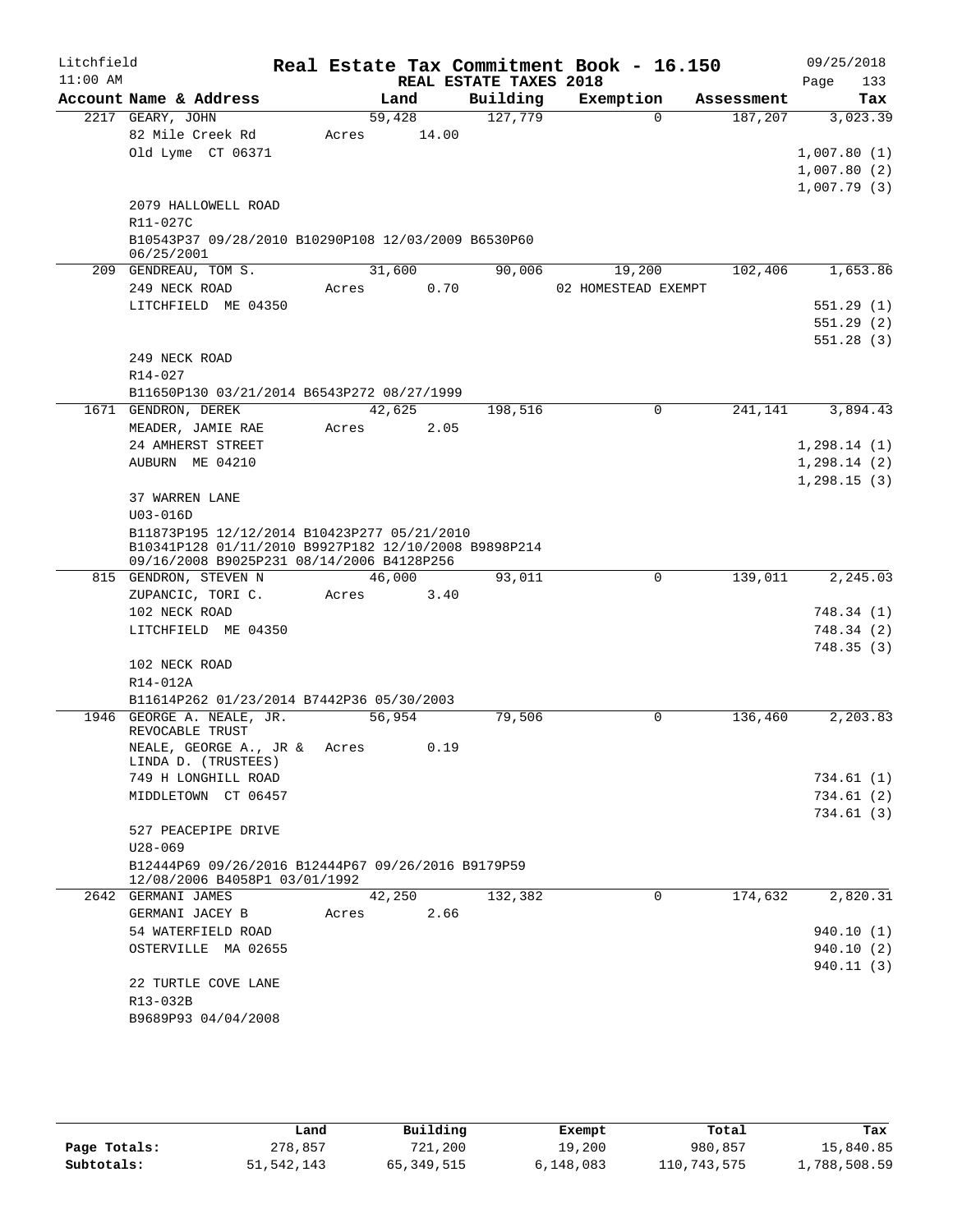| Litchfield   |                                                      |                     |                        | Real Estate Tax Commitment Book - 16.150 |                     | 09/25/2018   |
|--------------|------------------------------------------------------|---------------------|------------------------|------------------------------------------|---------------------|--------------|
| $11:00$ AM   |                                                      |                     | REAL ESTATE TAXES 2018 |                                          |                     | 134<br>Page  |
|              | Account Name & Address                               | Land<br>$\mathbf 0$ | Building<br>1,358      | Exemption<br>$\Omega$                    | Assessment<br>1,358 | Tax<br>21.93 |
|              | 152 GEROUX, MELISSA<br>C/O TAMMY PORTER              |                     |                        |                                          |                     |              |
|              | 1112 RICHMOND ROAD                                   |                     |                        |                                          |                     | 7.31(1)      |
|              | LITCHFIELD ME 04350                                  |                     |                        |                                          |                     | 7.31(2)      |
|              |                                                      |                     |                        |                                          |                     | 7.31(3)      |
|              | 28 PORTER PARK LANE                                  |                     |                        |                                          |                     |              |
|              | R01-010-ON-6                                         |                     |                        |                                          |                     |              |
|              | 1987 GETCHELL DUANE                                  | 48,600              | 43,927                 | 19,200                                   | 73,327              | 1,184.23     |
|              | P O BOX 182                                          | 5.00<br>Acres       |                        | 02 HOMESTEAD EXEMPT                      |                     |              |
|              | LITCHFIELD ME 04350                                  |                     |                        |                                          |                     | 394.74 (1)   |
|              |                                                      |                     |                        |                                          |                     | 394.74 (2)   |
|              |                                                      |                     |                        |                                          |                     | 394.75 (3)   |
|              | 7 CAT LANE                                           |                     |                        |                                          |                     |              |
|              | R11-015C                                             |                     |                        |                                          |                     |              |
|              | B5091P65 03/22/1996                                  |                     |                        |                                          |                     |              |
|              | 2439 GETCHELL JAIME J                                | 51,325              | $\Omega$               | $\mathbf 0$                              | 51,325              | 828.90       |
|              | 7 EAST AVENUE                                        | 20.15<br>Acres      |                        |                                          |                     |              |
|              | LISBON FALLS ME 04252                                |                     |                        |                                          |                     | 276.30(1)    |
|              |                                                      |                     |                        |                                          |                     | 276.30(2)    |
|              |                                                      |                     |                        |                                          |                     | 276.30 (3)   |
|              | 874 PLAINS ROAD                                      |                     |                        |                                          |                     |              |
|              | R09-040A                                             |                     |                        |                                          |                     |              |
|              | B7941P257 05/12/2004                                 |                     |                        |                                          |                     |              |
|              | 16 GETCHELL, TIMOTHY                                 | 34,400              | 20,176                 | 0                                        | 54,576              | 881.40       |
|              | 4 CAT LANE                                           | 0.80<br>Acres       |                        |                                          |                     |              |
|              | LITCHFIELD ME 04350                                  |                     |                        |                                          |                     | 293.80(1)    |
|              |                                                      |                     |                        |                                          |                     | 293.80 (2)   |
|              |                                                      |                     |                        |                                          |                     | 293.80(3)    |
|              | 649 STEVENSTOWN ROAD                                 |                     |                        |                                          |                     |              |
|              | R07-020                                              |                     |                        |                                          |                     |              |
|              | B12743P36 09/28/2017 B11499P119 07/01/2013 B4844P250 |                     |                        |                                          |                     |              |
|              | 1902 GETCHELL, TIMOTHY                               | 41,225              | $\Omega$               | 0                                        | 41,225              | 665.78       |
|              | 4 CAT LANE                                           | 6.85<br>Acres       |                        |                                          |                     |              |
|              | LITCHFIELD ME 04350                                  |                     |                        |                                          |                     | 221.93(1)    |
|              |                                                      |                     |                        |                                          |                     | 221.93(2)    |
|              |                                                      |                     |                        |                                          |                     | 221.92(3)    |
|              | ADAMS ROAD                                           |                     |                        |                                          |                     |              |
|              | R01-063                                              |                     |                        |                                          |                     |              |
|              | B10015P225 03/19/2009 B4466P147 08/16/1993           |                     |                        |                                          |                     |              |
|              | 1392 GETCHELL, TIMOTHY R.                            | 42,850              | 30,758                 | $\mathbf 0$                              | 73,608              | 1,188.77     |
|              | 4 CAT LANE                                           | 2.70<br>Acres       |                        |                                          |                     |              |
|              | LITCHFIELD ME 04350                                  |                     |                        |                                          |                     | 396.26(1)    |
|              |                                                      |                     |                        |                                          |                     | 396.26(2)    |
|              |                                                      |                     |                        |                                          |                     | 396.25(3)    |
|              | 20 GETCH-HILL LANE                                   |                     |                        |                                          |                     |              |
|              | R11-015A                                             |                     |                        |                                          |                     |              |
|              | B12818P327 12/31/2017 B8159P323 10/14/2004 B3891P346 |                     |                        |                                          |                     |              |
|              | 03/21/1991                                           |                     |                        |                                          |                     |              |
|              | 2333 GETCHELL, TIMOTHY R.                            | 55,400              | 102,890                | 19,200                                   | 139,090             | 2,246.30     |
|              | 4 CAT LANE                                           | 10.30<br>Acres      |                        | 02 HOMESTEAD EXEMPT                      |                     |              |
|              | LITCHFIELD ME 04350                                  |                     |                        |                                          |                     | 748.77 (1)   |
|              |                                                      |                     |                        |                                          |                     | 748.77 (2)   |
|              |                                                      |                     |                        |                                          |                     | 748.76 (3)   |
|              | 4 CAT LANE                                           |                     |                        |                                          |                     |              |
|              | R11-015D                                             |                     |                        |                                          |                     |              |
|              | B7746P253 11/21/2003                                 |                     |                        |                                          |                     |              |
|              |                                                      |                     |                        |                                          |                     |              |
|              |                                                      |                     |                        |                                          |                     |              |
|              |                                                      | Building<br>Land    |                        | Exempt                                   | Total               | Tax          |
| Page Totals: | 273,800                                              | 199,109             |                        | 38,400                                   | 434,509             | 7,017.31     |

**Subtotals:** 51,815,943 65,548,624 6,186,483 111,178,084 1,795,525.90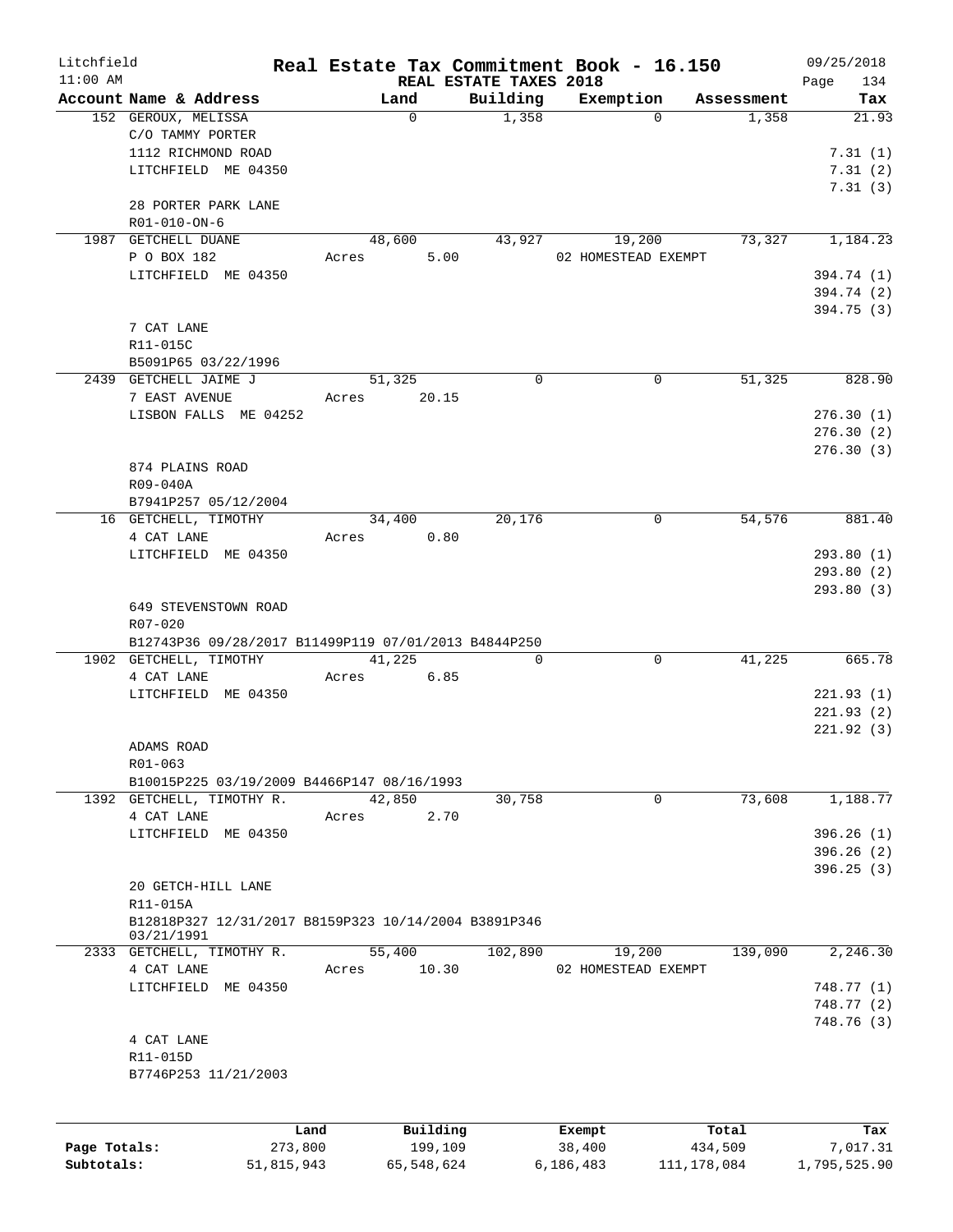| Litchfield   |                                                                                            |         |                                |             | Real Estate Tax Commitment Book - 16.150 |            | 09/25/2018         |
|--------------|--------------------------------------------------------------------------------------------|---------|--------------------------------|-------------|------------------------------------------|------------|--------------------|
| $11:00$ AM   | Account Name & Address                                                                     |         | REAL ESTATE TAXES 2018<br>Land | Building    | Exemption                                | Assessment | Page<br>135<br>Tax |
|              | 2304 GIANDREA, ANTONIO                                                                     |         | 38,600                         | 140,776     | $\mathbf 0$                              | 179,376    | 2,896.92           |
|              | P.O.BOX 164                                                                                | Acres   | 1.00                           |             |                                          |            |                    |
|              | LITCHFIELD ME 04350                                                                        |         |                                |             |                                          |            | 965.64(1)          |
|              |                                                                                            |         |                                |             |                                          |            | 965.64(2)          |
|              |                                                                                            |         |                                |             |                                          |            | 965.64(3)          |
|              |                                                                                            |         |                                |             |                                          |            |                    |
|              | 34 CHAPMAN DRIVE                                                                           |         |                                |             |                                          |            |                    |
|              | $R12 - 005 - 9$                                                                            |         |                                |             |                                          |            |                    |
|              | B12767P262 10/31/2017 B12459P317 11/02/2016<br>B12012P122 05/28/2015 B11718P201 06/18/2014 |         |                                |             |                                          |            |                    |
|              | B11481P61 08/14/2013 B9395P279 06/21/2007 B8280P319                                        |         |                                |             |                                          |            |                    |
|              | 01/20/2005 B7316P67 03/14/2003                                                             |         |                                |             |                                          |            |                    |
|              | 676 GIGUERE, RICHARD J &                                                                   |         | 114,928                        | 133,681     | 19,200                                   | 229,409    | 3,704.96           |
|              | KATHLEEN BURNS                                                                             |         |                                |             |                                          |            |                    |
|              | PO BOX 376                                                                                 | Acres   | 0.58                           |             | 02 HOMESTEAD EXEMPT                      |            |                    |
|              | LITCHFIELD ME 04350                                                                        |         |                                |             |                                          |            | 1,234.99(1)        |
|              |                                                                                            |         |                                |             |                                          |            | 1,234.99(2)        |
|              |                                                                                            |         |                                |             |                                          |            | 1,234.98(3)        |
|              | 38 OLD LODGE ROAD                                                                          |         |                                |             |                                          |            |                    |
|              | $U13 - 008$                                                                                |         |                                |             |                                          |            |                    |
|              | B5704P61 08/14/1998                                                                        |         |                                |             |                                          |            |                    |
|              | 727 GILBERT E. GRIFFITHS<br>2017 MAINE TRUST                                               |         | 110,896                        | 97,463      | $\mathbf 0$                              | 208,359    | 3,365.00           |
|              | GRIFFITHS, GILBERT,                                                                        | Acres   | 0.56                           |             |                                          |            |                    |
|              | TRUSTEE                                                                                    |         |                                |             |                                          |            |                    |
|              | 44 REDLANDS RD                                                                             |         |                                |             |                                          |            | 1,121.67(1)        |
|              | W ROXBURY MA 02132                                                                         |         |                                |             |                                          |            | 1,121.67(2)        |
|              |                                                                                            |         |                                |             |                                          |            | 1, 121.66(3)       |
|              | 73 WOODBURY DRIVE<br>$U25 - 016$                                                           |         |                                |             |                                          |            |                    |
|              | B12751P219 09/29/2017 B10131P307 07/01/2009                                                |         |                                |             |                                          |            |                    |
|              | B2514P161 09/03/1982                                                                       |         |                                |             |                                          |            |                    |
|              | 728 GILBERT E. GRIFFITHS<br>2017 MAINE TRUST                                               |         | 40,075                         | $\mathbf 0$ | 0                                        | 40,075     | 647.21             |
|              | GRIFFITHS, GILBERT,<br>TRUSTEE                                                             | Acres   | 1.59                           |             |                                          |            |                    |
|              | 44 REDLANDS RD                                                                             |         |                                |             |                                          |            | 215.74(1)          |
|              | W ROXBURY MA 02132                                                                         |         |                                |             |                                          |            | 215.74(2)          |
|              |                                                                                            |         |                                |             |                                          |            | 215.73(3)          |
|              | 60 WOODBURY DRIVE                                                                          |         |                                |             |                                          |            |                    |
|              | $U25 - 006$                                                                                |         |                                |             |                                          |            |                    |
|              | B12751P219 09/29/2017 B10131P307 07/01/2009                                                |         |                                |             |                                          |            |                    |
|              | B2514P161 09/03/1982                                                                       |         |                                |             |                                          |            |                    |
|              | 677 GILBERT, GARY M                                                                        |         | 53,000                         | $\Omega$    | 0                                        | 53,000     | 855.95             |
|              | 46 WINTER ST                                                                               | Acres   | 21.00                          |             |                                          |            |                    |
|              | BATH ME 04530                                                                              |         |                                |             |                                          |            | 285.32(1)          |
|              |                                                                                            |         |                                |             |                                          |            | 285.32 (2)         |
|              |                                                                                            |         |                                |             |                                          |            | 285.31(3)          |
|              | LEWISTON ROAD                                                                              |         |                                |             |                                          |            |                    |
|              | R13-003                                                                                    |         |                                |             |                                          |            |                    |
|              | B1654P197                                                                                  |         |                                |             |                                          |            |                    |
| 2661         | GILBERT, JOANNA F. &                                                                       |         | 70,000                         | 61,873      | 19,200                                   | 112,673    | 1,819.67           |
|              | MARK A.                                                                                    |         |                                |             |                                          |            |                    |
|              | 73 LOMBOS HOLE ROAD                                                                        | Acres   | 1.00                           |             | 02 HOMESTEAD EXEMPT                      |            |                    |
|              | HARPSWELL ME 04079                                                                         |         |                                |             |                                          |            | 606.56(1)          |
|              |                                                                                            |         |                                |             |                                          |            | 606.56(2)          |
|              |                                                                                            |         |                                |             |                                          |            | 606.55(3)          |
|              | 22 LINTONIA DRIVE                                                                          |         |                                |             |                                          |            |                    |
|              | $U13 - 013 - 15$                                                                           |         |                                |             |                                          |            |                    |
|              | B12272P143 04/22/2016                                                                      |         |                                |             |                                          |            |                    |
|              |                                                                                            |         |                                |             |                                          |            |                    |
|              |                                                                                            | Land    | Building                       |             | Exempt                                   | Total      | Tax                |
| Page Totals: |                                                                                            | 427,499 | 433,793                        |             | 38,400                                   | 822,892    | 13,289.71          |

**Subtotals:** 52,243,442 65,982,417 6,224,883 112,000,976 1,808,815.61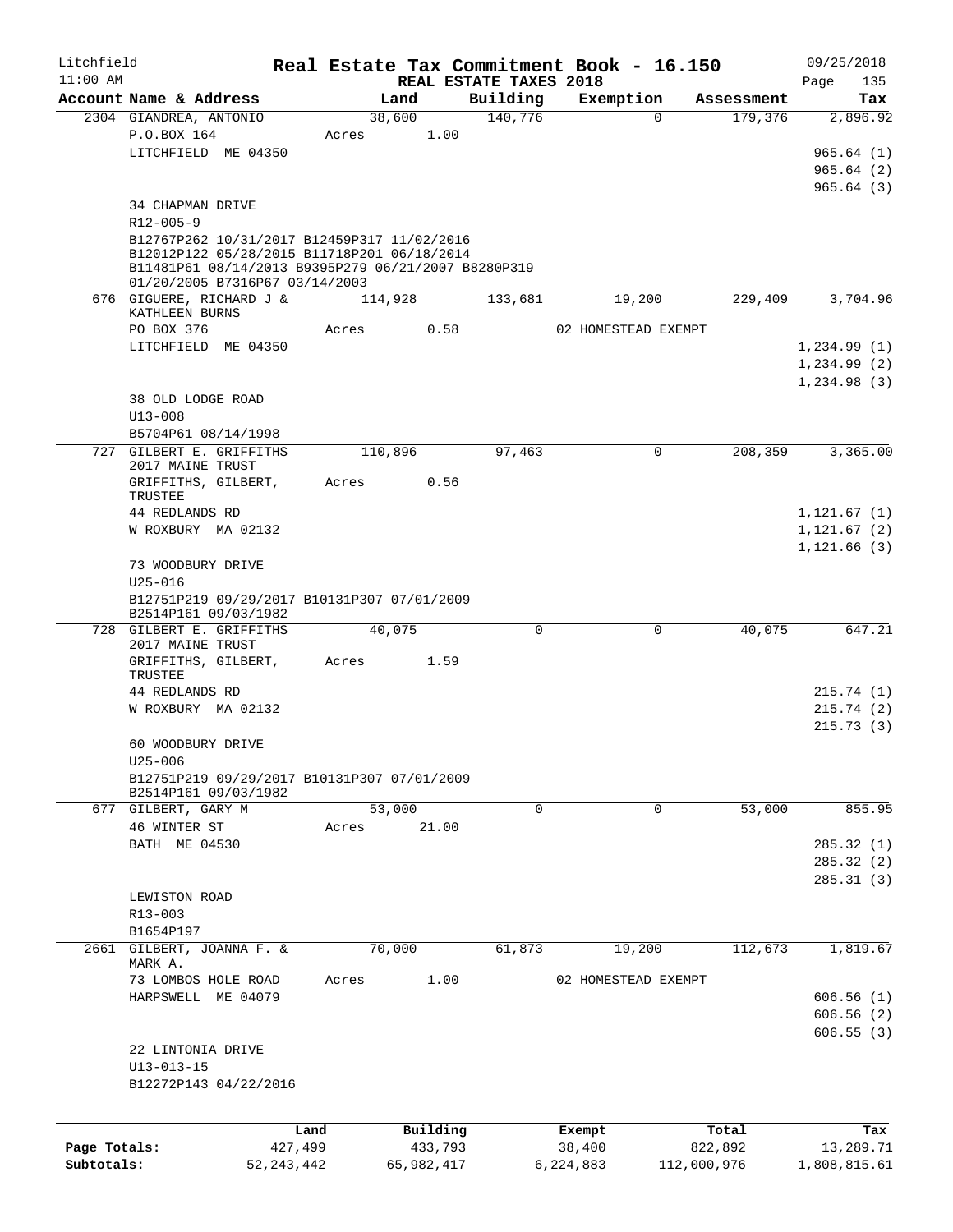| Litchfield |                                             |             |        |                                    | Real Estate Tax Commitment Book - 16.150 |            | 09/25/2018         |
|------------|---------------------------------------------|-------------|--------|------------------------------------|------------------------------------------|------------|--------------------|
| $11:00$ AM | Account Name & Address                      | Land        |        | REAL ESTATE TAXES 2018<br>Building | Exemption                                | Assessment | 136<br>Page<br>Tax |
|            | 2662 GILBERT, JOANNE F.                     | 70,000      |        | 57,867                             | $\Omega$                                 | 127,867    | 2,065.05           |
|            | GILBERT, MARK A.                            | Acres       | 1.00   |                                    |                                          |            |                    |
|            | 73 LOMBOS HOLE ROAD                         |             |        |                                    |                                          |            | 688.35(1)          |
|            | HARPSWELL ME 04079                          |             |        |                                    |                                          |            |                    |
|            |                                             |             |        |                                    |                                          |            | 688.35(2)          |
|            |                                             |             |        |                                    |                                          |            | 688.35(3)          |
|            | 20 LINTONIA DRIVE<br>$U13 - 013 - 16$       |             |        |                                    |                                          |            |                    |
|            | B12535P248 02/14/2017 B12535P246 02/14/2017 |             |        |                                    |                                          |            |                    |
|            | B11586P215 12/03/2013 B10239P302 10/13/2009 |             |        |                                    |                                          |            |                    |
|            | 726 GILBERT, KRISTOFFERSON                  |             | 50,000 | 114,742                            | $\Omega$                                 | 164,742    | 2,660.58           |
|            | GILBERT, STARLA L.                          | Acres       | 5.00   |                                    |                                          |            |                    |
|            | 81 Wood School House Rd                     |             |        |                                    |                                          |            | 886.86 (1)         |
|            | BOWDOIN ME 04287                            |             |        |                                    |                                          |            | 886.86 (2)         |
|            |                                             |             |        |                                    |                                          |            | 886.86 (3)         |
|            | 1455 LEWISTON ROAD                          |             |        |                                    |                                          |            |                    |
|            | R12-013A                                    |             |        |                                    |                                          |            |                    |
|            | B11720P221 06/23/2014 B5294P266 01/15/1997  |             |        |                                    |                                          |            |                    |
|            | 680 GILMAN, KENNETH                         |             | 56,750 | 109,592                            | 19,200                                   | 147,142    | 2,376.34           |
|            | P O BOX 131                                 | Acres 19.75 |        |                                    | 02 HOMESTEAD EXEMPT                      |            |                    |
|            | LITCHFIELD ME 04350                         |             |        |                                    |                                          |            | 792.11(1)          |
|            |                                             |             |        |                                    |                                          |            | 792.11(2)          |
|            |                                             |             |        |                                    |                                          |            | 792.12(3)          |
|            | 97 PINE TREE ROAD                           |             |        |                                    |                                          |            |                    |
|            | R11-005C                                    |             |        |                                    |                                          |            |                    |
|            | B2436P75                                    |             |        |                                    |                                          |            |                    |
|            | 3 GILSON, ROBERT C JR.                      | 48,350      |        | 124,830                            | 19,200                                   | 153,980    | 2,486.78           |
|            | 38 NORTH EVERGREEN                          | Acres       | 2.50   |                                    | 02 HOMESTEAD EXEMPT                      |            |                    |
|            | DRIVE                                       |             |        |                                    |                                          |            |                    |
|            | LITCHFIELD ME 04350                         |             |        |                                    |                                          |            | 828.93(1)          |
|            |                                             |             |        |                                    |                                          |            | 828.93(2)          |
|            |                                             |             |        |                                    |                                          |            | 828.92(3)          |
|            | <b>38 NORTH EVERGREEN</b>                   |             |        |                                    |                                          |            |                    |
|            | DRIVE<br>$U29 - 025$                        |             |        |                                    |                                          |            |                    |
|            | B12750P311 10/12/2017 B7423P259 05/21/2003  |             |        |                                    |                                          |            |                    |
|            | 1810 GIRARDIN, GLORIA J                     | 37,200      |        | 60,698                             | 19,200                                   | 78,698     | 1,270.97           |
|            | &GREENLAW, MIKE                             |             |        |                                    |                                          |            |                    |
|            | 65 RICHMOND ROAD                            | Acres       | 0.90   |                                    | 02 HOMESTEAD EXEMPT                      |            |                    |
|            | LITCHFIELD ME 04350                         |             |        |                                    |                                          |            | 423.66(1)          |
|            |                                             |             |        |                                    |                                          |            | 423.66 (2)         |
|            |                                             |             |        |                                    |                                          |            | 423.65(3)          |
|            | 65 RICHMOND ROAD                            |             |        |                                    |                                          |            |                    |
|            | R03-057                                     |             |        |                                    |                                          |            |                    |
|            | B11611P133 01/06/2014 B4985P302             |             |        |                                    |                                          |            |                    |
|            | 128 GIRARDIN, WILLIAM L                     | 76,589      |        | 52,795                             | 0                                        | 129,384    | 2,089.55           |
|            | 18 LUCIEN LANE                              | Acres       | 0.29   |                                    |                                          |            |                    |
|            | LITCHFIELD ME 04350                         |             |        |                                    |                                          |            | 696.52(1)          |
|            |                                             |             |        |                                    |                                          |            | 696.52(2)          |
|            |                                             |             |        |                                    |                                          |            | 696.51(3)          |
|            | 18 LUCIEN LANE                              |             |        |                                    |                                          |            |                    |
|            | U11-030                                     |             |        |                                    |                                          |            |                    |
|            | B5265P240 11/01/1996                        |             |        |                                    |                                          |            |                    |

|              | Land       | Building   | Exempt    | Total       | Tax          |
|--------------|------------|------------|-----------|-------------|--------------|
| Page Totals: | 338,889    | 520,524    | 57,600    | 801,813     | 12,949.27    |
| Subtotals:   | 52,582,331 | 66,502,941 | 6,282,483 | 112,802,789 | 1,821,764.88 |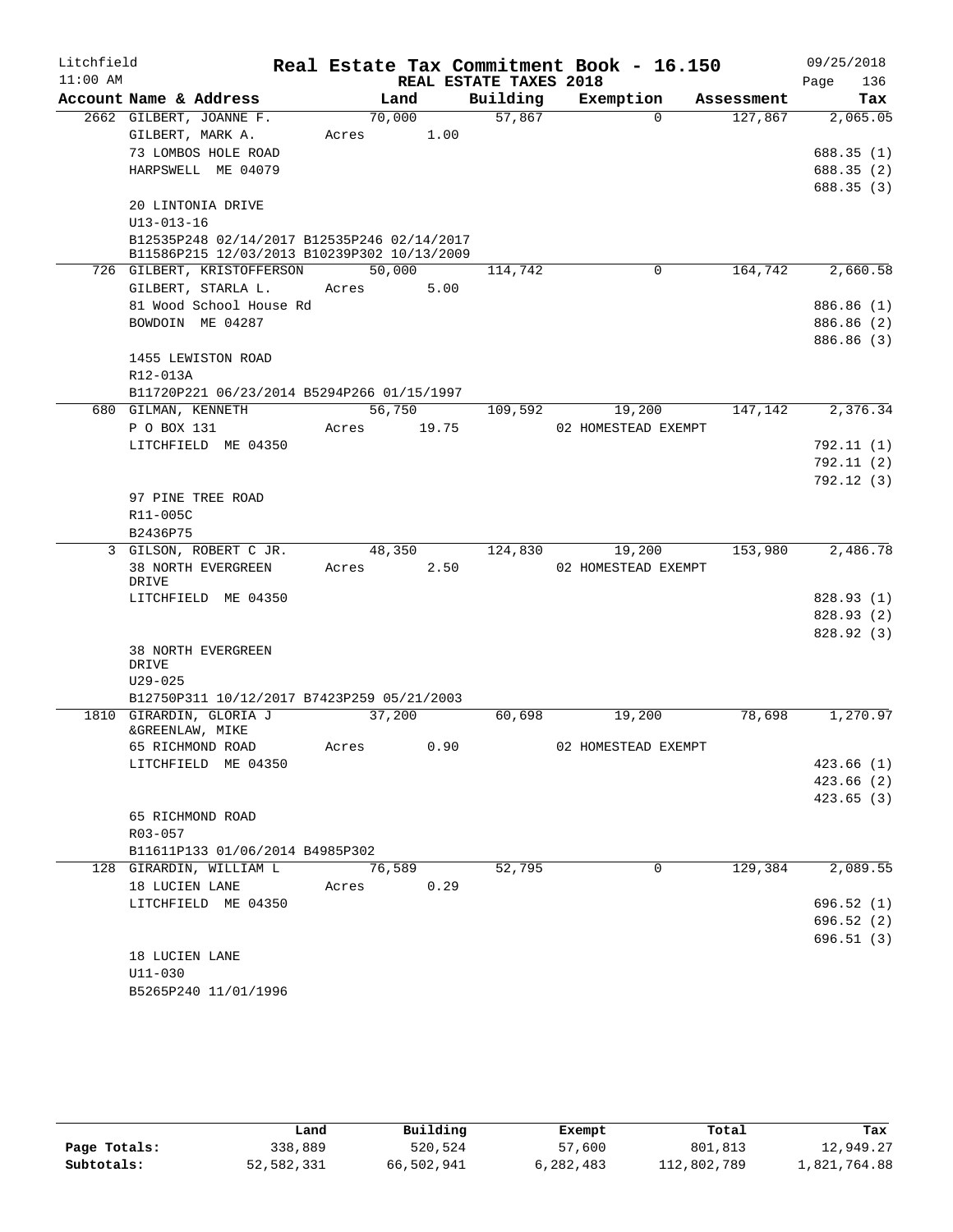| Litchfield |                                                                              |         |      |                        | Real Estate Tax Commitment Book - 16.150 |            | 09/25/2018  |
|------------|------------------------------------------------------------------------------|---------|------|------------------------|------------------------------------------|------------|-------------|
| $11:00$ AM |                                                                              |         |      | REAL ESTATE TAXES 2018 |                                          |            | 137<br>Page |
|            | Account Name & Address                                                       | Land    |      | Building               | Exemption                                | Assessment | Tax         |
|            | 1212 GIROUARD, JOHN A.                                                       | 60,804  |      | 53,294                 | $\Omega$                                 | 114,098    | 1,842.68    |
|            | (TRUSTEE)<br>GIROUARD, CARLOTTA A.                                           | Acres   | 0.19 |                        |                                          |            |             |
|            | (TRUSTEE)                                                                    |         |      |                        |                                          |            |             |
|            | 118 NORTH DIVISION ROAD                                                      |         |      |                        |                                          |            | 614.23(1)   |
|            | SILVER LAKE NH 03875                                                         |         |      |                        |                                          |            | 614.23(2)   |
|            |                                                                              |         |      |                        |                                          |            | 614.22(3)   |
|            | 7 PICKEREL DRIVE                                                             |         |      |                        |                                          |            |             |
|            | $U13 - 005$                                                                  |         |      |                        |                                          |            |             |
|            | B11631P84 01/31/2014 B9419P348 07/11/2007 B6936P281<br>684 GIVEN, LAURANCE A | 91,900  |      |                        |                                          | 103,545    | 1,672.25    |
|            | 84 KENWAY DRIVE                                                              | Acres   | 2.00 | 30,845                 | 19,200<br>02 HOMESTEAD EXEMPT            |            |             |
|            | LITCHFIELD ME 04350                                                          |         |      |                        |                                          |            | 557.42(1)   |
|            |                                                                              |         |      |                        |                                          |            | 557.42(2)   |
|            |                                                                              |         |      |                        |                                          |            | 557.41(3)   |
|            | 84 KENWAY DRIVE                                                              |         |      |                        |                                          |            |             |
|            | $U22 - 006$                                                                  |         |      |                        |                                          |            |             |
|            | B1932P283                                                                    |         |      |                        |                                          |            |             |
|            | 1059 GIVENS, WILLIAM R. &                                                    | 123,825 |      | 64,661                 | $\mathbf 0$                              | 188,486    | 3,044.05    |
|            | TRACY L.                                                                     |         |      |                        |                                          |            |             |
|            | 64 GILMAN ROAD                                                               | Acres   | 3.59 |                        |                                          |            |             |
|            | MONMOUTH ME 04259                                                            |         |      |                        |                                          |            | 1,014.68(1) |
|            |                                                                              |         |      |                        |                                          |            | 1,014.68(2) |
|            | 47 FICKETT DRIVE                                                             |         |      |                        |                                          |            | 1,014.69(3) |
|            | $U17 - 025$                                                                  |         |      |                        |                                          |            |             |
|            | B11206P228 10/24/2012 B8946P217 06/07/2006 B5326P337<br>03/07/1997           |         |      |                        |                                          |            |             |
| 2630       | <b>GLEN DUBE EXCAVATION</b>                                                  | 42,500  |      | 5,712                  | $\Omega$                                 | 48,212     | 778.62      |
|            | <b>INC</b>                                                                   |         |      |                        |                                          |            |             |
|            | P O BOX 819                                                                  | Acres   | 2.00 |                        |                                          |            |             |
|            | SABATTUS ME 04280                                                            |         |      |                        |                                          |            | 259.54(1)   |
|            |                                                                              |         |      |                        |                                          |            | 259.54(2)   |
|            |                                                                              |         |      |                        |                                          |            | 259.54(3)   |
|            | 25 LEMAY LANE                                                                |         |      |                        |                                          |            |             |
|            | R03-088D                                                                     |         |      |                        |                                          |            |             |
|            | B9054P350 09/06/2006<br>685 GLIDDEN, VERNAL E (                              | 45,250  |      | 91,901                 |                                          | 117,951    | 1,904.91    |
|            | HEIRS OF)                                                                    |         |      |                        | 19,200                                   |            |             |
|            | GLIDDEN, DORA                                                                | Acres   | 3.10 |                        | 02 HOMESTEAD EXEMPT                      |            |             |
|            | 1945 HALLOWELL ROAD                                                          |         |      |                        |                                          |            | 634.97 (1)  |
|            | LITCHFIELD ME 04350                                                          |         |      |                        |                                          |            | 634.97 (2)  |
|            |                                                                              |         |      |                        |                                          |            | 634.97 (3)  |
|            | 1945 HALLOWELL ROAD                                                          |         |      |                        |                                          |            |             |
|            | R11-031                                                                      |         |      |                        |                                          |            |             |
|            | B1589P33                                                                     |         |      |                        | 0                                        |            |             |
|            | 1508 GLIEM, ROBERT E. JR.<br>GLIEM, KATHERINE                                | 52,320  | 0.20 | 23,129                 |                                          | 75,449     | 1,218.50    |
|            | 1300 EAST 9TH STREET                                                         | Acres   |      |                        |                                          |            | 406.17(1)   |
|            | EDDYSTONE PA 19022                                                           |         |      |                        |                                          |            | 406.17(2)   |
|            |                                                                              |         |      |                        |                                          |            | 406.16(3)   |
|            | 13 GRANT ROAD                                                                |         |      |                        |                                          |            |             |
|            | $U10 - 030$<br>B11022P199 04/27/2012 B10326P179 01/21/2010 B6049P39          |         |      |                        |                                          |            |             |
|            | 09/30/1999                                                                   |         |      |                        |                                          |            |             |
|            |                                                                              |         |      |                        |                                          |            |             |
|            |                                                                              |         |      |                        |                                          |            |             |

|              | Land       | Building   | Exempt    | Total       | Tax          |
|--------------|------------|------------|-----------|-------------|--------------|
| Page Totals: | 416,599    | 269,542    | 38,400    | 647.741     | 10,461.01    |
| Subtotals:   | 52,998,930 | 66,772,483 | 6,320,883 | 113,450,530 | 1,832,225.89 |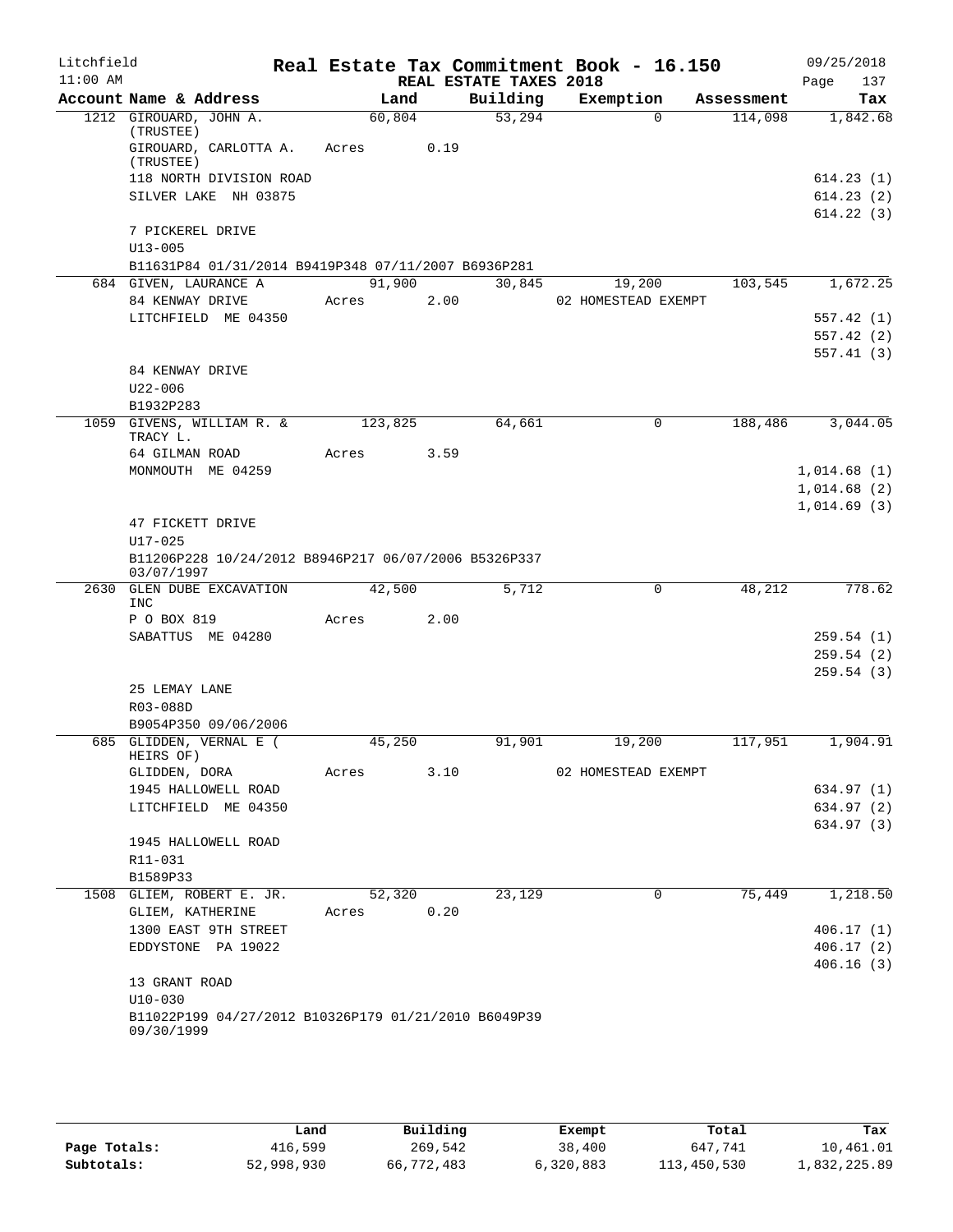| Litchfield<br>$11:00$ AM |                                                                                                                      |                           | REAL ESTATE TAXES 2018 | Real Estate Tax Commitment Book - 16.150 |            | 09/25/2018<br>138<br>Page                 |
|--------------------------|----------------------------------------------------------------------------------------------------------------------|---------------------------|------------------------|------------------------------------------|------------|-------------------------------------------|
|                          | Account Name & Address                                                                                               | Land                      | Building               | Exemption                                | Assessment | Tax                                       |
|                          | 2825 GODDARD, TERA<br>876 RICHMOND ROAD<br>Litchfield ME 04350                                                       | $\mathbf 0$               | 5,301                  | 5,301<br>02 HOMESTEAD EXEMPT             | 0          | 0.00                                      |
|                          | R02-055-ON                                                                                                           |                           |                        |                                          |            |                                           |
|                          | 2883 GOLLETTI, ALFRED                                                                                                | 31,225                    | $\mathbf 0$            | $\mathbf 0$                              | 31,225     | 504.28                                    |
|                          | P.O. BOX 76<br>LISBON ME 04252                                                                                       | 2.29<br>Acres             |                        |                                          |            | 168.09(1)<br>168.09(2)                    |
|                          | R01-022C<br>B6241P274                                                                                                |                           |                        |                                          |            | 168.10(3)                                 |
|                          | 426 GOODALL, BENJAMIN N.                                                                                             | 244,115                   | 224,776                | 19,200                                   | 449,691    | 7,262.51                                  |
|                          | 120 WHIPPOORWILL ROAD<br>LITCHFIELD ME 04350                                                                         | 2.48<br>Acres             |                        | 02 HOMESTEAD EXEMPT                      |            | 2,420.84(1)<br>2,420.84(2)<br>2,420.83(3) |
|                          | 120 WHIPPOORWILL ROAD<br>U23-001A<br>B6977P279 07/11/2002                                                            |                           |                        |                                          |            |                                           |
|                          | 691 GOODKIND THOMAS B<br>ROWELL ELIZABETH H                                                                          | 322,500<br>50.00<br>Acres | $\mathbf 0$            | 0                                        | 322,500    | 5,208.37                                  |
|                          | 15 HIAWATHA HEIGHTS<br>WOODSTOCK VALLEY CT<br>06282                                                                  |                           |                        |                                          |            | 1,736.12(1)<br>1,736.12(2)                |
|                          | HALLOWELL ROAD<br>R14-025<br>B4091P192 03/14/1992                                                                    |                           |                        |                                          |            | 1,736.13(3)                               |
|                          | 914 GOODMAN KAREN<br>GOODMAN MICHAEL                                                                                 | 101,125<br>1.77<br>Acres  | 36,479                 | 0                                        | 137,604    | 2,222.30                                  |
|                          | C/O KAREN GOODMAN                                                                                                    |                           |                        |                                          |            | 740.77 (1)                                |
|                          | 28 W 38TH ST APT 11-W<br>NEW YORK NY 10018<br>41 PLEASANT POND LANE<br>$U01 - 004$<br>B8432P306 04/01/2005 B5722P170 |                           |                        |                                          |            | 740.77 (2)<br>740.76 (3)                  |
|                          | 1767 GOODWIN, LAURIE                                                                                                 | 0                         | 31,259                 | 0                                        | 31,259     | 504.83                                    |
|                          | 109 GUSTIN ROAD<br>LITCHFIELD ME 04350                                                                               |                           |                        |                                          |            | 168.28(1)                                 |
|                          | 109 GUSTIN ROAD<br>$R03 - 080 - ON - 4$                                                                              |                           |                        |                                          |            | 168.28(2)<br>168.27(3)                    |
|                          | B11531P153                                                                                                           |                           |                        |                                          |            |                                           |
|                          | 2068 GOOLDRUP, DOROTHY<br>FOURNIER, JASON                                                                            | $\mathbf 0$               | 33,296                 | $\mathbf{0}$                             | 33,296     | 537.73                                    |
|                          | 13 NUTTING LANE<br>LITCHFIELD ME 04350                                                                               |                           |                        |                                          |            | 179.24(1)<br>179.24(2)<br>179.25(3)       |
|                          | 13 NUTTING LANE<br>$R04 - 046 - ON - 27$                                                                             |                           |                        |                                          |            |                                           |
|                          | Land                                                                                                                 | Building                  |                        | Exempt                                   | Total      | Tax                                       |
| Page Totals:             | 698,965                                                                                                              | 331,111                   |                        | 24,501                                   | 1,005,575  | 16,240.02                                 |

**Subtotals:** 53,697,895 67,103,594 6,345,384 114,456,105 1,848,465.91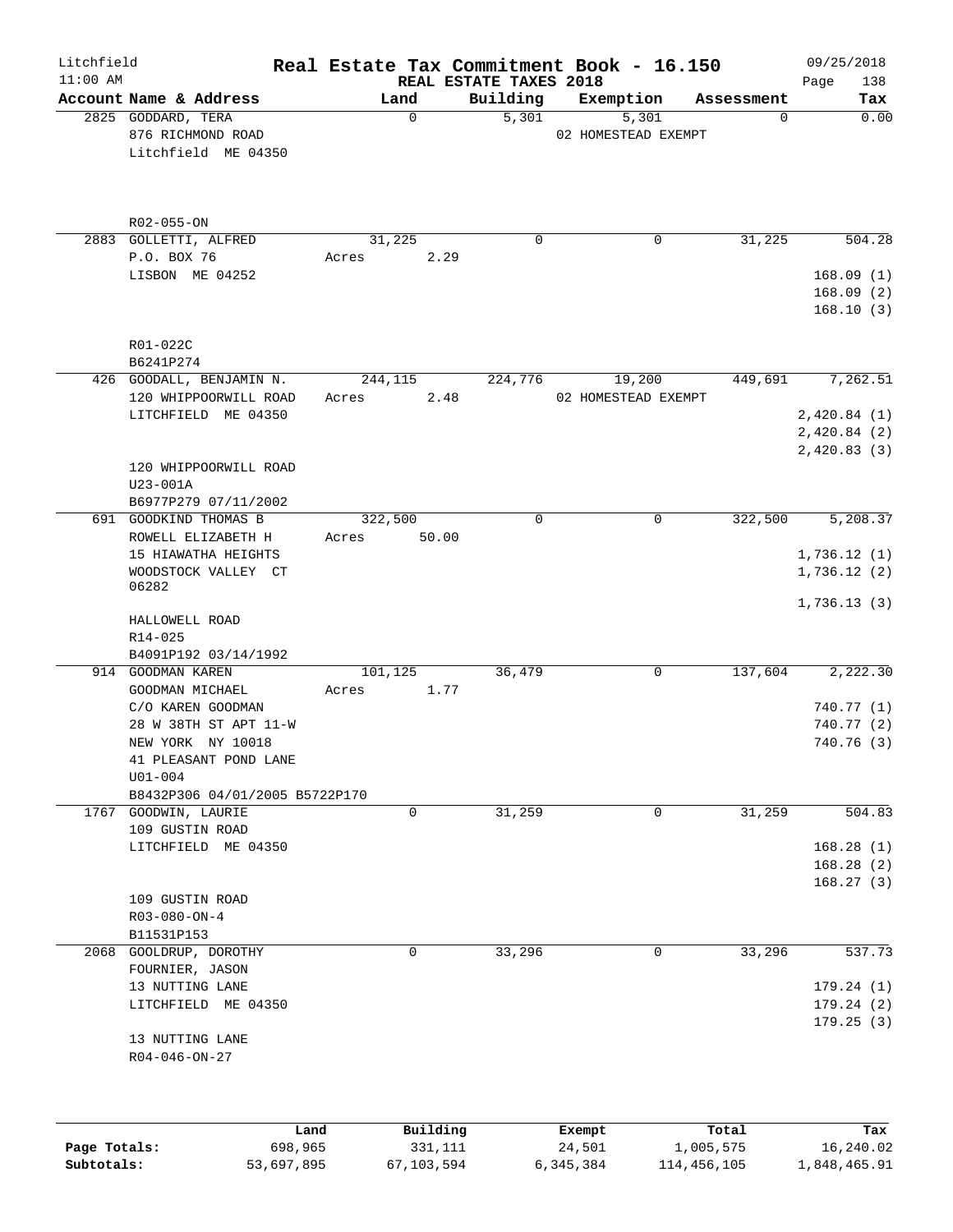| Litchfield<br>$11:00$ AM |                                                                      |       |                      |                     | REAL ESTATE TAXES 2018 |           |                               | Real Estate Tax Commitment Book - 16.150 | 09/25/2018<br>139<br>Page                 |
|--------------------------|----------------------------------------------------------------------|-------|----------------------|---------------------|------------------------|-----------|-------------------------------|------------------------------------------|-------------------------------------------|
|                          | Account Name & Address                                               |       | Land                 |                     | Building               |           |                               | Exemption Assessment                     | Tax                                       |
|                          | 2411 GORDON ROBERT D<br>GORDON DEBRA E                               |       | 35,500<br>Acres 4.00 |                     | $\overline{0}$         |           | $\Omega$                      | 35,500                                   | 573.32                                    |
|                          | 14 SHEPARD LANE<br>LITCHFIELD ME 04350                               |       |                      |                     |                        |           |                               |                                          | 191.11(1)<br>191.11(2)<br>191.10(3)       |
|                          | PLAINS ROAD<br>R07-017A<br>B8168P337 10/18/2004                      |       |                      |                     |                        |           |                               |                                          |                                           |
|                          | 2126 GORDON, LEON W.                                                 |       | 44,500               |                     | 8,403                  |           | 19,200                        | 33,703                                   | 544.30                                    |
|                          | 141 LUNTS HILL ROAD<br>LITCHFIELD ME 04350                           |       | Acres 2.80           |                     |                        |           | 02 HOMESTEAD EXEMPT           |                                          | 181.43(1)                                 |
|                          |                                                                      |       |                      |                     |                        |           |                               |                                          | 181.43(2)<br>181.44 (3)                   |
|                          | 141 LUNTS HILL ROAD<br>R09-072B                                      |       |                      |                     |                        |           |                               |                                          |                                           |
|                          | B6116P237 12/10/1999                                                 |       |                      |                     |                        |           |                               |                                          |                                           |
|                          | 2090 GORDON, ROBERT & DEBRA<br>Е<br>14 SHEPARD LANE                  |       | 42,500<br>Acres 2.00 |                     | 256,050                |           | 19,200<br>02 HOMESTEAD EXEMPT |                                          | 279,350 4,511.50                          |
|                          | LITCHFIELD ME 04350                                                  |       |                      |                     |                        |           |                               |                                          | 1,503.83(1)<br>1,503.83(2)<br>1,503.84(3) |
|                          | 14 SHEPARD LANE<br>R07-018A-1<br>B5829P190 12/29/1998                |       |                      |                     |                        |           |                               |                                          |                                           |
|                          | 1547 GOUDREAU, DOUGLAS H<br>(HEIRS)                                  |       | 29,700               |                     | $\Omega$               |           | $\Omega$                      | 29,700                                   | 479.65                                    |
|                          | GOUDREAU, JOAN B<br>11 MIKES ROAD<br>MONMOUTH ME 04259               |       | Acres 83.00          |                     |                        |           |                               |                                          | 159.88(1)<br>159.88(2)                    |
|                          | STEVENSTOWN ROAD<br>$R07 - 023 - 2$                                  |       |                      |                     |                        |           |                               |                                          | 159.89(3)                                 |
|                          | B10555P164 10/07/2010 B4978P227<br>2856 GOULET, RAYMOND E. II 64,163 |       |                      |                     | 74,322                 |           | $\mathbf 0$                   |                                          | 138,485 2,236.53                          |
|                          | P.O. BOX 129<br>SABATTUS ME 04280                                    |       | Acres 29.00          |                     |                        |           |                               |                                          | 745.51(1)                                 |
|                          |                                                                      |       |                      |                     |                        |           |                               |                                          | 745.51 (2)<br>745.51(3)                   |
|                          | R05-065A<br>B11769P78 08/12/2014                                     |       |                      |                     |                        |           |                               |                                          |                                           |
| 711                      | <b>GOWELL ALMA E. TRUSTEE</b><br>156 WENTZELL ROAD                   |       | 247,375              | 16.00               | 77,128                 |           | 0                             | 324,503                                  | 5, 240.72                                 |
|                          | LITCHFIELD ME 04350                                                  | Acres |                      |                     |                        |           |                               |                                          | 1,746.91(1)<br>1,746.91(2)                |
|                          | 11 CLINTON LANE<br>$R02 - 103 - 1$                                   |       |                      |                     |                        |           |                               |                                          | 1,746.90(3)                               |
|                          | B6354P122<br>78 GOWELL ALMA E. TRUSTEE                               |       | 0                    |                     | 16,777                 |           | 0                             | 16,777                                   | 270.95                                    |
|                          | 156 WENTZELL ROAD<br>LITCHFIELD<br>ME 04350                          |       |                      |                     |                        |           |                               |                                          | 90.32(1)                                  |
|                          | 105 GUSTIN ROAD<br>$R03 - 080 - ON - 3$                              |       |                      |                     |                        |           |                               |                                          | 90.32(2)<br>90.31(3)                      |
|                          | B6354P122                                                            |       |                      |                     |                        |           |                               |                                          |                                           |
| Page Totals:             | Land<br>463,738                                                      |       |                      | Building<br>432,680 |                        |           | Exempt<br>38,400              | Total<br>858,018                         | Tax<br>13,856.97                          |
| Subtotals:               | 54, 161, 633                                                         |       |                      | 67,536,274          |                        | 6,383,784 |                               | 115, 314, 123                            | 1,862,322.88                              |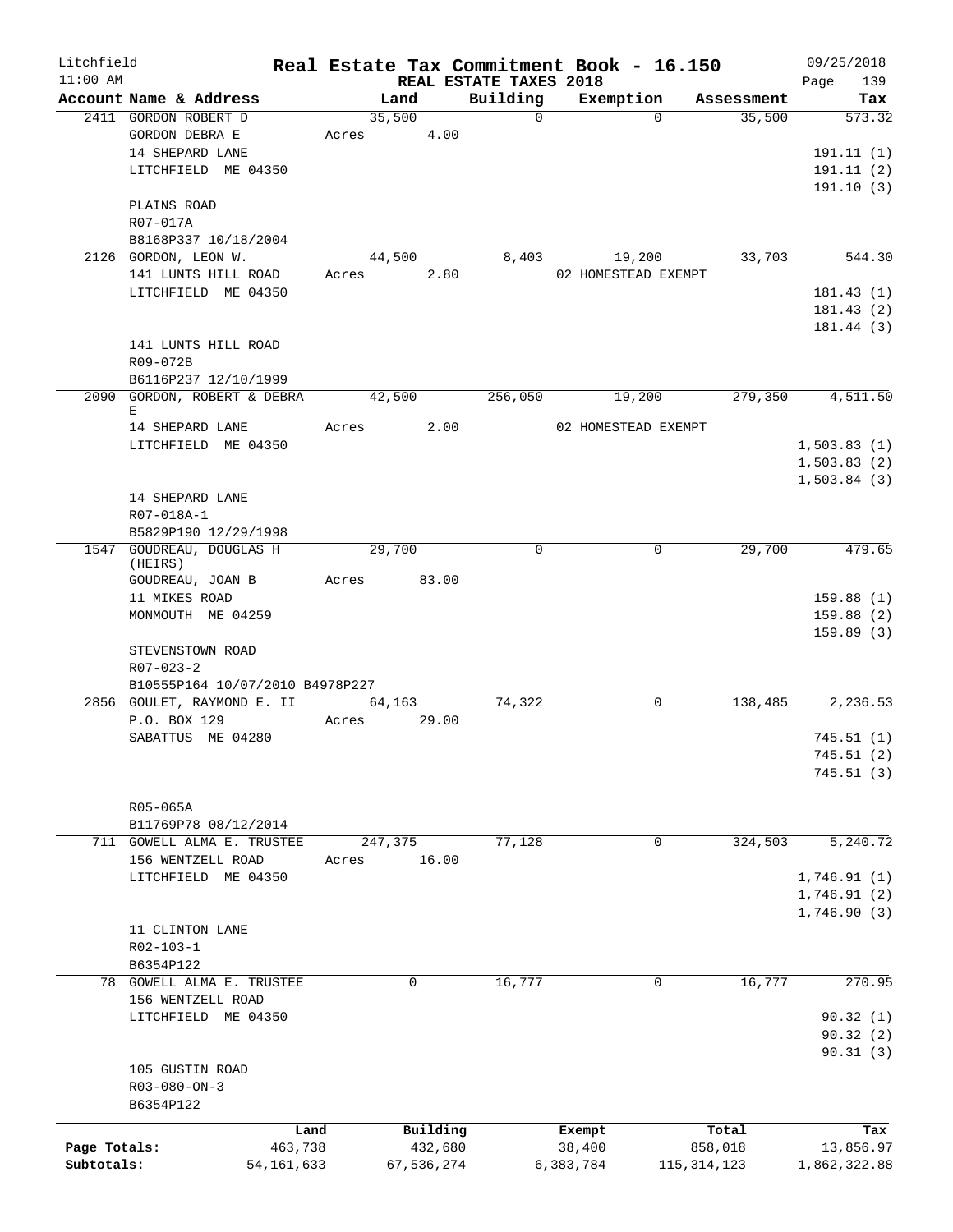| Litchfield   |                                                        | Real Estate Tax Commitment Book - 16.150 |                        |                       |                        | 09/25/2018                   |
|--------------|--------------------------------------------------------|------------------------------------------|------------------------|-----------------------|------------------------|------------------------------|
| $11:00$ AM   | Account Name & Address                                 |                                          | REAL ESTATE TAXES 2018 |                       |                        | 140<br>Page                  |
|              | 713 GOWELL ALMA E. TRUSTEE                             | Land<br>168,970                          | Building<br>52,334     | Exemption<br>$\Omega$ | Assessment<br>221, 304 | Tax<br>3,574.06              |
|              | 156 WENTZELL ROAD<br>LITCHFIELD ME 04350               | 36.94<br>Acres                           |                        |                       |                        | 1, 191.35(1)<br>1, 191.35(2) |
|              | 98 GUSTIN ROAD<br>$R04 - 046$                          |                                          |                        |                       |                        | 1, 191.36(3)                 |
|              | B6354P112 11/30/2000                                   |                                          |                        |                       |                        |                              |
|              | 715 GOWELL ALMA E. TRUSTEE                             | 48,825                                   | $\mathbf 0$            | 0                     | 48,825                 | 788.52                       |
|              | 156 WENTZELL ROAD                                      | Acres<br>1.33                            |                        |                       |                        |                              |
|              | LITCHFIELD ME 04350                                    |                                          |                        |                       |                        | 262.84(1)                    |
|              |                                                        |                                          |                        |                       |                        | 262.84(2)                    |
|              | <b>GUSTIN ROAD</b>                                     |                                          |                        |                       |                        | 262.84 (3)                   |
|              | $R04 - 044$                                            |                                          |                        |                       |                        |                              |
|              | B6354P122                                              |                                          |                        |                       |                        |                              |
|              | 712 GOWELL ALMA, TRUSTEE                               | 80,590                                   | $\mathbf 0$            | 0                     | 80,590                 | 1,301.53                     |
|              | ALMA E GOWELL<br>TRUST-FLORIDA                         | 6.09<br>Acres                            |                        |                       |                        |                              |
|              | 156 WENTZELL ROAD                                      |                                          |                        |                       |                        | 433.84 (1)                   |
|              | LITCHFIELD ME 04350                                    |                                          |                        |                       |                        | 433.84 (2)                   |
|              |                                                        |                                          |                        |                       |                        | 433.85 (3)                   |
|              | SOUTH OAK HILL ROAD<br>R03-080                         |                                          |                        |                       |                        |                              |
|              | B6354P122 11/30/2000                                   |                                          |                        |                       |                        |                              |
|              | 2633 GOWELL CLARENCE R III                             | 42,650                                   | 22,501                 | 0                     | 65,151                 | 1,052.19                     |
|              | 473 RICHMOND ROAD                                      | 2.06<br>Acres                            |                        |                       |                        |                              |
|              | LITCHFIELD ME 04350                                    |                                          |                        |                       |                        | 350.73(1)                    |
|              |                                                        |                                          |                        |                       |                        | 350.73(2)<br>350.73(3)       |
|              | 57 NUTTING LANE                                        |                                          |                        |                       |                        |                              |
|              | R04-046A                                               |                                          |                        |                       |                        |                              |
|              | B9248P134 08/31/2006                                   |                                          |                        |                       |                        |                              |
|              | 702 GOWELL CLARENCE R III<br>469 RICHMOND ROAD         | 54,250<br>1.90<br>Acres                  | 181,915                | 0                     | 236,165                | 3,814.06                     |
|              | LITCHFIELD ME 04350                                    |                                          |                        |                       |                        | 1,271.35(1)                  |
|              |                                                        |                                          |                        |                       |                        | 1, 271.35(2)                 |
|              |                                                        |                                          |                        |                       |                        | 1, 271.36(3)                 |
|              | 469 RICHMOND ROAD                                      |                                          |                        |                       |                        |                              |
|              | R03-009B-4<br>B8484P71 07/06/2005 B6197P328 03/21/2000 |                                          |                        |                       |                        |                              |
|              | 1675 GOWELL CLARENCE R INC                             | 230,280                                  | 28,437                 | 0                     | 258,717                | 4,178.28                     |
|              | 108 GUSTIN ROAD                                        | 58.60<br>Acres                           |                        |                       |                        |                              |
|              | LITCHFIELD ME 04350                                    |                                          |                        |                       |                        | 1,392.76(1)                  |
|              |                                                        |                                          |                        |                       |                        | 1,392.76(2)<br>1,392.76(3)   |
|              | 75 WENTZELL ROAD                                       |                                          |                        |                       |                        |                              |
|              | R03-073                                                |                                          |                        |                       |                        |                              |
|              | B5053P189 04/17/1995                                   |                                          |                        |                       |                        |                              |
|              | 2610 GOWELL CLARENCE R JR                              | 42, 125                                  | 55,202                 | 0                     | 97,327                 | 1,571.83                     |
|              | $C/O:$ $C & G$ FEED STORE<br>469 RICHMOND ROAD         | 1.85<br>Acres                            |                        |                       |                        | 523.94(1)                    |
|              | LITCHFIELD ME 04350                                    |                                          |                        |                       |                        | 523.94(2)                    |
|              |                                                        |                                          |                        |                       |                        | 523.95(3)                    |
|              | 483 RICHMOND ROAD<br>R03-009B-2                        |                                          |                        |                       |                        |                              |
|              | Land                                                   | Building                                 |                        | Exempt                | Total                  | Tax                          |
| Page Totals: | 667,690                                                | 340,389                                  |                        | 0                     | 1,008,079              | 16,280.47                    |
| Subtotals:   | 54,829,323                                             | 67,876,663                               |                        | 6,383,784             | 116, 322, 202          | 1,878,603.35                 |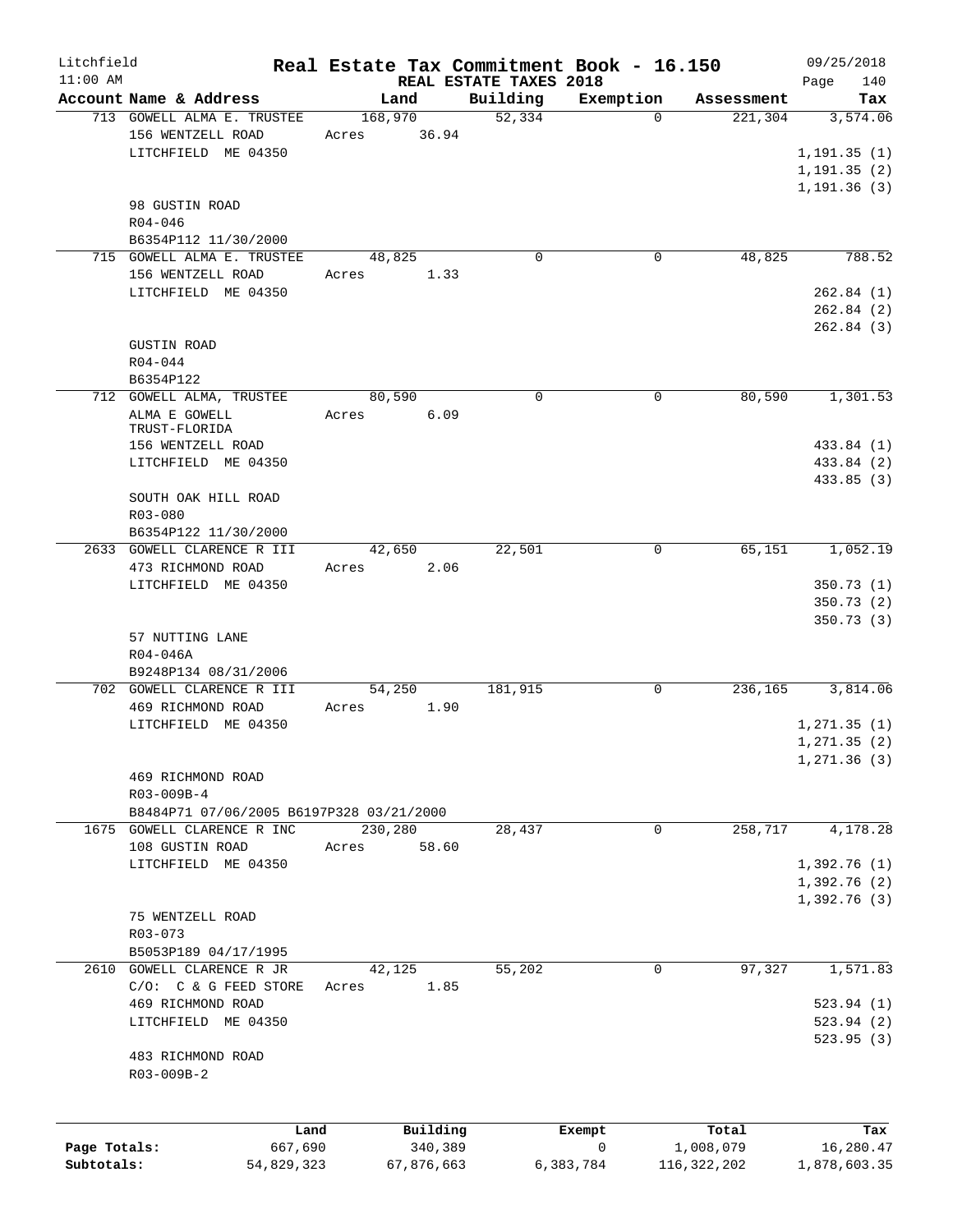| Litchfield<br>$11:00$ AM |                           | Real Estate Tax Commitment Book - 16.150 | REAL ESTATE TAXES 2018 |              |                      | 09/25/2018            |
|--------------------------|---------------------------|------------------------------------------|------------------------|--------------|----------------------|-----------------------|
|                          | Account Name & Address    | Land                                     | Building               |              | Exemption Assessment | 141<br>Page<br>Tax    |
|                          | 2669 GOWELL CLARENCE R SR | 31,500                                   | $\Omega$               | $\Omega$     | 31,500               | 508.72                |
|                          | 156 WENTZELL ROAD         | Acres 2.40                               |                        |              |                      |                       |
|                          | LITCHFIELD ME 04350       |                                          |                        |              |                      | 169.57(1)             |
|                          |                           |                                          |                        |              |                      | 169.57(2)             |
|                          |                           |                                          |                        |              |                      | 169.58(3)             |
|                          | KENNEDY LANE              |                                          |                        |              |                      |                       |
|                          | R03-073-11                |                                          |                        |              |                      |                       |
|                          |                           | 40,050                                   | 61,505                 | $\mathsf{O}$ |                      | 101,555 1,640.11      |
|                          | 2673 GOWELL CLARENCE SR   |                                          |                        |              |                      |                       |
|                          | C/O CATHY EASTMAN         | Acres 1.02                               |                        |              |                      |                       |
|                          | 156 WENTZELL ROAD         |                                          |                        |              |                      | 546.70 (1)            |
|                          | LITCHFIELD ME 04350       |                                          |                        |              |                      | 546.70 (2)            |
|                          |                           |                                          |                        |              |                      | 546.71(3)             |
|                          | 1 EISENHOWER LANE         |                                          |                        |              |                      |                       |
|                          | R03-073-15                |                                          |                        |              |                      |                       |
|                          | 2672 GOWELL CLARENCE SR   | 28,750                                   | $\Omega$               | 0            | 28,750               | 464.31                |
|                          | 156 WENTZELL ROAD         | Acres<br>1.30                            |                        |              |                      |                       |
|                          | LITCHFIELD ME 04350       |                                          |                        |              |                      | 154.77(1)             |
|                          |                           |                                          |                        |              |                      | 154.77(2)             |
|                          |                           |                                          |                        |              |                      | 154.77(3)             |
|                          | KENNEDY LANE              |                                          |                        |              |                      |                       |
|                          | R03-073-14                |                                          |                        |              |                      |                       |
|                          | 2671 GOWELL CLARENCE SR   | 29,300                                   | 0                      | $\mathbf 0$  | 29,300               | 473.19                |
|                          | 156 WENTZELL ROAD         | Acres 1.52                               |                        |              |                      |                       |
|                          | LITCHFIELD ME 04350       |                                          |                        |              |                      | 157.73(1)             |
|                          |                           |                                          |                        |              |                      | 157.73(2)             |
|                          |                           |                                          |                        |              |                      | 157.73(3)             |
|                          |                           |                                          |                        |              |                      |                       |
|                          | KENNEDY LANE              |                                          |                        |              |                      |                       |
|                          | R03-073-13                |                                          |                        |              |                      |                       |
|                          | 708 GOWELL CLARENCE SR    | 271,800                                  | 50, 512                | $\mathbf 0$  | 322, 312             | $\overline{5,205.34}$ |
|                          | 156 WENTZELL ROAD         | Acres 41.40                              |                        |              |                      |                       |
|                          | LITCHFIELD ME 04350       |                                          |                        |              |                      | 1,735.11(1)           |
|                          |                           |                                          |                        |              |                      | 1,735.11(2)           |
|                          |                           |                                          |                        |              |                      | 1,735.12(3)           |
|                          | 21 BUSH LANE              |                                          |                        |              |                      |                       |
|                          | R03-006                   |                                          |                        |              |                      |                       |
|                          | B6354P122                 |                                          |                        |              |                      |                       |
|                          | 2676 GOWELL CLARENCE SR   | 28,050                                   | $\Omega$               | $\Omega$     | 28,050               | 453.01                |
|                          | 156 WENTZELL ROAD         | Acres<br>1.02                            |                        |              |                      |                       |
|                          | LITCHFIELD ME 04350       |                                          |                        |              |                      | 151.00(1)             |
|                          |                           |                                          |                        |              |                      | 151.00 (2)            |
|                          |                           |                                          |                        |              |                      | 151.01(3)             |
|                          | KENNEDY LANE              |                                          |                        |              |                      |                       |
|                          | R03-073-18                |                                          |                        |              |                      |                       |
| 2677                     | GOWELL CLARENCE SR        | 28,050                                   | 0                      | $\mathbf 0$  | 28,050               | 453.01                |
|                          | 156 WENTZELL ROAD         | 1.02<br>Acres                            |                        |              |                      |                       |
|                          | LITCHFIELD ME 04350       |                                          |                        |              |                      | 151.00(1)             |
|                          |                           |                                          |                        |              |                      | 151.00 (2)            |
|                          |                           |                                          |                        |              |                      | 151.01(3)             |
|                          |                           |                                          |                        |              |                      |                       |
|                          | KENNEDY LANE              |                                          |                        |              |                      |                       |
|                          | R03-073-19                |                                          |                        |              |                      |                       |
|                          | 2674 GOWELL CLARENCE SR   | 41,125                                   | 39,302                 | 0            | 80,427               | 1,298.90              |
|                          | C/O CINDY PUSHARD         | 1.45<br>Acres                            |                        |              |                      |                       |
|                          | 156 WENTZELL ROAD         |                                          |                        |              |                      | 432.97 (1)            |
|                          | LITCHFIELD ME 04350       |                                          |                        |              |                      | 432.97 (2)            |
|                          |                           |                                          |                        |              |                      | 432.96 (3)            |
|                          | 2 EISENHOWER LANE         |                                          |                        |              |                      |                       |
|                          | R03-073-16                |                                          |                        |              |                      |                       |
|                          |                           |                                          |                        |              |                      |                       |
|                          | Land                      | Building                                 |                        | Exempt       | Total                | Tax                   |
| Page Totals:             | 498,625                   | 151,319                                  |                        | 0            | 649,944              | 10,496.59             |
| Subtotals:               | 55, 327, 948              | 68,027,982                               |                        | 6,383,784    | 116,972,146          | 1,889,099.94          |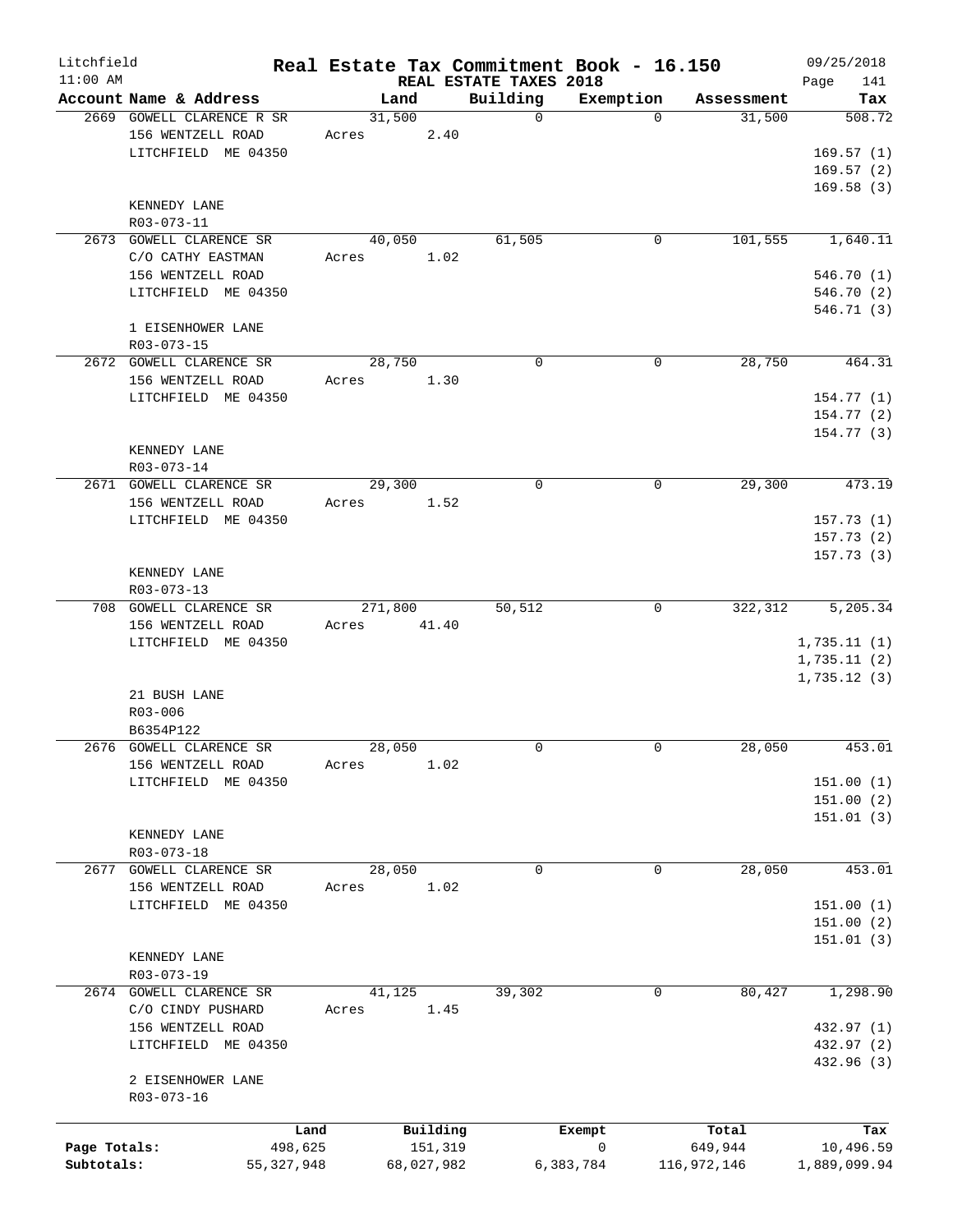| Litchfield |                                                                 |         |             |                        | Real Estate Tax Commitment Book - 16.150 |            | 09/25/2018  |
|------------|-----------------------------------------------------------------|---------|-------------|------------------------|------------------------------------------|------------|-------------|
| $11:00$ AM |                                                                 |         |             | REAL ESTATE TAXES 2018 |                                          |            | Page<br>142 |
|            | Account Name & Address                                          |         | Land        | Building               | Exemption                                | Assessment | Tax         |
|            | 1252 GOWELL JR., CLARENCE R.<br>JR.                             | 40,000  |             | 25,576                 | $\Omega$                                 | 65,576     | 1,059.05    |
|            | 110 PLAINS ROAD                                                 | Acres   | 5.00        |                        |                                          |            |             |
|            | LITCHFIELD ME 04350                                             |         |             |                        |                                          |            | 353.02(1)   |
|            |                                                                 |         |             |                        |                                          |            | 353.02(2)   |
|            |                                                                 |         |             |                        |                                          |            | 353.01(3)   |
|            | 641 STEVENSTOWN ROAD                                            |         |             |                        |                                          |            |             |
|            | R07-021B<br>B12870P265 11/29/2017 B3256P25                      |         |             |                        |                                          |            |             |
|            | 1990 GOWELL KURT                                                |         | 43,125      | 81,552                 | 19,200                                   | 105,477    | 1,703.45    |
|            | 152 NECK ROAD                                                   | Acres   | 2.25        |                        | 02 HOMESTEAD EXEMPT                      |            |             |
|            | LITCHFIELD ME 04350                                             |         |             |                        |                                          |            | 567.82(1)   |
|            |                                                                 |         |             |                        |                                          |            | 567.82(2)   |
|            |                                                                 |         |             |                        |                                          |            | 567.81(3)   |
|            | 152 NECK ROAD                                                   |         |             |                        |                                          |            |             |
|            | R14-014A                                                        |         |             |                        |                                          |            |             |
|            | B8335P73 03/11/2005 B6376P183 08/11/2004<br>1978 GOWELL MICHAEL |         | $\mathbf 0$ | 12,345                 | $\mathbf 0$                              | 12,345     | 199.37      |
|            | P.O. BOX 5                                                      |         |             |                        |                                          |            |             |
|            | LITCHFIELD ME 04350                                             |         |             |                        |                                          |            | 66.46(1)    |
|            |                                                                 |         |             |                        |                                          |            | 66.46(2)    |
|            |                                                                 |         |             |                        |                                          |            | 66.45(3)    |
|            | <b>30 BUSH LANE</b>                                             |         |             |                        |                                          |            |             |
|            | R03-006-ON-22                                                   |         |             |                        |                                          |            |             |
|            | 714 GOWELL SR, CLARENCE R<br><b>GRANTOR TRUST</b>               | 43,500  |             | $\Omega$               | 0                                        | 43,500     | 702.52      |
|            | GOWELL SR CLARENCE R<br>TRUSTEE                                 | Acres   | 9.00        |                        |                                          |            |             |
|            | 156 WENTZELL ROAD                                               |         |             |                        |                                          |            | 234.17(1)   |
|            | LITCHFIELD ME 04350                                             |         |             |                        |                                          |            | 234.17(2)   |
|            |                                                                 |         |             |                        |                                          |            | 234.18(3)   |
|            | <b>GUSTIN ROAD</b>                                              |         |             |                        |                                          |            |             |
|            | $R04 - 042$                                                     |         |             |                        |                                          |            |             |
|            | B6354P113 11/21/2000<br>704 GOWELL SR, CLARENCE R               | 116,250 |             | 19,066                 | 0                                        | 135,316    | 2,185.35    |
|            | GRANTOR TRUST                                                   |         |             |                        |                                          |            |             |
|            | GOWELL SR CLARENCE R<br>TRUSTEE                                 | Acres   | 12.00       |                        |                                          |            |             |
|            | 156 WENTZELL ROAD                                               |         |             |                        |                                          |            | 728.45(1)   |
|            | LITCHFIELD ME 04350                                             |         |             |                        |                                          |            | 728.45(2)   |
|            |                                                                 |         |             |                        |                                          |            | 728.45(3)   |
|            | $R03 - 090$                                                     |         |             |                        |                                          |            |             |
|            | B6354P113 11/21/2000                                            |         |             |                        |                                          |            |             |
|            | 710 GOWELL SR, CLARENCE R<br>GRANTOR TRUST                      | 113,500 |             | $\Omega$               | 0                                        | 113,500    | 1,833.02    |
|            | GOWELL SR CLARENCE R<br>TRUSTEE                                 | Acres   | 7.00        |                        |                                          |            |             |
|            | 156 WENTZELL ROAD                                               |         |             |                        |                                          |            | 611.01 (1)  |
|            | LITCHFIELD ME 04350                                             |         |             |                        |                                          |            | 611.01(2)   |
|            |                                                                 |         |             |                        |                                          |            | 611.00(3)   |
|            | RICHMOND ROAD<br>$R03 - 043$                                    |         |             |                        |                                          |            |             |
|            | B6354P113 11/21/2000                                            |         |             |                        |                                          |            |             |
|            |                                                                 |         |             |                        |                                          |            |             |

|              | Land       | Building   | Exempt    | Total       | Tax          |
|--------------|------------|------------|-----------|-------------|--------------|
| Page Totals: | 356,375    | 138,539    | 19,200    | 475,714     | 7,682.76     |
| Subtotals:   | 55,684,323 | 68,166,521 | 6,402,984 | 117,447,860 | 1,896,782.70 |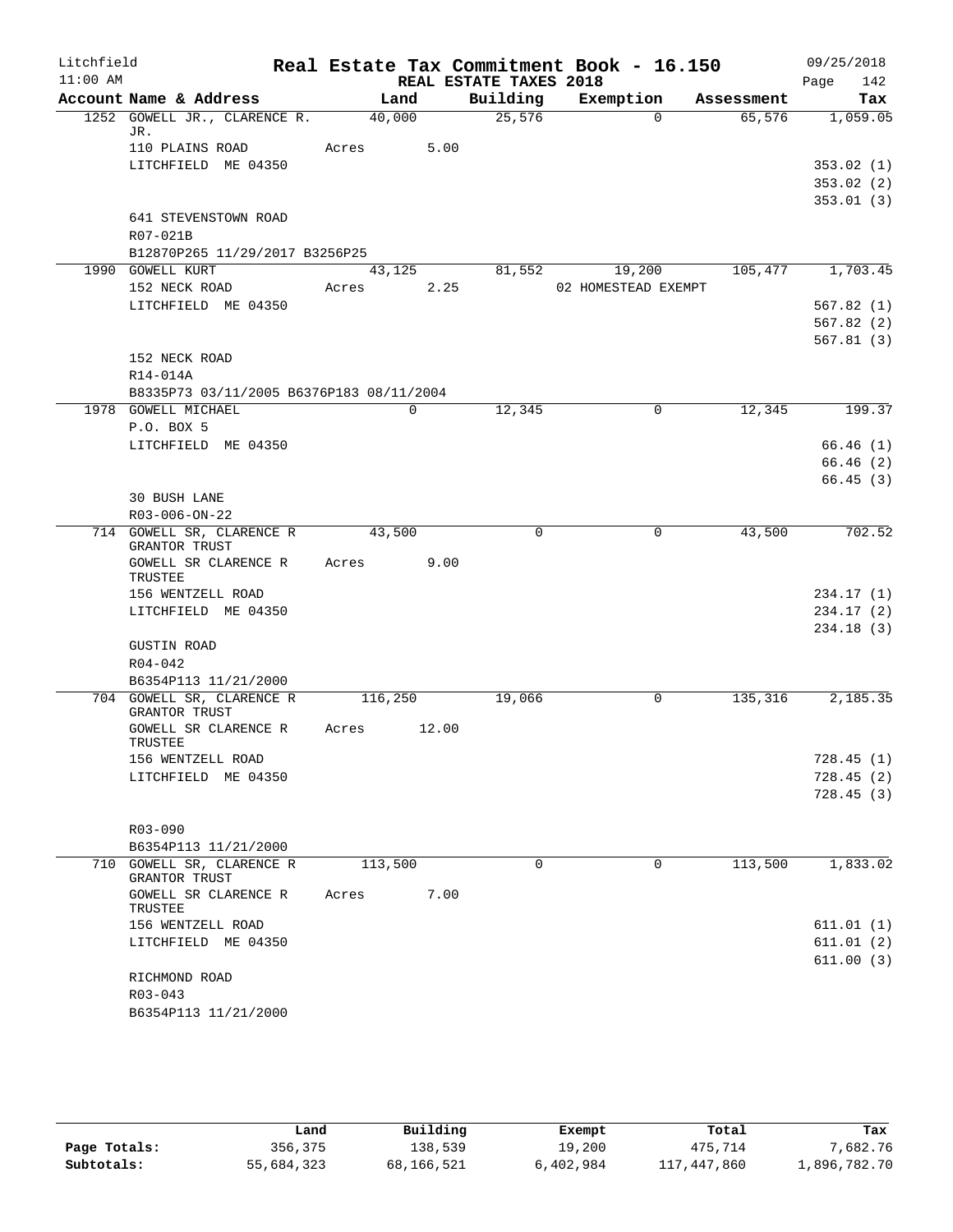| Litchfield |                                                                     | Real Estate Tax Commitment Book - 16.150 |                        |           |            | 09/25/2018  |
|------------|---------------------------------------------------------------------|------------------------------------------|------------------------|-----------|------------|-------------|
| $11:00$ AM |                                                                     |                                          | REAL ESTATE TAXES 2018 |           |            | 143<br>Page |
|            | Account Name & Address                                              | Land                                     | Building               | Exemption | Assessment | Tax         |
|            | 705 GOWELL SR, CLARENCE R<br>TRUSTEE                                | 41,500                                   | $\Omega$               | $\Omega$  | 41,500     | 670.22      |
|            | 156 WENTZELL ROAD                                                   | 7.00<br>Acres                            |                        |           |            |             |
|            | LITCHFIELD ME 04350                                                 |                                          |                        |           |            | 223.41(1)   |
|            |                                                                     |                                          |                        |           |            | 223.41(2)   |
|            |                                                                     |                                          |                        |           |            | 223.40(3)   |
|            | 98 GUSTIN ROAD<br>R03-076                                           |                                          |                        |           |            |             |
|            | B6354P122                                                           |                                          |                        |           |            |             |
|            | 709 GOWELL SR, LAWRENCE                                             | 64,000                                   | 66,097                 | 0         | 130,097    | 2,101.07    |
|            | GOWELL, LISA                                                        | 43.00<br>Acres                           |                        |           |            |             |
|            | <b>48 KENNEDY LANE</b>                                              |                                          |                        |           |            | 700.36(1)   |
|            | LITCHFIELD ME 04350                                                 |                                          |                        |           |            | 700.36(2)   |
|            |                                                                     |                                          |                        |           |            | 700.35(3)   |
|            | 670 HUNTINGTON HILL                                                 |                                          |                        |           |            |             |
|            | ROAD                                                                |                                          |                        |           |            |             |
|            | R02-001                                                             |                                          |                        |           |            |             |
|            | B10929P91 12/20/2011 B10929P89 12/20/2011 B6354P113<br>11/21/2000   |                                          |                        |           |            |             |
|            | 2067 GOWELL, ALMA E. TRUSTEE                                        | 6,000                                    | 53,008                 | 0         | 59,008     | 952.98      |
|            | 156 WENTZELL ROAD                                                   |                                          |                        |           |            |             |
|            | LITCHFIELD ME 04350                                                 |                                          |                        |           |            | 317.66(1)   |
|            |                                                                     |                                          |                        |           |            | 317.66(2)   |
|            |                                                                     |                                          |                        |           |            | 317.66(3)   |
|            | 108 GUSTIN ROAD<br>$R04 - 046 - ON - 1$                             |                                          |                        |           |            |             |
|            | B6345P122                                                           |                                          |                        |           |            |             |
|            | 700 GOWELL, CLARENCE JR                                             | 41,000                                   | $\mathbf 0$            | 0         | 41,000     | 662.15      |
|            | 110 PLAINS ROAD                                                     | Acres<br>1.40                            |                        |           |            |             |
|            | LITCHFIELD ME 04350                                                 |                                          |                        |           |            | 220.72(1)   |
|            |                                                                     |                                          |                        |           |            | 220.72(2)   |
|            |                                                                     |                                          |                        |           |            | 220.71(3)   |
|            | 41 FERRIN ROAD                                                      |                                          |                        |           |            |             |
|            | R03-117                                                             |                                          |                        |           |            |             |
|            | B10792P42 07/28/2011 B10677P292 03/01/2011                          |                                          |                        |           |            |             |
|            | B10635P132 01/03/2011 B10429P324 05/28/2010<br>B5626P321 05/13/1998 |                                          |                        |           |            |             |
|            | 2609 GOWELL, CLARENCE R III                                         | 42,250                                   | 56,089                 | 0         | 98,339     | 1,588.17    |
|            | GOWELL, BOBBI JO                                                    | 1.90<br>Acres                            |                        |           |            |             |
|            | 469 RICHMOND ROAD                                                   |                                          |                        |           |            | 529.39(1)   |
|            | LITCHFIELD ME 04350                                                 |                                          |                        |           |            | 529.39(2)   |
|            |                                                                     |                                          |                        |           |            | 529.39 (3)  |
|            | 473 RICHMOND ROAD                                                   |                                          |                        |           |            |             |
|            | R03-009B-3<br>B11362P305 04/16/2013                                 |                                          |                        |           |            |             |
|            | 974 GOWELL, CLARENCE R JR.                                          | 33,500                                   | 70,591                 | 0         | 104,091    | 1,681.07    |
|            | 110 PLAINS ROAD                                                     | 3.20<br>Acres                            |                        |           |            |             |
|            | LITCHFIELD ME 04350                                                 |                                          |                        |           |            | 560.36(1)   |
|            |                                                                     |                                          |                        |           |            | 560.36(2)   |
|            |                                                                     |                                          |                        |           |            | 560.35(3)   |
|            | 110 PLAINS ROAD                                                     |                                          |                        |           |            |             |
|            | R06-055                                                             |                                          |                        |           |            |             |
|            | B11354P130 04/12/2013 B3834P44                                      |                                          |                        |           |            |             |

|              | Land       | Building     | Exempt    | Total       | Tax          |
|--------------|------------|--------------|-----------|-------------|--------------|
| Page Totals: | 228,250    | 245,785      |           | 474,035     | 7,655.66     |
| Subtotals:   | 55,912,573 | 68, 412, 306 | 6,402,984 | 117,921,895 | 1,904,438.36 |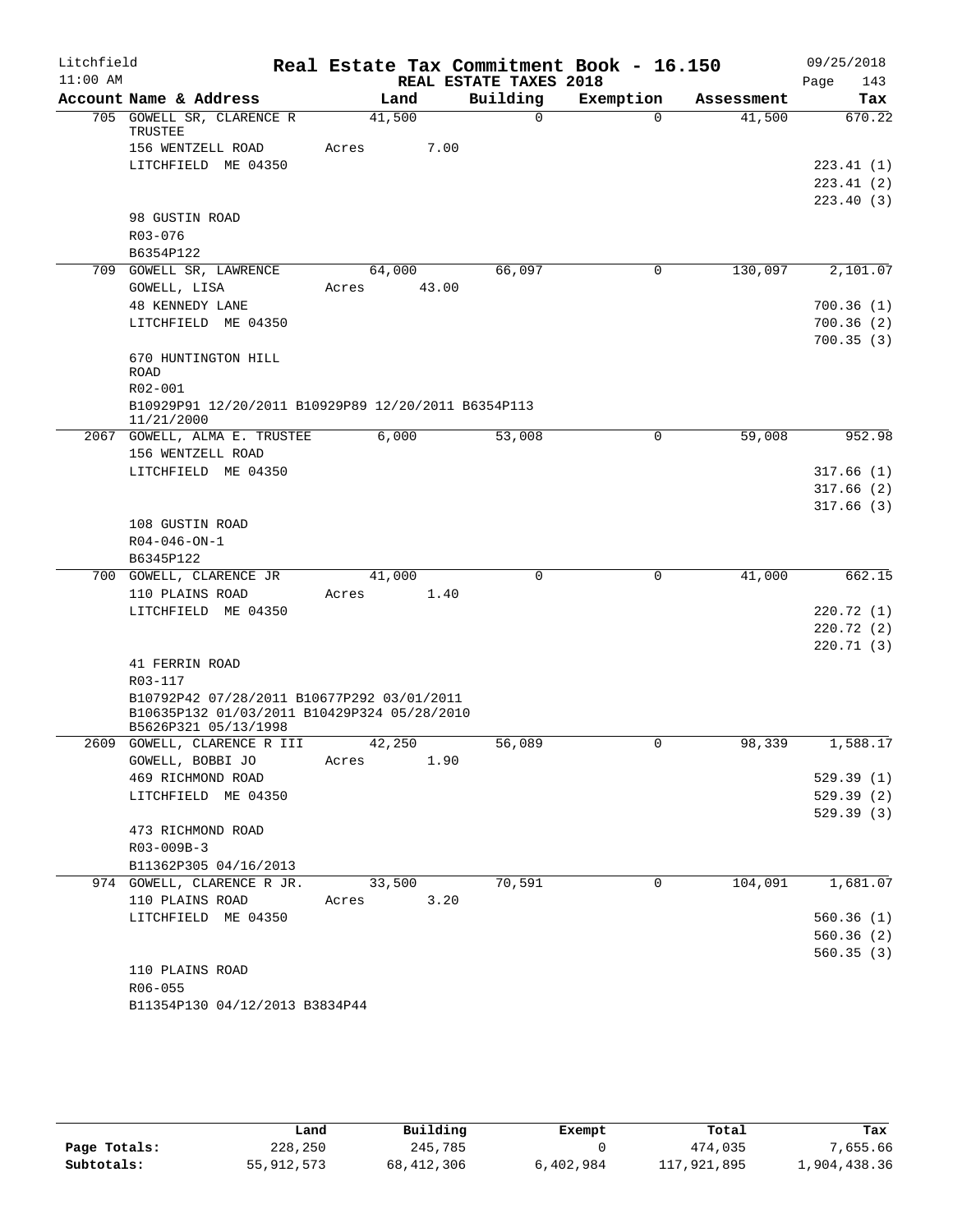| Litchfield<br>$11:00$ AM |                                            |         |             |      |                                    | Real Estate Tax Commitment Book - 16.150 |            |      | 09/25/2018                 |
|--------------------------|--------------------------------------------|---------|-------------|------|------------------------------------|------------------------------------------|------------|------|----------------------------|
|                          | Account Name & Address                     | Land    |             |      | REAL ESTATE TAXES 2018<br>Building | Exemption                                | Assessment | Page | 144<br>Tax                 |
|                          | 80 GOWELL, CLARENCE R. III                 | 169,200 |             |      | 84,913                             | $\Omega$                                 | 254, 113   |      | 4,103.92                   |
|                          | GOWELL, BOBBI JO                           | Acres   |             | 2.90 |                                    |                                          |            |      |                            |
|                          | 469 RICHMOND ROAD                          |         |             |      |                                    |                                          |            |      | 1,367.97(1)                |
|                          | LITCHFIELD ME 04350                        |         |             |      |                                    |                                          |            |      | 1,367.97(2)<br>1,367.98(3) |
|                          | ISLAND LANE                                |         |             |      |                                    |                                          |            |      |                            |
|                          | U25-002B                                   |         |             |      |                                    |                                          |            |      |                            |
|                          | B12175P327 11/30/2015 B6330P195 10/27/2000 |         |             |      |                                    |                                          |            |      |                            |
|                          | 1966 GOWELL, CLARENCE R. JR.               | 65,090  |             |      | 7,476                              | 0                                        | 72,566     |      | 1,171.94                   |
|                          | 110 PLAINS ROAD                            | Acres   |             | 6.59 |                                    |                                          |            |      |                            |
|                          | LITCHFIELD ME 04350                        |         |             |      |                                    |                                          |            |      | 390.65(1)                  |
|                          |                                            |         |             |      |                                    |                                          |            |      | 390.65(2)<br>390.64(3)     |
|                          | 104 PLAINS ROAD                            |         |             |      |                                    |                                          |            |      |                            |
|                          | R06-055A                                   |         |             |      |                                    |                                          |            |      |                            |
|                          | B11833P87 09/22/2011 B7266P128 02/06/2003  |         |             |      |                                    |                                          |            |      |                            |
|                          | 2008 GOWELL, CLARENCE SR.                  |         | $\mathbf 0$ |      | 8,793                              | 8,793                                    | 0          |      | 0.00                       |
|                          | 156 WENTZELL ROAD                          |         |             |      |                                    | 02 HOMESTEAD EXEMPT                      |            |      |                            |
|                          | LITCHFIELD ME 04350                        |         |             |      |                                    |                                          |            |      |                            |
|                          |                                            |         |             |      |                                    |                                          |            |      |                            |
|                          | 57 KENNEDY LANE                            |         |             |      |                                    |                                          |            |      |                            |
|                          | R03-073-ON-2                               |         |             |      |                                    |                                          |            |      |                            |
|                          | B10197P78 08/28/2009 B10197P78 08/28/2009  |         |             |      |                                    |                                          |            |      |                            |
|                          | 1415 GOWELL, CLARENCE SR.                  |         | $\mathbf 0$ |      | 23,468                             | $\mathsf{O}$                             | 23,468     |      | 379.01                     |
|                          | 156 WENTZELL ROAD                          |         |             |      |                                    |                                          |            |      |                            |
|                          | LITCHFIELD ME 04350                        |         |             |      |                                    |                                          |            |      | 126.34(1)                  |
|                          |                                            |         |             |      |                                    |                                          |            |      | 126.34(2)                  |
|                          | 17 BUSH LANE                               |         |             |      |                                    |                                          |            |      | 126.33(3)                  |
|                          | $R03 - 006 - ON - 4$                       |         |             |      |                                    |                                          |            |      |                            |
|                          | 91 GOWELL, CLARENCE SR.                    |         | 0           |      | 67,261                             | 0                                        | 67,261     |      | 1,086.27                   |
|                          | 156 WENTZELL ROAD                          |         |             |      |                                    |                                          |            |      |                            |
|                          | LITCHFIELD ME 04350                        |         |             |      |                                    |                                          |            |      | 362.09(1)                  |
|                          |                                            |         |             |      |                                    |                                          |            |      | 362.09(2)                  |
|                          |                                            |         |             |      |                                    |                                          |            |      | 362.09(3)                  |
|                          | 156 WENTZELL ROAD                          |         |             |      |                                    |                                          |            |      |                            |
|                          | R03-090-ON-37<br>2670 GOWELL, CRYSTAL      | 40,350  |             |      | 135,895                            | 24,960                                   | 151,285    |      | 2,443.25                   |
|                          | 47 KENNEDY LANE                            | Acres   |             | 1.70 |                                    | 02 HOMESTEAD EXEMPT                      |            |      |                            |
|                          | LITCHFIELD ME 04350                        |         |             |      |                                    | 22 WW2 Widow Res                         |            |      | 814.42 (1)                 |
|                          |                                            |         |             |      |                                    |                                          |            |      | 814.42 (2)                 |
|                          |                                            |         |             |      |                                    |                                          |            |      | 814.41 (3)                 |
|                          | 47 KENNEDY LANE                            |         |             |      |                                    |                                          |            |      |                            |
|                          | R03-073-12<br>B10419P261 05/17/2010        |         |             |      |                                    |                                          |            |      |                            |
|                          | 716 GOWELL, HEATHER                        |         | 0           |      | 62,311                             | 19,200                                   | 43,111     |      | 696.24                     |
|                          | 13 NUTTING LANE                            |         |             |      |                                    | 02 HOMESTEAD EXEMPT                      |            |      |                            |
|                          | LITCHFIELD ME                              |         |             |      |                                    |                                          |            |      | 232.08(1)                  |
|                          | 04350-3535                                 |         |             |      |                                    |                                          |            |      |                            |
|                          |                                            |         |             |      |                                    |                                          |            |      | 232.08 (2)<br>232.08(3)    |
|                          | 32 GOWELL LANE                             |         |             |      |                                    |                                          |            |      |                            |
|                          | $R04 - 046 - ON - 32$                      |         |             |      |                                    |                                          |            |      |                            |
|                          |                                            |         |             |      |                                    |                                          |            |      |                            |
|                          |                                            |         |             |      |                                    |                                          |            |      |                            |
|                          |                                            |         |             |      |                                    |                                          |            |      |                            |

|              | Land         | Building   | Exempt    | Total       | Tax          |
|--------------|--------------|------------|-----------|-------------|--------------|
| Page Totals: | 274,640      | 390,117    | 52,953    | 611,804     | 9,880.63     |
| Subtotals:   | 56, 187, 213 | 68,802,423 | 6,455,937 | 118,533,699 | 1,914,318.99 |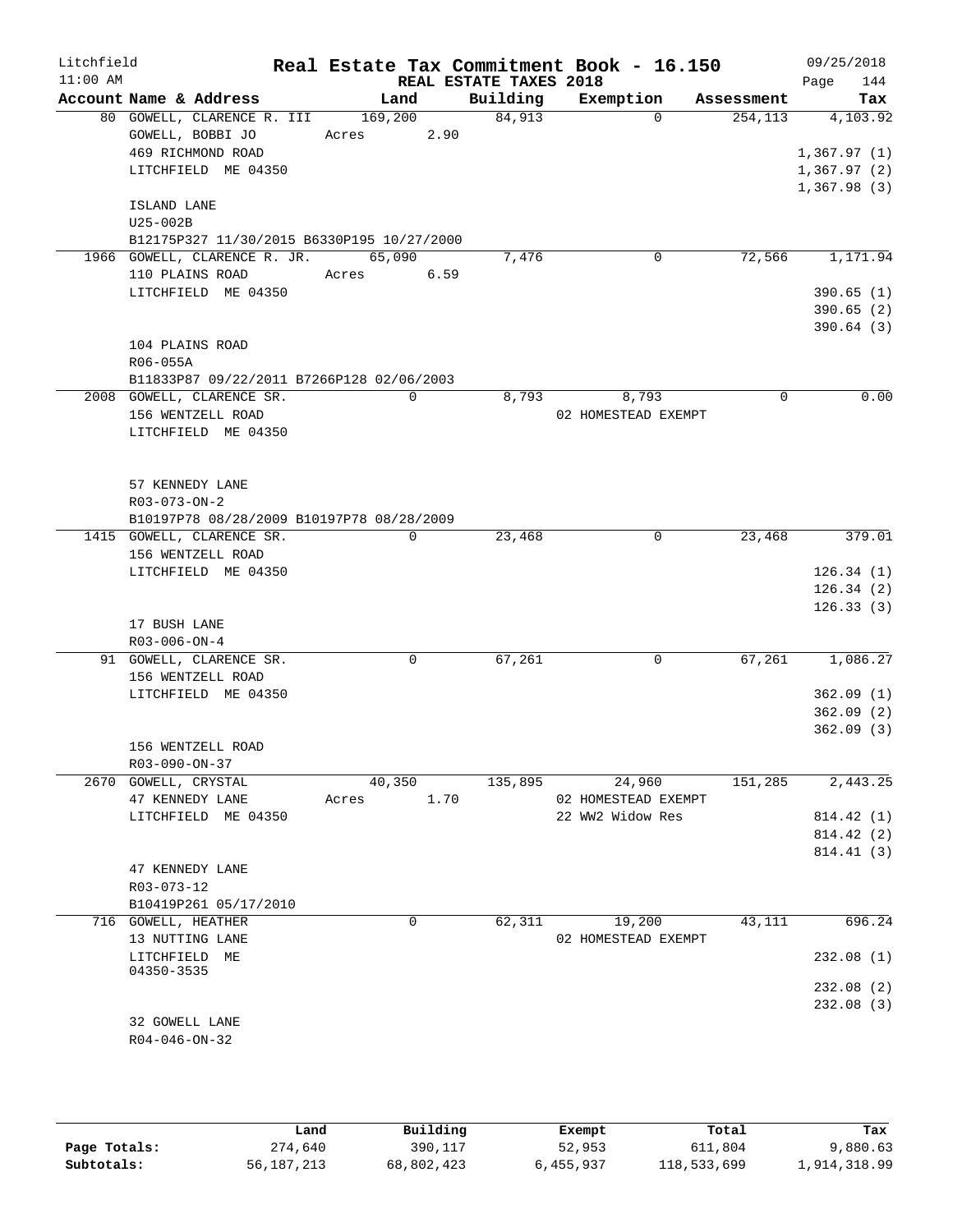| Litchfield<br>$11:00$ AM |                                        |       |          |                                    | Real Estate Tax Commitment Book - 16.150 |            | 09/25/2018              |
|--------------------------|----------------------------------------|-------|----------|------------------------------------|------------------------------------------|------------|-------------------------|
|                          | Account Name & Address                 |       | Land     | REAL ESTATE TAXES 2018<br>Building | Exemption                                | Assessment | 145<br>Page<br>Tax      |
|                          | 1884 GOWELL, KENNETH                   |       | $\Omega$ | 11,578                             | $\Omega$                                 | 11,578     | 186.98                  |
|                          | 53 BOWKER ROAD                         |       |          |                                    |                                          |            |                         |
|                          | PHIPPSBURG ME 04563                    |       |          |                                    |                                          |            | 62.33(1)                |
|                          |                                        |       |          |                                    |                                          |            | 62.33(2)                |
|                          |                                        |       |          |                                    |                                          |            | 62.32(3)                |
|                          | 136 WENTZELL ROAD                      |       |          |                                    |                                          |            |                         |
|                          | R03-090-ON-33<br>406 GOWELL, KENNETH   |       | 0        | 10,802                             | 0                                        | 10,802     | 174.45                  |
|                          | 53 BOWKER ROAD                         |       |          |                                    |                                          |            |                         |
|                          | PHIPPSBURG ME 04563                    |       |          |                                    |                                          |            | 58.15(1)                |
|                          |                                        |       |          |                                    |                                          |            | 58.15(2)                |
|                          |                                        |       |          |                                    |                                          |            | 58.15(3)                |
|                          | 4 FORD LANE                            |       |          |                                    |                                          |            |                         |
|                          | $R03 - 043 - ON - 2$                   |       |          |                                    |                                          |            |                         |
|                          | 2187 GOWELL, KEVIN B SR                |       | 45,500   | 0                                  | $\mathbf 0$                              | 45,500     | 734.83                  |
|                          | P O BOX 148                            | Acres | 11.00    |                                    |                                          |            |                         |
|                          | LITCHFIELD ME 04350                    |       |          |                                    |                                          |            | 244.94 (1)              |
|                          |                                        |       |          |                                    |                                          |            | 244.94 (2)<br>244.95(3) |
|                          | WHIPPOORWILL ROAD                      |       |          |                                    |                                          |            |                         |
|                          | $U21 - 027$                            |       |          |                                    |                                          |            |                         |
|                          | B8448P21 06/08/2005 B1246P165          |       |          |                                    |                                          |            |                         |
|                          | 698 GOWELL, KEVIN B.                   |       | 41,250   | 124,623                            | 19,200                                   | 146,673    | 2,368.77                |
|                          | GOWELL LIBBY L                         | Acres | 1.50     |                                    | 02 HOMESTEAD EXEMPT                      |            |                         |
|                          | PO BOX 148                             |       |          |                                    |                                          |            | 789.59 (1)              |
|                          | LITCHFIELD ME 04350                    |       |          |                                    |                                          |            | 789.59 (2)              |
|                          |                                        |       |          |                                    |                                          |            | 789.59 (3)              |
|                          | 61 WHIPPOORWILL ROAD                   |       |          |                                    |                                          |            |                         |
|                          | $U21 - 024$<br>B4949P172               |       |          |                                    |                                          |            |                         |
|                          | 1689 GOWELL, LAWRENCE                  |       | 89,250   | 79,034                             | 0                                        | 168,284    | 2,717.79                |
|                          | GOWELL, LISA                           | Acres | 74.00    |                                    |                                          |            |                         |
|                          | 490 RICHMOND ROAD                      |       |          |                                    |                                          |            | 905.93(1)               |
|                          | LITCHFIELD ME 04350                    |       |          |                                    |                                          |            | 905.93(2)               |
|                          |                                        |       |          |                                    |                                          |            | 905.93(3)               |
|                          | 47 CENTER ROAD                         |       |          |                                    |                                          |            |                         |
|                          | R03-008                                |       |          |                                    |                                          |            |                         |
|                          | B12417P155 09/21/2016                  |       |          |                                    |                                          |            |                         |
|                          | 1435 GOWELL, LAWRENCE G                |       | 0        | 19,038                             | 0                                        | 19,038     | 307.46                  |
|                          | 48 KENNEDY LANE<br>LITCHFIELD ME 04350 |       |          |                                    |                                          |            | 102.49(1)               |
|                          |                                        |       |          |                                    |                                          |            | 102.49(2)               |
|                          |                                        |       |          |                                    |                                          |            | 102.48(3)               |
|                          | 15 CLINTON LANE                        |       |          |                                    |                                          |            |                         |
|                          | R02-103-ON-2                           |       |          |                                    |                                          |            |                         |
|                          | 1437 GOWELL, LAWRENCE G                |       | 0        | 18,556                             | 0                                        | 18,556     | 299.68                  |
|                          | <b>48 KENNEDY LANE</b>                 |       |          |                                    |                                          |            |                         |
|                          | LITCHFIELD ME 04350                    |       |          |                                    |                                          |            | 99.89(1)                |
|                          |                                        |       |          |                                    |                                          |            | 99.89(2)                |
|                          | 5 FORD LANE                            |       |          |                                    |                                          |            | 99.90(3)                |
|                          | $R03 - 043 - ON - 40$                  |       |          |                                    |                                          |            |                         |
|                          |                                        |       |          |                                    |                                          |            |                         |

|              | Land         | Building   | Exempt    | Total       | Tax          |
|--------------|--------------|------------|-----------|-------------|--------------|
| Page Totals: | 176,000      | 263,631    | 19,200    | 420,431     | 6,789.96     |
| Subtotals:   | 56, 363, 213 | 69,066,054 | 6,475,137 | 118,954,130 | 1,921,108.95 |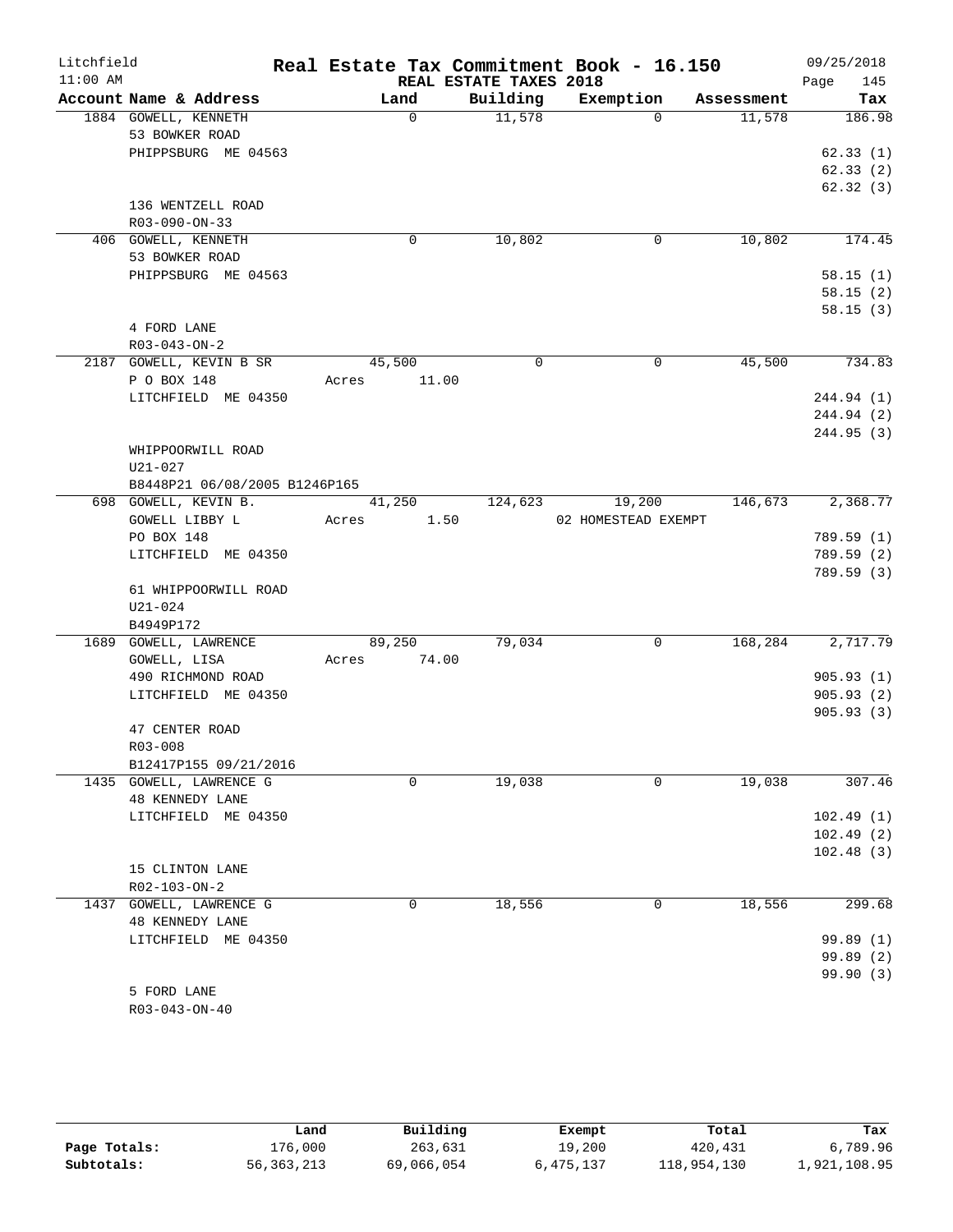| Litchfield |                                                                   | Real Estate Tax Commitment Book - 16.150 |                        |             |            | 09/25/2018                   |
|------------|-------------------------------------------------------------------|------------------------------------------|------------------------|-------------|------------|------------------------------|
| $11:00$ AM |                                                                   |                                          | REAL ESTATE TAXES 2018 |             |            | 146<br>Page                  |
|            | Account Name & Address                                            | Land                                     | Building               | Exemption   | Assessment | Tax                          |
|            | 2675 GOWELL, LAWRENCE G<br>GOWELL, LISA                           | 39,225<br>1.25<br>Acres                  | 111,818                | $\Omega$    | 151,043    | 2,439.34                     |
|            | <b>48 KENNEDY LANE</b>                                            |                                          |                        |             |            | 813.11(1)                    |
|            | LITCHFIELD ME 04350                                               |                                          |                        |             |            | 813.11(2)                    |
|            |                                                                   |                                          |                        |             |            | 813.12(3)                    |
|            | <b>48 KENNEDY LANE</b>                                            |                                          |                        |             |            |                              |
|            | R03-073-17                                                        |                                          |                        |             |            |                              |
|            | B10604P134 12/01/2010                                             |                                          |                        |             |            |                              |
|            | 697 GOWELL, LAWRENCE G<br><b>48 KENNEDY LANE</b>                  | 33,000<br>3.00<br>Acres                  | 13,082                 | 0           | 46,082     | 744.22                       |
|            | LITCHFIELD ME 04350                                               |                                          |                        |             |            | 248.07(1)                    |
|            |                                                                   |                                          |                        |             |            | 248.07(2)                    |
|            |                                                                   |                                          |                        |             |            | 248.08(3)                    |
|            | 668 HUNTINGTON HILL                                               |                                          |                        |             |            |                              |
|            | <b>ROAD</b>                                                       |                                          |                        |             |            |                              |
|            | R02-001A                                                          |                                          |                        |             |            |                              |
|            | B4071P287                                                         |                                          |                        |             |            |                              |
|            | 706 GOWELL, LAWRENCE G SR                                         | 96,760                                   | 117,594                | 0           | 214,354    | 3,461.82                     |
|            | GOWELL, LISA                                                      | 47.82<br>Acres                           |                        |             |            |                              |
|            | <b>48 KENNEDY LANE</b>                                            |                                          |                        |             |            | 1, 153.94(1)                 |
|            | LITCHFIELD ME 04350                                               |                                          |                        |             |            | 1, 153.94(2)<br>1, 153.94(3) |
|            | 675 HUNTINGTON HILL<br>ROAD<br>R03-127                            |                                          |                        |             |            |                              |
|            | B10929P91 01/03/2012 B10929P89 01/03/2012 B6354P122<br>11/21/2000 |                                          |                        |             |            |                              |
|            | 2708 GOWELL, LAWRENCE G.                                          | $\mathbf 0$                              | 7,384                  | $\mathbf 0$ | 7,384      | 119.25                       |
|            | 48 KENNEDY LANE                                                   |                                          |                        |             |            |                              |
|            | LITCHFIELD ME 04350                                               |                                          |                        |             |            | 39.75(1)                     |
|            |                                                                   |                                          |                        |             |            | 39.75(2)<br>39.75(3)         |
|            | 45 LOIS LANE                                                      |                                          |                        |             |            |                              |
|            | R06-027A-ON                                                       |                                          |                        |             |            |                              |
|            | 1974 GOWELL, LAWRENCE G.                                          | $\mathbf 0$                              | 10,602                 | 0           | 10,602     | 171.22                       |
|            | <b>48 KENNEDY LANE</b>                                            |                                          |                        |             |            |                              |
|            | LITCHFIELD ME 04350                                               |                                          |                        |             |            | 57.07(1)                     |
|            |                                                                   |                                          |                        |             |            | 57.07(2)                     |
|            |                                                                   |                                          |                        |             |            | 57.08(3)                     |
|            | 14 CLINTON LANE                                                   |                                          |                        |             |            |                              |
|            | $R02 - 103 - ON - 9$                                              |                                          |                        |             |            |                              |
|            | B10137P191 07/06/2009                                             |                                          |                        |             |            |                              |
|            | 2186 GOWELL, LAWRENCE G.                                          | 0                                        | 6,447                  | $\mathbf 0$ | 6,447      | 104.12                       |
|            | <b>48 KENNEDY LANE</b>                                            |                                          |                        |             |            |                              |
|            | LITCHFIELD ME 04350                                               |                                          |                        |             |            | 34.71(1)                     |
|            |                                                                   |                                          |                        |             |            | 34.71(2)<br>34.70(3)         |
|            | 40 BUSH LANE                                                      |                                          |                        |             |            |                              |
|            | $R03 - 006 - ON - 7$                                              |                                          |                        |             |            |                              |
|            |                                                                   |                                          |                        |             |            |                              |

|              | Land       | Building   | Exempt    | Total       | Tax          |
|--------------|------------|------------|-----------|-------------|--------------|
| Page Totals: | 168,985    | 266,927    |           | 435,912     | 7,039.97     |
| Subtotals:   | 56,532,198 | 69,332,981 | 6,475,137 | 119,390,042 | 1,928,148.92 |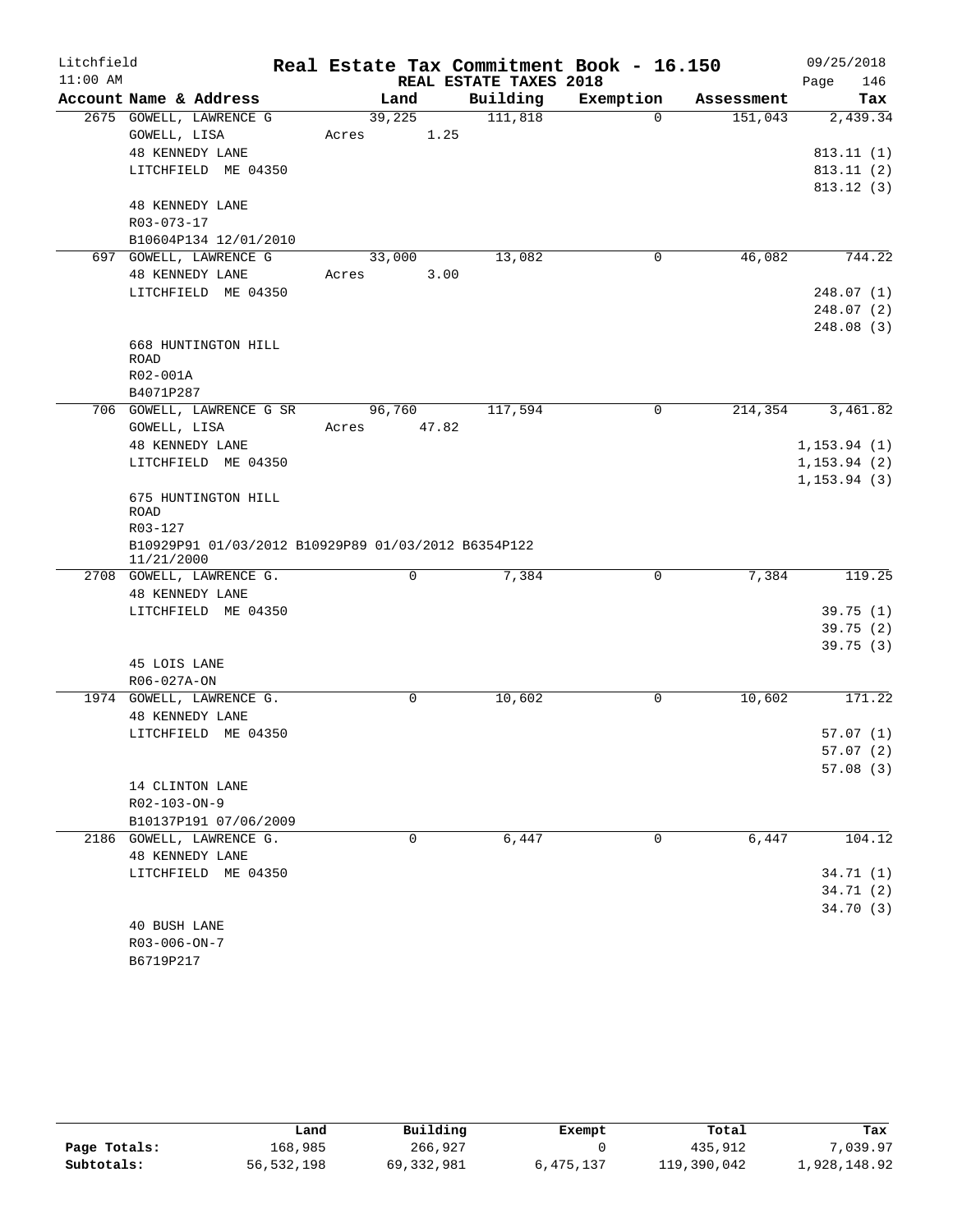| Litchfield |                  |                                                                                           |         |          |                        | Real Estate Tax Commitment Book - 16.150 |            | 09/25/2018  |
|------------|------------------|-------------------------------------------------------------------------------------------|---------|----------|------------------------|------------------------------------------|------------|-------------|
| $11:00$ AM |                  |                                                                                           |         |          | REAL ESTATE TAXES 2018 |                                          |            | 147<br>Page |
|            |                  | Account Name & Address                                                                    |         | Land     | Building               | Exemption                                | Assessment | Tax         |
|            | LISA R.          | 398 GOWELL, LAWRENCE G. &                                                                 | 40,250  |          | 57,559                 | $\Omega$                                 | 97,809     | 1,579.62    |
|            |                  | 57 KENNEDY LANE                                                                           | Acres   | 1.10     |                        |                                          |            |             |
|            |                  | LITCHFIELD ME 04350                                                                       |         |          |                        |                                          |            | 526.54(1)   |
|            |                  |                                                                                           |         |          |                        |                                          |            | 526.54(2)   |
|            |                  |                                                                                           |         |          |                        |                                          |            | 526.54(3)   |
|            |                  | 451 RICHMOND ROAD                                                                         |         |          |                        |                                          |            |             |
|            | R03-010          |                                                                                           |         |          |                        |                                          |            |             |
|            |                  | B12309P124 05/27/2016 B12270P90 01/21/2016<br>B12010P190 04/06/2015 B11923P315 11/24/2014 |         |          |                        |                                          |            |             |
|            |                  | B11636P74 01/22/2014 B11091P40 06/27/2012 B9182P119                                       |         |          |                        |                                          |            |             |
|            |                  | 12/06/2006 B8270P297 12/29/2004 B6266P226 12/28/2004                                      |         |          |                        |                                          |            |             |
|            |                  | 701 GOWELL, PATRICIA A.                                                                   | 111,680 |          | 89,550                 | 0                                        | 201,230    | 3,249.86    |
|            |                  | GOWELL, PERCY G.                                                                          | Acres   | 0.30     |                        |                                          |            |             |
|            |                  | 101 HARDSCRABBLE ROAD                                                                     |         |          |                        |                                          |            | 1,083.29(1) |
|            |                  | LITCHFIELD ME 04350                                                                       |         |          |                        |                                          |            | 1,083.29(2) |
|            |                  |                                                                                           |         |          |                        |                                          |            | 1,083.28(3) |
|            |                  | 50 RUSTIC DRIVE                                                                           |         |          |                        |                                          |            |             |
|            | $U27 - 009$      |                                                                                           |         |          |                        |                                          |            |             |
|            | 79 GOWELL, PERCY | B12523P156 01/23/2017 B7973P302 04/27/2004 B3935P313                                      |         | 42,500   | 12,853                 | 19,200                                   | 36,153     | 583.87      |
|            |                  | <b>GOWELL CLARENCE</b>                                                                    | Acres   | 2.00     |                        | 02 HOMESTEAD EXEMPT                      |            |             |
|            |                  | 101 HARDSCRABBLE ROAD                                                                     |         |          |                        |                                          |            | 194.62(1)   |
|            |                  | LITCHFIELD ME 04350                                                                       |         |          |                        |                                          |            | 194.62(2)   |
|            |                  |                                                                                           |         |          |                        |                                          |            | 194.63(3)   |
|            |                  | 101 HARDSCRABBLE ROAD                                                                     |         |          |                        |                                          |            |             |
|            | $U22 - 021$      |                                                                                           |         |          |                        |                                          |            |             |
|            | B6313P287        |                                                                                           |         |          |                        |                                          |            |             |
|            |                  | 2025 GOWELL, SR CLARENCE R                                                                | 43,675  |          | 72,182                 | 0                                        | 115,857    | 1,871.09    |
|            | GRANTOR TRUST    |                                                                                           |         |          |                        |                                          |            |             |
|            | TRUSTEE          | GOWELL SR CLARNCE R                                                                       | Acres   | 2.47     |                        |                                          |            |             |
|            |                  | 156 WENTZELL ROAD                                                                         |         |          |                        |                                          |            | 623.70(1)   |
|            |                  | LITCHFIELD ME 04350                                                                       |         |          |                        |                                          |            | 623.70(2)   |
|            |                  |                                                                                           |         |          |                        |                                          |            | 623.69(3)   |
|            |                  | 150 RICHMOND ROAD                                                                         |         |          |                        |                                          |            |             |
|            | R03-090A         |                                                                                           |         |          |                        |                                          |            |             |
|            |                  | B6345P133 11/21/2000                                                                      |         |          |                        |                                          |            |             |
|            | 699 GOWELL, TINA |                                                                                           |         |          | 14,446                 | 14,446                                   |            | 0.00        |
|            |                  | 671 HUNTINGTON HILL                                                                       |         |          |                        | 02 HOMESTEAD EXEMPT                      |            |             |
|            | ROAD             |                                                                                           |         |          |                        |                                          |            |             |
|            |                  | LITCHFIELD ME 04350                                                                       |         |          |                        |                                          |            |             |
|            |                  |                                                                                           |         |          |                        |                                          |            |             |
|            |                  | 671 HUNTINGTON HILL                                                                       |         |          |                        |                                          |            |             |
|            | ROAD             |                                                                                           |         |          |                        |                                          |            |             |
|            | R03-127-ON       |                                                                                           |         |          |                        |                                          |            |             |
|            |                  | 2014 GOWELL, JR. CLARENCE                                                                 |         | $\Omega$ | 55,989                 | 0                                        | 55,989     | 904.22      |
|            |                  | 110 PLAINS ROAD                                                                           |         |          |                        |                                          |            |             |
|            |                  | LITCHFIELD ME 04350                                                                       |         |          |                        |                                          |            | 301.41(1)   |
|            |                  |                                                                                           |         |          |                        |                                          |            | 301.41(2)   |
|            |                  | 104 PLAINS ROAD                                                                           |         |          |                        |                                          |            | 301.40(3)   |
|            | R06-055A-ON-2    |                                                                                           |         |          |                        |                                          |            |             |
|            |                  |                                                                                           |         |          |                        |                                          |            |             |

|              | Land       | Building   | Exempt    | Total       | Tax          |
|--------------|------------|------------|-----------|-------------|--------------|
| Page Totals: | 238,105    | 302,579    | 33,646    | 507,038     | 8,188.66     |
| Subtotals:   | 56,770,303 | 69,635,560 | 6,508,783 | 119,897,080 | 1,936,337.58 |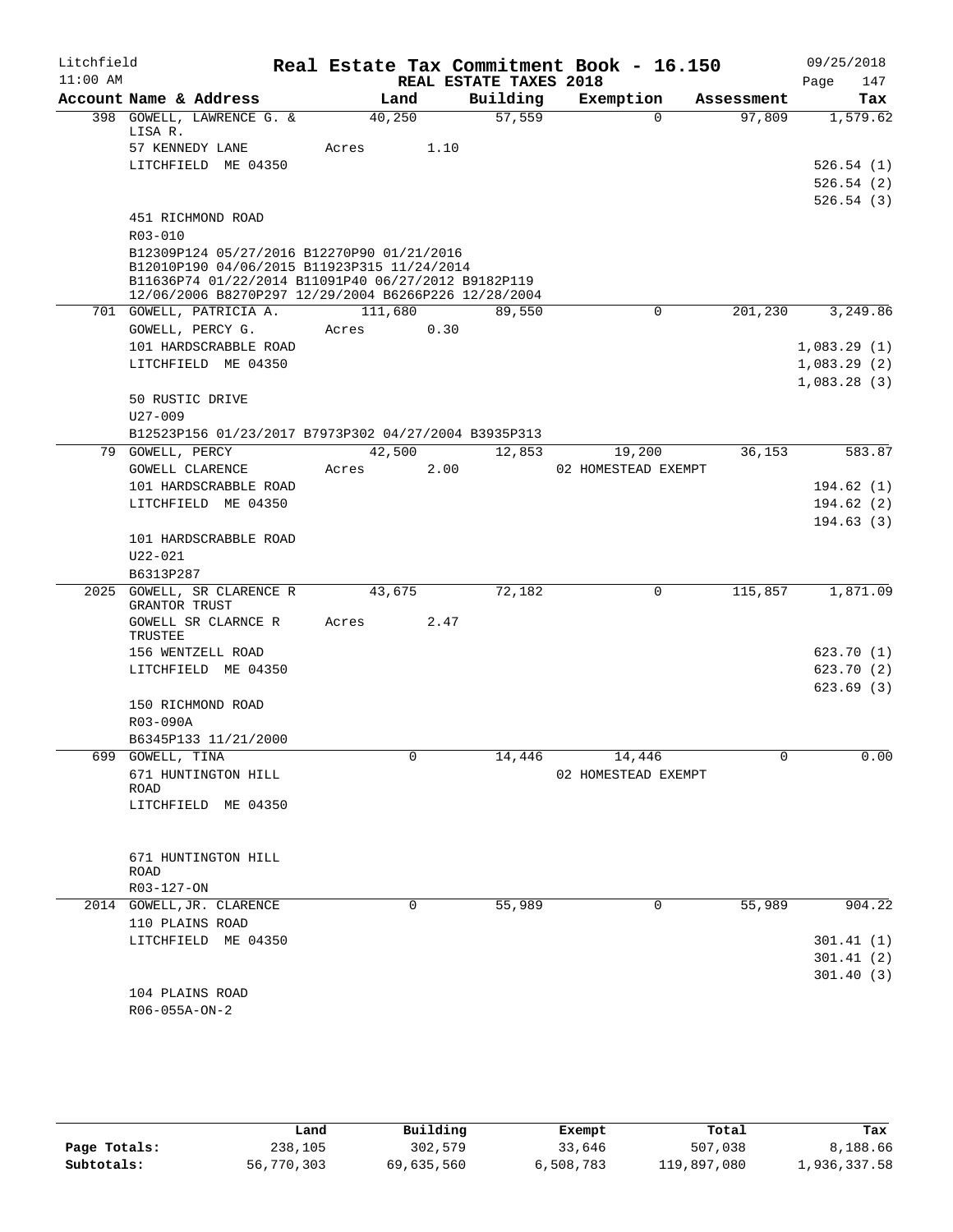| Litchfield<br>$11:00$ AM   |                                                                                         |                 |                         | REAL ESTATE TAXES 2018 | Real Estate Tax Commitment Book - 16.150 |                            | 09/25/2018<br>Page<br>148                 |
|----------------------------|-----------------------------------------------------------------------------------------|-----------------|-------------------------|------------------------|------------------------------------------|----------------------------|-------------------------------------------|
|                            | Account Name & Address                                                                  | Land            |                         | Building               | Exemption                                | Assessment                 | Tax                                       |
|                            | 1565 GOWELL, SR. CLARENCE R.<br>156 WENTZELL ROAD<br>LITCHFIELD ME 04350                | 40,750<br>Acres | 1.30                    | 287,878                | $\Omega$                                 | 328,628                    | 5,307.34<br>1,769.11(1)<br>1,769.11(2)    |
|                            | 490 RICHMOND ROAD<br>R03-121B<br>B7374P191 04/25/2003                                   |                 |                         |                        |                                          |                            | 1,769.12(3)                               |
|                            | 2834 GOWELL-RENKEN, KIM<br>490 HUNTINGTON HILL<br>ROAD                                  |                 | 0                       | 10,094                 | 0                                        | 10,094                     | 163.02                                    |
|                            | Litchfield ME 04350                                                                     |                 |                         |                        |                                          |                            | 54.34(1)<br>54.34(2)<br>54.34(3)          |
|                            | 15 GOWELL LANE<br>$R04 - 046 - ON - 30$                                                 |                 |                         |                        |                                          |                            |                                           |
|                            | 322 GOWELL-RENKEN, KIM E<br>490 HUNTINGTON HILL<br>ROAD                                 |                 | 0                       | 62,785                 | 19,200<br>02 HOMESTEAD EXEMPT            | 43,585                     | 703.90                                    |
|                            | LITCHFIELD ME 04350<br>150 WENTZELL ROAD                                                |                 |                         |                        |                                          |                            | 234.63(1)<br>234.63 (2)<br>234.64 (3)     |
|                            | R03-090-ON-36<br>B10758P326 06/20/2011                                                  |                 |                         |                        |                                          |                            |                                           |
|                            | 2697 GOWELL'S REAL ESTATE,<br>LLC.<br>511 RICHMOND ROAD                                 | 44,750<br>Acres | 2.90                    | 1,391,579              | 0                                        | 1,436,329                  | 23, 196. 71                               |
|                            | LITCHFIELD ME 04350                                                                     |                 |                         |                        |                                          |                            | 7,732.24(1)<br>7,732.24(2)<br>7,732.23(3) |
|                            | 511 RICHMOND ROAD<br>R03-009C                                                           |                 |                         |                        |                                          |                            |                                           |
|                            | B12028P199 06/30/2015 B9526P341 10/10/2007<br>703 GOWELL'S STORE INC                    | 61,150          |                         | 312,795                | $\mathbf 0$                              | 373,945                    | 6,039.21                                  |
|                            | 473 RICHMOND ROAD<br>LITCHFIELD ME 04350                                                | Acres           | 2.26                    |                        |                                          |                            | 2,013.07(1)                               |
|                            |                                                                                         |                 |                         |                        |                                          |                            | 2,013.07(2)<br>2,013.07(3)                |
|                            | 491 RICHMOND ROAD<br>R03-009B-1<br>B12028P202 07/01/2015 B9322P229 04/20/2007 B6197P332 |                 |                         |                        |                                          |                            |                                           |
|                            | 03/21/2000 B2526P305 11/30/1982                                                         |                 |                         |                        |                                          |                            |                                           |
|                            | 2230 GOZDECKI, MARK<br>5201 S MACDILLAVE                                                | 43,400<br>Acres | 2.36                    | 81,020                 | $\mathbf 0$                              | 124,420                    | 2,009.38                                  |
|                            | APT #206<br>TAMPA FL 33611-4023                                                         |                 |                         |                        |                                          |                            | 669.79 (1)<br>669.79 (2)<br>669.80 (3)    |
|                            | 31 POTTERS BROOK LANE<br>R08-008B                                                       |                 |                         |                        |                                          |                            |                                           |
| 2460                       | B9586P348 12/07/2007 B6490P335 05/25/2001<br>GRAND VIEW GARDENS                         |                 | 0                       | 14,486                 | 0                                        | 14,486                     | 233.95                                    |
|                            | 82 NECK ROAD<br>LITCHFIELD ME 04350                                                     |                 |                         |                        |                                          |                            | 77.98(1)<br>77.98(2)                      |
|                            | 82 NECK ROAD<br>R14-011-ON                                                              |                 |                         |                        |                                          |                            | 77.99(3)                                  |
|                            | Land                                                                                    |                 | Building                |                        | Exempt                                   | Total                      | Tax                                       |
| Page Totals:<br>Subtotals: | 190,050<br>56,960,353                                                                   |                 | 2,160,637<br>71,796,197 |                        | 19,200<br>6,527,983                      | 2,331,487<br>122, 228, 567 | 37,653.51<br>1,973,991.09                 |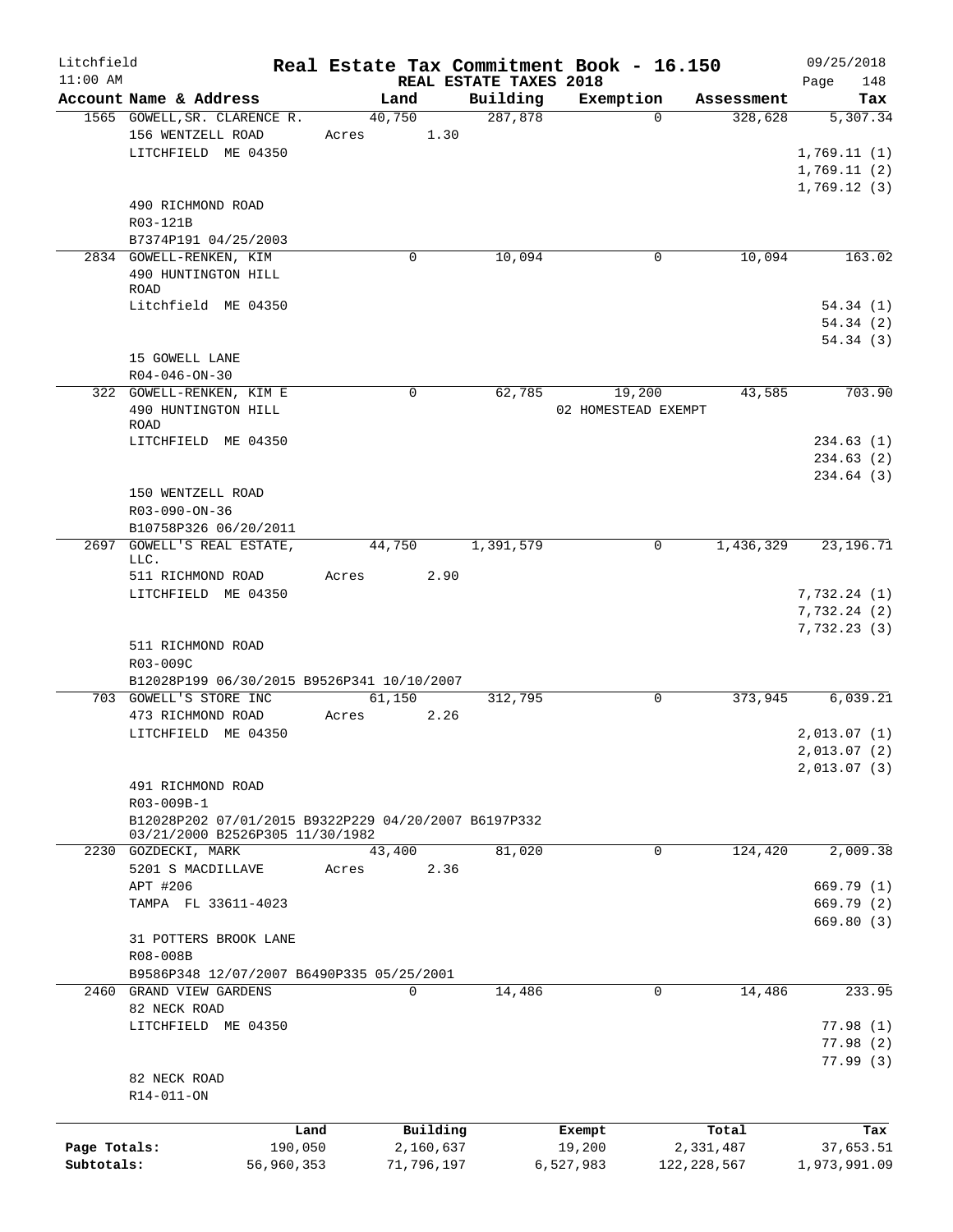| Litchfield<br>$11:00$ AM |                                                                                                   |       |        | REAL ESTATE TAXES 2018 | Real Estate Tax Commitment Book - 16.150 |            | 09/25/2018<br>149<br>Page |
|--------------------------|---------------------------------------------------------------------------------------------------|-------|--------|------------------------|------------------------------------------|------------|---------------------------|
|                          | Account Name & Address                                                                            |       | Land   | Building               | Exemption                                | Assessment | Tax                       |
|                          | 99 GRANT, NATHAN                                                                                  |       | 42,000 | 139,869                | $\Omega$                                 | 181,869    | 2,937.18                  |
|                          | LAZARO, ALYSSA                                                                                    | Acres | 1.80   |                        |                                          |            |                           |
|                          | 34 SPEARS CORNER ROAD                                                                             |       |        |                        |                                          |            | 979.06(1)                 |
|                          | WEST GARDINER ME<br>04345-3508                                                                    |       |        |                        |                                          |            | 979.06(2)                 |
|                          |                                                                                                   |       |        |                        |                                          |            | 979.06(3)                 |
|                          | 229 BUKER ROAD                                                                                    |       |        |                        |                                          |            |                           |
|                          | R05-052A                                                                                          |       |        |                        |                                          |            |                           |
|                          | B12160P335 11/13/2015 B12035P333 07/01/2015                                                       |       |        |                        |                                          |            |                           |
|                          | B12022P133 06/15/2015 B11850P150 09/25/2013                                                       |       |        |                        |                                          |            |                           |
|                          | B11520P259 09/23/2013 B11515P89 04/02/2013<br>B11387P151 05/01/2013 B9226P172 01/19/2007 B7880P96 |       |        |                        |                                          |            |                           |
|                          | 03/30/2004 B5531P200                                                                              |       |        |                        |                                          |            |                           |
|                          | 1785 GRAVES, PAUL F                                                                               |       | 54,900 | 95,696                 | 19,200                                   | 131,396    | 2,122.05                  |
|                          | 940 PLAINS ROAD                                                                                   | Acres | 8.40   |                        | 02 HOMESTEAD EXEMPT                      |            |                           |
|                          | LITCHFIELD ME                                                                                     |       |        |                        |                                          |            | 707.35(1)                 |
|                          | 04350-4225                                                                                        |       |        |                        |                                          |            |                           |
|                          |                                                                                                   |       |        |                        |                                          |            | 707.35(2)                 |
|                          | 940 PLAINS ROAD                                                                                   |       |        |                        |                                          |            | 707.35(3)                 |
|                          | $R09 - 043$                                                                                       |       |        |                        |                                          |            |                           |
|                          | B9752P120 06/06/2008 B4931P281 02/21/1995 B2745P346                                               |       |        |                        |                                          |            |                           |
|                          | 11/02/1984 B1798P290 04/10/2000                                                                   |       |        |                        |                                          |            |                           |
|                          | 2781 GRAY, ELIZABETH S                                                                            |       | 58,280 | $\Omega$               | $\Omega$                                 | 58,280     | 941.22                    |
|                          | P O BOX 1166                                                                                      | Acres | 31.56  |                        |                                          |            |                           |
|                          | GREENVILLE ME 04441                                                                               |       |        |                        |                                          |            | 313.74(1)                 |
|                          |                                                                                                   |       |        |                        |                                          |            | 313.74(2)                 |
|                          |                                                                                                   |       |        |                        |                                          |            | 313.74(3)                 |
|                          | HALLOWELL ROAD                                                                                    |       |        |                        |                                          |            |                           |
|                          | R11-022A                                                                                          |       |        |                        |                                          |            |                           |
|                          | B10656P135 01/31/2011 B7865P236 06/16/2004<br>1275 GRAY, LARRY C. &                               |       | 42,250 | 225,102                | 5,760                                    | 261,592    | 4,224.71                  |
|                          | SHIRLEY A                                                                                         |       |        |                        |                                          |            |                           |
|                          | 15 NADEAU DRIVE                                                                                   | Acres | 2.46   |                        | 03 VETERANS EXEMPT                       |            |                           |
|                          | LITCHFIELD ME 04350                                                                               |       |        |                        |                                          |            | 1,408.24(1)               |
|                          |                                                                                                   |       |        |                        |                                          |            | 1,408.24(2)               |
|                          |                                                                                                   |       |        |                        |                                          |            | 1,408.23(3)               |
|                          | 15 NADEAU DRIVE                                                                                   |       |        |                        |                                          |            |                           |
|                          | R12-010-5                                                                                         |       |        |                        |                                          |            |                           |
|                          | B10250P145 10/22/2009 B6375P69 12/29/2000                                                         |       |        |                        |                                          |            |                           |
|                          | 2350 GRECENKO, JAMES G                                                                            |       | 52,025 | 45,468                 | 19,200                                   | 78,293     | 1,264.43                  |
|                          | 1286 WEST ROAD                                                                                    | Acres | 5.81   |                        | 02 HOMESTEAD EXEMPT                      |            |                           |
|                          | LITCHFIELD ME 04350                                                                               |       |        |                        |                                          |            | 421.48 (1)<br>421.48(2)   |
|                          |                                                                                                   |       |        |                        |                                          |            | 421.47(3)                 |
|                          | 1286 WEST ROAD                                                                                    |       |        |                        |                                          |            |                           |
|                          | R03-037A                                                                                          |       |        |                        |                                          |            |                           |
|                          | B7867P53 03/12/2004                                                                               |       |        |                        |                                          |            |                           |
|                          | 2874 GREEN, JACOB N.                                                                              |       | 38,000 | 0                      | 0                                        | 38,000     | 613.70                    |
|                          | GREEN, SARAH M.                                                                                   | Acres | 7.00   |                        |                                          |            |                           |
|                          | 217 DENNIS HILL ROAD                                                                              |       |        |                        |                                          |            | 204.57(1)                 |
|                          | LITCHFIELD ME 04350                                                                               |       |        |                        |                                          |            | 204.57(2)                 |
|                          |                                                                                                   |       |        |                        |                                          |            | 204.56 (3)                |
|                          | DENNIS HILL ROAD                                                                                  |       |        |                        |                                          |            |                           |
|                          | R11-007E                                                                                          |       |        |                        |                                          |            |                           |
|                          | B12059P16 07/31/2015                                                                              |       |        |                        |                                          |            |                           |
|                          |                                                                                                   |       |        |                        |                                          |            |                           |
|                          |                                                                                                   |       |        |                        |                                          |            |                           |

|              | Land       | Building   | Exempt    | Total       | Tax          |
|--------------|------------|------------|-----------|-------------|--------------|
| Page Totals: | 287,455    | 506,135    | 44,160    | 749,430     | 12,103.29    |
| Subtotals:   | 57,247,808 | 72,302,332 | 6,572,143 | 122,977,997 | 1,986,094.38 |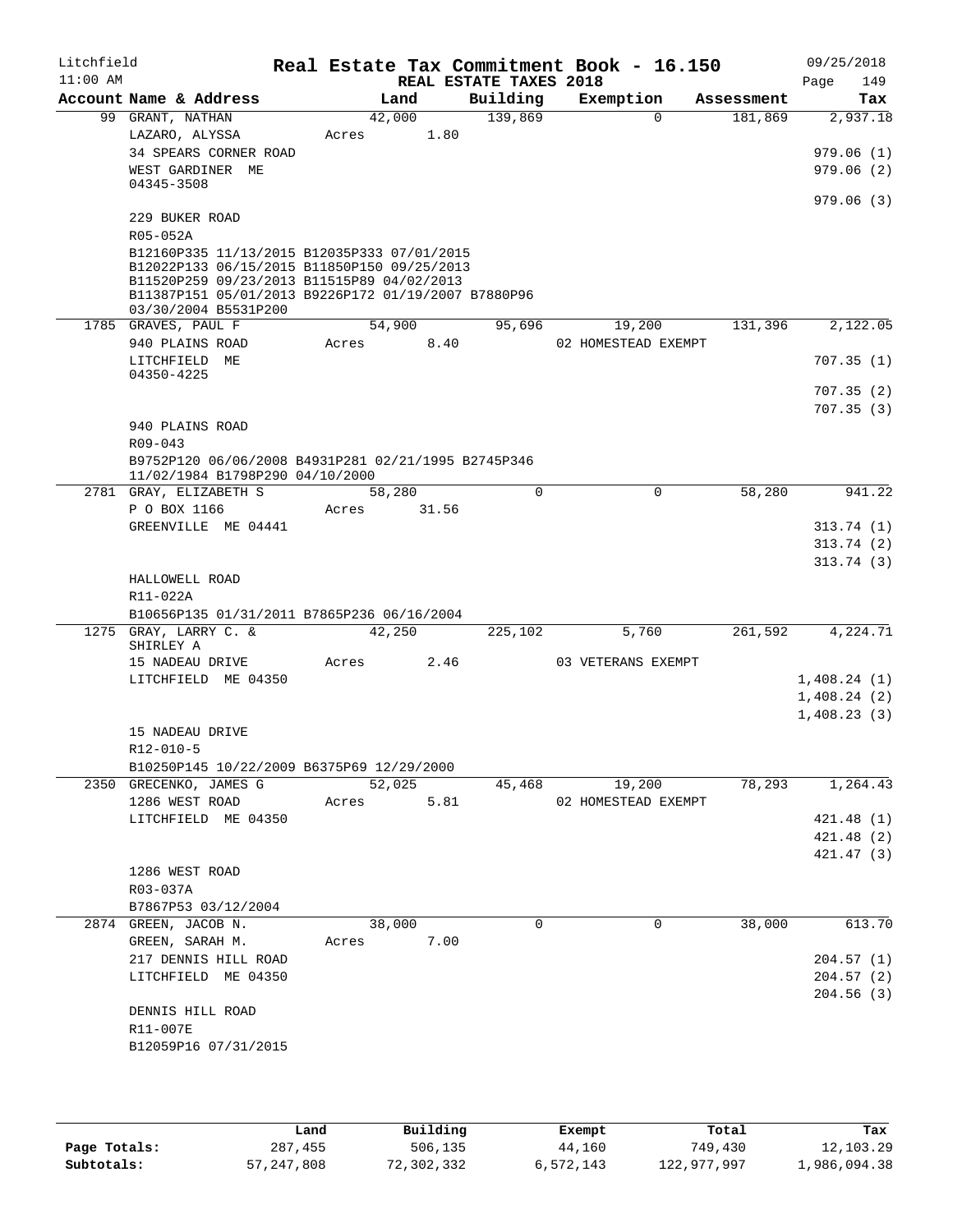| Litchfield |                                                   |        |        |                        | Real Estate Tax Commitment Book - 16.150 |            | 09/25/2018               |
|------------|---------------------------------------------------|--------|--------|------------------------|------------------------------------------|------------|--------------------------|
| $11:00$ AM |                                                   |        |        | REAL ESTATE TAXES 2018 |                                          |            | 150<br>Page              |
|            | Account Name & Address                            |        | Land   | Building               | Exemption                                | Assessment | Tax                      |
|            | 249 GREENE JACOB N                                | 42,750 |        | 120,944                | $\Omega$                                 | 163,694    | 2,643.66                 |
|            | MELANSON SARAH M                                  | Acres  | 2.10   |                        |                                          |            |                          |
|            | 217 DENNIS HILL ROAD                              |        |        |                        |                                          |            | 881.22 (1)               |
|            | LITCHFIELD ME 04350                               |        |        |                        |                                          |            | 881.22 (2)               |
|            |                                                   |        |        |                        |                                          |            | 881.22 (3)               |
|            | 217 DENNIS HILL ROAD                              |        |        |                        |                                          |            |                          |
|            | R13-042A                                          |        |        |                        |                                          |            |                          |
|            | B9556P82 11/06/2007 B8856P169 03/30/2006 B6237P68 |        |        |                        |                                          |            |                          |
|            | 2313 GREENLEAF, MIRANDA                           | 38,600 |        | 128,381                | 0                                        | 166,981    | 2,696.74                 |
|            | GREENLEAF, MICHAEL                                | Acres  | 1.00   |                        |                                          |            |                          |
|            | 21 CHAPMAN DRIVE<br>LITCHFIELD ME 04350           |        |        |                        |                                          |            | 898.91 (1)               |
|            |                                                   |        |        |                        |                                          |            | 898.91 (2)<br>898.92 (3) |
|            | 21 CHAPMAN DRIVE                                  |        |        |                        |                                          |            |                          |
|            | $R12 - 005 - 6$                                   |        |        |                        |                                          |            |                          |
|            | B12356P112 07/18/2016 B10595P188 11/19/2010       |        |        |                        |                                          |            |                          |
|            | B7656P211 09/26/2003                              |        |        |                        |                                          |            |                          |
|            | 170 GREENLEAF, MORRIS D.                          | 82,620 |        | $\mathbf 0$            | 0                                        | 82,620     | 1,334.31                 |
|            | 44 GREENLEAF WOODS LANE Acres 64.40               |        |        |                        |                                          |            |                          |
|            | LITCHFIELD ME 04350                               |        |        |                        |                                          |            | 444.77 (1)               |
|            |                                                   |        |        |                        |                                          |            | 444.77 (2)<br>444.77 (3) |
|            | 44 GREENLEAF WOODS LANE                           |        |        |                        |                                          |            |                          |
|            | R02-075                                           |        |        |                        |                                          |            |                          |
|            | B5623P123 05/12/1998                              |        |        |                        |                                          |            |                          |
|            | 722 GREENLEAF, RANDALL P                          |        | 41,800 | 67,335                 | 19,200                                   | 89,935     | 1,452.45                 |
|            | 985 PLAINS ROAD                                   | Acres  | 1.72   |                        | 02 HOMESTEAD EXEMPT                      |            |                          |
|            | LITCHFIELD ME 04350                               |        |        |                        |                                          |            | 484.15 (1)               |
|            |                                                   |        |        |                        |                                          |            | 484.15 (2)               |
|            |                                                   |        |        |                        |                                          |            | 484.15 (3)               |
|            | 985 PLAINS ROAD                                   |        |        |                        |                                          |            |                          |
|            | U05-003A                                          |        |        |                        |                                          |            |                          |
|            | B3905P109                                         |        |        |                        |                                          |            |                          |
|            | 724 GREGORY, JOHN                                 | 45,000 |        | 134,010                | 19,200                                   | 159,810    | 2,580.93                 |
|            | 14 HUNTINGTON HILL ROAD Acres                     |        | 3.00   |                        | 02 HOMESTEAD EXEMPT                      |            |                          |
|            | LITCHFIELD ME 04350                               |        |        |                        |                                          |            | 860.31(1)                |
|            |                                                   |        |        |                        |                                          |            | 860.31(2)                |
|            |                                                   |        |        |                        |                                          |            | 860.31 (3)               |
|            | 14 HUNTINGTON HILL ROAD                           |        |        |                        |                                          |            |                          |
|            | R11-036A                                          |        |        |                        |                                          |            |                          |
|            | B3512P168 03/01/1989                              |        |        |                        |                                          |            |                          |
|            | 2237 GRENIER, JEREMY                              |        | 45,925 | 83,439                 | 24,960                                   | 104,404    | 1,686.12                 |
|            | GRENIER SANDRA L                                  | Acres  | 3.37   |                        | 02 HOMESTEAD EXEMPT                      |            |                          |
|            | 244 BUKER ROAD                                    |        |        |                        | 12 WW2 Vet Res.                          |            | 562.04(1)                |
|            | LITCHFIELD ME 04350                               |        |        |                        |                                          |            | 562.04(2)                |
|            | 244 BUKER ROAD                                    |        |        |                        |                                          |            | 562.04(3)                |
|            | $R05 - 009 - 4$                                   |        |        |                        |                                          |            |                          |
|            | B7019P287                                         |        |        |                        |                                          |            |                          |
|            |                                                   |        |        |                        |                                          |            |                          |

|              | Land       | Building   | Exempt    | Total       | Tax          |
|--------------|------------|------------|-----------|-------------|--------------|
| Page Totals: | 296,695    | 534,109    | 63,360    | 767,444     | 12,394.21    |
| Subtotals:   | 57,544,503 | 72,836,441 | 6,635,503 | 123,745,441 | 1,998,488.59 |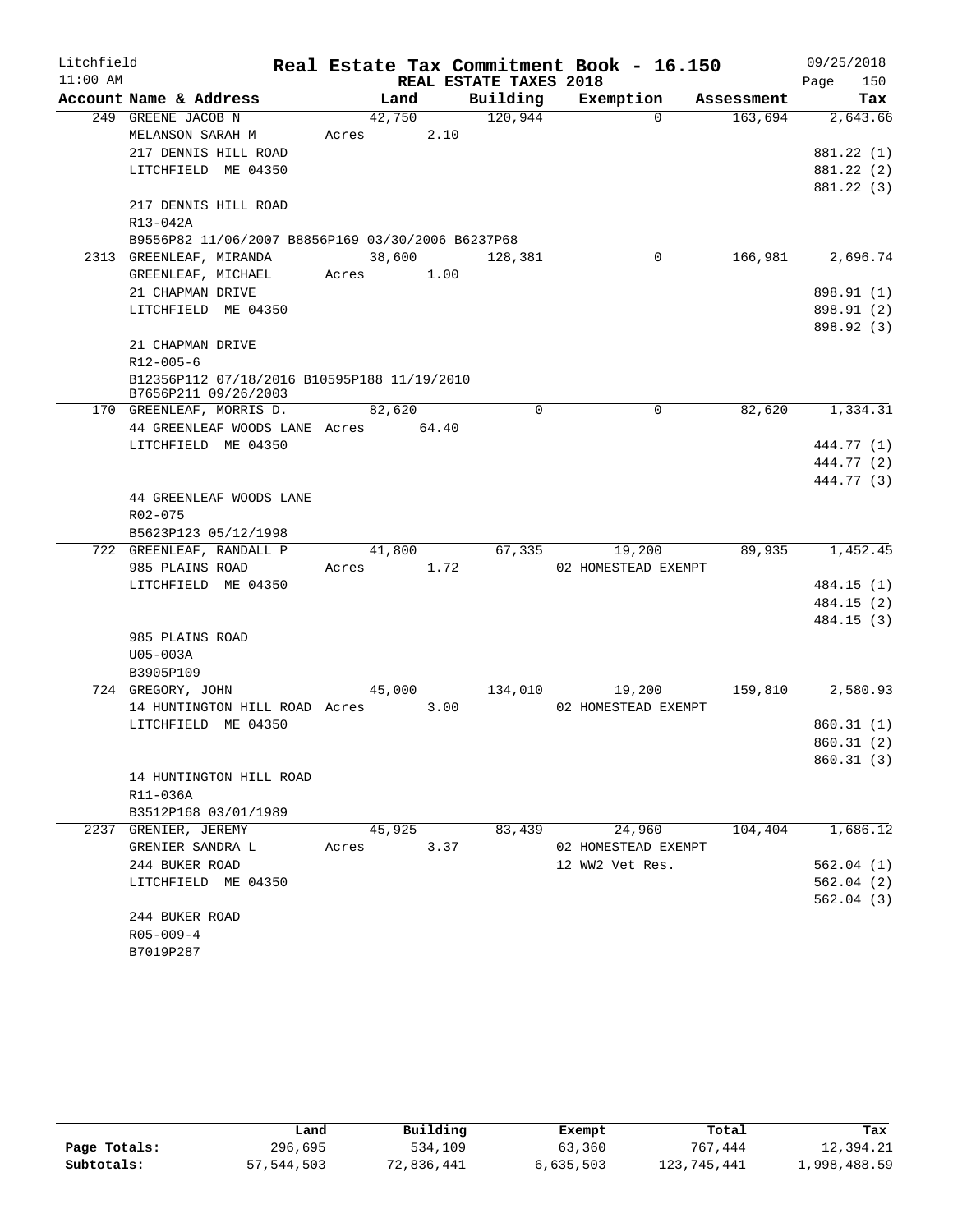| Litchfield |                                                                     |             |        |                        | Real Estate Tax Commitment Book - 16.150 |            | 09/25/2018   |
|------------|---------------------------------------------------------------------|-------------|--------|------------------------|------------------------------------------|------------|--------------|
| $11:00$ AM |                                                                     |             |        | REAL ESTATE TAXES 2018 |                                          |            | 151<br>Page  |
|            | Account Name & Address                                              |             | Land   | Building               | Exemption                                | Assessment | Tax          |
|            | 1626 GRENIER, MICHAEL J.                                            | 41,350      |        | 109,038                | $\Omega$                                 | 150,388    | 2,428.77     |
|            | GRENIER, SUMMER P.                                                  | Acres       | 2.10   |                        |                                          |            |              |
|            | 58 KENNISON STREET UNIT<br>B6                                       |             |        |                        |                                          |            | 809.59(1)    |
|            | MANCHESTER ME 04351                                                 |             |        |                        |                                          |            | 809.59(2)    |
|            | 25 PATTENWOODS LANE                                                 |             |        |                        |                                          |            | 809.59(3)    |
|            | R01-033B-5                                                          |             |        |                        |                                          |            |              |
|            | B12657P306 07/13/2017 B9607P287 01/08/2008 B7672P197<br>09/22/2003  |             |        |                        |                                          |            |              |
|            | 2916 GRIATZKY, ALEXANDER                                            | 30,500      |        | 0                      | 0                                        | 30,500     | 492.57       |
|            | 13 FORD LANE                                                        | Acres       | 2.00   |                        |                                          |            |              |
|            | LITCHFIELD ME 04350                                                 |             |        |                        |                                          |            | 164.19(1)    |
|            |                                                                     |             |        |                        |                                          |            | 164.19(2)    |
|            |                                                                     |             |        |                        |                                          |            | 164.19(3)    |
|            | UPPER POND ROAD                                                     |             |        |                        |                                          |            |              |
|            | R08-026A                                                            |             |        |                        |                                          |            |              |
|            | B12646P254 09/24/2015                                               |             |        |                        |                                          |            |              |
|            | 725 GRIATZKY, MARIA                                                 | 252,239     |        | 0                      | 0                                        | 252,239    | 4,073.66     |
|            | S. (WIDOW)<br>11 KEENAN STREET                                      | Acres       | 51.00  |                        |                                          |            |              |
|            | PARLIN NJ 08859                                                     |             |        |                        |                                          |            | 1,357.89(1)  |
|            |                                                                     |             |        |                        |                                          |            | 1,357.89(2)  |
|            |                                                                     |             |        |                        |                                          |            | 1,357.88(3)  |
|            | UPPER POND ROAD                                                     |             |        |                        |                                          |            |              |
|            | R08-026                                                             |             |        |                        |                                          |            |              |
|            | B12646P254 09/24/2015 B7671P311 07/22/2003                          |             |        |                        |                                          |            |              |
|            | 2828 GRIMM, AARON                                                   |             | 20,942 | 55,281                 | 19,200                                   | 57,023     | 920.92       |
|            | WILE, BRIIS DANIELLE                                                | Acres 13.20 |        |                        | 02 HOMESTEAD EXEMPT                      |            |              |
|            | 308 OAK HILL ROAD                                                   |             |        |                        |                                          |            | 306.97(1)    |
|            | Litchfield ME 04350                                                 |             |        |                        |                                          |            | 306.97(2)    |
|            |                                                                     |             |        |                        |                                          |            | 306.98(3)    |
|            | 308 OAK HILL ROAD                                                   |             |        |                        |                                          |            |              |
|            | $R04 - 036A$                                                        |             |        |                        |                                          |            |              |
|            | B11394P206 12/21/2012                                               |             |        |                        |                                          |            |              |
|            | 1273 GRISWOLD, CHARLES H III<br>REVOCABLE TRUST                     | 210,886     |        | 76,283                 | 0                                        | 287,169    | 4,637.78     |
|            | 5 SERENITY LANE                                                     | Acres       | 0.71   |                        |                                          |            |              |
|            | ANDOVER MA 01810                                                    |             |        |                        |                                          |            | 1,545.93(1)  |
|            |                                                                     |             |        |                        |                                          |            | 1, 545.93(2) |
|            |                                                                     |             |        |                        |                                          |            | 1, 545.92(3) |
|            | 381 PEACEPIPE DRIVE                                                 |             |        |                        |                                          |            |              |
|            | $U28 - 008$<br>B10474P236 07/19/2010 B1799P123 03/18/1975 B1700P336 |             |        |                        |                                          |            |              |
|            | 01/09/1974                                                          |             |        |                        |                                          |            |              |
|            | 135 GRONDIN, LAURA H.                                               | 53,000      |        | 148,837                | 0                                        | 201,837    | 3,259.67     |
|            | GRONDIN, ANDREW                                                     | Acres       | 6.50   |                        |                                          |            |              |
|            | 28 NECK ROAD                                                        |             |        |                        |                                          |            | 1,086.56(1)  |
|            | LITCHFIELD ME 04350                                                 |             |        |                        |                                          |            | 1,086.56(2)  |
|            |                                                                     |             |        |                        |                                          |            | 1,086.55(3)  |
|            | 28 NECK ROAD                                                        |             |        |                        |                                          |            |              |
|            | $U20 - 018$                                                         |             |        |                        |                                          |            |              |
|            | B12742P88 10/06/2017 B2826P316 07/18/1985                           |             |        |                        |                                          |            |              |

|              | Land         | Building   | Exempt    | Total       | Tax          |
|--------------|--------------|------------|-----------|-------------|--------------|
| Page Totals: | 608,917      | 389,439    | 19,200    | 979,156     | 15,813.37    |
| Subtotals:   | 58, 153, 420 | 73,225,880 | 6,654,703 | 124,724,597 | 2,014,301.96 |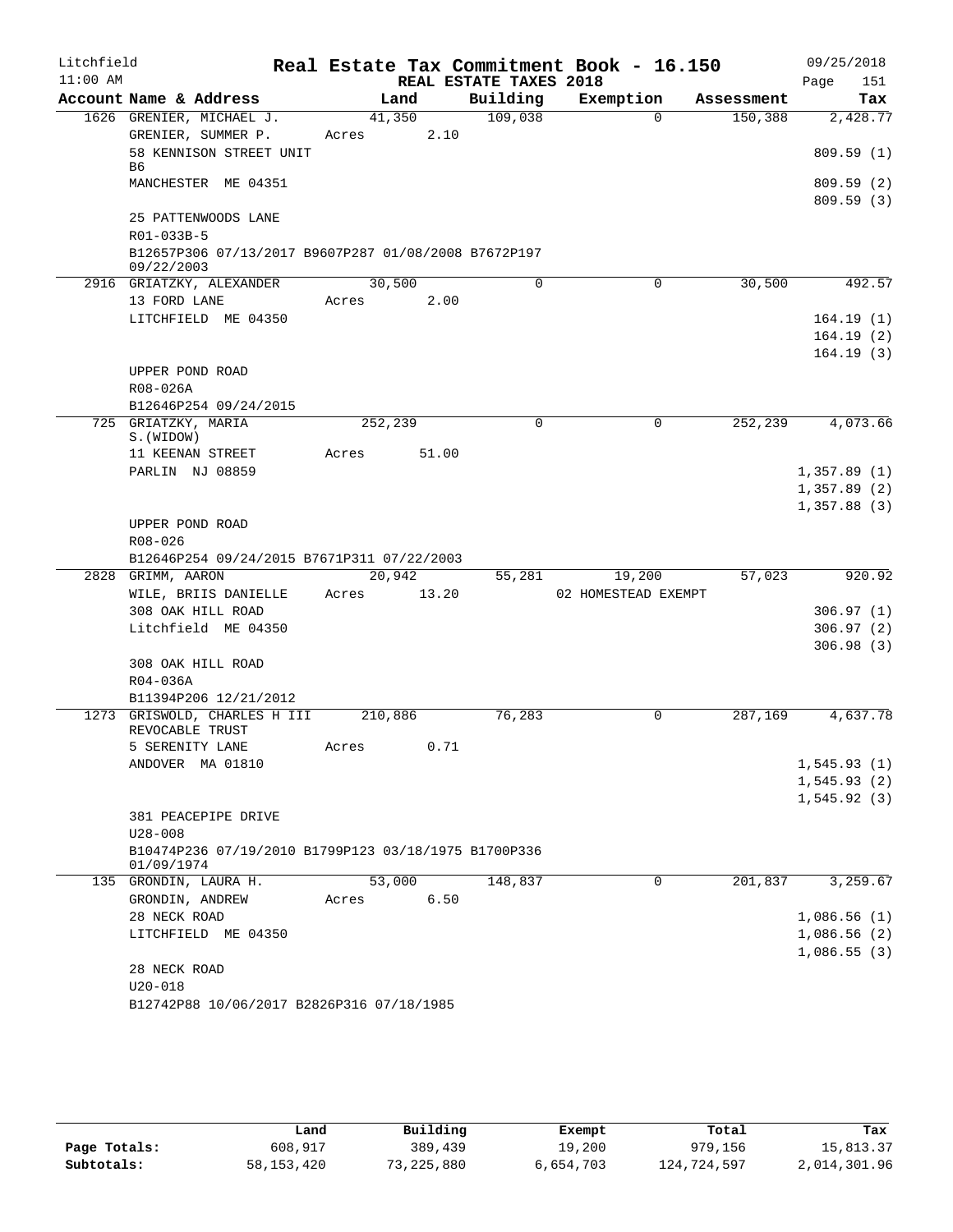| Litchfield |                                           |         |       |                                    | Real Estate Tax Commitment Book - 16.150 |            | 09/25/2018  |            |
|------------|-------------------------------------------|---------|-------|------------------------------------|------------------------------------------|------------|-------------|------------|
| $11:00$ AM | Account Name & Address                    | Land    |       | REAL ESTATE TAXES 2018<br>Building | Exemption                                |            | Page        | 152<br>Tax |
|            |                                           |         |       | 175,747                            | $\Omega$                                 | Assessment |             |            |
|            | 1062 GROOM, JAMES P.                      | 67,500  |       |                                    |                                          | 243, 247   |             | 3,928.44   |
|            | BARNARD, JOANNE E.                        | Acres   | 22.00 |                                    |                                          |            |             |            |
|            | 17052 N 58TH WAY                          |         |       |                                    |                                          |            | 1,309.48(1) |            |
|            | SCOTTSDALE AZ 85254                       |         |       |                                    |                                          |            | 1,309.48(2) |            |
|            | 2103 HALLOWELL ROAD                       |         |       |                                    |                                          |            | 1,309.48(3) |            |
|            | R11-026                                   |         |       |                                    |                                          |            |             |            |
|            | B12656P173 06/26/2017 B1577P806           |         |       |                                    |                                          |            |             |            |
|            | 730 GROVER, STEVEN                        | 30,000  |       | 0                                  | 0                                        | 30,000     |             | 484.50     |
|            | 6 PERKINS ROAD                            | Acres   | 1.80  |                                    |                                          |            |             |            |
|            | MONMOUTH ME 04259                         |         |       |                                    |                                          |            | 161.50(1)   |            |
|            |                                           |         |       |                                    |                                          |            | 161.50(2)   |            |
|            |                                           |         |       |                                    |                                          |            | 161.50(3)   |            |
|            | FERRIN ROAD                               |         |       |                                    |                                          |            |             |            |
|            | R05-051A                                  |         |       |                                    |                                          |            |             |            |
|            | B2505P61                                  |         |       |                                    |                                          |            |             |            |
|            | 731 GRUBER, WILLIAM                       | 178,600 |       | 131,400                            | 0                                        | 310,000    |             | 5,006.50   |
|            | (TRUSTEE)                                 |         |       |                                    |                                          |            |             |            |
|            | GRUBER, BONNIE J.<br>(TRUSTEE)            | Acres   | 1.00  |                                    |                                          |            |             |            |
|            | 9989 CR 121                               |         |       |                                    |                                          |            | 1,668.83(1) |            |
|            | WILDWOOD FL 34785                         |         |       |                                    |                                          |            | 1,668.83(2) |            |
|            |                                           |         |       |                                    |                                          |            | 1,668.84(3) |            |
|            | CHESLEY DRIVE                             |         |       |                                    |                                          |            |             |            |
|            | $U15 - 014$                               |         |       |                                    |                                          |            |             |            |
|            | B11434P267 06/24/2013 B3323P144           |         |       |                                    |                                          |            |             |            |
|            | 2179 GTP ACQUISITION                      |         | 0     | 130,000                            | 0                                        | 130,000    |             | 2,099.50   |
|            | PARTNERS II, LLC<br>C/O PROPERTY TAX DEPT |         |       |                                    |                                          |            |             |            |
|            | P.O. BOX 723597                           |         |       |                                    |                                          |            | 699.83(1)   |            |
|            | ATLANTA GA 31139                          |         |       |                                    |                                          |            | 699.83 (2)  |            |
|            |                                           |         |       |                                    |                                          |            | 699.84(3)   |            |
|            | PLAINS ROAD                               |         |       |                                    |                                          |            |             |            |
|            | R07-015-ON                                |         |       |                                    |                                          |            |             |            |
|            | 2173 GTP ACOUISITION                      | 28,000  |       | 140, 312                           | $\mathbf 0$                              | 168, 312   |             | 2,718.24   |
|            | PARTNERS II LLC                           |         |       |                                    |                                          |            |             |            |
|            | C/O PROPERTY TAX DEPT                     | Acres   | 1.00  |                                    |                                          |            |             |            |
|            | P.O. BOX 723597                           |         |       |                                    |                                          |            | 906.08(1)   |            |
|            | ATLANTA GA 31139                          |         |       |                                    |                                          |            | 906.08(2)   |            |
|            |                                           |         |       |                                    |                                          |            | 906.08(3)   |            |
|            | SNYDER LANE                               |         |       |                                    |                                          |            |             |            |
|            | R03-029B                                  |         |       |                                    |                                          |            |             |            |
|            | B8726P246 10/28/2005 B6372P16 12/21/2000  |         |       |                                    |                                          |            |             |            |
|            | 733 GUAY, BRENDA L                        | 94,864  |       | 53,458                             | 0                                        | 148,322    |             | 2,395.40   |
|            | GUAY, RONALD L.                           | Acres   | 0.29  |                                    |                                          |            |             |            |
|            | 111 COMMUNITY DRIVE                       |         |       |                                    |                                          |            | 798.47 (1)  |            |
|            | LITCHFIELD ME 04350                       |         |       |                                    |                                          |            | 798.47 (2)  |            |
|            |                                           |         |       |                                    |                                          |            | 798.46 (3)  |            |
|            | 111 COMMUNITY DRIVE                       |         |       |                                    |                                          |            |             |            |
|            | U15-007A                                  |         |       |                                    |                                          |            |             |            |
|            | B10336P250 02/05/2010 B4779P154           |         |       |                                    |                                          |            |             |            |

|              | úand       | Building   | Exempt    | Total       | Tax          |
|--------------|------------|------------|-----------|-------------|--------------|
| Page Totals: | 398,964    | 630,917    |           | 1,029,881   | 16,632.58    |
| Subtotals:   | 58,552,384 | 73,856,797 | 6,654,703 | 125,754,478 | 2,030,934.54 |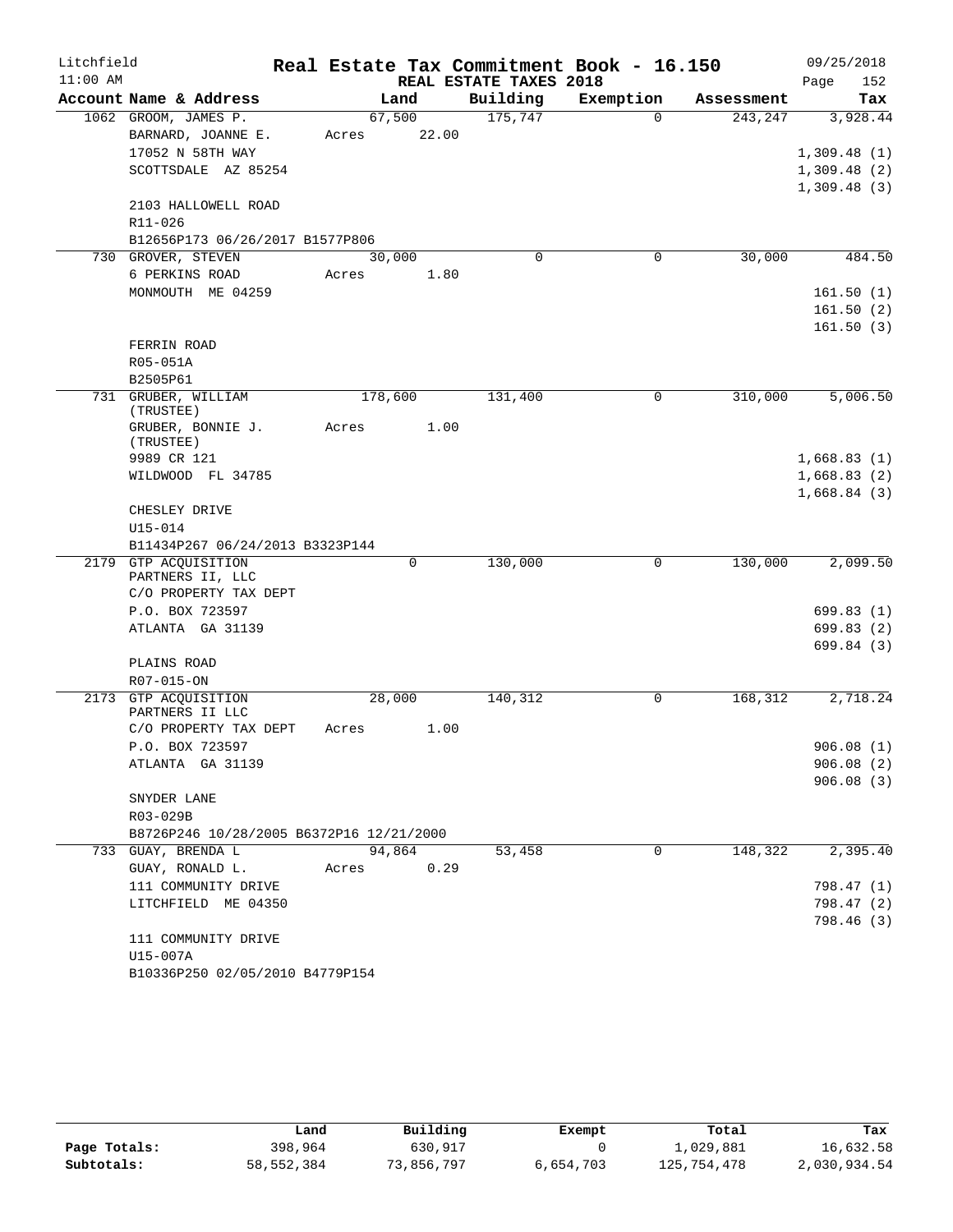| Litchfield |                                                  |            |        |                        | Real Estate Tax Commitment Book - 16.150 |            | 09/25/2018  |
|------------|--------------------------------------------------|------------|--------|------------------------|------------------------------------------|------------|-------------|
| $11:00$ AM |                                                  |            |        | REAL ESTATE TAXES 2018 |                                          |            | 153<br>Page |
|            | Account Name & Address                           | Land       |        | Building               | Exemption                                | Assessment | Tax         |
|            | 2547 GUAY, LIONEL C III                          | 45,450     |        | 80,076                 | 19,200                                   | 106, 326   | 1,717.16    |
|            | 328 OAK HILL ROAD                                | Acres      | 3.18   |                        | 02 HOMESTEAD EXEMPT                      |            |             |
|            | LITCHFIELD ME 04350                              |            |        |                        |                                          |            | 572.39(1)   |
|            |                                                  |            |        |                        |                                          |            | 572.39(2)   |
|            |                                                  |            |        |                        |                                          |            | 572.38(3)   |
|            | 328 OAK HILL ROAD                                |            |        |                        |                                          |            |             |
|            | R04-037D                                         |            |        |                        |                                          |            |             |
|            | B10285P84 11/30/2009 B8630P280 09/29/2005        |            |        |                        |                                          |            |             |
|            | 156 GUERIN, ANDRE                                | 63,384     |        | 38,390                 | 0                                        | 101,774    | 1,643.65    |
|            | 9 GRANDE AVENUE                                  | Acres      | 0.24   |                        |                                          |            |             |
|            | LEWISTON ME 04240                                |            |        |                        |                                          |            | 547.88 (1)  |
|            |                                                  |            |        |                        |                                          |            | 547.88 (2)  |
|            |                                                  |            |        |                        |                                          |            | 547.89 (3)  |
|            | 118 JIMMY POND LANE                              |            |        |                        |                                          |            |             |
|            | $U08 - 005$                                      |            |        |                        |                                          |            |             |
|            | B12409P287 08/29/2016 B3565P130                  | 40,900     |        | 12,261                 | 0                                        | 53,161     | 858.55      |
|            | 2177 GUNN, ELIZABETH MCGUIRE<br>68 FERRIN ROAD   | Acres 1.36 |        |                        |                                          |            |             |
|            | LITCHFIELD ME 04350                              |            |        |                        |                                          |            | 286.18(1)   |
|            |                                                  |            |        |                        |                                          |            | 286.18(2)   |
|            |                                                  |            |        |                        |                                          |            | 286.19(3)   |
|            | 72 FERRIN ROAD                                   |            |        |                        |                                          |            |             |
|            | R03-098A                                         |            |        |                        |                                          |            |             |
|            | B6313P260 09/29/2000                             |            |        |                        |                                          |            |             |
|            | 345 GUNNELLS BELINDA                             | 113,780    |        | 4,324                  | 0                                        | 118,104    | 1,907.38    |
|            | 33 PERKINS ROAD                                  | Acres      | 0.51   |                        |                                          |            |             |
|            | MONMOUTH ME 04259                                |            |        |                        |                                          |            | 635.79(1)   |
|            |                                                  |            |        |                        |                                          |            | 635.79 (2)  |
|            |                                                  |            |        |                        |                                          |            | 635.80(3)   |
|            | 68 EASY STREET                                   |            |        |                        |                                          |            |             |
|            | $U09 - 007$                                      |            |        |                        |                                          |            |             |
|            | B8071P68 08/06/2004 B8071P66 08/05/2004 B2463P93 |            |        |                        |                                          |            |             |
|            | 04/12/1982                                       |            |        |                        |                                          |            |             |
|            | 741 GUSTIN SHAREEN L                             |            | 40,975 | 93,893                 | 19,200                                   | 115,668    | 1,868.04    |
|            | 79 COMMUNITY DRIVE                               | Acres      | 1.95   |                        | 02 HOMESTEAD EXEMPT                      |            |             |
|            | LITCHFIELD ME 04350                              |            |        |                        |                                          |            | 622.68(1)   |
|            |                                                  |            |        |                        |                                          |            | 622.68(2)   |
|            |                                                  |            |        |                        |                                          |            | 622.68(3)   |
|            | 79 COMMUNITY DRIVE                               |            |        |                        |                                          |            |             |
|            | U15-003D                                         |            |        |                        |                                          |            |             |
|            | B6027P85 08/10/1999                              |            |        |                        |                                          |            |             |
|            | 738 GUSTIN, GEORGE                               | 50,800     |        | 0                      | 0                                        | 50,800     | 820.42      |
|            | 38 RIDGE RD                                      | Acres      | 42.00  |                        |                                          |            |             |
|            | WALES ME 04280                                   |            |        |                        |                                          |            | 273.47(1)   |
|            |                                                  |            |        |                        |                                          |            | 273.47(2)   |
|            |                                                  |            |        |                        |                                          |            | 273.48(3)   |
|            | <b>GUSTIN ROAD</b>                               |            |        |                        |                                          |            |             |
|            | $R04 - 043$                                      |            |        |                        |                                          |            |             |
|            | B4265P331                                        |            |        |                        |                                          |            |             |

|              | Land       | Building   | Exempt    | Total       | Tax          |
|--------------|------------|------------|-----------|-------------|--------------|
| Page Totals: | 355,289    | 228,944    | 38,400    | 545,833     | 8,815.20     |
| Subtotals:   | 58,907,673 | 74,085,741 | 6,693,103 | 126,300,311 | 2,039,749.74 |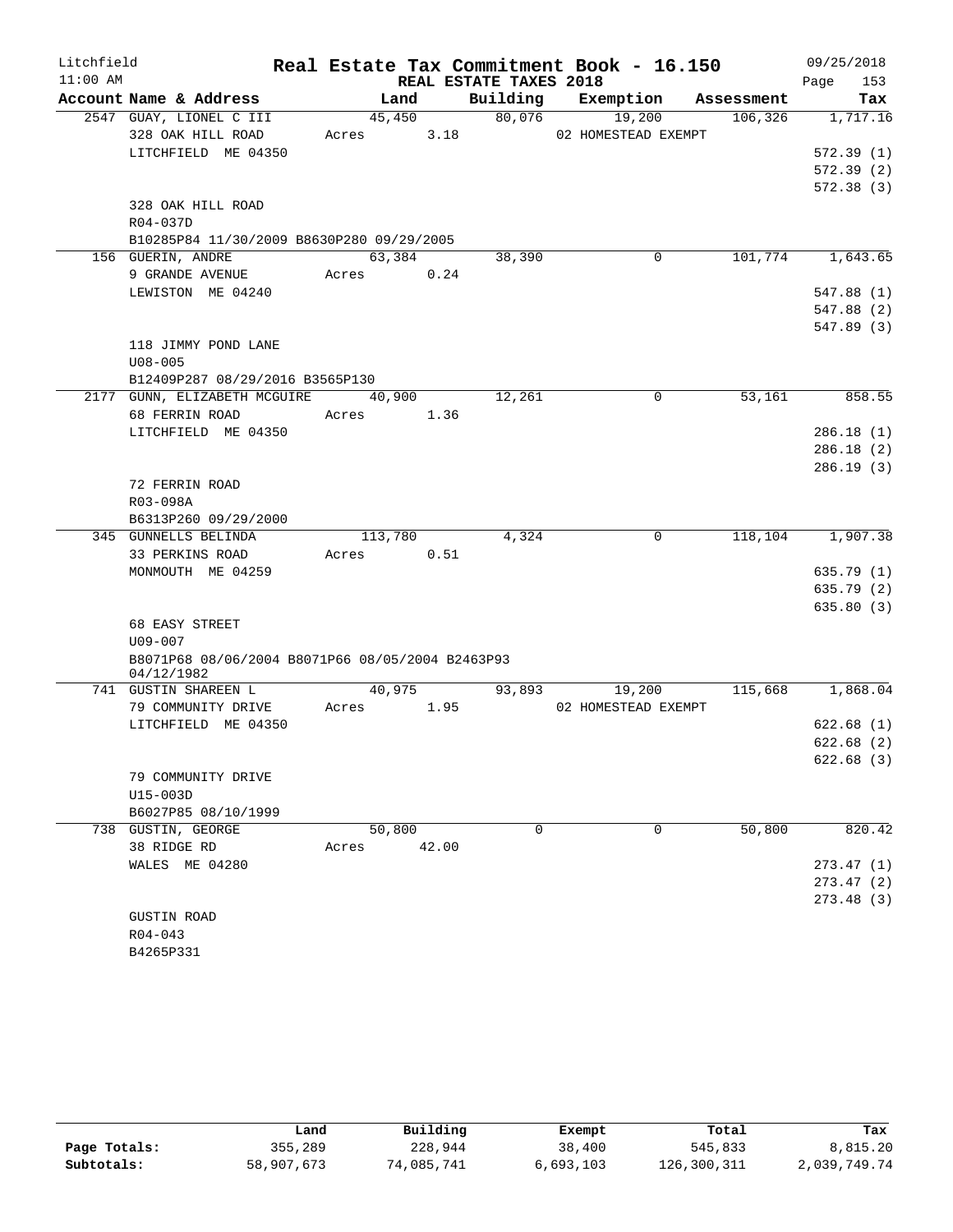| Litchfield |                                                                   |         |      |                        | Real Estate Tax Commitment Book - 16.150 |            |              | 09/25/2018 |
|------------|-------------------------------------------------------------------|---------|------|------------------------|------------------------------------------|------------|--------------|------------|
| $11:00$ AM |                                                                   |         |      | REAL ESTATE TAXES 2018 |                                          |            | Page         | 154        |
|            | Account Name & Address                                            | Land    |      | Building               | Exemption                                | Assessment |              | Tax        |
|            | 737 GUSTIN, KAY R., MICHAEL<br>R., & GREGORY C.                   | 160,071 |      | 48,203                 | $\Omega$                                 | 208,274    |              | 3,363.63   |
|            | WILLIAMS, KATHY G.,<br>EATON, ANN G.,<br>MULHERIN, AMY G          | Acres   | 0.56 |                        |                                          |            |              |            |
|            | 38 RIDGE RD                                                       |         |      |                        |                                          |            | 1,121.21(1)  |            |
|            | WALES ME 04280                                                    |         |      |                        |                                          |            | 1, 121.21(2) |            |
|            |                                                                   |         |      |                        |                                          |            | 1, 121.21(3) |            |
|            | 160 COMMUNITY DRIVE                                               |         |      |                        |                                          |            |              |            |
|            | $U15 - 002$                                                       |         |      |                        |                                          |            |              |            |
|            | B12310P42 05/12/2016 B12310P39 05/12/2016 B1684P178<br>01/11/2005 |         |      |                        |                                          |            |              |            |
|            | 740 GUSTIN, LEWIS A                                               | 184,850 |      | 41,593                 | $\Omega$                                 | 226,443    |              | 3,657.05   |
|            | 28 GUSTIN LN                                                      | Acres   | 1.70 |                        |                                          |            |              |            |
|            | GREENE ME 04236                                                   |         |      |                        |                                          |            | 1, 219.02(1) |            |
|            |                                                                   |         |      |                        |                                          |            | 1,219.02(2)  |            |
|            |                                                                   |         |      |                        |                                          |            | 1,219.01(3)  |            |
|            | 161 COMMUNITY DRIVE                                               |         |      |                        |                                          |            |              |            |
|            | $U15 - 003$                                                       |         |      |                        |                                          |            |              |            |
|            | B2838P324 08/24/1982                                              |         |      |                        |                                          |            |              |            |
|            | 739 GUSTIN, LEWIS A                                               | 41,300  |      | $\Omega$               | $\Omega$                                 | 41,300     |              | 666.99     |
|            | 28 GUSTIN LN                                                      | Acres   | 8.20 |                        |                                          |            |              |            |
|            | GREENE ME 04236                                                   |         |      |                        |                                          |            |              | 222.33(1)  |
|            |                                                                   |         |      |                        |                                          |            |              | 222.33(2)  |
|            |                                                                   |         |      |                        |                                          |            |              | 222.33(3)  |
|            | COMMUNITY DRIVE                                                   |         |      |                        |                                          |            |              |            |
|            | U16-005B                                                          |         |      |                        |                                          |            |              |            |
|            | B2838P324                                                         |         |      |                        |                                          |            |              |            |

|              | Land       | Building   | Exempt    | Total       | Tax          |
|--------------|------------|------------|-----------|-------------|--------------|
| Page Totals: | 386,221    | 89,796     |           | 476,017     | 7,687.67     |
| Subtotals:   | 59,293,894 | 74,175,537 | 6,693,103 | 126,776,328 | 2,047,437.41 |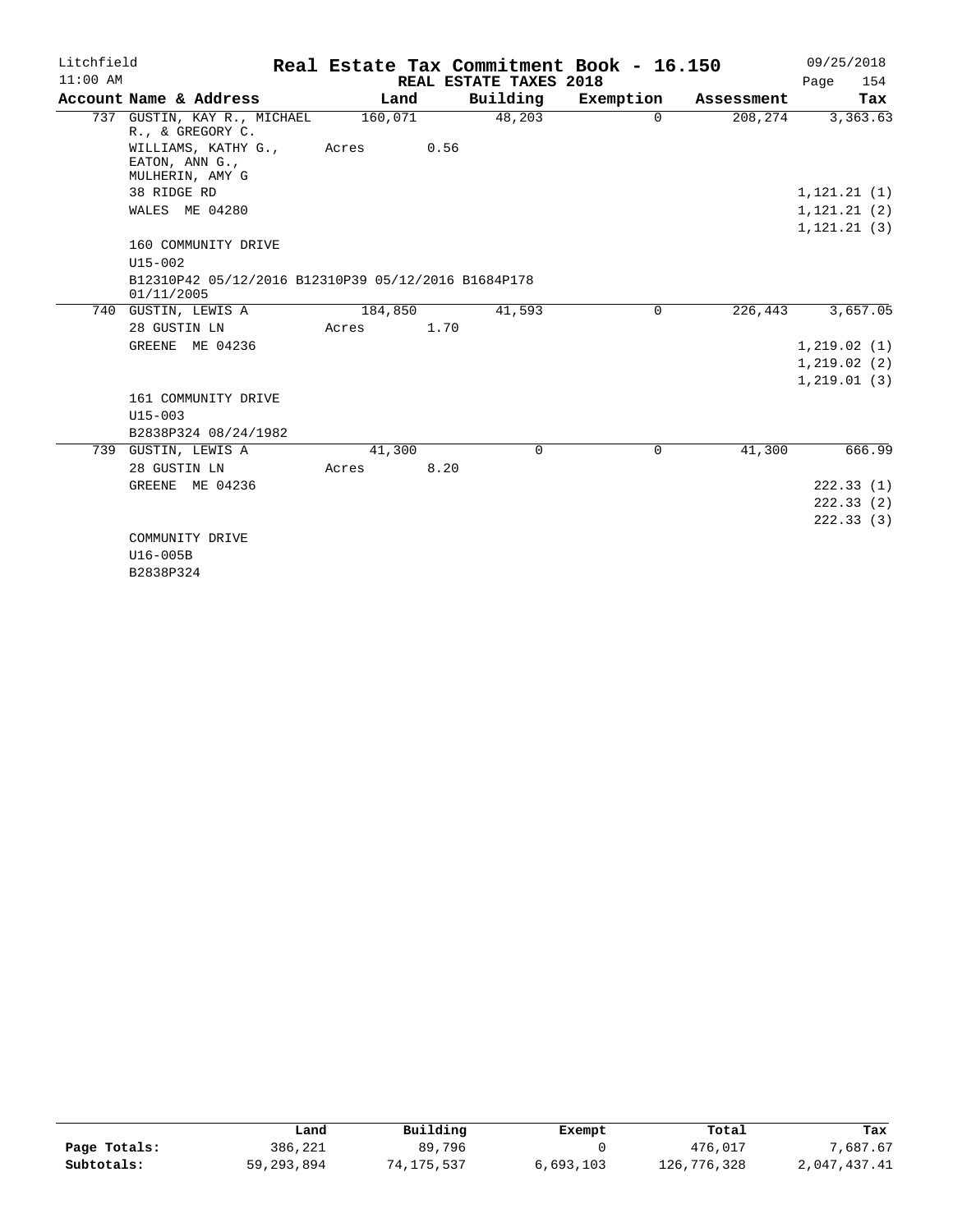| Litchfield |                                                     |       |         |      |                        | Real Estate Tax Commitment Book - 16.150 |            | 09/25/2018             |
|------------|-----------------------------------------------------|-------|---------|------|------------------------|------------------------------------------|------------|------------------------|
| $11:00$ AM |                                                     |       |         |      | REAL ESTATE TAXES 2018 |                                          |            | Page<br>155            |
|            | Account Name & Address                              |       | Land    |      | Building               | Exemption                                | Assessment | Tax                    |
|            | 735 HAFNER, ASHLEY N &<br>MILES R. HAFNER           |       | 48,750  |      | 52,676                 | $\Omega$                                 | 101,426    | 1,638.03               |
|            | 137 NECK ROAD                                       | Acres |         | 4.50 |                        |                                          |            |                        |
|            | LITCHFIELD ME 04350                                 |       |         |      |                        |                                          |            | 546.01(1)              |
|            |                                                     |       |         |      |                        |                                          |            | 546.01(2)              |
|            |                                                     |       |         |      |                        |                                          |            | 546.01(3)              |
|            | 137 NECK ROAD                                       |       |         |      |                        |                                          |            |                        |
|            | R14-036                                             |       |         |      |                        |                                          |            |                        |
|            | B6068P317 10/04/1999 B2570P338 05/26/1983           |       |         |      |                        |                                          |            |                        |
|            | 744 HAHNEL, FREDERICK G                             |       | 117,448 |      | 57,754                 | 0                                        | 175,202    | 2,829.51               |
|            | 1532 WASHINGTON ST                                  | Acres |         | 0.28 |                        |                                          |            |                        |
|            | BATH ME 04530                                       |       |         |      |                        |                                          |            | 943.17 (1)             |
|            |                                                     |       |         |      |                        |                                          |            | 943.17 (2)             |
|            | 142 ROSSER DRIVE                                    |       |         |      |                        |                                          |            | 943.17 (3)             |
|            | U17-001                                             |       |         |      |                        |                                          |            |                        |
|            | B1322P141                                           |       |         |      |                        |                                          |            |                        |
|            | 1598 HAIGH, KATHY C fka:                            |       | 42,250  |      | 81,295                 | 19,200                                   | 104,345    | 1,685.17               |
|            | KATHY C SKELTON                                     |       |         |      |                        |                                          |            |                        |
|            | 433 HUNTINGTON HILL                                 | Acres |         | 1.90 |                        | 02 HOMESTEAD EXEMPT                      |            |                        |
|            | <b>ROAD</b>                                         |       |         |      |                        |                                          |            |                        |
|            | LITCHFIELD ME 04350                                 |       |         |      |                        |                                          |            | 561.72(1)<br>561.72(2) |
|            |                                                     |       |         |      |                        |                                          |            | 561.73(3)              |
|            | 433 HUNTINGTON HILL                                 |       |         |      |                        |                                          |            |                        |
|            | <b>ROAD</b>                                         |       |         |      |                        |                                          |            |                        |
|            | $R04 - 008$                                         |       |         |      |                        |                                          |            |                        |
|            | B10663P47 01/07/2011 B10663P47 02/07/2011 B1536P177 |       |         |      |                        |                                          |            |                        |
|            | 11/27/1970 B1493P546<br>2534 HALL GLENN O           |       | 40,210  |      | 108,170                | 19,200                                   | 129,180    | 2,086.26               |
|            | 10 FLAHERTY LANE                                    | Acres |         | 7.11 |                        | 02 HOMESTEAD EXEMPT                      |            |                        |
|            | LITCHFIELD ME 04350                                 |       |         |      |                        |                                          |            | 695.42(1)              |
|            |                                                     |       |         |      |                        |                                          |            | 695.42(2)              |
|            |                                                     |       |         |      |                        |                                          |            | 695.42(3)              |
|            | 10 FLAHERTY LANE                                    |       |         |      |                        |                                          |            |                        |
|            | R03-105L                                            |       |         |      |                        |                                          |            |                        |
|            | B8729P170 12/12/2005                                |       |         |      |                        |                                          |            |                        |
|            | 100 HAMEL, KELLY M.                                 |       | 40,450  |      | 149,462                | 19,200                                   | 170,712    | 2,757.00               |
|            | 1736 HALLOWELL ROAD                                 | Acres |         | 1.74 |                        | 02 HOMESTEAD EXEMPT                      |            |                        |
|            | LITCHFIELD ME 04350                                 |       |         |      |                        |                                          |            | 919.00(1)              |
|            |                                                     |       |         |      |                        |                                          |            | 919.00(2)              |
|            | 1736 HALLOWELL ROAD                                 |       |         |      |                        |                                          |            | 919.00(3)              |
|            | R12-010-1                                           |       |         |      |                        |                                          |            |                        |
|            | B8288P85 01/28/2005 B3812P20 10/05/1990             |       |         |      |                        |                                          |            |                        |
|            | 2526 HAMMOND CLIFTON                                |       | 39,900  |      | 19,058                 | 0                                        | 58,958     | 952.17                 |
|            | 91 LANE ROAD                                        | Acres |         | 3.92 |                        |                                          |            |                        |
|            | POLAND ME 04279                                     |       |         |      |                        |                                          |            | 317.39(1)              |
|            |                                                     |       |         |      |                        |                                          |            | 317.39(2)              |
|            |                                                     |       |         |      |                        |                                          |            | 317.39(3)              |
|            | 155 SOUTH ADAMS ROAD                                |       |         |      |                        |                                          |            |                        |
|            | R01-063A                                            |       |         |      |                        |                                          |            |                        |
|            | B9656P153 03/04/2008 B8568P127 08/26/2005           |       |         |      |                        |                                          |            |                        |

|              | Land       | Building   | Exempt    | Total       | Tax          |
|--------------|------------|------------|-----------|-------------|--------------|
| Page Totals: | 329,008    | 468,415    | 57,600    | 739,823     | 11,948.14    |
| Subtotals:   | 59,622,902 | 74,643,952 | 6,750,703 | 127,516,151 | 2,059,385.55 |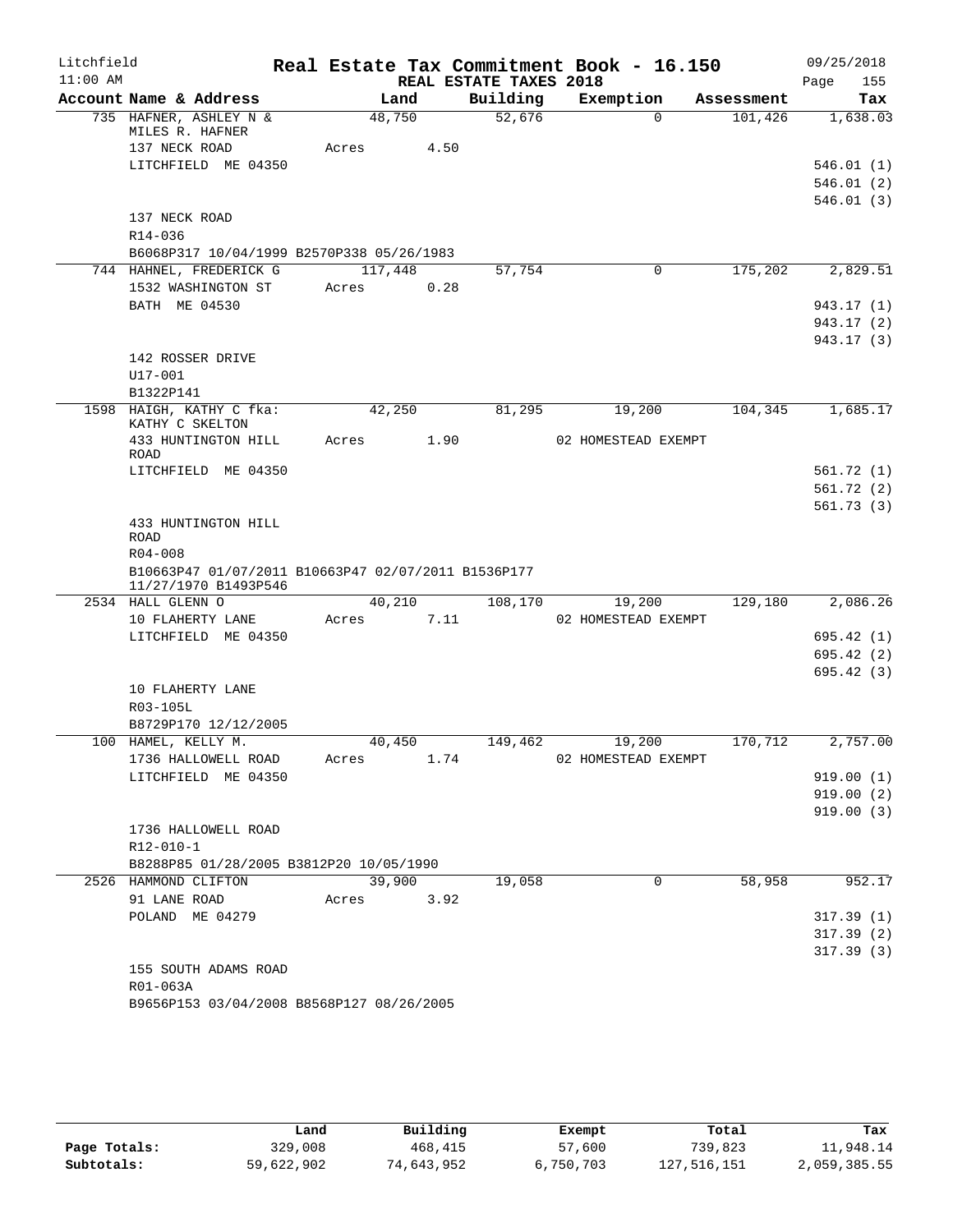| Litchfield   |                                                      |            |            |                        | Real Estate Tax Commitment Book - 16.150 |             | 09/25/2018   |
|--------------|------------------------------------------------------|------------|------------|------------------------|------------------------------------------|-------------|--------------|
| $11:00$ AM   |                                                      |            |            | REAL ESTATE TAXES 2018 |                                          |             | 156<br>Page  |
|              | Account Name & Address                               |            | Land       | Building               | Exemption                                | Assessment  | Tax          |
|              | 1956 HANLEY, KATHERINE C.                            |            | 45,100     | 140, 417               | $\Omega$                                 | 185,517     | 2,996.10     |
|              | 11 RICKER LANE                                       | Acres      | 3.60       |                        |                                          |             |              |
|              | LITCHFIELD ME 04350                                  |            |            |                        |                                          |             | 998.70 (1)   |
|              |                                                      |            |            |                        |                                          |             | 998.70 (2)   |
|              |                                                      |            |            |                        |                                          |             | 998.70 (3)   |
|              | 11 RICKER LANE                                       |            |            |                        |                                          |             |              |
|              | $R03 - 040 - 5 - A$                                  |            |            |                        |                                          |             |              |
|              | B11829P51 10/17/2014 B6951P126                       |            |            |                        |                                          |             | 3,415.61     |
| 2157         | HANLEY, TIMOTHY                                      |            | 51,250     | 160,243                | 0                                        | 211,493     |              |
|              | HANLEY LYNNE                                         | Acres      | 5.50       |                        |                                          |             |              |
|              | 1396 LEWISTON ROAD                                   |            |            |                        |                                          |             | 1,138.54(1)  |
|              | LITCHFIELD ME 04350                                  |            |            |                        |                                          |             | 1,138.54(2)  |
|              |                                                      |            |            |                        |                                          |             | 1, 138.53(3) |
|              | 1396 LEWISTON ROAD                                   |            |            |                        |                                          |             |              |
|              | R12-017A                                             |            |            |                        |                                          |             |              |
|              | B6318P280 10/06/2000                                 |            |            |                        |                                          |             |              |
|              | 760 HANLON, DAVID P                                  |            | 86,210     | 116,952                | 19,200                                   | 183,962     | 2,970.99     |
|              | 565 OAK HILL ROAD                                    | Acres      | 51.70      |                        | 02 HOMESTEAD EXEMPT                      |             |              |
|              | LITCHFIELD ME 04350                                  |            |            |                        |                                          |             | 990.33 (1)   |
|              |                                                      |            |            |                        |                                          |             | 990.33(2)    |
|              |                                                      |            |            |                        |                                          |             | 990.33(3)    |
|              | 565 OAK HILL ROAD                                    |            |            |                        |                                          |             |              |
|              | R04-015                                              |            |            |                        |                                          |             |              |
|              | B2621P275                                            |            |            |                        |                                          |             |              |
|              | 1036 HARDING, ANTHONY S.                             |            | 40,275     | 180,207                | 0                                        | 220,482     | 3,560.78     |
|              | 430 COURT STREET                                     | Acres      | 1.11       |                        |                                          |             |              |
|              | AUBURN ME 04210                                      |            |            |                        |                                          |             | 1,186.93(1)  |
|              |                                                      |            |            |                        |                                          |             | 1, 186.93(2) |
|              |                                                      |            |            |                        |                                          |             | 1,186.92(3)  |
|              | 1 MARISSA LANE                                       |            |            |                        |                                          |             |              |
|              | R11-023-1                                            |            |            |                        |                                          |             |              |
|              | B11378P304 05/03/2013 B9322P94 04/20/2007 B8342P95   |            |            |                        |                                          |             |              |
|              | 03/18/2005 B7412P1 05/19/2003<br>2329 HARDY THOMAS D |            | 42,500     | 151,586                | 19,200                                   | 174,886     | 2,824.41     |
|              | HARDY ELIZASBETH                                     | Acres      | 2.00       |                        | 02 HOMESTEAD EXEMPT                      |             |              |
|              | 339 DENNIS HILL ROAD                                 |            |            |                        |                                          |             | 941.47 (1)   |
|              |                                                      |            |            |                        |                                          |             |              |
|              | LITCHFIELD ME 04350                                  |            |            |                        |                                          |             | 941.47 (2)   |
|              |                                                      |            |            |                        |                                          |             | 941.47 (3)   |
|              | 339 DENNIS HILL ROAD                                 |            |            |                        |                                          |             |              |
|              | R13-040C                                             |            |            |                        |                                          |             |              |
|              | B8699P110 11/21/2005 B7652P267 09/22/2003            |            |            |                        |                                          |             |              |
|              | 762 HARDY, CARROLL E                                 |            | 37,200     | 145,131                | 0                                        | 182,331     | 2,944.65     |
|              | P O BOX 418                                          | Acres      | 0.90       |                        |                                          |             |              |
|              | BREWER ME 04412                                      |            |            |                        |                                          |             | 981.55(1)    |
|              |                                                      |            |            |                        |                                          |             | 981.55 (2)   |
|              |                                                      |            |            |                        |                                          |             | 981.55(3)    |
|              | 1882 HALLOWELL ROAD                                  |            |            |                        |                                          |             |              |
|              | $U16 - 020$                                          |            |            |                        |                                          |             |              |
|              | B3617P143                                            |            |            |                        |                                          |             |              |
|              | 2429 HARKINS JOHN M                                  |            | 44,475     | 84,000                 | 19,200                                   | 109,275     | 1,764.79     |
|              | P O BOX 61                                           | Acres      | 2.79       |                        | 02 HOMESTEAD EXEMPT                      |             |              |
|              | LITCHFIELD ME 04350                                  |            |            |                        |                                          |             | 588.26(1)    |
|              |                                                      |            |            |                        |                                          |             | 588.26(2)    |
|              |                                                      |            |            |                        |                                          |             | 588.27 (3)   |
|              | 40 COMMUNITY DRIVE                                   |            |            |                        |                                          |             |              |
|              | U15-003B-1                                           |            |            |                        |                                          |             |              |
|              | B8480P3 07/01/2005 B7933P261 05/07/2004              |            |            |                        |                                          |             |              |
|              |                                                      | Land       | Building   |                        | Exempt                                   | Total       | Tax          |
| Page Totals: |                                                      | 347,010    | 978,536    |                        | 57,600                                   | 1,267,946   | 20, 477.33   |
| Subtotals:   |                                                      | 59,969,912 | 75,622,488 |                        | 6,808,303                                | 128,784,097 | 2,079,862.88 |
|              |                                                      |            |            |                        |                                          |             |              |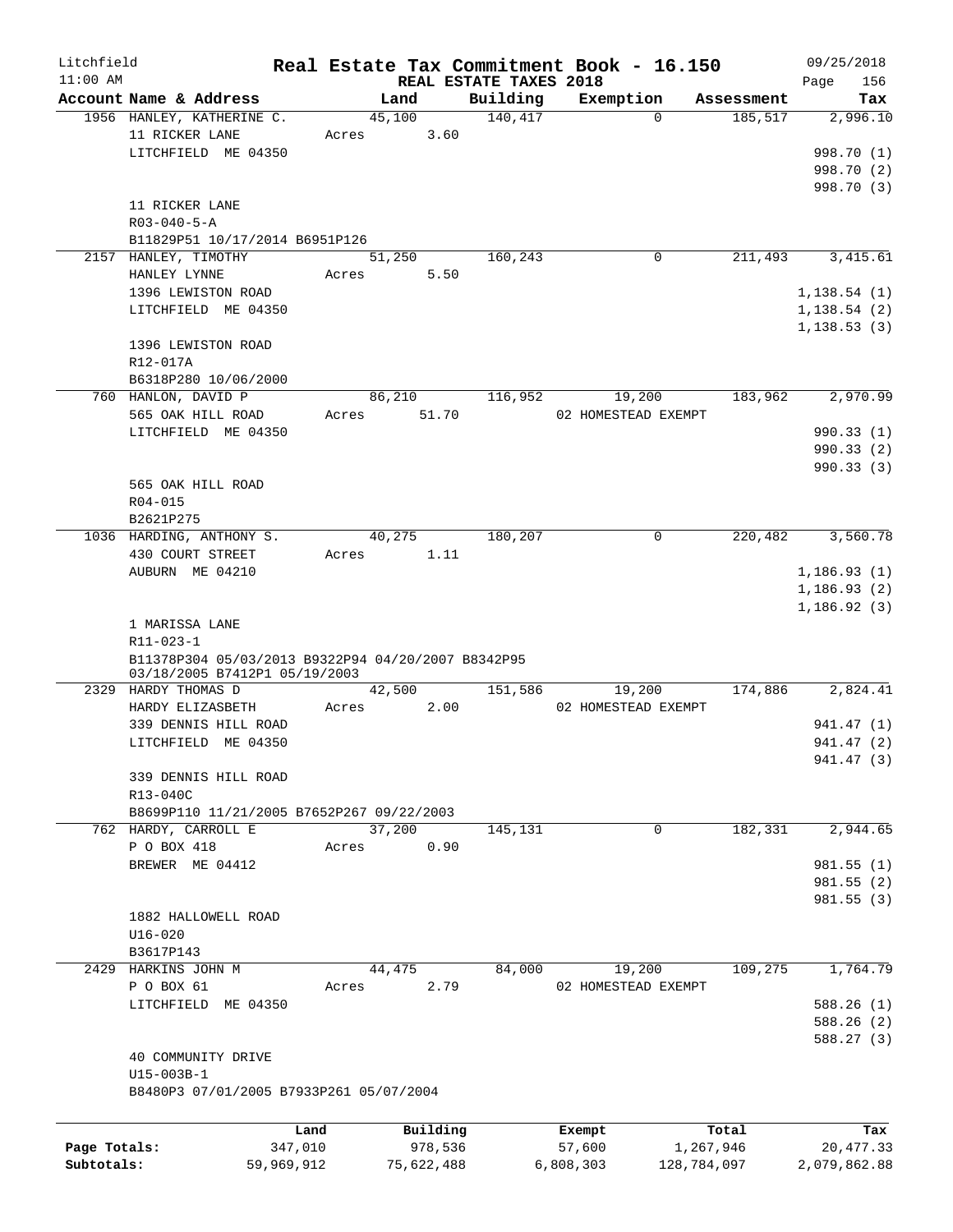| Litchfield |                                                                                                     |             |                        | Real Estate Tax Commitment Book - 16.150 |         | 09/25/2018        |
|------------|-----------------------------------------------------------------------------------------------------|-------------|------------------------|------------------------------------------|---------|-------------------|
| $11:00$ AM |                                                                                                     |             | REAL ESTATE TAXES 2018 |                                          |         | Page<br>157       |
|            | Account Name & Address                                                                              | Land        |                        | Building Exemption Assessment            |         | Tax               |
|            | 764 HARKINS MICHAEL III                                                                             |             |                        | 47,525 63,676 19,200                     |         | $92,001$ 1,485.82 |
|            | 281 WHIPPOORWILL ROAD                                                                               | Acres 4.01  |                        | 02 HOMESTEAD EXEMPT                      |         |                   |
|            | LITCHFIELD ME 04350                                                                                 |             |                        |                                          |         | 495.27(1)         |
|            |                                                                                                     |             |                        |                                          |         | 495.27 (2)        |
|            |                                                                                                     |             |                        |                                          |         | 495.28 (3)        |
|            | 281 WHIPPOORWILL ROAD                                                                               |             |                        |                                          |         |                   |
|            | R12-022-2<br>B9052P46 08/31/2006                                                                    |             |                        |                                          |         |                   |
|            | 768 HARPER II, ROBERT                                                                               |             |                        | 41,000 139,066 19,200                    | 160,866 | 2,597.99          |
|            | 90 HUNTINGTON HILL ROAD Acres 1.40                                                                  |             |                        | 02 HOMESTEAD EXEMPT                      |         |                   |
|            | LITCHFIELD ME 04350                                                                                 |             |                        |                                          |         | 866.00(1)         |
|            |                                                                                                     |             |                        |                                          |         | 866.00(2)         |
|            |                                                                                                     |             |                        |                                          |         | 865.99(3)         |
|            | 90 HUNTINGTON HILL ROAD                                                                             |             |                        |                                          |         |                   |
|            | R11-037                                                                                             |             |                        |                                          |         |                   |
|            | B3717P1                                                                                             |             |                        |                                          |         |                   |
|            | 767 HARPER, JOHN J                                                                                  | 38,850      | 65,903                 | 19,200                                   | 85,553  | 1,381.68          |
|            | 30 PATTENWOODS LANE                                                                                 | Acres 1.10  |                        | 02 HOMESTEAD EXEMPT                      |         |                   |
|            | LITCHFIELD ME 04350                                                                                 |             |                        |                                          |         | 460.56(1)         |
|            |                                                                                                     |             |                        |                                          |         | 460.56(2)         |
|            |                                                                                                     |             |                        |                                          |         | 460.56(3)         |
|            | 30 PATTENWOODS LANE                                                                                 |             |                        |                                          |         |                   |
|            | R01-033B-6                                                                                          |             |                        |                                          |         |                   |
|            | B4241P261                                                                                           |             |                        |                                          |         |                   |
|            | 769 HARRADON, MARILYN R.                                                                            | 54,500      | $\mathbf 0$            | 0                                        | 54,500  | 880.17            |
|            | P O BOX 327                                                                                         | Acres 24.00 |                        |                                          |         |                   |
|            | SABATTUS ME 04280                                                                                   |             |                        |                                          |         | 293.39(1)         |
|            |                                                                                                     |             |                        |                                          |         | 293.39(2)         |
|            |                                                                                                     |             |                        |                                          |         | 293.39 (3)        |
|            | BUKER HILL ROAD                                                                                     |             |                        |                                          |         |                   |
|            | R05-037<br>B1110P264 07/10/2012 B898P219                                                            |             |                        |                                          |         |                   |
|            | 683 HARRIS, BRANDON A.                                                                              | 51,190      | 151,571                | 19,200                                   | 183,561 | 2,964.51          |
|            | HARRIS, FRANCES M.                                                                                  | Acres 6.09  |                        | 02 HOMESTEAD EXEMPT                      |         |                   |
|            | 17 NORTH GREENLEAF                                                                                  |             |                        |                                          |         | 988.17(1)         |
|            | WOODS LANE                                                                                          |             |                        |                                          |         |                   |
|            | LITCHFIELD ME 04350                                                                                 |             |                        |                                          |         | 988.17 (2)        |
|            |                                                                                                     |             |                        |                                          |         | 988.17 (3)        |
|            | 17 NORTH GREENLEAF                                                                                  |             |                        |                                          |         |                   |
|            | WOODS LANE                                                                                          |             |                        |                                          |         |                   |
|            | R02-081                                                                                             |             |                        |                                          |         |                   |
|            | B12806P236 12/15/2017 B12416P260 09/20/2016<br>B11381P278 05/09/2013 B10174P21 08/05/2009 B7397P195 |             |                        |                                          |         |                   |
|            | 05/05/2003                                                                                          |             |                        |                                          |         |                   |
|            | 2228 HARTFORD, ELIZABETH                                                                            | 55,000      | 202,845                | 19,200                                   | 238,645 | 3,854.12          |
|            | 23 SHEPARD LANE                                                                                     | Acres       | 8.50                   | 02 HOMESTEAD EXEMPT                      |         |                   |
|            | LITCHFIELD ME 04350                                                                                 |             |                        |                                          |         | 1,284.71(1)       |
|            |                                                                                                     |             |                        |                                          |         | 1,284.71(2)       |
|            |                                                                                                     |             |                        |                                          |         | 1,284.70(3)       |
|            | 23 SHEPARD LANE                                                                                     |             |                        |                                          |         |                   |
|            | R07-018A-2                                                                                          |             |                        |                                          |         |                   |
|            | B11941P142 03/27/2015 B6498P47 06/01/2001                                                           |             |                        |                                          |         |                   |
|            |                                                                                                     |             |                        |                                          |         |                   |

|              | Land         | Building   | Exempt    | Total       | Tax          |
|--------------|--------------|------------|-----------|-------------|--------------|
| Page Totals: | 288,065      | 623,061    | 96,000    | 815,126     | 13, 164, 29  |
| Subtotals:   | 60, 257, 977 | 76,245,549 | 6,904,303 | 129,599,223 | 2,093,027.17 |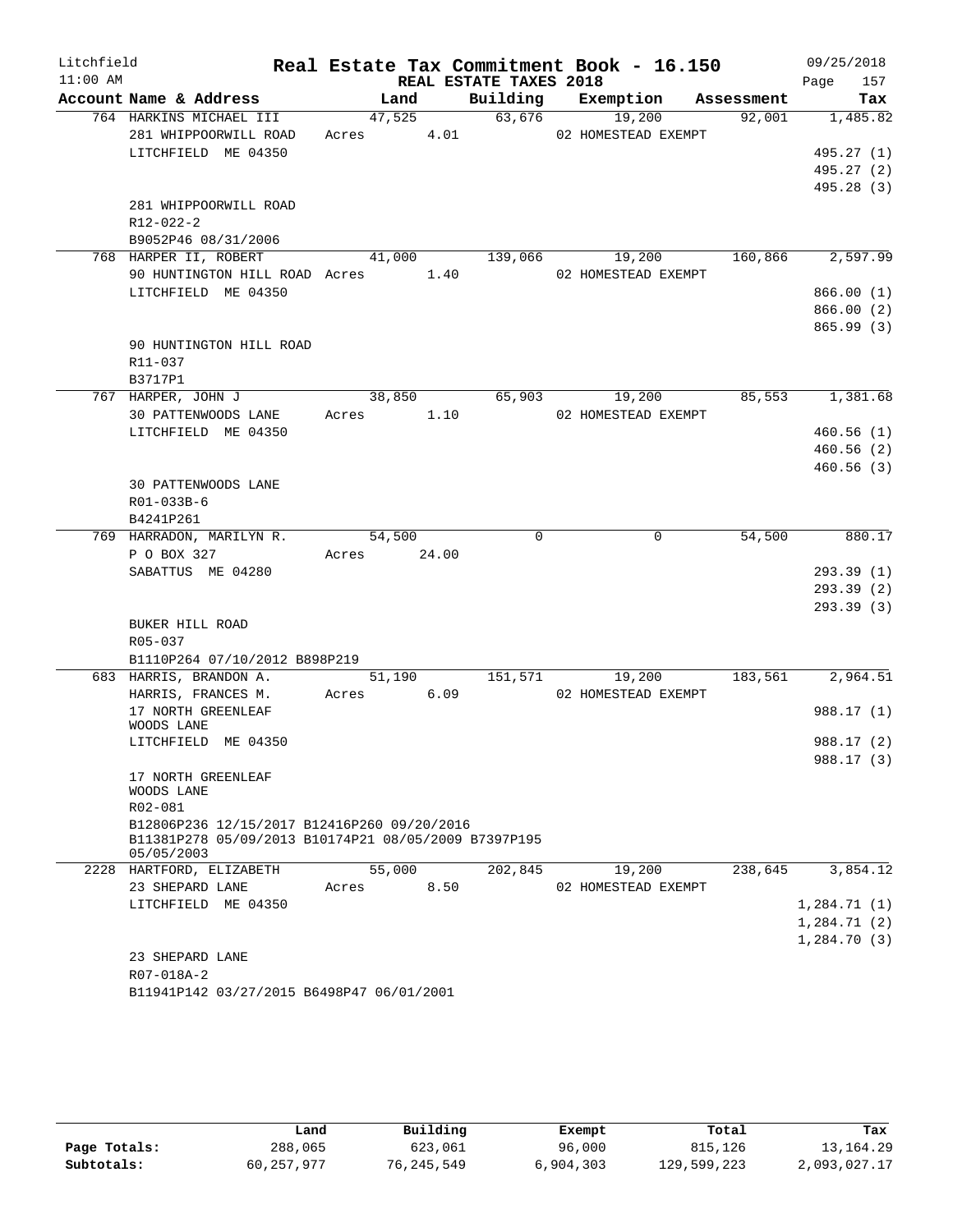| Litchfield   |                                                                   |            | Real Estate Tax Commitment Book - 16.150 |                                    |                 |                     |            | 09/25/2018             |
|--------------|-------------------------------------------------------------------|------------|------------------------------------------|------------------------------------|-----------------|---------------------|------------|------------------------|
| $11:00$ AM   | Account Name & Address                                            |            | Land                                     | REAL ESTATE TAXES 2018<br>Building |                 | Exemption           | Assessment | Page<br>158<br>Tax     |
|              | 1504 HARVEY MERRILL (HEIRS                                        |            | 45,980                                   | $\mathsf{O}$                       |                 | $\Omega$            | 45,980     | 742.58                 |
|              | OF)                                                               |            |                                          |                                    |                 |                     |            |                        |
|              | 489 STEVENSTOWN ROAD                                              | Acres      | 11.64                                    |                                    |                 |                     |            |                        |
|              | LITCHFIELD ME 04350                                               |            |                                          |                                    |                 |                     |            | 247.53(1)<br>247.53(2) |
|              |                                                                   |            |                                          |                                    |                 |                     |            | 247.52 (3)             |
|              | LUNTS HILL ROAD                                                   |            |                                          |                                    |                 |                     |            |                        |
|              | R10-020C                                                          |            |                                          |                                    |                 |                     |            |                        |
|              | B9040P51 08/23/2006 B4391P93 05/11/1993                           |            |                                          |                                    |                 |                     |            |                        |
|              | 774 HARVEY, ALOMA                                                 |            | 40,250                                   | 41,026                             |                 | 19,200              | 62,076     | 1,002.53               |
|              | 98 HUNTINGTON HILL ROAD Acres<br>LITCHFIELD ME 04350              |            | 1.10                                     |                                    |                 | 02 HOMESTEAD EXEMPT |            | 334.18(1)              |
|              |                                                                   |            |                                          |                                    |                 |                     |            | 334.18(2)              |
|              |                                                                   |            |                                          |                                    |                 |                     |            | 334.17(3)              |
|              | 98 HUNTINGTON HILL ROAD                                           |            |                                          |                                    |                 |                     |            |                        |
|              | R11-037A                                                          |            |                                          |                                    |                 |                     |            |                        |
|              | B2631P199                                                         |            |                                          |                                    |                 |                     |            |                        |
|              | 775 HARVEY, DAVID                                                 |            | 41,250                                   | 114,396                            |                 | 19,200              | 136,446    | 2,203.60               |
|              | 37 HARVEY LANE<br>LITCHFIELD ME 04350                             | Acres      | 1.50                                     |                                    |                 | 02 HOMESTEAD EXEMPT |            | 734.53(1)              |
|              |                                                                   |            |                                          |                                    |                 |                     |            | 734.53(2)              |
|              |                                                                   |            |                                          |                                    |                 |                     |            | 734.54(3)              |
|              | 37 HARVEY LANE                                                    |            |                                          |                                    |                 |                     |            |                        |
|              | R07-011B                                                          |            |                                          |                                    |                 |                     |            |                        |
|              | B3497P291 01/30/1989                                              |            |                                          |                                    |                 |                     |            |                        |
|              | 777 HARVEY, MALCOLM C<br>HARVEY GRACE, DECEASED                   |            | 40,500<br>1.20<br>Acres                  | 33,710                             | 12 WW2 Vet Res. | 24,960              | 49,250     | 795.39                 |
|              | 599 STEVENSTOWN ROAD                                              |            |                                          |                                    |                 | 02 HOMESTEAD EXEMPT |            | 265.13(1)              |
|              | LITCHFIELD ME 04350                                               |            |                                          |                                    |                 |                     |            | 265.13(2)              |
|              |                                                                   |            |                                          |                                    |                 |                     |            | 265.13(3)              |
|              | 599 STEVENSTOWN ROAD                                              |            |                                          |                                    |                 |                     |            |                        |
|              | R07-022A                                                          |            |                                          |                                    |                 |                     |            |                        |
|              | B7202P124 11/22/2002 B2416P211 09/02/1981<br>783 HARVEY, MARGARET |            | 14,138                                   | $\Omega$                           |                 | $\mathbf 0$         | 14,138     | 228.33                 |
|              | 429 STEVENSTOWN ROAD                                              | Acres      | 34.00                                    |                                    |                 |                     |            |                        |
|              | LITCHFIELD ME 04350                                               |            |                                          |                                    |                 |                     |            | 76.11(1)               |
|              |                                                                   |            |                                          |                                    |                 |                     |            | 76.11(2)               |
|              |                                                                   |            |                                          |                                    |                 |                     |            | 76.11(3)               |
|              | STEVESTOWN ROAD                                                   |            |                                          |                                    |                 |                     |            |                        |
|              | R10-002                                                           |            |                                          |                                    |                 |                     |            |                        |
|              | B10342P227 02/16/2010 B3724P50<br>778 HARVEY, MARGARET H          |            | 40,000                                   | 94,468                             |                 | 19,200              | 115,268    | 1,861.58               |
|              | 429 STEVENSTOWN ROAD                                              | Acres      | 1.00                                     |                                    |                 | 02 HOMESTEAD EXEMPT |            |                        |
|              | LITCHFIELD ME 04350                                               |            |                                          |                                    |                 |                     |            | 620.53(1)              |
|              |                                                                   |            |                                          |                                    |                 |                     |            | 620.53(2)              |
|              |                                                                   |            |                                          |                                    |                 |                     |            | 620.52(3)              |
|              | 429 STEVENSTOWN ROAD                                              |            |                                          |                                    |                 |                     |            |                        |
|              | R10-002A<br>B4321P197                                             |            |                                          |                                    |                 |                     |            |                        |
|              | 776 HARVEY, MATHEW D.                                             |            | 69,200                                   | 125,362                            |                 | 0                   | 194,562    | 3,142.18               |
|              | HARVEY, MISTI                                                     | Acres      | 29.40                                    |                                    |                 |                     |            |                        |
|              | 24 HARVEY LANE                                                    |            |                                          |                                    |                 |                     |            | 1,047.39(1)            |
|              | LITCHFIELD ME 04350                                               |            |                                          |                                    |                 |                     |            | 1,047.39(2)            |
|              |                                                                   |            |                                          |                                    |                 |                     |            | 1,047.40(3)            |
|              | 24 HARVEY LANE<br>R07-011A                                        |            |                                          |                                    |                 |                     |            |                        |
|              | B12717P87 09/07/2017 B12315P70 06/06/2016 B11847P166              |            |                                          |                                    |                 |                     |            |                        |
|              | 11/05/2014 B2351P352 05/18/2003                                   |            |                                          |                                    |                 |                     |            |                        |
|              |                                                                   | Land       | Building                                 |                                    | Exempt          |                     | Total      | Tax                    |
| Page Totals: |                                                                   | 291,318    | 408,962                                  |                                    | 82,560          |                     | 617,720    | 9,976.19               |
| Subtotals:   |                                                                   | 60,549,295 | 76,654,511                               |                                    | 6,986,863       | 130, 216, 943       |            | 2,103,003.36           |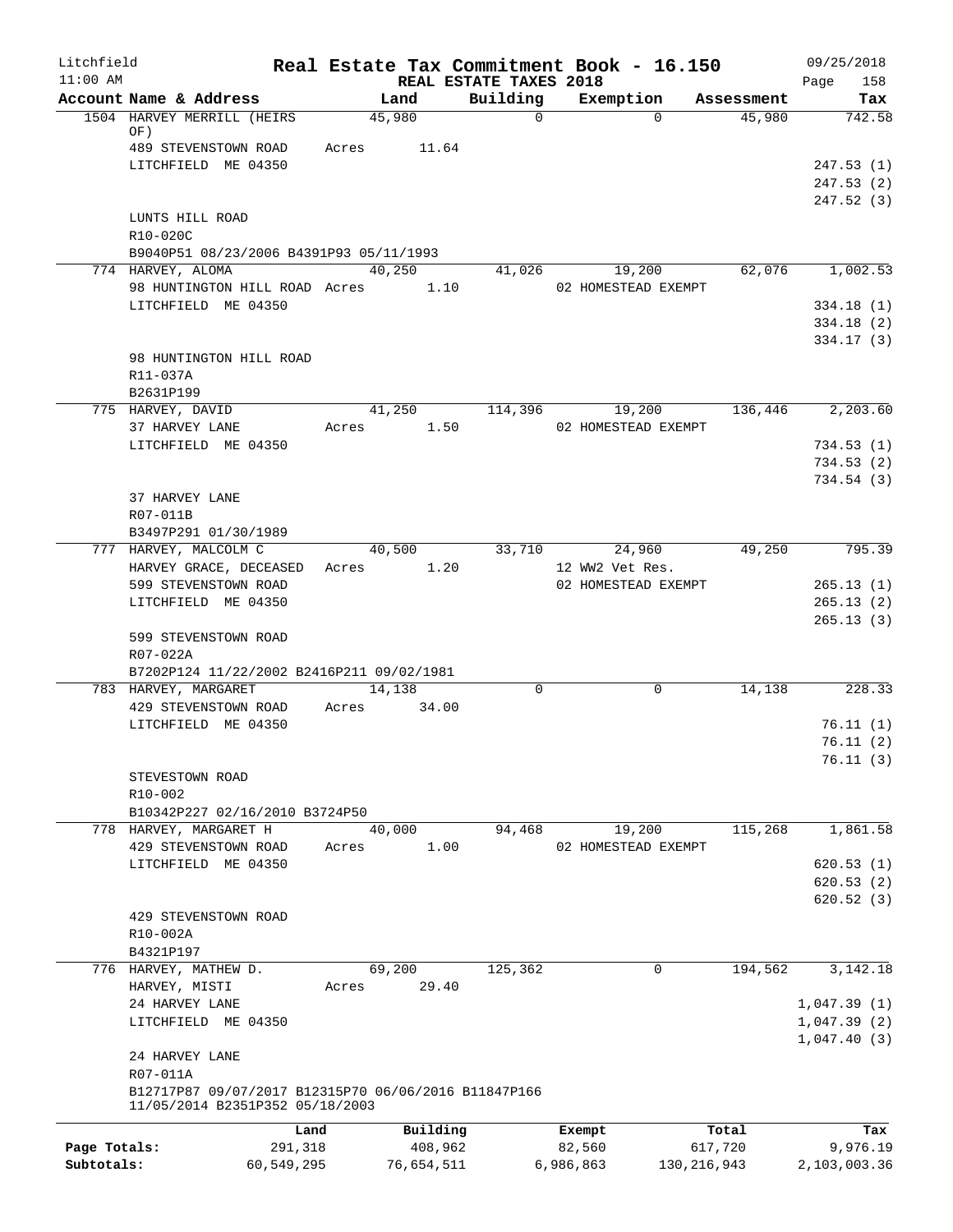| Litchfield |                                                             |       |                 |                                    | Real Estate Tax Commitment Book - 16.150 |            | 09/25/2018                             |
|------------|-------------------------------------------------------------|-------|-----------------|------------------------------------|------------------------------------------|------------|----------------------------------------|
| $11:00$ AM | Account Name & Address                                      |       | Land            | REAL ESTATE TAXES 2018<br>Building | Exemption                                | Assessment | 159<br>Page<br>Tax                     |
|            | 782 HARVEY, MERRILL O<br>(HEIRS OF)<br>489 STEVENSTOWN ROAD | Acres | 55,150<br>8.65  | 103,755                            | $\Omega$                                 | 158,905    | 2,566.32                               |
|            | LITCHFIELD ME 04350                                         |       |                 |                                    |                                          |            | 855.44 (1)<br>855.44 (2)<br>855.44 (3) |
|            | 489 STEVENSTOWN ROAD<br>$R07 - 023 - 3$<br>B1376P164        |       |                 |                                    |                                          |            |                                        |
|            | 244 HASTINGS, NICOLE A.                                     |       | 48,475          | 242,109                            | 0                                        | 290,584    | 4,692.93                               |
|            | KEMP, SARAH B.                                              | Acres | 4.39            |                                    |                                          |            |                                        |
|            | 117 HARRIS ROAD<br>MINOT ME 04258                           |       |                 |                                    |                                          |            | 1,564.31(1)<br>1,564.31(2)             |
|            |                                                             |       |                 |                                    |                                          |            | 1,564.31(3)                            |
|            | 142 PLAINS ROAD<br>R07-006                                  |       |                 |                                    |                                          |            |                                        |
|            | B12664P125 07/20/2017 B5662P154 06/25/1998                  |       |                 |                                    |                                          |            |                                        |
|            | 2617 HATCH JONATHAN<br>396 ACADEMY ROAD                     | Acres | 59,431<br>23.68 | 3,292                              | $\mathbf 0$                              | 62,723     | 1,012.98                               |
|            | LITCHFIELD ME 04350                                         |       |                 |                                    |                                          |            | 337.66(1)                              |
|            |                                                             |       |                 |                                    |                                          |            | 337.66(2)                              |
|            | 410 ACADEMY ROAD                                            |       |                 |                                    |                                          |            | 337.66(3)                              |
|            | R02-106D                                                    |       |                 |                                    |                                          |            |                                        |
|            | 1231 HATCH, DENNIS & DIANE                                  |       | 41,250          | 34,165                             | $\mathbf 0$                              | 75,415     | 1,217.95                               |
|            | 1339 WEST ROAD                                              | Acres | 1.50            |                                    |                                          |            |                                        |
|            | LITCHFIELD ME 04350                                         |       |                 |                                    |                                          |            | 405.98(1)<br>405.98(2)                 |
|            |                                                             |       |                 |                                    |                                          |            | 405.99(3)                              |
|            | 1339 WEST ROAD<br>R03-026                                   |       |                 |                                    |                                          |            |                                        |
|            | B6267P90 08/03/2000 B4930P171<br>793 HATCH, JOHNATHAN L     |       | 29,275          | 0                                  | 0                                        | 29,275     | 472.79                                 |
|            | 396 ACADEMY ROAD                                            | Acres | 70.00           |                                    |                                          |            |                                        |
|            | LITCHFIELD ME 04350                                         |       |                 |                                    |                                          |            | 157.60(1)                              |
|            |                                                             |       |                 |                                    |                                          |            | 157.60(2)                              |
|            |                                                             |       |                 |                                    |                                          |            | 157.59(3)                              |
|            | 403 ACADEMY ROAD<br>R02-085                                 |       |                 |                                    |                                          |            |                                        |
|            | B4698P194                                                   |       |                 |                                    |                                          |            |                                        |
|            | 2529 HATCH, JONATHAN                                        |       | 57,880          | 62,773                             | 19,200                                   | 101,453    | 1,638.47                               |
|            | 396 ACADEMY ROAD                                            | Acres | 12.40           |                                    | 02 HOMESTEAD EXEMPT                      |            |                                        |
|            | LITCHFIELD ME 04350                                         |       |                 |                                    |                                          |            | 546.16(1)<br>546.16(2)                 |
|            |                                                             |       |                 |                                    |                                          |            | 546.15(3)                              |
|            | <b>36 BREEZEMORE LANE</b><br>R02-106C                       |       |                 |                                    |                                          |            |                                        |
|            | 2855 HATCH, JONATHAN                                        |       | 9,380           | $\Omega$                           | $\mathbf 0$                              | 9,380      | 151.49                                 |
|            | HATCH, SUSAN                                                | Acres | 16.40           |                                    |                                          |            |                                        |
|            | 396 ACADEMY ROAD<br>Litchfield ME 04350                     |       |                 |                                    |                                          |            | 50.50(1)<br>50.50(2)                   |
|            |                                                             |       |                 |                                    |                                          |            | 50.49(3)                               |
|            | ACADEMY ROAD                                                |       |                 |                                    |                                          |            |                                        |
|            | R02-106E                                                    |       |                 |                                    |                                          |            |                                        |
|            | B10335P238 01/19/2010                                       |       |                 |                                    |                                          |            |                                        |
|            |                                                             |       |                 |                                    |                                          |            |                                        |
|            |                                                             | Land, | Building        |                                    | <b>Exempt</b>                            | Total      | Tax                                    |

|              | Land       | Building   | Exempt    | Total       | Tax          |
|--------------|------------|------------|-----------|-------------|--------------|
| Page Totals: | 300,841    | 446,094    | 19,200    | 727.735     | 11,752.93    |
| Subtotals:   | 60,850,136 | 77,100,605 | 7,006,063 | 130,944,678 | 2,114,756.29 |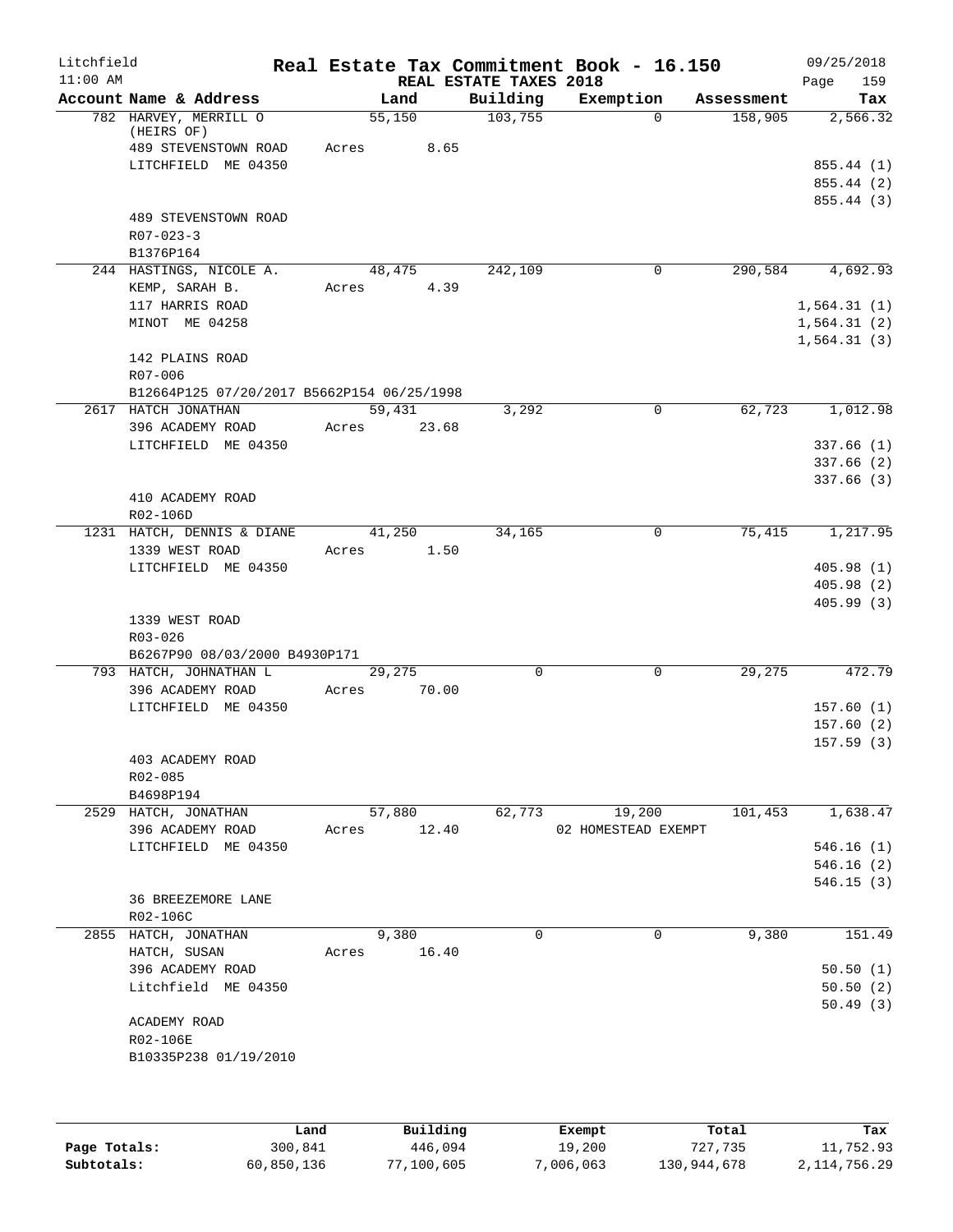| Litchfield<br>$11:00$ AM |                                                                                     |                 | REAL ESTATE TAXES 2018 | Real Estate Tax Commitment Book - 16.150  |             | 09/25/2018<br>160<br>Page              |
|--------------------------|-------------------------------------------------------------------------------------|-----------------|------------------------|-------------------------------------------|-------------|----------------------------------------|
|                          | Account Name & Address                                                              | Land            | Building               | Exemption                                 | Assessment  | Tax                                    |
|                          | 2818 HATCH, JONATHAN L<br>HATCH, SUSAN L<br>396 ACADEMY ROAD<br>LITCHFIELD ME 04350 | 12,225<br>Acres | $\Omega$<br>4.89       | $\Omega$                                  | 12,225      | 197.43<br>65.81(1)<br>65.81(2)         |
|                          | ACADEMY ROAD<br>R02-087A<br>B10996P106 03/29/2012                                   |                 |                        |                                           |             | 65.81(3)                               |
|                          | 2262 HATCH, JONATHAN R<br>11 KENNEDY LANE<br>LITCHFIELD ME 04350                    | 0               | 10,382                 | 10,382<br>02 HOMESTEAD EXEMPT             | 0           | 0.00                                   |
|                          | 11 KENNEDY LANE<br>R03-073-ON-1                                                     |                 |                        |                                           |             |                                        |
|                          | 2760 HATCH, MILDRED                                                                 | 0               | 66,542                 | 24,960                                    | 41,582      | 671.55                                 |
|                          | 26 BREEZEMORE LANE<br>LITCHFIELD ME 04350                                           |                 |                        | 02 HOMESTEAD EXEMPT<br>03 VETERANS EXEMPT |             | 223.85(1)<br>223.85(2)                 |
|                          | 26 BREEZEMORE LANE<br>R02-106C-ON                                                   |                 |                        |                                           |             | 223.85(3)                              |
|                          | 2830 HATCH, THOMAS<br>410 ACADEMY ROAD<br>Litchfield ME 04350                       | $\mathbf 0$     | 6,796                  | 6,796<br>02 HOMESTEAD EXEMPT              | $\mathbf 0$ | 0.00                                   |
|                          | 410 ACADEMY ROAD<br>R02-106D-ON                                                     |                 |                        |                                           |             |                                        |
|                          | 796 HATHORNE, TREVOR                                                                | 0               | 13,988                 | 0                                         | 13,988      | 225.91                                 |
|                          | 17 WENTZELL ROAD                                                                    |                 |                        |                                           |             |                                        |
|                          | LITCHFIELD ME 04350                                                                 |                 |                        |                                           |             | 75.30(1)<br>75.30(2)<br>75.31(3)       |
|                          | 17 WENTZELL ROAD<br>R03-075-ON-1                                                    |                 |                        |                                           |             |                                        |
| 797                      | HATHORNE, TREVOR A.<br>17 WENTZELL ROAD                                             | 66,100<br>Acres | 5,923<br>7.60          | 0                                         | 72,023      | 1,163.17                               |
|                          | LITCHFIELD ME 04350                                                                 |                 |                        |                                           |             | 387.72 (1)<br>387.72 (2)<br>387.73 (3) |
|                          | 4 HATHORNE LANE<br>R03-075<br>B12144P263 10/23/2015 B10422P72 05/19/2010 B10422P72  |                 |                        |                                           |             |                                        |
|                          | 05/19/2010 B10288P154 12/02/2009 B10082P253<br>05/28/2009 B1617P292 02/28/1973      |                 |                        |                                           |             |                                        |
|                          | 391 HAWKINS JOHN B<br>HAWKINS AMANDA L.<br>PO BOX 494                               | 0               | 11,261                 | 11,261<br>02 HOMESTEAD EXEMPT             | $\Omega$    | 0.00                                   |
|                          | LITCHFIELD ME 04350<br>35 CLINTON LANE                                              |                 |                        |                                           |             |                                        |
|                          | R02-103-ON-5                                                                        |                 |                        |                                           |             |                                        |

|              | Land       | Building | Exempt    | Total       | Tax          |
|--------------|------------|----------|-----------|-------------|--------------|
| Page Totals: | 78,325     | 114,892  | 53,399    | 139,818     | 2,258.06     |
| Subtotals:   | 60,928,461 | .215.497 | 7,059,462 | 131,084,496 | 2,117,014.35 |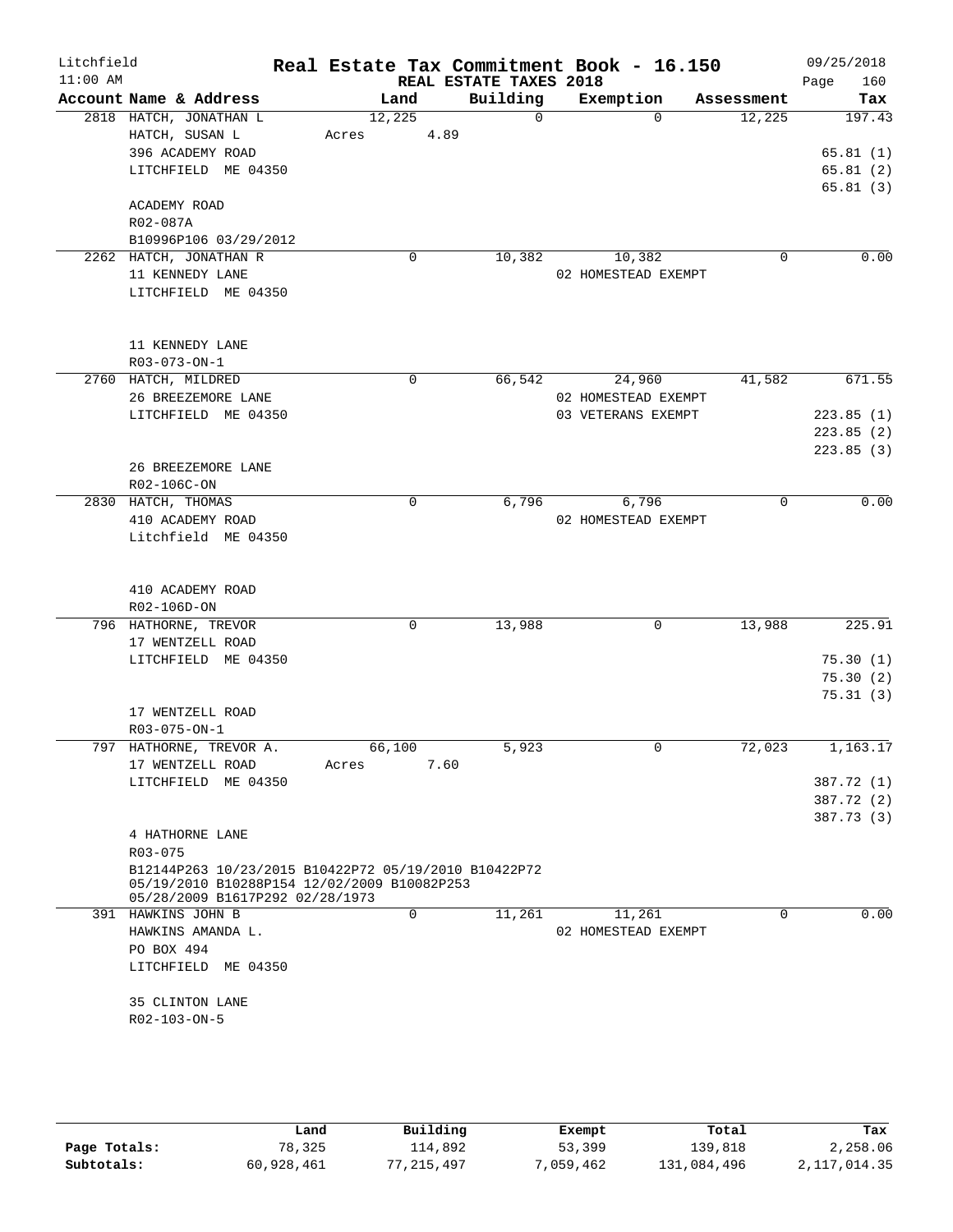| Litchfield   |                                                                                                            |       |                     |                        | Real Estate Tax Commitment Book - 16.150 |                       | 09/25/2018       |
|--------------|------------------------------------------------------------------------------------------------------------|-------|---------------------|------------------------|------------------------------------------|-----------------------|------------------|
| $11:00$ AM   | Account Name & Address                                                                                     |       | Land                | REAL ESTATE TAXES 2018 | Exemption                                |                       | 161<br>Page      |
|              | 835 HAWKINS, LIAM P.                                                                                       |       | 178,625             | Building<br>101,883    | $\Omega$                                 | Assessment<br>280,508 | Tax<br>4,530.20  |
|              | CULLITY, JENNA M.                                                                                          | Acres | 1.01                |                        |                                          |                       |                  |
|              | 122 WOODLEY AVENUE                                                                                         |       |                     |                        |                                          |                       | 1,510.07(1)      |
|              | WEST ROXBURY MA                                                                                            |       |                     |                        |                                          |                       | 1,510.07(2)      |
|              |                                                                                                            |       |                     |                        |                                          |                       | 1,510.06(3)      |
|              | 23 GAMAGE DRIVE                                                                                            |       |                     |                        |                                          |                       |                  |
|              | $U18 - 015$                                                                                                |       |                     |                        |                                          |                       |                  |
|              | B12136P68 10/16/2015 B11800P30 09/17/2014 B11800P26<br>09/17/2014 B9292P71 03/16/2007 B6173P226 03/23/2000 |       |                     |                        |                                          |                       |                  |
|              | 2792 HAYDEN, CARRIE                                                                                        |       | $\Omega$            | 14,441                 | 0                                        | 14,441                | 233.22           |
|              | 9 FIX IT LANE                                                                                              |       |                     |                        |                                          |                       |                  |
|              | LITCHFIELD ME 04350                                                                                        |       |                     |                        |                                          |                       | 77.74(1)         |
|              |                                                                                                            |       |                     |                        |                                          |                       | 77.74(2)         |
|              |                                                                                                            |       |                     |                        |                                          |                       | 77.74 (3)        |
|              | 722 HUNTINGTON HILL                                                                                        |       |                     |                        |                                          |                       |                  |
|              | <b>ROAD</b>                                                                                                |       |                     |                        |                                          |                       |                  |
|              | R02-003-ON                                                                                                 |       |                     |                        |                                          |                       |                  |
|              | 602 HAYDEN, CARRIE JEAN                                                                                    |       | 39,025              | 57,331                 | $\mathbf 0$                              | 96,356                | 1,556.15         |
|              | 722 HUNTINGTON HILL                                                                                        | Acres | 1.17                |                        |                                          |                       |                  |
|              | ROAD                                                                                                       |       |                     |                        |                                          |                       |                  |
|              | LITCHFIELD ME 04350                                                                                        |       |                     |                        |                                          |                       | 518.72(1)        |
|              |                                                                                                            |       |                     |                        |                                          |                       | 518.72(2)        |
|              |                                                                                                            |       |                     |                        |                                          |                       | 518.71 (3)       |
|              | 9 ETERNITY DRIVE                                                                                           |       |                     |                        |                                          |                       |                  |
|              | R14-014                                                                                                    |       |                     |                        |                                          |                       |                  |
|              | B11907P309 02/02/2015 B9108P45 10/13/2006 B1094P415<br>10/01/1958                                          |       |                     |                        |                                          |                       |                  |
| 2527         | HAYDEN, DEBBIE                                                                                             |       | 0                   | 16,460                 | 16,460                                   | 0                     | 0.00             |
|              |                                                                                                            |       |                     |                        | 02 HOMESTEAD EXEMPT                      |                       |                  |
|              | LITCHFIELD ME 04350                                                                                        |       |                     |                        |                                          |                       |                  |
|              | 19 FIX-IT LANE<br>$R02 - 003 - ON - 1$                                                                     |       |                     |                        |                                          |                       |                  |
|              | 2806 HAYDEN, KINUYO                                                                                        |       | 0                   | 69,802                 | 0                                        | 69,802                | 1,127.30         |
|              | 9 FIX IT LANE                                                                                              |       |                     |                        |                                          |                       |                  |
|              | LITCHFIELD ME 04350                                                                                        |       |                     |                        |                                          |                       | 375.77 (1)       |
|              |                                                                                                            |       |                     |                        |                                          |                       | 375.77(2)        |
|              |                                                                                                            |       |                     |                        |                                          |                       | 375.76 (3)       |
|              | 9 FIX-IT LANE                                                                                              |       |                     |                        |                                          |                       |                  |
|              | R02-003A-ON                                                                                                |       |                     |                        |                                          |                       |                  |
|              | 2143 HAYDEN, MARY E.                                                                                       |       | 112,016             | 25,211                 | $\mathbf 0$                              | 137,227               | 2,216.22         |
|              | 122 LEBANON ROAD                                                                                           | Acres | 2.00                |                        |                                          |                       |                  |
|              | N. FRANKLIN CT 06254                                                                                       |       |                     |                        |                                          |                       | 738.74 (1)       |
|              |                                                                                                            |       |                     |                        |                                          |                       | 738.74 (2)       |
|              |                                                                                                            |       |                     |                        |                                          |                       | 738.74 (3)       |
|              | PEACEPIPE DRIVE                                                                                            |       |                     |                        |                                          |                       |                  |
|              | U29-012A                                                                                                   |       |                     |                        |                                          |                       |                  |
|              | B6115P88                                                                                                   |       |                     |                        |                                          |                       |                  |
|              | 802 HAYDEN, WILLIAM                                                                                        |       | 165,828             | 84,966                 | $\mathbf 0$                              | 250,794               | 4,050.32         |
|              | 122 LEBANON RD                                                                                             | Acres | 1.94                |                        |                                          |                       |                  |
|              | N. FRANKLIN CT 06254                                                                                       |       |                     |                        |                                          |                       | 1,350.11(1)      |
|              |                                                                                                            |       |                     |                        |                                          |                       | 1,350.11(2)      |
|              |                                                                                                            |       |                     |                        |                                          |                       | 1,350.10(3)      |
|              | 253 PEACEPIPE DRIVE                                                                                        |       |                     |                        |                                          |                       |                  |
|              | $U29 - 011$                                                                                                |       |                     |                        |                                          |                       |                  |
|              | B4130P105 05/15/1992                                                                                       |       |                     |                        |                                          |                       |                  |
|              |                                                                                                            |       |                     |                        |                                          |                       |                  |
| Page Totals: | 495,494                                                                                                    | Land  | Building<br>370,094 |                        | Exempt<br>16,460                         | Total<br>849,128      | Tax<br>13,713.41 |
| Subtotals:   | 61, 423, 955                                                                                               |       | 77,585,591          |                        | 7,075,922                                | 131,933,624           | 2,130,727.76     |
|              |                                                                                                            |       |                     |                        |                                          |                       |                  |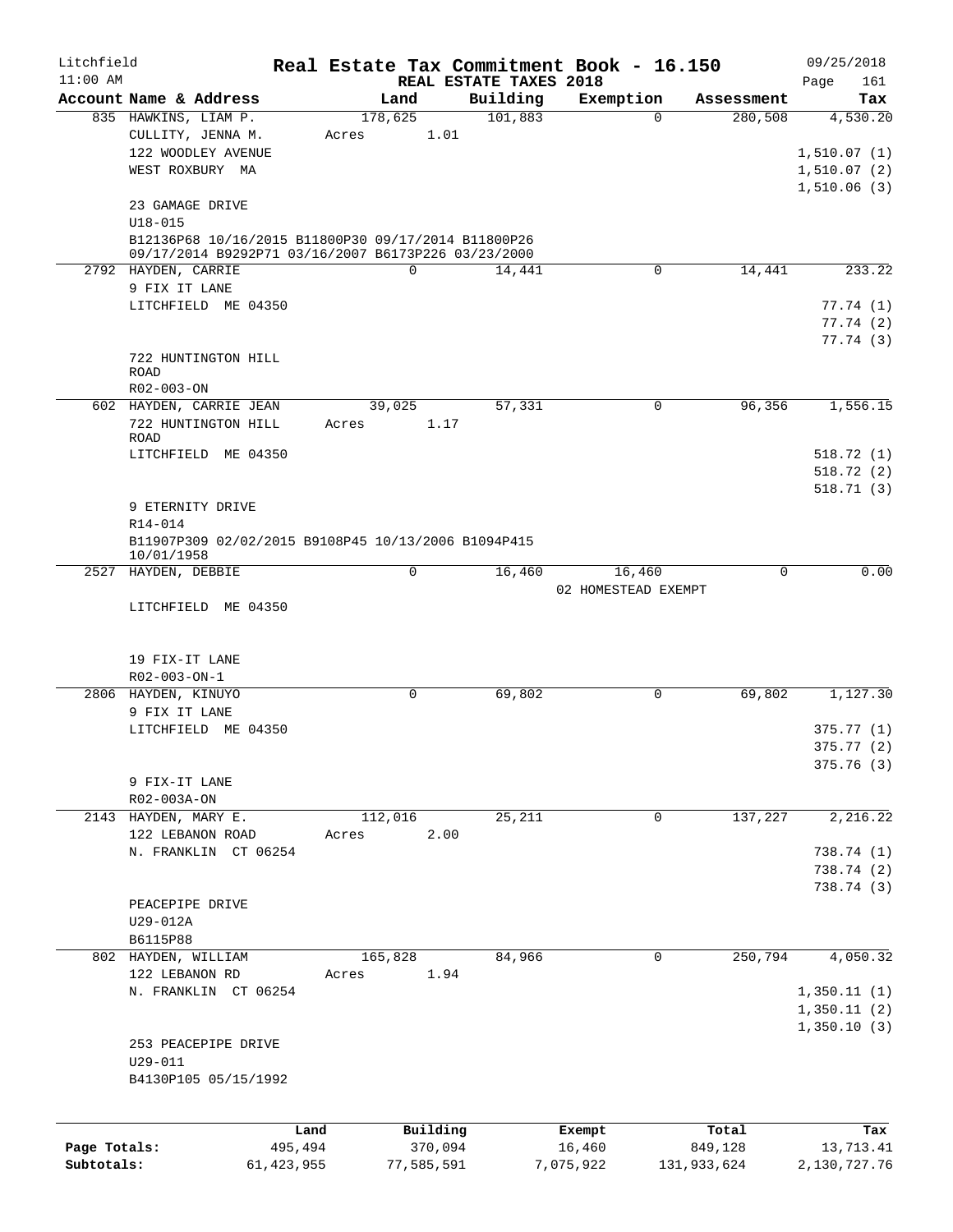| Litchfield |                  |                                                                                            |       |                         |                        | Real Estate Tax Commitment Book - 16.150 |            | 09/25/2018   |
|------------|------------------|--------------------------------------------------------------------------------------------|-------|-------------------------|------------------------|------------------------------------------|------------|--------------|
| $11:00$ AM |                  |                                                                                            |       |                         | REAL ESTATE TAXES 2018 |                                          |            | 162<br>Page  |
|            |                  | Account Name & Address                                                                     |       | Land                    | Building               | Exemption                                | Assessment | Tax          |
|            | MARCIA           | 801 HAYDEN, WILLIAM C &                                                                    |       | 77,135                  | 164,624                | 19,200                                   | 222,559    | 3,594.33     |
|            | HAYDEN, CARRIE   |                                                                                            | Acres | 33.27                   |                        | 02 HOMESTEAD EXEMPT                      |            |              |
|            | P O BOX 278      |                                                                                            |       |                         |                        |                                          |            | 1,198.11(1)  |
|            |                  | SABATTUS ME 04280                                                                          |       |                         |                        |                                          |            | 1, 198.11(2) |
|            |                  |                                                                                            |       |                         |                        |                                          |            | 1, 198.11(3) |
|            |                  | 722 HUNTINGTON HILL                                                                        |       |                         |                        |                                          |            |              |
|            | <b>ROAD</b>      |                                                                                            |       |                         |                        |                                          |            |              |
|            | R02-003          | B10799P286 08/05/2011 B4705P186 06/13/1994                                                 |       |                         |                        |                                          |            |              |
|            |                  | 2820 HAYDEN, WILLIAM C &                                                                   |       | 30,575                  | $\mathbf 0$            | $\mathbf 0$                              | 30,575     | 493.79       |
|            | MARCIA           |                                                                                            |       |                         |                        |                                          |            |              |
|            | P O BOX 278      |                                                                                            | Acres | 2.03                    |                        |                                          |            |              |
|            |                  | SABATTUS ME 04280                                                                          |       |                         |                        |                                          |            | 164.60(1)    |
|            |                  |                                                                                            |       |                         |                        |                                          |            | 164.60(2)    |
|            |                  |                                                                                            |       |                         |                        |                                          |            | 164.59(3)    |
|            |                  | HUNTINGTON HILL ROAD                                                                       |       |                         |                        |                                          |            |              |
|            | R02-003B         |                                                                                            |       |                         |                        |                                          |            |              |
|            |                  | B11223P144 11/14/2012 B11219P250 11/08/2012<br>B11211P339 10/31/2012 B11211P335 10/31/2012 |       |                         |                        |                                          |            |              |
|            |                  | 1206 HAYDEN, WILLIAM C.                                                                    |       | 59,155                  | 0                      | 0                                        | 59,155     | 955.35       |
|            |                  | HAYDEN, MARCIA J.                                                                          | Acres | 33.31                   |                        |                                          |            |              |
|            | PO BOX 278       |                                                                                            |       |                         |                        |                                          |            | 318.45(1)    |
|            |                  | SABATTUS ME 04280                                                                          |       |                         |                        |                                          |            | 318.45(2)    |
|            |                  |                                                                                            |       |                         |                        |                                          |            | 318.45(3)    |
|            |                  | 703 HUNTINGTON HILL                                                                        |       |                         |                        |                                          |            |              |
|            | ROAD             |                                                                                            |       |                         |                        |                                          |            |              |
|            | R02-002          |                                                                                            |       |                         |                        |                                          |            |              |
|            |                  | B12689P339 08/09/2017 B12381P144 08/11/2016<br>B11300P226 02/04/2013 B1678P95              |       |                         |                        |                                          |            |              |
|            |                  | 2805 HAYDEN, WILLIAM C. &                                                                  |       | 30,400                  | $\mathbf 0$            | 0                                        | 30,400     | 490.96       |
|            | MARCIA J.        |                                                                                            |       |                         |                        |                                          |            |              |
|            | PO BOX 278       |                                                                                            | Acres | 1.96                    |                        |                                          |            |              |
|            |                  | SABATTUS ME 04280                                                                          |       |                         |                        |                                          |            | 163.65(1)    |
|            |                  |                                                                                            |       |                         |                        |                                          |            | 163.65(2)    |
|            |                  |                                                                                            |       |                         |                        |                                          |            | 163.66(3)    |
|            | FIX-IT LANE      |                                                                                            |       |                         |                        |                                          |            |              |
|            | R02-003A         |                                                                                            |       |                         |                        |                                          |            |              |
|            |                  | B11211P333 10/31/2012 B10799P286 08/05/2011                                                |       |                         |                        |                                          |            |              |
|            |                  | 804 HEALD, HERBERT RUSSELL<br>8 MANKILL BROOK ROAD                                         |       | 87,852<br>Acres<br>0.22 | 70,567                 | $\mathbf 0$                              | 158,419    | 2,558.47     |
|            |                  | PLAISTOW NH 03865                                                                          |       |                         |                        |                                          |            | 852.82 (1)   |
|            |                  |                                                                                            |       |                         |                        |                                          |            | 852.82 (2)   |
|            |                  |                                                                                            |       |                         |                        |                                          |            | 852.83 (3)   |
|            | 184 MACE ROAD    |                                                                                            |       |                         |                        |                                          |            |              |
|            | $U14 - 019$      |                                                                                            |       |                         |                        |                                          |            |              |
|            |                  | B5887P319 03/09/1999                                                                       |       |                         |                        |                                          |            |              |
|            | 805 HEALD, JAMES |                                                                                            |       | 41,500                  | 77,215                 | 19,200                                   | 99,515     | 1,607.17     |
|            |                  | 7 DRAGONFLY DRIVE                                                                          | Acres | 1.60                    |                        | 02 HOMESTEAD EXEMPT                      |            |              |
|            |                  | LITCHFIELD ME 04350                                                                        |       |                         |                        |                                          |            | 535.72(1)    |
|            |                  |                                                                                            |       |                         |                        |                                          |            | 535.72 (2)   |
|            |                  |                                                                                            |       |                         |                        |                                          |            | 535.73(3)    |
|            |                  | 7 DRAGONFLY DRIVE                                                                          |       |                         |                        |                                          |            |              |
|            | U21-017          |                                                                                            |       |                         |                        |                                          |            |              |
|            | B3297P207        |                                                                                            |       |                         |                        |                                          |            |              |
|            |                  |                                                                                            |       |                         |                        |                                          |            |              |

|              | Land       | Building   | Exempt     | Total       | Tax          |
|--------------|------------|------------|------------|-------------|--------------|
| Page Totals: | 326,617    | 312,406    | 38,400     | 600,623     | 9,700.07     |
| Subtotals:   | 61,750,572 | 77,897,997 | , 114, 322 | 132,534,247 | 2,140,427.83 |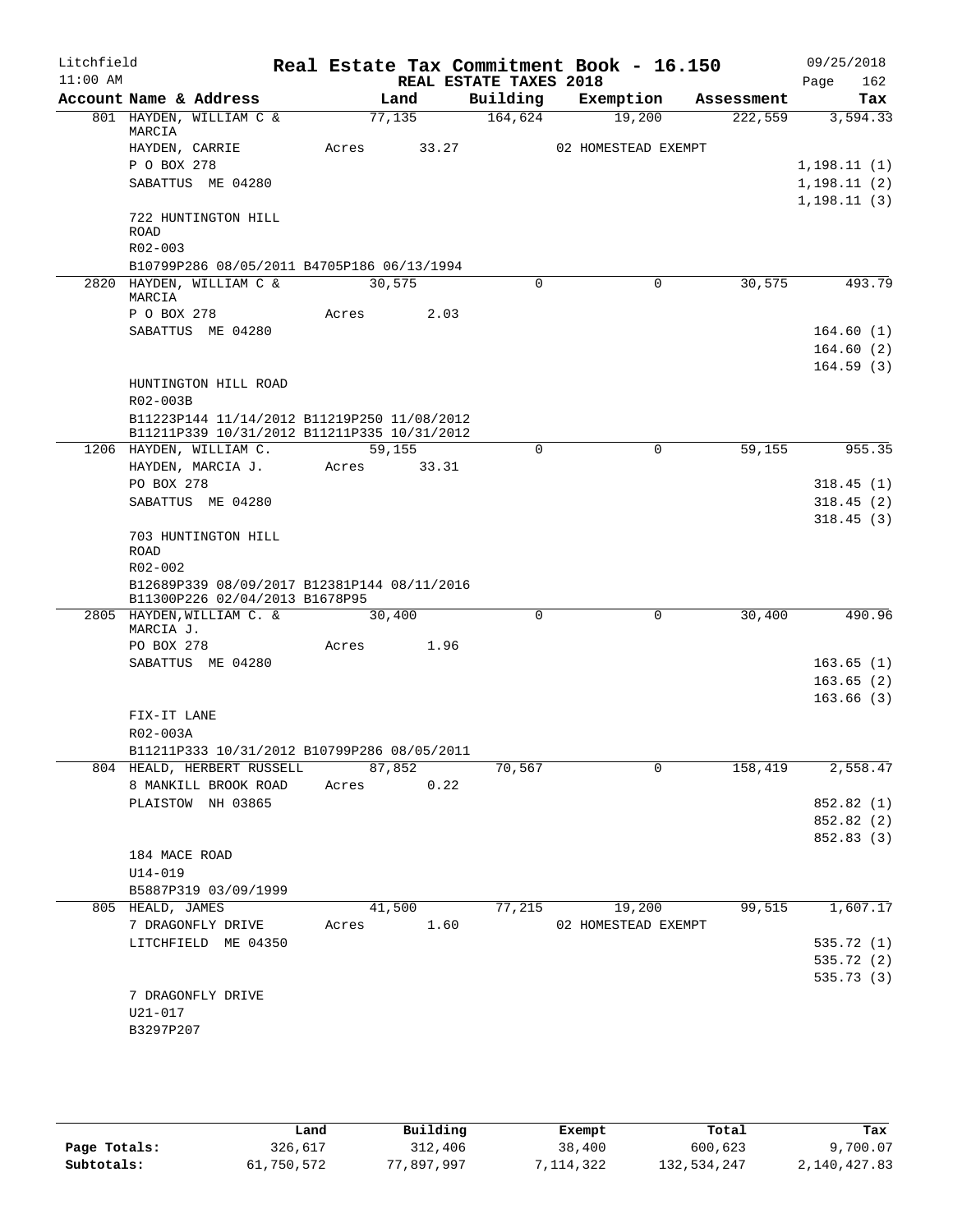| Litchfield   |                                                      |              |         |            |                        | Real Estate Tax Commitment Book - 16.150 |             | 09/25/2018   |
|--------------|------------------------------------------------------|--------------|---------|------------|------------------------|------------------------------------------|-------------|--------------|
| $11:00$ AM   |                                                      |              |         |            | REAL ESTATE TAXES 2018 |                                          |             | 163<br>Page  |
|              | Account Name & Address                               |              | Land    |            | Building               | Exemption                                | Assessment  | Tax          |
|              | 1074 HEALD, JAMES                                    |              | 40,275  |            | 107,873                | $\Omega$                                 | 148,148     | 2,392.59     |
|              | 85 WHIPPOORWILL ROAD                                 | Acres        |         | 1.11       |                        |                                          |             |              |
|              | LITCHFIELD ME 04350                                  |              |         |            |                        |                                          |             | 797.53(1)    |
|              |                                                      |              |         |            |                        |                                          |             | 797.53(2)    |
|              |                                                      |              |         |            |                        |                                          |             | 797.53(3)    |
|              | 11 DRAGONFLY DRIVE                                   |              |         |            |                        |                                          |             |              |
|              | $U21 - 019$                                          |              |         |            |                        |                                          |             |              |
|              | B6044P44 08/31/1999                                  |              |         |            |                        |                                          |             |              |
|              | 806 HEALD, MARY                                      |              | 65,400  |            | 177,788                | 19,200                                   | 223,988     | 3,617.41     |
|              | 2176 HALLOWELL ROAD                                  | Acres        |         | 21.80      |                        | 02 HOMESTEAD EXEMPT                      |             |              |
|              | LITCHFIELD ME 04350                                  |              |         |            |                        |                                          |             | 1, 205.80(1) |
|              |                                                      |              |         |            |                        |                                          |             | 1,205.80(2)  |
|              |                                                      |              |         |            |                        |                                          |             | 1, 205.81(3) |
|              | 2176 HALLOWELL ROAD                                  |              |         |            |                        |                                          |             |              |
|              | R11-021B                                             |              |         |            |                        |                                          |             |              |
|              | B2914P218                                            |              |         |            |                        |                                          |             |              |
|              | 807 HEALD, STEPHEN E                                 |              |         |            | 213,028                |                                          | 275,328     | 4,446.55     |
|              |                                                      |              | 81,500  |            |                        | 19,200                                   |             |              |
|              | HEALD, NANCY J                                       | Acres        |         | 66.00      |                        | 02 HOMESTEAD EXEMPT                      |             |              |
|              | P O BOX 2                                            |              |         |            |                        |                                          |             | 1,482.18(1)  |
|              | LITCHFIELD ME 04350                                  |              |         |            |                        |                                          |             | 1,482.18(2)  |
|              |                                                      |              |         |            |                        |                                          |             | 1,482.19(3)  |
|              | 263 DENNIS HILL ROAD                                 |              |         |            |                        |                                          |             |              |
|              | R13-042                                              |              |         |            |                        |                                          |             |              |
|              | B4351P152                                            |              |         |            |                        |                                          |             |              |
| 809          | HEALEY, JOHN F                                       |              | 110,400 |            | 136,194                | 24,960                                   | 221,634     | 3,579.39     |
|              | HEALEY, LORNA J                                      | Acres        |         | 6.00       |                        | 02 HOMESTEAD EXEMPT                      |             |              |
|              | 234 UPPER POND ROAD                                  |              |         |            |                        | 03 VETERANS EXEMPT                       |             | 1, 193.13(1) |
|              | LITCHFIELD ME 04350                                  |              |         |            |                        |                                          |             | 1, 193.13(2) |
|              |                                                      |              |         |            |                        |                                          |             | 1, 193.13(3) |
|              | 234 UPPER POND ROAD                                  |              |         |            |                        |                                          |             |              |
|              |                                                      |              |         |            |                        |                                          |             |              |
|              | $R01 - 018 - 6$                                      |              |         |            |                        |                                          |             |              |
|              | B4470P79 08/20/1993                                  |              |         |            |                        |                                          |             |              |
|              | 811 HEBERT, GAIL E                                   |              | 44,250  |            | 194,754                | 24,960                                   | 214,044     | 3,456.81     |
|              | HEBERT, MAURICE E.                                   | Acres        |         | 2.70       |                        | 02 HOMESTEAD EXEMPT                      |             |              |
|              | 1762 HALLOWELL ROAD                                  |              |         |            |                        | 24 WW2 Widow NonRes                      |             | 1,152.27(1)  |
|              | LITCHFIELD ME 04350                                  |              |         |            |                        |                                          |             | 1,152.27(2)  |
|              |                                                      |              |         |            |                        |                                          |             | 1,152.27(3)  |
|              | 1762 HALLOWELL ROAD                                  |              |         |            |                        |                                          |             |              |
|              | R12-012A                                             |              |         |            |                        |                                          |             |              |
|              | B11151P149 08/01/2012 B8929P235 05/08/2006 B4374P148 |              |         |            |                        |                                          |             |              |
|              | 810 HEBERT, GAIL E                                   |              | 104,400 |            | 16,076                 | 0                                        | 120,476     | 1,945.69     |
|              | 1762 HALLOWELL ROAD                                  | Acres        |         | 1.20       |                        |                                          |             |              |
|              | LITCHFIELD ME 04350                                  |              |         |            |                        |                                          |             | 648.56(1)    |
|              |                                                      |              |         |            |                        |                                          |             | 648.56 (2)   |
|              |                                                      |              |         |            |                        |                                          |             |              |
|              |                                                      |              |         |            |                        |                                          |             | 648.57 (3)   |
|              | 1355 HALLOWELL ROAD                                  |              |         |            |                        |                                          |             |              |
|              | $R14 - 043$                                          |              |         |            |                        |                                          |             |              |
|              | B11151P150 08/01/2012 B3993P128                      |              |         |            |                        |                                          |             |              |
|              | 1472 HEBERT, MARIYA ANN                              |              | 40,250  |            | 83,892                 | 19,200                                   | 104,942     | 1,694.81     |
|              | 275 BUKER ROAD                                       | Acres        |         | 1.10       |                        | 02 HOMESTEAD EXEMPT                      |             |              |
|              | LITCHFIELD ME 04350                                  |              |         |            |                        |                                          |             | 564.94 (1)   |
|              |                                                      |              |         |            |                        |                                          |             | 564.94 (2)   |
|              |                                                      |              |         |            |                        |                                          |             | 564.93 (3)   |
|              | 275 BUKER ROAD                                       |              |         |            |                        |                                          |             |              |
|              | $R05 - 049$                                          |              |         |            |                        |                                          |             |              |
|              | B6890P202 04/26/2002                                 |              |         |            |                        |                                          |             |              |
|              |                                                      |              |         |            |                        |                                          |             |              |
|              |                                                      |              |         |            |                        |                                          |             |              |
|              |                                                      | Land         |         | Building   |                        | Exempt                                   | Total       | Tax          |
| Page Totals: |                                                      | 486,475      |         | 929,605    |                        | 107,520                                  | 1,308,560   | 21, 133. 25  |
| Subtotals:   |                                                      | 62, 237, 047 |         | 78,827,602 |                        | 7,221,842                                | 133,842,807 | 2,161,561.08 |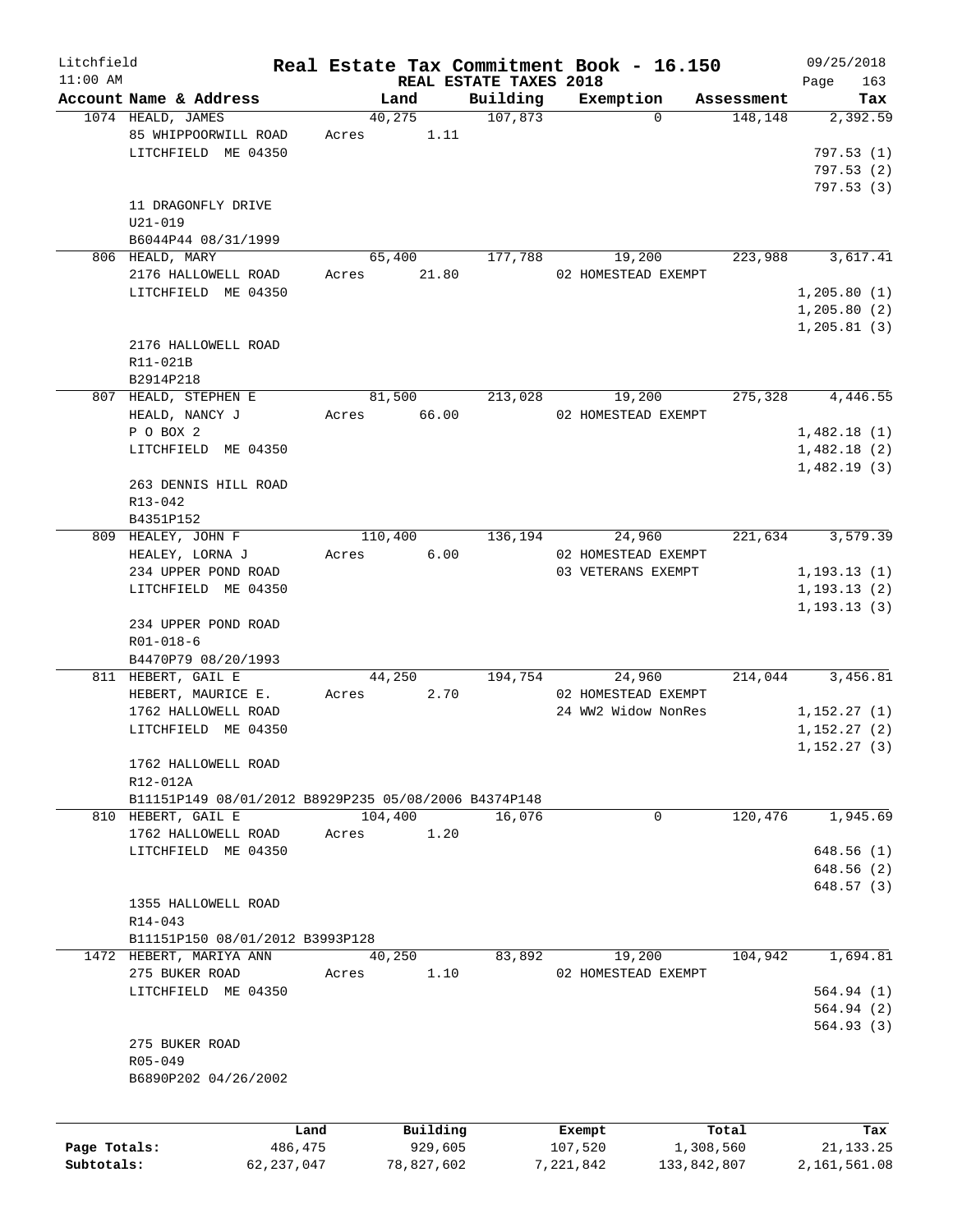| Litchfield |             |                                                    |       |         |       |                        | Real Estate Tax Commitment Book - 16.150 |            | 09/25/2018  |          |
|------------|-------------|----------------------------------------------------|-------|---------|-------|------------------------|------------------------------------------|------------|-------------|----------|
| $11:00$ AM |             |                                                    |       |         |       | REAL ESTATE TAXES 2018 |                                          |            | Page        | 164      |
|            |             | Account Name & Address                             |       | Land    |       | Building               | Exemption                                | Assessment |             | Tax      |
|            |             | 653 HEIL, GEORGE C &<br>KATHLEEN L.                |       | 104,554 |       | 51,705                 | $\Omega$                                 | 156,259    |             | 2,523.58 |
|            |             | 63 HILLSIDE ROAD                                   | Acres |         | 0.19  |                        |                                          |            |             |          |
|            |             | TURNERSVILLE NJ 08012                              |       |         |       |                        |                                          |            | 841.19 (1)  |          |
|            |             |                                                    |       |         |       |                        |                                          |            | 841.19 (2)  |          |
|            |             |                                                    |       |         |       |                        |                                          |            | 841.20 (3)  |          |
|            |             | 156 ROSSER DRIVE                                   |       |         |       |                        |                                          |            |             |          |
|            | U17-004     |                                                    |       |         |       |                        |                                          |            |             |          |
|            | B6704P85    |                                                    |       |         |       |                        |                                          |            |             |          |
|            |             | 1734 HELIE SUZANNE R                               |       | 39,850  |       | 40,770                 | 0                                        | 80,620     |             | 1,302.01 |
|            |             | 9 THORNTON LANE                                    | Acres |         | 1.50  |                        |                                          |            |             |          |
|            |             | LITCHFIELD ME 04350                                |       |         |       |                        |                                          |            | 434.00 (1)  |          |
|            |             |                                                    |       |         |       |                        |                                          |            | 434.00 (2)  |          |
|            |             |                                                    |       |         |       |                        |                                          |            | 434.01 (3)  |          |
|            |             | 9 THORNTON LANE                                    |       |         |       |                        |                                          |            |             |          |
|            | $R06 - 023$ |                                                    |       |         |       |                        |                                          |            |             |          |
|            |             | B9167P32 11/27/2006 B8936P157 06/08/2006 B4304P110 |       |         |       |                        |                                          |            |             |          |
|            |             | 816 HELMS, LINDA JANE                              |       | 47,500  |       | 13,738                 | 19,200                                   | 42,038     |             | 678.91   |
|            | PELLETIER   |                                                    |       |         |       |                        |                                          |            |             |          |
|            |             | 312 BUKER ROAD                                     | Acres |         | 4.00  |                        | 02 HOMESTEAD EXEMPT                      |            |             |          |
|            |             | LITCHFIELD ME 04350                                |       |         |       |                        |                                          |            | 226.30(1)   |          |
|            |             |                                                    |       |         |       |                        |                                          |            | 226.30(2)   |          |
|            |             |                                                    |       |         |       |                        |                                          |            | 226.31(3)   |          |
|            |             | 312 BUKER ROAD                                     |       |         |       |                        |                                          |            |             |          |
|            | R05-036A    | B4333P308 01/31/2005                               |       |         |       |                        |                                          |            |             |          |
|            |             | 2128 HEMPSTEAD, PAUL                               |       | 80,740  |       | 185,838                | 19,200                                   | 247,378    |             | 3,995.15 |
|            |             | HEMPSTEAD, MARLENE                                 | Acres |         | 26.00 |                        | 02 HOMESTEAD EXEMPT                      |            |             |          |
|            |             | P.O. BOX 1120                                      |       |         |       |                        |                                          |            | 1,331.72(1) |          |
|            |             | SABATTUS ME 04280                                  |       |         |       |                        |                                          |            | 1,331.72(2) |          |
|            |             |                                                    |       |         |       |                        |                                          |            | 1,331.71(3) |          |
|            |             | 51 LOON POND LANE                                  |       |         |       |                        |                                          |            |             |          |
|            | R06-009A    |                                                    |       |         |       |                        |                                          |            |             |          |
|            |             | B11631P152 02/17/2014 B11631P129 02/20/2014        |       |         |       |                        |                                          |            |             |          |
|            |             | B11631P126 02/11/2014 B9223P91 12/12/2006 B6131P65 |       |         |       |                        |                                          |            |             |          |
|            | 01/06/2000  |                                                    |       |         |       |                        |                                          |            |             |          |
|            |             | 884 HENDERSON, BRIANNE R.                          |       | 40,750  |       | 108,301                | 0                                        | 149,051    |             | 2,407.17 |
|            |             | HENDERSON, JAMES M.                                | Acres |         | 1.30  |                        |                                          |            |             |          |
|            |             | 248 NORTHERN AVENUE                                |       |         |       |                        |                                          |            | 802.39(1)   |          |
|            |             | FARMINGDALE ME 04344                               |       |         |       |                        |                                          |            | 802.39(2)   |          |
|            |             |                                                    |       |         |       |                        |                                          |            | 802.39(3)   |          |
|            |             | 15 WHIPPOORWILL ROAD                               |       |         |       |                        |                                          |            |             |          |
|            | $U21 - 029$ | B12640P301 06/23/2017 B12574P190 04/06/2017        |       |         |       |                        |                                          |            |             |          |
|            |             | B9864P296 09/26/2008 B9529P34 10/12/2007 B8656P279 |       |         |       |                        |                                          |            |             |          |
|            |             | 10/14/2005 B6904P307                               |       |         |       |                        |                                          |            |             |          |
|            |             | 22 HENDERSON, JAMIE W                              |       | 40,925  |       | 89,836                 | $\Omega$                                 | 130,761    |             | 2,111.79 |
|            |             | HENDERSON, KIMBALIE A                              | Acres |         | 1.37  |                        |                                          |            |             |          |
|            |             | P O BOX 142                                        |       |         |       |                        |                                          |            | 703.93(1)   |          |
|            |             | LITCHFIELD ME 04350                                |       |         |       |                        |                                          |            | 703.93(2)   |          |
|            |             |                                                    |       |         |       |                        |                                          |            | 703.93(3)   |          |
|            |             | 9 NECK ROAD                                        |       |         |       |                        |                                          |            |             |          |
|            | $U20 - 022$ |                                                    |       |         |       |                        |                                          |            |             |          |
|            |             | B10832P272 09/15/2011 B3131P71 04/03/1987          |       |         |       |                        |                                          |            |             |          |
|            |             |                                                    |       |         |       |                        |                                          |            |             |          |

|              | Land       | Building   | Exempt    | Total       | Tax          |
|--------------|------------|------------|-----------|-------------|--------------|
| Page Totals: | 354,319    | 490,188    | 38,400    | 806,107     | 13,018.61    |
| Subtotals:   | 62,591,366 | 79,317,790 | 7,260,242 | 134,648,914 | 2,174,579.69 |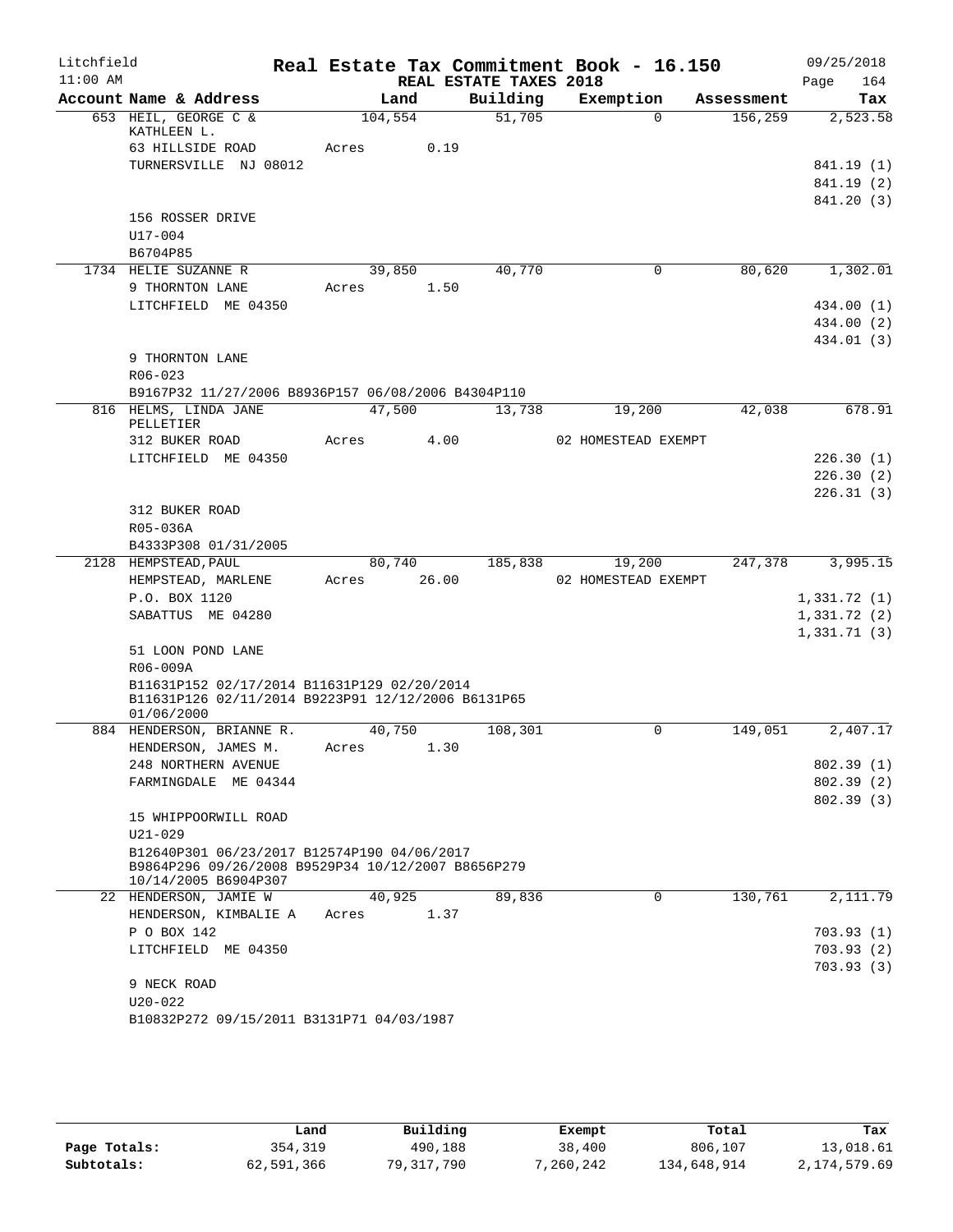| Litchfield |                                            |            |             |                        | Real Estate Tax Commitment Book - 16.150 |          | 09/25/2018         |
|------------|--------------------------------------------|------------|-------------|------------------------|------------------------------------------|----------|--------------------|
| $11:00$ AM | Account Name & Address                     | Land       |             | REAL ESTATE TAXES 2018 | Building Exemption Assessment            |          | 165<br>Page<br>Tax |
|            | 819 HENDERSON, MARTHA                      |            |             |                        | 40,650 25,954 19,200                     | 47,404   | 765.57             |
|            | P O BOX 82                                 | Acres 1.26 |             |                        | 02 HOMESTEAD EXEMPT                      |          |                    |
|            | LITCHFIELD ME 04350                        |            |             |                        |                                          |          | 255.19(1)          |
|            |                                            |            |             |                        |                                          |          | 255.19(2)          |
|            |                                            |            |             |                        |                                          |          | 255.19(3)          |
|            | 51 NORRIS POINT ROAD                       |            |             |                        |                                          |          |                    |
|            | R14-001-06                                 |            |             |                        |                                          |          |                    |
|            | B10452P184 06/23/2010 B8511P264 07/25/2005 |            |             |                        |                                          |          |                    |
|            | 721 HENDERSON, SEAMUS EDGAR 48,625         |            |             | 122,989                | 0                                        | 171,614  | 2,771.57           |
|            | 280 PARLIAMENT CIRCLE Acres 5.01           |            |             |                        |                                          |          |                    |
|            | TOPSHAM ME 04086                           |            |             |                        |                                          |          | 923.86(1)          |
|            |                                            |            |             |                        |                                          |          | 923.86 (2)         |
|            |                                            |            |             |                        |                                          |          |                    |
|            |                                            |            |             |                        |                                          |          | 923.85 (3)         |
|            | 44 GREENLEAF WOODS LANE                    |            |             |                        |                                          |          |                    |
|            | R02-069                                    |            |             |                        |                                          |          |                    |
|            | B11582P140 12/04/2013 B3960P36             |            |             |                        |                                          |          |                    |
|            | 553 HENDERSON, WALTER P                    | 61,355     |             | 27,128                 | 19,200                                   | 69,283   | 1,118.92           |
|            | HENDERSON, DEBORAH J Acres 16.14           |            |             |                        | 02 HOMESTEAD EXEMPT                      |          |                    |
|            | P.O. BOX 142                               |            |             |                        |                                          |          | 372.97(1)          |
|            | LITCHFIELD ME 04350                        |            |             |                        |                                          |          | 372.97(2)          |
|            |                                            |            |             |                        |                                          |          | 372.98(3)          |
|            | 209 HARDSCRABBLE ROAD                      |            |             |                        |                                          |          |                    |
|            | R14-002                                    |            |             |                        |                                          |          |                    |
|            | 821 HENSON, EVANS                          |            | $\mathbf 0$ |                        | 13,362<br>13,362                         | $\Omega$ | 0.00               |
|            | P O BOX 242                                |            |             |                        | 02 HOMESTEAD EXEMPT                      |          |                    |
|            | LITCHFIELD ME 04350                        |            |             |                        |                                          |          |                    |
|            |                                            |            |             |                        |                                          |          |                    |
|            | 31 CLINTON LANE                            |            |             |                        |                                          |          |                    |
|            | R02-103-ON-4                               |            |             |                        |                                          |          |                    |
|            | 359 HERON, ASHLEY K                        |            |             |                        | 57,500 186,479 19,200                    |          | 224,779 3,630.18   |
|            | HERON, JEFFREY C                           | Acres 8.00 |             |                        | 02 HOMESTEAD EXEMPT                      |          |                    |
|            | 289 PINE TREE ROAD                         |            |             |                        |                                          |          | 1,210.06(1)        |
|            | LITCHFIELD ME 04350                        |            |             |                        |                                          |          | 1,210.06(2)        |
|            |                                            |            |             |                        |                                          |          | 1,210.06(3)        |
|            | 289 PINE TREE ROAD                         |            |             |                        |                                          |          |                    |
|            | R11-001-1                                  |            |             |                        |                                          |          |                    |
|            | B10826P96 09/06/2011 B3590P265 08/04/1989  |            |             |                        |                                          |          |                    |
|            | 2287 HERSOM ROBERT E                       | 41,500     |             | 109,185                | 19,200                                   | 131,485  | 2,123.48           |
|            | 82 DENNIS HILL ROAD                        | Acres      | 1.60        |                        | 02 HOMESTEAD EXEMPT                      |          |                    |
|            | LITCHFIELD ME 04350                        |            |             |                        |                                          |          | 707.83(1)          |
|            |                                            |            |             |                        |                                          |          | 707.83(2)          |
|            |                                            |            |             |                        |                                          |          | 707.82(3)          |
|            | 82 DENNIS HILL ROAD                        |            |             |                        |                                          |          |                    |
|            | R12-020A                                   |            |             |                        |                                          |          |                    |
|            | B8682P173 11/07/2005 B7134P282 09/27/2004  |            |             |                        |                                          |          |                    |
|            | 2867 HERSOM, DEBORAH                       |            | 0           | 8,035                  | 0                                        | 8,035    | 129.77             |
|            | 830 RICHMOND ROAD                          |            |             |                        |                                          |          |                    |
|            | Litchfield ME 04350                        |            |             |                        |                                          |          | 43.26(1)           |
|            |                                            |            |             |                        |                                          |          | 43.26(2)           |
|            |                                            |            |             |                        |                                          |          | 43.25 (3)          |
|            | 830 RICHMOND ROAD                          |            |             |                        |                                          |          |                    |
|            | R02-053-ON                                 |            |             |                        |                                          |          |                    |
|            |                                            |            |             |                        |                                          |          |                    |

|              | Land       | Building   | Exempt   | Total       | Tax          |
|--------------|------------|------------|----------|-------------|--------------|
| Page Totals: | 249,630    | 493,132    | 90,162   | 652,600     | 10,539.49    |
| Subtotals:   | 62,840,996 | 79,810,922 | .350.404 | 135,301,514 | 2,185,119.18 |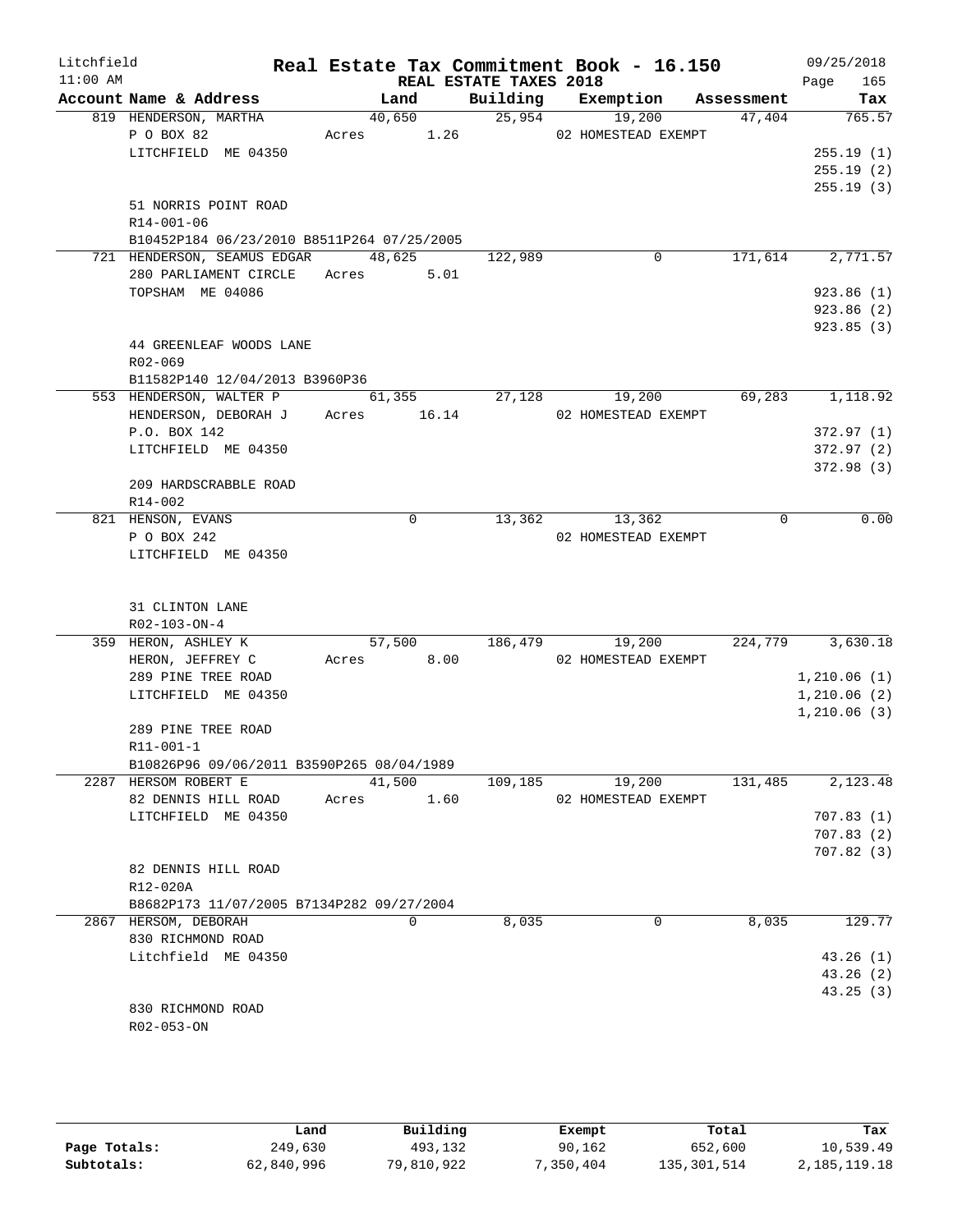| Litchfield |                                                                    |            |        |                        | Real Estate Tax Commitment Book - 16.150 |            | 09/25/2018             |
|------------|--------------------------------------------------------------------|------------|--------|------------------------|------------------------------------------|------------|------------------------|
| $11:00$ AM |                                                                    |            |        | REAL ESTATE TAXES 2018 |                                          |            | 166<br>Page            |
|            | Account Name & Address                                             |            | Land   | Building               | Exemption                                | Assessment | Tax                    |
|            | 2053 HICKEY, CYNTHIA                                               |            | 44,600 | 204,862                | 19,200                                   | 230,262    | 3,718.73               |
|            | PASSMORE DENNIS                                                    | Acres 3.40 |        |                        | 02 HOMESTEAD EXEMPT                      |            |                        |
|            | 19 OLD MILL ROAD                                                   |            |        |                        |                                          |            | 1,239.58(1)            |
|            | LITCHFIELD ME 04350                                                |            |        |                        |                                          |            | 1,239.58(2)            |
|            | 19 OLD MILL ROAD                                                   |            |        |                        |                                          |            | 1, 239.57(3)           |
|            | R14-059B                                                           |            |        |                        |                                          |            |                        |
|            | B8371P5 04/13/2005 B5348P328 04/17/1997                            |            |        |                        |                                          |            |                        |
|            | 1308 HICKEY, GARY II                                               |            | 37,200 | 72,571                 | 0                                        | 109,771    | 1,772.80               |
|            | 6 OLD MILL ROAD                                                    | Acres 0.90 |        |                        |                                          |            |                        |
|            | LITCHFIELD ME 04350                                                |            |        |                        |                                          |            | 590.93(1)              |
|            |                                                                    |            |        |                        |                                          |            | 590.93(2)              |
|            |                                                                    |            |        |                        |                                          |            | 590.94(3)              |
|            | 6 OLD MILL ROAD                                                    |            |        |                        |                                          |            |                        |
|            | R14-056                                                            |            |        |                        |                                          |            |                        |
|            | B12743P38 09/22/2017 B7713P256 10/31/2003                          |            |        |                        |                                          |            |                        |
|            | 24 HICKEY, GARY M.                                                 |            | 41,600 | 74,099                 | $\Omega$                                 | 115,699    | 1,868.54               |
|            | 984 HALLOWELL ROAD                                                 | Acres      | 1.64   |                        |                                          |            |                        |
|            | WEST GARDINER ME 04345                                             |            |        |                        |                                          |            | 622.85(1)              |
|            |                                                                    |            |        |                        |                                          |            | 622.85(2)<br>622.84(3) |
|            | 1449 HALLOWELL ROAD                                                |            |        |                        |                                          |            |                        |
|            | $U20 - 023$                                                        |            |        |                        |                                          |            |                        |
|            | B12483P307 12/02/2016 B9653P92 02/29/2008 B4937P142                |            |        |                        |                                          |            |                        |
|            | 07/26/1995 B1459P433 12/22/1967                                    |            |        |                        |                                          |            |                        |
|            | 1369 HICKEY, RONALD                                                | 23,742     |        | $\Omega$               | $\Omega$                                 | 23,742     | 383.43                 |
|            | 91 HICKORY LANE                                                    | Acres      | 46.70  |                        |                                          |            |                        |
|            | WEST GARDINER ME 04345                                             |            |        |                        |                                          |            | 127.81(1)              |
|            |                                                                    |            |        |                        |                                          |            | 127.81(2)<br>127.81(3) |
|            | 1438 HALLOWELL ROAD                                                |            |        |                        |                                          |            |                        |
|            | R14-059                                                            |            |        |                        |                                          |            |                        |
|            | B10971P149 02/28/2012 B10161P26 07/24/2009 B8050P145               |            |        |                        |                                          |            |                        |
|            | 07/26/2004 B6152P5                                                 |            |        |                        |                                          |            |                        |
|            | 2123 HIGGINS JEAN I &<br>MATTHEW D BYRAS                           |            | 56,470 | 114,785                | 19,200                                   | 152,055    | 2,455.69               |
|            | 309 DENNIS HILL ROAD                                               | Acres      | 9.97   |                        | 02 HOMESTEAD EXEMPT                      |            |                        |
|            | LITCHFIELD ME 04350                                                |            |        |                        |                                          |            | 818.56(1)              |
|            |                                                                    |            |        |                        |                                          |            | 818.56(2)              |
|            |                                                                    |            |        |                        |                                          |            | 818.57(3)              |
|            | 309 DENNIS HILL ROAD                                               |            |        |                        |                                          |            |                        |
|            | R13-041D                                                           |            |        |                        |                                          |            |                        |
|            | B10250P190 10/22/2009 B9555P104 11/05/2007 B5940P278<br>01/26/2001 |            |        |                        |                                          |            |                        |
|            | 564 HIGGINS, ADAM                                                  | 114,116    |        | 70,092                 | 0                                        | 184,208    | 2,974.96               |
|            | HIGGINS, MARIA                                                     | Acres      | 0.58   |                        |                                          |            |                        |
|            | 9 GARDEN WAY                                                       |            |        |                        |                                          |            | 991.65 (1)             |
|            | FALMOUTH ME 04105                                                  |            |        |                        |                                          |            | 991.65(2)              |
|            | 135 COMMUNITY DRIVE                                                |            |        |                        |                                          |            | 991.66 (3)             |
|            | $U15 - 004$                                                        |            |        |                        |                                          |            |                        |
|            | B10552P342 10/06/2010 B4993P142 09/01/1995 B3056P230               |            |        |                        |                                          |            |                        |
|            |                                                                    |            |        |                        |                                          |            |                        |

|              | ⊥and       | Building     | Exempt   | Total       | Tax          |
|--------------|------------|--------------|----------|-------------|--------------|
| Page Totals: | 317,728    | 536,409      | 38,400   | 815,737     | 13, 174. 15  |
| Subtotals:   | 63,158,724 | 80, 347, 331 | ,388,804 | 136,117,251 | 2,198,293.33 |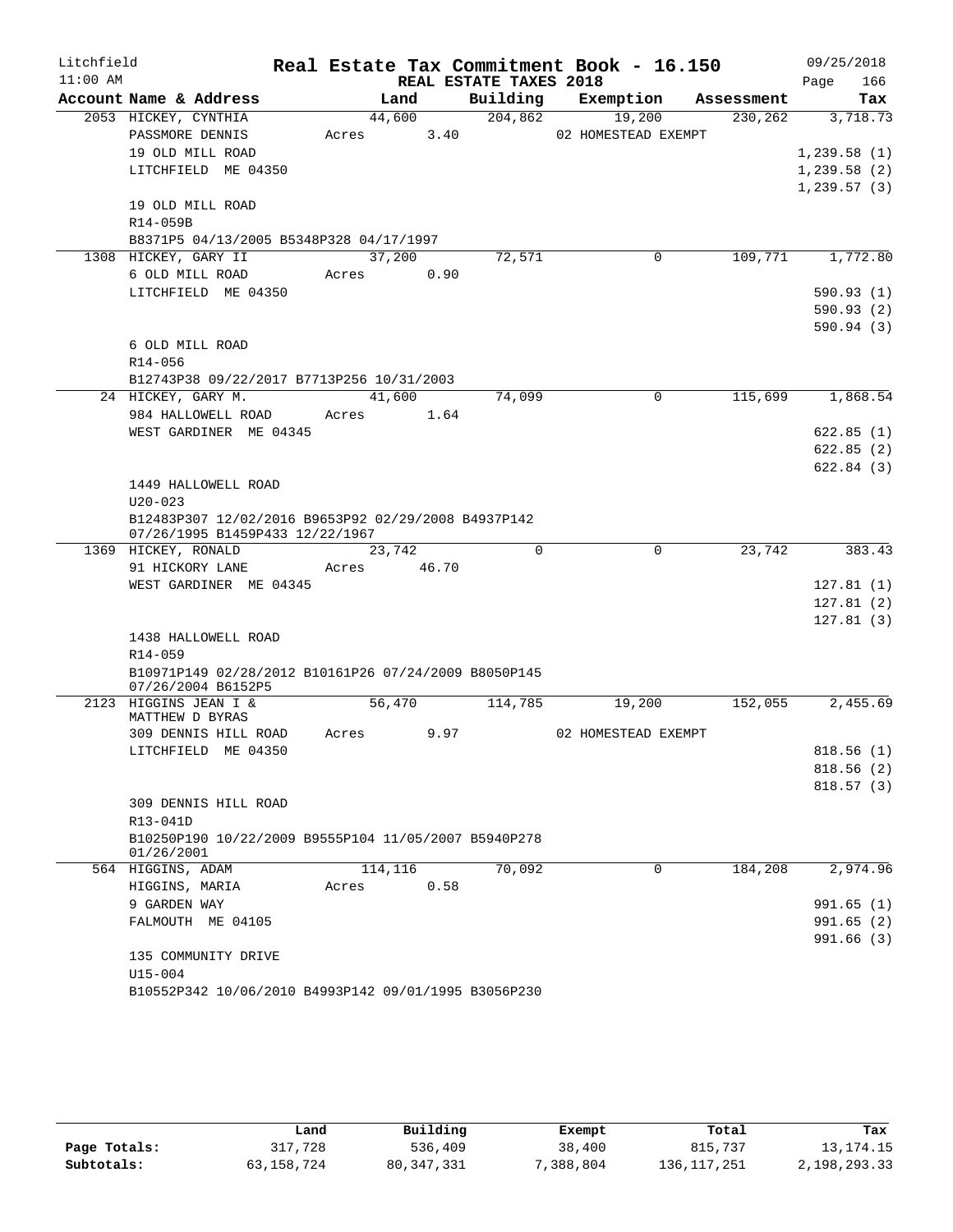| Litchfield<br>$11:00$ AM |                                                                                          |       |        | REAL ESTATE TAXES 2018 | Real Estate Tax Commitment Book - 16.150 |            | 09/25/2018<br>Page<br>167 |
|--------------------------|------------------------------------------------------------------------------------------|-------|--------|------------------------|------------------------------------------|------------|---------------------------|
|                          | Account Name & Address                                                                   |       | Land   | Building               | Exemption                                | Assessment | Tax                       |
|                          | 2029 HIGGINS, DIANNA R                                                                   |       | 50,000 | 68,490                 | 19,200                                   | 99,290     | 1,603.53                  |
|                          | HIGGINS, JUSTIN S.                                                                       | Acres | 5.00   |                        | 02 HOMESTEAD EXEMPT                      |            |                           |
|                          | 1609 RICHMOND ROAD                                                                       |       |        |                        |                                          |            | 534.51(1)                 |
|                          | LITCHFIELD ME 04350                                                                      |       |        |                        |                                          |            | 534.51 (2)                |
|                          |                                                                                          |       |        |                        |                                          |            | 534.51(3)                 |
|                          | 1609 RICHMOND ROAD                                                                       |       |        |                        |                                          |            |                           |
|                          | R01-029B                                                                                 |       |        |                        |                                          |            |                           |
|                          | B12183P34 12/10/2015 B8325P267 03/04/2005 B5296P25                                       |       |        |                        |                                          |            |                           |
|                          | 01/17/1997                                                                               |       |        |                        |                                          |            |                           |
|                          | 654 HILDRETH, JADE N.                                                                    |       | 34,400 | 64,560                 | 0                                        | 98,960     | 1,598.20                  |
|                          | 59 COOMBS ROAD                                                                           | Acres | 0.80   |                        |                                          |            |                           |
|                          | BRUNSWICK ME 04011                                                                       |       |        |                        |                                          |            | 532.73 (1)                |
|                          |                                                                                          |       |        |                        |                                          |            | 532.73 (2)                |
|                          |                                                                                          |       |        |                        |                                          |            | 532.74 (3)                |
|                          | 1485 HALLOWELL ROAD                                                                      |       |        |                        |                                          |            |                           |
|                          | $U20 - 013$                                                                              |       |        |                        |                                          |            |                           |
|                          | B12714P199 08/24/2017 B12439P19 09/23/2016                                               |       |        |                        |                                          |            |                           |
|                          | B12363P199 02/25/2016 B6750P20 12/26/2001                                                |       |        |                        |                                          |            |                           |
|                          | 834 HILL RICKY                                                                           |       | 47,525 | 86,873                 | 19,200                                   | 115,198    | 1,860.45                  |
|                          | 28 GETCH HILL LANE                                                                       | Acres | 4.57   |                        | 02 HOMESTEAD EXEMPT                      |            |                           |
|                          | LITCHFIELD ME 04350                                                                      |       |        |                        |                                          |            | 620.15(1)                 |
|                          |                                                                                          |       |        |                        |                                          |            | 620.15(2)                 |
|                          |                                                                                          |       |        |                        |                                          |            | 620.15(3)                 |
|                          | 28 GETCH-HILL LANE                                                                       |       |        |                        |                                          |            |                           |
|                          | R11-015                                                                                  |       |        |                        |                                          |            |                           |
|                          | B2130P117 07/27/1978                                                                     |       |        |                        |                                          |            |                           |
|                          | 444 HILL, CHADD                                                                          |       | 40,620 | 40,376                 | 0                                        | 80,996     | 1,308.09                  |
|                          | 68 GETCH HILL LANE                                                                       | Acres | 0.70   |                        |                                          |            |                           |
|                          | LITCHFIELD ME 04350                                                                      |       |        |                        |                                          |            | 436.03(1)                 |
|                          |                                                                                          |       |        |                        |                                          |            | 436.03(2)                 |
|                          |                                                                                          |       |        |                        |                                          |            | 436.03(3)                 |
|                          | 19 NORTH EVERGREEN                                                                       |       |        |                        |                                          |            |                           |
|                          | DRIVE                                                                                    |       |        |                        |                                          |            |                           |
|                          | $U28 - 032$                                                                              |       |        |                        |                                          |            |                           |
|                          | B12160P148 10/13/2015 B12129P116 09/28/2015<br>B12012P200 04/24/2015 B6407P22 10/18/2004 |       |        |                        |                                          |            |                           |
|                          | 139 HILL, CHADD                                                                          |       | 49,850 | 11,232                 | 0                                        | 61,082     | 986.47                    |
|                          | 68 GETCHELL LANE                                                                         | Acres | 4.94   |                        |                                          |            |                           |
|                          | LITCHFIELD ME 04350                                                                      |       |        |                        |                                          |            | 328.82 (1)                |
|                          |                                                                                          |       |        |                        |                                          |            | 328.82(2)                 |
|                          |                                                                                          |       |        |                        |                                          |            | 328.83(3)                 |
|                          | 3 SMALL ROAD                                                                             |       |        |                        |                                          |            |                           |
|                          | $R07 - 042$                                                                              |       |        |                        |                                          |            |                           |
|                          | B12362P334 07/22/2016 B9188P165 12/15/2006 B9188P163                                     |       |        |                        |                                          |            |                           |
|                          | 12/15/2006 B1123P371 01/18/1982                                                          |       |        |                        |                                          |            |                           |
|                          | 831 HILL, CHADD E                                                                        |       | 43,796 | 145,667                | 19,200                                   | 170, 263   | 2,749.75                  |
|                          | 68 GETCH-HILL LANE                                                                       | Acres | 16.00  |                        | 02 HOMESTEAD EXEMPT                      |            |                           |
|                          | LITCHFIELD ME 04350                                                                      |       |        |                        |                                          |            | 916.58(1)                 |
|                          |                                                                                          |       |        |                        |                                          |            | 916.58(2)                 |
|                          |                                                                                          |       |        |                        |                                          |            | 916.59(3)                 |
|                          | 68 GETCH-HILL LANE                                                                       |       |        |                        |                                          |            |                           |
|                          | R11-015B                                                                                 |       |        |                        |                                          |            |                           |
|                          | B10235P158 10/07/2009 B4209P266                                                          |       |        |                        |                                          |            |                           |
|                          |                                                                                          |       |        |                        |                                          |            |                           |

|              | Land         | Building   | Exempt    | Total       | Tax          |
|--------------|--------------|------------|-----------|-------------|--------------|
| Page Totals: | 266,191      | 417,198    | 57,600    | 625,789     | 10,106.49    |
| Subtotals:   | 63, 424, 915 | 80,764,529 | 7,446,404 | 136,743,040 | 2,208,399.82 |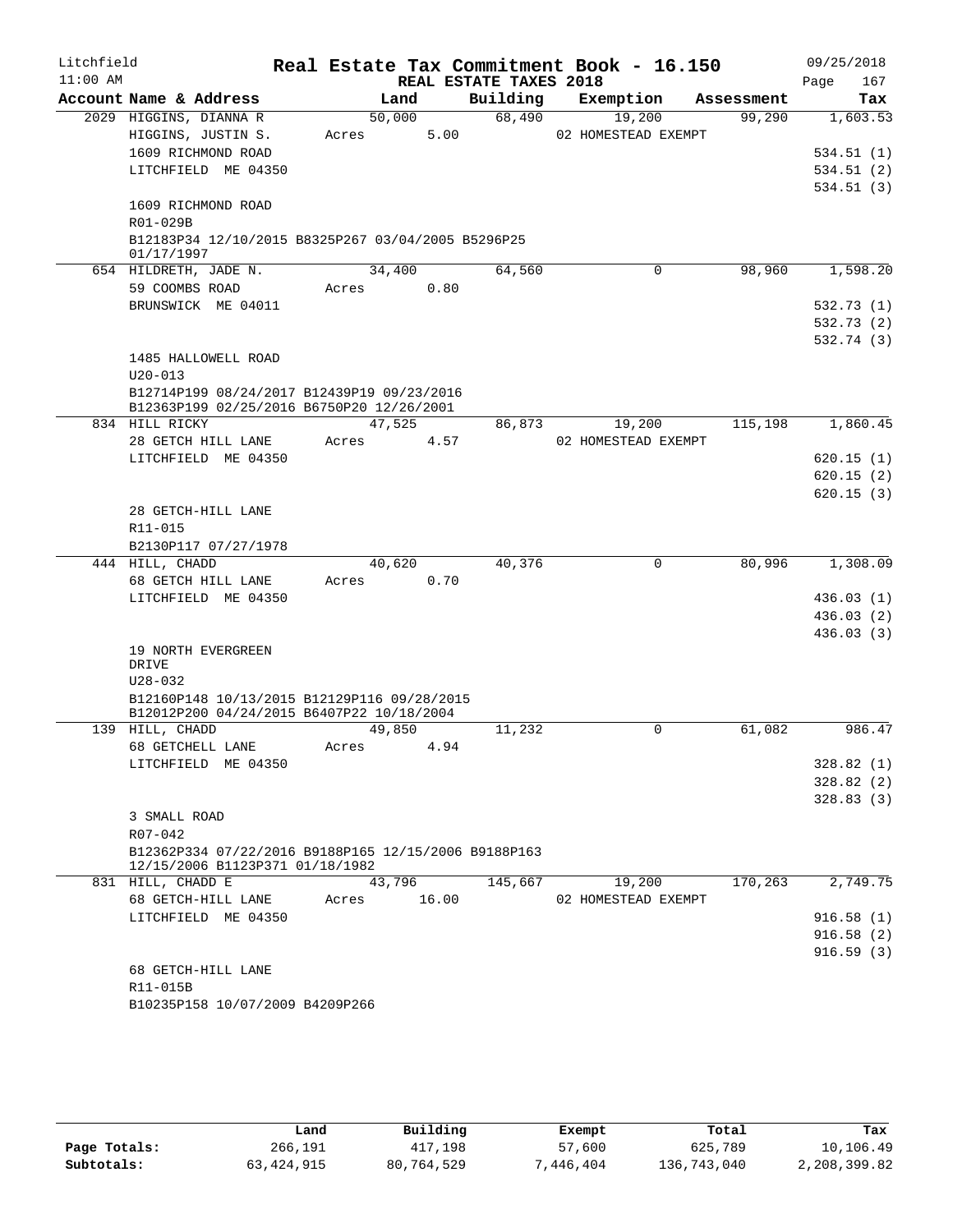| Litchfield |                                                |             |        |      |                        | Real Estate Tax Commitment Book - 16.150 |            |             | 09/25/2018             |
|------------|------------------------------------------------|-------------|--------|------|------------------------|------------------------------------------|------------|-------------|------------------------|
| $11:00$ AM |                                                |             |        |      | REAL ESTATE TAXES 2018 |                                          |            | Page        | 168                    |
|            | Account Name & Address                         |             | Land   |      | Building               | Exemption                                | Assessment |             | Tax                    |
|            | 2860 HILL, CHRISTOPHER S.                      |             | 43,000 |      | 167,789                | 19,200                                   | 191,589    |             | 3,094.16               |
|            | HILL, TRICIA A.                                | Acres       |        | 2.20 |                        | 02 HOMESTEAD EXEMPT                      |            |             |                        |
|            | 114 HUNTINGTON HILL                            |             |        |      |                        |                                          |            | 1,031.39(1) |                        |
|            | ROAD<br>LITCHFIELD ME 04350                    |             |        |      |                        |                                          |            | 1,031.39(2) |                        |
|            |                                                |             |        |      |                        |                                          |            | 1,031.38(3) |                        |
|            | 114 HUNTINGTON HILL                            |             |        |      |                        |                                          |            |             |                        |
|            | ROAD                                           |             |        |      |                        |                                          |            |             |                        |
|            | R11-038-03                                     |             |        |      |                        |                                          |            |             |                        |
|            | B11888P59 01/02/2015 B11706P268 06/03/2014     |             |        |      |                        |                                          |            |             |                        |
|            | 832 HILL, DONALD E                             |             | 41,750 |      |                        | 47,292 19,200                            | 69,842     |             | 1,127.95               |
|            | 36 SMALL ROAD                                  | Acres 1.70  |        |      |                        | 02 HOMESTEAD EXEMPT                      |            |             |                        |
|            | LITCHFIELD ME 04350                            |             |        |      |                        |                                          |            |             | 375.98(1)              |
|            |                                                |             |        |      |                        |                                          |            |             | 375.98(2)              |
|            |                                                |             |        |      |                        |                                          |            |             | 375.99(3)              |
|            | <b>36 SMALL ROAD</b>                           |             |        |      |                        |                                          |            |             |                        |
|            | R07-037                                        |             |        |      |                        |                                          |            |             |                        |
|            | B2624P181                                      |             |        |      |                        |                                          |            |             |                        |
|            | 2923 HILL, JENNIFER A.                         |             | 35,650 |      | $\mathbf 0$            | 0                                        | 35,650     |             | 575.75                 |
|            | 68 GETCH-HILL ROAD                             | Acres 4.06  |        |      |                        |                                          |            |             |                        |
|            | Litchfield ME 04350                            |             |        |      |                        |                                          |            |             | 191.92(1)              |
|            |                                                |             |        |      |                        |                                          |            |             | 191.92(2)<br>191.91(3) |
|            | SMALL ROAD                                     |             |        |      |                        |                                          |            |             |                        |
|            | $R07 - 042 - A$                                |             |        |      |                        |                                          |            |             |                        |
|            | B12775P194 11/13/2017                          |             |        |      |                        |                                          |            |             |                        |
|            | 833 HILL, RICHARD                              |             | 79,000 |      | 127,758                | 19,200                                   | 187,558    |             | 3,029.06               |
|            | CAMPBELLTON ELLEN S                            | Acres 49.00 |        |      |                        | 02 HOMESTEAD EXEMPT                      |            |             |                        |
|            | 4 TOWER LANE                                   |             |        |      |                        |                                          |            | 1,009.69(1) |                        |
|            | LITCHFIELD ME 04350                            |             |        |      |                        |                                          |            | 1,009.69(2) |                        |
|            |                                                |             |        |      |                        |                                          |            | 1,009.68(3) |                        |
|            | 4 TOWER LANE                                   |             |        |      |                        |                                          |            |             |                        |
|            | R04-039                                        |             |        |      |                        |                                          |            |             |                        |
|            | B2880P176 11/08/1985                           |             |        |      |                        |                                          |            |             |                        |
|            | 837 HILLIARD, RICHARD M SR                     |             | 40,000 |      | 52,727                 | 19,200                                   | 73,527     |             | 1,187.46               |
|            | 237 NECK ROAD                                  | Acres       |        | 1.00 |                        | 02 HOMESTEAD EXEMPT                      |            |             |                        |
|            | LITCHFIELD ME 04350                            |             |        |      |                        |                                          |            |             | 395.82(1)              |
|            |                                                |             |        |      |                        |                                          |            |             | 395.82 (2)             |
|            |                                                |             |        |      |                        |                                          |            |             | 395.82(3)              |
|            | 237 NECK ROAD                                  |             |        |      |                        |                                          |            |             |                        |
|            | $R14 - 028$                                    |             |        |      |                        |                                          |            |             |                        |
|            | B1885P256                                      |             |        |      |                        |                                          |            |             |                        |
|            | 836 HILLIARD, FRANCIS JR.,<br>HILLIARD, RONALD |             | 19,280 |      | 17,882                 | 19,200                                   | 17,962     |             | 290.09                 |
|            | HILLIARD,                                      | Acres       |        | 0.26 |                        | 02 HOMESTEAD EXEMPT                      |            |             |                        |
|            | RICHARD/JAMES, LINDA                           |             |        |      |                        |                                          |            |             |                        |
|            | CHADBURN                                       |             |        |      |                        |                                          |            |             |                        |
|            | 221 NECK ROAD                                  |             |        |      |                        |                                          |            |             | 96.70 (1)              |
|            | LITCHFIELD ME 04350                            |             |        |      |                        |                                          |            |             | 96.70(2)               |
|            |                                                |             |        |      |                        |                                          |            |             | 96.69(3)               |
|            | 221 NECK ROAD<br>R14-029                       |             |        |      |                        |                                          |            |             |                        |
|            | B10516P264 08/31/2010 B1520P793 10/30/1967     |             |        |      |                        |                                          |            |             |                        |
|            |                                                |             |        |      |                        |                                          |            |             |                        |

|              | Land       | Building   | Exempt   | Total       | Tax            |
|--------------|------------|------------|----------|-------------|----------------|
| Page Totals: | 258,680    | 413,448    | 96,000   | 576,128     | 9,304.47       |
| Subtotals:   | 63,683,595 | 81,177,977 | .542.404 | 137,319,168 | 2, 217, 704.29 |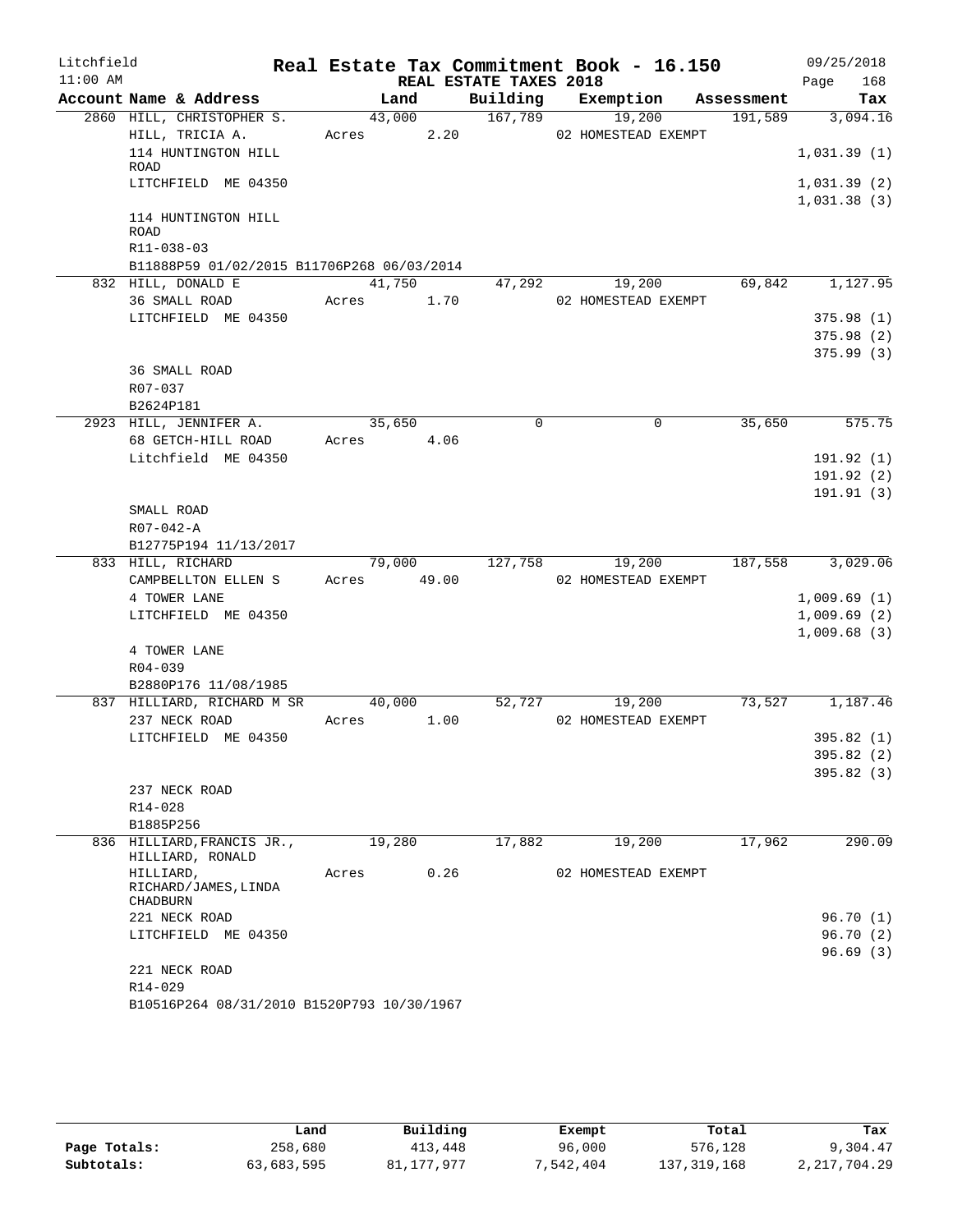| Litchfield |                                                                                         |                |                        | Real Estate Tax Commitment Book - 16.150 |             | 09/25/2018  |
|------------|-----------------------------------------------------------------------------------------|----------------|------------------------|------------------------------------------|-------------|-------------|
| $11:00$ AM |                                                                                         |                | REAL ESTATE TAXES 2018 |                                          |             | 169<br>Page |
|            | Account Name & Address                                                                  | Land           | Building               | Exemption                                | Assessment  | Tax         |
|            | 2392 HILLOCK, ROBERT,<br>HILLOCK, STACY                                                 | $\mathbf 0$    | 12,956                 | 12,956                                   | $\mathbf 0$ | 0.00        |
|            | 13 FORD LANE                                                                            |                |                        | 02 HOMESTEAD EXEMPT                      |             |             |
|            | LITCHFIELD ME 04350                                                                     |                |                        |                                          |             |             |
|            |                                                                                         |                |                        |                                          |             |             |
|            | 13 FORD LANE                                                                            |                |                        |                                          |             |             |
|            | $R03 - 043 - ON - 4$                                                                    |                |                        |                                          |             |             |
|            | B11684P326 04/14/2014                                                                   |                |                        |                                          |             |             |
|            | 1878 HILT, JASON B.                                                                     | 39,100         | 106,243                | 19,200                                   | 126,143     | 2,037.21    |
|            | 20 PATTEN WOODS DRIVE                                                                   | 1.20<br>Acres  |                        | 02 HOMESTEAD EXEMPT                      |             |             |
|            | LITCHFIELD ME 04350                                                                     |                |                        |                                          |             | 679.07(1)   |
|            |                                                                                         |                |                        |                                          |             | 679.07(2)   |
|            |                                                                                         |                |                        |                                          |             | 679.07(3)   |
|            | 20 PATTEN WOODS DRIVE                                                                   |                |                        |                                          |             |             |
|            | R01-033B-4                                                                              |                |                        |                                          |             |             |
|            | B12163P115 11/16/2015 B11636P35 02/27/2014 B9144P222<br>11/09/2006 B7680P326 09/05/2003 |                |                        |                                          |             |             |
|            | 2471 HILTON ELIZABETH                                                                   | 27,850         | $\Omega$               | 0                                        | 27,850      | 449.78      |
|            | 1602 LEWISTON ROAD                                                                      | Acres<br>1.50  |                        |                                          |             |             |
|            | LITCHFIELD ME 04350                                                                     |                |                        |                                          |             | 149.93(1)   |
|            |                                                                                         |                |                        |                                          |             | 149.93(2)   |
|            |                                                                                         |                |                        |                                          |             | 149.92(3)   |
|            | LEWISTON ROAD                                                                           |                |                        |                                          |             |             |
|            | $U14 - 002$                                                                             |                |                        |                                          |             |             |
|            | B11849P31 11/12/2014 B959P413 04/29/1954                                                |                |                        |                                          |             |             |
|            | 839 HILTON, FLOYD G &<br><b>JESSICA L</b>                                               | 206,850        | 140,461                | 19,200                                   | 328,111     | 5,298.99    |
|            | P O BOX 14                                                                              | 3.30<br>Acres  |                        | 02 HOMESTEAD EXEMPT                      |             |             |
|            | LITCHFIELD ME 04350                                                                     |                |                        |                                          |             | 1,766.33(1) |
|            |                                                                                         |                |                        |                                          |             | 1,766.33(2) |
|            |                                                                                         |                |                        |                                          |             | 1,766.33(3) |
|            | 70 MACE ROAD                                                                            |                |                        |                                          |             |             |
|            | U14-002A<br>B6488P214 05/23/2001                                                        |                |                        |                                          |             |             |
|            | 841 HILTON, GREGORY M                                                                   | 60,874         | 140,145                | 19,200                                   | 181,819     | 2,936.38    |
|            | 1602 LEWISTON ROAD                                                                      | 32.00<br>Acres |                        | 02 HOMESTEAD EXEMPT                      |             |             |
|            | LITCHFIELD ME 04350                                                                     |                |                        |                                          |             | 978.79 (1)  |
|            |                                                                                         |                |                        |                                          |             | 978.79 (2)  |
|            |                                                                                         |                |                        |                                          |             | 978.80(3)   |
|            | 1602 LEWISTON ROAD                                                                      |                |                        |                                          |             |             |
|            | R11-033A                                                                                |                |                        |                                          |             |             |
|            | B3698P84                                                                                |                |                        |                                          |             |             |
|            | 1376 HINDS SEAN J.                                                                      | 47,250         | 74,159                 | 19,200                                   | 102,209     | 1,650.68    |
|            | HINDS SUSAN                                                                             | 3.90<br>Acres  |                        | 02 HOMESTEAD EXEMPT                      |             |             |
|            | 640 RICHMOND ROAD                                                                       |                |                        |                                          |             | 550.23(1)   |
|            | LITCHFIELD ME 04350                                                                     |                |                        |                                          |             | 550.23(2)   |
|            |                                                                                         |                |                        |                                          |             | 550.22 (3)  |
|            | 640 RICHMOND ROAD                                                                       |                |                        |                                          |             |             |
|            | R02-011                                                                                 |                |                        |                                          |             |             |
|            | B8354P349 03/29/2005 B5370P92                                                           |                |                        |                                          |             |             |

|              | Land       | Building   | Exempt    | Total       | Tax          |
|--------------|------------|------------|-----------|-------------|--------------|
| Page Totals: | 381,924    | 473,964    | 89,756    | 766,132     | 12,373.04    |
| Subtotals:   | 64,065,519 | 81,651,941 | 7,632,160 | 138,085,300 | 2,230,077.33 |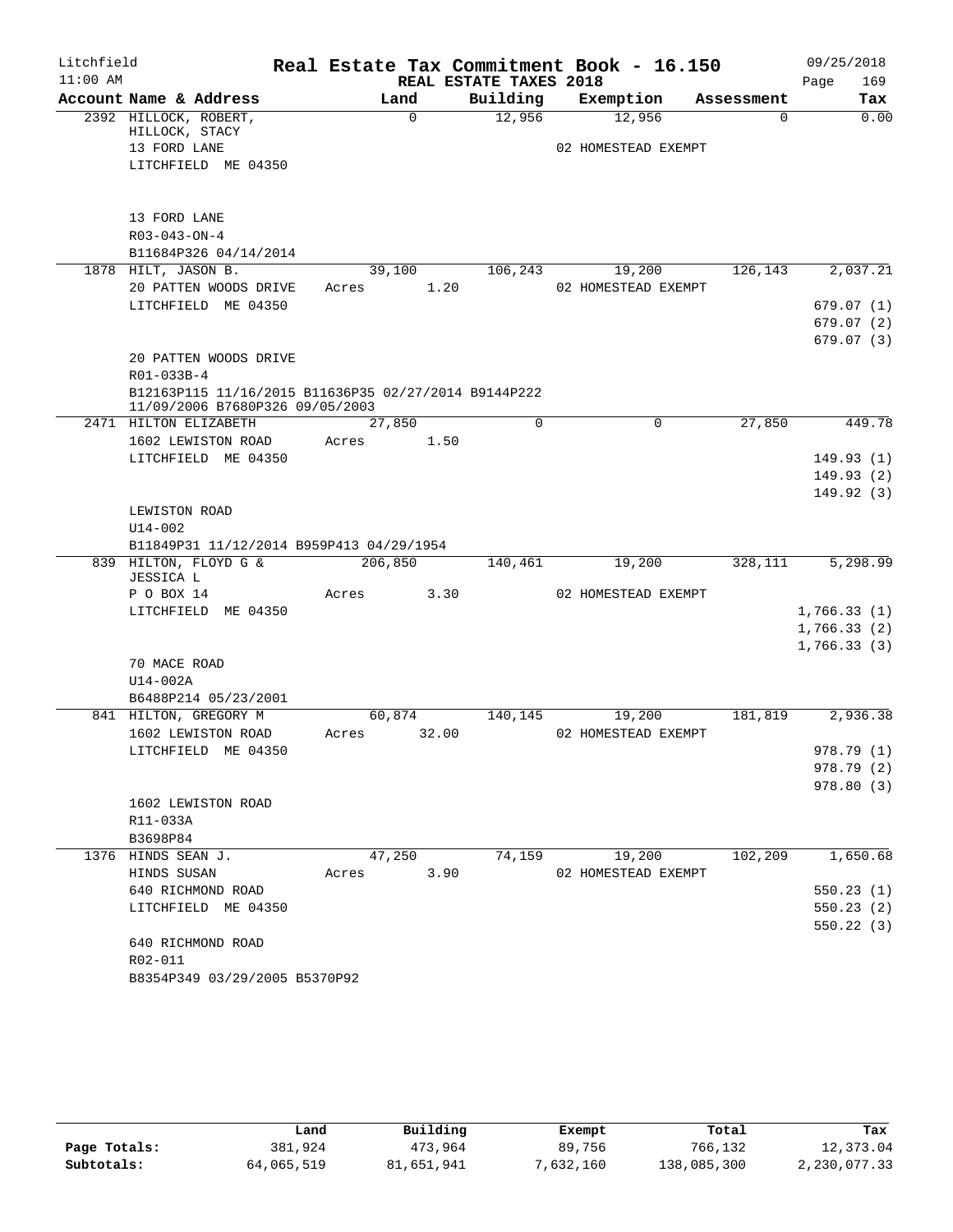| Litchfield |                                            |            |      |                        | Real Estate Tax Commitment Book - 16.150 |            | 09/25/2018               |
|------------|--------------------------------------------|------------|------|------------------------|------------------------------------------|------------|--------------------------|
| $11:00$ AM |                                            |            |      | REAL ESTATE TAXES 2018 |                                          |            | 170<br>Page              |
|            | Account Name & Address                     | Land       |      | Building               | Exemption                                | Assessment | Tax                      |
|            | 1103 HINKLEY, FELICIA E.                   | 46,100     |      | 48,866                 | $\Omega$                                 | 94,966     | 1,533.70                 |
|            | 202 WILLIAMS ROAD                          | Acres      | 4.00 |                        |                                          |            |                          |
|            | SABATTUS ME 04280--                        |            |      |                        |                                          |            | 511.23(1)                |
|            |                                            |            |      |                        |                                          |            | 511.23(2)                |
|            |                                            |            |      |                        |                                          |            | 511.24(3)                |
|            | 39 OLD MILL ROAD                           |            |      |                        |                                          |            |                          |
|            | R14-057A<br>B11126P70 08/03/2012 B6810P187 |            |      |                        |                                          |            |                          |
|            | 33 HINTON, JERRY A. &                      | 119,925    |      | 83,475                 | 0                                        | 203,400    | 3,284.91                 |
|            | CAROL A.                                   |            |      |                        |                                          |            |                          |
|            | 116 PLYMOUTH STREET                        | Acres      | 1.47 |                        |                                          |            |                          |
|            | PORTLAND ME 04103                          |            |      |                        |                                          |            | 1,094.97(1)              |
|            |                                            |            |      |                        |                                          |            | 1,094.97(2)              |
|            |                                            |            |      |                        |                                          |            | 1,094.97(3)              |
|            | 58 MILITARY LANE                           |            |      |                        |                                          |            |                          |
|            | $U06 - 002$                                |            |      |                        |                                          |            |                          |
|            | B6757P266 07/01/1997                       |            |      |                        |                                          |            |                          |
|            | 56 HIRD, WILLIAM B II                      | 141,514    |      | 54,275                 | $\mathbf 0$                              | 195,789    | 3,161.99                 |
|            | 14 ORLEANS STREET                          | Acres      | 0.79 |                        |                                          |            |                          |
|            | LEWISTON ME 04240                          |            |      |                        |                                          |            | 1,054.00(1)              |
|            |                                            |            |      |                        |                                          |            | 1,054.00(2)              |
|            |                                            |            |      |                        |                                          |            | 1,053.99(3)              |
|            | 74 PINEY SHORES DRIVE<br>$U13 - 026$       |            |      |                        |                                          |            |                          |
|            | B10464P51 07/06/2010 B4520P145 09/23/1993  |            |      |                        |                                          |            |                          |
|            | 909 HIRSCHMANN RICHARD                     | 40,000     |      | 141,679                | 19,200                                   | 162,479    | 2,624.04                 |
|            | 1181 RICHMOND ROAD                         | Acres      | 1.00 |                        | 02 HOMESTEAD EXEMPT                      |            |                          |
|            | LITCHFIELD ME                              |            |      |                        |                                          |            | 874.68(1)                |
|            | 04350-9738                                 |            |      |                        |                                          |            |                          |
|            |                                            |            |      |                        |                                          |            | 874.68(2)                |
|            |                                            |            |      |                        |                                          |            | 874.68(3)                |
|            | 1181 RICHMOND ROAD                         |            |      |                        |                                          |            |                          |
|            | R01-056                                    |            |      |                        |                                          |            |                          |
|            | B8352P341 03/17/2005 B4644P1               |            |      |                        |                                          |            |                          |
|            | 842 HLASYSZYN, DENISE                      | 135,512    |      | 30,707                 | 0                                        | 166,219    | 2,684.44                 |
|            | C/O RICHARD HAMANN                         | Acres      | 0.32 |                        |                                          |            |                          |
|            | 8 KENSINGTON TERR                          |            |      |                        |                                          |            | 894.81 (1)               |
|            | LEWISTON ME 04240                          |            |      |                        |                                          |            | 894.81 (2)<br>894.82 (3) |
|            | 16 COVE DRIVE                              |            |      |                        |                                          |            |                          |
|            | $U29 - 001$                                |            |      |                        |                                          |            |                          |
|            | B3965P297                                  |            |      |                        |                                          |            |                          |
|            | 2426 HOAR CHARLES D                        | 63,375     |      | 183,224                | 19,200                                   | 227,399    | 3,672.49                 |
|            | HOAR DEBORAH A                             | Acres 6.91 |      |                        | 02 HOMESTEAD EXEMPT                      |            |                          |
|            | 84 RIDLEY LANE                             |            |      |                        |                                          |            | 1,224.16(1)              |
|            | LITCHFIELD ME 04350                        |            |      |                        |                                          |            | 1,224.16(2)              |
|            |                                            |            |      |                        |                                          |            | 1,224.17(3)              |
|            | 84 RIDLEY LANE                             |            |      |                        |                                          |            |                          |
|            | R03-105H-1                                 |            |      |                        |                                          |            |                          |
|            | B8261P15 12/30/2004                        |            |      |                        |                                          |            |                          |

|              | Land         | Building   | Exempt   | Total         | Tax          |
|--------------|--------------|------------|----------|---------------|--------------|
| Page Totals: | 546,426      | 542,226    | 38,400   | 1,050,252     | 16,961.57    |
| Subtotals:   | 64, 611, 945 | 82,194,167 | .670.560 | 139, 135, 552 | 2,247,038.90 |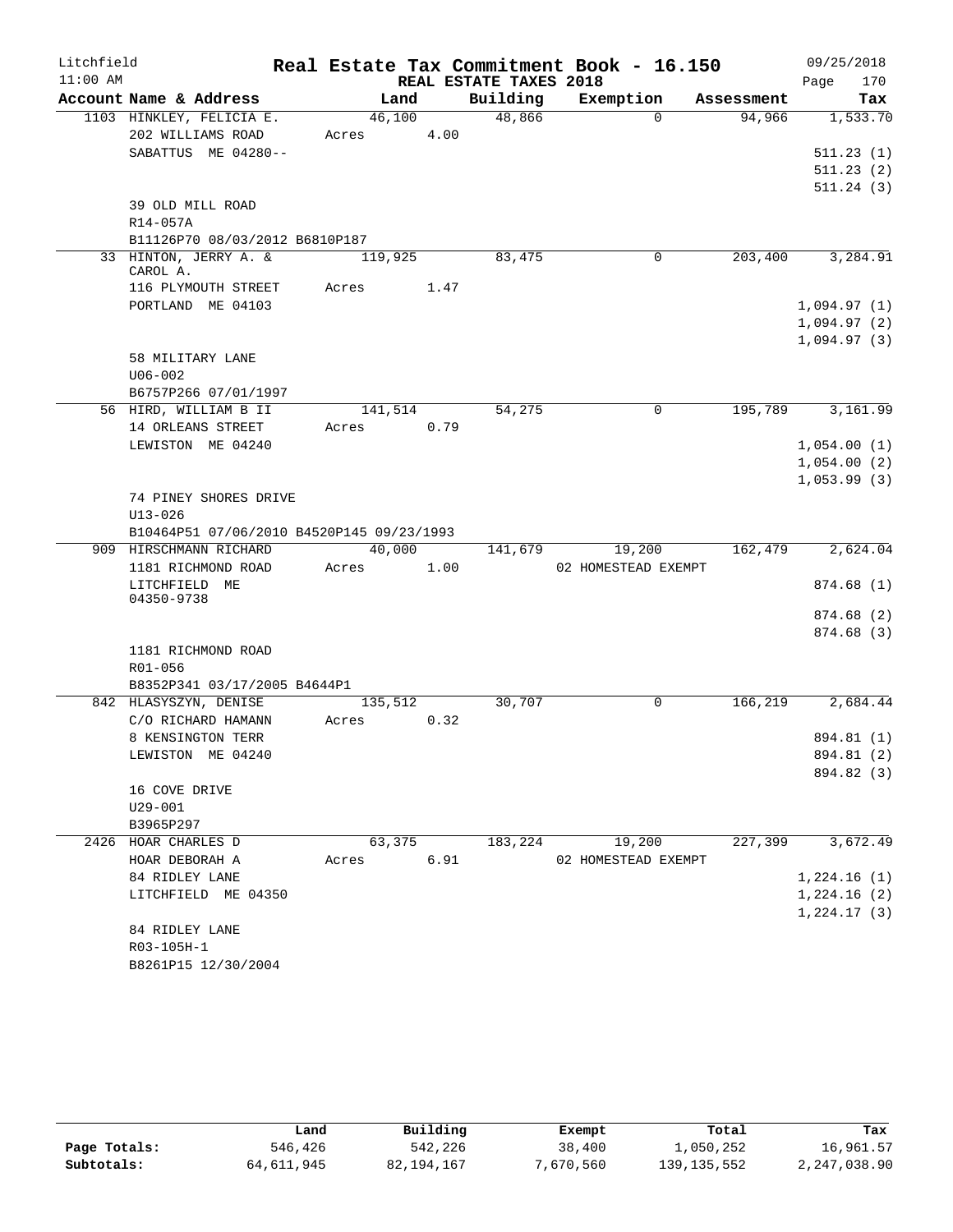| Litchfield   |                              |                                            |         |                                                                                           |          | Real Estate Tax Commitment Book - 16.150 |                       | 09/25/2018             |
|--------------|------------------------------|--------------------------------------------|---------|-------------------------------------------------------------------------------------------|----------|------------------------------------------|-----------------------|------------------------|
| $11:00$ AM   | Account Name & Address       |                                            |         | REAL ESTATE TAXES 2018<br>Land                                                            | Building | Exemption                                | Assessment            | Page<br>171<br>Tax     |
|              |                              | 843 HOBART, VERNA (LIFE                    |         | 151,650                                                                                   | 52,820   | 19,200                                   | 185,270               | 2,992.11               |
|              | ESTATE)                      |                                            |         |                                                                                           |          |                                          |                       |                        |
|              |                              | 1669 HALLOWELL ROAD<br>LITCHFIELD ME 04350 | Acres   | 1.84                                                                                      |          | 02 HOMESTEAD EXEMPT                      |                       | 997.37 (1)             |
|              |                              |                                            |         |                                                                                           |          |                                          |                       | 997.37 (2)             |
|              |                              |                                            |         |                                                                                           |          |                                          |                       | 997.37 (3)             |
|              |                              | 1669 HALLOWELL ROAD                        |         |                                                                                           |          |                                          |                       |                        |
|              | $U18 - 016$                  |                                            |         |                                                                                           |          |                                          |                       |                        |
|              |                              | B12236P323 02/29/2016 B3352P288            |         |                                                                                           |          |                                          |                       |                        |
|              | 87 RIDLEY LANE               | 2487 HOBBS, DONALD F SR                    | Acres   | 51,050<br>18.60                                                                           | 5,500    |                                          | $\mathbf 0$<br>56,550 | 913.28                 |
|              |                              | LITCHFIELD ME 04350                        |         |                                                                                           |          |                                          |                       | 304.43(1)              |
|              |                              |                                            |         |                                                                                           |          |                                          |                       | 304.43(2)              |
|              |                              |                                            |         |                                                                                           |          |                                          |                       | 304.42(3)              |
|              | RIDLEY ROAD                  |                                            |         |                                                                                           |          |                                          |                       |                        |
|              | R03-105                      |                                            |         |                                                                                           |          |                                          |                       |                        |
|              |                              |                                            |         | B10470P162 07/13/2010 B10125P262 06/25/2009<br>B10107P335 05/11/2009 B7615P159 09/05/2003 |          |                                          |                       |                        |
|              | 1712 HOBBS, JO LYNN          |                                            |         | 165,275                                                                                   | 29,891   |                                          | 195,166<br>0          | 3,151.93               |
|              |                              | HOBBS, GREGORY S.                          | Acres   | 4.70                                                                                      |          |                                          |                       |                        |
|              | 3337 KNIK AVE                |                                            |         |                                                                                           |          |                                          |                       | 1,050.64(1)            |
|              |                              | ANCHORAGE AK 99517                         |         |                                                                                           |          |                                          |                       | 1,050.64(2)            |
|              |                              |                                            |         |                                                                                           |          |                                          |                       | 1,050.65(3)            |
|              | 39 DAFFODIL LANE<br>U04-007A |                                            |         |                                                                                           |          |                                          |                       |                        |
|              |                              | B11979P15 04/22/2015 B4101P135             |         |                                                                                           |          |                                          |                       |                        |
|              | 2499 HODGDON, WAYNE D        |                                            |         | 43,750                                                                                    | 196,782  | 19,200                                   | 221,332               | 3,574.51               |
|              | HODGDON ELLEN J              |                                            | Acres   | 2.50                                                                                      |          | 02 HOMESTEAD EXEMPT                      |                       |                        |
|              | 99 WENTZELL ROAD             |                                            |         |                                                                                           |          |                                          |                       | 1,191.50(1)            |
|              |                              | Litchfield ME 04350                        |         |                                                                                           |          |                                          |                       | 1, 191.50(2)           |
|              | 99 WENTZELL ROAD             |                                            |         |                                                                                           |          |                                          |                       | 1, 191.51(3)           |
|              | R03-073E                     |                                            |         |                                                                                           |          |                                          |                       |                        |
|              |                              | B8663P75 10/26/2005                        |         |                                                                                           |          |                                          |                       |                        |
|              | 2554 HODGKINS FARM LLC       |                                            |         | 27,160                                                                                    | 0        |                                          | 27,160<br>0           | 438.63                 |
|              | 4 HIGHLAND AVENUE            |                                            | Acres   | 0.97                                                                                      |          |                                          |                       |                        |
|              |                              | BRUNSWICK ME 04011                         |         |                                                                                           |          |                                          |                       | 146.21(1)              |
|              |                              |                                            |         |                                                                                           |          |                                          |                       | 146.21(2)              |
|              | BALSAM LANE                  |                                            |         |                                                                                           |          |                                          |                       | 146.21(3)              |
|              | $R09 - 056 - 6$              |                                            |         |                                                                                           |          |                                          |                       |                        |
|              |                              | B9284P310 02/20/2007 B8354P109 03/23/2005  |         |                                                                                           |          |                                          |                       |                        |
|              | 2557 HODGKINS FARM LLC       |                                            |         | 28,200                                                                                    | $\Omega$ |                                          | 28,200<br>0           | 455.43                 |
|              |                              | 4 HIGHLAND AVENUE                          | Acres   | 1.08                                                                                      |          |                                          |                       |                        |
|              |                              | BRUNSWICK ME 04011                         |         |                                                                                           |          |                                          |                       | 151.81(1)              |
|              |                              |                                            |         |                                                                                           |          |                                          |                       | 151.81(2)<br>151.81(3) |
|              | BLACK CHERRY LANE            |                                            |         |                                                                                           |          |                                          |                       |                        |
|              | R09-056-9                    |                                            |         |                                                                                           |          |                                          |                       |                        |
|              |                              | B9284P310 02/20/2007 B8354P109 03/23/2005  |         |                                                                                           |          |                                          |                       |                        |
|              | 2556 HODGKINS FARM LLC       |                                            |         | 28,525                                                                                    | 0        |                                          | 0<br>28,525           | 460.68                 |
|              |                              | 4 HIGHLAND AVENUE                          | Acres   | 1.21                                                                                      |          |                                          |                       |                        |
|              |                              | BRUNSWICK ME 04011                         |         |                                                                                           |          |                                          |                       | 153.56(1)<br>153.56(2) |
|              |                              |                                            |         |                                                                                           |          |                                          |                       | 153.56(3)              |
|              | BLACK CHERRY LANE            |                                            |         |                                                                                           |          |                                          |                       |                        |
|              | $R09 - 056 - 8$              |                                            |         |                                                                                           |          |                                          |                       |                        |
|              |                              | B9284P310 02/20/2007 B8354P109 03/23/2005  |         |                                                                                           |          |                                          |                       |                        |
|              |                              |                                            | Land    | Building                                                                                  |          | Exempt                                   | Total                 | Tax                    |
| Page Totals: |                              |                                            | 495,610 | 284,993                                                                                   |          | 38,400                                   | 742,203               | 11,986.57              |
| Subtotals:   |                              | 65,107,555                                 |         | 82,479,160                                                                                |          | 7,708,960                                | 139,877,755           | 2, 259, 025.47         |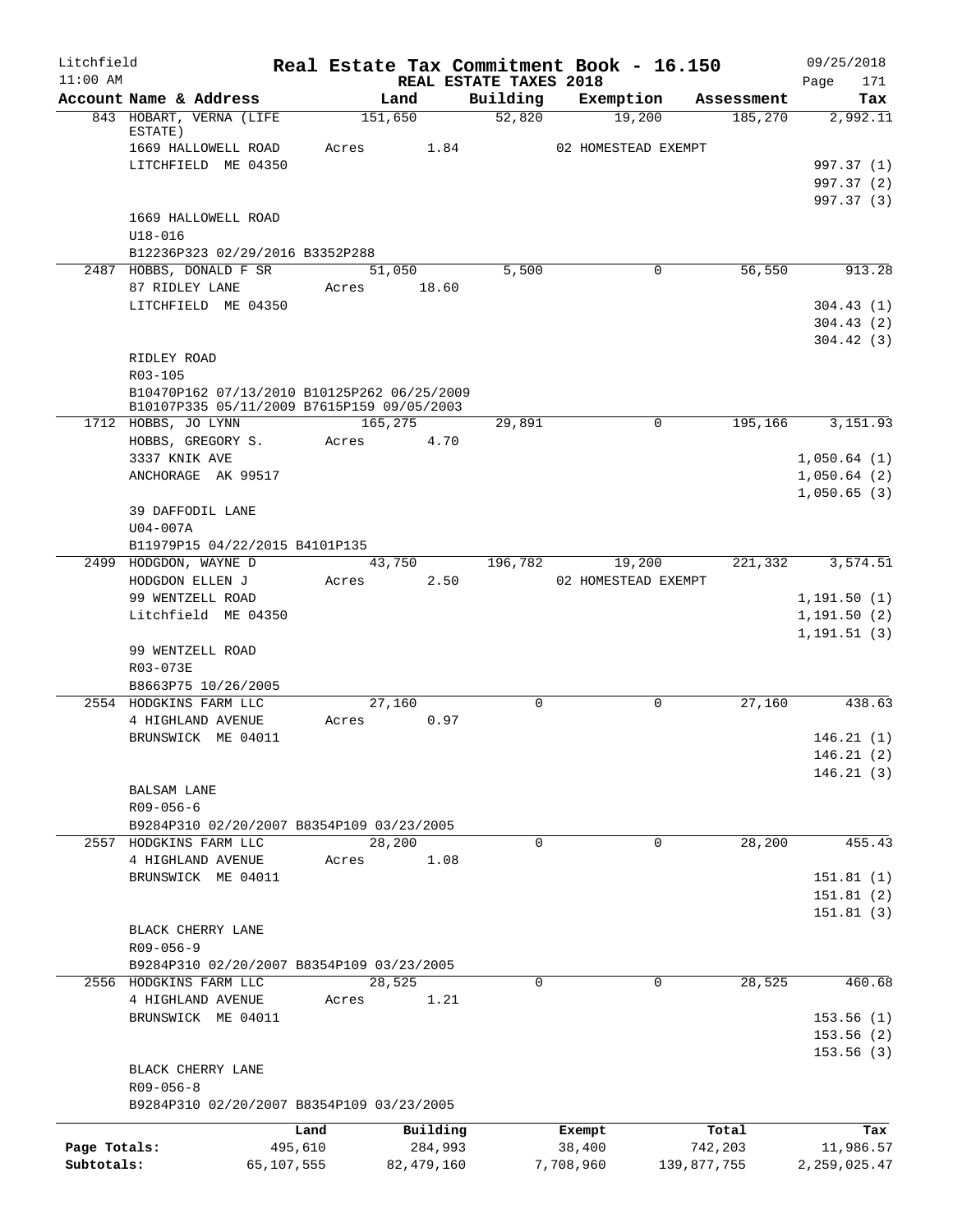| Litchfield |                                           |       |          |                                    | Real Estate Tax Commitment Book - 16.150 |                      | 09/25/2018             |
|------------|-------------------------------------------|-------|----------|------------------------------------|------------------------------------------|----------------------|------------------------|
| $11:00$ AM | Account Name & Address                    |       | Land     | REAL ESTATE TAXES 2018<br>Building |                                          |                      | 172<br>Page            |
|            | 2555 HODGKINS FARM LLC                    |       | 29,050   | $\mathbf 0$                        | Exemption<br>$\Omega$                    | Assessment<br>29,050 | Tax<br>469.16          |
|            | 4 HIGHLAND AVENUE                         | Acres | 1.42     |                                    |                                          |                      |                        |
|            | BRUNSWICK ME 04011                        |       |          |                                    |                                          |                      | 156.39(1)              |
|            |                                           |       |          |                                    |                                          |                      | 156.39(2)              |
|            |                                           |       |          |                                    |                                          |                      | 156.38(3)              |
|            | <b>BALSAM LANE</b>                        |       |          |                                    |                                          |                      |                        |
|            | $R09 - 056 - 7$                           |       |          |                                    |                                          |                      |                        |
|            | B9284P310 02/20/2007 B8354P109 03/23/2005 |       |          |                                    |                                          |                      |                        |
|            | 2553 HODGKINS FARM LLC                    |       | 26,880   | $\mathbf 0$                        | 0                                        | 26,880               | 434.11                 |
|            | 4 HIGHLAND AVENUE                         | Acres | 0.96     |                                    |                                          |                      |                        |
|            | BRUNSWICK ME 04011                        |       |          |                                    |                                          |                      | 144.70 (1)             |
|            |                                           |       |          |                                    |                                          |                      | 144.70 (2)             |
|            |                                           |       |          |                                    |                                          |                      | 144.71 (3)             |
|            | BALSAM LANE                               |       |          |                                    |                                          |                      |                        |
|            | $R09 - 056 - 5$                           |       |          |                                    |                                          |                      |                        |
|            | B9284P310 02/20/2007 B8354P109 03/23/2005 |       |          |                                    |                                          |                      |                        |
|            | 2551 HODGKINS FARM LLC                    |       | 25,760   | $\mathbf 0$                        | $\mathbf 0$                              | 25,760               | 416.02                 |
|            | 4 HIGHLAND AVENUE<br>BRUNSWICK ME 04011   | Acres | 0.92     |                                    |                                          |                      |                        |
|            |                                           |       |          |                                    |                                          |                      | 138.67(1)<br>138.67(2) |
|            |                                           |       |          |                                    |                                          |                      | 138.68(3)              |
|            | <b>BALSAM LANE</b>                        |       |          |                                    |                                          |                      |                        |
|            | $R09 - 056 - 3$                           |       |          |                                    |                                          |                      |                        |
|            | B9284P310 02/20/2007 B8354P109 03/23/2005 |       |          |                                    |                                          |                      |                        |
|            | 2926 HODGKINS FARM LLC                    |       | 29,050   | $\mathbf 0$                        | 0                                        | 29,050               | 469.16                 |
|            | 4 HIGHLAND ROAD                           | Acres | 1.42     |                                    |                                          |                      |                        |
|            | BRUNSWICK ME 04011                        |       |          |                                    |                                          |                      | 156.39(1)              |
|            |                                           |       |          |                                    |                                          |                      | 156.39(2)              |
|            |                                           |       |          |                                    |                                          |                      | 156.38(3)              |
|            | <b>BALSAM LANE</b>                        |       |          |                                    |                                          |                      |                        |
|            | $R09 - 056 - 4$                           |       |          |                                    |                                          |                      |                        |
|            | B9284P310 02/20/2007                      |       |          |                                    |                                          |                      |                        |
|            | 2549 HODGKINS FARM LLC                    |       | 24,640   | 0                                  | 0                                        | 24,640               | 397.94                 |
|            | 4 HIGHLAND AVENUE<br>BRUNSWICK ME 04011   | Acres | 0.88     |                                    |                                          |                      | 132.65(1)              |
|            |                                           |       |          |                                    |                                          |                      | 132.65(2)              |
|            |                                           |       |          |                                    |                                          |                      | 132.64(3)              |
|            | <b>BALSAM LANE</b>                        |       |          |                                    |                                          |                      |                        |
|            | R09-056-1                                 |       |          |                                    |                                          |                      |                        |
|            | B9284P310 02/20/2007 B8304P109 03/23/2005 |       |          |                                    |                                          |                      |                        |
|            | 2559 HODGKINS FARM LLC                    |       | 28,325   | $\mathbf 0$                        | $\mathbf 0$                              | 28,325               | 457.45                 |
|            | 4 HIGHLAND AVENUE                         | Acres | 1.13     |                                    |                                          |                      |                        |
|            | BRUNSWICK ME 04011                        |       |          |                                    |                                          |                      | 152.48(1)              |
|            |                                           |       |          |                                    |                                          |                      | 152.48(2)              |
|            |                                           |       |          |                                    |                                          |                      | 152.49(3)              |
|            | BLACK CHERRY LANE                         |       |          |                                    |                                          |                      |                        |
|            | R09-056-10                                |       |          |                                    |                                          |                      |                        |
|            | B9284P310 02/20/2007 B8354P109 08/23/2005 |       |          |                                    |                                          |                      |                        |
|            | 2560 HODGKINS FARM LLC                    |       | 30,525   | 0                                  | 0                                        | 30,525               | 492.98                 |
|            | 4 HIGHLAND AVENUE                         | Acres | 2.01     |                                    |                                          |                      |                        |
|            | BRUNSWICK ME 04011                        |       |          |                                    |                                          |                      | 164.33(1)<br>164.33(2) |
|            |                                           |       |          |                                    |                                          |                      | 164.32(3)              |
|            | BLACK CHERRY LANE                         |       |          |                                    |                                          |                      |                        |
|            | R09-056-11                                |       |          |                                    |                                          |                      |                        |
|            | B9284P310 02/20/2007 B8354P109 03/23/2005 |       |          |                                    |                                          |                      |                        |
|            |                                           |       |          |                                    |                                          |                      |                        |
|            |                                           |       |          |                                    |                                          |                      |                        |
|            |                                           | Land  | Building |                                    | Exempt                                   | Total                | Tax                    |

|              | Land       | Building   | Exempt    | Total       | Tax          |
|--------------|------------|------------|-----------|-------------|--------------|
| Page Totals: | 194,230    |            |           | 194,230     | 3,136.82     |
| Subtotals:   | 65,301,785 | 82,479,160 | 7,708,960 | 140,071,985 | 2,262,162.29 |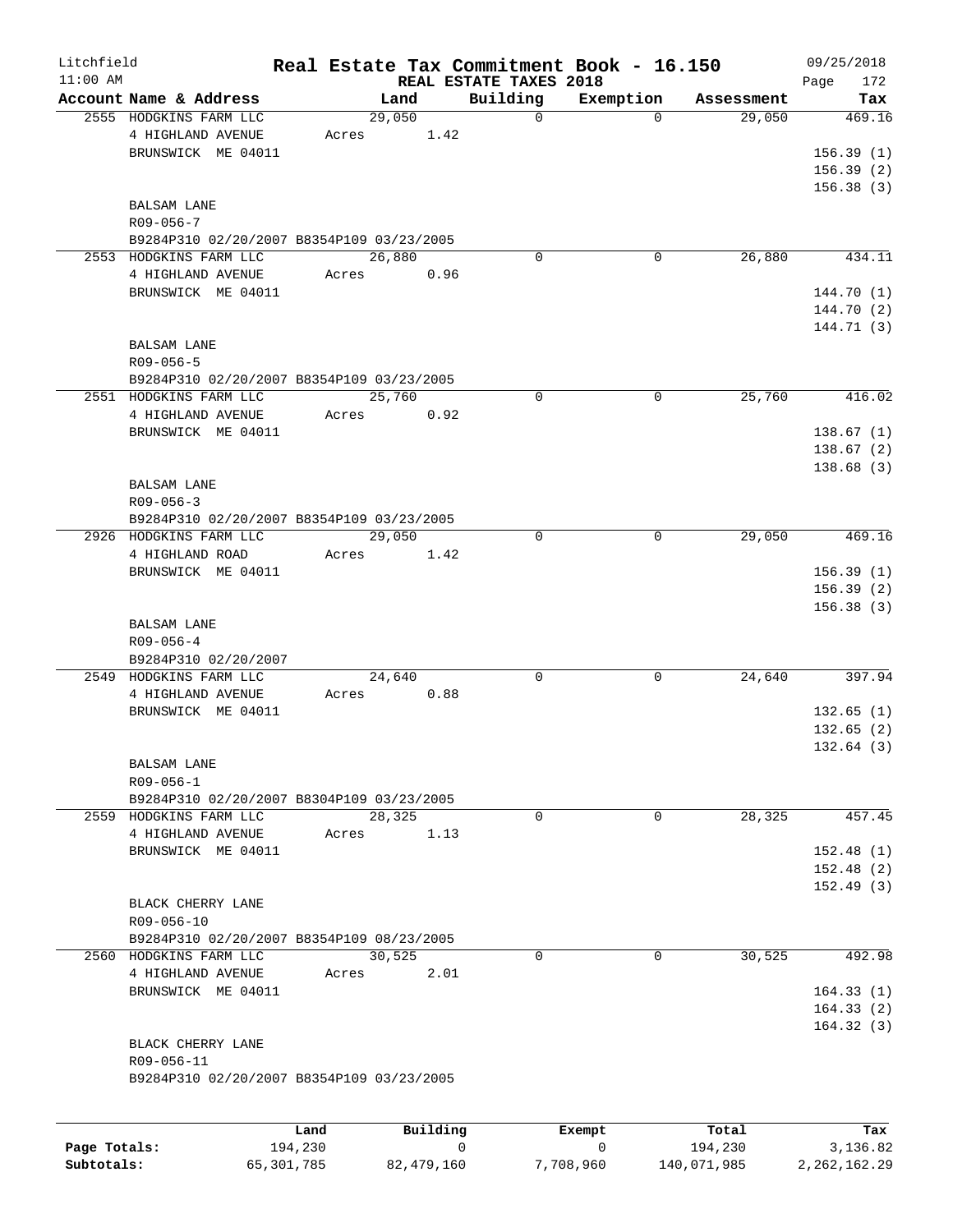| Litchfield   |                                                      |       |            |                        | Real Estate Tax Commitment Book - 16.150 |             | 09/25/2018     |
|--------------|------------------------------------------------------|-------|------------|------------------------|------------------------------------------|-------------|----------------|
| $11:00$ AM   |                                                      |       |            | REAL ESTATE TAXES 2018 |                                          |             | 173<br>Page    |
|              | Account Name & Address<br>2562 HODGKINS FARM LLC     |       | Land       | Building<br>$\Omega$   | Exemption<br>$\Omega$                    | Assessment  | Tax            |
|              | 4 HIGHLAND ROAD                                      | Acres | 29,875     |                        |                                          | 29,875      | 482.48         |
|              |                                                      |       | 1.75       |                        |                                          |             |                |
|              | BRUNSWICK ME 04011                                   |       |            |                        |                                          |             | 160.83(1)      |
|              |                                                      |       |            |                        |                                          |             | 160.83(2)      |
|              |                                                      |       |            |                        |                                          |             | 160.82(3)      |
|              | BLACK CHERRY LANE                                    |       |            |                        |                                          |             |                |
|              | R09-056-13                                           |       |            |                        |                                          |             |                |
|              | B9611P54 01/07/2008 B8639P114 10/03/2005             |       |            |                        |                                          |             |                |
|              | 679 HODGKINS FARM LLC                                |       | 51,058     | $\Omega$               | 0                                        | 51,058      | 824.59         |
|              | 4 HIGHLAND AVENUE                                    | Acres | 18.41      |                        |                                          |             |                |
|              | BRUNSWICK ME 04011                                   |       |            |                        |                                          |             | 274.86(1)      |
|              |                                                      |       |            |                        |                                          |             | 274.86(2)      |
|              |                                                      |       |            |                        |                                          |             | 274.87 (3)     |
|              | PLAINS ROAD                                          |       |            |                        |                                          |             |                |
|              | R09-056                                              |       |            |                        |                                          |             |                |
|              | B9284P310 02/20/2007 B8354P109 03/31/2005 B3652P248  |       |            |                        |                                          |             |                |
|              | 2561 HODGKINS FARM LLC                               |       | 34,150     | $\Omega$               | $\Omega$                                 | 34,150      | 551.52         |
|              | 4 HIGHLAND AVENUE                                    | Acres | 3.46       |                        |                                          |             |                |
|              | BRUNSWICK ME 04011                                   |       |            |                        |                                          |             | 183.84(1)      |
|              |                                                      |       |            |                        |                                          |             | 183.84(2)      |
|              |                                                      |       |            |                        |                                          |             |                |
|              |                                                      |       |            |                        |                                          |             | 183.84(3)      |
|              | BLACK CHERRY LANE                                    |       |            |                        |                                          |             |                |
|              | R09-056-12                                           |       |            |                        |                                          |             |                |
|              | B9284P310 02/20/2007 B8354P109 03/23/2005            |       |            |                        |                                          |             |                |
|              | 2550 HODGKINS FARN LLC                               |       | 21,280     | $\mathbf 0$            | 0                                        | 21,280      | 343.67         |
|              | 4 HIGHLAND AVENUE                                    | Acres | 0.76       |                        |                                          |             |                |
|              | BRUNSWICK ME 04011                                   |       |            |                        |                                          |             | 114.56(1)      |
|              |                                                      |       |            |                        |                                          |             | 114.56(2)      |
|              |                                                      |       |            |                        |                                          |             | 114.55(3)      |
|              | BALSAM LANE                                          |       |            |                        |                                          |             |                |
|              | $R09 - 056 - 2$                                      |       |            |                        |                                          |             |                |
|              | B9284P310 02/20/2007 B8354P109 03/23/2005            |       |            |                        |                                          |             |                |
|              | 845 HODGKINS, ELIZABETH G.                           |       | 130,874    | 35,824                 | 0                                        | 166,698     | 2,692.17       |
|              | 73 SISQUISIC TRAIL                                   | Acres | 0.39       |                        |                                          |             |                |
|              | YARMOUTH ME 04096                                    |       |            |                        |                                          |             | 897.39 (1)     |
|              |                                                      |       |            |                        |                                          |             | 897.39 (2)     |
|              |                                                      |       |            |                        |                                          |             | 897.39 (3)     |
|              |                                                      |       |            |                        |                                          |             |                |
|              | 24 PERCH DRIVE                                       |       |            |                        |                                          |             |                |
|              | $U18 - 001$                                          |       |            |                        |                                          |             |                |
|              | B6268P255 06/12/2000                                 |       |            |                        |                                          |             |                |
|              | 844 HODGKINS, LEONA M                                |       | 113,400    | 86,103                 | 19,200                                   | 180,303     | 2,911.89       |
|              | WASHINGTON LANE TRUST                                |       |            |                        |                                          |             |                |
|              | OLIVER, SHERAN                                       | Acres | 17.40      |                        | 02 HOMESTEAD EXEMPT                      |             |                |
|              | LEONA M. HODGKINS TRUST                              |       |            |                        |                                          |             | 970.63(1)      |
|              | 68 WASHINGTON LANE                                   |       |            |                        |                                          |             | 970.63(2)      |
|              | LITCHFIELD ME 04350                                  |       |            |                        |                                          |             | 970.63(3)      |
|              | 68 WASHINGTON LANE                                   |       |            |                        |                                          |             |                |
|              | $U07 - 006$                                          |       |            |                        |                                          |             |                |
|              | B12557P99 02/24/2017 B10628P23 12/28/2010 B10141P121 |       |            |                        |                                          |             |                |
|              | 08/08/2009 B2957P269 06/03/1986 B856P498 02/13/1950  |       |            |                        |                                          |             |                |
|              | 789 HOFFER, SCOTT A.                                 |       | 40,100     | 125,739                | 19,200                                   | 146,639     | 2,368.22       |
|              | HOFFER, JANINE A.                                    | Acres | 1.04       |                        | 02 HOMESTEAD EXEMPT                      |             |                |
|              | 1867 HALLOWELL ROAD                                  |       |            |                        |                                          |             | 789.41 (1)     |
|              | LITCHFIELD ME 04350                                  |       |            |                        |                                          |             | 789.41 (2)     |
|              |                                                      |       |            |                        |                                          |             | 789.40 (3)     |
|              | 1867 HALLOWELL ROAD                                  |       |            |                        |                                          |             |                |
|              | $U16 - 011$                                          |       |            |                        |                                          |             |                |
|              | B11906P71 01/29/2015 B6869P60 07/01/2002             |       |            |                        |                                          |             |                |
|              |                                                      |       |            |                        |                                          |             |                |
|              |                                                      | Land  | Building   |                        | Exempt                                   | Total       | Tax            |
| Page Totals: | 420,737                                              |       | 247,666    |                        | 38,400                                   | 630,003     | 10,174.54      |
| Subtotals:   | 65,722,522                                           |       | 82,726,826 |                        | 7,747,360                                | 140,701,988 | 2, 272, 336.83 |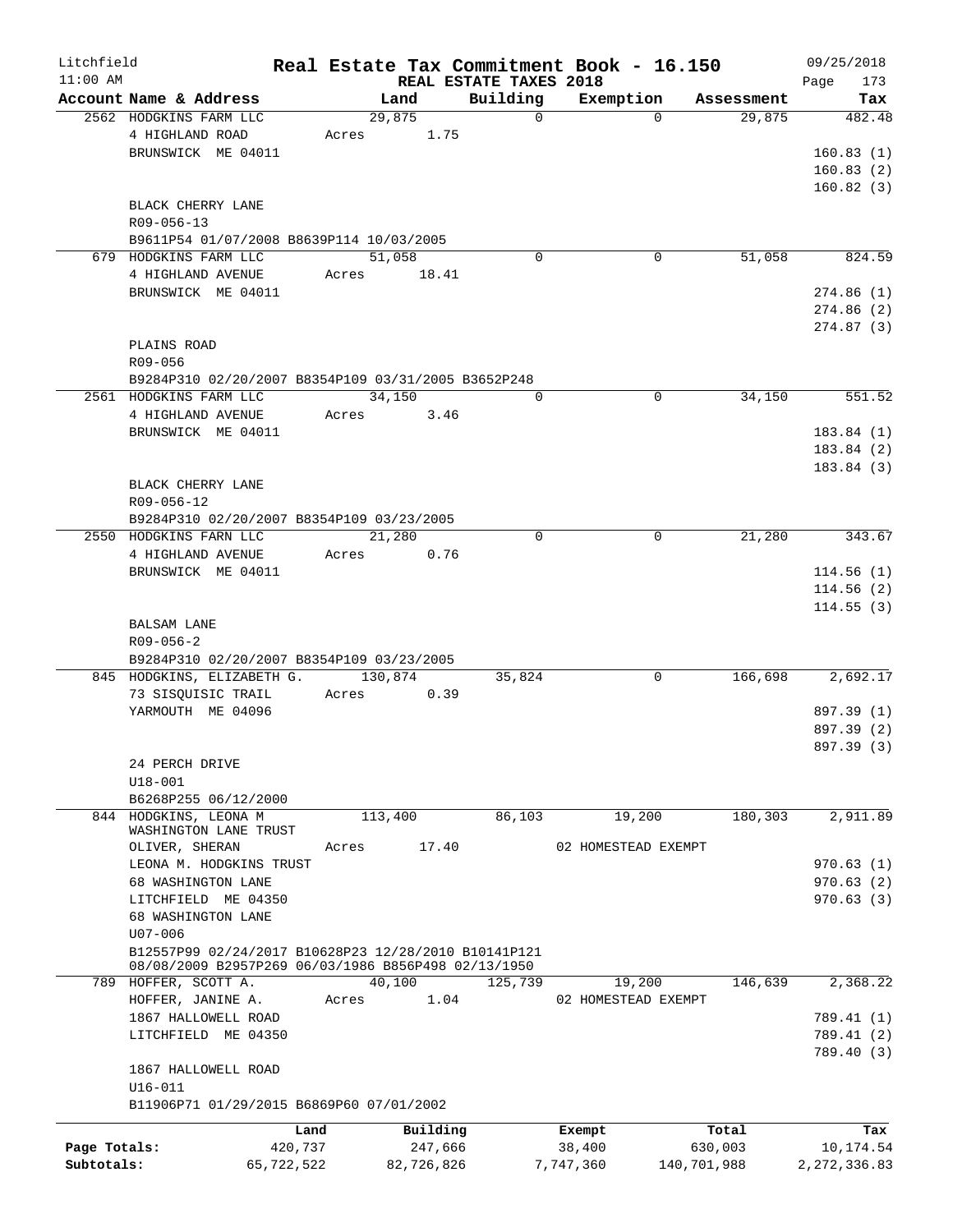| Litchfield |                                            |       |        |                        | Real Estate Tax Commitment Book - 16.150 |            | 09/25/2018              |
|------------|--------------------------------------------|-------|--------|------------------------|------------------------------------------|------------|-------------------------|
| $11:00$ AM |                                            |       |        | REAL ESTATE TAXES 2018 |                                          |            | 174<br>Page             |
|            | Account Name & Address                     |       | Land   | Building               | Exemption                                | Assessment | Tax                     |
|            | 403 HOLEWAY THEODORE &                     |       | 40,500 | $\Omega$               | $\Omega$                                 | 40,500     | 654.07                  |
|            | REBECCA<br>360 RICHMOND ROAD               | Acres | 6.00   |                        |                                          |            |                         |
|            | LITCHFIELD ME 04350                        |       |        |                        |                                          |            | 218.02(1)               |
|            |                                            |       |        |                        |                                          |            | 218.02(2)               |
|            |                                            |       |        |                        |                                          |            | 218.03(3)               |
|            | 360 RICHMOND ROAD                          |       |        |                        |                                          |            |                         |
|            | R03-119                                    |       |        |                        |                                          |            |                         |
|            | B7064P132 08/07/2002                       |       |        |                        |                                          |            |                         |
|            | 2891 HOLEWAY, JEFFREY T.                   |       | 42,500 | 75,877                 | 0                                        | 118,377    | 1,911.79                |
|            | HOLEWAY, KRISTIN E.                        | Acres | 2.00   |                        |                                          |            |                         |
|            | 360 RICHMOND ROAD                          |       |        |                        |                                          |            | 637.26(1)               |
|            | Litchfield ME 04350                        |       |        |                        |                                          |            | 637.26(2)               |
|            |                                            |       |        |                        |                                          |            | 637.27(3)               |
|            | 346 RICHMOND ROAD                          |       |        |                        |                                          |            |                         |
|            | R03-119C                                   |       |        |                        |                                          |            |                         |
|            | B12471P128 11/17/2016 B12247P72 03/18/2016 |       |        |                        |                                          |            |                         |
|            | 848 HOLEWAY, THEODORE                      |       | 42,250 | 55,162                 | 19,200                                   | 78,212     | 1,263.12                |
|            | 360 RICHMOND ROAD                          | Acres | 1.90   |                        | 02 HOMESTEAD EXEMPT                      |            |                         |
|            | LITCHFIELD ME 04350                        |       |        |                        |                                          |            | 421.04(1)<br>421.04(2)  |
|            |                                            |       |        |                        |                                          |            | 421.04(3)               |
|            | 360 RICHMOND ROAD                          |       |        |                        |                                          |            |                         |
|            | R03-119A                                   |       |        |                        |                                          |            |                         |
|            | B2266P278                                  |       |        |                        |                                          |            |                         |
|            | 478 HOLLAND, AMBER L.                      |       | 5,040  | $\Omega$               | $\Omega$                                 | 5,040      | 81.40                   |
|            | 649 STEVENSTOWN ROAD                       | Acres | 0.36   |                        |                                          |            |                         |
|            | LITCHFIELD ME 04350                        |       |        |                        |                                          |            | 27.13(1)                |
|            |                                            |       |        |                        |                                          |            | 27.13(2)                |
|            |                                            |       |        |                        |                                          |            | 27.14(3)                |
|            | <b>ISLAND</b>                              |       |        |                        |                                          |            |                         |
|            | R13-026                                    |       |        |                        |                                          |            |                         |
|            | B11914P188 12/08/2014 B1772P10             |       |        |                        |                                          |            |                         |
|            | 849 HOLLAND, SCOTT                         |       | 53,500 | 135,811                | 19,200                                   | 170,111    | 2,747.29                |
|            | HOLLAND TERESA                             | Acres | 7.00   |                        | 02 HOMESTEAD EXEMPT                      |            |                         |
|            | 453 ACADEMY ROAD                           |       |        |                        |                                          |            | 915.76(1)               |
|            | LITCHFIELD ME 04350                        |       |        |                        |                                          |            | 915.76(2)<br>915.77 (3) |
|            | 453 ACADEMY ROAD                           |       |        |                        |                                          |            |                         |
|            | R02-078A                                   |       |        |                        |                                          |            |                         |
|            | B3888P77                                   |       |        |                        |                                          |            |                         |
|            | 850 HOLLINGSWORTH, JEFFREY                 |       | 45,350 | 20,027                 | 0                                        | 65,377     | 1,055.84                |
|            | М                                          |       |        |                        |                                          |            |                         |
|            | 32 GILSUM ROAD                             | Acres | 2.10   |                        |                                          |            |                         |
|            | SULLIVAN NH 03445                          |       |        |                        |                                          |            | 351.95(1)               |
|            |                                            |       |        |                        |                                          |            | 351.95(2)               |
|            |                                            |       |        |                        |                                          |            | 351.94(3)               |
|            | 186 PEACEPIPE DRIVE                        |       |        |                        |                                          |            |                         |
|            | U29-007<br>B2961P296 05/14/1986            |       |        |                        |                                          |            |                         |
|            |                                            |       |        |                        |                                          |            |                         |

|              | Land       | Building   | Exempt    | Total       | Tax          |
|--------------|------------|------------|-----------|-------------|--------------|
| Page Totals: | 229,140    | 286,877    | 38,400    | 477.617     | 7,713.51     |
| Subtotals:   | 65,951,662 | 83,013,703 | 7,785,760 | 141,179,605 | 2,280,050.34 |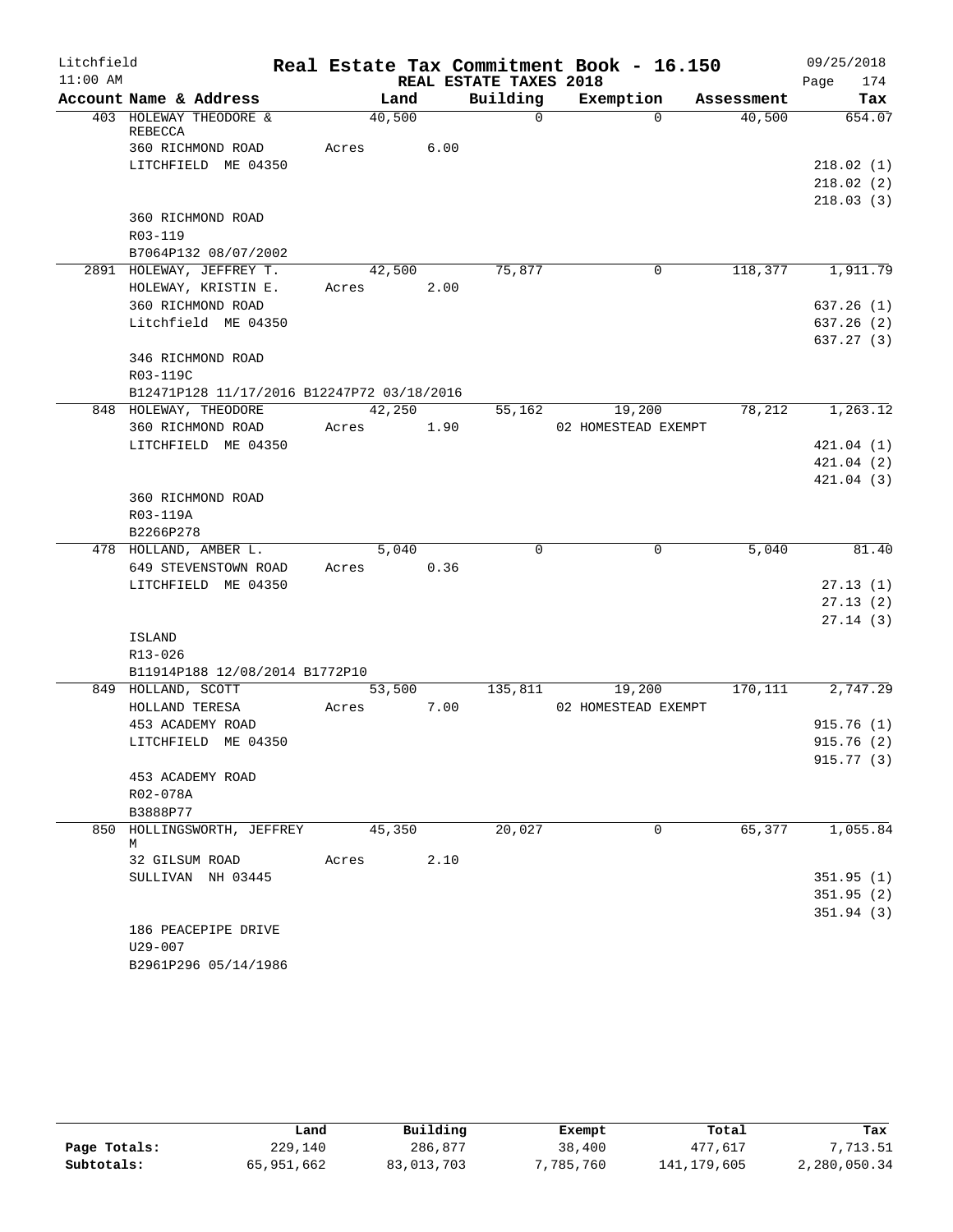| Litchfield   |                                                                    |            | Real Estate Tax Commitment Book - 16.150 |                                    |                     |             | 09/25/2018         |
|--------------|--------------------------------------------------------------------|------------|------------------------------------------|------------------------------------|---------------------|-------------|--------------------|
| $11:00$ AM   | Account Name & Address                                             |            | Land                                     | REAL ESTATE TAXES 2018<br>Building | Exemption           | Assessment  | Page<br>175<br>Tax |
|              | 112 HOLLOWAY, BETH C                                               |            | 66,945                                   | 168,276                            | $\Omega$            | 235,221     | 3,798.82           |
|              | 1599 LEWISTON ROAD                                                 |            | 24.89<br>Acres                           |                                    |                     |             |                    |
|              | LITCHFIELD ME 04350                                                |            |                                          |                                    |                     |             | 1, 266.27(1)       |
|              |                                                                    |            |                                          |                                    |                     |             | 1,266.27(2)        |
|              |                                                                    |            |                                          |                                    |                     |             | 1,266.28(3)        |
|              | 1599 LEWISTON ROAD                                                 |            |                                          |                                    |                     |             |                    |
|              |                                                                    |            |                                          |                                    |                     |             |                    |
|              | R11-043                                                            |            |                                          |                                    |                     |             |                    |
|              | B10111P146 05/15/2009 B9928P276 12/11/2008 B4200P34<br>06/25/2004  |            |                                          |                                    |                     |             |                    |
|              | 2548 HOLMAN HELEN B                                                |            | 32,885                                   | 9,340                              | 0                   | 42,225      | 681.93             |
|              | P O BOX 70                                                         |            | 75.00<br>Acres                           |                                    |                     |             |                    |
|              | LITCHFIELD ME 04350                                                |            |                                          |                                    |                     |             | 227.31(1)          |
|              |                                                                    |            |                                          |                                    |                     |             | 227.31(2)          |
|              |                                                                    |            |                                          |                                    |                     |             | 227.31(3)          |
|              | UPPER POND ROAD                                                    |            |                                          |                                    |                     |             |                    |
|              |                                                                    |            |                                          |                                    |                     |             |                    |
|              | R07-024B                                                           |            |                                          |                                    |                     |             |                    |
|              | B8613P132 09/02/2005                                               |            |                                          |                                    |                     |             |                    |
|              | 1213 HOLMAN, HELEN B.                                              |            | 64,250                                   | 419,087                            | 19,200              | 464,137     | 7,495.81           |
|              | P O BOX 70                                                         |            | 20.00<br>Acres                           |                                    | 02 HOMESTEAD EXEMPT |             |                    |
|              | LITCHFIELD ME 04350                                                |            |                                          |                                    |                     |             | 2,498.60(1)        |
|              |                                                                    |            |                                          |                                    |                     |             | 2,498.60(2)        |
|              |                                                                    |            |                                          |                                    |                     |             | 2,498.61(3)        |
|              | 123 UPPER POND ROAD                                                |            |                                          |                                    |                     |             |                    |
|              | R07-024A                                                           |            |                                          |                                    |                     |             |                    |
|              | B6237P292 06/29/2000                                               |            |                                          |                                    |                     |             |                    |
|              | 1717 HOLT, CATHY                                                   |            | 48,275                                   | $\Omega$                           | $\mathbf 0$         | 48,275      | 779.64             |
|              | HOLT, STEPHEN F                                                    |            | 14.70<br>Acres                           |                                    |                     |             |                    |
|              | 10 MAST LANE                                                       |            |                                          |                                    |                     |             | 259.88(1)          |
|              | BRUNSWICK ME 04011                                                 |            |                                          |                                    |                     |             | 259.88(2)          |
|              |                                                                    |            |                                          |                                    |                     |             | 259.88(3)          |
|              | HALLOWELL ROAD                                                     |            |                                          |                                    |                     |             |                    |
|              | $U18 - 005$                                                        |            |                                          |                                    |                     |             |                    |
|              | B10689P172 03/17/2011 B1527P535 08/07/1970                         |            |                                          |                                    |                     |             |                    |
|              | 1716 HOLT, CATHY                                                   |            | 162,178                                  | 37,889                             | $\mathbf 0$         | 200,067     | 3,231.08           |
|              | HOLT, STEPHEN                                                      |            | 0.58<br>Acres                            |                                    |                     |             |                    |
|              | 10 MAST LANE                                                       |            |                                          |                                    |                     |             | 1,077.03(1)        |
|              | BRUNSWICK, ME.                                                     | МE         |                                          |                                    |                     |             | 1,077.03(2)        |
|              | 04011                                                              |            |                                          |                                    |                     |             |                    |
|              |                                                                    |            |                                          |                                    |                     |             | 1,077.02(3)        |
|              | 81 HARTFORD DRIVE                                                  |            |                                          |                                    |                     |             |                    |
|              | U17-032                                                            |            |                                          |                                    |                     |             |                    |
|              | B10689P172 03/17/2011 B930P48                                      |            |                                          |                                    |                     |             |                    |
| 1468         | HOLT, KENNETH                                                      |            | 77,500                                   | 140,514                            | 19,200              | 198,814     | 3,210.85           |
|              | 309 STEVENSTOWN ROAD                                               |            | 46.00<br>Acres                           |                                    | 02 HOMESTEAD EXEMPT |             |                    |
|              | LITCHFELD ME 04350                                                 |            |                                          |                                    |                     |             | 1,070.28(1)        |
|              |                                                                    |            |                                          |                                    |                     |             | 1,070.28(2)        |
|              |                                                                    |            |                                          |                                    |                     |             | 1,070.29(3)        |
|              | 309 STEVENSTOWN ROAD                                               |            |                                          |                                    |                     |             |                    |
|              | R10-009                                                            |            |                                          |                                    |                     |             |                    |
|              |                                                                    |            |                                          |                                    |                     |             |                    |
|              | B10379P171 04/02/2010 B10223P71 09/25/2009 B6027P122<br>08/13/1999 |            |                                          |                                    |                     |             |                    |
|              | 2541 HOMRICH, WILLIAM G.                                           |            | 0                                        | 14,508                             | 14,508              | 0           | 0.00               |
|              | 10 PORTER PARK LANE                                                |            |                                          |                                    | 02 HOMESTEAD EXEMPT |             |                    |
|              | LITCHFIELD ME 04350                                                |            |                                          |                                    |                     |             |                    |
|              |                                                                    |            |                                          |                                    |                     |             |                    |
|              |                                                                    |            |                                          |                                    |                     |             |                    |
|              | 10 PORTER PARK LANE                                                |            |                                          |                                    |                     |             |                    |
|              | R01-010-ON-11                                                      |            |                                          |                                    |                     |             |                    |
|              |                                                                    |            |                                          |                                    |                     |             |                    |
|              |                                                                    | Land       | Building                                 |                                    | Exempt              | Total       | Tax                |
| Page Totals: |                                                                    | 452,033    | 789,614                                  |                                    | 52,908              | 1,188,739   | 19,198.13          |
| Subtotals:   |                                                                    | 66,403,695 | 83,803,317                               |                                    | 7,838,668           | 142,368,344 | 2, 299, 248.47     |
|              |                                                                    |            |                                          |                                    |                     |             |                    |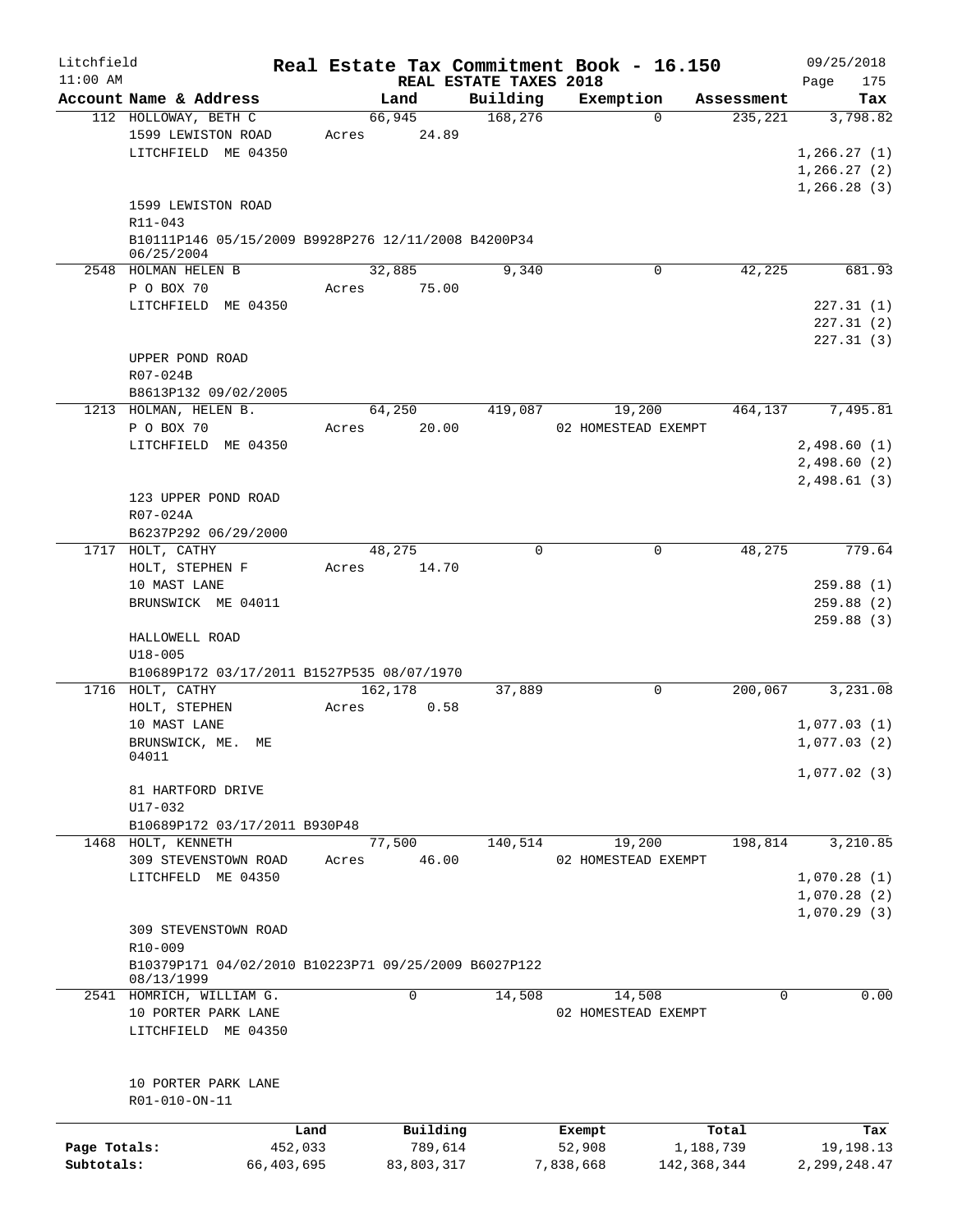| Litchfield   |                                                             |            |                 |              |                                    | Real Estate Tax Commitment Book - 16.150  |             |            | 09/25/2018                             |
|--------------|-------------------------------------------------------------|------------|-----------------|--------------|------------------------------------|-------------------------------------------|-------------|------------|----------------------------------------|
| $11:00$ AM   | Account Name & Address                                      |            | Land            |              | REAL ESTATE TAXES 2018<br>Building | Exemption                                 |             | Assessment | 176<br>Page<br>Tax                     |
|              | 640 HONG BEAULAH J<br>(CADDELL)<br>167 LINCOLN AVE          |            | 40,000<br>Acres | 1.00         | 42,797                             |                                           | $\Omega$    | 82,797     | 1,337.17                               |
|              | BARRINGTON RI 02806                                         |            |                 |              |                                    |                                           |             |            | 445.72 (1)<br>445.72 (2)<br>445.73 (3) |
|              | 69 NECK ROAD                                                |            |                 |              |                                    |                                           |             |            |                                        |
|              | R14-032<br>B9497P176 09/12/2007 B4980P298 09/18/1995        |            |                 |              |                                    |                                           |             |            |                                        |
|              | 2364 HONG BEAULAH J<br>(CADDELL)                            |            | 40,500          |              | $\Omega$                           |                                           | 0           | 40,500     | 654.07                                 |
|              | 167 LINCOLN AVE                                             |            | Acres           | 6.00         |                                    |                                           |             |            |                                        |
|              | BARRINGTON RI 02806                                         |            |                 |              |                                    |                                           |             |            | 218.02(1)<br>218.02(2)<br>218.03(3)    |
|              | 69 NECK ROAD<br>$R14 - 063$                                 |            |                 |              |                                    |                                           |             |            |                                        |
|              | B9497P176 09/12/2007 B7689P148 10/15/2003                   |            |                 |              |                                    |                                           |             |            |                                        |
|              | 858 HOOPER ADAM M<br>HOOPER VALARIE R                       |            | 41,750<br>Acres | 1.70         | 64,014                             |                                           | 0           | 105,764    | 1,708.09                               |
|              | 8 NECK ROAD<br>LITCHFIELD ME 04350                          |            |                 |              |                                    |                                           |             |            | 569.36(1)<br>569.36(2)                 |
|              | 8 NECK ROAD                                                 |            |                 |              |                                    |                                           |             |            | 569.37(3)                              |
|              | $U20 - 015$                                                 |            |                 |              |                                    |                                           |             |            |                                        |
|              | B8355P261 04/01/2005 B6053P186<br>1475 HOPF-LOVETTE, THOMAS |            | 42,250          |              | 102,027                            | 19,200                                    |             | 125,077    | 2,019.99                               |
|              | HOPF-LOVETTE, CHRISTINE Acres 1.90                          |            |                 |              |                                    | 02 HOMESTEAD EXEMPT                       |             |            |                                        |
|              | 240 PLAINS ROAD                                             |            |                 |              |                                    |                                           |             |            | 673.33(1)                              |
|              | LITCHFIELD ME 04350                                         |            |                 |              |                                    |                                           |             |            | 673.33(2)                              |
|              | 240 PLAINS ROAD<br>R07-014                                  |            |                 |              |                                    |                                           |             |            | 673.33(3)                              |
|              | B12507P118 12/27/2016 B3714P58                              |            |                 |              |                                    |                                           |             |            |                                        |
|              | 854 HOPKINS, GEORGE & DAVID<br>P.O. BOX 1914                | Acres      | 109,034         | 0.49         | 58,797                             |                                           | 0           | 167,831    | 2,710.47                               |
|              | LEWISTON ME 04241                                           |            |                 |              |                                    |                                           |             |            | 903.49(1)<br>903.49 (2)                |
|              | 549 PEACEPIPE DRIVE                                         |            |                 |              |                                    |                                           |             |            | 903.49(3)                              |
|              | $U28 - 077$                                                 |            |                 |              |                                    |                                           |             |            |                                        |
|              | B11136P206 07/24/2012 B6101P330 03/22/1999                  |            |                 |              |                                    |                                           |             |            |                                        |
|              | 853 HOPKINS, LELAND H                                       |            | 85,800          |              | 41,545                             | 24,960                                    |             | 102,385    | 1,653.52                               |
|              | 1347 HALLOWELL ROAD<br>LITCHFIELD ME 04350                  | Acres      |                 | 0.85         |                                    | 03 VETERANS EXEMPT<br>02 HOMESTEAD EXEMPT |             |            | 551.17(1)                              |
|              |                                                             |            |                 |              |                                    |                                           |             |            | 551.17(2)                              |
|              | 1347 HALLOWELL ROAD                                         |            |                 |              |                                    |                                           |             |            | 551.18(3)                              |
|              | $R14 - 044$                                                 |            |                 |              |                                    |                                           |             |            |                                        |
|              | B3655P208                                                   |            |                 |              |                                    |                                           |             |            |                                        |
|              | 852 HOPKINS, LELAND H<br>1347 HALLOWELL ROAD                | Acres      | 20,720          | 0.74         | 30,077                             |                                           | 0           | 50,797     | 820.37                                 |
|              | LITCHFIELD ME 04350                                         |            |                 |              |                                    |                                           |             |            | 273.46(1)                              |
|              |                                                             |            |                 |              |                                    |                                           |             |            | 273.46 (2)                             |
|              | 1350 HALLOWELL ROAD<br>R14-046                              |            |                 |              |                                    |                                           |             |            | 273.45(3)                              |
|              | B3655P208                                                   |            |                 |              |                                    |                                           |             |            |                                        |
|              |                                                             | Land       |                 | Building     |                                    | Exempt                                    | Total       |            | Tax                                    |
| Page Totals: |                                                             | 380,054    |                 | 339,257      |                                    | 44,160                                    | 675,151     |            | 10,903.68                              |
| Subtotals:   |                                                             | 66,783,749 |                 | 84, 142, 574 |                                    | 7,882,828                                 | 143,043,495 |            | 2,310,152.15                           |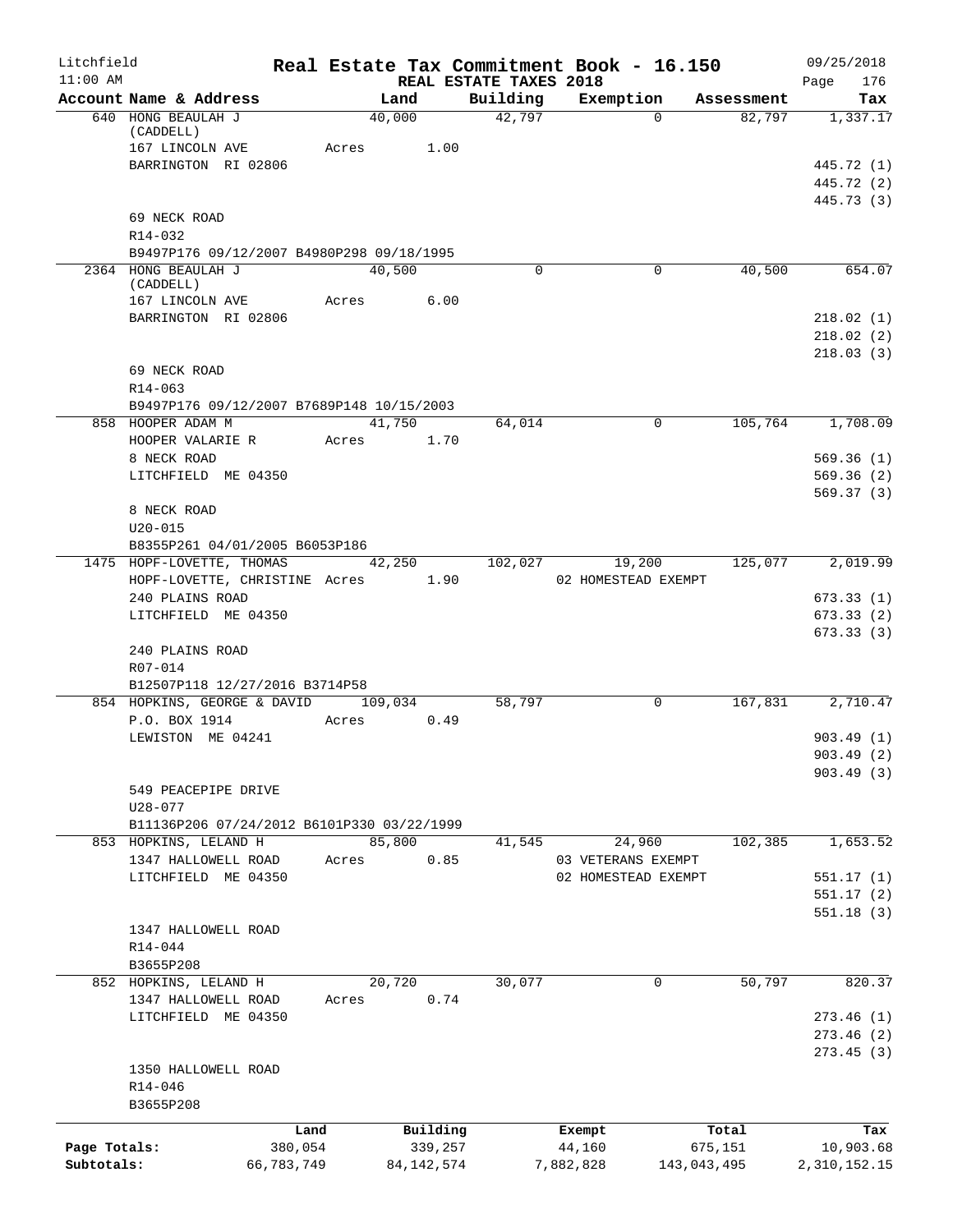| Litchfield   |                                                      |         |                         |                        | Real Estate Tax Commitment Book - 16.150 |                        | 09/25/2018               |
|--------------|------------------------------------------------------|---------|-------------------------|------------------------|------------------------------------------|------------------------|--------------------------|
| $11:00$ AM   |                                                      |         |                         | REAL ESTATE TAXES 2018 |                                          |                        | 177<br>Page              |
|              | Account Name & Address                               |         | Land                    | Building               | Exemption                                | Assessment             | Tax                      |
|              | 1271 HOUDE, ANDRE A<br>HOUDE, CATHY L                |         | 40,300<br>1.12<br>Acres | 108,705                | 19,200<br>02 HOMESTEAD EXEMPT            | 129,805                | 2,096.35                 |
|              | 2290 HALLOWELL ROAD                                  |         |                         |                        |                                          |                        | 698.78 (1)               |
|              | LITCHFIELD ME 04350                                  |         |                         |                        |                                          |                        | 698.78 (2)               |
|              |                                                      |         |                         |                        |                                          |                        | 698.79 (3)               |
|              | 2290 HALLOWELL ROAD                                  |         |                         |                        |                                          |                        |                          |
|              | $R06 - 040$                                          |         |                         |                        |                                          |                        |                          |
|              | B7273P204 02/12/2003                                 |         |                         |                        |                                          |                        |                          |
|              | 856 HOWARD, LOUISE                                   |         | 46,750                  | 11,494                 | 24,960                                   | 33,284                 | 537.54                   |
|              | 722 RICHMOND ROAD                                    | Acres   | 3.70                    |                        | 02 HOMESTEAD EXEMPT                      |                        |                          |
|              | LITCHFIELD ME 04350                                  |         |                         |                        | 22 WW2 Widow Res                         |                        | 179.18(1)                |
|              |                                                      |         |                         |                        |                                          |                        | 179.18(2)                |
|              |                                                      |         |                         |                        |                                          |                        | 179.18(3)                |
|              | 722 RICHMOND ROAD                                    |         |                         |                        |                                          |                        |                          |
|              | R02-049                                              |         |                         |                        |                                          |                        |                          |
|              | B5914P143 04/07/1999 B4100P320 04/09/1992            |         |                         |                        |                                          |                        |                          |
|              | 857 HOWARD, LOUISE                                   |         | 40,500                  | $\mathbf 0$            |                                          | $\mathbf 0$<br>40,500  | 654.07                   |
|              | 722 RICHMOND ROAD                                    |         | 6.00<br>Acres           |                        |                                          |                        |                          |
|              | LITCHFIELD ME 04350                                  |         |                         |                        |                                          |                        | 218.02(1)                |
|              |                                                      |         |                         |                        |                                          |                        | 218.02(2)                |
|              |                                                      |         |                         |                        |                                          |                        | 218.03(3)                |
|              | RICHMOND ROAD                                        |         |                         |                        |                                          |                        |                          |
|              | R02-051                                              |         |                         |                        |                                          |                        |                          |
|              | B5914P143 04/07/1999 B4100P320 04/09/1992            |         |                         |                        |                                          |                        |                          |
|              | 1191 HOWELL, MICHAEL                                 |         | 56,490                  | 16,459                 |                                          | 72,949<br>$\mathbf 0$  | 1,178.13                 |
|              | 50 ELM STREET                                        |         | 0.15<br>Acres           |                        |                                          |                        |                          |
|              | CHARLSTON MA 02129                                   |         |                         |                        |                                          |                        | 392.71 (1)<br>392.71 (2) |
|              |                                                      |         |                         |                        |                                          |                        | 392.71 (3)               |
|              | 521 PEACEPIPE DRIVE                                  |         |                         |                        |                                          |                        |                          |
|              | $U28 - 066$                                          |         |                         |                        |                                          |                        |                          |
|              | B6328P105 10/20/2000                                 |         |                         |                        |                                          |                        |                          |
|              | 1889 HOWELL, MICHAEL G.                              |         | 59,920                  | 5,055                  |                                          | 0<br>64,975            | 1,049.35                 |
|              | 50 ELM STREET                                        | Acres   | 0.20                    |                        |                                          |                        |                          |
|              | CHARLESTOWN MA 02129                                 |         |                         |                        |                                          |                        | 349.78 (1)               |
|              |                                                      |         |                         |                        |                                          |                        | 349.78 (2)               |
|              |                                                      |         |                         |                        |                                          |                        | 349.79(3)                |
|              | 523 PEACEPIPE DRIVE                                  |         |                         |                        |                                          |                        |                          |
|              | $U28 - 067$                                          |         |                         |                        |                                          |                        |                          |
|              | B11584P219 03/26/2013 B2655P195                      |         |                         |                        |                                          |                        |                          |
| 2027         | HUDSON, HARRIET &                                    |         | 63,485                  | 134,213                | 19,200                                   | 178,498                | 2,882.74                 |
|              | STEPHEN                                              |         |                         |                        |                                          |                        |                          |
|              | 1160 RICHMOND ROAD                                   | Acres   | 18.98                   |                        | 02 HOMESTEAD EXEMPT                      |                        |                          |
|              | LITCHFIELD ME 04350                                  |         |                         |                        |                                          |                        | 960.91(1)                |
|              |                                                      |         |                         |                        |                                          |                        | 960.91(2)<br>960.92 (3)  |
|              | 1160 RICHMOND ROAD                                   |         |                         |                        |                                          |                        |                          |
|              | R01-012                                              |         |                         |                        |                                          |                        |                          |
|              | B6478P21 09/18/1998                                  |         |                         |                        |                                          |                        |                          |
|              | 605 HUDSON, ALDEN W.                                 |         | 65,676                  | 59,722                 |                                          | 125,398<br>$\mathbf 0$ | 2,025.18                 |
|              | ELLIOTT, JADE                                        | Acres   | 0.11                    |                        |                                          |                        |                          |
|              | P.O. BOX 7304                                        |         |                         |                        |                                          |                        | 675.06(1)                |
|              | OCEAN PARK ME 04063                                  |         |                         |                        |                                          |                        | 675.06 (2)               |
|              |                                                      |         |                         |                        |                                          |                        | 675.06(3)                |
|              | 35 GAMAGE DRIVE                                      |         |                         |                        |                                          |                        |                          |
|              | $U18 - 012$                                          |         |                         |                        |                                          |                        |                          |
|              | B11477P244 07/29/2013 B8838P183 03/16/2006 B8556P307 |         |                         |                        |                                          |                        |                          |
|              | 10/19/2005 B6155P91 B2393P263 06/16/1981             |         |                         |                        |                                          |                        |                          |
|              |                                                      | Land    | Building                |                        | Exempt                                   | Total                  | Tax                      |
| Page Totals: |                                                      | 373,121 | 335,648                 |                        | 63,360                                   | 645,409                | 10,423.36                |
| Subtotals:   | 67,156,870                                           |         | 84, 478, 222            |                        | 7,946,188                                | 143,688,904            | 2,320,575.51             |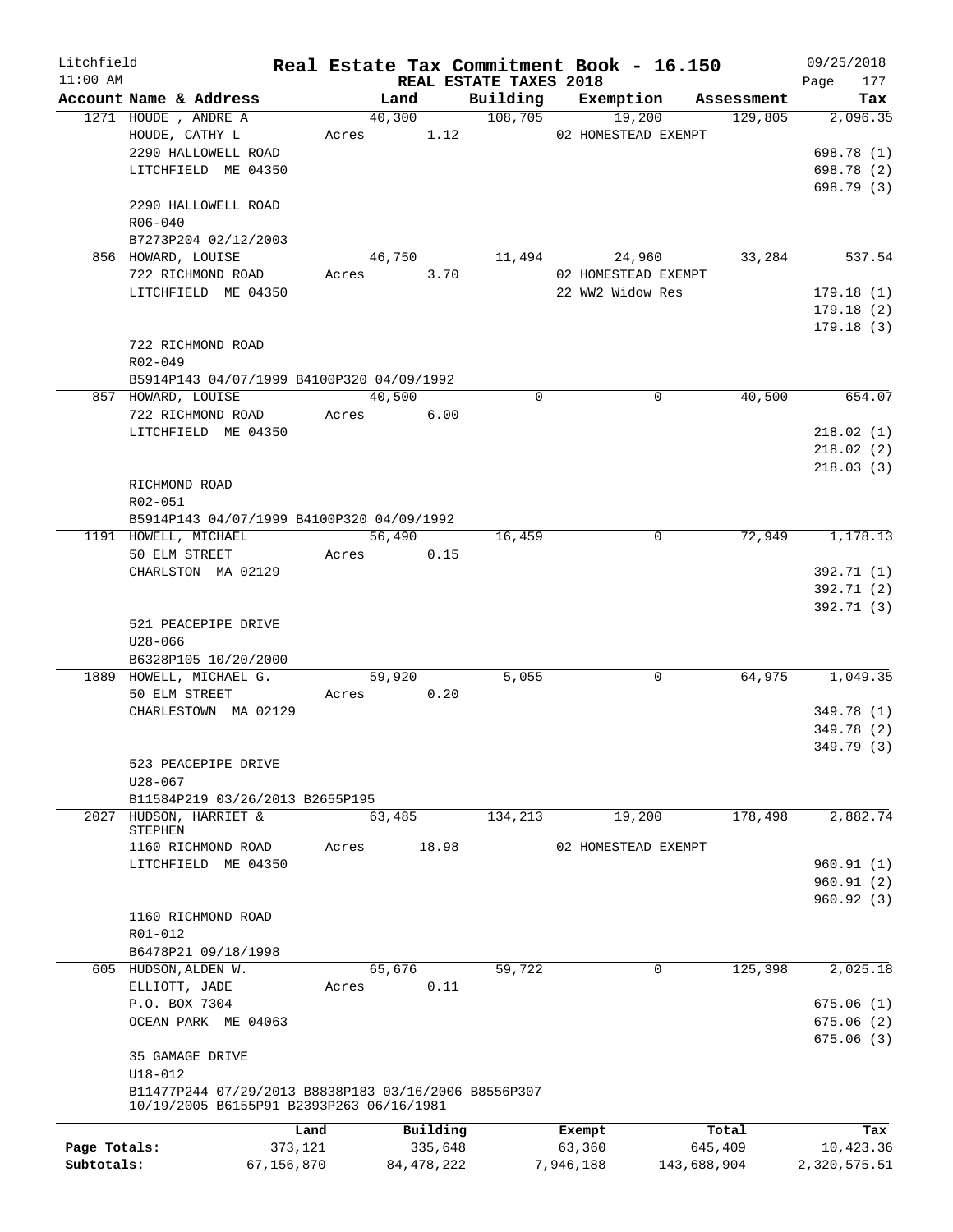| Litchfield |                                                                   |       |             | Real Estate Tax Commitment Book - 16.150 |                     |                     |                      | 09/25/2018              |
|------------|-------------------------------------------------------------------|-------|-------------|------------------------------------------|---------------------|---------------------|----------------------|-------------------------|
| $11:00$ AM | Account Name & Address                                            |       | Land        | REAL ESTATE TAXES 2018<br>Building       |                     |                     |                      | 178<br>Page<br>Tax      |
|            | 1940 HUFF, JR. ROBERT                                             |       | $\mathbf 0$ | 45,319                                   |                     | Exemption<br>19,200 | Assessment<br>26,119 | 421.82                  |
|            | VANNAH RHONDA                                                     |       |             |                                          |                     | 02 HOMESTEAD EXEMPT |                      |                         |
|            | 558 HUNTINGTON HILL RD                                            |       |             |                                          |                     |                     |                      | 140.61(1)               |
|            | LITCHFIELD ME 04350                                               |       |             |                                          |                     |                     |                      | 140.61(2)               |
|            |                                                                   |       |             |                                          |                     |                     |                      | 140.60(3)               |
|            | 14 GOWELL LANE                                                    |       |             |                                          |                     |                     |                      |                         |
|            | $R04 - 046 - ON - 28$                                             |       |             |                                          |                     |                     |                      |                         |
|            | 862 HULL, STUART                                                  |       | 48,250      | 21,842                                   |                     | 19,200              | 50,892               | 821.91                  |
|            | 86 FERRIN ROAD                                                    | Acres | 5.20        |                                          | 02 HOMESTEAD EXEMPT |                     |                      |                         |
|            | LITCHFIELD ME 04350                                               |       |             |                                          |                     |                     |                      | 273.97(1)               |
|            |                                                                   |       |             |                                          |                     |                     |                      | 273.97(2)<br>273.97 (3) |
|            | 86 FERRIN ROAD                                                    |       |             |                                          |                     |                     |                      |                         |
|            | R03-100B                                                          |       |             |                                          |                     |                     |                      |                         |
|            | B2716P65                                                          |       |             |                                          |                     |                     |                      |                         |
|            | 950 HUME, JOHN D.                                                 |       | 52,750      | 342,335                                  |                     | 19,200              | 375,885              | 6,070.54                |
|            | P O BOX 157                                                       | Acres | 3.70        |                                          |                     | 02 HOMESTEAD EXEMPT |                      |                         |
|            | LITCHFIELD ME 04350                                               |       |             |                                          |                     |                     |                      | 2,023.51(1)             |
|            |                                                                   |       |             |                                          |                     |                     |                      | 2,023.51(2)             |
|            |                                                                   |       |             |                                          |                     |                     |                      | 2,023.52(3)             |
|            | 1887 HALLOWELL ROAD                                               |       |             |                                          |                     |                     |                      |                         |
|            | U16-007                                                           |       |             |                                          |                     |                     |                      |                         |
|            | B6250P116 07/14/2000                                              |       |             |                                          |                     |                     |                      |                         |
|            | 863 HUNNEWELL, REBECCA L.                                         |       | 66,450      | 163,342                                  |                     | 0                   | 229,792              | 3,711.14                |
|            | HUNNEWELL, JUDITH E.                                              |       | Acres 26.70 |                                          |                     |                     |                      |                         |
|            | 159 ARNOLD ROAD                                                   |       |             |                                          |                     |                     |                      | 1,237.05(1)             |
|            | NORWOOD MA 02062                                                  |       |             |                                          |                     |                     |                      | 1,237.05(2)             |
|            | 49 VIDA LANE                                                      |       |             |                                          |                     |                     |                      | 1,237.04(3)             |
|            | R06-023A                                                          |       |             |                                          |                     |                     |                      |                         |
|            | B12792P322 10/23/2017 B1893P126                                   |       |             |                                          |                     |                     |                      |                         |
|            | 985 HUNSBERGER, ALISON B.                                         |       | 47,500      | 104,789                                  |                     | 0                   | 152,289              | 2,459.47                |
|            | LIPTON, JEFFREY E.                                                | Acres | 4.00        |                                          |                     |                     |                      |                         |
|            | 1508 RICHMOND ROAD                                                |       |             |                                          |                     |                     |                      | 819.82(1)               |
|            | LITCHFIELD ME 04350                                               |       |             |                                          |                     |                     |                      | 819.82 (2)              |
|            |                                                                   |       |             |                                          |                     |                     |                      | 819.83(3)               |
|            | 1508 RICHMOND ROAD                                                |       |             |                                          |                     |                     |                      |                         |
|            | R01-025                                                           |       |             |                                          |                     |                     |                      |                         |
|            | B12372P13 07/27/2016 B11784P224 08/29/2014 B7557P79<br>07/18/2003 |       |             |                                          |                     |                     |                      |                         |
|            | 138 HUNT, MARK & NICOLE                                           |       | 37,200      | 44,225                                   |                     | 0                   | 81,425               | 1,315.01                |
|            | 32 NECK ROAD                                                      | Acres | 0.90        |                                          |                     |                     |                      |                         |
|            | LITCHFIELD ME 04350                                               |       |             |                                          |                     |                     |                      | 438.34 (1)              |
|            |                                                                   |       |             |                                          |                     |                     |                      | 438.34 (2)              |
|            |                                                                   |       |             |                                          |                     |                     |                      | 438.33(3)               |
|            | 32 NECK ROAD                                                      |       |             |                                          |                     |                     |                      |                         |
|            | $U20 - 019$                                                       |       |             |                                          |                     |                     |                      |                         |
|            | B4987P251                                                         |       |             |                                          |                     |                     |                      |                         |
|            | 867 HUNTINGTON JR, PAUL L                                         |       | 54,500      | 15,256                                   |                     | $\mathbf 0$         | 69,756               | 1,126.56                |
|            | 2733 HALLOWELL ROAD                                               | Acres | 8.00        |                                          |                     |                     |                      |                         |
|            | LITCHFIELD ME 04350                                               |       |             |                                          |                     |                     |                      | 375.52(1)               |
|            |                                                                   |       |             |                                          |                     |                     |                      | 375.52(2)<br>375.52(3)  |
|            | 2733 HALLOWELL ROAD                                               |       |             |                                          |                     |                     |                      |                         |
|            | R02-024B                                                          |       |             |                                          |                     |                     |                      |                         |
|            | B3094P240 01/21/1987 B898P283 11/02/1950                          |       |             |                                          |                     |                     |                      |                         |
|            |                                                                   |       |             |                                          |                     |                     |                      |                         |
|            |                                                                   |       |             |                                          |                     |                     |                      |                         |
|            | Land                                                              |       | Building    |                                          | Exempt              |                     | Total                | Tax                     |

|              | nand L       | Building     | Exempt    | Total       | тах          |
|--------------|--------------|--------------|-----------|-------------|--------------|
| Page Totals: | 306,650      | 737.108      | 57,600    | 986,158     | 15,926.45    |
| Subtotals:   | 67, 463, 520 | 85, 215, 330 | 8,003,788 | 144,675,062 | 2,336,501.96 |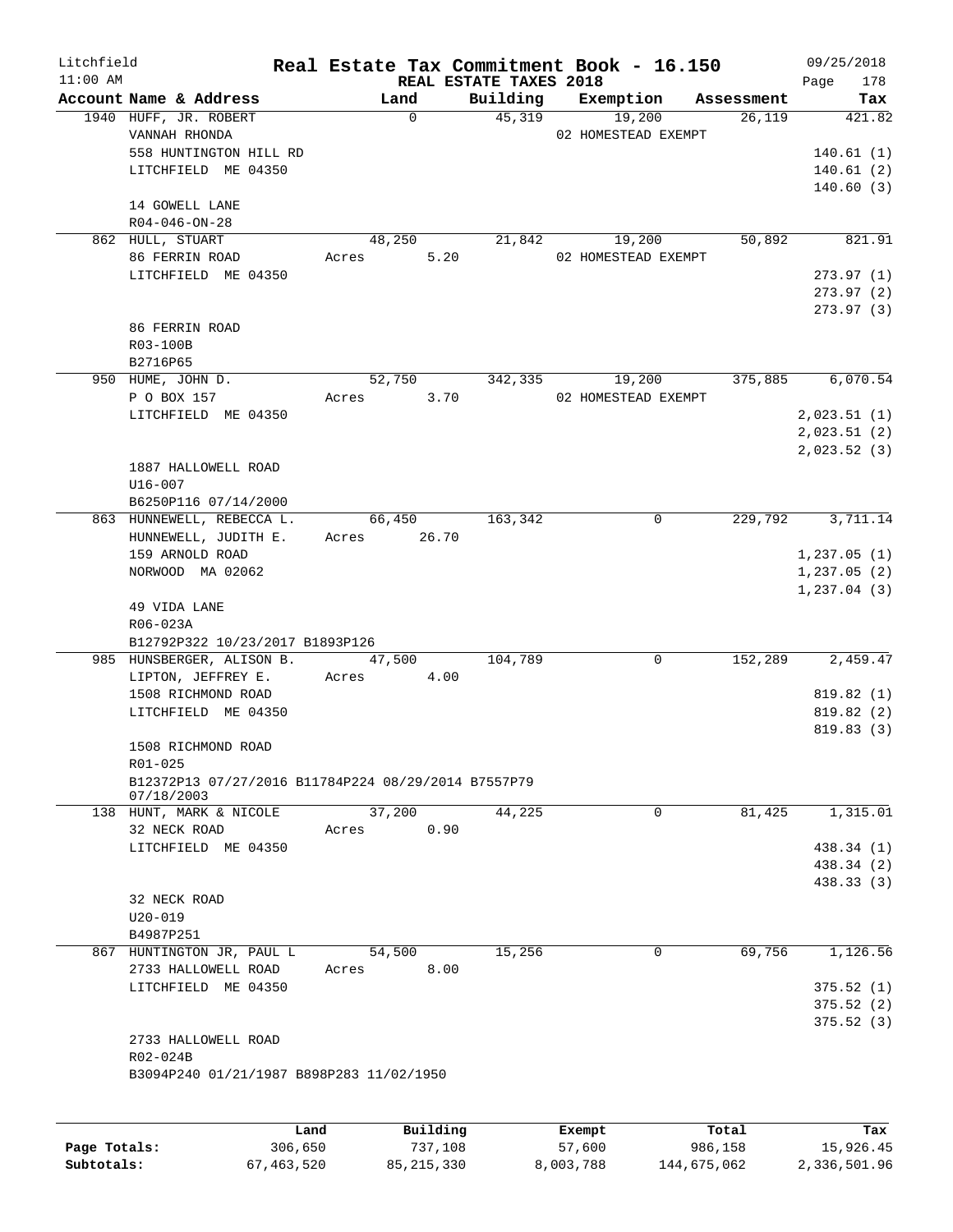| Litchfield |                                                                     |             |        |                        | Real Estate Tax Commitment Book - 16.150 |                      | 09/25/2018  |
|------------|---------------------------------------------------------------------|-------------|--------|------------------------|------------------------------------------|----------------------|-------------|
| $11:00$ AM |                                                                     |             |        | REAL ESTATE TAXES 2018 |                                          |                      | 179<br>Page |
|            | Account Name & Address                                              | Land        |        | Building               | Exemption                                | Assessment           | Tax         |
|            | 864 HUNTINGTON SCOTT W                                              | 111,625     |        | $\Omega$               | $\Omega$                                 | $\overline{11}1,625$ | 1,802.74    |
|            | HUNTINGTON STACEY                                                   | Acres       | 1.65   |                        |                                          |                      |             |
|            | 27 TERRI LANE                                                       |             |        |                        |                                          |                      | 600.91(1)   |
|            | WEST GARDINER ME 04345                                              |             |        |                        |                                          |                      | 600.91(2)   |
|            |                                                                     |             |        |                        |                                          |                      | 600.92(3)   |
|            | 23 BIRCH LANE                                                       |             |        |                        |                                          |                      |             |
|            | $U04 - 004$<br>B9905P109 11/18/2008 B4285P119 11/18/1992            |             |        |                        |                                          |                      |             |
|            | 866 HUNTINGTON, GEORGE E.,                                          | 95,850      |        | 21,934                 | 0                                        | 117,784              | 1,902.21    |
|            | JR.                                                                 |             |        |                        |                                          |                      |             |
|            | 165 LEIGHTON ROAD                                                   | Acres       | 2.34   |                        |                                          |                      |             |
|            | DURHAM ME 04222                                                     |             |        |                        |                                          |                      | 634.07 (1)  |
|            |                                                                     |             |        |                        |                                          |                      | 634.07 (2)  |
|            |                                                                     |             |        |                        |                                          |                      | 634.07 (3)  |
|            | 20 BIRCH LANE                                                       |             |        |                        |                                          |                      |             |
|            | $U04 - 006$                                                         |             |        |                        |                                          |                      |             |
|            | B12809P329 12/19/2017 B12030P238 06/15/2015<br>B4869P211 03/27/1995 |             |        |                        |                                          |                      |             |
|            | 1075 HUNTINGTON, MICHAEL P                                          | 40,780      |        | $\Omega$               | $\mathbf 0$                              | 40,780               | 658.60      |
|            | P O BOX 148                                                         | Acres       | 6.28   |                        |                                          |                      |             |
|            | LITCHFIELD ME 04350                                                 |             |        |                        |                                          |                      | 219.53(1)   |
|            |                                                                     |             |        |                        |                                          |                      | 219.53(2)   |
|            |                                                                     |             |        |                        |                                          |                      | 219.54(3)   |
|            | WHIPPOORWILL ROAD                                                   |             |        |                        |                                          |                      |             |
|            | $U21 - 012$                                                         |             |        |                        |                                          |                      |             |
|            | B10265P347 11/05/2009 B8661P23 10/13/2005                           |             |        |                        |                                          |                      |             |
|            | 865 HUNTINGTON, PAUL L, JR.                                         | 40,750      |        | 27,146                 | 19,200                                   | 48,696               | 786.44      |
|            | 2733 HALLOWELL ROAD                                                 | Acres       | 1.30   |                        | 02 HOMESTEAD EXEMPT                      |                      |             |
|            | LITCHFIELD ME 04350                                                 |             |        |                        |                                          |                      | 262.15(1)   |
|            |                                                                     |             |        |                        |                                          |                      | 262.15(2)   |
|            |                                                                     |             |        |                        |                                          |                      | 262.14(3)   |
|            | 2747 HALLOWELL ROAD                                                 |             |        |                        |                                          |                      |             |
|            | R02-024<br>B6286P89 03/22/2000 B898P283 11/02/1950 B362P422         |             |        |                        |                                          |                      |             |
|            | 08/19/1886                                                          |             |        |                        |                                          |                      |             |
|            | 2718 HUSTON, GARY S.                                                | 40,900      |        | 232,775                | $\Omega$                                 | 273,675              | 4,419.85    |
|            | HUSTON, JOANNE M.                                                   | Acres       | 1.36   |                        |                                          |                      |             |
|            | 18 PLEASANT POND LANE                                               |             |        |                        |                                          |                      | 1,473.28(1) |
|            | LITCHFIELD ME 04350                                                 |             |        |                        |                                          |                      | 1,473.28(2) |
|            |                                                                     |             |        |                        |                                          |                      | 1,473.29(3) |
|            | 18 PLEASANT POND LANE                                               |             |        |                        |                                          |                      |             |
|            | $R08 - 020$                                                         |             |        |                        |                                          |                      |             |
|            | B11028P305 05/04/2012 B9786P104 07/09/2008                          |             |        |                        |                                          |                      |             |
|            | 990 HUTCHINGS LINDA                                                 |             | 55,250 |                        | 113,679 19,200                           | 149,729              | 2,418.12    |
|            | 135 PLAINS ROAD                                                     | Acres 16.00 |        |                        | 02 HOMESTEAD EXEMPT                      |                      |             |
|            | LITCHFIELD ME 04350                                                 |             |        |                        |                                          |                      | 806.04(1)   |
|            |                                                                     |             |        |                        |                                          |                      | 806.04(2)   |
|            | 135 PLAINS ROAD                                                     |             |        |                        |                                          |                      | 806.04(3)   |
|            | R07-051                                                             |             |        |                        |                                          |                      |             |
|            |                                                                     |             |        |                        |                                          |                      |             |

B11065P322 06/06/2012 B8528P241 08/03/2005 B1500P94

|              | Land       | Building   | Exempt    | Total       | Tax          |
|--------------|------------|------------|-----------|-------------|--------------|
| Page Totals: | 385,155    | 395,534    | 38,400    | 742,289     | 11,987.96    |
| Subtotals:   | 67,848,675 | 85,610,864 | 8,042,188 | 145,417,351 | 2,348,489.92 |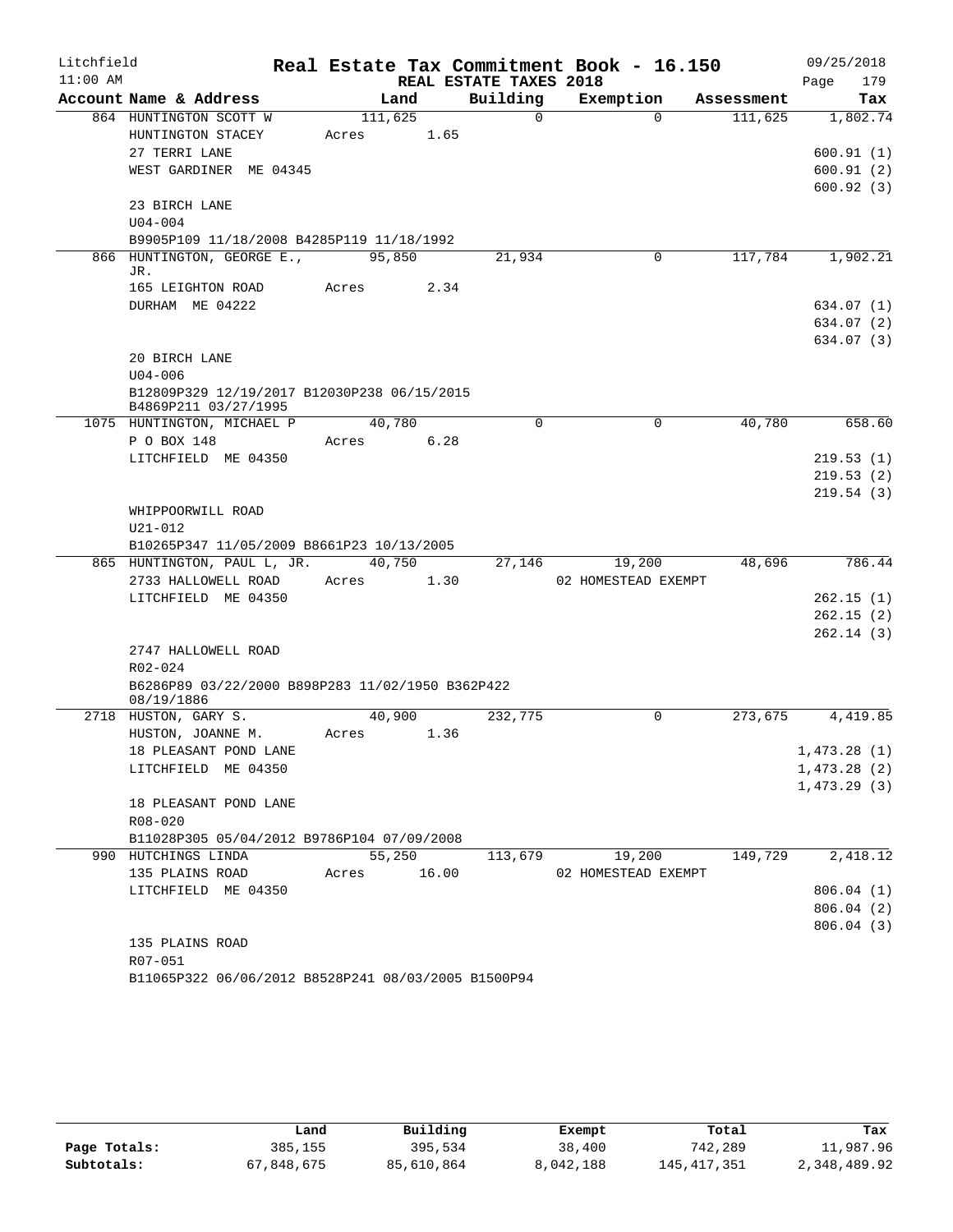| Litchfield |                                                     |       |          |                        | Real Estate Tax Commitment Book - 16.150 |            | 09/25/2018   |
|------------|-----------------------------------------------------|-------|----------|------------------------|------------------------------------------|------------|--------------|
| $11:00$ AM |                                                     |       |          | REAL ESTATE TAXES 2018 |                                          |            | 180<br>Page  |
|            | Account Name & Address                              |       | Land     | Building               | Exemption                                | Assessment | Tax          |
|            | 108 HUTCHINS RANDALL                                |       | 116, 315 | 498,540                | 19,200                                   | 595,655    | 9,619.83     |
|            | 251 UPPER POND ROAD                                 | Acres | 211.43   |                        | 02 HOMESTEAD EXEMPT                      |            |              |
|            | LITCHFIELD ME 04350                                 |       |          |                        |                                          |            | 3, 206.61(1) |
|            |                                                     |       |          |                        |                                          |            | 3, 206.61(2) |
|            |                                                     |       |          |                        |                                          |            | 3, 206.61(3) |
|            | 251 UPPER POND ROAD                                 |       |          |                        |                                          |            |              |
|            | R01-017                                             |       |          |                        |                                          |            |              |
|            | B11871P162 12/11/2014 B6412P193 04/16/2004          |       |          |                        |                                          |            |              |
|            | 2771 HUTCHINS, RANDALL                              |       | 31,250   | 87,145                 | 0                                        | 118,395    | 1,912.08     |
|            | 251 UPPER POND ROAD                                 | Acres | 2.30     |                        |                                          |            |              |
|            | LITCHFIELD ME 04350                                 |       |          |                        |                                          |            | 637.36(1)    |
|            |                                                     |       |          |                        |                                          |            | 637.36(2)    |
|            |                                                     |       |          |                        |                                          |            | 637.36(3)    |
|            | 237 UPPER POND ROAD                                 |       |          |                        |                                          |            |              |
|            | R01-017-5                                           |       |          |                        |                                          |            |              |
|            | B10546P78 09/30/2010                                |       |          |                        |                                          |            |              |
|            | 875 HUTCHINSON, CHARLES A                           |       | 45,220   | 42,241                 | $\Omega$                                 | 87,461     | 1,412.50     |
|            | 13 TAMBRIDGE CT.                                    | Acres | 0.20     |                        |                                          |            |              |
|            | COLUMBIA SC 29229-9408                              |       |          |                        |                                          |            | 470.83(1)    |
|            |                                                     |       |          |                        |                                          |            | 470.83(2)    |
|            |                                                     |       |          |                        |                                          |            | 470.84 (3)   |
|            | 146 JIMMY POND LANE                                 |       |          |                        |                                          |            |              |
|            | $U08 - 009$                                         |       |          |                        |                                          |            |              |
|            | B2209P138                                           |       |          |                        |                                          |            |              |
|            | 877 HUTCHINSON, LEIGH                               |       | 86,300   | 245,979                | 0                                        | 332,279    | 5,366.31     |
|            | 388 RANDOLPH AVENUE                                 | Acres | 72.00    |                        |                                          |            |              |
|            | MILTON ME 02186                                     |       |          |                        |                                          |            | 1,788.77(1)  |
|            |                                                     |       |          |                        |                                          |            | 1,788.77(2)  |
|            |                                                     |       |          |                        |                                          |            | 1,788.77(3)  |
|            | 2049 HALLOWELL ROAD                                 |       |          |                        |                                          |            |              |
|            | R11-028                                             |       |          |                        |                                          |            |              |
|            | B12489P46 11/30/2016 B12489P43 11/30/2016 B12489P40 |       |          |                        |                                          |            |              |
|            | 11/30/2016 B6683P137                                |       |          |                        |                                          |            |              |

|              | Land       | Building     | Exempt    | Total       | Tax          |
|--------------|------------|--------------|-----------|-------------|--------------|
|              |            |              |           |             |              |
| Page Totals: | 279,085    | 873,905      | 19,200    | 1,133,790   | 18,310.72    |
| Subtotals:   | 68,127,760 | 86, 484, 769 | 8,061,388 | 146,551,141 | 2,366,800.64 |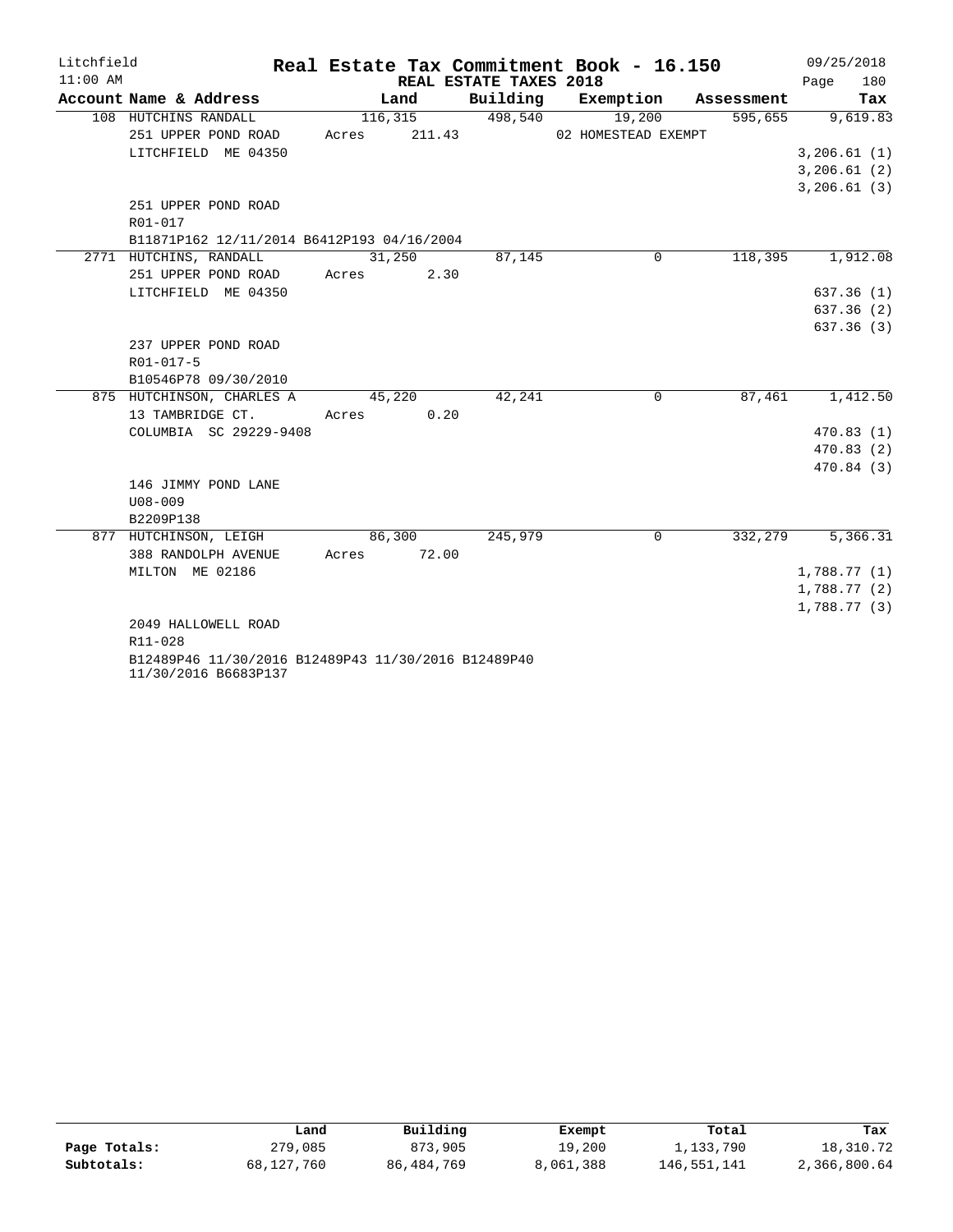| Litchfield |                                                                                                                          |         |        |                        | Real Estate Tax Commitment Book - 16.150 |                        | 09/25/2018  |
|------------|--------------------------------------------------------------------------------------------------------------------------|---------|--------|------------------------|------------------------------------------|------------------------|-------------|
| $11:00$ AM |                                                                                                                          |         |        | REAL ESTATE TAXES 2018 |                                          |                        | Page<br>181 |
|            | Account Name & Address                                                                                                   |         | Land   | Building               | Exemption                                | Assessment             | Tax         |
|            | 883 ISAACSON, MARK                                                                                                       | 228,950 |        | 152,402                |                                          | $\Omega$<br>381,352    | 6,158.83    |
|            | HEROLD, KAREN B                                                                                                          | Acres   | 3.14   |                        |                                          |                        |             |
|            | 67 WILD APPLE LANE                                                                                                       |         |        |                        |                                          |                        | 2,052.94(1) |
|            | CUMBERLAND ME 04021                                                                                                      |         |        |                        |                                          |                        | 2,052.94(2) |
|            |                                                                                                                          |         |        |                        |                                          |                        | 2,052.95(3) |
|            | 85 HARTFORD DRIVE                                                                                                        |         |        |                        |                                          |                        |             |
|            | U17-030                                                                                                                  |         |        |                        |                                          |                        |             |
|            | B10749P152 06/09/2011 B10703P292 04/07/2011<br>B3943P222 07/08/1991 B3937P296 B1292P230 B1291P179<br>B557P564 04/19/1917 |         |        |                        |                                          |                        |             |
|            | 1670 IVY RUSSELL C                                                                                                       |         | 40,250 | 64,340                 | 19,200                                   | 85,390                 | 1,379.05    |
|            | 55 SOUTH ADAMS ROAD                                                                                                      | Acres   | 1.10   |                        | 02 HOMESTEAD EXEMPT                      |                        |             |
|            | LITCHFIELD ME 04350                                                                                                      |         |        |                        |                                          |                        | 459.68(1)   |
|            |                                                                                                                          |         |        |                        |                                          |                        | 459.68(2)   |
|            |                                                                                                                          |         |        |                        |                                          |                        | 459.69(3)   |
|            | 2323 HALLOWELL ROAD                                                                                                      |         |        |                        |                                          |                        |             |
|            | R06-039A                                                                                                                 |         |        |                        |                                          |                        |             |
|            | B12626P160 06/09/2017 B8582P135 08/25/2005 B3517P293<br>08/15/1988                                                       |         |        |                        |                                          |                        |             |
|            | 2339 IVY RUSSELL C                                                                                                       |         | 31,141 | $\Omega$               |                                          | 31,141<br>$\Omega$     | 502.93      |
|            | 2323 HALLOWELL ROAD                                                                                                      | Acres   | 1.53   |                        |                                          |                        |             |
|            | LITCHFIELD ME 04350                                                                                                      |         |        |                        |                                          |                        | 167.64(1)   |
|            |                                                                                                                          |         |        |                        |                                          |                        | 167.64(2)   |
|            |                                                                                                                          |         |        |                        |                                          |                        | 167.65(3)   |
|            | HALLOWELL ROAD                                                                                                           |         |        |                        |                                          |                        |             |
|            | R06-038B                                                                                                                 |         |        |                        |                                          |                        |             |
|            | B8582P135 08/25/2005 B7457P100 04/30/2003                                                                                |         |        |                        |                                          |                        |             |
|            | 1216 IVY, PETER & ANGELA                                                                                                 |         | 52,500 | 139,373                |                                          | 191,873<br>$\mathbf 0$ | 3,098.75    |
|            | 239 OAKHILL ROAD                                                                                                         | Acres   | 6.00   |                        |                                          |                        |             |
|            | LITCHFIELD ME 04350                                                                                                      |         |        |                        |                                          |                        | 1,032.92(1) |
|            |                                                                                                                          |         |        |                        |                                          |                        | 1,032.92(2) |
|            |                                                                                                                          |         |        |                        |                                          |                        | 1,032.91(3) |
|            | 239 OAK HILL ROAD                                                                                                        |         |        |                        |                                          |                        |             |
|            | $R04 - 030$                                                                                                              |         |        |                        |                                          |                        |             |
|            | B5418P45                                                                                                                 |         |        |                        |                                          |                        |             |

|              | Land       | Building   | Exempt    | Total       | Tax          |
|--------------|------------|------------|-----------|-------------|--------------|
| Page Totals: | 352,841    | 356,115    | 19,200    | 689,756     | 11,139.56    |
| Subtotals:   | 68,480,601 | 86,840,884 | 8,080,588 | 147,240,897 | 2,377,940.20 |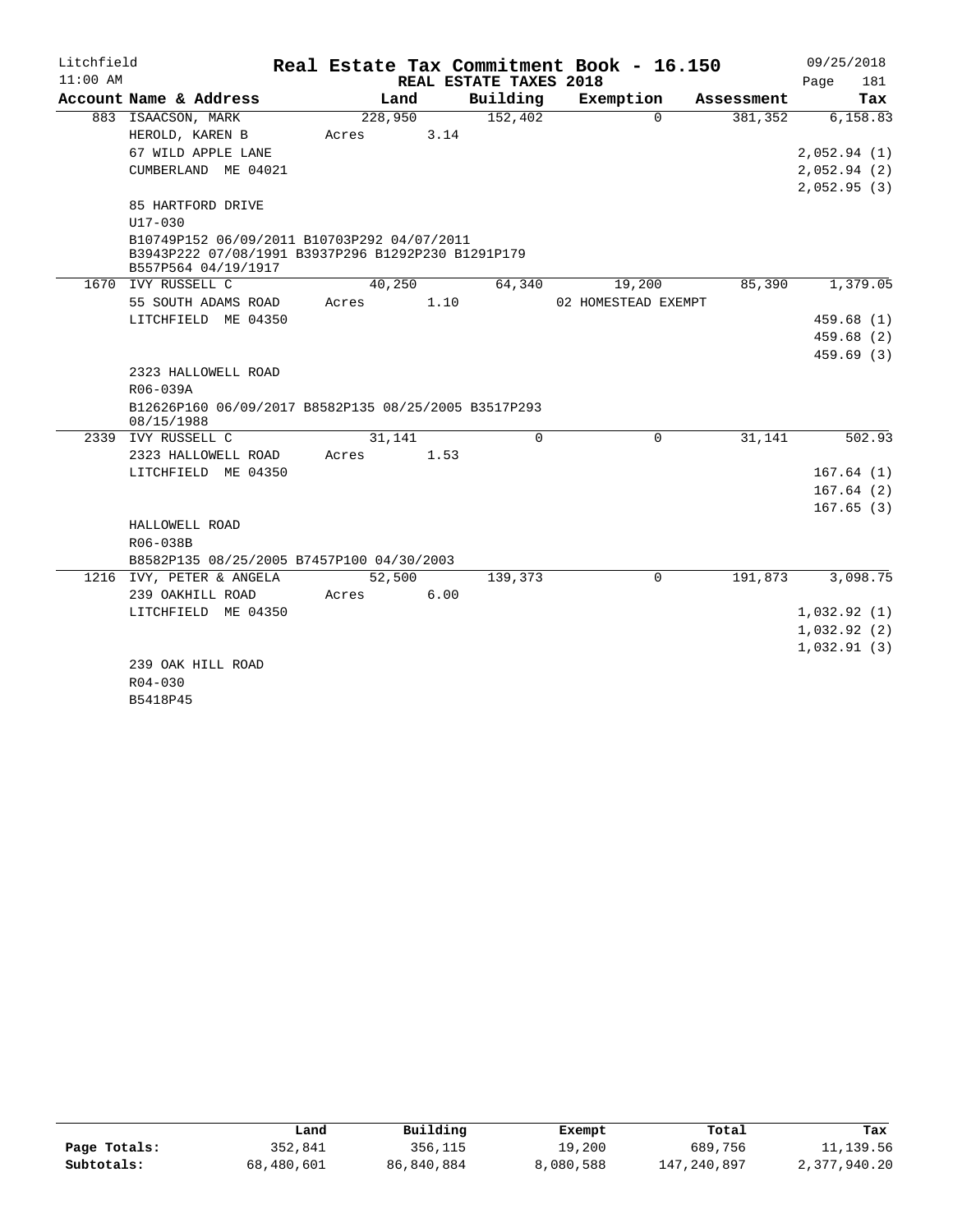| Litchfield   |                                                                                                    |            |       |            |                                    | Real Estate Tax Commitment Book - 16.150 |             | 09/25/2018         |
|--------------|----------------------------------------------------------------------------------------------------|------------|-------|------------|------------------------------------|------------------------------------------|-------------|--------------------|
| $11:00$ AM   | Account Name & Address                                                                             |            |       | Land       | REAL ESTATE TAXES 2018<br>Building | Exemption                                | Assessment  | 182<br>Page<br>Tax |
|              | 1786 JANNELLE, ANDREW X.                                                                           |            |       | 40,500     | 61,822                             | $\Omega$                                 | 102, 322    | 1,652.50           |
|              | 48 HARDSCRABBLE ROAD                                                                               |            | Acres | 1.20       |                                    |                                          |             |                    |
|              | LITCHFIELD ME 04350                                                                                |            |       |            |                                    |                                          |             | 550.83(1)          |
|              |                                                                                                    |            |       |            |                                    |                                          |             | 550.83(2)          |
|              |                                                                                                    |            |       |            |                                    |                                          |             | 550.84(3)          |
|              | 48 HARDSCRABBLE ROAD                                                                               |            |       |            |                                    |                                          |             |                    |
|              | $U21 - 035$                                                                                        |            |       |            |                                    |                                          |             |                    |
|              | B12644P143 06/29/2017 B5314P108 02/25/1997                                                         |            |       |            |                                    |                                          |             |                    |
|              | 886 JANNER, THEODORE                                                                               |            |       | 115,355    | 28,790                             | $\mathbf 0$                              | 144,145     | 2,327.94           |
|              | 34 POPLAR AVE                                                                                      |            | Acres | 0.30       |                                    |                                          |             |                    |
|              | POMPTON PLAINS NJ                                                                                  |            |       |            |                                    |                                          |             | 775.98(1)          |
|              | 07444                                                                                              |            |       |            |                                    |                                          |             |                    |
|              |                                                                                                    |            |       |            |                                    |                                          |             | 775.98(2)          |
|              |                                                                                                    |            |       |            |                                    |                                          |             | 775.98(3)          |
|              | 154 COMMUNITY DRIVE                                                                                |            |       |            |                                    |                                          |             |                    |
|              | $U15 - 001$                                                                                        |            |       |            |                                    |                                          |             |                    |
|              | 126 JANOSCO, GEORGE J.                                                                             |            |       | 43,775     | 115,756                            | $\mathbf 0$                              | 159,531     | 2,576.43           |
|              | JANOSCO, VICKI L                                                                                   |            | Acres | 2.51       |                                    |                                          |             |                    |
|              | P.O. BOX 7                                                                                         |            |       |            |                                    |                                          |             | 858.81 (1)         |
|              | LISBON FALLS ME 04252                                                                              |            |       |            |                                    |                                          |             |                    |
|              |                                                                                                    |            |       |            |                                    |                                          |             | 858.81 (2)         |
|              |                                                                                                    |            |       |            |                                    |                                          |             | 858.81 (3)         |
|              | 2759 HALLOWELL ROAD                                                                                |            |       |            |                                    |                                          |             |                    |
|              | R02-022A                                                                                           |            |       |            |                                    |                                          |             |                    |
|              | B11814P48 07/29/2014 B11682P224 05/07/2014<br>B11337P209 03/12/2013 B10265P92 11/05/2009 B7004P120 |            |       |            |                                    |                                          |             |                    |
|              | 2746 JANOSCO, GEORGE J. SR &                                                                       |            |       | 82,004     | $\Omega$                           | $\mathbf 0$                              | 82,004      | 1,324.36           |
|              | VICKI JANOSCO                                                                                      |            |       |            |                                    |                                          |             |                    |
|              | P O BOX 7                                                                                          |            | Acres | 97.68      |                                    |                                          |             |                    |
|              | LISBON FALLS ME 04252                                                                              |            |       |            |                                    |                                          |             | 441.45 (1)         |
|              |                                                                                                    |            |       |            |                                    |                                          |             | 441.45 (2)         |
|              |                                                                                                    |            |       |            |                                    |                                          |             | 441.46 (3)         |
|              | HALLOWELL ROAD                                                                                     |            |       |            |                                    |                                          |             |                    |
|              | R02-022                                                                                            |            |       |            |                                    |                                          |             |                    |
|              | B7004P120                                                                                          |            |       |            |                                    |                                          |             |                    |
|              | 2880 JANOSCO, GEORGE SR.                                                                           |            |       | 47,615     | $\Omega$                           | $\mathbf 0$                              | 47,615      | 768.98             |
|              | JANOSCO, VICKI L.                                                                                  |            | Acres | 13.82      |                                    |                                          |             |                    |
|              | P.O. BOX 7                                                                                         |            |       |            |                                    |                                          |             | 256.33(1)          |
|              | LISBAN FALLS ME 04252                                                                              |            |       |            |                                    |                                          |             | 256.33 (2)         |
|              |                                                                                                    |            |       |            |                                    |                                          |             | 256.32(3)          |
|              | PLAINS ROAD                                                                                        |            |       |            |                                    |                                          |             |                    |
|              | $U04-002D$                                                                                         |            |       |            |                                    |                                          |             |                    |
|              | B3543P269 05/11/1989                                                                               |            |       |            |                                    |                                          |             |                    |
|              | 888 JEAN LUCIE U, HEIRS OF:                                                                        |            |       | 60,250     | 68,996                             | $\mathbf 0$                              | 129,246     | 2,087.32           |
|              | 3 JEANS WAY                                                                                        |            | Acres | 1.50       |                                    |                                          |             |                    |
|              | LITCHFIELD ME 04350                                                                                |            |       |            |                                    |                                          |             | 695.77 (1)         |
|              |                                                                                                    |            |       |            |                                    |                                          |             | 695.77 (2)         |
|              |                                                                                                    |            |       |            |                                    |                                          |             | 695.78 (3)         |
|              | 3 JEAN'S WAY                                                                                       |            |       |            |                                    |                                          |             |                    |
|              |                                                                                                    |            |       |            |                                    |                                          |             |                    |
|              | $U02 - 006$                                                                                        |            |       |            |                                    |                                          |             |                    |
|              | B3675P8 01/04/1990                                                                                 |            |       | 40,000     | 74,596                             |                                          | 89,636      | 1,447.62           |
|              | 890 JENNINGS, HELEN MARY                                                                           |            |       | 1.00       |                                    | 24,960<br>02 HOMESTEAD EXEMPT            |             |                    |
|              | <b>JENNINGS RANDALL</b>                                                                            |            | Acres |            |                                    | 12 WW2 Vet Res.                          |             |                    |
|              | 211 WHIPPOORWILL ROAD                                                                              |            |       |            |                                    |                                          |             | 482.54 (1)         |
|              | LITCHFIELD ME 04350                                                                                |            |       |            |                                    |                                          |             | 482.54 (2)         |
|              |                                                                                                    |            |       |            |                                    |                                          |             | 482.54 (3)         |
|              | 211 WHIPPOORWILL ROAD                                                                              |            |       |            |                                    |                                          |             |                    |
|              | R12-022A                                                                                           |            |       |            |                                    |                                          |             |                    |
|              | B8765P28 01/06/2006 B4723P269                                                                      |            |       |            |                                    |                                          |             |                    |
|              |                                                                                                    | Land       |       | Building   |                                    | Exempt                                   | Total       | Tax                |
| Page Totals: |                                                                                                    | 429,499    |       | 349,960    |                                    | 24,960                                   | 754,499     | 12,185.15          |
| Subtotals:   |                                                                                                    | 68,910,100 |       | 87,190,844 |                                    | 8,105,548                                | 147,995,396 | 2,390,125.35       |
|              |                                                                                                    |            |       |            |                                    |                                          |             |                    |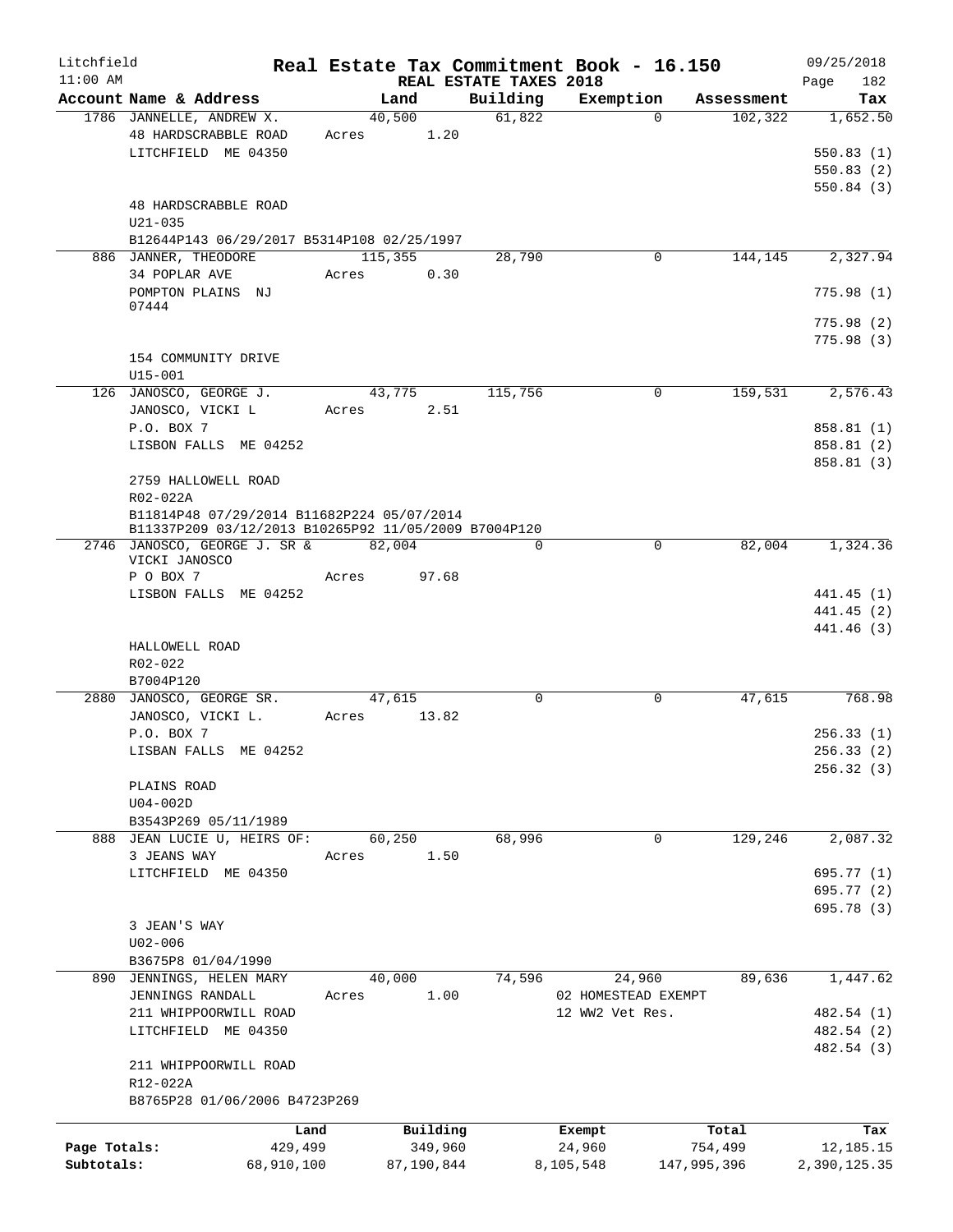| Litchfield |                                                                         |       |        |                        | Real Estate Tax Commitment Book - 16.150 |            | 09/25/2018  |
|------------|-------------------------------------------------------------------------|-------|--------|------------------------|------------------------------------------|------------|-------------|
| $11:00$ AM |                                                                         |       |        | REAL ESTATE TAXES 2018 |                                          |            | Page<br>183 |
|            | Account Name & Address                                                  |       | Land   | Building               | Exemption                                | Assessment | Tax         |
|            | 892 JEWELL, HAROLD L                                                    |       | 35,400 | 16,506                 | 19,200                                   | 32,706     | 528.20      |
|            | 441 ACADEMY ROAD                                                        | Acres | 0.90   |                        | 02 HOMESTEAD EXEMPT                      |            |             |
|            | LITCHFIELD ME 04350                                                     |       |        |                        |                                          |            | 176.07(1)   |
|            |                                                                         |       |        |                        |                                          |            | 176.07(2)   |
|            |                                                                         |       |        |                        |                                          |            | 176.06(3)   |
|            | 441 ACADEMY ROAD                                                        |       |        |                        |                                          |            |             |
|            | $R02 - 080 - 1$                                                         |       |        |                        |                                          |            |             |
|            | B3392P347                                                               |       |        |                        |                                          |            |             |
|            | 1499 JEWELL, JACQUELINE                                                 |       | 57,500 | 31,249                 | 0                                        | 88,749     | 1,433.30    |
|            | JEWELL, HAROLD                                                          | Acres | 11.00  |                        |                                          |            |             |
|            | 445 ACADEMY ROAD                                                        |       |        |                        |                                          |            | 477.77 (1)  |
|            | LITCHFIELD ME 04350                                                     |       |        |                        |                                          |            | 477.77 (2)  |
|            |                                                                         |       |        |                        |                                          |            | 477.76 (3)  |
|            | 445 ACADEMY ROAD                                                        |       |        |                        |                                          |            |             |
|            | R02-080                                                                 |       |        |                        |                                          |            |             |
|            | B10231P205 10/02/2009 B3385P320 10/26/2004<br>38 JOHNSON HIRAM NEAL, JR |       | 68,501 |                        |                                          | 205,002    |             |
|            | (TRUSTEE)                                                               |       |        | 155,701                | 19,200                                   |            | 3,310.78    |
|            | JOHNSON, PATRICIA MARIE Acres 46.00                                     |       |        |                        | 02 HOMESTEAD EXEMPT                      |            |             |
|            | (TRUSTEE)                                                               |       |        |                        |                                          |            |             |
|            | JOHNSON FAMILY LIVING                                                   |       |        |                        |                                          |            | 1,103.59(1) |
|            | TRUST                                                                   |       |        |                        |                                          |            |             |
|            | 240 RIDLEY LANE                                                         |       |        |                        |                                          |            | 1,103.59(2) |
|            | LITCHFIELD ME 04350                                                     |       |        |                        |                                          |            | 1,103.60(3) |
|            | 240 RIDLEY LANE                                                         |       |        |                        |                                          |            |             |
|            | R04-010                                                                 |       |        |                        |                                          |            |             |
|            | B12004P40 06/05/2015 B7806P241 01/20/2004<br>160 JOHNSON JR., ROBERT S. |       | 50,750 | 113,164                | 19,200                                   | 144,714    | 2,337.13    |
|            | JOHNSON, VICTORIA                                                       | Acres | 5.30   |                        | 02 HOMESTEAD EXEMPT                      |            |             |
|            | MARGARET                                                                |       |        |                        |                                          |            |             |
|            | P.O. BOX 298                                                            |       |        |                        |                                          |            | 779.04 (1)  |
|            | DRESDEN ME 04342                                                        |       |        |                        |                                          |            | 779.04 (2)  |
|            |                                                                         |       |        |                        |                                          |            | 779.05(3)   |
|            | 644 PLAINS ROAD                                                         |       |        |                        |                                          |            |             |
|            | R08-011B                                                                |       |        |                        |                                          |            |             |
|            | B12556P315 03/17/2017 B6820P93 09/11/2000                               |       |        |                        |                                          |            |             |
|            | 2694 JOHNSON KIMBERLY L                                                 |       | 34,675 | 0                      | 0                                        | 34,675     | 560.00      |
|            | JOHNSON KEITH A                                                         | Acres | 4.23   |                        |                                          |            |             |
|            | 682 NEW GLOUSTER ROAD                                                   |       |        |                        |                                          |            | 186.67(1)   |
|            | NORTH YARMOUTH ME                                                       |       |        |                        |                                          |            | 186.67(2)   |
|            | 04097                                                                   |       |        |                        |                                          |            |             |
|            |                                                                         |       |        |                        |                                          |            | 186.66(3)   |
|            | MACE ROAD                                                               |       |        |                        |                                          |            |             |
|            | U14-002B                                                                |       |        |                        |                                          |            |             |
|            | B9489P289 09/06/2007                                                    |       |        |                        |                                          |            |             |
|            | 1566 JOHNSON MARTHA J                                                   |       | 53,250 | 96,181                 | 19,200                                   | 130,231    | 2,103.23    |
|            | JOHNSON RICHARD                                                         | Acres | 6.30   |                        | 02 HOMESTEAD EXEMPT                      |            |             |
|            | 185 BUKER ROAD                                                          |       |        |                        |                                          |            | 701.08(1)   |
|            | LITCHFIELD ME 04350                                                     |       |        |                        |                                          |            | 701.08 (2)  |
|            |                                                                         |       |        |                        |                                          |            | 701.07(3)   |
|            | 185 BUKER ROAD<br>R05-053                                               |       |        |                        |                                          |            |             |
|            | B9400P66 06/21/2007 B8187P42 10/29/2004                                 |       |        |                        |                                          |            |             |
|            |                                                                         |       |        |                        |                                          |            |             |

|              | Land       | Building   | Exempt    | Total       | Tax          |
|--------------|------------|------------|-----------|-------------|--------------|
| Page Totals: | 300,076    | 412,801    | 76,800    | 636,077     | 10,272.64    |
| Subtotals:   | 69,210,176 | 87,603,645 | 8,182,348 | 148,631,473 | 2,400,397.99 |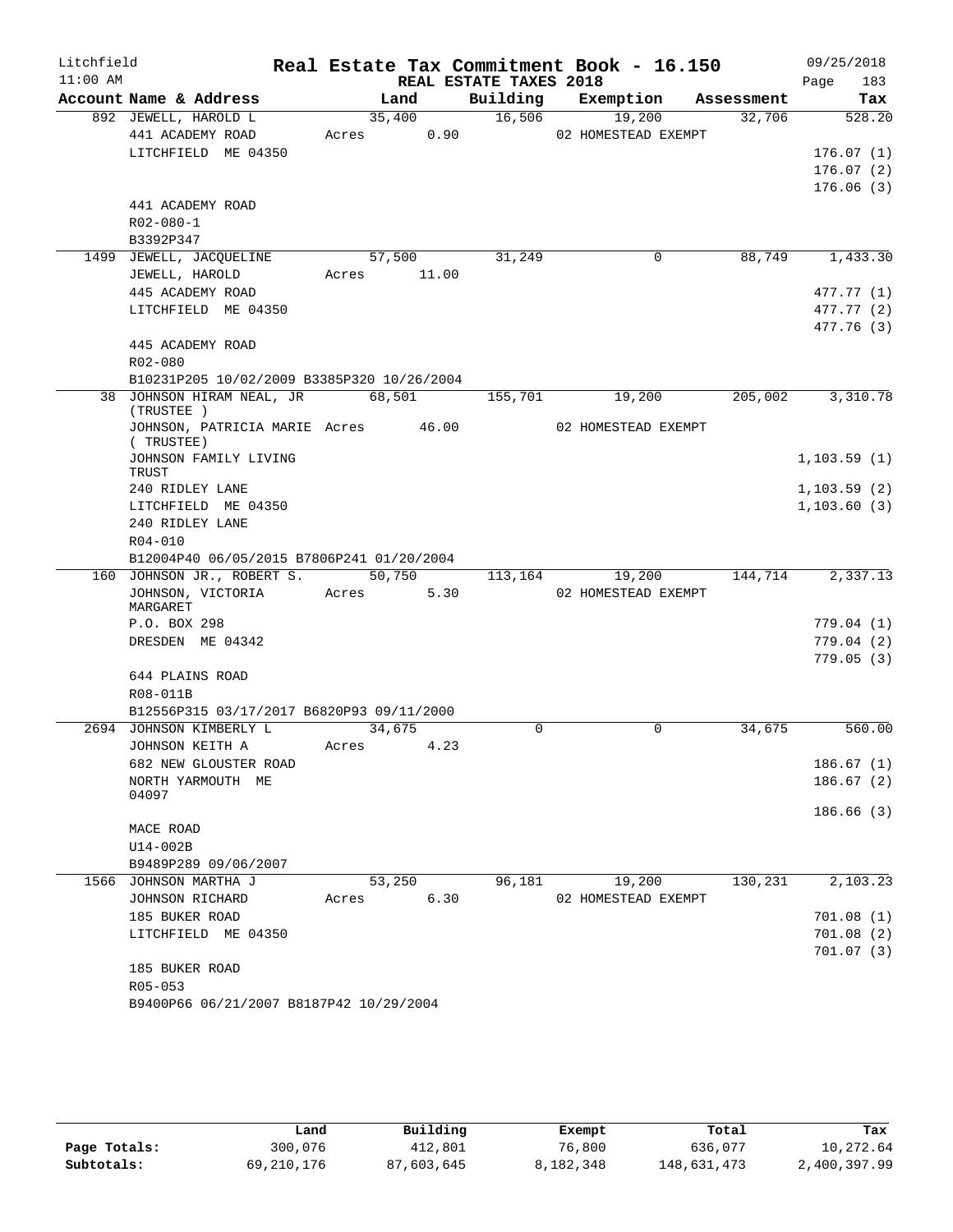| Litchfield |                                                                              |         |        |                        | Real Estate Tax Commitment Book - 16.150 |            | 09/25/2018   |
|------------|------------------------------------------------------------------------------|---------|--------|------------------------|------------------------------------------|------------|--------------|
| $11:00$ AM |                                                                              |         |        | REAL ESTATE TAXES 2018 |                                          |            | 184<br>Page  |
|            | Account Name & Address                                                       |         | Land   | Building               | Exemption                                | Assessment | Tax          |
|            | 2680 JOHNSON TERRY                                                           | 85,400  |        | 119,361                | 19,200                                   | 185,561    | 2,996.81     |
|            | TALBOT DONNA                                                                 | Acres   | 69.00  |                        | 02 HOMESTEAD EXEMPT                      |            |              |
|            | 1622 RICHMOND ROAD                                                           |         |        |                        |                                          |            | 998.94 (1)   |
|            | LITCHFIELD ME 04350                                                          |         |        |                        |                                          |            | 998.94 (2)   |
|            |                                                                              |         |        |                        |                                          |            | 998.93 (3)   |
|            | 1622 RICHMOND ROAD                                                           |         |        |                        |                                          |            |              |
|            | R01-027                                                                      |         |        |                        |                                          |            |              |
|            | B12317P81 06/08/2016 B2434P213<br>1915 JOHNSON, JEFF C.                      | 38,850  |        | 147,527                | 0                                        | 186,377    | 3,009.99     |
|            | 19 PATTENWOODS LANE                                                          | Acres   | 1.10   |                        |                                          |            |              |
|            | LITCHFIELD ME                                                                |         |        |                        |                                          |            | 1,003.33(1)  |
|            | 04350-3934                                                                   |         |        |                        |                                          |            |              |
|            |                                                                              |         |        |                        |                                          |            | 1,003.33(2)  |
|            |                                                                              |         |        |                        |                                          |            | 1,003.33(3)  |
|            | 19 PATTENWOODS LANE                                                          |         |        |                        |                                          |            |              |
|            | R01-033B-3                                                                   |         |        |                        |                                          |            |              |
|            | B11489P24 08/21/2013 B11365P101 04/23/2013 B8518P240                         |         |        |                        |                                          |            |              |
|            | 07/26/2005 B4408P160 01/20/2005                                              |         |        |                        |                                          |            |              |
|            | 1580 JOHNSON, RICHARD E                                                      | 159,686 |        | $\Omega$               | $\Omega$                                 | 159,686    | 2,578.93     |
|            | 185 BUKER ROAD                                                               | Acres   | 0.71   |                        |                                          |            |              |
|            | LITCHFIELD ME 04350                                                          |         |        |                        |                                          |            | 859.64(1)    |
|            |                                                                              |         |        |                        |                                          |            | 859.64(2)    |
|            |                                                                              |         |        |                        |                                          |            | 859.65(3)    |
|            | 24 GRANT ROAD                                                                |         |        |                        |                                          |            |              |
|            | $U10 - 026$                                                                  |         |        |                        |                                          |            |              |
|            | B10431P291 06/01/2010 B7998P27 06/18/2004 B5244P24<br>63 JOHNSON, WILLIAM R. | 43,500  |        | 179,993                | $\mathbf 0$                              | 223,493    | 3,609.41     |
|            | 216 WATER STREET                                                             | Acres   | 2.40   |                        |                                          |            |              |
|            | RANDOLPH ME 04346                                                            |         |        |                        |                                          |            | 1,203.14(1)  |
|            |                                                                              |         |        |                        |                                          |            | 1, 203.14(2) |
|            |                                                                              |         |        |                        |                                          |            | 1,203.13(3)  |
|            | 296 STEVENSTOWN ROAD                                                         |         |        |                        |                                          |            |              |
|            | R09-076                                                                      |         |        |                        |                                          |            |              |
|            | B11817P342 10/06/2014 B8617P112 09/28/2005 B5244P284                         |         |        |                        |                                          |            |              |
|            | 10/23/1996                                                                   |         |        |                        |                                          |            |              |
|            | 2023 JOLICOEUR, DAN                                                          | 24,098  |        | $\Omega$               | $\Omega$                                 | 24,098     | 389.18       |
|            | 145 SPRING ST                                                                | Acres   | 0.53   |                        |                                          |            |              |
|            | GARDINER ME 04345                                                            |         |        |                        |                                          |            | 129.73(1)    |
|            |                                                                              |         |        |                        |                                          |            | 129.73(2)    |
|            |                                                                              |         |        |                        |                                          |            | 129.72(3)    |
|            | PEACEPIPE DRIVE                                                              |         |        |                        |                                          |            |              |
|            | $U28 - 089$                                                                  |         |        |                        |                                          |            |              |
|            | B5994P60 B2532P242 06/30/1984                                                |         |        |                        |                                          |            |              |
|            | 901 JONES, JAMES HARRY                                                       |         | 28,800 | 201,602                | 24,960                                   | 205,442    | 3,317.89     |
|            | JONES, JOLINE THERESA                                                        | Acres   | 0.60   |                        | 03 VETERANS EXEMPT                       |            |              |
|            | P O BOX 460                                                                  |         |        |                        | 02 HOMESTEAD EXEMPT                      |            | 1,105.96(1)  |
|            | LITCHFIELD ME 04350                                                          |         |        |                        |                                          |            | 1,105.96(2)  |
|            | 1090 PLAINS ROAD                                                             |         |        |                        |                                          |            | 1, 105.97(3) |
|            | R09-053                                                                      |         |        |                        |                                          |            |              |
|            | B12726P310 09/15/2017 B10958P173 02/18/2012                                  |         |        |                        |                                          |            |              |
|            | B2780P129 03/14/1985                                                         |         |        |                        |                                          |            |              |
|            |                                                                              |         |        |                        |                                          |            |              |

|              | Land       | Building   | Exempt    | Total       | Tax          |
|--------------|------------|------------|-----------|-------------|--------------|
| Page Totals: | 380,334    | 648,483    | 44,160    | 984,657     | 15,902.21    |
| Subtotals:   | 69,590,510 | 88,252,128 | 8,226,508 | 149,616,130 | 2,416,300.20 |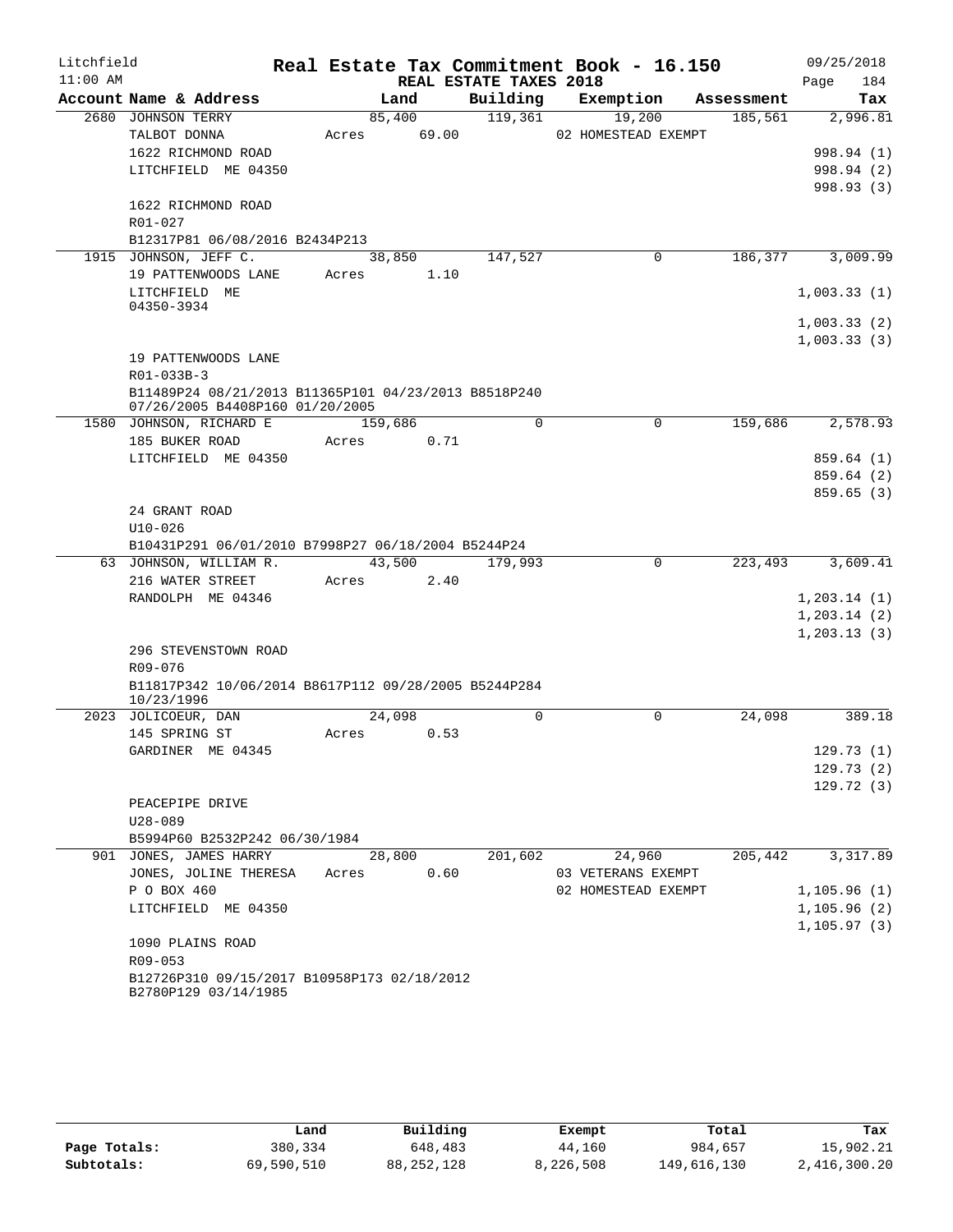| Litchfield<br>$11:00$ AM |                                                                     |        |                 | REAL ESTATE TAXES 2018 | Real Estate Tax Commitment Book - 16.150 |            | 09/25/2018<br>185<br>Page  |
|--------------------------|---------------------------------------------------------------------|--------|-----------------|------------------------|------------------------------------------|------------|----------------------------|
|                          | Account Name & Address                                              |        | Land            | Building               | Exemption                                | Assessment | Tax                        |
|                          | 2345 JONES, JEFFREY<br>721 HUNTINGTON HILL<br>ROAD                  | Acres  | 76,500<br>44.00 | 124,964                | 19,200<br>02 HOMESTEAD EXEMPT            | 182,264    | 2,943.56                   |
|                          | LITCHFIELD ME 04350                                                 |        |                 |                        |                                          |            | 981.19(1)                  |
|                          |                                                                     |        |                 |                        |                                          |            | 981.19 (2)                 |
|                          | 721 HUNTINGTON HILL<br><b>ROAD</b><br>R03-125B                      |        |                 |                        |                                          |            | 981.18(3)                  |
|                          | B9856P230 09/17/2008 B9349P142 04/25/2007 B7662P50<br>09/25/2003    |        |                 |                        |                                          |            |                            |
|                          | 899 JONES, SANDRA                                                   |        | 40,025          | 34,656                 | 19,200                                   | 55,481     | 896.02                     |
|                          | 729 HUNTINGTON HILL<br>ROAD                                         |        | Acres 1.01      |                        | 02 HOMESTEAD EXEMPT                      |            |                            |
|                          | LITCHFIELD ME 04350                                                 |        |                 |                        |                                          |            | 298.67(1)<br>298.67(2)     |
|                          | 729 HUNTINGTON HILL<br>ROAD                                         |        |                 |                        |                                          |            | 298.68(3)                  |
|                          | R03-125                                                             |        |                 |                        |                                          |            |                            |
|                          | B2576P266 09/26/2003                                                |        |                 |                        |                                          |            |                            |
|                          | 905 JORDAN, LEE W                                                   | Acres  | 52,800          | 37,891                 | $\mathbf 0$                              | 90,691     | 1,464.66                   |
|                          | 906 WEST ROAD<br>BOWDOIN ME 04287                                   |        | 0.35            |                        |                                          |            | 488.22 (1)                 |
|                          |                                                                     |        |                 |                        |                                          |            | 488.22 (2)                 |
|                          |                                                                     |        |                 |                        |                                          |            | 488.22 (3)                 |
|                          | 74 KENWAY DRIVE                                                     |        |                 |                        |                                          |            |                            |
|                          | $U22 - 005$                                                         |        |                 |                        |                                          |            |                            |
|                          | B1354P51                                                            |        |                 |                        |                                          |            |                            |
|                          | 1250 JUNEAU LLC                                                     |        | 61,548          | $\Omega$               | $\Omega$                                 | 61,548     | 994.00                     |
|                          | PO BOX 118<br>LITCHFIELD ME 04350                                   | Acres  | 58.66           |                        |                                          |            | 331.33(1)                  |
|                          |                                                                     |        |                 |                        |                                          |            | 331.33(2)                  |
|                          |                                                                     |        |                 |                        |                                          |            | 331.34(3)                  |
|                          | NUTTING LANE                                                        |        |                 |                        |                                          |            |                            |
|                          | $R04 - 045$<br>B11209P37 09/27/2012 B10734P70 05/19/2011 B9328P22   |        |                 |                        |                                          |            |                            |
|                          | 04/20/2007 B7931P303 02/20/2004<br>913 JUNEAU, ROBERT & JANET       | 40,000 |                 | 37,737                 | 24,960                                   | 52,777     | 852.35                     |
|                          | PO BOX 105                                                          | Acres  | 1.00            |                        | 02 HOMESTEAD EXEMPT                      |            |                            |
|                          | SABATTUS ME 04280                                                   |        |                 |                        | 22 WW2 Widow Res                         |            | 284.12 (1)                 |
|                          |                                                                     |        |                 |                        |                                          |            | 284.12 (2)                 |
|                          |                                                                     |        |                 |                        |                                          |            | 284.11(3)                  |
|                          | 22 FERN LANE                                                        |        |                 |                        |                                          |            |                            |
|                          | $R03 - 062$                                                         |        |                 |                        |                                          |            |                            |
|                          | 1034 JUTRAS, TOBY<br>G. (TRUSTEE)                                   |        | 97,000          | 325,718                | 19,200                                   | 403,518    | 6, 516.82                  |
|                          | JUTRAS, LISA J.<br>(TRUSTEE)                                        | Acres  | 5.80            |                        | 02 HOMESTEAD EXEMPT                      |            |                            |
|                          | 216 UPPER POND ROAD                                                 |        |                 |                        |                                          |            | 2,172.27(1)                |
|                          | LITCHFIELD ME 04350                                                 |        |                 |                        |                                          |            | 2,172.27(2)<br>2,172.28(3) |
|                          | 216 UPPER POND ROAD                                                 |        |                 |                        |                                          |            |                            |
|                          | $R01 - 018 - 5$                                                     |        |                 |                        |                                          |            |                            |
|                          | B12414P159 09/15/2016 B10114P196 06/17/2009<br>B5776P214 11/03/1998 |        |                 |                        |                                          |            |                            |
|                          |                                                                     |        |                 |                        |                                          |            |                            |

|              | Land       | Building     | Exempt    | Total       | Tax          |
|--------------|------------|--------------|-----------|-------------|--------------|
| Page Totals: | 367,873    | 560,966      | 82,560    | 846,279     | 13,667.41    |
| Subtotals:   | 69,958,383 | 88, 813, 094 | 8,309,068 | 150,462,409 | 2,429,967.61 |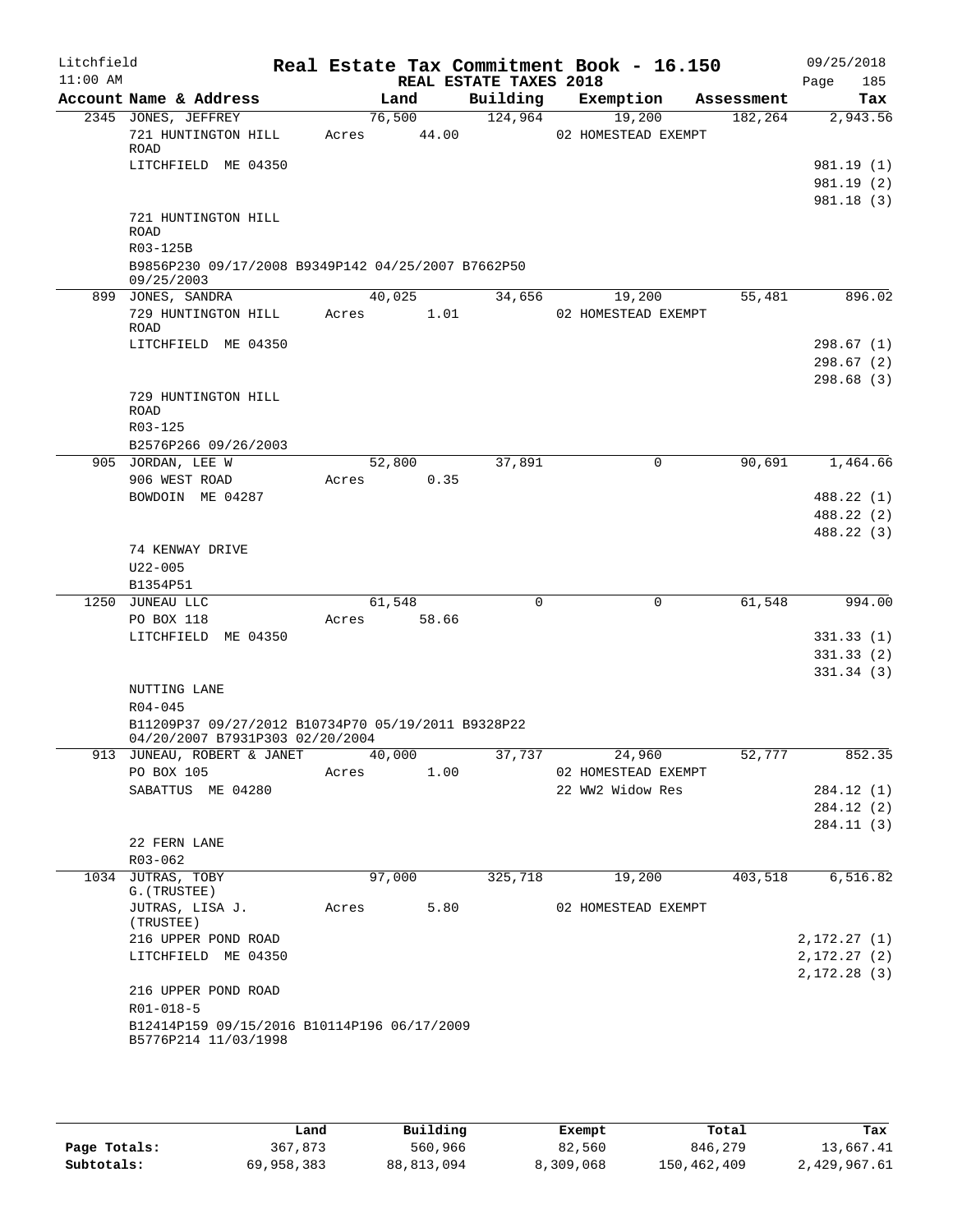| Litchfield |                                                                                          |                  |       |                        | Real Estate Tax Commitment Book - 16.150 |            | 09/25/2018             |
|------------|------------------------------------------------------------------------------------------|------------------|-------|------------------------|------------------------------------------|------------|------------------------|
| $11:00$ AM |                                                                                          |                  |       | REAL ESTATE TAXES 2018 |                                          |            | 186<br>Page            |
|            | Account Name & Address                                                                   | Land             |       | Building               | Exemption                                | Assessment | Tax                    |
|            | 623 K Q Z C HOLDINGS, LLC                                                                | 40,500           |       | 128,569                | $\Omega$                                 | 169,069    | 2,730.46               |
|            | 165 ROUTE 126<br>MONMOUTH ME 04259                                                       | Acres            | 1.20  |                        |                                          |            |                        |
|            |                                                                                          |                  |       |                        |                                          |            | 910.15(1)<br>910.15(2) |
|            |                                                                                          |                  |       |                        |                                          |            | 910.16(3)              |
|            | 1670 LEWISTON ROAD                                                                       |                  |       |                        |                                          |            |                        |
|            | $R11 - 035 - 1 - A$                                                                      |                  |       |                        |                                          |            |                        |
|            | B12363P314 07/19/2016 B12363P312 07/19/2016<br>B9618P310 01/17/2008 B4379P277 04/27/1993 |                  |       |                        |                                          |            |                        |
|            | 1733 KALLOCH, JEREMY S &<br>LISA WEBB-KALLOCH                                            | 52,640           |       | 22,869                 | 0                                        | 75,509     | 1,219.47               |
|            | 110 HUNTS MEADOW ROAD                                                                    | Acres            | 0.40  |                        |                                          |            |                        |
|            | WHITEFIELD ME 04353                                                                      |                  |       |                        |                                          |            | 406.49(1)              |
|            |                                                                                          |                  |       |                        |                                          |            | 406.49(2)              |
|            |                                                                                          |                  |       |                        |                                          |            | 406.49(3)              |
|            | 20 KEZIAH LANE                                                                           |                  |       |                        |                                          |            |                        |
|            | R09-034<br>B10145P77 07/10/2009 B9265P206 03/01/2007 B8419P129                           |                  |       |                        |                                          |            |                        |
|            | 05/20/2005 B1453P826 10/03/1967                                                          |                  |       |                        |                                          |            |                        |
|            | 915 KAMILA, DAVID A                                                                      | 182,150          |       | 85,012                 | 19,200                                   | 247,962    | 4,004.59               |
|            | 33 SUNSHINE FARM ROAD                                                                    | Acres            | 8.45  |                        | 02 HOMESTEAD EXEMPT                      |            |                        |
|            | LITCHFIELD ME 04350                                                                      |                  |       |                        |                                          |            | 1,334.86(1)            |
|            |                                                                                          |                  |       |                        |                                          |            | 1,334.86(2)            |
|            | 33 SUNSHINE FARM ROAD                                                                    |                  |       |                        |                                          |            | 1,334.87(3)            |
|            | $U01 - 013$                                                                              |                  |       |                        |                                          |            |                        |
|            | B1823P32                                                                                 |                  |       |                        |                                          |            |                        |
|            | 2766 KAMKE, GERALD R.                                                                    | 41,750           |       | 114,857                | 24,960                                   | 131,647    | 2,126.10               |
|            | KAMKE, RAE                                                                               | Acres            | 2.26  |                        | 02 HOMESTEAD EXEMPT                      |            |                        |
|            | PO BOX 278                                                                               |                  |       |                        | 14 WW2 Vet NonRes                        |            | 708.70(1)              |
|            | LITCHFIELD ME 04350                                                                      |                  |       |                        |                                          |            | 708.70 (2)             |
|            |                                                                                          |                  |       |                        |                                          |            | 708.70 (3)             |
|            | 72 WOODLAND LANE                                                                         |                  |       |                        |                                          |            |                        |
|            | R11-042H                                                                                 |                  |       |                        |                                          |            |                        |
|            | B10454P201 06/25/2010<br>1309 KANDRIS, KENNETH C.                                        |                  |       |                        | $\Omega$                                 | 242,168    | 3,911.01               |
|            | KANDRIS, TANYA J.                                                                        | 136,750<br>Acres | 3.70  | 105,418                |                                          |            |                        |
|            | 6441 WOODBINE ROAD                                                                       |                  |       |                        |                                          |            | 1,303.67(1)            |
|            | WOODBINE MD 21797                                                                        |                  |       |                        |                                          |            | 1,303.67(2)            |
|            |                                                                                          |                  |       |                        |                                          |            | 1,303.67(3)            |
|            | 416 DENNIS HILL ROAD                                                                     |                  |       |                        |                                          |            |                        |
|            | $R13 - 025$                                                                              |                  |       |                        |                                          |            |                        |
|            | B12776P58 11/14/2017 B5711P91 08/21/1998                                                 |                  |       |                        |                                          |            |                        |
|            | 916 KANE, MICHAEL                                                                        | 71,050           |       | 43,248                 | 0                                        | 114,298    | 1,845.91               |
|            | 471 PEACEPIPE DRIVE                                                                      | Acres            | 20.80 |                        |                                          |            |                        |
|            | LITCHFIELD ME 04350                                                                      |                  |       |                        |                                          |            | 615.30(1)              |
|            |                                                                                          |                  |       |                        |                                          |            | 615.30(2)<br>615.31(3) |
|            | 462 PEACEPIPE DRIVE                                                                      |                  |       |                        |                                          |            |                        |
|            | $U28 - 046$                                                                              |                  |       |                        |                                          |            |                        |
|            | B3249P63                                                                                 |                  |       |                        |                                          |            |                        |

|              | Land       | Building     | Exempt    | Total       | Tax          |
|--------------|------------|--------------|-----------|-------------|--------------|
| Page Totals: | 524,840    | 499,973      | 44,160    | 980,653     | 15,837.54    |
| Subtotals:   | 70,483,223 | 89, 313, 067 | 8,353,228 | 151,443,062 | 2,445,805.15 |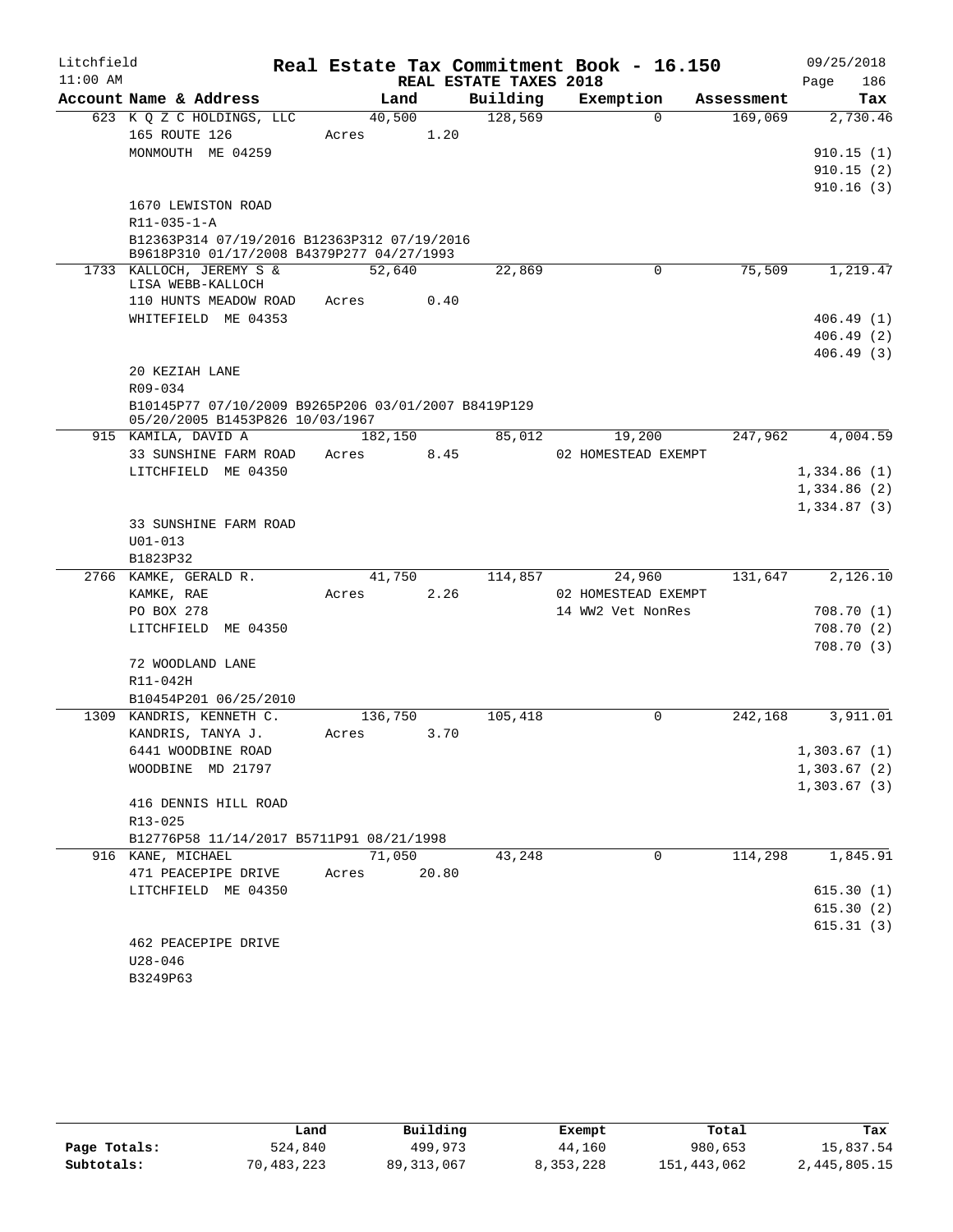| Litchfield |                                                                         |       |             |                        | Real Estate Tax Commitment Book - 16.150 |          | 09/25/2018          |
|------------|-------------------------------------------------------------------------|-------|-------------|------------------------|------------------------------------------|----------|---------------------|
| $11:00$ AM |                                                                         |       |             | REAL ESTATE TAXES 2018 |                                          |          | 187<br>Page         |
|            | Account Name & Address                                                  |       | Land        |                        | Building Exemption Assessment            |          | Tax                 |
|            | 917 KANE, MICHAEL J                                                     |       | 21,858      | 104,044                | 24,960                                   | 100,942  | 1,630.21            |
|            | 471 PEACEPIPE DRIVE                                                     | Acres | 0.13        |                        | 03 VETERANS EXEMPT                       |          |                     |
|            | LITCHFIELD ME 04350                                                     |       |             |                        | 02 HOMESTEAD EXEMPT                      |          | 543.40(1)           |
|            |                                                                         |       |             |                        |                                          |          | 543.40(2)           |
|            |                                                                         |       |             |                        |                                          |          | 543.41(3)           |
|            | 471 PEACEPIPE DRIVE                                                     |       |             |                        |                                          |          |                     |
|            | $U28 - 049$                                                             |       |             |                        |                                          |          |                     |
|            | B1719P271<br>1449 KANE, MICHAELJ                                        |       | 17,980      | $\Omega$               | 0                                        | 17,980   | 290.38              |
|            | 471 PEACEPIPE DRIVE                                                     |       | Acres 0.30  |                        |                                          |          |                     |
|            | LITCHFIELD ME 04350                                                     |       |             |                        |                                          |          | 96.79(1)            |
|            |                                                                         |       |             |                        |                                          |          | 96.79(2)            |
|            |                                                                         |       |             |                        |                                          |          | 96.80(3)            |
|            | LAKEVIEW DRIVE                                                          |       |             |                        |                                          |          |                     |
|            | $U28 - 027$                                                             |       |             |                        |                                          |          |                     |
|            | B7247P313 01/14/2003                                                    |       |             |                        |                                          |          |                     |
|            | 920 KARKOS, GEORGE A. &<br>SHARON A                                     |       | 43,000      | 98,610                 | 19,200                                   | 122,410  | 1,976.92            |
|            | 835 DEAD RIVER ROAD                                                     |       | Acres 2.20  |                        | 02 HOMESTEAD EXEMPT                      |          |                     |
|            | LITCHFIELD ME 04350                                                     |       |             |                        |                                          |          | 658.97 (1)          |
|            |                                                                         |       |             |                        |                                          |          | 658.97(2)           |
|            |                                                                         |       |             |                        |                                          |          | 658.98 (3)          |
|            | 835 DEAD RIVER ROAD                                                     |       |             |                        |                                          |          |                     |
|            | R01-030B                                                                |       |             |                        |                                          |          |                     |
|            | B7139P177                                                               |       |             |                        |                                          |          |                     |
|            | 2542 KATULA DAVID                                                       |       | 62,415      | $\Omega$               | $\Omega$                                 |          | $62,415$ $1,008.00$ |
|            | PENDER TAMMY                                                            |       | Acres 41.00 |                        |                                          |          |                     |
|            | 1435 RICHMOND ROAD                                                      |       |             |                        |                                          |          | 336.00(1)           |
|            | LITCHFIELD ME 04350                                                     |       |             |                        |                                          |          | 336.00(2)           |
|            | 1435 RICHMOND ROAD                                                      |       |             |                        |                                          |          | 336.00(3)           |
|            | R01-020A                                                                |       |             |                        |                                          |          |                     |
|            | B8633P338 10/06/2005                                                    |       |             |                        |                                          |          |                     |
|            | 545 KATULA, DAVID                                                       |       | 86,363      | 103,665                | 19,200                                   | 170,828  | 2,758.87            |
|            | 1435 RICHMOND ROAD                                                      | Acres | 72.21       |                        | 02 HOMESTEAD EXEMPT                      |          |                     |
|            | LITCHFIELD ME 04350                                                     |       |             |                        |                                          |          | 919.62(1)           |
|            |                                                                         |       |             |                        |                                          |          | 919.62(2)           |
|            |                                                                         |       |             |                        |                                          |          | 919.63(3)           |
|            | 1435 RICHMOND ROAD                                                      |       |             |                        |                                          |          |                     |
|            | R01-051                                                                 |       |             |                        |                                          |          |                     |
|            | B6203P337 05/16/2000 B5535P30 01/20/1998                                |       |             |                        |                                          |          |                     |
|            | 2299 KAUFFMAN, DAVID                                                    |       | 40,700      | 123,722                | 0                                        | 164, 422 | 2,655.42            |
|            | KAUFFMAN, KERRIE                                                        | Acres | 1.84        |                        |                                          |          |                     |
|            | 9 DAVIS FARM ROAD                                                       |       |             |                        |                                          |          | 885.14 (1)          |
|            | RAYMOND ME 04071                                                        |       |             |                        |                                          |          | 885.14 (2)          |
|            |                                                                         |       |             |                        |                                          |          | 885.14 (3)          |
|            | 27 WOODPECKER DRIVE                                                     |       |             |                        |                                          |          |                     |
|            | $R14 - 010 - 3$<br>B12332P56 06/24/2016 B11777P152 08/15/2014 B5432P238 |       |             |                        |                                          |          |                     |
|            | 08/18/1997                                                              |       |             |                        |                                          |          |                     |

|              | Land       | Building   | Exempt    | Total       | Tax          |
|--------------|------------|------------|-----------|-------------|--------------|
| Page Totals: | 272,316    | 430,041    | 63,360    | 638,997     | 10,319.80    |
| Subtotals:   | 70,755,539 | 89,743,108 | 8,416,588 | 152,082,059 | 2,456,124.95 |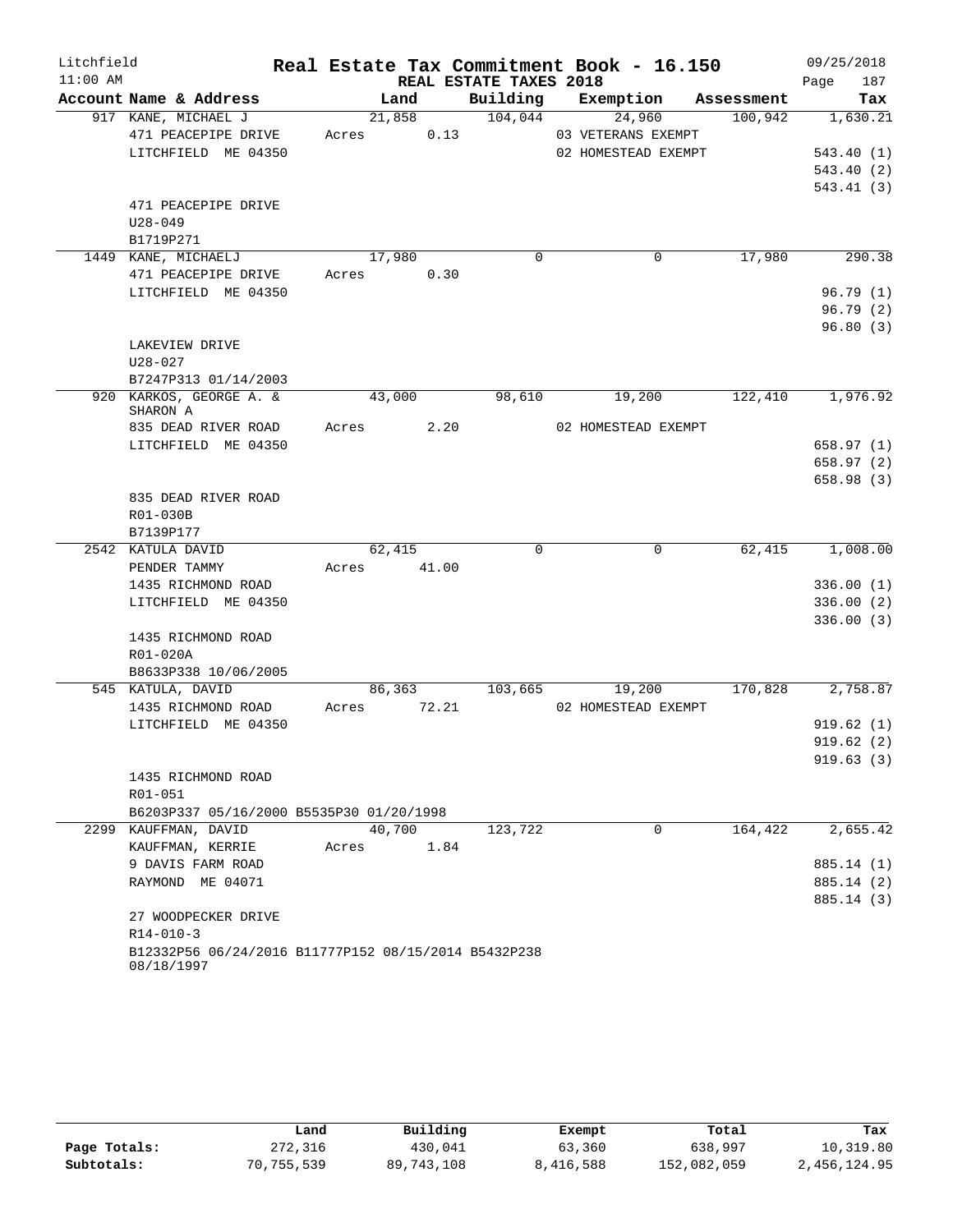| Litchfield |                                                                                              |                 |        |                        | Real Estate Tax Commitment Book - 16.150 |            | 09/25/2018                          |
|------------|----------------------------------------------------------------------------------------------|-----------------|--------|------------------------|------------------------------------------|------------|-------------------------------------|
| $11:00$ AM |                                                                                              |                 |        | REAL ESTATE TAXES 2018 |                                          |            | 188<br>Page                         |
|            | Account Name & Address                                                                       | Land            |        | Building               | Exemption                                | Assessment | Tax                                 |
|            | 927 KEANE, EDWARD C<br>519 UPPER GRASSY HILL<br>ROAD                                         | 18,690<br>Acres | 0.55   | $\Omega$               | $\Omega$                                 | 18,690     | 301.84                              |
|            | WOODBURY CT 06798                                                                            |                 |        |                        |                                          |            | 100.61(1)<br>100.61(2)<br>100.62(3) |
|            | ISLAND IN SAND POND<br>$U10 - 032$                                                           |                 |        |                        |                                          |            |                                     |
|            | B1506P244                                                                                    |                 |        |                        |                                          |            |                                     |
|            | 930 KEAVENEY, KEVIN B                                                                        | 106,682         |        | 24,893                 | 0                                        | 131,575    | 2,124.94                            |
|            | KEAVENEY, MARY D                                                                             | Acres           | 0.27   |                        |                                          |            |                                     |
|            | 14 ANNABEL LANE                                                                              |                 |        |                        |                                          |            | 708.31(1)                           |
|            | FRANKLIN MA 02038                                                                            |                 |        |                        |                                          |            | 708.31(2)<br>708.32(3)              |
|            | 113 WOODLAND LANE                                                                            |                 |        |                        |                                          |            |                                     |
|            | $U12 - 002$                                                                                  |                 |        |                        |                                          |            |                                     |
|            | B2134P36 08/07/1978                                                                          |                 |        |                        |                                          |            |                                     |
|            | 2594 KEBCO PROPERTIES LLC                                                                    | 36,050          |        | $\mathbf 0$            | $\mathbf 0$                              | 36,050     | 582.21                              |
|            | 51 POND ROAD                                                                                 | Acres           | 4.22   |                        |                                          |            |                                     |
|            | BOWDOINHAM ME 04008                                                                          |                 |        |                        |                                          |            | 194.07(1)                           |
|            |                                                                                              |                 |        |                        |                                          |            | 194.07(2)                           |
|            |                                                                                              |                 |        |                        |                                          |            | 194.07(3)                           |
|            | PLAINS ROAD                                                                                  |                 |        |                        |                                          |            |                                     |
|            | R07-031A-3                                                                                   |                 |        |                        |                                          |            |                                     |
|            | B9563P103 11/13/2007 B8151P62                                                                |                 |        |                        |                                          |            |                                     |
|            | 931 KEENE, ERNEST R                                                                          |                 | 45,500 | 96,919                 | 24,960                                   |            | 117,459 1,896.96                    |
|            | P O BOX 292                                                                                  | Acres           | 3.20   |                        | 03 VETERANS EXEMPT                       |            |                                     |
|            | LITCHFIELD ME 04350                                                                          |                 |        |                        | 02 HOMESTEAD EXEMPT                      |            | 632.32 (1)                          |
|            |                                                                                              |                 |        |                        |                                          |            | 632.32 (2)                          |
|            |                                                                                              |                 |        |                        |                                          |            | 632.32(3)                           |
|            | 169 PLAINS ROAD                                                                              |                 |        |                        |                                          |            |                                     |
|            | R07-050                                                                                      |                 |        |                        |                                          |            |                                     |
|            | B1600P849                                                                                    |                 |        |                        |                                          |            |                                     |
|            | 1278 KELLEY, JAMES B.<br>KELLEY, MICHELLE L.<br>FKA-NAGLE, MICHELLE L.                       | Acres 19.40     | 62,400 | 251,480                | 24,960<br>02 HOMESTEAD EXEMPT            | 288,920    | 4,666.06                            |
|            | 56 NADEAU DRIVE                                                                              |                 |        |                        | 14 WW2 Vet NonRes                        |            | 1,555.35(1)                         |
|            | LITCHFIELD ME 04350                                                                          |                 |        |                        |                                          |            | 1, 555.35(2)                        |
|            | 56 NADEAU DRIVE                                                                              |                 |        |                        |                                          |            | 1,555.36(3)                         |
|            | R12-010                                                                                      |                 |        |                        |                                          |            |                                     |
|            | B12425P264 09/29/2016 B7486P305 06/27/2003                                                   |                 |        |                        |                                          |            |                                     |
|            | 1270 KELLEY, WILLIAM F.                                                                      | 56,100          |        | 151,939                | 19,200                                   | 188,839    | 3,049.75                            |
|            | DUBE, JENNIFER                                                                               | Acres           | 3.44   |                        | 02 HOMESTEAD EXEMPT                      |            |                                     |
|            | 2290 HALLOWELL ROAD                                                                          |                 |        |                        |                                          |            | 1,016.58(1)                         |
|            | LITCHFIELD ME 04350                                                                          |                 |        |                        |                                          |            | 1,016.58(2)                         |
|            |                                                                                              |                 |        |                        |                                          |            | 1,016.59(3)                         |
|            | 2290 HALLOWELL ROAD                                                                          |                 |        |                        |                                          |            |                                     |
|            | $R06 - 045$                                                                                  |                 |        |                        |                                          |            |                                     |
|            | B12726P36 09/15/2017 B9305P330 04/02/2007 B9088P8<br>09/27/2006 B8436P62 06/03/2005 B3502P99 |                 |        |                        |                                          |            |                                     |

|              | Land       | Building   | Exempt    | Total       | Tax          |
|--------------|------------|------------|-----------|-------------|--------------|
| Page Totals: | 325,422    | 525,231    | 69,120    | 781,533     | 12,621.76    |
| Subtotals:   | 71,080,961 | 90,268,339 | 8,485,708 | 152,863,592 | 2,468,746.71 |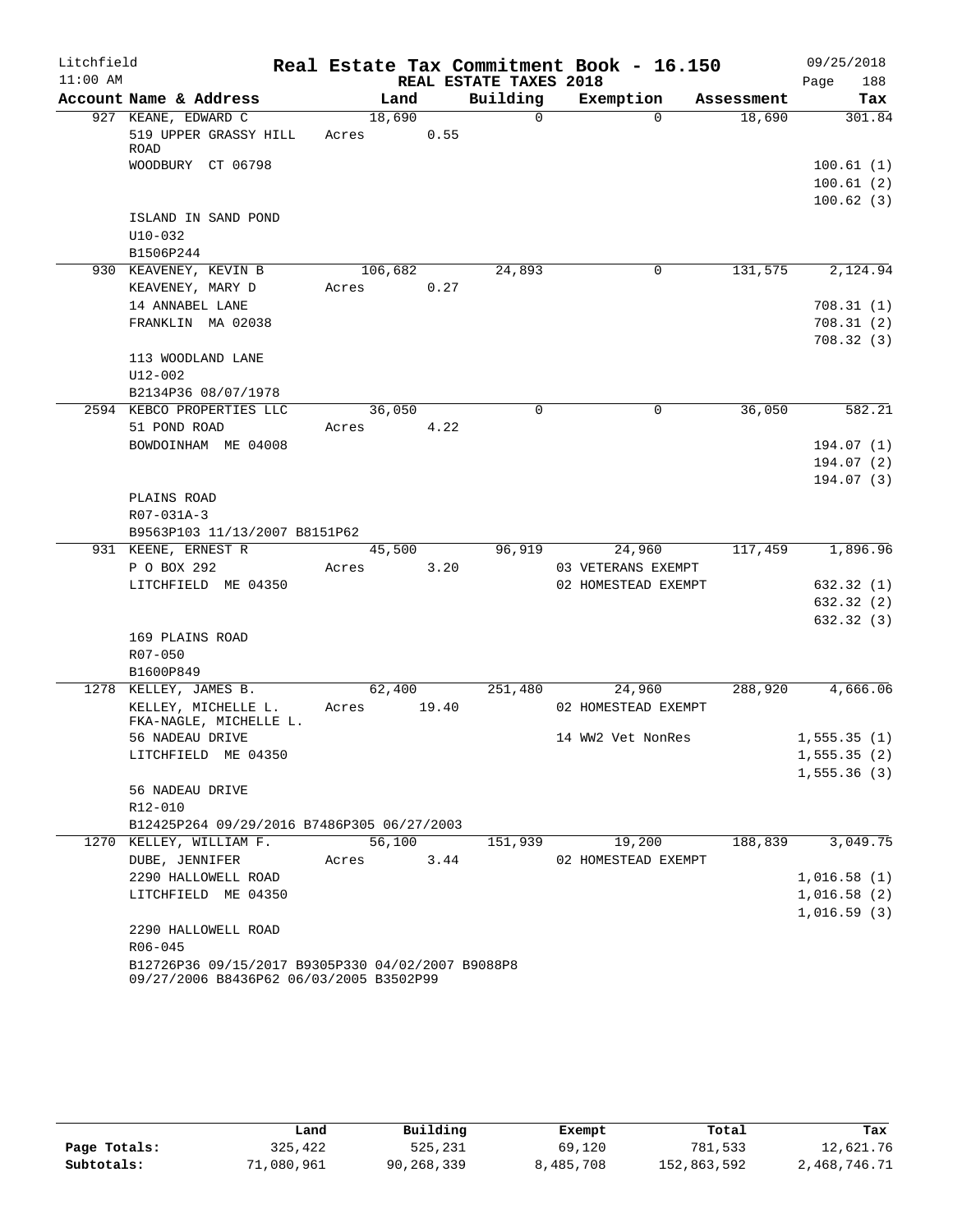| Litchfield<br>$11:00$ AM |                                           |       |               | REAL ESTATE TAXES 2018 | Real Estate Tax Commitment Book - 16.150 |               | 09/25/2018<br>189 |
|--------------------------|-------------------------------------------|-------|---------------|------------------------|------------------------------------------|---------------|-------------------|
|                          | Account Name & Address                    |       | Land          | Building               | Exemption                                | Assessment    | Page<br>Tax       |
|                          | 2170 KELLEY, JUDITH                       |       | 42,425        | 122,004                | 19,200                                   | 145,229       | 2,345.45          |
|                          | 1444 RICHMOND ROAD                        |       | Acres 1.97    |                        | 02 HOMESTEAD EXEMPT                      |               |                   |
|                          | LITCHFIELD ME 04350                       |       |               |                        |                                          |               | 781.82 (1)        |
|                          |                                           |       |               |                        |                                          |               | 781.82 (2)        |
|                          |                                           |       |               |                        |                                          |               | 781.81 (3)        |
|                          | 1444 RICHMOND ROAD                        |       |               |                        |                                          |               |                   |
|                          | R01-022A                                  |       |               |                        |                                          |               |                   |
|                          | B6898P152 05/03/2002                      |       |               |                        |                                          |               |                   |
|                          | 936 KENDRICK, BRIAN C                     |       | 70,210        | 87,572                 | 24,960                                   | 132,822       | 2,145.08          |
|                          | 296 DENNIS HILL ROAD                      | Acres | 37.00         |                        | 02 HOMESTEAD EXEMPT                      |               |                   |
|                          | LITCHFIELD ME 04350                       |       |               |                        | 03 VETERANS EXEMPT                       |               | 715.03(1)         |
|                          |                                           |       |               |                        |                                          |               | 715.03(2)         |
|                          |                                           |       |               |                        |                                          |               | 715.02(3)         |
|                          | 296 DENNIS HILL ROAD                      |       |               |                        |                                          |               |                   |
|                          | $R13 - 020$                               |       |               |                        |                                          |               |                   |
|                          | B2427P86                                  |       |               |                        |                                          |               |                   |
|                          | 1465 KENNEBEC LAND TRUST                  |       | 2,714         | 0                      | $\mathbf 0$                              | 2,714         | 43.83             |
|                          | P O BOX 261                               |       | 9.71<br>Acres |                        |                                          |               |                   |
|                          | WINTHROP ME 04364                         |       |               |                        |                                          |               | 14.61(1)          |
|                          |                                           |       |               |                        |                                          |               | 14.61(2)          |
|                          |                                           |       |               |                        |                                          |               | 14.61(3)          |
|                          | <b>BEAVER LANE</b>                        |       |               |                        |                                          |               |                   |
|                          | R14-008A                                  |       |               |                        |                                          |               |                   |
|                          | B9427P142 07/18/2007 B2877P221 10/31/1985 |       |               |                        |                                          |               |                   |
|                          | 939 KENNEBEC VAL BEAGLE,                  |       | 59,450        | 1,124                  | 0                                        | 60, 574       | 978.27            |
|                          | <b>CLUB</b>                               |       |               |                        |                                          |               |                   |
|                          | C/O JAMES DUDLEY                          | Acres | 161.00        |                        |                                          |               |                   |
|                          | 2330 BELGRADE ROAD                        |       |               |                        |                                          |               | 326.09(1)         |
|                          | SIDNEY ME 04330-1                         |       |               |                        |                                          |               | 326.09(2)         |
|                          |                                           |       |               |                        |                                          |               | 326.09(3)         |
|                          | 21 LUNTS HILL ROAD                        |       |               |                        |                                          |               |                   |
|                          | R09-074                                   |       |               |                        |                                          |               |                   |
|                          | B1336P301                                 |       |               |                        |                                          |               |                   |
|                          | 938 KENNEBEC VAL BEAGLE,                  |       | 26,000        | 59,326                 | 0                                        | 85,326        | 1,378.01          |
|                          | <b>CLUB</b>                               |       |               |                        |                                          |               |                   |
|                          | C/O JAMES DUDLEY                          | Acres | 0.50          |                        |                                          |               |                   |
|                          | 2330 BELGRADE ROAD                        |       |               |                        |                                          |               | 459.34 (1)        |
|                          | SIDNEY ME 04330                           |       |               |                        |                                          |               | 459.34 (2)        |
|                          |                                           |       |               |                        |                                          |               | 459.33 (3)        |
|                          | 24 LUNTS HILL ROAD                        |       |               |                        |                                          |               |                   |
|                          | R09-001                                   |       |               |                        |                                          |               |                   |
|                          | B1386P175                                 |       |               |                        |                                          |               |                   |
|                          | 2009 KENNEY, GERALD & VICKIE              |       | 43,600        | $\Omega$               | $\mathbf 0$                              | 43,600        | 704.14            |
|                          | 1062 PLAINS ROAD                          | Acres | 9.10          |                        |                                          |               |                   |
|                          | LITCHFIELD ME 04350                       |       |               |                        |                                          |               | 234.71 (1)        |
|                          |                                           |       |               |                        |                                          |               | 234.71 (2)        |
|                          |                                           |       |               |                        |                                          |               | 234.72 (3)        |
|                          | PLAINS ROAD                               |       |               |                        |                                          |               |                   |
|                          | R09-049                                   |       |               |                        |                                          |               |                   |
|                          | 943 KENNEY, GERALD A                      |       | 70,400        | 0                      | 0                                        | 70,400        | 1,136.96          |
|                          | 1062 PLAINS ROAD                          | Acres | 59.00         |                        |                                          |               |                   |
|                          | LITCHFIELD ME 04350                       |       |               |                        |                                          |               | 378.99(1)         |
|                          |                                           |       |               |                        |                                          |               | 378.99(2)         |
|                          |                                           |       |               |                        |                                          |               | 378.98(3)         |
|                          | HALLOWELL ROAD                            |       |               |                        |                                          |               |                   |
|                          | R11-020                                   |       |               |                        |                                          |               |                   |
|                          | B2448P11                                  |       |               |                        |                                          |               |                   |
|                          |                                           |       |               |                        |                                          |               |                   |
|                          | Land                                      |       | Building      |                        | Exempt                                   | Total         | Tax               |
| Page Totals:             | 314,799                                   |       | 270,026       |                        | 44,160                                   | 540,665       | 8,731.74          |
| Subtotals:               | 71,395,760                                |       | 90,538,365    |                        | 8,529,868                                | 153, 404, 257 | 2, 477, 478.45    |
|                          |                                           |       |               |                        |                                          |               |                   |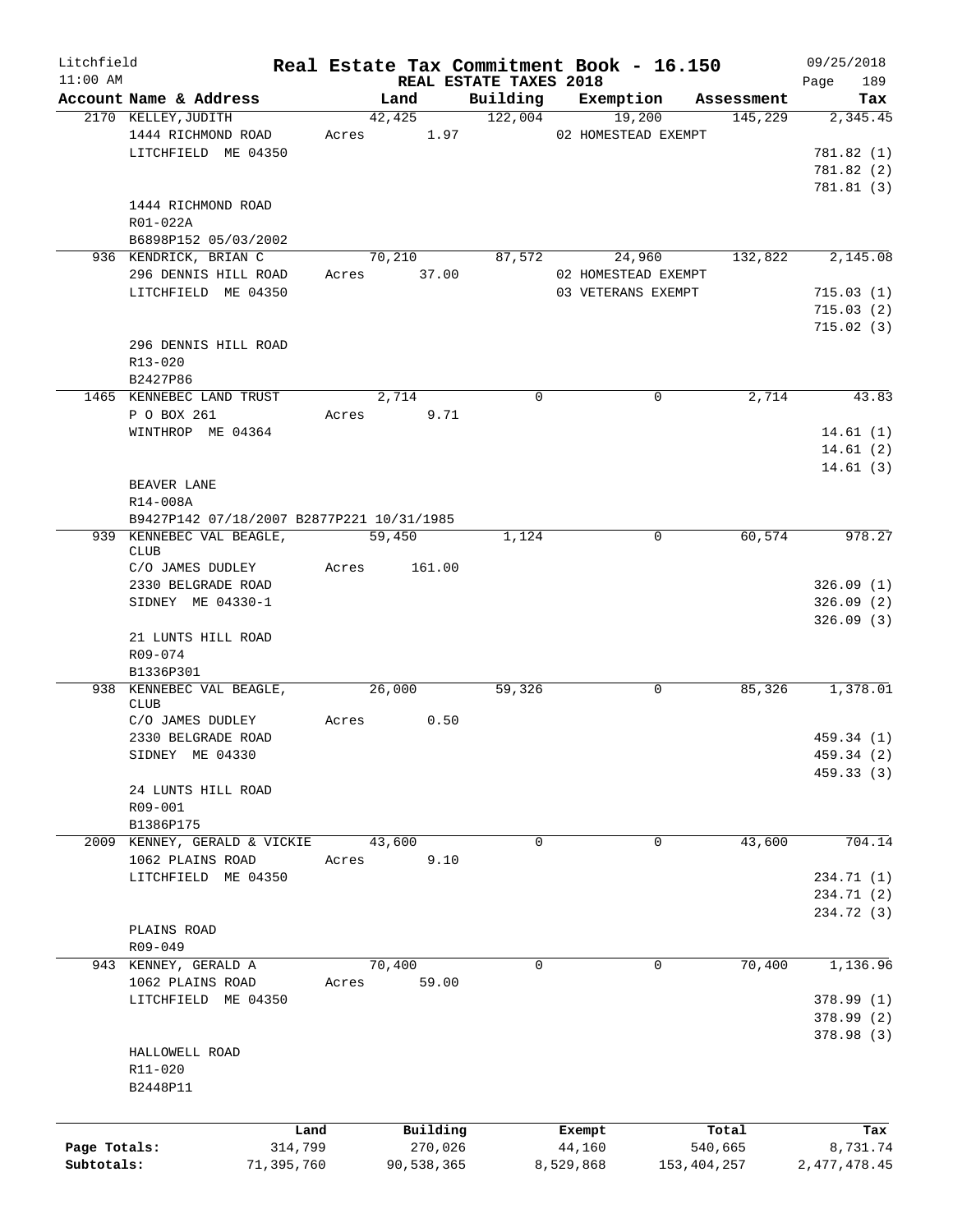| Litchfield<br>$11:00$ AM |                                                      |       |        | REAL ESTATE TAXES 2018 | Real Estate Tax Commitment Book - 16.150 |            | 09/25/2018<br>190<br>Page |
|--------------------------|------------------------------------------------------|-------|--------|------------------------|------------------------------------------|------------|---------------------------|
|                          | Account Name & Address                               |       | Land   | Building               | Exemption                                | Assessment | Tax                       |
|                          | 1209 KENNEY, GERALD A &                              |       | 55,100 | 10,983                 | $\Omega$                                 | 66,083     | 1,067.24                  |
|                          | VICKIE<br>1062 PLAINS ROAD                           | Acres | 8.60   |                        |                                          |            |                           |
|                          | LITCHFIELD ME 04350                                  |       |        |                        |                                          |            | 355.75(1)                 |
|                          |                                                      |       |        |                        |                                          |            | 355.75(2)                 |
|                          |                                                      |       |        |                        |                                          |            | 355.74(3)                 |
|                          | 1084 PLAINS ROAD                                     |       |        |                        |                                          |            |                           |
|                          | R09-052                                              |       |        |                        |                                          |            |                           |
|                          | B6875P26                                             |       |        |                        |                                          |            |                           |
|                          | 944 KENNEY, GERALD A,                                |       | 57,500 | 67, 242                | 19,200                                   | 105,542    | 1,704.50                  |
|                          | KENNEY, VICKIE J<br>1062 PLAINS ROAD                 | Acres | 11.00  |                        | 02 HOMESTEAD EXEMPT                      |            |                           |
|                          | LITCHFIELD ME 04350                                  |       |        |                        |                                          |            | 568.17(1)                 |
|                          |                                                      |       |        |                        |                                          |            | 568.17(2)                 |
|                          |                                                      |       |        |                        |                                          |            | 568.16(3)                 |
|                          | 1062 PLAINS ROAD                                     |       |        |                        |                                          |            |                           |
|                          | $R09 - 050$                                          |       |        |                        |                                          |            |                           |
|                          | B12037P247 07/08/2015 B11956P221 04/09/2015          |       |        |                        |                                          |            |                           |
|                          | B10533P331 09/20/2010 B10412P21 05/10/2010 B2796P241 |       |        |                        |                                          |            |                           |
|                          | 947 KENNEY, ROBERT R &                               |       | 61,485 | 167,292                | 19,200                                   | 209,577    | 3,384.67                  |
|                          | RHONDA J.<br>2153 HALLOWELL ROAD                     |       | 16.47  |                        | 02 HOMESTEAD EXEMPT                      |            |                           |
|                          | LITCHFIELD ME 04350                                  | Acres |        |                        |                                          |            | 1,128.22(1)               |
|                          |                                                      |       |        |                        |                                          |            | 1,128.22(2)               |
|                          |                                                      |       |        |                        |                                          |            | 1,128.23(3)               |
|                          | 2153 HALLOWELL ROAD                                  |       |        |                        |                                          |            |                           |
|                          | R11-025                                              |       |        |                        |                                          |            |                           |
|                          | B7334P160 03/28/2003                                 |       |        |                        |                                          |            |                           |
|                          | 946 KENNEY, RONALD &                                 |       | 42,500 | 66,397                 | 24,960                                   | 83,937     | 1,355.58                  |
|                          | LORRAINE                                             |       |        |                        |                                          |            |                           |
|                          | 2131 HALLOWELL ROAD                                  | Acres | 2.00   |                        | 03 VETERANS EXEMPT                       |            |                           |
|                          | LITCHFIELD ME 04350                                  |       |        |                        | 02 HOMESTEAD EXEMPT                      |            | 451.86(1)                 |
|                          |                                                      |       |        |                        |                                          |            | 451.86(2)                 |
|                          | 2131 HALLOWELL ROAD                                  |       |        |                        |                                          |            | 451.86(3)                 |
|                          | R11-025A                                             |       |        |                        |                                          |            |                           |
|                          | B2453P233                                            |       |        |                        |                                          |            |                           |
|                          | 949 KENT, BRIAN W                                    |       | 61,270 | 104,567                | 19,200                                   | 146,637    | 2,368.19                  |
|                          | 280 OAK HILL ROAD                                    | Acres | 68.19  |                        | 02 HOMESTEAD EXEMPT                      |            |                           |
|                          | LITCHFIELD ME 04350                                  |       |        |                        |                                          |            | 789.40 (1)                |
|                          |                                                      |       |        |                        |                                          |            | 789.40 (2)                |
|                          |                                                      |       |        |                        |                                          |            | 789.39 (3)                |
|                          | 280 OAK HILL ROAD                                    |       |        |                        |                                          |            |                           |
|                          | R04-036                                              |       |        |                        |                                          |            |                           |
|                          | B1723P108                                            |       |        |                        |                                          |            |                           |
|                          | 948 KENT, BRIAN W                                    |       | 14,167 | 0                      | 0                                        | 14,167     | 228.80                    |
|                          | 280 OAKHILL ROAD                                     | Acres | 25.00  |                        |                                          |            |                           |
|                          | LITCHFIELD ME 04350                                  |       |        |                        |                                          |            | 76.27(1)                  |
|                          |                                                      |       |        |                        |                                          |            | 76.27(2)                  |
|                          | 270 OFF OAK HILL ROAD                                |       |        |                        |                                          |            | 76.26(3)                  |
|                          | $R04 - 033$                                          |       |        |                        |                                          |            |                           |
|                          | B3190P252                                            |       |        |                        |                                          |            |                           |
|                          |                                                      |       |        |                        |                                          |            |                           |

|              | Land       | Building   | Exempt    | Total       | Tax          |
|--------------|------------|------------|-----------|-------------|--------------|
| Page Totals: | 292,022    | 416,481    | 82,560    | 625,943     | 10,108.98    |
| Subtotals:   | 71,687,782 | 90,954,846 | 8,612,428 | 154,030,200 | 2,487,587.43 |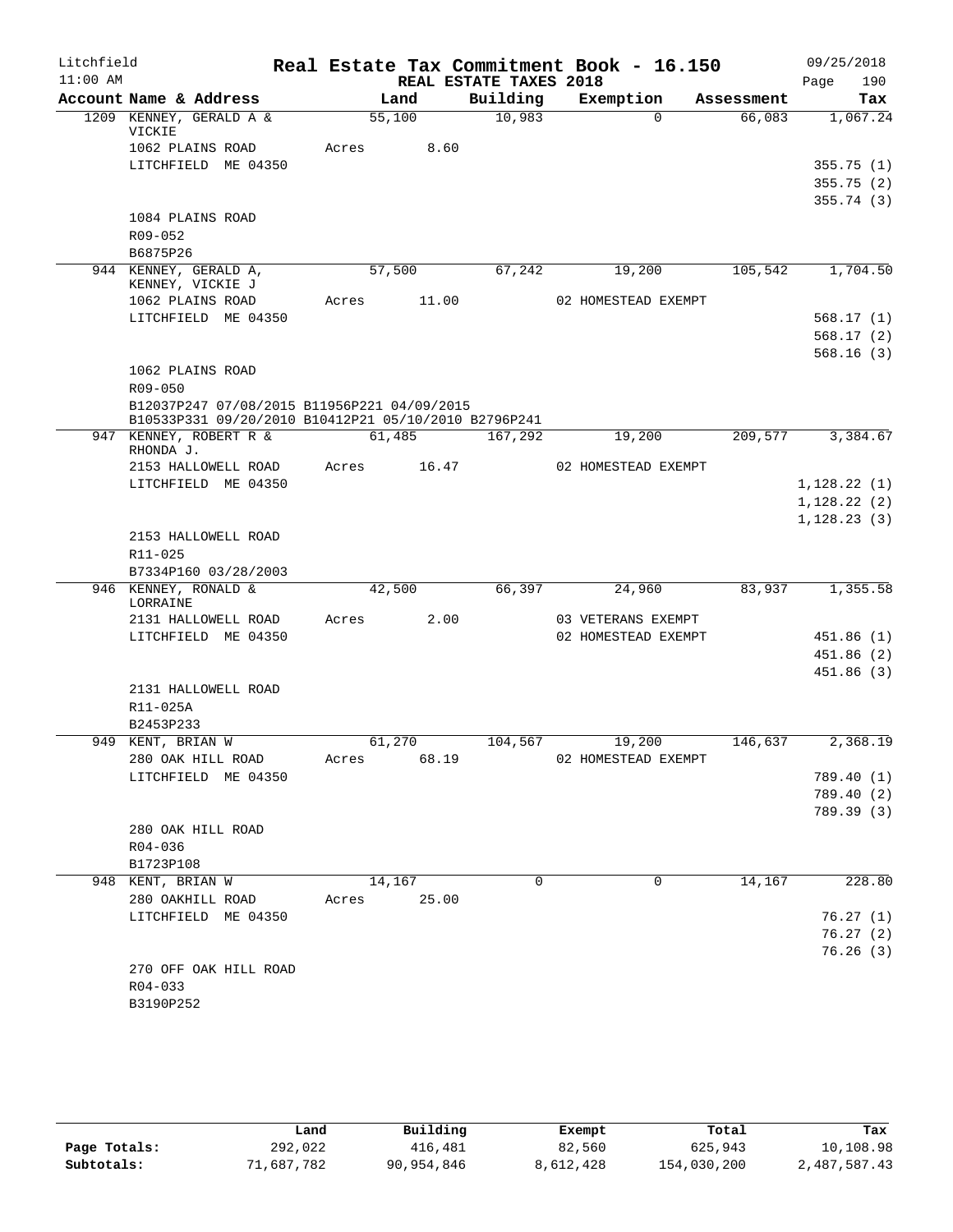| Litchfield |                                                                                        |         |             |                        | Real Estate Tax Commitment Book - 16.150 |             | 09/25/2018  |
|------------|----------------------------------------------------------------------------------------|---------|-------------|------------------------|------------------------------------------|-------------|-------------|
| $11:00$ AM |                                                                                        |         |             | REAL ESTATE TAXES 2018 |                                          |             | Page<br>191 |
|            | Account Name & Address                                                                 | Land    |             | Building               | Exemption                                | Assessment  | Tax         |
|            | 1923 KEOUGH, JAMES E                                                                   | 144,125 |             | 174,382                | 19,200                                   | 299,307     | 4,833.81    |
|            | KEOUGH, MARY G                                                                         | Acres   | 9.10        |                        | 02 HOMESTEAD EXEMPT                      |             |             |
|            | 30 MILTARY LANE                                                                        |         |             |                        |                                          |             | 1,611.27(1) |
|            | LITCHFIELD ME 04350                                                                    |         |             |                        |                                          |             | 1,611.27(2) |
|            | 30 MILITARY LANE                                                                       |         |             |                        |                                          |             | 1,611.27(3) |
|            | $U06 - 009$                                                                            |         |             |                        |                                          |             |             |
|            | B5106P129 07/30/2004                                                                   |         |             |                        |                                          |             |             |
|            | 951 KIDDER SHIRLEY L                                                                   | 134,617 |             | 41,294                 | 0                                        | 175,911     | 2,840.96    |
|            | KIDDER MARGARET K                                                                      | Acres   | 0.62        |                        |                                          |             |             |
|            | 23 PLEASANT POND LANE                                                                  |         |             |                        |                                          |             | 946.99(1)   |
|            | LITCHFIELD ME 04350                                                                    |         |             |                        |                                          |             | 946.99(2)   |
|            |                                                                                        |         |             |                        |                                          |             | 946.98 (3)  |
|            | 23 PLEASANT POND LANE                                                                  |         |             |                        |                                          |             |             |
|            | $U01 - 002$                                                                            |         |             |                        |                                          |             |             |
|            | B4180P263 09/27/2004                                                                   |         |             |                        |                                          |             |             |
|            | 2244 KIELTYKA, SAMANTHA E.                                                             | 41,325  |             | 126,620                | $\Omega$                                 | 167,945     | 2,712.31    |
|            | KIELTYKA, BRANDON                                                                      | Acres   | 1.53        |                        |                                          |             |             |
|            | 360 BATH ROAD                                                                          |         |             |                        |                                          |             | 904.10(1)   |
|            | WISCASSET ME 04578                                                                     |         |             |                        |                                          |             | 904.10(2)   |
|            |                                                                                        |         |             |                        |                                          |             | 904.11(3)   |
|            | 533 RICHMOND ROAD                                                                      |         |             |                        |                                          |             |             |
|            | R02-116C                                                                               |         |             |                        |                                          |             |             |
|            | B12692P118 08/15/2017 B12407P284 09/01/2016                                            |         |             |                        |                                          |             |             |
|            | B10629P240 12/28/2010 B9885P267 10/17/2008 B6496P183                                   |         |             |                        |                                          |             |             |
|            | 06/01/2001<br>2137 KINCAID, PRISCILLA J.                                               | 43,600  |             | 66,921                 | 0                                        | 110,521     | 1,784.91    |
|            | 395 SAVAGE ROAD                                                                        | Acres   | 3.00        |                        |                                          |             |             |
|            | MILFORD NH 03055                                                                       |         |             |                        |                                          |             | 594.97 (1)  |
|            |                                                                                        |         |             |                        |                                          |             | 594.97 (2)  |
|            |                                                                                        |         |             |                        |                                          |             | 594.97 (3)  |
|            | 22 FLAHERTY LANE                                                                       |         |             |                        |                                          |             |             |
|            | R03-105E                                                                               |         |             |                        |                                          |             |             |
|            | B12702P126 08/23/2017 B8428P21 05/25/2005                                              |         |             |                        |                                          |             |             |
|            | 2105 KINCH, WILLIAM & R.                                                               |         | $\mathbf 0$ | 6,765                  | 6,765                                    | $\mathbf 0$ | 0.00        |
|            | MAHEUX                                                                                 |         |             |                        |                                          |             |             |
|            | 12 BUFFEE LANDING ROAD                                                                 |         |             |                        | 02 HOMESTEAD EXEMPT                      |             |             |
|            | LITCHFIELD ME 04350                                                                    |         |             |                        |                                          |             |             |
|            |                                                                                        |         |             |                        |                                          |             |             |
|            |                                                                                        |         |             |                        |                                          |             |             |
|            | 12 BUFFEE LANDING ROAD                                                                 |         |             |                        |                                          |             |             |
|            | $R09 - 019 - ON - 1$                                                                   |         |             |                        |                                          |             |             |
|            | 2152 KING, WILLIAM O.                                                                  | 40,300  |             | 59,461                 | $\mathbf 0$                              | 99,761      | 1,611.14    |
|            | KING, LINDA G.<br>746 DEAD RIVER ROAD                                                  | Acres   | 1.12        |                        |                                          |             |             |
|            | LITCHFIELD ME 04350                                                                    |         |             |                        |                                          |             | 537.05(1)   |
|            |                                                                                        |         |             |                        |                                          |             | 537.05(2)   |
|            | 746 DEAD RIVER ROAD                                                                    |         |             |                        |                                          |             | 537.04(3)   |
|            | R01-035B                                                                               |         |             |                        |                                          |             |             |
|            | B11810P80 09/25/2014 B11653P228 02/21/2014                                             |         |             |                        |                                          |             |             |
|            | B11574P267 10/18/2013 B11323P87 03/06/2013 B9224P68<br>08/20/2006 B6308P247 09/26/2000 |         |             |                        |                                          |             |             |

|              | Land       | Building   | Exempt    | Total       | Tax          |
|--------------|------------|------------|-----------|-------------|--------------|
| Page Totals: | 403,967    | 475,443    | 25,965    | 853,445     | 13,783.13    |
| Subtotals:   | 72,091,749 | 91,430,289 | 8,638,393 | 154,883,645 | 2,501,370.56 |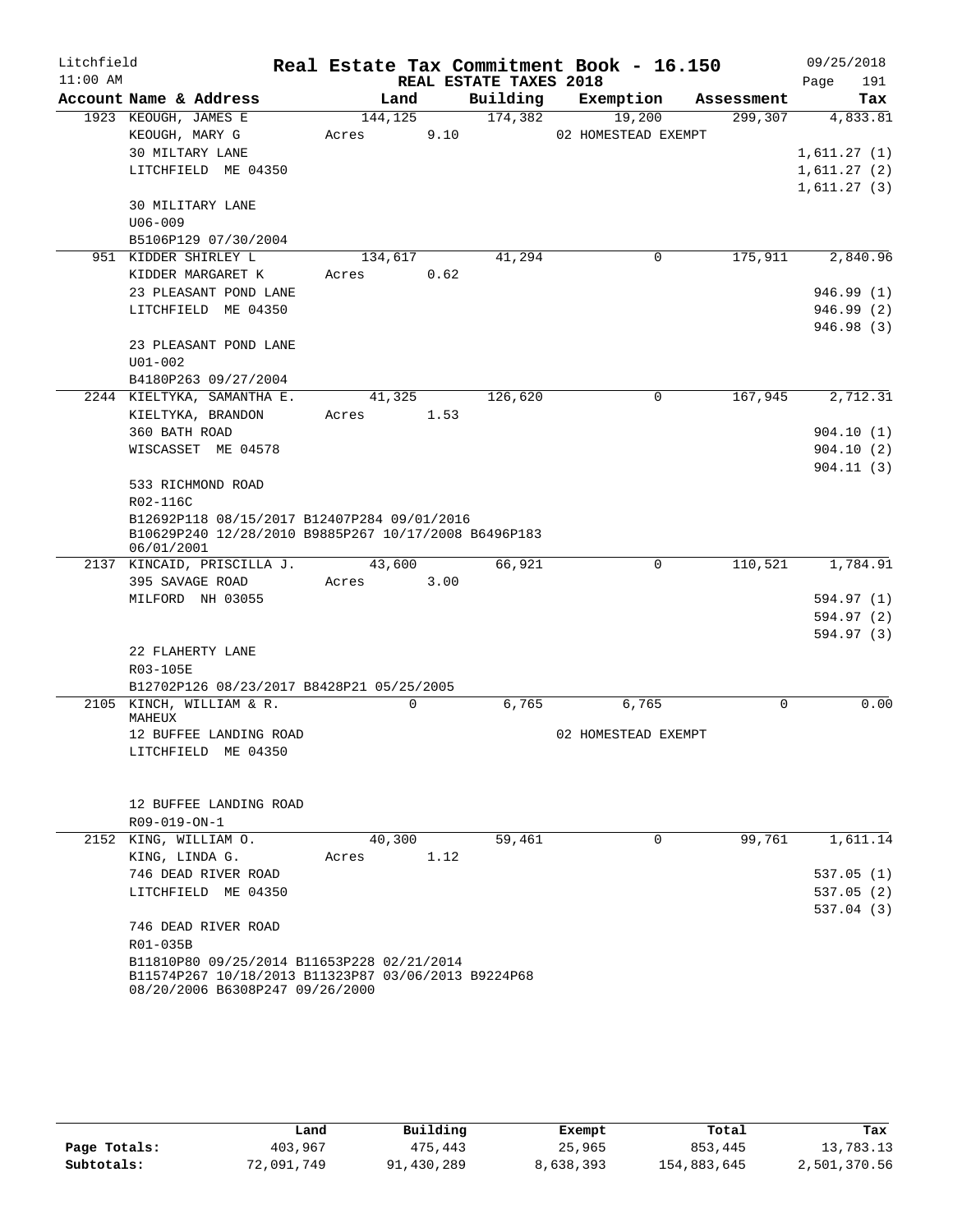| Litchfield   |                                            |                |                     |                                    | Real Estate Tax Commitment Book - 16.150 |                  | 09/25/2018         |
|--------------|--------------------------------------------|----------------|---------------------|------------------------------------|------------------------------------------|------------------|--------------------|
| $11:00$ AM   | Account Name & Address                     | Land           |                     | REAL ESTATE TAXES 2018<br>Building | Exemption                                | Assessment       | 192<br>Page<br>Tax |
|              | 955 KNAUSENBERGER, ROLAND H 151,000        |                |                     | 134,432                            | 19,200                                   | 266,232          | 4,299.65           |
|              | PO BOX 191                                 | 10.50<br>Acres |                     |                                    | 02 HOMESTEAD EXEMPT                      |                  |                    |
|              | LITCHFIELD ME                              |                |                     |                                    |                                          |                  | 1,433.22(1)        |
|              | 04350-0191                                 |                |                     |                                    |                                          |                  |                    |
|              |                                            |                |                     |                                    |                                          |                  | 1,433.22(2)        |
|              |                                            |                |                     |                                    |                                          |                  | 1,433.21(3)        |
|              | 120 HARDSCRABBLE ROAD                      |                |                     |                                    |                                          |                  |                    |
|              | U22-012A<br>B4771P2                        |                |                     |                                    |                                          |                  |                    |
|              | 732 KNIGHT, JASON                          | 53,350         |                     | 96,818                             | 19,200                                   | 130,968          | 2, 115. 13         |
|              | KNIGHT, PATRICIA                           | Acres 6.85     |                     |                                    | 02 HOMESTEAD EXEMPT                      |                  |                    |
|              | 730 DEAD RIVER ROAD                        |                |                     |                                    |                                          |                  | 705.04(1)          |
|              | LITCHFIELD ME 04350                        |                |                     |                                    |                                          |                  | 705.04(2)          |
|              |                                            |                |                     |                                    |                                          |                  | 705.05(3)          |
|              | 730 DEAD RIVER ROAD                        |                |                     |                                    |                                          |                  |                    |
|              | R01-033B                                   |                |                     |                                    |                                          |                  |                    |
|              | B7419P78 05/02/2003                        |                |                     |                                    |                                          |                  |                    |
|              | 958 KNOWLES, JOAN                          | 40,575         |                     | 81,699                             | 24,960                                   | 97,314           | 1,571.62           |
|              | KNOWLES IRVING P                           | Acres          | 1.23                |                                    | 02 HOMESTEAD EXEMPT                      |                  |                    |
|              | PO BOX 234                                 |                |                     |                                    | 03 VETERANS EXEMPT                       |                  | 523.87(1)          |
|              | LITCHFIELD ME 04350                        |                |                     |                                    |                                          |                  | 523.87(2)          |
|              |                                            |                |                     |                                    |                                          |                  | 523.88(3)          |
|              | 145 WHIPPOORWILL ROAD                      |                |                     |                                    |                                          |                  |                    |
|              | U23-021B                                   |                |                     |                                    |                                          |                  |                    |
|              | B4612P195                                  |                |                     |                                    |                                          |                  |                    |
|              | 1359 KNOWLTON, MELISSA D.                  | 20,400         |                     | 83,581                             | $\Omega$                                 | 103,981          | 1,679.29           |
|              | 1956 HALLOWELL ROAD                        | Acres          | 0.30                |                                    |                                          |                  |                    |
|              | LITCHFIELD ME 04350                        |                |                     |                                    |                                          |                  | 559.76(1)          |
|              |                                            |                |                     |                                    |                                          |                  | 559.76(2)          |
|              |                                            |                |                     |                                    |                                          |                  | 559.77(3)          |
|              | 1956 HALLOWELL ROAD                        |                |                     |                                    |                                          |                  |                    |
|              | R11-010                                    |                |                     |                                    |                                          |                  |                    |
|              | B6577P77 08/06/2001                        |                |                     |                                    |                                          |                  |                    |
|              | 1281 KOEHLER JR., PETER A                  | 105,618        |                     | 76,952                             | 0                                        | 182,570          | 2,948.51           |
|              | 42 LUDWIG RD                               | 0.23<br>Acres  |                     |                                    |                                          |                  |                    |
|              | ELLINGTON CT 06029                         |                |                     |                                    |                                          |                  | 982.84 (1)         |
|              |                                            |                |                     |                                    |                                          |                  | 982.84 (2)         |
|              |                                            |                |                     |                                    |                                          |                  | 982.83 (3)         |
|              | 115 WOODLAND LANE<br>$U12 - 001$           |                |                     |                                    |                                          |                  |                    |
|              | B5839P122 12/05/1998                       |                |                     |                                    |                                          |                  |                    |
|              | 1177 KONS, JAMES A.                        | 13,980         |                     | 0                                  | 0                                        | 13,980           | 225.78             |
|              | BAADE-KONS, GRETCHEN S. Acres              |                | 0.30                |                                    |                                          |                  |                    |
|              | 671 MEADOW ROAD                            |                |                     |                                    |                                          |                  | 75.26(1)           |
|              | TOPSHAM ME 04086                           |                |                     |                                    |                                          |                  | 75.26(2)           |
|              |                                            |                |                     |                                    |                                          |                  | 75.26(3)           |
|              | MARLENE DRIVE                              |                |                     |                                    |                                          |                  |                    |
|              | $U28 - 018$                                |                |                     |                                    |                                          |                  |                    |
|              | B11832P87 10/23/2014 B5808P8               |                |                     |                                    |                                          |                  |                    |
|              | 172 KOOL, KEITH                            | 66,750         |                     | 54,303                             | 19,200                                   | 101,853          | 1,644.93           |
|              | 16 SOUTH STREET                            | Acres          | 2.90                |                                    | 02 HOMESTEAD EXEMPT                      |                  |                    |
|              | GARDINER ME 04345                          |                |                     |                                    |                                          |                  | 548.31(1)          |
|              |                                            |                |                     |                                    |                                          |                  | 548.31(2)          |
|              |                                            |                |                     |                                    |                                          |                  | 548.31(3)          |
|              | 28 SCHOOL LANE                             |                |                     |                                    |                                          |                  |                    |
|              | R03-103B                                   |                |                     |                                    |                                          |                  |                    |
|              | B10094P330 06/01/2009 B4991P293 06/24/1993 |                |                     |                                    |                                          |                  |                    |
|              |                                            |                |                     |                                    |                                          |                  |                    |
| Page Totals: | Land<br>451,673                            |                | Building<br>527,785 |                                    | Exempt<br>82,560                         | Total<br>896,898 | Tax<br>14,484.91   |
| Subtotals:   | 72,543,422                                 |                | 91,958,074          |                                    | 8,720,953                                | 155,780,543      | 2,515,855.47       |
|              |                                            |                |                     |                                    |                                          |                  |                    |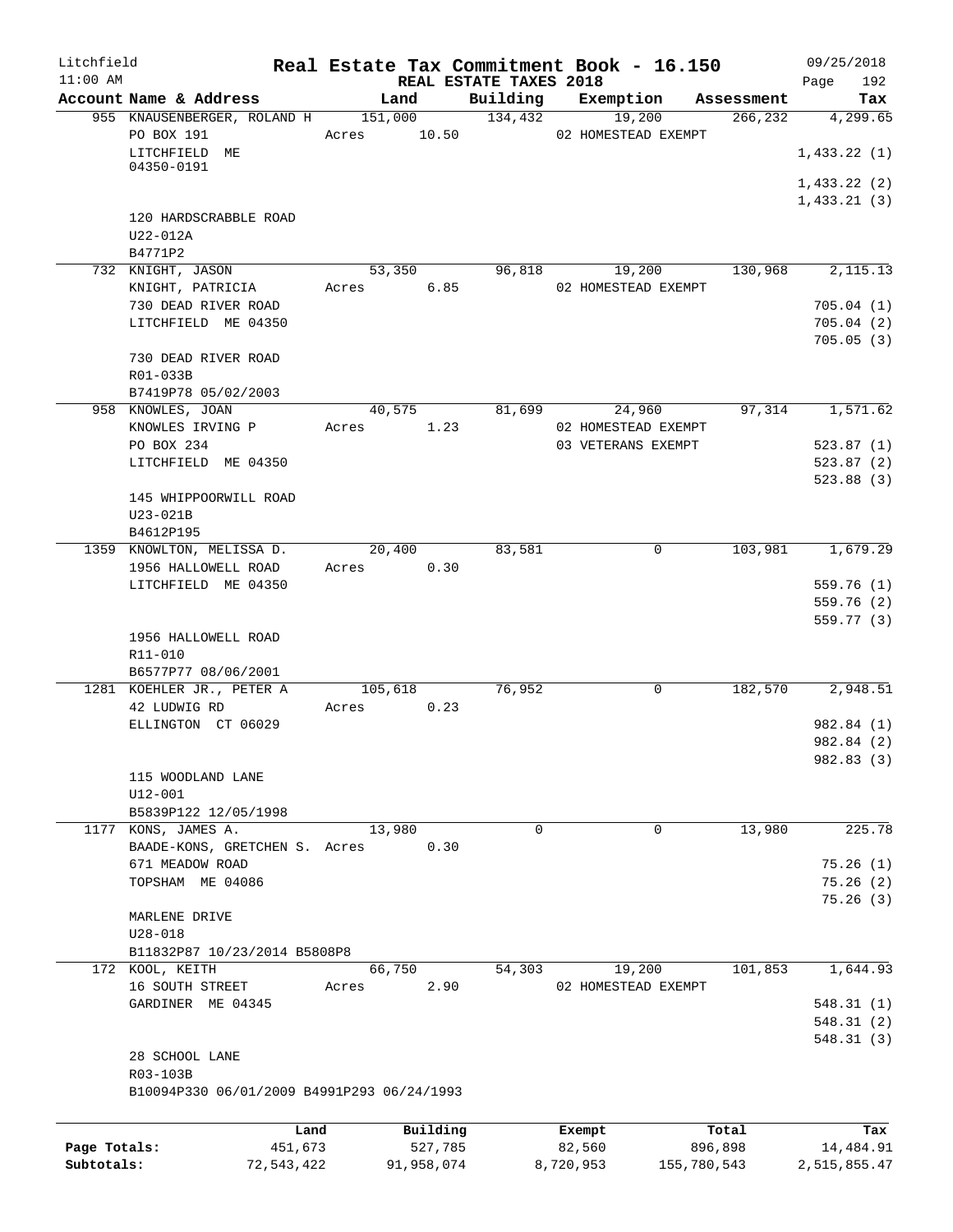| Litchfield |                                              |       |             |                            | Real Estate Tax Commitment Book - 16.150 |                       | 09/25/2018               |
|------------|----------------------------------------------|-------|-------------|----------------------------|------------------------------------------|-----------------------|--------------------------|
| $11:00$ AM |                                              |       | Land        | REAL ESTATE TAXES 2018     | Exemption                                |                       | 193<br>Page              |
|            | Account Name & Address<br>2359 KOZLAK PAUL J |       |             | Building<br>42,750 229,441 | 19,200                                   | Assessment<br>252,991 | Tax<br>4,085.80          |
|            | KOZLAK LYNNE M                               | Acres |             |                            | 2.10 02 HOMESTEAD EXEMPT                 |                       |                          |
|            | 179 UPPER POND ROAD                          |       |             |                            |                                          |                       | 1,361.93(1)              |
|            | LITCHFIELD ME 04350                          |       |             |                            |                                          |                       | 1,361.93(2)              |
|            |                                              |       |             |                            |                                          |                       | 1,361.94(3)              |
|            | 179 UPPER POND ROAD                          |       |             |                            |                                          |                       |                          |
|            | R01-017-2                                    |       |             |                            |                                          |                       |                          |
|            | B8445P5 06/08/2005 B6412P193                 |       |             |                            |                                          |                       |                          |
|            | 96 KRAINIS, ISAAC                            |       | 57,500      |                            | 86,717<br>19,200                         | 125,017               | 2,019.02                 |
|            | KRAINIS, KERRIN                              |       | Acres 11.00 |                            | 02 HOMESTEAD EXEMPT                      |                       |                          |
|            | 205 RICHMOND ROAD                            |       |             |                            |                                          |                       | 673.01(1)                |
|            | LITCHFIELD ME 04350                          |       |             |                            |                                          |                       | 673.01(2)                |
|            |                                              |       |             |                            |                                          |                       | 673.00(3)                |
|            | 205 RICHMOND ROAD                            |       |             |                            |                                          |                       |                          |
|            | $R03 - 040 - 3$                              |       |             |                            |                                          |                       |                          |
|            | B11749P98 07/22/2014 B3305P80                |       |             |                            |                                          |                       |                          |
|            | 2693 KRAVETZ STEVEN                          |       | 41,350      |                            | 68,552<br>19,200                         | 90,702                | 1,464.84                 |
|            | KRAVETZ SUSAN                                | Acres | 2.10        |                            | 02 HOMESTEAD EXEMPT                      |                       |                          |
|            | 41 PATRIOTS LANE<br>LITCHFIELD ME 04350      |       |             |                            |                                          |                       | 488.28 (1)<br>488.28 (2) |
|            |                                              |       |             |                            |                                          |                       | 488.28 (3)               |
|            | 41 PATRIOTS LANE                             |       |             |                            |                                          |                       |                          |
|            | R03-005C                                     |       |             |                            |                                          |                       |                          |
|            | B9482P313 08/30/2007                         |       |             |                            |                                          |                       |                          |
|            | 625 KRONSTRAND, DAVID C                      |       | 39,100      | 136,335                    | 19,200                                   | 156,235               | 2,523.20                 |
|            | KRONSTRAND, JASMINE D                        |       | Acres 1.20  |                            | 02 HOMESTEAD EXEMPT                      |                       |                          |
|            | 40 NOTTINGHAM LANE                           |       |             |                            |                                          |                       | 841.07 (1)               |
|            | LITCHFIELD ME 04350                          |       |             |                            |                                          |                       | 841.07 (2)               |
|            |                                              |       |             |                            |                                          |                       | 841.06 (3)               |
|            | 40 NOTTINGHAM LANE                           |       |             |                            |                                          |                       |                          |
|            | $R11 - 035 - 4 - A$                          |       |             |                            |                                          |                       |                          |
|            | B7885P347 05/19/2004                         |       |             |                            |                                          |                       |                          |
|            | 2479 KUPFER, CHARLES                         |       | 41,450      | 25,160                     | 0                                        | 66,610                | 1,075.75                 |
|            | <b>45 LABEL AVENUE</b>                       |       | Acres 1.58  |                            |                                          |                       |                          |
|            | PORTLAND ME 04103-1245                       |       |             |                            |                                          |                       | 358.58(1)                |
|            |                                              |       |             |                            |                                          |                       | 358.58(2)<br>358.59(3)   |
|            | 7 GORDON LANE                                |       |             |                            |                                          |                       |                          |
|            | R09-017B                                     |       |             |                            |                                          |                       |                          |
|            | 525 KUPFER, DENISE M.                        |       | 23,200      | 53,520                     | 19,200                                   | 57,520                | 928.95                   |
|            | P O BOX 122                                  | Acres | 0.40        |                            | 02 HOMESTEAD EXEMPT                      |                       |                          |
|            | LITCHFIELD ME 04350                          |       |             |                            |                                          |                       | 309.65(1)                |
|            |                                              |       |             |                            |                                          |                       | 309.65(2)                |
|            |                                              |       |             |                            |                                          |                       | 309.65(3)                |
|            | 311 BUKER ROAD                               |       |             |                            |                                          |                       |                          |
|            | R05-044                                      |       |             |                            |                                          |                       |                          |
|            | B5896P11 10/15/2004                          |       |             |                            |                                          |                       |                          |
|            | 961 KUX, JAMES A                             |       | 70,861      | 58,228                     | 0                                        | 129,089               | 2,084.79                 |
|            | 610 17th Ave South                           | Acres | 0.21        |                            |                                          |                       |                          |
|            | NAPLES FL 34102                              |       |             |                            |                                          |                       | 694.93 (1)               |
|            |                                              |       |             |                            |                                          |                       | 694.93 (2)               |
|            |                                              |       |             |                            |                                          |                       | 694.93 (3)               |
|            | 27 SAND POND LANE                            |       |             |                            |                                          |                       |                          |
|            | U12-024                                      |       |             |                            |                                          |                       |                          |
|            | B10349P249 02/26/2010 B3893P19               |       |             |                            |                                          |                       |                          |
|            |                                              |       |             |                            |                                          |                       |                          |
|            |                                              |       |             |                            |                                          |                       |                          |
|            | Land                                         |       | Building    |                            | Exempt.                                  | Total                 | Tax                      |

|              | Land       | Building   | Exempt    | Total       | Tax          |
|--------------|------------|------------|-----------|-------------|--------------|
| Page Totals: | 316,211    | 657,953    | 96,000    | 878,164     | 14, 182, 35  |
| Subtotals:   | 72,859,633 | 92,616,027 | 8,816,953 | 156,658,707 | 2,530,037.82 |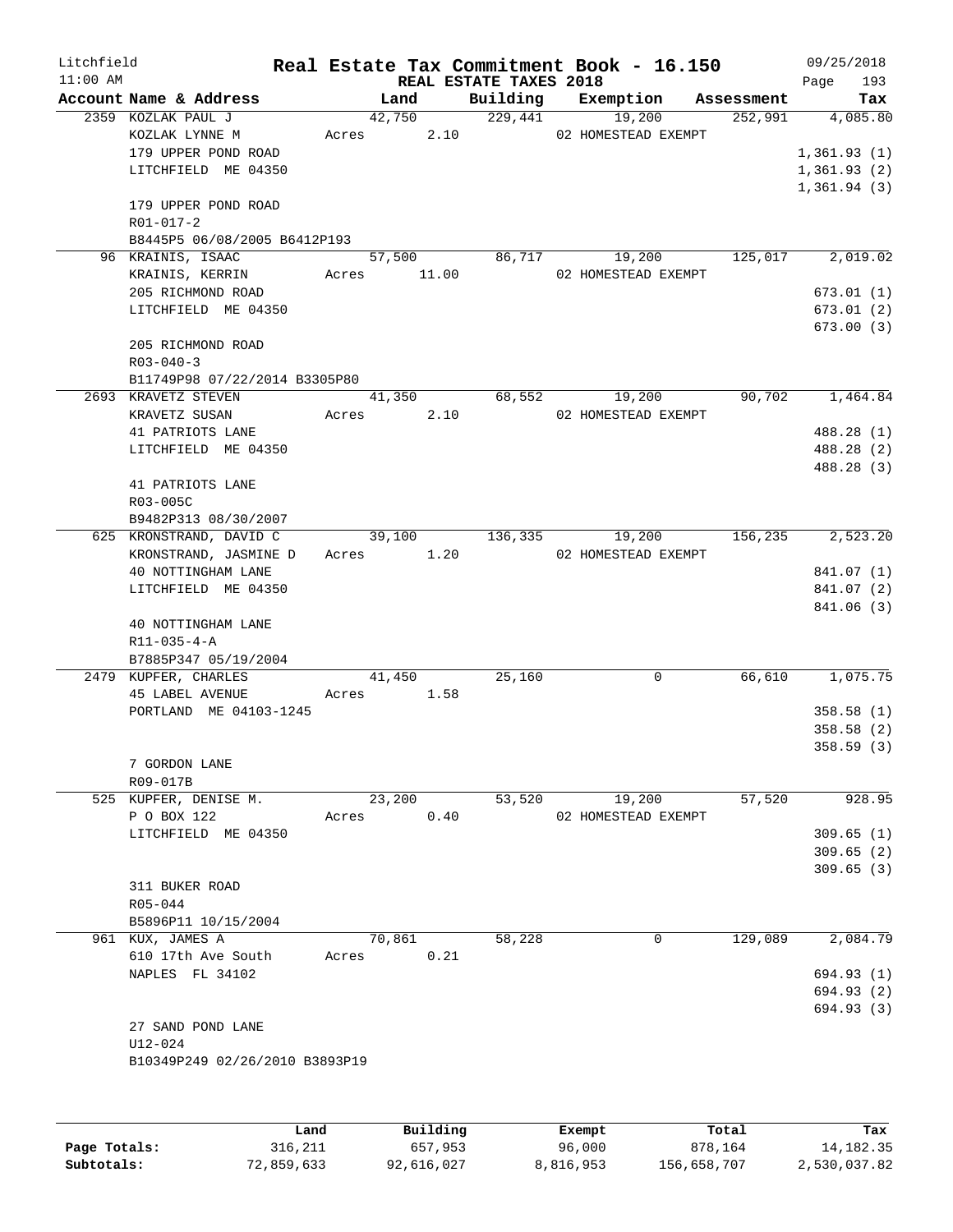| Litchfield |                                             |        |       |                        | Real Estate Tax Commitment Book - 16.150 |            | 09/25/2018                 |
|------------|---------------------------------------------|--------|-------|------------------------|------------------------------------------|------------|----------------------------|
| $11:00$ AM |                                             |        |       | REAL ESTATE TAXES 2018 |                                          |            | 194<br>Page                |
|            | Account Name & Address                      |        | Land  | Building               | Exemption                                | Assessment | Tax                        |
|            | 2647 KUZZINS CONSTRUCTION,<br>INC.          | 30,000 |       | 90,566                 | $\Omega$                                 | 120,566    | 1,947.14                   |
|            | 1747 LEWISTON ROAD                          | Acres  | 1.00  |                        |                                          |            |                            |
|            | LITCHFIELD ME 04350                         |        |       |                        |                                          |            | 649.05(1)                  |
|            |                                             |        |       |                        |                                          |            | 649.05(2)                  |
|            |                                             |        |       |                        |                                          |            | 649.04(3)                  |
|            | 1791 LEWISTON ROAD                          |        |       |                        |                                          |            |                            |
|            | $U13 - 013 - 1$                             |        |       |                        |                                          |            |                            |
|            | B11588P59 12/13/2013                        |        |       |                        |                                          |            |                            |
|            | 2648 KUZZINS CONSTRUCTION,<br>INC.          |        | 7,500 | $\Omega$               | $\Omega$                                 | 7,500      | 121.12                     |
|            | 1747 LEWISTON ROAD                          | Acres  | 1.00  |                        |                                          |            |                            |
|            | LITCHFIELD ME 04350                         |        |       |                        |                                          |            | 40.37(1)                   |
|            |                                             |        |       |                        |                                          |            | 40.37(2)                   |
|            | ROUTE 126                                   |        |       |                        |                                          |            | 40.38(3)                   |
|            | $U13 - 013 - 2$                             |        |       |                        |                                          |            |                            |
|            | B11588P63 12/13/2013                        |        |       |                        |                                          |            |                            |
|            | 2649 KUZZINS CONSTRUCTION,                  | 30,000 |       | 43,287                 | 0                                        | 73,287     | 1,183.59                   |
|            | INC.                                        |        |       |                        |                                          |            |                            |
|            | 1747 LEWISTON ROAD                          | Acres  | 1.00  |                        |                                          |            |                            |
|            | LITCHFIELD ME 04350                         |        |       |                        |                                          |            | 394.53(1)                  |
|            |                                             |        |       |                        |                                          |            | 394.53(2)                  |
|            |                                             |        |       |                        |                                          |            | 394.53(3)                  |
|            | 5 LINTONIA DRIVE                            |        |       |                        |                                          |            |                            |
|            | $U13 - 013 - 3$                             |        |       |                        |                                          |            |                            |
|            | B12238P93 03/04/2016                        |        |       |                        |                                          | 246, 362   |                            |
|            | 1157 KUZZINS COVE LLC<br>1747 LEWISTON ROAD | 87,600 | 0.20  | 158,762                | $\mathbf 0$                              |            | 3,978.75                   |
|            | LITCHFIELD ME 04350                         | Acres  |       |                        |                                          |            |                            |
|            |                                             |        |       |                        |                                          |            | 1,326.25(1)                |
|            |                                             |        |       |                        |                                          |            | 1,326.25(2)<br>1,326.25(3) |
|            | 1802 LEWISTON ROAD                          |        |       |                        |                                          |            |                            |
|            | $U13 - 016$                                 |        |       |                        |                                          |            |                            |
|            |                                             |        |       |                        |                                          |            |                            |

B10239P302 10/13/2009 B2562P47

|              | Land       | Building   | Exempt    | Total       | Tax          |
|--------------|------------|------------|-----------|-------------|--------------|
| Page Totals: | 155,100    | 292,615    |           | 447,715     | 7,230.60     |
| Subtotals:   | 73,014,733 | 92,908,642 | 8,816,953 | 157,106,422 | 2,537,268.42 |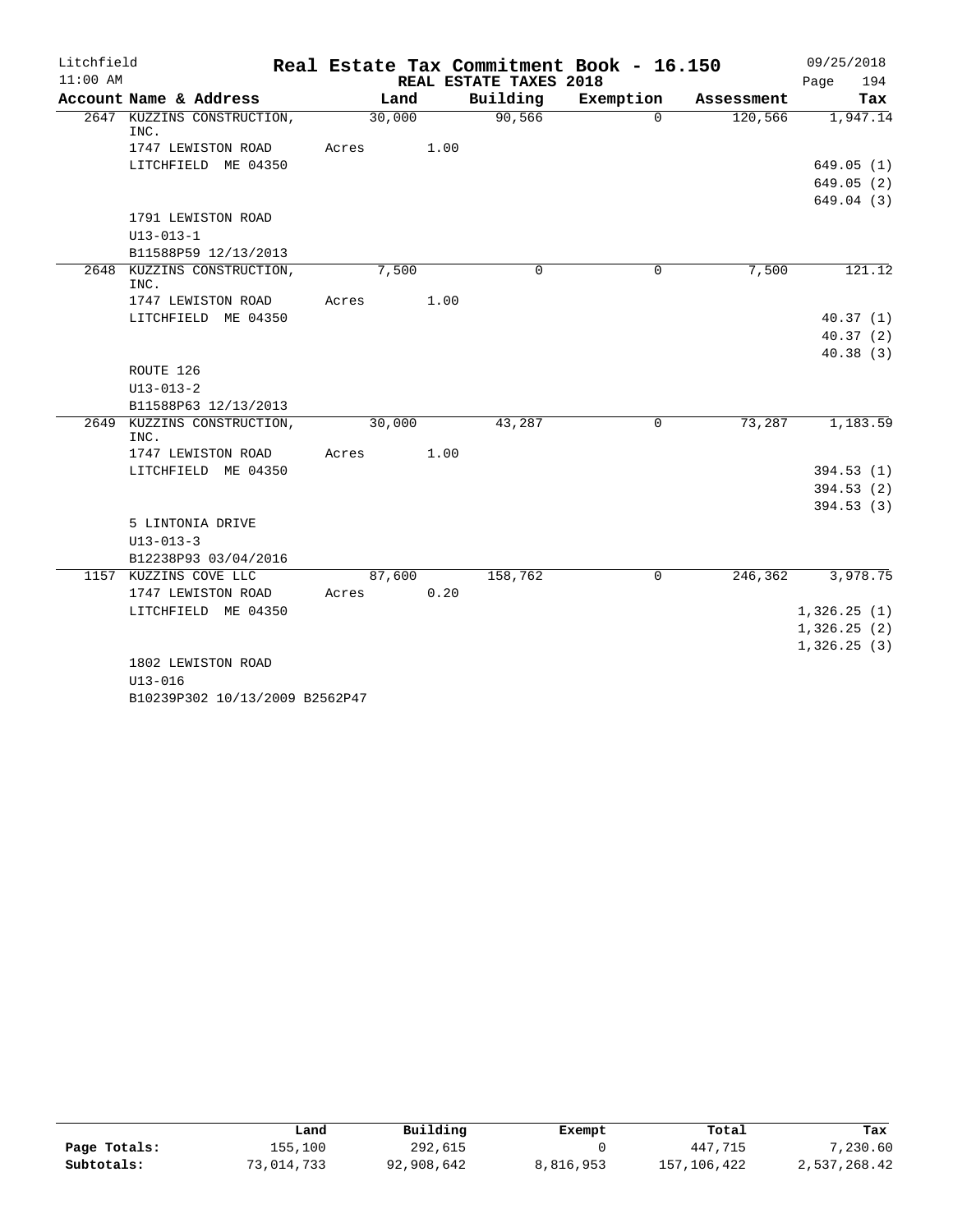| Litchfield   |                                                      |            |       |            |                                    | Real Estate Tax Commitment Book - 16.150 |               |            | 09/25/2018   |            |
|--------------|------------------------------------------------------|------------|-------|------------|------------------------------------|------------------------------------------|---------------|------------|--------------|------------|
| $11:00$ AM   | Account Name & Address                               |            |       | Land       | REAL ESTATE TAXES 2018<br>Building | Exemption                                |               | Assessment | Page         | 195<br>Tax |
|              | 437 LABBE STANLEY E                                  |            |       | 75,100     | 136,667                            | 19,200                                   |               | 192,567    |              | 3,109.96   |
|              | LABBE CLAIRE                                         |            | Acres | 44.00      |                                    | 02 HOMESTEAD EXEMPT                      |               |            |              |            |
|              | LABBE, STAN & CLAIRE                                 |            |       |            |                                    |                                          |               |            | 1,036.65(1)  |            |
|              | 24 WHODATHUNKIT LANE                                 |            |       |            |                                    |                                          |               |            | 1,036.65(2)  |            |
|              | LITCHFIELD ME 04350                                  |            |       |            |                                    |                                          |               |            | 1,036.66(3)  |            |
|              | 12 WHODATHUNKIT LANE                                 |            |       |            |                                    |                                          |               |            |              |            |
|              | $R01 - 042$                                          |            |       |            |                                    |                                          |               |            |              |            |
|              |                                                      |            |       |            |                                    |                                          |               |            |              |            |
|              | B8649P258 09/30/2005 B5177P811 05/14/2003            |            |       | 53,500     |                                    |                                          |               | 157,395    |              | 2,541.93   |
|              | 2539 LABBE VICKIE                                    |            |       |            | 123,095                            | 19,200                                   |               |            |              |            |
|              | 20 HILL TOP LANE                                     |            | Acres | 7.00       |                                    | 02 HOMESTEAD EXEMPT                      |               |            |              |            |
|              | LITCHFIELD ME 04350                                  |            |       |            |                                    |                                          |               |            | 847.31 (1)   |            |
|              |                                                      |            |       |            |                                    |                                          |               |            | 847.31 (2)   |            |
|              |                                                      |            |       |            |                                    |                                          |               |            | 847.31 (3)   |            |
|              | 20 HILL TOP LANE                                     |            |       |            |                                    |                                          |               |            |              |            |
|              | R11-003C                                             |            |       |            |                                    |                                          |               |            |              |            |
|              | B8615P33 09/27/2005                                  |            |       |            |                                    |                                          |               |            |              |            |
|              | 2353 LABBE, NICHOLE                                  |            |       | 51,250     | 109,464                            | 19,200                                   |               | 141,514    |              | 2,285.45   |
|              | 24 WHODATHUNKIT LANE                                 |            | Acres | 5.50       |                                    | 02 HOMESTEAD EXEMPT                      |               |            |              |            |
|              | LITCHFIELD ME 04350                                  |            |       |            |                                    |                                          |               |            | 761.82(1)    |            |
|              |                                                      |            |       |            |                                    |                                          |               |            | 761.82(2)    |            |
|              |                                                      |            |       |            |                                    |                                          |               |            | 761.81(3)    |            |
|              | 24 WHODATHUNKIT LANE                                 |            |       |            |                                    |                                          |               |            |              |            |
|              | R01-042B                                             |            |       |            |                                    |                                          |               |            |              |            |
|              | B12840P251 01/24/2018 B8663P133 10/21/2005 B7412P59  |            |       |            |                                    |                                          |               |            |              |            |
|              | 05/14/2003                                           |            |       |            |                                    |                                          |               |            |              |            |
|              | 2220 LABBE, RAYMOND & LEANN                          |            |       | 43,875     | 64,173                             | 19,200                                   |               | 88,848     |              | 1,434.90   |
|              | 11 DENNIS HILL ROAD                                  |            | Acres | 2.55       |                                    | 02 HOMESTEAD EXEMPT                      |               |            |              |            |
|              | LITCHFIELD, ME 04350                                 |            |       |            |                                    |                                          |               |            | 478.30 (1)   |            |
|              |                                                      |            |       |            |                                    |                                          |               |            | 478.30 (2)   |            |
|              |                                                      |            |       |            |                                    |                                          |               |            | 478.30 (3)   |            |
|              | 11 DENNIS HILL ROAD                                  |            |       |            |                                    |                                          |               |            |              |            |
|              | R11-008-7                                            |            |       |            |                                    |                                          |               |            |              |            |
|              | B6659P207 09/19/2001                                 |            |       |            |                                    |                                          |               |            |              |            |
|              | 963 LABBE, SCOTT                                     |            |       | 81,170     | 88,956                             | 19,200                                   |               | 150,926    |              | 2,437.45   |
|              | 34 LABBE LANE                                        |            | Acres | 54.90      |                                    | 02 HOMESTEAD EXEMPT                      |               |            |              |            |
|              | LITCHFIELD ME 04350                                  |            |       |            |                                    |                                          |               |            | 812.48 (1)   |            |
|              |                                                      |            |       |            |                                    |                                          |               |            | 812.48 (2)   |            |
|              |                                                      |            |       |            |                                    |                                          |               |            | 812.49(3)    |            |
|              | 34 LABBE LANE                                        |            |       |            |                                    |                                          |               |            |              |            |
|              | R02-035A                                             |            |       |            |                                    |                                          |               |            |              |            |
|              | B11157P123 06/11/2012 B3862P94                       |            |       |            |                                    |                                          |               |            |              |            |
|              | 965 LABBE, SCOTT G.                                  |            |       | 59,938     | 214,642                            | 0                                        |               | 274,580    |              | 4,434.47   |
|              | NICKERSON, HEATHER D.                                |            | Acres | 14.25      |                                    |                                          |               |            |              |            |
|              | 34 LABBE LANE                                        |            |       |            |                                    |                                          |               |            | 1,478.16(1)  |            |
|              | LITCHFIELD ME 04350                                  |            |       |            |                                    |                                          |               |            | 1,478.16(2)  |            |
|              |                                                      |            |       |            |                                    |                                          |               |            | 1,478.15(3)  |            |
|              | 23 LABBE LANE                                        |            |       |            |                                    |                                          |               |            |              |            |
|              | R02-035B                                             |            |       |            |                                    |                                          |               |            |              |            |
|              | B12770P109 11/03/2017 B9233P313 01/10/2014 B4662P191 |            |       |            |                                    |                                          |               |            |              |            |
|              | 1708 LABOS, ALLAN                                    |            |       | 234,479    | 38,572                             | 0                                        |               | 273,051    |              | 4,409.77   |
|              | 21 LOOKOUT DRIVE                                     |            | Acres | 0.69       |                                    |                                          |               |            |              |            |
|              | FREEPORT ME 04032                                    |            |       |            |                                    |                                          |               |            | 1,469.92(1)  |            |
|              |                                                      |            |       |            |                                    |                                          |               |            | 1,469.92(2)  |            |
|              |                                                      |            |       |            |                                    |                                          |               |            | 1,469.93(3)  |            |
|              | 13 BLEN DRIVE                                        |            |       |            |                                    |                                          |               |            |              |            |
|              | $U23 - 008$                                          |            |       |            |                                    |                                          |               |            |              |            |
|              | B5955P185 05/27/1999                                 |            |       |            |                                    |                                          |               |            |              |            |
|              |                                                      |            |       |            |                                    |                                          |               |            |              |            |
|              |                                                      |            |       |            |                                    |                                          |               |            |              |            |
|              |                                                      | Land       |       | Building   |                                    | Exempt                                   |               | Total      |              | Tax        |
| Page Totals: |                                                      | 599,312    |       | 775,569    |                                    | 96,000                                   | 1,278,881     |            |              | 20,653.93  |
| Subtotals:   |                                                      | 73,614,045 |       | 93,684,211 |                                    | 8,912,953                                | 158, 385, 303 |            | 2,557,922.35 |            |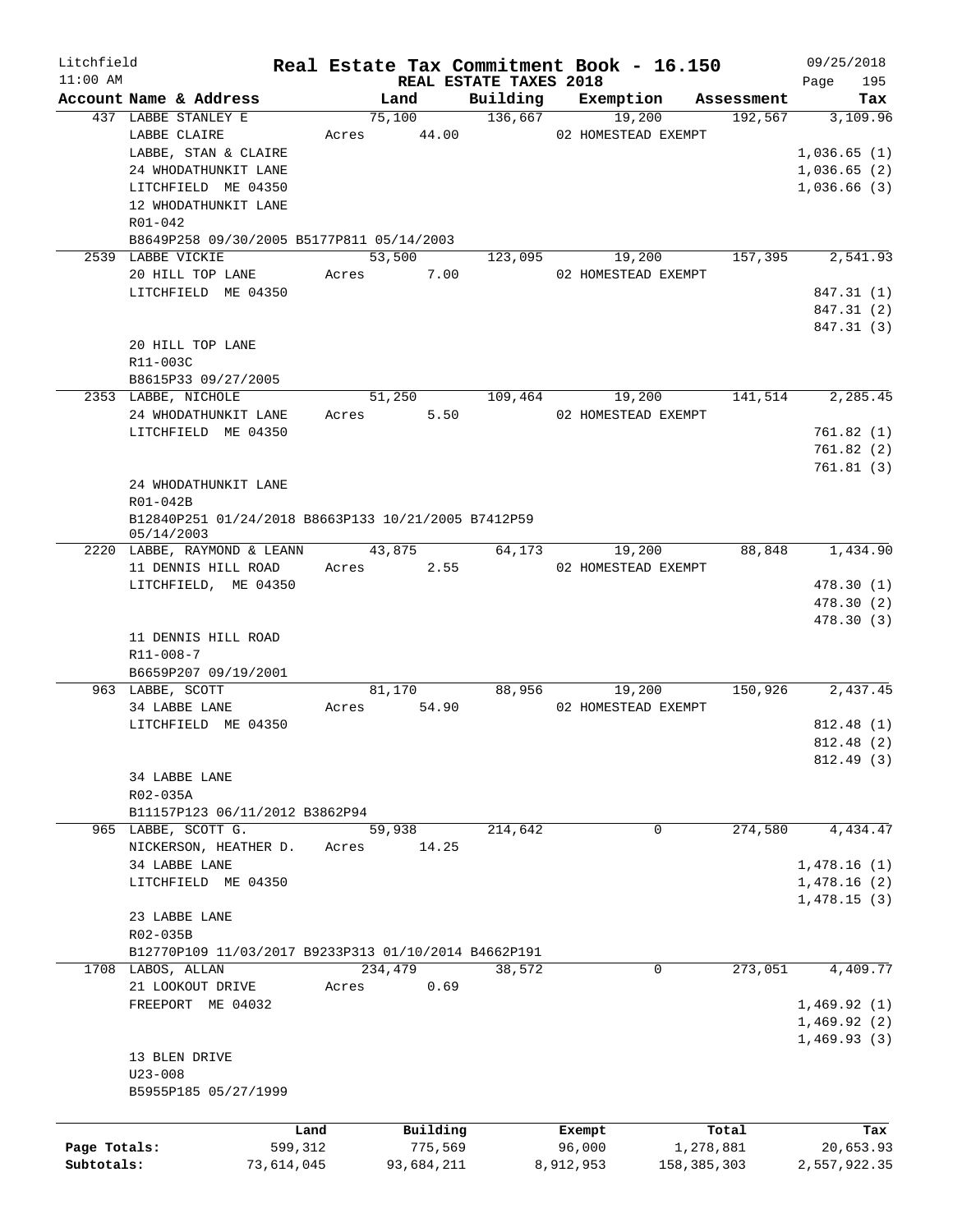| Litchfield<br>$11:00$ AM |                                                                                         |            |      | REAL ESTATE TAXES 2018 | Real Estate Tax Commitment Book - 16.150 |            | 09/25/2018<br>196<br>Page |
|--------------------------|-----------------------------------------------------------------------------------------|------------|------|------------------------|------------------------------------------|------------|---------------------------|
|                          | Account Name & Address                                                                  | Land       |      | Building               | Exemption                                | Assessment | Tax                       |
|                          | 201 LABOSSIERE, DAVID E. &<br>SANDRA                                                    | 45,000     |      | 24,251                 | 19,200                                   | 50,051     | 808.32                    |
|                          | 33 FERRIN ROAD                                                                          | Acres      | 3.00 |                        | 02 HOMESTEAD EXEMPT                      |            |                           |
|                          | LITCHFIELD ME 04350                                                                     |            |      |                        |                                          |            | 269.44(1)                 |
|                          |                                                                                         |            |      |                        |                                          |            | 269.44(2)                 |
|                          |                                                                                         |            |      |                        |                                          |            | 269.44(3)                 |
|                          | 33 FERRIN ROAD                                                                          |            |      |                        |                                          |            |                           |
|                          | R03-097A                                                                                |            |      |                        |                                          |            |                           |
|                          | B5940P54 05/07/1999                                                                     |            |      |                        |                                          |            |                           |
|                          | 720 LACASSE, LOUIE L.                                                                   | 101,040    |      | 1,423                  | 0                                        | 102,463    | 1,654.78                  |
|                          | LACASSE, MONA G.<br>2727 N. ATLANTIC                                                    | Acres      | 0.24 |                        |                                          |            |                           |
|                          | AVENUE, UNIT 611                                                                        |            |      |                        |                                          |            | 551.59(1)                 |
|                          | DAYTONA BEACH FL 32118                                                                  |            |      |                        |                                          |            | 551.59(2)                 |
|                          |                                                                                         |            |      |                        |                                          |            | 551.60(3)                 |
|                          | 7 MARLENE DRIVE                                                                         |            |      |                        |                                          |            |                           |
|                          | $U28 - 037$                                                                             |            |      |                        |                                          |            |                           |
|                          | B12073P12 08/12/2015 B8684P109 11/04/2005 B8186P99                                      |            |      |                        |                                          |            |                           |
|                          | 10/29/2004 B6672P95 10/25/2001<br>2046 LACHANCE, PETER ET AL                            | 7,638      |      | $\Omega$               | $\Omega$                                 | 7,638      | 123.35                    |
|                          | 105 HARPSWELL ROAD                                                                      | Acres      | 0.13 |                        |                                          |            |                           |
|                          | BRUNSWICK ME 04011                                                                      |            |      |                        |                                          |            | 41.12(1)                  |
|                          |                                                                                         |            |      |                        |                                          |            | 41.12(2)                  |
|                          |                                                                                         |            |      |                        |                                          |            | 41.11(3)                  |
|                          | PEACEPIPE DRIVE                                                                         |            |      |                        |                                          |            |                           |
|                          | $U28 - 043$                                                                             |            |      |                        |                                          |            |                           |
|                          | B10950P250 01/31/2012 B5418P69 02/24/1997                                               |            |      |                        |                                          |            |                           |
|                          | 971 LACHANCE, PETER R.                                                                  | 24,128     |      | 18,140                 | $\mathbf 0$                              | 42,268     | 682.63                    |
|                          | 105 HARPSWELL ROAD                                                                      | Acres      | 0.08 |                        |                                          |            |                           |
|                          | BRUNSWICK ME 04011                                                                      |            |      |                        |                                          |            | 227.54 (1)                |
|                          |                                                                                         |            |      |                        |                                          |            | 227.54(2)                 |
|                          | 439 PEACEPIPE DRIVE                                                                     |            |      |                        |                                          |            | 227.55(3)                 |
|                          | $U28 - 057$                                                                             |            |      |                        |                                          |            |                           |
|                          | B6910P95                                                                                |            |      |                        |                                          |            |                           |
|                          | 1153 LACHAPELLE, ROGER N.                                                               | 103,637    |      | 100,619                | 19,200                                   | 185,056    | 2,988.65                  |
|                          | LACHAPELLE, MAUREEN E.                                                                  | Acres      | 0.32 |                        | 02 HOMESTEAD EXEMPT                      |            |                           |
|                          | 28 MAPLE DRIVE                                                                          |            |      |                        |                                          |            | 996.22(1)                 |
|                          | LITCHFIELD ME 04350                                                                     |            |      |                        |                                          |            | 996.22(2)                 |
|                          |                                                                                         |            |      |                        |                                          |            | 996.21(3)                 |
|                          | 28 MAPLE DRIVE                                                                          |            |      |                        |                                          |            |                           |
|                          | $U23 - 012$                                                                             |            |      |                        |                                          |            |                           |
|                          | B12004P47 06/05/2015 B11619P207 01/27/2014 B5918P299<br>04/15/1999 B3709P314 03/30/1990 |            |      |                        |                                          |            |                           |
|                          | 1349 LACHAPELLE, TIMOTHY (                                                              | 277,950    |      | 275,730                | 19,200                                   | 534,480    | 8,631.85                  |
|                          | TRUSTEE)                                                                                |            |      |                        |                                          |            |                           |
|                          | LACHAPELLE, RENEE                                                                       | Acres 4.68 |      |                        | 02 HOMESTEAD EXEMPT                      |            |                           |
|                          | (TRUSTEE)<br>THE RENEE C. LACHAPELLE                                                    |            |      |                        |                                          |            | 2,877.28 (1)              |
|                          | TRUST                                                                                   |            |      |                        |                                          |            |                           |
|                          | 1635 LEWISTON ROAD BOX                                                                  |            |      |                        |                                          |            | 2,877.28 (2)              |
|                          | 13                                                                                      |            |      |                        |                                          |            |                           |
|                          | LITCHFIELD ME 04350                                                                     |            |      |                        |                                          |            | 2,877.29 (3)              |
|                          | 67 RUSTIC DRIVE<br>$U13 - 028$                                                          |            |      |                        |                                          |            |                           |
|                          | B12512P296 01/07/2017 B10478P180 07/21/2010                                             |            |      |                        |                                          |            |                           |
|                          | B7708P101 10/17/2003                                                                    |            |      |                        |                                          |            |                           |
|                          |                                                                                         |            |      |                        |                                          |            |                           |

|              | Land       | Building   | Exempt    | Total       | Tax          |
|--------------|------------|------------|-----------|-------------|--------------|
| Page Totals: | 559,393    | 420,163    | 57,600    | 921,956     | 14,889.58    |
| Subtotals:   | 74,173,438 | 94,104,374 | 8,970,553 | 159,307,259 | 2,572,811.93 |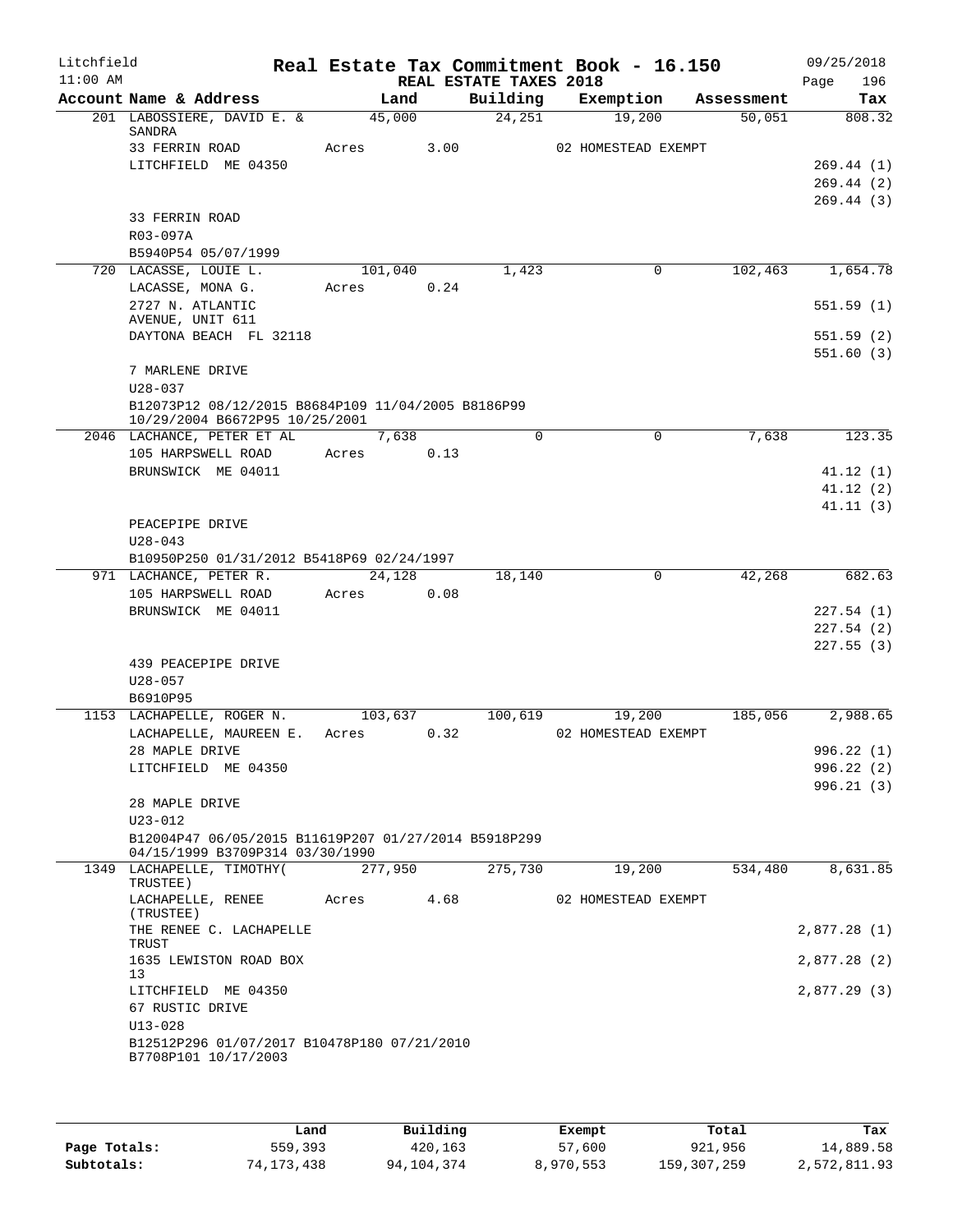| Litchfield |                                                                              |                |                        | Real Estate Tax Commitment Book - 16.150 |            | 09/25/2018  |
|------------|------------------------------------------------------------------------------|----------------|------------------------|------------------------------------------|------------|-------------|
| $11:00$ AM |                                                                              |                | REAL ESTATE TAXES 2018 |                                          |            | Page<br>197 |
|            | Account Name & Address                                                       | Land           | Building               | Exemption                                | Assessment | Tax         |
|            | 1293 LACHARITE, JAIME S &<br>SARA                                            | 40,250         | 129,725                | 19,200                                   | 150, 775   | 2,435.02    |
|            | 1957 HALLOWELL ROAD                                                          | 1.10<br>Acres  |                        | 02 HOMESTEAD EXEMPT                      |            |             |
|            | LITCHFIELD ME 04350                                                          |                |                        |                                          |            | 811.67(1)   |
|            |                                                                              |                |                        |                                          |            | 811.67(2)   |
|            |                                                                              |                |                        |                                          |            | 811.68(3)   |
|            | 1957 HALLOWELL ROAD                                                          |                |                        |                                          |            |             |
|            | R11-030A                                                                     |                |                        |                                          |            |             |
|            | B5889P159 08/05/1999                                                         |                |                        |                                          |            |             |
|            | 1280 LACHARITE, SARA A.                                                      | 33,433         | $\Omega$               | 0                                        | 33,433     | 539.94      |
|            | LACHARITE, JAIME S.                                                          | 4.30<br>Acres  |                        |                                          |            |             |
|            | 1957 HALLOWELL ROAD                                                          |                |                        |                                          |            | 179.98(1)   |
|            | LITCHFIELD ME 04350                                                          |                |                        |                                          |            | 179.98(2)   |
|            |                                                                              |                |                        |                                          |            | 179.98(3)   |
|            | HALLOWELL ROAD                                                               |                |                        |                                          |            |             |
|            | R11-030                                                                      |                |                        |                                          |            |             |
|            | B11906P255 02/02/2015 B11551P23 10/09/2013 B11538P87<br>08/26/2013 B2943P338 |                |                        |                                          |            |             |
|            | 2444 LADD ALAN C JR                                                          | 71,110         | 92,201                 | 19,200                                   | 144,111    | 2,327.39    |
|            | LADD CRYSTAL L                                                               | 35.72<br>Acres |                        | 02 HOMESTEAD EXEMPT                      |            |             |
|            | 77 PLAINS ROAD                                                               |                |                        |                                          |            | 775.80(1)   |
|            | LITCHFIELD ME 04350                                                          |                |                        |                                          |            | 775.80(2)   |
|            |                                                                              |                |                        |                                          |            | 775.79(3)   |
|            | 77 PLAINS ROAD                                                               |                |                        |                                          |            |             |
|            | $R06 - 064 - 1$                                                              |                |                        |                                          |            |             |
|            | B9351P28 04/25/2007 B9351P8 04/25/2007 B9125P202                             |                |                        |                                          |            |             |
|            | 10/27/2006 B9125P200 10/27/2006 B8046P239 07/26/2004                         | 46,100         |                        |                                          | 104,640    | 1,689.94    |
|            | 972 LADD, ALAN, SR<br>LADD MARTHA                                            | Acres<br>3.44  | 77,740                 | 19,200<br>02 HOMESTEAD EXEMPT            |            |             |
|            | 75 PLAINS ROAD                                                               |                |                        |                                          |            | 563.31(1)   |
|            | LITCHFIELD ME 04350                                                          |                |                        |                                          |            | 563.31(2)   |
|            |                                                                              |                |                        |                                          |            | 563.32(3)   |
|            | 75 PLAINS ROAD                                                               |                |                        |                                          |            |             |
|            | R06-064                                                                      |                |                        |                                          |            |             |
|            | B1711P144 03/14/1974                                                         |                |                        |                                          |            |             |
|            | 977 LAFLAMME, RONALD                                                         | 28,250         | $\Omega$               | $\Omega$                                 | 28,250     | 456.24      |
|            | 938 SABATTUS ST                                                              | 1.10<br>Acres  |                        |                                          |            |             |
|            | LEWISTON ME 04240                                                            |                |                        |                                          |            | 152.08(1)   |
|            |                                                                              |                |                        |                                          |            | 152.08(2)   |
|            |                                                                              |                |                        |                                          |            | 152.08(3)   |
|            | RICHMOND ROAD                                                                |                |                        |                                          |            |             |
|            | R03-018                                                                      |                |                        |                                          |            |             |
|            | B2209P333                                                                    |                |                        |                                          |            |             |
|            | 978 LAFRENIERE, LUCILLE                                                      | 124,063        | 53,626                 | 0                                        | 177,689    | 2,869.68    |
|            | 427 RIDGEVIEW RD                                                             | 0.43<br>Acres  |                        |                                          |            |             |
|            | ORANGE CT 06477                                                              |                |                        |                                          |            | 956.56(1)   |
|            |                                                                              |                |                        |                                          |            | 956.56 (2)  |
|            |                                                                              |                |                        |                                          |            | 956.56(3)   |
|            | 12 TOWN LINE DRIVE                                                           |                |                        |                                          |            |             |
|            | $U13 - 018$                                                                  |                |                        |                                          |            |             |
|            | B5219P233                                                                    |                |                        |                                          |            |             |

|              | Land       | Building   | Exempt    | Total       | Tax          |
|--------------|------------|------------|-----------|-------------|--------------|
| Page Totals: | 343,206    | 353,292    | 57,600    | 638,898     | 10,318.21    |
| Subtotals:   | 74,516,644 | 94,457,666 | 9,028,153 | 159,946,157 | 2,583,130.14 |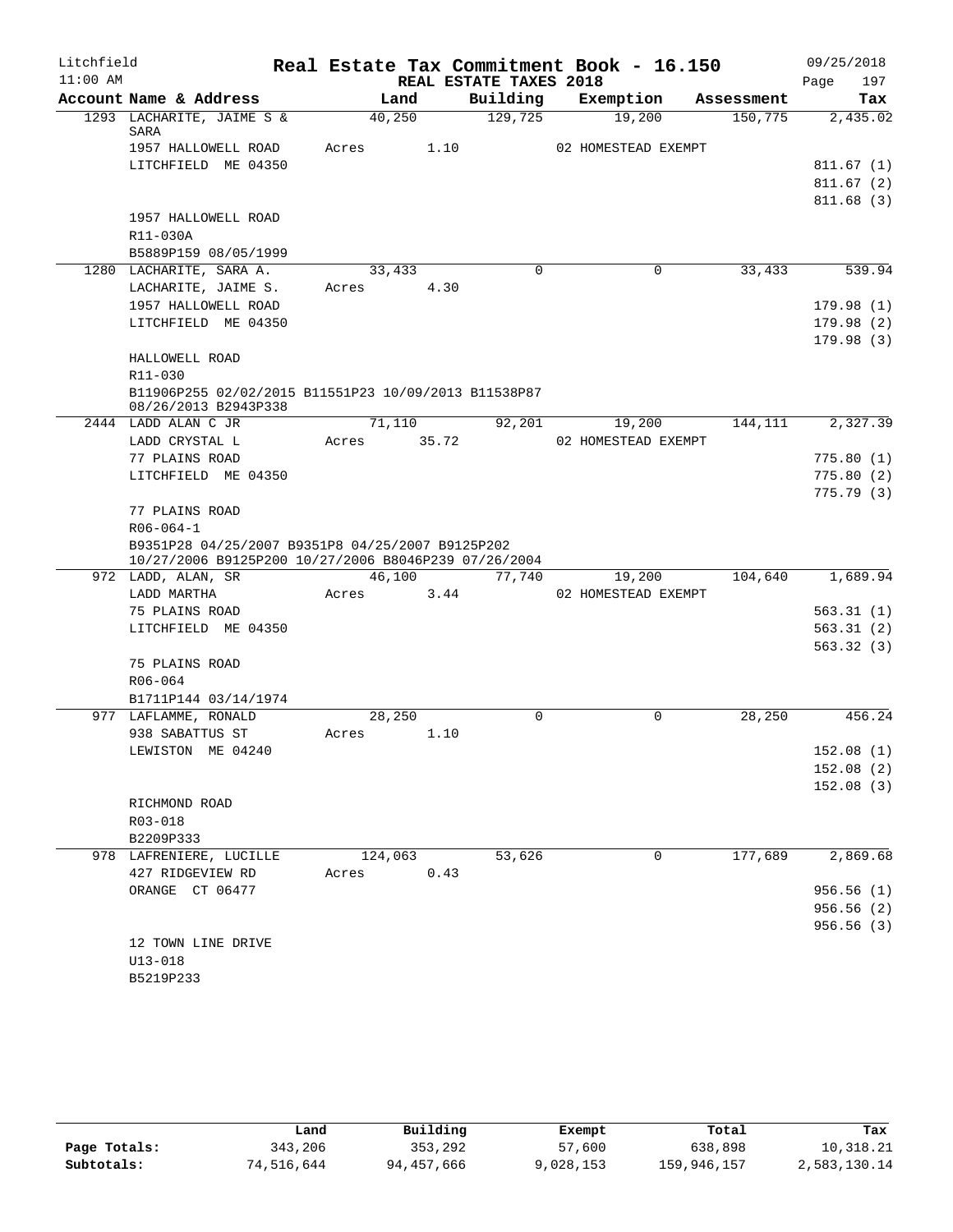| Litchfield   |                                            |            |            |                                    | Real Estate Tax Commitment Book - 16.150 |               | 09/25/2018         |
|--------------|--------------------------------------------|------------|------------|------------------------------------|------------------------------------------|---------------|--------------------|
| $11:00$ AM   | Account Name & Address                     |            | Land       | REAL ESTATE TAXES 2018<br>Building | Exemption                                | Assessment    | 198<br>Page<br>Tax |
|              | 2058 LAGACE, ANNETTE                       |            | 40,000     | 66,021                             | $\mathbf 0$                              | 106,021       | 1,712.24           |
|              | LAGACE, RICK                               | Acres      | 1.00       |                                    |                                          |               |                    |
|              | 8 SANTA LANE                               |            |            |                                    |                                          |               | 570.75(1)          |
|              | LITCHFIELD ME 04350-.                      |            |            |                                    |                                          |               | 570.75(2)          |
|              |                                            |            |            |                                    |                                          |               | 570.74 (3)         |
|              | 8 SANTA LANE                               |            |            |                                    |                                          |               |                    |
|              | R03-096B                                   |            |            |                                    |                                          |               |                    |
|              | B12533P129 01/20/2017 B7745P244 11/21/2003 |            |            |                                    |                                          |               |                    |
|              | 2906 LAHEY, DORIS                          |            | 77,220     | $\Omega$                           | $\mathbf 0$                              | 77,220        | 1,247.10           |
|              | 28 SUMMIT STREET                           | Acres      | 0.66       |                                    |                                          |               |                    |
|              | AUBURN ME 04210                            |            |            |                                    |                                          |               | 415.70 (1)         |
|              |                                            |            |            |                                    |                                          |               | 415.70 (2)         |
|              |                                            |            |            |                                    |                                          |               | 415.70 (3)         |
|              | LEWISTON ROAD                              |            |            |                                    |                                          |               |                    |
|              | $U13 - 001 - 3$                            |            |            |                                    |                                          |               |                    |
|              | B3059P180                                  |            |            |                                    |                                          |               |                    |
|              | 981 LAHEY, DORIS                           |            | 54,573     | 275                                | 0                                        | 54,848        | 885.80             |
|              | 28 SUMMIT STREET                           | Acres      | 7.79       |                                    |                                          |               |                    |
|              | AUBURN ME 04210                            |            |            |                                    |                                          |               | 295.27 (1)         |
|              |                                            |            |            |                                    |                                          |               |                    |
|              |                                            |            |            |                                    |                                          |               | 295.27(2)          |
|              |                                            |            |            |                                    |                                          |               | 295.26 (3)         |
|              | LEWISTON ROAD                              |            |            |                                    |                                          |               |                    |
|              | $U13 - 001$                                |            |            |                                    |                                          |               |                    |
|              | B3059P180                                  |            |            |                                    |                                          |               |                    |
|              | 2907 LAHEY, DORIS                          |            | 78,390     | $\mathbf 0$                        | 0                                        | 78,390        | 1,266.00           |
|              | 28 SUMMIT STREET                           | Acres      | 0.67       |                                    |                                          |               |                    |
|              | AUBURN ME 04210                            |            |            |                                    |                                          |               | 422.00(1)          |
|              |                                            |            |            |                                    |                                          |               | 422.00(2)          |
|              |                                            |            |            |                                    |                                          |               | 422.00 (3)         |
|              | LEWISTON ROAD                              |            |            |                                    |                                          |               |                    |
|              | $U13 - 001 - 4$                            |            |            |                                    |                                          |               |                    |
|              | B3059P180                                  |            |            |                                    |                                          |               |                    |
|              | 982 LAHEY, DORIS                           |            | 105,476    | 52,623                             | 0                                        | 158,099       | 2,553.30           |
|              | 28 SUMMIT ST                               | Acres      | 0.36       |                                    |                                          |               |                    |
|              | AUBURN ME 04210                            |            |            |                                    |                                          |               | 851.10 (1)         |
|              |                                            |            |            |                                    |                                          |               | 851.10 (2)         |
|              |                                            |            |            |                                    |                                          |               | 851.10(3)          |
|              | 90 WOODBURY DRIVE                          |            |            |                                    |                                          |               |                    |
|              | $U25 - 013$                                |            |            |                                    |                                          |               |                    |
|              | B1652P52                                   |            |            |                                    |                                          |               |                    |
|              | 2904 LAHEY, DORIS                          |            | 88,920     | 0                                  | 0                                        | 88,920        | 1,436.06           |
|              | 28 SUMMIT STREET                           | Acres      | 0.76       |                                    |                                          |               |                    |
|              | AUBURN ME 04210                            |            |            |                                    |                                          |               | 478.69(1)          |
|              |                                            |            |            |                                    |                                          |               | 478.69(2)          |
|              |                                            |            |            |                                    |                                          |               | 478.68 (3)         |
|              | LEWISTON ROAD                              |            |            |                                    |                                          |               |                    |
|              | $U13 - 001 - 1$                            |            |            |                                    |                                          |               |                    |
|              | B3059P180                                  |            |            |                                    |                                          |               |                    |
|              | 2905 LAHEY, DORIS                          |            | 63,180     | 0                                  | 0                                        | 63,180        | 1,020.36           |
|              | 28 SUMMIT STREET                           | Acres      | 0.54       |                                    |                                          |               |                    |
|              | AUBURN ME 04210                            |            |            |                                    |                                          |               | 340.12(1)          |
|              |                                            |            |            |                                    |                                          |               | 340.12(2)          |
|              |                                            |            |            |                                    |                                          |               | 340.12(3)          |
|              | LEWISTON ROAD                              |            |            |                                    |                                          |               |                    |
|              | $U13 - 001 - 2$                            |            |            |                                    |                                          |               |                    |
|              | B3059P180                                  |            |            |                                    |                                          |               |                    |
|              |                                            |            |            |                                    |                                          |               |                    |
|              |                                            |            |            |                                    |                                          |               |                    |
|              |                                            | Land       | Building   |                                    | Exempt                                   | Total         | Tax                |
| Page Totals: |                                            | 507,759    | 118,919    |                                    | 0                                        | 626,678       | 10,120.86          |
| Subtotals:   |                                            | 75,024,403 | 94,576,585 |                                    | 9,028,153                                | 160, 572, 835 | 2,593,251.00       |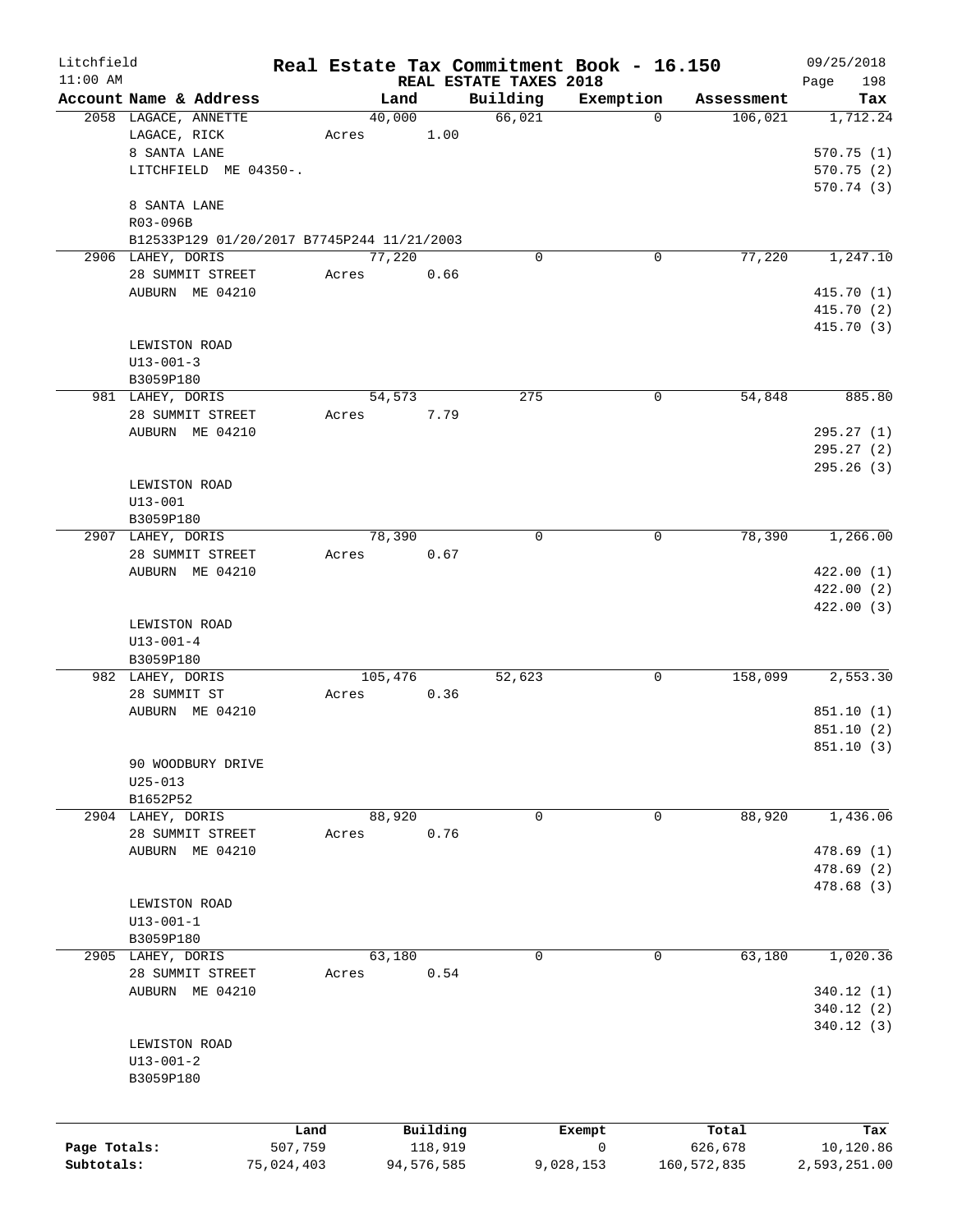| Litchfield |                                                      |         |          |                                    | Real Estate Tax Commitment Book - 16.150 |            | 09/25/2018         |
|------------|------------------------------------------------------|---------|----------|------------------------------------|------------------------------------------|------------|--------------------|
| $11:00$ AM | Account Name & Address                               | Land    |          | REAL ESTATE TAXES 2018<br>Building | Exemption                                | Assessment | Page<br>199<br>Tax |
|            | 2908 LAHEY, DORIS                                    | 88,920  |          | $\mathbf 0$                        | $\Omega$                                 | 88,920     | 1,436.06           |
|            | 28 SUMMIT STREET                                     | Acres   | 0.76     |                                    |                                          |            |                    |
|            | AUBURN ME 04210                                      |         |          |                                    |                                          |            | 478.69(1)          |
|            |                                                      |         |          |                                    |                                          |            | 478.69(2)          |
|            |                                                      |         |          |                                    |                                          |            | 478.68 (3)         |
|            | LEWISTON ROAD                                        |         |          |                                    |                                          |            |                    |
|            | $U13 - 001 - 5$                                      |         |          |                                    |                                          |            |                    |
|            | B3059P180                                            |         |          |                                    |                                          |            |                    |
|            | 489 LAHEY, DORIS P.                                  | 137,650 |          | 22,729                             | $\mathbf 0$                              | 160,379    | 2,590.12           |
|            | 28 SUMMIT STREET                                     | Acres   | 1.81     |                                    |                                          |            |                    |
|            | AUBURN ME 04210                                      |         |          |                                    |                                          |            | 863.37 (1)         |
|            |                                                      |         |          |                                    |                                          |            | 863.37 (2)         |
|            |                                                      |         |          |                                    |                                          |            | 863.38 (3)         |
|            | 17 WEED DRIVE                                        |         |          |                                    |                                          |            |                    |
|            | $U25 - 012$                                          |         |          |                                    |                                          |            |                    |
|            | B6629P221                                            |         |          |                                    |                                          |            |                    |
|            | 2268 LAHEY, MICHAEL                                  | 217,600 |          | 441,042                            | $\mathbf 0$                              | 658,642    | 10,637.07          |
|            | LAHEY, THERESA                                       | Acres   | 3.10     |                                    |                                          |            |                    |
|            | P.O. BOX 86                                          |         |          |                                    |                                          |            | 3,545.69(1)        |
|            | LITCHFIELD ME 04350                                  |         |          |                                    |                                          |            | 3,545.69(2)        |
|            |                                                      |         |          |                                    |                                          |            | 3,545.69(3)        |
|            | 92 WOODLAND LANE                                     |         |          |                                    |                                          |            |                    |
|            | R11-042C-1                                           |         |          |                                    |                                          |            |                    |
|            | B7376P65 04/28/2003                                  |         |          |                                    |                                          |            |                    |
|            | 2656 LAKESIDE REALTY TRUST                           | 70,000  |          | 5,067                              | 0                                        | 75,067     | 1,212.33           |
|            | 26 LINTONIA DRIVE                                    | Acres   | 1.00     |                                    |                                          |            |                    |
|            | LITCHFIELD ME 04350                                  |         |          |                                    |                                          |            | 404.11(1)          |
|            |                                                      |         |          |                                    |                                          |            | 404.11(2)          |
|            |                                                      |         |          |                                    |                                          |            | 404.11(3)          |
|            | 19 LINTONIA DRIVE                                    |         |          |                                    |                                          |            |                    |
|            | $U13 - 013 - 10$                                     |         |          |                                    |                                          |            |                    |
|            | B11586P215 12/03/2013                                |         |          |                                    |                                          |            |                    |
|            | 2654 LAKESIDE REALTY TRUST                           | 30,000  |          | 5,026                              | 0                                        | 35,026     | 565.67             |
|            | 26 LINTONIA DRIVE                                    | Acres   | 1.00     |                                    |                                          |            |                    |
|            | LITCHFIELD ME 04350                                  |         |          |                                    |                                          |            | 188.56(1)          |
|            |                                                      |         |          |                                    |                                          |            | 188.56(2)          |
|            |                                                      |         |          |                                    |                                          |            | 188.55(3)          |
|            | 15 LINTONIA DRIVE                                    |         |          |                                    |                                          |            |                    |
|            | $U13 - 013 - 8$                                      |         |          |                                    |                                          |            |                    |
|            | B11586P215 12/03/2013                                |         |          |                                    |                                          |            |                    |
|            | 2655 LAKESIDE REALTY TRUST                           | 30,000  |          | 5,127                              | 0                                        | 35,127     | 567.30             |
|            | 26 LINTONIA DRIVE                                    | Acres   | 1.00     |                                    |                                          |            |                    |
|            | LITCHFIELD ME 04350                                  |         |          |                                    |                                          |            | 189.10(1)          |
|            |                                                      |         |          |                                    |                                          |            | 189.10(2)          |
|            |                                                      |         |          |                                    |                                          |            | 189.10(3)          |
|            | 17 LINTONIA DRIVE                                    |         |          |                                    |                                          |            |                    |
|            | $U13 - 013 - 9$                                      |         |          |                                    |                                          |            |                    |
|            | B11586P215 12/02/2013                                |         |          |                                    |                                          |            |                    |
|            | 1719 LAMARRE, PHYLISS A.                             | 55,070  |          | 16,424                             | $\mathbf 0$                              | 71,494     | 1,154.63           |
|            | LAMARRE, DENNIS R.                                   | Acres   | 0.20     |                                    |                                          |            |                    |
|            | 54 PLEASANT STREET                                   |         |          |                                    |                                          |            | 384.88 (1)         |
|            | BRUNSWICK ME 04011                                   |         |          |                                    |                                          |            | 384.88 (2)         |
|            |                                                      |         |          |                                    |                                          |            | 384.87 (3)         |
|            | 40 OLD LODGE ROAD                                    |         |          |                                    |                                          |            |                    |
|            | $U13 - 009$                                          |         |          |                                    |                                          |            |                    |
|            | B12211P215 01/12/2016 B12211P213 01/12/2016 B155P668 |         |          |                                    |                                          |            |                    |
|            |                                                      |         |          |                                    |                                          |            |                    |
|            |                                                      |         |          |                                    |                                          |            |                    |
|            | Land                                                 |         | Building |                                    | Exempt                                   | Total      | Tax                |

|              | nana       | <b>DUITOTII</b> | LACINUL   | ⊥∪∟a⊥       | ias.         |
|--------------|------------|-----------------|-----------|-------------|--------------|
| Page Totals: | 629,240    | 495,415         |           | 1,124,655   | 18, 163. 18  |
| Subtotals:   | 75,653,643 | 95,072,000      | 9,028,153 | 161,697,490 | 2,611,414.18 |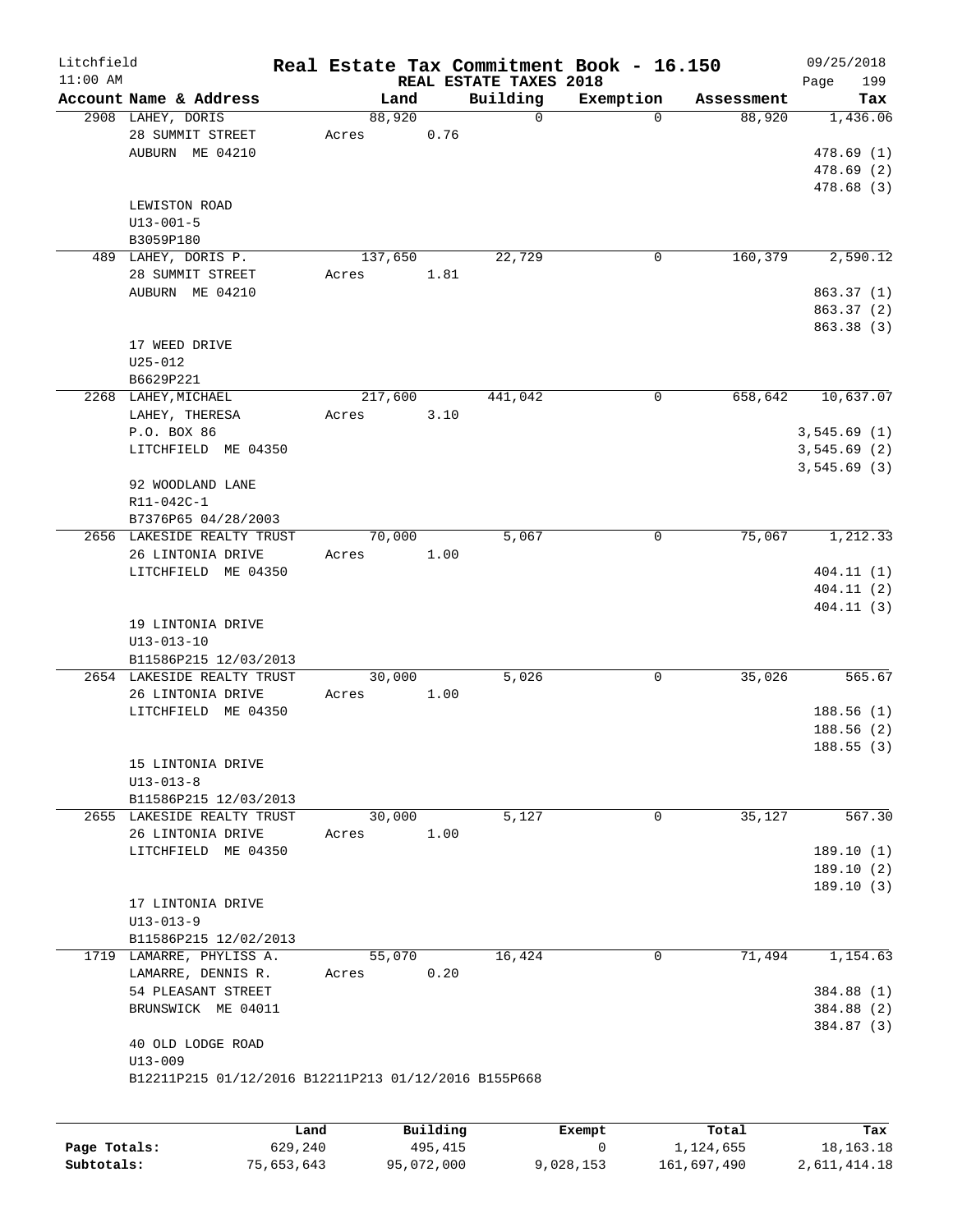| Litchfield                 |                                                                               |                       |             |         |                       |                                    |           | Real Estate Tax Commitment Book - 16.150  |               |            | 09/25/2018                                  |            |
|----------------------------|-------------------------------------------------------------------------------|-----------------------|-------------|---------|-----------------------|------------------------------------|-----------|-------------------------------------------|---------------|------------|---------------------------------------------|------------|
| $11:00$ AM                 | Account Name & Address                                                        |                       |             | Land    |                       | REAL ESTATE TAXES 2018<br>Building |           | Exemption                                 |               | Assessment | Page                                        | 200<br>Tax |
|                            | 986 LAMONTAGNE, DONALD P                                                      |                       |             | 91,725  |                       | 153,364                            |           | 19,200                                    |               | 225,889    | $3,648.\overline{11}$                       |            |
|                            | LAMONTAGNE BARBARA A<br>1 WEST HOPI LANE<br>MORGANS POINT TX 76513            |                       | Acres 37.29 |         |                       |                                    |           | 02 HOMESTEAD EXEMPT                       |               |            | 1, 216.04(1)<br>1, 216.04(2)<br>1,216.03(3) |            |
|                            | 15 LOIS LANE<br>R06-027A<br>B7977P96 06/04/2004 B7977P94 06/04/2004 B2572P327 |                       |             |         |                       |                                    |           |                                           |               |            |                                             |            |
|                            | 06/07/1983<br>280 LAMORE, PAUL                                                |                       |             | 40,870  |                       | $\Omega$                           |           | 0                                         |               | 40,870     |                                             | 660.05     |
|                            | LAMORE, ANN                                                                   |                       | Acres       |         | 6.37                  |                                    |           |                                           |               |            |                                             |            |
|                            | 109 SANBORD ROAD<br>MONMOUTH ME 04259                                         |                       |             |         |                       |                                    |           |                                           |               |            | 220.02(1)<br>220.02(2)<br>220.01(3)         |            |
|                            | HALLOWELL ROAD<br>$R12 - 007$                                                 |                       |             |         |                       |                                    |           |                                           |               |            |                                             |            |
|                            | B7884P256 03/17/2004                                                          |                       |             |         |                       |                                    |           |                                           |               |            |                                             |            |
|                            | 2298 LAMOREAU BRYAN<br>LAMOREAU TRUDY                                         |                       | Acres       | 48,000  | 4.20                  | $\mathbf 0$                        |           | $\mathbf 0$                               |               | 48,000     |                                             | 775.20     |
|                            | 205 PLAINS ROAD<br>LITCHFIELD ME 04350                                        |                       |             |         |                       |                                    |           |                                           |               |            | 258.40(1)<br>258.40(2)                      |            |
|                            | 215 PLAINS ROAD<br>R07-044                                                    |                       |             |         |                       |                                    |           |                                           |               |            | 258.40(3)                                   |            |
|                            | B8766P292 01/13/2006 B7075P185                                                |                       |             |         |                       |                                    |           |                                           |               |            |                                             |            |
|                            | 988 LAMOREAU, BEVERLY M<br>148 BOG HILL ROAD                                  |                       | Acres       | 29,120  | 0.80                  | $\Omega$                           |           |                                           | $\mathbf 0$   | 29,120     |                                             | 470.29     |
|                            | WEST GARDINER ME 04345                                                        |                       |             |         |                       |                                    |           |                                           |               |            | 156.76(1)<br>156.76(2)<br>156.77(3)         |            |
|                            | HALLOWELL ROAD<br>R02-111<br>B5438P256                                        |                       |             |         |                       |                                    |           |                                           |               |            |                                             |            |
|                            | 987 LAMOREAU, BRYAN T &<br>TRUDY                                              |                       |             | 42,000  |                       | 110,261                            |           | 19,200                                    |               | 133,061    | 2,148.94                                    |            |
|                            | 205 PLAINS ROAD                                                               |                       | Acres       |         | 2.00                  |                                    |           | 02 HOMESTEAD EXEMPT                       |               |            |                                             |            |
|                            | LITCHFIELD ME 04350                                                           |                       |             |         |                       |                                    |           |                                           |               |            | 716.31(1)                                   |            |
|                            |                                                                               |                       |             |         |                       |                                    |           |                                           |               |            | 716.31(2)<br>716.32(3)                      |            |
|                            | 205 PLAINS ROAD<br>$R07 - 045$                                                |                       |             |         |                       |                                    |           |                                           |               |            |                                             |            |
|                            | B3446P91 10/20/1988<br>989 LAMOREAU, EARL B., JR.                             |                       |             | 44,295  |                       | 87,183                             |           | 19,200                                    |               | 112,278    | 1,813.29                                    |            |
|                            | 2738 HALLOWELL ROAD                                                           |                       | Acres       |         | 3.60                  |                                    |           | 02 HOMESTEAD EXEMPT                       |               |            |                                             |            |
|                            | LITCHFIELD ME 04350                                                           |                       |             |         |                       |                                    |           |                                           |               |            | 604.43(1)                                   |            |
|                            |                                                                               |                       |             |         |                       |                                    |           |                                           |               |            | 604.43(2)                                   |            |
|                            | 2738 HALLOWELL ROAD<br>R02-034                                                |                       |             |         |                       |                                    |           |                                           |               |            | 604.43(3)                                   |            |
|                            | B6544P254 B5438P256                                                           |                       |             |         |                       |                                    |           |                                           |               |            |                                             |            |
|                            | 992 LANCASTER, WILLIAM                                                        |                       |             | 121,325 |                       | 162,332                            |           | 24,960                                    |               | 258,697    | 4,177.96                                    |            |
|                            | LANCASTER FLORENCE<br>683 PLAINS ROAD                                         |                       | Acres       |         | 5.33                  |                                    |           | 02 HOMESTEAD EXEMPT<br>03 VETERANS EXEMPT |               |            | 1,392.65(1)                                 |            |
|                            | LITCHFIELD ME 04350                                                           |                       |             |         |                       |                                    |           |                                           |               |            | 1,392.65(2)                                 |            |
|                            | 683 PLAINS ROAD<br>$U01 - 011$                                                |                       |             |         |                       |                                    |           |                                           |               |            | 1,392.66(3)                                 |            |
|                            | B2011P284                                                                     |                       |             |         |                       |                                    |           |                                           |               |            |                                             |            |
|                            |                                                                               | Land                  |             |         | Building              |                                    |           | Exempt                                    |               | Total      |                                             | Tax        |
| Page Totals:<br>Subtotals: |                                                                               | 417,335<br>76,070,978 |             |         | 513,140<br>95,585,140 |                                    | 9,110,713 | 82,560                                    | 162, 545, 405 | 847,915    | 13,693.84<br>2,625,108.02                   |            |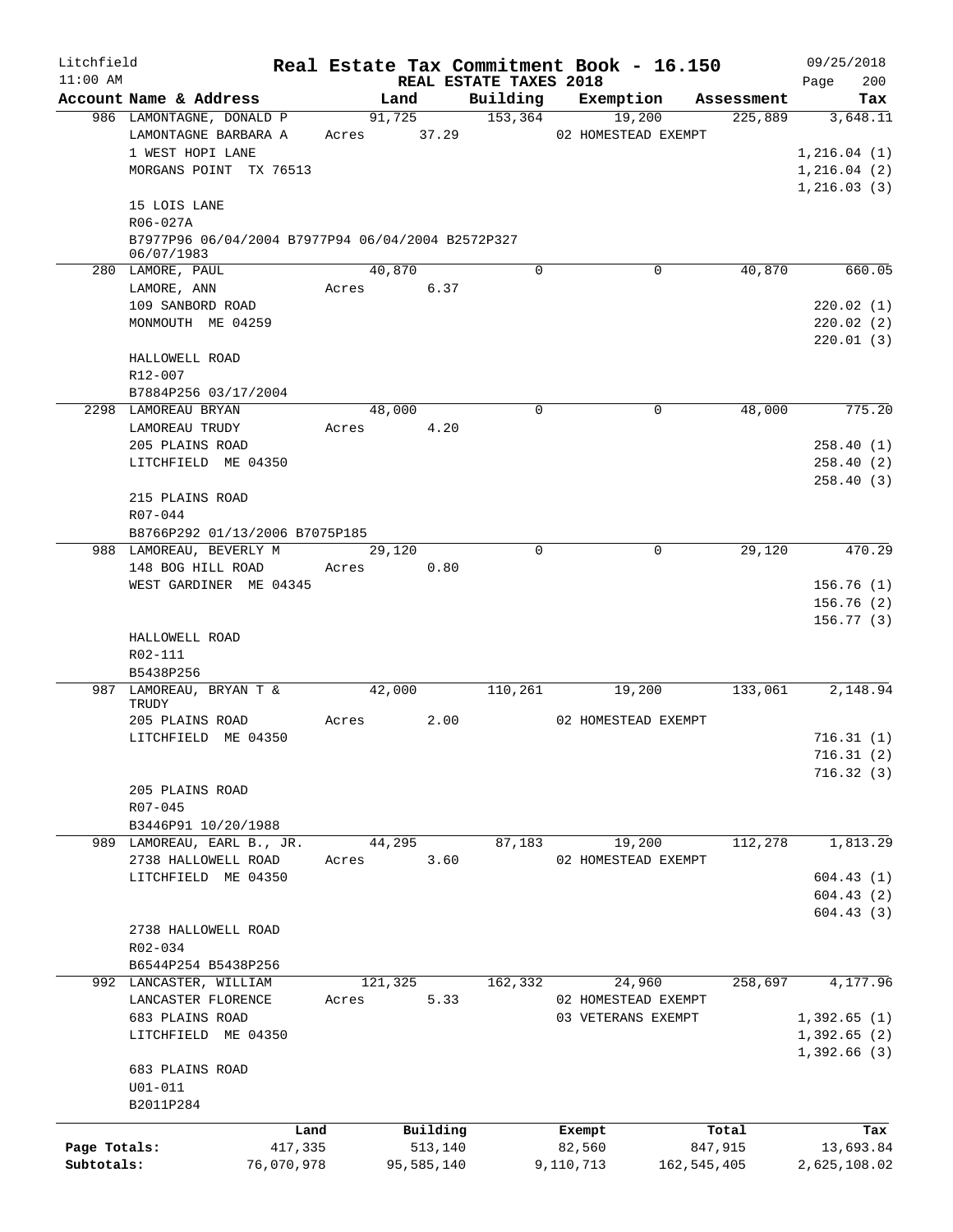| Litchfield<br>$11:00$ AM |                                                                                        |         |      |                                    | Real Estate Tax Commitment Book - 16.150 |            | 09/25/2018             |
|--------------------------|----------------------------------------------------------------------------------------|---------|------|------------------------------------|------------------------------------------|------------|------------------------|
|                          | Account Name & Address                                                                 | Land    |      | REAL ESTATE TAXES 2018<br>Building | Exemption                                | Assessment | 201<br>Page<br>Tax     |
|                          | 2626 LAND TREE CORP                                                                    | 28,050  |      | $\Omega$                           | $\Omega$                                 | 28,050     | 453.01                 |
|                          | P O BOX 3346                                                                           | Acres   | 1.02 |                                    |                                          |            |                        |
|                          | AUBURN ME 04212                                                                        |         |      |                                    |                                          |            | 151.00(1)              |
|                          |                                                                                        |         |      |                                    |                                          |            | 151.00(2)              |
|                          |                                                                                        |         |      |                                    |                                          |            | 151.01(3)              |
|                          | OVERLOOK DRIVE                                                                         |         |      |                                    |                                          |            |                        |
|                          | $R12 - 022 - 9$                                                                        |         |      |                                    |                                          |            |                        |
|                          | B10321P276 01/13/2010 B8169P283 10/21/2004                                             |         |      |                                    |                                          |            |                        |
|                          | 2627 LAND TREE CORP                                                                    | 28,000  |      | $\mathbf 0$                        | $\mathbf 0$                              | 28,000     | 452.20                 |
|                          | P O BOX 3346                                                                           | Acres   | 1.00 |                                    |                                          |            |                        |
|                          | AUBURN ME 04212                                                                        |         |      |                                    |                                          |            | 150.73(1)              |
|                          |                                                                                        |         |      |                                    |                                          |            | 150.73(2)              |
|                          |                                                                                        |         |      |                                    |                                          |            | 150.74(3)              |
|                          | OVERLOOK DRIVE                                                                         |         |      |                                    |                                          |            |                        |
|                          | R12-022-10                                                                             |         |      |                                    |                                          |            |                        |
|                          | B10321P276 01/13/2010 B8169P283 10/21/2004                                             |         |      |                                    |                                          |            |                        |
|                          | 2620 LAND TREE CORP.                                                                   | 30,025  |      | $\Omega$                           | $\Omega$                                 | 30,025     | 484.90                 |
|                          | P O BOX 3346                                                                           | Acres   | 1.81 |                                    |                                          |            |                        |
|                          | AUBURN ME 04212-3346                                                                   |         |      |                                    |                                          |            | 161.63(1)              |
|                          |                                                                                        |         |      |                                    |                                          |            | 161.63(2)              |
|                          | OVERLOOK DRIVE                                                                         |         |      |                                    |                                          |            | 161.64(3)              |
|                          | R12-022-3                                                                              |         |      |                                    |                                          |            |                        |
|                          | B10321P276 01/13/2010 B8169P283 10/21/2004                                             |         |      |                                    |                                          |            |                        |
|                          | 995 LANDER, STEPHEN H                                                                  | 94,066  |      | 44,944                             | 0                                        | 139,010    | 2,245.01               |
|                          | (TRUSTEE)                                                                              |         |      |                                    |                                          |            |                        |
|                          | LANDER, SUSAN E (<br>TRUSTEE)                                                          | Acres   | 0.26 |                                    |                                          |            |                        |
|                          | THE STEPHEN H & SUSAN E<br>LANDER REV. TRUST                                           |         |      |                                    |                                          |            | 748.34 (1)             |
|                          | 7 CHESTER RD UNIT 203                                                                  |         |      |                                    |                                          |            | 748.34(2)              |
|                          | DERRY NH 03038                                                                         |         |      |                                    |                                          |            | 748.33(3)              |
|                          | 259 PEACEPIPE DRIVE                                                                    |         |      |                                    |                                          |            |                        |
|                          | $U29 - 013$                                                                            |         |      |                                    |                                          |            |                        |
|                          | B11618P150 01/27/2014 B2456P281                                                        |         |      |                                    |                                          |            |                        |
|                          | 996 LANDRY, GERALD R                                                                   | 113,650 |      | 86,012                             | $\Omega$                                 | 199,662    | 3,224.54               |
|                          | LANDRY JOANNE M<br>175 KINGS HIGHWAY UNIT                                              | Acres   | 1.27 |                                    |                                          |            |                        |
|                          | 1138                                                                                   |         |      |                                    |                                          |            | 1,074.85(1)            |
|                          | PORT CHARLOTTE FL                                                                      |         |      |                                    |                                          |            | 1,074.85(2)            |
|                          | 33982                                                                                  |         |      |                                    |                                          |            |                        |
|                          |                                                                                        |         |      |                                    |                                          |            | 1,074.84(3)            |
|                          | 20 RUSSELL DRIVE                                                                       |         |      |                                    |                                          |            |                        |
|                          | $U27 - 001$                                                                            |         |      |                                    |                                          |            |                        |
|                          | B11762P93 07/24/2014 B9804P262 07/28/2008 B9804P261<br>07/28/2008 B2038P332 09/07/1977 |         |      |                                    |                                          |            |                        |
|                          | 1845 LANDRY, NATHAN                                                                    | 51,575  |      | 91,228                             | $\mathbf 0$                              | 142,803    | 2,306.27               |
|                          | 65 CUMBERLAND AVENUE                                                                   | Acres   | 6.00 |                                    |                                          |            |                        |
|                          | LEWISTON ME 04240                                                                      |         |      |                                    |                                          |            | 768.76(1)              |
|                          |                                                                                        |         |      |                                    |                                          |            | 768.76(2)<br>768.75(3) |
|                          | 50 WENTZELL ROAD                                                                       |         |      |                                    |                                          |            |                        |
|                          | R03-086                                                                                |         |      |                                    |                                          |            |                        |
|                          | B10655P39 01/28/2011 B10276P138 11/19/2009                                             |         |      |                                    |                                          |            |                        |
|                          | B10137P192 07/06/2009 B3038P77 05/04/2004                                              |         |      |                                    |                                          |            |                        |
|                          |                                                                                        |         |      |                                    |                                          |            |                        |

|              | Land       | Building   | Exempt    | Total         | Tax          |
|--------------|------------|------------|-----------|---------------|--------------|
| Page Totals: | 345,366    | 222,184    |           | 567,550       | 9,165.93     |
| Subtotals:   | 76,416,344 | 95,807,324 | 9,110,713 | 163, 112, 955 | 2,634,273.95 |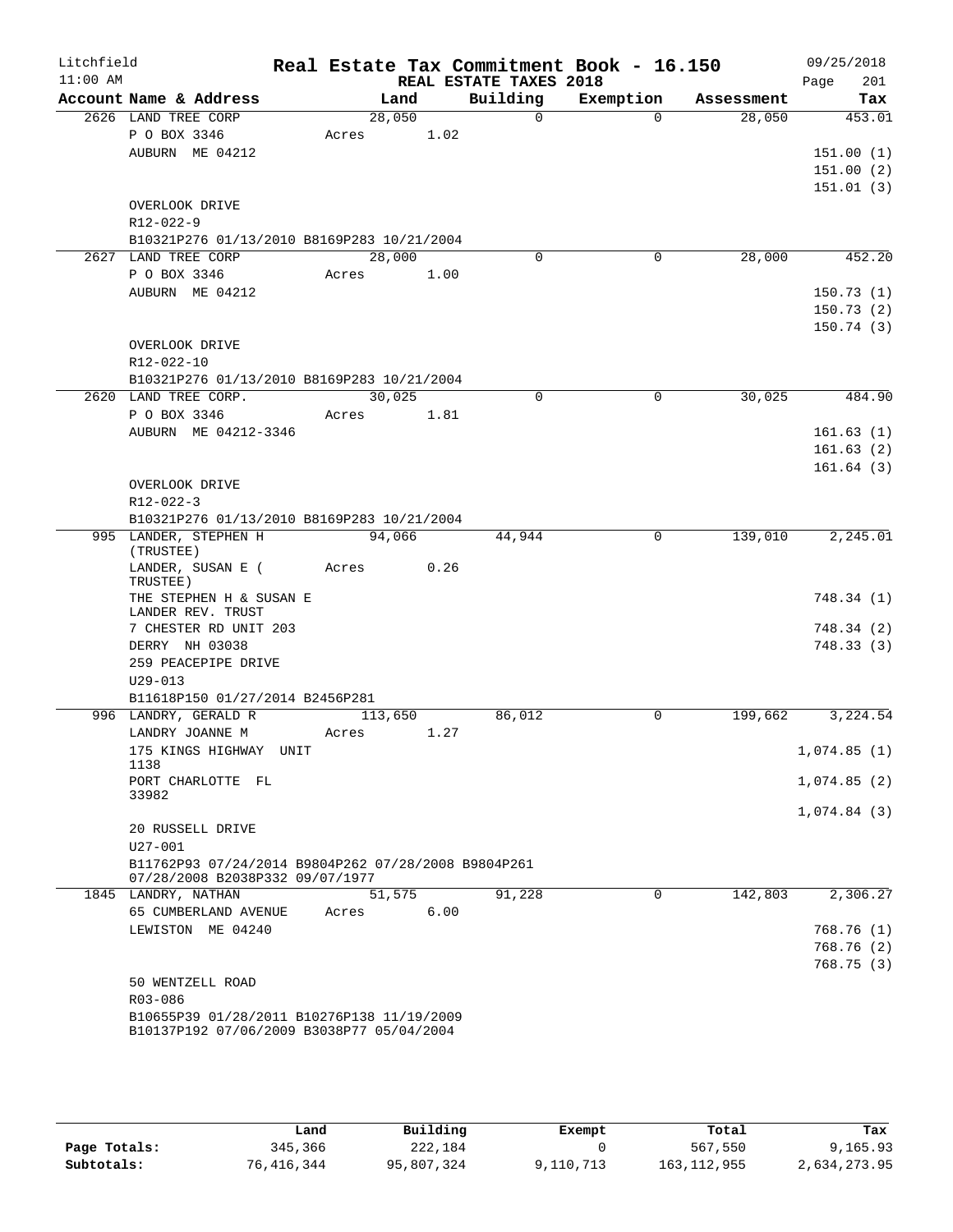| Litchfield   |                               |            |       |            |      |                                    | Real Estate Tax Commitment Book - 16.150 |               |            |      | 09/25/2018   |
|--------------|-------------------------------|------------|-------|------------|------|------------------------------------|------------------------------------------|---------------|------------|------|--------------|
| $11:00$ AM   | Account Name & Address        |            |       | Land       |      | REAL ESTATE TAXES 2018<br>Building | Exemption                                |               | Assessment | Page | 202<br>Tax   |
|              | 2440 LANE CHRISTOPHER         |            |       | 41,820     |      | $\mathbf 0$                        |                                          | $\Omega$      | 41,820     |      | 675.39       |
|              | 35 LIBBY ROAD                 |            | Acres |            | 7.32 |                                    |                                          |               |            |      |              |
|              | LITCHFIELD ME 04350           |            |       |            |      |                                    |                                          |               |            |      | 225.13(1)    |
|              |                               |            |       |            |      |                                    |                                          |               |            |      | 225.13(2)    |
|              |                               |            |       |            |      |                                    |                                          |               |            |      |              |
|              |                               |            |       |            |      |                                    |                                          |               |            |      | 225.13(3)    |
|              | LIBBY ROAD                    |            |       |            |      |                                    |                                          |               |            |      |              |
|              | R06-011A                      |            |       |            |      |                                    |                                          |               |            |      |              |
|              | B8090P239 08/17/2004          |            |       |            |      |                                    |                                          |               |            |      |              |
|              | 1009 LANE CHRISTOPHER SCOTT   |            |       | 57,500     |      | 77,353                             | 19,200                                   |               | 115,653    |      | 1,867.80     |
|              | 45 LIBBY ROAD                 |            | Acres | 11.00      |      |                                    | 02 HOMESTEAD EXEMPT                      |               |            |      |              |
|              | LITCHFIELD ME 04350           |            |       |            |      |                                    |                                          |               |            |      | 622.60(1)    |
|              |                               |            |       |            |      |                                    |                                          |               |            |      | 622.60(2)    |
|              |                               |            |       |            |      |                                    |                                          |               |            |      | 622.60(3)    |
|              | 45 LIBBY ROAD                 |            |       |            |      |                                    |                                          |               |            |      |              |
|              | $R06 - 035$                   |            |       |            |      |                                    |                                          |               |            |      |              |
|              | B9919P185 12/01/2008 B727P334 |            |       |            |      |                                    |                                          |               |            |      |              |
|              | 998 LANE FRANKLIN             |            |       | 46,175     |      | 14,978                             |                                          | 0             | 61,153     |      | 987.62       |
|              | 698 RICHMOND ROAD             |            | Acres | 11.90      |      |                                    |                                          |               |            |      |              |
|              | LITCHFIELD ME 04350           |            |       |            |      |                                    |                                          |               |            |      | 329.21(1)    |
|              |                               |            |       |            |      |                                    |                                          |               |            |      | 329.21(2)    |
|              |                               |            |       |            |      |                                    |                                          |               |            |      | 329.20 (3)   |
|              | 2777 HALLOWELL ROAD           |            |       |            |      |                                    |                                          |               |            |      |              |
|              |                               |            |       |            |      |                                    |                                          |               |            |      |              |
|              | R02-018                       |            |       |            |      |                                    |                                          |               |            |      |              |
|              | B3950P180                     |            |       |            |      |                                    |                                          |               |            |      |              |
|              | 1988 LANE JARED               |            |       | 42,000     |      | 134,828                            |                                          | 0             | 176,828    |      | 2,855.77     |
|              | LANE JENNIFER                 |            | Acres |            | 1.80 |                                    |                                          |               |            |      |              |
|              | 17 HIDEAWAY LANE              |            |       |            |      |                                    |                                          |               |            |      | 951.92 (1)   |
|              | LITCHFIELD ME 04350           |            |       |            |      |                                    |                                          |               |            |      | 951.92 (2)   |
|              |                               |            |       |            |      |                                    |                                          |               |            |      | 951.93(3)    |
|              | 17 HIDEAWAY LANE              |            |       |            |      |                                    |                                          |               |            |      |              |
|              | R12-019B                      |            |       |            |      |                                    |                                          |               |            |      |              |
|              | B5076P149 02/26/1996          |            |       |            |      |                                    |                                          |               |            |      |              |
|              | 2089 LANE, CHRISTOPHER S      |            |       | 40,000     |      | 8,554                              |                                          | 0             | 48,554     |      | 784.15       |
|              | 35 LIBBY ROAD                 |            | Acres |            | 1.00 |                                    |                                          |               |            |      |              |
|              | LITCHFIELD ME 04350           |            |       |            |      |                                    |                                          |               |            |      | 261.38(1)    |
|              |                               |            |       |            |      |                                    |                                          |               |            |      | 261.38(2)    |
|              |                               |            |       |            |      |                                    |                                          |               |            |      | 261.39(3)    |
|              | 35 LIBBY ROAD                 |            |       |            |      |                                    |                                          |               |            |      |              |
|              | R06-035C                      |            |       |            |      |                                    |                                          |               |            |      |              |
|              | B5700P72 06/23/1998           |            |       |            |      |                                    |                                          |               |            |      |              |
|              | 1005 LANE, DAVID              |            |       | 44,000     |      | 22, 234                            |                                          | 0             | 66,234     |      | 1,069.68     |
|              | 1860 HALLOWELL ROAD           |            | Acres |            | 2.60 |                                    |                                          |               |            |      |              |
|              |                               |            |       |            |      |                                    |                                          |               |            |      |              |
|              | LITCHFIELD ME 04350           |            |       |            |      |                                    |                                          |               |            |      | 356.56(1)    |
|              |                               |            |       |            |      |                                    |                                          |               |            |      | 356.56(2)    |
|              |                               |            |       |            |      |                                    |                                          |               |            |      | 356.56(3)    |
|              | 1860 HALLOWELL ROAD           |            |       |            |      |                                    |                                          |               |            |      |              |
|              | $U16 - 016$                   |            |       |            |      |                                    |                                          |               |            |      |              |
|              | B5076P147                     |            |       |            |      |                                    |                                          |               |            |      |              |
|              | 997 LANE, DAVID               |            |       | 41,000     |      | 91,326                             | 19,200                                   |               | 113,126    |      | 1,826.98     |
|              | 1854 HALLOWELL ROAD           |            | Acres |            | 1.40 |                                    | 02 HOMESTEAD EXEMPT                      |               |            |      |              |
|              | LITCHFIELD ME 04350           |            |       |            |      |                                    |                                          |               |            |      | 608.99(1)    |
|              |                               |            |       |            |      |                                    |                                          |               |            |      | 608.99(2)    |
|              |                               |            |       |            |      |                                    |                                          |               |            |      | 609.00(3)    |
|              | 1854 HALLOWELL ROAD           |            |       |            |      |                                    |                                          |               |            |      |              |
|              | U16-016A                      |            |       |            |      |                                    |                                          |               |            |      |              |
|              | B3796P145                     |            |       |            |      |                                    |                                          |               |            |      |              |
|              |                               |            |       |            |      |                                    |                                          |               |            |      |              |
|              |                               |            |       |            |      |                                    |                                          |               |            |      |              |
|              |                               | Land       |       | Building   |      |                                    | Exempt                                   |               | Total      |      | Tax          |
| Page Totals: |                               | 312,495    |       | 349,273    |      |                                    | 38,400                                   |               | 623,368    |      | 10,067.39    |
| Subtotals:   |                               | 76,728,839 |       | 96,156,597 |      |                                    | 9,149,113                                | 163, 736, 323 |            |      | 2,644,341.34 |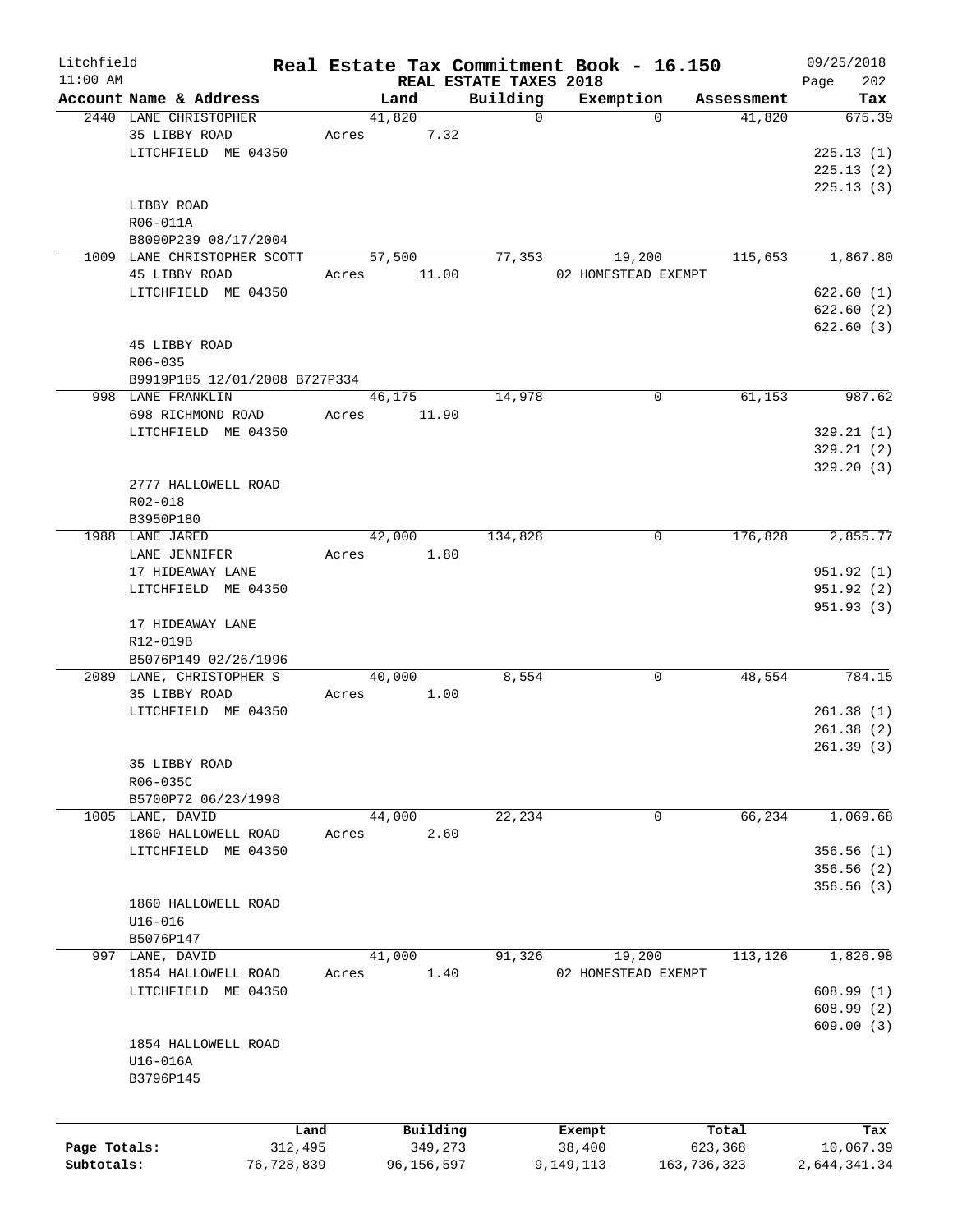| Litchfield   |                                                                                                  |         |             |                                    | Real Estate Tax Commitment Book - 16.150 |            | 09/25/2018           |
|--------------|--------------------------------------------------------------------------------------------------|---------|-------------|------------------------------------|------------------------------------------|------------|----------------------|
| $11:00$ AM   | Account Name & Address                                                                           |         | Land        | REAL ESTATE TAXES 2018<br>Building | Exemption                                | Assessment | Page<br>203<br>Tax   |
|              | 999 LANE, FRANKLIN W                                                                             |         | 66,000      | 142,208                            | 24,960                                   | 183,248    | 2,959.46             |
|              | 698 RICHMOND ROAD                                                                                |         | Acres 23.00 |                                    | 02 HOMESTEAD EXEMPT                      |            |                      |
|              | LITCHFIELD ME 04350                                                                              |         |             |                                    | 03 VETERANS EXEMPT                       |            | 986.49(1)            |
|              |                                                                                                  |         |             |                                    |                                          |            | 986.49 (2)           |
|              |                                                                                                  |         |             |                                    |                                          |            | 986.48 (3)           |
|              | 698 RICHMOND ROAD                                                                                |         |             |                                    |                                          |            |                      |
|              | R02-046                                                                                          |         |             |                                    |                                          |            |                      |
|              | B2439P131                                                                                        |         |             |                                    |                                          |            |                      |
|              | 1001 LANE, JOYCE C                                                                               |         | 41,000      |                                    | 61,693<br>19,200                         | 83,493     | 1,348.41             |
|              | LANE, JAMES E                                                                                    | Acres   | 1.40        |                                    | 02 HOMESTEAD EXEMPT                      |            |                      |
|              | 2403 HALLOWELL ROAD                                                                              |         |             |                                    |                                          |            | 449.47 (1)           |
|              | LITCHFIELD ME 04350                                                                              |         |             |                                    |                                          |            | 449.47 (2)           |
|              |                                                                                                  |         |             |                                    |                                          |            | 449.47 (3)           |
|              | 2403 HALLOWELL ROAD                                                                              |         |             |                                    |                                          |            |                      |
|              | $R06 - 035 - 1$                                                                                  |         |             |                                    |                                          |            |                      |
|              | B11608P336 06/11/2013 B8817P182 02/28/2006 B5261P32                                              |         |             |                                    |                                          |            |                      |
|              | 1004 LANE, PAUL A                                                                                |         | 50,000      | 129,152                            | 24,960                                   | 154,192    | 2,490.20             |
|              | 16 NUTHATCH LANE                                                                                 | Acres   | 5.00        |                                    | 03 VETERANS EXEMPT                       |            |                      |
|              | LITCHFIELD ME 04350                                                                              |         |             |                                    | 02 HOMESTEAD EXEMPT                      |            | 830.07 (1)           |
|              |                                                                                                  |         |             |                                    |                                          |            | 830.07 (2)           |
|              |                                                                                                  |         |             |                                    |                                          |            | 830.06(3)            |
|              | 171 PINE TREE ROAD                                                                               |         |             |                                    |                                          |            |                      |
|              | R11-004A                                                                                         |         |             |                                    |                                          |            |                      |
|              | B3927P238 06/01/1991                                                                             |         |             |                                    |                                          |            |                      |
|              | 363 LANE, RICHARD                                                                                |         | 11,200      | $\Omega$                           | $\mathbf 0$                              | 11,200     | 180.88               |
|              | 1864 HALLOWELL ROAD                                                                              | Acres   | 0.40        |                                    |                                          |            |                      |
|              | LITCHFIELD ME 04350                                                                              |         |             |                                    |                                          |            | 60.29(1)             |
|              |                                                                                                  |         |             |                                    |                                          |            | 60.29(2)<br>60.30(3) |
|              | 1859 HALLOWELL ROAD                                                                              |         |             |                                    |                                          |            |                      |
|              | $U16 - 018$                                                                                      |         |             |                                    |                                          |            |                      |
|              | B12477P157 11/21/2016 B1150P382                                                                  |         |             |                                    |                                          |            |                      |
|              | 1007 LANE, RICHARD N                                                                             |         | 41,600      | 107,560                            | 19,200                                   | 129,960    | 2,098.85             |
|              | 1864 HALLOWELL ROAD                                                                              | Acres   | 1.64        |                                    | 02 HOMESTEAD EXEMPT                      |            |                      |
|              | LITCHFIELD ME 04350                                                                              |         |             |                                    |                                          |            | 699.62(1)            |
|              |                                                                                                  |         |             |                                    |                                          |            | 699.62(2)            |
|              |                                                                                                  |         |             |                                    |                                          |            | 699.61(3)            |
|              | 1864 HALLOWELL ROAD                                                                              |         |             |                                    |                                          |            |                      |
|              | $U16 - 017$                                                                                      |         |             |                                    |                                          |            |                      |
|              | B1663P87                                                                                         |         |             |                                    |                                          |            |                      |
|              | 1961 LANE, ROSE                                                                                  |         | 42,600      | 74,496                             | 0                                        | 117,096    | 1,891.10             |
|              | 1458 LEWISTON ROAD                                                                               | Acres   | 2.04        |                                    |                                          |            |                      |
|              | LITCHFIELD ME 04350                                                                              |         |             |                                    |                                          |            | 630.37(1)            |
|              |                                                                                                  |         |             |                                    |                                          |            | 630.37(2)            |
|              |                                                                                                  |         |             |                                    |                                          |            | 630.36(3)            |
|              | 1458 LEWISTON ROAD                                                                               |         |             |                                    |                                          |            |                      |
|              | R12-019A                                                                                         |         |             |                                    |                                          |            |                      |
|              | B9905P144 11/10/2008 B4990P141 10/06/1995                                                        |         |             |                                    |                                          |            |                      |
|              | 1008 LANE, W CARLTON                                                                             |         | 28,300      | 83,986                             | 19,200                                   | 93,086     | 1,503.34             |
|              | 51 LIBBY ROAD                                                                                    | Acres   | 1.12        |                                    | 02 HOMESTEAD EXEMPT                      |            |                      |
|              | LITCHFIELD ME 04350                                                                              |         |             |                                    |                                          |            | 501.11(1)            |
|              |                                                                                                  |         |             |                                    |                                          |            | 501.11(2)            |
|              |                                                                                                  |         |             |                                    |                                          |            | 501.12(3)            |
|              | 51 LIBBY ROAD                                                                                    |         |             |                                    |                                          |            |                      |
|              | R06-034                                                                                          |         |             |                                    |                                          |            |                      |
|              | B10713P47 04/22/2011 B10667P16 02/11/2011 B10667P16<br>02/11/2011 B1811P100 12/28/2011 B1730P149 |         |             |                                    |                                          |            |                      |
|              |                                                                                                  |         |             |                                    |                                          |            |                      |
|              |                                                                                                  | Land    | Building    |                                    | Exempt                                   | Total      | Tax                  |
| Page Totals: |                                                                                                  | 280,700 | 599,095     |                                    | 107,520                                  | 772,275    | 12, 472.24           |
|              |                                                                                                  |         |             |                                    |                                          |            |                      |

**Subtotals:** 77,009,539 96,755,692 9,256,633 164,508,598 2,656,813.58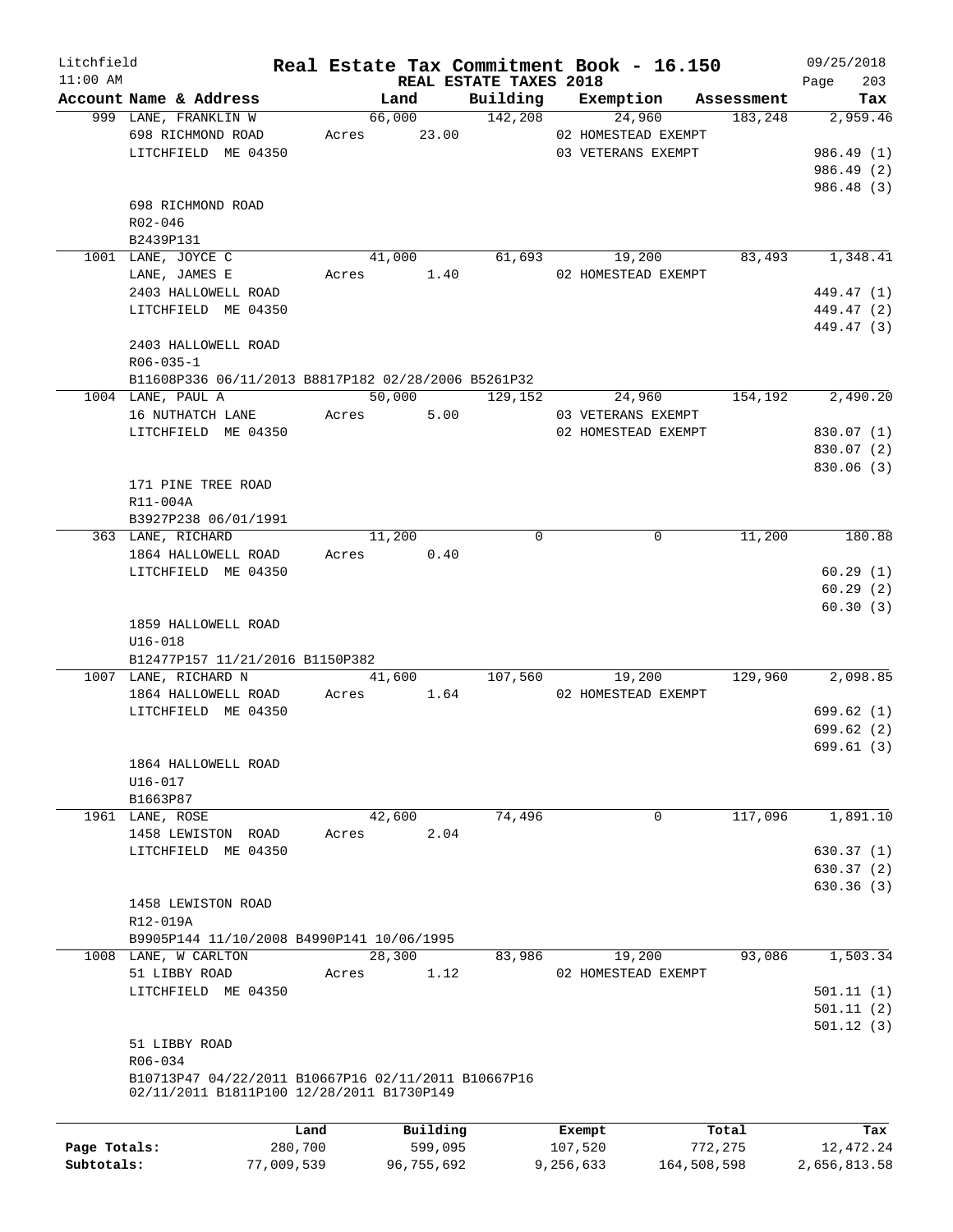| Litchfield |                              |                                                      |         |             |                        | Real Estate Tax Commitment Book - 16.150 |            | 09/25/2018  |
|------------|------------------------------|------------------------------------------------------|---------|-------------|------------------------|------------------------------------------|------------|-------------|
| $11:00$ AM |                              |                                                      |         |             | REAL ESTATE TAXES 2018 |                                          |            | 204<br>Page |
|            | Account Name & Address       |                                                      |         | Land        | Building               | Exemption                                | Assessment | Tax         |
|            | FERN                         | 10 LANGLOIS, CHRISTIAN                               | 159,780 |             | $\Omega$               | $\Omega$                                 | 159,780    | 2,580.45    |
|            |                              | LANGLOIS, HANNAH RAE                                 | Acres   | 43.00       |                        |                                          |            |             |
|            | 2 NANCY LANE                 |                                                      |         |             |                        |                                          |            | 860.15(1)   |
|            |                              | SABATTUS ME 04280                                    |         |             |                        |                                          |            | 860.15(2)   |
|            |                              |                                                      |         |             |                        |                                          |            | 860.15(3)   |
|            | ROUTE 126<br>R13-008         |                                                      |         |             |                        |                                          |            |             |
|            |                              | B12486P210 12/05/2016 B1445P46                       |         |             |                        |                                          |            |             |
|            |                              | 2034 LANGLOIS, HEIDI A                               |         | 43,100      | $\Omega$               | 0                                        | 43,100     | 696.07      |
|            | 2 NANCY LANE                 |                                                      | Acres   | 20.50       |                        |                                          |            |             |
|            |                              | SABATTUS ME 04280                                    |         |             |                        |                                          |            | 232.02(1)   |
|            |                              |                                                      |         |             |                        |                                          |            | 232.02(2)   |
|            |                              |                                                      |         |             |                        |                                          |            | 232.03(3)   |
|            | LEWISTON ROAD                |                                                      |         |             |                        |                                          |            |             |
|            | R13-013B                     |                                                      |         |             |                        |                                          |            |             |
|            |                              | B5134P170 05/20/1996                                 |         |             |                        |                                          |            |             |
|            |                              | 2862 LAPLANTE, MAURICE                               |         | 31,778      | $\mathbf 0$            | $\mathbf 0$                              | 31,778     | 513.21      |
|            |                              | BEAULIEU, DAVID M.                                   | Acres   | 3.05        |                        |                                          |            |             |
|            | PO BOX 221                   |                                                      |         |             |                        |                                          |            | 171.07(1)   |
|            |                              | SABATTUS ME 04280                                    |         |             |                        |                                          |            | 171.07(2)   |
|            |                              |                                                      |         |             |                        |                                          |            | 171.07(3)   |
|            |                              | HUNTINGTON HILL ROAD                                 |         |             |                        |                                          |            |             |
|            | R11-038-01                   |                                                      |         |             |                        |                                          |            |             |
|            | 1013 LAROCK, NORMAN S        | B12452P195 10/28/2016                                |         | 56,840      | 79,576                 | 19,200                                   | 117,216    | 1,893.04    |
|            | 184 OAKHILL ROAD             |                                                      |         | Acres 10.34 |                        | 02 HOMESTEAD EXEMPT                      |            |             |
|            |                              | LITCHFIELD ME 04350                                  |         |             |                        |                                          |            | 631.01(1)   |
|            |                              |                                                      |         |             |                        |                                          |            | 631.01 (2)  |
|            |                              |                                                      |         |             |                        |                                          |            | 631.02(3)   |
|            |                              | 184 OAK HILL ROAD                                    |         |             |                        |                                          |            |             |
|            | $R05 - 023$                  |                                                      |         |             |                        |                                          |            |             |
|            |                              | B10699P127 03/31/2011 B2418P241 09/11/1981           |         |             |                        |                                          |            |             |
|            |                              | 2425 LARRABEE MICHAEL G                              |         | 42,500      | 101,336                | 19,200                                   | 124,636    | 2,012.87    |
|            |                              | LARRABEE, JACLYN H                                   | Acres   | 2.00        |                        | 02 HOMESTEAD EXEMPT                      |            |             |
|            | 32 LARRABEE LANE             |                                                      |         |             |                        |                                          |            | 670.96(1)   |
|            |                              | LITCHFIELD ME 04350                                  |         |             |                        |                                          |            | 670.96(2)   |
|            |                              |                                                      |         |             |                        |                                          |            | 670.95 (3)  |
|            | 32 LARRABEE LANE<br>R06-032C |                                                      |         |             |                        |                                          |            |             |
|            |                              | B12611P119 05/04/2017 B10266P295 11/09/2009 B8045P14 |         |             |                        |                                          |            |             |
|            | 07/20/2004                   |                                                      |         |             |                        |                                          |            |             |
|            | 1016 LARRABEE, DAVID         |                                                      |         | 62,000      | 78,258                 | 19,200                                   | 121,058    | 1,955.09    |
|            | 76 CENTER ROAD               |                                                      | Acres   | 17.00       |                        | 02 HOMESTEAD EXEMPT                      |            |             |
|            |                              | LITCHFIELD ME 04350                                  |         |             |                        |                                          |            | 651.70 (1)  |
|            |                              |                                                      |         |             |                        |                                          |            | 651.70 (2)  |
|            |                              |                                                      |         |             |                        |                                          |            | 651.69 (3)  |
|            | 76 CENTER ROAD               |                                                      |         |             |                        |                                          |            |             |
|            | R02-118                      |                                                      |         |             |                        |                                          |            |             |
|            | B4355P53                     |                                                      |         |             |                        |                                          |            |             |

|              | Land       | Building   | Exempt    | Total       | Tax          |
|--------------|------------|------------|-----------|-------------|--------------|
| Page Totals: | 395,998    | 259,170    | 57,600    | 597,568     | 9,650.73     |
| Subtotals:   | 77,405,537 | 97,014,862 | 9,314,233 | 165,106,166 | 2,666,464.31 |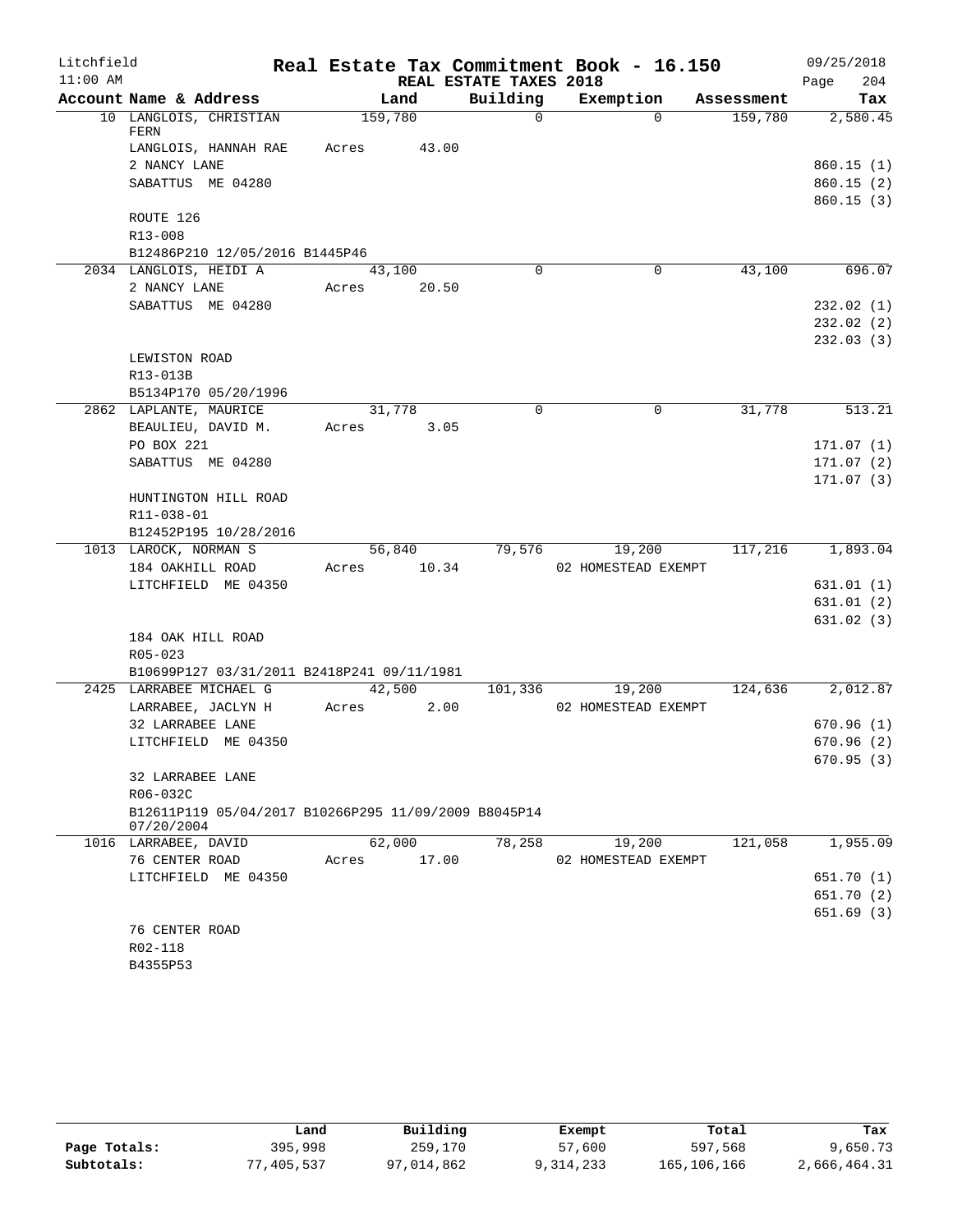| Litchfield<br>$11:00$ AM |                                            |       |             | REAL ESTATE TAXES 2018 | Real Estate Tax Commitment Book - 16.150 |            | 09/25/2018<br>205<br>Page |
|--------------------------|--------------------------------------------|-------|-------------|------------------------|------------------------------------------|------------|---------------------------|
|                          | Account Name & Address                     |       | Land        | Building               | Exemption                                | Assessment | Tax                       |
|                          | 1014 LARRABEE, GREGORY &<br>LAURA          |       | 99,424      | 145,751                | 19,200                                   | 225,975    | 3,649.50                  |
|                          | 2676 HALLOWELL ROAD                        | Acres | 152.00      |                        | 02 HOMESTEAD EXEMPT                      |            |                           |
|                          | LITCHFIELD ME 04350                        |       |             |                        |                                          |            | 1, 216.50(1)              |
|                          |                                            |       |             |                        |                                          |            | 1,216.50(2)               |
|                          |                                            |       |             |                        |                                          |            | 1, 216.50(3)              |
|                          | 2676 HALLOWELL ROAD                        |       |             |                        |                                          |            |                           |
|                          | R02-031                                    |       |             |                        |                                          |            |                           |
|                          | B4949P328 08/11/1995                       |       |             |                        |                                          |            |                           |
|                          | 1015 LARRABEE, GREGORY &                   |       | 4,538       | 4,756                  | 0                                        | 9,294      | 150.10                    |
|                          | LAURA<br>2676 HALLOWELL ROAD               | Acres | 14.00       |                        |                                          |            |                           |
|                          | LITCHFIELD ME 04350                        |       |             |                        |                                          |            | 50.03(1)                  |
|                          |                                            |       |             |                        |                                          |            | 50.03(2)                  |
|                          |                                            |       |             |                        |                                          |            | 50.04(3)                  |
|                          | HALLOWELL ROAD                             |       |             |                        |                                          |            |                           |
|                          | R02-029                                    |       |             |                        |                                          |            |                           |
|                          | B4949P328 08/11/1995                       |       |             |                        |                                          |            |                           |
|                          | 1017 LARRABEE, MARK & MARIE                |       | 68,022      | 78,443                 | 19,200                                   | 127,265    | 2,055.33                  |
|                          | 622 HUNTINGTON HILL                        |       | Acres 33.24 |                        | 02 HOMESTEAD EXEMPT                      |            |                           |
|                          | <b>ROAD</b>                                |       |             |                        |                                          |            |                           |
|                          | LITCHFIELD ME 04350                        |       |             |                        |                                          |            | 685.11(1)                 |
|                          |                                            |       |             |                        |                                          |            | 685.11(2)                 |
|                          |                                            |       |             |                        |                                          |            | 685.11 (3)                |
|                          | 622 HUNTINGTON HILL                        |       |             |                        |                                          |            |                           |
|                          | ROAD<br>R06-032                            |       |             |                        |                                          |            |                           |
|                          | B4949P170                                  |       |             |                        |                                          |            |                           |
|                          | 2296 LARRABEE, MELINDA                     |       | 40,950      | 101,935                | 19,200                                   | 123,685    | 1,997.51                  |
|                          | 12 LARRABEE LANE                           | Acres | 1.38        |                        | 02 HOMESTEAD EXEMPT                      |            |                           |
|                          | LITCHFIELD ME 04350                        |       |             |                        |                                          |            | 665.84(1)                 |
|                          |                                            |       |             |                        |                                          |            | 665.84 (2)                |
|                          |                                            |       |             |                        |                                          |            | 665.83(3)                 |
|                          | 12 LARRABEE LANE                           |       |             |                        |                                          |            |                           |
|                          | R06-032A                                   |       |             |                        |                                          |            |                           |
|                          | B12611P122 05/04/2017 B6933P276 06/03/2002 |       |             |                        |                                          |            |                           |
|                          | 1022 LARY, DAVID J                         |       | 56,803      | 147,292                | 19,200                                   | 184,895    | 2,986.05                  |
|                          | LARY, DIANNE E                             | Acres | 13.27       |                        | 02 HOMESTEAD EXEMPT                      |            |                           |
|                          | 624 PLAINS ROAD                            |       |             |                        |                                          |            | 995.35(1)                 |
|                          | LITCHFIELD ME 04350                        |       |             |                        |                                          |            | 995.35(2)                 |
|                          |                                            |       |             |                        |                                          |            | 995.35 (3)                |
|                          | 624 PLAINS ROAD<br>R08-011A                |       |             |                        |                                          |            |                           |
|                          | B4270P76 11/13/1992                        |       |             |                        |                                          |            |                           |
|                          | 2491 LAVALLEE, RONALD                      |       | 117,500     | 115,152                | 0                                        | 232,652    | 3,757.33                  |
|                          | J. (TRUSTEE)                               |       |             |                        |                                          |            |                           |
|                          | LAVALLEE, MARGARET B. ( Acres<br>TRUSTEE)  |       | 5.00        |                        |                                          |            |                           |
|                          | THE LAVALLEE FAMILY                        |       |             |                        |                                          |            | 1, 252.44 (1)             |
|                          | LIVING TRUST                               |       |             |                        |                                          |            |                           |
|                          | 55 CRYSTAL LANE                            |       |             |                        |                                          |            | $1, 252.44$ (2)           |
|                          | LITCHFIELD ME 04350                        |       |             |                        |                                          |            | 1, 252.45(3)              |
|                          | 55 CRYSTAL LANE                            |       |             |                        |                                          |            |                           |
|                          | $U04 - 002$                                |       |             |                        |                                          |            |                           |
|                          | B12102P266 09/04/2015 B3543P269 05/11/1989 |       |             |                        |                                          |            |                           |

|              | Land       | Building   | Exempt    | Total       | Tax          |
|--------------|------------|------------|-----------|-------------|--------------|
| Page Totals: | 387,237    | 593,329    | 76,800    | 903,766     | 14,595.82    |
| Subtotals:   | 77.792.774 | 97,608,191 | 9,391,033 | 166,009,932 | 2,681,060.13 |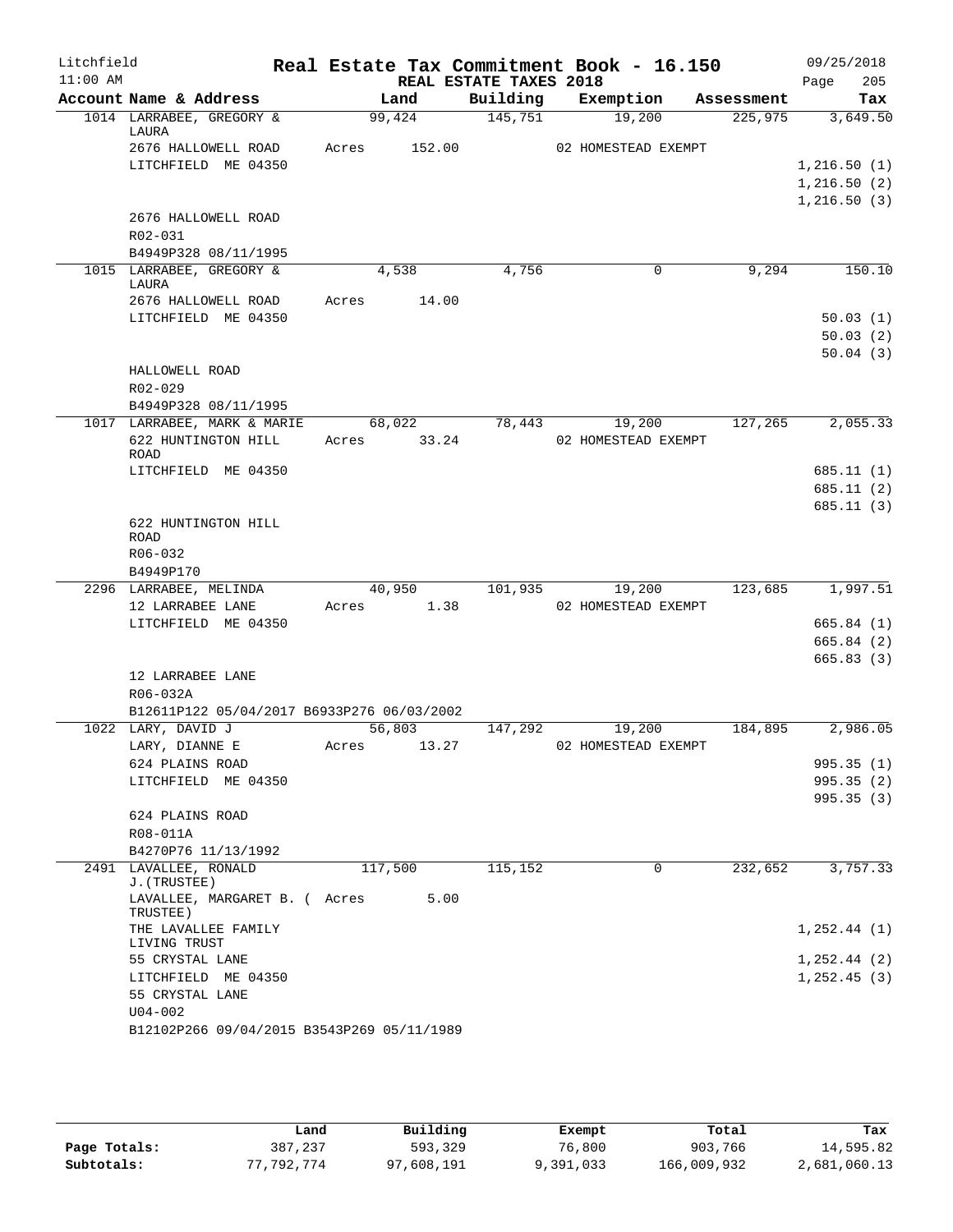| Litchfield                 |                                                                   |              |                |                        | Real Estate Tax Commitment Book - 16.150 |                       | 09/25/2018               |
|----------------------------|-------------------------------------------------------------------|--------------|----------------|------------------------|------------------------------------------|-----------------------|--------------------------|
| $11:00$ AM                 | Account Name & Address                                            |              |                | REAL ESTATE TAXES 2018 |                                          |                       | 206<br>Page              |
|                            | 2621 LAVERDIERE JEFFREY S                                         |              | Land<br>42,425 | Building<br>122,491    | Exemption<br>$\Omega$                    | Assessment<br>164,916 | Tax<br>2,663.39          |
|                            | LAVERDIERE ELIZABETH A                                            |              | Acres 1.97     |                        |                                          |                       |                          |
|                            | P O BOX 4                                                         |              |                |                        |                                          |                       | 887.80 (1)               |
|                            | LITCHFIELD ME 04350                                               |              |                |                        |                                          |                       | 887.80 (2)               |
|                            |                                                                   |              |                |                        |                                          |                       | 887.79 (3)               |
|                            | 54 OVERLOOK DRIVE                                                 |              |                |                        |                                          |                       |                          |
|                            | R12-022-4                                                         |              |                |                        |                                          |                       |                          |
|                            | B9547P340 10/30/2007 B9547P338 10/30/2007 B8169P283<br>10/21/2004 |              |                |                        |                                          |                       |                          |
|                            | 1027 LEAVITT, LAURIE                                              |              | 89,732         | 27,095                 | 0                                        | 116,827               | 1,886.76                 |
|                            | LEAVITT, WILLIAM & MARY Acres                                     |              |                | 0.52                   |                                          |                       |                          |
|                            | E. BAILEY                                                         |              |                |                        |                                          |                       |                          |
|                            | 42 DANIEL DRIVE                                                   |              |                |                        |                                          |                       | 628.92(1)                |
|                            | GARDINER ME 04345                                                 |              |                |                        |                                          |                       | 628.92(2)                |
|                            | 10 BAILEY LANE                                                    |              |                |                        |                                          |                       | 628.92(3)                |
|                            | $U03 - 003$                                                       |              |                |                        |                                          |                       |                          |
|                            | B12561P93 03/17/2017 B5915P251<br>1028 LEBEL, PAUL R              |              |                | $9\overline{2,787}$    | 19,200                                   | 184,259               | 2,975.78                 |
|                            | LEBEL, ROCHELLE N.                                                |              | 110,672        |                        |                                          |                       |                          |
|                            | 33 KERI LANE                                                      | Acres        |                | 0.42                   | 02 HOMESTEAD EXEMPT                      |                       |                          |
|                            | LITCHFIELD ME 04350                                               |              |                |                        |                                          |                       | 991.93 (1)               |
|                            |                                                                   |              |                |                        |                                          |                       | 991.93 (2)<br>991.92 (3) |
|                            | 33 KERI LANE                                                      |              |                |                        |                                          |                       |                          |
|                            | $U10 - 039$                                                       |              |                |                        |                                          |                       |                          |
|                            | B1472P770 07/16/1968                                              |              |                |                        |                                          |                       |                          |
|                            | 1967 LEBLANC JESSE J.                                             |              | 47,350         | 6,381                  | 19,200                                   | 34,531                | 557.68                   |
|                            | 6 SPRUCE STREET                                                   | Acres        |                | 4.50                   | 02 HOMESTEAD EXEMPT                      |                       |                          |
|                            | AUGUSTA ME 04330                                                  |              |                |                        |                                          |                       | 185.89(1)                |
|                            |                                                                   |              |                |                        |                                          |                       | 185.89(2)                |
|                            |                                                                   |              |                |                        |                                          |                       | 185.90(3)                |
|                            | 24 DEER RUN LANE                                                  |              |                |                        |                                          |                       |                          |
|                            | R03-040A-1                                                        |              |                |                        |                                          |                       |                          |
|                            | B9829P62 08/20/2008 B7870P256 03/18/2004                          |              |                |                        |                                          |                       |                          |
|                            | 1427 LECLAIR, ANTHONY & LYNN                                      |              | 49,000         | $\Omega$               | $\mathbf 0$                              | 49,000                | 791.35                   |
|                            | 229 MAXWELL ROAD                                                  | Acres        | 80.00          |                        |                                          |                       |                          |
|                            | LITCHFIELD ME 04350                                               |              |                |                        |                                          |                       | 263.78(1)                |
|                            |                                                                   |              |                |                        |                                          |                       | 263.78(2)                |
|                            |                                                                   |              |                |                        |                                          |                       | 263.79(3)                |
|                            | MAXWELL ROAD                                                      |              |                |                        |                                          |                       |                          |
|                            | R03-046A                                                          |              |                |                        |                                          |                       |                          |
|                            | B7018P99 07/12/2002                                               |              |                |                        |                                          |                       |                          |
|                            | 101 LECLAIR, ANTHONY & LYNN                                       |              | 66,500         | 102,077                | 19,200                                   | 149,377               | 2,412.44                 |
|                            | 229 MAXWELL ROAD                                                  | Acres        |                | 24.00                  | 02 HOMESTEAD EXEMPT                      |                       |                          |
|                            | LITCHFIELD ME 04350                                               |              |                |                        |                                          |                       | 804.15(1)                |
|                            |                                                                   |              |                |                        |                                          |                       | 804.15 (2)               |
|                            |                                                                   |              |                |                        |                                          |                       | 804.14 (3)               |
|                            | 229 MAXWELL ROAD                                                  |              |                |                        |                                          |                       |                          |
|                            | $R03 - 046$                                                       |              |                |                        |                                          |                       |                          |
|                            | B3844P300                                                         |              |                |                        |                                          |                       |                          |
|                            | 1032 LECLAIR, EUGENE                                              |              | 97,000         | 48,686                 | 0                                        | 145,686               | 2,352.83                 |
|                            | 12 WARNER ST                                                      | Acres        |                | 1.00                   |                                          |                       |                          |
|                            | GLOUCESTER MA 01930                                               |              |                |                        |                                          |                       | 784.28 (1)<br>784.28 (2) |
|                            |                                                                   |              |                |                        |                                          |                       | 784.27 (3)               |
|                            | 72 HALEY LANE                                                     |              |                |                        |                                          |                       |                          |
|                            | R09-032                                                           |              |                |                        |                                          |                       |                          |
|                            | B4792P263 10/21/1994                                              |              |                |                        |                                          |                       |                          |
|                            |                                                                   |              |                |                        |                                          |                       |                          |
|                            |                                                                   | Land         | Building       |                        | Exempt                                   | Total                 | Tax                      |
| Page Totals:<br>Subtotals: |                                                                   | 502,679      | 399,517        |                        | 57,600                                   | 844,596               | 13,640.23                |
|                            |                                                                   | 78, 295, 453 | 98,007,708     |                        | 9,448,633                                | 166,854,528           | 2,694,700.36             |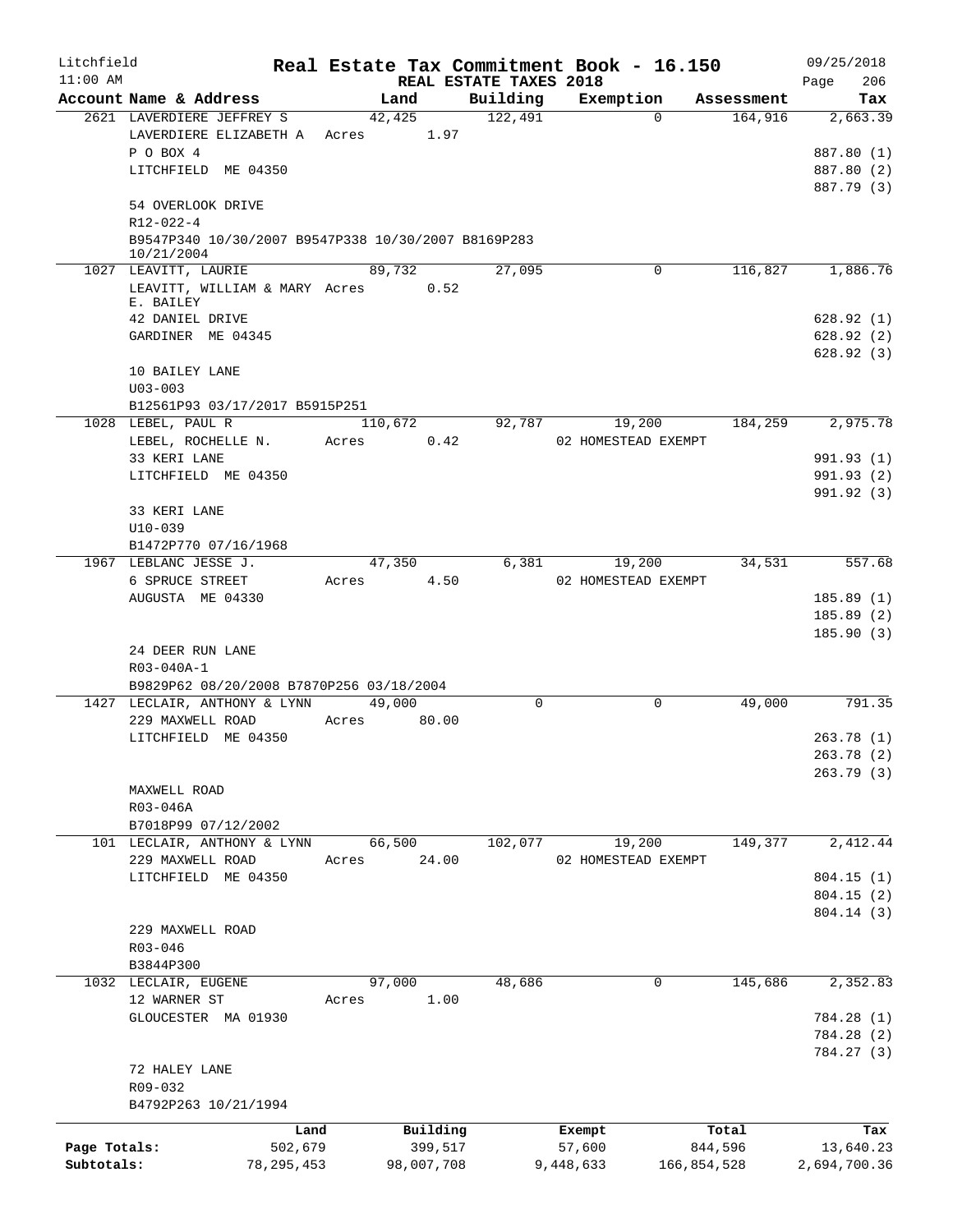| Litchfield   |                            | Real Estate Tax Commitment Book - 16.150 |                                    |                          |            | 09/25/2018         |
|--------------|----------------------------|------------------------------------------|------------------------------------|--------------------------|------------|--------------------|
| $11:00$ AM   | Account Name & Address     | Land                                     | REAL ESTATE TAXES 2018<br>Building | Exemption                | Assessment | 207<br>Page<br>Tax |
|              | 1957 LECLAIR, RICHARD G.   | 40,100                                   | 81,636                             | 19,200                   | 102,536    | 1,655.96           |
|              | 6 RICKER LANE              | Acres 1.60                               |                                    | 02 HOMESTEAD EXEMPT      |            |                    |
|              | LITCHFIELD ME 04350        |                                          |                                    |                          |            | 551.99(1)          |
|              |                            |                                          |                                    |                          |            | 551.99(2)          |
|              |                            |                                          |                                    |                          |            | 551.98(3)          |
|              | 6 RICKER LANE              |                                          |                                    |                          |            |                    |
|              | $R03 - 040 - 6$            |                                          |                                    |                          |            |                    |
|              | B7504P24                   |                                          |                                    |                          |            |                    |
|              | 1033 LEDEW, DAVID P        | 65,700                                   | 144,159                            | 19,200                   | 190,659    | 3,079.14           |
|              |                            |                                          |                                    |                          |            |                    |
|              | 62 WHIPPOORWILL ROAD       | 2.53<br>Acres                            |                                    | 02 HOMESTEAD EXEMPT      |            |                    |
|              | LITCHFIELD ME 04350        |                                          |                                    |                          |            | 1,026.38(1)        |
|              |                            |                                          |                                    |                          |            | 1,026.38(2)        |
|              |                            |                                          |                                    |                          |            | 1,026.38(3)        |
|              | 62 WHIPPOORWILL ROAD       |                                          |                                    |                          |            |                    |
|              | $U21 - 004$                |                                          |                                    |                          |            |                    |
|              | B5544P188                  |                                          |                                    |                          |            |                    |
|              | 1035 LEEMAN, RICHARD S     | 63,500                                   | 176,130                            | 19,200                   | 220,430    | 3,559.94           |
|              | P O BOX 141                | Acres 19.00                              |                                    | 02 HOMESTEAD EXEMPT      |            |                    |
|              | LITCHFIELD ME 04350        |                                          |                                    |                          |            | 1,186.65(1)        |
|              |                            |                                          |                                    |                          |            | 1, 186.65(2)       |
|              |                            |                                          |                                    |                          |            | 1, 186.64(3)       |
|              | 144 HUNTINGTON HILL        |                                          |                                    |                          |            |                    |
|              | <b>ROAD</b>                |                                          |                                    |                          |            |                    |
|              | R11-040                    |                                          |                                    |                          |            |                    |
|              | B2136P62                   |                                          |                                    |                          |            |                    |
|              | 320 LEET, BONNIE & RAYMOND | 42,000                                   | 20,593                             | 19,200                   | 43,393     | 700.80             |
|              | 2771 HALLOWELL ROAD        | 1.80<br>Acres                            |                                    | 02 HOMESTEAD EXEMPT      |            |                    |
|              | LITCHFIELD ME 04350        |                                          |                                    |                          |            | 233.60(1)          |
|              |                            |                                          |                                    |                          |            | 233.60(2)          |
|              |                            |                                          |                                    |                          |            | 233.60(3)          |
|              | 2771 HALLOWELL ROAD        |                                          |                                    |                          |            |                    |
|              | R02-019                    |                                          |                                    |                          |            |                    |
|              | B7266P79                   |                                          |                                    |                          |            |                    |
|              | 2322 LEET, DEBRA           | $\mathbf 0$                              | 4,466                              | 4,466                    | 0          | 0.00               |
|              | 18 CLINTON LANE            |                                          |                                    | 02 HOMESTEAD EXEMPT      |            |                    |
|              | LITCHFIELD ME 04350        |                                          |                                    |                          |            |                    |
|              |                            |                                          |                                    |                          |            |                    |
|              |                            |                                          |                                    |                          |            |                    |
|              | 18 CLINTON LANE            |                                          |                                    |                          |            |                    |
|              | R02-103-ON-8               |                                          |                                    |                          |            |                    |
|              | 1038 LEET, GERALD          | 39,100                                   | 76,732                             | 19,200                   | 96,632     | 1,560.61           |
|              | 114 WENTZELL ROAD          | 1.60<br>Acres                            |                                    | 02 HOMESTEAD EXEMPT      |            |                    |
|              | LITCHFIELD ME 04350        |                                          |                                    |                          |            | 520.20(1)          |
|              |                            |                                          |                                    |                          |            | 520.20(2)          |
|              |                            |                                          |                                    |                          |            | 520.21(3)          |
|              | 114 WENTZELL ROAD          |                                          |                                    |                          |            |                    |
|              | R03-089                    |                                          |                                    |                          |            |                    |
|              | B3996P54                   |                                          |                                    |                          |            |                    |
|              | 1760 LEET, GERALD R.       | 29,000                                   | $\mathbf 0$                        | $\mathbf 0$              | 29,000     | 468.35             |
|              | 114 WENTZELL ROAD          | 1.40<br>Acres                            |                                    |                          |            |                    |
|              | LITCHFIELD ME 04350        |                                          |                                    |                          |            | 156.12(1)          |
|              |                            |                                          |                                    |                          |            | 156.12(2)          |
|              |                            |                                          |                                    |                          |            | 156.11(3)          |
|              | WENTZELL ROAD              |                                          |                                    |                          |            |                    |
|              | R03-089B                   |                                          |                                    |                          |            |                    |
|              | B6000P118                  |                                          |                                    |                          |            |                    |
|              |                            |                                          |                                    |                          |            |                    |
|              |                            |                                          |                                    |                          |            |                    |
|              | Land                       | Building                                 |                                    | Exempt                   | Total      | Tax                |
| Page Totals: | 279,400                    | 503,716                                  |                                    | 100,466                  | 682,650    | 11,024.80          |
| Subtotals:   | 78,574,853                 | 98,511,424                               |                                    | 9,549,099<br>167,537,178 |            | 2,705,725.16       |
|              |                            |                                          |                                    |                          |            |                    |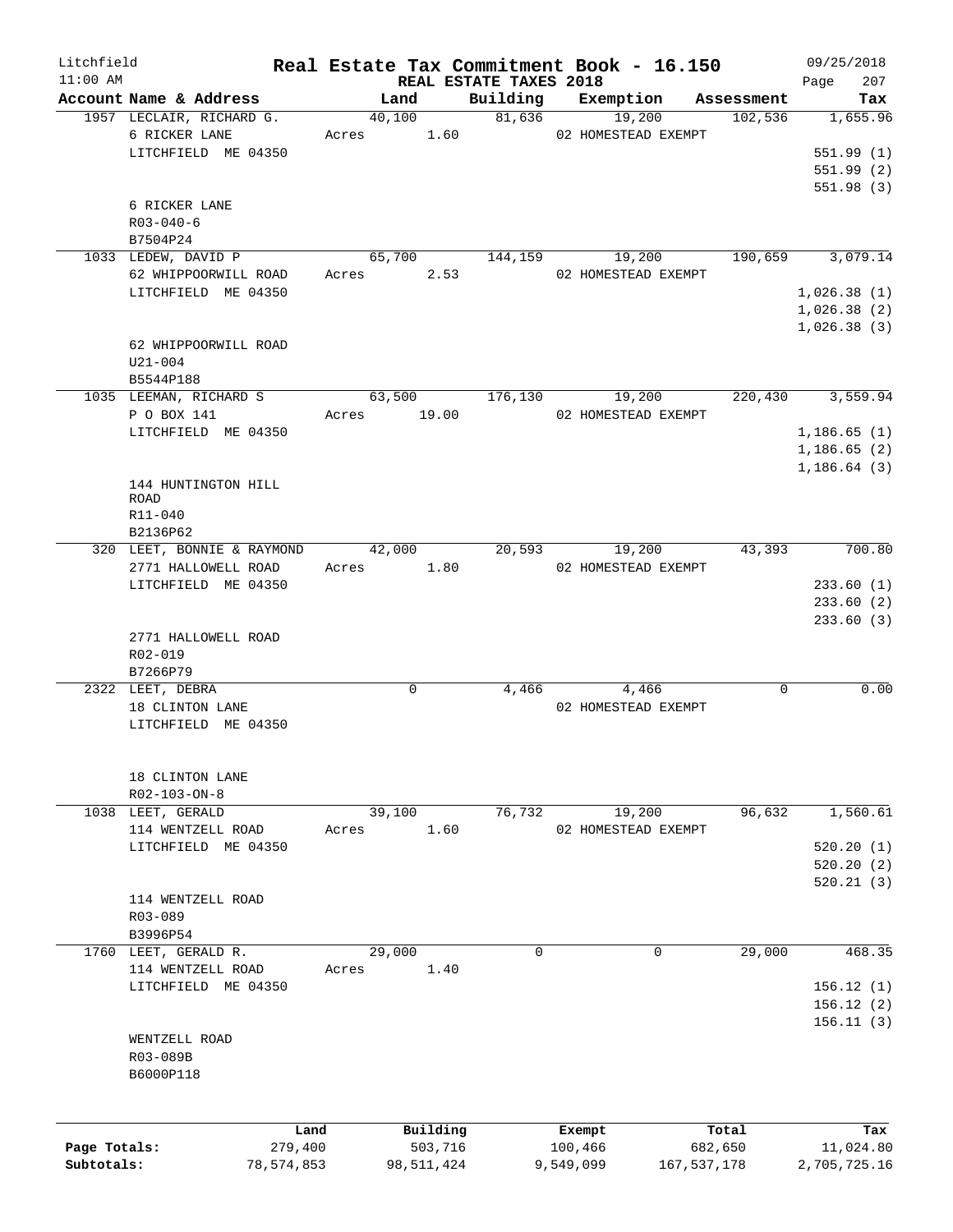| Litchfield |             |                                                                               |       |            |       | Real Estate Tax Commitment Book - 16.150 |        |                     |            |      | 09/25/2018                 |
|------------|-------------|-------------------------------------------------------------------------------|-------|------------|-------|------------------------------------------|--------|---------------------|------------|------|----------------------------|
| $11:00$ AM |             |                                                                               |       |            |       | REAL ESTATE TAXES 2018                   |        |                     |            | Page | 208                        |
|            |             | Account Name & Address                                                        |       | Land       |       | Building Exemption                       |        |                     | Assessment |      | Tax                        |
|            |             | 1039 LEET, GLADYS I                                                           |       | 40,000     |       | 36,142                                   |        | 19,200              | 56,942     |      | 919.61                     |
|            |             | 566 RICHMOND ROAD                                                             |       | Acres 1.00 |       |                                          |        | 02 HOMESTEAD EXEMPT |            |      |                            |
|            |             | LITCHFIELD ME 04350                                                           |       |            |       |                                          |        |                     |            |      | 306.54(1)                  |
|            |             |                                                                               |       |            |       |                                          |        |                     |            |      | 306.54(2)                  |
|            |             |                                                                               |       |            |       |                                          |        |                     |            |      | 306.53(3)                  |
|            |             | 566 RICHMOND ROAD                                                             |       |            |       |                                          |        |                     |            |      |                            |
|            | R02-005     |                                                                               |       |            |       |                                          |        |                     |            |      |                            |
|            | B2766P205   |                                                                               |       |            |       |                                          |        |                     |            |      |                            |
|            |             | 1042 LEET, RUSSELL C                                                          |       | 45,000     |       |                                          | 67,358 | 19,200              | 93,158     |      | 1,504.50                   |
|            |             | LEET GEORGIA                                                                  |       | Acres      | 3.00  |                                          |        | 02 HOMESTEAD EXEMPT |            |      |                            |
|            |             | 294 ACADEMY ROAD                                                              |       |            |       |                                          |        |                     |            |      | 501.50(1)                  |
|            |             | LITCHFIELD ME 04350                                                           |       |            |       |                                          |        |                     |            |      | 501.50(2)                  |
|            |             |                                                                               |       |            |       |                                          |        |                     |            |      | 501.50(3)                  |
|            |             | 294 ACADEMY ROAD                                                              |       |            |       |                                          |        |                     |            |      |                            |
|            | $R02 - 102$ |                                                                               |       |            |       |                                          |        |                     |            |      |                            |
|            |             | B2519P195 07/07/1982                                                          |       |            |       |                                          |        |                     |            |      |                            |
|            |             | 1043 LEIBOWITZ, PHILIP P                                                      |       | 45,250     |       | 173,503                                  |        | 19,200              | 199,553    |      | 3,222.78                   |
|            |             | LEIBOWITZ RAYNA<br>1032 PLAINS ROAD                                           |       | Acres      | 3.10  |                                          |        | 02 HOMESTEAD EXEMPT |            |      | 1,074.26(1)                |
|            |             | LITCHFIELD ME 04350                                                           |       |            |       |                                          |        |                     |            |      |                            |
|            |             |                                                                               |       |            |       |                                          |        |                     |            |      | 1,074.26(2)<br>1,074.26(3) |
|            |             | 1032 PLAINS ROAD                                                              |       |            |       |                                          |        |                     |            |      |                            |
|            | R09-048     |                                                                               |       |            |       |                                          |        |                     |            |      |                            |
|            |             | B1412P728 03/28/1966                                                          |       |            |       |                                          |        |                     |            |      |                            |
|            |             | 1046 LEMAY, BRAD                                                              |       | 52,500     |       |                                          | 43,586 | 19,200              | 76,886     |      | 1,241.71                   |
|            |             | 674 RICHMOND ROAD                                                             |       | Acres      | 6.00  |                                          |        | 02 HOMESTEAD EXEMPT |            |      |                            |
|            |             | LITCHFIELD ME 04350                                                           |       |            |       |                                          |        |                     |            |      | 413.90(1)                  |
|            |             |                                                                               |       |            |       |                                          |        |                     |            |      | 413.90 (2)                 |
|            |             |                                                                               |       |            |       |                                          |        |                     |            |      | 413.91 (3)                 |
|            |             | 674 RICHMOND ROAD                                                             |       |            |       |                                          |        |                     |            |      |                            |
|            | R02-044     |                                                                               |       |            |       |                                          |        |                     |            |      |                            |
|            |             | B10429P328 05/28/2010 B6568P42                                                |       |            |       |                                          |        |                     |            |      |                            |
|            |             | 1045 LEMAY, MARC                                                              |       | 77,550     |       | 78,741                                   |        | $\Omega$            | 156,291    |      | 2,524.10                   |
|            |             | 720 HIGHLAND DRIVE                                                            | Acres |            | 26.98 |                                          |        |                     |            |      |                            |
|            |             | ORANGE CITY FL 32763                                                          |       |            |       |                                          |        |                     |            |      | 841.37 (1)                 |
|            |             |                                                                               |       |            |       |                                          |        |                     |            |      | 841.37 (2)                 |
|            |             |                                                                               |       |            |       |                                          |        |                     |            |      | 841.36 (3)                 |
|            |             | 55 LEMAY LANE                                                                 |       |            |       |                                          |        |                     |            |      |                            |
|            | R03-088A    |                                                                               |       |            |       |                                          |        |                     |            |      |                            |
|            |             | B11405P112 06/04/2013 B10631P284 12/29/2010                                   |       |            |       |                                          |        |                     |            |      |                            |
|            | 12/02/1987  | B10631P281 12/29/2010 B9034P259 06/08/2006 B3276P233                          |       |            |       |                                          |        |                     |            |      |                            |
|            |             | 2026 LEMELIN, ALBERT P.                                                       |       | 63,425     |       | 154,260                                  |        | 0                   | 217,685    |      | 3,515.61                   |
|            |             | LEMELIN, POLLY B.                                                             | Acres |            | 18.90 |                                          |        |                     |            |      |                            |
|            |             | 42 ANDERSON ROAD                                                              |       |            |       |                                          |        |                     |            |      | 1,171.87 (1)               |
|            |             | MONMOUTH ME 04259                                                             |       |            |       |                                          |        |                     |            |      | 1,171.87 (2)               |
|            |             |                                                                               |       |            |       |                                          |        |                     |            |      | 1,171.87 (3)               |
|            |             | 1469 RICHMOND ROAD                                                            |       |            |       |                                          |        |                     |            |      |                            |
|            | R01-051C    |                                                                               |       |            |       |                                          |        |                     |            |      |                            |
|            |             | B12121P299 10/02/2015 B11955P76 03/25/2015<br>B11154P311 08/31/2012 B5241P267 |       |            |       |                                          |        |                     |            |      |                            |

|              | Land       | Building   | Exempt    | Total       | Tax          |
|--------------|------------|------------|-----------|-------------|--------------|
| Page Totals: | 323,725    | 553,590    | 76,800    | 800,515     | 12,928.31    |
| Subtotals:   | 78,898,578 | 99,065,014 | 9,625,899 | 168,337,693 | 2,718,653.47 |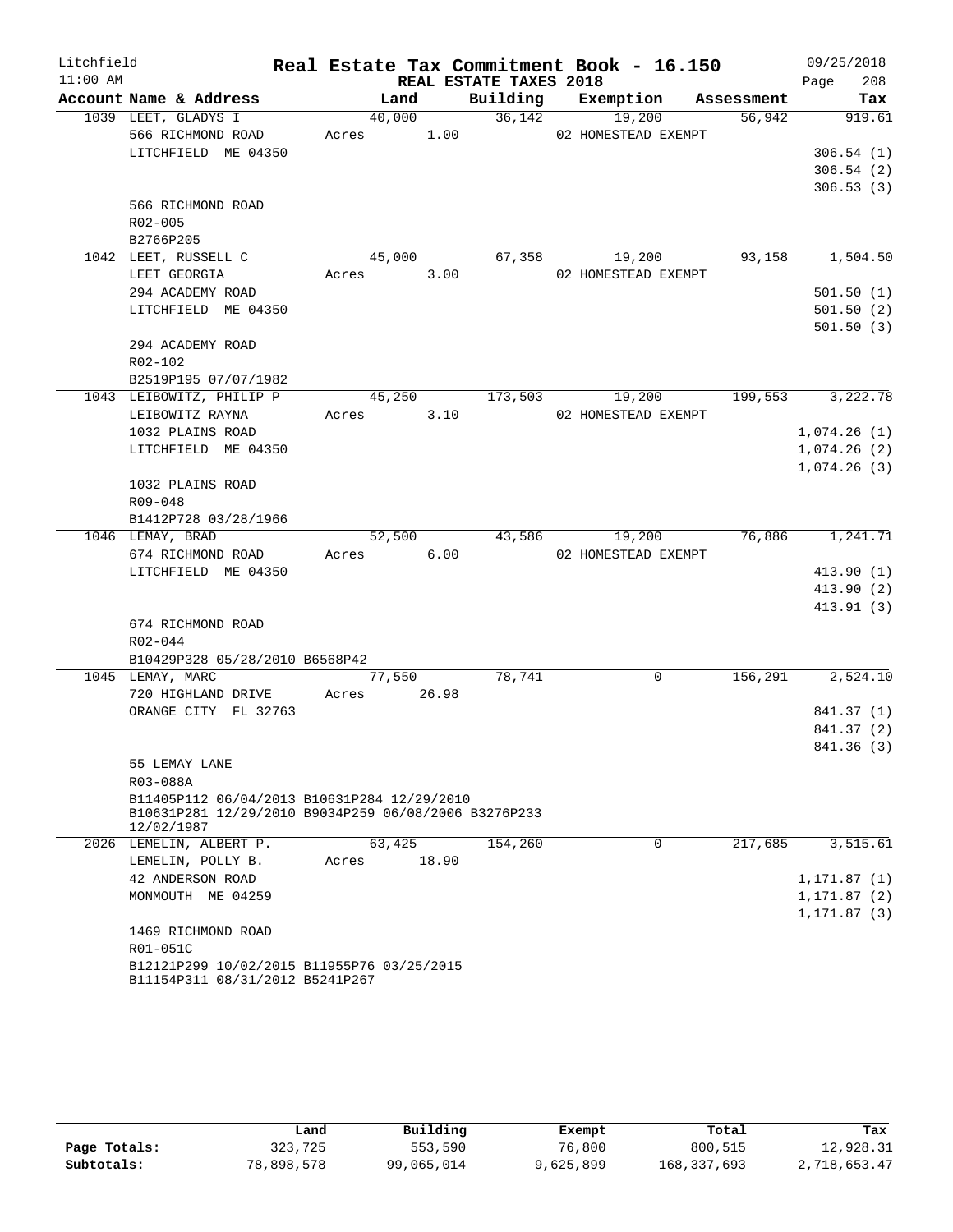| Litchfield |                                                     |         |       |                        | Real Estate Tax Commitment Book - 16.150 |            | 09/25/2018             |
|------------|-----------------------------------------------------|---------|-------|------------------------|------------------------------------------|------------|------------------------|
| $11:00$ AM |                                                     |         |       | REAL ESTATE TAXES 2018 |                                          |            | 209<br>Page            |
|            | Account Name & Address                              |         | Land  | Building               | Exemption                                | Assessment | Tax                    |
|            | 1299 LEMIEUX, STEVEN                                | 35,300  |       | 201,803                | $\Omega$                                 | 237,103    | 3,829.21               |
|            | LEMIEUX, DIANNA                                     | Acres   |       | 0.50                   |                                          |            |                        |
|            | 615 FLETCHER ROAD                                   |         |       |                        |                                          |            | 1, 276.40(1)           |
|            | AUBURN ME 04210                                     |         |       |                        |                                          |            | 1, 276.40(2)           |
|            |                                                     |         |       |                        |                                          |            | 1, 276.41(3)           |
|            | 554 PEACEPIPE DRIVE                                 |         |       |                        |                                          |            |                        |
|            | $U28 - 081$                                         |         |       |                        |                                          |            |                        |
|            | B8200P318 11/12/2004                                |         |       |                        |                                          |            |                        |
|            | 1568 LEMIEUX, STEVEN S                              | 109,300 |       | 30,100                 | 0                                        | 139,400    | 2,251.31               |
|            | LEMIEUX, DIANNA J                                   | Acres   |       | 0.50                   |                                          |            |                        |
|            | 615 FLETCHER ROAD                                   |         |       |                        |                                          |            | 750.44(1)              |
|            | AUBURN ME 04210                                     |         |       |                        |                                          |            | 750.44(2)<br>750.43(3) |
|            | 553 PEACEPIPE DRIVE                                 |         |       |                        |                                          |            |                        |
|            | $U28 - 078$                                         |         |       |                        |                                          |            |                        |
|            | B10793P294 07/29/2011 B8015P31 06/25/2004 B5365P339 |         |       |                        |                                          |            |                        |
|            | 05/01/1997                                          |         |       |                        |                                          |            |                        |
|            | 2098 LENNOX HIGHLAND                                | 213,287 |       | 86,712                 | $\mathbf 0$                              | 299,999    | 4,844.98               |
|            | ADVENTURES, LLC.                                    |         |       |                        |                                          |            |                        |
|            | 117 HIGHLAND STREET                                 | Acres   |       | 4.30                   |                                          |            |                        |
|            | ROCKY HILL CT 06067                                 |         |       |                        |                                          |            | 1,614.99(1)            |
|            |                                                     |         |       |                        |                                          |            | 1,614.99(2)            |
|            |                                                     |         |       |                        |                                          |            | 1,615.00(3)            |
|            | 15 PERCH DRIVE<br>U18-004C                          |         |       |                        |                                          |            |                        |
|            | B12530P265 01/30/2017 B11059P207 05/30/2012         |         |       |                        |                                          |            |                        |
|            | B6315P350 10/06/2000                                |         |       |                        |                                          |            |                        |
|            | 1610 LEONARD, ROBERTA M                             | 42,525  |       | 117,960                | $\mathbf 0$                              | 160,485    | 2,591.83               |
|            | 442 PINE TREE ROAD                                  | Acres   |       | 2.01                   |                                          |            |                        |
|            | LITCHFIELD ME 04350                                 |         |       |                        |                                          |            | 863.94 (1)             |
|            |                                                     |         |       |                        |                                          |            | 863.94 (2)             |
|            |                                                     |         |       |                        |                                          |            | 863.95 (3)             |
|            | 442 PINE TREE ROAD                                  |         |       |                        |                                          |            |                        |
|            | R07-004A                                            |         |       |                        |                                          |            |                        |
|            | B12231P318 02/23/2016 B11277P141 09/19/2012         |         |       |                        |                                          |            |                        |
|            | B8485P245 07/01/2005 B6402P256                      |         |       |                        |                                          |            |                        |
|            | 1050 LEPORE, NICHOLAS ET.AL.                        |         | 9,320 | 0                      | 0                                        | 9,320      | 150.52                 |
|            | C/O ROSE LEPORT                                     | Acres   |       | 0.20                   |                                          |            |                        |
|            | 74 LAKE STREET                                      |         |       |                        |                                          |            | 50.17(1)               |
|            | PEABODY MA 01960                                    |         |       |                        |                                          |            | 50.17(2)<br>50.18(3)   |
|            | SUNSET LANE                                         |         |       |                        |                                          |            |                        |
|            | U12-007                                             |         |       |                        |                                          |            |                        |
|            | B6422P315                                           |         |       |                        |                                          |            |                        |
|            | 1049 LEPORE, NICHOLAS ET.AL.                        | 56,672  |       | 54,733                 | 0                                        | 111,405    | 1,799.19               |
|            | C/OROBERT J CORREALE                                | Acres   |       | 0.17                   |                                          |            |                        |
|            | 74 LAKE ST                                          |         |       |                        |                                          |            | 599.73 (1)             |
|            | PEABODY MA 01960                                    |         |       |                        |                                          |            | 599.73 (2)             |
|            |                                                     |         |       |                        |                                          |            | 599.73 (3)             |
|            | 10 SUNSET LANE                                      |         |       |                        |                                          |            |                        |
|            | U12-006                                             |         |       |                        |                                          |            |                        |
|            | B6422P315                                           |         |       |                        |                                          |            |                        |

|              | Land       | Building   | Exempt    | Total         | Tax          |
|--------------|------------|------------|-----------|---------------|--------------|
| Page Totals: | 466,404    | 491,308    |           | 957,712       | 15,467.04    |
| Subtotals:   | 79,364,982 | 99,556,322 | 9,625,899 | 169, 295, 405 | 2,734,120.51 |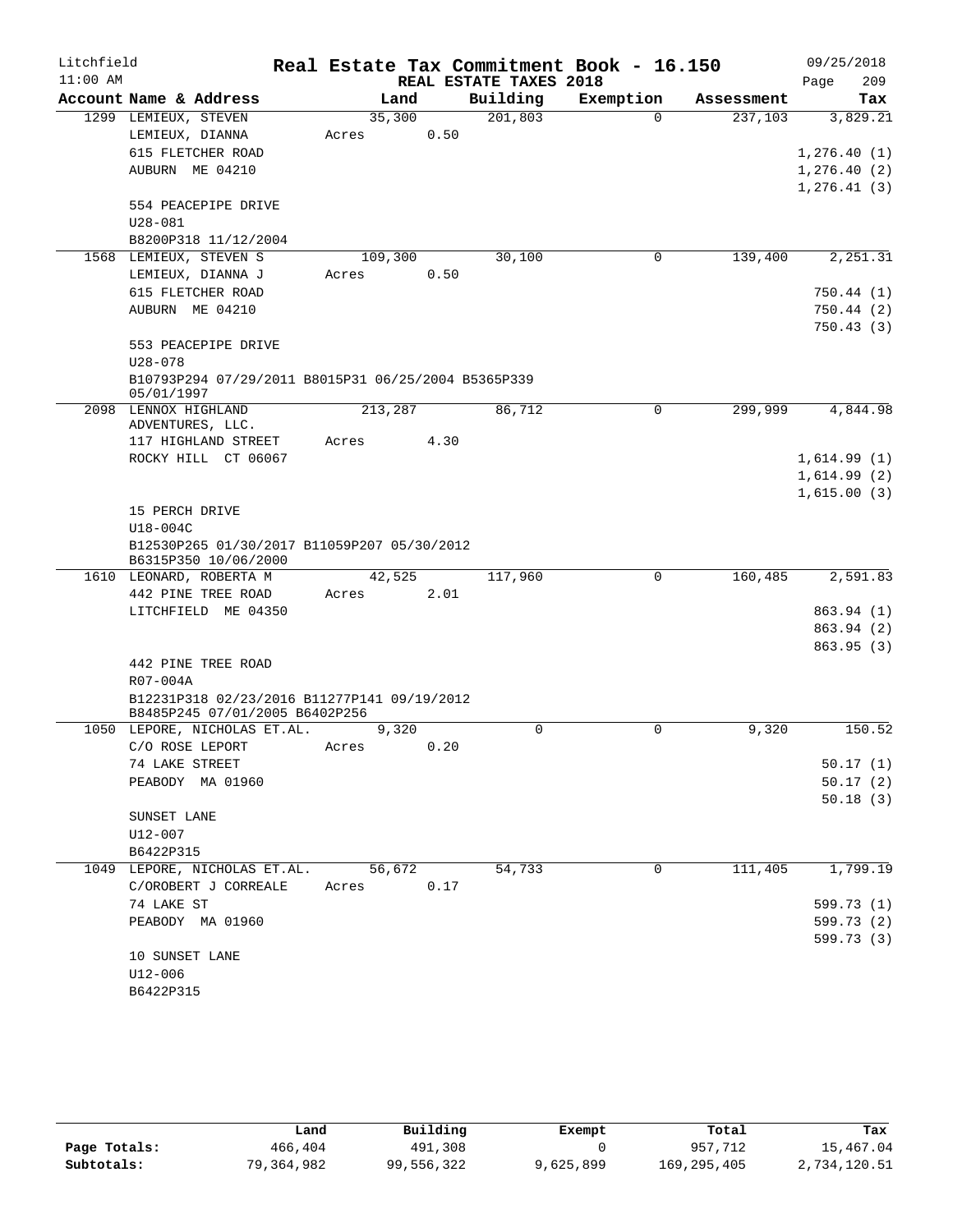| Litchfield   |                                                                   |            |       |                 | Real Estate Tax Commitment Book - 16.150 |           |                       |                       | 09/25/2018      |
|--------------|-------------------------------------------------------------------|------------|-------|-----------------|------------------------------------------|-----------|-----------------------|-----------------------|-----------------|
| $11:00$ AM   |                                                                   |            |       |                 | REAL ESTATE TAXES 2018                   |           |                       |                       | 210<br>Page     |
|              | Account Name & Address<br>1623 LERCH JEFFREY                      |            |       | Land<br>227,282 | Building<br>135,746                      |           | Exemption<br>$\Omega$ | Assessment<br>363,028 | Tax<br>5,862.90 |
|              | LERCH SHANNON                                                     |            | Acres | 22.16           |                                          |           |                       |                       |                 |
|              | 31 SHADY LANE                                                     |            |       |                 |                                          |           |                       |                       | 1,954.30(1)     |
|              | LITCHFIELD ME 04350                                               |            |       |                 |                                          |           |                       |                       | 1,954.30(2)     |
|              |                                                                   |            |       |                 |                                          |           |                       |                       | 1,954.30(3)     |
|              | 31 SHADY LANE                                                     |            |       |                 |                                          |           |                       |                       |                 |
|              | R09-033                                                           |            |       |                 |                                          |           |                       |                       |                 |
|              | B9845P183 09/04/2008 B9845P161 09/04/2008 B3480P341<br>12/22/1988 |            |       |                 |                                          |           |                       |                       |                 |
|              | 2445 LETOURNEAU, DANIEL J                                         |            |       | 26,650          | $\Omega$                                 |           | 0                     | 26,650                | 430.40          |
|              | 3 BLACKBIRD LANE                                                  |            | Acres | 1.02            |                                          |           |                       |                       |                 |
|              | LEWISTON ME 04240                                                 |            |       |                 |                                          |           |                       |                       | 143.47(1)       |
|              |                                                                   |            |       |                 |                                          |           |                       |                       | 143.47(2)       |
|              | MARISSA LANE                                                      |            |       |                 |                                          |           |                       |                       | 143.46(3)       |
|              | R11-023-2                                                         |            |       |                 |                                          |           |                       |                       |                 |
|              | B10148P222 07/15/2009 B8342P95 03/18/2005                         |            |       |                 |                                          |           |                       |                       |                 |
|              | 814 LETOURNEAU, ELAINE M.                                         |            |       | 87,586          | 23,147                                   |           | 0                     | 110,733               | 1,788.34        |
|              | 7 SULLIVAN LANE                                                   | . Acres    |       | 0.21            |                                          |           |                       |                       |                 |
|              | SACO ME 04072                                                     |            |       |                 |                                          |           |                       |                       | 596.11(1)       |
|              |                                                                   |            |       |                 |                                          |           |                       |                       | 596.11(2)       |
|              |                                                                   |            |       |                 |                                          |           |                       |                       | 596.12(3)       |
|              | 148 MACE ROAD                                                     |            |       |                 |                                          |           |                       |                       |                 |
|              | $U14 - 011$                                                       |            |       |                 |                                          |           |                       |                       |                 |
|              | B6011P150 07/27/1999                                              |            |       |                 |                                          |           |                       |                       |                 |
|              | 2447 LETOURNEAU, GREG                                             |            |       | 40,625          | 90,756                                   |           | 19,200                | 112,181               | 1,811.72        |
|              | 12 MARISSA LANE                                                   |            | Acres | 1.81            |                                          |           | 02 HOMESTEAD EXEMPT   |                       |                 |
|              | LITCHFIELD ME 04350                                               |            |       |                 |                                          |           |                       |                       | 603.91(1)       |
|              |                                                                   |            |       |                 |                                          |           |                       |                       | 603.91(2)       |
|              |                                                                   |            |       |                 |                                          |           |                       |                       | 603.90(3)       |
|              | 12 MARISSA LANE                                                   |            |       |                 |                                          |           |                       |                       |                 |
|              | R11-023-4                                                         |            |       |                 |                                          |           |                       |                       |                 |
|              | B9809P81 07/31/2008 B8342P95 03/18/2005<br>1051 LETOURNEAU, HENRY |            |       | 35,800          | 79,710                                   |           | 19,200                | 96,310                | 1,555.41        |
|              | 553 OAKHILL ROAD                                                  |            | Acres | 1.00            |                                          |           | 02 HOMESTEAD EXEMPT   |                       |                 |
|              | LITCHFIELD ME 04350                                               |            |       |                 |                                          |           |                       |                       | 518.47(1)       |
|              |                                                                   |            |       |                 |                                          |           |                       |                       | 518.47(2)       |
|              |                                                                   |            |       |                 |                                          |           |                       |                       | 518.47(3)       |
|              | 553 OAK HILL ROAD                                                 |            |       |                 |                                          |           |                       |                       |                 |
|              | R04-015A                                                          |            |       |                 |                                          |           |                       |                       |                 |
|              | B3376P253                                                         |            |       |                 |                                          |           |                       |                       |                 |
|              | 1052 LETSCH, BRUCE A                                              |            |       | 73,500          | 89,479                                   |           | 19,200                | 143,779               | 2,322.03        |
|              | 396 STEVENSTOWN ROAD                                              |            | Acres | 38.00           |                                          |           | 02 HOMESTEAD EXEMPT   |                       |                 |
|              | LITCHFIELD ME 04350                                               |            |       |                 |                                          |           |                       |                       | 774.01(1)       |
|              |                                                                   |            |       |                 |                                          |           |                       |                       | 774.01(2)       |
|              |                                                                   |            |       |                 |                                          |           |                       |                       | 774.01(3)       |
|              | 396 STEVENSTOWN ROAD                                              |            |       |                 |                                          |           |                       |                       |                 |
|              | R09-081<br>B1909P103                                              |            |       |                 |                                          |           |                       |                       |                 |
|              | 1691 LEVASSEUR JAMES A                                            |            |       | 41,500          | 80,220                                   |           | 19,200                | 102,520               | 1,655.70        |
|              | 283 BUKER ROAD                                                    |            | Acres | 1.60            |                                          |           | 02 HOMESTEAD EXEMPT   |                       |                 |
|              | LITCHFIELD ME 04350                                               |            |       |                 |                                          |           |                       |                       | 551.90(1)       |
|              |                                                                   |            |       |                 |                                          |           |                       |                       | 551.90(2)       |
|              |                                                                   |            |       |                 |                                          |           |                       |                       | 551.90(3)       |
|              | 283 BUKER ROAD                                                    |            |       |                 |                                          |           |                       |                       |                 |
|              | R05-048                                                           |            |       |                 |                                          |           |                       |                       |                 |
|              | B9530P103 10/15/2007 B5004P311 10/25/1995                         |            |       |                 |                                          |           |                       |                       |                 |
|              |                                                                   | Land       |       | Building        |                                          |           | Exempt                | Total                 | Tax             |
| Page Totals: |                                                                   | 532,943    |       | 499,058         |                                          |           | 76,800                | 955,201               | 15,426.50       |
| Subtotals:   |                                                                   | 79,897,925 |       | 100,055,380     |                                          | 9,702,699 |                       | 170,250,606           | 2,749,547.01    |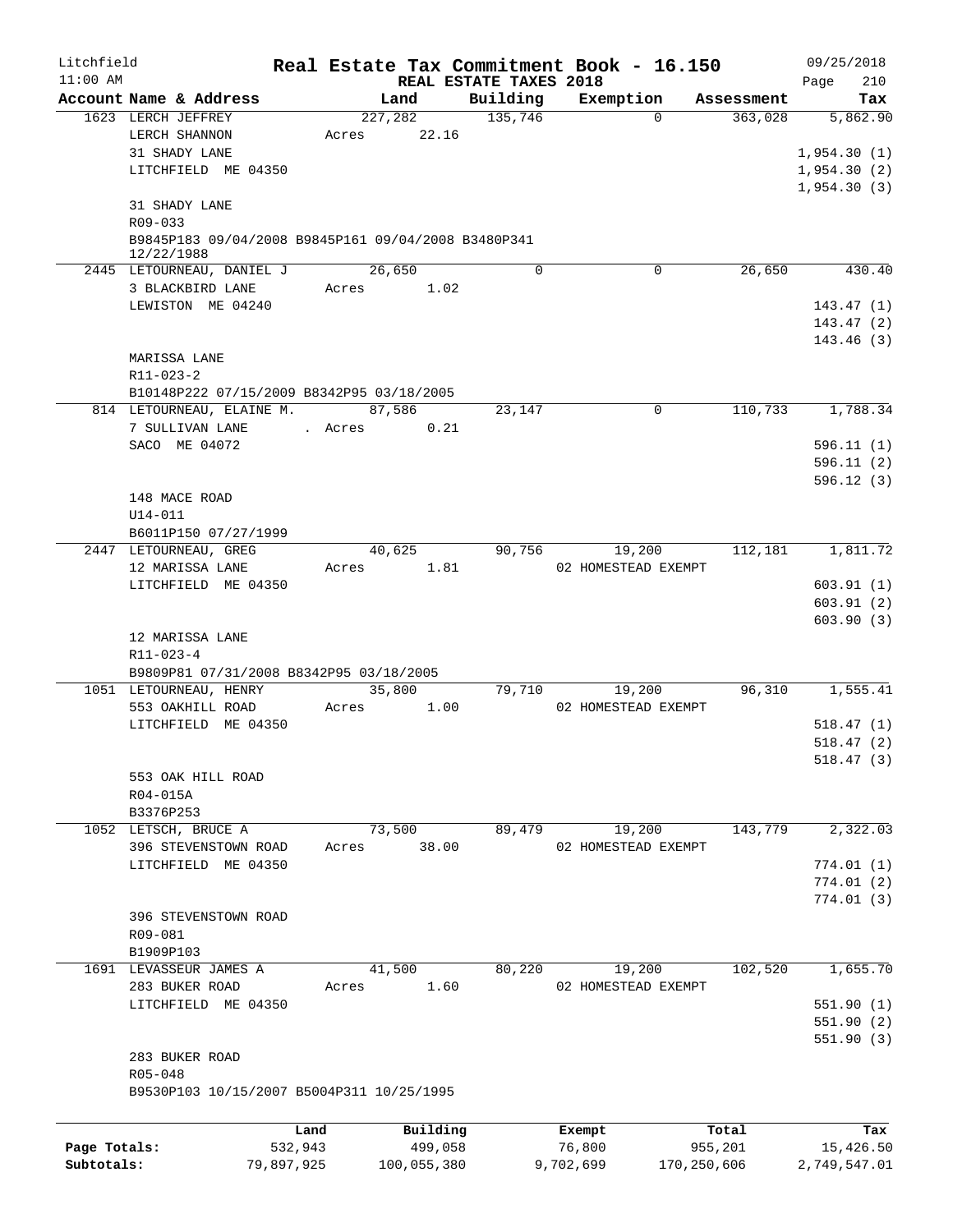| Litchfield   |                                              |              |         |               |                        | Real Estate Tax Commitment Book - 16.150 |             |                       | 09/25/2018      |
|--------------|----------------------------------------------|--------------|---------|---------------|------------------------|------------------------------------------|-------------|-----------------------|-----------------|
| $11:00$ AM   | Account Name & Address                       |              |         |               | REAL ESTATE TAXES 2018 |                                          |             |                       | 211<br>Page     |
|              | 377 LEVASSEUR ROSEMARY                       |              | Land    | 123,650       | Building<br>115,234    | Exemption                                | 19,200      | Assessment<br>219,684 | Tax<br>3,547.90 |
|              | PO BOX 347                                   | Acres        |         | 0.25          |                        | 02 HOMESTEAD EXEMPT                      |             |                       |                 |
|              |                                              |              |         |               |                        |                                          |             |                       |                 |
|              | LITCHFIELD ME 04350                          |              |         |               |                        |                                          |             |                       | 1,182.63(1)     |
|              |                                              |              |         |               |                        |                                          |             |                       | 1,182.63(2)     |
|              |                                              |              |         |               |                        |                                          |             |                       | 1, 182.64(3)    |
|              | 323 PEACEPIPE DRIVE                          |              |         |               |                        |                                          |             |                       |                 |
|              | $U29 - 022$                                  |              |         |               |                        |                                          |             |                       |                 |
|              | B9388P46 06/13/2007 B5296P109 01/16/1997     |              |         |               |                        |                                          |             |                       |                 |
|              | 628 LEVESQUE BENOIT G                        |              | 39,100  |               | 127,787                |                                          | 24,960      | 141,927               | 2,292.12        |
|              | LEVESQUE MARTHA C                            |              | Acres   | 1.20          |                        | 02 HOMESTEAD EXEMPT                      |             |                       |                 |
|              | 2 NOTTINGHAM LANE                            |              |         |               |                        | 03 VETERANS EXEMPT                       |             |                       | 764.04(1)       |
|              | LITCHFIELD ME 04350                          |              |         |               |                        |                                          |             |                       | 764.04(2)       |
|              |                                              |              |         |               |                        |                                          |             |                       | 764.04(3)       |
|              | 2 NOTTINGHAM LANE                            |              |         |               |                        |                                          |             |                       |                 |
|              | R11-035-2-A                                  |              |         |               |                        |                                          |             |                       |                 |
|              | B8894P22 05/05/2006 B7844P86 02/20/2004      |              |         |               |                        |                                          |             |                       |                 |
|              | 2538 LEVESQUE MARC A                         |              | 43,100  |               | $\Omega$               |                                          | 0           | 43,100                | 696.07          |
|              | P O BOX 885                                  | Acres        |         | 10.00         |                        |                                          |             |                       |                 |
|              | SABATTUS ME 04280                            |              |         |               |                        |                                          |             |                       | 232.02(1)       |
|              |                                              |              |         |               |                        |                                          |             |                       | 232.02(2)       |
|              |                                              |              |         |               |                        |                                          |             |                       | 232.03(3)       |
|              | FICKETT DRIVE                                |              |         |               |                        |                                          |             |                       |                 |
|              | U17-023A                                     |              |         |               |                        |                                          |             |                       |                 |
|              | B8130P226 09/17/2004                         |              |         |               |                        |                                          |             |                       |                 |
|              | 2751 LEVESQUE, JOSHUA R.                     |              | 42,550  |               | 24,920                 |                                          | $\mathbf 0$ | 67,470                | 1,089.64        |
|              |                                              |              |         |               |                        |                                          |             |                       |                 |
|              | <b>48 BIRDHOUSE LANE</b>                     |              | Acres   | 2.02          |                        |                                          |             |                       |                 |
|              | LITCHFIELD ME 04350                          |              |         |               |                        |                                          |             |                       | 363.21(1)       |
|              |                                              |              |         |               |                        |                                          |             |                       | 363.21(2)       |
|              |                                              |              |         |               |                        |                                          |             |                       | 363.22(3)       |
|              | <b>48 BIRDHOUSE LANE</b>                     |              |         |               |                        |                                          |             |                       |                 |
|              | R07-033B                                     |              |         |               |                        |                                          |             |                       |                 |
|              | B12112P157 09/18/2015 B10203P252 09/04/2009  |              |         |               |                        |                                          |             |                       |                 |
|              | 585 LEVESQUE, MARC                           |              | 127,600 |               |                        | 51,889                                   | 19,200      | 160,289               | 2,588.67        |
|              | LEVESQUE KIMBERLY                            | Acres        |         | 1.25          |                        | 02 HOMESTEAD EXEMPT                      |             |                       |                 |
|              | P.O. BOX 885                                 |              |         |               |                        |                                          |             |                       | 862.89 (1)      |
|              | SABATTUS ME 04280                            |              |         |               |                        |                                          |             |                       | 862.89(2)       |
|              |                                              |              |         |               |                        |                                          |             |                       | 862.89 (3)      |
|              | FICKETT DRIVE                                |              |         |               |                        |                                          |             |                       |                 |
|              | U17-024                                      |              |         |               |                        |                                          |             |                       |                 |
|              | B8130P229 12/17/2004 B1359P302               |              |         |               |                        |                                          |             |                       |                 |
|              | 469 LEVESQUE, MARG J.                        |              | 44,250  |               | 132,200                |                                          | 0           | 176,450               | 2,849.67        |
|              | 1367 WEST ROAD                               | Acres        |         | 2.70          |                        |                                          |             |                       |                 |
|              | LITCHFIELD ME 04350                          |              |         |               |                        |                                          |             |                       | 949.89 (1)      |
|              |                                              |              |         |               |                        |                                          |             |                       | 949.89 (2)      |
|              |                                              |              |         |               |                        |                                          |             |                       | 949.89 (3)      |
|              | 1365 WEST ROAD                               |              |         |               |                        |                                          |             |                       |                 |
|              | R03-022                                      |              |         |               |                        |                                          |             |                       |                 |
|              | B12840P3389 02/09/2018 B11898P284 01/13/2015 |              |         |               |                        |                                          |             |                       |                 |
|              | B6421P307                                    |              |         |               |                        |                                          |             |                       |                 |
|              | 2077 LEVESQUE, MARG JEANNE                   |              | 37,600  |               | 2,693                  |                                          | 0           | 40,293                | 650.73          |
|              | P.O. BOX 123                                 | Acres        |         | 1.00          |                        |                                          |             |                       |                 |
|              | SABATTUS ME 04280                            |              |         |               |                        |                                          |             |                       | 216.91(1)       |
|              |                                              |              |         |               |                        |                                          |             |                       | 216.91(2)       |
|              |                                              |              |         |               |                        |                                          |             |                       | 216.91(3)       |
|              | 5 SANTA LANE                                 |              |         |               |                        |                                          |             |                       |                 |
|              |                                              |              |         |               |                        |                                          |             |                       |                 |
|              | R03-096A                                     |              |         |               |                        |                                          |             |                       |                 |
|              | B11532P240 09/30/2013                        |              |         |               |                        |                                          |             |                       |                 |
|              |                                              |              |         |               |                        |                                          |             |                       |                 |
|              |                                              | Land         |         | Building      |                        | Exempt                                   |             | Total                 | Tax             |
| Page Totals: |                                              | 457,850      |         | 454,723       |                        | 63,360                                   |             | 849,213               | 13,714.80       |
| Subtotals:   |                                              | 80, 355, 775 |         | 100, 510, 103 |                        | 9,766,059                                | 171,099,819 |                       | 2,763,261.81    |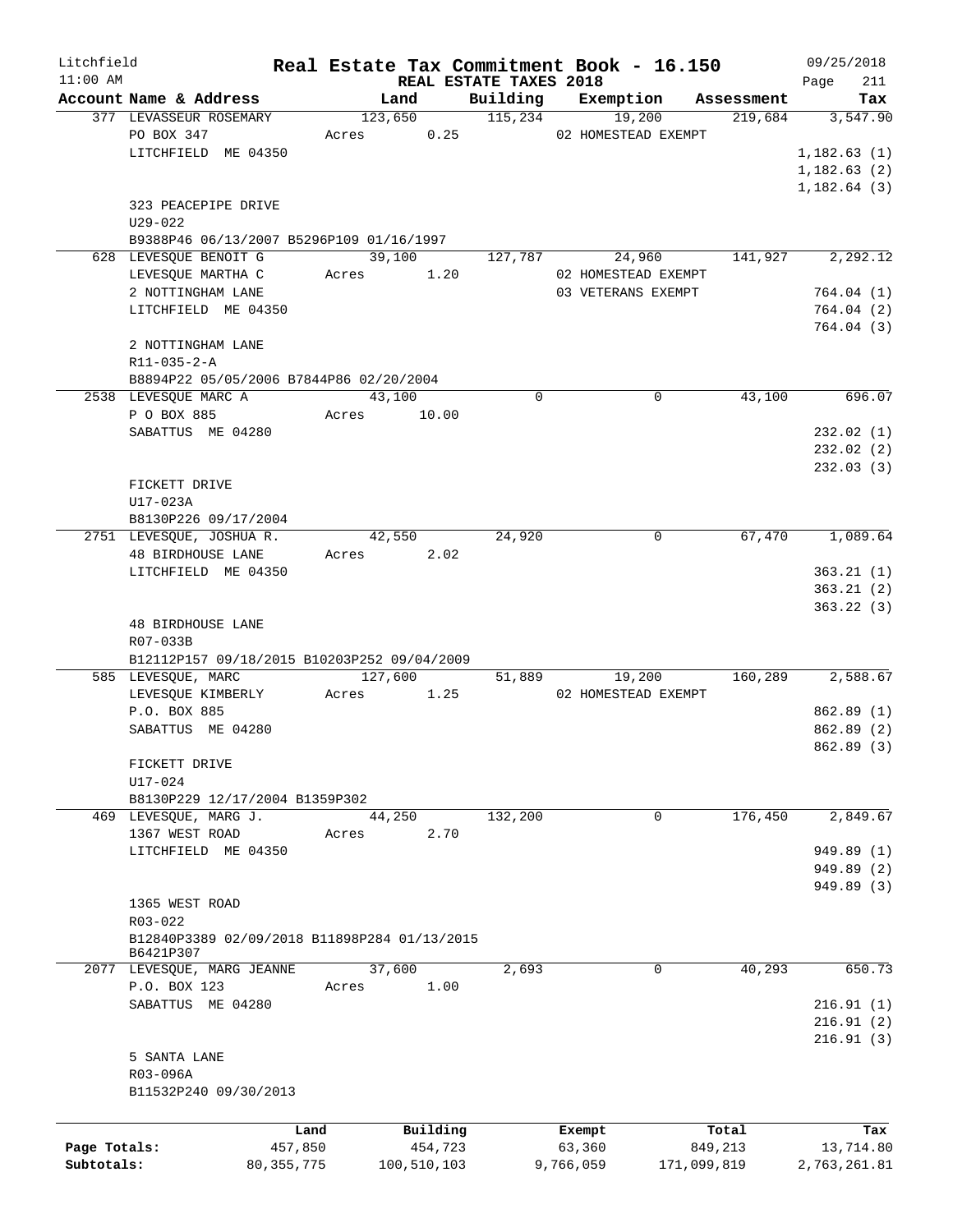| Litchfield   |                                                                 |            |             |                        | Real Estate Tax Commitment Book - 16.150 |               | 09/25/2018         |
|--------------|-----------------------------------------------------------------|------------|-------------|------------------------|------------------------------------------|---------------|--------------------|
| $11:00$ AM   | Account Name & Address                                          |            | Land        | REAL ESTATE TAXES 2018 | Building Exemption                       | Assessment    | 212<br>Page<br>Tax |
|              | 1959 LEVITT, BRYAN M.                                           |            | 41,250      | 138,282                | 19,200                                   | 160,332       | 2,589.36           |
|              | 1317 WEST ROAD                                                  | Acres      | 1.50        |                        | 02 HOMESTEAD EXEMPT                      |               |                    |
|              | LITCHFIELD ME 04350                                             |            |             |                        |                                          |               | 863.12(1)          |
|              |                                                                 |            |             |                        |                                          |               | 863.12(2)          |
|              |                                                                 |            |             |                        |                                          |               | 863.12 (3)         |
|              | 1317 WEST ROAD                                                  |            |             |                        |                                          |               |                    |
|              | R03-028C                                                        |            |             |                        |                                          |               |                    |
|              | B11083P306 06/28/2012 B10786P59 07/22/2011 B6843P327            |            |             |                        |                                          |               |                    |
|              | 2223 LEWIS, DEBORAH A                                           |            | 43,175      | 116,520                | 0                                        | 159,695       | 2,579.07           |
|              | LEWIS ROBERT B JR                                               |            | Acres 2.27  |                        |                                          |               |                    |
|              | P O BOX 412                                                     |            |             |                        |                                          |               | 859.69(1)          |
|              | LITCHFIELD ME 04350                                             |            |             |                        |                                          |               | 859.69(2)          |
|              |                                                                 |            |             |                        |                                          |               | 859.69 (3)         |
|              | 37 PINE TREE ROAD                                               |            |             |                        |                                          |               |                    |
|              | R11-007B                                                        |            |             |                        |                                          |               |                    |
|              | B8847P48 03/29/2006 B6530P295                                   |            |             |                        |                                          |               |                    |
|              | 2201 LEWIS, JAMES E.                                            |            | 28,500      | 20,094                 | 0                                        | 48,594        | 784.79             |
|              | 4 LILAC CT                                                      | Acres      | 1.20        |                        |                                          |               |                    |
|              | LITCHFIELD NH                                                   |            |             |                        |                                          |               | 261.60(1)          |
|              | 03057-8405                                                      |            |             |                        |                                          |               |                    |
|              |                                                                 |            |             |                        |                                          |               | 261.60(2)          |
|              |                                                                 |            |             |                        |                                          |               | 261.59(3)          |
|              | GOODWIN DRIVE                                                   |            |             |                        |                                          |               |                    |
|              | $R14 - 021 - 5$                                                 |            |             |                        |                                          |               |                    |
|              | B6501P341 06/04/2000                                            |            |             |                        |                                          |               |                    |
|              | 2280 LEWIS, KARL J.                                             |            | 204,472     | 22,300                 | 0                                        | 226,772       | 3,662.37           |
|              | LEWIS, LAURENE E.                                               | Acres      | 0.92        |                        |                                          |               |                    |
|              | 21 GLENWOOD AVENUE                                              |            |             |                        |                                          |               | 1,220.79(1)        |
|              | SALISBURY MA 01952                                              |            |             |                        |                                          |               | 1,220.79(2)        |
|              |                                                                 |            |             |                        |                                          |               | 1,220.79(3)        |
|              | GOODWIN DRIVE                                                   |            |             |                        |                                          |               |                    |
|              | R14-021<br>B12528P158 11/28/2016 B6501P335 06/04/2001 B1217P439 |            |             |                        |                                          |               |                    |
|              | 2199 LEWIS, MICHAEL J                                           |            | 244,850     | 1,084                  | $\mathbf 0$                              | 245,934       | 3,971.83           |
|              | 4 LILAC COURT                                                   | Acres      | 1.30        |                        |                                          |               |                    |
|              | LITCHFIELD NH 03052                                             |            |             |                        |                                          |               | 1,323.94(1)        |
|              |                                                                 |            |             |                        |                                          |               | 1,323.94(2)        |
|              |                                                                 |            |             |                        |                                          |               | 1,323.95(3)        |
|              | GOODWIN DRIVE                                                   |            |             |                        |                                          |               |                    |
|              | $R14 - 021 - 3$                                                 |            |             |                        |                                          |               |                    |
|              | B6501P337 06/04/2001                                            |            |             |                        |                                          |               |                    |
|              | 586 LEWIS, ROBERT B. &                                          |            | 40,000      | 133,884                | 19,200                                   | 154,684       | 2,498.15           |
|              | BETTY I LEWIS                                                   |            |             |                        |                                          |               |                    |
|              | 2317 HALLOWELL ROAD                                             | Acres      | 1.00        |                        | 02 HOMESTEAD EXEMPT                      |               |                    |
|              | LITCHFIELD ME 04350                                             |            |             |                        |                                          |               | 832.72 (1)         |
|              |                                                                 |            |             |                        |                                          |               | 832.72 (2)         |
|              |                                                                 |            |             |                        |                                          |               | 832.71 (3)         |
|              | 2317 HALLOWELL ROAD                                             |            |             |                        |                                          |               |                    |
|              | R06-039B                                                        |            |             |                        |                                          |               |                    |
|              | B10344P183 02/18/2010 B6111P248 12/01/1999                      |            |             |                        |                                          |               |                    |
|              | 2200 LEWIS, SUSAN N.                                            |            | 27,850      | 4,043                  | 0                                        | 31,893        | 515.07             |
|              | 9 LEXINGTON DRIVE                                               | Acres      | 1.50        |                        |                                          |               |                    |
|              | HAMPSTEAD NH 03841                                              |            |             |                        |                                          |               | 171.69(1)          |
|              |                                                                 |            |             |                        |                                          |               | 171.69(2)          |
|              |                                                                 |            |             |                        |                                          |               | 171.69(3)          |
|              | GOODWIN DRIVE                                                   |            |             |                        |                                          |               |                    |
|              | $R14 - 021 - 4$                                                 |            |             |                        |                                          |               |                    |
|              | B6501P339 06/04/2001                                            |            |             |                        |                                          |               |                    |
|              |                                                                 | Land       | Building    |                        | Exempt                                   | Total         | Tax                |
| Page Totals: |                                                                 | 630,097    | 436,207     |                        | 38,400                                   | 1,027,904     | 16,600.64          |
| Subtotals:   |                                                                 | 80,985,872 | 100,946,310 |                        | 9,804,459                                | 172, 127, 723 | 2,779,862.45       |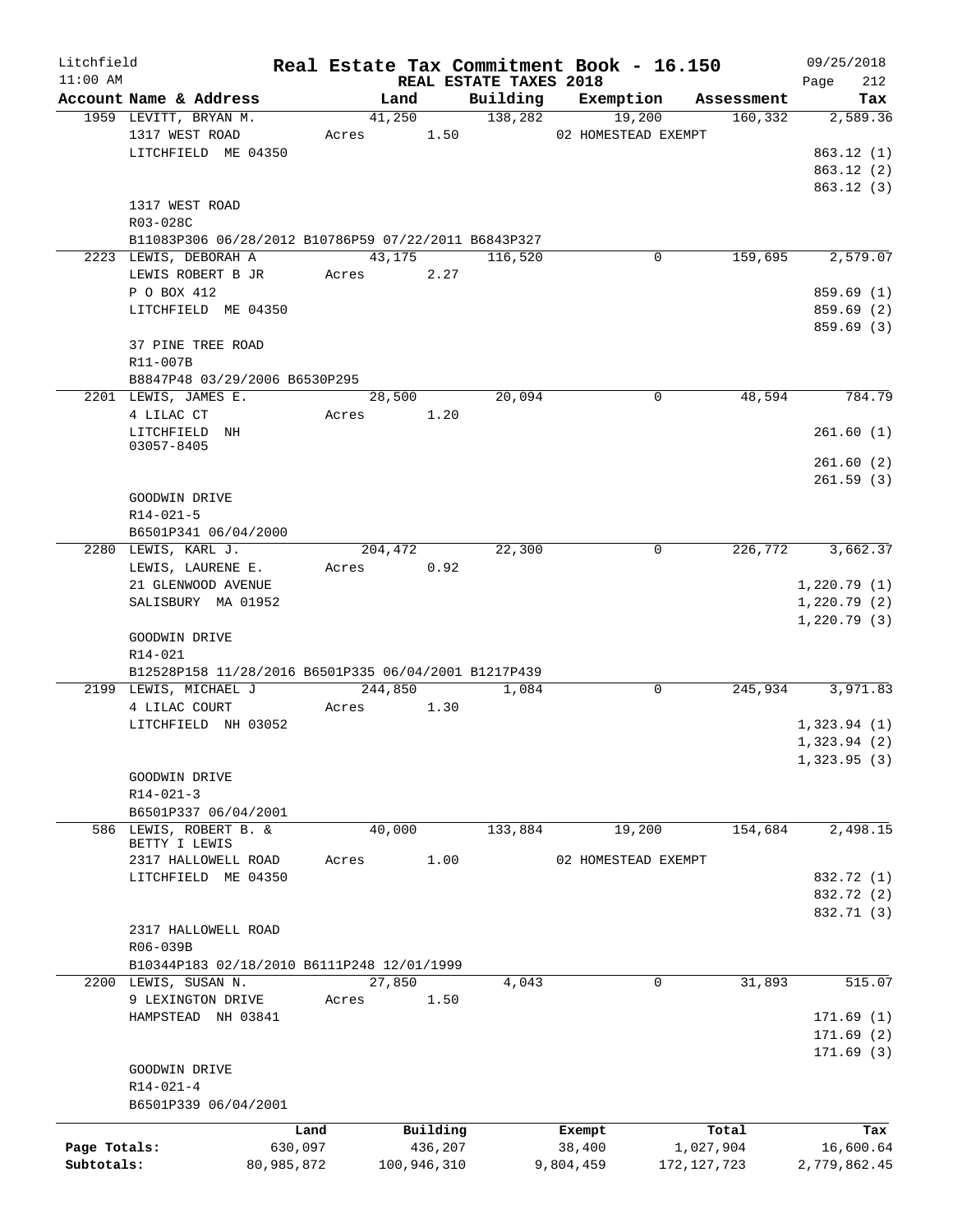| Litchfield<br>$11:00$ AM |                                                     |       |                 | REAL ESTATE TAXES 2018 | Real Estate Tax Commitment Book - 16.150 |             | 09/25/2018<br>213<br>Page |
|--------------------------|-----------------------------------------------------|-------|-----------------|------------------------|------------------------------------------|-------------|---------------------------|
|                          | Account Name & Address                              |       | Land            | Building               | Exemption                                | Assessment  | Tax                       |
|                          | 1665 LHEUREUX, PATRICIA                             |       | 20,400          | 41,915                 | $\Omega$                                 | 62,315      | 1,006.39                  |
|                          | 71 BETHEL POINT ROAD                                | Acres | 0.30            |                        |                                          |             |                           |
|                          | HARPSWELL ME 04079                                  |       |                 |                        |                                          |             | 335.46(1)                 |
|                          |                                                     |       |                 |                        |                                          |             | 335.46(2)                 |
|                          |                                                     |       |                 |                        |                                          |             |                           |
|                          |                                                     |       |                 |                        |                                          |             | 335.47(3)                 |
|                          | 1487 HALLOWELL ROAD                                 |       |                 |                        |                                          |             |                           |
|                          | $U20 - 012$                                         |       |                 |                        |                                          |             |                           |
|                          | B6964P323                                           |       |                 |                        |                                          |             |                           |
|                          | 667 LIBBY, HOPE                                     |       | 71,500          | 11,266                 | 0                                        | 82,766      | 1,336.67                  |
|                          | 702 PLAINS ROAD                                     | Acres | 34.00           |                        |                                          |             |                           |
|                          | LITCHFIELD ME 04350                                 |       |                 |                        |                                          |             | 445.56(1)                 |
|                          |                                                     |       |                 |                        |                                          |             | 445.56 (2)                |
|                          |                                                     |       |                 |                        |                                          |             | 445.55(3)                 |
|                          | 702 PLAINS ROAD                                     |       |                 |                        |                                          |             |                           |
|                          | R08-014                                             |       |                 |                        |                                          |             |                           |
|                          | B11748P46 07/21/2014 B11334P333 03/21/2013 B9538P29 |       |                 |                        |                                          |             |                           |
|                          | 10/22/2007 B6619P224 09/04/2001                     |       |                 |                        |                                          |             |                           |
|                          | 1068 LILLY JR, HAROLD W                             |       | 40,000          | 11,012                 | 0                                        | 51,012      | 823.84                    |
|                          | 480 VIGUE ROAD                                      | Acres | 1.00            |                        |                                          |             |                           |
|                          | WHITEFIELD ME 04353                                 |       |                 |                        |                                          |             | 274.61(1)                 |
|                          |                                                     |       |                 |                        |                                          |             | 274.61(2)                 |
|                          |                                                     |       |                 |                        |                                          |             | 274.62(3)                 |
|                          | 417 RICHMOND ROAD                                   |       |                 |                        |                                          |             |                           |
|                          | R03-013                                             |       |                 |                        |                                          |             |                           |
|                          | B9778P235 07/01/2008 B1762P166                      |       |                 |                        |                                          |             |                           |
|                          | 1067 LILLY, GILBERT                                 |       | 70,000          | 69,789                 | $\mathbf 0$                              | 139,789     | 2,257.59                  |
|                          | 162 PARKS ROAD                                      | Acres | 4.20            |                        |                                          |             |                           |
|                          | RICHMOND ME 04357                                   |       |                 |                        |                                          |             | 752.53(1)                 |
|                          |                                                     |       |                 |                        |                                          |             | 752.53(2)                 |
|                          |                                                     |       |                 |                        |                                          |             | 752.53(3)                 |
|                          | 2709 HALLOWELL ROAD                                 |       |                 |                        |                                          |             |                           |
|                          | R02-027                                             |       |                 |                        |                                          |             |                           |
|                          |                                                     |       |                 |                        |                                          |             |                           |
|                          | B3276P331<br>1063 LILLY, GILBERT M                  |       |                 | $\mathbf 0$            | 0                                        | 21,900      |                           |
|                          |                                                     |       | 21,900<br>57.60 |                        |                                          |             | 353.68                    |
|                          | 162 PARKS ROAD                                      | Acres |                 |                        |                                          |             |                           |
|                          | RICHMOND ME 04357                                   |       |                 |                        |                                          |             | 117.89(1)                 |
|                          |                                                     |       |                 |                        |                                          |             | 117.89(2)                 |
|                          |                                                     |       |                 |                        |                                          |             | 117.90(3)                 |
|                          | OFF LUNTS HILL ROAD                                 |       |                 |                        |                                          |             |                           |
|                          | R09-064                                             |       |                 |                        |                                          |             |                           |
|                          | B4869P78 03/03/1995                                 |       |                 |                        |                                          |             |                           |
|                          | 392 LILLY, NATHAN C.                                |       | 83,000          | 150,972                | 0                                        | 233,972     | 3,778.65                  |
|                          | 1246 WEST ROAD                                      | Acres | 52.00           |                        |                                          |             |                           |
|                          | LITCHFIELD ME 04350                                 |       |                 |                        |                                          |             | 1,259.55(1)               |
|                          |                                                     |       |                 |                        |                                          |             | 1, 259.55(2)              |
|                          |                                                     |       |                 |                        |                                          |             | 1, 259.55(3)              |
|                          | 1246 WEST ROAD                                      |       |                 |                        |                                          |             |                           |
|                          | R03-035                                             |       |                 |                        |                                          |             |                           |
|                          | B11923P107 02/27/2015 B9533P71 10/16/2007 B7835P114 |       |                 |                        |                                          |             |                           |
|                          | 02/20/2004 B4600P166 12/28/1993                     |       |                 |                        |                                          |             |                           |
|                          | 1069 LINCOLN III, EDWARD J                          |       | 40,000          | 83,648                 | 19,200                                   | 104,448     | 1,686.84                  |
|                          | 418 ACADEMY ROAD                                    | Acres | 1.00            |                        | 02 HOMESTEAD EXEMPT                      |             |                           |
|                          | LITCHFIELD ME 04350                                 |       |                 |                        |                                          |             | 562.28(1)                 |
|                          |                                                     |       |                 |                        |                                          |             | 562.28(2)                 |
|                          |                                                     |       |                 |                        |                                          |             | 562.28(3)                 |
|                          | 418 ACADEMY ROAD                                    |       |                 |                        |                                          |             |                           |
|                          | R02-107                                             |       |                 |                        |                                          |             |                           |
|                          | B3288P335                                           |       |                 |                        |                                          |             |                           |
|                          |                                                     |       |                 |                        |                                          |             |                           |
|                          | Land                                                |       | Building        |                        | Exempt                                   | Total       | Tax                       |
| Page Totals:             | 346,800                                             |       | 368,602         |                        | 19,200                                   | 696,202     | 11,243.66                 |
| Subtotals:               | 81,332,672                                          |       | 101, 314, 912   |                        | 9,823,659                                | 172,823,925 | 2,791,106.11              |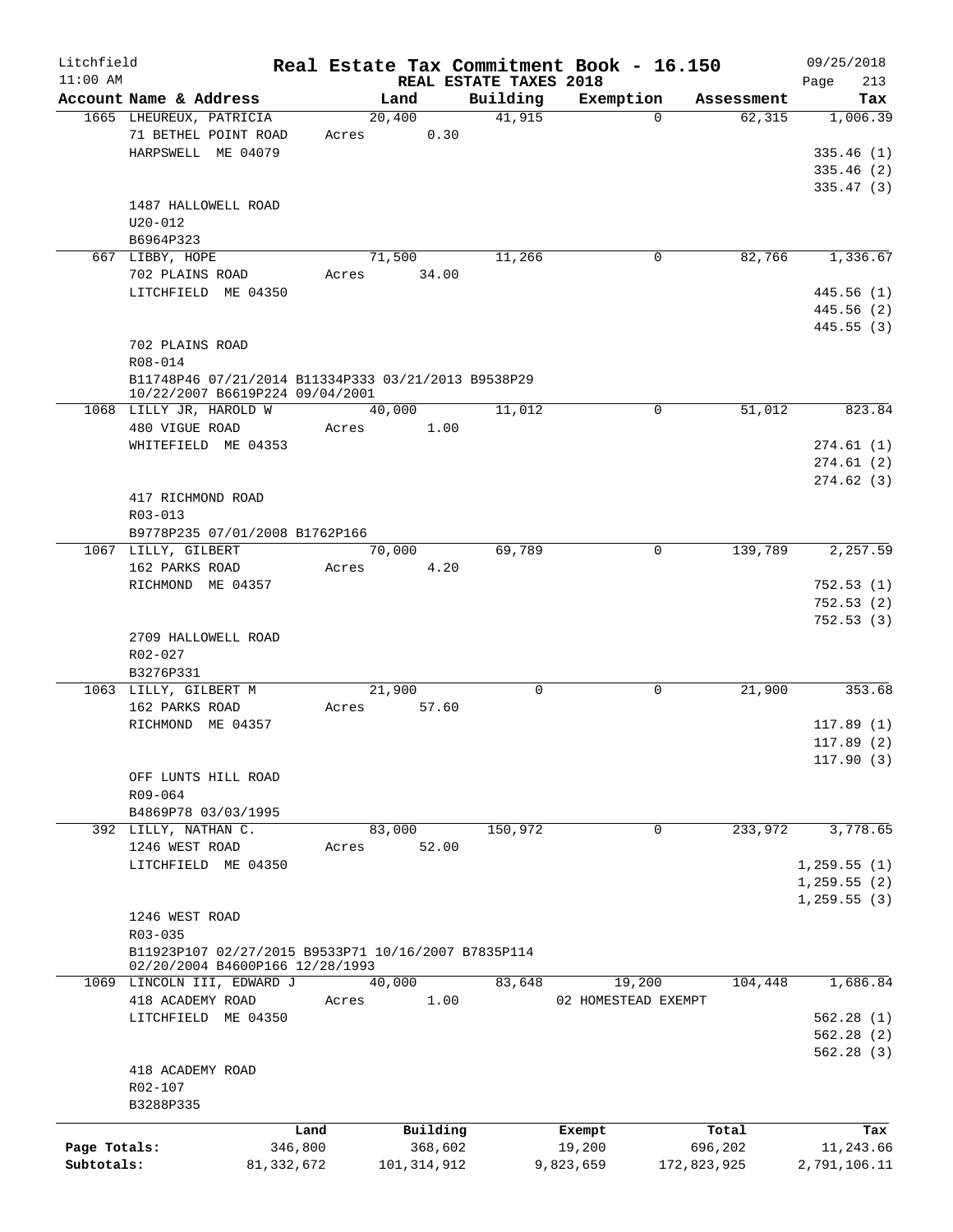| Litchfield |                                                                                                                   |         |        |                        | Real Estate Tax Commitment Book - 16.150 |            | 09/25/2018  |
|------------|-------------------------------------------------------------------------------------------------------------------|---------|--------|------------------------|------------------------------------------|------------|-------------|
| $11:00$ AM |                                                                                                                   |         |        | REAL ESTATE TAXES 2018 |                                          |            | 214<br>Page |
|            | Account Name & Address                                                                                            |         | Land   | Building               | Exemption                                | Assessment | Tax         |
|            | 1918 LINDAMOOD, CURTIS E. &<br>KRISTEN E.                                                                         | 110,672 |        | 36,277                 | $\Omega$                                 | 146,949    | 2,373.23    |
|            | 11 HEATH LANE                                                                                                     | Acres   | 0.42   |                        |                                          |            |             |
|            | NEW LONDON NH 03257                                                                                               |         |        |                        |                                          |            | 791.08(1)   |
|            |                                                                                                                   |         |        |                        |                                          |            | 791.08(2)   |
|            |                                                                                                                   |         |        |                        |                                          |            | 791.07 (3)  |
|            | 127 COMMUNITY DRIVE                                                                                               |         |        |                        |                                          |            |             |
|            | $U15 - 006$                                                                                                       |         |        |                        |                                          |            |             |
|            | B6373P228 07/22/1999<br>970 LINE II, ROGER G                                                                      |         | 62,000 | 79,905                 | 19,200                                   | 122,705    | 1,981.69    |
|            | LINE, AMY D.                                                                                                      | Acres   | 9.50   |                        | 02 HOMESTEAD EXEMPT                      |            |             |
|            | 1659 LEWISTON ROAD                                                                                                |         |        |                        |                                          |            | 660.56(1)   |
|            | LITCHFIELD ME 04350                                                                                               |         |        |                        |                                          |            | 660.56(2)   |
|            |                                                                                                                   |         |        |                        |                                          |            | 660.57(3)   |
|            | 1659 LEWISTON ROAD                                                                                                |         |        |                        |                                          |            |             |
|            | $U14 - 026$                                                                                                       |         |        |                        |                                          |            |             |
|            | B11849P27 11/12/2014 B5395P334                                                                                    |         |        |                        |                                          |            |             |
|            | 73 LIPPMAN THOMAS C                                                                                               |         | 88,118 | 61,663                 | $\mathbf 0$                              | 149,781    | 2,418.96    |
|            | FOSTER DIANE L                                                                                                    | Acres   | 0.23   |                        |                                          |            |             |
|            | 35 EDGEWOOD ROAD                                                                                                  |         |        |                        |                                          |            | 806.32(1)   |
|            | DURHAM NH 03824                                                                                                   |         |        |                        |                                          |            | 806.32(2)   |
|            |                                                                                                                   |         |        |                        |                                          |            | 806.32(3)   |
|            | 198 MACE ROAD                                                                                                     |         |        |                        |                                          |            |             |
|            | $U14 - 022$                                                                                                       |         |        |                        |                                          |            |             |
|            | B5774P336 06/28/2004                                                                                              |         |        |                        |                                          |            |             |
|            | 1080 LITALIEN, RICHARD                                                                                            |         | 62,200 | $\Omega$               | $\mathbf 0$                              | 62,200     | 1,004.53    |
|            | 40 GLORIA AVE.                                                                                                    | Acres   | 40.68  |                        |                                          |            |             |
|            | LEWISTON ME 04240-3316                                                                                            |         |        |                        |                                          |            | 334.84 (1)  |
|            |                                                                                                                   |         |        |                        |                                          |            | 334.84 (2)  |
|            |                                                                                                                   |         |        |                        |                                          |            | 334.85(3)   |
|            | OAK HILL ROAD                                                                                                     |         |        |                        |                                          |            |             |
|            | $R04 - 026$<br>B1410P357                                                                                          |         |        |                        |                                          |            |             |
|            | 617 LITTLEFIELD, FREEMAN E                                                                                        | 39,850  |        | 151,989                | 19,200                                   | 172,639    | 2,788.12    |
|            | & JUDY A.LlITTLEFIELD                                                                                             |         |        |                        |                                          |            |             |
|            | 63 NOTTINGHAM LANE                                                                                                | Acres   | 1.50   |                        | 02 HOMESTEAD EXEMPT                      |            |             |
|            | LITCHFIELD ME 04350                                                                                               |         |        |                        |                                          |            | 929.37(1)   |
|            |                                                                                                                   |         |        |                        |                                          |            | 929.37 (2)  |
|            |                                                                                                                   |         |        |                        |                                          |            | 929.38(3)   |
|            | 63 NOTTINGHAM LANE                                                                                                |         |        |                        |                                          |            |             |
|            | $R11 - 035 - 8$                                                                                                   |         |        |                        |                                          |            |             |
|            | B10277P344 11/20/2009 B7799P227 05/10/2004                                                                        |         |        |                        |                                          |            |             |
|            | 343 LITTLEFIELD-HICKEY,<br>MELANIE                                                                                |         | 70,100 | $\Omega$               | $\Omega$                                 | 70,100     | 1,132.11    |
|            | 91 HICKORY LANE                                                                                                   | Acres   | 58.00  |                        |                                          |            |             |
|            | WEST GARDINER ME 04345                                                                                            |         |        |                        |                                          |            | 377.37(1)   |
|            |                                                                                                                   |         |        |                        |                                          |            | 377.37(2)   |
|            |                                                                                                                   |         |        |                        |                                          |            | 377.37(3)   |
|            | FINLEY LANE                                                                                                       |         |        |                        |                                          |            |             |
|            | R03-101                                                                                                           |         |        |                        |                                          |            |             |
|            | B12001P274 06/26/2014 B10647P28 01/19/2011<br>B10440P257 06/11/2010 B10113P287 06/16/2009<br>B5338P313 02/14/1997 |         |        |                        |                                          |            |             |

|              | Land       | Building    | Exempt    | Total       | Tax          |
|--------------|------------|-------------|-----------|-------------|--------------|
| Page Totals: | 432,940    | 329,834     | 38,400    | 724,374     | 11,698.64    |
| Subtotals:   | 81,765,612 | 101,644,746 | 9,862,059 | 173,548,299 | 2,802,804.75 |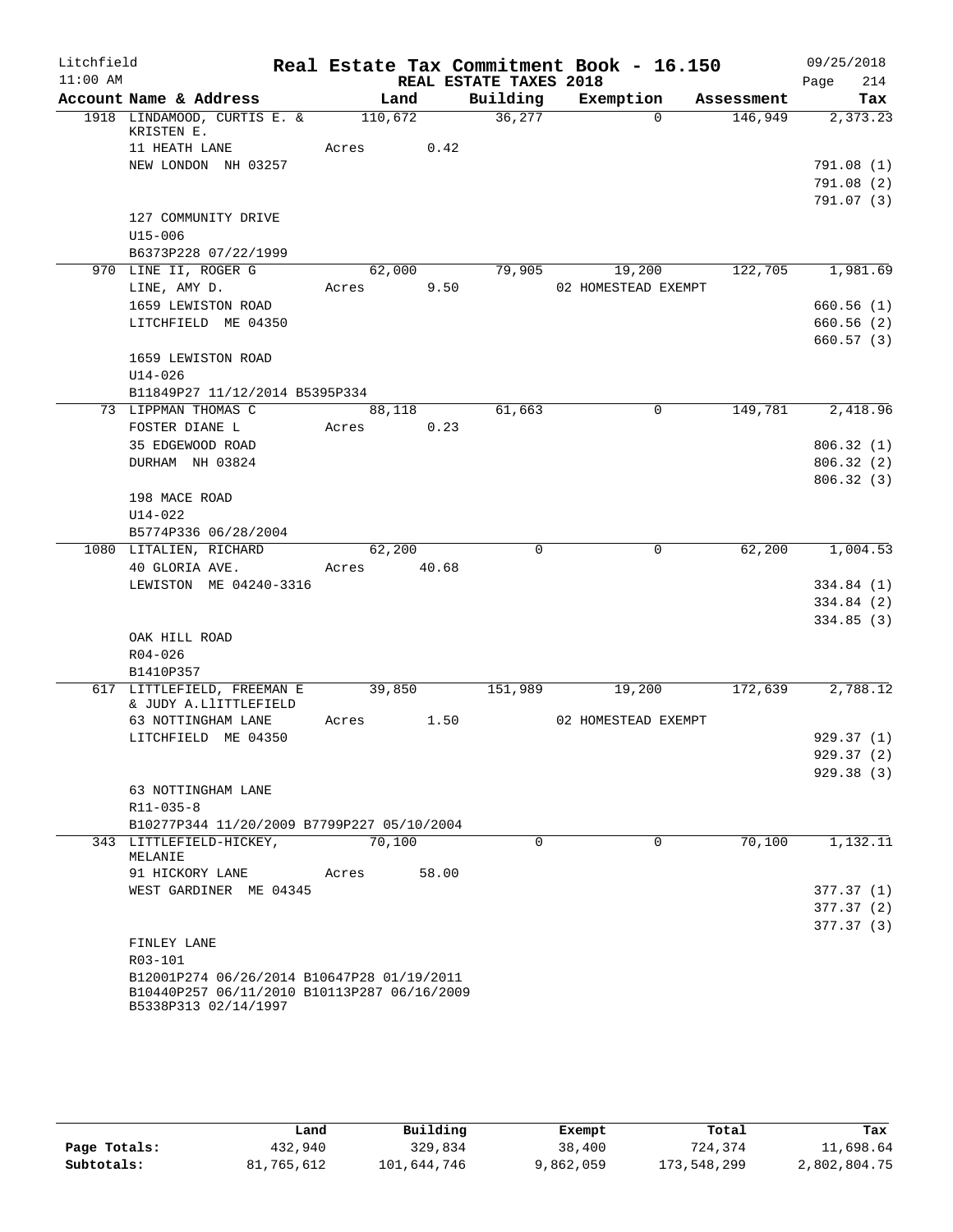| Litchfield |                          |                                                      |          |       |                        | Real Estate Tax Commitment Book - 16.150 |            | 09/25/2018   |
|------------|--------------------------|------------------------------------------------------|----------|-------|------------------------|------------------------------------------|------------|--------------|
| $11:00$ AM |                          |                                                      |          |       | REAL ESTATE TAXES 2018 |                                          |            | 215<br>Page  |
|            |                          | Account Name & Address                               | Land     |       | Building               | Exemption                                | Assessment | Tax          |
|            | 748 LIZOTTE KENNETH      |                                                      | $\Omega$ |       | 17,668                 | $\Omega$                                 | 17,668     | 285.34       |
|            |                          | LIZOTTE PRISCILLA                                    |          |       |                        |                                          |            |              |
|            | 88 LEBEL LANE            |                                                      |          |       |                        |                                          |            | 95.11(1)     |
|            |                          | LITCHFIELD ME 04350                                  |          |       |                        |                                          |            | 95.11(2)     |
|            |                          | 678 HUNTINGTON HILL                                  |          |       |                        |                                          |            | 95.12(3)     |
|            | <b>ROAD</b>              |                                                      |          |       |                        |                                          |            |              |
|            | R02-001-ON-1             |                                                      |          |       |                        |                                          |            |              |
|            |                          | 1894 LIZOTTE, KENNETH R.                             | 54,880   |       | 116,046                | 19,200                                   | 151,726    | 2,450.37     |
|            |                          | LIZOTTE, PRISCILLA M.                                | Acres    | 8.38  |                        | 02 HOMESTEAD EXEMPT                      |            |              |
|            | 88 LEBEL LANE            |                                                      |          |       |                        |                                          |            | 816.79(1)    |
|            |                          | LITCHFIELD ME 04350                                  |          |       |                        |                                          |            | 816.79(2)    |
|            |                          |                                                      |          |       |                        |                                          |            | 816.79(3)    |
|            |                          | 238 LIBBY HILL ROAD                                  |          |       |                        |                                          |            |              |
|            | R06-017                  |                                                      |          |       |                        |                                          |            |              |
|            |                          | B11048P172 05/25/2012 B11048P170 05/22/2012          |          |       |                        |                                          |            |              |
|            |                          | B11048P169 05/22/2012 B9978P118 02/12/2009 B9896P118 |          |       |                        |                                          |            |              |
|            | 1092 LOCKE JO ANNE       | 10/30/2008 B3536P201 04/28/1989                      | 57,575   |       | 53,491                 | 19,200                                   | 91,866     | 1,483.64     |
|            | 6 BEAVER DRIVE           |                                                      | Acres    | 11.10 |                        | 02 HOMESTEAD EXEMPT                      |            |              |
|            |                          | LITCHFIELD ME 04350                                  |          |       |                        |                                          |            | 494.55 (1)   |
|            |                          |                                                      |          |       |                        |                                          |            | 494.55 (2)   |
|            |                          |                                                      |          |       |                        |                                          |            | 494.54 (3)   |
|            | 6 BEAVER DRIVE           |                                                      |          |       |                        |                                          |            |              |
|            | R14-008                  |                                                      |          |       |                        |                                          |            |              |
|            | B4025P125                |                                                      |          |       |                        |                                          |            |              |
|            |                          | 1094 LONG TRUST, RAYMOND, ET                         | 176,735  |       | 34,118                 | $\mathbf 0$                              | 210,853    | 3,405.28     |
|            | AL                       |                                                      |          |       |                        |                                          |            |              |
|            |                          | 470 WEBBS MILLS ROAD                                 | Acres    | 0.60  |                        |                                          |            |              |
|            |                          | RAYMOND ME 04071                                     |          |       |                        |                                          |            | 1, 135.09(1) |
|            |                          |                                                      |          |       |                        |                                          |            | 1, 135.09(2) |
|            |                          |                                                      |          |       |                        |                                          |            | 1,135.10(3)  |
|            | 19 PERCH DRIVE           |                                                      |          |       |                        |                                          |            |              |
|            | $U18 - 003$<br>B5492P215 |                                                      |          |       |                        |                                          |            |              |
|            | 2679 LONGLEY WALTER      |                                                      | 109,200  |       | 262,388                | 19,200                                   | 352,388    | 5,691.07     |
|            |                          | LONGLEY CHRISTINE                                    | Acres    | 3.48  |                        | 02 HOMESTEAD EXEMPT                      |            |              |
|            | 3 ABBY LANE              |                                                      |          |       |                        |                                          |            | 1,897.02(1)  |
|            |                          | LITCHFIELD ME 04350                                  |          |       |                        |                                          |            | 1,897.02(2)  |
|            |                          |                                                      |          |       |                        |                                          |            | 1,897.03(3)  |
|            | 3 ABBY LANE              |                                                      |          |       |                        |                                          |            |              |
|            | U04-002A                 |                                                      |          |       |                        |                                          |            |              |
|            |                          | B8340P1 03/08/2004                                   |          |       |                        |                                          |            |              |
|            | 2489 LONGLEY, JASON      |                                                      | 42,500   |       | 129,175                | 19,200                                   | 152,475    | 2,462.47     |
|            | JONES, HANNAH            |                                                      | Acres    | 2.00  |                        | 02 HOMESTEAD EXEMPT                      |            |              |
|            |                          | 861 PLAINS ROAD                                      |          |       |                        |                                          |            | 820.82 (1)   |
|            |                          | Litchfield ME 04350                                  |          |       |                        |                                          |            | 820.82 (2)   |
|            |                          |                                                      |          |       |                        |                                          |            | 820.83(3)    |
|            |                          | 861 PLAINS ROAD                                      |          |       |                        |                                          |            |              |
|            | $U04-002B$               |                                                      |          |       |                        |                                          |            |              |
|            |                          | B8340P1 03/08/2005                                   |          |       |                        |                                          |            |              |

|              | Land       | Building    | Exempt    | Total       | Tax          |
|--------------|------------|-------------|-----------|-------------|--------------|
| Page Totals: | 440,890    | 612,886     | 76,800    | 976.976     | 15,778.17    |
| Subtotals:   | 82,206,502 | 102,257,632 | 9,938,859 | 174,525,275 | 2,818,582.92 |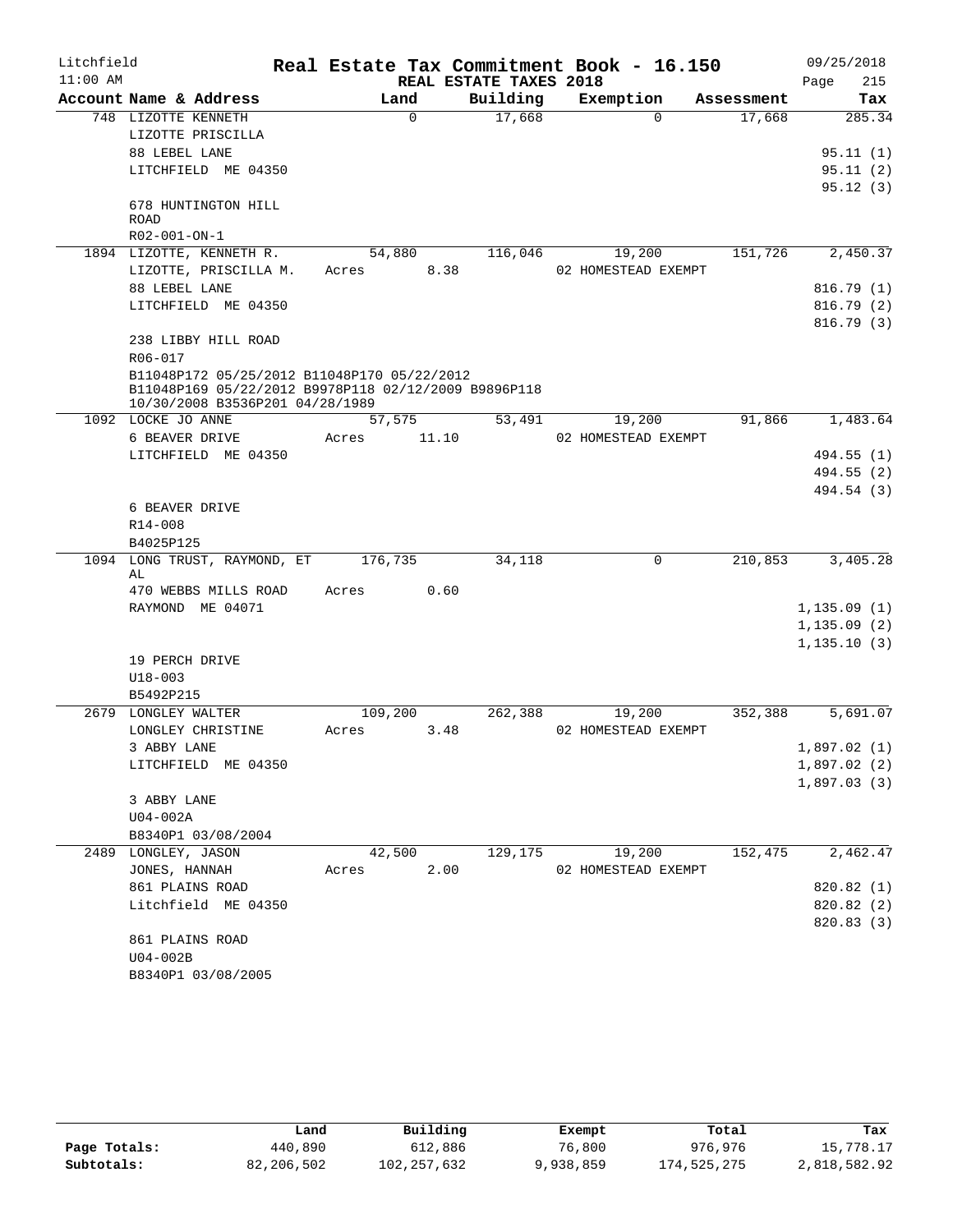| Litchfield |                                                                                        |                 |       |                        | Real Estate Tax Commitment Book - 16.150 |             |         | 09/25/2018                       |
|------------|----------------------------------------------------------------------------------------|-----------------|-------|------------------------|------------------------------------------|-------------|---------|----------------------------------|
| $11:00$ AM |                                                                                        |                 |       | REAL ESTATE TAXES 2018 |                                          |             |         | 216<br>Page                      |
|            | Account Name & Address                                                                 |                 | Land  | Building               | Exemption                                | Assessment  |         | Tax                              |
|            | 2842 LONGLEY, WALTER A.<br>LONGLEY, CHRISTINE H.                                       | 53,855<br>Acres | 22.71 |                        | $\mathsf{O}$                             | $\Omega$    | 53,855  | 869.76                           |
|            | 3 ABBY LANE                                                                            |                 |       |                        |                                          |             |         | 289.92 (1)                       |
|            | Litchfield ME 04350                                                                    |                 |       |                        |                                          |             |         | 289.92 (2)                       |
|            |                                                                                        |                 |       |                        |                                          |             |         | 289.92 (3)                       |
|            | R13-044B                                                                               |                 |       |                        |                                          |             |         |                                  |
|            | B9736P327 12/23/2013<br>1096 LONGLEY-LEAHY KATHRYN M                                   |                 |       |                        |                                          |             | 426,237 |                                  |
|            | TRUSTEE ET AL                                                                          | 361,358         |       | 64,879                 |                                          | 0           |         | 6,883.73                         |
|            | NANCY MOORE                                                                            | Acres           | 18.40 |                        |                                          |             |         |                                  |
|            | 33 VILLAGE BROOK ROAD                                                                  |                 |       |                        |                                          |             |         | 2, 294.58(1)                     |
|            | YARMOUTH ME 04096                                                                      |                 |       |                        |                                          |             |         | 2, 294.58 (2)<br>$2, 294.57$ (3) |
|            | 11 LEBLANC DRIVE                                                                       |                 |       |                        |                                          |             |         |                                  |
|            | $U26 - 004$                                                                            |                 |       |                        |                                          |             |         |                                  |
|            | B11488P282 08/13/2013 B9125P5 10/26/2006 B6760P293                                     |                 |       |                        |                                          |             |         |                                  |
|            | 1151 LONGTIN, LUCIEN &<br><b>DOLORES</b>                                               | 103,756         |       | 120,105                | 19,200                                   |             | 204,661 | 3,305.28                         |
|            | 18 TOWN LINE DRIVE                                                                     | Acres           | 0.16  |                        | 02 HOMESTEAD EXEMPT                      |             |         |                                  |
|            | LITCHFIELD ME 04350                                                                    |                 |       |                        |                                          |             |         | 1, 101.76(1)                     |
|            |                                                                                        |                 |       |                        |                                          |             |         | 1,101.76(2)                      |
|            |                                                                                        |                 |       |                        |                                          |             |         | 1, 101.76(3)                     |
|            | 18 TOWN LINE DRIVE<br>$U13 - 020$                                                      |                 |       |                        |                                          |             |         |                                  |
|            | B4925P69 04/10/1995                                                                    |                 |       |                        |                                          |             |         |                                  |
|            | 1098 LOUBIER, JOSEPH W                                                                 | 44,750          |       | 92,372                 | 19,200                                   |             | 117,922 | 1,904.44                         |
|            | 2507 HALLOWELL ROAD                                                                    | Acres           | 2.90  |                        | 02 HOMESTEAD EXEMPT                      |             |         |                                  |
|            | LITCHFIELD ME 04350                                                                    |                 |       |                        |                                          |             |         | 634.81(1)                        |
|            |                                                                                        |                 |       |                        |                                          |             |         | 634.81 (2)                       |
|            |                                                                                        |                 |       |                        |                                          |             |         | 634.82(3)                        |
|            | 2507 HALLOWELL ROAD                                                                    |                 |       |                        |                                          |             |         |                                  |
|            | R06-008                                                                                |                 |       |                        |                                          |             |         |                                  |
|            | B4859P303                                                                              |                 |       |                        |                                          |             |         |                                  |
|            | 410 LOUNDER, RACHEL A.                                                                 | 157,500         |       | 100,194                |                                          | 0           | 257,694 | 4,161.76                         |
|            | LOUNDER, CHARLES E.,<br>III                                                            | Acres           | 1.99  |                        |                                          |             |         |                                  |
|            | 7 STARLIGHT WAY                                                                        |                 |       |                        |                                          |             |         | 1,387.25(1)                      |
|            | BRUNSWICK ME 04011                                                                     |                 |       |                        |                                          |             |         | 1,387.25(2)                      |
|            | 10 PLEASANT POND LANE                                                                  |                 |       |                        |                                          |             |         | 1,387.26(3)                      |
|            | R08-020B                                                                               |                 |       |                        |                                          |             |         |                                  |
|            | B12416P287 09/19/2016 B11858P174 11/17/2014<br>B3926P183                               |                 |       |                        |                                          |             |         |                                  |
|            | 2049 LOUPE, NICOLE M.                                                                  | 46,175          |       | 194,048                |                                          | $\mathbf 0$ | 240,223 | 3,879.60                         |
|            | 1447 RICHMOND ROAD                                                                     | Acres           | 3.47  |                        |                                          |             |         |                                  |
|            | LITCHFIELD ME 04350                                                                    |                 |       |                        |                                          |             |         | 1,293.20(1)                      |
|            |                                                                                        |                 |       |                        |                                          |             |         | 1, 293.20(2)                     |
|            |                                                                                        |                 |       |                        |                                          |             |         | 1, 293.20(3)                     |
|            | 1447 RICHMOND ROAD                                                                     |                 |       |                        |                                          |             |         |                                  |
|            | R01-051E                                                                               |                 |       |                        |                                          |             |         |                                  |
|            | B11886P20 12/30/2014 B9158P278 11/22/2006 B9141P102<br>09/09/2006 B5518P335 12/15/1997 |                 |       |                        |                                          |             |         |                                  |

|              | Land       | Building    | Exempt    | Total       | Tax          |
|--------------|------------|-------------|-----------|-------------|--------------|
| Page Totals: | 767,394    | 571,598     | 38,400    | 1,300,592   | 21,004.57    |
| Subtotals:   | 82,973,896 | 102,829,230 | 9,977,259 | 175,825,867 | 2,839,587.49 |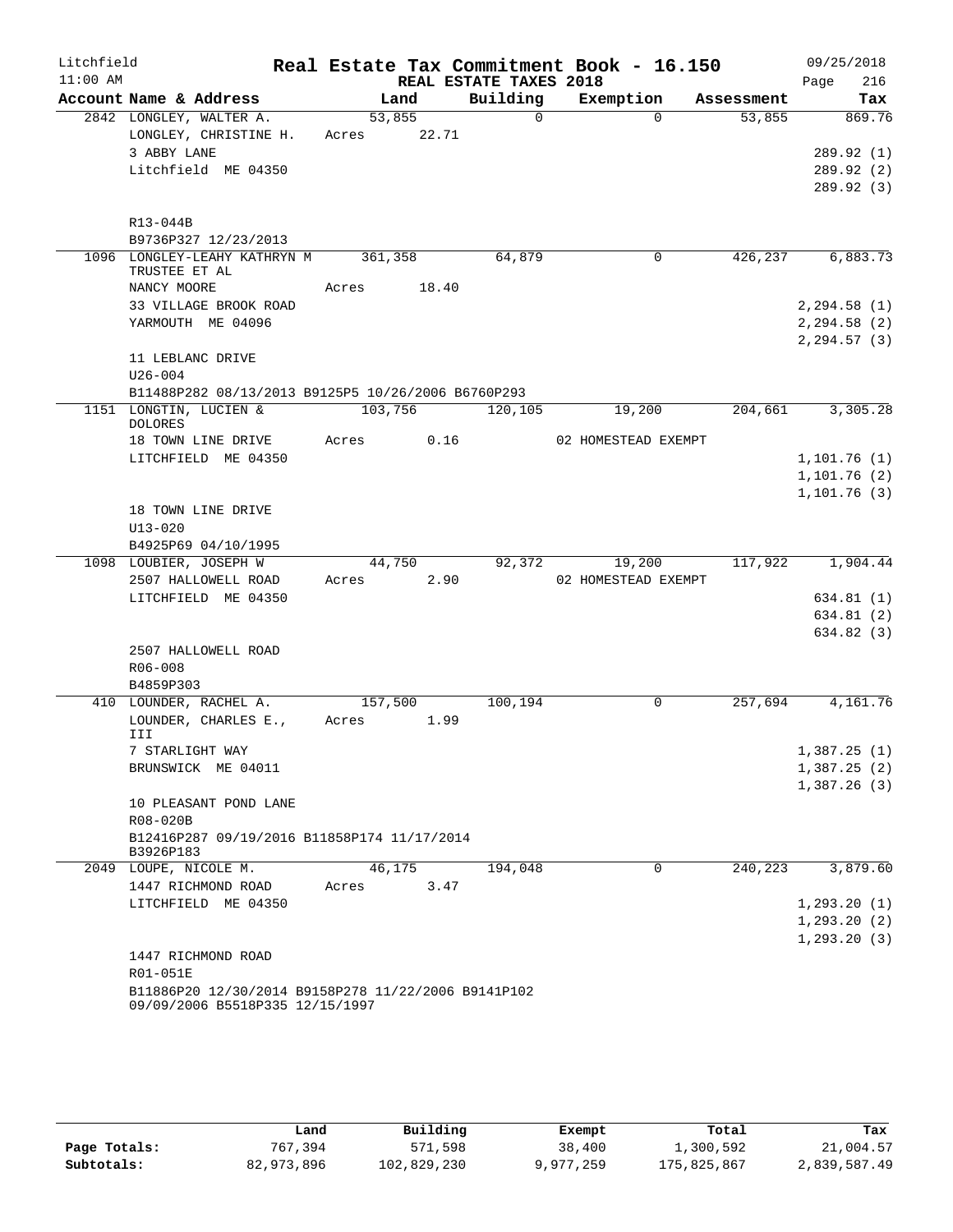| Litchfield |                                                          |       |         |      |                        | Real Estate Tax Commitment Book - 16.150 |             |            | 09/25/2018   |            |
|------------|----------------------------------------------------------|-------|---------|------|------------------------|------------------------------------------|-------------|------------|--------------|------------|
| $11:00$ AM |                                                          |       |         |      | REAL ESTATE TAXES 2018 |                                          |             |            | Page         | 217        |
|            | Account Name & Address                                   |       | Land    |      | Building               | Exemption                                |             | Assessment |              | Tax        |
|            | 1814 LOVELY, JUSTIN R.                                   |       | 42,875  |      | 146,438                |                                          | $\Omega$    | 189,313    |              | 3,057.40   |
|            | 38 LIBBY LANE                                            | Acres |         | 2.15 |                        |                                          |             |            |              |            |
|            | WEST GARDINER ME 04345                                   |       |         |      |                        |                                          |             |            | 1,019.13(1)  |            |
|            |                                                          |       |         |      |                        |                                          |             |            | 1,019.13(2)  |            |
|            | 1566 HALLOWELL ROAD                                      |       |         |      |                        |                                          |             |            | 1,019.14(3)  |            |
|            | R14-062A                                                 |       |         |      |                        |                                          |             |            |              |            |
|            | B12652P311 03/02/2018 B9278P44 03/09/2007 B4328P153      |       |         |      |                        |                                          |             |            |              |            |
|            | 674 LOVERING TRAVIS G                                    |       | 42,300  |      | 80,319                 | 19,200                                   |             | 103,419    |              | 1,670.22   |
|            | 155 NECK ROAD                                            | Acres | 1.92    |      |                        | 02 HOMESTEAD EXEMPT                      |             |            |              |            |
|            | LITCHFIELD ME 04350                                      |       |         |      |                        |                                          |             |            |              | 556.74(1)  |
|            |                                                          |       |         |      |                        |                                          |             |            |              | 556.74(2)  |
|            |                                                          |       |         |      |                        |                                          |             |            |              | 556.74(3)  |
|            | 155 NECK ROAD                                            |       |         |      |                        |                                          |             |            |              |            |
|            | R14-034A                                                 |       |         |      |                        |                                          |             |            |              |            |
|            | B11643P277 03/07/2014 B7946P46 05/13/2004                |       |         |      |                        |                                          |             |            |              |            |
|            | 1101 LOVERING, GLENN,<br>LOVERING, TRAVIS G              |       | 40,750  |      | 64,679                 | 19,200                                   |             | 86,229     |              | 1,392.60   |
|            | LOVERING, ASHLEY B<br>RICHARDSON                         | Acres |         | 1.30 |                        | 02 HOMESTEAD EXEMPT                      |             |            |              |            |
|            | 37 NECK ROAD                                             |       |         |      |                        |                                          |             |            |              | 464.20(1)  |
|            | LITCHFIELD ME 04350                                      |       |         |      |                        |                                          |             |            |              | 464.20(2)  |
|            |                                                          |       |         |      |                        |                                          |             |            |              | 464.20(3)  |
|            | 37 NECK ROAD                                             |       |         |      |                        |                                          |             |            |              |            |
|            | $U20 - 020$                                              |       |         |      |                        |                                          |             |            |              |            |
|            | B10985P122 03/16/2012 B2862P190                          |       |         |      |                        |                                          |             |            |              |            |
|            | 2846 LOVERING, MARK                                      |       | 0       |      | 36,181                 |                                          | 0           | 36,181     |              | 584.32     |
|            | LOVERING, JESSICA<br>205 HUNTINGTON HILL                 |       |         |      |                        |                                          |             |            |              | 194.77 (1) |
|            | ROAD                                                     |       |         |      |                        |                                          |             |            |              |            |
|            | LITCHFIELD ME 04350                                      |       |         |      |                        |                                          |             |            |              | 194.77 (2) |
|            |                                                          |       |         |      |                        |                                          |             |            |              | 194.78(3)  |
|            |                                                          |       |         |      |                        |                                          |             |            |              |            |
|            | R05-062-ON                                               |       |         |      |                        |                                          |             |            |              |            |
|            | 225 LUBAS, KRISTOFFER D                                  |       | 126,125 |      | 110,831                |                                          | $\mathbf 0$ | 236,956    |              | 3,826.84   |
|            | LUBAS, DEBORAH G                                         | Acres |         | 1.01 |                        |                                          |             |            |              |            |
|            | 11 COLBY CIRCLE                                          |       |         |      |                        |                                          |             |            | 1, 275.61(1) |            |
|            | NEWINGTON CT 06111                                       |       |         |      |                        |                                          |             |            | 1, 275.61(2) |            |
|            | 15 SIMARD DRIVE                                          |       |         |      |                        |                                          |             |            | 1, 275.62(3) |            |
|            | $U26 - 009$                                              |       |         |      |                        |                                          |             |            |              |            |
|            | B10936P334 01/10/2012 B10929P236 01/03/2012<br>B2852P141 |       |         |      |                        |                                          |             |            |              |            |
|            | 2164 LUCAS, COLIN J.                                     |       | 39,350  |      | 110,342                | 19,200                                   |             | 130,492    |              | 2,107.45   |
|            | LUCAS, ELLEN H.                                          | Acres |         | 1.30 |                        | 02 HOMESTEAD EXEMPT                      |             |            |              |            |
|            | 12 LEIGHTON ROAD                                         |       |         |      |                        |                                          |             |            |              | 702.48(1)  |
|            | AUGUSTA ME 04330                                         |       |         |      |                        |                                          |             |            |              | 702.48(2)  |
|            |                                                          |       |         |      |                        |                                          |             |            |              | 702.49(3)  |
|            | 10 VIDA LANE                                             |       |         |      |                        |                                          |             |            |              |            |
|            | R06-023A-1                                               |       |         |      |                        |                                          |             |            |              |            |
|            | B11530P10 10/01/2013 B8881P266 B6197P29 05/05/2000       |       |         |      |                        |                                          |             |            |              |            |

|              | Land       | Building      | Exempt     | Total       | Tax          |
|--------------|------------|---------------|------------|-------------|--------------|
| Page Totals: | 291,400    | 548,790       | 57,600     | 782,590     | 12,638.83    |
| Subtotals:   | 83,265,296 | 103, 378, 020 | 10,034,859 | 176,608,457 | 2,852,226.32 |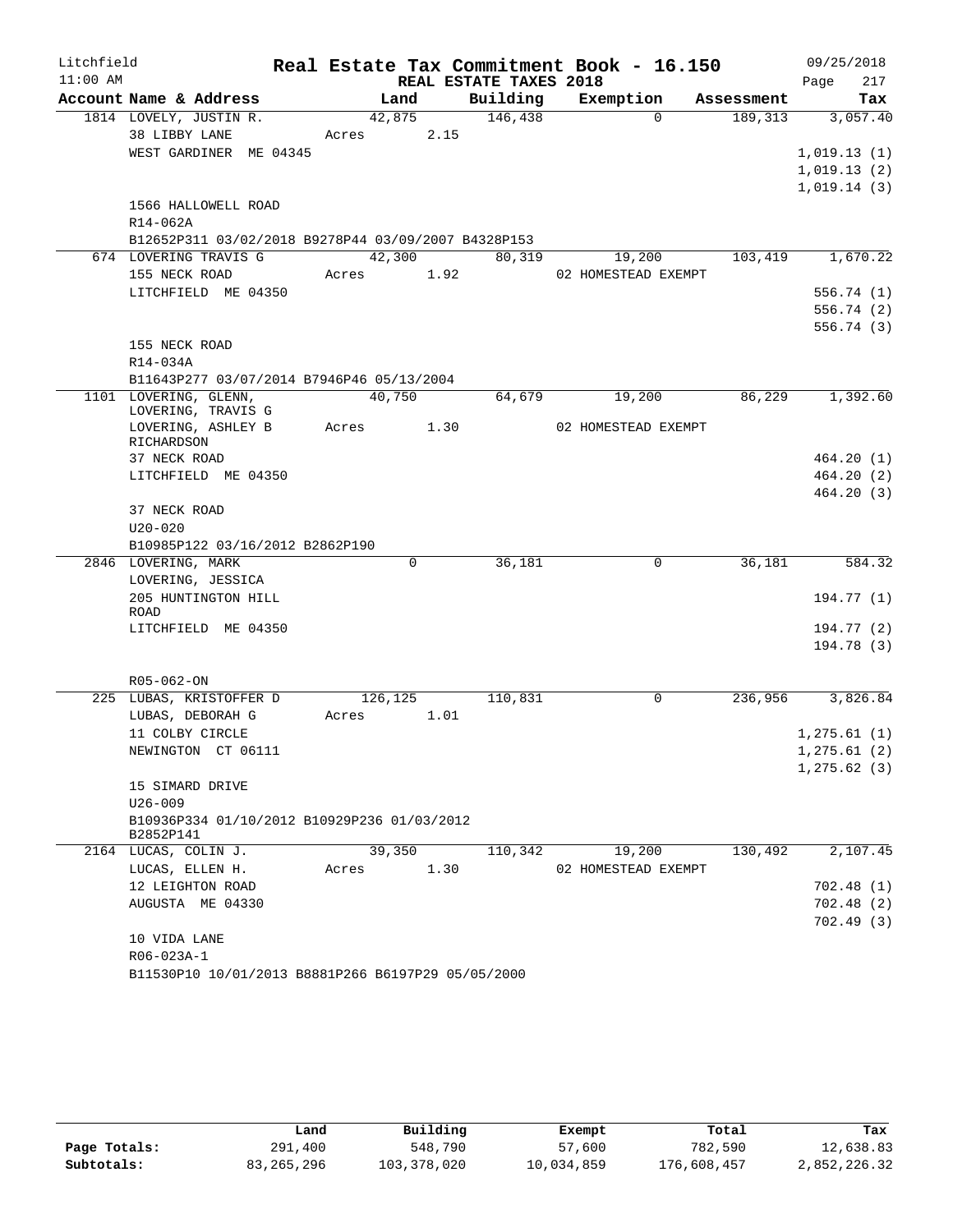| Litchfield |                                                                              |            |        |                        | Real Estate Tax Commitment Book - 16.150 |         | 09/25/2018                 |
|------------|------------------------------------------------------------------------------|------------|--------|------------------------|------------------------------------------|---------|----------------------------|
| $11:00$ AM |                                                                              |            |        | REAL ESTATE TAXES 2018 |                                          |         | Page<br>218                |
|            | Account Name & Address                                                       | Land       |        | Building               | Exemption Assessment                     |         | Tax                        |
|            | 1370 LUCKHURST STENBERG<br>REALTY TRUST                                      | 52,500     |        | $\overline{215,997}$   | 24,960                                   | 243,537 | 3,933.12                   |
|            | LUCKHURST                                                                    | Acres 6.00 |        |                        | 02 HOMESTEAD EXEMPT                      |         |                            |
|            | GEORGE/STENBERG                                                              |            |        |                        |                                          |         |                            |
|            | TRUSTEES                                                                     |            |        |                        |                                          |         |                            |
|            | STENBERG, CHRISTINE<br>P.O. BOX 426                                          |            |        |                        | 03 VETERANS EXEMPT                       |         | 1,311.04(1)                |
|            | LITCHFIELD ME 04350                                                          |            |        |                        |                                          |         | 1,311.04(2)<br>1,311.04(3) |
|            | 1437 HALLOWELL ROAD                                                          |            |        |                        |                                          |         |                            |
|            | $U20 - 025$                                                                  |            |        |                        |                                          |         |                            |
|            | B8906P48 05/09/2006 B7489P211 06/17/2003                                     |            |        |                        |                                          |         |                            |
|            | 1105 LUCZKOWSKI, KATHY                                                       |            |        | 114,100 150,438        | 19,200                                   | 245,338 | 3,962.21                   |
|            | 24 KEZIAH LANE                                                               | Acres      | 1.20   |                        | 02 HOMESTEAD EXEMPT                      |         |                            |
|            | LITCHFIELD ME 04350                                                          |            |        |                        |                                          |         | 1,320.74(1)                |
|            |                                                                              |            |        |                        |                                          |         | 1,320.74(2)                |
|            |                                                                              |            |        |                        |                                          |         | 1,320.73(3)                |
|            | 24 KEZIAH LANE                                                               |            |        |                        |                                          |         |                            |
|            | R09-035                                                                      |            |        |                        |                                          |         |                            |
|            | B2635P116                                                                    |            |        |                        |                                          |         |                            |
|            | 1106 LUNN, MICHAEL P                                                         |            | 86,374 | 12,751                 | 0                                        | 99,125  | 1,600.87                   |
|            | 38 ASHMOUNT ST                                                               | Acres      | 0.39   |                        |                                          |         |                            |
|            | LEWISTON ME 04240                                                            |            |        |                        |                                          |         | 533.62(1)<br>533.62(2)     |
|            |                                                                              |            |        |                        |                                          |         | 533.63(3)                  |
|            | 23 SIMARD DRIVE                                                              |            |        |                        |                                          |         |                            |
|            | $U26 - 007$                                                                  |            |        |                        |                                          |         |                            |
|            | B4449P207                                                                    |            |        |                        |                                          |         |                            |
|            | 1305 LYKE, JAMES R & BARBARA 53,054                                          |            |        | 46,532                 | 0                                        | 99,586  | 1,608.31                   |
|            | 8002 PALOMINO DRIVE                                                          | Acres 0.19 |        |                        |                                          |         |                            |
|            | NAPLES FL 34113                                                              |            |        |                        |                                          |         | 536.10(1)                  |
|            |                                                                              |            |        |                        |                                          |         | 536.10(2)                  |
|            |                                                                              |            |        |                        |                                          |         | 536.11(3)                  |
|            | 529 PEACEPIPE DRIVE                                                          |            |        |                        |                                          |         |                            |
|            | $U28 - 070$                                                                  |            |        |                        |                                          |         |                            |
|            | B5964P72                                                                     |            |        |                        |                                          |         |                            |
|            | 2160 LYON, ARVAH                                                             | 259,350    |        | 132,635                | $\overline{0}$                           | 391,985 | 6,330.56                   |
|            | LYON MARILYN                                                                 | Acres      | 3.90   |                        |                                          |         |                            |
|            | 19603 NORTH 83RD DRIVE<br>PEORIA AZ 85382                                    |            |        |                        |                                          |         | 2,110.19(1)<br>2,110.19(2) |
|            |                                                                              |            |        |                        |                                          |         | 2,110.18(3)                |
|            | 17 PERCH DRIVE                                                               |            |        |                        |                                          |         |                            |
|            | $U18-004D$                                                                   |            |        |                        |                                          |         |                            |
|            | B12509P322 12/21/2016 B6260P202 07/28/2000                                   |            |        |                        |                                          |         |                            |
|            | 2754 LYON, MARILYN G.                                                        | 33,175     |        | $\Omega$               | $\Omega$                                 | 33,175  | 535.78                     |
|            | LYON, ARVAH                                                                  | Acres      | 3.07   |                        |                                          |         |                            |
|            | 17 PERCH DRIVE                                                               |            |        |                        |                                          |         | 178.59(1)                  |
|            | Litchfield ME 04350                                                          |            |        |                        |                                          |         | 178.59(2)                  |
|            |                                                                              |            |        |                        |                                          |         | 178.60(3)                  |
|            | HALLOWELL ROAD                                                               |            |        |                        |                                          |         |                            |
|            | R12-009A                                                                     |            |        |                        |                                          |         |                            |
|            | B12509P320 12/21/2016 B12104P311 09/16/2015<br>B2218P342 B884P197 06/07/1949 |            |        |                        |                                          |         |                            |
|            |                                                                              |            |        |                        |                                          |         |                            |

|              | Land       | Building    | Exempt     | Total       | Tax          |
|--------------|------------|-------------|------------|-------------|--------------|
| Page Totals: | 598,553    | 558,353     | 44,160     | 1,112,746   | 17,970.85    |
| Subtotals:   | 83,863,849 | 103,936,373 | 10,079,019 | 177,721,203 | 2,870,197.17 |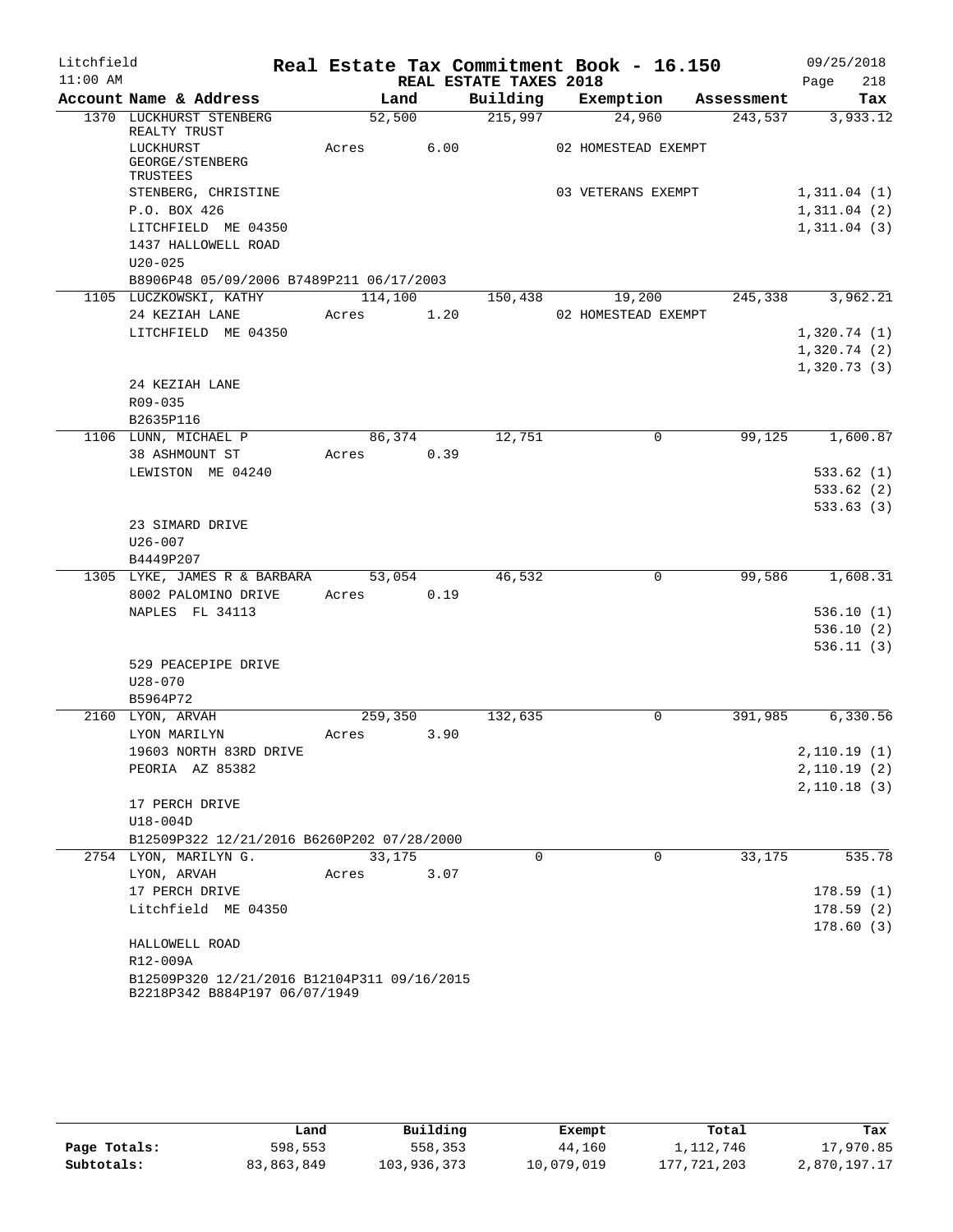| Litchfield |                                                           |        |      |                        | Real Estate Tax Commitment Book - 16.150 |            |      | 09/25/2018 |
|------------|-----------------------------------------------------------|--------|------|------------------------|------------------------------------------|------------|------|------------|
| $11:00$ AM |                                                           |        |      | REAL ESTATE TAXES 2018 |                                          |            | Page | 219        |
|            | Account Name & Address                                    |        | Land |                        | Building<br>Exemption                    | Assessment |      | Tax        |
| 2385       | LYONAIS, PRISCILLA                                        | 40,000 |      | 90,179                 | $\Omega$                                 | 130,179    |      | 2,102.39   |
|            | LYONAIS, ARTHUR W.                                        | Acres  | 1.00 |                        |                                          |            |      |            |
|            | 225 HARD SCRABBLE ROAD                                    |        |      |                        |                                          |            |      | 700.80(1)  |
|            | LITCHFIELD ME 04350                                       |        |      |                        |                                          |            |      | 700.80(2)  |
|            |                                                           |        |      |                        |                                          |            |      | 700.79(3)  |
|            | 225 HARDSCRABBLE ROAD                                     |        |      |                        |                                          |            |      |            |
|            | $R14 - 001 - 1$                                           |        |      |                        |                                          |            |      |            |
|            | B12754P182 10/20/2017 B12406P148 09/09/2016               |        |      |                        |                                          |            |      |            |
|            | B12324P289 05/23/2016 B12289P305 03/07/2016               |        |      |                        |                                          |            |      |            |
|            | B11392P190 05/07/2013 B11298P275 12/14/2012               |        |      |                        |                                          |            |      |            |
| 521        | B8624P282 09/30/2005 B7882P38 03/29/2004<br>LYONS, LORI A | 28,250 |      | 12,516                 | 19,200                                   | 21,566     |      | 348.29     |
|            | 904 RICHMOND ROAD                                         | Acres  | 1.10 |                        | 02 HOMESTEAD EXEMPT                      |            |      |            |
|            |                                                           |        |      |                        |                                          |            |      |            |
|            | ME 04350<br>LITCHFIELD                                    |        |      |                        |                                          |            |      | 116.10(1)  |
|            |                                                           |        |      |                        |                                          |            |      | 116.10(2)  |
|            |                                                           |        |      |                        |                                          |            |      | 116.09(3)  |
|            | 904 RICHMOND ROAD                                         |        |      |                        |                                          |            |      |            |
|            | R02-055B                                                  |        |      |                        |                                          |            |      |            |
|            | B7701P226 10/20/2003                                      |        |      |                        |                                          |            |      |            |

|              | Land       | Building    | Exempt     | Total       | Tax          |
|--------------|------------|-------------|------------|-------------|--------------|
| Page Totals: | 68,250     | 102,695     | 19,200     | 151,745     | 2,450.68     |
| Subtotals:   | 83,932,099 | 104,039,068 | 10,098,219 | 177,872,948 | 2,872,647.85 |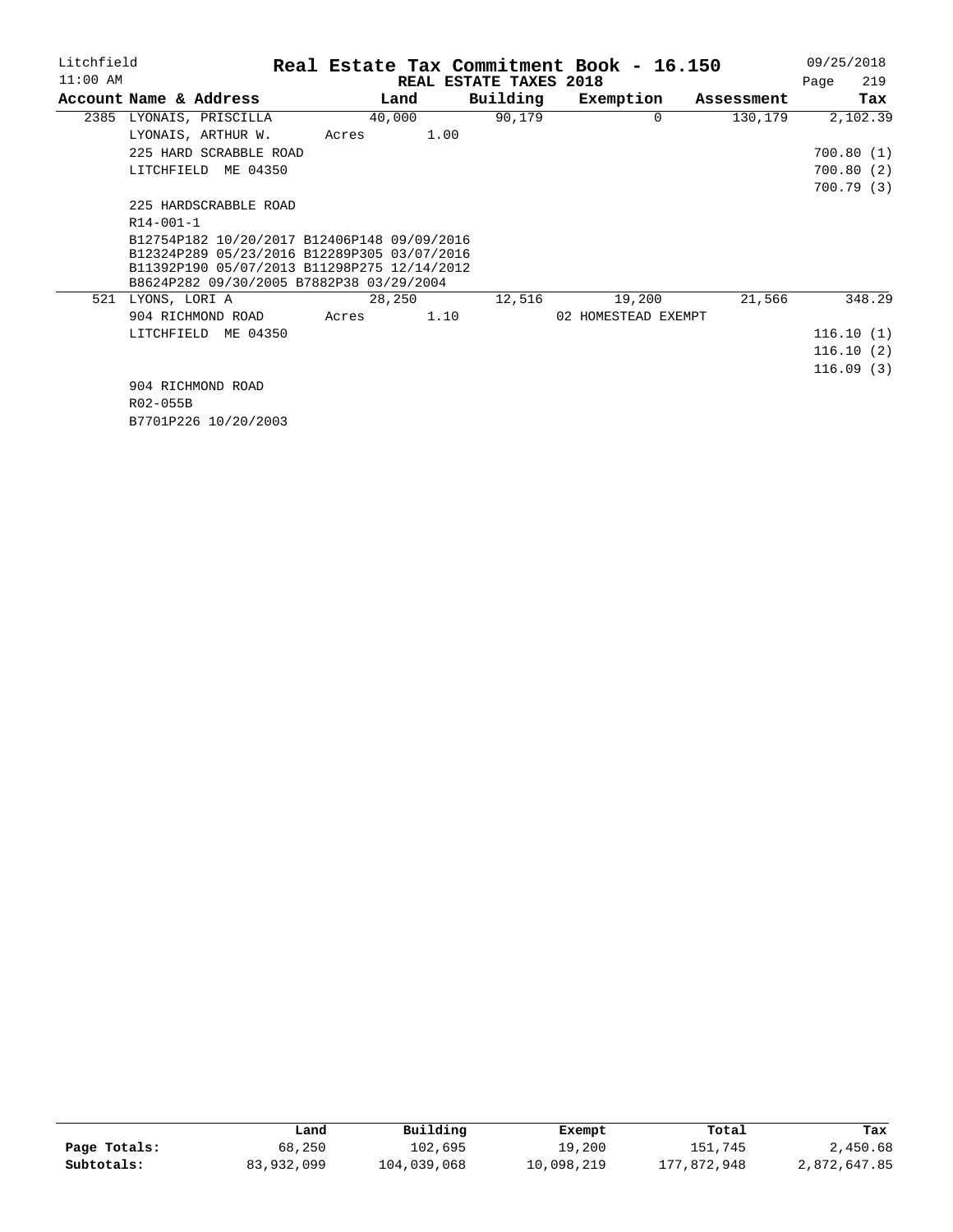| Litchfield   |                                             |              |        |             |                                    | Real Estate Tax Commitment Book - 16.150 |             |            | 09/25/2018   |            |
|--------------|---------------------------------------------|--------------|--------|-------------|------------------------------------|------------------------------------------|-------------|------------|--------------|------------|
| $11:00$ AM   | Account Name & Address                      |              | Land   |             | REAL ESTATE TAXES 2018<br>Building | Exemption                                |             | Assessment | Page         | 220<br>Tax |
|              | 1107 MACDONALD, ALFRED                      |              | 49,925 |             | 83,086                             | 19,200                                   |             | 113,811    |              | 1,838.05   |
|              | 55 CANTY LANE                               | Acres        |        | 5.53        |                                    | 02 HOMESTEAD EXEMPT                      |             |            |              |            |
|              | LITCHFIELD ME 04350                         |              |        |             |                                    |                                          |             |            | 612.68(1)    |            |
|              |                                             |              |        |             |                                    |                                          |             |            | 612.68(2)    |            |
|              |                                             |              |        |             |                                    |                                          |             |            | 612.69(3)    |            |
|              | 55 CANTY LANE                               |              |        |             |                                    |                                          |             |            |              |            |
|              | $R13 - 023 - 6$                             |              |        |             |                                    |                                          |             |            |              |            |
|              | B3974P312                                   |              |        |             |                                    |                                          |             |            |              |            |
|              | 42 MACDONALD, BARBARA A.                    |              | 45,000 |             | 126,006                            | 19,200                                   |             | 151,806    |              | 2,451.67   |
|              | 150 LUNTS HILL ROAD                         | Acres        |        | 3.00        |                                    | 02 HOMESTEAD EXEMPT                      |             |            |              |            |
|              | LITCHFIELD ME 04350                         |              |        |             |                                    |                                          |             |            | 817.22(1)    |            |
|              |                                             |              |        |             |                                    |                                          |             |            |              |            |
|              |                                             |              |        |             |                                    |                                          |             |            | 817.22(2)    |            |
|              |                                             |              |        |             |                                    |                                          |             |            | 817.23(3)    |            |
|              | 150 LUNTS HILL ROAD                         |              |        |             |                                    |                                          |             |            |              |            |
|              | R09-023A                                    |              |        |             |                                    |                                          |             |            |              |            |
|              | B10105P340 08/09/2009 B5020P269             |              |        |             |                                    |                                          |             |            |              |            |
|              | 589 MACDONALD, JOHN B. JR.                  |              | 84,350 |             | 88,434                             |                                          | 0           | 172,784    |              | 2,790.46   |
|              | MACDONALD, DONNA M.                         |              | Acres  | 1.94        |                                    |                                          |             |            |              |            |
|              | 1575 HALLOWELL ROAD                         |              |        |             |                                    |                                          |             |            | 930.15(1)    |            |
|              | LITCHFIELD ME 04350                         |              |        |             |                                    |                                          |             |            | 930.15(2)    |            |
|              |                                             |              |        |             |                                    |                                          |             |            | 930.16(3)    |            |
|              | 1575 HALLOWELL ROAD                         |              |        |             |                                    |                                          |             |            |              |            |
|              | $U19 - 002$                                 |              |        |             |                                    |                                          |             |            |              |            |
|              | B12768P159 11/03/2017 B11156P127 09/07/2012 |              |        |             |                                    |                                          |             |            |              |            |
|              | B10111P197 06/15/2009 B5350P113 01/21/2005  |              |        |             |                                    |                                          |             |            |              |            |
|              | 1109 MACDOUGALL, CHARLES B                  |              | 35,700 |             | 74,182                             |                                          | 0           | 109,882    |              | 1,774.59   |
|              | C/O PAULINE RODERICK                        |              | Acres  | 2.70        |                                    |                                          |             |            |              |            |
|              | 514 HINCKLEY ROAD                           |              |        |             |                                    |                                          |             |            | 591.53(1)    |            |
|              | CLINTON ME 04927                            |              |        |             |                                    |                                          |             |            | 591.53(2)    |            |
|              |                                             |              |        |             |                                    |                                          |             |            | 591.53(3)    |            |
|              | 10 RICHMOND ROAD                            |              |        |             |                                    |                                          |             |            |              |            |
|              | R03-066                                     |              |        |             |                                    |                                          |             |            |              |            |
|              | B7667P177 08/21/2003                        |              |        |             |                                    |                                          |             |            |              |            |
|              | 1110 MACFARLANE, BARBARA,                   |              | 77,065 |             | 86,163                             | 24,960                                   |             | 138,268    |              | 2,233.03   |
|              | TRUSTEE                                     |              |        |             |                                    |                                          |             |            |              |            |
|              | 777 PLAINS ROAD                             | Acres        |        | 0.73        |                                    | 02 HOMESTEAD EXEMPT                      |             |            |              |            |
|              | LITCHFIELD ME 04350                         |              |        |             |                                    | 22 WW2 Widow Res                         |             |            | 744.34 (1)   |            |
|              |                                             |              |        |             |                                    |                                          |             |            | 744.34(2)    |            |
|              |                                             |              |        |             |                                    |                                          |             |            | 744.35(3)    |            |
|              | 777 PLAINS ROAD                             |              |        |             |                                    |                                          |             |            |              |            |
|              | $U02 - 008$                                 |              |        |             |                                    |                                          |             |            |              |            |
|              | B7453P183 06/05/2003                        |              |        |             |                                    |                                          |             |            |              |            |
|              | 2789 MACINNES, MARIE                        |              | 42,574 |             | 167,310                            | 19,200                                   |             | 190,684    |              | 3,079.55   |
|              | 86 PINE TREE ROAD                           | Acres        |        | 33.00       |                                    | 02 HOMESTEAD EXEMPT                      |             |            |              |            |
|              | LITCHFIELD ME 04350                         |              |        |             |                                    |                                          |             |            | 1,026.52(1)  |            |
|              |                                             |              |        |             |                                    |                                          |             |            | 1,026.52(2)  |            |
|              |                                             |              |        |             |                                    |                                          |             |            | 1,026.51(3)  |            |
|              | 86 PINE TREE ROAD                           |              |        |             |                                    |                                          |             |            |              |            |
|              | R10-022A                                    |              |        |             |                                    |                                          |             |            |              |            |
|              | B11021P119 04/20/2012 B11019P1 04/26/2012   |              |        |             |                                    |                                          |             |            |              |            |
|              | 1113 MACINNIS, MARIE                        |              | 41,500 |             | 61,180                             |                                          | $\mathbf 0$ | 102,680    |              | 1,658.28   |
|              | 86 PINE TREE ROAD                           | Acres        |        | 7.00        |                                    |                                          |             |            |              |            |
|              | LITCHFIELD ME 04350                         |              |        |             |                                    |                                          |             |            | 552.76(1)    |            |
|              |                                             |              |        |             |                                    |                                          |             |            | 552.76 (2)   |            |
|              |                                             |              |        |             |                                    |                                          |             |            | 552.76(3)    |            |
|              | 87 PINE TREE ROAD                           |              |        |             |                                    |                                          |             |            |              |            |
|              | R11-006                                     |              |        |             |                                    |                                          |             |            |              |            |
|              | B11021P119 04/20/2012 B2548P4 03/17/1983    |              |        |             |                                    |                                          |             |            |              |            |
|              |                                             | Land         |        | Building    |                                    | Exempt                                   |             | Total      |              | Tax        |
| Page Totals: |                                             | 376,114      |        | 686,361     |                                    | 82,560                                   |             | 979,915    | 15,825.63    |            |
| Subtotals:   |                                             | 84, 308, 213 |        | 104,725,429 |                                    | 10,180,779                               | 178,852,863 |            | 2,888,473.48 |            |
|              |                                             |              |        |             |                                    |                                          |             |            |              |            |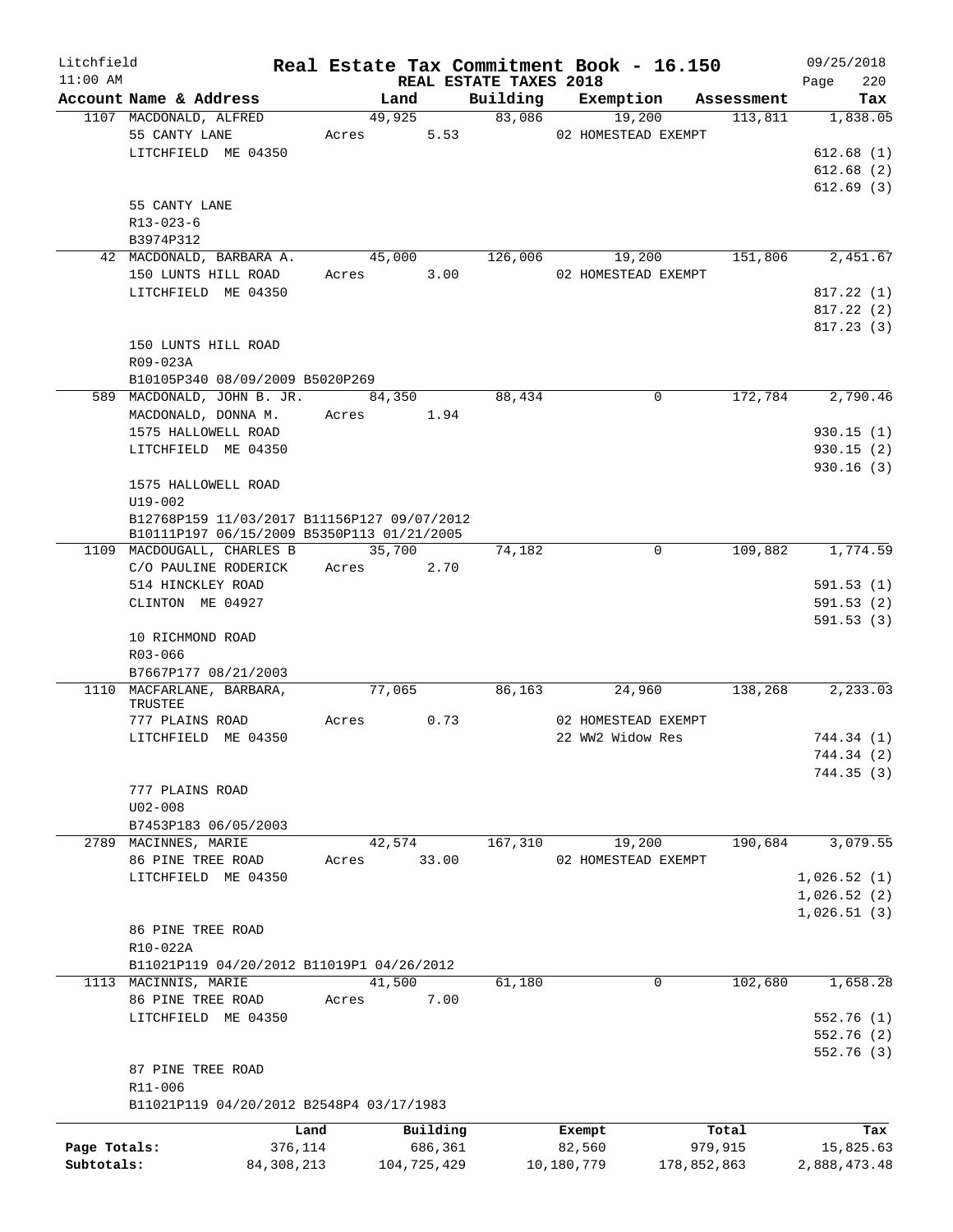| Litchfield<br>$11:00$ AM |                                                      |            |       |             |          |                                    | Real Estate Tax Commitment Book - 16.150 |             |            | 09/25/2018                 |
|--------------------------|------------------------------------------------------|------------|-------|-------------|----------|------------------------------------|------------------------------------------|-------------|------------|----------------------------|
|                          | Account Name & Address                               |            |       | Land        |          | REAL ESTATE TAXES 2018<br>Building | Exemption                                |             | Assessment | 221<br>Page<br>Tax         |
|                          | 2721 MACKENZIE MICHELE A                             |            |       | 45,250      |          | 81,390                             | 19,200                                   |             | 107,440    | 1,735.16                   |
|                          | 68 HUNTINGTON HILL ROAD Acres                        |            |       |             | 3.10     |                                    | 02 HOMESTEAD EXEMPT                      |             |            |                            |
|                          | LITCHFIELD ME 04350                                  |            |       |             |          |                                    |                                          |             |            | 578.39(1)                  |
|                          |                                                      |            |       |             |          |                                    |                                          |             |            | 578.39(2)                  |
|                          |                                                      |            |       |             |          |                                    |                                          |             |            | 578.38(3)                  |
|                          | 68 HUNTINGTON HILL ROAD                              |            |       |             |          |                                    |                                          |             |            |                            |
|                          | R11-038A                                             |            |       |             |          |                                    |                                          |             |            |                            |
|                          | B9981P294 02/17/2009 B9868P90 09/30/2008             |            |       |             |          |                                    |                                          |             |            |                            |
| 1117                     | MACMASTER TERESA B                                   |            |       | 42,250      |          | 37,291                             |                                          | 0           | 79,541     | 1,284.59                   |
|                          | 136 PINE TREE ROAD                                   |            | Acres |             | 1.90     |                                    |                                          |             |            |                            |
|                          | LITCHFIELD ME 04350                                  |            |       |             |          |                                    |                                          |             |            | 428.20(1)                  |
|                          |                                                      |            |       |             |          |                                    |                                          |             |            | 428.20(2)                  |
|                          | 128 PINE TREE ROAD                                   |            |       |             |          |                                    |                                          |             |            | 428.19(3)                  |
|                          | R10-029B                                             |            |       |             |          |                                    |                                          |             |            |                            |
|                          | B9555P30 11/05/2007 B4147P276 B2517P125 05/12/1996   |            |       |             |          |                                    |                                          |             |            |                            |
|                          | B2192P150 03/26/1979                                 |            |       |             |          |                                    |                                          |             |            |                            |
|                          | 1118 MACMASTER, DAVID V                              |            |       | 41,250      |          | 219,841                            | 24,960                                   |             | 236,131    | 3,813.52                   |
|                          | 136 PINE TREE ROAD                                   |            | Acres |             | 1.50     |                                    | 02 HOMESTEAD EXEMPT                      |             |            |                            |
|                          | LITCHFIELD ME 04350                                  |            |       |             |          |                                    | 03 VETERANS EXEMPT                       |             |            | 1, 271.17(1)               |
|                          |                                                      |            |       |             |          |                                    |                                          |             |            | 1, 271.17(2)               |
|                          |                                                      |            |       |             |          |                                    |                                          |             |            | 1, 271.18(3)               |
|                          | 136 PINE TREE ROAD                                   |            |       |             |          |                                    |                                          |             |            |                            |
|                          | R10-029A                                             |            |       |             |          |                                    |                                          |             |            |                            |
|                          | B2393P269 06/15/1981                                 |            |       |             |          |                                    |                                          |             |            |                            |
|                          | 1469 MACRAE, KAREN E                                 |            |       | 152,450     |          | 173,827                            |                                          | 0           | 326,277    | 5,269.37                   |
|                          | BEAULIEU, JASON R                                    |            | Acres |             | 1.12     |                                    |                                          |             |            |                            |
|                          | 61 PEASANT POND LANE<br>LITCHFIELD ME 04350          |            |       |             |          |                                    |                                          |             |            | 1,756.46(1)                |
|                          |                                                      |            |       |             |          |                                    |                                          |             |            | 1,756.46(2)<br>1,756.45(3) |
|                          | 61 PLEASANT POND LANE                                |            |       |             |          |                                    |                                          |             |            |                            |
|                          | $U01 - 007$                                          |            |       |             |          |                                    |                                          |             |            |                            |
|                          | B10785P319 07/22/2011 B10780P341 07/18/2011 B6965P76 |            |       |             |          |                                    |                                          |             |            |                            |
|                          | 06/20/2002                                           |            |       |             |          |                                    |                                          |             |            |                            |
|                          | 1190 MACWHINNIE, ROGER                               |            |       | 57,500      |          | 36,570                             |                                          | 0           | 94,070     | 1,519.23                   |
|                          | 814 RICHMOND ROAD                                    |            | Acres |             | 30.00    |                                    |                                          |             |            |                            |
|                          | LITCHFIELD ME 04350                                  |            |       |             |          |                                    |                                          |             |            | 506.41(1)                  |
|                          |                                                      |            |       |             |          |                                    |                                          |             |            | 506.41(2)<br>506.41(3)     |
|                          | RICHMOND ROAD                                        |            |       |             |          |                                    |                                          |             |            |                            |
|                          | R02-076                                              |            |       |             |          |                                    |                                          |             |            |                            |
|                          | B6683P268                                            |            |       |             |          |                                    |                                          |             |            |                            |
|                          | 2513 MACWHINNIE, ROGER &                             |            |       | 35,790      |          | $\Omega$                           |                                          | $\Omega$    | 35,790     | 578.01                     |
|                          | BETTY                                                |            |       |             |          |                                    |                                          |             |            |                            |
|                          | 814 RICHMOND ROAD                                    |            | Acres |             | 25.00    |                                    |                                          |             |            |                            |
|                          | Litchfield ME 04350                                  |            |       |             |          |                                    |                                          |             |            | 192.67(1)                  |
|                          |                                                      |            |       |             |          |                                    |                                          |             |            | 192.67(2)                  |
|                          |                                                      |            |       |             |          |                                    |                                          |             |            | 192.67(3)                  |
|                          | HALLOWELL ROAD                                       |            |       |             |          |                                    |                                          |             |            |                            |
|                          | R02-078B                                             |            |       | 89,000      |          |                                    |                                          |             | 300,582    |                            |
|                          | 1126 MACWHINNIE, ROGER W<br>814 RICHMOND ROAD        |            | Acres |             | 21.00    | 230,782                            | 19,200<br>02 HOMESTEAD EXEMPT            |             |            | 4,854.40                   |
|                          | LITCHFIELD ME 04350                                  |            |       |             |          |                                    |                                          |             |            | 1,618.13(1)                |
|                          |                                                      |            |       |             |          |                                    |                                          |             |            | 1,618.13(2)                |
|                          |                                                      |            |       |             |          |                                    |                                          |             |            | 1,618.14(3)                |
|                          | 814 RICHMOND ROAD                                    |            |       |             |          |                                    |                                          |             |            |                            |
|                          | R02-053                                              |            |       |             |          |                                    |                                          |             |            |                            |
|                          | B1523P101                                            |            |       |             |          |                                    |                                          |             |            |                            |
|                          |                                                      |            |       |             |          |                                    |                                          |             |            |                            |
|                          |                                                      | Land       |       |             | Building |                                    | Exempt                                   |             | Total      | Tax                        |
| Page Totals:             |                                                      | 463,490    |       |             | 779,701  |                                    | 63,360                                   | 1,179,831   |            | 19,054.28                  |
| Subtotals:               |                                                      | 84,771,703 |       | 105,505,130 |          |                                    | 10,244,139                               | 180,032,694 |            | 2,907,527.76               |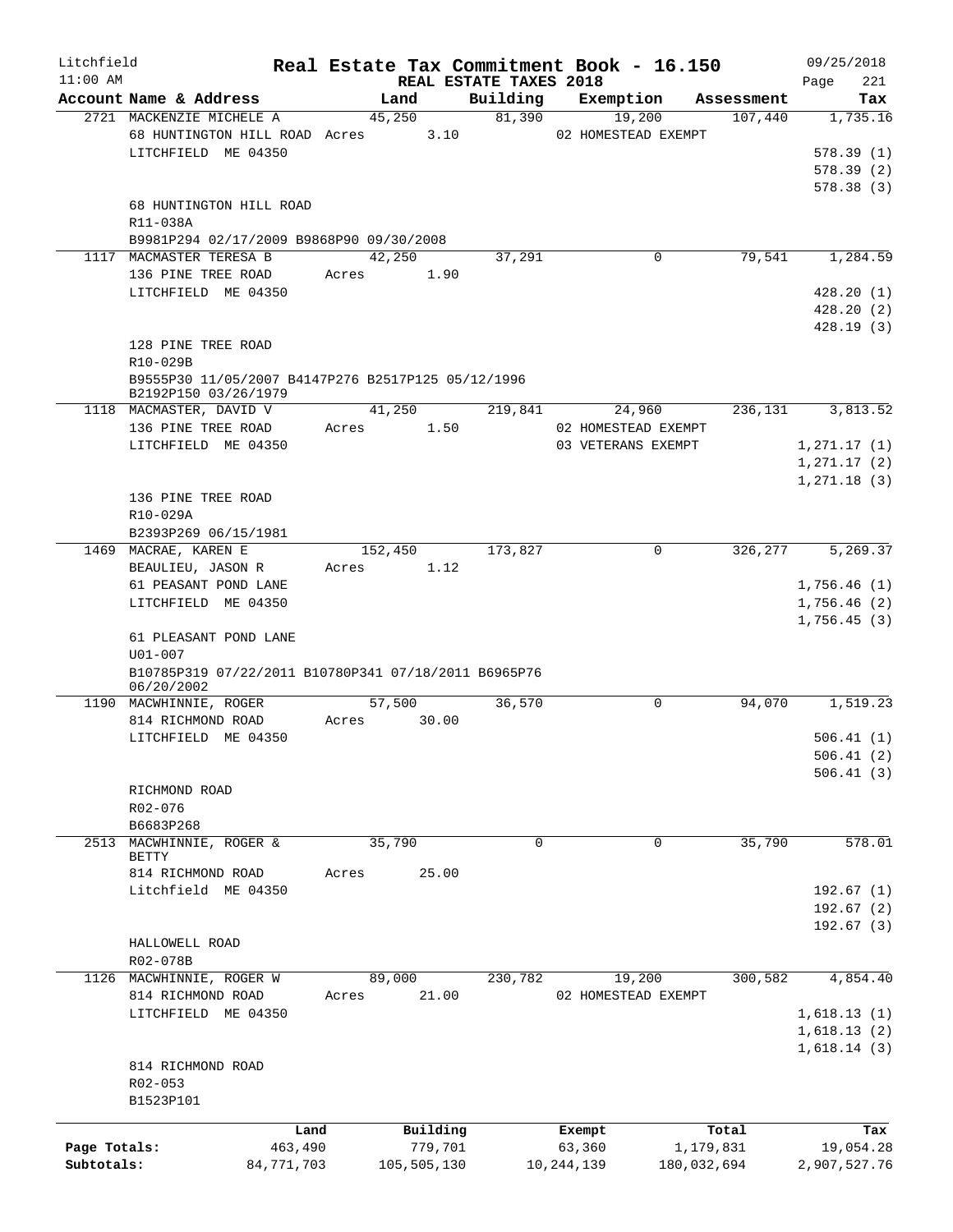| Litchfield |                                     |       |         |                        | Real Estate Tax Commitment Book - 16.150 |            | 09/25/2018  |
|------------|-------------------------------------|-------|---------|------------------------|------------------------------------------|------------|-------------|
| $11:00$ AM |                                     |       |         | REAL ESTATE TAXES 2018 |                                          |            | 222<br>Page |
|            | Account Name & Address              |       | Land    | Building               | Exemption                                | Assessment | Tax         |
|            | 1125 MACWHINNIE, ROGER W            |       | 70, 350 | $\Omega$               | $\Omega$                                 | 70,350     | 1,136.15    |
|            | 814 RICHMOND ROAD                   | Acres | 20.00   |                        |                                          |            |             |
|            | LITCHFIELD ME 04350                 |       |         |                        |                                          |            | 378.72(1)   |
|            |                                     |       |         |                        |                                          |            | 378.72 (2)  |
|            |                                     |       |         |                        |                                          |            | 378.71(3)   |
|            | UPPER POND ROAD<br>R01-019A         |       |         |                        |                                          |            |             |
|            | B2265P202                           |       |         |                        |                                          |            |             |
|            | 1124 MACWHINNIE, ROGER W            |       | 69,770  | 0                      | 0                                        | 69,770     | 1,126.79    |
|            | 814 RICHMOND ROAD                   | Acres | 11.36   |                        |                                          |            |             |
|            | LITCHFIELD ME 04350                 |       |         |                        |                                          |            | 375.60(1)   |
|            |                                     |       |         |                        |                                          |            | 375.60(2)   |
|            |                                     |       |         |                        |                                          |            | 375.59 (3)  |
|            | RICHMOND ROAD                       |       |         |                        |                                          |            |             |
|            | R01-014A                            |       |         |                        |                                          |            |             |
|            | B2998P134 07/16/1988                |       |         |                        |                                          |            |             |
|            | 2178 MACWHINNIE, ROGER W.           |       | 83,100  | $\Omega$               | $\Omega$                                 | 83,100     | 1,342.06    |
|            | 814 RICHMOND ROAD                   | Acres | 6.60    |                        |                                          |            |             |
|            | LITCHFIELD ME 04350                 |       |         |                        |                                          |            | 447.35 (1)  |
|            |                                     |       |         |                        |                                          |            | 447.35(2)   |
|            |                                     |       |         |                        |                                          |            | 447.36 (3)  |
|            | RICHMOND ROAD                       |       |         |                        |                                          |            |             |
|            | R02-052                             |       |         |                        |                                          |            |             |
|            | B1523P101                           |       |         |                        |                                          |            |             |
|            | 1129 MACWHINNIE, RUBY, HEIRS<br>ΟF  |       | 66,000  | $\mathbf 0$            | 0                                        | 66,000     | 1,065.90    |
|            | MACWHINNIE ROGER/ESTHER Acres       |       | 47.00   |                        |                                          |            |             |
|            | SLATTERY                            |       |         |                        |                                          |            |             |
|            | 967 RICHMOND ROAD                   |       |         |                        |                                          |            | 355.30(1)   |
|            | LITCHFIELD ME 04350                 |       |         |                        |                                          |            | 355.30(2)   |
|            |                                     |       |         |                        |                                          |            | 355.30(3)   |
|            | RICHMOND ROAD                       |       |         |                        |                                          |            |             |
|            | R01-053                             |       |         |                        |                                          |            |             |
|            | B8566P341 05/08/2005 B970P342       |       |         |                        |                                          |            |             |
|            | 1128 MACWHINNIE, RUBY, HEIRS<br>OF: |       | 67,543  | $\mathbf 0$            | 0                                        | 67,543     | 1,090.82    |
|            | C/O ESTHER SLATTERY                 | Acres | 50.50   |                        |                                          |            |             |
|            | 967 RICHMOND ROAD                   |       |         |                        |                                          |            | 363.61(1)   |
|            | LITCHFIELD ME 04350                 |       |         |                        |                                          |            | 363.61(2)   |
|            |                                     |       |         |                        |                                          |            | 363.60(3)   |
|            | 356 RICHMOND ROAD                   |       |         |                        |                                          |            |             |
|            | R01-019                             |       |         |                        |                                          |            |             |
|            | B970P342                            |       |         |                        |                                          |            |             |
|            | 622 MADORE, JOHN                    |       | 39,100  | 156,350                | 0                                        | 195,450    | 3,156.52    |
|            | MADORE, DIANE S                     | Acres | 1.20    |                        |                                          |            |             |
|            | 43 NOTTINGHAM LANE                  |       |         |                        |                                          |            | 1,052.17(1) |
|            | LITCHFIELD ME 04350                 |       |         |                        |                                          |            | 1,052.17(2) |
|            |                                     |       |         |                        |                                          |            | 1,052.18(3) |
|            | 43 NOTTINGHAM LANE                  |       |         |                        |                                          |            |             |
|            | R11-035-10                          |       |         |                        |                                          |            |             |
|            | B7443P106 06/05/2003                |       |         |                        |                                          |            |             |

|              | Land       | Building    | Exempt     | Total       | Tax          |
|--------------|------------|-------------|------------|-------------|--------------|
| Page Totals: | 395,863    | 156,350     |            | 552,213     | 8,918.24     |
| Subtotals:   | 85,167,566 | 105,661,480 | 10,244,139 | 180,584,907 | 2,916,446.00 |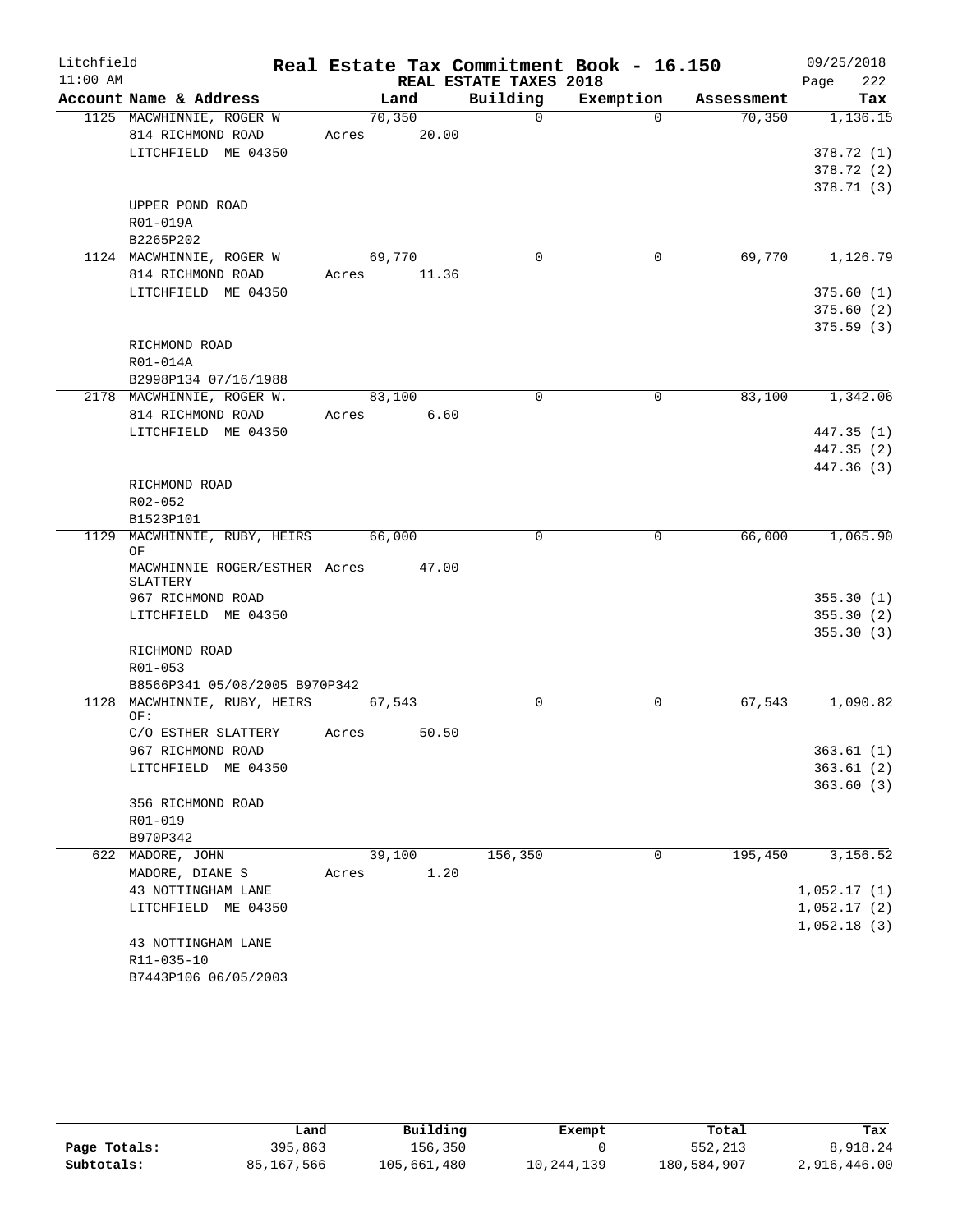| Litchfield   |                                            |            |                |                                    | Real Estate Tax Commitment Book - 16.150 |               | 09/25/2018         |
|--------------|--------------------------------------------|------------|----------------|------------------------------------|------------------------------------------|---------------|--------------------|
| $11:00$ AM   | Account Name & Address                     |            | Land           | REAL ESTATE TAXES 2018<br>Building | Exemption                                | Assessment    | 223<br>Page<br>Tax |
|              | 1684 MADORE, JOHN V.                       |            | 102,060        | 37,857                             | $\Omega$                                 | 139,917       | 2,259.66           |
|              | MADORE, THERESA L.                         | Acres      | 0.52           |                                    |                                          |               |                    |
|              | 3923 MIDVALE DRIVE                         |            |                |                                    |                                          |               | 753.22(1)          |
|              | SAN ANTONIO TX 78229                       |            |                |                                    |                                          |               | 753.22(2)          |
|              |                                            |            |                |                                    |                                          |               | 753.22(3)          |
|              | 64 EASY STREET                             |            |                |                                    |                                          |               |                    |
|              | $U09 - 006$                                |            |                |                                    |                                          |               |                    |
|              | B12091P219 08/18/2015 B7596P227 08/22/2003 |            |                |                                    |                                          |               |                    |
|              | 1132 MAGNO LLC.                            |            | 108,804        | 137,046                            | 0                                        | 245,850       | 3,970.48           |
|              | 87 GRANT ROAD                              | Acres      | 0.44           |                                    |                                          |               |                    |
|              | LITCHFIELD ME 04350                        |            |                |                                    |                                          |               | 1,323.49(1)        |
|              |                                            |            |                |                                    |                                          |               | 1,323.49(2)        |
|              |                                            |            |                |                                    |                                          |               | 1,323.50(3)        |
|              | 87 GRANT ROAD<br>U11-014                   |            |                |                                    |                                          |               |                    |
|              | B12550P139 02/27/2017 B1849P218            |            |                |                                    |                                          |               |                    |
|              | 1135 MAINE TRAIL RIDERS                    |            | 43,600         | 35,439                             | $\mathbf 0$                              | 79,039        | 1,276.48           |
|              | ASSOCIATION                                |            |                |                                    |                                          |               |                    |
|              | C/O: CATHY SMALL                           | Acres      | 4.84           |                                    |                                          |               |                    |
|              | 108 SPEARS CORNER ROAD                     |            |                |                                    |                                          |               | 425.49(1)          |
|              | WEST GARDINER ME 04345                     |            |                |                                    |                                          |               | 425.49(2)          |
|              |                                            |            |                |                                    |                                          |               | 425.50(3)          |
|              | 6 TUTT LANE                                |            |                |                                    |                                          |               |                    |
|              | R09-002A                                   |            |                |                                    |                                          |               |                    |
|              | B4863P210 03/10/1995                       |            |                |                                    |                                          |               |                    |
|              | 1140 MANN, EBEN J<br>MANN, NICOLE M        | Acres      | 48,750<br>5.06 | 126,826                            | 0                                        | 175,576       | 2,835.55           |
|              | 61 HAYDEN HILL ROAD                        |            |                |                                    |                                          |               | 945.18(1)          |
|              | LITCHFIELD ME 04350                        |            |                |                                    |                                          |               | 945.18(2)          |
|              |                                            |            |                |                                    |                                          |               | 945.19(3)          |
|              | 61 HAYDEN HILL ROAD                        |            |                |                                    |                                          |               |                    |
|              | R03-040A-4                                 |            |                |                                    |                                          |               |                    |
|              | 1142 MANN, EBEN J.                         |            | 37,600         | 0                                  | 0                                        | 37,600        | 607.24             |
|              | 61 HAYDEN HILL ROAD                        | Acres      | 5.40           |                                    |                                          |               |                    |
|              | LITCHFIELD ME 04350                        |            |                |                                    |                                          |               | 202.41(1)          |
|              |                                            |            |                |                                    |                                          |               | 202.41(2)          |
|              |                                            |            |                |                                    |                                          |               | 202.42(3)          |
|              | HAYDEN HILL ROAD                           |            |                |                                    |                                          |               |                    |
|              | R03-040A-3                                 |            |                |                                    |                                          |               |                    |
|              | B11491P14 07/16/2013 B4788P176             |            |                |                                    |                                          |               | 541.03             |
|              | 2303 MANN, GREGORY                         | Acres      | 33,500<br>3.20 | 0                                  | 0                                        | 33,500        |                    |
|              | 69 WOLFE NECK ROAD<br>FREEPORT ME 04032    |            |                |                                    |                                          |               | 180.34(1)          |
|              |                                            |            |                |                                    |                                          |               | 180.34(2)          |
|              |                                            |            |                |                                    |                                          |               | 180.35(3)          |
|              | HUNTINGTON HILL ROAD                       |            |                |                                    |                                          |               |                    |
|              | R04-009A                                   |            |                |                                    |                                          |               |                    |
|              | B6904P208 05/10/2002                       |            |                |                                    |                                          |               |                    |
|              | 2821 MANN, JOHN T.                         |            | 53,420         | $\Omega$                           | 0                                        | 53,420        | 862.73             |
|              | MANN, VALERIE S.                           | Acres      | 21.84          |                                    |                                          |               |                    |
|              | 38 MAGEE ROAD                              |            |                |                                    |                                          |               | 287.58(1)          |
|              | BOWDOIN ME 04287                           |            |                |                                    |                                          |               | 287.58(2)          |
|              |                                            |            |                |                                    |                                          |               | 287.57(3)          |
|              |                                            |            |                |                                    |                                          |               |                    |
|              | R04-012B                                   |            |                |                                    |                                          |               |                    |
|              | B4688P182                                  |            |                |                                    |                                          |               |                    |
|              |                                            |            |                |                                    |                                          |               |                    |
|              |                                            | Land       | Building       |                                    | Exempt                                   | Total         | Tax                |
| Page Totals: |                                            | 427,734    | 337,168        |                                    | $\mathbf 0$                              | 764,902       | 12,353.17          |
| Subtotals:   |                                            | 85,595,300 | 105,998,648    |                                    | 10, 244, 139                             | 181, 349, 809 | 2,928,799.17       |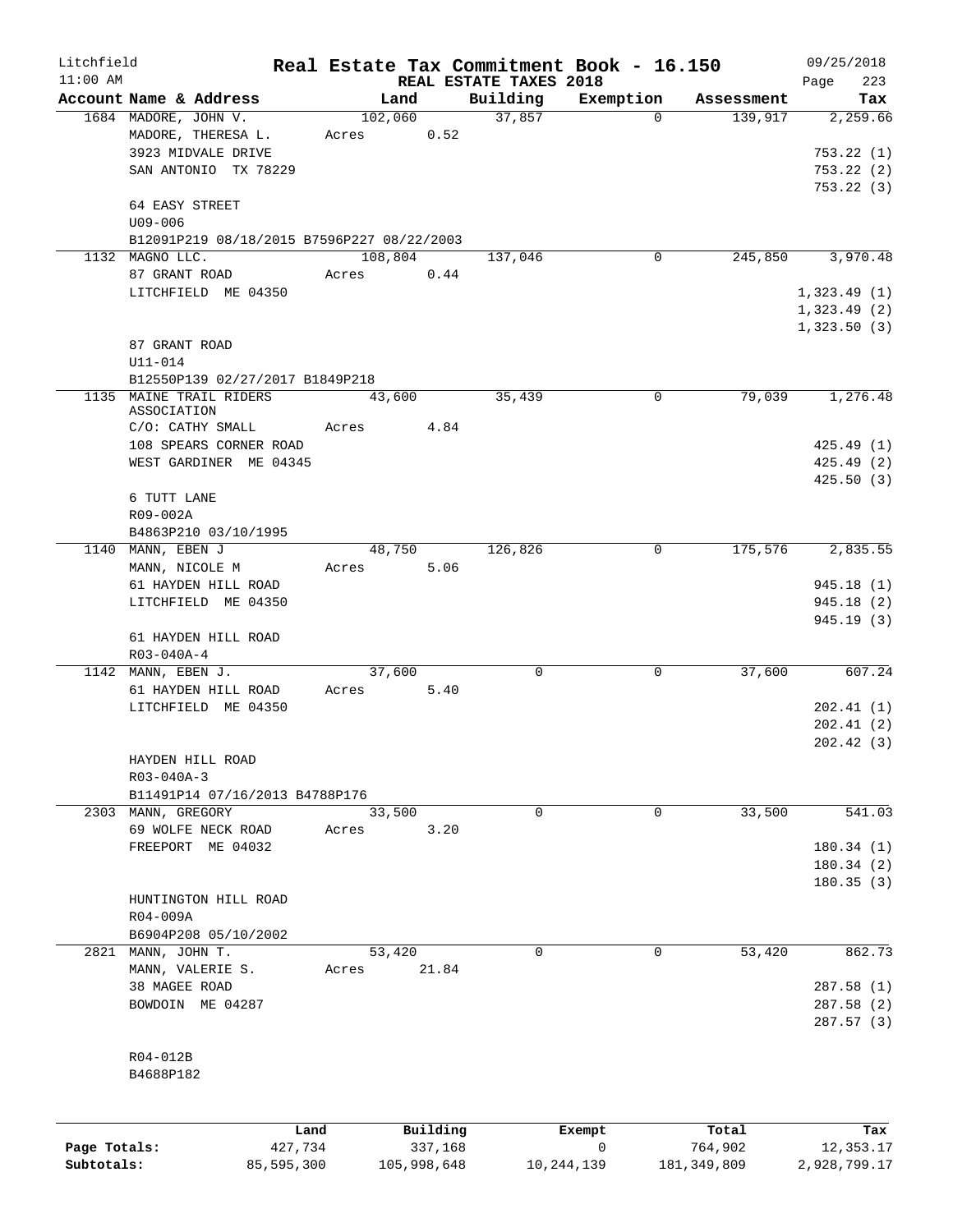| Litchfield |                                                                                                    |       |         |                        | Real Estate Tax Commitment Book - 16.150 |            | 09/25/2018   |
|------------|----------------------------------------------------------------------------------------------------|-------|---------|------------------------|------------------------------------------|------------|--------------|
| $11:00$ AM |                                                                                                    |       |         | REAL ESTATE TAXES 2018 |                                          |            | 224<br>Page  |
|            | Account Name & Address                                                                             |       | Land    | Building               | Exemption                                | Assessment | Tax          |
|            | 2158 MANN, JOHN T.                                                                                 |       | 28,000  | $\Omega$               | $\Omega$                                 | 28,000     | 452.20       |
|            | 42 MAGEE ROAD                                                                                      | Acres | 1.00    |                        |                                          |            |              |
|            | BOWDOIN ME 04287                                                                                   |       |         |                        |                                          |            | 150.73(1)    |
|            |                                                                                                    |       |         |                        |                                          |            | 150.73(2)    |
|            |                                                                                                    |       |         |                        |                                          |            | 150.74(3)    |
|            | OFF FOREST LANE                                                                                    |       |         |                        |                                          |            |              |
|            | $U08 - 024$<br>B6349P212                                                                           |       |         |                        |                                          |            |              |
|            | 1945 MANN, KENNETH & SANDRA                                                                        |       | 55,300  | 0                      | 0                                        | 55,300     | 893.09       |
|            | 2 MANN RD                                                                                          | Acres | 35.80   |                        |                                          |            |              |
|            | FREEPORT ME 04032                                                                                  |       |         |                        |                                          |            | 297.70 (1)   |
|            |                                                                                                    |       |         |                        |                                          |            | 297.70 (2)   |
|            |                                                                                                    |       |         |                        |                                          |            | 297.69 (3)   |
|            | RIDLEY RD/JIMMY STREAM                                                                             |       |         |                        |                                          |            |              |
|            | $R04 - 009$                                                                                        |       |         |                        |                                          |            |              |
|            | B5023P136                                                                                          |       |         |                        |                                          |            |              |
|            | 1143 MANN, VALARIE                                                                                 |       | 145,200 | 63,620                 | 0                                        | 208,820    | 3,372.44     |
|            | MANN, JOHN T.                                                                                      | Acres | 1.41    |                        |                                          |            |              |
|            | 42 MAGEE ROAD                                                                                      |       |         |                        |                                          |            | 1, 124.15(1) |
|            | BOWDOIN ME 04287                                                                                   |       |         |                        |                                          |            | 1, 124.15(2) |
|            |                                                                                                    |       |         |                        |                                          |            | 1, 124.14(3) |
|            | 53 FOREST LANE                                                                                     |       |         |                        |                                          |            |              |
|            | $U08 - 023$                                                                                        |       |         |                        |                                          |            |              |
|            | B12774P153 10/27/2017 B5592P8 04/15/1998                                                           |       |         |                        |                                          |            |              |
|            | 2159 MANN, VALERIE                                                                                 |       | 36,750  | 0                      | $\mathbf 0$                              | 36,750     | 593.51       |
|            | 42 MAGEE ROAD                                                                                      | Acres | 2.10    |                        |                                          |            |              |
|            | BOWDOIN ME 04287                                                                                   |       |         |                        |                                          |            | 197.84(1)    |
|            |                                                                                                    |       |         |                        |                                          |            | 197.84(2)    |
|            |                                                                                                    |       |         |                        |                                          |            | 197.83(3)    |
|            | FOREST LANE                                                                                        |       |         |                        |                                          |            |              |
|            | $U08 - 025$<br>B9714P22 04/30/2008 B6349P212 09/29/2000                                            |       |         |                        |                                          |            |              |
|            | 800 MANTER, REGGIE                                                                                 |       | 41,250  | 24,270                 | 0                                        | 65,520     | 1,058.15     |
|            | PO BOX 63                                                                                          | Acres | 1.50    |                        |                                          |            |              |
|            | LITCHFIELD ME 04350                                                                                |       |         |                        |                                          |            | 352.72 (1)   |
|            |                                                                                                    |       |         |                        |                                          |            | 352.72(2)    |
|            |                                                                                                    |       |         |                        |                                          |            | 352.71(3)    |
|            | <b>30 HARDSCRABBLE ROAD</b>                                                                        |       |         |                        |                                          |            |              |
|            | $U21 - 031$                                                                                        |       |         |                        |                                          |            |              |
|            | B12546P287 03/01/2017 B11862P300 11/26/2014<br>B9107P257 10/10/2006 B1990P175 04/18/1977 B1957P130 |       |         |                        |                                          |            |              |
|            | 11/12/1976<br>619 MARANDA, LUCIEN                                                                  |       | 39,100  |                        |                                          | 199,120    | 3,215.79     |
|            | MARANDA, REBECCA A                                                                                 | Acres | 1.20    | 179,220                | 19,200<br>02 HOMESTEAD EXEMPT            |            |              |
|            | 228 OAK HILL ROAD                                                                                  |       |         |                        |                                          |            | 1,071.93(1)  |
|            | WALES ME 04280                                                                                     |       |         |                        |                                          |            | 1,071.93(2)  |
|            |                                                                                                    |       |         |                        |                                          |            | 1,071.93(3)  |
|            | 49 NOTTINGHAM LANE                                                                                 |       |         |                        |                                          |            |              |
|            | R11-035-9                                                                                          |       |         |                        |                                          |            |              |
|            | B10572P218 10/26/2010 B10567P172 10/28/2010                                                        |       |         |                        |                                          |            |              |
|            | B7457P348 06/11/2003                                                                               |       |         |                        |                                          |            |              |

|              | Land       | Building      | Exempt     | Total       | Tax          |
|--------------|------------|---------------|------------|-------------|--------------|
| Page Totals: | 345,600    | 267,110       | 19,200     | 593,510     | 9,585.18     |
| Subtotals:   | 85,940,900 | 106, 265, 758 | 10,263,339 | 181,943,319 | 2,938,384.35 |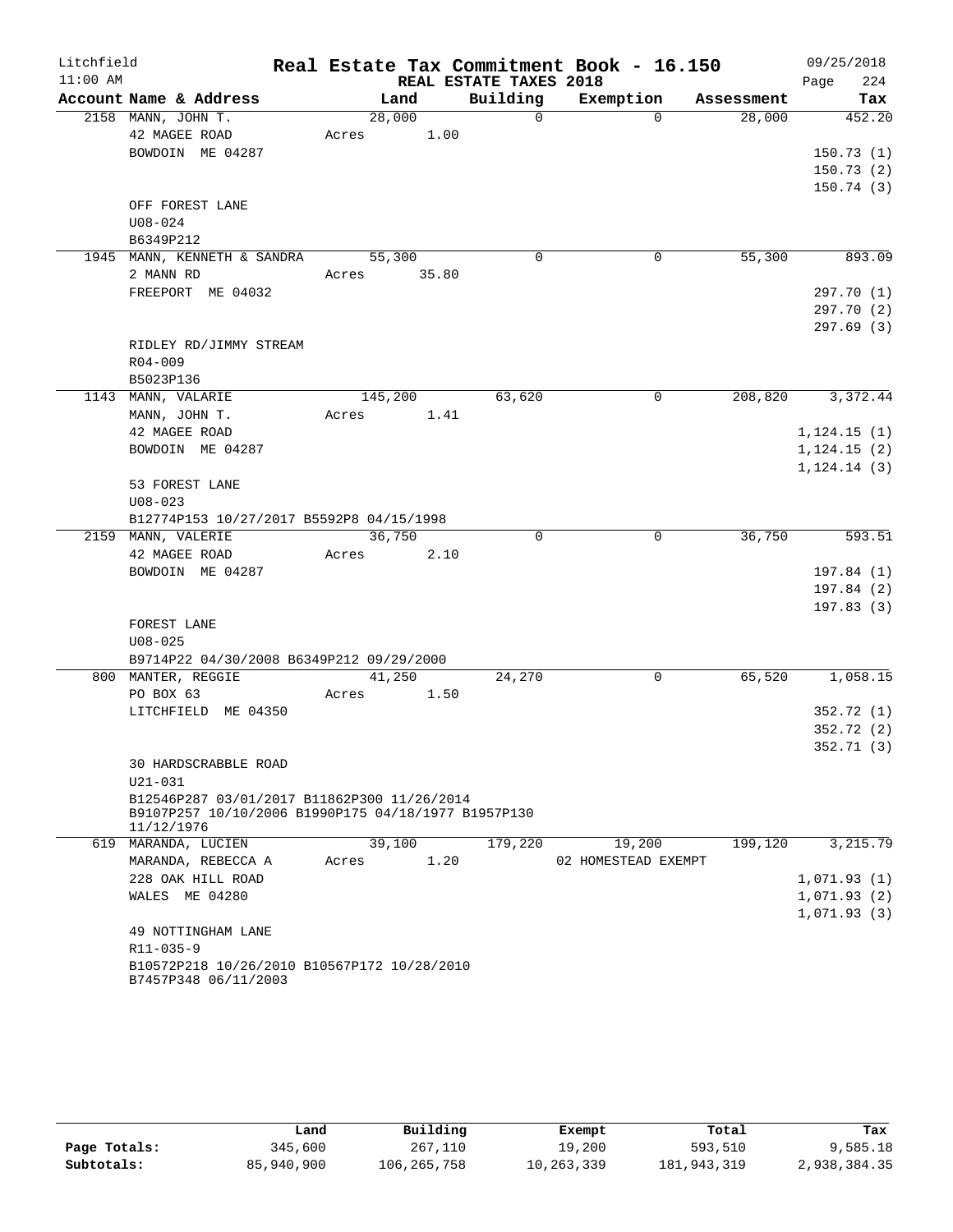| Litchfield |                                                                   |         |      |                        | Real Estate Tax Commitment Book - 16.150 |            | 09/25/2018  |
|------------|-------------------------------------------------------------------|---------|------|------------------------|------------------------------------------|------------|-------------|
| $11:00$ AM |                                                                   |         |      | REAL ESTATE TAXES 2018 |                                          |            | 225<br>Page |
|            | Account Name & Address                                            | Land    |      | Building               | Exemption                                | Assessment | Tax         |
|            | 923 MARCHUS, MICHAEL G. &<br>ANGELA M.                            | 64,300  |      | 66,807                 | 19,200                                   | 111,907    | 1,807.30    |
|            | 78 ELLISE ROAD                                                    | Acres   | 0.50 |                        | 02 HOMESTEAD EXEMPT                      |            |             |
|            | STORRS CT 06258                                                   |         |      |                        |                                          |            | 602.43(1)   |
|            |                                                                   |         |      |                        |                                          |            | 602.43(2)   |
|            |                                                                   |         |      |                        |                                          |            | 602.44(3)   |
|            | 78 PURGATORY DRIVE                                                |         |      |                        |                                          |            |             |
|            | $U22 - 020$                                                       |         |      |                        |                                          |            |             |
|            | B11452P324 07/11/2013 B8173P201 10/29/2004 B5769P79<br>10/26/2004 |         |      |                        |                                          |            |             |
|            | 838 MARDEN, HAROLD                                                | 31,225  |      | $\mathbf 0$            | 0                                        | 31,225     | 504.28      |
|            | 160 GROVES ROAD                                                   | Acres   | 2.85 |                        |                                          |            |             |
|            | YARMOUTH ME 04096                                                 |         |      |                        |                                          |            | 168.09(1)   |
|            |                                                                   |         |      |                        |                                          |            | 168.09(2)   |
|            |                                                                   |         |      |                        |                                          |            | 168.10(3)   |
|            | MACE ROAD                                                         |         |      |                        |                                          |            |             |
|            | $U14 - 006$                                                       |         |      |                        |                                          |            |             |
|            | B10792P31 07/28/2011 B7953P277 05/03/2004 B959P413                |         |      |                        |                                          |            |             |
|            | 689 MARDEN, LOIS                                                  | 30,000  |      | $\Omega$               | 0                                        | 30,000     | 484.50      |
|            | 160 GROVES ROAD                                                   | Acres   | 1.80 |                        |                                          |            |             |
|            | YARMOUTH ME 04096                                                 |         |      |                        |                                          |            | 161.50(1)   |
|            |                                                                   |         |      |                        |                                          |            | 161.50(2)   |
|            |                                                                   |         |      |                        |                                          |            | 161.50(3)   |
|            | 102 MACE ROAD                                                     |         |      |                        |                                          |            |             |
|            | $U14 - 004$                                                       |         |      |                        |                                          |            |             |
|            | B7414P7                                                           |         |      |                        |                                          |            |             |
|            | 688 MARDEN, LOIS                                                  | 176,328 |      | 125,586                | 0                                        | 301,914    | 4,875.91    |
|            | 160 GROVES ROAD                                                   | Acres   | 0.83 |                        |                                          |            |             |
|            | YARMOUTH ME 04096                                                 |         |      |                        |                                          |            | 1,625.30(1) |
|            |                                                                   |         |      |                        |                                          |            | 1,625.30(2) |
|            |                                                                   |         |      |                        |                                          |            | 1,625.31(3) |
|            | 102 MACE ROAD                                                     |         |      |                        |                                          |            |             |
|            | $U14 - 005$                                                       |         |      |                        |                                          |            |             |
|            | B7414P7 05/16/2003                                                |         |      |                        |                                          |            |             |
|            | 364 MARIN, ANN M.                                                 | 34,400  |      | 69,205                 | 0                                        | 103,605    | 1,673.22    |
|            | 422 MAPLE STREET                                                  | Acres   | 0.80 |                        |                                          |            |             |
|            | FARMINGDALE ME 04344                                              |         |      |                        |                                          |            | 557.74(1)   |
|            |                                                                   |         |      |                        |                                          |            | 557.74 (2)  |
|            |                                                                   |         |      |                        |                                          |            | 557.74 (3)  |
|            | 1859 HALLOWELL ROAD                                               |         |      |                        |                                          |            |             |
|            | $U16 - 012$                                                       |         |      |                        |                                          |            |             |
|            | B12493P289 12/15/2016 B1352P194 06/15/1964                        |         |      |                        |                                          |            |             |
|            | 2919 MARIN, GERALD R.                                             | 30,850  |      | $\Omega$               | $\Omega$                                 | 30,850     | 498.23      |
|            | 74 TOWNHOUSE ROAD                                                 | Acres   | 2.14 |                        |                                          |            |             |
|            | Litchfield ME 04350                                               |         |      |                        |                                          |            | 166.08(1)   |
|            |                                                                   |         |      |                        |                                          |            | 166.08(2)   |
|            |                                                                   |         |      |                        |                                          |            | 166.07(3)   |
|            |                                                                   |         |      |                        |                                          |            |             |
|            | R12-009B                                                          |         |      |                        |                                          |            |             |

B12710P316 09/05/2017

|              | Land       | Building    | Exempt     | Total       | Tax          |
|--------------|------------|-------------|------------|-------------|--------------|
| Page Totals: | 367,103    | 261,598     | 19,200     | 609,501     | 9,843.44     |
| Subtotals:   | 86,308,003 | 106,527,356 | 10,282,539 | 182,552,820 | 2,948,227.79 |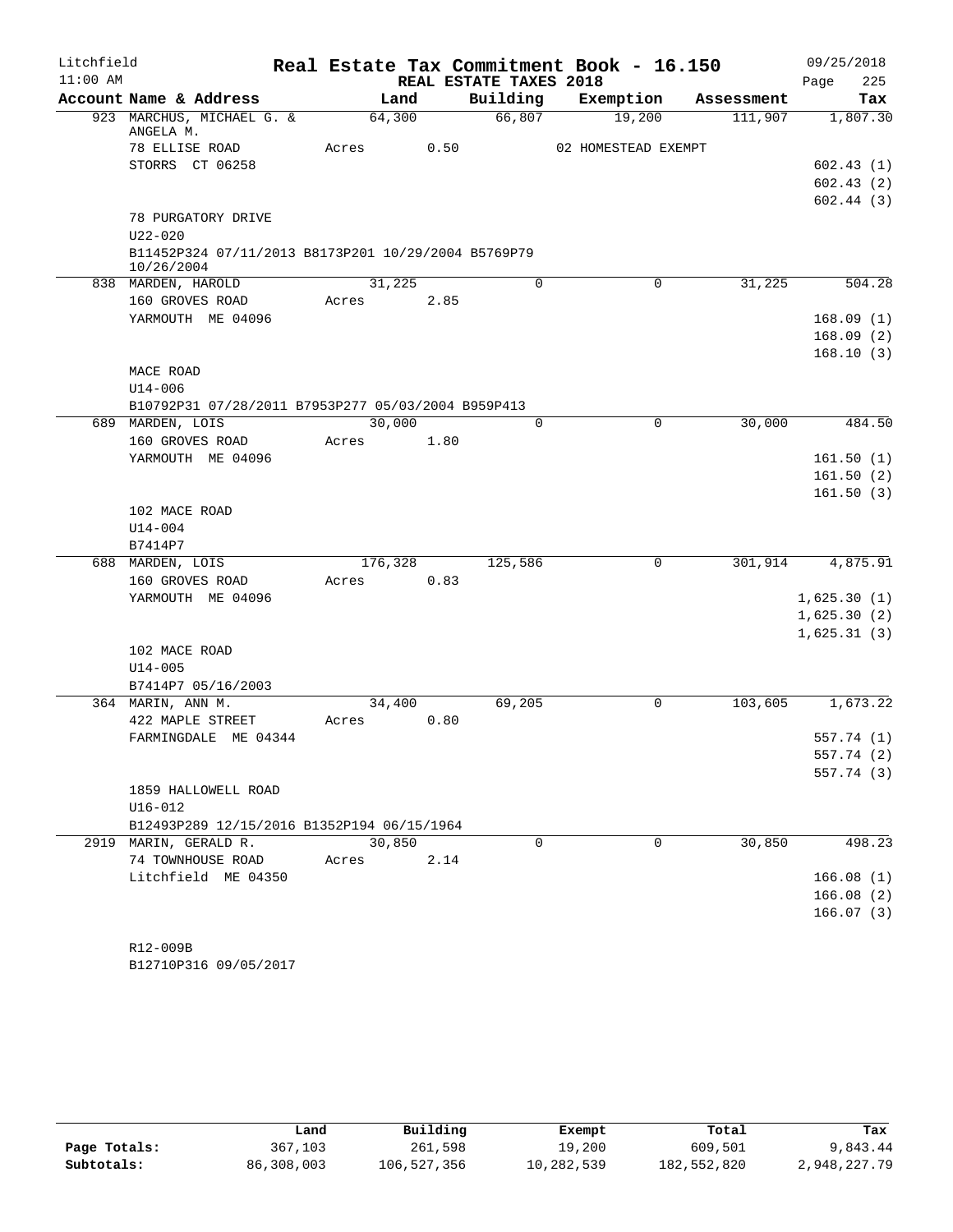| Litchfield<br>$11:00$ AM |                                            |         |                 |                        | Real Estate Tax Commitment Book - 16.150 |               | 09/25/2018               |
|--------------------------|--------------------------------------------|---------|-----------------|------------------------|------------------------------------------|---------------|--------------------------|
|                          | Account Name & Address                     |         | Land            | REAL ESTATE TAXES 2018 | Building Exemption Assessment            |               | 226<br>Page<br>Tax       |
|                          | 1149 MARINER, WARREN L                     |         | 39,000          | 86,835                 | 19,200                                   | 106,635       | 1,722.16                 |
|                          | C/O GARDINER SAVINGS<br>INST               |         | Acres 1.80      |                        | 02 HOMESTEAD EXEMPT                      |               |                          |
|                          | P.O. BOX 575                               |         |                 |                        |                                          |               | 574.05(1)                |
|                          | GARDINER ME 04345                          |         |                 |                        |                                          |               | 574.05(2)<br>574.06(3)   |
|                          | 224 LUNTS HILL ROAD<br>R09-027             |         |                 |                        |                                          |               |                          |
|                          | B2228P214<br>1147 MARINER, WARREN L        | 108,238 |                 | $\Omega$               | 0                                        | 108,238       | 1,748.04                 |
|                          | P O BOX 575                                | Acres   | 9.00            |                        |                                          |               |                          |
|                          | GARDINER ME 04345                          |         |                 |                        |                                          |               | 582.68(1)                |
|                          |                                            |         |                 |                        |                                          |               | 582.68(2)<br>582.68(3)   |
|                          | LUNT'S HILL ROAD<br>$R09 - 028$            |         |                 |                        |                                          |               |                          |
|                          | B1674P324                                  |         |                 |                        |                                          |               |                          |
|                          | 1148 MARINER, WARREN L<br>P O BOX 575      | Acres   | 53,650<br>28.00 | $\mathbf 0$            | $\mathbf 0$                              | 53,650        | 866.45                   |
|                          | GARDINER ME 04345                          |         |                 |                        |                                          |               | 288.82(1)                |
|                          |                                            |         |                 |                        |                                          |               | 288.82(2)<br>288.81(3)   |
|                          | LUNTS HILL ROAD                            |         |                 |                        |                                          |               |                          |
|                          | R09-069                                    |         |                 |                        |                                          |               |                          |
|                          | B1674P324                                  |         |                 |                        |                                          |               |                          |
|                          | 1150 MARINUCCI, JANICE<br>(TRUSTEE)        |         | 23,320          | 22,314                 | $\mathbf 0$                              | 45,634        | 736.99                   |
|                          | MARINUCCI LIVING TRUST                     | Acres   | 0.20            |                        |                                          |               |                          |
|                          | 34 FISHER STREET                           |         |                 |                        |                                          |               | 245.66(1)<br>245.66(2)   |
|                          | MEDWAY MA 02053                            |         |                 |                        |                                          |               | 245.67(3)                |
|                          | 13 COVE DRIVE<br>U29-006                   |         |                 |                        |                                          |               |                          |
|                          | B12867P313 03/20/2018 B5878P240            |         |                 |                        |                                          |               |                          |
|                          | 2749 MARKS, MALLORY NYE &                  |         | 37,760          | 73,383                 | 0                                        | 111, 143      | 1,794.96                 |
|                          | STEPHEN ANDREW                             |         |                 |                        |                                          |               |                          |
|                          | 10 LUNTS HILL ROAD                         | Acres   | 0.92            |                        |                                          |               |                          |
|                          | LITCHFIELD ME 04350                        |         |                 |                        |                                          |               | 598.32 (1)               |
|                          |                                            |         |                 |                        |                                          |               | 598.32 (2)<br>598.32 (3) |
|                          | 10 LUNTS HILL ROAD                         |         |                 |                        |                                          |               |                          |
|                          | R10-020D                                   |         |                 |                        |                                          |               |                          |
|                          | B10235P269 10/07/2009                      |         |                 |                        |                                          |               |                          |
|                          | 2310 MARQUIS, KEVIN                        |         | 38,600          | 79,626                 | 0                                        | 118,226       | 1,909.35                 |
|                          | MARQUIS, LYNETT                            | Acres   | 1.00            |                        |                                          |               |                          |
|                          | 1745 HALLOWELL ROAD                        |         |                 |                        |                                          |               | 636.45(1)                |
|                          | LITCHFIELD ME 04350                        |         |                 |                        |                                          |               | 636.45(2)                |
|                          | 1745 HALLOWELL ROAD<br>R12-005-2           |         |                 |                        |                                          |               | 636.45(3)                |
|                          | B10843P154 09/28/2011 B7384P214 04/09/2003 |         |                 |                        |                                          |               |                          |
|                          | 2324 MARQUIS, ROBERT                       |         | 0               | 5,439                  | 0                                        | 5,439         | 87.84                    |
|                          | 19 MACWHINNIE LANE                         |         |                 |                        |                                          |               |                          |
|                          | LITCHFIELD ME 04350                        |         |                 |                        |                                          |               | 29.28(1)                 |
|                          |                                            |         |                 |                        |                                          |               | 29.28(2)                 |
|                          |                                            |         |                 |                        |                                          |               | 29.28 (3)                |
|                          | 19 MACWHINNIE LANE<br>R02-047-ON-1         |         |                 |                        |                                          |               |                          |
|                          |                                            | Land    | Building        |                        | Exempt                                   | Total         | Tax                      |
| Page Totals:             | 300,568                                    |         | 267,597         |                        | 19,200                                   | 548,965       | 8,865.79                 |
| Subtotals:               | 86,608,571                                 |         | 106,794,953     |                        | 10,301,739                               | 183, 101, 785 | 2,957,093.58             |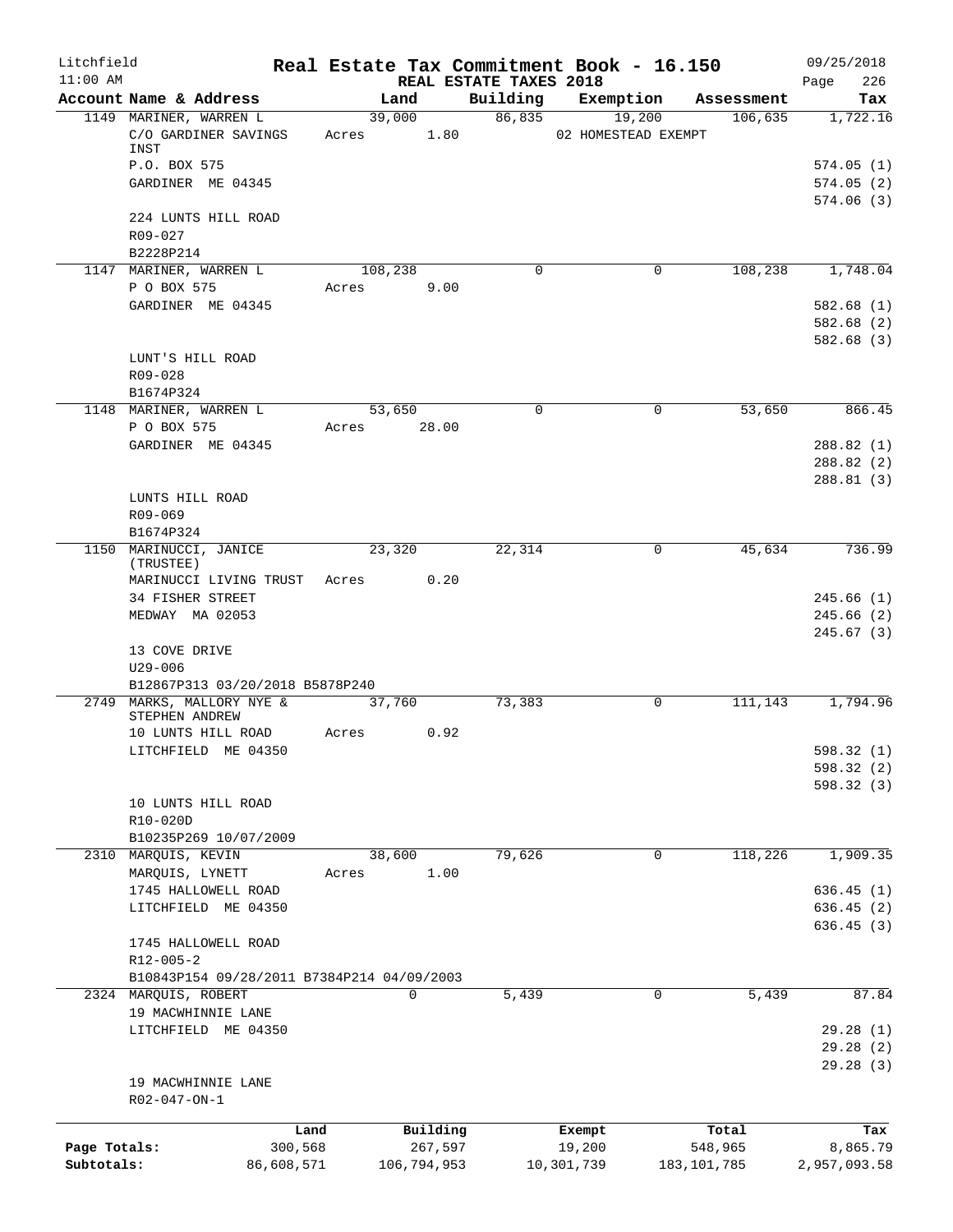| REAL ESTATE TAXES 2018<br>Building<br>Account Name & Address<br>Exemption<br>Land<br>Assessment<br>40,400<br>38,589<br>2682 MARSELLA GARY<br>78,989<br>$\Omega$<br>ENTERPRISES<br>26 LINTONIA DRIVE<br>1.16<br>Acres<br>LITCHFIELD ME 04350<br>ROUTE 126<br>$U13-013A$<br>42,962<br>2663 MARSELLA GARY<br>30,000<br>12,962<br>0<br>ENTERPRISES INC<br>1.00<br>26 LINTONIA DRIVE<br>Acres<br>LITCHFIELD ME 04350<br>18 LINTONIA DRIVE<br>$U13 - 013 - 17$<br>30,000<br>2652 MARSELLA GARY<br>26,873<br>0<br>56,873<br>ENTERPRISES INC<br>1.00<br>26 LINTONIA DRIVE<br>Acres<br>LITCHFIELD ME 04350<br>11 LINTONIA DRIVE<br>$U13 - 013 - 6$<br>2651 MARSELLA GARY<br>30,000<br>53,003<br>0<br>83,003<br>ENTERPRISES INC<br>26 LINTONIA DRIVE<br>1.00<br>Acres<br>LITCHFIELD ME 04350<br>9 LINTONIA DRIVE<br>$U13 - 013 - 5$<br>2666 MARSELLA GARY<br>30,000<br>$\mathbf 0$<br>44,231<br>14,231<br>ENTERPRISES INC<br>1.00<br>26 LINTONIA DRIVE<br>Acres<br>LITCHFIELD ME 04350<br>ROUTE 126<br>$U13 - 013 - 20$<br>70,000<br>2657 MARSELLA GARY<br>11,841<br>81,841<br>0<br>ENTERPRISES INC<br>26 LINTONIA DRIVE<br>1.00<br>Acres<br>LITCHFIELD ME 04.50<br>21 LINTONIA DRIVE<br>$U13 - 013 - 11$<br>MARSELLA GARY<br>74,755<br>2665<br>30,000<br>44,755<br>0<br>ENTERPRISES INC<br>1.00<br>26 LINTONIA DRIVE<br>Acres<br>LITCHFIELD ME 04350 | 09/25/2018<br>227      | Real Estate Tax Commitment Book - 16.150 |  |  | Litchfield<br>$11:00$ AM |
|---------------------------------------------------------------------------------------------------------------------------------------------------------------------------------------------------------------------------------------------------------------------------------------------------------------------------------------------------------------------------------------------------------------------------------------------------------------------------------------------------------------------------------------------------------------------------------------------------------------------------------------------------------------------------------------------------------------------------------------------------------------------------------------------------------------------------------------------------------------------------------------------------------------------------------------------------------------------------------------------------------------------------------------------------------------------------------------------------------------------------------------------------------------------------------------------------------------------------------------------------------------------------------------------------------------------------------------------|------------------------|------------------------------------------|--|--|--------------------------|
|                                                                                                                                                                                                                                                                                                                                                                                                                                                                                                                                                                                                                                                                                                                                                                                                                                                                                                                                                                                                                                                                                                                                                                                                                                                                                                                                             | Page<br>Tax            |                                          |  |  |                          |
|                                                                                                                                                                                                                                                                                                                                                                                                                                                                                                                                                                                                                                                                                                                                                                                                                                                                                                                                                                                                                                                                                                                                                                                                                                                                                                                                             | 1,275.67               |                                          |  |  |                          |
|                                                                                                                                                                                                                                                                                                                                                                                                                                                                                                                                                                                                                                                                                                                                                                                                                                                                                                                                                                                                                                                                                                                                                                                                                                                                                                                                             |                        |                                          |  |  |                          |
|                                                                                                                                                                                                                                                                                                                                                                                                                                                                                                                                                                                                                                                                                                                                                                                                                                                                                                                                                                                                                                                                                                                                                                                                                                                                                                                                             |                        |                                          |  |  |                          |
|                                                                                                                                                                                                                                                                                                                                                                                                                                                                                                                                                                                                                                                                                                                                                                                                                                                                                                                                                                                                                                                                                                                                                                                                                                                                                                                                             | 425.22(1)<br>425.22(2) |                                          |  |  |                          |
|                                                                                                                                                                                                                                                                                                                                                                                                                                                                                                                                                                                                                                                                                                                                                                                                                                                                                                                                                                                                                                                                                                                                                                                                                                                                                                                                             | 425.23(3)              |                                          |  |  |                          |
|                                                                                                                                                                                                                                                                                                                                                                                                                                                                                                                                                                                                                                                                                                                                                                                                                                                                                                                                                                                                                                                                                                                                                                                                                                                                                                                                             |                        |                                          |  |  |                          |
|                                                                                                                                                                                                                                                                                                                                                                                                                                                                                                                                                                                                                                                                                                                                                                                                                                                                                                                                                                                                                                                                                                                                                                                                                                                                                                                                             |                        |                                          |  |  |                          |
|                                                                                                                                                                                                                                                                                                                                                                                                                                                                                                                                                                                                                                                                                                                                                                                                                                                                                                                                                                                                                                                                                                                                                                                                                                                                                                                                             | 693.84                 |                                          |  |  |                          |
|                                                                                                                                                                                                                                                                                                                                                                                                                                                                                                                                                                                                                                                                                                                                                                                                                                                                                                                                                                                                                                                                                                                                                                                                                                                                                                                                             |                        |                                          |  |  |                          |
|                                                                                                                                                                                                                                                                                                                                                                                                                                                                                                                                                                                                                                                                                                                                                                                                                                                                                                                                                                                                                                                                                                                                                                                                                                                                                                                                             |                        |                                          |  |  |                          |
|                                                                                                                                                                                                                                                                                                                                                                                                                                                                                                                                                                                                                                                                                                                                                                                                                                                                                                                                                                                                                                                                                                                                                                                                                                                                                                                                             | 231.28(1)<br>231.28(2) |                                          |  |  |                          |
|                                                                                                                                                                                                                                                                                                                                                                                                                                                                                                                                                                                                                                                                                                                                                                                                                                                                                                                                                                                                                                                                                                                                                                                                                                                                                                                                             | 231.28(3)              |                                          |  |  |                          |
|                                                                                                                                                                                                                                                                                                                                                                                                                                                                                                                                                                                                                                                                                                                                                                                                                                                                                                                                                                                                                                                                                                                                                                                                                                                                                                                                             |                        |                                          |  |  |                          |
|                                                                                                                                                                                                                                                                                                                                                                                                                                                                                                                                                                                                                                                                                                                                                                                                                                                                                                                                                                                                                                                                                                                                                                                                                                                                                                                                             |                        |                                          |  |  |                          |
|                                                                                                                                                                                                                                                                                                                                                                                                                                                                                                                                                                                                                                                                                                                                                                                                                                                                                                                                                                                                                                                                                                                                                                                                                                                                                                                                             | 918.50                 |                                          |  |  |                          |
|                                                                                                                                                                                                                                                                                                                                                                                                                                                                                                                                                                                                                                                                                                                                                                                                                                                                                                                                                                                                                                                                                                                                                                                                                                                                                                                                             |                        |                                          |  |  |                          |
|                                                                                                                                                                                                                                                                                                                                                                                                                                                                                                                                                                                                                                                                                                                                                                                                                                                                                                                                                                                                                                                                                                                                                                                                                                                                                                                                             |                        |                                          |  |  |                          |
|                                                                                                                                                                                                                                                                                                                                                                                                                                                                                                                                                                                                                                                                                                                                                                                                                                                                                                                                                                                                                                                                                                                                                                                                                                                                                                                                             | 306.17(1)              |                                          |  |  |                          |
|                                                                                                                                                                                                                                                                                                                                                                                                                                                                                                                                                                                                                                                                                                                                                                                                                                                                                                                                                                                                                                                                                                                                                                                                                                                                                                                                             | 306.17(2)              |                                          |  |  |                          |
|                                                                                                                                                                                                                                                                                                                                                                                                                                                                                                                                                                                                                                                                                                                                                                                                                                                                                                                                                                                                                                                                                                                                                                                                                                                                                                                                             | 306.16(3)              |                                          |  |  |                          |
|                                                                                                                                                                                                                                                                                                                                                                                                                                                                                                                                                                                                                                                                                                                                                                                                                                                                                                                                                                                                                                                                                                                                                                                                                                                                                                                                             |                        |                                          |  |  |                          |
|                                                                                                                                                                                                                                                                                                                                                                                                                                                                                                                                                                                                                                                                                                                                                                                                                                                                                                                                                                                                                                                                                                                                                                                                                                                                                                                                             | 1,340.50               |                                          |  |  |                          |
|                                                                                                                                                                                                                                                                                                                                                                                                                                                                                                                                                                                                                                                                                                                                                                                                                                                                                                                                                                                                                                                                                                                                                                                                                                                                                                                                             |                        |                                          |  |  |                          |
|                                                                                                                                                                                                                                                                                                                                                                                                                                                                                                                                                                                                                                                                                                                                                                                                                                                                                                                                                                                                                                                                                                                                                                                                                                                                                                                                             |                        |                                          |  |  |                          |
|                                                                                                                                                                                                                                                                                                                                                                                                                                                                                                                                                                                                                                                                                                                                                                                                                                                                                                                                                                                                                                                                                                                                                                                                                                                                                                                                             | 446.83 (1)             |                                          |  |  |                          |
|                                                                                                                                                                                                                                                                                                                                                                                                                                                                                                                                                                                                                                                                                                                                                                                                                                                                                                                                                                                                                                                                                                                                                                                                                                                                                                                                             | 446.83 (2)             |                                          |  |  |                          |
|                                                                                                                                                                                                                                                                                                                                                                                                                                                                                                                                                                                                                                                                                                                                                                                                                                                                                                                                                                                                                                                                                                                                                                                                                                                                                                                                             | 446.84 (3)             |                                          |  |  |                          |
|                                                                                                                                                                                                                                                                                                                                                                                                                                                                                                                                                                                                                                                                                                                                                                                                                                                                                                                                                                                                                                                                                                                                                                                                                                                                                                                                             |                        |                                          |  |  |                          |
|                                                                                                                                                                                                                                                                                                                                                                                                                                                                                                                                                                                                                                                                                                                                                                                                                                                                                                                                                                                                                                                                                                                                                                                                                                                                                                                                             | 714.33                 |                                          |  |  |                          |
|                                                                                                                                                                                                                                                                                                                                                                                                                                                                                                                                                                                                                                                                                                                                                                                                                                                                                                                                                                                                                                                                                                                                                                                                                                                                                                                                             |                        |                                          |  |  |                          |
|                                                                                                                                                                                                                                                                                                                                                                                                                                                                                                                                                                                                                                                                                                                                                                                                                                                                                                                                                                                                                                                                                                                                                                                                                                                                                                                                             |                        |                                          |  |  |                          |
|                                                                                                                                                                                                                                                                                                                                                                                                                                                                                                                                                                                                                                                                                                                                                                                                                                                                                                                                                                                                                                                                                                                                                                                                                                                                                                                                             | 238.11(1)              |                                          |  |  |                          |
|                                                                                                                                                                                                                                                                                                                                                                                                                                                                                                                                                                                                                                                                                                                                                                                                                                                                                                                                                                                                                                                                                                                                                                                                                                                                                                                                             | 238.11(2)              |                                          |  |  |                          |
|                                                                                                                                                                                                                                                                                                                                                                                                                                                                                                                                                                                                                                                                                                                                                                                                                                                                                                                                                                                                                                                                                                                                                                                                                                                                                                                                             | 238.11(3)              |                                          |  |  |                          |
|                                                                                                                                                                                                                                                                                                                                                                                                                                                                                                                                                                                                                                                                                                                                                                                                                                                                                                                                                                                                                                                                                                                                                                                                                                                                                                                                             |                        |                                          |  |  |                          |
|                                                                                                                                                                                                                                                                                                                                                                                                                                                                                                                                                                                                                                                                                                                                                                                                                                                                                                                                                                                                                                                                                                                                                                                                                                                                                                                                             | 1,321.73               |                                          |  |  |                          |
|                                                                                                                                                                                                                                                                                                                                                                                                                                                                                                                                                                                                                                                                                                                                                                                                                                                                                                                                                                                                                                                                                                                                                                                                                                                                                                                                             |                        |                                          |  |  |                          |
|                                                                                                                                                                                                                                                                                                                                                                                                                                                                                                                                                                                                                                                                                                                                                                                                                                                                                                                                                                                                                                                                                                                                                                                                                                                                                                                                             |                        |                                          |  |  |                          |
|                                                                                                                                                                                                                                                                                                                                                                                                                                                                                                                                                                                                                                                                                                                                                                                                                                                                                                                                                                                                                                                                                                                                                                                                                                                                                                                                             | 440.58 (1)             |                                          |  |  |                          |
|                                                                                                                                                                                                                                                                                                                                                                                                                                                                                                                                                                                                                                                                                                                                                                                                                                                                                                                                                                                                                                                                                                                                                                                                                                                                                                                                             | 440.58 (2)             |                                          |  |  |                          |
|                                                                                                                                                                                                                                                                                                                                                                                                                                                                                                                                                                                                                                                                                                                                                                                                                                                                                                                                                                                                                                                                                                                                                                                                                                                                                                                                             | 440.57 (3)             |                                          |  |  |                          |
|                                                                                                                                                                                                                                                                                                                                                                                                                                                                                                                                                                                                                                                                                                                                                                                                                                                                                                                                                                                                                                                                                                                                                                                                                                                                                                                                             |                        |                                          |  |  |                          |
|                                                                                                                                                                                                                                                                                                                                                                                                                                                                                                                                                                                                                                                                                                                                                                                                                                                                                                                                                                                                                                                                                                                                                                                                                                                                                                                                             | 1,207.29               |                                          |  |  |                          |
|                                                                                                                                                                                                                                                                                                                                                                                                                                                                                                                                                                                                                                                                                                                                                                                                                                                                                                                                                                                                                                                                                                                                                                                                                                                                                                                                             |                        |                                          |  |  |                          |
|                                                                                                                                                                                                                                                                                                                                                                                                                                                                                                                                                                                                                                                                                                                                                                                                                                                                                                                                                                                                                                                                                                                                                                                                                                                                                                                                             |                        |                                          |  |  |                          |
|                                                                                                                                                                                                                                                                                                                                                                                                                                                                                                                                                                                                                                                                                                                                                                                                                                                                                                                                                                                                                                                                                                                                                                                                                                                                                                                                             | 402.43 (1)             |                                          |  |  |                          |
|                                                                                                                                                                                                                                                                                                                                                                                                                                                                                                                                                                                                                                                                                                                                                                                                                                                                                                                                                                                                                                                                                                                                                                                                                                                                                                                                             | 402.43 (2)             |                                          |  |  |                          |
|                                                                                                                                                                                                                                                                                                                                                                                                                                                                                                                                                                                                                                                                                                                                                                                                                                                                                                                                                                                                                                                                                                                                                                                                                                                                                                                                             | 402.43(3)              |                                          |  |  |                          |
| ROUTE 126                                                                                                                                                                                                                                                                                                                                                                                                                                                                                                                                                                                                                                                                                                                                                                                                                                                                                                                                                                                                                                                                                                                                                                                                                                                                                                                                   |                        |                                          |  |  |                          |
| $U13 - 013 - 19$                                                                                                                                                                                                                                                                                                                                                                                                                                                                                                                                                                                                                                                                                                                                                                                                                                                                                                                                                                                                                                                                                                                                                                                                                                                                                                                            |                        |                                          |  |  |                          |
|                                                                                                                                                                                                                                                                                                                                                                                                                                                                                                                                                                                                                                                                                                                                                                                                                                                                                                                                                                                                                                                                                                                                                                                                                                                                                                                                             |                        |                                          |  |  |                          |

|              | Land       | Building    | Exempt     | Total       | Tax          |
|--------------|------------|-------------|------------|-------------|--------------|
| Page Totals: | 260,400    | 202,254     |            | 462,654     | .471.86      |
| Subtotals:   | 86,868,971 | 106,997,207 | 10,301,739 | 183,564,439 | 2,964,565.44 |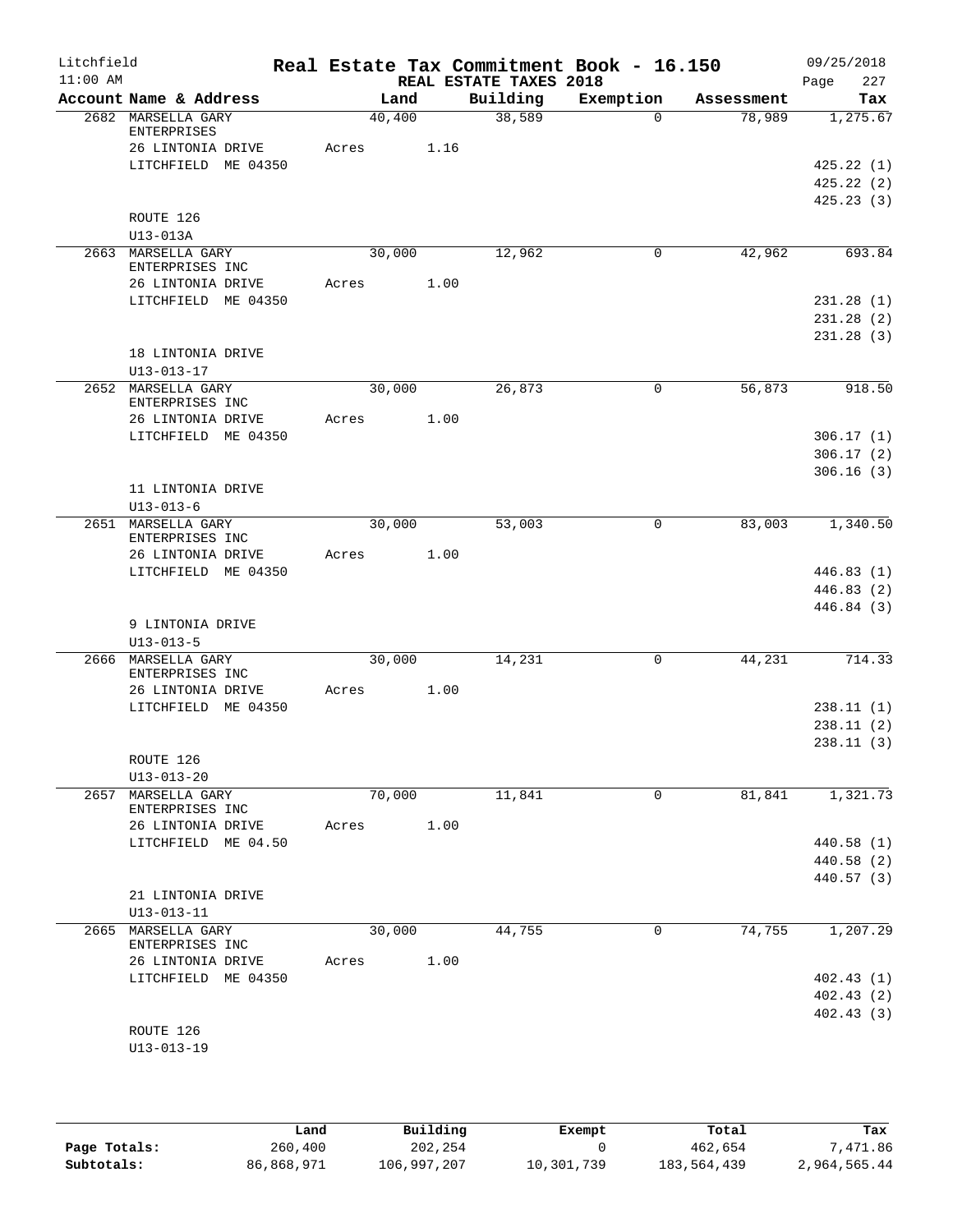| Litchfield   |                                                     |              |         |               |                                    | Real Estate Tax Commitment Book - 16.150 |                      | 09/25/2018    |
|--------------|-----------------------------------------------------|--------------|---------|---------------|------------------------------------|------------------------------------------|----------------------|---------------|
| $11:00$ AM   | Account Name & Address                              |              | Land    |               | REAL ESTATE TAXES 2018<br>Building |                                          |                      | 228<br>Page   |
|              | 2653 MARSELLA GARY                                  |              | 30,000  |               | 7,345                              | Exemption<br>$\Omega$                    | Assessment<br>37,345 | Tax<br>603.12 |
|              | ENTERPRISES INC                                     |              |         |               |                                    |                                          |                      |               |
|              | 26 LINTONIA DRIVE                                   |              | Acres   | 1.00          |                                    |                                          |                      |               |
|              | LITCHFIELD ME 04350                                 |              |         |               |                                    |                                          |                      | 201.04(1)     |
|              |                                                     |              |         |               |                                    |                                          |                      | 201.04(2)     |
|              |                                                     |              |         |               |                                    |                                          |                      | 201.04(3)     |
|              | 13 LINTONIA DRIVE                                   |              |         |               |                                    |                                          |                      |               |
|              | $U13 - 013 - 7$                                     |              |         |               |                                    |                                          |                      |               |
|              | 2664 MARSELLA GARY<br>ENTERPRISES INC               |              | 30,000  |               | 3,668                              | $\mathbf 0$                              | 33,668               | 543.74        |
|              | 26 LINTONIA DRIVE                                   |              | Acres   | 1.00          |                                    |                                          |                      |               |
|              | LITCHFIELD ME 04350                                 |              |         |               |                                    |                                          |                      | 181.25(1)     |
|              |                                                     |              |         |               |                                    |                                          |                      | 181.25(2)     |
|              |                                                     |              |         |               |                                    |                                          |                      | 181.24(3)     |
|              | 14 LINTONIA DRIVE                                   |              |         |               |                                    |                                          |                      |               |
|              | $U13 - 013 - 18$                                    |              |         |               |                                    |                                          |                      |               |
|              | 1155 MARSELLA, ENTERPRISES                          |              | 35,520  |               | 19,637                             | $\mathbf 0$                              | 55,157               | 890.79        |
|              | 26 LINTONIA DRIVE                                   |              | Acres   | 0.84          |                                    |                                          |                      |               |
|              | LITCHFIELD ME 04350                                 |              |         |               |                                    |                                          |                      | 296.93(1)     |
|              |                                                     |              |         |               |                                    |                                          |                      | 296.93(2)     |
|              |                                                     |              |         |               |                                    |                                          |                      | 296.93(3)     |
|              | 14 OLD LODGE ROAD                                   |              |         |               |                                    |                                          |                      |               |
|              | $U13-013B$                                          |              |         |               |                                    |                                          |                      |               |
|              | B12580P184 04/17/2017 B7731P311 10/27/2003 B2562P47 |              |         |               |                                    |                                          |                      |               |
|              | 2659 MARSELLA, GARY L &<br>WANDA T MARSELLA         |              | 70,000  |               | 68,612                             | 19,200                                   | 119,412              | 1,928.50      |
|              | 26 LINTONIA DRIVE                                   |              | Acres   | 1.00          |                                    | 02 HOMESTEAD EXEMPT                      |                      |               |
|              | LITCHFIELD ME 04350                                 |              |         |               |                                    |                                          |                      | 642.83(1)     |
|              |                                                     |              |         |               |                                    |                                          |                      | 642.83(2)     |
|              |                                                     |              |         |               |                                    |                                          |                      | 642.84(3)     |
|              | 26 LINTONIA DRIVE                                   |              |         |               |                                    |                                          |                      |               |
|              | $U13 - 013 - 13$                                    |              |         |               |                                    |                                          |                      |               |
|              | B10325P277 01/20/2010                               |              |         |               |                                    |                                          |                      |               |
|              | 2683 MARSELLA, GENE C &                             |              | 169,625 |               | 101,294                            | 0                                        | 270,919              | 4,375.34      |
|              | TAMARA R. MASELLA                                   |              |         |               |                                    |                                          |                      |               |
|              | 20 OLD LODGE ROAD                                   |              | Acres   | 3.21          |                                    |                                          |                      |               |
|              | LITCHFIELD ME 04350                                 |              |         |               |                                    |                                          |                      | 1,458.45(1)   |
|              |                                                     |              |         |               |                                    |                                          |                      | 1,458.45(2)   |
|              |                                                     |              |         |               |                                    |                                          |                      | 1,458.44(3)   |
|              | 20 OLD LODGE ROAD                                   |              |         |               |                                    |                                          |                      |               |
|              | $U13 - 002$                                         |              |         |               |                                    |                                          |                      |               |
|              | B10273P58 11/16/2009                                |              |         |               |                                    |                                          |                      |               |
|              | 1980 MARSTERS, KEVIN                                |              | 0       |               | 13,268                             | 13,268                                   | 0                    | 0.00          |
|              | 151 RICHMOND ROAD                                   |              |         |               |                                    | 02 HOMESTEAD EXEMPT                      |                      |               |
|              | LITCHFIELD ME 04350                                 |              |         |               |                                    |                                          |                      |               |
|              |                                                     |              |         |               |                                    |                                          |                      |               |
|              | 151 RICHMOND ROAD                                   |              |         |               |                                    |                                          |                      |               |
|              | R03-043-ON-39                                       |              |         |               |                                    |                                          |                      |               |
| 1160         | MARSTON, RONALD                                     |              | 275     |               | $\Omega$                           | 0                                        | 275                  | 4.44          |
|              | 524 NECK RD                                         |              | Acres   | 0.11          |                                    |                                          |                      |               |
|              | WEST GARDINER ME 04345                              |              |         |               |                                    |                                          |                      | 1.48(1)       |
|              |                                                     |              |         |               |                                    |                                          |                      | 1.48(2)       |
|              |                                                     |              |         |               |                                    |                                          |                      | 1.48(3)       |
|              | NECK ROAD                                           |              |         |               |                                    |                                          |                      |               |
|              | R14-027A                                            |              |         |               |                                    |                                          |                      |               |
|              | B2993P29 07/25/1986                                 |              |         |               |                                    |                                          |                      |               |
|              |                                                     |              |         |               |                                    |                                          |                      |               |
|              |                                                     |              |         |               |                                    |                                          |                      |               |
|              |                                                     | Land         |         | Building      |                                    | Exempt                                   | Total                | Tax           |
| Page Totals: |                                                     | 335,420      |         | 213,824       |                                    | 32,468                                   | 516,776              | 8,345.93      |
| Subtotals:   |                                                     | 87, 204, 391 |         | 107, 211, 031 |                                    | 10,334,207                               | 184,081,215          | 2,972,911.37  |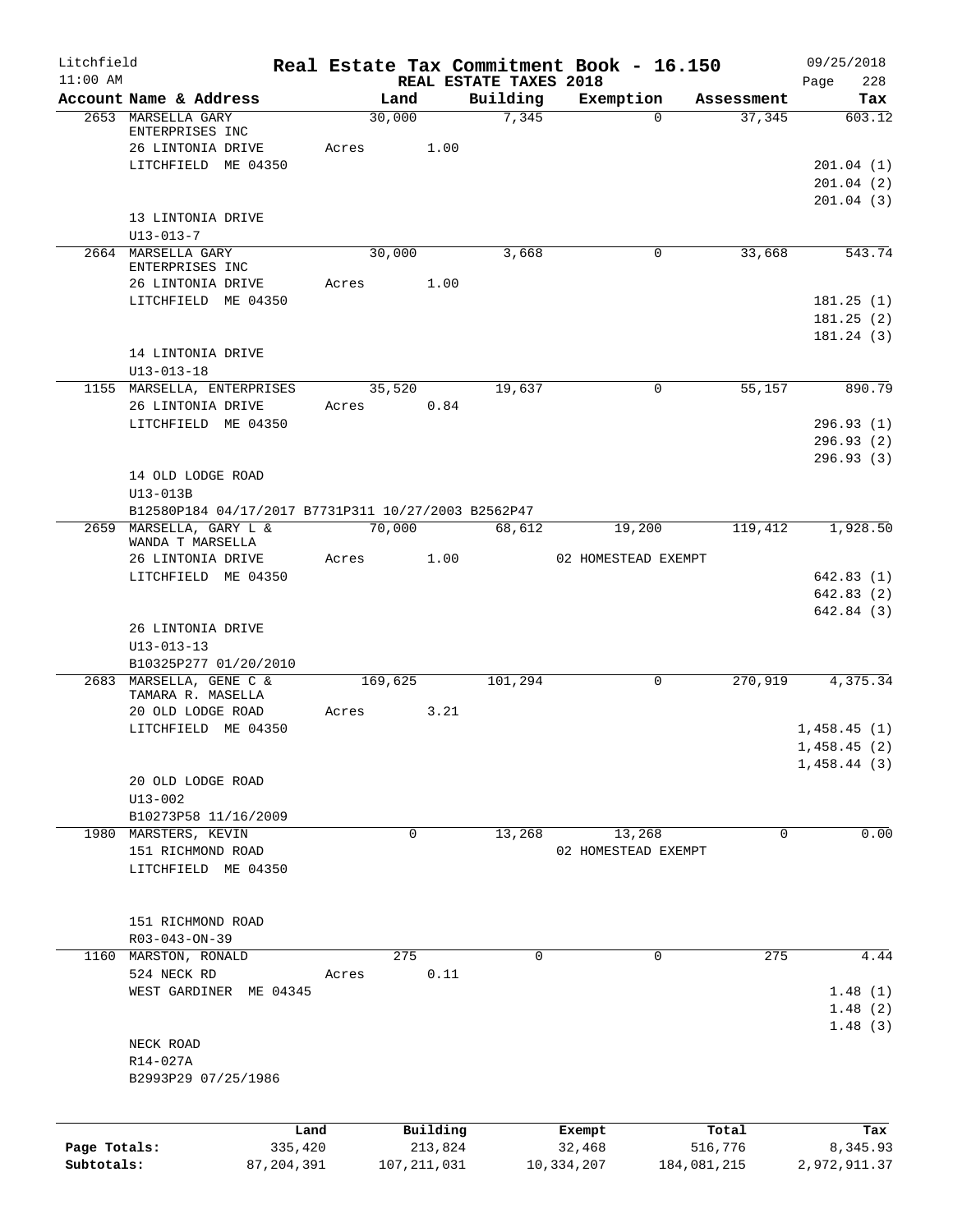| Litchfield |                                                                    |          |                        | Real Estate Tax Commitment Book - 16.150 |            | 09/25/2018  |
|------------|--------------------------------------------------------------------|----------|------------------------|------------------------------------------|------------|-------------|
| $11:00$ AM |                                                                    |          | REAL ESTATE TAXES 2018 |                                          |            | 229<br>Page |
|            | Account Name & Address                                             | Land     | Building               | Exemption                                | Assessment | Tax         |
|            | 1164 MARTIN MARGARET E                                             | 52,500   | 127,498                | $\Omega$                                 | 179,998    | 2,906.97    |
|            | 853 DEAD RIVER ROAD                                                | Acres    | 6.00                   |                                          |            |             |
|            | LITCHFIELD ME 04350                                                |          |                        |                                          |            | 968.99(1)   |
|            |                                                                    |          |                        |                                          |            | 968.99(2)   |
|            | 853 DEAD RIVER ROAD                                                |          |                        |                                          |            | 968.99(3)   |
|            | R01-030C                                                           |          |                        |                                          |            |             |
|            | B12838P191 02/06/2018 B9055P281 09/01/2006 B3295P161               |          |                        |                                          |            |             |
|            | 216 MARTIN SYLVIO WAYNE                                            | 34,400   | 38,954                 | 0                                        | 73,354     | 1,184.67    |
|            | 3916 N POTSDAM AVE                                                 | Acres    | 0.80                   |                                          |            |             |
|            | SIOUX FALLS SD                                                     |          |                        |                                          |            | 394.89(1)   |
|            | 57104-7048                                                         |          |                        |                                          |            |             |
|            |                                                                    |          |                        |                                          |            | 394.89(2)   |
|            |                                                                    |          |                        |                                          |            | 394.89(3)   |
|            | 104 WENTZELL ROAD                                                  |          |                        |                                          |            |             |
|            | R03-089A                                                           |          |                        |                                          |            |             |
|            | B8800P1 02/15/2006                                                 |          |                        |                                          |            |             |
|            | 1161 MARTIN, CLIFTON L                                             | 48,750   | 91,830                 | 19,200                                   | 121,380    | 1,960.29    |
|            | 2631 HALLOWELL ROAD<br>LITCHFIELD ME 04350                         | Acres    | 4.50                   | 02 HOMESTEAD EXEMPT                      |            | 653.43(1)   |
|            |                                                                    |          |                        |                                          |            | 653.43(2)   |
|            |                                                                    |          |                        |                                          |            | 653.43(3)   |
|            | 2631 HALLOWELL ROAD                                                |          |                        |                                          |            |             |
|            | R02-030B                                                           |          |                        |                                          |            |             |
|            | B12362P34 07/26/2016 B12351P212 07/15/2016 B5672P229<br>07/16/1992 |          |                        |                                          |            |             |
|            | 2628 MARTIN, GARY L.                                               | 28,150   | $\mathbf 0$            | $\mathbf 0$                              | 28,150     | 454.62      |
|            | LAURENT, CLYDA                                                     | Acres    | 1.06                   |                                          |            |             |
|            | 4035 16TH STREET NE                                                |          |                        |                                          |            | 151.54(1)   |
|            | HICKORY NC 28601                                                   |          |                        |                                          |            | 151.54(2)   |
|            |                                                                    |          |                        |                                          |            | 151.54(3)   |
|            | OVERLOOK DRIVE                                                     |          |                        |                                          |            |             |
|            | R12-022-11<br>B12117P137 09/25/2015 B10200P349 09/02/2009          |          |                        |                                          |            |             |
|            | B9503P143 09/18/2007 B8169P283 10/21/2004                          |          |                        |                                          |            |             |
|            | 183 MARTIN, JASON A.                                               | $\Omega$ | 6,217                  | $\Omega$                                 | 6,217      | 100.40      |
|            | INGALLS, TAMMY L.                                                  |          |                        |                                          |            |             |
|            | 11 REAGAN LANE                                                     |          |                        |                                          |            | 33.47(1)    |
|            | LITCHFIELD ME 04350                                                |          |                        |                                          |            | 33.47(2)    |
|            |                                                                    |          |                        |                                          |            | 33.46(3)    |
|            | 11 REAGAN LANE - MH                                                |          |                        |                                          |            |             |
|            | PARK<br>R03-006-ON-11                                              |          |                        |                                          |            |             |
|            | 14 MARTIN, MARY CATHERINE                                          | 43,000   | 78,487                 | 19,200                                   | 102,287    | 1,651.94    |
|            | 117 WHIPPOORWILL ROAD                                              | Acres    | 2.20                   | 02 HOMESTEAD EXEMPT                      |            |             |
|            | LITCHFIELD ME 04350                                                |          |                        |                                          |            | 550.65(1)   |
|            |                                                                    |          |                        |                                          |            | 550.65(2)   |
|            |                                                                    |          |                        |                                          |            | 550.64(3)   |
|            | 117 WHIPPOORWILL ROAD                                              |          |                        |                                          |            |             |
|            | $U23 - 030$                                                        |          |                        |                                          |            |             |
|            | B6038P290 08/27/1999                                               |          |                        |                                          |            |             |

|              | Land       | Building    | Exempt     | Total       | Tax          |
|--------------|------------|-------------|------------|-------------|--------------|
| Page Totals: | 206,800    | 342,986     | 38,400     | 511,386     | 8,258.89     |
| Subtotals:   | 87,411,191 | 107,554,017 | 10,372,607 | 184,592,601 | 2,981,170.26 |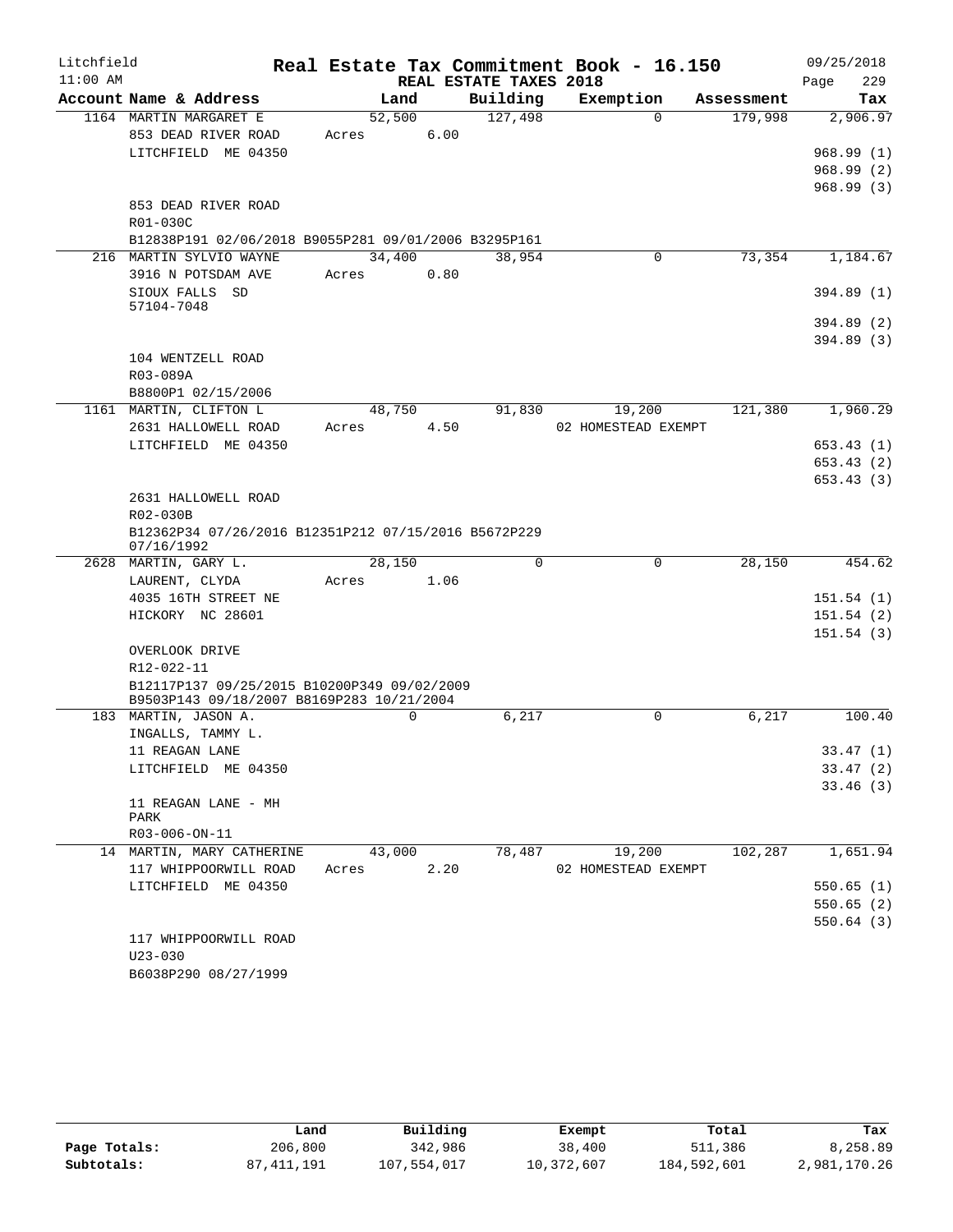| Litchfield   |                                                     |            |                |                        | Real Estate Tax Commitment Book - 16.150 |                       | 09/25/2018      |
|--------------|-----------------------------------------------------|------------|----------------|------------------------|------------------------------------------|-----------------------|-----------------|
| $11:00$ AM   |                                                     |            |                | REAL ESTATE TAXES 2018 |                                          |                       | 230<br>Page     |
|              | Account Name & Address<br>1772 MARTIN, RICHARD A    |            | Land<br>50,450 | 170,727                | Building Exemption<br>19,200             | Assessment<br>201,977 | Tax<br>3,261.93 |
|              | ROSE, KELLY A                                       |            | Acres 5.74     |                        | 02 HOMESTEAD EXEMPT                      |                       |                 |
|              | 60 CANTY LANE                                       |            |                |                        |                                          |                       | 1,087.31(1)     |
|              | LITCHFIELD ME 04350                                 |            |                |                        |                                          |                       | 1,087.31(2)     |
|              |                                                     |            |                |                        |                                          |                       | 1,087.31(3)     |
|              | 60 CANTY LANE                                       |            |                |                        |                                          |                       |                 |
|              | R13-023-7                                           |            |                |                        |                                          |                       |                 |
|              | B10926P17 12/20/2011 B6523P136 B5655P195 06/10/1998 |            |                |                        |                                          |                       |                 |
|              | 2414 MARZILLI APRIL                                 |            | 169,100        | $\Omega$               | 0                                        | 169,100               | 2,730.96        |
|              | MARZILLI DAVID                                      | Acres      | 2.00           |                        |                                          |                       |                 |
|              | 117 HIGHLAND ROAD                                   |            |                |                        |                                          |                       | 910.32(1)       |
|              | ROCKY HILL CT 06067                                 |            |                |                        |                                          |                       | 910.32(2)       |
|              |                                                     |            |                |                        |                                          |                       | 910.32(3)       |
|              | 1730 HALLOWELL ROAD                                 |            |                |                        |                                          |                       |                 |
|              | U18-004E                                            |            |                |                        |                                          |                       |                 |
|              | B8141P274 09/29/2004                                |            |                |                        |                                          |                       |                 |
|              | 1165 MASCHER, GARY W                                |            | 60,475         | 116,390                | 19,200                                   | 157,665               | 2,546.29        |
|              | MASCHER PEGGY C                                     |            | Acres 15.90    |                        | 02 HOMESTEAD EXEMPT                      |                       |                 |
|              | P O BOX 445                                         |            |                |                        |                                          |                       | 848.76 (1)      |
|              | LITCHFIELD ME 04350                                 |            |                |                        |                                          |                       | 848.76 (2)      |
|              |                                                     |            |                |                        |                                          |                       | 848.77 (3)      |
|              | 403 STEVENSTOWN ROAD                                |            |                |                        |                                          |                       |                 |
|              | R10-005A                                            |            |                |                        |                                          |                       |                 |
|              | B3657P1 11/27/1989                                  |            |                |                        |                                          |                       |                 |
|              | 513 MASON MARY JO                                   |            | 23,200         |                        | 10,613<br>19,200                         | 14,613                | 236.00          |
|              | PARSONS CHARLES                                     | Acres      | 0.40           |                        | 02 HOMESTEAD EXEMPT                      |                       |                 |
|              | 2787 HALLOWELL ROAD                                 |            |                |                        |                                          |                       | 78.67(1)        |
|              | LITCHFIELD ME 04350                                 |            |                |                        |                                          |                       | 78.67(2)        |
|              | 2787 HALLOWELL ROAD                                 |            |                |                        |                                          |                       | 78.66(3)        |
|              | R02-016                                             |            |                |                        |                                          |                       |                 |
|              | B8318P189 02/23/2005 B6753P127                      |            |                |                        |                                          |                       |                 |
|              | 824 MASON, KAREN E.                                 |            | 119,440        | 189,387                | 0                                        | 308,827               | 4,987.56        |
|              | 457 EAST MAIN STREET                                | Acres      | 0.73           |                        |                                          |                       |                 |
|              | YARMOUTH ME 04049                                   |            |                |                        |                                          |                       | 1,662.52(1)     |
|              |                                                     |            |                |                        |                                          |                       | 1,662.52(2)     |
|              |                                                     |            |                |                        |                                          |                       | 1,662.52(3)     |
|              | 51 WASHINGTON LANE                                  |            |                |                        |                                          |                       |                 |
|              | $U07 - 003$                                         |            |                |                        |                                          |                       |                 |
|              | B12136P308 10/16/2015 B11106P118 07/20/2012         |            |                |                        |                                          |                       |                 |
|              | B10423P107 05/21/2010 B10423P105 05/21/2010         |            |                |                        |                                          |                       |                 |
|              | B7925P227 07/24/1998                                |            | 28,000         | $\mathbf 0$            | 0                                        | 28,000                | 452.20          |
|              | 2239 MASON, ROBERT<br>MASON, AVA E.                 | Acres      | 1.00           |                        |                                          |                       |                 |
|              | 1553 HALLOWELL ROAD                                 |            |                |                        |                                          |                       | 150.73(1)       |
|              | LITCHFIELD ME 04350                                 |            |                |                        |                                          |                       | 150.73(2)       |
|              |                                                     |            |                |                        |                                          |                       | 150.74(3)       |
|              | HALLOWELL ROAD                                      |            |                |                        |                                          |                       |                 |
|              | U19-018B                                            |            |                |                        |                                          |                       |                 |
|              | B11542P242 10/16/2013 B6500P1 06/05/2001            |            |                |                        |                                          |                       |                 |
|              | 1171 MASON, ROBERT & AVA                            |            | 106,050        | 89,297                 | 19,200                                   | 176,147               | 2,844.77        |
|              | 1553 HALLOWELL ROAD                                 | Acres      | 18.40          |                        | 02 HOMESTEAD EXEMPT                      |                       |                 |
|              | LITCHFIELD ME 04350                                 |            |                |                        |                                          |                       | 948.26(1)       |
|              |                                                     |            |                |                        |                                          |                       | 948.26(2)       |
|              |                                                     |            |                |                        |                                          |                       | 948.25(3)       |
|              | 1553 HALLOWELL ROAD                                 |            |                |                        |                                          |                       |                 |
|              | $U19 - 003$                                         |            |                |                        |                                          |                       |                 |
|              | B6163P111 03/09/2000                                |            |                |                        |                                          |                       |                 |
|              |                                                     | Land       | Building       |                        | Exempt                                   | Total                 | Tax             |
| Page Totals: |                                                     | 556,715    | 576,414        |                        | 76,800                                   | 1,056,329             | 17,059.71       |
| Subtotals:   |                                                     | 87,967,906 | 108, 130, 431  |                        | 10,449,407                               | 185,648,930           | 2,998,229.97    |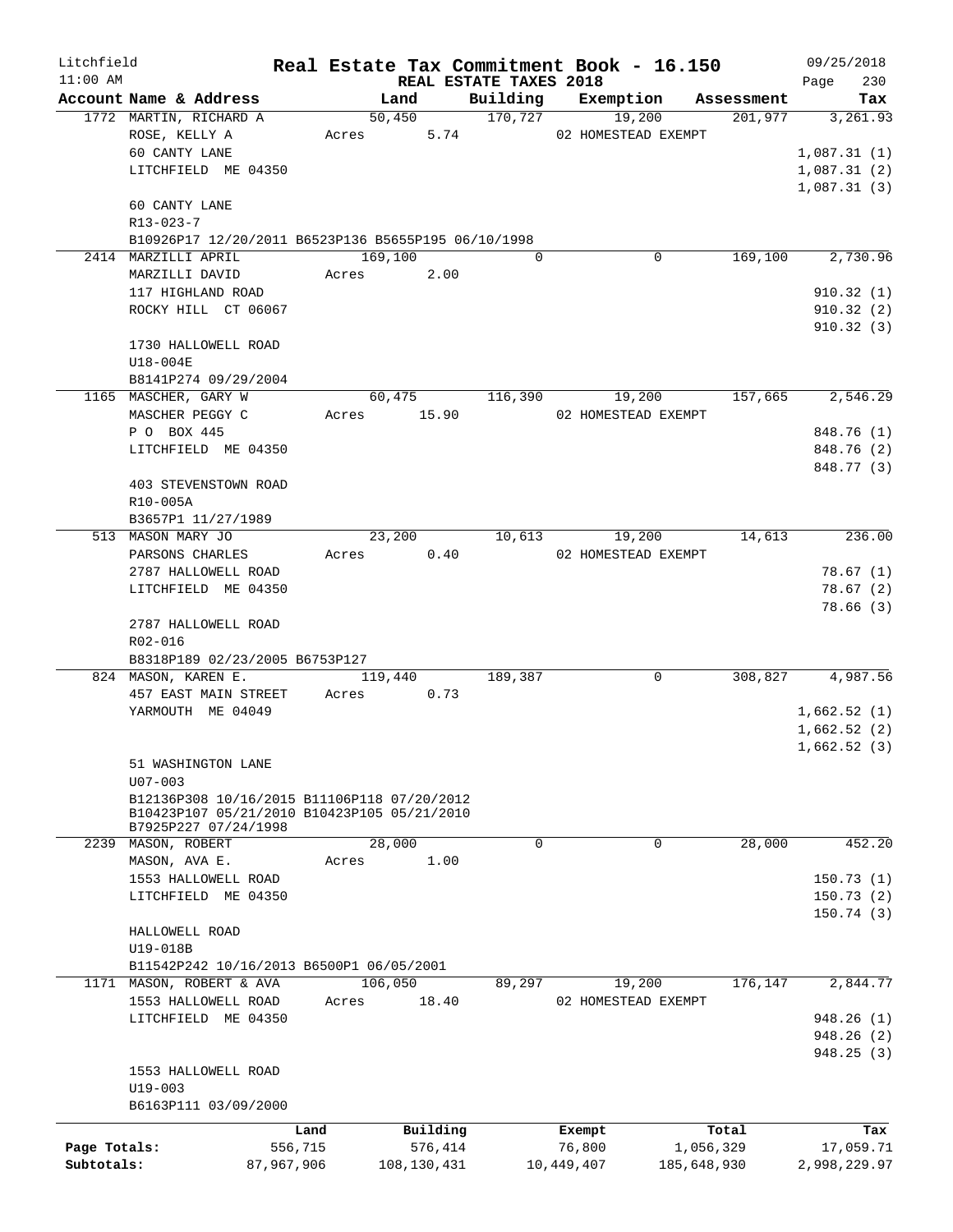| Litchfield<br>$11:00$ AM |                                                                                                                |         |      | REAL ESTATE TAXES 2018 | Real Estate Tax Commitment Book - 16.150 |            | 09/25/2018<br>231<br>Page |
|--------------------------|----------------------------------------------------------------------------------------------------------------|---------|------|------------------------|------------------------------------------|------------|---------------------------|
|                          | Account Name & Address                                                                                         | Land    |      | Building               | Exemption                                | Assessment | Tax                       |
|                          | 1166 MASON, ROBERT & AVA                                                                                       | 30,125  |      | $\Omega$               | $\Omega$                                 | 30,125     | 486.52                    |
|                          | 1553 HALLOWELL ROAD                                                                                            | Acres   | 1.85 |                        |                                          |            |                           |
|                          | LITCHFIELD ME 04350                                                                                            |         |      |                        |                                          |            | 162.17(1)                 |
|                          |                                                                                                                |         |      |                        |                                          |            | 162.17(2)                 |
|                          |                                                                                                                |         |      |                        |                                          |            | 162.18(3)                 |
|                          | 1548 HALLOWELL ROAD                                                                                            |         |      |                        |                                          |            |                           |
|                          | $U19 - 018$                                                                                                    |         |      |                        |                                          |            |                           |
|                          | B6323P150                                                                                                      |         |      |                        |                                          |            |                           |
|                          | 1174 MATHER, JOSHUA HERBERT;<br>MATHER, JUSTIN WILLIAMS                                                        | 104,820 |      | 33,658                 | 0                                        | 138,478    | 2,236.42                  |
|                          | GARDINER, LESLIE ERIN                                                                                          | Acres   | 0.20 |                        |                                          |            |                           |
|                          | MATHER                                                                                                         |         |      |                        |                                          |            |                           |
|                          | MATHER FAMILY REALTY                                                                                           |         |      |                        |                                          |            | 745.47 (1)                |
|                          | TRUST                                                                                                          |         |      |                        |                                          |            |                           |
|                          | 72 WINDING ROAD                                                                                                |         |      |                        |                                          |            | 745.47 (2)                |
|                          | SO PORTLAND ME 04106                                                                                           |         |      |                        |                                          |            | 745.48 (3)                |
|                          | 95 ROSSER DRIVE                                                                                                |         |      |                        |                                          |            |                           |
|                          | $U17 - 014$                                                                                                    |         |      |                        |                                          |            |                           |
|                          | B12656P208 07/12/2017 B11211P283 10/30/2012 B2484P70<br>07/02/1982                                             |         |      |                        |                                          |            |                           |
|                          | 1426 MATHIEU, MICHAEL R.                                                                                       | 48,925  |      | 253,701                | 19,200                                   | 283,426    | 4,577.33                  |
|                          | MATHIEU, MELINDA M.                                                                                            | Acres   | 4.57 |                        | 02 HOMESTEAD EXEMPT                      |            |                           |
|                          | 1012 RICHMOND ROAD                                                                                             |         |      |                        |                                          |            | 1,525.78(1)               |
|                          | LITCHFIELD ME 04350                                                                                            |         |      |                        |                                          |            | 1,525.78(2)               |
|                          |                                                                                                                |         |      |                        |                                          |            | 1,525.77(3)               |
|                          | 1012 RICHMOND ROAD                                                                                             |         |      |                        |                                          |            |                           |
|                          | R01-001A                                                                                                       |         |      |                        |                                          |            |                           |
|                          | B11767P232 04/24/2014 B11308P211 02/15/2013<br>B9301P218 03/30/2007 B8833P25 03/14/2006 B5116P86<br>04/25/1996 |         |      |                        |                                          |            |                           |
|                          | 2140 MAXIM, JEFFREY W.                                                                                         | 43,700  |      | 42,481                 | 0                                        | 86,181     | 1,391.82                  |
|                          | MAXIM, YVONNE M.                                                                                               | Acres   | 2.48 |                        |                                          |            |                           |
|                          | 1348 WEST ROAD                                                                                                 |         |      |                        |                                          |            | 463.94 (1)                |
|                          | LITCHFIELD ME 04350                                                                                            |         |      |                        |                                          |            | 463.94 (2)                |
|                          |                                                                                                                |         |      |                        |                                          |            | 463.94 (3)                |
|                          | 1348 WEST ROAD                                                                                                 |         |      |                        |                                          |            |                           |
|                          | R03-040B                                                                                                       |         |      |                        |                                          |            |                           |
|                          | B12590P190 04/28/2017 B6625P90                                                                                 |         |      |                        |                                          |            |                           |
|                          | 1218 MAXIM, JR., RONALD &                                                                                      | 53,100  |      | 144,016                | 19,200                                   | 177,916    | 2,873.34                  |
|                          | WENDY A.                                                                                                       |         |      |                        |                                          |            |                           |
|                          | 30 FERN LANE                                                                                                   | Acres   | 8.00 |                        | 02 HOMESTEAD EXEMPT                      |            |                           |
|                          | LITCHFIELD ME 04350                                                                                            |         |      |                        |                                          |            | 957.78 (1)<br>957.78 (2)  |
|                          |                                                                                                                |         |      |                        |                                          |            | 957.78 (3)                |
|                          | 30 FERN LANE                                                                                                   |         |      |                        |                                          |            |                           |
|                          | $R03 - 063$                                                                                                    |         |      |                        |                                          |            |                           |
|                          | B11879P90 12/08/2014 B11711P251 06/12/2014 B6564P39                                                            |         |      |                        |                                          |            |                           |
|                          | 2139 MAYO, BERNARD                                                                                             | 205,350 |      | 129,602                | 19,200                                   | 315,752    | 5,099.39                  |
|                          | 46 WHIPPOORWILL ROAD                                                                                           | Acres   | 2.70 |                        | 02 HOMESTEAD EXEMPT                      |            |                           |
|                          | LITCHFIELD ME 04350                                                                                            |         |      |                        |                                          |            | 1,699.80(1)               |
|                          |                                                                                                                |         |      |                        |                                          |            | 1,699.80(2)               |
|                          |                                                                                                                |         |      |                        |                                          |            | 1,699.79(3)               |
|                          | 46 WHIPPOORWILL ROAD                                                                                           |         |      |                        |                                          |            |                           |
|                          | U19-012                                                                                                        |         |      |                        |                                          |            |                           |
|                          | B5936P49 05/04/1999                                                                                            |         |      |                        |                                          |            |                           |
|                          |                                                                                                                |         |      |                        |                                          |            |                           |

|              | Land       | Building    | Exempt     | Total       | Tax          |
|--------------|------------|-------------|------------|-------------|--------------|
| Page Totals: | 486,020    | 603,458     | 57,600     | 1,031,878   | 16,664.82    |
| Subtotals:   | 88,453,926 | 108,733,889 | 10,507,007 | 186,680,808 | 3,014,894.79 |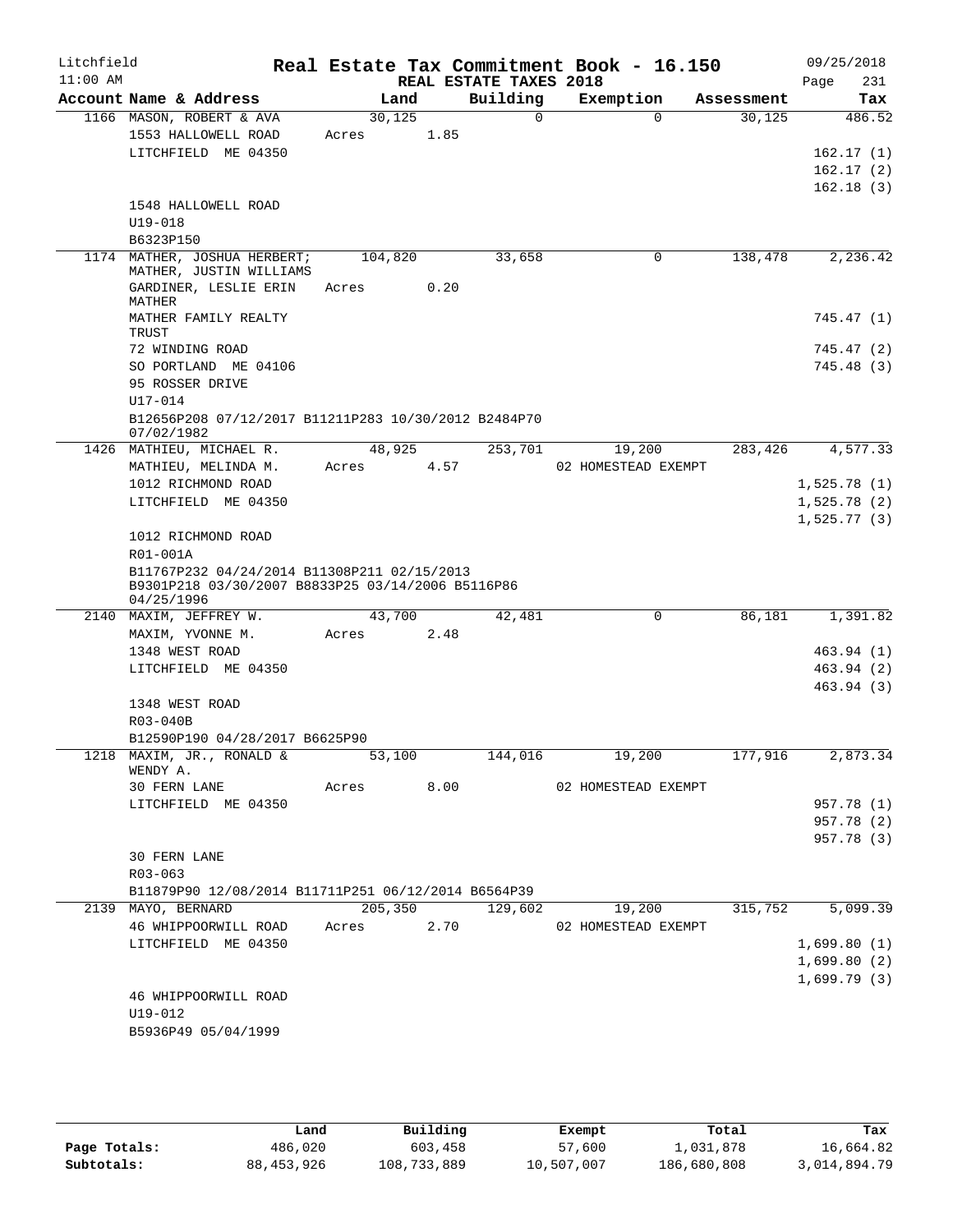| Litchfield<br>$11:00$ AM |                                                     |          |       | REAL ESTATE TAXES 2018 | Real Estate Tax Commitment Book - 16.150 |            | 09/25/2018<br>232<br>Page  |
|--------------------------|-----------------------------------------------------|----------|-------|------------------------|------------------------------------------|------------|----------------------------|
|                          | Account Name & Address                              |          | Land  | Building               | Exemption                                | Assessment | Tax                        |
|                          | 2737 MAYO, BERNARD                                  | 300, 800 |       | $\Omega$               | $\Omega$                                 | 300,800    | 4,857.92                   |
|                          | 46 WHIPPOORWILL ROAD<br>Litchfield ME 04350         | Acres    | 6.20  |                        |                                          |            |                            |
|                          |                                                     |          |       |                        |                                          |            | 1,619.31(1)<br>1,619.31(2) |
|                          |                                                     |          |       |                        |                                          |            | 1,619.30(3)                |
|                          | WHIPPOORWILL ROAD                                   |          |       |                        |                                          |            |                            |
|                          | U19-014                                             |          |       |                        |                                          |            |                            |
|                          | B5936P49 05/04/1999                                 |          |       |                        |                                          |            |                            |
|                          | 1179 MCCARTY, WALTER E. &                           | 49,750   |       | 118,527                | 0                                        | 168,277    | 2,717.67                   |
|                          | <b>BARBARA TRUST</b>                                |          |       |                        |                                          |            |                            |
|                          | CONDON, TANYA LEE,<br>TRUSTEE                       | Acres    | 4.90  |                        |                                          |            |                            |
|                          | 74 BEECH STREET                                     |          |       |                        |                                          |            | 905.89(1)                  |
|                          | CHELSEA ME 04330                                    |          |       |                        |                                          |            | 905.89(2)                  |
|                          |                                                     |          |       |                        |                                          |            | 905.89(3)                  |
|                          | 307 PLAINS ROAD                                     |          |       |                        |                                          |            |                            |
|                          | R07-035                                             |          |       |                        |                                          |            |                            |
|                          | B10114P215 06/17/2009 B1544P14 04/12/1971           |          |       |                        |                                          |            |                            |
|                          | 794 MCCLOSKEY, STEVEN R.                            | 73,005   |       | 111,033                | $\mathbf 0$                              | 184,038    | 2,972.21                   |
|                          | MCCLOSKEY, BRENDA M.                                | Acres    | 0.96  |                        |                                          |            |                            |
|                          | 10299 TRIPLE CROWN                                  |          |       |                        |                                          |            | 990.74 (1)                 |
|                          | <b>AVENUE</b><br>JACKSONVILLE FL 32257              |          |       |                        |                                          |            | 990.74 (2)                 |
|                          |                                                     |          |       |                        |                                          |            | 990.73(3)                  |
|                          | 769 PLAINS ROAD                                     |          |       |                        |                                          |            |                            |
|                          | $U02 - 004$                                         |          |       |                        |                                          |            |                            |
|                          | B12144P6 10/23/2015 B10475P138 07/19/2010 B1268P236 |          |       |                        |                                          |            |                            |
|                          | 06/25/1962                                          |          |       |                        |                                          |            |                            |
|                          | 2432 MCCOLLETT, BRANDT A.                           | 40,000   |       | 146,461                | 0                                        | 186,461    | 3,011.35                   |
|                          | MCCOLLETT, ANDRIA                                   | Acres    | 1.00  |                        |                                          |            |                            |
|                          | 19 ETERNITY DRIVE                                   |          |       |                        |                                          |            | 1,003.78(1)                |
|                          | LITCHFIELD ME 04350                                 |          |       |                        |                                          |            | 1,003.78(2)                |
|                          | 19 ETERNITY DRIVE                                   |          |       |                        |                                          |            | 1,003.79(3)                |
|                          | R14-014B                                            |          |       |                        |                                          |            |                            |
|                          | B12779P19 11/08/2017 B12513P116 01/05/2017          |          |       |                        |                                          |            |                            |
|                          | B12314P159 05/27/2016 B9483P324 08/30/2007 B7978P97 |          |       |                        |                                          |            |                            |
|                          | 06/08/2004                                          |          |       |                        |                                          |            |                            |
|                          | 1534 MCCORMICK, DALTON                              |          | 7,432 | 0                      | $\mathbf{0}$                             | 7,432      | 120.03                     |
|                          | 17 COMMUNITY DRIVE                                  | Acres    | 2.70  |                        |                                          |            |                            |
|                          | LITCHFIELD ME 04350                                 |          |       |                        |                                          |            | 40.01(1)<br>40.01(2)       |
|                          |                                                     |          |       |                        |                                          |            | 40.01(3)                   |
|                          | LEWISTON ROAD                                       |          |       |                        |                                          |            |                            |
|                          | $U16 - 003$                                         |          |       |                        |                                          |            |                            |
|                          | B11260P194 12/20/2012 B11260P178 12/20/2012         |          |       |                        |                                          |            |                            |
|                          | B10557P203 10/12/2010 B7109P338                     |          |       |                        |                                          |            |                            |
|                          | 1533 MCCORMICK, DALTON                              | 42,413   |       | 78,778                 | 19,200                                   | 101,991    | 1,647.15                   |
|                          | 17 COMMUNITY DRIVE                                  | Acres    | 2.70  |                        | 02 HOMESTEAD EXEMPT                      |            |                            |
|                          | LITCHFIELD ME 04350                                 |          |       |                        |                                          |            | 549.05(1)                  |
|                          |                                                     |          |       |                        |                                          |            | 549.05(2)                  |
|                          |                                                     |          |       |                        |                                          |            | 549.05(3)                  |
|                          | 17 COMMUNITY DRIVE<br>$U16 - 006$                   |          |       |                        |                                          |            |                            |
|                          | B11260P194 12/20/2012 B11260P178 12/20/2012         |          |       |                        |                                          |            |                            |
|                          | B7109P338                                           |          |       |                        |                                          |            |                            |
|                          |                                                     |          |       |                        |                                          |            |                            |

|              | Land       | Building    | Exempt     | Total       | Tax          |
|--------------|------------|-------------|------------|-------------|--------------|
| Page Totals: | 513,400    | 454,799     | 19,200     | 948,999     | 15,326.33    |
| Subtotals:   | 88,967,326 | 109,188,688 | 10,526,207 | 187,629,807 | 3,030,221.12 |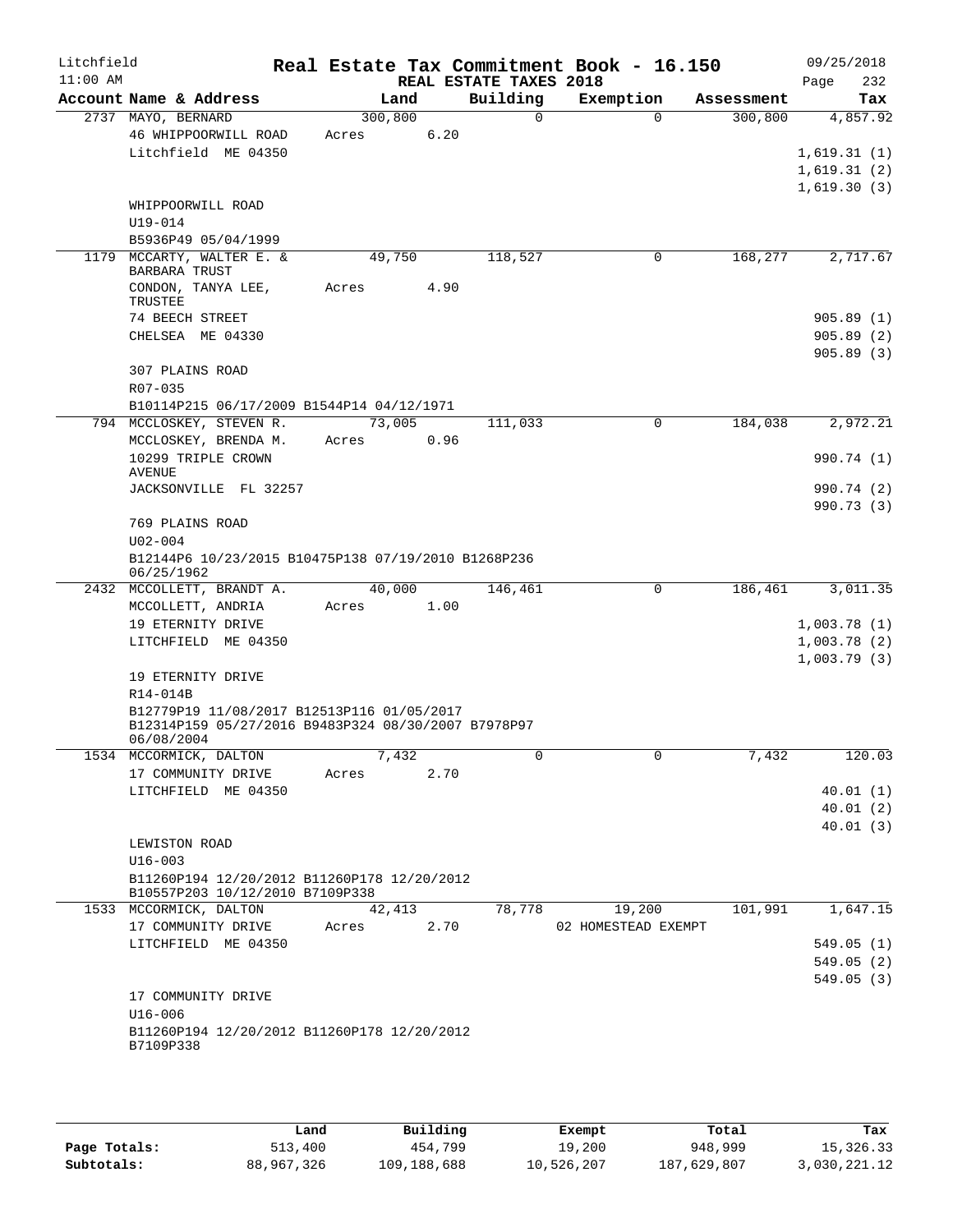| Litchfield   |                                                     |              |       |               |                        | Real Estate Tax Commitment Book - 16.150 |               |            | 09/25/2018   |
|--------------|-----------------------------------------------------|--------------|-------|---------------|------------------------|------------------------------------------|---------------|------------|--------------|
| $11:00$ AM   |                                                     |              |       |               | REAL ESTATE TAXES 2018 |                                          |               |            | 233<br>Page  |
|              | Account Name & Address                              |              |       | Land          | Building               | Exemption                                |               | Assessment | Tax          |
|              | 1865 MCCURDY, KEVIN                                 |              |       | 4,340         | $\mathbf 0$            |                                          | $\Omega$      | 4,340      | 70.09        |
|              | 441 WEST BURROUGH ROAD                              |              | Acres | 0.31          |                        |                                          |               |            |              |
|              | BOWDOIN ME 04287                                    |              |       |               |                        |                                          |               |            | 23.36(1)     |
|              |                                                     |              |       |               |                        |                                          |               |            | 23.36(2)     |
|              |                                                     |              |       |               |                        |                                          |               |            | 23.37(3)     |
|              | 1496 HALLOWELL ROAD<br>$U20 - 031$                  |              |       |               |                        |                                          |               |            |              |
|              | B12157P229 11/06/2015 B11793P267 09/03/2014         |              |       |               |                        |                                          |               |            |              |
|              | B11441P196 07/01/2013 B8771P28 01/13/2006 B2042P166 |              |       |               |                        |                                          |               |            |              |
|              | 09/16/1977                                          |              |       |               |                        |                                          |               |            |              |
|              | 2632 MCCURDY, STANLEY                               |              |       | 174,370       | 72,063                 |                                          | $\mathbf 0$   | 246,433    | 3,979.89     |
|              | MCCURDY, SANDRA                                     |              | Acres | 8.87          |                        |                                          |               |            |              |
|              | 50 ELTON FARM ROAD                                  |              |       |               |                        |                                          |               |            | 1,326.63(1)  |
|              | HARPSWELL ME 04079                                  |              |       |               |                        |                                          |               |            | 1,326.63(2)  |
|              |                                                     |              |       |               |                        |                                          |               |            | 1,326.63(3)  |
|              | 1581 HALLOWELL ROAD                                 |              |       |               |                        |                                          |               |            |              |
|              | $U19 - 001 - B$                                     |              |       |               |                        |                                          |               |            |              |
|              | B12336P201 06/23/2016 B12164P150 11/13/2015         |              |       |               |                        |                                          |               |            |              |
|              | B9234P161 01/30/2007 B9216P215 01/12/2007           |              |       |               |                        |                                          |               |            |              |
|              | 2604 MCCURDY, STANLEY                               |              |       | 9,363         | $\Omega$               |                                          | $\Omega$      | 9,363      | 151.21       |
|              | MCCURDY, SANDRA                                     |              | Acres | 1.25          |                        |                                          |               |            |              |
|              | 50 ELTON FARM ROAD                                  |              |       |               |                        |                                          |               |            | 50.40(1)     |
|              |                                                     |              |       |               |                        |                                          |               |            |              |
|              | HARPSWELL ME 04079                                  |              |       |               |                        |                                          |               |            | 50.40(2)     |
|              |                                                     |              |       |               |                        |                                          |               |            | 50.41(3)     |
|              | 1581 HALLOWELL ROAD                                 |              |       |               |                        |                                          |               |            |              |
|              | U19-002A                                            |              |       |               |                        |                                          |               |            |              |
|              | B12164P150 11/13/2015 B6030P263 08/19/1999          |              |       |               |                        |                                          |               |            |              |
|              | 2600 MCDONALD KENNETH B                             |              |       | 41,275        | 6,144                  | 19,200                                   |               | 28,219     | 455.74       |
|              | 499 RICHMOND ROAD                                   |              | Acres | 1.51          |                        | 02 HOMESTEAD EXEMPT                      |               |            |              |
|              | LITCHFIELD ME 04350                                 |              |       |               |                        |                                          |               |            | 151.91(1)    |
|              |                                                     |              |       |               |                        |                                          |               |            | 151.91(2)    |
|              |                                                     |              |       |               |                        |                                          |               |            | 151.92(3)    |
|              | 499 RICHMOND ROAD                                   |              |       |               |                        |                                          |               |            |              |
|              | R03-009D                                            |              |       |               |                        |                                          |               |            |              |
|              | B8886P25 04/28/2006                                 |              |       |               |                        |                                          |               |            |              |
|              | 1181 MCDONALD, MICHAEL                              |              |       | 66,500        | 79,788                 |                                          | 0             | 146,288    | 2,362.55     |
|              | 2225 HALLOWELL ROAD                                 |              | Acres | 8.00          |                        |                                          |               |            |              |
|              | LITCHFIELD ME 04350                                 |              |       |               |                        |                                          |               |            | 787.52 (1)   |
|              |                                                     |              |       |               |                        |                                          |               |            |              |
|              |                                                     |              |       |               |                        |                                          |               |            | 787.52 (2)   |
|              |                                                     |              |       |               |                        |                                          |               |            | 787.51 (3)   |
|              | 2225 HALLOWELL ROAD                                 |              |       |               |                        |                                          |               |            |              |
|              | R06-044                                             |              |       |               |                        |                                          |               |            |              |
|              | B9838P257 08/28/2008 B1648P13 10/18/2004            |              |       |               |                        |                                          |               |            |              |
|              | 1182 MCDONALD, MICHAEL                              |              |       | 40,000        | 48,634                 |                                          | 0             | 88,634     | 1,431.44     |
|              | 153 LUNTS HILL ROAD                                 |              | Acres | 1.00          |                        |                                          |               |            |              |
|              | LITCHFIELD ME 04350                                 |              |       |               |                        |                                          |               |            | 477.15(1)    |
|              |                                                     |              |       |               |                        |                                          |               |            | 477.15(2)    |
|              |                                                     |              |       |               |                        |                                          |               |            | 477.14 (3)   |
|              | 153 LUNTS HILL ROAD                                 |              |       |               |                        |                                          |               |            |              |
|              | R09-071                                             |              |       |               |                        |                                          |               |            |              |
|              | B4988P72 02/27/1995                                 |              |       |               |                        |                                          |               |            |              |
|              | 2733 MCDONALD, NATHAN                               |              |       | 0             | 62,264                 |                                          | 0             | 62,264     | 1,005.56     |
|              | 2231 HALLOWELL ROAD                                 |              |       |               |                        |                                          |               |            |              |
|              | LITCHFIELD ME 04350                                 |              |       |               |                        |                                          |               |            |              |
|              |                                                     |              |       |               |                        |                                          |               |            | 335.19(1)    |
|              |                                                     |              |       |               |                        |                                          |               |            | 335.19 (2)   |
|              |                                                     |              |       |               |                        |                                          |               |            | 335.18(3)    |
|              | 2231 HALLOWELL ROAD                                 |              |       |               |                        |                                          |               |            |              |
|              | $R06 - 044 - ON$                                    |              |       |               |                        |                                          |               |            |              |
|              |                                                     | Land         |       | Building      |                        | Exempt                                   | Total         |            | Tax          |
| Page Totals: |                                                     | 335,848      |       | 268,893       |                        | 19,200                                   | 585,541       |            | 9,456.48     |
| Subtotals:   |                                                     | 89, 303, 174 |       | 109, 457, 581 |                        | 10,545,407                               | 188, 215, 348 |            | 3,039,677.60 |
|              |                                                     |              |       |               |                        |                                          |               |            |              |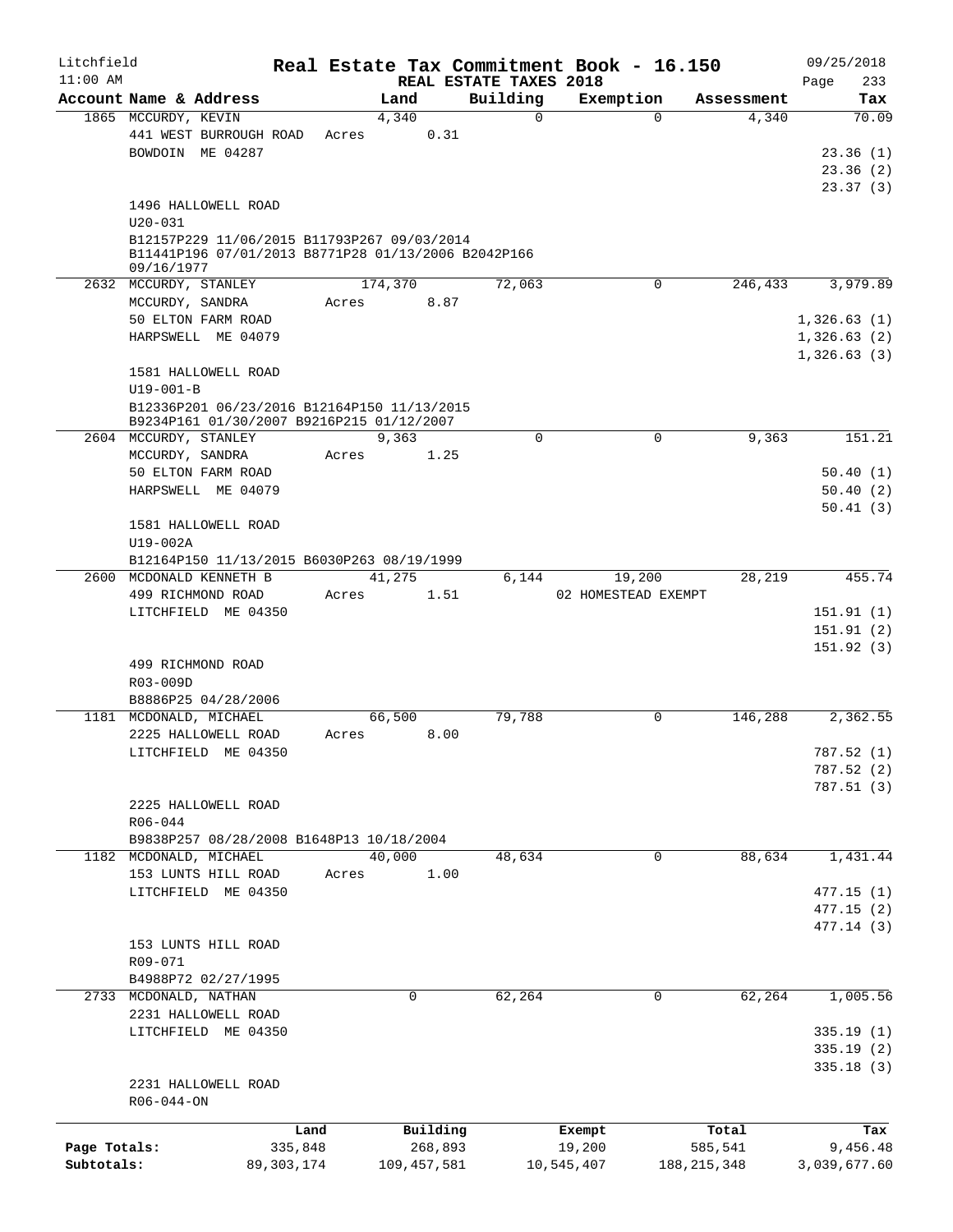| Litchfield<br>$11:00$ AM |                                                                   |       |        | REAL ESTATE TAXES 2018 | Real Estate Tax Commitment Book - 16.150 |            | 09/25/2018<br>234<br>Page |
|--------------------------|-------------------------------------------------------------------|-------|--------|------------------------|------------------------------------------|------------|---------------------------|
|                          | Account Name & Address                                            |       | Land   | Building               | Exemption                                | Assessment | Tax                       |
|                          | 1436 MCDONNELL, JAMES L.                                          |       | 40,000 | 38,722                 | 24,960                                   | 53,762     | 868.26                    |
|                          | 207 HUNTINGTON HILL<br>ROAD                                       | Acres | 1.00   |                        | 02 HOMESTEAD EXEMPT                      |            |                           |
|                          | LITCHFIELD ME 04350                                               |       |        |                        | 03 VETERANS EXEMPT                       |            | 289.42 (1)                |
|                          |                                                                   |       |        |                        |                                          |            | 289.42 (2)                |
|                          |                                                                   |       |        |                        |                                          |            | 289.42 (3)                |
|                          | 207 HUNTINGTON HILL<br>ROAD                                       |       |        |                        |                                          |            |                           |
|                          | R05-062A                                                          |       |        |                        |                                          |            |                           |
|                          | B6908P346                                                         |       |        |                        |                                          |            |                           |
|                          | 1139 MCDONOUGH, DAVID P.                                          |       | 51,000 | 106,968                | 19,200                                   | 138,768    | 2,241.10                  |
|                          | MCDONOUGH, AMY B.                                                 | Acres | 6.00   |                        | 02 HOMESTEAD EXEMPT                      |            |                           |
|                          | 52 MANCHESTER LANE                                                |       |        |                        |                                          |            | 747.03(1)                 |
|                          | LITCHFIELD ME                                                     |       |        |                        |                                          |            | 747.03(2)                 |
|                          | 04350-3352                                                        |       |        |                        |                                          |            | 747.04 (3)                |
|                          | 52 MANCHESTER LANE                                                |       |        |                        |                                          |            |                           |
|                          | $R05 - 059$                                                       |       |        |                        |                                          |            |                           |
|                          | B11406P76 05/30/2013 B6339P36 01/08/2000                          |       |        |                        |                                          |            |                           |
|                          | 1183 MCDONOUGH, HALSEY                                            |       | 30,056 | $\Omega$               | $\Omega$                                 | 30,056     | 485.40                    |
|                          | 61 WINTER STREET<br>GARDINER ME 04345                             | Acres | 4.29   |                        |                                          |            | 161.80(1)                 |
|                          |                                                                   |       |        |                        |                                          |            | 161.80(2)                 |
|                          |                                                                   |       |        |                        |                                          |            | 161.80(3)                 |
|                          | POND ROAD                                                         |       |        |                        |                                          |            |                           |
|                          | $U06 - 001$                                                       |       |        |                        |                                          |            |                           |
|                          | B2928P114                                                         |       |        |                        |                                          |            |                           |
|                          | 1184 MCDONOUGH, HALSEY                                            |       | 48,000 | 66,644                 | 0                                        | 114,644    | 1,851.50                  |
|                          | 61 WINTER STREET                                                  | Acres | 4.20   |                        |                                          |            |                           |
|                          | GARDINER ME 04345                                                 |       |        |                        |                                          |            | 617.17(1)                 |
|                          |                                                                   |       |        |                        |                                          |            | 617.17(2)                 |
|                          |                                                                   |       |        |                        |                                          |            | 617.16(3)                 |
|                          | 998 PLAINS ROAD                                                   |       |        |                        |                                          |            |                           |
|                          | R09-046                                                           |       |        |                        |                                          |            |                           |
|                          | B2903P105                                                         |       |        |                        |                                          |            |                           |
|                          | 1185 MCFARLAND ERIC A                                             |       | 88,312 | $\Omega$               | $\Omega$                                 | 88,312     | 1,426.24                  |
|                          | 9 NETTERS WAY                                                     | Acres | 2.60   |                        |                                          |            |                           |
|                          | HARPSWELL ME 04079                                                |       |        |                        |                                          |            | 475.41 (1)                |
|                          |                                                                   |       |        |                        |                                          |            | 475.41 (2)                |
|                          |                                                                   |       |        |                        |                                          |            | 475.42(3)                 |
|                          | MANCHESTER LANE                                                   |       |        |                        |                                          |            |                           |
|                          | R05-060                                                           |       |        |                        |                                          |            |                           |
|                          | B10697P231 03/30/2011 B9913P310 11/21/2008 B5299P43<br>09/17/1998 |       |        |                        |                                          |            |                           |
|                          | 2837 MCFARLAND ERIC A                                             |       | 55,300 | 0                      | 0                                        | 55,300     | 893.09                    |
|                          | MCFARLAND WAYNE W                                                 | Acres | 28.00  |                        |                                          |            |                           |
|                          | 9 NETTERS WAY                                                     |       |        |                        |                                          |            | 297.70 (1)                |
|                          | HARPSWELL ME 04079                                                |       |        |                        |                                          |            | 297.70 (2)                |
|                          |                                                                   |       |        |                        |                                          |            | 297.69(3)                 |
|                          | R05-061B                                                          |       |        |                        |                                          |            |                           |
|                          | B5299P43                                                          |       |        |                        |                                          |            |                           |

|              | Land       | Building    | Exempt     | Total       | Tax          |
|--------------|------------|-------------|------------|-------------|--------------|
| Page Totals: | 312,668    | 212,334     | 44,160     | 480,842     | 7,765.59     |
| Subtotals:   | 89,615,842 | 109,669,915 | 10,589,567 | 188,696,190 | 3,047,443.19 |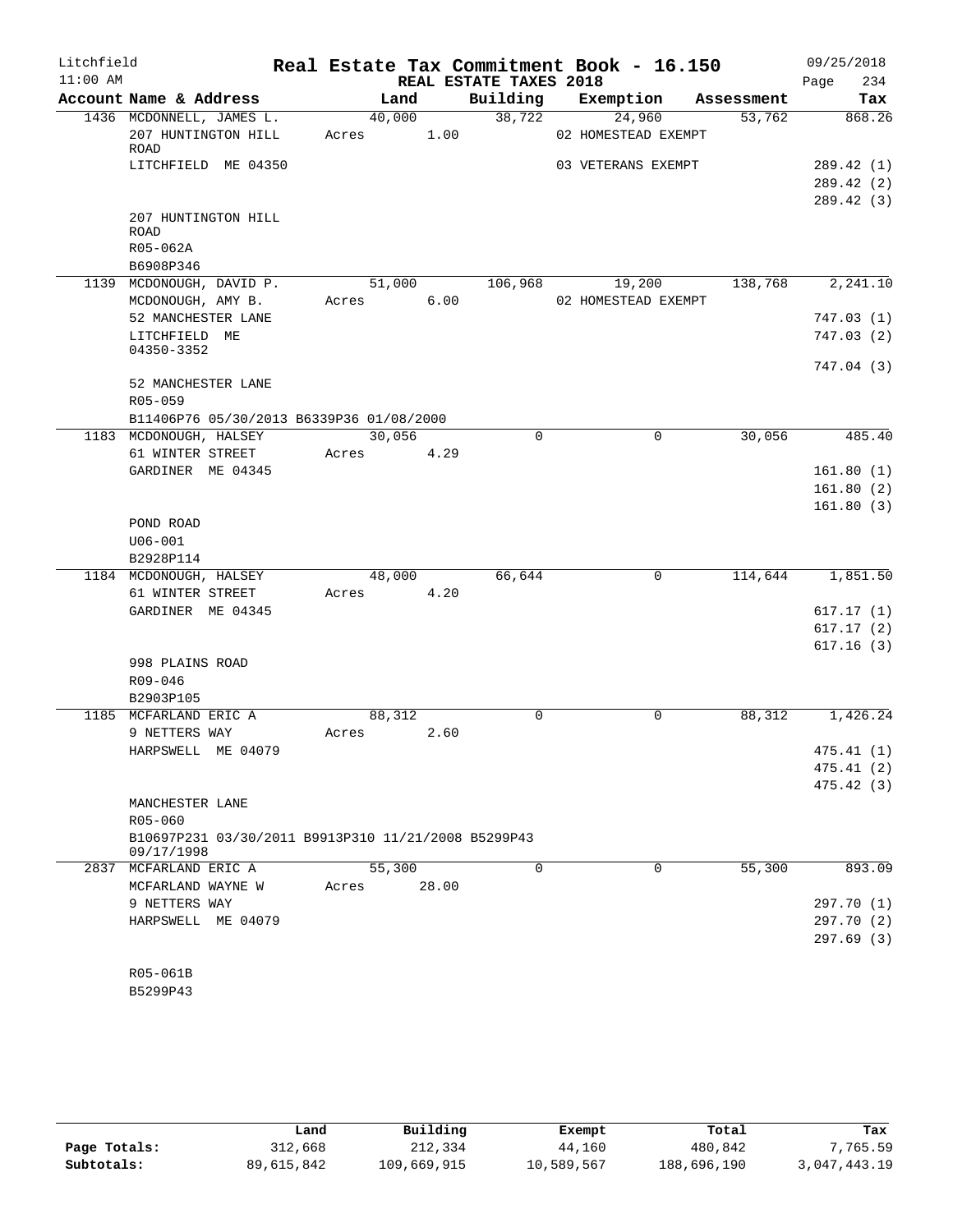| Litchfield |                                                                  |       |        |                        | Real Estate Tax Commitment Book - 16.150 |            | 09/25/2018 |     |
|------------|------------------------------------------------------------------|-------|--------|------------------------|------------------------------------------|------------|------------|-----|
| $11:00$ AM |                                                                  |       |        | REAL ESTATE TAXES 2018 |                                          |            | Page       | 235 |
|            | Account Name & Address                                           |       | Land   | Building               | Exemption                                | Assessment |            | Tax |
|            | 1188 MCFEE, LISA                                                 |       | 40,000 | 46,946                 | $\Omega$                                 | 86,946     | 1,404.18   |     |
|            | 223 PLAINS ROAD                                                  | Acres | 1.00   |                        |                                          |            |            |     |
|            | LITCHFIELD ME 04350                                              |       |        |                        |                                          |            | 468.06(1)  |     |
|            |                                                                  |       |        |                        |                                          |            | 468.06(2)  |     |
|            |                                                                  |       |        |                        |                                          |            | 468.06(3)  |     |
|            | 223 PLAINS ROAD                                                  |       |        |                        |                                          |            |            |     |
|            | R07-044A<br>B7075P183 10/21/2004                                 |       |        |                        |                                          |            |            |     |
|            | 644 MCGINNESS, THOMAS L.                                         |       | 37,533 | $\Omega$               | 0                                        | 37,533     | 606.16     |     |
|            | 16 BALLARD SREET                                                 | Acres | 18.00  |                        |                                          |            |            |     |
|            | S PORTLAND ME                                                    |       |        |                        |                                          |            | 202.05(1)  |     |
|            | 04106-2705                                                       |       |        |                        |                                          |            |            |     |
|            |                                                                  |       |        |                        |                                          |            | 202.05(2)  |     |
|            |                                                                  |       |        |                        |                                          |            | 202.06(3)  |     |
|            | HALLOWELL ROAD                                                   |       |        |                        |                                          |            |            |     |
|            | $R06 - 006$                                                      |       |        |                        |                                          |            |            |     |
|            | B11501P33 08/26/2013 B9223P89 12/12/2006 B1515P437               |       |        |                        |                                          |            |            |     |
|            | 01/28/1966                                                       |       |        |                        |                                          |            |            |     |
|            | 645 MCGINNESS, THOMAS L.                                         |       | 65,100 | 82,718                 | 0                                        | 147,818    | 2,387.26   |     |
|            | 16 BALLARD ST                                                    | Acres | 5.60   |                        |                                          |            | 795.75(1)  |     |
|            | S. PORTLAND ME 04106                                             |       |        |                        |                                          |            | 795.75(2)  |     |
|            |                                                                  |       |        |                        |                                          |            | 795.76(3)  |     |
|            | 75 LOON POND LANE                                                |       |        |                        |                                          |            |            |     |
|            | R06-007                                                          |       |        |                        |                                          |            |            |     |
|            | B12134P213 10/08/2015 B11501P33 08/26/2013 B1472P219             |       |        |                        |                                          |            |            |     |
|            | 1634 MCGROTHER, PAUL                                             |       | 39,100 | 105,555                | 24,960                                   | 119,695    | 1,933.07   |     |
|            | 13 PATTENWOODS LANE                                              | Acres | 1.20   |                        | 02 HOMESTEAD EXEMPT                      |            |            |     |
|            | LITCHFIELD ME 04350                                              |       |        |                        | 03 VETERANS EXEMPT                       |            | 644.36 (1) |     |
|            |                                                                  |       |        |                        |                                          |            | 644.36 (2) |     |
|            |                                                                  |       |        |                        |                                          |            | 644.35(3)  |     |
|            | 13 PATTENWOODS LANE                                              |       |        |                        |                                          |            |            |     |
|            | R01-033B-1                                                       |       |        |                        |                                          |            |            |     |
|            | B7211P152 03/11/1997                                             |       |        |                        |                                          |            |            |     |
|            | 976 MCINTYRE, HENRY                                              |       | 17,125 | $\Omega$               | 0                                        | 17, 125    | 276.57     |     |
|            | MCINTYRE, LUCILLE                                                | Acres | 3.50   |                        |                                          |            |            |     |
|            | 1690 HALLOWELL ROAD                                              |       |        |                        |                                          |            | 92.19(1)   |     |
|            | LITCHFIELD ME 04350                                              |       |        |                        |                                          |            | 92.19(2)   |     |
|            |                                                                  |       |        |                        |                                          |            | 92.19(3)   |     |
|            | HALLOWELL ROAD                                                   |       |        |                        |                                          |            |            |     |
|            | R12-008D                                                         |       |        |                        |                                          |            |            |     |
|            | B9529P70 10/12/2007 B6914P339 05/17/2002 B5599P287<br>04/15/2004 |       |        |                        |                                          |            |            |     |
|            | 2889 MCIVER, VICTORIA C.                                         |       | 52,955 | $\Omega$               | $\Omega$                                 | 52,955     | 855.22     |     |
|            | ALDERMAN                                                         |       |        |                        |                                          |            |            |     |
|            | 344 ELM STREET UNIT 62 Acres                                     |       | 20.94  |                        |                                          |            |            |     |
|            | MILFORD NH 03055                                                 |       |        |                        |                                          |            | 285.07(1)  |     |
|            |                                                                  |       |        |                        |                                          |            | 285.07(2)  |     |
|            |                                                                  |       |        |                        |                                          |            | 285.08 (3) |     |
|            | OFF PINE TREE ROAD<br>R07-001-04                                 |       |        |                        |                                          |            |            |     |
|            | B12224P244 02/11/2016                                            |       |        |                        |                                          |            |            |     |
|            |                                                                  |       |        |                        |                                          |            |            |     |

|              | Land       | Building    | Exempt     | Total         | Tax          |
|--------------|------------|-------------|------------|---------------|--------------|
| Page Totals: | 251,813    | 235,219     | 24,960     | 462,072       | .462.46      |
| Subtotals:   | 89,867,655 | 109,905,134 | 10,614,527 | 189, 158, 262 | 3,054,905.65 |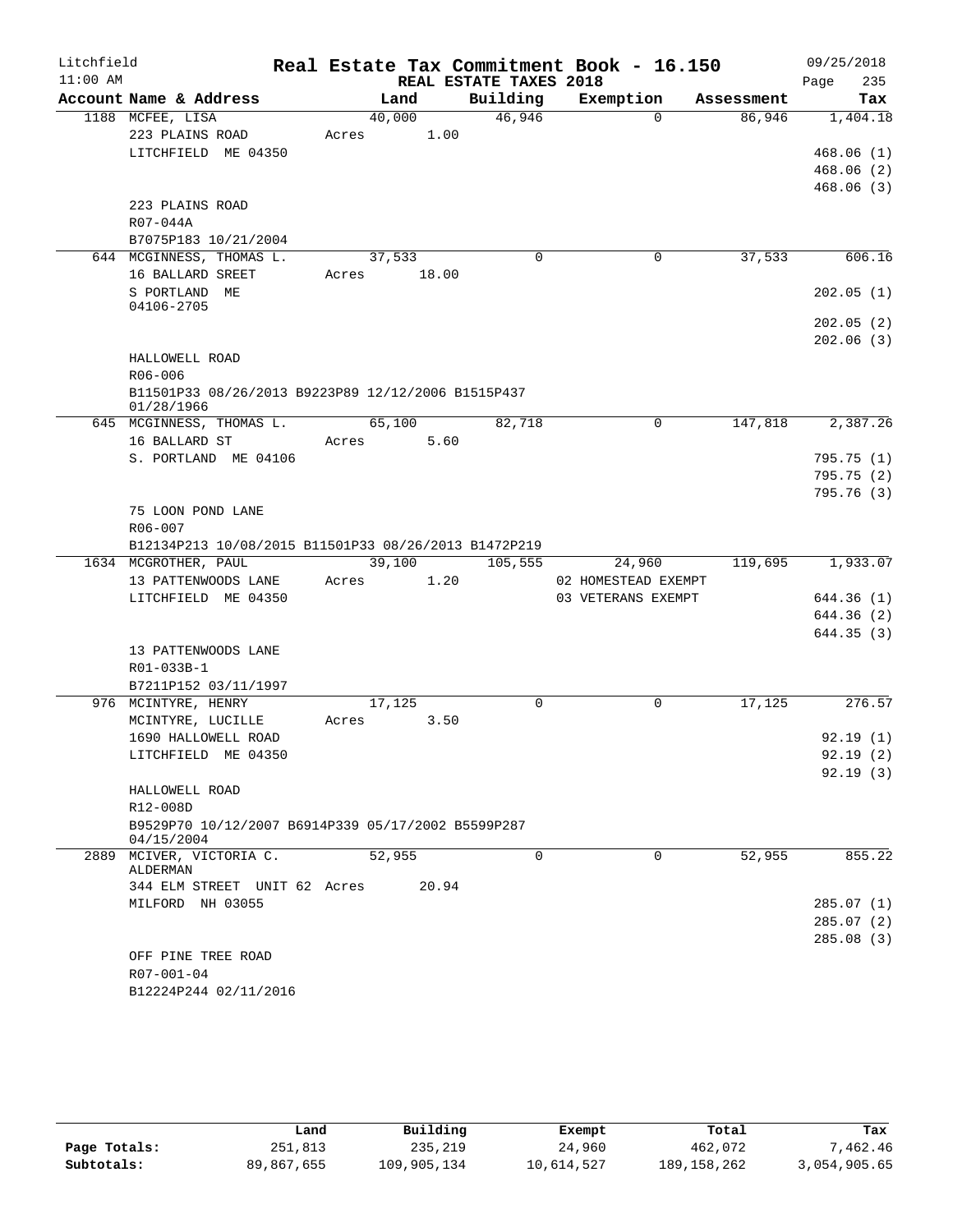| Litchfield   |                                                                                                    |              |             |          |                                    | Real Estate Tax Commitment Book - 16.150 |               |            | 09/25/2018         |
|--------------|----------------------------------------------------------------------------------------------------|--------------|-------------|----------|------------------------------------|------------------------------------------|---------------|------------|--------------------|
| $11:00$ AM   | Account Name & Address                                                                             |              | Land        |          | REAL ESTATE TAXES 2018<br>Building | Exemption                                |               | Assessment | 236<br>Page<br>Tax |
|              | 145 MCKAY, HEIDI L                                                                                 |              | 42,650      |          | 99,680                             |                                          | $\Omega$      | 142,330    | 2,298.63           |
|              | 2120 HALLOWELL ROAD                                                                                | Acres        |             | 2.06     |                                    |                                          |               |            |                    |
|              | LITCHFIELD ME 04350                                                                                |              |             |          |                                    |                                          |               |            | 766.21(1)          |
|              |                                                                                                    |              |             |          |                                    |                                          |               |            | 766.21(2)          |
|              |                                                                                                    |              |             |          |                                    |                                          |               |            | 766.21(3)          |
|              | 2120 HALLOWELL ROAD                                                                                |              |             |          |                                    |                                          |               |            |                    |
|              | R11-018                                                                                            |              |             |          |                                    |                                          |               |            |                    |
|              |                                                                                                    |              |             |          |                                    |                                          |               |            |                    |
|              | B10319P207 01/11/2010 B10174P107 08/05/2009<br>B9972P274 02/09/2009 B9116P282 10/06/2006 B3214P303 |              |             |          |                                    |                                          |               |            |                    |
|              | 08/18/1987                                                                                         |              |             |          |                                    |                                          |               |            |                    |
|              | 1091 MCKEEN, WILLIAM                                                                               |              | 221,350     |          | 163,311                            |                                          | 0             | 384,661    | 6, 212.28          |
|              | MCKEEN, ANGELA                                                                                     | Acres        |             | 1.90     |                                    |                                          |               |            |                    |
|              | 10 RICHMOND AVENUE                                                                                 |              |             |          |                                    |                                          |               |            | 2,070.76(1)        |
|              | LEWISTON ME 04240                                                                                  |              |             |          |                                    |                                          |               |            | 2,070.76(2)        |
|              |                                                                                                    |              |             |          |                                    |                                          |               |            | 2,070.76(3)        |
|              | 88 LEBEL LANE                                                                                      |              |             |          |                                    |                                          |               |            |                    |
|              | U11-037                                                                                            |              |             |          |                                    |                                          |               |            |                    |
|              | B12651P120 07/06/2017 B9890P196 10/24/2008 B3966P289                                               |              |             |          |                                    |                                          |               |            |                    |
|              | 08/22/1991                                                                                         |              |             |          |                                    |                                          |               |            |                    |
|              | 493 MCKENNEY LYNNE                                                                                 |              | 101,740     |          | 23,761                             |                                          | $\Omega$      | 125,501    | 2,026.84           |
|              | P O BOX 4695                                                                                       | Acres        |             | 0.15     |                                    |                                          |               |            |                    |
|              | AUGUSTA ME 04330-1695                                                                              |              |             |          |                                    |                                          |               |            | 675.61(1)          |
|              |                                                                                                    |              |             |          |                                    |                                          |               |            | 675.61(2)          |
|              |                                                                                                    |              |             |          |                                    |                                          |               |            | 675.62(3)          |
|              | 18 CHICKADEE DRIVE                                                                                 |              |             |          |                                    |                                          |               |            |                    |
|              | $U17 - 020$                                                                                        |              |             |          |                                    |                                          |               |            |                    |
|              | B9043P119 07/24/2006 B1332P177 07/05/1962                                                          |              |             |          |                                    |                                          |               |            |                    |
|              | 2337 MCKENZIE, PAIGE                                                                               |              | 54,090      |          | 225,008                            | 19,200                                   |               | 259,898    | 4,197.35           |
|              | 2361 HALLOWELL ROAD                                                                                | Acres        |             | 7.59     |                                    | 02 HOMESTEAD EXEMPT                      |               |            |                    |
|              | LITCHFIELD ME 04350                                                                                |              |             |          |                                    |                                          |               |            | 1,399.12(1)        |
|              |                                                                                                    |              |             |          |                                    |                                          |               |            | 1,399.12(2)        |
|              |                                                                                                    |              |             |          |                                    |                                          |               |            | 1,399.11(3)        |
|              | 2361 HALLOWELL ROAD                                                                                |              |             |          |                                    |                                          |               |            |                    |
|              | R06-038C                                                                                           |              |             |          |                                    |                                          |               |            |                    |
|              | B12728P54 09/22/2017 B11134P305 08/01/2012 B8080P160                                               |              |             |          |                                    |                                          |               |            |                    |
|              | 08/09/2004                                                                                         |              |             |          |                                    |                                          |               |            |                    |
|              | 1200 MCKEON, SHAWN                                                                                 |              | 70,500      |          | 51,233                             | 19,200                                   |               | 102,533    | 1,655.91           |
|              | 2535 HALLOWELL ROAD                                                                                | Acres        |             | 32.00    |                                    | 02 HOMESTEAD EXEMPT                      |               |            |                    |
|              | LITCHFIELD ME 04350                                                                                |              |             |          |                                    |                                          |               |            | 551.97 (1)         |
|              |                                                                                                    |              |             |          |                                    |                                          |               |            | 551.97(2)          |
|              |                                                                                                    |              |             |          |                                    |                                          |               |            | 551.97(3)          |
|              | 2535 HALLOWELL ROAD                                                                                |              |             |          |                                    |                                          |               |            |                    |
|              | R06-004                                                                                            |              |             |          |                                    |                                          |               |            |                    |
|              | B4632P137                                                                                          |              |             |          |                                    |                                          |               |            |                    |
|              | 2002 MCLANE, NANCY                                                                                 |              | 0           |          | 11,195                             | 11,195                                   |               | 0          | 0.00               |
|              | 7 ELM LANE                                                                                         |              |             |          |                                    | 02 HOMESTEAD EXEMPT                      |               |            |                    |
|              | LITCHFIELD ME 04350                                                                                |              |             |          |                                    |                                          |               |            |                    |
|              |                                                                                                    |              |             |          |                                    |                                          |               |            |                    |
|              |                                                                                                    |              |             |          |                                    |                                          |               |            |                    |
|              | 7 ELM LANE                                                                                         |              |             |          |                                    |                                          |               |            |                    |
|              | R03-073-ON-6                                                                                       |              |             |          |                                    |                                          |               |            |                    |
| 2004         | MCLANE, ROGER A                                                                                    |              | 0           |          | 10,493                             | 10,493                                   |               | 0          | 0.00               |
|              | 19 ELM LANE                                                                                        |              |             |          |                                    | 02 HOMESTEAD EXEMPT                      |               |            |                    |
|              | LITCHFIELD ME 04350                                                                                |              |             |          |                                    | 14 WW2 Vet NonRes                        |               |            |                    |
|              |                                                                                                    |              |             |          |                                    |                                          |               |            |                    |
|              |                                                                                                    |              |             |          |                                    |                                          |               |            |                    |
|              | 19 ELM LANE                                                                                        |              |             |          |                                    |                                          |               |            |                    |
|              | R03-073-ON-10                                                                                      |              |             |          |                                    |                                          |               |            |                    |
|              |                                                                                                    |              |             |          |                                    |                                          |               |            |                    |
|              |                                                                                                    | Land         |             | Building |                                    | Exempt                                   |               | Total      | Tax                |
| Page Totals: |                                                                                                    | 490,330      |             | 584,681  |                                    | 60,088                                   | 1,014,923     |            | 16,391.01          |
| Subtotals:   |                                                                                                    | 90, 357, 985 | 110,489,815 |          |                                    | 10,674,615                               | 190, 173, 185 |            | 3,071,296.66       |
|              |                                                                                                    |              |             |          |                                    |                                          |               |            |                    |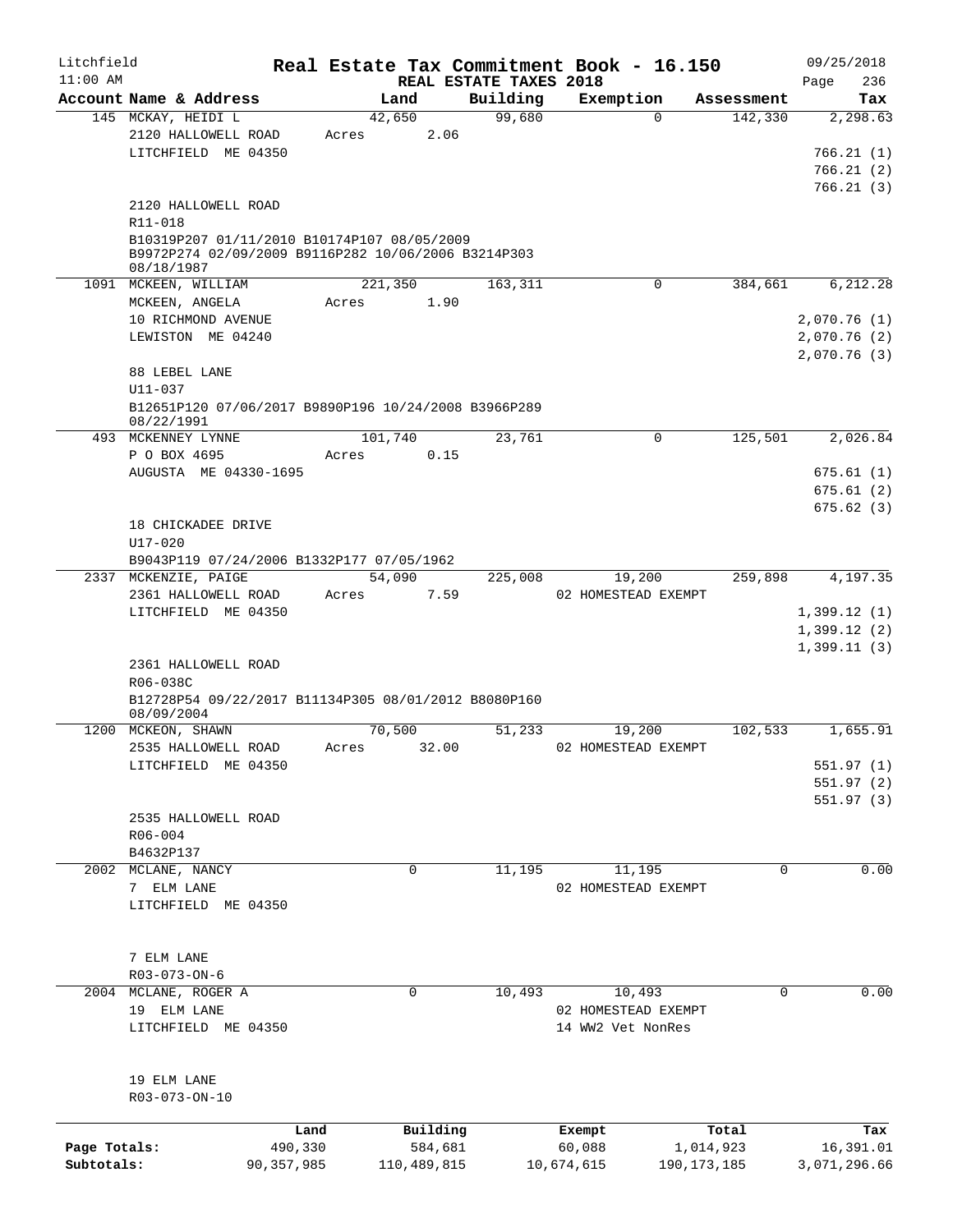| Litchfield   |                                                      |       |             |                                    | Real Estate Tax Commitment Book - 16.150 |             | 09/25/2018         |
|--------------|------------------------------------------------------|-------|-------------|------------------------------------|------------------------------------------|-------------|--------------------|
| $11:00$ AM   | Account Name & Address                               |       | Land        | REAL ESTATE TAXES 2018<br>Building | Exemption                                | Assessment  | 237<br>Page<br>Tax |
|              | 1202 MCLELLAN, MAUREEN A                             |       | 34,400      | 72,394                             | 19,200                                   | 87,594      | 1,414.64           |
|              | 19 PERKINS ROAD                                      | Acres | 0.80        |                                    | 02 HOMESTEAD EXEMPT                      |             |                    |
|              | LITCHFIELD ME 04350                                  |       |             |                                    |                                          |             | 471.55(1)          |
|              |                                                      |       |             |                                    |                                          |             | 471.55(2)          |
|              |                                                      |       |             |                                    |                                          |             | 471.54 (3)         |
|              | 19 PERKINS ROAD                                      |       |             |                                    |                                          |             |                    |
|              | $R05 - 050$                                          |       |             |                                    |                                          |             |                    |
|              | B1720P94 04/24/1973                                  |       |             |                                    |                                          |             |                    |
|              | 1203 MCNELLY, DAVID                                  |       | 38,350      | 90,867                             | 19,200                                   | 110,017     | 1,776.77           |
|              | MCNELLY MONIQUE                                      | Acres | 1.30        |                                    | 02 HOMESTEAD EXEMPT                      |             |                    |
|              | P O BOX 376                                          |       |             |                                    |                                          |             | 592.26(1)          |
|              | SABATTUS ME 04280                                    |       |             |                                    |                                          |             | 592.26(2)          |
|              |                                                      |       |             |                                    |                                          |             | 592.25(3)          |
|              | 230 MAXWELL ROAD                                     |       |             |                                    |                                          |             |                    |
|              | R03-050                                              |       |             |                                    |                                          |             |                    |
|              | B2668P256 04/10/1984                                 |       |             |                                    |                                          |             |                    |
|              | 187 MCNELLY, ELIZABETH A.                            |       | 42,500      | 86,900                             | 0                                        | 129,400     | 2,089.81           |
|              | 44 WINDJAMMER WAY                                    |       | Acres 2.00  |                                    |                                          |             |                    |
|              | BATH ME 04530                                        |       |             |                                    |                                          |             | 696.60(1)          |
|              |                                                      |       |             |                                    |                                          |             | 696.60(2)          |
|              |                                                      |       |             |                                    |                                          |             | 696.61(3)          |
|              | 50 FERRIN ROAD                                       |       |             |                                    |                                          |             |                    |
|              | R03-097-1                                            |       |             |                                    |                                          |             |                    |
|              | B12647P116 06/30/2017 B6431P248 04/01/1996           |       |             |                                    |                                          |             |                    |
|              | 474 MCPHAIL WAYNE                                    |       | 95,746      | 1,026                              | 0                                        | 96,772      | 1,562.87           |
|              | MCPHAIL JEAN                                         |       | Acres 0.31  |                                    |                                          |             |                    |
|              | 140 BEDFORD STREET                                   |       |             |                                    |                                          |             | 520.96(1)          |
|              | BATH ME 04530                                        |       |             |                                    |                                          |             | 520.96(2)          |
|              |                                                      |       |             |                                    |                                          |             | 520.95(3)          |
|              | 2 CHICKADEE DRIVE                                    |       |             |                                    |                                          |             |                    |
|              | U17-017                                              |       |             |                                    |                                          |             |                    |
|              | B9584P218 12/05/2007 B3190P56 07/01/1987             |       |             |                                    |                                          |             |                    |
|              | 642 MCPHAIL, WAYNE D                                 |       | 143,256     | 28,200                             | 0                                        | 171,456     | 2,769.01           |
|              | 140 BEDFORD STREET                                   | Acres | 0.41        |                                    |                                          |             |                    |
|              | BATH ME 04530                                        |       |             |                                    |                                          |             | 923.00(1)          |
|              |                                                      |       |             |                                    |                                          |             | 923.00(2)          |
|              |                                                      |       |             |                                    |                                          |             | 923.01(3)          |
|              | 10 CHICKADEE DRIVE<br>$U17 - 018$                    |       |             |                                    |                                          |             |                    |
|              | B10973P220 03/01/2012 B10973P219 03/01/2012          |       |             |                                    |                                          |             |                    |
|              | B1417P626 09/04/1965 B1313P302                       |       |             |                                    |                                          |             |                    |
|              | 1204 MCPHERSON, JUDITH A                             |       | 40,750      | 94,514                             | 19,200                                   | 116,064     | 1,874.43           |
|              | 277 ACADEMY ROAD                                     | Acres | 1.30        |                                    | 02 HOMESTEAD EXEMPT                      |             |                    |
|              | LITCHFIELD ME 04350                                  |       |             |                                    |                                          |             | 624.81(1)          |
|              |                                                      |       |             |                                    |                                          |             | 624.81(2)          |
|              |                                                      |       |             |                                    |                                          |             | 624.81(3)          |
|              | 277 ACADEMY ROAD                                     |       |             |                                    |                                          |             |                    |
|              | R02-098A                                             |       |             |                                    |                                          |             |                    |
|              | B11623P349 12/20/2013 B11376P204 04/30/2013 B3829P35 |       |             |                                    |                                          |             |                    |
|              | 414 MCVAY, REBECCA                                   |       | 40,500      | $\Omega$                           | $\mathbf 0$                              | 40,500      | 654.07             |
|              | 499 RICHMOND ROAD                                    | Acres | 1.20        |                                    |                                          |             |                    |
|              | LITCHFIELD ME 04350                                  |       |             |                                    |                                          |             | 218.02(1)          |
|              |                                                      |       |             |                                    |                                          |             | 218.02(2)          |
|              |                                                      |       |             |                                    |                                          |             | 218.03(3)          |
|              | 618 RICHMOND ROAD                                    |       |             |                                    |                                          |             |                    |
|              | R02-009B                                             |       |             |                                    |                                          |             |                    |
|              | B5127P180 05/03/1996                                 |       |             |                                    |                                          |             |                    |
|              |                                                      |       |             |                                    |                                          |             |                    |
|              |                                                      | Land  | Building    |                                    | Exempt                                   | Total       | Tax                |
| Page Totals: | 435,502                                              |       | 373,901     |                                    | 57,600                                   | 751,803     | 12,141.60          |
| Subtotals:   | 90,793,487                                           |       | 110,863,716 |                                    | 10,732,215                               | 190,924,988 | 3,083,438.26       |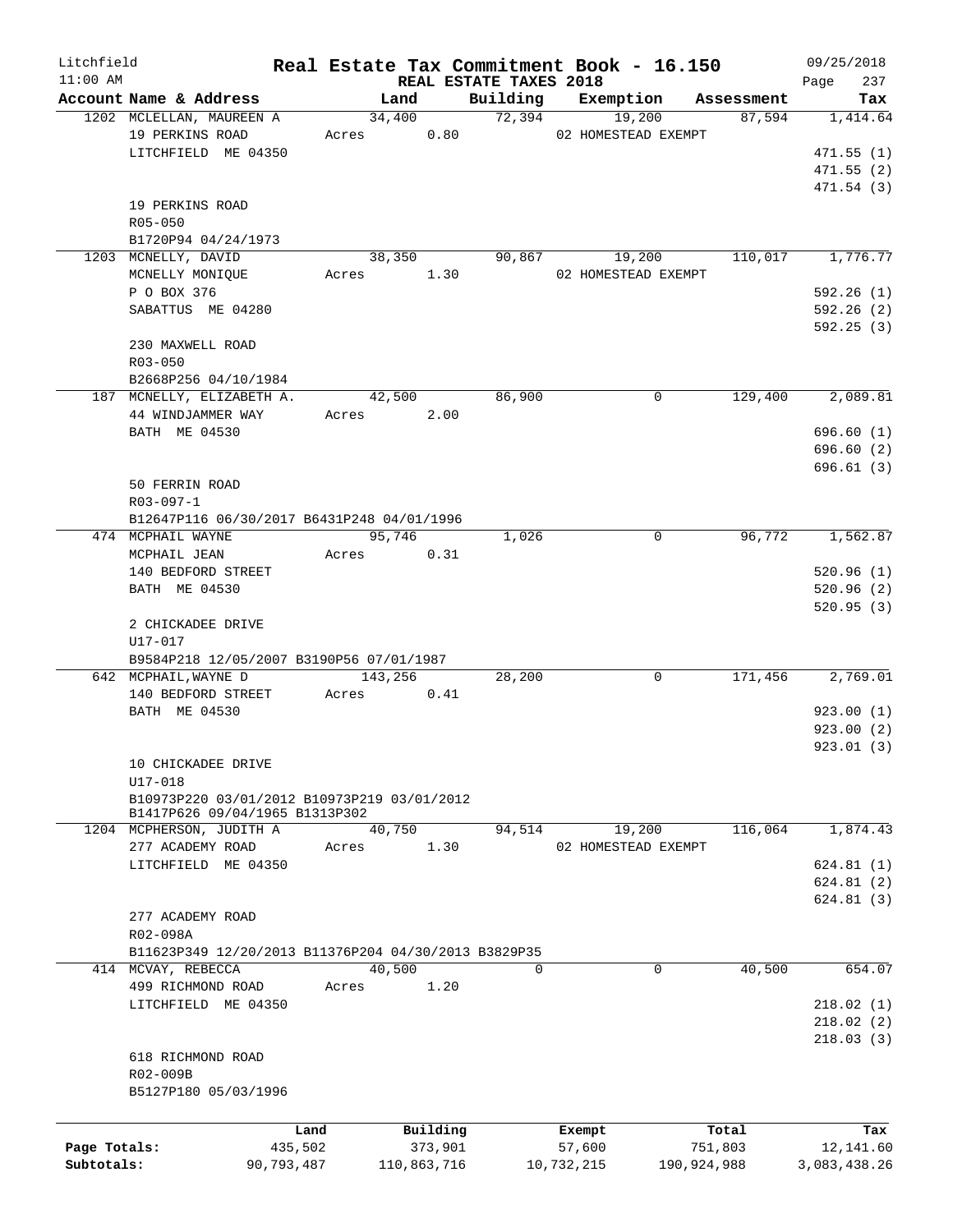| Litchfield |                                                              |            |        |                        | Real Estate Tax Commitment Book - 16.150 |            | 09/25/2018       |
|------------|--------------------------------------------------------------|------------|--------|------------------------|------------------------------------------|------------|------------------|
| $11:00$ AM |                                                              |            |        | REAL ESTATE TAXES 2018 |                                          |            | 238<br>Page      |
|            | Account Name & Address                                       |            | Land   |                        | Building Exemption                       | Assessment | Tax              |
|            | 371 MEAGHER, CHARLENE L<br>C/O MEAGHER, CHARLENE<br>(MORGAN) | Acres 1.24 | 40,600 | 58,916                 | 19,200<br>02 HOMESTEAD EXEMPT            | 80,316     | 1,297.10         |
|            | P.O. BOX 503                                                 |            |        |                        |                                          |            | 432.37 (1)       |
|            | LITCHFIELD ME 04350                                          |            |        |                        |                                          |            | 432.37 (2)       |
|            |                                                              |            |        |                        |                                          |            | 432.36(3)        |
|            | 69 LIBBY ROAD                                                |            |        |                        |                                          |            |                  |
|            | R06-035B                                                     |            |        |                        |                                          |            |                  |
|            | B11743P276 07/16/2014 B5117P311 08/19/2004                   |            |        |                        |                                          |            |                  |
|            | 1208 MEEHAN, JOSEPH A                                        |            | 67,500 |                        | 53,460 19,200                            |            | 101,760 1,643.42 |
|            | 376 STEVENSTOWN ROAD Acres 26.00                             |            |        |                        | 02 HOMESTEAD EXEMPT                      |            |                  |
|            | LITCHFIELD ME 04350                                          |            |        |                        |                                          |            | 547.81(1)        |
|            |                                                              |            |        |                        |                                          |            | 547.81(2)        |
|            |                                                              |            |        |                        |                                          |            | 547.80 (3)       |
|            | 376 STEVENSTOWN ROAD                                         |            |        |                        |                                          |            |                  |
|            | R09-080                                                      |            |        |                        |                                          |            |                  |
|            | B3225P55<br>1237 MEKO, LLC                                   |            | 40,250 | 64,738                 | $\mathbf 0$                              |            | 104,988 1,695.56 |
|            | 18 MORNING DRIVE                                             | Acres 1.10 |        |                        |                                          |            |                  |
|            | LITCHFIELD ME 04350                                          |            |        |                        |                                          |            | 565.19(1)        |
|            |                                                              |            |        |                        |                                          |            | 565.19(2)        |
|            |                                                              |            |        |                        |                                          |            | 565.18(3)        |
|            | 1892 HALLOWELL ROAD                                          |            |        |                        |                                          |            |                  |
|            | $U16-022A$                                                   |            |        |                        |                                          |            |                  |
|            | B12727P190 09/22/2017 B11552P63 10/25/2013 B7366P288         |            |        |                        |                                          |            |                  |
|            | 1210 MELVIN, ELAINE                                          |            | 40,000 | 53,160                 | 19,200                                   | 73,960     | 1,194.45         |
|            | 1078 PLAINS ROAD                                             | Acres 1.00 |        |                        | 02 HOMESTEAD EXEMPT                      |            |                  |
|            | LITCHFIELD ME 04350                                          |            |        |                        |                                          |            | 398.15(1)        |
|            |                                                              |            |        |                        |                                          |            | 398.15(2)        |
|            |                                                              |            |        |                        |                                          |            | 398.15(3)        |
|            | 1078 PLAINS ROAD<br>R09-051                                  |            |        |                        |                                          |            |                  |
|            | B7061P310                                                    |            |        |                        |                                          |            |                  |
|            | 2418 MENARD DEBORAH G                                        |            | 41,775 | 128,785                | $\mathbf 0$                              | 170,560    | 2,754.54         |
|            | MENARD ROBERT N.                                             | Acres 1.71 |        |                        |                                          |            |                  |
|            | 500 HUNTINGTON HILL                                          |            |        |                        |                                          |            | 918.18(1)        |
|            | ROAD                                                         |            |        |                        |                                          |            |                  |
|            | LITCHFIELD ME 04350                                          |            |        |                        |                                          |            | 918.18(2)        |
|            | 500 HUNTINGTON HILL                                          |            |        |                        |                                          |            | 918.18(3)        |
|            | ROAD                                                         |            |        |                        |                                          |            |                  |
|            | R06-027                                                      |            |        |                        |                                          |            |                  |
|            | B8164P267 10/15/2004 B7977P96 06/04/2004                     |            |        |                        |                                          |            |                  |
|            | 2482 MERRIFIELD, ELOISE                                      |            | 40,350 | 203,537                | 19,200                                   | 224,687    | 3,628.70         |
|            | 1272 RICHMOND ROAD<br>Litchfield ME 04350                    | Acres      | 1.14   |                        | 02 HOMESTEAD EXEMPT                      |            | 1, 209.57(1)     |
|            |                                                              |            |        |                        |                                          |            | 1, 209.57(2)     |
|            |                                                              |            |        |                        |                                          |            | 1,209.56(3)      |
|            | 1272 RICHMOND ROAD                                           |            |        |                        |                                          |            |                  |
|            | R01-014C                                                     |            |        |                        |                                          |            |                  |
|            | B8182P61 10/24/2004                                          |            |        |                        |                                          |            |                  |

|              | Land       | Building    | Exempt     | Total       | Tax          |
|--------------|------------|-------------|------------|-------------|--------------|
| Page Totals: | 270,475    | 562,596     | 76,800     | 756,271     | 12, 213, 77  |
| Subtotals:   | 91,063,962 | 111,426,312 | 10,809,015 | 191,681,259 | 3,095,652.03 |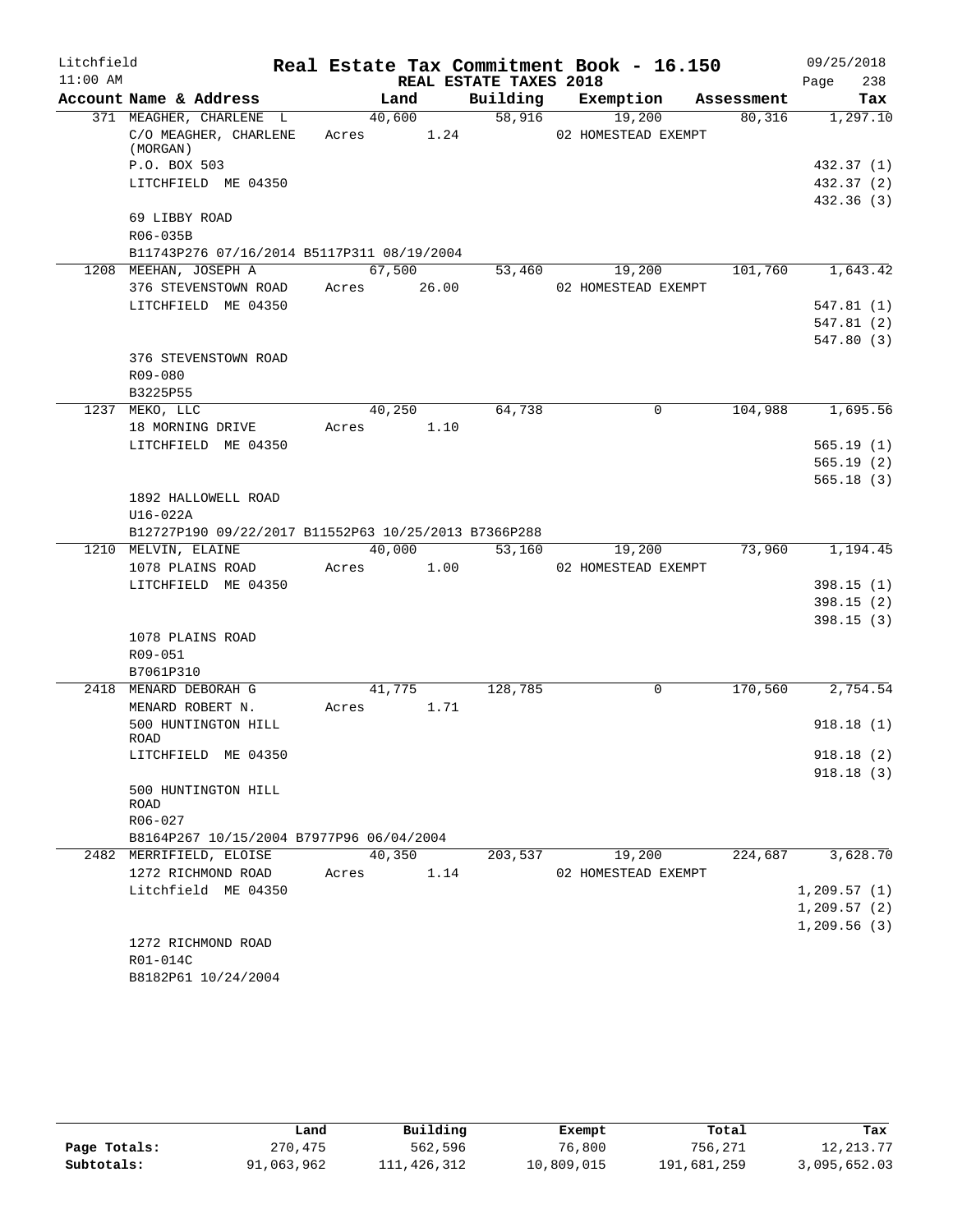| Litchfield<br>$11:00$ AM |                                              | Real Estate Tax Commitment Book - 16.150 |             | REAL ESTATE TAXES 2018 |                     |             |            | 09/25/2018<br>239<br>Page |
|--------------------------|----------------------------------------------|------------------------------------------|-------------|------------------------|---------------------|-------------|------------|---------------------------|
|                          | Account Name & Address                       | Land                                     |             | Building               | Exemption           |             | Assessment | Tax                       |
|                          | 1215 MERRILL, ANGELINE &                     | 63,720                                   |             | 91,046                 | 24,960              |             | 129,806    | 2,096.37                  |
|                          | RUSSELL                                      |                                          |             |                        |                     |             |            |                           |
|                          | BONNEAU, RANDY                               | Acres                                    | 0.24        |                        | 03 VETERANS EXEMPT  |             |            |                           |
|                          | P O BOX 2129                                 |                                          |             |                        | 02 HOMESTEAD EXEMPT |             |            | 698.79 (1)                |
|                          | LEWISTON ME 04240                            |                                          |             |                        |                     |             |            | 698.79 (2)                |
|                          | 124 JIMMY POND LANE                          |                                          |             |                        |                     |             |            | 698.79 (3)                |
|                          | $U08 - 007$                                  |                                          |             |                        |                     |             |            |                           |
|                          | B6722P223                                    |                                          |             |                        |                     |             |            |                           |
|                          | 2256 MERRILL, NANCY                          | 43,400                                   |             |                        | 73,957 19,200       |             | 98,157     | 1,585.24                  |
|                          | 31 FERN LANE                                 | Acres                                    | 2.92        |                        | 02 HOMESTEAD EXEMPT |             |            |                           |
|                          | LITCHFIELD ME 04350                          |                                          |             |                        |                     |             |            | 528.41(1)                 |
|                          |                                              |                                          |             |                        |                     |             |            | 528.41(2)                 |
|                          |                                              |                                          |             |                        |                     |             |            | 528.42(3)                 |
|                          | 31 FERN LANE                                 |                                          |             |                        |                     |             |            |                           |
|                          | R03-063B                                     |                                          |             |                        |                     |             |            |                           |
|                          | B6519P285 06/05/2001                         |                                          |             |                        |                     |             |            |                           |
|                          | 1219 MERRY, LEROY                            | 24,160                                   |             | 64,479                 | 19,200              |             | 69,439     | 1,121.44                  |
|                          | P O BOX 143                                  | Acres                                    | 0.52        |                        | 02 HOMESTEAD EXEMPT |             |            |                           |
|                          | LITCHFIELD ME 04350                          |                                          |             |                        |                     |             |            | 373.81(1)                 |
|                          |                                              |                                          |             |                        |                     |             |            | 373.81(2)                 |
|                          |                                              |                                          |             |                        |                     |             |            | 373.82(3)                 |
|                          | 1787 LEWISTON ROAD                           |                                          |             |                        |                     |             |            |                           |
|                          | $U13 - 014$                                  |                                          |             |                        |                     |             |            |                           |
|                          | B2795P235                                    |                                          |             |                        |                     |             |            |                           |
|                          | 1220 MERRY, LEROY                            | 4,403                                    |             | $\Omega$               |                     | $\Omega$    | 4,403      | 71.11                     |
|                          | P O BOX 143                                  | Acres                                    | 0.01        |                        |                     |             |            |                           |
|                          | LITCHFIELD ME 04350                          |                                          |             |                        |                     |             |            | 23.70(1)                  |
|                          |                                              |                                          |             |                        |                     |             |            | 23.70(2)                  |
|                          | LEWISTON ROAD                                |                                          |             |                        |                     |             |            | 23.71(3)                  |
|                          | U13-015                                      |                                          |             |                        |                     |             |            |                           |
|                          | B2795P235                                    |                                          |             |                        |                     |             |            |                           |
|                          | 1222 MESERVEY, CLARENCE R                    | 41,250                                   |             | 69,892                 | 19,200              |             | 91,942     | 1,484.86                  |
|                          | MESERVEY, YVONNE R                           | Acres                                    | 1.50        |                        | 02 HOMESTEAD EXEMPT |             |            |                           |
|                          | 106 WHIPPOORWILL ROAD                        |                                          |             |                        |                     |             |            | 494.95 (1)                |
|                          | LITCHFIELD ME 04350                          |                                          |             |                        |                     |             |            | 494.95 (2)                |
|                          |                                              |                                          |             |                        |                     |             |            | 494.96 (3)                |
|                          | 106 WHIPPOORWILL ROAD                        |                                          |             |                        |                     |             |            |                           |
|                          | $U21 - 011$                                  |                                          |             |                        |                     |             |            |                           |
|                          | B1954P122 05/03/2004                         |                                          |             |                        |                     |             |            |                           |
|                          | 1198 METAYER, MARIE & SHAWN                  | 25,980                                   |             | 23,278                 |                     | 0           | 49,258     | 795.52                    |
|                          | 3 WOODLAND AVE                               | Acres                                    | 0.30        |                        |                     |             |            |                           |
|                          | LISBON FALLS ME 04252                        |                                          |             |                        |                     |             |            | 265.17(1)                 |
|                          |                                              |                                          |             |                        |                     |             |            | 265.17(2)                 |
|                          |                                              |                                          |             |                        |                     |             |            | 265.18(3)                 |
|                          | 13 NORTH LAKEVIEW DRIVE                      |                                          |             |                        |                     |             |            |                           |
|                          | $U28 - 020$                                  |                                          |             |                        |                     |             |            |                           |
|                          | B4908P94 06/01/1995                          |                                          |             | $\Omega$               |                     | $\mathbf 0$ | 43,350     | 700.10                    |
|                          | 1197 METAYER, MARIE MCKAY<br>3 WOODLAND AVET | 43,350<br>Acres                          | 3.70        |                        |                     |             |            |                           |
|                          | LISBON FALLS ME 04252                        |                                          |             |                        |                     |             |            | 233.37(1)                 |
|                          |                                              |                                          |             |                        |                     |             |            | 233.37(2)                 |
|                          |                                              |                                          |             |                        |                     |             |            | 233.36(3)                 |
|                          | NORTH EVERGREEN DRIVE                        |                                          |             |                        |                     |             |            |                           |
|                          | U28-033A                                     |                                          |             |                        |                     |             |            |                           |
|                          | B2794P136                                    |                                          |             |                        |                     |             |            |                           |
|                          |                                              |                                          |             |                        |                     |             |            |                           |
|                          | Land                                         |                                          | Building    |                        | Exempt              |             | Total      | Tax                       |
| Page Totals:             | 246,263                                      |                                          | 322,652     |                        | 82,560              |             | 486,355    | 7,854.64                  |
| Subtotals:               | 91, 310, 225                                 |                                          | 111,748,964 |                        | 10,891,575          | 192,167,614 |            | 3,103,506.67              |
|                          |                                              |                                          |             |                        |                     |             |            |                           |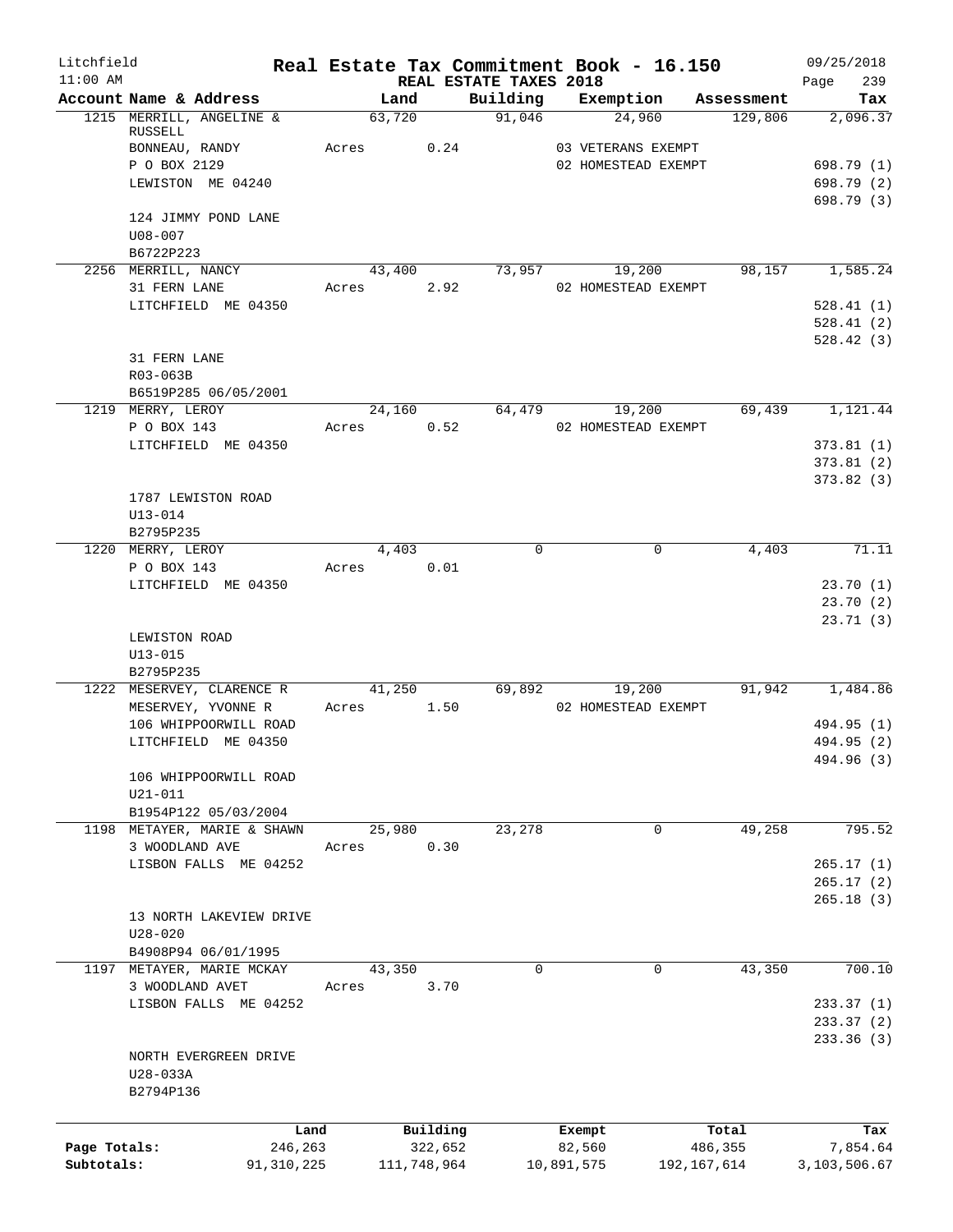| Litchfield |                                                                   |                         |                        | Real Estate Tax Commitment Book - 16.150 |            | 09/25/2018  |
|------------|-------------------------------------------------------------------|-------------------------|------------------------|------------------------------------------|------------|-------------|
| $11:00$ AM |                                                                   |                         | REAL ESTATE TAXES 2018 |                                          |            | 240<br>Page |
|            | Account Name & Address                                            | Land                    | Building               | Exemption                                | Assessment | Tax         |
|            | 431 METHORST ANDY<br>METHORST JOHAN/JOHANNA<br>METHORST-TRIEP     | 47,500<br>Acres         | 43,400<br>4.00         | 19,200<br>02 HOMESTEAD EXEMPT            | 71,700     | 1,157.96    |
|            | 299 ACADEMY ROAD                                                  |                         |                        |                                          |            | 385.99(1)   |
|            | LITCHFIELD ME 04350                                               |                         |                        |                                          |            | 385.99(2)   |
|            |                                                                   |                         |                        |                                          |            | 385.98(3)   |
|            | 299 ACADEMY ROAD                                                  |                         |                        |                                          |            |             |
|            | R02-092                                                           |                         |                        |                                          |            |             |
|            | B10268P69 11/18/2009 B9944P187 01/08/2009 B7499P147<br>06/23/2003 |                         |                        |                                          |            |             |
|            | 1228 MICHAUD, BEVERLY A.                                          | 109,500                 | 183,900                | 19,200                                   | 274,200    | 4,428.33    |
|            | JACKSON, LISA M.;<br>MICHAUD, LOUISE M.                           | 59.00<br>Acres          |                        | 02 HOMESTEAD EXEMPT                      |            |             |
|            | C/O LOUISE MICHAUD                                                |                         |                        |                                          |            | 1,476.11(1) |
|            | 30-45 HOBART ST #5                                                |                         |                        |                                          |            | 1,476.11(2) |
|            | WOODSIDE NY 11377                                                 |                         |                        |                                          |            | 1,476.11(3) |
|            | 854 RICHMOND ROAD                                                 |                         |                        |                                          |            |             |
|            | R02-055                                                           |                         |                        |                                          |            |             |
|            | B2185P17 02/15/1979<br>380 MICHAUD, NORMAN & DIANE                |                         | $\Omega$               | 0                                        |            | 679.91      |
|            | 102 LYNN LANE                                                     | 42,100<br>7.20<br>Acres |                        |                                          | 42,100     |             |
|            | LITCHFIELD ME 04350                                               |                         |                        |                                          |            | 226.64(1)   |
|            |                                                                   |                         |                        |                                          |            | 226.64(2)   |
|            |                                                                   |                         |                        |                                          |            | 226.63(3)   |
|            | LYNN LANE                                                         |                         |                        |                                          |            |             |
|            | R06-061A-5                                                        |                         |                        |                                          |            |             |
|            | B6362P152 12/07/2000                                              |                         |                        |                                          |            |             |
|            | 1232 MICHAUD, NORMAN G                                            | 50,350                  | 242,118                | 19,200                                   | 273,268    | 4, 413.28   |
|            | 102 LYNN LANE                                                     | Acres                   | 5.70                   | 02 HOMESTEAD EXEMPT                      |            |             |
|            | LICHFIELD ME 04350                                                |                         |                        |                                          |            | 1,471.09(1) |
|            |                                                                   |                         |                        |                                          |            | 1,471.09(2) |
|            |                                                                   |                         |                        |                                          |            | 1,471.10(3) |
|            | 102 LYNN LANE                                                     |                         |                        |                                          |            |             |
|            | R06-061A-4                                                        |                         | $\Omega$               | $\Omega$                                 |            |             |
|            | 2815 MICHAUD, NORMAND G<br>102 LYNN LANE                          | 9,750<br>Acres          | 3.90                   |                                          | 9,750      | 157.46      |
|            | LITCHFIELD ME 04350                                               |                         |                        |                                          |            | 52.49(1)    |
|            |                                                                   |                         |                        |                                          |            | 52.49 (2)   |
|            |                                                                   |                         |                        |                                          |            | 52.48(3)    |
|            | OFF LYNN LANE                                                     |                         |                        |                                          |            |             |
|            | R06-061A-8                                                        |                         |                        |                                          |            |             |
|            | B10741P186 05/27/2011                                             |                         |                        |                                          |            |             |
|            | 1170 MICHAUD, RICHARD R                                           | 90,288                  | 84,395                 | 0                                        | 174,683    | 2,821.13    |
|            | MICHAUD, WENDY S                                                  | 0.18<br>Acres           |                        |                                          |            |             |
|            | 99 BEAVER DR                                                      |                         |                        |                                          |            | 940.38(1)   |
|            | LITCHFIELD ME 04350                                               |                         |                        |                                          |            | 940.38 (2)  |
|            |                                                                   |                         |                        |                                          |            | 940.37 (3)  |
|            | 37 MAPLE DRIVE                                                    |                         |                        |                                          |            |             |
|            | $U23 - 016$                                                       |                         |                        |                                          |            |             |
|            | B6163P111 10/06/2004                                              |                         |                        |                                          |            |             |

|              | úand       | Building    | Exempt     | Total       | Tax             |
|--------------|------------|-------------|------------|-------------|-----------------|
| Page Totals: | 349,488    | 553,813     | 57,600     | 845,701     | 13,658.07       |
| Subtotals:   | 91,659,713 | 112,302,777 | 10,949,175 | 193,013,315 | 3, 117, 164. 74 |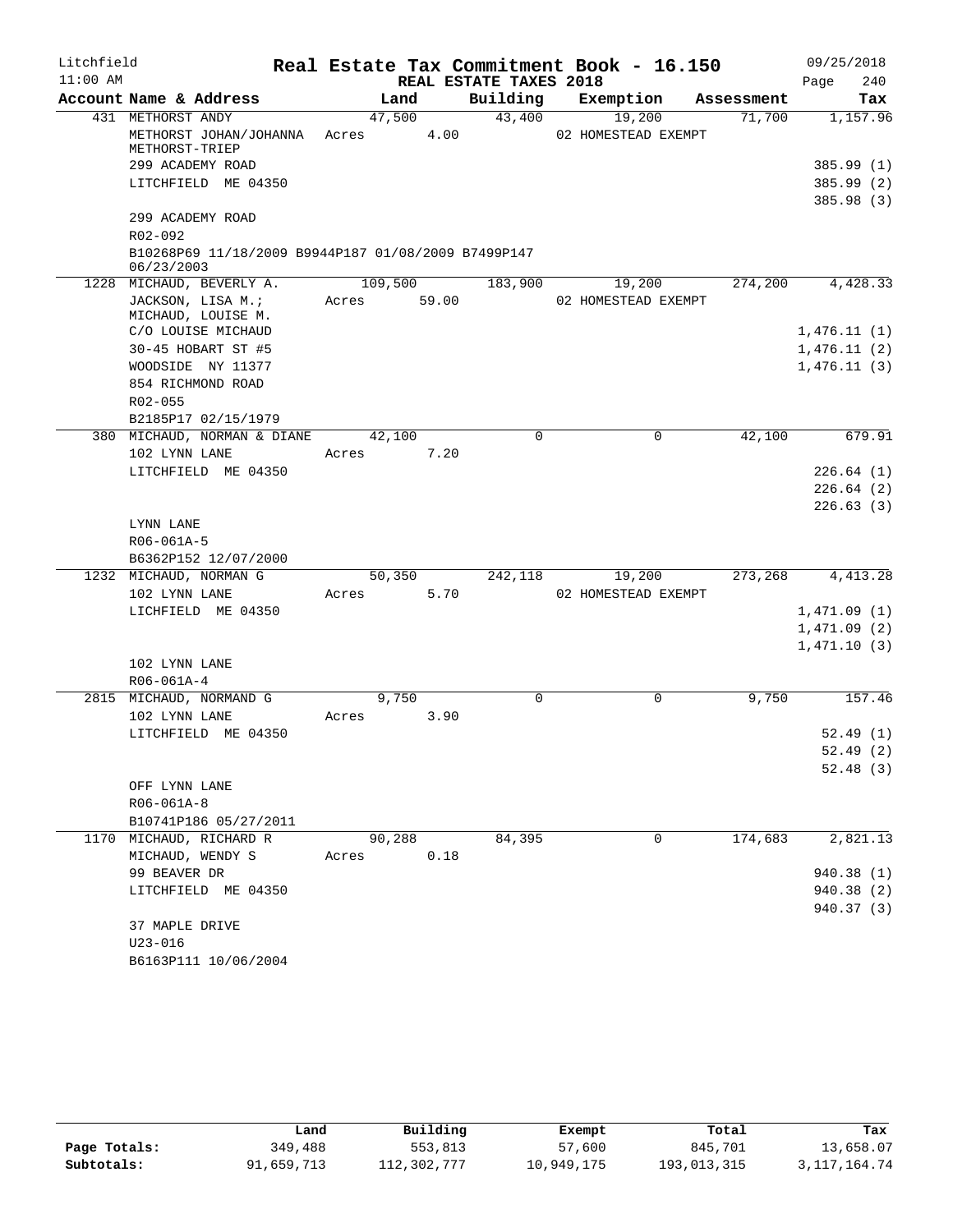| Litchfield |                                                                                           |         |        |                        | Real Estate Tax Commitment Book - 16.150 |            | 09/25/2018  |
|------------|-------------------------------------------------------------------------------------------|---------|--------|------------------------|------------------------------------------|------------|-------------|
| $11:00$ AM |                                                                                           |         |        | REAL ESTATE TAXES 2018 |                                          |            | 241<br>Page |
|            | Account Name & Address                                                                    |         | Land   | Building               | Exemption                                | Assessment | Tax         |
|            | 2510 MICHAUD, RICHARD R.                                                                  | 199,150 |        | 361,603                | $\Omega$                                 | 560,753    | 9,056.16    |
|            | MICHAUD, WENDY S.                                                                         | Acres   |        | 2.22                   |                                          |            |             |
|            | 9 ST. JOSEPH AVE                                                                          |         |        |                        |                                          |            | 3,018.72(1) |
|            | LEWISTON ME 04240                                                                         |         |        |                        |                                          |            | 3,018.72(2) |
|            |                                                                                           |         |        |                        |                                          |            | 3,018.72(3) |
|            | 99 BEAVER DRIVE                                                                           |         |        |                        |                                          |            |             |
|            | R14-006D                                                                                  |         |        |                        |                                          |            |             |
|            | B12797P186 12/08/2017 B10933P200 01/06/2012<br>B10933P196 01/06/2012 B8201P312 11/05/2004 |         |        |                        |                                          |            |             |
|            | 2897 MICKALIDE, MARK S                                                                    | 29,500  |        | $\Omega$               | 0                                        | 29,500     | 476.42      |
|            | MICKALIDE, TINKER T                                                                       | Acres   |        | 1.60                   |                                          |            |             |
|            | 232 PLAINS ROAD                                                                           |         |        |                        |                                          |            | 158.81(1)   |
|            | LITCHFIELD ME 04350                                                                       |         |        |                        |                                          |            | 158.81(2)   |
|            |                                                                                           |         |        |                        |                                          |            | 158.80(3)   |
|            | PLAINS ROAD                                                                               |         |        |                        |                                          |            |             |
|            | R07-013B                                                                                  |         |        |                        |                                          |            |             |
|            | B12399P296 08/31/2016                                                                     |         |        |                        |                                          |            |             |
|            | 1233 MICKALIDE, MARK S                                                                    |         | 53,150 | 65,300                 | 19,200                                   | 99,250     | 1,602.89    |
|            | MICKALIDE, TINKER T                                                                       | Acres   |        | 6.65                   | 02 HOMESTEAD EXEMPT                      |            |             |
|            | 232 PLAINS ROAD                                                                           |         |        |                        |                                          |            | 534.30(1)   |
|            | LITCHFIELD ME 04350                                                                       |         |        |                        |                                          |            | 534.30 (2)  |
|            |                                                                                           |         |        |                        |                                          |            | 534.29(3)   |
|            | 232 PLAINS ROAD                                                                           |         |        |                        |                                          |            |             |
|            | R07-013                                                                                   |         |        |                        |                                          |            |             |
|            | B12073P70 06/19/2015 B3396P85 08/01/1988                                                  |         |        |                        |                                          |            |             |
|            | 2543 MIDSTATE LAND                                                                        | 78,670  |        | $\Omega$               | $\mathbf 0$                              | 78,670     | 1,270.52    |
|            | DEVELOPMENT, LLC<br>P.O. BOX 91                                                           | Acres   | 49.90  |                        |                                          |            |             |
|            | SUNDERLAND MA 01375                                                                       |         |        |                        |                                          |            | 423.51(1)   |
|            |                                                                                           |         |        |                        |                                          |            | 423.51(2)   |
|            |                                                                                           |         |        |                        |                                          |            | 423.50(3)   |
|            | 1446 RICHMOND ROAD                                                                        |         |        |                        |                                          |            |             |
|            | R01-022B                                                                                  |         |        |                        |                                          |            |             |
|            | B12788P84 11/08/2017 B12196P335 12/31/2015                                                |         |        |                        |                                          |            |             |
|            | B11575P244 B11457P3 07/01/2013 B8752P50 12/22/2005                                        |         |        |                        |                                          |            |             |
|            | 785 MILLS DAWN HARVEY                                                                     | 103,200 |        | 22,727                 | $\Omega$                                 | 125,927    | 2,033.72    |
|            | MILLS DAWN HARVEY,                                                                        | Acres   |        | 2.28                   |                                          |            |             |
|            | TESSARI, KIM E., ET AL<br>2186 HALLOWELL ROAD                                             |         |        |                        |                                          |            | 677.91(1)   |
|            | LITCHFIELD ME 04350                                                                       |         |        |                        |                                          |            | 677.91(2)   |
|            |                                                                                           |         |        |                        |                                          |            | 677.90(3)   |
|            | 73 TUTT LANE                                                                              |         |        |                        |                                          |            |             |
|            | R10-020                                                                                   |         |        |                        |                                          |            |             |
|            | B10741P215 05/31/2011 B3724P50 B2247P308                                                  |         |        |                        |                                          |            |             |
|            | 2687 MILLS MORIN ANNE                                                                     | 106,950 |        | 196,832                | 0                                        | 303,782    | 4,906.08    |
|            | P.O. BOX 118                                                                              | Acres   |        | 1.34                   |                                          |            |             |
|            | LITCHFIELD ME 04350                                                                       |         |        |                        |                                          |            | 1,635.36(1) |
|            |                                                                                           |         |        |                        |                                          |            | 1,635.36(2) |
|            |                                                                                           |         |        |                        |                                          |            | 1,635.36(3) |
|            | 154 NUTTING LANE                                                                          |         |        |                        |                                          |            |             |
|            | R04-045A                                                                                  |         |        |                        |                                          |            |             |
|            | B11740P36 07/11/2014 B9328P26 04/20/2007 B7984P347                                        |         |        |                        |                                          |            |             |
|            | 06/11/2004                                                                                |         |        |                        |                                          |            |             |

|              | Land       | Building    | Exempt     | Total         | Tax          |
|--------------|------------|-------------|------------|---------------|--------------|
| Page Totals: | 570,620    | 646,462     | 19,200     | 1,197,882     | 19,345.79    |
| Subtotals:   | 92,230,333 | 112,949,239 | 10,968,375 | 194, 211, 197 | 3,136,510.53 |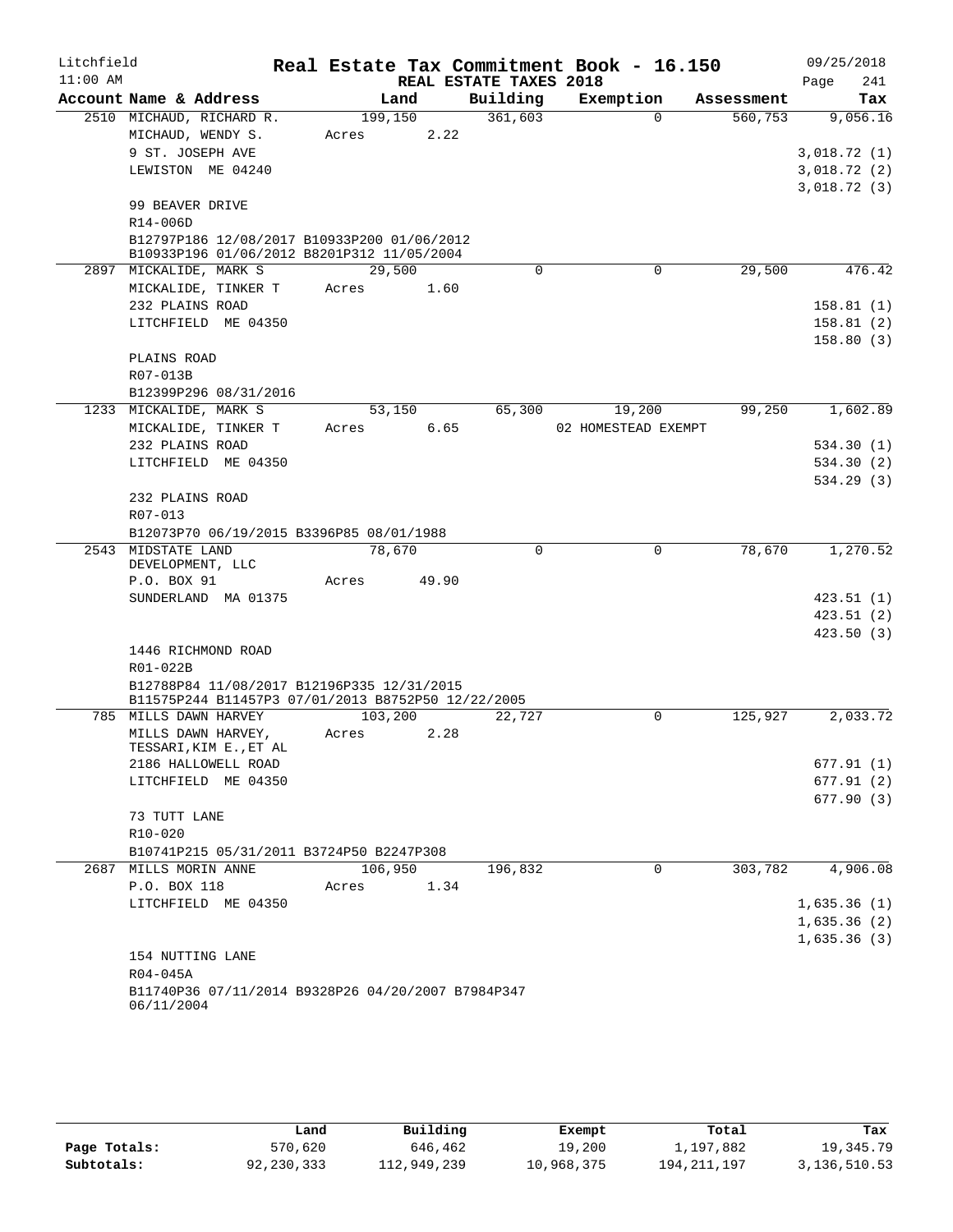| Litchfield |                                                      |               |      |                        | Real Estate Tax Commitment Book - 16.150 |            | 09/25/2018  |
|------------|------------------------------------------------------|---------------|------|------------------------|------------------------------------------|------------|-------------|
| $11:00$ AM |                                                      |               |      | REAL ESTATE TAXES 2018 |                                          |            | 242<br>Page |
|            | Account Name & Address                               | Land          |      |                        | Building Exemption                       | Assessment | Tax         |
|            | 2798 MILLS, DAWN                                     | 41,250        |      | 90, 283                | 19,200                                   | 112,333    | 1,814.18    |
|            | 50 TUTT LANE                                         | Acres         | 2.06 |                        | 02 HOMESTEAD EXEMPT                      |            |             |
|            | LITCHFIELD ME 04350                                  |               |      |                        |                                          |            | 604.73(1)   |
|            |                                                      |               |      |                        |                                          |            | 604.73(2)   |
|            |                                                      |               |      |                        |                                          |            | 604.72(3)   |
|            | 50 TUTT LANE                                         |               |      |                        |                                          |            |             |
|            | R10-020E                                             |               |      |                        |                                          |            |             |
|            | B10741P215 05/31/2011                                |               |      |                        |                                          |            |             |
|            | 1235 MIQUELON, GERALD R.                             | 43,000        |      | 79,511                 | $\mathbf 0$                              | 122,511    | 1,978.55    |
|            | P.O. BOX 301                                         | Acres         | 2.20 |                        |                                          |            |             |
|            | SABATTUS ME 04259                                    |               |      |                        |                                          |            | 659.52(1)   |
|            |                                                      |               |      |                        |                                          |            | 659.52(2)   |
|            |                                                      |               |      |                        |                                          |            | 659.51(3)   |
|            | 2186 HALLOWELL ROAD                                  |               |      |                        |                                          |            |             |
|            | R11-021A                                             |               |      |                        |                                          |            |             |
|            | B12194P343 12/24/2015 B12145P238 10/26/2015 B4741P40 |               |      |                        |                                          |            |             |
|            | 1414 MIRONOVAS, KIMBERLY J.                          | 40,850        |      | 100,084                | $\mathbf 0$                              | 140,934    | 2,276.08    |
|            | 7 MOUNTAIN GATE ROAD                                 | Acres 1.34    |      |                        |                                          |            |             |
|            | ASHLAND MA 01721                                     |               |      |                        |                                          |            | 758.69(1)   |
|            |                                                      |               |      |                        |                                          |            | 758.69(2)   |
|            |                                                      |               |      |                        |                                          |            | 758.70(3)   |
|            | 1482 HALLOWELL ROAD<br>$U20 - 029$                   |               |      |                        |                                          |            |             |
|            | B12723P104 09/15/2017 B11802P324 09/13/2014          |               |      |                        |                                          |            |             |
|            | B11322P123 02/22/2013 B7890P316 04/01/2004           |               |      |                        |                                          |            |             |
|            | 822 MITCHELL TIMOTHY A                               | 137,524       |      | 27,681                 | $\mathbf 0$                              | 165,205    | 2,668.06    |
|            | MITCHELL DENISE D                                    | 0.64<br>Acres |      |                        |                                          |            |             |
|            | 27 BRENTWOOD ROAD                                    |               |      |                        |                                          |            | 889.35 (1)  |
|            | CAPE ELIZABETH ME                                    |               |      |                        |                                          |            | 889.35 (2)  |
|            | 04107                                                |               |      |                        |                                          |            |             |
|            |                                                      |               |      |                        |                                          |            | 889.36 (3)  |
|            | 34 LUCIEN LANE                                       |               |      |                        |                                          |            |             |
|            | $U11 - 035$                                          |               |      |                        |                                          |            |             |
|            | B8983P314 07/14/2006 B6645P120                       |               |      |                        |                                          |            |             |
|            | 1393 MITTICA, DEBORAH,<br>ET.AL.                     | 142,438       |      | 50,155                 | 0                                        | 192,593    | 3,110.38    |
|            | 226 FAIRWAY DRIVE                                    | Acres         | 0.43 |                        |                                          |            |             |
|            | E WINDSOR CT 06088                                   |               |      |                        |                                          |            | 1,036.79(1) |
|            |                                                      |               |      |                        |                                          |            | 1,036.79(2) |
|            |                                                      |               |      |                        |                                          |            | 1,036.80(3) |
|            | 152 MACE ROAD                                        |               |      |                        |                                          |            |             |
|            | U14-012                                              |               |      |                        |                                          |            |             |
|            | B6778P67                                             |               |      |                        |                                          |            |             |
|            | 1240 MOLES, LARRY                                    | 14,240        |      | 68,425                 | 0                                        | 82,665     | 1,335.04    |
|            | 123 COOLWATER AVENUE                                 | Acres         | 0.08 |                        |                                          |            |             |
|            | SATSUMA FL 32189                                     |               |      |                        |                                          |            | 445.01 (1)  |
|            |                                                      |               |      |                        |                                          |            | 445.01 (2)  |
|            |                                                      |               |      |                        |                                          |            | 445.02 (3)  |
|            | 447 PEACEPIPE DRIVE                                  |               |      |                        |                                          |            |             |
|            | $U28 - 055$                                          |               |      |                        |                                          |            |             |
|            | B2286P234                                            |               |      |                        |                                          |            |             |

|              | Land       | Building    | Exempt     | Total       | Tax          |
|--------------|------------|-------------|------------|-------------|--------------|
| Page Totals: | 419,302    | 416,139     | 19,200     | 816,241     | 13,182.29    |
| Subtotals:   | 92,649,635 | 113,365,378 | 10,987,575 | 195,027,438 | 3,149,692.82 |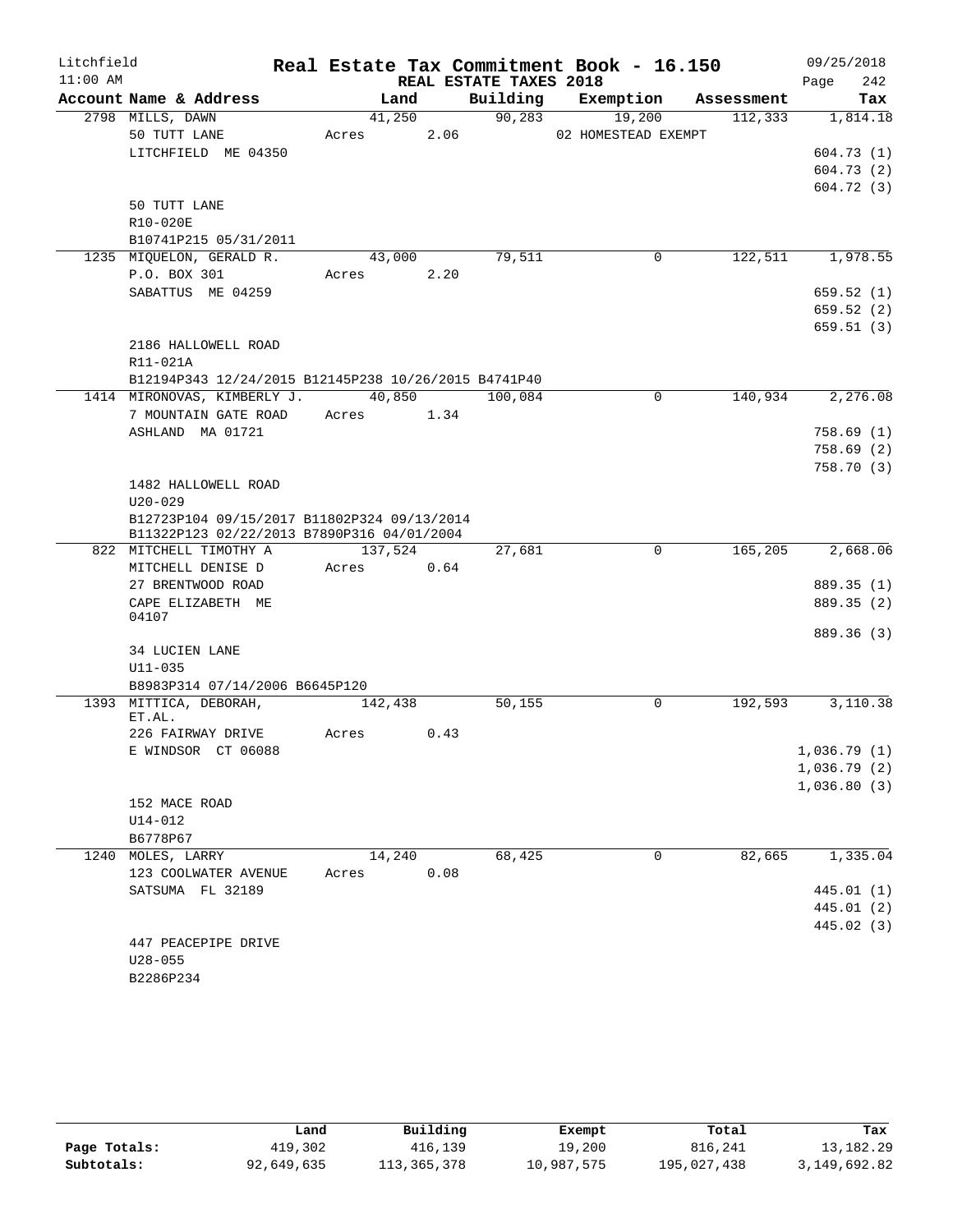| Litchfield |                                                                             |        |                        |          | Real Estate Tax Commitment Book - 16.150 |            | 09/25/2018  |
|------------|-----------------------------------------------------------------------------|--------|------------------------|----------|------------------------------------------|------------|-------------|
| $11:00$ AM |                                                                             |        | REAL ESTATE TAXES 2018 |          |                                          |            | 243<br>Page |
|            | Account Name & Address                                                      | Land   | Building               |          | Exemption                                | Assessment | Tax         |
|            | 610 MONROE, CHRISTOPHER J.                                                  | 2,800  |                        | $\Omega$ | 0                                        | 2,800      | 45.22       |
|            | 2793 RICHMOND ROAD                                                          | Acres  | 0.10                   |          |                                          |            |             |
|            | LITCHFIELD ME 04350                                                         |        |                        |          |                                          |            | 15.07(1)    |
|            |                                                                             |        |                        |          |                                          |            | 15.07(2)    |
|            |                                                                             |        |                        |          |                                          |            | 15.08(3)    |
|            | RICHMOND ROAD<br>R02-014                                                    |        |                        |          |                                          |            |             |
|            | B12412P85 10/21/2015 B11521P14 09/20/2013 B7299P110                         |        |                        |          |                                          |            |             |
|            | 03/07/2003 B7054P270                                                        |        |                        |          |                                          |            |             |
|            | 611 MONROE, CHRISTOPHER J.                                                  | 8,400  |                        | 3,329    | $\Omega$                                 | 11,729     | 189.42      |
|            | 2793 RICHMOND ROAD                                                          | Acres  | 0.30                   |          |                                          |            |             |
|            | LITCHFIELD ME 04350                                                         |        |                        |          |                                          |            | 63.14(1)    |
|            |                                                                             |        |                        |          |                                          |            | 63.14(2)    |
|            |                                                                             |        |                        |          |                                          |            | 63.14(3)    |
|            | 2796 HALLOWELL ROAD                                                         |        |                        |          |                                          |            |             |
|            | R02-042                                                                     |        |                        |          |                                          |            |             |
|            | B12412P85 10/21/2015 B11521P14 09/20/2013 B7299P110<br>03/07/2003 B7054P270 |        |                        |          |                                          |            |             |
|            | 1241 MONROE, JOHN                                                           | 34,400 |                        | 76,170   | 19,200                                   | 91,370     | 1,475.63    |
|            | 2793 HALLOWELL ROAD                                                         | Acres  | 0.80                   |          | 02 HOMESTEAD EXEMPT                      |            |             |
|            | LITCHFIELD ME 04350                                                         |        |                        |          |                                          |            | 491.88 (1)  |
|            |                                                                             |        |                        |          |                                          |            | 491.88 (2)  |
|            |                                                                             |        |                        |          |                                          |            | 491.87 (3)  |
|            | 2793 HALLOWELL ROAD                                                         |        |                        |          |                                          |            |             |
|            | R02-015                                                                     |        |                        |          |                                          |            |             |
|            | B2509P121 02/02/2005<br>2031 MONTMINY, GERALD D. &                          | 43,000 |                        | 47,708   | 0                                        | 90,708     | 1,464.93    |
|            | TRUNDY KIMBERLY A                                                           | Acres  | 2.20                   |          |                                          |            |             |
|            | P O BOX 1182                                                                |        |                        |          |                                          |            | 488.31 (1)  |
|            | SABATTUS ME 04280-1182                                                      |        |                        |          |                                          |            | 488.31 (2)  |
|            |                                                                             |        |                        |          |                                          |            | 488.31 (3)  |
|            | 32 NUTTING LANE                                                             |        |                        |          |                                          |            |             |
|            | R04-043C                                                                    |        |                        |          |                                          |            |             |
|            | B6254P89 02/24/2000                                                         |        |                        |          |                                          |            |             |
|            | 1242 MOODY JR, HOWARD D                                                     | 32,000 |                        | 27,557   | 19,200                                   | 40,357     | 651.77      |
|            | 78 WENTZELL ROAD                                                            | Acres  | 0.80                   |          | 02 HOMESTEAD EXEMPT                      |            |             |
|            | LITCHFIELD ME 04350                                                         |        |                        |          |                                          |            | 217.26(1)   |
|            |                                                                             |        |                        |          |                                          |            | 217.26(2)   |
|            |                                                                             |        |                        |          |                                          |            | 217.25(3)   |
|            | 78 WENTZELL ROAD                                                            |        |                        |          |                                          |            |             |
|            | R03-088B                                                                    |        |                        |          |                                          |            |             |
|            | B1993P274                                                                   |        |                        |          |                                          |            |             |
|            | 771 MOODY, MICHAEL W LIVING<br>TRUST                                        | 30,200 |                        | 115,704  | 0                                        | 145,904    | 2,356.35    |
|            | MOODY PATRICIA W LIVING Acres<br>TRUST                                      |        | 0.65                   |          |                                          |            |             |
|            | 32 ERIC DRIVE                                                               |        |                        |          |                                          |            | 785.45(1)   |
|            | PALM COAST FL 32110                                                         |        |                        |          |                                          |            | 785.45(2)   |
|            |                                                                             |        |                        |          |                                          |            | 785.45(3)   |
|            | 1879 HALLOWELL ROAD                                                         |        |                        |          |                                          |            |             |
|            | $U16 - 009$                                                                 |        |                        |          |                                          |            |             |
|            | B9460P280 08/14/2007 B6008P181 10/20/1999                                   |        |                        |          |                                          |            |             |

|              | Land       | Building    | Exempt     | Total       | Tax             |
|--------------|------------|-------------|------------|-------------|-----------------|
| Page Totals: | 150,800    | 270,468     | 38,400     | 382,868     | 6,183.32        |
| Subtotals:   | 92,800,435 | 113,635,846 | 11,025,975 | 195,410,306 | 3, 155, 876. 14 |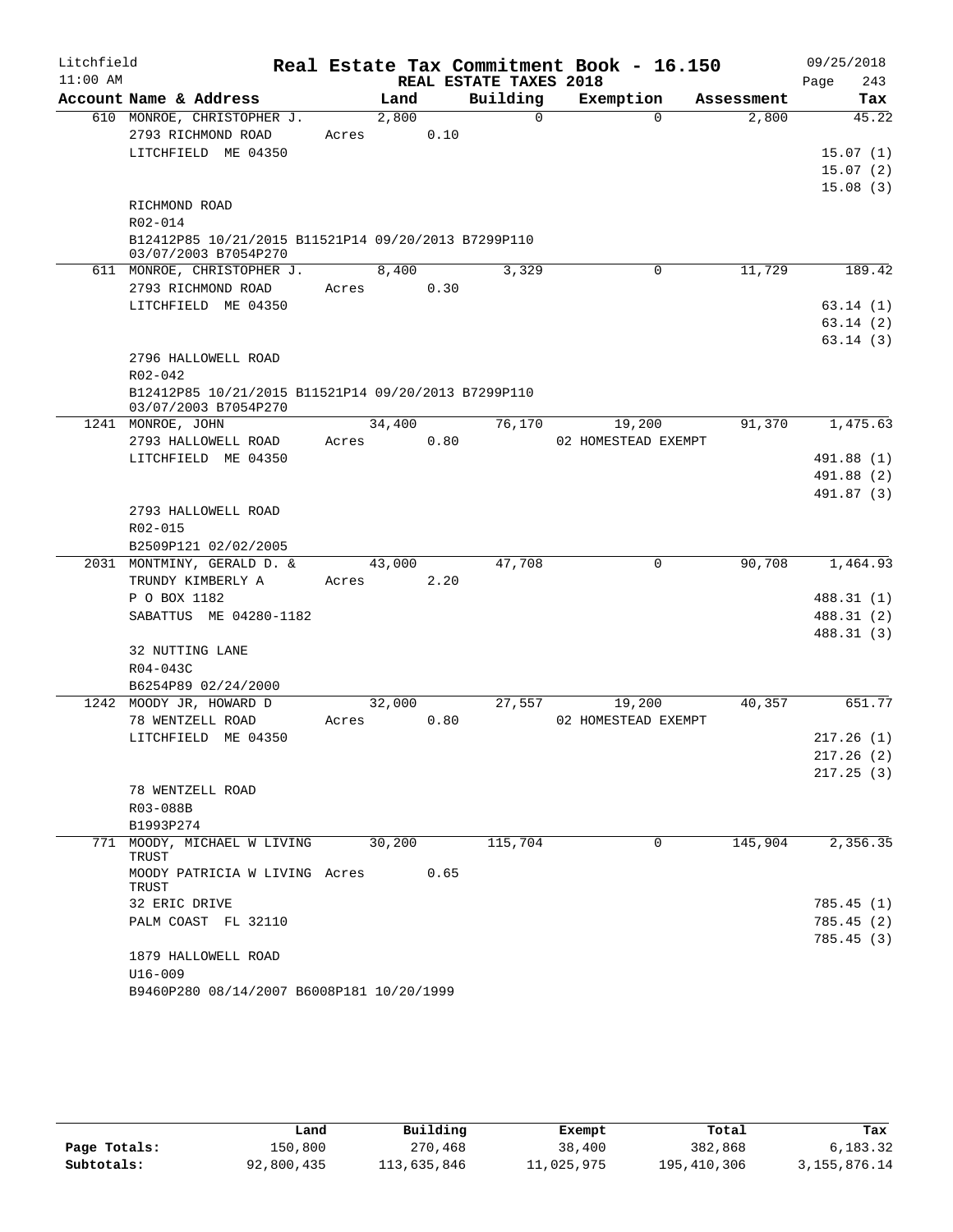| Litchfield                 |                                                                                                 |                         |                          |                        | Real Estate Tax Commitment Book - 16.150 |                                   | 09/25/2018                    |
|----------------------------|-------------------------------------------------------------------------------------------------|-------------------------|--------------------------|------------------------|------------------------------------------|-----------------------------------|-------------------------------|
| $11:00$ AM                 |                                                                                                 |                         |                          | REAL ESTATE TAXES 2018 |                                          |                                   | 244<br>Page                   |
|                            | Account Name & Address                                                                          |                         | Land<br>205,536          | Building<br>33,697     | Exemption                                | Assessment<br>239,233<br>$\Omega$ | Tax<br>3,863.61               |
|                            | 1244 MOORE SR, WILLIAM C &<br>SUSAN<br>M SNOW & NANCY M DEL<br>PLATO TRUSTEE<br>13 WEYFAIR PATH | Acres                   | 0.96                     |                        |                                          |                                   | 1,287.87(1)                   |
|                            | WEYMOUTH MA 02188                                                                               |                         |                          |                        |                                          |                                   | 1,287.87(2)<br>1,287.87(3)    |
|                            | 134 GOODWIN DRIVE<br>$R14 - 023$<br>B5692P294 07/23/1998                                        |                         |                          |                        |                                          |                                   |                               |
|                            | 1826 MOORE, ANDREW T                                                                            |                         | 40,350                   | 116,551                | 19,200                                   | 137,701                           | 2,223.87                      |
|                            | MOORE, CHARLENE BINDER<br>37 PATTENWOODS LANE                                                   |                         | 1.70<br>Acres            |                        | 02 HOMESTEAD EXEMPT                      |                                   | 741.29(1)                     |
|                            | LITCHFIELD ME 04350                                                                             |                         |                          |                        |                                          |                                   | 741.29(2)                     |
|                            | 37 PATTENWOODS LANE                                                                             |                         |                          |                        |                                          |                                   | 741.29(3)                     |
|                            | R01-033B-7<br>B10612P208 12/08/2010 B5565P280                                                   |                         |                          |                        |                                          |                                   |                               |
|                            | 1303 MOORE, TIMOTHY J                                                                           |                         | 42,500                   | 84,736                 |                                          | 127,236<br>0                      | 2,054.86                      |
|                            | MOORE TRACY L                                                                                   | Acres                   | 2.00                     |                        |                                          |                                   |                               |
|                            | 5 BEAVER DRIVE                                                                                  |                         |                          |                        |                                          |                                   | 684.95 (1)                    |
|                            | LITCHFIELD ME 04364<br>5 BEAVER DRIVE                                                           |                         |                          |                        |                                          |                                   | 684.95 (2)<br>684.96 (3)      |
|                            | R14-009B                                                                                        |                         |                          |                        |                                          |                                   |                               |
|                            | B6273P211 08/15/2000 B1603P343<br>1246 MOREAU, LEONARD F                                        |                         | 127,300                  | 96,322                 | 24,960                                   | 198,662                           | 3,208.39                      |
|                            | 157 BUKER ROAD                                                                                  | Acres                   | 1.04                     |                        | 02 HOMESTEAD EXEMPT                      |                                   |                               |
|                            | LITCHFIELD ME 04350                                                                             |                         |                          |                        | 03 VETERANS EXEMPT                       |                                   | 1,069.46(1)                   |
|                            |                                                                                                 |                         |                          |                        |                                          |                                   | 1,069.46(2)                   |
|                            | 157 BUKER ROAD<br>$U10-033$                                                                     |                         |                          |                        |                                          |                                   | 1,069.47(3)                   |
|                            | B2126P136                                                                                       |                         |                          |                        |                                          |                                   |                               |
|                            | 1247 MORGAN, DAVID<br>40 DINGLEY ROAD                                                           | Acres                   | 48,500<br>4.40           |                        | 77,128<br>19,200<br>02 HOMESTEAD EXEMPT  |                                   | 106,428 1,718.81              |
|                            | LITCHFIELD ME 04350                                                                             |                         |                          |                        |                                          |                                   | 572.94(1)                     |
|                            |                                                                                                 |                         |                          |                        |                                          |                                   | 572.94 (2)                    |
|                            | 40 DINGLEY ROAD<br>R10-037A                                                                     |                         |                          |                        |                                          |                                   | 572.93(3)                     |
|                            | B3199P220 07/23/1997                                                                            |                         |                          |                        |                                          |                                   |                               |
| 2059                       | MORGAN, RYAN                                                                                    |                         | 38,600                   | 43,155                 |                                          | 81,755<br>0                       | 1,320.34                      |
|                            | 17 FLAHERTY LANE                                                                                | Acres                   | 1.00                     |                        |                                          |                                   |                               |
|                            | LITCHFIELD ME 04350                                                                             |                         |                          |                        |                                          |                                   | 440.11 (1)<br>440.11 (2)      |
|                            | 17 FLAHERTY LANE                                                                                |                         |                          |                        |                                          |                                   | 440.12 (3)                    |
|                            | R03-105D                                                                                        |                         |                          |                        |                                          |                                   |                               |
|                            | B11693P14 05/21/2014 B5442P262 07/22/1997<br>1211 MORGAN, WINSTON L.                            |                         | 100,725                  | 137,896                |                                          | 238,621<br>0                      | 3,853.73                      |
|                            | MORGAN, SHIRLEY A.                                                                              | Acres                   | 0.49                     |                        |                                          |                                   |                               |
|                            | 318 BOWDOINHAM ROAD                                                                             |                         |                          |                        |                                          |                                   | 1,284.58(1)                   |
|                            | SABATTUS ME 04280                                                                               |                         |                          |                        |                                          |                                   | 1,284.58(2)<br>1,284.57(3)    |
|                            | 80 EASY STREET<br>$U09 - 009$                                                                   |                         |                          |                        |                                          |                                   |                               |
|                            | B12879P94 03/27/2018 B7677P269 01/06/2003                                                       |                         |                          |                        |                                          |                                   |                               |
|                            |                                                                                                 | Land                    | Building                 |                        | Exempt                                   | Total                             | Tax                           |
| Page Totals:<br>Subtotals: |                                                                                                 | 603,511<br>93, 403, 946 | 589,485<br>114, 225, 331 |                        | 63,360<br>11,089,335                     | 1,129,636<br>196,539,942          | 18, 243.61<br>3, 174, 119. 75 |
|                            |                                                                                                 |                         |                          |                        |                                          |                                   |                               |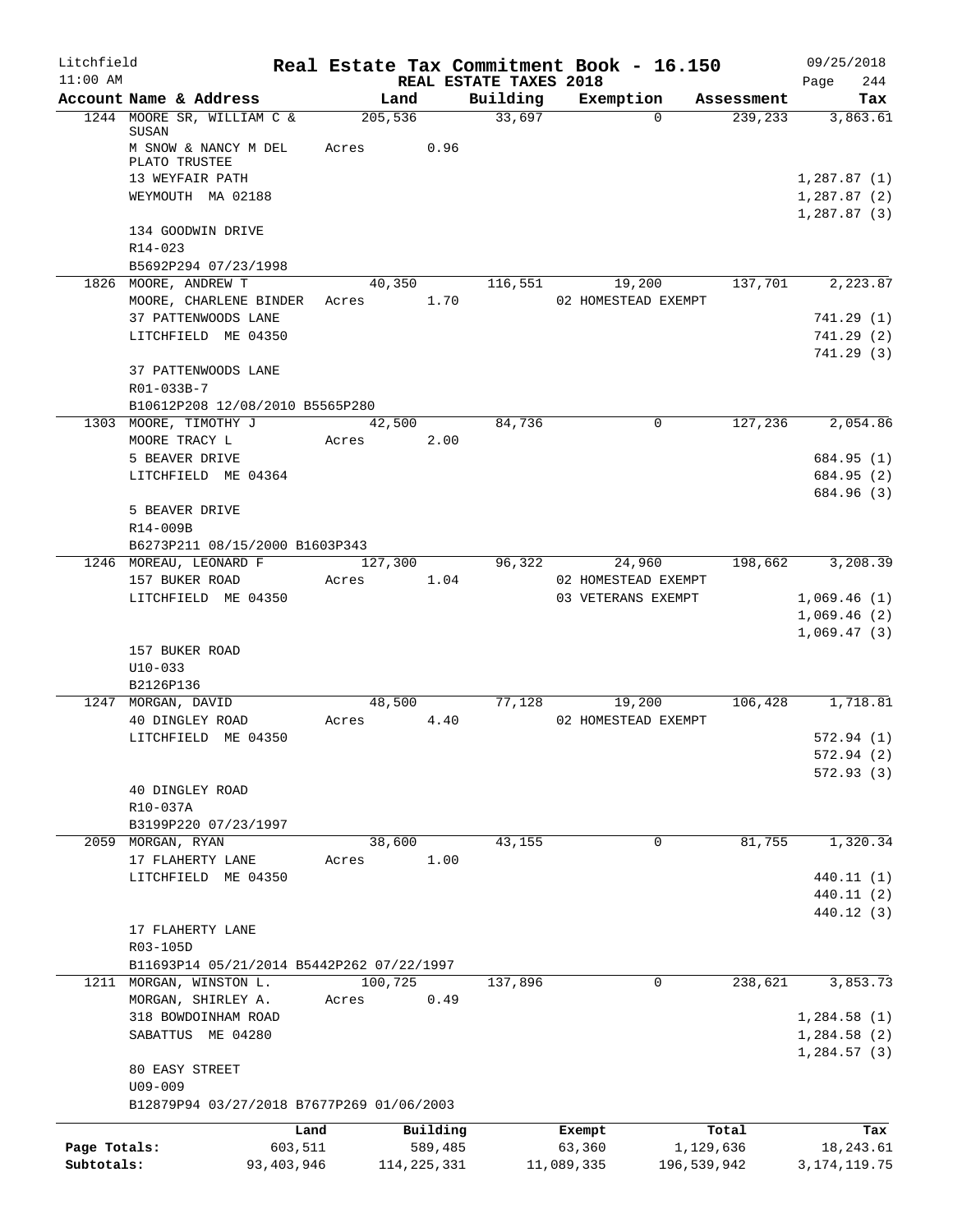| Litchfield   |                                                                  |         |               |                        | Real Estate Tax Commitment Book - 16.150 |            | 09/25/2018  |
|--------------|------------------------------------------------------------------|---------|---------------|------------------------|------------------------------------------|------------|-------------|
| $11:00$ AM   |                                                                  |         |               | REAL ESTATE TAXES 2018 |                                          |            | 245<br>Page |
|              | Account Name & Address                                           |         | Land          | Building               | Exemption                                | Assessment | Tax         |
|              | 1703 MORGAN, JASON M.<br>123 EASY STREET                         |         | 290, 325      | 79,206                 | 5,760<br>12 WW2 Vet Res.                 | 363,771    | 5,874.90    |
|              | LITCHFIELD ME 04350                                              | Acres   | 1.48          |                        |                                          |            | 1,958.30(1) |
|              |                                                                  |         |               |                        |                                          |            | 1,958.30(2) |
|              |                                                                  |         |               |                        |                                          |            | 1,958.30(3) |
|              | 123 EASY STREET                                                  |         |               |                        |                                          |            |             |
|              | $U09 - 014$                                                      |         |               |                        |                                          |            |             |
|              | B12845P51 02/02/2018 B12837P297 02/02/2018 B1478P851             |         |               |                        |                                          |            |             |
|              | 09/23/1968                                                       |         |               |                        |                                          |            |             |
|              | 1251 MORIN JR, MAURICE A                                         |         | 57,960        | 36,924                 | 0                                        | 94,884     | 1,532.38    |
|              | 86 BRAGDON ROAD                                                  |         | 0.27<br>Acres |                        |                                          |            |             |
|              | FREEPORT ME 04032-6821                                           |         |               |                        |                                          |            | 510.79(1)   |
|              |                                                                  |         |               |                        |                                          |            | 510.79(2)   |
|              |                                                                  |         |               |                        |                                          |            | 510.80(3)   |
|              | 30 OSPREY LANE                                                   |         |               |                        |                                          |            |             |
|              | $U03 - 010$                                                      |         |               |                        |                                          |            |             |
|              | B4226P210                                                        |         |               |                        |                                          |            |             |
|              | 593 MORIN, NANCY D.                                              |         | 47,100        | 142,004                | $\mathbf 0$                              | 189, 104   | 3,054.03    |
|              | 25 WOODLAND LAND                                                 | Acres   | 4.40          |                        |                                          |            |             |
|              | LITCHFIELD ME 04350                                              |         |               |                        |                                          |            | 1,018.01(1) |
|              |                                                                  |         |               |                        |                                          |            | 1,018.01(2) |
|              |                                                                  |         |               |                        |                                          |            | 1,018.01(3) |
|              | 25 WOODLAND LANE                                                 |         |               |                        |                                          |            |             |
|              | R11-042A                                                         |         |               |                        |                                          |            |             |
|              | B12038P302 06/26/2015                                            |         |               |                        |                                          |            |             |
|              | 1003 MORRILL, SYLVIA L.                                          |         | 0             | 7,374                  | 0                                        | 7,374      | 119.09      |
|              | 99 LIBBY ROAD                                                    |         |               |                        |                                          |            |             |
|              | LITCHFIELD ME 04350                                              |         |               |                        |                                          |            | 39.70(1)    |
|              |                                                                  |         |               |                        |                                          |            | 39.70(2)    |
|              |                                                                  |         |               |                        |                                          |            | 39.69(3)    |
|              | 81 LIBBY ROAD                                                    |         |               |                        |                                          |            |             |
|              | R06-033C-ON                                                      |         |               |                        |                                          |            |             |
|              | 750 MORRILL, TERRY L                                             |         | 58,250        | 129,609                | 19,200                                   | 168,659    | 2,723.84    |
|              | MORRILL, TERI L                                                  | Acres   | 12.00         |                        | 02 HOMESTEAD EXEMPT                      |            |             |
|              | 127 RICHMOND ROAD                                                |         |               |                        |                                          |            | 907.95(1)   |
|              | LITCHFIELD ME 04350                                              |         |               |                        |                                          |            | 907.95(2)   |
|              |                                                                  |         |               |                        |                                          |            | 907.94 (3)  |
|              | 127 RICHMOND ROAD                                                |         |               |                        |                                          |            |             |
|              | R03-044A<br>B10374P158 03/29/2010 B8575P286 08/31/2005 B6300P171 |         |               |                        |                                          |            |             |
|              | 1254 MORRIS, KEVAN & KELDON                                      |         | 40,000        | 15,524                 | 0                                        | 55,524     | 896.71      |
|              | CROXFORD, KARLENE                                                | Acres   | 1.00          |                        |                                          |            |             |
|              | 633 STEVENSTOWN ROAD                                             |         |               |                        |                                          |            | 298.90 (1)  |
|              | LITCHFIELD ME 04350                                              |         |               |                        |                                          |            | 298.90 (2)  |
|              |                                                                  |         |               |                        |                                          |            | 298.91 (3)  |
|              | 633 STEVENSTOWN ROAD                                             |         |               |                        |                                          |            |             |
|              | R07-021A                                                         |         |               |                        |                                          |            |             |
|              | B5174P204 06/01/1996                                             |         |               |                        |                                          |            |             |
|              | 1558 MORRIS, TEAGUE B                                            |         | 1,850         | $\Omega$               | 0                                        | 1,850      | 29.88       |
|              | SMALL, DELMAR D                                                  | Acres   | 3.70          |                        |                                          |            |             |
|              | P.O. BOX 815                                                     |         |               |                        |                                          |            | 9.96(1)     |
|              | BRUNSWICK ME 04011                                               |         |               |                        |                                          |            | 9.96(2)     |
|              |                                                                  |         |               |                        |                                          |            | 9.96(3)     |
|              | PINE TREE ROAD                                                   |         |               |                        |                                          |            |             |
|              | R06-056                                                          |         |               |                        |                                          |            |             |
|              | B10631P90 12/28/2010 B9080P43 09/18/2006 B8507P166               |         |               |                        |                                          |            |             |
|              | 07/19/2005 B1674P9                                               |         |               |                        |                                          |            |             |
|              |                                                                  |         |               |                        |                                          |            |             |
|              |                                                                  | Land    | Building      |                        | Exempt                                   | Total      | Tax         |
| Page Totals: |                                                                  | 495,485 | 410,641       |                        | 24,960                                   | 881,166    | 14,230.83   |

**Subtotals:** 93,899,431 114,635,972 11,114,295 197,421,108 3,188,350.58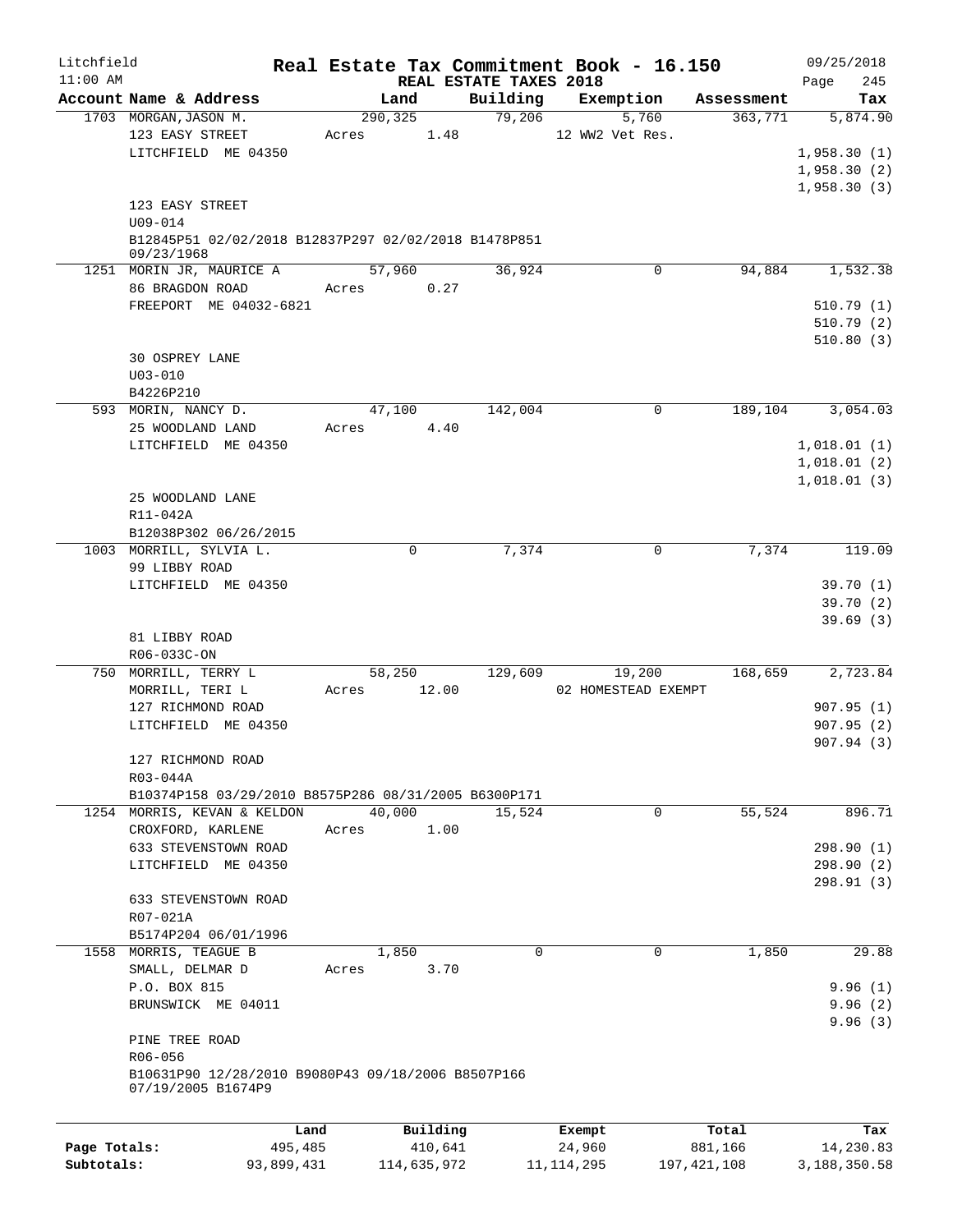| Litchfield |                                                                    |         |        |                        | Real Estate Tax Commitment Book - 16.150 |            | 09/25/2018    |
|------------|--------------------------------------------------------------------|---------|--------|------------------------|------------------------------------------|------------|---------------|
| $11:00$ AM |                                                                    |         |        | REAL ESTATE TAXES 2018 |                                          |            | 246<br>Page   |
|            | Account Name & Address                                             |         | Land   | Building               | Exemption                                | Assessment | Tax           |
|            | 2165 MORRIS, TEAGUE B                                              | 28,400  |        | $\Omega$               | $\Omega$                                 | 28,400     | 458.66        |
|            | SMALL, DELMAR D                                                    | Acres   | 1.16   |                        |                                          |            |               |
|            | P.O. BOX 815                                                       |         |        |                        |                                          |            | 152.89(1)     |
|            | BRUNSWICK ME 04011                                                 |         |        |                        |                                          |            | 152.89(2)     |
|            |                                                                    |         |        |                        |                                          |            | 152.88(3)     |
|            | PLAINS ROAD                                                        |         |        |                        |                                          |            |               |
|            | R06-060A                                                           |         |        |                        |                                          |            |               |
|            | B10506P38 08/20/2010 B6402P256 02/08/2001 B6364P329<br>12/14/2000  |         |        |                        |                                          |            |               |
|            | 1611 MORRIS, TEAGUE B                                              | 13,438  |        | $\Omega$               | $\Omega$                                 | 13,438     | 217.02        |
|            | SMALL, DELMAR D                                                    | Acres   | 22.50  |                        |                                          |            |               |
|            | P.O. BOX 815                                                       |         |        |                        |                                          |            | 72.34(1)      |
|            | BRUNSWICK ME 04011                                                 |         |        |                        |                                          |            | 72.34 (2)     |
|            |                                                                    |         |        |                        |                                          |            | 72.34 (3)     |
|            | PINE TREE ROAD                                                     |         |        |                        |                                          |            |               |
|            | R06-058                                                            |         |        |                        |                                          |            |               |
|            | B10631P92 12/28/2010 B6402P254 02/08/2001                          |         |        |                        |                                          |            |               |
|            | 1612 MORRIS, TEAGUE B                                              |         | 11,844 | 0                      | $\mathbf 0$                              | 11,844     | 191.28        |
|            | 142 PLAINS ROAD                                                    | Acres   | 13.50  |                        |                                          |            |               |
|            | LITCHFIELD ME 04350                                                |         |        |                        |                                          |            | 63.76(1)      |
|            |                                                                    |         |        |                        |                                          |            | 63.76(2)      |
|            |                                                                    |         |        |                        |                                          |            | 63.76(3)      |
|            | PLAINS ROAD                                                        |         |        |                        |                                          |            |               |
|            | R06-058A                                                           |         |        |                        |                                          |            |               |
|            | B10505P350 08/28/2010 B8637P217 08/24/2005 B4863P224<br>02/02/1995 |         |        |                        |                                          |            |               |
|            | 2204 MORRISON, ANITA                                               |         | 38,600 | 60,321                 | 19,200                                   | 79,721     | 1,287.49      |
|            | 11 PERRY DRIVE                                                     | Acres   | 1.00   |                        | 02 HOMESTEAD EXEMPT                      |            |               |
|            | LITCHFIELD ME 04350                                                |         |        |                        |                                          |            | 429.16(1)     |
|            |                                                                    |         |        |                        |                                          |            | 429.16(2)     |
|            |                                                                    |         |        |                        |                                          |            | 429.17 (3)    |
|            | 11 PERRY DRIVE                                                     |         |        |                        |                                          |            |               |
|            | R14-011E                                                           |         |        |                        |                                          |            |               |
|            | B11086P108 06/25/2012 B8666P52 10/31/2005 B6673P194                |         |        |                        |                                          |            |               |
|            | 1256 MORSE, TRUDY I                                                | 144,500 |        | 85,065                 | 19,200                                   | 210,365    | 3,397.39      |
|            | 6385 WILLOW                                                        | Acres   | 1.70   |                        | 02 HOMESTEAD EXEMPT                      |            |               |
|            | W BLOOMFIELD MI 48324                                              |         |        |                        |                                          |            | 1,132.46(1)   |
|            |                                                                    |         |        |                        |                                          |            | 1, 132.46 (2) |
|            |                                                                    |         |        |                        |                                          |            | 1, 132.47(3)  |
|            | 1 OSPREY LANE                                                      |         |        |                        |                                          |            |               |
|            | $U03 - 004$                                                        |         |        |                        |                                          |            |               |
|            | B5993P296 07/09/1999 B5743P323 B3351P209 05/24/1988                |         |        |                        |                                          |            |               |
|            | 1257 MORTELL FAMILY<br>IRREVOCABLE TRUST                           | 106,806 |        | 47,985                 | $\Omega$                                 | 154,791    | 2,499.87      |
|            | MORTELL, FRANK J,<br>TRUSTEE                                       | Acres   | 0.41   |                        |                                          |            |               |
|            | 89 HILMA STREET                                                    |         |        |                        |                                          |            | 833.29 (1)    |
|            | QUINCY MA 02171                                                    |         |        |                        |                                          |            | 833.29 (2)    |
|            |                                                                    |         |        |                        |                                          |            | 833.29 (3)    |
|            | 10 HERON DRIVE                                                     |         |        |                        |                                          |            |               |
|            | $U24 - 009$                                                        |         |        |                        |                                          |            |               |
|            | B10783P125 07/19/2011 B3046P51 10/29/1986                          |         |        |                        |                                          |            |               |

|              | Land         | Building    | Exempt       | Total       | Tax          |
|--------------|--------------|-------------|--------------|-------------|--------------|
| Page Totals: | 343,588      | 193.371     | 38,400       | 498,559     | 8,051.71     |
| Subtotals:   | 94, 243, 019 | 114,829,343 | 11, 152, 695 | 197,919,667 | 3,196,402.29 |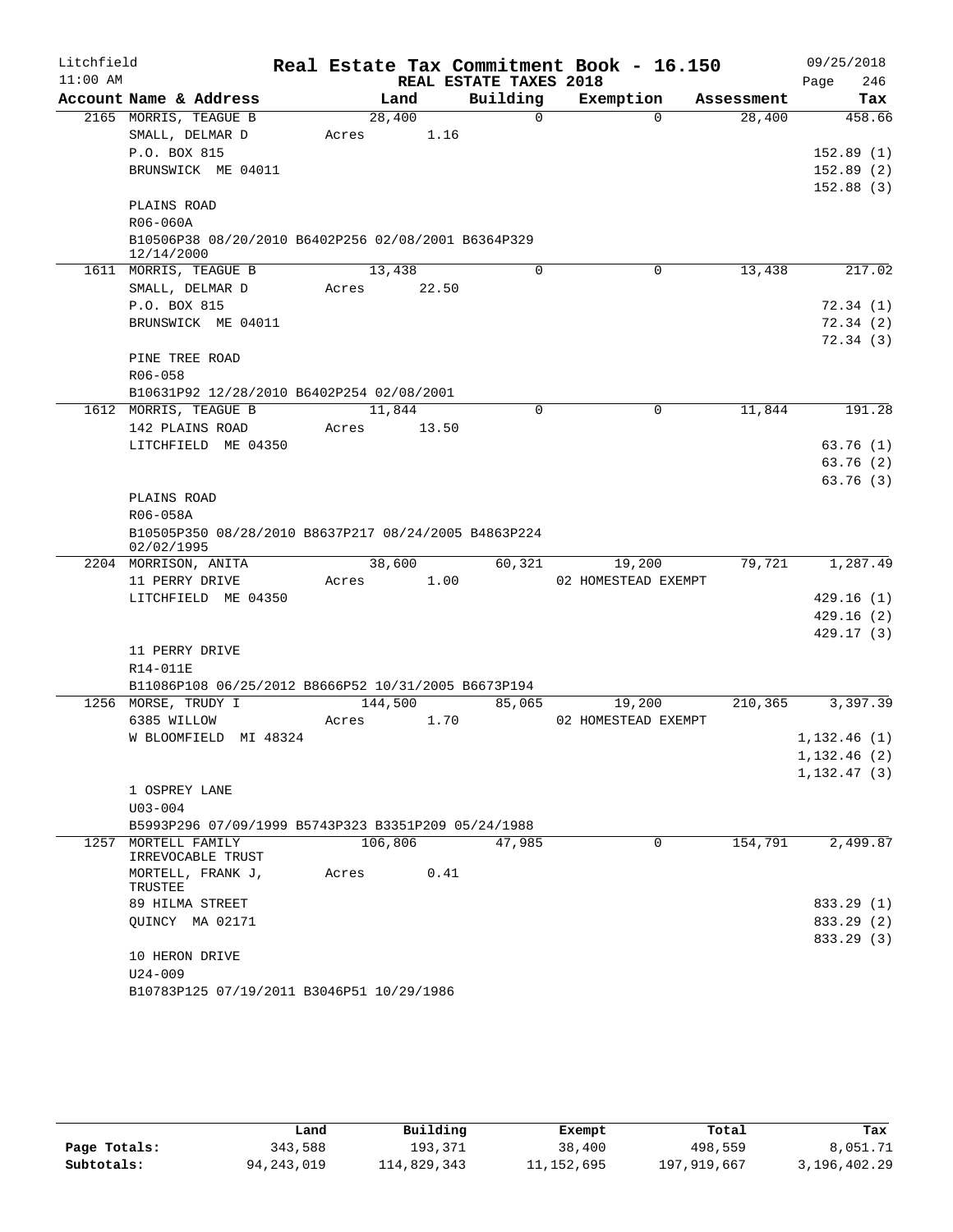| Litchfield<br>$11:00$ AM |                                                                              |         |       | REAL ESTATE TAXES 2018 | Real Estate Tax Commitment Book - 16.150 |            | 09/25/2018<br>247<br>Page |
|--------------------------|------------------------------------------------------------------------------|---------|-------|------------------------|------------------------------------------|------------|---------------------------|
|                          | Account Name & Address                                                       | Land    |       | Building               | Exemption                                | Assessment | Tax                       |
|                          | 1053 MOSES, MARITA L. (1/3)                                                  | 38,272  |       | 15,326                 | $\Omega$                                 | 53,598     | 865.61                    |
|                          | LEVESQUE, COLLEEN                                                            | Acres   | 0.17  |                        |                                          |            |                           |
|                          | F.(1/3)                                                                      |         |       |                        |                                          |            |                           |
|                          | MEGAN A.<br>PRATT-LOUISI(1/6)&                                               |         |       |                        |                                          |            | 288.54(1)                 |
|                          | WYATT A. MCLAREY(1/6)                                                        |         |       |                        |                                          |            |                           |
|                          | 904 30TH COURT                                                               |         |       |                        |                                          |            | 288.54 (2)                |
|                          | WEST PALM BEACH FL                                                           |         |       |                        |                                          |            | 288.53(3)                 |
|                          | 33407<br>63 FOREST LANE                                                      |         |       |                        |                                          |            |                           |
|                          | $U08 - 019$                                                                  |         |       |                        |                                          |            |                           |
|                          | B12016P54 06/22/2015 B11849P314 11/10/2014 B4594P200                         |         |       |                        |                                          |            |                           |
|                          | 12/27/1993                                                                   |         |       |                        |                                          |            |                           |
|                          | 745 MOSHER, CHRISTOPHER L                                                    | 67,000  |       | 67,032                 | $\Omega$                                 | 134,032    | 2,164.62                  |
|                          | 633 HUNTINGTON HILL                                                          | Acres   | 25.00 |                        |                                          |            |                           |
|                          | ROAD                                                                         |         |       |                        |                                          |            |                           |
|                          | LITCHFIELD ME 04350                                                          |         |       |                        |                                          |            | 721.54 (1)<br>721.54(2)   |
|                          |                                                                              |         |       |                        |                                          |            | 721.54(3)                 |
|                          | 633 HUNTINGTON HILL                                                          |         |       |                        |                                          |            |                           |
|                          | ROAD                                                                         |         |       |                        |                                          |            |                           |
|                          | R03-128                                                                      |         |       |                        |                                          |            |                           |
|                          | B12714P341 09/07/2017 B11856P6 11/09/2014 B11555P142                         |         |       |                        |                                          |            |                           |
|                          | 10/30/2013 B8846P121 03/22/2006 B7736P86 11/04/2003<br>2048 MOSZCZENSKI III, | 42,500  |       | 0                      | 0                                        | 42,500     | 686.37                    |
|                          | STANLEY                                                                      |         |       |                        |                                          |            |                           |
|                          | 35 MADISYN DR                                                                | Acres   | 8.00  |                        |                                          |            |                           |
|                          | SIDNEY ME 04330                                                              |         |       |                        |                                          |            | 228.79(1)                 |
|                          |                                                                              |         |       |                        |                                          |            | 228.79(2)                 |
|                          |                                                                              |         |       |                        |                                          |            | 228.79(3)                 |
|                          | 1483 RICHMOND ROAD                                                           |         |       |                        |                                          |            |                           |
|                          | R01-051D<br>B12325P65 06/09/2016 B5663P108                                   |         |       |                        |                                          |            |                           |
|                          | 1152 MOULTON, KRISTEN R.                                                     | 187,068 |       | 207,348                | 19,200                                   | 375,216    | 6,059.74                  |
|                          | ST. PETER, RICHARD L.                                                        | Acres   | 0.98  |                        | 02 HOMESTEAD EXEMPT                      |            |                           |
|                          | 44 ISLAND LANE                                                               |         |       |                        |                                          |            | 2,019.91(1)               |
|                          | LITCHFIELD ME 04350                                                          |         |       |                        |                                          |            | 2,019.91(2)               |
|                          |                                                                              |         |       |                        |                                          |            | 2,019.92(3)               |
|                          | 44 ISLAND LANE                                                               |         |       |                        |                                          |            |                           |
|                          | $U25 - 003$                                                                  |         |       |                        |                                          |            |                           |
|                          | B12457P93 10/13/2016 B1557P694                                               |         |       |                        |                                          |            |                           |
|                          | 808 MOUSSEAU ATLEE L                                                         | 53,780  |       | 132,868                | 19,200                                   | 167,448    | 2,704.29                  |
|                          | MOUSSEAU KRISTEN J<br>353 DENNIS HILL ROAD                                   | Acres   | 7.28  |                        | 02 HOMESTEAD EXEMPT                      |            | 901.43(1)                 |
|                          | LITCHFIELD ME 04350                                                          |         |       |                        |                                          |            | 901.43(2)                 |
|                          |                                                                              |         |       |                        |                                          |            | 901.43(3)                 |
|                          | 353 DENNIS HILL ROAD                                                         |         |       |                        |                                          |            |                           |
|                          | R13-040                                                                      |         |       |                        |                                          |            |                           |
|                          | B8704P197 11/18/2005 B3339P326                                               |         |       |                        |                                          |            |                           |
|                          | 1258 MUIR, CAROLYN H                                                         | 40,950  |       | 174,528                | 19,200                                   | 196,278    | 3,169.89                  |
|                          | P. O. BOX 276                                                                | Acres   | 1.94  |                        | 02 HOMESTEAD EXEMPT                      |            |                           |
|                          | LITCHFIELD ME 04350                                                          |         |       |                        |                                          |            | 1,056.63(1)               |
|                          |                                                                              |         |       |                        |                                          |            | 1,056.63(2)               |
|                          | 22 NADEAU DRIVE                                                              |         |       |                        |                                          |            | 1,056.63(3)               |
|                          | R12-010-2                                                                    |         |       |                        |                                          |            |                           |
|                          | B4276P128 11/17/1992                                                         |         |       |                        |                                          |            |                           |
|                          |                                                                              |         |       |                        |                                          |            |                           |
|                          |                                                                              |         |       |                        |                                          |            |                           |

|              | Land       | Building    | Exempt     | Total       | Tax          |
|--------------|------------|-------------|------------|-------------|--------------|
| Page Totals: | 429,570    | 597,102     | 57,600     | 969.072     | 15,650.52    |
| Subtotals:   | 94,672,589 | 115,426,445 | 11,210,295 | 198,888,739 | 3,212,052.81 |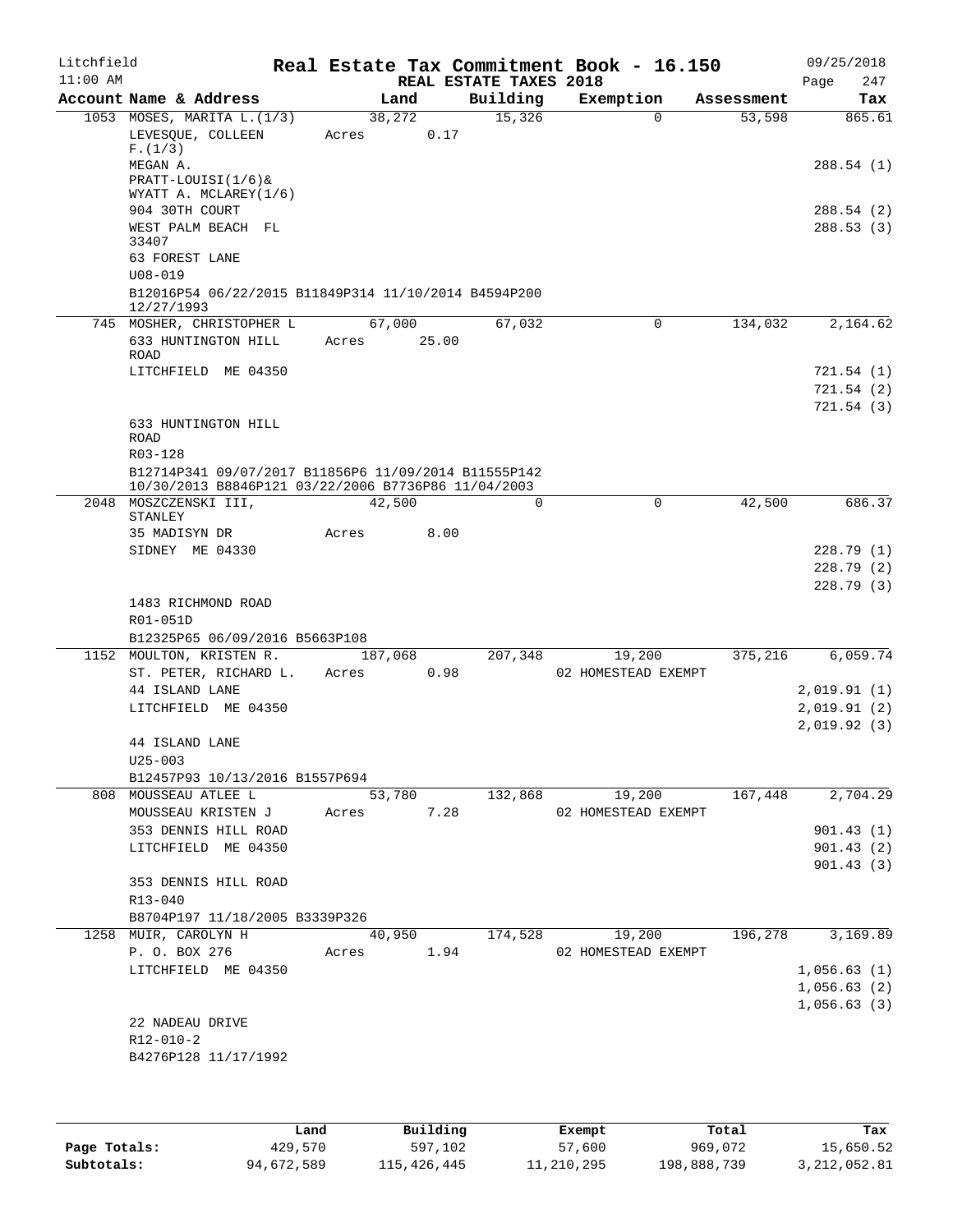| Litchfield |                                                                               |       |             |                        | Real Estate Tax Commitment Book - 16.150 |            | 09/25/2018                             |
|------------|-------------------------------------------------------------------------------|-------|-------------|------------------------|------------------------------------------|------------|----------------------------------------|
| $11:00$ AM |                                                                               |       |             | REAL ESTATE TAXES 2018 |                                          |            | 248<br>Page                            |
|            | Account Name & Address                                                        |       | Land        | Building               | Exemption                                | Assessment | Tax                                    |
|            | 1262 MULHERIN, GARY JR.<br>183 HUNTINGTON HILL<br>ROAD<br>LITCHFIELD ME 04350 |       | $\mathbf 0$ | 6,635                  | 6,635<br>02 HOMESTEAD EXEMPT             | $\Omega$   | 0.00                                   |
|            | 183 HUNTINGTON HILL<br><b>ROAD</b><br>$R05 - 064 - 1 - A - ON$                |       |             |                        |                                          |            |                                        |
|            | 1259 MULHERIN, CYNTHIA                                                        |       | 38,880      | 106,992                | 19,200                                   | 126,672    | 2,045.75                               |
|            | 183 HUNTINGTON HILL<br>ROAD                                                   | Acres | 0.96        |                        | 02 HOMESTEAD EXEMPT                      |            |                                        |
|            | LITCHFIELD ME 04350                                                           |       |             |                        |                                          |            | 681.92 (1)<br>681.92 (2)<br>681.91 (3) |
|            | 183 HUNTINGTON HILL<br><b>ROAD</b><br>$R05 - 064 - 1$                         |       |             |                        |                                          |            |                                        |
|            | B2693P321 06/15/1984                                                          |       |             |                        |                                          |            |                                        |
|            | 1939 MULHERIN, FORREST                                                        |       | 40,000      | $\mathbf 0$            | 0                                        | 40,000     | 646.00                                 |
|            | C/O GARY MULHERIN JR.<br>183 HUNTINGTON HILL                                  | Acres | 1.00        |                        |                                          |            | 215.33(1)                              |
|            | ROAD<br>LITCHFIELD ME 04350                                                   |       |             |                        |                                          |            | 215.33(2)<br>215.34(3)                 |
|            | HUNTINGTON HILL ROAD<br>$R05 - 064 - 1 - A$<br>B834P247 05/16/1947            |       |             |                        |                                          |            |                                        |
|            | 1261 MULHERIN, TODD J                                                         |       | 50,000      | 236,109                | 19,200                                   | 266,909    | 4,310.58                               |
|            | 524 OAKHILL ROAD                                                              | Acres | 5.00        |                        | 02 HOMESTEAD EXEMPT                      |            |                                        |
|            | LITCHFIELD ME 04350                                                           |       |             |                        |                                          |            | 1,436.86(1)                            |
|            |                                                                               |       |             |                        |                                          |            | 1,436.86(2)                            |
|            |                                                                               |       |             |                        |                                          |            | 1,436.86(3)                            |
|            | 524 OAK HILL ROAD                                                             |       |             |                        |                                          |            |                                        |
|            | R04-043A                                                                      |       |             |                        |                                          |            |                                        |
|            | B4265P330<br>2400 MULHERIN, DENISE                                            |       | 22,500      | 0                      | 0                                        | 22,500     | 363.37                                 |
|            | 183 HUNTINGTON HILL                                                           | Acres | 15.00       |                        |                                          |            |                                        |
|            | ROAD                                                                          |       |             |                        |                                          |            |                                        |
|            | LITCHFIELD ME 04350                                                           |       |             |                        |                                          |            | 121.12(1)                              |
|            |                                                                               |       |             |                        |                                          |            | 121.12(2)                              |
|            |                                                                               |       |             |                        |                                          |            | 121.13(3)                              |
|            | OFF HALLOWELL ROAD                                                            |       |             |                        |                                          |            |                                        |
|            | R02-026A                                                                      |       |             |                        |                                          |            |                                        |
|            | B7604P296 08/27/2003<br>53 MULLARKEY, SAMANTHA &                              |       | 40,250      | 58,706                 | 0                                        | 98,956     | 1,598.14                               |
|            | <b>JAMES</b><br>1474 HALLOWELL ROAD                                           | Acres | 1.10        |                        |                                          |            |                                        |
|            | LITCHFIELD ME 04350                                                           |       |             |                        |                                          |            | 532.71 (1)                             |
|            |                                                                               |       |             |                        |                                          |            | 532.71 (2)                             |
|            |                                                                               |       |             |                        |                                          |            | 532.72 (3)                             |
|            | 1474 HALLOWELL ROAD<br>$U20 - 028$                                            |       |             |                        |                                          |            |                                        |
|            | B6188P122 03/10/2000                                                          |       |             |                        |                                          |            |                                        |

|              | Land       | Building    | Exempt     | Total       | Tax            |
|--------------|------------|-------------|------------|-------------|----------------|
| Page Totals: | 191,630    | 408,442     | 45,035     | 555,037     | 8,963.84       |
| Subtotals:   | 94,864,219 | 115,834,887 | 11,255,330 | 199,443,776 | 3, 221, 016.65 |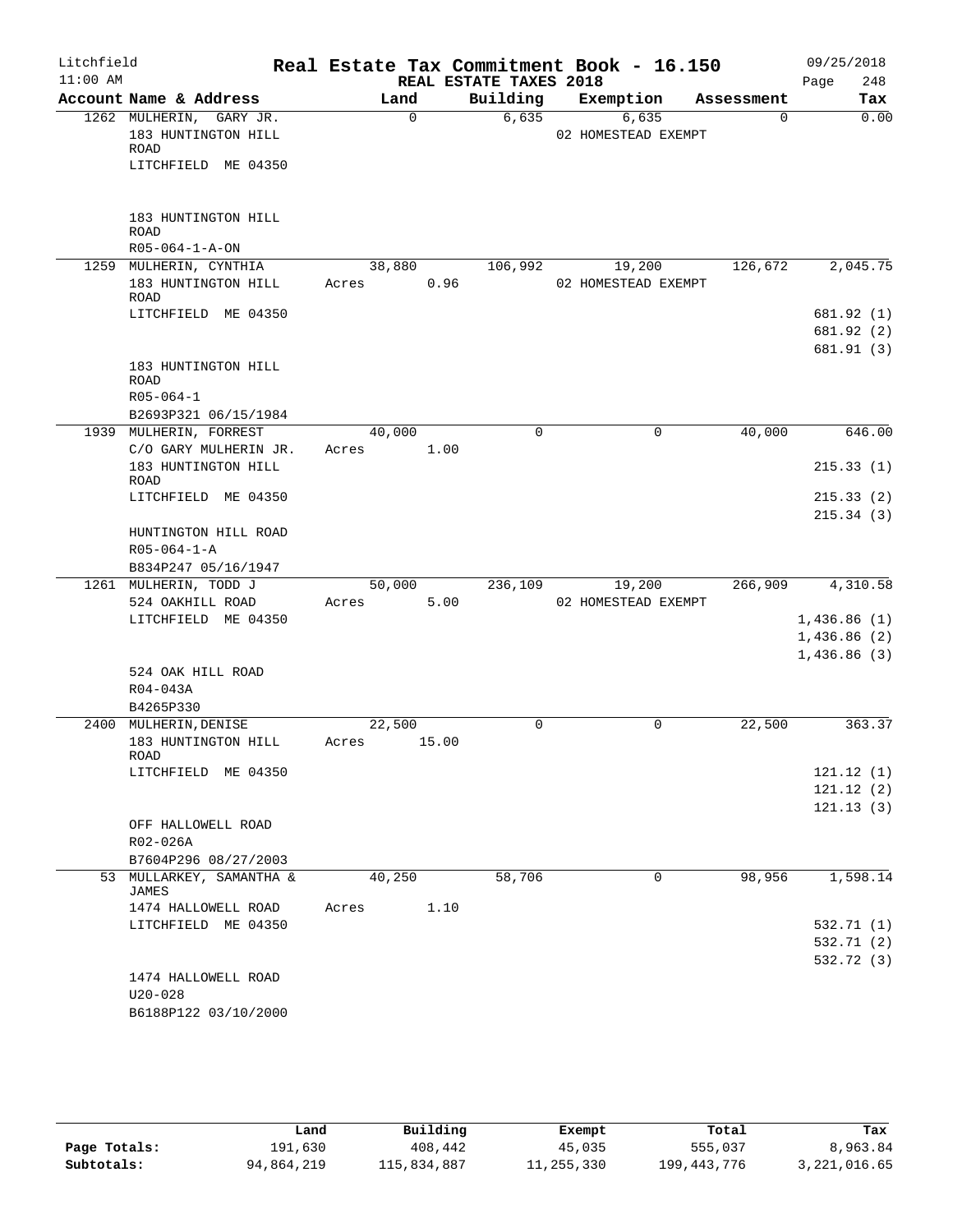| Litchfield |                                                                    |             |                 |                        | Real Estate Tax Commitment Book - 16.150 |            | 09/25/2018  |            |
|------------|--------------------------------------------------------------------|-------------|-----------------|------------------------|------------------------------------------|------------|-------------|------------|
| $11:00$ AM |                                                                    |             |                 | REAL ESTATE TAXES 2018 |                                          |            | Page        | 249        |
|            | Account Name & Address                                             |             | Land            | Building               | Exemption                                | Assessment |             | Tax        |
|            | 1263 MULLEN STEVE P                                                |             | 213,350         | 49,484                 | $\Omega$                                 | 262,834    |             | 4,244.77   |
|            | MULLEN MARYLEE T                                                   | Acres       | 1.40            |                        |                                          |            |             |            |
|            | 23 SAVOY ST                                                        |             |                 |                        |                                          |            | 1,414.92(1) |            |
|            | PORTLAND ME 04103-5023                                             |             |                 |                        |                                          |            | 1,414.92(2) |            |
|            |                                                                    |             |                 |                        |                                          |            | 1,414.93(3) |            |
|            | <b>30 SIMARD DRIVE</b>                                             |             |                 |                        |                                          |            |             |            |
|            | $U26 - 005$                                                        |             |                 |                        |                                          |            |             |            |
|            | B9141P39 10/28/2006 B3715P32                                       |             |                 |                        |                                          |            |             |            |
|            | 1264 MULLEN, MICHAEL A &<br><b>JANICE</b>                          |             | 49,100          | 87,946                 | 19,200                                   | 117,846    |             | 1,903.21   |
|            | PO BOX 804                                                         | Acres 5.20  |                 |                        | 02 HOMESTEAD EXEMPT                      |            |             |            |
|            | SABATTUS ME 04280-0804                                             |             |                 |                        |                                          |            |             | 634.40 (1) |
|            |                                                                    |             |                 |                        |                                          |            |             | 634.40 (2) |
|            |                                                                    |             |                 |                        |                                          |            |             | 634.41 (3) |
|            | 22 HAYDEN HILL ROAD                                                |             |                 |                        |                                          |            |             |            |
|            | $R03 - 040 - 7$                                                    |             |                 |                        |                                          |            |             |            |
|            | B5331P236                                                          |             |                 |                        |                                          |            |             |            |
|            | 338 MURPHY, KENNETH L.                                             |             | 75,700          | 88,630                 | 0                                        | 164,330    |             | 2,653.93   |
|            | 107 STEVENSTOWN ROAD                                               | Acres 60.00 |                 |                        |                                          |            |             |            |
|            | LITCHFIELD ME 04350                                                |             |                 |                        |                                          |            |             | 884.64 (1) |
|            |                                                                    |             |                 |                        |                                          |            |             | 884.64 (2) |
|            |                                                                    |             |                 |                        |                                          |            |             | 884.65 (3) |
|            | 107 STEVENSTOWN ROAD                                               |             |                 |                        |                                          |            |             |            |
|            | R13-035                                                            |             |                 |                        |                                          |            |             |            |
|            | B11272P68 01/03/2013 B6831P31                                      |             |                 |                        |                                          |            |             |            |
|            | 924 MURPHY, MICHAEL W                                              |             | 45,800          | 85,985                 | $\overline{0}$                           | 131,785    |             | 2,128.33   |
|            | 77 HARDSCRABBLE ROAD                                               | Acres       | 3.32            |                        |                                          |            |             |            |
|            | LITCHFIELD ME 04350                                                |             |                 |                        |                                          |            |             | 709.44(1)  |
|            |                                                                    |             |                 |                        |                                          |            |             | 709.44(2)  |
|            |                                                                    |             |                 |                        |                                          |            |             | 709.45(3)  |
|            | 77 HARDSCRABBLE ROAD                                               |             |                 |                        |                                          |            |             |            |
|            | $U21 - 041$                                                        |             |                 |                        |                                          |            |             |            |
|            | B8312P273 02/23/2005                                               |             |                 |                        |                                          |            |             |            |
|            | 1556 MURRAY, MICHAEL P.                                            | Acres       | 261,750<br>5.80 | 145,331                | 19,200                                   | 387,881    |             | 6,264.28   |
|            | DUCEY ROSANNE<br>111 BUKER ROAD                                    |             |                 |                        | 02 HOMESTEAD EXEMPT                      |            | 2,088.09(1) |            |
|            | LITCHFIELD ME 04350                                                |             |                 |                        |                                          |            | 2,088.09(2) |            |
|            |                                                                    |             |                 |                        |                                          |            | 2,088.10(3) |            |
|            | 111 BUKER ROAD                                                     |             |                 |                        |                                          |            |             |            |
|            | $U10 - 035$                                                        |             |                 |                        |                                          |            |             |            |
|            | B6574P94 07/26/2001                                                |             |                 |                        |                                          |            |             |            |
|            | 1384 MUSCHAMP CHERI L                                              |             | 69,500          | 75,786                 | 19,200                                   | 126,086    |             | 2,036.29   |
|            | 611 HUNTINGTON HILL                                                | Acres       | 30.00           |                        | 02 HOMESTEAD EXEMPT                      |            |             |            |
|            | ROAD                                                               |             |                 |                        |                                          |            |             |            |
|            | LITCHFIELD ME 04350                                                |             |                 |                        |                                          |            |             | 678.76 (1) |
|            |                                                                    |             |                 |                        |                                          |            |             | 678.76 (2) |
|            |                                                                    |             |                 |                        |                                          |            |             | 678.77(3)  |
|            | 611 HUNTINGTON HILL                                                |             |                 |                        |                                          |            |             |            |
|            | ROAD                                                               |             |                 |                        |                                          |            |             |            |
|            | R04-001                                                            |             |                 |                        |                                          |            |             |            |
|            | B12149P324 10/27/2015 B9648P315 02/26/2008 B3242P145<br>09/20/1987 |             |                 |                        |                                          |            |             |            |

|              | Land       | Building    | Exempt     | Total       | Tax          |
|--------------|------------|-------------|------------|-------------|--------------|
| Page Totals: | 715,200    | 533,162     | 57,600     | 1,190,762   | 19,230.81    |
| Subtotals:   | 95,579,419 | 116,368,049 | 11,312,930 | 200,634,538 | 3,240,247.46 |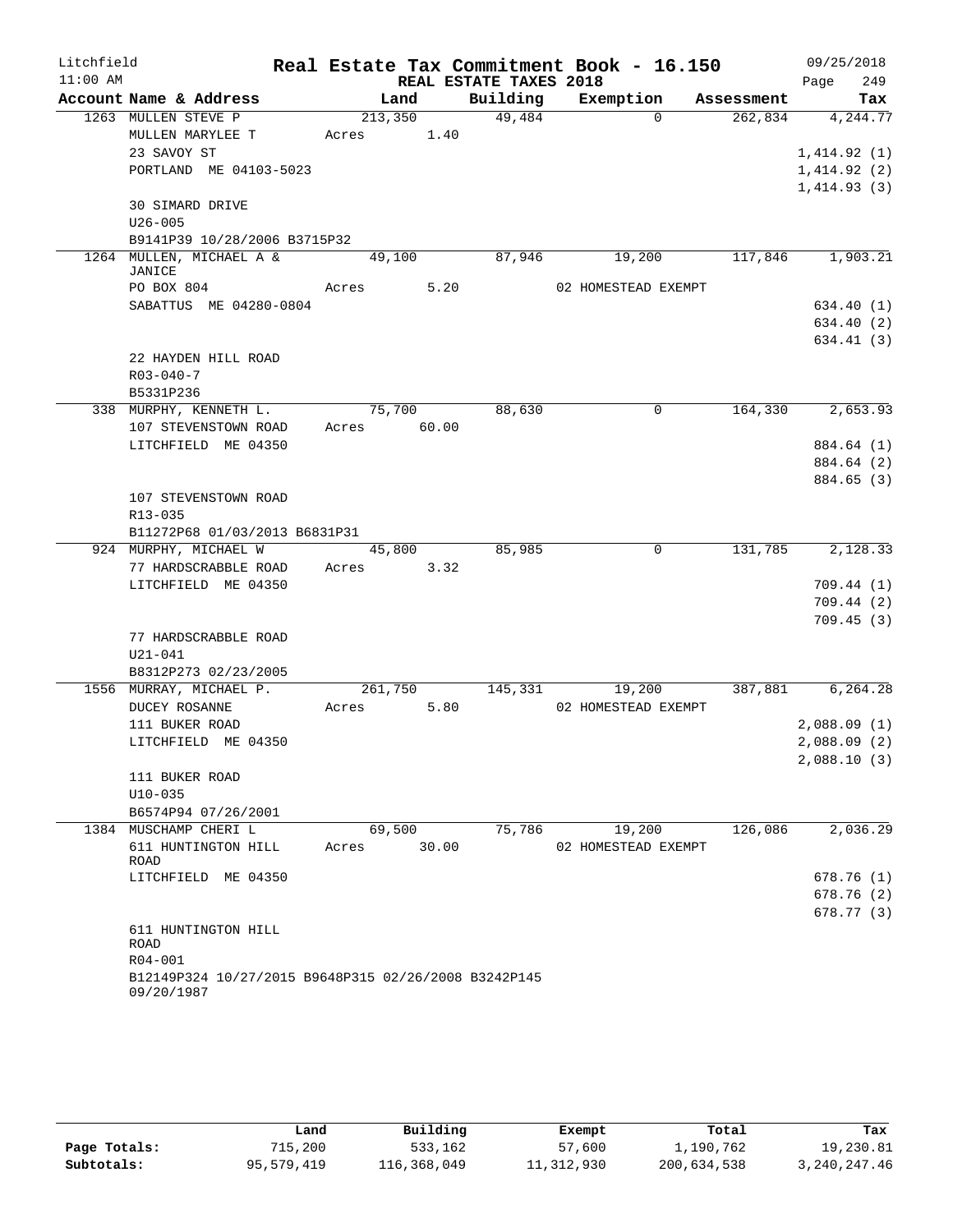| Litchfield |                                             |        |                        | Real Estate Tax Commitment Book - 16.150 |            |  | 09/25/2018 |
|------------|---------------------------------------------|--------|------------------------|------------------------------------------|------------|--|------------|
| $11:00$ AM |                                             |        | REAL ESTATE TAXES 2018 |                                          |            |  | 250        |
|            | Account Name & Address                      | Land   | Building               | Exemption                                | Assessment |  | Tax        |
| 2650       | MYNES, JAMES                                | 30,000 | 65,556                 | 0                                        | 95,556     |  | 1,543.23   |
|            | LAVOIE, ANNE                                | Acres  | 1.00                   |                                          |            |  |            |
|            | 7 LINTONIA DRIVE                            |        |                        |                                          |            |  | 514.41(1)  |
|            | LITCHFIELD<br>ME 04350                      |        |                        |                                          |            |  | 514.41(2)  |
|            |                                             |        |                        |                                          |            |  | 514.41(3)  |
|            | 7 LINTONIA DRIVE                            |        |                        |                                          |            |  |            |
|            | $U13 - 013 - 4$                             |        |                        |                                          |            |  |            |
|            | B12718P289 08/10/2017 B12663P348 07/20/2017 |        |                        |                                          |            |  |            |
| 1268       | MYSHRALL JR, NORMAN S                       | 40,500 | 49,967                 | 19,200                                   | 71,267     |  | 1,150.96   |
|            | 45 NECK ROAD                                | Acres  | 1.20                   | 02 HOMESTEAD EXEMPT                      |            |  |            |
|            | LITCHFIELD ME 04350                         |        |                        |                                          |            |  | 383.65(1)  |
|            |                                             |        |                        |                                          |            |  | 383.65(2)  |
|            |                                             |        |                        |                                          |            |  | 383.66 (3) |
|            | 45 NECK ROAD                                |        |                        |                                          |            |  |            |
|            | R14-039                                     |        |                        |                                          |            |  |            |
|            | B3154P203                                   |        |                        |                                          |            |  |            |

|              | Land       | Building    | Exempt     | Total       | Tax          |
|--------------|------------|-------------|------------|-------------|--------------|
| Page Totals: | 70,500     | 115,523     | 19,200     | 166.823     | 2,694.19     |
| Subtotals:   | 95,649,919 | 116,483,572 | 11,332,130 | 200,801,361 | 3,242,941.65 |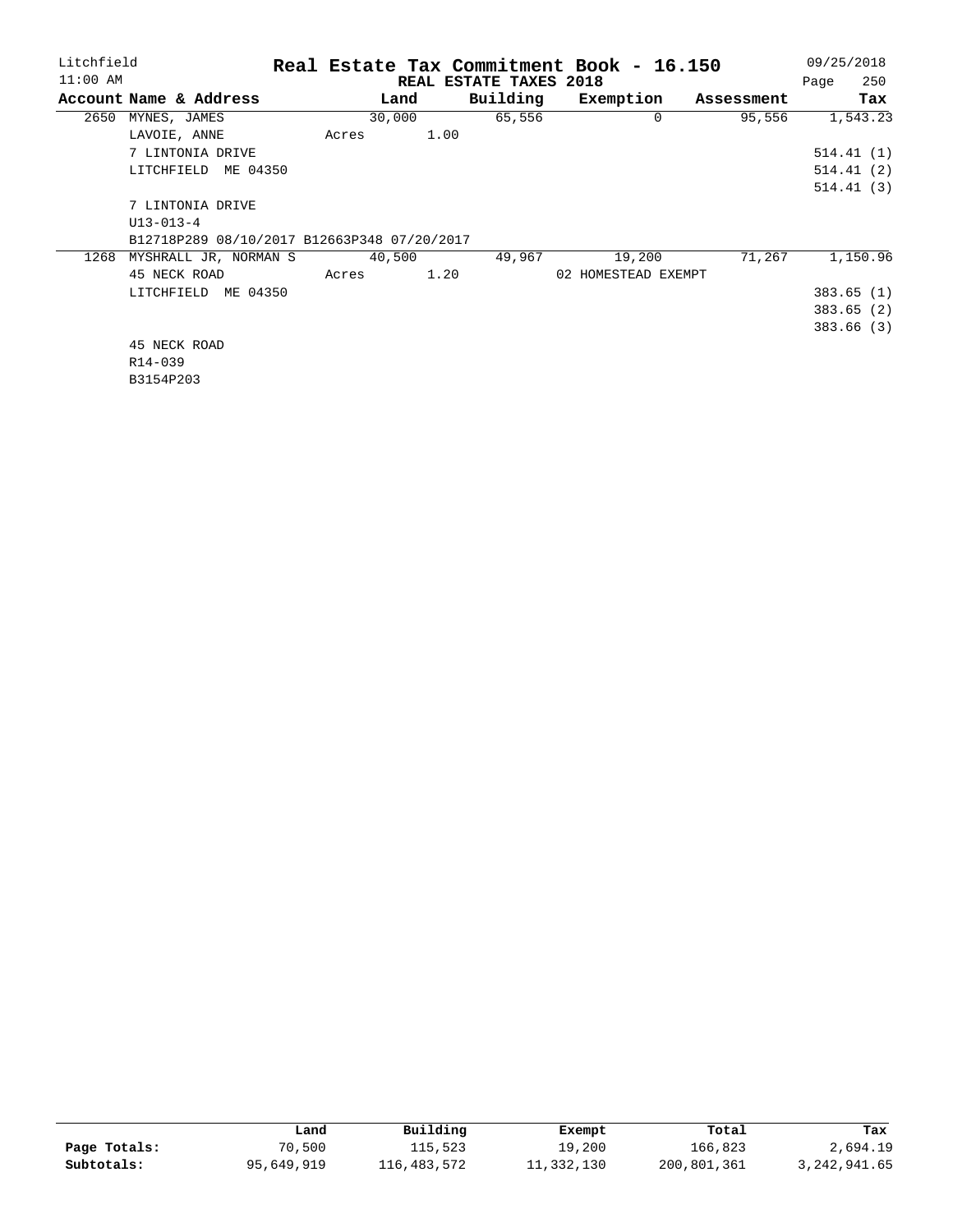| Litchfield   |                                           |            |       |             |                                    | Real Estate Tax Commitment Book - 16.150 |               |         | 09/25/2018         |
|--------------|-------------------------------------------|------------|-------|-------------|------------------------------------|------------------------------------------|---------------|---------|--------------------|
| $11:00$ AM   | Account Name & Address                    |            |       | Land        | REAL ESTATE TAXES 2018<br>Building | Exemption                                | Assessment    |         | 251<br>Page<br>Tax |
|              | 798 NADEAU ROBERT B                       |            |       | 121,008     | 380,618                            | 19,200                                   |               | 482,426 | 7,791.18           |
|              | COUTTS REBECCA J                          |            | Acres | 7.20        |                                    | 02 HOMESTEAD EXEMPT                      |               |         |                    |
|              | 214 UPPER POND ROAD                       |            |       |             |                                    |                                          |               |         | 2,597.06(1)        |
|              | LITCHFIELD ME 04350                       |            |       |             |                                    |                                          |               |         |                    |
|              |                                           |            |       |             |                                    |                                          |               |         | 2,597.06 (2)       |
|              | 214 UPPER POND ROAD                       |            |       |             |                                    |                                          |               |         | 2,597.06(3)        |
|              | $R01 - 018 - 4$                           |            |       |             |                                    |                                          |               |         |                    |
|              | B9384P220 06/08/2007 B6029P179 08/17/1989 |            |       |             |                                    |                                          |               |         |                    |
|              | 2358 NADEAU, LAWRENCE &                   |            |       | 45,575      | 246,704                            | 0                                        |               | 292,279 | 4,720.31           |
|              | RENEE                                     |            |       |             |                                    |                                          |               |         |                    |
|              | 39 MY WAY DRIVE                           |            |       | Acres 3.23  |                                    |                                          |               |         |                    |
|              | LITCHFIELD ME 04476                       |            |       |             |                                    |                                          |               |         | 1, 573.44 (1)      |
|              |                                           |            |       |             |                                    |                                          |               |         | 1, 573.44 (2)      |
|              |                                           |            |       |             |                                    |                                          |               |         | 1, 573.43(3)       |
|              | 1145 LEWISTON ROAD                        |            |       |             |                                    |                                          |               |         |                    |
|              | R13-008A-6                                |            |       |             |                                    |                                          |               |         |                    |
|              | 2372 NADEAU, LAWRENCE &                   |            |       | 42,500      | $\mathbf 0$                        | 0                                        |               | 42,500  | 686.37             |
|              | <b>RENEE</b>                              |            |       |             |                                    |                                          |               |         |                    |
|              | 39 MY WAY DRIVE                           |            | Acres | 2.00        |                                    |                                          |               |         |                    |
|              | LITCHFIELD ME 04350                       |            |       |             |                                    |                                          |               |         | 228.79(1)          |
|              |                                           |            |       |             |                                    |                                          |               |         | 228.79(2)          |
|              |                                           |            |       |             |                                    |                                          |               |         | 228.79(3)          |
|              | 1177 LEWISTON ROAD                        |            |       |             |                                    |                                          |               |         |                    |
|              | R13-008A-3                                |            |       |             |                                    |                                          |               |         |                    |
|              | 2052 NADEAU, LAWRENCE &                   |            |       | 57,218      | 57,221                             | 0                                        |               | 114,439 | 1,848.19           |
|              | <b>RENEE</b><br>39 MY WAY DRIVE           |            |       | Acres 39.38 |                                    |                                          |               |         |                    |
|              | LITCHFIELD ME 04350                       |            |       |             |                                    |                                          |               |         | 616.06(1)          |
|              |                                           |            |       |             |                                    |                                          |               |         | 616.06(2)          |
|              |                                           |            |       |             |                                    |                                          |               |         | 616.07(3)          |
|              | LEWISTON ROAD                             |            |       |             |                                    |                                          |               |         |                    |
|              | R13-008A                                  |            |       |             |                                    |                                          |               |         |                    |
|              | B5511P67 07/16/2003                       |            |       |             |                                    |                                          |               |         |                    |
|              | 2366 NADEAU, LAWRENCE &                   |            |       | 41,250      | 180,709                            | 19,200                                   |               | 202,759 | 3,274.56           |
|              | <b>RENEE</b>                              |            |       |             |                                    |                                          |               |         |                    |
|              | 39 MY WAY DRIVE                           |            | Acres | 2.06        |                                    | 02 HOMESTEAD EXEMPT                      |               |         |                    |
|              | LITCHFIELD ME 04350                       |            |       |             |                                    |                                          |               |         | 1,091.52(1)        |
|              |                                           |            |       |             |                                    |                                          |               |         | 1,091.52(2)        |
|              |                                           |            |       |             |                                    |                                          |               |         | 1,091.52(3)        |
|              | 39 MY WAY DRIVE                           |            |       |             |                                    |                                          |               |         |                    |
|              | R13-008A-1                                |            |       |             |                                    |                                          |               |         |                    |
| 1274         | NADEAU, RICHARD L                         |            |       | 25,426      | 5,622                              | $\mathbf 0$                              |               | 31,048  | 501.43             |
|              | NADEAU, LUCILLE                           |            | Acres | 0.11        |                                    |                                          |               |         |                    |
|              | 195 MAIN STREET                           |            |       |             |                                    |                                          |               |         | 167.14(1)          |
|              | SABATTUS ME 04280                         |            |       |             |                                    |                                          |               |         | 167.14(2)          |
|              |                                           |            |       |             |                                    |                                          |               |         | 167.15(3)          |
|              | 57 FOREST LANE                            |            |       |             |                                    |                                          |               |         |                    |
|              | $U08 - 020$                               |            |       |             |                                    |                                          |               |         |                    |
|              | B12596P124 03/28/2017 B1525P862           |            |       |             |                                    |                                          |               |         |                    |
| 2309         | NADEAU, ROBERT                            |            |       | 40,100      | 135,320                            | 0                                        |               | 175,420 | 2,833.03           |
|              | 214 UPPER POND ROAD                       |            | Acres | 1.60        |                                    |                                          |               |         |                    |
|              | LITCHFIELD ME 04350                       |            |       |             |                                    |                                          |               |         | 944.34 (1)         |
|              |                                           |            |       |             |                                    |                                          |               |         | 944.34 (2)         |
|              |                                           |            |       |             |                                    |                                          |               |         | 944.35 (3)         |
|              | 33 WOODPECKER DRIVE                       |            |       |             |                                    |                                          |               |         |                    |
|              | $R14 - 010 - 2$                           |            |       |             |                                    |                                          |               |         |                    |
|              | B5432P238 08/18/1997                      |            |       |             |                                    |                                          |               |         |                    |
|              |                                           |            |       |             |                                    |                                          |               |         |                    |
|              |                                           |            |       |             |                                    |                                          |               |         |                    |
|              |                                           | Land       |       | Building    |                                    | Exempt                                   | Total         |         | Tax                |
| Page Totals: |                                           | 373,077    |       | 1,006,194   |                                    | 38,400                                   | 1,340,871     |         | 21,655.07          |
| Subtotals:   |                                           | 96,022,996 |       | 117,489,766 |                                    | 11,370,530                               | 202, 142, 232 |         | 3, 264, 596. 72    |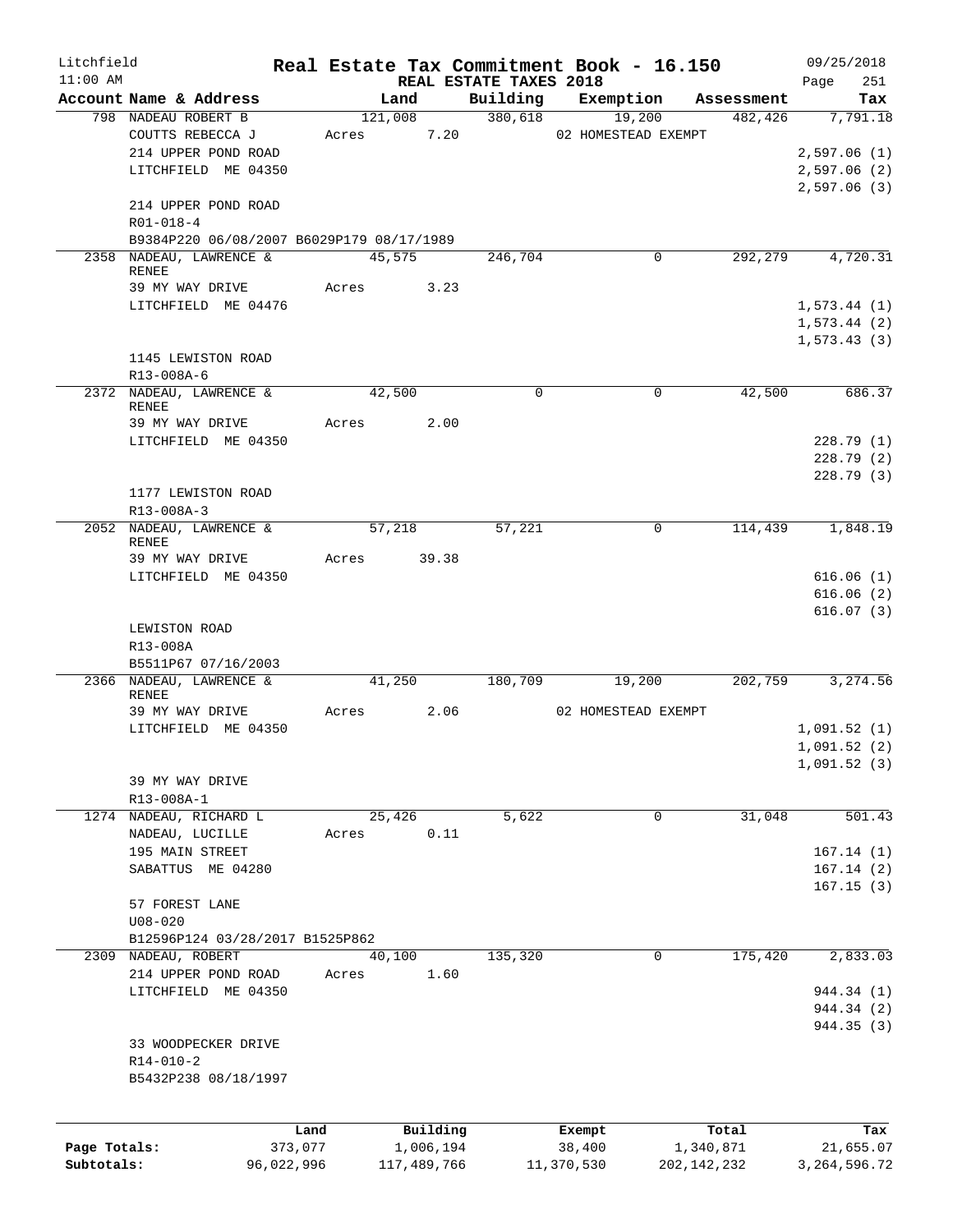| Litchfield |                                                     |            |      |                        | Real Estate Tax Commitment Book - 16.150 |                       | 09/25/2018      |
|------------|-----------------------------------------------------|------------|------|------------------------|------------------------------------------|-----------------------|-----------------|
| $11:00$ AM |                                                     |            |      | REAL ESTATE TAXES 2018 |                                          |                       | 252<br>Page     |
|            | Account Name & Address<br>1883 NADEAU, SCOTT R &    | 39,850     | Land | 103,423                | Building Exemption<br>19,200             | Assessment<br>124,073 | Tax<br>2,003.78 |
|            | MELINDA                                             |            |      |                        |                                          |                       |                 |
|            | 59 LITTLE DRIVE                                     | Acres      | 1.50 |                        | 02 HOMESTEAD EXEMPT                      |                       |                 |
|            | LITCHFIELD ME 04350                                 |            |      |                        |                                          |                       | 667.93(1)       |
|            |                                                     |            |      |                        |                                          |                       | 667.93(2)       |
|            |                                                     |            |      |                        |                                          |                       | 667.92(3)       |
|            | 59 LITTLE DRIVE                                     |            |      |                        |                                          |                       |                 |
|            | U24-012C                                            |            |      |                        |                                          |                       |                 |
|            | B7341P296 09/06/1996                                |            |      |                        |                                          |                       |                 |
|            | 500 NANCY A. DOW FAMILY<br>TRUST                    | 103,672    |      | 102,157                | 24,960                                   | 180,869               | 2,921.03        |
|            | 65 WOODBURY DR                                      | Acres      | 0.42 |                        | 02 HOMESTEAD EXEMPT                      |                       |                 |
|            | LITCHFIELD ME 04350                                 |            |      |                        | 22 WW2 Widow Res                         |                       | 973.68(1)       |
|            |                                                     |            |      |                        |                                          |                       | 973.68(2)       |
|            |                                                     |            |      |                        |                                          |                       | 973.67(3)       |
|            | 65 WOODBURY DRIVE                                   |            |      |                        |                                          |                       |                 |
|            | $U25 - 017$                                         |            |      |                        |                                          |                       |                 |
|            | B12088P125 08/09/2015 B2036P64                      |            |      |                        |                                          |                       |                 |
|            | 2838 NAULT, JIM L.                                  | 45,750     |      | 94,258                 | 19,200                                   | 120,808               | 1,951.05        |
|            | WOODRUM, MARIE                                      | Acres      | 3.30 |                        | 02 HOMESTEAD EXEMPT                      |                       |                 |
|            | 64 DENNIS HILL ROAD                                 |            |      |                        |                                          |                       | 650.35(1)       |
|            | LITCHFIELD ME 04350                                 |            |      |                        |                                          |                       | 650.35(2)       |
|            |                                                     |            |      |                        |                                          |                       | 650.35(3)       |
|            | 64 DENNIS HILL ROAD<br>R12-020C                     |            |      |                        |                                          |                       |                 |
|            | B11537P304 10/09/2013                               |            |      |                        |                                          |                       |                 |
|            | 2234 NEAGLE, TIMOTHY D.                             | 42,625     |      | 114,452                | 0                                        | 157,077               | 2,536.79        |
|            | 16 OAK HILL ROAD                                    | Acres 2.05 |      |                        |                                          |                       |                 |
|            | LITCHFIELD ME 04350                                 |            |      |                        |                                          |                       | 845.60 (1)      |
|            |                                                     |            |      |                        |                                          |                       | 845.60 (2)      |
|            |                                                     |            |      |                        |                                          |                       | 845.59 (3)      |
|            | 16 OAK HILL ROAD                                    |            |      |                        |                                          |                       |                 |
|            | $R05 - 009 - 1$                                     |            |      |                        |                                          |                       |                 |
|            | B12317P28 06/06/2016 B8916P18 05/22/2006 B8656P239  |            |      |                        |                                          |                       |                 |
|            | 10/19/2005 B6926P252 05/24/2002                     |            |      |                        |                                          |                       |                 |
|            | 2886 NEAL, JR. RUSSELL E.                           | 30,500     |      | $\Omega$               | $\Omega$                                 | 30,500                | 492.57          |
|            | NEAL, FAYE A.                                       | Acres      | 2.00 |                        |                                          |                       |                 |
|            | 50 BALSAM LANE                                      |            |      |                        |                                          |                       | 164.19(1)       |
|            | PO BOX 973                                          |            |      |                        |                                          |                       | 164.19(2)       |
|            | SABATTUS ME 04280                                   |            |      |                        |                                          |                       | 164.19(3)       |
|            | BUKER ROAD                                          |            |      |                        |                                          |                       |                 |
|            | R05-007B<br>B12215P52 12/16/2015                    |            |      |                        |                                          |                       |                 |
|            | 2360 NEES BRIAN C                                   | 43,250     |      | 228,712                | 19,200                                   | 252,762               | 4,082.11        |
|            | NEES KATHLEEN L                                     | Acres      | 2.30 |                        | 02 HOMESTEAD EXEMPT                      |                       |                 |
|            | 187 UPPER POND ROAD                                 |            |      |                        |                                          |                       | 1,360.70(1)     |
|            | LITCHFIELD ME 04350                                 |            |      |                        |                                          |                       | 1,360.70(2)     |
|            |                                                     |            |      |                        |                                          |                       | 1,360.71(3)     |
|            | 187 UPPER POND ROAD                                 |            |      |                        |                                          |                       |                 |
|            | $R01 - 017 - 3$                                     |            |      |                        |                                          |                       |                 |
|            | B9611P304 01/08/2008 B7904P296 04/16/2004 B6412P193 |            |      |                        |                                          |                       |                 |

|              | Land       | Building      | Exempt     | Total       | Tax          |
|--------------|------------|---------------|------------|-------------|--------------|
| Page Totals: | 305,647    | 643,002       | 82,560     | 866,089     | 13,987.33    |
| Subtotals:   | 96,328,643 | 118, 132, 768 | 11,453,090 | 203,008,321 | 3,278,584.05 |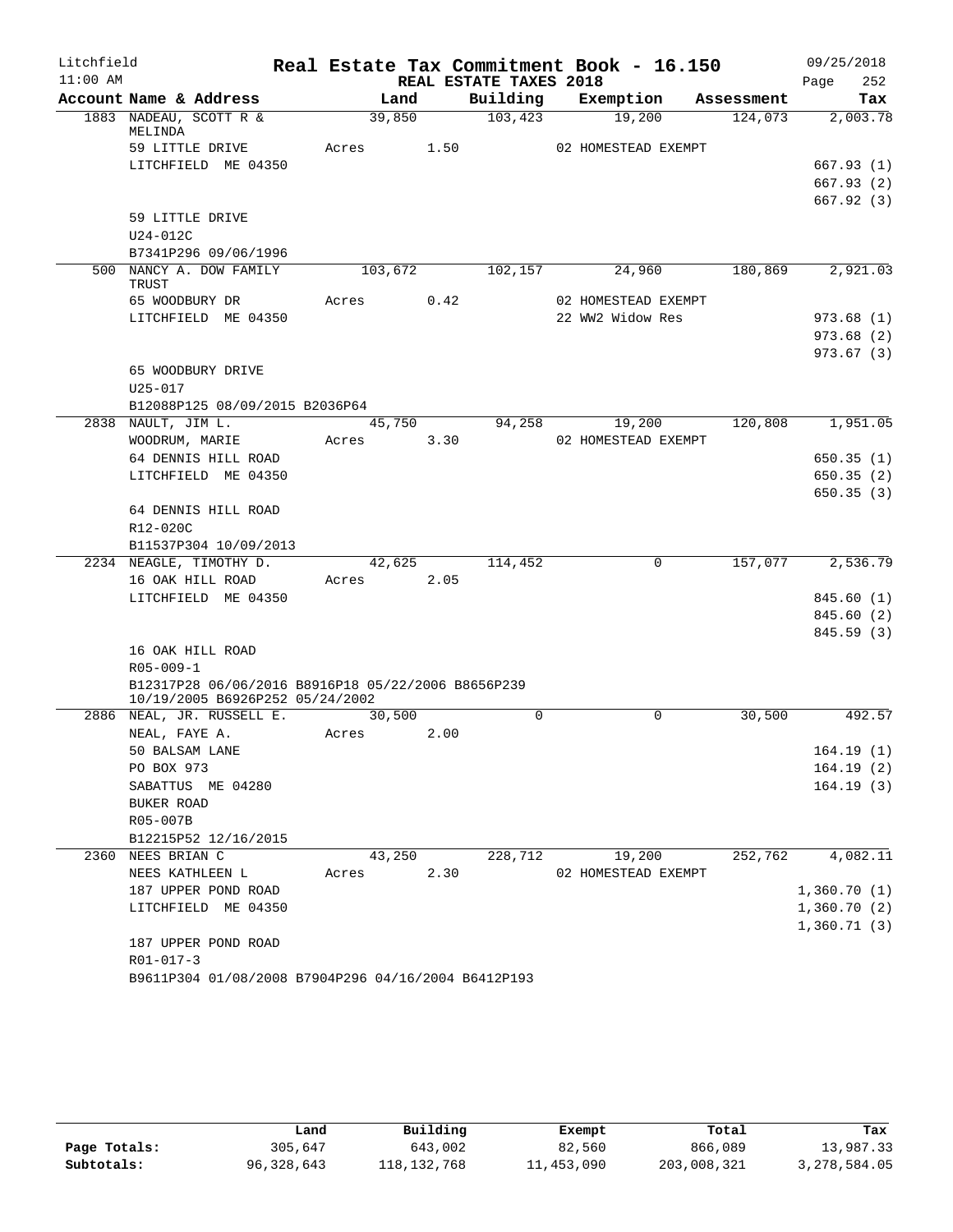| Litchfield   |                                           |         |          |                        | Real Estate Tax Commitment Book - 16.150 |            | 09/25/2018  |
|--------------|-------------------------------------------|---------|----------|------------------------|------------------------------------------|------------|-------------|
| $11:00$ AM   |                                           |         |          | REAL ESTATE TAXES 2018 |                                          |            | 253<br>Page |
|              | Account Name & Address                    | Land    |          | Building               | Exemption                                | Assessment | Tax         |
|              | 1286 NELSEN, MARK                         | 19,250  |          | $\mathbf 0$            | $\Omega$                                 | 19,250     | 310.89      |
|              | 56 DINGLEY ROAD                           | Acres   | 75.00    |                        |                                          |            |             |
|              | LITCHFIELD ME 04350                       |         |          |                        |                                          |            | 103.63(1)   |
|              |                                           |         |          |                        |                                          |            | 103.63(2)   |
|              |                                           |         |          |                        |                                          |            | 103.63(3)   |
|              | 56 DINGLEY ROAD                           |         |          |                        |                                          |            |             |
|              | $R07 - 023 - 1$                           |         |          |                        |                                          |            |             |
|              | B3701P152 03/08/1990                      |         |          |                        |                                          |            |             |
|              | 1285 NELSEN, MARK I                       | 65,235  |          | 90,836                 | 19,200                                   | 136,871    | 2,210.47    |
|              | 56 DINGLEY ROAD                           | Acres   | 67.00    |                        | 02 HOMESTEAD EXEMPT                      |            |             |
|              | LITCHFIELD ME 04350                       |         |          |                        |                                          |            | 736.82(1)   |
|              |                                           |         |          |                        |                                          |            | 736.82(2)   |
|              |                                           |         |          |                        |                                          |            | 736.83(3)   |
|              | 56 DINGLEY ROAD                           |         |          |                        |                                          |            |             |
|              | R10-038                                   |         |          |                        |                                          |            |             |
|              | B1577P217                                 |         |          |                        |                                          |            |             |
|              | 1291 NELSON, JEREMY J.                    | 1,000   |          | $\mathbf 0$            | 0                                        | 1,000      | 16.15       |
|              | P.O. BOX 470                              |         |          |                        |                                          |            |             |
|              |                                           | Acres   | 0.40     |                        |                                          |            |             |
|              | LITCHFIELD ME 04350                       |         |          |                        |                                          |            | 5.38(1)     |
|              |                                           |         |          |                        |                                          |            | 5.38(2)     |
|              |                                           |         |          |                        |                                          |            | 5.39(3)     |
|              | <b>BUKER ROAD</b>                         |         |          |                        |                                          |            |             |
|              | R05-038                                   |         |          |                        |                                          |            |             |
|              | B11153P291 08/27/2012 B4688P121           |         |          |                        |                                          |            |             |
|              | 1287 NELSON, LAWRENCE                     | 260,975 |          | 120,679                | 0                                        | 381,654    | 6,163.71    |
|              | P O BOX 470                               | Acres   | 1.05     |                        |                                          |            |             |
|              | LITCHFIELD ME 04350                       |         |          |                        |                                          |            | 2,054.57(1) |
|              |                                           |         |          |                        |                                          |            | 2,054.57(2) |
|              |                                           |         |          |                        |                                          |            | 2,054.57(3) |
|              | 485 PEACEPIPE DRIVE                       |         |          |                        |                                          |            |             |
|              | U28-058A                                  |         |          |                        |                                          |            |             |
|              | B2988P158                                 |         |          |                        |                                          |            |             |
|              | 2775 NELSON, MARGUERITE M                 | 31,500  |          | $\mathbf 0$            | 0                                        | 31,500     | 508.72      |
|              | BERUBE, DIANE                             | Acres   | 2.40     |                        |                                          |            |             |
|              | 111 GRANT ROAD                            |         |          |                        |                                          |            | 169.57(1)   |
|              | Litchfield ME 04350                       |         |          |                        |                                          |            | 169.57(2)   |
|              |                                           |         |          |                        |                                          |            | 169.58(3)   |
|              | GRANT ROAD                                |         |          |                        |                                          |            |             |
|              | $U11 - 005$                               |         |          |                        |                                          |            |             |
|              | B10827P59 09/07/2011 B2266P147 12/18/1979 |         |          |                        |                                          |            |             |
|              | 1289 NELSON, MARGUERITE M                 | 10,650  |          | 25,146                 | 0                                        | 35,796     | 578.11      |
|              |                                           |         |          |                        |                                          |            |             |
|              | BERUBE, DIANE                             | Acres   | 0.25     |                        |                                          |            |             |
|              | 111 GRANT ROAD                            |         |          |                        |                                          |            | 192.70 (1)  |
|              | LITCHFIELD ME 04350                       |         |          |                        |                                          |            | 192.70(2)   |
|              |                                           |         |          |                        |                                          |            | 192.71(3)   |
|              | GRANT ROAD                                |         |          |                        |                                          |            |             |
|              | $U11 - 006$                               |         |          |                        |                                          |            |             |
|              | B2266P147 12/18/1979                      |         |          |                        |                                          |            |             |
| 1290         | NELSON, MARGUERITE M                      | 66,320  |          | 52,791                 | 19,200                                   | 99,911     | 1,613.56    |
|              | BERUBE, DIANE                             | Acres   | 0.20     |                        | 02 HOMESTEAD EXEMPT                      |            |             |
|              | 111 GRANT ROAD                            |         |          |                        |                                          |            | 537.85(1)   |
|              | LITCHFIELD ME 04350                       |         |          |                        |                                          |            | 537.85(2)   |
|              |                                           |         |          |                        |                                          |            | 537.86 (3)  |
|              | 111 GRANT ROAD                            |         |          |                        |                                          |            |             |
|              | $U11 - 007$                               |         |          |                        |                                          |            |             |
|              | B10827P59 09/07/2011 B2266P147 12/18/1979 |         |          |                        |                                          |            |             |
|              |                                           |         |          |                        |                                          |            |             |
|              |                                           |         |          |                        |                                          |            |             |
|              |                                           | Land    | Building |                        | Exempt                                   | Total      | Tax         |
| Page Totals: | 454,930                                   |         | 289,452  |                        | 38,400                                   | 705,982    | 11,401.61   |

**Subtotals:** 96,783,573 118,422,220 11,491,490 203,714,303 3,289,985.66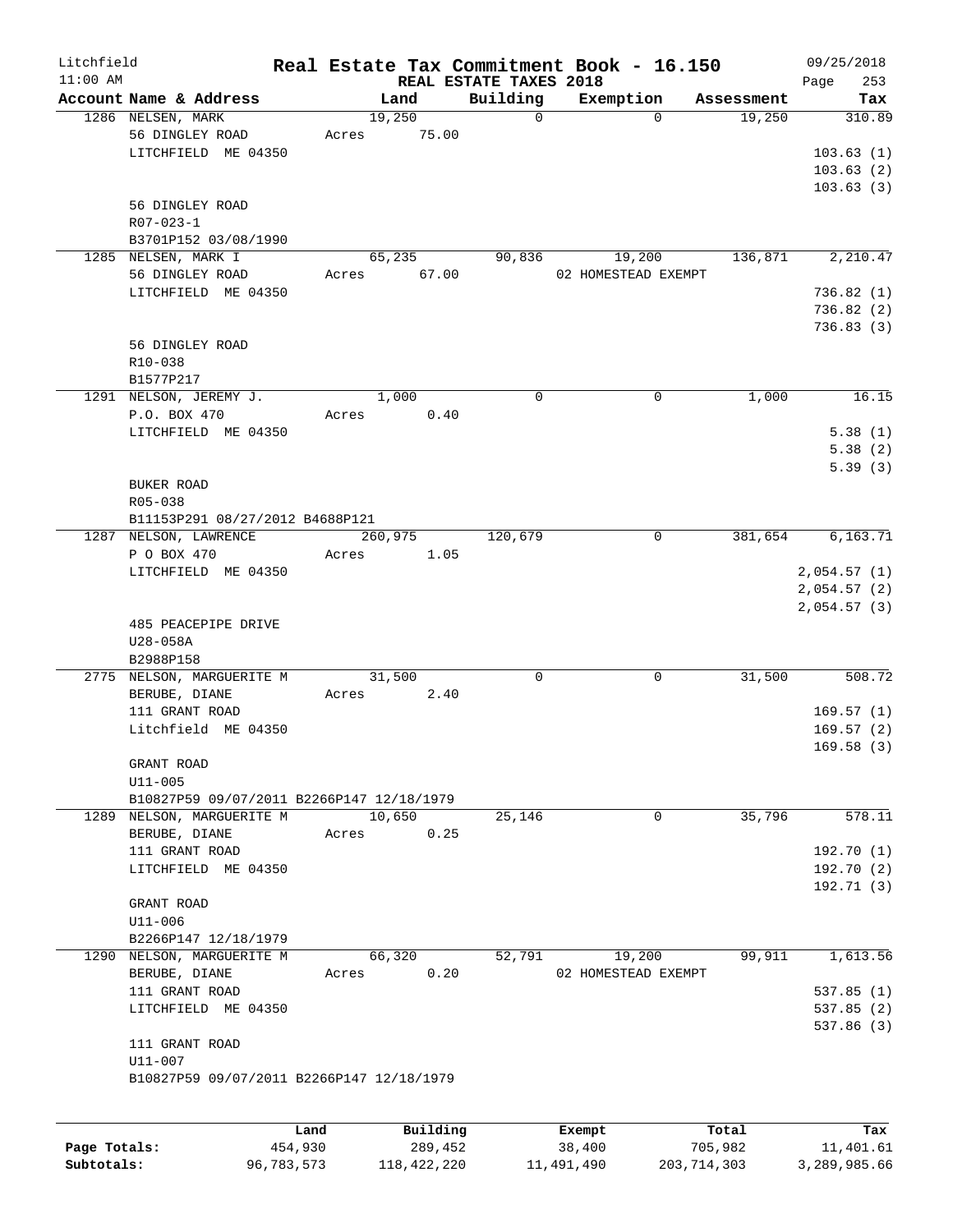| Litchfield   |                                                                                            |            |       |             |                                    |            | Real Estate Tax Commitment Book - 16.150 |                       | 09/25/2018     |        |
|--------------|--------------------------------------------------------------------------------------------|------------|-------|-------------|------------------------------------|------------|------------------------------------------|-----------------------|----------------|--------|
| $11:00$ AM   | Account Name & Address                                                                     |            |       | Land        | REAL ESTATE TAXES 2018<br>Building |            |                                          |                       | Page           | 254    |
|              | 2307 NEMETH DANIELLE C                                                                     |            |       | 49,900      | 163,942                            |            | Exemption<br>19,200                      | Assessment<br>194,642 | 3, 143. 47     | Tax    |
|              | NEMETH JOHN M.                                                                             |            | Acres | 4.96        |                                    |            | 02 HOMESTEAD EXEMPT                      |                       |                |        |
|              | 1871 HALLOWELL ROAD                                                                        |            |       |             |                                    |            |                                          |                       | 1,047.82(1)    |        |
|              | LITCHFIELD ME 04350                                                                        |            |       |             |                                    |            |                                          |                       | 1,047.82(2)    |        |
|              |                                                                                            |            |       |             |                                    |            |                                          |                       | 1,047.83(3)    |        |
|              | 1871 HALLOWELL ROAD                                                                        |            |       |             |                                    |            |                                          |                       |                |        |
|              | U16-011A                                                                                   |            |       |             |                                    |            |                                          |                       |                |        |
|              | B8224P198 11/23/2004 B7071P89 09/20/2002                                                   |            |       |             |                                    |            |                                          |                       |                |        |
|              | 1294 NEWBURY, CHARLES                                                                      |            |       | 40,250      | 76,462                             |            | 24,960                                   | 91,752                | 1,481.79       |        |
|              | 423 RICHMOND ROAD                                                                          |            | Acres | 1.10        |                                    |            | 02 HOMESTEAD EXEMPT                      |                       |                |        |
|              | LITCHFIELD ME 04350                                                                        |            |       |             |                                    |            | 03 VETERANS EXEMPT                       |                       | 493.93 (1)     |        |
|              |                                                                                            |            |       |             |                                    |            |                                          |                       | 493.93 (2)     |        |
|              |                                                                                            |            |       |             |                                    |            |                                          |                       | 493.93 (3)     |        |
|              | 423 RICHMOND ROAD                                                                          |            |       |             |                                    |            |                                          |                       |                |        |
|              | R03-012                                                                                    |            |       |             |                                    |            |                                          |                       |                |        |
|              | B4656P296                                                                                  |            |       |             |                                    |            |                                          |                       |                |        |
|              | 1459 NEWCOMER, PHILIP A.                                                                   |            |       | 46,520      | 134,979                            |            | 19,200                                   | 162,299               | 2,621.13       |        |
|              | NEWCOMER, KARA L.                                                                          |            | Acres | 14.00       |                                    |            | 02 HOMESTEAD EXEMPT                      |                       |                |        |
|              | 1124 RICHMOND ROAD                                                                         |            |       |             |                                    |            |                                          |                       | 873.71 (1)     |        |
|              | LITCHFIELD ME 04350                                                                        |            |       |             |                                    |            |                                          |                       | 873.71 (2)     |        |
|              |                                                                                            |            |       |             |                                    |            |                                          |                       | 873.71 (3)     |        |
|              | 1124 RICHMOND ROAD                                                                         |            |       |             |                                    |            |                                          |                       |                |        |
|              | R01-011                                                                                    |            |       |             |                                    |            |                                          |                       |                |        |
|              | B12074P301 07/31/2015 B12074P302 08/04/2015<br>B12100P277 07/31/2015 B12074P301 07/31/2015 |            |       |             |                                    |            |                                          |                       |                |        |
|              | B11503P122 05/27/2008 B9177P287 12/04/2006 B2262P286                                       |            |       |             |                                    |            |                                          |                       |                |        |
|              | 2593 NEWENDYKE CORY                                                                        |            |       | 30,525      | $\Omega$                           |            | 0                                        | 30,525                |                | 492.98 |
|              | NEWENDYKE ESTHER                                                                           |            | Acres | 2.01        |                                    |            |                                          |                       |                |        |
|              | 213 SMALL ROAD                                                                             |            |       |             |                                    |            |                                          |                       | 164.33(1)      |        |
|              | LITCHFIELD ME 04350                                                                        |            |       |             |                                    |            |                                          |                       | 164.33(2)      |        |
|              |                                                                                            |            |       |             |                                    |            |                                          |                       | 164.32(3)      |        |
|              | OAK HILL ROAD                                                                              |            |       |             |                                    |            |                                          |                       |                |        |
|              | R05-010A                                                                                   |            |       |             |                                    |            |                                          |                       |                |        |
|              | B8442P271 06/07/2005                                                                       |            |       |             |                                    |            |                                          |                       |                |        |
|              | 1586 NEWENDYKE MELVIN                                                                      |            |       | 19,300      | $\mathbf 0$                        |            | 0                                        | 19,300                |                | 311.69 |
|              | 84 SMALL ROAD                                                                              |            | Acres | 0.50        |                                    |            |                                          |                       |                |        |
|              | LITCHFIELD ME 04350                                                                        |            |       |             |                                    |            |                                          |                       | 103.90(1)      |        |
|              |                                                                                            |            |       |             |                                    |            |                                          |                       | 103.90(2)      |        |
|              |                                                                                            |            |       |             |                                    |            |                                          |                       | 103.89(3)      |        |
|              | EASY STREET                                                                                |            |       |             |                                    |            |                                          |                       |                |        |
|              | $U09 - 033$<br>B8112P71 09/08/2004 B1738P316                                               |            |       |             |                                    |            |                                          |                       |                |        |
|              | 2596 NEWENDYKE MELVIN                                                                      |            |       | 3,623       | $\mathbf 0$                        |            | 0                                        | 3,623                 |                | 58.51  |
|              | NEWENDYKE CORY                                                                             |            | Acres | 4.29        |                                    |            |                                          |                       |                |        |
|              | 84 SMALL ROAD                                                                              |            |       |             |                                    |            |                                          |                       | 19.50(1)       |        |
|              | LITCHFIELD ME 04350                                                                        |            |       |             |                                    |            |                                          |                       | 19.50(2)       |        |
|              |                                                                                            |            |       |             |                                    |            |                                          |                       | 19.51(3)       |        |
|              | PLAINS ROAD                                                                                |            |       |             |                                    |            |                                          |                       |                |        |
|              | R07-031A-5                                                                                 |            |       |             |                                    |            |                                          |                       |                |        |
|              | 2641 NEWENDYKE MELVIN                                                                      |            |       | 20,376      | $\mathbf 0$                        |            | 0                                        | 20,376                |                | 329.07 |
|              | 84 SMALL ROAD                                                                              |            | Acres | 74.00       |                                    |            |                                          |                       |                |        |
|              | LITCHFIELD ME 04350                                                                        |            |       |             |                                    |            |                                          |                       | 109.69(1)      |        |
|              |                                                                                            |            |       |             |                                    |            |                                          |                       | 109.69(2)      |        |
|              |                                                                                            |            |       |             |                                    |            |                                          |                       | 109.69(3)      |        |
|              | RICHMOND ROAD                                                                              |            |       |             |                                    |            |                                          |                       |                |        |
|              | R01-001                                                                                    |            |       |             |                                    |            |                                          |                       |                |        |
|              | B8833P25 03/14/2006                                                                        |            |       |             |                                    |            |                                          |                       |                |        |
|              |                                                                                            |            |       |             |                                    |            |                                          |                       |                |        |
|              |                                                                                            | Land       |       | Building    |                                    | Exempt     |                                          | Total                 |                | Tax    |
| Page Totals: |                                                                                            | 210,494    |       | 375,383     |                                    | 63,360     |                                          | 522,517               | 8,438.64       |        |
| Subtotals:   |                                                                                            | 96,994,067 |       | 118,797,603 |                                    | 11,554,850 |                                          | 204, 236, 820         | 3, 298, 424.30 |        |
|              |                                                                                            |            |       |             |                                    |            |                                          |                       |                |        |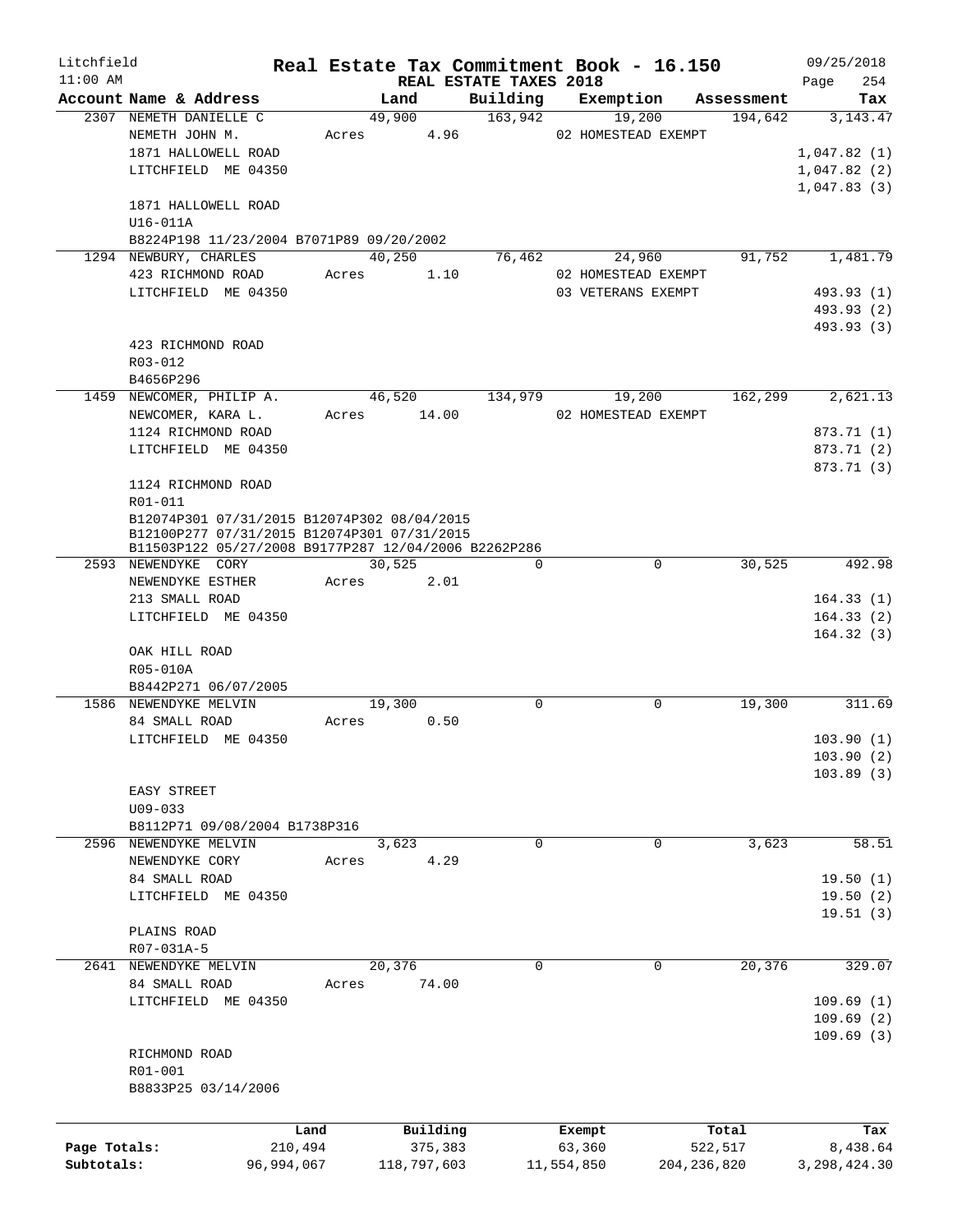| Litchfield |                                                                      |             |        |                        | Real Estate Tax Commitment Book - 16.150 |            | 09/25/2018   |
|------------|----------------------------------------------------------------------|-------------|--------|------------------------|------------------------------------------|------------|--------------|
| $11:00$ AM |                                                                      |             |        | REAL ESTATE TAXES 2018 |                                          |            | 255<br>Page  |
|            | Account Name & Address                                               |             | Land   | Building               | Exemption                                | Assessment | Tax          |
|            | 1833 NEWENDYKE, BARBARA W &<br>MELVIN                                | 109,000     |        | 409,784                | 19,200                                   | 499,584    | 8,068.28     |
|            | 84 SMALL ROAD                                                        | Acres       | 171.00 |                        | 02 HOMESTEAD EXEMPT                      |            |              |
|            | LITCHFIELD ME 04350                                                  |             |        |                        |                                          |            | 2,689.43(1)  |
|            |                                                                      |             |        |                        |                                          |            | 2,689.43(2)  |
|            |                                                                      |             |        |                        |                                          |            | 2,689.42(3)  |
|            | 84 SMALL ROAD                                                        |             |        |                        |                                          |            |              |
|            | R07-038                                                              |             |        |                        |                                          |            |              |
|            | B956P254 04/28/2004                                                  |             |        |                        |                                          |            |              |
|            | 2044 NEWENDYKE, CORY                                                 |             |        |                        | 62,360 168,682 19,200                    | 211,842    | 3,421.25     |
|            | NEWENDYKE ESTHER                                                     | Acres 17.48 |        |                        | 02 HOMESTEAD EXEMPT                      |            |              |
|            | 213 SMALL ROAD                                                       |             |        |                        |                                          |            | 1, 140.42(1) |
|            | LITCHFIELD ME 04350                                                  |             |        |                        |                                          |            | 1, 140.42(2) |
|            |                                                                      |             |        |                        |                                          |            | 1, 140.41(3) |
|            | 213 SMALL ROAD                                                       |             |        |                        |                                          |            |              |
|            | R01-004                                                              |             |        |                        |                                          |            |              |
|            | B5531P29 10/01/1997                                                  |             |        |                        |                                          |            |              |
|            | 1111 NEWENDYKE, CORY L.                                              | 51,100      |        | 0                      | 0                                        | 51,100     | 825.26       |
|            | 213 SMALL POINT RD                                                   | Acres       | 7.00   |                        |                                          |            |              |
|            | LITCHFIELD ME 04350                                                  |             |        |                        |                                          |            | 275.09(1)    |
|            |                                                                      |             |        |                        |                                          |            | 275.09(2)    |
|            |                                                                      |             |        |                        |                                          |            | 275.08(3)    |
|            | 211 PINE TREE ROAD<br>R11-003                                        |             |        |                        |                                          |            |              |
|            | B12611P193 05/25/2017 B11019P1 04/20/2012 B2548P4<br>03/16/1983      |             |        |                        |                                          |            |              |
|            | 1112 NEWENDYKE, CORY L.                                              |             | 37,480 | 86,113                 | $\mathbf 0$                              | 123,593    | 1,996.03     |
|            | 213 SMALL POINT RD                                                   | Acres       | 0.91   |                        |                                          |            |              |
|            | LITCHFIELD ME 04350                                                  |             |        |                        |                                          |            | 665.34(1)    |
|            |                                                                      |             |        |                        |                                          |            | 665.34(2)    |
|            |                                                                      |             |        |                        |                                          |            | 665.35(3)    |
|            | 210 PINE TREE ROAD                                                   |             |        |                        |                                          |            |              |
|            | R10-031A                                                             |             |        |                        |                                          |            |              |
|            | B12611P193 05/25/2017 B11019P1 04/20/2012 B2548P4<br>07/13/1983      |             |        |                        |                                          |            |              |
|            | 1588 NEWENDYKE, MELVIN                                               | 77,000      |        | $\Omega$               | $\Omega$                                 | 77,000     | 1,243.55     |
|            | 84 SMALL ROAD                                                        | Acres       | 81.00  |                        |                                          |            |              |
|            | LITCHFIELD ME 04350                                                  |             |        |                        |                                          |            | 414.52 (1)   |
|            |                                                                      |             |        |                        |                                          |            | 414.52 (2)   |
|            |                                                                      |             |        |                        |                                          |            | 414.51(3)    |
|            | OAK HILL ROAD                                                        |             |        |                        |                                          |            |              |
|            | R05-010                                                              |             |        |                        |                                          |            |              |
|            | B8112P71 09/03/2004 B1738P316 09/08/2004<br>1298 NEWENDYKE, MELVIN & | 175,175     |        | 1,276                  | $\Omega$                                 | 176,451    | 2,849.68     |
|            | BARBARA                                                              |             |        |                        |                                          |            |              |
|            | 84 SMALL ROAD                                                        | Acres       | 2.07   |                        |                                          |            |              |
|            | LITCHFIELD ME 04350                                                  |             |        |                        |                                          |            | 949.89 (1)   |
|            |                                                                      |             |        |                        |                                          |            | 949.89 (2)   |
|            |                                                                      |             |        |                        |                                          |            | 949.90 (3)   |
|            | 236 WHIPPOORWILL ROAD                                                |             |        |                        |                                          |            |              |
|            | $U25 - 002 - 2$                                                      |             |        |                        |                                          |            |              |
|            | B3342P268                                                            |             |        |                        |                                          |            |              |

|              | Land       | Building    | Exempt     | Total         | Tax            |
|--------------|------------|-------------|------------|---------------|----------------|
| Page Totals: | 512,115    | 665,855     | 38,400     | 1,139,570     | 18,404.05      |
| Subtotals:   | 97,506,182 | 119,463,458 | 11,593,250 | 205, 376, 390 | 3, 316, 828.35 |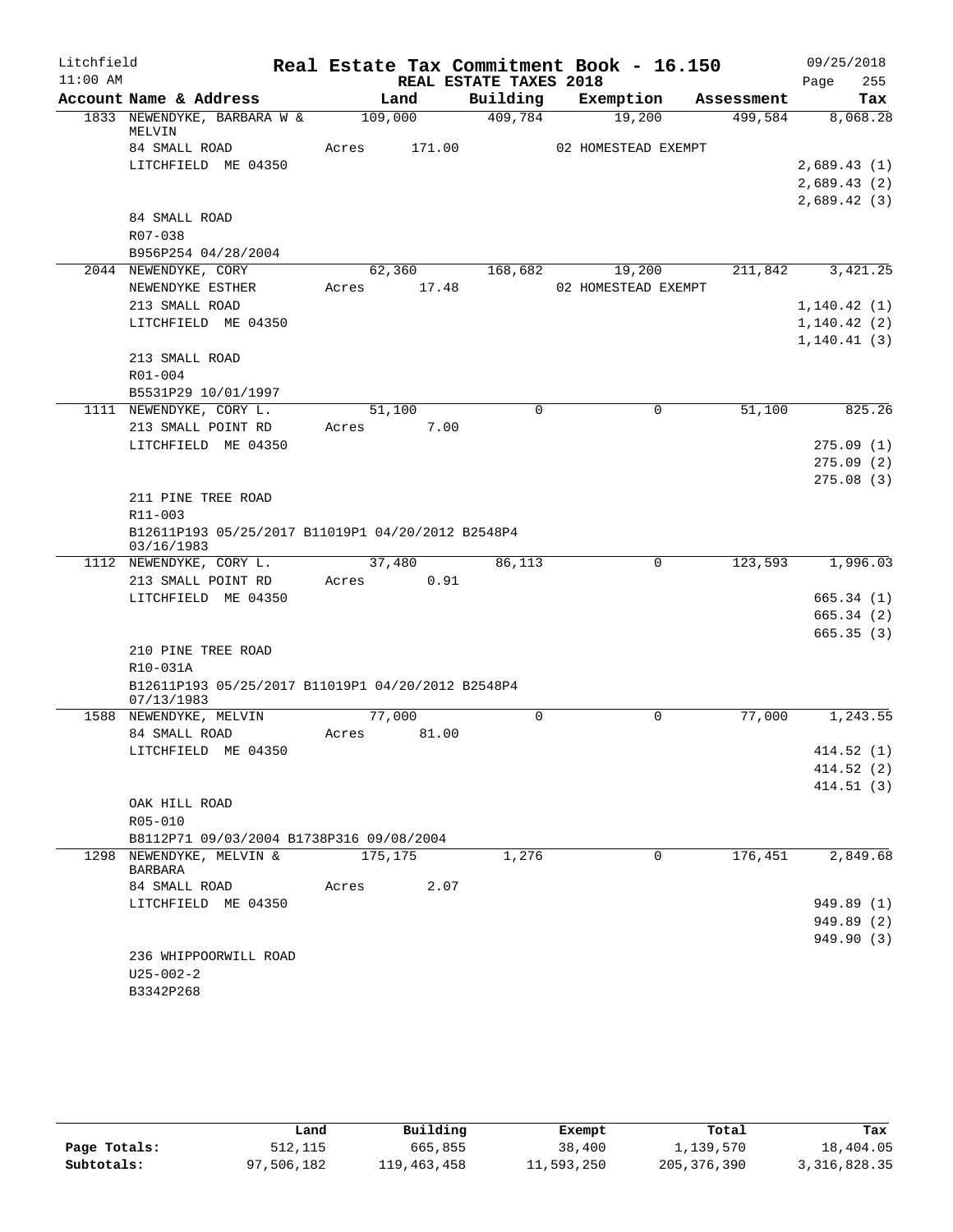| Litchfield                 |                                                                                      |                        |                        | Real Estate Tax Commitment Book - 16.150 |                        | 09/25/2018                  |
|----------------------------|--------------------------------------------------------------------------------------|------------------------|------------------------|------------------------------------------|------------------------|-----------------------------|
| $11:00$ AM                 |                                                                                      |                        | REAL ESTATE TAXES 2018 |                                          |                        | 256<br>Page                 |
|                            | Account Name & Address<br>2501 NEWTON, JOHN                                          | Land<br>$\Omega$       | 22,859                 | Building Exemption<br>19,200             | Assessment<br>3,659    | Tax<br>59.09                |
|                            | 450 ACADEMY ROAD                                                                     |                        |                        | 02 HOMESTEAD EXEMPT                      |                        |                             |
|                            | Litchfield ME 04350                                                                  |                        |                        |                                          |                        | 19.70(1)                    |
|                            |                                                                                      |                        |                        |                                          |                        | 19.70(2)                    |
|                            |                                                                                      |                        |                        |                                          |                        | 19.69(3)                    |
|                            | 450 ACADEMY ROAD                                                                     |                        |                        |                                          |                        |                             |
|                            | R02-111-ON                                                                           |                        |                        |                                          |                        |                             |
|                            | 1301 NEWTON, LORRAINE                                                                | 40,000                 | 61,293                 | 19,200                                   | 82,093                 | 1,325.80                    |
|                            | 987 RICHMOND ROAD                                                                    | Acres 1.00             |                        | 02 HOMESTEAD EXEMPT                      |                        |                             |
|                            | LITCHFIELD ME 04350                                                                  |                        |                        |                                          |                        | 441.93 (1)                  |
|                            |                                                                                      |                        |                        |                                          |                        | 441.93 (2)<br>441.94 (3)    |
|                            | 987 RICHMOND ROAD                                                                    |                        |                        |                                          |                        |                             |
|                            | R01-070A                                                                             |                        |                        |                                          |                        |                             |
|                            | B2138P340                                                                            |                        |                        |                                          |                        |                             |
|                            | 2167 NICHOLAS, JOHN R                                                                | 18,828                 | $\Omega$               | $\Omega$                                 | 18,828                 | 304.07                      |
|                            | NICHOLAS NANCY M                                                                     | Acres 51.00            |                        |                                          |                        |                             |
|                            | 208 GAYTON LANE                                                                      |                        |                        |                                          |                        | 101.36(1)                   |
|                            | WINTHROP ME 04364                                                                    |                        |                        |                                          |                        | 101.36(2)                   |
|                            |                                                                                      |                        |                        |                                          |                        | 101.35(3)                   |
|                            | 5 BEAVER DRIVE                                                                       |                        |                        |                                          |                        |                             |
|                            | R14-009                                                                              |                        |                        |                                          |                        |                             |
|                            | B1603P343 11/27/1972                                                                 |                        |                        |                                          |                        |                             |
|                            | 460 NICHOLS, LOIS                                                                    | 116,875                | 145,391                | 19,200                                   | 243,066                | 3,925.52                    |
|                            | 22 KENWAY DRIVE<br>LITCHFIELD ME 04240                                               | 3.87<br>Acres          |                        | 02 HOMESTEAD EXEMPT                      |                        | 1,308.51(1)                 |
|                            |                                                                                      |                        |                        |                                          |                        | 1,308.51(2)                 |
|                            |                                                                                      |                        |                        |                                          |                        | 1,308.50(3)                 |
|                            | 22 KENWAY DRIVE                                                                      |                        |                        |                                          |                        |                             |
|                            | $U23 - 022$                                                                          |                        |                        |                                          |                        |                             |
|                            | B7466P261 06/17/2003                                                                 |                        |                        |                                          |                        |                             |
|                            | 1306 NICOLAZZO, PAMELA                                                               | 61,250                 | 135,651                | 24,960                                   | 171,941                | 2,776.85                    |
|                            | 2166 HALLOWELL ROAD                                                                  | Acres 16.00            |                        | 03 VETERANS EXEMPT                       |                        |                             |
|                            | LITCHFIELD ME 04350                                                                  |                        |                        | 02 HOMESTEAD EXEMPT                      |                        | 925.62(1)                   |
|                            |                                                                                      |                        |                        |                                          |                        | 925.62(2)                   |
|                            |                                                                                      |                        |                        |                                          |                        | 925.61(3)                   |
|                            | 2166 HALLOWELL ROAD<br>R11-021C                                                      |                        |                        |                                          |                        |                             |
|                            | B3089P183 12/10/1986                                                                 |                        |                        |                                          |                        |                             |
|                            | 1697 NILSSON, NANCY                                                                  | 45,500                 | 123,411                | 24,960                                   | 143,951                | 2,324.81                    |
|                            | NILSSON HAROLD                                                                       | 3.20<br>Acres          |                        | 02 HOMESTEAD EXEMPT                      |                        |                             |
|                            | 1507 RICHMOND ROAD                                                                   |                        |                        | 03 VETERANS EXEMPT                       |                        | 774.94 (1)                  |
|                            | LITCHFIELD ME 04350                                                                  |                        |                        |                                          |                        | 774.94 (2)                  |
|                            |                                                                                      |                        |                        |                                          |                        | 774.93 (3)                  |
|                            | 1507 RICHMOND ROAD                                                                   |                        |                        |                                          |                        |                             |
|                            | R01-050                                                                              |                        |                        |                                          |                        |                             |
|                            | B7615P250 09/03/2003                                                                 |                        |                        |                                          |                        |                             |
| 107                        | NITSCHE, JOSEPH J.                                                                   | 25,980                 | 23,007                 | 0                                        | 48,987                 | 791.14                      |
|                            | NITSCHE, MARYELLEN                                                                   | 0.30<br>Acres          |                        |                                          |                        |                             |
|                            | 189 ANTHOINE STREET<br>SOUTH PORTLAND ME                                             |                        |                        |                                          |                        | 263.71(1)<br>263.71(2)      |
|                            | 04106                                                                                |                        |                        |                                          |                        |                             |
|                            |                                                                                      |                        |                        |                                          |                        | 263.72(3)                   |
|                            | 8 NORTH LAKEVIEW DRIVE                                                               |                        |                        |                                          |                        |                             |
|                            | $U28 - 017$                                                                          |                        |                        |                                          |                        |                             |
|                            | B12695P173 08/18/2017 B12088P163 08/27/2015                                          |                        |                        |                                          |                        |                             |
|                            | B12073P12 08/12/2015 B8684P109 11/04/2005 B8186P99<br>10/29/2004 B6672P95 10/25/2001 |                        |                        |                                          |                        |                             |
|                            |                                                                                      |                        |                        |                                          |                        |                             |
|                            | Land                                                                                 | Building               |                        | Exempt                                   | Total                  | Tax                         |
| Page Totals:<br>Subtotals: | 308,433<br>97,814,615                                                                | 511,612<br>119,975,070 |                        | 107,520<br>11,700,770                    | 712,525<br>206,088,915 | 11,507.28<br>3, 328, 335.63 |
|                            |                                                                                      |                        |                        |                                          |                        |                             |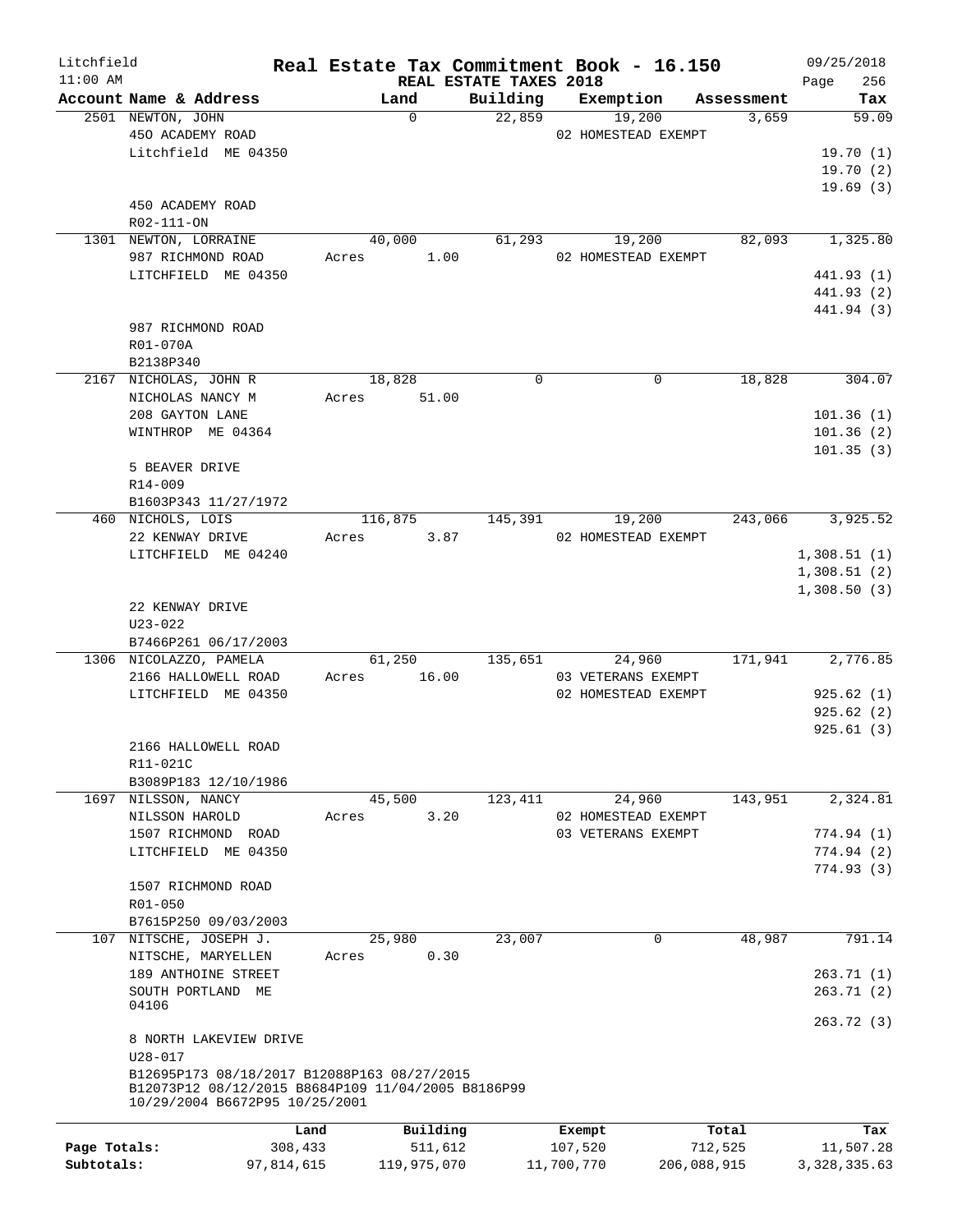| Litchfield<br>$11:00$ AM |                                                   |        |        |                                    | Real Estate Tax Commitment Book - 16.150 |            | 09/25/2018             |
|--------------------------|---------------------------------------------------|--------|--------|------------------------------------|------------------------------------------|------------|------------------------|
|                          | Account Name & Address                            |        | Land   | REAL ESTATE TAXES 2018<br>Building | Exemption                                | Assessment | 257<br>Page<br>Tax     |
|                          | 1307 NOBILINI MICHAEL R                           |        | 17,064 | 15,648                             | $\Omega$                                 | 32,712     | 528.30                 |
|                          | 27 NOURSE LANE                                    | Acres  | 0.04   |                                    |                                          |            |                        |
|                          | <b>BARRE MA 01005</b>                             |        |        |                                    |                                          |            | 176.10(1)              |
|                          |                                                   |        |        |                                    |                                          |            | 176.10(2)              |
|                          |                                                   |        |        |                                    |                                          |            | 176.10(3)              |
|                          | 537 PEACEPIPE DRIVE                               |        |        |                                    |                                          |            |                        |
|                          | $U28 - 074$                                       |        |        |                                    |                                          |            |                        |
|                          | B9604P333 12/28/2007 B5253P185 10/28/1996         |        |        |                                    |                                          |            |                        |
|                          | 1804 NOBILINI, HEIDI A &                          |        | 67,454 | 29,054                             | 19,200                                   | 77,308     | 1,248.52               |
|                          | RICHARD E.WALAT                                   |        |        |                                    |                                          |            |                        |
|                          | WALAT, ERWIN & GLADYS A Acres 0.19<br>LIFE ESTATE |        |        |                                    | 02 HOMESTEAD EXEMPT                      |            |                        |
|                          | 525 PEACEPIPE DRIVE                               |        |        |                                    |                                          |            | 416.17(1)              |
|                          | LITCHFIELD ME 04350                               |        |        |                                    |                                          |            | 416.17(2)              |
|                          |                                                   |        |        |                                    |                                          |            | 416.18(3)              |
|                          | 525 PEACEPIPE DRIVE                               |        |        |                                    |                                          |            |                        |
|                          | $U28 - 068$                                       |        |        |                                    |                                          |            |                        |
|                          | B10268P81 11/18/2009 B2583P155                    |        |        |                                    |                                          |            |                        |
|                          | 169 NODDIN, EMERSON L.                            |        | 21,466 | $\mathbf 0$                        | 0                                        | 21,466     | 346.68                 |
|                          | 14 VENTURA ST                                     | Acres  | 0.33   |                                    |                                          |            |                        |
|                          | LEWISTON ME 04240                                 |        |        |                                    |                                          |            | 115.56(1)              |
|                          |                                                   |        |        |                                    |                                          |            | 115.56(2)              |
|                          |                                                   |        |        |                                    |                                          |            | 115.56(3)              |
|                          | LEBEL LANE                                        |        |        |                                    |                                          |            |                        |
|                          | $U11 - 040$                                       |        |        |                                    |                                          |            |                        |
|                          | B11242P334 11/29/2012 B5978P45 06/22/1999         |        |        |                                    |                                          |            |                        |
|                          | 2127 NORDBERG, MARK &                             |        | 52,500 | 140,272                            | 0                                        | 192,772    | 3, 113. 27             |
|                          | STARZYNSKI, GARY                                  |        |        |                                    |                                          |            |                        |
|                          | 542 PINE TREE ROAD                                | Acres  | 6.00   |                                    |                                          |            |                        |
|                          | LITCHFIELD ME 04350                               |        |        |                                    |                                          |            | 1,037.76(1)            |
|                          |                                                   |        |        |                                    |                                          |            | 1,037.76(2)            |
|                          | 542 PINE TREE ROAD                                |        |        |                                    |                                          |            | 1,037.75(3)            |
|                          | R07-006A                                          |        |        |                                    |                                          |            |                        |
|                          | B5909P226 04/05/1999                              |        |        |                                    |                                          |            |                        |
|                          | 1829 NORDEN, TAIT A                               |        | 54,500 | 98,632                             | 0                                        | 153,132    | 2,473.08               |
|                          | 100 GOSHEN ROAD                                   | Acres  | 16.00  |                                    |                                          |            |                        |
|                          | WEST CHESTER PA 19380                             |        |        |                                    |                                          |            | 824.36 (1)             |
|                          |                                                   |        |        |                                    |                                          |            | 824.36 (2)             |
|                          |                                                   |        |        |                                    |                                          |            | 824.36 (3)             |
|                          | 90 UPPER POND ROAD                                |        |        |                                    |                                          |            |                        |
|                          | R08-024A                                          |        |        |                                    |                                          |            |                        |
|                          | B7813P100 01/23/2003                              |        |        |                                    |                                          |            |                        |
|                          | 1835 NORMAN V. & LUCILLE C.                       | 96,768 |        | 27,506                             | 0                                        | 124, 274   | 2,007.03               |
|                          | CARR REV. TRUST<br>5/16/2016                      |        |        |                                    |                                          |            |                        |
|                          | CARR, SR., NORMAN V. &                            | Acres  | 0.23   |                                    |                                          |            |                        |
|                          | CARR, LUCILLE C.                                  |        |        |                                    |                                          |            |                        |
|                          | (TRUSTEES)                                        |        |        |                                    |                                          |            |                        |
|                          | 28 BIGWOOD DRIVE<br>MERRIMACK NH 03054            |        |        |                                    |                                          |            | 669.01(1)<br>669.01(2) |
|                          |                                                   |        |        |                                    |                                          |            | 669.01(3)              |
|                          | 33 MAPLE DRIVE                                    |        |        |                                    |                                          |            |                        |
|                          | $U23 - 017$                                       |        |        |                                    |                                          |            |                        |
|                          | B12297P308 05/16/2016 B2996P257 09/30/2004        |        |        |                                    |                                          |            |                        |
|                          |                                                   |        |        |                                    |                                          |            |                        |

|              | Land         | Building    | Exempt     | Total       | Tax          |
|--------------|--------------|-------------|------------|-------------|--------------|
| Page Totals: | 309,752      | 311,112     | 19,200     | 601,664     | 9,716.88     |
| Subtotals:   | 98, 124, 367 | 120,286,182 | 11,719,970 | 206,690,579 | 3,338,052.51 |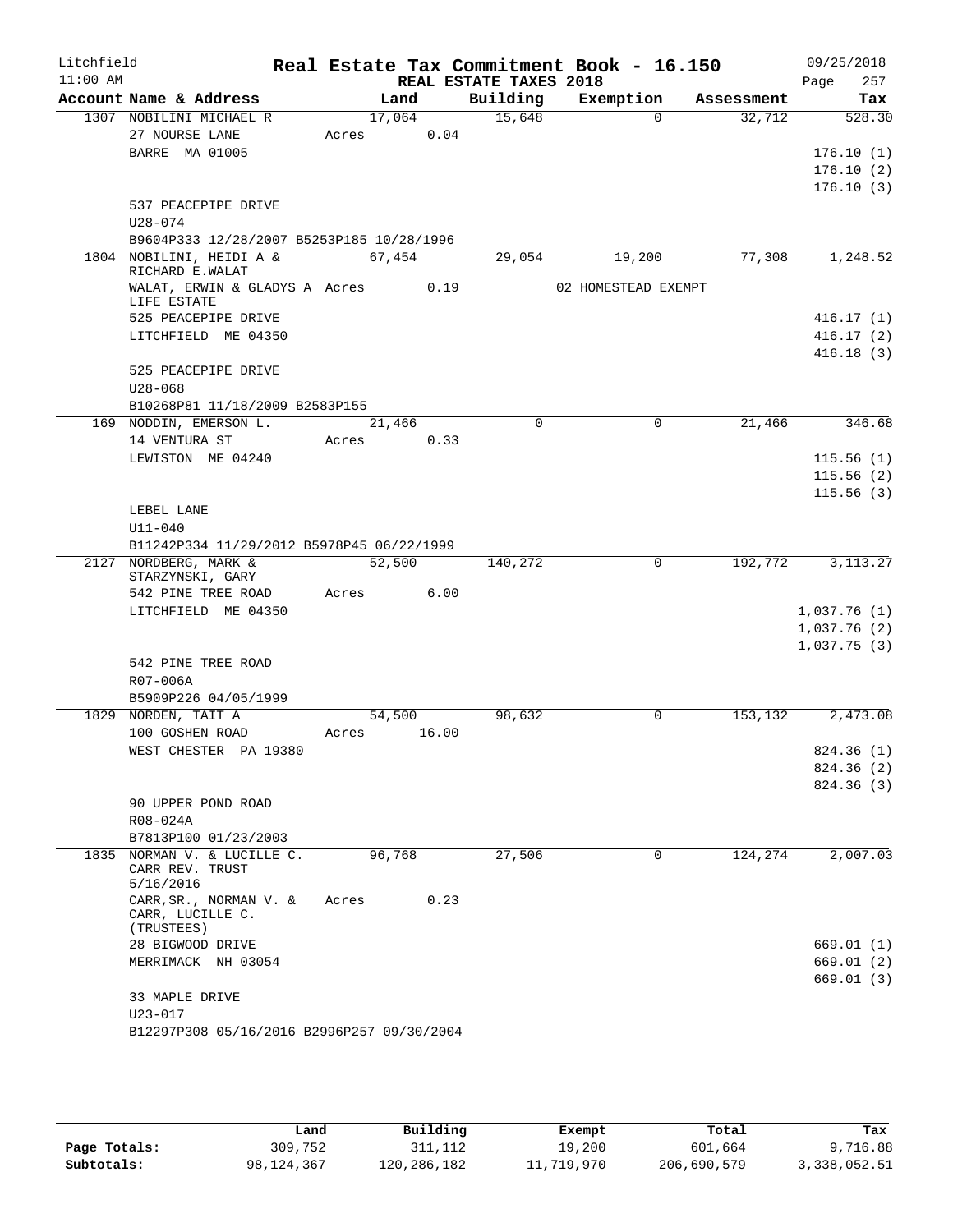| Litchfield |                                                                   |         |      |                        | Real Estate Tax Commitment Book - 16.150 |            | 09/25/2018             |
|------------|-------------------------------------------------------------------|---------|------|------------------------|------------------------------------------|------------|------------------------|
| $11:00$ AM |                                                                   |         |      | REAL ESTATE TAXES 2018 |                                          |            | 258<br>Page            |
|            | Account Name & Address                                            | Land    |      | Building               | Exemption                                | Assessment | Tax                    |
|            | 2352 NORMAND, JUDY                                                | 52,475  |      | 77,891                 | 19,200                                   | 111,166    | 1,795.33               |
|            | HOLT DONALD E JR.                                                 | Acres   | 5.99 |                        | 02 HOMESTEAD EXEMPT                      |            |                        |
|            | 90 SOUTH ADAMS ROAD                                               |         |      |                        |                                          |            | 598.44(1)              |
|            | LITCHFIELD ME 04050                                               |         |      |                        |                                          |            | 598.44(2)              |
|            | 90 SOUTH ADAMS ROAD                                               |         |      |                        |                                          |            | 598.45(3)              |
|            | R01-040A                                                          |         |      |                        |                                          |            |                        |
|            | B12360P10 07/12/2016 B8843P117 03/15/2006 B7632P161<br>08/28/2003 |         |      |                        |                                          |            |                        |
|            | 1310 NORRIS, JEANNE E,<br>ESTATE OF                               | 189,025 |      | 221,162                | 19,200                                   | 390,987    | 6,314.44               |
|            | C/O JOHN J NORRIS PR                                              | Acres   | 7.60 |                        | 02 HOMESTEAD EXEMPT                      |            |                        |
|            | 2177 GREEN HILL ROAD                                              |         |      |                        |                                          |            | 2,104.81(1)            |
|            | CHATHAM NH 03813                                                  |         |      |                        |                                          |            | 2, 104.81(2)           |
|            |                                                                   |         |      |                        |                                          |            | 2,104.82(3)            |
|            | 8 COMPUTER LANE                                                   |         |      |                        |                                          |            |                        |
|            | $U06 - 010$                                                       |         |      |                        |                                          |            |                        |
|            | B5214P1                                                           |         |      |                        |                                          |            |                        |
|            | 2118 NORRIS, LUTHER                                               | 46,200  |      | 104,080                | 19,200                                   | 131,080    | 2,116.94               |
|            | 9 FERRIN ROAD                                                     | Acres   | 5.00 |                        | 02 HOMESTEAD EXEMPT                      |            |                        |
|            | LITCHFIELD ME 04350                                               |         |      |                        |                                          |            | 705.65(1)              |
|            |                                                                   |         |      |                        |                                          |            | 705.65(2)              |
|            |                                                                   |         |      |                        |                                          |            | 705.64(3)              |
|            | 9 FERRIN ROAD                                                     |         |      |                        |                                          |            |                        |
|            | R03-119B                                                          |         |      |                        |                                          |            |                        |
|            | B6112P26 12/06/1999                                               |         |      |                        |                                          |            |                        |
|            | 1751 NUSMAN-MURRAY, LISA                                          | 40,490  |      | 74,804                 | 0                                        | 115,294    | 1,862.00               |
|            | ISAJAR, ELAINE                                                    | Acres   | 0.23 |                        |                                          |            |                        |
|            | ANN S. FORTUNE                                                    |         |      |                        |                                          |            | 620.67(1)              |
|            | 30 SANBORN STREET<br>PORTLAND ME 04103                            |         |      |                        |                                          |            | 620.67(2)<br>620.66(3) |
|            | 50 MILITARY LANE                                                  |         |      |                        |                                          |            |                        |
|            | $U06 - 004$                                                       |         |      |                        |                                          |            |                        |
|            | B12865P315 02/09/2018 B11942P238 03/11/2015                       |         |      |                        |                                          |            |                        |
|            | B11172P324 07/02/2012 B8688P73 11/07/2005 B6876P37                |         |      |                        |                                          |            |                        |
|            | 1924 NUTTER, ROGER I                                              | 75,525  |      | 29,407                 | $\Omega$                                 | 104,932    | 1,694.65               |
|            | NUTTER, TERESA J                                                  | Acres   | 0.25 |                        |                                          |            |                        |
|            | 1028 ROUTE 202                                                    |         |      |                        |                                          |            | 564.88 (1)             |
|            | GREENE ME 04236                                                   |         |      |                        |                                          |            | 564.88(2)              |
|            |                                                                   |         |      |                        |                                          |            | 564.89(3)              |
|            | 107 GRANT ROAD                                                    |         |      |                        |                                          |            |                        |
|            | U11-008                                                           |         |      |                        |                                          |            |                        |
|            | B10768P105 06/30/2011 B5497P320 11/15/1997                        |         |      |                        |                                          |            |                        |
|            | 1758 NUZZO, KARL & MAUREEN                                        | 118,050 |      | 50,397                 | 0                                        | 168,447    | 2,720.42               |
|            | P O BOX 87                                                        | Acres   | 0.50 |                        |                                          |            |                        |
|            | LITCHFIELD ME 04350                                               |         |      |                        |                                          |            | 906.81(1)              |
|            |                                                                   |         |      |                        |                                          |            | 906.81(2)              |
|            |                                                                   |         |      |                        |                                          |            | 906.80(3)              |
|            | 77 SAND POND LANE<br>U12-014                                      |         |      |                        |                                          |            |                        |
|            | B6567P6 07/27/2001                                                |         |      |                        |                                          |            |                        |
|            |                                                                   |         |      |                        |                                          |            |                        |

|              | Land       | Building    | Exempt     | Total       | Tax            |
|--------------|------------|-------------|------------|-------------|----------------|
| Page Totals: | 521,765    | 557,741     | 57,600     | 1,021,906   | 16,503.78      |
| Subtotals:   | 98,646,132 | 120,843,923 | 11,777,570 | 207,712,485 | 3, 354, 556.29 |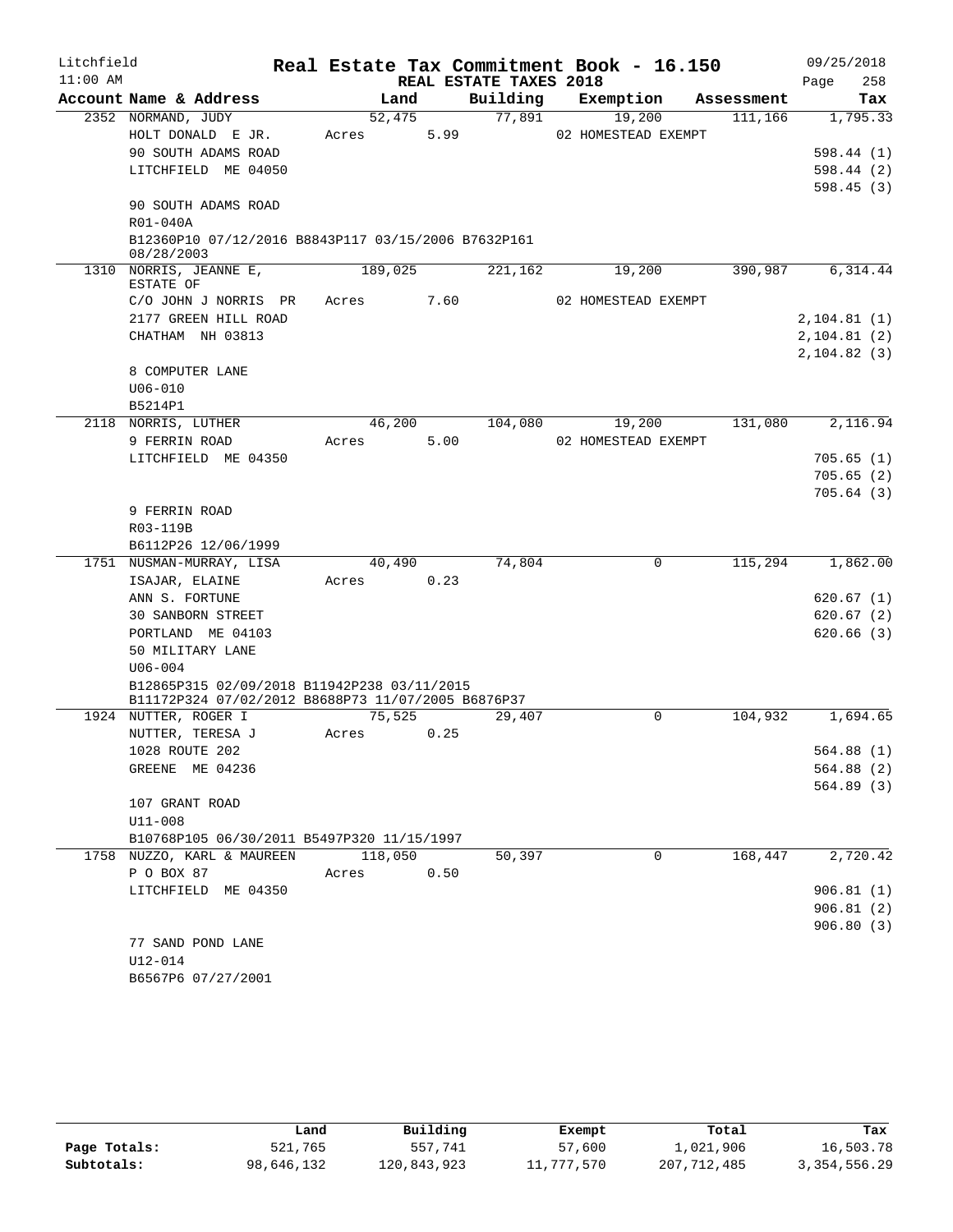| Litchfield                                  |          |                        |      |          | Real Estate Tax Commitment Book - 16.150 |  |            |      | 09/25/2018                 |
|---------------------------------------------|----------|------------------------|------|----------|------------------------------------------|--|------------|------|----------------------------|
| $11:00$ AM                                  |          | REAL ESTATE TAXES 2018 |      |          |                                          |  |            | Page | 259                        |
| Account Name & Address                      |          | Land                   |      | Building | Exemption                                |  | Assessment |      | Tax                        |
| NUZZO, KEITH<br>1313                        |          | 55,500                 |      | 151,859  | 19,200                                   |  | 188,159    |      | 3,038.77                   |
| 168 HUNTINGTON HILL<br>ROAD<br>LITCHFIELD   | ME 04350 | Acres                  | 9.00 |          | 02 HOMESTEAD EXEMPT                      |  |            |      | 1,012.92(1)                |
|                                             |          |                        |      |          |                                          |  |            |      | 1,012.92(2)<br>1.012.93(3) |
| 168 HUNTINGTON HILL<br>ROAD<br>$R11 - 040A$ |          |                        |      |          |                                          |  |            |      |                            |

B2411P285

|              | Land       | Building    | Exempt     | Total       | Tax          |
|--------------|------------|-------------|------------|-------------|--------------|
| Page Totals: | 55,500     | 151,859     | 19,200     | 188,159     | 3,038.77     |
| Subtotals:   | 98,701,632 | 120,995,782 | 11,796,770 | 207,900,644 | 3,357,595.06 |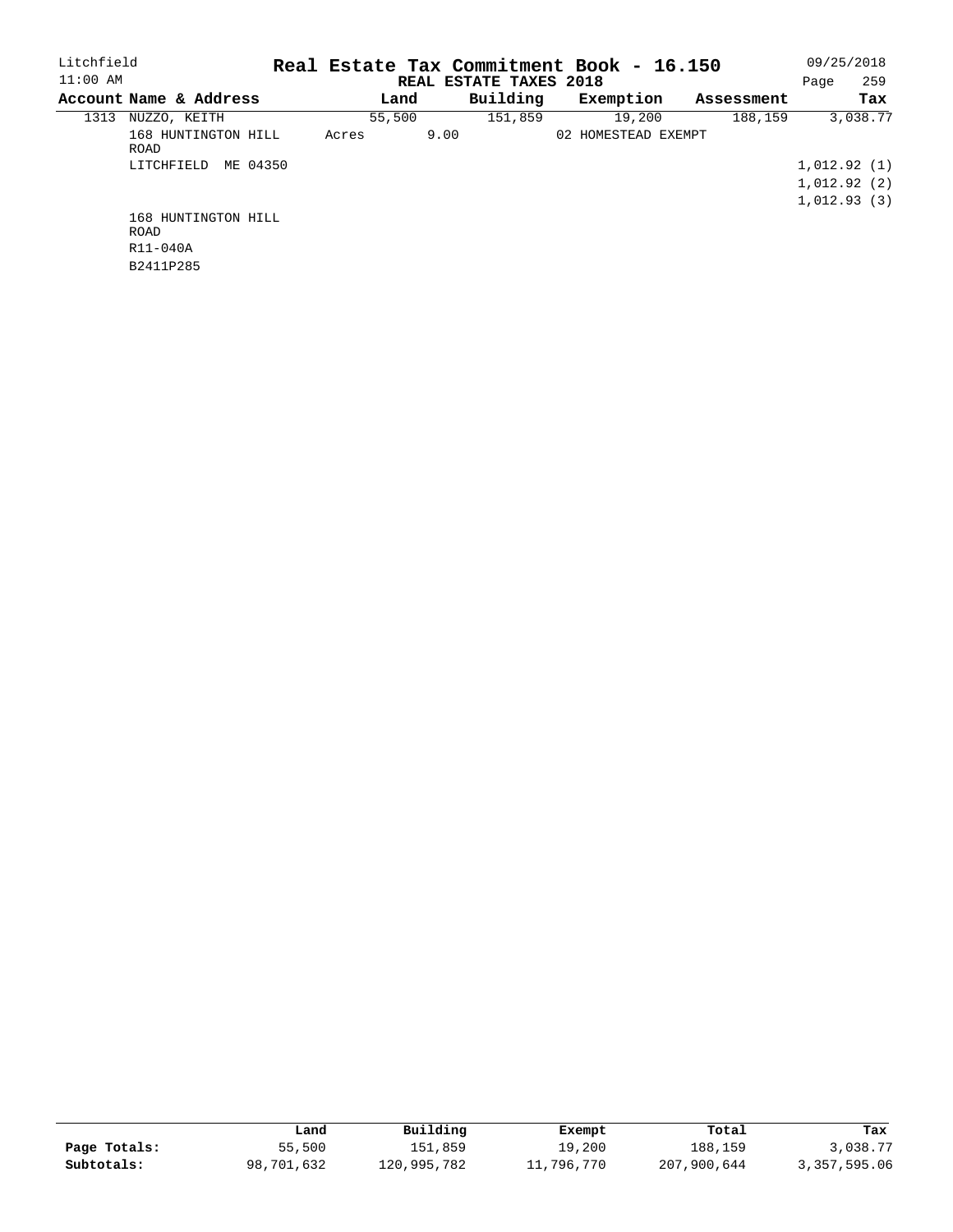| Litchfield<br>$11:00$ AM |                                                                               |         |        | REAL ESTATE TAXES 2018 | Real Estate Tax Commitment Book - 16.150 |            | 09/25/2018                 |
|--------------------------|-------------------------------------------------------------------------------|---------|--------|------------------------|------------------------------------------|------------|----------------------------|
|                          | Account Name & Address                                                        |         | Land   | Building               | Exemption                                | Assessment | Page<br>260<br>Tax         |
|                          | 912 O K BERRY FAMILY TRUST                                                    | 223,250 |        | 52,879                 | $\Omega$                                 | 276,129    | 4,459.48                   |
|                          | ARLINE B JULIA, TRUSTEE Acres                                                 |         | 5.50   |                        |                                          |            |                            |
|                          | 39 JOY ROAD                                                                   |         |        |                        |                                          |            | 1,486.49(1)                |
|                          | FAIRFIELD ME                                                                  |         |        |                        |                                          |            | 1,486.49(2)                |
|                          | 04937-3421                                                                    |         |        |                        |                                          |            |                            |
|                          |                                                                               |         |        |                        |                                          |            | 1,486.50(3)                |
|                          | 30 PAMROCK LANE                                                               |         |        |                        |                                          |            |                            |
|                          | $U02 - 002$                                                                   |         |        |                        |                                          |            |                            |
|                          | B8832P343 03/14/2006 B1866P81<br>1315 OAKES, SHERRY                           |         | 0      | 5,992                  | 5,992                                    | 0          | 0.00                       |
|                          | PO BOX 186                                                                    |         |        |                        | 02 HOMESTEAD EXEMPT                      |            |                            |
|                          | LITCHFIELD ME 04350                                                           |         |        |                        |                                          |            |                            |
|                          |                                                                               |         |        |                        |                                          |            |                            |
|                          |                                                                               |         |        |                        |                                          |            |                            |
|                          | 10 NUTTING LANE                                                               |         |        |                        |                                          |            |                            |
|                          | $R04 - 044 - ON - 26$                                                         |         |        |                        |                                          |            |                            |
|                          | 2448 OBIE ROGER A                                                             |         | 56,700 | 249,934                | 19,200                                   | 287,434    | 4,642.06                   |
|                          | OBIE ELIZABETH L                                                              | Acres   | 11.60  |                        | 02 HOMESTEAD EXEMPT                      |            |                            |
|                          | 99 STONE STREET                                                               |         |        |                        |                                          |            | 1,547.35(1)                |
|                          | AUGUSTA ME 04330                                                              |         |        |                        |                                          |            | 1,547.35(2)<br>1,547.36(3) |
|                          | 33 MARISSA LANE                                                               |         |        |                        |                                          |            |                            |
|                          | $R11 - 023 - 5$                                                               |         |        |                        |                                          |            |                            |
|                          | B8712P325 12/01/2005 B8342P95 03/18/2005                                      |         |        |                        |                                          |            |                            |
|                          | 2668 OCEANSIDE REALTY TRUST                                                   |         | 30,000 | 74,903                 | 0                                        | 104,903    | 1,694.18                   |
|                          | RAWS, W.EDWIN & PARICIA Acres                                                 |         | 1.00   |                        |                                          |            |                            |
|                          | A MCLAUGHLIN, TRUSTEES                                                        |         |        |                        |                                          |            |                            |
|                          | 127 PURINTON AVE<br>AUGUSTA ME 04330                                          |         |        |                        |                                          |            | 564.73(1)<br>564.73 (2)    |
|                          |                                                                               |         |        |                        |                                          |            | 564.72 (3)                 |
|                          | 1813 LEWISTON ROAD                                                            |         |        |                        |                                          |            |                            |
|                          | Apt. B                                                                        |         |        |                        |                                          |            |                            |
|                          | $U13 - 013 - 22$                                                              |         |        |                        |                                          |            |                            |
|                          | B10788P76 07/25/2011 B9908P260 11/14/2008                                     |         |        |                        |                                          |            |                            |
|                          | 2667 OCEANSIDE REALTY TRUST                                                   |         | 30,000 | 154,736                | 0                                        | 184,736    | 2,983.49                   |
|                          | RAWS, W.EDWIN &<br>PATRICIA A                                                 | Acres   | 1.00   |                        |                                          |            |                            |
|                          | MCLAUGHLIN, TRUSTEES                                                          |         |        |                        |                                          |            |                            |
|                          | 127 PURINTON AVE                                                              |         |        |                        |                                          |            | 994.50 (1)                 |
|                          | AUGUSTA ME 04330                                                              |         |        |                        |                                          |            | 994.50 (2)                 |
|                          |                                                                               |         |        |                        |                                          |            | 994.49 (3)                 |
|                          | 1813 LEWISTON ROAD<br>Apt. A                                                  |         |        |                        |                                          |            |                            |
|                          | $U13 - 013 - 21$                                                              |         |        |                        |                                          |            |                            |
|                          | B10788P76 07/25/2011 B9908P260 11/14/2008                                     |         |        |                        |                                          |            |                            |
|                          | 1747 O'CONNELL, ROBERT JR.                                                    |         | 57,446 | 85,860                 | 0                                        | 143,306    | 2,314.39                   |
|                          | O'CONNELL, MARY H.                                                            | Acres   | 0.31   |                        |                                          |            |                            |
|                          | 84 HAVEN STREET                                                               |         |        |                        |                                          |            | 771.46(1)                  |
|                          | MILFORD MA 01757                                                              |         |        |                        |                                          |            | 771.46(2)                  |
|                          |                                                                               |         |        |                        |                                          |            | 771.47(3)                  |
|                          | 85 KENWAY DRIVE                                                               |         |        |                        |                                          |            |                            |
|                          | $U22 - 009$                                                                   |         |        |                        |                                          |            |                            |
|                          | B11779P290 08/22/2014 B10759P222 06/21/2011<br>B9484P297 08/31/2007 B1631P182 |         |        |                        |                                          |            |                            |

|              | Land       | Building    | Exempt     | Total       | Tax          |
|--------------|------------|-------------|------------|-------------|--------------|
| Page Totals: | 397,396    | 624,304     | 25,192     | 996,508     | 16,093.60    |
| Subtotals:   | 99,099,028 | 121,620,086 | 11,821,962 | 208,897,152 | 3,373,688.66 |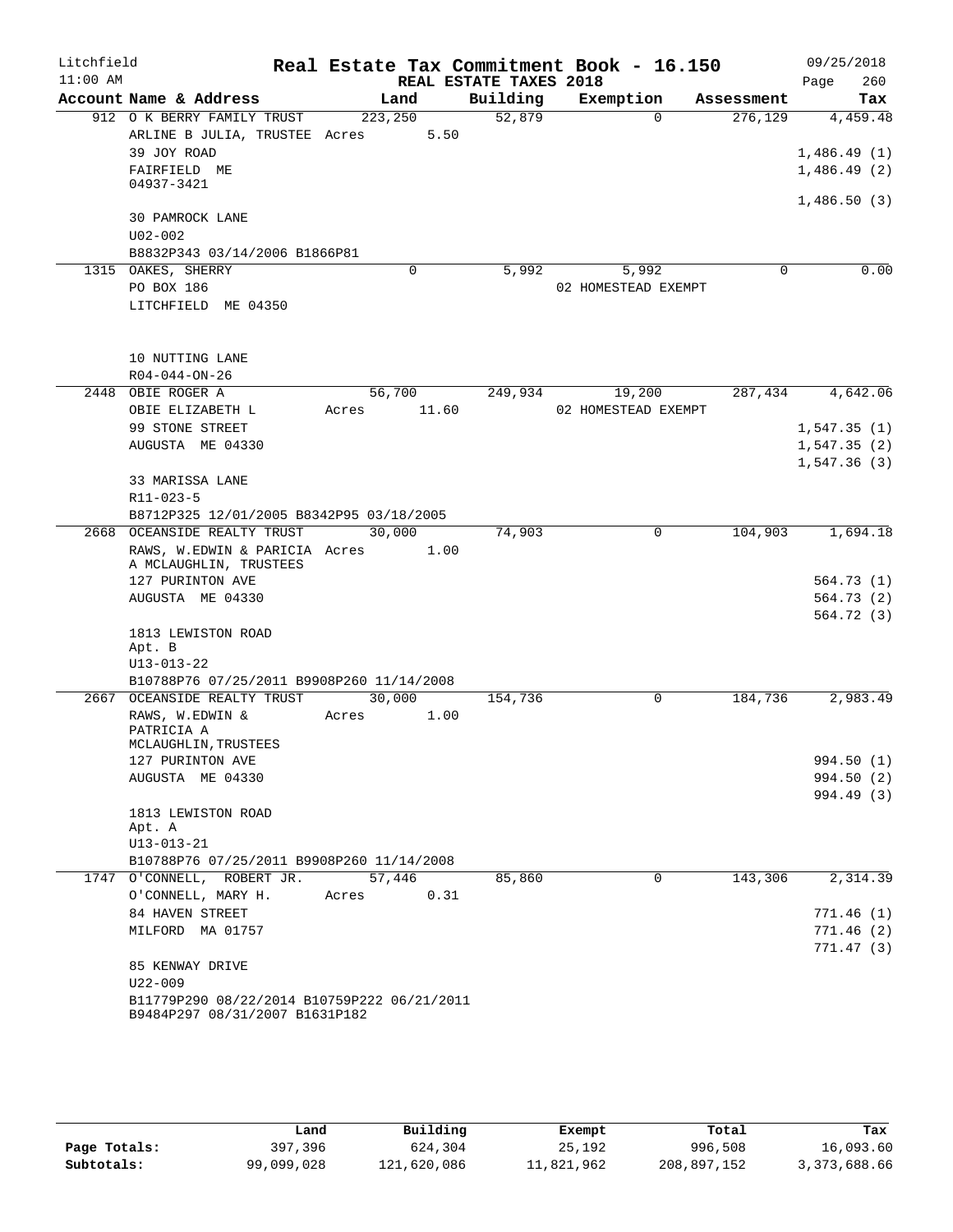| Litchfield |                                                      |         |      |                        | Real Estate Tax Commitment Book - 16.150 |            | 09/25/2018             |
|------------|------------------------------------------------------|---------|------|------------------------|------------------------------------------|------------|------------------------|
| $11:00$ AM |                                                      |         |      | REAL ESTATE TAXES 2018 |                                          |            | 261<br>Page            |
|            | Account Name & Address                               | Land    |      | Building               | Exemption                                | Assessment | Tax                    |
|            | 516 O'CONNOR, FRANCIS                                | 130,000 |      | 87,893                 | $\Omega$                                 | 217,893    | 3,518.97               |
|            | 2 DOYLE ST                                           | Acres   | 1.37 |                        |                                          |            |                        |
|            | LITCHFIELD ME 04350                                  |         |      |                        |                                          |            | 1, 172.99(1)           |
|            |                                                      |         |      |                        |                                          |            | 1, 172.99(2)           |
|            | 2 DOYLE STREET                                       |         |      |                        |                                          |            | 1,172.99 (3)           |
|            | $U09 - 018$                                          |         |      |                        |                                          |            |                        |
|            | B12036P244 07/09/2015 B11262P326 12/03/2012          |         |      |                        |                                          |            |                        |
|            | B9395P300 06/19/2007 B6088P289 11/27/1999            |         |      |                        |                                          |            |                        |
|            | 1318 ODENCRANTZ, GEORGE D                            | 61,602  |      | 111,965                | 0                                        | 173,567    | 2,803.11               |
|            | HILDRETH WINFIELD L                                  | Acres   | 0.22 |                        |                                          |            |                        |
|            | 386 DANVILLE CORNER RD                               |         |      |                        |                                          |            | 934.37 (1)             |
|            | AUBURN ME 04210                                      |         |      |                        |                                          |            | 934.37 (2)             |
|            |                                                      |         |      |                        |                                          |            | 934.37 (3)             |
|            | 75 GRANT ROAD                                        |         |      |                        |                                          |            |                        |
|            | $U11 - 018$<br>B3102P267 02/04/1987                  |         |      |                        |                                          |            |                        |
|            | 1317 ODENCRANTZ, GEORGE D                            | 32,675  |      | 0                      | 0                                        | 32,675     | 527.70                 |
|            | 386 DANVILLE CORNER RD                               | Acres   | 1.03 |                        |                                          |            |                        |
|            | AUBURN ME 04210                                      |         |      |                        |                                          |            | 175.90(1)              |
|            |                                                      |         |      |                        |                                          |            | 175.90(2)              |
|            |                                                      |         |      |                        |                                          |            | 175.90(3)              |
|            | GRANT ROAD                                           |         |      |                        |                                          |            |                        |
|            | U11-002                                              |         |      |                        |                                          |            |                        |
|            | B3102P265                                            |         |      |                        |                                          |            |                        |
|            | 532 O'DONNELL, TIMOTHY D.                            | 39,600  |      | 65,064                 | 0                                        | 104,664    | 1,690.32               |
|            | 5 RICKER LANE                                        | Acres   | 1.40 |                        |                                          |            |                        |
|            | LITCHFIELD ME 04350                                  |         |      |                        |                                          |            | 563.44(1)              |
|            |                                                      |         |      |                        |                                          |            | 563.44(2)<br>563.44(3) |
|            | 5 RICKER LANE                                        |         |      |                        |                                          |            |                        |
|            | $R03 - 040 - 5$                                      |         |      |                        |                                          |            |                        |
|            | B12256P299 03/28/2016 B10191P66 08/24/2009 B7306P154 |         |      |                        |                                          |            |                        |
|            | 03/07/2003                                           |         |      |                        |                                          |            |                        |
|            | 1319 OFARRELL, HELEN A AS                            | 84,252  |      | 47,566                 | 0                                        | 131,818    | 2,128.86               |
|            | TRUSTEE FOR HELEN A<br>O'FARRELL                     |         |      |                        |                                          |            |                        |
|            | 308 HARRISON CIRCLE                                  | Acres   | 0.22 |                        |                                          |            |                        |
|            | LOCUST GROVE VA 22508                                |         |      |                        |                                          |            | 709.62(1)              |
|            |                                                      |         |      |                        |                                          |            | 709.62(2)              |
|            |                                                      |         |      |                        |                                          |            | 709.62(3)              |
|            | 194 MACE ROAD                                        |         |      |                        |                                          |            |                        |
|            | U14-022A                                             |         |      |                        |                                          |            |                        |
|            | B2251P252 09/13/2004                                 |         |      |                        |                                          |            |                        |
|            | 271 OLIVEIRA, JAMES                                  | 26,000  |      | 51,388                 | 0                                        | 77,388     | 1,249.82               |
|            | 305 BUKER ROAD                                       | Acres   | 0.50 |                        |                                          |            |                        |
|            | LITCHFIELD ME 04350                                  |         |      |                        |                                          |            | 416.61(1)<br>416.61(2) |
|            |                                                      |         |      |                        |                                          |            | 416.60(3)              |
|            | 305 BUKER ROAD                                       |         |      |                        |                                          |            |                        |
|            | R05-045                                              |         |      |                        |                                          |            |                        |
|            | B10129P53 06/29/2009 B7771P93 12/12/2003             |         |      |                        |                                          |            |                        |

|              | Land         | Building    | Exempt     | Total       | Tax          |
|--------------|--------------|-------------|------------|-------------|--------------|
| Page Totals: | 374,129      | 363,876     |            | 738,005     | 11,918.78    |
| Subtotals:   | 99, 473, 157 | 121,983,962 | 11,821,962 | 209,635,157 | 3,385,607.44 |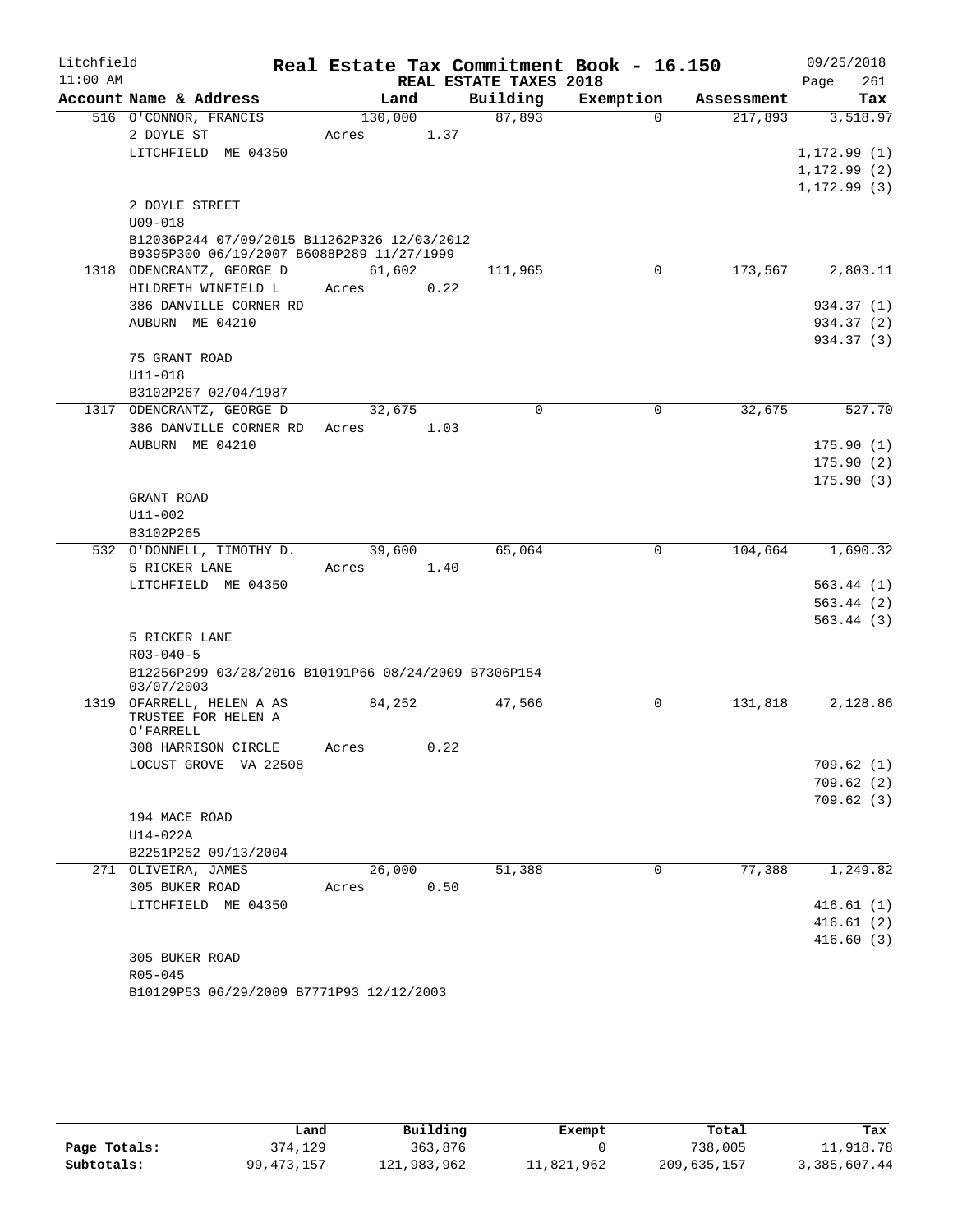| $11:00$ AM<br>REAL ESTATE TAXES 2018<br>262<br>Page<br>Building<br>Account Name & Address<br>Land<br>Exemption<br>Tax<br>Assessment<br>36,173<br>519 OLIVER, JESSICA A<br>46,250<br>82,423<br>1,331.13<br>$\Omega$<br>3.50<br>PIERCE, WILLIAM<br>Acres<br>78 FERRIN ROAD<br>443.71 (1)<br>443.71 (2)<br>LITCHFIELD ME 04350<br>443.71 (3)<br>78 FERRIN ROAD<br>R03-100A<br>B6959P264<br>44,411<br>105,375<br>1,701.81<br>228 OLSEN CARL S<br>60,964<br>0<br>0.29<br>OLSEN KELLY<br>Acres<br>12 KEVIN STREET<br>567.27(1)<br>LEWISTON ME 04240<br>567.27(2)<br>567.27(3)<br>107 ROSSER DRIVE<br>U17-010<br>B12198P75 12/23/2015 B9096P58 09/26/2006 B1528P437<br>08/12/1970<br>0<br>68,793<br>1,111.01<br>25,426<br>43,367<br>526 OMATICK, TERESA A.<br>0.11<br>54 ADAMS WAY<br>Acres<br>FREEPORT ME 04032<br>370.34(1)<br>370.34(2)<br>370.33(3)<br>110 JIMMY POND LANE<br>$U08 - 003$<br>B11609P221 01/13/2014 B9513P327 09/28/2007 B2863P49<br>09/30/1985<br>12,346<br>199.39<br>1489 O'NEAL, MAUREEN<br>0<br>12,346<br>0<br>11 JEFFREY LANE<br>LITCHFIELD ME 04280<br>66.46(1)<br>66.46(2)<br>66.47(3)<br>11 JEFFREY LANE<br>R01-010-ON-9<br>477 O'NEILL, CATHERINE E.<br>172,123<br>215,673<br>3,483.12<br>43,550<br>0<br>1108<br>2.42<br>Acres<br>HALLOWELL-LITCHFIELD<br><b>ROAD</b><br>WEST GARDINER ME 04345<br>1,161.04(1)<br>1, 161.04(2)<br>1, 161.04(3)<br>264 UPPER POND ROAD<br>R01-018<br>B12763P118 10/30/2017 B12115P197 09/25/2015<br>B2679P153<br>48,050<br>2780 ONEILL, JOSHUA<br>0<br>0<br>48,050<br>776.01<br>WILE, ARI<br>14.40<br>Acres<br>14 BEECH STREET<br>258.67(1)<br>GARDINER ME 04345<br>258.67(2)<br>258.67(3)<br>OAK HILL ROAD<br>R05-023A<br>B12862P239 03/16/2018 B12862P238 03/12/2018<br>B10699P130 03/31/2011 | Litchfield | Real Estate Tax Commitment Book - 16.150 |  | 09/25/2018 |
|-----------------------------------------------------------------------------------------------------------------------------------------------------------------------------------------------------------------------------------------------------------------------------------------------------------------------------------------------------------------------------------------------------------------------------------------------------------------------------------------------------------------------------------------------------------------------------------------------------------------------------------------------------------------------------------------------------------------------------------------------------------------------------------------------------------------------------------------------------------------------------------------------------------------------------------------------------------------------------------------------------------------------------------------------------------------------------------------------------------------------------------------------------------------------------------------------------------------------------------------------------------------------------------------------------------------------------------------------------------------------------------------------------------------------------------------------------------------------------------------------------------------------------------------------------------------------------------------------------------------------------------------------------------------------------------------------------------------------------------------------------|------------|------------------------------------------|--|------------|
|                                                                                                                                                                                                                                                                                                                                                                                                                                                                                                                                                                                                                                                                                                                                                                                                                                                                                                                                                                                                                                                                                                                                                                                                                                                                                                                                                                                                                                                                                                                                                                                                                                                                                                                                                     |            |                                          |  |            |
|                                                                                                                                                                                                                                                                                                                                                                                                                                                                                                                                                                                                                                                                                                                                                                                                                                                                                                                                                                                                                                                                                                                                                                                                                                                                                                                                                                                                                                                                                                                                                                                                                                                                                                                                                     |            |                                          |  |            |
|                                                                                                                                                                                                                                                                                                                                                                                                                                                                                                                                                                                                                                                                                                                                                                                                                                                                                                                                                                                                                                                                                                                                                                                                                                                                                                                                                                                                                                                                                                                                                                                                                                                                                                                                                     |            |                                          |  |            |
|                                                                                                                                                                                                                                                                                                                                                                                                                                                                                                                                                                                                                                                                                                                                                                                                                                                                                                                                                                                                                                                                                                                                                                                                                                                                                                                                                                                                                                                                                                                                                                                                                                                                                                                                                     |            |                                          |  |            |
|                                                                                                                                                                                                                                                                                                                                                                                                                                                                                                                                                                                                                                                                                                                                                                                                                                                                                                                                                                                                                                                                                                                                                                                                                                                                                                                                                                                                                                                                                                                                                                                                                                                                                                                                                     |            |                                          |  |            |
|                                                                                                                                                                                                                                                                                                                                                                                                                                                                                                                                                                                                                                                                                                                                                                                                                                                                                                                                                                                                                                                                                                                                                                                                                                                                                                                                                                                                                                                                                                                                                                                                                                                                                                                                                     |            |                                          |  |            |
|                                                                                                                                                                                                                                                                                                                                                                                                                                                                                                                                                                                                                                                                                                                                                                                                                                                                                                                                                                                                                                                                                                                                                                                                                                                                                                                                                                                                                                                                                                                                                                                                                                                                                                                                                     |            |                                          |  |            |
|                                                                                                                                                                                                                                                                                                                                                                                                                                                                                                                                                                                                                                                                                                                                                                                                                                                                                                                                                                                                                                                                                                                                                                                                                                                                                                                                                                                                                                                                                                                                                                                                                                                                                                                                                     |            |                                          |  |            |
|                                                                                                                                                                                                                                                                                                                                                                                                                                                                                                                                                                                                                                                                                                                                                                                                                                                                                                                                                                                                                                                                                                                                                                                                                                                                                                                                                                                                                                                                                                                                                                                                                                                                                                                                                     |            |                                          |  |            |
|                                                                                                                                                                                                                                                                                                                                                                                                                                                                                                                                                                                                                                                                                                                                                                                                                                                                                                                                                                                                                                                                                                                                                                                                                                                                                                                                                                                                                                                                                                                                                                                                                                                                                                                                                     |            |                                          |  |            |
|                                                                                                                                                                                                                                                                                                                                                                                                                                                                                                                                                                                                                                                                                                                                                                                                                                                                                                                                                                                                                                                                                                                                                                                                                                                                                                                                                                                                                                                                                                                                                                                                                                                                                                                                                     |            |                                          |  |            |
|                                                                                                                                                                                                                                                                                                                                                                                                                                                                                                                                                                                                                                                                                                                                                                                                                                                                                                                                                                                                                                                                                                                                                                                                                                                                                                                                                                                                                                                                                                                                                                                                                                                                                                                                                     |            |                                          |  |            |
|                                                                                                                                                                                                                                                                                                                                                                                                                                                                                                                                                                                                                                                                                                                                                                                                                                                                                                                                                                                                                                                                                                                                                                                                                                                                                                                                                                                                                                                                                                                                                                                                                                                                                                                                                     |            |                                          |  |            |
|                                                                                                                                                                                                                                                                                                                                                                                                                                                                                                                                                                                                                                                                                                                                                                                                                                                                                                                                                                                                                                                                                                                                                                                                                                                                                                                                                                                                                                                                                                                                                                                                                                                                                                                                                     |            |                                          |  |            |
|                                                                                                                                                                                                                                                                                                                                                                                                                                                                                                                                                                                                                                                                                                                                                                                                                                                                                                                                                                                                                                                                                                                                                                                                                                                                                                                                                                                                                                                                                                                                                                                                                                                                                                                                                     |            |                                          |  |            |
|                                                                                                                                                                                                                                                                                                                                                                                                                                                                                                                                                                                                                                                                                                                                                                                                                                                                                                                                                                                                                                                                                                                                                                                                                                                                                                                                                                                                                                                                                                                                                                                                                                                                                                                                                     |            |                                          |  |            |
|                                                                                                                                                                                                                                                                                                                                                                                                                                                                                                                                                                                                                                                                                                                                                                                                                                                                                                                                                                                                                                                                                                                                                                                                                                                                                                                                                                                                                                                                                                                                                                                                                                                                                                                                                     |            |                                          |  |            |
|                                                                                                                                                                                                                                                                                                                                                                                                                                                                                                                                                                                                                                                                                                                                                                                                                                                                                                                                                                                                                                                                                                                                                                                                                                                                                                                                                                                                                                                                                                                                                                                                                                                                                                                                                     |            |                                          |  |            |
|                                                                                                                                                                                                                                                                                                                                                                                                                                                                                                                                                                                                                                                                                                                                                                                                                                                                                                                                                                                                                                                                                                                                                                                                                                                                                                                                                                                                                                                                                                                                                                                                                                                                                                                                                     |            |                                          |  |            |
|                                                                                                                                                                                                                                                                                                                                                                                                                                                                                                                                                                                                                                                                                                                                                                                                                                                                                                                                                                                                                                                                                                                                                                                                                                                                                                                                                                                                                                                                                                                                                                                                                                                                                                                                                     |            |                                          |  |            |
|                                                                                                                                                                                                                                                                                                                                                                                                                                                                                                                                                                                                                                                                                                                                                                                                                                                                                                                                                                                                                                                                                                                                                                                                                                                                                                                                                                                                                                                                                                                                                                                                                                                                                                                                                     |            |                                          |  |            |
|                                                                                                                                                                                                                                                                                                                                                                                                                                                                                                                                                                                                                                                                                                                                                                                                                                                                                                                                                                                                                                                                                                                                                                                                                                                                                                                                                                                                                                                                                                                                                                                                                                                                                                                                                     |            |                                          |  |            |
|                                                                                                                                                                                                                                                                                                                                                                                                                                                                                                                                                                                                                                                                                                                                                                                                                                                                                                                                                                                                                                                                                                                                                                                                                                                                                                                                                                                                                                                                                                                                                                                                                                                                                                                                                     |            |                                          |  |            |
|                                                                                                                                                                                                                                                                                                                                                                                                                                                                                                                                                                                                                                                                                                                                                                                                                                                                                                                                                                                                                                                                                                                                                                                                                                                                                                                                                                                                                                                                                                                                                                                                                                                                                                                                                     |            |                                          |  |            |
|                                                                                                                                                                                                                                                                                                                                                                                                                                                                                                                                                                                                                                                                                                                                                                                                                                                                                                                                                                                                                                                                                                                                                                                                                                                                                                                                                                                                                                                                                                                                                                                                                                                                                                                                                     |            |                                          |  |            |
|                                                                                                                                                                                                                                                                                                                                                                                                                                                                                                                                                                                                                                                                                                                                                                                                                                                                                                                                                                                                                                                                                                                                                                                                                                                                                                                                                                                                                                                                                                                                                                                                                                                                                                                                                     |            |                                          |  |            |
|                                                                                                                                                                                                                                                                                                                                                                                                                                                                                                                                                                                                                                                                                                                                                                                                                                                                                                                                                                                                                                                                                                                                                                                                                                                                                                                                                                                                                                                                                                                                                                                                                                                                                                                                                     |            |                                          |  |            |
|                                                                                                                                                                                                                                                                                                                                                                                                                                                                                                                                                                                                                                                                                                                                                                                                                                                                                                                                                                                                                                                                                                                                                                                                                                                                                                                                                                                                                                                                                                                                                                                                                                                                                                                                                     |            |                                          |  |            |
|                                                                                                                                                                                                                                                                                                                                                                                                                                                                                                                                                                                                                                                                                                                                                                                                                                                                                                                                                                                                                                                                                                                                                                                                                                                                                                                                                                                                                                                                                                                                                                                                                                                                                                                                                     |            |                                          |  |            |
|                                                                                                                                                                                                                                                                                                                                                                                                                                                                                                                                                                                                                                                                                                                                                                                                                                                                                                                                                                                                                                                                                                                                                                                                                                                                                                                                                                                                                                                                                                                                                                                                                                                                                                                                                     |            |                                          |  |            |
|                                                                                                                                                                                                                                                                                                                                                                                                                                                                                                                                                                                                                                                                                                                                                                                                                                                                                                                                                                                                                                                                                                                                                                                                                                                                                                                                                                                                                                                                                                                                                                                                                                                                                                                                                     |            |                                          |  |            |
|                                                                                                                                                                                                                                                                                                                                                                                                                                                                                                                                                                                                                                                                                                                                                                                                                                                                                                                                                                                                                                                                                                                                                                                                                                                                                                                                                                                                                                                                                                                                                                                                                                                                                                                                                     |            |                                          |  |            |
|                                                                                                                                                                                                                                                                                                                                                                                                                                                                                                                                                                                                                                                                                                                                                                                                                                                                                                                                                                                                                                                                                                                                                                                                                                                                                                                                                                                                                                                                                                                                                                                                                                                                                                                                                     |            |                                          |  |            |
|                                                                                                                                                                                                                                                                                                                                                                                                                                                                                                                                                                                                                                                                                                                                                                                                                                                                                                                                                                                                                                                                                                                                                                                                                                                                                                                                                                                                                                                                                                                                                                                                                                                                                                                                                     |            |                                          |  |            |
|                                                                                                                                                                                                                                                                                                                                                                                                                                                                                                                                                                                                                                                                                                                                                                                                                                                                                                                                                                                                                                                                                                                                                                                                                                                                                                                                                                                                                                                                                                                                                                                                                                                                                                                                                     |            |                                          |  |            |
|                                                                                                                                                                                                                                                                                                                                                                                                                                                                                                                                                                                                                                                                                                                                                                                                                                                                                                                                                                                                                                                                                                                                                                                                                                                                                                                                                                                                                                                                                                                                                                                                                                                                                                                                                     |            |                                          |  |            |
|                                                                                                                                                                                                                                                                                                                                                                                                                                                                                                                                                                                                                                                                                                                                                                                                                                                                                                                                                                                                                                                                                                                                                                                                                                                                                                                                                                                                                                                                                                                                                                                                                                                                                                                                                     |            |                                          |  |            |
|                                                                                                                                                                                                                                                                                                                                                                                                                                                                                                                                                                                                                                                                                                                                                                                                                                                                                                                                                                                                                                                                                                                                                                                                                                                                                                                                                                                                                                                                                                                                                                                                                                                                                                                                                     |            |                                          |  |            |
|                                                                                                                                                                                                                                                                                                                                                                                                                                                                                                                                                                                                                                                                                                                                                                                                                                                                                                                                                                                                                                                                                                                                                                                                                                                                                                                                                                                                                                                                                                                                                                                                                                                                                                                                                     |            |                                          |  |            |
|                                                                                                                                                                                                                                                                                                                                                                                                                                                                                                                                                                                                                                                                                                                                                                                                                                                                                                                                                                                                                                                                                                                                                                                                                                                                                                                                                                                                                                                                                                                                                                                                                                                                                                                                                     |            |                                          |  |            |
|                                                                                                                                                                                                                                                                                                                                                                                                                                                                                                                                                                                                                                                                                                                                                                                                                                                                                                                                                                                                                                                                                                                                                                                                                                                                                                                                                                                                                                                                                                                                                                                                                                                                                                                                                     |            |                                          |  |            |
|                                                                                                                                                                                                                                                                                                                                                                                                                                                                                                                                                                                                                                                                                                                                                                                                                                                                                                                                                                                                                                                                                                                                                                                                                                                                                                                                                                                                                                                                                                                                                                                                                                                                                                                                                     |            |                                          |  |            |
|                                                                                                                                                                                                                                                                                                                                                                                                                                                                                                                                                                                                                                                                                                                                                                                                                                                                                                                                                                                                                                                                                                                                                                                                                                                                                                                                                                                                                                                                                                                                                                                                                                                                                                                                                     |            |                                          |  |            |
|                                                                                                                                                                                                                                                                                                                                                                                                                                                                                                                                                                                                                                                                                                                                                                                                                                                                                                                                                                                                                                                                                                                                                                                                                                                                                                                                                                                                                                                                                                                                                                                                                                                                                                                                                     |            |                                          |  |            |
|                                                                                                                                                                                                                                                                                                                                                                                                                                                                                                                                                                                                                                                                                                                                                                                                                                                                                                                                                                                                                                                                                                                                                                                                                                                                                                                                                                                                                                                                                                                                                                                                                                                                                                                                                     |            |                                          |  |            |
|                                                                                                                                                                                                                                                                                                                                                                                                                                                                                                                                                                                                                                                                                                                                                                                                                                                                                                                                                                                                                                                                                                                                                                                                                                                                                                                                                                                                                                                                                                                                                                                                                                                                                                                                                     |            |                                          |  |            |
|                                                                                                                                                                                                                                                                                                                                                                                                                                                                                                                                                                                                                                                                                                                                                                                                                                                                                                                                                                                                                                                                                                                                                                                                                                                                                                                                                                                                                                                                                                                                                                                                                                                                                                                                                     |            |                                          |  |            |
|                                                                                                                                                                                                                                                                                                                                                                                                                                                                                                                                                                                                                                                                                                                                                                                                                                                                                                                                                                                                                                                                                                                                                                                                                                                                                                                                                                                                                                                                                                                                                                                                                                                                                                                                                     |            |                                          |  |            |
|                                                                                                                                                                                                                                                                                                                                                                                                                                                                                                                                                                                                                                                                                                                                                                                                                                                                                                                                                                                                                                                                                                                                                                                                                                                                                                                                                                                                                                                                                                                                                                                                                                                                                                                                                     |            |                                          |  |            |
|                                                                                                                                                                                                                                                                                                                                                                                                                                                                                                                                                                                                                                                                                                                                                                                                                                                                                                                                                                                                                                                                                                                                                                                                                                                                                                                                                                                                                                                                                                                                                                                                                                                                                                                                                     |            |                                          |  |            |
|                                                                                                                                                                                                                                                                                                                                                                                                                                                                                                                                                                                                                                                                                                                                                                                                                                                                                                                                                                                                                                                                                                                                                                                                                                                                                                                                                                                                                                                                                                                                                                                                                                                                                                                                                     |            |                                          |  |            |

|              | Land       | Building    | Exempt     | Total       | Tax          |
|--------------|------------|-------------|------------|-------------|--------------|
| Page Totals: | 224,240    | 308,420     |            | 532,660     | 8,602.47     |
| Subtotals:   | 99,697,397 | 122,292,382 | 11,821,962 | 210,167,817 | 3,394,209.91 |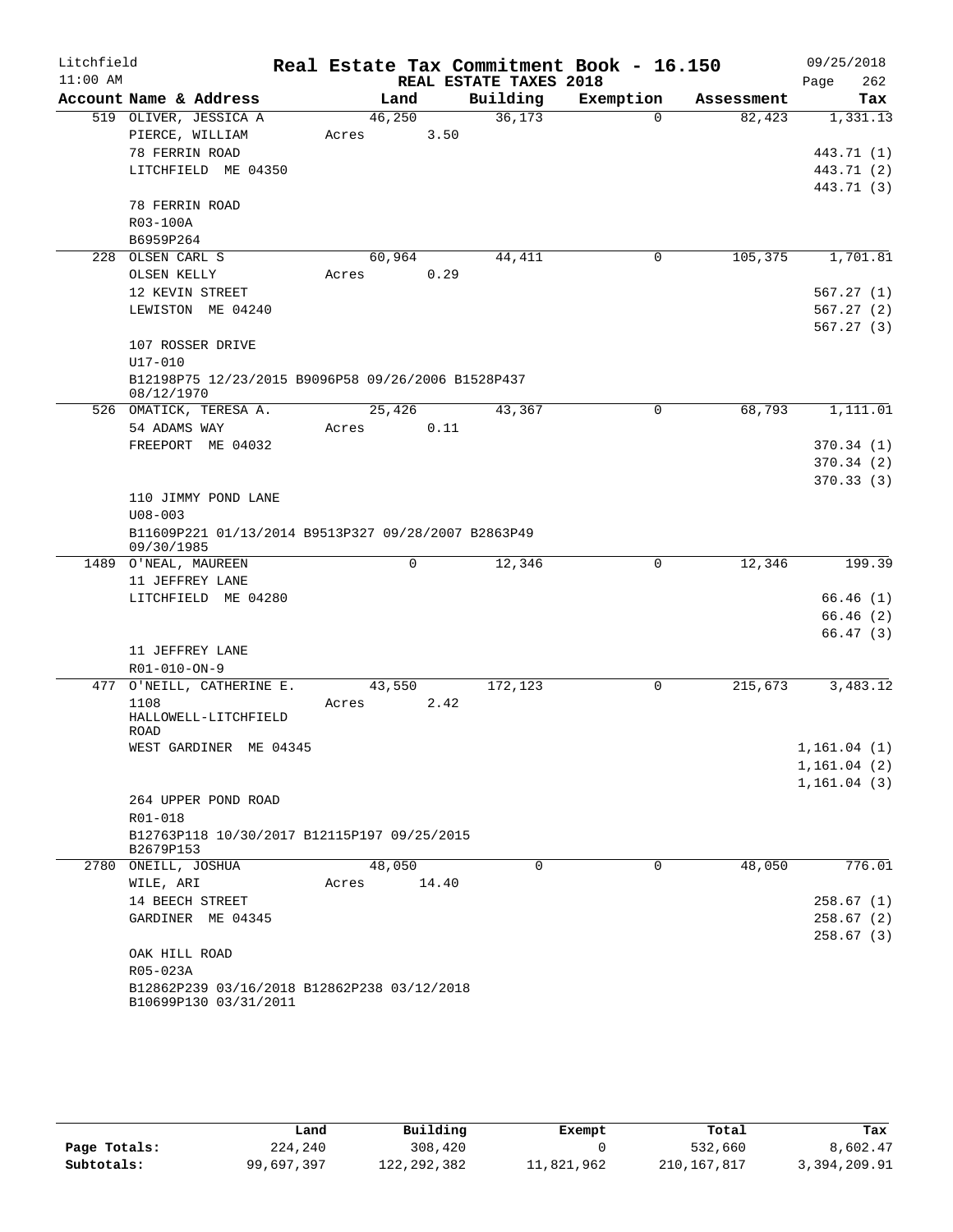| Litchfield |                                             |                |      |                        | Real Estate Tax Commitment Book - 16.150 |            | 09/25/2018                 |          |
|------------|---------------------------------------------|----------------|------|------------------------|------------------------------------------|------------|----------------------------|----------|
| $11:00$ AM |                                             |                |      | REAL ESTATE TAXES 2018 |                                          |            | Page                       | 263      |
|            | Account Name & Address                      | Land           |      | Building               | Exemption                                | Assessment |                            | Tax      |
|            | 65 ORANGE, MADELINE E                       | 91,775         |      | 112,471                | $\Omega$                                 | 204,246    |                            | 3,298.57 |
|            | 30 KENWAY DRIVE                             | Acres          | 1.07 |                        |                                          |            |                            |          |
|            | LITCHFIELD ME 04350                         |                |      |                        |                                          |            | 1,099.52(1)                |          |
|            |                                             |                |      |                        |                                          |            | 1,099.52(2)<br>1,099.53(3) |          |
|            | 30 KENWAY DRIVE                             |                |      |                        |                                          |            |                            |          |
|            | $U23 - 026$                                 |                |      |                        |                                          |            |                            |          |
|            | B10605P59 12/01/2010 B4246P333 10/09/1992   |                |      |                        |                                          |            |                            |          |
|            | 202 O'REILLY, DUSTIN T.                     | 74,000         |      | 172,608                | 0                                        | 246,608    |                            | 3,982.72 |
|            | O'REILLY, KELLYE                            | 43.50<br>Acres |      |                        |                                          |            |                            |          |
|            | 1656 HALLOWELL ROAD                         |                |      |                        |                                          |            | 1,327.57(1)                |          |
|            | LITCHFIELD ME 04350                         |                |      |                        |                                          |            | 1,327.57(2)                |          |
|            |                                             |                |      |                        |                                          |            | 1,327.58(3)                |          |
|            | 1656 HALLOWELL ROAD                         |                |      |                        |                                          |            |                            |          |
|            | R12-008                                     |                |      |                        |                                          |            |                            |          |
|            | B12486P169 11/10/2016 B11902P247 01/20/2015 |                |      |                        |                                          |            |                            |          |
|            | B9104P305 10/03/2006 B2554P33               |                |      |                        |                                          |            |                            |          |
|            | 203 O'REILLY, DUSTIN T.                     | 9,800          |      | $\mathbf 0$            | 0                                        | 9,800      |                            | 158.27   |
|            | O'REILLY, KELLYE                            | Acres          | 0.35 |                        |                                          |            |                            |          |
|            | 1656 HALLOWELL ROAD                         |                |      |                        |                                          |            | 52.76(1)                   |          |
|            | LITCHFIELD ME 04350                         |                |      |                        |                                          |            | 52.76(2)<br>52.75(3)       |          |
|            | HALLOWELL ROAD                              |                |      |                        |                                          |            |                            |          |
|            | $U18 - 017$                                 |                |      |                        |                                          |            |                            |          |
|            | B12486P169 11/10/2016 B11902P247 01/20/2015 |                |      |                        |                                          |            |                            |          |
|            | B9104P305 10/03/2006 B2554P33               |                |      |                        |                                          |            |                            |          |
|            | 1321 ORESTIS, DORIS L.                      | 62,960         |      | 104,016                | 24,960                                   | 142,016    |                            | 2,293.56 |
|            | TRUSTEE                                     |                | 0.60 |                        |                                          |            |                            |          |
|            | ORESTIS DORIS LIANE<br>FAMILY TRUST         | Acres          |      |                        | 03 VETERANS EXEMPT                       |            |                            |          |
|            | 24 KENWAY DRIVE                             |                |      |                        | 02 HOMESTEAD EXEMPT                      |            | 764.52(1)                  |          |
|            | LITCHFIELD ME 04350                         |                |      |                        |                                          |            | 764.52(2)                  |          |
|            |                                             |                |      |                        |                                          |            | 764.52(3)                  |          |
|            | 24 KENWAY DRIVE                             |                |      |                        |                                          |            |                            |          |
|            | $U23 - 025$                                 |                |      |                        |                                          |            |                            |          |
|            | B6318P265 10/10/2000                        |                |      |                        |                                          |            |                            |          |
| 2357       | ORR DANA E                                  | 40,850         |      | 175,165                | 0                                        | 216,015    |                            | 3,488.64 |
|            | ORR EKA F                                   | Acres          | 1.34 |                        |                                          |            |                            |          |
|            | 1161 LEWISTON ROAD                          |                |      |                        |                                          |            | 1,162.88(1)                |          |
|            | LITCHFIELD ME 04350                         |                |      |                        |                                          |            | 1,162.88(2)                |          |
|            |                                             |                |      |                        |                                          |            | 1,162.88(3)                |          |
|            | 1161 LEWISTON ROAD                          |                |      |                        |                                          |            |                            |          |
|            | R13-008A-5                                  |                |      |                        |                                          |            |                            |          |
|            | B8932P39 06/07/2006 B7518P244 07/16/2003    |                |      |                        |                                          |            |                            |          |
|            | 1323 ORR, EKA F.                            | 41,250         |      | 72,526                 | 0                                        | 113,776    |                            | 1,837.48 |
|            | 67 SOUTH ADAMS ROAD                         | Acres          | 1.50 |                        |                                          |            |                            |          |
|            | LITCHFIELD ME 04350                         |                |      |                        |                                          |            | 612.49(1)                  |          |
|            |                                             |                |      |                        |                                          |            | 612.49(2)<br>612.50(3)     |          |
|            | 67 SOUTH ADAMS ROAD                         |                |      |                        |                                          |            |                            |          |
|            | R01-045                                     |                |      |                        |                                          |            |                            |          |
|            | B12725P86 09/19/2017 B4685P335              |                |      |                        |                                          |            |                            |          |

|              | Land        | Building    | Exempt     | Total       | Tax          |
|--------------|-------------|-------------|------------|-------------|--------------|
| Page Totals: | 320,635     | 636,786     | 24,960     | 932,461     | 15,059.24    |
| Subtotals:   | 100,018,032 | 122,929,168 | 11,846,922 | 211,100,278 | 3,409,269.15 |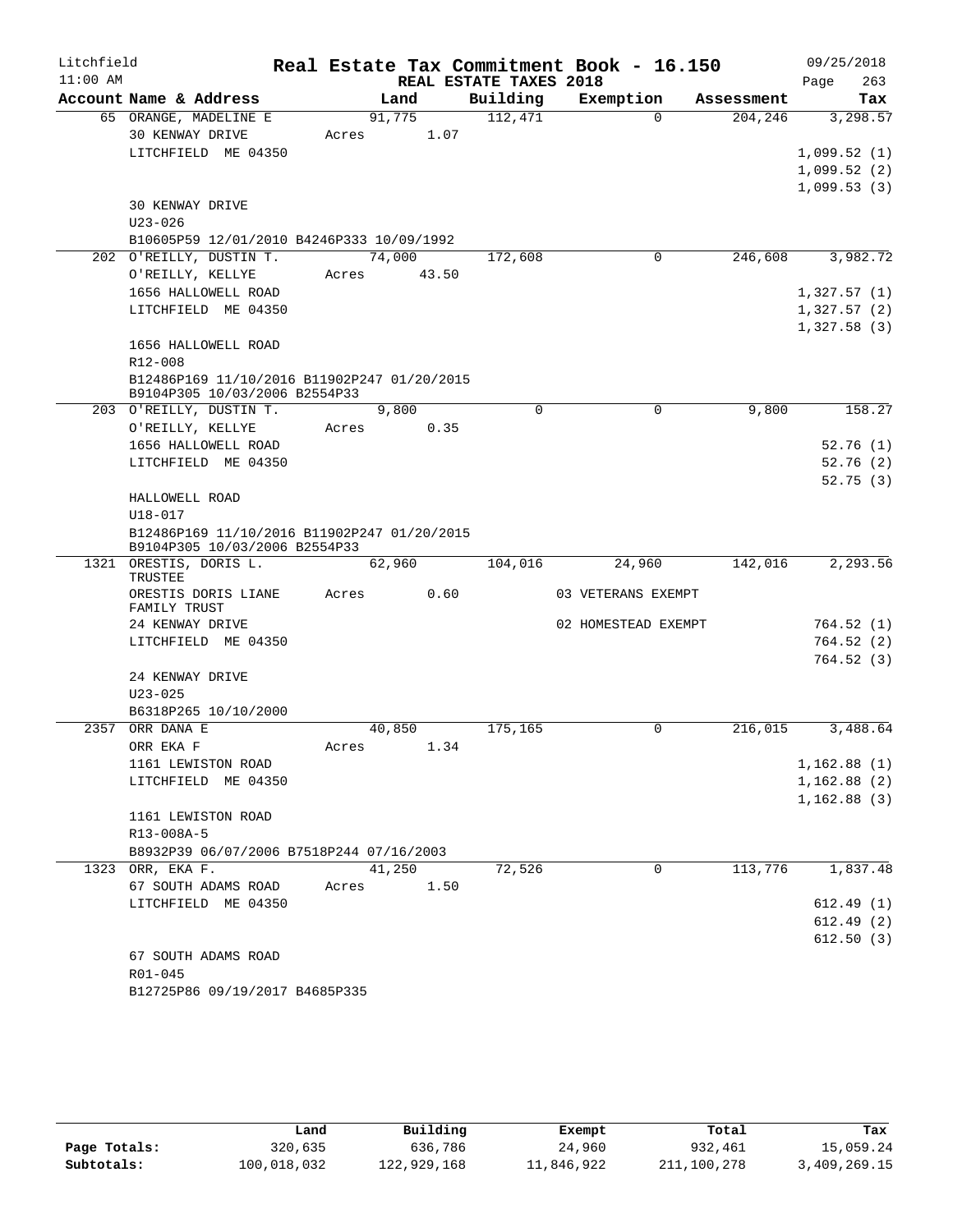| Litchfield   |                                                    |         |               |                        | Real Estate Tax Commitment Book - 16.150 |               | 09/25/2018       |
|--------------|----------------------------------------------------|---------|---------------|------------------------|------------------------------------------|---------------|------------------|
| $11:00$ AM   |                                                    |         |               | REAL ESTATE TAXES 2018 |                                          |               | 264<br>Page      |
|              | Account Name & Address                             |         | Land          | Building               | Exemption                                | Assessment    | Tax              |
|              | 1324 ORRALL, DAVID                                 |         | 154,534       |                        | 47,209<br>24,960                         | 176,783       | 2,855.05         |
|              | P O BOX 53                                         |         | Acres 0.49    |                        | 02 HOMESTEAD EXEMPT                      |               |                  |
|              | LITCHFIELD ME 04350                                |         |               |                        | 03 VETERANS EXEMPT                       |               | 951.68(1)        |
|              |                                                    |         |               |                        |                                          |               | 951.68(2)        |
|              |                                                    |         |               |                        |                                          |               | 951.69(3)        |
|              | 134 MACE ROAD                                      |         |               |                        |                                          |               |                  |
|              | $U14 - 010$                                        |         |               |                        |                                          |               |                  |
|              | B6242P135 07/25/2000                               |         |               |                        |                                          |               |                  |
|              | 1108 OUELLETE BRUCE T                              |         | 198,174       | 37,596                 | 0                                        | 235,770       | 3,807.69         |
|              | OUELLETTE KAREN M                                  | Acres   | 0.89          |                        |                                          |               |                  |
|              | 907 COLLEGE ROAD                                   |         |               |                        |                                          |               | 1, 269.23(1)     |
|              | LEWISTON ME 04240                                  |         |               |                        |                                          |               | 1,269.23(2)      |
|              |                                                    |         |               |                        |                                          |               | 1, 269.23(3)     |
|              | 107 LEBEL LANE                                     |         |               |                        |                                          |               |                  |
|              | U11-042                                            |         |               |                        |                                          |               |                  |
|              | B9888P32 10/22/2008 B8504P202 07/15/2005 B4952P357 |         |               |                        |                                          |               |                  |
|              | 1409 OUELLETTE ANNE MARIE                          |         |               | 40,000 73,831          | 19,200                                   | 94,631        | 1,528.29         |
|              | LACHANCE BRIAN L                                   |         | Acres 1.00    |                        | 02 HOMESTEAD EXEMPT                      |               |                  |
|              | 56 LITTLE DRIVE                                    |         |               |                        |                                          |               | 509.43(1)        |
|              | LITCHFIELD ME 04350                                |         |               |                        |                                          |               | 509.43(2)        |
|              |                                                    |         |               |                        |                                          |               | 509.43(3)        |
|              | 56 LITTLE DRIVE                                    |         |               |                        |                                          |               |                  |
|              | U24-012B                                           |         |               |                        |                                          |               |                  |
|              | B8998P20 07/21/2006 B7000P2 06/10/2004             |         |               |                        |                                          |               |                  |
|              | 1335 OUELLETTE ET AL, DENNIS 87,852                |         |               | 83,410                 | 0                                        | 171,262       | 2,765.88         |
|              | R                                                  |         |               |                        |                                          |               |                  |
|              | 6 FAYE STREET                                      |         | 0.22<br>Acres |                        |                                          |               |                  |
|              | TOPSHAM ME 04086                                   |         |               |                        |                                          |               | 921.96(1)        |
|              |                                                    |         |               |                        |                                          |               | 921.96(2)        |
|              |                                                    |         |               |                        |                                          |               | 921.96(3)        |
|              | 166 MACE ROAD                                      |         |               |                        |                                          |               |                  |
|              | $U14 - 013$                                        |         |               |                        |                                          |               |                  |
|              | B4770P168                                          |         |               |                        |                                          |               |                  |
|              | 328 OUELLETTE JAMIE D                              |         | 38,650        |                        | 96,034<br>19,200                         |               | 115,484 1,865.07 |
|              | HULIT NICOLE L                                     |         | Acres 1.02    |                        | 02 HOMESTEAD EXEMPT                      |               |                  |
|              | 11 KENWAY DRIVE                                    |         |               |                        |                                          |               | 621.69(1)        |
|              | LITCHFIELD ME 04350                                |         |               |                        |                                          |               | 621.69(2)        |
|              |                                                    |         |               |                        |                                          |               | 621.69(3)        |
|              | 11 KENWAY DRIVE                                    |         |               |                        |                                          |               |                  |
|              |                                                    |         |               |                        |                                          |               |                  |
|              | U23-027                                            |         |               |                        |                                          |               |                  |
|              | B9155P208 11/17/2006 B6684P176 06/23/2000          |         |               |                        |                                          |               |                  |
|              | 2618 OUELLETTE ROGER J                             |         | 45,000        | 47,732                 | 0                                        | 92,732        | 1,497.62         |
|              | 1747 LEWISTON ROAD                                 | Acres   | 3.00          |                        |                                          |               |                  |
|              | LITCHFIELD ME 04350                                |         |               |                        |                                          |               | 499.21 (1)       |
|              |                                                    |         |               |                        |                                          |               | 499.21 (2)       |
|              |                                                    |         |               |                        |                                          |               | 499.20 (3)       |
|              | 1747 LEWISTON ROAD                                 |         |               |                        |                                          |               |                  |
|              | U13-002C                                           |         |               |                        |                                          |               |                  |
|              | B9103P301 09/07/2006                               |         |               |                        |                                          |               |                  |
|              | 1492 OUELLETTE, AARON B                            |         | 45,000        | 233,134                | $\Omega$                                 | 278,134       | 4,491.86         |
|              | OUELLETTE, ANNA M                                  | Acres   | 3.00          |                        |                                          |               |                  |
|              | 1493 LEWISTON ROAD                                 |         |               |                        |                                          |               | 1,497.29(1)      |
|              | LITCHFIELD ME 04350                                |         |               |                        |                                          |               | 1,497.29(2)      |
|              |                                                    |         |               |                        |                                          |               | 1,497.28(3)      |
|              | 1493 LEWISTON ROAD                                 |         |               |                        |                                          |               |                  |
|              | $U16 - 022$                                        |         |               |                        |                                          |               |                  |
|              | B10880P266 11/08/2011 B10208P163 09/18/2009        |         |               |                        |                                          |               |                  |
|              | B10128P80 06/29/2009 B4967P204 09/07/1995          |         |               |                        |                                          |               |                  |
|              |                                                    | Land    | Building      |                        | Exempt                                   | Total         | Tax              |
| Page Totals: |                                                    | 609,210 | 618,946       |                        | 63,360                                   | 1,164,796     | 18,811.46        |
| Subtotals:   | 100,627,242                                        |         | 123,548,114   |                        | 11,910,282                               | 212, 265, 074 | 3,428,080.61     |
|              |                                                    |         |               |                        |                                          |               |                  |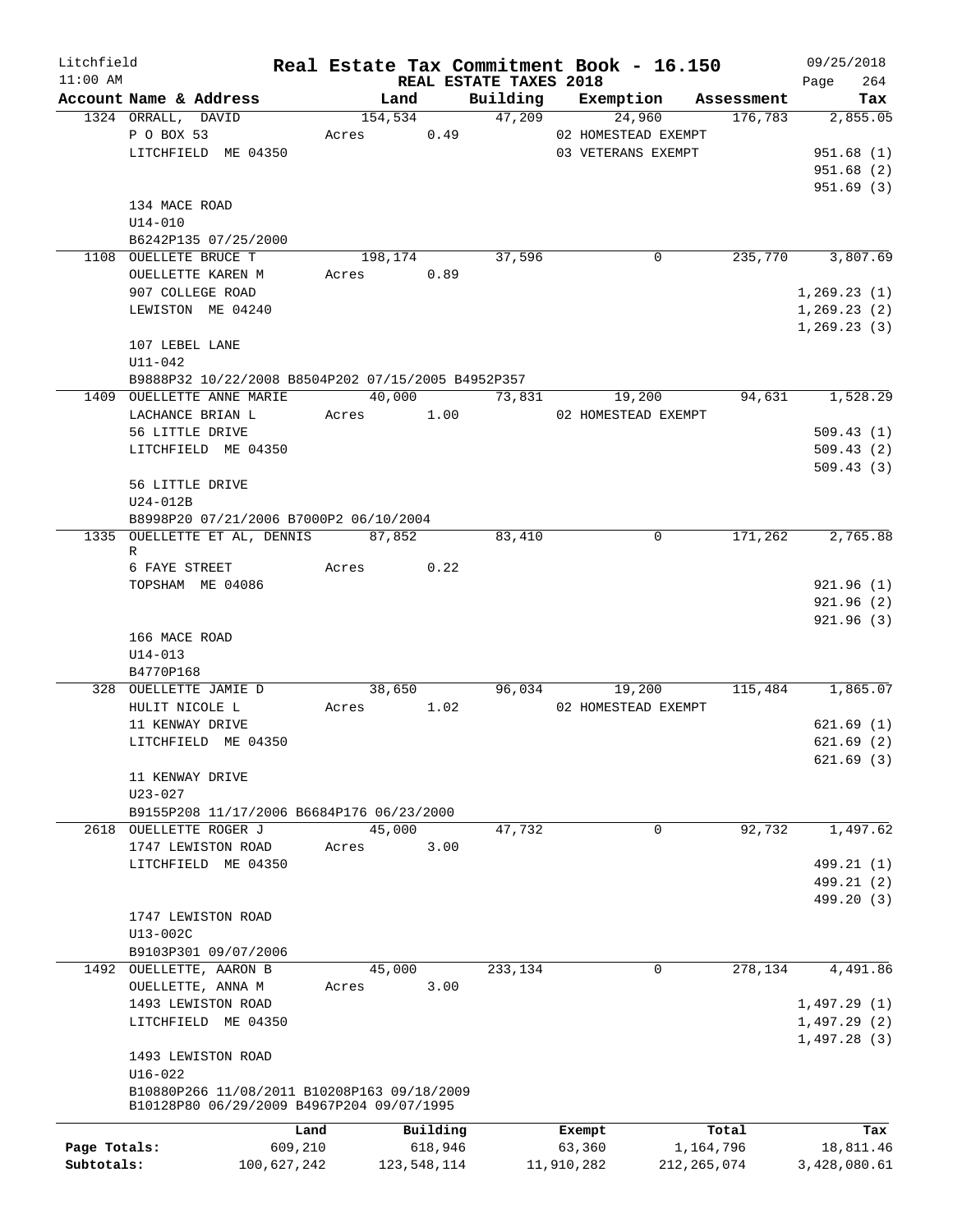| Litchfield |                                                            |         |        |      |                        | Real Estate Tax Commitment Book - 16.150 |            |      | 09/25/2018                 |
|------------|------------------------------------------------------------|---------|--------|------|------------------------|------------------------------------------|------------|------|----------------------------|
| $11:00$ AM |                                                            |         |        |      | REAL ESTATE TAXES 2018 |                                          |            | Page | 265                        |
|            | Account Name & Address                                     |         | Land   |      | Building               | Exemption                                | Assessment |      | Tax                        |
|            | 1921 OUELLETTE, BRUCE T.                                   |         | 60,272 |      | 54,712                 | $\Omega$                                 | 114,984    |      | 1,856.99                   |
|            | 907 COLLEGE STREET                                         | Acres   |        | 0.17 |                        |                                          |            |      |                            |
|            | LEWISTON ME 04240                                          |         |        |      |                        |                                          |            |      | 619.00(1)                  |
|            |                                                            |         |        |      |                        |                                          |            |      | 619.00(2)                  |
|            |                                                            |         |        |      |                        |                                          |            |      | 618.99(3)                  |
|            | 51 GRANT ROAD                                              |         |        |      |                        |                                          |            |      |                            |
|            | $U10 - 023$<br>B12629P111 06/12/2017 B12542P341 02/22/2017 |         |        |      |                        |                                          |            |      |                            |
|            | B12445P186 10/14/2016 B11680P240 07/30/2013                |         |        |      |                        |                                          |            |      |                            |
|            | B6746P312 05/12/1998                                       |         |        |      |                        |                                          |            |      |                            |
|            | 1328 OUELLETTE, DAVID N                                    |         | 55,600 |      | 25,502                 | 19,200                                   | 61,902     |      | 999.72                     |
|            | OUELLETTE, DAVID J.                                        | Acres   |        | 9.10 |                        | 02 HOMESTEAD EXEMPT                      |            |      |                            |
|            | P O BOX 1663                                               |         |        |      |                        |                                          |            |      | 333.24(1)                  |
|            | AUBURN ME 04211                                            |         |        |      |                        |                                          |            |      | 333.24(2)                  |
|            |                                                            |         |        |      |                        |                                          |            |      | 333.24(3)                  |
|            | 49 RICHMOND ROAD                                           |         |        |      |                        |                                          |            |      |                            |
|            | R03-061                                                    |         |        |      |                        |                                          |            |      |                            |
|            | B11669P66 04/17/2014 B3844P132                             |         |        |      |                        |                                          |            |      |                            |
|            | 1230 OUELLETTE, GERALD R.                                  | 170,886 |        |      | 98,599                 | 19,200                                   | 250, 285   |      | 4,042.10                   |
|            | OUELLETTE DORISE                                           | Acres   |        | 0.71 |                        |                                          |            |      |                            |
|            | P O BOX 28<br>LITCHFIELD ME 04350                          |         |        |      |                        | 02 HOMESTEAD EXEMPT                      |            |      | 1,347.37(1)                |
|            |                                                            |         |        |      |                        |                                          |            |      | 1,347.37(2)<br>1,347.36(3) |
|            | 49 ISLAND DRIVE                                            |         |        |      |                        |                                          |            |      |                            |
|            | $U25 - 005$                                                |         |        |      |                        |                                          |            |      |                            |
|            | B8845P80 03/24/2006 B6495P21                               |         |        |      |                        |                                          |            |      |                            |
|            | 1326 OUELLETTE, GILES J.                                   |         | 66,390 |      | 43,666                 | $\Omega$                                 | 110,056    |      | 1,777.40                   |
|            | AMES, ANN M. ET AL                                         | Acres   |        | 0.40 |                        |                                          |            |      |                            |
|            | 29 BAY PARK DRIVE                                          |         |        |      |                        |                                          |            |      | 592.47 (1)                 |
|            | TOPSHAM ME 04086                                           |         |        |      |                        |                                          |            |      | 592.47(2)                  |
|            |                                                            |         |        |      |                        |                                          |            |      | 592.46(3)                  |
|            | 46 OLD LODGE ROAD                                          |         |        |      |                        |                                          |            |      |                            |
|            | $U13 - 012$                                                |         |        |      |                        |                                          |            |      |                            |
|            | B11735P169 07/08/2014 B4719P274                            |         |        |      |                        |                                          |            |      |                            |
|            | 1282 OUELLETTE, JOHN PAUL                                  | 102,916 |        |      | 29,073                 | $\mathbf 0$                              | 131,989    |      | 2,131.62                   |
|            | OUELLETTE, MELISSA J.                                      | Acres   |        | 0.26 |                        |                                          |            |      |                            |
|            | 3 MERRYMEETING DRIVE                                       |         |        |      |                        |                                          |            |      | 710.54(1)                  |
|            | TOPSHAM ME 04086                                           |         |        |      |                        |                                          |            |      | 710.54 (2)<br>710.54(3)    |
|            | 403 PEACEPIPE DRIVE                                        |         |        |      |                        |                                          |            |      |                            |
|            | $U28 - 012$                                                |         |        |      |                        |                                          |            |      |                            |
|            | B11852P312 11/07/2014 B11825P17 10/09/2014                 |         |        |      |                        |                                          |            |      |                            |
|            | B10122P304 05/21/2009 B1617P195 06/19/1972 B1280P464       |         |        |      |                        |                                          |            |      |                            |
|            | 08/28/1962                                                 |         |        |      |                        |                                          |            |      |                            |
|            | 2247 OUELLETTE, KRISTY L                                   |         | 40,100 |      | 123,255                | 19,200                                   | 144,155    |      | 2,328.10                   |
|            | 45 WHIPPOORWILL ROAD                                       | Acres   |        | 1.04 |                        | 02 HOMESTEAD EXEMPT                      |            |      |                            |
|            | LITCHFIELD ME 04350                                        |         |        |      |                        |                                          |            |      | 776.03(1)                  |
|            |                                                            |         |        |      |                        |                                          |            |      | 776.03(2)                  |
|            | 45 WHIPPOORWILL ROAD                                       |         |        |      |                        |                                          |            |      | 776.04(3)                  |
|            | U21-026A                                                   |         |        |      |                        |                                          |            |      |                            |
|            | B10175P170 08/07/2009 B6501P343 10/29/2004                 |         |        |      |                        |                                          |            |      |                            |
|            |                                                            |         |        |      |                        |                                          |            |      |                            |

|              | Land        | Building    | Exempt     | Total       | Tax            |
|--------------|-------------|-------------|------------|-------------|----------------|
| Page Totals: | 496,164     | 374,807     | 57,600     | 813,371     | 13, 135.93     |
| Subtotals:   | 101,123,406 | 123,922,921 | 11,967,882 | 213,078,445 | 3, 441, 216.54 |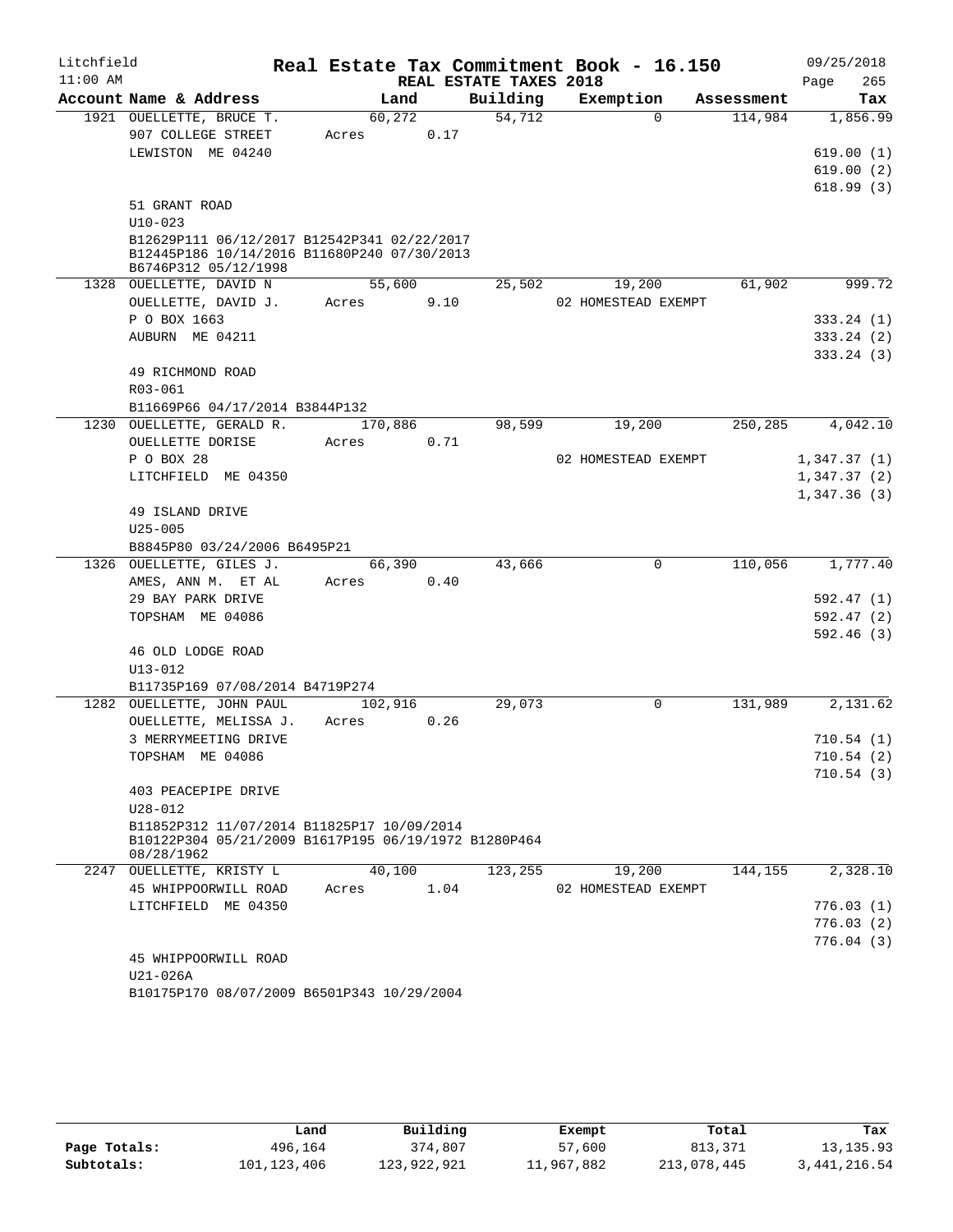| Litchfield |                                                      |         |      |                        | Real Estate Tax Commitment Book - 16.150 |            | 09/25/2018   |
|------------|------------------------------------------------------|---------|------|------------------------|------------------------------------------|------------|--------------|
| $11:00$ AM |                                                      |         |      | REAL ESTATE TAXES 2018 |                                          |            | 266<br>Page  |
|            | Account Name & Address                               | Land    |      | Building               | Exemption                                | Assessment | Tax          |
|            | 1330 OUELLETTE, MARIA                                | 126,100 |      | 40,001                 | 24,960                                   | 141,141    | 2,279.43     |
|            | 22 DOYLE STREET                                      | Acres   | 0.95 |                        | 03 VETERANS EXEMPT                       |            |              |
|            | LITCHFIELD ME 04350                                  |         |      |                        | 02 HOMESTEAD EXEMPT                      |            | 759.81(1)    |
|            |                                                      |         |      |                        |                                          |            | 759.81(2)    |
|            |                                                      |         |      |                        |                                          |            | 759.81(3)    |
|            | 22 DOYLE STREET                                      |         |      |                        |                                          |            |              |
|            | $U09 - 023$                                          |         |      |                        |                                          |            |              |
|            | B4817P209                                            |         |      |                        |                                          |            |              |
|            | 1334 OUELLETTE, MICHAEL                              | 61,070  |      | 79,436                 | $\Omega$                                 | 140,506    | 2,269.17     |
|            | 10 ROBIN DRIVE                                       | Acres   | 0.20 |                        |                                          |            |              |
|            | BRUNSWICK ME 04011                                   |         |      |                        |                                          |            | 756.39(1)    |
|            |                                                      |         |      |                        |                                          |            | 756.39(2)    |
|            |                                                      |         |      |                        |                                          |            | 756.39(3)    |
|            | 44 OLD LODGE ROAD                                    |         |      |                        |                                          |            |              |
|            | $U13 - 011$                                          |         |      |                        |                                          |            |              |
|            | B10576P22 10/29/2010 B6667P13                        |         |      |                        |                                          |            |              |
|            | 234 OUELLETTE, ROGER                                 | 54,272  |      | 152,877                | $\Omega$                                 | 207,149    | 3,345.46     |
|            | 1747 LEWISTON ROAD                                   | Acres   | 0.17 |                        |                                          |            |              |
|            | LITCHFIELD ME 04350                                  |         |      |                        |                                          |            | 1, 115.15(1) |
|            |                                                      |         |      |                        |                                          |            | 1, 115.15(2) |
|            |                                                      |         |      |                        |                                          |            | 1, 115.16(3) |
|            | 29 SAND POND LANE                                    |         |      |                        |                                          |            |              |
|            | $U12 - 023$                                          |         |      |                        |                                          |            |              |
|            | B6218P161 05/30/2000                                 |         |      |                        |                                          |            |              |
|            | 599 OWENS, STEVEN M                                  | 41,500  |      | 70,015                 | $\mathbf 0$                              | 111,515    | 1,800.97     |
|            | 740 RICHMOND ROAD                                    | Acres   | 1.60 |                        |                                          |            |              |
|            | LITCHFIELD ME 04350                                  |         |      |                        |                                          |            | 600.32(1)    |
|            |                                                      |         |      |                        |                                          |            | 600.32(2)    |
|            |                                                      |         |      |                        |                                          |            | 600.33(3)    |
|            | 740 RICHMOND ROAD                                    |         |      |                        |                                          |            |              |
|            | $R02 - 050$                                          |         |      |                        |                                          |            |              |
|            | B10424P320 05/24/2010 B10196P185 08/27/2009          |         |      |                        |                                          |            |              |
|            | B10191P51 08/24/2009 B10175P156 08/07/2009 B6942P241 |         |      |                        |                                          |            |              |
|            | 02/22/2000                                           |         |      |                        |                                          |            |              |

|              | Land        | Building    | Exempt     | Total       | Tax          |
|--------------|-------------|-------------|------------|-------------|--------------|
| Page Totals: | 282,942     | 342,329     | 24,960     | 600,311     | 9,695.03     |
| Subtotals:   | 101,406,348 | 124,265,250 | 11,992,842 | 213,678,756 | 3,450,911.57 |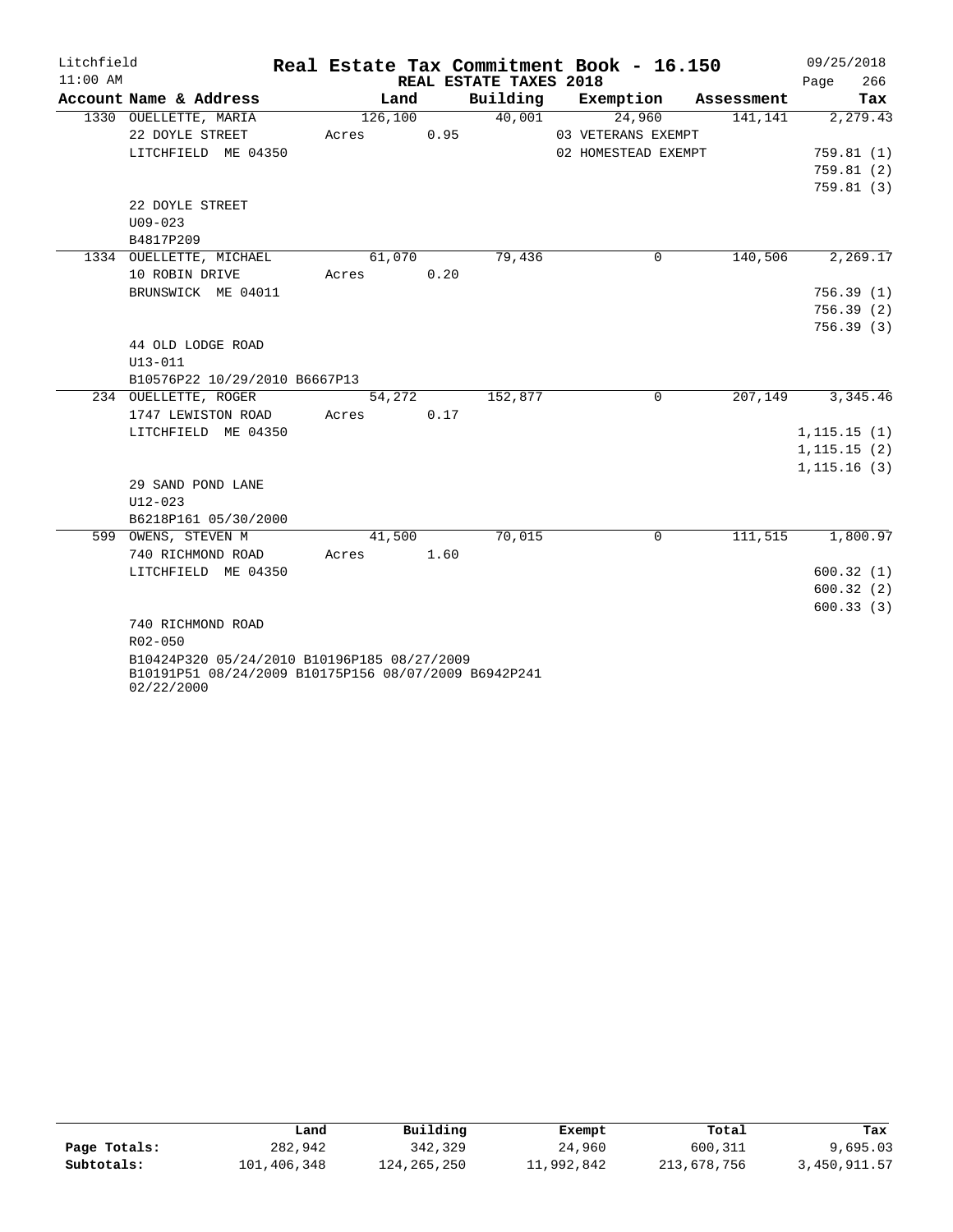| Litchfield   |                        |                                                     |          |               |                        | Real Estate Tax Commitment Book - 16.150 |             | 09/25/2018   |
|--------------|------------------------|-----------------------------------------------------|----------|---------------|------------------------|------------------------------------------|-------------|--------------|
| $11:00$ AM   |                        |                                                     |          |               | REAL ESTATE TAXES 2018 |                                          |             | 267<br>Page  |
|              | Account Name & Address |                                                     | Land     |               | Building               | Exemption                                | Assessment  | Tax          |
|              | 2878 PACKARD, EDWIN R. |                                                     | 29,100   |               | $\Omega$               | $\Omega$                                 | 29,100      | 469.96       |
|              | 3 PRINCESS DRIVE       | Acres                                               |          | 2.00          |                        |                                          |             |              |
|              | SABATTUS ME 04280      |                                                     |          |               |                        |                                          |             | 156.65(1)    |
|              |                        |                                                     |          |               |                        |                                          |             | 156.65(2)    |
|              |                        |                                                     |          |               |                        |                                          |             | 156.66(3)    |
|              | NORTH GREENLEAF WOODS  |                                                     |          |               |                        |                                          |             |              |
|              | LANE<br>R02-076A       |                                                     |          |               |                        |                                          |             |              |
|              |                        |                                                     |          |               |                        |                                          |             |              |
|              | B12088P336 08/25/2015  |                                                     |          |               |                        |                                          |             |              |
|              | 2774 PAGE, MELANIE     |                                                     | $\Omega$ |               | 5,827                  | 0                                        | 5,827       | 94.11        |
|              | 547 WEST ROAD          |                                                     |          |               |                        |                                          |             |              |
|              | BOWDOIN ME 04287       |                                                     |          |               |                        |                                          |             | 31.37(1)     |
|              |                        |                                                     |          |               |                        |                                          |             | 31.37(2)     |
|              |                        |                                                     |          |               |                        |                                          |             | 31.37(3)     |
|              | 4 ELM LANE             |                                                     |          |               |                        |                                          |             |              |
|              | $R03 - 073 - ON - 3$   |                                                     |          |               |                        |                                          |             |              |
|              | 1994 PAGE, RYAN D      |                                                     | 32,850   |               | $\mathbf 0$            | 0                                        | 32,850      | 530.53       |
|              | PO BOX 66              | Acres                                               |          | 3.50          |                        |                                          |             |              |
|              | BOWDOIN ME 04287       |                                                     |          |               |                        |                                          |             | 176.84(1)    |
|              |                        |                                                     |          |               |                        |                                          |             | 176.84(2)    |
|              |                        |                                                     |          |               |                        |                                          |             | 176.85(3)    |
|              | DEER RUN LANE          |                                                     |          |               |                        |                                          |             |              |
|              | $R03 - 040A - 2$       |                                                     |          |               |                        |                                          |             |              |
|              |                        | B9138P230 05/17/2006 B7870P252 05/06/2004           |          |               |                        |                                          |             |              |
|              | 1958 PAGE, RYAN D.     |                                                     | 44,850   |               | 39,632                 | $\mathbf 0$                              | 84,482      | 1,364.38     |
|              | PAGE, REBECCA L.       | Acres                                               |          | 3.50          |                        |                                          |             |              |
|              | P.O. BOX 66            |                                                     |          |               |                        |                                          |             | 454.79 (1)   |
|              | BOWDOIN ME 04287       |                                                     |          |               |                        |                                          |             | 454.79 (2)   |
|              |                        |                                                     |          |               |                        |                                          |             | 454.80 (3)   |
|              | 14 RICKER LANE         |                                                     |          |               |                        |                                          |             |              |
|              | $R03 - 040 - 6 - A$    |                                                     |          |               |                        |                                          |             |              |
|              |                        | B11595P263 12/18/2013 B11479P112 08/08/2013         |          |               |                        |                                          |             |              |
|              |                        | B11354P92 09/13/2012 B11108P64 07/24/2012 B5757P192 |          |               |                        |                                          |             |              |
|              | 04/30/2004             |                                                     |          |               |                        |                                          |             |              |
|              | 1217 PAGE, RYAN D.     |                                                     | 45,000   |               | 86,489                 | 0                                        | 131,489     | 2,123.55     |
|              | PAGE, REBECCA L.       | Acres                                               |          | 3.00          |                        |                                          |             |              |
|              | P O BOX 66             |                                                     |          |               |                        |                                          |             | 707.85(1)    |
|              | BOWDOIN ME 04352       |                                                     |          |               |                        |                                          |             | 707.85(2)    |
|              |                        |                                                     |          |               |                        |                                          |             | 707.85(3)    |
|              | 121 RICHMOND ROAD      |                                                     |          |               |                        |                                          |             |              |
|              | R03-044                |                                                     |          |               |                        |                                          |             |              |
|              |                        | B11262P4 12/21/2012 B11262P3 12/19/2012 B3399P342   |          |               |                        |                                          |             |              |
|              | 2171 PAGE, RYAN D.     |                                                     | 53,475   |               | 12,154                 | $\mathbf 0$                              | 65,629      | 1,059.91     |
|              | PO BOX 66              | Acres                                               |          | 2.15          |                        |                                          |             |              |
|              | BOWDOIN ME 04287       |                                                     |          |               |                        |                                          |             | 353.30(1)    |
|              |                        |                                                     |          |               |                        |                                          |             | 353.30(2)    |
|              |                        |                                                     |          |               |                        |                                          |             | 353.31(3)    |
|              | 10 DEER RUN LANE       |                                                     |          |               |                        |                                          |             |              |
|              | R03-040C               |                                                     |          |               |                        |                                          |             |              |
|              | B6579P28 08/02/2001    |                                                     |          |               |                        |                                          |             |              |
|              | 1653 PALMER ROBBIE     |                                                     | 0        |               | 9,586                  | 9,586                                    | 0           | 0.00         |
|              | PALMER LINDA           |                                                     |          |               |                        | 02 HOMESTEAD EXEMPT                      |             |              |
|              | 4 PORTER PARK LANE     |                                                     |          |               |                        |                                          |             |              |
|              | LITCHFIELD ME 04350    |                                                     |          |               |                        |                                          |             |              |
|              |                        |                                                     |          |               |                        |                                          |             |              |
|              | 4 PORTER PARK LANE     |                                                     |          |               |                        |                                          |             |              |
|              |                        |                                                     |          |               |                        |                                          |             |              |
|              | R01-010-ON-1           |                                                     |          |               |                        |                                          |             |              |
|              |                        |                                                     |          |               |                        |                                          |             |              |
|              |                        | Land                                                |          | Building      |                        | Exempt                                   | Total       | Tax          |
| Page Totals: |                        | 205,275                                             |          | 153,688       |                        | 9,586                                    | 349,377     | 5,642.44     |
| Subtotals:   |                        | 101,611,623                                         |          | 124, 418, 938 |                        | 12,002,428                               | 214,028,133 | 3,456,554.01 |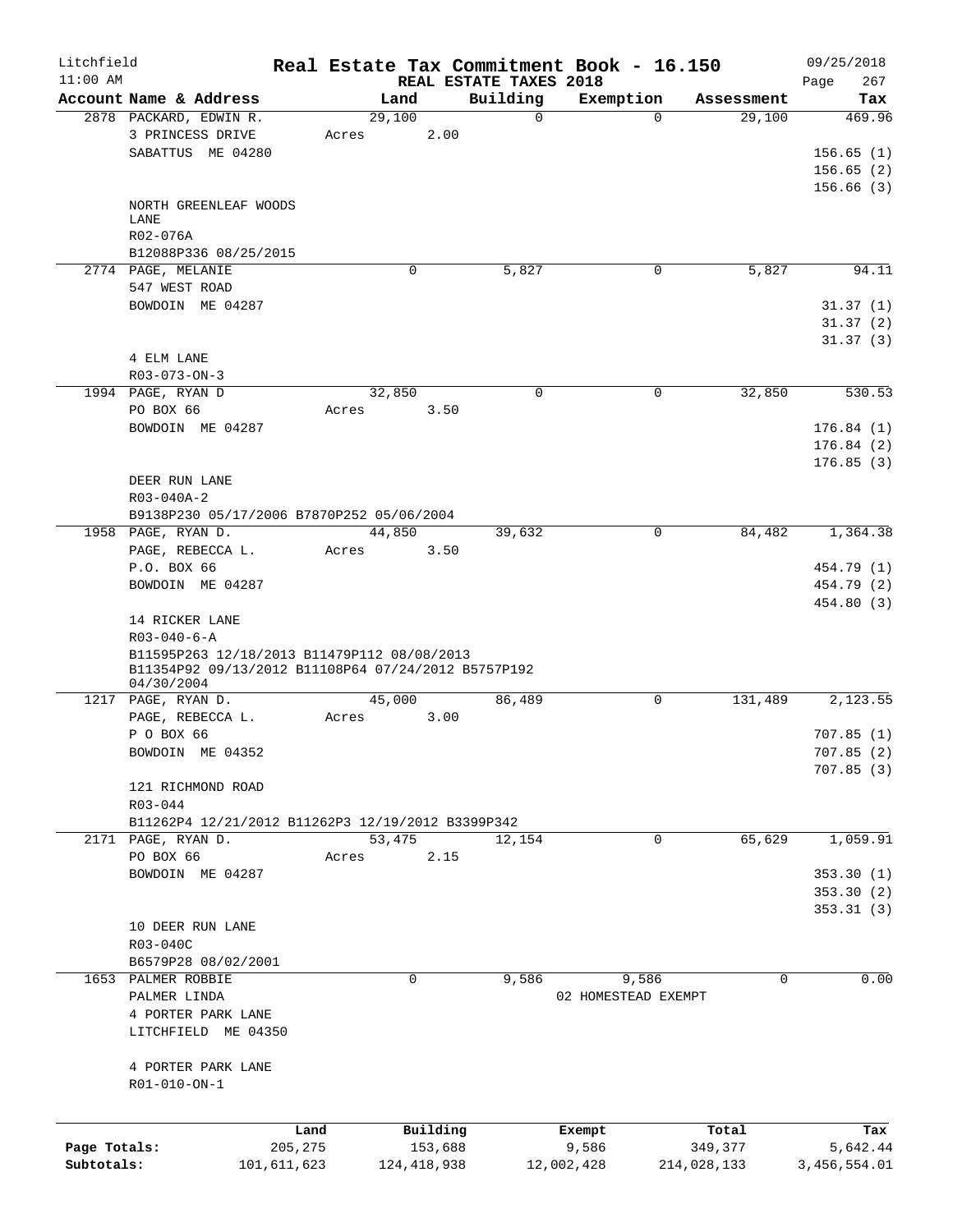| Account Name & Address<br>Building<br>Exemption<br>Land<br>2858 PALMER, RICHARD D. JR.<br>52,700<br>$\Omega$<br>$\Omega$<br>PALMER, SUZANNE H.<br>20.60<br>Acres<br>8 CAMBRIDGE DRIVE<br>MERRIMACK NH 03054<br>R01-049A<br>B11793P280 09/11/2014<br>1338 PALMER, STEPHEN A &<br>51,057<br>62,750<br>24,960<br>LYNN L.<br>18.00<br>02 HOMESTEAD EXEMPT<br>1530 RICHMOND ROAD<br>Acres<br>LITCHFIELD ME 04350<br>12 WW2 Vet Res.<br>1530 RICHMOND ROAD<br>R01-026<br>B11793P286 09/11/2014 B6286P268 08/17/2001<br>2702 PANDA BEARS DAYCARE,<br>36,233<br>$\mathbf 0$<br>42,825<br><b>LLC</b><br>321 DENNIS HILL ROAD<br>2.13<br>Acres<br>LITCHFIELD ME 04350<br>319 DENNIS HILL ROAD<br>R13-041E<br>B11554P115 10/29/2013 B9555P102 11/05/2007<br>71 PANDOLFO, JOHN J<br>29,980<br>$\mathbf 0$<br>111,607<br>81,627<br>PANDOLFO, DENISE M<br>0.30<br>Acres<br>43 FAIRMONT AVENUE<br>BRAINTREE MA 02184<br>510 PEACEPIPE DRIVE<br>$U28 - 088$<br>B10370P106 03/25/2010 B10352P29 03/01/2010 B5404P244<br>07/17/1997<br>2450 PANGBURN LORENE<br>0<br>9,493<br>9,493<br>A. (HEIRS OF)<br>9 PORTER PARK LANE<br>02 HOMESTEAD EXEMPT<br>Litchfield ME 04350<br>9 PORTER PARK LANE | Litchfield<br>$11:00$ AM |  | REAL ESTATE TAXES 2018 | Real Estate Tax Commitment Book - 16.150 |            | 09/25/2018<br>268<br>Page                        |
|-----------------------------------------------------------------------------------------------------------------------------------------------------------------------------------------------------------------------------------------------------------------------------------------------------------------------------------------------------------------------------------------------------------------------------------------------------------------------------------------------------------------------------------------------------------------------------------------------------------------------------------------------------------------------------------------------------------------------------------------------------------------------------------------------------------------------------------------------------------------------------------------------------------------------------------------------------------------------------------------------------------------------------------------------------------------------------------------------------------------------------------------------------------------------------|--------------------------|--|------------------------|------------------------------------------|------------|--------------------------------------------------|
|                                                                                                                                                                                                                                                                                                                                                                                                                                                                                                                                                                                                                                                                                                                                                                                                                                                                                                                                                                                                                                                                                                                                                                             |                          |  |                        |                                          | Assessment | Tax                                              |
|                                                                                                                                                                                                                                                                                                                                                                                                                                                                                                                                                                                                                                                                                                                                                                                                                                                                                                                                                                                                                                                                                                                                                                             |                          |  |                        |                                          | 52,700     | 851.10<br>283.70 (1)<br>283.70 (2)<br>283.70 (3) |
|                                                                                                                                                                                                                                                                                                                                                                                                                                                                                                                                                                                                                                                                                                                                                                                                                                                                                                                                                                                                                                                                                                                                                                             |                          |  |                        |                                          |            |                                                  |
|                                                                                                                                                                                                                                                                                                                                                                                                                                                                                                                                                                                                                                                                                                                                                                                                                                                                                                                                                                                                                                                                                                                                                                             |                          |  |                        |                                          | 88,847     | 1,434.88                                         |
|                                                                                                                                                                                                                                                                                                                                                                                                                                                                                                                                                                                                                                                                                                                                                                                                                                                                                                                                                                                                                                                                                                                                                                             |                          |  |                        |                                          |            |                                                  |
|                                                                                                                                                                                                                                                                                                                                                                                                                                                                                                                                                                                                                                                                                                                                                                                                                                                                                                                                                                                                                                                                                                                                                                             |                          |  |                        |                                          |            | 478.29 (1)                                       |
|                                                                                                                                                                                                                                                                                                                                                                                                                                                                                                                                                                                                                                                                                                                                                                                                                                                                                                                                                                                                                                                                                                                                                                             |                          |  |                        |                                          |            | 478.29 (2)                                       |
|                                                                                                                                                                                                                                                                                                                                                                                                                                                                                                                                                                                                                                                                                                                                                                                                                                                                                                                                                                                                                                                                                                                                                                             |                          |  |                        |                                          |            | 478.30 (3)                                       |
|                                                                                                                                                                                                                                                                                                                                                                                                                                                                                                                                                                                                                                                                                                                                                                                                                                                                                                                                                                                                                                                                                                                                                                             |                          |  |                        |                                          |            |                                                  |
|                                                                                                                                                                                                                                                                                                                                                                                                                                                                                                                                                                                                                                                                                                                                                                                                                                                                                                                                                                                                                                                                                                                                                                             |                          |  |                        |                                          | 79,058     | 1,276.79                                         |
|                                                                                                                                                                                                                                                                                                                                                                                                                                                                                                                                                                                                                                                                                                                                                                                                                                                                                                                                                                                                                                                                                                                                                                             |                          |  |                        |                                          |            | 425.60(1)                                        |
|                                                                                                                                                                                                                                                                                                                                                                                                                                                                                                                                                                                                                                                                                                                                                                                                                                                                                                                                                                                                                                                                                                                                                                             |                          |  |                        |                                          |            | 425.60(2)<br>425.59(3)                           |
|                                                                                                                                                                                                                                                                                                                                                                                                                                                                                                                                                                                                                                                                                                                                                                                                                                                                                                                                                                                                                                                                                                                                                                             |                          |  |                        |                                          |            |                                                  |
|                                                                                                                                                                                                                                                                                                                                                                                                                                                                                                                                                                                                                                                                                                                                                                                                                                                                                                                                                                                                                                                                                                                                                                             |                          |  |                        |                                          |            | 1,802.45                                         |
|                                                                                                                                                                                                                                                                                                                                                                                                                                                                                                                                                                                                                                                                                                                                                                                                                                                                                                                                                                                                                                                                                                                                                                             |                          |  |                        |                                          |            |                                                  |
|                                                                                                                                                                                                                                                                                                                                                                                                                                                                                                                                                                                                                                                                                                                                                                                                                                                                                                                                                                                                                                                                                                                                                                             |                          |  |                        |                                          |            | 600.82(1)                                        |
|                                                                                                                                                                                                                                                                                                                                                                                                                                                                                                                                                                                                                                                                                                                                                                                                                                                                                                                                                                                                                                                                                                                                                                             |                          |  |                        |                                          |            | 600.82(2)                                        |
|                                                                                                                                                                                                                                                                                                                                                                                                                                                                                                                                                                                                                                                                                                                                                                                                                                                                                                                                                                                                                                                                                                                                                                             |                          |  |                        |                                          |            | 600.81(3)                                        |
|                                                                                                                                                                                                                                                                                                                                                                                                                                                                                                                                                                                                                                                                                                                                                                                                                                                                                                                                                                                                                                                                                                                                                                             |                          |  |                        |                                          |            |                                                  |
|                                                                                                                                                                                                                                                                                                                                                                                                                                                                                                                                                                                                                                                                                                                                                                                                                                                                                                                                                                                                                                                                                                                                                                             |                          |  |                        |                                          |            |                                                  |
|                                                                                                                                                                                                                                                                                                                                                                                                                                                                                                                                                                                                                                                                                                                                                                                                                                                                                                                                                                                                                                                                                                                                                                             |                          |  |                        |                                          | $\Omega$   | 0.00                                             |
|                                                                                                                                                                                                                                                                                                                                                                                                                                                                                                                                                                                                                                                                                                                                                                                                                                                                                                                                                                                                                                                                                                                                                                             |                          |  |                        |                                          |            |                                                  |
|                                                                                                                                                                                                                                                                                                                                                                                                                                                                                                                                                                                                                                                                                                                                                                                                                                                                                                                                                                                                                                                                                                                                                                             |                          |  |                        |                                          |            |                                                  |
| R01-010-ON-2                                                                                                                                                                                                                                                                                                                                                                                                                                                                                                                                                                                                                                                                                                                                                                                                                                                                                                                                                                                                                                                                                                                                                                |                          |  |                        |                                          |            |                                                  |
| 40,300<br>402 PANZINO, ROBERT<br>58,465<br>19,200                                                                                                                                                                                                                                                                                                                                                                                                                                                                                                                                                                                                                                                                                                                                                                                                                                                                                                                                                                                                                                                                                                                           |                          |  |                        |                                          | 79,565     | 1,284.97                                         |
| 1.12<br>10 FERRIN ROAD<br>02 HOMESTEAD EXEMPT<br>Acres                                                                                                                                                                                                                                                                                                                                                                                                                                                                                                                                                                                                                                                                                                                                                                                                                                                                                                                                                                                                                                                                                                                      |                          |  |                        |                                          |            |                                                  |
| LITCHFIELD ME 04350                                                                                                                                                                                                                                                                                                                                                                                                                                                                                                                                                                                                                                                                                                                                                                                                                                                                                                                                                                                                                                                                                                                                                         |                          |  |                        |                                          |            | 428.32(1)<br>428.32 (2)                          |
|                                                                                                                                                                                                                                                                                                                                                                                                                                                                                                                                                                                                                                                                                                                                                                                                                                                                                                                                                                                                                                                                                                                                                                             |                          |  |                        |                                          |            | 428.33(3)                                        |
| 10 FERRIN ROAD                                                                                                                                                                                                                                                                                                                                                                                                                                                                                                                                                                                                                                                                                                                                                                                                                                                                                                                                                                                                                                                                                                                                                              |                          |  |                        |                                          |            |                                                  |
| R03-096                                                                                                                                                                                                                                                                                                                                                                                                                                                                                                                                                                                                                                                                                                                                                                                                                                                                                                                                                                                                                                                                                                                                                                     |                          |  |                        |                                          |            |                                                  |
| B12135P168 10/28/2015 B11465P293 07/22/2013<br>B10344P97 02/18/2010 B9533P37 10/16/2007 B8386P173<br>04/16/2005 B7269P192 02/07/2003                                                                                                                                                                                                                                                                                                                                                                                                                                                                                                                                                                                                                                                                                                                                                                                                                                                                                                                                                                                                                                        |                          |  |                        |                                          |            |                                                  |

|              | Land        | Building    | Exempt     | Total       | Tax          |
|--------------|-------------|-------------|------------|-------------|--------------|
| Page Totals: | 228,555     | 236,875     | 53,653     | 411,777     | 6.650.19     |
| Subtotals:   | 101,840,178 | 124,655,813 | 12,056,081 | 214,439,910 | 3,463,204.20 |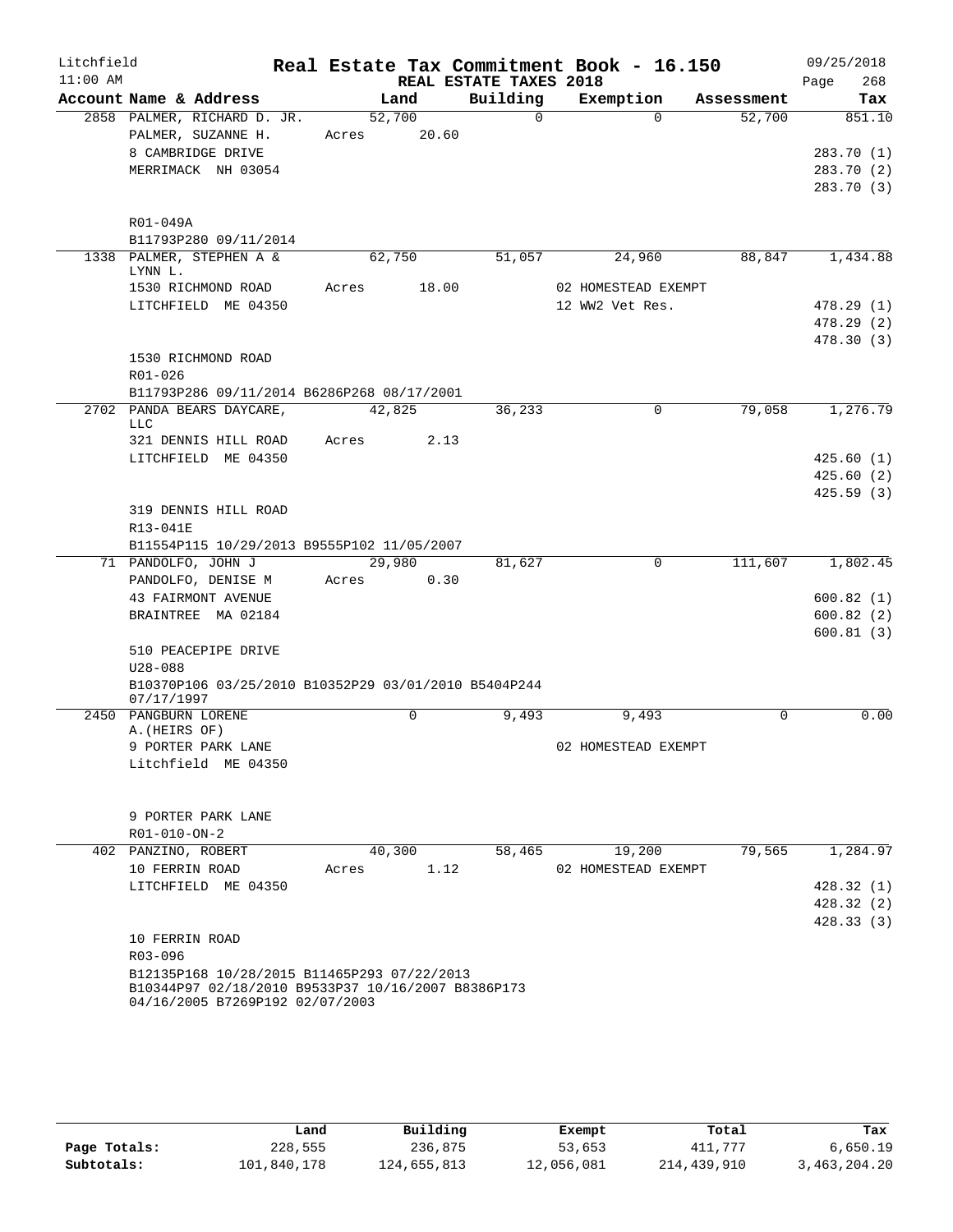| Litchfield                 |                                             |         | Real Estate Tax Commitment Book - 16.150 |                                    |                         |                            |            | 09/25/2018                  |
|----------------------------|---------------------------------------------|---------|------------------------------------------|------------------------------------|-------------------------|----------------------------|------------|-----------------------------|
| $11:00$ AM                 | Account Name & Address                      |         | Land                                     | REAL ESTATE TAXES 2018<br>Building | Exemption               |                            | Assessment | 269<br>Page<br>Tax          |
|                            | 1398 PARADIS, DENISE M.                     |         | 40,250                                   | 69,522                             | 19,200                  |                            | 90, 572    | 1,462.74                    |
|                            | GERALD P. PARADIS                           |         |                                          |                                    |                         |                            |            |                             |
|                            | 55 HARDSCRABBLE ROAD                        |         | 1.10<br>Acres                            |                                    | 02 HOMESTEAD EXEMPT     |                            |            |                             |
|                            | LITCHFIELD ME 04350                         |         |                                          |                                    |                         |                            |            | 487.58 (1)                  |
|                            |                                             |         |                                          |                                    |                         |                            |            | 487.58 (2)                  |
|                            | 55 HARDSCRABBLE ROAD                        |         |                                          |                                    |                         |                            |            | 487.58 (3)                  |
|                            | $U20 - 002$                                 |         |                                          |                                    |                         |                            |            |                             |
|                            | B10036P260 04/08/2009 B5441P338             |         |                                          |                                    |                         |                            |            |                             |
|                            | 2332 PARADIS, JOHN                          |         | 42,500                                   | 91,527                             | 19,200                  |                            | 114,827    | 1,854.46                    |
|                            | PARADIS DEBRA                               |         | 2.00<br>Acres                            |                                    | 02 HOMESTEAD EXEMPT     |                            |            |                             |
|                            | 392 LUNTS HILLS ROAD                        |         |                                          |                                    |                         |                            |            | 618.15(1)                   |
|                            | LITCHFIELD ME 04350                         |         |                                          |                                    |                         |                            |            | 618.15(2)                   |
|                            |                                             |         |                                          |                                    |                         |                            |            | 618.16(3)                   |
|                            | 392 LUNTS HILL ROAD                         |         |                                          |                                    |                         |                            |            |                             |
|                            | R09-036D<br>B7527P229 07/14/2003            |         |                                          |                                    |                         |                            |            |                             |
|                            | 137 PARE, GERARD                            |         | 17,600                                   | 110,657                            | 0                       |                            | 128,257    | 2,071.35                    |
|                            | PARE CINDY                                  |         | 0.20<br>Acres                            |                                    |                         |                            |            |                             |
|                            | 2769 HALLOWELL ROAD                         |         |                                          |                                    |                         |                            |            | 690.45(1)                   |
|                            | LITCHFIELD ME 04350                         |         |                                          |                                    |                         |                            |            | 690.45(2)                   |
|                            |                                             |         |                                          |                                    |                         |                            |            | 690.45(3)                   |
|                            | 2769 HALLOWELL ROAD                         |         |                                          |                                    |                         |                            |            |                             |
|                            | R02-020                                     |         |                                          |                                    |                         |                            |            |                             |
|                            | B9403P1 06/14/2007 B5431P22 08/19/1997      |         |                                          |                                    |                         |                            |            |                             |
|                            | 2738 PARENT, GERALD                         |         | 95,250                                   | $\Omega$                           | $\Omega$                |                            | 95,250     | 1,538.29                    |
|                            | PARENT, LINDA                               |         | 3.30<br>Acres                            |                                    |                         |                            |            |                             |
|                            | 3025 HOMEWOOD AVENUE                        |         |                                          |                                    |                         |                            |            | 512.76(1)                   |
|                            | NORTHPORT FL 34286                          |         |                                          |                                    |                         |                            |            | 512.76(2)<br>512.77(3)      |
|                            | 142 STEVENSTOWN ROAD                        |         |                                          |                                    |                         |                            |            |                             |
|                            | R13-033A                                    |         |                                          |                                    |                         |                            |            |                             |
|                            | B12504P175 12/21/2016 B10056P154 04/28/2009 |         |                                          |                                    |                         |                            |            |                             |
|                            | 451 PARKER GARY A                           |         | 70,650                                   | 117,688                            | 19,200                  |                            | 169,138    | 2,731.58                    |
|                            | PARKER MARILYN A                            |         | 32.30<br>Acres                           |                                    | 02 HOMESTEAD EXEMPT     |                            |            |                             |
|                            | 33 SMALL ROAD                               |         |                                          |                                    |                         |                            |            | 910.53(1)                   |
|                            | LITCHFIELD ME 04350                         |         |                                          |                                    |                         |                            |            | 910.53(2)                   |
|                            |                                             |         |                                          |                                    |                         |                            |            | 910.52(3)                   |
|                            | 33 SMALL ROAD                               |         |                                          |                                    |                         |                            |            |                             |
|                            | R07-041<br>B8711P78 11/30/2005 B4841P54     |         |                                          |                                    |                         |                            |            |                             |
|                            | 2434 PARKER GLENN A                         |         | 43,625                                   | 233,058                            | 19,200                  |                            | 257,483    | 4,158.35                    |
|                            | HALLOWELL ROAD                              |         | 2.45<br>Acres                            |                                    | 02 HOMESTEAD EXEMPT     |                            |            |                             |
|                            | LITCHFIELD ME 04350                         |         |                                          |                                    |                         |                            |            | 1,386.12(1)                 |
|                            |                                             |         |                                          |                                    |                         |                            |            | 1,386.12(2)                 |
|                            |                                             |         |                                          |                                    |                         |                            |            | 1,386.11(3)                 |
|                            | 2333 HALLOWELL ROAD                         |         |                                          |                                    |                         |                            |            |                             |
|                            | R06-038D                                    |         |                                          |                                    |                         |                            |            |                             |
|                            | 1342 PARKER PHYLLIS                         |         | 40,000                                   | 156,266                            | 24,960                  |                            | 171,306    | 2,766.59                    |
|                            | 297 STEVENSTOWN ROAD                        |         | 1.00<br>Acres                            |                                    | 22 WW2 Widow Res        |                            |            |                             |
|                            | LITCHFIELD ME 04350                         |         |                                          |                                    | 02 HOMESTEAD EXEMPT     |                            |            | 922.20(1)                   |
|                            |                                             |         |                                          |                                    |                         |                            |            | 922.20(2)                   |
|                            | 297 STEVENSTOWN ROAD                        |         |                                          |                                    |                         |                            |            | 922.19(3)                   |
|                            | R10-011                                     |         |                                          |                                    |                         |                            |            |                             |
|                            | B3602P127                                   |         |                                          |                                    |                         |                            |            |                             |
|                            |                                             |         |                                          |                                    |                         |                            |            |                             |
|                            |                                             |         |                                          |                                    |                         |                            |            |                             |
|                            |                                             | Land    | Building                                 |                                    | Exempt                  |                            | Total      | Tax                         |
| Page Totals:<br>Subtotals: | 102,190,053                                 | 349,875 | 778,718<br>125, 434, 531                 |                                    | 101,760<br>12, 157, 841 | 1,026,833<br>215, 466, 743 |            | 16,583.36<br>3, 479, 787.56 |
|                            |                                             |         |                                          |                                    |                         |                            |            |                             |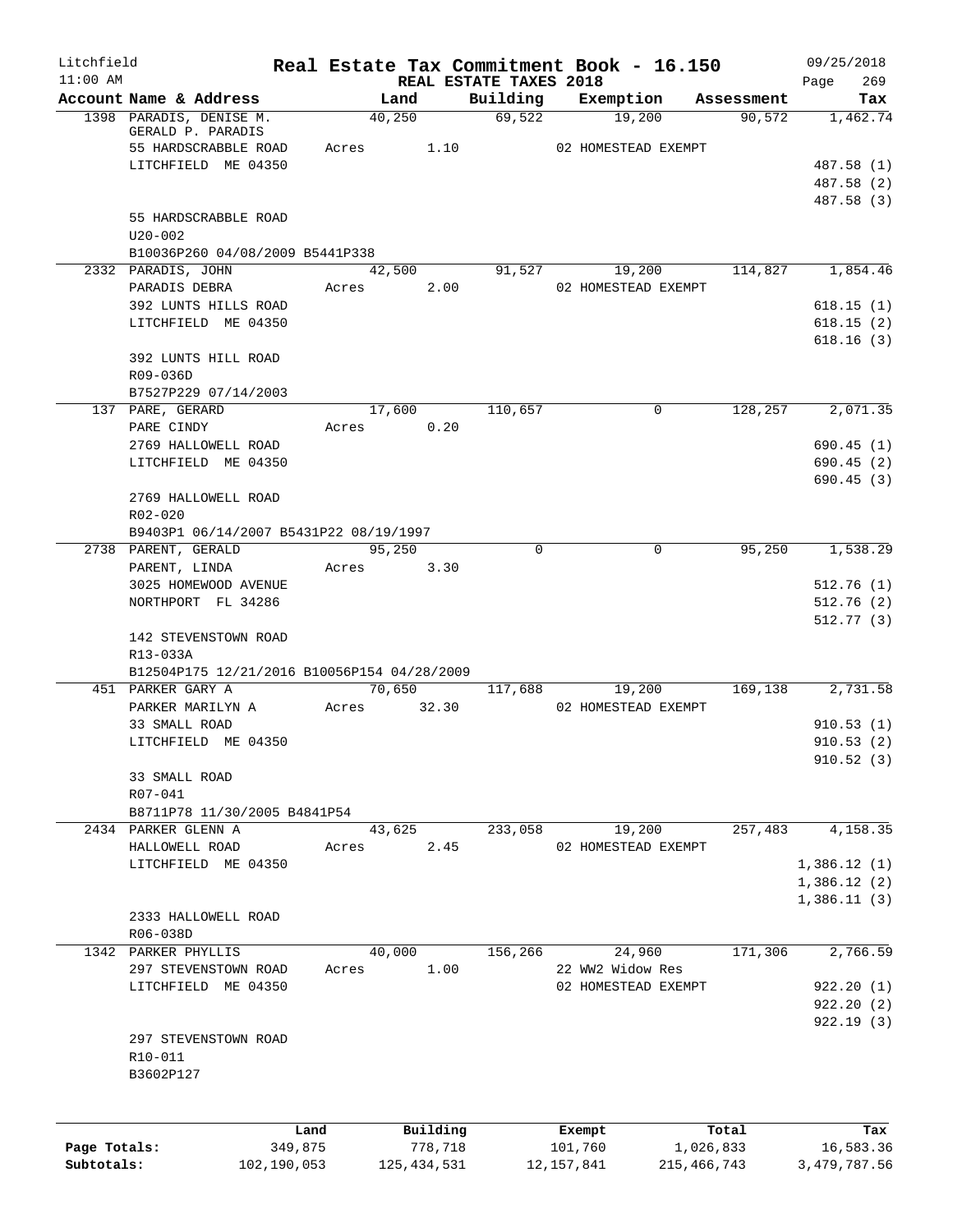| Litchfield<br>$11:00$ AM |                                                      |       |                | REAL ESTATE TAXES 2018 | Real Estate Tax Commitment Book - 16.150 |            | 09/25/2018<br>270<br>Page |
|--------------------------|------------------------------------------------------|-------|----------------|------------------------|------------------------------------------|------------|---------------------------|
|                          | Account Name & Address                               |       | Land           | Building               | Exemption                                | Assessment | Tax                       |
|                          | 2433 PARKER, GLENN A<br>2333 HALLOWELL ROAD          | Acres | 35,650<br>4.06 | $\Omega$               | $\Omega$                                 | 35,650     | 575.75                    |
|                          | LITCHFIELD ME 04350                                  |       |                |                        |                                          |            | 191.92(1)                 |
|                          |                                                      |       |                |                        |                                          |            | 191.92 (2)                |
|                          |                                                      |       |                |                        |                                          |            | 191.91(3)                 |
|                          | 2333 HALLOWELL ROAD                                  |       |                |                        |                                          |            |                           |
|                          | R06-038A                                             |       |                |                        |                                          |            |                           |
|                          | 2576 PARLIN LAWRENCE JR                              |       | 36,132         | 70,406                 | 24,960                                   | 81,578     | 1,317.48                  |
|                          | PARLIN DORIS R<br>121 LOCH SLOY LANE                 | Acres | 26.00          |                        | 02 HOMESTEAD EXEMPT<br>12 WW2 Vet Res.   |            | 439.16(1)                 |
|                          | LITCHFIELD ME 04350                                  |       |                |                        |                                          |            | 439.16 (2)                |
|                          |                                                      |       |                |                        |                                          |            | 439.16(3)                 |
|                          | 121 LOCH SLOY LANE<br>R02-083                        |       |                |                        |                                          |            |                           |
|                          | B10824P156 09/01/2011 B9680P229 03/31/2008 B4965P126 |       |                |                        |                                          |            |                           |
|                          | 1343 PARLIN MERTON                                   |       | 42,321         | 77,062                 | 19,200                                   | 100,183    | 1,617.96                  |
|                          | 429 ACADEMY ROAD                                     | Acres | 8.14           |                        | 02 HOMESTEAD EXEMPT                      |            |                           |
|                          | LITCHFIELD ME 04350                                  |       |                |                        |                                          |            | 539.32 (1)                |
|                          |                                                      |       |                |                        |                                          |            | 539.32(2)                 |
|                          |                                                      |       |                |                        |                                          |            | 539.32(3)                 |
|                          | 429 ACADEMY ROAD                                     |       |                |                        |                                          |            |                           |
|                          | R02-082                                              |       |                |                        |                                          |            |                           |
|                          | B4965P126 09/18/1995                                 |       |                | 11,850                 | 0                                        | 41,275     | 666.59                    |
|                          | 2347 PARLIN, MERTON L.E. III<br>429 ACADEMY ROAD     | Acres | 29,425<br>1.57 |                        |                                          |            |                           |
|                          | LITCHFIELD ME 04350                                  |       |                |                        |                                          |            | 222.20(1)                 |
|                          |                                                      |       |                |                        |                                          |            | 222.20(2)                 |
|                          |                                                      |       |                |                        |                                          |            | 222.19 (3)                |
|                          | 29 LOCH SLOY LANE                                    |       |                |                        |                                          |            |                           |
|                          | R02-083A                                             |       |                |                        |                                          |            |                           |
|                          | B10824P156 09/01/2011 B7575P15 08/17/2003            |       |                |                        |                                          |            |                           |
|                          | 2131 PARLIN, SARAH                                   |       | 53,750         | 11,456                 | 19,200                                   | 46,006     | 743.00                    |
|                          | 16 LOCH SLOY LANE                                    | Acres | 7.25           |                        | 02 HOMESTEAD EXEMPT                      |            |                           |
|                          | LITCHFIELD ME 04350                                  |       |                |                        |                                          |            | 247.67 (1)                |
|                          |                                                      |       |                |                        |                                          |            | 247.67(2)<br>247.66 (3)   |
|                          | 16 LOCH SLOY LANE                                    |       |                |                        |                                          |            |                           |
|                          | R02-075A                                             |       |                |                        |                                          |            |                           |
|                          | B5977P5 06/09/1999                                   |       |                |                        |                                          |            |                           |
|                          | 2356 PARLIN, PHILLIP J.                              |       | 41,425         | $\Omega$               | $\Omega$                                 | 41,425     | 669.01                    |
|                          | 3942 FOXLEY DRIVE                                    | Acres | 1.57           |                        |                                          |            |                           |
|                          | ESCONDIDO CA 92027                                   |       |                |                        |                                          |            | 223.00(1)                 |
|                          |                                                      |       |                |                        |                                          |            | 223.00(2)                 |
|                          |                                                      |       |                |                        |                                          |            | 223.01 (3)                |
|                          | 29 LOCH SLOY LANE                                    |       |                |                        |                                          |            |                           |
|                          | R02-083B                                             |       |                |                        |                                          |            |                           |
|                          | B7575P17 08/17/2003                                  |       | 69,000         |                        |                                          | 75,402     |                           |
|                          | 227 PARTRIDGE ESTELLA<br>596 RICHMOND ROAD           | Acres | 13.00          | 25,602                 | 19,200<br>02 HOMESTEAD EXEMPT            |            | 1,217.74                  |
|                          | LITCHFIELD ME 04350                                  |       |                |                        |                                          |            | 405.91(1)                 |
|                          |                                                      |       |                |                        |                                          |            | 405.91(2)                 |
|                          |                                                      |       |                |                        |                                          |            | 405.92 (3)                |
|                          | 596 RICHMOND ROAD                                    |       |                |                        |                                          |            |                           |
|                          | R02-008                                              |       |                |                        |                                          |            |                           |
|                          | B8406P267 05/12/2005 B1787P309                       |       |                |                        |                                          |            |                           |
|                          |                                                      |       |                |                        |                                          |            |                           |
|                          |                                                      |       |                |                        |                                          |            |                           |
|                          |                                                      |       |                |                        |                                          |            |                           |

|              | Land        | Building    | Exempt     | Total       | Tax          |
|--------------|-------------|-------------|------------|-------------|--------------|
| Page Totals: | 307,703     | 196,376     | 82,560     | 421,519     | 6,807.53     |
| Subtotals:   | 102,497,756 | 125,630,907 | 12,240,401 | 215,888,262 | 3,486,595.09 |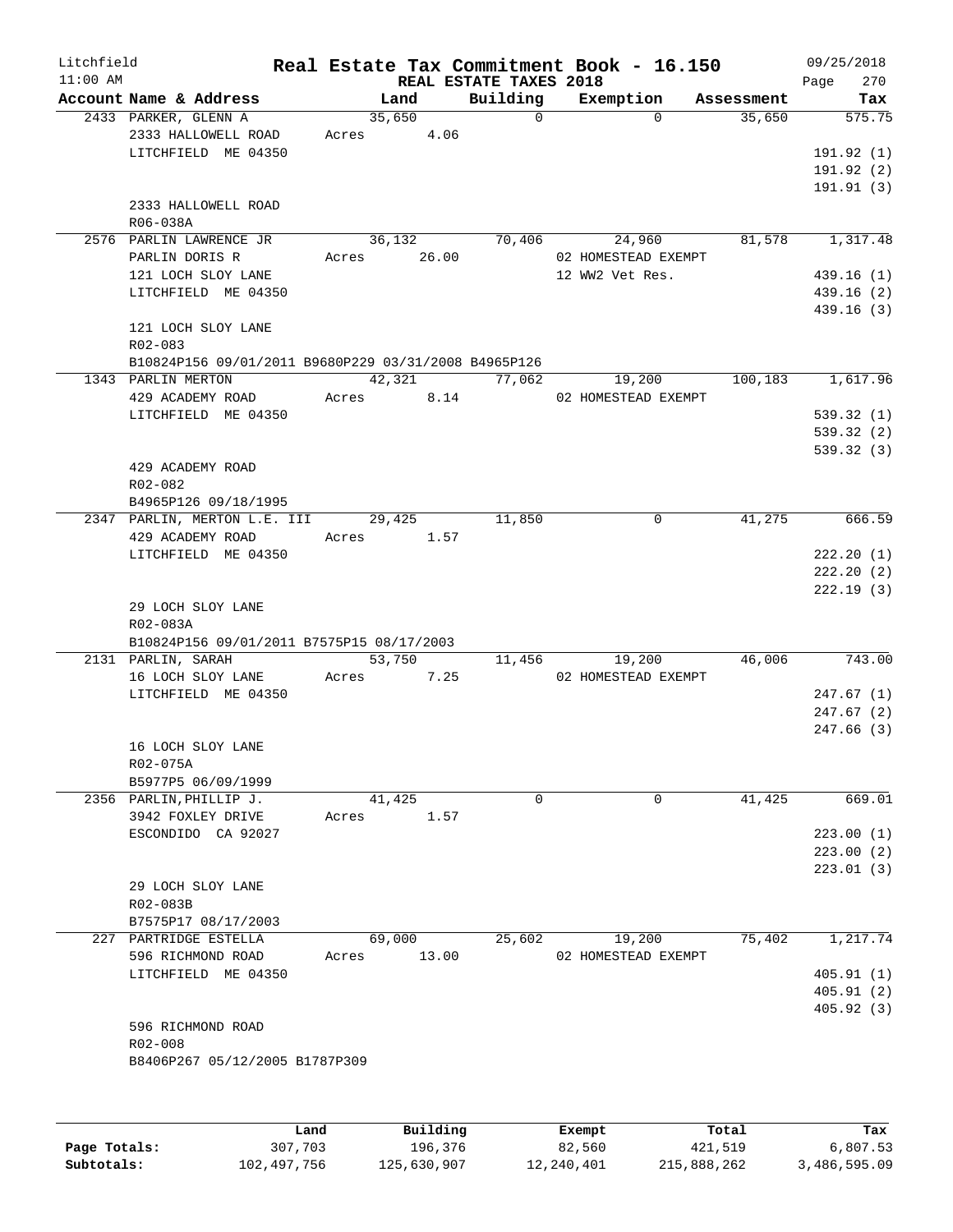| Litchfield<br>$11:00$ AM |                                                                                      |             | REAL ESTATE TAXES 2018 | Real Estate Tax Commitment Book - 16.150 |            | 09/25/2018<br>Page<br>271 |
|--------------------------|--------------------------------------------------------------------------------------|-------------|------------------------|------------------------------------------|------------|---------------------------|
|                          | Account Name & Address                                                               | Land        | Building               | Exemption                                | Assessment | Tax                       |
|                          | 219 PARTRIDGE, GARY A.                                                               | 59,750      | 78,710                 | 19,200                                   | 119,260    | 1,926.05                  |
|                          | PARTRIDGE RONNETTE                                                                   | Acres 14.00 |                        | 02 HOMESTEAD EXEMPT                      |            |                           |
|                          | 442 ACADEMY ROAD                                                                     |             |                        |                                          |            | 642.02(1)                 |
|                          | LITCHFIELD ME 04350                                                                  |             |                        |                                          |            | 642.02(2)                 |
|                          |                                                                                      |             |                        |                                          |            | 642.01 (3)                |
|                          | 442 ACADEMY ROAD                                                                     |             |                        |                                          |            |                           |
|                          | R02-110                                                                              |             |                        |                                          |            |                           |
|                          | B7880P280 03/24/2004                                                                 |             |                        |                                          |            |                           |
|                          | 2260 PARTRIDGE, GERALD A.,                                                           | $\Omega$    | 6,745                  | 6,745                                    | $\Omega$   | 0.00                      |
|                          | JR.                                                                                  |             |                        |                                          |            |                           |
|                          | 586 RICHMOND ROAD                                                                    |             |                        | 02 HOMESTEAD EXEMPT                      |            |                           |
|                          | LITCHFIELD ME 04350                                                                  |             |                        |                                          |            |                           |
|                          |                                                                                      |             |                        |                                          |            |                           |
|                          |                                                                                      |             |                        |                                          |            |                           |
|                          | 586 RICHMOND ROAD                                                                    |             |                        |                                          |            |                           |
|                          | R02-008-ON                                                                           |             |                        |                                          |            |                           |
|                          | 164 PATENAUDE, EMILE A.                                                              | 43,825      | 107,355                | 0                                        | 151,180    | 2,441.56                  |
|                          | PATENAUDE, CAROL J.                                                                  | Acres       | 4.00                   |                                          |            |                           |
|                          | 395 PLAINS ROAD                                                                      |             |                        |                                          |            | 813.85(1)                 |
|                          | LITCHFIELD ME 04350                                                                  |             |                        |                                          |            | 813.85(2)                 |
|                          |                                                                                      |             |                        |                                          |            | 813.86(3)                 |
|                          | 395 PLAINS ROAD                                                                      |             |                        |                                          |            |                           |
|                          | R07-033                                                                              |             |                        |                                          |            |                           |
|                          | B11077P241 06/15/2012 B11067P311 06/05/2012                                          |             |                        |                                          |            |                           |
|                          | B11067P308 06/02/2012 B10008P168 03/12/2009                                          |             |                        |                                          |            |                           |
|                          | B1603P680 11/20/1972                                                                 |             |                        |                                          |            |                           |
|                          | 1477 PATTEN, JOHN JR                                                                 | 42,775      | 83,673                 | 19,200                                   | 107,248    | 1,732.06                  |
|                          | 629 PLAINS ROAD                                                                      | Acres       | 2.11                   | 02 HOMESTEAD EXEMPT                      |            |                           |
|                          | LITCHFIELD ME 04350                                                                  |             |                        |                                          |            | 577.35(1)                 |
|                          |                                                                                      |             |                        |                                          |            | 577.35(2)                 |
|                          |                                                                                      |             |                        |                                          |            | 577.36(3)                 |
|                          | 629 PLAINS ROAD                                                                      |             |                        |                                          |            |                           |
|                          | $U01 - 008$                                                                          |             |                        |                                          |            |                           |
|                          | B9417P23 07/09/2007 B9417P21 07/09/2007 B8161P100<br>10/07/2004 B6735P349 12/13/2001 |             |                        |                                          |            |                           |
|                          | 1821 PEA, ROBERT J., JR.                                                             | 38,916      | 148,669                | $\mathbf 0$                              | 187,585    | 3,029.50                  |
|                          | PEA, CYNTHIA J.                                                                      | Acres       | 0.26                   |                                          |            |                           |
|                          | 311 VICKERY ROAD                                                                     |             |                        |                                          |            | 1,009.83(1)               |
|                          | AUBURN ME 04210                                                                      |             |                        |                                          |            | 1,009.83(2)               |
|                          |                                                                                      |             |                        |                                          |            | 1,009.84(3)               |
|                          | <b>40 PENNEY LANE</b>                                                                |             |                        |                                          |            |                           |
|                          | R09-012                                                                              |             |                        |                                          |            |                           |
|                          | B12736P277 10/02/2017 B12450P264 10/25/2016                                          |             |                        |                                          |            |                           |
|                          | B12450P262 10/25/2016 B11271P35 12/11/2012                                           |             |                        |                                          |            |                           |
|                          | B10411P173 05/07/2010 B7000P281 07/26/2002                                           |             |                        |                                          |            |                           |
|                          | 1443 PEAK PARTNERS, LLC                                                              | 40,250      | 353,262                | 0                                        | 393,512    | 6, 355.22                 |
|                          | 42 EASY STREET                                                                       | Acres       | 1.10                   |                                          |            |                           |
|                          | LITCHFIELD ME 04350                                                                  |             |                        |                                          |            | 2, 118.41(1)              |
|                          |                                                                                      |             |                        |                                          |            | 2,118.41(2)               |
|                          |                                                                                      |             |                        |                                          |            | 2,118.40(3)               |
|                          | 481 HUNTINGTON HILL                                                                  |             |                        |                                          |            |                           |
|                          | ROAD                                                                                 |             |                        |                                          |            |                           |
|                          | R04-004A                                                                             |             |                        |                                          |            |                           |
|                          | B12800P134 12/08/2017 B6343P174 11/15/2000                                           |             |                        |                                          |            |                           |

|              | Land        | Building    | Exempt     | Total       | Tax          |
|--------------|-------------|-------------|------------|-------------|--------------|
| Page Totals: | 225,516     | 778,414     | 45,145     | 958,785     | 15,484.39    |
| Subtotals:   | 102,723,272 | 126,409,321 | 12,285,546 | 216,847,047 | 3,502,079.48 |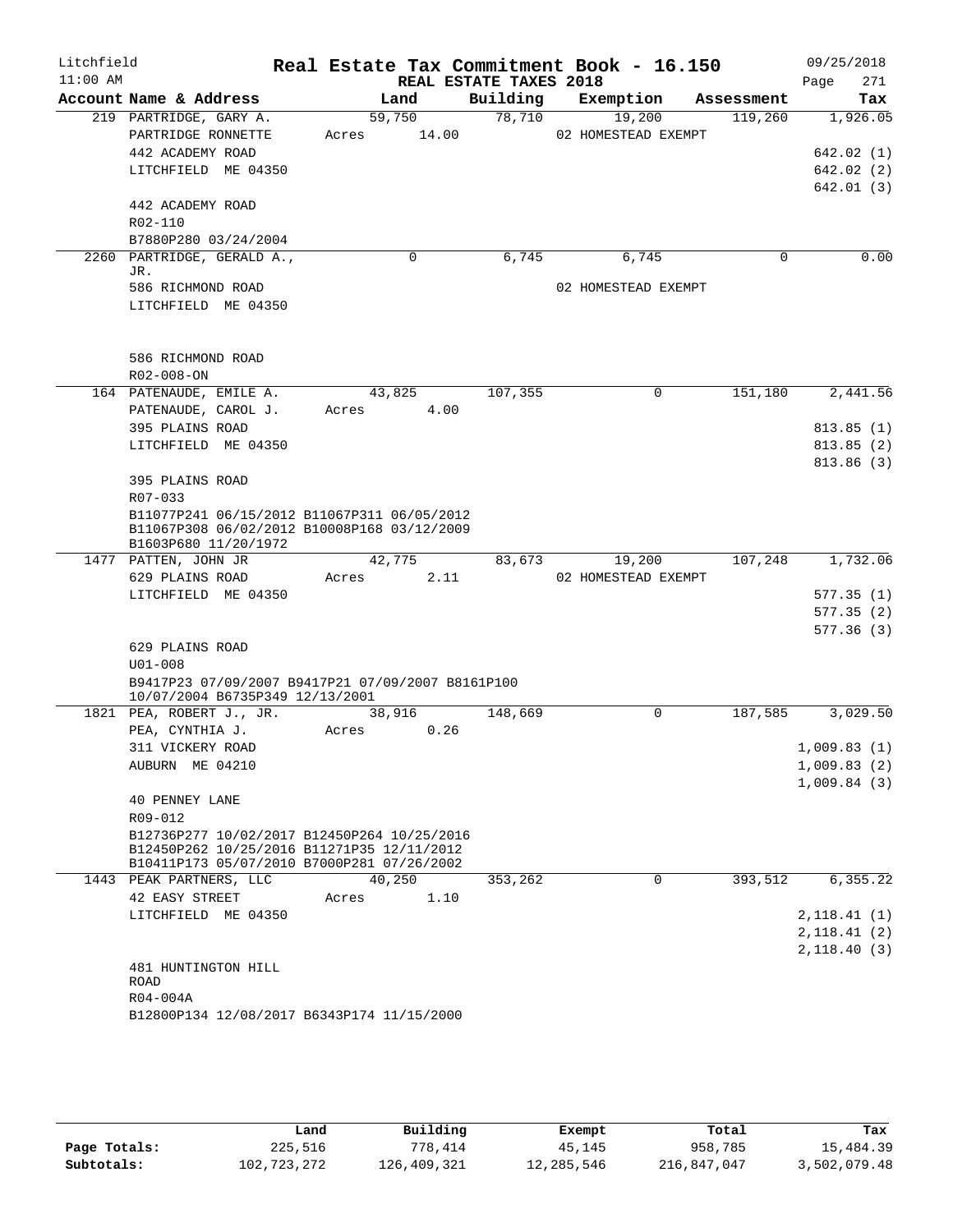| Litchfield   |                                            |           |             |                        | Real Estate Tax Commitment Book - 16.150 |                                     | 09/25/2018      |
|--------------|--------------------------------------------|-----------|-------------|------------------------|------------------------------------------|-------------------------------------|-----------------|
| $11:00$ AM   | Account Name & Address                     |           | Land        | REAL ESTATE TAXES 2018 |                                          |                                     | 272<br>Page     |
|              | 1514 PEAK PARTNERS, LLC                    |           | 560,339     | Building<br>$\Omega$   | Exemption<br>$\Omega$                    | Assessment<br>$\overline{560, 339}$ | Tax<br>9,049.47 |
|              | 42 EASY STREET                             | Acres     | 92.13       |                        |                                          |                                     |                 |
|              | LITCHFIELD ME 04350                        |           |             |                        |                                          |                                     | 3,016.49(1)     |
|              |                                            |           |             |                        |                                          |                                     | 3,016.49(2)     |
|              |                                            |           |             |                        |                                          |                                     | 3,016.49(3)     |
|              | 495 HUNTINGTON HILL                        |           |             |                        |                                          |                                     |                 |
|              | <b>ROAD</b>                                |           |             |                        |                                          |                                     |                 |
|              | $R04 - 004$                                |           |             |                        |                                          |                                     |                 |
|              | B12800P134 12/08/2017 B6343P180 11/11/2000 |           |             |                        |                                          |                                     |                 |
|              | 1374 PECKHAM, KEVIN B &                    |           | 61,000      | $\Omega$               | 0                                        | 61,000                              | 985.15          |
|              | HEIDI M                                    |           |             |                        |                                          |                                     |                 |
|              | 243 INDIANA RD                             | Acres     | 37.00       |                        |                                          |                                     |                 |
|              | W GARDINER ME 04345                        |           |             |                        |                                          |                                     | 328.38(1)       |
|              |                                            |           |             |                        |                                          |                                     | 328.38(2)       |
|              |                                            |           |             |                        |                                          |                                     | 328.39(3)       |
|              | LIBBY ROAD                                 |           |             |                        |                                          |                                     |                 |
|              | R06-035A                                   |           |             |                        |                                          |                                     |                 |
|              | B5676P87 07/17/1998                        |           |             |                        |                                          |                                     |                 |
|              | 1158 PEDDIE COLIN M                        |           | 470,522     | 155,116                | 0                                        | 625,638                             | 10,104.05       |
|              | PEDDIE PENNY                               | Acres     | 1.14        |                        |                                          |                                     |                 |
|              | 102 WELLESLEY STREET                       |           |             |                        |                                          |                                     | 3,368.02(1)     |
|              | WESTON MA 02493                            |           |             |                        |                                          |                                     | 3,368.02(2)     |
|              |                                            |           |             |                        |                                          |                                     | 3,368.01(3)     |
|              | 18 MARLENE DRIVE                           |           |             |                        |                                          |                                     |                 |
|              | $U28 - 039$                                |           |             |                        |                                          |                                     |                 |
|              | B9273P206 03/09/2007 B6305P233             |           |             |                        |                                          |                                     |                 |
|              | 820 PEDDIE, WILLIAM A.                     |           | 49,600      | 134,913                | 19,200                                   | 165,313                             | 2,669.80        |
|              | 70 LYNN LANE                               | Acres     | 5.40        |                        | 02 HOMESTEAD EXEMPT                      |                                     |                 |
|              | LITCHFIELD ME 04350                        |           |             |                        |                                          |                                     | 889.93 (1)      |
|              |                                            |           |             |                        |                                          |                                     | 889.93 (2)      |
|              |                                            |           |             |                        |                                          |                                     | 889.94 (3)      |
|              | 70 LYNN LANE                               |           |             |                        |                                          |                                     |                 |
|              | R06-061A-6                                 |           |             |                        |                                          |                                     |                 |
|              | B6549P100                                  |           |             |                        |                                          |                                     |                 |
|              | 1356 PELKEY, BRUCE                         |           | 40,000      | 75,196                 | 19,200                                   | 95,996                              | 1,550.34        |
|              | 1646 LEWISTON ROAD                         | Acres     | 1.00        |                        | 02 HOMESTEAD EXEMPT                      |                                     |                 |
|              |                                            |           |             |                        |                                          |                                     | 516.78(1)       |
|              | LITCHFIELD ME 04350                        |           |             |                        |                                          |                                     | 516.78(2)       |
|              |                                            |           |             |                        |                                          |                                     |                 |
|              |                                            |           |             |                        |                                          |                                     | 516.78(3)       |
|              | 1646 LEWISTON ROAD                         |           |             |                        |                                          |                                     |                 |
|              | R11-035-2                                  |           |             |                        |                                          |                                     |                 |
|              | B1844P182                                  |           |             |                        |                                          |                                     |                 |
|              | 1357 PELLEGRINI, PAUL J                    |           | 52,500      | 86,071                 | 24,960                                   | 113,611                             | 1,834.82        |
|              | PELLEGRINI REBECCA                         | Acres     | 6.00        |                        | 02 HOMESTEAD EXEMPT                      |                                     |                 |
|              | 1614 LEWISTON ROAD                         |           |             |                        | 03 VETERANS EXEMPT                       |                                     | 611.61(1)       |
|              | LITCHFIELD ME 04350                        |           |             |                        |                                          |                                     | 611.61(2)       |
|              |                                            |           |             |                        |                                          |                                     | 611.60(3)       |
|              | 1614 LEWISTON ROAD                         |           |             |                        |                                          |                                     |                 |
|              | R11-034                                    |           |             |                        |                                          |                                     |                 |
|              | B3716P178                                  |           |             |                        |                                          |                                     |                 |
|              | 1360 PELLETIER, DONALD T                   |           | 50,250      | 189,976                | 19,200                                   | 221,026                             | 3,569.57        |
|              | 32 HAYDEN HILL ROAD                        | Acres     | 5.10        |                        | 02 HOMESTEAD EXEMPT                      |                                     |                 |
|              | LITCHFIELD ME 04350                        |           |             |                        |                                          |                                     | 1,189.86(1)     |
|              |                                            |           |             |                        |                                          |                                     | 1,189.86 (2)    |
|              |                                            |           |             |                        |                                          |                                     | 1,189.85(3)     |
|              | 32 HAYDEN HILL ROAD                        |           |             |                        |                                          |                                     |                 |
|              | $R03 - 040 - 1$                            |           |             |                        |                                          |                                     |                 |
|              | B4261P6                                    |           |             |                        |                                          |                                     |                 |
|              |                                            | Land      | Building    |                        | Exempt                                   | Total                               | Tax             |
| Page Totals: |                                            | 1,284,211 | 641,272     |                        | 82,560                                   | 1,842,923                           | 29,763.20       |
| Subtotals:   | 104,007,483                                |           | 127,050,593 |                        | 12,368,106                               | 218,689,970                         | 3,531,842.68    |
|              |                                            |           |             |                        |                                          |                                     |                 |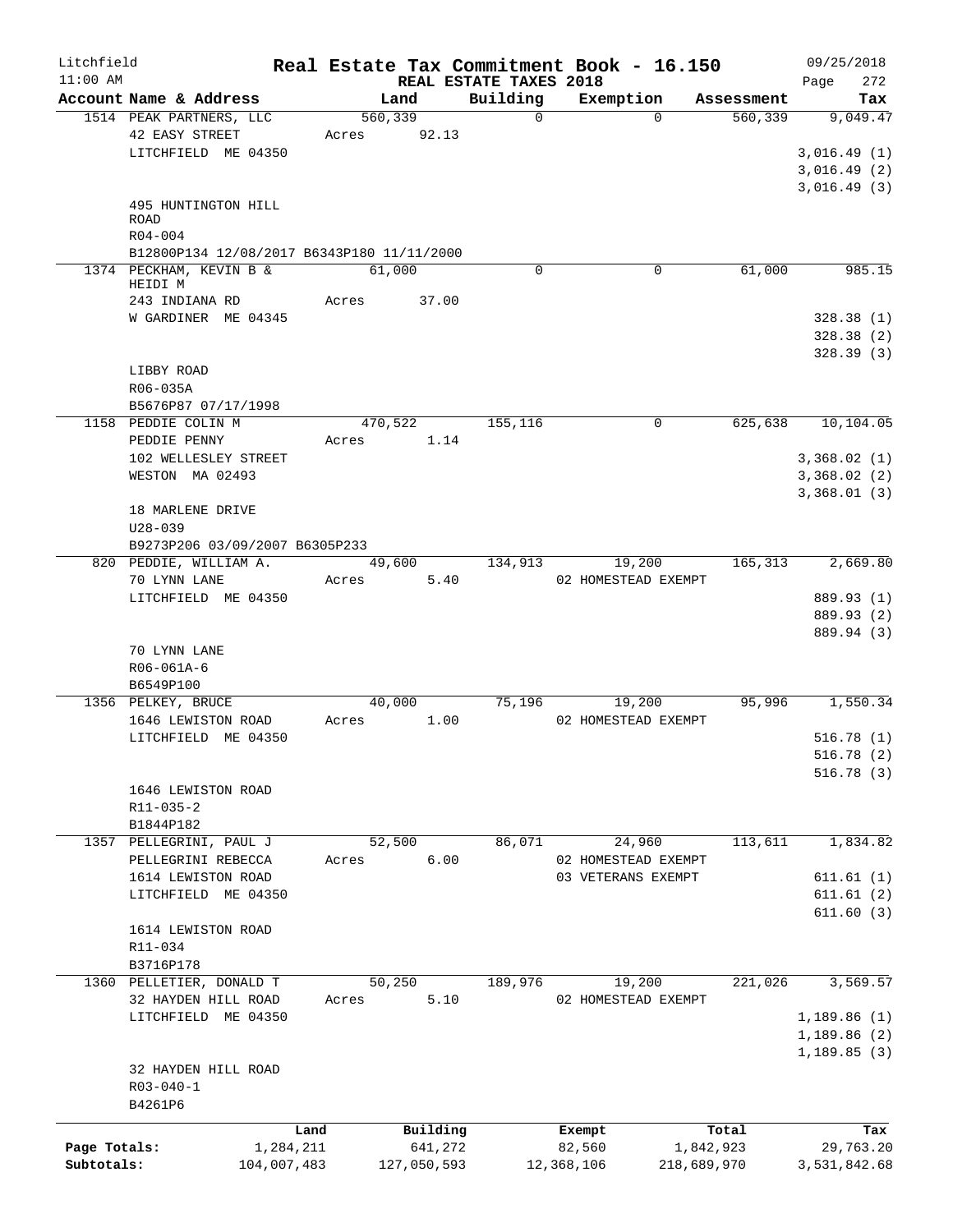| Litchfield |                                                                                                   |         |      | Real Estate Tax Commitment Book - 16.150 |                     |                     |            |              | 09/25/2018 |
|------------|---------------------------------------------------------------------------------------------------|---------|------|------------------------------------------|---------------------|---------------------|------------|--------------|------------|
| $11:00$ AM |                                                                                                   |         |      | REAL ESTATE TAXES 2018                   |                     |                     |            | Page         | 273        |
|            | Account Name & Address                                                                            | Land    |      | Building                                 | Exemption           |                     | Assessment |              | Tax        |
|            | 911 PELLETIER, JODY J.                                                                            | 41,940  |      | 45,066                                   |                     | $\Omega$            | 87,006     |              | 1,405.15   |
|            | 850 MAIN STREET                                                                                   | Acres   |      | 0.90                                     |                     |                     |            |              |            |
|            | APT#6                                                                                             |         |      |                                          |                     |                     |            |              | 468.38(1)  |
|            | LEWISTON ME 04240                                                                                 |         |      |                                          |                     |                     |            |              | 468.38(2)  |
|            |                                                                                                   |         |      |                                          |                     |                     |            |              | 468.39(3)  |
|            | 91 EASY STREET                                                                                    |         |      |                                          |                     |                     |            |              |            |
|            | $U09 - 027$                                                                                       |         |      |                                          |                     |                     |            |              |            |
|            | B11465P303 07/30/2013 B11465P301 07/30/2013<br>B10394P296 04/21/2010 B8701P28 11/17/2005 B5836P86 |         |      |                                          |                     |                     |            |              |            |
|            | 1361 PELLETIER, RAYMOND                                                                           | 80,047  |      | 38,198                                   |                     | 19,200              | 99,045     |              | 1,599.58   |
|            | P.O. BOX 146                                                                                      | Acres   |      | 0.42                                     |                     | 02 HOMESTEAD EXEMPT |            |              |            |
|            | LITCHFIELD ME 04350                                                                               |         |      |                                          |                     |                     |            |              | 533.19(1)  |
|            |                                                                                                   |         |      |                                          |                     |                     |            |              | 533.19(2)  |
|            |                                                                                                   |         |      |                                          |                     |                     |            |              | 533.20(3)  |
|            | 4 HERON DRIVE                                                                                     |         |      |                                          |                     |                     |            |              |            |
|            | $U24 - 007$                                                                                       |         |      |                                          |                     |                     |            |              |            |
|            | B4698P133                                                                                         |         |      |                                          |                     |                     |            |              |            |
|            | 1362 PELLETIER, RICHARD D                                                                         | 135,100 |      |                                          | 106,282             | 19,200              | 222,182    |              | 3,588.24   |
|            | 10 KERI LANE                                                                                      | Acres   | 1.45 |                                          | 02 HOMESTEAD EXEMPT |                     |            |              |            |
|            | LITCHFIELD ME 04350                                                                               |         |      |                                          |                     |                     |            | 1, 196.08(1) |            |
|            |                                                                                                   |         |      |                                          |                     |                     |            | 1, 196.08(2) |            |
|            |                                                                                                   |         |      |                                          |                     |                     |            | 1,196.08(3)  |            |
|            | 10 KERI LANE                                                                                      |         |      |                                          |                     |                     |            |              |            |
|            | $U11 - 026$                                                                                       |         |      |                                          |                     |                     |            |              |            |
|            | B7367P3 04/24/2003 B3385P144                                                                      |         |      |                                          |                     |                     |            |              |            |
|            | 609 PELLETIER, THOMAS &<br>VICKI L                                                                | 42,150  |      | 89,859                                   |                     | 19,200              | 112,809    |              | 1,821.87   |
|            | 1378 HALLOWELL ROAD                                                                               | Acres   |      | 1.06                                     |                     | 02 HOMESTEAD EXEMPT |            |              |            |
|            | LITCHFIELD ME 04350                                                                               |         |      |                                          |                     |                     |            |              | 607.29(1)  |
|            |                                                                                                   |         |      |                                          |                     |                     |            |              | 607.29(2)  |
|            |                                                                                                   |         |      |                                          |                     |                     |            |              | 607.29(3)  |
|            | 1378 HALLOWELL ROAD                                                                               |         |      |                                          |                     |                     |            |              |            |
|            | R14-051                                                                                           |         |      |                                          |                     |                     |            |              |            |
|            | B10096P177 06/02/2009 B6110P2 11/24/1999 B1678P181                                                |         |      |                                          |                     |                     |            |              |            |
|            | 1721 PELLETIER, THOMAS J &                                                                        | 35,240  |      | 23,467                                   |                     | $\mathbf 0$         | 58,707     |              | 948.12     |
|            | VICKI 1 WINCHENBAUGH                                                                              |         |      |                                          |                     |                     |            |              |            |
|            | 1378 HALLOWELL ROAD                                                                               | Acres   |      | 0.83                                     |                     |                     |            |              |            |
|            | LITCHFIELD ME 04350                                                                               |         |      |                                          |                     |                     |            |              | 316.04(1)  |
|            |                                                                                                   |         |      |                                          |                     |                     |            |              | 316.04(2)  |
|            |                                                                                                   |         |      |                                          |                     |                     |            |              | 316.04(3)  |
|            | 1333 WEST ROAD<br>R03-027                                                                         |         |      |                                          |                     |                     |            |              |            |
|            | B10200P274 09/02/2009 B10200P271 09/02/2009                                                       |         |      |                                          |                     |                     |            |              |            |
|            | B8386P164 04/16/2005 B8386P162 04/16/2005 B7270P96                                                |         |      |                                          |                     |                     |            |              |            |
|            | 1365 PENFOLD, WILLIAM R.                                                                          | 19,080  |      | 67,150                                   |                     | 0                   | 86,230     |              | 1,392.61   |
|            | 117 NUMBER SIX ROAD                                                                               | Acres   |      | 0.11                                     |                     |                     |            |              |            |
|            | OXFORD ME 04270                                                                                   |         |      |                                          |                     |                     |            |              | 464.20(1)  |
|            |                                                                                                   |         |      |                                          |                     |                     |            |              | 464.20(2)  |
|            |                                                                                                   |         |      |                                          |                     |                     |            |              | 464.21(3)  |
|            | 541 PEACEPIPE DRIVE                                                                               |         |      |                                          |                     |                     |            |              |            |
|            | $U28 - 075$                                                                                       |         |      |                                          |                     |                     |            |              |            |
|            | B6971P150                                                                                         |         |      |                                          |                     |                     |            |              |            |

|              | Land        | Building    | Exempt     | Total       | Tax          |
|--------------|-------------|-------------|------------|-------------|--------------|
| Page Totals: | 353,557     | 370,022     | 57,600     | 665,979     | 10,755.57    |
| Subtotals:   | 104,361,040 | 127,420,615 | 12,425,706 | 219,355,949 | 3,542,598.25 |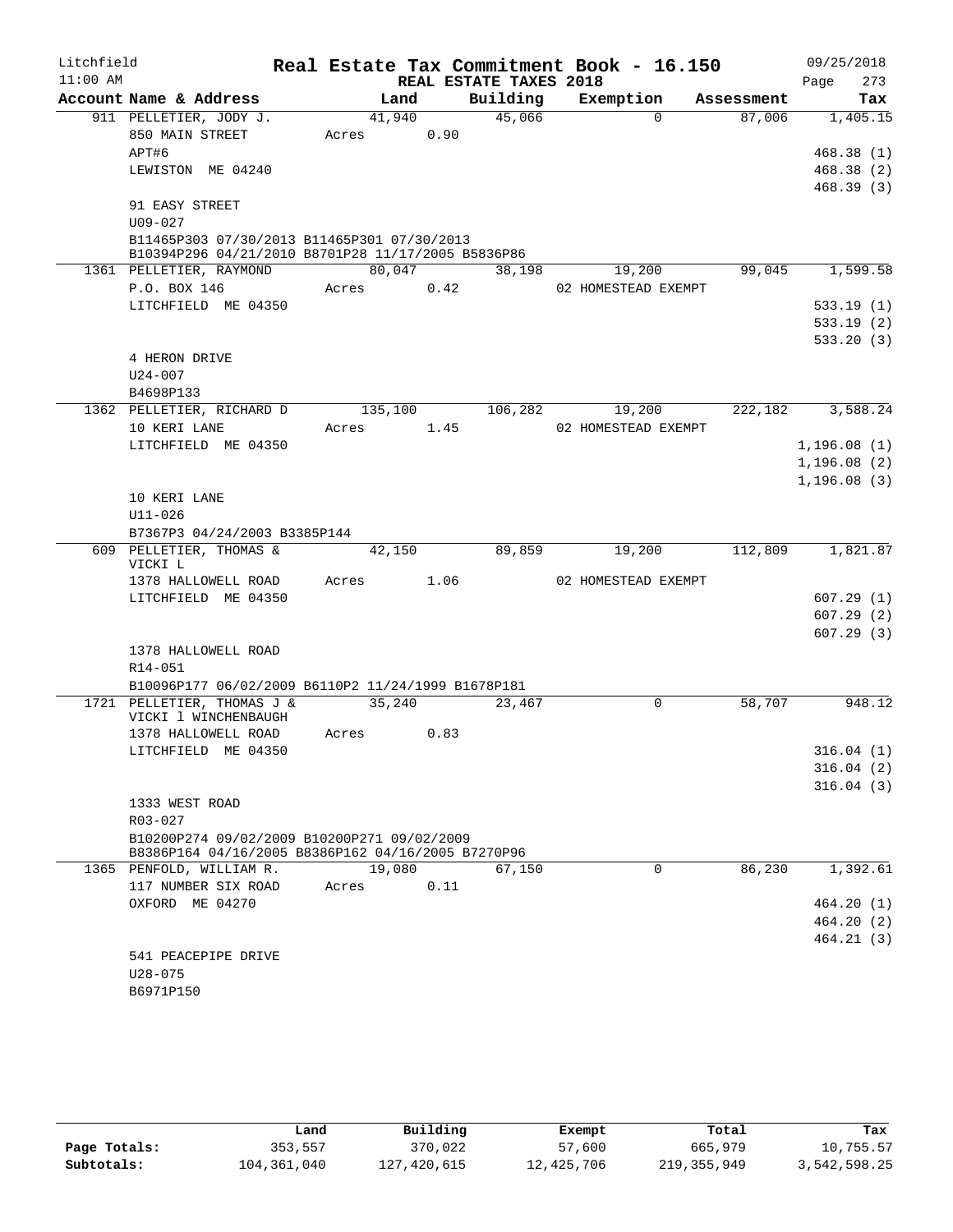| Litchfield<br>$11:00$ AM |                                                                                                              |          |       | REAL ESTATE TAXES 2018 | Real Estate Tax Commitment Book - 16.150 |            | 09/25/2018<br>274<br>Page |
|--------------------------|--------------------------------------------------------------------------------------------------------------|----------|-------|------------------------|------------------------------------------|------------|---------------------------|
|                          | Account Name & Address                                                                                       | Land     |       | Building               | Exemption                                | Assessment | Tax                       |
|                          | 2912 PEPIN, TRTISTAN                                                                                         | $\Omega$ |       | 12,354                 | $\Omega$                                 | 12,354     | 199.52                    |
|                          | 618 RICHMOND ROAD                                                                                            |          |       |                        |                                          |            |                           |
|                          | Litchfield ME 04350                                                                                          |          |       |                        |                                          |            | 66.51(1)                  |
|                          |                                                                                                              |          |       |                        |                                          |            | 66.51(2)                  |
|                          |                                                                                                              |          |       |                        |                                          |            | 66.50(3)                  |
|                          | 618 RICHMOND ROAD                                                                                            |          |       |                        |                                          |            |                           |
|                          | R02-009B-ON                                                                                                  |          |       |                        |                                          |            |                           |
|                          | 1331 PERKINS JOYE G                                                                                          | 99,675   |       | 81,992                 | 0                                        | 181,667    | 2,933.92                  |
|                          | PERKINS PETER J                                                                                              | Acres    | 0.50  |                        |                                          |            |                           |
|                          | 3 KERI LANE                                                                                                  |          |       |                        |                                          |            | 977.97 (1)                |
|                          | LITCHFIELD ME 04350                                                                                          |          |       |                        |                                          |            | 977.97(2)                 |
|                          |                                                                                                              |          |       |                        |                                          |            | 977.98(3)                 |
|                          | 3 KERI LANE<br>$U11 - 029$                                                                                   |          |       |                        |                                          |            |                           |
|                          | B8388P231 04/15/2005 B3565P292 04/22/2003                                                                    |          |       |                        |                                          |            |                           |
|                          | 2208 PERKINS, WESTON W.                                                                                      | 42,425   |       | 79,860                 | $\Omega$                                 | 122,285    | 1,974.90                  |
|                          | (TRUSTEE)                                                                                                    |          |       |                        |                                          |            |                           |
|                          | PERKINS, PHYLISS M.                                                                                          | Acres    | 1.97  |                        |                                          |            |                           |
|                          | (TRUSTEE)                                                                                                    |          |       |                        |                                          |            |                           |
|                          | 1440 RICHMOND ROAD                                                                                           |          |       |                        |                                          |            | 658.30(1)                 |
|                          | LITCHFIELD ME 04350                                                                                          |          |       |                        |                                          |            | 658.30(2)                 |
|                          |                                                                                                              |          |       |                        |                                          |            | 658.30(3)                 |
|                          | 1440 RICHMOND ROAD                                                                                           |          |       |                        |                                          |            |                           |
|                          | R01-022-1                                                                                                    |          |       |                        |                                          |            |                           |
|                          | B11741P183 07/11/2014 B11130P78 08/08/2012 B9126P329<br>10/31/2006 B9126P328 10/17/2006 B9126P327 10/31/2006 |          |       |                        |                                          |            |                           |
|                          | B6460P238 04/06/2001 B1182P74 09/24/2012                                                                     |          |       |                        |                                          |            |                           |
|                          | 1788 PERKINS-MACDONALD,                                                                                      | 42,750   |       | 67,546                 | $\mathbf 0$                              | 110,296    | 1,781.28                  |
|                          | JOSEPH                                                                                                       |          |       |                        |                                          |            |                           |
|                          | 245 STATE PARK ROAD                                                                                          | Acres    | 2.10  |                        |                                          |            |                           |
|                          | NAPLES ME 04055                                                                                              |          |       |                        |                                          |            | 593.76 (1)                |
|                          |                                                                                                              |          |       |                        |                                          |            | 593.76 (2)                |
|                          |                                                                                                              |          |       |                        |                                          |            | 593.76(3)                 |
|                          | 456 HUNTINGTON HILL<br>ROAD                                                                                  |          |       |                        |                                          |            |                           |
|                          | R06-022                                                                                                      |          |       |                        |                                          |            |                           |
|                          | B12700P213 08/04/2017 B11714P241 06/05/2014                                                                  |          |       |                        |                                          |            |                           |
|                          | B10995P175 03/29/2012 B8689P80 11/10/2005 B4477P59                                                           |          |       |                        |                                          |            |                           |
|                          | 2572 PERREAULT PAUL M 56,500                                                                                 |          |       | 142,527                | 19,200                                   | 179,827    | 2,904.21                  |
|                          | P.O. BOX 25                                                                                                  | Acres    | 10.00 |                        | 02 HOMESTEAD EXEMPT                      |            |                           |
|                          | LITCHFIELD ME 04350                                                                                          |          |       |                        |                                          |            | 968.07(1)                 |
|                          |                                                                                                              |          |       |                        |                                          |            | 968.07(2)                 |
|                          |                                                                                                              |          |       |                        |                                          |            | 968.07(3)                 |
|                          | 1359 LEWISTON ROAD                                                                                           |          |       |                        |                                          |            |                           |
|                          | R12-012B                                                                                                     |          |       |                        |                                          |            |                           |
|                          | B12793P136 10/03/2017 B12793P134 10/30/2017 B8648P81<br>10/13/2005                                           |          |       |                        |                                          |            |                           |
|                          | 274 PERREAULT, CORY LYNN                                                                                     | 111,722  |       | 58,003                 | $\mathbf 0$                              | 169,725    | 2,741.06                  |
|                          | PERREAULT, DAVID                                                                                             | Acres    | 0.42  |                        |                                          |            |                           |
|                          | P.F.JR.                                                                                                      |          |       |                        |                                          |            |                           |
|                          | 24 SOLOMON DRIVE                                                                                             |          |       |                        |                                          |            | 913.69(1)                 |
|                          | GORHAM ME 04038                                                                                              |          |       |                        |                                          |            | 913.69(2)                 |
|                          |                                                                                                              |          |       |                        |                                          |            | 913.68 (3)                |
|                          | 5 MEMORY LANE                                                                                                |          |       |                        |                                          |            |                           |
|                          | $U12 - 029$                                                                                                  |          |       |                        |                                          |            |                           |
|                          | B12761P174 10/27/2017 B11280P57 12/19/2012 B8999P197                                                         |          |       |                        |                                          |            |                           |
|                          | 06/26/2006 B8592P134 09/01/2005 B6296P213                                                                    |          |       |                        |                                          |            |                           |
|                          |                                                                                                              |          |       |                        |                                          |            |                           |

|              | Land        | Building    | Exempt     | Total       | Tax          |
|--------------|-------------|-------------|------------|-------------|--------------|
| Page Totals: | 353,072     | 442,282     | 19,200     | 776.154     | 12,534.89    |
| Subtotals:   | 104,714,112 | 127,862,897 | 12,444,906 | 220,132,103 | 3,555,133.14 |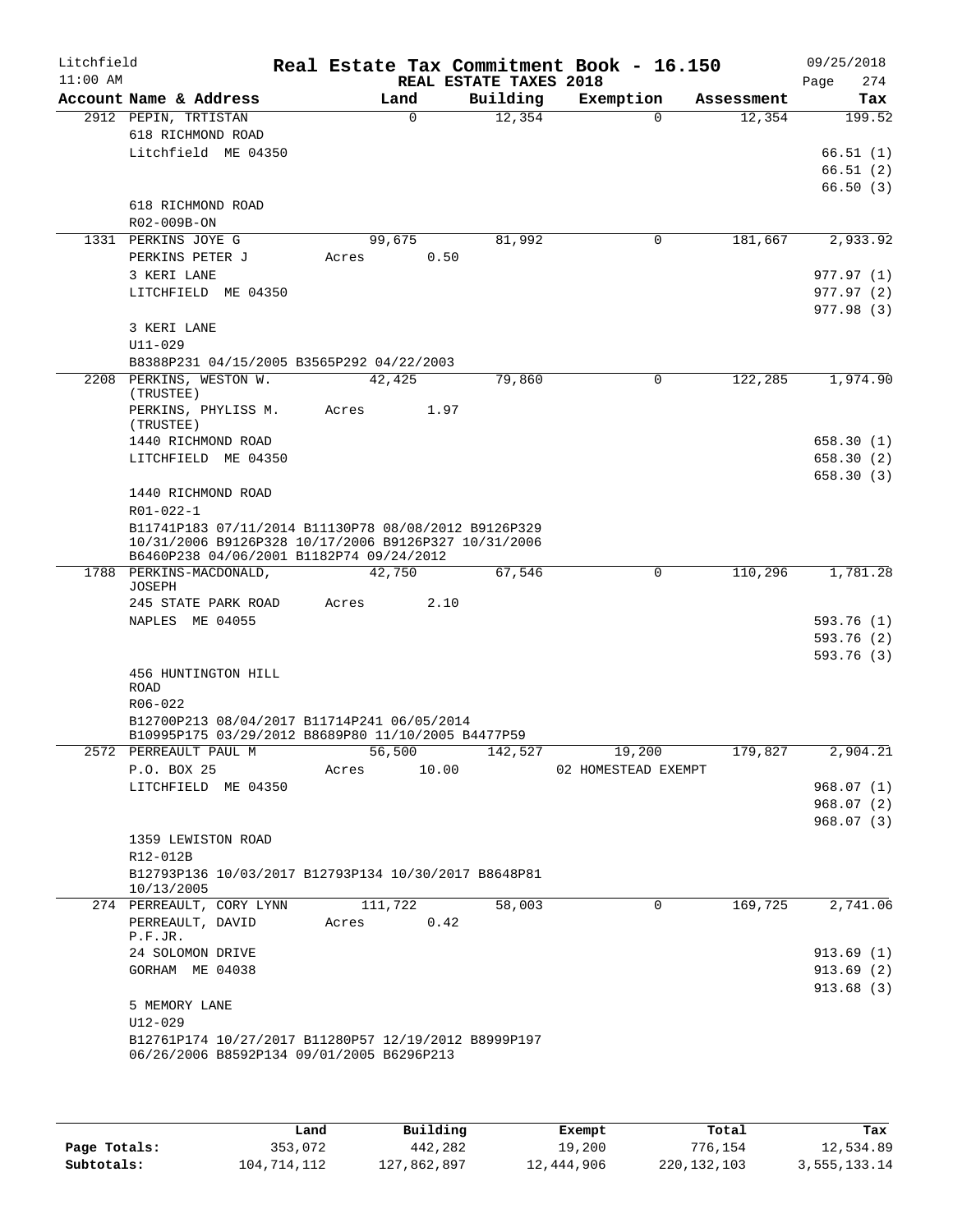| Litchfield<br>$11:00$ AM |                                                                                                                                       |                 |       | REAL ESTATE TAXES 2018 | Real Estate Tax Commitment Book - 16.150 |            | 09/25/2018<br>275<br>Page |
|--------------------------|---------------------------------------------------------------------------------------------------------------------------------------|-----------------|-------|------------------------|------------------------------------------|------------|---------------------------|
|                          | Account Name & Address                                                                                                                | Land            |       | Building               | Exemption                                | Assessment | Tax                       |
|                          | 454 PERREAULT, PAUL<br>P.O. BOX 25                                                                                                    | 35,475<br>Acres | 44.00 | $\Omega$               | $\Omega$                                 | 35,475     | 572.92                    |
|                          | LITCHFIELD ME 04350                                                                                                                   |                 |       |                        |                                          |            | 190.97(1)                 |
|                          |                                                                                                                                       |                 |       |                        |                                          |            | 190.97(2)                 |
|                          |                                                                                                                                       |                 |       |                        |                                          |            | 190.98(3)                 |
|                          | LEWISTON ROAD                                                                                                                         |                 |       |                        |                                          |            |                           |
|                          | R13-001                                                                                                                               |                 |       |                        |                                          |            |                           |
|                          | B11352P82 04/05/2013 B11352P77 04/05/2013                                                                                             |                 |       |                        |                                          |            |                           |
|                          | 934 PERRON, DAVID M.                                                                                                                  | 104,412         |       | 22,183                 | 0                                        | 126,595    | 2,044.51                  |
|                          | PERRON, FAITH A.<br>337 LISBON STREET                                                                                                 | Acres           | 0.32  |                        |                                          |            | 681.50 (1)                |
|                          | LISBON ME 04250                                                                                                                       |                 |       |                        |                                          |            | 681.50 (2)                |
|                          |                                                                                                                                       |                 |       |                        |                                          |            | 681.51 (3)                |
|                          | 12 SUNSET LANE                                                                                                                        |                 |       |                        |                                          |            |                           |
|                          | $U12 - 008$                                                                                                                           |                 |       |                        |                                          |            |                           |
|                          | B12111P266 09/22/2015 B12111P263 09/22/2015<br>B3657P233                                                                              |                 |       |                        |                                          |            |                           |
|                          | 336 PERRON, GERARD &<br>MADELINE (TRUSTEES)                                                                                           | 153,627         |       | 42,753                 | 0                                        | 196,380    | 3,171.54                  |
|                          | PERRON LIVING TRUST                                                                                                                   | Acres           | 0.47  |                        |                                          |            |                           |
|                          | 258 OLD COACH ROAD                                                                                                                    |                 |       |                        |                                          |            | 1,057.18(1)               |
|                          | NEW BOSTON NH 03070                                                                                                                   |                 |       |                        |                                          |            | 1,057.18(2)               |
|                          |                                                                                                                                       |                 |       |                        |                                          |            | 1,057.18(3)               |
|                          | 51 TUCKER DRIVE                                                                                                                       |                 |       |                        |                                          |            |                           |
|                          | $U15 - 010$                                                                                                                           |                 |       |                        |                                          |            |                           |
|                          | B12436P92 10/07/2016 B11076P198 06/21/2012<br>B11076P198 06/21/2012 B9349P134 05/09/2007 B9226P154<br>01/04/2007 B5185P175 07/19/1996 |                 |       |                        |                                          |            |                           |
|                          | 1933 PERRY SHANE R.                                                                                                                   | 45,000          |       | 128,772                | 19,200                                   | 154,572    | 2,496.34                  |
|                          | PERRY DEIRDRA A                                                                                                                       | Acres           | 3.00  |                        | 02 HOMESTEAD EXEMPT                      |            |                           |
|                          | 107 PINE TREE ROAD                                                                                                                    |                 |       |                        |                                          |            | 832.11 (1)                |
|                          | LITCHFIELD ME 04350                                                                                                                   |                 |       |                        |                                          |            | 832.11 (2)                |
|                          |                                                                                                                                       |                 |       |                        |                                          |            | 832.12 (3)                |
|                          | 107 PINE TREE ROAD                                                                                                                    |                 |       |                        |                                          |            |                           |
|                          | R11-005D                                                                                                                              |                 |       |                        |                                          |            |                           |
|                          | B8292P224 12/13/2005 B8036P219 07/16/2004<br>2291 PERRY, GARY R JR                                                                    | 38,600          |       | 119,180                | 0                                        | 157,780    | 2,548.15                  |
|                          | 15 PERRY DR                                                                                                                           | Acres           | 1.00  |                        |                                          |            |                           |
|                          | LITCHFIELD ME 04350                                                                                                                   |                 |       |                        |                                          |            | 849.38 (1)                |
|                          |                                                                                                                                       |                 |       |                        |                                          |            | 849.38 (2)                |
|                          |                                                                                                                                       |                 |       |                        |                                          |            | 849.39 (3)                |
|                          | 15 PERRY DRIVE                                                                                                                        |                 |       |                        |                                          |            |                           |
|                          | R14-011G                                                                                                                              |                 |       |                        |                                          |            |                           |
|                          | B10917P281 12/19/2011 B7096P19 10/07/2002                                                                                             |                 |       |                        |                                          |            |                           |
|                          | 1020 PERRY, JEFFREY M.                                                                                                                | 70,500          |       | 200,789                | 19,200                                   | 252,089    | 4,071.24                  |
|                          | BOOKER DEBRA E                                                                                                                        | Acres           | 15.00 |                        | 02 HOMESTEAD EXEMPT                      |            |                           |
|                          | 273 HUNTINGTON HILL<br>ROAD                                                                                                           |                 |       |                        |                                          |            | 1,357.08(1)               |
|                          | LITCHFIELD ME 04350                                                                                                                   |                 |       |                        |                                          |            | 1,357.08(2)               |
|                          |                                                                                                                                       |                 |       |                        |                                          |            | 1,357.08(3)               |
|                          | 273 HUNTINGTON HILL                                                                                                                   |                 |       |                        |                                          |            |                           |
|                          | ROAD                                                                                                                                  |                 |       |                        |                                          |            |                           |
|                          | R05-058                                                                                                                               |                 |       |                        |                                          |            |                           |
|                          | B8583P186 08/30/2005 B5471P90 10/09/1997                                                                                              |                 |       |                        |                                          |            |                           |

|              | Land          | Building    | Exempt     | Total       | Tax          |
|--------------|---------------|-------------|------------|-------------|--------------|
| Page Totals: | 447,614       | 513,677     | 38,400     | 922,891     | 14,904.70    |
| Subtotals:   | 105, 161, 726 | 128,376,574 | 12,483,306 | 221,054,994 | 3,570,037.84 |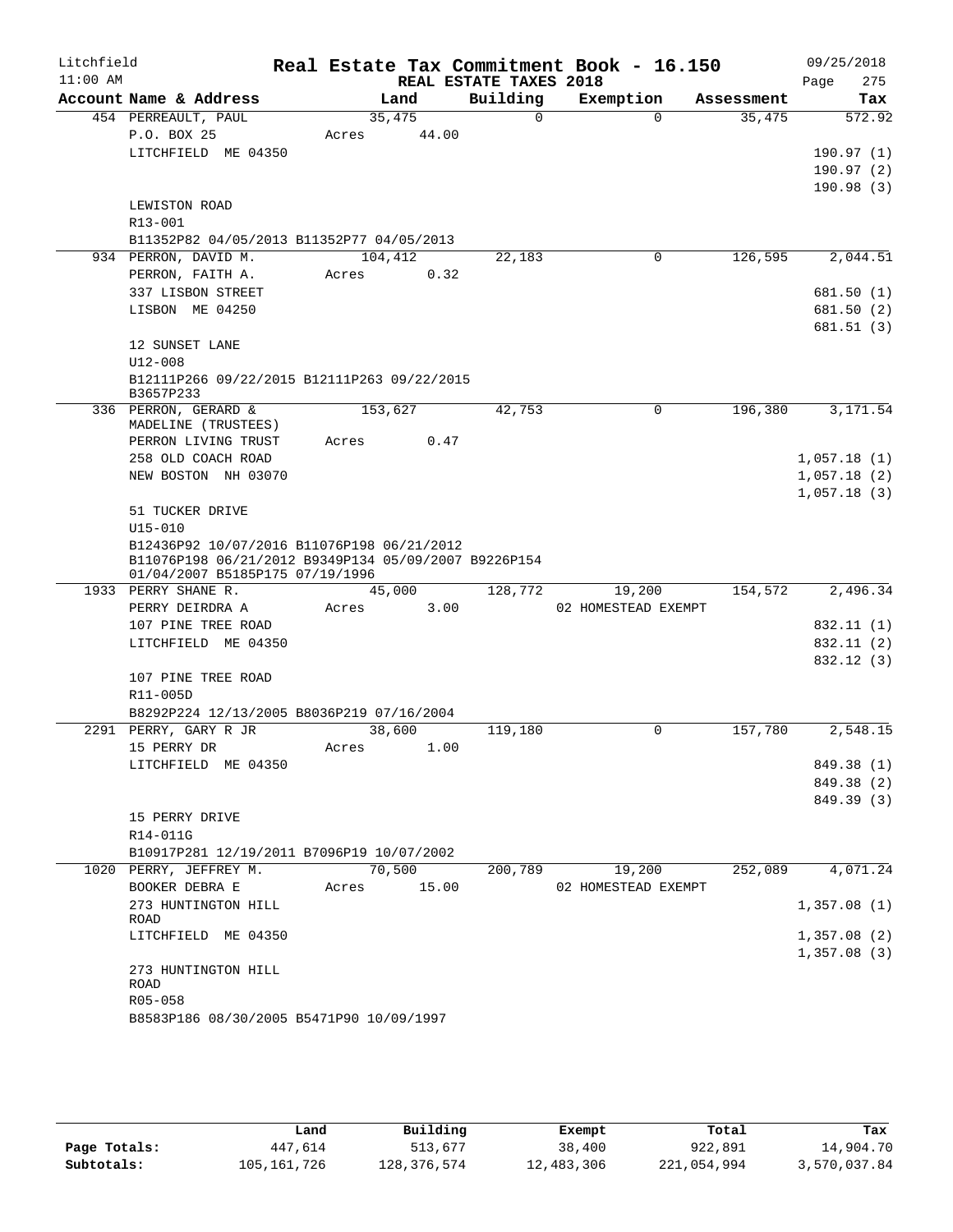| Litchfield |                                             |         |          |                        | Real Estate Tax Commitment Book - 16.150 |             |         |             | 09/25/2018 |
|------------|---------------------------------------------|---------|----------|------------------------|------------------------------------------|-------------|---------|-------------|------------|
| $11:00$ AM |                                             |         |          | REAL ESTATE TAXES 2018 |                                          |             |         | Page        | 276        |
|            | Account Name & Address                      | Land    |          | Building               | Exemption                                | Assessment  |         |             | Tax        |
|            | 1373 PERRY, MARK W                          | 44,500  |          | 170,012                | 19,200                                   |             | 195,312 |             | 3,154.29   |
|            | PERRY SUSAN                                 | Acres   | 2.80     |                        | 02 HOMESTEAD EXEMPT                      |             |         |             |            |
|            | 92 NECK ROAD                                |         |          |                        |                                          |             |         | 1,051.43(1) |            |
|            | LITCHFIELD ME 04350                         |         |          |                        |                                          |             |         | 1,051.43(2) |            |
|            |                                             |         |          |                        |                                          |             |         | 1,051.43(3) |            |
|            | 92 NECK ROAD                                |         |          |                        |                                          |             |         |             |            |
|            | R14-011A                                    |         |          |                        |                                          |             |         |             |            |
|            | B2803P240 05/22/1985                        |         |          |                        |                                          |             |         |             |            |
|            | 1375 PERRY, ROXY L                          | 102,500 |          | 102,880                | 19,200                                   |             | 186,180 |             | 3,006.81   |
|            | PERRY ELEANOR                               | Acres   | 56.00    |                        | 02 HOMESTEAD EXEMPT                      |             |         |             |            |
|            | 31 SAWMILL ROAD                             |         |          |                        |                                          |             |         | 1,002.27(1) |            |
|            | LITCHFIELD ME 04350                         |         |          |                        |                                          |             |         | 1,002.27(2) |            |
|            |                                             |         |          |                        |                                          |             |         | 1,002.27(3) |            |
|            | 31 SAWMILL DRIVE                            |         |          |                        |                                          |             |         |             |            |
|            | R14-011                                     |         |          |                        |                                          |             |         |             |            |
|            | B2803P240                                   |         |          |                        |                                          |             |         |             |            |
|            | 799 PESCE STEPHANIE                         |         | 0        | 10,898                 |                                          | $\mathbf 0$ | 10,898  |             | 176.00     |
|            | 284 UPPER POND                              |         |          |                        |                                          |             |         |             |            |
|            | LITCHFIELD ME 04350                         |         |          |                        |                                          |             |         |             | 58.67(1)   |
|            |                                             |         |          |                        |                                          |             |         |             | 58.67 (2)  |
|            |                                             |         |          |                        |                                          |             |         |             | 58.66(3)   |
|            | 1290 RICHMOND ROAD                          |         |          |                        |                                          |             |         |             |            |
|            | R01-014A-ON-1                               |         | 0        | 8,844                  |                                          | 0           | 8,844   |             | 142.83     |
|            | 1214 PESCE STEPHANIE<br>284 UPPER POND ROAD |         |          |                        |                                          |             |         |             |            |
|            | LITCHFIELD ME 04350                         |         |          |                        |                                          |             |         |             | 47.61(1)   |
|            |                                             |         |          |                        |                                          |             |         |             | 47.61 (2)  |
|            |                                             |         |          |                        |                                          |             |         |             | 47.61(3)   |
|            | 1254 RICHMOND ROAD                          |         |          |                        |                                          |             |         |             |            |
|            | R01-014A-ON-2                               |         |          |                        |                                          |             |         |             |            |
|            | 2011 PESCE, STEPHENE                        |         | $\Omega$ | 6,900                  |                                          | 0           | 6,900   |             | 111.43     |
|            | 284 UPPER POND ROAD                         |         |          |                        |                                          |             |         |             |            |
|            | LITCHFIELD ME 04350                         |         |          |                        |                                          |             |         |             | 37.14(1)   |
|            |                                             |         |          |                        |                                          |             |         |             | 37.14(2)   |
|            |                                             |         |          |                        |                                          |             |         |             | 37.15(3)   |
|            | 276 UPPER POND ROAD                         |         |          |                        |                                          |             |         |             |            |
|            | R01-019A-ON-2                               |         |          |                        |                                          |             |         |             |            |
|            | 1358 PESCE, STEPHENE                        |         | 0        | 6,675                  |                                          | 0           | 6,675   |             | 107.80     |
|            | 284 UPPER POND ROAD                         |         |          |                        |                                          |             |         |             |            |
|            | LITCHFIELD ME 04350                         |         |          |                        |                                          |             |         |             | 35.93(1)   |
|            |                                             |         |          |                        |                                          |             |         |             | 35.93(2)   |
|            |                                             |         |          |                        |                                          |             |         |             | 35.94(3)   |
|            | 284 UPPER POND ROAD                         |         |          |                        |                                          |             |         |             |            |
|            | R01-019A-ON                                 |         |          |                        |                                          |             |         |             |            |
|            | 2069 PESTER, HENRY                          | 40,625  |          | 15,134                 | 19,200                                   |             | 36,559  |             | 590.43     |
|            | 626 RICHMOND ROAD                           | Acres   | 1.25     |                        | 02 HOMESTEAD EXEMPT                      |             |         |             |            |
|            | LITCHFIELD ME 04350                         |         |          |                        |                                          |             |         |             | 196.81 (1) |
|            |                                             |         |          |                        |                                          |             |         |             | 196.81(2)  |
|            |                                             |         |          |                        |                                          |             |         |             | 196.81(3)  |
|            | 626 RICHMOND ROAD                           |         |          |                        |                                          |             |         |             |            |

R02-010

|              | Land        | Building    | Exempt     | Total       | Tax          |
|--------------|-------------|-------------|------------|-------------|--------------|
| Page Totals: | 187,625     | 321,343     | 57,600     | 451,368     | 7,289.59     |
| Subtotals:   | 105,349,351 | 128,697,917 | 12,540,906 | 221,506,362 | 3,577,327.43 |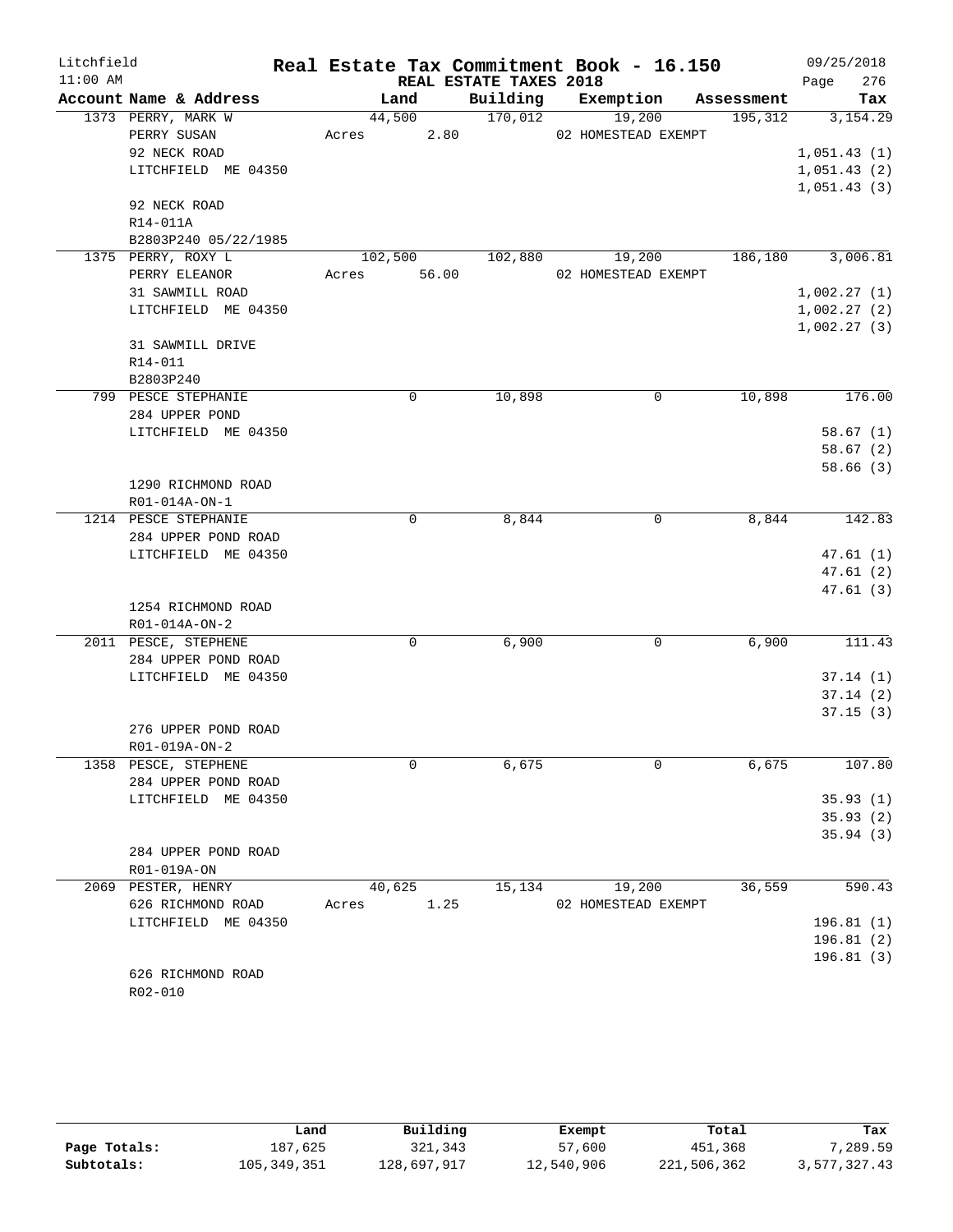| Litchfield |                                                                                          |       |         |                                    | Real Estate Tax Commitment Book - 16.150 |            | 09/25/2018                 |
|------------|------------------------------------------------------------------------------------------|-------|---------|------------------------------------|------------------------------------------|------------|----------------------------|
| $11:00$ AM | Account Name & Address                                                                   |       | Land    | REAL ESTATE TAXES 2018<br>Building | Exemption                                | Assessment | 277<br>Page<br>Tax         |
|            | 2075 PETERSEN, JENNIFER                                                                  |       | 40,000  | 80,186                             | $\Omega$                                 | 120, 186   | 1,941.00                   |
|            | 96 OAKHILL ROAD                                                                          | Acres |         | 1.00                               |                                          |            |                            |
|            | LITCHFIELD ME 04350                                                                      |       |         |                                    |                                          |            | 647.00 (1)                 |
|            |                                                                                          |       |         |                                    |                                          |            | 647.00 (2)                 |
|            |                                                                                          |       |         |                                    |                                          |            | 647.00 (3)                 |
|            | 96 OAK HILL ROAD                                                                         |       |         |                                    |                                          |            |                            |
|            | R05-011A                                                                                 |       |         |                                    |                                          |            |                            |
|            | B10114P118 06/16/2009 B10044P179 04/15/2009<br>B8277P315 01/15/2005 B5641P228 06/05/1998 |       |         |                                    |                                          |            |                            |
|            | 1378 PETERSON, ALDEN P                                                                   |       | 718,893 | 0                                  | 0                                        | 718,893    | 11,610.12                  |
|            | 184 QUAKER RIDGE ROAD                                                                    | Acres | 118.00  |                                    |                                          |            |                            |
|            | GREENE ME 04236                                                                          |       |         |                                    |                                          |            | 3,870.04(1)                |
|            |                                                                                          |       |         |                                    |                                          |            | 3,870.04(2)                |
|            |                                                                                          |       |         |                                    |                                          |            | 3,870.04(3)                |
|            | 405 HUNTINGTON HILL                                                                      |       |         |                                    |                                          |            |                            |
|            | ROAD                                                                                     |       |         |                                    |                                          |            |                            |
|            | R05-001                                                                                  |       |         |                                    |                                          |            |                            |
|            | B1431P448                                                                                |       |         |                                    |                                          |            |                            |
|            | 512 PETERSON, NELSON E JR                                                                |       | 34,400  | 171,653                            | 0                                        | 206,053    | 3,327.76                   |
|            | 473 ACADEMY ROAD                                                                         | Acres |         | 0.80                               |                                          |            |                            |
|            | LITCHFIELD ME 04350                                                                      |       |         |                                    |                                          |            | 1,109.25(1)                |
|            |                                                                                          |       |         |                                    |                                          |            | 1,109.25(2)<br>1,109.26(3) |
|            | 473 ACADEMY ROAD                                                                         |       |         |                                    |                                          |            |                            |
|            | R02-077                                                                                  |       |         |                                    |                                          |            |                            |
|            | B5875P152 02/19/1999                                                                     |       |         |                                    |                                          |            |                            |
|            | 1682 PETRICH, PAUL J., JR.                                                               |       | 46,250  | 96,128                             | 19,200                                   | 123,178    | 1,989.32                   |
|            | PETRICH, ROBYN C.                                                                        | Acres |         | 3.50                               | 02 HOMESTEAD EXEMPT                      |            |                            |
|            | 328 STEVENSTOWN ROAD                                                                     |       |         |                                    |                                          |            | 663.11(1)                  |
|            | LITCHFIELD ME 04350                                                                      |       |         |                                    |                                          |            | 663.11(2)                  |
|            |                                                                                          |       |         |                                    |                                          |            | 663.10(3)                  |
|            | 328 STEVENSTOWN ROAD                                                                     |       |         |                                    |                                          |            |                            |
|            | R09-077A                                                                                 |       |         |                                    |                                          |            |                            |
|            | B11302P140 02/04/2013 B6468P21                                                           |       |         |                                    |                                          |            |                            |
|            | 1381 PETTENGILL, DAVID M                                                                 |       | 67,150  | 111,727                            | 24,960                                   | 153,917    | 2,485.76                   |
|            | 60 SOUTH ADAMS ROAD                                                                      | Acres |         | 46.00                              | 02 HOMESTEAD EXEMPT                      |            |                            |
|            | LITCHFIELD ME 04350                                                                      |       |         |                                    | 03 VETERANS EXEMPT                       |            | 828.59(1)                  |
|            |                                                                                          |       |         |                                    |                                          |            | 828.59 (2)                 |
|            |                                                                                          |       |         |                                    |                                          |            | 828.58(3)                  |
|            | 60 SOUTH ADAMS ROAD                                                                      |       |         |                                    |                                          |            |                            |
|            | R01-036                                                                                  |       |         |                                    |                                          |            |                            |
|            | B2198P154                                                                                |       |         |                                    |                                          |            |                            |
|            | 193 PFEFFER, MARY BETH                                                                   |       | 216,665 | 139,107                            | 19,200                                   | 336,572    | 5,435.64                   |
|            | 112 LUNTS HILL ROAD                                                                      | Acres |         | 24.33                              | 02 HOMESTEAD EXEMPT                      |            |                            |
|            | LITCHFIELD ME 04350                                                                      |       |         |                                    |                                          |            | 1,811.88(1)                |
|            |                                                                                          |       |         |                                    |                                          |            | 1,811.88(2)                |
|            |                                                                                          |       |         |                                    |                                          |            | 1,811.88 (3)               |
|            | 112 LUNTS HILL ROAD<br>R09-023                                                           |       |         |                                    |                                          |            |                            |
|            | B9313P235 04/17/2007 B8993P34 07/21/2006 B5795P291                                       |       |         |                                    |                                          |            |                            |
|            |                                                                                          |       |         |                                    |                                          |            |                            |

|              | Land        | Building    | Exempt     | Total       | Tax          |
|--------------|-------------|-------------|------------|-------------|--------------|
| Page Totals: | 1,123,358   | 598,801     | 63,360     | 1,658,799   | 26,789.60    |
| Subtotals:   | 106,472,709 | 129,296,718 | 12,604,266 | 223,165,161 | 3,604,117.03 |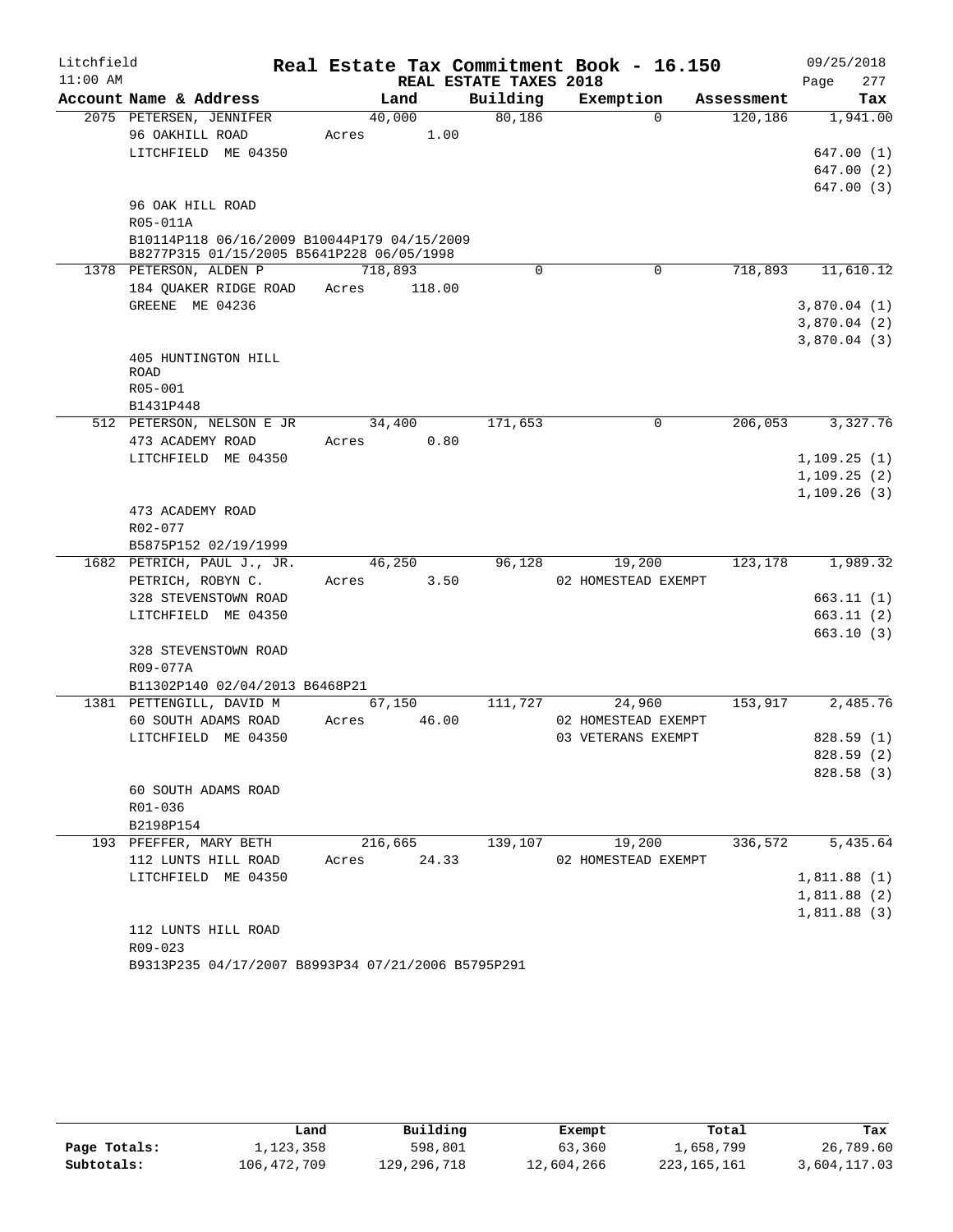| Litchfield |                                                      |       |         |                        | Real Estate Tax Commitment Book - 16.150 |            | 09/25/2018           |
|------------|------------------------------------------------------|-------|---------|------------------------|------------------------------------------|------------|----------------------|
| $11:00$ AM |                                                      |       |         | REAL ESTATE TAXES 2018 |                                          |            | 278<br>Page          |
|            | Account Name & Address                               |       | Land    | Building               | Exemption                                | Assessment | Tax                  |
|            | 868 PHILLIPS, JEFFREY C.                             |       | 46,130  | 138,649                | 19,200                                   | 165,579    | 2,674.10             |
|            | 136 WHIPPOORWILL ROAD<br>LITCHFIELD ME 04350         | Acres | 7.00    |                        | 02 HOMESTEAD EXEMPT                      |            | 891.37 (1)           |
|            |                                                      |       |         |                        |                                          |            | 891.37 (2)           |
|            |                                                      |       |         |                        |                                          |            | 891.36 (3)           |
|            | 136 WHIPPOORWILL ROAD                                |       |         |                        |                                          |            |                      |
|            | $U23 - 001$                                          |       |         |                        |                                          |            |                      |
|            | B11778P156 08/20/2014 B11503P88 09/03/2013           |       |         |                        |                                          |            |                      |
|            | B11472P130 07/19/2013 B9430P200 07/20/2007 B6942P173 |       |         |                        |                                          |            |                      |
|            | 06/18/1996                                           |       |         |                        |                                          |            |                      |
|            | 869 PHILLIPS, JEFFREY C.                             |       | 14,573  | $\Omega$               | $\Omega$                                 | 14,573     | 235.35               |
|            | 136 WHIPPOORWILL ROAD<br>LITCHFIELD ME 04350         | Acres | 0.22    |                        |                                          |            |                      |
|            |                                                      |       |         |                        |                                          |            | 78.45(1)<br>78.45(2) |
|            |                                                      |       |         |                        |                                          |            | 78.45(3)             |
|            | MAPLE DRIVE                                          |       |         |                        |                                          |            |                      |
|            | $U23 - 019$                                          |       |         |                        |                                          |            |                      |
|            | B11778P156 08/20/2014 B9430P200 07/20/2007 B6942P173 |       |         |                        |                                          |            |                      |
|            | 06/18/1996                                           |       |         |                        |                                          |            |                      |
|            | 2701 PICARD RITA M                                   |       | 52,832  | $\Omega$               | $\mathbf 0$                              | 52,832     | 853.24               |
|            | PO BOX 101                                           | Acres | 30.00   |                        |                                          |            |                      |
|            | STOCKHOLM ME 04783                                   |       |         |                        |                                          |            | 284.41 (1)           |
|            |                                                      |       |         |                        |                                          |            | 284.41 (2)           |
|            |                                                      |       |         |                        |                                          |            | 284.42 (3)           |
|            | RIDLEY ROAD                                          |       |         |                        |                                          |            |                      |
|            | R04-001A                                             |       |         |                        |                                          |            |                      |
|            | B9648P316 02/26/2008<br>1385 PICARD, RITA M.         |       | 156,130 | 39,765                 | $\mathbf 0$                              | 195,895    | 3,163.70             |
|            | PO BOX 101                                           | Acres | 0.71    |                        |                                          |            |                      |
|            | STOCKHOLM ME 04783                                   |       |         |                        |                                          |            | 1,054.57(1)          |
|            |                                                      |       |         |                        |                                          |            | 1,054.57(2)          |
|            |                                                      |       |         |                        |                                          |            | 1,054.56(3)          |
|            | 156 BUKER ROAD                                       |       |         |                        |                                          |            |                      |
|            | $U10 - 003$                                          |       |         |                        |                                          |            |                      |
|            | B4075P107 10/21/1991                                 |       |         |                        |                                          |            |                      |
|            | 1066 PICKETT, SCOTT A.                               |       | 51,000  | 13,573                 | 0                                        | 64,573     | 1,042.85             |
|            | 5 LILLY LANE                                         | Acres | 3.00    |                        |                                          |            |                      |
|            | LITCHFIELD ME 04350                                  |       |         |                        |                                          |            | 347.62(1)            |
|            |                                                      |       |         |                        |                                          |            | 347.62(2)            |
|            |                                                      |       |         |                        |                                          |            | 347.61(3)            |
|            | 5 LILLY LANE                                         |       |         |                        |                                          |            |                      |
|            | R08-006<br>B12244P1 03/11/2016 B2284P105             |       |         |                        |                                          |            |                      |
|            | 504 PIERCE, HALEY E.                                 |       | 38,600  | 82,205                 | 19,200                                   | 101,605    | 1,640.92             |
|            | BENEDICT, FRANK P.                                   | Acres | 1.00    |                        | 02 HOMESTEAD EXEMPT                      |            |                      |
|            | 7 DOYLE STREET                                       |       |         |                        |                                          |            | 546.97(1)            |
|            | LITCHFIELD ME 04350                                  |       |         |                        |                                          |            | 546.97(2)            |
|            |                                                      |       |         |                        |                                          |            | 546.98(3)            |
|            | 7 DOYLE STREET                                       |       |         |                        |                                          |            |                      |
|            | $U09 - 025$                                          |       |         |                        |                                          |            |                      |
|            | B12091P125 08/26/2015 B11176P208 09/20/2012          |       |         |                        |                                          |            |                      |
|            | B10871P26 10/31/2011 B10264P29 11/04/2009 B7948P196  |       |         |                        |                                          |            |                      |
|            | 05/07/2004 B4938P308 07/31/1995                      |       |         |                        |                                          |            |                      |

|              | Land        | Building    | Exempt     | Total       | Tax          |
|--------------|-------------|-------------|------------|-------------|--------------|
| Page Totals: | 359,265     | 274,192     | 38,400     | 595,057     | 9,610.16     |
| Subtotals:   | 106,831,974 | 129,570,910 | 12,642,666 | 223,760,218 | 3,613,727.19 |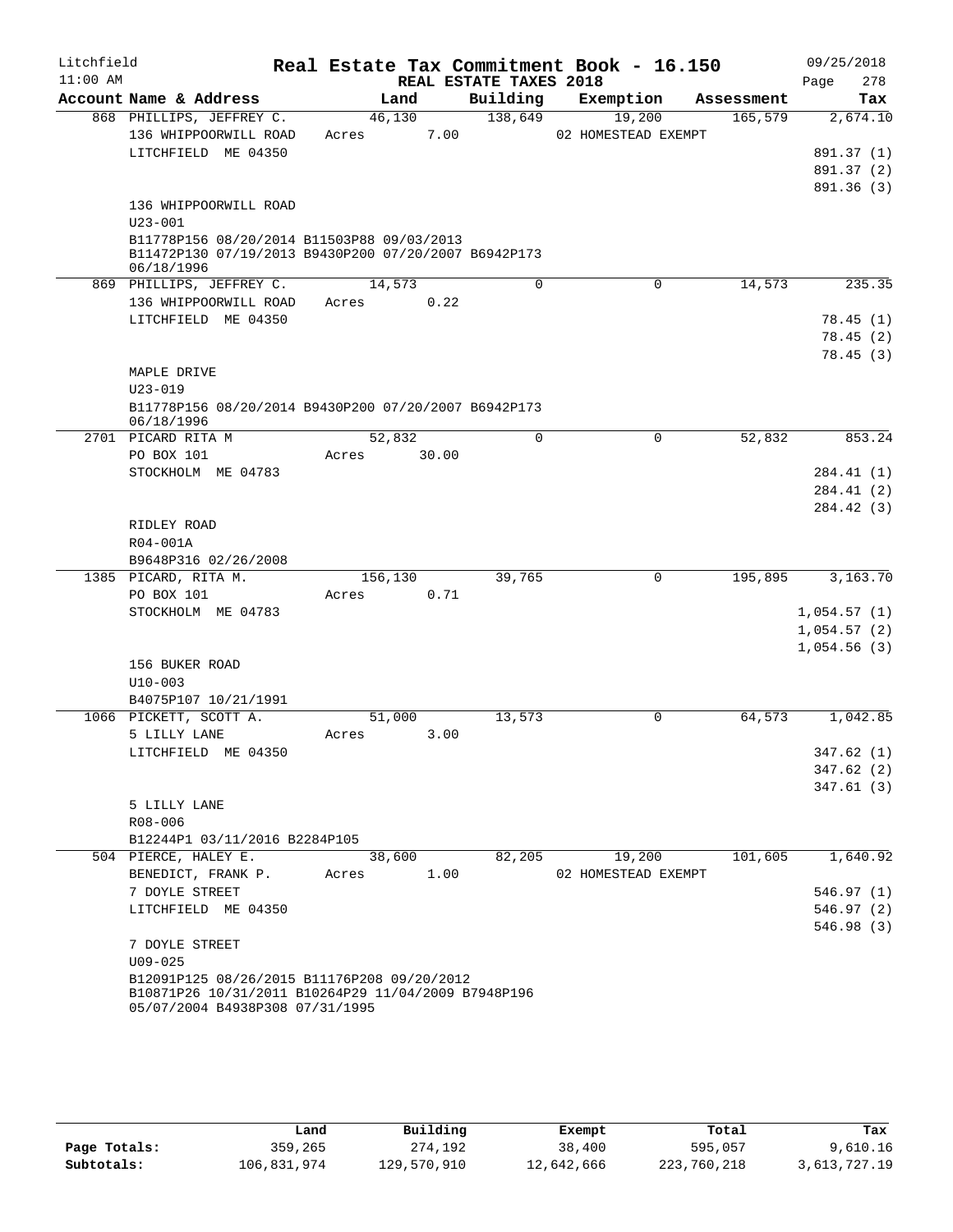| Litchfield |                                                                     |         |        |                        | Real Estate Tax Commitment Book - 16.150 |            | 09/25/2018   |
|------------|---------------------------------------------------------------------|---------|--------|------------------------|------------------------------------------|------------|--------------|
| $11:00$ AM |                                                                     |         |        | REAL ESTATE TAXES 2018 |                                          |            | 279<br>Page  |
|            | Account Name & Address                                              |         | Land   | Building               | Exemption                                | Assessment | Tax          |
|            | 1929 PILLING, JEFFREY R.                                            |         | 71,568 | 81,716                 | $\Omega$                                 | 153,284    | 2,475.54     |
|            | 21 LEWISTON ROAD                                                    | Acres   | 37.00  |                        |                                          |            |              |
|            | WEST GARDINER ME 04345                                              |         |        |                        |                                          |            | 825.18(1)    |
|            |                                                                     |         |        |                        |                                          |            | 825.18(2)    |
|            | 1564 HALLOWELL ROAD                                                 |         |        |                        |                                          |            | 825.18(3)    |
|            | R14-061                                                             |         |        |                        |                                          |            |              |
|            | B12862P279 03/20/2018 B1455P44                                      |         |        |                        |                                          |            |              |
|            | 2582 PINE VIEW HOMES, INC.                                          |         | 0      | 7,474                  | 0                                        | 7,474      | 120.71       |
|            | MARSELLA, GREGG, SMART,                                             |         |        |                        |                                          |            |              |
|            | LISA                                                                |         |        |                        |                                          |            |              |
|            | P O BOX 319                                                         |         |        |                        |                                          |            | 40.24(1)     |
|            | WATERVILLE ME                                                       |         |        |                        |                                          |            | 40.24(2)     |
|            | 04903-0319                                                          |         |        |                        |                                          |            |              |
|            | 11 ELM LANE                                                         |         |        |                        |                                          |            | 40.23(3)     |
|            | $R03 - 073 - ON - 54$                                               |         |        |                        |                                          |            |              |
|            | 2871 PINKHAM, THERESA                                               |         | 30,275 | 14,239                 | 0                                        | 44,514     | 718.90       |
|            | 643 DURHAM ROAD                                                     | Acres   | 8.00   |                        |                                          |            |              |
|            | BRUNSWICK ME 04011                                                  |         |        |                        |                                          |            | 239.63(1)    |
|            |                                                                     |         |        |                        |                                          |            | 239.63(2)    |
|            |                                                                     |         |        |                        |                                          |            | 239.64(3)    |
|            | ACADEMY ROAD                                                        |         |        |                        |                                          |            |              |
|            | R02-085A                                                            |         |        |                        |                                          |            |              |
|            | B11995P116 05/28/2015                                               |         |        |                        |                                          |            |              |
|            | 2085 PINNELL, CINDY M                                               |         | 42,500 | 70,969                 | 19,200                                   | 94,269     | 1,522.44     |
|            | PO BOX 894                                                          | Acres   | 2.00   |                        | 02 HOMESTEAD EXEMPT                      |            |              |
|            | SABATTUS ME 04280                                                   |         |        |                        |                                          |            | 507.48(1)    |
|            |                                                                     |         |        |                        |                                          |            | 507.48(2)    |
|            |                                                                     |         |        |                        |                                          |            | 507.48(3)    |
|            | 113 RICHMOND ROAD<br>R03-045A                                       |         |        |                        |                                          |            |              |
|            | B5792P78 11/18/1998                                                 |         |        |                        |                                          |            |              |
|            | 717 PLATT, JOSHUA & WILLIAM                                         | 124,213 |        | 100,711                | 0                                        | 224,924    | 3,632.52     |
|            | PLATT                                                               |         |        |                        |                                          |            |              |
|            | 3 BLAKE AVENUE                                                      | Acres   | 99.65  |                        |                                          |            |              |
|            | HALLOWELL ME 04347                                                  |         |        |                        |                                          |            | 1, 210.84(1) |
|            |                                                                     |         |        |                        |                                          |            | 1, 210.84(2) |
|            |                                                                     |         |        |                        |                                          |            | 1,210.84(3)  |
|            | 219 NECK ROAD                                                       |         |        |                        |                                          |            |              |
|            | R14-030                                                             |         |        |                        |                                          |            |              |
|            | B11220P229 09/06/2012 B11134P266 08/02/2012<br>B2073P230 01/18/1977 |         |        |                        |                                          |            |              |
|            | 1388 PLOWMAN DREW E                                                 | 232,700 |        | 28,654                 | 0                                        | 261,354    | 4,220.87     |
|            | PLOWMAN MARINA                                                      | Acres   | 3.50   |                        |                                          |            |              |
|            | 194 WASHINGTON ST                                                   |         |        |                        |                                          |            | 1,406.96(1)  |
|            | WARWICK RI 02888                                                    |         |        |                        |                                          |            | 1,406.96(2)  |
|            |                                                                     |         |        |                        |                                          |            | 1,406.95(3)  |
|            | 76 MILITARY LANE                                                    |         |        |                        |                                          |            |              |
|            | $U05 - 004$                                                         |         |        |                        |                                          |            |              |
|            | B10443P127 06/14/2010 B6406P62 11/20/2000                           |         |        |                        |                                          |            |              |

|              | Land          | Building    | Exempt     | Total       | Tax          |
|--------------|---------------|-------------|------------|-------------|--------------|
| Page Totals: | 501,256       | 303,763     | 19,200     | 785,819     | 12,690.98    |
| Subtotals:   | 107, 333, 230 | 129,874,673 | 12,661,866 | 224,546,037 | 3,626,418.17 |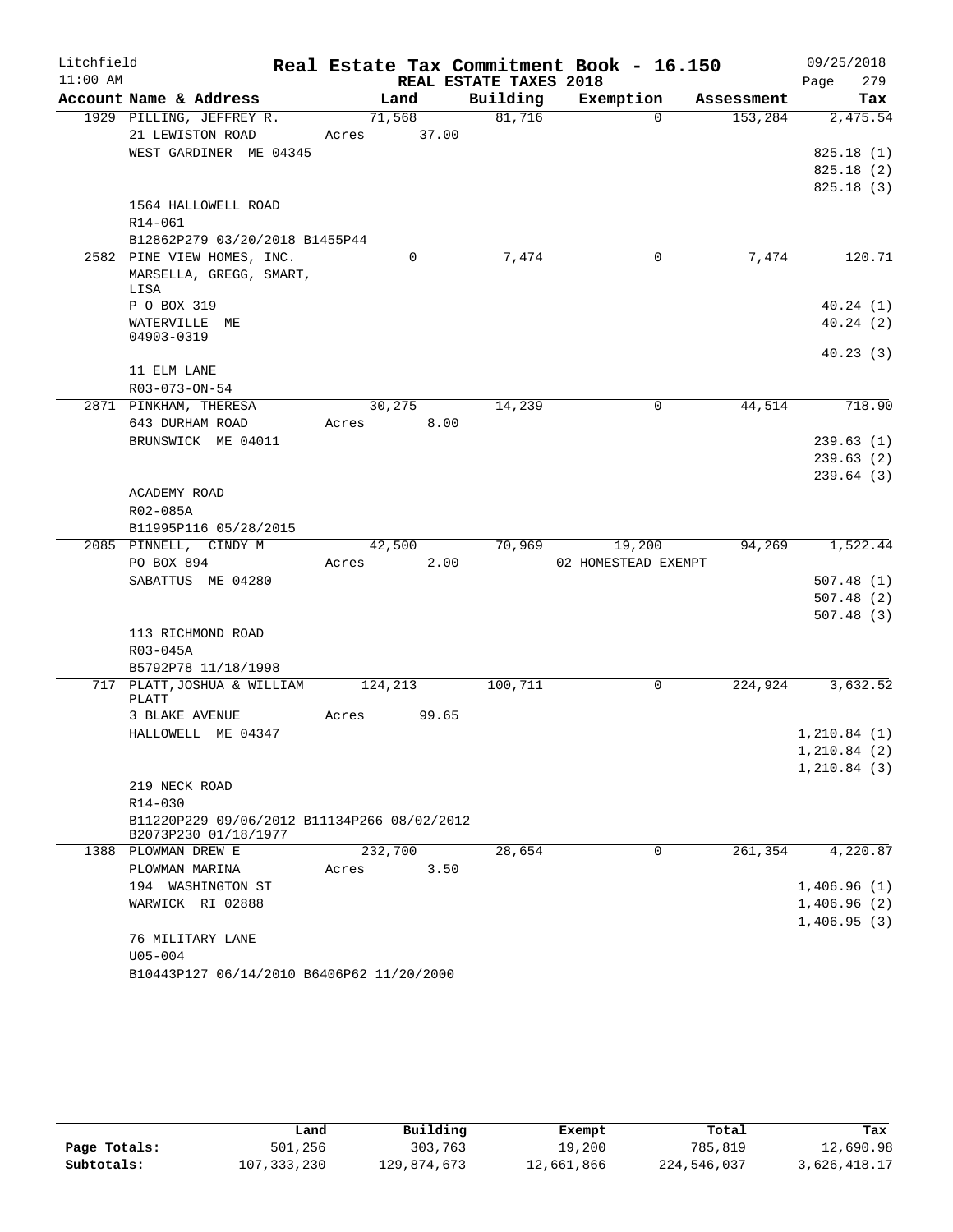| Litchfield |                                                                                                     |         |      |                        |         | Real Estate Tax Commitment Book - 16.150 |          |            |      | 09/25/2018  |
|------------|-----------------------------------------------------------------------------------------------------|---------|------|------------------------|---------|------------------------------------------|----------|------------|------|-------------|
| $11:00$ AM |                                                                                                     |         |      | REAL ESTATE TAXES 2018 |         |                                          |          |            | Page | 280         |
|            | Account Name & Address                                                                              |         | Land | Building               |         | Exemption                                |          | Assessment |      | Tax         |
|            | 1390 POIRIER, MONIQUE M                                                                             | 105,912 |      |                        | 43,039  |                                          | $\Omega$ | 148,951    |      | 2,405.56    |
|            | 70 SUMMER STREET                                                                                    | Acres   |      | 0.57                   |         |                                          |          |            |      |             |
|            | AUBURN ME 04210                                                                                     |         |      |                        |         |                                          |          |            |      | 801.85(1)   |
|            |                                                                                                     |         |      |                        |         |                                          |          |            |      | 801.85(2)   |
|            | 69 LEBEL LANE                                                                                       |         |      |                        |         |                                          |          |            |      | 801.86(3)   |
|            | $U11 - 048$                                                                                         |         |      |                        |         |                                          |          |            |      |             |
|            | B4630P146 02/11/1994                                                                                |         |      |                        |         |                                          |          |            |      |             |
|            | 1394 POLLEY, DOUGLAS                                                                                | 53,500  |      |                        | 24,712  | 19,200                                   |          | 59,012     |      | 953.04      |
|            | 647 HUNTINGTON HILL                                                                                 | Acres   |      | 7.00                   |         | 02 HOMESTEAD EXEMPT                      |          |            |      |             |
|            | ROAD                                                                                                |         |      |                        |         |                                          |          |            |      |             |
|            | LITCHFIELD ME 04350                                                                                 |         |      |                        |         |                                          |          |            |      | 317.68(1)   |
|            |                                                                                                     |         |      |                        |         |                                          |          |            |      | 317.68(2)   |
|            |                                                                                                     |         |      |                        |         |                                          |          |            |      | 317.68(3)   |
|            | 647 HUNTINGTON HILL                                                                                 |         |      |                        |         |                                          |          |            |      |             |
|            | ROAD                                                                                                |         |      |                        |         |                                          |          |            |      |             |
|            | R03-128A<br>B3408P26                                                                                |         |      |                        |         |                                          |          |            |      |             |
|            | 1396 POMERLEAU, DENNIS R                                                                            | 132,600 |      |                        | 160,780 | 19,200                                   |          | 274,180    |      | 4,428.01    |
|            | 30 LUCIEN LANE                                                                                      | Acres   |      | 3.60                   |         | 02 HOMESTEAD EXEMPT                      |          |            |      |             |
|            | LITCHFIELD ME 04350                                                                                 |         |      |                        |         |                                          |          |            |      | 1,476.00(1) |
|            |                                                                                                     |         |      |                        |         |                                          |          |            |      | 1,476.00(2) |
|            |                                                                                                     |         |      |                        |         |                                          |          |            |      | 1,476.01(3) |
|            | 30 LUCIEN LANE                                                                                      |         |      |                        |         |                                          |          |            |      |             |
|            | $U11 - 034$                                                                                         |         |      |                        |         |                                          |          |            |      |             |
|            | B4694P244 05/19/1994                                                                                |         |      |                        |         |                                          |          |            |      |             |
|            | 1914 PONTBRIAND, KEVIN                                                                              | 40,625  |      |                        | 107,061 |                                          | 0        | 147,686    |      | 2,385.13    |
|            | 118 NINTH STREET                                                                                    | Acres   | 1.25 |                        |         |                                          |          |            |      |             |
|            | AUBURN ME 04210                                                                                     |         |      |                        |         |                                          |          |            |      | 795.04 (1)  |
|            |                                                                                                     |         |      |                        |         |                                          |          |            |      | 795.04(2)   |
|            |                                                                                                     |         |      |                        |         |                                          |          |            |      | 795.05(3)   |
|            | 41 BUTTERFLY DRIVE                                                                                  |         |      |                        |         |                                          |          |            |      |             |
|            | $R12 - 025 - 4$                                                                                     |         |      |                        |         |                                          |          |            |      |             |
|            | B12834P113 01/26/2018 B12804P268 11/30/2017<br>B12602P190 03/03/2017 B12321P63 06/13/2016 B8664P321 |         |      |                        |         |                                          |          |            |      |             |
|            | 10/19/2005 B8443P22 06/03/2005 B4838P173                                                            |         |      |                        |         |                                          |          |            |      |             |
|            | 2198 POOTERS, GEORGE L JR                                                                           | 42,425  |      |                        | 38,267  | 19,200                                   |          | 61,492     |      | 993.10      |
|            | RIDLEY-POOTERS, BRENDA                                                                              | Acres   |      | 1.97                   |         | 02 HOMESTEAD EXEMPT                      |          |            |      |             |
|            | 2708 HALLOWELL ROAD                                                                                 |         |      |                        |         |                                          |          |            |      | 331.03(1)   |
|            | LITCHFIELD ME 04350                                                                                 |         |      |                        |         |                                          |          |            |      | 331.03(2)   |
|            |                                                                                                     |         |      |                        |         |                                          |          |            |      | 331.04(3)   |
|            | 2708 HALLOWELL ROAD                                                                                 |         |      |                        |         |                                          |          |            |      |             |
|            | R02-032A<br>B6461P201 04/26/2001                                                                    |         |      |                        |         |                                          |          |            |      |             |
|            | 1399 POPPISH, DAVID                                                                                 | 41,250  |      |                        | 176,080 | 24,960                                   |          | 192,370    |      | 3,106.78    |
|            | 25 TURCOTTE LANE                                                                                    | Acres   |      | 1.50                   |         | 02 HOMESTEAD EXEMPT                      |          |            |      |             |
|            | LITCHFIELD ME 04350                                                                                 |         |      |                        |         | 03 VETERANS EXEMPT                       |          |            |      | 1,035.59(1) |
|            |                                                                                                     |         |      |                        |         |                                          |          |            |      | 1,035.59(2) |
|            |                                                                                                     |         |      |                        |         |                                          |          |            |      | 1,035.60(3) |
|            | 25 TURCOTTE LANE                                                                                    |         |      |                        |         |                                          |          |            |      |             |
|            | R03-071                                                                                             |         |      |                        |         |                                          |          |            |      |             |
|            | B7450P279 B1731P84                                                                                  |         |      |                        |         |                                          |          |            |      |             |
|            |                                                                                                     |         |      |                        |         |                                          |          |            |      |             |

|              | Land        | Building    | Exempt     | Total       | Tax          |
|--------------|-------------|-------------|------------|-------------|--------------|
| Page Totals: | 416,312     | 549,939     | 82,560     | 883,691     | 14,271.62    |
| Subtotals:   | 107,749,542 | 130,424,612 | 12,744,426 | 225,429,728 | 3,640,689.79 |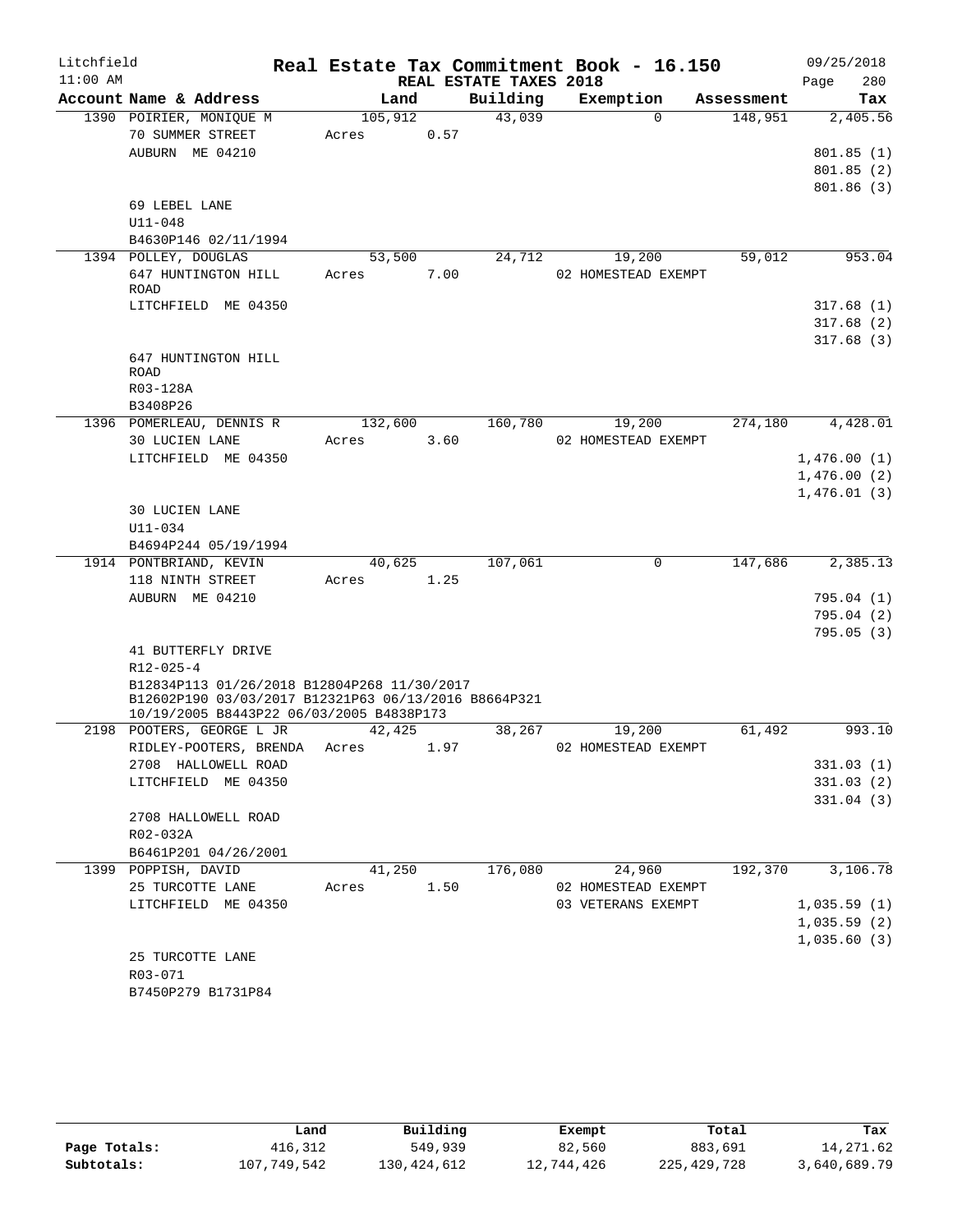| Litchfield   |                                                      |             |       |                     |                        | Real Estate Tax Commitment Book - 16.150 |                       | 09/25/2018      |
|--------------|------------------------------------------------------|-------------|-------|---------------------|------------------------|------------------------------------------|-----------------------|-----------------|
| $11:00$ AM   |                                                      |             |       | Land                | REAL ESTATE TAXES 2018 | Building Exemption                       |                       | 281<br>Page     |
|              | Account Name & Address<br>1403 PORTER JASON D        |             |       |                     |                        | 43,525 121,284 19,200                    | Assessment<br>145,609 | Tax<br>2,351.59 |
|              | C/O: BECKY SMITH                                     |             |       |                     |                        | Acres 2.41 02 HOMESTEAD EXEMPT           |                       |                 |
|              | 12 NORTH ADAMS ROAD                                  |             |       |                     |                        |                                          |                       | 783.86 (1)      |
|              | LITCHFIELD ME 04350                                  |             |       |                     |                        |                                          |                       | 783.86 (2)      |
|              |                                                      |             |       |                     |                        |                                          |                       | 783.87 (3)      |
|              | 12 NORTH ADAMS ROAD<br>R01-062A                      |             |       |                     |                        |                                          |                       |                 |
|              | B9566P81 11/15/2007 B3590P136 08/04/1989             |             |       |                     |                        |                                          |                       |                 |
|              | 445 PORTER, TAMMY                                    |             |       | 40,000              | 0                      | 0                                        | 40,000                | 646.00          |
|              | 224 SMALL ROAD                                       |             |       | Acres 1.00          |                        |                                          |                       |                 |
|              | LITCHFIELD ME 04350                                  |             |       |                     |                        |                                          |                       | 215.33(1)       |
|              |                                                      |             |       |                     |                        |                                          |                       | 215.33(2)       |
|              |                                                      |             |       |                     |                        |                                          |                       | 215.34(3)       |
|              | 224 SMALL ROAD                                       |             |       |                     |                        |                                          |                       |                 |
|              | R01-010A                                             |             |       |                     |                        |                                          |                       |                 |
|              | B5914P72                                             |             |       |                     |                        |                                          |                       |                 |
|              | 1402 PORTER, VIRGINIA                                |             |       | 238,150             | 83,373                 | 0                                        | 321,523               | 5,192.60        |
|              | PORTER TAMMY V                                       |             | Acres | 18.00               |                        |                                          |                       |                 |
|              | 1112 RICHMOND ROAD                                   |             |       |                     |                        |                                          |                       | 1,730.87(1)     |
|              | LITCHFIELD ME 04350                                  |             |       |                     |                        |                                          |                       | 1,730.87(2)     |
|              |                                                      |             |       |                     |                        |                                          |                       | 1,730.86(3)     |
|              | 1112 RICHMOND ROAD                                   |             |       |                     |                        |                                          |                       |                 |
|              | R01-010                                              |             |       |                     |                        |                                          |                       |                 |
|              | B8010P83 06/28/2004 B1035P168                        |             |       |                     |                        |                                          |                       |                 |
|              | 1401 PORTER, VIRGINIA                                |             |       | $\overline{21,563}$ | 42,630                 | $\mathbf 0$                              | 64,193                | 1,036.72        |
|              | PORTER TAMMY V                                       |             |       | Acres 1.30          |                        |                                          |                       |                 |
|              | 1112 RICHMOND ROAD                                   |             |       |                     |                        |                                          |                       | 345.57(1)       |
|              | LITCHFIELD ME 04350                                  |             |       |                     |                        |                                          |                       | 345.57(2)       |
|              |                                                      |             |       |                     |                        |                                          |                       | 345.58(3)       |
|              | 1113 RICHMOND ROAD                                   |             |       |                     |                        |                                          |                       |                 |
|              | R01-062<br>B8010P83 06/28/2004 B3903P256             |             |       |                     |                        |                                          |                       |                 |
|              | 1380 POTTER-DUNLOP, JULIE A.                         |             |       | 13,160              | $\Omega$               | $\mathbf 0$                              | 13,160                | 212.53          |
|              | 41 MAI PLACE                                         |             |       | Acres 0.47          |                        |                                          |                       |                 |
|              | HAIKU HI 96708-5848                                  |             |       |                     |                        |                                          |                       | 70.84(1)        |
|              |                                                      |             |       |                     |                        |                                          |                       | 70.84(2)        |
|              |                                                      |             |       |                     |                        |                                          |                       | 70.85(3)        |
|              | PINEY SHORES DRIVE                                   |             |       |                     |                        |                                          |                       |                 |
|              | $U13 - 024$                                          |             |       |                     |                        |                                          |                       |                 |
|              | B11566P55 11/08/2013 B10112P188 05/27/1975 B846P418  |             |       |                     |                        |                                          |                       |                 |
| 2877         | POTTERS BROOK                                        |             |       | 75,830              | $\Omega$               | $\mathbf 0$                              | 75,830                | 1,224.65        |
|              | ENTERPRISE, LLC.                                     |             |       |                     |                        |                                          |                       |                 |
|              | 284 PLAINS ROAD                                      |             | Acres | 204.00              |                        |                                          |                       |                 |
|              | LITCHFIELD ME 04350                                  |             |       |                     |                        |                                          |                       | 408.22(1)       |
|              |                                                      |             |       |                     |                        |                                          |                       | 408.22(2)       |
|              |                                                      |             |       |                     |                        |                                          |                       | 408.21(3)       |
|              | PLAINS ROAD                                          |             |       |                     |                        |                                          |                       |                 |
|              | R07-015D                                             |             |       |                     |                        |                                          |                       |                 |
|              | B12169P264 11/25/2015                                |             |       |                     |                        |                                          |                       |                 |
|              | 473 POTTLE DANIELLE K                                |             |       | 42,750              | 62,564                 | 0                                        | 105,314               | 1,700.82        |
|              | 1583 HALLOWELL ROAD                                  |             | Acres | 2.10                |                        |                                          |                       |                 |
|              | LITCHFIELD ME 04350                                  |             |       |                     |                        |                                          |                       | 566.94(1)       |
|              |                                                      |             |       |                     |                        |                                          |                       | 566.94(2)       |
|              |                                                      |             |       |                     |                        |                                          |                       | 566.94(3)       |
|              | 1583 HALLOWELL ROAD                                  |             |       |                     |                        |                                          |                       |                 |
|              | U19-001A                                             |             |       |                     |                        |                                          |                       |                 |
|              | B12336P201 06/23/2016 B9234P161 01/30/2007 B6030P263 |             |       |                     |                        |                                          |                       |                 |
|              |                                                      | Land        |       | Building            |                        | Exempt                                   | Total                 | Tax             |
| Page Totals: |                                                      | 474,978     |       | 309,851             |                        | 19,200                                   | 765,629               | 12,364.91       |
| Subtotals:   |                                                      | 108,224,520 |       | 130,734,463         |                        | 12,763,626                               | 226, 195, 357         | 3,653,054.70    |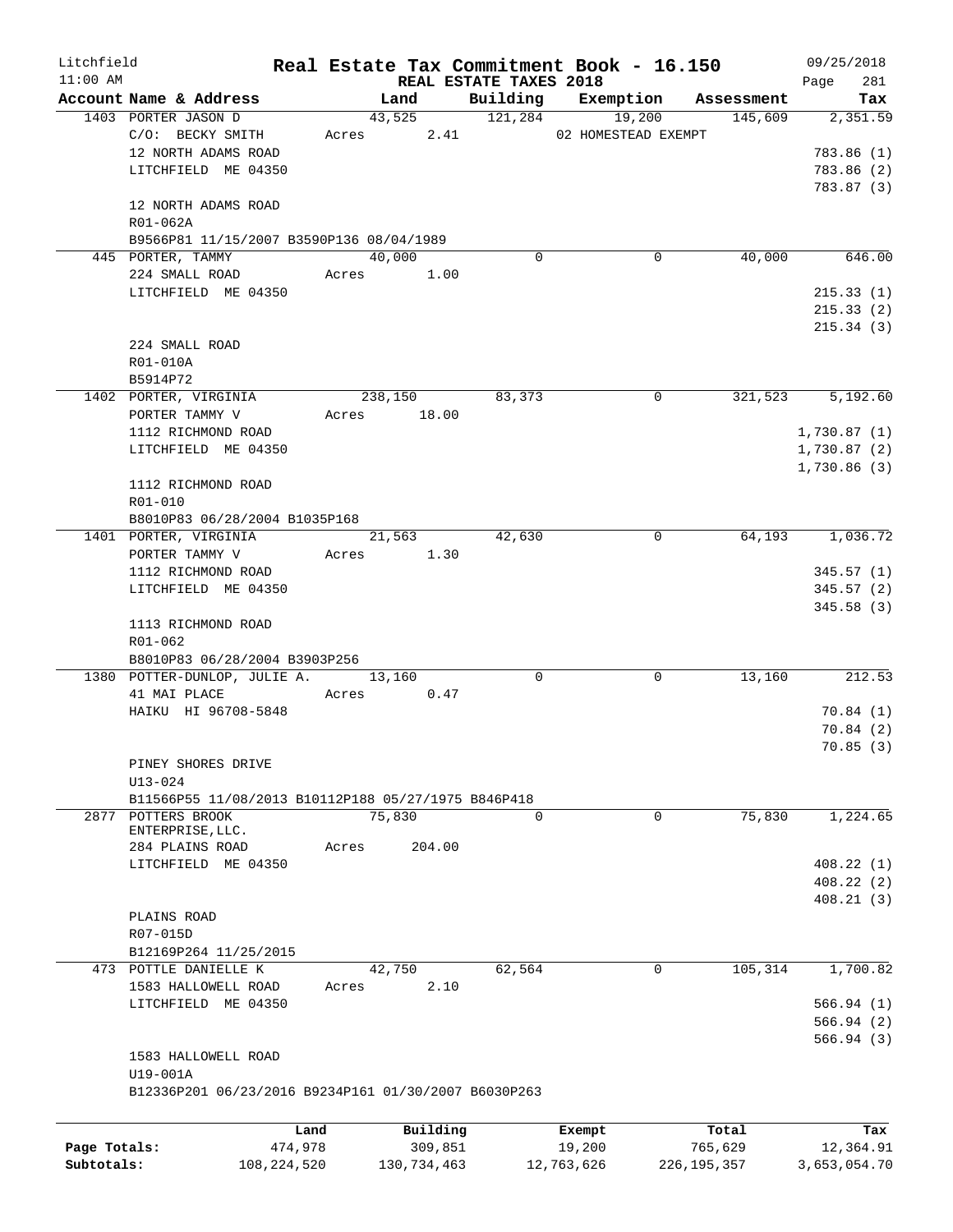| Litchfield |                                             |         |      |                        | Real Estate Tax Commitment Book - 16.150 |            | 09/25/2018               |
|------------|---------------------------------------------|---------|------|------------------------|------------------------------------------|------------|--------------------------|
| $11:00$ AM |                                             |         |      | REAL ESTATE TAXES 2018 |                                          |            | 282<br>Page              |
|            | Account Name & Address                      | Land    |      | Building               | Exemption                                | Assessment | Tax                      |
|            | 122 POTTS, ANNIE                            | 117,994 |      | 28,011                 | $\Omega$                                 | 146,005    | 2,357.98                 |
|            | 7 JEANNE MARIE DRIVE                        | Acres   | 0.34 |                        |                                          |            |                          |
|            | WESTFIELD MA                                |         |      |                        |                                          |            | 785.99(1)                |
|            | 01085-4678                                  |         |      |                        |                                          |            | 785.99 (2)               |
|            |                                             |         |      |                        |                                          |            | 786.00(3)                |
|            | 37 GAMAGE DRIVE                             |         |      |                        |                                          |            |                          |
|            | $U18 - 011$                                 |         |      |                        |                                          |            |                          |
|            | B7828P158 01/08/2004                        |         |      |                        |                                          |            |                          |
|            | 825 POTTS, HAROLD F                         | 78,038  |      | 69,883                 | 0                                        | 147,921    | 2,388.92                 |
|            | POTTS ANNIE L.                              | Acres   | 0.18 |                        |                                          |            |                          |
|            | 7 JEANNE MARIE DRIVE                        |         |      |                        |                                          |            | 796.31(1)                |
|            | WESTFIELD MA 01085                          |         |      |                        |                                          |            | 796.31(2)                |
|            |                                             |         |      |                        |                                          |            | 796.30(3)                |
|            | 39 GAMAGE DRIVE                             |         |      |                        |                                          |            |                          |
|            | $U18 - 010$                                 |         |      |                        |                                          |            |                          |
|            | B5715P338 08/14/1998                        |         |      |                        |                                          |            |                          |
|            | 606 POTVIN, PAUL E                          | 81,897  |      | 12,673                 | 0                                        | 94,570     | 1,527.31                 |
|            | DUBE, DIANE J                               | Acres   | 0.17 |                        |                                          |            |                          |
|            | 567 POND ROAD                               |         |      |                        |                                          |            | 509.10(1)                |
|            | LEWISTON ME 04240                           |         |      |                        |                                          |            | 509.10(2)                |
|            |                                             |         |      |                        |                                          |            | 509.11(3)                |
|            | 33 GAMAGE DRIVE                             |         |      |                        |                                          |            |                          |
|            | $U18 - 013$                                 |         |      |                        |                                          |            |                          |
|            | B10432P307 05/28/2010 B2579P74 06/22/1982   |         |      |                        |                                          |            |                          |
|            | 1452 POULIN, MARC M.                        | 138,560 |      | 26,273                 | $\overline{0}$                           | 164,833    | 2,662.05                 |
|            | DONELSON, SALLY M.                          | Acres   | 0.77 |                        |                                          |            |                          |
|            | 92 EUCLID AVE<br>PORTLAND ME 04103          |         |      |                        |                                          |            | 887.35 (1)<br>887.35 (2) |
|            |                                             |         |      |                        |                                          |            | 887.35 (3)               |
|            | 60 CRYSTAL LANE                             |         |      |                        |                                          |            |                          |
|            | $U04-003A$                                  |         |      |                        |                                          |            |                          |
|            | B12067P341 08/07/2015 B12067P339 08/07/2015 |         |      |                        |                                          |            |                          |
|            | B2464P114                                   |         |      |                        |                                          |            |                          |
|            | 1410 POULIN, SUZANNE A                      | 49,250  |      | 19,923                 | 19,200                                   | 49,973     | 807.06                   |
|            | P O BOX 60                                  | Acres   | 4.70 |                        | 02 HOMESTEAD EXEMPT                      |            |                          |
|            | LITCHFIELD ME 04350                         |         |      |                        |                                          |            | 269.02(1)                |
|            |                                             |         |      |                        |                                          |            | 269.02 (2)               |
|            |                                             |         |      |                        |                                          |            | 269.02(3)                |
|            | 96 FERRIN ROAD                              |         |      |                        |                                          |            |                          |
|            | R03-100                                     |         |      |                        |                                          |            |                          |
|            | B4799P80<br>1404 POULIN, TROY W             | 58,850  |      | 107,351                | 19,200                                   | 147,001    | 2,374.07                 |
|            | 37 NORTH EVERGREEN                          | Acres   | 5.10 |                        | 02 HOMESTEAD EXEMPT                      |            |                          |
|            | DRIVE                                       |         |      |                        |                                          |            |                          |
|            | LITCHFIELD ME 04350                         |         |      |                        |                                          |            | 791.36(1)                |
|            |                                             |         |      |                        |                                          |            | 791.36(2)                |
|            |                                             |         |      |                        |                                          |            | 791.35(3)                |
|            | 37 NORTH EVERGREEN                          |         |      |                        |                                          |            |                          |
|            | DRIVE                                       |         |      |                        |                                          |            |                          |
|            | $U29 - 024 - 3$                             |         |      |                        |                                          |            |                          |
|            | B7639P129 08/17/2003                        |         |      |                        |                                          |            |                          |

|              | Land        | Building    | Exempt     | Total       | Tax          |
|--------------|-------------|-------------|------------|-------------|--------------|
| Page Totals: | 524,589     | 264,114     | 38,400     | 750,303     | 12, 117.39   |
| Subtotals:   | 108,749,109 | 130,998,577 | 12,802,026 | 226,945,660 | 3,665,172.09 |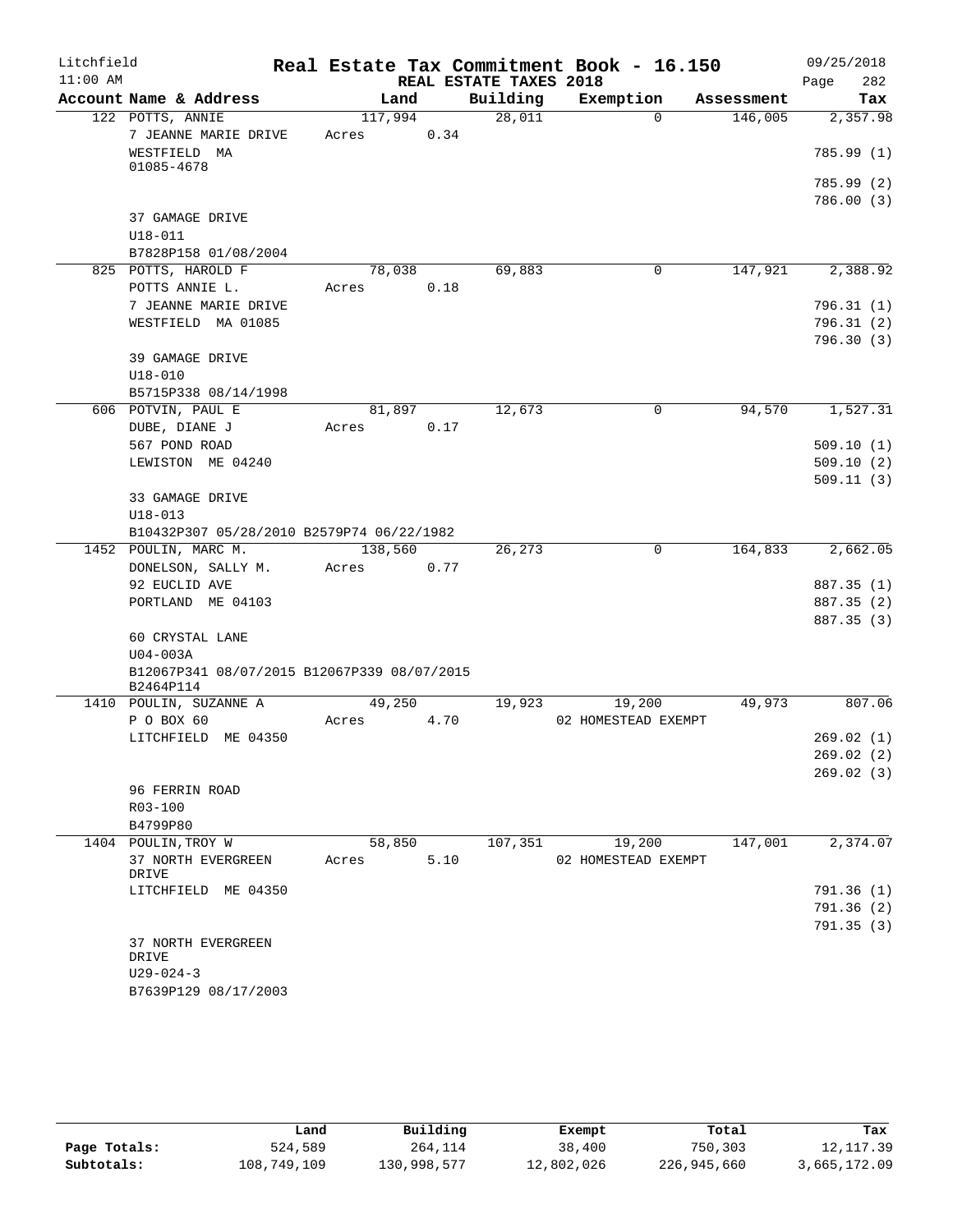| Litchfield<br>$11:00$ AM |                                                                                        |       |                |                                    | Real Estate Tax Commitment Book - 16.150 |             | 09/25/2018            |
|--------------------------|----------------------------------------------------------------------------------------|-------|----------------|------------------------------------|------------------------------------------|-------------|-----------------------|
|                          | Account Name & Address                                                                 |       | Land           | REAL ESTATE TAXES 2018<br>Building | Exemption                                | Assessment  | 283<br>Page<br>Tax    |
|                          | 973 POUSSARD, REGINALD L,                                                              |       | 41,500         | 71,006                             | 19,200                                   | 93,306      | 1,506.89              |
|                          | JR.                                                                                    |       |                |                                    |                                          |             |                       |
|                          | 109 PLAINS ROAD<br>LITCHFIELD ME 04350                                                 | Acres | 1.60           |                                    | 02 HOMESTEAD EXEMPT                      |             | 502.30(1)             |
|                          |                                                                                        |       |                |                                    |                                          |             | 502.30(2)             |
|                          |                                                                                        |       |                |                                    |                                          |             | 502.29(3)             |
|                          | 109 PLAINS ROAD                                                                        |       |                |                                    |                                          |             |                       |
|                          | R06-060                                                                                |       |                |                                    |                                          |             |                       |
|                          | B6367P49 12/13/2000                                                                    |       |                |                                    |                                          |             |                       |
|                          | 2202 POWELL, JOHN D.<br>POWELL, LORRAINE L.                                            | Acres | 42,625<br>2.05 | 74,892                             | 0                                        | 117,517     | 1,897.90              |
|                          | 1975 HALLOWELL ROAD                                                                    |       |                |                                    |                                          |             | 632.63(1)             |
|                          | LITCHFIELD ME 04350                                                                    |       |                |                                    |                                          |             | 632.63(2)             |
|                          |                                                                                        |       |                |                                    |                                          |             | 632.64(3)             |
|                          | 1975 HALLOWELL ROAD                                                                    |       |                |                                    |                                          |             |                       |
|                          | R11-029B                                                                               |       |                |                                    |                                          |             |                       |
|                          | B12081P336 08/19/2015 B11551P23 10/09/2013 B11538P87<br>08/26/2013 B6844P98 02/01/2002 |       |                |                                    |                                          |             |                       |
|                          | 1846 POWERS BONNIE L                                                                   |       | 37,850         | 46,202                             | 0                                        | 84,052      | 1,357.44              |
|                          | 74 GAGE STREET                                                                         | Acres | 1.10           |                                    |                                          |             |                       |
|                          | AUGUSTA ME 04330                                                                       |       |                |                                    |                                          |             | 452.48 (1)            |
|                          |                                                                                        |       |                |                                    |                                          |             | 452.48 (2)            |
|                          | 98 WENTZELL ROAD                                                                       |       |                |                                    |                                          |             | 452.48 (3)            |
|                          | R03-088C                                                                               |       |                |                                    |                                          |             |                       |
|                          | B9446P108 07/31/2007 B9362P218 05/17/2007 B5924P13                                     |       |                |                                    |                                          |             |                       |
|                          | 582 POWERS, THOMAS E                                                                   |       | 17,386         | 0                                  | $\mathbf 0$                              | 17,386      | 280.78                |
|                          | 1050 FOREST AVENUE                                                                     | Acres | 53.00          |                                    |                                          |             |                       |
|                          | PORTLAND ME 04103                                                                      |       |                |                                    |                                          |             | 93.59(1)              |
|                          |                                                                                        |       |                |                                    |                                          |             | 93.59(2)              |
|                          | LEWISTON ROAD                                                                          |       |                |                                    |                                          |             | 93.60(3)              |
|                          | $R13 - 005$                                                                            |       |                |                                    |                                          |             |                       |
|                          | B7490P173 07/01/2003 B5916P26                                                          |       |                |                                    |                                          |             |                       |
|                          | 583 POWERS, THOMAS E.                                                                  |       | 10,074         | $\Omega$                           | $\mathbf 0$                              | 10,074      | 162.70                |
|                          | 1050 FOREST AVE                                                                        | Acres | 26.00          |                                    |                                          |             |                       |
|                          | PORTLAND ME 04103                                                                      |       |                |                                    |                                          |             | 54.23(1)<br>54.23 (2) |
|                          |                                                                                        |       |                |                                    |                                          |             | 54.24(3)              |
|                          | LEWISTON ROAD                                                                          |       |                |                                    |                                          |             |                       |
|                          | R13-019                                                                                |       |                |                                    |                                          |             |                       |
|                          | B7490P173 07/01/2003                                                                   |       |                |                                    |                                          |             |                       |
|                          | 1589 PRICE MICHAEL                                                                     |       | 45,744         | 132,452                            | 19,200                                   | 158,996     | 2,567.79              |
|                          | 2102 HALLOWELL ROAD<br>LITCHFIELD ME 04350                                             | Acres | 16.00          |                                    | 02 HOMESTEAD EXEMPT                      |             | 855.93 (1)            |
|                          |                                                                                        |       |                |                                    |                                          |             | 855.93 (2)            |
|                          |                                                                                        |       |                |                                    |                                          |             | 855.93(3)             |
|                          | 2102 HALLOWELL ROAD                                                                    |       |                |                                    |                                          |             |                       |
|                          | R11-016                                                                                |       |                |                                    |                                          |             |                       |
|                          | B9039P213 08/25/2006 B1649P288                                                         |       |                |                                    |                                          |             |                       |
|                          | 2205 PRINCE, GENE A.<br>PRINCE, ELIZABETH F.                                           | Acres | 38,600<br>1.00 | 72,710                             | 19,200                                   | 92,110      | 1,487.58              |
|                          | 17 SAWMILL DRIVE                                                                       |       |                |                                    | 02 HOMESTEAD EXEMPT                      |             | 495.86 (1)            |
|                          | LITCHFIELD ME 04350                                                                    |       |                |                                    |                                          |             | 495.86 (2)            |
|                          |                                                                                        |       |                |                                    |                                          |             | 495.86 (3)            |
|                          | 17 SAWMILL DRIVE                                                                       |       |                |                                    |                                          |             |                       |
|                          | R14-011F                                                                               |       |                |                                    |                                          |             |                       |
|                          | B12339P94 06/30/2016 B6474P21 05/10/2001                                               |       |                |                                    |                                          |             |                       |
|                          |                                                                                        | Land  | Building       |                                    | Exempt                                   | Total       | Tax                   |
| Page Totals:             | 233,779                                                                                |       | 397,262        |                                    | 57,600                                   | 573,441     | 9,261.08              |
| Subtotals:               | 108,982,888                                                                            |       | 131, 395, 839  |                                    | 12,859,626                               | 227,519,101 | 3,674,433.17          |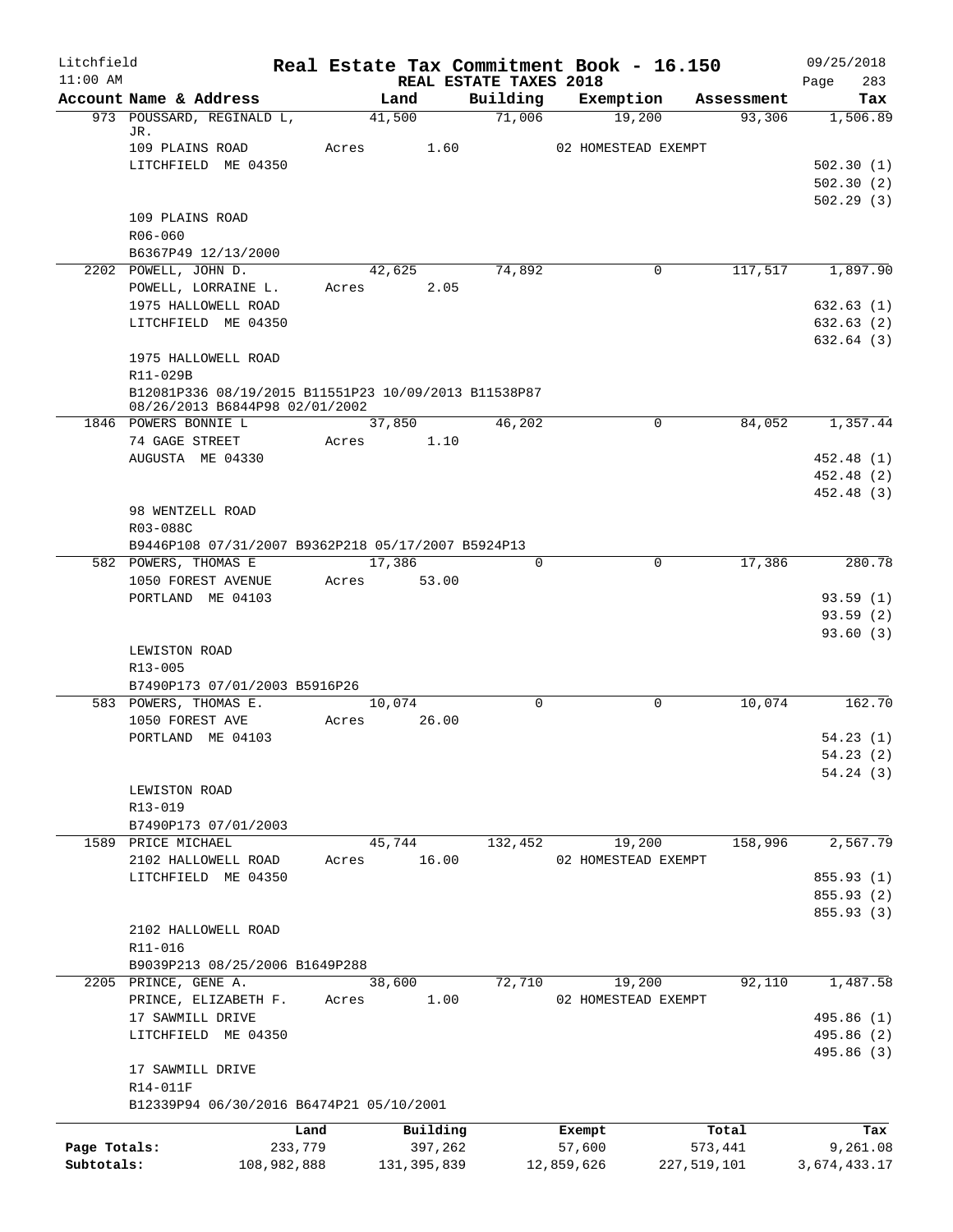| Litchfield<br>$11:00$ AM |                                                                                                         |        |      | REAL ESTATE TAXES 2018 | Real Estate Tax Commitment Book - 16.150 |            | 09/25/2018<br>284<br>Page              |
|--------------------------|---------------------------------------------------------------------------------------------------------|--------|------|------------------------|------------------------------------------|------------|----------------------------------------|
|                          | Account Name & Address                                                                                  | Land   |      | Building               | Exemption                                | Assessment | Tax                                    |
|                          | 1416 PROSSER, MELINDA                                                                                   | 34,088 |      | 121,661                | $\Omega$                                 | 155,749    | 2,515.35                               |
|                          | 8 PROSSER ROAD<br>HARPSWELL ME 04079                                                                    | Acres  | 0.68 |                        |                                          |            | 838.45 (1)<br>838.45 (2)<br>838.45 (3) |
|                          | PEACEPIPE DRIVE<br>$U28 - 083$                                                                          |        |      |                        |                                          |            |                                        |
|                          | B11966P144 04/24/2015 B11745P207 07/07/2014<br>B11745P207 07/07/2014 B11246P187 11/30/2012<br>B1716P138 |        |      |                        |                                          |            |                                        |
|                          | 1387 PROVENCHER NORMAND H,<br>TRUSTEE                                                                   | 39,200 |      | 0                      | $\mathbf 0$                              | 39,200     | 633.08                                 |
|                          | PROVENCHER JANICE M<br>TRUSTEE                                                                          | Acres  | 0.15 |                        |                                          |            |                                        |
|                          | 407 RT. 126                                                                                             |        |      |                        |                                          |            | 211.03(1)                              |
|                          | MONMOUTH ME 04259                                                                                       |        |      |                        |                                          |            | 211.03(2)<br>211.02(3)                 |
|                          | LEWISTON ROAD                                                                                           |        |      |                        |                                          |            |                                        |
|                          | $U13 - 023$                                                                                             |        |      |                        |                                          |            |                                        |
|                          | B11320P278 02/26/2013 B9820P230 08/11/2008 B2222P5<br>07/11/1979                                        |        |      |                        |                                          |            |                                        |
|                          | 1417 PROVOST, THELMA                                                                                    | 47,000 |      | $\mathbf 0$            | 0                                        | 47,000     | 759.05                                 |
|                          | 24 CHURCH STREET, APT 1 Acres 13.00<br>W BOYLSTON MA 01585                                              |        |      |                        |                                          |            |                                        |
|                          |                                                                                                         |        |      |                        |                                          |            | 253.02(1)<br>253.02(2)                 |
|                          |                                                                                                         |        |      |                        |                                          |            | 253.01(3)                              |
|                          | RIDLEY LANE                                                                                             |        |      |                        |                                          |            |                                        |
|                          | R03-103                                                                                                 |        |      |                        |                                          |            |                                        |
|                          | B2695P24                                                                                                |        |      |                        |                                          |            |                                        |
|                          | 1420 PULK, JOHN C                                                                                       | 54,500 |      | 135,056                | 19,200                                   | 170,356    | 2,751.25                               |
|                          | 15 STONE LANE                                                                                           | Acres  | 8.00 |                        | 02 HOMESTEAD EXEMPT                      |            |                                        |
|                          | LITCHFIELD ME 04350                                                                                     |        |      |                        |                                          |            | 917.08(1)                              |
|                          |                                                                                                         |        |      |                        |                                          |            | 917.08(2)                              |
|                          |                                                                                                         |        |      |                        |                                          |            | 917.09(3)                              |
|                          | 15 STONE LANE                                                                                           |        |      |                        |                                          |            |                                        |
|                          | R05-066A                                                                                                |        |      |                        |                                          |            |                                        |
|                          | B10705P155 04/11/2011 B3157P301 05/22/1987                                                              |        |      |                        |                                          |            |                                        |
|                          | 2114 PULLEY, JASON C.                                                                                   | 44,100 |      | 113,609                | 0                                        | 157,709    | 2,547.00                               |
|                          | P.O. BOX 745                                                                                            | Acres  | 2.64 |                        |                                          |            |                                        |
|                          | SANDSTON VA 23150                                                                                       |        |      |                        |                                          |            | 849.00 (1)                             |
|                          |                                                                                                         |        |      |                        |                                          |            | 849.00 (2)<br>849.00 (3)               |
|                          | 16 HAYDEN HILL ROAD                                                                                     |        |      |                        |                                          |            |                                        |
|                          | $R03 - 040 - 2 - A$                                                                                     |        |      |                        |                                          |            |                                        |
|                          | B11735P112 05/12/2014 B8371P122 03/31/2005 B7771P74<br>12/11/2003                                       |        |      |                        |                                          |            |                                        |
|                          | 1424 PURDY, HAROLD LIVING                                                                               | 43,500 |      | 27,691                 | $\Omega$                                 | 71,191     | 1,149.73                               |
|                          | TRUST<br>PURDY, HAROLD N & ANN T Acres<br>TRUSTEES                                                      |        | 9.00 |                        |                                          |            |                                        |
|                          | 56 MUNN DRIVE                                                                                           |        |      |                        |                                          |            | 383.24(1)                              |
|                          | HERMON ME 04401                                                                                         |        |      |                        |                                          |            | 383.24(2)                              |
|                          |                                                                                                         |        |      |                        |                                          |            | 383.25(3)                              |
|                          | 950 PLAINS ROAD                                                                                         |        |      |                        |                                          |            |                                        |
|                          | R09-044                                                                                                 |        |      |                        |                                          |            |                                        |
|                          | B2745P346                                                                                               |        |      |                        |                                          |            |                                        |

|              | Land        | Building    | Exempt     | Total       | Tax          |
|--------------|-------------|-------------|------------|-------------|--------------|
| Page Totals: | 262,388     | 398,017     | 19,200     | 641,205     | 10,355.46    |
| Subtotals:   | 109,245,276 | 131,793,856 | 12,878,826 | 228,160,306 | 3,684,788.63 |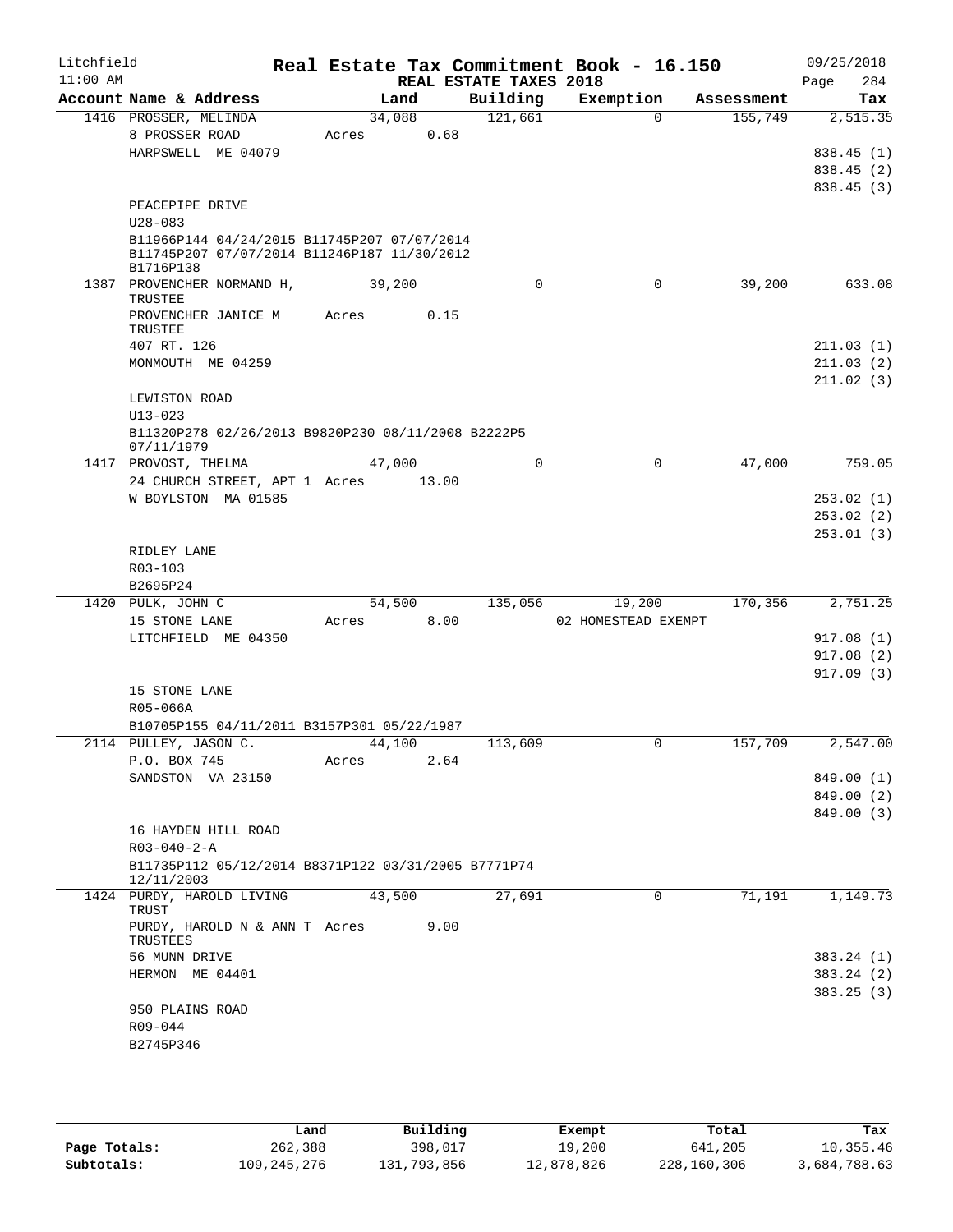| Litchfield<br>$11:00$ AM |                                                    |         |             |          |                                    |         | Real Estate Tax Commitment Book - 16.150 |          | 09/25/2018         |
|--------------------------|----------------------------------------------------|---------|-------------|----------|------------------------------------|---------|------------------------------------------|----------|--------------------|
|                          | Account Name & Address                             |         | Land        |          | REAL ESTATE TAXES 2018<br>Building |         | Exemption Assessment                     |          | 285<br>Page<br>Tax |
|                          | 1428 PURINGTON JR, ROBERT                          |         | 41,000      |          | 51,974                             |         | 19,200                                   | 73,774   | 1,191.45           |
|                          | 1638 LEWISTON ROAD                                 |         | Acres 1.40  |          |                                    |         | 02 HOMESTEAD EXEMPT                      |          |                    |
|                          | LITCHFIELD ME 04350                                |         |             |          |                                    |         |                                          |          | 397.15(1)          |
|                          |                                                    |         |             |          |                                    |         |                                          |          | 397.15(2)          |
|                          |                                                    |         |             |          |                                    |         |                                          |          | 397.15(3)          |
|                          | 1638 LEWISTON ROAD                                 |         |             |          |                                    |         |                                          |          |                    |
|                          | R11-035-1                                          |         |             |          |                                    |         |                                          |          |                    |
|                          | B1844P287                                          |         |             |          |                                    |         |                                          |          |                    |
|                          | 1735 PURINTON, GARY & LIBBY                        |         | 42,100      |          | 77,991                             |         | 19,200                                   | 100,891  | 1,629.39           |
|                          | 34 THORNTON LANE                                   |         | Acres       | 2.40     |                                    |         | 02 HOMESTEAD EXEMPT                      |          |                    |
|                          | LITCHFIELD ME 04350                                |         |             |          |                                    |         |                                          |          | 543.13(1)          |
|                          |                                                    |         |             |          |                                    |         |                                          |          | 543.13(2)          |
|                          |                                                    |         |             |          |                                    |         |                                          |          | 543.13(3)          |
|                          | 34 THORNTON LANE                                   |         |             |          |                                    |         |                                          |          |                    |
|                          | R06-023C                                           |         |             |          |                                    |         |                                          |          |                    |
|                          | B5014P232                                          |         |             |          |                                    |         |                                          |          |                    |
|                          | 2 PUSHARD PETER                                    |         | 45,000      |          | 38,930                             |         | 24,960                                   | 58,970   | 952.37             |
|                          | 1412 HALLOWELL ROAD                                |         | Acres       | 3.00     |                                    |         | 03 VETERANS EXEMPT                       |          |                    |
|                          | LITCHFIELD ME 04350                                |         |             |          |                                    |         | 02 HOMESTEAD EXEMPT                      |          | 317.46(1)          |
|                          |                                                    |         |             |          |                                    |         |                                          |          | 317.46(2)          |
|                          |                                                    |         |             |          |                                    |         |                                          |          | 317.45(3)          |
|                          | 1412 HALLOWELL ROAD                                |         |             |          |                                    |         |                                          |          |                    |
|                          |                                                    |         |             |          |                                    |         |                                          |          |                    |
|                          | R14-054                                            |         |             |          |                                    |         |                                          |          |                    |
|                          | B8518P168 07/22/2005 B8393P121 04/30/2005 B3870P55 |         |             |          |                                    |         |                                          |          |                    |
|                          | 1429 PUSHARD, ANTHONY                              |         | 41,700      |          | 83,212                             |         | 19,200                                   | 105, 712 | 1,707.25           |
|                          | 663 HUNTINGTON HILL Acres 1.68<br>ROAD             |         |             |          |                                    |         | 02 HOMESTEAD EXEMPT                      |          |                    |
|                          | LITCHFIELD ME 04350                                |         |             |          |                                    |         |                                          |          | 569.08(1)          |
|                          |                                                    |         |             |          |                                    |         |                                          |          | 569.08(2)          |
|                          |                                                    |         |             |          |                                    |         |                                          |          |                    |
|                          |                                                    |         |             |          |                                    |         |                                          |          | 569.09(3)          |
|                          | 663 HUNTINGTON HILL<br>ROAD                        |         |             |          |                                    |         |                                          |          |                    |
|                          | R03-127-1                                          |         |             |          |                                    |         |                                          |          |                    |
|                          | B9972P291 02/09/2009 B2381P331                     |         |             |          |                                    |         |                                          |          |                    |
|                          | 1411 PUSHARD, CINDY                                |         | $\mathbf 0$ |          | 35,572                             |         | 19,200                                   | 16,372   | 264.41             |
|                          | 156 WENTZELL ROAD                                  |         |             |          |                                    |         | 02 HOMESTEAD EXEMPT                      |          |                    |
|                          | LITCHFIELD ME 04350                                |         |             |          |                                    |         |                                          |          | 88.14 (1)          |
|                          |                                                    |         |             |          |                                    |         |                                          |          | 88.14(2)           |
|                          |                                                    |         |             |          |                                    |         |                                          |          |                    |
|                          | 76 GUSTIN ROAD                                     |         |             |          |                                    |         |                                          |          | 88.13 (3)          |
|                          |                                                    |         |             |          |                                    |         |                                          |          |                    |
|                          | $R04 - 044 - ON - 25$                              |         |             |          |                                    |         |                                          |          |                    |
| 1430                     | PUSHARD, DANA                                      |         | 108,544     |          | 52,842                             |         | 0                                        | 161,386  | 2,606.38           |
|                          | PUSHARD MICHELLE                                   | Acres   |             | 0.34     |                                    |         |                                          |          |                    |
|                          | 27 LINTONIA DRIVE                                  |         |             |          |                                    |         |                                          |          | 868.79 (1)         |
|                          | LITCHFIELD ME 04350                                |         |             |          |                                    |         |                                          |          | 868.79 (2)         |
|                          |                                                    |         |             |          |                                    |         |                                          |          | 868.80 (3)         |
|                          | 20 TOWN LINE DRIVE                                 |         |             |          |                                    |         |                                          |          |                    |
|                          | $U13 - 021$                                        |         |             |          |                                    |         |                                          |          |                    |
|                          | B6361P34 01/29/2000                                |         |             |          |                                    |         |                                          |          |                    |
|                          | 2079 PUSHARD, TERESA                               |         | 0           |          | 10,979                             |         | 0                                        | 10,979   | 177.31             |
|                          | 302 RIVER ROAD                                     |         |             |          |                                    |         |                                          |          |                    |
|                          | TOPSHAM ME 04086-1510                              |         |             |          |                                    |         |                                          |          | 59.10(1)           |
|                          |                                                    |         |             |          |                                    |         |                                          |          | 59.10(2)           |
|                          |                                                    |         |             |          |                                    |         |                                          |          | 59.11(3)           |
|                          | 171 RICHMOND ROAD                                  |         |             |          |                                    |         |                                          |          |                    |
|                          | R03-043-ON-1                                       |         |             |          |                                    |         |                                          |          |                    |
|                          |                                                    |         |             |          |                                    |         |                                          |          |                    |
|                          |                                                    |         |             |          |                                    |         |                                          |          |                    |
|                          |                                                    | Land    |             | Building |                                    | Exempt  |                                          | Total    | Tax                |
| Page Totals:             |                                                    | 278,344 |             | 351,500  |                                    | 101,760 |                                          | 528,084  | 8,528.56           |
|                          |                                                    |         |             |          |                                    |         |                                          |          |                    |

**Subtotals:** 109,523,620 132,145,356 12,980,586 228,688,390 3,693,317.19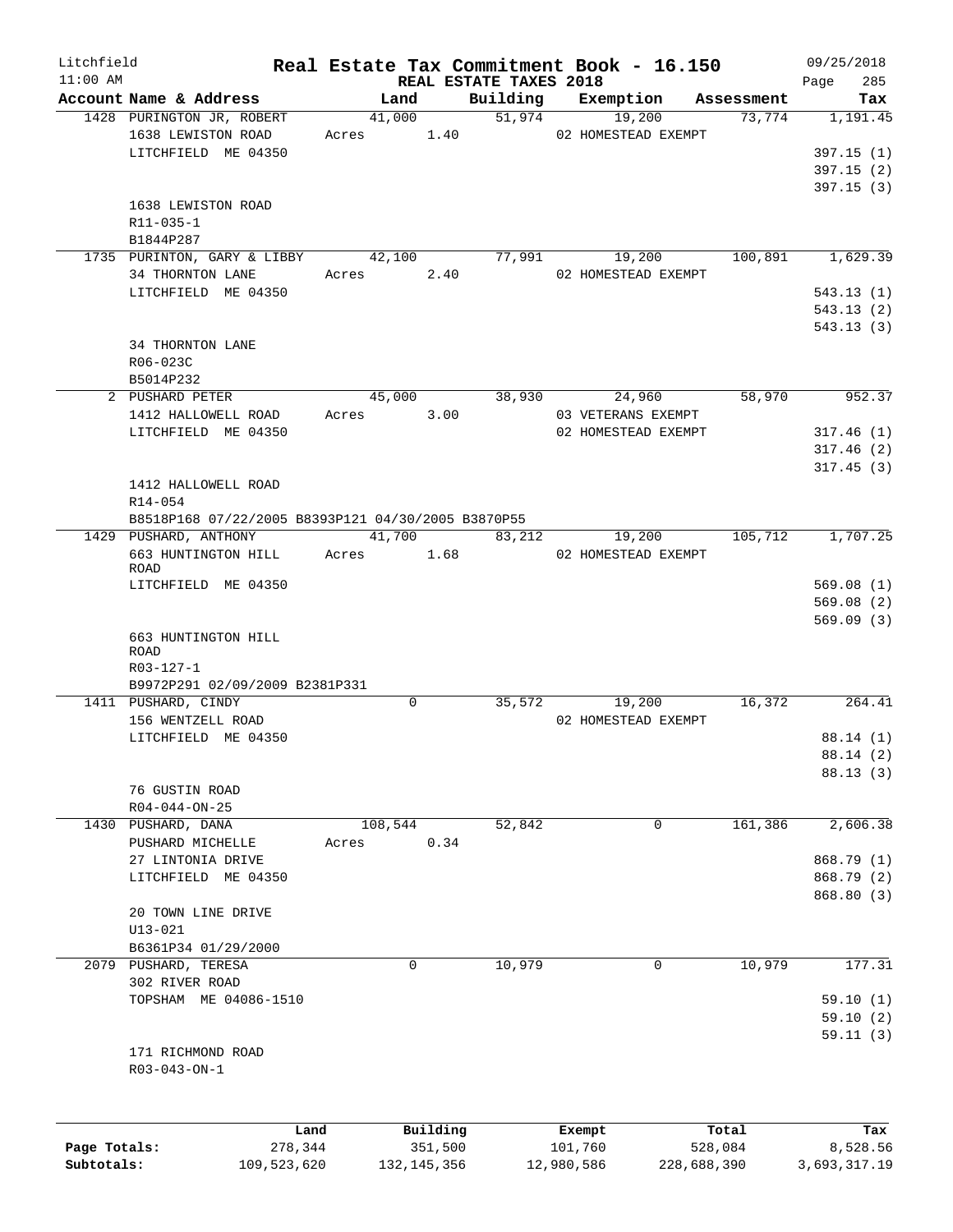| Litchfield |                                                                                         | Real Estate Tax Commitment Book - 16.150 |       |         |       |                        |           |            | 09/25/2018 |             |
|------------|-----------------------------------------------------------------------------------------|------------------------------------------|-------|---------|-------|------------------------|-----------|------------|------------|-------------|
| $11:00$ AM |                                                                                         |                                          |       |         |       | REAL ESTATE TAXES 2018 |           |            | Page       | 286         |
|            | Account Name & Address                                                                  |                                          |       | Land    |       | Building               | Exemption | Assessment |            | Tax         |
|            | 1744 OUINN DOROTHY S                                                                    |                                          |       | 43,400  |       | 224,038                | $\Omega$  | 267,438    |            | 4,319.12    |
|            | 35 NADEAU DRIVE                                                                         |                                          | Acres |         | 2.92  |                        |           |            |            |             |
|            | LITCHFIELD ME 04350                                                                     |                                          |       |         |       |                        |           |            |            | 1,439.71(1) |
|            |                                                                                         |                                          |       |         |       |                        |           |            |            | 1,439.71(2) |
|            |                                                                                         |                                          |       |         |       |                        |           |            |            | 1,439.70(3) |
|            | 35 NADEAU DRIVE                                                                         |                                          |       |         |       |                        |           |            |            |             |
|            | $R12 - 010 - 6$                                                                         |                                          |       |         |       |                        |           |            |            |             |
|            | B9716P245 05/02/2008 B5638P187 06/02/1998                                               |                                          |       |         |       |                        |           |            |            |             |
| 1076       | OUINTAL KATHLEEN T. &<br>GERALD A.                                                      |                                          |       | 39,900  |       | 0                      | $\Omega$  | 39,900     |            | 644.38      |
|            | 701 HIGH STREET                                                                         |                                          | Acres |         | 0.52  |                        |           |            |            |             |
|            | GARDINER ME 04345                                                                       |                                          |       |         |       |                        |           |            |            | 214.79(1)   |
|            |                                                                                         |                                          |       |         |       |                        |           |            |            | 214.79(2)   |
|            |                                                                                         |                                          |       |         |       |                        |           |            |            | 214.80(3)   |
|            | WHIPPOORWILL ROAD                                                                       |                                          |       |         |       |                        |           |            |            |             |
|            | $U21 - 001$                                                                             |                                          |       |         |       |                        |           |            |            |             |
|            | B6921P179 B5464P29 09/29/1997                                                           |                                          |       |         |       |                        |           |            |            |             |
|            | 823 OUINTAL, GARY A. &<br>MARIA L.                                                      |                                          |       | 129,565 |       | 3,605                  | 0         | 133,170    |            | 2,150.70    |
|            | 57 SPEARS CORNER ROAD                                                                   |                                          | Acres |         | 10.80 |                        |           |            |            |             |
|            | WEST GARDINER ME 04345                                                                  |                                          |       |         |       |                        |           |            |            | 716.90(1)   |
|            |                                                                                         |                                          |       |         |       |                        |           |            |            | 716.90(2)   |
|            |                                                                                         |                                          |       |         |       |                        |           |            |            | 716.90(3)   |
|            | 258 LUNTS HILL ROAD                                                                     |                                          |       |         |       |                        |           |            |            |             |
|            | $R09 - 029$                                                                             |                                          |       |         |       |                        |           |            |            |             |
|            | B11108P142 06/20/2012 B9562P129 11/13/2007 B9289P161<br>02/22/2007 B2200P256 04/30/2004 |                                          |       |         |       |                        |           |            |            |             |

|              | Land        | Building    | Exempt     | Total       | Tax          |
|--------------|-------------|-------------|------------|-------------|--------------|
| Page Totals: | 212,865     | 227,643     |            | 440,508     | 7,114.20     |
| Subtotals:   | 109,736,485 | 132,372,999 | 12,980,586 | 229,128,898 | 3,700,431.39 |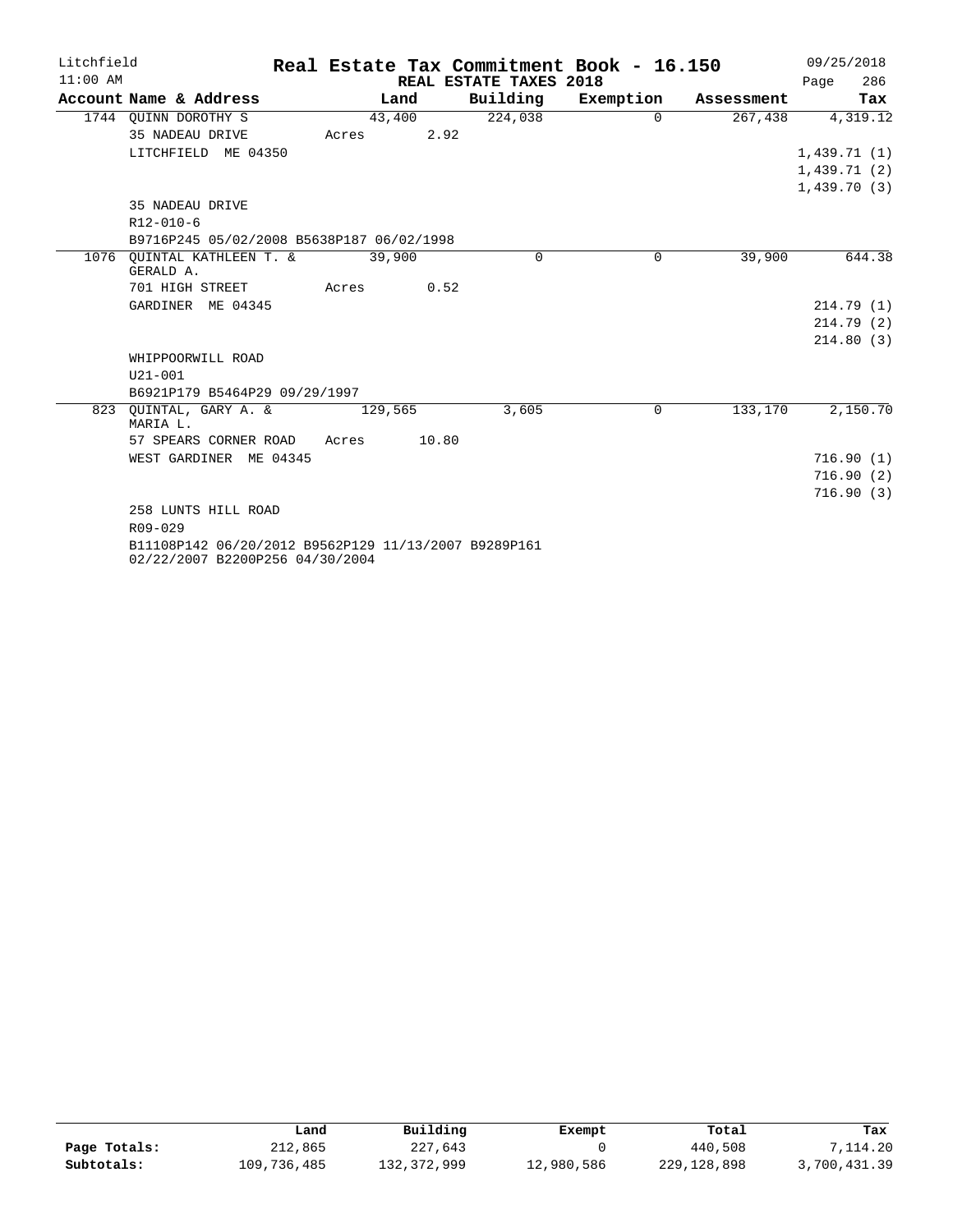| Litchfield   |                                                      |       |             |                                    | Real Estate Tax Commitment Book - 16.150 |                |            | 09/25/2018         |
|--------------|------------------------------------------------------|-------|-------------|------------------------------------|------------------------------------------|----------------|------------|--------------------|
| $11:00$ AM   | Account Name & Address                               |       | Land        | REAL ESTATE TAXES 2018<br>Building | Exemption                                |                | Assessment | 287<br>Page<br>Tax |
|              | 2117 RACKLEY SHANNON K                               |       | 41,200      | 88,039                             |                                          | $\Omega$       | 129,239    | 2,087.21           |
|              | 123 SOUTH ADAMS ROAD                                 | Acres | 2.04        |                                    |                                          |                |            |                    |
|              | LITCHFIELD ME 04350                                  |       |             |                                    |                                          |                |            | 695.74 (1)         |
|              |                                                      |       |             |                                    |                                          |                |            | 695.74 (2)         |
|              |                                                      |       |             |                                    |                                          |                |            | 695.73(3)          |
|              | 123 SOUTH ADAMS ROAD                                 |       |             |                                    |                                          |                |            |                    |
|              | R01-042C                                             |       |             |                                    |                                          |                |            |                    |
|              | B9574P222 11/27/2007                                 |       |             |                                    |                                          |                |            |                    |
|              | 1095 RACKLIFF, KENNETH D.                            |       | 36,620      | 204,254                            |                                          | 0              | 240,874    | 3,890.12           |
|              | 24 N LAKEVIEW DR                                     | Acres | 0.70        |                                    |                                          |                |            |                    |
|              | LITCHFIELD ME 04350                                  |       |             |                                    |                                          |                |            | 1,296.71(1)        |
|              |                                                      |       |             |                                    |                                          |                |            | 1, 296.71(2)       |
|              |                                                      |       |             |                                    |                                          |                |            | 1,296.70(3)        |
|              | 24 NORTH LAKEVIEW DRIVE                              |       |             |                                    |                                          |                |            |                    |
|              | U28-009A                                             |       |             |                                    |                                          |                |            |                    |
|              | B12850P24 02/27/2018 B11671P298 04/24/2014 B9852P9   |       |             |                                    |                                          |                |            |                    |
|              | 09/12/2008 B6616P330 08/31/2001                      |       |             |                                    |                                          |                |            |                    |
|              | 1434 RADOVICH JR, WILLIAM A                          |       | 42,500      | 62,694                             | 19,200                                   |                | 85,994     | 1,388.80           |
|              | RADOVICH, DONNA                                      | Acres | 2.00        |                                    | 02 HOMESTEAD EXEMPT                      |                |            |                    |
|              | 228 NECK ROAD                                        |       |             |                                    |                                          |                |            | 462.93(1)          |
|              | LITCHFIELD ME 04350                                  |       |             |                                    |                                          |                |            | 462.93(2)          |
|              |                                                      |       |             |                                    |                                          |                |            | 462.94(3)          |
|              | 228 NECK ROAD                                        |       |             |                                    |                                          |                |            |                    |
|              | R14-024                                              |       |             |                                    |                                          |                |            |                    |
|              | B4823P247 12/15/1994                                 |       | 22,390      | 13,548                             |                                          | $\overline{0}$ | 35,938     | 580.40             |
|              | 1439 RAND, GREGORY & SHAWN<br>36 Mount Vernon Street | Acres | 0.15        |                                    |                                          |                |            |                    |
|              | Gardiner ME 04345                                    |       |             |                                    |                                          |                |            | 193.47(1)          |
|              |                                                      |       |             |                                    |                                          |                |            | 193.47(2)          |
|              |                                                      |       |             |                                    |                                          |                |            | 193.46(3)          |
|              | 475 PEACEPIPE DRIVE                                  |       |             |                                    |                                          |                |            |                    |
|              | $U28 - 048$                                          |       |             |                                    |                                          |                |            |                    |
|              | B7740P267                                            |       |             |                                    |                                          |                |            |                    |
|              | 390 RAND, PATRICK J.                                 |       | 117,025     | 96,706                             | 19,200                                   |                | 194,531    | 3,141.68           |
|              | 7 OSPREY LANE                                        | Acres | 1.21        |                                    | 02 HOMESTEAD EXEMPT                      |                |            |                    |
|              | LITCHFIELD ME 04350                                  |       |             |                                    |                                          |                |            | 1,047.23(1)        |
|              |                                                      |       |             |                                    |                                          |                |            | 1,047.23(2)        |
|              |                                                      |       |             |                                    |                                          |                |            | 1,047.22(3)        |
|              | 7 OSPREY LANE                                        |       |             |                                    |                                          |                |            |                    |
|              | $U03 - 005$                                          |       |             |                                    |                                          |                |            |                    |
|              | B12738P219 09/22/2017 B8049P64 07/23/2004            |       |             |                                    |                                          |                |            |                    |
|              | 2769 RANDALL, BENJAMIN M                             |       | 42,950      | 0                                  |                                          | 0              | 42,950     | 693.64             |
|              | RANDALL, STACY L                                     | Acres | 8.45        |                                    |                                          |                |            |                    |
|              | P O BOX 744                                          |       |             |                                    |                                          |                |            | 231.21(1)          |
|              | SABATTUS ME 04280                                    |       |             |                                    |                                          |                |            | 231.21 (2)         |
|              |                                                      |       |             |                                    |                                          |                |            | 231.22 (3)         |
|              | WEST ROAD                                            |       |             |                                    |                                          |                |            |                    |
|              | R03-036D                                             |       |             |                                    |                                          |                |            |                    |
|              | B10571P115 10/26/2010                                |       |             |                                    |                                          |                |            |                    |
|              | 2032 RANKIN WAYDE                                    |       | 61,518      | 223,402                            |                                          | $\mathbf 0$    | 284,920    | 4,601.46           |
|              | DAVID-RANKIN DONNA                                   | Acres | 17.00       |                                    |                                          |                |            |                    |
|              | PO BOX 335                                           |       |             |                                    |                                          |                |            | 1,533.82(1)        |
|              | LITCHFIELD ME 04350                                  |       |             |                                    |                                          |                |            | 1,533.82(2)        |
|              |                                                      |       |             |                                    |                                          |                |            | 1,533.82(3)        |
|              | 1174 LEWISTON ROAD                                   |       |             |                                    |                                          |                |            |                    |
|              | R13-013C                                             |       |             |                                    |                                          |                |            |                    |
|              | B8510P1 07/22/2005 B7455P146 06/05/2003              |       |             |                                    |                                          |                |            |                    |
|              |                                                      | Land  | Building    |                                    | Exempt                                   |                | Total      | Tax                |
| Page Totals: | 364,203                                              |       | 688,643     |                                    | 38,400                                   |                | 1,014,446  | 16,383.31          |
| Subtotals:   | 110,100,688                                          |       | 133,061,642 |                                    | 13,018,986                               | 230,143,344    |            | 3,716,814.70       |
|              |                                                      |       |             |                                    |                                          |                |            |                    |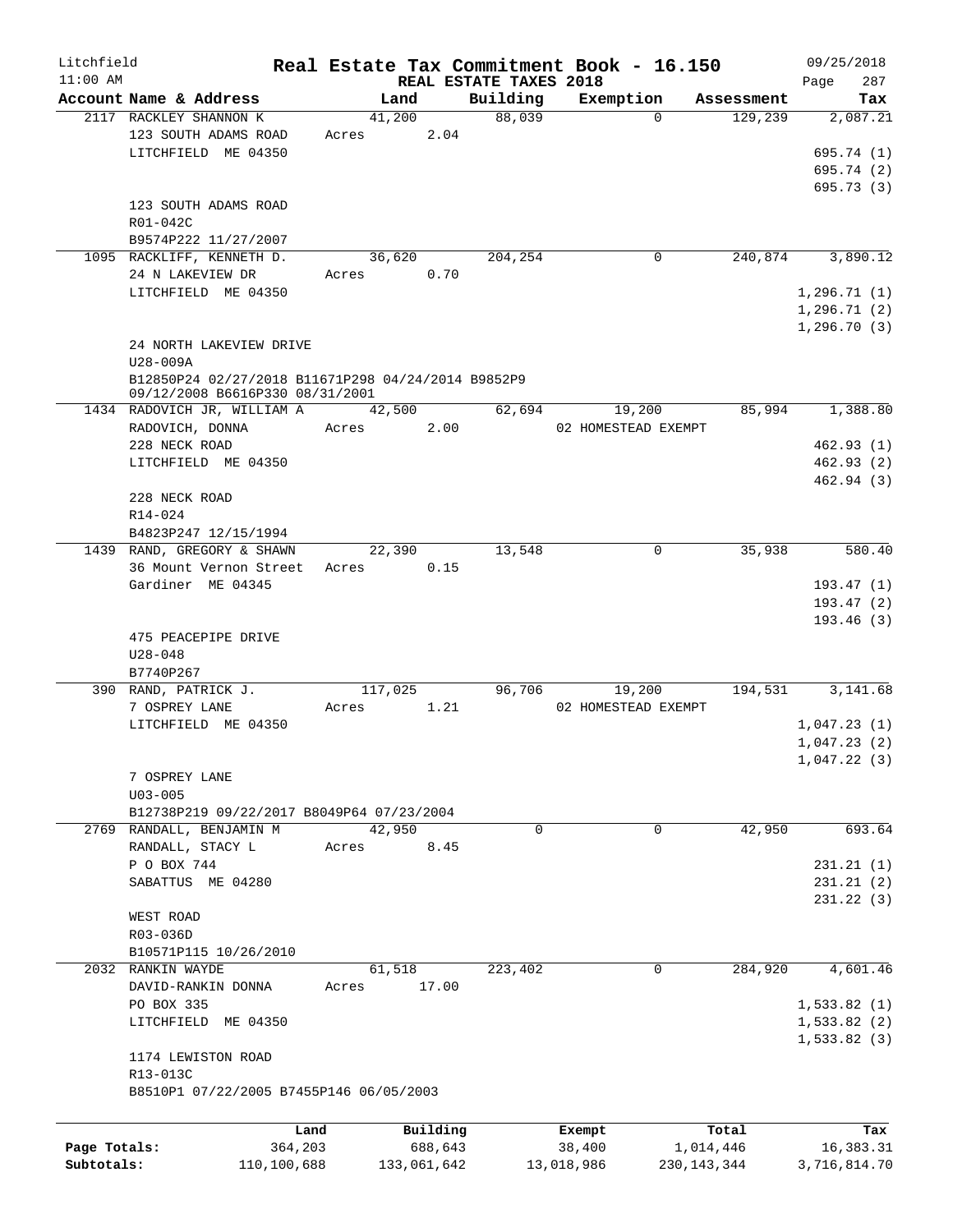| Litchfield |                                                      |            |      |                        | Real Estate Tax Commitment Book - 16.150 |            | 09/25/2018  |
|------------|------------------------------------------------------|------------|------|------------------------|------------------------------------------|------------|-------------|
| $11:00$ AM |                                                      |            |      | REAL ESTATE TAXES 2018 |                                          |            | 288<br>Page |
|            | Account Name & Address                               | Land       |      | Building               | Exemption                                | Assessment | Tax         |
|            | 388 RAY, HANSON S.                                   | 46,000     |      | 66,807                 | $\Omega$                                 | 112,807    | 1,821.83    |
|            | RAY, PENNY A.                                        | Acres      | 3.40 |                        |                                          |            |             |
|            | 730 RICHMOND ROAD                                    |            |      |                        |                                          |            | 607.28(1)   |
|            | LITCHFIELD ME 04350                                  |            |      |                        |                                          |            | 607.28(2)   |
|            |                                                      |            |      |                        |                                          |            | 607.27(3)   |
|            | 730 RICHMOND ROAD<br>R02-049A                        |            |      |                        |                                          |            |             |
|            | B12427P319 09/30/2016 B3719P6                        |            |      |                        |                                          |            |             |
|            | 2367 RAYMOND SR., CHRIS W.                           | 44,725     |      | 76,912                 | 19,200                                   | 102,437    | 1,654.36    |
|            | 25 MY WAY DRIVE                                      | Acres 3.45 |      |                        | 02 HOMESTEAD EXEMPT                      |            |             |
|            | LITCHFIELD ME 04350                                  |            |      |                        |                                          |            | 551.45(1)   |
|            |                                                      |            |      |                        |                                          |            | 551.45(2)   |
|            |                                                      |            |      |                        |                                          |            | 551.46(3)   |
|            | 25 MY WAY DRIVE                                      |            |      |                        |                                          |            |             |
|            | R13-008A-2                                           |            |      |                        |                                          |            |             |
|            | B12502P212 12/23/2016 B9557P178 11/07/2007 B9182P279 |            |      |                        |                                          |            |             |
|            | 12/11/2006 B8683P222 11/04/2005                      |            |      |                        |                                          |            |             |
|            | 1563 RBF INVESTMENT TRUST                            | 30,600     |      | 50,538                 | 0                                        | 81,138     | 1,310.38    |
|            | 490 HUNTINGTON HILL                                  | Acres 1.00 |      |                        |                                          |            |             |
|            | ROAD                                                 |            |      |                        |                                          |            |             |
|            | LITCHFIELD ME 04350                                  |            |      |                        |                                          |            | 436.79 (1)  |
|            |                                                      |            |      |                        |                                          |            | 436.79 (2)  |
|            |                                                      |            |      |                        |                                          |            | 436.80(3)   |
|            | GRANT ROAD                                           |            |      |                        |                                          |            |             |
|            | $U11 - 004$                                          |            |      |                        |                                          |            |             |
|            | B12315P284 06/07/2016 B4202P159                      |            |      |                        |                                          |            |             |
|            | 1442 RBF INVESTMENT TRUST,                           | 45,250     |      | 280,739                | $\mathbf 0$                              | 325,989    | 5,264.72    |
|            | FOSTER, RICHARD TRUSTEE Acres 3.10                   |            |      |                        |                                          |            |             |
|            | 490 HUNTINGTON HILL<br>ROAD                          |            |      |                        |                                          |            | 1,754.91(1) |
|            | LITCHFIELD ME 04350                                  |            |      |                        |                                          |            | 1,754.91(2) |
|            |                                                      |            |      |                        |                                          |            | 1,754.90(3) |
|            | 490 HUNTINGTON HILL                                  |            |      |                        |                                          |            |             |
|            | <b>ROAD</b>                                          |            |      |                        |                                          |            |             |
|            | R06-026                                              |            |      |                        |                                          |            |             |
|            | B4379P274                                            |            |      |                        |                                          |            |             |
|            | 1444 RBF INVESTMENT TRUST,                           | 109,874    |      | 88,200                 | 0                                        | 198,074    | 3,198.90    |
|            | 490 HUNTINGTON HILL                                  | Acres      | 0.39 |                        |                                          |            |             |
|            | ROAD<br>LITCHFIELD ME 04350                          |            |      |                        |                                          |            | 1,066.30(1) |
|            |                                                      |            |      |                        |                                          |            | 1,066.30(2) |
|            |                                                      |            |      |                        |                                          |            | 1,066.30(3) |
|            | 91 GRANT ROAD                                        |            |      |                        |                                          |            |             |
|            | $U11 - 013$                                          |            |      |                        |                                          |            |             |
|            | B4379P274                                            |            |      |                        |                                          |            |             |
|            | 383 RCF INVESTMENT TRUST                             | 12,400     |      | 0                      | 0                                        | 12,400     | 200.26      |
|            | 480 HUNTINGTON HILL                                  | Acres      | 0.30 |                        |                                          |            |             |
|            | ROAD                                                 |            |      |                        |                                          |            |             |
|            | LITCHFIELD ME 04350                                  |            |      |                        |                                          |            | 66.75(1)    |
|            |                                                      |            |      |                        |                                          |            | 66.75(2)    |
|            |                                                      |            |      |                        |                                          |            | 66.76(3)    |
|            | SUNSET LANE                                          |            |      |                        |                                          |            |             |
|            | U12-012B                                             |            |      |                        |                                          |            |             |
|            | B7703P2 10/24/2003                                   |            |      |                        |                                          |            |             |

|              | Land        | Building    | Exempt     | Total       | Tax          |
|--------------|-------------|-------------|------------|-------------|--------------|
| Page Totals: | 288,849     | 563,196     | 19,200     | 832,845     | 13,450.45    |
| Subtotals:   | 110,389,537 | 133,624,838 | 13,038,186 | 230,976,189 | 3,730,265.15 |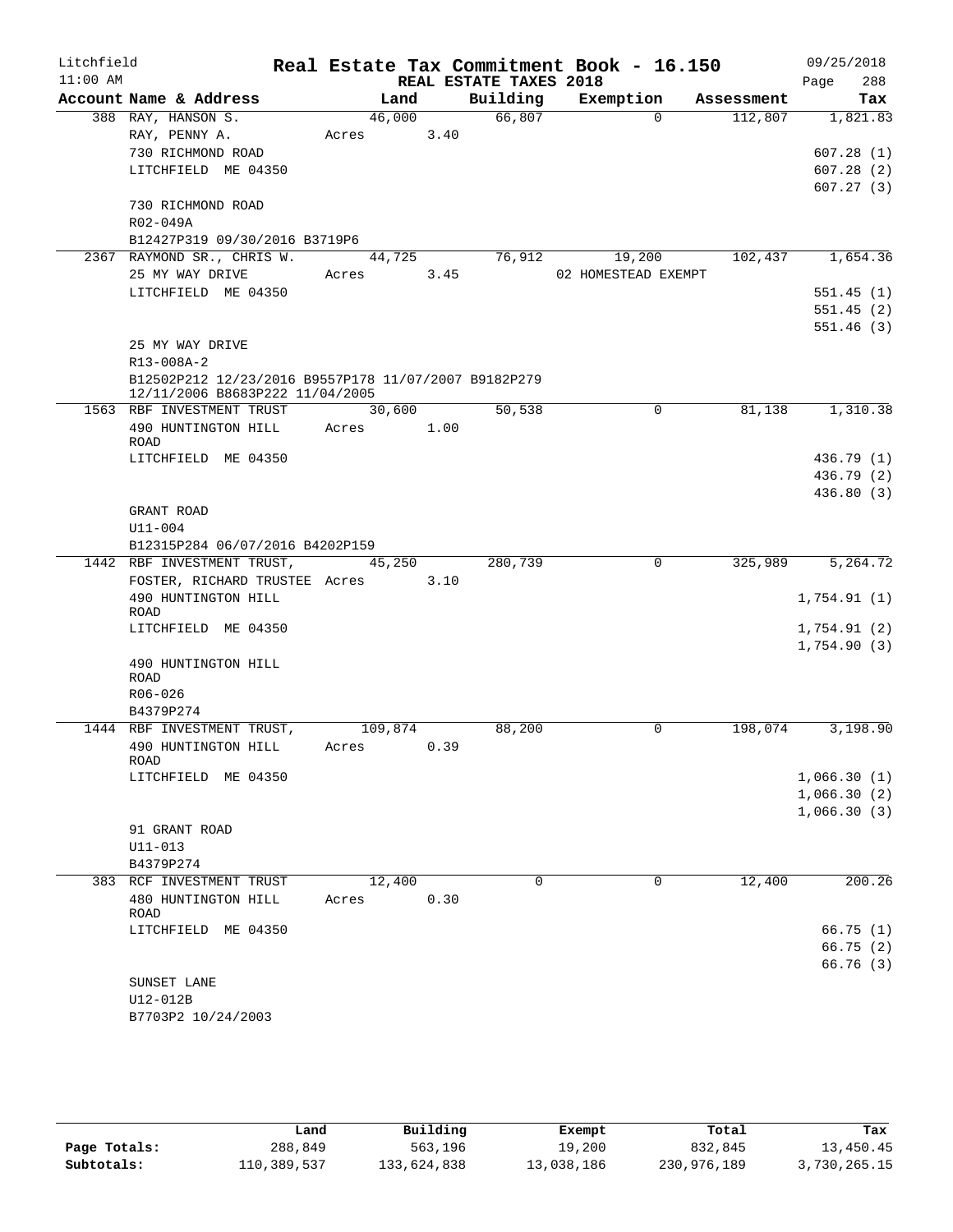| Litchfield |                                                                                        |                 |      |                        | Real Estate Tax Commitment Book - 16.150 |            | 09/25/2018                                |
|------------|----------------------------------------------------------------------------------------|-----------------|------|------------------------|------------------------------------------|------------|-------------------------------------------|
| $11:00$ AM |                                                                                        |                 |      | REAL ESTATE TAXES 2018 |                                          |            | 289<br>Page                               |
|            | Account Name & Address                                                                 | Land            |      | Building               | Exemption                                | Assessment | Tax                                       |
|            | 1445 RCF INVESTMENT TRUST<br>480 HUNTINGTON HILL<br><b>ROAD</b><br>LITCHFIELD ME 04350 | 44,500<br>Acres | 2.80 | 233,732                | $\Omega$                                 | 278,232    | 4,493.45<br>1,497.82(1)<br>1,497.82(2)    |
|            | 480 HUNTINGTON HILL<br>ROAD<br>R06-024<br>B6343P176 11/15/2000                         |                 |      |                        |                                          |            | 1,497.81(3)                               |
|            | 879 RCF INVESTMENT TRUST                                                               | 12,400          |      | $\mathbf 0$            | 0                                        | 12,400     | 200.26                                    |
|            | 480 HUNTINGTON HILL<br>ROAD                                                            | Acres           | 0.30 |                        |                                          |            |                                           |
|            | LITCHFIELD ME 04350                                                                    |                 |      |                        |                                          |            | 66.75(1)<br>66.75(2)<br>66.76 (3)         |
|            | 23 SUNSET LANE<br>U12-012A<br>B4762P337 09/10/1994                                     |                 |      |                        |                                          |            |                                           |
|            | 1446 RCF INVESTMENT TRUST,                                                             | 121,935         |      | 66,003                 | 0                                        | 187,938    | 3,035.20                                  |
|            | 480 HUNTINGTON HILL<br>ROAD                                                            | Acres           | 0.35 |                        |                                          |            |                                           |
|            | LITCHFIELD ME 04350                                                                    |                 |      |                        |                                          |            | 1,011.73(1)<br>1,011.73(2)                |
|            | 26 SUNSET LANE<br>$U12 - 011$<br>B4379P280                                             |                 |      |                        |                                          |            | 1,011.74(3)                               |
|            | 1447 READ, DOUGLAS                                                                     | 48,500          |      | 102,733                | 19,200                                   | 132,033    | 2,132.33                                  |
|            | 265 HUNTINGTON HILL<br><b>ROAD</b>                                                     | Acres           | 4.40 |                        | 02 HOMESTEAD EXEMPT                      |            |                                           |
|            | LITCHFIELD ME 04350                                                                    |                 |      |                        |                                          |            | 710.78(1)<br>710.78(2)<br>710.77(3)       |
|            | 265 HUNTINGTON HILL<br>ROAD<br>R05-059A                                                |                 |      |                        |                                          |            |                                           |
|            | B2963P51 06/11/1986                                                                    |                 |      |                        |                                          |            |                                           |
|            | 1448 READ, REGINALD J                                                                  | 81,790          |      | 7,294                  | $\overline{0}$                           | 89,084     | 1,438.71                                  |
|            | 178 MAIN ROAD<br>PHIPPSBURG ME 04562                                                   | Acres           | 0.65 |                        |                                          |            | 479.57 (1)<br>479.57 (2)<br>479.57 (3)    |
|            | 49 PENNEY LANE<br>R09-008                                                              |                 |      |                        |                                          |            |                                           |
|            | B3727P58 03/15/1993                                                                    |                 |      |                        |                                          |            |                                           |
|            | 1040 REDHAGE JAMES L.<br>REDHAGE SANDRA J                                              | 98,100<br>Acres | 1.13 | 100,749                | 0                                        | 198,849    | 3, 211.41                                 |
|            | 210 E, JOHNSTON STREET<br>TARBORO NC 27886                                             |                 |      |                        |                                          |            | 1,070.47(1)<br>1,070.47(2)<br>1,070.47(3) |
|            | 172 JIMMY POND LANE<br>$U08 - 016$<br>B8920P24 05/26/2006 B2763P241                    |                 |      |                        |                                          |            |                                           |
|            |                                                                                        |                 |      |                        |                                          |            |                                           |

|              | Land        | Building      | Exempt     | Total       | Tax          |
|--------------|-------------|---------------|------------|-------------|--------------|
| Page Totals: | 407,225     | 510,511       | 19,200     | 898,536     | 14,511.36    |
| Subtotals:   | 110,796,762 | 134, 135, 349 | 13,057,386 | 231,874,725 | 3,744,776.51 |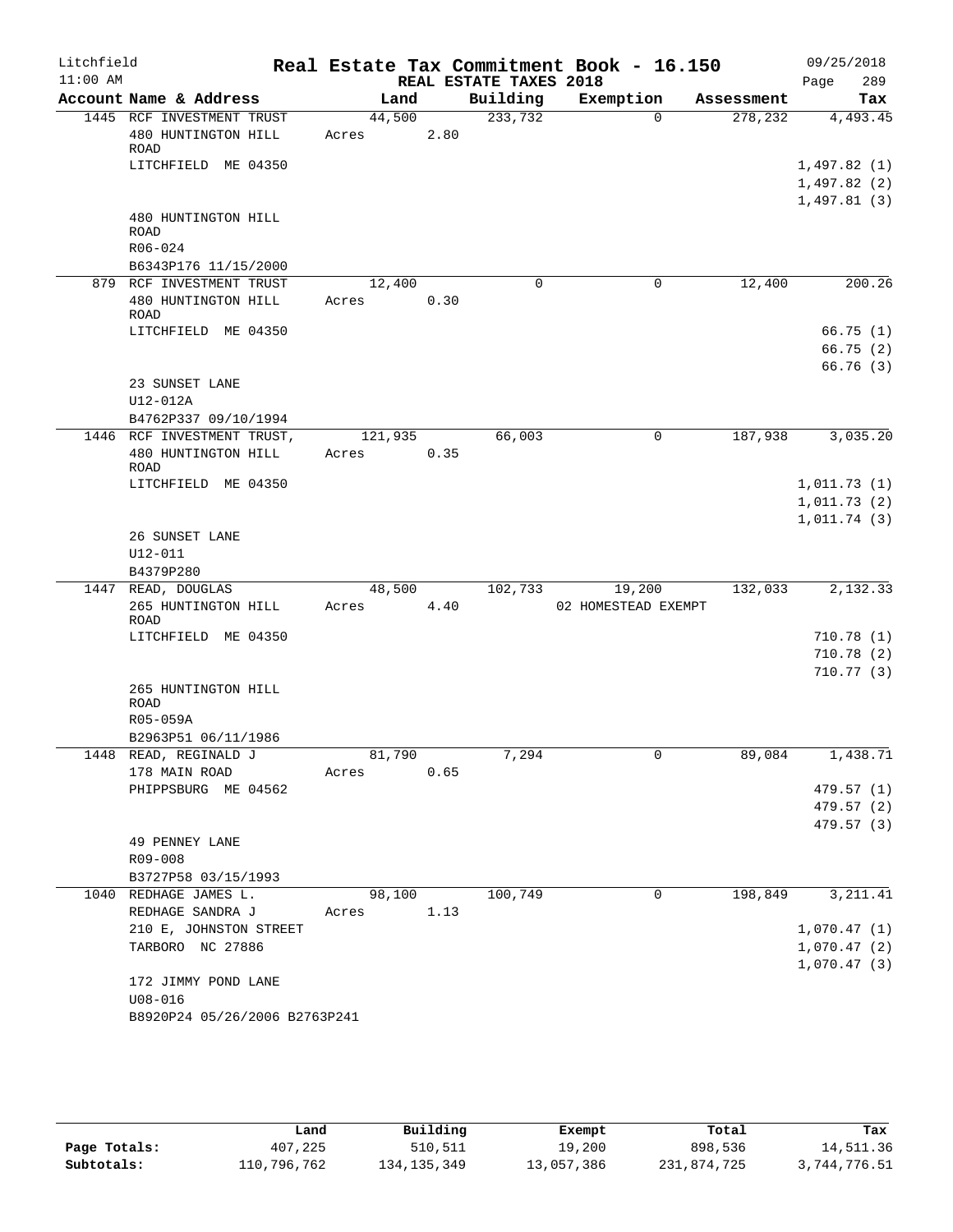| Litchfield |                                                                                                                           |                 |       |                        | Real Estate Tax Commitment Book - 16.150 |            | 09/25/2018  |
|------------|---------------------------------------------------------------------------------------------------------------------------|-----------------|-------|------------------------|------------------------------------------|------------|-------------|
| $11:00$ AM |                                                                                                                           |                 |       | REAL ESTATE TAXES 2018 |                                          |            | 290<br>Page |
|            | Account Name & Address                                                                                                    |                 | Land  | Building               | Exemption                                | Assessment | Tax         |
|            | 2343 REDMOND PENNY S                                                                                                      | 51,275          |       | 118,750                | 19,200                                   | 150,825    | 2,435.82    |
|            | 72 RIDLEY LANE                                                                                                            | Acres           | 6.07  |                        | 02 HOMESTEAD EXEMPT                      |            |             |
|            | LITCHFIELD ME 04350                                                                                                       |                 |       |                        |                                          |            | 811.94 (1)  |
|            |                                                                                                                           |                 |       |                        |                                          |            | 811.94 (2)  |
|            |                                                                                                                           |                 |       |                        |                                          |            | 811.94 (3)  |
|            | 72 RIDLEY LANE                                                                                                            |                 |       |                        |                                          |            |             |
|            | R03-105H                                                                                                                  |                 |       |                        |                                          |            |             |
|            | B9904P198 11/07/2008 B9205P102 12/28/2006 B7974P58<br>06/01/2004 B7615P161 09/05/2003                                     |                 |       |                        |                                          |            |             |
|            | 2574 REDMOND SARAH                                                                                                        | 44,310          |       | $\Omega$               | 0                                        | 44,310     | 715.61      |
|            | 105 RIDLEY LANE                                                                                                           | Acres           | 11.21 |                        |                                          |            |             |
|            | LITCHFIELD ME 04350                                                                                                       |                 |       |                        |                                          |            | 238.54(1)   |
|            |                                                                                                                           |                 |       |                        |                                          |            | 238.54(2)   |
|            |                                                                                                                           |                 |       |                        |                                          |            | 238.53(3)   |
|            | 72 RIDLEY LANE                                                                                                            |                 |       |                        |                                          |            |             |
|            | R03-107B                                                                                                                  |                 |       |                        |                                          |            |             |
|            | B10643P217 01/14/2011 B10643P215 01/14/2011<br>B8849P282 03/30/2006                                                       |                 |       |                        |                                          |            |             |
|            | 1456 REDMOND SARAH R                                                                                                      | 46,500          |       | 23,453                 | 0                                        | 69,953     | 1,129.74    |
|            | REDMOND, RYAN S                                                                                                           | Acres           | 4.16  |                        |                                          |            |             |
|            | 105 RIDLEY LANE                                                                                                           |                 |       |                        |                                          |            | 376.58(1)   |
|            | LITCHFIELD ME 04350                                                                                                       |                 |       |                        |                                          |            | 376.58(2)   |
|            |                                                                                                                           |                 |       |                        |                                          |            | 376.58(3)   |
|            | 105 RIDLEY LANE                                                                                                           |                 |       |                        |                                          |            |             |
|            | R03-107                                                                                                                   |                 |       |                        |                                          |            |             |
|            | B10643P219 01/14/2011 B10643P215 01/14/2011<br>B9778P234 07/01/2008 B9721P25 05/07/2008 B8849P279<br>03/30/2006 B3613P116 |                 |       |                        |                                          |            |             |
|            | 1455 REDMOND, ROBIN                                                                                                       | 53,900          |       | 60,230                 | 19,200                                   | 94,930     | 1,533.12    |
|            | 105 RIDLEY LANE                                                                                                           | Acres           | 8.80  |                        | 02 HOMESTEAD EXEMPT                      |            |             |
|            | LITCHFIELD ME 04350                                                                                                       |                 |       |                        |                                          |            | 511.04(1)   |
|            |                                                                                                                           |                 |       |                        |                                          |            | 511.04(2)   |
|            |                                                                                                                           |                 |       |                        |                                          |            | 511.04(3)   |
|            | 105 RIDLEY LANE                                                                                                           |                 |       |                        |                                          |            |             |
|            | R03-106                                                                                                                   |                 |       |                        |                                          |            |             |
|            | B8849P285 03/30/2006 B3613P116                                                                                            |                 |       |                        |                                          |            |             |
|            | 1454 REDMOND, SARAH R.                                                                                                    | 42,200          |       | $\Omega$               | $\Omega$                                 | 42,200     | 681.53      |
|            | 105 RIDLEY LANE                                                                                                           | Acres           | 9.10  |                        |                                          |            |             |
|            | LITCHFIELD ME 04350                                                                                                       |                 |       |                        |                                          |            | 227.18(1)   |
|            |                                                                                                                           |                 |       |                        |                                          |            | 227.18(2)   |
|            |                                                                                                                           |                 |       |                        |                                          |            | 227.17(3)   |
|            | RIDLEY LANE                                                                                                               |                 |       |                        |                                          |            |             |
|            | R03-107A                                                                                                                  |                 |       |                        |                                          |            |             |
|            | B12697P115 07/05/2017 B3613P118<br>1453 REDMOND, SARAH R.                                                                 |                 |       | 14,955                 | 0                                        | 56, 355    | 910.13      |
|            | 105 RIDLEY LANE                                                                                                           | 41,400<br>Acres | 8.30  |                        |                                          |            |             |
|            | LITCHFIELD ME 04350                                                                                                       |                 |       |                        |                                          |            | 303.38(1)   |
|            |                                                                                                                           |                 |       |                        |                                          |            | 303.38(2)   |
|            |                                                                                                                           |                 |       |                        |                                          |            | 303.37(3)   |
|            | 98 RIDLEY LANE                                                                                                            |                 |       |                        |                                          |            |             |
|            | R03-106A                                                                                                                  |                 |       |                        |                                          |            |             |
|            | B12697P115 07/05/2017 B9834P15 08/25/2008 B3613P116<br>09/07/1989                                                         |                 |       |                        |                                          |            |             |

|              | Land        | Building      | Exempt     | Total       | Tax          |
|--------------|-------------|---------------|------------|-------------|--------------|
| Page Totals: | 279,585     | 217,388       | 38,400     | 458,573     | .405.95      |
| Subtotals:   | 111,076,347 | 134, 352, 737 | 13,095,786 | 232,333,298 | 3,752,182.46 |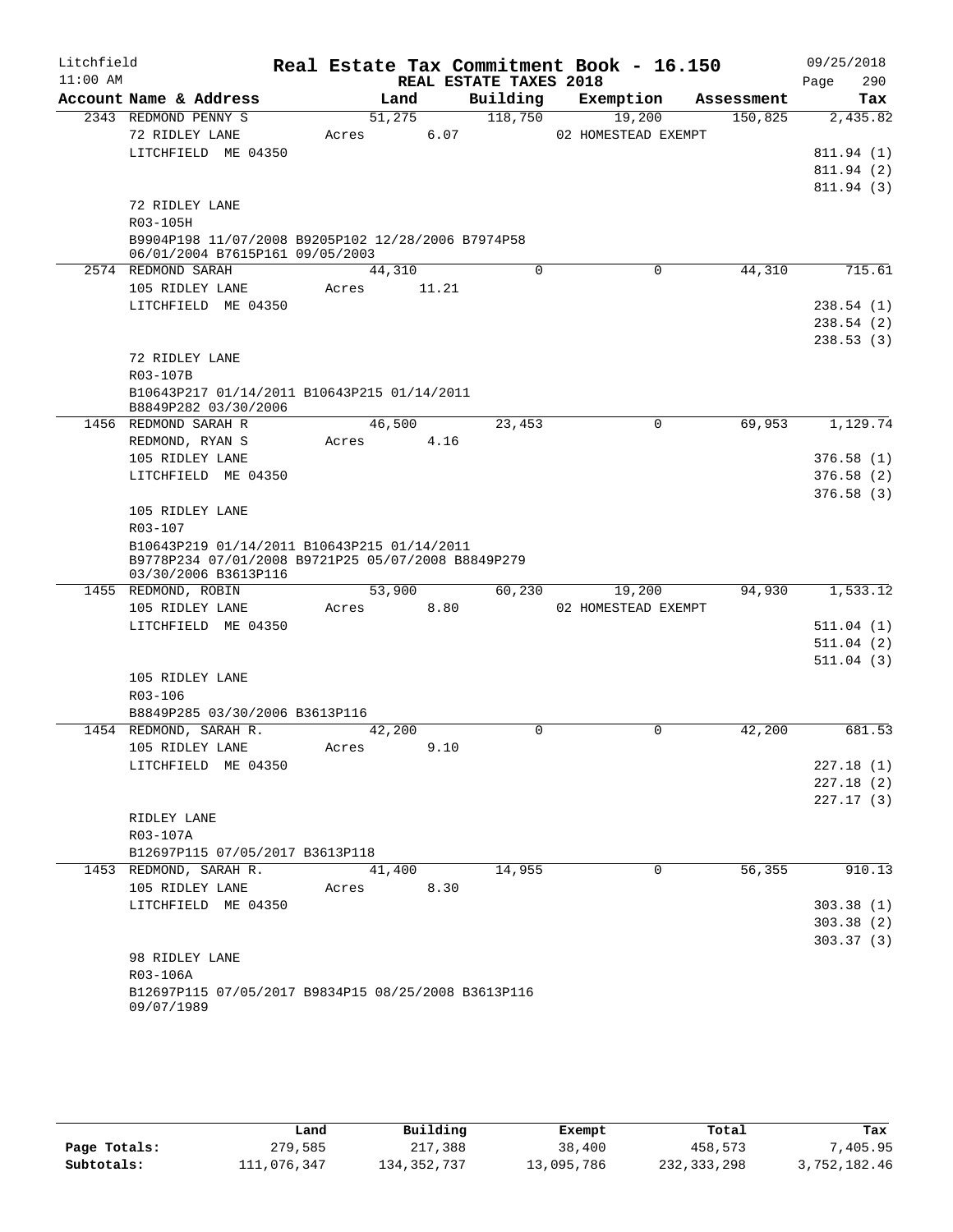| $11:00$ AM<br>REAL ESTATE TAXES 2018<br>291<br>Page<br>Account Name & Address<br>Building<br>Exemption<br>Land<br>Tax<br>Assessment<br>964 REDMUN, WILLIAM E.<br>40,500<br>62,511<br>$\Omega$<br>103,011<br>1,663.63<br>2748 HALLOWELL ROAD<br>1.20<br>Acres<br>LITCHFIELD ME 04210<br>554.54(1)<br>554.54(2)<br>554.55(3)<br>2748 HALLOWELL ROAD<br>R02-035<br>B11437P246 07/03/2013 B11063P283 06/05/2012<br>B10893P92 11/21/2011 B6687P81 10/31/2001<br>1457 REED STANLEY<br>82,925<br>82,925<br>1,339.24<br>$\Omega$<br>0<br>12 KNIGHT STREET<br>Acres<br>1.97<br>FALMOUTH 04 04105<br>446.41(1)<br>446.41(2)<br>446.42 (3)<br>PLAINS ROAD<br>$U01 - 012$<br>B9750P215 06/05/2008 B4570P304<br>40,750<br>118,638<br>19,200<br>140,188<br>2, 264.04<br>1458 REEDY, GERALD<br>659 STEVENSTOWN ROAD<br>1.30<br>Acres<br>02 HOMESTEAD EXEMPT<br>LITCHFIELD ME 04350<br>754.68(1)<br>754.68(2)<br>754.68(3)<br>659 STEVENSTOWN ROAD<br>R07-019A<br>B3577P300<br>41,725<br>101,648<br>19,200<br>124,173<br>2,005.39<br>1461 REICHEL, LORETTA C<br>1140 RICHMOND ROAD<br>2.25<br>Acres<br>02 HOMESTEAD EXEMPT<br>LITCHFIELD ME 04350<br>668.46(1)<br>668.46(2)<br>668.47(3)<br>1140 RICHMOND ROAD<br>R01-011B<br>B4030P138<br>0<br>33,568<br>2879 REICHEL, LORETTA C<br>33,568<br>0<br>542.12<br>1140 RICHMOND ROAD<br>18.00<br>Acres<br>LITCHFIELD ME 04350<br>180.71(1)<br>180.71(2)<br>180.70 (3)<br>RICHMOND ROAD<br>R01-011C<br>B12074P302 08/04/2015 B9177P287 B2262P86<br>19,200<br>1462 REMILLARD, PAUL N<br>42,250<br>23,939<br>46,989<br>594 HUNTINGTON HILL<br>1.90<br>02 HOMESTEAD EXEMPT<br>Acres<br>ROAD<br>LITCHFIELD ME 04350<br>594 HUNTINGTON HILL<br><b>ROAD</b><br>R06-031A | Litchfield |           |  | Real Estate Tax Commitment Book - 16.150 | 09/25/2018 |
|----------------------------------------------------------------------------------------------------------------------------------------------------------------------------------------------------------------------------------------------------------------------------------------------------------------------------------------------------------------------------------------------------------------------------------------------------------------------------------------------------------------------------------------------------------------------------------------------------------------------------------------------------------------------------------------------------------------------------------------------------------------------------------------------------------------------------------------------------------------------------------------------------------------------------------------------------------------------------------------------------------------------------------------------------------------------------------------------------------------------------------------------------------------------------------------------------------------------------------------------------------------------------------------------------------------------------------------------------------------------------------------------------------------------------------------------------------------------------------------------------------------------------------------------------------------------------------------------------------------------------------------------------------------------------------------------|------------|-----------|--|------------------------------------------|------------|
|                                                                                                                                                                                                                                                                                                                                                                                                                                                                                                                                                                                                                                                                                                                                                                                                                                                                                                                                                                                                                                                                                                                                                                                                                                                                                                                                                                                                                                                                                                                                                                                                                                                                                              |            |           |  |                                          |            |
|                                                                                                                                                                                                                                                                                                                                                                                                                                                                                                                                                                                                                                                                                                                                                                                                                                                                                                                                                                                                                                                                                                                                                                                                                                                                                                                                                                                                                                                                                                                                                                                                                                                                                              |            |           |  |                                          |            |
|                                                                                                                                                                                                                                                                                                                                                                                                                                                                                                                                                                                                                                                                                                                                                                                                                                                                                                                                                                                                                                                                                                                                                                                                                                                                                                                                                                                                                                                                                                                                                                                                                                                                                              |            |           |  |                                          |            |
|                                                                                                                                                                                                                                                                                                                                                                                                                                                                                                                                                                                                                                                                                                                                                                                                                                                                                                                                                                                                                                                                                                                                                                                                                                                                                                                                                                                                                                                                                                                                                                                                                                                                                              |            |           |  |                                          |            |
|                                                                                                                                                                                                                                                                                                                                                                                                                                                                                                                                                                                                                                                                                                                                                                                                                                                                                                                                                                                                                                                                                                                                                                                                                                                                                                                                                                                                                                                                                                                                                                                                                                                                                              |            |           |  |                                          |            |
|                                                                                                                                                                                                                                                                                                                                                                                                                                                                                                                                                                                                                                                                                                                                                                                                                                                                                                                                                                                                                                                                                                                                                                                                                                                                                                                                                                                                                                                                                                                                                                                                                                                                                              |            |           |  |                                          |            |
|                                                                                                                                                                                                                                                                                                                                                                                                                                                                                                                                                                                                                                                                                                                                                                                                                                                                                                                                                                                                                                                                                                                                                                                                                                                                                                                                                                                                                                                                                                                                                                                                                                                                                              |            |           |  |                                          |            |
|                                                                                                                                                                                                                                                                                                                                                                                                                                                                                                                                                                                                                                                                                                                                                                                                                                                                                                                                                                                                                                                                                                                                                                                                                                                                                                                                                                                                                                                                                                                                                                                                                                                                                              |            |           |  |                                          |            |
|                                                                                                                                                                                                                                                                                                                                                                                                                                                                                                                                                                                                                                                                                                                                                                                                                                                                                                                                                                                                                                                                                                                                                                                                                                                                                                                                                                                                                                                                                                                                                                                                                                                                                              |            |           |  |                                          |            |
|                                                                                                                                                                                                                                                                                                                                                                                                                                                                                                                                                                                                                                                                                                                                                                                                                                                                                                                                                                                                                                                                                                                                                                                                                                                                                                                                                                                                                                                                                                                                                                                                                                                                                              |            |           |  |                                          |            |
|                                                                                                                                                                                                                                                                                                                                                                                                                                                                                                                                                                                                                                                                                                                                                                                                                                                                                                                                                                                                                                                                                                                                                                                                                                                                                                                                                                                                                                                                                                                                                                                                                                                                                              |            |           |  |                                          |            |
|                                                                                                                                                                                                                                                                                                                                                                                                                                                                                                                                                                                                                                                                                                                                                                                                                                                                                                                                                                                                                                                                                                                                                                                                                                                                                                                                                                                                                                                                                                                                                                                                                                                                                              |            |           |  |                                          |            |
|                                                                                                                                                                                                                                                                                                                                                                                                                                                                                                                                                                                                                                                                                                                                                                                                                                                                                                                                                                                                                                                                                                                                                                                                                                                                                                                                                                                                                                                                                                                                                                                                                                                                                              |            |           |  |                                          |            |
|                                                                                                                                                                                                                                                                                                                                                                                                                                                                                                                                                                                                                                                                                                                                                                                                                                                                                                                                                                                                                                                                                                                                                                                                                                                                                                                                                                                                                                                                                                                                                                                                                                                                                              |            |           |  |                                          |            |
|                                                                                                                                                                                                                                                                                                                                                                                                                                                                                                                                                                                                                                                                                                                                                                                                                                                                                                                                                                                                                                                                                                                                                                                                                                                                                                                                                                                                                                                                                                                                                                                                                                                                                              |            |           |  |                                          |            |
|                                                                                                                                                                                                                                                                                                                                                                                                                                                                                                                                                                                                                                                                                                                                                                                                                                                                                                                                                                                                                                                                                                                                                                                                                                                                                                                                                                                                                                                                                                                                                                                                                                                                                              |            |           |  |                                          |            |
|                                                                                                                                                                                                                                                                                                                                                                                                                                                                                                                                                                                                                                                                                                                                                                                                                                                                                                                                                                                                                                                                                                                                                                                                                                                                                                                                                                                                                                                                                                                                                                                                                                                                                              |            |           |  |                                          |            |
|                                                                                                                                                                                                                                                                                                                                                                                                                                                                                                                                                                                                                                                                                                                                                                                                                                                                                                                                                                                                                                                                                                                                                                                                                                                                                                                                                                                                                                                                                                                                                                                                                                                                                              |            |           |  |                                          |            |
|                                                                                                                                                                                                                                                                                                                                                                                                                                                                                                                                                                                                                                                                                                                                                                                                                                                                                                                                                                                                                                                                                                                                                                                                                                                                                                                                                                                                                                                                                                                                                                                                                                                                                              |            |           |  |                                          |            |
|                                                                                                                                                                                                                                                                                                                                                                                                                                                                                                                                                                                                                                                                                                                                                                                                                                                                                                                                                                                                                                                                                                                                                                                                                                                                                                                                                                                                                                                                                                                                                                                                                                                                                              |            |           |  |                                          |            |
|                                                                                                                                                                                                                                                                                                                                                                                                                                                                                                                                                                                                                                                                                                                                                                                                                                                                                                                                                                                                                                                                                                                                                                                                                                                                                                                                                                                                                                                                                                                                                                                                                                                                                              |            |           |  |                                          |            |
|                                                                                                                                                                                                                                                                                                                                                                                                                                                                                                                                                                                                                                                                                                                                                                                                                                                                                                                                                                                                                                                                                                                                                                                                                                                                                                                                                                                                                                                                                                                                                                                                                                                                                              |            |           |  |                                          |            |
|                                                                                                                                                                                                                                                                                                                                                                                                                                                                                                                                                                                                                                                                                                                                                                                                                                                                                                                                                                                                                                                                                                                                                                                                                                                                                                                                                                                                                                                                                                                                                                                                                                                                                              |            |           |  |                                          |            |
|                                                                                                                                                                                                                                                                                                                                                                                                                                                                                                                                                                                                                                                                                                                                                                                                                                                                                                                                                                                                                                                                                                                                                                                                                                                                                                                                                                                                                                                                                                                                                                                                                                                                                              |            |           |  |                                          |            |
|                                                                                                                                                                                                                                                                                                                                                                                                                                                                                                                                                                                                                                                                                                                                                                                                                                                                                                                                                                                                                                                                                                                                                                                                                                                                                                                                                                                                                                                                                                                                                                                                                                                                                              |            |           |  |                                          |            |
|                                                                                                                                                                                                                                                                                                                                                                                                                                                                                                                                                                                                                                                                                                                                                                                                                                                                                                                                                                                                                                                                                                                                                                                                                                                                                                                                                                                                                                                                                                                                                                                                                                                                                              |            |           |  |                                          |            |
|                                                                                                                                                                                                                                                                                                                                                                                                                                                                                                                                                                                                                                                                                                                                                                                                                                                                                                                                                                                                                                                                                                                                                                                                                                                                                                                                                                                                                                                                                                                                                                                                                                                                                              |            |           |  |                                          |            |
|                                                                                                                                                                                                                                                                                                                                                                                                                                                                                                                                                                                                                                                                                                                                                                                                                                                                                                                                                                                                                                                                                                                                                                                                                                                                                                                                                                                                                                                                                                                                                                                                                                                                                              |            |           |  |                                          |            |
|                                                                                                                                                                                                                                                                                                                                                                                                                                                                                                                                                                                                                                                                                                                                                                                                                                                                                                                                                                                                                                                                                                                                                                                                                                                                                                                                                                                                                                                                                                                                                                                                                                                                                              |            |           |  |                                          |            |
|                                                                                                                                                                                                                                                                                                                                                                                                                                                                                                                                                                                                                                                                                                                                                                                                                                                                                                                                                                                                                                                                                                                                                                                                                                                                                                                                                                                                                                                                                                                                                                                                                                                                                              |            |           |  |                                          |            |
|                                                                                                                                                                                                                                                                                                                                                                                                                                                                                                                                                                                                                                                                                                                                                                                                                                                                                                                                                                                                                                                                                                                                                                                                                                                                                                                                                                                                                                                                                                                                                                                                                                                                                              |            |           |  |                                          |            |
|                                                                                                                                                                                                                                                                                                                                                                                                                                                                                                                                                                                                                                                                                                                                                                                                                                                                                                                                                                                                                                                                                                                                                                                                                                                                                                                                                                                                                                                                                                                                                                                                                                                                                              |            |           |  |                                          |            |
|                                                                                                                                                                                                                                                                                                                                                                                                                                                                                                                                                                                                                                                                                                                                                                                                                                                                                                                                                                                                                                                                                                                                                                                                                                                                                                                                                                                                                                                                                                                                                                                                                                                                                              |            |           |  |                                          |            |
|                                                                                                                                                                                                                                                                                                                                                                                                                                                                                                                                                                                                                                                                                                                                                                                                                                                                                                                                                                                                                                                                                                                                                                                                                                                                                                                                                                                                                                                                                                                                                                                                                                                                                              |            |           |  |                                          |            |
|                                                                                                                                                                                                                                                                                                                                                                                                                                                                                                                                                                                                                                                                                                                                                                                                                                                                                                                                                                                                                                                                                                                                                                                                                                                                                                                                                                                                                                                                                                                                                                                                                                                                                              |            |           |  |                                          |            |
|                                                                                                                                                                                                                                                                                                                                                                                                                                                                                                                                                                                                                                                                                                                                                                                                                                                                                                                                                                                                                                                                                                                                                                                                                                                                                                                                                                                                                                                                                                                                                                                                                                                                                              |            |           |  |                                          |            |
|                                                                                                                                                                                                                                                                                                                                                                                                                                                                                                                                                                                                                                                                                                                                                                                                                                                                                                                                                                                                                                                                                                                                                                                                                                                                                                                                                                                                                                                                                                                                                                                                                                                                                              |            |           |  |                                          |            |
| 758.87<br>252.96(1)<br>252.96(2)<br>252.95(3)                                                                                                                                                                                                                                                                                                                                                                                                                                                                                                                                                                                                                                                                                                                                                                                                                                                                                                                                                                                                                                                                                                                                                                                                                                                                                                                                                                                                                                                                                                                                                                                                                                                |            |           |  |                                          |            |
|                                                                                                                                                                                                                                                                                                                                                                                                                                                                                                                                                                                                                                                                                                                                                                                                                                                                                                                                                                                                                                                                                                                                                                                                                                                                                                                                                                                                                                                                                                                                                                                                                                                                                              |            |           |  |                                          |            |
|                                                                                                                                                                                                                                                                                                                                                                                                                                                                                                                                                                                                                                                                                                                                                                                                                                                                                                                                                                                                                                                                                                                                                                                                                                                                                                                                                                                                                                                                                                                                                                                                                                                                                              |            |           |  |                                          |            |
|                                                                                                                                                                                                                                                                                                                                                                                                                                                                                                                                                                                                                                                                                                                                                                                                                                                                                                                                                                                                                                                                                                                                                                                                                                                                                                                                                                                                                                                                                                                                                                                                                                                                                              |            |           |  |                                          |            |
|                                                                                                                                                                                                                                                                                                                                                                                                                                                                                                                                                                                                                                                                                                                                                                                                                                                                                                                                                                                                                                                                                                                                                                                                                                                                                                                                                                                                                                                                                                                                                                                                                                                                                              |            |           |  |                                          |            |
|                                                                                                                                                                                                                                                                                                                                                                                                                                                                                                                                                                                                                                                                                                                                                                                                                                                                                                                                                                                                                                                                                                                                                                                                                                                                                                                                                                                                                                                                                                                                                                                                                                                                                              |            |           |  |                                          |            |
|                                                                                                                                                                                                                                                                                                                                                                                                                                                                                                                                                                                                                                                                                                                                                                                                                                                                                                                                                                                                                                                                                                                                                                                                                                                                                                                                                                                                                                                                                                                                                                                                                                                                                              |            |           |  |                                          |            |
|                                                                                                                                                                                                                                                                                                                                                                                                                                                                                                                                                                                                                                                                                                                                                                                                                                                                                                                                                                                                                                                                                                                                                                                                                                                                                                                                                                                                                                                                                                                                                                                                                                                                                              |            |           |  |                                          |            |
|                                                                                                                                                                                                                                                                                                                                                                                                                                                                                                                                                                                                                                                                                                                                                                                                                                                                                                                                                                                                                                                                                                                                                                                                                                                                                                                                                                                                                                                                                                                                                                                                                                                                                              |            |           |  |                                          |            |
|                                                                                                                                                                                                                                                                                                                                                                                                                                                                                                                                                                                                                                                                                                                                                                                                                                                                                                                                                                                                                                                                                                                                                                                                                                                                                                                                                                                                                                                                                                                                                                                                                                                                                              |            | B2551P214 |  |                                          |            |

|              | Land        | Building    | Exempt       | Total       | Tax          |
|--------------|-------------|-------------|--------------|-------------|--------------|
| Page Totals: | 281,718     | 306,736     | 57,600       | 530,854     | 8,573.29     |
| Subtotals:   | 111,358,065 | 134,659,473 | 13, 153, 386 | 232,864,152 | 3,760,755.75 |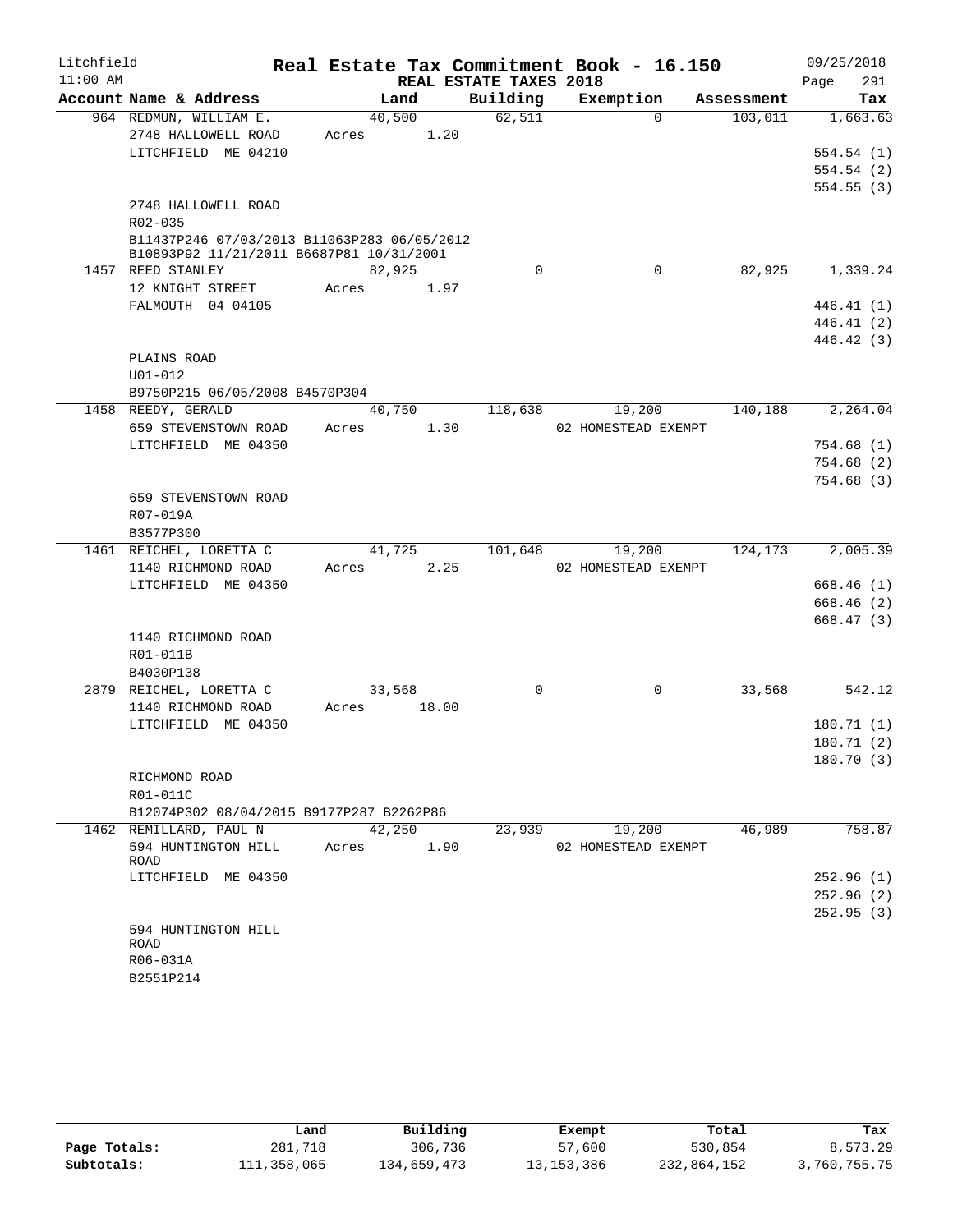| Litchfield |                                                      |         |        |                        | Real Estate Tax Commitment Book - 16.150 |            | 09/25/2018             |
|------------|------------------------------------------------------|---------|--------|------------------------|------------------------------------------|------------|------------------------|
| $11:00$ AM |                                                      |         |        | REAL ESTATE TAXES 2018 |                                          |            | 292<br>Page            |
|            | Account Name & Address                               |         | Land   | Building               | Exemption                                | Assessment | Tax                    |
|            | 1463 REMILLARD, RAYMOND R                            |         | 61,000 | $\mathbf 0$            | $\Omega$                                 | 61,000     | 985.15                 |
|            | 46 TALL PINES, APT #2<br>LEWISTON ME 04240           | Acres   | 37.00  |                        |                                          |            |                        |
|            |                                                      |         |        |                        |                                          |            | 328.38(1)              |
|            |                                                      |         |        |                        |                                          |            | 328.38(2)<br>328.39(3) |
|            | HUNTINGTON HILL ROAD                                 |         |        |                        |                                          |            |                        |
|            | R06-031                                              |         |        |                        |                                          |            |                        |
|            | B2819P137                                            |         |        |                        |                                          |            |                        |
|            | 1645 REMLEY, MAUREEN A                               | 209,234 |        | 64,448                 | 0                                        | 273,682    | 4,419.96               |
|            | BIGLEY, JONATHAN P                                   | Acres   | 6.00   |                        |                                          |            |                        |
|            | 24 AQUEDUCT ROAD                                     |         |        |                        |                                          |            | 1,473.32(1)            |
|            | DUBCANNON PA 07020                                   |         |        |                        |                                          |            | 1,473.32(2)            |
|            |                                                      |         |        |                        |                                          |            | 1,473.32(3)            |
|            | 130 REMLEY DRIVE                                     |         |        |                        |                                          |            |                        |
|            | R14-006A                                             |         |        |                        |                                          |            |                        |
|            | B12168P178 11/20/2015 B10933P204 01/06/2012 B7813P45 |         |        |                        |                                          |            |                        |
|            | 01/26/2004                                           |         |        |                        |                                          |            |                        |
|            | 1467 REYNOLDS, JAMES W                               |         | 41,000 | 0                      | 0                                        | 41,000     | 662.15                 |
|            | REYNOLDS, A                                          | Acres   | 6.50   |                        |                                          |            |                        |
|            | 86 MCCRILLIS ROAD                                    |         |        |                        |                                          |            | 220.72(1)              |
|            | NOTTINGHAM NH 03290                                  |         |        |                        |                                          |            | 220.72(2)              |
|            |                                                      |         |        |                        |                                          |            | 220.71(3)              |
|            | 249 STEVENSTOWN ROAD                                 |         |        |                        |                                          |            |                        |
|            | R10-015                                              |         |        |                        |                                          |            |                        |
|            | B10935P239 01/10/2012 B4841P36                       |         |        |                        |                                          |            |                        |
|            | 1510 RHEAUME, PAUL & DIANE                           |         | 60,272 | 46,357                 | 0                                        | 106,629    | 1,722.06               |
|            | 38 TAYLOR STREET                                     | Acres   | 0.17   |                        |                                          |            |                        |
|            | WINTHROP ME 04364                                    |         |        |                        |                                          |            | 574.02(1)              |
|            |                                                      |         |        |                        |                                          |            | 574.02(2)              |
|            |                                                      |         |        |                        |                                          |            | 574.02(3)              |
|            | 5 PICKEREL DRIVE                                     |         |        |                        |                                          |            |                        |
|            | $U13 - 006$                                          |         |        |                        |                                          |            |                        |
|            | B6502P337                                            |         |        |                        |                                          |            |                        |
|            | 2334 RICH, JEFFREY                                   |         | 69,000 | 149,246                | 0                                        | 218,246    | 3,524.67               |
|            | 65 PINE TREE ROAD                                    | Acres   | 29.00  |                        |                                          |            |                        |
|            | LITCHFIELD ME 04350                                  |         |        |                        |                                          |            | 1, 174.89(1)           |
|            |                                                      |         |        |                        |                                          |            | 1, 174.89(2)           |
|            |                                                      |         |        |                        |                                          |            | 1, 174.89(3)           |
|            | 65 PINE TREE ROAD                                    |         |        |                        |                                          |            |                        |
|            | R11-006B<br>B7635P324 09/15/2003                     |         |        |                        |                                          |            |                        |
|            | 664 RICHARD SCOTT F                                  |         | 55,500 | 115,617                | 19,200                                   | 151,917    | 2,453.46               |
|            | EATON GAYLE L                                        | Acres   | 9.00   |                        | 02 HOMESTEAD EXEMPT                      |            |                        |
|            | 325 HUNTINGTON HILL                                  |         |        |                        |                                          |            | 817.82(1)              |
|            | ROAD                                                 |         |        |                        |                                          |            |                        |
|            | LITCHFIELD ME 04350                                  |         |        |                        |                                          |            | 817.82 (2)             |
|            |                                                      |         |        |                        |                                          |            | 817.82 (3)             |
|            | 325 HUNTINGTON HILL                                  |         |        |                        |                                          |            |                        |
|            | ROAD                                                 |         |        |                        |                                          |            |                        |
|            | R05-057                                              |         |        |                        |                                          |            |                        |
|            | B8512P212 07/20/2005 B3571P383                       |         |        |                        |                                          |            |                        |

|              | Land        | Building    | Exempt       | Total       | Tax          |
|--------------|-------------|-------------|--------------|-------------|--------------|
| Page Totals: | 496,006     | 375,668     | 19,200       | 852,474     | 13,767.45    |
| Subtotals:   | 111,854,071 | 135,035,141 | 13, 172, 586 | 233,716,626 | 3,774,523.20 |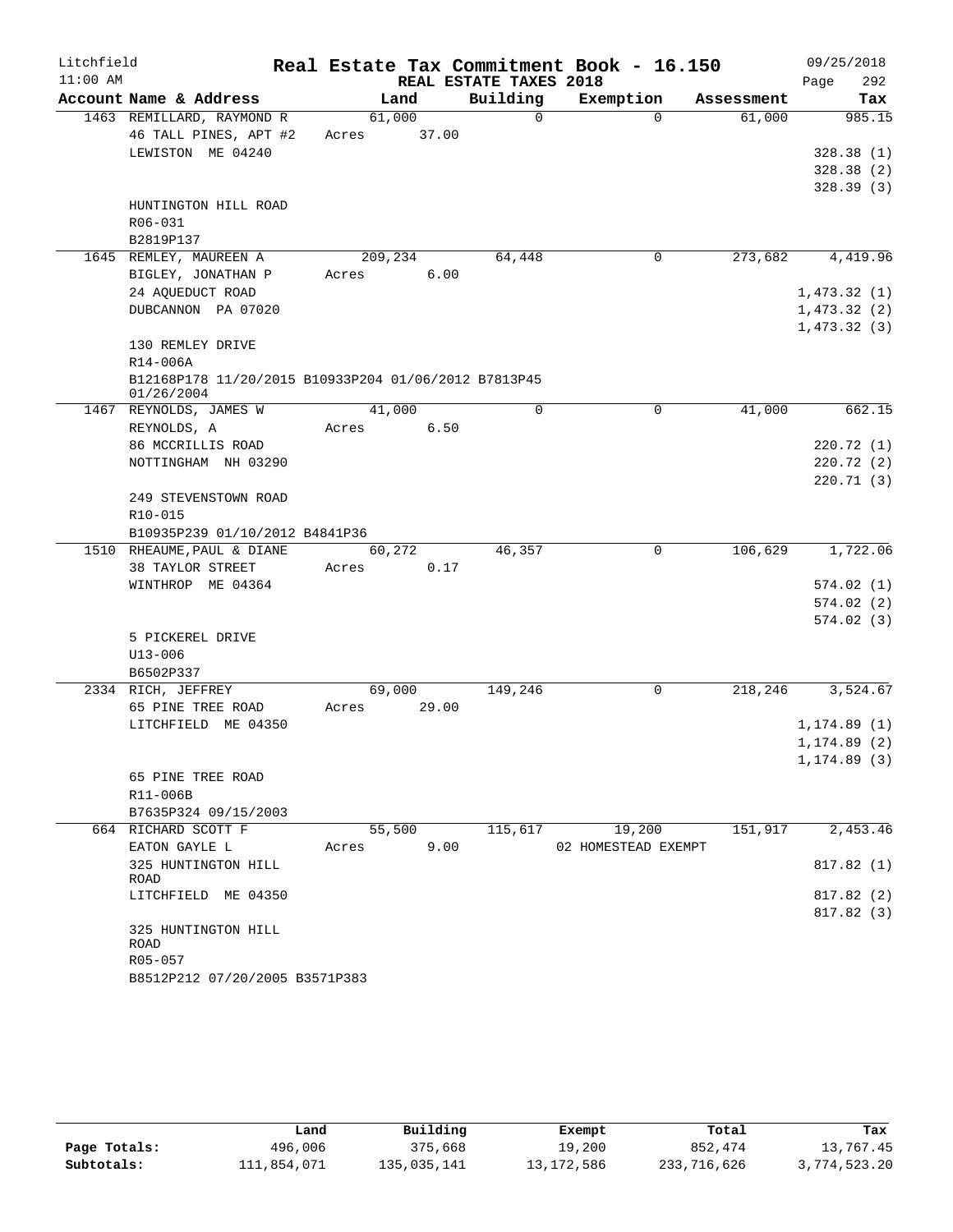| Litchfield<br>$11:00$ AM |                                                       |            |          |                        | Real Estate Tax Commitment Book - 16.150 |            | 09/25/2018             |
|--------------------------|-------------------------------------------------------|------------|----------|------------------------|------------------------------------------|------------|------------------------|
|                          | Account Name & Address                                |            | Land     | REAL ESTATE TAXES 2018 | Building Exemption                       | Assessment | 293<br>Page<br>Tax     |
|                          | 1911 RICHARD, BLAINE A.                               |            | 47,000   | 49,865                 | 19,200                                   | 77,665     | 1,254.29               |
|                          | 235 BUKER ROAD                                        | Acres 3.80 |          |                        | 02 HOMESTEAD EXEMPT                      |            |                        |
|                          | LITCHFIELD ME 04350                                   |            |          |                        |                                          |            | 418.10(1)              |
|                          |                                                       |            |          |                        |                                          |            | 418.10(2)              |
|                          |                                                       |            |          |                        |                                          |            | 418.09(3)              |
|                          | 235 BUKER ROAD                                        |            |          |                        |                                          |            |                        |
|                          | $R05 - 052 - 4$                                       |            |          |                        |                                          |            |                        |
|                          | B6403P323 02/02/2001                                  |            |          |                        |                                          |            |                        |
|                          | 2094 RICHARD, DONALD                                  |            | 0        | 147,681                | 0                                        | 147,681    | 2,385.05               |
|                          | 11 PERKINS ROAD                                       |            |          |                        |                                          |            |                        |
|                          | LITCHFIELD ME 04350                                   |            |          |                        |                                          |            | 795.02(1)              |
|                          |                                                       |            |          |                        |                                          |            | 795.02(2)<br>795.01(3) |
|                          | 15 PERKINS ROAD                                       |            |          |                        |                                          |            |                        |
|                          | R05-051-ON                                            |            |          |                        |                                          |            |                        |
|                          | 1470 RICHARD, DONALD L                                |            | 49,400   | 255,711                | 0                                        | 305,111    | 4,927.54               |
|                          | RICHARD, NANETTE M                                    | Acres      | 4.76     |                        |                                          |            |                        |
|                          | 11 PERKINS ROAD                                       |            |          |                        |                                          |            | 1,642.51(1)            |
|                          | LITCHFIELD ME 04350                                   |            |          |                        |                                          |            | 1,642.51(2)            |
|                          |                                                       |            |          |                        |                                          |            | 1,642.52(3)            |
|                          | 11 PERKINS ROAD                                       |            |          |                        |                                          |            |                        |
|                          | R05-051                                               |            |          |                        |                                          |            |                        |
|                          | B2233P55 08/17/1979                                   |            |          |                        |                                          |            |                        |
|                          | 1471 RICHARD, DONALD N                                |            | 82,184   | 30,146                 | 0                                        | 112,330    | 1,814.13               |
|                          | 752 GARFIELD RD                                       | Acres      | 0.49     |                        |                                          |            |                        |
|                          | AUBURN ME 04210                                       |            |          |                        |                                          |            | 604.71(1)              |
|                          |                                                       |            |          |                        |                                          |            | 604.71(2)              |
|                          |                                                       |            |          |                        |                                          |            | 604.71 (3)             |
|                          | 104 JIMMY POND LANE                                   |            |          |                        |                                          |            |                        |
|                          | $U08 - 001$<br>B2882P41                               |            |          |                        |                                          |            |                        |
|                          | 1269 RICHARD, DORIS                                   |            | 48,000   | 121,029                | 24,960                                   | 144,069    | 2,326.71               |
|                          | RICHARD LAURENT R                                     | Acres      | 4.20     |                        | 22 WW2 Widow Res                         |            |                        |
|                          | 204 MAXWELL ROAD                                      |            |          |                        | 02 HOMESTEAD EXEMPT                      |            | 775.57(1)              |
|                          | LITCHFIELD ME 04350                                   |            |          |                        |                                          |            | 775.57(2)              |
|                          |                                                       |            |          |                        |                                          |            | 775.57(3)              |
|                          | 216 MAXWELL ROAD                                      |            |          |                        |                                          |            |                        |
|                          | R03-048                                               |            |          |                        |                                          |            |                        |
|                          | B6291P156 09/01/2000                                  |            |          |                        |                                          |            |                        |
|                          | 1054 RICHARD, MARCEL Y                                |            | 90,500   | 132,049                | 19,200                                   | 203,349    | 3,284.09               |
|                          | RICHARD, LORETTA A                                    | Acres      | 86.00    |                        | 02 HOMESTEAD EXEMPT                      |            |                        |
|                          | 32 SOUTH ADAMS ROAD                                   |            |          |                        |                                          |            | 1,094.70(1)            |
|                          | LITCHFIELD ME 04350                                   |            |          |                        |                                          |            | 1,094.70(2)            |
|                          |                                                       |            |          |                        |                                          |            | 1,094.69(3)            |
|                          | 32 SOUTH ADAMS ROAD                                   |            |          |                        |                                          |            |                        |
|                          | R01-035<br>B10840P255 09/26/2011 B1518P525 05/01/1970 |            |          |                        |                                          |            |                        |
|                          | 1055 RICHARD, MARCEL Y                                |            | 50,000   |                        | 0<br>0                                   | 50,000     | 807.50                 |
|                          | RICHARD, LORETTA A                                    | Acres      | 17.00    |                        |                                          |            |                        |
|                          | 32 S ADAMS ROAD                                       |            |          |                        |                                          |            | 269.17(1)              |
|                          | LITCHFIELD ME                                         |            |          |                        |                                          |            | 269.17(2)              |
|                          | 04350-3915                                            |            |          |                        |                                          |            |                        |
|                          |                                                       |            |          |                        |                                          |            | 269.16(3)              |
|                          | SOUTH ADAMS ROAD                                      |            |          |                        |                                          |            |                        |
|                          | R01-048                                               |            |          |                        |                                          |            |                        |
|                          | B10840P253 09/26/2011 B1518P525 05/08/0970            |            |          |                        |                                          |            |                        |
|                          |                                                       |            |          |                        |                                          |            |                        |
|                          |                                                       |            |          |                        |                                          |            |                        |
|                          | Land                                                  |            | Building |                        | Exempt                                   | Total      | Tax                    |

|              | Land          | Building    | Exempt       | Total       | Tax          |
|--------------|---------------|-------------|--------------|-------------|--------------|
| Page Totals: | 367,084       | 736,481     | 63,360       | 1,040,205   | 16,799.31    |
| Subtotals:   | 112, 221, 155 | 135,771,622 | 13, 235, 946 | 234,756,831 | 3,791,322.51 |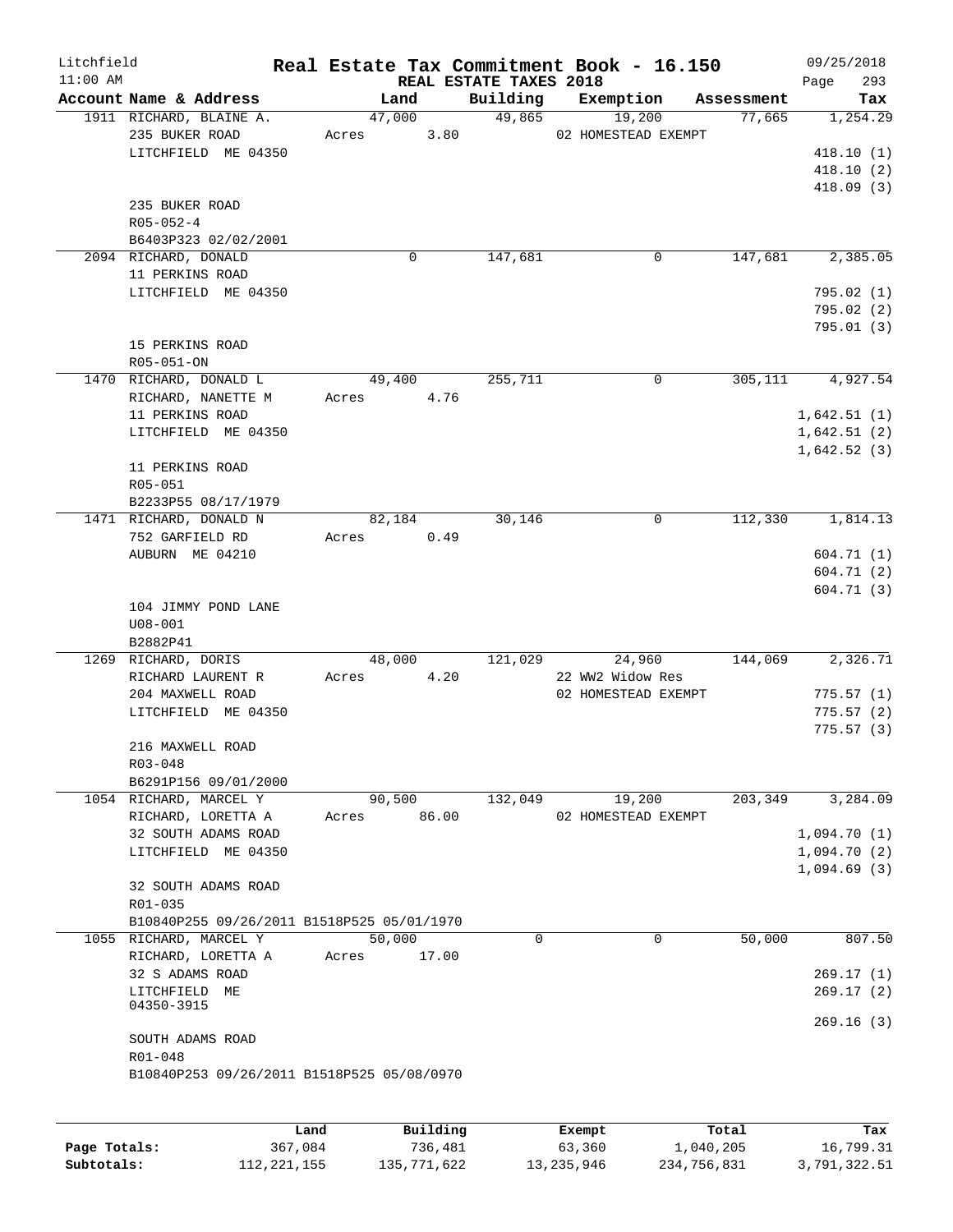| Litchfield |                      |                                                                                          |       |          |                        | Real Estate Tax Commitment Book - 16.150 |            | 09/25/2018  |
|------------|----------------------|------------------------------------------------------------------------------------------|-------|----------|------------------------|------------------------------------------|------------|-------------|
| $11:00$ AM |                      |                                                                                          |       |          | REAL ESTATE TAXES 2018 |                                          |            | 294<br>Page |
|            |                      | Account Name & Address                                                                   |       | Land     | Building               | Exemption                                | Assessment | Tax         |
|            |                      | 148 RICHARD, SCOTT P.                                                                    |       | 54,320   | 34,784                 | $\Omega$                                 | 89,104     | 1,439.03    |
|            |                      | RICHARD, TINA L.                                                                         | Acres | 7.82     |                        |                                          |            |             |
|            |                      | 1 WOODSIDE DRIVE                                                                         |       |          |                        |                                          |            | 479.68(1)   |
|            |                      | LEWISTON ME 04240                                                                        |       |          |                        |                                          |            | 479.68(2)   |
|            |                      |                                                                                          |       |          |                        |                                          |            | 479.67 (3)  |
|            | 51 KENWAY DRIVE      |                                                                                          |       |          |                        |                                          |            |             |
|            | $U21 - 013$          |                                                                                          |       |          |                        |                                          |            |             |
|            |                      | B12640P249 06/27/2017 B12250P229 03/18/2016<br>B10209P294 09/11/2009 B6373P41 12/02/2000 |       |          |                        |                                          |            |             |
|            | 1473 RICHARDS DONALD |                                                                                          |       | $\Omega$ | 12,732                 | 12,732                                   | 0          | 0.00        |
|            | PO BOX 393           |                                                                                          |       |          |                        | 02 HOMESTEAD EXEMPT                      |            |             |
|            | 39 BUSH LANE         |                                                                                          |       |          |                        |                                          |            |             |
|            |                      | LITCHFIELD ME 04350                                                                      |       |          |                        |                                          |            |             |
|            |                      |                                                                                          |       |          |                        |                                          |            |             |
|            | 39 BUSH LANE         |                                                                                          |       |          |                        |                                          |            |             |
|            | R03-006-ON-6         |                                                                                          |       |          |                        |                                          |            |             |
|            |                      | 2007 RICHARDS, BRANDI                                                                    |       | 0        | 8,195                  | 8,195                                    | 0          | 0.00        |
|            | PO BOX 7769          |                                                                                          |       |          |                        | 02 HOMESTEAD EXEMPT                      |            |             |
|            |                      | LEWISTON ME 04240                                                                        |       |          |                        |                                          |            |             |
|            |                      |                                                                                          |       |          |                        |                                          |            |             |
|            |                      |                                                                                          |       |          |                        |                                          |            |             |
|            | 16 ELM LANE          |                                                                                          |       |          |                        |                                          |            |             |
|            | R03-073-ON-5         |                                                                                          |       |          |                        |                                          |            |             |
|            |                      | 488 RICHARDS, CYNTHIA M.                                                                 |       | 68,880   | 61,631                 | 0                                        | 130, 511   | 2,107.75    |
|            |                      | 110 COUNTRY LANE                                                                         | Acres | 0.66     |                        |                                          |            |             |
|            |                      | DURHAM ME 04222                                                                          |       |          |                        |                                          |            | 702.58(1)   |
|            |                      |                                                                                          |       |          |                        |                                          |            | 702.58(2)   |
|            |                      |                                                                                          |       |          |                        |                                          |            | 702.59(3)   |
|            | 19 OSPREY LANE       |                                                                                          |       |          |                        |                                          |            |             |
|            | $U03 - 008$          |                                                                                          |       |          |                        |                                          |            |             |
|            |                      | B12360P144 07/22/2016 B3748P324                                                          |       |          |                        |                                          |            |             |
|            |                      | 486 RICHARDS-MACE, KIMBERLY                                                              |       | 40,600   | 68,641                 | 19,200                                   | 90,041     | 1,454.16    |
|            | 53 RIDLEY LANE       |                                                                                          | Acres | 1.80     |                        | 02 HOMESTEAD EXEMPT                      |            |             |
|            |                      | LITCHFIELD ME 04350                                                                      |       |          |                        |                                          |            | 484.72 (1)  |
|            |                      |                                                                                          |       |          |                        |                                          |            | 484.72 (2)  |
|            |                      |                                                                                          |       |          |                        |                                          |            | 484.72 (3)  |
|            | 53 RIDLEY LANE       |                                                                                          |       |          |                        |                                          |            |             |
|            | R03-105A             | B9440P299 07/27/2007 B9423P127 07/13/2007 B5418P29                                       |       |          |                        |                                          |            |             |
|            | 07/01/1997           |                                                                                          |       |          |                        |                                          |            |             |
|            | 1480 RICKER, BERTHA  |                                                                                          |       | 74,450   | 30,282                 | 0                                        | 104,732    | 1,691.42    |
|            | (TRUSTEE)            |                                                                                          |       |          |                        |                                          |            |             |
|            |                      | BERTHA A. RICKER                                                                         | Acres | 17.60    |                        |                                          |            |             |
|            | GRANTOR TRUST        |                                                                                          |       |          |                        |                                          |            |             |
|            |                      | 585 RICHMOND ROAD                                                                        |       |          |                        |                                          |            | 563.81(1)   |
|            |                      | LITCHFIELD ME 04350                                                                      |       |          |                        |                                          |            | 563.81(2)   |
|            |                      |                                                                                          |       |          |                        |                                          |            | 563.80(3)   |
|            | R02-115              | 579 RICHMOND ROAD                                                                        |       |          |                        |                                          |            |             |
|            |                      | B12779P12 11/08/2017 B3522P93                                                            |       |          |                        |                                          |            |             |
|            |                      |                                                                                          |       |          |                        |                                          |            |             |

|              | Land        | Building    | Exempt     | Total       | Tax          |
|--------------|-------------|-------------|------------|-------------|--------------|
| Page Totals: | 238,250     | 216,265     | 40,127     | 414,388     | 6,692.36     |
| Subtotals:   | 112,459,405 | 135,987,887 | 13,276,073 | 235,171,219 | 3,798,014.87 |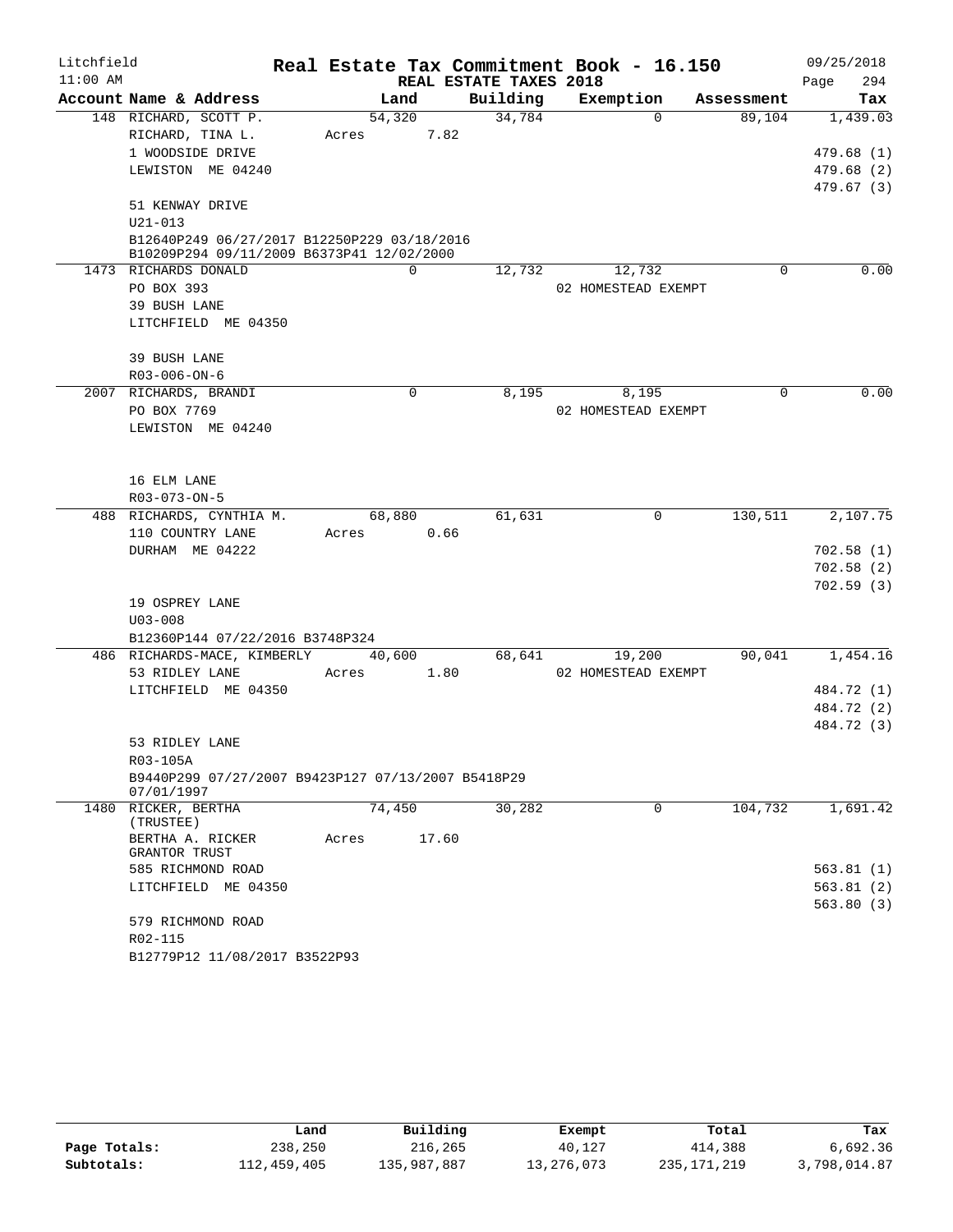| Litchfield |                                                    |         |        |                        | Real Estate Tax Commitment Book - 16.150 |            | 09/25/2018   |
|------------|----------------------------------------------------|---------|--------|------------------------|------------------------------------------|------------|--------------|
| $11:00$ AM |                                                    |         |        | REAL ESTATE TAXES 2018 |                                          |            | 295<br>Page  |
|            | Account Name & Address                             |         | Land   | Building               | Exemption                                | Assessment | Tax          |
|            | 1479 RICKER, BERTHA<br>(TRUSTEE)                   |         | 40,500 | 203,717                | 19,200                                   | 225,017    | 3,634.02     |
|            | BERTHA A. RICKER<br><b>GRANTOR TRUST</b>           | Acres   | 1.20   |                        | 02 HOMESTEAD EXEMPT                      |            |              |
|            | 585 RICHMOND ROAD                                  |         |        |                        |                                          |            | 1, 211.34(1) |
|            | LITCHFIELD ME 04350                                |         |        |                        |                                          |            | 1, 211.34(2) |
|            |                                                    |         |        |                        |                                          |            | 1, 211.34(3) |
|            | 585 RICHMOND ROAD<br>R02-007                       |         |        |                        |                                          |            |              |
|            | B12779P12 11/08/2017 B3522P93                      |         |        |                        |                                          |            |              |
|            | 1397 RICKER, DEANNE E                              | 115,180 |        | 101,694                | $\mathbf 0$                              | 216,874    | 3,502.52     |
|            | <b>46 EASY STREET</b>                              | Acres   | 0.56   |                        |                                          |            |              |
|            | LITCHFIELD ME 04350                                |         |        |                        |                                          |            | 1,167.51(1)  |
|            |                                                    |         |        |                        |                                          |            | 1,167.51(2)  |
|            |                                                    |         |        |                        |                                          |            | 1, 167.50(3) |
|            | <b>46 EASY STREET</b>                              |         |        |                        |                                          |            |              |
|            | $U09 - 002$                                        |         |        |                        |                                          |            |              |
|            | B7266P126 02/06/2003                               |         |        |                        |                                          |            |              |
|            | 2243 RICKER, DEANNE E                              |         | 40,250 | 21,453                 | $\mathbf 0$                              | 61,703     | 996.50       |
|            | <b>46 EASY STREET</b>                              | Acres   | 1.10   |                        |                                          |            |              |
|            | LITCHFIELD ME 04350                                |         |        |                        |                                          |            | 332.17(1)    |
|            |                                                    |         |        |                        |                                          |            | 332.17(2)    |
|            |                                                    |         |        |                        |                                          |            | 332.16(3)    |
|            | RICHMOND ROAD                                      |         |        |                        |                                          |            |              |
|            | R02-116D                                           |         |        |                        |                                          |            |              |
|            | B7266P122 02/06/2003                               |         |        |                        |                                          |            |              |
|            | 1476 RICKER, REVOCABLE TRUST                       |         | 57,700 | 26,211                 | 24,960                                   | 58,951     | 952.06       |
|            | RICKER, WILLIAM E &<br>BETTY A RICKER,<br>TRUSTEES | Acres   | 22.00  |                        | 12 WW2 Vet Res.                          |            |              |
|            | 64 LITTLE DRIVE                                    |         |        |                        | 02 HOMESTEAD EXEMPT                      |            | 317.35(1)    |
|            | LITCHFIELD ME 04350                                |         |        |                        |                                          |            | 317.35(2)    |
|            |                                                    |         |        |                        |                                          |            | 317.36(3)    |
|            | 64 LITTLE DRIVE                                    |         |        |                        |                                          |            |              |
|            | $U24 - 012$                                        |         |        |                        |                                          |            |              |
|            | B4009P21 11/15/1991                                |         |        |                        |                                          |            |              |
|            | 1478 RICKER, RICK ETHAN                            | 40,225  |        | 71,387                 | 0                                        | 111,612    | 1,802.53     |
|            | RICKER DEANNE E                                    | Acres   | 1.09   |                        |                                          |            |              |
|            | <b>46 EASY STREET</b>                              |         |        |                        |                                          |            | 600.84(1)    |
|            | LITCHFIELD ME 04350                                |         |        |                        |                                          |            | 600.84(2)    |
|            |                                                    |         |        |                        |                                          |            | 600.85(3)    |
|            | 549 RICHMOND ROAD                                  |         |        |                        |                                          |            |              |
|            | R02-116B                                           |         |        |                        |                                          |            |              |
|            | B7266P124 02/06/2003                               |         |        |                        |                                          |            |              |
|            | 1482 RIDEOUT, BERTHA                               |         | 65,098 | 35,188                 | 0                                        | 100,286    | 1,619.62     |
|            | PO BOX 321                                         | Acres   | 0.53   |                        |                                          |            |              |
|            | LITCHFIELD ME 04350                                |         |        |                        |                                          |            | 539.87(1)    |
|            |                                                    |         |        |                        |                                          |            | 539.87 (2)   |
|            |                                                    |         |        |                        |                                          |            | 539.88(3)    |
|            | 74 PURGATORY DRIVE                                 |         |        |                        |                                          |            |              |
|            | $U22 - 019$                                        |         |        |                        |                                          |            |              |
|            | B3463P346 08/26/1986                               |         |        |                        |                                          |            |              |

|              | Land        | Building      | Exempt     | Total       | Tax          |
|--------------|-------------|---------------|------------|-------------|--------------|
| Page Totals: | 358,953     | 459,650       | 44,160     | 774,443     | 12,507.25    |
| Subtotals:   | 112,818,358 | 136, 447, 537 | 13,320,233 | 235,945,662 | 3,810,522.12 |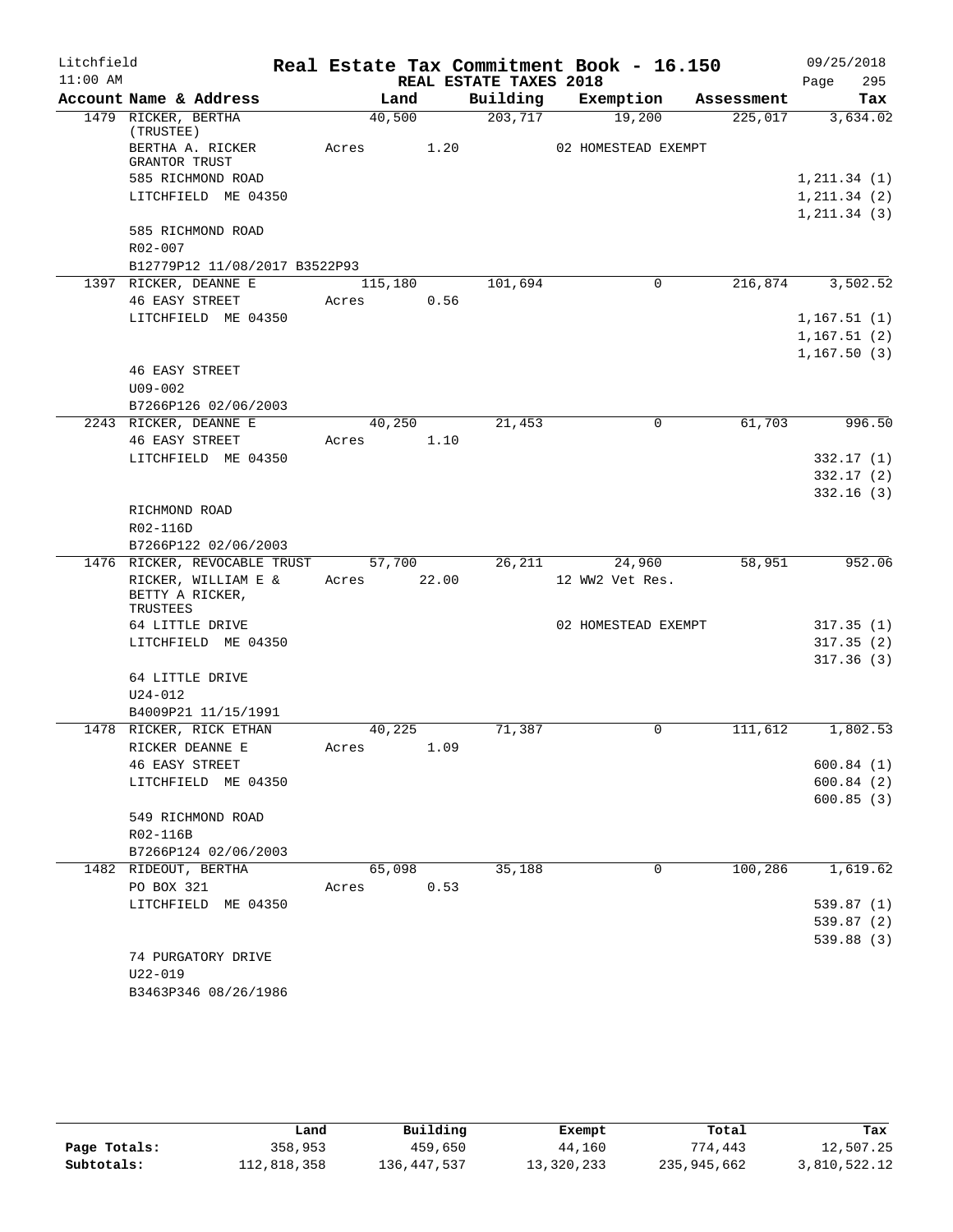| Litchfield   |                                                                     |               |             |                                    | Real Estate Tax Commitment Book - 16.150 |               | 09/25/2018         |
|--------------|---------------------------------------------------------------------|---------------|-------------|------------------------------------|------------------------------------------|---------------|--------------------|
| $11:00$ AM   | Account Name & Address                                              |               | Land        | REAL ESTATE TAXES 2018<br>Building | Exemption                                | Assessment    | 296<br>Page<br>Tax |
|              | 1481 RIDEOUT, CARL                                                  |               | 65,630      | 107,609                            | $\Omega$                                 | 173,239       | 2,797.81           |
|              | 852 LITCHFIELD ROAD                                                 | Acres         | 0.55        |                                    |                                          |               |                    |
|              | BOWDOINHAM ME 04287                                                 |               |             |                                    |                                          |               | 932.60(1)          |
|              |                                                                     |               |             |                                    |                                          |               | 932.60(2)          |
|              |                                                                     |               |             |                                    |                                          |               | 932.61(3)          |
|              | 66 PURGATORY DRIVE<br>$U22 - 018$                                   |               |             |                                    |                                          |               |                    |
|              | B12850P129 01/25/2018 B12850P127 01/25/2018                         |               |             |                                    |                                          |               |                    |
|              | B12850P125 01/25/2018 B12472P268 01/26/2016<br>B3463P344 08/26/1986 |               |             |                                    |                                          |               |                    |
|              | 1483 RIDEOUT, REGINALD W                                            |               | 50,075      | 89,928                             | 0                                        | 140,003       | 2,261.05           |
|              | 58 CANTY LANE                                                       | Acres         | 5.03        |                                    |                                          |               |                    |
|              | LITCHFIELD ME 04350                                                 |               |             |                                    |                                          |               | 753.68(1)          |
|              |                                                                     |               |             |                                    |                                          |               | 753.68(2)          |
|              |                                                                     |               |             |                                    |                                          |               | 753.69(3)          |
|              | 58 CANTY LANE                                                       |               |             |                                    |                                          |               |                    |
|              | $R13 - 023 - 8$                                                     |               |             |                                    |                                          |               |                    |
|              | B4787P130                                                           |               |             |                                    |                                          |               |                    |
|              | 1496 RIDLEY JR, RICHARD H                                           |               | 40,000      | 44,519                             | 19,200                                   | 65,319        | 1,054.90           |
|              | 169 CENTER ROAD                                                     | Acres         | 1.00        |                                    | 02 HOMESTEAD EXEMPT                      |               |                    |
|              | LITCHFIELD ME 04350                                                 |               |             |                                    |                                          |               | 351.63(1)          |
|              |                                                                     |               |             |                                    |                                          |               | 351.63(2)          |
|              |                                                                     |               |             |                                    |                                          |               | 351.64(3)          |
|              | 169 CENTER ROAD                                                     |               |             |                                    |                                          |               |                    |
|              | R03-003                                                             |               |             |                                    |                                          |               |                    |
|              | B1296P403                                                           |               |             |                                    |                                          |               |                    |
|              | 1497 RIDLEY RICHARD H JR                                            |               | 78,500      | 0                                  | $\mathbf 0$                              | 78,500        | 1,267.77           |
|              | RIDLEY MARIE A                                                      | Acres         | 48.00       |                                    |                                          |               |                    |
|              | 169 CENTER ROAD                                                     |               |             |                                    |                                          |               | 422.59(1)          |
|              | LITCHFIELD ME 04350                                                 |               |             |                                    |                                          |               | 422.59(2)          |
|              |                                                                     |               |             |                                    |                                          |               | 422.59(3)          |
|              | 41 PATRIOTS LANE                                                    |               |             |                                    |                                          |               |                    |
|              | R03-005                                                             |               |             |                                    |                                          |               |                    |
|              | B9566P79 11/15/2007 B7085P18 09/26/2002                             |               |             |                                    |                                          |               |                    |
|              | 2885 RIDLEY RONALD K SR                                             |               | $\mathbf 0$ | 26,886                             | 0                                        | 26,886        | 434.21             |
|              | 110 CENTER ROAD                                                     |               |             |                                    |                                          |               |                    |
|              | LITCHFIELD ME 04350                                                 |               |             |                                    |                                          |               | 144.74 (1)         |
|              |                                                                     |               |             |                                    |                                          |               | 144.74 (2)         |
|              |                                                                     |               |             |                                    |                                          |               | 144.73 (3)         |
|              | 110 CENTER ROAD                                                     |               |             |                                    |                                          |               |                    |
|              | R02-120-ON                                                          |               |             |                                    |                                          |               |                    |
| 1500         | RIDLEY RONALD K SR                                                  |               | 65,912      | 55,916                             | 19,200                                   | 102,628       | 1,657.44           |
|              | 110 CENTER ROAD                                                     | Acres         | 28.62       |                                    | 02 HOMESTEAD EXEMPT                      |               |                    |
|              | LITCHFIELD ME 04350                                                 |               |             |                                    |                                          |               | 552.48(1)          |
|              |                                                                     |               |             |                                    |                                          |               | 552.48(2)          |
|              |                                                                     |               |             |                                    |                                          |               | 552.48(3)          |
|              | 110 CENTER ROAD                                                     |               |             |                                    |                                          |               |                    |
|              | R02-120                                                             |               |             |                                    |                                          |               |                    |
|              | B9474P280 08/24/2007 B8618P88 09/25/2005 B1296P401                  |               |             |                                    |                                          |               |                    |
|              | 1942 RIDLEY RONALD SR                                               |               | 9,850       | $\mathbf 0$                        | $\mathbf 0$                              | 9,850         | 159.08             |
|              | 110 CENTER ROAD                                                     | Acres         | 3.94        |                                    |                                          |               |                    |
|              | LITCHFIELD ME 04350                                                 |               |             |                                    |                                          |               | 53.03(1)           |
|              |                                                                     |               |             |                                    |                                          |               | 53.03(2)           |
|              |                                                                     |               |             |                                    |                                          |               | 53.02(3)           |
|              | SCOTTY LANE                                                         |               |             |                                    |                                          |               |                    |
|              | R03-003A                                                            |               |             |                                    |                                          |               |                    |
|              |                                                                     |               |             |                                    |                                          |               |                    |
|              |                                                                     | Land          | Building    |                                    | Exempt                                   | Total         | Tax                |
| Page Totals: |                                                                     | 309,967       | 324,858     |                                    | 38,400                                   | 596,425       | 9,632.26           |
| Subtotals:   |                                                                     | 113, 128, 325 | 136,772,395 |                                    | 13, 358, 633                             | 236, 542, 087 | 3,820,154.38       |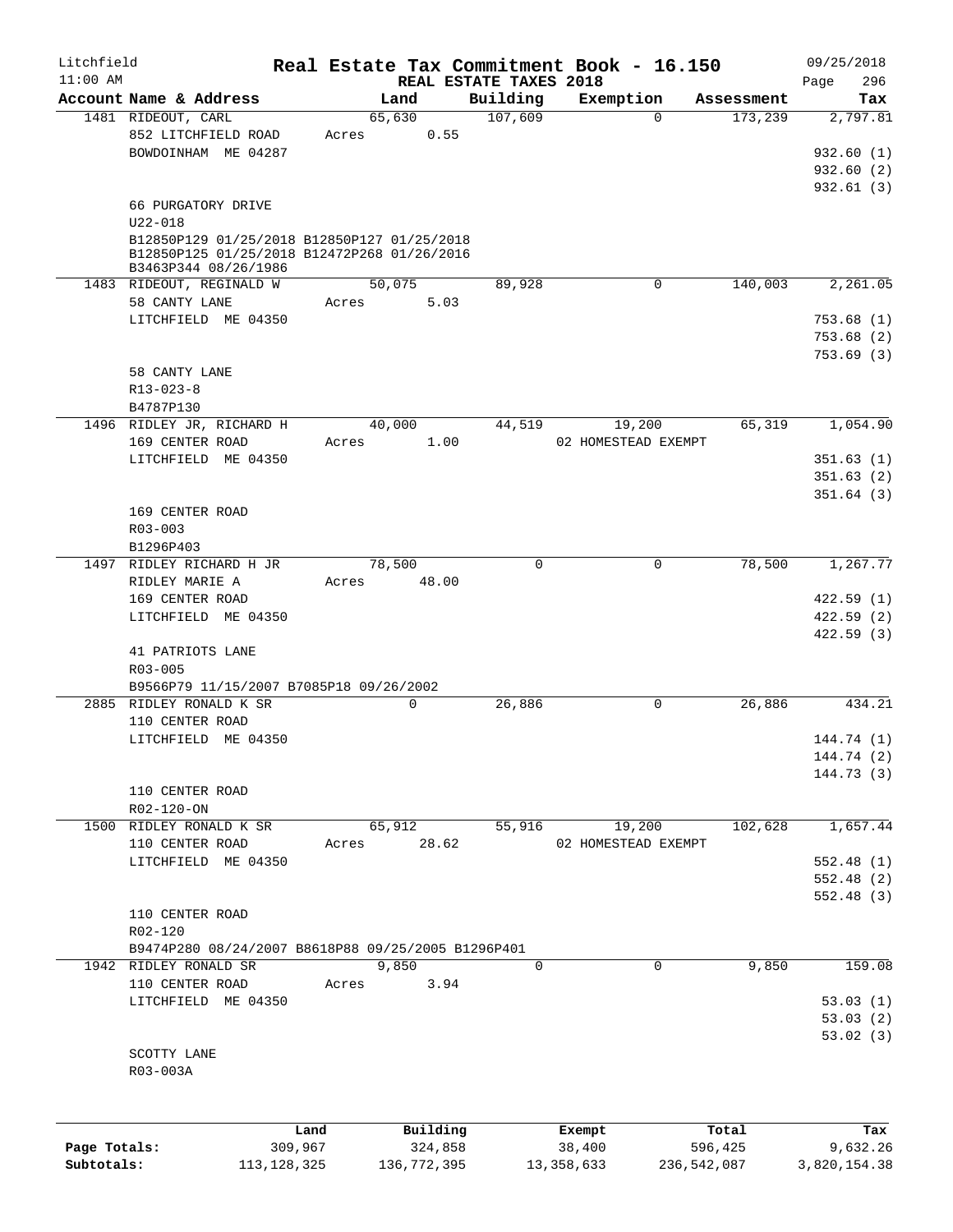| Litchfield<br>$11:00$ AM |                                                          |                          | REAL ESTATE TAXES 2018 | Real Estate Tax Commitment Book - 16.150 |            | 09/25/2018<br>297                |
|--------------------------|----------------------------------------------------------|--------------------------|------------------------|------------------------------------------|------------|----------------------------------|
|                          | Account Name & Address                                   | Land                     | Building               | Exemption                                | Assessment | Page<br>Tax                      |
|                          | 2644 RIDLEY RONALD SR<br>110 CENTER ROAD                 | $\Omega$                 | 11,609                 | $\Omega$                                 | 11,609     | 187.49                           |
|                          | LITCHFIELD ME 04350                                      |                          |                        |                                          |            | 62.50(1)<br>62.50(2)<br>62.49(3) |
|                          | 3 SCOTTY LANE<br>$R03 - 003A - 2 - ON - 2$               |                          |                        |                                          |            |                                  |
|                          | 1488 RIDLEY, DONALD<br>2606 HALLOWELL ROAD               | 59,750<br>14.00<br>Acres | 133,543                | 0                                        | 193, 293   | 3,121.68                         |
|                          | LITCHFIELD ME 04350                                      |                          |                        |                                          |            | 1,040.56(1)<br>1,040.56(2)       |
|                          | 2606 HALLOWELL ROAD<br>R06-076                           |                          |                        |                                          |            | 1,040.56(3)                      |
|                          | B11555P218 10/07/2013 B11197P236 09/20/2012<br>B7157P283 |                          |                        |                                          |            |                                  |
|                          | 1486 RIDLEY, GLEN & JEAN<br>HIGGINS                      | 73,900                   | 41,853                 | 19,200                                   | 96,553     | 1,559.33                         |
|                          | HIGGINS, JEAN<br>P. O. BOX 231                           | Acres 80.00              |                        | 02 HOMESTEAD EXEMPT                      |            | 519.78(1)                        |
|                          | LITCHFIELD ME 04350                                      |                          |                        |                                          |            | 519.78(2)<br>519.77(3)           |
|                          | 2607 HALLOWELL ROAD<br>R06-001<br>B6231P145              |                          |                        |                                          |            |                                  |
|                          | 1491 RIDLEY, GLEN A<br>P O BOX 231                       | 60,170<br>27.36<br>Acres | 109,182                | 19,200<br>02 HOMESTEAD EXEMPT            | 150,152    | 2,424.95                         |
|                          | LITCHFIELD ME 04350                                      |                          |                        |                                          |            | 808.32(1)                        |
|                          |                                                          |                          |                        |                                          |            | 808.32(2)<br>808.31(3)           |
|                          | 35 SHEPARD LANE<br>R07-018A<br>B3652P320 05/06/2003      |                          |                        |                                          |            |                                  |
|                          | 1493 RIDLEY, GORDON M<br>PO BOX 74                       | 42,500<br>2.00<br>Acres  | 40,239                 | 19,200<br>02 HOMESTEAD EXEMPT            | 63,539     | 1,026.15                         |
|                          | LITCHFIELD ME 04350                                      |                          |                        |                                          |            | 342.05(1)                        |
|                          |                                                          |                          |                        |                                          |            | 342.05(2)                        |
|                          | 2573 HALLOWELL & 2583<br>HALLOWELL<br>$R06 - 002$        |                          |                        |                                          |            | 342.05(3)                        |
|                          | B1534P890                                                |                          |                        |                                          |            |                                  |
|                          | 93 RIDLEY, LOUISE                                        | 41,350                   | 51,310                 | $\mathbf 0$                              | 92,660     | 1,496.46                         |
|                          | P.O. BOX 372<br>MANCHESTER ME 04351                      | 1.54<br>Acres            |                        |                                          |            | 498.82 (1)                       |
|                          |                                                          |                          |                        |                                          |            | 498.82 (2)                       |
|                          |                                                          |                          |                        |                                          |            | 498.82 (3)                       |
|                          | 68 FERRIN ROAD<br>R03-098                                |                          |                        |                                          |            |                                  |
| 1494                     | RIDLEY, NORMAN(LIFE<br>ESTATE)                           | 80,000                   | 67,269                 | 19,200                                   | 128,069    | 2,068.31                         |
|                          | RIDLEY, BARBARA (LIFE<br>ESTATE)                         | 51.00<br>Acres           |                        | 02 HOMESTEAD EXEMPT                      |            |                                  |
|                          | 2708 HALLOWELL ROAD<br>LITCHFIELD ME 04350               |                          |                        |                                          |            | 689.44 (1)<br>689.44 (2)         |
|                          | 2692 HALLOWELL ROAD                                      |                          |                        |                                          |            | 689.43 (3)                       |
|                          | R02-032<br>B9145P67 11/13/2006 B6843P293 05/12/2004      |                          |                        |                                          |            |                                  |
|                          | Land                                                     | Building                 |                        | Exempt                                   | Total      | Tax                              |
| Page Totals:             | 357,670                                                  | 455,005                  |                        | 76,800                                   | 735,875    | 11,884.37                        |
| Subtotals:               | 113, 485, 995                                            | 137, 227, 400            |                        | 13, 435, 433<br>237, 277, 962            |            | 3,832,038.75                     |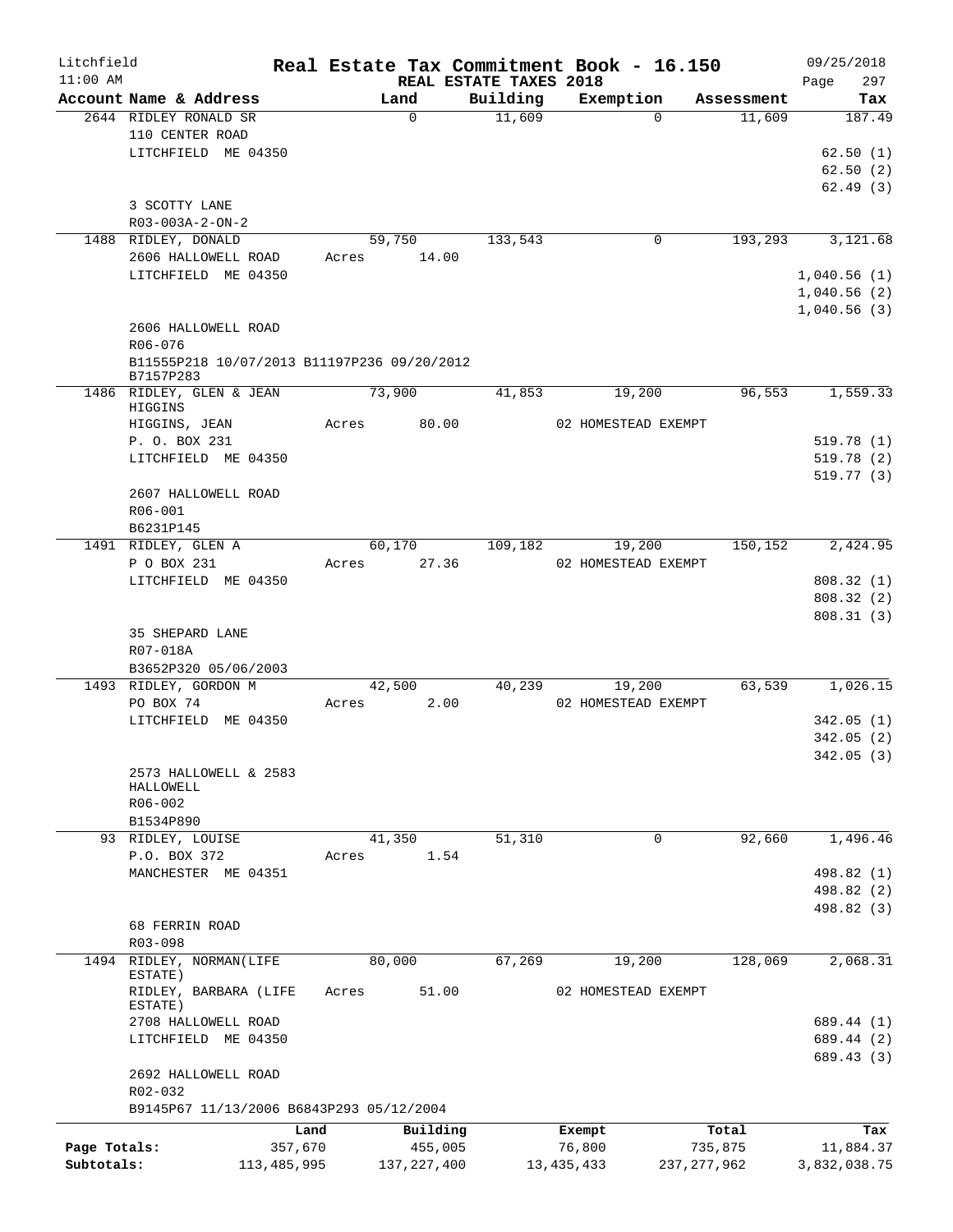| Litchfield   |                                                                   |             |             |                                    | Real Estate Tax Commitment Book - 16.150 |             | 09/25/2018         |
|--------------|-------------------------------------------------------------------|-------------|-------------|------------------------------------|------------------------------------------|-------------|--------------------|
| $11:00$ AM   | Account Name & Address                                            |             | Land        | REAL ESTATE TAXES 2018<br>Building | Exemption                                | Assessment  | 298<br>Page<br>Tax |
|              | 1498 RIDLEY, RONALD JR                                            |             | 45,850      | 87,520                             | 19,200                                   | 114, 170    | 1,843.85           |
|              | RIDLEY, LISA                                                      | Acres       | 3.34        |                                    | 02 HOMESTEAD EXEMPT                      |             |                    |
|              | 134 CENTER ROAD                                                   |             |             |                                    |                                          |             | 614.62(1)          |
|              | LITCHFIELD ME 04350                                               |             |             |                                    |                                          |             | 614.62(2)          |
|              |                                                                   |             |             |                                    |                                          |             | 614.61(3)          |
|              | 134 CENTER ROAD                                                   |             |             |                                    |                                          |             |                    |
|              | R02-120A                                                          |             |             |                                    |                                          |             |                    |
|              | B11632P234 02/10/2014 B7921P173 04/04/2004                        |             |             |                                    |                                          |             |                    |
|              | 2868 RIDLEY, RONALD SR.                                           |             | $\Omega$    | 6,217                              | $\mathbf 0$                              | 6,217       | 100.40             |
|              | 110 CENTER ROAD                                                   |             |             |                                    |                                          |             |                    |
|              | Litchfield ME 04350                                               |             |             |                                    |                                          |             | 33.47(1)           |
|              |                                                                   |             |             |                                    |                                          |             | 33.47(2)           |
|              |                                                                   |             |             |                                    |                                          |             | 33.46(3)           |
|              | 6 SCOTTY LANE                                                     |             |             |                                    |                                          |             |                    |
|              | R03-003A-1-ON                                                     |             |             |                                    |                                          |             |                    |
|              | 2258 RIDLEY, RONALD SR.                                           |             | 42,500      | 8,817                              | 0                                        | 51,317      | 828.77             |
|              | 110 CENTER ROAD                                                   | Acres       | 2.00        |                                    |                                          |             |                    |
|              | LITCHFIELD ME 04350                                               |             |             |                                    |                                          |             | 276.26(1)          |
|              |                                                                   |             |             |                                    |                                          |             | 276.26(2)          |
|              |                                                                   |             |             |                                    |                                          |             | 276.25(3)          |
|              | 13 SCOTTY LANE                                                    |             |             |                                    |                                          |             |                    |
|              | R03-003A-2<br>B6501P315                                           |             |             |                                    |                                          |             |                    |
|              | 2257 RIDLEY, RONALD, SR.                                          |             | 37,950      | 10,000                             | $\mathbf 0$                              | 47,950      | 774.39             |
|              | 110 CENTER ROAD                                                   | Acres       | 4.00        |                                    |                                          |             |                    |
|              | LITCHFIELD ME 04350                                               |             |             |                                    |                                          |             | 258.13(1)          |
|              |                                                                   |             |             |                                    |                                          |             | 258.13(2)          |
|              |                                                                   |             |             |                                    |                                          |             | 258.13(3)          |
|              | 16 SCOTTY LANE                                                    |             |             |                                    |                                          |             |                    |
|              | R03-003A-1                                                        |             |             |                                    |                                          |             |                    |
|              | B7076P330 09/27/2002                                              |             |             |                                    |                                          |             |                    |
|              | 1495 RIDLEY, RONALD K                                             |             | 50,000      | 11,546                             | $\mathbf 0$                              | 61,546      | 993.97             |
|              | 110 CENTER ROAD                                                   | Acres       | 5.00        |                                    |                                          |             |                    |
|              | LITCHFIELD ME 04350                                               |             |             |                                    |                                          |             | 331.32(1)          |
|              |                                                                   |             |             |                                    |                                          |             | 331.32(2)          |
|              |                                                                   |             |             |                                    |                                          |             | 331.33(3)          |
|              | 129 CENTER ROAD                                                   |             |             |                                    |                                          |             |                    |
|              | R03-005A                                                          |             |             |                                    |                                          |             |                    |
|              | B10402P116 04/28/2010 B6123P15 12/16/1999                         |             |             |                                    |                                          |             |                    |
|              | 348 RIENDEAU, ROBERT H.                                           |             | 107,165     | 86,575                             | $\mathbf 0$                              | 193,740     | 3,128.90           |
|              | RIENDEAU, LINDA M                                                 | Acres       | 0.43        |                                    |                                          |             |                    |
|              | 12 NAUMKEAG COURT                                                 |             |             |                                    |                                          |             | 1,042.97(1)        |
|              | LITCHFIELD NH 03052                                               |             |             |                                    |                                          |             | 1,042.97(2)        |
|              |                                                                   |             |             |                                    |                                          |             | 1,042.96(3)        |
|              | 71 GRANT ROAD                                                     |             |             |                                    |                                          |             |                    |
|              | U11-019                                                           |             |             |                                    |                                          |             |                    |
| 1575         | B7681P24 10/10/2003<br>RILEY NANCY B                              |             | 91,800      | 126,598                            | 0                                        | 218,398     | 3,527.13           |
|              | DAIGLE ROBERT B                                                   | Acres       | 3.03        |                                    |                                          |             |                    |
|              | 763 PLAINS ROAD                                                   |             |             |                                    |                                          |             | 1, 175.71(1)       |
|              | LITCHFIELD ME 04350                                               |             |             |                                    |                                          |             | 1, 175.71(2)       |
|              |                                                                   |             |             |                                    |                                          |             | 1, 175.71(3)       |
|              | 763 PLAINS ROAD                                                   |             |             |                                    |                                          |             |                    |
|              | $U02 - 003$                                                       |             |             |                                    |                                          |             |                    |
|              | B9706P255 04/23/2008 B8337P147 03/15/2005 B1086P154<br>07/08/2004 |             |             |                                    |                                          |             |                    |
|              |                                                                   |             |             |                                    |                                          |             |                    |
|              |                                                                   | Land        | Building    |                                    | Exempt                                   | Total       | Tax                |
| Page Totals: |                                                                   | 375,265     | 337,273     |                                    | 19,200                                   | 693,338     | 11, 197.41         |
| Subtotals:   |                                                                   | 113,861,260 | 137,564,673 |                                    | 13, 454, 633                             | 237,971,300 | 3,843,236.16       |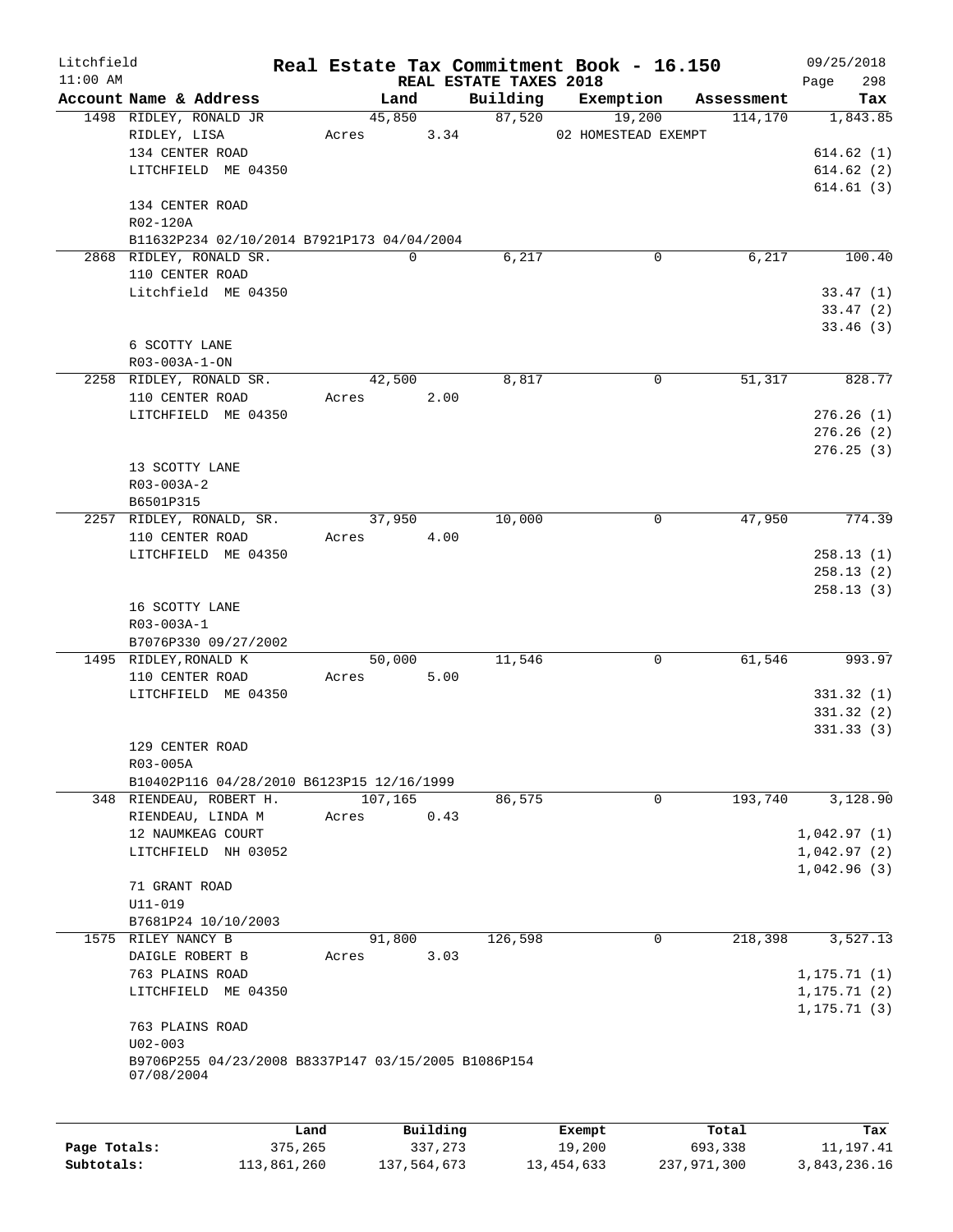| Litchfield |                                                     |         |      |                        | Real Estate Tax Commitment Book - 16.150 |            | 09/25/2018  |
|------------|-----------------------------------------------------|---------|------|------------------------|------------------------------------------|------------|-------------|
| $11:00$ AM |                                                     |         |      | REAL ESTATE TAXES 2018 |                                          |            | 299<br>Page |
|            | Account Name & Address                              | Land    |      | Building               | Exemption                                | Assessment | Tax         |
|            | 1678 RINALDI, JOSEPH                                | 41,250  |      | 23,358                 | $\Omega$                                 | 64,608     | 1,043.42    |
|            | 76 SOUTH ADAMS ROAD                                 | Acres   | 1.50 |                        |                                          |            |             |
|            | LITCHFIELD ME 04350                                 |         |      |                        |                                          |            | 347.81(1)   |
|            |                                                     |         |      |                        |                                          |            | 347.81(2)   |
|            | 70 SOUTH ADAMS ROAD                                 |         |      |                        |                                          |            | 347.80(3)   |
|            | R01-039A                                            |         |      |                        |                                          |            |             |
|            | B11651P253 11/25/2013 B10877P290 11/04/2011         |         |      |                        |                                          |            |             |
|            | B10869P22 10/27/2011 B7651P234 09/12/2003 B5631P203 |         |      |                        |                                          |            |             |
|            | 05/27/1998                                          |         |      |                        |                                          |            |             |
|            | 1501 RINALDI, JOSEPH L                              | 63,000  |      | 120,583                | 19,200                                   | 164,383    | 2,654.79    |
|            | 76 SOUTH ADAMS ROAD                                 | Acres   | 6.50 |                        | 02 HOMESTEAD EXEMPT                      |            |             |
|            | LITCHFIELD ME 04350                                 |         |      |                        |                                          |            | 884.93 (1)  |
|            |                                                     |         |      |                        |                                          |            | 884.93 (2)  |
|            |                                                     |         |      |                        |                                          |            | 884.93 (3)  |
|            | 76 SOUTH ADAMS ROAD                                 |         |      |                        |                                          |            |             |
|            | $R01 - 039$                                         |         |      |                        |                                          |            |             |
|            | B2995P160 07/31/1986                                |         |      |                        |                                          |            |             |
| 159        | RINES, RICHARD L., JR                               | 111,290 |      | 23,805                 | 0                                        | 135,095    | 2,181.78    |
|            | 65 SUMMER STREET                                    | Acres   | 0.43 |                        |                                          |            |             |
|            | LISBON FALLS ME 04252                               |         |      |                        |                                          |            | 727.26(1)   |
|            |                                                     |         |      |                        |                                          |            | 727.26(2)   |
|            |                                                     |         |      |                        |                                          |            | 727.26(3)   |
|            | 117 COMMUNITY DRIVE                                 |         |      |                        |                                          |            |             |
|            | $U15 - 007$                                         |         |      |                        |                                          |            |             |
|            | B6857P177 03/31/2000                                |         |      |                        |                                          |            |             |
|            | 1502 RINES, NANCY                                   | 182,354 |      | 21,682                 | 0                                        | 204,036    | 3,295.18    |
|            | BOX 68                                              | Acres   | 0.69 |                        |                                          |            |             |
|            | SOUTH GARDINER ME<br>04359                          |         |      |                        |                                          |            | 1,098.39(1) |
|            |                                                     |         |      |                        |                                          |            | 1,098.39(2) |
|            |                                                     |         |      |                        |                                          |            | 1,098.40(3) |
|            | 93 LEBEL LANE                                       |         |      |                        |                                          |            |             |
|            | $U11 - 043$                                         |         |      |                        |                                          |            |             |
|            | B4231P136 09/23/1992                                |         |      |                        |                                          |            |             |
|            | 1592 RIOUX CRYSTAL MICHELLE                         | 239,469 |      | 89,370                 | 19,200                                   | 309,639    | 5,000.67    |
|            | 33 BLEN DRIVE                                       | Acres   | 0.59 |                        | 02 HOMESTEAD EXEMPT                      |            |             |
|            | LITCHFIELD ME 04350                                 |         |      |                        |                                          |            | 1,666.89(1) |
|            |                                                     |         |      |                        |                                          |            | 1,666.89(2) |
|            |                                                     |         |      |                        |                                          |            | 1,666.89(3) |
|            | 31 BLEN DRIVE                                       |         |      |                        |                                          |            |             |
|            | $U23 - 007$                                         |         |      |                        |                                          |            |             |
|            | B9395P48 05/22/2007 B6181P91 03/31/1996             |         |      |                        |                                          |            |             |
|            | 1503 RIOUX, JOHN                                    | 162,752 |      | 122,509                | 19,200                                   | 266,061    | 4,296.89    |
|            | 33 BLEN DRIVE                                       | Acres   | 0.72 |                        | 02 HOMESTEAD EXEMPT                      |            |             |
|            | LITCHFIELD ME 04350                                 |         |      |                        |                                          |            | 1,432.30(1) |
|            |                                                     |         |      |                        |                                          |            | 1,432.30(2) |
|            |                                                     |         |      |                        |                                          |            | 1,432.29(3) |
|            | 33 BLEN DRIVE                                       |         |      |                        |                                          |            |             |
|            | $U23 - 006$                                         |         |      |                        |                                          |            |             |
|            | B2416P288                                           |         |      |                        |                                          |            |             |

|              | Land        | Building    | Exempt     | Total         | Tax          |
|--------------|-------------|-------------|------------|---------------|--------------|
| Page Totals: | 800,115     | 401,307     | 57,600     | 1,143,822     | 18,472.73    |
| Subtotals:   | 114,661,375 | 137,965,980 | 13,512,233 | 239, 115, 122 | 3,861,708.89 |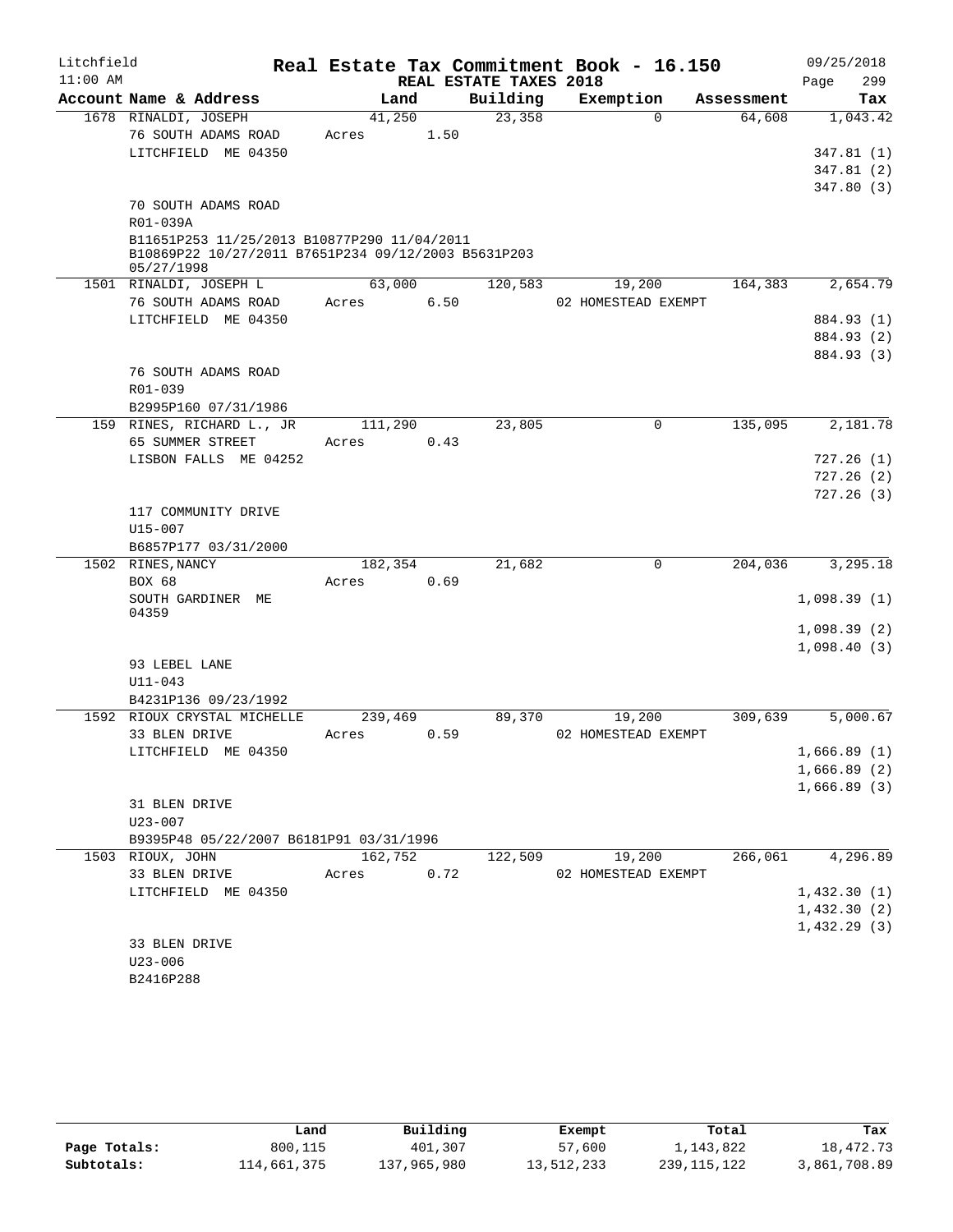| Litchfield |                                                               |       |                |                        | Real Estate Tax Commitment Book - 16.150 |            | 09/25/2018  |
|------------|---------------------------------------------------------------|-------|----------------|------------------------|------------------------------------------|------------|-------------|
| $11:00$ AM |                                                               |       |                | REAL ESTATE TAXES 2018 |                                          |            | 300<br>Page |
|            | Account Name & Address                                        |       | Land           | Building               | Exemption                                | Assessment | Tax         |
|            | 1297 ROBBINS III WILLIAM C                                    |       | 93,614         | 66,152                 | $\Omega$                                 | 159,766    | 2,580.22    |
|            | LEVASSEUR AMIE L                                              | Acres | 41.00          |                        |                                          |            |             |
|            | 47 SMALL ROAD                                                 |       |                |                        |                                          |            | 860.07(1)   |
|            | LITCHFIELD ME 04350                                           |       |                |                        |                                          |            | 860.07(2)   |
|            |                                                               |       |                |                        |                                          |            | 860.08(3)   |
|            | 47 SMALL ROAD                                                 |       |                |                        |                                          |            |             |
|            | R07-040<br>B9133P41 11/02/2006 B8145P161 10/01/2004 B8116P249 |       |                |                        |                                          |            |             |
|            | 09/18/2004 B6897P343                                          |       |                |                        |                                          |            |             |
|            | 2081 ROBBINS STEPHANIE NYE                                    |       | 46,000         | 90,107                 | 19,200                                   | 116,907    | 1,888.05    |
|            | 16 LUNTS HILL ROAD                                            | Acres | 3.40           |                        | 02 HOMESTEAD EXEMPT                      |            |             |
|            | LITCHFIELD ME 04350                                           |       |                |                        |                                          |            | 629.35(1)   |
|            |                                                               |       |                |                        |                                          |            | 629.35(2)   |
|            |                                                               |       |                |                        |                                          |            | 629.35(3)   |
|            | 16 LUNTS HILL ROAD                                            |       |                |                        |                                          |            |             |
|            | R10-020A                                                      |       |                |                        |                                          |            |             |
|            | B9040P51 08/23/2006                                           |       |                |                        |                                          |            |             |
|            | 1505 ROBERTS, BENJAMIN G                                      |       | 39,560         | 46,805                 | 19,200                                   | 67,165     | 1,084.71    |
|            | 36 BUKER ROAD                                                 | Acres | 0.77           |                        | 02 HOMESTEAD EXEMPT                      |            |             |
|            | LITCHFIELD ME 04350                                           |       |                |                        |                                          |            | 361.57(1)   |
|            |                                                               |       |                |                        |                                          |            | 361.57(2)   |
|            |                                                               |       |                |                        |                                          |            | 361.57(3)   |
|            | 36 BUKER ROAD                                                 |       |                |                        |                                          |            |             |
|            | R05-004                                                       |       |                |                        |                                          |            |             |
|            | B1945P353                                                     |       |                |                        |                                          |            |             |
|            | 1507 ROBERTS, RICK<br>42 BUKER ROAD                           |       | 26,000<br>0.50 | 39,400                 | 19,200<br>02 HOMESTEAD EXEMPT            | 46,200     | 746.13      |
|            | LITCHFIELD ME 04350                                           | Acres |                |                        |                                          |            | 248.71 (1)  |
|            |                                                               |       |                |                        |                                          |            | 248.71(2)   |
|            |                                                               |       |                |                        |                                          |            | 248.71 (3)  |
|            | 42 BUKER ROAD                                                 |       |                |                        |                                          |            |             |
|            | R05-004A                                                      |       |                |                        |                                          |            |             |
|            | B6112P58                                                      |       |                |                        |                                          |            |             |
|            | 556 ROBERTSON, DAVID C.                                       |       | 101,675        | 115,938                | 19,200                                   | 198,413    | 3,204.37    |
|            | ROBERTSON, HEATHER I.                                         | Acres | 1.23           |                        | 02 HOMESTEAD EXEMPT                      |            |             |
|            | 38 TORRINGTON AVENUE                                          |       |                |                        |                                          |            | 1,068.12(1) |
|            | PEAKS ISLAND ME 04108                                         |       |                |                        |                                          |            | 1,068.12(2) |
|            |                                                               |       |                |                        |                                          |            | 1,068.13(3) |
|            | 165 WHIPPOORWILL ROAD                                         |       |                |                        |                                          |            |             |
|            | U23-021A                                                      |       |                |                        |                                          |            |             |
|            | B11753P16 07/25/2014 B11753P14 07/11/2014 B11730P202          |       |                |                        |                                          |            |             |
|            | 07/02/2014 B3955P211 08/06/1991                               |       |                |                        |                                          |            |             |
|            | 2295 ROBINSON MELINDA<br>LARRABEE                             |       | 28,950         | 14,006                 | $\Omega$                                 | 42,956     | 693.74      |
|            | ROBINSON MICHAEL K                                            | Acres | 1.38           |                        |                                          |            |             |
|            | 12 LARRABEE LANE                                              |       |                |                        |                                          |            | 231.25(1)   |
|            | LITCHFIELD ME 04350                                           |       |                |                        |                                          |            | 231.25(2)   |
|            |                                                               |       |                |                        |                                          |            | 231.24(3)   |
|            | 12 LARRABEE LANE                                              |       |                |                        |                                          |            |             |
|            | R06-032B                                                      |       |                |                        |                                          |            |             |
|            | B9354P217 05/18/2007 B6933P276 06/03/2002                     |       |                |                        |                                          |            |             |

|              | Land        | Building    | Exempt     | Total       | Tax          |
|--------------|-------------|-------------|------------|-------------|--------------|
| Page Totals: | 335,799     | 372,408     | 76,800     | 631,407     | 10,197.22    |
| Subtotals:   | 114,997,174 | 138,338,388 | 13,589,033 | 239,746,529 | 3,871,906.11 |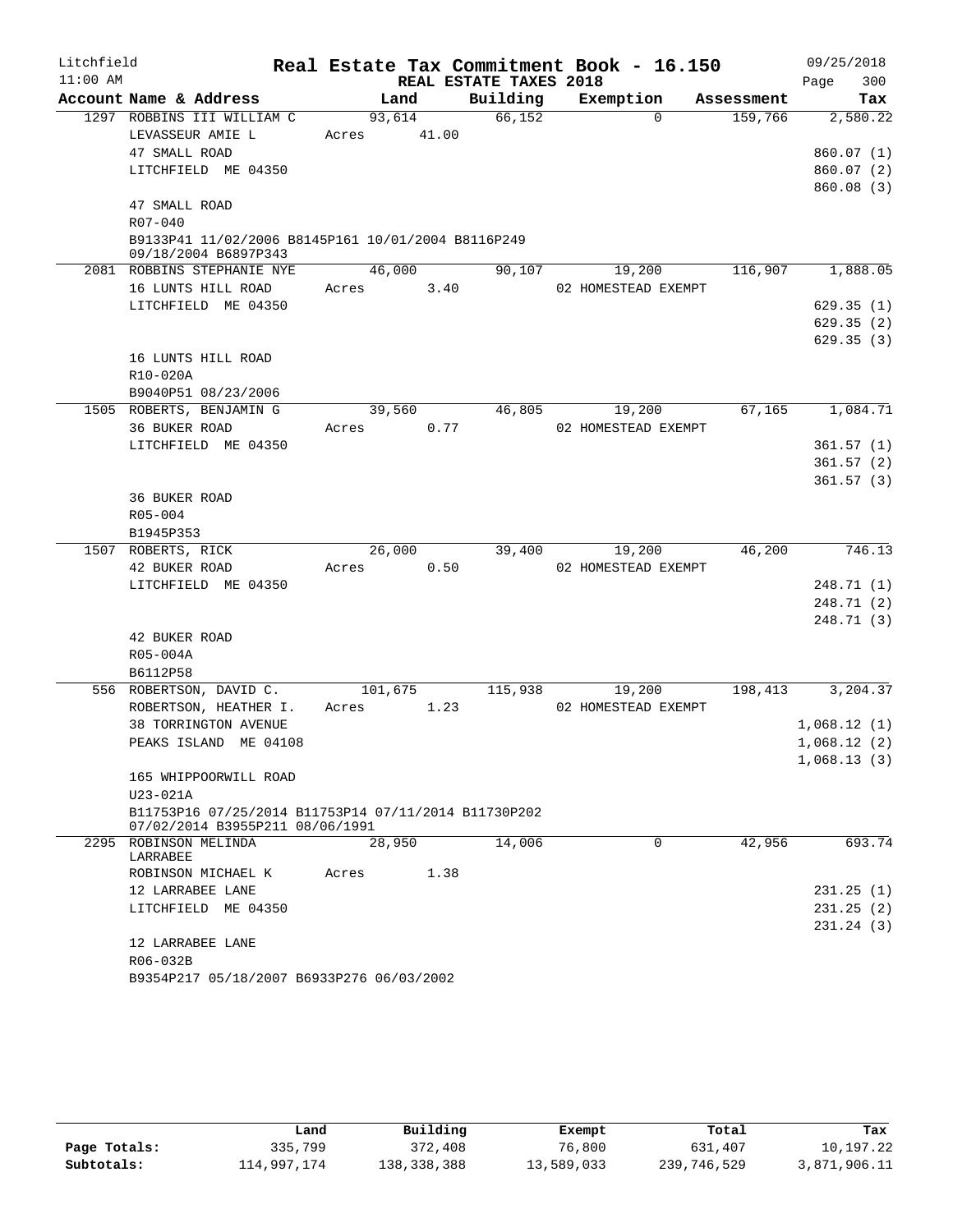| Litchfield |                                                                                                  |         |      |                        | Real Estate Tax Commitment Book - 16.150 |             |            |                            | 09/25/2018 |
|------------|--------------------------------------------------------------------------------------------------|---------|------|------------------------|------------------------------------------|-------------|------------|----------------------------|------------|
| $11:00$ AM |                                                                                                  |         |      | REAL ESTATE TAXES 2018 |                                          |             |            | Page                       | 301        |
|            | Account Name & Address                                                                           | Land    |      | Building               | Exemption                                |             | Assessment |                            | Tax        |
|            | 1382 ROBINSON, THOMAS W.                                                                         | 40,550  |      | 86,883                 |                                          | $\Omega$    | 127,433    |                            | 2,058.04   |
|            | 335 DENNIS HILL ROAD                                                                             | Acres   | 1.22 |                        |                                          |             |            |                            |            |
|            | LITCHFIELD ME 04350                                                                              |         |      |                        |                                          |             |            |                            | 686.01 (1) |
|            |                                                                                                  |         |      |                        |                                          |             |            |                            | 686.01 (2) |
|            |                                                                                                  |         |      |                        |                                          |             |            |                            | 686.02 (3) |
|            | 335 DENNIS HILL ROAD                                                                             |         |      |                        |                                          |             |            |                            |            |
|            | R13-040B                                                                                         |         |      |                        |                                          |             |            |                            |            |
|            | B12090P295 08/31/2015 B10396P337 04/22/2010<br>B9624P175 01/25/2008 B3639P93 04/11/1988 B3585P52 |         |      |                        |                                          |             |            |                            |            |
|            | 07/26/1989                                                                                       |         |      |                        |                                          |             |            |                            |            |
|            | 624 ROCQUE, MICHAEL A.                                                                           | 38,850  |      | 130,431                |                                          | $\mathbf 0$ | 169,281    |                            | 2,733.89   |
|            | LASSALLE-ROCQUE, ANDREA Acres 1.10                                                               |         |      |                        |                                          |             |            |                            |            |
|            | L.                                                                                               |         |      |                        |                                          |             |            |                            |            |
|            | 18 CRAWFORD ROAD                                                                                 |         |      |                        |                                          |             |            |                            | 911.30(1)  |
|            | PITTSFIELD ME 04967                                                                              |         |      |                        |                                          |             |            |                            | 911.30(2)  |
|            |                                                                                                  |         |      |                        |                                          |             |            |                            | 911.29(3)  |
|            | 70 NOTTINGHAM LANE                                                                               |         |      |                        |                                          |             |            |                            |            |
|            | $R11 - 035 - 6$                                                                                  |         |      |                        |                                          |             |            |                            |            |
|            | B12123P90 10/02/2015 B7568P131 04/27/2004                                                        |         |      |                        |                                          |             |            |                            |            |
|            | 173 RODENBERG, RAY                                                                               | 149,600 |      | 67,928                 | 19,200                                   |             | 198,328    |                            | 3,203.00   |
|            | 2647 CONNECTICUT AVE NW Acres                                                                    |         | 7.10 |                        | 02 HOMESTEAD EXEMPT                      |             |            |                            |            |
|            | SUITE 200                                                                                        |         |      |                        |                                          |             |            | 1,067.67(1)                |            |
|            | WASHINGTON DC 20008                                                                              |         |      |                        |                                          |             |            | 1,067.67(2)<br>1,067.66(3) |            |
|            | 1506 HALLOWELL ROAD                                                                              |         |      |                        |                                          |             |            |                            |            |
|            | $U20 - 032$                                                                                      |         |      |                        |                                          |             |            |                            |            |
|            | B6385P353 01/08/2001                                                                             |         |      |                        |                                          |             |            |                            |            |
|            | 1509 RODMAN, GERALD                                                                              | 53,200  |      |                        | 124,900<br>19,200                        |             | 158,900    |                            | 2,566.23   |
|            | 65 UPPER POND ROAD                                                                               | Acres   | 6.70 |                        | 02 HOMESTEAD EXEMPT                      |             |            |                            |            |
|            | LITCHFIELD ME 04350                                                                              |         |      |                        |                                          |             |            |                            | 855.41 (1) |
|            |                                                                                                  |         |      |                        |                                          |             |            |                            | 855.41(2)  |
|            |                                                                                                  |         |      |                        |                                          |             |            |                            | 855.41(3)  |
|            | 65 UPPER POND ROAD                                                                               |         |      |                        |                                          |             |            |                            |            |
|            | R07-029                                                                                          |         |      |                        |                                          |             |            |                            |            |
|            | B2335P316                                                                                        |         |      |                        |                                          |             |            |                            |            |
|            | 243 RODNEY, JOHN & DAWN                                                                          | 55,500  |      | 114,337                | 19,200                                   |             | 150,637    |                            | 2,432.79   |
|            | 1176 RICHMOND ROAD                                                                               | Acres   | 9.00 |                        | 02 HOMESTEAD EXEMPT                      |             |            |                            |            |
|            | LITCHFIELD ME 04350                                                                              |         |      |                        |                                          |             |            |                            | 810.93 (1) |
|            |                                                                                                  |         |      |                        |                                          |             |            |                            | 810.93 (2) |
|            |                                                                                                  |         |      |                        |                                          |             |            |                            | 810.93(3)  |
|            | 1176 RICHMOND ROAD                                                                               |         |      |                        |                                          |             |            |                            |            |
|            | R01-012A                                                                                         |         |      |                        |                                          |             |            |                            |            |
|            | B5157P250 06/24/1996                                                                             |         |      |                        |                                          |             |            |                            |            |
|            | 352 RODRIGUE STEVEN L                                                                            | 15,044  |      | $\Omega$               |                                          | $\Omega$    | 15,044     |                            | 242.96     |
|            | RODRIGUE ANNA S                                                                                  | Acres   | 0.34 |                        |                                          |             |            |                            |            |
|            | 806 RIVER ROAD                                                                                   |         |      |                        |                                          |             |            |                            | 80.99(1)   |
|            | LEEDS ME 04263                                                                                   |         |      |                        |                                          |             |            |                            | 80.99(2)   |
|            |                                                                                                  |         |      |                        |                                          |             |            |                            | 80.98(3)   |
|            | LAKEVIEW DRIVE                                                                                   |         |      |                        |                                          |             |            |                            |            |
|            | $U28 - 025$                                                                                      |         |      |                        |                                          |             |            |                            |            |
|            | B9406P228 06/29/2007 B1442P522 05/18/1967                                                        |         |      |                        |                                          |             |            |                            |            |

|              | Land        | Building    | Exempt     | Total       | Tax          |
|--------------|-------------|-------------|------------|-------------|--------------|
| Page Totals: | 352,744     | 524,479     | 57,600     | 819,623     | 13,236.91    |
| Subtotals:   | 115,349,918 | 138,862,867 | 13,646,633 | 240,566,152 | 3,885,143.02 |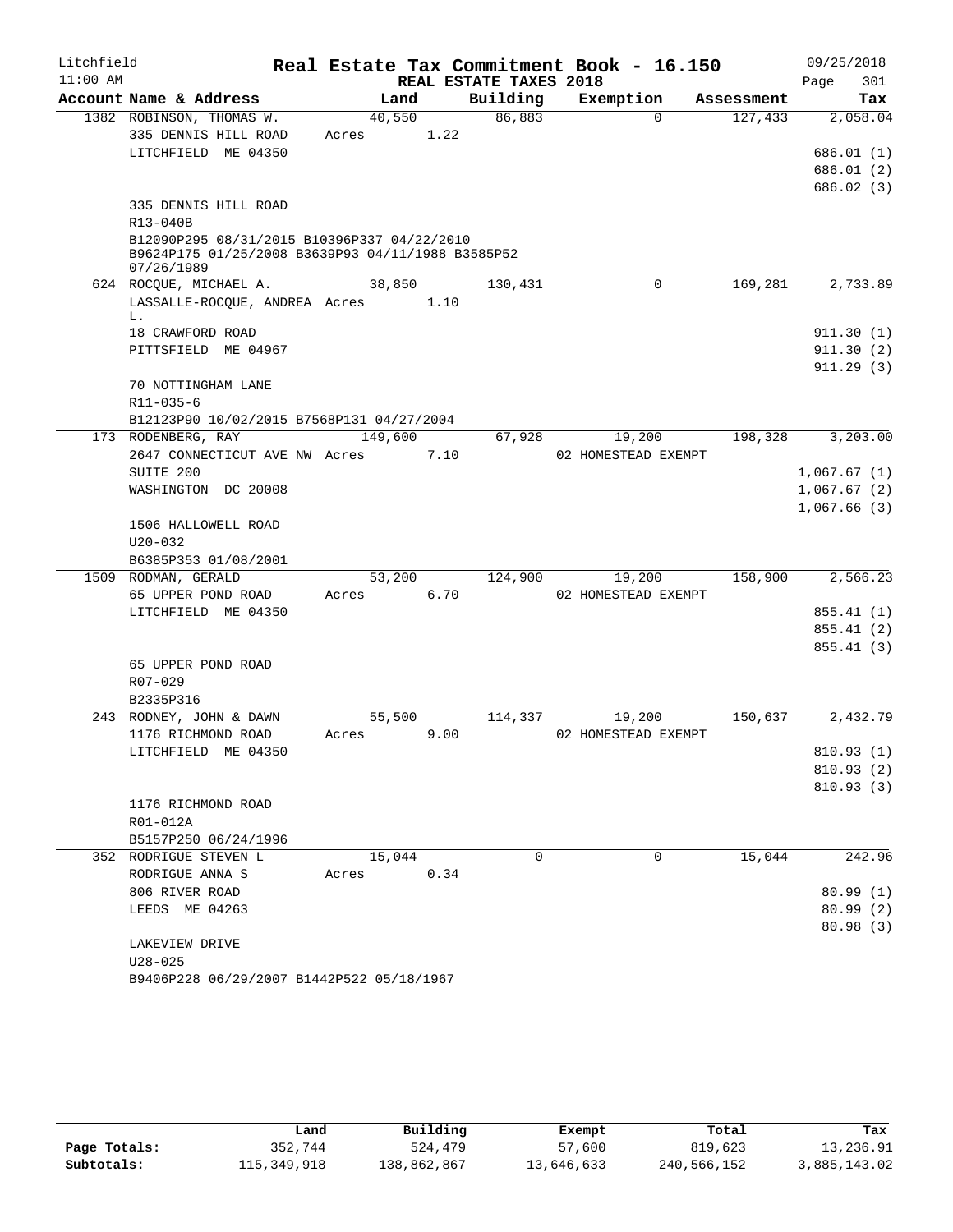| Litchfield |                                                      |         |        |                        | Real Estate Tax Commitment Book - 16.150 |            | 09/25/2018  |
|------------|------------------------------------------------------|---------|--------|------------------------|------------------------------------------|------------|-------------|
| $11:00$ AM |                                                      |         |        | REAL ESTATE TAXES 2018 |                                          |            | 302<br>Page |
|            | Account Name & Address                               |         | Land   | Building               | Exemption                                | Assessment | Tax         |
|            | 1277 RODRIGUE, RUSSELL M,<br>ELIZABETH               |         | 43,050 | 191,631                | 19,200                                   | 215,481    | 3,480.02    |
|            | 30 NADEAU DRIVE                                      | Acres   | 2.78   |                        | 02 HOMESTEAD EXEMPT                      |            |             |
|            | LITCHFIELD ME 04350                                  |         |        |                        |                                          |            | 1,160.01(1) |
|            |                                                      |         |        |                        |                                          |            | 1,160.01(2) |
|            |                                                      |         |        |                        |                                          |            | 1,160.00(3) |
|            | 30 NADEAU DRIVE                                      |         |        |                        |                                          |            |             |
|            | $R12 - 010 - 3$                                      |         |        |                        |                                          |            |             |
|            | B10875P62 11/02/2011 B7722P336 03/12/2003            |         |        |                        |                                          |            |             |
|            | 1311 RODRIGUE, RUSSELL M.                            |         | 55,076 | 31,745                 | $\mathbf 0$                              | 86,821     | 1,402.16    |
|            | RODRIGUE, ELIZABETH K. Acres                         |         | 0.11   |                        |                                          |            |             |
|            | 30 NADEAU ROAD                                       |         |        |                        |                                          |            | 467.39(1)   |
|            | LITCHFIELD ME 04350                                  |         |        |                        |                                          |            | 467.39 (2)  |
|            | 45 FICKETT DRIVE                                     |         |        |                        |                                          |            | 467.38 (3)  |
|            | $U17 - 026$                                          |         |        |                        |                                          |            |             |
|            | B12148P228 10/29/2015 B9429P347 07/20/2007 B9429P345 |         |        |                        |                                          |            |             |
|            | 07/20/2007 B9229P298 01/12/2007 B5244P216 10/21/1996 |         |        |                        |                                          |            |             |
|            | 1832 RODRIGUE, STEVEN &                              | 120,178 |        | 184,594                | 19,200                                   | 285,572    | 4,611.99    |
|            | KATHLEEN<br>PO BOX 2301                              | Acres   | 0.58   |                        | 02 HOMESTEAD EXEMPT                      |            |             |
|            | LEWISTON ME 04240                                    |         |        |                        |                                          |            | 1,537.33(1) |
|            |                                                      |         |        |                        |                                          |            | 1,537.33(2) |
|            |                                                      |         |        |                        |                                          |            | 1,537.33(3) |
|            | 28 WEED DRIVE                                        |         |        |                        |                                          |            |             |
|            | $U25 - 008$                                          |         |        |                        |                                          |            |             |
|            | B6657P79 11/11/2000                                  |         |        |                        |                                          |            |             |
|            | 759 RODRIGUE, STEVEN L                               |         | 33,024 | 58,356                 | 0                                        | 91,380     | 1,475.79    |
|            | RODRIGUE, ANNA S                                     | Acres   | 0.64   |                        |                                          |            |             |
|            | 806 RIVER ROAD                                       |         |        |                        |                                          |            | 491.93 (1)  |
|            | LEEDS ME 04263                                       |         |        |                        |                                          |            | 491.93 (2)  |
|            | LAKEVIEW DRIVE                                       |         |        |                        |                                          |            | 491.93 (3)  |
|            | $U28 - 024$                                          |         |        |                        |                                          |            |             |
|            | B8161P171 10/14/2004 B7952P111 05/20/2004 B1321P5    |         |        |                        |                                          |            |             |
|            | 1513 ROF & RDF REALTY TR,                            |         | 26,000 | 50,001                 | $\Omega$                                 | 76,001     | 1,227.42    |
|            | C/O RICHARD/RONALD                                   | Acres   | 0.50   |                        |                                          |            |             |
|            | FOSTER TRUSTEES                                      |         |        |                        |                                          |            |             |
|            | 495 HUNTINGTON HILL RD                               |         |        |                        |                                          |            | 409.14 (1)  |
|            | LITCHFIELD ME 04350                                  |         |        |                        |                                          |            | 409.14 (2)  |
|            |                                                      |         |        |                        |                                          |            | 409.14(3)   |
|            | 486 HUNTINGTON HILL<br>ROAD                          |         |        |                        |                                          |            |             |
|            | R06-025                                              |         |        |                        |                                          |            |             |
|            | B6343P180                                            |         |        |                        |                                          |            |             |
|            | 495 ROGERS CAMMIE L                                  |         | 50,500 | 167,740                | 19,200                                   | 199,040    | 3,214.50    |
|            | 249 RICHMOND ROAD                                    | Acres   | 5.20   |                        | 02 HOMESTEAD EXEMPT                      |            |             |
|            | LITCHFIELD ME 04350                                  |         |        |                        |                                          |            | 1,071.50(1) |
|            |                                                      |         |        |                        |                                          |            | 1,071.50(2) |
|            |                                                      |         |        |                        |                                          |            | 1,071.50(3) |
|            | 249 RICHMOND ROAD<br>$R03 - 040 - 4$                 |         |        |                        |                                          |            |             |
|            | B12610P73 05/22/2017 B6410P130 02/20/2001            |         |        |                        |                                          |            |             |
|            |                                                      |         |        |                        |                                          |            |             |

|              | Land        | Building    | Exempt     | Total       | Tax          |
|--------------|-------------|-------------|------------|-------------|--------------|
| Page Totals: | 327,828     | 684,067     | 57,600     | 954,295     | 15,411.88    |
| Subtotals:   | 115,677,746 | 139,546,934 | 13,704,233 | 241,520,447 | 3,900,554.90 |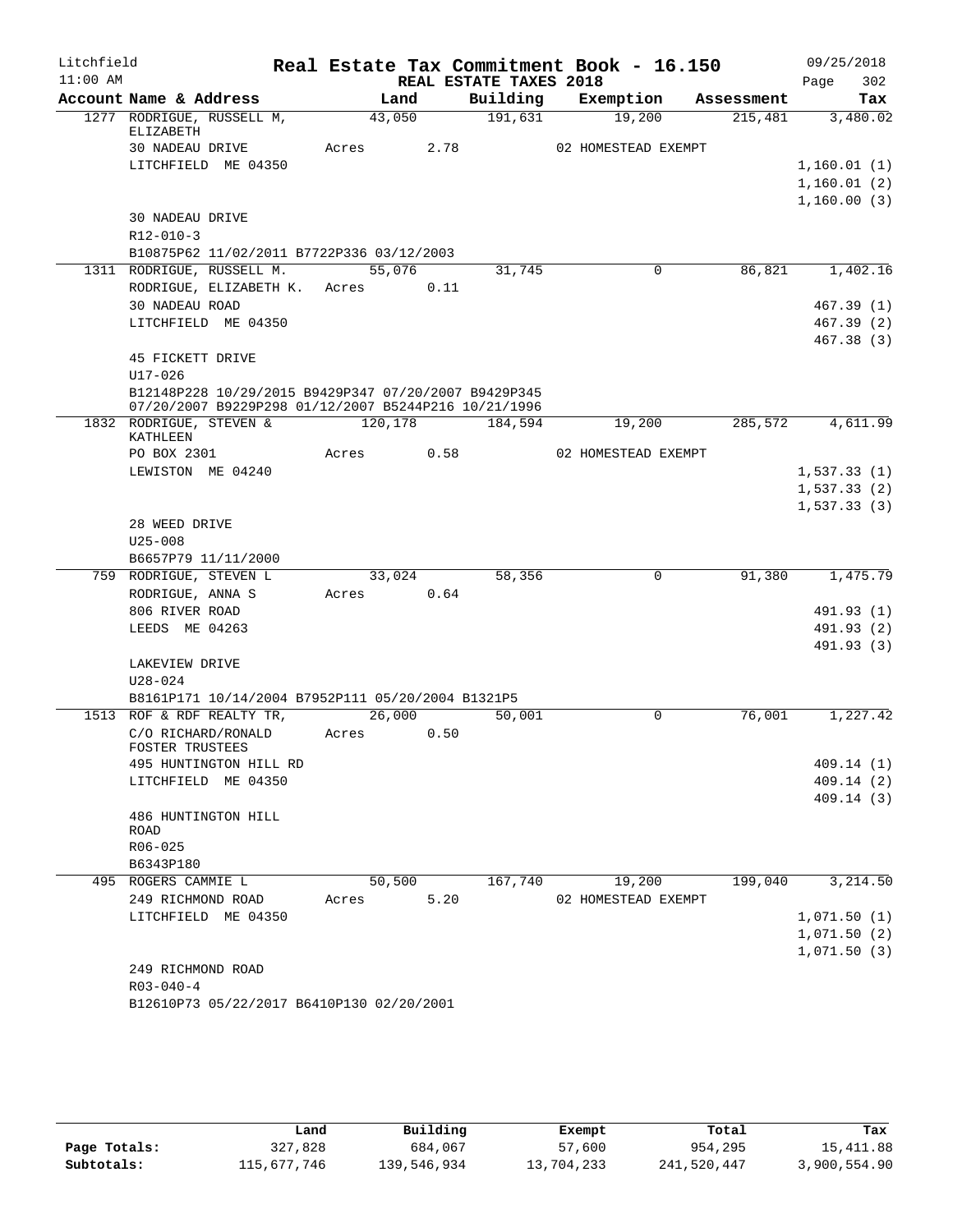| Litchfield   |                                                     |             |               |                                    | Real Estate Tax Commitment Book - 16.150 |             | 09/25/2018         |
|--------------|-----------------------------------------------------|-------------|---------------|------------------------------------|------------------------------------------|-------------|--------------------|
| $11:00$ AM   | Account Name & Address                              |             | Land          | REAL ESTATE TAXES 2018<br>Building | Exemption                                | Assessment  | Page<br>303<br>Tax |
|              | 1519 ROGERS JR, GEORGE M                            |             | 52,574        | 172,238                            | 19,200                                   | 205,612     | 3,320.63           |
|              | 24 UPPER POND ROAD                                  | Acres       | 46.00         |                                    | 02 HOMESTEAD EXEMPT                      |             |                    |
|              | LITCHFIELD ME 04350                                 |             |               |                                    |                                          |             | 1,106.88(1)        |
|              |                                                     |             |               |                                    |                                          |             | 1,106.88(2)        |
|              |                                                     |             |               |                                    |                                          |             | 1,106.87(3)        |
|              | 24 UPPER POND ROAD                                  |             |               |                                    |                                          |             |                    |
|              |                                                     |             |               |                                    |                                          |             |                    |
|              | R08-023                                             |             |               |                                    |                                          |             |                    |
|              | B2360P61                                            |             |               |                                    |                                          |             | 72.19              |
|              | 2404 ROGERS, GEORGE M JR                            |             | 4,470         | 0                                  | 0                                        | 4,470       |                    |
|              | ROGERS, JUDITH A                                    | Acres       | 16.00         |                                    |                                          |             |                    |
|              | 24 UPPER POND ROAD                                  |             |               |                                    |                                          |             | 24.06(1)           |
|              | LITCHFIELD ME 04350                                 |             |               |                                    |                                          |             | 24.06(2)           |
|              |                                                     |             |               |                                    |                                          |             | 24.07(3)           |
|              | 150 UPPER POND ROAD                                 |             |               |                                    |                                          |             |                    |
|              | R08-024                                             |             |               |                                    |                                          |             |                    |
|              | B7957P286 05/24/2004                                |             |               |                                    |                                          |             |                    |
|              | 46 ROGERS, GEORGE, JR.                              |             | 10,756        | 0                                  | 0                                        | 10,756      | 173.71             |
|              | 24 UPPER POND ROAD                                  | Acres       | 47.00         |                                    |                                          |             |                    |
|              | LITCHFIELD ME 04350                                 |             |               |                                    |                                          |             | 57.90(1)           |
|              |                                                     |             |               |                                    |                                          |             | 57.90(2)           |
|              |                                                     |             |               |                                    |                                          |             | 57.91(3)           |
|              | 24 UPPER POND ROAD                                  |             |               |                                    |                                          |             |                    |
|              | R08-022                                             |             |               |                                    |                                          |             |                    |
|              | B5395P168                                           |             |               |                                    |                                          |             |                    |
|              | 2847 ROGERS, JOHN                                   |             | 0             | 8,626                              | 8,626                                    | 0           | 0.00               |
|              | 215 PLAINS ROAD                                     |             |               |                                    | 02 HOMESTEAD EXEMPT                      |             |                    |
|              | LITCHFIELD ME 04350                                 |             |               |                                    |                                          |             |                    |
|              |                                                     |             |               |                                    |                                          |             |                    |
|              |                                                     |             |               |                                    |                                          |             |                    |
|              | 215 PLAINS ROAD                                     |             |               |                                    |                                          |             |                    |
|              | $R07 - 044 - ON$                                    |             |               |                                    |                                          |             |                    |
|              | 941 ROHN, CHARLES                                   |             | 169,130       | 231,023                            | 0                                        | 400,153     | 6,462.47           |
|              | ROHN, CAROL                                         | Acres       | 0.55          |                                    |                                          |             |                    |
|              | 68 GRANDVIEW DRIVE                                  |             |               |                                    |                                          |             | 2,154.16(1)        |
|              | WESTBROOK ME 04092                                  |             |               |                                    |                                          |             | 2,154.16(2)        |
|              | 299 PEACEPIPE DRIVE                                 |             |               |                                    |                                          |             | 2,154.15(3)        |
|              | U29-019A                                            |             |               |                                    |                                          |             |                    |
|              | B12333P24 06/22/2016 B10566P223 10/28/2010 B6100P99 |             |               |                                    |                                          |             |                    |
|              | 11/12/1999                                          |             |               |                                    |                                          |             |                    |
|              | 2438 ROLFE BARBARA                                  |             | 42,850        | 77,346                             | 19,200                                   | 100,996     | 1,631.09           |
|              | 1271 WEST ROAD                                      | Acres       | 2.14          |                                    | 02 HOMESTEAD EXEMPT                      |             |                    |
|              | LITCHFIELD ME 04350                                 |             |               |                                    |                                          |             | 543.70 (1)         |
|              |                                                     |             |               |                                    |                                          |             | 543.70 (2)         |
|              |                                                     |             |               |                                    |                                          |             | 543.69(3)          |
|              | 1271 WEST ROAD                                      |             |               |                                    |                                          |             |                    |
|              | R03-029C                                            |             |               |                                    |                                          |             |                    |
|              | B7946P202 05/05/2004                                |             |               |                                    |                                          |             |                    |
|              | 1521 ROLSTON, ROBERT G                              |             | 42,000        | 114,964                            | 19,200                                   | 137,764     | 2,224.89           |
|              | ROLSTON SHEILA E                                    | Acres       | 1.80          |                                    | 02 HOMESTEAD EXEMPT                      |             |                    |
|              | 463 HUNTINGTON HILL                                 |             |               |                                    |                                          |             | 741.63(1)          |
|              | ROAD                                                |             |               |                                    |                                          |             |                    |
|              | LITCHFIELD ME 04350                                 |             |               |                                    |                                          |             | 741.63(2)          |
|              |                                                     |             |               |                                    |                                          |             | 741.63(3)          |
|              | 463 HUNTINGTON HILL                                 |             |               |                                    |                                          |             |                    |
|              | ROAD                                                |             |               |                                    |                                          |             |                    |
|              | $R04 - 006$                                         |             |               |                                    |                                          |             |                    |
|              | B4069P275 04/03/1992                                |             |               |                                    |                                          |             |                    |
|              |                                                     | Land        | Building      |                                    | Exempt                                   | Total       | Tax                |
| Page Totals: |                                                     | 321,780     | 604,197       |                                    | 66,226                                   | 859,751     | 13,884.98          |
| Subtotals:   |                                                     | 115,999,526 | 140, 151, 131 |                                    | 13,770,459                               | 242,380,198 | 3,914,439.88       |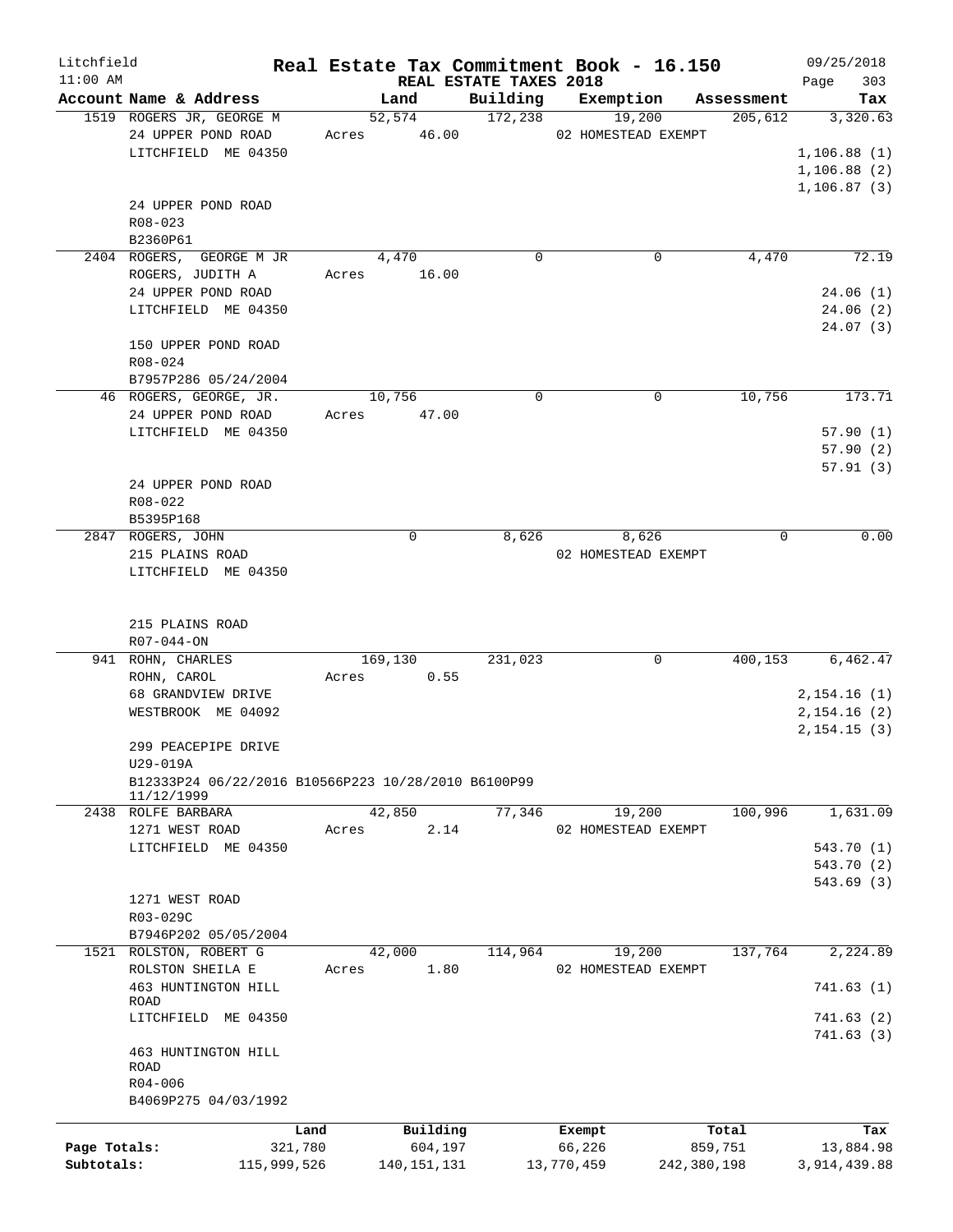| Litchfield |                                                                                           |                |                        | Real Estate Tax Commitment Book - 16.150 |            | 09/25/2018  |
|------------|-------------------------------------------------------------------------------------------|----------------|------------------------|------------------------------------------|------------|-------------|
| $11:00$ AM |                                                                                           |                | REAL ESTATE TAXES 2018 |                                          |            | 304<br>Page |
|            | Account Name & Address                                                                    | Land           | Building               | Exemption                                | Assessment | Tax         |
|            | 1079 ROMERO, CATHERINE                                                                    | 43,300         | 77,109                 | $\Omega$                                 | 120,409    | 1,944.61    |
|            | LITALIEN, CATHERINE-FKA Acres                                                             | 2.32           |                        |                                          |            |             |
|            | 2 STOBIE STREET                                                                           |                |                        |                                          |            | 648.20(1)   |
|            | WINSLOW ME 04901                                                                          |                |                        |                                          |            | 648.20(2)   |
|            |                                                                                           |                |                        |                                          |            | 648.21(3)   |
|            | 299 OAK HILL ROAD                                                                         |                |                        |                                          |            |             |
|            | R04-026A                                                                                  |                |                        |                                          |            |             |
|            | B8825P266 03/08/2006 B3805P102                                                            |                |                        |                                          |            |             |
|            | 1173 ROOD RICHARD C                                                                       | 31,600         | 111,430                | 0                                        | 143,030    | 2,309.93    |
|            | 440 OAKHILL ROAD                                                                          | 0.70<br>Acres  |                        |                                          |            |             |
|            | LITCHFIELD ME 04350                                                                       |                |                        |                                          |            | 769.98(1)   |
|            |                                                                                           |                |                        |                                          |            | 769.98(2)   |
|            |                                                                                           |                |                        |                                          |            | 769.97(3)   |
|            | 440 OAK HILL ROAD                                                                         |                |                        |                                          |            |             |
|            | R04-039A                                                                                  |                |                        |                                          |            |             |
|            | B8440P301 06/03/2005 B5387P210<br>319 ROSE MICHAEL R                                      |                |                        |                                          | 115,327    | 1,862.53    |
|            |                                                                                           | 53,840         | 86,447                 | 24,960<br>02 HOMESTEAD EXEMPT            |            |             |
|            | ROSE KATHY E<br>22 HUNTINGTON HILL ROAD                                                   | 7.34<br>Acres  |                        | 12 WW2 Vet Res.                          |            | 620.84(1)   |
|            | LITCHFIELD ME 04350                                                                       |                |                        |                                          |            | 620.84(2)   |
|            |                                                                                           |                |                        |                                          |            | 620.85(3)   |
|            | 22 HUNTINGTON HILL ROAD                                                                   |                |                        |                                          |            |             |
|            | R11-036                                                                                   |                |                        |                                          |            |             |
|            | B9443P93 07/30/2007 B5770P210 10/27/1998                                                  |                |                        |                                          |            |             |
|            | 953 ROSE, JEFFREY &                                                                       | 71,640         | 54,729                 | 0                                        | 126,369    | 2,040.86    |
|            | NOONS-ROSE, LINDA                                                                         |                |                        |                                          |            |             |
|            | PO BOX 2                                                                                  | 0.63<br>Acres  |                        |                                          |            |             |
|            | TRURO MA 02666                                                                            |                |                        |                                          |            | 680.29(1)   |
|            |                                                                                           |                |                        |                                          |            | 680.29(2)   |
|            |                                                                                           |                |                        |                                          |            | 680.28(3)   |
|            | 32 OSPREY LANE                                                                            |                |                        |                                          |            |             |
|            | $U03 - 009$                                                                               |                |                        |                                          |            |             |
|            | B6356P193                                                                                 |                |                        |                                          |            |             |
|            | 2850 ROSS, BRENDA                                                                         | $\mathbf 0$    | 11,007                 | 0                                        | 11,007     | 177.76      |
|            | ROSS, KEITH                                                                               |                |                        |                                          |            |             |
|            | 1177 LEWISTON ROAD                                                                        |                |                        |                                          |            | 59.25(1)    |
|            | LITCHFIELD ME 04350                                                                       |                |                        |                                          |            | 59.25(2)    |
|            |                                                                                           |                |                        |                                          |            | 59.26(3)    |
|            | 1177 LEWISTON ROAD                                                                        |                |                        |                                          |            |             |
|            | R13-008A-3 ON<br>2564 ROSSER, JOHN REVOCABLE                                              | 388,382        | 152,597                | 0                                        | 540,979    | 8,736.81    |
|            | TRUST                                                                                     |                |                        |                                          |            |             |
|            | ROSSER, JOHN & LESLIE                                                                     | 56.09<br>Acres |                        |                                          |            |             |
|            | TRUSTEES                                                                                  |                |                        |                                          |            |             |
|            | 29 ROSSER DRIVE                                                                           |                |                        |                                          |            | 2,912.27(1) |
|            | LITCHFIELD ME 04350                                                                       |                |                        |                                          |            | 2,912.27(2) |
|            |                                                                                           |                |                        |                                          |            | 2,912.27(3) |
|            | ROSSER DRIVE                                                                              |                |                        |                                          |            |             |
|            | R12-003A                                                                                  |                |                        |                                          |            |             |
|            | B10430P147 05/28/2010 B10427P247 05/26/2010<br>B10235P178 10/02/2009 B8652P234 10/13/2005 |                |                        |                                          |            |             |

|              | Land        | Building    | Exempt     | Total       | Tax          |
|--------------|-------------|-------------|------------|-------------|--------------|
| Page Totals: | 588,762     | 493,319     | 24,960     | 1,057,121   | 17,072.50    |
| Subtotals:   | 116,588,288 | 140,644,450 | 13,795,419 | 243,437,319 | 3,931,512.38 |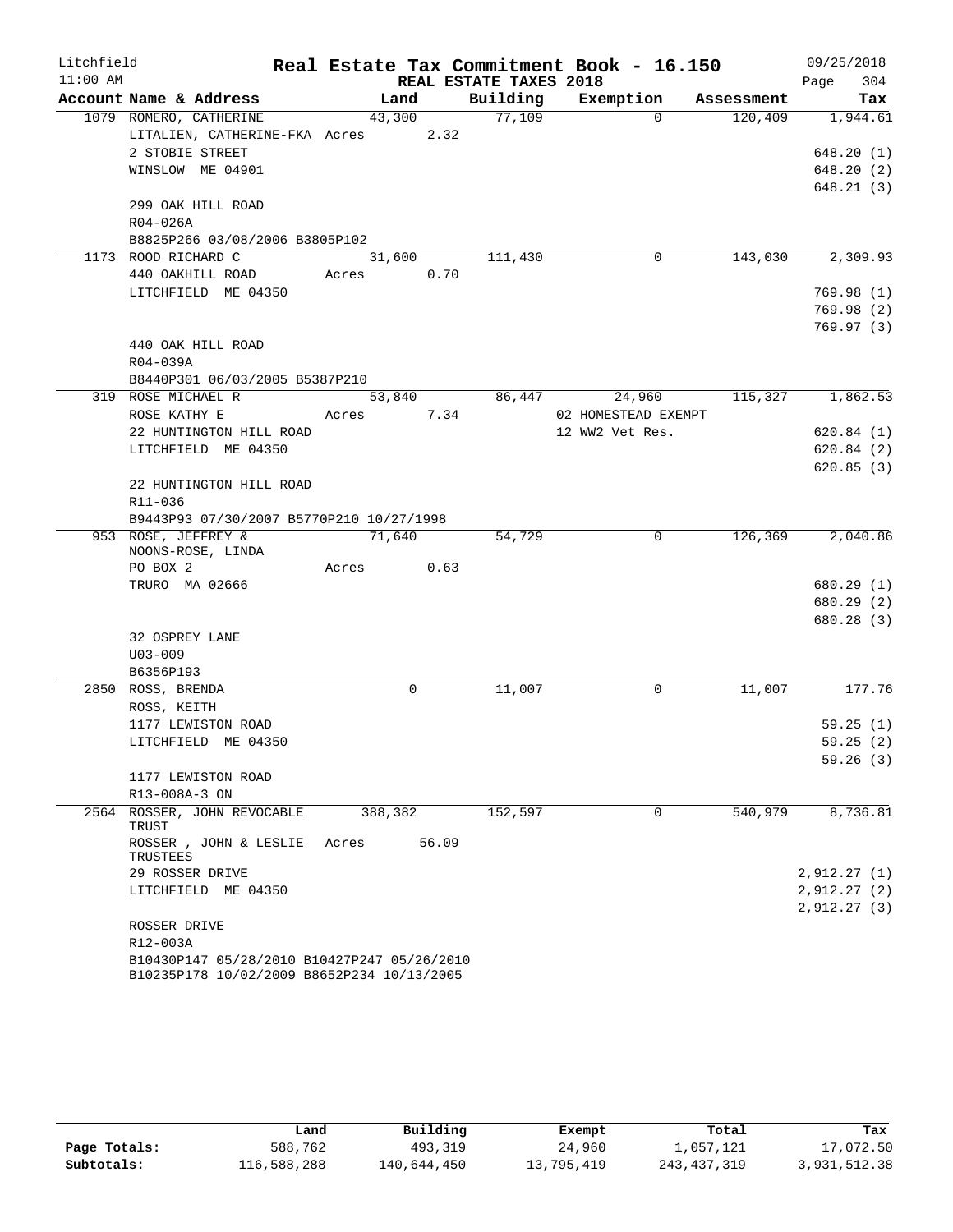| Litchfield |                                                                     |         |                        | Real Estate Tax Commitment Book - 16.150 |            | 09/25/2018                   |
|------------|---------------------------------------------------------------------|---------|------------------------|------------------------------------------|------------|------------------------------|
| $11:00$ AM |                                                                     |         | REAL ESTATE TAXES 2018 |                                          |            | 305<br>Page                  |
|            | Account Name & Address                                              | Land    | Building               | Exemption                                | Assessment | Tax                          |
|            | 1524 ROSSER, LESLIE M<br>REVOCABLE TRUST                            | 107,746 | 98,757                 | $\Omega$                                 | 206,503    | 3,335.02                     |
|            | ROSSER, LESLIE & JOHN                                               | Acres   | 0.31                   |                                          |            |                              |
|            | TRUSTEES                                                            |         |                        |                                          |            |                              |
|            | 29 ROSSER DRIVE                                                     |         |                        |                                          |            | 1, 111.67(1)                 |
|            | LITCHFIELD ME 04350                                                 |         |                        |                                          |            | 1, 111.67(2)<br>1, 111.68(3) |
|            | 166 ROSSER DRIVE                                                    |         |                        |                                          |            |                              |
|            | $U17 - 007$                                                         |         |                        |                                          |            |                              |
|            | B12223P283 02/08/2016 B10235P179 10/07/2009<br>B4534P219 11/01/1993 |         |                        |                                          |            |                              |
|            | 1660 ROSSI, JAMES M & DAWN E                                        | 94,682  | $\mathbf 0$            | 0                                        | 94,682     | 1,529.11                     |
|            | 5 EASY STREET                                                       | Acres   | 0.27                   |                                          |            |                              |
|            | LITCHFIELD ME 04350                                                 |         |                        |                                          |            | 509.70(1)                    |
|            |                                                                     |         |                        |                                          |            | 509.70(2)                    |
|            |                                                                     |         |                        |                                          |            | 509.71(3)                    |
|            | KERI LANE                                                           |         |                        |                                          |            |                              |
|            | $U10-037$<br>B5022P37                                               |         |                        |                                          |            |                              |
|            | 298 ROSSI, JAMES M DAWN E                                           | 32,800  | 103,828                | 19,200                                   | 117,428    | 1,896.46                     |
|            | 5 EASY STREET                                                       | Acres   | 0.60                   | 02 HOMESTEAD EXEMPT                      |            |                              |
|            | LITCHFIELD ME 04350                                                 |         |                        |                                          |            | 632.15(1)                    |
|            |                                                                     |         |                        |                                          |            | 632.15(2)                    |
|            |                                                                     |         |                        |                                          |            | 632.16(3)                    |
|            | 5 EASY STREET                                                       |         |                        |                                          |            |                              |
|            | $U10 - 018$                                                         |         |                        |                                          |            |                              |
|            | B5890P5 02/26/1999                                                  |         |                        |                                          |            |                              |
|            | 2622 ROSSIGNOL ERIC J                                               | 40,525  | 124,026                | 0                                        | 164,551    | 2,657.50                     |
|            | 55 OVERLOOK DRIVE<br>LITCHFIELD ME 04350                            | Acres   | 1.21                   |                                          |            | 885.83 (1)                   |
|            |                                                                     |         |                        |                                          |            | 885.83 (2)                   |
|            |                                                                     |         |                        |                                          |            | 885.84 (3)                   |
|            | 55 OVERLOOK DRIVE                                                   |         |                        |                                          |            |                              |
|            | $R12 - 022 - 5$                                                     |         |                        |                                          |            |                              |
|            | B9927P38 12/10/2008 B9498P31 09/13/2007 B8169P283                   |         |                        |                                          |            |                              |
|            | 10/21/2004                                                          |         |                        |                                          |            |                              |
|            | 1529 ROSSIGNOL, DONALD R                                            | 43,500  | 108,908                | 19,200                                   | 133,208    | 2,151.31                     |
|            | ROSSIGNOL CATHERINE I                                               | Acres   | 2.40                   | 02 HOMESTEAD EXEMPT                      |            |                              |
|            | 399 OAKHILL ROAD<br>LITCHFIELD ME 04350                             |         |                        |                                          |            | 717.10(1)<br>717.10(2)       |
|            |                                                                     |         |                        |                                          |            | 717.11(3)                    |
|            | 399 OAK HILL ROAD                                                   |         |                        |                                          |            |                              |
|            | R04-022                                                             |         |                        |                                          |            |                              |
|            | B3968P231 08/29/1991                                                |         |                        |                                          |            |                              |
|            | 1530 ROSSIGNOL, DUDLEY R                                            | 57,500  | 94,124                 | 19,200                                   | 132,424    | 2,138.65                     |
|            | 409 OAKHILL ROAD                                                    | Acres   | 11.00                  | 02 HOMESTEAD EXEMPT                      |            |                              |
|            | LITCHFIELD ME 04350                                                 |         |                        |                                          |            | 712.88(1)                    |
|            |                                                                     |         |                        |                                          |            | 712.88(2)                    |
|            |                                                                     |         |                        |                                          |            | 712.89(3)                    |
|            | 409 OAK HILL ROAD                                                   |         |                        |                                          |            |                              |
|            | R04-021                                                             |         |                        |                                          |            |                              |
|            | B2150P42                                                            |         |                        |                                          |            |                              |

|              | Land        | Building      | Exempt     | Total       | Tax          |
|--------------|-------------|---------------|------------|-------------|--------------|
| Page Totals: | 376,753     | 529,643       | 57,600     | 848,796     | 13,708.05    |
| Subtotals:   | 116,965,041 | 141, 174, 093 | 13,853,019 | 244,286,115 | 3,945,220.43 |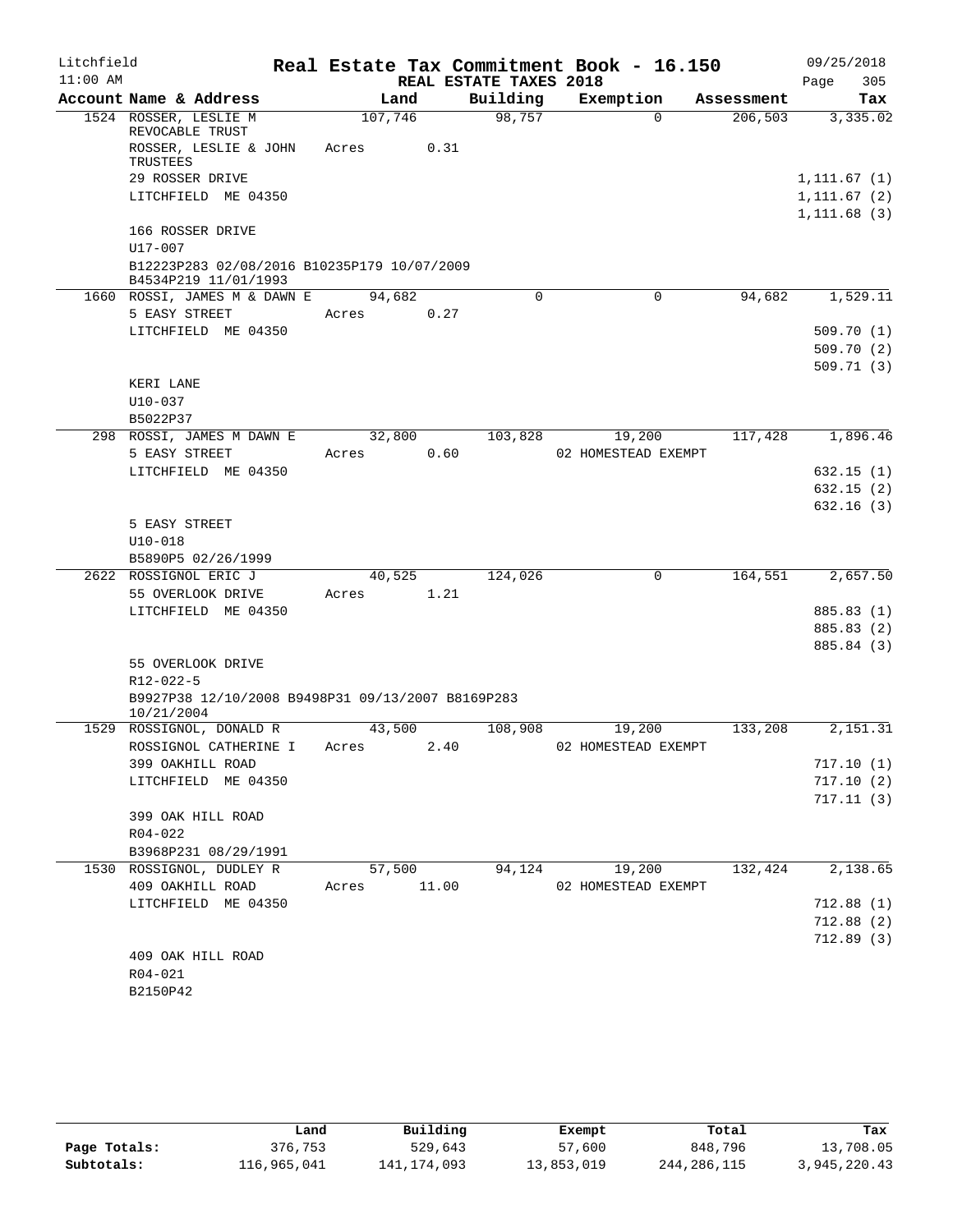| Litchfield   |                                                |       |             |                        |             | Real Estate Tax Commitment Book - 16.150 |                               | 09/25/2018             |
|--------------|------------------------------------------------|-------|-------------|------------------------|-------------|------------------------------------------|-------------------------------|------------------------|
| $11:00$ AM   | Account Name & Address                         |       | Land        | REAL ESTATE TAXES 2018 |             |                                          | Building Exemption Assessment | 306<br>Page<br>Tax     |
|              | 1531 ROUNTREE, DANIEL L                        |       | 40,000      |                        | 83,294      | 19,200                                   | 104,094                       | 1,681.12               |
|              | ROUNTREE KRISTI L                              |       | Acres 1.00  |                        |             | 02 HOMESTEAD EXEMPT                      |                               |                        |
|              | 2211 HALLOWELL ROAD                            |       |             |                        |             |                                          |                               | 560.37(1)              |
|              | LITCHFIELD ME 04350                            |       |             |                        |             |                                          |                               | 560.37(2)              |
|              |                                                |       |             |                        |             |                                          |                               | 560.38(3)              |
|              | 2211 HALLOWELL ROAD                            |       |             |                        |             |                                          |                               |                        |
|              | R11-023A                                       |       |             |                        |             |                                          |                               |                        |
|              | B4509P175                                      |       |             |                        |             |                                          |                               |                        |
|              | 1535 ROUSSEAU, JOSEPH                          |       | 37,426      |                        | 20,513      | 0                                        | 57,939                        | 935.71                 |
|              | ROUSSEAU, LILLIAN                              |       | Acres 0.11  |                        |             |                                          |                               |                        |
|              | <b>46 RICHARDS STREET</b>                      |       |             |                        |             |                                          |                               | 311.90(1)              |
|              | GREENE ME 04236                                |       |             |                        |             |                                          |                               | 311.90(2)              |
|              |                                                |       |             |                        |             |                                          |                               | 311.91(3)              |
|              | 122 JIMMY POND LANE                            |       |             |                        |             |                                          |                               |                        |
|              | $U08 - 006$                                    |       |             |                        |             |                                          |                               |                        |
|              | B3228P328 09/10/1987 B1397P357 09/01/1965      |       |             |                        |             |                                          |                               |                        |
|              | 1538 ROWE, CHARLES R., SR. 57,575<br>(TRUSTEE) |       |             |                        | 137,704     | $\Omega$                                 | 195,279                       | 3, 153. 76             |
|              | CHARLES R. ROWE, SR. Acres 11.10               |       |             |                        |             |                                          |                               |                        |
|              | TRUST                                          |       |             |                        |             |                                          |                               |                        |
|              | 6630 SEVERNDALE STREET                         |       |             |                        |             |                                          |                               | 1,051.25(1)            |
|              | COCOA FL 32927                                 |       |             |                        |             |                                          |                               | 1,051.25(2)            |
|              |                                                |       |             |                        |             |                                          |                               | 1,051.26(3)            |
|              | 161 THOROFARE ROAD                             |       |             |                        |             |                                          |                               |                        |
|              | R08-020A                                       |       |             |                        |             |                                          |                               |                        |
|              | B12362P314 07/25/2016 B2375P168                |       |             |                        |             |                                          |                               |                        |
|              | 1539 ROWE, ERNEST P                            |       | 53,700      |                        | 66,559      | 24,960                                   | 95,299                        | 1,539.08               |
|              | 88 CENTER ROAD                                 | Acres |             | 7.20                   |             | 02 HOMESTEAD EXEMPT                      |                               |                        |
|              | LITCHFIELD ME 04350                            |       |             |                        |             | 03 VETERANS EXEMPT                       |                               | 513.03(1)              |
|              |                                                |       |             |                        |             |                                          |                               | 513.03(2)              |
|              | 88 CENTER ROAD                                 |       |             |                        |             |                                          |                               | 513.02(3)              |
|              | R02-119                                        |       |             |                        |             |                                          |                               |                        |
|              | B1432P540                                      |       |             |                        |             |                                          |                               |                        |
|              | 1540 ROWE, HOWARD                              |       | 55,220      |                        | $\mathbf 0$ | 0                                        | 55,220                        | 891.80                 |
|              | <b>45 WARREN LANE</b>                          |       | Acres 69.00 |                        |             |                                          |                               |                        |
|              | LITCHFIELD ME 04350                            |       |             |                        |             |                                          |                               | 297.27 (1)             |
|              |                                                |       |             |                        |             |                                          |                               | 297.27 (2)             |
|              |                                                |       |             |                        |             |                                          |                               | 297.26 (3)             |
|              | PINE TREE ROAD                                 |       |             |                        |             |                                          |                               |                        |
|              | R10-031                                        |       |             |                        |             |                                          |                               |                        |
|              | B6732P231 12/13/2001                           |       |             |                        |             |                                          |                               |                        |
|              | 1541 ROWE, HOWARD P                            |       | 69,580      |                        | 45,518      | 19,200                                   | 95,898                        | 1,548.75               |
|              | <b>45 WARREN LANE</b>                          | Acres |             | 0.31                   |             | 02 HOMESTEAD EXEMPT                      |                               |                        |
|              | LITCHFIELD ME 04350                            |       |             |                        |             |                                          |                               | 516.25(1)              |
|              |                                                |       |             |                        |             |                                          |                               | 516.25(2)              |
|              |                                                |       |             |                        |             |                                          |                               | 516.25(3)              |
|              | <b>45 WARREN LANE</b>                          |       |             |                        |             |                                          |                               |                        |
|              | $U03 - 012$                                    |       |             |                        |             |                                          |                               |                        |
|              | B7892P170 03/31/2004                           |       |             |                        |             |                                          |                               |                        |
|              | 475 ROY PAUL E                                 |       | 42,250      |                        | 95,920      | $\mathbf 0$                              | 138,170                       | 2,231.45               |
|              | ROY DENISE H<br>25 DEFORGE STREET              | Acres |             | 1.90                   |             |                                          |                               |                        |
|              | LEWISTON ME 04240                              |       |             |                        |             |                                          |                               | 743.82(1)<br>743.82(2) |
|              |                                                |       |             |                        |             |                                          |                               | 743.81 (3)             |
|              | 78 WHIPPOORWILL ROAD                           |       |             |                        |             |                                          |                               |                        |
|              | $U21 - 006$                                    |       |             |                        |             |                                          |                               |                        |
|              | B9556P263 11/06/2007 B2644P1                   |       |             |                        |             |                                          |                               |                        |
|              |                                                |       |             |                        |             |                                          |                               |                        |
|              |                                                | Land  | Building    |                        |             | Exempt                                   | Total                         | Tax                    |
| Page Totals: | 355,751                                        |       | 449,508     |                        |             | 63,360                                   | 741,899                       | 11,981.67              |
| Subtotals:   | 117,320,792                                    |       | 141,623,601 |                        |             | 13,916,379                               | 245,028,014                   | 3,957,202.10           |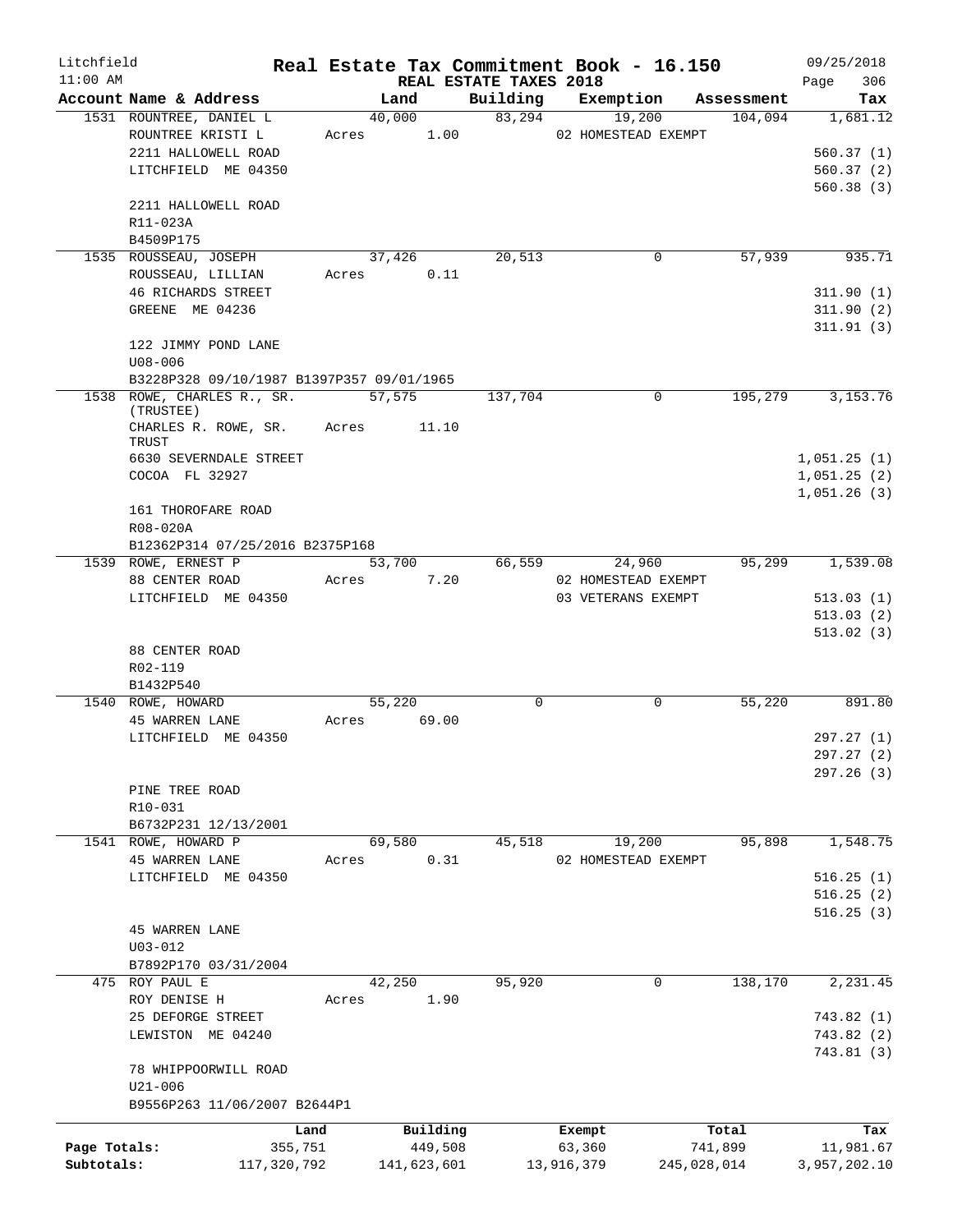| Litchfield<br>$11:00$ AM |                                                                                                                                        |                 |        | REAL ESTATE TAXES 2018 | Real Estate Tax Commitment Book - 16.150 |            | 09/25/2018<br>307<br>Page |
|--------------------------|----------------------------------------------------------------------------------------------------------------------------------------|-----------------|--------|------------------------|------------------------------------------|------------|---------------------------|
|                          | Account Name & Address                                                                                                                 |                 | Land   | Building               | Exemption                                | Assessment | Tax                       |
|                          | 2188 ROY, ALLAN                                                                                                                        | 40,300          |        | 82,645                 | $\Omega$                                 | 122,945    | 1,985.56                  |
|                          | ROY, DORIS                                                                                                                             | Acres           | 1.12   |                        |                                          |            |                           |
|                          | PO BOX 365                                                                                                                             |                 |        |                        |                                          |            | 661.85(1)                 |
|                          | SABATTUS ME 04280                                                                                                                      |                 |        |                        |                                          |            | 661.85(2)                 |
|                          | 71 WHIPPOORWILL ROAD                                                                                                                   |                 |        |                        |                                          |            | 661.86 (3)                |
|                          | $U21 - 022$                                                                                                                            |                 |        |                        |                                          |            |                           |
|                          | B12669P109 07/25/2017 B12056P223 07/31/2015<br>B11715P305 06/17/2014 B9240P206 02/01/2007 B8006P104<br>06/18/2004 B1246P165 11/20/1961 |                 |        |                        |                                          |            |                           |
|                          | 1543 ROY, BRUCE L.                                                                                                                     | 249,900         |        | 93,059                 | $\mathbf 0$                              | 342,959    | 5,538.79                  |
|                          | 5 LARRABEE ROAD                                                                                                                        | Acres           | 3.42   |                        |                                          |            |                           |
|                          | LEWISTON ME 04240                                                                                                                      |                 |        |                        |                                          |            | 1,846.26(1)               |
|                          |                                                                                                                                        |                 |        |                        |                                          |            | 1,846.26(2)               |
|                          |                                                                                                                                        |                 |        |                        |                                          |            | 1,846.27(3)               |
|                          | 35 LUCIEN LANE                                                                                                                         |                 |        |                        |                                          |            |                           |
|                          | $U11 - 036$                                                                                                                            |                 |        |                        |                                          |            |                           |
|                          | B11445P174 07/12/2013 B2003P133 05/11/1977 B1475P794                                                                                   |                 |        |                        |                                          |            |                           |
| 476                      | ROY, NATHAN P.<br>319 PINE TREE ROAD                                                                                                   | 55,400<br>Acres | 8.90   | 105,250                | 19,200<br>02 HOMESTEAD EXEMPT            | 141,450    | 2,284.42                  |
|                          | LITCHFIELD ME 04350                                                                                                                    |                 |        |                        |                                          |            | 761.47 (1)                |
|                          |                                                                                                                                        |                 |        |                        |                                          |            | 761.47(2)                 |
|                          |                                                                                                                                        |                 |        |                        |                                          |            | 761.48 (3)                |
|                          | 319 PINE TREE ROAD                                                                                                                     |                 |        |                        |                                          |            |                           |
|                          | R11-001-4                                                                                                                              |                 |        |                        |                                          |            |                           |
|                          | B11035P206 05/09/2012 B5954P107 05/21/1999                                                                                             |                 |        |                        |                                          |            |                           |
| 790                      | RU DOLLAR GENERAL                                                                                                                      | 54,400          |        | 653,193                | 0                                        | 707,593    | 11,427.63                 |
|                          | OHPAME6, LLC.                                                                                                                          |                 |        |                        |                                          |            |                           |
|                          | C/O DAVID PERDUK<br>3090 BRISTOL STREET,                                                                                               | Acres           | 7.90   |                        |                                          |            |                           |
|                          | SUITE 550                                                                                                                              |                 |        |                        |                                          |            | 3,809.21(1)               |
|                          | COSTA MESA CA 92626                                                                                                                    |                 |        |                        |                                          |            | 3,809.21(2)               |
|                          |                                                                                                                                        |                 |        |                        |                                          |            | 3,809.21(3)               |
|                          | 1905 HALLOWELL ROAD                                                                                                                    |                 |        |                        |                                          |            |                           |
|                          | $U16 - 002$                                                                                                                            |                 |        |                        |                                          |            |                           |
|                          | B12557P305 03/17/2017 B12461P68 11/04/2016 B11951P20<br>04/02/2015 B7477P202 06/25/2003                                                |                 |        |                        |                                          |            |                           |
| 1047                     | RUDOFF FRANCINE G                                                                                                                      | 54,500          |        | 115,293                | 19,200                                   | 150,593    | 2,432.08                  |
|                          | P O BOX 71                                                                                                                             | Acres           | 8.00   |                        | 02 HOMESTEAD EXEMPT                      |            |                           |
|                          | LITCHFIELD ME 04350                                                                                                                    |                 |        |                        |                                          |            | 810.69(1)                 |
|                          |                                                                                                                                        |                 |        |                        |                                          |            | 810.69(2)                 |
|                          |                                                                                                                                        |                 |        |                        |                                          |            | 810.70 (3)                |
|                          | 192 DENNIS HILL ROAD<br>R13-017                                                                                                        |                 |        |                        |                                          |            |                           |
|                          | B9559P251 11/09/2007 B3194P244                                                                                                         |                 |        |                        |                                          |            |                           |
|                          | 130 RULE MARTY                                                                                                                         |                 | 35,822 | 126,493                | 0                                        | 162,315    | 2,621.39                  |
|                          | RULE DOROTHY                                                                                                                           | Acres           | 0.67   |                        |                                          |            |                           |
|                          | 205 MAIN STREET                                                                                                                        |                 |        |                        |                                          |            | 873.80 (1)                |
|                          | LISBON FALLS ME 04252                                                                                                                  |                 |        |                        |                                          |            | 873.80 (2)                |
|                          |                                                                                                                                        |                 |        |                        |                                          |            | 873.79 (3)                |
|                          | 5 NORTH EVERGREEN DRIVE                                                                                                                |                 |        |                        |                                          |            |                           |
|                          | $U28 - 002$                                                                                                                            |                 |        |                        |                                          |            |                           |
|                          | B12681P75 08/04/2017 B8608P339 09/16/2005 B6812P98                                                                                     |                 |        |                        |                                          |            |                           |

|              | Land        | Building    | Exempt     | Total       | Tax          |
|--------------|-------------|-------------|------------|-------------|--------------|
| Page Totals: | 490,322     | 1,175,933   | 38,400     | 1,627,855   | 26,289.87    |
| Subtotals:   | 117,811,114 | 142,799,534 | 13,954,779 | 246,655,869 | 3,983,491.97 |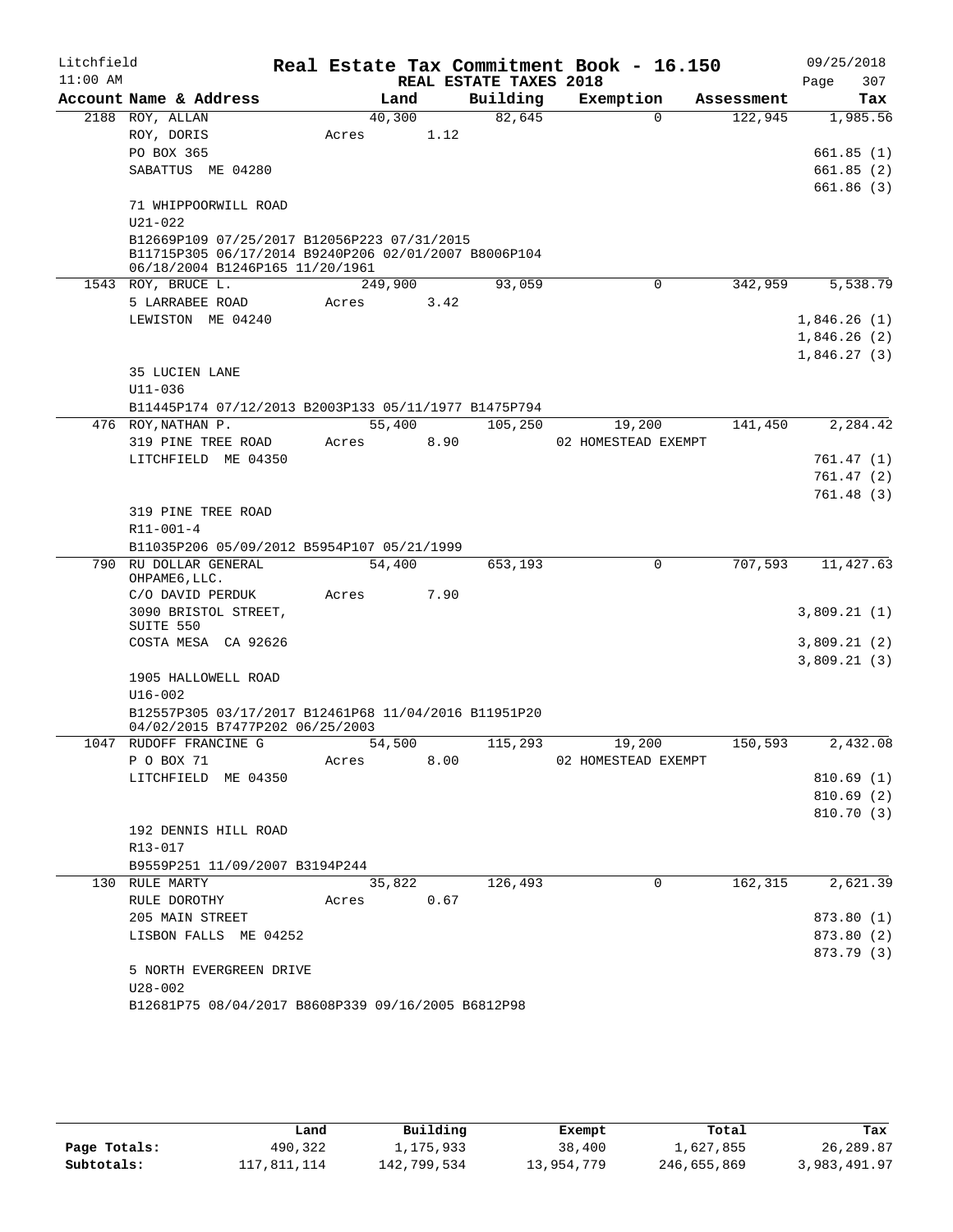| Litchfield |                                                                   |             |       |                        | Real Estate Tax Commitment Book - 16.150 |            | 09/25/2018   |
|------------|-------------------------------------------------------------------|-------------|-------|------------------------|------------------------------------------|------------|--------------|
| $11:00$ AM |                                                                   |             |       | REAL ESTATE TAXES 2018 |                                          |            | 308<br>Page  |
|            | Account Name & Address                                            | Land        |       | Building               | Exemption                                | Assessment | Tax          |
|            | 2587 RURAL PROPERTY<br>MANAGEMENT LLC                             | 40,250      |       | 24,574                 | $\Omega$                                 | 64,824     | 1,046.91     |
|            | 455 RICHMOND ROAD                                                 | Acres       | 1.10  |                        |                                          |            |              |
|            | LITCHFIELD ME 04350                                               |             |       |                        |                                          |            | 348.97 (1)   |
|            |                                                                   |             |       |                        |                                          |            | 348.97 (2)   |
|            |                                                                   |             |       |                        |                                          |            | 348.97 (3)   |
|            | 455 RICHMOND ROAD                                                 |             |       |                        |                                          |            |              |
|            | R03-010A                                                          |             |       |                        |                                          |            |              |
|            | B9155P335 11/01/2006 B8270P299 12/28/2004                         |             |       |                        |                                          |            |              |
|            | 507 RURAL PROPERTY                                                | 28,800      |       | 18,384                 | 0                                        | 47,184     | 762.02       |
|            | MANAGEMENT, LLC<br>203 RIDGE ROAD                                 | Acres       | 0.60  |                        |                                          |            |              |
|            | LISBON FALLS ME 04252                                             |             |       |                        |                                          |            | 254.01 (1)   |
|            |                                                                   |             |       |                        |                                          |            | 254.01 (2)   |
|            |                                                                   |             |       |                        |                                          |            | 254.00(3)    |
|            | 1357 WEST ROAD                                                    |             |       |                        |                                          |            |              |
|            | $R03 - 023$                                                       |             |       |                        |                                          |            |              |
|            | B10583P98 11/08/2010 B5475P63                                     |             |       |                        |                                          |            |              |
|            | 1432 RUSH DEVELOPMENT LLC                                         | 72,917      |       | $\Omega$               | 0                                        | 72,917     | 1,177.61     |
|            | 257 BUKER ROAD                                                    | Acres       | 79.48 |                        |                                          |            |              |
|            | LITCHFIELD ME 04350                                               |             |       |                        |                                          |            | 392.54(1)    |
|            |                                                                   |             |       |                        |                                          |            | 392.54(2)    |
|            |                                                                   |             |       |                        |                                          |            | 392.53(3)    |
|            | HUNTINGTON HILL ROAD                                              |             |       |                        |                                          |            |              |
|            | R11-038-06                                                        |             |       |                        |                                          |            |              |
|            | B9758P129 06/11/2008 B1655P127 07/10/1973 B1563P222<br>09/29/1971 |             |       |                        |                                          |            |              |
|            | 2863 RUSSELL, CAROL A.                                            | 44,206      |       | 91,215                 | 0                                        | 135,421    | 2,187.05     |
|            | LAFONTAINE, ANNE T.                                               | Acres       | 3.78  |                        |                                          |            |              |
|            | 548 GROVE STREET                                                  |             |       |                        |                                          |            | 729.02(1)    |
|            | RIDGEWOOD NJ 07450                                                |             |       |                        |                                          |            | 729.02(2)    |
|            |                                                                   |             |       |                        |                                          |            | 729.01(3)    |
|            | 58 HUNTINGTON HILL ROAD                                           |             |       |                        |                                          |            |              |
|            | R11-038-02                                                        |             |       |                        |                                          |            |              |
|            | B12592P145 04/21/2017 B12038P98 07/08/2015                        |             |       |                        |                                          |            |              |
|            | 2227 RUSSELL, DAVID N JR.<br>61 DENNIS HILL ROAD                  | 46,075      | 3.43  | 158,721                | $\Omega$                                 | 204,796    | 3,307.46     |
|            | LITCHFIELD ME 04350                                               | Acres       |       |                        |                                          |            | 1, 102.49(1) |
|            |                                                                   |             |       |                        |                                          |            | 1, 102.49(2) |
|            |                                                                   |             |       |                        |                                          |            | 1, 102.48(3) |
|            | 61 DENNIS HILL ROAD                                               |             |       |                        |                                          |            |              |
|            | R11-008-3                                                         |             |       |                        |                                          |            |              |
|            | B10977P326 03/07/2012 B9492P317 09/10/2007 B6847P127              |             |       |                        |                                          |            |              |
|            | 03/12/2002                                                        |             |       |                        |                                          |            |              |
|            | 2362 RUSSELL, KEVIN &                                             | $\mathbf 0$ |       | 63,081                 | 0                                        | 63,081     | 1,018.76     |
|            | CHRISTINE<br>76 PLAINS ROAD                                       |             |       |                        |                                          |            |              |
|            | LITCHFIELD ME 04350                                               |             |       |                        |                                          |            | 339.59(1)    |
|            |                                                                   |             |       |                        |                                          |            | 339.59(2)    |
|            |                                                                   |             |       |                        |                                          |            | 339.58(3)    |
|            | 76 PLAINS ROAD                                                    |             |       |                        |                                          |            |              |
|            | R06-055A-ON-1                                                     |             |       |                        |                                          |            |              |

|              | Land        | Building      | Exempt     | Total       | Tax          |
|--------------|-------------|---------------|------------|-------------|--------------|
| Page Totals: | 232,248     | 355,975       |            | 588,223     | 9,499.81     |
| Subtotals:   | 118,043,362 | 143, 155, 509 | 13,954,779 | 247,244,092 | 3,992,991.78 |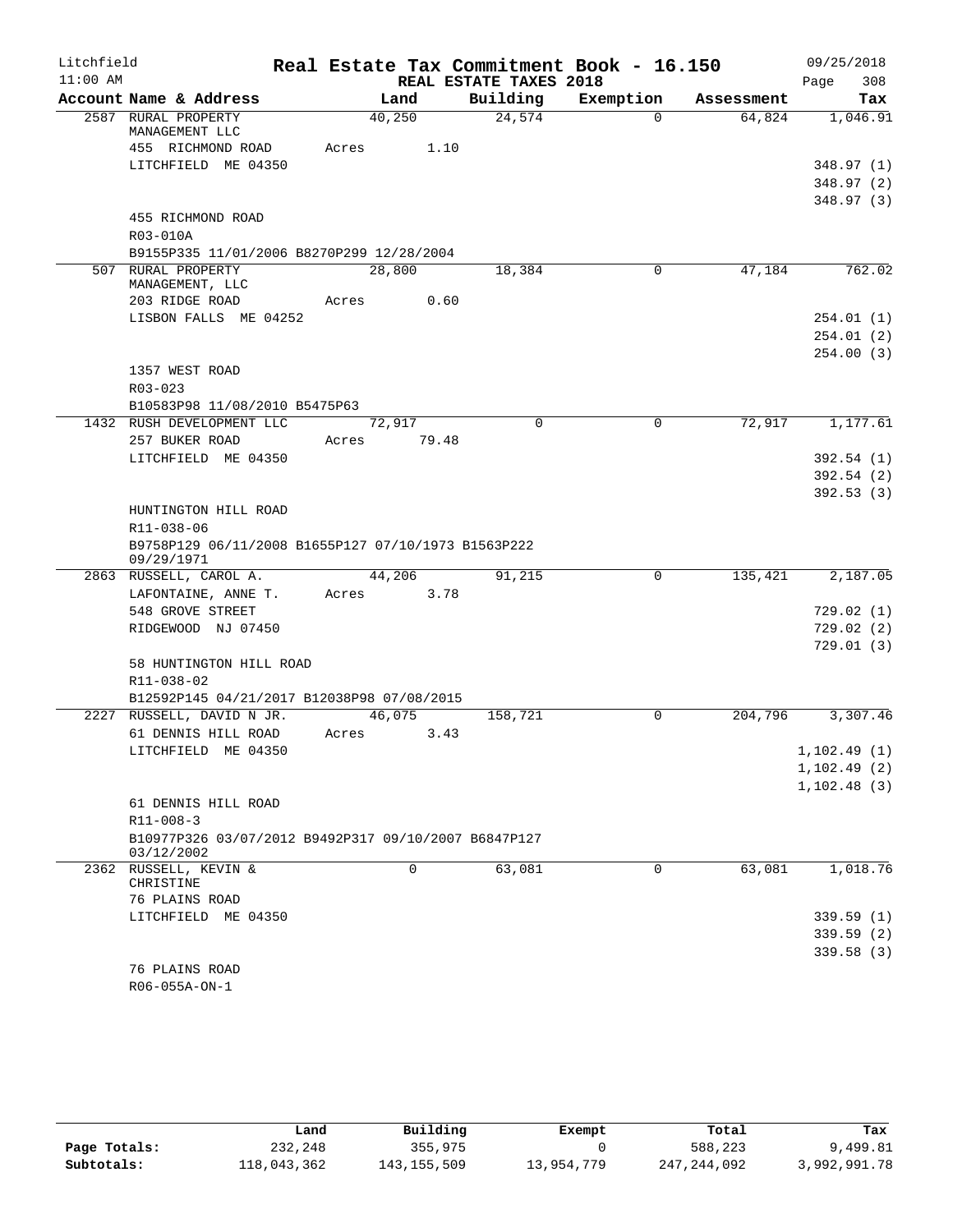| Litchfield |                                                                                           |       |        |                        | Real Estate Tax Commitment Book - 16.150 |            | 09/25/2018  |
|------------|-------------------------------------------------------------------------------------------|-------|--------|------------------------|------------------------------------------|------------|-------------|
| $11:00$ AM |                                                                                           |       |        | REAL ESTATE TAXES 2018 |                                          |            | 309<br>Page |
|            | Account Name & Address                                                                    |       | Land   | Building               | Exemption                                | Assessment | Tax         |
|            | 1550 RUSSELL, MARK                                                                        |       | 59,750 | 15,586                 | $\Omega$                                 | 75,336     | 1,216.68    |
|            | RUSSELL, VICKI L.                                                                         | Acres | 14.00  |                        |                                          |            |             |
|            | 284 PLAINS ROAD                                                                           |       |        |                        |                                          |            | 405.56(1)   |
|            | LITCHFIELD ME 04350                                                                       |       |        |                        |                                          |            | 405.56(2)   |
|            |                                                                                           |       |        |                        |                                          |            | 405.56(3)   |
|            | 279 PLAINS ROAD                                                                           |       |        |                        |                                          |            |             |
|            | R07-036                                                                                   |       |        |                        |                                          |            |             |
|            | B12045P202 07/20/2015 B2317P269                                                           |       |        |                        |                                          |            |             |
|            | 1549 RUSSELL, MARK & VICKI L                                                              |       | 43,750 | 203,128                | 19,200                                   | 227,678    | 3,677.00    |
|            | 284 PLAINS ROAD                                                                           | Acres | 2.50   |                        | 02 HOMESTEAD EXEMPT                      |            |             |
|            | LITCHFIELD ME 04350                                                                       |       |        |                        |                                          |            | 1,225.67(1) |
|            |                                                                                           |       |        |                        |                                          |            | 1,225.67(2) |
|            |                                                                                           |       |        |                        |                                          |            | 1,225.66(3) |
|            | 284 PLAINS ROAD                                                                           |       |        |                        |                                          |            |             |
|            | R07-015                                                                                   |       |        |                        |                                          |            |             |
|            | B12241P36 03/04/2016 B10200P92 09/02/2009 B2338P332<br>11/05/1980                         |       |        |                        |                                          |            |             |
|            | 2853 RUSSELL, TRISTAN F.                                                                  |       | 38,900 | $\Omega$               | $\Omega$                                 | 38,900     | 628.23      |
|            | AUDIE, ALYSSA J.                                                                          | Acres | 5.90   |                        |                                          |            |             |
|            | 57 DINGLEY ROAD                                                                           |       |        |                        |                                          |            | 209.41(1)   |
|            | LITCHFIELD ME 04350                                                                       |       |        |                        |                                          |            | 209.41(2)   |
|            |                                                                                           |       |        |                        |                                          |            | 209.41(3)   |
|            | 57 DINGLEY ROAD                                                                           |       |        |                        |                                          |            |             |
|            | R07-015C                                                                                  |       |        |                        |                                          |            |             |
|            | B12453P196 10/24/2016 B12249P339 07/20/2015<br>B12046P72 07/20/2015 B11671P241 04/22/2014 |       |        |                        |                                          |            |             |
|            | 1552 RYDER, KENNETH A                                                                     |       | 54,849 | 30,690                 | $\mathbf 0$                              | 85,539     | 1,381.45    |
|            | 102 WARDTOWN ROAD                                                                         | Acres | 0.14   |                        |                                          |            |             |
|            | FREEPORT ME 04032                                                                         |       |        |                        |                                          |            | 460.48(1)   |
|            |                                                                                           |       |        |                        |                                          |            | 460.48(2)   |
|            |                                                                                           |       |        |                        |                                          |            | 460.49(3)   |
|            | 103 ROSSER DRIVE                                                                          |       |        |                        |                                          |            |             |
|            | U17-012                                                                                   |       |        |                        |                                          |            |             |
|            | B1348P142                                                                                 |       |        |                        |                                          |            |             |

|              | Land        | Building    | Exempt     | Total       | Tax          |
|--------------|-------------|-------------|------------|-------------|--------------|
| Page Totals: | 197,249     | 249,404     | 19,200     | 427, 453    | 6,903.36     |
| Subtotals:   | 118,240,611 | 143,404,913 | 13,973,979 | 247,671,545 | 3,999,895.14 |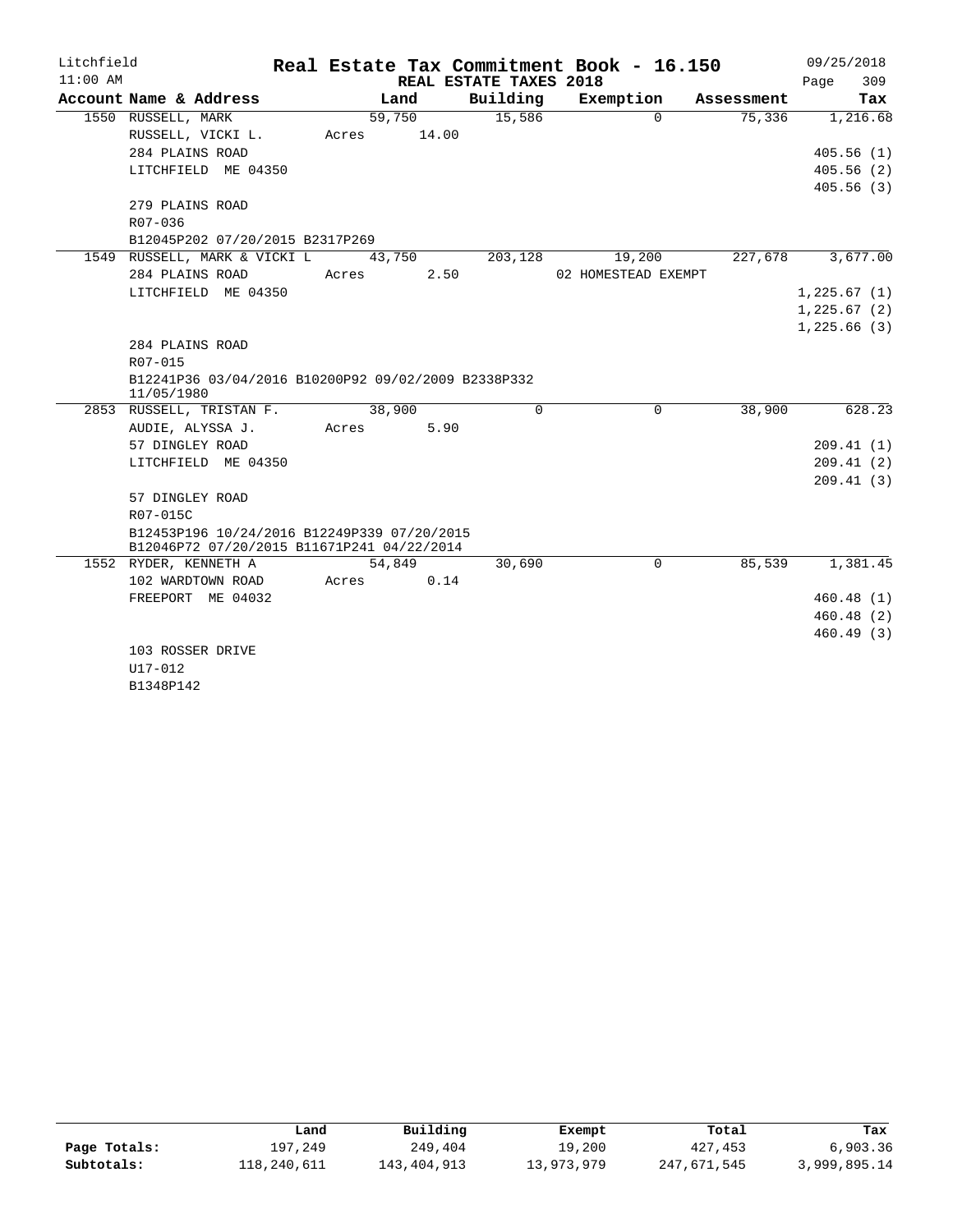| Litchfield |                                                                               |             |                        | Real Estate Tax Commitment Book - 16.150 |             | 09/25/2018  |
|------------|-------------------------------------------------------------------------------|-------------|------------------------|------------------------------------------|-------------|-------------|
| $11:00$ AM |                                                                               |             | REAL ESTATE TAXES 2018 |                                          |             | 310<br>Page |
|            | Account Name & Address                                                        | Land        | Building               | Exemption                                | Assessment  | Tax         |
|            | 2273 SABATTUS FEDERAL CREDIT<br>UNION                                         | $\mathbf 0$ | 42,588                 | $\Omega$                                 | 42,588      | 687.80      |
|            | P O BOX 250                                                                   |             |                        |                                          |             |             |
|            | SABATTUS ME 04280                                                             |             |                        |                                          |             | 229.27(1)   |
|            |                                                                               |             |                        |                                          |             | 229.27(2)   |
|            |                                                                               |             |                        |                                          |             | 229.26(3)   |
|            | 491 RICHMOND ROAD                                                             |             |                        |                                          |             |             |
|            | R03-009B-1-ON                                                                 |             |                        |                                          |             |             |
| 1288       | SALOIS, PAUL S.                                                               | 74,160      | 21,290                 | 0                                        | 95,450      | 1,541.52    |
|            | SALOIS, CHRISTINA T.                                                          | Acres       | 0.72                   |                                          |             |             |
|            | 366 NORTH HUNTS MEADOW<br><b>ROAD</b>                                         |             |                        |                                          |             | 513.84(1)   |
|            | WHITEFIELD ME 04353                                                           |             |                        |                                          |             | 513.84(2)   |
|            |                                                                               |             |                        |                                          |             | 513.84(3)   |
|            | 781 PLAINS ROAD                                                               |             |                        |                                          |             |             |
|            | $U02 - 009$                                                                   |             |                        |                                          |             |             |
|            | B11765P287 08/11/2014 B11745P215 07/15/2014<br>B10423P122 05/21/2010 B1423P88 |             |                        |                                          |             |             |
|            | 466 SAMBOL, JOSEPH                                                            | 51,000      | 127,221                | 0                                        | 178,221     | 2,878.27    |
|            | WEST, DAMIAN J.                                                               | Acres       | 5.40                   |                                          |             |             |
|            | 297 LISBON ROAD                                                               |             |                        |                                          |             | 959.42(1)   |
|            | SABATTUS ME 04280                                                             |             |                        |                                          |             | 959.42(2)   |
|            |                                                                               |             |                        |                                          |             | 959.43(3)   |
|            | 3 BUKER ROAD                                                                  |             |                        |                                          |             |             |
|            | R05-056                                                                       |             |                        |                                          |             |             |
|            | B11828P305 10/17/2014 B10179P34 08/11/2009 B4627P101                          |             |                        |                                          |             |             |
|            | 1969 SANBORN, NANCY                                                           | $\mathbf 0$ | 10,378                 | 10,378                                   | $\mathbf 0$ | 0.00        |
|            | 19 PORTER PARK LANE                                                           |             |                        | 02 HOMESTEAD EXEMPT                      |             |             |
|            | LITCHFIELD ME 04350                                                           |             |                        |                                          |             |             |
|            | 19 PORTER PARK LANE                                                           |             |                        |                                          |             |             |
|            | R01-010-ON-5                                                                  |             |                        |                                          |             |             |
|            | 1346 SAND POND FAMILY                                                         | 30,125      | $\Omega$               | $\Omega$                                 | 30,125      | 486.52      |
|            | TRUSTPARTRIDGE FAMILY                                                         |             |                        |                                          |             |             |
|            | TRUST                                                                         |             |                        |                                          |             |             |
|            | JAMES PARTRIDGE TRUSTEE Acres                                                 |             | 1.85                   |                                          |             |             |
|            | 809 SHERWOOD RD                                                               |             |                        |                                          |             | 162.17(1)   |
|            | FOREST HILLS PA 15221                                                         |             |                        |                                          |             | 162.17(2)   |
|            | LEWISTON ROAD                                                                 |             |                        |                                          |             | 162.18(3)   |
|            | $R11 - 044 - 1$                                                               |             |                        |                                          |             |             |
|            | B9766P3 06/18/2008 B5972P197 06/08/1999                                       |             |                        |                                          |             |             |
|            | 2454 SAND POND PARTRIDGE<br>FAMILY TRUST                                      | 30,175      | 0                      | 0                                        | 30,175      | 487.33      |
|            | JAMES PARTRIDGE TRUSTEE Acres                                                 |             | 1.87                   |                                          |             |             |
|            | 809 SHERWOOD ROAD                                                             |             |                        |                                          |             | 162.44(1)   |
|            | FOREST HILLS PA 15221                                                         |             |                        |                                          |             | 162.44(2)   |
|            |                                                                               |             |                        |                                          |             | 162.45(3)   |
|            | LEWISTON ROAD                                                                 |             |                        |                                          |             |             |
|            | R11-044-4                                                                     |             |                        |                                          |             |             |
|            | B9766P1 06/18/2008 B5972P197 06/08/1999                                       |             |                        |                                          |             |             |

|              | Land        | Building    | Exempt     | Total       | Tax          |
|--------------|-------------|-------------|------------|-------------|--------------|
| Page Totals: | 185,460     | 201,477     | 10,378     | 376,559     | 6,081.44     |
| Subtotals:   | 118,426,071 | 143,606,390 | 13,984,357 | 248,048,104 | 4,005,976.58 |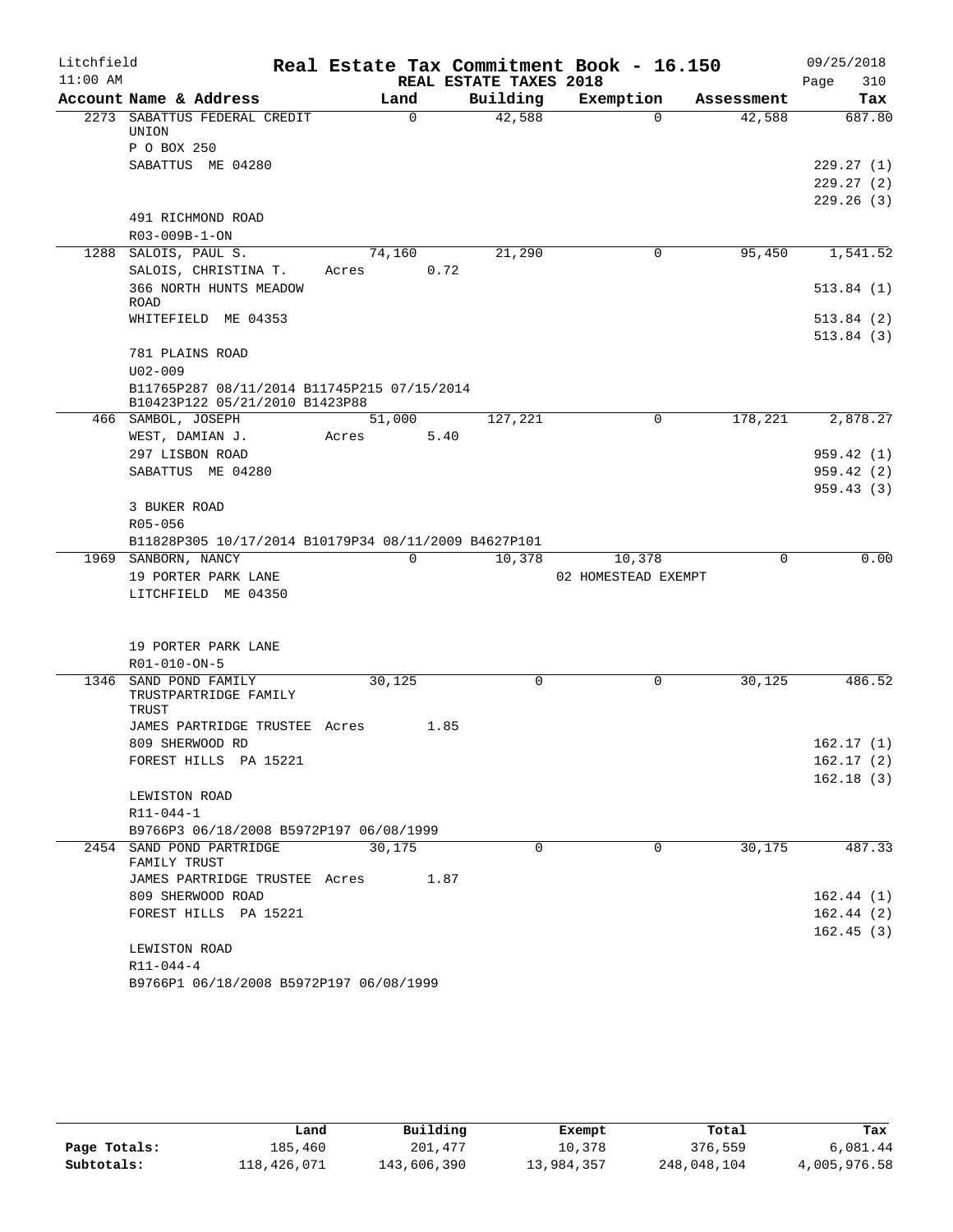| Litchfield |                                           |       |         |                        | Real Estate Tax Commitment Book - 16.150 |            | 09/25/2018             |
|------------|-------------------------------------------|-------|---------|------------------------|------------------------------------------|------------|------------------------|
| $11:00$ AM |                                           |       |         | REAL ESTATE TAXES 2018 |                                          |            | 311<br>Page            |
|            | Account Name & Address                    |       | Land    | Building               | Exemption                                | Assessment | Tax                    |
|            | 1347 SAND POND PARTRIDGE<br>FAMILY TRUST  |       | 189,272 | 37,707                 | $\Omega$                                 | 226,979    | 3,665.71               |
|            | JAMES PARTRIDGE                           | Acres | 56.00   |                        |                                          |            |                        |
|            | 809 SHERWOOD ROAD                         |       |         |                        |                                          |            | 1,221.90(1)            |
|            | FOREST HILLS PA 15221                     |       |         |                        |                                          |            | 1,221.90(2)            |
|            |                                           |       |         |                        |                                          |            | 1, 221.91(3)           |
|            | 47 SAND POND LANE                         |       |         |                        |                                          |            |                        |
|            | $U12 - 019$                               |       |         |                        |                                          |            |                        |
|            | B5972P197 06/08/1999                      |       |         |                        |                                          |            |                        |
|            | 2455 SAND POND PARTRIDGE<br>FAMILY TRUST  |       | 30,175  | 0                      | $\mathbf 0$                              | 30,175     | 487.33                 |
|            | JAMES PARTRIDGE                           | Acres | 1.87    |                        |                                          |            |                        |
|            | TRUSTEE                                   |       |         |                        |                                          |            |                        |
|            | 809 SHERWOOD ROAD                         |       |         |                        |                                          |            | 162.44(1)              |
|            | FOREST HILLS PA 15221                     |       |         |                        |                                          |            | 162.44(2)<br>162.45(3) |
|            | LEWISTON ROAD                             |       |         |                        |                                          |            |                        |
|            | $R11 - 044 - 5$                           |       |         |                        |                                          |            |                        |
|            | B9766P2 06/18/2008 B5972P197 06/08/1997   |       |         |                        |                                          |            |                        |
|            | 2453 SAND POND PARTRIDGE                  |       | 30,150  | $\Omega$               | $\Omega$                                 | 30,150     | 486.92                 |
|            | FAMILY TRUST                              |       |         |                        |                                          |            |                        |
|            | JAMES PARTRIDGETRUSTEE                    | Acres | 1.86    |                        |                                          |            |                        |
|            | 809 SHERWOOD ROAD                         |       |         |                        |                                          |            | 162.31(1)              |
|            | FOREST HILLS PA 15221                     |       |         |                        |                                          |            | 162.31(2)              |
|            |                                           |       |         |                        |                                          |            | 162.30(3)              |
|            | LEWISTON ROAD                             |       |         |                        |                                          |            |                        |
|            | $R11 - 044 - 3$                           |       |         |                        |                                          |            |                        |
|            | B9765P350 06/18/2008 B5972P197 06/08/1999 |       |         |                        |                                          |            |                        |
|            | 2452 SAND POND PARTRIDGE                  |       | 30.125  | $\Omega$               | 0                                        | 30,125     | 486.52                 |
|            | FAMILY TRUST                              |       |         |                        |                                          |            |                        |
|            | JAMES PARTRIDGE TRUSTEE Acres             |       | 1.85    |                        |                                          |            |                        |
|            | 809 SHERWOOD ROAD                         |       |         |                        |                                          |            | 162.17(1)              |
|            | FOREST HILLS PA 15221                     |       |         |                        |                                          |            | 162.17(2)              |
|            | LEWISTON ROAD                             |       |         |                        |                                          |            | 162.18(3)              |
|            | $R11 - 044 - 2$                           |       |         |                        |                                          |            |                        |
|            | B9765P349 06/18/2008 B5922P197 06/08/1999 |       |         |                        |                                          |            |                        |
|            | 1632 SANDERS, ROBERT                      |       | 41,250  | 57,436                 | 19,200                                   | 79,486     | 1,283.70               |
|            | 125 NECK ROAD                             | Acres | 1.50    |                        | 02 HOMESTEAD EXEMPT                      |            |                        |
|            | LITCHFIELD ME 04350                       |       |         |                        |                                          |            | 427.90 (1)             |
|            |                                           |       |         |                        |                                          |            | 427.90 (2)             |
|            |                                           |       |         |                        |                                          |            | 427.90 (3)             |
|            | 125 NECK ROAD                             |       |         |                        |                                          |            |                        |
|            | R14-037A                                  |       |         |                        |                                          |            |                        |
|            | B7081P138 09/07/1999                      |       |         |                        |                                          |            |                        |
|            | 2084 SANDS, TIMOTHY S                     |       | 42,500  | 70,313                 | 19,200                                   | 93,613     | 1,511.85               |
|            | PO BOX 667                                | Acres | 2.00    |                        | 02 HOMESTEAD EXEMPT                      |            |                        |
|            | SABATTUS ME 04280                         |       |         |                        |                                          |            | 503.95(1)              |
|            |                                           |       |         |                        |                                          |            | 503.95(2)              |
|            |                                           |       |         |                        |                                          |            | 503.95(3)              |
|            | 106 OAK HILL ROAD                         |       |         |                        |                                          |            |                        |
|            | $R05 - 013$                               |       |         |                        |                                          |            |                        |

|              | Land        | Building    | Exempt     | Total       | Tax          |
|--------------|-------------|-------------|------------|-------------|--------------|
| Page Totals: | 363,472     | 165,456     | 38,400     | 490,528     | 7,922.03     |
| Subtotals:   | 118,789,543 | 143,771,846 | 14,022,757 | 248,538,632 | 4,013,898.61 |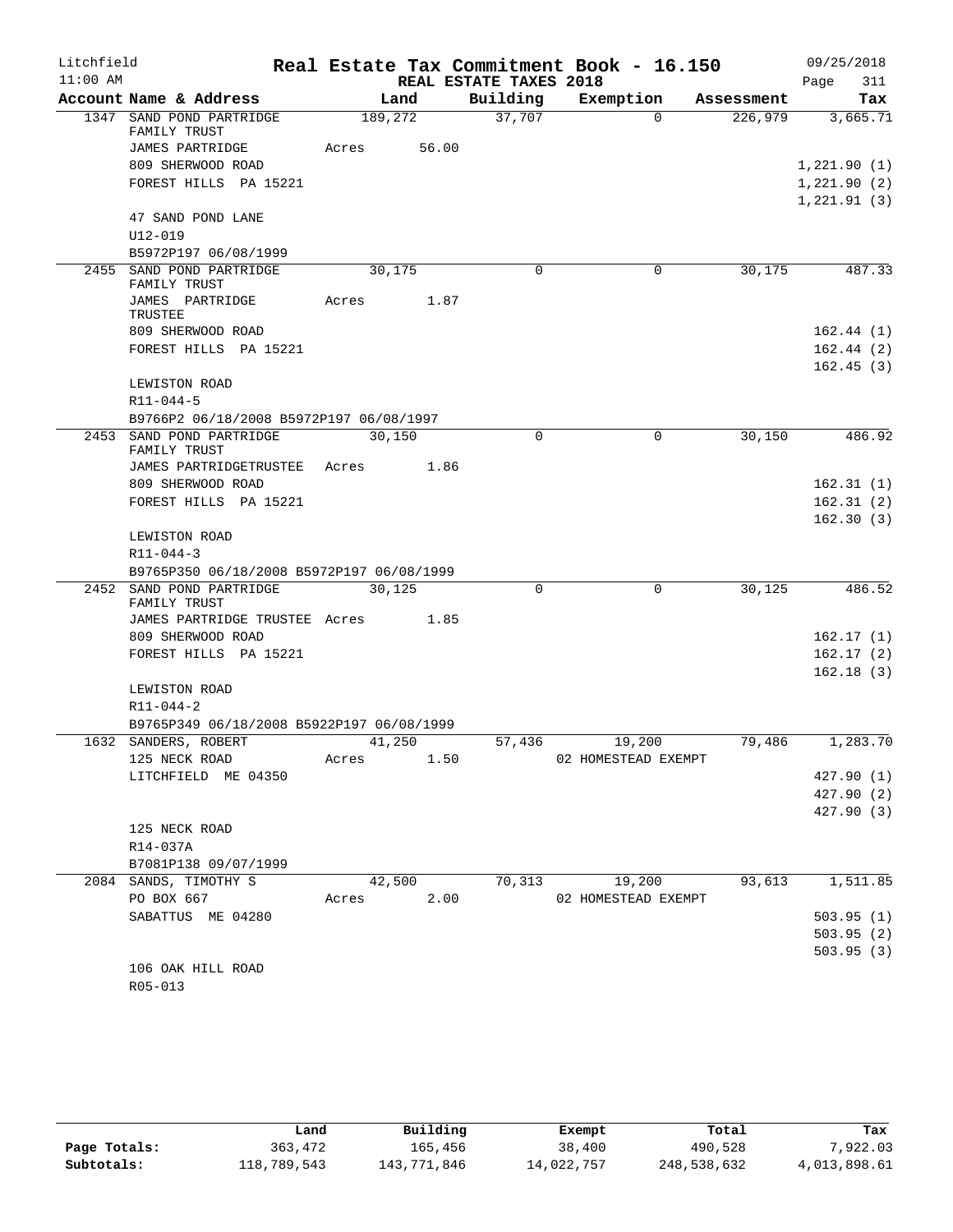| Litchfield   |                                                      |             |             |         |                        | Real Estate Tax Commitment Book - 16.150 |             |            | 09/25/2018             |
|--------------|------------------------------------------------------|-------------|-------------|---------|------------------------|------------------------------------------|-------------|------------|------------------------|
| $11:00$ AM   |                                                      |             |             |         | REAL ESTATE TAXES 2018 |                                          |             |            | 312<br>Page            |
|              | Account Name & Address                               |             | Land        |         | Building               | Exemption                                |             | Assessment | Tax                    |
|              | 2840 SARGENT, HELEN F.                               |             | 32,000      |         | $\mathbf 0$            | $\Omega$                                 |             | 32,000     | 516.80                 |
|              | SARGENT, NELSON L.                                   | Acres       |             | 2.60    |                        |                                          |             |            |                        |
|              | 1421 RICHMOND ROAD                                   |             |             |         |                        |                                          |             |            | 172.27(1)              |
|              | LITCHFIELD ME 04350                                  |             |             |         |                        |                                          |             |            | 172.27(2)              |
|              | HUNTINGTON HILL ROAD                                 |             |             |         |                        |                                          |             |            | 172.26(3)              |
|              | R04-007A                                             |             |             |         |                        |                                          |             |            |                        |
|              | B11540P235 10/16/2013                                |             |             |         |                        |                                          |             |            |                        |
| 2010         | SARGENT, NELSON L.                                   |             | 50,000      |         | 71,097                 | 0                                        |             | 121,097    | 1,955.72               |
|              | SARGENT, HELEN F.                                    | Acres       |             | 5.00    |                        |                                          |             |            |                        |
|              | 1421 RICHMOND ROAD                                   |             |             |         |                        |                                          |             |            | 651.91(1)              |
|              | LITCHFIELD ME 04350                                  |             |             |         |                        |                                          |             |            | 651.91(2)              |
|              |                                                      |             |             |         |                        |                                          |             |            | 651.90(3)              |
|              | 1421 RICHMOND ROAD                                   |             |             |         |                        |                                          |             |            |                        |
|              | R01-051B                                             |             |             |         |                        |                                          |             |            |                        |
|              | B11629P105 02/14/2014 B9197P187 12/20/2006 B5108P39  |             |             |         |                        |                                          |             |            |                        |
|              | 04/10/1996                                           |             |             |         |                        |                                          |             |            |                        |
|              | 1559 SARGENT, SUSAN L                                |             | 38,600      |         | 43,194                 | 19,200                                   |             | 62,594     | 1,010.89               |
|              | SARGENT, RAYMOND                                     | Acres       |             | 1.00    |                        | 02 HOMESTEAD EXEMPT                      |             |            |                        |
|              | WILFORD                                              |             |             |         |                        |                                          |             |            |                        |
|              | 50 LITTLE DRIVE                                      |             |             |         |                        |                                          |             |            | 336.96(1)              |
|              | LITCHFIELD ME 04350                                  |             |             |         |                        |                                          |             |            | 336.96(2)              |
|              |                                                      |             |             |         |                        |                                          |             |            | 336.97(3)              |
|              | 50 LITTLE DRIVE                                      |             |             |         |                        |                                          |             |            |                        |
|              | $U24-012A$                                           |             |             |         |                        |                                          |             |            |                        |
|              | B1900P306 04/29/1976 B1824P55                        |             | 92,700      |         | 2,725                  | 0                                        |             |            |                        |
|              | 1560 SAWTELLE, JULIE<br>637 MAIN STREET              | Acres       |             | 1.80    |                        |                                          |             | 95,425     | 1,541.11               |
|              | MONMOUTH ME 04259                                    |             |             |         |                        |                                          |             |            | 513.70(1)              |
|              |                                                      |             |             |         |                        |                                          |             |            | 513.70(2)              |
|              |                                                      |             |             |         |                        |                                          |             |            | 513.71(3)              |
|              | 50 KENWAY DRIVE                                      |             |             |         |                        |                                          |             |            |                        |
|              | $U22 - 001$                                          |             |             |         |                        |                                          |             |            |                        |
|              | B8131P166 06/14/2004 B3641P233                       |             |             |         |                        |                                          |             |            |                        |
|              | 419 SAWYER RALPH J JR                                |             | 45,500      |         | $\Omega$               | 0                                        |             | 45,500     | 734.83                 |
|              | P. O. BOX 3486                                       | Acres       |             | 11.00   |                        |                                          |             |            |                        |
|              | AUBURN ME 04212                                      |             |             |         |                        |                                          |             |            | 244.94 (1)             |
|              |                                                      |             |             |         |                        |                                          |             |            | 244.94 (2)             |
|              |                                                      |             |             |         |                        |                                          |             |            | 244.95 (3)             |
|              | OAK HILL ROAD                                        |             |             |         |                        |                                          |             |            |                        |
|              | R04-019                                              |             |             |         |                        |                                          |             |            |                        |
|              | B1454P900 10/20/1967 B781P443                        |             |             |         |                        |                                          |             |            |                        |
|              | 1561 SAWYER, RALPH J                                 |             | 73,400      |         | 0                      | 0                                        |             | 73,400     | 1,185.41               |
|              | P O BOX 3486                                         | Acres       |             | 69.00   |                        |                                          |             |            |                        |
|              | AUBURN ME 04212                                      |             |             |         |                        |                                          |             |            | 395.14(1)              |
|              |                                                      |             |             |         |                        |                                          |             |            | 395.14(2)              |
|              |                                                      |             |             |         |                        |                                          |             |            | 395.13 (3)             |
|              | OAK HILL ROAD                                        |             |             |         |                        |                                          |             |            |                        |
|              | R04-017                                              |             |             |         |                        |                                          |             |            |                        |
|              | B1454P903                                            |             |             |         |                        |                                          |             |            |                        |
|              | 1562 SAWYER, STANLEY                                 |             | 168,422     |         | 0                      | 0                                        |             | 168,422    | 2,720.02               |
|              | SAWYER, RALPH J.<br>54 ABENAKI WAY                   | Acres       | 535.11      |         |                        |                                          |             |            | 906.67(1)              |
|              |                                                      |             |             |         |                        |                                          |             |            |                        |
|              | TURNER ME 04282                                      |             |             |         |                        |                                          |             |            | 906.67(2)<br>906.68(3) |
|              | RICHMOND ROAD                                        |             |             |         |                        |                                          |             |            |                        |
|              | R02-068                                              |             |             |         |                        |                                          |             |            |                        |
|              | B12360P10 07/12/2016 B12119P346 09/08/2015 B4202P159 |             |             |         |                        |                                          |             |            |                        |
|              |                                                      |             |             |         |                        |                                          |             |            |                        |
|              |                                                      | Land        | Building    |         |                        | Exempt                                   | Total       |            | Tax                    |
| Page Totals: |                                                      | 500,622     |             | 117,016 |                        | 19,200                                   | 598,438     |            | 9,664.78               |
| Subtotals:   |                                                      | 119,290,165 | 143,888,862 |         |                        | 14,041,957                               | 249,137,070 |            | 4,023,563.39           |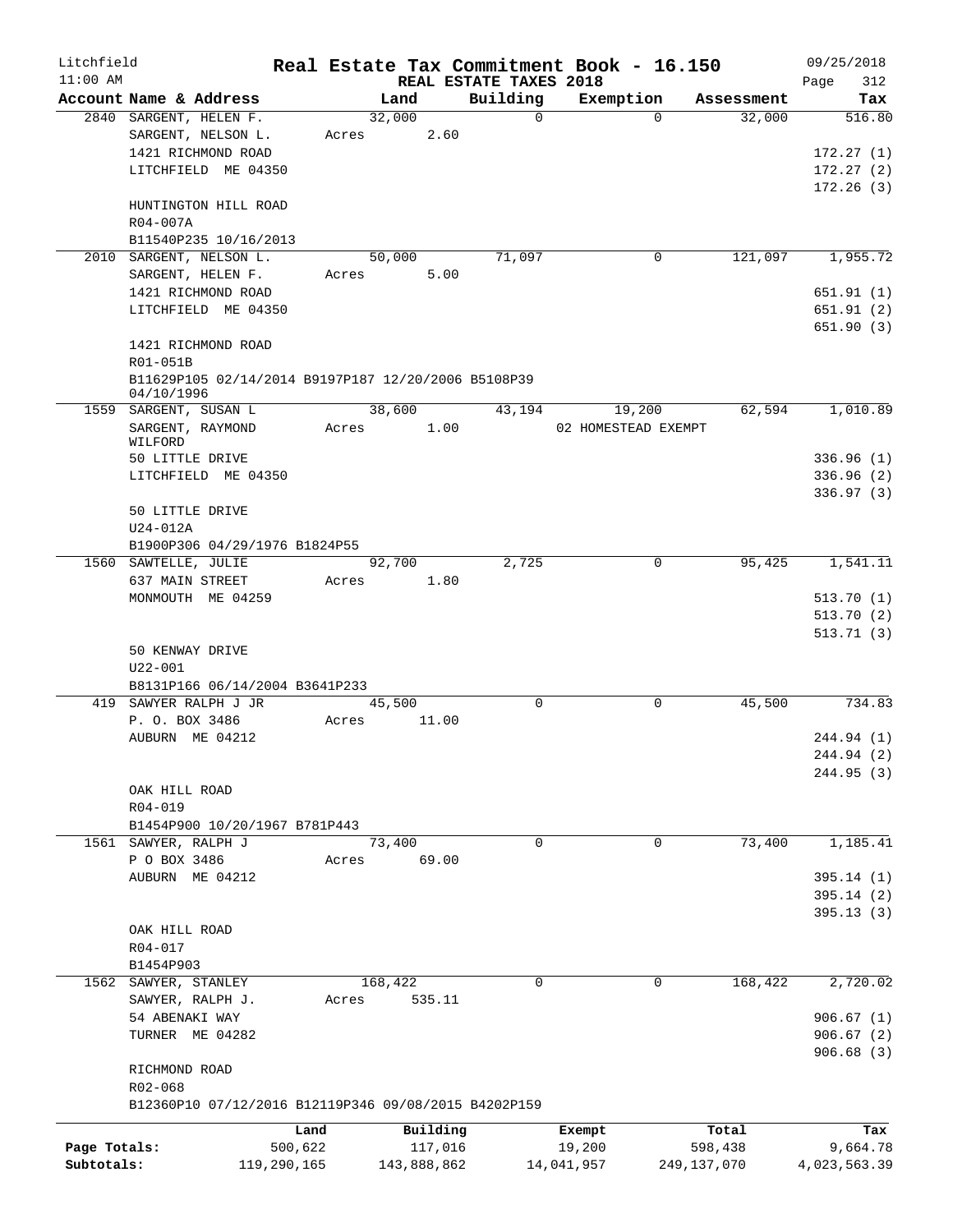| Litchfield   |                                                      |               |          |                         | Real Estate Tax Commitment Book - 16.150 |                     | 09/25/2018   |
|--------------|------------------------------------------------------|---------------|----------|-------------------------|------------------------------------------|---------------------|--------------|
| $11:00$ AM   |                                                      |               |          | REAL ESTATE TAXES 2018  |                                          |                     | 313<br>Page  |
|              | Account Name & Address<br>2822 SAWYER, STANLEY       | Land<br>2,600 |          | Building<br>$\mathbf 0$ | Exemption<br>$\Omega$                    | Assessment<br>2,600 | Tax<br>41.99 |
|              | 54 ABENAKI WAY                                       | Acres         | 13.00    |                         |                                          |                     |              |
|              | TURNER ME 04282                                      |               |          |                         |                                          |                     | 14.00(1)     |
|              |                                                      |               |          |                         |                                          |                     |              |
|              |                                                      |               |          |                         |                                          |                     | 14.00(2)     |
|              |                                                      |               |          |                         |                                          |                     | 13.99(3)     |
|              | R02-075B                                             |               |          |                         |                                          |                     |              |
|              | B455P84                                              |               |          |                         |                                          |                     |              |
|              | 1564 SAWYER, STANLEY                                 | 86,000        |          | $\mathbf 0$             | 0                                        | 86,000              | 1,388.90     |
|              | SAWYER, RALPH J.                                     | Acres         | 116.00   |                         |                                          |                     |              |
|              | 54 ABENAKI WAY                                       |               |          |                         |                                          |                     | 462.97(1)    |
|              |                                                      |               |          |                         |                                          |                     |              |
|              | TURNER ME 04282                                      |               |          |                         |                                          |                     | 462.97(2)    |
|              |                                                      |               |          |                         |                                          |                     | 462.96(3)    |
|              | RICHMOND ROAD                                        |               |          |                         |                                          |                     |              |
|              | R01-070                                              |               |          |                         |                                          |                     |              |
|              | B12119P346 09/08/2015 B4202P158 02/14/1992           |               |          |                         |                                          |                     |              |
|              | 233 SAWYER, STANLEY & RALPH                          | 33,600        |          | $\mathbf 0$             | $\mathbf 0$                              | 33,600              | 542.64       |
|              | 54 ABENAKI WAY                                       | Acres         | 3.80     |                         |                                          |                     |              |
|              | TURNER ME 04282                                      |               |          |                         |                                          |                     | 180.88(1)    |
|              |                                                      |               |          |                         |                                          |                     | 180.88(2)    |
|              |                                                      |               |          |                         |                                          |                     | 180.88(3)    |
|              | ADAMS ROAD                                           |               |          |                         |                                          |                     |              |
|              | R01-066                                              |               |          |                         |                                          |                     |              |
|              | B12119P346 09/08/2015 B5541P81 12/19/1997            |               |          |                         |                                          |                     |              |
|              | 2045 SAWYER, STANLEY & RALPH                         | 29,750        |          | $\mathbf 0$             | 0                                        | 29,750              | 480.46       |
|              | 54 ABENAKI WAY                                       | Acres         | 1.70     |                         |                                          |                     |              |
|              | TURNER ME 04282                                      |               |          |                         |                                          |                     | 160.15(1)    |
|              |                                                      |               |          |                         |                                          |                     | 160.15(2)    |
|              |                                                      |               |          |                         |                                          |                     | 160.16(3)    |
|              | RICHMOND ROAD                                        |               |          |                         |                                          |                     |              |
|              | R02-064                                              |               |          |                         |                                          |                     |              |
|              | B12119P346 09/08/2015 B5578P50 03/01/1998            |               |          |                         |                                          |                     |              |
|              | 114 SCHILDROTH, MICHAEL L.                           | 45,675        |          | 137,932                 | 0                                        | 183,607             | 2,965.25     |
|              | SCHILDROTH, BETH A.                                  | Acres         | 2.23     |                         |                                          |                     |              |
|              | 89 KING STREET                                       |               |          |                         |                                          |                     | 988.42 (1)   |
|              | WESTBROOK ME 04092                                   |               |          |                         |                                          |                     | 988.42 (2)   |
|              |                                                      |               |          |                         |                                          |                     | 988.41 (3)   |
|              | 60 PLEASANT POND LANE                                |               |          |                         |                                          |                     |              |
|              | $U01 - 006$                                          |               |          |                         |                                          |                     |              |
|              | B12632P273 06/15/2017 B1767P146                      |               |          |                         |                                          |                     |              |
|              | 498 SCHNECKENBURGER, MARY                            | 40,425        |          | 56,555                  | $\mathbf 0$                              | 96,980              | 1,566.23     |
|              | VOORHEES, KENNETH S                                  | Acres         | 1.73     |                         |                                          |                     |              |
|              | 73 FERRIN ROD                                        |               |          |                         |                                          |                     | 522.08(1)    |
|              | LITCHFIELD ME 04350                                  |               |          |                         |                                          |                     | 522.08(2)    |
|              |                                                      |               |          |                         |                                          |                     | 522.07(3)    |
|              | FERRIN ROAD                                          |               |          |                         |                                          |                     |              |
|              | R03-113                                              |               |          |                         |                                          |                     |              |
|              | B10844P56 09/28/2011 B8834P187 03/13/2006 B2380P8    |               |          |                         |                                          |                     |              |
|              | 2703 SCHOEN, WILLIAM KEITH                           | 38,700        |          | 75,943                  | 0                                        | 114,643             | 1,851.48     |
|              | 16 TREMAINE STREET                                   | Acres         | 1.04     |                         |                                          |                     |              |
|              | PORTLAND ME 04103                                    |               |          |                         |                                          |                     | 617.16(1)    |
|              |                                                      |               |          |                         |                                          |                     | 617.16(2)    |
|              |                                                      |               |          |                         |                                          |                     | 617.16(3)    |
|              | 71 NORRIS POINT ROAD                                 |               |          |                         |                                          |                     |              |
|              | R14-001-07                                           |               |          |                         |                                          |                     |              |
|              | B11808P209 09/19/2014 B10763P78 06/24/2011 B9517P160 |               |          |                         |                                          |                     |              |
|              | 10/01/2007 B8511P262 07/05/2005                      |               |          |                         |                                          |                     |              |
|              |                                                      |               |          |                         |                                          |                     |              |
|              |                                                      | Land          | Building |                         | Exempt                                   | Total               | Tax          |
| Page Totals: | 276,750                                              |               | 270,430  |                         | 0                                        | 547,180             | 8,836.95     |

**Subtotals:** 119,566,915 144,159,292 14,041,957 249,684,250 4,032,400.34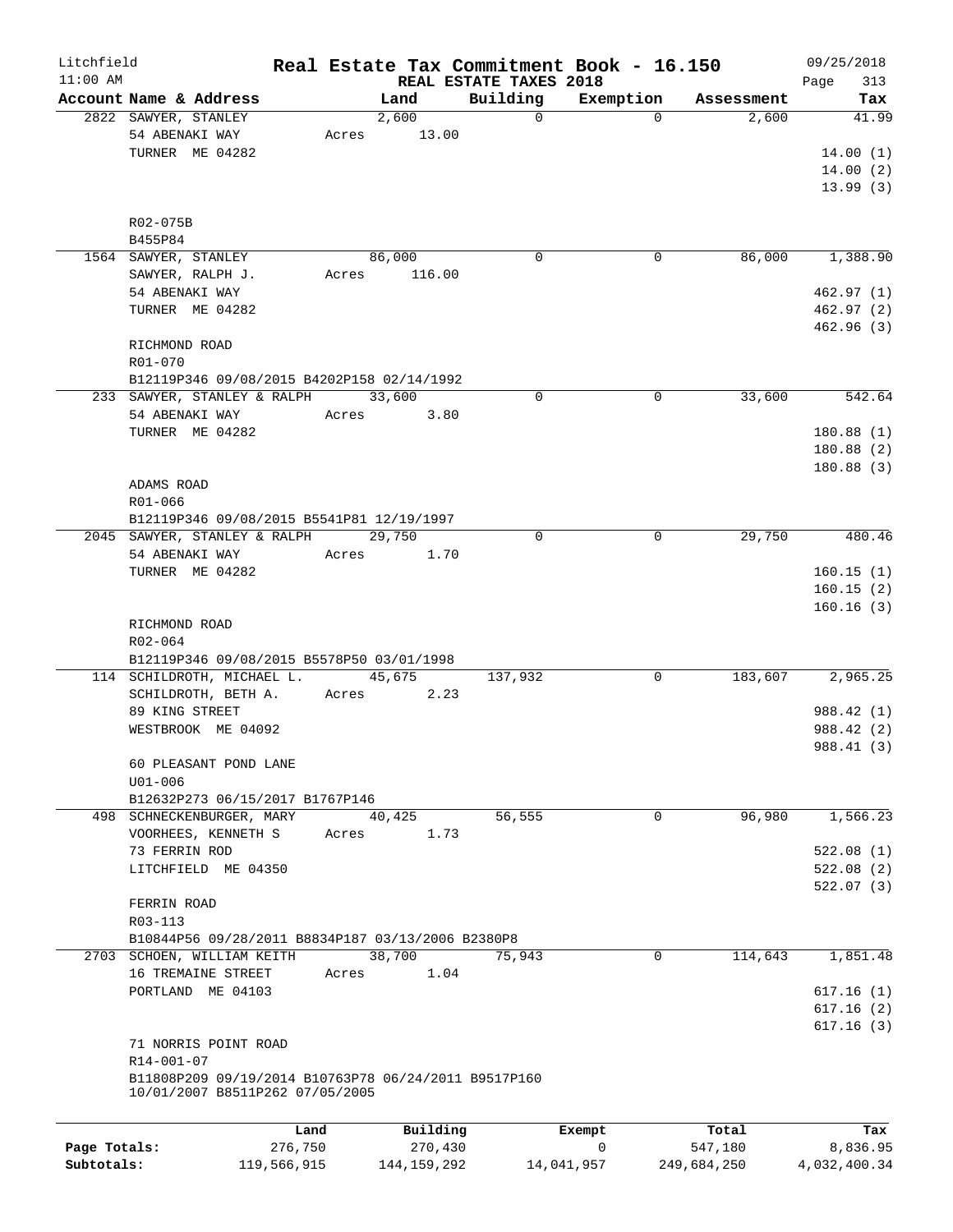| Litchfield |                                                      |         |      |                        | Real Estate Tax Commitment Book - 16.150 |            | 09/25/2018  |
|------------|------------------------------------------------------|---------|------|------------------------|------------------------------------------|------------|-------------|
| $11:00$ AM |                                                      |         |      | REAL ESTATE TAXES 2018 |                                          |            | 314<br>Page |
|            | Account Name & Address                               | Land    |      | Building               | Exemption                                | Assessment | Tax         |
|            | 162 SCHOOLS, SHANE M                                 | 40,000  |      | 72,957                 | 19,200                                   | 93,757     | 1,514.18    |
|            | 47 HARDSCRABBLE ROADD                                | Acres   | 1.00 |                        | 02 HOMESTEAD EXEMPT                      |            |             |
|            | LITCHFIELD ME 04350                                  |         |      |                        |                                          |            | 504.73(1)   |
|            |                                                      |         |      |                        |                                          |            | 504.73(2)   |
|            |                                                      |         |      |                        |                                          |            | 504.72(3)   |
|            | 47 HARDSCRABBLE ROAD<br>$U20 - 004$                  |         |      |                        |                                          |            |             |
|            | B10698P62 03/30/2011 B9674P3053 03/24/2008 B9586P138 |         |      |                        |                                          |            |             |
|            | 12/06/2007 B8925P333 05/30/2006 B8925P170 06/05/2006 |         |      |                        |                                          |            |             |
|            | B3962P325                                            |         |      |                        |                                          |            |             |
|            | 1048 SCHRADER, KEVIN J.                              | 115,075 |      | 32,036                 | $\mathbf 0$                              | 147,111    | 2,375.84    |
|            | SCHRADER, SUSAN J                                    | Acres   | 0.25 |                        |                                          |            |             |
|            | 56 MAVERICK STREET                                   |         |      |                        |                                          |            | 791.95(1)   |
|            | MARBLEHEAD MA 01945                                  |         |      |                        |                                          |            | 791.95(2)   |
|            |                                                      |         |      |                        |                                          |            | 791.94 (3)  |
|            | 99 ROSSER DRIVE                                      |         |      |                        |                                          |            |             |
|            | $U17 - 013$                                          |         |      |                        |                                          |            |             |
|            | B7394P18 05/08/2003                                  |         |      |                        |                                          |            |             |
| 2288       | SCHWARZ STEVEN J                                     | 43,520  |      | 25,145                 | 0                                        | 68,665     | 1,108.94    |
|            | P O BOX 84                                           | Acres   | 0.58 |                        |                                          |            |             |
|            | BOWDOINHAM ME 04008                                  |         |      |                        |                                          |            | 369.65(1)   |
|            |                                                      |         |      |                        |                                          |            | 369.65(2)   |
|            |                                                      |         |      |                        |                                          |            | 369.64(3)   |
|            | 69 STREAM DRIVE<br>R13-012A                          |         |      |                        |                                          |            |             |
|            | B9501P61 09/17/2007 B9343P177 07/07/2007 B9321P277   |         |      |                        |                                          |            |             |
|            | 04/17/2007 B6895P81 04/29/2002                       |         |      |                        |                                          |            |             |
|            | 1484 SCHWARZ STEVEN J                                | 38,545  |      | 3,629                  | $\mathbf 0$                              | 42,174     | 681.11      |
|            | P O BOX 84                                           | Acres   | 1.50 |                        |                                          |            |             |
|            | BOWDOINHAM ME 04008                                  |         |      |                        |                                          |            | 227.04(1)   |
|            |                                                      |         |      |                        |                                          |            | 227.04(2)   |
|            |                                                      |         |      |                        |                                          |            | 227.03(3)   |
|            | 69 STREAM DRIVE                                      |         |      |                        |                                          |            |             |
|            | R13-012                                              |         |      |                        |                                          |            |             |
|            | B10437P287 06/08/2010 B3462P19 11/05/1988            |         |      |                        |                                          |            |             |
|            | 736 SCOTT, SYLVIA                                    | 40,000  |      | 109,584                | 19,200                                   | 130,384    | 2,105.70    |
|            | 1874 HALLOWELL ROAD                                  | Acres   | 1.00 |                        | 02 HOMESTEAD EXEMPT                      |            |             |
|            | LITCHFIELD ME 04350                                  |         |      |                        |                                          |            | 701.90(1)   |
|            |                                                      |         |      |                        |                                          |            | 701.90 (2)  |
|            |                                                      |         |      |                        |                                          |            | 701.90(3)   |
|            | 1874 HALLOWELL ROAD                                  |         |      |                        |                                          |            |             |
|            | $U16 - 019$                                          |         |      |                        |                                          |            |             |
|            | B4875P139<br>424 SCOTT, SYLVIA                       |         |      |                        | $\mathbf 0$                              | 148,273    | 2,394.61    |
|            | 1874 HALLOWELL ROAD                                  | 125,314 | 0.79 | 22,959                 |                                          |            |             |
|            | LITCHFIELD ME 04350                                  | Acres   |      |                        |                                          |            | 798.20 (1)  |
|            |                                                      |         |      |                        |                                          |            | 798.20(2)   |
|            |                                                      |         |      |                        |                                          |            | 798.21(3)   |
|            | 77 LEBEL LANE                                        |         |      |                        |                                          |            |             |
|            | $U11 - 046$                                          |         |      |                        |                                          |            |             |
|            | B1495P814                                            |         |      |                        |                                          |            |             |

|              | Land        | Building    | Exempt     | Total       | Tax          |
|--------------|-------------|-------------|------------|-------------|--------------|
| Page Totals: | 402,454     | 266,310     | 38,400     | 630,364     | 10,180.38    |
| Subtotals:   | 119,969,369 | 144,425,602 | 14,080,357 | 250,314,614 | 4,042,580.72 |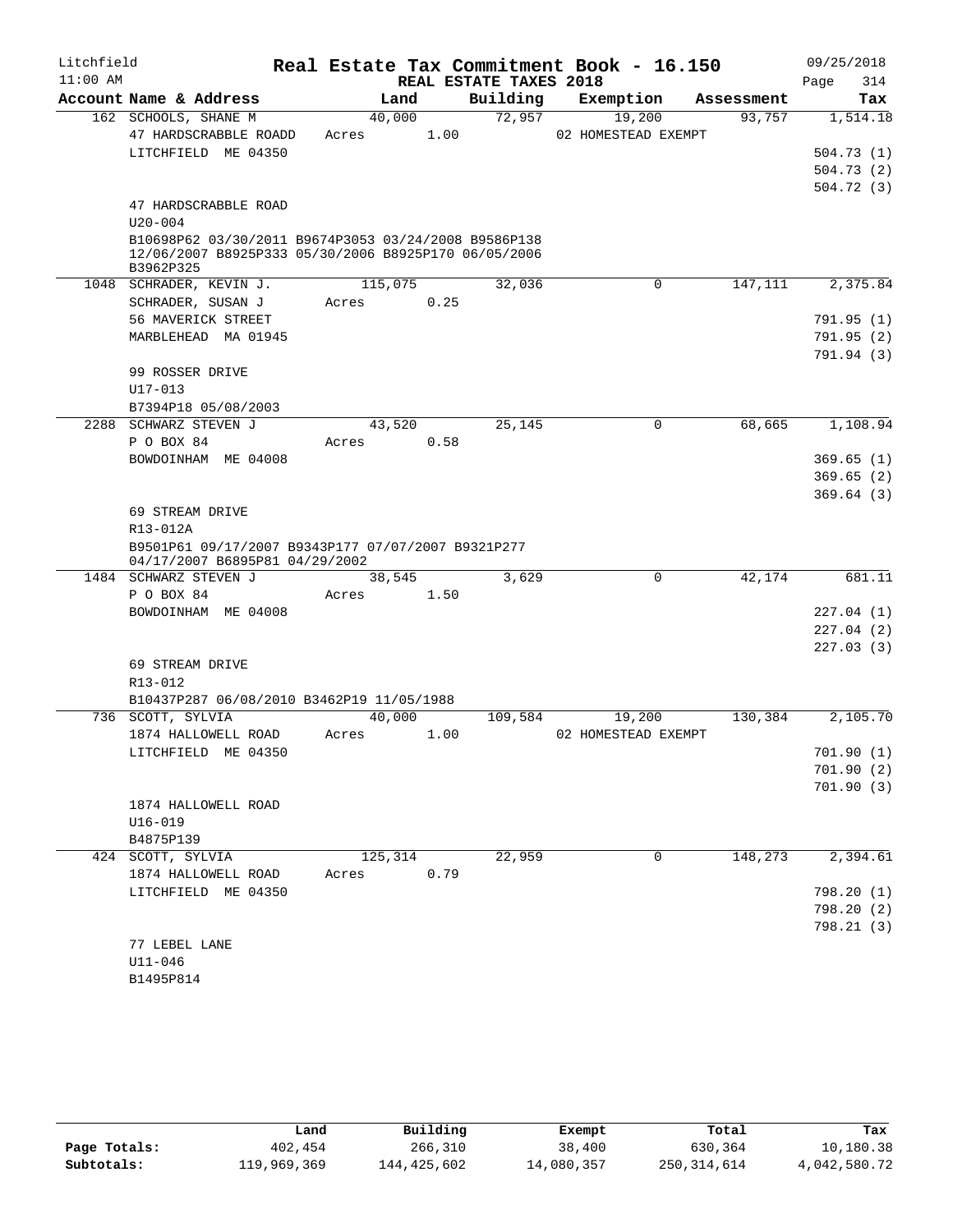| Litchfield<br>$11:00$ AM |                                                                                                              |       |                  | REAL ESTATE TAXES 2018 | Real Estate Tax Commitment Book - 16.150 |                    | 09/25/2018<br>315<br>Page                      |
|--------------------------|--------------------------------------------------------------------------------------------------------------|-------|------------------|------------------------|------------------------------------------|--------------------|------------------------------------------------|
|                          | Account Name & Address                                                                                       |       | Land             | Building               | Exemption                                | Assessment         | Tax                                            |
|                          | 1569 SCOTTO, JACQUELINE<br>1539 HALLOWELL ROAD<br>LITCHFIELD ME 04350                                        | Acres | 89,170<br>0.64   | 57,034                 | 19,200<br>02 HOMESTEAD EXEMPT            | 127,004            | 2,051.11<br>683.70 (1)<br>683.70 (2)           |
|                          | 1539 HALLOWELL ROAD<br>$U19 - 005$<br>B8444P267 05/12/2005 B5256P32                                          |       |                  |                        |                                          |                    | 683.71 (3)                                     |
|                          | 2111 SEAMAN, ERIC                                                                                            |       | $\mathbf 0$      | 4,843                  |                                          | 4,843<br>0         | 78.21                                          |
|                          | 1844 HALLOWELL ROAD<br>LITCHFIELD ME 04350                                                                   |       |                  |                        |                                          |                    | 26.07(1)<br>26.07(2)<br>26.07(3)               |
|                          | 242 PINE TREE ROAD<br>R10-034-ON                                                                             |       |                  |                        |                                          |                    |                                                |
|                          | 1571 SEAMAN, ERIC                                                                                            |       | 42,202           | 66,212                 | 19,200                                   | 89,214             | 1,440.81                                       |
|                          | 1844 HALLOWELL ROAD<br>LITCHFIELD ME 04350                                                                   | Acres | 7.30             |                        | 02 HOMESTEAD EXEMPT                      |                    | 480.27 (1)<br>480.27 (2)<br>480.27 (3)         |
|                          | 1844 HALLOWELL ROAD<br>$U16 - 015$<br>B6684P65                                                               |       |                  |                        |                                          |                    |                                                |
|                          | 1572 SEAMAN, ERIC<br>1844 HALLOWELL ROAD<br>LITCHFIELD ME 04350                                              | Acres | 35,740<br>124.00 | 2,181                  |                                          | 0<br>37,921        | 612.42<br>204.14(1)<br>204.14(2)               |
|                          | 242 PINE TREE ROAD<br>R10-034<br>B3076P208                                                                   |       |                  |                        |                                          |                    | 204.14(3)                                      |
|                          | 1755 SEAMAN, ERIC<br>1844 HALLOWELL ROAD<br>LITCHFIELD ME 04350                                              | Acres | 13,868<br>39.00  | 0                      |                                          | 0<br>13,868        | 223.97<br>74.66(1)<br>74.66(2)<br>74.65 (3)    |
|                          | DENNIS HILL ROAD<br>R13-016                                                                                  |       |                  |                        |                                          |                    |                                                |
|                          | B11873P113 11/12/2014 B7932P61 04/12/2004<br>1754 SEAMAN, ERIC<br>1844 HALLOWELL ROAD<br>LITCHFIELD ME 04350 | Acres | 46,775<br>12.70  | $\mathbf 0$            |                                          | $\Omega$<br>46,775 | 755.42<br>251.81(1)<br>251.81(2)               |
|                          | LEWISTON ROAD<br>R12-020<br>B5784P236                                                                        |       |                  |                        |                                          |                    | 251.80(3)                                      |
|                          | 1574 SEAMAN, ERIC C<br>1844 HALLOWELL ROAD<br>LITCHFIELD ME 04350                                            |       | 0                | 61,188                 |                                          | 61,188<br>0        | 988.19<br>329.40(1)<br>329.40(2)<br>329.39 (3) |
|                          | 1846 HALLOWELL ROAD<br>$U16 - 015 - ON$                                                                      |       |                  |                        |                                          |                    |                                                |
|                          |                                                                                                              |       |                  |                        |                                          |                    |                                                |

|              | Land          | Building    | Exempt     | Total       | Tax          |
|--------------|---------------|-------------|------------|-------------|--------------|
| Page Totals: | 227,755       | 191,458     | 38,400     | 380,813     | 6,150.13     |
| Subtotals:   | 120, 197, 124 | 144,617,060 | 14,118,757 | 250,695,427 | 4,048,730.85 |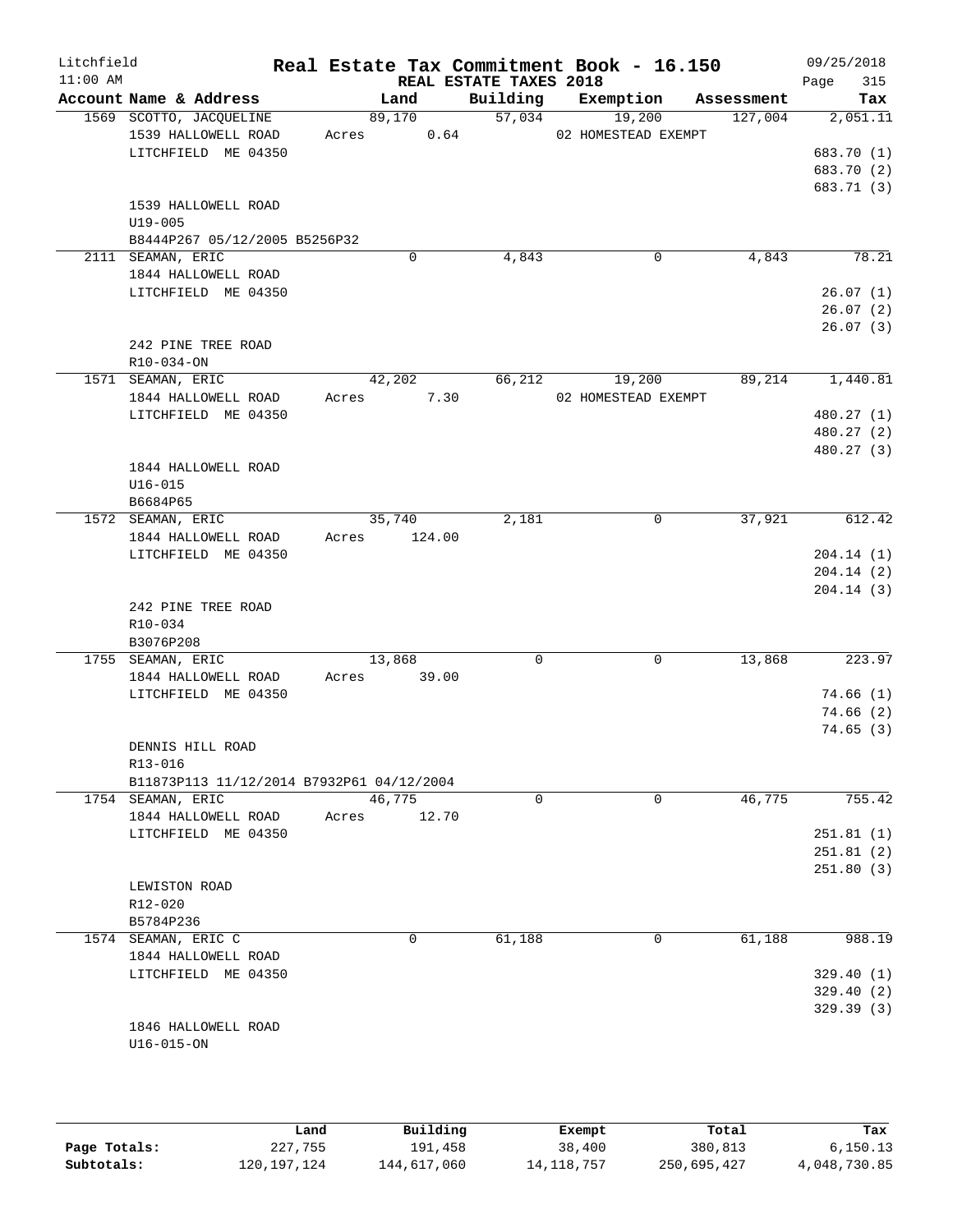| Litchfield |                                                      |       |         |                        | Real Estate Tax Commitment Book - 16.150 |            | 09/25/2018   |
|------------|------------------------------------------------------|-------|---------|------------------------|------------------------------------------|------------|--------------|
| $11:00$ AM |                                                      |       |         | REAL ESTATE TAXES 2018 |                                          |            | 316<br>Page  |
|            | Account Name & Address                               |       | Land    | Building               | Exemption                                | Assessment | Tax          |
|            | 1570 SEAMAN, ERIC C.                                 |       | 20, 336 | $\Omega$               | $\Omega$                                 | 20,336     | 328.43       |
|            | 1844 HALLOWELL ROAD                                  | Acres | 57.61   |                        |                                          |            |              |
|            | LITCHFIELD ME 04350                                  |       |         |                        |                                          |            | 109.48(1)    |
|            |                                                      |       |         |                        |                                          |            | 109.48(2)    |
|            |                                                      |       |         |                        |                                          |            | 109.47(3)    |
|            | HALLOWELL ROAD                                       |       |         |                        |                                          |            |              |
|            | R11-011A                                             |       |         |                        |                                          |            |              |
|            | B11935P31 03/17/2015 B6322P44 10/11/2000             |       |         |                        |                                          |            |              |
|            | 1573 SEAMAN, MICHAEL                                 |       | 71,478  | 164,541                | 19,200<br>02 HOMESTEAD EXEMPT            | 216,819    | 3,501.63     |
|            | SEAMAN, JUDY                                         | Acres | 57.34   |                        |                                          |            |              |
|            | 127 PINE TREE ROAD                                   |       |         |                        |                                          |            | 1, 167.21(1) |
|            | LITCHFIELD ME 04350                                  |       |         |                        |                                          |            | 1, 167.21(2) |
|            | 127 PINE TREE ROAD                                   |       |         |                        |                                          |            | 1, 167.21(3) |
|            | R11-005B                                             |       |         |                        |                                          |            |              |
|            | B11936P24 03/17/2015 B3234P178                       |       |         |                        |                                          |            |              |
|            | 2284 SEAMAN, SHANTEL                                 |       | 28,850  | $\Omega$               | $\Omega$                                 | 28,850     | 465.93       |
|            | 1844 HALLOWELL ROAD                                  | Acres | 1.34    |                        |                                          |            |              |
|            | LITCHFIELD ME 04350                                  |       |         |                        |                                          |            | 155.31(1)    |
|            |                                                      |       |         |                        |                                          |            | 155.31(2)    |
|            |                                                      |       |         |                        |                                          |            | 155.31(3)    |
|            | DENNIS HILL ROAD                                     |       |         |                        |                                          |            |              |
|            | R12-020B                                             |       |         |                        |                                          |            |              |
|            | B7134P283 11/01/2002                                 |       |         |                        |                                          |            |              |
|            | 211 SEARS, KALIE                                     |       | 41,100  | 55,753                 | 19,200                                   | 77,653     | 1,254.10     |
|            | 22A BOOKER STREET                                    | Acres | 2.00    |                        | 02 HOMESTEAD EXEMPT                      |            |              |
|            | LISBON FALLS ME 04252                                |       |         |                        |                                          |            | 418.03(1)    |
|            |                                                      |       |         |                        |                                          |            | 418.03(2)    |
|            |                                                      |       |         |                        |                                          |            | 418.04(3)    |
|            | 34 MACE ROAD                                         |       |         |                        |                                          |            |              |
|            | $U14 - 001$                                          |       |         |                        |                                          |            |              |
|            | B11622P81 01/30/2014 B11362P88 05/18/2012 B11149P173 |       |         |                        |                                          |            |              |
|            | 08/23/2012 B5734P241 09/17/1998                      |       |         |                        |                                          |            |              |
|            | 2901 SEEBER, DAVID G.                                |       | 42,500  | 65,160                 | 0                                        | 107,660    | 1,738.71     |
|            | SEEBER, ANNE E.                                      | Acres | 2.00    |                        |                                          |            |              |
|            | 124 NECK ROAD                                        |       |         |                        |                                          |            | 579.57(1)    |
|            | LITCHFIELD ME 04350                                  |       |         |                        |                                          |            | 579.57(2)    |
|            |                                                      |       |         |                        |                                          |            | 579.57(3)    |
|            | 124 NECK ROAD                                        |       |         |                        |                                          |            |              |
|            | R14-012E                                             |       |         |                        |                                          |            |              |
|            | B12464P62 11/10/2016 B2730P119                       |       |         |                        |                                          |            |              |
|            | 1418 SEGARS, RONALD &<br>MARILYN                     |       | 61,088  | 0                      | 0                                        | 61,088     | 986.57       |
|            | 35 CHAMBERLAIN ST                                    | Acres | 0.68    |                        |                                          |            |              |
|            | HOPKINTON MA 01748                                   |       |         |                        |                                          |            | 328.86(1)    |
|            |                                                      |       |         |                        |                                          |            | 328.86(2)    |
|            |                                                      |       |         |                        |                                          |            | 328.85(3)    |
|            | PURGATORY DRIVE                                      |       |         |                        |                                          |            |              |
|            | $U22 - 016$                                          |       |         |                        |                                          |            |              |
|            | B5266P311                                            |       |         |                        |                                          |            |              |

|              | Land        | Building    | Exempt       | Total       | Tax          |
|--------------|-------------|-------------|--------------|-------------|--------------|
| Page Totals: | 265,352     | 285,454     | 38,400       | 512,406     | 8,275.37     |
| Subtotals:   | 120,462,476 | 144,902,514 | 14, 157, 157 | 251,207,833 | 4,057,006.22 |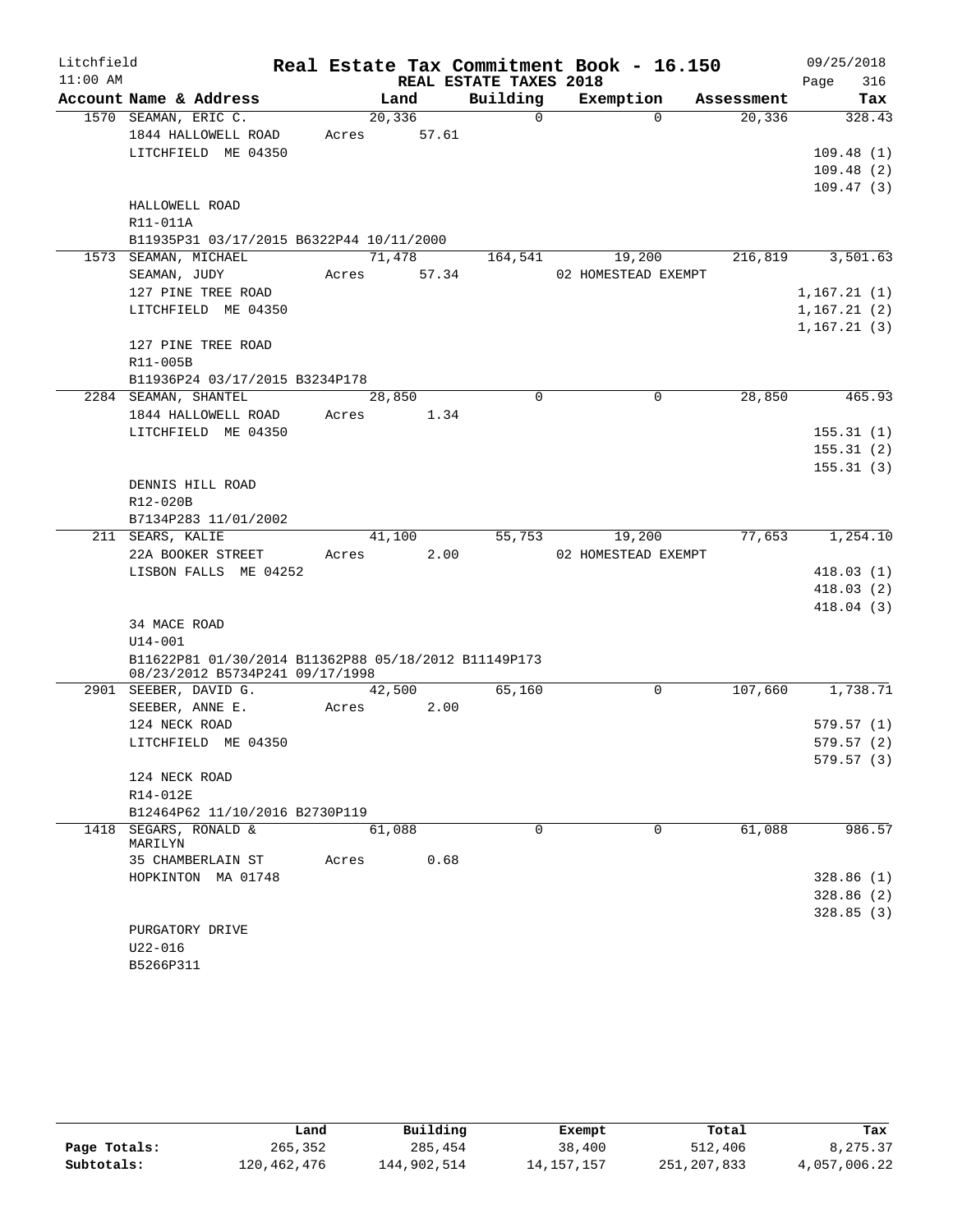| Litchfield |                                                                                                            |        |          |                        | Real Estate Tax Commitment Book - 16.150 |            | 09/25/2018             |
|------------|------------------------------------------------------------------------------------------------------------|--------|----------|------------------------|------------------------------------------|------------|------------------------|
| $11:00$ AM |                                                                                                            |        |          | REAL ESTATE TAXES 2018 |                                          |            | Page<br>317            |
|            | Account Name & Address                                                                                     | Land   |          | Building               | Exemption                                | Assessment | Tax                    |
|            | 1419 SEGARS, RONALD &<br>MARILYN IIREVOCABLE<br>TRUST                                                      | 62,030 |          | 25,623                 | $\Omega$                                 | 87,653     | 1,415.60               |
|            | SEGARS, MARK BRIGHAM,<br>TRUSTEE                                                                           | Acres  | 0.55     |                        |                                          |            |                        |
|            | 35 CHAMBERLAIN STREET                                                                                      |        |          |                        |                                          |            | 471.87 (1)             |
|            | HOPKINTON MA 01748                                                                                         |        |          |                        |                                          |            | 471.87 (2)             |
|            | 62 PURGATORY DRIVE                                                                                         |        |          |                        |                                          |            | 471.86(3)              |
|            | U22-017                                                                                                    |        |          |                        |                                          |            |                        |
|            | B5266P311 11/15/1996                                                                                       |        |          |                        |                                          |            |                        |
|            | 2314 SENNETT, BRYAN D.                                                                                     | 38,600 |          | 123,087                | 19,200                                   | 142,487    | 2,301.17               |
|            | SENNETT, LINDA Q.                                                                                          | Acres  | 1.00     |                        | 02 HOMESTEAD EXEMPT                      |            |                        |
|            | 73 CROWLEY ROAD                                                                                            |        |          |                        |                                          |            | 767.06(1)              |
|            | SABATTUS ME 04280                                                                                          |        |          |                        |                                          |            | 767.06(2)              |
|            |                                                                                                            |        |          |                        |                                          |            | 767.05(3)              |
|            | 25 CHAPMAN DRIVE                                                                                           |        |          |                        |                                          |            |                        |
|            | $R12 - 005 - 8$                                                                                            |        |          |                        |                                          |            |                        |
|            | B11702P301 05/30/2014 B7462P119 06/13/2003                                                                 |        |          |                        |                                          |            |                        |
|            | 2281 SENOSK PAUL JR                                                                                        |        | $\Omega$ | 23,016                 | 19,200                                   | 3,816      | 61.63                  |
|            | 86 GUSTIN ROAD                                                                                             |        |          |                        | 02 HOMESTEAD EXEMPT                      |            |                        |
|            | LITCHFIELD ME 04268                                                                                        |        |          |                        |                                          |            | 20.54(1)               |
|            |                                                                                                            |        |          |                        |                                          |            | 20.54(2)               |
|            |                                                                                                            |        |          |                        |                                          |            | 20.55(3)               |
|            | 86 GUSTIN ROAD                                                                                             |        |          |                        |                                          |            |                        |
|            | $R04 - 044 - ON - 24$                                                                                      |        |          |                        |                                          |            |                        |
|            | 2638 SEVERANCE EARL D. III                                                                                 | 35,000 |          | 23,580                 | 19,200                                   | 39,380     | 635.99                 |
|            | SEVERANCE ELLEN M                                                                                          | Acres  | 3.80     |                        | 02 HOMESTEAD EXEMPT                      |            |                        |
|            | 41 HOWARDS END<br>LITCHFIELD ME 04350                                                                      |        |          |                        |                                          |            | 212.00(1)              |
|            |                                                                                                            |        |          |                        |                                          |            | 212.00(2)<br>211.99(3) |
|            | 41 HOWARDS END                                                                                             |        |          |                        |                                          |            |                        |
|            | R03-032A                                                                                                   |        |          |                        |                                          |            |                        |
|            | B9276P177 02/01/2007                                                                                       |        |          |                        |                                          |            |                        |
|            | 1019 SEVERANCE, COURTNEY                                                                                   | 52,500 |          | 37,363                 | 0                                        | 89,863     | 1,451.29               |
|            | 2715 HALLOWELL ROAD                                                                                        | Acres  | 6.00     |                        |                                          |            |                        |
|            | LITCHFIELD ME 04350                                                                                        |        |          |                        |                                          |            | 483.76 (1)             |
|            |                                                                                                            |        |          |                        |                                          |            | 483.76 (2)             |
|            |                                                                                                            |        |          |                        |                                          |            | 483.77 (3)             |
|            | 2715 HALLOWELL ROAD<br>$R02 - 026$                                                                         |        |          |                        |                                          |            |                        |
|            | B12396P135 08/30/2016 B11836P257 10/29/2014                                                                |        |          |                        |                                          |            |                        |
|            | B10447P162 07/13/2010 B10443P65 06/14/2010 B10371P3<br>03/26/2010 B8129P40 09/15/2004 B5759P188 09/15/2004 |        |          |                        |                                          |            |                        |
|            | 175 SEVERY, ANDREW                                                                                         | 42,150 |          | 63,514                 | 19,200                                   | 86,464     | 1,396.39               |
|            | 21 RIDLEY LANE                                                                                             | Acres  | 1.86     |                        | 02 HOMESTEAD EXEMPT                      |            |                        |
|            | LITCHFIELD ME 04350                                                                                        |        |          |                        |                                          |            | 465.46(1)              |
|            |                                                                                                            |        |          |                        |                                          |            | 465.46(2)              |
|            |                                                                                                            |        |          |                        |                                          |            | 465.47(3)              |
|            | 21 RIDLEY LANE                                                                                             |        |          |                        |                                          |            |                        |
|            | R03-103A                                                                                                   |        |          |                        |                                          |            |                        |
|            | B10276P62 11/19/2009 B6159P216 03/02/2000 B4135P71                                                         |        |          |                        |                                          |            |                        |

|              | Land        | Building    | Exempt       | Total       | Tax          |
|--------------|-------------|-------------|--------------|-------------|--------------|
| Page Totals: | 230,280     | 296,183     | 76,800       | 449,663     | 7,262.07     |
| Subtotals:   | 120,692,756 | 145,198,697 | 14, 233, 957 | 251,657,496 | 4,064,268.29 |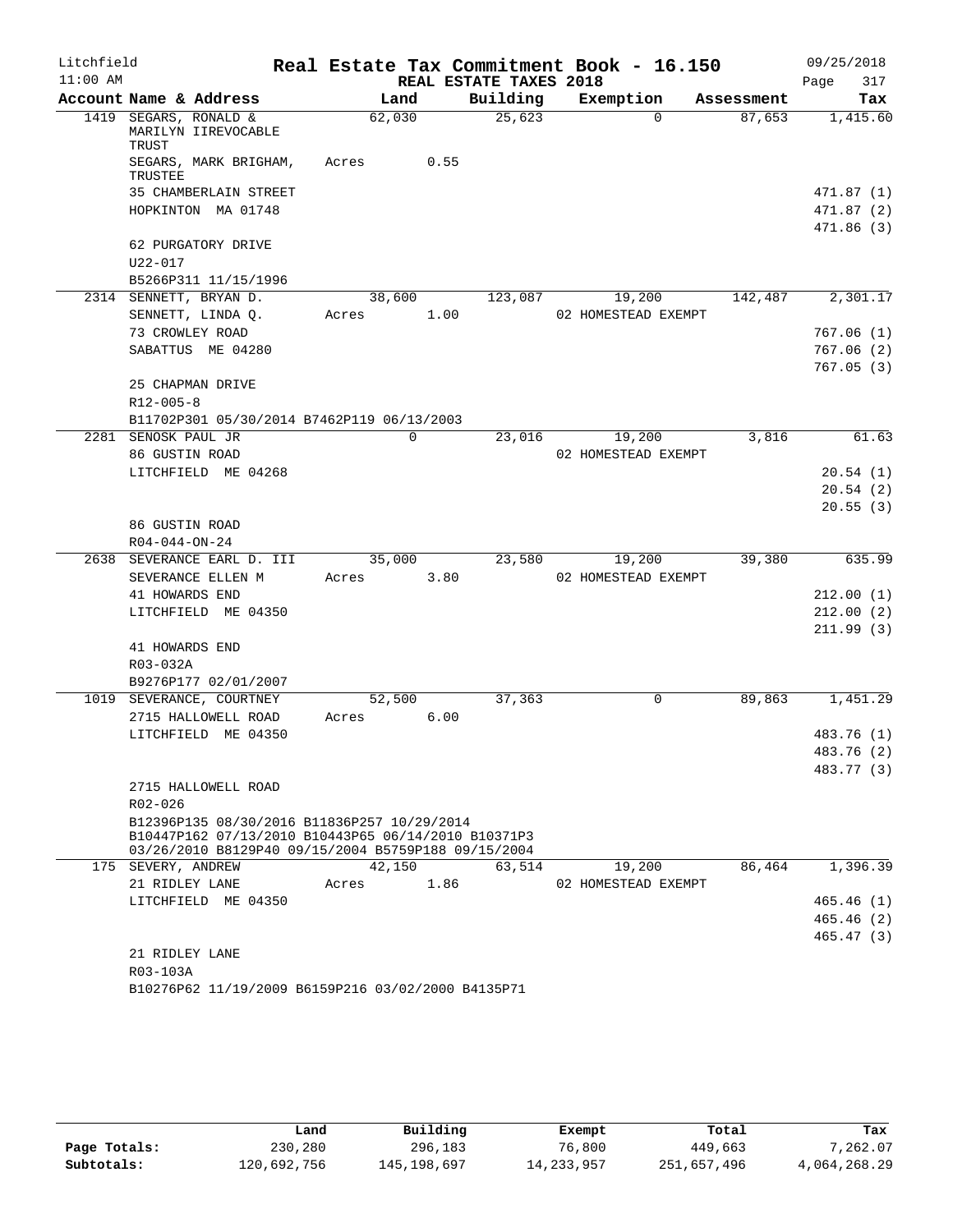| Litchfield |                                                              |             |         |        |                        | Real Estate Tax Commitment Book - 16.150 |             |            |              | 09/25/2018             |
|------------|--------------------------------------------------------------|-------------|---------|--------|------------------------|------------------------------------------|-------------|------------|--------------|------------------------|
| $11:00$ AM |                                                              |             |         |        | REAL ESTATE TAXES 2018 |                                          |             |            | Page         | 318                    |
|            | Account Name & Address                                       |             | Land    |        | Building               | Exemption                                |             | Assessment |              | Tax                    |
|            | 1578 SEVERY, RICHARD                                         |             | 17,000  |        | 82,506                 | 19,200                                   |             | 80,306     |              | 1,296.94               |
|            | SEVERY, CHRISTINE                                            | Acres       |         | 3.50   |                        | 02 HOMESTEAD EXEMPT                      |             |            |              |                        |
|            | 2629 HALLOWELL ROAD                                          |             |         |        |                        |                                          |             |            |              | 432.31(1)              |
|            | LITCHFIELD ME 04350                                          |             |         |        |                        |                                          |             |            |              | 432.31 (2)             |
|            | 2629 HALLOWELL ROAD                                          |             |         |        |                        |                                          |             |            |              | 432.32 (3)             |
|            | R02-030A                                                     |             |         |        |                        |                                          |             |            |              |                        |
|            | B2496P204 08/19/1982                                         |             |         |        |                        |                                          |             |            |              |                        |
|            | 365 SEWALL, MICAH B. &                                       |             | 28,800  |        | 65,589                 |                                          | $\mathbf 0$ | 94,389     |              | 1,524.38               |
|            | MELISSA A.                                                   |             |         |        |                        |                                          |             |            |              |                        |
|            | BURTON, HANFORD J.                                           | Acres       |         | 0.60   |                        |                                          |             |            |              |                        |
|            | 723 RIDGE ROAD                                               |             |         |        |                        |                                          |             |            |              | 508.13(1)              |
|            | BOWDOINHAM ME 04008                                          |             |         |        |                        |                                          |             |            |              | 508.13(2)              |
|            |                                                              |             |         |        |                        |                                          |             |            |              | 508.12(3)              |
|            | 85 LUNTS HILL ROAD                                           |             |         |        |                        |                                          |             |            |              |                        |
|            | R09-073                                                      |             |         |        |                        |                                          |             |            |              |                        |
|            | B11142P320 08/20/2012 B1541P1111<br>2083 SHACKLEY, LINWOOD & |             | 40,000  |        | 94,162                 | 5,760                                    |             | 128,402    |              | 2,073.69               |
|            | <b>WANDA</b>                                                 |             |         |        |                        |                                          |             |            |              |                        |
|            | 110 OAKHILL ROAD                                             | Acres       |         | 1.00   |                        | 03 VETERANS EXEMPT                       |             |            |              |                        |
|            | LITCHFIELD ME 04350                                          |             |         |        |                        |                                          |             |            |              | 691.23(1)              |
|            |                                                              |             |         |        |                        |                                          |             |            |              | 691.23(2)              |
|            |                                                              |             |         |        |                        |                                          |             |            |              | 691.23(3)              |
|            | 110 OAK HILL ROAD                                            |             |         |        |                        |                                          |             |            |              |                        |
|            | R05-012                                                      |             |         |        |                        |                                          |             |            |              |                        |
|            | B5613P164 05/08/1998                                         |             |         |        |                        |                                          |             |            |              |                        |
|            | 1450 SHANNON JR., PATRICK M.                                 |             | 66,808  |        | 356,953                |                                          | 0           | 423,761    |              | 6,843.74               |
|            | SHANNON, ANTOINETTE<br>J.F.                                  | Acres 66.00 |         |        |                        |                                          |             |            |              |                        |
|            | 108 DURHAM ROAD                                              |             |         |        |                        |                                          |             |            | 2,281.25(1)  |                        |
|            | FREEPORT ME 04032                                            |             |         |        |                        |                                          |             |            | 2,281.25(2)  |                        |
|            |                                                              |             |         |        |                        |                                          |             |            | 2, 281.24(3) |                        |
|            | 127 STEVENSTOWN ROAD                                         |             |         |        |                        |                                          |             |            |              |                        |
|            | $R13 - 034$                                                  |             |         |        |                        |                                          |             |            |              |                        |
|            | B11406P334 05/22/2013 B4803P333 06/30/2004                   |             |         |        |                        |                                          |             |            |              |                        |
|            | 1115 SHANNON, JR. PATRICK M.                                 |             | 153,276 |        | $\Omega$               |                                          | $\Omega$    | 153,276    |              | 2,475.41               |
|            | SHANNON, ANTOINETTE                                          | Acres       |         | 224.00 |                        |                                          |             |            |              |                        |
|            | J.F.                                                         |             |         |        |                        |                                          |             |            |              |                        |
|            | 127 STEVENSTOWN ROAD<br>LITCHFIELD ME 04350                  |             |         |        |                        |                                          |             |            |              | 825.14(1)<br>825.14(2) |
|            |                                                              |             |         |        |                        |                                          |             |            |              | 825.13(3)              |
|            | 86 PINE TREE ROAD                                            |             |         |        |                        |                                          |             |            |              |                        |
|            | $R10 - 022$                                                  |             |         |        |                        |                                          |             |            |              |                        |
|            | B12203P64 01/08/2016 B11019P1 04/20/2012 B4646P168           |             |         |        |                        |                                          |             |            |              |                        |
|            | 03/15/1994                                                   |             |         |        |                        |                                          |             |            |              |                        |
|            | 752 SHANNON, PATRICK M.                                      |             | 3,265   |        | $\Omega$               |                                          | 0           | 3,265      |              | 52.73                  |
|            | SHANNON, MOSELLE M.                                          | Acres       |         | 2.00   |                        |                                          |             |            |              |                        |
|            | 55 STEVENSTOWN ROAD                                          |             |         |        |                        |                                          |             |            |              | 17.58(1)               |
|            | LITCHFIELD ME 04350                                          |             |         |        |                        |                                          |             |            |              | 17.58(2)               |
|            |                                                              |             |         |        |                        |                                          |             |            |              | 17.57(3)               |
|            | STEVENSTOWN ROAD                                             |             |         |        |                        |                                          |             |            |              |                        |
|            | R13-031<br>B11799P297 09/10/2014 B2458P10                    |             |         |        |                        |                                          |             |            |              |                        |
|            |                                                              |             |         |        |                        |                                          |             |            |              |                        |

|              | Land        | Building    | Exempt     | Total       | Tax          |
|--------------|-------------|-------------|------------|-------------|--------------|
| Page Totals: | 309,149     | 599,210     | 24,960     | 883,399     | 14,266.89    |
| Subtotals:   | 121,001,905 | 145,797,907 | 14,258,917 | 252,540,895 | 4,078,535.18 |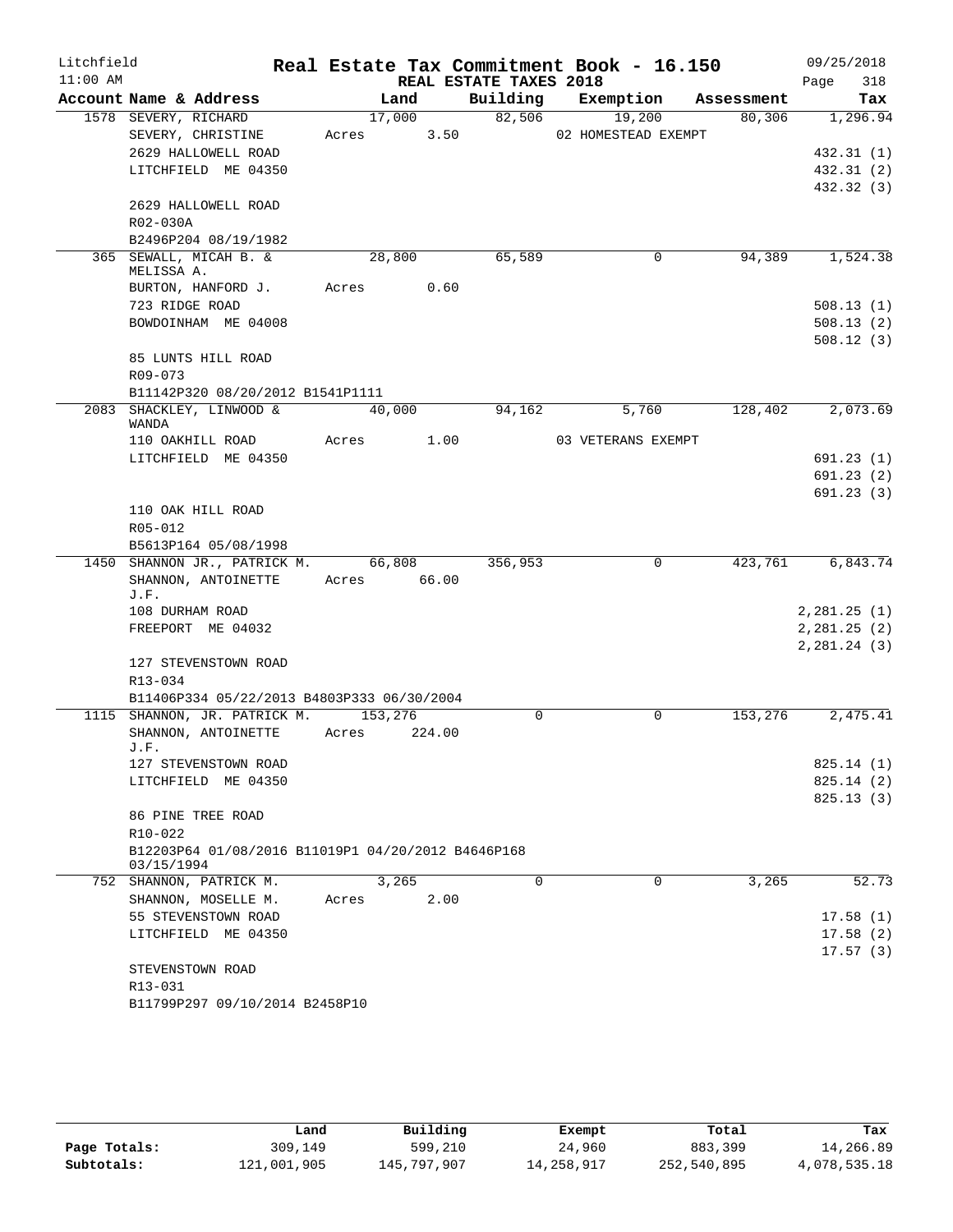| Litchfield<br>$11:00$ AM |                                                                        |       |                 | REAL ESTATE TAXES 2018 | Real Estate Tax Commitment Book - 16.150 |            | 09/25/2018<br>Page<br>319 |
|--------------------------|------------------------------------------------------------------------|-------|-----------------|------------------------|------------------------------------------|------------|---------------------------|
|                          | Account Name & Address                                                 |       | Land            | Building               | Exemption                                | Assessment | Tax                       |
|                          | 753 SHANNON, PATRICK M.<br>SHANNON, MOSELLE M.<br>975 HOLLYHOCK LANE   | Acres | 65,438<br>43.03 | 102,938                | $\Omega$                                 | 168,376    | 2,719.27<br>906.42(1)     |
|                          | TEMPLETON CA 93465                                                     |       |                 |                        |                                          |            | 906.42(2)<br>906.43(3)    |
|                          | 55 STEVENSTOWN ROAD<br>R13-036                                         |       |                 |                        |                                          |            |                           |
|                          | B11799P297 09/10/2014 B2458P10                                         |       |                 |                        |                                          |            |                           |
| 1296                     | SHANNON, PATRICK M.,<br>JR. (TRUSTEE)<br>SHANNON, MINNIE MOSELLE Acres |       | 10,164<br>27.00 | $\Omega$               | $\mathbf 0$                              | 10,164     | 164.15                    |
|                          | (TRUSTEE)<br>SHANNON REVOCABLE TRUST                                   |       |                 |                        |                                          |            | 54.72 (1)                 |
|                          | 55 STEVENSTOWN ROAD                                                    |       |                 |                        |                                          |            | 54.72 (2)                 |
|                          | LITCHFIELD ME 04350                                                    |       |                 |                        |                                          |            | 54.71(3)                  |
|                          | OFF PINE TREE ROAD                                                     |       |                 |                        |                                          |            |                           |
|                          | R10-024                                                                |       |                 |                        |                                          |            |                           |
|                          | B12423P45 09/27/2016 B4842P97 01/17/1995                               |       |                 |                        |                                          |            |                           |
| 2373                     | SHAW KENNETH E                                                         |       | 42,550          | 33,251                 | 0                                        | 75,801     | 1,224.19                  |
|                          | SHAW CHRISTOPHER E                                                     | Acres | 2.02            |                        |                                          |            |                           |
|                          | 1159 LEWISTON ROAD                                                     |       |                 |                        |                                          |            | 408.06(1)                 |
|                          | LITCHFIELD ME 04350                                                    |       |                 |                        |                                          |            | 408.06(2)                 |
|                          |                                                                        |       |                 |                        |                                          |            | 408.07(3)                 |
|                          | 1159 LEWISTON ROAD<br>R13-008A-4                                       |       |                 |                        |                                          |            |                           |
|                          | B11648P26 03/24/2014 B9357P245 05/18/2007 B7518P244<br>07/16/2003      |       |                 |                        |                                          |            |                           |
|                          | 940 SHAW, CONNOR P.                                                    |       | 42,500          | 104,792                | 0                                        | 147,292    | 2,378.77                  |
|                          | DOUGHERTY, GRAINNE R.                                                  | Acres | 2.00            |                        |                                          |            |                           |
|                          | 436 WASHINGTON ST.                                                     |       |                 |                        |                                          |            | 792.92 (1)                |
|                          | BATH ME 04530                                                          |       |                 |                        |                                          |            | 792.92 (2)<br>792.93(3)   |
|                          | 1161 PLAINS ROAD<br>R09-038                                            |       |                 |                        |                                          |            |                           |
|                          | B12643P191 06/28/2017 B10940P107 01/17/2012                            |       |                 |                        |                                          |            |                           |
|                          | B10062P335 05/04/2009 B9789P292 07/11/2008 B1458P146<br>12/12/1967     |       |                 |                        |                                          |            |                           |
|                          | 1985 SHAW, ELAINE ( HEIRS<br>OF)                                       |       | 0               | 1,645                  | 0                                        | 1,645      | 26.57                     |
|                          | % GLEN DANFORTH                                                        |       |                 |                        |                                          |            |                           |
|                          | 95 FERRIN ROAD                                                         |       |                 |                        |                                          |            | 8.86(1)                   |
|                          | LITCHFIELD ME 04350                                                    |       |                 |                        |                                          |            | 8.86(2)<br>8.85(3)        |
|                          | 89 FERRIN ROAD                                                         |       |                 |                        |                                          |            |                           |
|                          | R03-108A-ON                                                            |       |                 |                        |                                          |            |                           |
|                          | 1582 SHEA, MICHAEL D. &                                                |       | 71,220          | 69,305                 | 19,200                                   | 121,325    | 1,959.40                  |
|                          | MCCOLLETT, MARIE LISA<br>775 PLAINS ROAD                               | Acres | 0.69            |                        | 02 HOMESTEAD EXEMPT                      |            |                           |
|                          | LITCHFIELD ME 04350                                                    |       |                 |                        |                                          |            | 653.13(1)                 |
|                          |                                                                        |       |                 |                        |                                          |            | 653.13(2)                 |
|                          |                                                                        |       |                 |                        |                                          |            | 653.14(3)                 |
|                          | 775 PLAINS ROAD                                                        |       |                 |                        |                                          |            |                           |
|                          | $U02 - 007$                                                            |       |                 |                        |                                          |            |                           |
|                          | B6321P274                                                              |       |                 |                        |                                          |            |                           |

|              | Land          | Building    | Exempt       | Total       | Tax          |
|--------------|---------------|-------------|--------------|-------------|--------------|
| Page Totals: | 231,872       | 311,931     | 19,200       | 524,603     | 8,472.35     |
| Subtotals:   | 121, 233, 777 | 146,109,838 | 14, 278, 117 | 253,065,498 | 4,087,007.53 |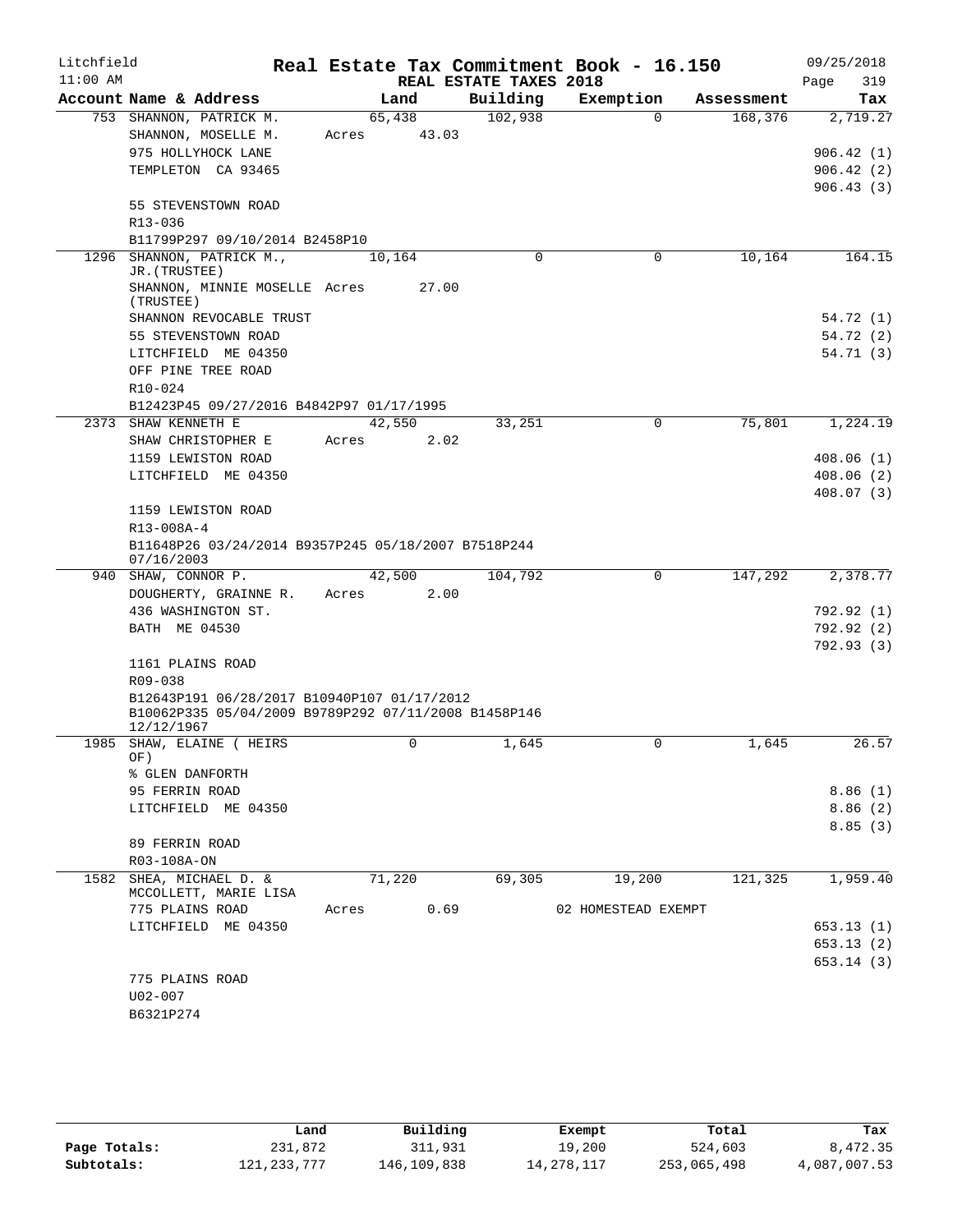| Litchfield<br>$11:00$ AM |                                                                    |       |        | REAL ESTATE TAXES 2018 | Real Estate Tax Commitment Book - 16.150 |            | 09/25/2018<br>320<br>Page |
|--------------------------|--------------------------------------------------------------------|-------|--------|------------------------|------------------------------------------|------------|---------------------------|
|                          | Account Name & Address                                             |       | Land   | Building               | Exemption                                | Assessment | Tax                       |
|                          | 560 SHERMAN, BETSEY E.                                             |       | 64,799 | $\mathbf 0$            | $\Omega$                                 | 64,799     | 1,046.50                  |
|                          | SHERMAN, MICHAE; J.                                                | Acres | 50.27  |                        |                                          |            |                           |
|                          | 145 PINE TREE ROAD                                                 |       |        |                        |                                          |            | 348.83(1)                 |
|                          | LITCHFIELD ME 04350                                                |       |        |                        |                                          |            | 348.83(2)                 |
|                          |                                                                    |       |        |                        |                                          |            | 348.84(3)                 |
|                          |                                                                    |       |        |                        |                                          |            |                           |
|                          | R02-098                                                            |       |        |                        |                                          |            |                           |
|                          | B12429P44 02/08/2014 B1123P258                                     |       |        |                        |                                          |            |                           |
|                          | 1584 SHERMAN, JAMES R<br>(TRUSTEE)                                 |       | 54,000 | 133,593                | 24,960                                   | 162,633    | 2,626.52                  |
|                          | SHERMAN, HELEN E                                                   | Acres | 7.50   |                        | 02 HOMESTEAD EXEMPT                      |            |                           |
|                          | (TRUSTEE)                                                          |       |        |                        |                                          |            |                           |
|                          | SHERMAN LIVING TRUST                                               |       |        |                        | 12 WW2 Vet Res.                          |            | 875.51(1)                 |
|                          | 1330 WEST ROAD                                                     |       |        |                        |                                          |            | 875.51(2)                 |
|                          | LITCHFIELD ME 04350                                                |       |        |                        |                                          |            | 875.50(3)                 |
|                          | 1330 WEST ROAD                                                     |       |        |                        |                                          |            |                           |
|                          | R03-039A                                                           |       |        |                        |                                          |            |                           |
|                          | B12725P226 06/22/2017 B8497P154 01/14/2005 B2914P138               |       | 68,200 | $\Omega$               | $\Omega$                                 | 68,200     |                           |
|                          | 1585 SHERMAN, JAMES R.<br>(TRUSTEE)                                |       |        |                        |                                          |            | 1,101.43                  |
|                          | SHERMAN, HELEN E.                                                  | Acres | 61.00  |                        |                                          |            |                           |
|                          | (TRUSTEE)                                                          |       |        |                        |                                          |            |                           |
|                          | SHERMAN LIVING TRUST                                               |       |        |                        |                                          |            | 367.14(1)                 |
|                          | 1330 WEST ROAD                                                     |       |        |                        |                                          |            | 367.14(2)                 |
|                          | LITCHFIELD ME 04350                                                |       |        |                        |                                          |            | 367.15(3)                 |
|                          | WEST ROAD<br>R03-039B                                              |       |        |                        |                                          |            |                           |
|                          | B12725P226 07/22/2017 B7444P18 06/05/2003                          |       |        |                        |                                          |            |                           |
|                          | 662 SHERMAN, MICHAEL J.                                            |       | 47,525 | 119,286                | $\Omega$                                 | 166, 811   | 2,694.00                  |
|                          | SHERMAN, BETSEY ELLEN                                              | Acres | 4.01   |                        |                                          |            |                           |
|                          | 12 PINE TREE ROAD                                                  |       |        |                        |                                          |            | 898.00 (1)                |
|                          | LITCHFIELD ME                                                      |       |        |                        |                                          |            | 898.00 (2)                |
|                          | 04350-9743                                                         |       |        |                        |                                          |            |                           |
|                          |                                                                    |       |        |                        |                                          |            | 898.00 (3)                |
|                          | 145 PINE TREE ROAD<br>R11-005                                      |       |        |                        |                                          |            |                           |
|                          | B11998P48 05/28/2015 B10356P42 03/08/2010 B6589P262                |       |        |                        |                                          |            |                           |
|                          | 1587 SHERMAN, RALPH W                                              |       | 45,000 | 84,034                 | 19,200                                   | 109,834    | 1,773.82                  |
|                          | 1314 WEST ROAD                                                     | Acres | 3.00   |                        | 02 HOMESTEAD EXEMPT                      |            |                           |
|                          | LITCHFIELD ME 04350                                                |       |        |                        |                                          |            | 591.27 (1)                |
|                          |                                                                    |       |        |                        |                                          |            | 591.27(2)                 |
|                          |                                                                    |       |        |                        |                                          |            | 591.28(3)                 |
|                          | 1314 WEST ROAD                                                     |       |        |                        |                                          |            |                           |
|                          | R03-039                                                            |       |        |                        |                                          |            |                           |
|                          | B1061P120                                                          |       |        |                        |                                          |            |                           |
| 423                      | SHORETTE, MILLARD                                                  |       | 42,750 | 82,573                 | $\mathbf 0$                              | 125,323    | 2,023.97                  |
|                          | SHORETTE, DENISE                                                   | Acres | 2.10   |                        |                                          |            |                           |
|                          | 2691 HALLOWELL ROAD<br>LITCHFIELD ME 04350                         |       |        |                        |                                          |            | 674.66(1)<br>674.66(2)    |
|                          |                                                                    |       |        |                        |                                          |            | 674.65(3)                 |
|                          | 2691 HALLOWELL ROAD                                                |       |        |                        |                                          |            |                           |
|                          | R02-028                                                            |       |        |                        |                                          |            |                           |
|                          | B12874P96 03/30/2018 B12672P207 07/24/2017 B12657P92               |       |        |                        |                                          |            |                           |
|                          | 06/29/2017 B12516P217 11/30/2016 B12314P69                         |       |        |                        |                                          |            |                           |
|                          | 06/06/2016 B11515P23 08/17/2013 B10716P300<br>04/27/2011 B1076P325 |       |        |                        |                                          |            |                           |
|                          |                                                                    |       |        |                        |                                          |            |                           |
|                          |                                                                    |       |        |                        |                                          |            |                           |

|              | Land        | Building    | Exempt     | Total       | Tax          |
|--------------|-------------|-------------|------------|-------------|--------------|
| Page Totals: | 322,274     | 419,486     | 44,160     | 697,600     | 11,266.24    |
| Subtotals:   | 121,556,051 | 146,529,324 | 14,322,277 | 253,763,098 | 4,098,273.77 |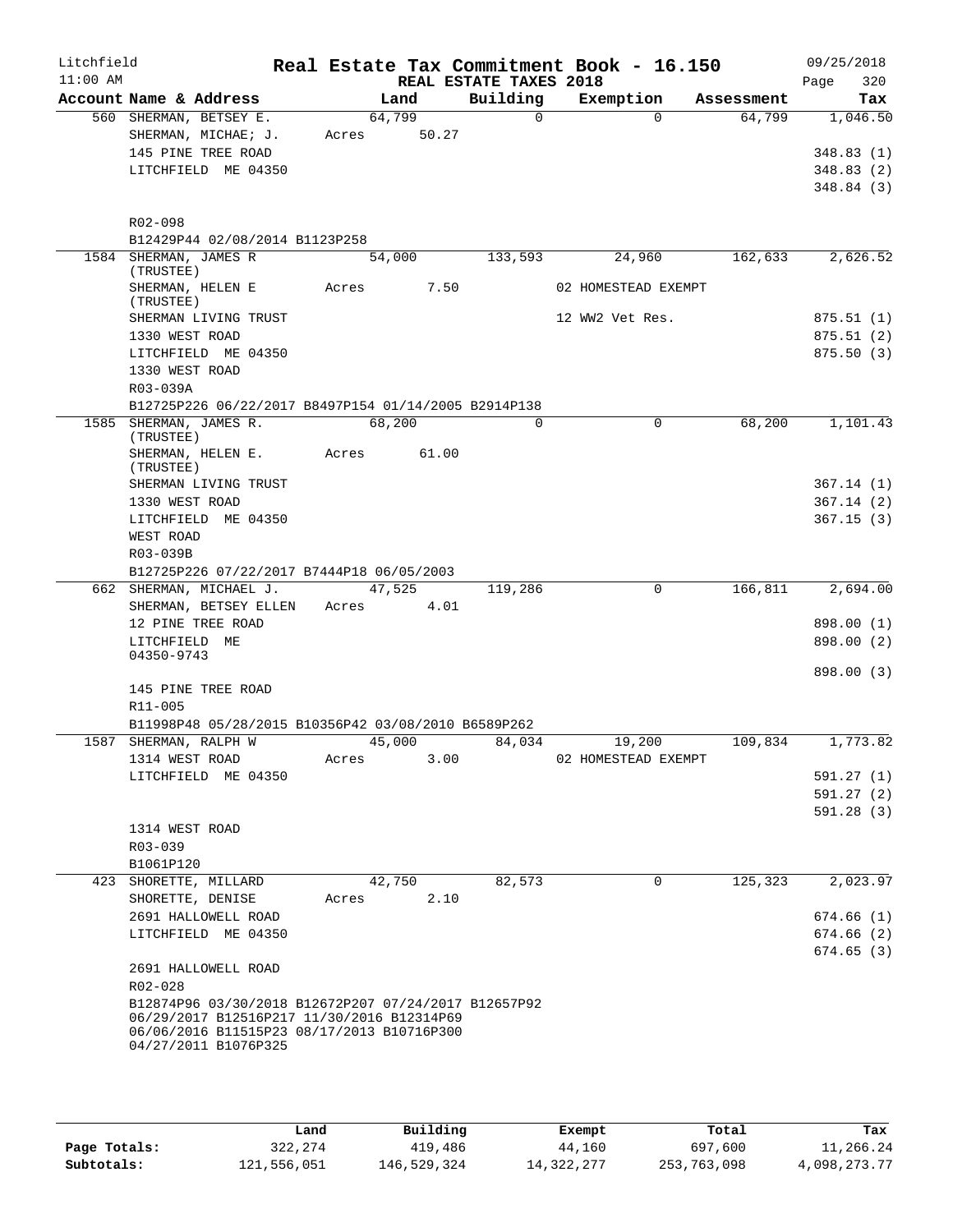| Litchfield   |                                                                                           |             |                      |             |                                    | Real Estate Tax Commitment Book - 16.150 |             |            | 09/25/2018     |            |
|--------------|-------------------------------------------------------------------------------------------|-------------|----------------------|-------------|------------------------------------|------------------------------------------|-------------|------------|----------------|------------|
| $11:00$ AM   | Account Name & Address                                                                    |             |                      | Land        | REAL ESTATE TAXES 2018<br>Building | Exemption                                |             | Assessment | Page           | 321<br>Tax |
|              | 2361 SHOREY STEVEN A                                                                      |             | 43,250               |             | 240,982                            | 19,200                                   |             | 265,032    | 4,280.27       |            |
|              | 203 UPPER POND ROAD                                                                       |             | Acres                | 2.30        |                                    | 02 HOMESTEAD EXEMPT                      |             |            |                |            |
|              | LITCHFIELD ME 04350                                                                       |             |                      |             |                                    |                                          |             |            | 1,426.76(1)    |            |
|              |                                                                                           |             |                      |             |                                    |                                          |             |            | 1,426.76(2)    |            |
|              |                                                                                           |             |                      |             |                                    |                                          |             |            | 1,426.75(3)    |            |
|              | 203 UPPER POND ROAD                                                                       |             |                      |             |                                    |                                          |             |            |                |            |
|              | R01-017-4                                                                                 |             |                      |             |                                    |                                          |             |            |                |            |
|              | B10497P13 08/11/2010 B8712P327 12/01/2005 B6412P193                                       |             |                      |             |                                    |                                          |             |            |                |            |
|              | 2437 SHUTE, CHRISTINE                                                                     |             | 41,400               |             | 10,755                             |                                          | 0           | 52,155     |                | 842.30     |
|              | 21 RIDLEY LANE                                                                            |             | Acres 2.12           |             |                                    |                                          |             |            |                |            |
|              | LITCHFIELD ME 04350                                                                       |             |                      |             |                                    |                                          |             |            | 280.77 (1)     |            |
|              |                                                                                           |             |                      |             |                                    |                                          |             |            | 280.77 (2)     |            |
|              |                                                                                           |             |                      |             |                                    |                                          |             |            | 280.76 (3)     |            |
|              | 6 FLAHERTY LANE                                                                           |             |                      |             |                                    |                                          |             |            |                |            |
|              | R03-105K                                                                                  |             |                      |             |                                    |                                          |             |            |                |            |
|              | B12736P176 09/29/2017 B11799P227 09/15/2014<br>B11750P277 07/23/2014 B7976P263 06/04/2004 |             |                      |             |                                    |                                          |             |            |                |            |
|              | 1590 SIDMAN FAMILY TRUST                                                                  |             | 23,320               |             | 62,228                             |                                          | 0           | 85,548     | 1,381.60       |            |
|              | 1800 RANCH ROAD                                                                           |             | Acres                | 0.20        |                                    |                                          |             |            |                |            |
|              | STEAMBOAT SPRINGS CO                                                                      |             |                      |             |                                    |                                          |             |            | 460.53(1)      |            |
|              | 80487                                                                                     |             |                      |             |                                    |                                          |             |            |                |            |
|              |                                                                                           |             |                      |             |                                    |                                          |             |            | 460.53(2)      |            |
|              |                                                                                           |             |                      |             |                                    |                                          |             |            | 460.54(3)      |            |
|              | 46 RUSTIC DRIVE                                                                           |             |                      |             |                                    |                                          |             |            |                |            |
|              | U27-007                                                                                   |             |                      |             |                                    |                                          |             |            |                |            |
|              | B5050P248                                                                                 |             |                      |             |                                    |                                          | 0           |            |                |            |
|              | 1407 SIMPSON, STEVEN<br>SIMPSON, KATHLEEN                                                 |             | 50,134<br>Acres 0.24 |             | 14,332                             |                                          |             | 64,466     | 1,041.13       |            |
|              | 444 POND ROAD                                                                             |             |                      |             |                                    |                                          |             |            | 347.04 (1)     |            |
|              | LEWISTON ME 04240                                                                         |             |                      |             |                                    |                                          |             |            | 347.04 (2)     |            |
|              |                                                                                           |             |                      |             |                                    |                                          |             |            | 347.05(3)      |            |
|              | 98 LEBEL LANE                                                                             |             |                      |             |                                    |                                          |             |            |                |            |
|              | U11-039                                                                                   |             |                      |             |                                    |                                          |             |            |                |            |
|              | B12643P207 06/12/2017 B6122P235 09/30/1999                                                |             |                      |             |                                    |                                          |             |            |                |            |
|              | 1406 SIMPSON, STEVEN                                                                      |             | 55,692               |             | $\mathbf 0$                        |                                          | $\mathbf 0$ | 55,692     |                | 899.43     |
|              | SIMPSON, KATHLEEN                                                                         |             | Acres                | 0.12        |                                    |                                          |             |            |                |            |
|              | 444 POND ROAD                                                                             |             |                      |             |                                    |                                          |             |            | 299.81 (1)     |            |
|              | LEWISTON ME 04240                                                                         |             |                      |             |                                    |                                          |             |            | 299.81 (2)     |            |
|              |                                                                                           |             |                      |             |                                    |                                          |             |            | 299.81 (3)     |            |
|              | 98 LEBEL LANE                                                                             |             |                      |             |                                    |                                          |             |            |                |            |
|              | $U11 - 038$                                                                               |             |                      |             |                                    |                                          |             |            |                |            |
|              | B12643P206 06/12/2017 B6122P235 09/30/1999<br>1593 SINCLAIR, ROBERT                       |             | 56,464               |             | 66,054                             |                                          | 0           | 122,518    | 1,978.67       |            |
|              | ROCKVILLE PARK                                                                            |             | Acres                | 0.29        |                                    |                                          |             |            |                |            |
|              | STONEHAM MA 02180                                                                         |             |                      |             |                                    |                                          |             |            | 659.56(1)      |            |
|              |                                                                                           |             |                      |             |                                    |                                          |             |            | 659.56(2)      |            |
|              |                                                                                           |             |                      |             |                                    |                                          |             |            | 659.55(3)      |            |
|              | 479 PEACEPIPE DRIVE                                                                       |             |                      |             |                                    |                                          |             |            |                |            |
|              | $U28 - 047$                                                                               |             |                      |             |                                    |                                          |             |            |                |            |
|              | B2838P293 08/14/1985                                                                      |             |                      |             |                                    |                                          |             |            |                |            |
|              | 1594 SIROIS, GERARD                                                                       |             | 60,500               |             | 138,712                            | 19,200                                   |             | 180,012    | 2,907.19       |            |
|              | 333 RICHMOND ROAD                                                                         |             | Acres                | 15.00       |                                    | 02 HOMESTEAD EXEMPT                      |             |            |                |            |
|              | LITCHFIELD ME 04350                                                                       |             |                      |             |                                    |                                          |             |            | 969.06(1)      |            |
|              |                                                                                           |             |                      |             |                                    |                                          |             |            | 969.06(2)      |            |
|              |                                                                                           |             |                      |             |                                    |                                          |             |            | 969.07(3)      |            |
|              | 333 RICHMOND ROAD                                                                         |             |                      |             |                                    |                                          |             |            |                |            |
|              | R03-017                                                                                   |             |                      |             |                                    |                                          |             |            |                |            |
|              | B1966P39                                                                                  |             |                      |             |                                    |                                          |             |            |                |            |
|              |                                                                                           | Land        |                      | Building    |                                    | Exempt                                   | Total       |            |                | Tax        |
| Page Totals: |                                                                                           | 330,760     |                      | 533,063     |                                    | 38,400                                   | 825,423     |            | 13,330.59      |            |
| Subtotals:   |                                                                                           | 121,886,811 |                      | 147,062,387 |                                    | 14,360,677                               | 254,588,521 |            | 4, 111, 604.36 |            |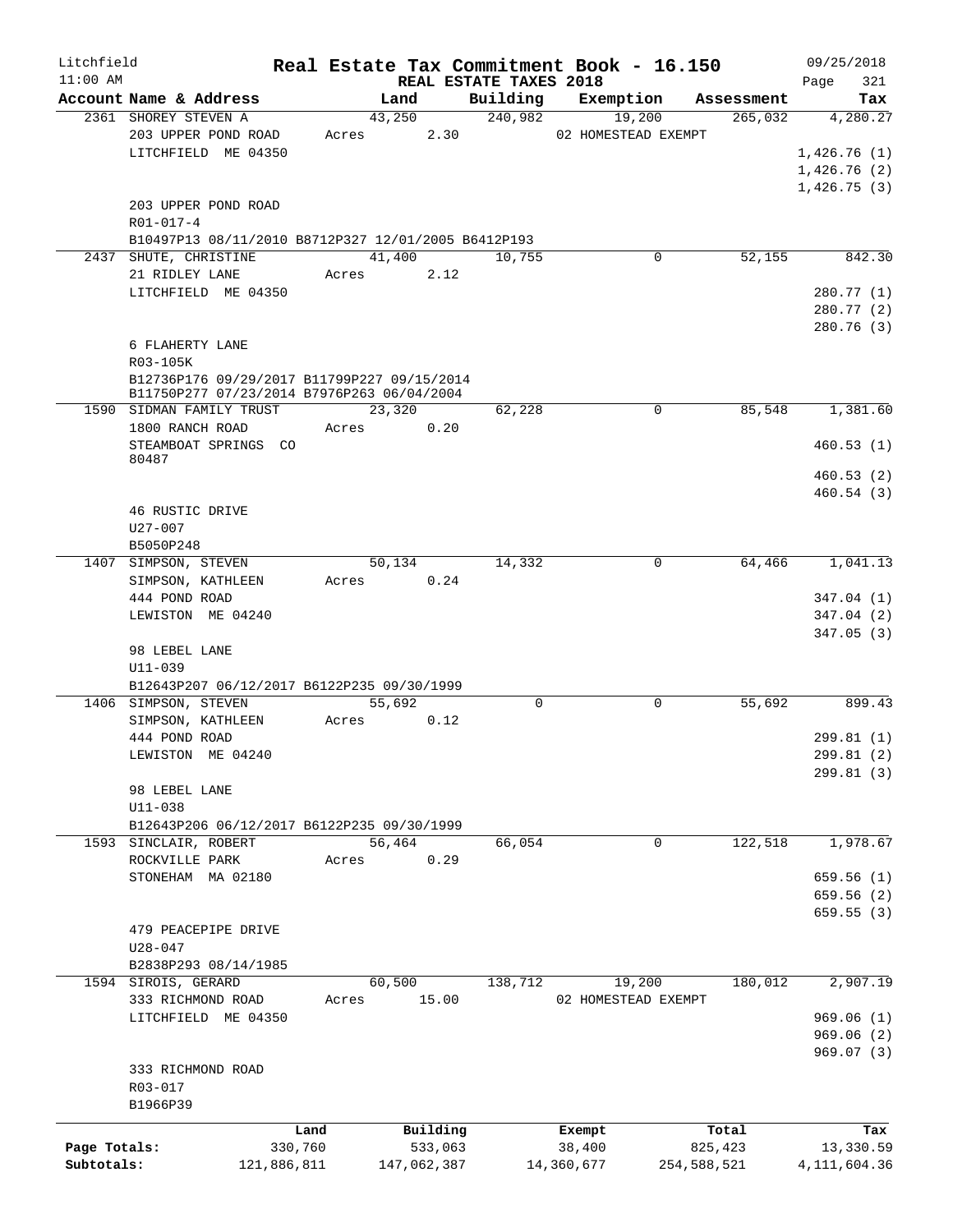| Litchfield   |                                               |               |                |             |                        | Real Estate Tax Commitment Book - 16.150 |                       | 09/25/2018              |
|--------------|-----------------------------------------------|---------------|----------------|-------------|------------------------|------------------------------------------|-----------------------|-------------------------|
| $11:00$ AM   |                                               |               |                |             | REAL ESTATE TAXES 2018 |                                          |                       | 322<br>Page             |
|              | Account Name & Address<br>1595 SIROIS, KELLEY |               | Land<br>43,000 |             | Building<br>79,291     | Exemption<br>19,200                      | Assessment<br>103,091 | Tax<br>1,664.92         |
|              | 1349 WEST ROAD                                |               | Acres          | 2.20        |                        | 02 HOMESTEAD EXEMPT                      |                       |                         |
|              | LITCHFIELD ME 04350                           |               |                |             |                        |                                          |                       | 554.97(1)               |
|              |                                               |               |                |             |                        |                                          |                       | 554.97(2)               |
|              |                                               |               |                |             |                        |                                          |                       | 554.98 (3)              |
|              | 1349 WEST ROAD                                |               |                |             |                        |                                          |                       |                         |
|              | R03-025A                                      |               |                |             |                        |                                          |                       |                         |
|              | B4350P336                                     |               |                |             |                        |                                          |                       |                         |
| 1909         | SIROIS, PATRICK T. &                          |               | 161,300        |             | 209,466                | 19,200                                   | 351,566               | 5,677.79                |
|              | BETHANY F.<br>188 UPPER POND ROAD             |               | Acres          | 9.80        |                        | 02 HOMESTEAD EXEMPT                      |                       |                         |
|              | LITCHFIELD ME 04350                           |               |                |             |                        |                                          |                       | 1,892.60(1)             |
|              |                                               |               |                |             |                        |                                          |                       | 1,892.60(2)             |
|              |                                               |               |                |             |                        |                                          |                       | 1,892.59(3)             |
|              | 188 UPPER POND ROAD                           |               |                |             |                        |                                          |                       |                         |
|              | $R01 - 018 - 2$                               |               |                |             |                        |                                          |                       |                         |
|              | B6086P114 10/26/1999                          |               |                |             |                        |                                          |                       |                         |
|              | 1597 SIWINSKI, GRANT W                        |               | 116,774        |             | 72,354                 | 0                                        | 189,128               | 3,054.42                |
|              | 11 COOLIDGE LANE                              |               | Acres          | 0.39        |                        |                                          |                       |                         |
|              | CONCORD NH 03301                              |               |                |             |                        |                                          |                       | 1,018.14(1)             |
|              |                                               |               |                |             |                        |                                          |                       | 1,018.14(2)             |
|              |                                               |               |                |             |                        |                                          |                       | 1,018.14(3)             |
|              | 148 ROSSER DRIVE                              |               |                |             |                        |                                          |                       |                         |
|              | U17-002                                       |               |                |             |                        |                                          |                       |                         |
|              | B4465P197                                     |               |                |             |                        |                                          |                       |                         |
|              | 2918 SKELTON, CARRIE J.                       |               | 44,225         |             | 116,129                | 0                                        | 160,354               | 2,589.72                |
|              | SKELTON, ANDREW J.                            |               | Acres          | 2.69        |                        |                                          |                       |                         |
|              | 9 ETERNITY DRIVE                              |               |                |             |                        |                                          |                       | 863.24(1)               |
|              | LITCHFIELD ME 04350                           |               |                |             |                        |                                          |                       | 863.24 (2)              |
|              |                                               |               |                |             |                        |                                          |                       | 863.24 (3)              |
|              | HUNTINGTON HILL ROAD                          |               |                |             |                        |                                          |                       |                         |
|              | R02-002A                                      |               |                |             |                        |                                          |                       |                         |
|              | B12689P339 08/09/2017                         |               |                |             |                        |                                          |                       |                         |
|              | 436 SKELTON, ISREAL                           |               | 40,250         |             | 102,769                | 19,200                                   | 123,819               | 1,999.68                |
|              | SKELTON KATHRYN                               |               | Acres          | 1.10        |                        | 02 HOMESTEAD EXEMPT                      |                       |                         |
|              | 295 BUKER ROAD                                |               |                |             |                        |                                          |                       | 666.56(1)               |
|              | LITCHFIELD ME 04350                           |               |                |             |                        |                                          |                       | 666.56(2)<br>666.56 (3) |
|              | 295 BUKER ROAD                                |               |                |             |                        |                                          |                       |                         |
|              | R05-046                                       |               |                |             |                        |                                          |                       |                         |
|              | B6207P142 05/18/2000                          |               |                |             |                        |                                          |                       |                         |
|              | 1599 SKELTON, LLOYD R                         |               | 71,976         |             | 37,585                 | 24,960                                   | 84,601                | 1,366.31                |
|              | 13 WARREN CIRCLE                              |               | Acres          | 0.61        |                        | 02 HOMESTEAD EXEMPT                      |                       |                         |
|              | LISBON FALLS ME 04252                         |               |                |             |                        | 12 WW2 Vet Res.                          |                       | 455.44 (1)              |
|              |                                               |               |                |             |                        |                                          |                       | 455.44 (2)              |
|              |                                               |               |                |             |                        |                                          |                       | 455.43 (3)              |
|              | 49 GRANT ROAD                                 |               |                |             |                        |                                          |                       |                         |
|              | $U10 - 024$                                   |               |                |             |                        |                                          |                       |                         |
|              | B1278P450                                     |               |                |             |                        |                                          |                       |                         |
|              | 1600 SKELTON, LOUISA G.                       |               | 63,988         |             | $\Omega$               | 0                                        | 63,988                | 1,033.41                |
|              | 49 GRANT ROAD                                 |               | Acres          | 44.40       |                        |                                          |                       |                         |
|              | LITCHFIELD ME 04350                           |               |                |             |                        |                                          |                       | 344.47 (1)              |
|              |                                               |               |                |             |                        |                                          |                       | 344.47 (2)              |
|              |                                               |               |                |             |                        |                                          |                       | 344.47 (3)              |
|              | HUNTINGTON HILL ROAD                          |               |                |             |                        |                                          |                       |                         |
|              | R04-007                                       |               |                |             |                        |                                          |                       |                         |
|              | B11729P237 05/13/2014 B11729P235 05/13/2014   |               |                |             |                        |                                          |                       |                         |
|              | B2309P309                                     |               |                |             |                        |                                          |                       |                         |
|              |                                               | Land          |                | Building    |                        | Exempt                                   | Total                 | Tax                     |
| Page Totals: |                                               | 541,513       |                | 617,594     |                        | 82,560                                   | 1,076,547             | 17,386.25               |
| Subtotals:   |                                               | 122, 428, 324 |                | 147,679,981 |                        | 14, 443, 237                             | 255,665,068           | 4,128,990.61            |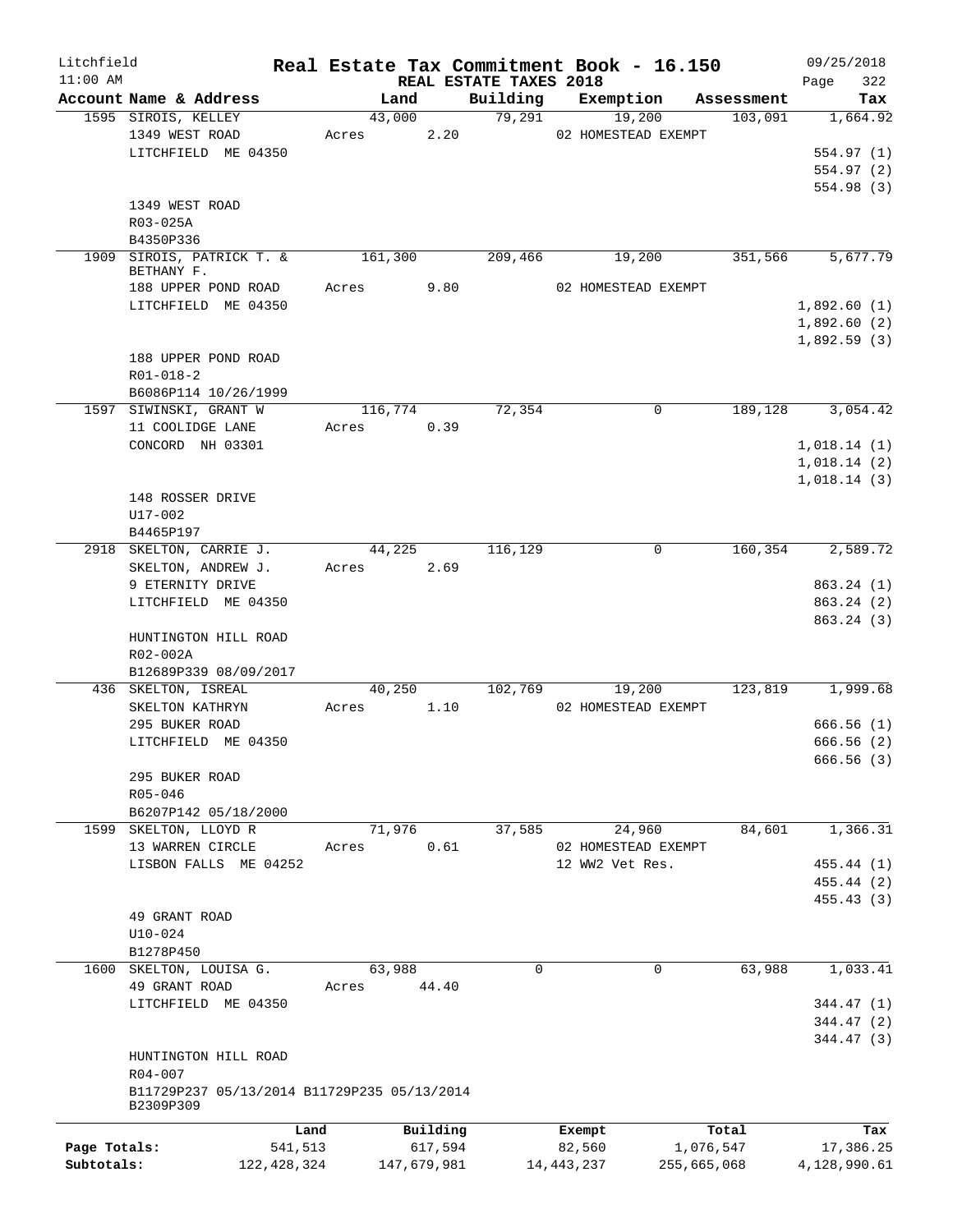| Litchfield<br>$11:00$ AM |                                                                    |                          | REAL ESTATE TAXES 2018 | Real Estate Tax Commitment Book - 16.150 |                  | 09/25/2018<br>323<br>Page |
|--------------------------|--------------------------------------------------------------------|--------------------------|------------------------|------------------------------------------|------------------|---------------------------|
|                          | Account Name & Address                                             | Land                     | Building               | Exemption                                | Assessment       | Tax                       |
|                          | 1601 SKIDGELL, DARLENE<br>381 RICHMOND ROAD<br>LITCHFIELD ME 04350 | 45,750<br>3.30<br>Acres  | 66,689                 | $\Omega$                                 | 112,439          | 1,815.89<br>605.30(1)     |
|                          |                                                                    |                          |                        |                                          |                  | 605.30(2)<br>605.29(3)    |
|                          | 381 RICHMOND ROAD<br>$R03 - 014$                                   |                          |                        |                                          |                  |                           |
|                          | B8286P330 01/11/2005                                               |                          |                        |                                          |                  |                           |
|                          | 1602 SLATTERY, BRUCE E<br>384 PLAINS ROAD                          | 54,700<br>8.20<br>Acres  | 83,736                 | 19,200<br>02 HOMESTEAD EXEMPT            | 119,236          | 1,925.66                  |
|                          | LITCHFIELD ME 04350                                                |                          |                        |                                          |                  | 641.89(1)                 |
|                          |                                                                    |                          |                        |                                          |                  | 641.89(2)<br>641.88(3)    |
|                          | 384 PLAINS ROAD                                                    |                          |                        |                                          |                  |                           |
|                          | R07-016                                                            |                          |                        |                                          |                  |                           |
|                          | B2231P212<br>1605 SLATTERY, CARL E &                               | 69,500                   | 110,937                | 24,960                                   | 155,477          | 2,510.95                  |
|                          | FLORENCE (LIFE ESTATE)<br>SLATTERY, BRUCE E &                      | 30.00<br>Acres           |                        | 03 VETERANS EXEMPT                       |                  |                           |
|                          | BETHANY F -RM<br>246 PLAINS ROAD                                   |                          |                        | 02 HOMESTEAD EXEMPT                      |                  | 836.98 (1)                |
|                          | LITCHFIELD ME 04350                                                |                          |                        |                                          |                  | 836.98 (2)                |
|                          |                                                                    |                          |                        |                                          |                  | 836.99 (3)                |
|                          | 246 PLAINS ROAD<br>R07-015A                                        |                          |                        |                                          |                  |                           |
|                          | B10199P267 09/01/2009 B1540P737 01/29/1971                         |                          |                        |                                          |                  |                           |
|                          | 1606 SLATTERY, ESTHER<br>967 RICHMOND ROAD                         | 33,275<br>Acres<br>11.50 | $\mathbf 0$            | $\mathbf 0$                              | 33,275           | 537.39                    |
|                          | LITCHFIELD ME 04350                                                |                          |                        |                                          |                  | 179.13(1)                 |
|                          |                                                                    |                          |                        |                                          |                  | 179.13(2)                 |
|                          | 967 RICHMOND ROAD                                                  |                          |                        |                                          |                  | 179.13(3)                 |
|                          | R01-014B                                                           |                          |                        |                                          |                  |                           |
|                          | B2998P133 07/16/1988                                               |                          |                        |                                          |                  |                           |
|                          | 1608 SLATTERY, ESTHER M                                            | 82,100                   | 100,080                | 19,200                                   | 162,980          | 2,632.13                  |
|                          | 967 RICHMOND ROAD                                                  | 58.00<br>Acres           |                        | 02 HOMESTEAD EXEMPT                      |                  |                           |
|                          | LITCHFIELD ME 04350                                                |                          |                        |                                          |                  | 877.38 (1)<br>877.38 (2)  |
|                          |                                                                    |                          |                        |                                          |                  | 877.37 (3)                |
|                          | 967 RICHMOND ROAD                                                  |                          |                        |                                          |                  |                           |
|                          | R02-063                                                            |                          |                        |                                          |                  |                           |
|                          | B1243P74 10/18/1961                                                |                          |                        |                                          |                  |                           |
| 1607                     | SLATTERY, ESTHER M                                                 | 68,276                   | $\mathbf 0$            | 0                                        | 68,276           | 1,102.66                  |
|                          | 967 RICHMOND ROAD<br>LITCHFIELD ME 04350                           | 57.00<br>Acres           |                        |                                          |                  | 367.55(1)                 |
|                          |                                                                    |                          |                        |                                          |                  | 367.55(2)                 |
|                          |                                                                    |                          |                        |                                          |                  | 367.56(3)                 |
|                          | 976 RICHMOND ROAD                                                  |                          |                        |                                          |                  |                           |
|                          | R02-062                                                            |                          |                        |                                          |                  |                           |
|                          | B2441P258 12/15/1981                                               |                          |                        |                                          |                  |                           |
|                          | 1615 SLAUENWHITE, DANIEL J<br>SLAUENWHITE, DEBORAH D               | 74,010<br>39.02<br>Acres | 110,272                | 0                                        | 184,282          | 2,976.15                  |
|                          | 2214 HALLOWELL ROAD                                                |                          |                        |                                          |                  | 992.05 (1)                |
|                          | LITCHFIELD ME 04350                                                |                          |                        |                                          |                  | 992.05(2)                 |
|                          |                                                                    |                          |                        |                                          |                  | 992.05 (3)                |
|                          | 2214 HALLOWELL ROAD                                                |                          |                        |                                          |                  |                           |
|                          | R11-022<br>B10646P249 01/18/2011 B7865P236 03/16/2004              |                          |                        |                                          |                  |                           |
|                          |                                                                    | Building                 |                        |                                          |                  |                           |
| Page Totals:             | Land<br>427,611                                                    | 471,714                  |                        | Exempt<br>63,360                         | Total<br>835,965 | Tax<br>13,500.83          |
| Subtotals:               | 122,855,935                                                        | 148, 151, 695            |                        | 14,506,597<br>256,501,033                |                  | 4, 142, 491.44            |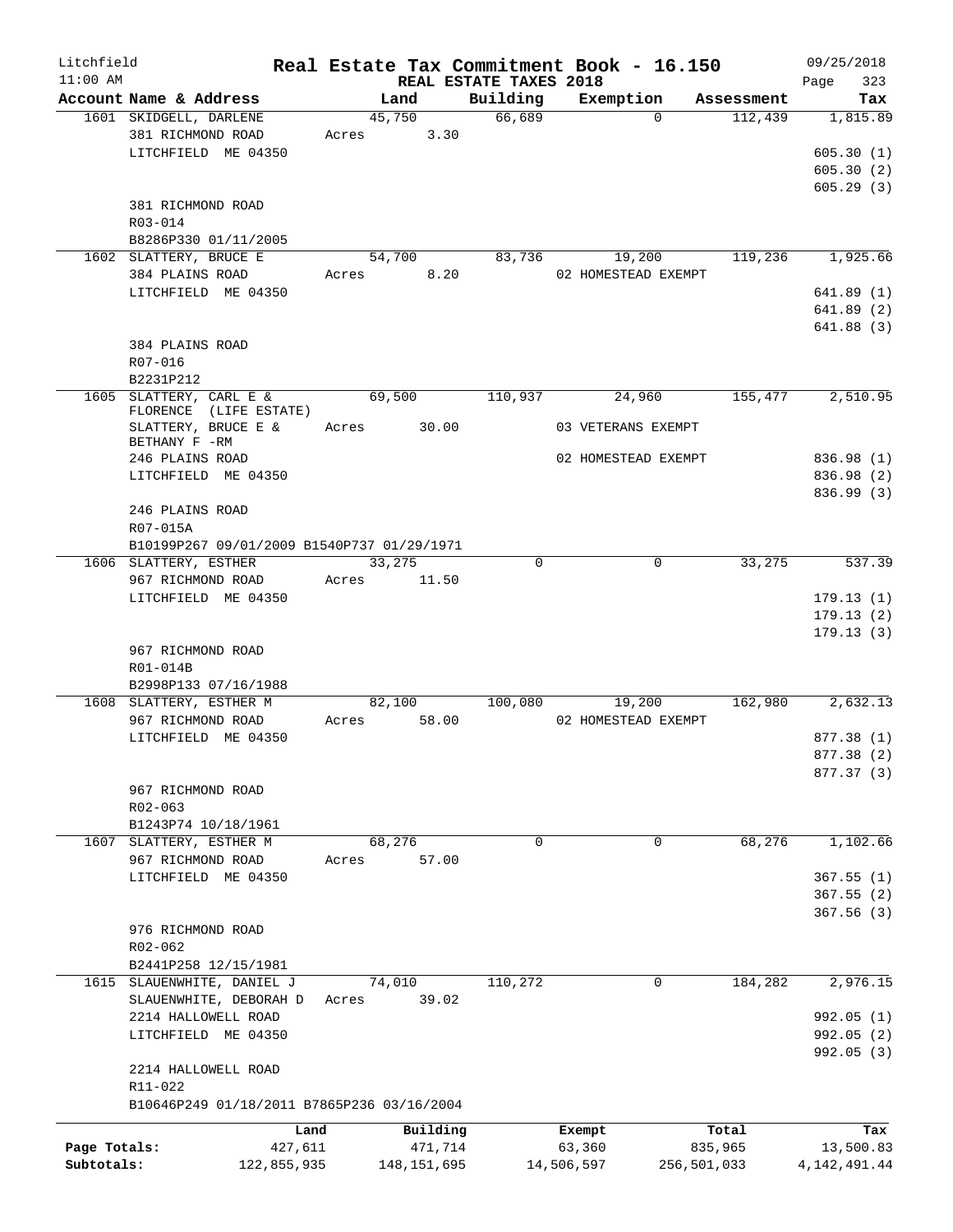| Litchfield   |                                             |         |             |                                    | Real Estate Tax Commitment Book - 16.150 |                      | 09/25/2018         |
|--------------|---------------------------------------------|---------|-------------|------------------------------------|------------------------------------------|----------------------|--------------------|
| $11:00$ AM   | Account Name & Address                      |         | Land        | REAL ESTATE TAXES 2018<br>Building | Exemption                                |                      | 324<br>Page<br>Tax |
|              | 2827 SLAUENWHITE, JAMES                     |         | $\Omega$    | 63,002                             | $\Omega$                                 | Assessment<br>63,002 | 1,017.48           |
|              | SLAUENWHITE, CHERYL                         |         |             |                                    |                                          |                      |                    |
|              | 2196 HALLOWELL ROAD                         |         |             |                                    |                                          |                      | 339.16(1)          |
|              | LITCHFIELD ME 04350                         |         |             |                                    |                                          |                      | 339.16(2)          |
|              |                                             |         |             |                                    |                                          |                      | 339.16(3)          |
|              | HALLOWELL ROAD                              |         |             |                                    |                                          |                      |                    |
|              | R11-022-ON                                  |         |             |                                    |                                          |                      |                    |
|              | 1099 SLAUENWHITE, JEFFREY                   |         | 57,500      | 115,013                            | 19,200                                   | 153,313              | 2,476.00           |
|              | 24 OLD MILL ROAD                            |         | Acres 14.60 |                                    | 02 HOMESTEAD EXEMPT                      |                      |                    |
|              | LITCHFIELD ME 04350                         |         |             |                                    |                                          |                      | 825.33(1)          |
|              |                                             |         |             |                                    |                                          |                      | 825.33(2)          |
|              |                                             |         |             |                                    |                                          |                      | 825.34 (3)         |
|              | 24 OLD MILL ROAD                            |         |             |                                    |                                          |                      |                    |
|              | R14-057                                     |         |             |                                    |                                          |                      |                    |
|              | B11768P182 08/08/2014 B11441P348 06/28/2013 |         |             |                                    |                                          |                      |                    |
|              | B1133P225                                   |         |             |                                    |                                          |                      |                    |
|              | 1100 SLAUENWHITE, JEFFREY                   |         | 40,670      | 0                                  | 0                                        | 40,670               | 656.82             |
|              | 24 OLD MILL ROAD                            | Acres   | 29.00       |                                    |                                          |                      |                    |
|              | LITCHFIELD ME 04350                         |         |             |                                    |                                          |                      | 218.94(1)          |
|              |                                             |         |             |                                    |                                          |                      | 218.94(2)          |
|              |                                             |         |             |                                    |                                          |                      | 218.94(3)          |
|              | OFF HALLOWELL ROAD                          |         |             |                                    |                                          |                      |                    |
|              | $R14 - 058$                                 |         |             |                                    |                                          |                      |                    |
|              | B11768P182 08/08/2014 B11441P348 06/28/2013 |         |             |                                    |                                          |                      |                    |
|              | B1133P225                                   |         |             |                                    |                                          |                      |                    |
|              | 2214 SLOSBERG, RUTH P                       |         | 45,000      | 114,210                            | 19,200                                   | 140,010              | 2,261.16           |
|              | SLOSBERG, ROBERT L                          | Acres   | 3.00        |                                    | 02 HOMESTEAD EXEMPT                      |                      |                    |
|              | 2004 HALLOWELL ROAD                         |         |             |                                    |                                          |                      | 753.72(1)          |
|              | LITCHFIELD ME 04350                         |         |             |                                    |                                          |                      | 753.72(2)          |
|              |                                             |         |             |                                    |                                          |                      | 753.72(3)          |
|              | 2004 HALLOWELL ROAD                         |         |             |                                    |                                          |                      |                    |
|              | R11-012D                                    |         |             |                                    |                                          |                      |                    |
|              | B7877P105 03/24/2004                        |         |             |                                    |                                          |                      |                    |
|              | 2722 SMALL INA                              |         | 107,662     | 105,477                            | 24,960                                   | 188,179              | 3,039.09           |
|              | 476 PINE TREE ROAD                          | Acres   | 203.00      |                                    | 02 HOMESTEAD EXEMPT                      |                      |                    |
|              | LITCHFIELD ME 04350                         |         |             |                                    | 22 WW2 Widow Res                         |                      | 1,013.03(1)        |
|              |                                             |         |             |                                    |                                          |                      | 1,013.03(2)        |
|              |                                             |         |             |                                    |                                          |                      | 1,013.03(3)        |
|              | 476 PINE TREE ROAD                          |         |             |                                    |                                          |                      |                    |
|              | R07-004                                     |         |             |                                    |                                          |                      |                    |
|              | B9723P287                                   |         |             |                                    |                                          |                      |                    |
| 1619         | SMALL SR, LEWIS B                           |         | 43,580      | 110,414                            | 19,200                                   | 134,794              | 2,176.92           |
|              | 20 WHIPPOORWILL ROAD                        | Acres   | 3.02        |                                    | 02 HOMESTEAD EXEMPT                      |                      |                    |
|              | LITCHFIELD ME 04350                         |         |             |                                    |                                          |                      | 725.64(1)          |
|              |                                             |         |             |                                    |                                          |                      | 725.64(2)          |
|              |                                             |         |             |                                    |                                          |                      | 725.64(3)          |
|              | 20 WHIPPOORWILL ROAD                        |         |             |                                    |                                          |                      |                    |
|              | $U19 - 010$                                 |         |             |                                    |                                          |                      |                    |
|              | B11345P339 04/01/2013 B1845P344             |         |             |                                    |                                          |                      |                    |
|              | 2917 SMALL, DELMAR                          |         | 35,065      | 0                                  | $\mathbf 0$                              | 35,065               | 566.30             |
|              | P.O. Box 815                                | Acres   | 17.61       |                                    |                                          |                      |                    |
|              | Brunswick ME 04011                          |         |             |                                    |                                          |                      | 188.77(1)          |
|              |                                             |         |             |                                    |                                          |                      | 188.77(2)          |
|              |                                             |         |             |                                    |                                          |                      | 188.76(3)          |
|              | PLAINS ROAD                                 |         |             |                                    |                                          |                      |                    |
|              | R07-006B                                    |         |             |                                    |                                          |                      |                    |
|              | B5662P154 06/25/1998                        |         |             |                                    |                                          |                      |                    |
|              |                                             |         |             |                                    |                                          |                      |                    |
|              |                                             | Land    | Building    |                                    | Exempt                                   | Total                | Tax                |
| Page Totals: |                                             | 329,477 | 508,116     |                                    | 82,560                                   | 755,033              | 12, 193. 77        |
| Subtotals:   | 123, 185, 412                               |         | 148,659,811 |                                    | 14,589,157                               | 257, 256, 066        | 4, 154, 685. 21    |
|              |                                             |         |             |                                    |                                          |                      |                    |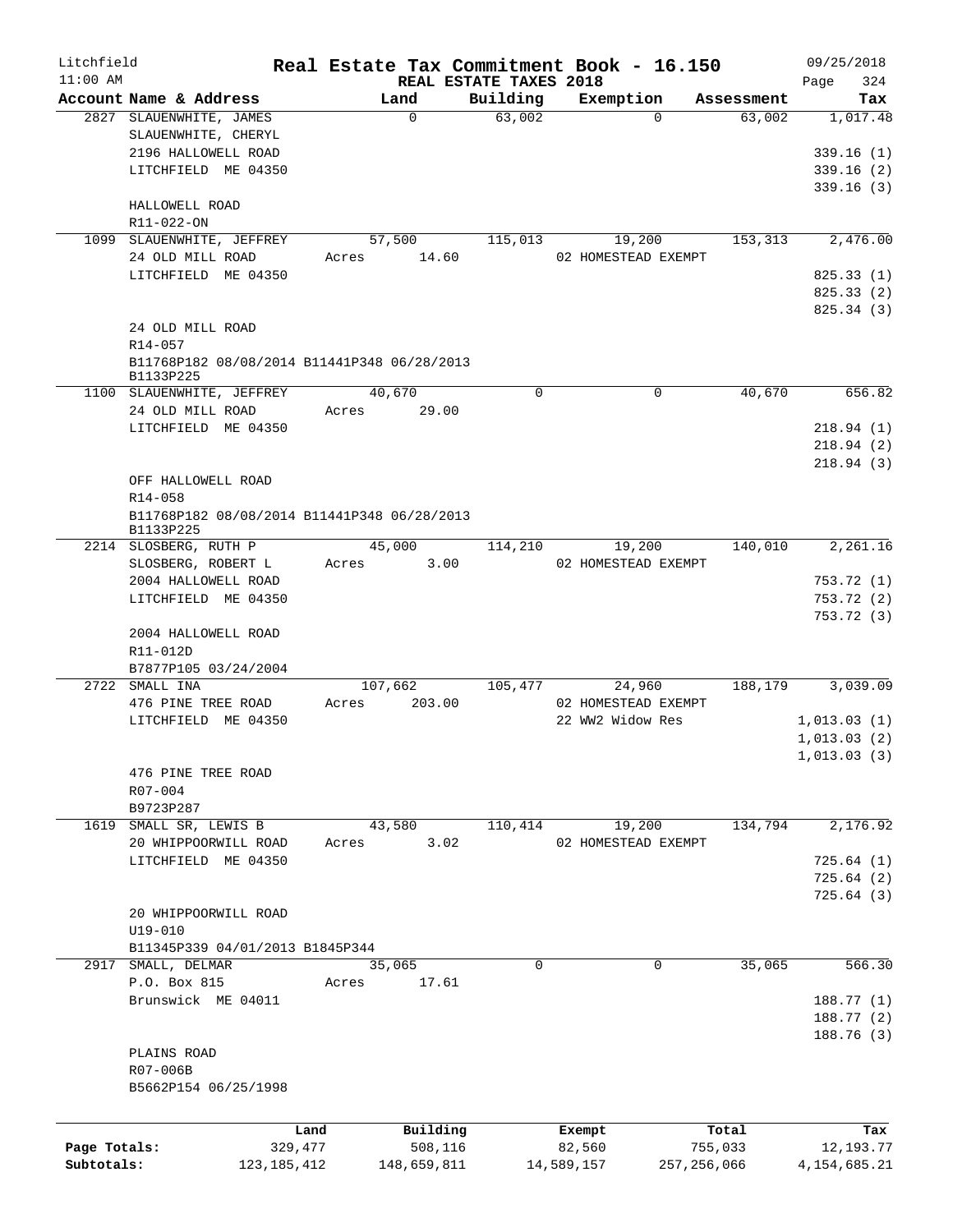| Litchfield   |                                                                   |        |             |                                    | Real Estate Tax Commitment Book - 16.150 |             |            | 09/25/2018         |
|--------------|-------------------------------------------------------------------|--------|-------------|------------------------------------|------------------------------------------|-------------|------------|--------------------|
| $11:00$ AM   | Account Name & Address                                            |        | Land        | REAL ESTATE TAXES 2018<br>Building | Exemption                                |             | Assessment | 325<br>Page<br>Tax |
|              | 2584 SMALL, INA                                                   |        | 688         | $\mathbf 0$                        |                                          | $\Omega$    | 688        | 11.11              |
|              | 476 PINE TREE ROAD                                                | Acres  | 5.50        |                                    |                                          |             |            |                    |
|              | LITCHFIELD ME 04350                                               |        |             |                                    |                                          |             |            | 3.70(1)            |
|              |                                                                   |        |             |                                    |                                          |             |            | 3.70(2)            |
|              |                                                                   |        |             |                                    |                                          |             |            | 3.71(3)            |
|              | PLAINS ROAD                                                       |        |             |                                    |                                          |             |            |                    |
|              | R07-004B                                                          |        |             |                                    |                                          |             |            |                    |
|              | B10631P88 12/28/2010 B10506P38 08/28/2010 B6402P256<br>02/08/2001 |        |             |                                    |                                          |             |            |                    |
|              | 1872 SMALL, SUSAN L                                               |        | 27,200      | 58,674                             | 19,200                                   |             | 66,674     | 1,076.79           |
|              | 13 EASY STREET                                                    | Acres  | 0.40        |                                    | 02 HOMESTEAD EXEMPT                      |             |            |                    |
|              | LITCHFIELD ME 04350                                               |        |             |                                    |                                          |             |            | 358.93(1)          |
|              |                                                                   |        |             |                                    |                                          |             |            | 358.93(2)          |
|              |                                                                   |        |             |                                    |                                          |             |            | 358.93(3)          |
|              | 13 EASY STREET                                                    |        |             |                                    |                                          |             |            |                    |
|              | U10-016A                                                          |        |             |                                    |                                          |             |            |                    |
|              | B5235P289 10/04/1996                                              |        |             |                                    |                                          |             |            |                    |
|              | 1614 SMALL, INA                                                   |        | 40,132      | 1,746                              |                                          | 0           | 41,878     | 676.33             |
|              | 476 PINE TREE ROAD                                                | Acres  | 32.00       |                                    |                                          |             |            |                    |
|              | LITCHFIELD ME 04350                                               |        |             |                                    |                                          |             |            | 225.44 (1)         |
|              |                                                                   |        |             |                                    |                                          |             |            | 225.44(2)          |
|              |                                                                   |        |             |                                    |                                          |             |            | 225.45(3)          |
|              | 481 PINE TREE ROAD                                                |        |             |                                    |                                          |             |            |                    |
|              | R06-059                                                           |        |             |                                    |                                          |             |            |                    |
|              | B9723P288 B8637P217 10/12/2005 B4863P224 02/02/1995               |        |             |                                    |                                          |             |            |                    |
|              | 969 SMART LEROY E                                                 | 18,394 |             | 19,323                             |                                          | 0           | 37,717     | 609.13             |
|              | SMART LINDA A                                                     | Acres  | 0.09        |                                    |                                          |             |            |                    |
|              | 1532 HALLOWELL ROAD                                               |        |             |                                    |                                          |             |            | 203.04(1)          |
|              | LITCHFIELD ME 04350                                               |        |             |                                    |                                          |             |            | 203.04(2)          |
|              |                                                                   |        |             |                                    |                                          |             |            | 203.05(3)          |
|              | 443 PEACEPIPE DRIVE                                               |        |             |                                    |                                          |             |            |                    |
|              | $U28 - 056$                                                       |        |             |                                    |                                          |             |            |                    |
|              | B9650P285 02/27/2008 B3602P310 08/24/1989                         |        |             |                                    |                                          |             |            |                    |
|              | 429 SMART, LEROY                                                  |        | 48,750      | 103,800                            |                                          | 0           | 152,550    | 2,463.68           |
|              | SMART, LINDA A.                                                   | Acres  | 4.50        |                                    |                                          |             |            |                    |
|              | 1532 HALLOWELL ROAD                                               |        |             |                                    |                                          |             |            | 821.23(1)          |
|              | LITCHFIELD ME 04350                                               |        |             |                                    |                                          |             |            | 821.23(2)          |
|              |                                                                   |        |             |                                    |                                          |             |            | 821.22 (3)         |
|              | 295 DENNIS HILL ROAD                                              |        |             |                                    |                                          |             |            |                    |
|              | R13-041C                                                          |        |             |                                    |                                          |             |            |                    |
|              | B11927P165 01/29/2015 B11802P147 09/16/2014                       |        |             |                                    |                                          |             |            |                    |
|              | B11661P173 09/10/2012 B7065P131                                   |        |             |                                    |                                          |             |            |                    |
| 1620         | SMART, LEROY E                                                    | 43,750 |             | 123,932                            | 19,200                                   |             | 148,482    | 2,397.98           |
|              | SMART LINDA A                                                     | Acres  | 2.50        |                                    | 02 HOMESTEAD EXEMPT                      |             |            |                    |
|              | 1532 HALLOWELL ROAD                                               |        |             |                                    |                                          |             |            | 799.33 (1)         |
|              | LITCHFIELD ME 04350                                               |        |             |                                    |                                          |             |            | 799.33 (2)         |
|              |                                                                   |        |             |                                    |                                          |             |            | 799.32 (3)         |
|              | 1532 HALLOWELL ROAD                                               |        |             |                                    |                                          |             |            |                    |
|              | $U19 - 016$                                                       |        |             |                                    |                                          |             |            |                    |
|              | B3661P232 05/12/1989                                              |        |             |                                    |                                          |             |            |                    |
| 1809         | SMART, LEROY E                                                    | 34,000 |             | 32,832                             |                                          | 0           | 66,832     | 1,079.34           |
|              | 1532 HALLOWELL ROAD                                               | Acres  | 1.00        |                                    |                                          |             |            |                    |
|              | LITCHFIELD ME 04350                                               |        |             |                                    |                                          |             |            | 359.78 (1)         |
|              |                                                                   |        |             |                                    |                                          |             |            | 359.78 (2)         |
|              |                                                                   |        |             |                                    |                                          |             |            | 359.78 (3)         |
|              | 1538 HALLOWELL ROAD                                               |        |             |                                    |                                          |             |            |                    |
|              | U19-016A                                                          |        |             |                                    |                                          |             |            |                    |
|              | B7618P52 09/03/2003                                               |        |             |                                    |                                          |             |            |                    |
|              | Land                                                              |        | Building    |                                    | Exempt                                   |             | Total      | Tax                |
| Page Totals: | 212,914                                                           |        | 340,307     |                                    | 38,400                                   |             | 514,821    | 8,314.36           |
| Subtotals:   | 123, 398, 326                                                     |        | 149,000,118 |                                    | 14,627,557                               | 257,770,887 |            | 4, 162, 999.57     |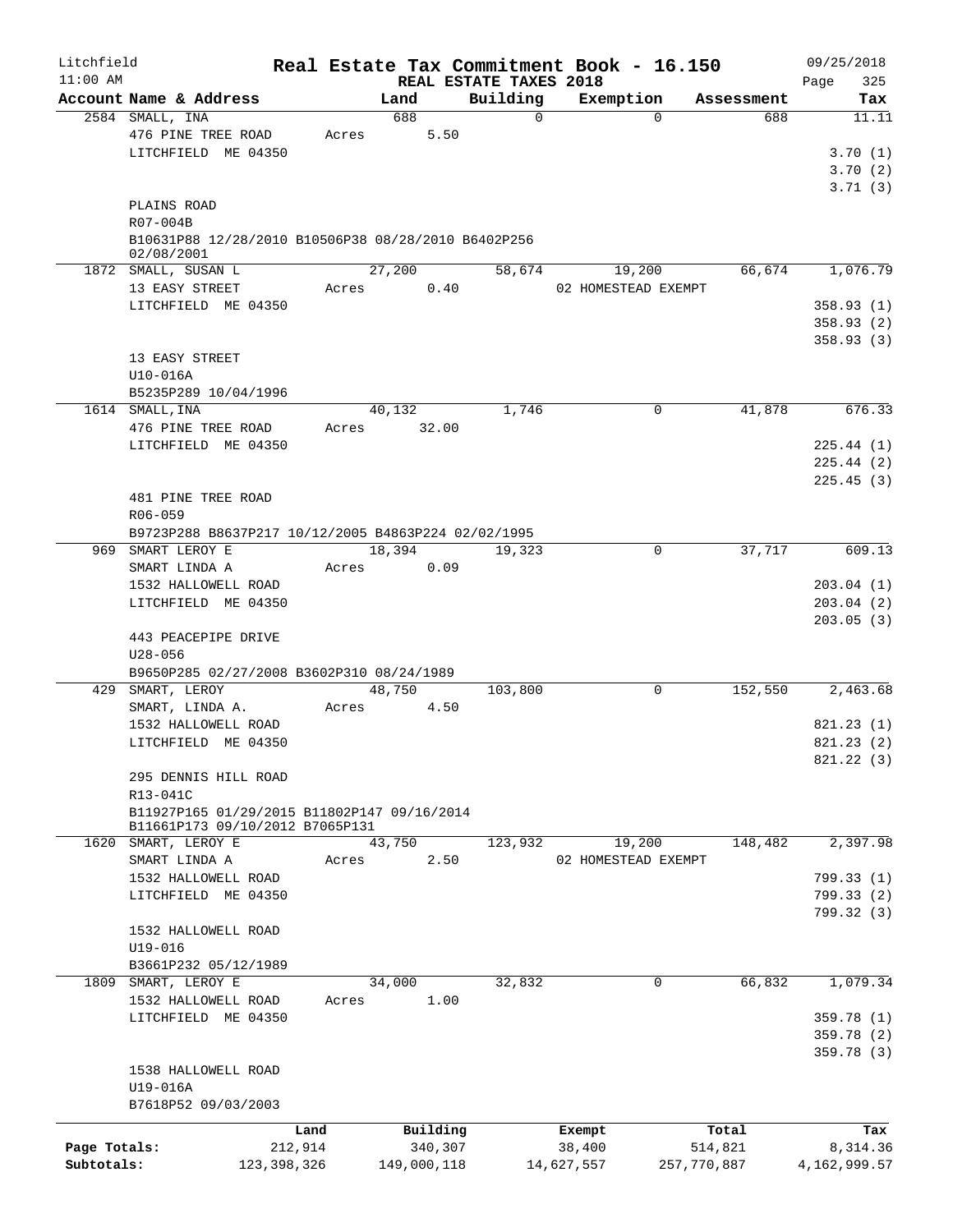| Litchfield |                                                      |         |                |                        | Real Estate Tax Commitment Book - 16.150 |            | 09/25/2018               |
|------------|------------------------------------------------------|---------|----------------|------------------------|------------------------------------------|------------|--------------------------|
| $11:00$ AM |                                                      |         |                | REAL ESTATE TAXES 2018 |                                          |            | 326<br>Page              |
|            | Account Name & Address                               |         | Land           | Building               | Exemption                                | Assessment | Tax                      |
|            | 650 SMART, LEROY E.                                  |         | 37,200         | 116,107                | $\Omega$                                 | 153,307    | 2,475.91                 |
|            | 1532 HALLOWELL ROAD                                  | Acres   | 0.90           |                        |                                          |            |                          |
|            | LITCHFIELD ME 04350                                  |         |                |                        |                                          |            | 825.30(1)                |
|            |                                                      |         |                |                        |                                          |            | 825.30(2)                |
|            | 2792 HALLOWELL ROAD                                  |         |                |                        |                                          |            | 825.31(3)                |
|            | R02-041                                              |         |                |                        |                                          |            |                          |
|            | B12245P220 03/11/2016 B12228P267 01/05/2016          |         |                |                        |                                          |            |                          |
|            | B12204P324 12/08/2015 B11734P138 04/15/2014          |         |                |                        |                                          |            |                          |
|            | B11562P315 11/07/1201 B9041P106 08/24/2006 B9041P104 |         |                |                        |                                          |            |                          |
|            | 08/24/2006 B6704P266 11/14/2001                      |         |                |                        |                                          |            |                          |
|            | 1169 SMART, LEROY E.                                 |         | 18,000<br>0.90 | 0                      | 0                                        | 18,000     | 290.70                   |
|            | SMART, LINDA A.<br>1532 HALLOWELL ROAD               | Acres   |                |                        |                                          |            | 96.90(1)                 |
|            | LITCHFIELD ME 04350                                  |         |                |                        |                                          |            | 96.90(2)                 |
|            |                                                      |         |                |                        |                                          |            | 96.90(3)                 |
|            | 1515 HALLOWELL ROAD                                  |         |                |                        |                                          |            |                          |
|            | U19-006                                              |         |                |                        |                                          |            |                          |
|            | B12201P301 01/19/2010 B6053P265 09/07/1999 B3480P341 |         |                |                        |                                          |            |                          |
|            | 2910 SMART, SHYANNE                                  |         | $\mathbf 0$    | 14,439                 | 14,439                                   | 0          | 0.00                     |
|            | 26 PINE TREE ROAD                                    |         |                |                        | 02 HOMESTEAD EXEMPT                      |            |                          |
|            | Litchfield ME 04350                                  |         |                |                        |                                          |            |                          |
|            |                                                      |         |                |                        |                                          |            |                          |
|            |                                                      |         |                |                        |                                          |            |                          |
|            | 26 PINE TREE ROAD                                    |         |                |                        |                                          |            |                          |
|            | R10-022-"ON"                                         |         |                |                        |                                          |            |                          |
|            | 1205 SMILEY, CARROLL                                 |         | 55,700         | 0                      | $\mathbf 0$                              | 55,700     | 899.55                   |
|            | P.O. BOX 52                                          | Acres   | 39.00          |                        |                                          |            |                          |
|            | LISBON ME 04250                                      |         |                |                        |                                          |            | 299.85(1)<br>299.85(2)   |
|            |                                                      |         |                |                        |                                          |            | 299.85(3)                |
|            | 703 HUNTINGTON HILL                                  |         |                |                        |                                          |            |                          |
|            | ROAD                                                 |         |                |                        |                                          |            |                          |
|            | R03-126                                              |         |                |                        |                                          |            |                          |
|            | B12727P130 09/21/2017 B11912P218 02/12/2015          |         |                |                        |                                          |            |                          |
|            | B11300P226 02/04/2013 B1678P95                       |         |                |                        |                                          |            |                          |
|            | 2719 SMITH DAVID                                     | 125,050 |                | 119,159                | 19,200                                   | 225,009    | 3,633.90                 |
|            | SMITH CAROL<br>23 HALEY LANE                         | Acres   | 7.80           |                        | 02 HOMESTEAD EXEMPT                      |            | 1, 211.30(1)             |
|            | LITCHFIELD ME 04350                                  |         |                |                        |                                          |            | 1, 211.30(2)             |
|            |                                                      |         |                |                        |                                          |            | 1, 211.30(3)             |
|            | 23 HALEY LANE                                        |         |                |                        |                                          |            |                          |
|            | R09-033A                                             |         |                |                        |                                          |            |                          |
|            | B9845P161 09/04/2008                                 |         |                |                        |                                          |            |                          |
|            | 894 SMITH KEITH                                      |         | 38,600         | 115,872                | $\mathbf 0$                              | 154,472    | 2,494.72                 |
|            | 46 SCHOOL LANE                                       | Acres   | 1.00           |                        |                                          |            |                          |
|            | LITCHFIELD ME                                        |         |                |                        |                                          |            | 831.57 (1)               |
|            | 04350-3523                                           |         |                |                        |                                          |            |                          |
|            |                                                      |         |                |                        |                                          |            | 831.57 (2)<br>831.58 (3) |
|            | 46 SCHOOL LANE                                       |         |                |                        |                                          |            |                          |
|            | R03-105B                                             |         |                |                        |                                          |            |                          |
|            | B9471P238 08/21/2007 B7211P195 12/27/2002            |         |                |                        |                                          |            |                          |
|            |                                                      |         |                |                        |                                          |            |                          |

|              | Land        | Building    | Exempt     | Total       | Tax          |
|--------------|-------------|-------------|------------|-------------|--------------|
| Page Totals: | 274,550     | 365,577     | 33,639     | 606,488     | 9,794.78     |
| Subtotals:   | 123,672,876 | 149,365,695 | 14,661,196 | 258,377,375 | 4,172,794.35 |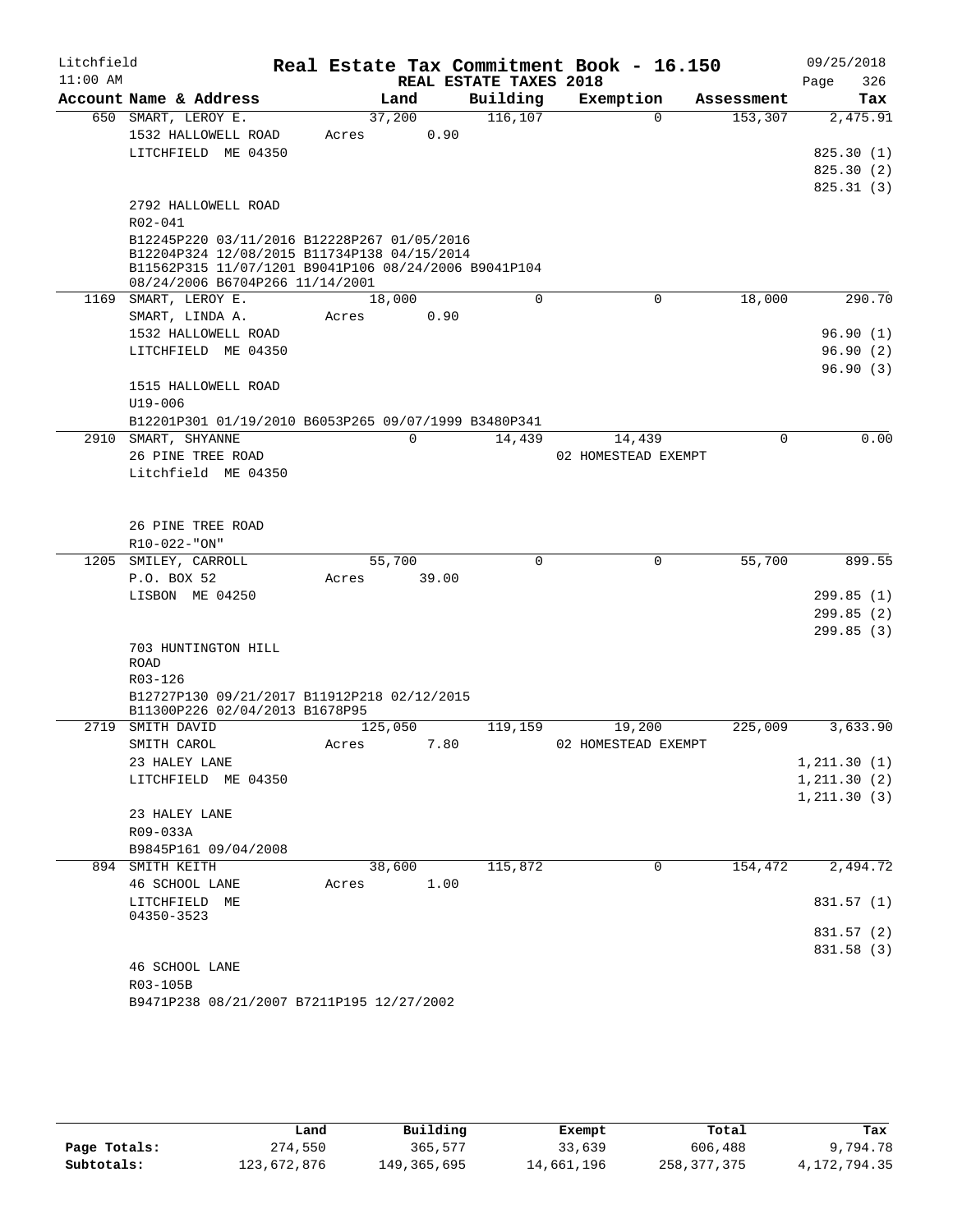| Litchfield<br>$11:00$ AM |            |                                                          |       |          |      | REAL ESTATE TAXES 2018 | Real Estate Tax Commitment Book - 16.150 |            | 09/25/2018<br>327<br>Page |
|--------------------------|------------|----------------------------------------------------------|-------|----------|------|------------------------|------------------------------------------|------------|---------------------------|
|                          |            | Account Name & Address                                   |       | Land     |      | Building               | Exemption                                | Assessment | Tax                       |
|                          |            | 2283 SMITH STEPHEN R                                     |       | 43,925   |      | 204,441                | 19,200                                   | 229,166    | 3,701.03                  |
|                          |            | SMITH NANETTE M                                          | Acres |          | 2.57 |                        | 02 HOMESTEAD EXEMPT                      |            |                           |
|                          |            | 169 UPPER POND ROAD                                      |       |          |      |                        |                                          |            | 1,233.68(1)               |
|                          |            | LITCHFIELD ME 04350                                      |       |          |      |                        |                                          |            | $1, 233.68$ (2)           |
|                          |            |                                                          |       |          |      |                        |                                          |            | $1, 233.67$ (3)           |
|                          |            | 169 UPPER POND ROAD                                      |       |          |      |                        |                                          |            |                           |
|                          | R01-017-1  |                                                          |       |          |      |                        |                                          |            |                           |
|                          |            | B9743P50 05/29/2008 B8193P33 11/04/2004 B7149P39         |       |          |      |                        |                                          |            |                           |
|                          | 11/18/2002 | 1405 SMITH, BECKY                                        |       | $\Omega$ |      | 19,894                 | 19,200                                   | 694        | 11.21                     |
|                          |            | SMITH, BECKY                                             |       |          |      |                        | 02 HOMESTEAD EXEMPT                      |            |                           |
|                          | P O BOX 64 |                                                          |       |          |      |                        |                                          |            | 3.74(1)                   |
|                          |            | LITCHFIELD ME 04350                                      |       |          |      |                        |                                          |            | 3.74(2)                   |
|                          |            |                                                          |       |          |      |                        |                                          |            | 3.73(3)                   |
|                          |            | 141 RICHMOND ROAD                                        |       |          |      |                        |                                          |            |                           |
|                          |            | $R03 - 043 - ON - 38$                                    |       |          |      |                        |                                          |            |                           |
|                          |            | 1058 SMITH, BRANDON S.                                   |       | 5,750    |      | 0                      | 0                                        | 5,750      | 92.86                     |
|                          |            | MOORE, KAYLA L.                                          | Acres |          | 2.30 |                        |                                          |            |                           |
|                          |            | 692 RICHMOND ROAD                                        |       |          |      |                        |                                          |            | 30.95(1)                  |
|                          |            | LITCHFIELD ME 04350                                      |       |          |      |                        |                                          |            | 30.95(2)                  |
|                          |            |                                                          |       |          |      |                        |                                          |            | 30.96(3)                  |
|                          |            | 674 RICHMOND ROAD                                        |       |          |      |                        |                                          |            |                           |
|                          | R02-045    |                                                          |       |          |      |                        |                                          |            |                           |
|                          |            | B11556P18 10/29/2013 B7017P236 07/28/2000                |       |          |      |                        |                                          |            |                           |
|                          |            | 2132 SMITH, BRANDON S.                                   |       | 30,760   |      | 61,421                 | 0                                        | 92,181     | 1,488.72                  |
|                          |            | MOORE, KAYLA L.                                          | Acres |          | 0.67 |                        |                                          |            |                           |
|                          |            | 692 RICHMOND ROAD                                        |       |          |      |                        |                                          |            | 496.24 (1)                |
|                          |            | LITCHFIELD ME 04350                                      |       |          |      |                        |                                          |            | 496.24 (2)                |
|                          |            |                                                          |       |          |      |                        |                                          |            | 496.24 (3)                |
|                          |            | 692 RICHMOND ROAD                                        |       |          |      |                        |                                          |            |                           |
|                          | R02-045B   |                                                          |       |          |      |                        |                                          |            |                           |
|                          |            | B11556P18 10/29/2013 B6031P224 08/01/1999                |       |          |      |                        |                                          |            |                           |
|                          |            | 1768 SMITH, CASEY J.                                     |       | 40,500   |      | 79,738                 | 19,200                                   | 101,038    | 1,631.76                  |
|                          |            | 149 LUNTS HILL ROAD                                      | Acres |          | 1.20 |                        | 02 HOMESTEAD EXEMPT                      |            |                           |
|                          |            | LITCHFIELD ME 04350                                      |       |          |      |                        |                                          |            | 543.92 (1)                |
|                          |            |                                                          |       |          |      |                        |                                          |            | 543.92(2)                 |
|                          |            |                                                          |       |          |      |                        |                                          |            | 543.92 (3)                |
|                          |            | 149 LUNTS HILL ROAD                                      |       |          |      |                        |                                          |            |                           |
|                          | R09-072A   |                                                          |       |          |      |                        |                                          |            |                           |
|                          |            | B11694P340 05/22/2014 B3794P20<br>1936 SMITH, DONALD AND |       | 0        |      | 10,861                 | 0                                        | 10,861     | 175.41                    |
|                          | HOLLIS     |                                                          |       |          |      |                        |                                          |            |                           |
|                          |            | 19 ANDERSON ROAD                                         |       |          |      |                        |                                          |            |                           |
|                          |            | MONMOUTH ME 04259                                        |       |          |      |                        |                                          |            | 58.47(1)                  |
|                          |            |                                                          |       |          |      |                        |                                          |            | 58.47(2)                  |
|                          |            |                                                          |       |          |      |                        |                                          |            | 58.47(3)                  |
|                          |            | 4 GOWELL LANE                                            |       |          |      |                        |                                          |            |                           |
|                          |            | $R04 - 046 - ON - 28 - A$                                |       |          |      |                        |                                          |            |                           |
|                          |            | 2169 SMITH, EMILY R.                                     |       | 40,475   |      | 56,822                 | 19,200                                   | 78,097     | 1,261.27                  |
|                          |            | 742 DEAD RIVER ROAD                                      | Acres |          | 1.19 |                        | 02 HOMESTEAD EXEMPT                      |            |                           |
|                          |            | LITCHFIELD ME 04350                                      |       |          |      |                        |                                          |            | 420.42(1)                 |
|                          |            |                                                          |       |          |      |                        |                                          |            | 420.42 (2)                |
|                          |            |                                                          |       |          |      |                        |                                          |            | 420.43(3)                 |
|                          |            | 742 DEAD RIVER ROAD                                      |       |          |      |                        |                                          |            |                           |
|                          | R01-035A   |                                                          |       |          |      |                        |                                          |            |                           |
|                          |            | B12231P80 02/22/2016 B8528P43 07/29/2005 B6265P95        |       |          |      |                        |                                          |            |                           |
|                          |            |                                                          |       |          |      |                        |                                          |            |                           |
|                          |            |                                                          |       |          |      |                        |                                          |            |                           |

|              | Land        | Building    | Exempt     | Total       | Tax          |
|--------------|-------------|-------------|------------|-------------|--------------|
| Page Totals: | 161.410     | 433,177     | 76,800     | 517,787     | 8,362.26     |
| Subtotals:   | 123,834,286 | 149,798,872 | 14,737,996 | 258,895,162 | 4,181,156.61 |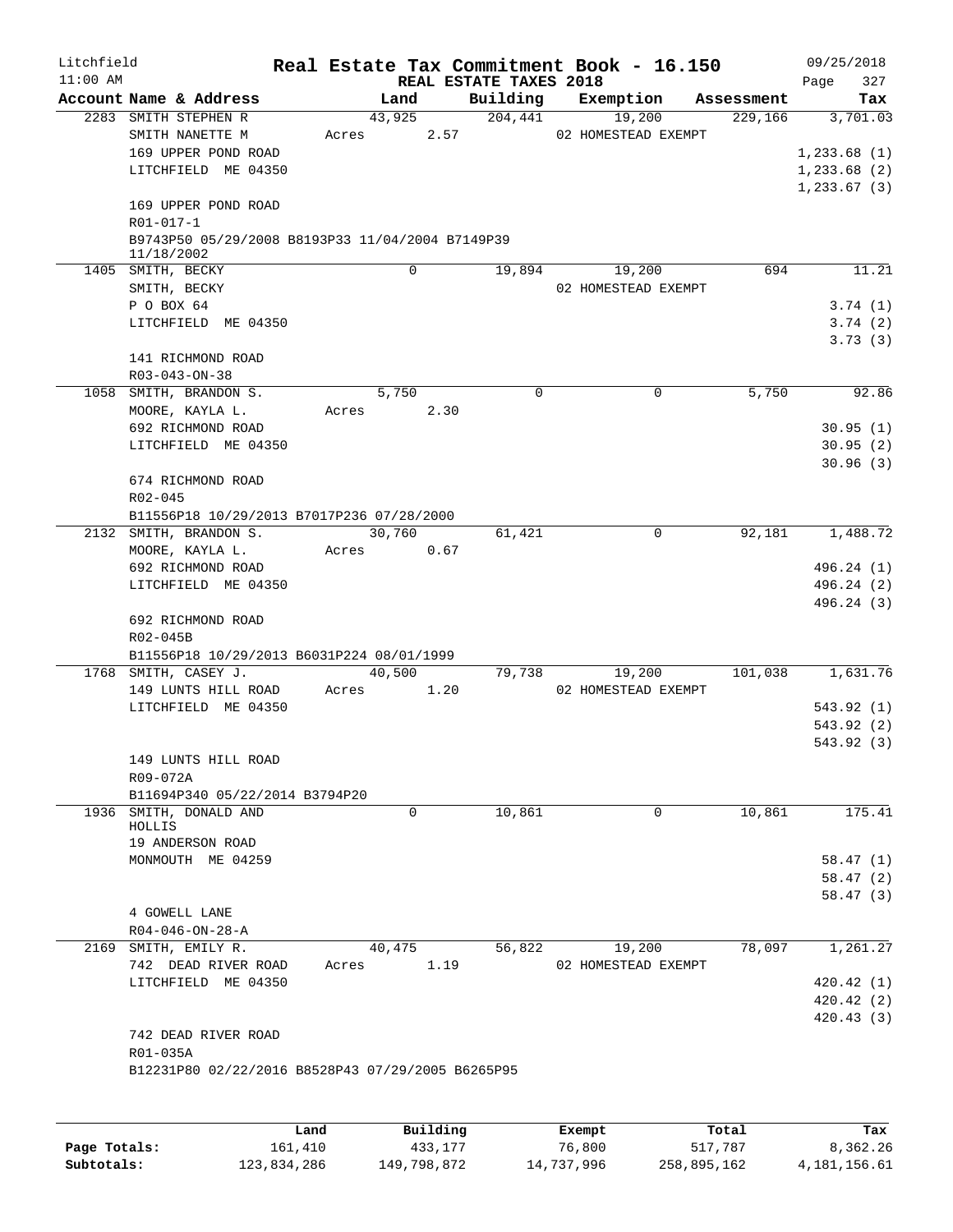| Litchfield<br>$11:00$ AM |                                                      |               |         |             | REAL ESTATE TAXES 2018 | Real Estate Tax Commitment Book - 16.150 |             |             | 09/25/2018<br>328<br>Page |
|--------------------------|------------------------------------------------------|---------------|---------|-------------|------------------------|------------------------------------------|-------------|-------------|---------------------------|
|                          | Account Name & Address                               |               |         | Land        | Building               | Exemption                                |             | Assessment  | Tax                       |
|                          | 1870 SMITH, ERIC                                     |               | 156,856 |             | 75,488                 |                                          | $\Omega$    | 232,344     | 3,752.36                  |
|                          | 1041 SAWYER ROAD                                     |               | Acres   | 0.91        |                        |                                          |             |             |                           |
|                          | GREENE ME 04236                                      |               |         |             |                        |                                          |             |             | 1,250.79(1)               |
|                          |                                                      |               |         |             |                        |                                          |             |             | 1,250.79(2)               |
|                          |                                                      |               |         |             |                        |                                          |             |             | 1,250.78(3)               |
|                          | 81 WOODBURY DRIVE                                    |               |         |             |                        |                                          |             |             |                           |
|                          | $U25 - 015$                                          |               |         |             |                        |                                          |             |             |                           |
|                          | B11752P57 07/24/2014 B11730P205 05/27/2014 B6387P143 |               |         |             |                        |                                          |             |             |                           |
|                          | 01/08/2001                                           |               |         |             |                        |                                          |             |             |                           |
|                          | 1624 SMITH, FAY                                      |               |         | 0           | 10,941                 |                                          | 10,941      | $\Omega$    | 0.00                      |
|                          | 29 SHADY LANE                                        |               |         |             |                        | 22 WW2 Widow Res                         |             |             |                           |
|                          | LITCHFIELD ME 04350                                  |               |         |             |                        | 02 HOMESTEAD EXEMPT                      |             |             |                           |
|                          |                                                      |               |         |             |                        |                                          |             |             |                           |
|                          | 29 SHADY LANE                                        |               |         |             |                        |                                          |             |             |                           |
|                          | R09-033-ON                                           |               |         |             |                        |                                          |             |             |                           |
|                          | 1625 SMITH, FOREST                                   |               |         | 29,750      | 0                      |                                          | 0           | 29,750      | 480.46                    |
|                          | 35 SHORTILL FARM ROAD                                |               | Acres   | 1.70        |                        |                                          |             |             |                           |
|                          | BUXTON ME 04093                                      |               |         |             |                        |                                          |             |             | 160.15(1)                 |
|                          |                                                      |               |         |             |                        |                                          |             |             | 160.15(2)                 |
|                          |                                                      |               |         |             |                        |                                          |             |             | 160.16(3)                 |
|                          | DEAD RIVER ROAD                                      |               |         |             |                        |                                          |             |             |                           |
|                          | R01-033C                                             |               |         |             |                        |                                          |             |             |                           |
|                          | B10309P71 12/24/2009 B3691P51 02/13/1990             |               |         |             |                        |                                          |             |             |                           |
|                          | 1627 SMITH, FOREST                                   |               |         | 28,350      | $\Omega$               |                                          | 0           | 28,350      | 457.85                    |
|                          | 35 SHORTILL FARM ROAD                                |               | Acres   | 1.70        |                        |                                          |             |             |                           |
|                          | BUSTON ME 04093                                      |               |         |             |                        |                                          |             |             | 152.62(1)                 |
|                          |                                                      |               |         |             |                        |                                          |             |             | 152.62(2)                 |
|                          |                                                      |               |         |             |                        |                                          |             |             | 152.61(3)                 |
|                          | PATTEN WOODS LANE                                    |               |         |             |                        |                                          |             |             |                           |
|                          | R01-033B-8                                           |               |         |             |                        |                                          |             |             |                           |
|                          | B10309P70 12/24/2009 B3691P53 02/13/1990             |               |         |             |                        |                                          |             |             |                           |
|                          | 1636 SMITH, III, NORMAN                              |               |         | 25,724      | 39,514                 |                                          | 5,760       | 59,478      | 960.57                    |
|                          | SMITH, ALAN L. &                                     |               | Acres   | 0.14        |                        | 14 WW2 Vet NonRes                        |             |             |                           |
|                          | HITCHCOCK, PAMELA J.                                 |               |         |             |                        |                                          |             |             |                           |
|                          | 467 WEST ROAD                                        |               |         |             |                        |                                          |             |             | 320.19(1)                 |
|                          | WESTFIELD MA 01085                                   |               |         |             |                        |                                          |             |             | 320.19(2)                 |
|                          |                                                      |               |         |             |                        |                                          |             |             | 320.19(3)                 |
|                          | 463 PEACEPIPE DRIVE                                  |               |         |             |                        |                                          |             |             |                           |
|                          | $U28 - 051$                                          |               |         |             |                        |                                          |             |             |                           |
|                          | B12295P336 05/11/2016 B9423P123 07/11/2007 B2144P326 |               |         |             |                        |                                          |             |             |                           |
|                          | 08/31/1978<br>1630 SMITH, LELAND, ET AL              |               |         | 73,500      | 72,551                 |                                          | $\mathbf 0$ | 146,051     | 2,358.72                  |
|                          | 660 ALEXANDER REED RD                                |               | Acres   | 38.00       |                        |                                          |             |             |                           |
|                          | 280 LANGDON ROAD                                     |               |         |             |                        |                                          |             |             | 786.24 (1)                |
|                          | RICHMOND ME 04357                                    |               |         |             |                        |                                          |             |             | 786.24 (2)                |
|                          |                                                      |               |         |             |                        |                                          |             |             | 786.24 (3)                |
|                          | 2651 HALLOWELL ROAD                                  |               |         |             |                        |                                          |             |             |                           |
|                          | R02-030                                              |               |         |             |                        |                                          |             |             |                           |
|                          | B2357P39                                             |               |         |             |                        |                                          |             |             |                           |
|                          | 719 SMITH, LYNDA L.                                  |               |         | 27,320      | 45,827                 |                                          | 0           | 73,147      | 1,181.32                  |
|                          | SMITH, DON E.                                        |               | Acres   | 0.20        |                        |                                          |             |             |                           |
|                          | 429 PEACEPIPE DRIVE                                  |               |         |             |                        |                                          |             |             | 393.77 (1)                |
|                          | LITCHFIELD ME 04350                                  |               |         |             |                        |                                          |             |             | 393.77 (2)                |
|                          |                                                      |               |         |             |                        |                                          |             |             | 393.78 (3)                |
|                          | 429 PEACEPIPE DRIVE                                  |               |         |             |                        |                                          |             |             |                           |
|                          | U28-034                                              |               |         |             |                        |                                          |             |             |                           |
|                          | B12442P91 10/14/2016 B8667P99 10/18/2005             |               |         |             |                        |                                          |             |             |                           |
|                          |                                                      |               |         |             |                        |                                          |             |             |                           |
|                          |                                                      | Land          |         | Building    |                        | Exempt                                   |             | Total       | Tax                       |
| Page Totals:             |                                                      | 341,500       |         | 244,321     |                        | 16,701                                   |             | 569,120     | 9,191.28                  |
| Subtotals:               |                                                      | 124, 175, 786 |         | 150,043,193 |                        | 14,754,697                               |             | 259,464,282 | 4,190,347.89              |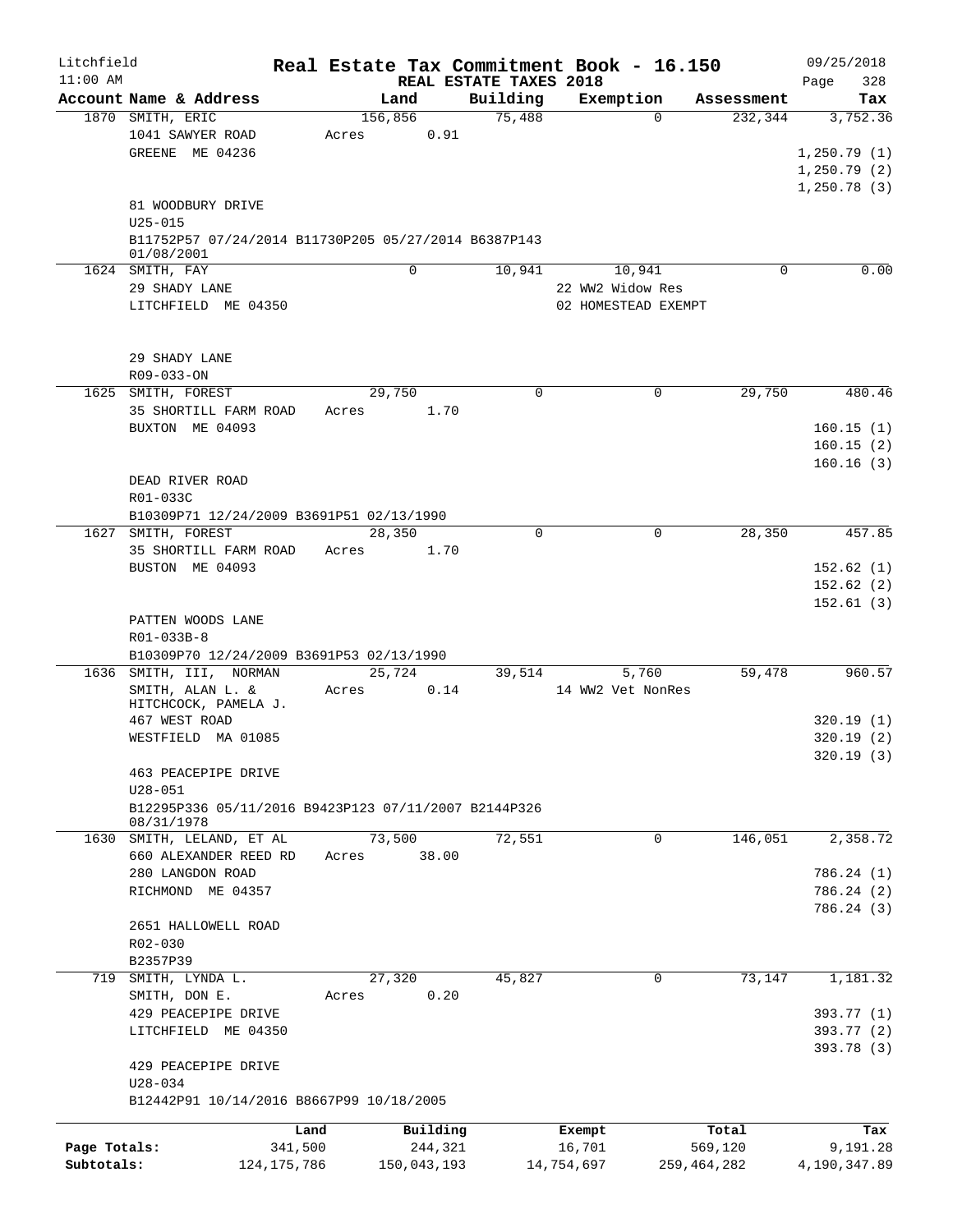| Litchfield |                                                                 |               |                        | Real Estate Tax Commitment Book - 16.150 |            | 09/25/2018   |
|------------|-----------------------------------------------------------------|---------------|------------------------|------------------------------------------|------------|--------------|
| $11:00$ AM |                                                                 |               | REAL ESTATE TAXES 2018 |                                          |            | 329<br>Page  |
|            | Account Name & Address                                          | Land          | Building               | Exemption                                | Assessment | Tax          |
|            | 158 SMITH, MATTHEW I                                            | 37,760        | 107,412                | 19,200                                   | 125,972    | 2,034.45     |
|            | 1540 HALLOWELL ROAD                                             | Acres 0.92    |                        | 02 HOMESTEAD EXEMPT                      |            |              |
|            | LITCHFIELD ME 04350                                             |               |                        |                                          |            | 678.15(1)    |
|            |                                                                 |               |                        |                                          |            | 678.15(2)    |
|            |                                                                 |               |                        |                                          |            | 678.15(3)    |
|            | 1540 HALLOWELL ROAD                                             |               |                        |                                          |            |              |
|            | U19-017                                                         |               |                        |                                          |            |              |
| 2219       | B140170P327 08/03/2009 B5275P245 12/06/1996<br>SMITH, MYRON L ( | 43,375        | 120,769                | 24,960                                   | 139,184    | 2,247.82     |
|            | TRUSTEES)                                                       |               |                        |                                          |            |              |
|            | SMITH, WINONA N<br>(TRUSTEES)                                   | Acres 2.35    |                        | 03 VETERANS EXEMPT                       |            |              |
|            | THE SMITH FAMILY<br>REVOCABLE TRUST                             |               |                        | 02 HOMESTEAD EXEMPT                      |            | 749.27 (1)   |
|            | 17 DENNIS HILL ROAD                                             |               |                        |                                          |            | 749.27(2)    |
|            | LITCHFIELD ME 04350                                             |               |                        |                                          |            | 749.28 (3)   |
|            | 17 DENNIS HILL ROAD                                             |               |                        |                                          |            |              |
|            | $R11 - 008 - 6$                                                 |               |                        |                                          |            |              |
|            | B11449P346 06/19/2013 B6558P326 08/13/2004                      |               |                        |                                          |            |              |
|            | 1168 SMITH, PAULINE D                                           | 68,428        | 159,124                | 19,200                                   | 208,352    | 3,364.88     |
|            | SMITH ROBERT                                                    | Acres         | 29.00                  | 02 HOMESTEAD EXEMPT                      |            |              |
|            | 1514 HALLOWELL ROAD                                             |               |                        |                                          |            | 1, 121.63(1) |
|            | LITCHFIELD ME 04350                                             |               |                        |                                          |            | 1, 121.63(2) |
|            |                                                                 |               |                        |                                          |            | 1, 121.62(3) |
|            | 1514 HALLOWELL ROAD                                             |               |                        |                                          |            |              |
|            | $U19 - 015$<br>B6053P265                                        |               |                        |                                          |            |              |
|            | 1631 SMITH, RICHARD J                                           | 122,733       | 148,821                | 19,200                                   | 252,354    | 4,075.52     |
|            | SMITH, JONI L.                                                  | 0.38<br>Acres |                        | 02 HOMESTEAD EXEMPT                      |            |              |
|            | P O BOX 363                                                     |               |                        |                                          |            | 1,358.51(1)  |
|            | LITCHFIELD ME 04350                                             |               |                        |                                          |            | 1,358.51(2)  |
|            |                                                                 |               |                        |                                          |            | 1,358.50(3)  |
|            | 85 SAND POND LANE                                               |               |                        |                                          |            |              |
|            | U12-013A                                                        |               |                        |                                          |            |              |
|            | B12800P293 10/17/2017 B12077P242 08/18/2015 B1991P14            |               |                        |                                          |            |              |
|            | 242 SMITH, SUSAN R.                                             | $\Omega$      | 14,926                 | 14,926                                   | $\Omega$   | 0.00         |
|            | 34 CLINTON LANE                                                 |               |                        | 02 HOMESTEAD EXEMPT                      |            |              |
|            | LITCHFIELD ME 04350                                             |               |                        |                                          |            |              |
|            | 34 CLINTON LANE                                                 |               |                        |                                          |            |              |
|            | R02-103-ON-6                                                    |               |                        |                                          |            |              |
|            | 1633 SMITH, THEODORE                                            | 61,892        | 127,841                | 24,960                                   | 164,773    | 2,661.08     |
|            | 12 LIBBY ROAD                                                   | Acres         | 18.00                  | 03 VETERANS EXEMPT                       |            |              |
|            | LITCHFIELD ME 04350                                             |               |                        | 02 HOMESTEAD EXEMPT                      |            | 887.03 (1)   |
|            |                                                                 |               |                        |                                          |            | 887.03 (2)   |
|            |                                                                 |               |                        |                                          |            | 887.02 (3)   |
|            | 12 LIBBY ROAD                                                   |               |                        |                                          |            |              |
|            | R06-010                                                         |               |                        |                                          |            |              |
|            | B1486P396                                                       |               |                        |                                          |            |              |

|              | Land        | Building    | Exempt     | Total       | Tax          |
|--------------|-------------|-------------|------------|-------------|--------------|
| Page Totals: | 334,188     | 678,893     | 122,446    | 890,635     | 14,383.75    |
| Subtotals:   | 124,509,974 | 150,722,086 | 14,877,143 | 260,354,917 | 4,204,731.64 |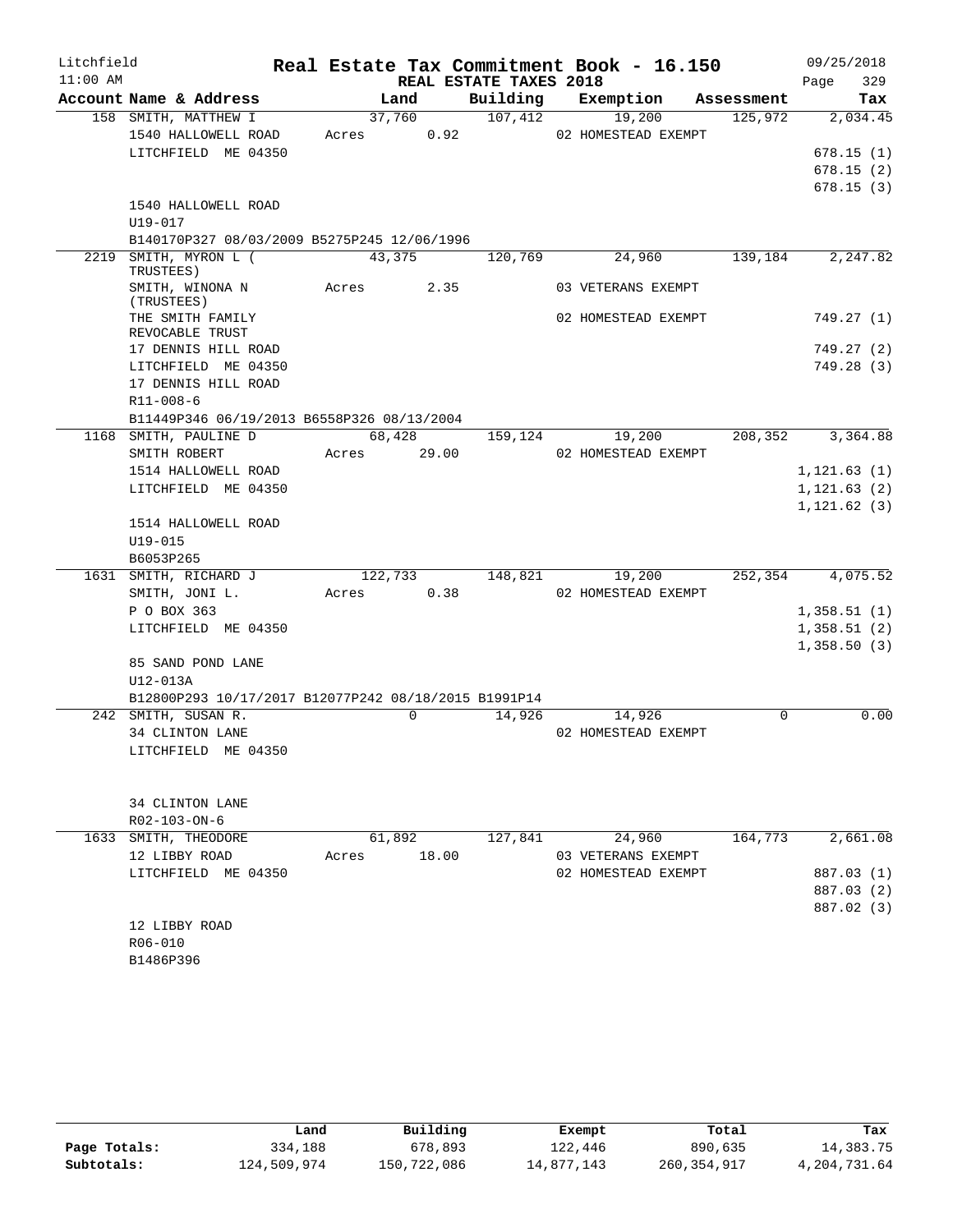| Litchfield   |                                                      |       |                       |                                    | Real Estate Tax Commitment Book - 16.150 |               | 09/25/2018         |
|--------------|------------------------------------------------------|-------|-----------------------|------------------------------------|------------------------------------------|---------------|--------------------|
| $11:00$ AM   | Account Name & Address                               |       | Land                  | REAL ESTATE TAXES 2018<br>Building | Exemption                                | Assessment    | 330<br>Page<br>Tax |
|              | 1635 SMITH, THOMAS A & MARY                          |       | 40,000                | 79,321                             | 24,960                                   | 94,361        | 1,523.93           |
|              | A                                                    |       |                       |                                    |                                          |               |                    |
|              | 1175 RICHMOND ROAD                                   | Acres | 1.00                  |                                    | 02 HOMESTEAD EXEMPT                      |               |                    |
|              | LITCHFIELD ME 04350                                  |       |                       |                                    | 12 WW2 Vet Res.                          |               | 507.98(1)          |
|              |                                                      |       |                       |                                    |                                          |               | 507.98(2)          |
|              | 1175 RICHMOND ROAD                                   |       |                       |                                    |                                          |               | 507.97(3)          |
|              | R01-057                                              |       |                       |                                    |                                          |               |                    |
|              | B1960P333                                            |       |                       |                                    |                                          |               |                    |
|              | 1638 SNOW SR, JOHN F                                 |       | 70,355                | 217,849                            | 24,960                                   | 263,244       | 4,251.39           |
|              | 43 UPPER POND ROAD                                   |       | Acres 33.94           |                                    | 02 HOMESTEAD EXEMPT                      |               |                    |
|              | LITCHFIELD ME 04350                                  |       |                       |                                    | 03 VETERANS EXEMPT                       |               | 1,417.13(1)        |
|              |                                                      |       |                       |                                    |                                          |               | 1,417.13(2)        |
|              |                                                      |       |                       |                                    |                                          |               | 1,417.13(3)        |
|              | 43 UPPER POND ROAD                                   |       |                       |                                    |                                          |               |                    |
|              | R07-030                                              |       |                       |                                    |                                          |               |                    |
|              | B12704P186 08/09/2017 B12584P185 04/21/2017 B2278P46 |       |                       | $\Omega$                           | $\mathbf 0$                              | 45,000        |                    |
|              | 1642 SNYDER WILLIAM<br>1266 WEST ROAD                |       | 45,000<br>Acres 10.50 |                                    |                                          |               | 726.75             |
|              | LITCHFIELD ME 04350                                  |       |                       |                                    |                                          |               | 242.25(1)          |
|              |                                                      |       |                       |                                    |                                          |               | 242.25(2)          |
|              |                                                      |       |                       |                                    |                                          |               | 242.25(3)          |
|              | WEST ROAD                                            |       |                       |                                    |                                          |               |                    |
|              | R03-036                                              |       |                       |                                    |                                          |               |                    |
|              | B6256P51 07/25/2000 B5994P340 06/08/1999             |       |                       |                                    |                                          |               |                    |
|              | 1641 SNYDER, CHARLES R                               |       | 49,670                | $\Omega$                           | $\Omega$                                 | 49,670        | 802.17             |
|              | 1295 WEST ROAD                                       |       | Acres 22.90           |                                    |                                          |               |                    |
|              | LITCHFIELD ME 04350                                  |       |                       |                                    |                                          |               | 267.39(1)          |
|              |                                                      |       |                       |                                    |                                          |               | 267.39(2)          |
|              | WEST ROAD                                            |       |                       |                                    |                                          |               | 267.39(3)          |
|              | $R03 - 029$                                          |       |                       |                                    |                                          |               |                    |
|              | B6256P49 07/25/2000                                  |       |                       |                                    |                                          |               |                    |
|              | 1639 SNYDER, CHARLES R                               |       | 40,000                | 70,668                             | 19,200                                   | 91,468        | 1,477.21           |
|              | 1295 WEST ROAD                                       | Acres | 1.00                  |                                    | 02 HOMESTEAD EXEMPT                      |               |                    |
|              | LITCHFIELD ME 04350                                  |       |                       |                                    |                                          |               | 492.40 (1)         |
|              |                                                      |       |                       |                                    |                                          |               | 492.40 (2)         |
|              |                                                      |       |                       |                                    |                                          |               | 492.41 (3)         |
|              | 1295 WEST ROAD                                       |       |                       |                                    |                                          |               |                    |
|              | R03-029A                                             |       |                       |                                    |                                          |               |                    |
|              | B9536P72 10/19/2007 B4185P39<br>2292 SNYDER, WILLIAM |       | 35,250                | 86,204                             | 19,200                                   | 102,254       |                    |
|              | 1266 WEST ROAD                                       | Acres | 1.50                  |                                    | 02 HOMESTEAD EXEMPT                      |               | 1,651.40           |
|              | LITCHFIELD ME 04350                                  |       |                       |                                    |                                          |               | 550.47(1)          |
|              |                                                      |       |                       |                                    |                                          |               | 550.47(2)          |
|              |                                                      |       |                       |                                    |                                          |               | 550.46(3)          |
|              | 1266 WEST ROAD                                       |       |                       |                                    |                                          |               |                    |
|              | R03-036C                                             |       |                       |                                    |                                          |               |                    |
|              | B6256P51 07/25/2000                                  |       |                       |                                    |                                          |               |                    |
|              | 1643 SNYDER-WING, SARAH A                            |       | 53,450                | 163,582                            | 19,200                                   | 197,832       | 3,194.99           |
|              | WING, JOSEPH S                                       | Acres | 6.95                  |                                    | 02 HOMESTEAD EXEMPT                      |               |                    |
|              | 1254 WEST ROAD                                       |       |                       |                                    |                                          |               | 1,065.00(1)        |
|              | LITCHFIELD ME 04350                                  |       |                       |                                    |                                          |               | 1,065.00(2)        |
|              | 1254 WEST ROAD                                       |       |                       |                                    |                                          |               | 1,064.99(3)        |
|              | R03-036A                                             |       |                       |                                    |                                          |               |                    |
|              | B11198P153 10/17/2012 B11198P152 10/19/2012          |       |                       |                                    |                                          |               |                    |
|              | B7040P207 08/30/2002 B2845P35                        |       |                       |                                    |                                          |               |                    |
|              | Land                                                 |       | Building              |                                    | Exempt                                   | Total         | Tax                |
| Page Totals: | 333,725                                              |       | 617,624               |                                    | 107,520                                  | 843,829       | 13,627.84          |
| Subtotals:   | 124,843,699                                          |       | 151,339,710           |                                    | 14,984,663                               | 261, 198, 746 | 4, 218, 359. 48    |
|              |                                                      |       |                       |                                    |                                          |               |                    |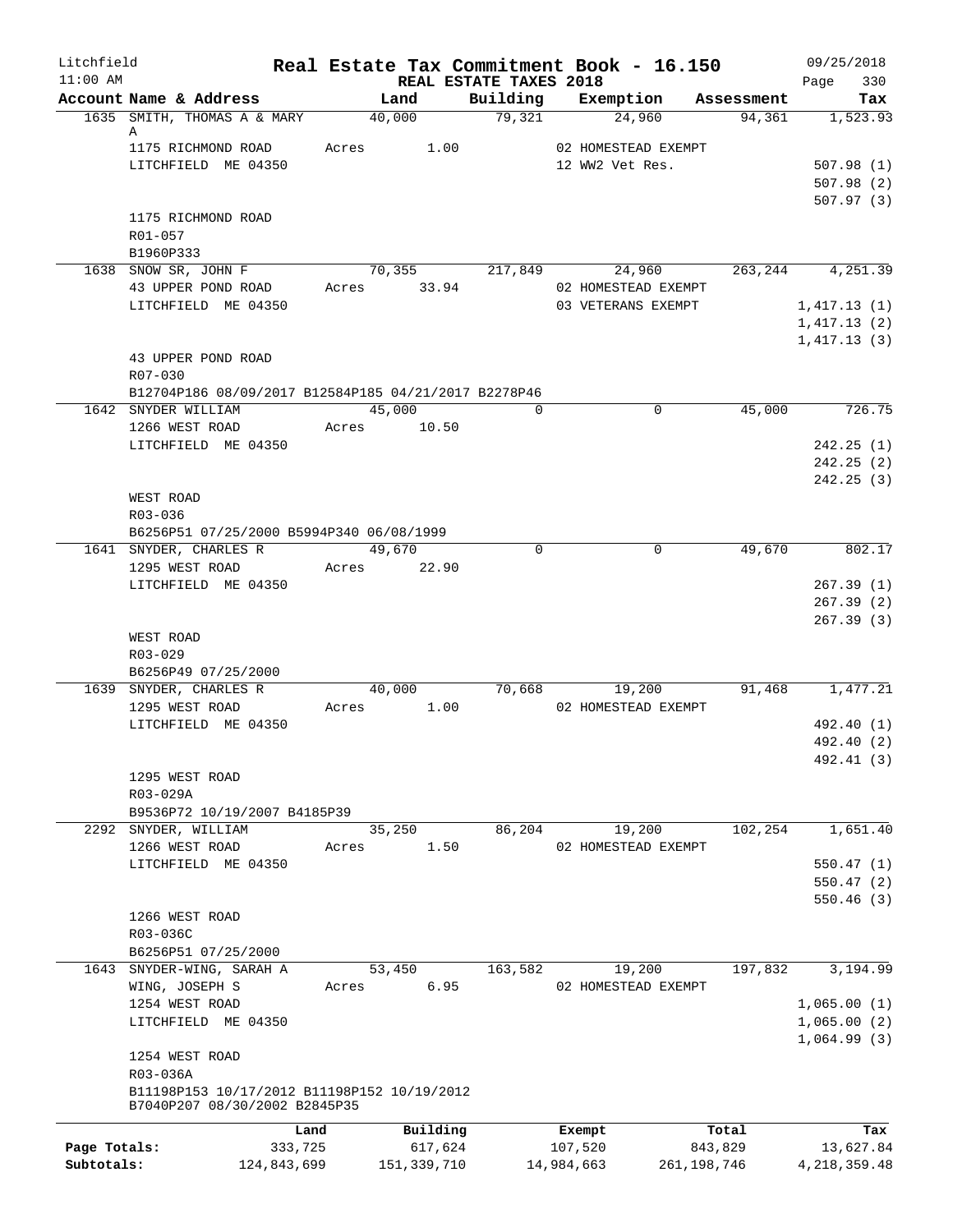| Litchfield |                                                                     |                  |       |                        | Real Estate Tax Commitment Book - 16.150 |                       | 09/25/2018      |
|------------|---------------------------------------------------------------------|------------------|-------|------------------------|------------------------------------------|-----------------------|-----------------|
| $11:00$ AM | Account Name & Address                                              |                  |       | REAL ESTATE TAXES 2018 |                                          |                       | 331<br>Page     |
|            | 1644 SOBOLESKI, PATRICIA A                                          | Land<br>150, 753 |       | Building<br>129, 184   | Exemption<br>19,200                      | Assessment<br>260,737 | Tax<br>4,210.90 |
|            | P O BOX 12                                                          | Acres            | 1.32  |                        | 02 HOMESTEAD EXEMPT                      |                       |                 |
|            | LITCHFIELD ME 04350                                                 |                  |       |                        |                                          |                       | 1,403.63(1)     |
|            |                                                                     |                  |       |                        |                                          |                       | 1,403.63(2)     |
|            |                                                                     |                  |       |                        |                                          |                       | 1,403.64(3)     |
|            | 71 SAND POND LANE                                                   |                  |       |                        |                                          |                       |                 |
|            | $U12 - 016$                                                         |                  |       |                        |                                          |                       |                 |
|            | B2374P322 04/22/1981                                                |                  |       |                        |                                          |                       |                 |
|            | 979 SOCCIO, ROBERT                                                  | 80,163           |       | 150,644                | 0                                        | 230,807               | 3,727.53        |
|            | SOCCIO, LORRAINE A                                                  | Acres 23.95      |       |                        |                                          |                       |                 |
|            | 86 LIBBY ROAD                                                       |                  |       |                        |                                          |                       | 1, 242.51(1)    |
|            | LITCHFIELD ME 04350                                                 |                  |       |                        |                                          |                       | 1, 242.51(2)    |
|            |                                                                     |                  |       |                        |                                          |                       | 1, 242.51(3)    |
|            | 86 LIBBY ROAD                                                       |                  |       |                        |                                          |                       |                 |
|            | $R06 - 013$                                                         |                  |       |                        |                                          |                       |                 |
|            | B10966P166 02/21/2012 B10966P161 02/21/2012<br>B7837P251 02/18/2004 |                  |       |                        |                                          |                       |                 |
|            | 945 SOUCY, ANTHONY M.                                               | 40,500           |       | 85,930                 | 0                                        | 126,430               | 2,041.84        |
|            | 38 RIDLEY LANE                                                      | Acres 1.76       |       |                        |                                          |                       |                 |
|            | LITCHFIELD ME 04350                                                 |                  |       |                        |                                          |                       | 680.61(1)       |
|            |                                                                     |                  |       |                        |                                          |                       | 680.61(2)       |
|            |                                                                     |                  |       |                        |                                          |                       | 680.62(3)       |
|            | <b>38 RIDLEY LANE</b>                                               |                  |       |                        |                                          |                       |                 |
|            | R03-104                                                             |                  |       |                        |                                          |                       |                 |
|            | B11413P101 06/07/2013 B9369P103 05/30/2007 B7340P216<br>04/05/2001  |                  |       |                        |                                          |                       |                 |
|            | 1782 SOULE, DAVID N                                                 | 137,948          |       | 36,131                 | $\Omega$                                 | 174,079               | 2,811.38        |
|            | SOULE, KIM R                                                        | Acres            | 0.28  |                        |                                          |                       |                 |
|            | 30 DR MANN DRIVE                                                    |                  |       |                        |                                          |                       | 937.13(1)       |
|            | CHELSEA ME 04330                                                    |                  |       |                        |                                          |                       | 937.13(2)       |
|            |                                                                     |                  |       |                        |                                          |                       | 937.12(3)       |
|            | 8 MARLENE DRIVE                                                     |                  |       |                        |                                          |                       |                 |
|            | $U28 - 036$                                                         |                  |       |                        |                                          |                       |                 |
|            | B5688P157                                                           |                  |       |                        |                                          |                       |                 |
|            | 1646 SOUTHMAYD, DAVID W                                             | 415,454          |       | 0                      | $\mathbf 0$                              | 415,454               | 6,709.58        |
|            | SOUTHMAYD SHEREE ANN                                                | Acres            | 20.00 |                        |                                          |                       |                 |
|            | 2940 WEST WHITMAN COURT                                             |                  |       |                        |                                          |                       | 2, 236.53(1)    |
|            | ANTHEM AZ 85086                                                     |                  |       |                        |                                          |                       | 2,236.53 (2)    |
|            |                                                                     |                  |       |                        |                                          |                       | 2, 236.52(3)    |
|            | REMLEY DRIVE                                                        |                  |       |                        |                                          |                       |                 |
|            | $R14 - 006$                                                         |                  |       |                        |                                          |                       |                 |
|            | B8201P306 11/05/2004 B7813P45 01/26/2004<br>502 SPARKS, GLENN D &   | 61,868           |       | 52,643                 | 0                                        | 114,511               | 1,849.35        |
|            | DEBORAH A.                                                          |                  |       |                        |                                          |                       |                 |
|            | 7 ASH SWAMP ROAD                                                    | Acres            | 0.23  |                        |                                          |                       |                 |
|            | SACO ME 04072                                                       |                  |       |                        |                                          |                       | 616.45(1)       |
|            |                                                                     |                  |       |                        |                                          |                       | 616.45(2)       |
|            |                                                                     |                  |       |                        |                                          |                       | 616.45(3)       |
|            | 79 GRANT ROAD                                                       |                  |       |                        |                                          |                       |                 |
|            | $U11 - 016$                                                         |                  |       |                        |                                          |                       |                 |
|            | B6628P81 09/15/1992                                                 |                  |       |                        |                                          |                       |                 |

|              | Land        | Building    | Exempt     | Total       | Tax          |
|--------------|-------------|-------------|------------|-------------|--------------|
| Page Totals: | 886,686     | 454,532     | 19,200     | 1,322,018   | 21,350.58    |
| Subtotals:   | 125,730,385 | 151,794,242 | 15,003,863 | 262,520,764 | 4,239,710.06 |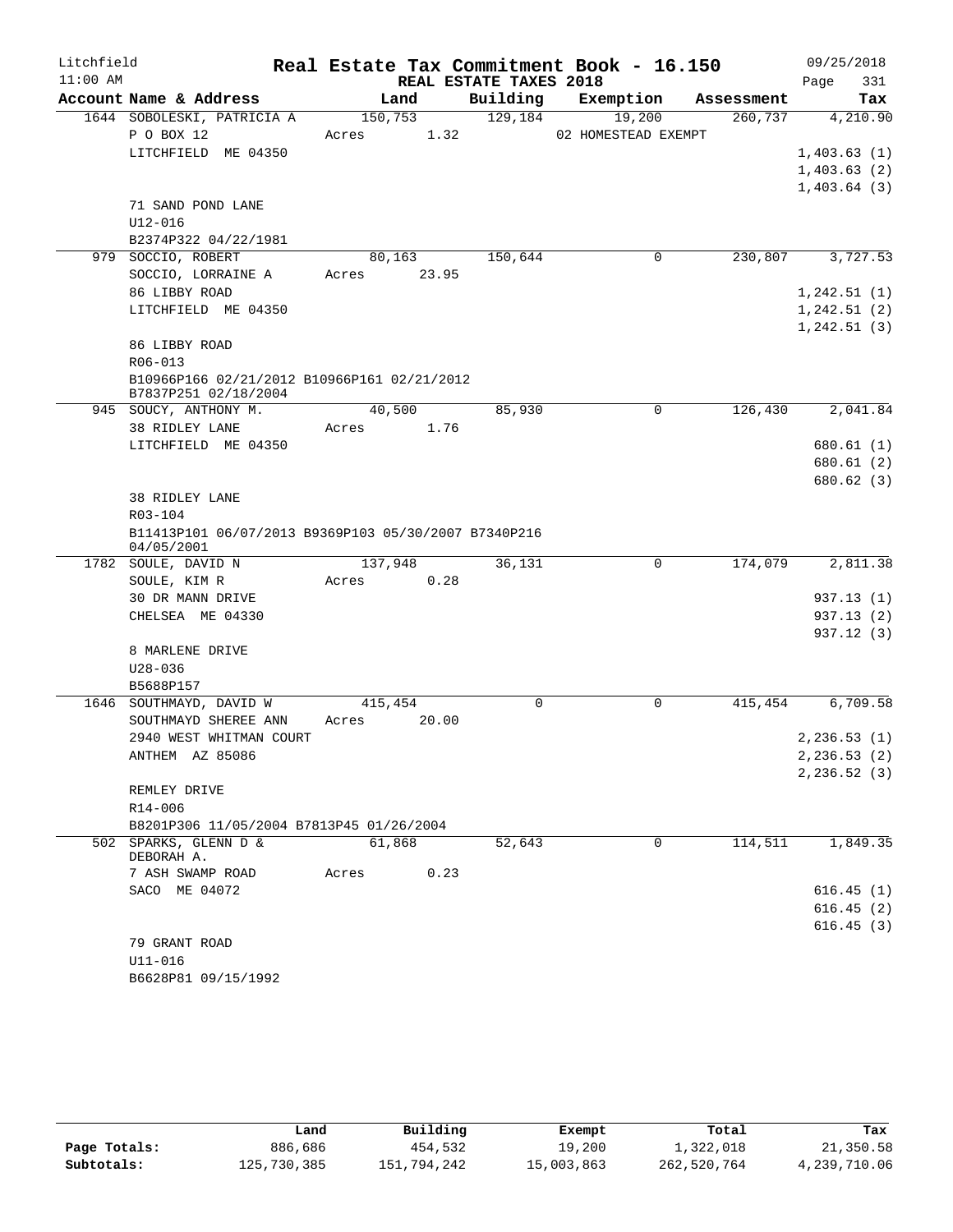| Litchfield   |                                                                  |             |             |                        | Real Estate Tax Commitment Book - 16.150 |                       | 09/25/2018      |
|--------------|------------------------------------------------------------------|-------------|-------------|------------------------|------------------------------------------|-----------------------|-----------------|
| $11:00$ AM   | Account Name & Address                                           |             | Land        | REAL ESTATE TAXES 2018 |                                          |                       | Page<br>332     |
|              | 2354 SPENCE, KELLY A.                                            |             | 44,500      | Building<br>90,915     | Exemption<br>$\Omega$                    | Assessment<br>135,415 | Tax<br>2,186.95 |
|              | EATON, DEVAN C.                                                  | Acres       | 4.00        |                        |                                          |                       |                 |
|              | 1249 RICHMOND ROAD                                               |             |             |                        |                                          |                       | 728.98(1)       |
|              | LITCHFIELD ME 04350                                              |             |             |                        |                                          |                       | 728.98(2)       |
|              |                                                                  |             |             |                        |                                          |                       | 728.99(3)       |
|              | 1249 RICHMOND ROAD                                               |             |             |                        |                                          |                       |                 |
|              | R01-054A                                                         |             |             |                        |                                          |                       |                 |
|              | B12485P331 12/06/2016 B9547P85 10/30/2007 B7482P47<br>06/24/2003 |             |             |                        |                                          |                       |                 |
|              | 2342 SPENCER BRITTANY R                                          |             | 40,375      | 199,298                | 0                                        | 239,673               | 3,870.72        |
|              | 155 WENTZELL ROAD                                                | Acres       | 1.15        |                        |                                          |                       |                 |
|              | LITCHFIELD ME 04350                                              |             |             |                        |                                          |                       | 1, 290.24(1)    |
|              |                                                                  |             |             |                        |                                          |                       | 1, 290.24(2)    |
|              |                                                                  |             |             |                        |                                          |                       | 1, 290.24(3)    |
|              | 155 WENTZELL ROAD                                                |             |             |                        |                                          |                       |                 |
|              | R03-073A                                                         |             |             |                        |                                          |                       |                 |
|              | B9333P296 04/27/2007 B7778P338 12/18/2003                        |             |             |                        |                                          |                       |                 |
|              | 2568 SPENCER JEFFREY                                             |             | 44,150      | 116,073                | 19,200                                   | 141,023               | 2,277.52        |
|              | SPENCER MARY K                                                   | Acres       | 2.66        |                        | 02 HOMESTEAD EXEMPT                      |                       |                 |
|              | 82 STEVENSTOWN ROAD                                              |             |             |                        |                                          |                       | 759.17(1)       |
|              | LITCHFIELD ME 04350                                              |             |             |                        |                                          |                       | 759.17(2)       |
|              |                                                                  |             |             |                        |                                          |                       | 759.18(3)       |
|              | 82 STEVENSTOWN ROAD                                              |             |             |                        |                                          |                       |                 |
|              | R13-032A                                                         |             |             |                        |                                          |                       |                 |
|              | B9802P206 07/24/2008 B8668P101 10/21/2005                        |             |             |                        |                                          |                       |                 |
|              | 2802 SPENCER, ROBIN, JOHN                                        |             | $\Omega$    | 9,604                  | $\Omega$                                 | 9,604                 | 155.10          |
|              | WEAVER, NEDRA WEAVER,                                            |             |             |                        |                                          |                       |                 |
|              | JONATHAN BIGLEY<br>99 BEAVER LANE                                |             |             |                        |                                          |                       | 51.70(1)        |
|              | LITCHFIELD ME 04350                                              |             |             |                        |                                          |                       | 51.70(2)        |
|              |                                                                  |             |             |                        |                                          |                       | 51.70(3)        |
|              | BEAVER LANE                                                      |             |             |                        |                                          |                       |                 |
|              | R14-009C-ON                                                      |             |             |                        |                                          |                       |                 |
|              | 687 SPENCER, RONALD E. JR.                                       |             | 93,500      | 123,000                | $\mathbf 0$                              | 216,500               | 3,496.47        |
|              | 1563 HALLOWELL ROAD                                              | Acres       | 2.40        |                        |                                          |                       |                 |
|              | LITCHFIELD ME 04350                                              |             |             |                        |                                          |                       | 1,165.49(1)     |
|              |                                                                  |             |             |                        |                                          |                       | 1, 165.49(2)    |
|              |                                                                  |             |             |                        |                                          |                       | 1, 165.49(3)    |
|              | 1363 HALLOWELL ROAD                                              |             |             |                        |                                          |                       |                 |
|              | R14-042A                                                         |             |             |                        |                                          |                       |                 |
|              | B11191P23 10/01/2012 B7699P325 10/16/2003                        |             |             |                        |                                          |                       |                 |
| 1650         | SPICER, RICHARD D                                                |             | 50,000      | 0                      | 0                                        | 50,000                | 807.50          |
|              | 217 BUKER ROAD                                                   | Acres       | 17.00       |                        |                                          |                       |                 |
|              | LITCHFIELD ME 04350                                              |             |             |                        |                                          |                       | 269.17(1)       |
|              |                                                                  |             |             |                        |                                          |                       | 269.17(2)       |
|              |                                                                  |             |             |                        |                                          |                       | 269.16(3)       |
|              | OAK HILL ROAD                                                    |             |             |                        |                                          |                       |                 |
|              | R05-021                                                          |             |             |                        |                                          |                       |                 |
|              | B2687P239                                                        |             |             |                        |                                          |                       |                 |
| 1649         | SPICER, RICHARD D                                                |             | 47,500      | 76,948                 | 0                                        | 124,448               | 2,009.84        |
|              | 217 BUKER ROAD                                                   | Acres       | 4.00        |                        |                                          |                       |                 |
|              | LITCHFIELD ME 04350                                              |             |             |                        |                                          |                       | 669.95(1)       |
|              |                                                                  |             |             |                        |                                          |                       | 669.95(2)       |
|              |                                                                  |             |             |                        |                                          |                       | 669.94(3)       |
|              | 217 BUKER ROAD                                                   |             |             |                        |                                          |                       |                 |
|              | R05-053A                                                         |             |             |                        |                                          |                       |                 |
|              | B2689P247                                                        |             |             |                        |                                          |                       |                 |
|              |                                                                  |             |             |                        |                                          |                       |                 |
|              |                                                                  | Land        | Building    |                        | Exempt                                   | Total                 | Tax             |
| Page Totals: |                                                                  | 320,025     | 615,838     |                        | 19,200                                   | 916,663               | 14,804.10       |
| Subtotals:   |                                                                  | 126,050,410 | 152,410,080 |                        | 15,023,063                               | 263, 437, 427         | 4, 254, 514. 16 |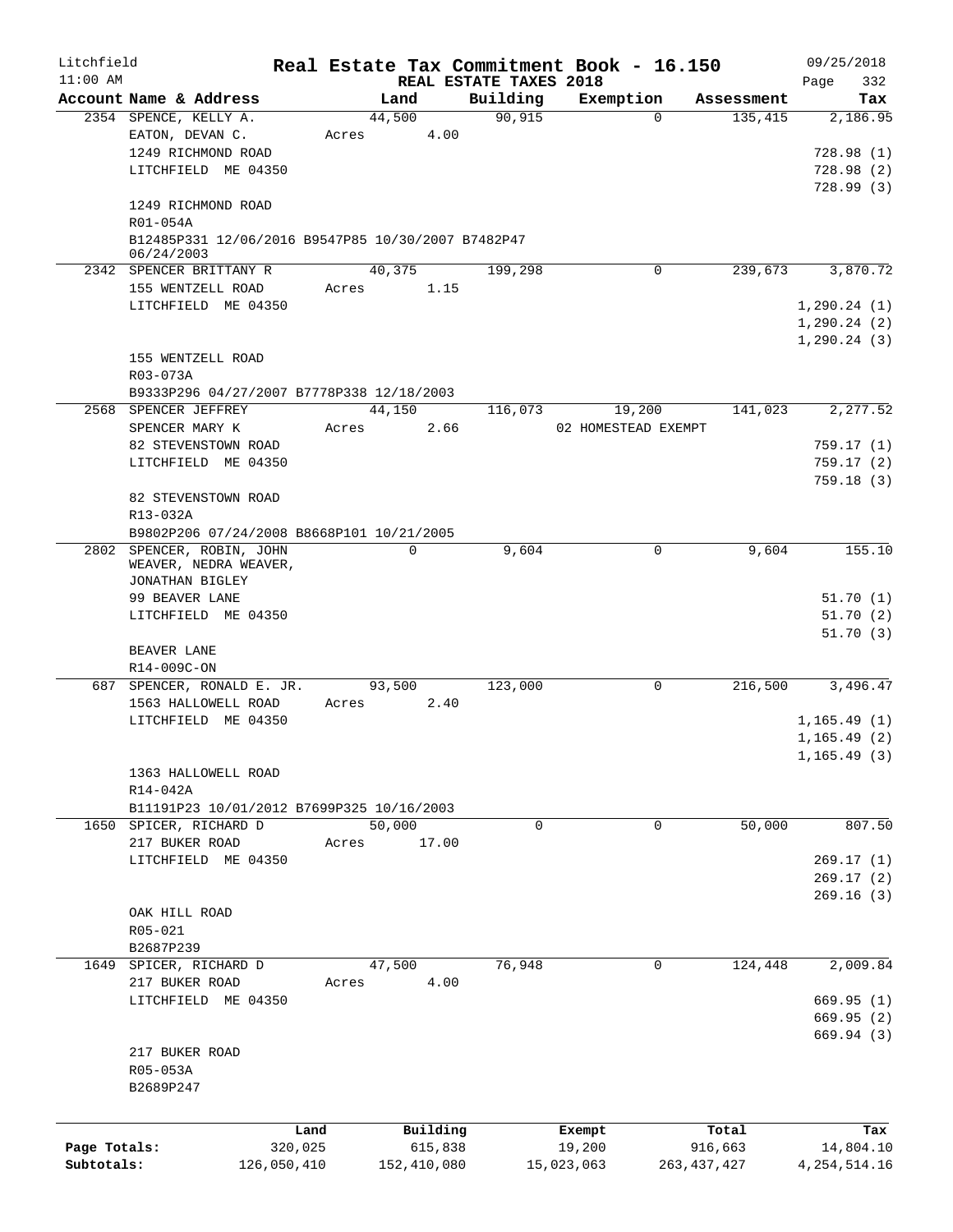| $11:00$ AM<br>REAL ESTATE TAXES 2018<br>333<br>Page<br>Account Name & Address<br>Building Exemption<br>Land<br>Assessment<br>1655 ST AMAND JR, ROGER &<br>43,750<br>99,875<br>19,200<br>124,425<br><b>DONNA</b><br>Acres 2.50<br>170 CENTER STREET<br>02 HOMESTEAD EXEMPT<br>LITCHFIELD ME 04350<br>18 ARQUETTE LANE<br>R02-121A<br>B5022P242<br>58, 125<br>73,098<br>19,200<br>1656 ST CLAIRE, ARNOLD<br>1313 WEST ROAD<br>Acres 16.50<br>02 HOMESTEAD EXEMPT<br>LITCHFIELD ME 04350<br>1313 WEST ROAD<br>R03-028<br>B3580P217<br>20,500<br>20,500<br>$\mathbf 0$<br>$\mathbf 0$<br>2095 ST JEAN, MICHAEL<br>959 WEST ALNA RD<br>Acres 14.00<br>ALNA ME 04535-3412<br>OFF STEVENSTOWN ROAD<br>R09-061<br>B8264P158 01/05/2005 B2349P240<br>$\Omega$<br>$\mathbf{0}$<br>61,000<br>1659 ST JEAN, MICHAEL<br>61,000<br>959 WEST ALNA RD<br>Acres 37.00<br>ALNA ME 04535-3412<br>OFF STEVENSTOWN ROAD<br>R09-060<br>B8264P158 01/05/2005 B3167P250<br>40,276<br>0<br>154,140<br>1661 ST PIERRE, ROGER L &<br>113,864<br>JOYCE E ST.PIERRE<br>0.54<br>BENEFICIAL TRUST<br>Acres<br>177 WINTER STREET<br>AUBURN ME 04210<br>71 LEBEL LANE<br>$U11 - 047$<br>B10284P55 11/30/2009 B1496P500 06/16/1969 | Litchfield |  |  | Real Estate Tax Commitment Book - 16.150 | 09/25/2018 |
|--------------------------------------------------------------------------------------------------------------------------------------------------------------------------------------------------------------------------------------------------------------------------------------------------------------------------------------------------------------------------------------------------------------------------------------------------------------------------------------------------------------------------------------------------------------------------------------------------------------------------------------------------------------------------------------------------------------------------------------------------------------------------------------------------------------------------------------------------------------------------------------------------------------------------------------------------------------------------------------------------------------------------------------------------------------------------------------------------------------------------------------------------------------------------------------------------|------------|--|--|------------------------------------------|------------|
| Tax<br>2,009.46<br>669.82(1)<br>669.82(2)<br>669.82(3)<br>112,023 1,809.17<br>603.06(1)<br>603.06(2)<br>603.05(3)<br>331.07<br>110.36(1)<br>110.36(2)<br>110.35(3)<br>985.15<br>328.38(1)<br>328.38(2)<br>328.39(3)<br>2,489.36<br>829.79 (1)<br>829.79 (2)<br>829.78 (3)                                                                                                                                                                                                                                                                                                                                                                                                                                                                                                                                                                                                                                                                                                                                                                                                                                                                                                                        |            |  |  |                                          |            |
|                                                                                                                                                                                                                                                                                                                                                                                                                                                                                                                                                                                                                                                                                                                                                                                                                                                                                                                                                                                                                                                                                                                                                                                                  |            |  |  |                                          |            |
|                                                                                                                                                                                                                                                                                                                                                                                                                                                                                                                                                                                                                                                                                                                                                                                                                                                                                                                                                                                                                                                                                                                                                                                                  |            |  |  |                                          |            |
|                                                                                                                                                                                                                                                                                                                                                                                                                                                                                                                                                                                                                                                                                                                                                                                                                                                                                                                                                                                                                                                                                                                                                                                                  |            |  |  |                                          |            |
|                                                                                                                                                                                                                                                                                                                                                                                                                                                                                                                                                                                                                                                                                                                                                                                                                                                                                                                                                                                                                                                                                                                                                                                                  |            |  |  |                                          |            |
|                                                                                                                                                                                                                                                                                                                                                                                                                                                                                                                                                                                                                                                                                                                                                                                                                                                                                                                                                                                                                                                                                                                                                                                                  |            |  |  |                                          |            |
|                                                                                                                                                                                                                                                                                                                                                                                                                                                                                                                                                                                                                                                                                                                                                                                                                                                                                                                                                                                                                                                                                                                                                                                                  |            |  |  |                                          |            |
|                                                                                                                                                                                                                                                                                                                                                                                                                                                                                                                                                                                                                                                                                                                                                                                                                                                                                                                                                                                                                                                                                                                                                                                                  |            |  |  |                                          |            |
|                                                                                                                                                                                                                                                                                                                                                                                                                                                                                                                                                                                                                                                                                                                                                                                                                                                                                                                                                                                                                                                                                                                                                                                                  |            |  |  |                                          |            |
|                                                                                                                                                                                                                                                                                                                                                                                                                                                                                                                                                                                                                                                                                                                                                                                                                                                                                                                                                                                                                                                                                                                                                                                                  |            |  |  |                                          |            |
|                                                                                                                                                                                                                                                                                                                                                                                                                                                                                                                                                                                                                                                                                                                                                                                                                                                                                                                                                                                                                                                                                                                                                                                                  |            |  |  |                                          |            |
|                                                                                                                                                                                                                                                                                                                                                                                                                                                                                                                                                                                                                                                                                                                                                                                                                                                                                                                                                                                                                                                                                                                                                                                                  |            |  |  |                                          |            |
|                                                                                                                                                                                                                                                                                                                                                                                                                                                                                                                                                                                                                                                                                                                                                                                                                                                                                                                                                                                                                                                                                                                                                                                                  |            |  |  |                                          |            |
|                                                                                                                                                                                                                                                                                                                                                                                                                                                                                                                                                                                                                                                                                                                                                                                                                                                                                                                                                                                                                                                                                                                                                                                                  |            |  |  |                                          |            |
|                                                                                                                                                                                                                                                                                                                                                                                                                                                                                                                                                                                                                                                                                                                                                                                                                                                                                                                                                                                                                                                                                                                                                                                                  |            |  |  |                                          |            |
|                                                                                                                                                                                                                                                                                                                                                                                                                                                                                                                                                                                                                                                                                                                                                                                                                                                                                                                                                                                                                                                                                                                                                                                                  |            |  |  |                                          |            |
|                                                                                                                                                                                                                                                                                                                                                                                                                                                                                                                                                                                                                                                                                                                                                                                                                                                                                                                                                                                                                                                                                                                                                                                                  |            |  |  |                                          |            |
|                                                                                                                                                                                                                                                                                                                                                                                                                                                                                                                                                                                                                                                                                                                                                                                                                                                                                                                                                                                                                                                                                                                                                                                                  |            |  |  |                                          |            |
|                                                                                                                                                                                                                                                                                                                                                                                                                                                                                                                                                                                                                                                                                                                                                                                                                                                                                                                                                                                                                                                                                                                                                                                                  |            |  |  |                                          |            |
|                                                                                                                                                                                                                                                                                                                                                                                                                                                                                                                                                                                                                                                                                                                                                                                                                                                                                                                                                                                                                                                                                                                                                                                                  |            |  |  |                                          |            |
|                                                                                                                                                                                                                                                                                                                                                                                                                                                                                                                                                                                                                                                                                                                                                                                                                                                                                                                                                                                                                                                                                                                                                                                                  |            |  |  |                                          |            |
|                                                                                                                                                                                                                                                                                                                                                                                                                                                                                                                                                                                                                                                                                                                                                                                                                                                                                                                                                                                                                                                                                                                                                                                                  |            |  |  |                                          |            |
|                                                                                                                                                                                                                                                                                                                                                                                                                                                                                                                                                                                                                                                                                                                                                                                                                                                                                                                                                                                                                                                                                                                                                                                                  |            |  |  |                                          |            |
|                                                                                                                                                                                                                                                                                                                                                                                                                                                                                                                                                                                                                                                                                                                                                                                                                                                                                                                                                                                                                                                                                                                                                                                                  |            |  |  |                                          |            |
|                                                                                                                                                                                                                                                                                                                                                                                                                                                                                                                                                                                                                                                                                                                                                                                                                                                                                                                                                                                                                                                                                                                                                                                                  |            |  |  |                                          |            |
|                                                                                                                                                                                                                                                                                                                                                                                                                                                                                                                                                                                                                                                                                                                                                                                                                                                                                                                                                                                                                                                                                                                                                                                                  |            |  |  |                                          |            |
|                                                                                                                                                                                                                                                                                                                                                                                                                                                                                                                                                                                                                                                                                                                                                                                                                                                                                                                                                                                                                                                                                                                                                                                                  |            |  |  |                                          |            |
|                                                                                                                                                                                                                                                                                                                                                                                                                                                                                                                                                                                                                                                                                                                                                                                                                                                                                                                                                                                                                                                                                                                                                                                                  |            |  |  |                                          |            |
|                                                                                                                                                                                                                                                                                                                                                                                                                                                                                                                                                                                                                                                                                                                                                                                                                                                                                                                                                                                                                                                                                                                                                                                                  |            |  |  |                                          |            |
|                                                                                                                                                                                                                                                                                                                                                                                                                                                                                                                                                                                                                                                                                                                                                                                                                                                                                                                                                                                                                                                                                                                                                                                                  |            |  |  |                                          |            |
|                                                                                                                                                                                                                                                                                                                                                                                                                                                                                                                                                                                                                                                                                                                                                                                                                                                                                                                                                                                                                                                                                                                                                                                                  |            |  |  |                                          |            |
|                                                                                                                                                                                                                                                                                                                                                                                                                                                                                                                                                                                                                                                                                                                                                                                                                                                                                                                                                                                                                                                                                                                                                                                                  |            |  |  |                                          |            |
|                                                                                                                                                                                                                                                                                                                                                                                                                                                                                                                                                                                                                                                                                                                                                                                                                                                                                                                                                                                                                                                                                                                                                                                                  |            |  |  |                                          |            |
|                                                                                                                                                                                                                                                                                                                                                                                                                                                                                                                                                                                                                                                                                                                                                                                                                                                                                                                                                                                                                                                                                                                                                                                                  |            |  |  |                                          |            |
|                                                                                                                                                                                                                                                                                                                                                                                                                                                                                                                                                                                                                                                                                                                                                                                                                                                                                                                                                                                                                                                                                                                                                                                                  |            |  |  |                                          |            |
|                                                                                                                                                                                                                                                                                                                                                                                                                                                                                                                                                                                                                                                                                                                                                                                                                                                                                                                                                                                                                                                                                                                                                                                                  |            |  |  |                                          |            |
|                                                                                                                                                                                                                                                                                                                                                                                                                                                                                                                                                                                                                                                                                                                                                                                                                                                                                                                                                                                                                                                                                                                                                                                                  |            |  |  |                                          |            |
|                                                                                                                                                                                                                                                                                                                                                                                                                                                                                                                                                                                                                                                                                                                                                                                                                                                                                                                                                                                                                                                                                                                                                                                                  |            |  |  |                                          |            |
|                                                                                                                                                                                                                                                                                                                                                                                                                                                                                                                                                                                                                                                                                                                                                                                                                                                                                                                                                                                                                                                                                                                                                                                                  |            |  |  |                                          |            |
|                                                                                                                                                                                                                                                                                                                                                                                                                                                                                                                                                                                                                                                                                                                                                                                                                                                                                                                                                                                                                                                                                                                                                                                                  |            |  |  |                                          |            |
|                                                                                                                                                                                                                                                                                                                                                                                                                                                                                                                                                                                                                                                                                                                                                                                                                                                                                                                                                                                                                                                                                                                                                                                                  |            |  |  |                                          |            |
|                                                                                                                                                                                                                                                                                                                                                                                                                                                                                                                                                                                                                                                                                                                                                                                                                                                                                                                                                                                                                                                                                                                                                                                                  |            |  |  |                                          |            |
| 110,700<br>194,046<br>954 ST. HILAIRE, HELENE J<br>102,546<br>19,200<br>3,133.84<br>(LIFE TENANT)                                                                                                                                                                                                                                                                                                                                                                                                                                                                                                                                                                                                                                                                                                                                                                                                                                                                                                                                                                                                                                                                                                |            |  |  |                                          |            |
| FRENETTE, LU ANN ; ST.<br>0.40<br>02 HOMESTEAD EXEMPT<br>Acres<br>HILAIRE, EARL & DENNIS                                                                                                                                                                                                                                                                                                                                                                                                                                                                                                                                                                                                                                                                                                                                                                                                                                                                                                                                                                                                                                                                                                         |            |  |  |                                          |            |
| 11 BIG DEN'S WAY<br>1,044.61(1)                                                                                                                                                                                                                                                                                                                                                                                                                                                                                                                                                                                                                                                                                                                                                                                                                                                                                                                                                                                                                                                                                                                                                                  |            |  |  |                                          |            |
| LEWISTON ME 04240<br>1,044.61(2)                                                                                                                                                                                                                                                                                                                                                                                                                                                                                                                                                                                                                                                                                                                                                                                                                                                                                                                                                                                                                                                                                                                                                                 |            |  |  |                                          |            |
| 1,044.62(3)                                                                                                                                                                                                                                                                                                                                                                                                                                                                                                                                                                                                                                                                                                                                                                                                                                                                                                                                                                                                                                                                                                                                                                                      |            |  |  |                                          |            |
| 24 EASY STREET                                                                                                                                                                                                                                                                                                                                                                                                                                                                                                                                                                                                                                                                                                                                                                                                                                                                                                                                                                                                                                                                                                                                                                                   |            |  |  |                                          |            |
| $U10 - 007$                                                                                                                                                                                                                                                                                                                                                                                                                                                                                                                                                                                                                                                                                                                                                                                                                                                                                                                                                                                                                                                                                                                                                                                      |            |  |  |                                          |            |
| B12683P330 07/25/2017 B10550P343 10/05/2010<br>B7577P131 08/08/2003                                                                                                                                                                                                                                                                                                                                                                                                                                                                                                                                                                                                                                                                                                                                                                                                                                                                                                                                                                                                                                                                                                                              |            |  |  |                                          |            |

|              | Land        | Building    | Exempt     | Total       | Tax             |
|--------------|-------------|-------------|------------|-------------|-----------------|
| Page Totals: | 407,939     | 315,795     | 57,600     | 666,134     | 10,758.05       |
| Subtotals:   | 126,458,349 | 152,725,875 | 15,080,663 | 264,103,561 | 4, 265, 272. 21 |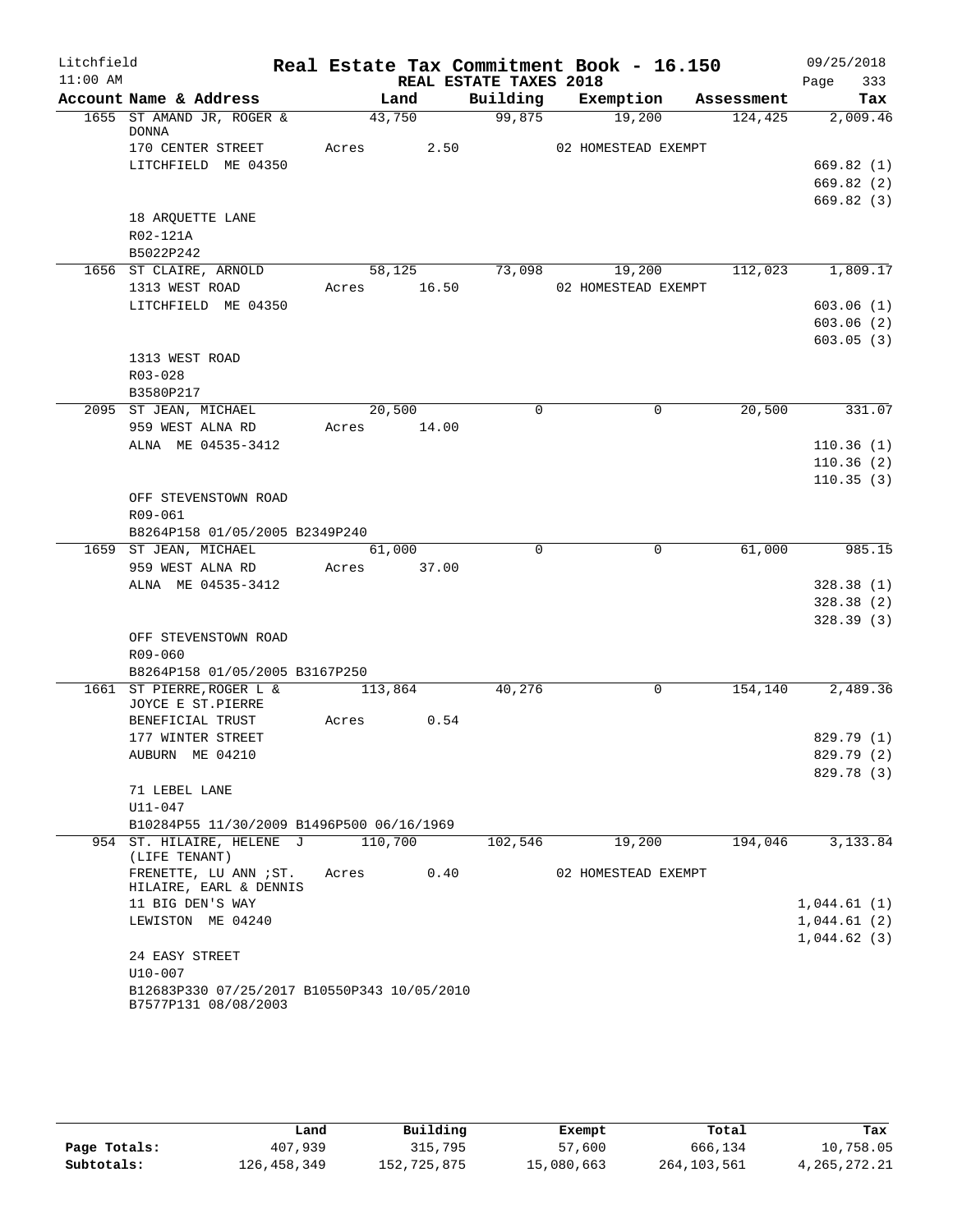| Litchfield<br>$11:00$ AM |                                                                                                                  |                 |       |      | REAL ESTATE TAXES 2018 | Real Estate Tax Commitment Book - 16.150 |            | 09/25/2018<br>Page<br>334  |
|--------------------------|------------------------------------------------------------------------------------------------------------------|-----------------|-------|------|------------------------|------------------------------------------|------------|----------------------------|
|                          | Account Name & Address                                                                                           |                 | Land  |      | Building               | Exemption                                | Assessment | Tax                        |
|                          | 2767 ST. HILAIRE, SCOT G.<br>ROY-ST. HILAIRE, JULIE<br>Α.                                                        | 56,500<br>Acres | 28.00 |      | $\Omega$               | $\Omega$                                 | 56,500     | 912.47                     |
|                          | 850 PLAINS ROAD<br>LITCHFIELD ME 04350                                                                           |                 |       |      |                        |                                          |            | 304.16(1)<br>304.16(2)     |
|                          | PLAINS ROAD<br>R09-039B                                                                                          |                 |       |      |                        |                                          |            | 304.15(3)                  |
|                          | B11712P316 06/13/2014 B11651P313 10/28/2013<br>B10467P101 07/08/2010 B10456P25 06/28/2010 B1566P24<br>10/21/1971 |                 |       |      |                        |                                          |            |                            |
|                          | 1728 ST. HILAIRE, SCOT G.                                                                                        | 42,500          |       |      | 179,959                | 19,200                                   | 203,259    | 3,282.63                   |
|                          | ROY-ST. HILAIRE, JULIE Acres<br>Α.                                                                               |                 |       | 2.00 |                        | 02 HOMESTEAD EXEMPT                      |            |                            |
|                          | 850 PLAINS ROAD                                                                                                  |                 |       |      |                        |                                          |            | 1,094.21(1)                |
|                          | LITCHFIELD ME 04350                                                                                              |                 |       |      |                        |                                          |            | 1,094.21(2)<br>1,094.21(3) |
|                          | 850 PLAINS ROAD<br>R09-039A                                                                                      |                 |       |      |                        |                                          |            |                            |
|                          | B11712P316 06/13/2014 B11651P313 03/26/2014<br>B9956P246 01/23/2009 B9956P228 01/23/2009 B6323P228<br>03/18/2001 |                 |       |      |                        |                                          |            |                            |
|                          | 518 ST. PIERRE, CLAUDE R.                                                                                        | 36,080          |       |      | 58,275                 | 19,200                                   | 75,155     | 1,213.75                   |
|                          | ST. PIERRE, LILLIAN A                                                                                            | Acres           |       | 0.86 |                        | 02 HOMESTEAD EXEMPT                      |            |                            |
|                          | 1375 WEST ROAD<br>LITCHFIELD ME 04350                                                                            |                 |       |      |                        |                                          |            | 404.58(1)<br>404.58(2)     |
|                          |                                                                                                                  |                 |       |      |                        |                                          |            | 404.59(3)                  |
|                          | 1375 WEST ROAD                                                                                                   |                 |       |      |                        |                                          |            |                            |
|                          | R03-021                                                                                                          |                 |       |      |                        |                                          |            |                            |
|                          | B7848P30 02/27/2004                                                                                              |                 |       |      |                        |                                          |            |                            |
|                          | 2063 ST.PIERRE, ROBERT                                                                                           | 44,250          |       |      | 211,705                | 24,960                                   | 230,995    | 3,730.57                   |
|                          | ST.PIERRE, LINDA                                                                                                 | Acres           |       | 2.70 |                        | 02 HOMESTEAD EXEMPT                      |            |                            |
|                          | 479 PLAINS ROAD<br>LITCHFIELD ME 04350                                                                           |                 |       |      |                        | 12 WW2 Vet Res.                          |            | 1,243.52(1)<br>1,243.52(2) |
|                          |                                                                                                                  |                 |       |      |                        |                                          |            | 1, 243.53(3)               |
|                          | 479 PLAINS ROAD                                                                                                  |                 |       |      |                        |                                          |            |                            |
|                          | R07-030C<br>B10894P215 11/22/2011 B8936P263 06/09/2006 B5465P300                                                 |                 |       |      |                        |                                          |            |                            |
|                          | 10/15/2004                                                                                                       |                 |       |      |                        |                                          |            |                            |
|                          | 2786 ST.PIERRE, TAMI                                                                                             | 35,500          |       |      | 0                      | $\Omega$                                 | 35,500     | 573.32                     |
|                          | 16 LOCH SLOY LANE                                                                                                | Acres           |       | 4.00 |                        |                                          |            |                            |
|                          | LITCHFIELD ME 04350                                                                                              |                 |       |      |                        |                                          |            | 191.11(1)                  |
|                          |                                                                                                                  |                 |       |      |                        |                                          |            | 191.11 (2)                 |
|                          | NORTH GREELEAF WOODS                                                                                             |                 |       |      |                        |                                          |            | 191.10(3)                  |
|                          | LANE                                                                                                             |                 |       |      |                        |                                          |            |                            |
|                          | R02-081B                                                                                                         |                 |       |      |                        |                                          |            |                            |
|                          | B11218P211 10/02/2012 B10638P51 01/06/2011                                                                       |                 |       |      |                        |                                          |            |                            |
|                          | 1663 STADES, EDWARD J HEIRS<br>OF:                                                                               | 112,534         |       |      | 33,560                 | 0                                        | 146,094    | 2,359.42                   |
|                          | P O BOX 73                                                                                                       | Acres           |       | 0.49 |                        |                                          |            |                            |
|                          | LITCHFIELD ME 04350                                                                                              |                 |       |      |                        |                                          |            | 786.47 (1)<br>786.47 (2)   |
|                          |                                                                                                                  |                 |       |      |                        |                                          |            | 786.48 (3)                 |
|                          | 77 RUSTIC DRIVE                                                                                                  |                 |       |      |                        |                                          |            |                            |
|                          | $U13 - 030$                                                                                                      |                 |       |      |                        |                                          |            |                            |
|                          | B1075P382                                                                                                        |                 |       |      |                        |                                          |            |                            |
|                          |                                                                                                                  |                 |       |      |                        |                                          |            |                            |
|                          |                                                                                                                  |                 |       |      |                        |                                          |            |                            |

|              | Land        | Building    | Exempt       | Total       | Tax            |
|--------------|-------------|-------------|--------------|-------------|----------------|
| Page Totals: | 327,364     | 483,499     | 63,360       | 747,503     | 12,072.16      |
| Subtotals:   | 126,785,713 | 153,209,374 | 15, 144, 023 | 264,851,064 | 4, 277, 344.37 |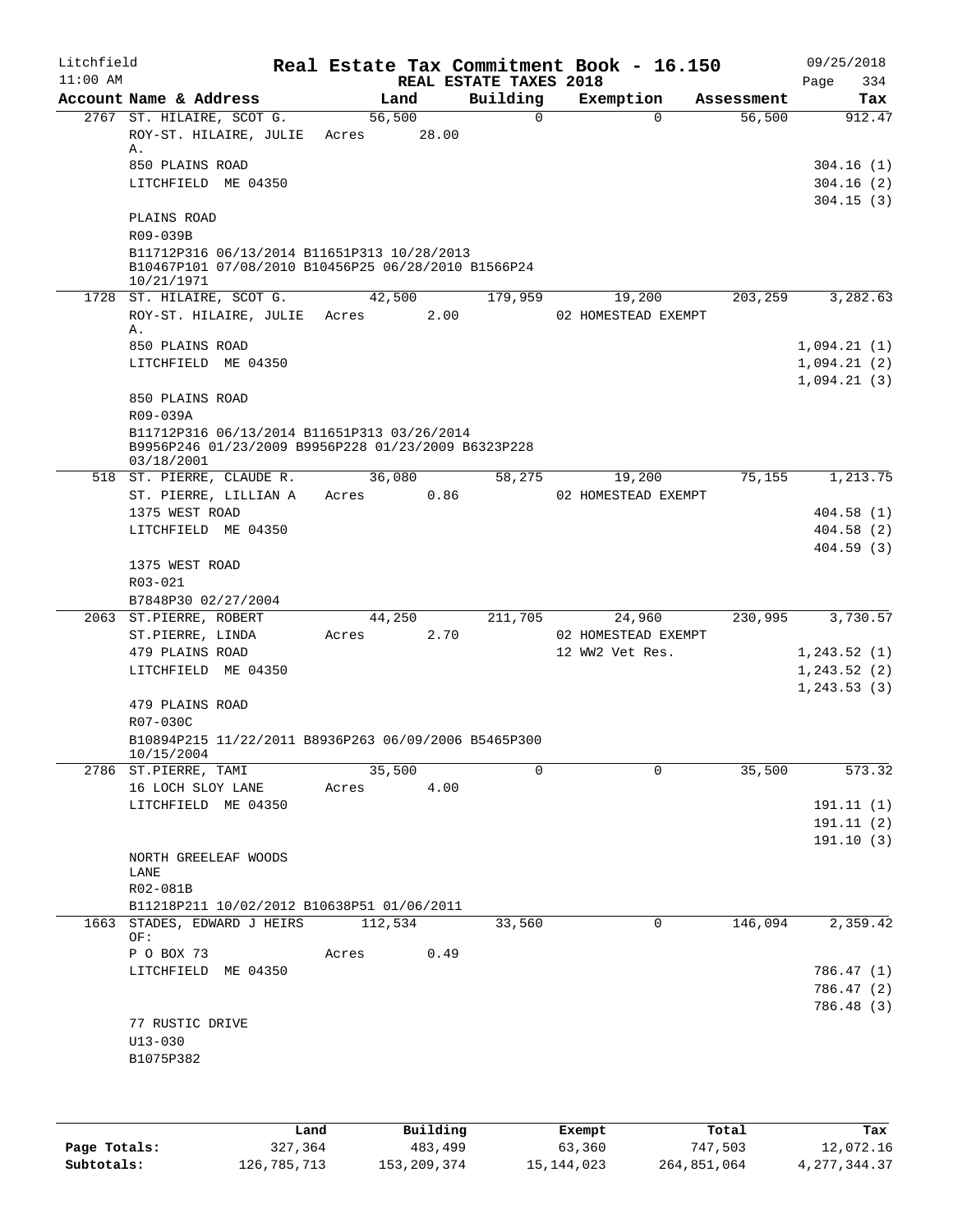| Litchfield |                                                                                         | Real Estate Tax Commitment Book - 16.150 |                        |                     |            | 09/25/2018  |
|------------|-----------------------------------------------------------------------------------------|------------------------------------------|------------------------|---------------------|------------|-------------|
| $11:00$ AM |                                                                                         |                                          | REAL ESTATE TAXES 2018 |                     |            | 335<br>Page |
|            | Account Name & Address                                                                  | Land                                     | Building               | Exemption           | Assessment | Tax         |
|            | 453 STALEY, MARTIN W.<br>3 HUNTER LANE                                                  | 53,290                                   | 115,693                | $\Omega$            | 168,983    | 2,729.08    |
|            | LITCHFIELD ME 04350                                                                     | 6.79<br>Acres                            |                        |                     |            | 909.69(1)   |
|            |                                                                                         |                                          |                        |                     |            | 909.69(2)   |
|            |                                                                                         |                                          |                        |                     |            | 909.70(3)   |
|            | 3 HUNTER LANE                                                                           |                                          |                        |                     |            |             |
|            | R13-044                                                                                 |                                          |                        |                     |            |             |
|            | B11598P29 12/23/2013 B9736P327 05/23/2008 B5306P287                                     |                                          |                        |                     |            |             |
|            | 02/10/1997                                                                              |                                          |                        |                     |            |             |
|            | 2629 STANLEY KYLE W                                                                     | 40,050                                   | 103,356                | 19,200              | 124,206    | 2,005.93    |
|            | STANLEY MICHAELA L                                                                      | 1.02<br>Acres                            |                        | 02 HOMESTEAD EXEMPT |            |             |
|            | 17 OVERLOOK DRIVE                                                                       |                                          |                        |                     |            | 668.64(1)   |
|            | LITCHFIELD ME 04350                                                                     |                                          |                        |                     |            | 668.64 (2)  |
|            |                                                                                         |                                          |                        |                     |            | 668.65(3)   |
|            | 17 OVERLOOK DRIVE                                                                       |                                          |                        |                     |            |             |
|            | R12-022-12                                                                              |                                          |                        |                     |            |             |
|            | B9899P246 11/03/2008 B9503P145 09/18/2007 B8169P283                                     |                                          |                        |                     |            |             |
|            | 10/21/2004                                                                              |                                          |                        |                     |            |             |
|            | 2835 STANLEY, DANIEL JR.                                                                | 86,068                                   | 10,813                 | $\mathbf 0$         | 96,881     | 1,564.63    |
|            | 1334 LEWISTON ROAD                                                                      | 90.00<br>Acres                           |                        |                     |            |             |
|            | LITCHFIELD ME 04350                                                                     |                                          |                        |                     |            | 521.54(1)   |
|            |                                                                                         |                                          |                        |                     |            | 521.54(2)   |
|            |                                                                                         |                                          |                        |                     |            | 521.55(3)   |
|            | 1334 LEWISTON ROAD                                                                      |                                          |                        |                     |            |             |
|            | R13-018A<br>B11899P188 01/05/2015 B11555P306 10/31/2013                                 |                                          |                        |                     |            |             |
|            | B11450P253 07/16/2013                                                                   |                                          |                        |                     |            |             |
|            | 2717 STEELE, KEVIN                                                                      | 59,595                                   | 6,209                  | $\mathbf 0$         | 65,804     | 1,062.73    |
|            | 650 GARDINER RD                                                                         | 34.19<br>Acres                           |                        |                     |            |             |
|            | WISCASSET ME 04578                                                                      |                                          |                        |                     |            | 354.24(1)   |
|            |                                                                                         |                                          |                        |                     |            | 354.24(2)   |
|            |                                                                                         |                                          |                        |                     |            | 354.25(3)   |
|            | 544 HUNTINGTON HILL                                                                     |                                          |                        |                     |            |             |
|            | <b>ROAD</b>                                                                             |                                          |                        |                     |            |             |
|            | $R06 - 029$                                                                             |                                          |                        |                     |            |             |
|            | B12608P245 05/16/2017 B9712P114 04/29/2008 B9712P114<br>04/29/2008 B9694P226 04/10/2008 |                                          |                        |                     |            |             |
|            | 2022 STEELHAMMER, JOHN &                                                                | 24,280                                   | 674                    | $\mathbf 0$         | 24,954     | 403.01      |
|            | KAREN                                                                                   |                                          |                        |                     |            |             |
|            | 39 OLD VILLAGE RD                                                                       | 0.51<br>Acres                            |                        |                     |            |             |
|            | WINTHROP ME 04364                                                                       |                                          |                        |                     |            | 134.34 (1)  |
|            |                                                                                         |                                          |                        |                     |            | 134.34(2)   |
|            |                                                                                         |                                          |                        |                     |            | 134.33(3)   |
|            | PEACEPIPE DRIVE                                                                         |                                          |                        |                     |            |             |
|            | $U28 - 080$                                                                             |                                          |                        |                     |            |             |
|            | B7071P130                                                                               |                                          |                        |                     |            |             |
|            | 1676 STEVENS JR, EDWARD H                                                               | 31,500                                   | $\Omega$               | $\Omega$            | 31,500     | 508.72      |
|            | 89 UPPER POND ROAD                                                                      | 33.00<br>Acres                           |                        |                     |            |             |
|            | LITCHFIELD ME 04350                                                                     |                                          |                        |                     |            | 169.57(1)   |
|            |                                                                                         |                                          |                        |                     |            | 169.57(2)   |
|            |                                                                                         |                                          |                        |                     |            | 169.58(3)   |
|            | OFF UPPER POND ROAD                                                                     |                                          |                        |                     |            |             |
|            | R07-028                                                                                 |                                          |                        |                     |            |             |
|            | B1537P622                                                                               |                                          |                        |                     |            |             |
|            |                                                                                         |                                          |                        |                     |            |             |

|              | Land        | Building    | Exempt       | Total       | Tax             |
|--------------|-------------|-------------|--------------|-------------|-----------------|
| Page Totals: | 294,783     | 236,745     | 19,200       | 512,328     | 8,274.10        |
| Subtotals:   | 127,080,496 | 153,446,119 | 15, 163, 223 | 265,363,392 | 4, 285, 618, 47 |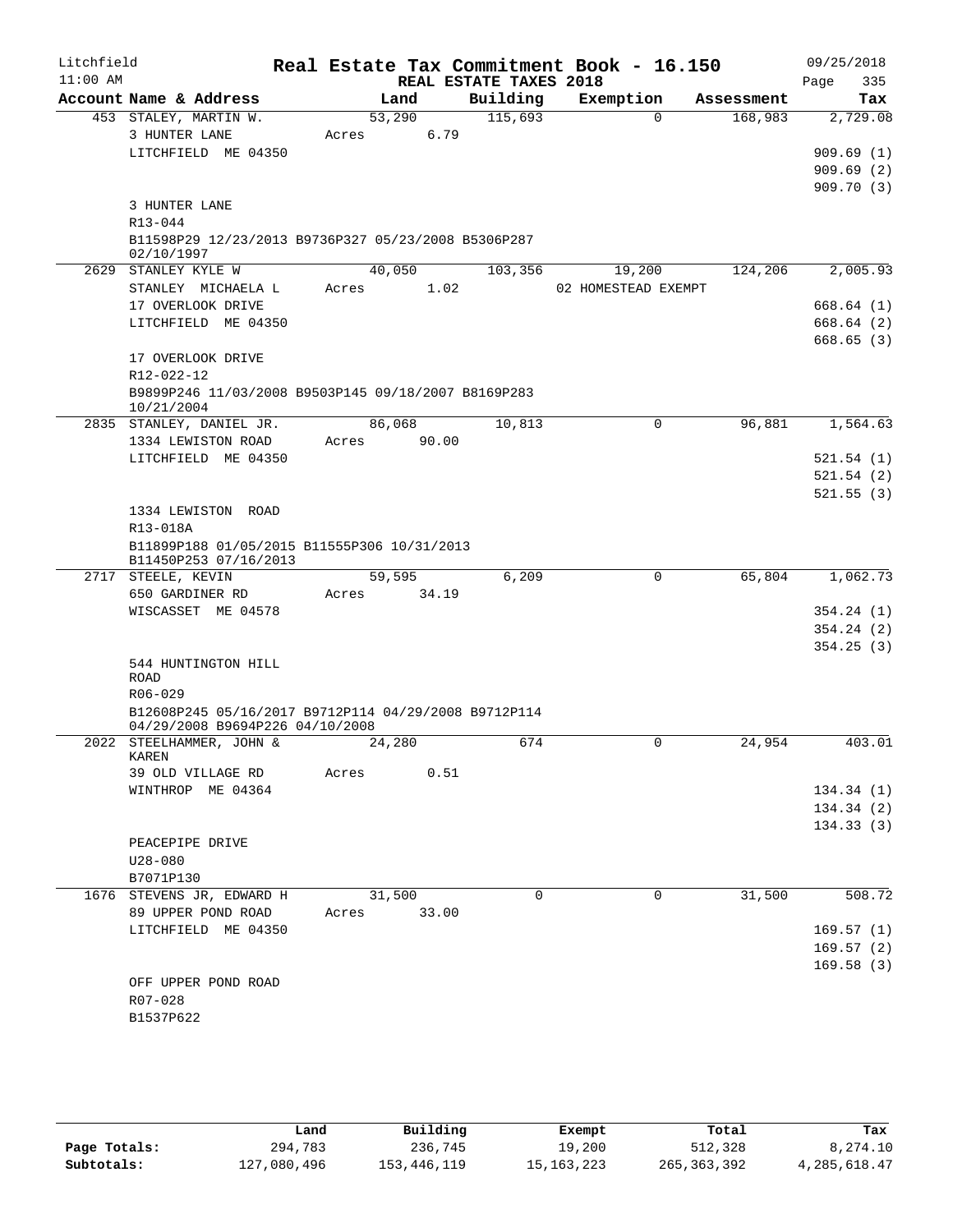| Litchfield |                                                      |             |        |                        | Real Estate Tax Commitment Book - 16.150 |         | 09/25/2018               |
|------------|------------------------------------------------------|-------------|--------|------------------------|------------------------------------------|---------|--------------------------|
| $11:00$ AM |                                                      |             |        | REAL ESTATE TAXES 2018 |                                          |         | 336<br>Page              |
|            | Account Name & Address                               |             | Land   |                        | Building Exemption Assessment            |         | Tax                      |
|            | 1677 STEVENS JR, EDWARD H                            |             | 52,500 | 71,379                 | 19,200                                   | 104,679 | 1,690.57                 |
|            | 89 UPPER POND ROAD                                   | Acres 6.00  |        |                        | 02 HOMESTEAD EXEMPT                      |         |                          |
|            | LITCHFIELD ME 04350                                  |             |        |                        |                                          |         | 563.52(1)                |
|            |                                                      |             |        |                        |                                          |         | 563.52(2)<br>563.53(3)   |
|            | 89 UPPER POND ROAD                                   |             |        |                        |                                          |         |                          |
|            | R07-027                                              |             |        |                        |                                          |         |                          |
|            | B6506P126 08/13/2002 B1596P498                       |             |        |                        |                                          |         |                          |
|            | 1681 STEVENS, EDWARD JR., 17,450                     |             |        | $\Omega$               | $\Omega$                                 | 17,450  | 281.82                   |
|            | ALBERT & MARY DUNLAP                                 |             |        |                        |                                          |         |                          |
|            | 89 UPPER POND ROAD Acres 2.18                        |             |        |                        |                                          |         |                          |
|            | LITCHFIELD ME 04350                                  |             |        |                        |                                          |         | 93.94(1)                 |
|            |                                                      |             |        |                        |                                          |         | 93.94(2)<br>93.94(3)     |
|            | 64 WARREN LANE                                       |             |        |                        |                                          |         |                          |
|            | $U03 - 016$                                          |             |        |                        |                                          |         |                          |
|            | B6506P140                                            |             |        |                        |                                          |         |                          |
|            | 2265 STEVENS, EDWARD,                                | 86,920      |        | $\mathbf 0$            | 0                                        | 86,920  | 1,403.76                 |
|            | ALBERT & MARY DUNLAP                                 |             |        |                        |                                          |         |                          |
|            | 89 UPPER POND ROAD                                   | Acres 0.64  |        |                        |                                          |         |                          |
|            | LITCHFIELD ME 04350                                  |             |        |                        |                                          |         | 467.92(1)                |
|            |                                                      |             |        |                        |                                          |         | 467.92 (2)<br>467.92 (3) |
|            | WARREN LANE                                          |             |        |                        |                                          |         |                          |
|            | $U03 - 015$                                          |             |        |                        |                                          |         |                          |
|            | B6506P140 06/08/2001                                 |             |        |                        |                                          |         |                          |
|            | 2266 STEVENS, ALTON E.                               |             | 65,010 | $\Omega$               | 0                                        | 65,010  | 1,049.91                 |
|            | STEVENS, ROBIN A.                                    | Acres 45.02 |        |                        |                                          |         |                          |
|            | 107 UPPER POND ROAD                                  |             |        |                        |                                          |         | 349.97 (1)               |
|            | LITCHFIELD ME 04350                                  |             |        |                        |                                          |         | 349.97(2)                |
|            |                                                      |             |        |                        |                                          |         | 349.97(3)                |
|            | UPPER POND ROAD<br>$R07 - 026$                       |             |        |                        |                                          |         |                          |
|            | B6506P129 08/08/2001                                 |             |        |                        |                                          |         |                          |
|            | 1669 STEVENS, ALTON E.                               |             | 54,200 | 93,746                 | $\mathbf 0$                              | 147,946 | 2,389.33                 |
|            | STEVENS, ROBIN A.                                    | Acres 7.70  |        |                        |                                          |         |                          |
|            | 107 UPPER POND ROAD                                  |             |        |                        |                                          |         | 796.44 (1)               |
|            | LITCHFIELD ME 04350                                  |             |        |                        |                                          |         | 796.44 (2)               |
|            |                                                      |             |        |                        |                                          |         | 796.45(3)                |
|            | 107 UPPER POND ROAD                                  |             |        |                        |                                          |         |                          |
|            | $R07 - 025$                                          |             |        |                        |                                          |         |                          |
|            | B12169P61 11/23/2015 B12110P59 09/23/2015 B7319P79   |             |        |                        |                                          |         |                          |
|            | 2794 STEVENS, JEFFREY A<br>BUCKMORE, CHERYL A        | 64,590      | 44.18  | $\Omega$               | $\Omega$                                 | 64,590  | 1,043.13                 |
|            | 544 STEVENSTOWN ROAD                                 | Acres       |        |                        |                                          |         | 347.71 (1)               |
|            | LITCHFIELD ME 04350                                  |             |        |                        |                                          |         | 347.71 (2)               |
|            |                                                      |             |        |                        |                                          |         | 347.71 (3)               |
|            | OFF TUSCANY LANE                                     |             |        |                        |                                          |         |                          |
|            | R07-026B                                             |             |        |                        |                                          |         |                          |
|            | B12168P8 11/23/2015 B11252P288 12/12/2012 B10699P285 |             |        |                        |                                          |         |                          |
|            | 04/01/2011                                           |             |        |                        |                                          |         |                          |

|              | Land        | Building    | Exempt       | Total       | Tax          |
|--------------|-------------|-------------|--------------|-------------|--------------|
| Page Totals: | 340,670     | 165.125     | 19,200       | 486,595     | 7,858.52     |
| Subtotals:   | 127,421,166 | 153,611,244 | 15, 182, 423 | 265,849,987 | 4,293,476.99 |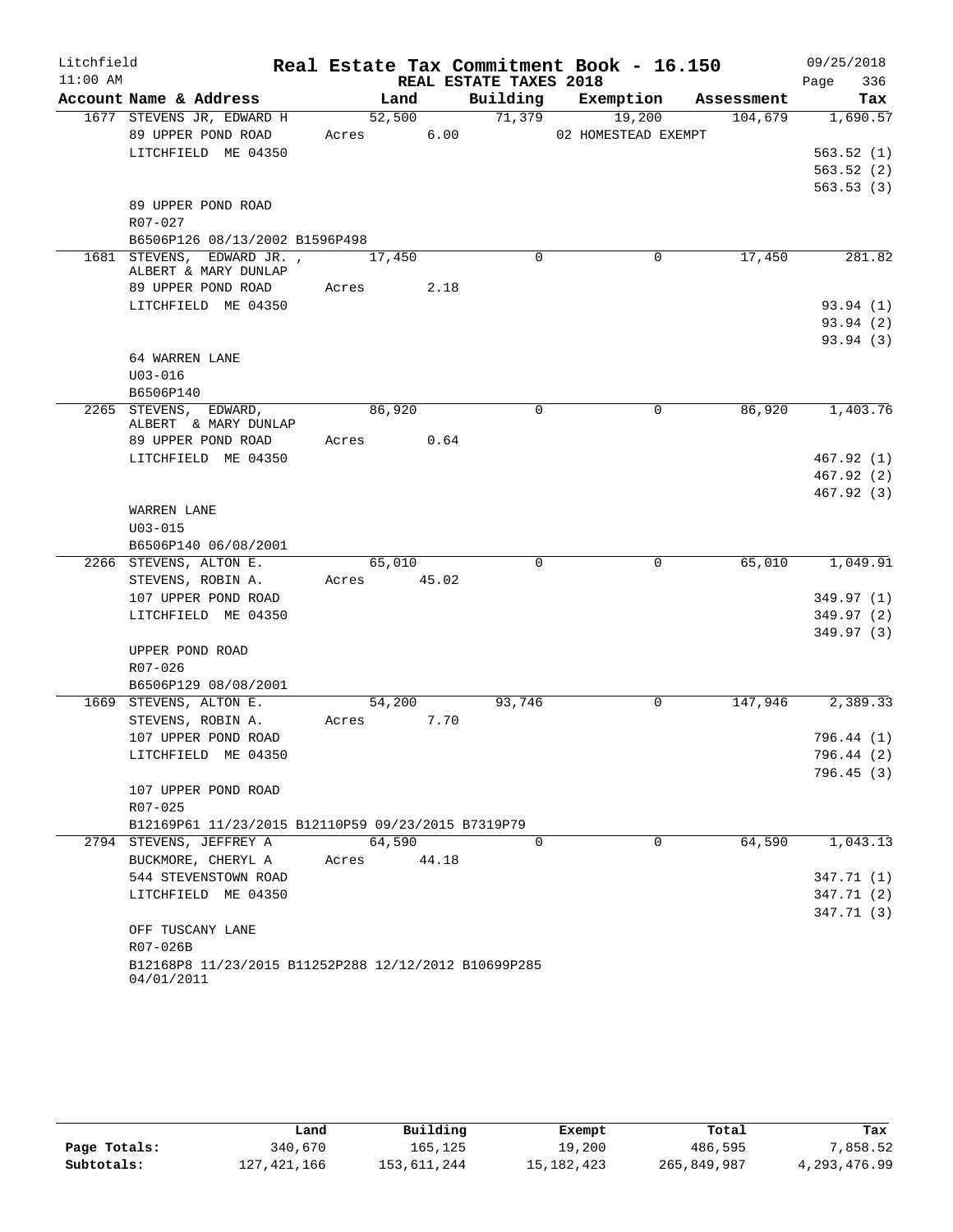| Litchfield |                                                                                         |                 |      |                        | Real Estate Tax Commitment Book - 16.150 |            | 09/25/2018  |
|------------|-----------------------------------------------------------------------------------------|-----------------|------|------------------------|------------------------------------------|------------|-------------|
| $11:00$ AM |                                                                                         |                 |      | REAL ESTATE TAXES 2018 |                                          |            | 337<br>Page |
|            | Account Name & Address                                                                  | Land            |      | Building               | Exemption                                | Assessment | Tax         |
|            | 673 STEVENS, TAYLOR M.                                                                  | 41,350          |      | 57,921                 | $\Omega$                                 | 99,271     | 1,603.23    |
|            | MORSE, EVAN L.                                                                          | Acres           | 1.54 |                        |                                          |            |             |
|            | 115 PINEWOOD ACRES ROAD                                                                 |                 |      |                        |                                          |            | 534.41(1)   |
|            | BOWDOIN ME 04287                                                                        |                 |      |                        |                                          |            | 534.41(2)   |
|            |                                                                                         |                 |      |                        |                                          |            | 534.41(3)   |
|            | 101 SOUTH ADAMS ROAD<br>$R01 - 043$                                                     |                 |      |                        |                                          |            |             |
|            | B12203P285 01/11/2016 B9169P93 12/01/2006 B8897P321                                     |                 |      |                        |                                          |            |             |
|            | 05/11/2006 B6547P105                                                                    |                 |      |                        |                                          |            |             |
|            | 315 STEVENSON, GARDNER C &                                                              | 43,200          |      | 117,273                | 0                                        | 160,473    | 2,591.64    |
|            | DUBE-STEVENSON DENISE                                                                   | Acres           | 0.90 |                        |                                          |            |             |
|            | 309 RIDGE ROAD                                                                          |                 |      |                        |                                          |            | 863.88 (1)  |
|            | MONMOUTH ME 04259                                                                       |                 |      |                        |                                          |            | 863.88 (2)  |
|            |                                                                                         |                 |      |                        |                                          |            | 863.88 (3)  |
|            | 83 EASY STREET                                                                          |                 |      |                        |                                          |            |             |
|            | $U09 - 028$                                                                             |                 |      |                        |                                          |            |             |
|            | B5969P239                                                                               |                 |      |                        |                                          |            |             |
|            | 620 STEVENSON, GARDNER C.                                                               | 17,200          |      | 0                      | $\mathbf 0$                              | 17,200     | 277.78      |
|            | DUBE-STEVENSON, DENISE Acres<br>М.                                                      |                 | 0.40 |                        |                                          |            |             |
|            | 83 EASY STREET                                                                          |                 |      |                        |                                          |            | 92.59(1)    |
|            | LITCHFIELD ME 04350                                                                     |                 |      |                        |                                          |            | 92.59(2)    |
|            |                                                                                         |                 |      |                        |                                          |            | 92.60(3)    |
|            | EASY STREET                                                                             |                 |      |                        |                                          |            |             |
|            | U09-028A                                                                                |                 |      |                        |                                          |            |             |
|            | B12343P208 07/01/2016 B8358P179 03/31/2005 B8358P176<br>03/21/2005 B6020P347 08/06/1999 |                 |      |                        |                                          |            |             |
|            | 285 STEVENSON, GARDNER C.                                                               | 17,200          |      | $\Omega$               | $\mathbf 0$                              | 17,200     | 277.78      |
|            | DUBE-STEVENSON, DENISE Acres<br>М.                                                      |                 | 0.40 |                        |                                          |            |             |
|            | 83 EASY STREET                                                                          |                 |      |                        |                                          |            | 92.59(1)    |
|            | LITCHFIELD ME 04350                                                                     |                 |      |                        |                                          |            | 92.59(2)    |
|            |                                                                                         |                 |      |                        |                                          |            | 92.60(3)    |
|            | EASY STREET                                                                             |                 |      |                        |                                          |            |             |
|            | $U09 - 029$                                                                             |                 |      |                        |                                          |            |             |
|            | B12343P209 07/01/2016 B8358P179 03/31/2005 B5879P56                                     |                 |      |                        |                                          |            |             |
|            | 541 STEVENS-PRATT, JACKIE<br>1468 RICHMOND ROAD                                         | 42,650<br>Acres | 2.06 | 84,094                 | 24,960<br>02 HOMESTEAD EXEMPT            | 101,784    | 1,643.81    |
|            | LITCHFIELD ME 04350                                                                     |                 |      |                        | 22 WW2 Widow Res                         |            | 547.94 (1)  |
|            |                                                                                         |                 |      |                        |                                          |            | 547.94 (2)  |
|            |                                                                                         |                 |      |                        |                                          |            | 547.93(3)   |
|            | 1468 RICHMOND ROAD                                                                      |                 |      |                        |                                          |            |             |
|            | R01-024A                                                                                |                 |      |                        |                                          |            |             |
|            | B9656P281 03/04/2008 B9022P46 08/10/2006 B7550P51                                       |                 |      |                        |                                          |            |             |
|            | 07/31/2003                                                                              |                 |      |                        |                                          |            |             |
|            | 527 STILLMAN, WAYNE                                                                     | 40,000          |      | 50,759                 | 0                                        | 90,759     | 1,465.76    |
|            | PO BOX 153                                                                              | Acres           | 1.00 |                        |                                          |            |             |
|            | WINDSOR ME 04363                                                                        |                 |      |                        |                                          |            | 488.59 (1)  |
|            |                                                                                         |                 |      |                        |                                          |            | 488.59 (2)  |
|            | 39 HARDSCRABBLE ROAD                                                                    |                 |      |                        |                                          |            | 488.58 (3)  |
|            | $U20 - 006$                                                                             |                 |      |                        |                                          |            |             |
|            | B11386P310 05/15/2013 B3226P86                                                          |                 |      |                        |                                          |            |             |
|            |                                                                                         |                 |      |                        |                                          |            |             |

|              | Land        | Building    | Exempt     | Total       | Tax          |
|--------------|-------------|-------------|------------|-------------|--------------|
| Page Totals: | 201,600     | 310,047     | 24,960     | 486,687     | 7,860.00     |
| Subtotals:   | 127,622,766 | 153,921,291 | 15,207,383 | 266,336,674 | 4,301,336.99 |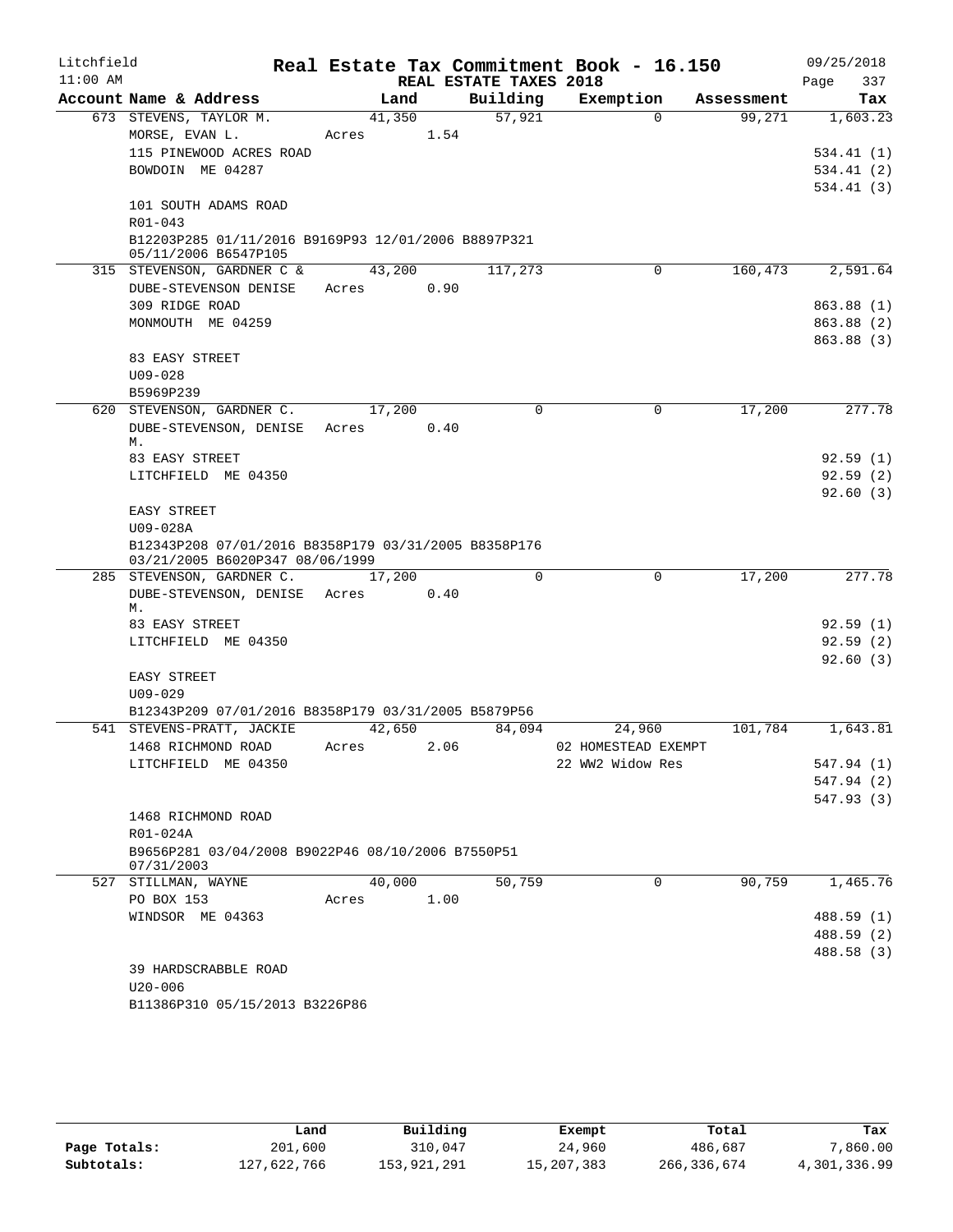| Litchfield |                                                                    |       |        |                        | Real Estate Tax Commitment Book - 16.150 |            |             | 09/25/2018 |
|------------|--------------------------------------------------------------------|-------|--------|------------------------|------------------------------------------|------------|-------------|------------|
| $11:00$ AM |                                                                    |       |        | REAL ESTATE TAXES 2018 |                                          |            | Page        | 338        |
|            | Account Name & Address                                             |       | Land   | Building               | Exemption                                | Assessment |             | Tax        |
|            | 1167 STINSON, DOREEN C.                                            |       | 82,780 | 35,212                 | $\Omega$                                 | 117,992    |             | 1,905.57   |
|            | PATNEAUDE, MATHEW T.                                               | Acres | 0.31   |                        |                                          |            |             |            |
|            | 1687 ROXBURY ROAD                                                  |       |        |                        |                                          |            |             | 635.19(1)  |
|            | ROXBURY ME 04275                                                   |       |        |                        |                                          |            |             | 635.19(2)  |
|            |                                                                    |       |        |                        |                                          |            |             | 635.19(3)  |
|            | 855 PLAINS ROAD<br>$U04 - 001$                                     |       |        |                        |                                          |            |             |            |
|            | B12859P143 03/14/2018 B12854P115 03/01/2018                        |       |        |                        |                                          |            |             |            |
|            | B12578P237 04/03/2017 B1004P397                                    |       |        |                        |                                          |            |             |            |
|            | 1683 STINSON, JOHN E &<br>ELAINE                                   |       | 99,725 | 175,493                | 19,200                                   | 256,018    |             | 4,134.69   |
|            | 48 MILITARY LANE                                                   | Acres | 1.61   |                        | 02 HOMESTEAD EXEMPT                      |            |             |            |
|            | LITCHFIELD ME 04350                                                |       |        |                        |                                          |            | 1,378.23(1) |            |
|            |                                                                    |       |        |                        |                                          |            | 1,378.23(2) |            |
|            |                                                                    |       |        |                        |                                          |            | 1,378.23(3) |            |
|            | 48 MILITARY LANE                                                   |       |        |                        |                                          |            |             |            |
|            | $U06 - 005$                                                        |       |        |                        |                                          |            |             |            |
|            | B4255P61                                                           |       |        |                        |                                          |            |             |            |
|            | 1685 STODDARD JAMES JR                                             |       | 40,400 | 96, 277                | 19,200                                   | 117,477    |             | 1,897.25   |
|            | 59 EASY STREET                                                     | Acres | 0.80   |                        | 02 HOMESTEAD EXEMPT                      |            |             |            |
|            | LITCHFIELD ME 04350                                                |       |        |                        |                                          |            |             | 632.42 (1) |
|            |                                                                    |       |        |                        |                                          |            |             | 632.42 (2) |
|            |                                                                    |       |        |                        |                                          |            |             | 632.41(3)  |
|            | 59 EASY STREET                                                     |       |        |                        |                                          |            |             |            |
|            | $U09 - 032$                                                        |       |        |                        |                                          |            |             |            |
|            | B1791P91<br>1687 STONE, BERNARD D                                  |       | 40,750 | 100,639                | 19,200                                   | 122,189    |             | 1,973.35   |
|            | 22 STONE LANE                                                      | Acres | 1.30   |                        | 02 HOMESTEAD EXEMPT                      |            |             |            |
|            | LITCHFIELD ME 04350                                                |       |        |                        |                                          |            |             | 657.78 (1) |
|            |                                                                    |       |        |                        |                                          |            |             | 657.78 (2) |
|            |                                                                    |       |        |                        |                                          |            |             | 657.79 (3) |
|            | 22 STONE LANE                                                      |       |        |                        |                                          |            |             |            |
|            | R05-066B                                                           |       |        |                        |                                          |            |             |            |
|            | B10531P273 09/17/2010 B6719P217 12/04/2001 B3583P194<br>07/24/1989 |       |        |                        |                                          |            |             |            |
|            | 2504 STONIER JASON L                                               |       | 40,000 | 166,421                | 19,200                                   | 187,221    |             | 3,023.62   |
|            | STONIER CHRISTINA L                                                | Acres | 1.00   |                        | 02 HOMESTEAD EXEMPT                      |            |             |            |
|            | 8 BESSIE LAND                                                      |       |        |                        |                                          |            | 1,007.87(1) |            |
|            | LITCHFIELD ME 04350                                                |       |        |                        |                                          |            | 1,007.87(2) |            |
|            | 8 BESSIE DRIVE                                                     |       |        |                        |                                          |            | 1,007.88(3) |            |
|            | $U21 - 033$                                                        |       |        |                        |                                          |            |             |            |
|            | B8450P343 06/13/2005                                               |       |        |                        |                                          |            |             |            |
|            | 1617 STOREY, CLAYTON &                                             |       | 81,200 | 119,413                | 19,200                                   | 181,413    |             | 2,929.82   |
|            | BARBARA                                                            |       |        |                        |                                          |            |             |            |
|            | 335 PINE TREE ROAD                                                 | Acres | 55.00  |                        | 02 HOMESTEAD EXEMPT                      |            |             |            |
|            | LITCHFIELD ME 04350                                                |       |        |                        |                                          |            |             | 976.61(1)  |
|            |                                                                    |       |        |                        |                                          |            |             | 976.61(2)  |
|            |                                                                    |       |        |                        |                                          |            |             | 976.60(3)  |
|            | 335 PINE TREE ROAD                                                 |       |        |                        |                                          |            |             |            |
|            | R11-021                                                            |       |        |                        |                                          |            |             |            |
|            | B5007P232                                                          |       |        |                        |                                          |            |             |            |

|              | Land        | Building    | Exempt       | Total         | Tax          |
|--------------|-------------|-------------|--------------|---------------|--------------|
| Page Totals: | 384,855     | 693,455     | 96,000       | 982,310       | 15,864.30    |
| Subtotals:   | 128,007,621 | 154,614,746 | 15, 303, 383 | 267, 318, 984 | 4,317,201.29 |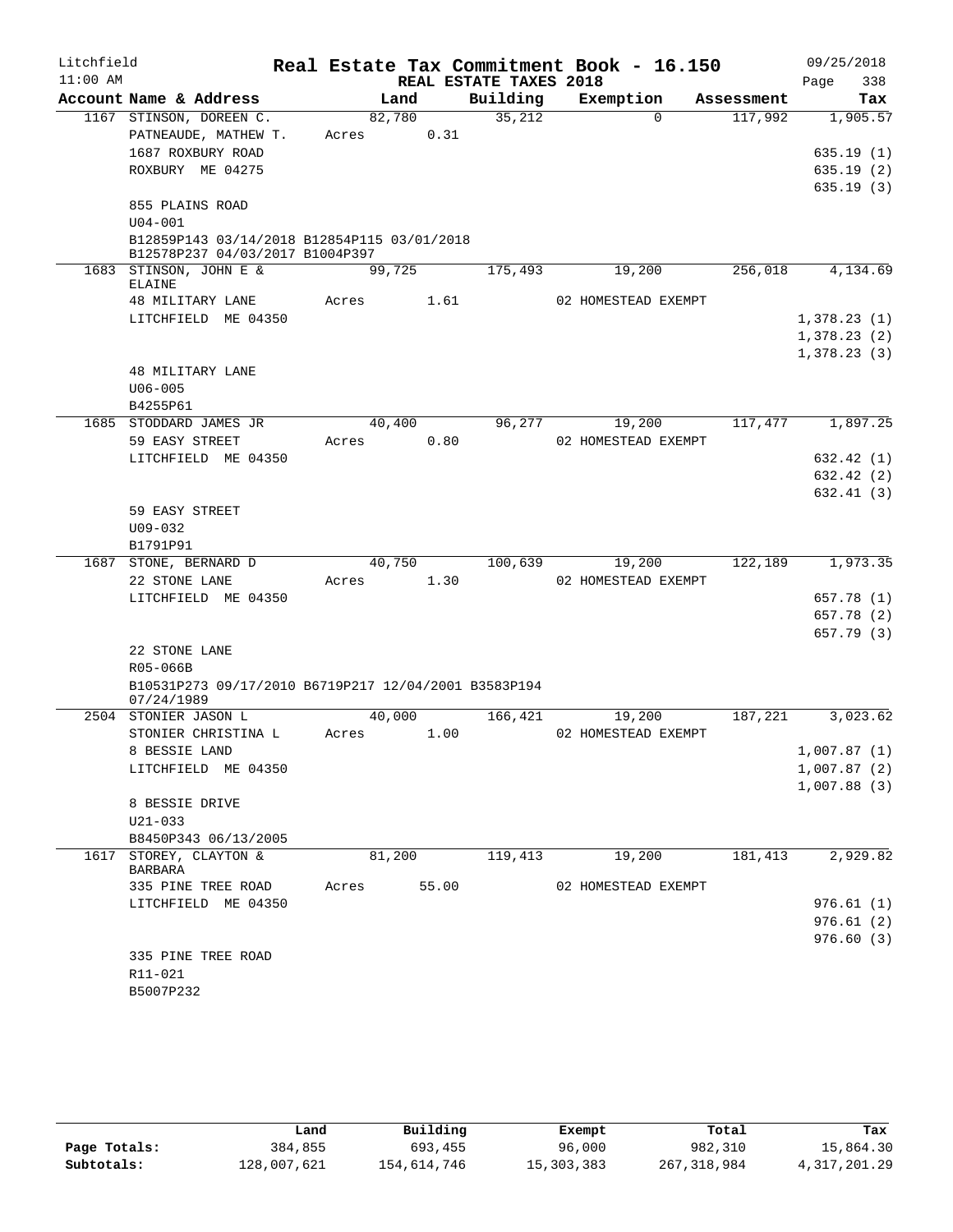| Litchfield |                                                                                           |         |        |                        | Real Estate Tax Commitment Book - 16.150 |            | 09/25/2018   |
|------------|-------------------------------------------------------------------------------------------|---------|--------|------------------------|------------------------------------------|------------|--------------|
| $11:00$ AM |                                                                                           |         |        | REAL ESTATE TAXES 2018 |                                          |            | 339<br>Page  |
|            | Account Name & Address                                                                    |         | Land   | Building               | Exemption                                | Assessment | Tax          |
|            | 962 STORTO, PAMELA                                                                        |         | 75,138 | 68,454                 | 19,200                                   | 124,392    | 2,008.93     |
|            | 414 OAKHILL ROAD                                                                          | Acres   | 43.00  |                        | 02 HOMESTEAD EXEMPT                      |            |              |
|            | LITCHFIELD ME 04350                                                                       |         |        |                        |                                          |            | 669.64(1)    |
|            |                                                                                           |         |        |                        |                                          |            | 669.64(2)    |
|            |                                                                                           |         |        |                        |                                          |            | 669.65(3)    |
|            | 414 OAK HILL ROAD                                                                         |         |        |                        |                                          |            |              |
|            | R04-037A                                                                                  |         |        |                        |                                          |            |              |
|            | B7607P177 08/29/2003                                                                      |         |        |                        |                                          |            |              |
|            | 1186 STOTZ-MCFARLAND, DARREN                                                              |         | 53,500 | 82,934                 | 0                                        | 136,434    | 2,203.41     |
|            | MCFARLAND, ERIC A                                                                         | Acres   | 7.00   |                        |                                          |            |              |
|            | 9 NETTERS WAY<br>HARPSWELL ME 04079                                                       |         |        |                        |                                          |            | 734.47 (1)   |
|            |                                                                                           |         |        |                        |                                          |            | 734.47 (2)   |
|            | MANCHESTER LANE                                                                           |         |        |                        |                                          |            | 734.47 (3)   |
|            | R05-061                                                                                   |         |        |                        |                                          |            |              |
|            | B10697P231 03/30/2011 B10697P229 03/30/2011                                               |         |        |                        |                                          |            |              |
|            | B10518P287 09/02/2010 B10490P221 08/04/2010                                               |         |        |                        |                                          |            |              |
|            | B9913P308 11/21/2008 B5299P43 01/22/1997                                                  |         |        |                        |                                          |            |              |
|            | 661 STOWE, MICHELE &<br>REBECCA                                                           | 165,000 |        | 31,784                 | 0                                        | 196,784    | 3,178.06     |
|            | 36 ANSON ROAD                                                                             | Acres   | 1.86   |                        |                                          |            |              |
|            | D                                                                                         |         |        |                        |                                          |            | 1,059.35(1)  |
|            | GREENE ME 04236                                                                           |         |        |                        |                                          |            | 1,059.35(2)  |
|            |                                                                                           |         |        |                        |                                          |            | 1,059.36(3)  |
|            | 99 HARTFORD DRIVE                                                                         |         |        |                        |                                          |            |              |
|            | $U17 - 029$                                                                               |         |        |                        |                                          |            |              |
|            | B7788P299 12/22/2003                                                                      |         |        |                        |                                          |            |              |
|            | 847 STRATTON, WILLIAM I, SR                                                               |         | 40,000 | 37,105                 | 19,200                                   | 57,905     | 935.17       |
|            | SKIDGEL, VIOLA A                                                                          | Acres   | 1.00   |                        | 02 HOMESTEAD EXEMPT                      |            |              |
|            | 1018 PLAINS ROAD                                                                          |         |        |                        |                                          |            | 311.72(1)    |
|            | LITCHFIELD ME 04350                                                                       |         |        |                        |                                          |            | 311.72(2)    |
|            |                                                                                           |         |        |                        |                                          |            | 311.73(3)    |
|            | 1018 PLAINS ROAD                                                                          |         |        |                        |                                          |            |              |
|            | R09-047                                                                                   |         |        |                        |                                          |            |              |
|            | B8135P22 09/23/2004                                                                       |         |        |                        |                                          |            |              |
|            | 2686 STRINGHAM, JILL L                                                                    |         | 42,525 | 190,557                | 0                                        | 233,082    | 3,764.27     |
|            | 18 DILLINGHAM DRIVE                                                                       | Acres   | 2.01   |                        |                                          |            |              |
|            | LITCHFIELD ME 04350                                                                       |         |        |                        |                                          |            | 1,254.76(1)  |
|            |                                                                                           |         |        |                        |                                          |            | 1,254.76(2)  |
|            |                                                                                           |         |        |                        |                                          |            | 1, 254.75(3) |
|            | 18 DILLINGHAM DRIVE                                                                       |         |        |                        |                                          |            |              |
|            | R12-001C                                                                                  |         |        |                        |                                          |            |              |
|            | B12298P275 05/20/2016 B10819P206 09/26/2011<br>B10283P239 11/30/2009 B9261P297 02/13/2007 |         |        |                        |                                          |            |              |
|            | 1333 STRONG, HILLARY S.                                                                   | 111,540 |        | 36,599                 | 19,200                                   | 128,939    | 2,082.36     |
|            | STRONG, DAVID A.                                                                          | Acres   | 0.43   |                        | 02 HOMESTEAD EXEMPT                      |            |              |
|            | 20 DOYLE ST                                                                               |         |        |                        |                                          |            | 694.12 (1)   |
|            | LITCHFIELD ME 04350                                                                       |         |        |                        |                                          |            | 694.12 (2)   |
|            |                                                                                           |         |        |                        |                                          |            | 694.12 (3)   |
|            | 20 DOYLE STREET                                                                           |         |        |                        |                                          |            |              |
|            | $U09 - 022$                                                                               |         |        |                        |                                          |            |              |
|            | B12401P264 08/31/2016 B11190P335 10/05/2012                                               |         |        |                        |                                          |            |              |
|            | B2937P349                                                                                 |         |        |                        |                                          |            |              |
|            |                                                                                           |         |        |                        |                                          |            |              |

|              | Land        | Building    | Exempt     | Total       | Tax          |
|--------------|-------------|-------------|------------|-------------|--------------|
| Page Totals: | 487,703     | 447,433     | 57,600     | 877,536     | 14,172.20    |
| Subtotals:   | 128,495,324 | 155,062,179 | 15,360,983 | 268,196,520 | 4,331,373.49 |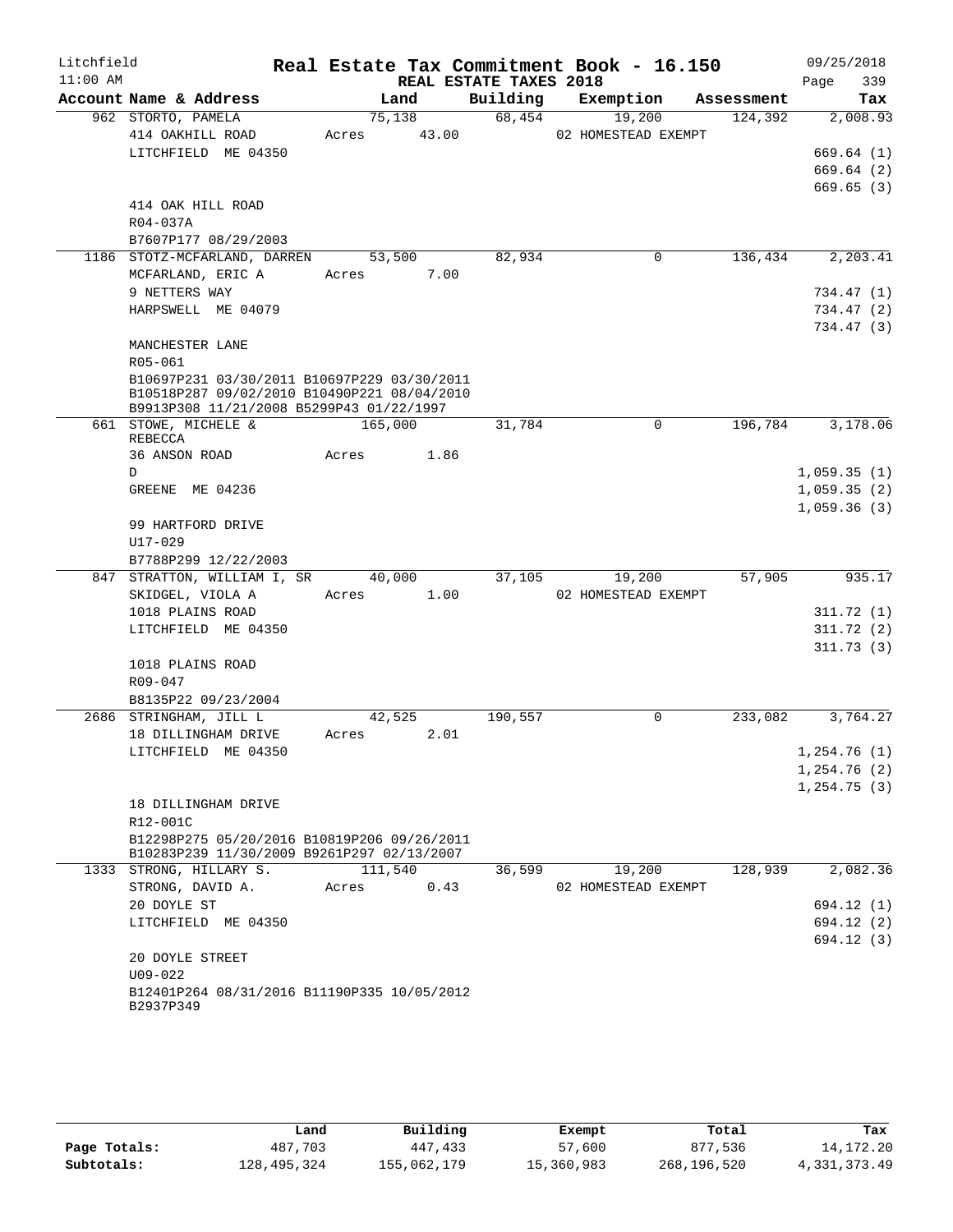| Litchfield<br>$11:00$ AM |                                                          |       |          | REAL ESTATE TAXES 2018 | Real Estate Tax Commitment Book - 16.150 |            | 09/25/2018<br>340<br>Page |
|--------------------------|----------------------------------------------------------|-------|----------|------------------------|------------------------------------------|------------|---------------------------|
|                          | Account Name & Address                                   |       | Land     | Building               | Exemption                                | Assessment | Tax                       |
|                          | 2795 STUBBS, COREY A.                                    |       | 42,500   | 63,481                 | $\Omega$                                 | 105,981    | 1,711.59                  |
|                          | 136 STEVENSTOWN ROAD                                     | Acres | 2.00     |                        |                                          |            |                           |
|                          | LITCHFIELD ME 04350                                      |       |          |                        |                                          |            | 570.53(1)                 |
|                          |                                                          |       |          |                        |                                          |            | 570.53(2)                 |
|                          |                                                          |       |          |                        |                                          |            | 570.53(3)                 |
|                          | 136 STEVENSTOWN ROAD                                     |       |          |                        |                                          |            |                           |
|                          | R13-033B                                                 |       |          |                        |                                          |            |                           |
|                          | B12309P110 05/31/2016 B10759P195 06/21/2011              |       |          |                        |                                          |            |                           |
|                          | 2151 STUFFLEBEAM DERICK J                                |       | 40,000   | 67,779                 | 0                                        | 107,779    | 1,740.63                  |
|                          | STUFFLEBEAM ANGELA M                                     | Acres | 1.00     |                        |                                          |            |                           |
|                          | 1548 HALLOWELL ROAD                                      |       |          |                        |                                          |            | 580.21(1)                 |
|                          | LITCHFIELD ME 04350                                      |       |          |                        |                                          |            | 580.21(2)                 |
|                          |                                                          |       |          |                        |                                          |            | 580.21(3)                 |
|                          | 1548 HALLOWELL ROAD                                      |       |          |                        |                                          |            |                           |
|                          | U19-018A                                                 |       |          |                        |                                          |            |                           |
|                          | B9194P97 12/22/2006 B6323P135 10/16/2000                 |       |          |                        |                                          |            |                           |
|                          | 1690 STUFFLEBEAM, MARK                                   |       | 50,000   | 65,688                 | 19,200                                   | 96,488     | 1,558.28                  |
|                          | 162 OAKHILL ROAD                                         | Acres | 5.00     |                        | 02 HOMESTEAD EXEMPT                      |            |                           |
|                          | LITCHFIELD ME 04350                                      |       |          |                        |                                          |            | 519.43(1)                 |
|                          |                                                          |       |          |                        |                                          |            | 519.43(2)                 |
|                          | 162 OAK HILL ROAD                                        |       |          |                        |                                          |            | 519.42(3)                 |
|                          | R05-022                                                  |       |          |                        |                                          |            |                           |
|                          | B2658P61                                                 |       |          |                        |                                          |            |                           |
|                          | 1438 STUPINSKI, JENIFER R                                |       | 72,900   | 42,120                 | 0                                        | 115,020    | 1,857.57                  |
|                          | 18 GOLDENEYE DRIVE                                       | Acres | 0.30     |                        |                                          |            |                           |
|                          | TOPSHAM ME 04086                                         |       |          |                        |                                          |            | 619.19(1)                 |
|                          |                                                          |       |          |                        |                                          |            | 619.19(2)                 |
|                          |                                                          |       |          |                        |                                          |            | 619.19(3)                 |
|                          | 47 WARREN LANE                                           |       |          |                        |                                          |            |                           |
|                          | $U03 - 013$                                              |       |          |                        |                                          |            |                           |
|                          | B11314P264 02/19/2013 B10759P84 06/21/2011 B7185P193     |       |          |                        |                                          |            |                           |
|                          | 1926 STURTEVANT, BRIAN                                   |       | 31,960   | 11,713                 | 0                                        | 43,673     | 705.32                    |
|                          | 369 PEACEPIPE DRIVE                                      | Acres | 0.60     |                        |                                          |            |                           |
|                          | LITCHFIELD ME 04350                                      |       |          |                        |                                          |            | 235.11(1)                 |
|                          |                                                          |       |          |                        |                                          |            | 235.11(2)                 |
|                          |                                                          |       |          |                        |                                          |            | 235.10(3)                 |
|                          | 15 NORTH LAKEVIEW DRIVE                                  |       |          |                        |                                          |            |                           |
|                          | $U28 - 021$                                              |       |          |                        |                                          |            |                           |
|                          | B12587P153 04/20/2017 B8677P261 11/02/2005 B1561P874     |       |          |                        |                                          |            |                           |
|                          | 376 STURTEVANT, BRIAN                                    |       | 19,310   | $\Omega$               | 0                                        | 19,310     | 311.86                    |
|                          | 369 PEACEPIPE DRIVE                                      | Acres | 0.35     |                        |                                          |            |                           |
|                          | LITCHFIELD ME 04350                                      |       |          |                        |                                          |            | 103.95(1)                 |
|                          |                                                          |       |          |                        |                                          |            | 103.95(2)                 |
|                          |                                                          |       |          |                        |                                          |            | 103.96(3)                 |
|                          | LAKEVIEW DRIVE<br>$U28 - 023$                            |       |          |                        |                                          |            |                           |
|                          |                                                          |       |          |                        |                                          |            |                           |
|                          | B8892P155 05/05/2006 B6747P131<br>1133 STURTEVANT, BRIAN |       | 247,381  | 203,253                | 19,200                                   | 431,434    | 6,967.66                  |
|                          | 369 PEACEPIPE DRIVE                                      | Acres | 1.41     |                        | 02 HOMESTEAD EXEMPT                      |            |                           |
|                          | LITCHFIELD ME 04350                                      |       |          |                        |                                          |            | 2,322.55(1)               |
|                          |                                                          |       |          |                        |                                          |            | 2,322.55(2)               |
|                          |                                                          |       |          |                        |                                          |            | 2,322.56 (3)              |
|                          | 369 PEACEPIPE DRIVE                                      |       |          |                        |                                          |            |                           |
|                          | $U28 - 007$                                              |       |          |                        |                                          |            |                           |
|                          | B12587P153 04/20/2017 B9563P331 11/14/2007 B1460P830     |       |          |                        |                                          |            |                           |
|                          | 11/02/1967                                               |       |          |                        |                                          |            |                           |
|                          |                                                          |       |          |                        |                                          |            |                           |
|                          | Land                                                     |       | Building |                        | Exempt                                   | Total      | Tax                       |
| Page Totals:             | 504,051                                                  |       | 454,034  |                        | 38,400                                   | 919,685    | 14,852.91                 |

**Subtotals:** 128,999,375 155,516,213 15,399,383 269,116,205 4,346,226.40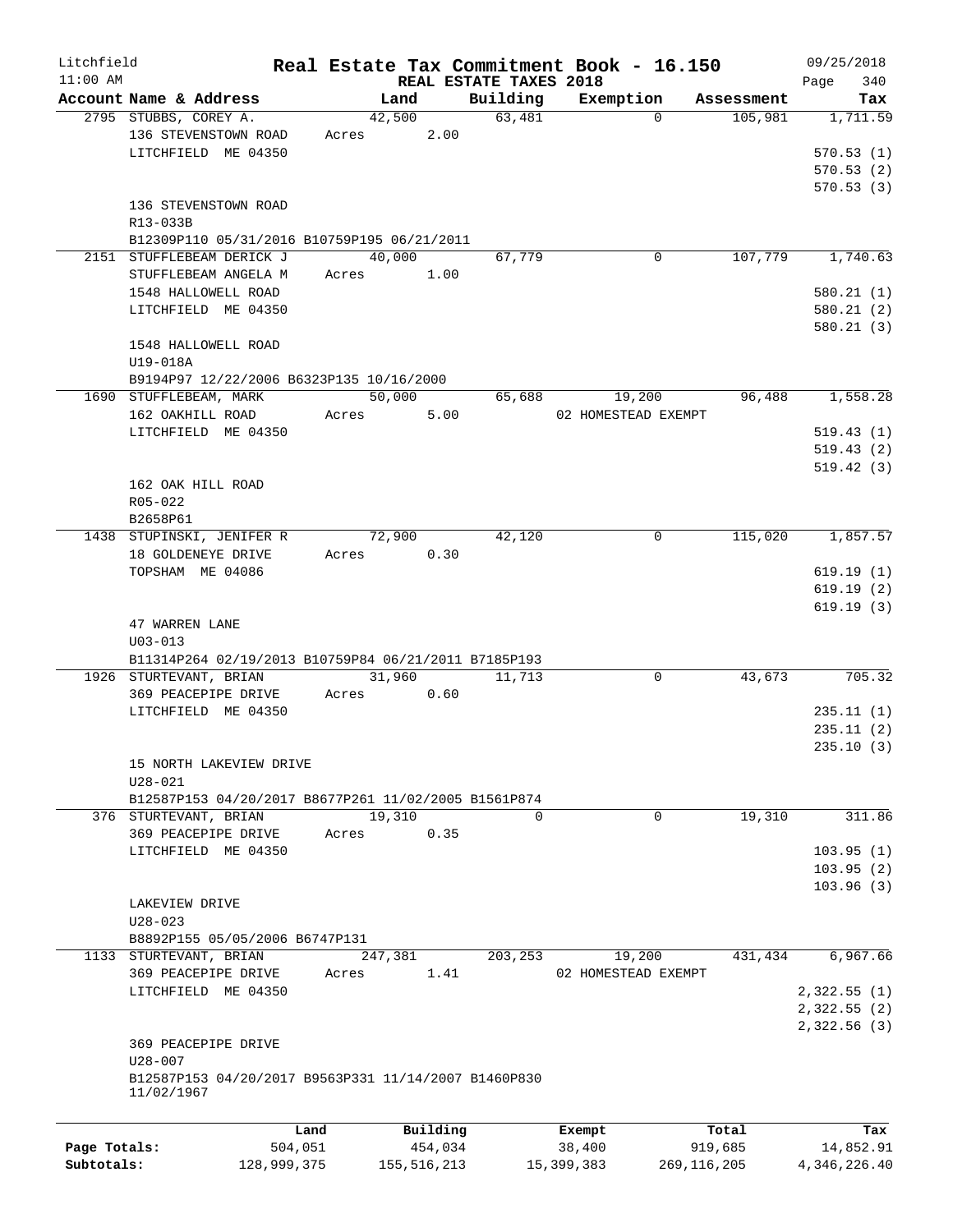| Litchfield   |                                                                     |       |               |                        | Real Estate Tax Commitment Book - 16.150 |             |            | 09/25/2018     |           |
|--------------|---------------------------------------------------------------------|-------|---------------|------------------------|------------------------------------------|-------------|------------|----------------|-----------|
| $11:00$ AM   |                                                                     |       |               | REAL ESTATE TAXES 2018 |                                          |             |            | Page           | 341       |
|              | Account Name & Address                                              |       | Land          | Building               | Exemption                                |             | Assessment |                | Tax       |
|              | 1693 SUKEFORTH, LEE                                                 |       | 53,400        | 129,374                | 19,200                                   |             | 163,574    |                | 2,641.72  |
|              | SUKEFORTH ROBIN                                                     | Acres | 6.90          |                        | 02 HOMESTEAD EXEMPT                      |             |            |                |           |
|              | 1372 WEST ROAD                                                      |       |               |                        |                                          |             |            | 880.57 (1)     |           |
|              | LITCHFIELD ME 04350                                                 |       |               |                        |                                          |             |            | 880.57 (2)     |           |
|              |                                                                     |       |               |                        |                                          |             |            | 880.58 (3)     |           |
|              | 1372 WEST ROAD                                                      |       |               |                        |                                          |             |            |                |           |
|              | $R03 - 040$                                                         |       |               |                        |                                          |             |            |                |           |
|              | B2831P98 07/16/1985                                                 |       |               |                        |                                          |             |            |                |           |
|              | 1694 SUMMERS, MARK E                                                |       | 56,730        | 89,363                 | 19,200                                   |             | 126,893    |                | 2,049.32  |
|              | 17 OAKHILL ROAD                                                     | Acres | 10.23         |                        | 02 HOMESTEAD EXEMPT                      |             |            |                |           |
|              | LITCHFIELD ME 04350                                                 |       |               |                        |                                          |             |            | 683.11 (1)     |           |
|              |                                                                     |       |               |                        |                                          |             |            | 683.11(2)      |           |
|              |                                                                     |       |               |                        |                                          |             |            | 683.10(3)      |           |
|              | 17 OAK HILL ROAD                                                    |       |               |                        |                                          |             |            |                |           |
|              | R05-034                                                             |       |               |                        |                                          |             |            |                |           |
|              | B3813P326                                                           |       |               |                        |                                          |             |            |                |           |
|              | 921 SURETTE, KEVIN & JODI                                           |       | 49,850        | 209,042                | 19,200                                   |             | 239,692    |                | 3,871.03  |
|              | 48 LYNN LANE                                                        | Acres | 5.50          |                        | 02 HOMESTEAD EXEMPT                      |             |            |                |           |
|              | LITCHFIELD ME 04350                                                 |       |               |                        |                                          |             |            | 1, 290.34(1)   |           |
|              |                                                                     |       |               |                        |                                          |             |            | 1, 290.34(2)   |           |
|              |                                                                     |       |               |                        |                                          |             |            | 1, 290.35(3)   |           |
|              | 48 LYNN LANE                                                        |       |               |                        |                                          |             |            |                |           |
|              | R06-061A-2                                                          |       |               |                        |                                          |             |            |                |           |
|              | B6205P264 04/28/2000                                                |       |               |                        |                                          |             |            |                |           |
|              | 616 SUTHERLAND, WARREN D.                                           |       | 39,850        | 152,841                | 19,200                                   |             | 173,491    |                | 2,801.88  |
|              | 69 NOTTINGHAM LANE                                                  | Acres | 1.50          |                        | 02 HOMESTEAD EXEMPT                      |             |            |                |           |
|              | LITCHFIELD ME 04350                                                 |       |               |                        |                                          |             |            | 933.96 (1)     |           |
|              |                                                                     |       |               |                        |                                          |             |            |                |           |
|              |                                                                     |       |               |                        |                                          |             |            | 933.96 (2)     |           |
|              |                                                                     |       |               |                        |                                          |             |            | 933.96 (3)     |           |
|              | 69 NOTTINGHAM LANE                                                  |       |               |                        |                                          |             |            |                |           |
|              | $R11 - 035 - 7$                                                     |       |               |                        |                                          |             |            |                |           |
|              | B12464P233 10/26/2016 B11099P315 07/12/2012<br>B7350P216 04/11/2003 |       |               |                        |                                          |             |            |                |           |
|              | 1695 SWAIN, MARY E                                                  |       | 54,538        | 149,711                | 24,960                                   |             | 179,289    |                | 2,895.52  |
|              | 1384 RICHMOND ROAD                                                  | Acres | 42.00         |                        | 02 HOMESTEAD EXEMPT                      |             |            |                |           |
|              | LITCHFIELD ME 04350                                                 |       |               |                        | 03 VETERANS EXEMPT                       |             |            | 965.17 (1)     |           |
|              |                                                                     |       |               |                        |                                          |             |            | 965.17(2)      |           |
|              |                                                                     |       |               |                        |                                          |             |            | 965.18(3)      |           |
|              | 1384 RICHMOND ROAD                                                  |       |               |                        |                                          |             |            |                |           |
|              |                                                                     |       |               |                        |                                          |             |            |                |           |
|              | R01-020                                                             |       |               |                        |                                          |             |            |                |           |
|              | B1491P662                                                           |       |               |                        |                                          |             |            |                |           |
|              | 1698 SWANSON, SUSAN L.                                              |       | 18,660        | 35,064                 |                                          | 0           | 53,724     |                | 867.64    |
|              | GORMAN, KATHLEEN                                                    | Acres | 0.10          |                        |                                          |             |            |                |           |
|              | PO BOX 1133                                                         |       |               |                        |                                          |             |            | 289.21(1)      |           |
|              | UPTON MA 01568                                                      |       |               |                        |                                          |             |            | 289.21(2)      |           |
|              |                                                                     |       |               |                        |                                          |             |            | 289.22(3)      |           |
|              | 531 PEACEPIPE DRIVE                                                 |       |               |                        |                                          |             |            |                |           |
|              | $U28 - 071$                                                         |       |               |                        |                                          |             |            |                |           |
|              | B12120P231 09/17/2015 B1537P342                                     |       |               |                        |                                          |             |            |                |           |
|              | 4 SWEENEY, JOHN                                                     |       | 59,740        | 55,799                 |                                          | $\mathbf 0$ | 115,539    |                | 1,865.95  |
|              | SWEENEY, LISA                                                       | Acres | 0.15          |                        |                                          |             |            |                |           |
|              | 10 DUNCAN ST UNIT 402                                               |       |               |                        |                                          |             |            | 621.98(1)      |           |
|              | HAVERHILL MA 01830                                                  |       |               |                        |                                          |             |            | 621.98(2)      |           |
|              |                                                                     |       |               |                        |                                          |             |            | 621.99(3)      |           |
|              | 53 GRANT ROAD                                                       |       |               |                        |                                          |             |            |                |           |
|              | $U10-022$                                                           |       |               |                        |                                          |             |            |                |           |
|              | B12062P78 08/04/2015 B7175P164 09/08/1999                           |       |               |                        |                                          |             |            |                |           |
|              |                                                                     |       |               |                        |                                          |             |            |                |           |
|              | Land                                                                |       | Building      |                        | Exempt                                   |             | Total      |                | Tax       |
| Page Totals: | 332,768                                                             |       | 821,194       |                        | 101,760                                  | 1,052,202   |            |                | 16,993.06 |
| Subtotals:   | 129, 332, 143                                                       |       | 156, 337, 407 |                        | 15,501,143                               | 270,168,407 |            | 4, 363, 219.46 |           |
|              |                                                                     |       |               |                        |                                          |             |            |                |           |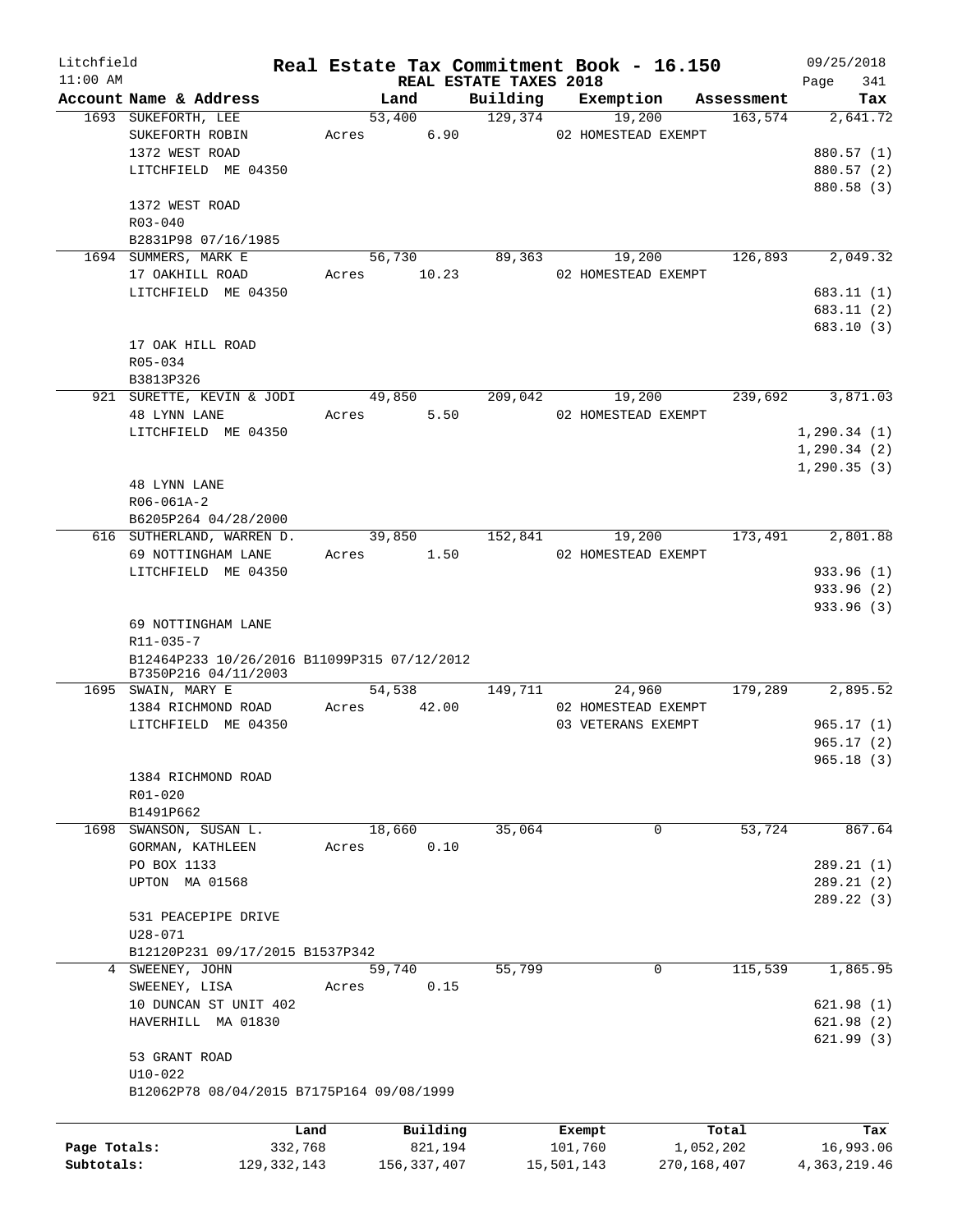| Litchfield |                                                                 |                          |                        | Real Estate Tax Commitment Book - 16.150 |            | 09/25/2018  |
|------------|-----------------------------------------------------------------|--------------------------|------------------------|------------------------------------------|------------|-------------|
| $11:00$ AM |                                                                 |                          | REAL ESTATE TAXES 2018 |                                          |            | 342<br>Page |
|            | Account Name & Address                                          | Land                     | Building               | Exemption                                | Assessment | Tax         |
|            | 889 SWEET, GARY & DENISE                                        | 59,500                   | $\Omega$               | $\Omega$                                 | 59,500     | 960.92      |
|            | P O BOX 237                                                     | Acres                    | 34.00                  |                                          |            |             |
|            | SABATTUS ME 04280                                               |                          |                        |                                          |            | 320.31(1)   |
|            |                                                                 |                          |                        |                                          |            | 320.31(2)   |
|            | ROUTE 197                                                       |                          |                        |                                          |            | 320.30(3)   |
|            | R03-045                                                         |                          |                        |                                          |            |             |
|            | B5572P280 03/01/1998                                            |                          |                        |                                          |            |             |
|            | 535 SWETT, RICHARD E.                                           | 69,842                   | 117,411                | 24,960                                   | 162,293    | 2,621.03    |
|            | KEENAN-SWETT, SUSAN A. Acres                                    |                          | 52.00                  | 02 HOMESTEAD EXEMPT                      |            |             |
|            | PO BOX 346                                                      |                          |                        | 12 WW2 Vet Res.                          |            | 873.68(1)   |
|            | 438 HUNTINGTON HILL                                             |                          |                        |                                          |            | 873.68(2)   |
|            | ROAD                                                            |                          |                        |                                          |            |             |
|            | LITCHFIELD ME 04350                                             |                          |                        |                                          |            | 873.67(3)   |
|            | 438 HUNTINGTON HILL<br>ROAD                                     |                          |                        |                                          |            |             |
|            | R06-020                                                         |                          |                        |                                          |            |             |
|            | B11418P302 06/13/2013 B1494P843                                 |                          |                        |                                          |            |             |
|            | 1753 SWIFT, DAVID                                               | 71,150                   | 70,805                 | 19,200                                   | 122,755    | 1,982.49    |
|            | REAY-SWIFT KIM S                                                | Acres                    | 33.30                  | 02 HOMESTEAD EXEMPT                      |            |             |
|            | 1355 LEWISTON ROAD                                              |                          |                        |                                          |            | 660.83(1)   |
|            | LITCHFIELD ME 04350                                             |                          |                        |                                          |            | 660.83(2)   |
|            |                                                                 |                          |                        |                                          |            | 660.83(3)   |
|            | 1355 LEWISTON ROAD                                              |                          |                        |                                          |            |             |
|            | R13-002                                                         |                          |                        |                                          |            |             |
|            | B7128P125 11/04/2002                                            |                          |                        |                                          |            |             |
|            | 1701 SWIFT, DAVID DOUGLAS<br>1355 LEWISTON ROAD                 | 87,800<br>77.00<br>Acres | 34,076                 | 19,200<br>02 HOMESTEAD EXEMPT            | 102,676    | 1,658.22    |
|            | LITCHFIELD ME 04350                                             |                          |                        |                                          |            | 552.74 (1)  |
|            |                                                                 |                          |                        |                                          |            | 552.74 (2)  |
|            |                                                                 |                          |                        |                                          |            | 552.74 (3)  |
|            | 316 STEVENSTOWN ROAD                                            |                          |                        |                                          |            |             |
|            | R09-077                                                         |                          |                        |                                          |            |             |
|            | B12272P94 04/19/2016 B12014P294 06/17/2015 B3377P285            |                          |                        |                                          |            |             |
|            | 1637 SYLVESTER R F LLC .                                        | 7,178                    | $\Omega$               | $\mathbf 0$                              | 7,178      | 115.92      |
|            | 865 COBBOSSEE                                                   | Acres                    | 23.00                  |                                          |            |             |
|            | MONMOUTH ME 04259                                               |                          |                        |                                          |            | 38.64(1)    |
|            |                                                                 |                          |                        |                                          |            | 38.64(2)    |
|            |                                                                 |                          |                        |                                          |            | 38.64(3)    |
|            | OFF HARDSCRABBLE ROAD                                           |                          |                        |                                          |            |             |
|            | R12-026<br>B10854P157 10/07/2011 B9520P202 10/03/2007 B5886P181 |                          |                        |                                          |            |             |
|            | 12/31/1998 B5098P206                                            |                          |                        |                                          |            |             |
|            | 2091 SZEPSY TAMAS                                               | 171,720                  | 188,728                | 24,960                                   | 335,488    | 5,418.13    |
|            | SZEPSY, GEDSKE                                                  | Acres                    | 11.22                  | 03 VETERANS EXEMPT                       |            |             |
|            | 34 BUFFEE LANDING LANE                                          |                          |                        | 02 HOMESTEAD EXEMPT                      |            | 1,806.04(1) |
|            | LITCHFIELD ME 04350                                             |                          |                        |                                          |            | 1,806.04(2) |
|            |                                                                 |                          |                        |                                          |            | 1,806.05(3) |
|            | 34 BUFFEE LANDING                                               |                          |                        |                                          |            |             |
|            | R09-019A                                                        |                          |                        |                                          |            |             |
|            | B10654P37 01/27/2011 B8598P79 08/18/2005 B5770P38               |                          |                        |                                          |            |             |

|              | Land        | Building    | Exempt     | Total       | Tax          |
|--------------|-------------|-------------|------------|-------------|--------------|
| Page Totals: | 467,190     | 411,020     | 88,320     | 789,890     | 12,756.71    |
| Subtotals:   | 129,799,333 | 156,748,427 | 15,589,463 | 270,958,297 | 4,375,976.17 |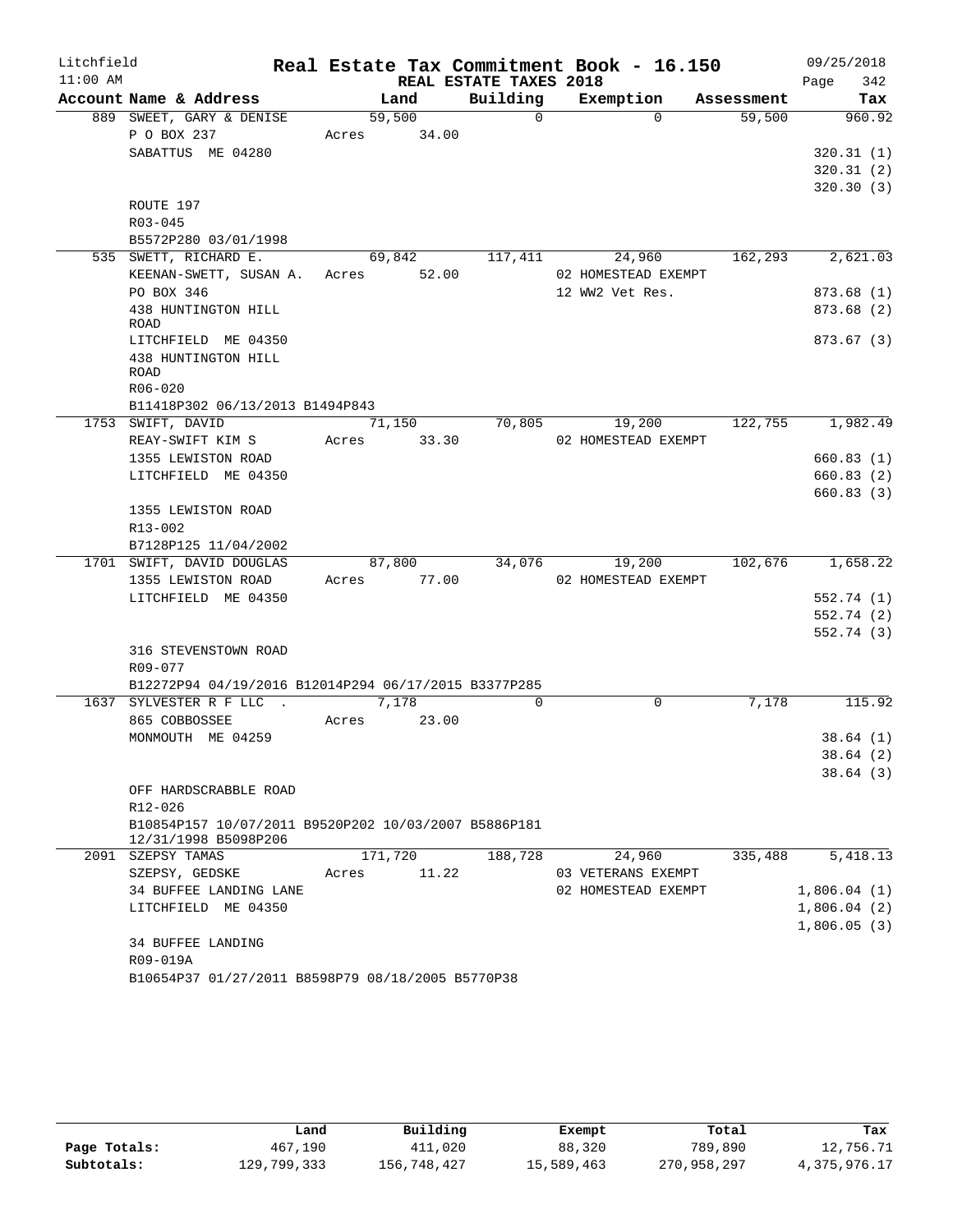| Litchfield   |                                                                           |                 |                  |                     |                                    |        | Real Estate Tax Commitment Book - 16.150 |          |                    |                            | 09/25/2018               |
|--------------|---------------------------------------------------------------------------|-----------------|------------------|---------------------|------------------------------------|--------|------------------------------------------|----------|--------------------|----------------------------|--------------------------|
| $11:00$ AM   | Account Name & Address                                                    |                 | Land             |                     | REAL ESTATE TAXES 2018<br>Building |        | Exemption                                |          | Assessment         | Page                       | 343<br>Tax               |
|              | 902 T & C PROPERTIES LLC<br>9 EMILY STREET                                |                 | 96,932<br>Acres  | 0.52                |                                    | 51,357 |                                          | $\Omega$ | 148,289            |                            | 2,394.87                 |
|              | TOPSHAM ME 04086                                                          |                 |                  |                     |                                    |        |                                          |          |                    |                            | 798.29 (1)<br>798.29(2)  |
|              | 54 STREAM DRIVE<br>R13-009                                                |                 |                  |                     |                                    |        |                                          |          |                    |                            | 798.29(3)                |
|              | B9556P295 11/06/2007 B8648P1 10/14/2005 B8647P347<br>10/14/2005 B4487P107 |                 |                  |                     |                                    |        |                                          |          |                    |                            |                          |
|              | 1662 TALBOT, MATHEW<br>4 WILLIAMS COURT                                   |                 | 86,368<br>Acres  | 0.23                |                                    | 38,039 |                                          | 0        | 124,407            |                            | 2,009.17                 |
|              | SOMERSET MA 02725                                                         |                 |                  |                     |                                    |        |                                          |          |                    |                            | 669.72 (1)               |
|              |                                                                           |                 |                  |                     |                                    |        |                                          |          |                    |                            | 669.72 (2)<br>669.73(3)  |
|              | 24 CHICKADEE DRIVE<br>$U17 - 023$                                         |                 |                  |                     |                                    |        |                                          |          |                    |                            |                          |
|              | B12112P244 09/22/2015 B9835P77 08/26/2008 B2708P126<br>07/18/1984         |                 |                  |                     |                                    |        |                                          |          |                    |                            |                          |
| 1707         | TALBOT, PAUL<br>PO BOX 195                                                |                 | 172,375<br>Acres | 2.05                |                                    | 95,000 |                                          | 0        | 267,375            |                            | 4,318.11                 |
|              | CORINNA ME 04928                                                          |                 |                  |                     |                                    |        |                                          |          |                    | 1,439.37(1)                |                          |
|              |                                                                           |                 |                  |                     |                                    |        |                                          |          |                    | 1,439.37(2)<br>1,439.37(3) |                          |
|              | 111 HARTFORD DRIVE<br>U17-027                                             |                 |                  |                     |                                    |        |                                          |          |                    |                            |                          |
|              | B3093P81<br>61 TARDIF, RACHEL D                                           |                 | 204,195          |                     |                                    | 64,698 |                                          | 0        | 268,893            |                            | 4,342.62                 |
|              | TARDIFF RICHARD R                                                         |                 | Acres            | 0.94                |                                    |        |                                          |          |                    |                            |                          |
|              | 79 BALLPARK ROAD<br>SABATTUS ME 04280                                     |                 |                  |                     |                                    |        |                                          |          |                    | 1,447.54(1)<br>1,447.54(2) |                          |
|              |                                                                           |                 |                  |                     |                                    |        |                                          |          |                    | 1,447.54(3)                |                          |
|              | 242 WHIPPOORWILL ROAD<br>$U25 - 001$<br>B8266P151 01/05/2005 B6676P202    |                 |                  |                     |                                    |        |                                          |          |                    |                            |                          |
| 2597         | TARR LEANNE M                                                             |                 | 40,000           |                     |                                    | 14,278 |                                          | 0        | 54,278             |                            | 876.59                   |
|              | 2455 HALLOWELL ROAD                                                       |                 | Acres            | 1.00                |                                    |        |                                          |          |                    |                            |                          |
|              | LITCHFIELD ME 04350                                                       |                 |                  |                     |                                    |        |                                          |          |                    |                            | 292.20 (1)<br>292.20 (2) |
|              | 2455 HALLOWELL ROAD                                                       |                 |                  |                     |                                    |        |                                          |          |                    |                            | 292.19(3)                |
|              | R06-010C                                                                  |                 |                  |                     |                                    |        |                                          |          |                    |                            |                          |
|              | B8986P284 07/18/2006 B8986P280 07/18/2006                                 |                 |                  |                     |                                    |        |                                          |          |                    |                            |                          |
| 1710         | TARR, ERWIN<br>TARR SUSAN                                                 |                 | 45,100<br>Acres  | 3.04                |                                    | 95,533 | 24,960<br>02 HOMESTEAD EXEMPT            |          | 115,673            |                            | 1,868.12                 |
|              | 2443 HALLOWELL ROAD                                                       |                 |                  |                     |                                    |        | 03 VETERANS EXEMPT                       |          |                    |                            | 622.71(1)                |
|              | LITCHFIELD ME 04350                                                       |                 |                  |                     |                                    |        |                                          |          |                    |                            | 622.71 (2)<br>622.70 (3) |
|              | 2443 HALLOWELL ROAD<br>R06-010A                                           |                 |                  |                     |                                    |        |                                          |          |                    |                            |                          |
| 2519         | TATTERSALL ROBERT JOHN<br>36 SANDALWOOD DRIVE                             |                 | 71,800<br>Acres  | 0.50                |                                    | 22,026 |                                          | 0        | 93,826             |                            | 1, 515.29                |
|              | MADISON CT 06443                                                          |                 |                  |                     |                                    |        |                                          |          |                    |                            | 505.10(1)                |
|              |                                                                           |                 |                  |                     |                                    |        |                                          |          |                    |                            | 505.10(2)<br>505.09(3)   |
|              | 1 WILBUR DRIVE                                                            |                 |                  |                     |                                    |        |                                          |          |                    |                            |                          |
|              | $U29 - 008$<br>B8137P106 09/20/2004                                       |                 |                  |                     |                                    |        |                                          |          |                    |                            |                          |
|              |                                                                           |                 |                  |                     |                                    |        |                                          |          |                    |                            |                          |
| Page Totals: |                                                                           | Land<br>716,770 |                  | Building<br>380,931 |                                    |        | Exempt<br>24,960                         |          | Total<br>1,072,741 |                            | Tax<br>17,324.77         |
| Subtotals:   |                                                                           | 130, 516, 103   |                  | 157, 129, 358       |                                    |        | 15,614,423                               |          | 272,031,038        | 4,393,300.94               |                          |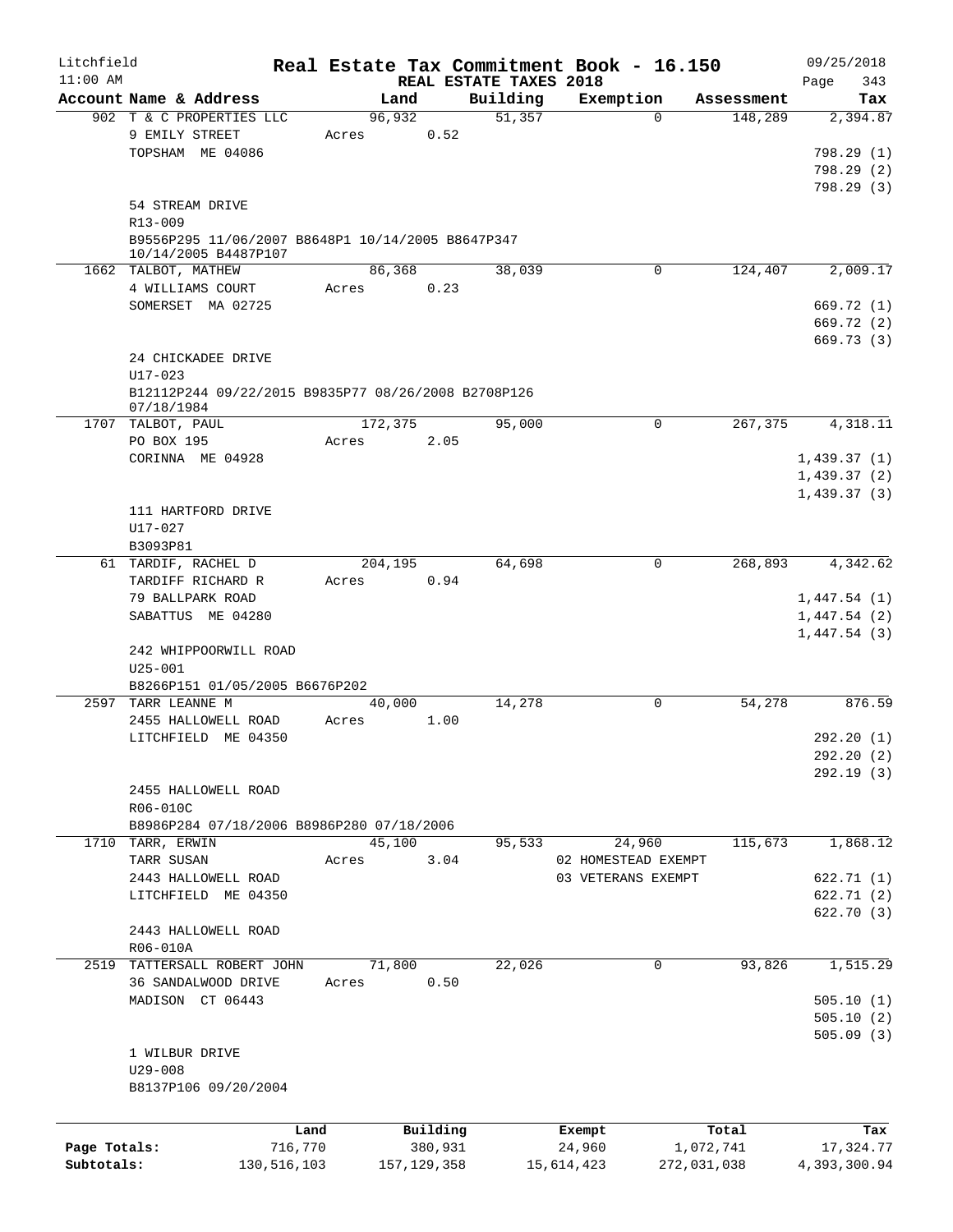| Litchfield   |                                           |       |             |          |                        | Real Estate Tax Commitment Book - 16.150 |             | 09/25/2018   |
|--------------|-------------------------------------------|-------|-------------|----------|------------------------|------------------------------------------|-------------|--------------|
| $11:00$ AM   |                                           |       |             |          | REAL ESTATE TAXES 2018 |                                          |             | 344<br>Page  |
|              | Account Name & Address                    |       | Land        |          | Building               | Exemption                                | Assessment  | Tax          |
|              | 2518 TATTERSALL, ROBERT JOHN              |       | 38,550      |          | $\mathsf{O}$           | $\Omega$                                 | 38,550      | 622.58       |
|              | TATTERSALL LYNN                           | Acres |             | 1.78     |                        |                                          |             |              |
|              | 36 SANDALWOOD DRIVE                       |       |             |          |                        |                                          |             | 207.53(1)    |
|              | MADISON CT 06443                          |       |             |          |                        |                                          |             | 207.53(2)    |
|              |                                           |       |             |          |                        |                                          |             | 207.52(3)    |
|              | PEACEPIPE DRIVE                           |       |             |          |                        |                                          |             |              |
|              | U29-008A                                  |       |             |          |                        |                                          |             |              |
|              | B9248P162 01/11/2007 B8137P101 09/20/2004 |       |             |          |                        |                                          |             |              |
|              | 2520 TATTERSALL-DAVIS CAROL               |       | 44,900      |          | 18,457                 | 0                                        | 63,357      | 1,023.22     |
|              | 4 LITTLEFIELD LANE                        | Acres |             | 1.92     |                        |                                          |             |              |
|              | SCARBOROUGH ME 04074                      |       |             |          |                        |                                          |             | 341.07(1)    |
|              |                                           |       |             |          |                        |                                          |             | 341.07(2)    |
|              |                                           |       |             |          |                        |                                          |             | 341.08(3)    |
|              | 4 COVE DRIVE                              |       |             |          |                        |                                          |             |              |
|              | U29-008C                                  |       |             |          |                        |                                          |             |              |
|              | B8137P106 09/20/2004                      |       |             |          |                        |                                          |             |              |
|              | 766 TAYLOR, DEBORAH A.                    |       | 84,184      |          | 38,152                 | 0                                        | 122,336     | 1,975.73     |
|              | DAIGLE, LOUISE M.                         | Acres |             | 0.74     |                        |                                          |             |              |
|              | 4 CATHERINE STREET                        |       |             |          |                        |                                          |             | 658.58(1)    |
|              | PORTLAND ME 04102                         |       |             |          |                        |                                          |             | 658.58 (2)   |
|              |                                           |       |             |          |                        |                                          |             | 658.57(3)    |
|              | 199 PEACEPIPE DRIVE                       |       |             |          |                        |                                          |             |              |
|              | $U29 - 009$                               |       |             |          |                        |                                          |             |              |
|              | B6570P325 07/24/2001                      |       |             |          |                        |                                          |             |              |
|              | 1618 TAYLOR, RICHARD E. JR.               |       | 6,390       |          | $\mathbf 0$            | 0                                        | 6,390       | 103.20       |
|              | & KAREN S.                                |       |             |          |                        |                                          |             |              |
|              | P.O. BOX 104                              | Acres |             | 0.30     |                        |                                          |             |              |
|              | LITCHFIELD ME 04350                       |       |             |          |                        |                                          |             | 34.40(1)     |
|              |                                           |       |             |          |                        |                                          |             | 34.40(2)     |
|              |                                           |       |             |          |                        |                                          |             | 34.40(3)     |
|              | 6 WATERFALL DRIVE                         |       |             |          |                        |                                          |             |              |
|              |                                           |       |             |          |                        |                                          |             |              |
|              | U19-008A<br>B6962P7                       |       |             |          |                        |                                          |             |              |
|              |                                           |       |             |          |                        |                                          |             |              |
|              | 522 TAYLOR, RICHARD E., JR.               |       | 125,000     |          | 200,907                | 19,200                                   | 306,707     | 4,953.32     |
|              | TAYLOR KAREN S.                           | Acres |             | 3.00     |                        | 02 HOMESTEAD EXEMPT                      |             |              |
|              | P.O. BOX 104                              |       |             |          |                        |                                          |             | 1,651.11(1)  |
|              | LITCHFIELD ME 04350                       |       |             |          |                        |                                          |             | 1,651.11(2)  |
|              |                                           |       |             |          |                        |                                          |             | 1,651.10(3)  |
|              | 22 WATERFALL DRIVE                        |       |             |          |                        |                                          |             |              |
|              | $U19 - 008$                               |       |             |          |                        |                                          |             |              |
|              | B6962P5 06/17/2001                        |       |             |          |                        |                                          |             |              |
|              | 1998 TAYLOR, WAYNE                        |       | 0           |          | 10,853                 | 10,853                                   |             | 0.00<br>0    |
|              | 33 BUSH LANE                              |       |             |          |                        | 02 HOMESTEAD EXEMPT                      |             |              |
|              | LITCHFIELD ME 04350                       |       |             |          |                        |                                          |             |              |
|              |                                           |       |             |          |                        |                                          |             |              |
|              |                                           |       |             |          |                        |                                          |             |              |
|              | 33 BUSH LANE                              |       |             |          |                        |                                          |             |              |
|              | R03-006-ON-18                             |       |             |          |                        |                                          |             |              |
|              | B10719P77 05/02/2011                      |       |             |          |                        |                                          |             |              |
|              | 282 TEMPLE, MILTON R. III                 |       | 40,000      |          | 39,750                 | 0                                        | 79,750      | 1,287.96     |
|              | TEMPLE, TANYA J                           | Acres |             | 1.00     |                        |                                          |             |              |
|              | 1169 RICHMOND ROAD                        |       |             |          |                        |                                          |             | 429.32 (1)   |
|              | LITCHFIELD ME 04350                       |       |             |          |                        |                                          |             | 429.32 (2)   |
|              |                                           |       |             |          |                        |                                          |             | 429.32 (3)   |
|              | 1169 RICHMOND ROAD                        |       |             |          |                        |                                          |             |              |
|              | R01-058                                   |       |             |          |                        |                                          |             |              |
|              | B7226P298 01/09/2003                      |       |             |          |                        |                                          |             |              |
|              |                                           |       |             |          |                        |                                          |             |              |
|              |                                           |       |             |          |                        |                                          |             |              |
|              | Land                                      |       |             | Building |                        | Exempt                                   | Total       | Tax          |
| Page Totals: | 339,024                                   |       |             | 308,119  |                        | 30,053                                   | 617,090     | 9,966.01     |
| Subtotals:   | 130,855,127                               |       | 157,437,477 |          |                        | 15,644,476                               | 272,648,128 | 4,403,266.95 |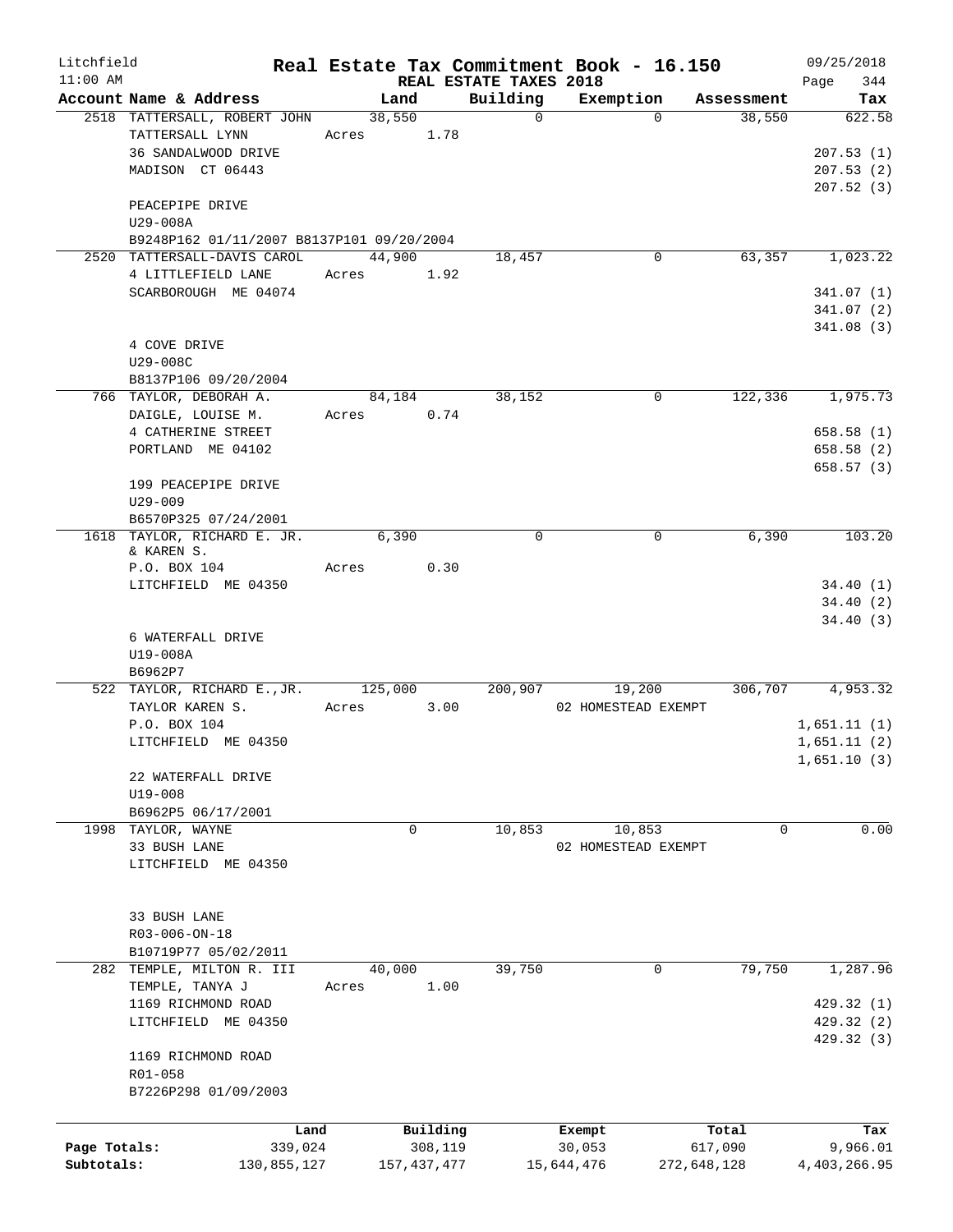| Litchfield<br>$11:00$ AM |                                                                                                   |                | REAL ESTATE TAXES 2018 | Real Estate Tax Commitment Book - 16.150 |            | 09/25/2018<br>345<br>Page |
|--------------------------|---------------------------------------------------------------------------------------------------|----------------|------------------------|------------------------------------------|------------|---------------------------|
|                          | Account Name & Address                                                                            | Land           | Building               | Exemption                                | Assessment | Tax                       |
|                          | 491 TERPSTRA, LOUISE                                                                              | 40,850         | 71,719                 | 19,200                                   | 93,369     | 1,507.91                  |
|                          | 41 PATTEN WOODS LANE                                                                              | 1.90<br>Acres  |                        | 02 HOMESTEAD EXEMPT                      |            |                           |
|                          | LITCHFIELD ME 04350                                                                               |                |                        |                                          |            | 502.64(1)                 |
|                          |                                                                                                   |                |                        |                                          |            | 502.64(2)                 |
|                          |                                                                                                   |                |                        |                                          |            | 502.63(3)                 |
|                          | 41 PATTENWOODS LANE                                                                               |                |                        |                                          |            |                           |
|                          | R01-033B-9                                                                                        |                |                        |                                          |            |                           |
|                          | B10023P315 03/26/2009 B4781P177                                                                   |                |                        |                                          |            |                           |
|                          | 788 TERRY WAYNE H                                                                                 | 49,340         | $\Omega$               | $\mathbf 0$                              | 49,340     | 796.84                    |
|                          | VINCENT MICHAEL R                                                                                 | 16.12<br>Acres |                        |                                          |            |                           |
|                          | 1726 SOUTH WEST 2ND AVE                                                                           |                |                        |                                          |            | 265.61(1)                 |
|                          | CAPE CORAL FL 33991                                                                               |                |                        |                                          |            | 265.61(2)                 |
|                          |                                                                                                   |                |                        |                                          |            | 265.62(3)                 |
|                          | STEVENSTOWN ROAD                                                                                  |                |                        |                                          |            |                           |
|                          | R08-001                                                                                           |                |                        |                                          |            |                           |
|                          | B8818P325 03/03/2006 B4426P257                                                                    |                |                        |                                          |            |                           |
|                          | 1367 THACHER, SARAH                                                                               | 29,990         | 27,623                 | $\mathbf 0$                              | 57,613     | 930.45                    |
|                          | 61 KELSEY RIDGE ROAD                                                                              | 0.15<br>Acres  |                        |                                          |            |                           |
|                          | FREEPORT ME 04032-6450                                                                            |                |                        |                                          |            | 310.15(1)                 |
|                          |                                                                                                   |                |                        |                                          |            | 310.15(2)                 |
|                          |                                                                                                   |                |                        |                                          |            | 310.15(3)                 |
|                          | 55 PENNEY LANE                                                                                    |                |                        |                                          |            |                           |
|                          | R09-005                                                                                           |                |                        |                                          |            |                           |
|                          | B10410P171 05/06/2010 B9268P121 03/01/2007 B9180P45<br>12/06/2006 B4705P195 06/03/1994            |                |                        |                                          |            |                           |
|                          | 224 THE JOSEPH AND BEVERLY                                                                        | 109,342        | 42,242                 | 0                                        | 151,584    | 2,448.08                  |
|                          | E. GRACIA IRREV TRUST                                                                             |                |                        |                                          |            |                           |
|                          | 178 ACHUSHNET ROAD                                                                                | 0.37<br>Acres  |                        |                                          |            |                           |
|                          | MATTAPOISETT MA 02739                                                                             |                |                        |                                          |            | 816.03(1)                 |
|                          |                                                                                                   |                |                        |                                          |            | 816.03(2)                 |
|                          |                                                                                                   |                |                        |                                          |            | 816.02(3)                 |
|                          | 31 SAND POND LANE                                                                                 |                |                        |                                          |            |                           |
|                          | U12-022                                                                                           |                |                        |                                          |            |                           |
|                          | B12537P186 01/03/2017 B10314P75 01/04/2010<br>B10205P177 09/08/2009 B8970P77 07/03/2006 B7802P179 |                |                        |                                          |            |                           |
|                          | 01/12/2003                                                                                        |                |                        |                                          |            |                           |
|                          | 1316 THE SHARON HOLE TRUST                                                                        | 26,688         | 27,769                 | 0                                        | 54,457     | 879.48                    |
|                          | HOLE, SHARON & GEOFFREY Acres                                                                     | 0.26           |                        |                                          |            |                           |
|                          | H. (TRUSTEES)                                                                                     |                |                        |                                          |            |                           |
|                          | PO BOX 511296                                                                                     |                |                        |                                          |            | 293.16 (1)                |
|                          | KEY COLONY BEACH FL                                                                               |                |                        |                                          |            | 293.16(2)                 |
|                          | 33051                                                                                             |                |                        |                                          |            |                           |
|                          |                                                                                                   |                |                        |                                          |            | 293.16(3)                 |
|                          | 29 SUNSET LANE                                                                                    |                |                        |                                          |            |                           |
|                          | U12-012                                                                                           |                |                        |                                          |            |                           |
|                          | B12649P260 07/07/2017 B11842P254 11/04/2014<br>B8866P240 04/12/2006 B5925P299                     |                |                        |                                          |            |                           |
|                          | 1720 THEBERGE, REMI G J                                                                           | 138,707        | 82,030                 | 19,200                                   | 201,537    | 3,254.82                  |
|                          | THEBERGE-POPADAK,<br>PATRICIA                                                                     | 0.27<br>Acres  |                        | 02 HOMESTEAD EXEMPT                      |            |                           |
|                          | 41 MAPLE DRIVE                                                                                    |                |                        |                                          |            | 1,084.94(1)               |
|                          | LITCHFIELD ME 04350                                                                               |                |                        |                                          |            | 1,084.94(2)               |
|                          |                                                                                                   |                |                        |                                          |            | 1,084.94(3)               |
|                          | 41 MAPLE DRIVE                                                                                    |                |                        |                                          |            |                           |
|                          | $U23 - 015$                                                                                       |                |                        |                                          |            |                           |
|                          | B4234P188 09/28/1992                                                                              |                |                        |                                          |            |                           |
|                          |                                                                                                   |                |                        |                                          |            |                           |

|              | Land        | Building    | Exempt     | Total         | Tax            |
|--------------|-------------|-------------|------------|---------------|----------------|
| Page Totals: | 394,917     | 251,383     | 38,400     | 607,900       | 9,817.58       |
| Subtotals:   | 131,250,044 | 157,688,860 | 15,682,876 | 273, 256, 028 | 4, 413, 084.53 |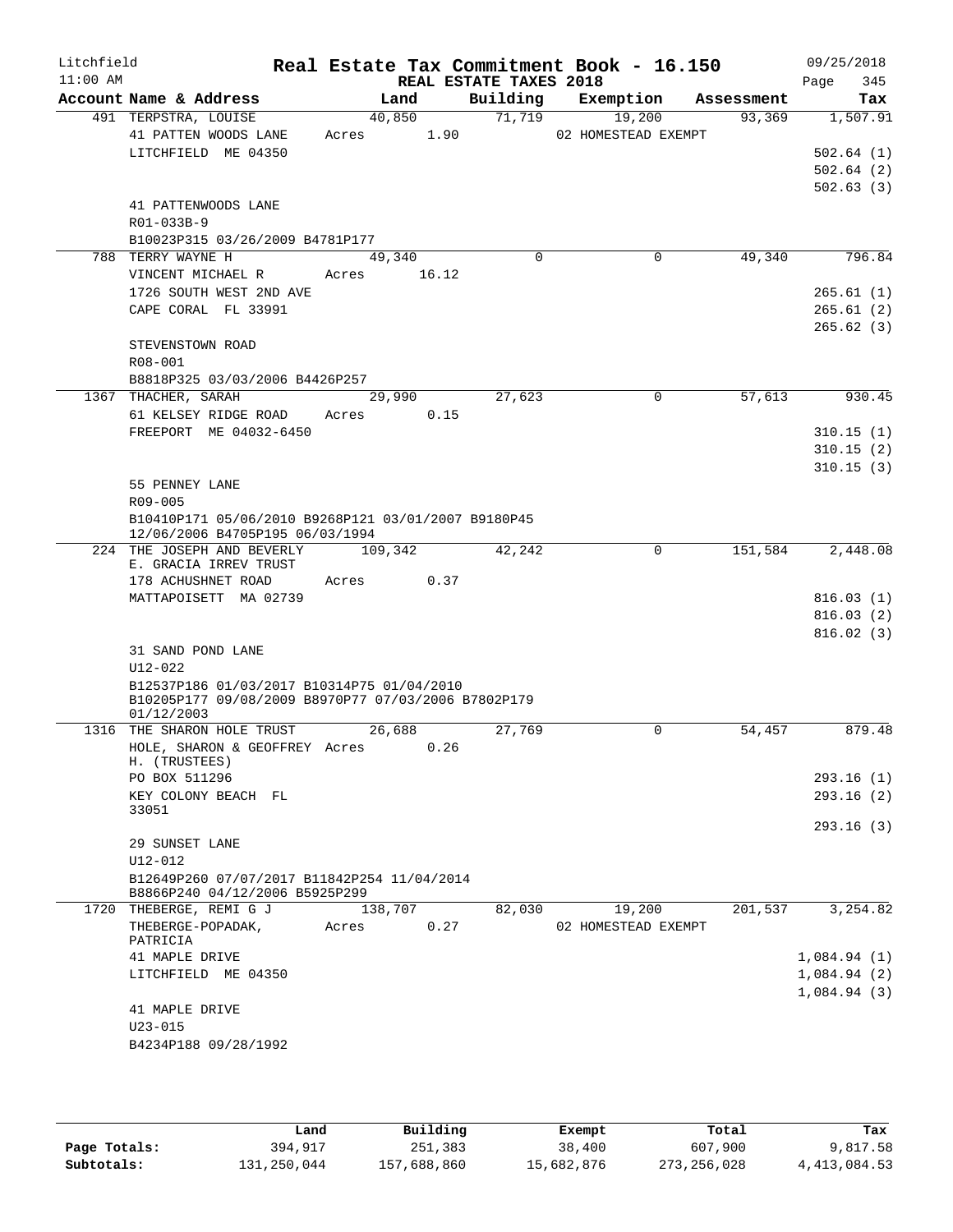| Litchfield   |                                                      |             |       |               |                        | Real Estate Tax Commitment Book - 16.150 |             | 09/25/2018   |
|--------------|------------------------------------------------------|-------------|-------|---------------|------------------------|------------------------------------------|-------------|--------------|
| $11:00$ AM   |                                                      |             |       |               | REAL ESTATE TAXES 2018 |                                          |             | 346<br>Page  |
|              | Account Name & Address                               |             |       | Land          | Building               | Exemption                                | Assessment  | Tax          |
|              | 1609 THEBERGE, RYAN N                                |             |       | 53,530        | 94,131                 | $\Omega$                                 | 147,661     | 2,384.73     |
|              | THEBERGE, AMANDA T                                   |             |       | 7.03<br>Acres |                        |                                          |             |              |
|              | 85 OAK HILL ROAD                                     |             |       |               |                        |                                          |             | 794.91 (1)   |
|              | LITCHFIELD ME 04350                                  |             |       |               |                        |                                          |             | 794.91 (2)   |
|              |                                                      |             |       |               |                        |                                          |             | 794.91 (3)   |
|              | 85 OAK HILL ROAD                                     |             |       |               |                        |                                          |             |              |
|              | R05-029                                              |             |       |               |                        |                                          |             |              |
|              | B9667P119 03/17/2008 B7526P110 10/21/2004            |             |       |               |                        |                                          |             |              |
|              | 2124 THEBERGE, STEVEN                                |             |       | 42,600        | 130,497                | 19,200                                   | 153,897     | 2,485.44     |
|              | THEBERGE, BRENDA                                     |             |       | 2.60<br>Acres |                        | 02 HOMESTEAD EXEMPT                      |             |              |
|              | 26 CHAPMAN DRIVE                                     |             |       |               |                        |                                          |             | 828.48 (1)   |
|              | LITCHFIELD ME 04350                                  |             |       |               |                        |                                          |             | 828.48 (2)   |
|              |                                                      |             |       |               |                        |                                          |             | 828.48 (3)   |
|              | 26 CHAPMAN DRIVE                                     |             |       |               |                        |                                          |             |              |
|              | $R12 - 005 - 5$                                      |             |       |               |                        |                                          |             |              |
|              | B12706P87 08/21/2017 B6103P314 06/21/2004            |             |       |               |                        |                                          |             |              |
|              | 1922 THERIAULT, DONALD A.                            |             |       | 46,600        | 21,850                 | 0                                        | 68,450      | 1,105.47     |
|              | THERIAULT KAREN                                      |             |       | 2.60<br>Acres |                        |                                          |             |              |
|              | 52 GRANT ROAD                                        |             |       |               |                        |                                          |             | 368.49(1)    |
|              | LITCHFIELD ME 04350                                  |             |       |               |                        |                                          |             | 368.49(2)    |
|              |                                                      |             |       |               |                        |                                          |             | 368.49(3)    |
|              | 52 GRANT ROAD                                        |             |       |               |                        |                                          |             |              |
|              | $U10-021$                                            |             |       |               |                        |                                          |             |              |
|              | B12629P111 06/12/2017 B7230P35 12/27/2002            |             |       |               |                        |                                          |             |              |
|              | 1722 THIBAULT, CONRAD                                |             |       | 46,500        | 83,041                 | 19,200                                   | 110,341     | 1,782.01     |
|              | P O BOX 252                                          |             |       | 3.60<br>Acres |                        | 02 HOMESTEAD EXEMPT                      |             |              |
|              | LITCHFIELD ME 04350                                  |             |       |               |                        |                                          |             | 594.00 (1)   |
|              |                                                      |             |       |               |                        |                                          |             | 594.00 (2)   |
|              |                                                      |             |       |               |                        |                                          |             |              |
|              |                                                      |             |       |               |                        |                                          |             | 594.01 (3)   |
|              | 6 HUNTINGTON HILL ROAD                               |             |       |               |                        |                                          |             |              |
|              | R11-036B                                             |             |       |               |                        |                                          |             |              |
|              | B3509P16                                             |             |       |               |                        |                                          |             | 2,068.67     |
|              | 1723 THIBEAU, FREDERICK W                            |             |       | 82,650        | 45,441                 | 0                                        | 128,091     |              |
|              | 73 FOUNTAIN ST                                       |             | Acres | 0.25          |                        |                                          |             |              |
|              | GARDINER ME 04345                                    |             |       |               |                        |                                          |             | 689.56 (1)   |
|              |                                                      |             |       |               |                        |                                          |             | 689.56 (2)   |
|              |                                                      |             |       |               |                        |                                          |             | 689.55(3)    |
|              | 4 SALAMANDER DRIVE                                   |             |       |               |                        |                                          |             |              |
|              | $U14-014$                                            |             |       |               |                        |                                          |             |              |
|              | B1660P66                                             |             |       |               |                        |                                          |             |              |
| 2267         | THIBEAULT, DANIEL                                    |             |       | 49,125        | 256,530                | 19,200                                   | 286,455     | 4,626.25     |
|              | THIBEAULT TAMMY                                      |             | Acres | 4.65          |                        | 02 HOMESTEAD EXEMPT                      |             |              |
|              | 30 CEDAR LANE                                        |             |       |               |                        |                                          |             | 1,542.08(1)  |
|              | LITCHFIELD ME 04350                                  |             |       |               |                        |                                          |             | 1,542.08(2)  |
|              |                                                      |             |       |               |                        |                                          |             | 1,542.09(3)  |
|              | 30 CEDAR GROVE LANE                                  |             |       |               |                        |                                          |             |              |
|              | R05-027A                                             |             |       |               |                        |                                          |             |              |
|              | B6482P27 05/17/2001                                  |             |       |               |                        |                                          |             |              |
|              | 2914 THIBEAULT, DANIEL DAVID                         |             |       | 45,140        | $\mathbf 0$            | 0                                        | 45,140      | 729.01       |
|              | THIBEAULT, TAMMY LYNN                                |             | Acres | 10.64         |                        |                                          |             |              |
|              | 30 CEDAR GROVE LANE                                  |             |       |               |                        |                                          |             | 243.00 (1)   |
|              | LITCHFIELD ME 04350                                  |             |       |               |                        |                                          |             | 243.00(2)    |
|              |                                                      |             |       |               |                        |                                          |             | 243.01 (3)   |
|              | CEDAR GROVE LANE                                     |             |       |               |                        |                                          |             |              |
|              | R05-027C                                             |             |       |               |                        |                                          |             |              |
|              | B12805P10 12/18/2017 B12575P223 04/05/2017 B8886P202 |             |       |               |                        |                                          |             |              |
|              | 04/29/2006 B6884P182 04/19/2002                      |             |       |               |                        |                                          |             |              |
|              |                                                      |             |       |               |                        |                                          |             |              |
|              |                                                      | Land        |       | Building      |                        | Exempt                                   | Total       | Tax          |
| Page Totals: |                                                      | 366,145     |       | 631,490       |                        | 57,600                                   | 940,035     | 15,181.58    |
| Subtotals:   |                                                      | 131,616,189 |       | 158,320,350   |                        | 15,740,476                               | 274,196,063 | 4,428,266.11 |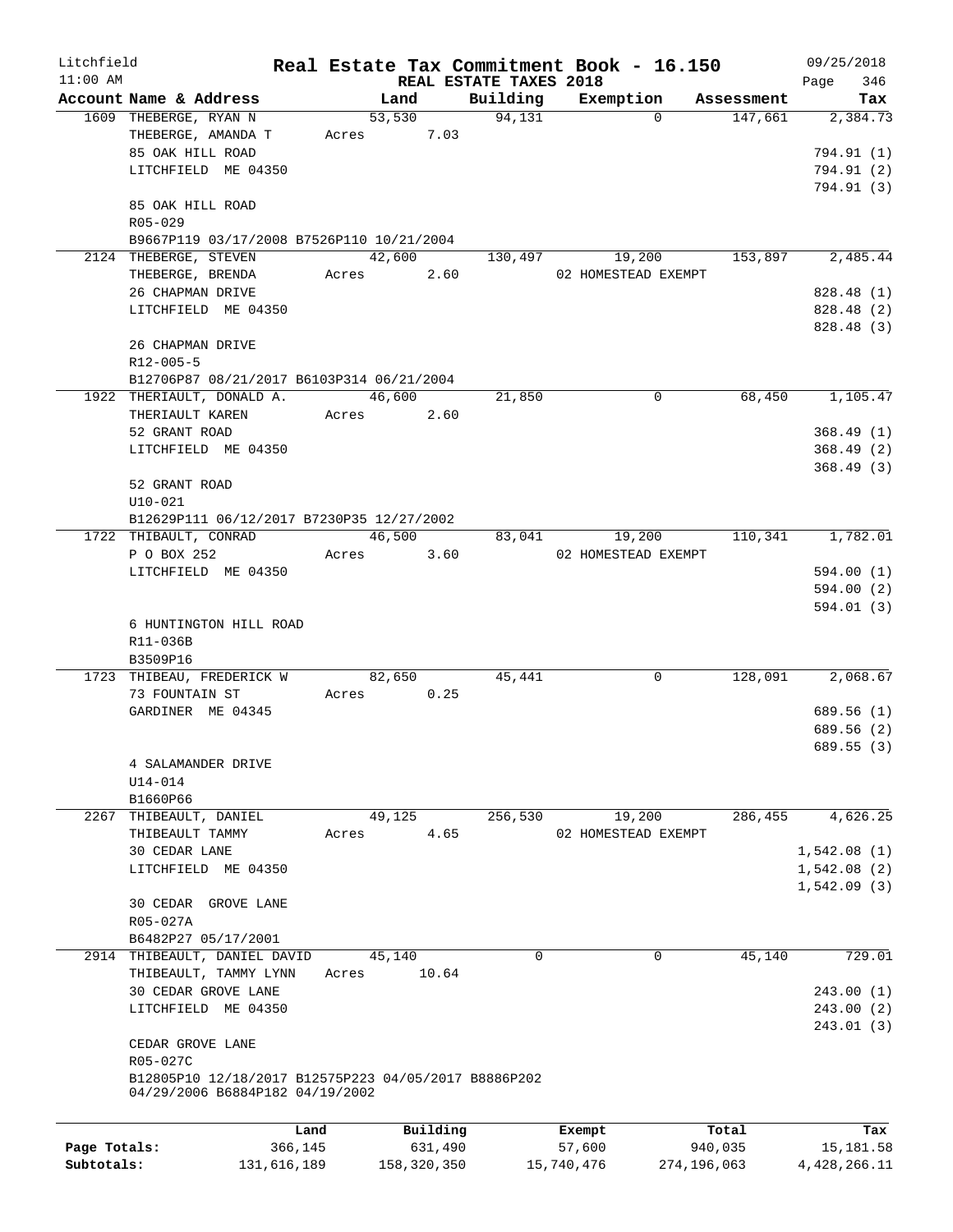| Litchfield<br>$11:00$ AM |                                             |       |             | REAL ESTATE TAXES 2018 | Real Estate Tax Commitment Book - 16.150 |             | 09/25/2018<br>347 |
|--------------------------|---------------------------------------------|-------|-------------|------------------------|------------------------------------------|-------------|-------------------|
|                          | Account Name & Address                      |       | Land        |                        | Building Exemption                       | Assessment  | Page<br>Tax       |
|                          | 2757 THIBEAULT, PHILLIP A                   |       | 43,375      | $\overline{101,256}$   | 19,200                                   | 125,431     | 2,025.71          |
|                          | THIBEAULT, LAURIE L                         |       | Acres 2.35  |                        | 02 HOMESTEAD EXEMPT                      |             |                   |
|                          | 7 CEDAR GROVE LANE                          |       |             |                        |                                          |             | 675.24(1)         |
|                          | LITCHFIELD ME 04350                         |       |             |                        |                                          |             | 675.24(2)         |
|                          |                                             |       |             |                        |                                          |             | 675.23(3)         |
|                          | 7 CEDAR GROVE LANE                          |       |             |                        |                                          |             |                   |
|                          | R05-027B                                    |       |             |                        |                                          |             |                   |
|                          | B12575P221 04/05/2017 B10368P296 03/20/2010 |       |             |                        |                                          |             |                   |
|                          | 1724 THIBODEAU, FLORENCE M., 41,250         |       |             | 27,177                 | 19,200                                   | 49,227      | 795.02            |
|                          | HEIRS &                                     |       |             |                        |                                          |             |                   |
|                          | JOY, M. & W.                                |       | Acres 1.50  |                        | 02 HOMESTEAD EXEMPT                      |             |                   |
|                          | 1347 WEST ROAD                              |       |             |                        |                                          |             | 265.01(1)         |
|                          | LITCHFIELD ME 04350                         |       |             |                        |                                          |             | 265.01(2)         |
|                          |                                             |       |             |                        |                                          |             | 265.00(3)         |
|                          | 1347 WEST ROAD                              |       |             |                        |                                          |             |                   |
|                          | R03-025                                     |       |             |                        |                                          |             |                   |
|                          | B5775P115 11/02/1998                        |       |             |                        |                                          |             |                   |
|                          | 1329 THIBOUTOT, ALFRED                      |       | 45,000      | 131,777                | 0                                        | 176,777     | 2,854.95          |
|                          | 150 PLAINS ROAD                             |       | Acres 3.00  |                        |                                          |             |                   |
|                          | LITCHFIELD ME 04350                         |       |             |                        |                                          |             | 951.65(1)         |
|                          |                                             |       |             |                        |                                          |             | 951.65(2)         |
|                          |                                             |       |             |                        |                                          |             | 951.65(3)         |
|                          | 150 PLAINS ROAD                             |       |             |                        |                                          |             |                   |
|                          | R07-007                                     |       |             |                        |                                          |             |                   |
|                          | B12745P286 10/06/2017 B4169P218 10/28/2004  |       |             |                        |                                          |             |                   |
|                          | 1267 THIBOUTOT, ANDREA E.M.                 |       | $\Omega$    | 11,804                 | 11,804                                   | $\Omega$    | 0.00              |
|                          | 15 PORTER PARK LANE                         |       |             |                        | 02 HOMESTEAD EXEMPT                      |             |                   |
|                          | LITCHFIELD ME 04350                         |       |             |                        |                                          |             |                   |
|                          | 15 PORTER PARK LANE                         |       |             |                        |                                          |             |                   |
|                          | R01-010-ON-3                                |       |             |                        |                                          |             |                   |
|                          | 2056 THOMAS JOAN M                          |       | 34,750      | 0                      | 0                                        | 34,750      | 561.21            |
|                          | P.O. BOX 514                                |       | Acres 3.70  |                        |                                          |             |                   |
|                          | LITCHFIELD ME 04350                         |       |             |                        |                                          |             | 187.07(1)         |
|                          |                                             |       |             |                        |                                          |             | 187.07 (2)        |
|                          |                                             |       |             |                        |                                          |             | 187.07(3)         |
|                          | HILLTOP LANE                                |       |             |                        |                                          |             |                   |
|                          | R11-003B-2                                  |       |             |                        |                                          |             |                   |
|                          | B12556P170 03/11/2017 B7484P309 07/01/2003  |       |             |                        |                                          |             |                   |
| 2898                     | THOMAS MARSELLA,<br>WANDA                   |       | 116,025     | 0                      | 0                                        | 116,025     | 1,873.80          |
|                          | К                                           |       |             |                        |                                          |             |                   |
|                          | MARSELLA, GARY L.                           | Acres | 1.00        |                        |                                          |             |                   |
|                          | 26 LINTONIA DRIVE                           |       |             |                        |                                          |             | 624.60(1)         |
|                          | LITCHFIELD ME 04350                         |       |             |                        |                                          |             | 624.60(2)         |
|                          |                                             |       |             |                        |                                          |             | 624.60(3)         |
|                          | OLD LODGE ROAD                              |       |             |                        |                                          |             |                   |
|                          | U13-013C                                    |       |             |                        |                                          |             |                   |
|                          | B12433P178 10/04/2016                       |       |             |                        |                                          |             |                   |
|                          | 933 THOMAS, JOAN                            |       | 57,688      | 121,772                | 24,960                                   | 154,500     | 2,495.17          |
|                          | P O BOX 514                                 | Acres | 11.25       |                        | 02 HOMESTEAD EXEMPT                      |             |                   |
|                          | LITCHFIELD ME 04350                         |       |             |                        | 22 WW2 Widow Res                         |             | 831.72 (1)        |
|                          |                                             |       |             |                        |                                          |             | 831.72 (2)        |
|                          |                                             |       |             |                        |                                          |             | 831.73 (3)        |
|                          | 159 PINE TREE ROAD                          |       |             |                        |                                          |             |                   |
|                          | R11-005A                                    |       |             |                        |                                          |             |                   |
|                          | B5404P204 07/16/1997                        |       |             |                        |                                          |             |                   |
|                          |                                             |       |             |                        |                                          |             |                   |
|                          |                                             | Land  | Building    |                        | Exempt                                   | Total       | Tax               |
| Page Totals:             | 338,088                                     |       | 393,786     |                        | 75,164                                   | 656,710     | 10,605.86         |
| Subtotals:               | 131,954,277                                 |       | 158,714,136 |                        | 15,815,640                               | 274,852,773 | 4,438,871.97      |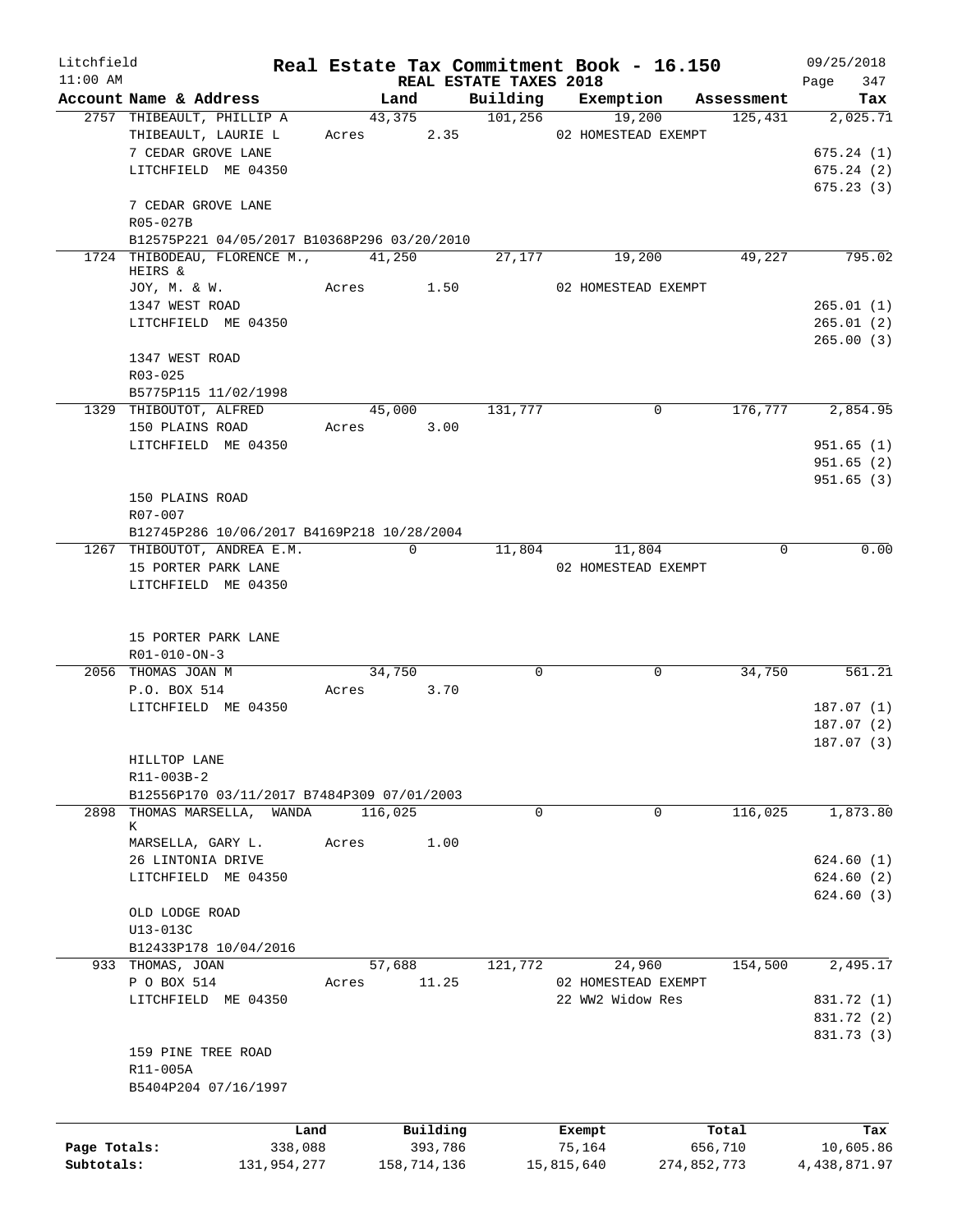| Litchfield   |                                                                   |               |       |               |                        |            | Real Estate Tax Commitment Book - 16.150 |         | 09/25/2018         |
|--------------|-------------------------------------------------------------------|---------------|-------|---------------|------------------------|------------|------------------------------------------|---------|--------------------|
| $11:00$ AM   | Account Name & Address                                            |               |       | Land          | REAL ESTATE TAXES 2018 |            | Building Exemption Assessment            |         | 348<br>Page<br>Tax |
|              | 2335 THOMAS, NANCY                                                |               |       | 41,325        | 84,705                 |            | 24,960                                   | 101,070 | 1,632.28           |
|              | THOMAS, GUY W.                                                    |               | Acres | 1.53          |                        |            | 02 HOMESTEAD EXEMPT                      |         |                    |
|              | 2143 HALLOWELL ROAD                                               |               |       |               |                        |            | 12 WW2 Vet Res.                          |         | 544.09(1)          |
|              | LITCHFIELD ME 04350                                               |               |       |               |                        |            |                                          |         | 544.09(2)          |
|              |                                                                   |               |       |               |                        |            |                                          |         | 544.10 (3)         |
|              | 2143 HALLOWELL ROAD                                               |               |       |               |                        |            |                                          |         |                    |
|              | R11-025B                                                          |               |       |               |                        |            |                                          |         |                    |
|              | B11075P313 06/15/2012 B7620P68 09/05/2003                         |               |       |               |                        |            |                                          |         |                    |
|              | 2242 THOMPSON ANNE                                                |               |       | 65,520        | 175,669                |            | 0                                        | 241,189 | 3,895.20           |
|              | 15 JUNGLE LANE                                                    |               |       | Acres 22.04   |                        |            |                                          |         |                    |
|              | LITCHFIELD ME 04350                                               |               |       |               |                        |            |                                          |         | 1, 298.40(1)       |
|              |                                                                   |               |       |               |                        |            |                                          |         | 1,298.40(2)        |
|              |                                                                   |               |       |               |                        |            |                                          |         | 1, 298.40(3)       |
|              | 437 OAK HILL ROAD                                                 |               |       |               |                        |            |                                          |         |                    |
|              | $R04-020A$                                                        |               |       |               |                        |            |                                          |         |                    |
|              | B9913P196 11/21/2008 B6487P167 05/23/2001 B6120P142<br>12/15/1999 |               |       |               |                        |            |                                          |         |                    |
|              | 1730 THOMPSON, ANNE                                               |               |       | 91,894        | 94,981                 |            | 19,200                                   | 167,675 | 2,707.95           |
|              | 15 JUNGLE LANE                                                    |               |       | Acres 100.00  |                        |            | 02 HOMESTEAD EXEMPT                      |         |                    |
|              | LITCHFIELD ME 04350                                               |               |       |               |                        |            |                                          |         | 902.65(1)          |
|              |                                                                   |               |       |               |                        |            |                                          |         | 902.65(2)          |
|              |                                                                   |               |       |               |                        |            |                                          |         | 902.65(3)          |
|              | 15 JUNGLE LANE                                                    |               |       |               |                        |            |                                          |         |                    |
|              | R07-047                                                           |               |       |               |                        |            |                                          |         |                    |
|              | B11814P324 10/01/2014 B7008P329 08/06/2002                        |               |       |               |                        |            |                                          |         |                    |
|              | 1727 THOMPSON, ERIC                                               |               |       | 42,500        | 55,637                 |            | 0                                        | 98,137  | 1,584.91           |
|              | 836 PLAINS ROAD                                                   |               | Acres | 2.00          |                        |            |                                          |         |                    |
|              | LITCHFIELD ME 04250                                               |               |       |               |                        |            |                                          |         | 528.30(1)          |
|              |                                                                   |               |       |               |                        |            |                                          |         | 528.30(2)          |
|              |                                                                   |               |       |               |                        |            |                                          |         | 528.31(3)          |
|              | 836 PLAINS ROAD                                                   |               |       |               |                        |            |                                          |         |                    |
|              | R09-039                                                           |               |       |               |                        |            |                                          |         |                    |
|              | B10456P25 06/28/2010 B1566P24 10/24/1971                          |               |       | 27,600        |                        |            |                                          |         |                    |
|              | 2403 THOMPSON, JEREMY<br>THOMPSON, CATHERINE                      |               |       |               | $\mathbf 0$            |            | $\mathbf 0$                              | 27,600  | 445.74             |
|              | 26 COUNTRY ACRES LANE                                             |               | Acres | 1.40          |                        |            |                                          |         | 148.58(1)          |
|              | DURHAM ME 04222                                                   |               |       |               |                        |            |                                          |         | 148.58(2)          |
|              |                                                                   |               |       |               |                        |            |                                          |         | 148.58(3)          |
|              | SCHOOL LANE                                                       |               |       |               |                        |            |                                          |         |                    |
|              | R03-105C                                                          |               |       |               |                        |            |                                          |         |                    |
|              | B12821P241 10/16/2017 B10094P330 06/01/2009                       |               |       |               |                        |            |                                          |         |                    |
|              | B4991P293 10/06/1995                                              |               |       |               |                        |            |                                          |         |                    |
| 2380         | THOMPSON, RICHARD E                                               |               |       | 42,200        | $\mathbf 0$            |            | 0                                        | 42,200  | 681.53             |
|              | THOMPSON, ROBERTA                                                 |               | Acres | 4.28          |                        |            |                                          |         |                    |
|              | P.O.BOX 291                                                       |               |       |               |                        |            |                                          |         | 227.18(1)          |
|              | TOPSFIELD MA 01983                                                |               |       |               |                        |            |                                          |         | 227.18(2)          |
|              |                                                                   |               |       |               |                        |            |                                          |         | 227.17 (3)         |
|              | MACE ROAD                                                         |               |       |               |                        |            |                                          |         |                    |
|              | $U14 - 028$                                                       |               |       |               |                        |            |                                          |         |                    |
|              | B12181P237 B7679P30 10/09/2003                                    |               |       |               |                        |            |                                          |         |                    |
| 1732         | THOMPSON, RICHARD E.                                              |               |       | 88,118        | 47,526                 |            | 0                                        | 135,644 | 2,190.65           |
|              | THOMPSON, ROBERTA                                                 |               | Acres | 0.23          |                        |            |                                          |         |                    |
|              | P O BOX 291                                                       |               |       |               |                        |            |                                          |         | 730.22(1)          |
|              | TOPSFIELD MA 01983                                                |               |       |               |                        |            |                                          |         | 730.22(2)          |
|              |                                                                   |               |       |               |                        |            |                                          |         | 730.21(3)          |
|              | 188 MACE ROAD                                                     |               |       |               |                        |            |                                          |         |                    |
|              | U14-020                                                           |               |       |               |                        |            |                                          |         |                    |
|              | B12181P235 12/10/2015 B7548P171 08/04/2003                        |               |       |               |                        |            |                                          |         |                    |
|              |                                                                   | Land          |       | Building      |                        | Exempt     |                                          | Total   | Tax                |
| Page Totals: |                                                                   | 399,157       |       | 458,518       |                        | 44,160     |                                          | 813,515 | 13,138.26          |
| Subtotals:   |                                                                   | 132, 353, 434 |       | 159, 172, 654 |                        | 15,859,800 | 275,666,288                              |         | 4,452,010.23       |
|              |                                                                   |               |       |               |                        |            |                                          |         |                    |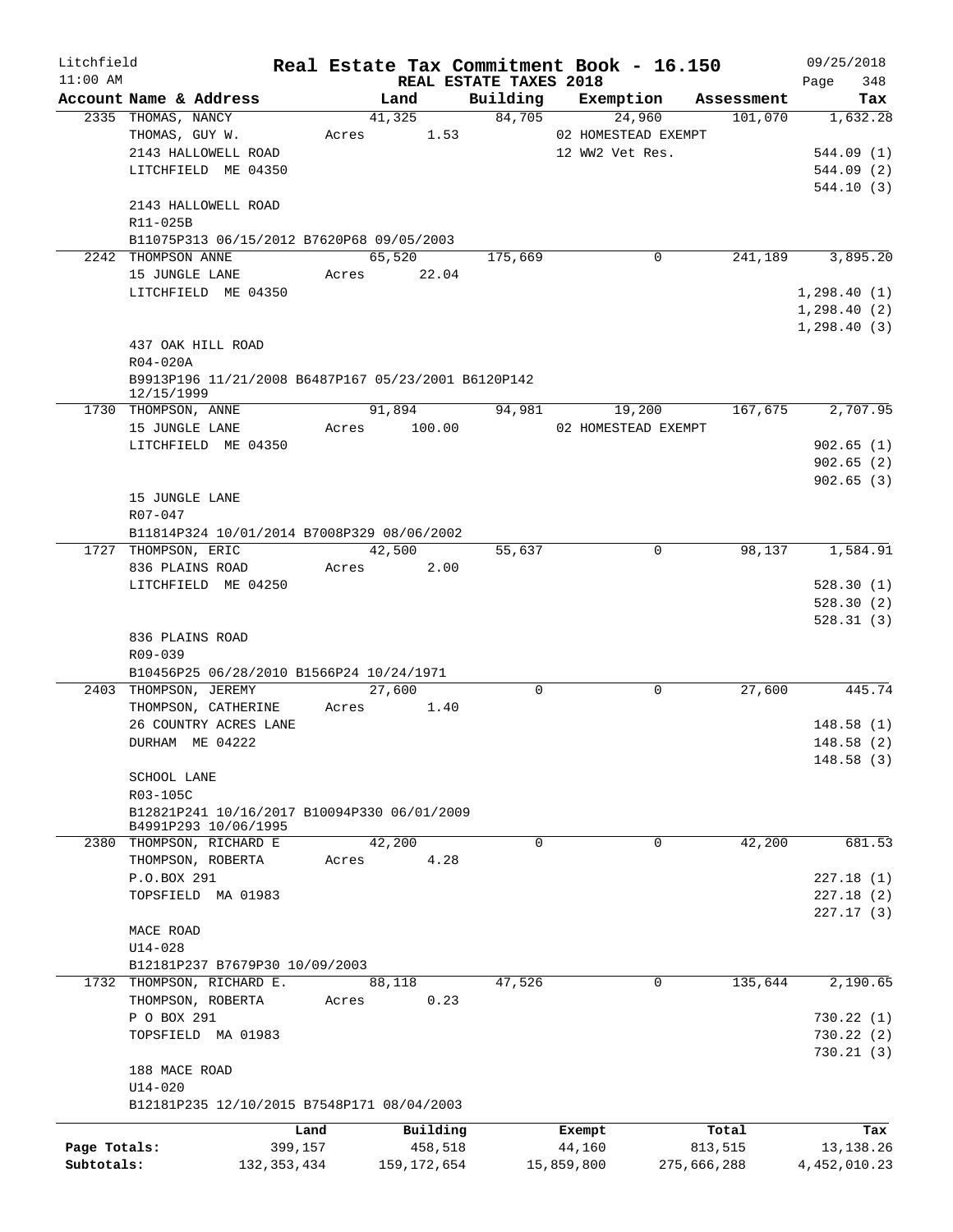| Litchfield   |                               |       |                |                        | Real Estate Tax Commitment Book - 16.150 |               | 09/25/2018   |
|--------------|-------------------------------|-------|----------------|------------------------|------------------------------------------|---------------|--------------|
| $11:00$ AM   |                               |       |                | REAL ESTATE TAXES 2018 |                                          |               | 349<br>Page  |
|              | Account Name & Address        |       | Land           | Building               | Exemption                                | Assessment    | Tax          |
|              | 1731 THOMPSON, ROBERT J       |       | 63,725         | 110,705                | 19,200                                   | 155,230       | 2,506.96     |
|              | 139 LIBBY ROAD                |       | Acres 19.30    |                        | 02 HOMESTEAD EXEMPT                      |               |              |
|              | LITCHFIELD ME 04350           |       |                |                        |                                          |               | 835.65(1)    |
|              |                               |       |                |                        |                                          |               | 835.65 (2)   |
|              |                               |       |                |                        |                                          |               | 835.66 (3)   |
|              | 139 LIBBY ROAD                |       |                |                        |                                          |               |              |
|              | R05-066                       |       |                |                        |                                          |               |              |
|              | B2025P167                     |       |                |                        |                                          |               |              |
|              | 2073 THOMSON GEORGE R JR      |       | 47,750         | 73,195                 | 0                                        | 120,945       | 1,953.26     |
|              | THOMSON JEAN R.               | Acres | 4.10           |                        |                                          |               |              |
|              | 136 DENNIS HILL ROAD          |       |                |                        |                                          |               | 651.09(1)    |
|              | LITCHFIELD ME 04350           |       |                |                        |                                          |               | 651.09(2)    |
|              |                               |       |                |                        |                                          |               | 651.08(3)    |
|              | 12 PINE TREE ROAD             |       |                |                        |                                          |               |              |
|              | R13-044A                      |       |                |                        |                                          |               |              |
|              | B6635P209 09/12/2001          |       |                |                        |                                          |               |              |
|              | 860 THOMSON JR, GEORGE R JR   |       | 56,391         | 269,956                | 24,960                                   | 301,387       | 4,867.40     |
|              | THOMSON JEAN ROBBIE           |       | Acres 25.00    |                        | 02 HOMESTEAD EXEMPT                      |               |              |
|              | 136 DENNIS HILL ROAD          |       |                |                        | 03 VETERANS EXEMPT                       |               | 1,622.47(1)  |
|              | LITCHFIELD ME 04350           |       |                |                        |                                          |               | 1,622.47(2)  |
|              |                               |       |                |                        |                                          |               | 1,622.46(3)  |
|              | 136 DENNIS HILL ROAD          |       |                |                        |                                          |               |              |
|              | R13-015                       |       |                |                        |                                          |               |              |
|              | B5303P14 02/03/1997           |       |                |                        |                                          |               |              |
|              | 456 THOMSON, GEORGE & JEAN    |       | 10,332         | $\Omega$               | 0                                        | 10,332        | 166.86       |
|              | 136 DENNIS HILL ROAD          |       | Acres 31.00    |                        |                                          |               |              |
|              | LITCHFIELD ME 04350           |       |                |                        |                                          |               | 55.62(1)     |
|              |                               |       |                |                        |                                          |               | 55.62(2)     |
|              |                               |       |                |                        |                                          |               | 55.62(3)     |
|              | LEWISTON ROAD                 |       |                |                        |                                          |               |              |
|              |                               |       |                |                        |                                          |               |              |
|              | R13-014A                      |       |                |                        |                                          |               |              |
|              | B11352P77 04/05/2013 B846P512 |       |                | 0                      | 0                                        |               | 88.63        |
|              | 2055 THOMSON, GEORGE & JEAN   |       | 5,488<br>14.00 |                        |                                          | 5,488         |              |
|              | 136 DENNIS HILL ROAD          | Acres |                |                        |                                          |               |              |
|              | LITCHFIELD ME 04350           |       |                |                        |                                          |               | 29.54(1)     |
|              |                               |       |                |                        |                                          |               | 29.54(2)     |
|              |                               |       |                |                        |                                          |               | 29.55(3)     |
|              | DENNIS HILL ROAD              |       |                |                        |                                          |               |              |
|              | R13-014B                      |       |                |                        |                                          |               |              |
|              | B6521P169 06/15/2001          |       |                |                        |                                          |               |              |
| 1121         | THORNE, WILLIAM & HELEN       |       | 112,100        | 22,150                 | 0                                        | 134,250       | 2,168.14     |
|              | 15 HALESITE DIRVE             | Acres | 0.45           |                        |                                          |               |              |
|              | SOUND BEACH NY 11789          |       |                |                        |                                          |               | 722.71(1)    |
|              |                               |       |                |                        |                                          |               | 722.71(2)    |
|              |                               |       |                |                        |                                          |               | 722.72(3)    |
|              | 85 GRANT ROAD                 |       |                |                        |                                          |               |              |
|              | $U11 - 015$                   |       |                |                        |                                          |               |              |
|              | B6586P279                     |       |                |                        |                                          |               |              |
| 2443         | THORNTON JOHN                 |       | 44,000         | 0                      | 0                                        | 44,000        | 710.60       |
|              | P O BOX 334                   | Acres | 3.16           |                        |                                          |               |              |
|              | LITCHFIELD ME 04350           |       |                |                        |                                          |               | 236.87(1)    |
|              |                               |       |                |                        |                                          |               | 236.87(2)    |
|              |                               |       |                |                        |                                          |               | 236.86(3)    |
|              | THORNTON LANE                 |       |                |                        |                                          |               |              |
|              | R06-023D-1                    |       |                |                        |                                          |               |              |
|              | B4304P110 12/17/1992          |       |                |                        |                                          |               |              |
|              |                               |       |                |                        |                                          |               |              |
|              |                               |       |                |                        |                                          |               |              |
|              | Land                          |       | Building       |                        | Exempt                                   | Total         | Tax          |
| Page Totals: | 339,786                       |       | 476,006        |                        | 44,160                                   | 771,632       | 12,461.85    |
| Subtotals:   | 132,693,220                   |       | 159,648,660    |                        | 15,903,960                               | 276, 437, 920 | 4,464,472.08 |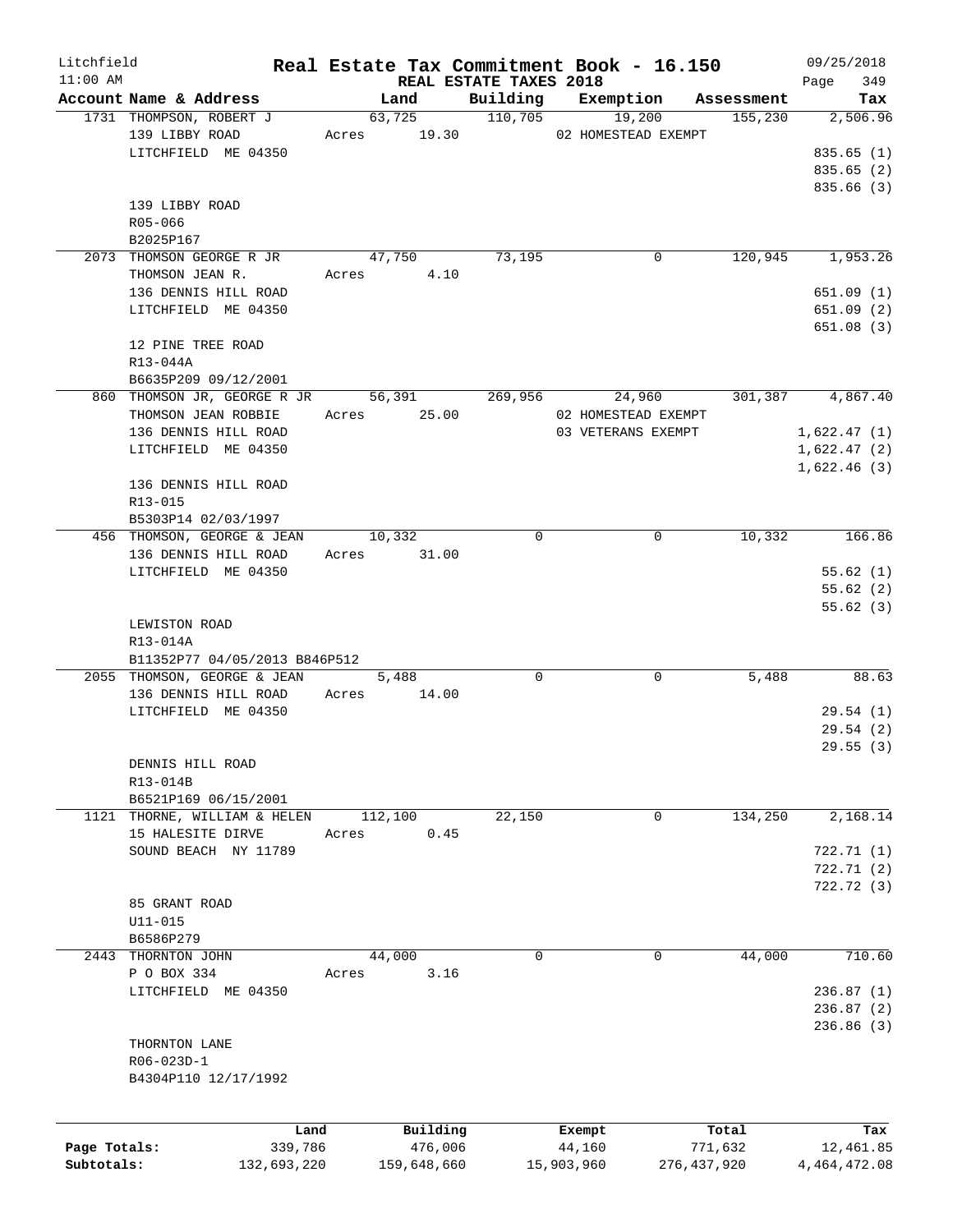| Litchfield |                                                                   |         |       |                        | Real Estate Tax Commitment Book - 16.150 |            | 09/25/2018                 |
|------------|-------------------------------------------------------------------|---------|-------|------------------------|------------------------------------------|------------|----------------------------|
| $11:00$ AM |                                                                   |         |       | REAL ESTATE TAXES 2018 |                                          |            | 350<br>Page                |
|            | Account Name & Address                                            | Land    |       | Building               | Exemption                                | Assessment | Tax                        |
|            | 2062 THORNTON, JOHN R                                             | 39,350  |       | 99,642                 | 19,200                                   | 119,792    | 1,934.64                   |
|            | THORNTON TARA E.                                                  | Acres   | 1.30  |                        | 02 HOMESTEAD EXEMPT                      |            |                            |
|            | PO BOX 334                                                        |         |       |                        |                                          |            | 644.88 (1)                 |
|            | LITCHFIELD ME 04350                                               |         |       |                        |                                          |            | 644.88 (2)                 |
|            | 18 THORNTON LANE                                                  |         |       |                        |                                          |            | 644.88 (3)                 |
|            | R06-023E                                                          |         |       |                        |                                          |            |                            |
|            | B5354P185 04/26/1997                                              |         |       |                        |                                          |            |                            |
|            | 1194 THORNTON, WILLIAM J.                                         | 119,350 |       | 147,508                | 19,200                                   | 247,658    | 3,999.68                   |
|            | P.O. BOX 1252                                                     | Acres   | 3.30  |                        | 02 HOMESTEAD EXEMPT                      |            |                            |
|            | GARDINER ME 04345                                                 |         |       |                        |                                          |            | 1,333.23(1)                |
|            |                                                                   |         |       |                        |                                          |            | 1,333.23(2)                |
|            |                                                                   |         |       |                        |                                          |            | 1,333.22(3)                |
|            | 19 KEZIAH LANE                                                    |         |       |                        |                                          |            |                            |
|            | R09-036B                                                          |         |       |                        |                                          |            |                            |
|            | B10151P168 07/16/2009 B7714P327 10/31/2003                        |         |       |                        |                                          |            |                            |
|            | 1919 THURLOW LINDA                                                | 0       |       | 10,357                 | 10,357                                   | $\Omega$   | 0.00                       |
|            | 12 FORD LANE                                                      |         |       |                        | 02 HOMESTEAD EXEMPT                      |            |                            |
|            | LITCHFIELD ME 04350                                               |         |       |                        |                                          |            |                            |
|            |                                                                   |         |       |                        |                                          |            |                            |
|            | 12 FORD LANE                                                      |         |       |                        |                                          |            |                            |
|            | $R03 - 043 - ON - 3$                                              |         |       |                        |                                          |            |                            |
|            | 1023 THURMAN, JOHN E. &                                           | 64,780  |       | 153,360                | 19,200                                   | 198,940    | 3,212.88                   |
|            | PAMELA A.                                                         |         |       |                        |                                          |            |                            |
|            | 34 POTTERS BROOK LANE                                             | Acres   | 23.36 |                        | 02 HOMESTEAD EXEMPT                      |            |                            |
|            | LITCHFIELD ME 04350                                               |         |       |                        |                                          |            | 1,070.96(1)                |
|            |                                                                   |         |       |                        |                                          |            | 1,070.96(2)<br>1,070.96(3) |
|            | 34 POTTERS BROOK LANE                                             |         |       |                        |                                          |            |                            |
|            | R08-008A                                                          |         |       |                        |                                          |            |                            |
|            | B6021P88 08/09/1999                                               |         |       |                        |                                          |            |                            |
|            | 1354 THURSTON, MALLORY L.                                         | 40,500  |       | 87,975                 | 19,200                                   | 109,275    | 1,764.79                   |
|            | 44 Hardscrabble Road                                              | Acres   | 1.20  |                        | 02 HOMESTEAD EXEMPT                      |            |                            |
|            | Litchfield ME 04350                                               |         |       |                        |                                          |            | 588.26(1)                  |
|            |                                                                   |         |       |                        |                                          |            | 588.26 (2)                 |
|            |                                                                   |         |       |                        |                                          |            | 588.27 (3)                 |
|            | 44 HARDSCRABBLE ROAD                                              |         |       |                        |                                          |            |                            |
|            | $U21 - 034$                                                       |         |       |                        |                                          |            |                            |
|            | B11539P271 10/09/2013 B9374P21 05/25/2007 B7358P178<br>04/16/2003 |         |       |                        |                                          |            |                            |
| 1386       | TIBBETTS KATIE J                                                  | 40,000  |       | 80,858                 | 0                                        | 120,858    | 1,951.86                   |
|            | 408 CENTER ROAD                                                   | Acres   | 1.00  |                        |                                          |            |                            |
|            | WALES ME 04280                                                    |         |       |                        |                                          |            | 650.62(1)                  |
|            |                                                                   |         |       |                        |                                          |            | 650.62(2)                  |
|            |                                                                   |         |       |                        |                                          |            | 650.62(3)                  |
|            | 1664 LEWISTON ROAD                                                |         |       |                        |                                          |            |                            |
|            | $R11 - 035 - 4$                                                   |         |       |                        |                                          |            |                            |
|            | B9618P307 01/17/2008 B9164P45 11/27/2006 B3844P180                |         |       |                        |                                          |            |                            |
|            | 08/12/2003                                                        |         |       |                        |                                          |            |                            |

|              | Land        | Building    | Exempt     | Total         | Tax            |
|--------------|-------------|-------------|------------|---------------|----------------|
| Page Totals: | 303,980     | 579,700     | 87,157     | 796,523       | 12,863.85      |
| Subtotals:   | 132,997,200 | 160,228,360 | 15,991,117 | 277, 234, 443 | 4, 477, 335.93 |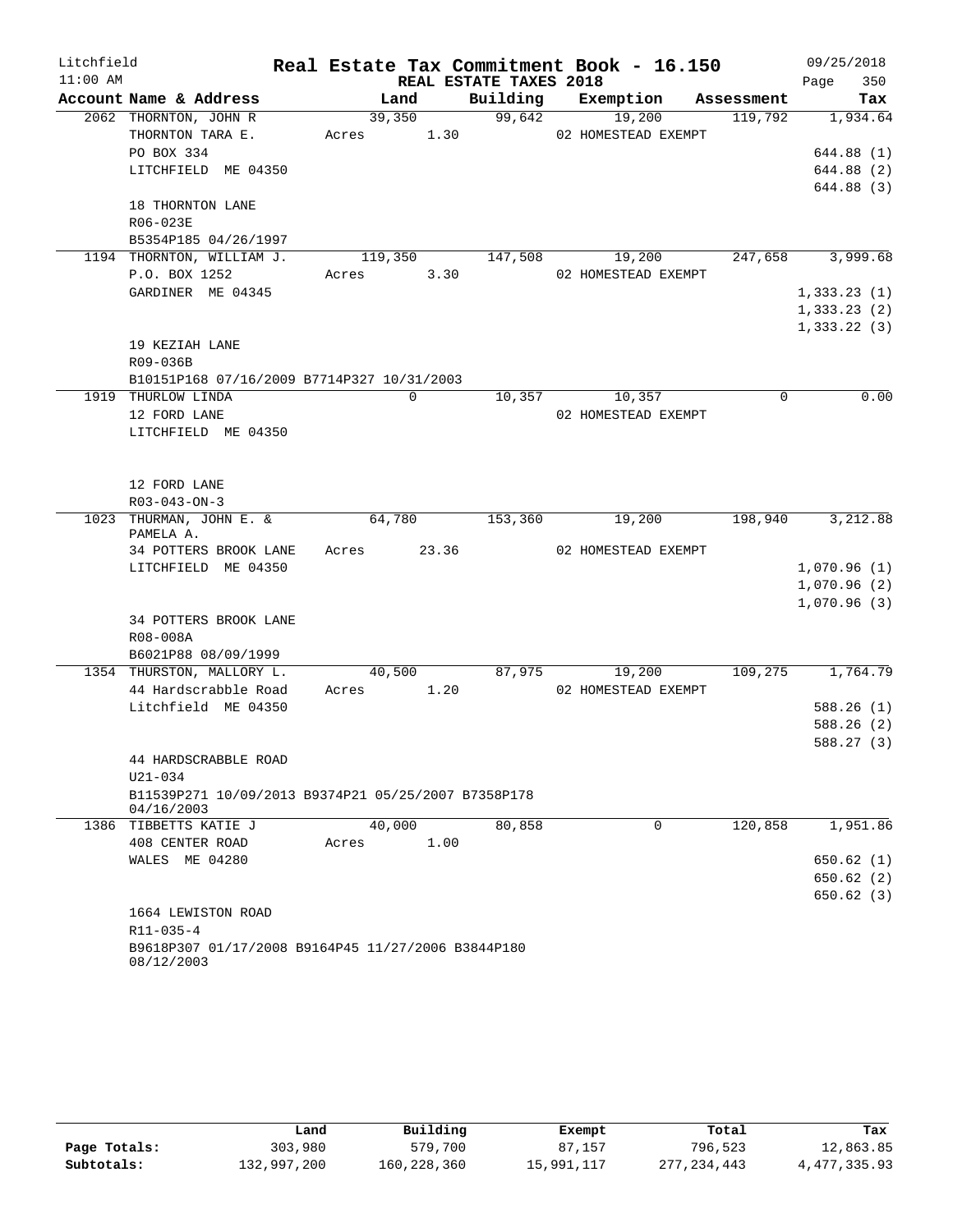| Litchfield |                                          |         |       |                        | Real Estate Tax Commitment Book - 16.150 |             | 09/25/2018             |
|------------|------------------------------------------|---------|-------|------------------------|------------------------------------------|-------------|------------------------|
| $11:00$ AM |                                          |         |       | REAL ESTATE TAXES 2018 |                                          |             | 351<br>Page            |
|            | Account Name & Address                   | Land    |       | Building               | Exemption                                | Assessment  | Tax                    |
|            | 1736 TIBBETTS, CLYDE                     | 44,400  |       | 127,208                | 19,200                                   | 152,408     | 2,461.39               |
|            | TIBBETTS ELIZABETH                       | Acres   | 2.76  |                        | 02 HOMESTEAD EXEMPT                      |             |                        |
|            | 551 HUNTINGTON HILL<br>ROAD              |         |       |                        |                                          |             | 820.46(1)              |
|            | LITCHFIELD ME 04350                      |         |       |                        |                                          |             | 820.46(2)<br>820.47(3) |
|            | 551 HUNTINGTON HILL<br>ROAD              |         |       |                        |                                          |             |                        |
|            | R04-003B                                 |         |       |                        |                                          |             |                        |
|            | B6864P274                                |         |       |                        |                                          |             |                        |
|            | 2893 TIBBETTS, ELIZABETH J.              | 20,000  |       | $\mathbf 0$            | 0                                        | 20,000      | 323.00                 |
|            | HUNTINGTON HILL ROAD                     | Acres   | 30.00 |                        |                                          |             |                        |
|            | Litchfield ME 04350                      |         |       |                        |                                          |             | 107.67(1)              |
|            |                                          |         |       |                        |                                          |             | 107.67(2)              |
|            |                                          |         |       |                        |                                          |             | 107.66(3)              |
|            | HUNTINGTON HILL ROAD                     |         |       |                        |                                          |             |                        |
|            | $R04 - 003 - C$                          |         |       |                        |                                          |             |                        |
|            | B12286P297 05/05/2016                    |         |       |                        |                                          |             |                        |
|            | 1647 TIBBETTS, ERIC NELSON               |         | 0     | 17,565                 | 17,565                                   | $\mathbf 0$ | 0.00                   |
|            | 19 CLINTON LANE                          |         |       |                        | 02 HOMESTEAD EXEMPT                      |             |                        |
|            | LITCHFIELD ME 04350                      |         |       |                        |                                          |             |                        |
|            | 19 CLINTON LANE                          |         |       |                        |                                          |             |                        |
|            | R02-103-ON-3                             |         |       |                        |                                          |             |                        |
|            | 1861 TIFFANY NORA                        | 36,800  |       | $\mathbf 0$            | $\mathbf 0$                              | 36,800      | 594.32                 |
|            | C/O PETER NELSON                         | Acres   | 0.70  |                        |                                          |             |                        |
|            | 315 Bristol Road                         |         |       |                        |                                          |             | 198.11(1)              |
|            | Damariscotta ME 04543                    |         |       |                        |                                          |             | 198.11(2)              |
|            | ISLAND                                   |         |       |                        |                                          |             | 198.10(3)              |
|            | R14-026                                  |         |       |                        |                                          |             |                        |
|            | B2048P74                                 |         |       |                        |                                          |             |                        |
| 1738       | TILLSON, EMERY A<br>REVOCABLE TRUST      | 116,524 |       | 74,472                 | 0                                        | 190,996     | 3,084.59               |
|            | EMERY/BARBARA H                          | Acres   | 0.64  |                        |                                          |             |                        |
|            | TILLSON, TRUSTEES<br>C/O HEATHER TILLSON |         |       |                        |                                          |             | 1,028.20(1)            |
|            | 6113 FISH HOUSE ROAD                     |         |       |                        |                                          |             | 1,028.20(2)            |
|            | GALWAY NY 12074                          |         |       |                        |                                          |             | 1,028.19(3)            |
|            | 71 RUSTIC DRIVE                          |         |       |                        |                                          |             |                        |
|            | $U13 - 029$                              |         |       |                        |                                          |             |                        |
|            | B4712P71 05/17/1994                      |         |       |                        |                                          |             |                        |
|            | 2690 TILTON STEPHEN                      | 26,875  |       | 0                      | 0                                        | 26,875      | 434.03                 |
|            | 16 COLLINS ROAD                          | Acres   | 1.11  |                        |                                          |             |                        |
|            | YARMOUTH ME 04096                        |         |       |                        |                                          |             | 144.68(1)              |
|            |                                          |         |       |                        |                                          |             | 144.68 (2)             |
|            |                                          |         |       |                        |                                          |             | 144.67(3)              |
|            | TUCKER DRIVE                             |         |       |                        |                                          |             |                        |
|            | $U15 - 015 - 1$                          |         |       |                        |                                          |             |                        |
|            | B9330P19 04/18/2007                      |         |       |                        |                                          |             |                        |

|              | Land          | Building    | Exempt     | Total       | Tax          |
|--------------|---------------|-------------|------------|-------------|--------------|
| Page Totals: | 244,599       | 219,245     | 36,765     | 427,079     | 6,897.33     |
| Subtotals:   | 133, 241, 799 | 160,447,605 | 16,027,882 | 277,661,522 | 4,484,233.26 |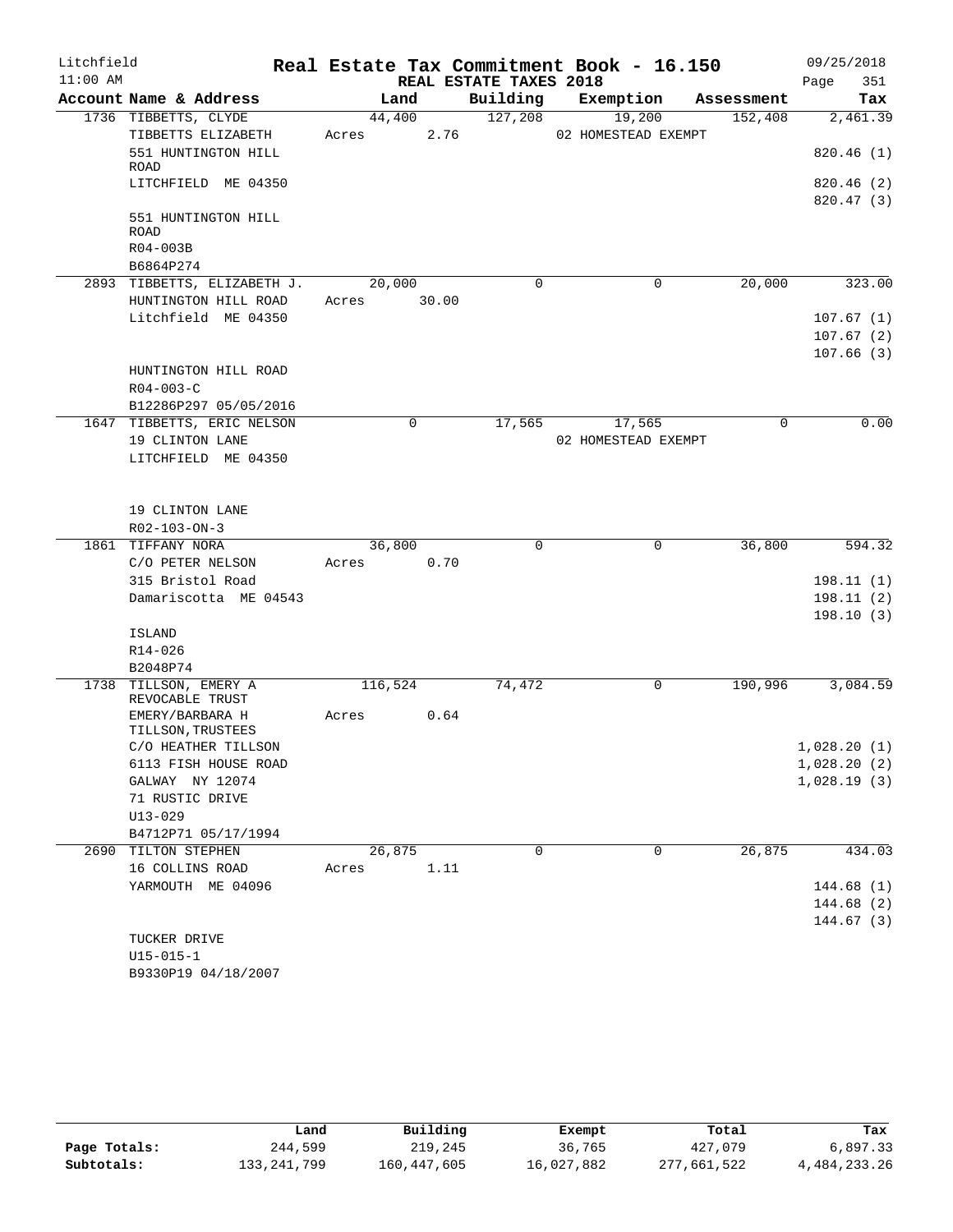| Litchfield |                                                                             |       |         |       |                        | Real Estate Tax Commitment Book - 16.150 |            |             | 09/25/2018  |
|------------|-----------------------------------------------------------------------------|-------|---------|-------|------------------------|------------------------------------------|------------|-------------|-------------|
| $11:00$ AM |                                                                             |       |         |       | REAL ESTATE TAXES 2018 |                                          |            | Page        | 352         |
|            | Account Name & Address                                                      |       | Land    |       | Building               | Exemption                                | Assessment |             | Tax         |
|            | 2099 TILTON STEPHEN                                                         |       | 188,663 |       | 76,925                 | $\Omega$                                 | 265,588    |             | 4,289.25    |
|            | TILTON SARAH N                                                              | Acres |         | 0.93  |                        |                                          |            |             |             |
|            | 16 COLLINS ROAD                                                             |       |         |       |                        |                                          |            |             | 1,429.75(1) |
|            | YARMOUTH ME 04096                                                           |       |         |       |                        |                                          |            | 1,429.75(2) |             |
|            |                                                                             |       |         |       |                        |                                          |            | 1,429.75(3) |             |
|            | TUCKER DRIVE                                                                |       |         |       |                        |                                          |            |             |             |
|            | $U15 - 015$                                                                 |       |         |       |                        |                                          |            |             |             |
|            | B9764P208 06/17/2008 B5813P17 12/07/1998                                    |       |         |       |                        |                                          |            |             |             |
|            | 792 TILTON, STEPHEN                                                         |       | 42,500  |       | 102,407                | 19,200                                   | 125,707    |             | 2,030.17    |
|            | 404 ACADEMY ROAD                                                            | Acres |         | 2.00  |                        | 02 HOMESTEAD EXEMPT                      |            |             |             |
|            | LITCHFIELD ME 04350                                                         |       |         |       |                        |                                          |            |             | 676.72(1)   |
|            |                                                                             |       |         |       |                        |                                          |            |             | 676.72(2)   |
|            |                                                                             |       |         |       |                        |                                          |            |             | 676.73(3)   |
|            | 404 ACADEMY ROAD                                                            |       |         |       |                        |                                          |            |             |             |
|            | R02-106                                                                     |       |         |       |                        |                                          |            |             |             |
|            | B11690P21 05/16/2014 B10335P238 02/03/2010                                  |       |         |       |                        |                                          |            |             |             |
|            | B10330P202 01/27/2010 B8499P295 07/13/2005 B4698P194<br>627 TIPTON, SEAN R. |       | 39,100  |       | 113,980                | $\mathbf 0$                              | 153,080    |             | 2,472.24    |
|            | TIPTON, TANYA L.                                                            | Acres |         | 1.20  |                        |                                          |            |             |             |
|            | 1591 BEAR POND ROAD                                                         |       |         |       |                        |                                          |            |             | 824.08 (1)  |
|            | HARTFORD ME 04220                                                           |       |         |       |                        |                                          |            |             | 824.08 (2)  |
|            |                                                                             |       |         |       |                        |                                          |            |             | 824.08 (3)  |
|            | 52 NOTTINGHAM LANE                                                          |       |         |       |                        |                                          |            |             |             |
|            | R11-035-5                                                                   |       |         |       |                        |                                          |            |             |             |
|            | B12652P107 07/07/2017 B9856P137 09/17/2008 B8794P331                        |       |         |       |                        |                                          |            |             |             |
|            | 02/08/2006 B7744P112 11/21/2003                                             |       |         |       |                        |                                          |            |             |             |
| 8          | TOBEY PAUL R                                                                |       | 44,778  |       | 1,057                  | 0                                        | 45,835     |             | 740.24      |
|            | TOBEY SUSAN S                                                               | Acres |         | 0.33  |                        |                                          |            |             |             |
|            | 41 PEASLEE ROAD                                                             |       |         |       |                        |                                          |            |             | 246.75(1)   |
|            | PITTSTON ME 04345                                                           |       |         |       |                        |                                          |            |             | 246.75(2)   |
|            |                                                                             |       |         |       |                        |                                          |            |             | 246.74(3)   |
|            | 10 TROUT LANE                                                               |       |         |       |                        |                                          |            |             |             |
|            | R09-024                                                                     |       |         |       |                        |                                          |            |             |             |
|            | B9923P324 12/05/2008 B4710P240 04/23/2004                                   |       |         |       |                        |                                          |            |             |             |
|            | 1742 TOBIO, FRANCIS A                                                       |       | 47,000  |       | 0                      | $\mathbf 0$                              | 47,000     |             | 759.05      |
|            | 1076 RICHMOND ROAD                                                          | Acres |         | 13.00 |                        |                                          |            |             |             |
|            | LITCHFIELD ME 04350                                                         |       |         |       |                        |                                          |            |             | 253.02(1)   |
|            |                                                                             |       |         |       |                        |                                          |            |             | 253.02 (2)  |
|            |                                                                             |       |         |       |                        |                                          |            |             | 253.01(3)   |
|            | SMALL ROAD                                                                  |       |         |       |                        |                                          |            |             |             |
|            | R01-006                                                                     |       |         |       |                        |                                          |            |             |             |
|            | B1299P392                                                                   |       |         |       |                        |                                          |            |             |             |
|            | 1741 TOBIO, FRANCIS A                                                       |       | 43,525  |       | 107,592                | 24,960                                   | 126,157    |             | 2,037.44    |
|            | 1076 RICHMOND ROAD                                                          | Acres |         | 2.41  |                        | 03 VETERANS EXEMPT                       |            |             |             |
|            | LITCHFIELD ME 04350                                                         |       |         |       |                        | 02 HOMESTEAD EXEMPT                      |            |             | 679.15(1)   |
|            |                                                                             |       |         |       |                        |                                          |            |             | 679.15(2)   |
|            |                                                                             |       |         |       |                        |                                          |            |             | 679.14(3)   |
|            | 1076 RICHMOND ROAD                                                          |       |         |       |                        |                                          |            |             |             |
|            | R01-009                                                                     |       |         |       |                        |                                          |            |             |             |
|            | B1299P392                                                                   |       |         |       |                        |                                          |            |             |             |

|              | Land        | Building    | Exempt     | Total       | Tax          |
|--------------|-------------|-------------|------------|-------------|--------------|
| Page Totals: | 405,566     | 401,961     | 44,160     | 763,367     | 12,328.39    |
| Subtotals:   | 133,647,365 | 160,849,566 | 16,072,042 | 278,424,889 | 4,496,561.65 |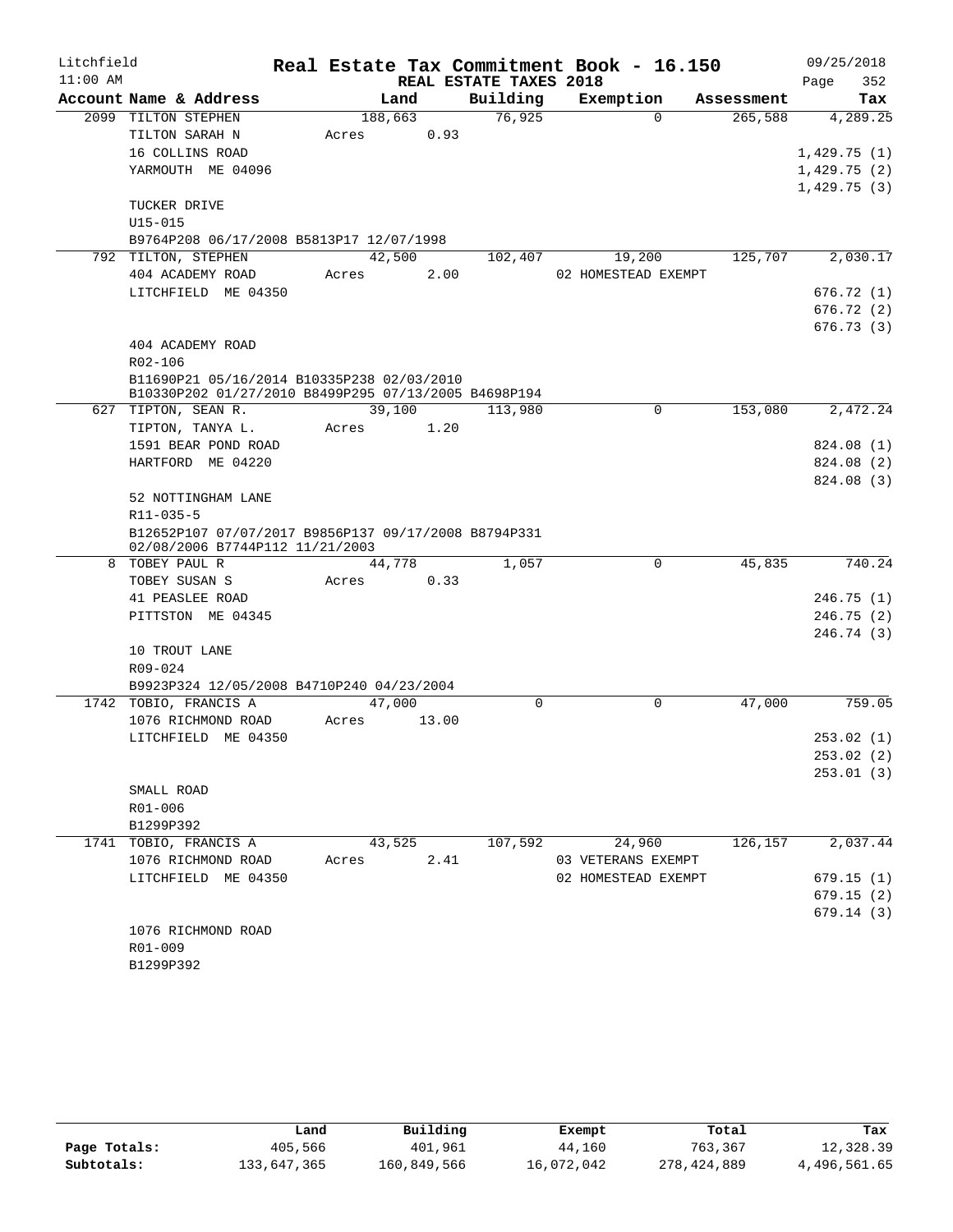| Litchfield<br>$11:00$ AM |                                                                                            |                          |                                    | Real Estate Tax Commitment Book - 16.150 |             | 09/25/2018               |
|--------------------------|--------------------------------------------------------------------------------------------|--------------------------|------------------------------------|------------------------------------------|-------------|--------------------------|
|                          | Account Name & Address                                                                     | Land                     | REAL ESTATE TAXES 2018<br>Building | Exemption                                | Assessment  | 353<br>Page<br>Tax       |
|                          | 578 TOMBERLIN CONSTRUCTION                                                                 | 33,000                   | 93,968                             | $\Omega$                                 | 126,968     | 2,050.53                 |
|                          | INC.                                                                                       |                          |                                    |                                          |             |                          |
|                          | 51 SUSAN LANE                                                                              | 0.75<br>Acres            |                                    |                                          |             |                          |
|                          | WEST GARDINER ME 04345                                                                     |                          |                                    |                                          |             | 683.51 (1)<br>683.51 (2) |
|                          |                                                                                            |                          |                                    |                                          |             | 683.51(3)                |
|                          | 1491 HALLOWELL ROAD                                                                        |                          |                                    |                                          |             |                          |
|                          | $U20 - 011$                                                                                |                          |                                    |                                          |             |                          |
|                          | B11890P134 12/09/2014 B10729P15 05/13/2011 B9335P185<br>04/30/2007 B7485P25 07/01/2003     |                          |                                    |                                          |             |                          |
|                          | 1012 TOMBERLIN CONSTRUCTION,<br>INC                                                        | 51,250                   | 21,594                             | $\mathbf 0$                              | 72,844      | 1,176.43                 |
|                          | 51 SUSAN LANE                                                                              | 5.50<br>Acres            |                                    |                                          |             |                          |
|                          | WEST GARDINER ME 04345                                                                     |                          |                                    |                                          |             | 392.14(1)                |
|                          |                                                                                            |                          |                                    |                                          |             | 392.14(2)                |
|                          |                                                                                            |                          |                                    |                                          |             | 392.15(3)                |
|                          | 1363 LEWISTON ROAD                                                                         |                          |                                    |                                          |             |                          |
|                          | $R12 - 015$                                                                                |                          |                                    |                                          |             |                          |
|                          | B12859P292 09/20/2017 B12483P300 09/27/2016<br>B11987P123 05/22/2015 B11792P331 09/08/2014 |                          |                                    |                                          |             |                          |
|                          | B10584P344 11/08/2010 B10503P267 08/19/2010                                                |                          |                                    |                                          |             |                          |
|                          | B4744P105 08/09/1994                                                                       |                          |                                    |                                          |             |                          |
|                          | 1745 TOMPKINS, DENNIS W                                                                    | 49,960                   | 97,951                             | 24,960                                   | 122,951     | 1,985.66                 |
|                          | 147 HARDSCRABBLE ROAD                                                                      | 0.82<br>Acres            |                                    | 02 HOMESTEAD EXEMPT                      |             |                          |
|                          | LITCHFIELD ME 04350                                                                        |                          |                                    | 03 VETERANS EXEMPT                       |             | 661.89(1)<br>661.89(2)   |
|                          |                                                                                            |                          |                                    |                                          |             | 661.88(3)                |
|                          | 147 HARDSCRABBLE ROAD                                                                      |                          |                                    |                                          |             |                          |
|                          | R14-004B                                                                                   |                          |                                    |                                          |             |                          |
|                          | B3989P173                                                                                  |                          |                                    |                                          |             |                          |
|                          | 1746 TOWER, ETHEL HEIRS OF:                                                                | 55,750                   | 6,535                              | 0                                        | 62,285      | 1,005.90                 |
|                          | C/O LYNN TOWER                                                                             | 3.30<br>Acres            |                                    |                                          |             |                          |
|                          | 38 WARREN LANE                                                                             |                          |                                    |                                          |             | 335.30(1)                |
|                          | LITCHFIELD ME 04350                                                                        |                          |                                    |                                          |             | 335.30(2)                |
|                          |                                                                                            |                          |                                    |                                          |             | 335.30(3)                |
|                          | <b>40 WARREN LANE</b><br>U03-016C                                                          |                          |                                    |                                          |             |                          |
|                          | B4368P335                                                                                  |                          |                                    |                                          |             |                          |
|                          | 817 TOWER, LYNN                                                                            | $\mathbf 0$              | 3,392                              | 3,392                                    | $\mathbf 0$ | 0.00                     |
|                          | 38 WARREN LANE                                                                             |                          |                                    | 02 HOMESTEAD EXEMPT                      |             |                          |
|                          | LITCHFIELD ME 04350                                                                        |                          |                                    |                                          |             |                          |
|                          |                                                                                            |                          |                                    |                                          |             |                          |
|                          |                                                                                            |                          |                                    |                                          |             |                          |
|                          | 38 WARREN LANE                                                                             |                          |                                    |                                          |             |                          |
|                          | U03-016C-ON<br>226 TOWLE, RICHARD                                                          |                          | 74,923                             | $\mathbf 0$                              | 137,111     | 2,214.34                 |
|                          | 311 WEST MAIN STREET                                                                       | 62,188<br>17.25<br>Acres |                                    |                                          |             |                          |
|                          | DENMARK ME 04022                                                                           |                          |                                    |                                          |             | 738.11(1)                |
|                          |                                                                                            |                          |                                    |                                          |             | 738.11(2)                |
|                          |                                                                                            |                          |                                    |                                          |             | 738.12(3)                |
|                          | 159 OAK HILL ROAD                                                                          |                          |                                    |                                          |             |                          |
|                          | R05-025                                                                                    |                          |                                    |                                          |             |                          |
|                          | B6376P135 02/11/2000                                                                       |                          |                                    |                                          |             |                          |
|                          |                                                                                            |                          |                                    |                                          |             |                          |

|              | Land        | Building      | Exempt     | Total       | Tax          |
|--------------|-------------|---------------|------------|-------------|--------------|
| Page Totals: | 252,148     | 298,363       | 28,352     | 522,159     | 8,432.86     |
| Subtotals:   | 133,899,513 | 161, 147, 929 | 16,100,394 | 278,947,048 | 4,504,994.51 |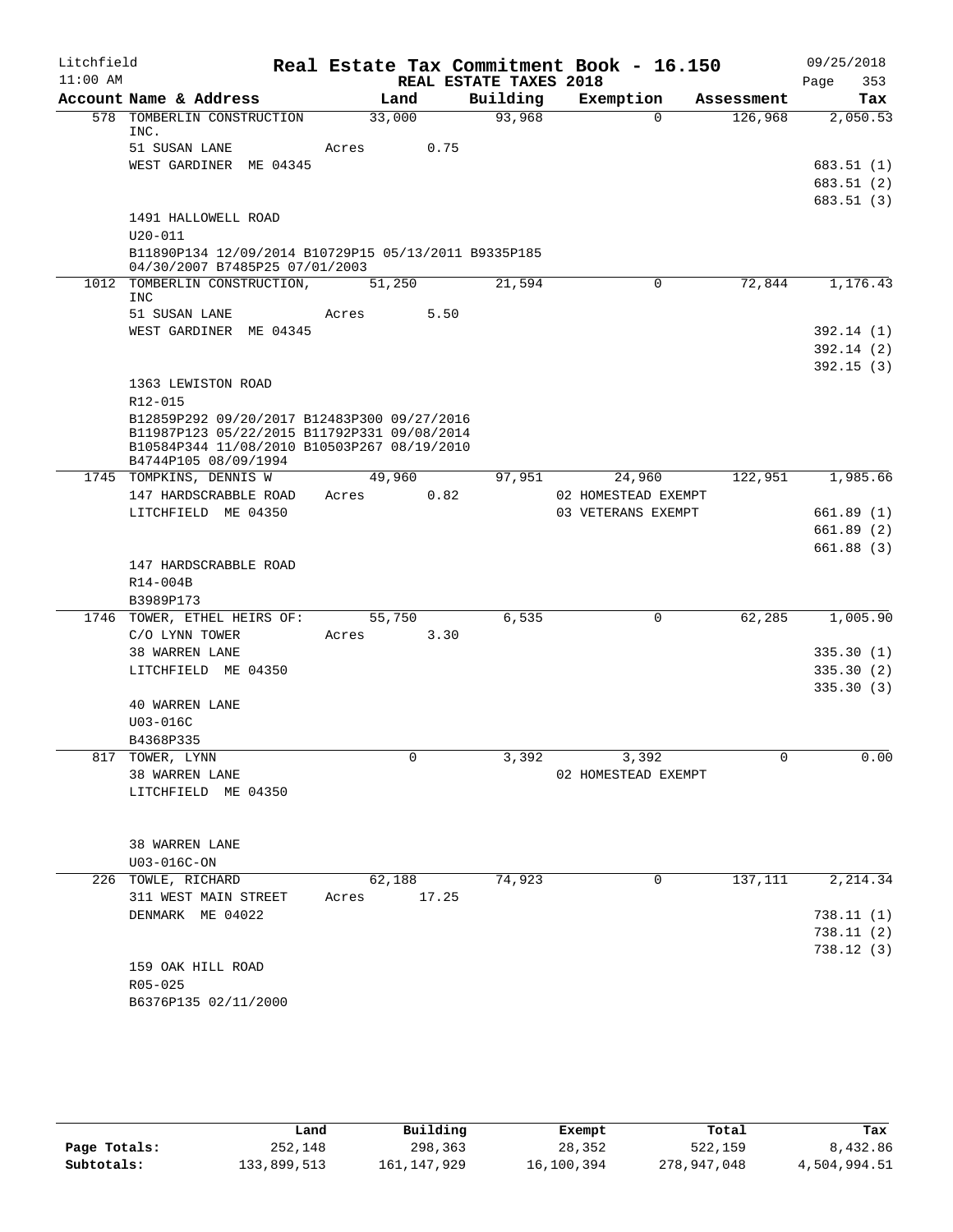| Litchfield |                                                                                                              |            |      |                        | Real Estate Tax Commitment Book - 16.150 |            | 09/25/2018   |
|------------|--------------------------------------------------------------------------------------------------------------|------------|------|------------------------|------------------------------------------|------------|--------------|
| $11:00$ AM |                                                                                                              |            |      | REAL ESTATE TAXES 2018 |                                          |            | 354<br>Page  |
|            | Account Name & Address                                                                                       | Land       |      | Building               | Exemption                                | Assessment | Tax          |
|            | 1748 TRACY, TIMOTHY D                                                                                        | 40,750     |      | 102,885                | 19,200                                   | 124,435    | 2,009.63     |
|            | 123 WHIPPOORWILL ROAD                                                                                        | Acres      | 1.30 |                        | 02 HOMESTEAD EXEMPT                      |            |              |
|            | LITCHFIELD ME 04350                                                                                          |            |      |                        |                                          |            | 669.88(1)    |
|            |                                                                                                              |            |      |                        |                                          |            | 669.88 (2)   |
|            |                                                                                                              |            |      |                        |                                          |            | 669.87(3)    |
|            | 123 WHIPPOORWILL ROAD                                                                                        |            |      |                        |                                          |            |              |
|            | $U23 - 028$                                                                                                  |            |      |                        |                                          |            |              |
|            | B2576P98                                                                                                     |            |      |                        |                                          |            |              |
|            | 580 TRACY, TODD                                                                                              | 41,750     |      | 32,016                 | 19,200                                   | 54,566     | 881.24       |
|            | TRACY, KRISTINE                                                                                              | Acres      | 1.70 |                        | 02 HOMESTEAD EXEMPT                      |            |              |
|            | 39 KENWAY DRIVE                                                                                              |            |      |                        |                                          |            | 293.75(1)    |
|            | LITCHFIELD ME 04350                                                                                          |            |      |                        |                                          |            | 293.75(2)    |
|            |                                                                                                              |            |      |                        |                                          |            | 293.74 (3)   |
|            | 39 KENWAY DRIVE                                                                                              |            |      |                        |                                          |            |              |
|            | $U23 - 029$                                                                                                  |            |      |                        |                                          |            |              |
|            | B7399P61 04/26/2005                                                                                          |            |      |                        |                                          |            |              |
|            | 483 TRAFTON LORIMER J                                                                                        | 127,460    |      | 176,126                | 19,200                                   | 284,386    | 4,592.83     |
|            | TRAFTON SHERRY H                                                                                             | Acres      | 0.60 |                        | 02 HOMESTEAD EXEMPT                      |            |              |
|            | 103 GRANT ROAD                                                                                               |            |      |                        |                                          |            | 1,530.94(1)  |
|            | LITCHFIELD ME 04350                                                                                          |            |      |                        |                                          |            | 1,530.94(2)  |
|            |                                                                                                              |            |      |                        |                                          |            | 1,530.95(3)  |
|            | 103 GRANT ROAD                                                                                               |            |      |                        |                                          |            |              |
|            | U11-009                                                                                                      |            |      |                        |                                          |            |              |
|            | B9901P348 11/05/2008 B7738P330 11/07/2003                                                                    |            |      |                        |                                          |            |              |
|            | 2238 TRASK, DENNIS O                                                                                         | 40,100     |      | 171,161                | $\mathbf 0$                              | 211,261    | 3, 411.87    |
|            | 43 WHIPPOORWILL ROAD                                                                                         | Acres 1.04 |      |                        |                                          |            |              |
|            | LITCHFIELD ME 07350                                                                                          |            |      |                        |                                          |            | 1, 137.29(1) |
|            |                                                                                                              |            |      |                        |                                          |            | 1, 137.29(2) |
|            |                                                                                                              |            |      |                        |                                          |            | 1, 137.29(3) |
|            | 43 WHIPPOORWILL ROAD                                                                                         |            |      |                        |                                          |            |              |
|            | $U21 - 026$                                                                                                  |            |      |                        |                                          |            |              |
|            | B10874P259 11/02/2011 B10868P71 10/26/2011 B9552P307<br>10/29/2007 B9044P185 08/24/2006 B6501P346 06/05/2001 |            |      |                        |                                          |            |              |
|            | 1750 TRAVERS, FLINT                                                                                          | 43,250     |      | 38,319                 | 19,200                                   | 62,369     | 1,007.26     |
|            | 426 ACADEMY ROAD                                                                                             | Acres      | 2.30 |                        | 02 HOMESTEAD EXEMPT                      |            |              |
|            | LITCHFIELD ME 04350                                                                                          |            |      |                        |                                          |            | 335.75(1)    |
|            |                                                                                                              |            |      |                        |                                          |            | 335.75(2)    |
|            |                                                                                                              |            |      |                        |                                          |            | 335.76(3)    |
|            | 426 ACADEMY ROAD                                                                                             |            |      |                        |                                          |            |              |
|            | R02-108                                                                                                      |            |      |                        |                                          |            |              |
|            | B2700P103                                                                                                    |            |      |                        |                                          |            |              |
|            | 1749 TRAVERS, RUTH                                                                                           | 40,000     |      | 42,554                 | 19,200                                   | 63,354     | 1,023.17     |
|            | TRAVERS, FLINT B.                                                                                            | Acres      | 1.00 |                        | 02 HOMESTEAD EXEMPT                      |            |              |
|            | 199 HUNTINGTON HILL                                                                                          |            |      |                        |                                          |            | 341.06(1)    |
|            | <b>ROAD</b>                                                                                                  |            |      |                        |                                          |            |              |
|            | LITCHFIELD ME 04350                                                                                          |            |      |                        |                                          |            | 341.06 (2)   |
|            |                                                                                                              |            |      |                        |                                          |            | 341.05(3)    |
|            | 199 HUNTINGTON HILL                                                                                          |            |      |                        |                                          |            |              |
|            | ROAD                                                                                                         |            |      |                        |                                          |            |              |
|            | R05-063                                                                                                      |            |      |                        |                                          |            |              |
|            | B12019P23 06/22/2015 B5916P248 B1538P282 12/05/1970                                                          |            |      |                        |                                          |            |              |

|              | Land          | Building    | Exempt     | Total       | Tax          |
|--------------|---------------|-------------|------------|-------------|--------------|
| Page Totals: | 333,310       | 563,061     | 96,000     | 800,371     | 12,926.00    |
| Subtotals:   | 134, 232, 823 | 161,710,990 | 16,196,394 | 279,747,419 | 4,517,920.51 |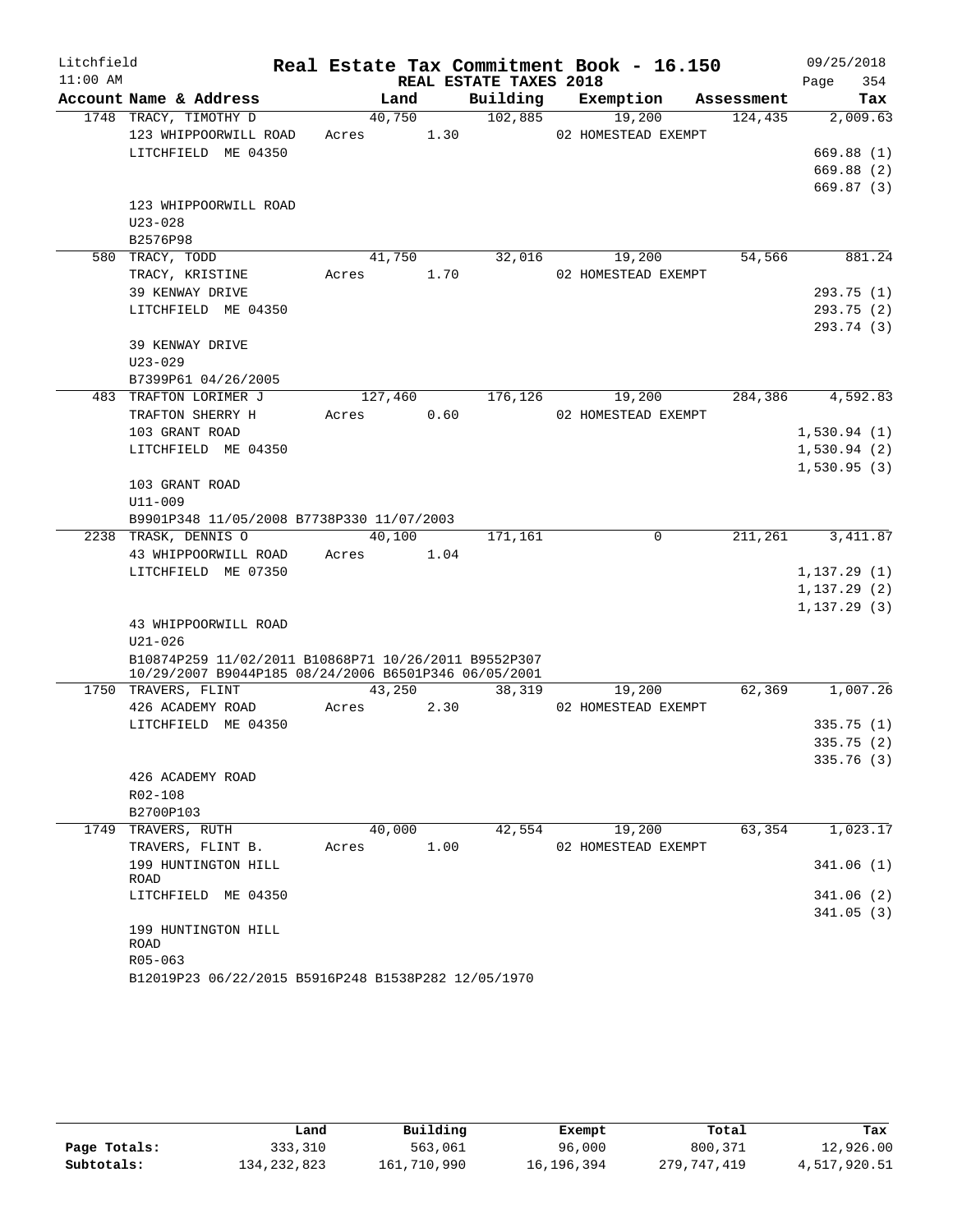| Litchfield<br>$11:00$ AM |                                                                                                                                                                                                                                                                         |       |                 | REAL ESTATE TAXES 2018 | Real Estate Tax Commitment Book - 16.150 |            | 09/25/2018<br>355<br>Page    |
|--------------------------|-------------------------------------------------------------------------------------------------------------------------------------------------------------------------------------------------------------------------------------------------------------------------|-------|-----------------|------------------------|------------------------------------------|------------|------------------------------|
|                          | Account Name & Address                                                                                                                                                                                                                                                  |       | Land            | Building               | Exemption                                | Assessment | Tax                          |
|                          | 2195 TREADWELL-EATON,<br>CHRISTINE<br>15 MACWHINNIE LANE                                                                                                                                                                                                                |       | $\Omega$        | 21,676                 | $\Omega$                                 | 21,676     | 350.07                       |
|                          | LITCHFIELD ME 04350                                                                                                                                                                                                                                                     |       |                 |                        |                                          |            | 116.69(1)<br>116.69(2)       |
|                          | 15 MACWHINNIE LANE<br>R02-052-ON-1                                                                                                                                                                                                                                      |       |                 |                        |                                          |            | 116.69(3)                    |
|                          | 1787 TRENHOLM GREGORY S                                                                                                                                                                                                                                                 |       | 43,125          | 92,264                 | 19,200                                   | 116,189    | 1,876.45                     |
|                          | 7 BESSIE DRIVE                                                                                                                                                                                                                                                          | Acres | 2.25            |                        | 02 HOMESTEAD EXEMPT                      |            |                              |
|                          | LITCHFIELD ME 04350                                                                                                                                                                                                                                                     |       |                 |                        |                                          |            | 625.48(1)                    |
|                          |                                                                                                                                                                                                                                                                         |       |                 |                        |                                          |            | 625.48(2)<br>625.49(3)       |
|                          | 7 BESSIE DRIVE<br>$U21 - 032$                                                                                                                                                                                                                                           |       |                 |                        |                                          |            |                              |
|                          | B9459P70 08/13/2007 B7692P141 10/20/2003                                                                                                                                                                                                                                |       |                 |                        |                                          |            |                              |
|                          | 2419 TRIPP DONNA M                                                                                                                                                                                                                                                      |       | 69,975          | 169,812                | 19,200                                   | 220,587    | 3,562.48                     |
|                          | TRIPP CARLTON W                                                                                                                                                                                                                                                         | Acres | 1.50            |                        | 02 HOMESTEAD EXEMPT                      |            |                              |
|                          | 1432 HALLOWELL ROAD<br>LITCHFIELD ME 04350                                                                                                                                                                                                                              |       |                 |                        |                                          |            | 1,187.49(1)                  |
|                          |                                                                                                                                                                                                                                                                         |       |                 |                        |                                          |            | 1,187.49(2)<br>1,187.50(3)   |
|                          | 1432 HALLOWELL ROAD<br>$R14 - 059 - 3$                                                                                                                                                                                                                                  |       |                 |                        |                                          |            |                              |
|                          | B9795P249 07/18/2008 B8096P19 08/26/2004                                                                                                                                                                                                                                |       |                 |                        |                                          |            |                              |
|                          | 1757 TROTT, SUSAN<br>GODFREY, PETER R T &<br>NORTON TRUE ET AL                                                                                                                                                                                                          | Acres | 184,750<br>3.46 | 24,411                 | $\mathbf 0$                              | 209,161    | 3,377.95                     |
|                          | 8 SPRINGER STREET                                                                                                                                                                                                                                                       |       |                 |                        |                                          |            | 1, 125.98(1)                 |
|                          | RICHMOND ME 04357                                                                                                                                                                                                                                                       |       |                 |                        |                                          |            | 1, 125.98(2)<br>1, 125.99(3) |
|                          | 7 TRUE DRIVE<br>$U15 - 008$                                                                                                                                                                                                                                             |       |                 |                        |                                          |            |                              |
|                          | B12760P268 10/16/2017 B12528P281 01/23/2017<br>B12528P278 01/26/2017 B12291P122 05/10/2016<br>B11871P236 11/04/2014 B11838P34 10/28/2014 B11838P31<br>10/28/2014 B11127P198 08/08/2012 B11065P250<br>06/10/2012 B10321P333 01/14/2010 B9609P195<br>01/04/2008 B4952P268 |       |                 |                        |                                          |            |                              |
| 1545                     | TROTTER, COLLEEN                                                                                                                                                                                                                                                        |       | 37,200          | 69,279                 | 19,200                                   | 87,279     | 1,409.56                     |
|                          | KRISANN                                                                                                                                                                                                                                                                 |       | Acres 0.90      |                        | 02 HOMESTEAD EXEMPT                      |            |                              |
|                          | TROTTER, DALE<br>24 HARDSCRABBLE ROAD                                                                                                                                                                                                                                   |       |                 |                        |                                          |            | 469.85(1)                    |
|                          | LITCHFIELD ME 04350                                                                                                                                                                                                                                                     |       |                 |                        |                                          |            | 469.85(2)                    |
|                          |                                                                                                                                                                                                                                                                         |       |                 |                        |                                          |            | 469.86(3)                    |
|                          | 24 HARDSCRABBLE ROAD<br>$U21 - 030$                                                                                                                                                                                                                                     |       |                 |                        |                                          |            |                              |
|                          | B11458P311 07/24/2013 B11335P194 03/21/2013<br>B5837P240 01/08/1999                                                                                                                                                                                                     |       |                 |                        |                                          |            |                              |
|                          | 2816 TRUMAN, SHERWOOD N.                                                                                                                                                                                                                                                |       | 58,033          | 321,572                | 0                                        | 379,605    | 6,130.62                     |
|                          | TRUMAN, AMY L.                                                                                                                                                                                                                                                          | Acres | 11.71           |                        |                                          |            |                              |
|                          | 3289 GREEN GATE CIRCLE<br>RAVENNA OH 44266-9091                                                                                                                                                                                                                         |       |                 |                        |                                          |            | 2,043.54(1)<br>2,043.54(2)   |
|                          |                                                                                                                                                                                                                                                                         |       |                 |                        |                                          |            | 2,043.54(3)                  |
|                          | 209 LUNTS HILL ROAD<br>R09-070A                                                                                                                                                                                                                                         |       |                 |                        |                                          |            |                              |
|                          | B12726P272 09/18/2017 B11703P13 05/29/2014                                                                                                                                                                                                                              |       |                 |                        |                                          |            |                              |
|                          | B11007P274 04/09/2012 B10982P322 03/13/2012                                                                                                                                                                                                                             |       |                 |                        |                                          |            |                              |
|                          |                                                                                                                                                                                                                                                                         |       |                 |                        |                                          |            |                              |
|                          |                                                                                                                                                                                                                                                                         |       |                 |                        |                                          |            |                              |

|              | Land        | Building    | Exempt     | Total       | Tax          |
|--------------|-------------|-------------|------------|-------------|--------------|
| Page Totals: | 393,083     | 699,014     | 57,600     | 1,034,497   | 16,707.13    |
| Subtotals:   | 134,625,906 | 162,410,004 | 16,253,994 | 280,781,916 | 4,534,627.64 |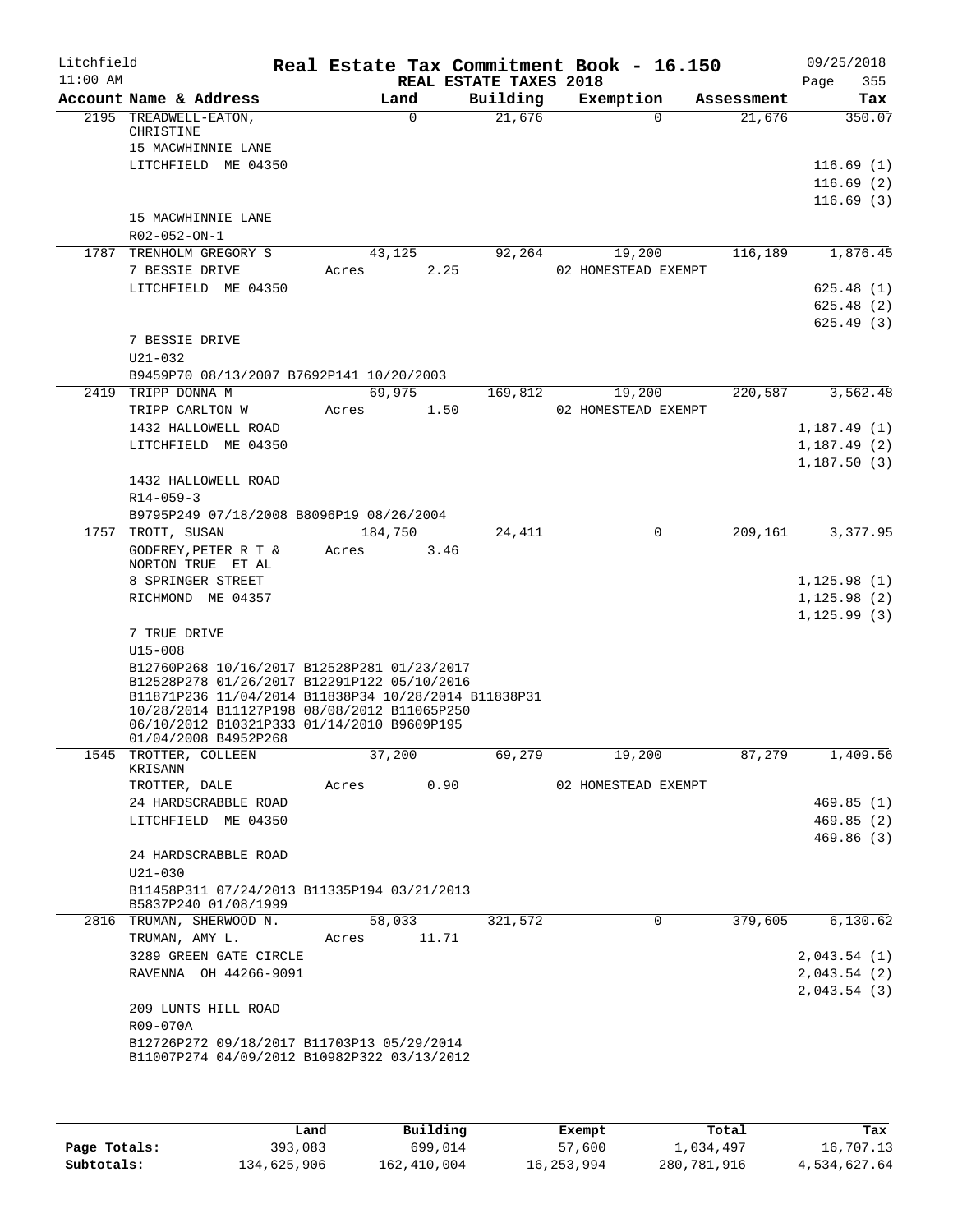| Litchfield   |                                                                                        |             |             |          |                                    | Real Estate Tax Commitment Book - 16.150 |             |         | 09/25/2018               |            |
|--------------|----------------------------------------------------------------------------------------|-------------|-------------|----------|------------------------------------|------------------------------------------|-------------|---------|--------------------------|------------|
| $11:00$ AM   | Account Name & Address                                                                 |             | Land        |          | REAL ESTATE TAXES 2018<br>Building | Exemption                                | Assessment  |         | Page                     | 356<br>Tax |
|              | 1245 TUFTS, JR, RICHARD D.                                                             |             | 43,750      |          | 196,984                            | 5,760                                    |             | 234,974 | 3,794.83                 |            |
|              | TUFTS, STACY T.                                                                        | Acres       |             | 2.50     |                                    | 12 WW2 Vet Res.                          |             |         |                          |            |
|              | 103 BUKER RD                                                                           |             |             |          |                                    |                                          |             |         | 1,264.94(1)              |            |
|              | LITCHFIELD ME 04350                                                                    |             |             |          |                                    |                                          |             |         | 1,264.94(2)              |            |
|              |                                                                                        |             |             |          |                                    |                                          |             |         | 1,264.95(3)              |            |
|              | 103 BUKER ROAD                                                                         |             |             |          |                                    |                                          |             |         |                          |            |
|              | R05-054                                                                                |             |             |          |                                    |                                          |             |         |                          |            |
|              | B12064P299 08/05/2015 B9780P21 07/02/2008 B7042P270<br>08/29/2002 B5859P211 02/04/1999 |             |             |          |                                    |                                          |             |         |                          |            |
|              | 1304 TUMBIOLO, DEBORAH                                                                 |             | 41,500      |          | $\Omega$                           |                                          | 0           | 41,500  |                          | 670.22     |
|              | 28751 CREEKWOOD DRIVE                                                                  | Acres       |             | 7.00     |                                    |                                          |             |         |                          |            |
|              | WESLEY CHAPEL FL                                                                       |             |             |          |                                    |                                          |             |         | 223.41(1)                |            |
|              | 33545-4326                                                                             |             |             |          |                                    |                                          |             |         |                          |            |
|              |                                                                                        |             |             |          |                                    |                                          |             |         | 223.41(2)                |            |
|              |                                                                                        |             |             |          |                                    |                                          |             |         | 223.40(3)                |            |
|              | RICHMOND ROAD<br>R02-059                                                               |             |             |          |                                    |                                          |             |         |                          |            |
|              | B5020P141                                                                              |             |             |          |                                    |                                          |             |         |                          |            |
|              | 2803 TUPPER, JACKSON A II                                                              |             | 71,750      |          | $\Omega$                           |                                          | 0           | 71,750  | 1,158.76                 |            |
|              | 49 PINKHAM BROOK ROAD                                                                  | Acres       |             | 1.00     |                                    |                                          |             |         |                          |            |
|              | DURHAM ME 04222                                                                        |             |             |          |                                    |                                          |             |         | 386.25(1)                |            |
|              |                                                                                        |             |             |          |                                    |                                          |             |         | 386.25(2)                |            |
|              |                                                                                        |             |             |          |                                    |                                          |             |         | 386.26(3)                |            |
|              | SAND POND LANE                                                                         |             |             |          |                                    |                                          |             |         |                          |            |
|              | $U12 - 015$                                                                            |             |             |          |                                    |                                          |             |         |                          |            |
|              | B12210P72 01/11/2016 B10941P119 01/17/2012                                             |             |             |          |                                    |                                          |             |         |                          |            |
|              | 1759 TURCOTTE, BERTRAND                                                                |             | 81,842      |          | 213,690                            | 19,200                                   |             | 276,332 | 4,462.76                 |            |
|              | TURCOTTE, PATRICIA<br>P O BOX 474                                                      | Acres       |             | 38.00    |                                    | 02 HOMESTEAD EXEMPT                      |             |         | 1,487.59(1)              |            |
|              | SABATTUS ME 04280                                                                      |             |             |          |                                    |                                          |             |         | 1,487.59(2)              |            |
|              |                                                                                        |             |             |          |                                    |                                          |             |         | 1,487.58(3)              |            |
|              | 68 RICHMOND ROAD                                                                       |             |             |          |                                    |                                          |             |         |                          |            |
|              | R03-068                                                                                |             |             |          |                                    |                                          |             |         |                          |            |
|              | B3628P237 10/05/1989 B1033P69 05/13/1971 B992P665                                      |             |             |          |                                    |                                          |             |         |                          |            |
|              | 08/19/1968<br>2580 TURCOTTE, DAVID                                                     |             | $\mathbf 0$ |          | 69,468                             |                                          | $\Omega$    | 69,468  | 1,121.91                 |            |
|              | 99 LIBBY ROAD                                                                          |             |             |          |                                    |                                          |             |         |                          |            |
|              | LITCHFIELD ME 04350                                                                    |             |             |          |                                    |                                          |             |         | 373.97 (1)               |            |
|              |                                                                                        |             |             |          |                                    |                                          |             |         | 373.97 (2)               |            |
|              |                                                                                        |             |             |          |                                    |                                          |             |         | 373.97(3)                |            |
|              | 99 LIBBY ROAD                                                                          |             |             |          |                                    |                                          |             |         |                          |            |
|              | R06-033C-ON-2                                                                          |             |             |          |                                    |                                          |             |         |                          |            |
|              | 2852 TURCOTTE, DAVID B. SR                                                             |             | 64,843      |          | 24,830                             |                                          | 0           | 89,673  | 1,448.22                 |            |
|              | 1286 SAILING WAY                                                                       | Acres       |             | 12.79    |                                    |                                          |             |         |                          |            |
|              | SUMMERTON SC 29148                                                                     |             |             |          |                                    |                                          |             |         | 482.74 (1)               |            |
|              |                                                                                        |             |             |          |                                    |                                          |             |         | 482.74 (2)<br>482.74 (3) |            |
|              | LIBBY ROAD                                                                             |             |             |          |                                    |                                          |             |         |                          |            |
|              | R06-033C                                                                               |             |             |          |                                    |                                          |             |         |                          |            |
|              | B11665P135 04/13/2014                                                                  |             |             |          |                                    |                                          |             |         |                          |            |
|              | 1762 TURCOTTE, MARK E                                                                  |             | 66,000      |          | 123,181                            | 19,200                                   |             | 169,981 | 2,745.19                 |            |
|              | 640 DEAD RIVER RD                                                                      | Acres       |             | 23.00    |                                    | 02 HOMESTEAD EXEMPT                      |             |         |                          |            |
|              | BOWDOIN ME 04287                                                                       |             |             |          |                                    |                                          |             |         | 915.06(1)                |            |
|              |                                                                                        |             |             |          |                                    |                                          |             |         | 915.06(2)                |            |
|              |                                                                                        |             |             |          |                                    |                                          |             |         | 915.07(3)                |            |
|              | 640 DEAD RIVER ROAD                                                                    |             |             |          |                                    |                                          |             |         |                          |            |
|              | R01-034<br>B10403P245 04/30/2010 B4124P306                                             |             |             |          |                                    |                                          |             |         |                          |            |
|              |                                                                                        |             |             |          |                                    |                                          |             |         |                          |            |
|              |                                                                                        | Land        |             | Building |                                    | Exempt                                   | Total       |         |                          | Tax        |
| Page Totals: |                                                                                        | 369,685     |             | 628,153  |                                    | 44,160                                   | 953,678     |         | 15,401.89                |            |
| Subtotals:   |                                                                                        | 134,995,591 | 163,038,157 |          |                                    | 16,298,154                               | 281,735,594 |         | 4,550,029.53             |            |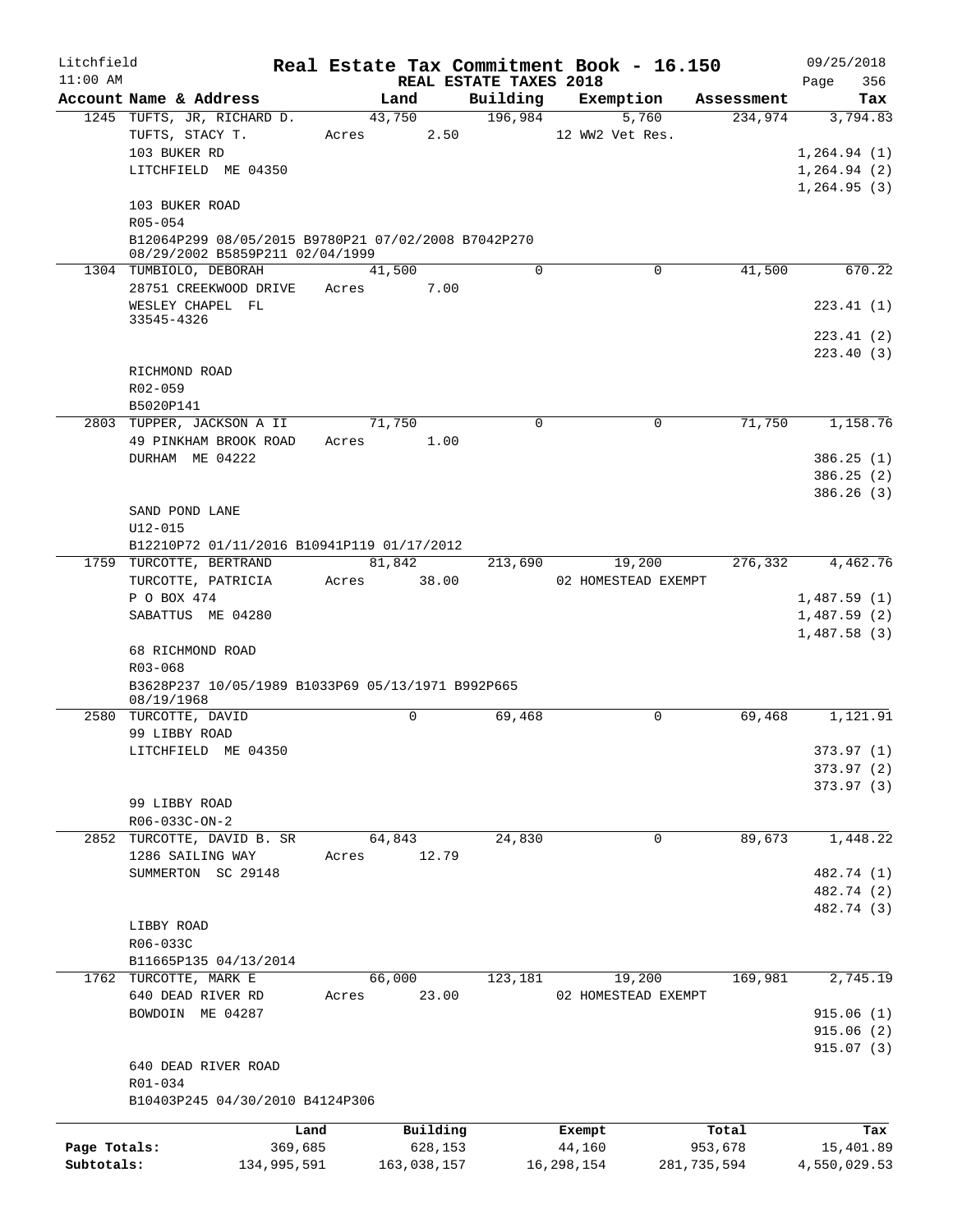| Litchfield |                                                                                        |       |         |                        | Real Estate Tax Commitment Book - 16.150 |            | 09/25/2018  |
|------------|----------------------------------------------------------------------------------------|-------|---------|------------------------|------------------------------------------|------------|-------------|
| $11:00$ AM |                                                                                        |       |         | REAL ESTATE TAXES 2018 |                                          |            | 357<br>Page |
|            | Account Name & Address                                                                 |       | Land    | Building               | Exemption                                | Assessment | Tax         |
|            | 2166 TURCOTTE, MARK E &<br>CINDY                                                       |       | 12,500  | $\Omega$               | $\Omega$                                 | 12,500     | 201.87      |
|            | 640 DEAD RIVER ROAD                                                                    | Acres | 5.00    |                        |                                          |            |             |
|            | BOWDOIN ME 04287                                                                       |       |         |                        |                                          |            | 67.29(1)    |
|            |                                                                                        |       |         |                        |                                          |            | 67.29(2)    |
|            |                                                                                        |       |         |                        |                                          |            | 67.29(3)    |
|            | DEAD RIVER ROAD                                                                        |       |         |                        |                                          |            |             |
|            | R01-033D                                                                               |       |         |                        |                                          |            |             |
|            | B6433P316 02/06/2001                                                                   |       |         |                        |                                          |            |             |
|            | 1490 TURCOTTE, REBECCA                                                                 |       | 49,900  | 99,496                 | 0                                        | 149,396    | 2,412.75    |
|            | 5 CEMETERY ROAD                                                                        | Acres | 5.00    |                        |                                          |            |             |
|            | MONMOUTH ME 04259                                                                      |       |         |                        |                                          |            | 804.25(1)   |
|            |                                                                                        |       |         |                        |                                          |            | 804.25(2)   |
|            |                                                                                        |       |         |                        |                                          |            | 804.25(3)   |
|            | 448 HUNTINGTON HILL                                                                    |       |         |                        |                                          |            |             |
|            | <b>ROAD</b><br>R06-021                                                                 |       |         |                        |                                          |            |             |
|            | B12406P154 09/07/2016 B6909P53 07/27/2000                                              |       |         |                        |                                          |            |             |
| 2623       | TURCOTTE, RICHARD J.                                                                   |       | 40,600  | 108,669                | 0                                        | 149,269    | 2,410.69    |
|            | SR.                                                                                    |       |         |                        |                                          |            |             |
|            | TURCOTTE, EILEEN Y.                                                                    | Acres | 1.24    |                        |                                          |            |             |
|            | P.O. BOX 247                                                                           |       |         |                        |                                          |            | 803.56(1)   |
|            | LITCHFIELD ME 04350                                                                    |       |         |                        |                                          |            | 803.56(2)   |
|            |                                                                                        |       |         |                        |                                          |            | 803.57(3)   |
|            | 51 OVERLOOK DRIVE                                                                      |       |         |                        |                                          |            |             |
|            | R12-022-6                                                                              |       |         |                        |                                          |            |             |
|            | B12480P60 11/30/2016 B10210P91 09/14/2009 B9679P243<br>03/28/2008 B8169P283 10/21/2004 |       |         |                        |                                          |            |             |
|            | 129 TURCOTTE, RYAN R.                                                                  |       | 113,948 | 26,057                 | 0                                        | 140,005    | 2,261.08    |
|            | TURCOTTE, JESSICA M.                                                                   | Acres | 0.28    |                        |                                          |            |             |
|            | 19 CEMETERY ROAD                                                                       |       |         |                        |                                          |            | 753.69 (1)  |
|            | MONMOUTH ME 04259                                                                      |       |         |                        |                                          |            | 753.69(2)   |
|            |                                                                                        |       |         |                        |                                          |            | 753.70(3)   |
|            | 331 PEACEPIPE DRIVE                                                                    |       |         |                        |                                          |            |             |
|            | $U28 - 001$                                                                            |       |         |                        |                                          |            |             |
|            | B12632P126 06/14/2017 B9505P34 09/20/2007 B9192P311<br>12/21/2006 B6812P98             |       |         |                        |                                          |            |             |
|            | 1699 TURCOTTE-BROWN, JARED                                                             |       | 74,490  | 220,989                | $\mathbf 0$                              | 295,479    | 4,771.99    |
|            | G.<br>TURCOTTE, ALLYSHA<br>ELIZABETH                                                   | Acres | 40.70   |                        |                                          |            |             |
|            | 43 ELM STREET WEST                                                                     |       |         |                        |                                          |            | 1,590.66(1) |
|            | HAMPDEN ME 04444                                                                       |       |         |                        |                                          |            | 1,590.66(2) |
|            |                                                                                        |       |         |                        |                                          |            | 1,590.67(3) |
|            | 84 RICHMOND ROAD<br>R03-072                                                            |       |         |                        |                                          |            |             |
|            | B12535P344 02/10/2017 B5310P18 02/13/1997 B2853P235                                    |       |         |                        |                                          |            |             |
|            | 2087 TURMEL, LEEANN                                                                    |       | 47,500  | 115,899                | 0                                        | 163,399    | 2,638.89    |
|            | 75 PINE TREE ROAD                                                                      | Acres | 4.00    |                        |                                          |            |             |
|            | LITCHFIELD ME                                                                          |       |         |                        |                                          |            | 879.63(1)   |
|            | 04350-3800                                                                             |       |         |                        |                                          |            |             |
|            |                                                                                        |       |         |                        |                                          |            | 879.63 (2)  |
|            |                                                                                        |       |         |                        |                                          |            | 879.63(3)   |
|            | 75 PINE TREE ROAD                                                                      |       |         |                        |                                          |            |             |
|            | R11-006A                                                                               |       |         |                        |                                          |            |             |
|            | B12024P147 06/26/2015 B5641P287 06/09/1998                                             |       |         |                        |                                          |            |             |

|              | Land          | Building    | Exempt     | Total       | Tax          |
|--------------|---------------|-------------|------------|-------------|--------------|
| Page Totals: | 338,938       | 571,110     |            | 910,048     | 14,697.27    |
| Subtotals:   | 135, 334, 529 | 163,609,267 | 16,298,154 | 282,645,642 | 4,564,726.80 |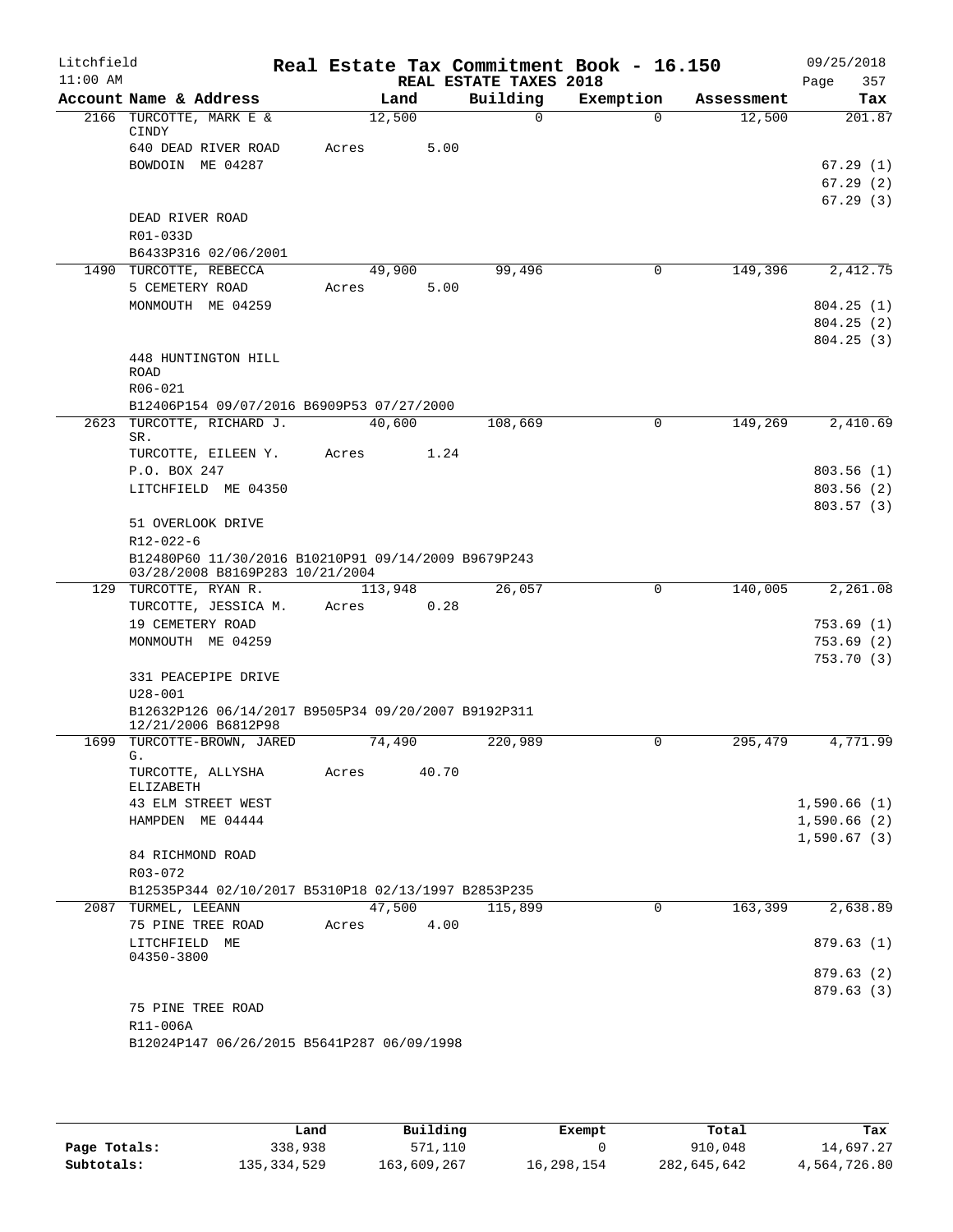| Litchfield |                                                    |       |             |                        | Real Estate Tax Commitment Book - 16.150 |            | 09/25/2018  |
|------------|----------------------------------------------------|-------|-------------|------------------------|------------------------------------------|------------|-------------|
| $11:00$ AM |                                                    |       |             | REAL ESTATE TAXES 2018 |                                          |            | Page<br>358 |
|            | Account Name & Address                             |       | Land        | Building               | Exemption                                | Assessment | Tax         |
|            | 1765 TURNBULL, ANN M                               |       | 57,104      | 109,418                | 19,200                                   | 147,322    | 2,379.25    |
|            | TURNBULL, JAMES A.                                 |       | Acres 53.00 |                        | 02 HOMESTEAD EXEMPT                      |            |             |
|            | 697 STEVENSTOWN ROAD                               |       |             |                        |                                          |            | 793.08(1)   |
|            | LITCHFIELD ME 04350                                |       |             |                        |                                          |            | 793.08(2)   |
|            |                                                    |       |             |                        |                                          |            | 793.09(3)   |
|            | 697 STEVENSTOWN ROAD                               |       |             |                        |                                          |            |             |
|            | R07-018                                            |       |             |                        |                                          |            |             |
|            | B11895P128 01/15/2015 B2904P193                    |       |             |                        |                                          |            |             |
|            | 1766 TURNBULL, ANN M                               |       | 35,784      | $\Omega$               | $\Omega$                                 | 35,784     | 577.91      |
|            | TURNBULL. JAMES A.                                 |       | Acres 19.40 |                        |                                          |            |             |
|            | 697 STEVENSTOWN ROAD                               |       |             |                        |                                          |            | 192.64(1)   |
|            | LITCHFIELD ME 04350                                |       |             |                        |                                          |            | 192.64(2)   |
|            |                                                    |       |             |                        |                                          |            | 192.63(3)   |
|            | STEVENSTOWN ROAD                                   |       |             |                        |                                          |            |             |
|            | R08-010                                            |       |             |                        |                                          |            |             |
|            | B11895P128 01/15/2015 B2904P193                    |       |             |                        |                                          |            |             |
|            | 895 TUTTLE, HENRY G. &                             |       | 44,450      | 129,982                | 19,200                                   | 155,232    | 2,507.00    |
|            | <b>ROXANNE</b>                                     |       |             |                        |                                          |            |             |
|            | 81 HUNTINGTON HILL ROAD Acres                      |       | 2.78        |                        | 02 HOMESTEAD EXEMPT                      |            |             |
|            | LITCHFIELD ME 04350                                |       |             |                        |                                          |            | 835.67(1)   |
|            |                                                    |       |             |                        |                                          |            | 835.67(2)   |
|            |                                                    |       |             |                        |                                          |            | 835.66(3)   |
|            | 81 HUNTINGTON HILL ROAD                            |       |             |                        |                                          |            |             |
|            | R11-042A-1<br>B6915P165                            |       |             |                        |                                          |            |             |
|            | 2305 TWADELLE, TODD                                |       | 40,000      | 76,575                 | $\Omega$                                 | 116,575    | 1,882.69    |
|            | 33 CHAPMAN DRIVE                                   | Acres | 1.00        |                        |                                          |            |             |
|            | LITCHFIELD ME 04350                                |       |             |                        |                                          |            | 627.56(1)   |
|            |                                                    |       |             |                        |                                          |            | 627.56(2)   |
|            |                                                    |       |             |                        |                                          |            | 627.57(3)   |
|            | 33 CHAPMAN DRIVE                                   |       |             |                        |                                          |            |             |
|            | R12-005-10                                         |       |             |                        |                                          |            |             |
|            | B10074P99 05/14/2009 B8953P281 06/22/2006 B7500P64 |       |             |                        |                                          |            |             |
|            | 07/01/2003                                         |       |             |                        |                                          |            |             |
|            | 1770 TWISS, WILLIAM D                              |       | 74,392      | 87,473                 | 19,200                                   | 142,665    | 2,304.04    |
|            | 264 DENNIS HILL ROAD                               | Acres | 50.00       |                        | 02 HOMESTEAD EXEMPT                      |            |             |
|            | LITCHFIELD ME 04350                                |       |             |                        |                                          |            | 768.01(1)   |
|            |                                                    |       |             |                        |                                          |            | 768.01(2)   |
|            |                                                    |       |             |                        |                                          |            | 768.02(3)   |
|            | 264 DENNIS HILL ROAD                               |       |             |                        |                                          |            |             |
|            | R13-019A                                           |       |             |                        |                                          |            |             |

B4421P344

|              | Land        | Building    | Exempt     | Total       | Tax          |
|--------------|-------------|-------------|------------|-------------|--------------|
| Page Totals: | 251,730     | 403,448     | 57,600     | 597,578     | 9,650.89     |
| Subtotals:   | 135,586,259 | 164,012,715 | 16,355,754 | 283,243,220 | 4,574,377.69 |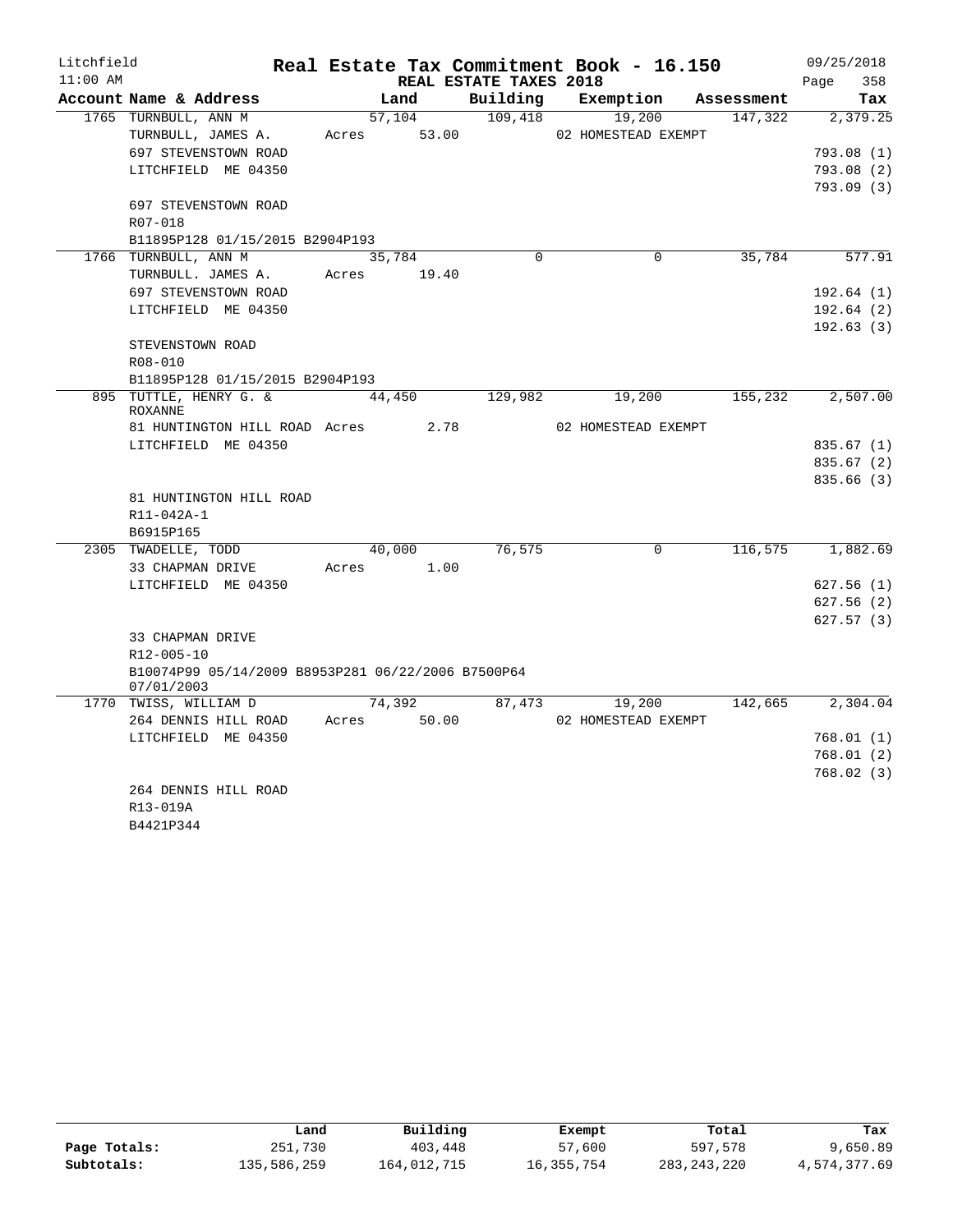| Litchfield |                                                                                          |        |          |                        | Real Estate Tax Commitment Book - 16.150 |            | 09/25/2018  |
|------------|------------------------------------------------------------------------------------------|--------|----------|------------------------|------------------------------------------|------------|-------------|
| $11:00$ AM |                                                                                          |        |          | REAL ESTATE TAXES 2018 |                                          |            | Page<br>359 |
|            | Account Name & Address                                                                   |        | Land     | Building               | Exemption                                | Assessment | Tax         |
|            | 2180 U S CELLULAR                                                                        |        | $\Omega$ | 4,158                  | $\Omega$                                 | 4,158      | 67.15       |
|            | CORPORATION<br>PROPERTY TAXES                                                            |        |          |                        |                                          |            |             |
|            | P. O. BOX 31369                                                                          |        |          |                        |                                          |            | 22.38(1)    |
|            | CHICAGO IL 60631                                                                         |        |          |                        |                                          |            | 22.38(2)    |
|            |                                                                                          |        |          |                        |                                          |            | 22.39(3)    |
|            | OAK HILL ROAD                                                                            |        |          |                        |                                          |            |             |
|            | $R04 - 040 - ON - 1$                                                                     |        |          |                        |                                          |            |             |
| 316        | U.S. BANK TRUST                                                                          | 34,400 |          | 108,329                | $\mathbf 0$                              | 142,729    | 2,305.07    |
|            | NATIONAL ASSOCIATION                                                                     |        |          |                        |                                          |            |             |
|            | 9990 RICHMOND AVENUE                                                                     | Acres  | 0.80     |                        |                                          |            |             |
|            | SUITE 400                                                                                |        |          |                        |                                          |            | 768.36 (1)  |
|            | HOUSTON TX 77042                                                                         |        |          |                        |                                          |            | 768.36 (2)  |
|            |                                                                                          |        |          |                        |                                          |            | 768.35(3)   |
|            | 13 DOYLE STREET                                                                          |        |          |                        |                                          |            |             |
|            | $U09 - 024$                                                                              |        |          |                        |                                          |            |             |
|            | B12880P187 03/01/2018 B12880P179 06/16/2017                                              |        |          |                        |                                          |            |             |
|            | B12880P178 06/15/2017 B12068P327 06/06/2015                                              |        |          |                        |                                          |            |             |
|            | B11154P85 09/05/2012 B9931P283 12/17/2008 B5715P300<br>08/11/1998                        |        |          |                        |                                          |            |             |
|            | 1021 UMMAH, KATHY                                                                        | 47,500 |          | 125,017                | 0                                        | 172,517    | 2,786.15    |
|            | 204 STEVENSTOWN ROAD                                                                     | Acres  | 4.00     |                        |                                          |            |             |
|            | LITCHFIELD ME 04350                                                                      |        |          |                        |                                          |            | 928.72 (1)  |
|            |                                                                                          |        |          |                        |                                          |            | 928.72 (2)  |
|            |                                                                                          |        |          |                        |                                          |            | 928.71 (3)  |
|            | 204 STEVENSTOWN ROAD                                                                     |        |          |                        |                                          |            |             |
|            | R10-018A                                                                                 |        |          |                        |                                          |            |             |
|            | B12243P100 02/25/2016 B7850P72 03/08/2004                                                |        |          |                        |                                          |            |             |
|            | 2340 UNDERGUST, LEWIS                                                                    | 50,550 |          | 83,323                 | 19,200                                   | 114,673    | 1,851.97    |
|            | UNDERGUST ELSIE                                                                          | Acres  | 8.22     |                        | 02 HOMESTEAD EXEMPT                      |            |             |
|            | 2351 HALLOWELL ROAD                                                                      |        |          |                        |                                          |            | 617.32(1)   |
|            | LITCHFIELD ME 04350                                                                      |        |          |                        |                                          |            | 617.32 (2)  |
|            |                                                                                          |        |          |                        |                                          |            | 617.33(3)   |
|            | 2351 HALLOWELL ROAD                                                                      |        |          |                        |                                          |            |             |
|            | R06-038                                                                                  |        |          |                        |                                          |            |             |
|            | B7889P45 03/31/2004                                                                      |        |          |                        |                                          |            |             |
|            | 885 UPHAM, JOHN A.                                                                       | 40,788 |          | 124,899                | 24,960                                   | 140,727    | 2,272.74    |
|            | 2071 HALLOWELL ROAD                                                                      | Acres  | 1.40     |                        | 02 HOMESTEAD EXEMPT                      |            |             |
|            | LITCHFIELD ME 04350                                                                      |        |          |                        | 14 WW2 Vet NonRes                        |            | 757.58(1)   |
|            |                                                                                          |        |          |                        |                                          |            | 757.58(2)   |
|            |                                                                                          |        |          |                        |                                          |            | 757.58(3)   |
|            | 2071 HALLOWELL ROAD                                                                      |        |          |                        |                                          |            |             |
|            | R11-027B                                                                                 |        |          |                        |                                          |            |             |
|            | B11705P139 06/04/2014 B11031P138 02/27/2012<br>B11009P43 04/11/2012 B6097P308 11/12/1999 |        |          |                        |                                          |            |             |

|              | Land        | Building    | Exempt     | Total       | Tax          |
|--------------|-------------|-------------|------------|-------------|--------------|
| Page Totals: | 173,238     | 445,726     | 44,160     | 574,804     | 9,283.08     |
| Subtotals:   | 135,759,497 | 164,458,441 | 16,399,914 | 283,818,024 | 4,583,660.77 |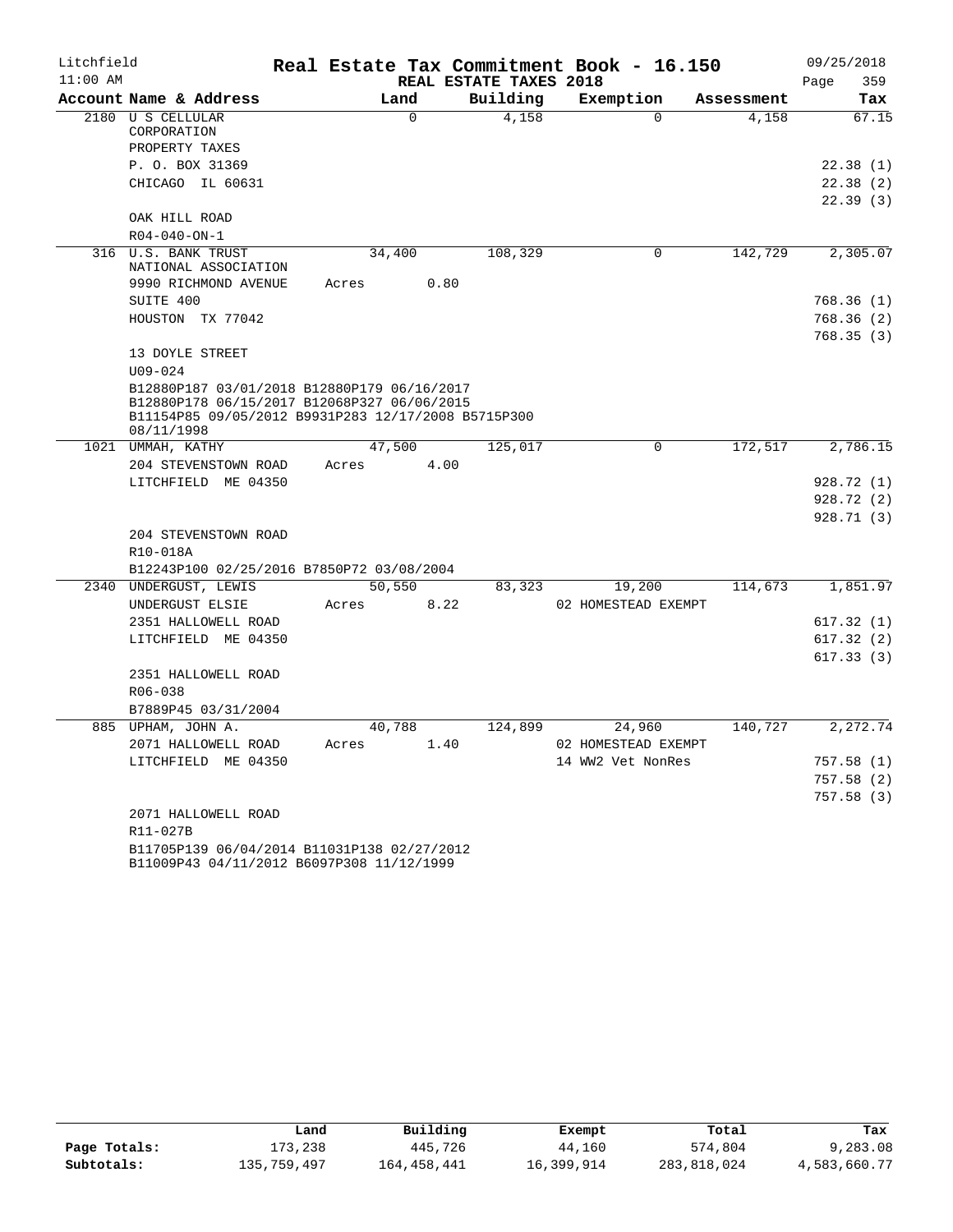| Litchfield |                                                                                                                  |         |        |                        | Real Estate Tax Commitment Book - 16.150 |            |      | 09/25/2018   |
|------------|------------------------------------------------------------------------------------------------------------------|---------|--------|------------------------|------------------------------------------|------------|------|--------------|
| $11:00$ AM |                                                                                                                  |         |        | REAL ESTATE TAXES 2018 |                                          |            | Page | 360          |
|            | Account Name & Address                                                                                           |         | Land   | Building               | Exemption                                | Assessment |      | Tax          |
|            | 45 VACHON, COREY M.                                                                                              | 42,775  |        | 166, 526               | $\Omega$                                 | 209,301    |      | 3,380.21     |
|            | CHARTIER, PATRICIA C.                                                                                            | Acres   | 2.11   |                        |                                          |            |      |              |
|            | 3 UPPER POND ROAD                                                                                                |         |        |                        |                                          |            |      | 1, 126.74(1) |
|            | LITCHFIELD ME 04350                                                                                              |         |        |                        |                                          |            |      | 1, 126.74(2) |
|            |                                                                                                                  |         |        |                        |                                          |            |      | 1, 126.73(3) |
|            | 3 UPPER POND ROAD                                                                                                |         |        |                        |                                          |            |      |              |
|            | R07-031                                                                                                          |         |        |                        |                                          |            |      |              |
|            | B11160P45 09/05/2012 B9801P308 07/24/2008 B5389P296                                                              |         |        |                        |                                          |            |      |              |
|            | 02/04/2005<br>1778 VACHON, DONALD L                                                                              |         | 41,500 | 85,701                 | 24,960                                   | 102,241    |      | 1,651.19     |
|            | 398 OAKHILL ROAD                                                                                                 | Acres   | 1.60   |                        | 02 HOMESTEAD EXEMPT                      |            |      |              |
|            | LITCHFIELD ME 04350                                                                                              |         |        |                        | 03 VETERANS EXEMPT                       |            |      | 550.40(1)    |
|            |                                                                                                                  |         |        |                        |                                          |            |      | 550.40(2)    |
|            |                                                                                                                  |         |        |                        |                                          |            |      | 550.39(3)    |
|            | 398 OAK HILL ROAD                                                                                                |         |        |                        |                                          |            |      |              |
|            | $R04 - 037B$                                                                                                     |         |        |                        |                                          |            |      |              |
|            | B3424P278                                                                                                        |         |        |                        |                                          |            |      |              |
|            | 1779 VACHON, DONNA L                                                                                             | 162,875 |        | 31,680                 | $\mathbf 0$                              | 194,555    |      | 3,142.06     |
|            | 38 LONGBOW COURT                                                                                                 | Acres   | 1.22   |                        |                                          |            |      |              |
|            | AUBURN ME 04210                                                                                                  |         |        |                        |                                          |            |      | 1,047.35(1)  |
|            |                                                                                                                  |         |        |                        |                                          |            |      | 1,047.35(2)  |
|            |                                                                                                                  |         |        |                        |                                          |            |      | 1,047.36(3)  |
|            | 48 RUSTIC DRIVE                                                                                                  |         |        |                        |                                          |            |      |              |
|            | $U27 - 008$                                                                                                      |         |        |                        |                                          |            |      |              |
|            | B4612P220                                                                                                        |         |        |                        |                                          |            |      |              |
|            | 1389 VAILLANCOURT, KEVIN                                                                                         |         | 61,250 | 53,064                 | 19,200                                   | 95,114     |      | 1,536.09     |
|            | 1495 HALLOWELL ROAD                                                                                              | Acres   | 16.00  |                        | 02 HOMESTEAD EXEMPT                      |            |      |              |
|            | LITCHFIELD ME 04350                                                                                              |         |        |                        |                                          |            |      | 512.03(1)    |
|            |                                                                                                                  |         |        |                        |                                          |            |      | 512.03(2)    |
|            |                                                                                                                  |         |        |                        |                                          |            |      | 512.03(3)    |
|            | 1495 HALLOWELL ROAD                                                                                              |         |        |                        |                                          |            |      |              |
|            | $U20 - 010$                                                                                                      |         |        |                        |                                          |            |      |              |
|            | B11764P72 08/05/2014 B11748P41 07/14/2014 B11741P96                                                              |         |        |                        |                                          |            |      |              |
|            | 02/04/2014 B11104P1 07/18/2012 B6225P5 01/04/2000                                                                |         |        |                        |                                          |            |      |              |
|            | 658 VAN NOSTRAND, GINGER                                                                                         | 85,100  |        | $\mathbf 0$            | $\mathbf 0$                              | 85,100     |      | 1,374.36     |
|            | VAN NOSTRAND, RICHARD                                                                                            | Acres   | 4.38   |                        |                                          |            |      |              |
|            | 229 WEST GRANBY ROAD                                                                                             |         |        |                        |                                          |            |      | 458.12 (1)   |
|            | GRANBY CT 06035                                                                                                  |         |        |                        |                                          |            |      | 458.12 (2)   |
|            |                                                                                                                  |         |        |                        |                                          |            |      | 458.12 (3)   |
|            | HALLOWELL ROAD                                                                                                   |         |        |                        |                                          |            |      |              |
|            | $U18 - 004$                                                                                                      |         |        |                        |                                          |            |      |              |
|            | B12103P147 09/03/2015 B884P197 06/07/1949                                                                        |         |        |                        |                                          |            |      |              |
|            | 2399 VAN NOSTRAND, GINGER &                                                                                      | 34,200  |        | $\Omega$               | $\Omega$                                 | 34,200     |      | 552.33       |
|            | RICHARD                                                                                                          |         |        |                        |                                          |            |      |              |
|            | 229 WEST GRANBY ROAD<br>GRANBY CT 06035                                                                          | Acres   | 3.48   |                        |                                          |            |      |              |
|            |                                                                                                                  |         |        |                        |                                          |            |      | 184.11 (1)   |
|            |                                                                                                                  |         |        |                        |                                          |            |      | 184.11 (2)   |
|            |                                                                                                                  |         |        |                        |                                          |            |      | 184.11 (3)   |
|            | HALLOWELL ROAD                                                                                                   |         |        |                        |                                          |            |      |              |
|            | U18-004F                                                                                                         |         |        |                        |                                          |            |      |              |
|            | B12103P149 09/03/2015 B11093P237 07/11/2012<br>B11092P93 06/28/2012 B11092P90 06/29/2012 B11092P87<br>06/29/2012 |         |        |                        |                                          |            |      |              |

|              | Land          | Building    | Exempt     | Total       | Tax          |
|--------------|---------------|-------------|------------|-------------|--------------|
| Page Totals: | 427,700       | 336,971     | 44,160     | 720,511     | 11,636.24    |
| Subtotals:   | 136, 187, 197 | 164,795,412 | 16,444,074 | 284,538,535 | 4,595,297.01 |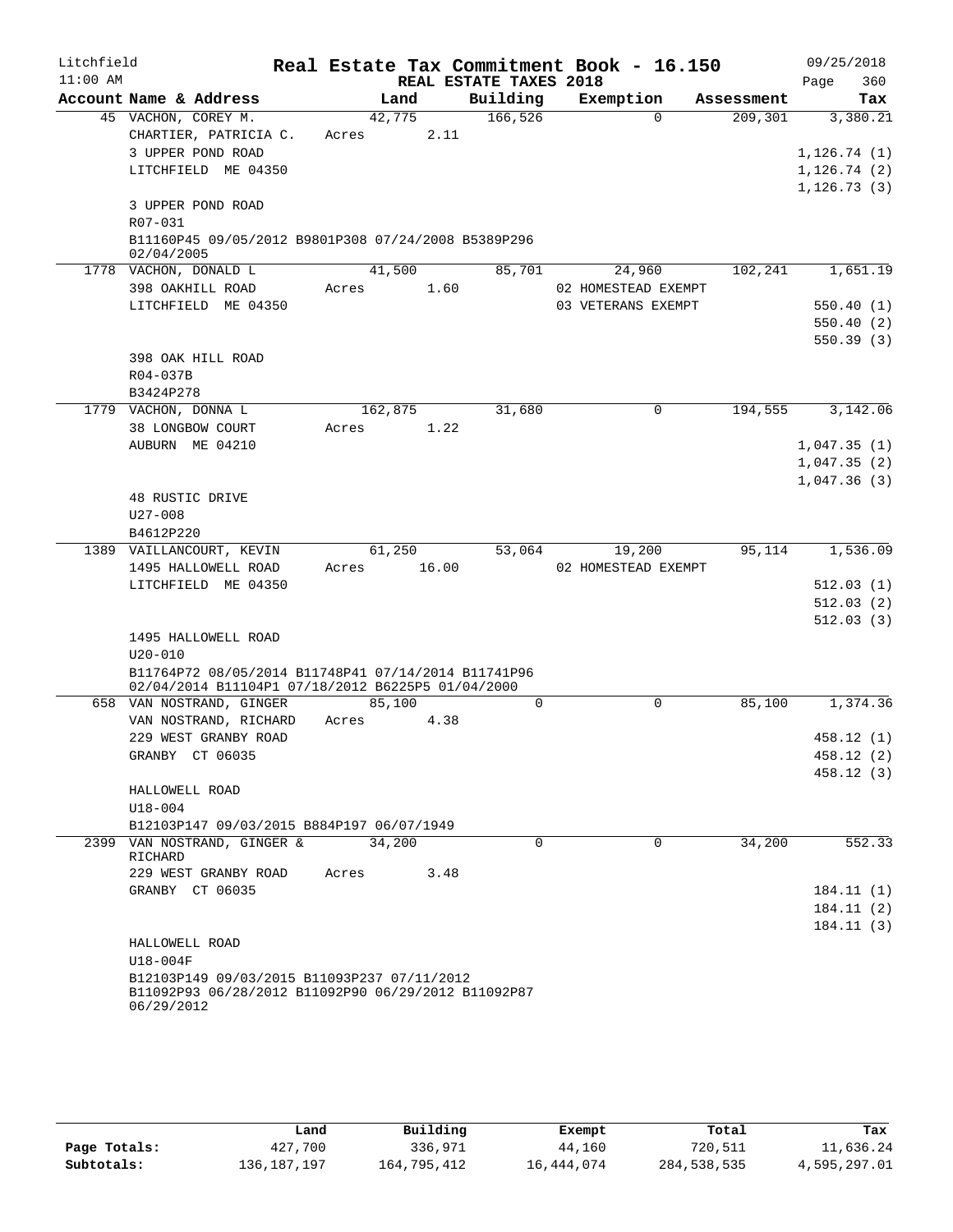| Litchfield   |                                                     |       |                        |          | Real Estate Tax Commitment Book - 16.150 |            | 09/25/2018  |
|--------------|-----------------------------------------------------|-------|------------------------|----------|------------------------------------------|------------|-------------|
| $11:00$ AM   |                                                     |       | REAL ESTATE TAXES 2018 |          |                                          |            | 361<br>Page |
|              | Account Name & Address                              |       | Land                   | Building | Exemption                                | Assessment | Tax         |
|              | 2100 VAN NOSTRAND, RICHARD                          |       | 179,650                | 103, 183 | $\Omega$                                 | 282,833    | 4,567.75    |
|              | VAN NOSTRAND GINGER                                 | Acres | 1.90                   |          |                                          |            |             |
|              | 229 W GRANBY RD                                     |       |                        |          |                                          |            | 1,522.58(1) |
|              | GRANBY CT 06035                                     |       |                        |          |                                          |            | 1,522.58(2) |
|              |                                                     |       |                        |          |                                          |            | 1,522.59(3) |
|              | 26 GAMAGE DRIVE                                     |       |                        |          |                                          |            |             |
|              | $U18-004B$                                          |       |                        |          |                                          |            |             |
|              | B5771P122 10/19/1998                                |       |                        |          |                                          |            |             |
|              | 384 VANARSDALE, RUTH J.                             |       | 82,400                 | 103,825  | 19,200                                   | 167,025    | 2,697.45    |
|              | 294 PINE TREE ROAD                                  |       | Acres 59.00            |          | 02 HOMESTEAD EXEMPT                      |            |             |
|              | LITCHFIELD ME 04350                                 |       |                        |          |                                          |            | 899.15 (1)  |
|              |                                                     |       |                        |          |                                          |            | 899.15 (2)  |
|              |                                                     |       |                        |          |                                          |            | 899.15 (3)  |
|              | 294 PINE TREE ROAD                                  |       |                        |          |                                          |            |             |
|              | R10-035                                             |       |                        |          |                                          |            |             |
|              | B2633P159 12/08/2003                                |       |                        |          |                                          |            |             |
|              | 1783 VANDENBOSSCHE, DAVID                           |       | 69,725                 | 110,901  | 19,200                                   | 161,426    | 2,607.03    |
|              | VANDENBOSSCHE, SANDRA<br>J                          |       | Acres 31.85            |          | 02 HOMESTEAD EXEMPT                      |            |             |
|              | 862 PLAINS ROAD                                     |       |                        |          |                                          |            | 869.01 (1)  |
|              | LITCHFIELD ME 04350                                 |       |                        |          |                                          |            | 869.01(2)   |
|              |                                                     |       |                        |          |                                          |            | 869.01(3)   |
|              | 862 PLAINS ROAD                                     |       |                        |          |                                          |            |             |
|              | R09-040                                             |       |                        |          |                                          |            |             |
|              | 2071 VANDENBOSSCHE, THOMAS J 48,600                 |       |                        | 142,635  | 19,200                                   | 172,035    | 2,778.37    |
|              | PO BOX 233                                          | Acres | 5.00                   |          | 02 HOMESTEAD EXEMPT                      |            |             |
|              | LITCHFIELD ME 04350                                 |       |                        |          |                                          |            | 926.12(1)   |
|              |                                                     |       |                        |          |                                          |            | 926.12(2)   |
|              |                                                     |       |                        |          |                                          |            | 926.13(3)   |
|              | 100 THORNTON LANE                                   |       |                        |          |                                          |            |             |
|              | R06-023D                                            |       |                        |          |                                          |            |             |
|              | B5364P114 05/20/1997                                |       |                        |          |                                          |            |             |
|              | 2660 VANDERWEIDE, BRADLEY L. 70,000                 |       |                        | 71,858   | 0                                        | 141,858    | 2,291.01    |
|              | RIDOLFO, ALFRED C.                                  |       | Acres 1.00             |          |                                          |            |             |
|              | 135 JACKSON STREET                                  |       |                        |          |                                          |            | 763.67(1)   |
|              | FISHKILL NY 12524                                   |       |                        |          |                                          |            | 763.67(2)   |
|              |                                                     |       |                        |          |                                          |            | 763.67(3)   |
|              | 24 LINTONIA DRIVE                                   |       |                        |          |                                          |            |             |
|              | $U13 - 013 - 14$                                    |       |                        |          |                                          |            |             |
|              | B12532P175 02/07/2017 B11728P115 07/01/2014         |       |                        |          |                                          |            |             |
|              | 1793 VANNAH JR, DONALD K                            |       | 40,750                 | 64,393   | 19,200                                   | 85,943     | 1,387.98    |
|              | 291 BUKER ROAD                                      | Acres | 1.30                   |          | 02 HOMESTEAD EXEMPT                      |            |             |
|              | LITCHFIELD ME 04350                                 |       |                        |          |                                          |            | 462.66(1)   |
|              |                                                     |       |                        |          |                                          |            | 462.66(2)   |
|              |                                                     |       |                        |          |                                          |            | 462.66(3)   |
|              | 291 BUKER ROAD                                      |       |                        |          |                                          |            |             |
|              | R05-047                                             |       |                        |          |                                          |            |             |
|              | B6449P246                                           |       |                        |          |                                          |            |             |
|              | 2092 VANNAH TIMOTHY                                 |       | 38,600                 | 57,329   | 19,200                                   | 76,729     | 1,239.17    |
|              | P O BOX 195                                         | Acres | 1.00                   |          | 02 HOMESTEAD EXEMPT                      |            |             |
|              | LITCHFIELD ME 04350                                 |       |                        |          |                                          |            | 413.06(1)   |
|              |                                                     |       |                        |          |                                          |            | 413.06(2)   |
|              |                                                     |       |                        |          |                                          |            | 413.05 (3)  |
|              | 47 THORNTON LANE                                    |       |                        |          |                                          |            |             |
|              | R06-023B-1                                          |       |                        |          |                                          |            |             |
|              | B9164P284 11/22/2006 B9152P205 11/17/2006 B5704P109 |       |                        |          |                                          |            |             |
|              | 08/17/1998                                          |       |                        |          |                                          |            |             |
|              |                                                     |       |                        |          |                                          |            |             |
|              |                                                     |       |                        |          |                                          |            |             |
|              |                                                     | Land  | Building               |          | Exempt                                   | Total      | Tax         |
| Page Totals: | 529,725                                             |       | 654,124                |          | 96,000                                   | 1,087,849  | 17,568.76   |

**Subtotals:** 136,716,922 165,449,536 16,540,074 285,626,384 4,612,865.77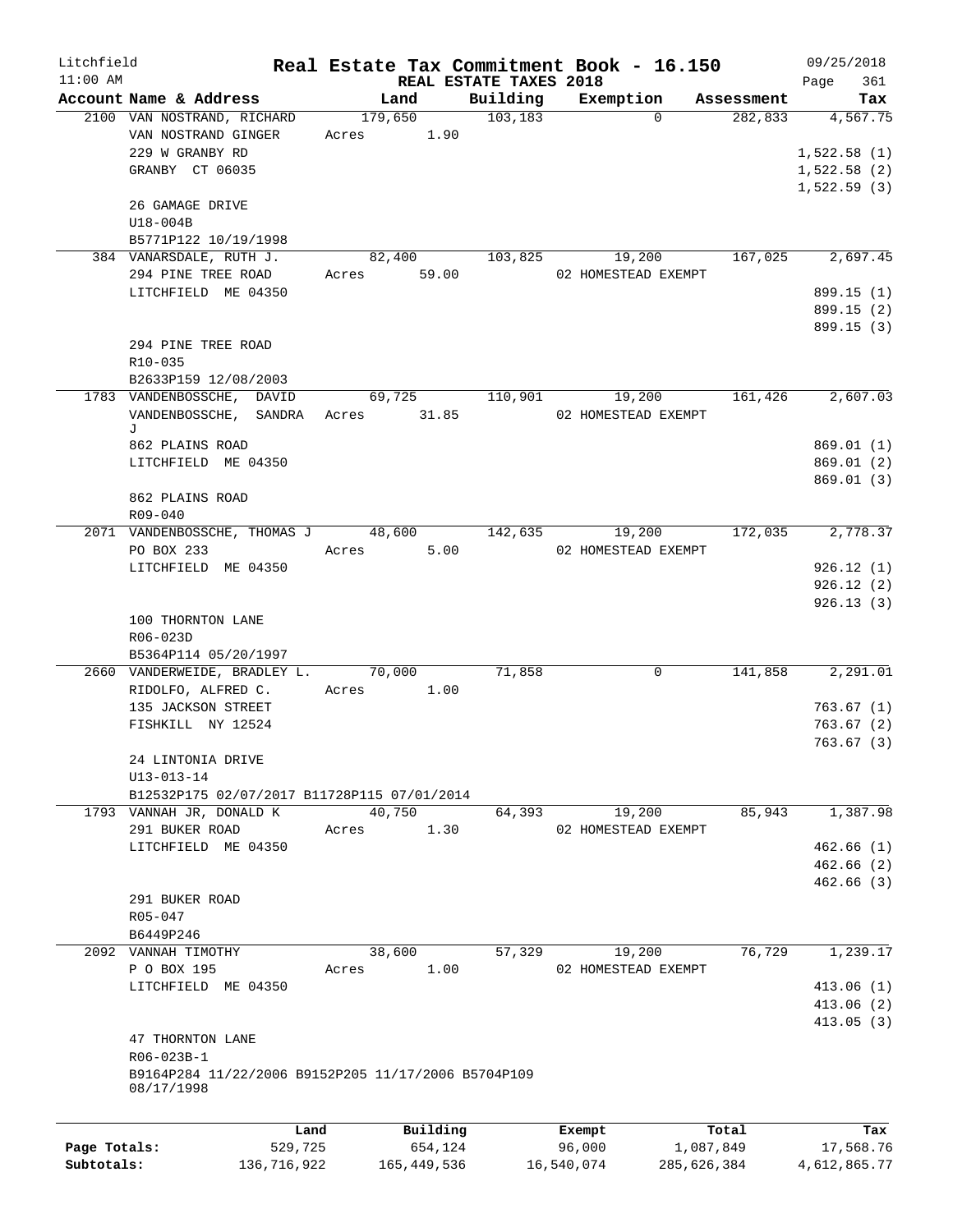| Litchfield |                                           |        |      |                        | Real Estate Tax Commitment Book - 16.150 |            | 09/25/2018  |
|------------|-------------------------------------------|--------|------|------------------------|------------------------------------------|------------|-------------|
| $11:00$ AM |                                           |        |      | REAL ESTATE TAXES 2018 |                                          |            | 362<br>Page |
|            | Account Name & Address                    | Land   |      | Building               | Exemption                                | Assessment | Tax         |
|            | 2294 VANNAH, DARRYL & ANGELA              | 42,500 |      | 88,974                 | $\Omega$                                 | 131,474    | 2,123.31    |
|            | 2433 HALLOWELL ROAD                       | Acres  | 2.00 |                        |                                          |            |             |
|            | LITCHFIELD ME 04350                       |        |      |                        |                                          |            | 707.77(1)   |
|            |                                           |        |      |                        |                                          |            | 707.77(2)   |
|            |                                           |        |      |                        |                                          |            | 707.77(3)   |
|            | 2433 HALLOWELL ROAD                       |        |      |                        |                                          |            |             |
|            | R06-010B                                  |        |      |                        |                                          |            |             |
|            | B11963P91 04/17/2015 B7035P276 08/22/2002 |        |      |                        |                                          |            |             |
|            | 1789 VANNAH, DONALD K                     | 43,000 |      | 30,527                 | 19,200                                   | 54,327     | 877.38      |
|            | 558 HUNTINGTON HILL<br>ROAD               | Acres  | 2.20 |                        | 02 HOMESTEAD EXEMPT                      |            |             |
|            | LITCHFIELD ME 04350                       |        |      |                        |                                          |            | 292.46(1)   |
|            |                                           |        |      |                        |                                          |            | 292.46(2)   |
|            |                                           |        |      |                        |                                          |            | 292.46(3)   |
|            | 558 HUNTINGTON HILL                       |        |      |                        |                                          |            |             |
|            | ROAD                                      |        |      |                        |                                          |            |             |
|            | R06-030                                   |        |      |                        |                                          |            |             |
|            | B1077P494                                 |        |      |                        |                                          |            |             |
|            | 2765 VANNAH, KATHLEEN M                   | 38,600 |      | $\mathbf 0$            | $\mathbf 0$                              | 38,600     | 623.39      |
|            | VANNAH, RUSSELL E                         | Acres  | 5.80 |                        |                                          |            |             |
|            | 49 WOODLAND LANE                          |        |      |                        |                                          |            | 207.80(1)   |
|            | Litchfield ME 04350                       |        |      |                        |                                          |            | 207.80(2)   |
|            |                                           |        |      |                        |                                          |            | 207.79(3)   |
|            | WOODLAND LANE                             |        |      |                        |                                          |            |             |
|            | R11-042G                                  |        |      |                        |                                          |            |             |
|            | B10424P259 05/24/2010                     |        |      |                        |                                          |            |             |
|            | 189 VANNAH, KATHLEEN M &<br>RUSSELL E     | 53,310 |      | 92,054                 | $\mathbf 0$                              | 145,364    | 2,347.63    |
|            | 49 WOODLAND LANE                          | Acres  | 8.21 |                        |                                          |            |             |
|            | LITCHFIELD ME 04350                       |        |      |                        |                                          |            | 782.54(1)   |
|            |                                           |        |      |                        |                                          |            | 782.54 (2)  |
|            |                                           |        |      |                        |                                          |            | 782.55(3)   |
|            | 49 WOODLAND LANE                          |        |      |                        |                                          |            |             |
|            | R11-042E                                  |        |      |                        |                                          |            |             |
|            | B6611P208 08/30/2001                      |        |      |                        |                                          |            |             |
|            | 1790 VANNAH, LINDA M                      | 39,600 |      | 82,808                 | 19,200                                   | 103,208    | 1,666.81    |
|            | P O BOX 195                               | Acres  | 1.40 |                        | 02 HOMESTEAD EXEMPT                      |            |             |
|            | LITCHFIELD ME 04350                       |        |      |                        |                                          |            | 555.60 (1)  |
|            |                                           |        |      |                        |                                          |            | 555.60(2)   |
|            |                                           |        |      |                        |                                          |            | 555.61(3)   |
|            | 27 THORNTON LANE                          |        |      |                        |                                          |            |             |
|            | R06-023B                                  |        |      |                        |                                          |            |             |
|            | B4112P219                                 |        |      |                        |                                          |            |             |
|            | 514 VANNAH, RUSSELL                       |        | 0    | 9,396                  | 0                                        | 9,396      | 151.75      |
|            | 558 HUNTINGTON HILL                       |        |      |                        |                                          |            |             |
|            | ROAD                                      |        |      |                        |                                          |            |             |
|            | LITCHFIELD ME 04350                       |        |      |                        |                                          |            | 50.58(1)    |
|            |                                           |        |      |                        |                                          |            | 50.58(2)    |
|            |                                           |        |      |                        |                                          |            | 50.59(3)    |
|            | 24 BUSH LANE                              |        |      |                        |                                          |            |             |
|            | R03-006-ON-10                             |        |      |                        |                                          |            |             |

|              | Land        | Building    | Exempt     | Total       | Tax          |
|--------------|-------------|-------------|------------|-------------|--------------|
| Page Totals: | 217,010     | 303,759     | 38,400     | 482,369     | 7,790.27     |
| Subtotals:   | 136,933,932 | 165,753,295 | 16,578,474 | 286,108,753 | 4,620,656.04 |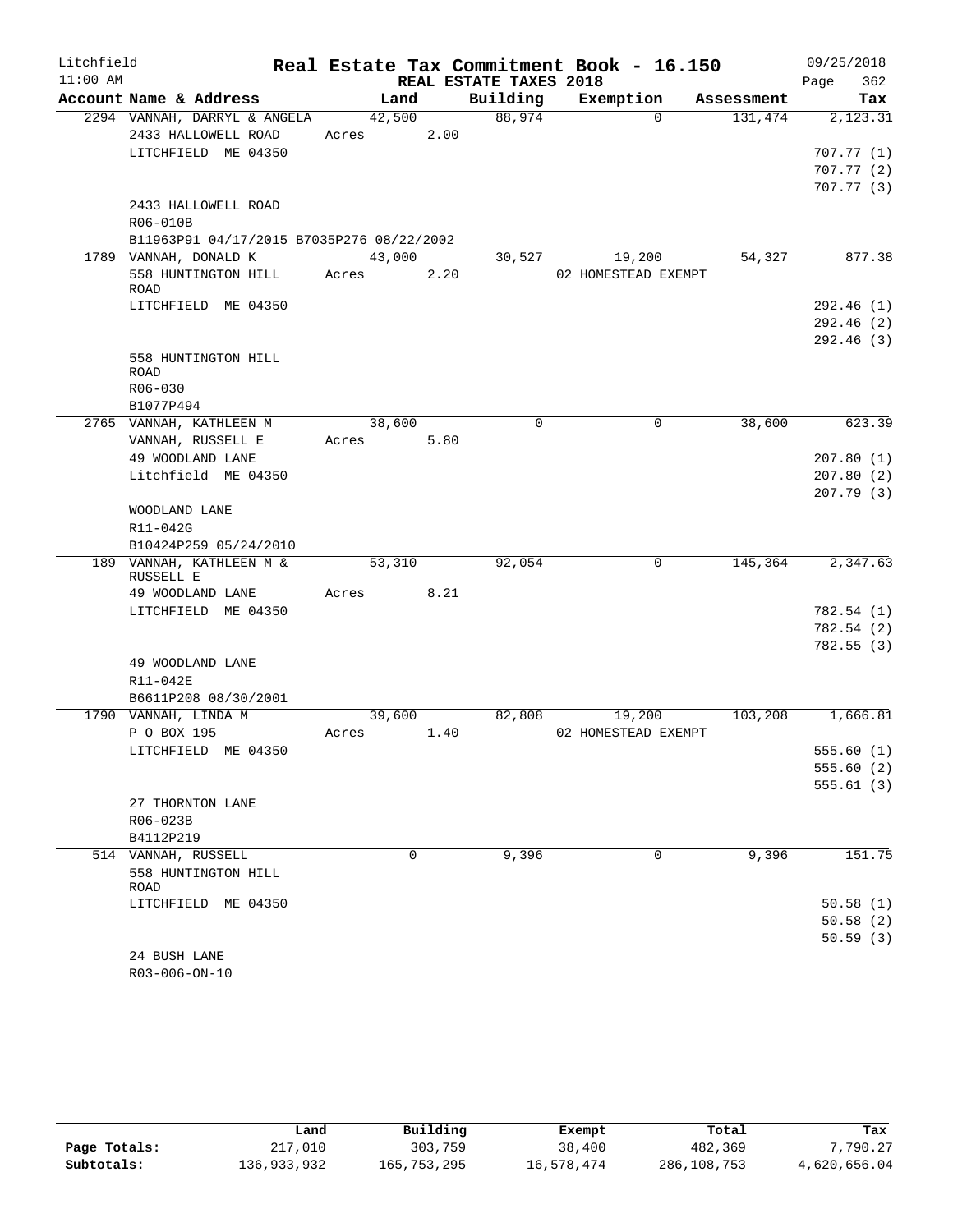| Litchfield |                                                             |         |      |                        | Real Estate Tax Commitment Book - 16.150 |            | 09/25/2018  |
|------------|-------------------------------------------------------------|---------|------|------------------------|------------------------------------------|------------|-------------|
| $11:00$ AM |                                                             |         |      | REAL ESTATE TAXES 2018 |                                          |            | 363<br>Page |
|            | Account Name & Address                                      | Land    |      | Building               | Exemption                                | Assessment | Tax         |
|            | 1517 VANNAH, STACEY L.                                      | 18,118  |      | 90, 203                | $\Omega$                                 | 108,321    | 1,749.38    |
|            | VANNAH DONALD F SR                                          | Acres   | 0.23 |                        |                                          |            |             |
|            | 17 PELICAN DRIVE                                            |         |      |                        |                                          |            | 583.13(1)   |
|            | LITCHFIELD ME 04350                                         |         |      |                        |                                          |            | 583.13(2)   |
|            |                                                             |         |      |                        |                                          |            | 583.12(3)   |
|            | 17 PELICAN DRIVE                                            |         |      |                        |                                          |            |             |
|            | $U24 - 020$<br>B6020P41 08/19/0999                          |         |      |                        |                                          |            |             |
|            | 1145 VANNAH, STACEY L.                                      | 48,550  |      | $\mathbf 0$            | $\mathbf 0$                              | 48,550     | 784.08      |
|            | VANNAH, DONALD F.                                           | Acres   | 1.58 |                        |                                          |            |             |
|            | 17 PELICAN DRIVE                                            |         |      |                        |                                          |            | 261.36(1)   |
|            | LITCHFIELD ME 04350                                         |         |      |                        |                                          |            | 261.36(2)   |
|            |                                                             |         |      |                        |                                          |            | 261.36(3)   |
|            | PELICAN DRIVE                                               |         |      |                        |                                          |            |             |
|            | $U24 - 021$                                                 |         |      |                        |                                          |            |             |
|            | B12196P215 12/30/2015 B1556P269                             |         |      |                        |                                          |            |             |
|            | 1146 VANNAH, STACEY L.                                      | 45,010  |      | $\Omega$               | $\Omega$                                 | 45,010     | 726.91      |
|            | VANNAH, DONALD S.                                           | Acres   | 0.18 |                        |                                          |            |             |
|            | 17 PELICAN DRIVE                                            |         |      |                        |                                          |            | 242.30(1)   |
|            | LITCHFIELD ME 04350                                         |         |      |                        |                                          |            | 242.30(2)   |
|            |                                                             |         |      |                        |                                          |            | 242.31(3)   |
|            | WHIPPOORWILL ROAD                                           |         |      |                        |                                          |            |             |
|            | $U24 - 002$                                                 |         |      |                        |                                          |            |             |
|            | B12196P215 12/30/2015 B1556P269<br>1515 VANNAH, STACEY L. & |         |      | 0                      | 0                                        | 17,605     | 284.32      |
|            | DONALD F., SR.                                              | 17,605  |      |                        |                                          |            |             |
|            | 17 PELICAN DRIVE                                            | Acres   | 0.07 |                        |                                          |            |             |
|            | LITCHFIELD ME 04350                                         |         |      |                        |                                          |            | 94.77 (1)   |
|            |                                                             |         |      |                        |                                          |            | 94.77 (2)   |
|            |                                                             |         |      |                        |                                          |            | 94.78 (3)   |
|            | WHIPPOORWILL ROAD                                           |         |      |                        |                                          |            |             |
|            | $U24 - 001$                                                 |         |      |                        |                                          |            |             |
|            | B6020P41 09/09/1999                                         |         |      |                        |                                          |            |             |
|            | 1516 VANNAH, STACEY L. &<br>DONALD F., SR.                  | 62,350  |      | 1,567                  | 0                                        | 63,917     | 1,032.26    |
|            | 17 PELICAN DRIVE                                            | Acres   | 4.60 |                        |                                          |            |             |
|            | LITCHFIELD ME 04350                                         |         |      |                        |                                          |            | 344.09(1)   |
|            |                                                             |         |      |                        |                                          |            | 344.09 (2)  |
|            |                                                             |         |      |                        |                                          |            | 344.08(3)   |
|            | PURGATORY STREAM                                            |         |      |                        |                                          |            |             |
|            | $U24 - 018$                                                 |         |      |                        |                                          |            |             |
|            | B12261P183 03/28/2016 B6020P41 08/19/1999                   |         |      |                        |                                          |            |             |
|            | 1713 VARANELLI NANCY RUTH                                   | 179,488 |      | 47,917                 | $\Omega$                                 | 227,405    | 3,672.59    |
|            | VARANELLI MICHAEL                                           | Acres   | 0.68 |                        |                                          |            |             |
|            | 857 1ST AVENUE                                              |         |      |                        |                                          |            | 1,224.20(1) |
|            | FRANKLIN SQUARE NY<br>11010                                 |         |      |                        |                                          |            | 1,224.20(2) |
|            |                                                             |         |      |                        |                                          |            | 1,224.19(3) |
|            | 6 WILBUR DRIVE                                              |         |      |                        |                                          |            |             |
|            | U29-008B                                                    |         |      |                        |                                          |            |             |
|            | B9166P319 11/10/2006 B8137P98 09/20/2004 B4257P53           |         |      |                        |                                          |            |             |

|              | Land        | Building    | Exempt     | Total       | Tax          |
|--------------|-------------|-------------|------------|-------------|--------------|
| Page Totals: | 371,121     | 139,687     |            | 510,808     | 8,249.54     |
| Subtotals:   | 137,305,053 | 165,892,982 | 16,578,474 | 286,619,561 | 4,628,905.58 |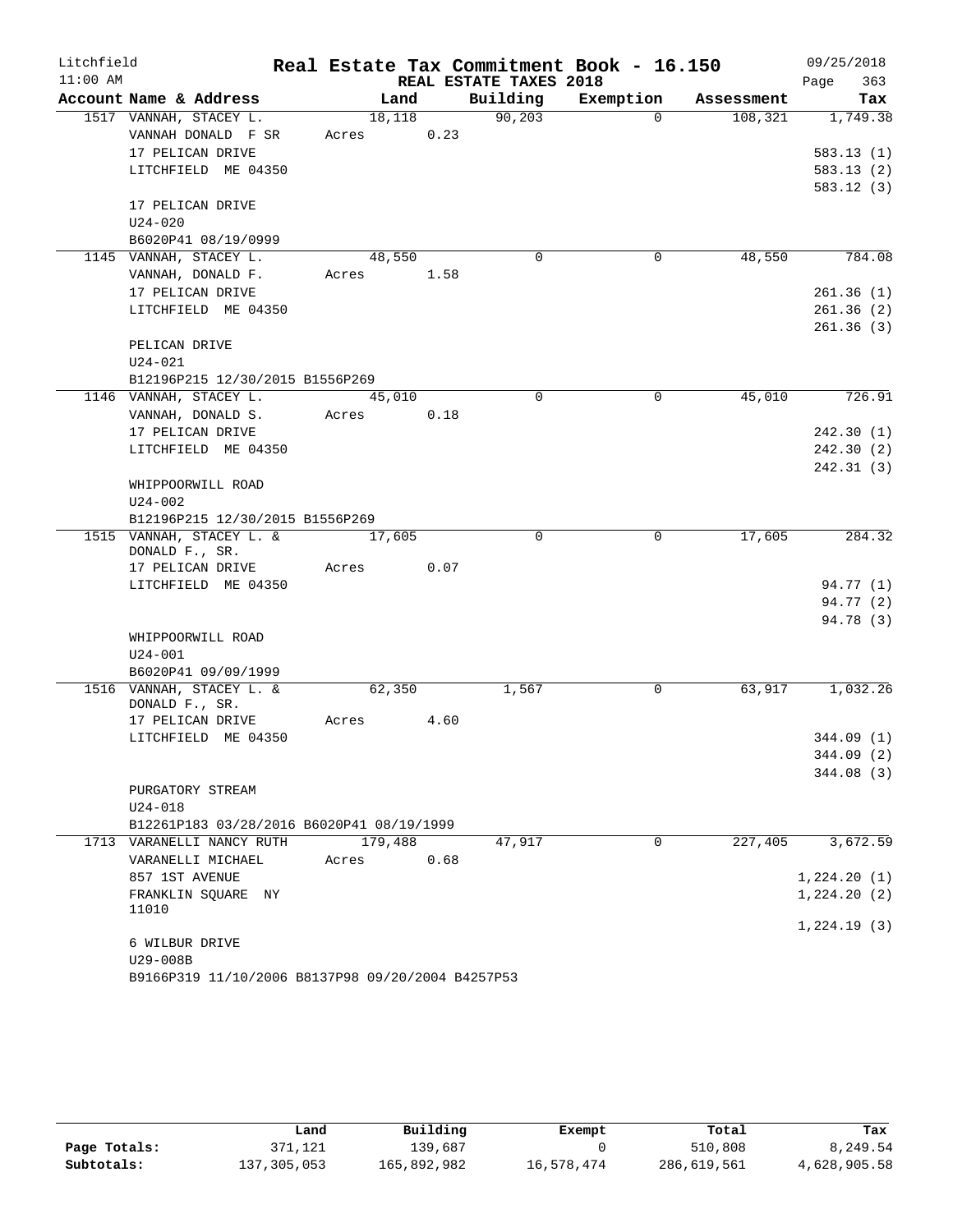| Litchfield |                                                                                           |        |       |                        | Real Estate Tax Commitment Book - 16.150 |            | 09/25/2018              |
|------------|-------------------------------------------------------------------------------------------|--------|-------|------------------------|------------------------------------------|------------|-------------------------|
| $11:00$ AM |                                                                                           |        |       | REAL ESTATE TAXES 2018 |                                          |            | Page<br>364             |
|            | Account Name & Address                                                                    |        | Land  | Building               | Exemption                                | Assessment | Tax                     |
|            | 1714 VARANELLI, NANCY<br>TATTERSALL, ROBERT, CAROL Acres<br>TATTERSALL-DAVIS<br>(TRUSTEE) | 68,306 | 56.00 | $\Omega$               | $\Omega$                                 | 68,306     | 1,103.14                |
|            | 857 1ST AVENUE<br>FRANKLIN SQUARE NY                                                      |        |       |                        |                                          |            | 367.71 (1)<br>367.71(2) |
|            | 11010                                                                                     |        |       |                        |                                          |            | 367.72(3)               |
|            | PEACEPIPE DRIVE<br>$R14 - 004$                                                            |        |       |                        |                                          |            |                         |
|            | B11972P28 05/06/2015 B9780P38 07/02/2008 B2049P43<br>10/20/1981 B2047P296                 |        |       |                        |                                          |            |                         |
|            | 1518 VICKERY, DONALD R.                                                                   | 52,700 |       | 109,227                | 19,200                                   | 142,727    | 2,305.04                |
|            | TURNER PATRICIA L                                                                         | Acres  | 6.20  |                        | 02 HOMESTEAD EXEMPT                      |            |                         |
|            | PO BOX 45                                                                                 |        |       |                        |                                          |            | 768.35 (1)              |
|            | 37 STEVENSTOWN ROAD                                                                       |        |       |                        |                                          |            | 768.35(2)               |
|            | LITCHFIELD ME 04350<br>37 STEVENSTOWN ROAD<br>$R13 - 038$                                 |        |       |                        |                                          |            | 768.34(3)               |
|            | B7375P318 04/28/2003                                                                      |        |       |                        |                                          |            |                         |
| 2598       | VINCENT DAWN M<br>MURPHY MICHAEL L                                                        | 44,275 |       | 93,842                 | 19,200                                   | 118,917    | 1,920.51                |
|            | 2630 HALLOWELL ROAD                                                                       | Acres  | 2.71  |                        | 02 HOMESTEAD EXEMPT                      |            | 640.17 (1)              |
|            | LITCHFIELD ME 04350                                                                       |        |       |                        |                                          |            | 640.17(2)               |
|            |                                                                                           |        |       |                        |                                          |            | 640.17(3)               |
|            | 2630 HALLOWELL ROAD<br>R02-031A<br>B8864P64 04/10/2006                                    |        |       |                        |                                          |            |                         |
|            | 1441 VINCENT, ARNOLD T.                                                                   | 59,474 |       | 33,626                 | $\mathsf{O}$                             | 93,100     | 1,503.56                |
|            | VINCENT, CAROLE T.                                                                        | Acres  | 0.14  |                        |                                          |            |                         |
|            | 188 BROADMOOR LANE                                                                        |        |       |                        |                                          |            | 501.19(1)               |
|            | ROTONDA WEST FL 33947                                                                     |        |       |                        |                                          |            | 501.19(2)<br>501.18(3)  |
|            | 91 ROSSER DRIVE<br>$U17 - 015$                                                            |        |       |                        |                                          |            |                         |
|            | B11499P113 08/13/2013 B11482P218 08/15/2013<br>B6917P324                                  |        |       |                        |                                          |            |                         |
|            | 672 VOGEL, JONATHAN P.                                                                    |        | 2,800 | $\Omega$               | 0                                        | 2,800      | 45.22                   |
|            | VOGEL, REBECCA L.                                                                         | Acres  | 0.10  |                        |                                          |            |                         |
|            | 207 WINSOR ROAD<br>CHINA ME 04358                                                         |        |       |                        |                                          |            | 15.07(1)<br>15.07(2)    |
|            |                                                                                           |        |       |                        |                                          |            | 15.08(3)                |
|            | PERKINS ROAD                                                                              |        |       |                        |                                          |            |                         |
|            | R05-039                                                                                   |        |       |                        |                                          |            |                         |
|            | B12600P101 05/10/2017 B5572P102                                                           |        |       |                        |                                          |            |                         |
|            | 2524 VOORHEES KENNETH                                                                     | 32,000 |       | 0                      | 0                                        | 32,000     | 516.80                  |
|            | SCHNECKENBURGER MARY                                                                      | Acres  | 2.60  |                        |                                          |            |                         |
|            | 73 FERRIN ROAD                                                                            |        |       |                        |                                          |            | 172.27(1)               |
|            | LITCHFIELD ME 04350                                                                       |        |       |                        |                                          |            | 172.27(2)               |
|            | FERRIN ROAD                                                                               |        |       |                        |                                          |            | 172.26(3)               |
|            | R03-115                                                                                   |        |       |                        |                                          |            |                         |
|            | B3131P252 04/08/1987                                                                      |        |       |                        |                                          |            |                         |

|              | Land        | Building      | Exempt     | Total       | Tax          |
|--------------|-------------|---------------|------------|-------------|--------------|
| Page Totals: | 259,555     | 236,695       | 38,400     | 457,850     | .394.27      |
| Subtotals:   | 137,564,608 | 166, 129, 677 | 16,616,874 | 287,077,411 | 4,636,299.85 |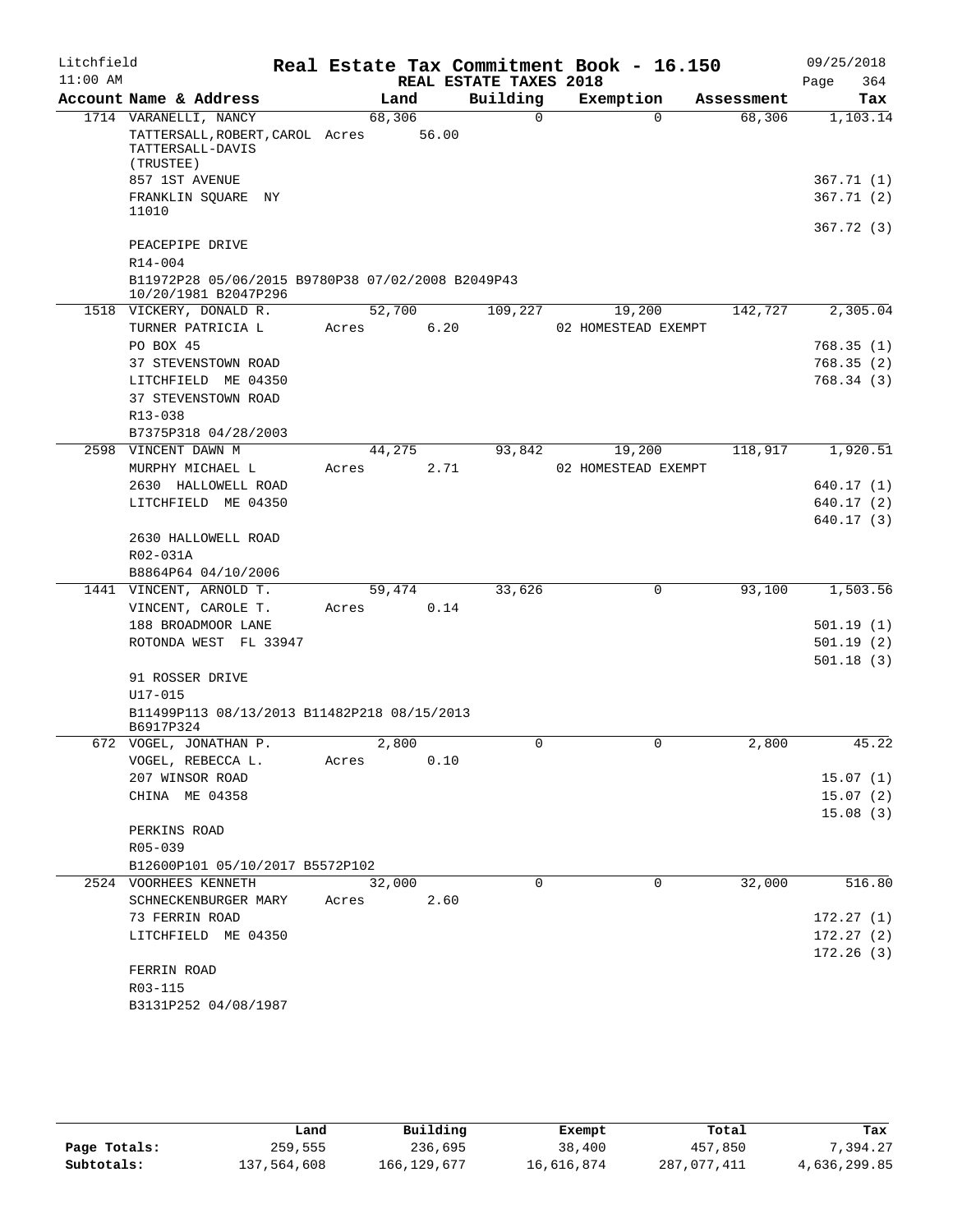| Litchfield |                          |       |        |       |                        | Real Estate Tax Commitment Book - 16.150 |            |      | 09/25/2018 |
|------------|--------------------------|-------|--------|-------|------------------------|------------------------------------------|------------|------|------------|
| $11:00$ AM |                          |       |        |       | REAL ESTATE TAXES 2018 |                                          |            | Page | 365        |
|            | Account Name & Address   |       | Land   |       | Building               | Exemption                                | Assessment |      | Tax        |
|            | 2525 VOORHEES KENNETH    |       | 34,250 |       | $\Omega$               | $\Omega$                                 | 34,250     |      | 553.14     |
|            | SCHNECKENBURGER MARY     | Acres |        | 3.50  |                        |                                          |            |      |            |
|            | 73 FERRIN ROAD           |       |        |       |                        |                                          |            |      | 184.38 (1) |
|            | LITCHFIELD ME 04350      |       |        |       |                        |                                          |            |      | 184.38(2)  |
|            |                          |       |        |       |                        |                                          |            |      | 184.38(3)  |
|            | FERRIN ROAD              |       |        |       |                        |                                          |            |      |            |
|            | R03-116                  |       |        |       |                        |                                          |            |      |            |
|            | B3131P252 04/08/1987     |       |        |       |                        |                                          |            |      |            |
|            | 1800 VOORHEES, KENNETH   |       | 44,250 |       | 85,468                 | 19,200                                   | 110,518    |      | 1,784.87   |
|            | SCHNECKENBURGER MARY     | Acres |        | 2.70  |                        | 02 HOMESTEAD EXEMPT                      |            |      |            |
|            | 73 FERRIN ROAD           |       |        |       |                        |                                          |            |      | 594.96 (1) |
|            | LITCHFIELD ME 04350      |       |        |       |                        |                                          |            |      | 594.96 (2) |
|            |                          |       |        |       |                        |                                          |            |      | 594.95 (3) |
|            | 73 FERRIN ROAD           |       |        |       |                        |                                          |            |      |            |
|            | R03-114                  |       |        |       |                        |                                          |            |      |            |
|            | B3131P252 04/08/1987     |       |        |       |                        |                                          |            |      |            |
|            | 1801 VOORHEES, KENNETH S |       | 44,265 |       | 365                    | 0                                        | 44,630     |      | 720.77     |
|            | 73 FERRIN ROAD           | Acres |        | 11.22 |                        |                                          |            |      |            |
|            | LITCHFIELD ME 04350      |       |        |       |                        |                                          |            |      | 240.26(1)  |
|            |                          |       |        |       |                        |                                          |            |      | 240.26(2)  |
|            |                          |       |        |       |                        |                                          |            |      | 240.25(3)  |
|            | FERRIN ROAD              |       |        |       |                        |                                          |            |      |            |
|            | R03-111                  |       |        |       |                        |                                          |            |      |            |
|            | B4420P184                |       |        |       |                        |                                          |            |      |            |
|            | 1802 VYE, KATHRYN E      |       | 43,750 |       | 31,951                 | 0                                        | 75,701     |      | 1,222.57   |
|            | VYE, CARLETON            | Acres |        | 2.50  |                        |                                          |            |      |            |
|            | 46 WENTZELL ROAD         |       |        |       |                        |                                          |            |      | 407.52(1)  |
|            | LITCHFIELD ME 04350      |       |        |       |                        |                                          |            |      | 407.52(2)  |
|            |                          |       |        |       |                        |                                          |            |      | 407.53 (3) |
|            | 46 WENTZELL ROAD         |       |        |       |                        |                                          |            |      |            |
|            | R03-085B                 |       |        |       |                        |                                          |            |      |            |
|            | B10569P19 10/22/2010     |       |        |       |                        |                                          |            |      |            |

|              | ⊥and        | Building    | Exempt     | Total         | Tax          |
|--------------|-------------|-------------|------------|---------------|--------------|
| Page Totals: | 166,515     | 117,784     | 19,200     | 265,099       | 4,281.35     |
| Subtotals:   | 137,731,123 | 166,247,461 | 16,636,074 | 287, 342, 510 | 4,640,581.20 |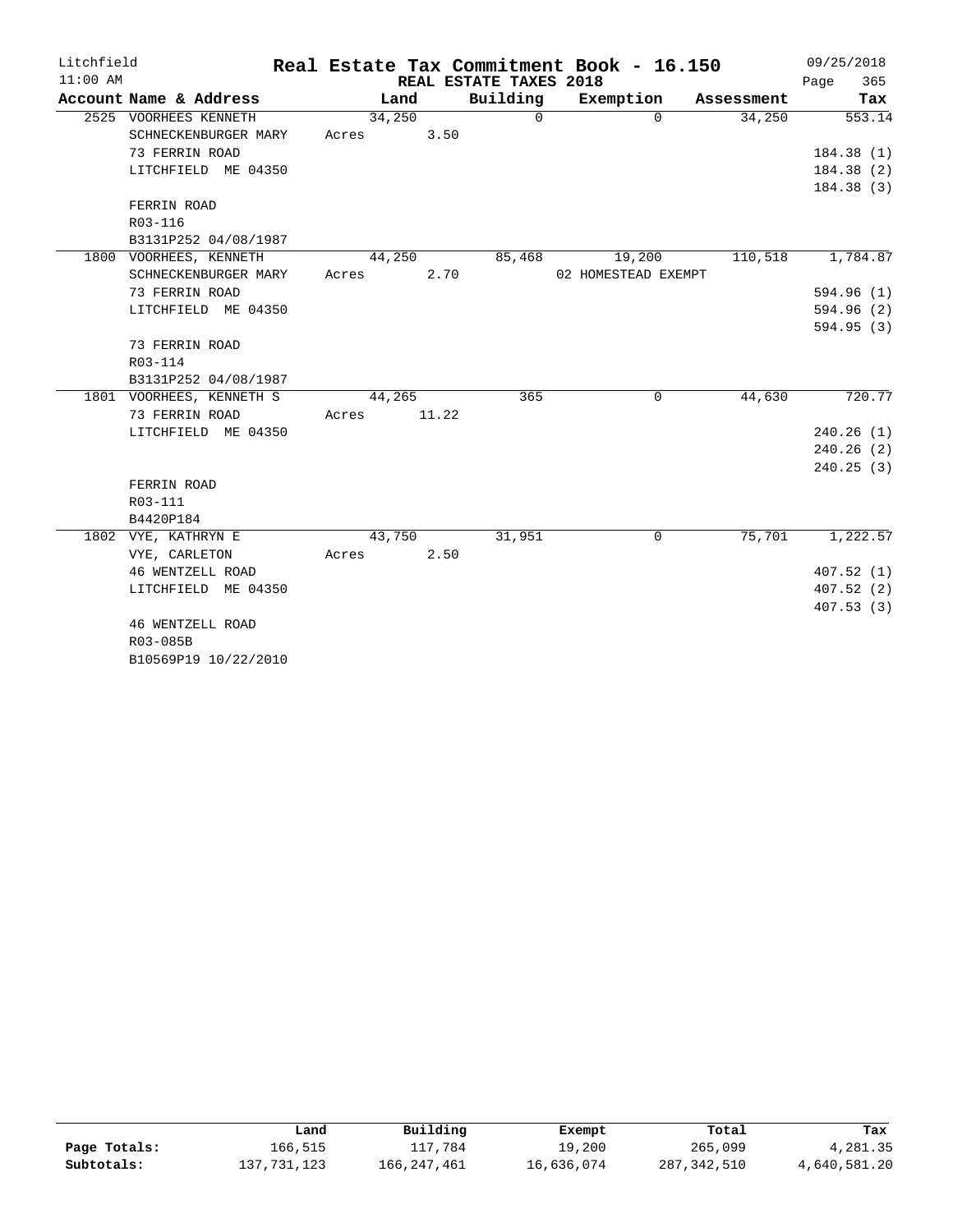| Litchfield<br>$11:00$ AM |                                                                                                              |             |         | Real Estate Tax Commitment Book - 16.150<br>REAL ESTATE TAXES 2018 |                     |                      | 09/25/2018<br>Page<br>366 |
|--------------------------|--------------------------------------------------------------------------------------------------------------|-------------|---------|--------------------------------------------------------------------|---------------------|----------------------|---------------------------|
|                          | Account Name & Address                                                                                       |             | Land    | Building                                                           |                     | Exemption Assessment | Tax                       |
|                          | 695 WADDELL, THOMAS E.                                                                                       |             | 112,325 | 76,037                                                             | 24,960              | 163,402              | 2,638.94                  |
|                          | DUNN, MARILYN                                                                                                | Acres       | 2.35    |                                                                    | 02 HOMESTEAD EXEMPT |                      |                           |
|                          | 39 GORDON LANE                                                                                               |             |         |                                                                    | 03 VETERANS EXEMPT  |                      | 879.65(1)                 |
|                          | LITCHFIELD ME 04350                                                                                          |             |         |                                                                    |                     |                      | 879.65(2)                 |
|                          |                                                                                                              |             |         |                                                                    |                     |                      | 879.64(3)                 |
|                          | 39 GORDON LANE                                                                                               |             |         |                                                                    |                     |                      |                           |
|                          | R09-017                                                                                                      |             |         |                                                                    |                     |                      |                           |
|                          | B9668P37 03/17/2008 B4731P244 07/25/1994                                                                     |             |         |                                                                    |                     |                      |                           |
|                          | 1803 WADE, NATHANIAL J.                                                                                      |             | 56,587  | 53,399                                                             | 24,960              | 85,026               | 1,373.17                  |
|                          | WADE, AMANDA J.                                                                                              | Acres 31.00 |         |                                                                    | 02 HOMESTEAD EXEMPT |                      |                           |
|                          | 126 HUNTINGTON HILL<br>ROAD                                                                                  |             |         |                                                                    | 03 VETERANS EXEMPT  |                      | 457.72 (1)                |
|                          | LITCHFIELD ME 04350                                                                                          |             |         |                                                                    |                     |                      | 457.72 (2)                |
|                          |                                                                                                              |             |         |                                                                    |                     |                      | 457.73 (3)                |
|                          | 126 HUNTINGTON HILL                                                                                          |             |         |                                                                    |                     |                      |                           |
|                          | ROAD                                                                                                         |             |         |                                                                    |                     |                      |                           |
|                          | R11-039                                                                                                      |             |         |                                                                    |                     |                      |                           |
|                          | B12324P286 06/10/2016 B1741P67                                                                               |             |         |                                                                    |                     |                      |                           |
|                          | 1688 WAGNER, BRIDGETT                                                                                        |             | 49,000  | 89,680                                                             | $\mathbf 0$         | 138,680              | 2,239.68                  |
|                          | 47 PINE TREE ROAD                                                                                            | Acres       | 4.60    |                                                                    |                     |                      |                           |
|                          | LITCHFIELD ME 04350                                                                                          |             |         |                                                                    |                     |                      | 746.56 (1)                |
|                          |                                                                                                              |             |         |                                                                    |                     |                      | 746.56 (2)                |
|                          |                                                                                                              |             |         |                                                                    |                     |                      | 746.56(3)                 |
|                          | 47 PINE TREE ROAD                                                                                            |             |         |                                                                    |                     |                      |                           |
|                          | R11-007A                                                                                                     |             |         |                                                                    |                     |                      |                           |
|                          | B12839P175 02/06/2018 B12689P137 08/11/2017<br>B10241P316 10/14/2009 B5255P270 10/31/1996                    |             |         |                                                                    |                     |                      |                           |
|                          | 1187 WAGNER, TODD R. 198,900                                                                                 |             |         | 148,379                                                            | $\mathsf{O}$        | 347,279              | 5,608.56                  |
|                          | BONN-WAGNER, BRIDGETTE Acres 1.02                                                                            |             |         |                                                                    |                     |                      |                           |
|                          | М.                                                                                                           |             |         |                                                                    |                     |                      |                           |
|                          | 469C FLAMINGO STREET                                                                                         |             |         |                                                                    |                     |                      | 1,869.52(1)               |
|                          | PHILADELPHIA PA 19128                                                                                        |             |         |                                                                    |                     |                      | 1,869.52(2)               |
|                          |                                                                                                              |             |         |                                                                    |                     |                      | 1,869.52(3)               |
|                          | 138 MANCHESTER LANE                                                                                          |             |         |                                                                    |                     |                      |                           |
|                          | $U11 - 049$                                                                                                  |             |         |                                                                    |                     |                      |                           |
|                          | B12856P58 02/06/2018 B11370P26 04/25/2013 B10518P289<br>09/02/2010 B9913P310 11/21/2008 B5341P302 01/22/1997 |             |         |                                                                    |                     |                      |                           |
|                          | 2406 WALKER FLORENCE H                                                                                       | 40,025      |         | 67,078                                                             | 24,960              | 82,143               | 1,326.61                  |
|                          | 222 RICHMOND ROAD                                                                                            | Acres       | 1.01    |                                                                    | 02 HOMESTEAD EXEMPT |                      |                           |
|                          | LITCHFIELD ME 04350                                                                                          |             |         |                                                                    | 03 VETERANS EXEMPT  |                      | 442.20 (1)                |
|                          |                                                                                                              |             |         |                                                                    |                     |                      | 442.20 (2)                |
|                          |                                                                                                              |             |         |                                                                    |                     |                      | 442.21 (3)                |
|                          | 222 RICHMOND ROAD                                                                                            |             |         |                                                                    |                     |                      |                           |
|                          | R03-095A                                                                                                     |             |         |                                                                    |                     |                      |                           |
|                          | B9162P172 11/04/2006                                                                                         |             |         |                                                                    |                     |                      |                           |
|                          | 881 WALKO, DAVID B                                                                                           |             | 34,400  | 113,813                                                            | 19,200              | 129,013              | 2,083.56                  |
|                          | 315 BUKER ROAD                                                                                               | Acres       | 0.80    |                                                                    | 02 HOMESTEAD EXEMPT |                      |                           |
|                          | LITCHFIELD ME 04350                                                                                          |             |         |                                                                    |                     |                      | 694.52 (1)                |
|                          |                                                                                                              |             |         |                                                                    |                     |                      | 694.52 (2)                |
|                          |                                                                                                              |             |         |                                                                    |                     |                      | 694.52 (3)                |
|                          | 315 BUKER ROAD                                                                                               |             |         |                                                                    |                     |                      |                           |
|                          | R05-041                                                                                                      |             |         |                                                                    |                     |                      |                           |
|                          | B12242P271 10/08/2008 B6838P99                                                                               |             |         |                                                                    |                     |                      |                           |
|                          |                                                                                                              |             |         |                                                                    |                     |                      |                           |

|              | Land        | Building    | Exempt     | Total       | Tax          |
|--------------|-------------|-------------|------------|-------------|--------------|
| Page Totals: | 491,237     | 548,386     | 94,080     | 945,543     | 15,270.52    |
| Subtotals:   | 138,222,360 | 166,795,847 | 16,730,154 | 288,288,053 | 4,655,851.72 |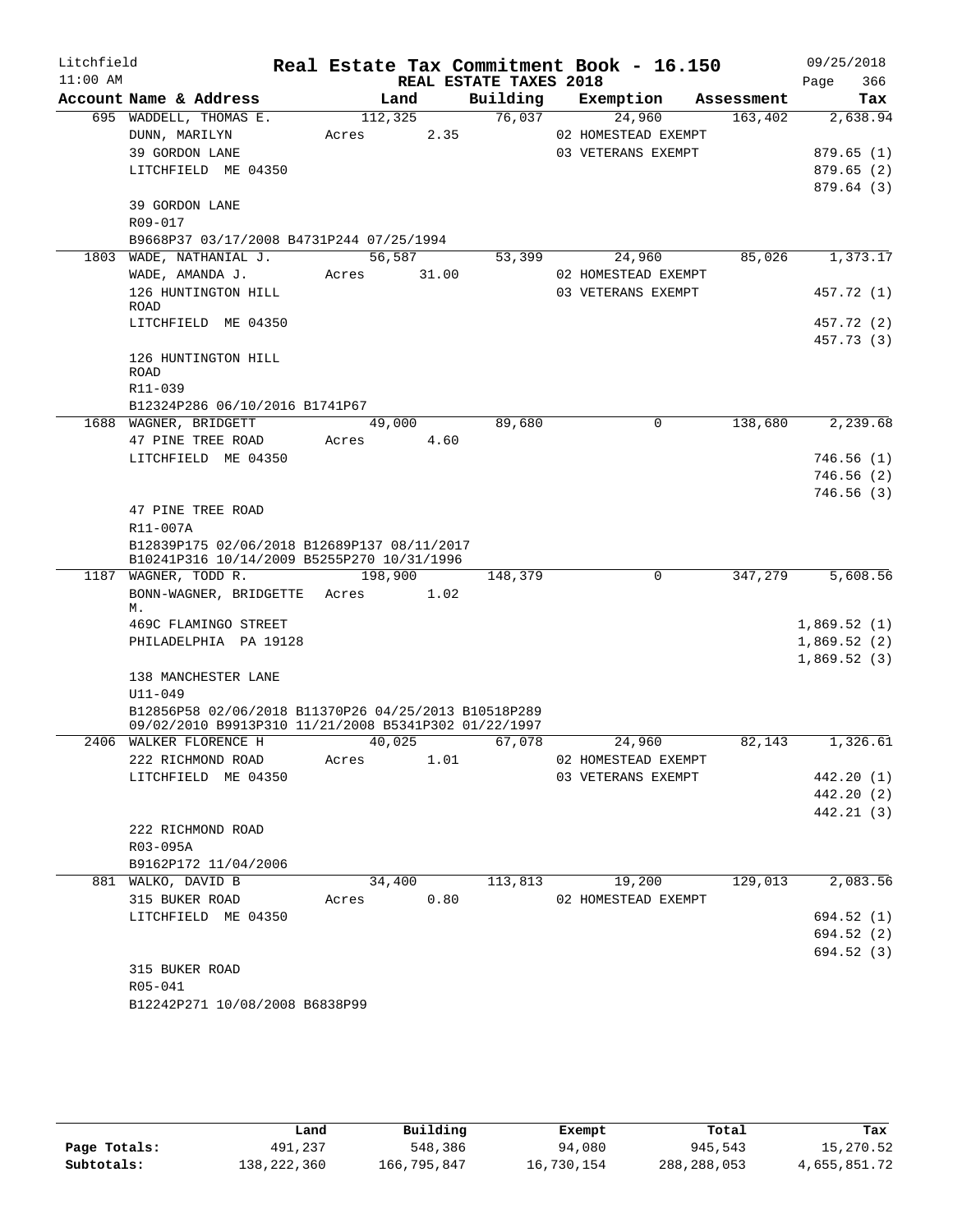| Litchfield   |                                                     |             |                |                        | Real Estate Tax Commitment Book - 16.150 |                      | 09/25/2018    |
|--------------|-----------------------------------------------------|-------------|----------------|------------------------|------------------------------------------|----------------------|---------------|
| $11:00$ AM   |                                                     |             |                | REAL ESTATE TAXES 2018 |                                          |                      | 367<br>Page   |
|              | Account Name & Address<br>2349 WALLACE, BRYAN M.    |             | Land<br>30,500 | Building<br>$\Omega$   | Exemption<br>$\Omega$                    | Assessment<br>30,500 | Tax<br>492.57 |
|              | WALLACE, JAMES                                      | Acres       | 2.00           |                        |                                          |                      |               |
|              | 3 HARMONY LANE                                      |             |                |                        |                                          |                      |               |
|              |                                                     |             |                |                        |                                          |                      | 164.19(1)     |
|              | APT.#22                                             |             |                |                        |                                          |                      | 164.19(2)     |
|              | LEWISTON ME 04210                                   |             |                |                        |                                          |                      | 164.19(3)     |
|              | WEST ROAD                                           |             |                |                        |                                          |                      |               |
|              | R03-034                                             |             |                |                        |                                          |                      |               |
|              | B11019P265 03/28/2012 B7677P267 09/29/2003          |             |                |                        |                                          |                      |               |
|              | 2915 WARD, SAMANTHA                                 |             | 42,500         | 52,740                 | 0                                        | 95,240               | 1,538.13      |
|              | WARD, BRETT                                         | Acres       | 2.00           |                        |                                          |                      |               |
|              | 1803 LEWISTON ROAD                                  |             |                |                        |                                          |                      | 512.71(1)     |
|              | LITCHFIELD ME 04350                                 |             |                |                        |                                          |                      | 512.71(2)     |
|              |                                                     |             |                |                        |                                          |                      | 512.71 (3)    |
|              | LEWISTON ROAD                                       |             |                |                        |                                          |                      |               |
|              | U13-013D                                            |             |                |                        |                                          |                      |               |
|              | B12580P184 04/17/2017 B7731P311 10/27/2003 B2562P47 |             |                |                        |                                          |                      |               |
|              | 1812 WARD, STEPHEN                                  |             | 385,850        | 393,280                | 0                                        | 779,130              | 12,582.95     |
|              | WARD DEBORAH                                        | Acres       | 22.00          |                        |                                          |                      |               |
|              | 575 OSGOOD ST                                       |             |                |                        |                                          |                      | 4, 194.32(1)  |
|              | APT 3101                                            |             |                |                        |                                          |                      | 4, 194.32(2)  |
|              | NORTH ANDOVER MA 02712                              |             |                |                        |                                          |                      | 4, 194.31(3)  |
|              | 65 STEVENS DRIVE                                    |             |                |                        |                                          |                      |               |
|              |                                                     |             |                |                        |                                          |                      |               |
|              | $U27 - 005$                                         |             |                |                        |                                          |                      |               |
|              | B3800P71 09/14/1990                                 |             |                |                        |                                          |                      |               |
|              | 339 WARDWELL, CHARLES D                             |             | 43,930         | 14,231                 | 19,200                                   | 38,961               | 629.22        |
|              | 1582 HALLOWELL ROAD                                 | Acres       | 4.93           |                        | 02 HOMESTEAD EXEMPT                      |                      |               |
|              | LITCHFIELD ME 04350                                 |             |                |                        |                                          |                      | 209.74(1)     |
|              |                                                     |             |                |                        |                                          |                      | 209.74 (2)    |
|              |                                                     |             |                |                        |                                          |                      | 209.74 (3)    |
|              | 1582 HALLOWELL ROAD                                 |             |                |                        |                                          |                      |               |
|              | R12-006                                             |             |                |                        |                                          |                      |               |
|              | B7832P237 02/13/2004                                |             |                |                        |                                          |                      |               |
|              | 2336 WARDWELL, CHARLES D.                           |             | 38,075         | 0                      | 0                                        | 38,075               | 614.91        |
|              | 1582 HALLOWELL ROAD                                 | Acres       | 5.03           |                        |                                          |                      |               |
|              | LITCHFIELD ME 04350                                 |             |                |                        |                                          |                      | 204.97(1)     |
|              |                                                     |             |                |                        |                                          |                      | 204.97(2)     |
|              |                                                     |             |                |                        |                                          |                      | 204.97(3)     |
|              | 1570 HALLOWELL ROAD                                 |             |                |                        |                                          |                      |               |
|              | R12-006A                                            |             |                |                        |                                          |                      |               |
|              | B7832P109                                           |             |                |                        |                                          |                      |               |
|              | 1813 WARDWELL, RICHARD K SR                         |             | 42,750         | 121,688                | 19,200                                   | 145,238              | 2,345.59      |
|              | WARDWELL BARBARA E                                  |             | 2.10           |                        |                                          |                      |               |
|              |                                                     | Acres       |                |                        | 02 HOMESTEAD EXEMPT                      |                      |               |
|              | 1582 HALLOWELL ROAD                                 |             |                |                        |                                          |                      | 781.86(1)     |
|              | LITCHFIELD ME 04350                                 |             |                |                        |                                          |                      | 781.86 (2)    |
|              |                                                     |             |                |                        |                                          |                      | 781.87 (3)    |
|              | 1570 HALLOWELL ROAD                                 |             |                |                        |                                          |                      |               |
|              | R14-062                                             |             |                |                        |                                          |                      |               |
|              | B8906P228 05/17/2006 B6195P106                      |             |                |                        |                                          |                      |               |
|              | 632 WARLICK, ANDREW P.                              |             | 21,800         | 103,293                | 19,200                                   | 105,893              | 1,710.17      |
|              | 1558 HALLOWELL ROAD                                 | Acres       | 0.35           |                        | 02 HOMESTEAD EXEMPT                      |                      |               |
|              | LITCHFIELD ME 04350                                 |             |                |                        |                                          |                      | 570.06(1)     |
|              |                                                     |             |                |                        |                                          |                      | 570.06(2)     |
|              |                                                     |             |                |                        |                                          |                      | 570.05(3)     |
|              | 1558 HALLOWELL ROAD                                 |             |                |                        |                                          |                      |               |
|              | U19-019                                             |             |                |                        |                                          |                      |               |
|              | B7089P286                                           |             |                |                        |                                          |                      |               |
|              |                                                     |             |                |                        |                                          |                      |               |
|              |                                                     |             |                |                        |                                          |                      |               |
|              |                                                     | Land        | Building       |                        | Exempt                                   | Total                | Tax           |
| Page Totals: |                                                     | 605,405     | 685,232        |                        | 57,600                                   | 1,233,037            | 19,913.54     |
| Subtotals:   |                                                     | 138,827,765 | 167,481,079    |                        | 16,787,754                               | 289,521,090          | 4,675,765.26  |
|              |                                                     |             |                |                        |                                          |                      |               |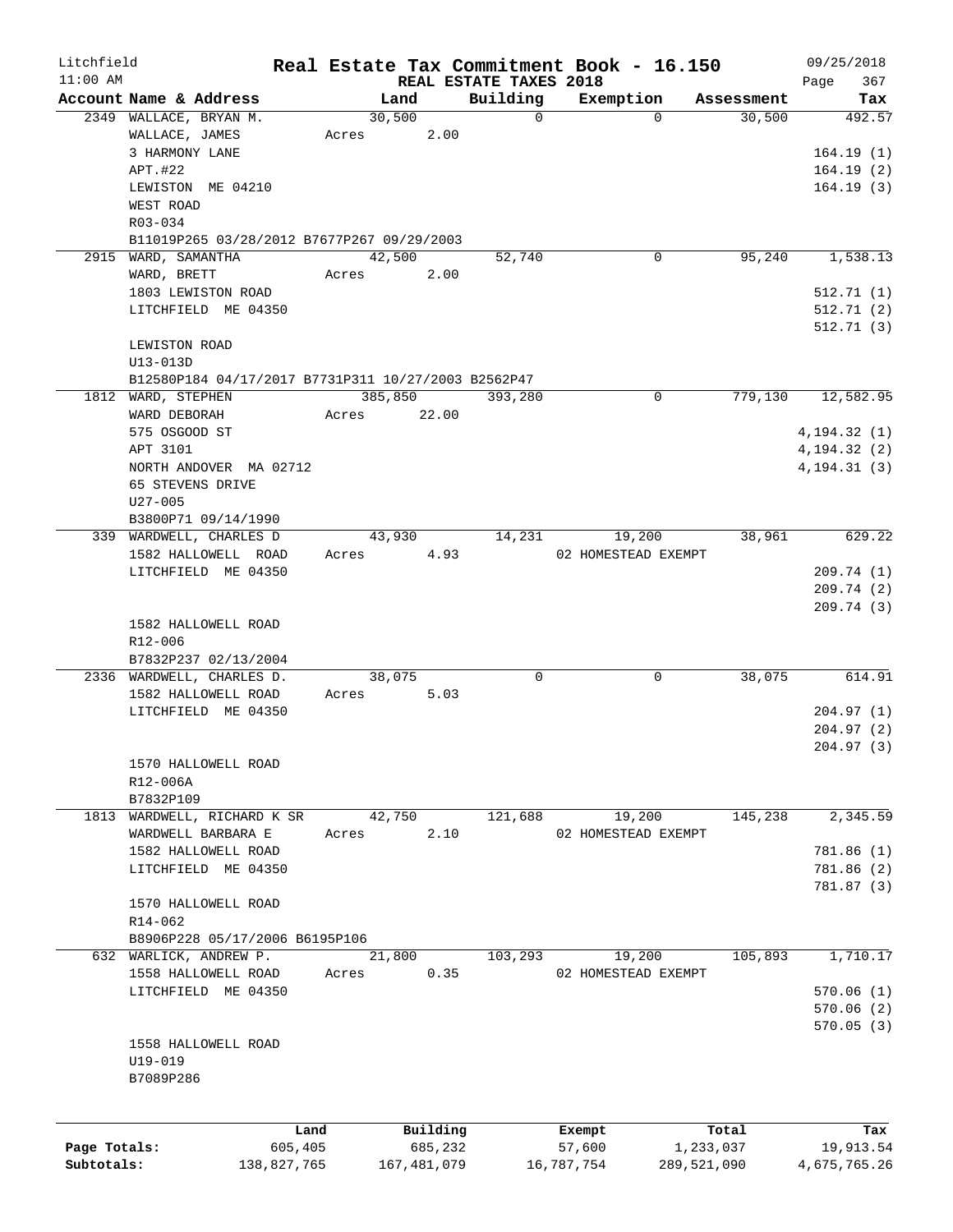| Litchfield   |                                |         |               |                                    | Real Estate Tax Commitment Book - 16.150 |             | 09/25/2018         |
|--------------|--------------------------------|---------|---------------|------------------------------------|------------------------------------------|-------------|--------------------|
| $11:00$ AM   | Account Name & Address         | Land    |               | REAL ESTATE TAXES 2018<br>Building | Exemption                                | Assessment  | 368<br>Page<br>Tax |
|              | 1816 WARMING, EMILYN           | 45,250  |               |                                    | 71,245<br>19,200                         | 97,295      | 1,571.31           |
|              | P O BOX 75                     | Acres   | 3.10          |                                    | 02 HOMESTEAD EXEMPT                      |             |                    |
|              |                                |         |               |                                    |                                          |             |                    |
|              | LITCHFIELD ME 04350            |         |               |                                    |                                          |             | 523.77(1)          |
|              |                                |         |               |                                    |                                          |             | 523.77(2)          |
|              |                                |         |               |                                    |                                          |             | 523.77 (3)         |
|              | 1475 HALLOWELL ROAD            |         |               |                                    |                                          |             |                    |
|              | $U20 - 014$                    |         |               |                                    |                                          |             |                    |
|              | B1564P282                      |         |               |                                    |                                          |             |                    |
|              | 813 WARNER, HAROLD N., JR.     | 100,690 |               | 61,198                             | 24,960                                   | 136,928     | 2,211.39           |
|              | 96 EASY STREET                 | Acres   | 0.48          |                                    | 02 HOMESTEAD EXEMPT                      |             |                    |
|              | LITCHFIELD ME 04350            |         |               |                                    | 14 WW2 Vet NonRes                        |             | 737.13(1)          |
|              |                                |         |               |                                    |                                          |             | 737.13(2)          |
|              |                                |         |               |                                    |                                          |             | 737.13(3)          |
|              | 96 EASY STREET                 |         |               |                                    |                                          |             |                    |
|              | $U09 - 010$                    |         |               |                                    |                                          |             |                    |
|              | B12351P26 06/29/2016 B2712P165 |         |               |                                    |                                          |             |                    |
|              | 1817 WARREN, DOREEN            | 110,420 |               | 115,221                            | 19,200                                   | 206,441     | 3,334.02           |
|              | 34 EASY STREET                 | Acres   | 0.39          |                                    | 02 HOMESTEAD EXEMPT                      |             |                    |
|              | LITCHFIELD ME 04350            |         |               |                                    |                                          |             | 1, 111.34(1)       |
|              |                                |         |               |                                    |                                          |             | 1, 111.34(2)       |
|              |                                |         |               |                                    |                                          |             | 1, 111.34(3)       |
|              | 34 EASY STREET                 |         |               |                                    |                                          |             |                    |
|              | $U10 - 010$                    |         |               |                                    |                                          |             |                    |
|              | B3470P88                       |         |               |                                    |                                          |             |                    |
|              | 1818 WARREN, RICHARD E         | 18,000  |               | 21,347                             | 5,760                                    | 33,587      | 542.43             |
|              | 34 EASY STRET                  | Acres   | 0.50          |                                    |                                          |             |                    |
|              |                                |         |               |                                    |                                          |             |                    |
|              | LITCHFIELD ME 04350            |         |               |                                    | 14 WW2 Vet NonRes                        |             | 180.81(1)          |
|              |                                |         |               |                                    |                                          |             | 180.81(2)          |
|              |                                |         |               |                                    |                                          |             | 180.81(3)          |
|              | 33 EASY STREET                 |         |               |                                    |                                          |             |                    |
|              | $U10-013$                      |         |               |                                    |                                          |             |                    |
|              | B4537P300                      |         |               |                                    |                                          |             |                    |
|              | 781 WASHBURN DANIEL            | 20,403  |               | $\Omega$                           | 0                                        | 20,403      | 329.51             |
|              | 623 STEVENSTOWN ROAD           | Acres   | 13.87         |                                    |                                          |             |                    |
|              | LITCHFIELD ME 04350            |         |               |                                    |                                          |             | 109.84(1)          |
|              |                                |         |               |                                    |                                          |             | 109.84(2)          |
|              |                                |         |               |                                    |                                          |             | 109.83(3)          |
|              | STEVENSTOWN ROAD               |         |               |                                    |                                          |             |                    |
|              | R07-022                        |         |               |                                    |                                          |             |                    |
|              | B9878P39 10/09/2008            |         |               |                                    |                                          |             |                    |
| 1819         | WASHBURN, DANIEL H             | 44,075  |               | 192,823                            | 19,200                                   | 217,698     | 3,515.82           |
|              | 623 STEVENSTOWN ROAD           | Acres   | 2.63          |                                    | 02 HOMESTEAD EXEMPT                      |             |                    |
|              | LITCHFIELD ME 04350            |         |               |                                    |                                          |             | 1, 171.94 (1)      |
|              |                                |         |               |                                    |                                          |             | 1, 171.94(2)       |
|              |                                |         |               |                                    |                                          |             | 1, 171.94(3)       |
|              | 623 STEVENSTOWN ROAD           |         |               |                                    |                                          |             |                    |
|              | R07-022B                       |         |               |                                    |                                          |             |                    |
|              | B4869P219                      |         |               |                                    |                                          |             |                    |
| 2231         | WASHBURN, HOWARD & AMY         | 27,600  |               | $\mathbf 0$                        | $\mathbf 0$                              | 27,600      | 445.74             |
|              | 16 GLEN STREET                 | Acres   | 1.40          |                                    |                                          |             |                    |
|              | AUGUSTA ME 04330               |         |               |                                    |                                          |             | 148.58(1)          |
|              |                                |         |               |                                    |                                          |             | 148.58(2)          |
|              |                                |         |               |                                    |                                          |             | 148.58(3)          |
|              | STEVENSTOWN RD                 |         |               |                                    |                                          |             |                    |
|              |                                |         |               |                                    |                                          |             |                    |
|              | R10-020B                       |         |               |                                    |                                          |             |                    |
|              | B6581P87 08/06/2001            |         |               |                                    |                                          |             |                    |
|              |                                |         |               |                                    |                                          |             |                    |
|              |                                |         |               |                                    |                                          |             |                    |
|              | Land                           |         | Building      |                                    | Exempt                                   | Total       | Tax                |
| Page Totals: | 366,438                        |         | 461,834       |                                    | 88,320                                   | 739,952     | 11,950.22          |
| Subtotals:   | 139, 194, 203                  |         | 167, 942, 913 |                                    | 16,876,074                               | 290,261,042 | 4,687,715.48       |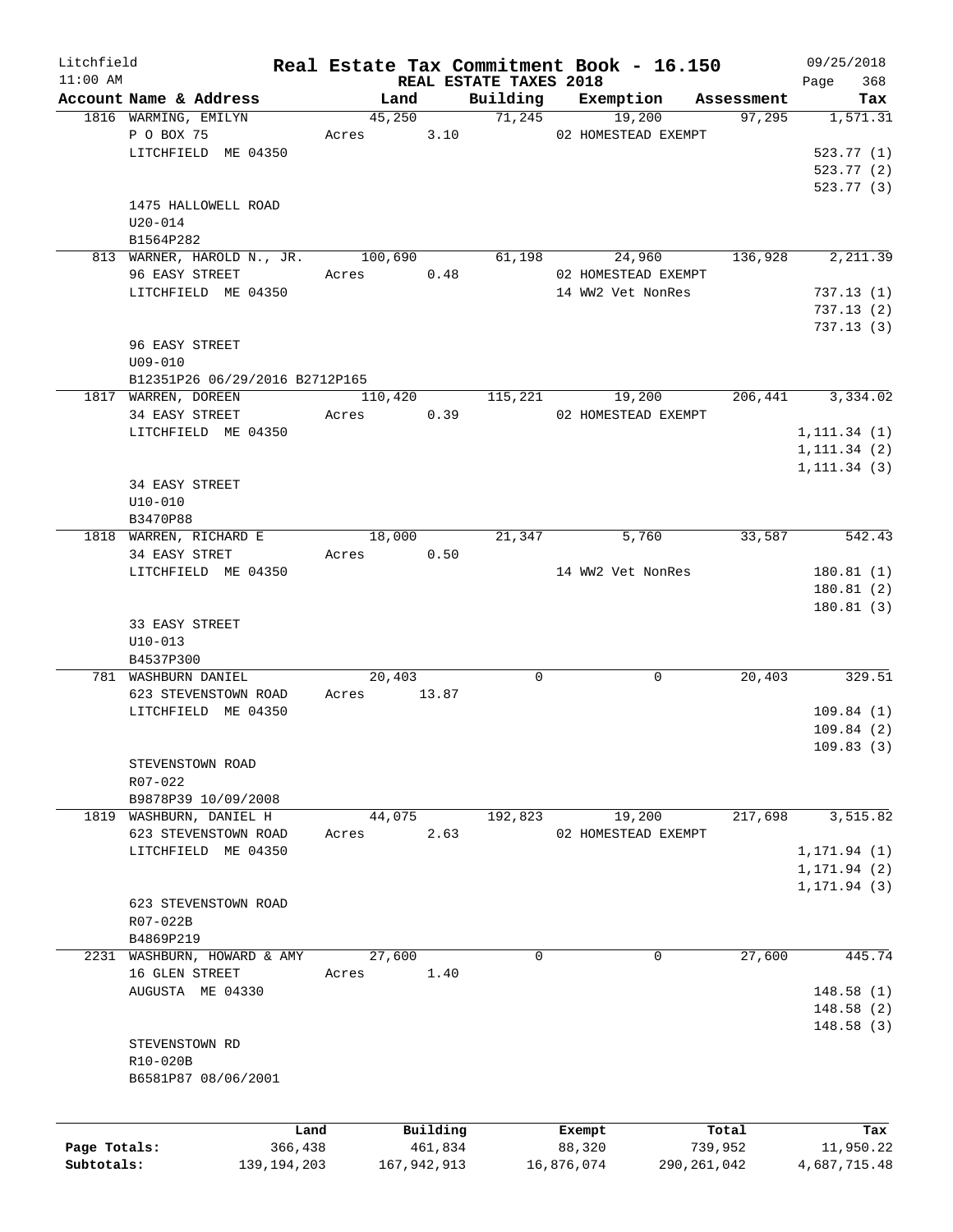| Litchfield   |                                                                  | Real Estate Tax Commitment Book - 16.150 |                        |                       |                      | 09/25/2018      |
|--------------|------------------------------------------------------------------|------------------------------------------|------------------------|-----------------------|----------------------|-----------------|
| $11:00$ AM   |                                                                  |                                          | REAL ESTATE TAXES 2018 |                       |                      | 369<br>Page     |
|              | Account Name & Address<br>1820 WASHBURN, HOWARD O                | Land<br>77,020                           | Building<br>14,640     | Exemption<br>$\Omega$ | Assessment<br>91,660 | Tax<br>1,480.31 |
|              | WASHBURN AMY B                                                   | 0.70<br>Acres                            |                        |                       |                      |                 |
|              | 16 GLEN STREET                                                   |                                          |                        |                       |                      | 493.44 (1)      |
|              | AUGUSTA ME 04330                                                 |                                          |                        |                       |                      | 493.44 (2)      |
|              |                                                                  |                                          |                        |                       |                      | 493.43 (3)      |
|              | 77 TUTT LANE                                                     |                                          |                        |                       |                      |                 |
|              | R10-021                                                          |                                          |                        |                       |                      |                 |
|              | B4321P201 01/25/1993                                             |                                          |                        |                       |                      |                 |
|              | 2218 WATERHOUSE, RICHARD M.                                      | 43,925                                   | 76,130                 | 19,200                | 100,855              | 1,628.81        |
|              | WATERHOUSE SANDRA J                                              | 2.57<br>Acres                            |                        | 02 HOMESTEAD EXEMPT   |                      |                 |
|              | 25 DENNIS HILL ROAD                                              |                                          |                        |                       |                      | 542.94 (1)      |
|              | LITCHFIELD ME 04350                                              |                                          |                        |                       |                      | 542.94(2)       |
|              |                                                                  |                                          |                        |                       |                      | 542.93(3)       |
|              | 25 DENNIS HILL ROAD                                              |                                          |                        |                       |                      |                 |
|              | $R11 - 008 - 5$                                                  |                                          |                        |                       |                      |                 |
|              | B6990P264 07/18/2002                                             |                                          |                        |                       |                      |                 |
|              | 1825 WATERMAN PETER B                                            | 123,670                                  | 19,785                 | 0                     | 143,455              | 2,316.80        |
|              | 840 SABATTUS ROAD                                                | 0.70<br>Acres                            |                        |                       |                      |                 |
|              | SABATTUS ME 04280                                                |                                          |                        |                       |                      | 772.27(1)       |
|              |                                                                  |                                          |                        |                       |                      |                 |
|              |                                                                  |                                          |                        |                       |                      | 772.27(2)       |
|              |                                                                  |                                          |                        |                       |                      | 772.26(3)       |
|              | 43 GAMAGE DRIVE                                                  |                                          |                        |                       |                      |                 |
|              | $U18 - 008$                                                      |                                          |                        |                       |                      |                 |
|              | B9304P131 04/06/2007 B6218P51 05/24/2000 B1557P170<br>08/07/1971 |                                          |                        |                       |                      |                 |
|              | 1822 WATERMAN, DONALD M                                          | 43,600                                   | $\Omega$               | $\mathbf 0$           | 43,600               | 704.14          |
|              | 78 GARDINER ROAD                                                 | 5.40<br>Acres                            |                        |                       |                      |                 |
|              | WALES ME 04280-3308                                              |                                          |                        |                       |                      | 234.71 (1)      |
|              |                                                                  |                                          |                        |                       |                      | 234.71 (2)      |
|              |                                                                  |                                          |                        |                       |                      | 234.72 (3)      |
|              |                                                                  |                                          |                        |                       |                      |                 |
|              | WATERMAN DRIVE<br>U27-011                                        |                                          |                        |                       |                      |                 |
|              | B4237P51                                                         |                                          |                        |                       |                      |                 |
|              | 1823 WATERMAN, EVELYN T                                          | 105,520                                  | 23,474                 | 0                     | 128,994              | 2,083.25        |
|              | 78 GARDINER RD                                                   | 0.95<br>Acres                            |                        |                       |                      |                 |
|              | WALES ME 04280-3308                                              |                                          |                        |                       |                      | 694.42 (1)      |
|              |                                                                  |                                          |                        |                       |                      | 694.42 (2)      |
|              |                                                                  |                                          |                        |                       |                      | 694.41 (3)      |
|              | 45 GAMAGE DRIVE                                                  |                                          |                        |                       |                      |                 |
|              | U18-007                                                          |                                          |                        |                       |                      |                 |
|              | B4237P49 09/30/1992 B1475P501 08/16/1968                         |                                          |                        |                       |                      |                 |
|              | 2829 WATERMAN, WILLIAM                                           | 35,475                                   | $\mathbf 0$            | 0                     | 35,475               | 572.92          |
|              | P.O. BOX 299                                                     | 44.00<br>Acres                           |                        |                       |                      |                 |
|              |                                                                  |                                          |                        |                       |                      |                 |
|              | Litchfield ME 04350                                              |                                          |                        |                       |                      | 190.97(1)       |
|              |                                                                  |                                          |                        |                       |                      | 190.97(2)       |
|              |                                                                  |                                          |                        |                       |                      | 190.98(3)       |
|              |                                                                  |                                          |                        |                       |                      |                 |
|              | R13-001A                                                         |                                          |                        |                       |                      |                 |
|              | B11352P84 04/05/2013                                             |                                          |                        | $\overline{0}$        |                      |                 |
|              | 2603 WATERMAN, WILLIAM J<br>WATERMAN, SARAH                      | 20,680                                   | 121,201                |                       | 141,881              | 2,291.38        |
|              |                                                                  | 0.31<br>Acres                            |                        |                       |                      |                 |
|              | P.O BOX 299                                                      |                                          |                        |                       |                      | 763.79(1)       |
|              | LITCHFIELD ME 04350                                              |                                          |                        |                       |                      | 763.79(2)       |
|              |                                                                  |                                          |                        |                       |                      | 763.80(3)       |
|              | 1847 HALLOWELL ROAD                                              |                                          |                        |                       |                      |                 |
|              | $U16 - 013$                                                      |                                          |                        |                       |                      |                 |
|              | B10440P219 06/11/2010 B10411P90 05/06/2010                       |                                          |                        |                       |                      |                 |
|              |                                                                  |                                          |                        |                       |                      |                 |
|              |                                                                  | Building<br>Land                         |                        | Exempt                | Total                | Tax             |
| Page Totals: | 449,890                                                          | 255,230                                  |                        | 19,200                | 685,920              | 11,077.61       |
| Subtotals:   | 139,644,093                                                      | 168, 198, 143                            |                        | 16,895,274            | 290,946,962          | 4,698,793.09    |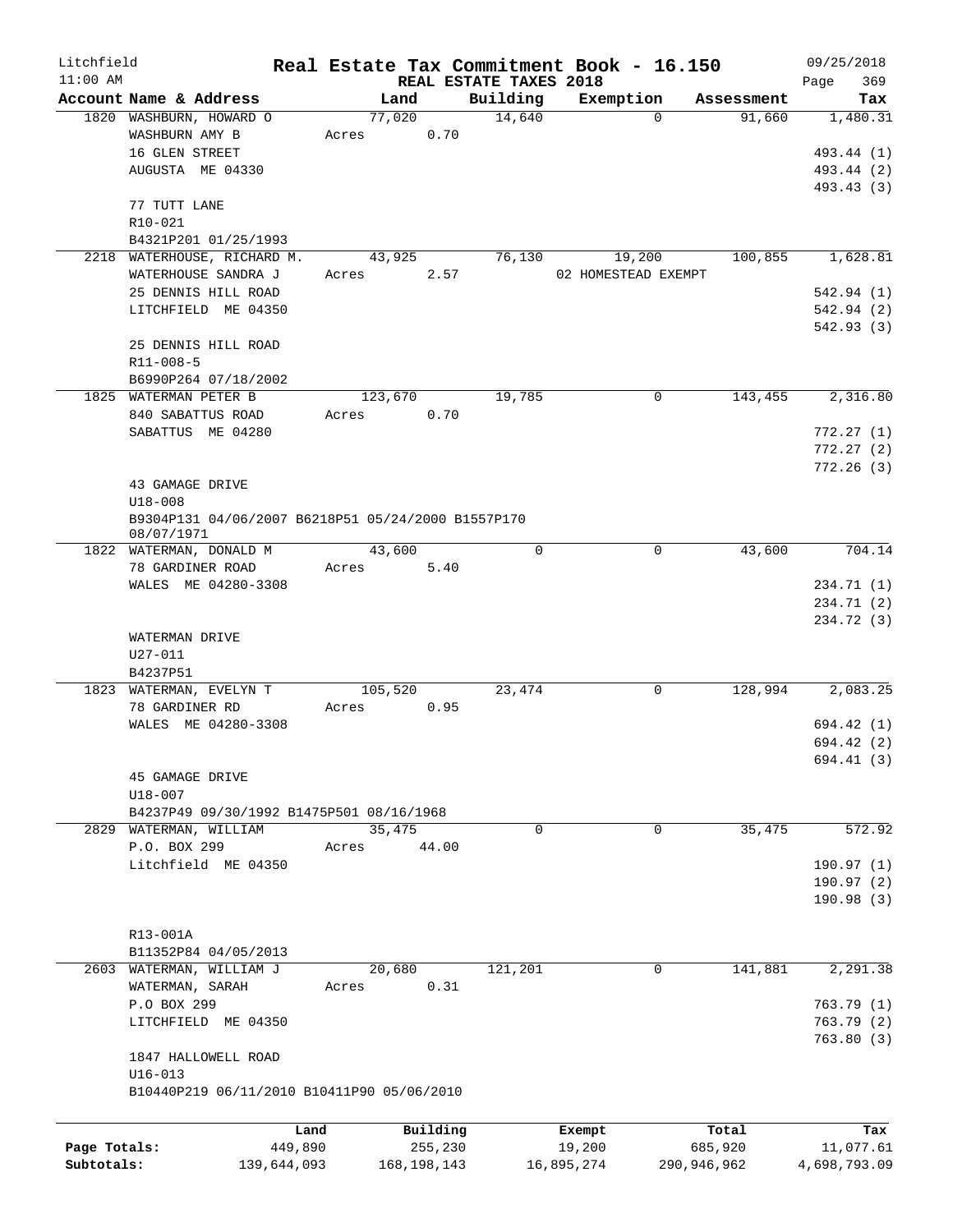| Litchfield<br>$11:00$ AM |                                                                                           |         |       | REAL ESTATE TAXES 2018 | Real Estate Tax Commitment Book - 16.150 |            | 09/25/2018<br>370<br>Page |  |
|--------------------------|-------------------------------------------------------------------------------------------|---------|-------|------------------------|------------------------------------------|------------|---------------------------|--|
|                          | Account Name & Address                                                                    |         | Land  | Building               | Exemption                                | Assessment | Tax                       |  |
|                          | 1312 WATKINS, ANDREA L.                                                                   | 240,470 |       | 24,062                 | $\Omega$                                 | 264,532    | 4,272.19                  |  |
|                          | BATES, NORINE & DORE,<br>ELLEN                                                            | Acres   | 38.74 |                        |                                          |            |                           |  |
|                          | 145 LEGION PARK ROAD                                                                      |         |       |                        |                                          |            | 1,424.06(1)               |  |
|                          | WINDSOR ME 04363                                                                          |         |       |                        |                                          |            | 1,424.06(2)               |  |
|                          |                                                                                           |         |       |                        |                                          |            | 1,424.07(3)               |  |
|                          | 101 GOODWIN DRIVE                                                                         |         |       |                        |                                          |            |                           |  |
|                          | R14-017                                                                                   |         |       |                        |                                          |            |                           |  |
|                          | B12611P211 05/23/2017 B12308P162 05/27/2016<br>B10770P197 07/05/2011 B1201P227 05/16/1960 |         |       |                        |                                          |            |                           |  |
|                          | 415 WATSON, KYLE H.                                                                       | 41,000  |       | 55,145                 | 0                                        | 96,145     | 1,552.74                  |  |
|                          | WATSON, WALTER P. JR.                                                                     | Acres   | 1.40  |                        |                                          |            |                           |  |
|                          | 340 PLEASANT POND ROAD                                                                    |         |       |                        |                                          |            | 517.58(1)                 |  |
|                          | TURNER ME 04282                                                                           |         |       |                        |                                          |            | 517.58(2)                 |  |
|                          |                                                                                           |         |       |                        |                                          |            | 517.58(3)                 |  |
|                          | 610 RICHMOND ROAD                                                                         |         |       |                        |                                          |            |                           |  |
|                          | $R02 - 009$                                                                               |         |       |                        |                                          |            |                           |  |
|                          | B11803P123 09/15/2014 B11803P117 05/12/2014<br>B5543P160 02/04/1998                       |         |       |                        |                                          |            |                           |  |
|                          | 1030 WATSON, WALTER P. JR. &<br>KARRIE L.                                                 | 189,010 |       | 165,392                | $\Omega$                                 | 354,402    | 5,723.59                  |  |
|                          | 96 WEBSTER ROAD                                                                           | Acres   | 0.92  |                        |                                          |            |                           |  |
|                          | LISBON ME 04250                                                                           |         |       |                        |                                          |            | 1,907.86(1)               |  |
|                          |                                                                                           |         |       |                        |                                          |            | 1,907.86(2)               |  |
|                          |                                                                                           |         |       |                        |                                          |            | 1,907.87(3)               |  |
|                          | 25 LEBLANC DRIVE                                                                          |         |       |                        |                                          |            |                           |  |
|                          | $U26 - 003$                                                                               |         |       |                        |                                          |            |                           |  |
|                          | B11305P298 02/06/2013 B11305P294 01/18/2013<br>B9343P152 05/04/2007 B4928P84              |         |       |                        |                                          |            |                           |  |
|                          | 275 WATSON, WILLIAM S &                                                                   | 114,060 |       | 92,737                 | 24,960                                   | 181,837    | 2,936.67                  |  |
|                          | LESA M<br>58 EASY STREET                                                                  | Acres   | 0.52  |                        | 02 HOMESTEAD EXEMPT                      |            |                           |  |
|                          | LITCHFIELD ME 04350                                                                       |         |       |                        | 03 VETERANS EXEMPT                       |            | 978.89(1)                 |  |
|                          |                                                                                           |         |       |                        |                                          |            | 978.89(2)                 |  |
|                          |                                                                                           |         |       |                        |                                          |            | 978.89(3)                 |  |
|                          | 58 EASY STREET                                                                            |         |       |                        |                                          |            |                           |  |
|                          | $U09 - 005$                                                                               |         |       |                        |                                          |            |                           |  |
|                          | B5767P234 10/01/1998                                                                      |         |       |                        |                                          |            |                           |  |
|                          | 1464 WEAVER, JOHN JR. &<br>NEDRA                                                          | 428,225 |       | 374,341                |                                          | 802,566    | 12,961.44                 |  |
|                          | 9 LOG LANDING ROAD                                                                        | Acres   | 5.65  |                        |                                          |            |                           |  |
|                          | SAVANNAH GA 31411                                                                         |         |       |                        |                                          |            | 4,320.48(1)               |  |
|                          |                                                                                           |         |       |                        |                                          |            | 4,320.48(2)               |  |
|                          |                                                                                           |         |       |                        |                                          |            | 4,320.48(3)               |  |
|                          | 146 BEAVER DRIVE                                                                          |         |       |                        |                                          |            |                           |  |
|                          | R14-006B<br>B10302P331 12/17/2009 B7813P48 01/28/2004 B5427P95                            |         |       |                        |                                          |            |                           |  |
|                          | 2797 WEAVER, NEDRA C                                                                      | 341,210 |       | 14,858                 | 0                                        | 356,068    | 5,750.50                  |  |
|                          | 9 LOG LANDING ROAD                                                                        | Acres   | 13.36 |                        |                                          |            |                           |  |
|                          | SAVANNAH GA 31411                                                                         |         |       |                        |                                          |            | 1,916.83(1)               |  |
|                          |                                                                                           |         |       |                        |                                          |            | 1,916.83(2)               |  |
|                          |                                                                                           |         |       |                        |                                          |            | 1,916.84(3)               |  |
|                          | BEAVER LANE                                                                               |         |       |                        |                                          |            |                           |  |
|                          | R14-006F                                                                                  |         |       |                        |                                          |            |                           |  |
|                          | B11307P307 02/04/2013 B10858P167 10/13/2011                                               |         |       |                        |                                          |            |                           |  |

|              | Land        | Building    | Exempt     | Total       | Tax          |
|--------------|-------------|-------------|------------|-------------|--------------|
| Page Totals: | 1,353,975   | 726,535     | 24,960     | 2,055,550   | 33, 197. 13  |
| Subtotals:   | 140,998,068 | 168,924,678 | 16,920,234 | 293,002,512 | 4,731,990.22 |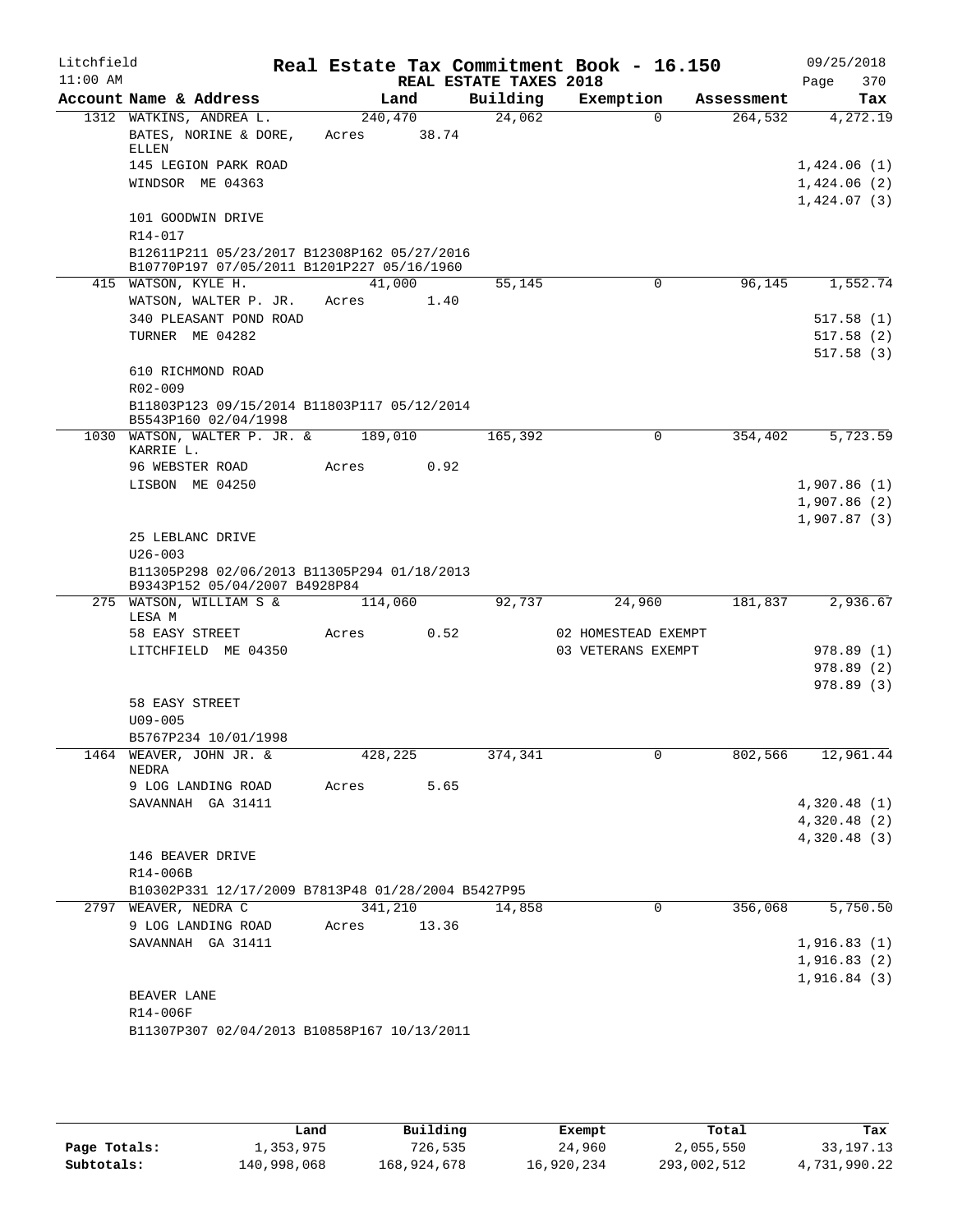| Litchfield |                                                   |         |         |                        | Real Estate Tax Commitment Book - 16.150 |            | 09/25/2018  |
|------------|---------------------------------------------------|---------|---------|------------------------|------------------------------------------|------------|-------------|
| $11:00$ AM |                                                   |         |         | REAL ESTATE TAXES 2018 |                                          |            | 371<br>Page |
|            | Account Name & Address                            |         | Land    | Building               | Exemption                                | Assessment | Tax         |
|            | 1425 WEBB, JOHN & PATRICIA                        |         | 215,375 | 122,001                | 24,960                                   | 312,416    | 5,045.52    |
|            | 943 PLAINS ROAD                                   | Acres   | 14.00   |                        | 03 VETERANS EXEMPT                       |            |             |
|            | LITCHFIELD ME 04350                               |         |         |                        | 02 HOMESTEAD EXEMPT                      |            | 1,681.84(1) |
|            |                                                   |         |         |                        |                                          |            | 1,681.84(2) |
|            |                                                   |         |         |                        |                                          |            | 1,681.84(3) |
|            | 943 PLAINS ROAD                                   |         |         |                        |                                          |            |             |
|            | $U05 - 001$                                       |         |         |                        |                                          |            |             |
|            | B5721P72 08/31/1998 B2691P165                     |         |         |                        |                                          |            |             |
|            | 123 WEBB, JONATHAN & JUDY                         |         | 20,356  | 4,011                  | 0                                        | 24,367     | 393.53      |
|            | 17 HEAVENSWAY LANE                                | Acres   | 0.15    |                        |                                          |            |             |
|            | WHITEFIELD ME 04353                               |         |         |                        |                                          |            | 131.18(1)   |
|            |                                                   |         |         |                        |                                          |            | 131.18(2)   |
|            |                                                   |         |         |                        |                                          |            | 131.17(3)   |
|            | 57 PENNEY LANE                                    |         |         |                        |                                          |            |             |
|            | $R09 - 004$                                       |         |         |                        |                                          |            |             |
|            | B5404P298                                         |         |         |                        |                                          | 42,487     |             |
|            | 1839 WEBB, JUDY A                                 |         | 37,990  | 4,497                  | 0                                        |            | 686.17      |
|            | 17 HEAVENSWAY LANE                                | Acres   | 0.15    |                        |                                          |            |             |
|            | WHITEFIELD ME 04353                               |         |         |                        |                                          |            | 228.72 (1)  |
|            |                                                   |         |         |                        |                                          |            | 228.72(2)   |
|            |                                                   |         |         |                        |                                          |            | 228.73(3)   |
|            | 59 PENNEY LANE<br>$R09 - 003$                     |         |         |                        |                                          |            |             |
|            | B5726P350                                         |         |         |                        |                                          |            |             |
|            | 1828 WEBB, PATRICIA                               | 163,650 |         | 37,810                 | $\mathbf 0$                              | 201,460    | 3,253.58    |
|            | DIPRIMA ELIZABETH M                               | Acres   | 9.00    |                        |                                          |            |             |
|            | C/O MARGARET ANDERSON                             |         |         |                        |                                          |            | 1,084.53(1) |
|            | 401 FOX DEN LANE                                  |         |         |                        |                                          |            | 1,084.53(2) |
|            | MILLERSVILLE MD                                   |         |         |                        |                                          |            | 1,084.52(3) |
|            | $21108 - /$                                       |         |         |                        |                                          |            |             |
|            | 41 PAMROK LANE                                    |         |         |                        |                                          |            |             |
|            | $U02 - 001$                                       |         |         |                        |                                          |            |             |
|            | B6918P264 B2854P215 09/09/1985                    |         |         |                        |                                          |            |             |
|            | 72 WEBBER, KATHERINE &                            |         | 59,750  | 131,838                | 19,200                                   | 172,388    | 2,784.07    |
|            | KENDALL                                           |         |         |                        |                                          |            |             |
|            | 922 PLAINS ROAD                                   | Acres   | 14.00   |                        | 02 HOMESTEAD EXEMPT                      |            |             |
|            | LITCHFIELD ME 04350                               |         |         |                        |                                          |            | 928.02(1)   |
|            |                                                   |         |         |                        |                                          |            | 928.02 (2)  |
|            | 922 PLAINS ROAD                                   |         |         |                        |                                          |            | 928.03(3)   |
|            | R09-042                                           |         |         |                        |                                          |            |             |
|            | B5509P339 06/30/2000                              |         |         |                        |                                          |            |             |
|            | 1834 WEEKS OWEN L                                 |         | 74,500  | 132,437                | 19,200                                   | 187,737    | 3,031.95    |
|            | WEEKS PHYLLIS H                                   | Acres   | 40.00   |                        | 02 HOMESTEAD EXEMPT                      |            |             |
|            | 117 SMALL ROAD                                    |         |         |                        |                                          |            | 1,010.65(1) |
|            | LITCHFIELD ME 04350                               |         |         |                        |                                          |            | 1,010.65(2) |
|            |                                                   |         |         |                        |                                          |            | 1,010.65(3) |
|            | 117 SMALL ROAD                                    |         |         |                        |                                          |            |             |
|            | R07-039                                           |         |         |                        |                                          |            |             |
|            | B9146P55 11/09/2006 B9146P53 11/09/2006 B7951P339 |         |         |                        |                                          |            |             |
|            | 04/28/2004 B5397P175 07/08/1997                   |         |         |                        |                                          |            |             |

|              | Land        | Building    | Exempt     | Total       | Tax          |
|--------------|-------------|-------------|------------|-------------|--------------|
| Page Totals: | 571,621     | 432,594     | 63,360     | 940,855     | 15,194.82    |
| Subtotals:   | 141,569,689 | 169,357,272 | 16,983,594 | 293,943,367 | 4,747,185.04 |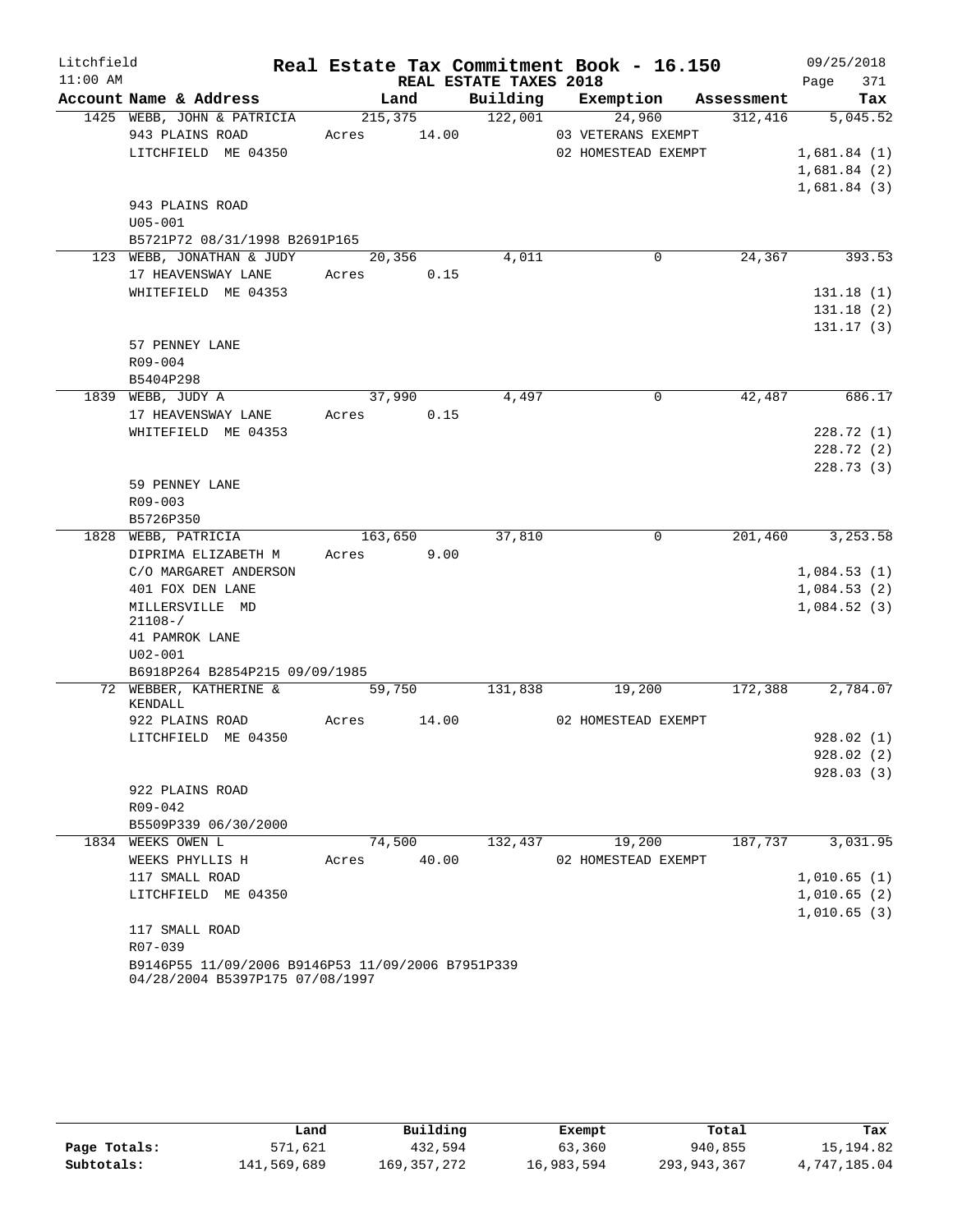| Litchfield   |                                                    |       |             |                        | Real Estate Tax Commitment Book - 16.150 |             | 09/25/2018   |
|--------------|----------------------------------------------------|-------|-------------|------------------------|------------------------------------------|-------------|--------------|
| $11:00$ AM   |                                                    |       |             | REAL ESTATE TAXES 2018 |                                          |             | 372<br>Page  |
|              | Account Name & Address                             |       | Land        | Building               | Exemption                                | Assessment  | Tax          |
|              | 2512 WEEKS, OWEN                                   |       | 77,300      | 9,729                  | $\Omega$                                 | 87,029      | 1,405.52     |
|              | 117 SMALL ROAD                                     | Acres | 100.00      |                        |                                          |             |              |
|              | Litchfield ME 04350                                |       |             |                        |                                          |             | 468.51(1)    |
|              |                                                    |       |             |                        |                                          |             | 468.51(2)    |
|              |                                                    |       |             |                        |                                          |             | 468.50(3)    |
|              | SMALL ROAD                                         |       |             |                        |                                          |             |              |
|              | R01-071                                            |       |             |                        |                                          |             |              |
|              | B7951P339 04/28/2004                               |       |             |                        |                                          |             |              |
|              | 1836 WEEKS, SCOTT & MICHELLE                       |       | 42,750      | 182,491                | 19,200                                   | 206,041     | 3,327.56     |
|              | 188 SMALL ROAD                                     | Acres | 2.10        |                        | 02 HOMESTEAD EXEMPT                      |             |              |
|              | LITCHFIELD ME 04350                                |       |             |                        |                                          |             | 1,109.19(1)  |
|              |                                                    |       |             |                        |                                          |             | 1,109.19(2)  |
|              |                                                    |       |             |                        |                                          |             | 1,109.18(3)  |
|              | 188 SMALL ROAD                                     |       |             |                        |                                          |             |              |
|              | R01-008                                            |       |             |                        |                                          |             |              |
|              | B6971P241                                          |       |             |                        |                                          |             |              |
|              | 1838 WEEKS, SCOTT O                                |       | 22,150      | $\Omega$               | 0                                        | 22,150      | 357.72       |
|              | 188 SMALL ROAD                                     | Acres | 23.00       |                        |                                          |             |              |
|              | LITCHFIELD ME 04350                                |       |             |                        |                                          |             | 119.24(1)    |
|              |                                                    |       |             |                        |                                          |             | 119.24(2)    |
|              |                                                    |       |             |                        |                                          |             | 119.24(3)    |
|              | OFF LYNN ROAD                                      |       |             |                        |                                          |             |              |
|              |                                                    |       |             |                        |                                          |             |              |
|              | R06-063                                            |       |             |                        |                                          |             |              |
|              | B4842P95 01/17/1995                                |       |             |                        |                                          |             |              |
|              | 773 WEISS, JO                                      |       | 92,775      | 66,773                 | 19,200                                   | 140,348     | 2, 266.62    |
|              | 34 WASHINGTON LANE                                 | Acres | 1.11        |                        | 02 HOMESTEAD EXEMPT                      |             |              |
|              | LITCHFIELD ME 04350                                |       |             |                        |                                          |             | 755.54(1)    |
|              |                                                    |       |             |                        |                                          |             | 755.54(2)    |
|              |                                                    |       |             |                        |                                          |             | 755.54(3)    |
|              | 34 WASHINGTON LANE                                 |       |             |                        |                                          |             |              |
|              | $U07-006A$                                         |       |             |                        |                                          |             |              |
|              | B10772P263 07/25/2011 B2957P271 05/30/1986         |       |             |                        |                                          |             |              |
|              | 533 WEISSENFELS KELLY D                            |       | 110,500     | 82,586                 | 19,200                                   | 173,886     | 2,808.26     |
|              | WEISSENFELS ELIZABETH N Acres                      |       | 7.00        |                        | 02 HOMESTEAD EXEMPT                      |             |              |
|              | 168 HARDSCRABBLE ROAD                              |       |             |                        |                                          |             | 936.09(1)    |
|              | LITCHFIELD ME 04350                                |       |             |                        |                                          |             | 936.09(2)    |
|              |                                                    |       |             |                        |                                          |             | 936.08(3)    |
|              | 168 HARDSCRABBLE ROAD                              |       |             |                        |                                          |             |              |
|              | U22-012B                                           |       |             |                        |                                          |             |              |
|              | B9853P62 09/12/2008 B9471P219 08/21/2007 B3860P231 |       |             |                        |                                          |             |              |
|              | 11/27/1990                                         |       |             |                        |                                          |             |              |
|              | 1975 WELCH, JAMES                                  |       | 42,500      | 143,372                | 0                                        | 185,872     | 3,001.83     |
|              | 180 CENTER ROAD                                    | Acres | 2.00        |                        |                                          |             |              |
|              | LITCHFIELD ME 04350                                |       |             |                        |                                          |             | 1,000.61(1)  |
|              |                                                    |       |             |                        |                                          |             | 1,000.61(2)  |
|              |                                                    |       |             |                        |                                          |             | 1,000.61(3)  |
|              | 180 CENTER ROAD                                    |       |             |                        |                                          |             |              |
|              | R02-121B                                           |       |             |                        |                                          |             |              |
|              | B12292P145 03/22/2016 B11820P291 09/22/2014        |       |             |                        |                                          |             |              |
|              | B11656P220 04/01/2014 B11352P249 02/18/2013        |       |             |                        |                                          |             |              |
|              | B5037P296 10/13/1995                               |       |             |                        |                                          |             |              |
|              | 1949 WELCH, PAUL & MICHAEL                         |       | 27,100      | $\mathbf 0$            | 0                                        | 27,100      | 437.67       |
|              | 44 PIERCE COURT                                    | Acres | 1.20        |                        |                                          |             |              |
|              | NO. WEYMOUTH MA 02191                              |       |             |                        |                                          |             | 145.89(1)    |
|              |                                                    |       |             |                        |                                          |             | 145.89(2)    |
|              |                                                    |       |             |                        |                                          |             | 145.89(3)    |
|              | COMMUNITY DRIVE                                    |       |             |                        |                                          |             |              |
|              | U15-003A                                           |       |             |                        |                                          |             |              |
|              |                                                    |       |             |                        |                                          |             |              |
|              | Land                                               |       | Building    |                        | Exempt                                   | Total       | Tax          |
| Page Totals: | 415,075                                            |       | 484,951     |                        | 57,600                                   | 842,426     | 13,605.18    |
| Subtotals:   | 141,984,764                                        |       | 169,842,223 |                        | 17,041,194                               | 294,785,793 | 4,760,790.22 |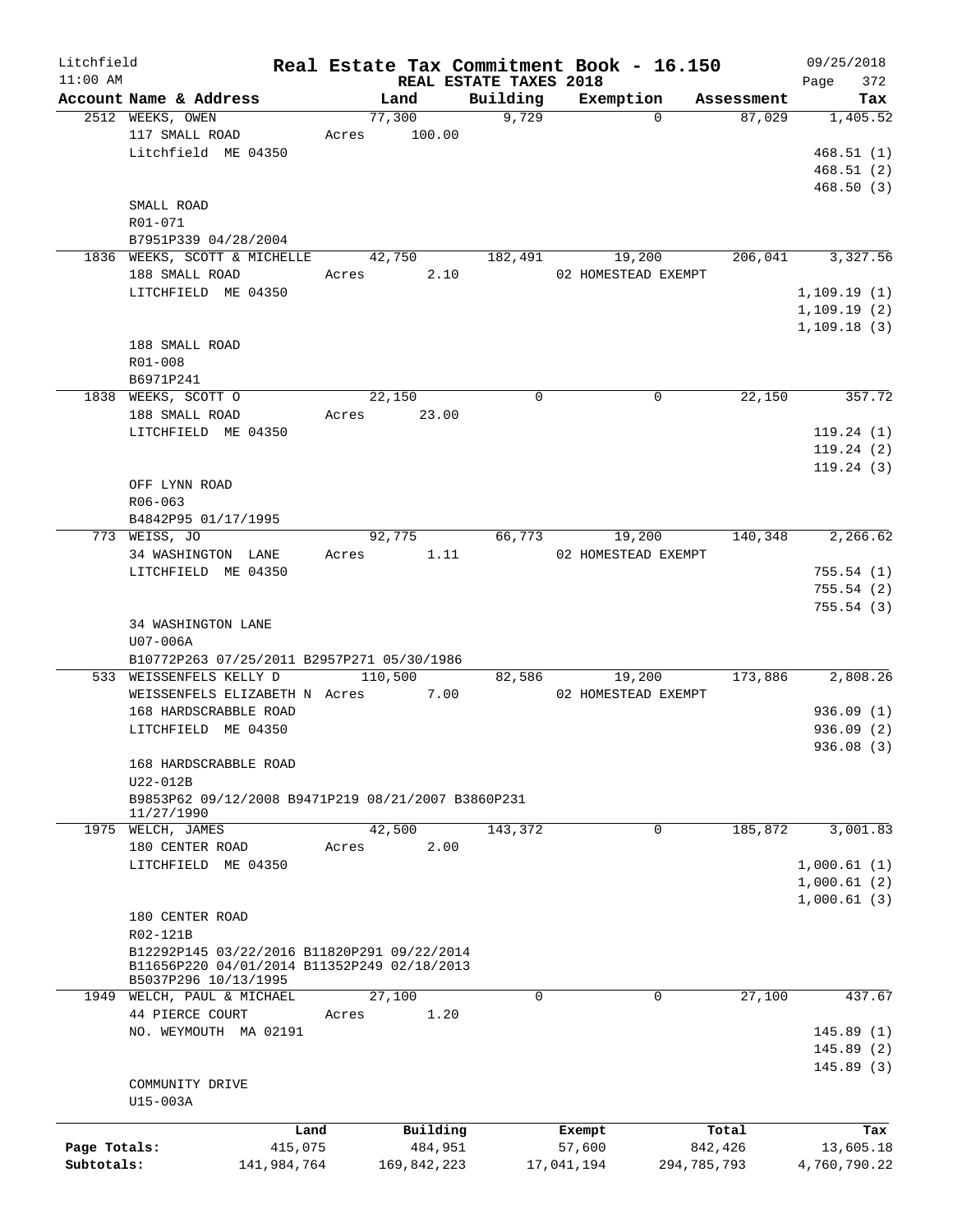| Litchfield<br>$11:00$ AM |                                                                                                   |         |      | REAL ESTATE TAXES 2018 | Real Estate Tax Commitment Book - 16.150 |            | 09/25/2018         |  |
|--------------------------|---------------------------------------------------------------------------------------------------|---------|------|------------------------|------------------------------------------|------------|--------------------|--|
|                          | Account Name & Address                                                                            | Land    |      | Building               | Exemption                                | Assessment | Page<br>373<br>Tax |  |
|                          | 1840 WELCH, PAUL M & ROBERTA                                                                      | 112,002 |      | 79,848                 | $\Omega$                                 | 191,850    | 3,098.38           |  |
|                          | 44 PIERCE COURT                                                                                   | Acres   | 0.47 |                        |                                          |            |                    |  |
|                          | NO WEYMOUTH MA 02191                                                                              |         |      |                        |                                          |            | 1,032.79(1)        |  |
|                          |                                                                                                   |         |      |                        |                                          |            | 1,032.79(2)        |  |
|                          |                                                                                                   |         |      |                        |                                          |            | 1,032.80(3)        |  |
|                          | 131 COMMUNITY DRIVE                                                                               |         |      |                        |                                          |            |                    |  |
|                          | $U15 - 005$                                                                                       |         |      |                        |                                          |            |                    |  |
|                          | B5344P73                                                                                          |         |      |                        |                                          |            |                    |  |
|                          | 2528 WELLS BRIAN                                                                                  | 43,125  |      | 96,828                 | 19,200                                   | 120,753    | 1,950.16           |  |
|                          | 25 SCRAPPY LANE                                                                                   | Acres   | 2.25 |                        | 02 HOMESTEAD EXEMPT                      |            |                    |  |
|                          | LITCHFIELD ME 04350                                                                               |         |      |                        |                                          |            | 650.05(1)          |  |
|                          |                                                                                                   |         |      |                        |                                          |            | 650.05(2)          |  |
|                          |                                                                                                   |         |      |                        |                                          |            | 650.06(3)          |  |
|                          | 25 SCRAPPY LANE                                                                                   |         |      |                        |                                          |            |                    |  |
|                          | R02-023A                                                                                          |         |      |                        |                                          |            |                    |  |
|                          | B5452P87 08/24/1997                                                                               |         |      |                        |                                          |            |                    |  |
|                          | 1654 WELLS FARGO BANK, N.A.                                                                       | 37,960  |      | 59,981                 | $\Omega$                                 | 97,941     | 1,581.75           |  |
|                          | 3476 STATEVIEW BLVD                                                                               | Acres   | 0.60 |                        |                                          |            |                    |  |
|                          | FORT MILL SC 29715                                                                                |         |      |                        |                                          |            | 527.25(1)          |  |
|                          |                                                                                                   |         |      |                        |                                          |            | 527.25(2)          |  |
|                          |                                                                                                   |         |      |                        |                                          |            | 527.25(3)          |  |
|                          | 28 NORTH LAKEVIEW DRIVE                                                                           |         |      |                        |                                          |            |                    |  |
|                          | $U28-009B$<br>B12737P223 09/25/2017 B12478P170 11/23/2016                                         |         |      |                        |                                          |            |                    |  |
|                          | B3968P229                                                                                         |         |      |                        |                                          |            |                    |  |
|                          | 1831 WELLS, BRIAN                                                                                 | 34,400  |      | 41,897                 | 0                                        | 76,297     | 1,232.20           |  |
|                          | 25 SCRAPPY LANE                                                                                   | Acres   | 0.80 |                        |                                          |            |                    |  |
|                          | LITCHFIELD ME 04350                                                                               |         |      |                        |                                          |            | 410.73(1)          |  |
|                          |                                                                                                   |         |      |                        |                                          |            | 410.73(2)          |  |
|                          |                                                                                                   |         |      |                        |                                          |            | 410.74 (3)         |  |
|                          | 180 RICHMOND ROAD                                                                                 |         |      |                        |                                          |            |                    |  |
|                          | R03-091                                                                                           |         |      |                        |                                          |            |                    |  |
|                          | B11256P304 12/17/2012 B2288P119                                                                   |         |      |                        |                                          |            |                    |  |
|                          | 2579 WELLS, JOEL WILLIAM                                                                          | 40,250  |      | 93,173                 | 19,200                                   | 114,223    | 1,844.70           |  |
|                          | 2777 HALLOWELL ROAD                                                                               | Acres   | 1.10 |                        | 02 HOMESTEAD EXEMPT                      |            |                    |  |
|                          | LITCHFIELD ME 04350                                                                               |         |      |                        |                                          |            | 614.90(1)          |  |
|                          |                                                                                                   |         |      |                        |                                          |            | 614.90(2)          |  |
|                          |                                                                                                   |         |      |                        |                                          |            | 614.90(3)          |  |
|                          | 2777 HALLOWELL ROAD                                                                               |         |      |                        |                                          |            |                    |  |
|                          | R02-018A                                                                                          |         |      |                        |                                          |            |                    |  |
|                          | B12395P113 08/12/2016 B12310P88 05/23/2016<br>B12284P184 02/11/2016 B12066P5 08/10/2015 B8854P227 |         |      |                        |                                          |            |                    |  |
|                          | 03/31/2006                                                                                        |         |      |                        |                                          |            |                    |  |
|                          | 2074 WELLWOOD JOHN A                                                                              | 43,800  |      | 191,437                | 19,200                                   | 216,037    | 3,489.00           |  |
|                          | WELLWOOD MARYLU                                                                                   | Acres   | 2.52 |                        | 02 HOMESTEAD EXEMPT                      |            |                    |  |
|                          | 7 WOODPECKER DRIVE                                                                                |         |      |                        |                                          |            | 1,163.00(1)        |  |
|                          | LITCHFIELD ME 04350                                                                               |         |      |                        |                                          |            | 1,163.00(2)        |  |
|                          |                                                                                                   |         |      |                        |                                          |            | 1, 163.00(3)       |  |
|                          | 7 WOODPECKER DRIVE                                                                                |         |      |                        |                                          |            |                    |  |
|                          | $U21 - 042$                                                                                       |         |      |                        |                                          |            |                    |  |
|                          | B9221P224 01/12/2007 B7545P203 08/04/2003                                                         |         |      |                        |                                          |            |                    |  |

|              | Land        | Building    | Exempt     | Total       | Tax          |
|--------------|-------------|-------------|------------|-------------|--------------|
| Page Totals: | 311,537     | 563,164     | 57,600     | 817,101     | 13,196.19    |
| Subtotals:   | 142,296,301 | 170,405,387 | 17,098,794 | 295,602,894 | 4,773,986.41 |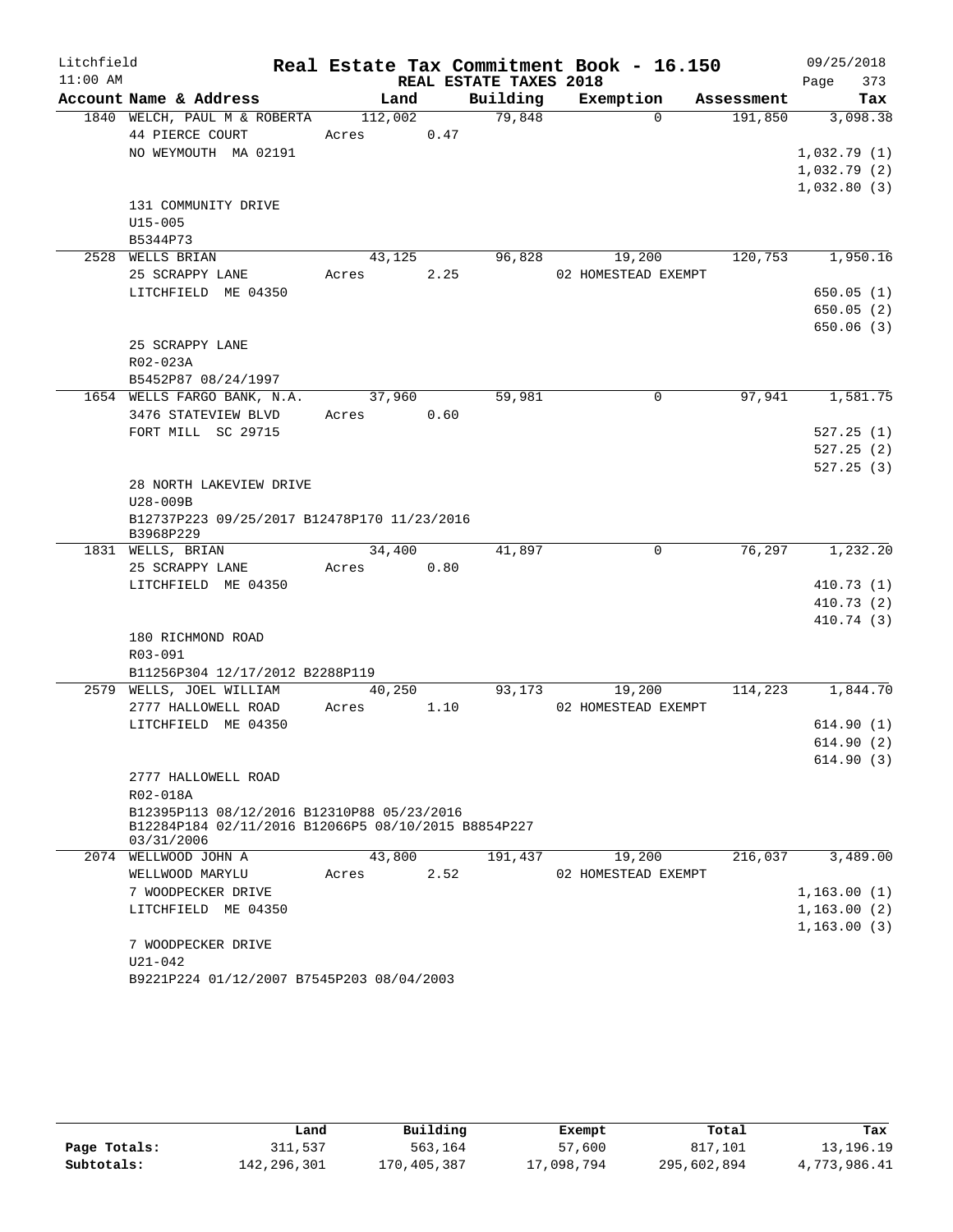| Litchfield |                                                                  |                 |      |                        | Real Estate Tax Commitment Book - 16.150 |            | 09/25/2018                          |
|------------|------------------------------------------------------------------|-----------------|------|------------------------|------------------------------------------|------------|-------------------------------------|
| $11:00$ AM |                                                                  |                 |      | REAL ESTATE TAXES 2018 |                                          |            | 374<br>Page                         |
|            | Account Name & Address                                           | Land            |      | Building               | Exemption                                | Assessment | Tax                                 |
|            | 2021 WENKUS, PETER<br>137 SOUTH BEACH HILL<br>ROAD               | 19,044<br>Acres | 0.34 | $\Omega$               | $\Omega$                                 | 19,044     | 307.56                              |
|            | PITTSTON ME 04345                                                |                 |      |                        |                                          |            | 102.52(1)<br>102.52(2)<br>102.52(3) |
|            | LAKEVIEW DRIVE                                                   |                 |      |                        |                                          |            |                                     |
|            | $U28 - 028$                                                      |                 |      |                        |                                          |            |                                     |
|            | B11394P95 05/13/2013 B5994P59 07/09/1999 B2532P242<br>06/30/1984 |                 |      |                        |                                          |            |                                     |
|            | 1847 WENTZELL, LINWOOD L JR                                      | 29,200          |      | 60,619                 | 19,200                                   | 70,619     | 1,140.50                            |
|            | MOODY, BARBARA                                                   | Acres           | 0.70 |                        | 02 HOMESTEAD EXEMPT                      |            |                                     |
|            | 94 WENTZELL ROAD                                                 |                 |      |                        |                                          |            | 380.17 (1)                          |
|            | LITCHFIELD ME 04350                                              |                 |      |                        |                                          |            | 380.17(2)                           |
|            | 94 WENTZELL ROAD                                                 |                 |      |                        |                                          |            | 380.16(3)                           |
|            | R03-088                                                          |                 |      |                        |                                          |            |                                     |
|            | B9718P61 05/05/2008 B6286P117 08/28/2000 B3640P320               |                 |      |                        |                                          |            |                                     |
| 1379       | WESTLING GARY, WESTLING<br>CASEY                                 | 41,850          |      | 11,930                 | 0                                        | 53,780     | 868.55                              |
|            | 1113 S. VIEJO DR.                                                | Acres           | 2.70 |                        |                                          |            |                                     |
|            | COTTON AZ 86326                                                  |                 |      |                        |                                          |            | 289.52(1)                           |
|            |                                                                  |                 |      |                        |                                          |            | 289.52(2)                           |
|            |                                                                  |                 |      |                        |                                          |            | 289.51 (3)                          |
|            | 12 NUTTING LANE                                                  |                 |      |                        |                                          |            |                                     |
|            | R04-044A                                                         |                 |      |                        |                                          |            |                                     |
|            | B9461P291 08/09/2007 B8997P314 07/26/2006 B6036P31<br>08/25/1999 |                 |      |                        |                                          |            |                                     |
|            | 1761 WESTLING, RACHEL                                            |                 | 0    | 11,834                 | 0                                        | 11,834     | 191.12                              |
|            | WESTLING, JAMIE                                                  |                 |      |                        |                                          |            |                                     |
|            | 101 GUSTIN ROAD                                                  |                 |      |                        |                                          |            | 63.71(1)                            |
|            | LITCHFIELD ME 04350                                              |                 |      |                        |                                          |            | 63.71(2)<br>63.70(3)                |
|            | 101 GUSTIN ROAD                                                  |                 |      |                        |                                          |            |                                     |
|            | R03-080-ON-1                                                     |                 |      |                        |                                          |            |                                     |
|            | 1855 WESTON III, CARL S                                          | 78,678          |      | 13,420                 | 0                                        | 92,098     | 1,487.38                            |
|            | 827 HIGH ST                                                      | Acres           | 0.83 |                        |                                          |            |                                     |
|            | WEST GARDINER ME                                                 |                 |      |                        |                                          |            | 495.79 (1)                          |
|            | 04345-3220                                                       |                 |      |                        |                                          |            | 495.79 (2)                          |
|            |                                                                  |                 |      |                        |                                          |            | 495.80 (3)                          |
|            | 86 KENWAY DRIVE                                                  |                 |      |                        |                                          |            |                                     |
|            | $U22 - 010$                                                      |                 |      |                        |                                          |            |                                     |
|            | B3299P234                                                        |                 |      |                        |                                          |            |                                     |
|            | 1856 WESTON JR, CARL S                                           | 10,136          |      | $\Omega$               | $\mathbf 0$                              | 10, 136    | 163.70                              |
|            | 827 HIGH ST                                                      | Acres           | 0.11 |                        |                                          |            |                                     |
|            | W GARDINER ME<br>04345-3220                                      |                 |      |                        |                                          |            | 54.57(1)                            |
|            |                                                                  |                 |      |                        |                                          |            | 54.57 (2)                           |
|            |                                                                  |                 |      |                        |                                          |            | 54.56(3)                            |
|            | KENWAY DRIVE                                                     |                 |      |                        |                                          |            |                                     |
|            | $U23 - 024$                                                      |                 |      |                        |                                          |            |                                     |
|            | B1043P186                                                        |                 |      |                        |                                          |            |                                     |

|              | Land        | Building    | Exempt     | Total       | Tax          |
|--------------|-------------|-------------|------------|-------------|--------------|
| Page Totals: | 178,908     | 97,803      | 19,200     | 257,511     | 4,158.81     |
| Subtotals:   | 142,475,209 | 170,503,190 | 17,117,994 | 295,860,405 | 4,778,145.22 |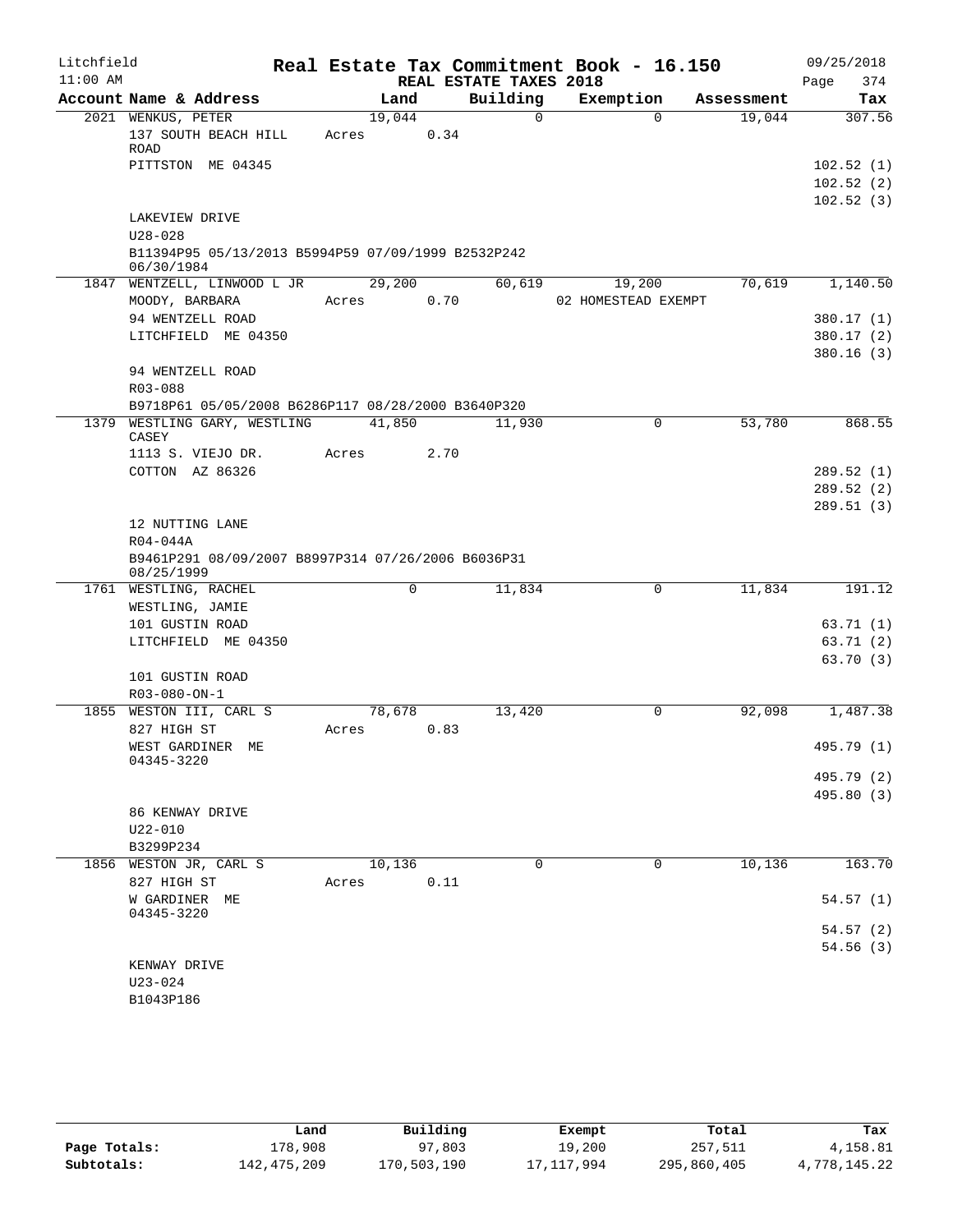| Litchfield   |                        |             |       |             |                                    | Real Estate Tax Commitment Book - 16.150 |                    | 09/25/2018         |
|--------------|------------------------|-------------|-------|-------------|------------------------------------|------------------------------------------|--------------------|--------------------|
| $11:00$ AM   | Account Name & Address |             |       | Land        | REAL ESTATE TAXES 2018<br>Building | Exemption                                | Assessment         | 375<br>Page<br>Tax |
|              | 1849 WESTON, PHILIP A  |             |       | 300         | $\mathbf 0$                        |                                          | 300<br>$\mathbf 0$ | 4.84               |
|              | WESTON ANN             |             | Acres | 6.00        |                                    |                                          |                    |                    |
|              | 419 STEVENSTOWN ROAD   |             |       |             |                                    |                                          |                    | 1.61(1)            |
|              | LITCHFIELD ME 04345    |             |       |             |                                    |                                          |                    | 1.61(2)            |
|              |                        |             |       |             |                                    |                                          |                    | 1.62(3)            |
|              |                        |             |       |             |                                    |                                          |                    |                    |
|              | OFF STEVENSTOWN ROAD   |             |       |             |                                    |                                          |                    |                    |
|              | R09-057                |             |       |             |                                    |                                          |                    |                    |
|              | B3726P331 05/02/1990   |             |       |             |                                    |                                          |                    |                    |
|              | 1850 WESTON, PHILIP A  |             |       | 7,351       | $\Omega$                           |                                          | 7,351<br>0         | 118.72             |
|              | WESTON ANNE E          |             | Acres | 22.00       |                                    |                                          |                    |                    |
|              | 419 STEVENSTOWN ROAD   |             |       |             |                                    |                                          |                    | 39.57(1)           |
|              | LITCHFIELD ME 04350    |             |       |             |                                    |                                          |                    | 39.57(2)           |
|              |                        |             |       |             |                                    |                                          |                    | 39.58 (3)          |
|              | STEVENSTOWN ROAD       |             |       |             |                                    |                                          |                    |                    |
|              | R09-084                |             |       |             |                                    |                                          |                    |                    |
|              | B3726P331 05/02/1990   |             |       |             |                                    |                                          |                    |                    |
|              | 1852 WESTON, PHILIP A  |             |       | 51,725      | 63,588                             |                                          | 115,313<br>0       | 1,862.30           |
|              | 419 STEVENSTOWN ROAD   |             | Acres | 17.00       |                                    |                                          |                    |                    |
|              | LITCHFIELD ME 04350    |             |       |             |                                    |                                          |                    | 620.77(1)          |
|              |                        |             |       |             |                                    |                                          |                    | 620.77(2)          |
|              |                        |             |       |             |                                    |                                          |                    | 620.76(3)          |
|              | 419 STEVENSTOWN ROAD   |             |       |             |                                    |                                          |                    |                    |
|              | R10-003                |             |       |             |                                    |                                          |                    |                    |
|              | B904P457               |             |       |             |                                    |                                          |                    |                    |
|              | 1851 WESTON, PHILIP A  |             |       | 52,416      | $\mathbf 0$                        |                                          | 52,416<br>0        | 846.52             |
|              | 419 STEVENSTOWN ROAD   |             | Acres | 58.00       |                                    |                                          |                    |                    |
|              | LITCHFIELD ME 04350    |             |       |             |                                    |                                          |                    | 282.17(1)          |
|              |                        |             |       |             |                                    |                                          |                    | 282.17(2)          |
|              |                        |             |       |             |                                    |                                          |                    | 282.18(3)          |
|              | STEVENSTOWN ROAD       |             |       |             |                                    |                                          |                    |                    |
|              | R10-006                |             |       |             |                                    |                                          |                    |                    |
|              | B3726P330              |             |       |             |                                    |                                          |                    |                    |
|              | 1848 WESTON, PHILIP A  |             |       | 69,552      | 71,582                             | 19,200                                   | 121,934            | 1,969.23           |
|              | WESTON ANNE            |             | Acres | 67.00       |                                    | 02 HOMESTEAD EXEMPT                      |                    |                    |
|              | 419 STEVENSTOWN ROAD   |             |       |             |                                    |                                          |                    | 656.41(1)          |
|              | LITCHFIELD<br>ME 04350 |             |       |             |                                    |                                          |                    |                    |
|              |                        |             |       |             |                                    |                                          |                    | 656.41(2)          |
|              |                        |             |       |             |                                    |                                          |                    | 656.41(3)          |
|              | 479 STEVENSTOWN ROAD   |             |       |             |                                    |                                          |                    |                    |
|              | R10-001                |             |       |             |                                    |                                          |                    |                    |
|              | B3726P331 05/02/1990   |             |       |             |                                    |                                          |                    |                    |
|              | 1853 WESTON, PHILIP A  |             |       | 15,295      | 0                                  |                                          | 15,295<br>0        | 247.01             |
|              | 419 STEVENSTOWN ROAD   |             | Acres | 45.00       |                                    |                                          |                    |                    |
|              | LITCHFIELD ME 04350    |             |       |             |                                    |                                          |                    | 82.34 (1)          |
|              |                        |             |       |             |                                    |                                          |                    | 82.34 (2)          |
|              |                        |             |       |             |                                    |                                          |                    | 82.33 (3)          |
|              | STEVENSTOWN ROAD       |             |       |             |                                    |                                          |                    |                    |
|              | R09-082                |             |       |             |                                    |                                          |                    |                    |
|              | B904P457               |             |       |             |                                    |                                          |                    |                    |
| 2047         | WESTON, RICHARD        |             |       | 24,200      | 0                                  |                                          | 0<br>24,200        | 390.83             |
|              | 467 PEACEPIPE DRIVE    |             | Acres | 0.65        |                                    |                                          |                    |                    |
|              | LITCHFIELD ME 04350    |             |       |             |                                    |                                          |                    | 130.28(1)          |
|              |                        |             |       |             |                                    |                                          |                    | 130.28(2)          |
|              |                        |             |       |             |                                    |                                          |                    | 130.27(3)          |
|              | PEACEPIPE DRIVE        |             |       |             |                                    |                                          |                    |                    |
|              | $U28 - 019$            |             |       |             |                                    |                                          |                    |                    |
|              | B5438P331 B1248P37     |             |       |             |                                    |                                          |                    |                    |
|              |                        |             |       |             |                                    |                                          |                    |                    |
|              |                        |             |       |             |                                    |                                          |                    |                    |
|              |                        | Land        |       | Building    |                                    | Exempt                                   | Total              | Tax                |
| Page Totals: |                        | 220,839     |       | 135,170     |                                    | 19,200                                   | 336,809            | 5,439.45           |
| Subtotals:   |                        | 142,696,048 |       | 170,638,360 |                                    | 17,137,194                               | 296,197,214        | 4,783,584.67       |
|              |                        |             |       |             |                                    |                                          |                    |                    |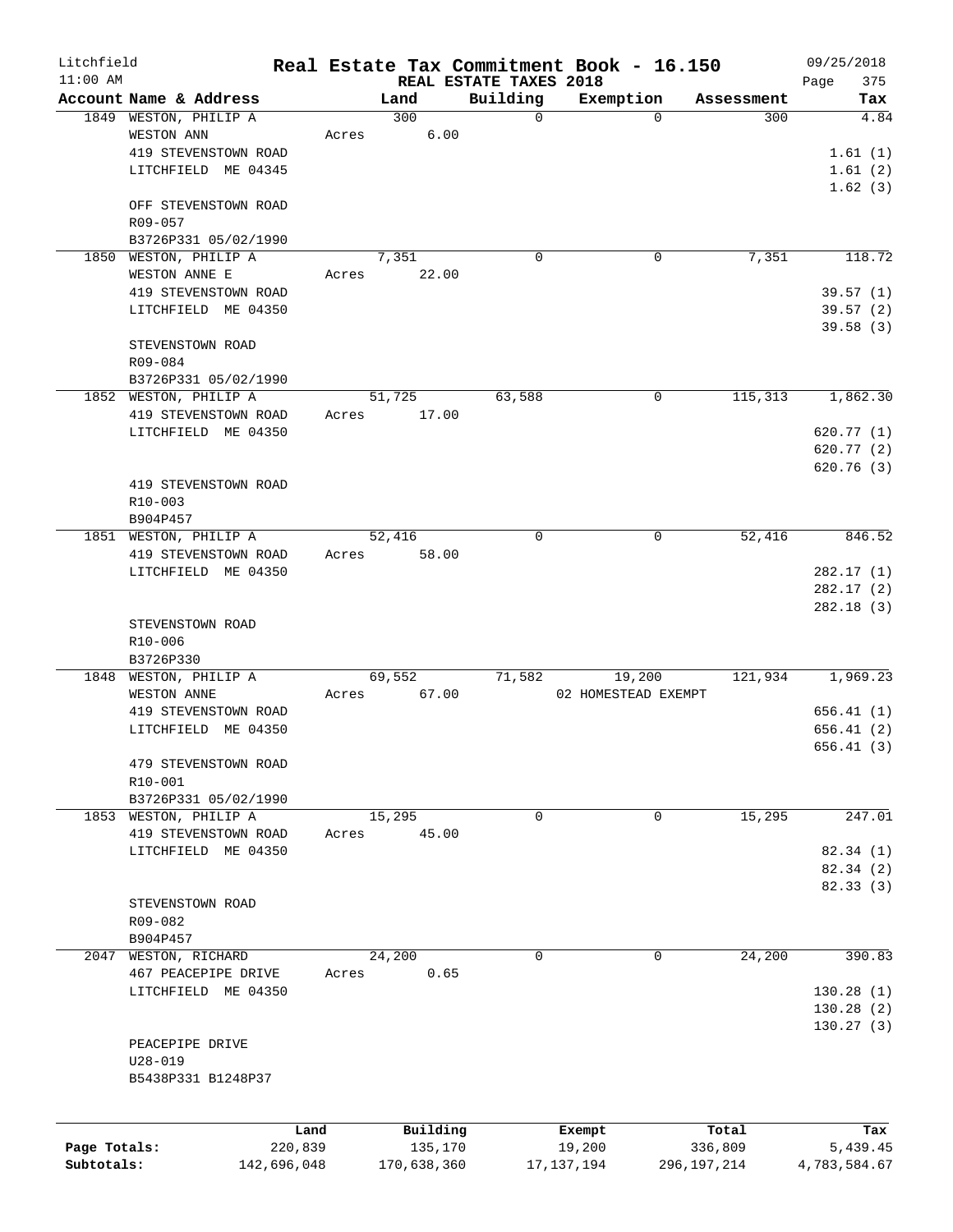| Litchfield   |                                                                                           |                 |                     |                                    | Real Estate Tax Commitment Book - 16.150 |               |                  | 09/25/2018         |
|--------------|-------------------------------------------------------------------------------------------|-----------------|---------------------|------------------------------------|------------------------------------------|---------------|------------------|--------------------|
| $11:00$ AM   | Account Name & Address                                                                    |                 | Land                | REAL ESTATE TAXES 2018<br>Building | Exemption                                |               | Assessment       | 376<br>Page<br>Tax |
|              | 1854 WESTON, RICHARD L                                                                    |                 | 25,920              | 59,921                             | 24,960                                   |               | 60,881           | 983.23             |
|              | 467 PEACEPIPE DRIVE                                                                       | Acres           | 0.14                |                                    | 02 HOMESTEAD EXEMPT                      |               |                  |                    |
|              | LITCHFIELD ME 04350                                                                       |                 |                     |                                    | 22 WW2 Widow Res                         |               |                  | 327.74(1)          |
|              |                                                                                           |                 |                     |                                    |                                          |               |                  | 327.74 (2)         |
|              |                                                                                           |                 |                     |                                    |                                          |               |                  | 327.75(3)          |
|              | 467 PEACEPIPE DRIVE                                                                       |                 |                     |                                    |                                          |               |                  |                    |
|              | $U28 - 050$                                                                               |                 |                     |                                    |                                          |               |                  |                    |
|              | B1817P333                                                                                 |                 |                     |                                    |                                          |               |                  |                    |
|              | 1532 WESTVUE NPL TRUST II                                                                 |                 | 52,900              | 133,592                            |                                          | 0             | 186,492          | 3,011.85           |
|              | 895 DOVE STREET SUITE                                                                     | Acres           | 6.40                |                                    |                                          |               |                  |                    |
|              | 125                                                                                       |                 |                     |                                    |                                          |               |                  |                    |
|              | NEWPORT BEACH CA 92660                                                                    |                 |                     |                                    |                                          |               |                  | 1,003.95(1)        |
|              |                                                                                           |                 |                     |                                    |                                          |               |                  | 1,003.95(2)        |
|              |                                                                                           |                 |                     |                                    |                                          |               |                  | 1,003.95(3)        |
|              | 18 COMMUNITY DRIVE                                                                        |                 |                     |                                    |                                          |               |                  |                    |
|              | $U16 - 004$                                                                               |                 |                     |                                    |                                          |               |                  |                    |
|              | B12864P291 02/20/2018 B12864P290 03/19/2018<br>B12558P121 03/03/2017 B7109P338 01/18/2002 |                 |                     |                                    |                                          |               |                  |                    |
|              | 250 WHALEN, OMAR L. JR                                                                    |                 | 45,179              | 129,096                            | 19,200                                   |               | 155,075          | 2,504.46           |
|              | WHALEN, KAY D.                                                                            | Acres           | 3.77                |                                    | 02 HOMESTEAD EXEMPT                      |               |                  |                    |
|              | 125 DENNIS HILL ROAD                                                                      |                 |                     |                                    |                                          |               |                  | 834.82 (1)         |
|              | LITCHFIELD ME 04350                                                                       |                 |                     |                                    |                                          |               |                  | 834.82 (2)         |
|              |                                                                                           |                 |                     |                                    |                                          |               |                  | 834.82 (3)         |
|              | 125 DENNIS HILL ROAD                                                                      |                 |                     |                                    |                                          |               |                  |                    |
|              | R11-007                                                                                   |                 |                     |                                    |                                          |               |                  |                    |
|              | B12059P150 07/31/2015 B4238P146                                                           |                 |                     |                                    |                                          |               |                  |                    |
| 11           | WHALON PAUL E                                                                             |                 | 176,500             | 58,160                             |                                          | 0             | 234,660          | 3,789.76           |
|              | WHALON BETHANY S                                                                          | Acres           | 10.00               |                                    |                                          |               |                  |                    |
|              | 1090 LEWISTON ROAD                                                                        |                 |                     |                                    |                                          |               |                  | 1, 263.25(1)       |
|              | LITCHFIELD ME 04350                                                                       |                 |                     |                                    |                                          |               |                  | 1, 263.25(2)       |
|              |                                                                                           |                 |                     |                                    |                                          |               |                  | 1, 263.26(3)       |
|              | 1062 LEWISTON ROAD                                                                        |                 |                     |                                    |                                          |               |                  |                    |
|              | R13-013                                                                                   |                 |                     |                                    |                                          |               |                  |                    |
|              | B8408P194 05/09/2005 B5138P158                                                            |                 |                     |                                    |                                          |               |                  |                    |
| 1857         | WHALON, PAUL E                                                                            |                 | 138,875             | 128,984                            | 19,200                                   |               | 248,659          | 4,015.84           |
|              | 1090 LEWISTON ROAD                                                                        | Acres           | 5.70                |                                    | 02 HOMESTEAD EXEMPT                      |               |                  |                    |
|              | LITCHFIELD ME 04350                                                                       |                 |                     |                                    |                                          |               |                  | 1,338.61(1)        |
|              |                                                                                           |                 |                     |                                    |                                          |               |                  | 1,338.61(2)        |
|              |                                                                                           |                 |                     |                                    |                                          |               |                  | 1,338.62(3)        |
|              | 1090 LEWISTON ROAD                                                                        |                 |                     |                                    |                                          |               |                  |                    |
|              | R13-013A                                                                                  |                 |                     |                                    |                                          |               |                  |                    |
| 575          | B4114P339<br>WHEELER, ANGELA                                                              |                 | 28,000              | 0                                  |                                          | 0             | 28,000           | 452.20             |
|              | C/O WHEELER, REUBEN J.                                                                    | Acres           | 1.00                |                                    |                                          |               |                  |                    |
|              | 693 WEST ROAD                                                                             |                 |                     |                                    |                                          |               |                  | 150.73(1)          |
|              | BOWDOIN ME 04287                                                                          |                 |                     |                                    |                                          |               |                  | 150.73(2)          |
|              |                                                                                           |                 |                     |                                    |                                          |               |                  | 150.74(3)          |
|              | OAK HILL ROAD                                                                             |                 |                     |                                    |                                          |               |                  |                    |
|              | R05-018                                                                                   |                 |                     |                                    |                                          |               |                  |                    |
|              | B7974P185 06/04/2004                                                                      |                 |                     |                                    |                                          |               |                  |                    |
|              | 576 WHEELER, ANGELA                                                                       |                 | 28,000              | 0                                  |                                          | 0             | 28,000           | 452.20             |
|              | WHEELER, REUBEN J                                                                         | Acres           | 1.00                |                                    |                                          |               |                  |                    |
|              | 693 WEST ROAD                                                                             |                 |                     |                                    |                                          |               |                  | 150.73(1)          |
|              | BOWDOIN ME 04287                                                                          |                 |                     |                                    |                                          |               |                  | 150.73(2)          |
|              |                                                                                           |                 |                     |                                    |                                          |               |                  | 150.74(3)          |
|              | OAK HILL ROAD                                                                             |                 |                     |                                    |                                          |               |                  |                    |
|              | R05-019                                                                                   |                 |                     |                                    |                                          |               |                  |                    |
|              | B7974P185 06/04/2004                                                                      |                 |                     |                                    |                                          |               |                  |                    |
|              |                                                                                           |                 |                     |                                    |                                          |               |                  |                    |
| Page Totals: |                                                                                           | Land<br>495,374 | Building<br>509,753 |                                    | Exempt<br>63,360                         |               | Total<br>941,767 | Tax<br>15,209.54   |
| Subtotals:   | 143, 191, 422                                                                             |                 | 171, 148, 113       |                                    | 17,200,554                               | 297, 138, 981 |                  | 4,798,794.21       |
|              |                                                                                           |                 |                     |                                    |                                          |               |                  |                    |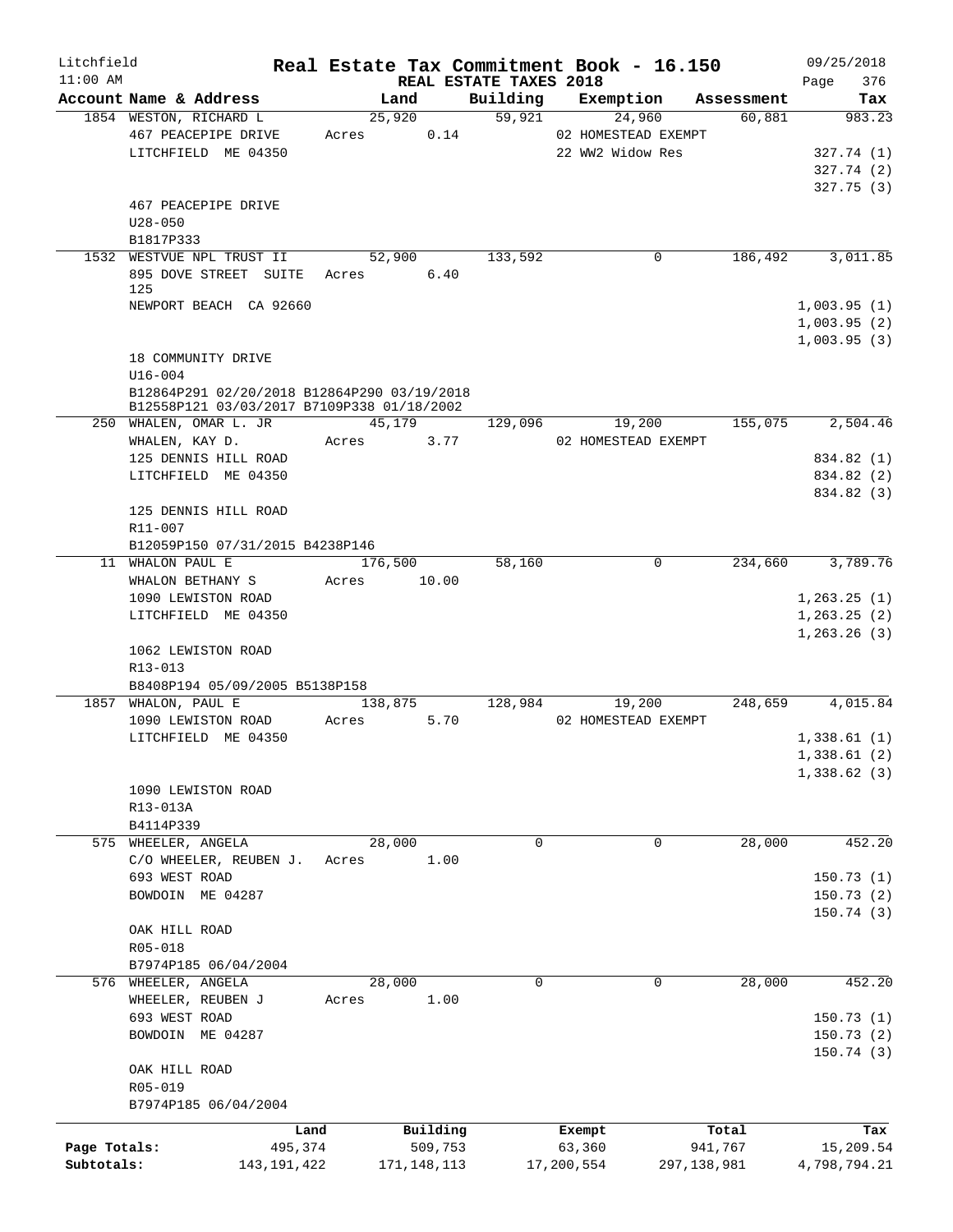| Litchfield   |                         |                                            |       |        |             |                        | Real Estate Tax Commitment Book - 16.150 |             |            |      | 09/25/2018   |
|--------------|-------------------------|--------------------------------------------|-------|--------|-------------|------------------------|------------------------------------------|-------------|------------|------|--------------|
| $11:00$ AM   |                         |                                            |       |        |             | REAL ESTATE TAXES 2018 |                                          |             |            | Page | 377          |
|              | Account Name & Address  |                                            |       | Land   |             | Building               | Exemption                                |             | Assessment |      | Tax          |
|              | 574 WHEELER, ANGELA T   |                                            |       | 28,000 |             | $\mathbf 0$            |                                          | $\Omega$    | 28,000     |      | 452.20       |
|              | WHEELER, REUBEN J       |                                            | Acres |        | 1.00        |                        |                                          |             |            |      |              |
|              | 693 WEST ROAD           |                                            |       |        |             |                        |                                          |             |            |      | 150.73(1)    |
|              | BOWDOIN ME 04287        |                                            |       |        |             |                        |                                          |             |            |      | 150.73(2)    |
|              |                         |                                            |       |        |             |                        |                                          |             |            |      | 150.74(3)    |
|              | OAK HILL ROAD           |                                            |       |        |             |                        |                                          |             |            |      |              |
|              | R05-015                 |                                            |       |        |             |                        |                                          |             |            |      |              |
|              |                         | B7974P185 06/04/2004                       |       |        |             |                        |                                          |             |            |      |              |
|              | 1858 WHEELER, KENNETH E |                                            |       | 55,800 |             | $\mathbf 0$            |                                          | 0           | 55,800     |      | 901.17       |
|              | 195 CENTER ROAD         |                                            | Acres |        | 39.00       |                        |                                          |             |            |      |              |
|              |                         | LITCHFIELD ME 04350                        |       |        |             |                        |                                          |             |            |      | 300.39(1)    |
|              |                         |                                            |       |        |             |                        |                                          |             |            |      | 300.39(2)    |
|              |                         |                                            |       |        |             |                        |                                          |             |            |      | 300.39(3)    |
|              | CENTER ROAD             |                                            |       |        |             |                        |                                          |             |            |      |              |
|              | R02-123                 |                                            |       |        |             |                        |                                          |             |            |      |              |
|              | B1373P93                |                                            |       |        |             |                        |                                          |             |            |      |              |
|              | 1859 WHEELER, KENNETH E |                                            |       | 72,000 |             | 133,137                | 19,200                                   |             | 185,937    |      | 3,002.88     |
|              | 195 CENTER ROAD         |                                            | Acres | 46.20  |             |                        | 02 HOMESTEAD EXEMPT                      |             |            |      |              |
|              |                         | LITCHFIELD ME 04350                        |       |        |             |                        |                                          |             |            |      | 1,000.96(1)  |
|              |                         |                                            |       |        |             |                        |                                          |             |            |      | 1,000.96(2)  |
|              |                         |                                            |       |        |             |                        |                                          |             |            |      | 1,000.96(3)  |
|              | 195 CENTER ROAD         |                                            |       |        |             |                        |                                          |             |            |      |              |
|              |                         |                                            |       |        |             |                        |                                          |             |            |      |              |
|              | R03-001                 |                                            |       |        |             |                        |                                          |             |            |      |              |
|              | B1373P93                |                                            |       |        |             |                        |                                          |             |            |      |              |
|              | 1651 WHEELER, REUBEN    |                                            |       | 66,200 |             | 51,408                 |                                          | 0           | 117,608    |      | 1,899.37     |
|              | 693 WEST ROAD           |                                            | Acres |        | 25.00       |                        |                                          |             |            |      |              |
|              | BOWDOIN ME 04287        |                                            |       |        |             |                        |                                          |             |            |      | 633.12(1)    |
|              |                         |                                            |       |        |             |                        |                                          |             |            |      | 633.12(2)    |
|              |                         |                                            |       |        |             |                        |                                          |             |            |      | 633.13(3)    |
|              | 145 OAK HILL ROAD       |                                            |       |        |             |                        |                                          |             |            |      |              |
|              | R05-026                 |                                            |       |        |             |                        |                                          |             |            |      |              |
|              |                         | B10595P309 11/19/2010 B2124P126 07/05/1978 |       |        |             |                        |                                          |             |            |      |              |
|              | 1061 WHEELER, REUBEN J  |                                            |       | 38,000 |             | 0                      |                                          | 0           | 38,000     |      | 613.70       |
|              | WHEELER, GIDEON T       |                                            | Acres |        | 5.00        |                        |                                          |             |            |      |              |
|              | 693 WEST ROAD           |                                            |       |        |             |                        |                                          |             |            |      | 204.57(1)    |
|              | BOWDOIN ME 04287        |                                            |       |        |             |                        |                                          |             |            |      | 204.57(2)    |
|              |                         |                                            |       |        |             |                        |                                          |             |            |      | 204.56(3)    |
|              | OAK HILL ROAD           |                                            |       |        |             |                        |                                          |             |            |      |              |
|              | R05-016                 |                                            |       |        |             |                        |                                          |             |            |      |              |
|              |                         | B8052P174 07/24/2004                       |       |        |             |                        |                                          |             |            |      |              |
| 1860         | WHEELER, STANLEY E      |                                            |       | 54,044 |             | 51,061                 |                                          | 0           | 105,105    |      | 1,697.45     |
|              | WHEELER, MIRIAM A       |                                            | Acres |        | 0.34        |                        |                                          |             |            |      |              |
|              | 20 WHEELER RD           |                                            |       |        |             |                        |                                          |             |            |      | 565.82(1)    |
|              | BOWDOIN ME 04287        |                                            |       |        |             |                        |                                          |             |            |      | 565.82(2)    |
|              |                         |                                            |       |        |             |                        |                                          |             |            |      | 565.81(3)    |
|              | 63 PELICAN DRIVE        |                                            |       |        |             |                        |                                          |             |            |      |              |
|              | $U24 - 017$             |                                            |       |        |             |                        |                                          |             |            |      |              |
|              |                         | B1390P145 10/13/2004                       |       |        |             |                        |                                          |             |            |      |              |
| 2743         | WHEELER, TRAVIS K &     |                                            |       | 44,600 |             | 257,682                | 19,200                                   |             | 283,082    |      | 4,571.77     |
|              | SHELLY E                |                                            |       |        |             |                        |                                          |             |            |      |              |
|              | 213 CENTER ROAD         |                                            | Acres |        | 2.84        |                        | 02 HOMESTEAD EXEMPT                      |             |            |      |              |
|              |                         | LITCHFIELD ME 04350                        |       |        |             |                        |                                          |             |            |      | 1,523.92(1)  |
|              |                         |                                            |       |        |             |                        |                                          |             |            |      | 1,523.92(2)  |
|              |                         |                                            |       |        |             |                        |                                          |             |            |      | 1,523.93(3)  |
|              | 213 CENTER ROAD         |                                            |       |        |             |                        |                                          |             |            |      |              |
|              | R03-001A                |                                            |       |        |             |                        |                                          |             |            |      |              |
|              |                         | B10273P125 11/16/2009                      |       |        |             |                        |                                          |             |            |      |              |
|              |                         |                                            |       |        |             |                        |                                          |             |            |      |              |
|              |                         | Land                                       |       |        | Building    |                        | Exempt                                   |             | Total      |      | Tax          |
| Page Totals: |                         | 358,644                                    |       |        | 493,288     |                        | 38,400                                   |             | 813,532    |      | 13,138.54    |
| Subtotals:   |                         | 143,550,066                                |       |        | 171,641,401 |                        | 17,238,954                               | 297,952,513 |            |      | 4,811,932.75 |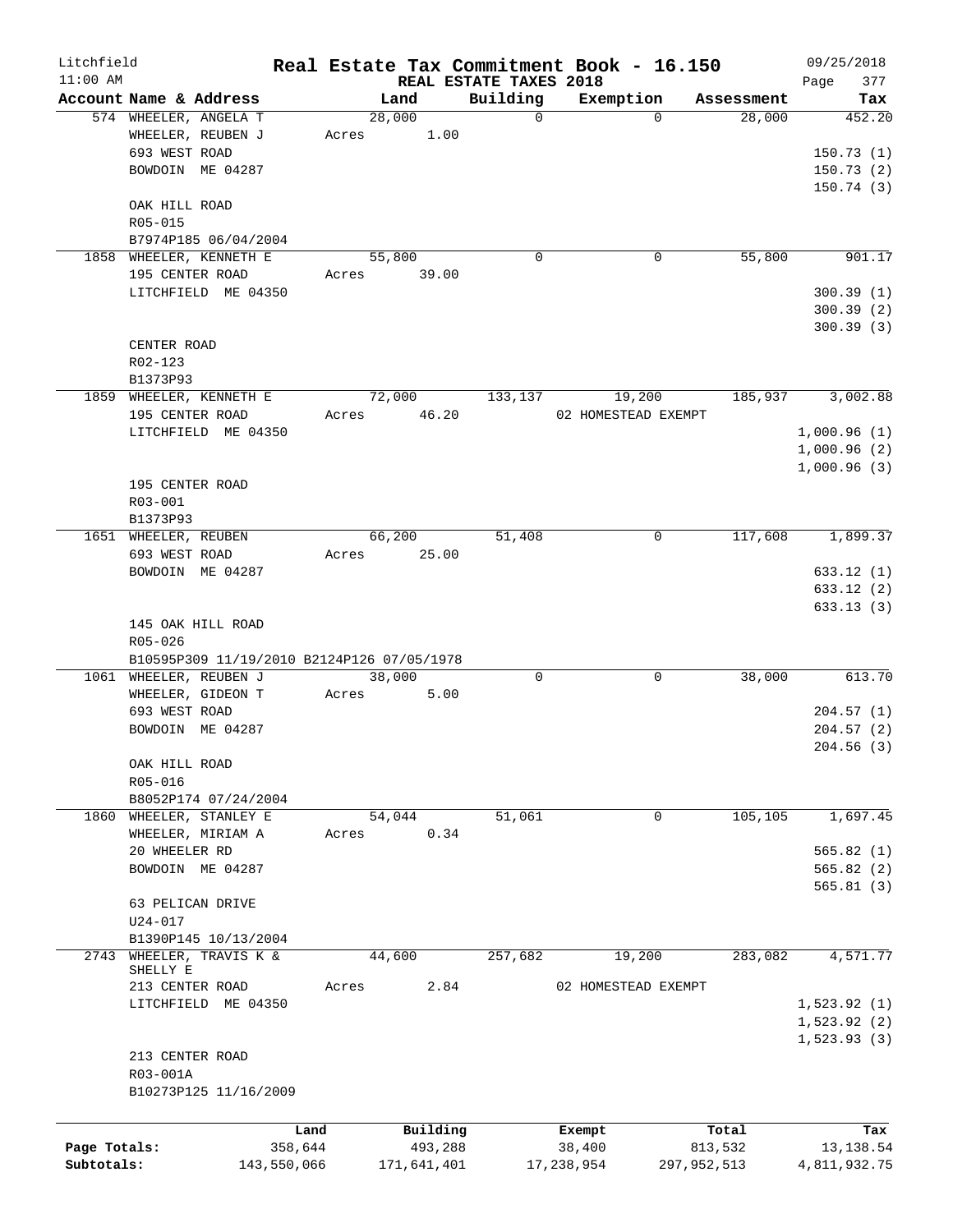| Litchfield |                                                         | Real Estate Tax Commitment Book - 16.150 |      |                        |                     |             |            | 09/25/2018 |            |
|------------|---------------------------------------------------------|------------------------------------------|------|------------------------|---------------------|-------------|------------|------------|------------|
| $11:00$ AM |                                                         |                                          |      | REAL ESTATE TAXES 2018 |                     |             |            | Page       | 378        |
|            | Account Name & Address                                  | Land                                     |      |                        | Building Exemption  |             | Assessment |            | Tax        |
|            | 2807 WHEELING, GARY                                     | 45,150                                   |      | 51,673                 | 24,960              |             | 71,863     |            | 1,160.59   |
|            | 67 LIBBY ROAD                                           | Acres                                    | 3.06 |                        | 02 HOMESTEAD EXEMPT |             |            |            |            |
|            | LITCHFIELD ME 04350                                     |                                          |      |                        | 03 VETERANS EXEMPT  |             |            |            | 386.86 (1) |
|            |                                                         |                                          |      |                        |                     |             |            |            | 386.86 (2) |
|            |                                                         |                                          |      |                        |                     |             |            |            | 386.87 (3) |
|            | 67 LIBBY ROAD                                           |                                          |      |                        |                     |             |            |            |            |
|            | R06-033B<br>B12689P171 08/08/2017 B11819P320 12/28/2011 |                                          |      |                        |                     |             |            |            |            |
|            | 1841 WHITAKER ARTHUR R III                              | 22,080                                   |      | 103,783                | 19,200              |             | 106,663    |            | 1,722.61   |
|            | WHITAKER DEBRA C                                        | Acres                                    | 0.36 |                        | 02 HOMESTEAD EXEMPT |             |            |            |            |
|            | 3 SCRAPPY LANE                                          |                                          |      |                        |                     |             |            |            | 574.20(1)  |
|            | LITCHFIELD ME 04350                                     |                                          |      |                        |                     |             |            |            | 574.20(2)  |
|            |                                                         |                                          |      |                        |                     |             |            |            | 574.21(3)  |
|            | 3 SCRAPPY LANE                                          |                                          |      |                        |                     |             |            |            |            |
|            | R02-023                                                 |                                          |      |                        |                     |             |            |            |            |
|            | B8686P194 11/10/2005 B3651P208                          |                                          |      |                        |                     |             |            |            |            |
|            | 1279 WHITBECK, NANCY LLOYD                              | 61,063                                   |      | 111,545                |                     | $\Omega$    | 172,608    |            | 2,787.62   |
|            | 1974 HALLOWELL ROAD                                     | 15.75<br>Acres                           |      |                        |                     |             |            |            |            |
|            | LITCHFIELD ME 04350                                     |                                          |      |                        |                     |             |            |            | 929.21(1)  |
|            |                                                         |                                          |      |                        |                     |             |            |            | 929.21(2)  |
|            |                                                         |                                          |      |                        |                     |             |            |            | 929.20(3)  |
|            | 1974 HALLOWELL ROAD                                     |                                          |      |                        |                     |             |            |            |            |
|            | R11-011                                                 |                                          |      |                        |                     |             |            |            |            |
|            | B11757P230 07/31/2014 B11551P23 10/09/2013 B11538P87    |                                          |      |                        |                     |             |            |            |            |
|            | 08/26/2013 B4188P155<br>1862 WHITCOMB, LINDA K          | 49,408                                   |      | $\Omega$               |                     | 0           | 49,408     |            | 797.94     |
|            | P. O. BOX 1052                                          | Acres 16.21                              |      |                        |                     |             |            |            |            |
|            | THOMPSON FALLS MT                                       |                                          |      |                        |                     |             |            |            | 265.98(1)  |
|            | 59873                                                   |                                          |      |                        |                     |             |            |            |            |
|            |                                                         |                                          |      |                        |                     |             |            |            | 265.98(2)  |
|            |                                                         |                                          |      |                        |                     |             |            |            | 265.98(3)  |
|            | DEAD RIVER ROAD                                         |                                          |      |                        |                     |             |            |            |            |
|            | R01-033                                                 |                                          |      |                        |                     |             |            |            |            |
|            | B2048P74                                                |                                          |      |                        |                     |             |            |            |            |
|            | 2030 WHITCOMB, SUSAN                                    | 728                                      |      | $\mathbf 0$            |                     | $\mathbf 0$ | 728        |            | 11.76      |
|            | 1064 COUNTY RD                                          | Acres                                    | 0.26 |                        |                     |             |            |            |            |
|            | BOWDOIN ME 04287                                        |                                          |      |                        |                     |             |            |            | 3.92(1)    |
|            |                                                         |                                          |      |                        |                     |             |            |            | 3.92(2)    |
|            |                                                         |                                          |      |                        |                     |             |            |            | 3.92(3)    |
|            | RICHMOND ROAD<br>R01-029C                               |                                          |      |                        |                     |             |            |            |            |
|            | B5298P192 01/24/0199                                    |                                          |      |                        |                     |             |            |            |            |
|            | 2302 WHITE, AARON M.                                    | 39,450                                   |      | 104,895                |                     | 0           | 144,345    |            | 2,331.17   |
|            | CRAVEN, GREGORY D.                                      | Acres                                    | 1.34 |                        |                     |             |            |            |            |
|            | 303 HOLMES ROAD                                         |                                          |      |                        |                     |             |            | 777.06(1)  |            |
|            | WINTHROP ME 04364                                       |                                          |      |                        |                     |             |            |            | 777.06(2)  |
|            |                                                         |                                          |      |                        |                     |             |            |            | 777.05(3)  |
|            | 47 HAYDEN HILL ROAD                                     |                                          |      |                        |                     |             |            |            |            |
|            | R03-040A                                                |                                          |      |                        |                     |             |            |            |            |
|            | B12402P22 09/02/2016 B7188P246 12/06/2002               |                                          |      |                        |                     |             |            |            |            |

|              | Land        | Building    | Exempt     | Total       | Tax          |
|--------------|-------------|-------------|------------|-------------|--------------|
| Page Totals: | 217,879     | 371,896     | 44,160     | 545,615     | 8,811.69     |
| Subtotals:   | 143,767,945 | 172,013,297 | 17,283,114 | 298,498,128 | 4,820,744.44 |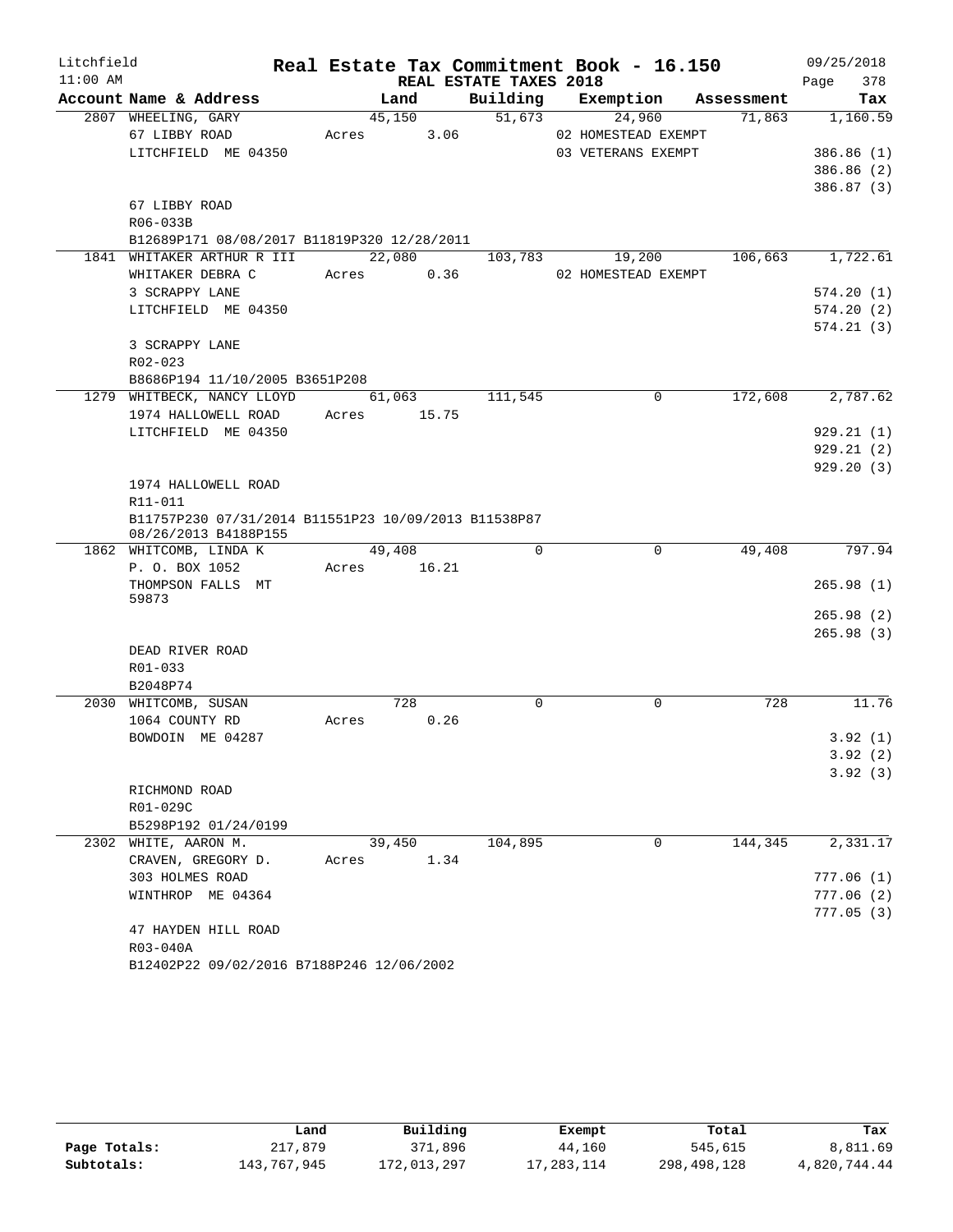| Litchfield   |                                                                                            |               |               |                        | Real Estate Tax Commitment Book - 16.150 |               | 09/25/2018   |
|--------------|--------------------------------------------------------------------------------------------|---------------|---------------|------------------------|------------------------------------------|---------------|--------------|
| $11:00$ AM   |                                                                                            |               |               | REAL ESTATE TAXES 2018 |                                          |               | 379<br>Page  |
|              | Account Name & Address                                                                     |               | Land          | Building               | Exemption                                | Assessment    | Tax          |
|              | 1871 WHITE, BETHANY ANNE                                                                   |               | 173,746       | 171,925                | $\Omega$                                 | 345,671       | 5,582.59     |
|              | PO BOX 175                                                                                 | Acres         | 0.31          |                        |                                          |               |              |
|              | LITCHFIELD ME 04355                                                                        |               |               |                        |                                          |               | 1,860.86(1)  |
|              |                                                                                            |               |               |                        |                                          |               | 1,860.86 (2) |
|              |                                                                                            |               |               |                        |                                          |               | 1,860.87(3)  |
|              | 89 WOODBURY DRIVE                                                                          |               |               |                        |                                          |               |              |
|              | $U25 - 014$                                                                                |               |               |                        |                                          |               |              |
|              | B12552P150 03/08/2017 B12218P244 01/28/2016<br>B12218P241 01/19/2016 B12088P344 08/26/2015 |               |               |                        |                                          |               |              |
|              | B8083P263 08/16/2004 B1735P126                                                             |               |               |                        |                                          |               |              |
|              | 1868 WHITE, DIAN                                                                           |               | 7,422         | $\mathbf 0$            | $\mathbf 0$                              | 7,422         | 119.87       |
|              | 138 GUSTIN ROAD                                                                            | Acres         | 0.08          |                        |                                          |               |              |
|              | LITCHFIELD ME 04350                                                                        |               |               |                        |                                          |               | 39.96(1)     |
|              |                                                                                            |               |               |                        |                                          |               | 39.96(2)     |
|              |                                                                                            |               |               |                        |                                          |               | 39.95(3)     |
|              | JIMMY POND LANE                                                                            |               |               |                        |                                          |               |              |
|              | $U08 - 011$                                                                                |               |               |                        |                                          |               |              |
|              | B1575P864 03/14/1972                                                                       |               |               |                        |                                          |               |              |
| 1867         | WHITE, DIAN                                                                                |               | 49,150        | 52,140                 | 19,200                                   | 82,090        | 1,325.75     |
|              | 138 GUSTIN ROAD                                                                            | Acres         | 28.00         |                        | 02 HOMESTEAD EXEMPT                      |               |              |
|              | LITCHFIELD ME 04350                                                                        |               |               |                        |                                          |               | 441.92 (1)   |
|              |                                                                                            |               |               |                        |                                          |               | 441.92 (2)   |
|              |                                                                                            |               |               |                        |                                          |               | 441.91 (3)   |
|              | 138 GUSTIN ROAD                                                                            |               |               |                        |                                          |               |              |
|              | $R04 - 047$                                                                                |               |               |                        |                                          |               |              |
|              | B1575P864 03/14/1972                                                                       |               |               |                        |                                          |               |              |
|              | 1869 WHITE, DIAN                                                                           |               | 44,860        | $\mathbf 0$            | 0                                        | 44,860        | 724.49       |
|              | 138 GUSTIN ROAD                                                                            | Acres         | 10.70         |                        |                                          |               |              |
|              | LITCHFIELD ME 04350                                                                        |               |               |                        |                                          |               | 241.50 (1)   |
|              |                                                                                            |               |               |                        |                                          |               | 241.50(2)    |
|              |                                                                                            |               |               |                        |                                          |               | 241.49 (3)   |
|              | FINLEY LANE                                                                                |               |               |                        |                                          |               |              |
|              | R03-102                                                                                    |               |               |                        |                                          |               |              |
|              | B1575P864 03/14/1972                                                                       |               |               |                        |                                          | 81,618        |              |
|              | 1873 WHITE, JACK D.                                                                        |               | 80,500        | 1,118                  | 0                                        |               | 1,318.13     |
|              | 19 JB TOME WAY<br>BOWDOINHAM ME 04008                                                      | Acres         | 1.00          |                        |                                          |               | 439.38 (1)   |
|              |                                                                                            |               |               |                        |                                          |               | 439.38 (2)   |
|              |                                                                                            |               |               |                        |                                          |               | 439.37 (3)   |
|              | 22 BIRCH LANE                                                                              |               |               |                        |                                          |               |              |
|              | $U04 - 005$                                                                                |               |               |                        |                                          |               |              |
|              | B12446P164 10/21/2016 B1490P632                                                            |               |               |                        |                                          |               |              |
|              | 1864 WHITE, JAMES                                                                          |               | 181,850       | 77,105                 | 0                                        | 258,955       | 4,182.12     |
|              | 466 FOXHILL DRIVE                                                                          | Acres         | 2.30          |                        |                                          |               |              |
|              | DEBARY FL 32713                                                                            |               |               |                        |                                          |               | 1,394.04(1)  |
|              |                                                                                            |               |               |                        |                                          |               | 1,394.04 (2) |
|              |                                                                                            |               |               |                        |                                          |               | 1,394.04(3)  |
|              | CHESLEY DRIVE                                                                              |               |               |                        |                                          |               |              |
|              | $U15 - 011$                                                                                |               |               |                        |                                          |               |              |
|              | B3323P142 03/22/1988                                                                       |               |               |                        |                                          |               |              |
|              | 2911 WHITE, JOSEPH R.                                                                      |               | 6,160         | 31,027                 | 0                                        | 37,187        | 600.57       |
|              | 65 FOX RUN                                                                                 | Acres         | 0.22          |                        |                                          |               |              |
|              | TOPSHAM ME 04086                                                                           |               |               |                        |                                          |               | 200.19(1)    |
|              |                                                                                            |               |               |                        |                                          |               | 200.19(2)    |
|              |                                                                                            |               |               |                        |                                          |               | 200.19(3)    |
|              | WOODBURY DRIVE                                                                             |               |               |                        |                                          |               |              |
|              | $U25 - 014 - A$                                                                            |               |               |                        |                                          |               |              |
|              | B12552P150 03/08/2017                                                                      |               |               |                        |                                          |               |              |
|              |                                                                                            | Land          | Building      |                        | Exempt                                   | Total         | Tax          |
| Page Totals: |                                                                                            | 543,688       | 333,315       |                        | 19,200                                   | 857,803       | 13,853.52    |
| Subtotals:   |                                                                                            | 144, 311, 633 | 172, 346, 612 |                        | 17,302,314                               | 299, 355, 931 | 4,834,597.96 |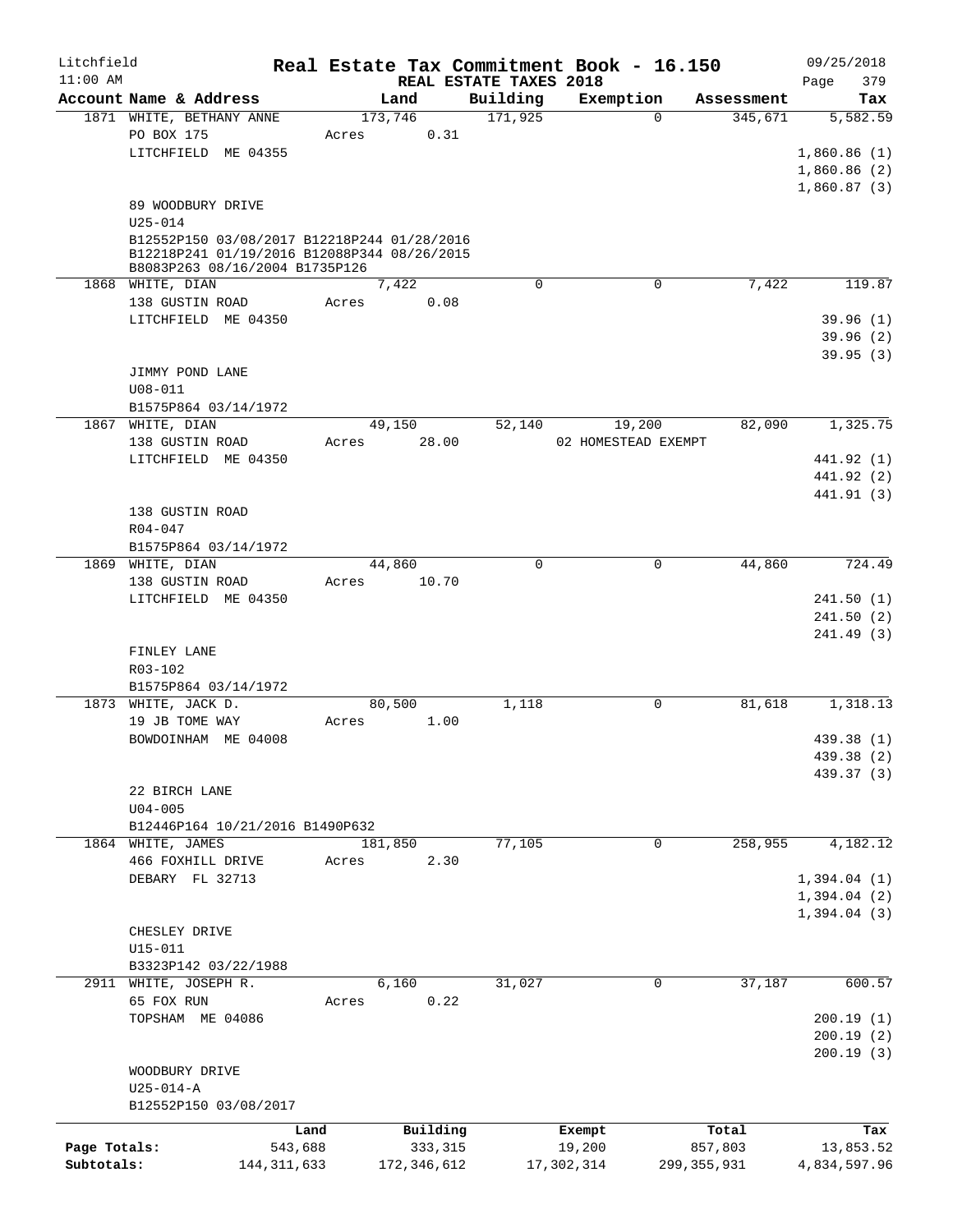| Litchfield   |                                                    |       |             |                                    |              | Real Estate Tax Commitment Book - 16.150 |             | 09/25/2018         |
|--------------|----------------------------------------------------|-------|-------------|------------------------------------|--------------|------------------------------------------|-------------|--------------------|
| $11:00$ AM   | Account Name & Address                             |       | Land        | REAL ESTATE TAXES 2018<br>Building |              | Exemption                                | Assessment  | 380<br>Page<br>Tax |
|              | 1866 WHITE, LAUREANNE                              |       | 5,250       |                                    | $\Omega$     | $\Omega$                                 | 5,250       | 84.79              |
|              | 3 GOFFEE ST                                        | Acres | 2.10        |                                    |              |                                          |             |                    |
|              | LEWISTON ME 04240                                  |       |             |                                    |              |                                          |             | 28.26(1)           |
|              |                                                    |       |             |                                    |              |                                          |             | 28.26(2)           |
|              |                                                    |       |             |                                    |              |                                          |             | 28.27(3)           |
|              | FERRIN ROAD                                        |       |             |                                    |              |                                          |             |                    |
|              | R03-110                                            |       |             |                                    |              |                                          |             |                    |
|              | B1709P314                                          |       |             |                                    |              |                                          |             |                    |
|              | 1863 WHITE, SHARON Y                               |       | 42,500      | 62,122                             |              | 24,960                                   | 79,662      | 1,286.54           |
|              | WHITE ALBERT                                       | Acres | 2.00        |                                    |              | 02 HOMESTEAD EXEMPT                      |             |                    |
|              | 1201 RICHMOND ROAD                                 |       |             |                                    |              | 12 WW2 Vet Res.                          |             | 428.85(1)          |
|              | LITCHFIELD ME 04350                                |       |             |                                    |              |                                          |             | 428.85(2)          |
|              |                                                    |       |             |                                    |              |                                          |             | 428.84(3)          |
|              | 1201 RICHMOND ROAD                                 |       |             |                                    |              |                                          |             |                    |
|              | R01-060A                                           |       |             |                                    |              |                                          |             |                    |
|              | B5975P302 06/17/1999 B3589P294                     |       |             |                                    |              |                                          |             |                    |
|              | 1350 WHITE, W. ALLAN                               |       | 42,775      | 112,376                            |              | $\Omega$                                 | 155,151     | 2,505.69           |
|              | 657 PLAINS ROAD                                    | Acres | 2.11        |                                    |              |                                          |             |                    |
|              | LITCHFIELD ME 04350                                |       |             |                                    |              |                                          |             | 835.23(1)          |
|              |                                                    |       |             |                                    |              |                                          |             | 835.23 (2)         |
|              |                                                    |       |             |                                    |              |                                          |             | 835.23 (3)         |
|              | 657 PLAINS ROAD                                    |       |             |                                    |              |                                          |             |                    |
|              | R08-019                                            |       |             |                                    |              |                                          |             |                    |
|              | B9417P21 07/09/2007 B8161P102 10/07/2004 B8161P101 |       |             |                                    |              |                                          |             |                    |
|              | 10/07/2004 B1719P90                                |       |             |                                    |              |                                          |             |                    |
|              | 136 WHITMAN, ANDREW C. &<br>JESSICA C.             |       | 59,300      | 147,030                            |              | 0                                        | 206,330     | 3,332.23           |
|              | 105 NECK ROAD                                      | Acres | 13.40       |                                    |              |                                          |             |                    |
|              | LITCHFIELD ME 04350                                |       |             |                                    |              |                                          |             | 1, 110.74(1)       |
|              |                                                    |       |             |                                    |              |                                          |             | 1,110.74(2)        |
|              |                                                    |       |             |                                    |              |                                          |             | 1,110.75(3)        |
|              | 105 NECK ROAD                                      |       |             |                                    |              |                                          |             |                    |
|              | $R14 - 037$                                        |       |             |                                    |              |                                          |             |                    |
|              | B6203P312                                          |       |             |                                    |              |                                          |             |                    |
|              | 1874 WHITMAN, GAIL E                               |       | 102,950     |                                    | 790          | $\mathbf 0$                              | 103,740     | 1,675.40           |
|              | C/O: ELIZABETH MITCHELL Acres                      |       | 0.40        |                                    |              |                                          |             |                    |
|              | 4741 PIERCE ST                                     |       |             |                                    |              |                                          |             | 558.47(1)          |
|              | WHEAT RIDGE CO 80033                               |       |             |                                    |              |                                          |             | 558.47 (2)         |
|              |                                                    |       |             |                                    |              |                                          |             | 558.46(3)          |
|              | 433 PEACEPIPE DRIVE                                |       |             |                                    |              |                                          |             |                    |
|              | $U28 - 042$                                        |       |             |                                    |              |                                          |             |                    |
|              | B3399P223                                          |       |             |                                    |              |                                          |             |                    |
| 1875         | WHITMAN, GAIL E                                    |       | 25,980      | 37,697                             |              | $\mathbf 0$                              | 63,677      | 1,028.38           |
|              | C/O: ELIZABETH WHITMAN Acres                       |       | 0.30        |                                    |              |                                          |             |                    |
|              | 4741 PIERCE ST                                     |       |             |                                    |              |                                          |             | 342.79 (1)         |
|              | WHEAT RIDGE CO 80033                               |       |             |                                    |              |                                          |             | 342.79 (2)         |
|              |                                                    |       |             |                                    |              |                                          |             | 342.80(3)          |
|              | 3 NORTH LAKEVIEW DRIVE                             |       |             |                                    |              |                                          |             |                    |
|              | $U28 - 015$                                        |       |             |                                    |              |                                          |             |                    |
|              | B3399P227                                          |       |             |                                    |              |                                          |             |                    |
| 439          | WHITMORE ERIC E                                    |       | 250         |                                    | $\mathbf 0$  | $\mathbf 0$                              | 250         | 4.04               |
|              | WHITMORE CHERYL A                                  | Acres | 0.10        |                                    |              |                                          |             |                    |
|              | 926 COBBOSSEE ROAD                                 |       |             |                                    |              |                                          |             | 1.35(1)            |
|              | MONMOUTH ME 04259                                  |       |             |                                    |              |                                          |             | 1.35(2)            |
|              |                                                    |       |             |                                    |              |                                          |             | 1.34(3)            |
|              | HARDSCRABLE ROAD                                   |       |             |                                    |              |                                          |             |                    |
|              | R12-025-5                                          |       |             |                                    |              |                                          |             |                    |
|              | B9368P249 06/11/2007 B4342P270 01/28/1993          |       |             |                                    |              |                                          |             |                    |
|              |                                                    | Land  | Building    |                                    | Exempt       |                                          | Total       | Tax                |
| Page Totals: | 279,005                                            |       | 360,015     |                                    | 24,960       |                                          | 614,060     | 9,917.07           |
| Subtotals:   | 144,590,638                                        |       | 172,706,627 |                                    | 17, 327, 274 |                                          | 299,969,991 | 4,844,515.03       |
|              |                                                    |       |             |                                    |              |                                          |             |                    |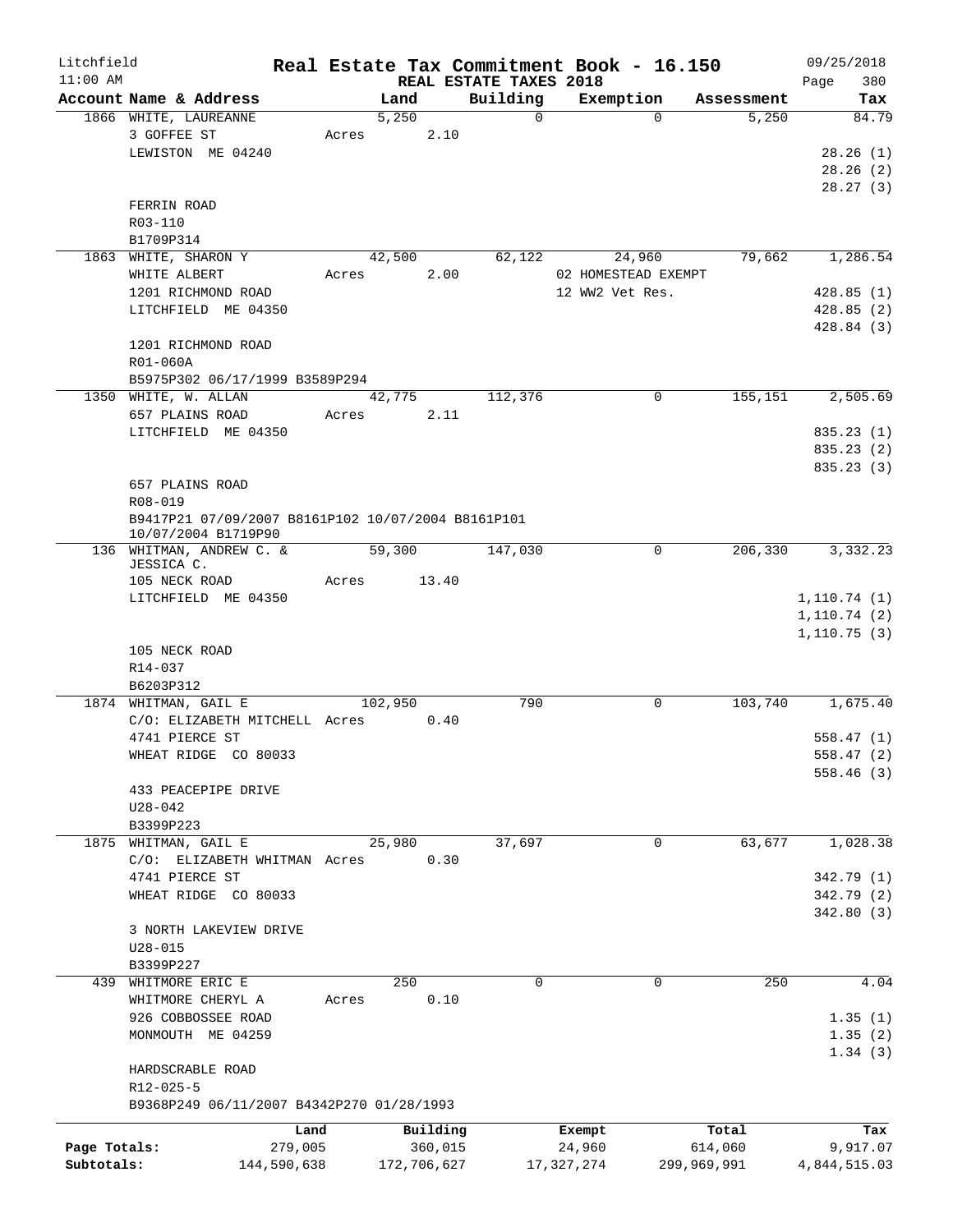| Litchfield |                                                          |             |      |                        | Real Estate Tax Commitment Book - 16.150 |            | 09/25/2018  |
|------------|----------------------------------------------------------|-------------|------|------------------------|------------------------------------------|------------|-------------|
| $11:00$ AM |                                                          |             |      | REAL ESTATE TAXES 2018 |                                          |            | 381<br>Page |
|            | Account Name & Address                                   | Land        |      | Building               | Exemption                                | Assessment | Tax         |
|            | 254 WHITMORE, MICHAEL &<br>KATHLEEN                      | 120,820     |      | 105,078                | 24,960                                   | 200,938    | 3,245.15    |
|            | 38 MILITARY LANE                                         | Acres       | 0.94 |                        | 02 HOMESTEAD EXEMPT                      |            |             |
|            | LITCHFIELD ME 04350                                      |             |      |                        | 03 VETERANS EXEMPT                       |            | 1,081.72(1) |
|            |                                                          |             |      |                        |                                          |            | 1,081.72(2) |
|            |                                                          |             |      |                        |                                          |            | 1,081.71(3) |
|            | 38 MILITARY LANE                                         |             |      |                        |                                          |            |             |
|            | $U06 - 007$                                              |             |      |                        |                                          |            |             |
|            | B6624P207                                                |             |      |                        |                                          |            |             |
|            | 795 WHITTEN, MARY M.                                     | 91,520      |      | 110,403                | 0                                        | 201,923    | 3,261.06    |
|            | 102 EASY STREET                                          | Acres       | 0.59 |                        |                                          |            |             |
|            | LITCHFIELD ME 04350                                      |             |      |                        |                                          |            | 1,087.02(1) |
|            |                                                          |             |      |                        |                                          |            | 1,087.02(2) |
|            |                                                          |             |      |                        |                                          |            | 1,087.02(3) |
|            | 102 EASY STREET                                          |             |      |                        |                                          |            |             |
|            | $U09 - 011$                                              |             |      |                        |                                          |            |             |
|            | B12444P217 10/19/2016 B11857P170 11/21/2014<br>B6673P146 |             |      |                        |                                          |            |             |
|            | 1071 WIERS, PAUL J                                       | 43,250      |      | 62,632                 | 19,200                                   | 86,682     | 1,399.91    |
|            | PO BOX 266                                               | Acres       | 2.30 |                        | 02 HOMESTEAD EXEMPT                      |            |             |
|            | LITCHFIELD ME 04350                                      |             |      |                        |                                          |            | 466.64(1)   |
|            |                                                          |             |      |                        |                                          |            | 466.64(2)   |
|            |                                                          |             |      |                        |                                          |            | 466.63(3)   |
|            | 41 WHIPPOORWILL ROAD                                     |             |      |                        |                                          |            |             |
|            | $U21 - 028$                                              |             |      |                        |                                          |            |             |
|            | B8791P39 02/07/2006 B5404P265                            |             |      |                        |                                          |            |             |
|            | 1718 WILCOXON, FREDERICK                                 | 87,005      |      | 89,174                 | 24,960                                   | 151,219    | 2,442.19    |
|            | WILCOXON CHERYL                                          | Acres       | 0.55 |                        | 02 HOMESTEAD EXEMPT                      |            |             |
|            | PO BOX 35                                                |             |      |                        | 14 WW2 Vet NonRes                        |            | 814.06(1)   |
|            | LITCHFIELD ME 04350                                      |             |      |                        |                                          |            | 814.06(2)   |
|            | 9 MEMORY LANE                                            |             |      |                        |                                          |            | 814.07 (3)  |
|            | $U12 - 026$                                              |             |      |                        |                                          |            |             |
|            | B6774P122                                                |             |      |                        |                                          |            |             |
|            | 772 WILDING-HARTFORD SUSIE                               | 151,275     |      | 127,542                | 19,200                                   | 259,617    | 4,192.81    |
|            | 107 HARTFORD DRIVE                                       | Acres       | 1.20 |                        | 02 HOMESTEAD EXEMPT                      |            |             |
|            | LITCHFIELD ME 04350                                      |             |      |                        |                                          |            | 1,397.60(1) |
|            |                                                          |             |      |                        |                                          |            | 1,397.60(2) |
|            |                                                          |             |      |                        |                                          |            | 1,397.61(3) |
|            | 107 HARTFORD DRIVE                                       |             |      |                        |                                          |            |             |
|            | U17-028                                                  |             |      |                        |                                          |            |             |
|            | B2409P91                                                 |             |      |                        |                                          |            |             |
|            | 1898 WILKINS, KATHLEEN                                   | 81,500      |      | 129,046                | 19,200                                   | 191,346    | 3,090.24    |
|            | P O BOX 300                                              | Acres 56.00 |      |                        | 02 HOMESTEAD EXEMPT                      |            |             |
|            | LITCHFIELD ME 04350                                      |             |      |                        |                                          |            | 1,030.08(1) |
|            |                                                          |             |      |                        |                                          |            | 1,030.08(2) |
|            |                                                          |             |      |                        |                                          |            | 1,030.08(3) |
|            | 55 BUKER ROAD                                            |             |      |                        |                                          |            |             |
|            | R05-055                                                  |             |      |                        |                                          |            |             |
|            | B6302P299 09/21/2000                                     |             |      |                        |                                          |            |             |

|              | Land        | Building    | Exempt     | Total       | Tax          |
|--------------|-------------|-------------|------------|-------------|--------------|
| Page Totals: | 575,370     | 623,875     | 107,520    | 1,091,725   | 17,631.36    |
| Subtotals:   | 145,166,008 | 173,330,502 | 17,434,794 | 301,061,716 | 4,862,146.39 |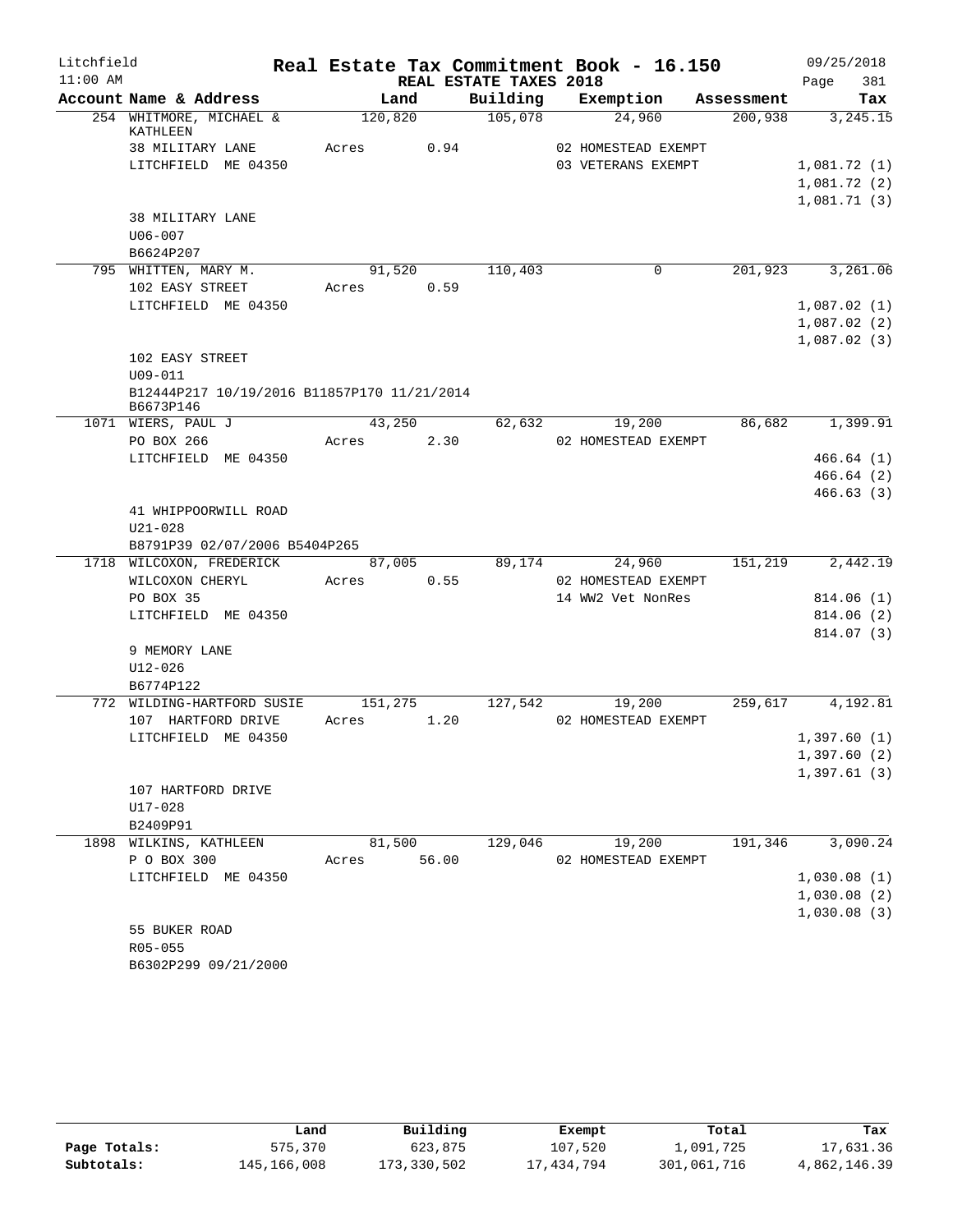| Litchfield<br>$11:00$ AM |                                                                   |         |        | REAL ESTATE TAXES 2018 | Real Estate Tax Commitment Book - 16.150 |            | 09/25/2018<br>382<br>Page  |
|--------------------------|-------------------------------------------------------------------|---------|--------|------------------------|------------------------------------------|------------|----------------------------|
|                          | Account Name & Address                                            |         | Land   | Building               | Exemption                                | Assessment | Tax                        |
|                          | 1886 WILLIAMS DIANE E                                             |         | 55,430 | 71,635                 | 19,200                                   | 107,865    | 1,742.02                   |
|                          | 394 PLAINS ROAD                                                   | Acres   | 10.43  |                        | 02 HOMESTEAD EXEMPT                      |            |                            |
|                          | LITCHFIELD ME 04350                                               |         |        |                        |                                          |            | 580.67(1)                  |
|                          |                                                                   |         |        |                        |                                          |            | 580.67(2)                  |
|                          | 394 PLAINS ROAD                                                   |         |        |                        |                                          |            | 580.68(3)                  |
|                          | R07-017                                                           |         |        |                        |                                          |            |                            |
|                          | B12531P214 01/13/2017 B8448P15 06/06/2005 B3516P170<br>03/10/1989 |         |        |                        |                                          |            |                            |
|                          | 484 WILLIAMS GAYLE A & GARY<br>C. WILLIAMS                        | 116,559 |        | 192,291                | 0                                        | 308,850    | 4,987.93                   |
|                          | 160 ROSSER DRIVE                                                  | Acres   | 0.74   |                        |                                          |            |                            |
|                          | LITCHFIELD ME 04350                                               |         |        |                        |                                          |            | 1,662.64(1)                |
|                          |                                                                   |         |        |                        |                                          |            | 1,662.64(2)                |
|                          |                                                                   |         |        |                        |                                          |            | 1,662.65(3)                |
|                          | 160 ROSSER DRIVE<br>U17-005                                       |         |        |                        |                                          |            |                            |
|                          | B10188P268 08/28/2009 B10043P72 04/14/2009 B5409P260              |         |        |                        |                                          |            |                            |
|                          | 07/06/1997                                                        |         |        |                        |                                          |            |                            |
|                          | 222 WILLIAMS PATRICIA L.                                          |         | 50,425 | 104,851                | 19,200                                   | 136,076    | 2,197.63                   |
|                          | 336 DENNIS HILL ROAD                                              | Acres   | 5.17   |                        | 02 HOMESTEAD EXEMPT                      |            |                            |
|                          | LITCHFIELD ME 04350                                               |         |        |                        |                                          |            | 732.54(1)                  |
|                          |                                                                   |         |        |                        |                                          |            | 732.54(2)                  |
|                          | 336 DENNIS HILL ROAD                                              |         |        |                        |                                          |            | 732.55(3)                  |
|                          | R13-023A                                                          |         |        |                        |                                          |            |                            |
|                          | B11111P70 06/15/2012 B6365P320 12/08/2000                         |         |        |                        |                                          |            |                            |
|                          | 1888 WILLIAMS, JAMES                                              |         | 33,600 | 11,696                 | 0                                        | 45,296     | 731.53                     |
|                          | 8 GLENWOOD ROAD                                                   | Acres   | 0.50   |                        |                                          |            |                            |
|                          | BILLERICA MA 01821                                                |         |        |                        |                                          |            | 243.84 (1)                 |
|                          |                                                                   |         |        |                        |                                          |            | 243.84 (2)                 |
|                          |                                                                   |         |        |                        |                                          |            | 243.85(3)                  |
|                          | 514 PEACEPIPE DRIVE                                               |         |        |                        |                                          |            |                            |
|                          | $U28 - 085$                                                       |         |        |                        |                                          |            |                            |
|                          | B2655P177<br>1892 WILLIAMS, JILLIAN MARIE                         |         | 54,850 | 58,037                 | $\Omega$                                 | 112,887    | 1,823.13                   |
|                          | WILLIAMS, GREGORY G.                                              | Acres   | 8.60   |                        |                                          |            |                            |
|                          | 785 SAVAGE ST                                                     |         |        |                        |                                          |            | 607.71(1)                  |
|                          | SOUTHINGTON CT 06489                                              |         |        |                        |                                          |            | 607.71(2)                  |
|                          |                                                                   |         |        |                        |                                          |            | 607.71(3)                  |
|                          | 348 PINE TREE ROAD                                                |         |        |                        |                                          |            |                            |
|                          | R10-037                                                           |         |        |                        |                                          |            |                            |
|                          | B11382P219 03/29/2013 B2248P279 09/28/1979                        |         |        |                        |                                          |            |                            |
|                          | 1893 WILLIAMS, LAUREL A. (111,149<br>LIFE ESTATE)                 |         |        | 109,736                | $\Omega$                                 | 220,885    | 3,567.29                   |
|                          | MARION S. WILLIAMS<br>TRUST<br>202 HUNTINGTON HILL                | Acres   | 152.00 |                        |                                          |            | 1,189.10(1)                |
|                          | ROAD                                                              |         |        |                        |                                          |            |                            |
|                          | LITCHFIELD ME 04350                                               |         |        |                        |                                          |            | 1,189.10(2)<br>1,189.09(3) |
|                          | 202 HUNTINGTON HILL<br><b>ROAD</b>                                |         |        |                        |                                          |            |                            |
|                          | $R05 - 065$                                                       |         |        |                        |                                          |            |                            |
|                          | B12225P172 01/11/2016 B11543P105 10/17/2013<br>B3536P201          |         |        |                        |                                          |            |                            |
|                          |                                                                   |         |        |                        |                                          |            |                            |

|              | Land        | Building    | Exempt     | Total       | Tax          |
|--------------|-------------|-------------|------------|-------------|--------------|
| Page Totals: | 422,013     | 548,246     | 38,400     | 931,859     | 15,049.53    |
| Subtotals:   | 145,588,021 | 173,878,748 | 17,473,194 | 301,993,575 | 4,877,195.92 |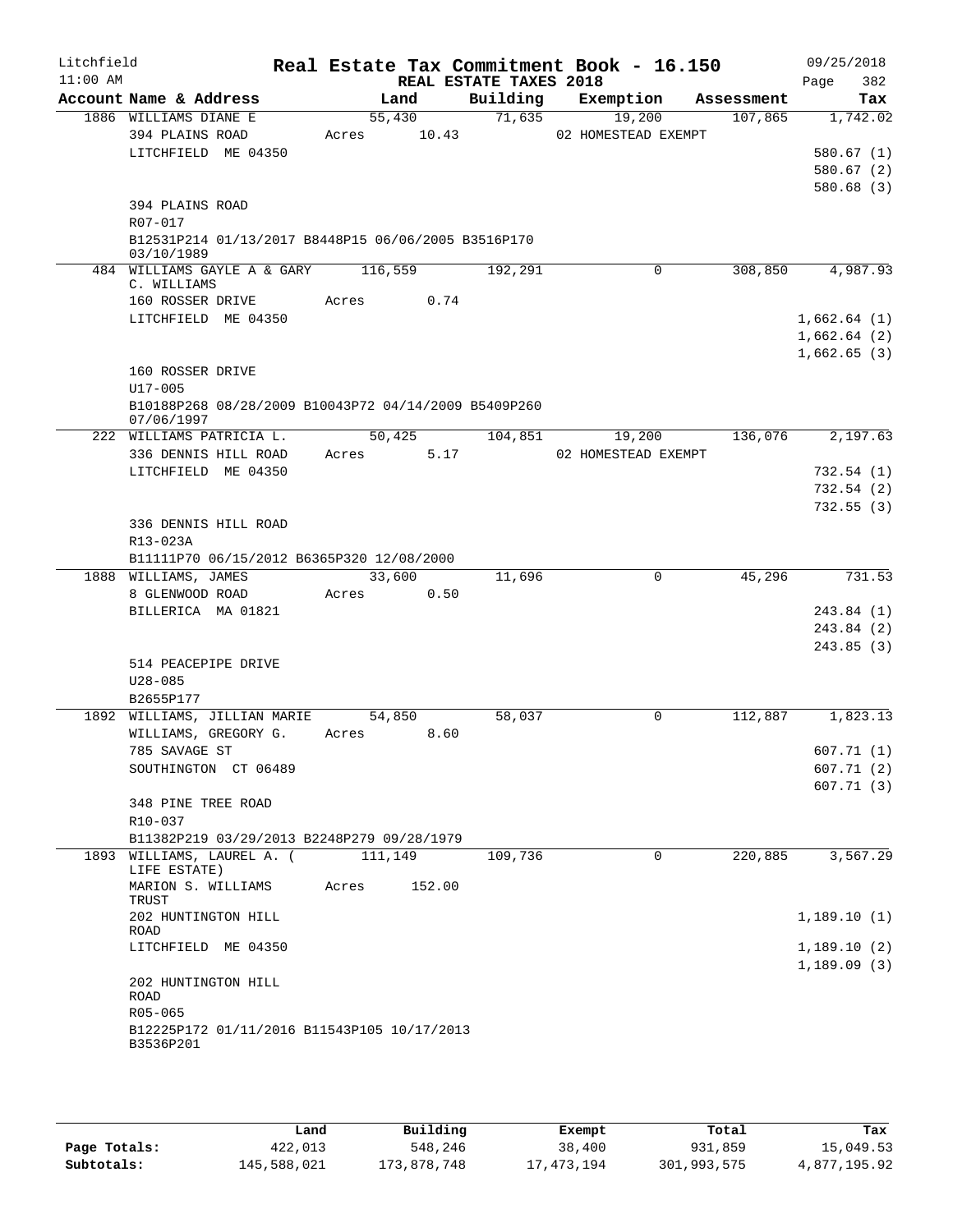| Litchfield   |                                                                                                  |         |                |                        | Real Estate Tax Commitment Book - 16.150 |                      | 09/25/2018   |               |
|--------------|--------------------------------------------------------------------------------------------------|---------|----------------|------------------------|------------------------------------------|----------------------|--------------|---------------|
| $11:00$ AM   |                                                                                                  |         |                | REAL ESTATE TAXES 2018 |                                          |                      | Page         | 383           |
|              | Account Name & Address<br>2382 WILLIAMS, MICHAEL                                                 |         | Land<br>46,750 | Building<br>7,570      | Exemption<br>19,200                      | Assessment<br>35,120 |              | Tax<br>567.19 |
|              | 328 PINE TREE ROAD                                                                               | Acres   | 3.70           |                        | 02 HOMESTEAD EXEMPT                      |                      |              |               |
|              | LITCHFIELD ME 04350                                                                              |         |                |                        |                                          |                      | 189.06(1)    |               |
|              |                                                                                                  |         |                |                        |                                          |                      | 189.06(2)    |               |
|              |                                                                                                  |         |                |                        |                                          |                      | 189.07(3)    |               |
|              | 328 PINE TREE ROAD                                                                               |         |                |                        |                                          |                      |              |               |
|              | R10-037-ON                                                                                       |         |                |                        |                                          |                      |              |               |
|              | 1506 WILLIAMS, TIMOTHY H.                                                                        |         | 12,007         | 45,626                 | 0                                        | 57,633               |              | 930.77        |
|              | WILLIAMS, MARGARET J.                                                                            | Acres   | 0.16           |                        |                                          |                      |              |               |
|              | 8 COTTAGE STREET                                                                                 |         |                |                        |                                          |                      | 310.26(1)    |               |
|              | SHARON MA 02067                                                                                  |         |                |                        |                                          |                      | 310.26(2)    |               |
|              |                                                                                                  |         |                |                        |                                          |                      | 310.25(3)    |               |
|              | 8 TOWN LINE DRIVE                                                                                |         |                |                        |                                          |                      |              |               |
|              | $U13 - 022$                                                                                      |         |                |                        |                                          |                      |              |               |
|              | B11471P252 08/07/2013 B2847P156                                                                  |         |                |                        |                                          |                      |              |               |
|              |                                                                                                  |         |                |                        | $\Omega$                                 |                      |              |               |
|              | 1897 WILLIS, ROBERT H                                                                            |         | 111,580        | 87,537                 |                                          | 199,117              | 3,215.74     |               |
|              | 61 WASHINGTON LANE                                                                               | Acres   | 0.61           |                        |                                          |                      |              |               |
|              | LITCHFIELD ME 04350                                                                              |         |                |                        |                                          |                      | 1,071.91(1)  |               |
|              |                                                                                                  |         |                |                        |                                          |                      | 1,071.91(2)  |               |
|              |                                                                                                  |         |                |                        |                                          |                      | 1,071.92(3)  |               |
|              | 61 WASHINGTON LANE                                                                               |         |                |                        |                                          |                      |              |               |
|              | $U07 - 005$                                                                                      |         |                |                        |                                          |                      |              |               |
|              | B3953P101                                                                                        |         |                |                        |                                          |                      |              |               |
|              | 1962 WILSON, DAVID &                                                                             |         | 42,500         | 138,874                | 19,200                                   | 162,174              | 2,619.11     |               |
|              | CONSTANCE<br>153 THOROFARE ROAD                                                                  | Acres   | 2.00           |                        | 02 HOMESTEAD EXEMPT                      |                      |              |               |
|              | LITCHFIELD ME 04350                                                                              |         |                |                        |                                          |                      | 873.04 (1)   |               |
|              |                                                                                                  |         |                |                        |                                          |                      |              |               |
|              |                                                                                                  |         |                |                        |                                          |                      | 873.04 (2)   |               |
|              |                                                                                                  |         |                |                        |                                          |                      | 873.03 (3)   |               |
|              | 153 THOROFARE ROAD                                                                               |         |                |                        |                                          |                      |              |               |
|              | R08-020A-2                                                                                       |         |                |                        |                                          |                      |              |               |
|              | B11327P99 03/12/2013 B5102P71<br>1963 WILSON, DAVID A.                                           |         | 58,000         | 103,163                | 0                                        | 161, 163             | 2,602.78     |               |
|              |                                                                                                  |         |                |                        |                                          |                      |              |               |
|              | WILSON, CONSTANCE D.<br>153 THOROFARE ROAD                                                       | Acres   | 1.45           |                        |                                          |                      | 867.59 (1)   |               |
|              | LITCHFIELD ME 04350                                                                              |         |                |                        |                                          |                      | 867.59 (2)   |               |
|              |                                                                                                  |         |                |                        |                                          |                      |              |               |
|              |                                                                                                  |         |                |                        |                                          |                      | 867.60 (3)   |               |
|              | 127 THOROFARE ROAD                                                                               |         |                |                        |                                          |                      |              |               |
|              | R08-020A-1                                                                                       |         |                |                        |                                          |                      |              |               |
|              | B11874P303 12/17/2014 B11821P96 10/08/2014 B9554P254<br>11/05/2007 B9554P252 11/05/2007 B5410P23 |         |                |                        |                                          |                      |              |               |
| 2417         | WILSON, DAVID E.                                                                                 |         | 42,525         | 139,135                | 24,960                                   | 156,700              | 2,530.70     |               |
|              | WILSON, LUCILLE P.                                                                               | Acres   | 2.01           |                        | 02 HOMESTEAD EXEMPT                      |                      |              |               |
|              | 18 OVERLOOK DRIVE                                                                                |         |                |                        | 12 WW2 Vet Res.                          |                      | 843.57 (1)   |               |
|              | LITCHFIELD ME 04350                                                                              |         |                |                        |                                          |                      | 843.57 (2)   |               |
|              |                                                                                                  |         |                |                        |                                          |                      | 843.56 (3)   |               |
|              | 18 OVERLOOK DRIVE                                                                                |         |                |                        |                                          |                      |              |               |
|              | R12-022-1                                                                                        |         |                |                        |                                          |                      |              |               |
|              | B12041P119 07/15/2015 B9525P248 10/09/2007 B8289P183                                             |         |                |                        |                                          |                      |              |               |
|              | 01/21/2005                                                                                       |         |                |                        |                                          |                      |              |               |
|              | 983 WING DONNA G                                                                                 |         | $\mathbf 0$    | 11,568                 | 11,568                                   | 0                    |              | 0.00          |
|              | 2 JEFFERY LANE                                                                                   |         |                |                        | 02 HOMESTEAD EXEMPT                      |                      |              |               |
|              | LITCHFIELD ME 04350                                                                              |         |                |                        |                                          |                      |              |               |
|              |                                                                                                  |         |                |                        |                                          |                      |              |               |
|              | 2 JEFFERY LANE                                                                                   |         |                |                        |                                          |                      |              |               |
|              | $R01 - 010 - ON - 4$                                                                             |         |                |                        |                                          |                      |              |               |
|              |                                                                                                  |         |                |                        |                                          |                      |              |               |
|              |                                                                                                  | Land    | Building       |                        | Exempt                                   | Total                |              | Tax           |
| Page Totals: |                                                                                                  | 313,362 | 533,473        |                        | 74,928                                   | 771,907              | 12,466.29    |               |
| Subtotals:   | 145,901,383                                                                                      |         | 174, 412, 221  |                        | 17,548,122                               | 302,765,482          | 4,889,662.21 |               |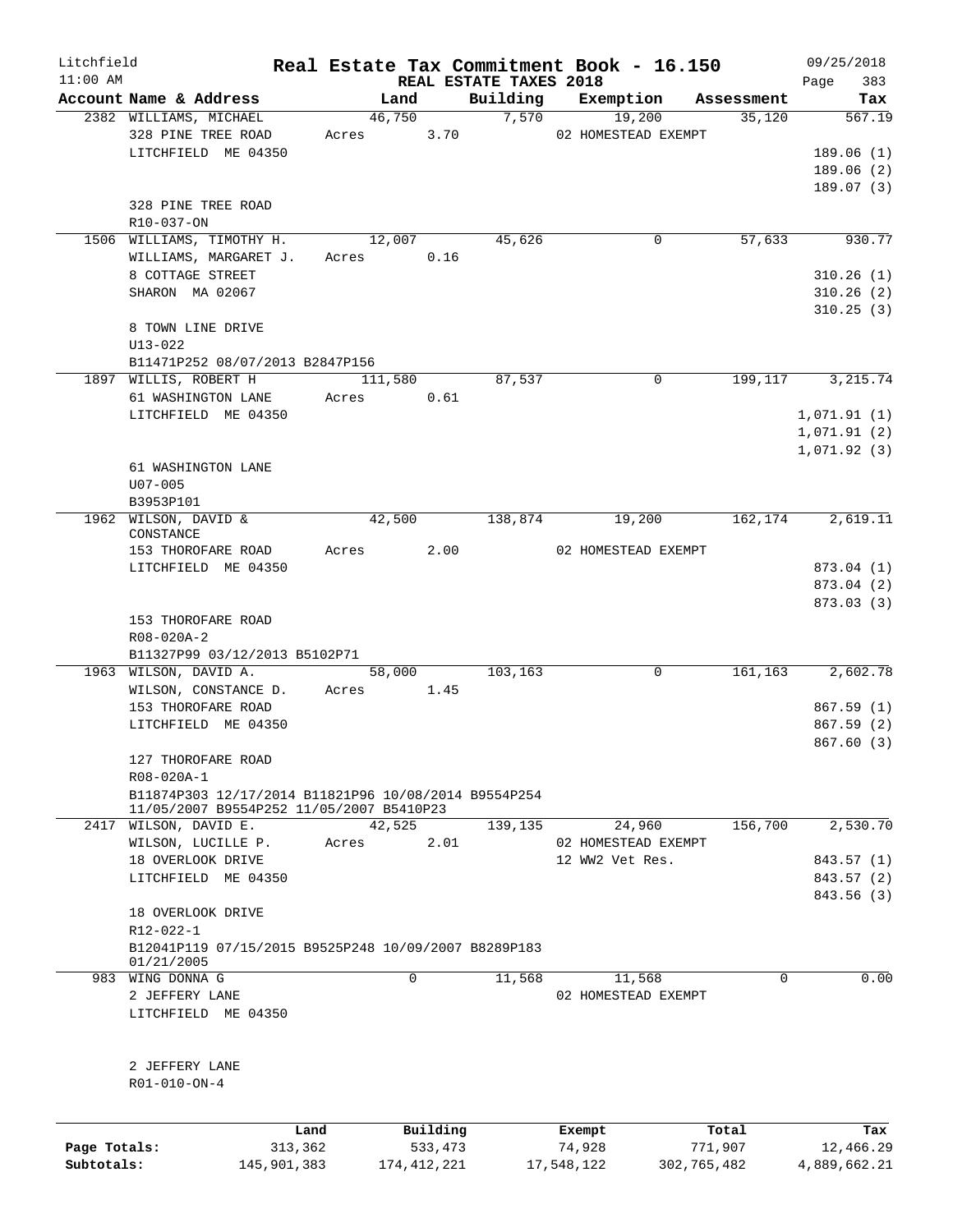| Litchfield   |                                             |       |             |         |                                    | Real Estate Tax Commitment Book - 16.150 |               |            | 09/25/2018         |
|--------------|---------------------------------------------|-------|-------------|---------|------------------------------------|------------------------------------------|---------------|------------|--------------------|
| $11:00$ AM   | Account Name & Address                      |       | Land        |         | REAL ESTATE TAXES 2018<br>Building | Exemption                                |               | Assessment | Page<br>384<br>Tax |
|              | 1908 WING JOSEPH E                          |       | 54,100      |         | $\Omega$                           |                                          | $\Omega$      | 54,100     | 873.71             |
|              | 26 WENTZELL ROAD                            | Acres |             | 10.00   |                                    |                                          |               |            |                    |
|              | LITCHFIELD ME 04350                         |       |             |         |                                    |                                          |               |            | 291.24 (1)         |
|              |                                             |       |             |         |                                    |                                          |               |            | 291.24 (2)         |
|              |                                             |       |             |         |                                    |                                          |               |            |                    |
|              |                                             |       |             |         |                                    |                                          |               |            | 291.23(3)          |
|              | WENTZELL ROAD                               |       |             |         |                                    |                                          |               |            |                    |
|              | R03-074                                     |       |             |         |                                    |                                          |               |            |                    |
|              | B9920P71 12/02/2008 B5141P227               |       |             |         |                                    |                                          |               |            |                    |
|              | 1906 WING, GABRIEL S &<br>CARISSA M         |       | 47,500      |         | 132,230                            | 19,200                                   |               | 160,530    | 2,592.56           |
|              | 16 JOHN TARR ROAD                           | Acres |             | 4.00    |                                    | 02 HOMESTEAD EXEMPT                      |               |            |                    |
|              | LITCHFIELD ME 04350                         |       |             |         |                                    |                                          |               |            | 864.19 (1)         |
|              |                                             |       |             |         |                                    |                                          |               |            | 864.19 (2)         |
|              |                                             |       |             |         |                                    |                                          |               |            | 864.18(3)          |
|              |                                             |       |             |         |                                    |                                          |               |            |                    |
|              | 16 JOHN TARR ROAD                           |       |             |         |                                    |                                          |               |            |                    |
|              | R01-029A                                    |       |             |         |                                    |                                          |               |            |                    |
|              | B12167P95 09/14/2015 B4928P262              |       |             |         |                                    |                                          |               |            |                    |
|              | 603 WING, GREGORY & CARISSA                 |       | 30,250      |         | $\Omega$                           |                                          | $\mathbf 0$   | 30,250     | 488.54             |
|              | 141 TILLSON ROAD                            | Acres |             | 1.90    |                                    |                                          |               |            |                    |
|              | MONMOUTH ME 04259                           |       |             |         |                                    |                                          |               |            | 162.85(1)          |
|              |                                             |       |             |         |                                    |                                          |               |            | 162.85(2)          |
|              |                                             |       |             |         |                                    |                                          |               |            | 162.84(3)          |
|              | RICHMOND ROAD                               |       |             |         |                                    |                                          |               |            |                    |
|              | R01-029                                     |       |             |         |                                    |                                          |               |            |                    |
|              | B5298P194 01/24/1997                        |       |             |         |                                    |                                          |               |            |                    |
|              | 1903 WING, GREGORY R                        |       | 39,100      |         | $\Omega$                           |                                          | $\mathbf 0$   | 39,100     | 631.46             |
|              | 141 TILLSON RD                              | Acres |             | 6.00    |                                    |                                          |               |            |                    |
|              | MONMOUTH ME 04259                           |       |             |         |                                    |                                          |               |            | 210.49(1)          |
|              |                                             |       |             |         |                                    |                                          |               |            | 210.49(2)          |
|              |                                             |       |             |         |                                    |                                          |               |            | 210.48(3)          |
|              | ADAMS ROAD                                  |       |             |         |                                    |                                          |               |            |                    |
|              | R01-065                                     |       |             |         |                                    |                                          |               |            |                    |
|              | B4791P168                                   |       |             |         |                                    |                                          |               |            |                    |
|              | 1904 WING, JOSEPH                           |       | 40,100      |         | 114,447                            | 19,200                                   |               | 135,347    | 2,185.85           |
|              | 26 WENTZELL ROAD                            | Acres |             | 2.00    |                                    | 02 HOMESTEAD EXEMPT                      |               |            |                    |
|              | LITCHFIELD ME 04350                         |       |             |         |                                    |                                          |               |            | 728.62(1)          |
|              |                                             |       |             |         |                                    |                                          |               |            | 728.62(2)          |
|              |                                             |       |             |         |                                    |                                          |               |            | 728.61 (3)         |
|              | 26 WENTZELL ROAD                            |       |             |         |                                    |                                          |               |            |                    |
|              | R03-085A                                    |       |             |         |                                    |                                          |               |            |                    |
|              | 1907 WING, JOSEPH                           |       | 48,750      |         | 45,890                             |                                          | $\mathbf 0$   | 94,640     | 1,528.44           |
|              |                                             |       |             |         |                                    |                                          |               |            |                    |
|              | 26 WENTZELL ROAD                            | Acres |             | 4.50    |                                    |                                          |               |            |                    |
|              | LITCHFIELD ME 04350                         |       |             |         |                                    |                                          |               |            | 509.48(1)          |
|              |                                             |       |             |         |                                    |                                          |               |            | 509.48(2)          |
|              |                                             |       |             |         |                                    |                                          |               |            | 509.48(3)          |
|              | 36 WENTZELL ROAD                            |       |             |         |                                    |                                          |               |            |                    |
|              | $R03 - 085$                                 |       |             |         |                                    |                                          |               |            |                    |
|              | B9920P71 B2952P200                          |       |             |         |                                    |                                          |               |            |                    |
|              | 2082 WING, JOSEPH E.                        |       | 34,500      |         | $\Omega$                           |                                          | $\Omega$      | 34,500     | 557.17             |
|              | 26 WENTZELL ROAD                            | Acres |             | 3.60    |                                    |                                          |               |            |                    |
|              | LITCHFIELD ME 04350                         |       |             |         |                                    |                                          |               |            | 185.72 (1)         |
|              |                                             |       |             |         |                                    |                                          |               |            | 185.72(2)          |
|              |                                             |       |             |         |                                    |                                          |               |            | 185.73(3)          |
|              | WENTZELL ROAD                               |       |             |         |                                    |                                          |               |            |                    |
|              | R03-074B                                    |       |             |         |                                    |                                          |               |            |                    |
|              | B12051P146 12/22/2014 B11896P240 12/22/2014 |       |             |         |                                    |                                          |               |            |                    |
|              | B10358P20 03/09/2010 B5727P76 09/10/1998    |       |             |         |                                    |                                          |               |            |                    |
|              |                                             |       |             |         |                                    |                                          |               |            |                    |
|              |                                             | Land  | Building    |         |                                    | Exempt                                   |               | Total      | Tax                |
| Page Totals: | 294,300                                     |       |             | 292,567 |                                    | 38,400                                   |               | 548,467    | 8,857.73           |
| Subtotals:   | 146, 195, 683                               |       | 174,704,788 |         |                                    | 17,586,522                               | 303, 313, 949 |            | 4,898,519.94       |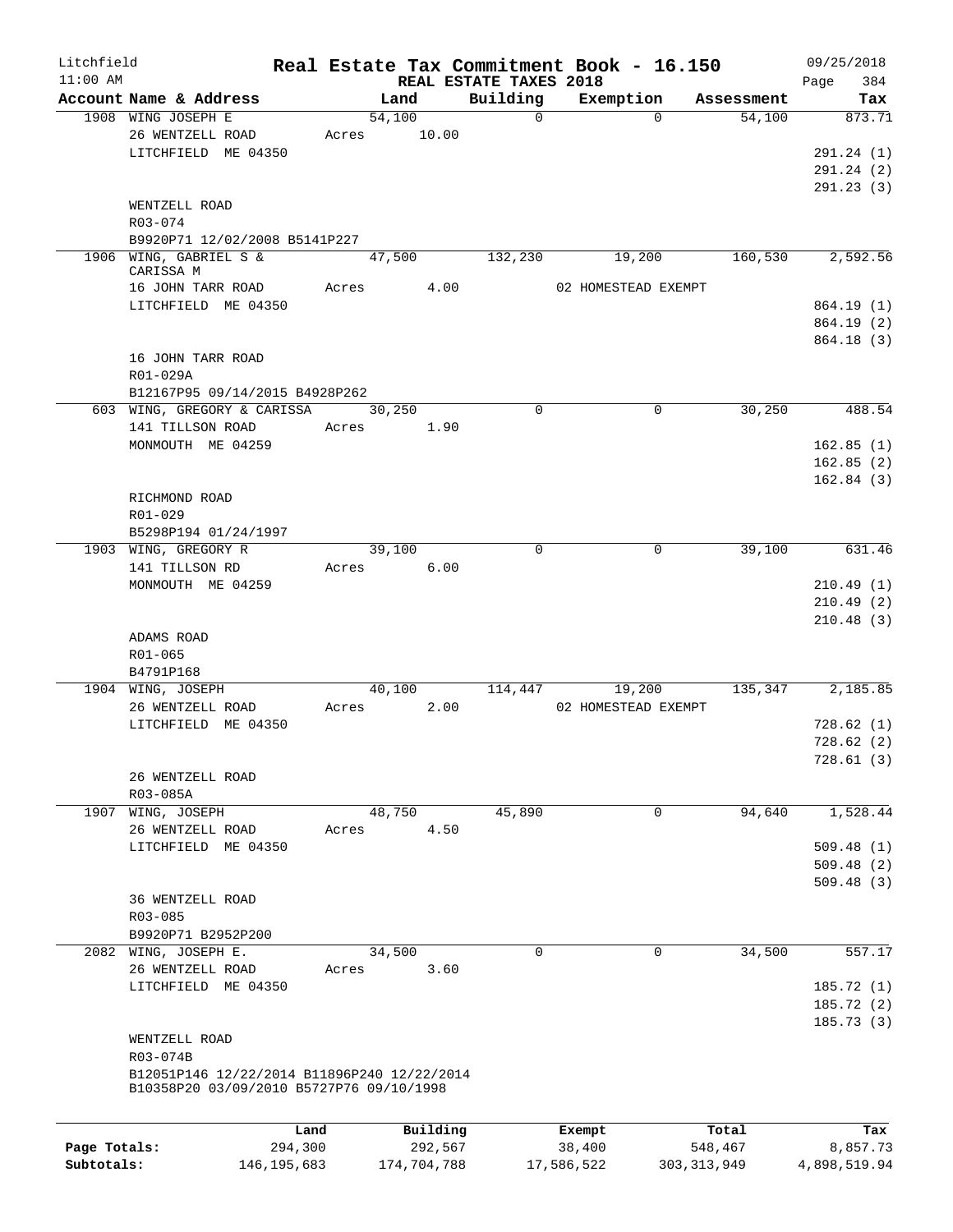| Litchfield |                                                   |                 |       |                        | Real Estate Tax Commitment Book - 16.150 |            | 09/25/2018             |
|------------|---------------------------------------------------|-----------------|-------|------------------------|------------------------------------------|------------|------------------------|
| $11:00$ AM |                                                   |                 |       | REAL ESTATE TAXES 2018 |                                          |            | 385<br>Page            |
|            | Account Name & Address                            | Land            |       | Building               | Exemption                                | Assessment | Tax                    |
|            | 1223 WING, LYLE K.<br>191 HUNTINGTON HILL<br>ROAD | 68,500<br>Acres | 28.00 | 94,646                 | 19,200<br>02 HOMESTEAD EXEMPT            | 143,946    | 2,324.73               |
|            | LITCHFIELD ME 04350                               |                 |       |                        |                                          |            | 774.91 (1)             |
|            |                                                   |                 |       |                        |                                          |            | 774.91(2)              |
|            |                                                   |                 |       |                        |                                          |            | 774.91(3)              |
|            | 191 HUNTINGTON HILL<br><b>ROAD</b>                |                 |       |                        |                                          |            |                        |
|            | R05-064                                           |                 |       |                        |                                          |            |                        |
|            | B5916P248 04/09/1999<br>1901 WING, MICHELLE       | 43,500          |       | 93,974                 | 19,200                                   | 118,274    | 1,910.13               |
|            | WING, DAVID                                       | Acres           | 2.40  |                        | 02 HOMESTEAD EXEMPT                      |            |                        |
|            | 29 WENTZELL ROAD                                  |                 |       |                        |                                          |            | 636.71(1)              |
|            | LITCHFIELD ME 04350                               |                 |       |                        |                                          |            | 636.71 (2)             |
|            |                                                   |                 |       |                        |                                          |            | 636.71(3)              |
|            | 29 WENTZELL ROAD                                  |                 |       |                        |                                          |            |                        |
|            | R03-074A                                          |                 |       |                        |                                          |            |                        |
|            | B9838P258 08/28/2008 B5366P301 07/20/2004         |                 |       |                        |                                          |            |                        |
|            | 1905 WING, PAUL S                                 | 48,875          |       | 88,533                 | 24,960                                   | 112,448    | 1,816.04               |
|            | 241 BUKER ROAD                                    | Acres           | 4.55  |                        | 02 HOMESTEAD EXEMPT                      |            |                        |
|            | LITCHFIELD ME 04350                               |                 |       |                        | 03 VETERANS EXEMPT                       |            | 605.35(1)              |
|            |                                                   |                 |       |                        |                                          |            | 605.35(2)              |
|            |                                                   |                 |       |                        |                                          |            | 605.34(3)              |
|            | 241 BUKER ROAD                                    |                 |       |                        |                                          |            |                        |
|            | $R05 - 052 - 3$                                   |                 |       |                        |                                          |            |                        |
|            | B2225P14                                          |                 |       |                        |                                          |            |                        |
|            | 893 WITHEE, DENNIS & EVELYN                       | 74,382          |       | 31,214                 | 0                                        | 105,596    | 1,705.38               |
|            | 3 SHAKER HILL ROAD                                | Acres           | 0.27  |                        |                                          |            |                        |
|            | HOOKSET NH 03106                                  |                 |       |                        |                                          |            | 568.46(1)              |
|            |                                                   |                 |       |                        |                                          |            | 568.46(2)<br>568.46(3) |
|            | 511 PEACEPIPE DRIVE                               |                 |       |                        |                                          |            |                        |
|            | $U28 - 063$                                       |                 |       |                        |                                          |            |                        |
|            | B6870P36                                          |                 |       |                        |                                          |            |                        |
|            | 1912 WOLANSKI, ROBERT                             | 108,012         |       | 97,663                 | $\mathbf 0$                              | 205,675    | 3,321.65               |
|            | 164 WEST POPLAR STREET                            | Acres           | 0.32  |                        |                                          |            |                        |
|            | FLORAL PARK, LONG                                 |                 |       |                        |                                          |            | 1, 107.22(1)           |
|            | ISLAND NY 11001                                   |                 |       |                        |                                          |            |                        |
|            |                                                   |                 |       |                        |                                          |            | 1, 107.22(2)           |
|            |                                                   |                 |       |                        |                                          |            | 1, 107.21(3)           |
|            | 22 BLEN DRIVE                                     |                 |       |                        |                                          |            |                        |
|            | $U23 - 003$                                       |                 |       |                        |                                          |            |                        |
|            | B2749P67                                          |                 |       |                        |                                          |            |                        |
|            | 2591 WOOD GARY                                    | 205,350         |       | 96,856                 | 19,200                                   | 283,006    | 4,570.55               |
|            | 122 CHESLEY DRIVE<br>LITCHFIELD ME 04350          | Acres           | 2.86  |                        | 02 HOMESTEAD EXEMPT                      |            | 1,523.52(1)            |
|            |                                                   |                 |       |                        |                                          |            | 1,523.52(2)            |
|            |                                                   |                 |       |                        |                                          |            | 1,523.51(3)            |
|            | 122 CHESLEY DRIVE                                 |                 |       |                        |                                          |            |                        |
|            | U15-017                                           |                 |       |                        |                                          |            |                        |
|            | B12872P122 03/28/2018 B9154P103 11/20/2006        |                 |       |                        |                                          |            |                        |

|              | Land        | Building    | Exempt     | Total       | Tax          |
|--------------|-------------|-------------|------------|-------------|--------------|
| Page Totals: | 548,619     | 502,886     | 82,560     | 968,945     | 15,648.48    |
| Subtotals:   | 146,744,302 | 175,207,674 | 17,669,082 | 304,282,894 | 4,914,168.42 |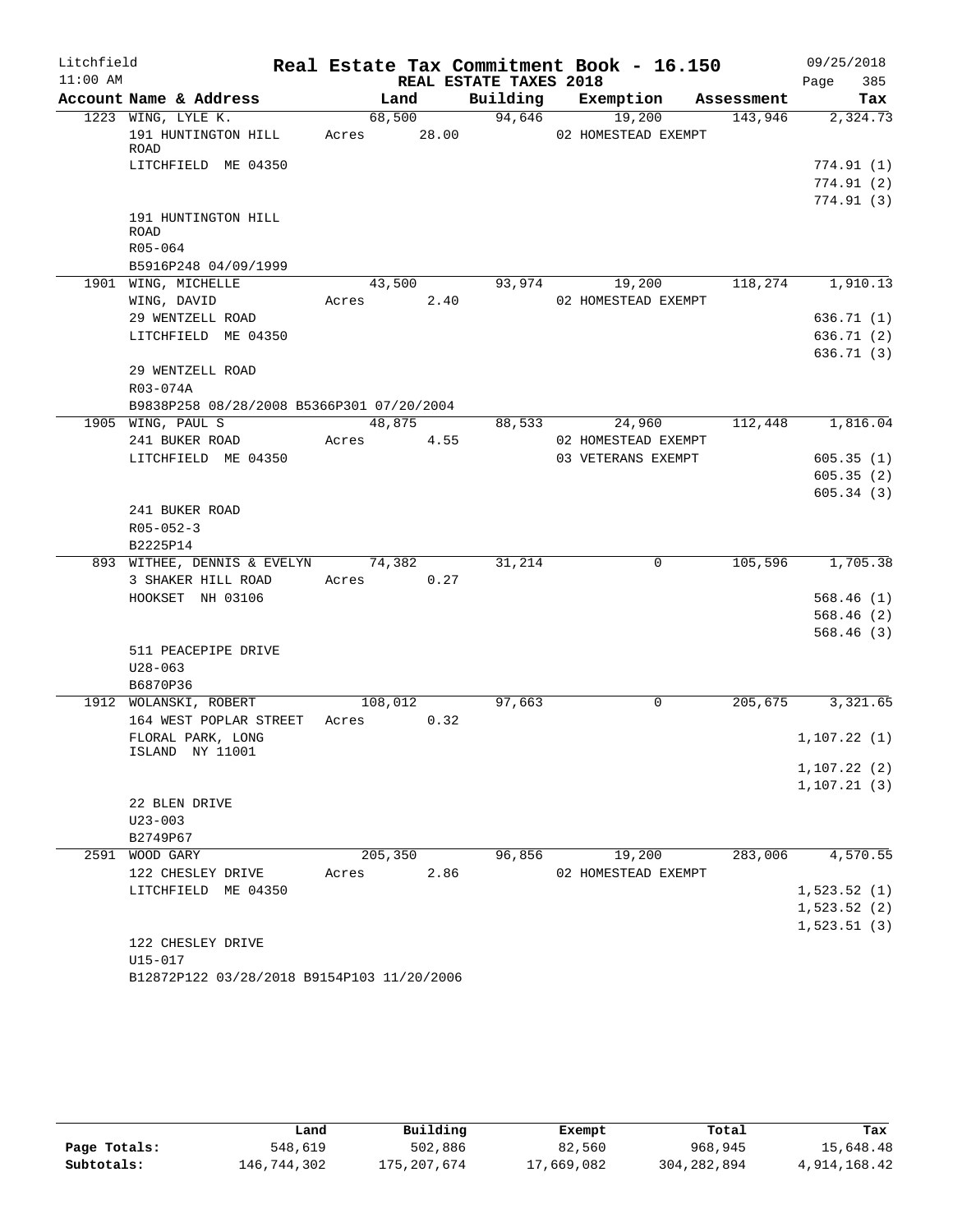| Litchfield<br>$11:00$ AM |                         |                                                                                                     |       |         |      | REAL ESTATE TAXES 2018 | Real Estate Tax Commitment Book - 16.150 |            | Page | 09/25/2018<br>386 |
|--------------------------|-------------------------|-----------------------------------------------------------------------------------------------------|-------|---------|------|------------------------|------------------------------------------|------------|------|-------------------|
|                          | Account Name & Address  |                                                                                                     |       | Land    |      | Building               | Exemption                                | Assessment |      | Tax               |
|                          | 1466 WOOD, DWAYNE S.    |                                                                                                     |       | 23,200  |      | 102,366                | $\Omega$                                 | 125,566    |      | 2,027.89          |
|                          | WOOD, DENISE J.         |                                                                                                     | Acres |         | 0.40 |                        |                                          |            |      |                   |
|                          | 647 RICHMOND ROAD       |                                                                                                     |       |         |      |                        |                                          |            |      | 675.96(1)         |
|                          |                         | LITCHFIELD ME 04350                                                                                 |       |         |      |                        |                                          |            |      | 675.96(2)         |
|                          |                         |                                                                                                     |       |         |      |                        |                                          |            |      | 675.97(3)         |
|                          | 570 RICHMOND ROAD       |                                                                                                     |       |         |      |                        |                                          |            |      |                   |
|                          | R02-006                 |                                                                                                     |       |         |      |                        |                                          |            |      |                   |
|                          | 12/08/1998              | B11415P248 06/11/2013 B8549P141 08/12/2005 B5809P148                                                |       |         |      |                        |                                          |            |      |                   |
|                          | 1355 WOOD, EUSTACIA     |                                                                                                     |       | 129,155 |      | 88,531                 | 19,200                                   | 198,486    |      | 3,205.55          |
|                          |                         | 146 HARDSCRABBLE ROAD                                                                               | Acres |         | 6.81 |                        | 02 HOMESTEAD EXEMPT                      |            |      |                   |
|                          | LITCHFIELD ME           |                                                                                                     |       |         |      |                        |                                          |            |      | 1,068.52(1)       |
|                          | 04350-3010              |                                                                                                     |       |         |      |                        |                                          |            |      |                   |
|                          |                         |                                                                                                     |       |         |      |                        |                                          |            |      | 1,068.52(2)       |
|                          |                         |                                                                                                     |       |         |      |                        |                                          |            |      | 1,068.51(3)       |
|                          |                         | 146 HARDSCRABBLE ROAD                                                                               |       |         |      |                        |                                          |            |      |                   |
|                          | $U22 - 012$             |                                                                                                     |       |         |      |                        |                                          |            |      |                   |
|                          |                         | B12519P176 01/12/2017 B11413P261 06/11/2013                                                         |       |         |      |                        |                                          |            |      |                   |
|                          | 1180 WOOD, THOMAS       | B10693P114 03/23/2011 B7675P227 10/07/2003                                                          |       | 31,275  |      | $\Omega$               | $\Omega$                                 | 31,275     |      | 505.09            |
|                          | WOOD, ELLEN R           |                                                                                                     | Acres |         | 2.31 |                        |                                          |            |      |                   |
|                          | 187 PLAINS ROAD         |                                                                                                     |       |         |      |                        |                                          |            |      | 168.36(1)         |
|                          |                         | LITCHFIELD ME 04350                                                                                 |       |         |      |                        |                                          |            |      | 168.36(2)         |
|                          |                         |                                                                                                     |       |         |      |                        |                                          |            |      | 168.37(3)         |
|                          | 192 PLAINS ROAD         |                                                                                                     |       |         |      |                        |                                          |            |      |                   |
|                          | R07-012                 |                                                                                                     |       |         |      |                        |                                          |            |      |                   |
|                          |                         | B12315P70 06/06/2016 B7413P305 02/26/2005 B7368P31                                                  |       |         |      |                        |                                          |            |      |                   |
|                          | 04/24/2003              |                                                                                                     |       |         |      |                        |                                          |            |      |                   |
|                          | 1916 WOOD, THOMAS C     |                                                                                                     |       | 40,250  |      | 108,675                | 24,960                                   | 123,965    |      | 2,002.03          |
|                          | 187 PLAINS ROAD         |                                                                                                     | Acres |         | 1.10 |                        | 02 HOMESTEAD EXEMPT                      |            |      |                   |
|                          |                         | LITCHFIELD ME 04350                                                                                 |       |         |      |                        | 03 VETERANS EXEMPT                       |            |      | 667.34 (1)        |
|                          |                         |                                                                                                     |       |         |      |                        |                                          |            |      | 667.34 (2)        |
|                          |                         |                                                                                                     |       |         |      |                        |                                          |            |      | 667.35(3)         |
|                          | 187 PLAINS ROAD         |                                                                                                     |       |         |      |                        |                                          |            |      |                   |
|                          | $R07 - 046$             |                                                                                                     |       |         |      |                        |                                          |            |      |                   |
|                          | B3333P183               |                                                                                                     |       |         |      |                        |                                          |            |      |                   |
|                          | 2024 WOODIN, VERONICA   |                                                                                                     |       | 43,000  |      | 99,557                 | 19,200                                   | 123,357    |      | 1,992.22          |
|                          | 341 HUNTINGTON HILL     |                                                                                                     | Acres |         | 2.20 |                        | 02 HOMESTEAD EXEMPT                      |            |      |                   |
|                          | ROAD                    | LITCHFIELD ME 04350                                                                                 |       |         |      |                        |                                          |            |      | 664.07 (1)        |
|                          |                         |                                                                                                     |       |         |      |                        |                                          |            |      | 664.07 (2)        |
|                          |                         |                                                                                                     |       |         |      |                        |                                          |            |      | 664.08(3)         |
|                          | 341 HUNTINGTON HILL     |                                                                                                     |       |         |      |                        |                                          |            |      |                   |
|                          | ROAD                    |                                                                                                     |       |         |      |                        |                                          |            |      |                   |
|                          | R05-056A                |                                                                                                     |       |         |      |                        |                                          |            |      |                   |
|                          |                         | B12736P201 10/02/2017 B11170P306 09/19/2012                                                         |       |         |      |                        |                                          |            |      |                   |
|                          |                         | B10339P320 02/10/2010 B5432P271 08/12/1997                                                          |       |         |      |                        |                                          |            |      |                   |
|                          | 1664 WOODMAN, MEAGAN J. |                                                                                                     |       | 31,600  |      | 68,921                 | 19,200                                   | 81,321     |      | 1,313.33          |
|                          | 768 PLAINS ROAD         |                                                                                                     | Acres |         | 0.70 |                        | 02 HOMESTEAD EXEMPT                      |            |      |                   |
|                          |                         | LITCHFIELD ME 04350                                                                                 |       |         |      |                        |                                          |            |      | 437.78 (1)        |
|                          |                         |                                                                                                     |       |         |      |                        |                                          |            |      | 437.78 (2)        |
|                          |                         |                                                                                                     |       |         |      |                        |                                          |            |      | 437.77 (3)        |
|                          | 768 PLAINS ROAD         |                                                                                                     |       |         |      |                        |                                          |            |      |                   |
|                          | R08-015                 |                                                                                                     |       |         |      |                        |                                          |            |      |                   |
|                          |                         | B12556P313 03/17/2017 B12020P167 06/19/2015<br>B10367P243 03/31/2010 B9236P233 01/26/2007 B9207P334 |       |         |      |                        |                                          |            |      |                   |
|                          |                         | 12/21/2006 B5188P239 08/02/1996                                                                     |       |         |      |                        |                                          |            |      |                   |
|                          |                         |                                                                                                     |       |         |      |                        |                                          |            |      |                   |
|                          |                         |                                                                                                     |       |         |      |                        |                                          |            |      |                   |

|              | Land        | Building    | Exempt     | Total       | Tax          |
|--------------|-------------|-------------|------------|-------------|--------------|
| Page Totals: | 298,480     | 468,050     | 82,560     | 683,970     | 11,046.11    |
| Subtotals:   | 147,042,782 | 175,675,724 | 17,751,642 | 304,966,864 | 4,925,214.53 |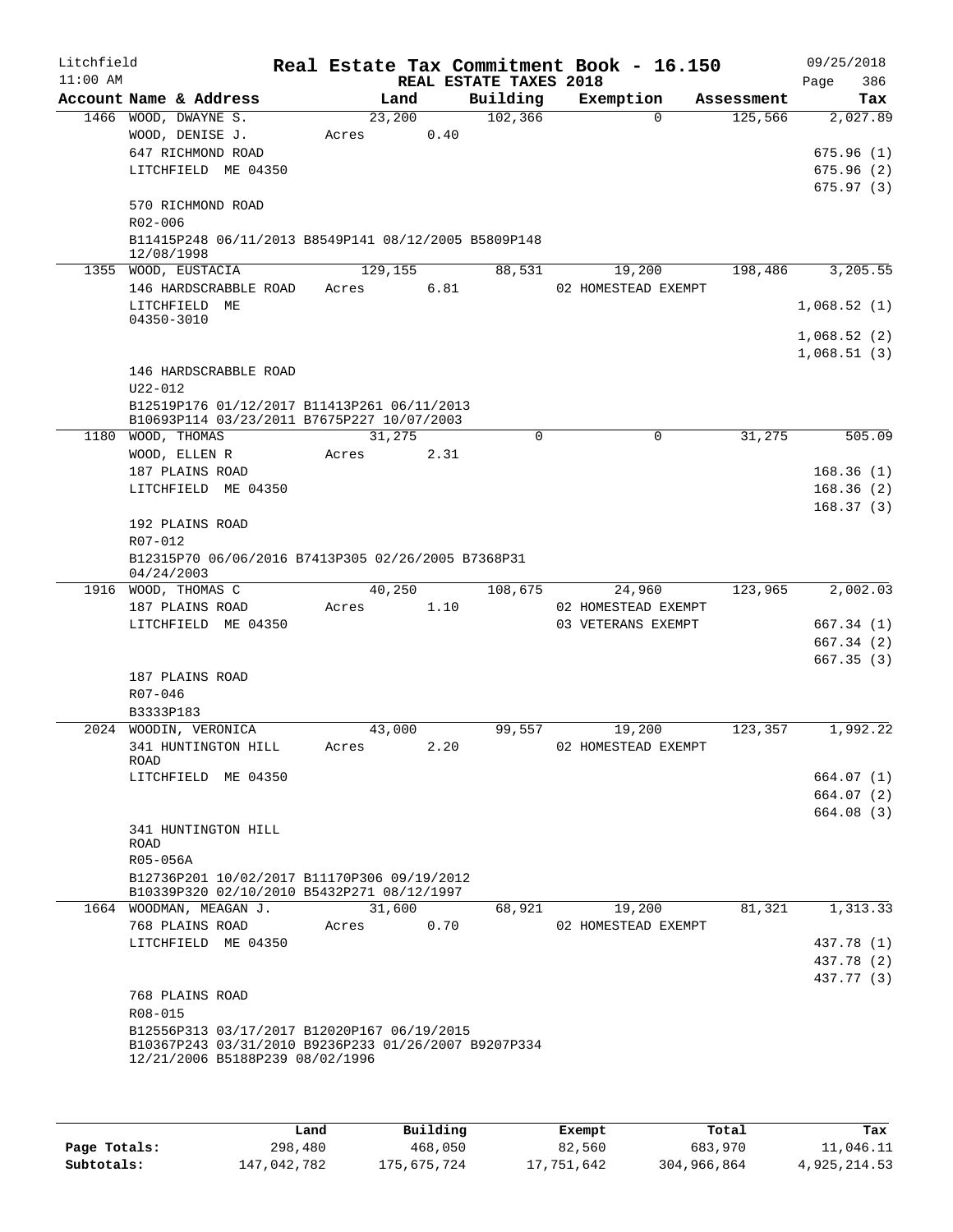| Litchfield |                                            |        |        |                        | Real Estate Tax Commitment Book - 16.150 |            |      | 09/25/2018 |
|------------|--------------------------------------------|--------|--------|------------------------|------------------------------------------|------------|------|------------|
| $11:00$ AM |                                            |        |        | REAL ESTATE TAXES 2018 |                                          |            | Page | 387        |
|            | Account Name & Address                     | Land   |        |                        | Building Exemption                       | Assessment |      | Tax        |
| 1798       | WRIGHT, RITA                               | 51,500 |        | $\Omega$               | $\Omega$                                 | 51,500     |      | 831.72     |
|            | 38 BLUE ROAD                               | Acres  | 19.00  |                        |                                          |            |      |            |
|            | MONMOUTH ME 04259                          |        |        |                        |                                          |            |      | 277.24(1)  |
|            |                                            |        |        |                        |                                          |            |      | 277.24(2)  |
|            |                                            |        |        |                        |                                          |            |      | 277.24(3)  |
|            | 53 FERRIN ROAD                             |        |        |                        |                                          |            |      |            |
|            | R03-118                                    |        |        |                        |                                          |            |      |            |
|            | B5634P99 06/04/1998                        |        |        |                        |                                          |            |      |            |
| 142        | WRIGHT, STEVEN C.                          | 27,970 |        | 24,869                 | $\Omega$                                 | 52,839     |      | 853.35     |
|            | WRIGHT, BARBARA M.                         | Acres  | 0.45   |                        |                                          |            |      |            |
|            | 26 LONESOME TREE TRAIL                     |        |        |                        |                                          |            |      | 284.45(1)  |
|            | FAIRFIELD VA 24435                         |        |        |                        |                                          |            |      | 284.45(2)  |
|            |                                            |        |        |                        |                                          |            |      | 284.45(3)  |
|            | 7 SUNSET LANE                              |        |        |                        |                                          |            |      |            |
|            | $U12 - 003$                                |        |        |                        |                                          |            |      |            |
|            | B11485P175 08/19/2013 B6390P176 01/19/2003 |        |        |                        |                                          |            |      |            |
| 2312       | WURTZ CHRISTOPHER R                        |        | 38,600 | 111,112                | 19,200                                   | 130,512    |      | 2,107.77   |
|            | PERRON ALANA                               | Acres  | 1.00   |                        | 02 HOMESTEAD EXEMPT                      |            |      |            |
|            | 15 CHAPMAN DRIVE                           |        |        |                        |                                          |            |      | 702.59(1)  |
|            | LITCHFIELD<br>ME 04350                     |        |        |                        |                                          |            |      | 702.59(2)  |
|            |                                            |        |        |                        |                                          |            |      | 702.59(3)  |
|            | 15 CHAPMAN DRIVE                           |        |        |                        |                                          |            |      |            |
|            | $R12 - 005 - 4$                            |        |        |                        |                                          |            |      |            |
|            | B9291P85 03/22/2007 B7815P153 01/30/2004   |        |        |                        |                                          |            |      |            |

|              | Land        | Building    | Exempt     | Total         | Tax          |
|--------------|-------------|-------------|------------|---------------|--------------|
| Page Totals: | 118,070     | 135,981     | 19,200     | 234,851       | 3,792.84     |
| Subtotals:   | 147,160,852 | 175,811,705 | 17,770,842 | 305, 201, 715 | 4,929,007.37 |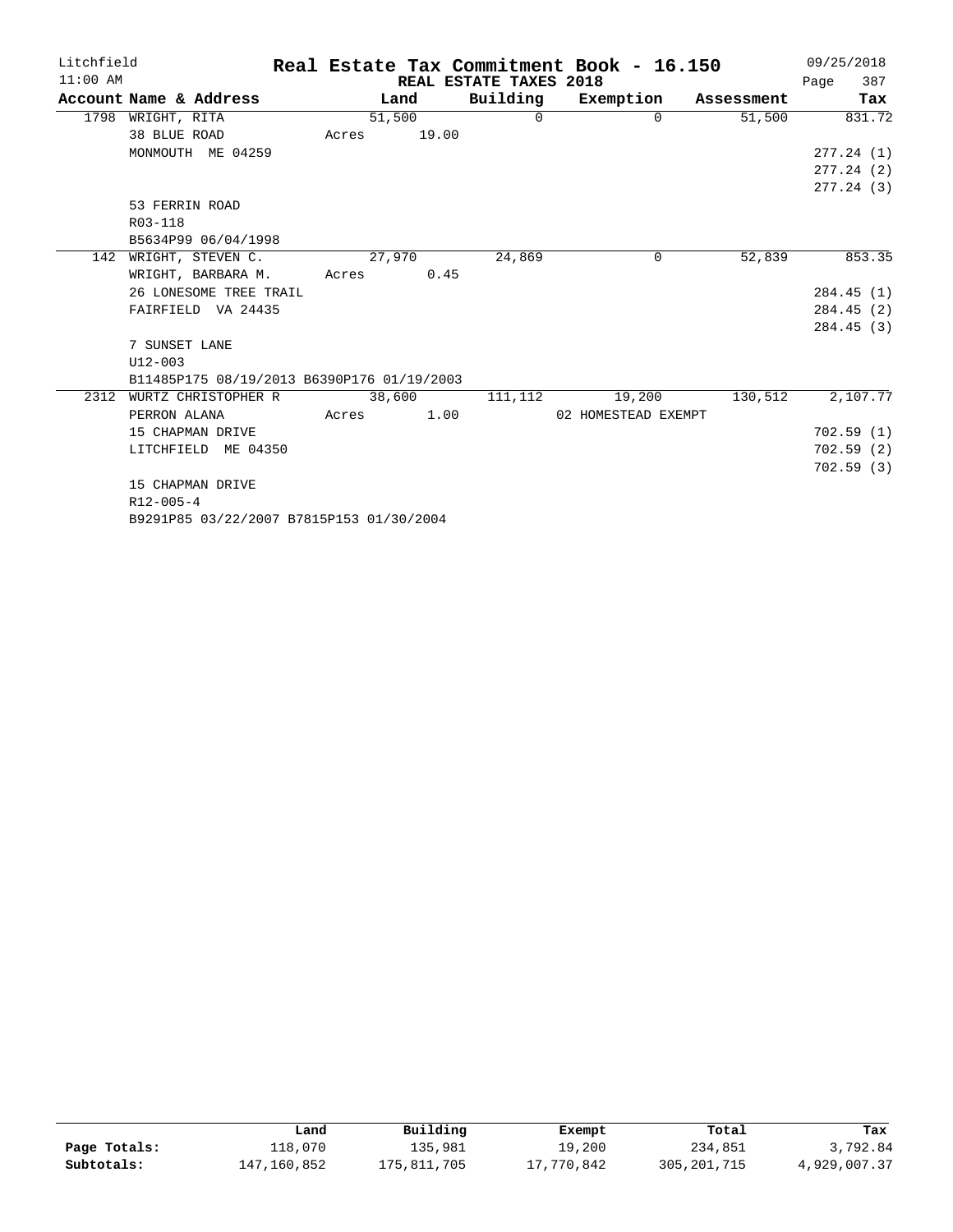| Litchfield |                                                                   |         |       |                        | Real Estate Tax Commitment Book - 16.150 |            | 09/25/2018    |
|------------|-------------------------------------------------------------------|---------|-------|------------------------|------------------------------------------|------------|---------------|
| $11:00$ AM |                                                                   |         |       | REAL ESTATE TAXES 2018 |                                          |            | 388<br>Page   |
|            | Account Name & Address                                            | Land    |       | Building               | Exemption                                | Assessment | Tax           |
|            | 1900 YORK STEVEN H                                                | 47,025  |       | 143,442                | $\Omega$                                 | 190,467    | 3,076.04      |
|            | YORK LORI E                                                       | Acres   | 3.81  |                        |                                          |            |               |
|            | 540 HUNTINGTON HILL<br>ROAD                                       |         |       |                        |                                          |            | 1,025.35(1)   |
|            | LITCHFIELD ME 04350                                               |         |       |                        |                                          |            | 1,025.35(2)   |
|            |                                                                   |         |       |                        |                                          |            | 1,025.34(3)   |
|            | 540 HUNTINGTON HILL                                               |         |       |                        |                                          |            |               |
|            | <b>ROAD</b>                                                       |         |       |                        |                                          |            |               |
|            | R06-029A                                                          |         |       |                        |                                          |            |               |
|            | B9712P114 04/29/2008 B9317P321 01/18/2005 B2314P319<br>08/08/1980 |         |       |                        |                                          |            |               |
|            | 1927 YORK, MICHAEL I                                              | 143,537 |       | 106,702                | 19,200                                   | 231,039    | 3,731.28      |
|            | 5 BLEN DRIVE                                                      | Acres   | 0.57  |                        | 02 HOMESTEAD EXEMPT                      |            |               |
|            | LITCHFIELD ME 04350                                               |         |       |                        |                                          |            | 1, 243.76(1)  |
|            |                                                                   |         |       |                        |                                          |            | 1, 243.76 (2) |
|            |                                                                   |         |       |                        |                                          |            | 1,243.76(3)   |
|            | 5 BLEN DRIVE                                                      |         |       |                        |                                          |            |               |
|            | $U23 - 009$                                                       |         |       |                        |                                          |            |               |
|            | B3391P121                                                         |         |       |                        |                                          |            |               |
|            | 1930 YOUNG, LARRY W                                               | 101,480 |       | 49,848                 | 0                                        | 151,328    | 2,443.95      |
|            | 1585 AUGUSTA ROAD                                                 | Acres   | 0.30  |                        |                                          |            |               |
|            | BOWDOIN ME 04287                                                  |         |       |                        |                                          |            | 814.65(1)     |
|            |                                                                   |         |       |                        |                                          |            | 814.65(2)     |
|            | 6 SUNSET LANE                                                     |         |       |                        |                                          |            | 814.65(3)     |
|            | U12-004                                                           |         |       |                        |                                          |            |               |
|            | B4830P45                                                          |         |       |                        |                                          |            |               |
|            | 1931 YOUNG, RITA M                                                | 41,250  |       | 77,237                 | 19,200                                   | 99,287     | 1,603.49      |
|            | 1699 HALLOWELL ROAD                                               | Acres   | 1.50  |                        | 02 HOMESTEAD EXEMPT                      |            |               |
|            | LITCHFIELD ME 04350                                               |         |       |                        |                                          |            | 534.50(1)     |
|            |                                                                   |         |       |                        |                                          |            | 534.50(2)     |
|            |                                                                   |         |       |                        |                                          |            | 534.49(3)     |
|            | 1699 HALLOWELL ROAD                                               |         |       |                        |                                          |            |               |
|            | $U18 - 006$                                                       |         |       |                        |                                          |            |               |
|            | B3452P17                                                          |         |       |                        |                                          |            |               |
|            | 1781 YOUNG, CARY V                                                | 38,320  |       | 18,909                 | 19,200                                   | 38,029     | 614.17        |
|            | MCKEEN, LYNNE S                                                   | Acres   | 0.94  |                        | 02 HOMESTEAD EXEMPT                      |            |               |
|            | 316 DENNIS HILL ROAD                                              |         |       |                        |                                          |            | 204.72 (1)    |
|            | LITCHFIELD ME 04350                                               |         |       |                        |                                          |            | 204.72 (2)    |
|            |                                                                   |         |       |                        |                                          |            | 204.73(3)     |
|            | 316 DENNIS HILL ROAD<br>R13-022                                   |         |       |                        |                                          |            |               |
|            | B8079P276 08/18/2004 B1522P68 06/11/1970                          |         |       |                        |                                          |            |               |
|            | 1527 YOUNG'S REALTY LLC                                           | 64,625  |       | $\Omega$               | $\Omega$                                 | 64,625     | 1,043.69      |
|            | % DAVID YOUNG SR                                                  | Acres   | 45.85 |                        |                                          |            |               |
|            | 99 VAUGHN ROAD                                                    |         |       |                        |                                          |            | 347.90(1)     |
|            | HALLOWELL ME 04347                                                |         |       |                        |                                          |            | 347.90(2)     |
|            |                                                                   |         |       |                        |                                          |            | 347.89 (3)    |
|            | HALLOWELL ROAD                                                    |         |       |                        |                                          |            |               |
|            | R12-012                                                           |         |       |                        |                                          |            |               |
|            | B9675P283 03/25/2008 B8652P234 10/13/2005 B1935P65                |         |       |                        |                                          |            |               |

|              | Land        | Building    | Exempt     | Total       | Tax          |
|--------------|-------------|-------------|------------|-------------|--------------|
| Page Totals: | 436,237     | 396,138     | 57,600     | 774,775     | 12,512.62    |
| Subtotals:   | 147,597,089 | 176,207,843 | 17,828,442 | 305,976,490 | 4,941,519.99 |